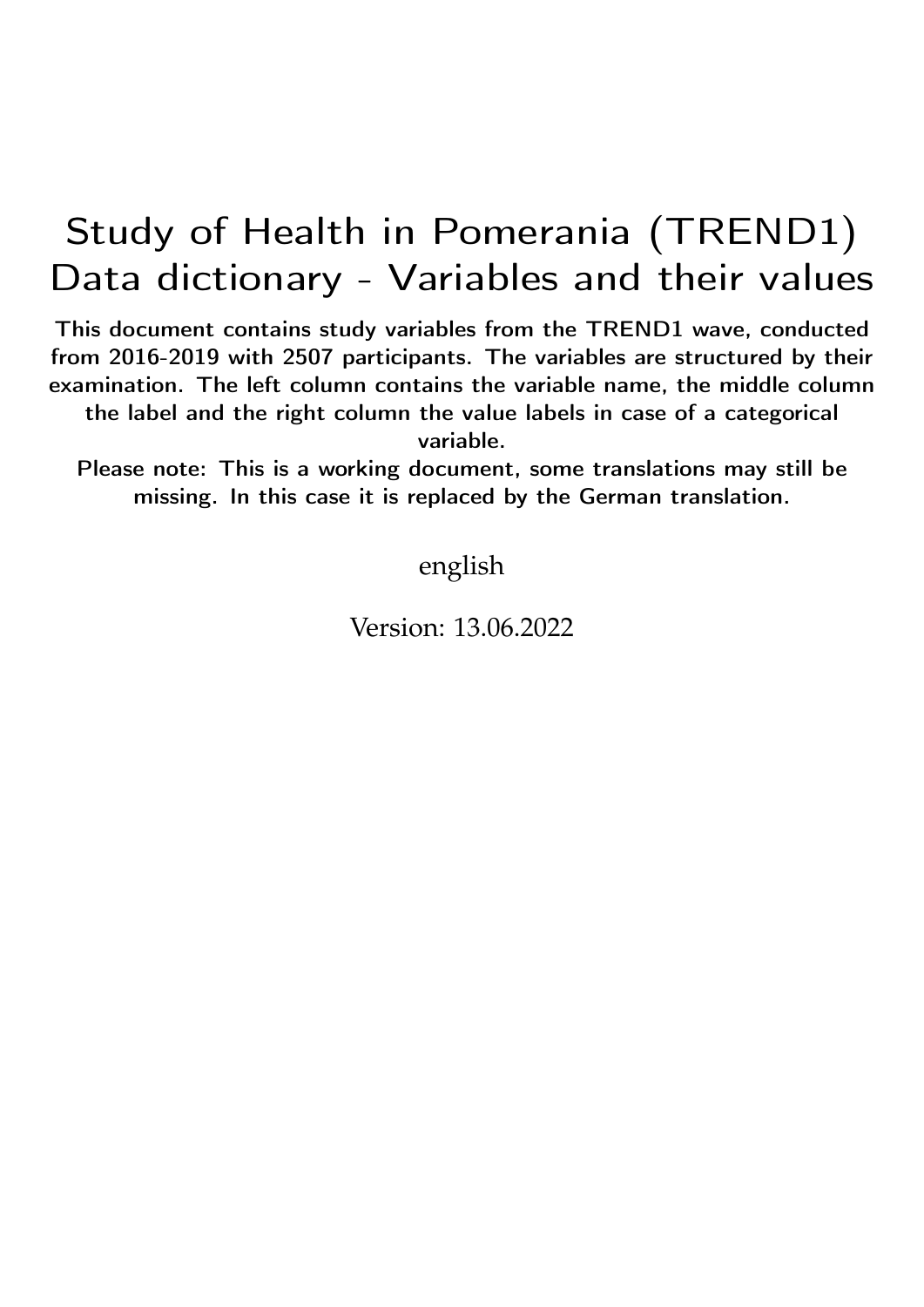## **Contents**

| operational data on medication | 5<br>5 |
|--------------------------------|--------|
| operational data               | 5      |
|                                | 5      |
| Persönliches Interview         | 13     |
|                                | 13     |
|                                |        |
|                                |        |
|                                |        |
|                                |        |
|                                | 41     |
|                                |        |
|                                |        |
|                                |        |
|                                |        |
|                                |        |
|                                |        |
|                                |        |
|                                |        |
|                                |        |
|                                |        |
|                                |        |
|                                |        |
|                                |        |
|                                |        |
|                                |        |
|                                |        |
|                                |        |
|                                |        |
|                                |        |
|                                |        |
|                                |        |
|                                |        |
|                                |        |
|                                |        |
|                                |        |
|                                |        |
|                                |        |
| medication anamnesis           | 151    |
|                                |        |
|                                |        |
|                                |        |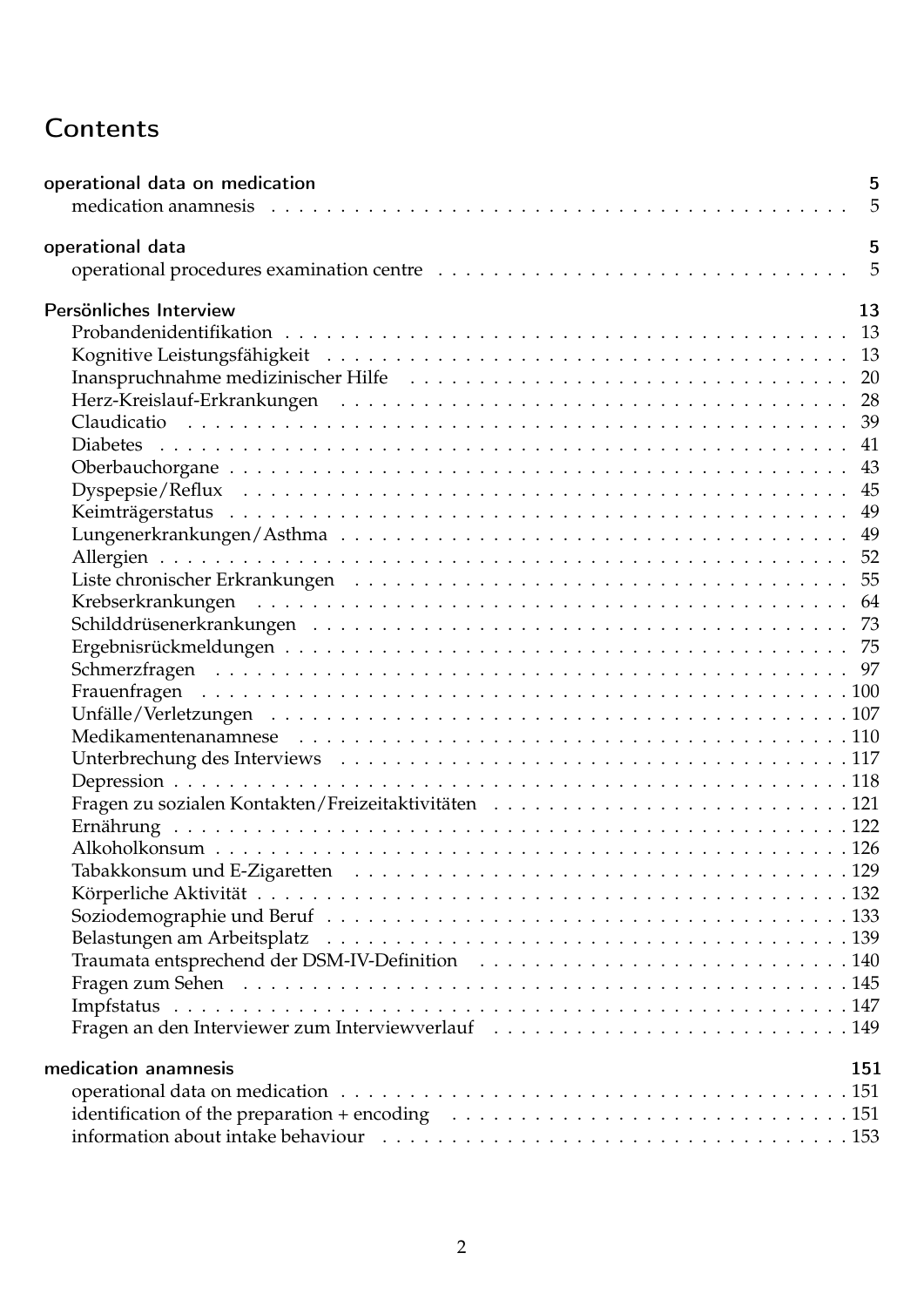| Zahnmedizinisches Interview                                                                                                                                                                                                                                    | 154        |
|----------------------------------------------------------------------------------------------------------------------------------------------------------------------------------------------------------------------------------------------------------------|------------|
| dental examination                                                                                                                                                                                                                                             | 164        |
| medical examination<br>laboratory analysis                                                                                                                                                                                                                     | 359<br>430 |
| reading of ultrasound examinations                                                                                                                                                                                                                             | 437        |
| self-answering questionnaire<br>Wasserlassen und erektile Funktion (a) and a control of the control of the control of the control of the control of the control of the control of the control of the control of the control of the control of the control of t | 452        |
| clinic internal medicine B                                                                                                                                                                                                                                     | 540        |
| clinic internal medicine A - gastroenterology                                                                                                                                                                                                                  | 609        |
| <b>MRT</b>                                                                                                                                                                                                                                                     | 611        |
| Hautuntersuchung                                                                                                                                                                                                                                               | 720        |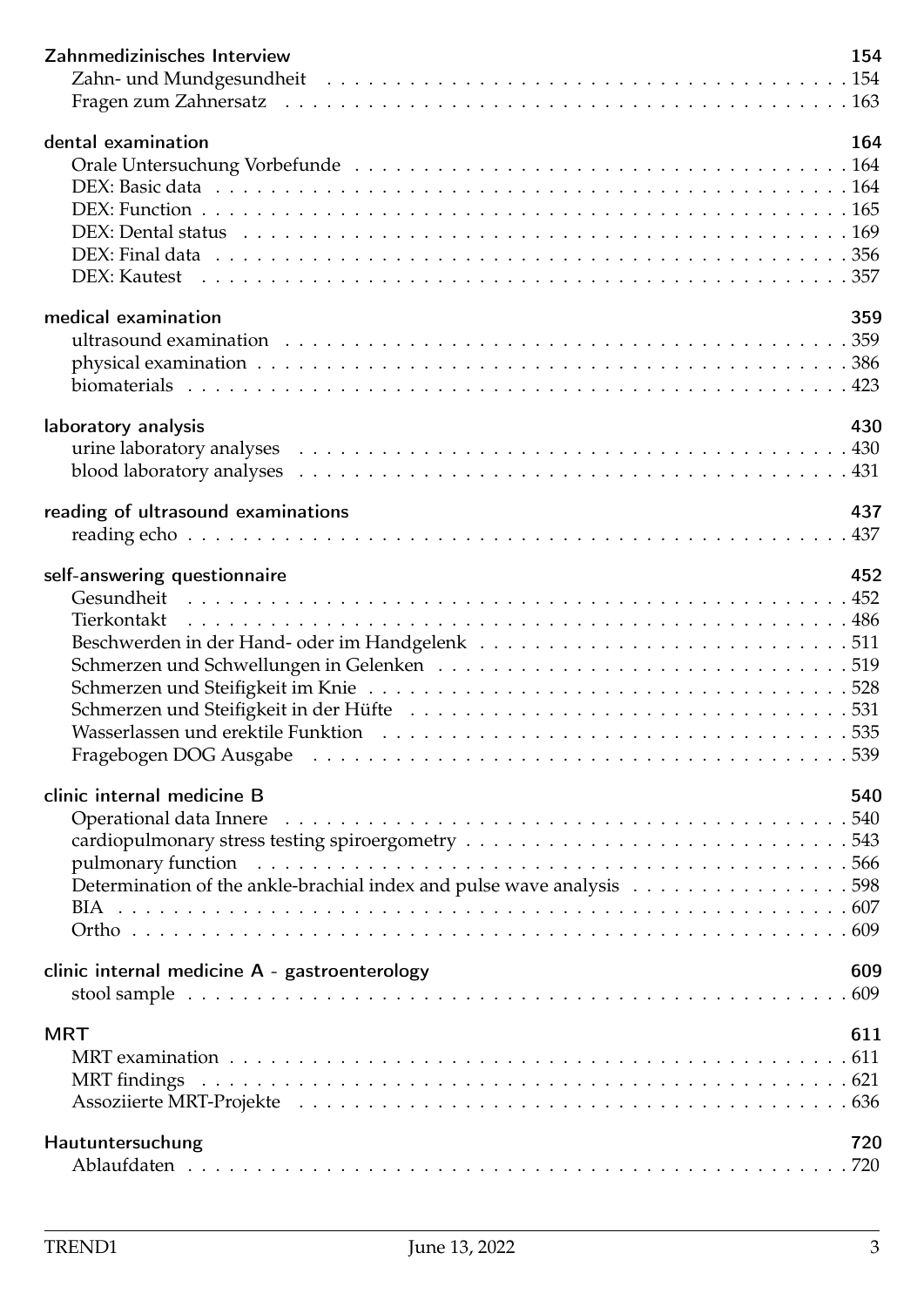| transformed variables<br>744                                                                                   |  |
|----------------------------------------------------------------------------------------------------------------|--|
|                                                                                                                |  |
|                                                                                                                |  |
|                                                                                                                |  |
|                                                                                                                |  |
|                                                                                                                |  |
|                                                                                                                |  |
| Behavioural risk factors response to the contract of the contract of the contract of the contract of the contr |  |
|                                                                                                                |  |
|                                                                                                                |  |
| Liver ultrasound recover and recover and recover and recover and recover and recover and recover and recover a |  |
|                                                                                                                |  |
|                                                                                                                |  |
|                                                                                                                |  |
|                                                                                                                |  |
|                                                                                                                |  |
| Medication                                                                                                     |  |
|                                                                                                                |  |
|                                                                                                                |  |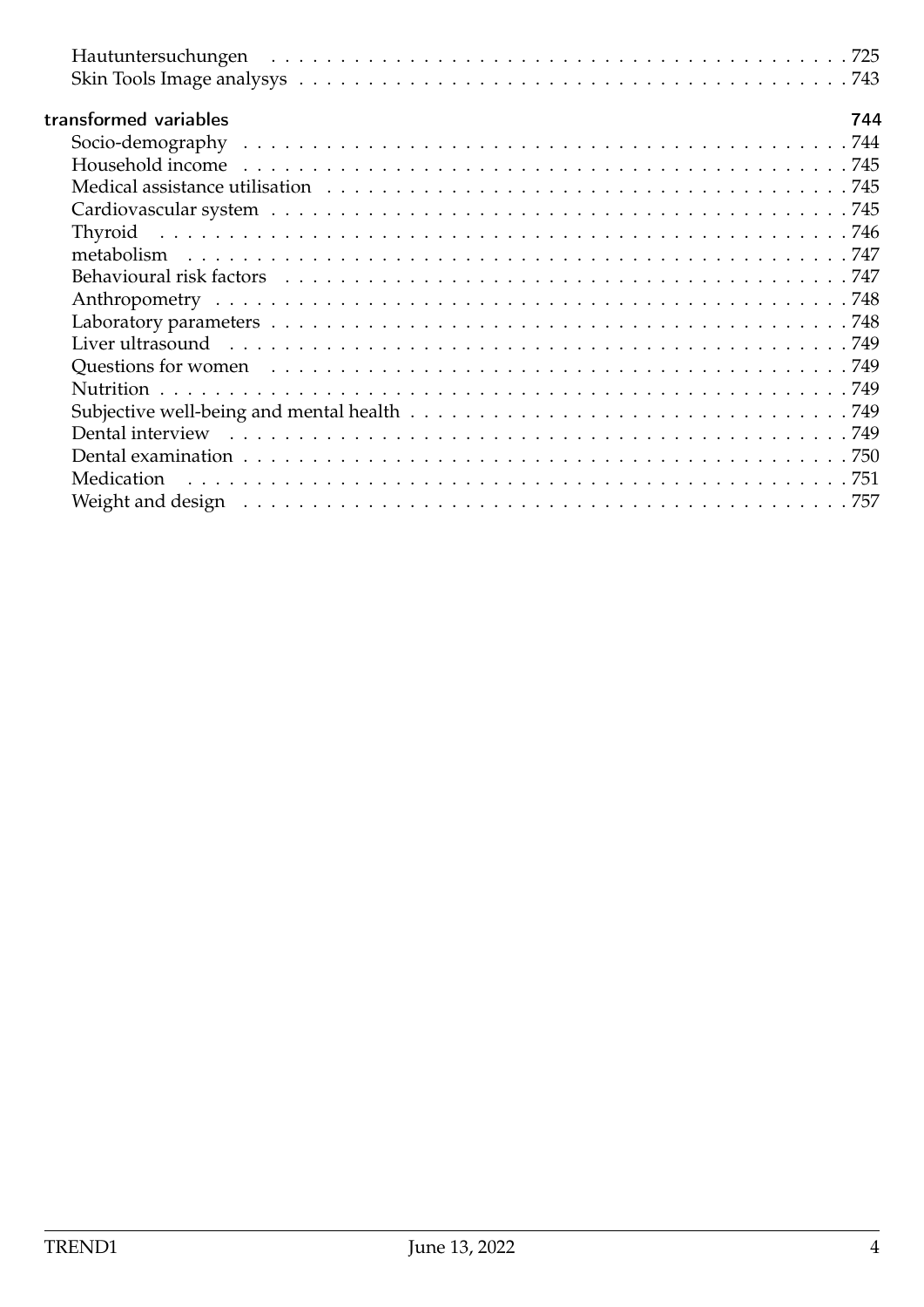<span id="page-4-3"></span><span id="page-4-2"></span><span id="page-4-1"></span><span id="page-4-0"></span>

| Group/Variable                    | Label                                                               | Value                               |
|-----------------------------------|---------------------------------------------------------------------|-------------------------------------|
| <b>ODM</b>                        | operational data on medication                                      |                                     |
| <b>PHA</b>                        | medication anamnesis                                                |                                     |
| int_end                           | PHA_ODM Ende Medikamentenanamnese<br>[Uhrzeit] [Uhrzeit]            |                                     |
| <b>OPD</b>                        | operational data                                                    |                                     |
| <b>SHIPCore</b><br><b>MEDHIST</b> | operational procedures examination centre<br><b>Medical history</b> |                                     |
| medhist_beg                       | Start [date, time]                                                  |                                     |
| medhist_usnr                      | observer                                                            |                                     |
| medhist_hiv                       | Have you been diagnosed with HIV?                                   | $0 - No$<br>$1 - Yes$<br>9 - Denied |
| medhist_hepb                      | Have you been diagnosed with Hepatitis B?                           |                                     |
|                                   |                                                                     | $0 - No$<br>$1 - Yes$<br>9 - Denied |
| medhist_hepc                      | Have you been diagnosed with Hepatitis C?                           | $0 - No$                            |
|                                   |                                                                     | $1 - Yes$<br>9 - Denied             |
| medhist_haemo                     | Do you have haemophilia?                                            | $0 - No$                            |
|                                   |                                                                     | $1 - Yes$<br>9 - Denied             |
| medhist_herzpass                  | Do you have a red heart pass?                                       | $0 - No$                            |
|                                   |                                                                     | $1 - Yes$<br>9 - Denied             |
| medhist_bsnr                      | Particularities                                                     |                                     |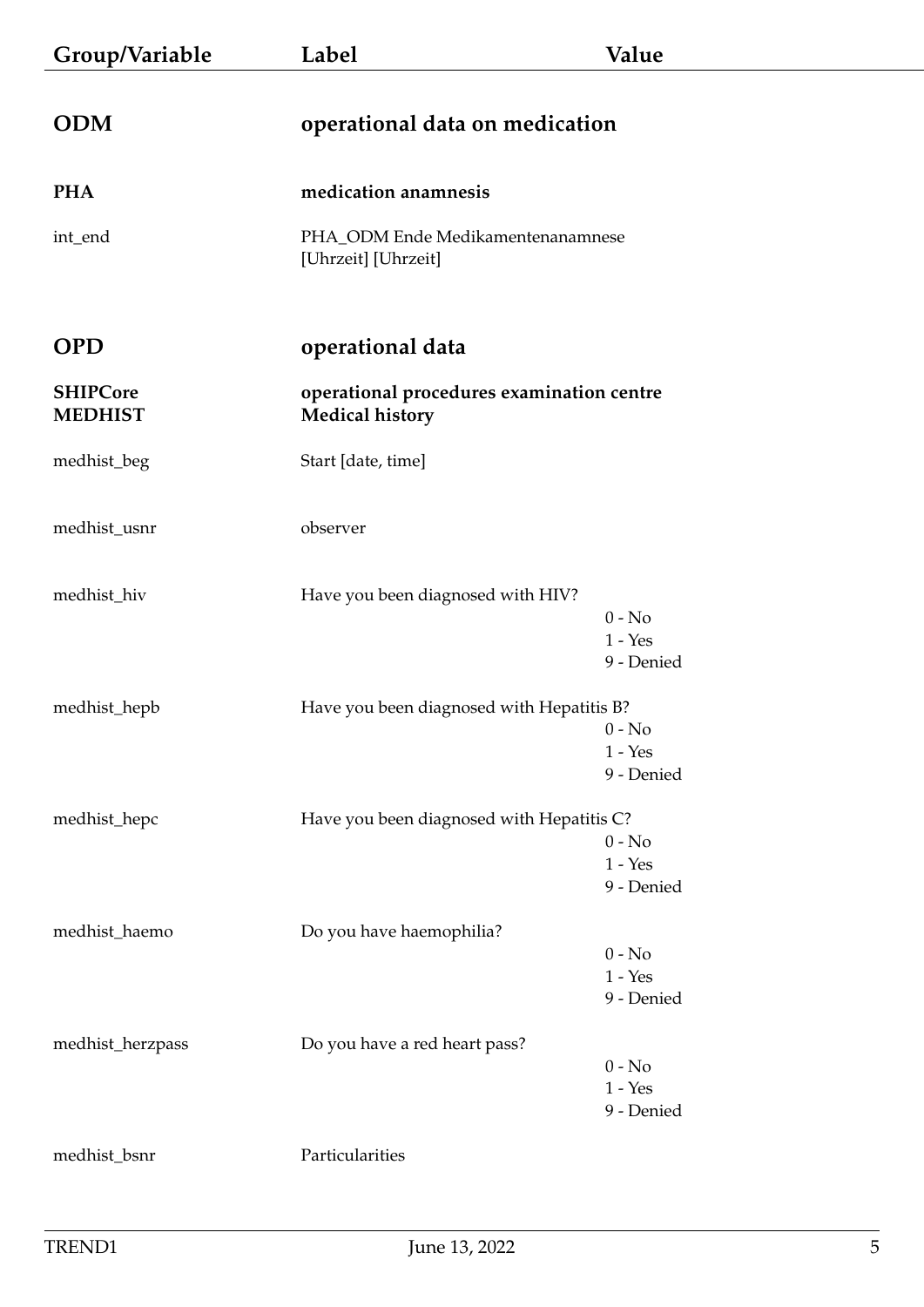|                            |                                                                   | $0 - no$              |
|----------------------------|-------------------------------------------------------------------|-----------------------|
| medhist_note               | Which?                                                            |                       |
| medhist_end                | End [date, time]                                                  |                       |
| <b>INTRO</b>               | welcome, informed, consent                                        |                       |
| intro_beg                  | intro: start [date, time]                                         |                       |
| intro_usnr                 | observer                                                          |                       |
| intro_cons_bef             | <b>INTRO Einverständnis Befundmitteilung JN</b>                   | $1 - yes$<br>$0 - no$ |
| intro_cons_mat             | <b>INTRO Einverständnis Lagerung Probenmaterial</b><br>JN         |                       |
|                            |                                                                   | $1 - yes$<br>$0 - no$ |
| intro_cons_mat_extern      | <b>INTRO Einverständnis externe Lagerung</b><br>Probenmaterial JN |                       |
|                            |                                                                   | $1 - Yes$<br>$0 - No$ |
| intro_cons_dna             | INTRO Einverständnis omics-Analysen JN                            |                       |
|                            |                                                                   | $1 - yes$<br>$0 - no$ |
| intro_cons_storage         | INTRO Einverständnis Datenspeicherung JN                          |                       |
|                            |                                                                   | $1 - yes$<br>$0 - no$ |
| intro_cons_sponsortransfer | INTRO Einverständnis Weitergabe Daten an<br>Sponsoren JN          |                       |
|                            |                                                                   | $1 - yes$<br>$0 - no$ |
| intro_cons_research        | INTRO Einverständnis Bild-/Datenverwendung                        |                       |
|                            | Forschung JN                                                      | $1 - Yes$<br>$0 - No$ |
| intro_cons_umgtransfer     | <b>INTRO Einverständnis Datennutzung</b>                          |                       |

1 - yes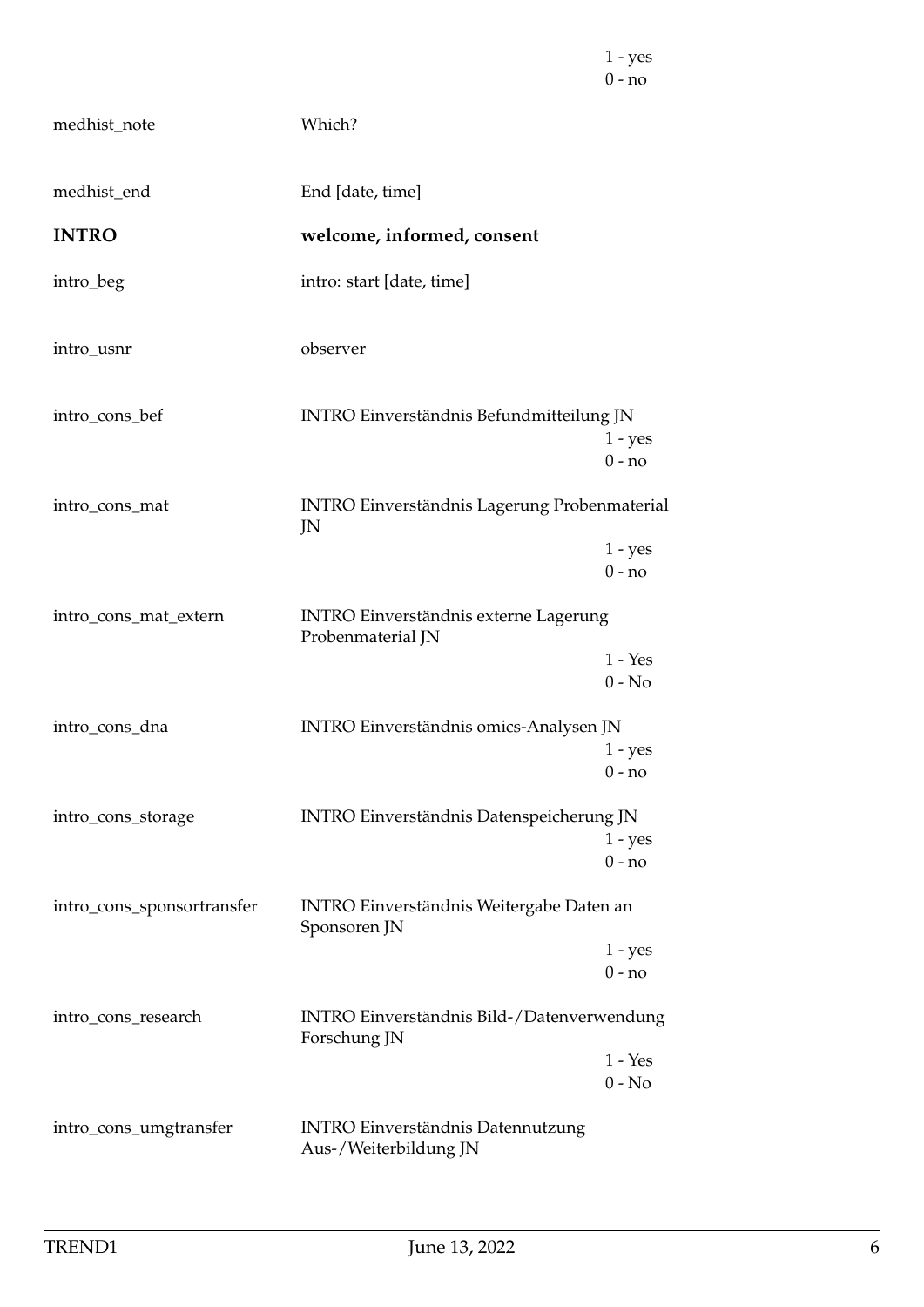|                         |                                                                      | $1 - yes$                        |
|-------------------------|----------------------------------------------------------------------|----------------------------------|
|                         |                                                                      | $0 - no$                         |
| intro_cons_business     | <b>INTRO Einverständnis kommerzielle</b><br>Bild-/Datenverwendung JN |                                  |
|                         |                                                                      | $1 - Yes$                        |
|                         |                                                                      | $0 - No$                         |
| intro_cons_ecg          | INTRO Einverständnis EKG JN                                          |                                  |
|                         |                                                                      | $1 - yes$                        |
|                         |                                                                      | $0 - no$                         |
| intro_cons_rr           | INTRO Einverständnis Blutdruck JN                                    |                                  |
|                         |                                                                      | $1 - yes$                        |
|                         |                                                                      | $0 - no$                         |
| intro_cons_hgp          | intro: handgrip test consent                                         |                                  |
|                         |                                                                      | $1 - yes$                        |
|                         |                                                                      | $0 - no$                         |
| intro_cons_dupu         | intro: consent dupuytren                                             |                                  |
|                         |                                                                      | $1 - yes$                        |
|                         |                                                                      | $0 - no$                         |
| intro_cons_aha          | intro: ocular fundus analysis static consent                         |                                  |
|                         |                                                                      | $1 - yes$                        |
|                         |                                                                      | $0 - no$                         |
| intro_cons_som          | INTRO Einverständnis Somatometrie JN                                 |                                  |
|                         |                                                                      | $1 - yes$                        |
|                         |                                                                      | $0 - no$                         |
| intro_cons_bs           | INTRO Einverständnis Bodyscanner JN                                  |                                  |
|                         |                                                                      | $1 - yes$                        |
|                         |                                                                      | $0 - no$                         |
|                         |                                                                      |                                  |
| intro_cons_kss          | INTRO Einverständnis Knieuntersuchung JN                             |                                  |
|                         |                                                                      | $1 - yes$<br>$0 - no$            |
|                         |                                                                      |                                  |
| intro_cons_angle        | INTRO Einverständnis Winkelstuhl JN                                  |                                  |
|                         |                                                                      | $1 - yes$                        |
|                         |                                                                      | $0 - no$                         |
| intro_cons_hand         | INTRO Einverständnis Handuntersuchung JN                             |                                  |
|                         |                                                                      | $1 - Yes$                        |
|                         |                                                                      | $0 - No$                         |
|                         |                                                                      | 2 - examination is not scheduled |
| intro_ko_mrt_modul_hand | INTRO MRT Arm nach oben möglich JN                                   |                                  |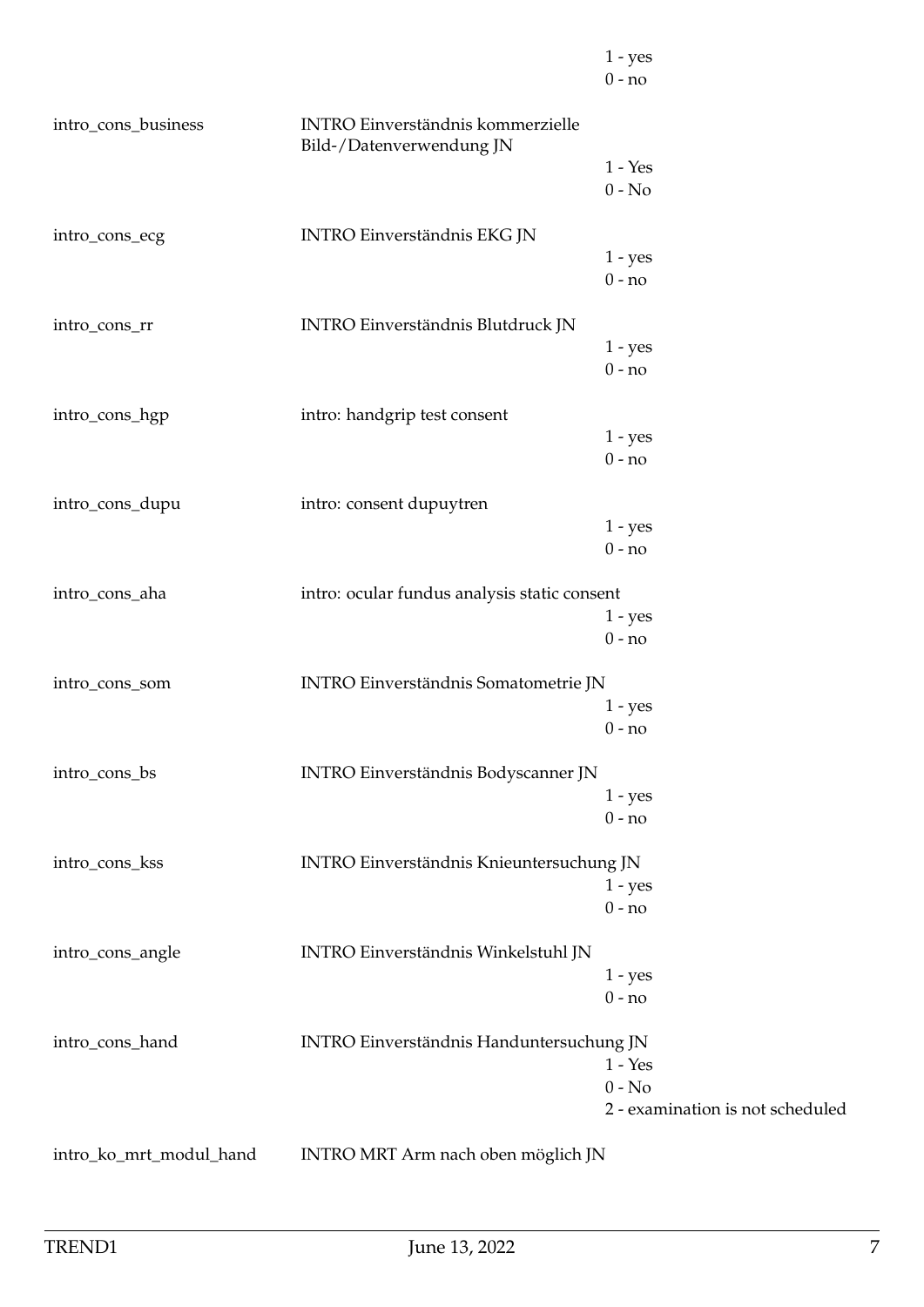|                      |                                             | $1 - yes$<br>$0 - no$ |
|----------------------|---------------------------------------------|-----------------------|
| intro_cons_bodpod    | <b>INTRO Einverständnis Bod-Pod JN</b>      | $1 - yes$<br>$0 - no$ |
| intro_cons_aktimeter | <b>INTRO Einverständnis Aktimeter JN</b>    | $1 - yes$<br>$0 - no$ |
| intro_cons_sd        | <b>INTRO Einverständnis SD-Sono JN</b>      | $1 - yes$<br>$0 - no$ |
| intro_cons_echo      | <b>INTRO Einverständnis Herzecho JN</b>     | $1 - yes$<br>$0 - no$ |
| intro_cons_liver     | <b>INTRO Einverständnis Lebersono JN</b>    | $1 - yes$<br>$0 - no$ |
| intro_cons_carpal    | INTRO Einverständnis Karpaltunnelsyndrom JN | $1 - yes$<br>$0 - no$ |
| intro_cons_dex       | intro: dental examination consent           | $1 - yes$<br>$0 - no$ |
| intro_cons_swb       | consent swabs                               | $1 - yes$<br>$0 - no$ |
| intro_cons_din       | intro: dental interview consent             | $1 - yes$<br>$0 - no$ |
| intro_cons_blut      | intro: blood sampling consent               | $1 - yes$<br>$0 - no$ |
| intro_cons_urin      | intro: urine sampling consent               | $1 - yes$<br>$0 - no$ |
| intro_cons_stuhl     | intro: stool sampling consent               | $1 - yes$<br>$0 - no$ |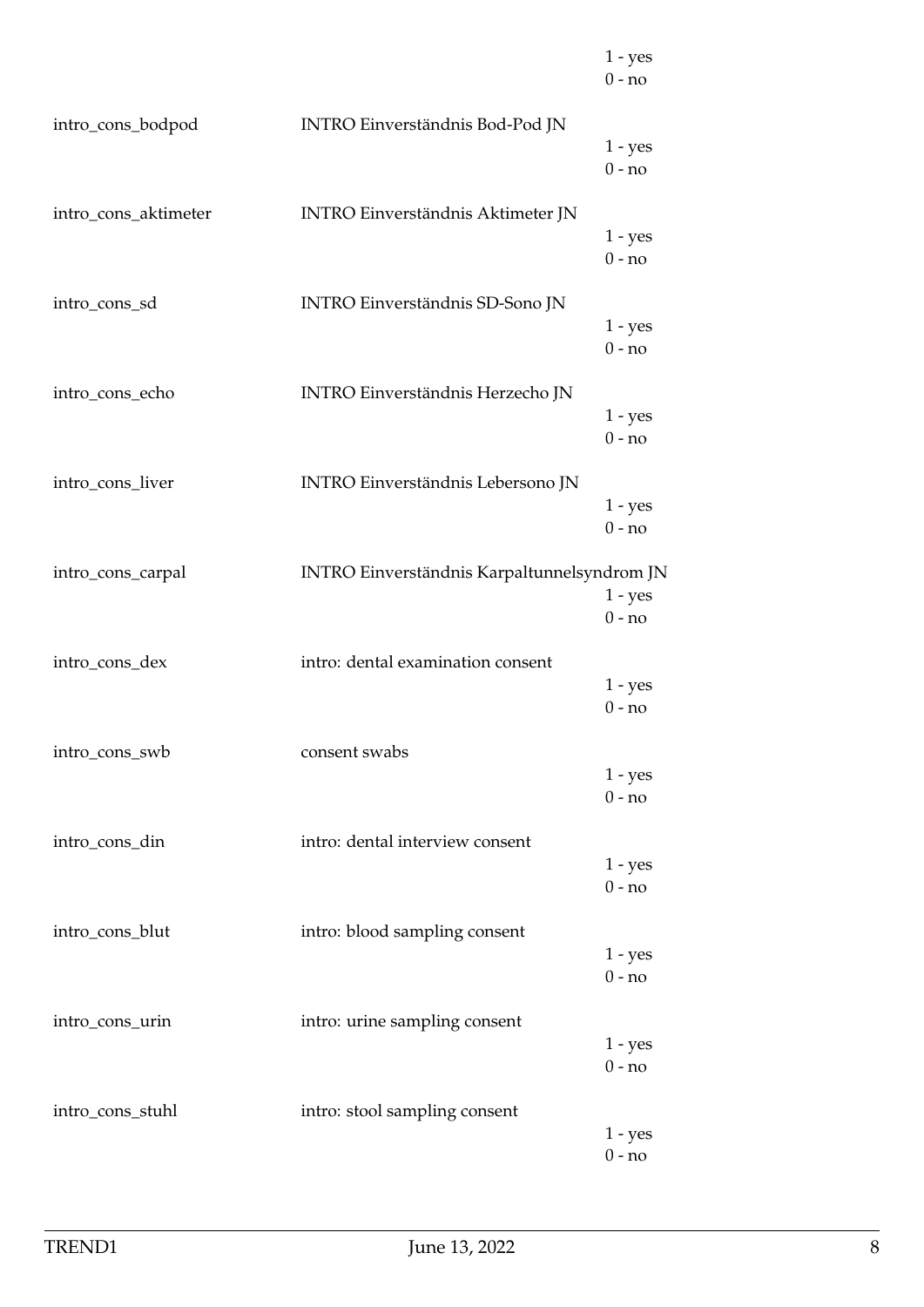| intro_cons_ogtt             | intro: OGTT consent                                                 |                       |
|-----------------------------|---------------------------------------------------------------------|-----------------------|
|                             |                                                                     | $1 - yes$<br>$0 - no$ |
| intro_cons_int              | intro: interview consent                                            |                       |
|                             |                                                                     | $1 - yes$<br>$0 - no$ |
| intro_cons_saq              | intro: questionnaire consent                                        |                       |
|                             |                                                                     | $1 - yes$<br>$0 - no$ |
| intro_ko_skin_sucbli_cancer | INTRO Haut Krebserkrankung letzte 10J JN                            |                       |
|                             |                                                                     | $1 - yes$<br>$0 - no$ |
| intro_ko_skin_sucbli_medic  | <b>INTRO Haut Medikamenteneinnahme</b><br>Immunabwehr letzte 14d JN |                       |
|                             |                                                                     | $1 - yes$<br>$0 - no$ |
|                             |                                                                     |                       |
| intro_bsnr                  | Particularities                                                     |                       |
|                             |                                                                     | $1 - yes$<br>$0 - no$ |
| intro_note                  | Which?                                                              |                       |
| intro_end                   | intro: end [date, time]                                             |                       |
| <b>STUHL</b>                | stool sample check-in                                               |                       |
| stu_usnr                    | attendant                                                           |                       |
| stu_home                    | new tubes to take home and send in                                  |                       |
|                             |                                                                     | $1 - yes$             |
| <b>SAQ</b>                  | Self-Answering-Questionnaire                                        | $0 - no$              |
| saq_usnr                    | observer                                                            |                       |
| saq_verw_home               | SAQ HOME verweigert JN                                              |                       |
|                             |                                                                     | $0 - no$<br>$1 - yes$ |
|                             |                                                                     |                       |
| saq_post_home               | SAQ HOME nach Hause gegeben JN                                      | $0 - No$              |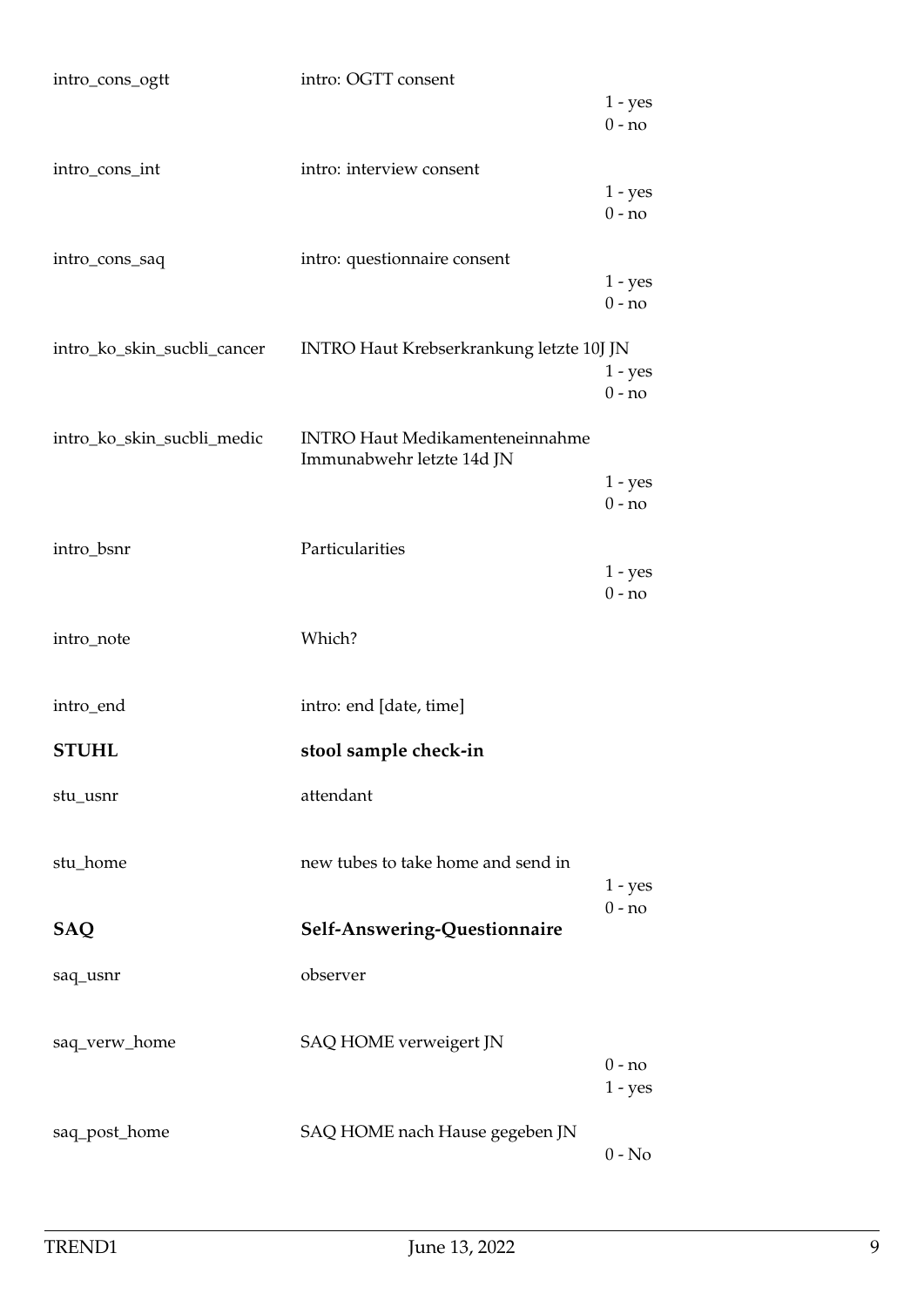| saq_hilfe_u_home    | SAQ HOME Hilfe durch Untersucher JN     | $0 - No$              |
|---------------------|-----------------------------------------|-----------------------|
|                     |                                         | $1 - Yes$             |
| saq_seiten_u_home   | SAQ HOME Hilfe durch Untersucher Seiten |                       |
| saq_hilfe_a_home    | SAQ HOME Hilfe durch Angehörige JN      | $0 - No$<br>$1 - Yes$ |
| saq_seiten_a_home   | SAQ HOME Hilfe durch Angehörige Seiten  |                       |
| saq_voll_home       | SAQ HOME vollständig ausgefüllt JN      | $0 - No$<br>$1 - Yes$ |
| saq_open_home       | SAQ HOME nichtbeantwortete Fragen       |                       |
| saq_sonst_note_home | <b>SAQ HOME Sonstiges</b>               |                       |
| saq_verw            | SAQ UZ verweigert JN                    | $0 - no$<br>$1 - yes$ |
| saq_post            | SAQ UZ nach Hause gegeben JN            | $0 - no$<br>$1 - yes$ |
| saq_hilfe_u         | SAQ UZ Hilfe durch Untersucher JN       | $0 - no$<br>$1 - yes$ |
| saq_seiten_u        | SAQ UZ Hilfe durch Untersucher Seiten   |                       |
| saq_hilfe_a         | SAQ UZ Hilfe durch Angehörige JN        | 0 - no<br>$1 - yes$   |
| saq_seiten_a        | SAQ UZ Hilfe durch Angehörige Seiten    | $0 - no$<br>$1 - yes$ |
| saq_voll            | SAQ UZ vollständig ausgefüllt JN        |                       |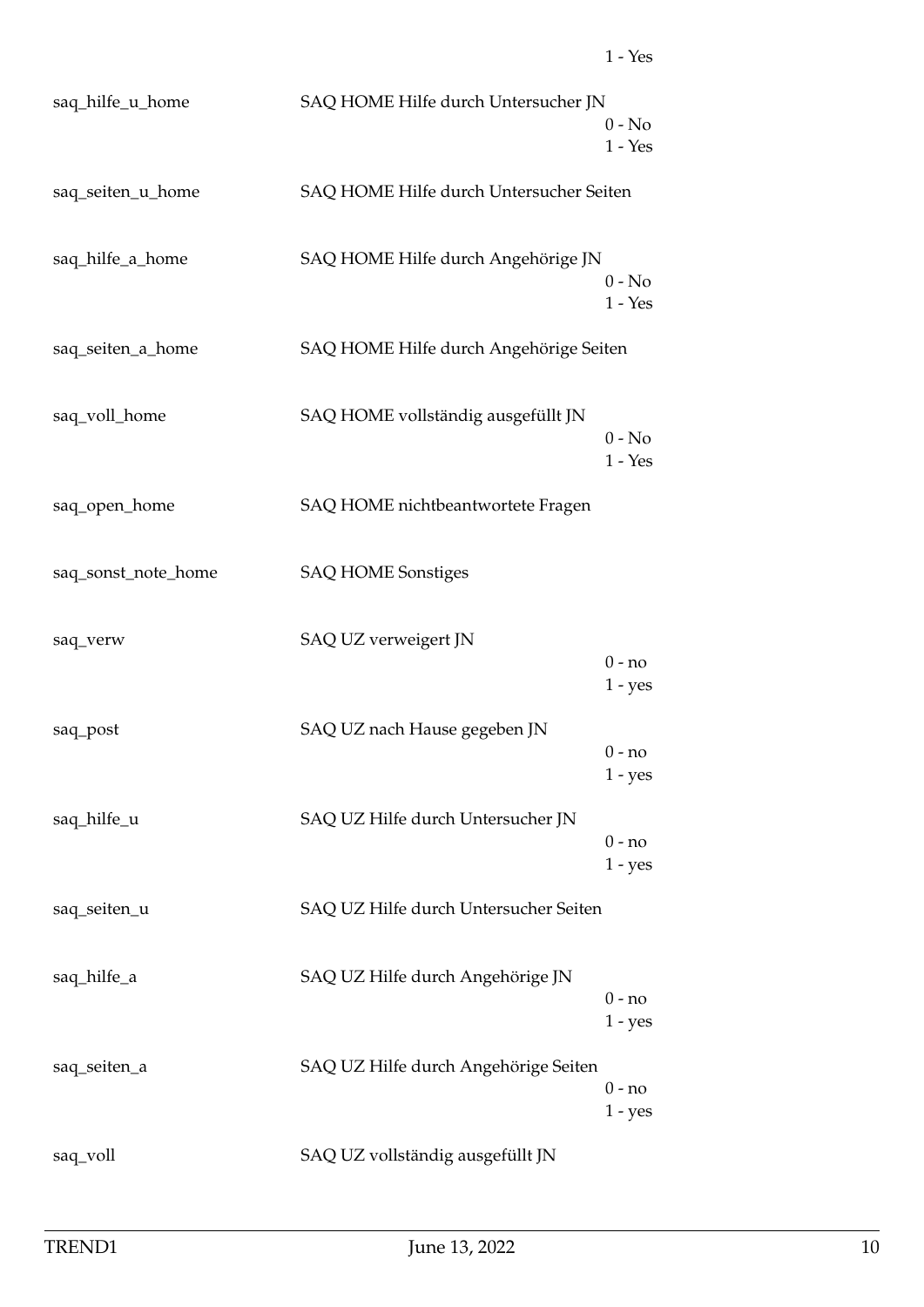|                       |                                              | $0 - No$<br>$1 - Yes$ |
|-----------------------|----------------------------------------------|-----------------------|
| saq_open_uz           | SAQ UZ nichtbeantwortete Fragen              |                       |
| saq_sonst_text        | which ones?                                  |                       |
| saq_ref_sleep         | SAQ SLP verweigert JN                        | $0 - no$<br>$1 - yes$ |
| saq_post_sleep        | SAQ SLP nach Hause gegeben JN                | $0 - No$<br>$1 - Yes$ |
| saq_support_ex_sleep  | SAQ SLP Hilfe durch Untersucher JN           | $0 - No$<br>$1 - Yes$ |
| saq_pages_ex_sleep    | SAQ SLP Hilfe durch Untersucher Seiten       |                       |
| saq_support_rel_sleep | SAQ SLP Hilfe durch Angehörige JN            | $0 - No$<br>$1 - Yes$ |
| saq_pages_rel_sleep   | SAQ SLP Hilfe durch Angehörige Seiten        |                       |
| saq_open_sleep        | SAQ SLP nichtbeantwortete Fragen             |                       |
| saq_remarks_sleep     | SAQ SLP Besonderheiten JN                    | $0 - No$<br>$1 - Yes$ |
| saq_note_sleep        | <b>SAQ SLP Sonstiges</b>                     |                       |
| saq_end               | SAQ: end [date, time]                        |                       |
| <b>WEATHER</b>        | weather data                                 |                       |
| wea_temp_average_core | CORE Average daily temperature $(^{\circ}C)$ |                       |
| wea_temp_max_core     | CORE Maximal daily temperature (°C)          |                       |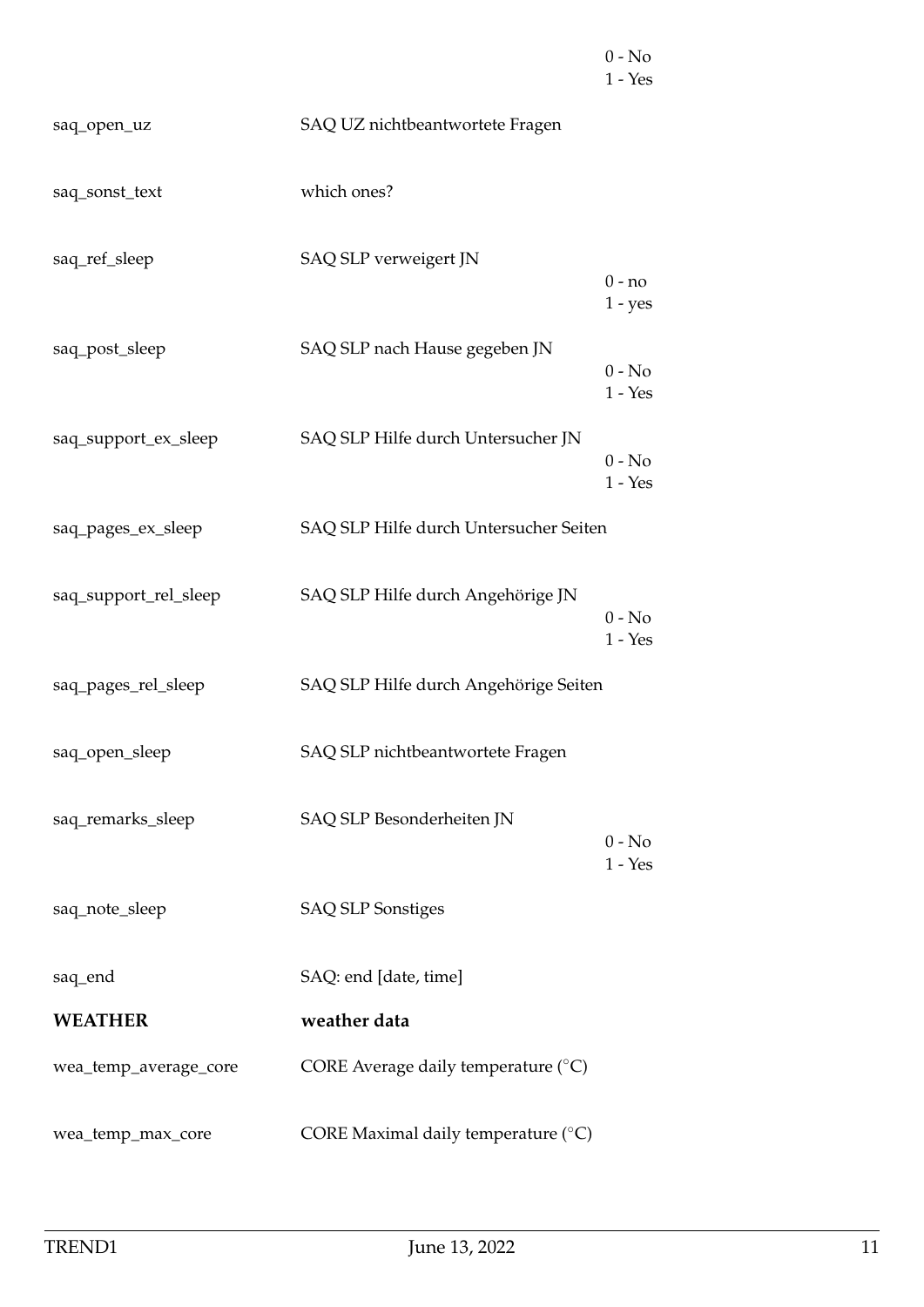| wea_sunshine_core     | CORE Daily sunshine duration (h)            |
|-----------------------|---------------------------------------------|
| wea_rainfall_core     | CORE Daily amount of rainfall (mm)          |
| wea_airhumidity_core  | CORE Average daily air humidity (%)         |
| wea_airpressure_core  | CORE Average daily air pressure (hPa)       |
| wea_windvelocity_core | CORE Average wind velocity (10m/s)          |
| wea_temp_average_imb  | IMB Average daily temperature $(^{\circ}C)$ |
| wea_temp_max_imb      | IMB Maximal daily temperature $(^{\circ}C)$ |
| wea_sunshine_imb      | IMB Daily sunshine duration (h)             |
| wea_rainfall_imb      | IMB Daily amount of rainfall (mm)           |
| wea_airhumidity_imb   | IMB Average daily air humidity (%)          |
| wea_airpressure_imb   | IMB Average daily air pressure (hPa)        |
| wea_windvelocity_imb  | IMB Average wind velocity $(10m/s)$         |
| wea_temp_average_mri  | MRI Average daily temperature $(^{\circ}C)$ |
| wea_temp_max_mri      | MRI Maximal daily temperature (°C)          |
| wea_sunshine_mri      | MRI Daily sunshine duration (h)             |
| wea_rainfall_mri      | MRI Daily amount of rainfall (mm)           |
| wea_airhumidity_mri   | MRI Average daily air humidity (%)          |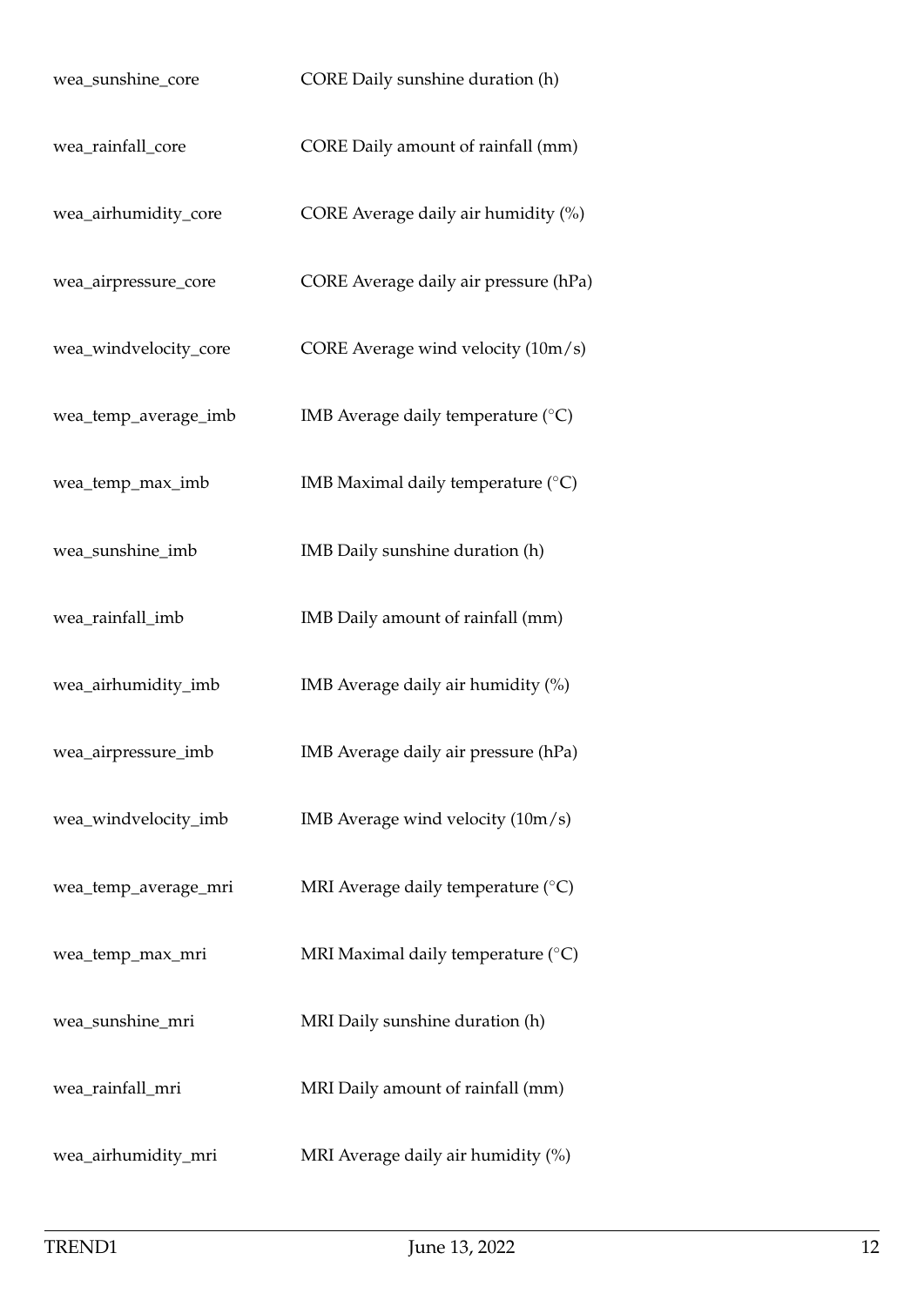<span id="page-12-2"></span><span id="page-12-1"></span><span id="page-12-0"></span>

| wea_airpressure_mri  | MRI Average daily air pressure (hPa)                           |                            |
|----------------------|----------------------------------------------------------------|----------------------------|
| wea_windvelocity_mri | MRI Average wind velocity $(10m/s)$                            |                            |
| <b>INT</b>           | Persönliches Interview                                         |                            |
| <b>INT_IDENT</b>     | Probandenidentifikation                                        |                            |
| ident_mez1           | INT_IDENT Start endgültig [Datum, Uhrzeit]<br>[Datum, Uhrzeit] |                            |
| ident_01             | INT_IDENT Einverständnis Datenspeicherung<br>JN                |                            |
|                      |                                                                | $1 - Ja$<br>$0$ - Nein     |
| ident_04             | INT_IDENT Interviewer                                          |                            |
|                      |                                                                | 132 - 132                  |
|                      |                                                                | 154 - 154<br>192 - 192     |
|                      |                                                                | $223 - 223$                |
|                      |                                                                | 298 - 298                  |
|                      |                                                                | $446 - 446$                |
|                      |                                                                | $464 - 464$<br>$466 - 466$ |
|                      |                                                                | 479 - 479                  |
|                      |                                                                | $480 - 480$                |
|                      |                                                                | 494 - 494                  |
|                      |                                                                | $502 - 502$                |
| <b>KOGN</b>          | Kognitive Leistungsfähigkeit                                   |                            |
| nai_01               | INT_KOGN_NAI Gedächtnistest Großstadt JN                       |                            |
|                      |                                                                | $1 - Yes$<br>$0 - No$      |
| nai_02               | INT_KOGN_NAI Gedächtnistest Küste JN                           |                            |
|                      |                                                                | $1 - Yes$                  |
|                      |                                                                | $0 - No$                   |
| nai_03               | INT_KOGN_NAI Gedächtnistest Pfirsich JN                        |                            |
|                      |                                                                | $1 - Yes$                  |
|                      |                                                                | $0 - No$                   |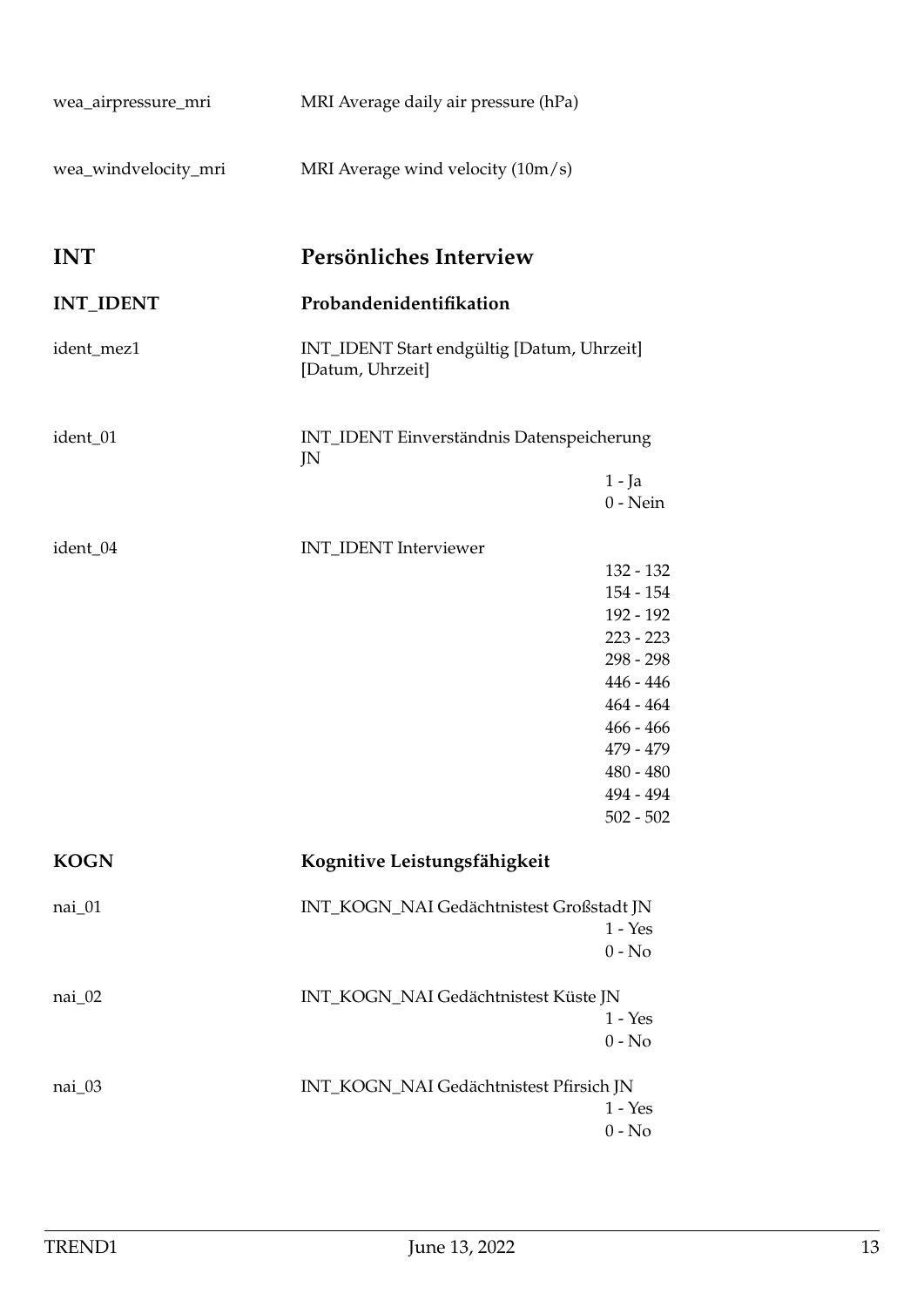| nai_04   | INT_KOGN_NAI Gedächtnistest Mädchen JN                  | $1 - Yes$                          |
|----------|---------------------------------------------------------|------------------------------------|
|          |                                                         | $0 - No$                           |
| nai_05   | INT_KOGN_NAI Gedächtnistest Sessel JN                   |                                    |
|          |                                                         | $1 - Yes$                          |
|          |                                                         | $0 - No$                           |
| nai_06   | INT_KOGN_NAI Gedächtnistest Feier JN                    |                                    |
|          |                                                         | $1 - Yes$                          |
|          |                                                         | $0 - No$                           |
| nai_07   | INT_KOGN_NAI Gedächtnistest Bettler JN                  |                                    |
|          |                                                         | $1 - Yes$                          |
|          |                                                         | $0 - No$                           |
| nai_08   | INT_KOGN_NAI Gedächtnistest Nagel JN                    |                                    |
|          |                                                         | $1 - Yes$                          |
|          |                                                         | $0 - No$                           |
| kogn_02  | INT_KOGN_NAI Test durchgeführt JN                       |                                    |
|          |                                                         | $1 - Ja$                           |
|          |                                                         | 2 - Verweigert                     |
|          |                                                         | 3 - Test konnte nicht durchgeführt |
|          |                                                         | werden.                            |
| kogn_02a | INT_KOGN_NAI Test Grund<br>Nicht-Durchführung           |                                    |
| nai_09   | INT_KOGN_NAI Gedächtnistest Antwort<br>Pfirsich Ja JN   |                                    |
|          |                                                         | $1 - Yes$                          |
|          |                                                         | $0 - No$                           |
| nai_25   | INT_KOGN_NAI Gedächtnistest Antwort<br>Pfirsich Nein JN |                                    |
|          |                                                         | $1 - Yes$                          |
|          |                                                         | $0 - No$                           |
| nai_10   | INT_KOGN_NAI Gedächtnistest Antwort<br>Diener Ja JN     |                                    |
|          |                                                         | $1 - Yes$                          |
|          |                                                         |                                    |
|          |                                                         | $0 - No$                           |
| nai_26   | INT_KOGN_NAI Gedächtnistest Antwort<br>Diener Nein JN   |                                    |
|          |                                                         | $1 - Yes$                          |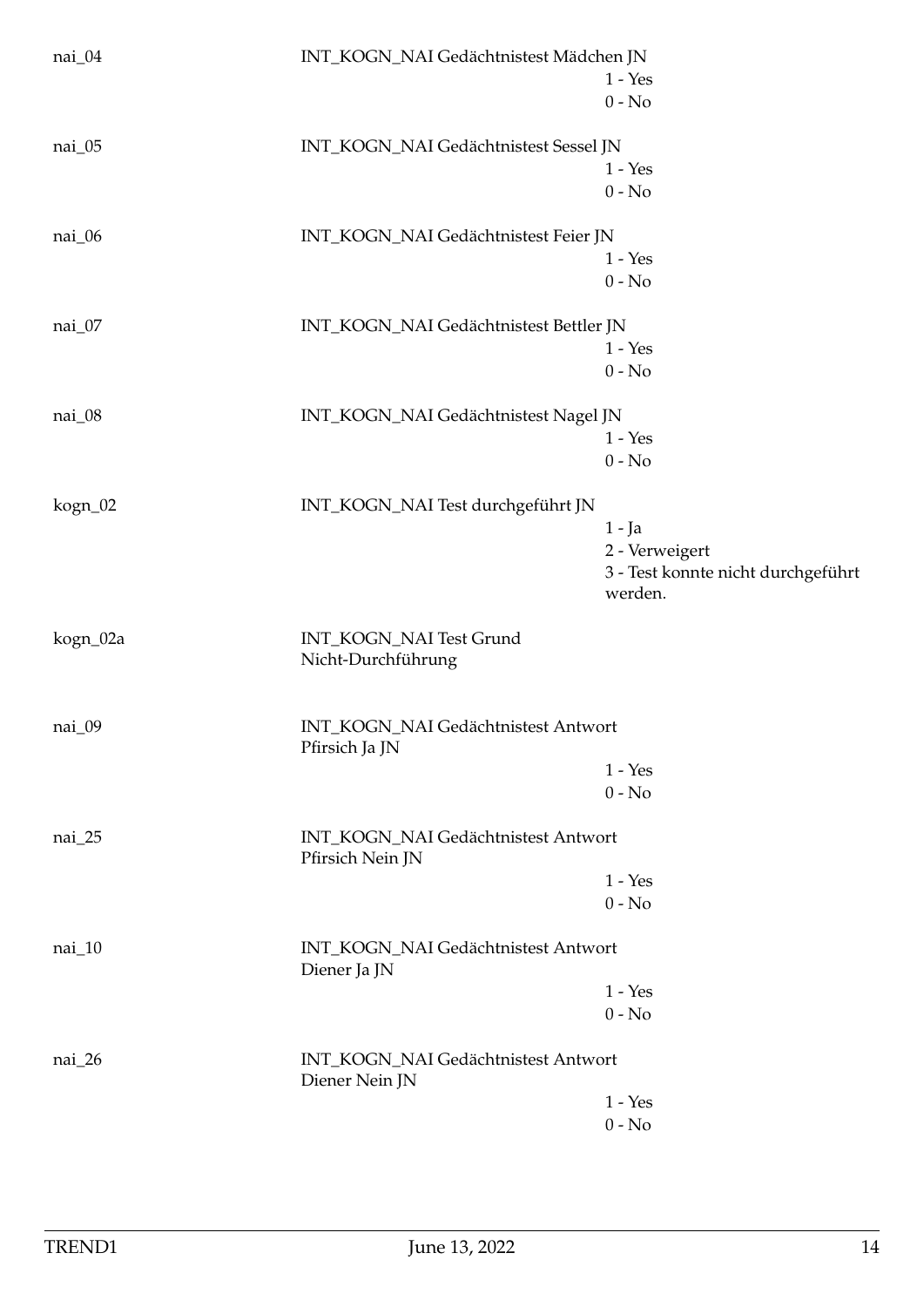| nai_11   | INT_KOGN_NAI Gedächtnistest Antwort Küste<br>Ja JN       |
|----------|----------------------------------------------------------|
|          | $1 - Yes$<br>$0 - No$                                    |
| $nai_27$ | INT_KOGN_NAI Gedächtnistest Antwort Küste<br>Nein JN     |
|          | $1 - Yes$                                                |
|          | $0$ - $\mathrm{No}$                                      |
| $nai_12$ | INT_KOGN_NAI Gedächtnistest Antwort Junge<br>Ja JN       |
|          | $1 - Yes$                                                |
|          | $0 - No$                                                 |
| nai_28   | INT_KOGN_NAI Gedächtnistest Antwort Junge<br>Nein JN     |
|          | $1 - Yes$                                                |
|          | $0 - No$                                                 |
| nai_13   | INT_KOGN_NAI Gedächtnistest Antwort Butter<br>Ja JN      |
|          | $1 - Yes$                                                |
|          | $0 - No$                                                 |
| nai_29   | INT_KOGN_NAI Gedächtnistest Antwort Butter<br>Nein JN    |
|          | $1 - Yes$                                                |
|          | $0 - No$                                                 |
| nai_14   | INT_KOGN_NAI Gedächtnistest Antwort<br>Großstadt Ja JN   |
|          | $1 - Yes$                                                |
|          | $0 - No$                                                 |
| nai_30   | INT_KOGN_NAI Gedächtnistest Antwort<br>Großstadt Nein JN |
|          | $1 - Yes$                                                |
|          | $0 - No$                                                 |
| $nai_15$ | INT_KOGN_NAI Gedächtnistest Antwort Wolle<br>Ja JN       |
|          | $1 - Yes$                                                |
|          | $0 - No$                                                 |
| nai_31   | INT_KOGN_NAI Gedächtnistest Antwort Wolle<br>Nein JN     |
|          | $1 - Yes$                                                |
|          | $0 - No$                                                 |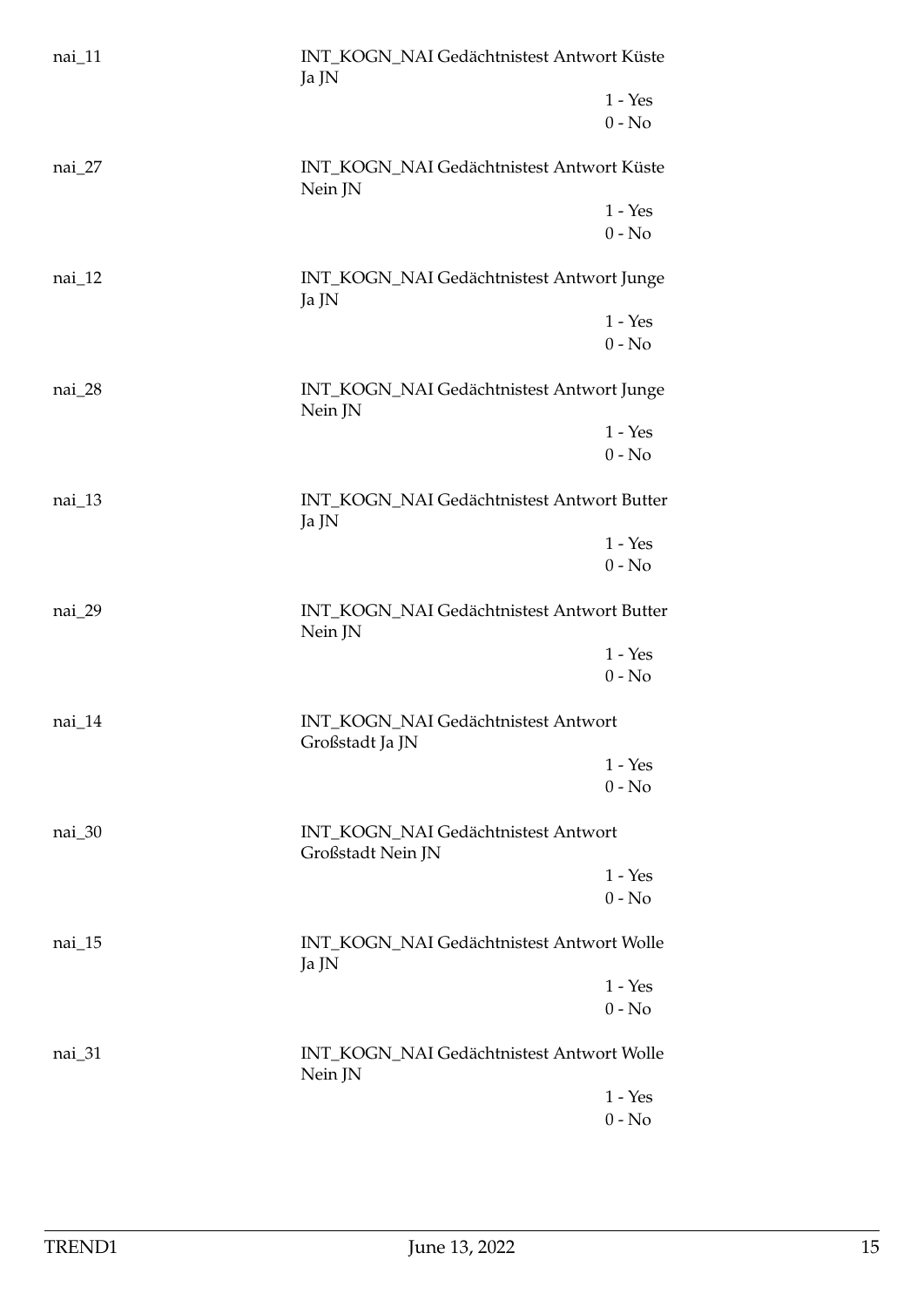| nai_16   | INT_KOGN_NAI Gedächtnistest Antwort<br>Mädchen Ja JN     |                       |
|----------|----------------------------------------------------------|-----------------------|
|          |                                                          | $1 - Yes$<br>$0 - No$ |
| nai_32   | INT_KOGN_NAI Gedächtnistest Antwort<br>Mädchen Nein JN   |                       |
|          |                                                          | $1 - Yes$             |
|          |                                                          | $0 - No$              |
| $nai_17$ | INT_KOGN_NAI Gedächtnistest Antwort<br>Aufstand Ja JN    |                       |
|          |                                                          | $1 - Yes$             |
|          |                                                          | $0 - No$              |
| nai_33   | INT_KOGN_NAI Gedächtnistest Antwort<br>Aufstand Nein JN  |                       |
|          |                                                          | $1 - Yes$             |
|          |                                                          | $0 - No$              |
| nai_18   | INT_KOGN_NAI Gedächtnistest Antwort<br>Felsblock Ja JN   |                       |
|          |                                                          | $1 - Yes$             |
|          |                                                          | $0 - No$              |
| nai_34   | INT_KOGN_NAI Gedächtnistest Antwort<br>Felsblock Nein JN |                       |
|          |                                                          | $1 - Yes$             |
|          |                                                          | $0 - No$              |
| nai_19   | INT_KOGN_NAI Gedächtnistest Antwort Sessel<br>Ja JN      |                       |
|          |                                                          | $1 - Yes$             |
|          |                                                          | $0 - No$              |
| $nai_35$ | INT_KOGN_NAI Gedächtnistest Antwort Sessel<br>Nein JN    |                       |
|          |                                                          | $1 - Yes$             |
|          |                                                          | $0 - No$              |
| $nai_20$ | INT_KOGN_NAI Gedächtnistest Antwort<br>Getränk Ja JN     |                       |
|          |                                                          | $1 - Yes$             |
|          |                                                          | $0 - No$              |
| nai_36   | INT_KOGN_NAI Gedächtnistest Antwort<br>Getränk Nein JN   |                       |
|          |                                                          | $1 - Yes$             |
|          |                                                          | $0 - No$              |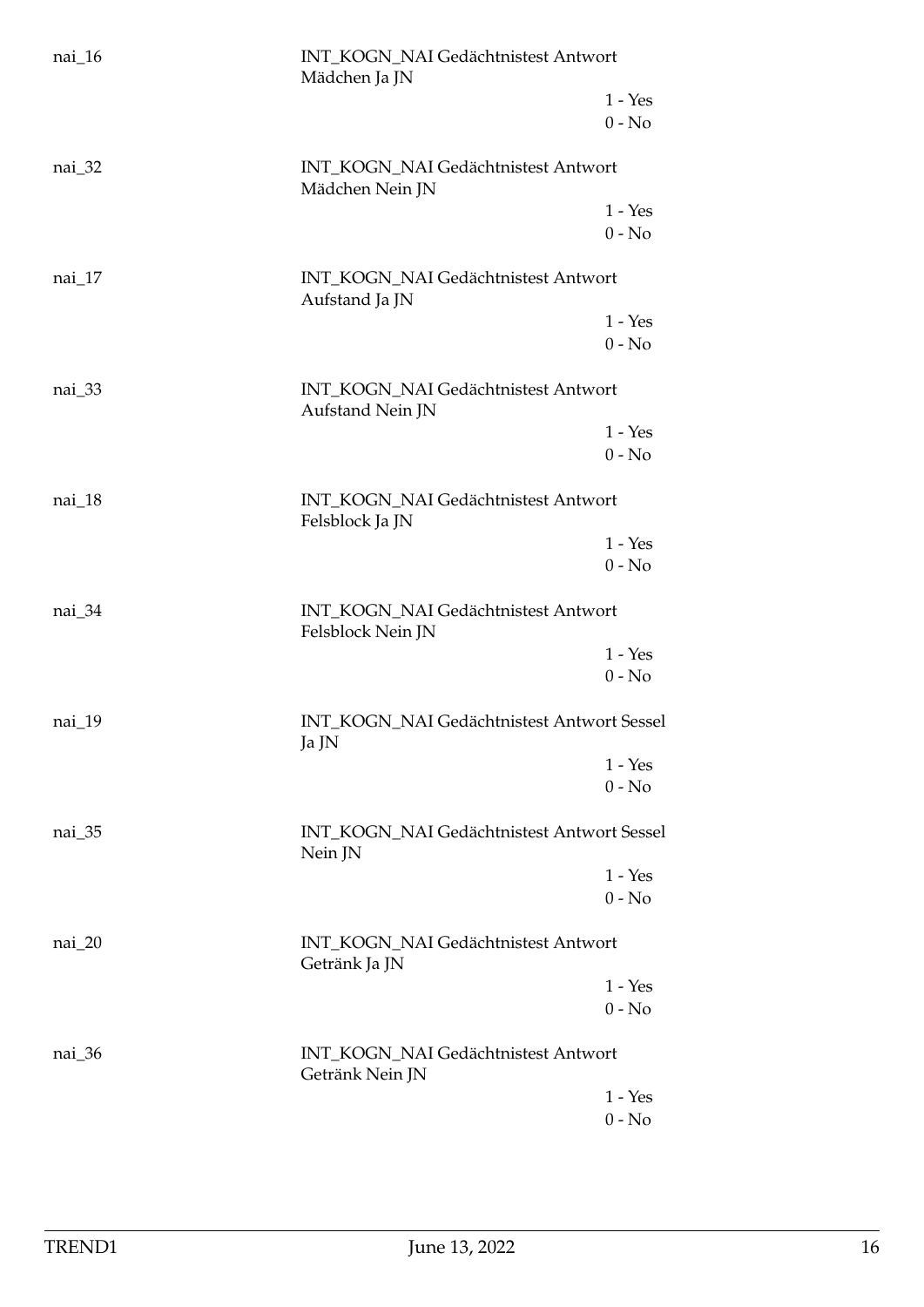| nai_21   | INT_KOGN_NAI Gedächtnistest Antwort Nagel<br>Ja JN       |                       |
|----------|----------------------------------------------------------|-----------------------|
|          |                                                          | $1 - Yes$<br>$0 - No$ |
|          |                                                          |                       |
| nai_37   | INT_KOGN_NAI Gedächtnistest Antwort Nagel<br>Nein JN     |                       |
|          |                                                          | $1 - Yes$             |
|          |                                                          | $0$ - $\mathrm{No}$   |
| $nai_22$ | INT_KOGN_NAI Gedächtnistest Antwort Bettler<br>Ja JN     |                       |
|          |                                                          | $1 - Yes$             |
|          |                                                          | $0 - No$              |
| nai_38   | INT_KOGN_NAI Gedächtnistest Antwort Bettler<br>Nein JN   |                       |
|          |                                                          | $1 - Yes$             |
|          |                                                          | $0 - No$              |
| $nai_23$ | INT_KOGN_NAI Gedächtnistest Antwort<br>Markstück Ja JN   |                       |
|          |                                                          | $1 - Yes$             |
|          |                                                          | $0 - No$              |
| nai_39   | INT_KOGN_NAI Gedächtnistest Antwort<br>Markstück Nein JN |                       |
|          |                                                          | $1 - Yes$             |
|          |                                                          | $0 - No$              |
| nai_24   | INT_KOGN_NAI Gedächtnistest Antwort Feier<br>Ja JN       |                       |
|          |                                                          | $1 - Yes$             |
|          |                                                          | $0 - No$              |
| nai_40   | INT_KOGN_NAI Gedächtnistest Antwort Feier<br>Nein JN     |                       |
|          |                                                          | $1 - Yes$             |
|          |                                                          | $0 - No$              |
| nai_41   | INT_KOGN_NAI Gedächtnistest Antwort weiß<br>nicht JN     |                       |
|          |                                                          | $1 - Yes$             |
|          |                                                          | $0 - No$              |
| nai_42   | INT_KOGN_NAI Gedächtnistest Antwort keine<br>Angabe JN   |                       |
|          |                                                          | $1 - Yes$             |
|          |                                                          | $0 - No$              |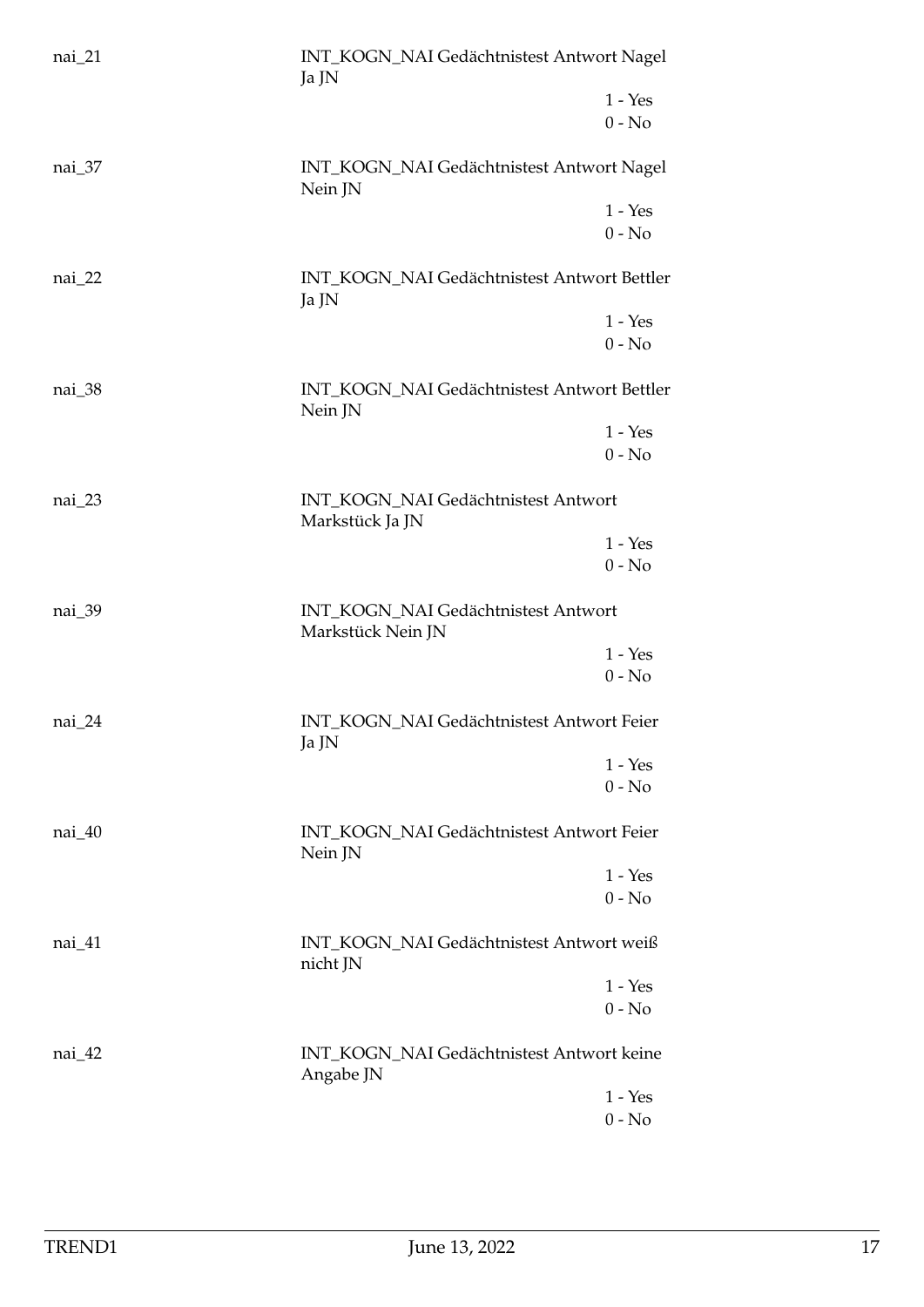| kogn_02b | INT_KOGN_STROOP Übungstafel1 Zeit [min, s]<br>[min, s]           |                        |
|----------|------------------------------------------------------------------|------------------------|
| kogn_02c | INT_KOGN_STROOP Übungstafel2 Zeit [min, s]<br>$[\min, s]$        |                        |
| kogn_02d | INT_KOGN_STROOP Übungstafel3 Zeit [min, s]<br>[min, s]           |                        |
| kogn_03  | INT_KOGN_STROOP Farben vorlesen Fehler                           |                        |
| kogn_03a | INT_KOGN_STROOP Farbwörter Zeit [min, s]<br>[min, s]             |                        |
| kogn_03b | INT_KOGN_STROOP Farben vorlesen<br>Wiederholungen JN             | $1 - Yes$<br>$0 - No$  |
| kogn_03c | INT_KOGN_STROOP Farben vorlesen<br>Wiederholungen                |                        |
| kogn_03d | INT_KOGN_STROOP Farben vorlesen<br>Teilwiederholungen JN         | $1 - Yes$<br>$0 - No$  |
| kogn_03e | INT_KOGN_STROOP Farben vorlesen<br>Teilwiederholungen            | $-1 - Yes$<br>$0 - No$ |
| kogn_04  | INT_KOGN_STROOP Farben Kästchen nennen<br>Fehler                 |                        |
| kogn_04a | INT_KOGN_STROOP Farbkästchen nennen Zeit<br>$[\min, s]$ [min, s] |                        |
| kogn_04b | INT_KOGN_STROOP Farben Kästchen nennen<br>Wiederholungen JN      | $1 - Yes$<br>$0 - No$  |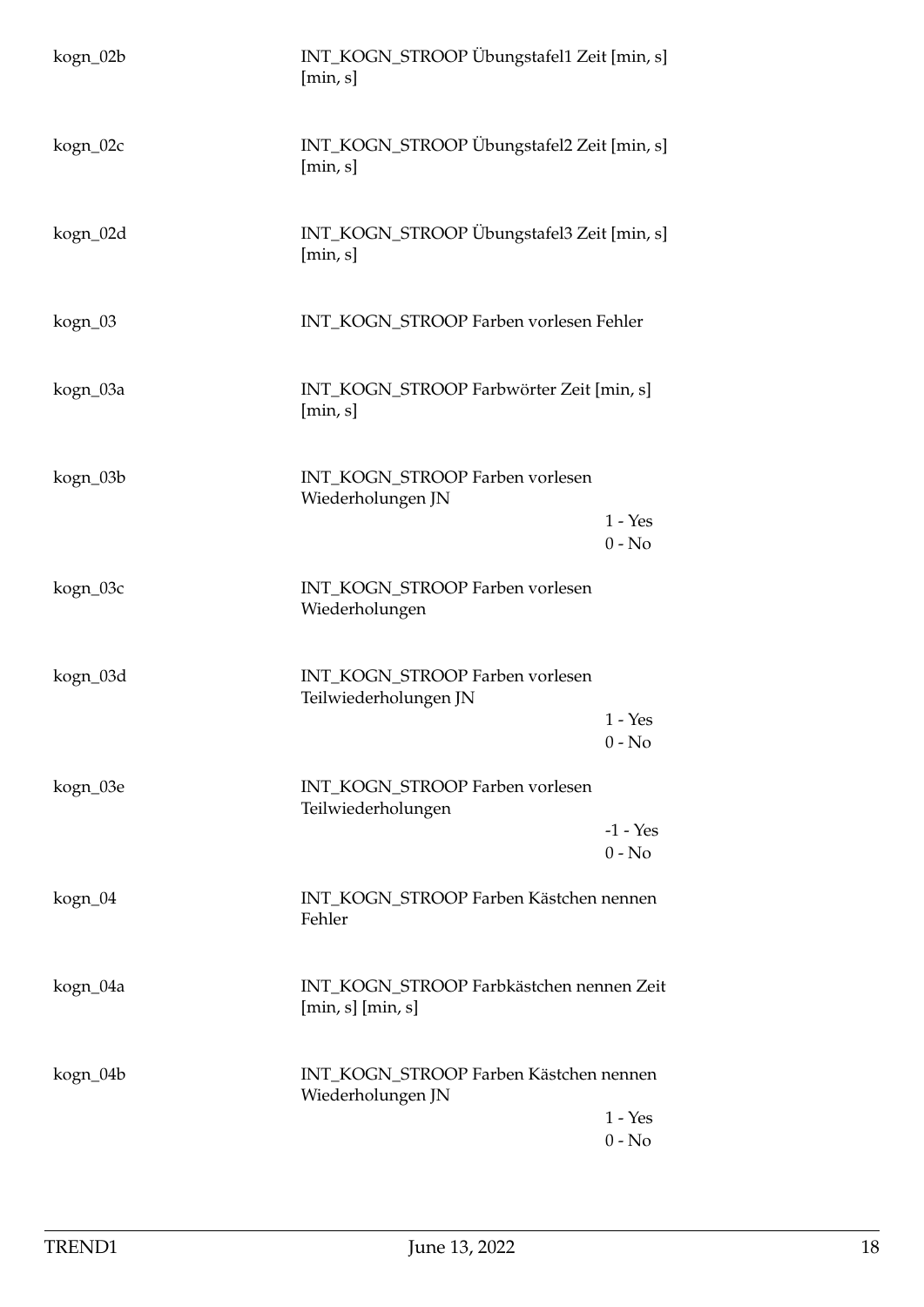| kogn_04c | INT_KOGN_STROOP Farben Kästchen nennen<br>Wiederholungen                                                                |
|----------|-------------------------------------------------------------------------------------------------------------------------|
| kogn_04d | INT_KOGN_STROOP Farben Kästchen nennen<br>Teilwiederholungen JN<br>$1 - Yes$<br>$0 - No$                                |
| kogn_04e | INT_KOGN_STROOP Farben Kästchen nennen<br>Teilwiederholungen                                                            |
| kogn_05  | INT_KOGN_STROOP Farben Schrift nennen<br>Fehler                                                                         |
| kogn_05a | INT_KOGN_STROOP Schriftfarbe nennen Zeit<br>$[\min, s]$ $[\min, s]$                                                     |
| kogn_05b | INT_KOGN_STROOP Farben Schrift nennen<br>Wiederholungen JN<br>$1 - Yes$<br>$0 - No$                                     |
| kogn_05c | INT_KOGN_STROOP Farben Schrift nennen<br>Wiederholungen                                                                 |
| kogn_05d | INT_KOGN_STROOP Farben Schrift nennen<br>Teilwiederholungen JN<br>$1 - Yes$<br>$0 - No$                                 |
| kogn_05e | INT_KOGN_STROOP Farben Schrift nennen<br>Teilwiederholungen                                                             |
| kogn_05f | INT_KOGN_STROOP Anmerkung                                                                                               |
| kogn_06  | INT_KOGN_STROOP Farbtest durchgeführt JN<br>$1 - Ja$<br>2 - Verweigert<br>3 - Test konnte nicht durchgeführt<br>werden. |
| kogn_06a | INT_KOGN_STROOP Farbtest Grund<br>Nichtdurchführung                                                                     |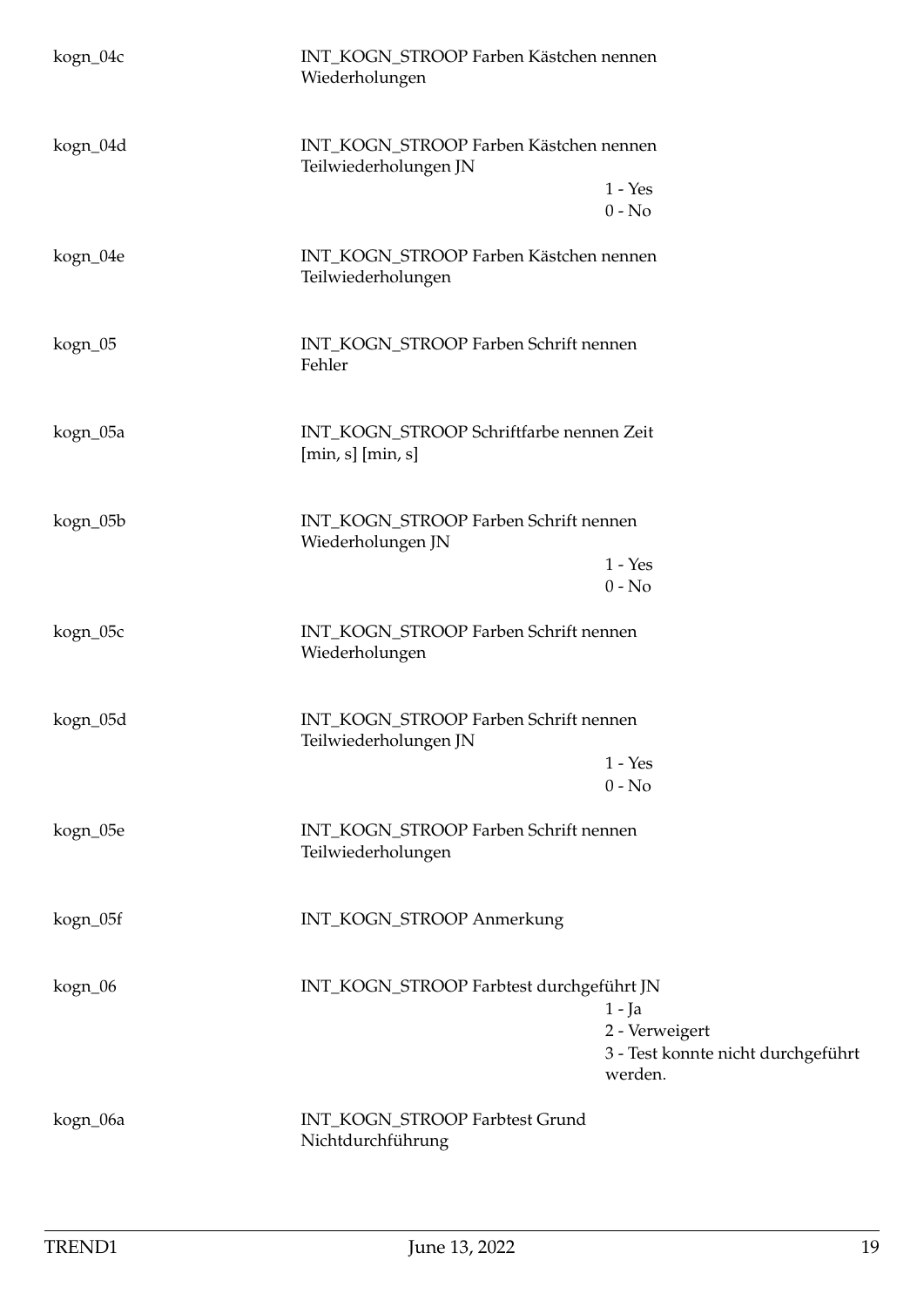<span id="page-19-0"></span>

| <b>INAN</b> | Inanspruchnahme medizinischer Hilfe              |                                                                                                                                                             |
|-------------|--------------------------------------------------|-------------------------------------------------------------------------------------------------------------------------------------------------------------|
| inan_01     | INT_INAN körperliche Verfassung derzeit          | 1 - Sehr gut<br>$2 - Gut$<br>3 - Weniger gut<br>4 - Schlecht<br>998 - Weiß nicht<br>999 - Antwortverweigerung                                               |
| $inan_02$   | INT_INAN letzter Arztbesuch ohne Zahnarzt        | 1 - Innerhalb der letzten 4 Wochen<br>2 - Innerhalb der letzten 2-12 Monate<br>3 - Vor mehr als einem Jahr<br>998 - Weiß nicht<br>999 - Antwortverweigerung |
| inan_03     | INT_INAN Arztbesuch Häufigkeit letzte 4Wo        |                                                                                                                                                             |
| inan_04a    | INT_INAN Allgemeinarzt letzte 12Mo JN            | 1 - Ja<br>$0$ - Nein<br>998 - Weiß nicht<br>999 - Antwortverweigerung                                                                                       |
| inan_04b    | INT_INAN Allgemeinarzt Häufigkeit letzte<br>12Mo |                                                                                                                                                             |
| inan_04c    | INT_INAN Internist letzte 12Mo JN                | $1 - Ja$<br>$0$ - Nein<br>998 - Weiß nicht<br>999 - Antwortverweigerung                                                                                     |
| inan_04d    | INT_INAN Internist Häufigkeit letzte 12Mo        |                                                                                                                                                             |
| inan_04e    | INT_INAN Frauenarzt letzte 12Mo JN               | $1 - Ja$<br>$0$ - Nein<br>998 - Weiß nicht<br>999 - Antwortverweigerung                                                                                     |
| inan_04f    | INT_INAN Frauenarzt Häufigkeit letzte 12Mo       |                                                                                                                                                             |
| inan_04g    | INT_INAN Chirurg letzte 12Mo JN                  |                                                                                                                                                             |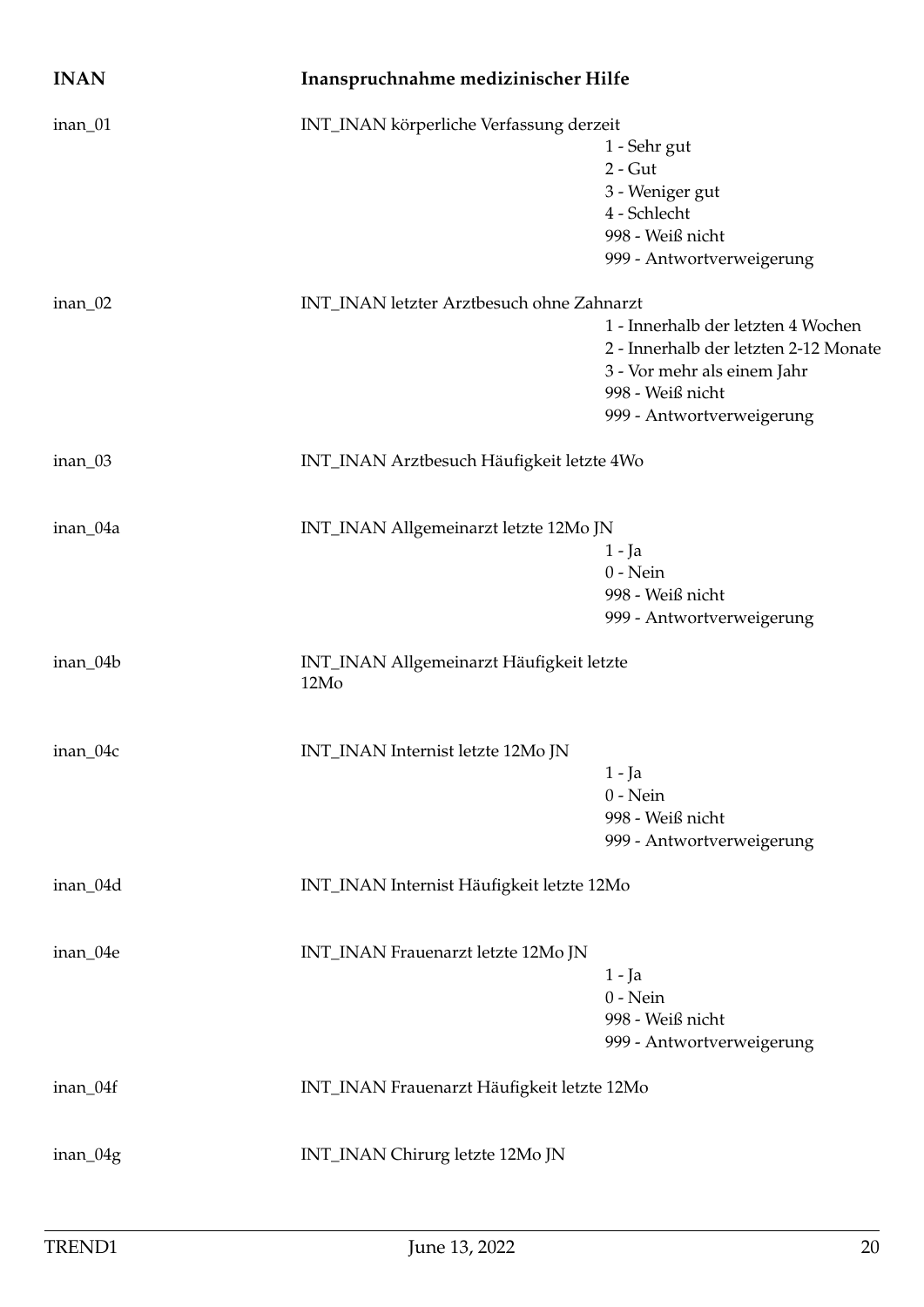|            |                                                          | $1 - Ja$<br>$0$ - Nein<br>998 - Weiß nicht<br>999 - Antwortverweigerung |
|------------|----------------------------------------------------------|-------------------------------------------------------------------------|
| inan_04h   | INT_INAN Chirurg Häufigkeit letzte 12Mo                  |                                                                         |
| inan_04i   | INT_INAN Orthopäde letzte 12Mo JN                        | $1 - Ja$<br>$0$ - Nein<br>998 - Weiß nicht<br>999 - Antwortverweigerung |
| $inan_04j$ | INT_INAN Orthopäde Häufigkeit letzte 12Mo                |                                                                         |
| inan_04k   | INT_INAN Urologe letzte 12Mo JN                          | $1 - Ja$<br>$0$ - Nein<br>998 - Weiß nicht<br>999 - Antwortverweigerung |
| inan_041   | INT_INAN Urologe Häufigkeit letzte 12Mo                  |                                                                         |
| inan_04m   | INT_INAN Hals-Nasen-Ohren Arzt letzte 12Mo<br>JN         | $1 - Ja$<br>$0$ - Nein<br>998 - Weiß nicht<br>999 - Antwortverweigerung |
| inan_04n   | INT_INAN Hals-Nasen-Ohren Arzt Häufigkeit<br>letzte 12Mo |                                                                         |
| inan_04o   | INT_INAN Augenarzt letzte 12Mo JN                        | $1 - Ja$<br>$0$ - Nein<br>998 - Weiß nicht<br>999 - Antwortverweigerung |
| inan_04p   | INT_INAN Augenarzt Häufigkeit letzte 12Mo                |                                                                         |
| $inan_04q$ | INT_INAN Hautarzt letzte 12Mo JN                         | $1 - Ja$<br>$0$ - Nein<br>998 - Weiß nicht                              |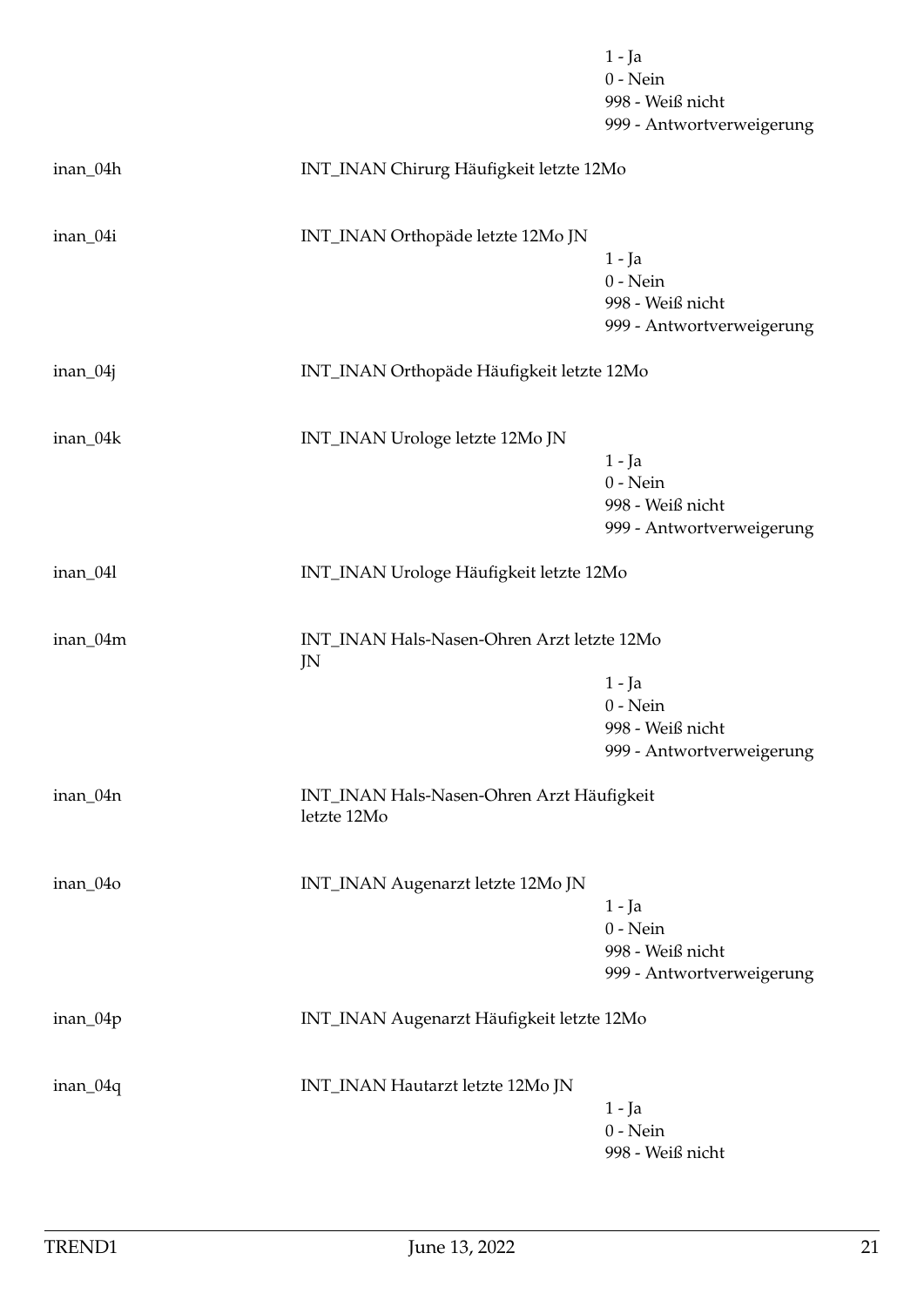| inan_04r   | INT_INAN Hautarzt Häufigkeit letzte 12Mo            |                                                                         |
|------------|-----------------------------------------------------|-------------------------------------------------------------------------|
| inan_04s   | INT_INAN Neurologe letzte 12Mo JN                   | $1 - Ja$<br>$0$ - Nein<br>998 - Weiß nicht<br>999 - Antwortverweigerung |
| inan_04t   | INT_INAN Neurologe Häufigkeit letzte 12Mo           |                                                                         |
| inan_04w   | INT_INAN Arbeitsmediziner letzte 12Mo JN            | 1 - Ja<br>$0$ - Nein<br>998 - Weiß nicht<br>999 - Antwortverweigerung   |
| $inan_04x$ | INT_INAN Arbeitsmediziner Häufigkeit letzte<br>12Mo |                                                                         |
| inan_04aa  | INT_INAN Psychiater letzte 12Mo JN                  | $1 - Ja$<br>$0$ - Nein<br>998 - Weiß nicht<br>999 - Antwortverweigerung |
| inan_04bb  | INT_INAN Psychiater Häufigkeit letzte 12Mo          |                                                                         |
| inan_04cc  | INT_INAN Psychotherapeut letzte 12Mo JN             | $1 - Ja$<br>$0$ - Nein<br>998 - Weiß nicht<br>999 - Antwortverweigerung |
| inan_04dd  | INT_INAN Psychotherapeut Häufigkeit letzte<br>12Mo  |                                                                         |
| inan_04y   | INT_INAN sonstiger Arzt letzte 12Mo JN              | 1 - Ja<br>$0$ - Nein<br>998 - Weiß nicht<br>999 - Antwortverweigerung   |
| inan_04y1  | INT_INAN sonstiger Arzt welcher letzte 12Mo         |                                                                         |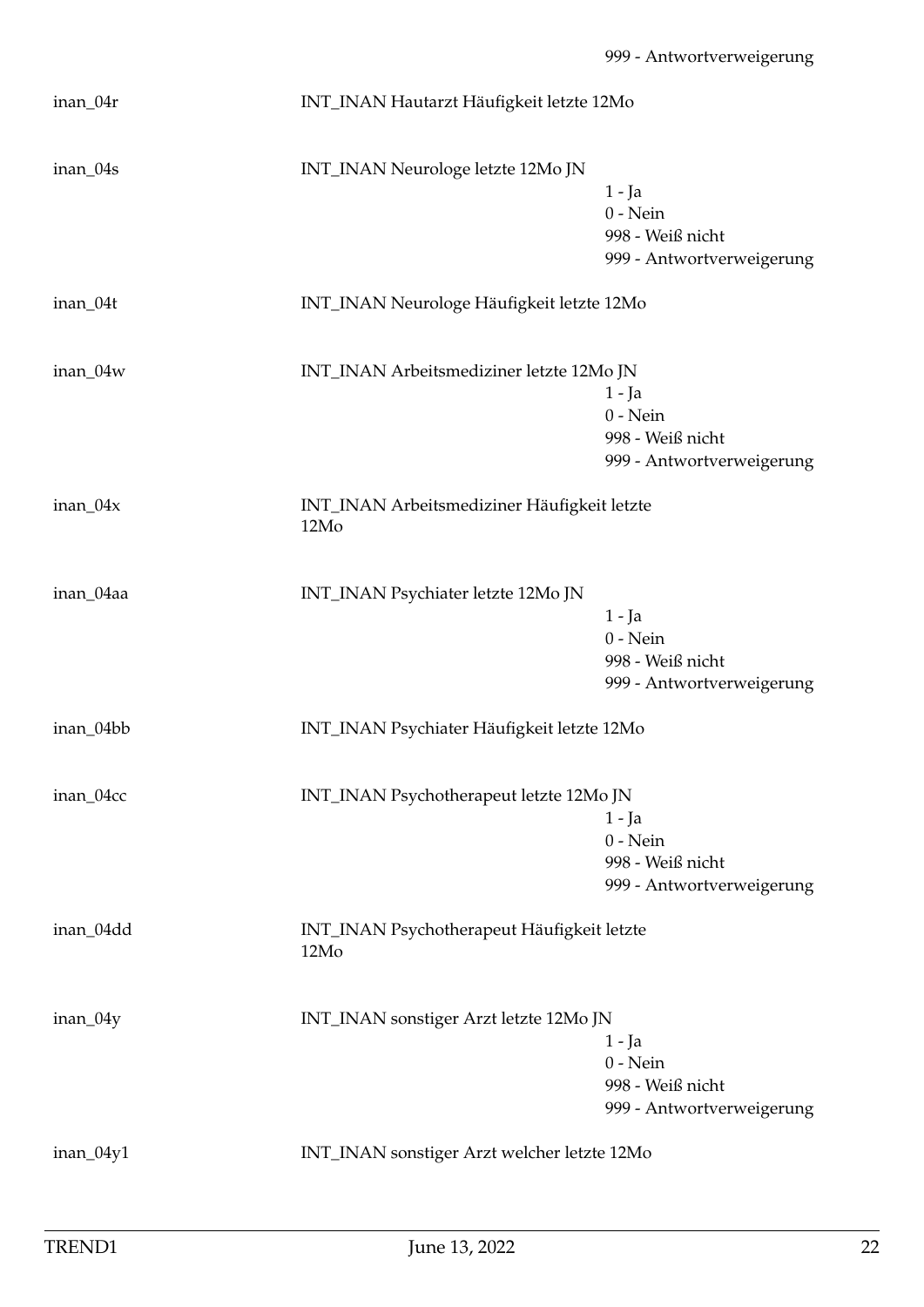| inan_04y2 |                                                            | INT_INAN sonstiger Arzt Häufigkeit letzte 12Mo                          |  |
|-----------|------------------------------------------------------------|-------------------------------------------------------------------------|--|
| inan_04z  | INT_INAN weiterer sonstiger Arzt letzte 12Mo<br>JN         |                                                                         |  |
|           |                                                            | $1 - Ja$<br>$0$ - Nein<br>998 - Weiß nicht<br>999 - Antwortverweigerung |  |
| inan_04z1 | INT_INAN weiterer sonstiger Arzt welcher letzte<br>12Mo    |                                                                         |  |
| inan_04z2 | INT_INAN weiterer sonstiger Arzt Häufigkeit<br>letzte 12Mo |                                                                         |  |
| inan_05a  | INT_INAN Krebsfrüherkennungsuntersuchung<br>jemals JN      |                                                                         |  |
|           |                                                            | $1 - Ja$<br>$0$ - Nein<br>998 - Weiß nicht<br>999 - Antwortverweigerung |  |
| inan_09   | INT_INAN stationäre Behandlung letzte 12Mo<br>JN           |                                                                         |  |
|           |                                                            | $1 - Ja$<br>$0$ - Nein<br>998 - Weiß nicht<br>999 - Antwortverweigerung |  |
| inan_10   | INT_INAN stationäre Behandlung Häufigkeit<br>letzte 12Mo   |                                                                         |  |
| inan_11   | INT_INAN stationäre Behandlung letzte 12Mo<br>$[d]$ $[d]$  |                                                                         |  |
| $inan_12$ | INT_INAN Intensivstation letzte 12Mo JN                    | 1 - Ja<br>$0$ - Nein<br>998 - Weiß nicht<br>999 - Antwortverweigerung   |  |
| inan_12a  |                                                            | INT_INAN Intensivstation letzte 12Mo [d] [d]                            |  |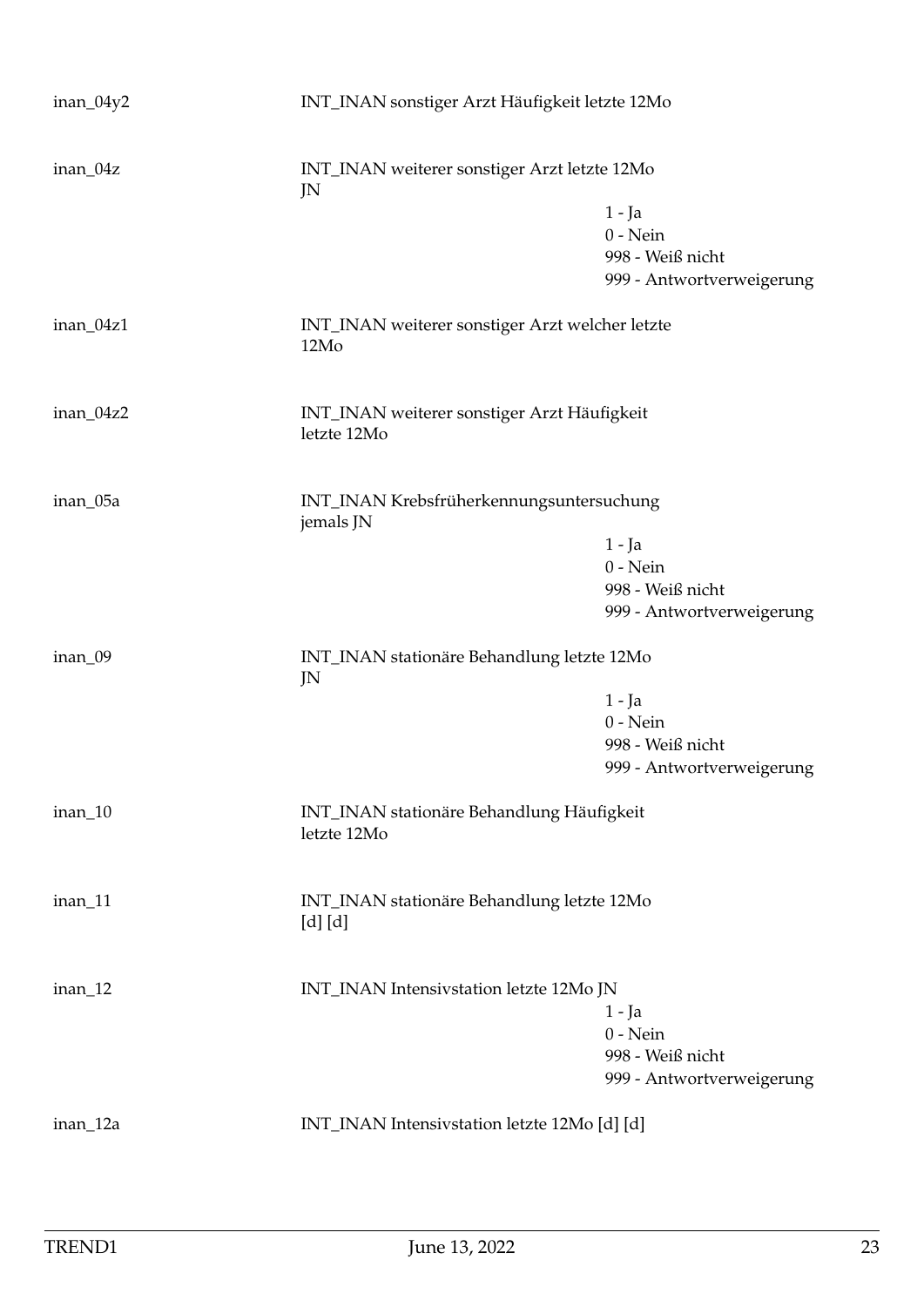| $inan_17$ | INT_INAN stationäre Behandlg psych Einrichtg<br>letzte 12Mo JN |                                                        |  |
|-----------|----------------------------------------------------------------|--------------------------------------------------------|--|
|           |                                                                | $1 - Ja$                                               |  |
|           |                                                                | $0$ - Nein                                             |  |
|           |                                                                | 998 - Weiß nicht                                       |  |
|           |                                                                | 999 - Antwortverweigerung                              |  |
| $inan_13$ | INT_INAN Operationen letzte 10J JN                             |                                                        |  |
|           |                                                                | $1 - Ja$                                               |  |
|           |                                                                | $0$ - Nein                                             |  |
|           |                                                                | 998 - Weiß nicht                                       |  |
|           |                                                                | 999 - Antwortverweigerung                              |  |
| inan_13a  | INT_INAN Operationen welche letzte 10J                         |                                                        |  |
| inan_13b  | INT_INAN Operationen welche weitere Details<br>letzte 10J      |                                                        |  |
| inan_14   | INT_INAN Aufenthalt Krankenhaus >=3mal                         |                                                        |  |
|           | letzte 2J JN                                                   |                                                        |  |
|           |                                                                | 1 - Ja<br>$0$ - Nein                                   |  |
|           |                                                                | 998 - Weiß nicht                                       |  |
|           |                                                                | 999 - Antwortverweigerung                              |  |
| inan_15   | INT_INAN Pflege Person Aufenthalt<br>Krankenhaus letzte 2J JN  |                                                        |  |
|           |                                                                | $1 - Ja$                                               |  |
|           |                                                                | $0$ - Nein                                             |  |
|           |                                                                | 998 - Weiß nicht                                       |  |
|           |                                                                | 999 - Antwortverweigerung                              |  |
| $inan_16$ | INT_INAN Versicherung Art von Krankenkasse                     |                                                        |  |
|           |                                                                | 1 - public health insurance                            |  |
|           |                                                                | 2 - private insurance                                  |  |
|           |                                                                | 3 - others (e.g. state aid, "Freie Heil-<br>fürsorge") |  |
|           |                                                                | 4 - not insured                                        |  |
|           |                                                                | 998 - I don't know                                     |  |
|           |                                                                | 999 - non-response                                     |  |
| inan_16a  | INT_INAN Gesetzliche Krankenkasse Details                      |                                                        |  |
|           |                                                                | -2 - Antwortverweigerung                               |  |
|           |                                                                | -1 - Weiß nicht                                        |  |
|           |                                                                | 1 - actimonda BKK                                      |  |
|           |                                                                | 2 - AOK - Die Gesundheitskasse für                     |  |
|           |                                                                | Niedersachsen                                          |  |
|           |                                                                | 3 - AOK - Die Gesundheitskasse in<br>Hessen            |  |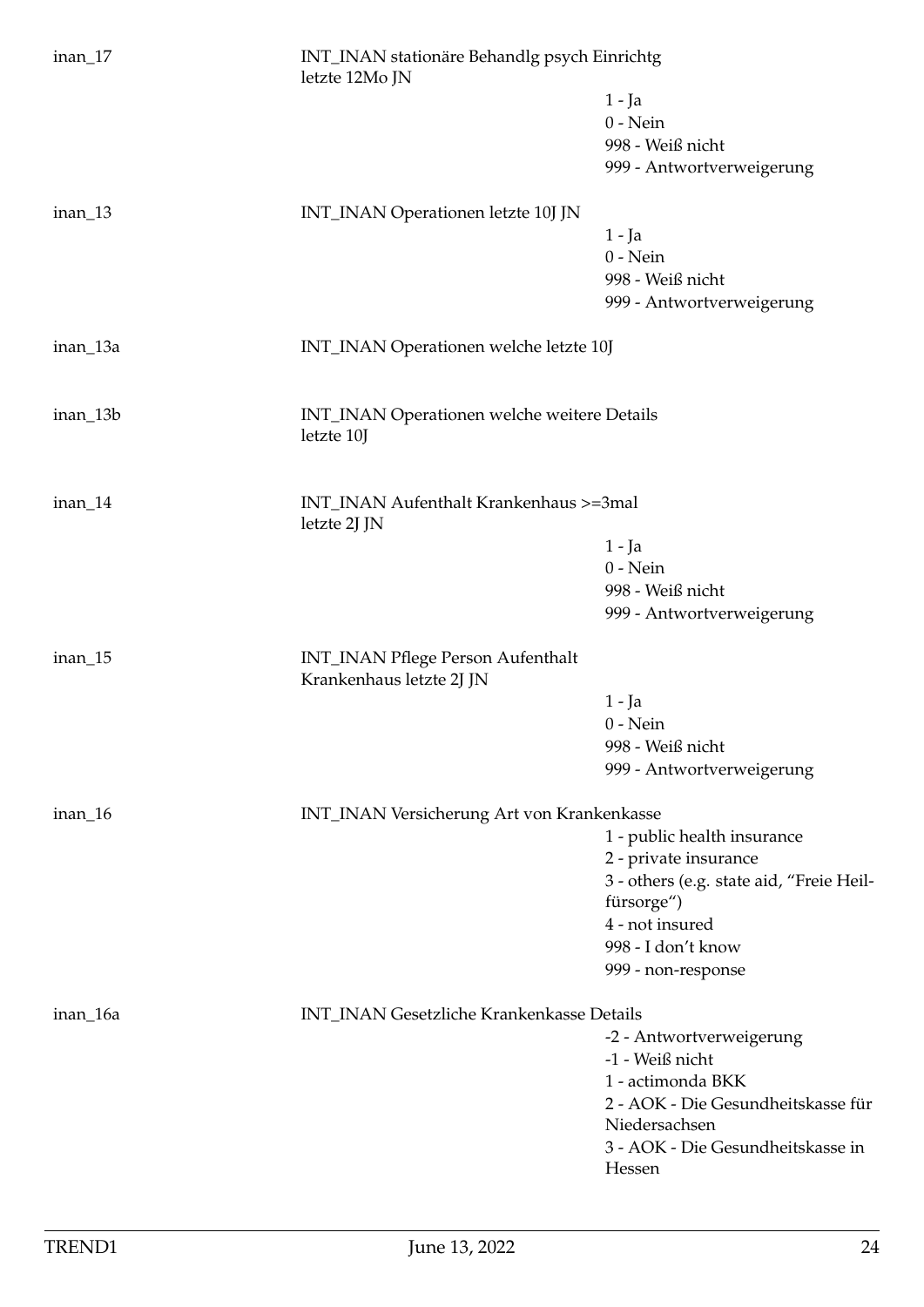4 - AOK Baden-Württemberg 5 - AOK Bayern - Die Gesundheitskasse 6 - AOK Bremen / Bremerhaven 7 - AOK Nordost - Die Gesundheitskasse 8 - AOK NordWest - Die Gesundheitskasse 9 - AOK PLUS - Die Gesundheitskasse für Sachsen und Thüringen 10 - AOK Rheinland/Hamburg - Die Gesundheitskasse 11 - AOK Rheinland-Pfalz/Saarland-Die Gesundheitskasse 12 - AOK Sachsen-Anhalt - Die Gesundheitskasse 13 - atlas BKK ahlmann 14 - Audi BKK 15 - BAHN-BKK 16 - BARMER GEK 17 - Bertelsmann BKK 18 - Betriebskrankenkasse Mobil Oil 19 - Betriebskrankenkasse PricewaterhouseCoopers 20 - BIG direkt gesund 21 - BKK Achenbach Buschhütten 22 - BKK advita 23 - BKK Aesculap 24 - BKK Akzo Nobel Bayern 25 - BKK B. Braun Melsungen AG 26 - BKK Beiersdorf AG 27 - BKK BPW Bergische Achsen KG 28 - BKK Braun-Gillette 29 - BKK Deutsche Bank AG 30 - BKK Diakonie 31 - BKK EUREGIO 32 - BKK EVM 33 - BKK EWE 34 - BKK exklusiv 35 - BKK Faber-Castell & Partner 36 - BKK firmus 37 - BKK Freudenberg 38 - BKK Gildemeister Seidensticker

- 39 BKK GRILLO-WERKE AG
- 40 BKK Groz-Beckert
- 41 BKK HENSCHEL Plus
- 42 BKK Herford Minden Ravens-
- berg
- 43 BKK Herkules
- 44 BKK KARL MAYER
- 45 BKK KBA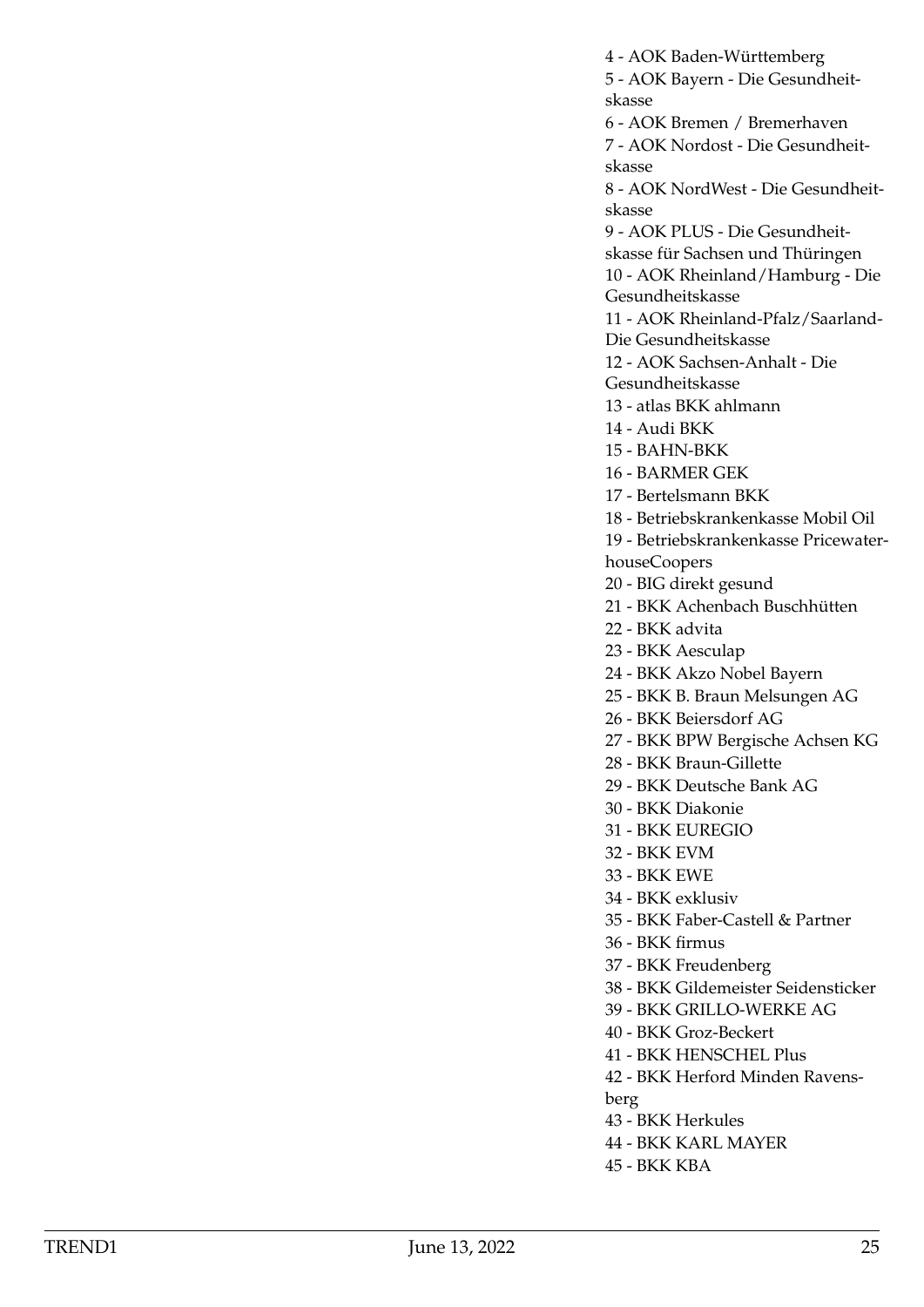- 46 BKK Linde
- 47 BKK MAHLE
- 48 BKK Melitta Plus
- 49 BKK MEM
- 50 BKK Miele
- 51 BKK MTU
- 52 BKK PFAFF
- 53 BKK Pfalz
- 54 BKK ProVita
- 55 BKK Public
- 56 BKK Rieker.Ricosta.Weisser
- 57 BKK RWE
- 58 BKK Salzgitter
- 59 BKK Scheufelen
- 60 BKK Schwarzwald-Baar-Heuberg
- 61 BKK STADT AUGSBURG
- 62 BKK Technoform
- 63 BKK Textilgruppe Hof
- 64 BKK VDN
- 65 BKK VerbundPlus
- 66 BKK Verkehrsbau Union (VBU)
- 67 BKK VITAL
- 68 BKK Voralb
- HELLER\*LEUZE\*TRAUB
- 69 BKK Werra-Meissner
- 70 BKK Wirtschaft & Finanzen
- 71 BKK Würth
- 72 BKK ZF & Partner
- 73 BKK\_DürkoppAdler
- 74 BKK24
- 75 BMW BKK
- 76 Bosch BKK
- 77 Brandenburgische BKK
- 78 Continentale Betrieb-
- skrankenkasse
- 79 Daimler Betriebskrankenkasse
- 80 DAK-Gesundheit
- 81 Debeka BKK
- 82 Deutsche BKK
- 83 DIE BERGISCHE
- KRANKENKASSE
- 84 Die Schwenninger Betrieb-
- skrankenkasse
- 85 E.ON Betriebskrankenkasse
- 86 energie-BKK
- 87 Ernst & Young BKK
- 88 Hanseatische Krankenkasse
- 89 Heimat Krankenkasse
- 90 hkk
- 91 IKK Brandenburg und Berlin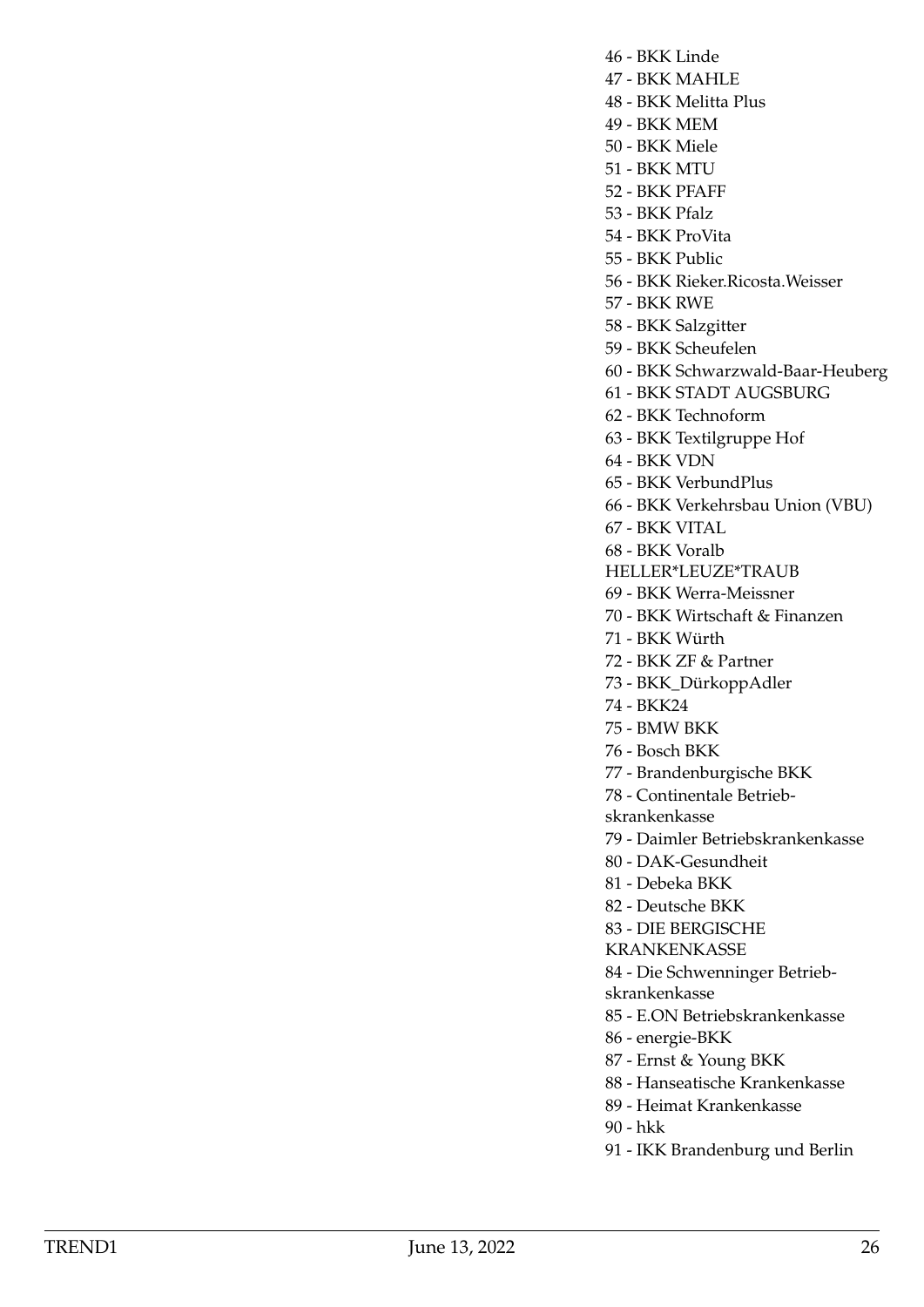92 - IKK classic 93 - IKK gesund plus 94 - IKK Nord 95 - IKK Südwest 96 - Kaufmännische Krankenkasse - KKH 97 - Knappschaft 98 - Krones BKK 99 - Merck BKK 100 - Metzinger BKK 101 - mhplus Betriebskrankenkasse 102 - Novitas BKK 103 - pronova BKK 104 - R+V Betriebskrankenkasse 105 - Salus BKK 106 - SECURVITA BKK 107 - SIEMAG BKK 108 - Siemens-Betriebskrankenkasse (SBK) 109 - SKD BKK 110 - Sozialversicherung für Landwirtschaft, Forsten und Gartenbau (SVLFG) 111 - Südzucker BKK 112 - Techniker Krankenkasse 113 - Thüringer Betriebskrankenkasse 114 - TUI BKK 115 - Vereinigte BKK 116 - VIACTIV Krankenkasse 117 - Wieland BKK 118 - WMF Betriebskrankenkasse 119 - AOK Hessen 120 - BKK Mobil Oil 121 - BKK Post 122 - BKK - VBU 123 - HKK Erste Gesundheit

inan\_16b INT\_INAN Private Krankenkasse Details

- -2 Antwortverweigerung
- -1 Weiß nicht
- 1 Allianz
- 2 Alte Oldenburger Krankenversicherung
- 3 Alte Oldenburger VVAG
- 4 ARAG
- 5 Augenoptiker Ausgleichskasse
- 6 Axa (Colonia, DBV-Winterthur)
- 7 Barmenia
- 8 Central Krankenversicherung
- 9 Concordia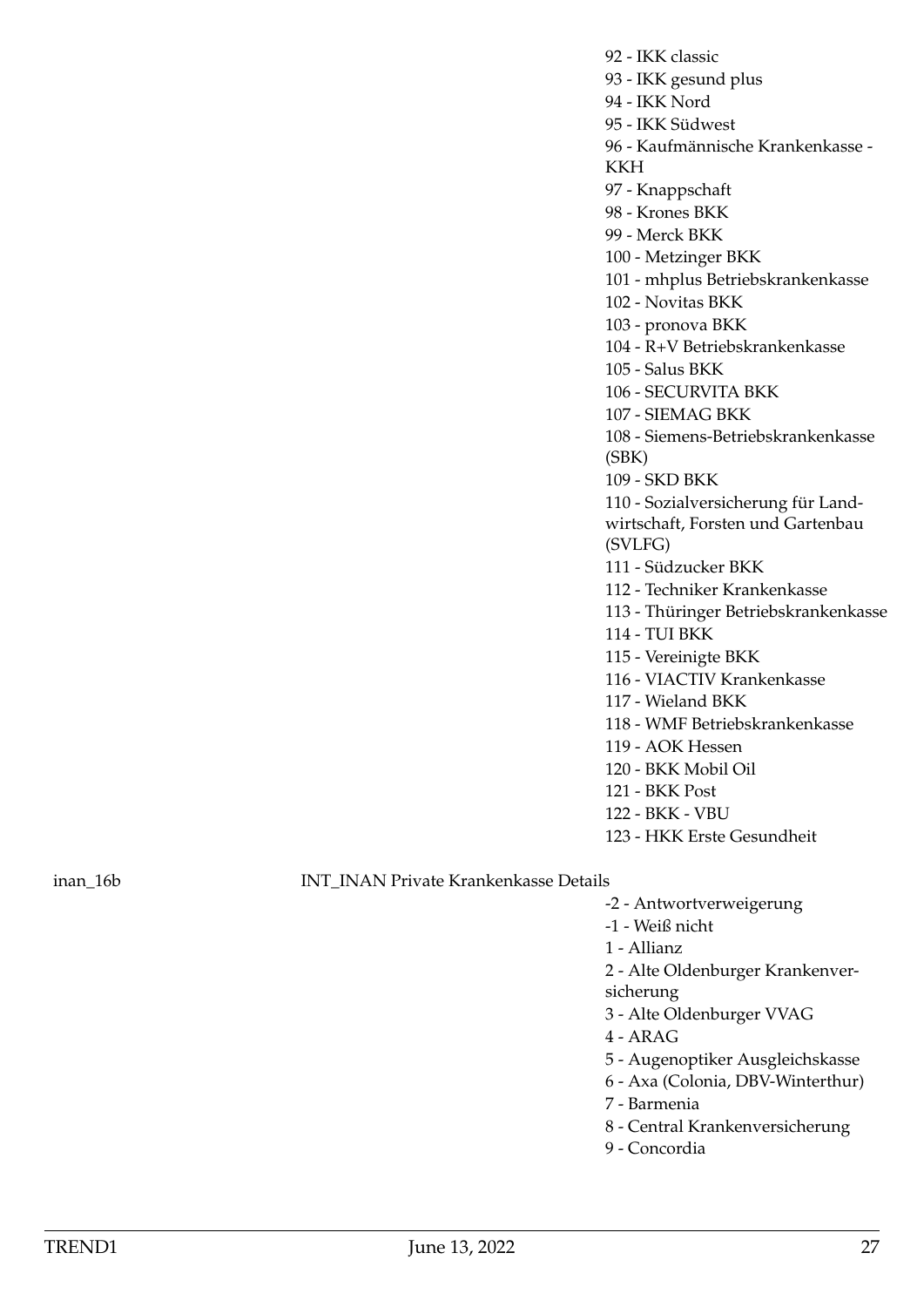- 10 Continentale
- 11 Debeka
- 12 Deutscher Ring
- 13 DEVK
- 14 DKV (Victoria)

15 - Envivas Krankenversicherung

16 - Ergo Direkt

17 - Freie Arztkasse

- 18 Gothaer
- 19 Hallesche
- 20 HanseMerkur
- 21 HanseMerkur Versicherungs-
- gruppe S
- 22 HUK-Coburg
- 23 Inter

24 - Krankenunterstützungskasse der

Berufsfeuerwehr Hannover

25 - Landeskrankenhilfe LKH

- 26 LIGA Krankenversicherung
- katholischer Priester VVaG
- 27 LVM
- 28 Mannheimer Versicherungen
- 29 Mecklenburgische
- 30 Münchener Verein
- 31 Nürnberger
- 32 Opel Aktiv Plus

33 - PAX-Familienfürsorge Krankenversicherung

- 34 Provinzial
- $35 R + V$

36 - Signal Iduna (mit Deutscher

Ring)

37 - St. Martinus Kranken- und Sterbekasse

38 - Süddeutsche Krankenversicherung

39 - Union Krankenversicherung

40 - Universa

41 - Versicherungskammer Bayern

42 - Vigo Krankenversicherung (Düsseldorfer Versicherung)

43 - Württembergische Krankenversicherung

44 - DKV

inan\_16c INT\_INAN sonstige Krankenkasse Details

<span id="page-27-0"></span>**KHK Herz-Kreislauf-Erkrankungen**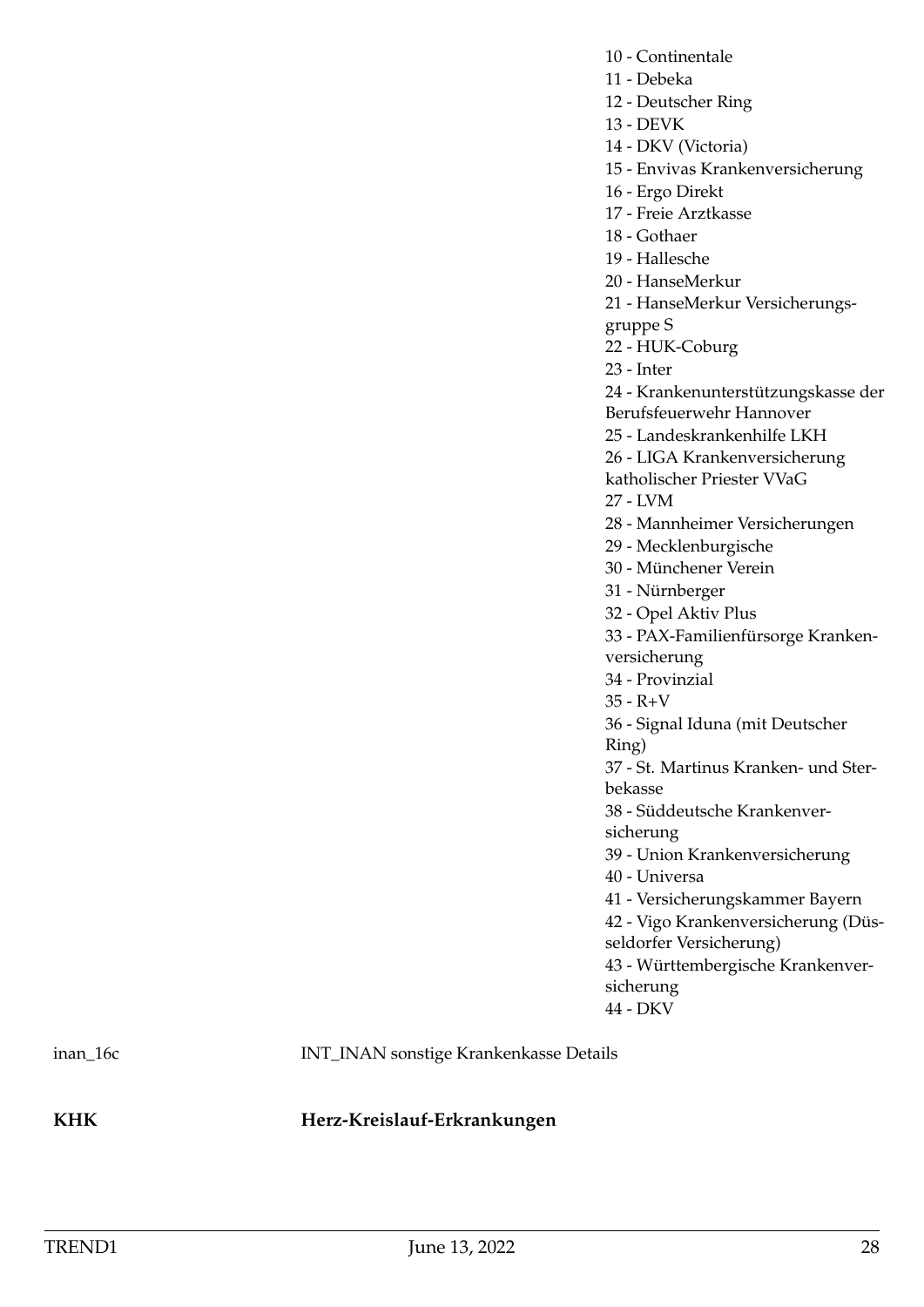| $ang_01$      | INT_ANG Arztdiagnose Angina pectoris jemals<br>JN                     |                                       |
|---------------|-----------------------------------------------------------------------|---------------------------------------|
|               |                                                                       | $1 - Ja$                              |
|               |                                                                       | $0$ - Nein                            |
|               |                                                                       | 998 - Weiß nicht                      |
|               |                                                                       | 999 - Antwortverweigerung             |
| ang $_{-02}$  | INT_ANG Schmerzen Brustraum jemals JN                                 |                                       |
|               |                                                                       | $1 - Ja$                              |
|               |                                                                       | $0$ - Nein                            |
|               |                                                                       | 998 - Weiß nicht                      |
|               |                                                                       | 999 - Antwortverweigerung             |
| $ang_02a$     | INT_ANG Schmerzen Brustraum Erstfeststellung<br>[Jahr] [Jahr]         |                                       |
| ang_02b       | INT_ANG Schmerzen Brustraum Erstfeststellung<br>Alter [Jahre] [Jahre] |                                       |
|               |                                                                       |                                       |
| ang $\alpha$  | <b>INT_ANG Schmerzen Brustraum</b><br>Eile/körperliche Anstrengung JN |                                       |
|               |                                                                       | $1 - Ja$                              |
|               |                                                                       | $0$ - Nein                            |
|               |                                                                       | 3 - Ich bin nie in Eile und gehe nie  |
|               |                                                                       | bergauf.                              |
|               |                                                                       | 998 - Weiß nicht                      |
|               |                                                                       | 999 - Antwortverweigerung             |
| ang_03a       | INT_ANG Schmerzen Brustraum normales<br>Tempo ebene Strecke JN        |                                       |
|               |                                                                       | $1 - Ja$                              |
|               |                                                                       | $0$ - Nein                            |
|               |                                                                       | 998 - Weiß nicht                      |
|               |                                                                       | 999 - Antwortverweigerung             |
| ang $_0$ $04$ | INT_ANG Schmerzen Brustraum Reaktion                                  |                                       |
|               |                                                                       | 1 - Ich gehe langsamer oder bleibe    |
|               |                                                                       | stehen                                |
|               |                                                                       | 2 - Ich nehme Nitropräparate ein      |
|               |                                                                       | 3 - Ich gehe im gleichen Tempo weiter |
|               |                                                                       | 998 - Weiß nicht                      |
|               |                                                                       | 999 - Antwortverweigerung             |
| ang $\mu$     | INT_ANG Schmerzen Brustraum Ende langsam<br>Gehen/stehenblei JN       |                                       |
|               |                                                                       | $1 - Ja$                              |
|               |                                                                       | $0$ - Nein                            |
|               |                                                                       | 998 - Weiß nicht                      |
|               |                                                                       | 999 - Antwortverweigerung             |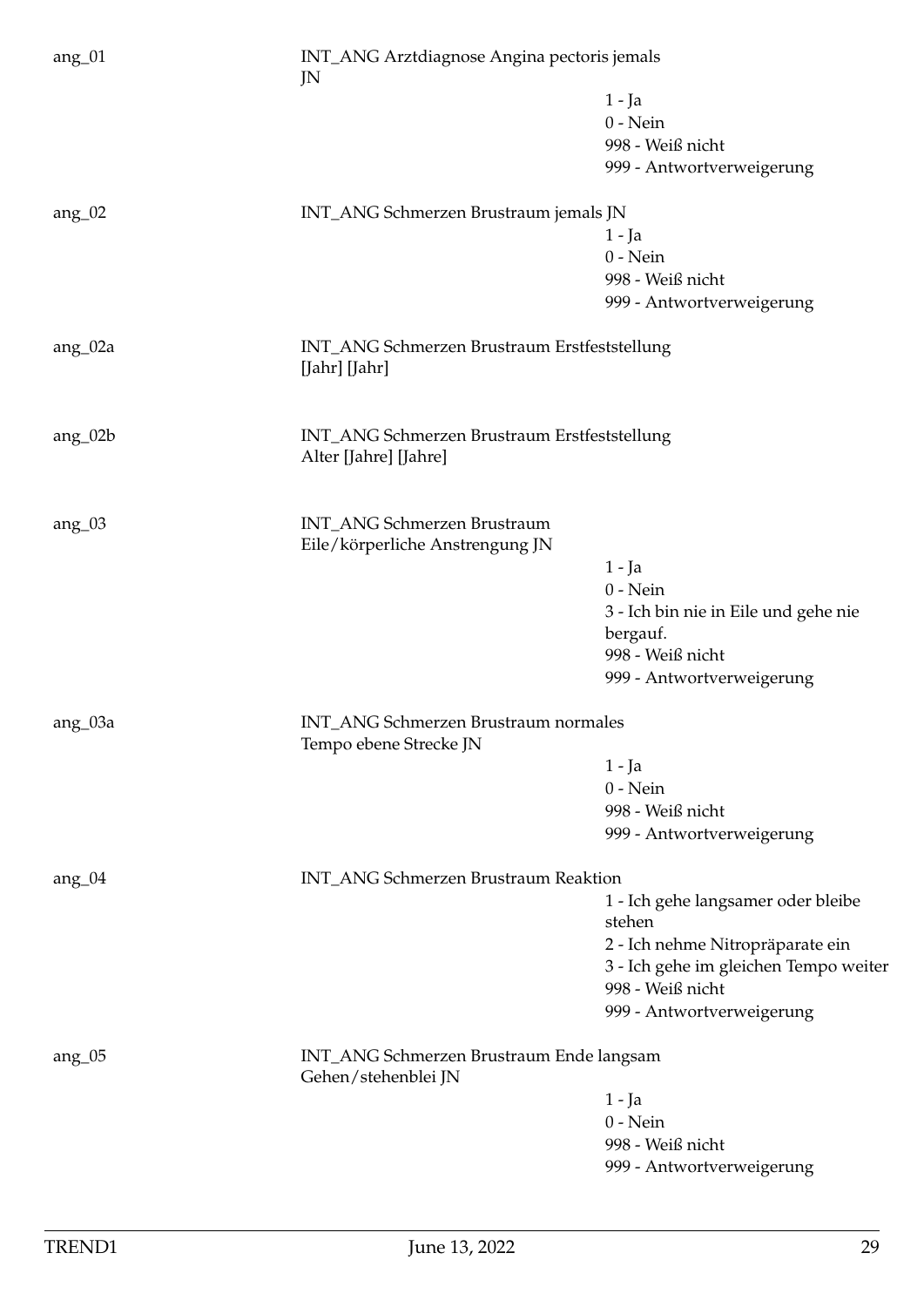| $ang_0$      | INT_ANG Schmerzen Brustraum Ende wie<br>schnell                 |                                             |  |
|--------------|-----------------------------------------------------------------|---------------------------------------------|--|
|              |                                                                 | 1 - Nach weniger als 10 Minuten             |  |
|              |                                                                 | 2 - Nach mehr als 10 Minuten                |  |
|              |                                                                 | 998 - Weiß nicht                            |  |
|              |                                                                 | 999 - Antwortverweigerung                   |  |
| ang_07a      | INT_ANG Schmerzen Brustraum Lokalisat<br>Brustbein JN           |                                             |  |
|              |                                                                 | $0 - No$                                    |  |
|              |                                                                 | $1 - Yes$                                   |  |
| $ang_07b$    | INT_ANG Schmerzen Brustraum Lokalisat linke<br>vordere Brust JN |                                             |  |
|              |                                                                 | $0 - No$                                    |  |
|              |                                                                 | $1 - Yes$                                   |  |
| $ang_07c$    | INT_ANG Schmerzen Brustraum Lokalisat<br>Hals-/Kieferwirbel JN  |                                             |  |
|              |                                                                 | $0 - No$                                    |  |
|              |                                                                 | $1 - Yes$                                   |  |
| $ang_07d$    | INT_ANG Schmerzen Brustraum Lokalisat linke<br>Schulter JN      |                                             |  |
|              |                                                                 | $0 - No$                                    |  |
|              |                                                                 | $1 - Yes$                                   |  |
| ang_07e      | INT_ANG Schmerzen Brustraum Lokalisat<br>Andere JN              |                                             |  |
|              |                                                                 | $0 - No$                                    |  |
|              |                                                                 | $1 - Yes$                                   |  |
| $ang_07f$    | INT_ANG Schmerzen Brustraum Lokalisat<br>Andere                 |                                             |  |
| $ang_07g$    | INT_ANG Schmerzen Brustraum Lokalisat weiß<br>nicht JN          |                                             |  |
|              |                                                                 | $0 - No$                                    |  |
|              |                                                                 | $1 - Yes$                                   |  |
| ang_07h      | Angabe JN                                                       | INT_ANG Schmerzen Brustraum Lokalisat keine |  |
|              |                                                                 | $0 - No$                                    |  |
|              |                                                                 | $1 - Yes$                                   |  |
| ang $_{.08}$ | INT_ANG Schmerzen Brustraum Ausstrahlen<br>linker Arm JN        |                                             |  |
|              |                                                                 | $1 - Ja$                                    |  |
|              |                                                                 | $0$ - Nein                                  |  |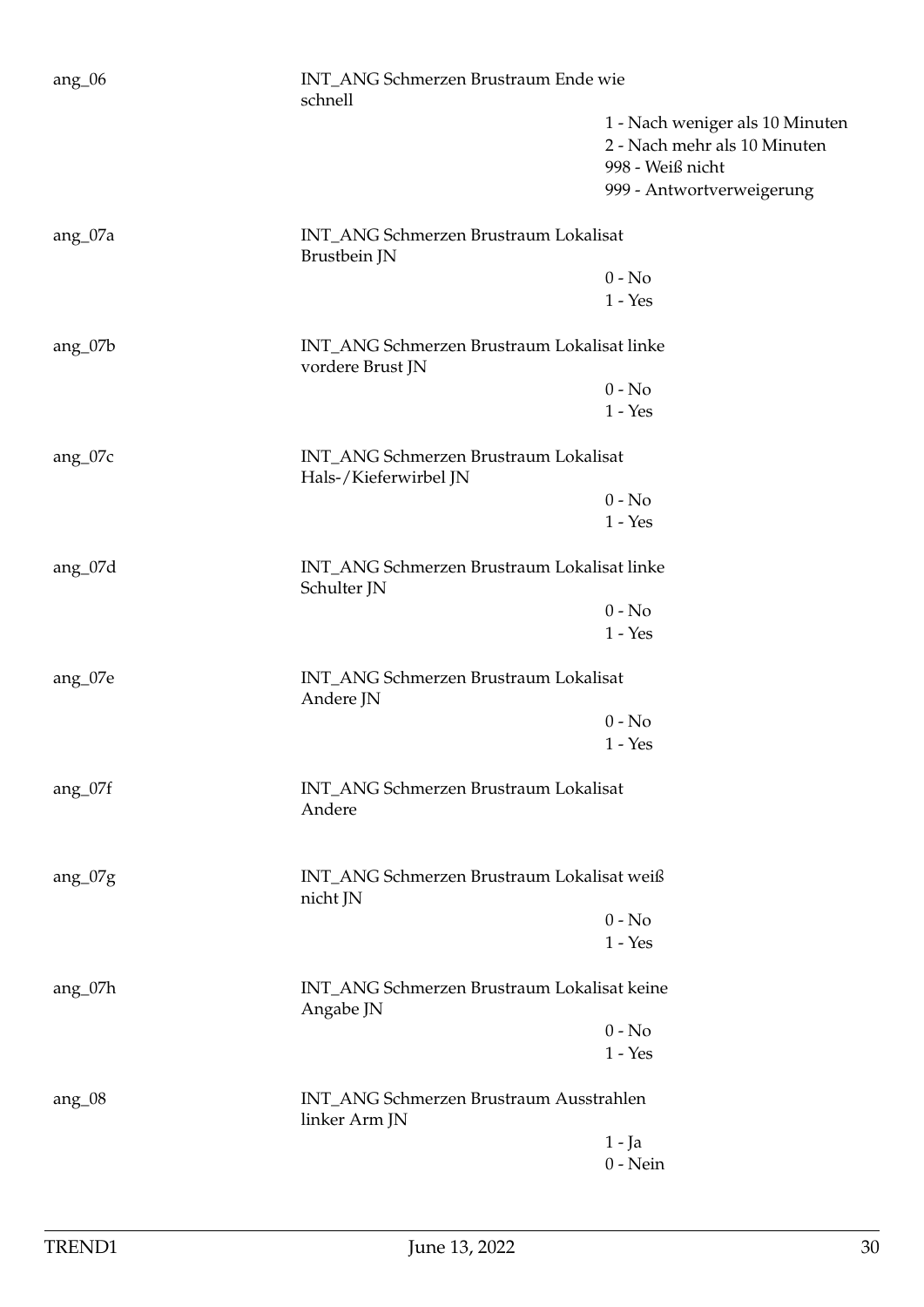998 - Weiß nicht 999 - Antwortverweigerung ang\_10 INT\_ANG Schmerzen Brustraum Art der Belastung 1 - 1 bei jeder Belastung oder bereits in Ruhe 2 - 2 beim An- und Ausziehen, längerem langsamen Gehen, leichter Hausarbeit 3 - 3 beim schnellen Treppensteigen, Bergaufgehen, Kälte, emotionalem Stress 4 - 4 nur bei sehr hoher oder andauernder Anstrengung, z.B. Schneeräumen, Dauerlauf 998 - Weiß nicht 999 - Antwortverweigerung ang\_09 INT\_ANG sehr starker Schmerz Brustraum jemals JN 1 - Ja 0 - Nein 998 - Weiß nicht 999 - Antwortverweigerung khk\_01 INT\_KHK Diagnose Hypertonie jemals JN 1 - Ja 0 - Nein 998 - Weiß nicht 999 - Antwortverweigerung khk\_01a INT\_KHK Hypertonie Erstfeststellung [Jahr] [Jahr] khk\_01b INT\_KHK Hypertonie Erstfeststellung Alter [Jahre] [Jahre] khk\_02 INT\_KHK Behandlung Hypertonie letzte 12Mo JN 1 - Ja 0 - Nein 998 - Weiß nicht 999 - Antwortverweigerung khk\_02a INT\_KHK Hypertonie Medikamente heute JN 1 - Ja 0 - Nein 998 - Weiß nicht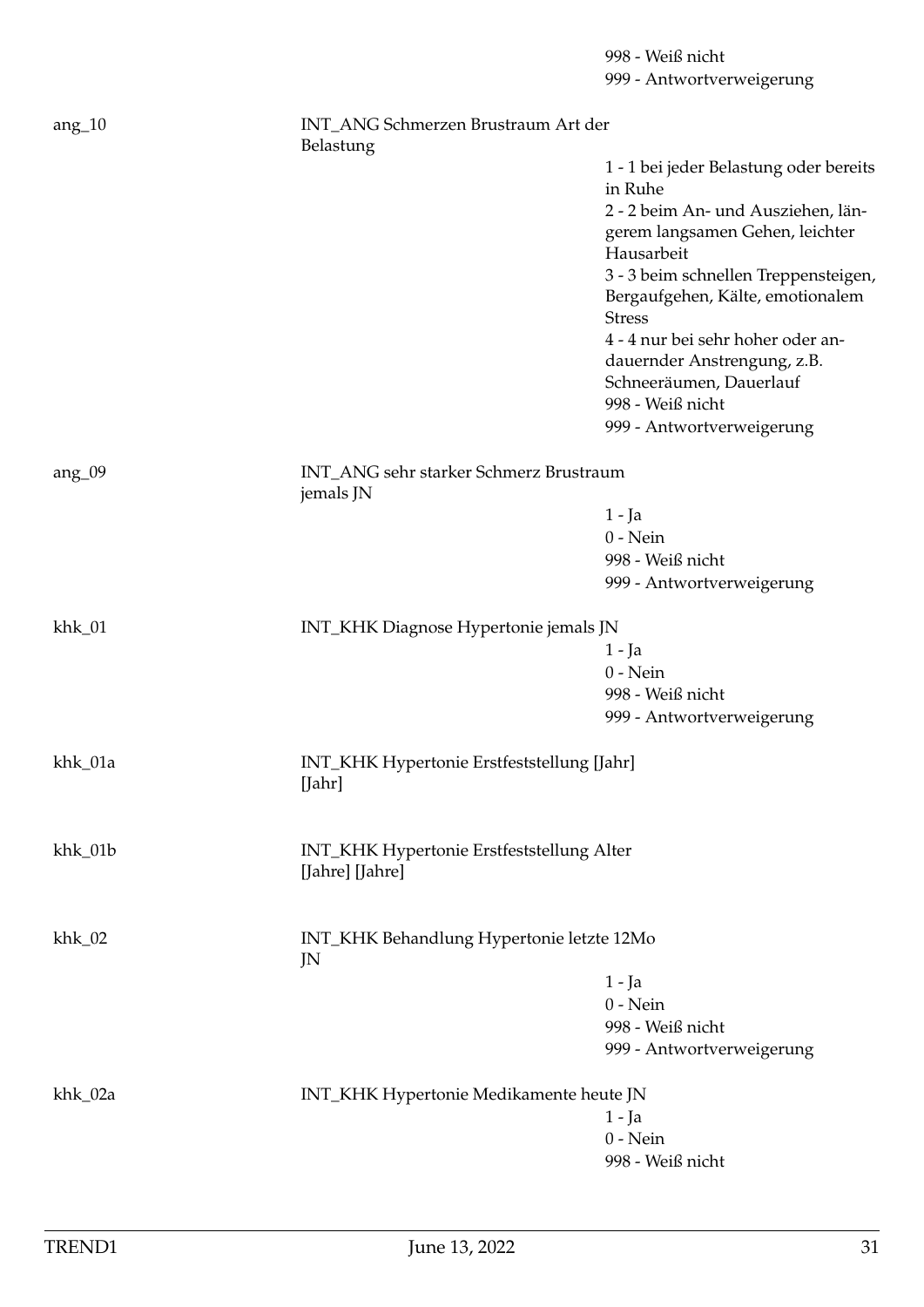| $mi_01$   | INT_MI Herzinfarkt jemals JN                              | 1 - Ja<br>$0$ - Nein<br>998 - Weiß nicht<br>999 - Antwortverweigerung                                        |  |
|-----------|-----------------------------------------------------------|--------------------------------------------------------------------------------------------------------------|--|
| $mi_02$   | INT_MI Herzinfarkt Zahl                                   |                                                                                                              |  |
| mi_03a3   | INT_MI Herzinfarkt3 [Jahr] [Jahr]                         |                                                                                                              |  |
| mi_03aa3  | INT_MI Herzinfarkt3 Alter [Jahre] [Jahre]                 |                                                                                                              |  |
| mi_03d3   | INT_MI Herzinfarkt3 Diagnose<br>stationär/ambulant        | 1 - Stationär diagnostiziert<br>2 - Ambulant diagnostiziert<br>998 - Weiß nicht<br>999 - Antwortverweigerung |  |
| $mi_03b3$ | INT_MI Herzinfarkt3 Behandlung stationär JN               | $0 - No$<br>$1 - Yes$                                                                                        |  |
| mi_03c3   | INT_MI Herzinfarkt3 Diagnose Krankenhaus<br>welches       | -2 - Antwortverweigerung<br>-1 - Weiß nicht                                                                  |  |
| mi_03cc3  | INT_MI Herzinfarkt3 Diagnose ambulant Arzt                |                                                                                                              |  |
|           |                                                           | -2 - Antwortverweigerung<br>-1 - Weiß nicht                                                                  |  |
| mi_03a2   | INT_MI Herzinfarkt2 [Jahr] [Jahr]                         |                                                                                                              |  |
| mi_03aa2  | INT_MI Herzinfarkt2 Alter [Jahre] [Jahre]                 |                                                                                                              |  |
| mi_03d2   | <b>INT_MI Herzinfarkt2 Diagnose</b><br>stationär/ambulant | 1 - Stationär diagnostiziert<br>2 - Ambulant diagnostiziert<br>998 - Weiß nicht<br>999 - Antwortverweigerung |  |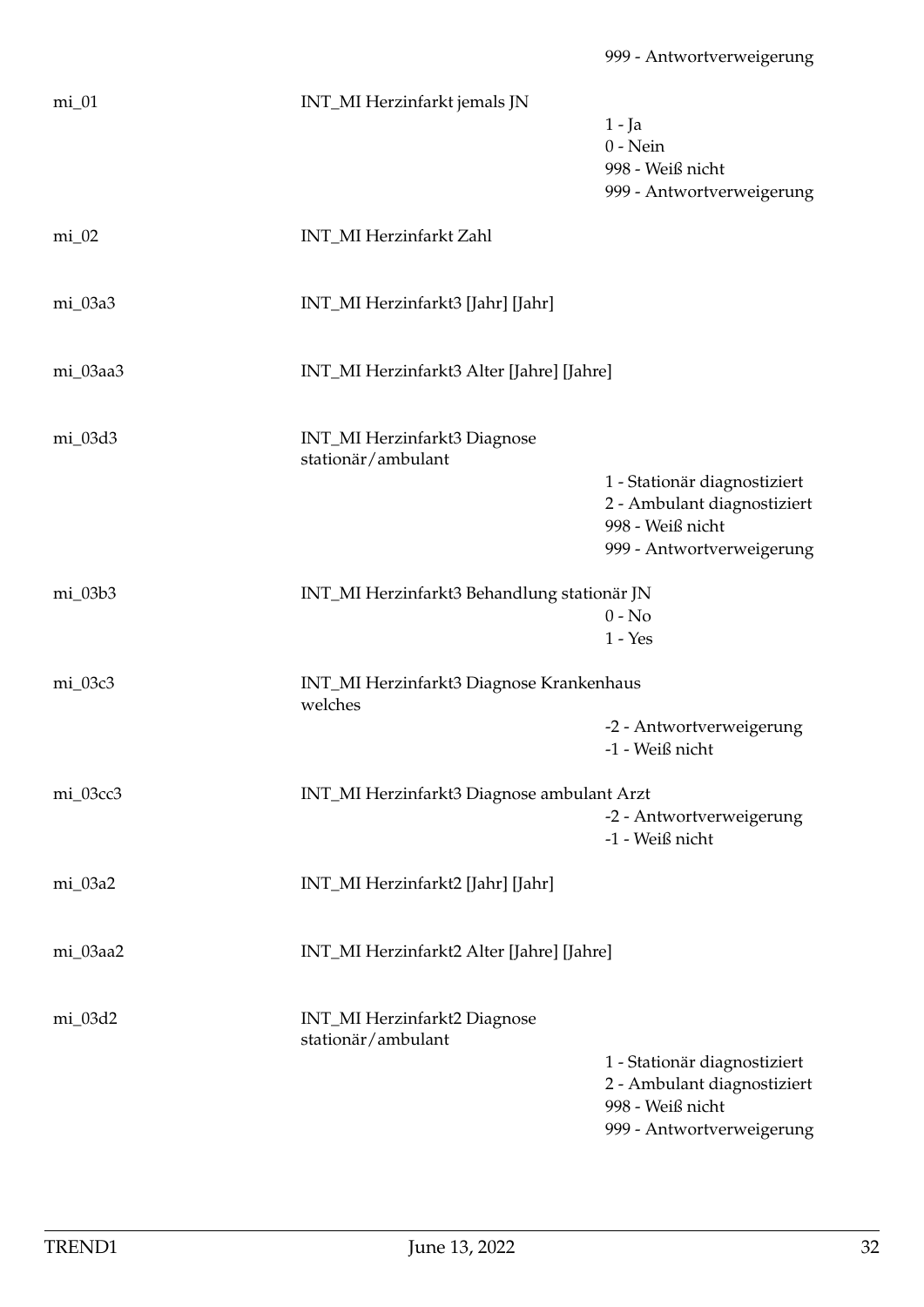| mi_03b2  | INT_MI Herzinfarkt2 Behandlung stationär JN                   | $0 - No$<br>$1 - Yes$                                                                                        |  |
|----------|---------------------------------------------------------------|--------------------------------------------------------------------------------------------------------------|--|
| mi_03c2  | INT_MI Herzinfarkt2 Diagnose Krankenhaus<br>welches           |                                                                                                              |  |
|          |                                                               | -2 - Antwortverweigerung<br>-1 - Weiß nicht                                                                  |  |
| mi_03cc2 | INT_MI Herzinfarkt2 Diagnose ambulant Arzt                    |                                                                                                              |  |
|          |                                                               | -2 - Antwortverweigerung<br>-1 - Weiß nicht                                                                  |  |
| mi_03a   | INT_MI Herzinfarkt1 [Jahr] [Jahr]                             |                                                                                                              |  |
| mi_03aa  | INT_MI Herzinfarkt1 Alter [Jahre] [Jahre]                     |                                                                                                              |  |
| mi_03d   | <b>INT_MI Herzinfarkt1 Diagnose</b><br>stationär/ambulant     |                                                                                                              |  |
|          |                                                               | 1 - Stationär diagnostiziert<br>2 - Ambulant diagnostiziert<br>998 - Weiß nicht<br>999 - Antwortverweigerung |  |
| mi_03b   |                                                               | INT_MI Herzinfarkt1 Behandlung stationär JN                                                                  |  |
|          |                                                               | $0 - No$<br>$1 - Yes$                                                                                        |  |
| $mi_03c$ | INT_MI Herzinfarkt1 Diagnose Krankenhaus<br>welches           |                                                                                                              |  |
|          |                                                               | -2 - Antwortverweigerung<br>-1 - Weiß nicht                                                                  |  |
| mi_03cc  | INT_MI Herzinfarkt1 Diagnose ambulant Arzt                    |                                                                                                              |  |
|          |                                                               | -2 - Antwortverweigerung<br>-1 - Weiß nicht                                                                  |  |
| $mi_04$  | INT_MI Herzkatheterunt/-behandlung jemals JN                  |                                                                                                              |  |
|          |                                                               | $1 - Ja$<br>$0$ - Nein                                                                                       |  |
|          |                                                               | 998 - Weiß nicht<br>999 - Antwortverweigerung                                                                |  |
| $mi_04c$ | INT_MI Herzkatheterunt Aufweitg<br>Kranzgefäß/Stent jemals JN |                                                                                                              |  |
|          |                                                               | 1 - Ja                                                                                                       |  |
|          |                                                               | $0$ - Nein                                                                                                   |  |
|          |                                                               | 998 - Weiß nicht                                                                                             |  |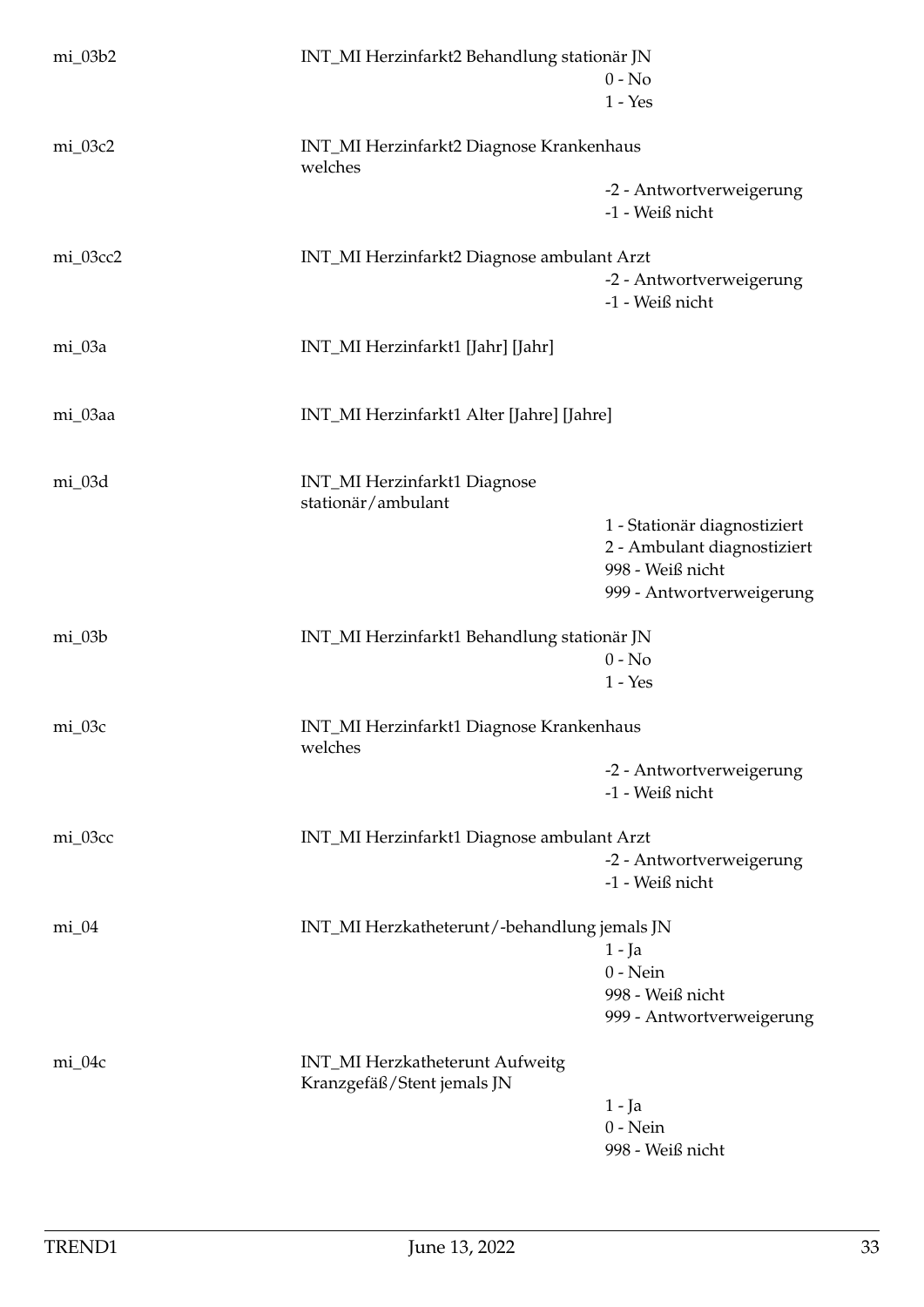| mi_04d    | INT_MI Herzkatheterunt Aufweitg<br>Kranzgefäß/Stent Zahl     |                                                                       |
|-----------|--------------------------------------------------------------|-----------------------------------------------------------------------|
| mi_04a3   | INT_MI Herzkatheterunt/-behandlung3 [Jahr]<br>[Jahr]         |                                                                       |
| mi_04aa3  | INT_MI Herzkatheterunt/-behandlung3 Alter<br>[Jahre] [Jahre] |                                                                       |
| $mi_04b3$ | INT_MI Herzkatheterunt/-behandlung3<br>Krankenhaus welches   | -2 - Antwortverweigerung<br>-1 - Weiß nicht                           |
| mi_04a2   | INT_MI Herzkatheterunt/-behandlung2 [Jahr]<br>[Jahr]         |                                                                       |
| mi_04aa2  | INT_MI Herzkatheterunt/-behandlung2 Alter<br>[Jahre] [Jahre] |                                                                       |
| $mi_04b2$ | INT_MI Herzkatheterunt/-behandlung2<br>Krankenhaus welches   | -2 - Antwortverweigerung<br>-1 - Weiß nicht                           |
| mi_04a    | INT_MI Herzkatheterunt/-behandlung1 [Jahr]<br>[Jahr]         |                                                                       |
| mi_04aa   | INT_MI Herzkatheterunt/-behandlung1 Alter<br>[Jahre] [Jahre] |                                                                       |
| $mi_04b$  | INT_MI Herzkatheterunt/-behandlung1<br>Krankenhaus welches   | -2 - Antwortverweigerung<br>-1 - Weiß nicht                           |
| $mi_0$    | INT_MI Vorhofflimmern Diagnose jemals JN                     | 1 - Ja<br>$0 - Nein$<br>998 - Weiß nicht<br>999 - Antwortverweigerung |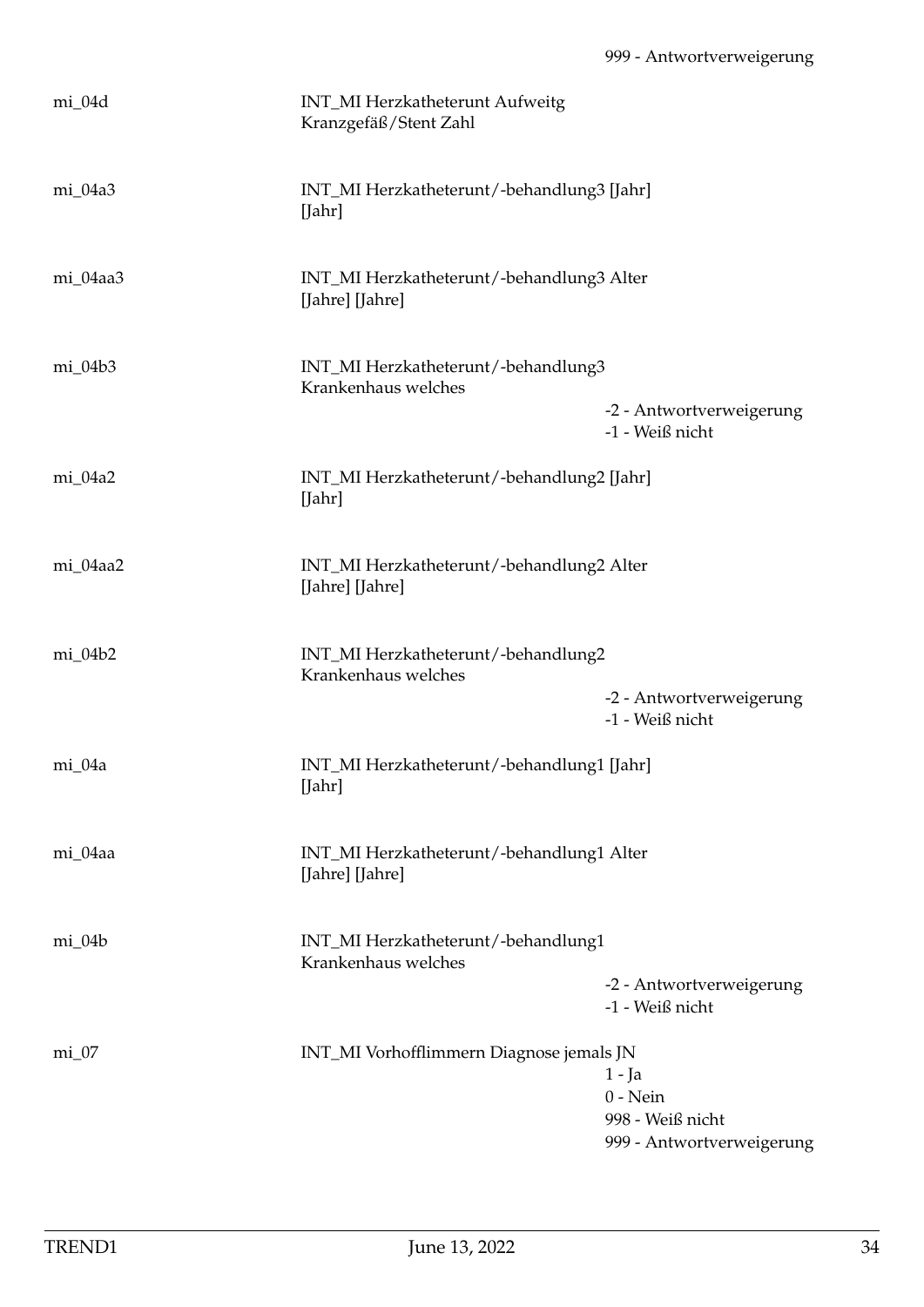| $mi_07a$ | INT_MI Vorhofflimmern Erstfeststellung [Jahr]<br>[Jahr]         |                                                                                                                                                                                                                                                                                                                     |
|----------|-----------------------------------------------------------------|---------------------------------------------------------------------------------------------------------------------------------------------------------------------------------------------------------------------------------------------------------------------------------------------------------------------|
| $mi_07b$ | INT_MI Vorhofflimmern Erstfeststellung Alter<br>[Jahre] [Jahre] |                                                                                                                                                                                                                                                                                                                     |
| mi_05a   | INT_MI Herz Operation jemals JN                                 | $1 - Ja$<br>$0$ - Nein<br>998 - Weiß nicht<br>999 - Antwortverweigerung                                                                                                                                                                                                                                             |
| $mi_05b$ | INT_MI Herz Operation Zahl                                      |                                                                                                                                                                                                                                                                                                                     |
| mi_05c3  | INT_MI Herz Operation3 [Jahr] [Jahr]                            |                                                                                                                                                                                                                                                                                                                     |
| mi_05cc3 | INT_MI Herz Operation3 Alter [Jahre] [Jahre]                    |                                                                                                                                                                                                                                                                                                                     |
| mi_05d3  | INT_MI Herz Operation3 welche                                   | 1 - Bypass-Operation<br>2 - Herzklappenbehandlung (Ersatz<br>oder Reparatur einer oder mehrerer<br>Herzklappen) mittels Operation<br>3 - Herzklappenbehandlung (Ersatz<br>oder Reparatur einer oder mehrerer<br>Herzklappen) mittels Herzkatheter<br>4 - Sonstiges<br>998 - Weiß nicht<br>999 - Antwortverweigerung |
| mi_05e3  | INT_MI Herz Operation3 Krankenhaus welches                      | -2 - Antwortverweigerung<br>-1 - Weiß nicht                                                                                                                                                                                                                                                                         |
| mi_05c2  | INT_MI Herz Operation2 [Jahr] [Jahr]                            |                                                                                                                                                                                                                                                                                                                     |
| mi_05cc2 | INT_MI Herz Operation2 Alter [Jahre] [Jahre]                    |                                                                                                                                                                                                                                                                                                                     |
| mi_05d2  | INT_MI Herz Operation2 welche                                   | 1 - Bypass-Operation<br>2 - Herzklappenbehandlung (Ersatz<br>oder Reparatur einer oder mehrerer<br>Herzklappen) mittels Operation                                                                                                                                                                                   |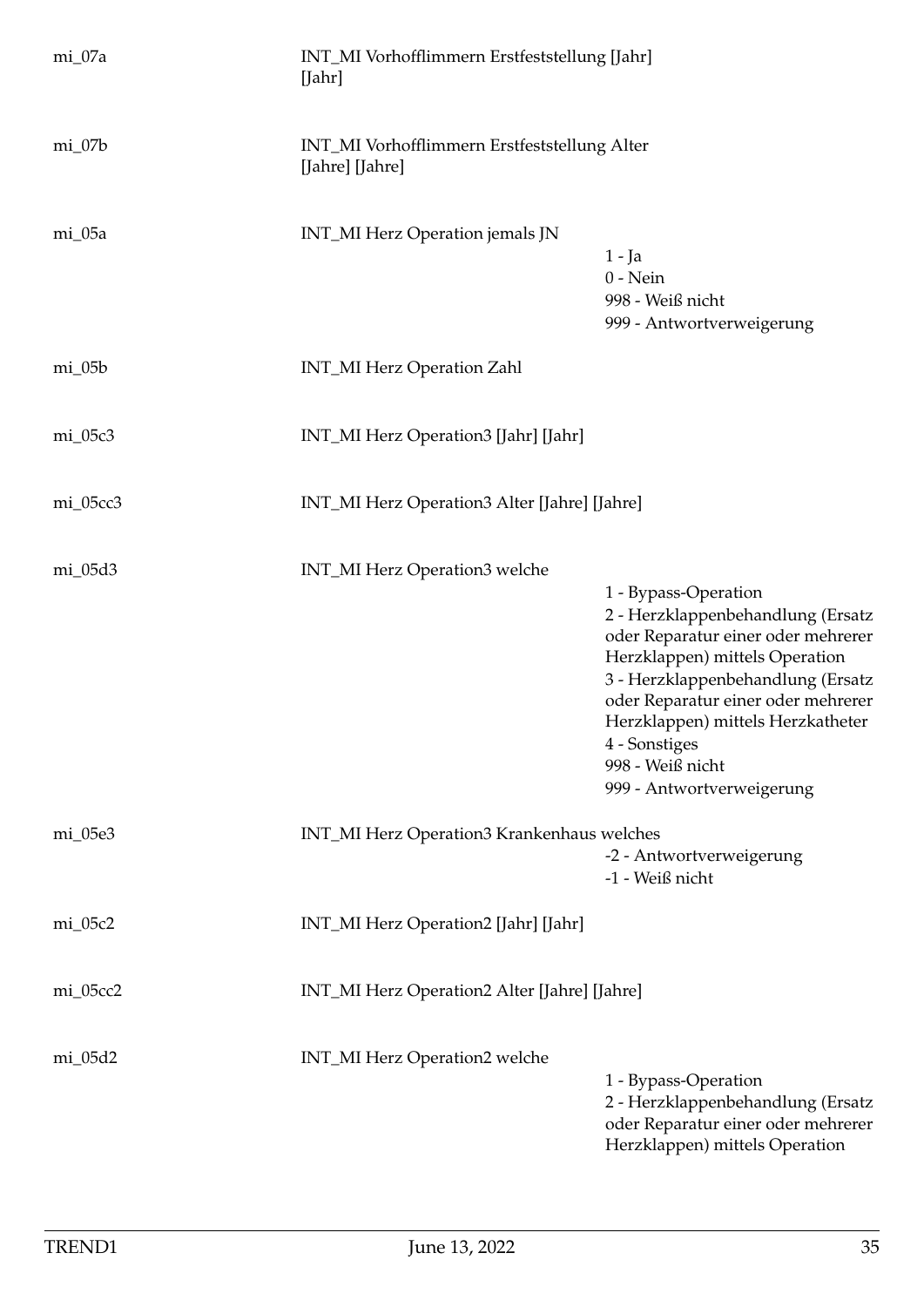|          |                                                                     | 3 - Herzklappenbehandlung (Ersatz<br>oder Reparatur einer oder mehrerer<br>Herzklappen) mittels Herzkatheter<br>4 - Sonstiges<br>998 - Weiß nicht<br>999 - Antwortverweigerung                               |  |
|----------|---------------------------------------------------------------------|--------------------------------------------------------------------------------------------------------------------------------------------------------------------------------------------------------------|--|
| mi_05e2  | INT_MI Herz Operation2 Krankenhaus welches                          |                                                                                                                                                                                                              |  |
|          |                                                                     | -2 - Antwortverweigerung<br>-1 - Weiß nicht                                                                                                                                                                  |  |
| $mi_05c$ | INT_MI Herz Operation1 [Jahr] [Jahr]                                |                                                                                                                                                                                                              |  |
| mi_05cc  | INT_MI Herz Operation1 Alter [Jahre] [Jahre]                        |                                                                                                                                                                                                              |  |
| mi_05d   | INT_MI Herz Operation1 welche                                       |                                                                                                                                                                                                              |  |
|          |                                                                     | 1 - Bypass-Operation<br>2 - Herzklappenbehandlung (Ersatz<br>oder Reparatur einer oder mehrerer<br>Herzklappen) mittels Operation<br>3 - Herzklappenbehandlung (Ersatz<br>oder Reparatur einer oder mehrerer |  |
|          |                                                                     | Herzklappen) mittels Herzkatheter<br>4 - Sonstiges                                                                                                                                                           |  |
|          |                                                                     | 998 - Weiß nicht<br>999 - Antwortverweigerung                                                                                                                                                                |  |
| mi_05e   |                                                                     | INT_MI Herz Operation1 Krankenhaus welches                                                                                                                                                                   |  |
|          |                                                                     | -2 - Antwortverweigerung<br>-1 - Weiß nicht                                                                                                                                                                  |  |
| herz_01  |                                                                     | INT_HERZ Diagnose Herzinsuffizienz jemals JN                                                                                                                                                                 |  |
|          |                                                                     | $1 - Ja$                                                                                                                                                                                                     |  |
|          |                                                                     | $0$ - Nein<br>998 - Weiß nicht                                                                                                                                                                               |  |
|          |                                                                     | 999 - Antwortverweigerung                                                                                                                                                                                    |  |
| herz_01a | INT_HERZ Herzinsuffizienz Erstfeststellung<br>[Jahr] [Jahr]         |                                                                                                                                                                                                              |  |
| herz_01b | INT_HERZ Herzinsuffizienz Erstfeststellung<br>Alter [Jahre] [Jahre] |                                                                                                                                                                                                              |  |
| herz_02  |                                                                     | INT_HERZ geschwollene Beine oft abends JN                                                                                                                                                                    |  |
|          |                                                                     | $1 - Ja$                                                                                                                                                                                                     |  |
|          |                                                                     | $0$ - Nein<br>998 - Weiß nicht                                                                                                                                                                               |  |
|          |                                                                     |                                                                                                                                                                                                              |  |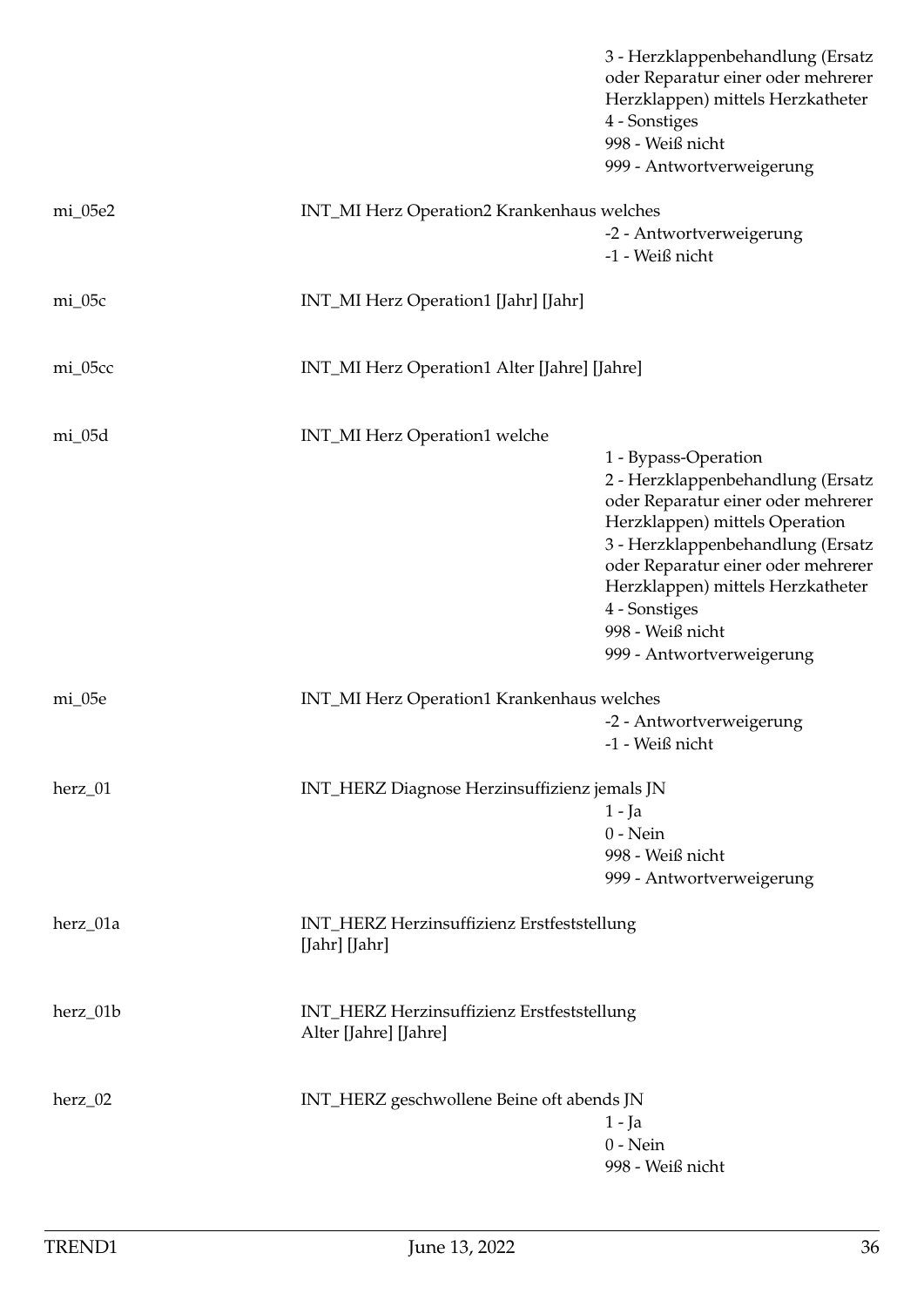| herz_03 | INT_HERZ Aufstehen zum Wasserlassen nachts<br>regelmäßig JN    |                                                 |
|---------|----------------------------------------------------------------|-------------------------------------------------|
|         |                                                                | 1 - Ja                                          |
|         |                                                                | $0$ - Nein                                      |
|         |                                                                | 998 - Weiß nicht                                |
|         |                                                                | 999 - Antwortverweigerung                       |
|         |                                                                |                                                 |
| herz_04 | INT_HERZ Aufstehen zum Wasserlassen nachts<br>Häufigkeit       |                                                 |
| herz_05 | INT_HERZ Luftnot körperliche Belastung                         |                                                 |
|         |                                                                | 1 - Nur Luftnot                                 |
|         |                                                                | 2 - Nur Schwächegefühl                          |
|         |                                                                | 3 - Beides                                      |
|         |                                                                | 4 - Weder Luftnot noch Schwächege-              |
|         |                                                                | fühl                                            |
|         |                                                                | 998 - Weiß nicht                                |
|         |                                                                | 999 - Antwortverweigerung                       |
|         |                                                                |                                                 |
| herz_06 | INT_HERZ Luftnot welche Belastungsstärke                       |                                                 |
|         |                                                                | 0 - In körperlicher Ruhe (z.B. im               |
|         |                                                                | Sitzen oder Liegen)                             |
|         |                                                                | 1 - Geringe Belastung (z.B. geringe             |
|         |                                                                | Bewegungen, Handreichungen)                     |
|         |                                                                | 2 - Mittlere Belastung (z.B. normales           |
|         |                                                                | Gehen, Anziehen, weniger als 2 Trep-            |
|         |                                                                | penetagen steigen)                              |
|         |                                                                | 3 - Schwere Belastung (schnelles                |
|         |                                                                | Gehen, kurzer Dauerlauf, Umgraben<br>im Garten) |
|         |                                                                | 998 - Weiß nicht                                |
|         |                                                                |                                                 |
|         |                                                                | 999 - Antwortverweigerung                       |
| herz_09 | INT_HERZ Atemnot Aufwachen Linderg durch<br>Aufsetzen/gehen JN |                                                 |
|         |                                                                | $1 - Ja$                                        |
|         |                                                                | $0$ - Nein                                      |
|         |                                                                | 998 - Weiß nicht                                |
|         |                                                                | 999 - Antwortverweigerung                       |
|         |                                                                |                                                 |
| herz_07 | INT_HERZ Schlafen erhöhter Oberkörper JN                       |                                                 |
|         |                                                                | 1 - Ja                                          |
|         |                                                                | $0$ - Nein                                      |
|         |                                                                | 998 - Weiß nicht                                |
|         |                                                                | 999 - Antwortverweigerung                       |
| herz_08 | INT_HERZ Schlafen erhöhter Oberkörper Höhe                     |                                                 |
|         |                                                                |                                                 |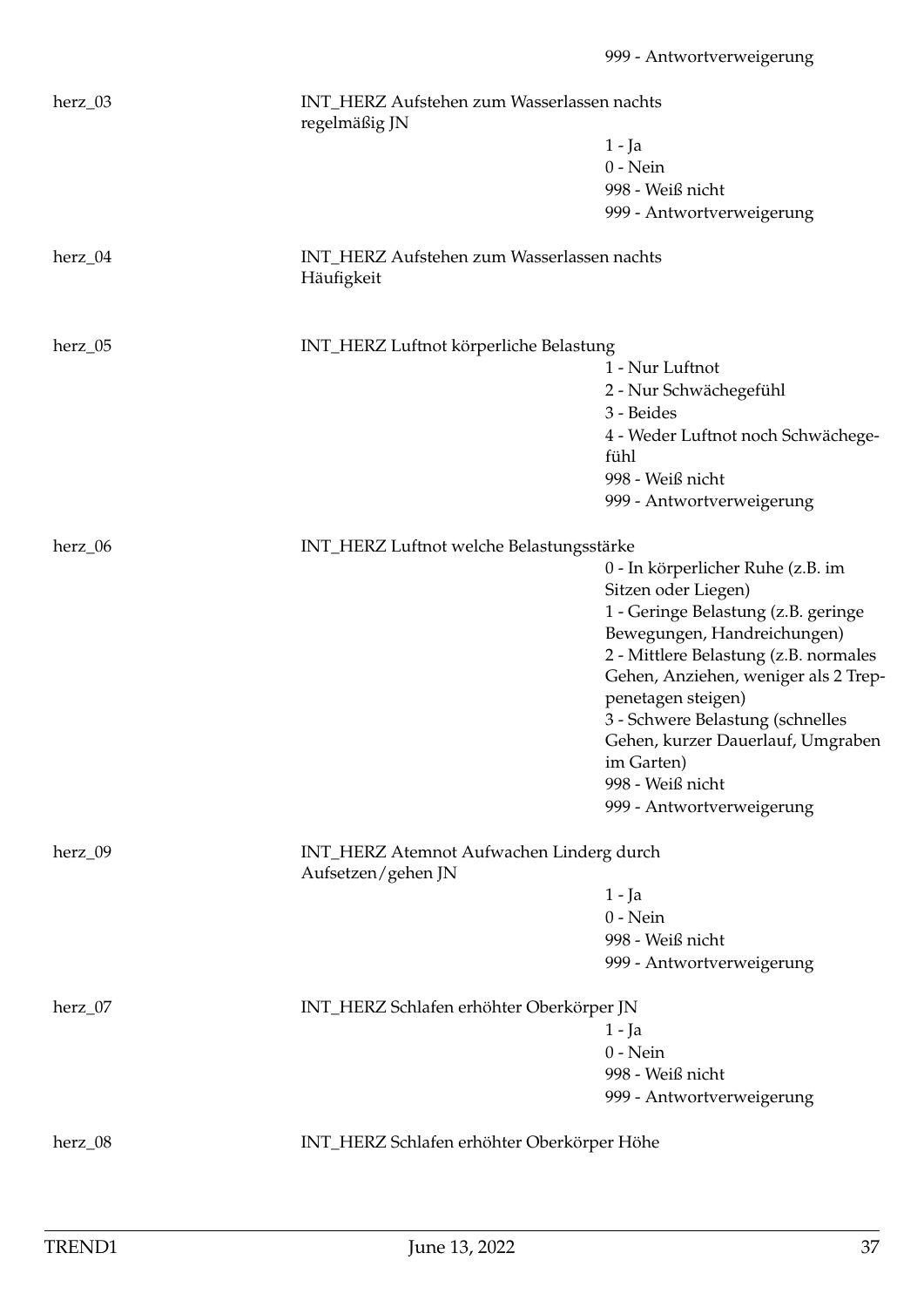| $stro_01$   | INT_STRO Schlaganfall Diagnose Arzt jemals JN         | $1 - Ja$<br>$0$ - Nein<br>998 - Weiß nicht<br>999 - Antwortverweigerung                                       |
|-------------|-------------------------------------------------------|---------------------------------------------------------------------------------------------------------------|
| $stro_02$   | INT_STRO Schlaganfall Zahl                            |                                                                                                               |
| $stro_03a3$ | INT_STRO Schlaganfall3 [Jahr] [Jahr]                  |                                                                                                               |
| stro_03aa3  | INT_STRO Schlaganfall3 Alter [Jahre] [Jahre]          |                                                                                                               |
| stro_03d3   | INT_STRO Schlaganfall3 Diagnose<br>stationär/ambulant |                                                                                                               |
|             |                                                       | 1 - Stationär diagnostiziert<br>2 - Ambulant diagnostoíziert<br>998 - Weiß nicht<br>999 - Antwortverweigerung |
| $stro_03b3$ | INT_STRO Schlaganfall3 Behandlung stationär<br>JN     |                                                                                                               |
|             |                                                       | $0 - No$<br>$1 - Yes$                                                                                         |
| stro_03c3   | INT_STRO Schlaganfall3 Diagnose Krankenhaus           | -2 - Antwortverweigerung<br>-1 - Weiß nicht                                                                   |
| stro_03cc3  | INT_STRO Schlaganfall3 Diagnose ambulanter<br>Arzt    |                                                                                                               |
|             |                                                       | -2 - Antwortverweigerung<br>-1 - Weiß nicht                                                                   |
| $stro_03a2$ | INT_STRO Schlaganfall2 [Jahr] [Jahr]                  |                                                                                                               |
| stro_03aa2  | INT_STRO Schlaganfall2 Alter [Jahre] [Jahre]          |                                                                                                               |
| stro_03d2   | INT_STRO Schlaganfall2 Diagnose<br>stationär/ambulant |                                                                                                               |
|             |                                                       | 1 - Stationär diagnostiziert<br>2 - Ambulant diagnostiziert<br>998 - Weiß nicht<br>999 - Antwortverweigerung  |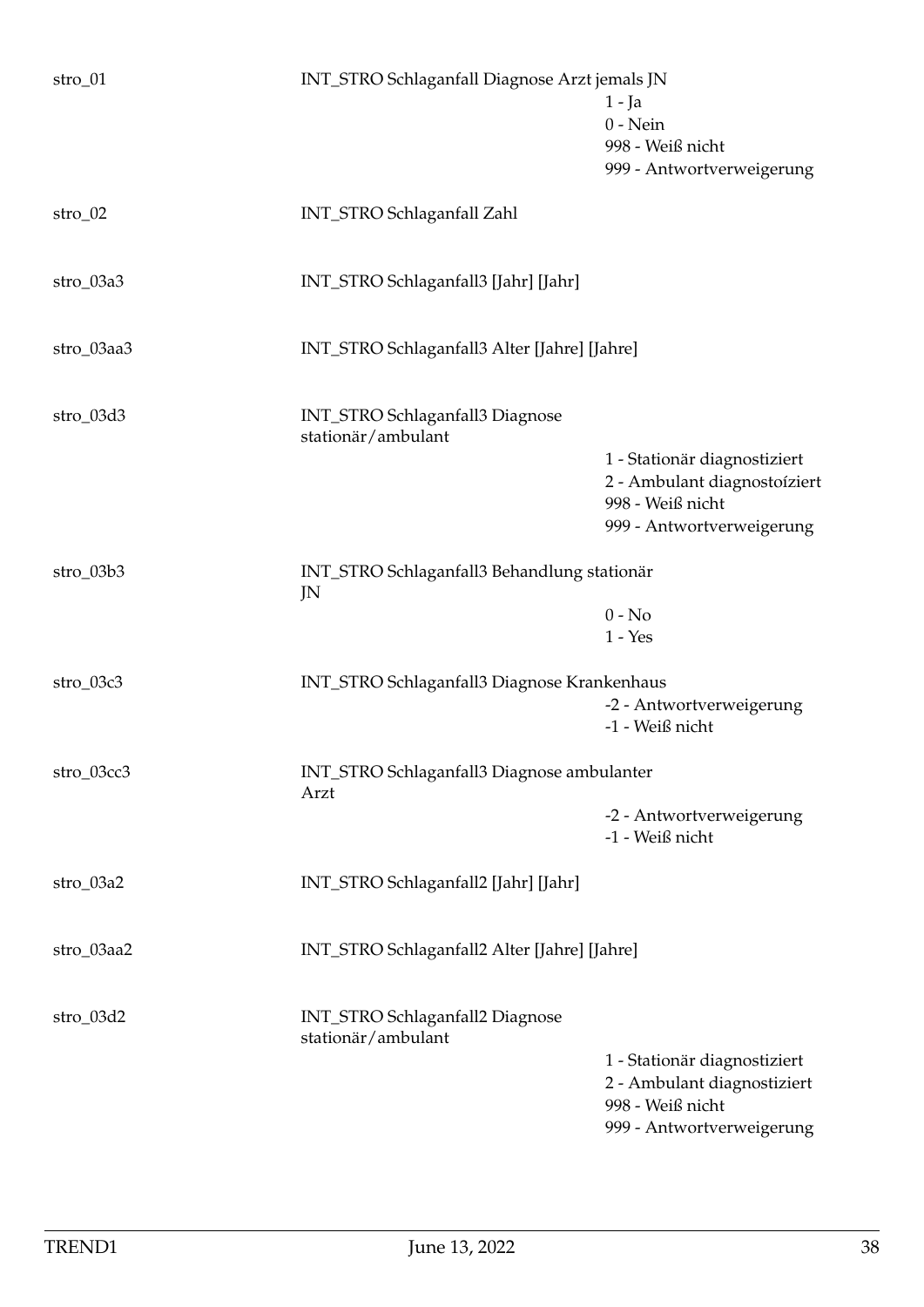| stro_03b2    | INT_STRO Schlaganfall2 Behandlung stationär<br>JN              |                                                                                                              |
|--------------|----------------------------------------------------------------|--------------------------------------------------------------------------------------------------------------|
|              |                                                                | $0 - No$<br>$1 - Yes$                                                                                        |
| $stro_03c2$  | INT_STRO Schlaganfall2 Diagnose Krankenhaus                    | -2 - Antwortverweigerung<br>-1 - Weiß nicht                                                                  |
| stro_03cc2   | INT_STRO Schlaganfall2 Diagnose ambulanter<br>Arzt             |                                                                                                              |
|              |                                                                | -2 - Antwortverweigerung<br>-1 - Weiß nicht                                                                  |
| $stro_03a$   | INT_STRO Schlaganfall1 [Jahr] [Jahr]                           |                                                                                                              |
| stro_03aa    | INT_STRO Schlaganfall1 Alter [Jahre] [Jahre]                   |                                                                                                              |
| stro_03d     | INT_STRO Schlaganfall1 Diagnose<br>stationär/ambulant          | 1 - Stationär diagnostiziert<br>2 - Ambulant diagnostiziert<br>998 - Weiß nicht<br>999 - Antwortverweigerung |
| $stro_03b$   | INT_STRO Schlaganfall1 Behandlung stationär<br>JN              |                                                                                                              |
|              |                                                                | $0 - No$<br>$1 - Yes$                                                                                        |
| $stro_03c$   | INT_STRO Schlaganfall1 Diagnose Krankenhaus                    | -2 - Antwortverweigerung<br>-1 - Weiß nicht                                                                  |
| stro_03cc    | INT_STRO Schlaganfall1 Diagnose ambulanter<br>Arzt             |                                                                                                              |
|              |                                                                | -2 - Antwortverweigerung<br>-1 - Weiß nicht                                                                  |
| <b>CLAUD</b> | Claudicatio                                                    |                                                                                                              |
| claud_01     | INT_CLAUD Schaufensterkrankheit jemals JN                      | $1 - Ja$<br>$0 - Nein$<br>998 - Weiß nicht<br>999 - Antwortverweigerung                                      |
| claud_01a    | INT_CLAUD Schaufensterkrankh<br>Erstfeststellung [Jahr] [Jahr] |                                                                                                              |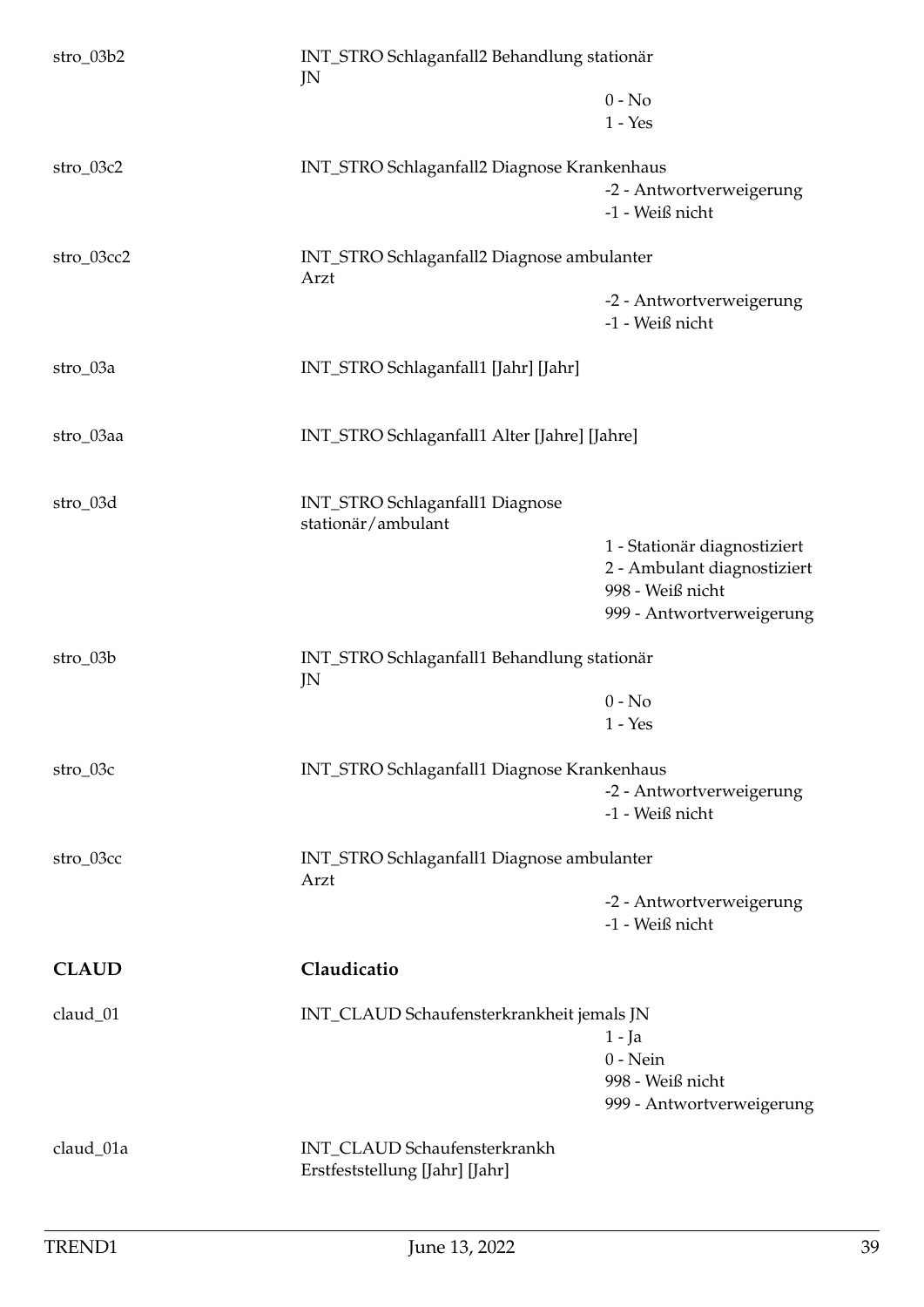| claud_01b | INT_CLAUD Schaufensterkrankh<br>Erstfeststellung Alter [Jahre] [Jahre] |                                           |  |
|-----------|------------------------------------------------------------------------|-------------------------------------------|--|
| claud_02  | normalem Gehen JN                                                      | INT_CLAUD Schmerzen/Krämpfe in Beinen bei |  |
|           |                                                                        | $1 - Ja$                                  |  |
|           |                                                                        | $0 - Nein$                                |  |
|           |                                                                        | 2 - (Nicht vorlesen): Proband ist         |  |
|           |                                                                        | gehunfähig                                |  |
|           |                                                                        | 998 - Weiß nicht                          |  |
|           |                                                                        | 999 - Antwortverweigerung                 |  |
| claud_06  | jemals JN                                                              | INT_CLAUD Schmerzbeginn Sitzen/Stehen     |  |
|           |                                                                        | $1 - Ja$                                  |  |
|           |                                                                        | $0$ - Nein                                |  |
|           |                                                                        | 998 - Weiß nicht                          |  |
|           |                                                                        | 999 - Antwortverweigerung                 |  |
|           |                                                                        |                                           |  |
| claud_07a | INT_CLAUD Schmerz Waden JN                                             |                                           |  |
|           |                                                                        | $1 - Ja$                                  |  |
|           |                                                                        | $0$ - Nein                                |  |
|           |                                                                        | 998 - Weiß nicht                          |  |
|           |                                                                        | 999 - Antwortverweigerung                 |  |
| claud_07b | INT_CLAUD Schmerz Oberschenkel JN                                      |                                           |  |
|           |                                                                        | $1 - Ja$                                  |  |
|           |                                                                        | $0$ - Nein                                |  |
|           |                                                                        | 998 - Weiß nicht                          |  |
|           |                                                                        | 999 - Antwortverweigerung                 |  |
| claud_08  | INT_CLAUD Schmerz Gesäß JN                                             |                                           |  |
|           |                                                                        | $1 - Ja$                                  |  |
|           |                                                                        | $0 - Nein$                                |  |
|           |                                                                        | 998 - Weiß nicht                          |  |
|           |                                                                        | 999 - Antwortverweigerung                 |  |
|           |                                                                        |                                           |  |
| claud_09  | INT_CLAUD Schmerzen Beine<br>Aufwärtsgehen/schnellem Gehen JN          |                                           |  |
|           |                                                                        | $1 - Ja$                                  |  |
|           |                                                                        | $0 - Nein$                                |  |
|           |                                                                        | 998 - Weiß nicht                          |  |
|           |                                                                        | 999 - Antwortverweigerung                 |  |
| claud_10  | Gehen in Ebene JN                                                      | INT_CLAUD Schmerzen/Krämpfe in Beinen bei |  |
|           |                                                                        | $1 - Ja$                                  |  |
|           |                                                                        |                                           |  |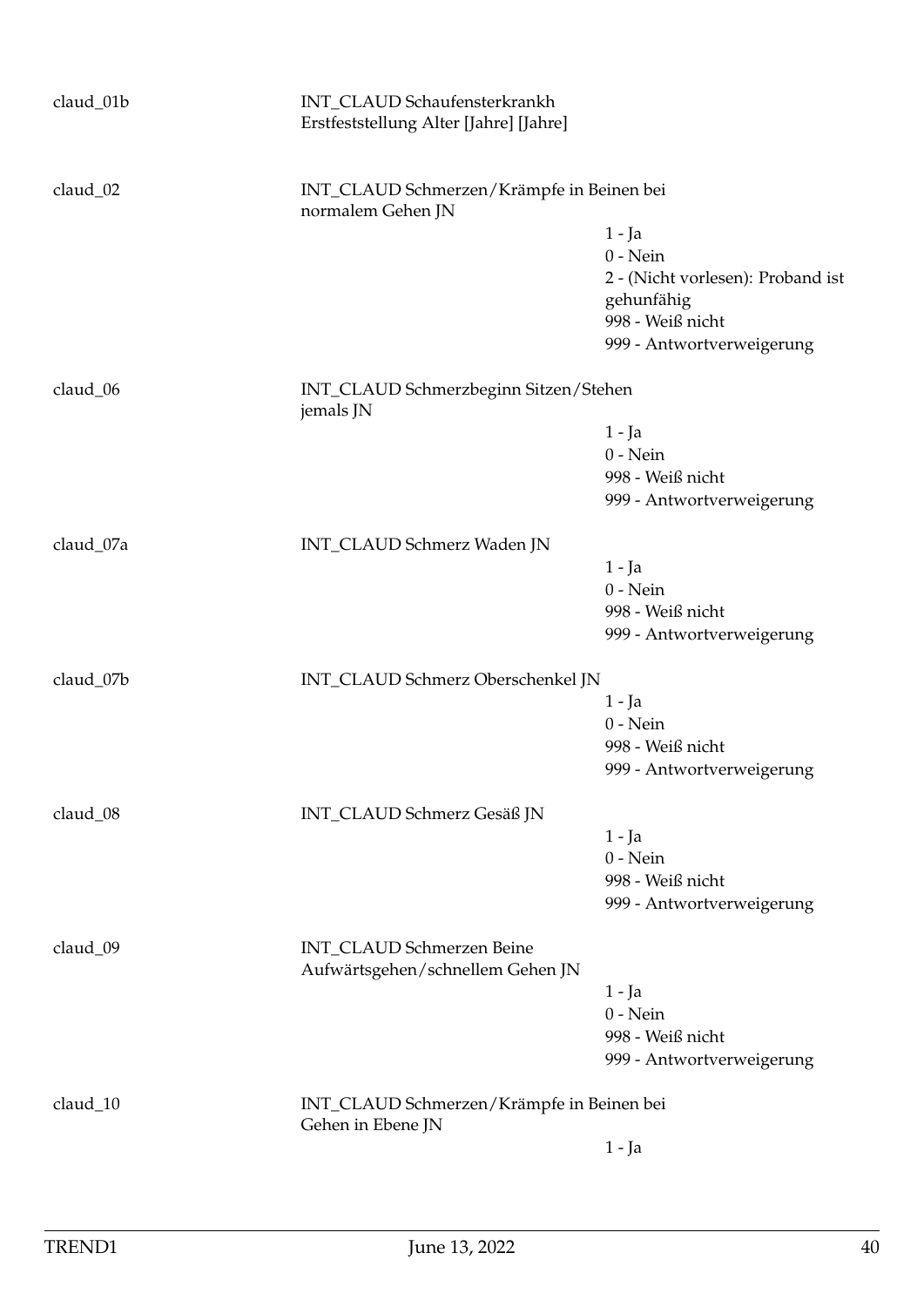|             |                                                                    | $0$ - Nein<br>998 - Weiß nicht                                                                                                                                                                           |
|-------------|--------------------------------------------------------------------|----------------------------------------------------------------------------------------------------------------------------------------------------------------------------------------------------------|
|             |                                                                    | 999 - Antwortverweigerung                                                                                                                                                                                |
|             |                                                                    |                                                                                                                                                                                                          |
| claud_03    | INT_CLAUD Schmerzen/Krämpfe in Beinen bei<br><b>Gehen Reaktion</b> |                                                                                                                                                                                                          |
|             |                                                                    | 1 - Ich bleibe stehen                                                                                                                                                                                    |
|             |                                                                    | 2 - Ich gehe langsamer<br>3 - Ich gehe im gleichen Tempo weiter<br>998 - Weiß nicht                                                                                                                      |
|             |                                                                    | 999 - Antwortverweigerung                                                                                                                                                                                |
| claud_11    | INT_CLAUD Schmerzen Folge nach<br>Stehenbleiben >10min JN          |                                                                                                                                                                                                          |
|             |                                                                    | 1 - Schmerz dauert üblicherweise<br>länger als 10 Minuten an<br>2 - Schmerz verschwindet üblicher-<br>weise innerhalb von 10 oder weniger<br>Minuten<br>998 - Weiß nicht<br>999 - Antwortverweigerung    |
| claud_04    | INT_CLAUD schmerzfreies Gehen [m] [m]                              |                                                                                                                                                                                                          |
|             |                                                                    |                                                                                                                                                                                                          |
| <b>DIAB</b> | <b>Diabetes</b>                                                    |                                                                                                                                                                                                          |
| diab_01     | INT_DIAB Diagnose Arzt jemals JN                                   | $1 - Ja$<br>$0$ - Nein<br>998 - Weiß nicht<br>999 - Antwortverweigerung                                                                                                                                  |
| diab_01a    | INT_DIAB Erstfeststellung [Jahr] [Jahr]                            |                                                                                                                                                                                                          |
| diab_01aa   | INT_DIAB Erstfeststellung Alter [Jahre] [Jahre]                    |                                                                                                                                                                                                          |
| diab_01b    | INT_DIAB Typ                                                       | 1 - Jugendlicher Diabetes (Typ 1)<br>2 - Altersdiabetes (Typ 2)<br>3 - Schwangerschaftsdiabetes<br>4 - Diabetes nach Bauchspeichel-<br>drüsenentzündung<br>998 - Weiß nicht<br>999 - Antwortverweigerung |
| $diab_02$   | INT_DIAB Behandlung derzeit JN                                     | 1 - Nur diätetisch                                                                                                                                                                                       |
|             |                                                                    |                                                                                                                                                                                                          |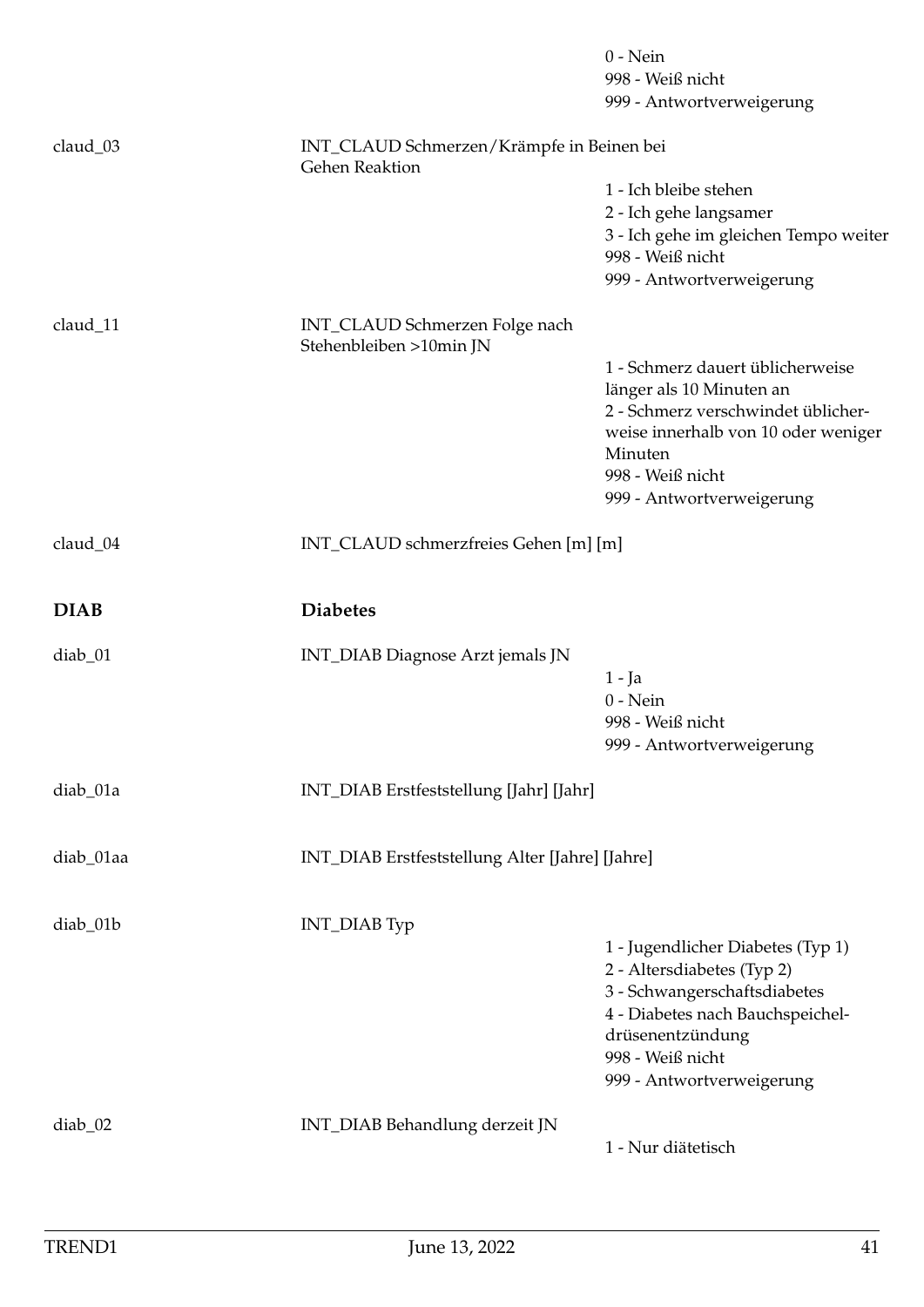|           |                                                                          | 2 - Nur mit Tabletten<br>3 - Nur mit Insulin<br>4 - Mit Insulin und Tabletten<br>5 - Keine Behandlung<br>998 - Weiß nicht<br>999 - Antwortverweigerung |
|-----------|--------------------------------------------------------------------------|--------------------------------------------------------------------------------------------------------------------------------------------------------|
| $diab_03$ | INT_DIAB Arztbesuche Häufigkeit                                          | 1 - Monatlich<br>2 - Vierteljährlich<br>3 - Halbjährlich<br>4 - Jährlich<br>5 - seltener als jährlich<br>998 - Weiß nicht<br>999 - Antwortverweigerung |
| diab_04   | INT_DIAB Blutzuckerkontrolle zu Hause JN                                 | 1 - Ja<br>$0$ - Nein<br>998 - Weiß nicht<br>999 - Antwortverweigerung                                                                                  |
| diab_05   | INT_DIAB Blutzuckerkontrolle Häufigkeit<br>[Anzahl/Woche] [Anzahl/Woche] |                                                                                                                                                        |
| $diab_08$ | INT_DIAB Teilnahme Schulung jemals JN                                    | 1 - Ja<br>$0$ - Nein<br>998 - Weiß nicht<br>999 - Antwortverweigerung                                                                                  |
| diab_10   | INT_DIAB Folgeschäden Augen Diagnose JN                                  | $1 - Ja$<br>$0$ - Nein<br>998 - Weiß nicht<br>999 - Antwortverweigerung                                                                                |
| diab_10a  | INT_DIAB Folgeschäden Augen [Jahr] [Jahr]                                |                                                                                                                                                        |
| diab_10b  | INT_DIAB Folgeschäden Augen Erstdiagnose<br>Alter [Jahre] [Jahre]        |                                                                                                                                                        |
| diab_11   | INT_DIAB Folgeschäden Nieren Diagnose JN                                 | $1 - Ja$<br>$0$ - Nein<br>998 - Weiß nicht<br>999 - Antwortverweigerung                                                                                |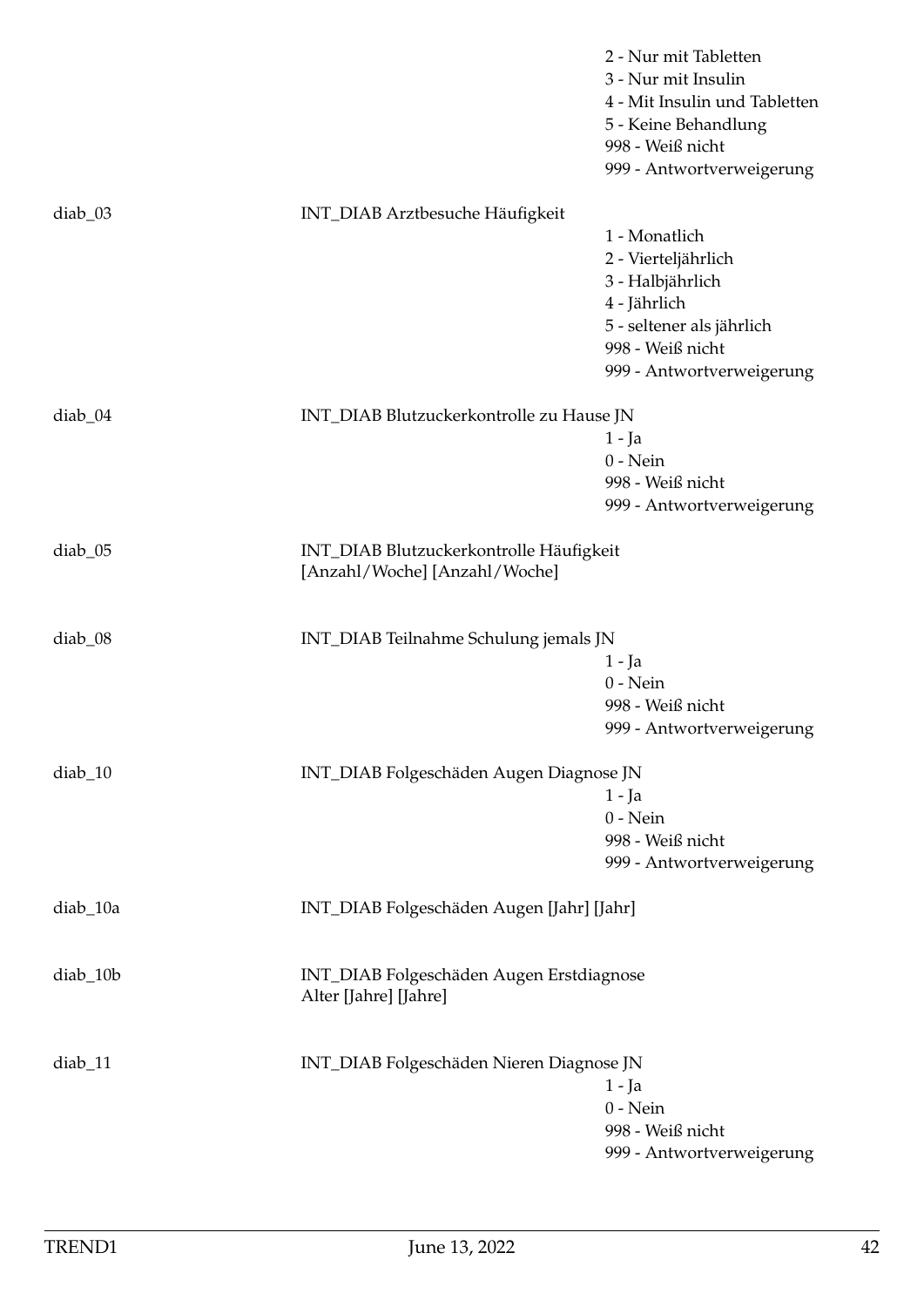| diab_11a                                                                 | INT_DIAB Folgeschäden Nieren [Jahr] [Jahr]                             |                                                                         |
|--------------------------------------------------------------------------|------------------------------------------------------------------------|-------------------------------------------------------------------------|
| diab_11b                                                                 | INT_DIAB Folgeschäden Nieren Erstdiagnose<br>Alter [Jahre] [Jahre]     |                                                                         |
| $diab_12$                                                                | INT_DIAB Folgeschäden Füße/Beine Diagnose<br>JN                        |                                                                         |
|                                                                          |                                                                        | $1 - Ja$<br>$0$ - Nein<br>998 - Weiß nicht<br>999 - Antwortverweigerung |
| diab_12a                                                                 | INT_DIAB Folgeschäden Füße/Beine [Jahr]<br>[Jahr]                      |                                                                         |
| diab_12b                                                                 | INT_DIAB Folgeschäden Füße/Beine<br>Erstdiagnose Alter [Jahre] [Jahre] |                                                                         |
| <b>BGL</b>                                                               | Oberbauchorgane                                                        |                                                                         |
| $bgl_01$                                                                 | INT_BGL Schmerz Oberbauch rechts letzte 6Mo<br>JN                      |                                                                         |
|                                                                          |                                                                        | $1 - Ja$                                                                |
|                                                                          |                                                                        | $0$ - Nein                                                              |
|                                                                          |                                                                        | 998 - Weiß nicht                                                        |
|                                                                          |                                                                        | 999 - Antwortverweigerung                                               |
| bgl_01a                                                                  | INT_BGL Schmerz Oberbauch rechts seit 6Mo<br>$>3Mo$ JN                 |                                                                         |
|                                                                          |                                                                        | $1 - Ja$                                                                |
|                                                                          |                                                                        | $0$ - Nein                                                              |
|                                                                          |                                                                        | 998 - Weiß nicht                                                        |
|                                                                          |                                                                        | 999 - Antwortverweigerung                                               |
| INT_BGL Schmerz Oberbauch rechts Diagnose<br>$bgl_02$<br>Gallensteine JN |                                                                        |                                                                         |
|                                                                          |                                                                        | $1 - Ja$                                                                |
|                                                                          |                                                                        | $0$ - Nein                                                              |
|                                                                          |                                                                        | 998 - Weiß nicht                                                        |
|                                                                          |                                                                        | 999 - Antwortverweigerung                                               |
| $bgl_08$                                                                 | INT_BGL Diagnose Gallensteine jemals JN                                |                                                                         |
|                                                                          |                                                                        | 1 - Ja                                                                  |
|                                                                          |                                                                        | $0$ - Nein                                                              |
|                                                                          |                                                                        | 998 - Weiß nicht                                                        |
|                                                                          |                                                                        | 999 - Antwortverweigerung                                               |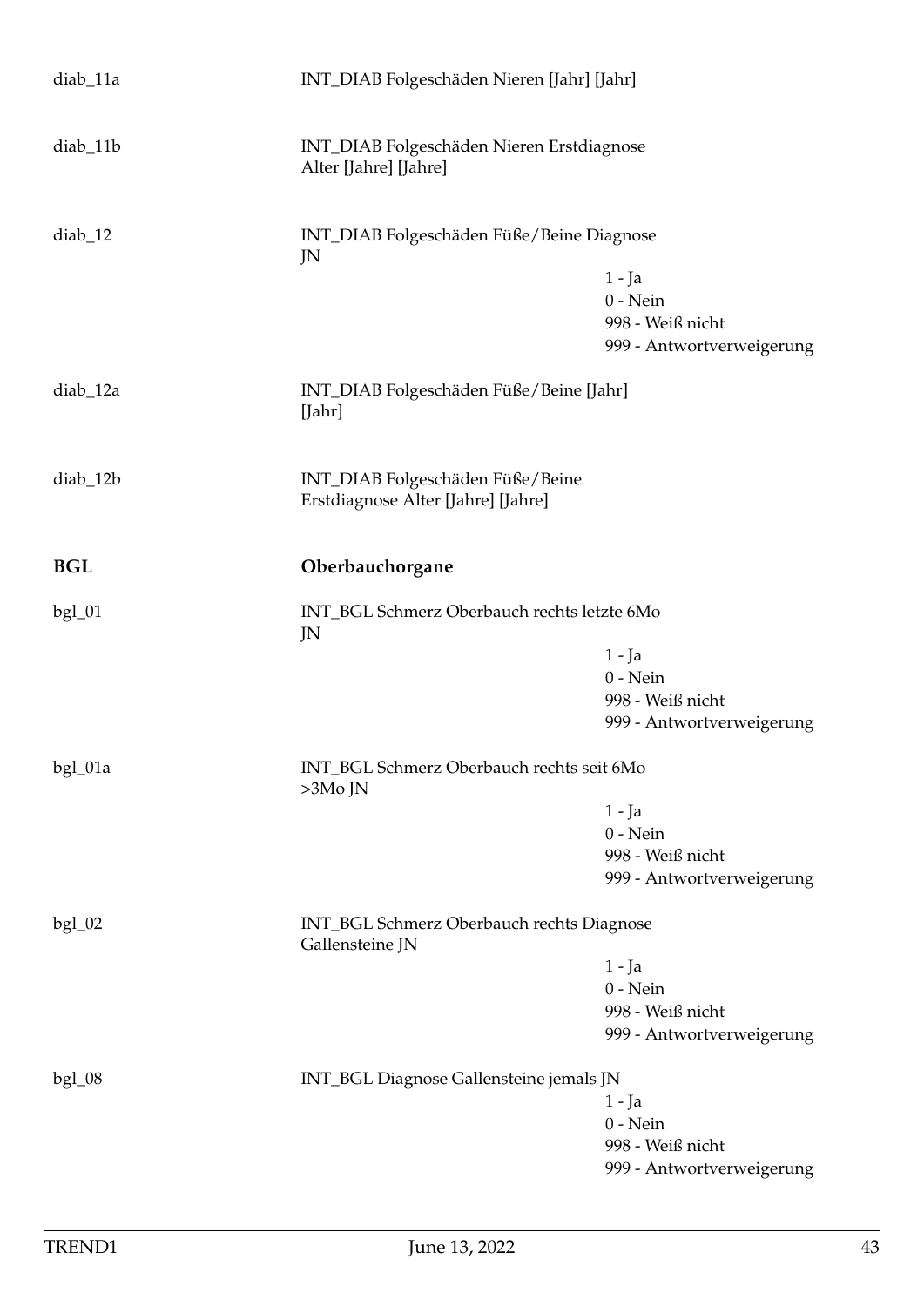| home_shit_19 | INT_BGL Gallenstein-OP jemals JN                             |                           |
|--------------|--------------------------------------------------------------|---------------------------|
|              |                                                              | $1 - Ja$                  |
|              |                                                              | $0$ - Nein                |
|              |                                                              | 998 - Weiß nicht          |
|              |                                                              | 999 - Antwortverweigerung |
| $bgl_03$     | INT_BGL Schmerz Oberbauch Ausstrahlung<br>jemals JN          |                           |
|              |                                                              | $1 - Ja$                  |
|              |                                                              | $0$ - Nein                |
|              |                                                              | 998 - Weiß nicht          |
|              |                                                              | 999 - Antwortverweigerung |
| $bgl_04$     | INT_BGL Schmerz Oberbauch Diagnose<br>Pankreatitis jemals JN |                           |
|              |                                                              | $1 - Ja$                  |
|              |                                                              | $0$ - Nein                |
|              |                                                              | 998 - Weiß nicht          |
|              |                                                              | 999 - Antwortverweigerung |
|              |                                                              |                           |
| $bgl_05$     | INT_BGL Pankreatitis mehr als 1mal JN                        |                           |
|              |                                                              | $1 - Ja$                  |
|              |                                                              | $0$ - Nein                |
|              |                                                              | 998 - Weiß nicht          |
|              |                                                              | 999 - Antwortverweigerung |
| $bgl_06$     | INT_BGL Diagnose chronische Pankreatitis<br>jemals JN        |                           |
|              |                                                              | 1 - Ja                    |
|              |                                                              | $0$ - Nein                |
|              |                                                              | 998 - Weiß nicht          |
|              |                                                              | 999 - Antwortverweigerung |
| home_shit_20 | INT_BGL Pankreatitis stationäre Behandlung                   |                           |
|              | jemals JN                                                    |                           |
|              |                                                              | 1 - Ja                    |
|              |                                                              | $0$ - Nein                |
|              |                                                              | 998 - Weiß nicht          |
|              |                                                              | 999 - Antwortverweigerung |
| home_shit_21 | INT_BGL Pankreatitis stationäre Behandlung<br>Krankenhaus    |                           |
|              |                                                              | -2 - Antwortverweigerung  |
|              |                                                              | -1 - Weiß nicht           |
| home_bgl_07  | INT_BGL Verwandter Pankreatitis JN                           |                           |
|              |                                                              | $1 - Ja$                  |
|              |                                                              | $0$ - Nein                |
|              |                                                              | 998 - Weiß nicht          |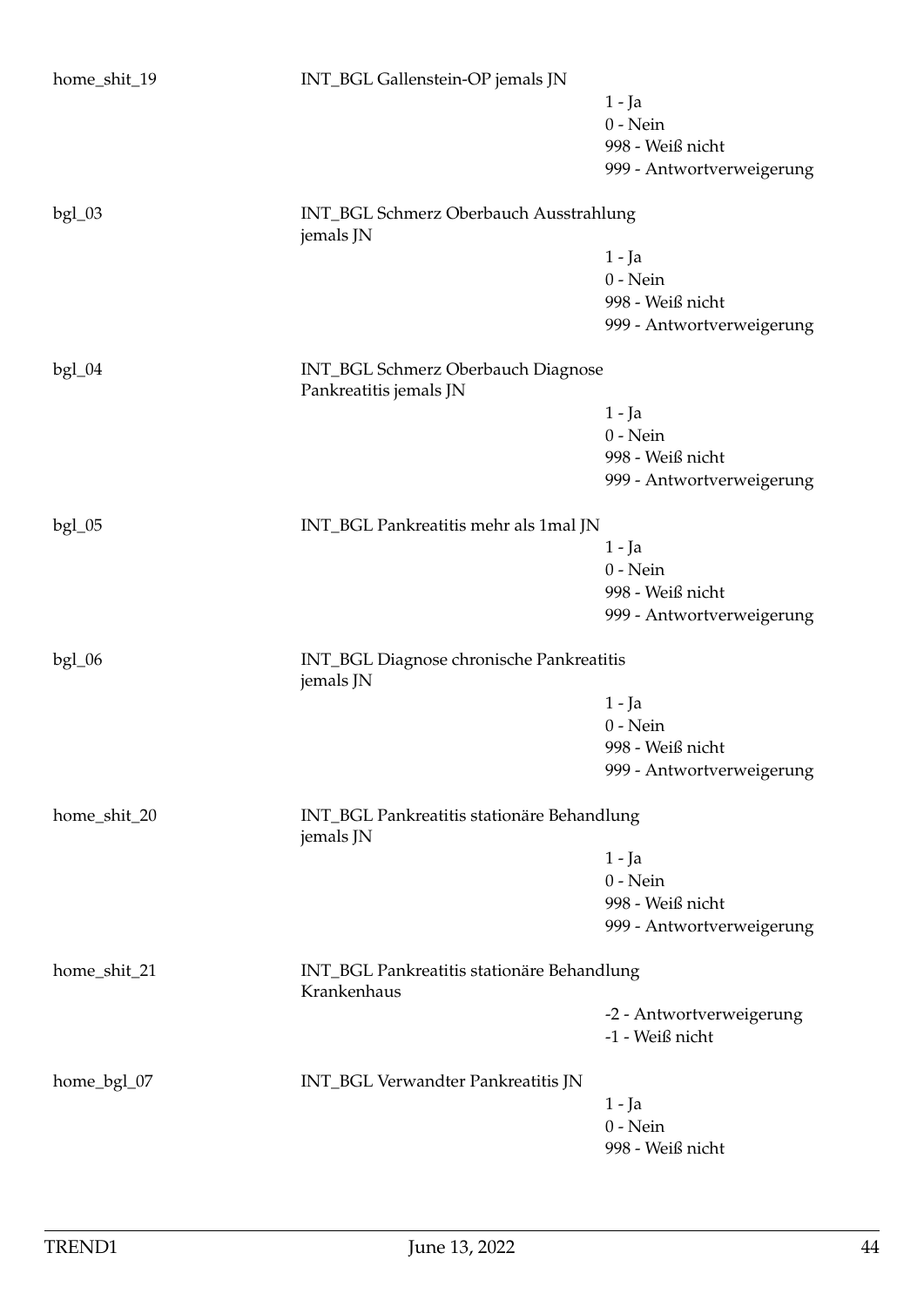| home_shit_22  | INT_BGL Pankreatitis stationäre Behandlung<br>Zahl              |                                                                         |
|---------------|-----------------------------------------------------------------|-------------------------------------------------------------------------|
| home_shit_23  | INT_BGL Bauchspeicheldrüsen-OP jemals JN                        | $1 - Ja$<br>$0$ - Nein<br>998 - Weiß nicht<br>999 - Antwortverweigerung |
| home_shit_24  | INT_BGL Verwandter<br>Bauchspeicheldrüsentumor JN               | 1 - Ja<br>$0$ - Nein<br>998 - Weiß nicht<br>999 - Antwortverweigerung   |
| home_shit_25  | INT_BGL Verwandter<br>Bauchspeicheldrüsentumor Zahl             |                                                                         |
| home_shit_26  | INT_BGL Leberentzündung jemals JN                               | $1 - Ja$<br>$0$ - Nein<br>998 - Weiß nicht<br>999 - Antwortverweigerung |
| home_shit_27  | INT_BGL Diagnose Fettleber jemals JN                            | 1 - Ja<br>$0$ - Nein<br>998 - Weiß nicht<br>999 - Antwortverweigerung   |
| <b>REFLUX</b> | Dyspepsie/Reflux                                                |                                                                         |
| reflux_01     | INT_REFLUX Völlegefühl/Unwohlsein letzte<br>$6Mo > 3Mo$ JN      | $1 - Ja$<br>$0$ - Nein<br>998 - Weiß nicht<br>999 - Antwortverweigerung |
| reflux_02     | INT_REFLUX Völlegefühl/Unwohl<br>Oberbauchschmerz letzte 6Mo JN | 1 - Ja<br>$0$ - Nein<br>998 - Weiß nicht<br>999 - Antwortverweigerung   |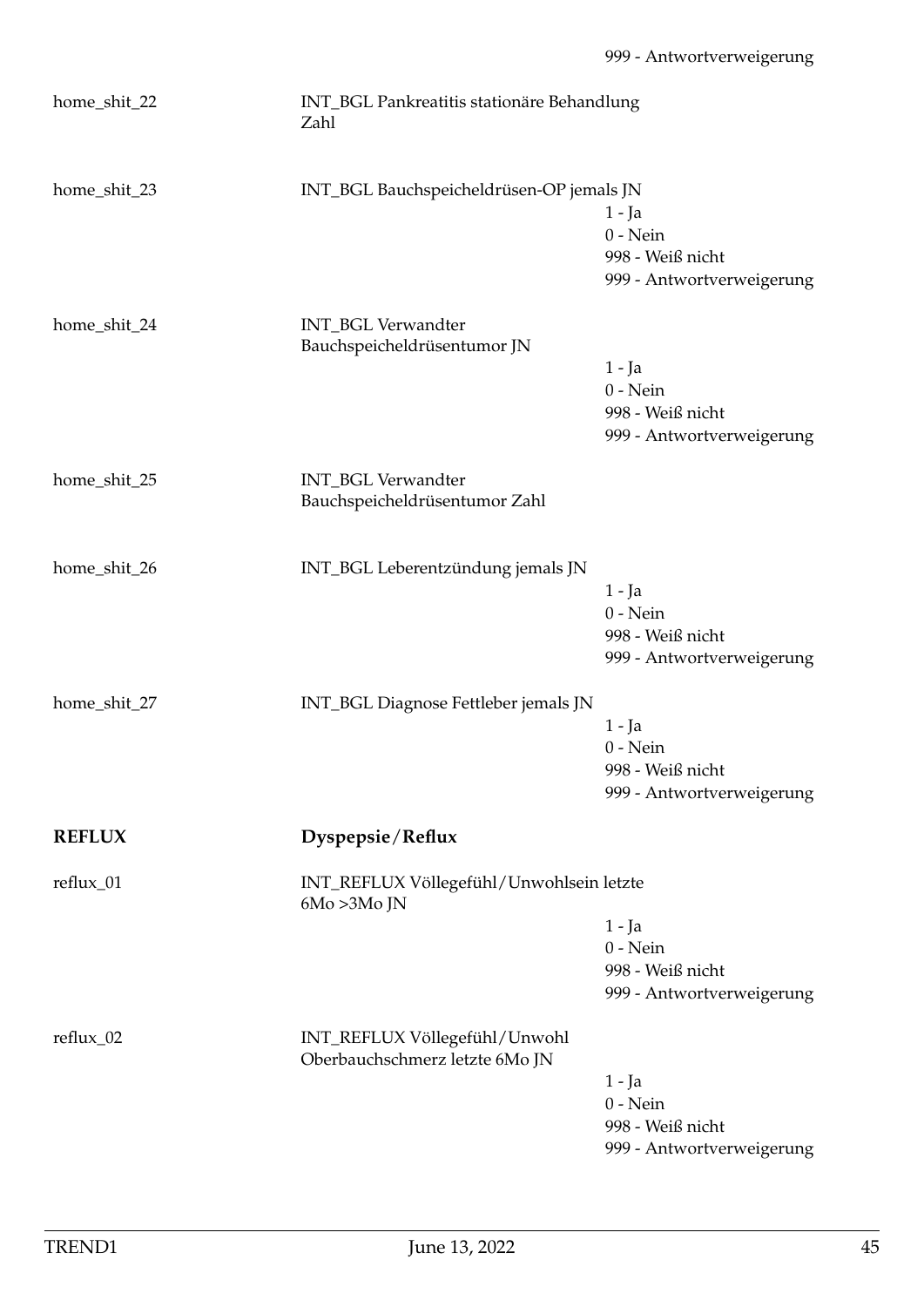| reflux_03     | INT_REFLUX Sodbrennen >2d pro Woche<br>derzeit JN                   |                                      |
|---------------|---------------------------------------------------------------------|--------------------------------------|
|               |                                                                     | 1 - Ja                               |
|               |                                                                     | $0$ - Nein                           |
|               |                                                                     | 998 - Weiß nicht                     |
|               |                                                                     | 999 - Antwortverweigerung            |
| reflux_04     | INT_REFLUX Gastritis letzte 6Mo JN                                  |                                      |
|               |                                                                     | $1 - Ja$                             |
|               |                                                                     | $0$ - Nein                           |
|               |                                                                     | 998 - Weiß nicht                     |
|               |                                                                     | 999 - Antwortverweigerung            |
| reflux_05     | <b>INT_REFLUX</b>                                                   |                                      |
|               | Magen-/Zwölffingerdarmgeschwür jemals JN                            |                                      |
|               |                                                                     | $1 - Ja$                             |
|               |                                                                     | $0$ - Nein                           |
|               |                                                                     | 998 - Weiß nicht                     |
|               |                                                                     | 999 - Antwortverweigerung            |
| reflux_06     | INT_REFLUX Blähungen/Durchfall bei<br>Milchgenuß derzeit JN         |                                      |
|               |                                                                     | $1 - Ja$                             |
|               |                                                                     | $0$ - Nein                           |
|               |                                                                     | 3 - Ich nehme keine Milchprodukte zu |
|               |                                                                     | mir.                                 |
|               |                                                                     | 998 - Weiß nicht                     |
|               |                                                                     | 999 - Antwortverweigerung            |
| home_shit_01  | INT_REFLUX Stuhlgang normalerweise<br>[Anzahl/d] [Anzahl/d]         |                                      |
| home_shit_01a | INT_REFLUX Stuhlgang normalerweise<br>[Anzahl/Woche] [Anzahl/Woche] |                                      |
|               |                                                                     |                                      |
| home_shit_02  | INT_REFLUX Stuhlgang Konsistenz                                     |                                      |
|               |                                                                     | 1 - Flüssig bis breiig               |
|               |                                                                     | 2 - Normal                           |
|               |                                                                     | 3 - Unangenehm hart                  |
|               |                                                                     | 998 - Weiß nicht                     |
|               |                                                                     | 999 - Antwortverweigerung            |
| reflux_07     | INT_REFLUX Bauchschmerzen letzte 3Mo >2d<br>pro Monat JN            |                                      |
|               |                                                                     | 1 - Ja                               |
|               |                                                                     | $0$ - Nein                           |
|               |                                                                     | 998 - Weiß nicht                     |
|               |                                                                     | 999 - Antwortverweigerung            |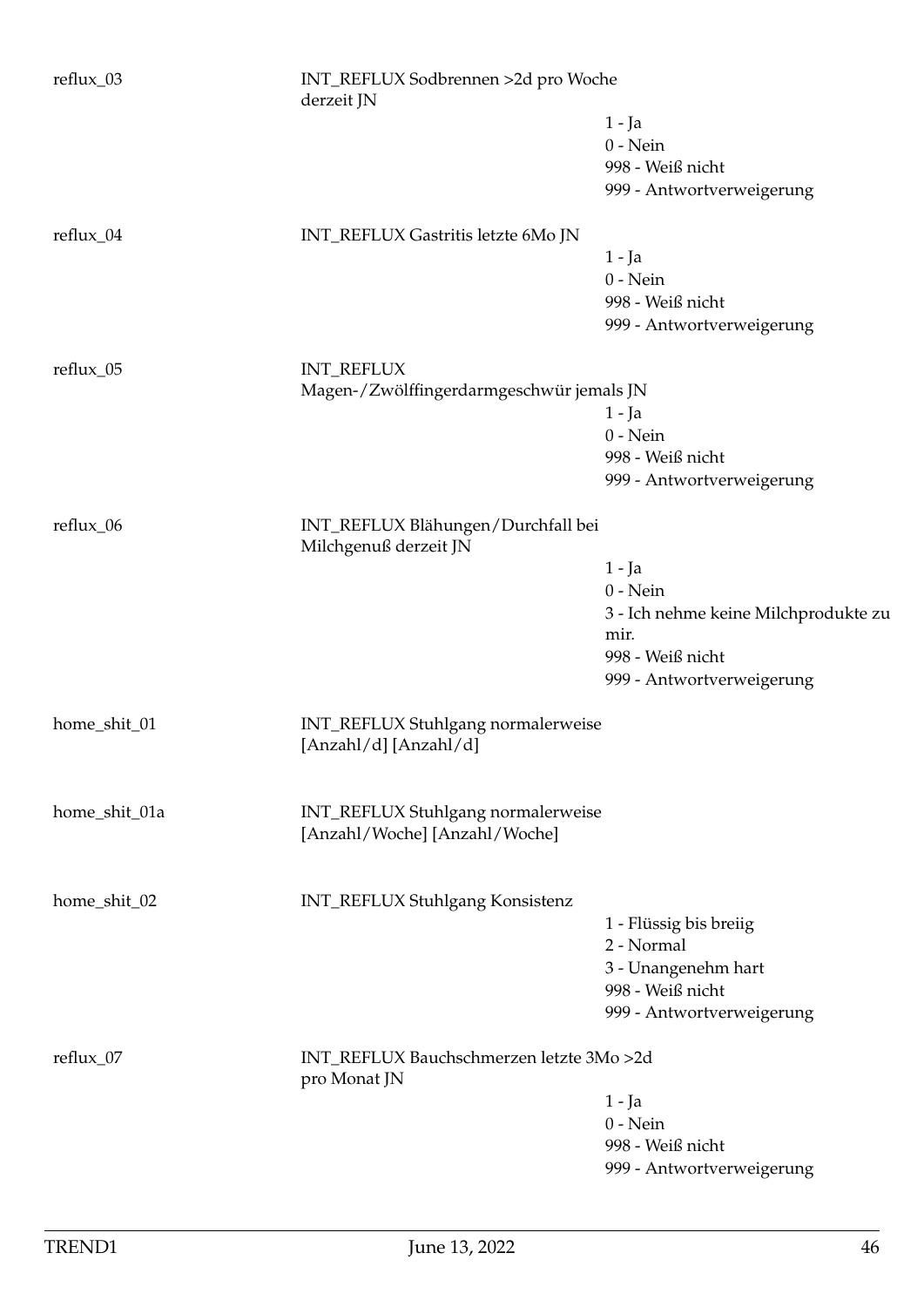| reflux_08   | INT_REFLUX Bauchschmerzen Beginn vor 6Mo<br>JN               |                                         |
|-------------|--------------------------------------------------------------|-----------------------------------------|
|             |                                                              | $1 - Ja$                                |
|             |                                                              | $0$ - Nein                              |
|             |                                                              | 998 - Weiß nicht                        |
|             |                                                              | 999 - Antwortverweigerung               |
|             |                                                              |                                         |
| reflux_09   | INT_REFLUX Veränderung Stuhlhäufigkeit<br>letzte 3Mo JN      |                                         |
|             |                                                              | 1 - Ja, immer vermehrt                  |
|             |                                                              | 2 - Ja, immer vermindert                |
|             |                                                              | 3 - Ja, sowohl vermehrt als auch ver-   |
|             |                                                              | mindert                                 |
|             |                                                              | $0$ - Nein                              |
|             |                                                              | 998 - Weiß nicht                        |
|             |                                                              | 999 - Antwortverweigerung               |
|             |                                                              |                                         |
| reflux_10   | INT_REFLUX Veränderung Stuhlkonsistenz<br>letzte 3Mo JN      |                                         |
|             |                                                              | 1 - Ja, immer breiiger                  |
|             |                                                              | 2 - Ja, immer fester                    |
|             |                                                              | 3 - Ja, sowohl breiiger als auch fester |
|             |                                                              | $0$ - Nein                              |
|             |                                                              | 998 - Weiß nicht                        |
|             |                                                              | 999 - Antwortverweigerung               |
|             |                                                              |                                         |
| reflux_11   | INT_REFLUX Bauchschmerzen besser nach<br>Stuhlgang JN        |                                         |
|             |                                                              | $1 - Ja$                                |
|             |                                                              | $0$ - Nein                              |
|             |                                                              | 998 - Weiß nicht                        |
|             |                                                              | 999 - Antwortverweigerung               |
|             |                                                              |                                         |
| reflux_12   | INT_REFLUX Bauchschmerzen Verschlimm nach<br>Stress/Angst JN |                                         |
|             |                                                              | 1 - Ja                                  |
|             |                                                              | $0$ - Nein                              |
|             |                                                              | 998 - Weiß nicht                        |
|             |                                                              | 999 - Antwortverweigerung               |
|             |                                                              |                                         |
| $reflux_13$ | INT_REFLUX Bauchschmerzen Verschlimm<br>Arztbesuch jemals JN |                                         |
|             |                                                              | 1 - Ja                                  |
|             |                                                              | $0$ - Nein                              |
|             |                                                              | 998 - Weiß nicht                        |
|             |                                                              | 999 - Antwortverweigerung               |
|             |                                                              |                                         |
| reflux_14   | INT_REFLUX Bauchschmerzen Diagnose Arzt                      |                                         |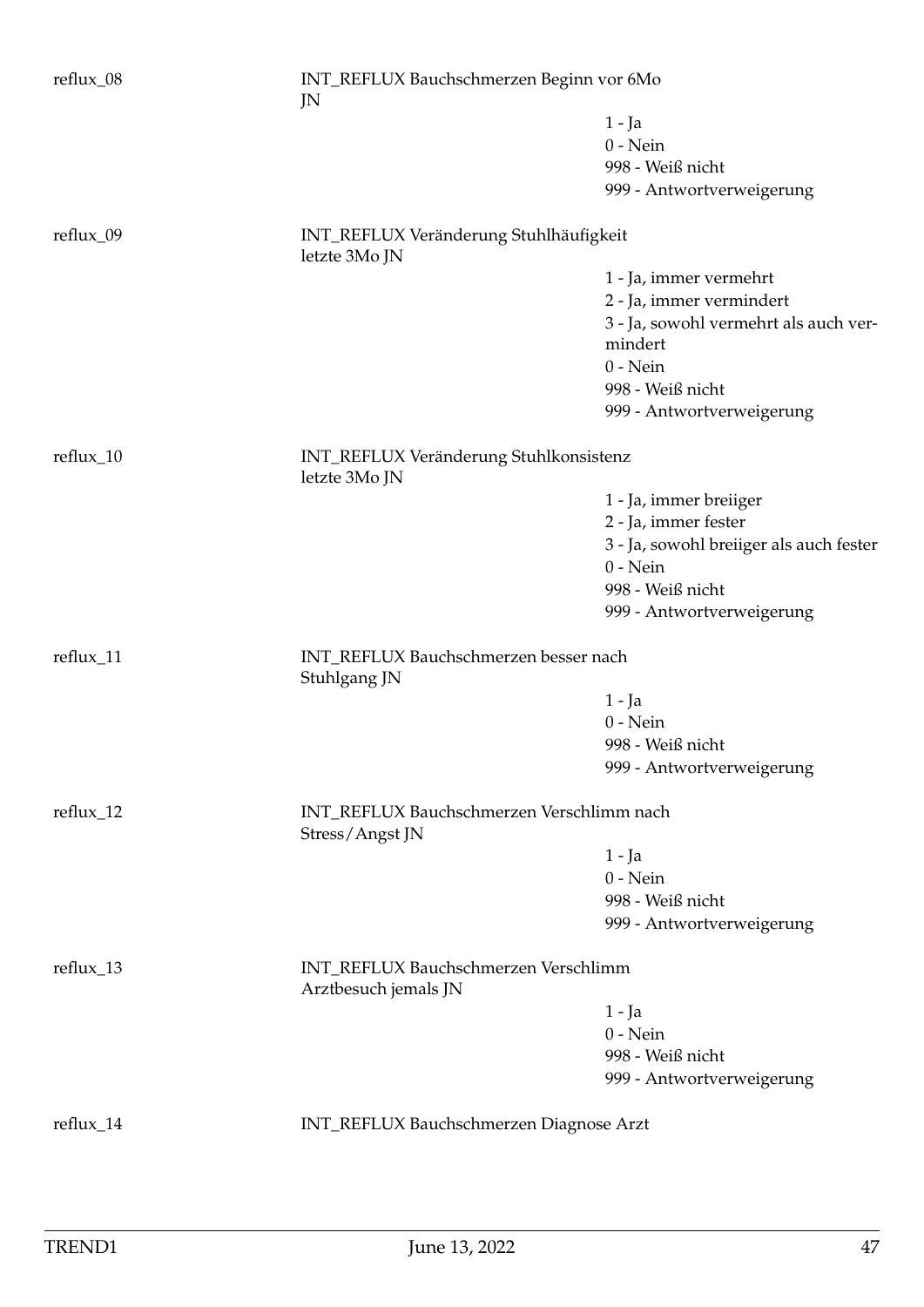| reflux_15  | letzte 3Mo JN                                                  | INT_REFLUX Veränderung Stuhlkonsistenz                       |  |
|------------|----------------------------------------------------------------|--------------------------------------------------------------|--|
|            |                                                                | 1 - Ja                                                       |  |
|            |                                                                | $0$ - Nein                                                   |  |
|            |                                                                | 998 - Weiß nicht                                             |  |
|            |                                                                | 999 - Antwortverweigerung                                    |  |
| reflux_16  | INT_REFLUX Gefühl unvollst Darmentleerung<br>letzte 3Mo JN     |                                                              |  |
|            |                                                                | $1 - Ja$                                                     |  |
|            |                                                                | $0$ - Nein                                                   |  |
|            |                                                                | 998 - Weiß nicht                                             |  |
|            |                                                                | 999 - Antwortverweigerung                                    |  |
| reflux_17  | INT_REFLUX Blut-/Schleimbeimengungen im<br>Stuhl letzte 3Mo JN |                                                              |  |
|            |                                                                | 1 - Ja, Blutbeimengungen                                     |  |
|            |                                                                | 2 - Ja, Schleimbeimengungen                                  |  |
|            |                                                                | 3 - Ja, beides                                               |  |
|            |                                                                | $0$ - Nein                                                   |  |
|            |                                                                | 998 - Weiß nicht                                             |  |
|            |                                                                | 999 - Antwortverweigerung                                    |  |
|            |                                                                |                                                              |  |
| reflux_18  | INT_REFLUX Darmkrebs Familienmitglied JN                       |                                                              |  |
|            |                                                                | 1 - Ja                                                       |  |
|            |                                                                | $0$ - Nein                                                   |  |
|            |                                                                | 998 - Weiß nicht                                             |  |
|            |                                                                | 999 - Antwortverweigerung                                    |  |
| reflux_18b | INT_REFLUX Darmkrebsvorsorge jemals JN                         |                                                              |  |
|            |                                                                | 1 - Ja, mittels Darmspiegelung                               |  |
|            |                                                                | 2 - Ja, mittels Test auf Blut im Stuhl (z.<br>B. Haemoccult) |  |
|            |                                                                | 3 - Ja, mittels Darmspiegelung und                           |  |
|            |                                                                | Test auf Blut im Stuhl                                       |  |
|            |                                                                | $0$ - Nein                                                   |  |
|            |                                                                | 998 - Weiß nicht                                             |  |
|            |                                                                | 999 - Antwortverweigerung                                    |  |
| reflux_19  | INT_REFLUX chronisch entzündliche<br>Darmerkrankung jemals JN  |                                                              |  |
|            |                                                                | 1 - Ja                                                       |  |
|            |                                                                | $0$ - Nein                                                   |  |
|            |                                                                | 998 - Weiß nicht                                             |  |
|            |                                                                | 999 - Antwortverweigerung                                    |  |
| reflux_20  | INT_REFLUX chron entzündl Darmerkrankung<br>Familie JN         |                                                              |  |
|            |                                                                | 1 - Ja                                                       |  |
|            |                                                                | $0$ - Nein                                                   |  |
|            |                                                                | 998 - Weiß nicht                                             |  |
|            |                                                                |                                                              |  |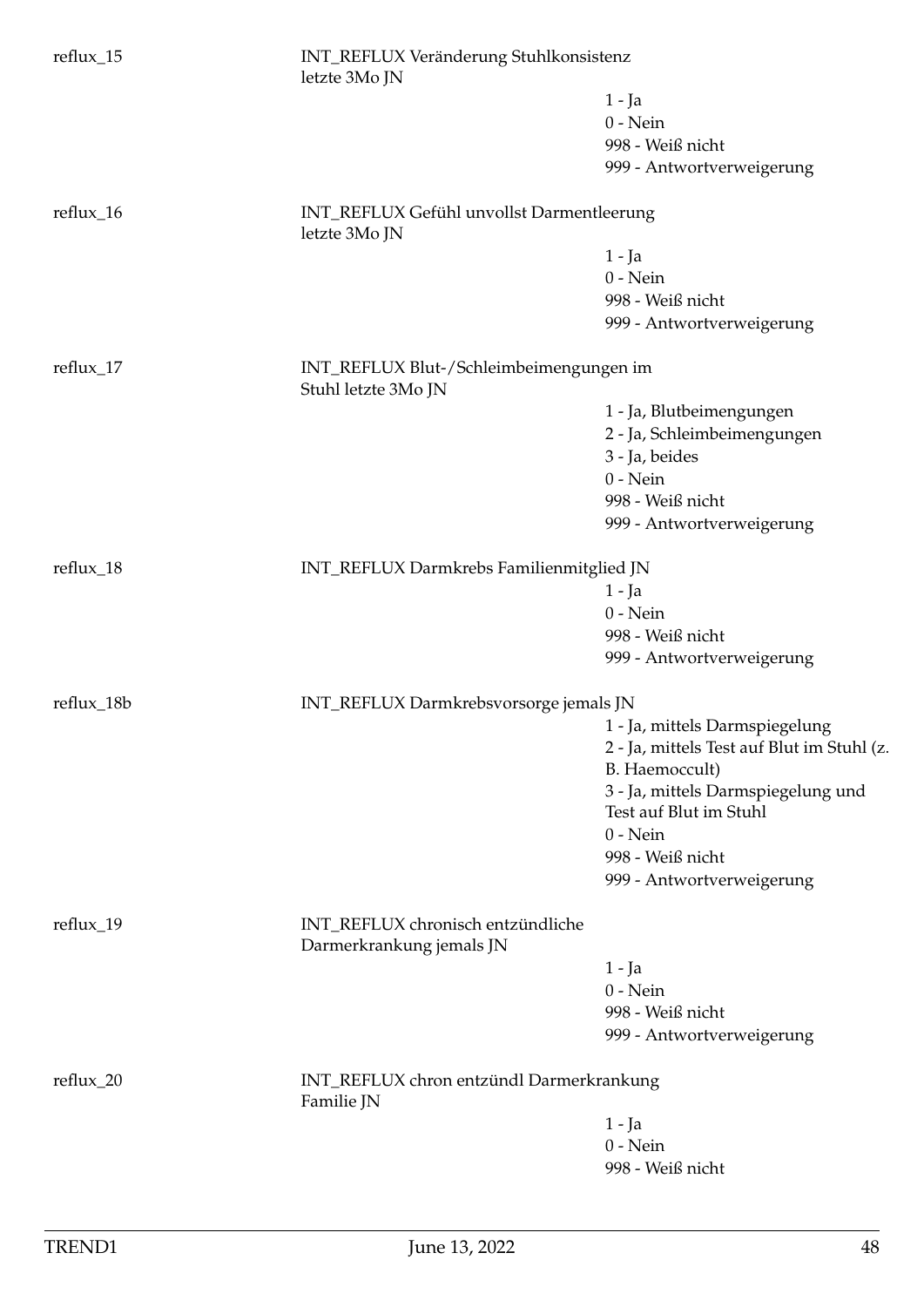| reflux_21   | INT_REFLUX Hämorrhoiden/Jucken nach<br>Stuhlgang derzeit JN  |                           |
|-------------|--------------------------------------------------------------|---------------------------|
|             |                                                              | 1 - Ja                    |
|             |                                                              | $0$ - Nein                |
|             |                                                              | 998 - Weiß nicht          |
|             |                                                              | 999 - Antwortverweigerung |
| <b>NASE</b> | Keimträgerstatus                                             |                           |
| nase_01a    | INT_NASE Abszess Antibiotikatherapie seit<br>letzter SHIP JN |                           |
|             |                                                              | $0 - No$                  |
|             |                                                              | $1 - Yes$                 |
|             |                                                              | 998 - do not know         |
|             |                                                              | 999 - refused to answer   |
| nase_01b    | INT_NASE Abszess OP seit letzter SHIP JN                     |                           |
|             |                                                              | $1 - Ja$                  |
|             |                                                              | $0$ - Nein                |
|             |                                                              | 998 - Weiß nicht          |
|             |                                                              | 999 - Antwortverweigerung |
| $nase_02$   | INT_NASE Neurodermitis Diagnose Arzt jemals<br>JN            |                           |
|             |                                                              | $1 - Ja$                  |
|             |                                                              | $0$ - Nein                |
|             |                                                              | 998 - Weiß nicht          |
|             |                                                              | 999 - Antwortverweigerung |
| $nase_03$   | INT_NASE Psoriasis Diagnose Arzt jemals JN                   |                           |
|             |                                                              | 1 - Ja                    |
|             |                                                              | $0$ - Nein                |
|             |                                                              | 998 - Weiß nicht          |
|             |                                                              | 999 - Antwortverweigerung |
| nase_04     | INT_NASE chronische Wunde derzeit JN                         |                           |
|             |                                                              | 1 - Ja                    |
|             |                                                              | $0$ - Nein                |
|             |                                                              | 998 - Weiß nicht          |
|             |                                                              | 999 - Antwortverweigerung |
| $nase_05$   | INT_NASE Entzündung Harnblase >3mal pro<br>Jahr derzeit JN   |                           |
|             |                                                              | 1 - Ja                    |
|             |                                                              | $0$ - Nein                |
|             |                                                              | 998 - Weiß nicht          |
|             |                                                              | 999 - Antwortverweigerung |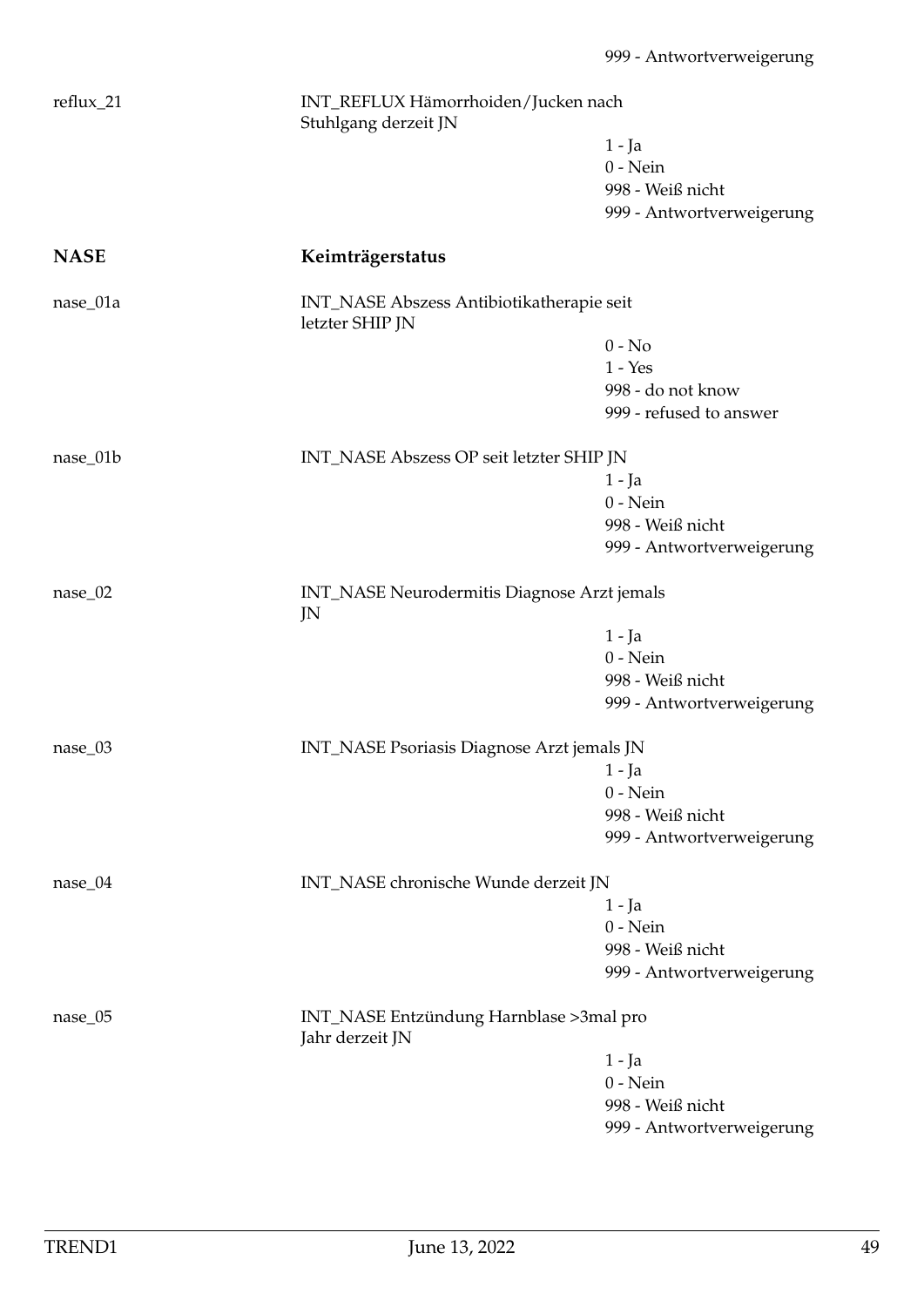| <b>LUNGE</b> | Lungenerkrankungen/Asthma                                           |                                               |
|--------------|---------------------------------------------------------------------|-----------------------------------------------|
| lunge_01     | INT_LUNGE chronische Lungenerkrankung<br>Diagnose jemals JN         |                                               |
|              |                                                                     | $1 - Ja$                                      |
|              |                                                                     | $0$ - Nein                                    |
|              |                                                                     | 998 - Weiß nicht<br>999 - Antwortverweigerung |
|              |                                                                     |                                               |
| lunge_01a    | INT_LUNGE chronische Lungenerkrankung<br>Erstdiagnose [Jahr] [Jahr] |                                               |
| lunge_01b    | INT_LUNGE chron Lungenerkrankung                                    |                                               |
|              | Erstdiagnose Alter [Jahre] [Jahre]                                  |                                               |
| lunge_04     | INT_LUNGE COPD/Emphysem Diagnose                                    |                                               |
|              | jemals JN                                                           |                                               |
|              |                                                                     | $1 - Ja$                                      |
|              |                                                                     | $0$ - Nein<br>998 - Weiß nicht                |
|              |                                                                     | 999 - Antwortverweigerung                     |
|              |                                                                     |                                               |
| lunge_04a    | INT_LUNGE COPD/Emphysem Erstdiagnose<br>[Jahr] [Jahr]               |                                               |
| lunge_04b    | INT_LUNGE COPD/Emphysem Erstdiagnose                                |                                               |
|              | Alter [Jahre] [Jahre]                                               |                                               |
| lunge_02     | INT_LUNGE Infekt Atemwege derzeit JN                                |                                               |
|              |                                                                     | 1 - Ja                                        |
|              |                                                                     | $0$ - Nein                                    |
|              |                                                                     | 998 - Weiß nicht<br>999 - Antwortverweigerung |
|              |                                                                     |                                               |
| lunge_03     | INT_LUNGE Fieber derzeit JN                                         |                                               |
|              |                                                                     | 1 - Ja                                        |
|              |                                                                     | $0$ - Nein                                    |
|              |                                                                     | 998 - Weiß nicht                              |
|              |                                                                     | 999 - Antwortverweigerung                     |
| asthma_01    | INT_LUNGE Geräusch Brustkorb letzte 12Mo JN                         |                                               |
|              |                                                                     | $1 - Ja$                                      |
|              |                                                                     | $0$ - Nein                                    |
|              |                                                                     | 998 - Weiß nicht                              |
|              |                                                                     | 999 - Antwortverweigerung                     |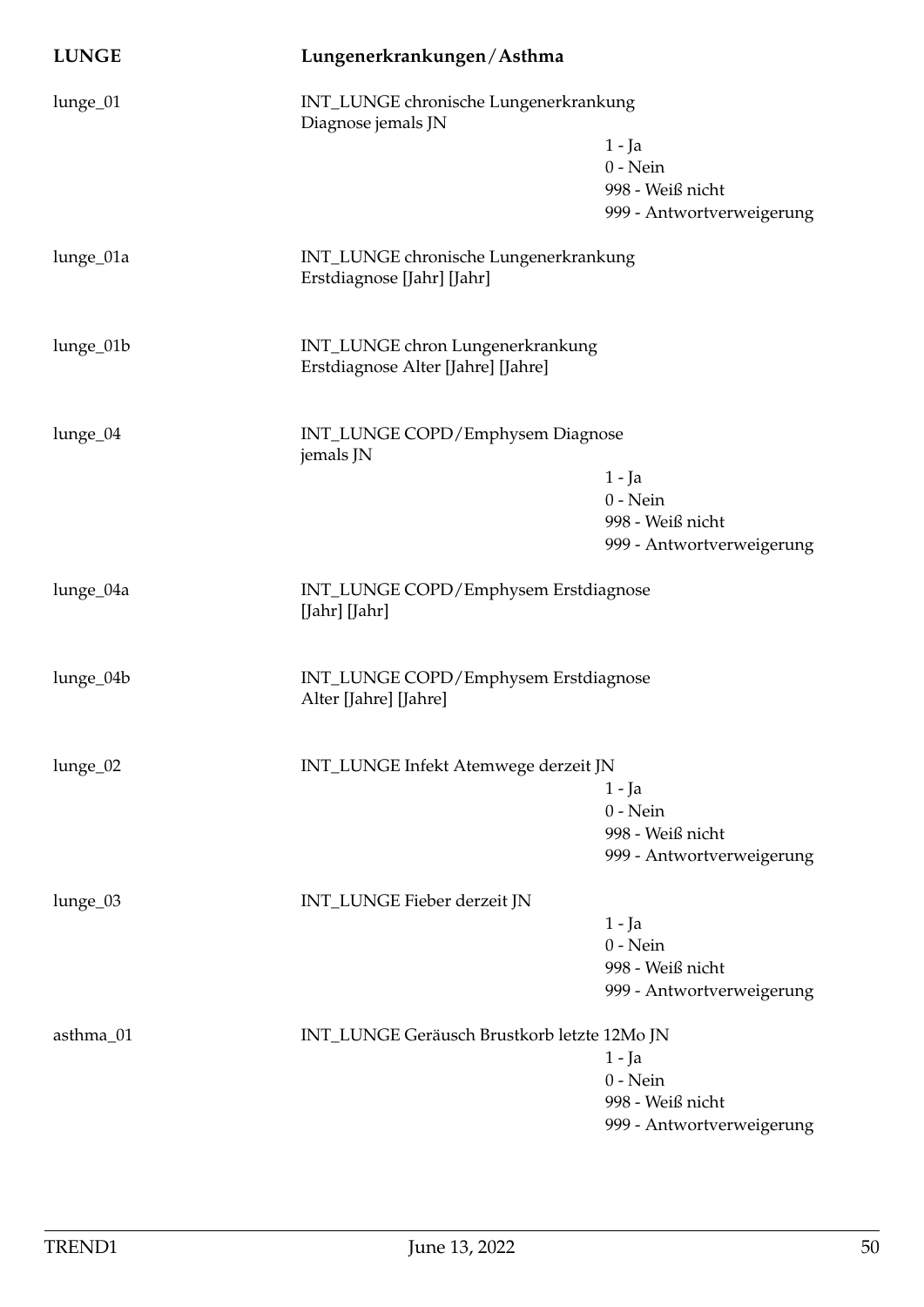| asthma_01a | INT_LUNGE Geräusch Brustkorb mit Atemnot<br>jemals JN           |                           |  |
|------------|-----------------------------------------------------------------|---------------------------|--|
|            |                                                                 | $1 - Ja$                  |  |
|            |                                                                 | $0$ - Nein                |  |
|            |                                                                 | 998 - Weiß nicht          |  |
|            |                                                                 | 999 - Antwortverweigerung |  |
| asthma_02  | INT_LUNGE Geräusch Brustkorb ohne<br>Erkältung JN               |                           |  |
|            |                                                                 | $1 - Ja$                  |  |
|            |                                                                 | $0$ - Nein                |  |
|            |                                                                 | 998 - Weiß nicht          |  |
|            |                                                                 | 999 - Antwortverweigerung |  |
| asthma_03  | INT_LUNGE Aufwachen Engegefühl Brustkorb<br>letzte 12Mo JN      |                           |  |
|            |                                                                 | 1 - Ja                    |  |
|            |                                                                 | $0$ - Nein                |  |
|            |                                                                 | 998 - Weiß nicht          |  |
|            |                                                                 | 999 - Antwortverweigerung |  |
| asthma_04  | INT_LUNGE Aufwachen wegen Anfall Atemnot<br>letzte 12Mo JN      |                           |  |
|            |                                                                 | $1 - Ja$                  |  |
|            |                                                                 | $0$ - Nein                |  |
|            |                                                                 | 998 - Weiß nicht          |  |
|            |                                                                 | 999 - Antwortverweigerung |  |
| asthma_05  | INT_LUNGE Aufwachen Hustenanfall ohne<br>Erkältg letzte 12Mo JN |                           |  |
|            |                                                                 | $1 - Ja$                  |  |
|            |                                                                 | $0$ - Nein                |  |
|            |                                                                 | 998 - Weiß nicht          |  |
|            |                                                                 | 999 - Antwortverweigerung |  |
| allerg_04  | INT_LUNGE Asthmaanfall letzte 12Mo JN                           |                           |  |
|            |                                                                 | 1 - Ja                    |  |
|            |                                                                 | $0$ - Nein                |  |
|            |                                                                 | 998 - Weiß nicht          |  |
|            |                                                                 | 999 - Antwortverweigerung |  |
| asthma_06  | INT_LUNGE Anfall Atemnot in Ruhe tagsüber<br>letzte 12Mo JN     |                           |  |
|            |                                                                 | $1 - Ja$                  |  |
|            |                                                                 | $0$ - Nein                |  |
|            |                                                                 | 998 - Weiß nicht          |  |
|            |                                                                 | 999 - Antwortverweigerung |  |
| asthma_07  | INT_LUNGE Anfall Atemnot nach Anstrengung<br>letzte 12Mo JN     |                           |  |
|            |                                                                 | $1 -$ Ja                  |  |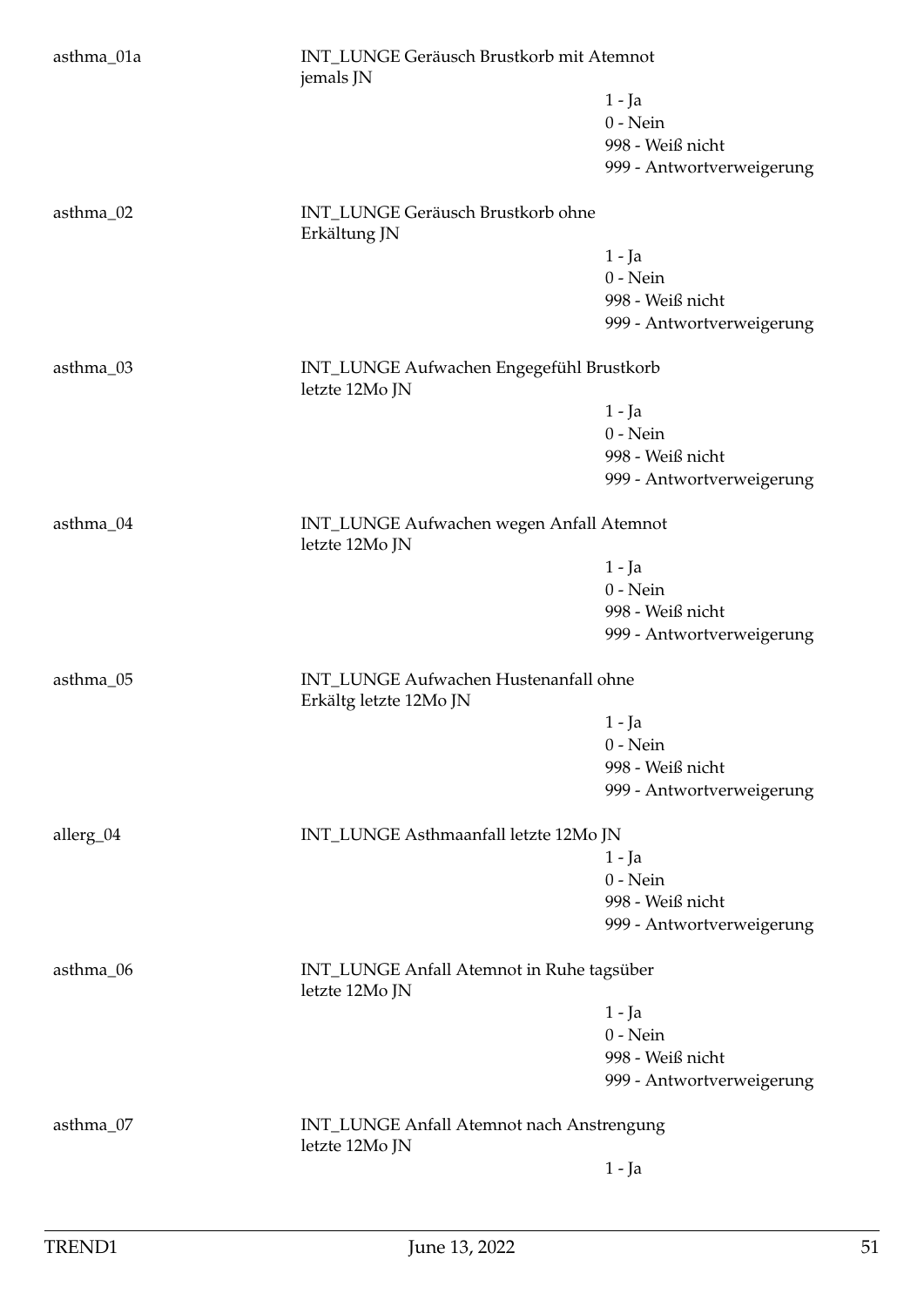|               |                                                                        | $0$ - Nein<br>998 - Weiß nicht<br>999 - Antwortverweigerung             |
|---------------|------------------------------------------------------------------------|-------------------------------------------------------------------------|
| lunge_05      | INT_LUNGE Asthma jemals JN                                             | $1 - Ja$<br>$0$ - Nein<br>998 - Weiß nicht<br>999 - Antwortverweigerung |
| lunge_06      | INT_LUNGE Asthma erstmals [Jahr] [Jahr]                                |                                                                         |
| lunge_07      | INT_LUNGE Asthma erstmals Alter [Jahre]<br>[Jahre]                     |                                                                         |
| <b>ALLERG</b> | Allergien                                                              |                                                                         |
| allerg_01     | INT_ALLERG Allergie Diagnose jemals JN                                 | 1 - Ja<br>$0$ - Nein<br>998 - Weiß nicht<br>999 - Antwortverweigerung   |
| allerg_01a    | INT_ALLERG Hausstauballergie Milben JN                                 | $1 - Ja$<br>$0$ - Nein<br>998 - Weiß nicht<br>999 - Antwortverweigerung |
| allerg_01a1   | INT_ALLERG Hausstauballergie Erstfeststellung<br>[Jahr] [Jahr]         |                                                                         |
| allerg_01a2   | INT_ALLERG Hausstauballergie Erstfeststellung<br>Alter [Jahre] [Jahre] |                                                                         |
| allerg_01b    | INT_ALLERG Blütenstauballergie JN                                      | $1 - Ja$<br>$0$ - Nein<br>998 - Weiß nicht<br>999 - Antwortverweigerung |
| allerg_01b1   | INT_ALLERG Blütenstauballerg Erstfeststellung<br>[Jahr] [Jahr]         |                                                                         |
| allerg_01b2   | INT_ALLERG Blütenstauballerg Erstfeststellung<br>Alter [Jahre] [Jahre] |                                                                         |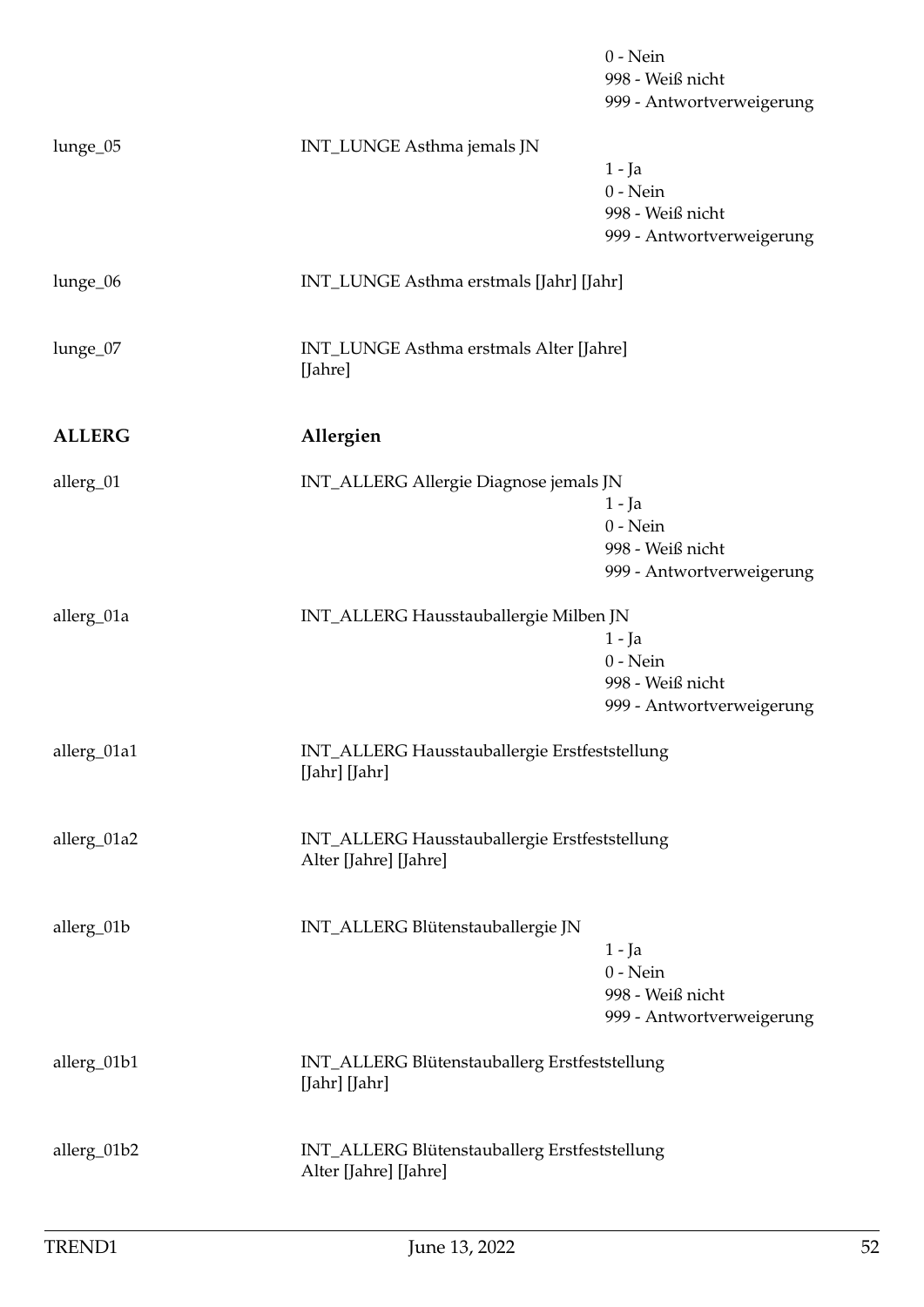| allerg_01c  | INT_ALLERG Insektenallergie JN                                        |                                            |
|-------------|-----------------------------------------------------------------------|--------------------------------------------|
|             |                                                                       | $1 - Ja$<br>$0$ - Nein<br>998 - Weiß nicht |
|             |                                                                       | 999 - Antwortverweigerung                  |
| allerg_01c1 | INT_ALLERG Insektenallergie Erstfeststellung<br>[Jahr] [Jahr]         |                                            |
| allerg_01c2 | INT_ALLERG Insektenallergie Erstfeststellung<br>Alter [Jahre] [Jahre] |                                            |
|             |                                                                       |                                            |
| allerg_01d  | INT_ALLERG Tierallergie andere JN                                     | $1 - Ja$                                   |
|             |                                                                       | $0$ - Nein                                 |
|             |                                                                       | 998 - Weiß nicht                           |
|             |                                                                       | 999 - Antwortverweigerung                  |
| allerg_01d3 | INT_ALLERG Tierallergie Tierart Katze JN                              |                                            |
|             |                                                                       | $0 - No$                                   |
|             |                                                                       | $1 - Yes$                                  |
| allerg_01d4 | INT_ALLERG Tierallergie Tierart Hund JN                               |                                            |
|             |                                                                       | $0 - No$                                   |
|             |                                                                       | $1 - Yes$                                  |
| allerg_01d5 | <b>INT_ALLERG</b> Tierallergie Tierart                                |                                            |
|             | Nagetier/Meerschweinchen JN                                           |                                            |
|             |                                                                       | $0 - No$                                   |
|             |                                                                       | $1 - Yes$                                  |
| allerg_01d6 | INT_ALLERG Tierallergie Tierart Vogel JN                              |                                            |
|             |                                                                       | $0 - No$                                   |
|             |                                                                       | $1 - Yes$                                  |
| allerg_01d7 | INT_ALLERG Tierallergie Tierart Pferd JN                              |                                            |
|             |                                                                       | $0 - No$                                   |
|             |                                                                       | $1 - Yes$                                  |
| allerg_01d8 | INT_ALLERG Tierallergie Tierart Andere JN                             |                                            |
|             |                                                                       | $0 - No$                                   |
|             |                                                                       | $1 - Yes$                                  |
| allerg_01d9 | INT_ALLERG Tierallergie Tierart weiß nicht JN                         |                                            |
|             |                                                                       | $1 - Yes$                                  |
|             |                                                                       | $0 - No$                                   |
|             |                                                                       |                                            |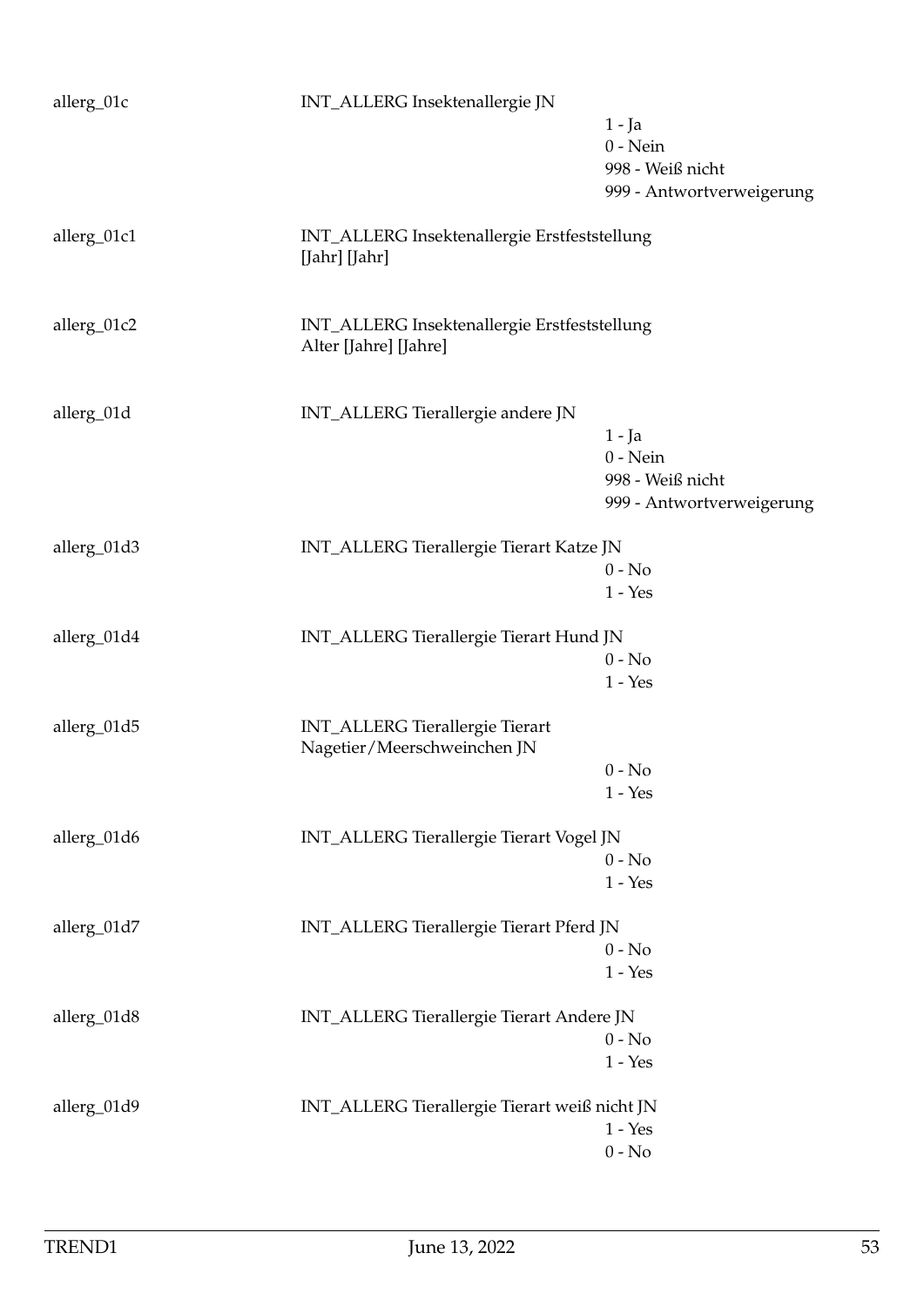| allerg_01d10 | INT_ALLERG Tierallergie Tierart keine Angabe<br>JN                   |                                                                         |
|--------------|----------------------------------------------------------------------|-------------------------------------------------------------------------|
|              |                                                                      | $1 - Yes$<br>$0 - No$                                                   |
| allerg_01d1  | INT_ALLERG Tierallergie Erstfeststellung [Jahr]<br>[Jahr]            |                                                                         |
| allerg_01d2  | INT_ALLERG Tierallergie Erstfeststellung Alter<br>[Jahre] [Jahre]    |                                                                         |
| allerg_01f   | INT_ALLERG Kontaktallergie JN                                        | $1 - Ja$<br>$0$ - Nein<br>998 - Weiß nicht<br>999 - Antwortverweigerung |
| allerg_01f1  | INT_ALLERG Kontaktallergie Erstfeststellung<br>[Jahr] [Jahr]         |                                                                         |
| allerg_01f2  | INT_ALLERG Kontaktallergie Erstfeststellung<br>Alter [Jahre] [Jahre] |                                                                         |
| allerg_01g   | INT_ALLERG Sonnenallergie JN                                         | $1 - Ja$<br>$0$ - Nein<br>998 - Weiß nicht<br>999 - Antwortverweigerung |
| allerg_01g1  | INT_ALLERG Sonnenallergie Erstfeststellung<br>[Jahr] [Jahr]          |                                                                         |
| allerg_01g2  | INT_ALLERG Sonnenallergie Erstfeststellung<br>Alter [Jahre] [Jahre]  |                                                                         |
| allerg_01h   | INT_ALLERG sonstige Allergie JN                                      | $1 - Ja$<br>$0$ - Nein<br>998 - Weiß nicht<br>999 - Antwortverweigerung |
| allerg_01i   | INT_ALLERG sonstige Allergie welche                                  |                                                                         |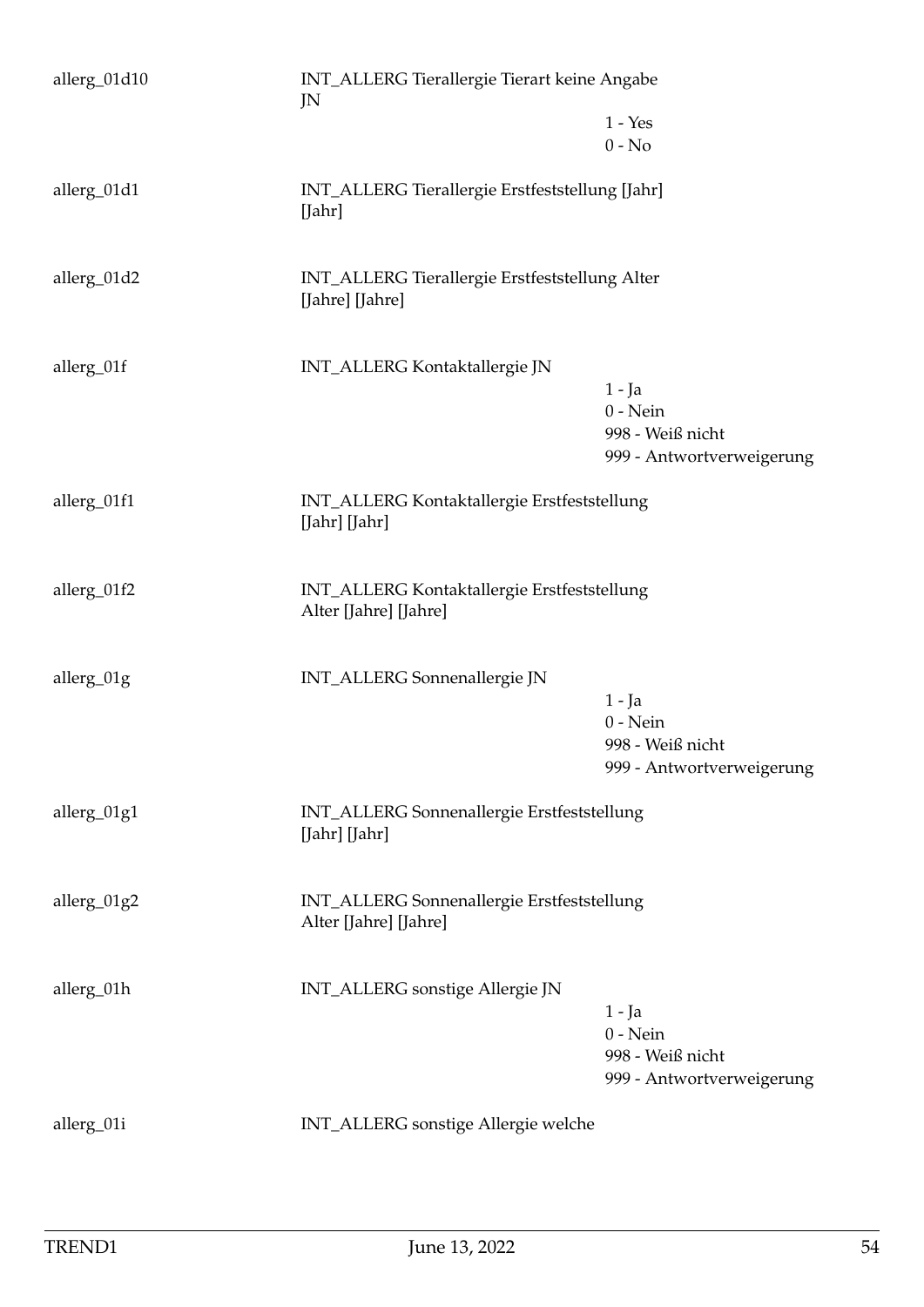| allerg_01i1 | INT_ALLERG sonstige Allergie Erstfeststellung<br>[Jahr] [Jahr]         |                                     |  |
|-------------|------------------------------------------------------------------------|-------------------------------------|--|
| allerg_01i2 | INT_ALLERG sonstige Allergie Erstfeststellung<br>Alter [Jahre] [Jahre] |                                     |  |
| <b>CHRO</b> | Liste chronischer Erkrankungen                                         |                                     |  |
| chro_01     |                                                                        | INT_CHRO Krampfadern letzte 12Mo JN |  |
|             |                                                                        | 1 - Ja                              |  |
|             |                                                                        | $0$ - Nein                          |  |
|             |                                                                        | 998 - Weiß nicht                    |  |
|             |                                                                        | 999 - Antwortverweigerung           |  |
| chro_02     | INT_CHRO entzündliche Hauterkrankung letzte<br>12Mo JN                 |                                     |  |
|             |                                                                        | $1 - Ja$                            |  |
|             |                                                                        | $0$ - Nein                          |  |
|             |                                                                        | 998 - Weiß nicht                    |  |
|             |                                                                        | 999 - Antwortverweigerung           |  |
| chro_03     | INT_CHRO Nierenerkrankung letzte 12Mo JN                               |                                     |  |
|             |                                                                        | $1 - Ja$                            |  |
|             |                                                                        | $0 - Nein$                          |  |
|             |                                                                        | 998 - Weiß nicht                    |  |
|             |                                                                        | 999 - Antwortverweigerung           |  |
| chro_03a    | INT_CHRO regelmässige Dialyse JN                                       |                                     |  |
|             |                                                                        | 1 - Ja                              |  |
|             |                                                                        | $0$ - Nein                          |  |
|             |                                                                        | 998 - Weiß nicht                    |  |
|             |                                                                        | 999 - Antwortverweigerung           |  |
| chro_03b    | INT_CHRO Nierenerkrankung Erstdiagnose<br>letzte 12Mo JN               |                                     |  |
|             |                                                                        | $1 - Ja$                            |  |
|             |                                                                        | $0$ - Nein                          |  |
|             |                                                                        | 998 - Weiß nicht                    |  |
|             |                                                                        | 999 - Antwortverweigerung           |  |
| chro_03c    | INT_CHRO Nierenerkrankung Behandlung<br>letzte 12Mo JN                 |                                     |  |
|             |                                                                        | $1 - Ja$                            |  |
|             |                                                                        | $0$ - Nein                          |  |
|             |                                                                        | 998 - Weiß nicht                    |  |
|             |                                                                        | 999 - Antwortverweigerung           |  |
| chro_04     | INT_CHRO Hypotonie letzte 12Mo JN                                      |                                     |  |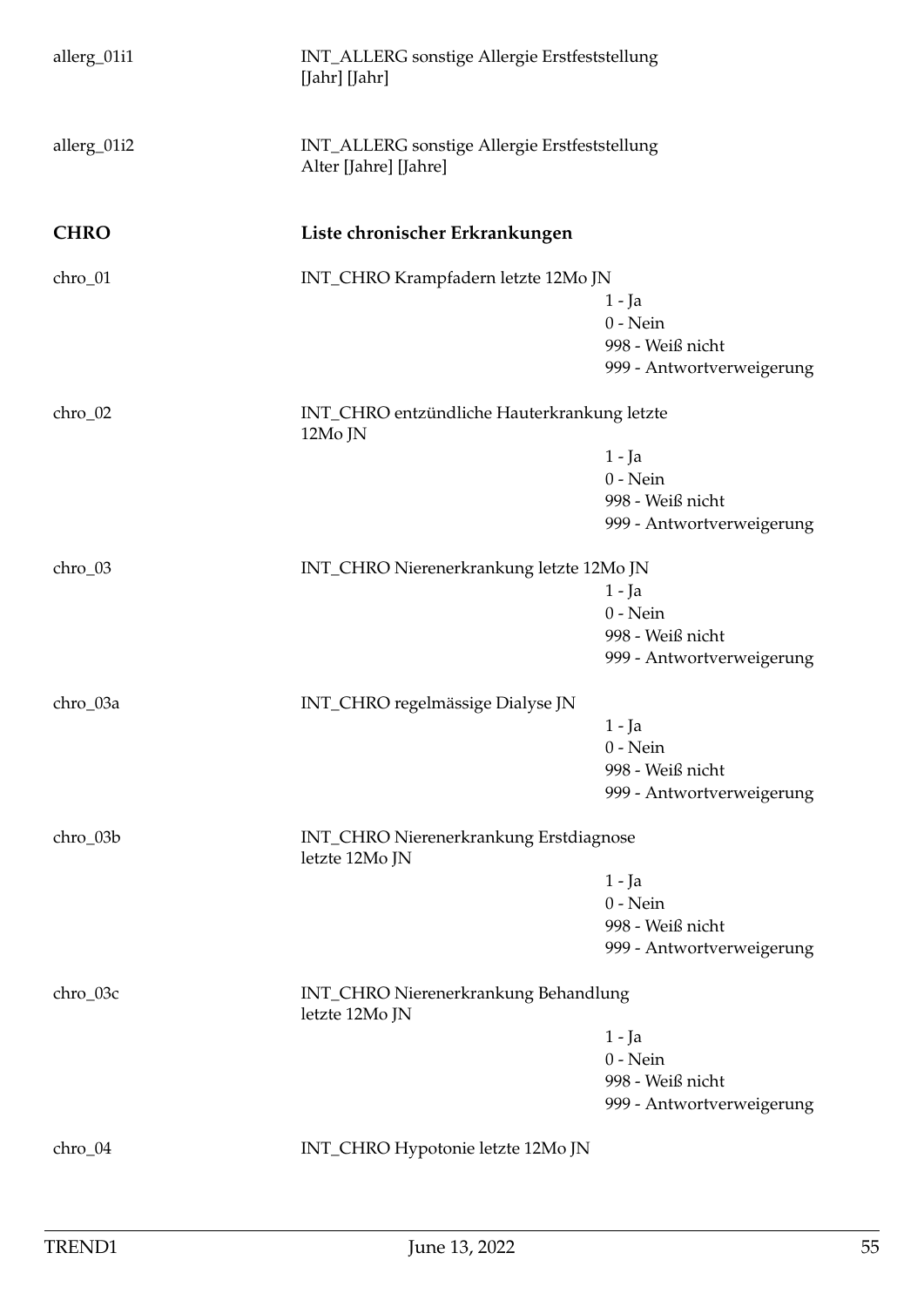|          |                                                             | $1 - Ja$<br>$0$ - Nein<br>998 - Weiß nicht |
|----------|-------------------------------------------------------------|--------------------------------------------|
|          |                                                             | 999 - Antwortverweigerung                  |
| chro_04a | INT_CHRO Hypotonie Erstdiagnose letzte 12Mo<br>JN           |                                            |
|          |                                                             | $1 - Ja$                                   |
|          |                                                             | $0$ - Nein                                 |
|          |                                                             | 998 - Weiß nicht                           |
|          |                                                             | 999 - Antwortverweigerung                  |
| chro_04b | INT_CHRO Hypotonie Behandlung letzte 12Mo<br>JN             |                                            |
|          |                                                             | 1 - Ja                                     |
|          |                                                             | $0$ - Nein                                 |
|          |                                                             | 998 - Weiß nicht                           |
|          |                                                             | 999 - Antwortverweigerung                  |
| chro_05  | INT_CHRO Gelenkverschleiß letzte 12Mo JN                    |                                            |
|          |                                                             | $1 - Ja$                                   |
|          |                                                             | $0$ - Nein                                 |
|          |                                                             | 998 - Weiß nicht                           |
|          |                                                             | 999 - Antwortverweigerung                  |
| chro_05a | INT_CHRO Gelenkverschleiß Erstdiagnose letzte<br>12Mo JN    |                                            |
|          |                                                             | $1 - Ja$                                   |
|          |                                                             | $0$ - Nein                                 |
|          |                                                             | 998 - Weiß nicht                           |
|          |                                                             | 999 - Antwortverweigerung                  |
| chro_05b | INT_CHRO Gelenkverschleiß Behandlung letzte<br>12Mo JN      |                                            |
|          |                                                             | $1 - Ja$                                   |
|          |                                                             | $0$ - Nein                                 |
|          |                                                             | 998 - Weiß nicht                           |
|          |                                                             | 999 - Antwortverweigerung                  |
| chro_06  | INT_CHRO Bandscheibenvorfall letzte 12Mo JN                 |                                            |
|          |                                                             | $1 - Ja$                                   |
|          |                                                             | $0 - Nein$                                 |
|          |                                                             | 998 - Weiß nicht                           |
|          |                                                             | 999 - Antwortverweigerung                  |
| chro_06a | INT_CHRO Bandscheibenvorfall Erstdiagnose<br>letzte 12Mo JN |                                            |
|          |                                                             | 1 - Ja                                     |
|          |                                                             | $0$ - Nein                                 |
|          |                                                             | 998 - Weiß nicht                           |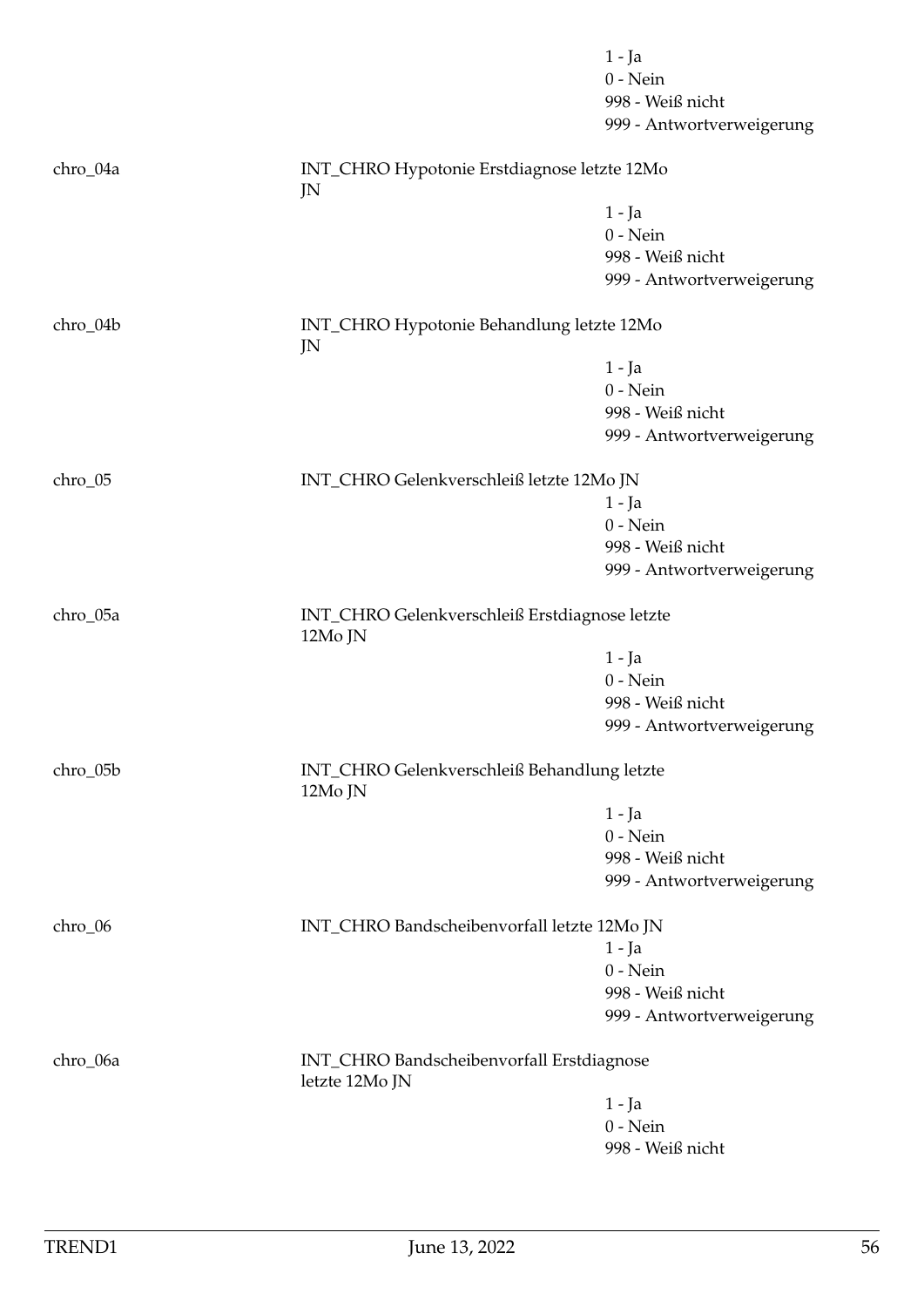| chro_06b | letzte 12Mo JN                                    | INT_CHRO Bandscheibenvorfall Behandlung  |  |
|----------|---------------------------------------------------|------------------------------------------|--|
|          |                                                   | 1 - Ja                                   |  |
|          |                                                   | $0$ - Nein                               |  |
|          |                                                   | 998 - Weiß nicht                         |  |
|          |                                                   | 999 - Antwortverweigerung                |  |
| chro_07  | INT_CHRO Arthritis letzte 12Mo JN                 |                                          |  |
|          |                                                   | $0$ - Nein                               |  |
|          |                                                   | $1 - Ja$                                 |  |
|          |                                                   | 2 - (Nicht vorlesen): Rheuma, nicht      |  |
|          |                                                   | näher bezeichnet                         |  |
|          |                                                   | 998 - Weiß nicht                         |  |
|          |                                                   | 999 - Antwortverweigerung                |  |
| chro_07a | INT_CHRO Arthritis Erstdiagnose letzte 12Mo<br>JN |                                          |  |
|          |                                                   | $1 - Ja$                                 |  |
|          |                                                   | $0$ - Nein                               |  |
|          |                                                   | 998 - Weiß nicht                         |  |
|          |                                                   | 999 - Antwortverweigerung                |  |
| chro_07b | INT_CHRO Arthritis Behandlung letzte 12Mo JN      |                                          |  |
|          |                                                   | $1 - Ja$                                 |  |
|          |                                                   | $0$ - Nein                               |  |
|          |                                                   | 998 - Weiß nicht                         |  |
|          |                                                   | 999 - Antwortverweigerung                |  |
| chro_08  | INT_CHRO Osteoporose letzte 12Mo JN               |                                          |  |
|          |                                                   | 1 - Ja                                   |  |
|          |                                                   | $0$ - Nein                               |  |
|          |                                                   | 998 - Weiß nicht                         |  |
|          |                                                   | 999 - Antwortverweigerung                |  |
| chro_08a | 12Mo JN                                           | INT_CHRO Osteoporose Erstdiagnose letzte |  |
|          |                                                   | $1 - Ja$                                 |  |
|          |                                                   | $0$ - Nein                               |  |
|          |                                                   | 998 - Weiß nicht                         |  |
|          |                                                   | 999 - Antwortverweigerung                |  |
| chro_08b | INT_CHRO Osteoporose Behandlung letzte<br>12Mo JN |                                          |  |
|          |                                                   | 1 - Ja                                   |  |
|          |                                                   | $0$ - Nein                               |  |
|          |                                                   | 998 - Weiß nicht                         |  |
|          |                                                   | 999 - Antwortverweigerung                |  |
|          |                                                   |                                          |  |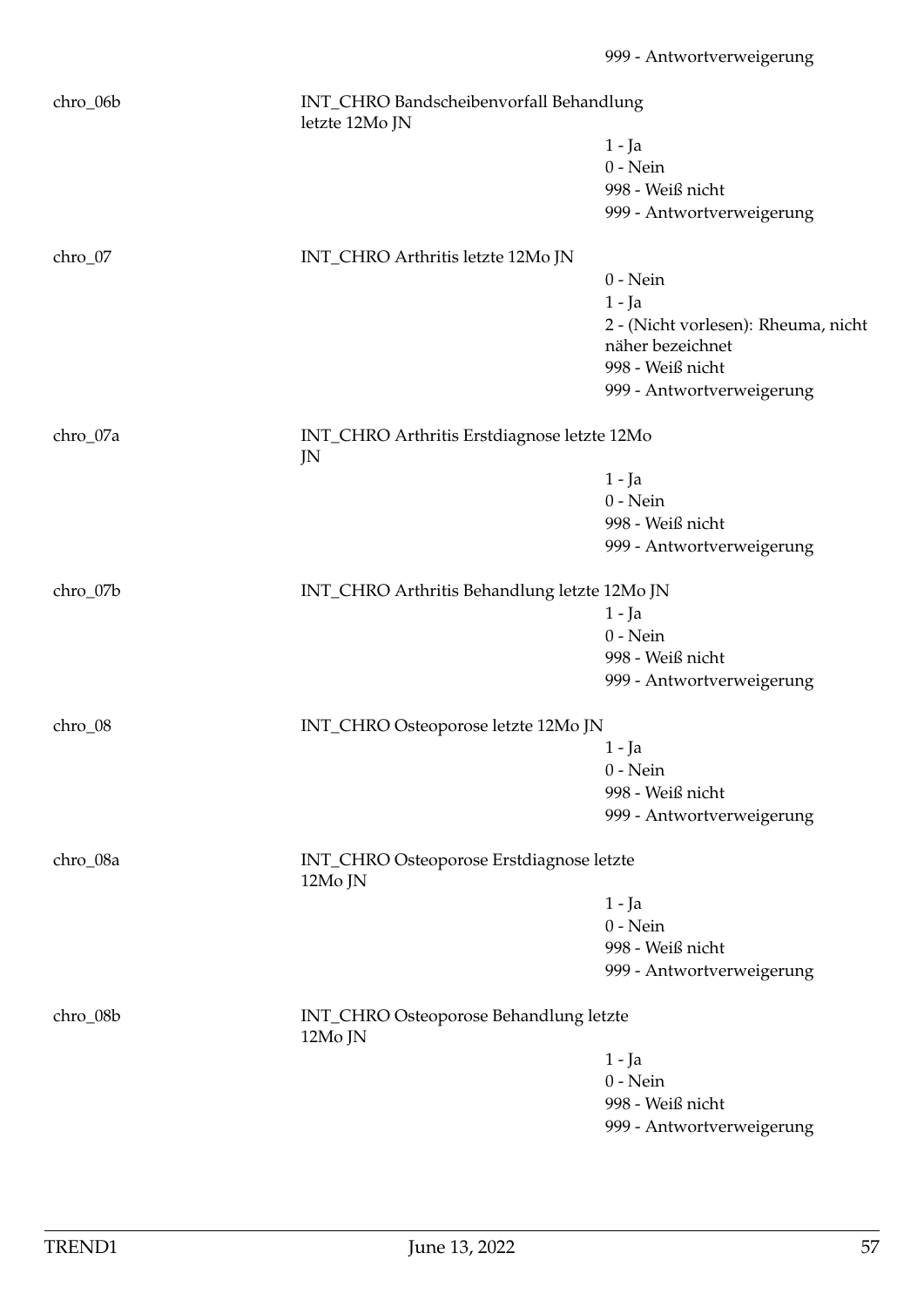| chro_21   | INT_CHRO Magengeschwür letzte 12Mo JN                 |                           |
|-----------|-------------------------------------------------------|---------------------------|
|           |                                                       | 1 - Ja                    |
|           |                                                       | $0$ - Nein                |
|           |                                                       | 998 - Weiß nicht          |
|           |                                                       | 999 - Antwortverweigerung |
|           |                                                       |                           |
| chro_21a  | INT_CHRO Magengeschwür Erstdiagnose letzte<br>12Mo JN |                           |
|           |                                                       | $1 - Ja$                  |
|           |                                                       | $0$ - Nein                |
|           |                                                       | 998 - Weiß nicht          |
|           |                                                       | 999 - Antwortverweigerung |
| chro_21b  | INT_CHRO Magengeschwür Behandlung letzte<br>12Mo JN   |                           |
|           |                                                       | $1 - Ja$                  |
|           |                                                       | $0$ - Nein                |
|           |                                                       | 998 - Weiß nicht          |
|           |                                                       |                           |
|           |                                                       | 999 - Antwortverweigerung |
| $chro_22$ | INT_CHRO Gastritis letzte 12Mo JN                     |                           |
|           |                                                       | $1 - Ja$                  |
|           |                                                       | $0$ - Nein                |
|           |                                                       | 998 - Weiß nicht          |
|           |                                                       | 999 - Antwortverweigerung |
| chro_22a  | INT_CHRO Gastritis Erstdiagnose letzte 12Mo<br>JN     |                           |
|           |                                                       | 1 - Ja                    |
|           |                                                       | $0$ - Nein                |
|           |                                                       | 998 - Weiß nicht          |
|           |                                                       | 999 - Antwortverweigerung |
|           |                                                       |                           |
| chro_22b  | INT_CHRO Gastritis Behandlung letzte 12Mo JN          |                           |
|           |                                                       | 1 - Ja<br>$0$ - Nein      |
|           |                                                       |                           |
|           |                                                       | 998 - Weiß nicht          |
|           |                                                       | 999 - Antwortverweigerung |
| chro_09   | INT_CHRO Leberzirrhose letzte 12Mo JN                 |                           |
|           |                                                       | $1 - Ja$                  |
|           |                                                       | $0$ - Nein                |
|           |                                                       | 998 - Weiß nicht          |
|           |                                                       | 999 - Antwortverweigerung |
| chro_09a  | INT_CHRO Leberzirrhose Erstdiagnose letzte<br>12Mo JN |                           |
|           |                                                       | 1 - Ja                    |
|           |                                                       | $0$ - Nein                |
|           |                                                       | 998 - Weiß nicht          |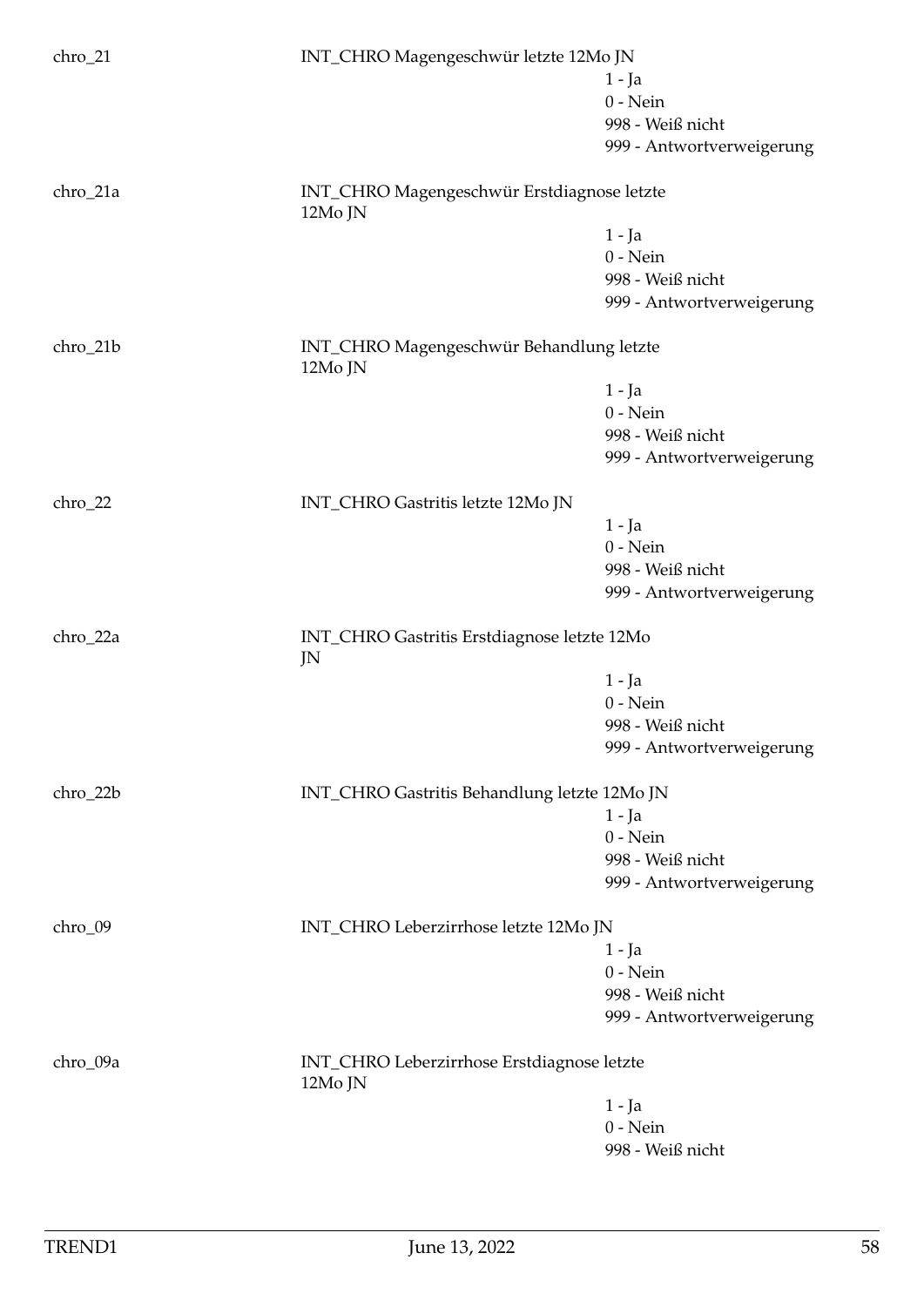| chro_09b | 12Mo JN                                            | INT_CHRO Leberzirrhose Behandlung letzte |  |
|----------|----------------------------------------------------|------------------------------------------|--|
|          |                                                    | 1 - Ja                                   |  |
|          |                                                    | $0$ - Nein                               |  |
|          |                                                    | 998 - Weiß nicht                         |  |
|          |                                                    | 999 - Antwortverweigerung                |  |
| chro_10  | INT_CHRO Hepatitis letzte 12Mo JN                  |                                          |  |
|          |                                                    | $1 - Ja$                                 |  |
|          |                                                    | $0$ - Nein                               |  |
|          |                                                    | 998 - Weiß nicht                         |  |
|          |                                                    | 999 - Antwortverweigerung                |  |
| chro_10a | INT_CHRO Hepatitis Erstdiagnose letzte 12Mo<br>JN  |                                          |  |
|          |                                                    | $1 - Ja$                                 |  |
|          |                                                    | $0$ - Nein                               |  |
|          |                                                    | 998 - Weiß nicht                         |  |
|          |                                                    | 999 - Antwortverweigerung                |  |
| chro_10b | INT_CHRO Hepatitis Behandlung letzte 12Mo<br>JN    |                                          |  |
|          |                                                    | $1 - Ja$                                 |  |
|          |                                                    | $0$ - Nein                               |  |
|          |                                                    | 998 - Weiß nicht                         |  |
|          |                                                    | 999 - Antwortverweigerung                |  |
| chro_11  | INT_CHRO Fettleber letzte 12Mo JN                  |                                          |  |
|          |                                                    | $1 - Ja$                                 |  |
|          |                                                    | $0$ - Nein                               |  |
|          |                                                    | 998 - Weiß nicht                         |  |
|          |                                                    | 999 - Antwortverweigerung                |  |
| chro_11a | INT_CHRO Fettleber Erstdiagnose letzte 12Mo<br>JN  |                                          |  |
|          |                                                    | 1 - Ja                                   |  |
|          |                                                    | $0$ - Nein                               |  |
|          |                                                    | 998 - Weiß nicht                         |  |
|          |                                                    | 999 - Antwortverweigerung                |  |
| chro_11b | INT_CHRO Fettleber Behandlung letzte 12Mo JN       |                                          |  |
|          |                                                    | $1 - Ja$                                 |  |
|          |                                                    | $0$ - Nein                               |  |
|          |                                                    | 998 - Weiß nicht                         |  |
|          |                                                    | 999 - Antwortverweigerung                |  |
| chro_12  | INT_CHRO Gallenblase/Gallenstein letzte 12Mo<br>JN |                                          |  |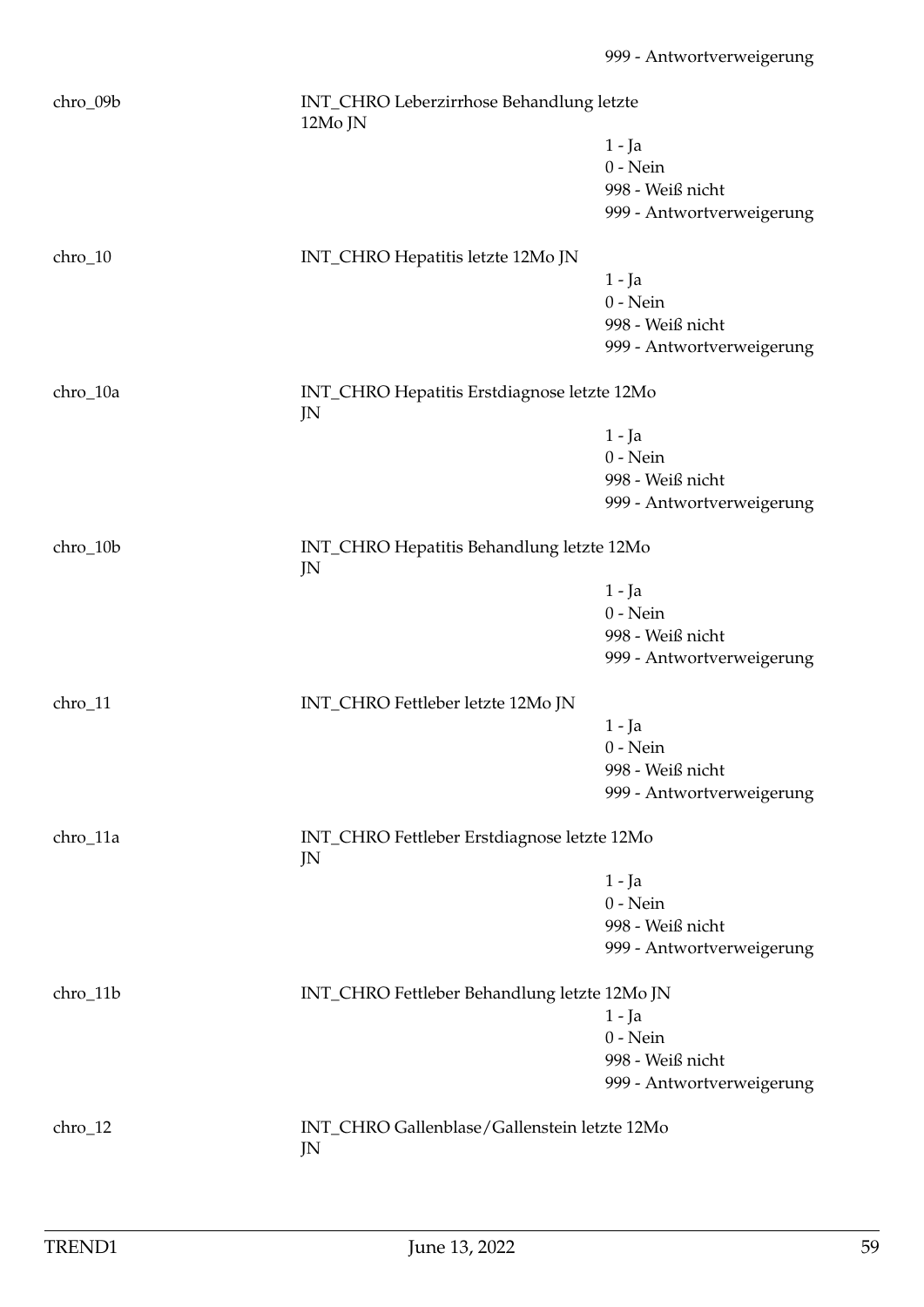|           |                                                                 | $1 - Ja$<br>$0$ - Nein<br>998 - Weiß nicht |
|-----------|-----------------------------------------------------------------|--------------------------------------------|
|           |                                                                 | 999 - Antwortverweigerung                  |
| chro_12a  | INT_CHRO Gallenblase/Gallenstein<br>Erstdiagnose letzte 12Mo JN |                                            |
|           |                                                                 | $1 - Ja$                                   |
|           |                                                                 | $0$ - Nein                                 |
|           |                                                                 | 998 - Weiß nicht                           |
|           |                                                                 | 999 - Antwortverweigerung                  |
| chro_12b  | INT_CHRO Gallenblase/Gallenstein<br>Behandlung letzte 12Mo JN   |                                            |
|           |                                                                 | 1 - Ja                                     |
|           |                                                                 | $0$ - Nein                                 |
|           |                                                                 | 998 - Weiß nicht                           |
|           |                                                                 | 999 - Antwortverweigerung                  |
| chro_13   | INT_CHRO erhöhte Blutfette letzte 12Mo JN                       |                                            |
|           |                                                                 | $1 - Ja$                                   |
|           |                                                                 | $0$ - Nein                                 |
|           |                                                                 | 998 - Weiß nicht                           |
|           |                                                                 | 999 - Antwortverweigerung                  |
| chro_13a  | INT_CHRO erhöhte Blutfette Erstdiagnose letzte<br>12Mo JN       |                                            |
|           |                                                                 | $1 - Ja$                                   |
|           |                                                                 | $0$ - Nein                                 |
|           |                                                                 | 998 - Weiß nicht                           |
|           |                                                                 | 999 - Antwortverweigerung                  |
| chro_13b  | INT_CHRO erhöhte Blutfette Behandlung letzte<br>12Mo JN         |                                            |
|           |                                                                 | $1 - Ja$                                   |
|           |                                                                 | $0$ - Nein                                 |
|           |                                                                 | 998 - Weiß nicht                           |
|           |                                                                 | 999 - Antwortverweigerung                  |
| $chro_14$ | INT_CHRO Gicht/erhöhte Harnsäure letzte<br>12Mo JN              |                                            |
|           |                                                                 | $1 - Ja$                                   |
|           |                                                                 | $0$ - Nein                                 |
|           |                                                                 | 998 - Weiß nicht                           |
|           |                                                                 | 999 - Antwortverweigerung                  |
| chro_14a  | INT_CHRO Gicht/erhöhte Harnsäure<br>Erstdiagnose letzte 12Mo JN |                                            |
|           |                                                                 | $1 - Ja$                                   |
|           |                                                                 | $0$ - Nein                                 |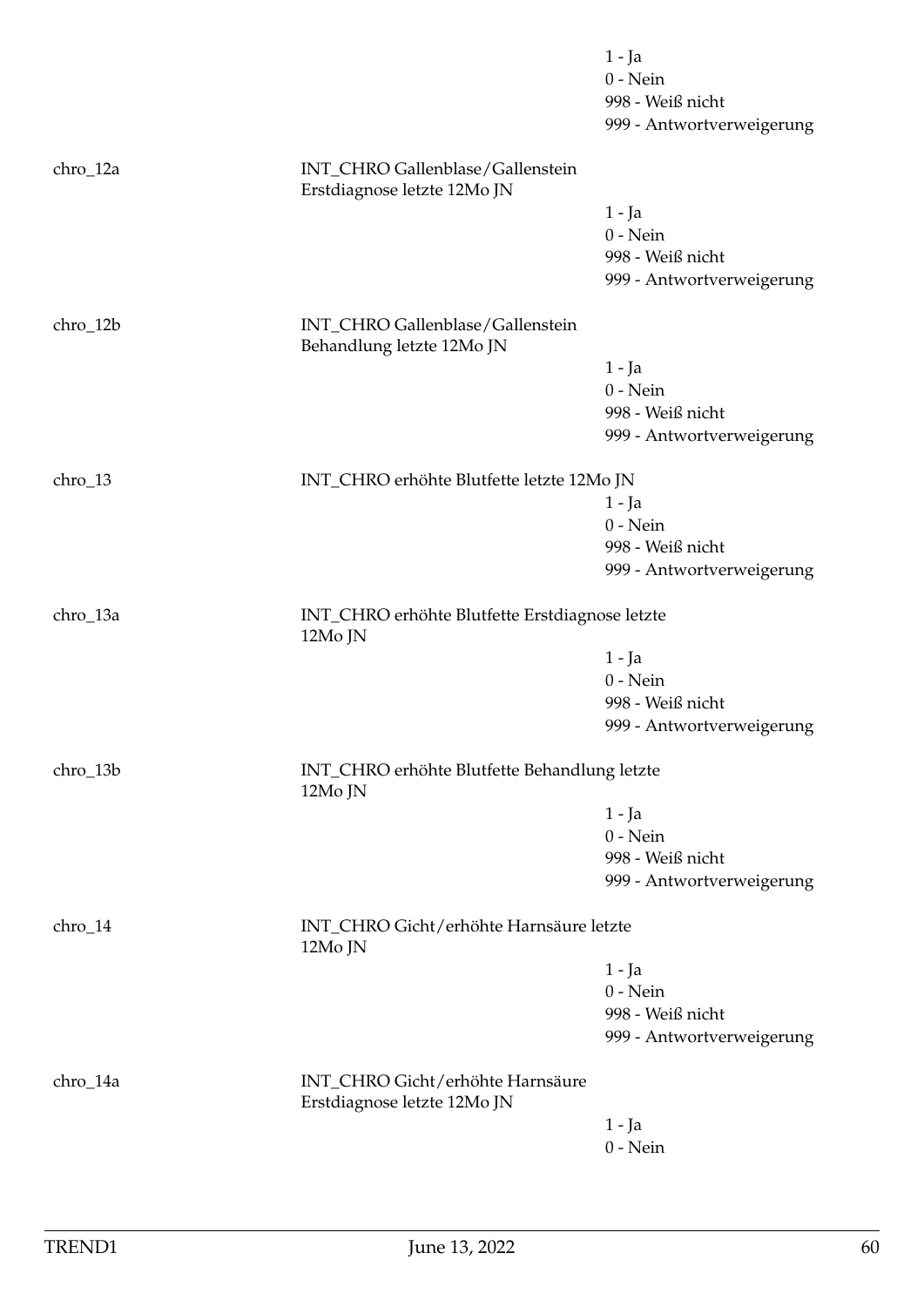999 - Antwortverweigerung chro\_14b INT\_CHRO Gicht/erhöhte Harnsäure Behandlung letzte 12Mo JN 1 - Ja 0 - Nein 998 - Weiß nicht 999 - Antwortverweigerung chro\_15 INT\_CHRO Blasenentzündung letzte 12Mo JN 1 - Ja 0 - Nein 998 - Weiß nicht 999 - Antwortverweigerung chro\_15a INT\_CHRO Blasenentzündung Erstdiagnose letzte 12Mo JN 1 - Ja 0 - Nein 998 - Weiß nicht 999 - Antwortverweigerung chro\_15b INT\_CHRO Blasenentzündung Behandlung letzte 12Mo JN 1 - Ja 0 - Nein 998 - Weiß nicht 999 - Antwortverweigerung chro\_16 INT\_CHRO Parkinson letzte 12Mo JN 1 - Ja 0 - Nein 998 - Weiß nicht 999 - Antwortverweigerung chro\_16a INT\_CHRO Parkinson Erstdiagnose letzte 12Mo JN 1 - Ja 0 - Nein 998 - Weiß nicht 999 - Antwortverweigerung chro\_16b INT\_CHRO Parkinson Behandlung letzte 12Mo JN 1 - Ja 0 - Nein 998 - Weiß nicht 999 - Antwortverweigerung

998 - Weiß nicht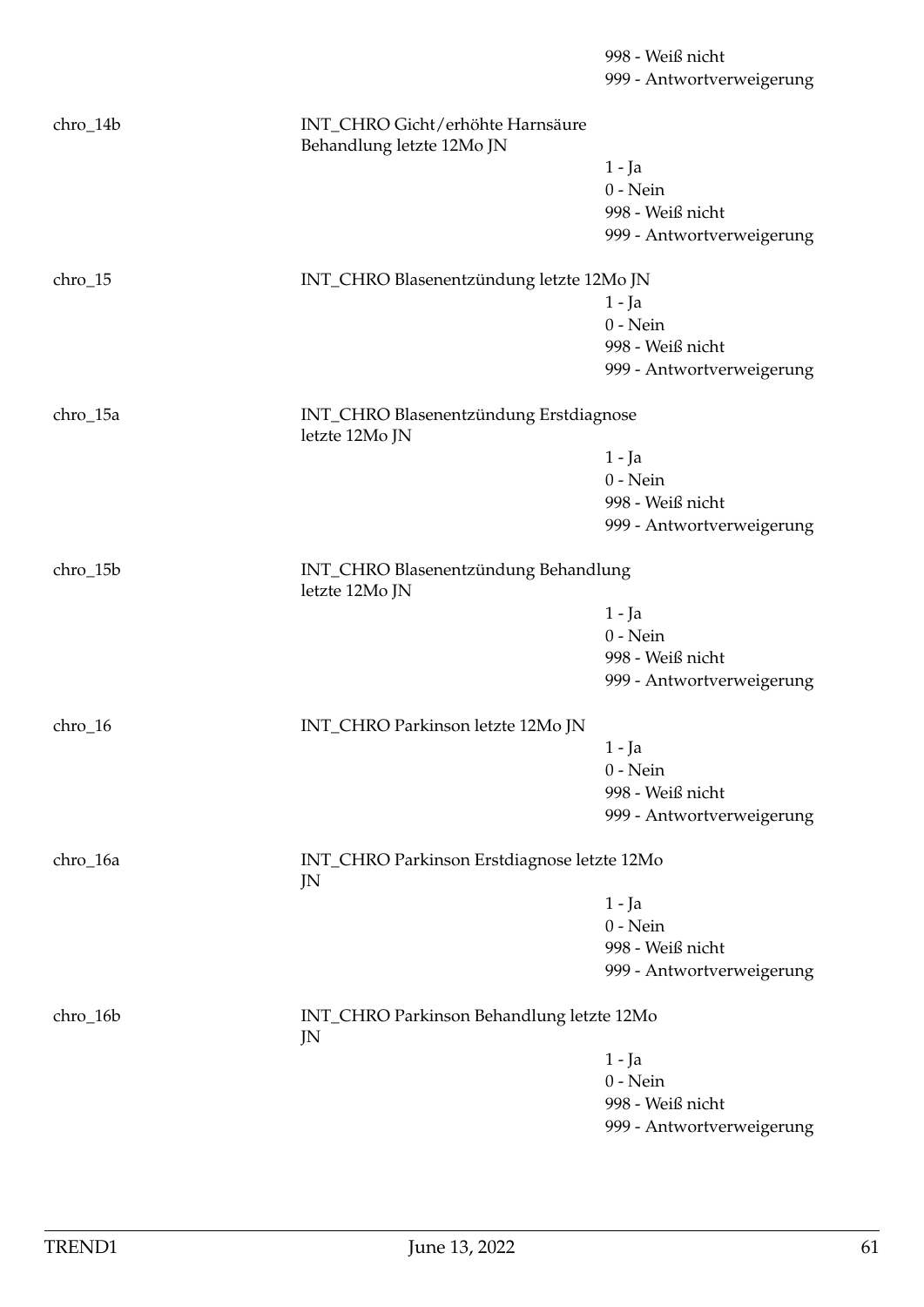| $chro_17$ | INT_CHRO Lungenasthma letzte 12Mo JN                          |                           |
|-----------|---------------------------------------------------------------|---------------------------|
|           |                                                               | $1 - Ja$                  |
|           |                                                               | $0$ - Nein                |
|           |                                                               | 998 - Weiß nicht          |
|           |                                                               | 999 - Antwortverweigerung |
|           |                                                               |                           |
| chro_17a  | INT_CHRO Lungenasthma Erstdiagnose letzte<br>12Mo JN          |                           |
|           |                                                               | $1 - Ja$                  |
|           |                                                               | $0$ - Nein                |
|           |                                                               | 998 - Weiß nicht          |
|           |                                                               | 999 - Antwortverweigerung |
|           |                                                               |                           |
| chro_17b  | INT_CHRO Lungenasthma Behandlung letzte<br>12Mo JN            |                           |
|           |                                                               | $1 - Ja$                  |
|           |                                                               | $0$ - Nein                |
|           |                                                               | 998 - Weiß nicht          |
|           |                                                               | 999 - Antwortverweigerung |
|           |                                                               |                           |
| chro_19   | INT_CHRO chronische Bronchitis letzte 12Mo JN                 |                           |
|           |                                                               | $1 - Ja$                  |
|           |                                                               | $0$ - Nein                |
|           |                                                               | 998 - Weiß nicht          |
|           |                                                               | 999 - Antwortverweigerung |
| chro_19a  | INT_CHRO chronische Bronchitis Erstdiagnose<br>letzte 12Mo JN |                           |
|           |                                                               |                           |
|           |                                                               | $1 - Ja$                  |
|           |                                                               | $0$ - Nein                |
|           |                                                               | 998 - Weiß nicht          |
|           |                                                               | 999 - Antwortverweigerung |
| chro_19b  | INT_CHRO chronische Bronchitis Behandlung<br>letzte 12Mo JN   |                           |
|           |                                                               | $1 - Ja$                  |
|           |                                                               | $0$ - Nein                |
|           |                                                               | 998 - Weiß nicht          |
|           |                                                               |                           |
|           |                                                               | 999 - Antwortverweigerung |
| chro_18   | INT_CHRO andere Krankheit/Behind letzte<br>12Mo JN            |                           |
|           |                                                               | $1 - Ja$                  |
|           |                                                               | $0$ - Nein                |
|           |                                                               | 998 - Weiß nicht          |
|           |                                                               | 999 - Antwortverweigerung |
|           |                                                               |                           |
| chro_18a  | INT_CHRO andere Krankheit/Behind letzte<br>12Mo               |                           |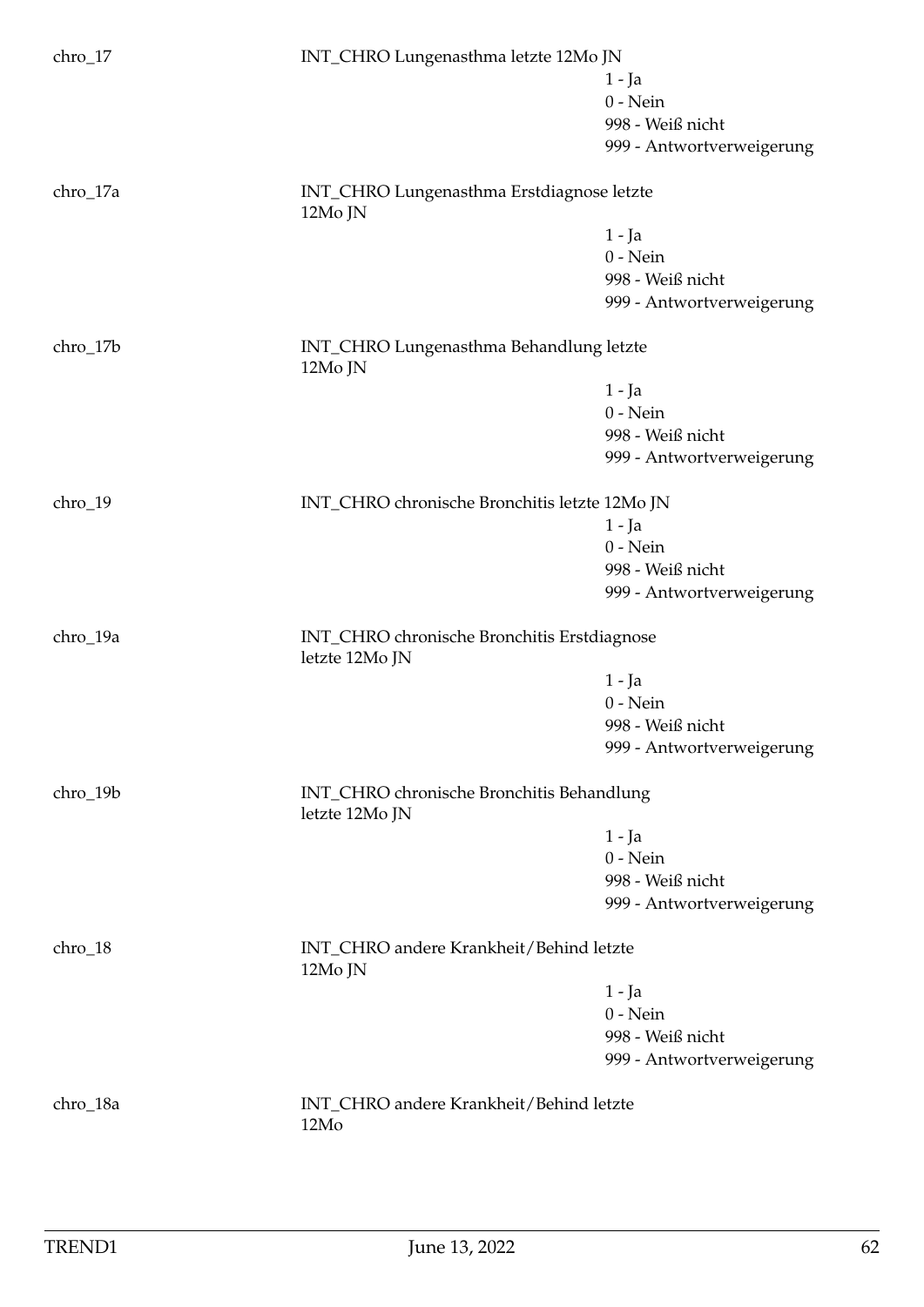| chro_18b   | INT_CHRO andere Krankheit/Behind<br>Erstdiagnose letzte 12Mo JN |                           |
|------------|-----------------------------------------------------------------|---------------------------|
|            |                                                                 | 1 - Ja                    |
|            |                                                                 | $0$ - Nein                |
|            |                                                                 | 998 - Weiß nicht          |
|            |                                                                 | 999 - Antwortverweigerung |
| chro_18c   | INT_CHRO andere Krankheit/Behind<br>Behandlung letzte 12Mo JN   |                           |
|            |                                                                 | $1 - Ja$                  |
|            |                                                                 | $0$ - Nein                |
|            |                                                                 | 998 - Weiß nicht          |
|            |                                                                 | 999 - Antwortverweigerung |
| $chro_23$  | INT_CHRO Erkrankung weitere letzte 12Mo JN                      |                           |
|            |                                                                 | $1 - Ja$                  |
|            |                                                                 | $0$ - Nein                |
|            |                                                                 | 998 - Weiß nicht          |
|            |                                                                 | 999 - Antwortverweigerung |
| chro_23a   | INT_CHRO Erkrankung weitere letzte 12Mo                         |                           |
| chro_23b   | INT_CHRO Erkrankung weitere Erstdiagnose<br>letzte 12Mo JN      |                           |
|            |                                                                 | $1 - Ja$                  |
|            |                                                                 | $0$ - Nein                |
|            |                                                                 | 998 - Weiß nicht          |
|            |                                                                 | 999 - Antwortverweigerung |
| $chro_23c$ | INT_CHRO Erkrankung weitere Behandlung<br>letzte 12Mo JN        |                           |
|            |                                                                 | $1 - Ja$                  |
|            |                                                                 | $0$ - Nein                |
|            |                                                                 | 998 - Weiß nicht          |
|            |                                                                 | 999 - Antwortverweigerung |
| chro_20a   | INT_CHRO Verwandter 1. Grades Diabetes<br>jemals JN             |                           |
|            |                                                                 | $1 - Yes$                 |
|            |                                                                 | $0 - No$                  |
| chro_20b   | INT_CHRO Verwandter 1. Grades<br>Bluthochdruck jemals JN        |                           |
|            |                                                                 | $1 - Yes$                 |
|            |                                                                 | $0 - No$                  |
| chro_20c   | INT_CHRO Verwandter 1. Grades Herzinfarkt<br>jemals JN          |                           |
|            |                                                                 | $1 - Yes$                 |
|            |                                                                 |                           |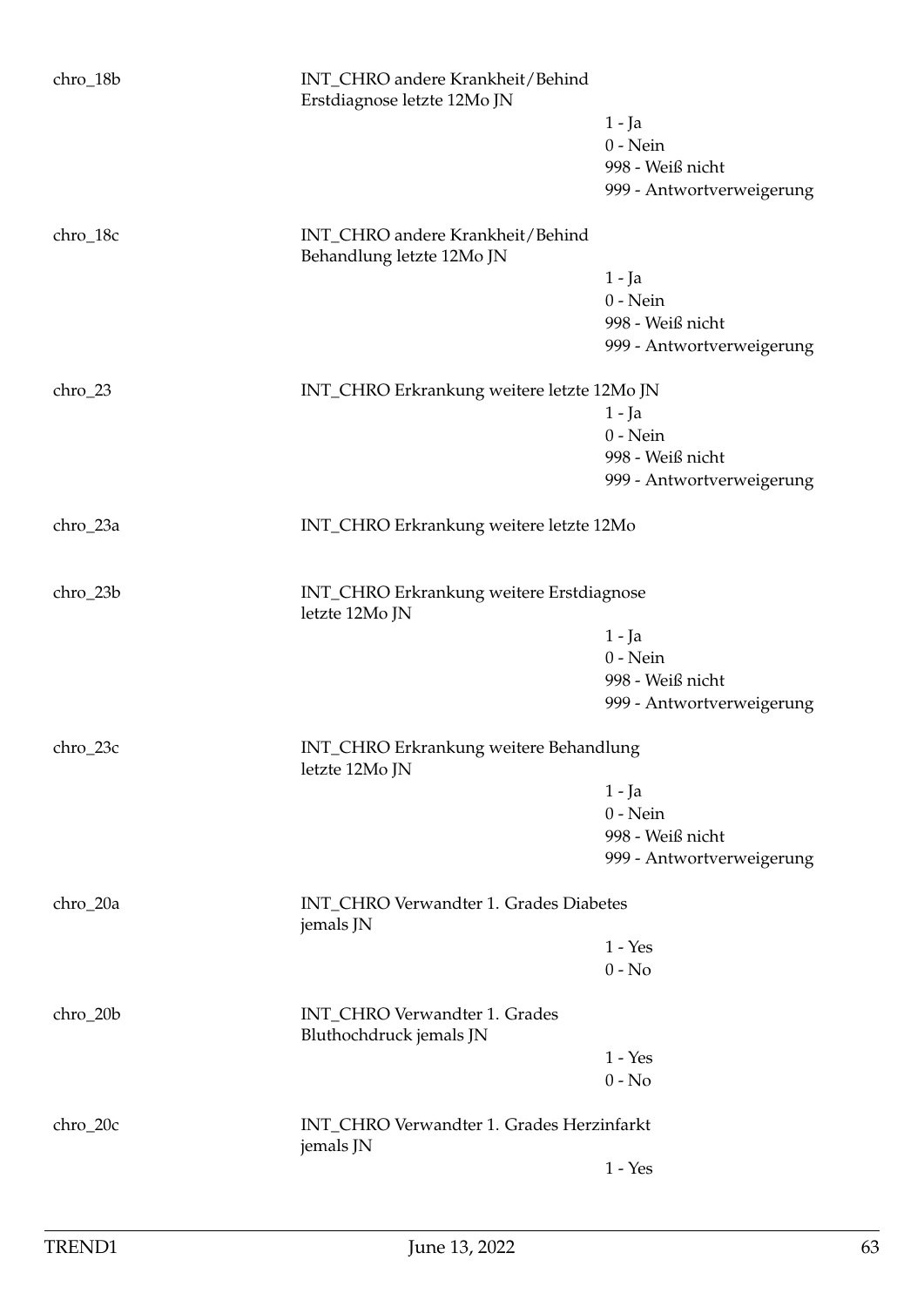| chro_20d     | INT_CHRO Verwandter 1. Grades Schlaganfall<br>jemals JN         |                       |
|--------------|-----------------------------------------------------------------|-----------------------|
|              |                                                                 | $1 - Yes$<br>$0 - No$ |
| chro_20e     | INT_CHRO Verwandter 1. Grades Asthma<br>jemals JN               |                       |
|              |                                                                 | $1 - Yes$<br>$0 - No$ |
| $chro_20f$   | INT_CHRO Verwandter 1. Grades<br>Krebserkrankung jemals JN      |                       |
|              |                                                                 | $1 - Yes$<br>$0 - No$ |
| $chro_20g$   | INT_CHRO Verwandter 1. Grades Allergie<br>jemals JN             |                       |
|              |                                                                 | $1 - Yes$<br>$0 - No$ |
| chro_20h     | INT_CHRO Verwandter 1. Grades<br>Gallensteinleiden jemals JN    |                       |
|              |                                                                 | $1 - Yes$<br>$0 - No$ |
| chro_20i     | INT_CHRO Verwandter 1. Grades Gicht jemals<br>JN                |                       |
|              |                                                                 | $1 - Yes$<br>$0 - No$ |
| $chro_20j$   | INT_CHRO Verwandter 1. Grad Erkrankung<br>keine davon jemals JN |                       |
|              |                                                                 | $1 - Yes$<br>$0 - No$ |
| chro_20k     | INT_CHRO Verwandter 1. Grades Erkrankg<br>weiß nicht jemals JN  |                       |
|              |                                                                 | $1 - Yes$<br>$0 - No$ |
| chro_201     | INT_CHRO Verwandter 1. Grad Erkrankg keine<br>Angabe jemals JN  |                       |
|              |                                                                 | $1 - Yes$<br>$0 - No$ |
| <b>KREBS</b> | Krebserkrankungen                                               |                       |
| krebs_01     | INT_KREBS Krebserkrankg Diagnose jemals JN                      | 1 - Ja                |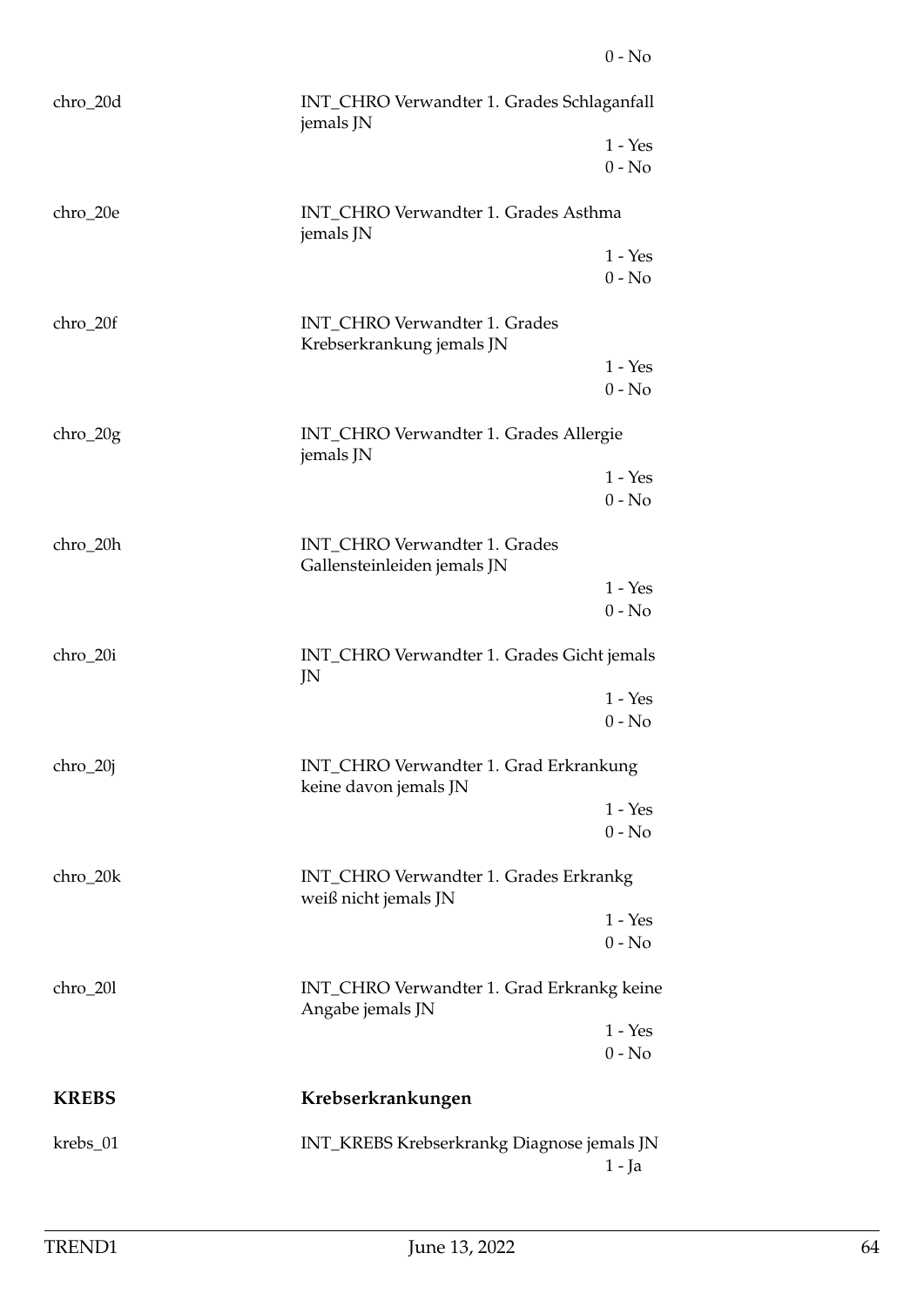|            |                                                               | $0$ - Nein<br>998 - Weiß nicht<br>999 - Antwortverweigerung |
|------------|---------------------------------------------------------------|-------------------------------------------------------------|
| krebs_02a  | INT_KREBS Lungenkrebs jemals JN                               |                                                             |
|            |                                                               | $1 - Yes$                                                   |
|            |                                                               | $0 - No$                                                    |
| krebs_02a1 | INT_KREBS Lungenkrebs Erstdiagnose [Jahr]<br>[Jahr]           |                                                             |
| krebs_02a2 | INT_KREBS Lungenkrebs Erstdiagnose Alter<br>[Jahre] [Jahre]   |                                                             |
| krebs_02a3 | INT_KREBS Lungenkrebs Diagnose nach letzter<br><b>SHIP JN</b> |                                                             |
|            |                                                               | 1 - Ja                                                      |
|            |                                                               | $0$ - Nein                                                  |
|            |                                                               | 998 - Weiß nicht                                            |
|            |                                                               | 999 - Antwortverweigerung                                   |
| krebs_02a4 | INT_KREBS Lungenkrebs Diagnose SHIP-Modul                     |                                                             |
|            |                                                               | $1 - MRT$                                                   |
|            |                                                               | 2 - Schilddrüsenultraschall                                 |
|            |                                                               | 3 - Ultraschall der Herzschlagader                          |
|            |                                                               | 4 - Herzultraschall                                         |
|            |                                                               | 5 - Leberultraschall                                        |
|            |                                                               | 6 - Blut- und Urinuntersuchung                              |
|            |                                                               | 7 - Zahnmedizinische Untersuchung                           |
|            |                                                               | 8 - Hautklinik                                              |
|            |                                                               | 9 - Innere Medizin                                          |
|            |                                                               | 10 - Andere                                                 |
|            |                                                               | 998 - Weiß nicht                                            |
|            |                                                               | 999 - Antwortverweigerung                                   |
| krebs_02a5 | INT_KREBS Lungenkrebs Diagnose Andere                         |                                                             |
| krebs_02b  | INT_KREBS Brustkrebs jemals JN                                |                                                             |
|            |                                                               | $1 - Yes$                                                   |
|            |                                                               | $0 - No$                                                    |
| krebs_02b1 | INT_KREBS Brustkrebs Erstdiagnose [Jahr] [Jahr]               |                                                             |
| krebs_02b2 | INT_KREBS Brustkrebs Erstdiagnose Alter<br>[Jahre] [Jahre]    |                                                             |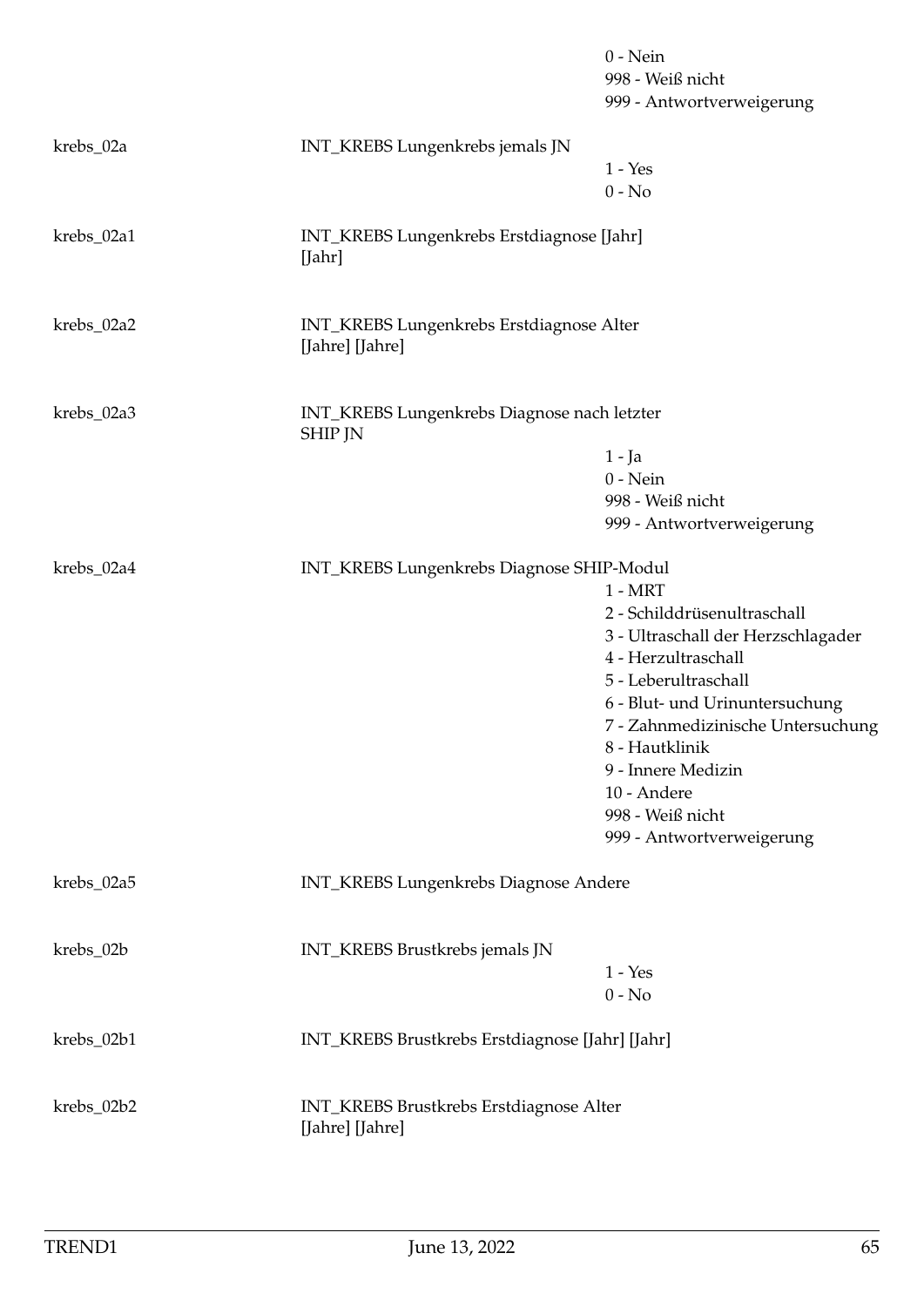| krebs_02b3 | INT_KREBS Brustkrebs Diagnose nach letzter<br><b>SHIP JN</b> |                                    |
|------------|--------------------------------------------------------------|------------------------------------|
|            |                                                              | $1 - Ja$                           |
|            |                                                              | $0$ - Nein                         |
|            |                                                              | 998 - Weiß nicht                   |
|            |                                                              | 999 - Antwortverweigerung          |
| krebs_02b4 | INT_KREBS Brustkrebs Diagnose SHIP-Modul                     |                                    |
|            |                                                              | $1 - MRT$                          |
|            |                                                              | 2 - Schilddrüsenultraschall        |
|            |                                                              | 3 - Ultraschall der Herzschlagader |
|            |                                                              | 4 - Herzultraschall                |
|            |                                                              | 5 - Leberultraschall               |
|            |                                                              | 6 - Blut- und Urinuntersuchung     |
|            |                                                              | 7 - Zahnmedizinische Untersuchung  |
|            |                                                              | 8 - Hautklinik                     |
|            |                                                              | 9 - Innere Medizin                 |
|            |                                                              | 10 - Andere                        |
|            |                                                              | 998 - Weiß nicht                   |
|            |                                                              | 999 - Antwortverweigerung          |
|            |                                                              |                                    |
| krebs_02b5 | INT_KREBS Brustkrebs Diagnose Andere                         |                                    |
| krebs_02b6 | INT_KREBS Brustkrebs Diagn                                   |                                    |
|            | Mammographiescreening JN                                     |                                    |
|            |                                                              | $1 - Ja$                           |
|            |                                                              | $0$ - Nein                         |
|            |                                                              | 998 - Weiß nicht                   |
|            |                                                              | 999 - Antwortverweigerung          |
| krebs_02c  | INT_KREBS Darmkrebs jemals JN                                |                                    |
|            |                                                              | $1 - Yes$                          |
|            |                                                              | $0 - No$                           |
| krebs_02c1 | INT_KREBS Darmkrebs Erstdiagnose [Jahr]<br>[Jahr]            |                                    |
| krebs_02c2 | INT_KREBS Darmkrebs Erstdiagnose Alter<br>[Jahre] [Jahre]    |                                    |
| krebs_02c3 | INT_KREBS Darmkrebs Diagnose nach letzter                    |                                    |
|            | <b>SHIP JN</b>                                               |                                    |
|            |                                                              | $1 - Ja$                           |
|            |                                                              | $0$ - Nein                         |
|            |                                                              | 998 - Weiß nicht                   |
|            |                                                              | 999 - Antwortverweigerung          |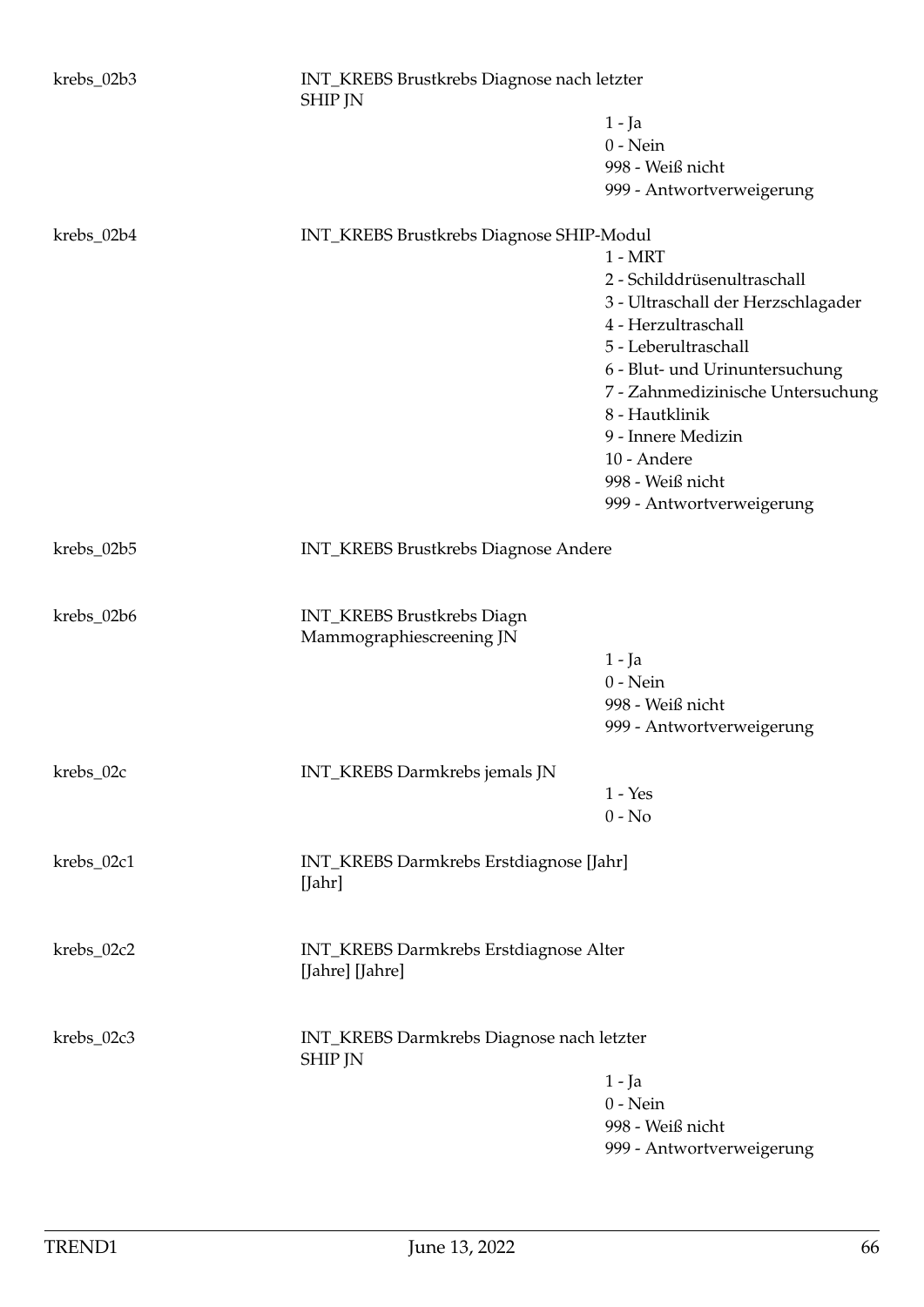## krebs\_02c4 INT\_KREBS Darmkrebs Diagnose SHIP-Modul

|            |                                                                 | $1 - MRT$<br>2 - Schilddrüsenultraschall<br>3 - Ultraschall der Herzschlagader<br>4 - Herzultraschall<br>5 - Leberultraschall<br>6 - Blut- und Urinuntersuchung<br>7 - Zahnmedizinische Untersuchung<br>8 - Hautklinik<br>9 - Innere Medizin<br>10 - Andere<br>998 - Weiß nicht<br>999 - Antwortverweigerung |
|------------|-----------------------------------------------------------------|--------------------------------------------------------------------------------------------------------------------------------------------------------------------------------------------------------------------------------------------------------------------------------------------------------------|
| krebs_02c5 | <b>INT_KREBS</b> Darmkrebs Diagnose Andere                      |                                                                                                                                                                                                                                                                                                              |
| krebs_02d  | INT_KREBS Prostatakrebs jemals JN                               | $1 - Yes$<br>$0 - No$                                                                                                                                                                                                                                                                                        |
| krebs_02d1 | INT_KREBS Prostatakrebs Erstdiagnose [Jahr]<br>[Jahr]           |                                                                                                                                                                                                                                                                                                              |
| krebs_02d2 | INT_KREBS Prostatakrebs Erstdiagnose Alter<br>[Jahre] [Jahre]   |                                                                                                                                                                                                                                                                                                              |
| krebs_02d3 | INT_KREBS Prostatakrebs Diagnose nach letzter<br><b>SHIP JN</b> |                                                                                                                                                                                                                                                                                                              |
|            |                                                                 | 1 - Ja                                                                                                                                                                                                                                                                                                       |
|            |                                                                 | $0$ - Nein                                                                                                                                                                                                                                                                                                   |
|            |                                                                 | 998 - Weiß nicht                                                                                                                                                                                                                                                                                             |
|            |                                                                 | 999 - Antwortverweigerung                                                                                                                                                                                                                                                                                    |
| krebs_02d4 | INT_KREBS Prostatakrebs Diagnose SHIP-Modul                     |                                                                                                                                                                                                                                                                                                              |
|            |                                                                 | $1 - MRT$                                                                                                                                                                                                                                                                                                    |
|            |                                                                 | 2 - Schilddrüsenultraschall                                                                                                                                                                                                                                                                                  |
|            |                                                                 | 3 - Ultraschall der Herzschlagader                                                                                                                                                                                                                                                                           |
|            |                                                                 | 4 - Herzultraschall                                                                                                                                                                                                                                                                                          |
|            |                                                                 | 5 - Leberultraschall                                                                                                                                                                                                                                                                                         |
|            |                                                                 | 6 - Blut- und Urinuntersuchung                                                                                                                                                                                                                                                                               |
|            |                                                                 | 7 - Zahnmedizinische Untersuchung                                                                                                                                                                                                                                                                            |
|            |                                                                 | 8 - Hautklinik                                                                                                                                                                                                                                                                                               |
|            |                                                                 | 9 - Innere Medizin                                                                                                                                                                                                                                                                                           |
|            |                                                                 | 10 - Andere                                                                                                                                                                                                                                                                                                  |
|            |                                                                 | 998 - Weiß nicht                                                                                                                                                                                                                                                                                             |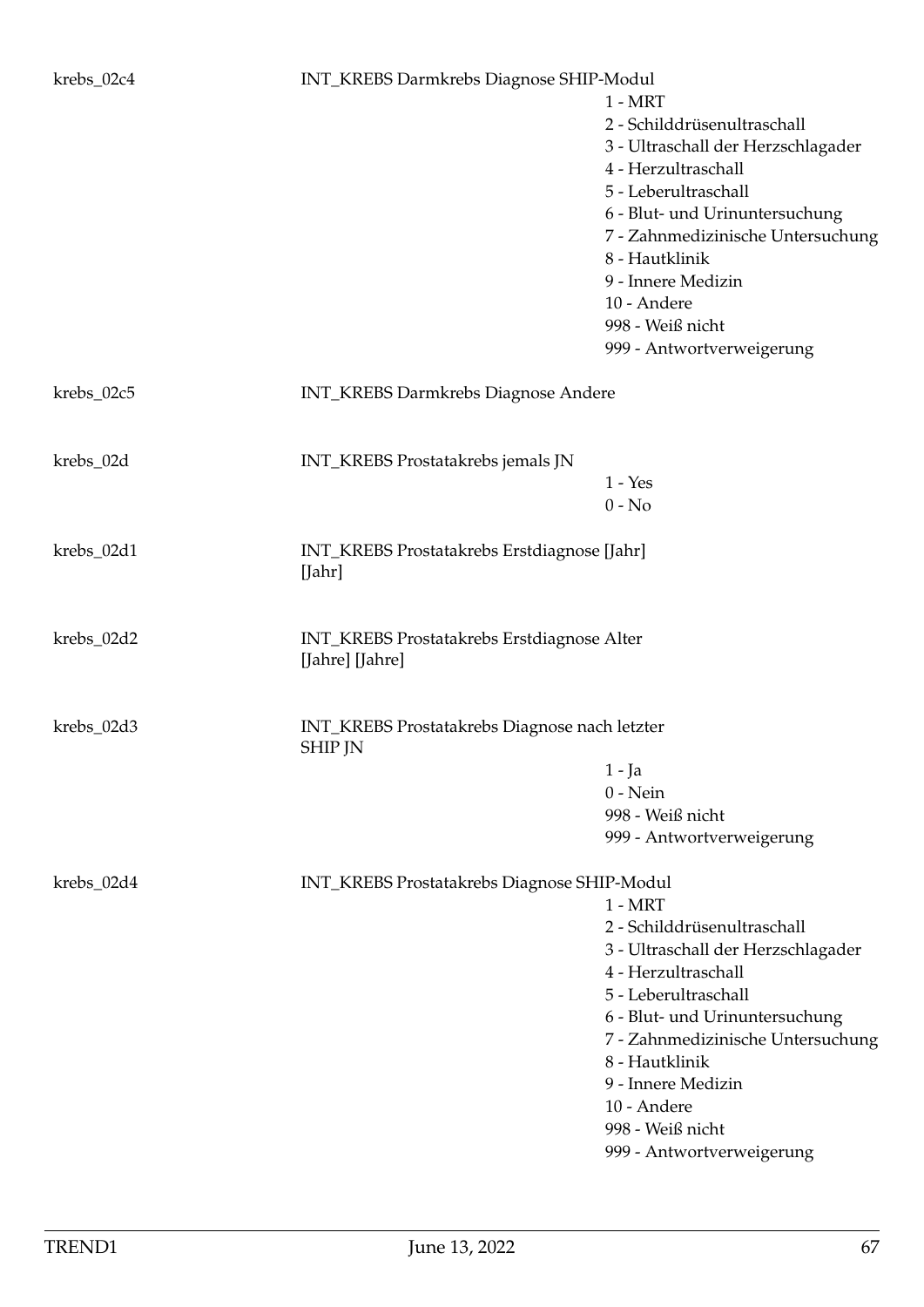| krebs_02d5 | INT_KREBS Prostatakrebs Diagnose Andere                        |                                                                                                                                                                                                                                                                                                              |
|------------|----------------------------------------------------------------|--------------------------------------------------------------------------------------------------------------------------------------------------------------------------------------------------------------------------------------------------------------------------------------------------------------|
| krebs_02e  | INT_KREBS Magenkrebs jemals JN                                 | $1 - Yes$<br>$0 - No$                                                                                                                                                                                                                                                                                        |
| krebs_02e1 | INT_KREBS Magenkrebs Erstdiagnose [Jahr]<br>[Jahr]             |                                                                                                                                                                                                                                                                                                              |
| krebs_02e2 | INT_KREBS Magenkrebs Erstdiagnose Alter<br>[Jahre] [Jahre]     |                                                                                                                                                                                                                                                                                                              |
| krebs_02e3 | INT_KREBS Magenkrebs Diagnose nach letzter<br><b>SHIP JN</b>   | 1 - Ja<br>$0$ - Nein<br>998 - Weiß nicht<br>999 - Antwortverweigerung                                                                                                                                                                                                                                        |
| krebs_02e4 | INT_KREBS Magenkrebs Diagnose SHIP-Modul                       | $1 - MRT$<br>2 - Schilddrüsenultraschall<br>3 - Ultraschall der Herzschlagader<br>4 - Herzultraschall<br>5 - Leberultraschall<br>6 - Blut- und Urinuntersuchung<br>7 - Zahnmedizinische Untersuchung<br>8 - Hautklinik<br>9 - Innere Medizin<br>10 - Andere<br>998 - Weiß nicht<br>999 - Antwortverweigerung |
| krebs_02e5 | INT_KREBS Magenkrebs Diagnose Andere                           |                                                                                                                                                                                                                                                                                                              |
| krebs_02f  | INT_KREBS Eierstockkrebs jemals JN                             | $1 - Yes$<br>$0 - No$                                                                                                                                                                                                                                                                                        |
| krebs_02f1 | INT_KREBS Eierstockkrebs Erstdiagnose [Jahr]<br>[Jahr]         |                                                                                                                                                                                                                                                                                                              |
| krebs_02f2 | INT_KREBS Eierstockkrebs Erstdiagnose Alter<br>[Jahre] [Jahre] |                                                                                                                                                                                                                                                                                                              |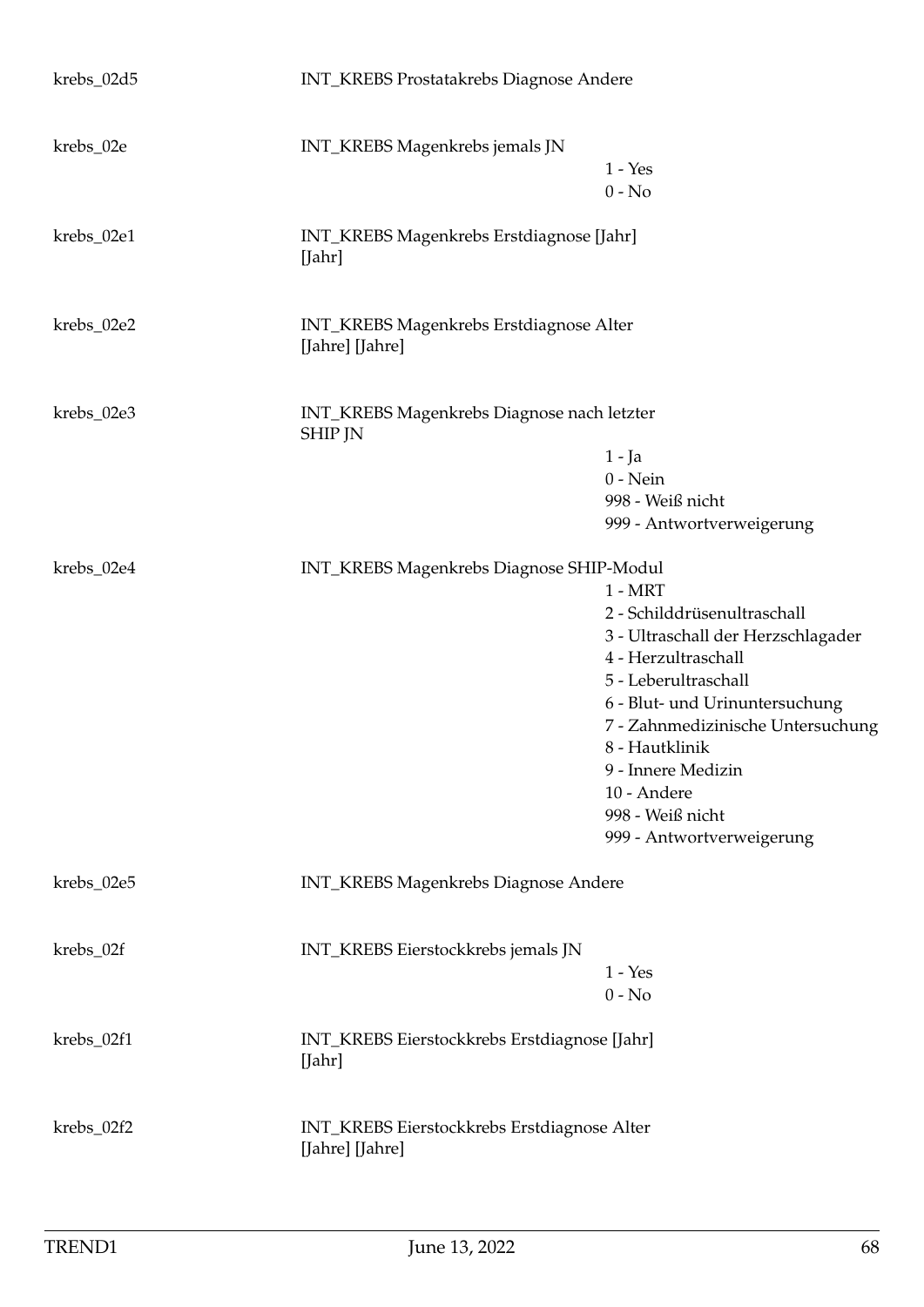| krebs_02f3 | letzter SHIP JN                                           | INT_KREBS Eierstockkrebs Diagnose nach |  |
|------------|-----------------------------------------------------------|----------------------------------------|--|
|            |                                                           | $1 - Ja$                               |  |
|            |                                                           | $0 - Nein$                             |  |
|            |                                                           | 998 - Weiß nicht                       |  |
|            |                                                           | 999 - Antwortverweigerung              |  |
| krebs_02f4 | <b>INT_KREBS</b> Eierstockkrebs Diagnose<br>SHIP-Modul    |                                        |  |
|            |                                                           | $1 - MRT$                              |  |
|            |                                                           | 2 - Schilddrüsenultraschall            |  |
|            |                                                           | 3 - Ultraschall der Herzschlagader     |  |
|            |                                                           | 4 - Herzultraschall                    |  |
|            |                                                           | 5 - Leberultraschall                   |  |
|            |                                                           | 6 - Blut- und Urinuntersuchung         |  |
|            |                                                           | 7 - Zahnmedizinische Untersuchung      |  |
|            |                                                           | 8 - Hautklinik                         |  |
|            |                                                           | 9 - Innere Medizin                     |  |
|            |                                                           | 10 - Andere                            |  |
|            |                                                           | 998 - Weiß nicht                       |  |
|            |                                                           | 999 - Antwortverweigerung              |  |
| krebs_02f5 | INT_KREBS Eierstockkrebs Diagnose Andere                  |                                        |  |
| krebs_02g  | INT_KREBS Pankreas Krebs jemals JN                        |                                        |  |
|            |                                                           | $1 - Yes$                              |  |
|            |                                                           | $0 - No$                               |  |
| krebs_02g1 | INT_KREBS Pankreas Krebs Erstdiagnose [Jahr]<br>[Jahr]    |                                        |  |
| krebs_02g2 | INT_KREBS Pankreas Krebs Erstdiagnose Alter               |                                        |  |
|            | [Jahre] [Jahre]                                           |                                        |  |
| krebs_02g3 | INT_KREBS Pankreas Krebs Diagnose nach<br>letzter SHIP JN |                                        |  |
|            |                                                           | $1 - Ja$                               |  |
|            |                                                           | $0$ - Nein                             |  |
|            |                                                           | 998 - Weiß nicht                       |  |
|            |                                                           | 999 - Antwortverweigerung              |  |
| krebs_02g4 | <b>INT_KREBS Pankreas Krebs Diagnose</b><br>SHIP-Modul    |                                        |  |
|            |                                                           | $1 - MRT$                              |  |
|            |                                                           | 2 - Schilddrüsenultraschall            |  |
|            |                                                           |                                        |  |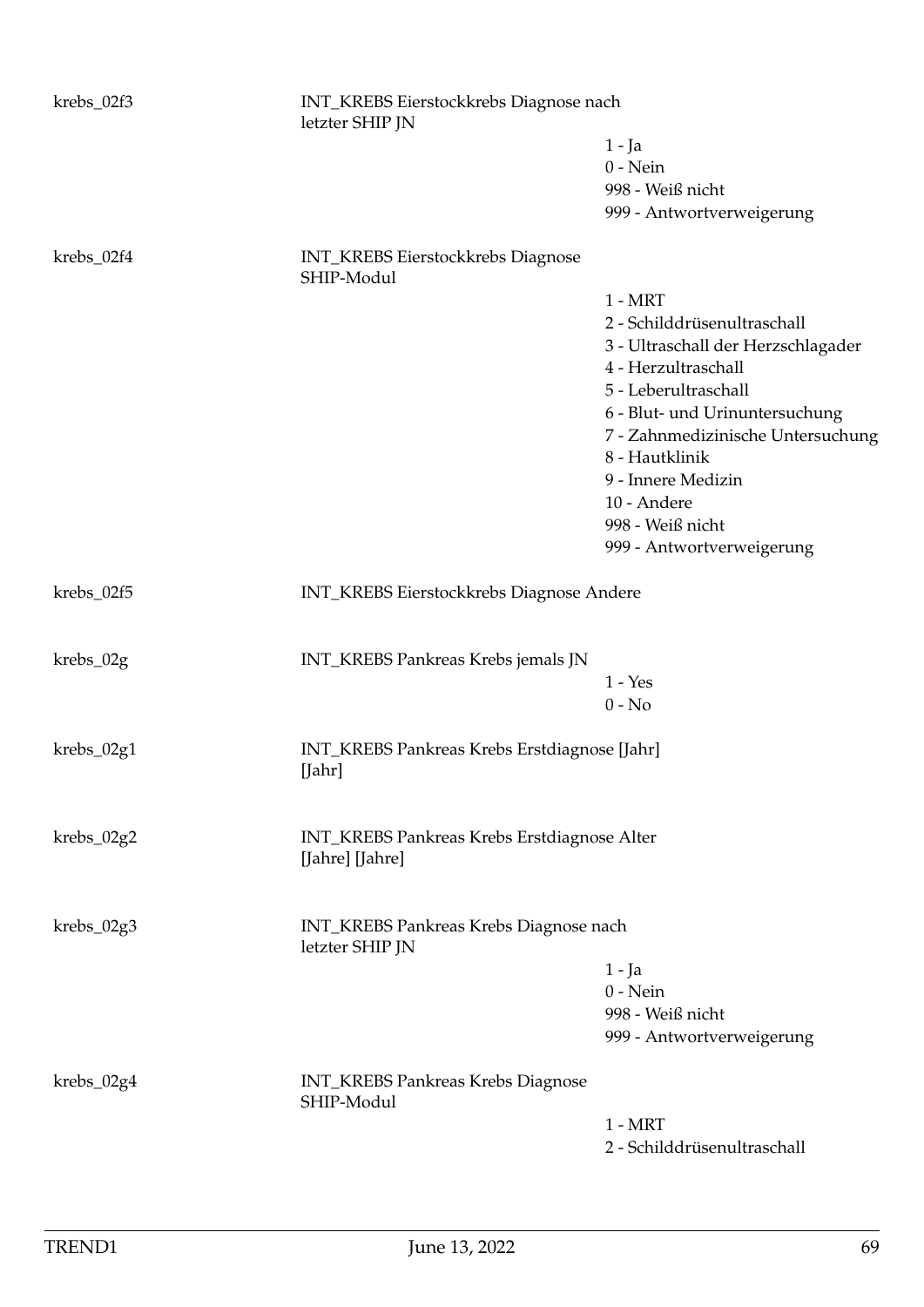|            |                                                                 | 3 - Ultraschall der Herzschlagader<br>4 - Herzultraschall<br>5 - Leberultraschall<br>6 - Blut- und Urinuntersuchung<br>7 - Zahnmedizinische Untersuchung<br>8 - Hautklinik<br>9 - Innere Medizin<br>10 - Andere<br>998 - Weiß nicht<br>999 - Antwortverweigerung                                             |
|------------|-----------------------------------------------------------------|--------------------------------------------------------------------------------------------------------------------------------------------------------------------------------------------------------------------------------------------------------------------------------------------------------------|
| krebs_02g5 | INT_KREBS Pankreas Krebs Diagnose Andere                        |                                                                                                                                                                                                                                                                                                              |
| krebs_02h  | INT_KREBS Mundhöhlenkrebs jemals JN                             | $1 - Yes$<br>$0 - No$                                                                                                                                                                                                                                                                                        |
| krebs_02h1 | INT_KREBS Mundhöhlenkrebs Erstdiagnose<br>[Jahr] [Jahr]         |                                                                                                                                                                                                                                                                                                              |
| krebs_02h2 | INT_KREBS Mundhöhlenkrebs Erstdiagnose<br>Alter [Jahre] [Jahre] |                                                                                                                                                                                                                                                                                                              |
| krebs_02h3 | INT_KREBS Mundhöhlenkrebs Diagnose nach<br>letzter SHIP JN      |                                                                                                                                                                                                                                                                                                              |
|            |                                                                 | $1 - Ja$<br>$0$ - Nein<br>998 - Weiß nicht<br>999 - Antwortverweigerung                                                                                                                                                                                                                                      |
| krebs_02h4 | INT_KREBS Mundhöhlenkrebs Diagnose<br>SHIP-Modul                | $1 - MRT$<br>2 - Schilddrüsenultraschall<br>3 - Ultraschall der Herzschlagader<br>4 - Herzultraschall<br>5 - Leberultraschall<br>6 - Blut- und Urinuntersuchung<br>7 - Zahnmedizinische Untersuchung<br>8 - Hautklinik<br>9 - Innere Medizin<br>10 - Andere<br>998 - Weiß nicht<br>999 - Antwortverweigerung |

krebs\_02h5 INT\_KREBS Mundhöhlenkrebs Diagnose Andere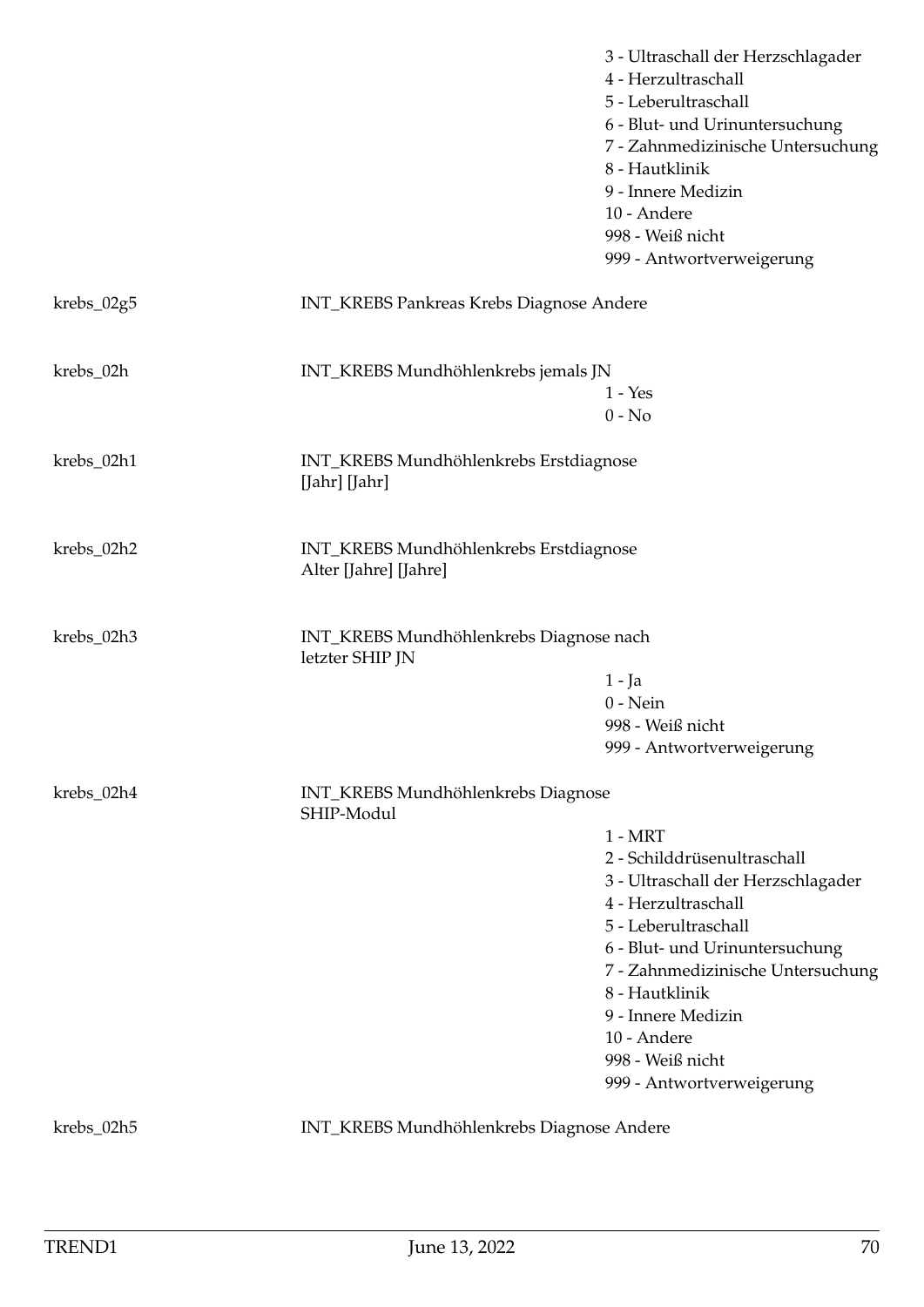| krebs_02i  | INT_KREBS Schilddrüsenkrebs jemals JN                             | $1 - Yes$                          |
|------------|-------------------------------------------------------------------|------------------------------------|
|            |                                                                   | $0 - No$                           |
| krebs_02i1 | INT_KREBS Schilddrüsenkrebs Erstdiagnose<br>[Jahr] [Jahr]         |                                    |
| krebs_02i2 | INT_KREBS Schilddrüsenkrebs Erstdiagnose<br>Alter [Jahre] [Jahre] |                                    |
| krebs_02i3 | INT_KREBS Schilddrüsenkrebs Diagnose nach<br>letzter SHIP JN      |                                    |
|            |                                                                   | $1 - Ja$                           |
|            |                                                                   | $0$ - Nein                         |
|            |                                                                   | 998 - Weiß nicht                   |
|            |                                                                   | 999 - Antwortverweigerung          |
| krebs_02i4 | INT_KREBS Schilddrüsenkrebs Diagnose<br>SHIP-Modul                |                                    |
|            |                                                                   | $1 - MRT$                          |
|            |                                                                   | 2 - Schilddrüsenultraschall        |
|            |                                                                   | 3 - Ultraschall der Herzschlagader |
|            |                                                                   | 4 - Herzultraschall                |
|            |                                                                   | 5 - Leberultraschall               |
|            |                                                                   | 6 - Blut- und Urinuntersuchung     |
|            |                                                                   | 7 - Zahnmedizinische Untersuchung  |
|            |                                                                   | 8 - Hautklinik                     |
|            |                                                                   | 9 - Innere Medizin<br>10 - Andere  |
|            |                                                                   | 998 - Weiß nicht                   |
|            |                                                                   | 999 - Antwortverweigerung          |
|            |                                                                   |                                    |
| krebs_02i5 | INT_KREBS Schilddrüsenkrebs Diagnose Andere                       |                                    |
|            |                                                                   |                                    |
| krebs_02j  | INT_KREBS Leukämie jemals JN                                      | $1 - Yes$                          |
|            |                                                                   | $0 - No$                           |
|            |                                                                   |                                    |
| krebs_02j1 | INT_KREBS Leukämie Erstdiagnose [Jahr] [Jahr]                     |                                    |
| krebs_02j2 | INT_KREBS Leukämie Erstdiagnose Alter [Jahre]<br>[Jahre]          |                                    |
| krebs_02j3 | INT_KREBS Leukämie Diagnose nach letzter<br><b>SHIP JN</b>        |                                    |
|            |                                                                   |                                    |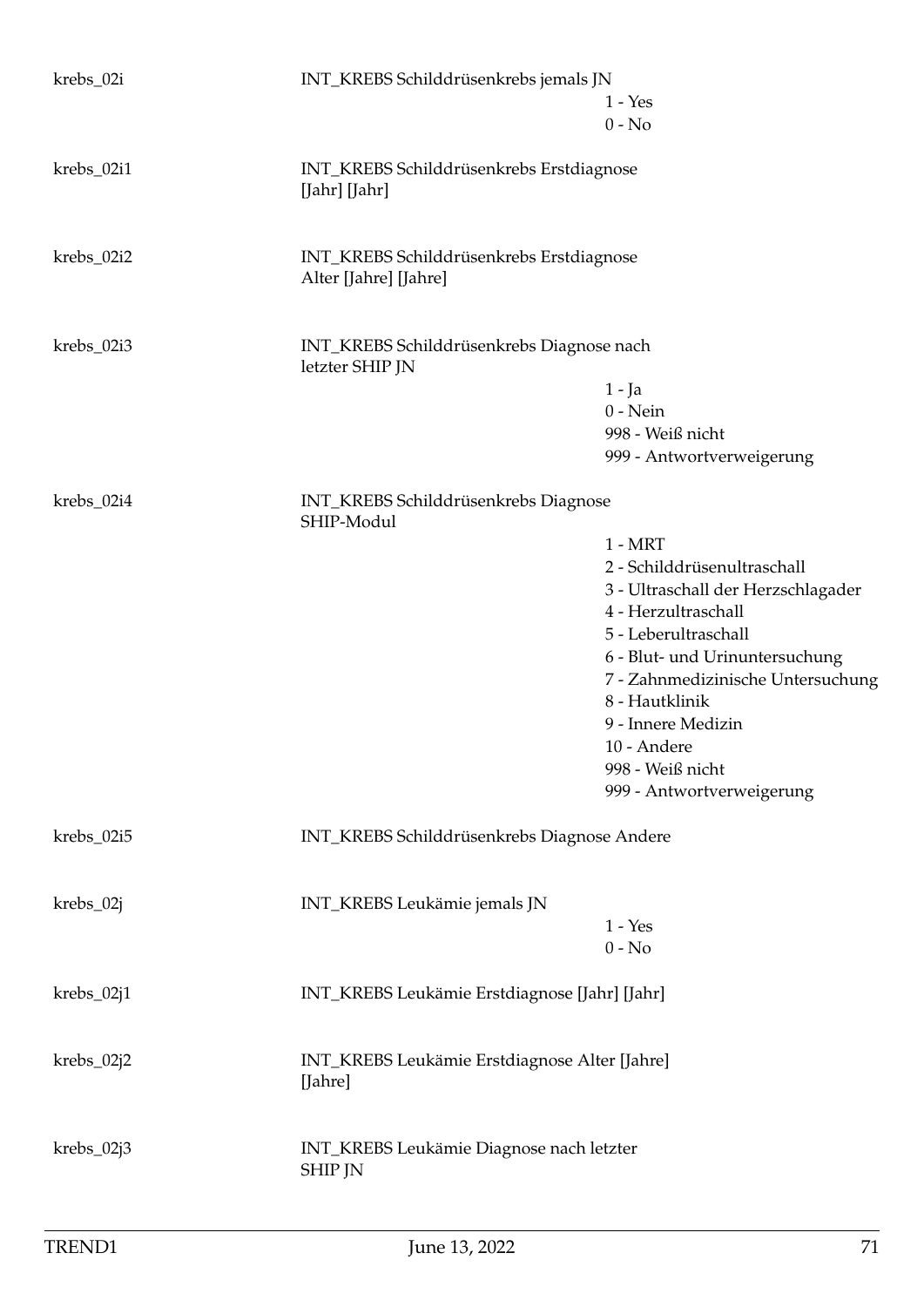|            |                                                              | $1 - Ja$<br>$0$ - Nein<br>998 - Weiß nicht |
|------------|--------------------------------------------------------------|--------------------------------------------|
|            |                                                              | 999 - Antwortverweigerung                  |
| krebs_02j4 | INT_KREBS Leukämie Diagnose SHIP-Modul                       |                                            |
|            |                                                              | $1 - MRT$                                  |
|            |                                                              | 2 - Schilddrüsenultraschall                |
|            |                                                              | 3 - Ultraschall der Herzschlagader         |
|            |                                                              | 4 - Herzultraschall                        |
|            |                                                              | 5 - Leberultraschall                       |
|            |                                                              | 6 - Blut- und Urinuntersuchung             |
|            |                                                              | 7 - Zahnmedizinische Untersuchung          |
|            |                                                              | 8 - Hautklinik                             |
|            |                                                              | 9 - Innere Medizin                         |
|            |                                                              | 10 - Andere                                |
|            |                                                              | 998 - Weiß nicht                           |
|            |                                                              | 999 - Antwortverweigerung                  |
| krebs_02j5 | INT_KREBS Leukämie Diagnose Andere                           |                                            |
|            |                                                              |                                            |
| krebs_02k  | INT_KREBS andere Krebserkrankg jemals JN                     | $1 - Yes$                                  |
|            |                                                              | $0 - No$                                   |
|            |                                                              |                                            |
| krebs_021  | <b>INT_KREBS Krebserkrankg Andere</b>                        |                                            |
| krebs_02l1 | INT_KREBS Krebserkrankg Andere Erstdiagnose                  |                                            |
|            | [Jahr] [Jahr]                                                |                                            |
| krebs_02l2 | INT_KREBS Krebserkrankg Andere Erstdiagnose                  |                                            |
|            | Alter [Jahre] [Jahre]                                        |                                            |
| krebs_02l3 | INT_KREBS andere Krebserkrankg Diagnose                      |                                            |
|            | nach letzter SHIP JN                                         |                                            |
|            |                                                              | $1 - Ja$                                   |
|            |                                                              | $0$ - Nein                                 |
|            |                                                              | 998 - Weiß nicht                           |
|            |                                                              | 999 - Antwortverweigerung                  |
| krebs_02l4 | <b>INT_KREBS Krebserkrankg Diagnose Andere</b><br>SHIP-Modul |                                            |
|            |                                                              | $1 - MRT$                                  |
|            |                                                              | 2 - Schilddrüsenultraschall                |
|            |                                                              | 3 - Ultraschall der Herzschlagader         |
|            |                                                              | 4 - Herzultraschall                        |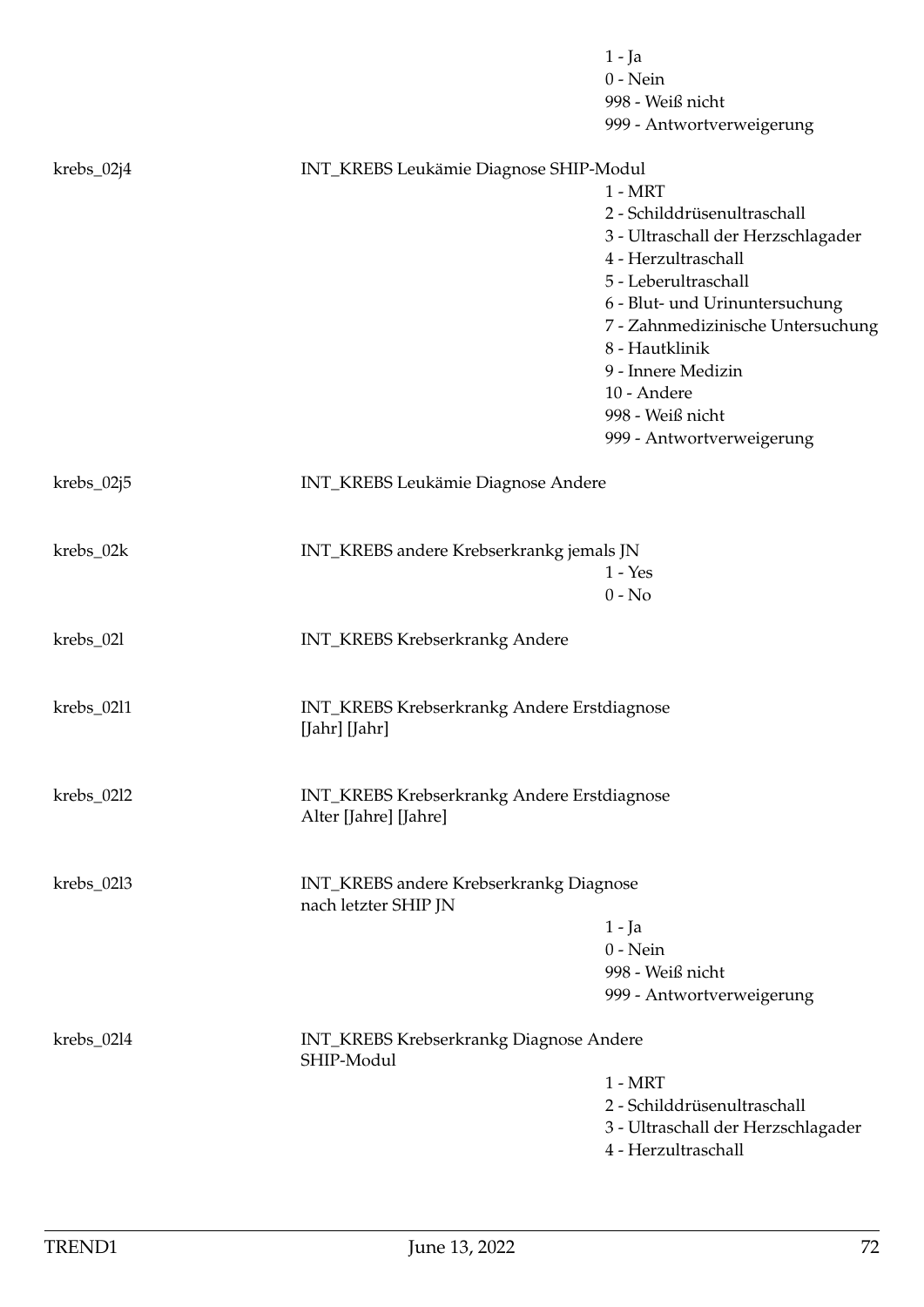|               |                                                        | 5 - Leberultraschall<br>6 - Blut- und Urinuntersuchung<br>7 - Zahnmedizinische Untersuchung<br>8 - Hautklinik<br>9 - Innere Medizin<br>10 - Andere<br>998 - Weiß nicht<br>999 - Antwortverweigerung |
|---------------|--------------------------------------------------------|-----------------------------------------------------------------------------------------------------------------------------------------------------------------------------------------------------|
| krebs_0215    | <b>INT_KREBS Krebserkrankg Andere2</b>                 |                                                                                                                                                                                                     |
| krebs_02m     | INT_KREBS welche Krebserkrankg weiß nicht JN           | $1 - Yes$<br>$0 - No$                                                                                                                                                                               |
| krebs_02n     | INT_KREBS welche Krebserkrankg keine<br>Angabe JN      |                                                                                                                                                                                                     |
|               |                                                        | $1 - Yes$<br>$0 - No$                                                                                                                                                                               |
| krebs_03      | INT_KREBS Mammographiescreening<br>Teilnahme jemals JN |                                                                                                                                                                                                     |
|               |                                                        | 1 - Ja, vor der letzten SHIP-                                                                                                                                                                       |
|               |                                                        | Untersuchung                                                                                                                                                                                        |
|               |                                                        | 2 - Ja, nach der letzten SHIP-<br>Untersuchung                                                                                                                                                      |
|               |                                                        | $0$ - Nein                                                                                                                                                                                          |
|               |                                                        | 998 - Weiß nicht                                                                                                                                                                                    |
|               |                                                        | 999 - Antwortverweigerung                                                                                                                                                                           |
| krebs_03a     | INT_KREBS Mammographiescreening<br>Auffälligkeit JN    |                                                                                                                                                                                                     |
|               |                                                        | $1 - Ja$                                                                                                                                                                                            |
|               |                                                        | $0$ - Nein                                                                                                                                                                                          |
|               |                                                        | 998 - Weiß nicht<br>999 - Antwortverweigerung                                                                                                                                                       |
|               |                                                        |                                                                                                                                                                                                     |
| <b>SCHILD</b> | Schilddrüsenerkrankungen                               |                                                                                                                                                                                                     |
| schild_01     | INT_SCHILD Erkrankung Diagnose jemals JN               | $1 - Ja$                                                                                                                                                                                            |
|               |                                                        | $0$ - Nein                                                                                                                                                                                          |
|               |                                                        | 998 - Weiß nicht<br>999 - Antwortverweigerung                                                                                                                                                       |
| schild_02a    | INT_SCHILD Überfunktion JN                             |                                                                                                                                                                                                     |
|               |                                                        | $1 - Yes$                                                                                                                                                                                           |
|               |                                                        | $0 - No$                                                                                                                                                                                            |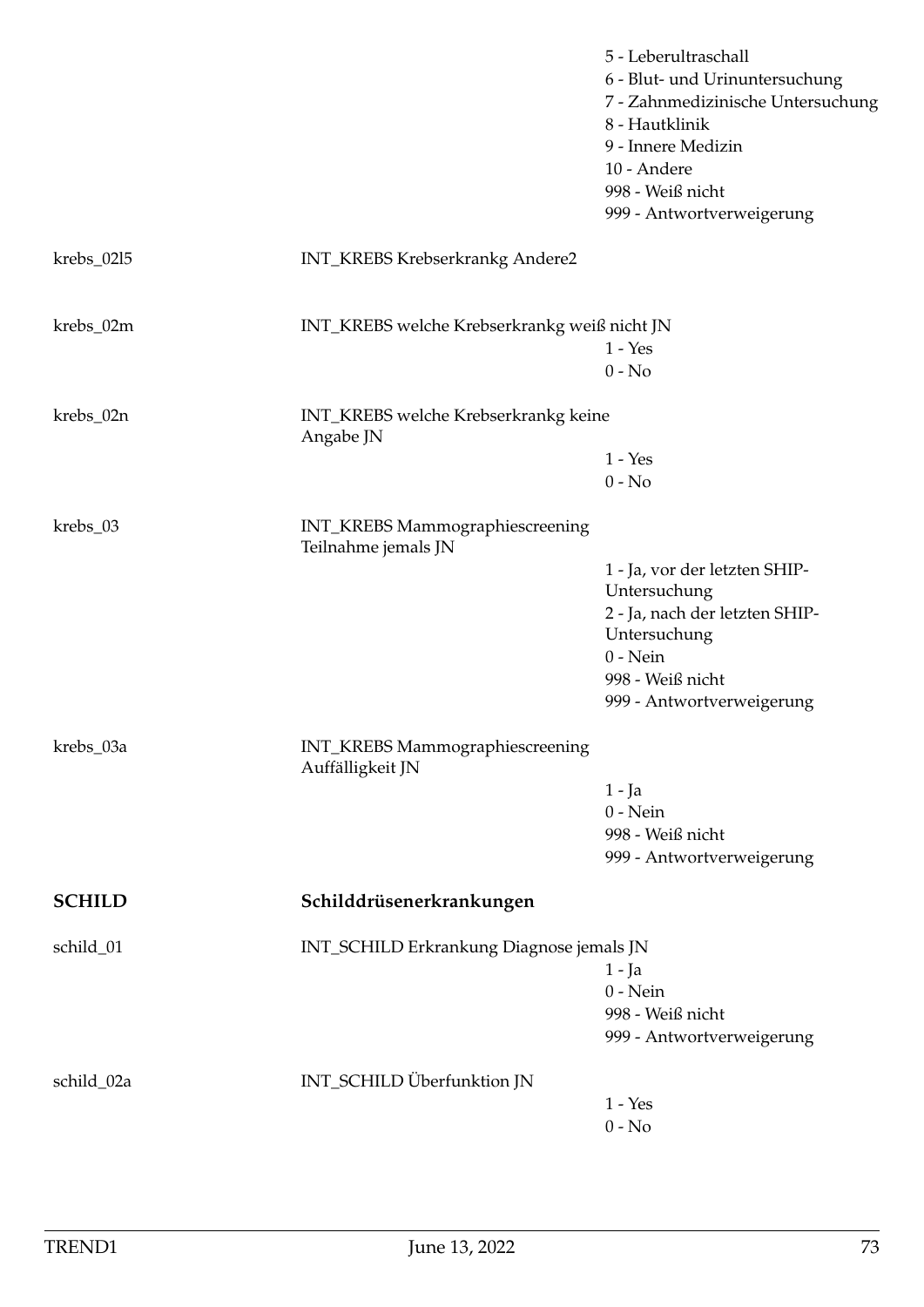| schild_02a1 | INT_SCHILD Überfunktion Erstfeststellung<br>[Jahr] [Jahr]          |
|-------------|--------------------------------------------------------------------|
| schild_02a2 | INT_SCHILD Überfunktion Erstfeststellung<br>Alter [Jahre] [Jahre]  |
| schild_02b  | INT_SCHILD Unterfunktion JN<br>$1 - Yes$<br>$0 - No$               |
| schild_02b1 | INT_SCHILD Unterfunktion Erstfeststellung<br>[Jahr] [Jahr]         |
| schild_02b2 | INT_SCHILD Unterfunktion Erstfeststellung<br>Alter [Jahre] [Jahre] |
| schild_02c  | INT_SCHILD Struma JN<br>$1 - Yes$<br>$0 - No$                      |
| schild_02c1 | INT_SCHILD Struma Erstfeststellung [Jahr]<br>[Jahr]                |
| schild_02c2 | INT_SCHILD Struma Erstfeststellung Alter<br>[Jahre] [Jahre]        |
| schild_02d  | <b>INT_SCHILD Knoten JN</b><br>$1 - Yes$<br>$0 - No$               |
| schild_02d1 | INT_SCHILD Knoten Erstfeststellung [Jahr]<br>[ <b>Jahr</b> ]       |
| schild_02d2 | INT_SCHILD Knoten Erstfeststellung [Jahr]<br>[Jahr]                |
| schild_02e  | INT_SCHILD Erkrankung andere JN<br>$1 - Yes$<br>$0 - No$           |
| schild_02e1 | INT_SCHILD Erkrankung andere welche                                |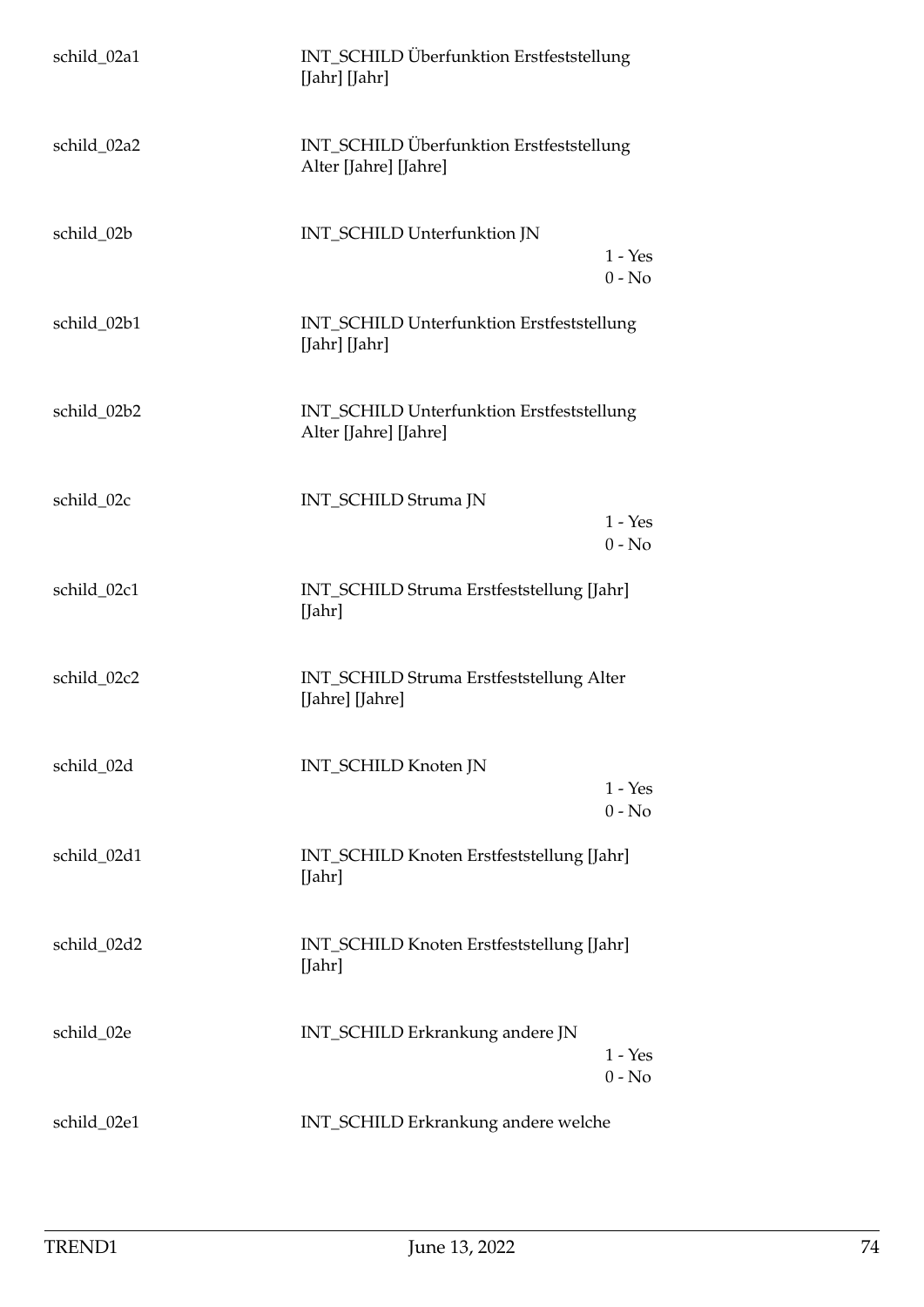| schild_02f       | INT_SCHILD Erkrankung weiß nicht JN                           |                           |
|------------------|---------------------------------------------------------------|---------------------------|
|                  |                                                               | $1 - Yes$                 |
|                  |                                                               | $0 - No$                  |
| schild_02g       | INT_SCHILD Erkrankung keine Angabe JN                         |                           |
|                  |                                                               | $1 - Yes$                 |
|                  |                                                               | $0 - No$                  |
| schild_03        | INT_SCHILD Radiojodtherapie jemals JN                         |                           |
|                  |                                                               | $1 - Ja$                  |
|                  |                                                               | $0$ - Nein                |
|                  |                                                               | 998 - Weiß nicht          |
|                  |                                                               | 999 - Antwortverweigerung |
| schild_03a       | INT_SCHILD Radiojodtherapie erstmals [Jahr]<br>[Jahr]         |                           |
|                  |                                                               |                           |
| schild_03b       | INT_SCHILD Radiojodtherapie erstmals Alter<br>[Jahre] [Jahre] |                           |
| <b>DISCLOSED</b> | Ergebnisrückmeldungen                                         |                           |
| dis_01a          | INT_DISCLOSED Arterienerweit in letzter SHIP<br>JN            |                           |
|                  |                                                               | $1 - Yes$                 |
|                  |                                                               | $0 - No$                  |
| dis_01b          | INT_DISCLOSED Blutarmut in letzter SHIP JN                    |                           |
|                  |                                                               | $1 - Yes$                 |
|                  |                                                               | $0 - No$                  |
| dis_01c          | INT_DISCLOSED Bluthochdruck in letzter SHIP<br>JN             |                           |
|                  |                                                               | $1 - Yes$                 |
|                  |                                                               | $0 - No$                  |
| $dis_01d$        | INT DISCLOSED Beindurchblut in letzter SHIP<br>JN             |                           |
|                  |                                                               | $1 - Yes$                 |
|                  |                                                               | $0 - No$                  |
| dis_01e          | INT_DISCLOSED Fettleber in letzter SHIP JN                    |                           |
|                  |                                                               | $1 - Yes$                 |
|                  |                                                               | $0 - No$                  |
| $dis_01f$        | INT_DISCLOSED Gallensteine in letzter SHIP JN                 |                           |
|                  |                                                               | $1 - Yes$                 |
|                  |                                                               | $0 - No$                  |
|                  |                                                               |                           |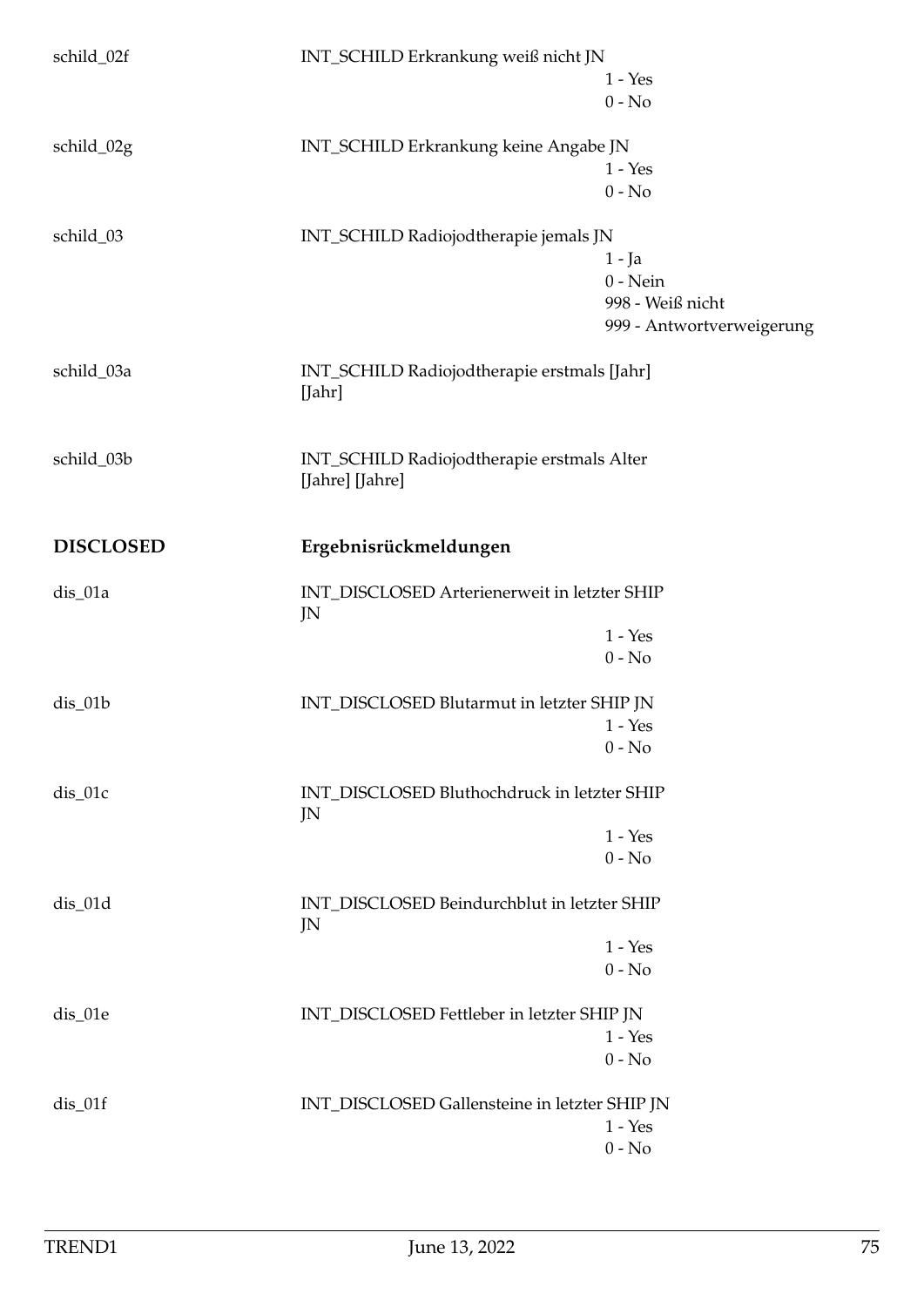| $dis_01g$ | INT_DISCLOSED Gefäßverengung in letzter<br><b>SHIP JN</b>  |                       |
|-----------|------------------------------------------------------------|-----------------------|
|           |                                                            | $1 - Yes$<br>$0 - No$ |
| $dis_01h$ | INT_DISCLOSED Herz in letzter SHIP JN                      | $1 - Yes$<br>$0 - No$ |
| $dis_01i$ | INT_DISCLOSED Karies/Paro in letzter SHIP JN               | $1 - Yes$<br>$0 - No$ |
| $dis_01j$ | INT_DISCLOSED Osteoporose in letzter SHIP JN               | $1 - Yes$<br>$0 - No$ |
| dis_01k   | INT_DISCLOSED Krebsverdacht in letzter SHIP<br>JN          |                       |
|           |                                                            | $1 - Yes$<br>$0 - No$ |
| $dis_011$ | INT_DISCLOSED chron Bronch in letzter SHIP<br>JN           |                       |
|           |                                                            | $1 - Yes$<br>$0 - No$ |
| $dis_01m$ | INT_DISCLOSED Schilddrüse in letzter SHIP JN               |                       |
|           |                                                            | $1 - Yes$<br>$0 - No$ |
| $dis_01n$ | INT_DISCLOSED Schlafstörung in letzter SHIP<br>JN          |                       |
|           |                                                            | $1 - Yes$<br>$0 - No$ |
| $dis_01o$ | INT_DISCLOSED Prostatavergröß in letzter<br><b>SHIP JN</b> |                       |
|           |                                                            | $1 - Yes$<br>$0 - No$ |
| $dis_01p$ | INT_DISCLOSED Diabetes in letzter SHIP JN                  |                       |
|           |                                                            | $1 - Yes$<br>$0 - No$ |
| $dis_01q$ | INT_DISCLOSED Zyste in letzter SHIP JN                     |                       |
|           |                                                            | $1 - Yes$<br>$0 - No$ |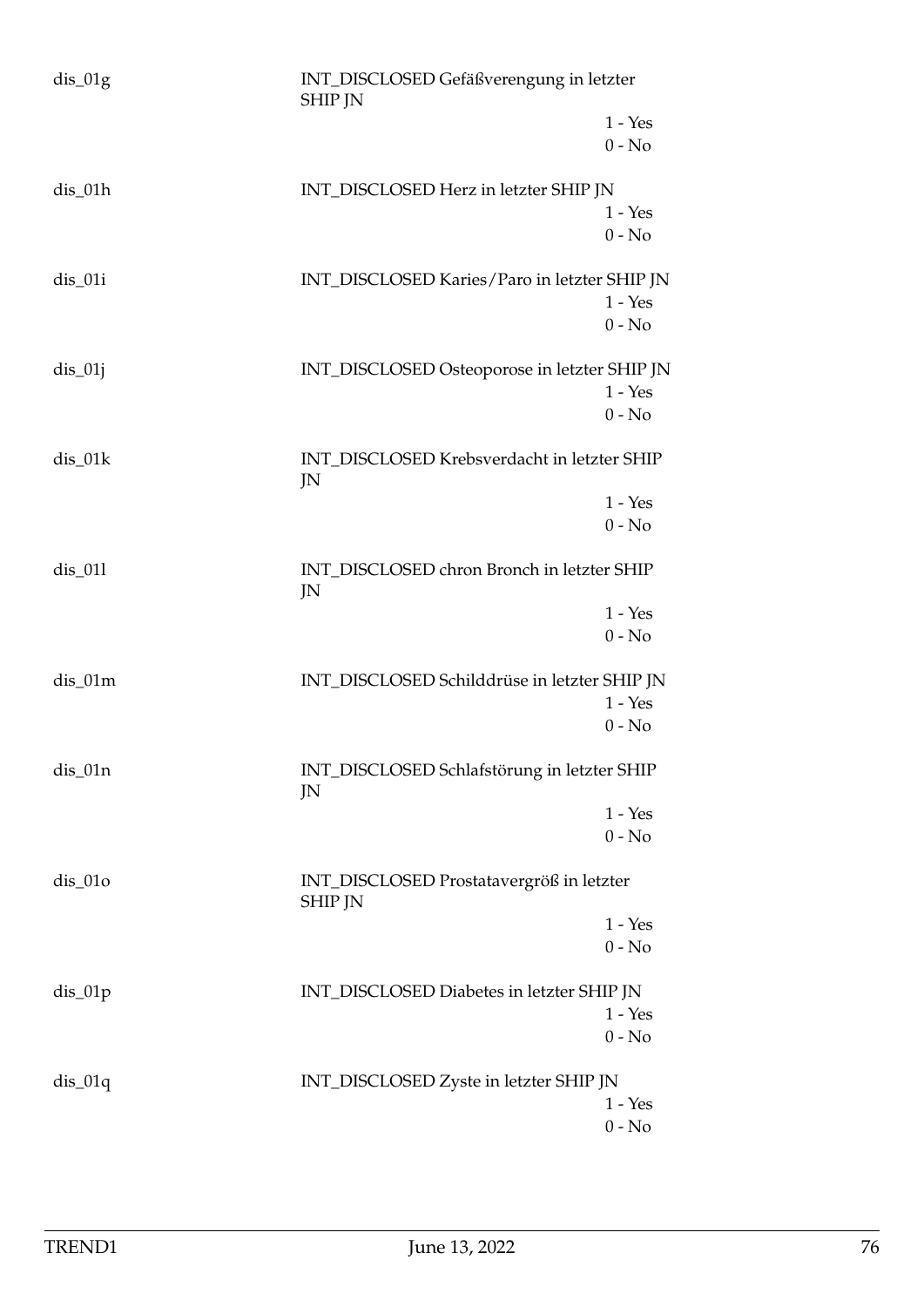| $dis_01r$ | INT_DISCLOSED auff Laborwerte in letzter<br><b>SHIP JN</b>   |                                             |
|-----------|--------------------------------------------------------------|---------------------------------------------|
|           |                                                              | $1 - Yes$                                   |
|           |                                                              | $0 - No$                                    |
| $dis_01s$ | INT_DISCLOSED Andere in letzter SHIP JN                      |                                             |
|           |                                                              | $1 - Yes$                                   |
|           |                                                              | $0 - No$                                    |
| $dis_01t$ | INT_DISCLOSED Andere in letzter SHIP                         |                                             |
| dis_01u   | INT_DISCLOSED Nein in letzter SHIP JN                        |                                             |
|           |                                                              | $1 - Yes$                                   |
|           |                                                              | $0 - No$                                    |
| $dis_01v$ | INT_DISCLOSED weiß nicht in letzter SHIP JN                  |                                             |
|           |                                                              | $1 - Yes$                                   |
|           |                                                              | $0 - No$                                    |
| $dis_01w$ | INT_DISCLOSED keine Angabe in letzter SHIP<br>JN             |                                             |
|           |                                                              | $1 - Yes$                                   |
|           |                                                              | $0 - No$                                    |
| dis_02a   | INT_DISCLOSED Arterienerweit bekannt vor<br>letzter SHIP JN  |                                             |
|           |                                                              | $1 - Ja$                                    |
|           |                                                              | $0$ - Nein                                  |
|           |                                                              | 998 - Weiß nicht                            |
|           |                                                              | 999 - Antwortverweigerung                   |
| dis_03a   | INT_DISCLOSED Arterienerweit Arzt nach<br>letzter SHIP JN    |                                             |
|           |                                                              | $1 - Ja$                                    |
|           |                                                              | $0$ - Nein                                  |
|           |                                                              | 998 - Weiß nicht                            |
|           |                                                              | 999 - Antwortverweigerung                   |
| $dis_05a$ | INT_DISCLOSED Arterienerweit Behandl nach<br>letzter SHIP JN |                                             |
|           |                                                              | 1 - ja, ambulant                            |
|           |                                                              | 2 - ja, stationär                           |
|           |                                                              | 3 - nein, es fand eine Beobachtung<br>statt |
|           |                                                              | 0 - nein, keine Behandlung                  |
|           |                                                              | 998 - Weiß nicht                            |
|           |                                                              | 999 - Antwortverweigerung                   |
| dis_06a   | INT_DISCLOSED Arterienerweit KH Nächte<br>nach letzter SHIP  |                                             |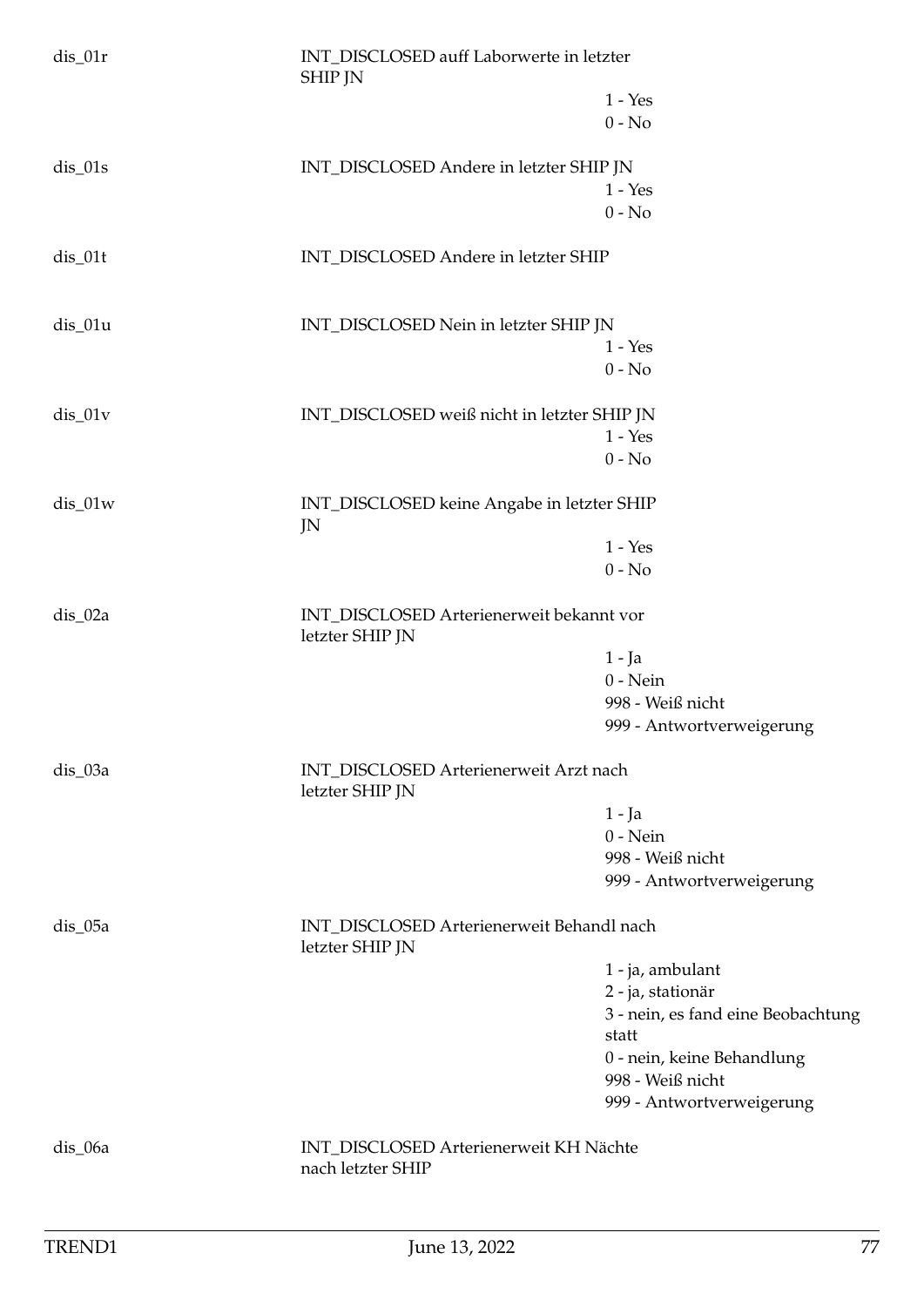| dis_07a   | INT_DISCLOSED Arterienerweit Beurteilg nach<br>letzter SHIP   |                                      |  |
|-----------|---------------------------------------------------------------|--------------------------------------|--|
|           |                                                               | 1 - sehr schädlich                   |  |
|           |                                                               | 2 - schädlich                        |  |
|           |                                                               | 3 - etwas schädlich                  |  |
|           |                                                               | 4 - weder noch                       |  |
|           |                                                               | 5 - etwas nützlich                   |  |
|           |                                                               | 6 - nützlich                         |  |
|           |                                                               | 7 - sehr nützlich                    |  |
|           |                                                               | 998 - Weiß nicht                     |  |
|           |                                                               | 999 - Antwortverweigerung            |  |
| dis_08a   | INT_DISCLOSED Arterienerweit Behandl ok<br>nach letzter SHIP  |                                      |  |
|           |                                                               | 1 - sehr schädlich                   |  |
|           |                                                               | 2 - schädlich                        |  |
|           |                                                               | 3 - etwas schädlich                  |  |
|           |                                                               | 4 - weder noch                       |  |
|           |                                                               | 5 - etwas erfolgreich                |  |
|           |                                                               | 6 - erfolgreich                      |  |
|           |                                                               | 7 - sehr erfolgreich                 |  |
|           |                                                               | 998 - Weiß nicht                     |  |
|           |                                                               | 999 - Antwortverweigerung            |  |
| $dis_02b$ | INT_DISCLOSED Blutarmut bekannt vor letzter<br><b>SHIP JN</b> |                                      |  |
|           |                                                               | $1 - Ja$                             |  |
|           |                                                               | $0$ - Nein                           |  |
|           |                                                               | 998 - Weiß nicht                     |  |
|           |                                                               | 999 - Antwortverweigerung            |  |
|           |                                                               |                                      |  |
| dis_03b   | INT_DISCLOSED Blutarmut Arzt nach letzter<br><b>SHIP JN</b>   |                                      |  |
|           |                                                               | $1 - Ja$                             |  |
|           |                                                               | $0$ - Nein                           |  |
|           |                                                               | 998 - Weiß nicht                     |  |
|           |                                                               | 999 - Antwortverweigerung            |  |
| $dis_05b$ | letzter SHIP JN                                               | INT_DISCLOSED Blutarmut Behandl nach |  |
|           |                                                               | 1 - ja, ambulant                     |  |
|           |                                                               | 2 - ja, stationär                    |  |
|           |                                                               | 3 - nein, es fand eine Beobachtung   |  |
|           |                                                               | statt                                |  |
|           |                                                               | 0 - nein, keine Behandlung           |  |
|           |                                                               | 998 - Weiß nicht                     |  |
|           |                                                               | 999 - Antwortverweigerung            |  |
|           |                                                               |                                      |  |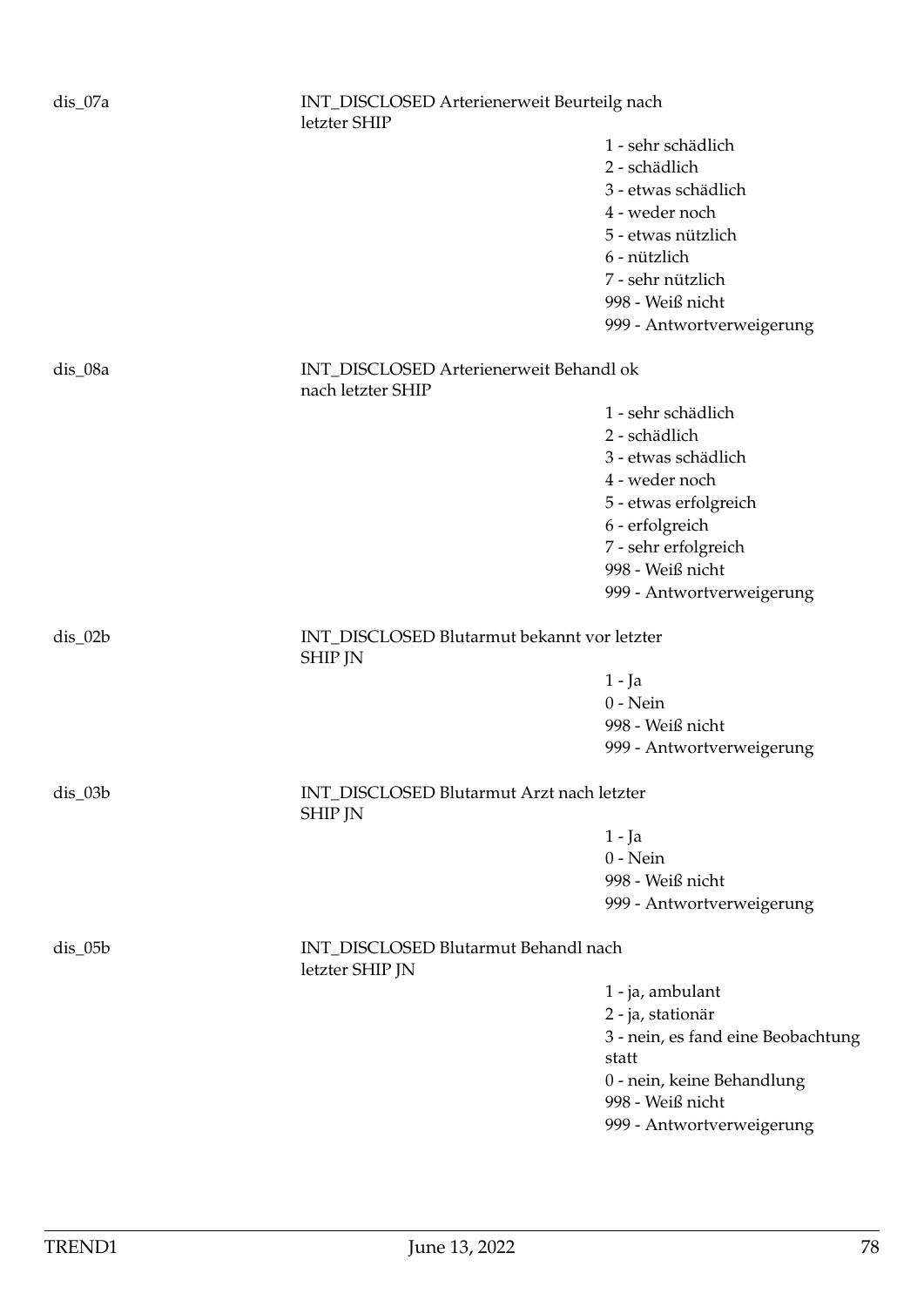| $dis_06b$ | INT_DISCLOSED Blutarmut KH Nächte nach<br>letzter SHIP      |                                    |
|-----------|-------------------------------------------------------------|------------------------------------|
| $dis_07b$ | INT_DISCLOSED Blutarmut Beurteilg nach<br>letzter SHIP      |                                    |
|           |                                                             | 1 - sehr schädlich                 |
|           |                                                             | 2 - schädlich                      |
|           |                                                             | 3 - etwas schädlich                |
|           |                                                             | 4 - weder noch                     |
|           |                                                             | 5 - etwas nützlich                 |
|           |                                                             | 6 - nützlich                       |
|           |                                                             | 7 - sehr nützlich                  |
|           |                                                             | 998 - Weiß nicht                   |
|           |                                                             | 999 - Antwortverweigerung          |
| $dis_08b$ | INT_DISCLOSED Blutarmut Behandl ok nach<br>letzter SHIP     |                                    |
|           |                                                             | 1 - sehr schädlich                 |
|           |                                                             | 2 - schädlich                      |
|           |                                                             | 3 - etwas schädlich                |
|           |                                                             | 4 - weder noch                     |
|           |                                                             | 5 - etwas erfolgreich              |
|           |                                                             | 6 - erfolgreich                    |
|           |                                                             | 7 - sehr erfolgreich               |
|           |                                                             | 998 - Weiß nicht                   |
|           |                                                             | 999 - Antwortverweigerung          |
| $dis_02c$ | INT_DISCLOSED Bluthochdruck bekannt vor<br>letzter SHIP JN  |                                    |
|           |                                                             | $1 - Ja$                           |
|           |                                                             | $0$ - Nein                         |
|           |                                                             | 998 - Weiß nicht                   |
|           |                                                             | 999 - Antwortverweigerung          |
| $dis_03c$ | INT_DISCLOSED Bluthochdruck Arzt nach<br>letzter SHIP JN    |                                    |
|           |                                                             | 1 - Ja                             |
|           |                                                             | $0$ - Nein                         |
|           |                                                             | 998 - Weiß nicht                   |
|           |                                                             | 999 - Antwortverweigerung          |
| $dis_05c$ | INT_DISCLOSED Bluthochdruck Behandl nach<br>letzter SHIP JN |                                    |
|           |                                                             | 1 - ja, ambulant                   |
|           |                                                             | 2 - ja, stationär                  |
|           |                                                             | 3 - nein, es fand eine Beobachtung |
|           |                                                             | statt                              |
|           |                                                             | 0 - nein, keine Behandlung         |
|           |                                                             | 998 - Weiß nicht                   |
|           |                                                             | 999 - Antwortverweigerung          |
|           |                                                             |                                    |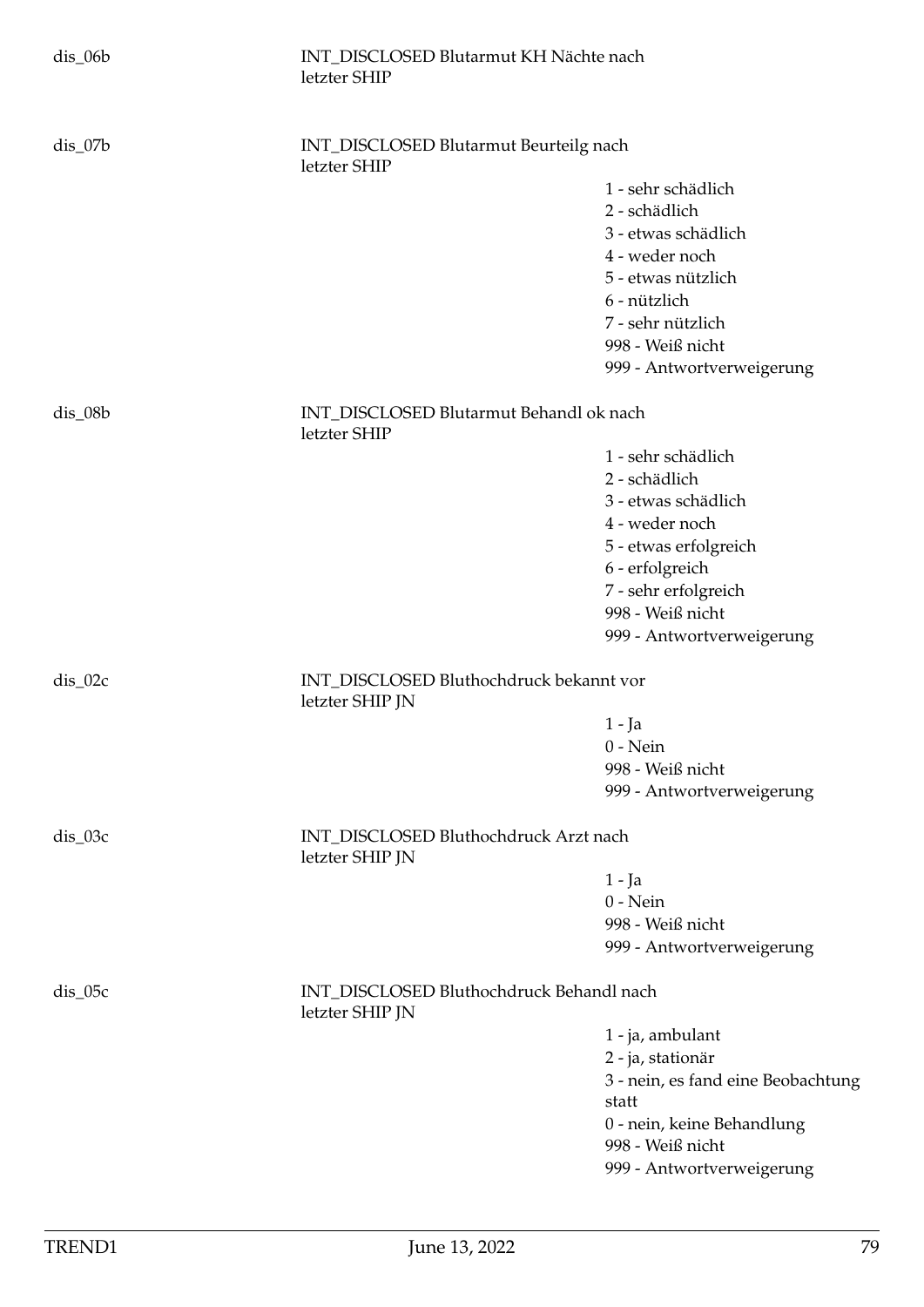| $dis_07c$<br>INT_DISCLOSED Bluthochdruck Beurteilg nach<br>letzter SHIP<br>1 - sehr schädlich<br>2 - schädlich<br>3 - etwas schädlich<br>4 - weder noch<br>5 - etwas nützlich<br>6 - nützlich<br>7 - sehr nützlich<br>998 - Weiß nicht<br>999 - Antwortverweigerung<br>dis_08c<br>INT_DISCLOSED Bluthochdruck Behandl ok<br>nach letzter SHIP<br>1 - sehr schädlich<br>2 - schädlich<br>3 - etwas schädlich<br>4 - weder noch<br>5 - etwas erfolgreich<br>6 - erfolgreich<br>7 - sehr erfolgreich<br>998 - Weiß nicht<br>999 - Antwortverweigerung<br>$dis_02d$<br>INT_DISCLOSED Beindurchblut bekannt vor<br>letzter SHIP JN<br>$1 - Ja$<br>$0$ - Nein<br>998 - Weiß nicht<br>999 - Antwortverweigerung<br>INT_DISCLOSED Beindurchblut Arzt nach<br>dis_03d<br>letzter SHIP JN<br>$1 - Ja$<br>$0$ - Nein<br>998 - Weiß nicht<br>999 - Antwortverweigerung<br>INT_DISCLOSED Beindurchblut Behandl nach<br>$dis$ <sub>05</sub> $d$<br>letzter SHIP JN<br>1 - ja, ambulant<br>2 - ja, stationär<br>statt<br>0 - nein, keine Behandlung<br>998 - Weiß nicht | $dis_0$ 06c | INT_DISCLOSED Bluthochdruck KH Nächte<br>nach letzter SHIP |                                    |
|----------------------------------------------------------------------------------------------------------------------------------------------------------------------------------------------------------------------------------------------------------------------------------------------------------------------------------------------------------------------------------------------------------------------------------------------------------------------------------------------------------------------------------------------------------------------------------------------------------------------------------------------------------------------------------------------------------------------------------------------------------------------------------------------------------------------------------------------------------------------------------------------------------------------------------------------------------------------------------------------------------------------------------------------------------|-------------|------------------------------------------------------------|------------------------------------|
|                                                                                                                                                                                                                                                                                                                                                                                                                                                                                                                                                                                                                                                                                                                                                                                                                                                                                                                                                                                                                                                          |             |                                                            |                                    |
|                                                                                                                                                                                                                                                                                                                                                                                                                                                                                                                                                                                                                                                                                                                                                                                                                                                                                                                                                                                                                                                          |             |                                                            |                                    |
|                                                                                                                                                                                                                                                                                                                                                                                                                                                                                                                                                                                                                                                                                                                                                                                                                                                                                                                                                                                                                                                          |             |                                                            |                                    |
|                                                                                                                                                                                                                                                                                                                                                                                                                                                                                                                                                                                                                                                                                                                                                                                                                                                                                                                                                                                                                                                          |             |                                                            |                                    |
|                                                                                                                                                                                                                                                                                                                                                                                                                                                                                                                                                                                                                                                                                                                                                                                                                                                                                                                                                                                                                                                          |             |                                                            |                                    |
|                                                                                                                                                                                                                                                                                                                                                                                                                                                                                                                                                                                                                                                                                                                                                                                                                                                                                                                                                                                                                                                          |             |                                                            |                                    |
|                                                                                                                                                                                                                                                                                                                                                                                                                                                                                                                                                                                                                                                                                                                                                                                                                                                                                                                                                                                                                                                          |             |                                                            |                                    |
|                                                                                                                                                                                                                                                                                                                                                                                                                                                                                                                                                                                                                                                                                                                                                                                                                                                                                                                                                                                                                                                          |             |                                                            |                                    |
|                                                                                                                                                                                                                                                                                                                                                                                                                                                                                                                                                                                                                                                                                                                                                                                                                                                                                                                                                                                                                                                          |             |                                                            |                                    |
|                                                                                                                                                                                                                                                                                                                                                                                                                                                                                                                                                                                                                                                                                                                                                                                                                                                                                                                                                                                                                                                          |             |                                                            |                                    |
|                                                                                                                                                                                                                                                                                                                                                                                                                                                                                                                                                                                                                                                                                                                                                                                                                                                                                                                                                                                                                                                          |             |                                                            |                                    |
|                                                                                                                                                                                                                                                                                                                                                                                                                                                                                                                                                                                                                                                                                                                                                                                                                                                                                                                                                                                                                                                          |             |                                                            |                                    |
|                                                                                                                                                                                                                                                                                                                                                                                                                                                                                                                                                                                                                                                                                                                                                                                                                                                                                                                                                                                                                                                          |             |                                                            |                                    |
|                                                                                                                                                                                                                                                                                                                                                                                                                                                                                                                                                                                                                                                                                                                                                                                                                                                                                                                                                                                                                                                          |             |                                                            |                                    |
|                                                                                                                                                                                                                                                                                                                                                                                                                                                                                                                                                                                                                                                                                                                                                                                                                                                                                                                                                                                                                                                          |             |                                                            |                                    |
|                                                                                                                                                                                                                                                                                                                                                                                                                                                                                                                                                                                                                                                                                                                                                                                                                                                                                                                                                                                                                                                          |             |                                                            |                                    |
|                                                                                                                                                                                                                                                                                                                                                                                                                                                                                                                                                                                                                                                                                                                                                                                                                                                                                                                                                                                                                                                          |             |                                                            |                                    |
|                                                                                                                                                                                                                                                                                                                                                                                                                                                                                                                                                                                                                                                                                                                                                                                                                                                                                                                                                                                                                                                          |             |                                                            |                                    |
|                                                                                                                                                                                                                                                                                                                                                                                                                                                                                                                                                                                                                                                                                                                                                                                                                                                                                                                                                                                                                                                          |             |                                                            |                                    |
|                                                                                                                                                                                                                                                                                                                                                                                                                                                                                                                                                                                                                                                                                                                                                                                                                                                                                                                                                                                                                                                          |             |                                                            |                                    |
|                                                                                                                                                                                                                                                                                                                                                                                                                                                                                                                                                                                                                                                                                                                                                                                                                                                                                                                                                                                                                                                          |             |                                                            |                                    |
|                                                                                                                                                                                                                                                                                                                                                                                                                                                                                                                                                                                                                                                                                                                                                                                                                                                                                                                                                                                                                                                          |             |                                                            |                                    |
|                                                                                                                                                                                                                                                                                                                                                                                                                                                                                                                                                                                                                                                                                                                                                                                                                                                                                                                                                                                                                                                          |             |                                                            |                                    |
|                                                                                                                                                                                                                                                                                                                                                                                                                                                                                                                                                                                                                                                                                                                                                                                                                                                                                                                                                                                                                                                          |             |                                                            |                                    |
|                                                                                                                                                                                                                                                                                                                                                                                                                                                                                                                                                                                                                                                                                                                                                                                                                                                                                                                                                                                                                                                          |             |                                                            |                                    |
|                                                                                                                                                                                                                                                                                                                                                                                                                                                                                                                                                                                                                                                                                                                                                                                                                                                                                                                                                                                                                                                          |             |                                                            |                                    |
|                                                                                                                                                                                                                                                                                                                                                                                                                                                                                                                                                                                                                                                                                                                                                                                                                                                                                                                                                                                                                                                          |             |                                                            |                                    |
|                                                                                                                                                                                                                                                                                                                                                                                                                                                                                                                                                                                                                                                                                                                                                                                                                                                                                                                                                                                                                                                          |             |                                                            |                                    |
|                                                                                                                                                                                                                                                                                                                                                                                                                                                                                                                                                                                                                                                                                                                                                                                                                                                                                                                                                                                                                                                          |             |                                                            |                                    |
|                                                                                                                                                                                                                                                                                                                                                                                                                                                                                                                                                                                                                                                                                                                                                                                                                                                                                                                                                                                                                                                          |             |                                                            |                                    |
|                                                                                                                                                                                                                                                                                                                                                                                                                                                                                                                                                                                                                                                                                                                                                                                                                                                                                                                                                                                                                                                          |             |                                                            |                                    |
|                                                                                                                                                                                                                                                                                                                                                                                                                                                                                                                                                                                                                                                                                                                                                                                                                                                                                                                                                                                                                                                          |             |                                                            |                                    |
|                                                                                                                                                                                                                                                                                                                                                                                                                                                                                                                                                                                                                                                                                                                                                                                                                                                                                                                                                                                                                                                          |             |                                                            |                                    |
|                                                                                                                                                                                                                                                                                                                                                                                                                                                                                                                                                                                                                                                                                                                                                                                                                                                                                                                                                                                                                                                          |             |                                                            | 3 - nein, es fand eine Beobachtung |
|                                                                                                                                                                                                                                                                                                                                                                                                                                                                                                                                                                                                                                                                                                                                                                                                                                                                                                                                                                                                                                                          |             |                                                            |                                    |
|                                                                                                                                                                                                                                                                                                                                                                                                                                                                                                                                                                                                                                                                                                                                                                                                                                                                                                                                                                                                                                                          |             |                                                            |                                    |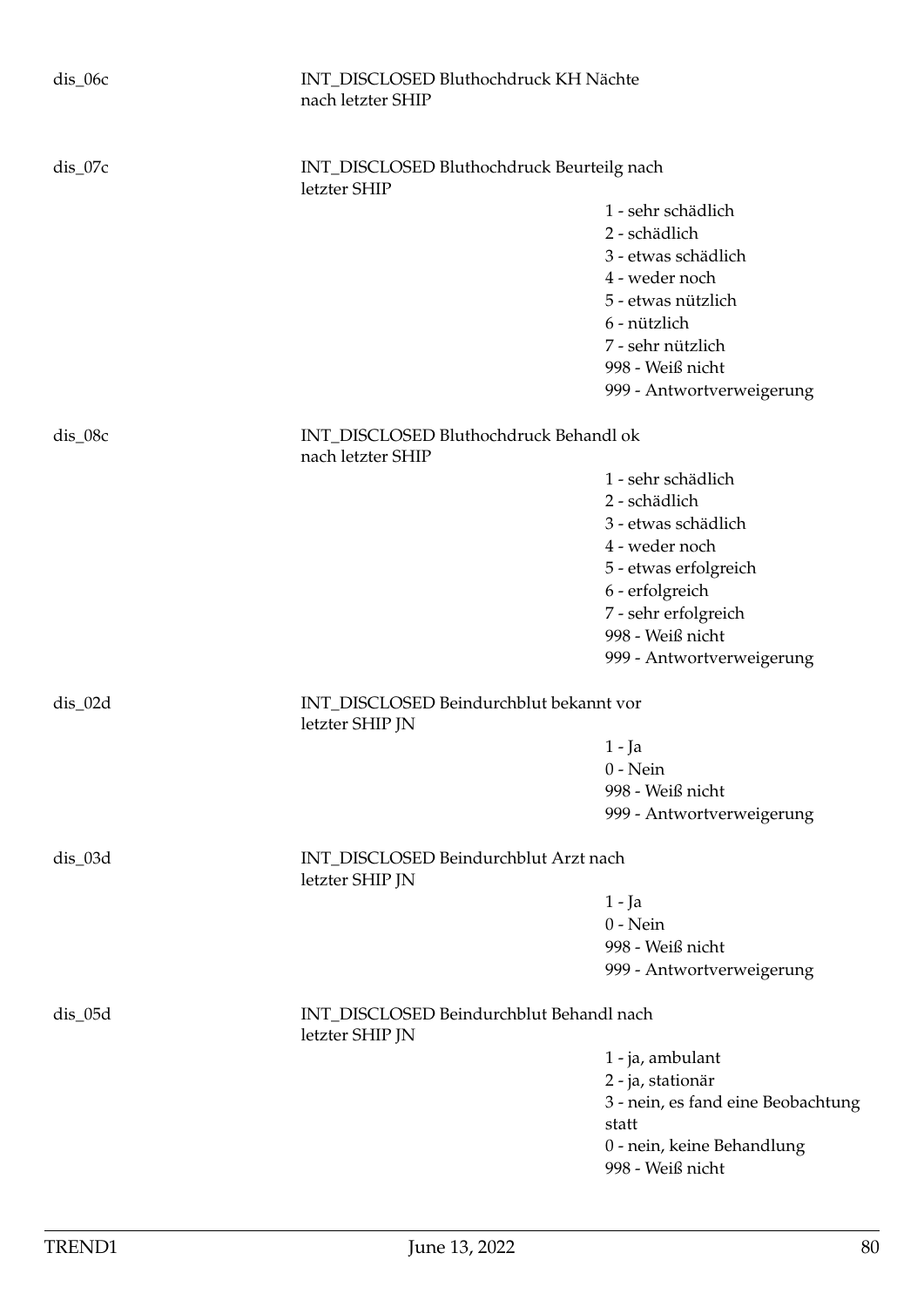| $dis\_06d$ | INT_DISCLOSED Beindurchblut KH Nächte<br>nach letzter SHIP     |                                             |
|------------|----------------------------------------------------------------|---------------------------------------------|
| $dis_07d$  | INT_DISCLOSED Beindurchblut Beurteilg nach<br>letzter SHIP     |                                             |
|            |                                                                | 1 - sehr schädlich                          |
|            |                                                                | 2 - schädlich                               |
|            |                                                                | 3 - etwas schädlich                         |
|            |                                                                | 4 - weder noch                              |
|            |                                                                | 5 - etwas nützlich                          |
|            |                                                                | 6 - nützlich                                |
|            |                                                                | 7 - sehr nützlich                           |
|            |                                                                | 998 - Weiß nicht                            |
|            |                                                                | 999 - Antwortverweigerung                   |
| dis_08d    | INT_DISCLOSED Beindurchblut Behandl ok<br>nach letzter SHIP    |                                             |
|            |                                                                | 1 - sehr schädlich                          |
|            |                                                                | 2 - schädlich                               |
|            |                                                                | 3 - etwas schädlich                         |
|            |                                                                | 4 - weder noch                              |
|            |                                                                | 5 - etwas erfolgreich                       |
|            |                                                                | 6 - erfolgreich                             |
|            |                                                                | 7 - sehr erfolgreich                        |
|            |                                                                | 998 - Weiß nicht                            |
|            |                                                                | 999 - Antwortverweigerung                   |
| dis_02e    | INT_DISCLOSED Fettleber bekannt vor letzter<br><b>SHIP JN</b>  |                                             |
|            |                                                                | $1 - Ja$                                    |
|            |                                                                | $0$ - Nein                                  |
|            |                                                                | 998 - Weiß nicht                            |
|            |                                                                | 999 - Antwortverweigerung                   |
| dis_03e    | INT_DISCLOSED Fettleber Arzt nach letzter<br><b>SHIP JN</b>    |                                             |
|            |                                                                | $1 - Ja$                                    |
|            |                                                                | $0 - Nein$                                  |
|            |                                                                | 998 - Weiß nicht                            |
|            |                                                                | 999 - Antwortverweigerung                   |
| dis_05e    | INT_DISCLOSED Fettleber Behandl nach letzter<br><b>SHIP JN</b> |                                             |
|            |                                                                | 1 - ja, ambulant                            |
|            |                                                                | 2 - ja, stationär                           |
|            |                                                                | 3 - nein, es fand eine Beobachtung<br>statt |
|            |                                                                | 0 - nein, keine Behandlung                  |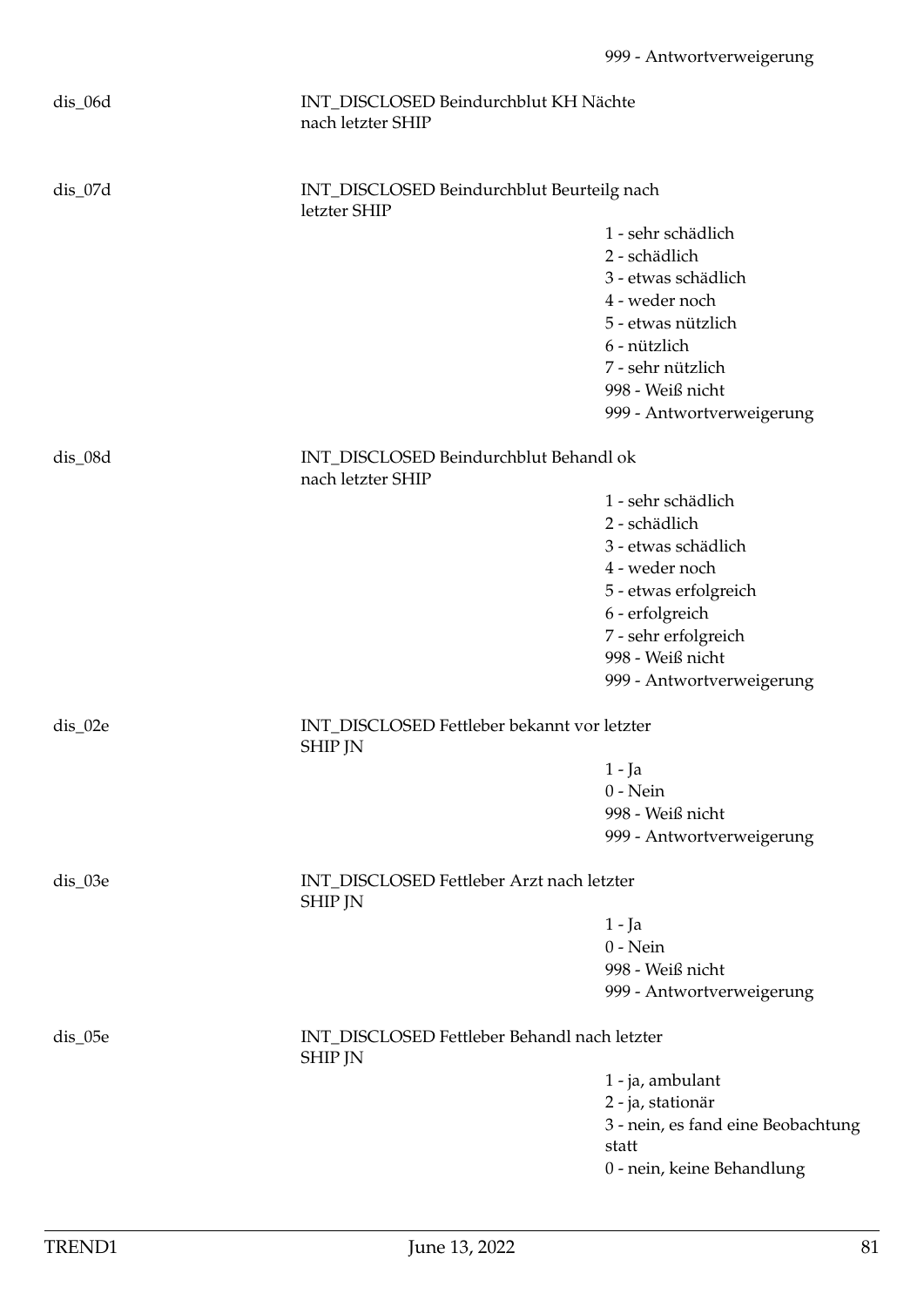|                       |                                                                | 998 - Weiß nicht<br>999 - Antwortverweigerung |
|-----------------------|----------------------------------------------------------------|-----------------------------------------------|
| dis_06e               | INT DISCLOSED Fettleber KH Nächte nach<br>letzter SHIP         |                                               |
| dis_07e               | INT_DISCLOSED Fettleber Beurteilg nach letzter<br><b>SHIP</b>  |                                               |
|                       |                                                                | 1 - sehr schädlich                            |
|                       |                                                                | 2 - schädlich                                 |
|                       |                                                                | 3 - etwas schädlich                           |
|                       |                                                                | 4 - weder noch                                |
|                       |                                                                | 5 - etwas nützlich                            |
|                       |                                                                | 6 - nützlich                                  |
|                       |                                                                | 7 - sehr nützlich                             |
|                       |                                                                | 998 - Weiß nicht                              |
|                       |                                                                | 999 - Antwortverweigerung                     |
| dis_08e               | INT_DISCLOSED Fettleber Behandl ok nach<br>letzter SHIP        |                                               |
|                       |                                                                | 1 - sehr schädlich                            |
|                       |                                                                | 2 - schädlich                                 |
|                       |                                                                | 3 - etwas schädlich                           |
|                       |                                                                | 4 - weder noch                                |
|                       |                                                                | 5 - etwas erfolgreich                         |
|                       |                                                                | 6 - erfolgreich                               |
|                       |                                                                | 7 - sehr erfolgreich                          |
|                       |                                                                | 998 - Weiß nicht                              |
|                       |                                                                | 999 - Antwortverweigerung                     |
| $dis_02f$             | INT_DISCLOSED Gallensteine bekannt vor<br>letzter SHIP JN      |                                               |
|                       |                                                                | $1 - Ja$                                      |
|                       |                                                                | $0$ - Nein                                    |
|                       |                                                                | 998 - Weiß nicht                              |
|                       |                                                                | 999 - Antwortverweigerung                     |
| $dis_03f$             | INT_DISCLOSED Gallensteine Arzt nach letzter<br><b>SHIP JN</b> |                                               |
|                       |                                                                | $1 - Ja$                                      |
|                       |                                                                | $0$ - Nein                                    |
|                       |                                                                | 998 - Weiß nicht                              |
|                       |                                                                | 999 - Antwortverweigerung                     |
| $dis$ <sub>-05f</sub> | INT_DISCLOSED Gallensteine Behandl nach<br>letzter SHIP JN     |                                               |
|                       |                                                                | 1 - ja, ambulant                              |
|                       |                                                                | 2 - ja, stationär                             |
|                       |                                                                | 3 - nein, es fand eine Beobachtung            |
|                       |                                                                | statt                                         |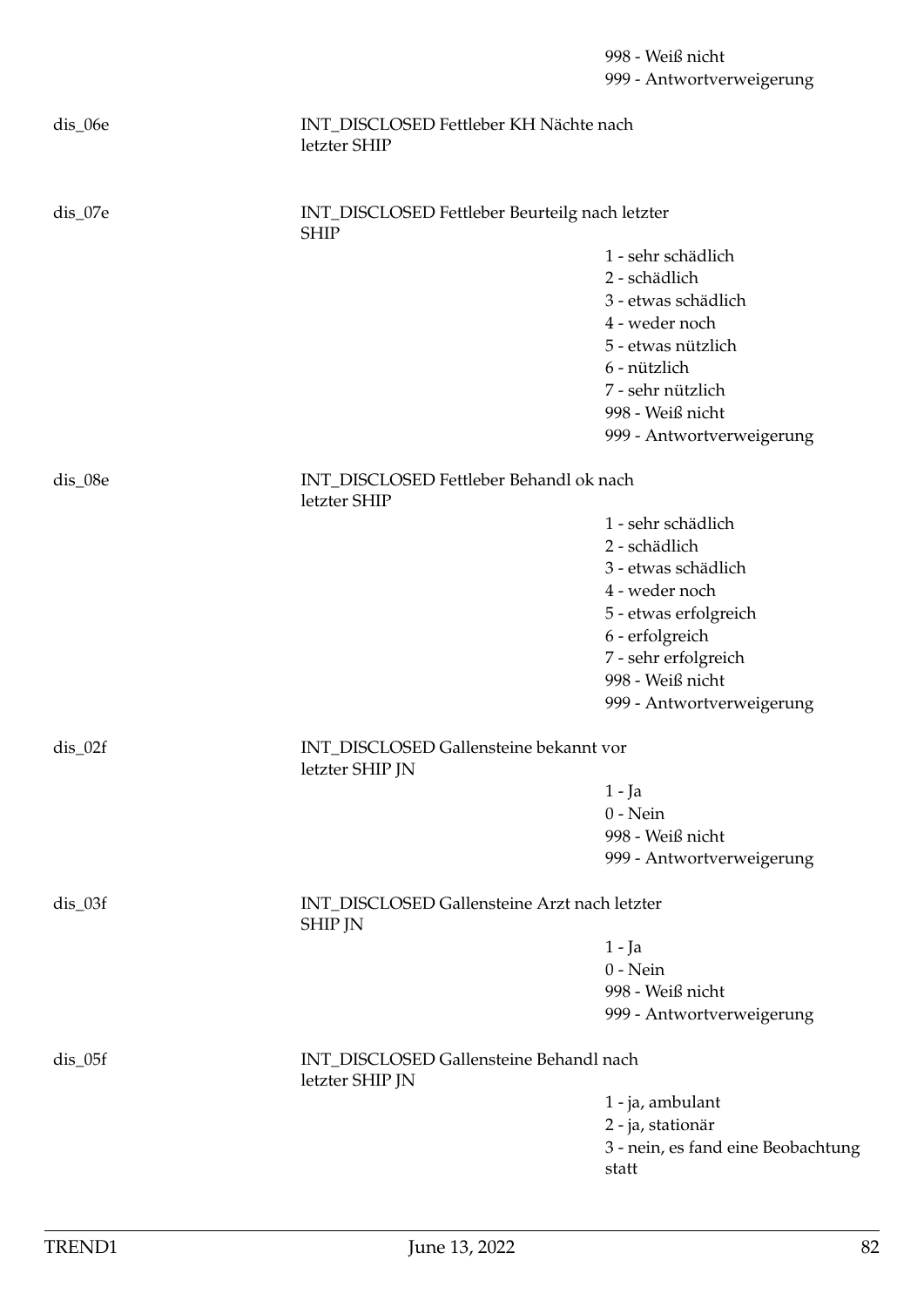|           |                                                              | 0 - nein, keine Behandlung<br>998 - Weiß nicht<br>999 - Antwortverweigerung |
|-----------|--------------------------------------------------------------|-----------------------------------------------------------------------------|
| dis_06f   | INT_DISCLOSED Gallensteine KH Nächte nach<br>letzter SHIP    |                                                                             |
| $dis_07f$ | INT_DISCLOSED Gallensteine Beurteilg nach<br>letzter SHIP    |                                                                             |
|           |                                                              | 1 - sehr schädlich                                                          |
|           |                                                              | 2 - schädlich                                                               |
|           |                                                              | 3 - etwas schädlich                                                         |
|           |                                                              | 4 - weder noch                                                              |
|           |                                                              | 5 - etwas nützlich                                                          |
|           |                                                              | 6 - nützlich                                                                |
|           |                                                              | 7 - sehr nützlich                                                           |
|           |                                                              | 998 - Weiß nicht                                                            |
|           |                                                              | 999 - Antwortverweigerung                                                   |
| dis_08f   | INT_DISCLOSED Gallensteine Behandl ok nach<br>letzter SHIP   |                                                                             |
|           |                                                              | 1 - sehr schädlich                                                          |
|           |                                                              | 2 - schädlich                                                               |
|           |                                                              | 3 - etwas schädlich                                                         |
|           |                                                              | 4 - weder noch                                                              |
|           |                                                              | 5 - etwas erfolgreich                                                       |
|           |                                                              | 6 - erfolgreich                                                             |
|           |                                                              | 7 - sehr erfolgreich                                                        |
|           |                                                              | 998 - Weiß nicht                                                            |
|           |                                                              | 999 - Antwortverweigerung                                                   |
| $dis_02g$ | INT_DISCLOSED Gefäßverengung bekannt vor<br>letzter SHIP JN  |                                                                             |
|           |                                                              | $1 - Ja$                                                                    |
|           |                                                              | $0$ - Nein                                                                  |
|           |                                                              | 998 - Weiß nicht                                                            |
|           |                                                              | 999 - Antwortverweigerung                                                   |
| dis_03g   | INT_DISCLOSED Gefäßverengung Arzt nach<br>letzter SHIP JN    |                                                                             |
|           |                                                              | $1 - Ja$                                                                    |
|           |                                                              | $0$ - Nein                                                                  |
|           |                                                              | 998 - Weiß nicht                                                            |
|           |                                                              | 999 - Antwortverweigerung                                                   |
| $dis_05g$ | INT_DISCLOSED Gefäßverengung Behandl nach<br>letzter SHIP JN |                                                                             |
|           |                                                              | 1 - ja, ambulant                                                            |
|           |                                                              | 2 - ja, stationär                                                           |
|           |                                                              |                                                                             |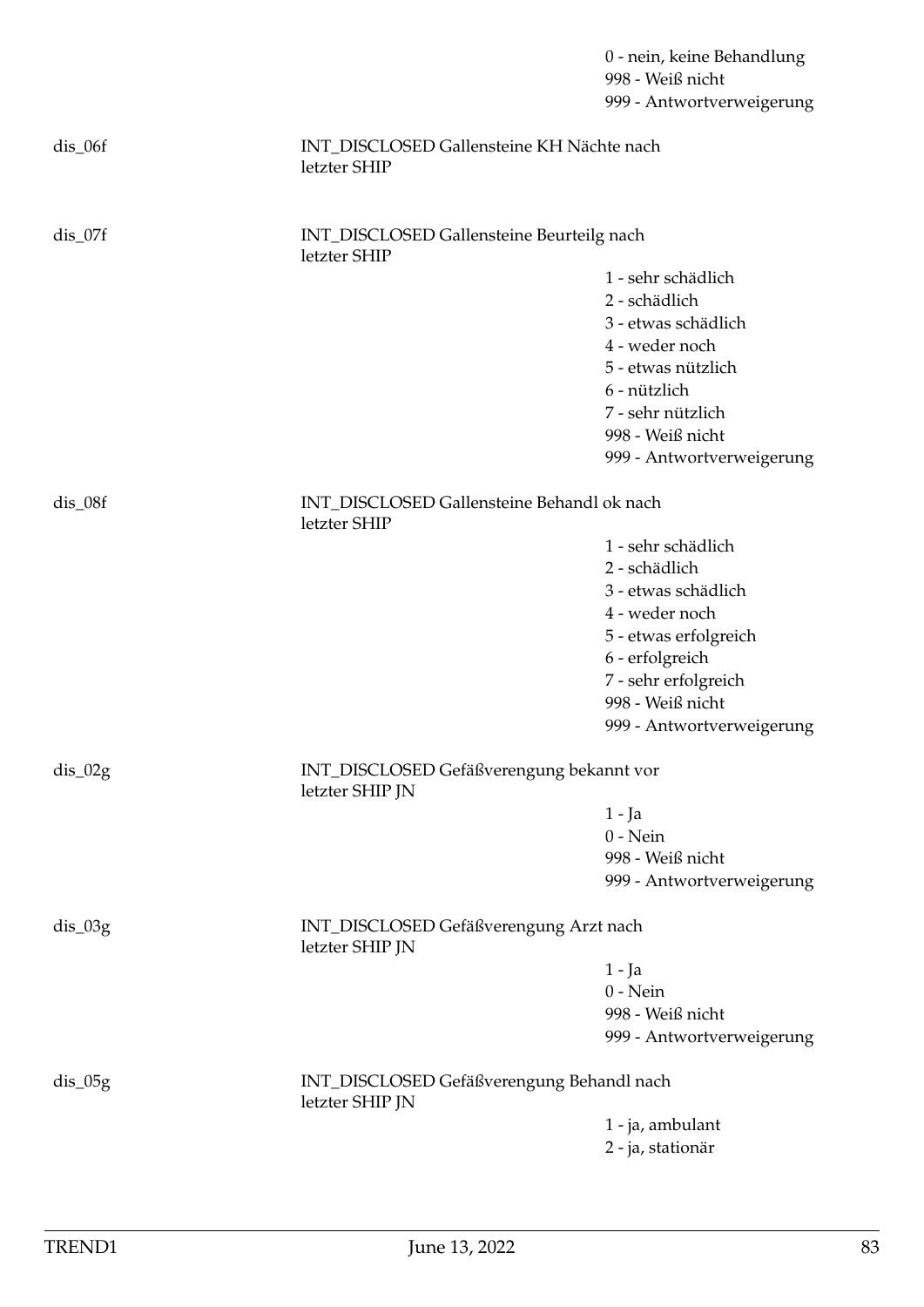3 - nein, es fand eine Beobachtung statt 0 - nein, keine Behandlung 998 - Weiß nicht 999 - Antwortverweigerung

| $dis_06g$ | INT_DISCLOSED Gefäßverengung KH Nächte<br>nach letzter SHIP  |                                      |
|-----------|--------------------------------------------------------------|--------------------------------------|
| $dis_07g$ | INT_DISCLOSED Gefäßverengung Beurteilg<br>nach letzter SHIP  |                                      |
|           |                                                              | 1 - sehr schädlich                   |
|           |                                                              | 2 - schädlich                        |
|           |                                                              | 3 - etwas schädlich                  |
|           |                                                              | 4 - weder noch<br>5 - etwas nützlich |
|           |                                                              | 6 - nützlich                         |
|           |                                                              | 7 - sehr nützlich                    |
|           |                                                              | 998 - Weiß nicht                     |
|           |                                                              | 999 - Antwortverweigerung            |
| $dis_08g$ | INT_DISCLOSED Gefäßverengung Behandl ok<br>nach letzter SHIP |                                      |
|           |                                                              | 1 - sehr schädlich                   |
|           |                                                              | 2 - schädlich                        |
|           |                                                              | 3 - etwas schädlich                  |
|           |                                                              | 4 - weder noch                       |
|           |                                                              | 5 - etwas erfolgreich                |
|           |                                                              | 6 - erfolgreich                      |
|           |                                                              | 7 - sehr erfolgreich                 |
|           |                                                              | 998 - Weiß nicht                     |
|           |                                                              | 999 - Antwortverweigerung            |
| $dis_02h$ | INT_DISCLOSED Herz bekannt vor letzter SHIP<br>JN            |                                      |
|           |                                                              | 1 - Ja                               |
|           |                                                              | $0$ - Nein                           |
|           |                                                              | 998 - Weiß nicht                     |
|           |                                                              | 999 - Antwortverweigerung            |
| dis_03h   | INT_DISCLOSED Herz Arzt nach letzter SHIP JN                 |                                      |
|           |                                                              | $1 - Ja$                             |
|           |                                                              | $0$ - Nein<br>998 - Weiß nicht       |
|           |                                                              | 999 - Antwortverweigerung            |
|           |                                                              |                                      |
| $dis_05h$ | INT_DISCLOSED Herz Behandl nach letzter<br><b>SHIP JN</b>    |                                      |
|           |                                                              | 1 - ja, ambulant                     |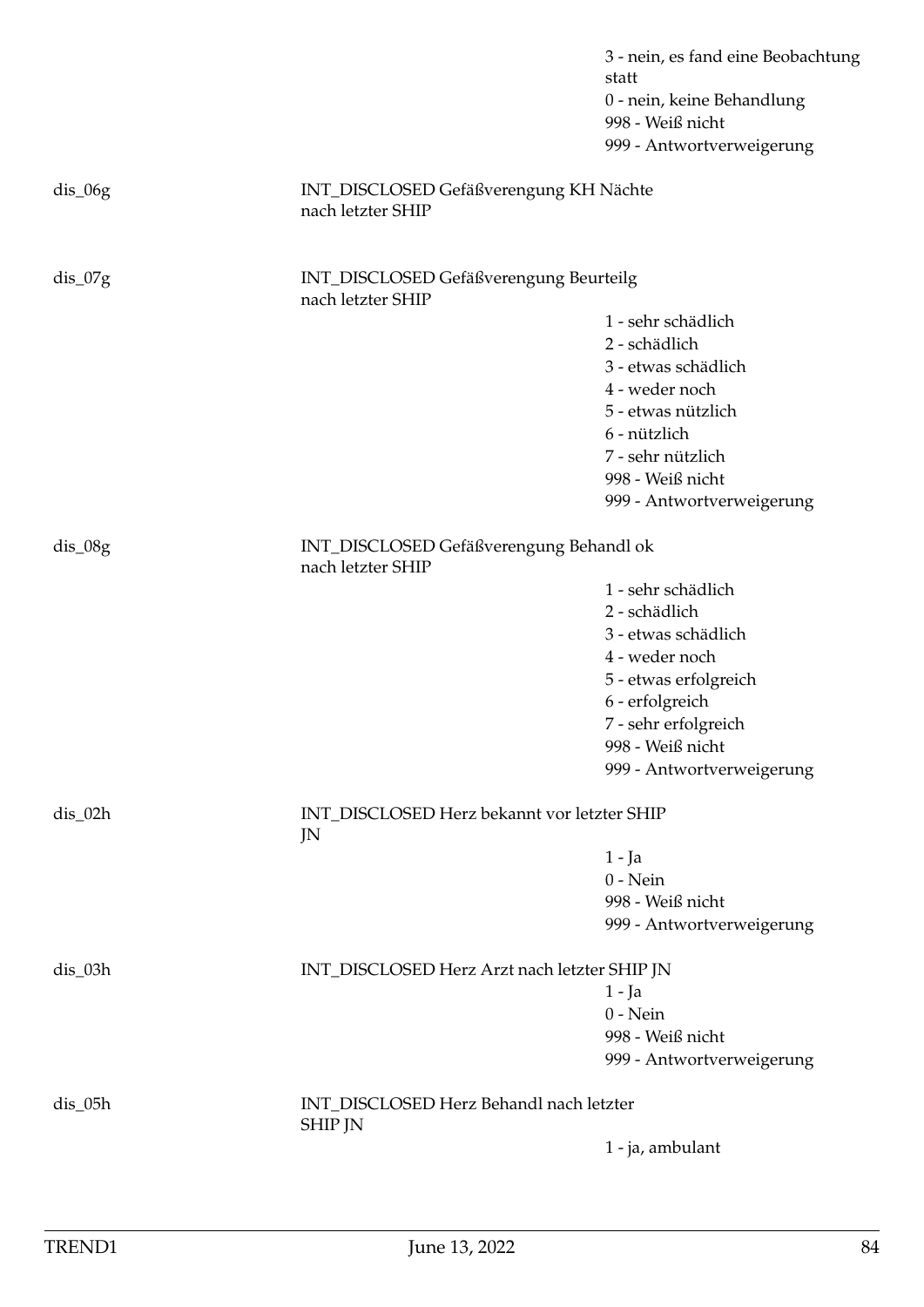|           |                                                               | 2 - ja, stationär                           |
|-----------|---------------------------------------------------------------|---------------------------------------------|
|           |                                                               | 3 - nein, es fand eine Beobachtung<br>statt |
|           |                                                               | 0 - nein, keine Behandlung                  |
|           |                                                               | 998 - Weiß nicht                            |
|           |                                                               | 999 - Antwortverweigerung                   |
| $dis_06h$ | INT_DISCLOSED Herz KH Nächte nach letzter<br><b>SHIP</b>      |                                             |
| $dis_07h$ | INT_DISCLOSED Herz Beurteilg nach letzter<br><b>SHIP</b>      |                                             |
|           |                                                               | 1 - sehr schädlich                          |
|           |                                                               | 2 - schädlich                               |
|           |                                                               | 3 - etwas schädlich                         |
|           |                                                               | 4 - weder noch                              |
|           |                                                               | 5 - etwas nützlich                          |
|           |                                                               | 6 - nützlich                                |
|           |                                                               | 7 - sehr nützlich                           |
|           |                                                               | 998 - Weiß nicht                            |
|           |                                                               | 999 - Antwortverweigerung                   |
| dis_08h   | INT_DISCLOSED Herz Behandl ok nach letzter<br><b>SHIP</b>     |                                             |
|           |                                                               | 1 - sehr schädlich                          |
|           |                                                               | 2 - schädlich                               |
|           |                                                               | 3 - etwas schädlich                         |
|           |                                                               | 4 - weder noch                              |
|           |                                                               | 5 - etwas erfolgreich                       |
|           |                                                               | 6 - erfolgreich                             |
|           |                                                               | 7 - sehr erfolgreich                        |
|           |                                                               | 998 - Weiß nicht                            |
|           |                                                               | 999 - Antwortverweigerung                   |
| $dis_02i$ | INT_DISCLOSED Karies/Paro bekannt vor<br>letzter SHIP JN      |                                             |
|           |                                                               | $1 - Ja$                                    |
|           |                                                               | $0 - Nein$                                  |
|           |                                                               | 998 - Weiß nicht                            |
|           |                                                               | 999 - Antwortverweigerung                   |
| $dis_03i$ | INT_DISCLOSED Karies/Paro Arzt nach letzter<br><b>SHIP JN</b> |                                             |
|           |                                                               | $1 - Ja$                                    |
|           |                                                               | $0$ - Nein                                  |
|           |                                                               | 998 - Weiß nicht                            |
|           |                                                               | 999 - Antwortverweigerung                   |
| $dis_05i$ | INT_DISCLOSED Karies/Paro Behandl nach<br>letzter SHIP JN     |                                             |
|           |                                                               |                                             |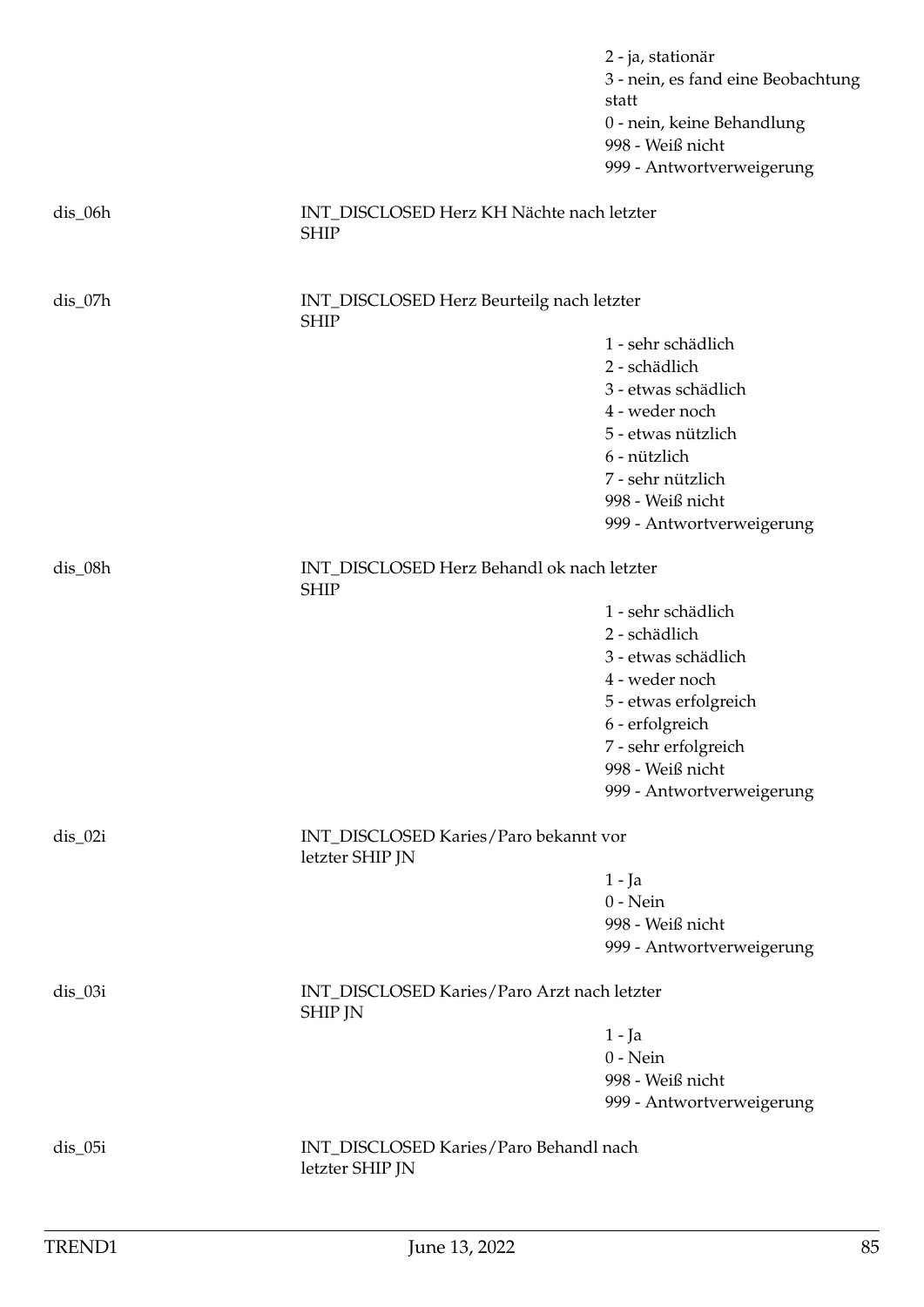1 - ja, ambulant 2 - ja, stationär 3 - nein, es fand eine Beobachtung statt 0 - nein, keine Behandlung 998 - Weiß nicht 999 - Antwortverweigerung dis\_06i INT\_DISCLOSED Karies/Paro KH Nächte nach letzter SHIP dis\_07i INT\_DISCLOSED Karies/Paro Beurteilg nach letzter SHIP 1 - sehr schädlich 2 - schädlich 3 - etwas schädlich 4 - weder noch 5 - etwas nützlich 6 - nützlich 7 - sehr nützlich 998 - Weiß nicht 999 - Antwortverweigerung dis 08i **INT** DISCLOSED Karies/Paro Behandl ok nach letzter SHIP 1 - sehr schädlich 2 - schädlich 3 - etwas schädlich 4 - weder noch 5 - etwas erfolgreich 6 - erfolgreich 7 - sehr erfolgreich 998 - Weiß nicht 999 - Antwortverweigerung dis\_02j INT\_DISCLOSED Osteoporose bekannt vor letzter SHIP JN 1 - Ja 0 - Nein 998 - Weiß nicht 999 - Antwortverweigerung dis\_03j INT\_DISCLOSED Osteoporose Arzt nach letzter SHIP JN 1 - Ja 0 - Nein 998 - Weiß nicht 999 - Antwortverweigerung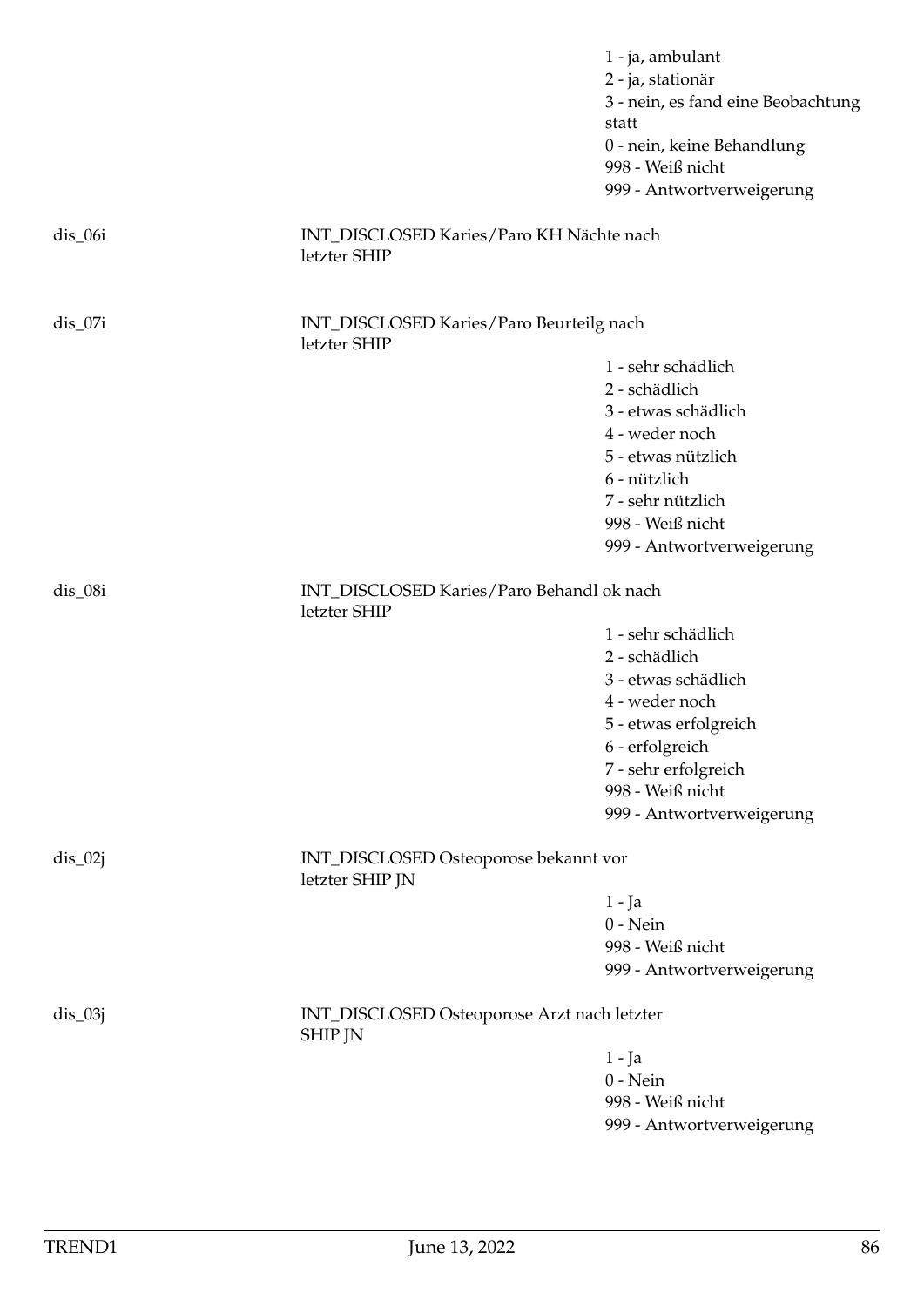| $dis_05j$ | INT_DISCLOSED Osteoporose Behandl nach<br>letzter SHIP JN  |                                                |
|-----------|------------------------------------------------------------|------------------------------------------------|
|           |                                                            | 1 - ja, ambulant                               |
|           |                                                            | 2 - ja, stationär                              |
|           |                                                            | 3 - nein, es fand eine Beobachtung<br>statt    |
|           |                                                            | 0 - nein, keine Behandlung<br>998 - Weiß nicht |
|           |                                                            | 999 - Antwortverweigerung                      |
| $dis_06j$ | INT_DISCLOSED Osteoporose KH Nächte nach<br>letzter SHIP   |                                                |
| $dis_07j$ | INT_DISCLOSED Osteoporose Beurteilg nach<br>letzter SHIP   |                                                |
|           |                                                            | 1 - sehr schädlich                             |
|           |                                                            | 2 - schädlich                                  |
|           |                                                            | 3 - etwas schädlich                            |
|           |                                                            | 4 - weder noch                                 |
|           |                                                            | 5 - etwas nützlich                             |
|           |                                                            | 6 - nützlich                                   |
|           |                                                            | 7 - sehr nützlich                              |
|           |                                                            | 998 - Weiß nicht                               |
|           |                                                            | 999 - Antwortverweigerung                      |
| $dis_08j$ | INT_DISCLOSED Osteoporose Behandl ok nach<br>letzter SHIP  |                                                |
|           |                                                            | 1 - sehr schädlich                             |
|           |                                                            | 2 - schädlich                                  |
|           |                                                            | 3 - etwas schädlich                            |
|           |                                                            | 4 - weder noch                                 |
|           |                                                            | 5 - etwas erfolgreich                          |
|           |                                                            | 6 - erfolgreich                                |
|           |                                                            | 7 - sehr erfolgreich                           |
|           |                                                            | 998 - Weiß nicht                               |
|           |                                                            | 999 - Antwortverweigerung                      |
| $dis_02k$ |                                                            |                                                |
|           | INT_DISCLOSED Krebsverdacht bekannt vor<br>letzter SHIP JN |                                                |
|           |                                                            | 1 - Ja                                         |
|           |                                                            | $0$ - Nein                                     |
|           |                                                            | 998 - Weiß nicht                               |
|           |                                                            | 999 - Antwortverweigerung                      |
| $dis_03k$ | INT_DISCLOSED Krebsverdacht Arzt nach<br>letzter SHIP JN   |                                                |
|           |                                                            | $1 - Ja$                                       |
|           |                                                            | $0$ - Nein                                     |
|           |                                                            | 998 - Weiß nicht<br>999 - Antwortverweigerung  |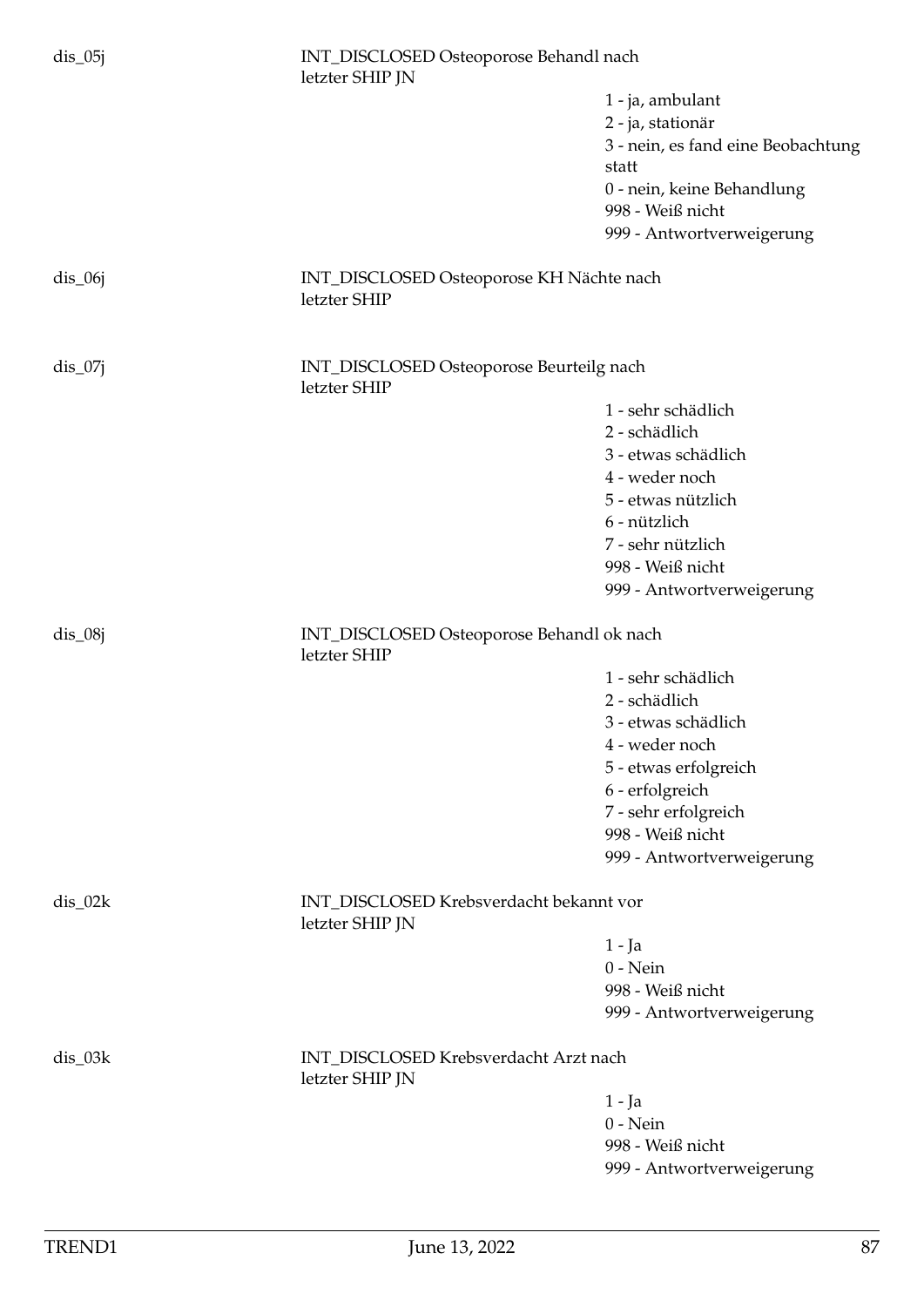| $dis_04k$ | INT_DISCLOSED Arzt Diagnose nach letzter<br><b>SHIP</b>     |                                                |  |
|-----------|-------------------------------------------------------------|------------------------------------------------|--|
|           |                                                             | 1 - Ja, gutartiger Tumor                       |  |
|           |                                                             | 2 - Ja, bösartiger Tumor                       |  |
|           |                                                             | 3 - unklar                                     |  |
|           |                                                             | 0 - kein Tumor                                 |  |
|           |                                                             | 998 - Weiß nicht                               |  |
|           |                                                             | 999 - Antwortverweigerung                      |  |
| $dis_05k$ | INT_DISCLOSED Krebsverdacht Behandl nach<br>letzter SHIP JN |                                                |  |
|           |                                                             | 1 - ja, ambulant                               |  |
|           |                                                             | 2 - ja, stationär                              |  |
|           |                                                             | 3 - nein, es fand eine Beobachtung<br>statt    |  |
|           |                                                             | 0 - nein, keine Behandlung<br>998 - Weiß nicht |  |
|           |                                                             | 999 - Antwortverweigerung                      |  |
| dis_06k   | INT_DISCLOSED Krebsverdacht KH Nächte<br>nach letzter SHIP  |                                                |  |
|           |                                                             |                                                |  |
| dis_07k   | INT_DISCLOSED Krebsverdacht Beurteilg nach<br>letzter SHIP  |                                                |  |
|           |                                                             | 1 - sehr schädlich                             |  |
|           |                                                             | 2 - schädlich                                  |  |
|           |                                                             | 3 - etwas schädlich                            |  |
|           |                                                             | 4 - weder noch                                 |  |
|           |                                                             | 5 - etwas nützlich                             |  |
|           |                                                             | 6 - nützlich                                   |  |
|           |                                                             | 7 - sehr nützlich                              |  |
|           |                                                             | 998 - Weiß nicht                               |  |
|           |                                                             | 999 - Antwortverweigerung                      |  |
| dis_08k   | INT_DISCLOSED Krebsverdacht Behandl ok<br>nach letzter SHIP |                                                |  |
|           |                                                             | 1 - sehr schädlich                             |  |
|           |                                                             | 2 - schädlich                                  |  |
|           |                                                             | 3 - etwas schädlich                            |  |
|           |                                                             | 4 - weder noch                                 |  |
|           |                                                             | 5 - etwas erfolgreich                          |  |
|           |                                                             | 6 - erfolgreich                                |  |
|           |                                                             | 7 - sehr erfolgreich                           |  |
|           |                                                             | 998 - Weiß nicht                               |  |
|           |                                                             | 999 - Antwortverweigerung                      |  |
| $dis_021$ | INT_DISCLOSED chron Bronch bekannt vor<br>letzter SHIP JN   |                                                |  |
|           |                                                             | $1 - Ja$                                       |  |
|           |                                                             |                                                |  |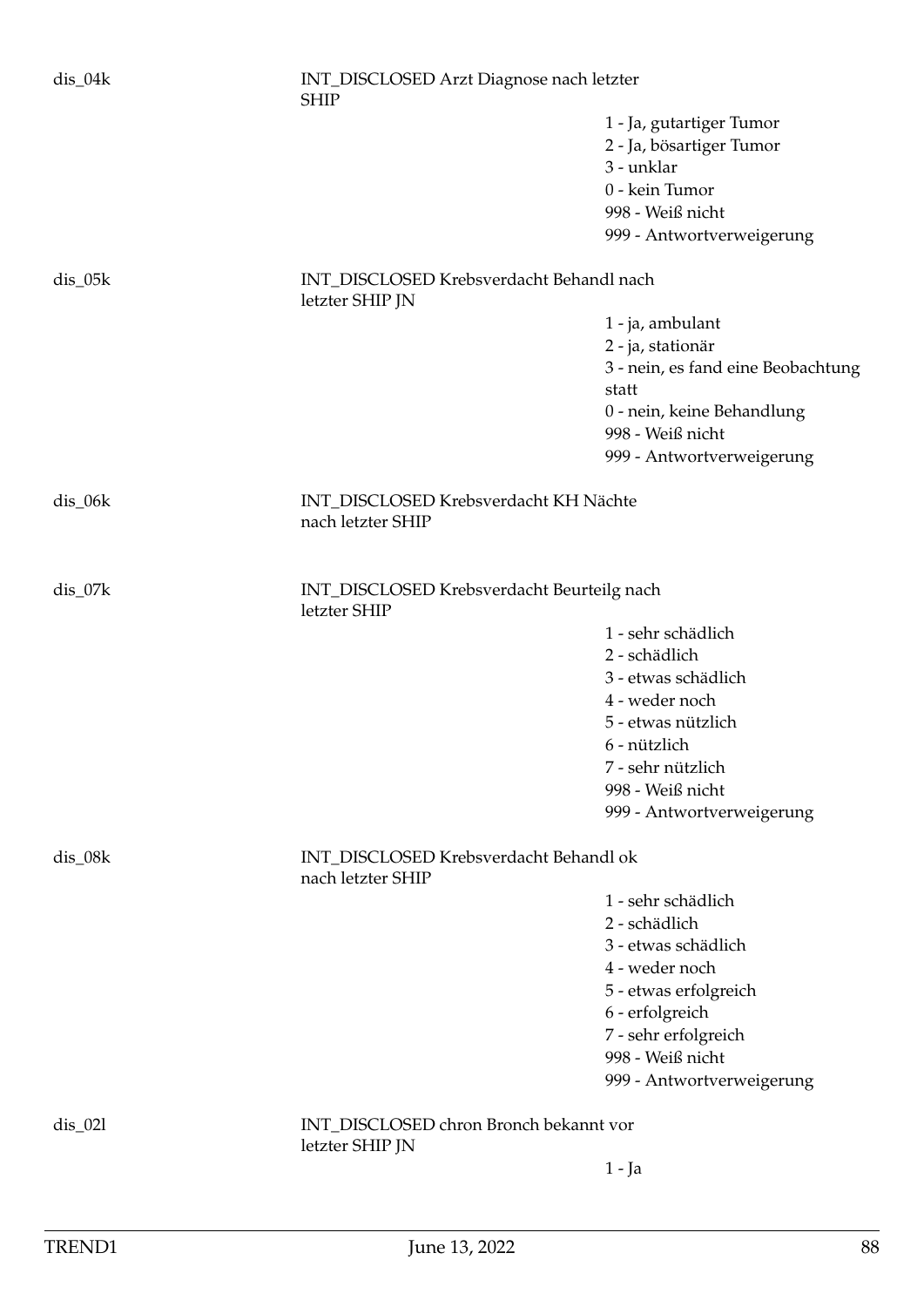|           |                                                                | $0$ - Nein<br>998 - Weiß nicht<br>999 - Antwortverweigerung |
|-----------|----------------------------------------------------------------|-------------------------------------------------------------|
| $dis_031$ | INT_DISCLOSED chron Bronch Arzt nach letzter<br><b>SHIP JN</b> |                                                             |
|           |                                                                | $1 - Ja$                                                    |
|           |                                                                | $0$ - Nein                                                  |
|           |                                                                | 998 - Weiß nicht                                            |
|           |                                                                | 999 - Antwortverweigerung                                   |
| $dis$ 051 | INT_DISCLOSED chron Bronch Behandl nach<br>letzter SHIP JN     |                                                             |
|           |                                                                | 1 - ja, ambulant                                            |
|           |                                                                | 2 - ja, stationär                                           |
|           |                                                                | 3 - nein, es fand eine Beobachtung<br>statt                 |
|           |                                                                | 0 - nein, keine Behandlung                                  |
|           |                                                                | 998 - Weiß nicht                                            |
|           |                                                                | 999 - Antwortverweigerung                                   |
| $dis_061$ | INT_DISCLOSED chron Bronch KH Nächte nach<br>letzter SHIP      |                                                             |
| $dis_071$ | INT_DISCLOSED chron Bronch Beurteilg nach<br>letzter SHIP      |                                                             |
|           |                                                                | 1 - sehr schädlich                                          |
|           |                                                                | 2 - schädlich                                               |
|           |                                                                | 3 - etwas schädlich                                         |
|           |                                                                | 4 - weder noch                                              |
|           |                                                                | 5 - etwas nützlich                                          |
|           |                                                                | 6 - nützlich                                                |
|           |                                                                | 7 - sehr nützlich                                           |
|           |                                                                | 998 - Weiß nicht                                            |
|           |                                                                | 999 - Antwortverweigerung                                   |
| $dis_081$ | INT_DISCLOSED chron Bronch Behandl ok nach<br>letzter SHIP     |                                                             |
|           |                                                                | 1 - sehr schädlich                                          |
|           |                                                                | 2 - schädlich                                               |
|           |                                                                | 3 - etwas schädlich                                         |
|           |                                                                | 4 - weder noch                                              |
|           |                                                                | 5 - etwas erfolgreich                                       |
|           |                                                                | 6 - erfolgreich                                             |
|           |                                                                | 7 - sehr erfolgreich<br>998 - Weiß nicht                    |
|           |                                                                | 999 - Antwortverweigerung                                   |
|           |                                                                |                                                             |
| $dis_02m$ | INT_DISCLOSED Schilddrüse bekannt vor<br>letzter SHIP JN       |                                                             |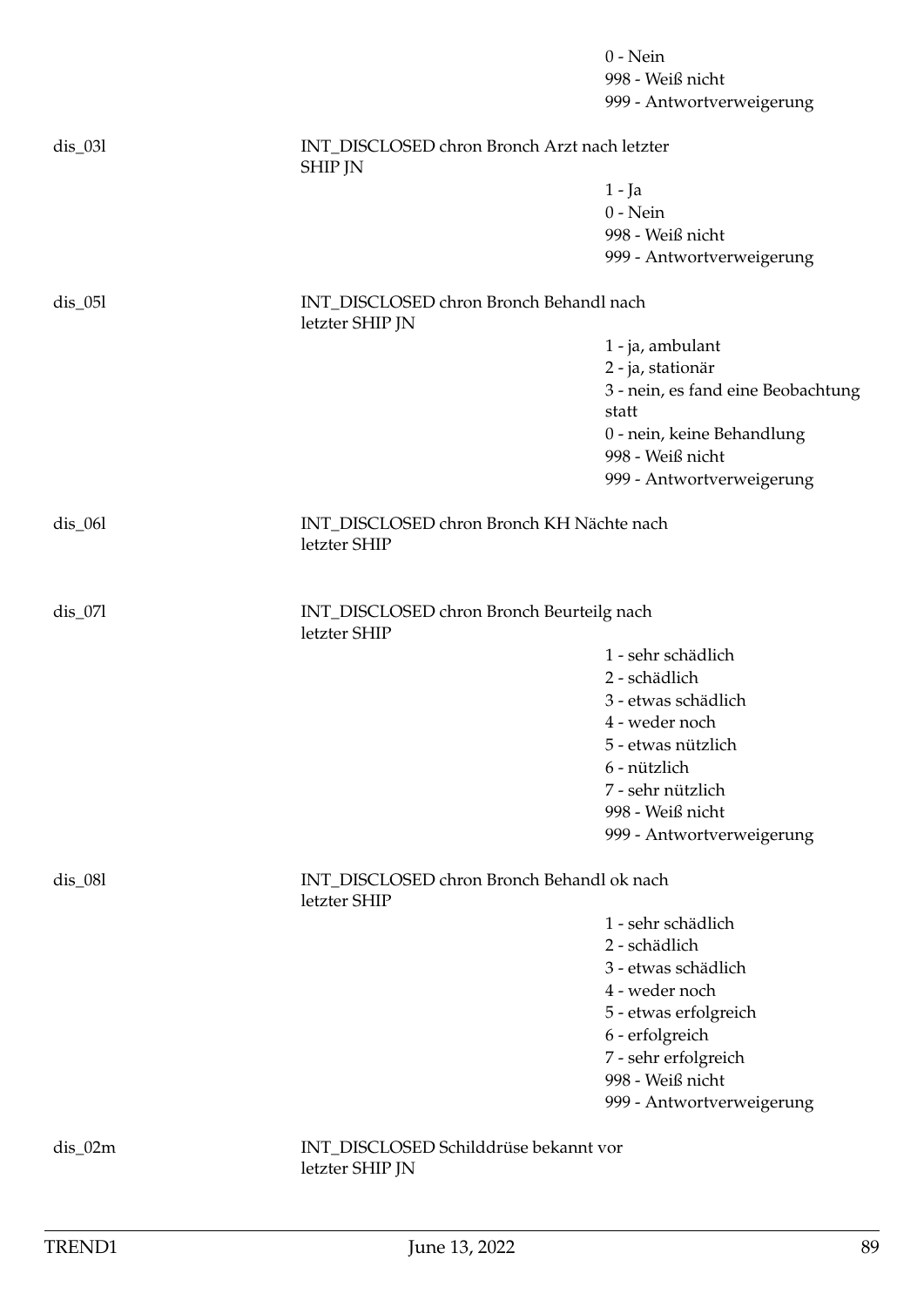|           |                                                               | $1 - Ja$                           |
|-----------|---------------------------------------------------------------|------------------------------------|
|           |                                                               | $0$ - Nein                         |
|           |                                                               | 998 - Weiß nicht                   |
|           |                                                               | 999 - Antwortverweigerung          |
| $dis_03m$ | INT_DISCLOSED Schilddrüse Arzt nach letzter<br><b>SHIP JN</b> |                                    |
|           |                                                               | $1 - Ja$                           |
|           |                                                               | $0$ - Nein                         |
|           |                                                               | 998 - Weiß nicht                   |
|           |                                                               | 999 - Antwortverweigerung          |
| $dis_05m$ | INT_DISCLOSED Schilddrüse Behandl nach<br>letzter SHIP JN     |                                    |
|           |                                                               | 1 - ja, ambulant                   |
|           |                                                               | 2 - ja, stationär                  |
|           |                                                               | 3 - nein, es fand eine Beobachtung |
|           |                                                               | statt                              |
|           |                                                               | 0 - nein, keine Behandlung         |
|           |                                                               | 998 - Weiß nicht                   |
|           |                                                               | 999 - Antwortverweigerung          |
| $dis_06m$ | INT_DISCLOSED Schilddrüse KH Nächte nach<br>letzter SHIP      |                                    |
| $dis_07m$ | INT_DISCLOSED Schilddrüse Beurteilg nach<br>letzter SHIP      |                                    |
|           |                                                               | 1 - sehr schädlich                 |
|           |                                                               | 2 - schädlich                      |
|           |                                                               | 3 - etwas schädlich                |
|           |                                                               | 4 - weder noch                     |
|           |                                                               | 5 - etwas nützlich                 |
|           |                                                               | 6 - nützlich                       |
|           |                                                               | 7 - sehr nützlich                  |
|           |                                                               | 998 - Weiß nicht                   |
|           |                                                               | 999 - Antwortverweigerung          |
| $dis_08m$ | INT_DISCLOSED Schilddrüse Behandl ok nach<br>letzter SHIP     |                                    |
|           |                                                               | 1 - sehr schädlich                 |
|           |                                                               | 2 - schädlich                      |
|           |                                                               | 3 - etwas schädlich                |
|           |                                                               | 4 - weder noch                     |
|           |                                                               | 5 - etwas erfolgreich              |
|           |                                                               | 6 - erfolgreich                    |
|           |                                                               | 7 - sehr erfolgreich               |
|           |                                                               | 998 - Weiß nicht                   |
|           |                                                               | 999 - Antwortverweigerung          |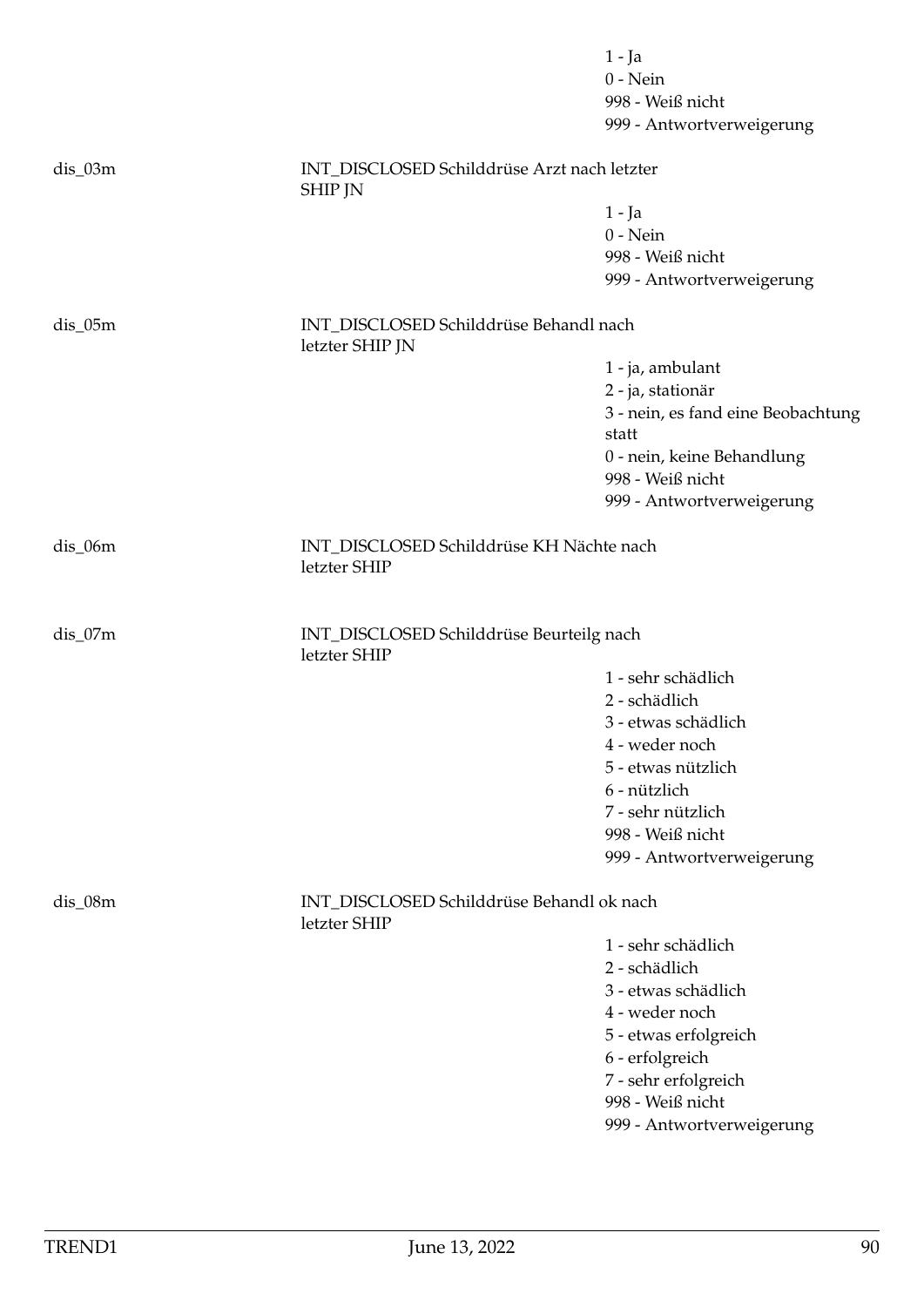| $dis_02n$  | INT_DISCLOSED Schlafstörung bekannt vor<br>letzter SHIP JN  |                                             |  |
|------------|-------------------------------------------------------------|---------------------------------------------|--|
|            |                                                             | $1 - Ja$                                    |  |
|            |                                                             | $0$ - Nein                                  |  |
|            |                                                             | 998 - Weiß nicht                            |  |
|            |                                                             | 999 - Antwortverweigerung                   |  |
| $dis_03n$  | INT_DISCLOSED Schlafstörung Arzt nach<br>letzter SHIP JN    |                                             |  |
|            |                                                             | 1 - Ja                                      |  |
|            |                                                             | $0$ - Nein                                  |  |
|            |                                                             | 998 - Weiß nicht                            |  |
|            |                                                             | 999 - Antwortverweigerung                   |  |
| $dis_05n$  | INT_DISCLOSED Schlafstörung Behandl nach<br>letzter SHIP JN |                                             |  |
|            |                                                             | 1 - ja, ambulant                            |  |
|            |                                                             | 2 - ja, stationär                           |  |
|            |                                                             | 3 - nein, es fand eine Beobachtung<br>statt |  |
|            |                                                             | 0 - nein, keine Behandlung                  |  |
|            |                                                             | 998 - Weiß nicht                            |  |
|            |                                                             | 999 - Antwortverweigerung                   |  |
| $dis_0$ 6n | INT_DISCLOSED Schlafstörung KH Nächte nach<br>letzter SHIP  |                                             |  |
| dis_07n    | INT_DISCLOSED Schlafstörung Beurteilg nach<br>letzter SHIP  |                                             |  |
|            |                                                             | 1 - sehr schädlich                          |  |
|            |                                                             | 2 - schädlich                               |  |
|            |                                                             | 3 - etwas schädlich                         |  |
|            |                                                             | 4 - weder noch                              |  |
|            |                                                             | 5 - etwas nützlich                          |  |
|            |                                                             | 6 - nützlich                                |  |
|            |                                                             | 7 - sehr nützlich                           |  |
|            |                                                             | 998 - Weiß nicht                            |  |
|            |                                                             | 999 - Antwortverweigerung                   |  |
| dis_08n    | INT_DISCLOSED Schlafstörung Behandl ok nach<br>letzter SHIP |                                             |  |
|            |                                                             | 1 - sehr schädlich                          |  |
|            |                                                             | 2 - schädlich                               |  |
|            |                                                             | 3 - etwas schädlich                         |  |
|            |                                                             | 4 - weder noch                              |  |
|            |                                                             | 5 - etwas erfolgreich                       |  |
|            |                                                             | 6 - erfolgreich                             |  |
|            |                                                             | 7 - sehr erfolgreich                        |  |
|            |                                                             | 998 - Weiß nicht                            |  |
|            |                                                             | 999 - Antwortverweigerung                   |  |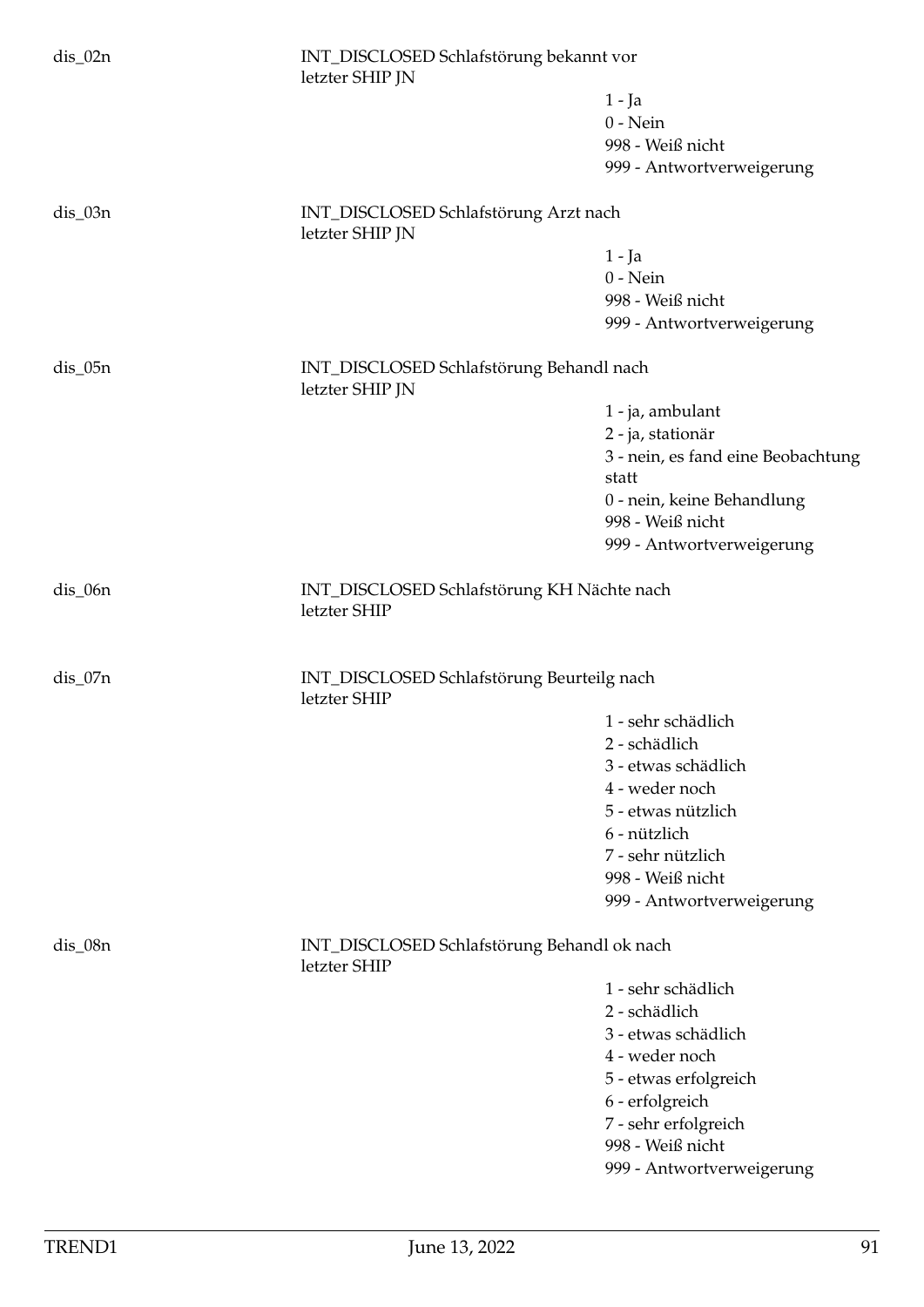| $dis_02o$  | letzter SHIP JN                                               | INT_DISCLOSED Prostatavergröß bekannt vor |  |
|------------|---------------------------------------------------------------|-------------------------------------------|--|
|            |                                                               | $1 - Ja$                                  |  |
|            |                                                               | $0$ - Nein                                |  |
|            |                                                               | 998 - Weiß nicht                          |  |
|            |                                                               | 999 - Antwortverweigerung                 |  |
| $dis_03o$  | INT_DISCLOSED Prostatavergrößerg Arzt nach<br>letzter SHIP JN |                                           |  |
|            |                                                               | $1 - Ja$                                  |  |
|            |                                                               | $0$ - Nein                                |  |
|            |                                                               | 998 - Weiß nicht                          |  |
|            |                                                               | 999 - Antwortverweigerung                 |  |
| $dis_05$   | INT_DISCLOSED Prostatavergröß Behandl nach<br>letzter SHIP JN |                                           |  |
|            |                                                               | 1 - ja, ambulant                          |  |
|            |                                                               | 2 - ja, stationär                         |  |
|            |                                                               | 3 - nein, es fand eine Beobachtung        |  |
|            |                                                               | statt                                     |  |
|            |                                                               | 0 - nein, keine Behandlung                |  |
|            |                                                               | 998 - Weiß nicht                          |  |
|            |                                                               | 999 - Antwortverweigerung                 |  |
| $dis_0$ 60 | INT_DISCLOSED Prostatavergröß KH Nächte<br>nach letzter SHIP  |                                           |  |
| $dis_07o$  | INT_DISCLOSED Prostatavergröß Beurteilg nach<br>letzter SHIP  |                                           |  |
|            |                                                               | 1 - sehr schädlich                        |  |
|            |                                                               | 2 - schädlich                             |  |
|            |                                                               | 3 - etwas schädlich                       |  |
|            |                                                               | 4 - weder noch                            |  |
|            |                                                               | 5 - etwas nützlich                        |  |
|            |                                                               | 6 - nützlich                              |  |
|            |                                                               | 7 - sehr nützlich                         |  |
|            |                                                               | 998 - Weiß nicht                          |  |
|            |                                                               | 999 - Antwortverweigerung                 |  |
| $dis_0$ 80 | INT_DISCLOSED Prostatavergr Behandl ok<br>letzte SHIP         |                                           |  |
|            |                                                               | 1 - sehr schädlich                        |  |
|            |                                                               | 2 - schädlich                             |  |
|            |                                                               | 3 - etwas schädlich                       |  |
|            |                                                               | 4 - weder noch                            |  |
|            |                                                               | 5 - etwas erfolgreich                     |  |
|            |                                                               | 6 - erfolgreich                           |  |
|            |                                                               | 7 - sehr erfolgreich                      |  |
|            |                                                               | 998 - Weiß nicht                          |  |
|            |                                                               |                                           |  |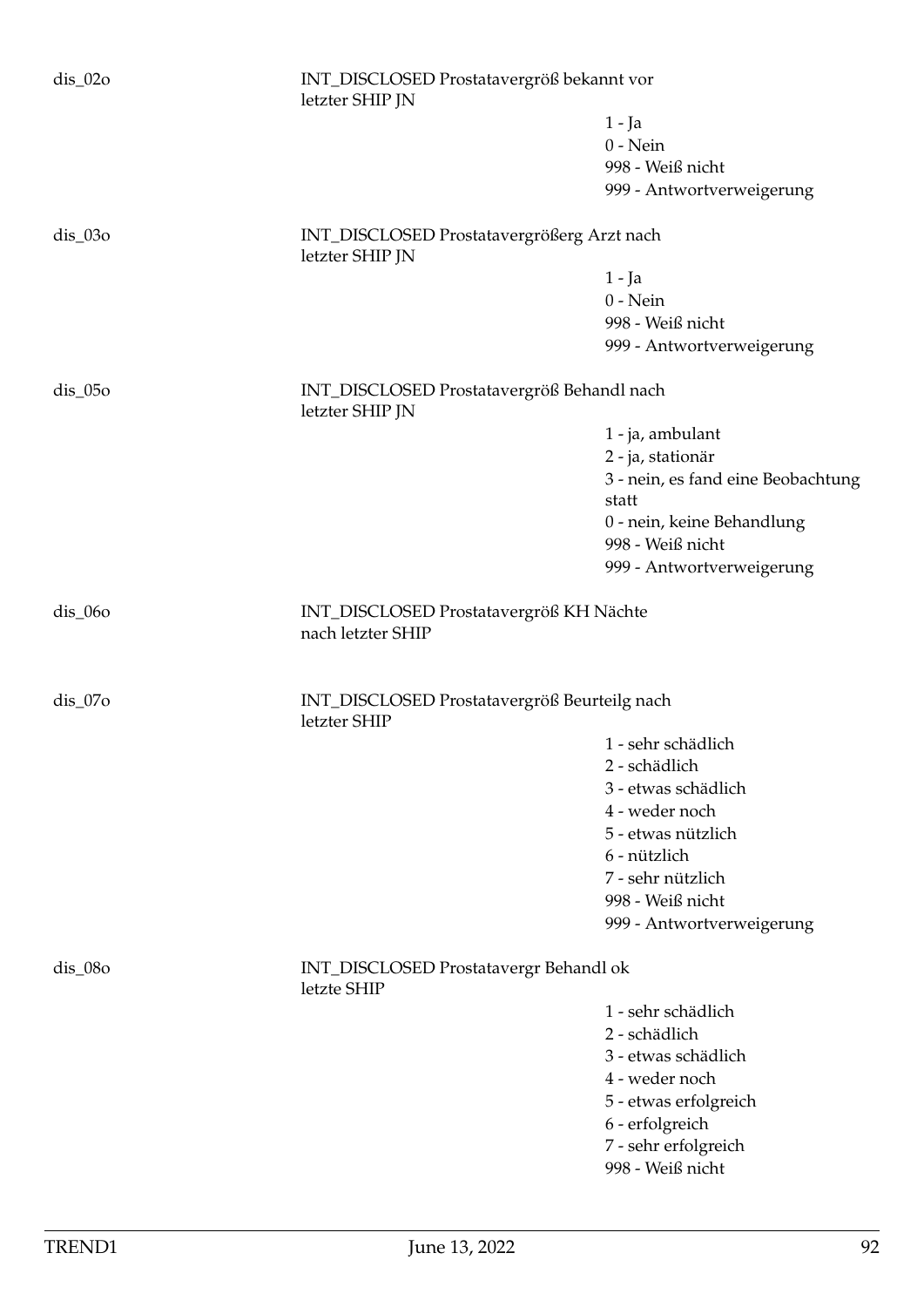| dis_02p   | <b>SHIP JN</b>                                                | INT_DISCLOSED Diabetes bekannt vor letzter |  |
|-----------|---------------------------------------------------------------|--------------------------------------------|--|
|           |                                                               | $1 - Ja$                                   |  |
|           |                                                               | $0$ - Nein                                 |  |
|           |                                                               | 998 - Weiß nicht                           |  |
|           |                                                               | 999 - Antwortverweigerung                  |  |
| $dis_03p$ | INT_DISCLOSED Diabetes Arzt nach letzter<br><b>SHIP JN</b>    |                                            |  |
|           |                                                               | $1 - Ja$                                   |  |
|           |                                                               | $0$ - Nein                                 |  |
|           |                                                               | 998 - Weiß nicht                           |  |
|           |                                                               | 999 - Antwortverweigerung                  |  |
| $dis_05p$ | INT_DISCLOSED Diabetes Behandl nach letzter<br><b>SHIP JN</b> |                                            |  |
|           |                                                               | 1 - ja, ambulant                           |  |
|           |                                                               | 2 - ja, stationär                          |  |
|           |                                                               | 3 - nein, es fand eine Beobachtung         |  |
|           |                                                               | statt                                      |  |
|           |                                                               | 0 - nein, keine Behandlung                 |  |
|           |                                                               | 998 - Weiß nicht                           |  |
|           |                                                               | 999 - Antwortverweigerung                  |  |
|           |                                                               |                                            |  |
| $dis_06p$ | INT_DISCLOSED Diabetes KH Nächte nach<br>letzter SHIP         |                                            |  |
| $dis_07p$ | INT_DISCLOSED Diabetes Beurteilg nach letzter<br><b>SHIP</b>  |                                            |  |
|           |                                                               | 1 - sehr schädlich                         |  |
|           |                                                               | 2 - schädlich                              |  |
|           |                                                               | 3 - etwas schädlich                        |  |
|           |                                                               | 4 - weder noch                             |  |
|           |                                                               | 5 - etwas nützlich                         |  |
|           |                                                               | 6 - nützlich                               |  |
|           |                                                               | 7 - sehr nützlich                          |  |
|           |                                                               | 998 - Weiß nicht                           |  |
|           |                                                               | 999 - Antwortverweigerung                  |  |
| $dis_08p$ | INT_DISCLOSED Diabetes Behandl ok nach<br>letzter SHIP        |                                            |  |
|           |                                                               | 1 - sehr schädlich                         |  |
|           |                                                               | 2 - schädlich                              |  |
|           |                                                               | 3 - etwas schädlich                        |  |
|           |                                                               | 4 - weder noch                             |  |
|           |                                                               | 5 - etwas erfolgreich                      |  |
|           |                                                               | 6 - erfolgreich                            |  |
|           |                                                               | 7 - sehr erfolgreich                       |  |
|           |                                                               |                                            |  |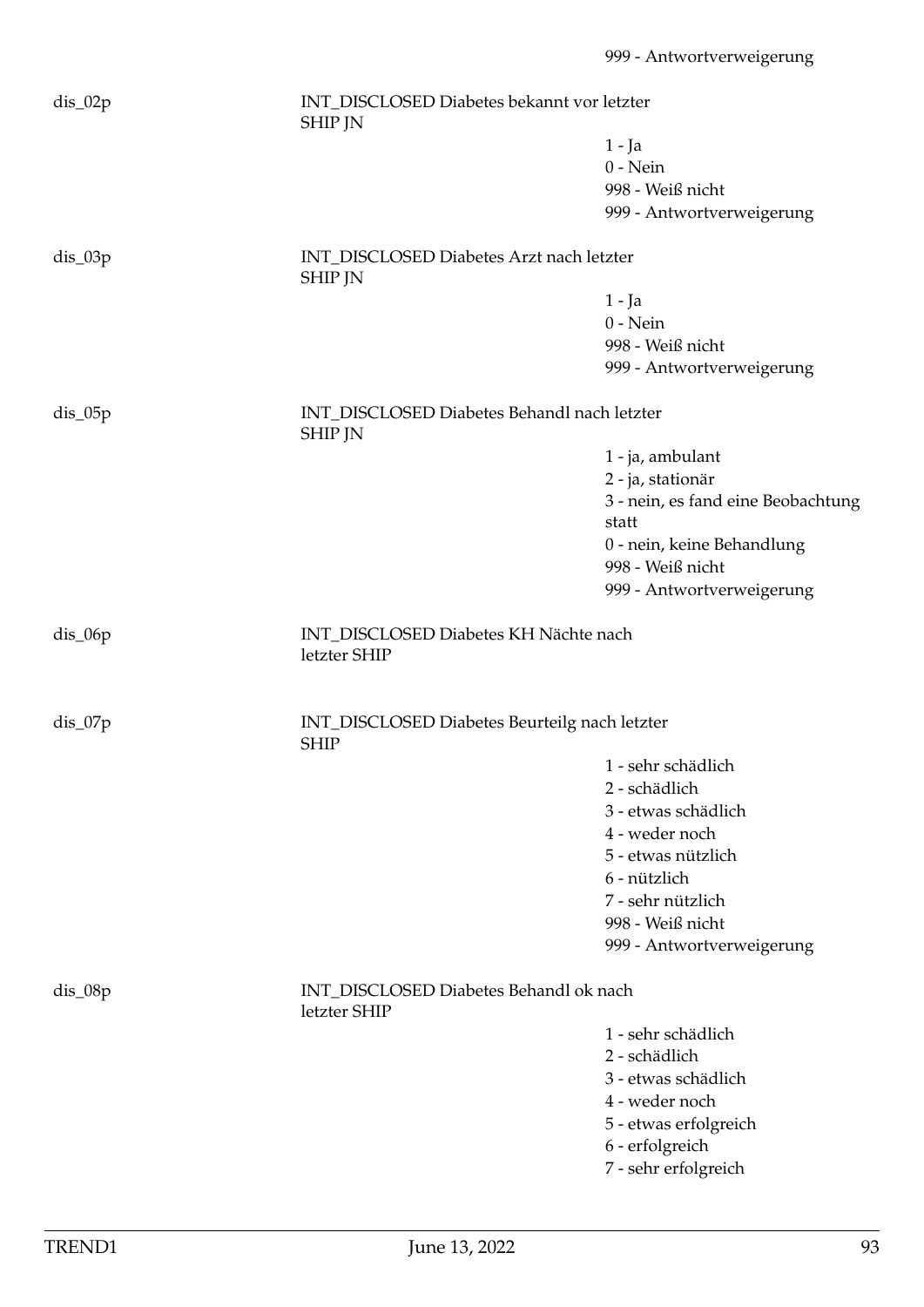|           |                                                            | 998 - Weiß nicht<br>999 - Antwortverweigerung |
|-----------|------------------------------------------------------------|-----------------------------------------------|
| $dis_02q$ | INT_DISCLOSED Zyste bekannt vor letzter SHIP<br>JN         |                                               |
|           |                                                            | $1 - Ja$                                      |
|           |                                                            | $0$ - Nein                                    |
|           |                                                            | 998 - Weiß nicht                              |
|           |                                                            | 999 - Antwortverweigerung                     |
|           |                                                            |                                               |
| $dis_03q$ | INT_DISCLOSED Zyste Arzt nach letzter SHIP<br>JN           |                                               |
|           |                                                            | $1 - Ja$                                      |
|           |                                                            | $0$ - Nein                                    |
|           |                                                            | 998 - Weiß nicht                              |
|           |                                                            | 999 - Antwortverweigerung                     |
| $dis_05q$ | INT_DISCLOSED Zyste Behandl nach letzter<br><b>SHIP JN</b> |                                               |
|           |                                                            | 1 - ja, ambulant                              |
|           |                                                            | 2 - ja, stationär                             |
|           |                                                            | 3 - nein, es fand eine Beobachtung            |
|           |                                                            | statt                                         |
|           |                                                            | 0 - nein, keine Behandlung                    |
|           |                                                            | 998 - Weiß nicht                              |
|           |                                                            | 999 - Antwortverweigerung                     |
|           |                                                            |                                               |
| $dis_06q$ | INT_DISCLOSED Zyste KH Nächte nach letzter<br><b>SHIP</b>  |                                               |
| $dis_07q$ | INT_DISCLOSED Zyste Beurteilg nach letzter<br><b>SHIP</b>  |                                               |
|           |                                                            | 1 - sehr schädlich                            |
|           |                                                            | 2 - schädlich                                 |
|           |                                                            | 3 - etwas schädlich                           |
|           |                                                            | 4 - weder noch                                |
|           |                                                            | 5 - etwas nützlich                            |
|           |                                                            | 6 - nützlich                                  |
|           |                                                            | 7 - sehr nützlich                             |
|           |                                                            | 998 - Weiß nicht                              |
|           |                                                            | 999 - Antwortverweigerung                     |
|           |                                                            |                                               |
| $dis_08q$ | INT_DISCLOSED Zyste Behandl ok nach letzter<br><b>SHIP</b> |                                               |
|           |                                                            | 1 - sehr schädlich                            |
|           |                                                            | 2 - schädlich                                 |
|           |                                                            | 3 - etwas schädlich                           |
|           |                                                            | 4 - weder noch                                |
|           |                                                            | 5 - etwas erfolgreich                         |
|           |                                                            | 6 - erfolgreich                               |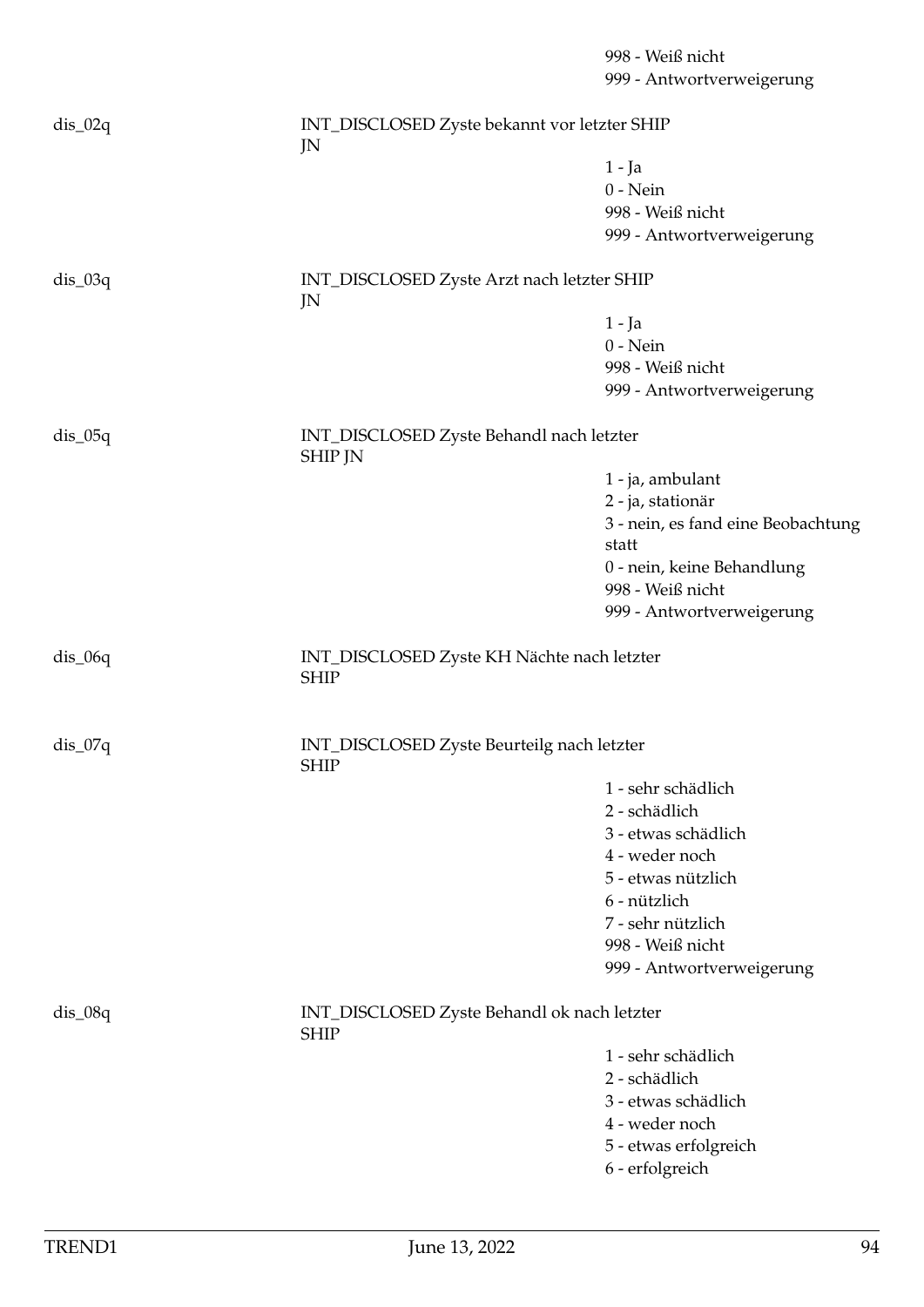|           |                                                               | 7 - sehr erfolgreich<br>998 - Weiß nicht       |
|-----------|---------------------------------------------------------------|------------------------------------------------|
|           |                                                               | 999 - Antwortverweigerung                      |
|           |                                                               |                                                |
| $dis_02r$ | INT_DISCLOSED Laborwerte bekannt vor<br>letzter SHIP JN       |                                                |
|           |                                                               | $1 - Ja$                                       |
|           |                                                               | $0$ - Nein                                     |
|           |                                                               | 998 - Weiß nicht                               |
|           |                                                               | 999 - Antwortverweigerung                      |
| $dis_03r$ | INT_DISCLOSED Laborwerte Arzt nach letzter<br><b>SHIP JN</b>  |                                                |
|           |                                                               | $1 - Ja$                                       |
|           |                                                               | $0$ - Nein                                     |
|           |                                                               | 998 - Weiß nicht                               |
|           |                                                               | 999 - Antwortverweigerung                      |
|           |                                                               |                                                |
| $dis_05r$ | INT_DISCLOSED auff Laborwerte Behandl nach<br>letzter SHIP JN |                                                |
|           |                                                               | 1 - ja, ambulant                               |
|           |                                                               | 2 - ja, stationär                              |
|           |                                                               | 3 - nein, es fand eine Beobachtung             |
|           |                                                               | statt                                          |
|           |                                                               | 0 - nein, keine Behandlung<br>998 - Weiß nicht |
|           |                                                               | 999 - Antwortverweigerung                      |
|           |                                                               |                                                |
| dis_06r   | INT_DISCLOSED auff Laborwerte KH Nächte<br>nach letzter SHIP  |                                                |
| $dis_07r$ | INT_DISCLOSED auff Laborwerte Beurteilg<br>nach letzter SHIP  |                                                |
|           |                                                               | 1 - sehr schädlich                             |
|           |                                                               | 2 - schädlich                                  |
|           |                                                               | 3 - etwas schädlich                            |
|           |                                                               | 4 - weder noch                                 |
|           |                                                               | 5 - etwas nützlich                             |
|           |                                                               | 6 - nützlich                                   |
|           |                                                               | 7 - sehr nützlich                              |
|           |                                                               | 998 - Weiß nicht                               |
|           |                                                               | 999 - Antwortverweigerung                      |
| dis_08r   | INT_DISCLOSED auff Laborwerte Behandl ok<br>nach letzter SHIP |                                                |
|           |                                                               | 1 - sehr schädlich                             |
|           |                                                               | 2 - schädlich                                  |
|           |                                                               | 3 - etwas schädlich                            |
|           |                                                               | 4 - weder noch                                 |
|           |                                                               | 5 - etwas erfolgreich                          |
|           |                                                               |                                                |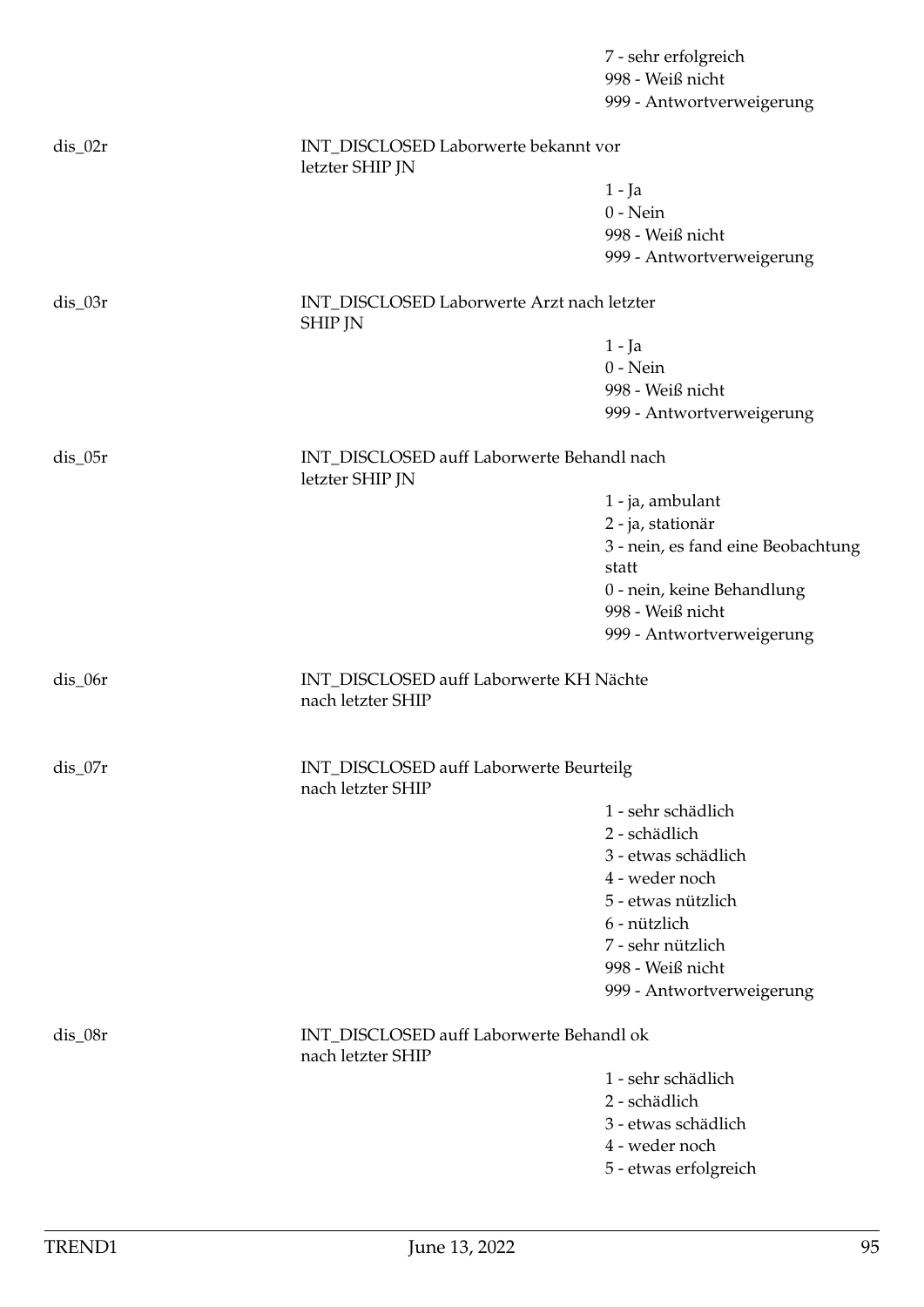|                      |                                                             | 6 - erfolgreich<br>7 - sehr erfolgreich<br>998 - Weiß nicht<br>999 - Antwortverweigerung |
|----------------------|-------------------------------------------------------------|------------------------------------------------------------------------------------------|
| $dis_02s$            | INT_DISCLOSED Andere bekannt vor letzter<br><b>SHIP JN</b>  |                                                                                          |
|                      |                                                             | 1 - Ja                                                                                   |
|                      |                                                             | $0 - Nein$                                                                               |
|                      |                                                             | 998 - Weiß nicht                                                                         |
|                      |                                                             | 999 - Antwortverweigerung                                                                |
| $dis_03s$            | INT_DISCLOSED Andere Arzt nach letzter SHIP<br>JN           |                                                                                          |
|                      |                                                             | $1 - Ja$                                                                                 |
|                      |                                                             | $0 - Nein$                                                                               |
|                      |                                                             | 998 - Weiß nicht                                                                         |
|                      |                                                             | 999 - Antwortverweigerung                                                                |
| $dis$ <sub>05s</sub> | INT_DISCLOSED Andere Behandl nach letzter<br><b>SHIP JN</b> |                                                                                          |
|                      |                                                             | 1 - ja, ambulant                                                                         |
|                      |                                                             | 2 - ja, stationär                                                                        |
|                      |                                                             | 3 - nein, es fand eine Beobachtung                                                       |
|                      |                                                             | statt                                                                                    |
|                      |                                                             | 0 - nein, keine Behandlung                                                               |
|                      |                                                             | 998 - Weiß nicht                                                                         |
|                      |                                                             | 999 - Antwortverweigerung                                                                |
| $dis_0$ 6s           | INT_DISCLOSED Andere KH Nächte nach<br>letzter SHIP         |                                                                                          |
| $dis_07s$            | INT_DISCLOSED Andere Beurteilg nach letzter<br><b>SHIP</b>  |                                                                                          |
|                      |                                                             | 1 - sehr schädlich                                                                       |
|                      |                                                             | 2 - schädlich                                                                            |
|                      |                                                             | 3 - etwas schädlich                                                                      |
|                      |                                                             | 4 - weder noch                                                                           |
|                      |                                                             | 5 - etwas nützlich                                                                       |
|                      |                                                             | 6 - nützlich                                                                             |
|                      |                                                             | 7 - sehr nützlich                                                                        |
|                      |                                                             | 998 - Weiß nicht                                                                         |
|                      |                                                             | 999 - Antwortverweigerung                                                                |
| $dis_0$ 08s          | INT_DISCLOSED Andere Behandl ok nach<br>letzter SHIP        |                                                                                          |
|                      |                                                             | 1 - sehr schädlich                                                                       |
|                      |                                                             | 2 - schädlich                                                                            |
|                      |                                                             | 3 - etwas schädlich                                                                      |
|                      |                                                             | 4 - weder noch                                                                           |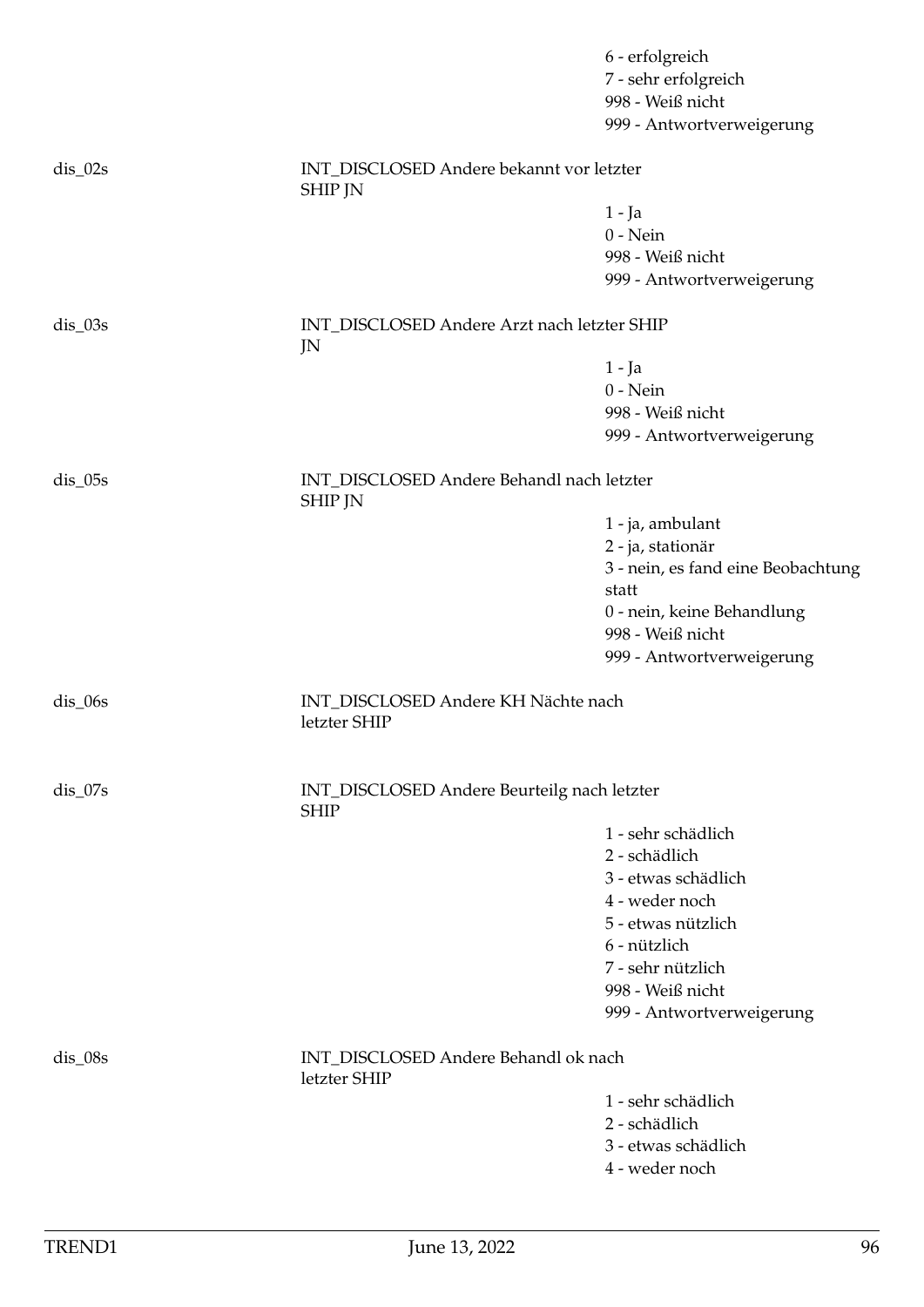5 - etwas erfolgreich 6 - erfolgreich 7 - sehr erfolgreich 998 - Weiß nicht 999 - Antwortverweigerung

| <b>SCHMERZ</b> | Schmerzfragen                                             |                                                                         |
|----------------|-----------------------------------------------------------|-------------------------------------------------------------------------|
| schmerz_01a    | INT_SCHMERZ Schmerzen chronisch >3Mo<br>derzeit JN        | $1 - Ja$<br>$0$ - Nein<br>998 - Weiß nicht<br>999 - Antwortverweigerung |
| schmerz_01     | INT_SCHMERZ Schmerzen letzte 7d JN                        | $1 - Ja$<br>$0 - Nein$<br>998 - Weiß nicht<br>999 - Antwortverweigerung |
| schmerz_02a    | INT_SCHMERZ Intensität letzte 7d<br>Kopf/Migräne Skala    |                                                                         |
| schmerz_02b    | INT_SCHMERZ Intensität letzte 7d Gesicht Skala            |                                                                         |
| schmerz_02c    | INT_SCHMERZ Intensität letzte 7d Nacken Skala             |                                                                         |
| schmerz_02d1   | INT_SCHMERZ Intensität letzte 7d rechte<br>Schulter Skala |                                                                         |
| schmerz_02d2   | INT_SCHMERZ Intensität letzte 7d linke<br>Schulter Skala  |                                                                         |
| schmerz_02f    | INT_SCHMERZ Intensität letzte 7d Rücken Skala             |                                                                         |
| schmerz_02g1   | INT_SCHMERZ Intensität letzte 7d rechter Arm<br>Skala     |                                                                         |
| schmerz_02g2   | INT_SCHMERZ Intensität letzte 7d linker Arm<br>Skala      |                                                                         |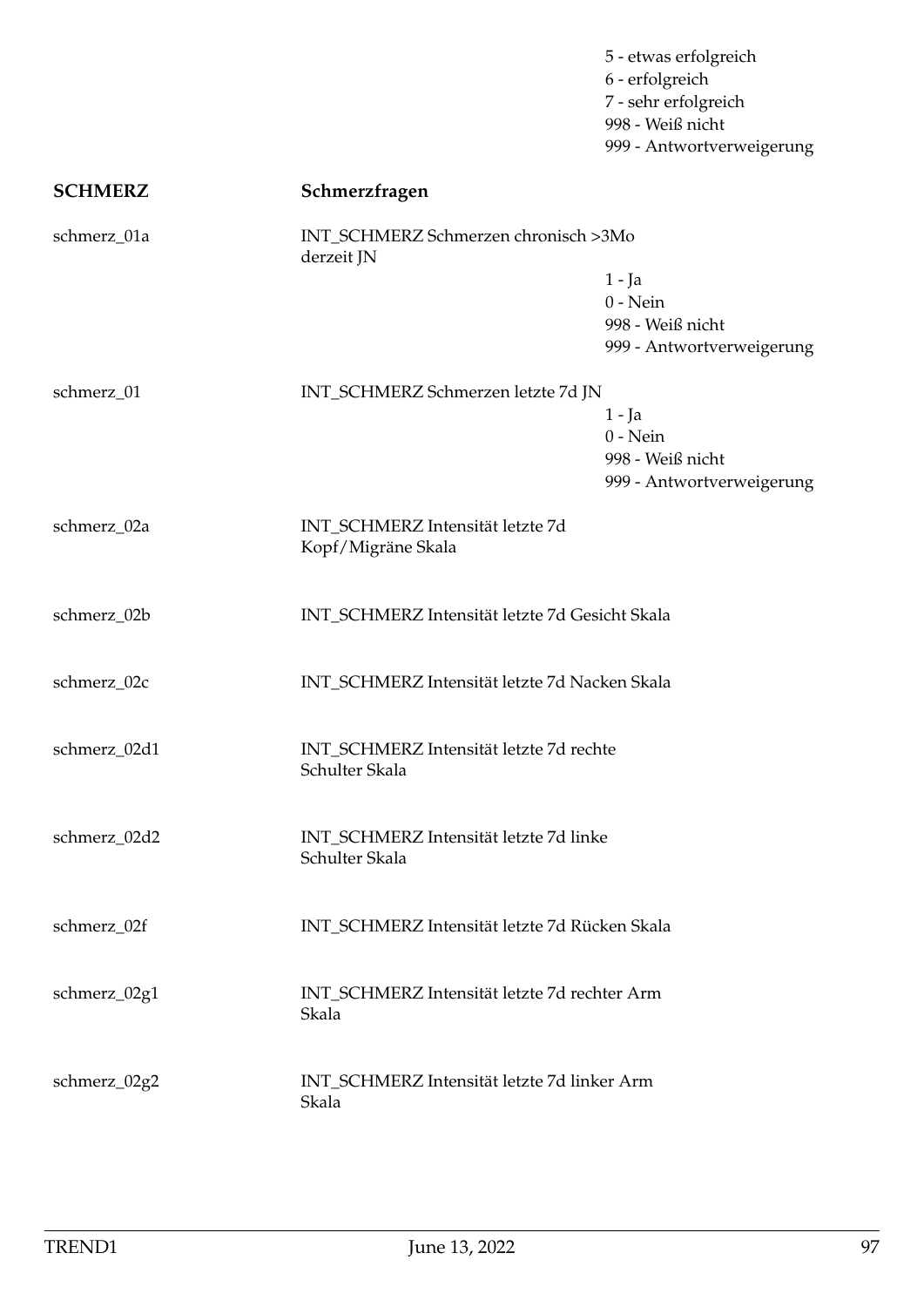| schmerz_02gg1 | INT SCHMERZ Intensität letzte 7d rechter<br>Ellenbog Skala |
|---------------|------------------------------------------------------------|
| schmerz_02gg2 | INT_SCHMERZ Intensität letzte 7d linker<br>Ellenbog Skala  |
| schmerz_02i1  | INT_SCHMERZ Intensität letzte 7d rechte Hand<br>Skala      |
| schmerz_02i2  | INT_SCHMERZ Intensität letzte 7d linke Hand<br>Skala       |
| schmerz_02k   | INT SCHMERZ Intensität letzte 7d Brustkorb<br>Skala        |
| schmerz_021   | INT_SCHMERZ Intensität letzte 7d<br>Bauch/Magen Skala      |
| schmerz_02m   | INT_SCHMERZ Intensität letzte 7d Unterleib<br>Skala        |
| schmerz_02r1  | INT_SCHMERZ Intensität letzte 7d rechte Hüfte<br>Skala     |
| schmerz_02r2  | INT_SCHMERZ Intensität letzte 7d linke Hüfte<br>Skala      |
| schmerz_02n1  | INT_SCHMERZ Intensität letzte 7d rechtes Bein<br>Skala     |
| schmerz_02n2  | INT SCHMERZ Intensität letzte 7d linkes Bein<br>Skala      |
| schmerz_02nn1 | INT_SCHMERZ Intensität letzte 7d rechtes Knie<br>Skala     |
| schmerz_02nn2 | INT_SCHMERZ Intensität letzte 7d linkes Knie<br>Skala      |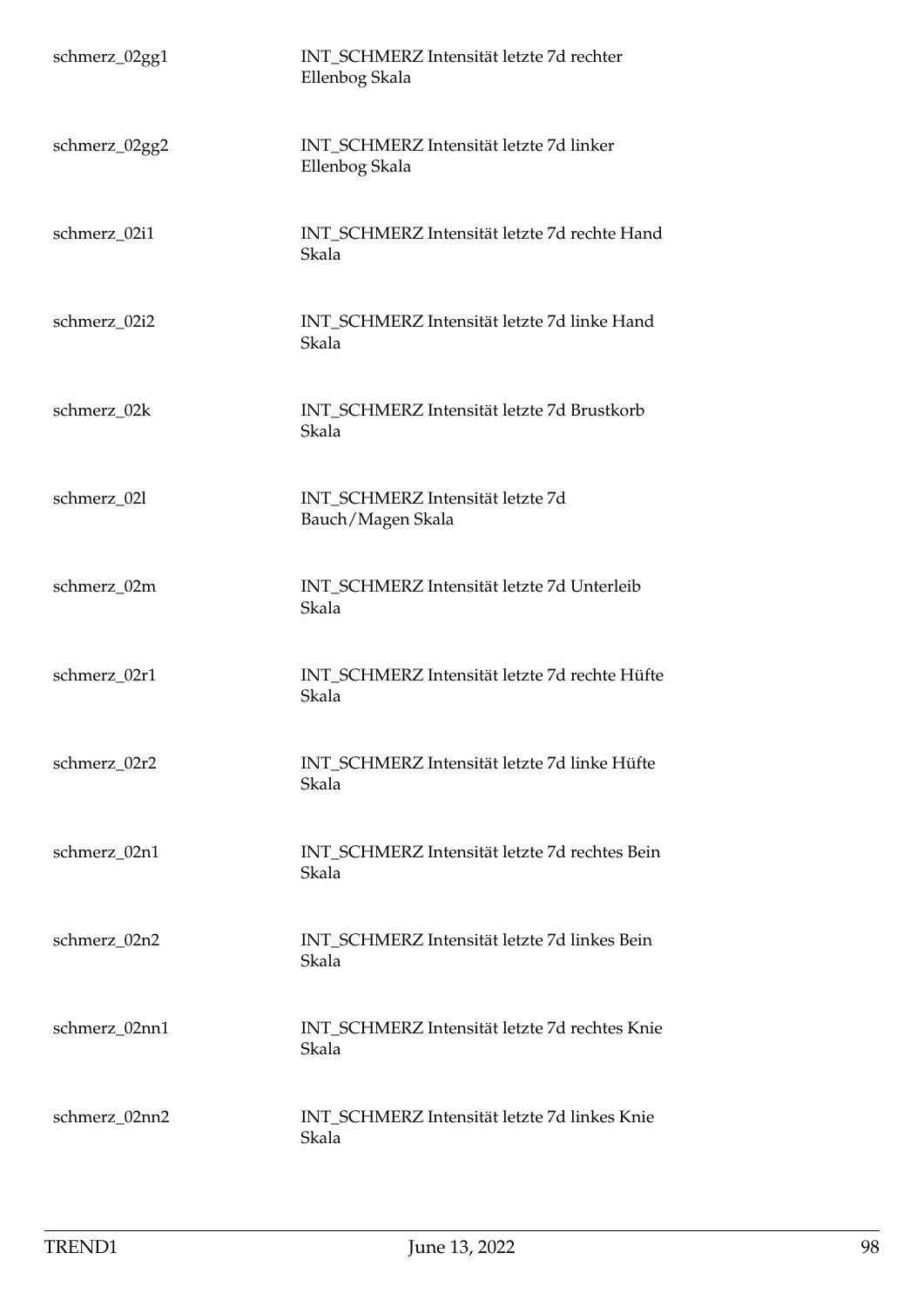| schmerz_02p1 | INT_SCHMERZ Intensität letzte 7d rechter Fuß<br>Skala                    |                                                              |
|--------------|--------------------------------------------------------------------------|--------------------------------------------------------------|
| schmerz_02p2 | INT_SCHMERZ Intensität letzte 7d linker Fuß<br>Skala                     |                                                              |
| schmerz_03   | INT_SCHMERZ Schmerzen Rücken letzte 3Mo<br>JN                            |                                                              |
|              |                                                                          | $1 - Ja$                                                     |
|              |                                                                          | $0 - Nein$                                                   |
|              |                                                                          | 998 - Weiß nicht                                             |
|              |                                                                          | 999 - Antwortverweigerung                                    |
| schmerz_03a  | INT_SCHMERZ Schmerzen Rücken Zeitraum                                    |                                                              |
|              |                                                                          | 1 - weniger als 3 Monate                                     |
|              |                                                                          | 2 - 3 bis 6 Monate                                           |
|              |                                                                          | 3 - 6 Monate bis 1 Jahr                                      |
|              |                                                                          | 4 - 1 bis 5 Jahre                                            |
|              |                                                                          | 5 - länger als 5 Jahre                                       |
|              |                                                                          | 998 - Weiß nicht                                             |
|              |                                                                          | 999 - Antwortverweigerung                                    |
| schmerz_04   | INT_SCHMERZ Rücken Intensität letzte 3Mo<br>Skala                        |                                                              |
| schmerz_05   | INT_SCHMERZ Rücken Aktivität nicht letzte<br>3Mo [d/3Monate] [d/3Monate] |                                                              |
| schmerz_06   | INT_SCHMERZ Rücken Aktivität Beeinträcht<br>letzte 3Mo Skala             |                                                              |
| schmerz_07   | INT_SCHMERZ Schmerzen Rücken<br>Ausstrahlung letzte 3Mo JN               |                                                              |
|              |                                                                          | $0 - Nein$                                                   |
|              |                                                                          | 2 - Ja, Ausstrahlung in das Gesäß, die                       |
|              |                                                                          | Leiste oder Hüfte                                            |
|              |                                                                          | 3 - Ja, Ausstrahlung in den Ober-<br>schenkel (bis zum Knie) |
|              |                                                                          | 4 - Ja, Ausstrahlung in den Unter-                           |
|              |                                                                          | schenkel                                                     |
|              |                                                                          | 998 - Weiß nicht                                             |
|              |                                                                          | 999 - Antwortverweigerung                                    |
| schmerz_13   | INT_SCHMERZ Schmerzen Kopf letzte 12Mo JN                                |                                                              |
|              |                                                                          | $1 - Ja$                                                     |
|              |                                                                          |                                                              |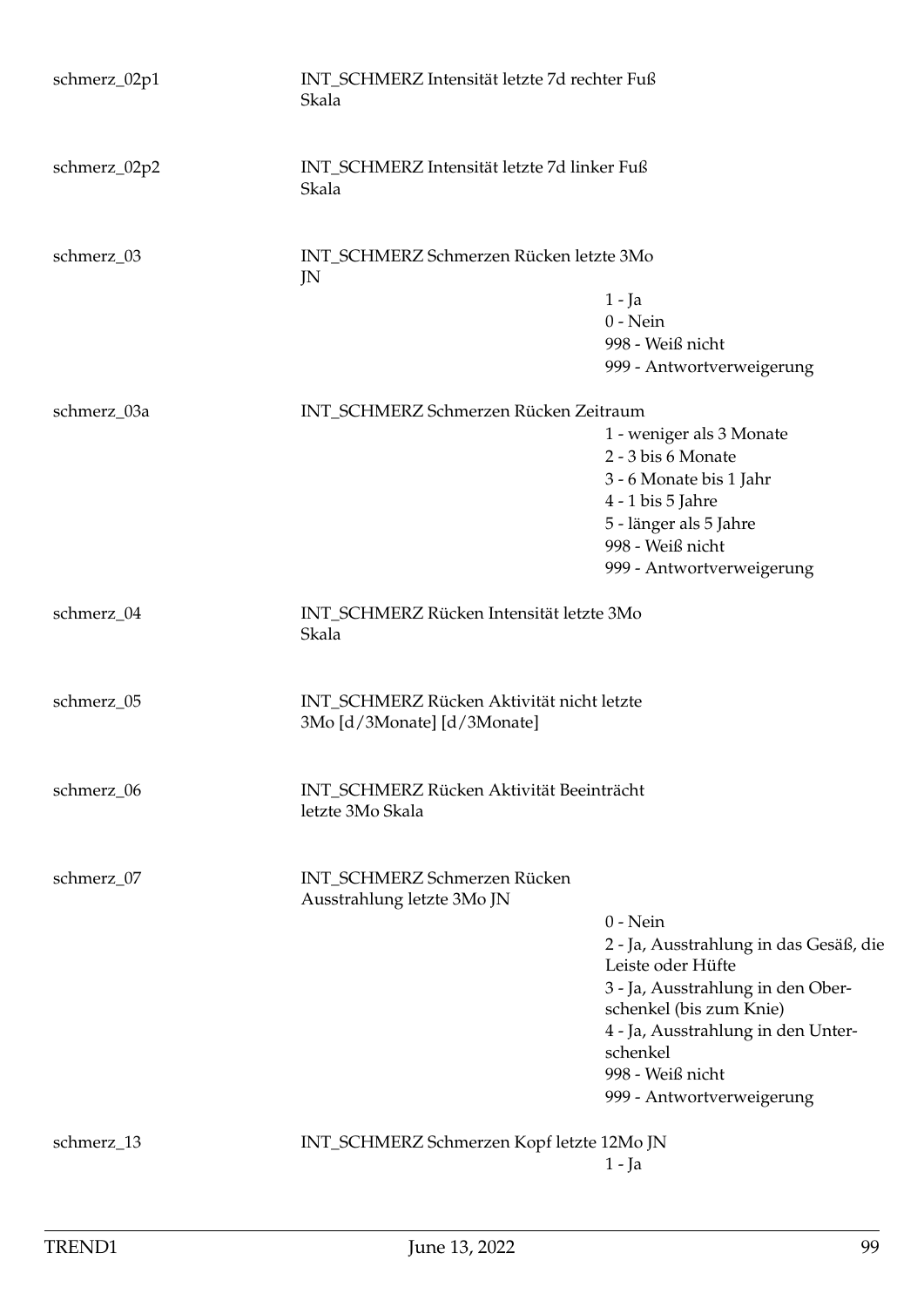|             |                                                                  | $0$ - Nein<br>998 - Weiß nicht<br>999 - Antwortverweigerung             |  |
|-------------|------------------------------------------------------------------|-------------------------------------------------------------------------|--|
| schmerz_14  | INT_SCHMERZ Schmerzen Kopf Häufigkeit<br>letzte 12Mo             |                                                                         |  |
|             |                                                                  | 1 - Sehr selten (weniger als 1<br>mal/Monat)                            |  |
|             |                                                                  | 2 - Selten (1-3 mal/Monat)<br>3 - Manchmal (weniger als 1<br>mal/Woche) |  |
|             |                                                                  | 4 - Häufig (1-5 mal/Woche)<br>5 - Immer (mehr als 5 mal/Woche)          |  |
|             |                                                                  | 998 - Weiß nicht<br>999 - Antwortverweigerung                           |  |
| <b>FRAU</b> | Frauenfragen                                                     |                                                                         |  |
| frau_01     | INT_FRAU Schwangerschaft seit letzter SHIP JN                    |                                                                         |  |
|             |                                                                  | $1 - Ja$<br>$0$ - Nein                                                  |  |
|             |                                                                  | 998 - Weiß nicht<br>999 - Antwortverweigerung                           |  |
| frau_02     | INT_FRAU Schwangerschaft Häufigkeit seit<br>letzter SHIP         |                                                                         |  |
| frau_03     | INT_FRAU Geburt Zahl seit letzter SHIP                           |                                                                         |  |
| frau_04     |                                                                  | INT_FRAU Frühgeburt Zahl seit letzter SHIP                              |  |
| frau_04a    | SHIP [Datum] [Datum]                                             | INT_FRAU Kind1 Geburtsdatum seit letzter                                |  |
| frau_04a2   | [Monate] [Monate]                                                | INT_FRAU Kind1 Stillen seit letzter SHIP                                |  |
| frau_04a1   | INT_FRAU Kind1 Geburtsdatum Details seit<br>letzter SHIP         |                                                                         |  |
| frau_04b    | INT_FRAU Kind2 Geburtsdatum seit letzter<br>SHIP [Datum] [Datum] |                                                                         |  |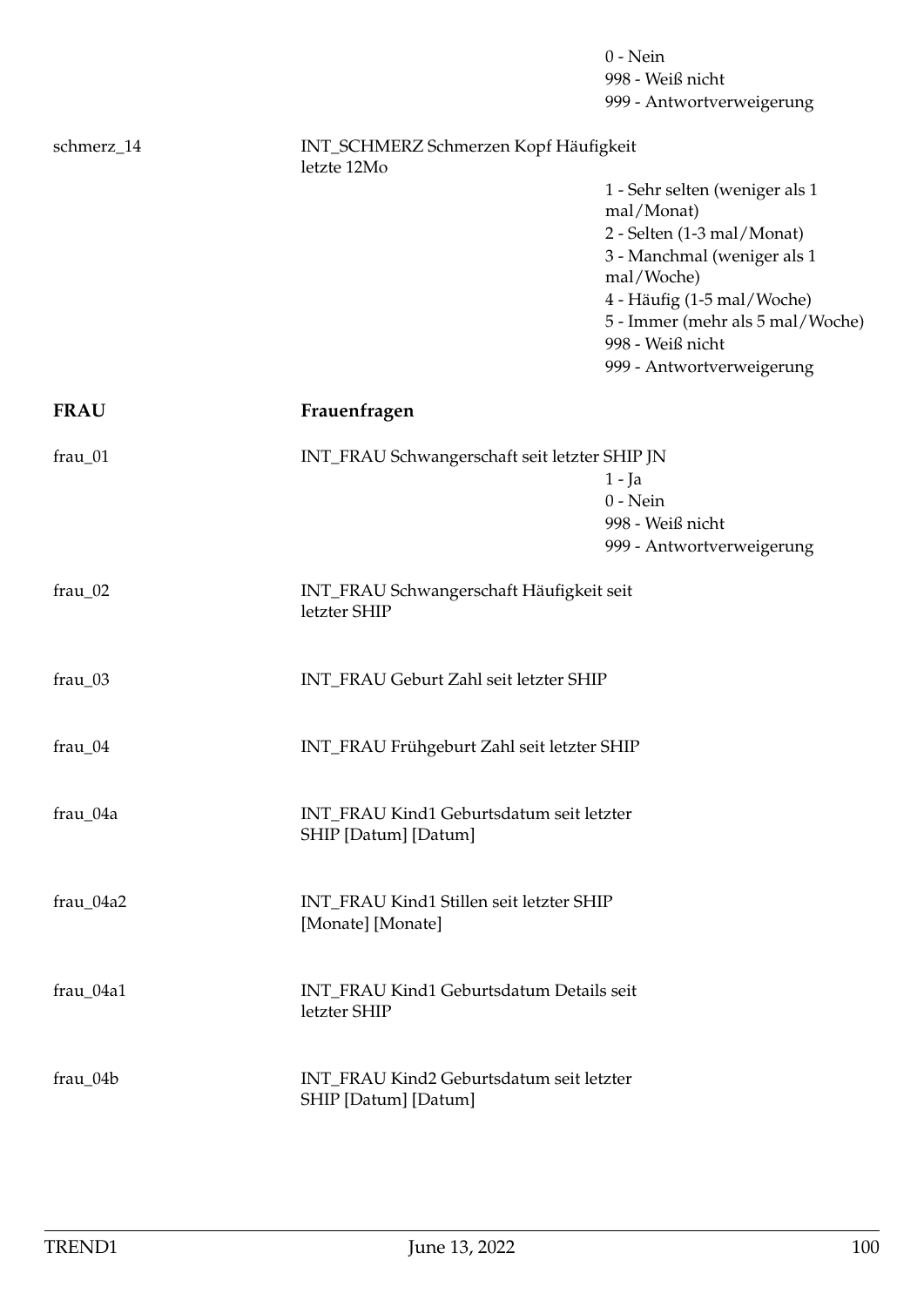| $frau_04b2$ | INT_FRAU Kind2 Stillen seit letzter SHIP<br>[Monate] [Monate]    |
|-------------|------------------------------------------------------------------|
| $frau_04b1$ | INT_FRAU Kind2 Geburtsdatum Details seit<br>letzter SHIP         |
| frau_04c    | INT_FRAU Kind3 Geburtsdatum seit letzter<br>SHIP [Datum] [Datum] |
| frau_04c2   | INT_FRAU Kind3 Stillen seit letzter SHIP<br>[Monate] [Monate]    |
| frau 04c1   | INT FRAU Kind3 Geburtsdatum Details seit<br>letzter SHIP         |
| frau_04d    | INT_FRAU Kind4 Geburtsdatum seit letzter<br>SHIP [Datum] [Datum] |
| frau_04d2   | INT_FRAU Kind4 Stillen seit letzter SHIP<br>[Monate] [Monate]    |
| frau_04d1   | INT_FRAU Kind4 Geburtsdatum Details seit<br>letzter SHIP         |
| frau_04e    | INT FRAU Kind5 Geburtsdatum seit letzter<br>SHIP [Datum] [Datum] |
| frau_04e2   | INT_FRAU Kind5 Stillen seit letzter SHIP<br>[Monate] [Monate]    |
| frau_04e1   | INT_FRAU Kind5 Geburtsdatum Details seit<br>letzter SHIP         |
| frau_04f    | INT FRAU Kind6 Geburtsdatum seit letzter<br>SHIP [Datum] [Datum] |
| $frau_04f2$ | INT_FRAU Kind6 Stillen seit letzter SHIP<br>[Monate] [Monate]    |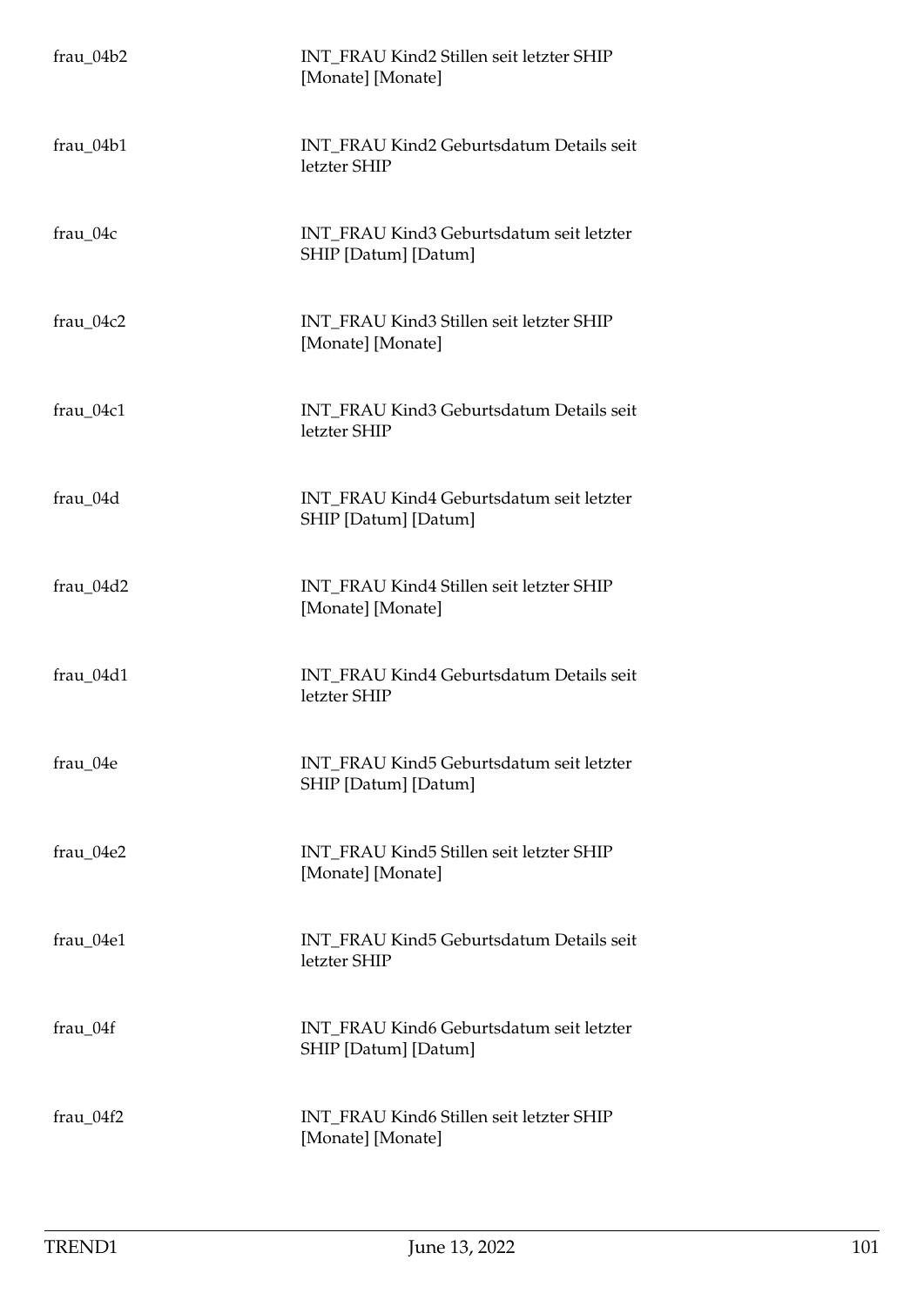| frau_04f1 | INT_FRAU Kind6 Geburtsdatum Details seit<br>letzter SHIP              |
|-----------|-----------------------------------------------------------------------|
| $frau_05$ | INT_FRAU Fehl-/Totgeburt Zahl seit letzter<br><b>SHIP</b>             |
| frau_05a  | INT_FRAU Totgeburt >500g Zahl seit letzter<br><b>SHIP</b>             |
| frau_05a2 | INT_FRAU Totgeburt unbekannt Gewicht Zahl<br>seit letzter SHIP        |
| frau_05b  | INT_FRAU Fehlgeburt <500g Zahl seit letzter<br><b>SHIP</b>            |
| frau_05b2 | INT_FRAU Fehlgeburt unbekannt Gewicht Zahl<br>seit letzter SHIP       |
| frau_05c  | INT_FRAU Totgeburt1 Geburtsdatum seit letzter<br>SHIP [Datum] [Datum] |
| frau_05c1 | INT_FRAU Totgeburt1 Geburtsdatum Details<br>seit letzter SHIP         |
| frau_05d  | INT_FRAU Totgeburt2 Geburtsdatum seit letzter<br>SHIP [Datum] [Datum] |
| frau_05d1 | INT_FRAU Totgeburt2 Geburtsdatum Details<br>seit letzter SHIP         |
| frau_05e  | INT_FRAU Totgeburt3 Geburtsdatum seit letzter<br>SHIP [Datum] [Datum] |
| frau_05e1 | INT_FRAU Totgeburt3 Geburtsdatum Details<br>seit letzter SHIP         |
| frau_05f  | INT_FRAU Totgeburt4 Geburtsdatum seit letzter<br>SHIP [Datum] [Datum] |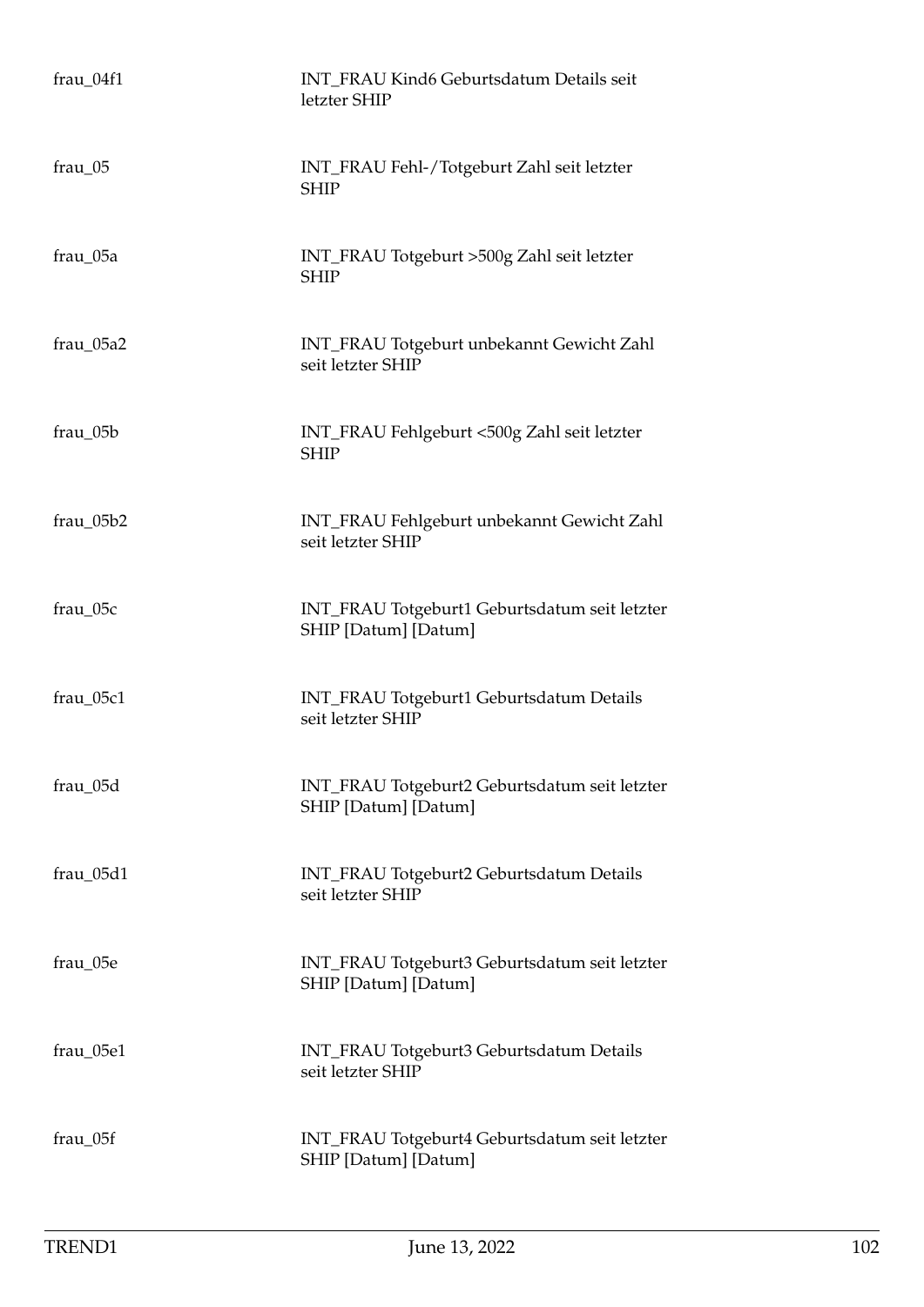| $frau_05f1$ | INT_FRAU Totgeburt4 Geburtsdatum Details<br>seit letzter SHIP          |
|-------------|------------------------------------------------------------------------|
| $frau_05g$  | INT_FRAU Totgeburt5 Geburtsdatum seit letzter<br>SHIP [Datum] [Datum]  |
| $frac_05g1$ | INT_FRAU Totgeburt5 Geburtsdatum Details<br>seit letzter SHIP          |
| frau_05h    | INT_FRAU Fehlgeburt1 Geburtsdatum seit<br>letzter SHIP [Datum] [Datum] |
| frau_05h1   | INT_FRAU Fehlgeburt1 Geburtsdatum Details<br>seit letzter SHIP         |
| frau_05i    | INT_FRAU Fehlgeburt2 Geburtsdatum seit<br>letzter SHIP [Datum] [Datum] |
| frau_05i1   | INT_FRAU Fehlgeburt2 Geburtsdatum Details<br>seit letzter SHIP         |
| $frau_05j$  | INT_FRAU Fehlgeburt3 Geburtsdatum seit<br>letzter SHIP [Datum] [Datum] |
| $frau_05j1$ | INT_FRAU Fehlgeburt3 Geburtsdatum Details<br>seit letzter SHIP         |
| frau_05k    | INT_FRAU Fehlgeburt4 Geburtsdatum seit<br>letzter SHIP [Datum] [Datum] |
| frau_05k1   | INT_FRAU Fehlgeburt4 Geburtsdatum Details<br>seit letzter SHIP         |
| $frau_051$  | INT_FRAU Fehlgeburt5 Geburtsdatum seit<br>letzter SHIP [Datum] [Datum] |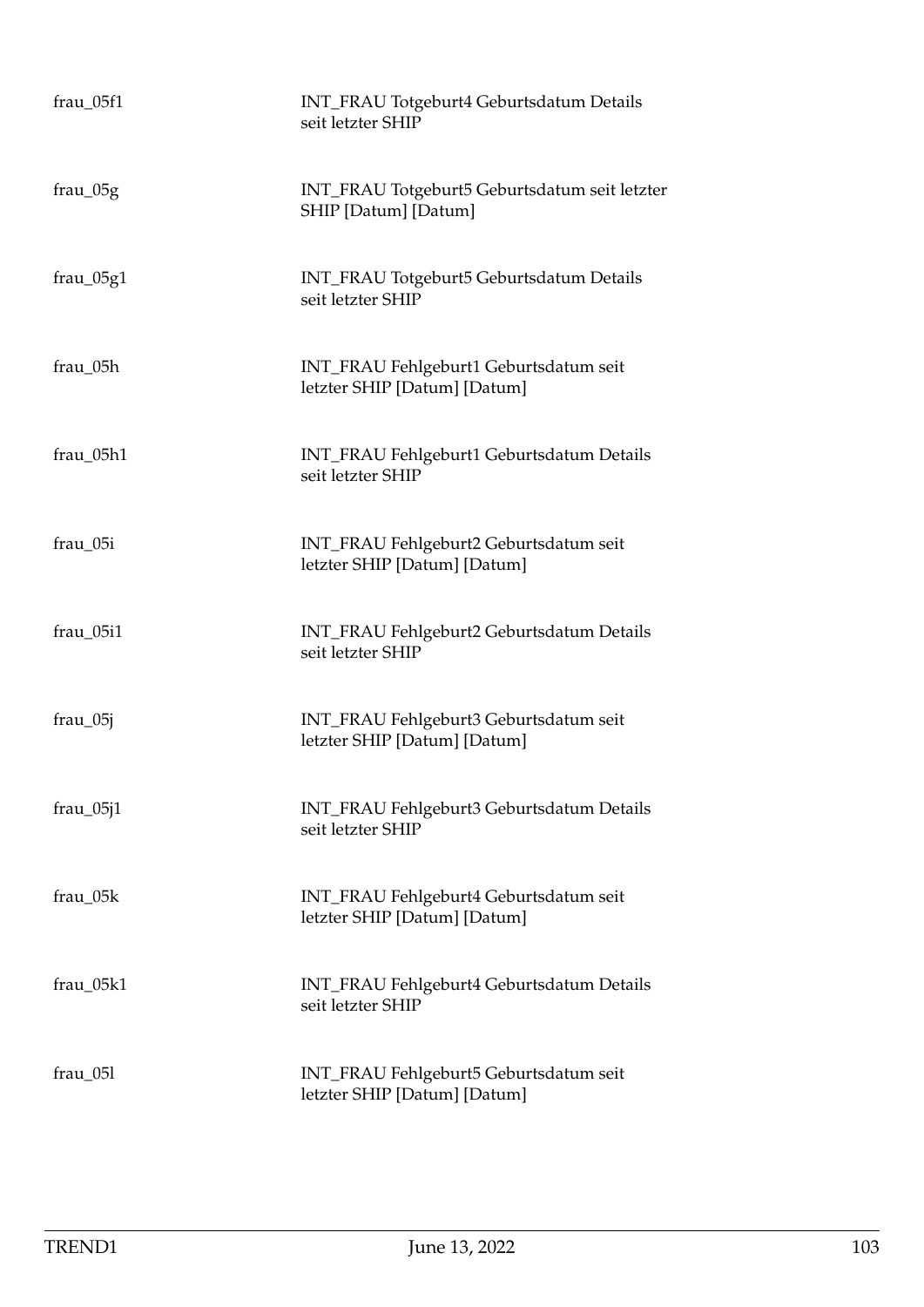| frau_0511 | INT_FRAU Fehlgeburt5 Geburtsdatum Details<br>seit letzter SHIP |                                                                                                                                                                                                                                                                |  |
|-----------|----------------------------------------------------------------|----------------------------------------------------------------------------------------------------------------------------------------------------------------------------------------------------------------------------------------------------------------|--|
| $frau_20$ | INT_FRAU Brust-OP JN                                           | 1 - ja, rechts<br>2 - ja, links<br>3 - ja, beidseits<br>4 - ja, Seite nicht erinnerlich<br>$0$ - Nein<br>998 - Weiß nicht<br>999 - Antwortverweigerung                                                                                                         |  |
| frau_20a  | INT_FRAU Brust-OP [Jahr] [Jahr]                                |                                                                                                                                                                                                                                                                |  |
| frau_20b  | INT_FRAU Brust-OP Alter [Jahre] [Jahre]                        |                                                                                                                                                                                                                                                                |  |
| $frau_21$ | INT_FRAU Brust-OP welche                                       | 1 - Diagnostische Gewebeentnahme<br>2 - Brusterhaltende Therapie bei<br><b>Brustkrebs</b><br>3 - Brustamputation bei Brustkrebs<br>4 - andere Operationen (z.B.<br>Verkleinerung, Implantate, Rekonstruktion)<br>998 - Weiß nicht<br>999 - Antwortverweigerung |  |
| frau_07   | INT_FRAU Entfernung Gebärmutter JN                             | 1 - Ja<br>$0$ - Nein<br>998 - Weiß nicht<br>999 - Antwortverweigerung                                                                                                                                                                                          |  |
| frau_07a  |                                                                | INT_FRAU Entfernung Gebärmutter [Jahr] [Jahr]                                                                                                                                                                                                                  |  |
| frau_07b  | [Jahre] [Jahre]                                                | INT_FRAU Entfernung Gebärmutter Alter                                                                                                                                                                                                                          |  |
| frau_08   | INT_FRAU Entfernung Eierstöcke JN                              | 1 - ja, beide<br>$2$ - ja, einer<br>3 - ja, aber weiß nicht die Anzahl<br>4 - ja, Teile eines oder beider Eier-<br>stöcke<br>$0$ - Nein<br>998 - Weiß nicht                                                                                                    |  |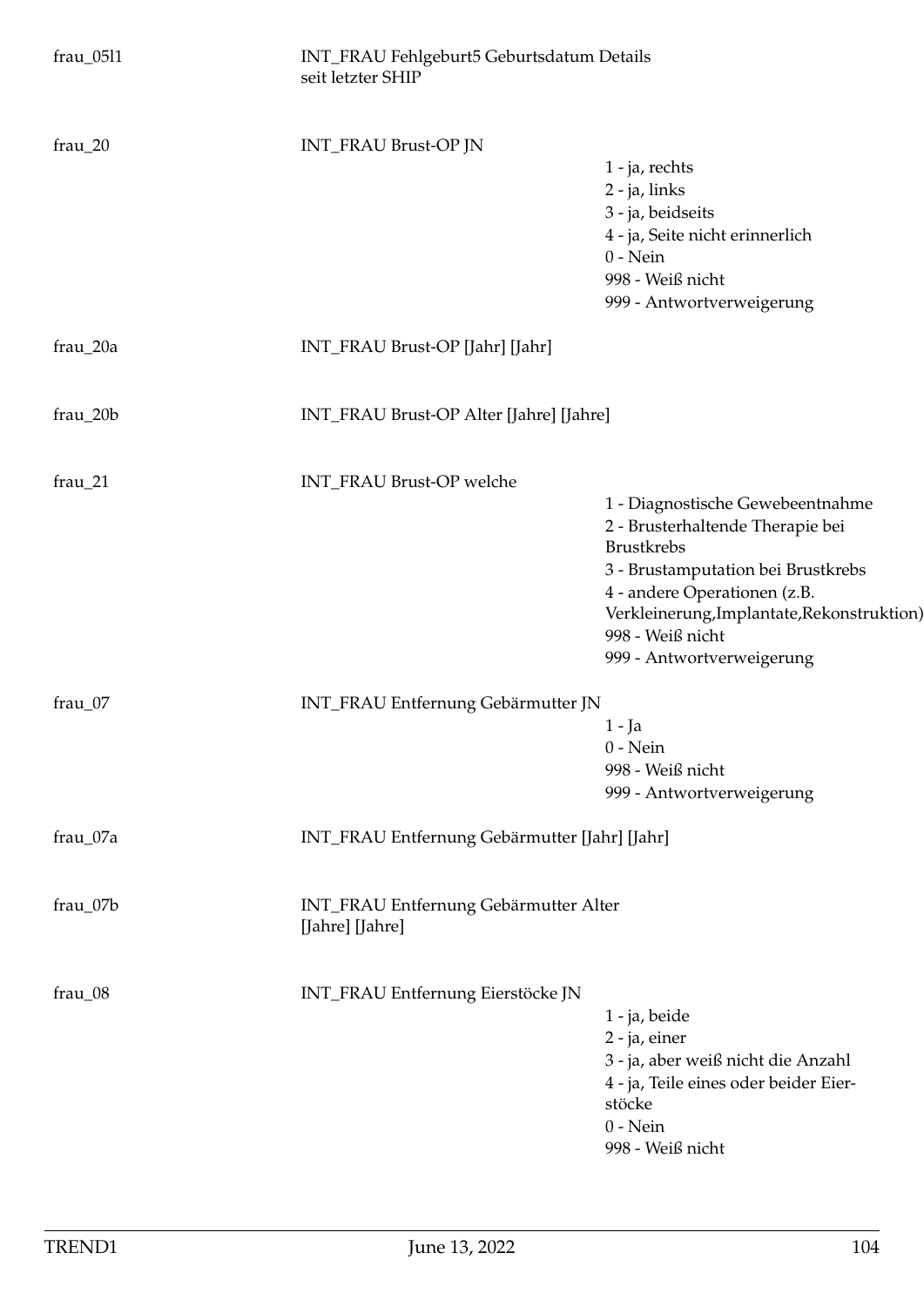| frau_08a   | INT_FRAU Entfernung Eierstöcke [Jahr] [Jahr]            |                                                                         |
|------------|---------------------------------------------------------|-------------------------------------------------------------------------|
| frau_08b   | INT_FRAU Entfernung Eierstöcke Alter [Jahre]<br>[Jahre] |                                                                         |
| frau_09    | INT_FRAU Sterilisation JN                               | $1 - Ja$<br>$0 - Nein$<br>998 - Weiß nicht<br>999 - Antwortverweigerung |
| frau_09a   | INT_FRAU Sterilisation [Jahr] [Jahr]                    |                                                                         |
| frau_09b   | INT_FRAU Sterilisation Alter [Jahre] [Jahre]            |                                                                         |
| frau_06    | INT_FRAU Schwangerschaft derzeit JN                     | $1 - Ja$<br>$0$ - Nein<br>998 - Weiß nicht<br>999 - Antwortverweigerung |
| frau_11    | INT_FRAU Antibaby-Pille jemals JN                       | $1 - Ja$<br>$0$ - Nein<br>998 - Weiß nicht<br>999 - Antwortverweigerung |
| $frau_12a$ | INT_FRAU Antibaby-Pille derzeit JN                      | $1 - Ja$<br>$0$ - Nein<br>998 - Weiß nicht<br>999 - Antwortverweigerung |
| frau_12b   | INT_FRAU Antibaby-Pille Beginn [Jahr] [Jahr]            |                                                                         |
| $frau_12c$ | INT_FRAU Antibaby-Pille Beginn Alter [Jahre]<br>[Jahre] |                                                                         |
| $frau_12$  | INT_FRAU Antibaby-Pille gesamt [Jahre] [Jahre]          |                                                                         |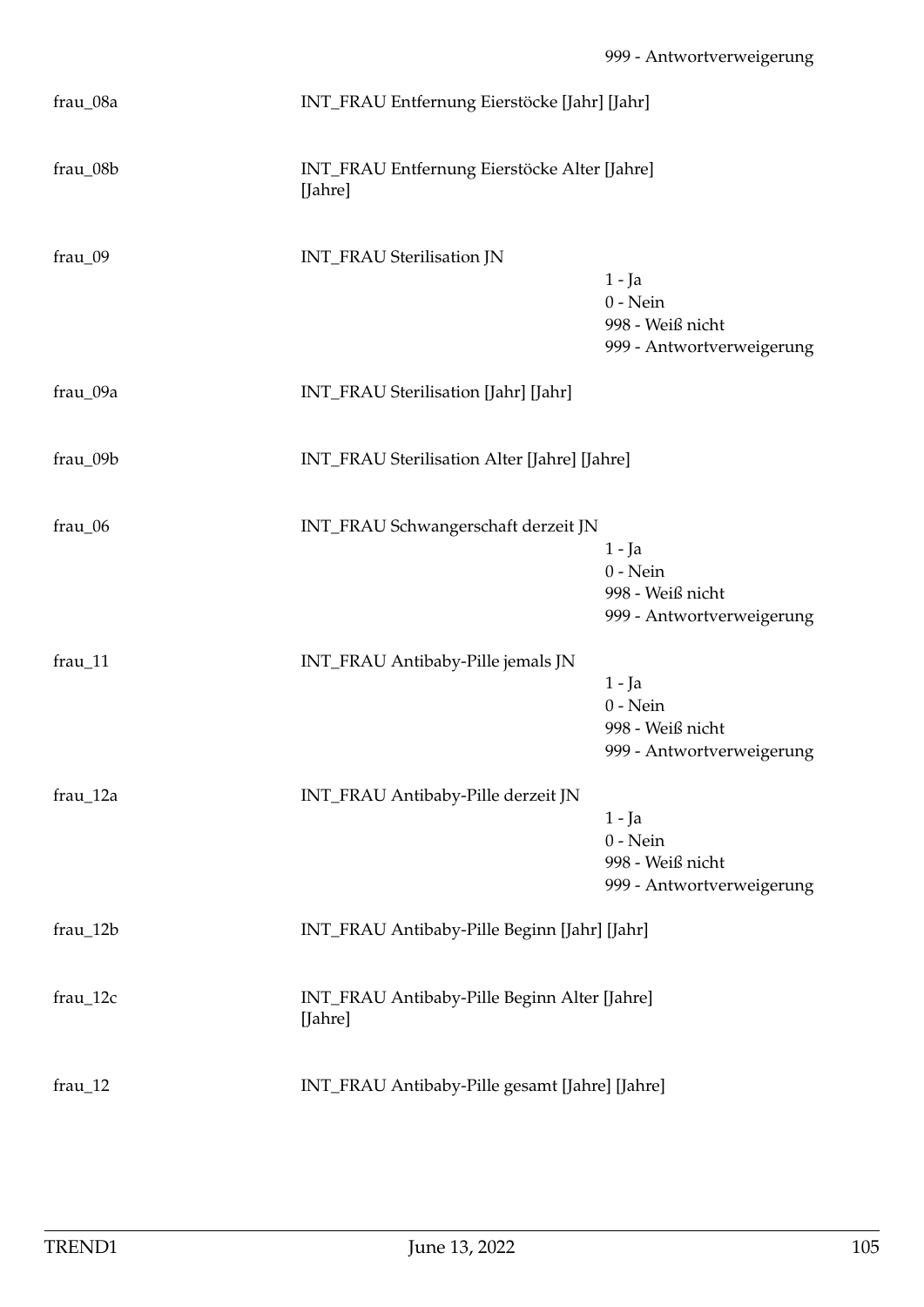| $frau_12f$  | INT_FRAU Antibaby-Pille gesamt in Kombi mit<br>Jahren [Monate] [Monate] |                                                                                                                                                                                                                                                                                                                                                                                                                                                                                                                                  |
|-------------|-------------------------------------------------------------------------|----------------------------------------------------------------------------------------------------------------------------------------------------------------------------------------------------------------------------------------------------------------------------------------------------------------------------------------------------------------------------------------------------------------------------------------------------------------------------------------------------------------------------------|
| frau_12d    | INT_FRAU Antibaby-Pille Ende [Jahr] [Jahr]                              |                                                                                                                                                                                                                                                                                                                                                                                                                                                                                                                                  |
| $frau_12e$  | INT_FRAU Antibaby-Pille Ende Alter [Jahre]<br>[Jahre]                   |                                                                                                                                                                                                                                                                                                                                                                                                                                                                                                                                  |
| $frau_16$   | INT_FRAU Regelblutungen JN                                              | $1 - Ja$<br>$0$ - Nein<br>998 - Weiß nicht<br>999 - Antwortverweigerung                                                                                                                                                                                                                                                                                                                                                                                                                                                          |
| $frau_22$   | INT_FRAU Ende Blutungen Grund                                           | 1 - die Regelblutung blieb einfach so<br>aus / natürliche Menopause<br>2 - während der Einnahme oder<br>nach Absetzen von Hormoner-<br>satzpräparaten (Endometriosemit-<br>tel, Gelbkörperhormone/ Gestagene,<br>Antiöstrogene bei Brustkrebsbehand-<br>lung)<br>3 - nach einer Gebärmutterentfernung<br>4 - wegen<br>Bestrahlung/Chemotherapie<br>5 - Durchgängige Einnahme der Pille<br>6 - Spirale<br>7 - Implantat zur Verhütung<br>8 - Hormonpflaster<br>9 - anderer Grund<br>998 - Weiß nicht<br>999 - Antwortverweigerung |
| $frau_16b$  | INT_FRAU Ende Regelblutungen Grund                                      |                                                                                                                                                                                                                                                                                                                                                                                                                                                                                                                                  |
| $frau_17$   | INT_FRAU Ende Regelblutungen [Jahr] [Jahr]                              |                                                                                                                                                                                                                                                                                                                                                                                                                                                                                                                                  |
| frau_17a1   | INT_FRAU Ende Regelblutungen Alter [Jahre]<br>[Jahre]                   |                                                                                                                                                                                                                                                                                                                                                                                                                                                                                                                                  |
| frau_17a    | INT_FRAU Ende Blutungen [Jahr] [Jahr]                                   |                                                                                                                                                                                                                                                                                                                                                                                                                                                                                                                                  |
| $frau_17a2$ | INT_FRAU Ende Blutungen Alter [Jahre] [Jahre]                           |                                                                                                                                                                                                                                                                                                                                                                                                                                                                                                                                  |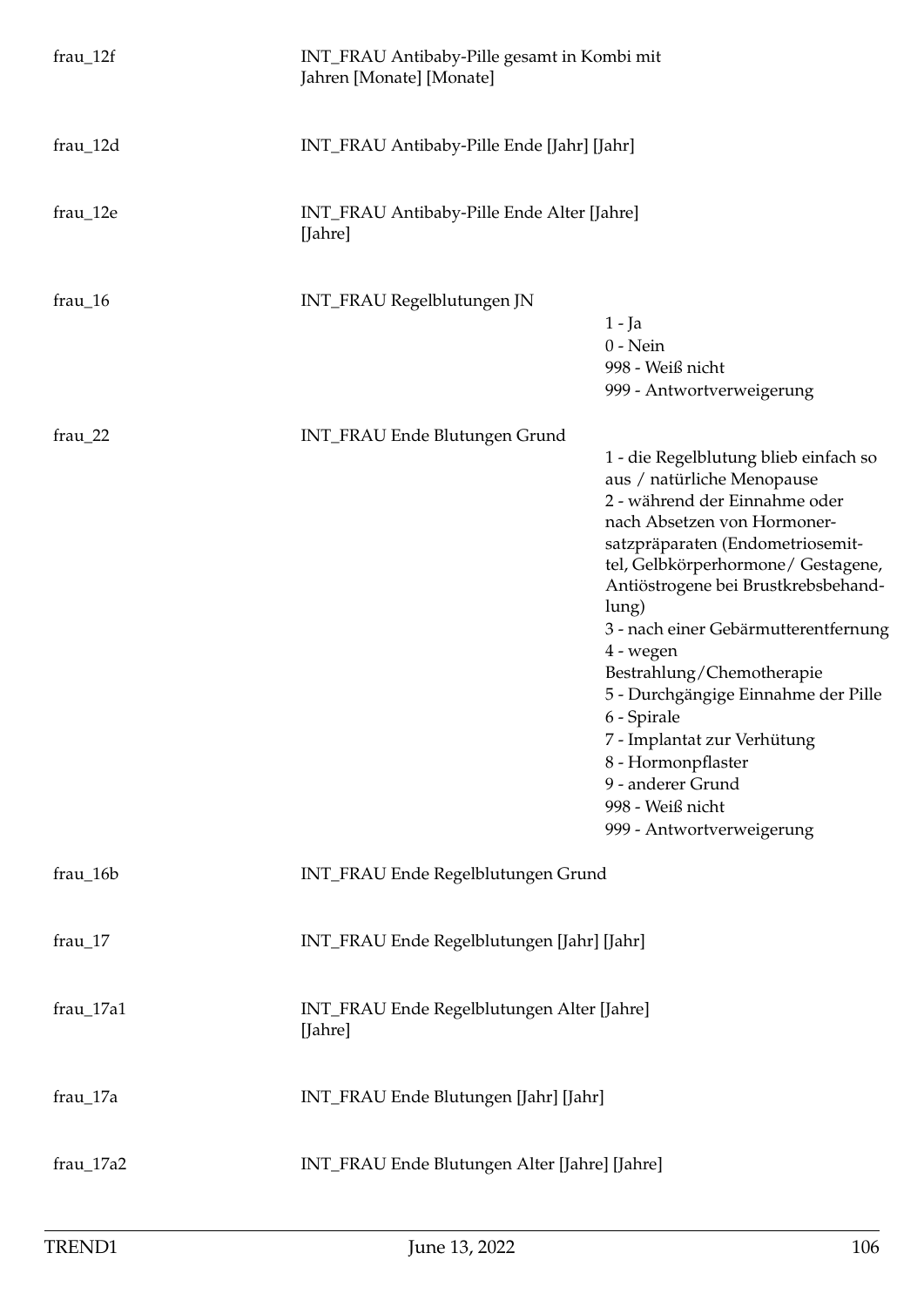| $frau_18$     | INT_FRAU Regelblutung letzte Beginn                                 |                                                                         |
|---------------|---------------------------------------------------------------------|-------------------------------------------------------------------------|
| $frau_13$     | INT_FRAU Hormonersatztherapie jemals JN                             | 1 - Ja<br>$0$ - Nein<br>998 - Weiß nicht<br>999 - Antwortverweigerung   |
| frau_13b      | INT_FRAU Hormonersatztherapie erste Beginn<br>[Jahr] [Jahr]         |                                                                         |
| frau_13a      | INT_FRAU Hormonersatztherapie erste Beginn<br>Alter [Jahre] [Jahre] |                                                                         |
| frau_14       | INT_FRAU Hormonersatztherapie derzeit JN                            | $1 - Ja$<br>$0$ - Nein<br>998 - Weiß nicht<br>999 - Antwortverweigerung |
| frau_14b      | INT_FRAU Hormonersatztherapie letzte Ende<br>[Jahr] [Jahr]          |                                                                         |
| frau_14a      | INT_FRAU Hormonersatztherapie letzte Ende<br>Alter [Jahre] [Jahre]  |                                                                         |
| $frau_15$     | INT_FRAU Hormonersatztherapie gesamt<br>[Jahre] [Jahre]             |                                                                         |
| frau_15b      | INT_FRAU Hormonersatztherapie gesamt<br>[Monate] [Monate]           |                                                                         |
| <b>UNFALL</b> | Unfälle/Verletzungen                                                |                                                                         |
| int_frax_01   | INT_UNFALL Knochenbrüche seit letzter SHIP<br>JN                    | $1 - Ja$<br>$0$ - Nein<br>998 - Weiß nicht<br>999 - Antwortverweigerung |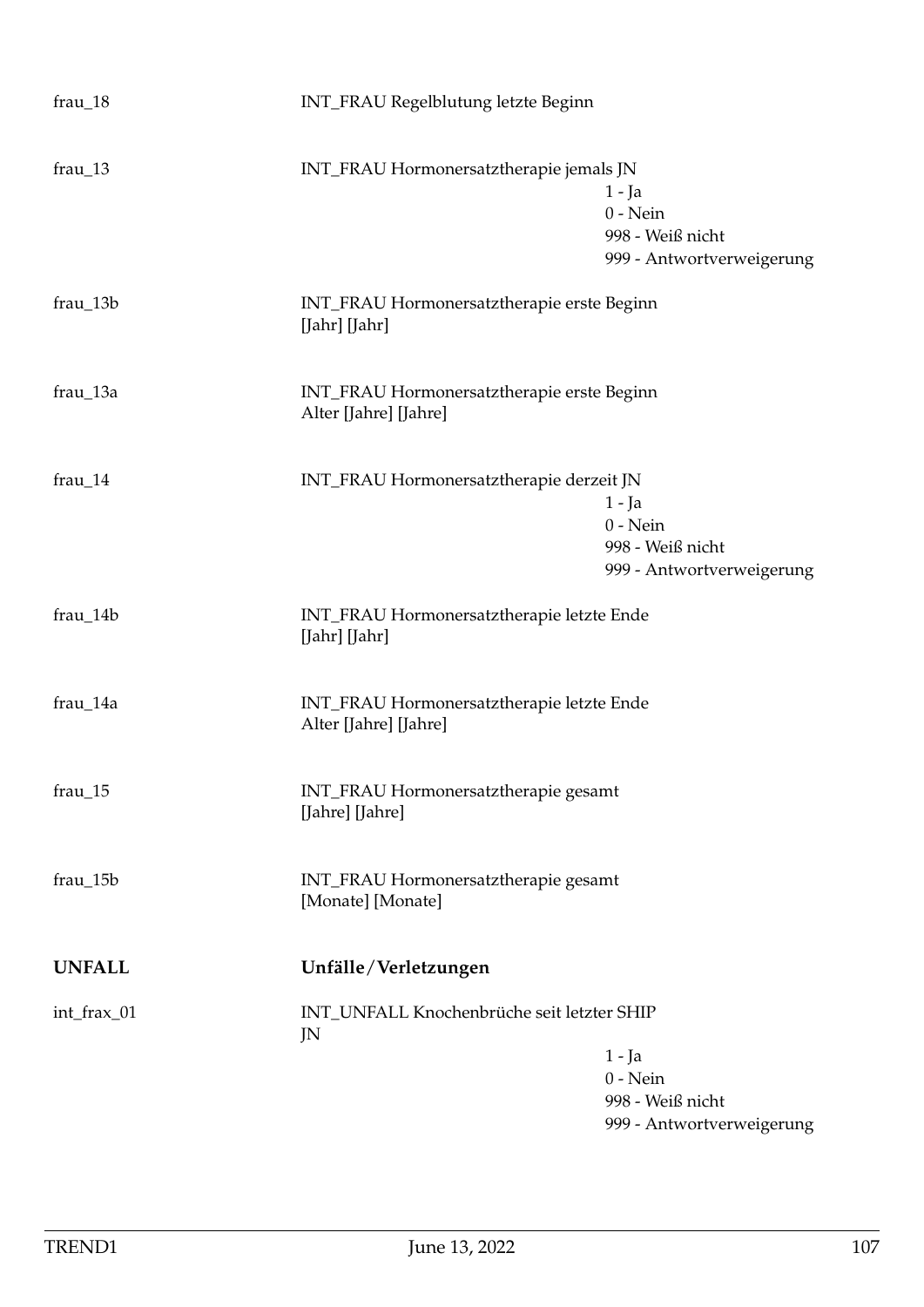| int_frax_01a   | INT UNFALL Knochenbrüche Zahl seit letzte<br><b>SHIP</b> |                                                                                                                                                                                                              |
|----------------|----------------------------------------------------------|--------------------------------------------------------------------------------------------------------------------------------------------------------------------------------------------------------------|
| int_frax_loc2  | INT_UNFALL Knochenbruch1 Lokalisation                    | 1 - Hüft- oder Oberschenkelhalsbruch<br>2 - Wirbelbruch<br>3 - Schulternaher Oberarmbruch<br>4 - Handgelenksbruch<br>5 - Sprunggelenksbruch<br>6 - Sonstige<br>998 - Weiß nicht<br>999 - Antwortverweigerung |
| int_frax_loc2a | INT_UNFALL Knochenbruch1 [Jahr] [Jahr]                   |                                                                                                                                                                                                              |
| int_frax_loc2b | INT_UNFALL Knochenbruch1 Alter [Jahre]<br>[Jahre]        |                                                                                                                                                                                                              |
| int_frax_loc2c | INT_UNFALL Knochenbruch1 Unfall JN                       | $1 - Yes$<br>$0 - No$                                                                                                                                                                                        |
| int_frax_loc3  | INT_UNFALL Knochenbruch2 Lokalisation                    | 1 - Hüft- oder Oberschenkelhalsbruch<br>2 - Wirbelbruch<br>3 - Schulternaher Oberarmbruch<br>4 - Handgelenksbruch<br>5 - Sprunggelenksbruch<br>6 - Sonstige<br>998 - Weiß nicht<br>999 - Antwortverweigerung |
| int_frax_loc3a | INT_UNFALL Knochenbruch2 [Jahr] [Jahr]                   |                                                                                                                                                                                                              |
| int_frax_loc3b | INT_UNFALL Knochenbruch2 Alter [Jahre]<br>[Jahre]        |                                                                                                                                                                                                              |
| int_frax_loc3c | INT_UNFALL Knochenbruch2 Unfall JN                       | $1 - Yes$<br>$0 - No$                                                                                                                                                                                        |
| int_frax_loc4  | INT_UNFALL Knochenbruch3 Lokalisation                    | 1 - Hüft- oder Oberschenkelhalsbruch<br>2 - Wirbelbruch<br>3 - Schulternaher Oberarmbruch                                                                                                                    |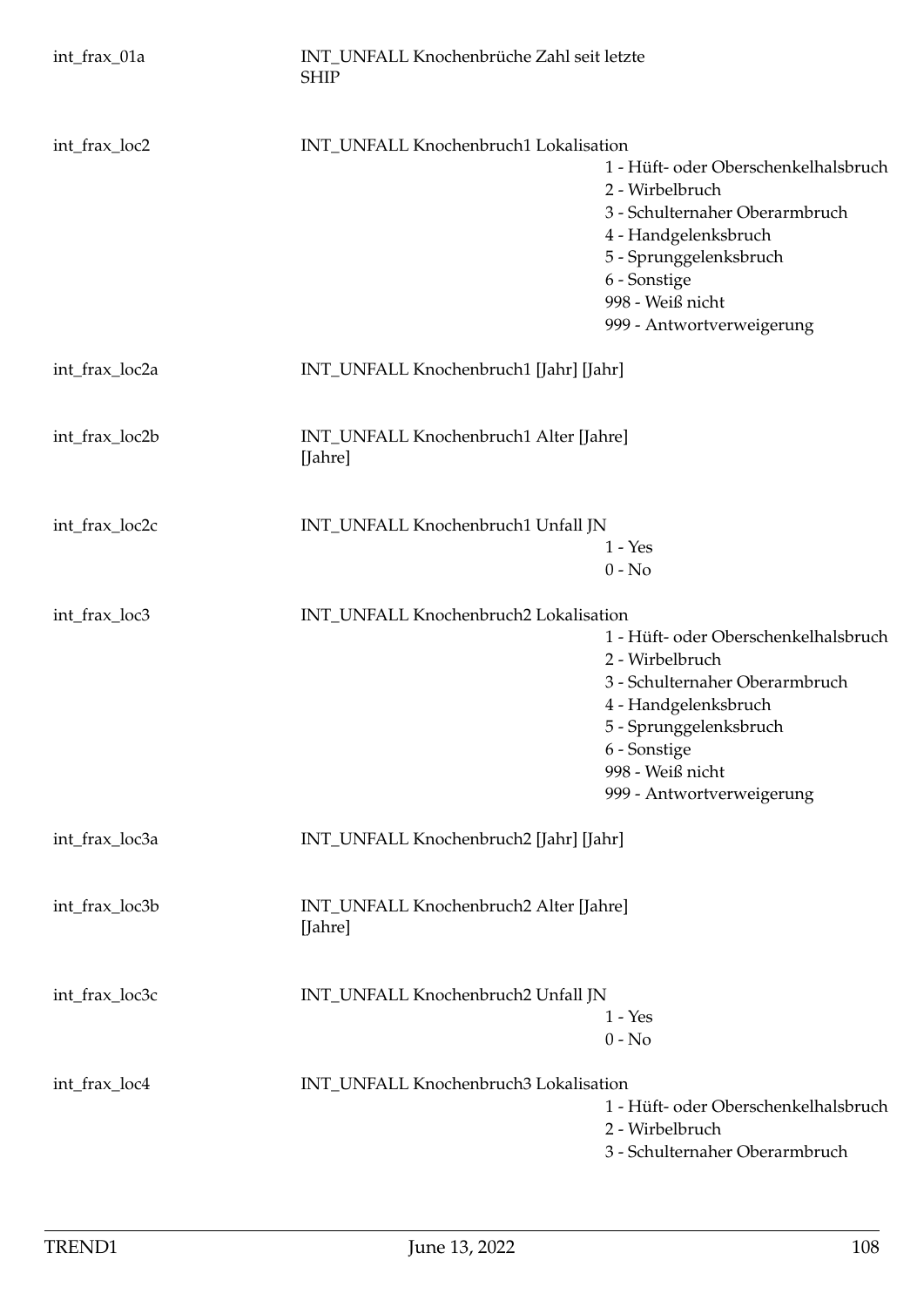|                |                                                   | 4 - Handgelenksbruch<br>5 - Sprunggelenksbruch<br>6 - Sonstige<br>998 - Weiß nicht<br>999 - Antwortverweigerung                                                                                              |
|----------------|---------------------------------------------------|--------------------------------------------------------------------------------------------------------------------------------------------------------------------------------------------------------------|
| int_frax_loc4a | INT_UNFALL Knochenbruch3 [Jahr] [Jahr]            |                                                                                                                                                                                                              |
| int_frax_loc4b | INT_UNFALL Knochenbruch3 Alter [Jahre]<br>[Jahre] |                                                                                                                                                                                                              |
| int_frax_loc4c | INT_UNFALL Knochenbruch3 Unfall JN                | $1 - Yes$<br>$0 - No$                                                                                                                                                                                        |
| int_frax_loc5  | INT_UNFALL Knochenbruch4 Lokalisation             | 1 - Hüft- oder Oberschenkelhalsbruch<br>2 - Wirbelbruch<br>3 - Schulternaher Oberarmbruch<br>4 - Handgelenksbruch<br>5 - Sprunggelenksbruch<br>6 - Sonstige<br>998 - Weiß nicht<br>999 - Antwortverweigerung |
| int_frax_loc5a | INT_UNFALL Knochenbruch4 [Jahr] [Jahr]            |                                                                                                                                                                                                              |
| int_frax_loc5b | INT_UNFALL Knochenbruch4 Alter [Jahre]<br>[Jahre] |                                                                                                                                                                                                              |
| int_frax_loc5c | INT_UNFALL Knochenbruch4 Unfall JN                | $1 - Yes$<br>$0 - No$                                                                                                                                                                                        |
| int_frax_loc6  | INT_UNFALL Knochenbruch5 Lokalisation             | 1 - Hüft- oder Oberschenkelhalsbruch<br>2 - Wirbelbruch<br>3 - Schulternaher Oberarmbruch<br>4 - Handgelenksbruch<br>5 - Sprunggelenksbruch<br>6 - Sonstige<br>998 - Weiß nicht<br>999 - Antwortverweigerung |
| int_frax_loc6a | INT_UNFALL Knochenbruch5 [Jahr] [Jahr]            |                                                                                                                                                                                                              |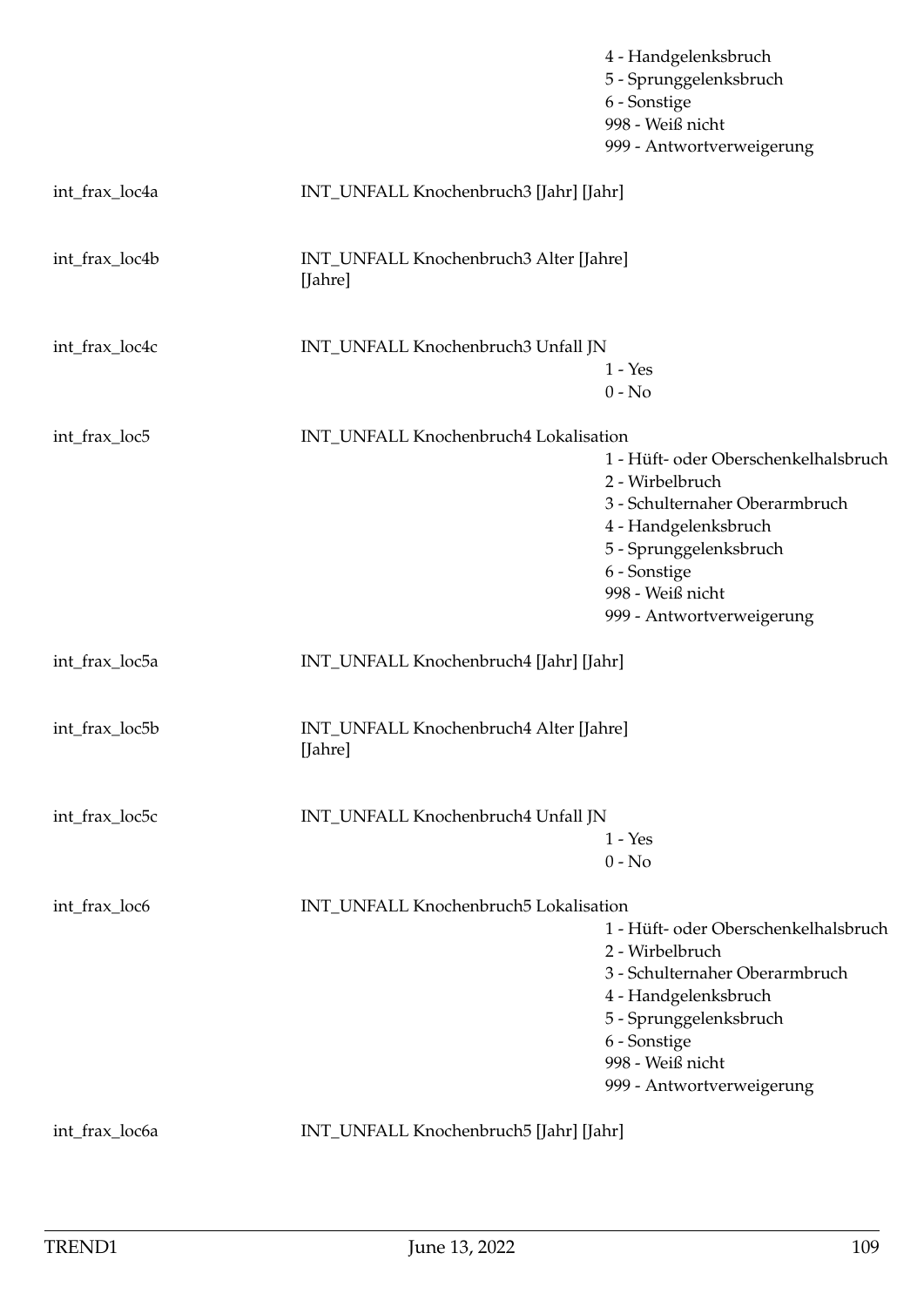| int_frax_loc6b | INT_UNFALL Knochenbruch5 Alter [Jahre]<br>[Jahre]       |                                |  |
|----------------|---------------------------------------------------------|--------------------------------|--|
| int_frax_loc6c | INT_UNFALL Knochenbruch5 Unfall JN                      |                                |  |
|                |                                                         | $1 - Yes$                      |  |
|                |                                                         | $0 - No$                       |  |
| int_baq_010    | INT_UNFALL Schwindel/Sturz letzte 12Mo JN               |                                |  |
|                |                                                         | $1 - Ja$                       |  |
|                |                                                         | $0$ - Nein                     |  |
|                |                                                         | 998 - Weiß nicht               |  |
|                |                                                         | 999 - Antwortverweigerung      |  |
| int_baq_020a   | INT_UNFALL Schwindel letzte 12Mo JN                     |                                |  |
|                |                                                         | $1 - Ja$                       |  |
|                |                                                         | $0$ - Nein<br>998 - Weiß nicht |  |
|                |                                                         | 999 - Antwortverweigerung      |  |
|                |                                                         |                                |  |
| int_baq_020b   | INT_UNFALL Schwindel Dauer letzte 12Mo                  |                                |  |
|                |                                                         | 1 - Weniger als 2 Wochen       |  |
|                |                                                         | 2 - 2 bis 3 Wochen             |  |
|                |                                                         | 3 - Mehr als 3 Wochen          |  |
|                |                                                         | 998 - Weiß nicht               |  |
|                |                                                         | 999 - Antwortverweigerung      |  |
| int_baq_030a   | INT_UNFALL Gleichgewichtsstörungen letzte<br>12Mo JN    |                                |  |
|                |                                                         | $1 - Ia$                       |  |
|                |                                                         | $0$ - Nein                     |  |
|                |                                                         | 998 - Weiß nicht               |  |
|                |                                                         | 999 - Antwortverweigerung      |  |
| int_baq_030b   | INT_UNFALL Gleichgewichtsstörungen Dauer<br>letzte 12Mo |                                |  |
|                |                                                         | 1 - Weniger als 2 Wochen       |  |
|                |                                                         | 2 - 2 bis 3 Wochen             |  |
|                |                                                         | 3 - Mehr als 3 Wochen          |  |
|                |                                                         | 998 - Weiß nicht               |  |
|                |                                                         | 999 - Antwortverweigerung      |  |
| int_baq_040    | INT_UNFALL Sturz letzte 12Mo JN                         |                                |  |
|                |                                                         | $1 - Ja$                       |  |
|                |                                                         | $0 - Nein$                     |  |
|                |                                                         | 998 - Weiß nicht               |  |
|                |                                                         | 999 - Antwortverweigerung      |  |
| <b>MEDIK</b>   | Medikamentenanamnese                                    |                                |  |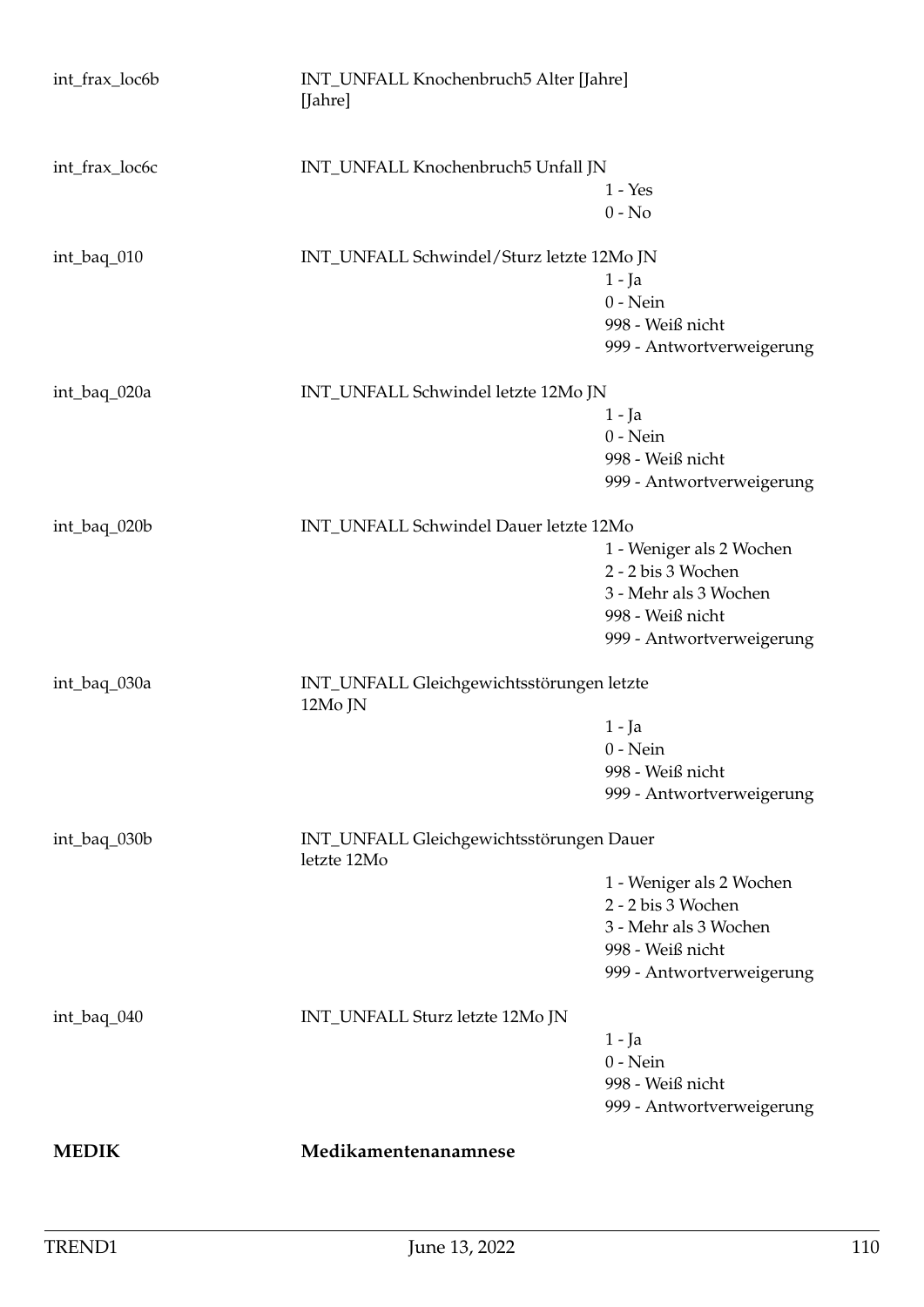| medik_01  | INT_MEDIK Medike Einnahme letzte 7d JN                          | $1 - Ja$<br>$0$ - Nein<br>998 - Weiß nicht<br>999 - Antwortverweigerung                                     |
|-----------|-----------------------------------------------------------------|-------------------------------------------------------------------------------------------------------------|
| medik_01b | INT_MEDIK Medik Nacherfassungsbogen 7 Tage<br>Mitgabe JN        | $1 - Ja$<br>$0$ - Nein                                                                                      |
| medik_08  | INT_MEDIK Unverträglich Kontrastmittel JN                       | $1 - Ja$<br>$0$ - Nein<br>998 - Weiß nicht<br>999 - Antwortverweigerung                                     |
| medik_08a | INT_MEDIK Unverträglich Kontrastmittel<br>Untersuchung1         |                                                                                                             |
| medik_08b | INT_MEDIK Unverträglich Kontrastmittel<br>Untersuchung1 Zeichen |                                                                                                             |
| medik_08c | INT_MEDIK Unverträglich Kontrastmittel<br>Untersuchung2         |                                                                                                             |
| medik_08d | INT_MEDIK Unverträglich Kontrastmittel<br>Untersuchung2 Zeichen |                                                                                                             |
| medik_08e | INT_MEDIK Unverträglich Kontrastmittel<br>Untersuchung3         |                                                                                                             |
| medik_08f | INT_MEDIK Unverträglich Kontrastmittel<br>Untersuchung3 Zeichen |                                                                                                             |
| medik_04  | INT_MEDIK Unverträglich Medik1 letzte 12Mo<br>JN                | $1 - Ja$<br>$0$ - Nein<br>3 - Ich nehme keine Medikamente.<br>998 - Weiß nicht<br>999 - Antwortverweigerung |
| medik_04a | INT_MEDIK Unverträglich Medik1 letzte 12Mo                      |                                                                                                             |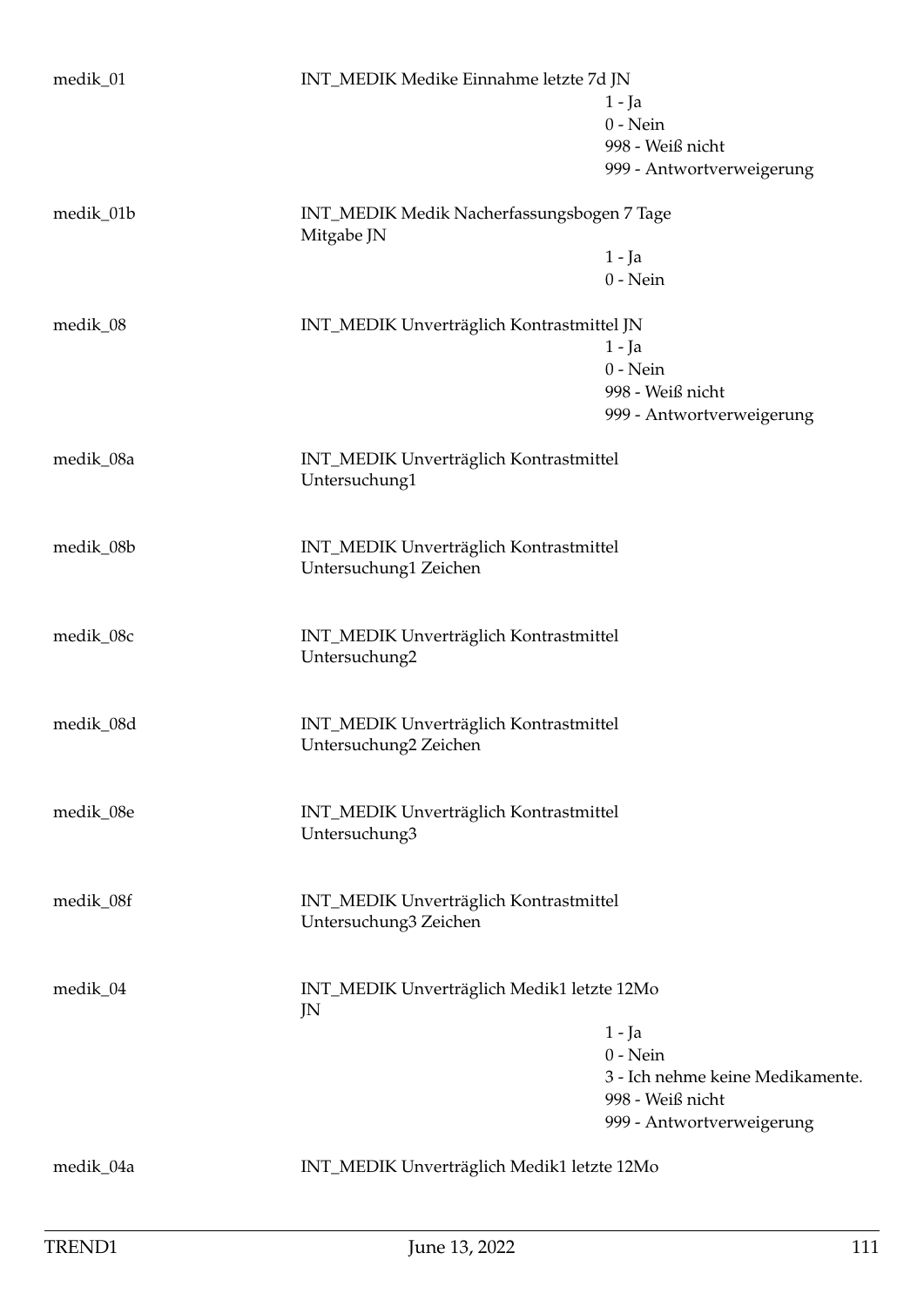| medik_04b | INT_MEDIK Unverträglich Medik1 Zeichen<br>letzte 12Mo       |                           |
|-----------|-------------------------------------------------------------|---------------------------|
| medik_04c | INT_MEDIK Unverträglich Medik2 letzte 12Mo                  |                           |
| medik_04d | INT_MEDIK Unverträglich Medik2 Zeichen<br>letzte 12Mo       |                           |
| medik_04e | INT_MEDIK Unverträglich Medik3 letzte 12Mo                  |                           |
| medik_04f | INT_MEDIK Unverträglich Medik3 Zeichen<br>letzte 12Mo       |                           |
| medik_05a | INT_MEDIK Unverträglich Einnahme weiter1<br>letzte 12Mo JN  |                           |
|           |                                                             | $1 - Ja$                  |
|           |                                                             | $0$ - Nein                |
|           |                                                             | 998 - Weiß nicht          |
|           |                                                             | 999 - Antwortverweigerung |
| medik_05b | INT_MEDIK Unverträglich Einnahme Ende1<br>letzte 12Mo JN    |                           |
|           |                                                             | $1 - Ja$                  |
|           |                                                             | $0$ - Nein                |
|           |                                                             | 998 - Weiß nicht          |
|           |                                                             | 999 - Antwortverweigerung |
| medik_05c | INT_MEDIK Unverträglich Dosis ändern1 letzte<br>12Mo JN     |                           |
|           |                                                             | $1 - Ja$                  |
|           |                                                             | $0$ - Nein                |
|           |                                                             | 998 - Weiß nicht          |
|           |                                                             | 999 - Antwortverweigerung |
| medik_05d | INT_MEDIK Unverträglich Krankenhaus1 letzte<br>12Mo JN      |                           |
|           |                                                             | 1 - Ja                    |
|           |                                                             | $0$ - Nein                |
|           |                                                             | 998 - Weiß nicht          |
|           |                                                             | 999 - Antwortverweigerung |
| medik_06  | INT_MEDIK Unverträglich Information Arzt1<br>letzte 12Mo JN |                           |
|           |                                                             | $1 - Ja$                  |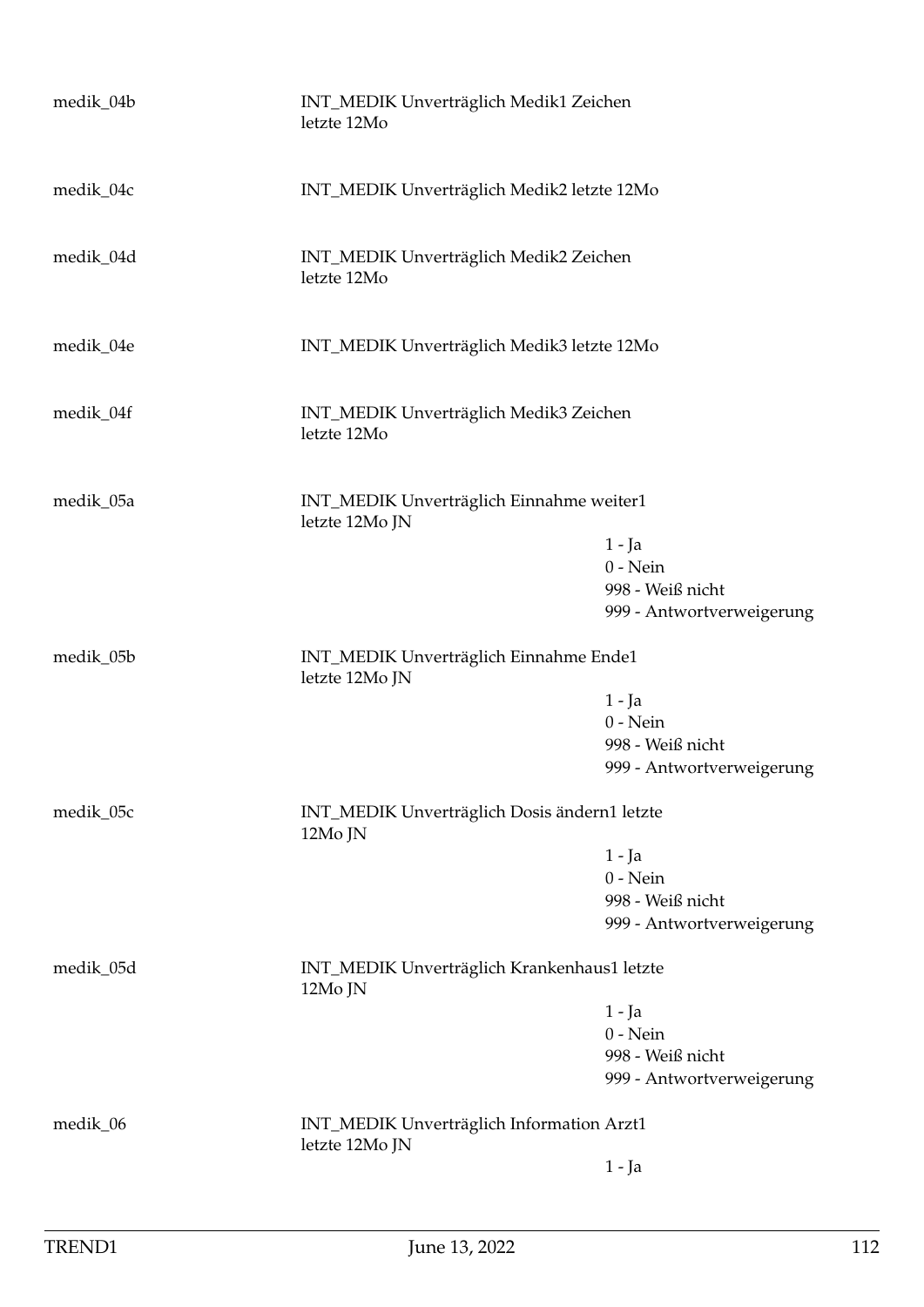|            |                                                                 | $0 - Nein$                |
|------------|-----------------------------------------------------------------|---------------------------|
|            |                                                                 | 998 - Weiß nicht          |
|            |                                                                 | 999 - Antwortverweigerung |
| medik_07a  | INT_MEDIK Unverträglich Arzt Laborwerte1<br>letzte 12Mo JN      |                           |
|            |                                                                 | 1 - Ja                    |
|            |                                                                 | $0$ - Nein                |
|            |                                                                 | 998 - Weiß nicht          |
|            |                                                                 | 999 - Antwortverweigerung |
| medik_07b  | INT_MEDIK Unverträglich Arzt weit Einnahme1<br>letzte 12Mo JN   |                           |
|            |                                                                 | 1 - Ja                    |
|            |                                                                 | $0 - Nein$                |
|            |                                                                 | 998 - Weiß nicht          |
|            |                                                                 | 999 - Antwortverweigerung |
| medik_07c  | INT_MEDIK Unverträglich Arzt Ende<br>Einnahme1 letzte 12Mo JN   |                           |
|            |                                                                 | 1 - Ja                    |
|            |                                                                 | $0$ - Nein                |
|            |                                                                 | 998 - Weiß nicht          |
|            |                                                                 | 999 - Antwortverweigerung |
| medik_07d  | INT_MEDIK Unverträglich Arzt Änderg<br>Verordng1 letzte 12Mo JN |                           |
|            |                                                                 | 1 - Ja                    |
|            |                                                                 | $0 - Nein$                |
|            |                                                                 | 998 - Weiß nicht          |
|            |                                                                 | 999 - Antwortverweigerung |
| medik_07e  | INT_MEDIK Unverträglich Arzt weiteres<br>Medik1 letzte 12Mo JN  |                           |
|            |                                                                 | 1 - Ja                    |
|            |                                                                 | $0$ - Nein                |
|            |                                                                 | 998 - Weiß nicht          |
|            |                                                                 | 999 - Antwortverweigerung |
| medik_04x2 | INT_MEDIK Unverträglich Medik2 letzte 12Mo<br>JN                |                           |
|            |                                                                 | 1 - Ja                    |
|            |                                                                 | $0$ - Nein                |
|            |                                                                 | 998 - Weiß nicht          |
|            |                                                                 | 999 - Antwortverweigerung |
| medik_04c2 | INT_MEDIK Unverträglich Medik2 Gruppe<br>letzte 12Mo            |                           |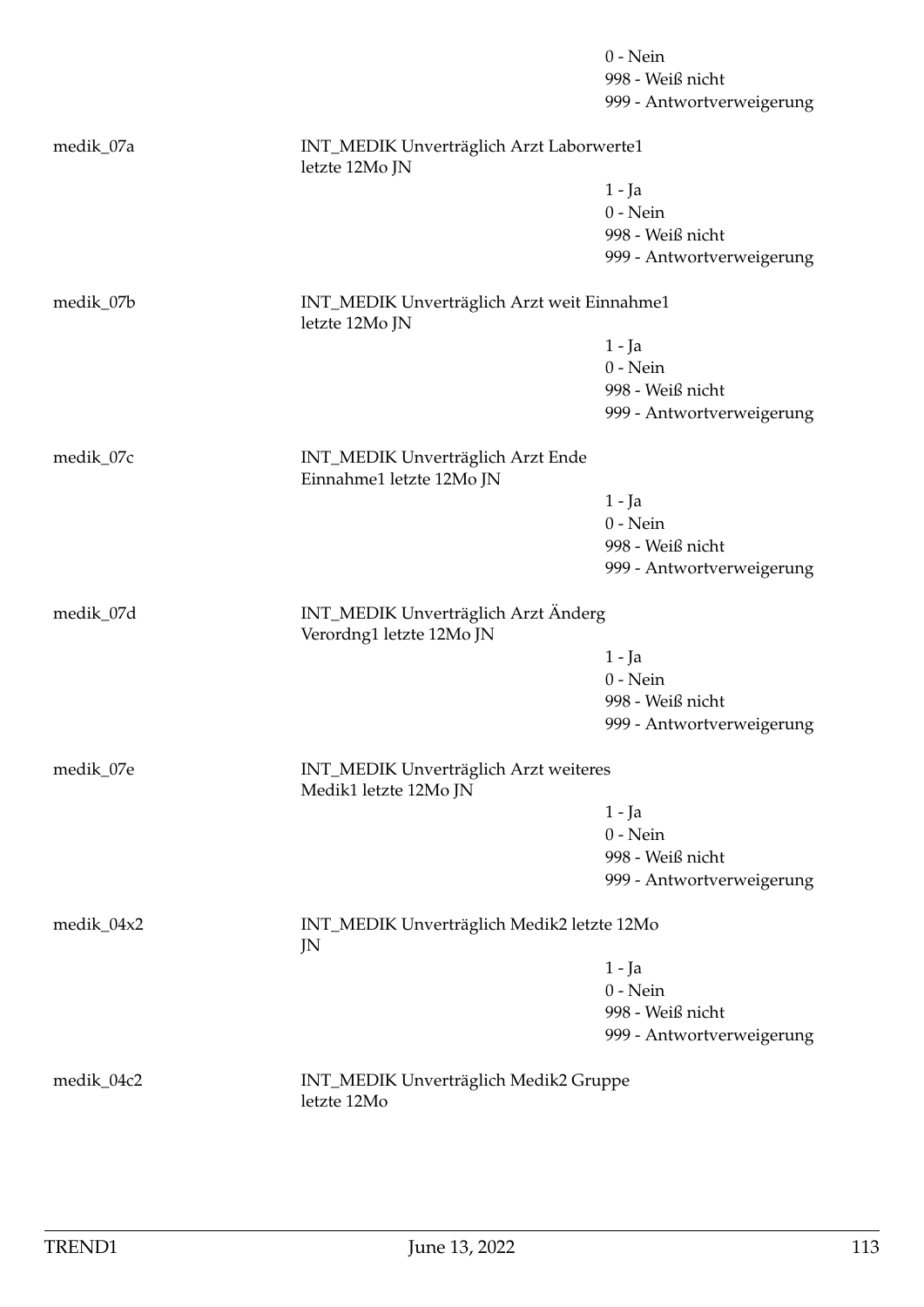| medik_04d2 | INT_MEDIK Unverträglich Medik2 Zeichen<br>weitere letzte 12Mo |                           |
|------------|---------------------------------------------------------------|---------------------------|
| medik_05a2 | INT_MEDIK Unverträglich Einnahme weiter2<br>letzte 12Mo JN    |                           |
|            |                                                               | $1 - Ja$                  |
|            |                                                               | $0$ - Nein                |
|            |                                                               | 998 - Weiß nicht          |
|            |                                                               | 999 - Antwortverweigerung |
| medik_05b2 | INT_MEDIK Unverträglich Einnahme Ende2<br>letzte 12Mo JN      |                           |
|            |                                                               | $1 - Ja$                  |
|            |                                                               | $0$ - Nein                |
|            |                                                               | 998 - Weiß nicht          |
|            |                                                               | 999 - Antwortverweigerung |
| medik_05c2 | INT_MEDIK Unverträglich Dosis ändern2 letzte<br>12Mo JN       |                           |
|            |                                                               | $1 - Ja$                  |
|            |                                                               | $0$ - Nein                |
|            |                                                               | 998 - Weiß nicht          |
|            |                                                               | 999 - Antwortverweigerung |
| medik_05d2 | INT_MEDIK Unverträglich Krankenhaus2 letzte<br>12Mo JN        |                           |
|            |                                                               | $1 - Ja$                  |
|            |                                                               | $0$ - Nein                |
|            |                                                               | 998 - Weiß nicht          |
|            |                                                               | 999 - Antwortverweigerung |
| medik_06x2 | INT_MEDIK Unverträglich Information Arzt2<br>letzte 12Mo JN   |                           |
|            |                                                               | $1 - Ja$                  |
|            |                                                               | $0$ - Nein                |
|            |                                                               | 998 - Weiß nicht          |
|            |                                                               | 999 - Antwortverweigerung |
| medik_07a2 | INT_MEDIK Unverträglich Arzt Laborwerte2<br>letzte 12Mo JN    |                           |
|            |                                                               | 1 - Ja                    |
|            |                                                               | $0$ - Nein                |
|            |                                                               | 998 - Weiß nicht          |
|            |                                                               | 999 - Antwortverweigerung |
| medik_07b2 | INT_MEDIK Unverträglich Arzt weit Einnahme2<br>letzte 12Mo JN |                           |
|            |                                                               | $1 - Ja$                  |
|            |                                                               | $0 - Nein$                |
|            |                                                               | 998 - Weiß nicht          |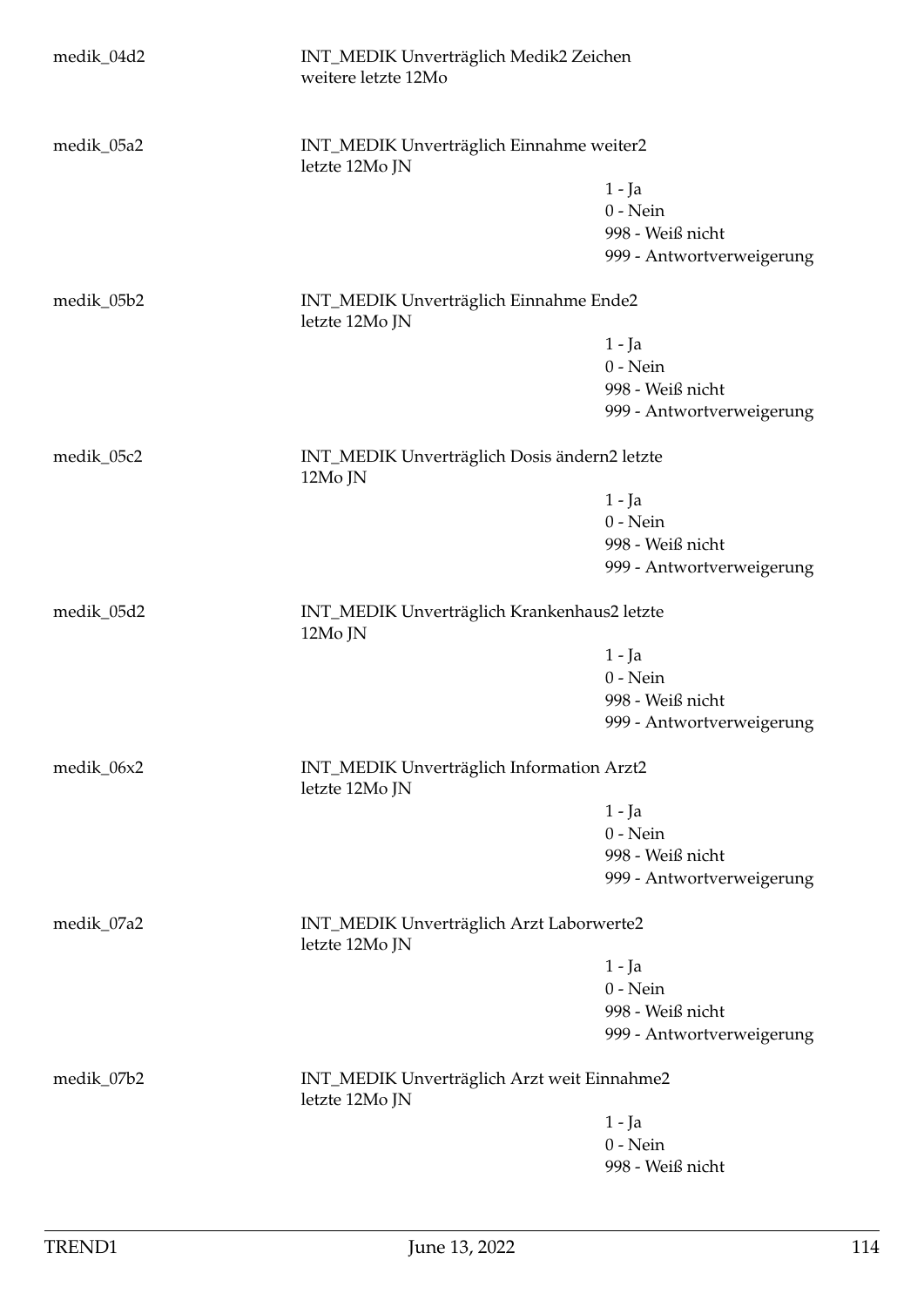| medik_07c2 | INT_MEDIK Unverträglich Arzt Ende<br>Einnahme2 letzte 12Mo JN   |                           |
|------------|-----------------------------------------------------------------|---------------------------|
|            |                                                                 | $1 - Ja$                  |
|            |                                                                 | $0$ - Nein                |
|            |                                                                 | 998 - Weiß nicht          |
|            |                                                                 | 999 - Antwortverweigerung |
|            |                                                                 |                           |
| medik_07d2 | INT_MEDIK Unverträglich Arzt Änderg<br>Verordng2 letzte 12Mo JN |                           |
|            |                                                                 | $1 - Ja$                  |
|            |                                                                 | $0$ - Nein                |
|            |                                                                 | 998 - Weiß nicht          |
|            |                                                                 | 999 - Antwortverweigerung |
| medik_07e2 | INT_MEDIK Unverträglich Arzt weiteres                           |                           |
|            | Medik2 letzte 12Mo JN                                           |                           |
|            |                                                                 | $1 - Ja$                  |
|            |                                                                 | $0$ - Nein                |
|            |                                                                 | 998 - Weiß nicht          |
|            |                                                                 | 999 - Antwortverweigerung |
| medik_04x3 | INT_MEDIK Unverträglich Medik3 letzte 12Mo                      |                           |
|            | JN                                                              | $1 - Ja$                  |
|            |                                                                 | $0$ - Nein                |
|            |                                                                 | 998 - Weiß nicht          |
|            |                                                                 | 999 - Antwortverweigerung |
|            |                                                                 |                           |
| medik_04e3 | INT_MEDIK Unverträglich Medik3 Gruppe<br>letzte 12Mo            |                           |
| medik_04f3 | INT_MEDIK Unverträglich Medik3 Zeichen<br>weitere letzte 12Mo   |                           |
|            |                                                                 |                           |
|            |                                                                 |                           |
| medik_05a3 | INT_MEDIK Unverträglich Einnahme weiter3<br>letzte 12Mo JN      |                           |
|            |                                                                 | 1 - Ja                    |
|            |                                                                 | $0$ - Nein                |
|            |                                                                 | 998 - Weiß nicht          |
|            |                                                                 | 999 - Antwortverweigerung |
| medik_05b3 | INT_MEDIK Unverträglich Einnahme Ende3<br>letzte 12Mo JN        |                           |
|            |                                                                 | $1 - Ja$                  |
|            |                                                                 | $0$ - Nein                |
|            |                                                                 | 998 - Weiß nicht          |

999 - Antwortverweigerung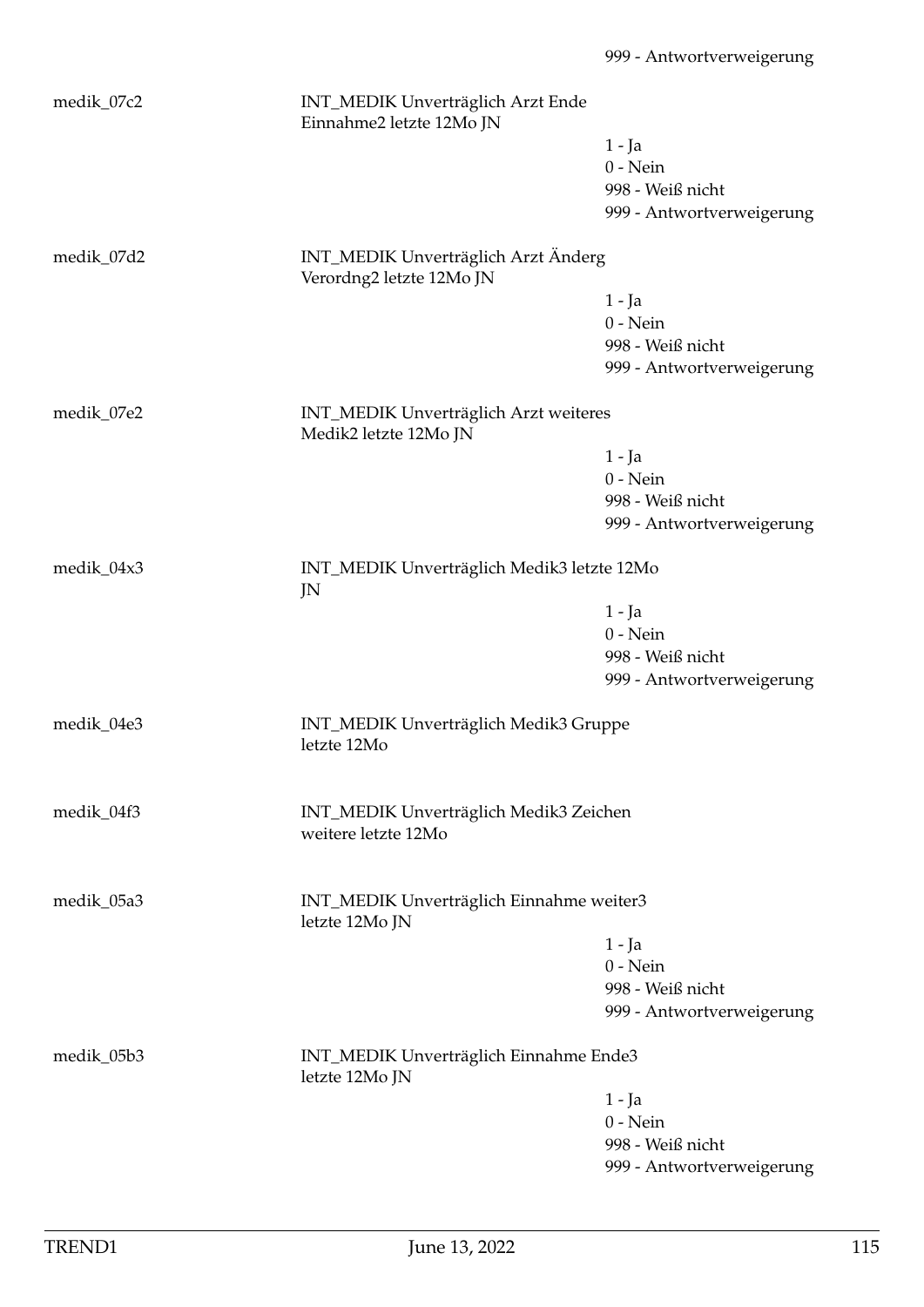| medik_05c3 | INT_MEDIK Unverträglich Dosis ändern3 letzte<br>12Mo JN         |                           |
|------------|-----------------------------------------------------------------|---------------------------|
|            |                                                                 | $1 - Ja$                  |
|            |                                                                 | $0$ - Nein                |
|            |                                                                 | 998 - Weiß nicht          |
|            |                                                                 | 999 - Antwortverweigerung |
|            |                                                                 |                           |
| medik_05d3 | INT_MEDIK Unverträglich Krankenhaus3 letzte<br>12Mo JN          |                           |
|            |                                                                 | $1 - Ja$                  |
|            |                                                                 | $0$ - Nein                |
|            |                                                                 | 998 - Weiß nicht          |
|            |                                                                 | 999 - Antwortverweigerung |
|            |                                                                 |                           |
| medik_06x3 | INT_MEDIK Unverträglich Information Arzt3<br>letzte 12Mo JN     |                           |
|            |                                                                 | $1 - Ja$                  |
|            |                                                                 | $0$ - Nein                |
|            |                                                                 | 998 - Weiß nicht          |
|            |                                                                 | 999 - Antwortverweigerung |
|            |                                                                 |                           |
| medik_07a3 | INT_MEDIK Unverträglich Arzt Laborwerte3<br>letzte 12Mo JN      |                           |
|            |                                                                 | $1 - Ja$                  |
|            |                                                                 | $0$ - Nein                |
|            |                                                                 | 998 - Weiß nicht          |
|            |                                                                 |                           |
|            |                                                                 | 999 - Antwortverweigerung |
| medik_07b3 | INT_MEDIK Unverträglich Arzt weit Einnahme3<br>letzte 12Mo JN   |                           |
|            |                                                                 | $1 - Ja$                  |
|            |                                                                 | $0$ - Nein                |
|            |                                                                 | 998 - Weiß nicht          |
|            |                                                                 | 999 - Antwortverweigerung |
|            |                                                                 |                           |
| medik_07c3 | INT_MEDIK Unverträglich Arzt Ende<br>Einnahme3 letzte 12Mo JN   |                           |
|            |                                                                 | $1 - Ja$                  |
|            |                                                                 | $0$ - Nein                |
|            |                                                                 | 998 - Weiß nicht          |
|            |                                                                 | 999 - Antwortverweigerung |
|            |                                                                 |                           |
| medik_07d3 | INT_MEDIK Unverträglich Arzt Änderg<br>Verordng3 letzte 12Mo JN |                           |
|            |                                                                 | $1 - Ja$                  |
|            |                                                                 | $0$ - Nein                |
|            |                                                                 | 998 - Weiß nicht          |
|            |                                                                 | 999 - Antwortverweigerung |
|            |                                                                 |                           |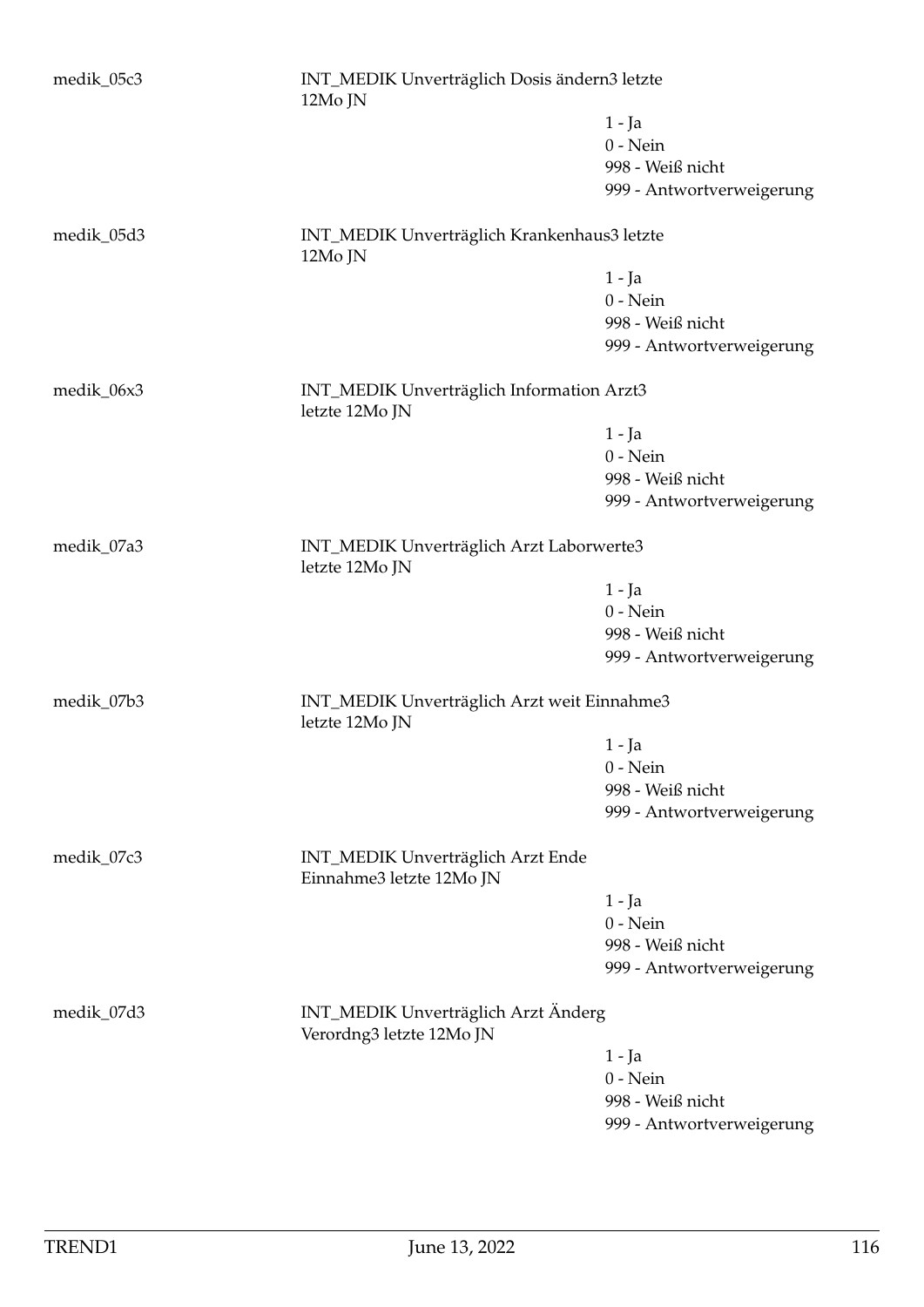| medik_07e3   | INT_MEDIK Unverträglich Arzt weiteres<br>Medik3 letzte 12Mo JN |                           |
|--------------|----------------------------------------------------------------|---------------------------|
|              |                                                                | 1 - Ja                    |
|              |                                                                | $0$ - Nein                |
|              |                                                                | 998 - Weiß nicht          |
|              |                                                                | 999 - Antwortverweigerung |
| medik_09     | INT_MEDIK Medikamente Allergien letzte 12Mo<br>JN              |                           |
|              |                                                                | $1 - Ja$                  |
|              |                                                                | $0$ - Nein                |
|              |                                                                | 998 - Weiß nicht          |
|              |                                                                | 999 - Antwortverweigerung |
| medik_10     | INT_MEDIK Medikamente Asthma letzte 12Mo<br>JN                 |                           |
|              |                                                                | $1 - Ja$                  |
|              |                                                                | $0$ - Nein                |
|              |                                                                | 998 - Weiß nicht          |
|              |                                                                | 999 - Antwortverweigerung |
|              |                                                                |                           |
| medik_11     | INT_MEDIK Medikamente Jodtabletten letzte<br>12Mo JN           |                           |
|              |                                                                | $1 - Ja$                  |
|              |                                                                | $0$ - Nein                |
|              |                                                                | 998 - Weiß nicht          |
|              |                                                                | 999 - Antwortverweigerung |
| medik_13     | INT_MEDIK Medikamente                                          |                           |
|              | Nacherfassungsbogen 12Mo Mitgabe JN                            |                           |
|              |                                                                | 1 - Ja                    |
|              |                                                                | $0$ - Nein                |
| <b>PAUSE</b> | Unterbrechung des Interviews                                   |                           |
| pause_mez1   | INT_PAUSE Start endgültig [Datum, Uhrzeit]<br>[Datum, Uhrzeit] |                           |
| pause_maz1   | INT_PAUSE Ende endgültig [Datum, Uhrzeit]<br>[Datum, Uhrzeit]  |                           |
|              |                                                                |                           |
| pause_00     | INT_PAUSE Wunsch Unterbrechung JN                              |                           |
|              |                                                                | $1 - Ja$                  |
|              |                                                                | $0$ - Nein                |
| pause_01     | INT_PAUSE erneuter Start Tonbandaufnahme JN                    |                           |
|              |                                                                | $1 - Ja$                  |
|              |                                                                | $0$ - Nein                |
|              |                                                                |                           |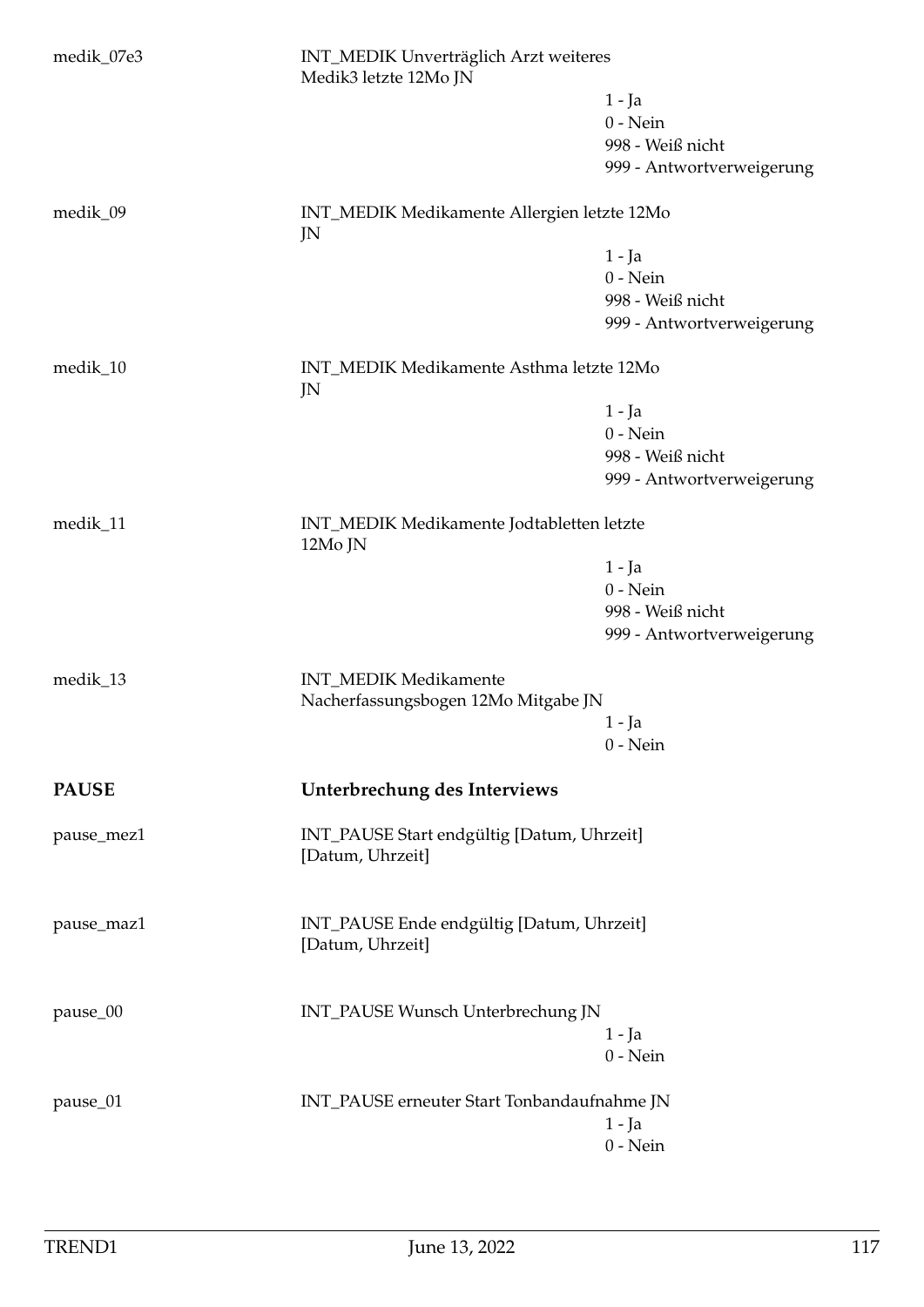| pause_02    | INT_PAUSE anderer Interviewer JN                        |                                     |
|-------------|---------------------------------------------------------|-------------------------------------|
|             |                                                         | $1 - Ja$                            |
|             |                                                         | $0$ - Nein                          |
| pause_03    | INT_PAUSE Interviewer neu                               |                                     |
|             |                                                         | 132 - 132                           |
|             |                                                         | $154 - 154$                         |
|             |                                                         | 192 - 192                           |
|             |                                                         | $223 - 223$                         |
|             |                                                         | 298 - 298                           |
|             |                                                         | $446 - 446$                         |
|             |                                                         | $464 - 464$                         |
|             |                                                         | $466 - 466$                         |
|             |                                                         | 479 - 479                           |
|             |                                                         | $480 - 480$                         |
|             |                                                         | 494 - 494                           |
|             |                                                         | $502 - 502$                         |
| <b>DEPR</b> | Depression                                              |                                     |
|             |                                                         |                                     |
| depr_01     | INT_DEPR fast täglich traurig >=2Wo jemals JN           |                                     |
|             |                                                         | $1 - Ja$                            |
|             |                                                         | $0$ - Nein                          |
|             |                                                         | 998 - Weiß nicht                    |
|             |                                                         | 999 - Antwortverweigerung           |
| depr_02     | INT_DEPR fast ständig müde/erschöpft >=2Wo<br>jemals JN |                                     |
|             |                                                         | $1 - Ja$                            |
|             |                                                         | $0$ - Nein                          |
|             |                                                         | 998 - Weiß nicht                    |
|             |                                                         | 999 - Antwortverweigerung           |
| depr_03     | INT_DEPR Interesselosigkeit >=2Wo jemals JN             |                                     |
|             |                                                         | $1 - Ja$                            |
|             |                                                         | $0$ - Nein                          |
|             |                                                         | 998 - Weiß nicht                    |
|             |                                                         | 999 - Antwortverweigerung           |
| depr_04     | INT_DEPR Depression >=2Wo mehrmals JN                   |                                     |
|             |                                                         | 1 - Ja, nur eine Phase              |
|             |                                                         | 2 - Nein, mehr als eine Phase       |
|             |                                                         | 998 - Weiß nicht                    |
|             |                                                         | 999 - Antwortverweigerung           |
| depr_04a    | INT_DEPR Depression >=2Wo letzte 12Mo JN                |                                     |
|             |                                                         | 1 - Innerhalb der letzten 12 Monate |
|             |                                                         | 2 - Vor mehr als 12 Monaten         |
|             |                                                         | 998 - Weiß nicht                    |
|             |                                                         | 999 - Antwortverweigerung           |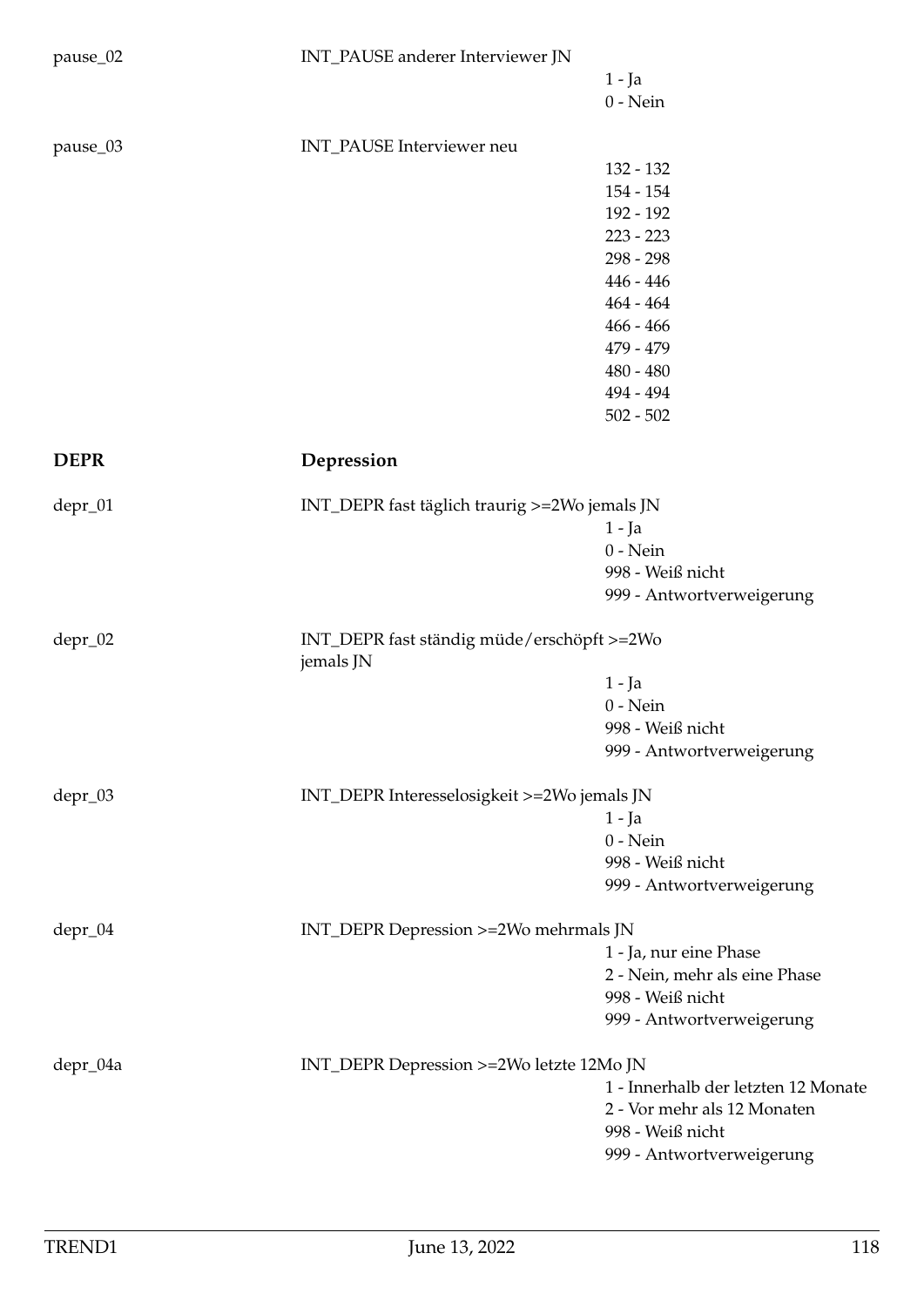| INT_DEPR Depression >=2Wo damals Alter<br>[Jahre] [Jahre] |                                                                                        |
|-----------------------------------------------------------|----------------------------------------------------------------------------------------|
| INT_DEPR schlimmste Phase letzte 12Mo JN                  |                                                                                        |
|                                                           | 1 - Innerhalb der letzten 12 Monate<br>2 - Vor mehr als 12 Monaten<br>998 - Weiß nicht |
|                                                           | 999 - Antwortverweigerung                                                              |
| INT_DEPR schlimmste Phase damals Alter<br>[Jahre] [Jahre] |                                                                                        |
| INT_DEPR mehr/weniger Appetit >=2Wo<br>damals JN          |                                                                                        |
|                                                           | 1 - Ja                                                                                 |
|                                                           | $0$ - Nein                                                                             |
|                                                           | 998 - Weiß nicht                                                                       |
|                                                           | 999 - Antwortverweigerung                                                              |
| INT_DEPR Gewichtsverlust/-zunahme >=2Wo<br>damals JN      |                                                                                        |
|                                                           | $1 - Ja$                                                                               |
|                                                           | $0$ - Nein                                                                             |
|                                                           | 998 - Weiß nicht                                                                       |
|                                                           | 999 - Antwortverweigerung                                                              |
|                                                           |                                                                                        |
|                                                           | $1 - Ja$                                                                               |
|                                                           | $0$ - Nein                                                                             |
|                                                           | 998 - Weiß nicht                                                                       |
|                                                           | 999 - Antwortverweigerung                                                              |
| INT_DEPR gering/hoch Bewegungsdrang<br>>=2Wo damals JN    |                                                                                        |
|                                                           | 1 - Ja                                                                                 |
|                                                           | $0$ - Nein                                                                             |
|                                                           | 998 - Weiß nicht                                                                       |
|                                                           | 999 - Antwortverweigerung                                                              |
| INT_DEPR schuldig/minderwertig >=2Wo<br>damals JN         |                                                                                        |
|                                                           | 1 - Ja                                                                                 |
|                                                           | $0 - Nein$                                                                             |
|                                                           | 998 - Weiß nicht                                                                       |
|                                                           | 999 - Antwortverweigerung                                                              |
| INT_DEPR verwirrt >=2Wo damals JN                         |                                                                                        |
|                                                           | INT_DEPR Schlafstörungen >=2Wo damals JN                                               |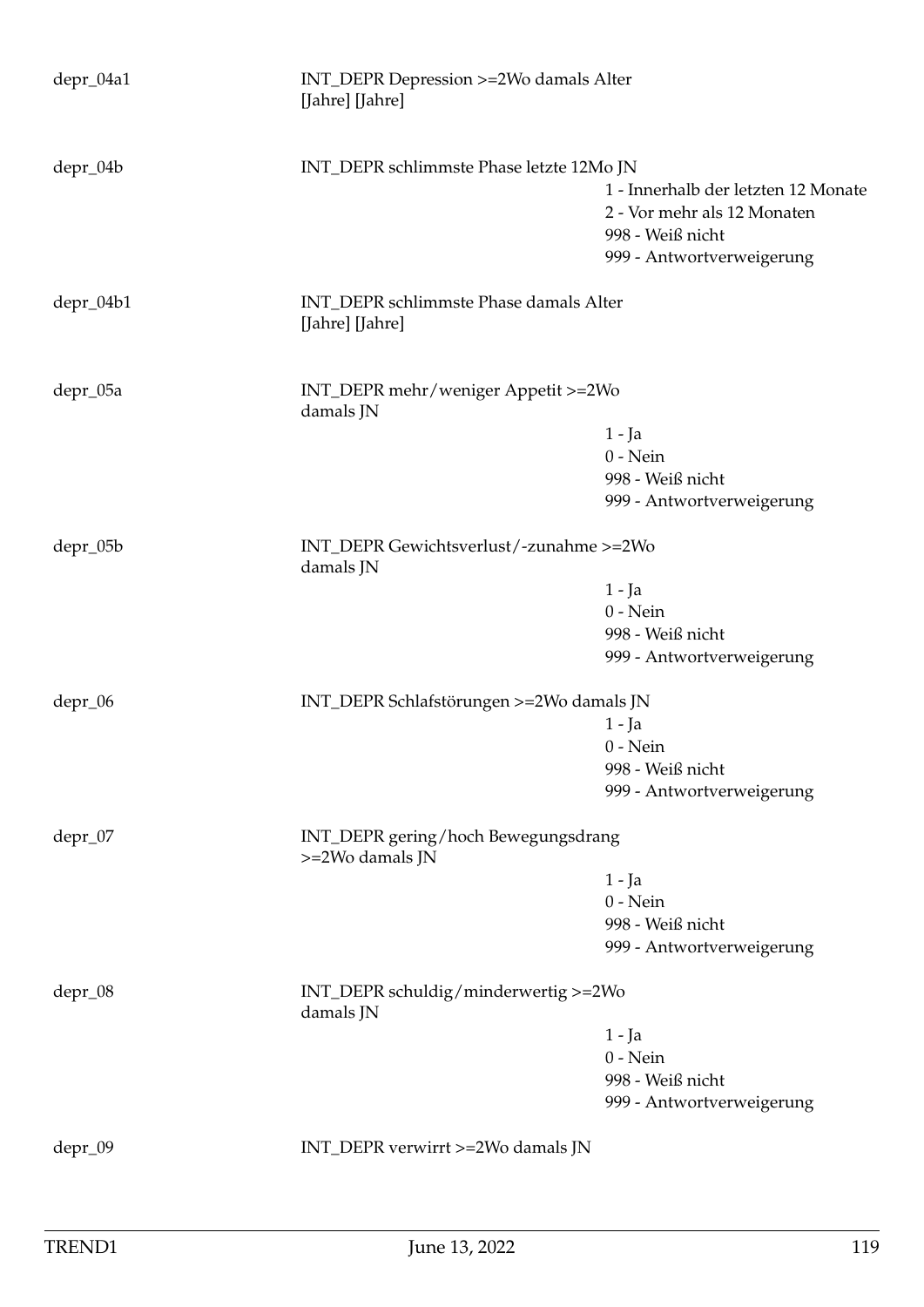|          |                                                 | $1 - Ja$                  |
|----------|-------------------------------------------------|---------------------------|
|          |                                                 | $0$ - Nein                |
|          |                                                 | 998 - Weiß nicht          |
|          |                                                 | 999 - Antwortverweigerung |
| depr_10a | INT_DEPR Nachdenken über Tod >=2Wo damals<br>JN |                           |
|          |                                                 | $1 - Ja$                  |
|          |                                                 | $0$ - Nein                |
|          |                                                 | 998 - Weiß nicht          |
|          |                                                 | 999 - Antwortverweigerung |
| depr_10b | INT_DEPR Wunsch Sterben damals JN               |                           |
|          |                                                 | $1 - Ja$                  |
|          |                                                 | $0$ - Nein                |
|          |                                                 | 998 - Weiß nicht          |
|          |                                                 | 999 - Antwortverweigerung |
| depr_10c | INT_DEPR Selbstmordgedanken jemals JN           |                           |
|          |                                                 | $1 - Ja$                  |
|          |                                                 | $0$ - Nein                |
|          |                                                 | 998 - Weiß nicht          |
|          |                                                 | 999 - Antwortverweigerung |
| depr_10d | INT_DEPR Selbstmord konkrete Pläne jemals JN    |                           |
|          |                                                 | $1 - Ja$                  |
|          |                                                 | $0$ - Nein                |
|          |                                                 | 998 - Weiß nicht          |
|          |                                                 | 999 - Antwortverweigerung |
| depr_10e | INT_DEPR Selbstmordversuch jemals JN            |                           |
|          |                                                 | $1 - Ja$                  |
|          |                                                 | $0$ - Nein                |
|          |                                                 | 998 - Weiß nicht          |
|          |                                                 | 999 - Antwortverweigerung |
| depr_11  | <b>INT_DEPR Grund</b>                           |                           |
|          | körperlich/Medikamente/Alkohol/Rausch JN        |                           |
|          |                                                 | $1 - Ja$                  |
|          |                                                 | $0$ - Nein                |
|          |                                                 | 998 - Weiß nicht          |
|          |                                                 | 999 - Antwortverweigerung |
| depr_12a | INT_DEPR Depression >=2Wo Zahl Phasen           |                           |
| depr_12b | INT_DEPR Beeinträchtigung Monate gesamt         |                           |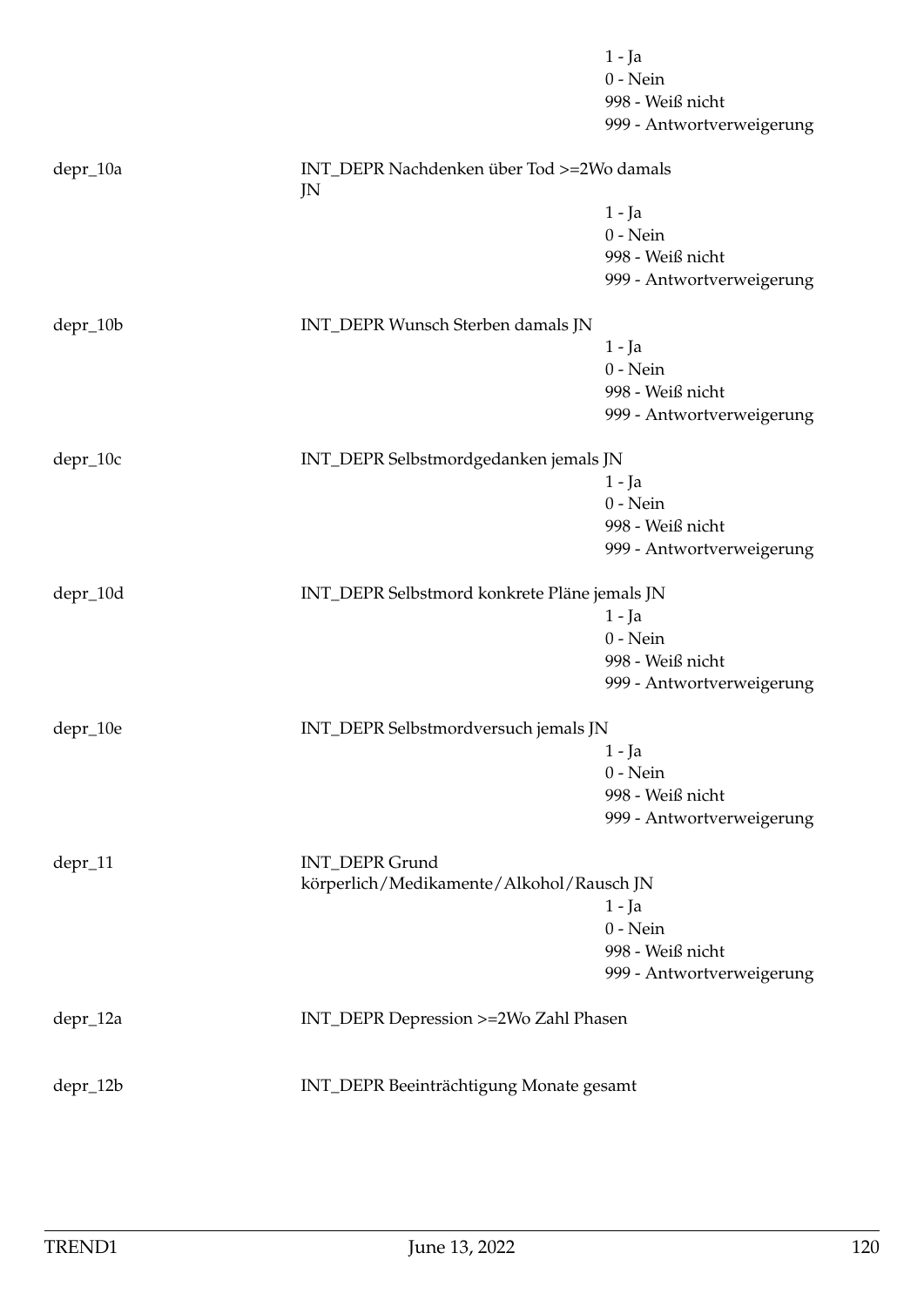| $depr_14$      | INT_DEPR psychologische Behandlung jemals<br>JN          |                           |
|----------------|----------------------------------------------------------|---------------------------|
|                |                                                          | 1 - Ja                    |
|                |                                                          | $0$ - Nein                |
|                |                                                          | 998 - Weiß nicht          |
|                |                                                          | 999 - Antwortverweigerung |
| depr_15        | INT_DEPR kurz nach Tod nahestehender<br>Mensch JN        |                           |
|                |                                                          | $1 - Ja$                  |
|                |                                                          | $0$ - Nein                |
|                |                                                          | 998 - Weiß nicht          |
|                |                                                          | 999 - Antwortverweigerung |
| depr_15a       | INT_DEPR unabhängig von Todesfall JN                     |                           |
|                |                                                          | $1 - Ja$                  |
|                |                                                          | $0$ - Nein                |
|                |                                                          | 998 - Weiß nicht          |
|                |                                                          | 999 - Antwortverweigerung |
| depr_16        | INT_DEPR nach Geburt Kind JN                             |                           |
|                |                                                          | $1 - Ja$                  |
|                |                                                          | $0$ - Nein                |
|                |                                                          | 998 - Weiß nicht          |
|                |                                                          | 999 - Antwortverweigerung |
| <b>KONTAKT</b> | Fragen zu sozialen Kontakten/Freizeitaktivitäten         |                           |
| kontakt_01     | INT_KONTAKT lebende Kinder Zahl                          |                           |
| kontakt_02     | INT_KONTAKT lebende Kinder Zahl im selben<br>Haushalt    |                           |
| kontakt_03     | INT_KONTAKT lebende Kinder außer Haus<br>>1mal pro Monat |                           |
| kontakt_05     | INT_KONTAKT enge Freunde Zahl                            |                           |
| kontakt_06     | INT_KONTAKT enge Freunde Wunsch mehr JN                  |                           |
|                |                                                          | $1 - Ja$                  |
|                |                                                          | $0$ - Nein                |
|                |                                                          | 998 - Weiß nicht          |
|                |                                                          | 999 - Antwortverweigerung |
| kontakt_07     | INT_KONTAKT eng verbundene Verwandte<br>Zahl             |                           |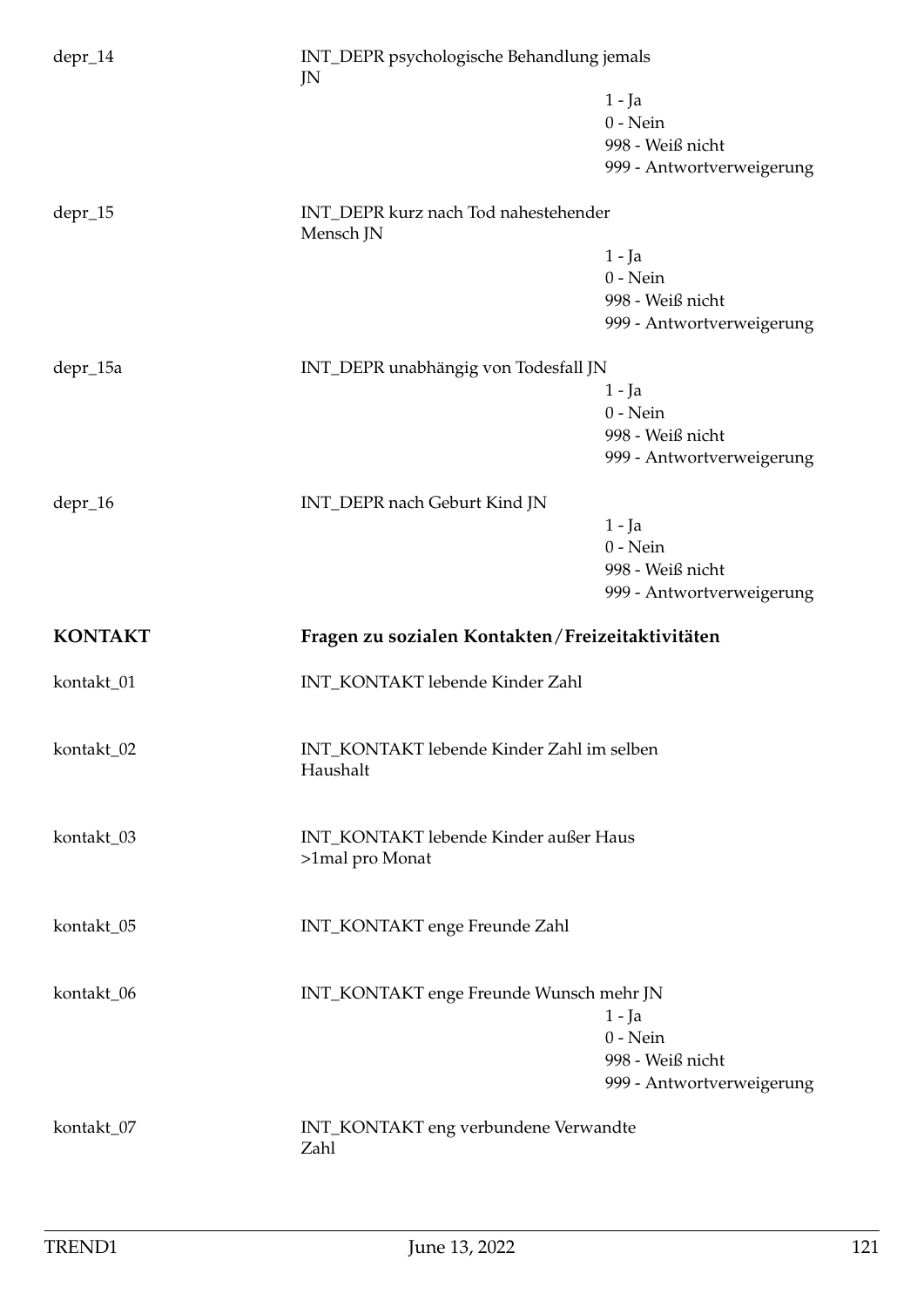| kontakt_08     |                                                          | INT_KONTAKT eng verbundene Verwandte<br>Wunsch mehr JN |  |
|----------------|----------------------------------------------------------|--------------------------------------------------------|--|
|                |                                                          | $1 - Ja$                                               |  |
|                |                                                          | $0$ - Nein                                             |  |
|                |                                                          |                                                        |  |
|                |                                                          | 998 - Weiß nicht                                       |  |
|                |                                                          | 999 - Antwortverweigerung                              |  |
| kontakt_10     | INT_KONTAKT enge Freunde Häufigkeit Treffen<br>pro Monat |                                                        |  |
| kontakt_11     | INT_KONTAKT enge Freunde Wunsch öfter<br>treffen JN      |                                                        |  |
|                |                                                          | 1 - Ja                                                 |  |
|                |                                                          | $0$ - Nein                                             |  |
|                |                                                          | 2 - Eher seltener                                      |  |
|                |                                                          |                                                        |  |
|                |                                                          | 998 - Weiß nicht                                       |  |
|                |                                                          | 999 - Antwortverweigerung                              |  |
| kontakt_13     | INT_KONTAKT Hobby Angeln jemals JN                       |                                                        |  |
|                |                                                          | 1 - Ja                                                 |  |
|                |                                                          | $0$ - Nein                                             |  |
|                |                                                          | 998 - Weiß nicht                                       |  |
|                |                                                          | 999 - Antwortverweigerung                              |  |
|                |                                                          |                                                        |  |
| kontakt_13a    | INT_KONTAKT Hobby Angeln letzte 12Mo [d]<br>[d]          |                                                        |  |
|                | INT_KONTAKT Hobby Angeln Ort                             |                                                        |  |
| kontakt_13b    |                                                          | 1 - im Binnenland                                      |  |
|                |                                                          |                                                        |  |
|                |                                                          | 2 - an der Küste                                       |  |
|                |                                                          | 3 - auf dem offenen Meer                               |  |
|                |                                                          | 998 - Weiß nicht                                       |  |
|                |                                                          | 999 - Antwortverweigerung                              |  |
| <b>ERNAEHR</b> | Ernährung                                                |                                                        |  |
| ernaehr_01     | INT_ERNAEHR Fleisch ohne Wurstwaren<br>Häufigkeit        |                                                        |  |
|                |                                                          | 1 - 1 Täglich oder fast täglich                        |  |
|                |                                                          | 2 - 2 Mehrmals in der Woche                            |  |
|                |                                                          | 3 - 3 Etwa einmal in der Woche                         |  |
|                |                                                          | 4 - 4 Mehrmals im Monat                                |  |
|                |                                                          | 5 - 5 Etwa einmal im Monat oder sel-                   |  |
|                |                                                          | tener                                                  |  |
|                |                                                          | 6 - 6 Nie oder fast nie                                |  |
|                |                                                          | 998 - Weiß nicht                                       |  |
|                |                                                          |                                                        |  |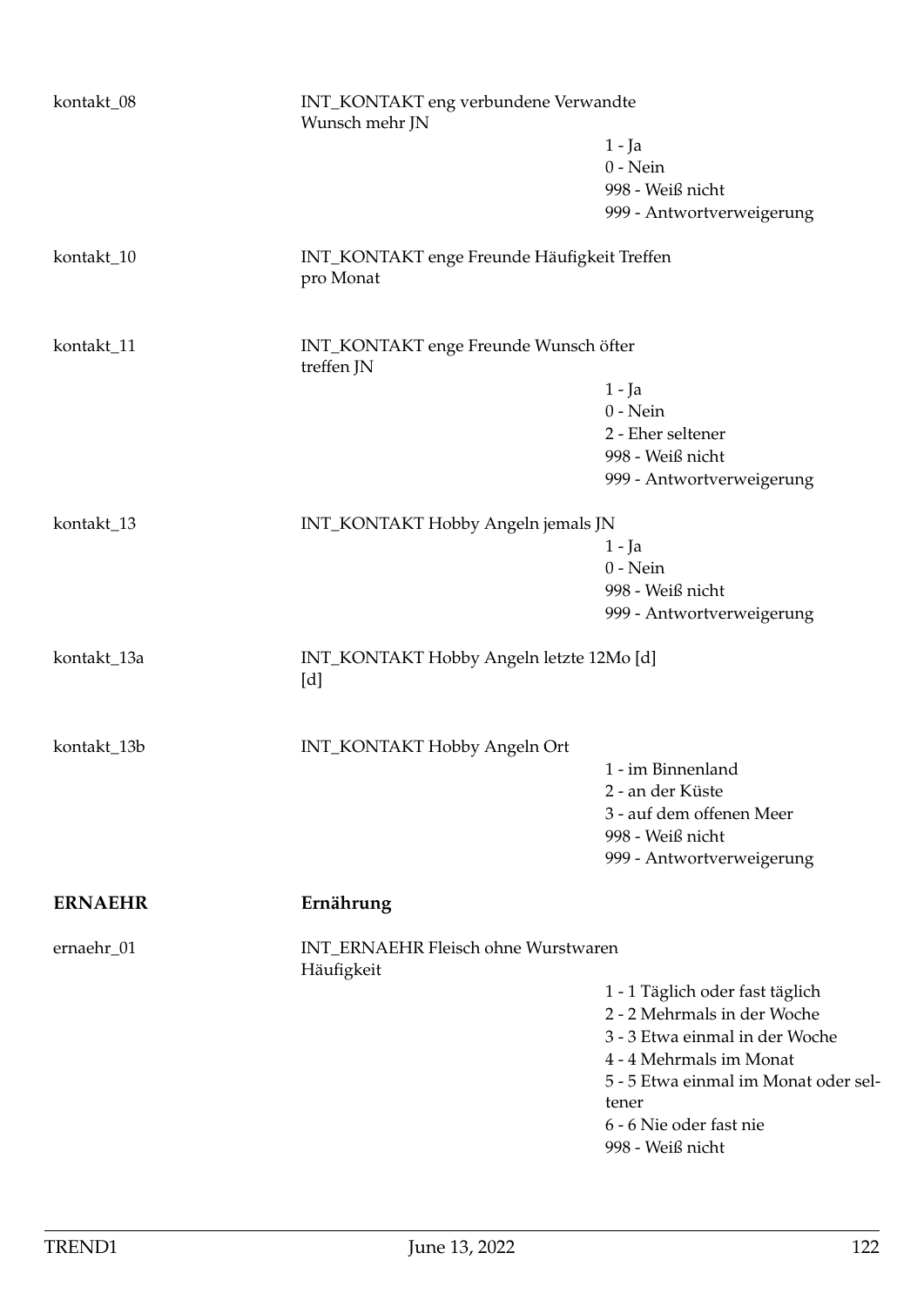| ernaehr_02 | INT_ERNAEHR Wurstwaren/Schinken<br>Häufigkeit   |                                                               |
|------------|-------------------------------------------------|---------------------------------------------------------------|
|            |                                                 | 1 - 1 Täglich oder fast täglich                               |
|            |                                                 | 2 - 2 Mehrmals in der Woche                                   |
|            |                                                 | 3 - 3 Etwa einmal in der Woche                                |
|            |                                                 | 4 - 4 Mehrmals im Monat                                       |
|            |                                                 | 5 - 5 Etwa einmal im Monat oder sel-                          |
|            |                                                 | tener<br>6 - 6 Nie oder fast nie                              |
|            |                                                 | 998 - Weiß nicht                                              |
|            |                                                 | 999 - Antwortverweigerung                                     |
|            |                                                 |                                                               |
| ernaehr_03 | INT_ERNAEHR Fisch Häufigkeit                    |                                                               |
|            |                                                 | 1 - 1 Täglich oder fast täglich                               |
|            |                                                 | 2 - 2 Mehrmals in der Woche<br>3 - 3 Etwa einmal in der Woche |
|            |                                                 | 4 - 4 Mehrmals im Monat                                       |
|            |                                                 | 5 - 5 Etwa einmal im Monat oder sel-                          |
|            |                                                 | tener                                                         |
|            |                                                 | 6 - 6 Nie oder fast nie                                       |
|            |                                                 | 998 - Weiß nicht                                              |
|            |                                                 | 999 - Antwortverweigerung                                     |
| ernaehr_04 | INT_ERNAEHR gekochte Kartoffeln Häufigkeit      |                                                               |
|            |                                                 | 1 - 1 Täglich oder fast täglich                               |
|            |                                                 | 2 - 2 Mehrmals in der Woche                                   |
|            |                                                 | 3 - 3 Etwa einmal in der Woche                                |
|            |                                                 | 4 - 4 Mehrmals im Monat                                       |
|            |                                                 | 5 - 5 Etwa einmal im Monat oder sel-                          |
|            |                                                 | tener                                                         |
|            |                                                 | 6 - 6 Nie oder fast nie<br>998 - Weiß nicht                   |
|            |                                                 | 999 - Antwortverweigerung                                     |
|            |                                                 |                                                               |
| ernaehr_05 | INT_ERNAEHR Bratkartoffeln/Pommes<br>Häufigkeit |                                                               |
|            |                                                 | 1 - 1 Täglich oder fast täglich                               |
|            |                                                 | 2 - 2 Mehrmals in der Woche                                   |
|            |                                                 | 3 - 3 Etwa einmal in der Woche                                |
|            |                                                 | 4 - 4 Mehrmals im Monat                                       |
|            |                                                 | 5 - 5 Etwa einmal im Monat oder sel-<br>tener                 |
|            |                                                 | 6 - 6 Nie oder fast nie                                       |
|            |                                                 | 998 - Weiß nicht                                              |
|            |                                                 | 999 - Antwortverweigerung                                     |
| ernaehr_06 | INT_ERNAEHR Teigwaren Häufigkeit                |                                                               |
|            |                                                 | 1 - 1 Täglich oder fast täglich                               |
|            |                                                 |                                                               |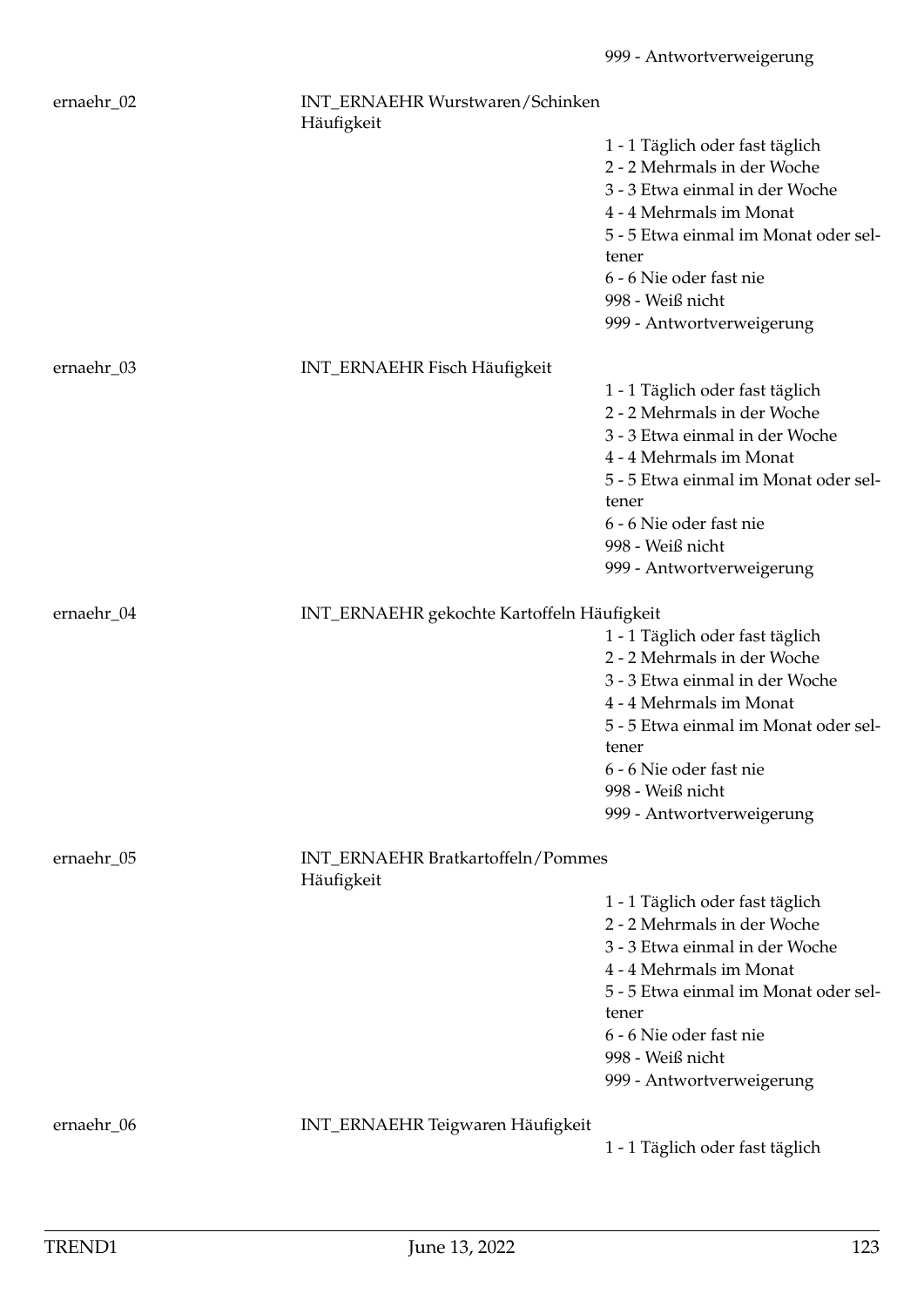|            |                                           | 2 - 2 Mehrmals in der Woche<br>3 - 3 Etwa einmal in der Woche<br>4 - 4 Mehrmals im Monat<br>5 - 5 Etwa einmal im Monat oder sel-<br>tener<br>6 - 6 Nie oder fast nie<br>998 - Weiß nicht<br>999 - Antwortverweigerung |
|------------|-------------------------------------------|-----------------------------------------------------------------------------------------------------------------------------------------------------------------------------------------------------------------------|
| ernaehr_07 | <b>INT_ERNAEHR Reis Häufigkeit</b>        |                                                                                                                                                                                                                       |
|            |                                           | 1 - 1 Täglich oder fast täglich                                                                                                                                                                                       |
|            |                                           | 2 - 2 Mehrmals in der Woche<br>3 - 3 Etwa einmal in der Woche                                                                                                                                                         |
|            |                                           | 4 - 4 Mehrmals im Monat                                                                                                                                                                                               |
|            |                                           | 5 - 5 Etwa einmal im Monat oder sel-                                                                                                                                                                                  |
|            |                                           | tener                                                                                                                                                                                                                 |
|            |                                           | 6 - 6 Nie oder fast nie                                                                                                                                                                                               |
|            |                                           | 998 - Weiß nicht                                                                                                                                                                                                      |
|            |                                           | 999 - Antwortverweigerung                                                                                                                                                                                             |
| ernaehr_08 | INT_ERNAEHR Salat/rohes Gemüse Häufigkeit |                                                                                                                                                                                                                       |
|            |                                           | 1 - 1 Täglich oder fast täglich                                                                                                                                                                                       |
|            |                                           | 2 - 2 Mehrmals in der Woche                                                                                                                                                                                           |
|            |                                           | 3 - 3 Etwa einmal in der Woche                                                                                                                                                                                        |
|            |                                           | 4 - 4 Mehrmals im Monat                                                                                                                                                                                               |
|            |                                           | 5 - 5 Etwa einmal im Monat oder sel-<br>tener                                                                                                                                                                         |
|            |                                           | 6 - 6 Nie oder fast nie                                                                                                                                                                                               |
|            |                                           | 998 - Weiß nicht                                                                                                                                                                                                      |
|            |                                           | 999 - Antwortverweigerung                                                                                                                                                                                             |
| ernaehr_09 | INT_ERNAEHR gekochtes Gemüse Häufigkeit   |                                                                                                                                                                                                                       |
|            |                                           | 1 - 1 Täglich oder fast täglich                                                                                                                                                                                       |
|            |                                           | 2 - 2 Mehrmals in der Woche                                                                                                                                                                                           |
|            |                                           | 3 - 3 Etwa einmal in der Woche                                                                                                                                                                                        |
|            |                                           | 4 - 4 Mehrmals im Monat                                                                                                                                                                                               |
|            |                                           | 5 - 5 Etwa einmal im Monat oder sel-<br>tener                                                                                                                                                                         |
|            |                                           | 6 - 6 Nie oder fast nie                                                                                                                                                                                               |
|            |                                           | 998 - Weiß nicht                                                                                                                                                                                                      |
|            |                                           | 999 - Antwortverweigerung                                                                                                                                                                                             |
|            |                                           |                                                                                                                                                                                                                       |
| ernaehr_10 | INT_ERNAEHR frisches Obst Häufigkeit      |                                                                                                                                                                                                                       |
|            |                                           | 1 - 1 Täglich oder fast täglich<br>2 - 2 Mehrmals in der Woche                                                                                                                                                        |
|            |                                           | 3 - 3 Etwa einmal in der Woche                                                                                                                                                                                        |
|            |                                           | 4 - 4 Mehrmals im Monat                                                                                                                                                                                               |
|            |                                           | 5 - 5 Etwa einmal im Monat oder sel-                                                                                                                                                                                  |
|            |                                           | tener                                                                                                                                                                                                                 |
|            |                                           | 6 - 6 Nie oder fast nie                                                                                                                                                                                               |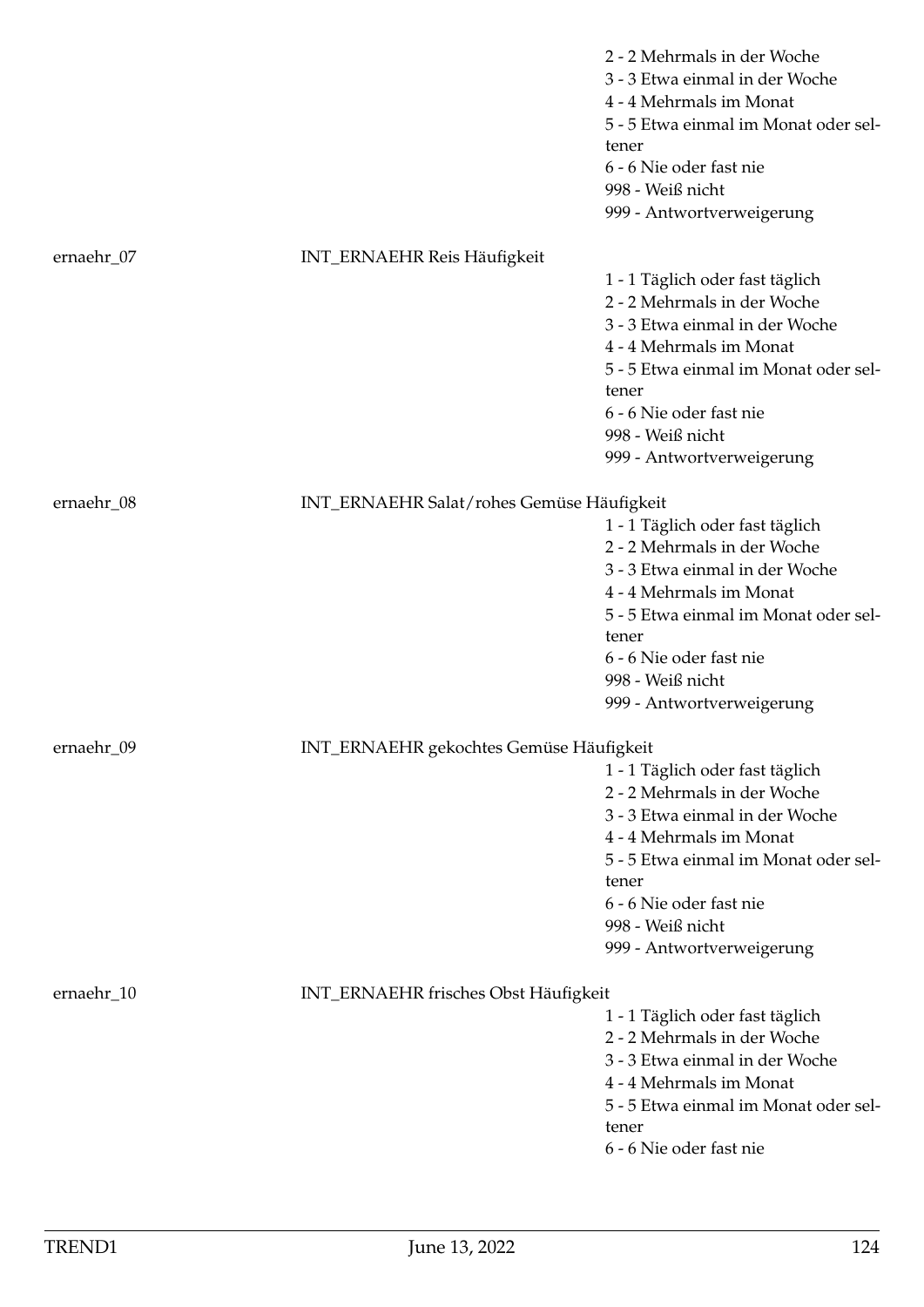|            |                                           | 999 - Antwortverweigerung                   |  |
|------------|-------------------------------------------|---------------------------------------------|--|
| ernaehr_11 | INT_ERNAEHR Vollkorn-/Knäckebrot          |                                             |  |
|            | Häufigkeit                                | 1 - 1 Täglich oder fast täglich             |  |
|            |                                           | 2 - 2 Mehrmals in der Woche                 |  |
|            |                                           | 3 - 3 Etwa einmal in der Woche              |  |
|            |                                           | 4 - 4 Mehrmals im Monat                     |  |
|            |                                           | 5 - 5 Etwa einmal im Monat oder sel-        |  |
|            |                                           | tener                                       |  |
|            |                                           | 6 - 6 Nie oder fast nie                     |  |
|            |                                           | 998 - Weiß nicht                            |  |
|            |                                           | 999 - Antwortverweigerung                   |  |
| ernaehr_12 | INT_ERNAEHR Haferflocken/Müsli Häufigkeit |                                             |  |
|            |                                           | 1 - 1 Täglich oder fast täglich             |  |
|            |                                           | 2 - 2 Mehrmals in der Woche                 |  |
|            |                                           | 3 - 3 Etwa einmal in der Woche              |  |
|            |                                           | 4 - 4 Mehrmals im Monat                     |  |
|            |                                           | 5 - 5 Etwa einmal im Monat oder sel-        |  |
|            |                                           | tener                                       |  |
|            |                                           | 6 - 6 Nie oder fast nie                     |  |
|            |                                           | 998 - Weiß nicht                            |  |
|            |                                           | 999 - Antwortverweigerung                   |  |
| ernaehr_13 | INT_ERNAEHR Eier Häufigkeit               |                                             |  |
|            |                                           | 1 - 1 Täglich oder fast täglich             |  |
|            |                                           | 2 - 2 Mehrmals in der Woche                 |  |
|            |                                           | 3 - 3 Etwa einmal in der Woche              |  |
|            |                                           | 4 - 4 Mehrmals im Monat                     |  |
|            |                                           | 5 - 5 Etwa einmal im Monat oder sel-        |  |
|            |                                           | tener                                       |  |
|            |                                           | 6 - 6 Nie oder fast nie<br>998 - Weiß nicht |  |
|            |                                           | 999 - Antwortverweigerung                   |  |
|            |                                           |                                             |  |
| ernaehr_14 |                                           | INT_ERNAEHR Kuchen/Kekse Häufigkeit         |  |
|            |                                           | 1 - 1 Täglich oder fast täglich             |  |
|            |                                           | 2 - 2 Mehrmals in der Woche                 |  |
|            |                                           | 3 - 3 Etwa einmal in der Woche              |  |
|            |                                           | 4 - 4 Mehrmals im Monat                     |  |
|            |                                           | 5 - 5 Etwa einmal im Monat oder sel-        |  |
|            |                                           | tener                                       |  |
|            |                                           | 6 - 6 Nie oder fast nie                     |  |
|            |                                           | 998 - Weiß nicht                            |  |
|            |                                           | 999 - Antwortverweigerung                   |  |
| ernaehr_15 | INT_ERNAEHR Süßwaren Häufigkeit           |                                             |  |
|            |                                           | 1 - 1 Täglich oder fast täglich             |  |
|            |                                           |                                             |  |

998 - Weiß nicht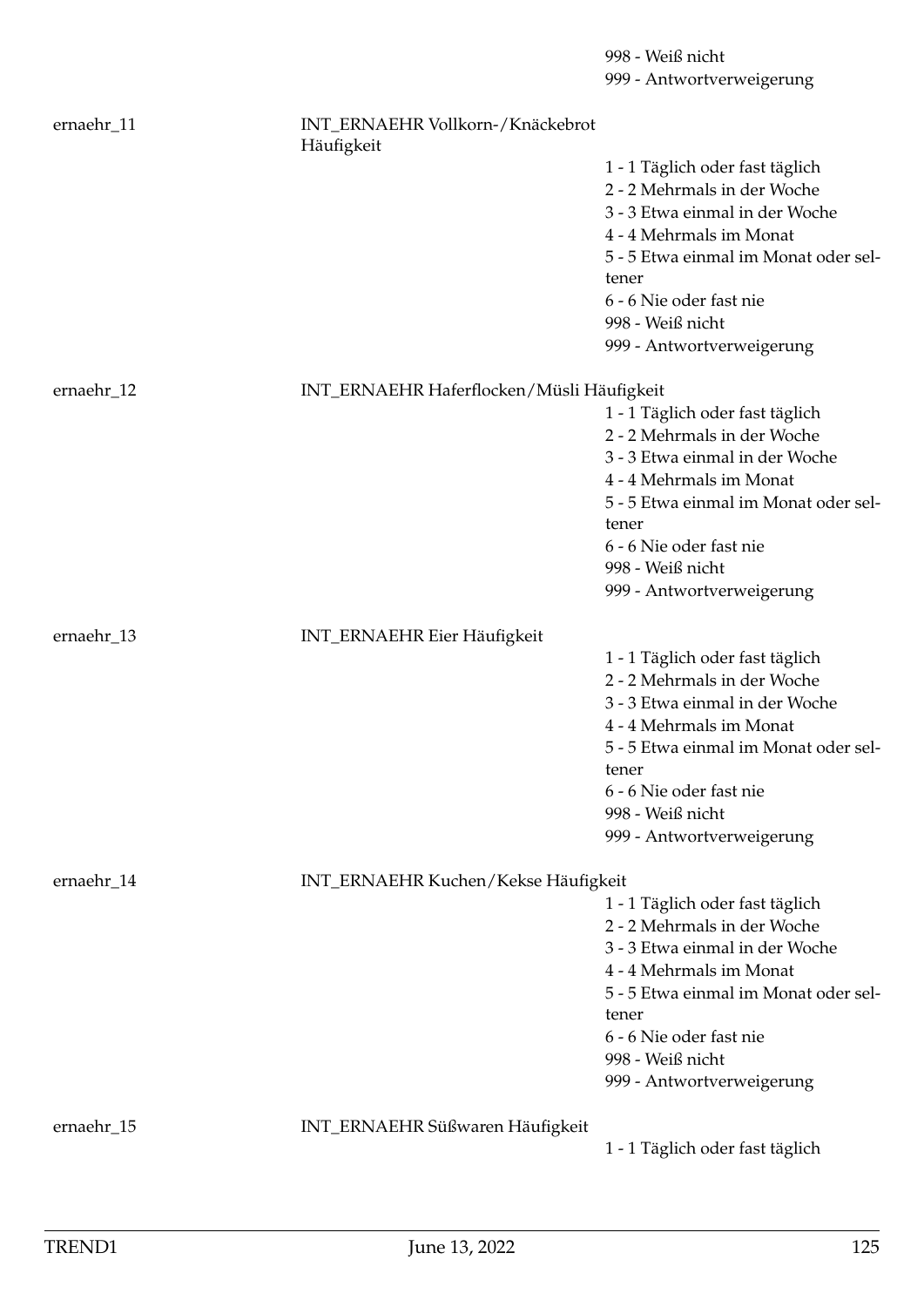|             |                                                            | 2 - 2 Mehrmals in der Woche<br>3 - 3 Etwa einmal in der Woche<br>4 - 4 Mehrmals im Monat<br>5 - 5 Etwa einmal im Monat oder sel-<br>tener<br>6 - 6 Nie oder fast nie<br>998 - Weiß nicht<br>999 - Antwortverweigerung                                    |
|-------------|------------------------------------------------------------|----------------------------------------------------------------------------------------------------------------------------------------------------------------------------------------------------------------------------------------------------------|
| ernaehr_16  | INT_ERNAEHR salzige Knabbereien Häufigkeit                 |                                                                                                                                                                                                                                                          |
|             |                                                            | 1 - 1 Täglich oder fast täglich<br>2 - 2 Mehrmals in der Woche<br>3 - 3 Etwa einmal in der Woche<br>4 - 4 Mehrmals im Monat<br>5 - 5 Etwa einmal im Monat oder sel-<br>tener<br>6 - 6 Nie oder fast nie<br>998 - Weiß nicht<br>999 - Antwortverweigerung |
| ernaehr_17  | INT_ERNAEHR Olivenöl Häufigkeit                            |                                                                                                                                                                                                                                                          |
|             |                                                            | 1 - 1 Täglich oder fast täglich<br>2 - 2 Mehrmals in der Woche<br>3 - 3 Etwa einmal in der Woche<br>4 - 4 Mehrmals im Monat<br>5 - 5 Etwa einmal im Monat oder sel-<br>tener<br>6 - 6 Nie oder fast nie<br>998 - Weiß nicht<br>999 - Antwortverweigerung |
| <b>ALKO</b> | Alkoholkonsum                                              |                                                                                                                                                                                                                                                          |
| alko_01     | INT_ALKO alkoholhaltiges Getränk jemals JN                 | $1 - Ja$<br>$0$ - Nein<br>998 - Weiß nicht<br>999 - Antwortverweigerung                                                                                                                                                                                  |
| alko_02     | INT_ALKO alkoholhaltiges Getränk Häufigkeit<br>letzte 12Mo |                                                                                                                                                                                                                                                          |
|             |                                                            | 1 - Niemals<br>2 - 1 mal im Monat oder seltener<br>3 - 2 bis 4 mal im Monat<br>4 - 2 bis 3 mal pro Woche<br>5 - 4 mal oder mehrmals in der Woche<br>998 - Weiß nicht<br>999 - Antwortverweigerung                                                        |
| alko_08a    | INT_ALKO Gründe kein Alkohol letzte 12Mo<br>Erkrankung JN  |                                                                                                                                                                                                                                                          |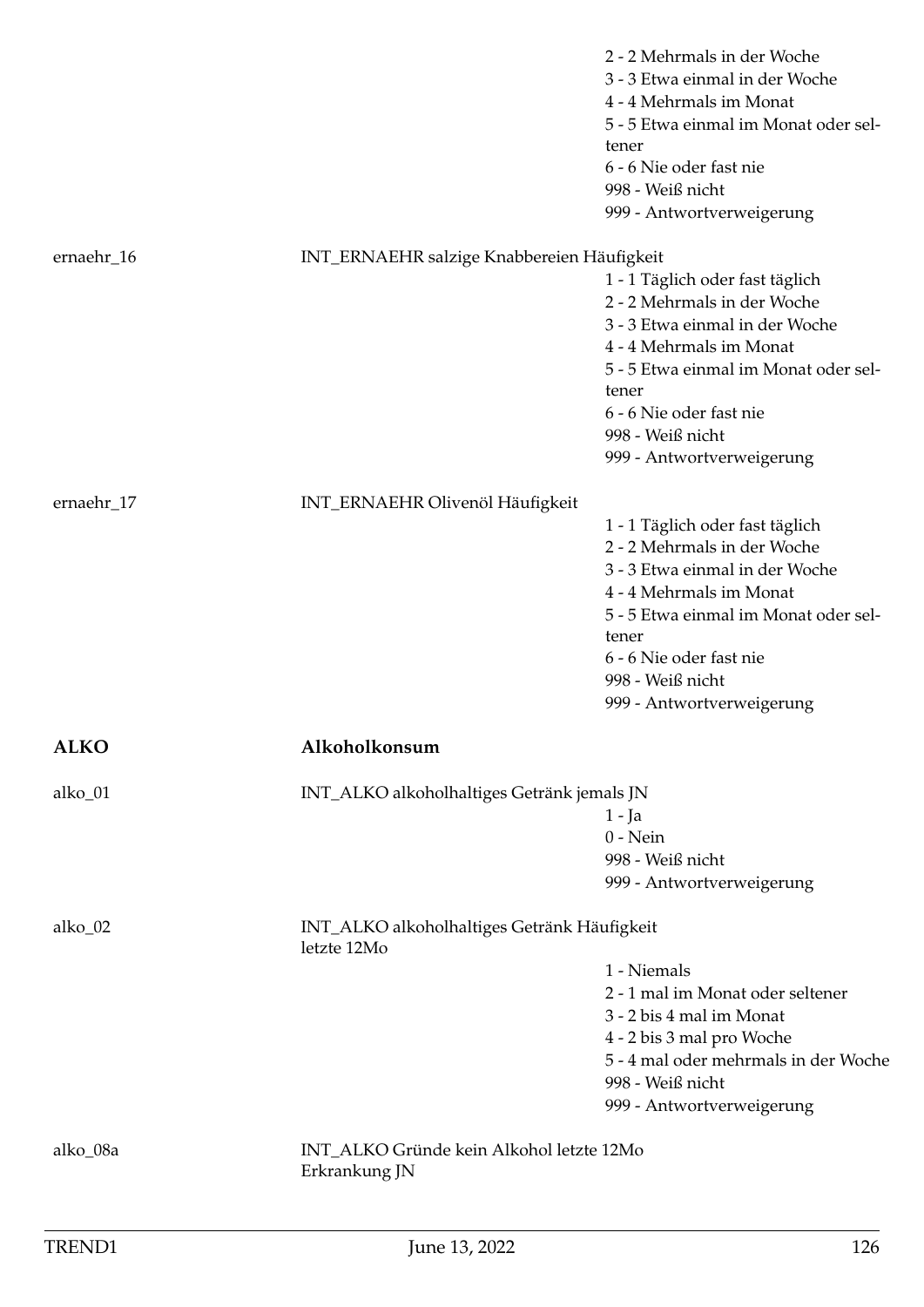|          |                                                                | $1 - Yes$<br>$0 - No$ |
|----------|----------------------------------------------------------------|-----------------------|
| alko_08b | INT_ALKO Gründe kein Alkohol letzte 12Mo<br>ungesund JN        |                       |
|          |                                                                | $1 - Yes$<br>$0 - No$ |
| alko_08c | INT_ALKO Gründe kein Alkohol letzte 12Mo<br>unwohl fühlen JN   |                       |
|          |                                                                | $1 - Yes$<br>$0 - No$ |
| alko_08d | INT_ALKO Gründe kein Alkohol letzte 12Mo<br>Empfehlung Arzt JN |                       |
|          |                                                                | $1 - Yes$<br>$0 - No$ |
| alko_08e | INT_ALKO Gründe kein Alkohol letzte 12Mo<br>Medikamente JN     |                       |
|          |                                                                | $1 - Yes$<br>$0 - No$ |
| alko_08f | INT_ALKO Gründe kein Alkohol letzte 12Mo<br>finanziell JN      |                       |
|          |                                                                | $1 - Yes$<br>$0 - No$ |
| alko_08g | INT ALKO Gründe kein Alkohol letzte 12Mo<br>religiös JN        |                       |
|          |                                                                | $1 - Yes$<br>$0 - No$ |
| alko_08h | INT_ALKO Gründe kein Alkohol letzte 12Mo<br>früher zu viel JN  |                       |
|          |                                                                | $1 - Yes$<br>$0 - No$ |
| alko_08i | INT ALKO Gründe kein Alkohol letzte 12Mo<br>schmeckt nicht JN  |                       |
|          |                                                                | $1 - Yes$<br>$0 - No$ |
| alko_08j | INT_ALKO Gründe kein Alkohol letzte 12Mo<br>Schwanger/Still JN |                       |
|          |                                                                | $1 - Yes$<br>$0 - No$ |
| alko_08k | INT_ALKO Gründe kein Alkohol letzte 12Mo<br>andere JN          |                       |
|          |                                                                | $1 - Yes$             |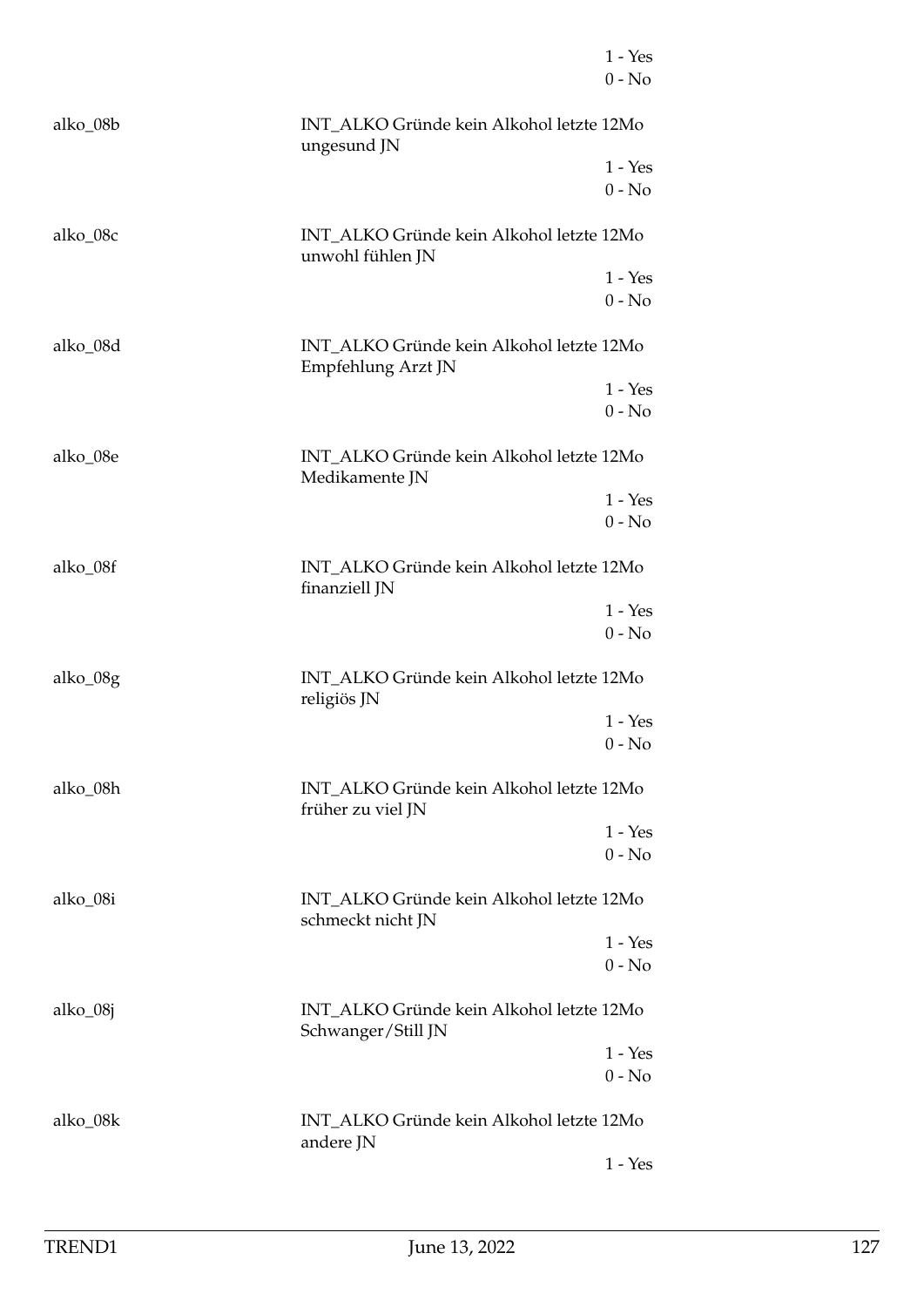| alko_08l | INT_ALKO Gründe kein Alkohol letzte 12Mo<br>weiß nicht JN          |                       |
|----------|--------------------------------------------------------------------|-----------------------|
|          |                                                                    | $1 - Yes$<br>$0 - No$ |
|          |                                                                    |                       |
| alko_08m | INT_ALKO Gründe kein Alkohol letzte 12Mo<br>verweigert JN          |                       |
|          |                                                                    | $1 - Yes$<br>$0 - No$ |
| alko_04a | INT_ALKO Bier letzte 30d [d/Monat] [d/Monat]                       |                       |
| alko_04b | INT_ALKO Wein letzte 30d [d/Monat]<br>[d/Monat]                    |                       |
| alko_04c | INT_ALKO Spirituosen letzte 30d [d/Monat]<br>[d/Monat]             |                       |
| alko_04d | INT_ALKO Mixgetränke letzte 30d [d/Monat]<br>[d/Monat]             |                       |
| alko_05a | INT_ALKO kleine Bier Gläser letzte 30d<br>[Anzahl/d] [Anzahl/d]    |                       |
| alko_05b | INT_ALKO große Bier Gläser letzte 30d<br>[Anzahl/d] [Anzahl/d]     |                       |
| alko_05d | INT_ALKO Wein/Sekt Gläser letzte 30d<br>[Anzahl/d] [Anzahl/d]      |                       |
| alko 05e | INT_ALKO kleine Schnaps Gläser letzte 30d<br>[Anzahl/d] [Anzahl/d] |                       |
| alko_05f | INT_ALKO große Schnaps Gläser letzte 30d<br>[Anzahl/d] [Anzahl/d]  |                       |
| alko_05g | INT_ALKO Mixgetränke Gläser letzte 30d<br>[Anzahl/d] [Anzahl/d]    |                       |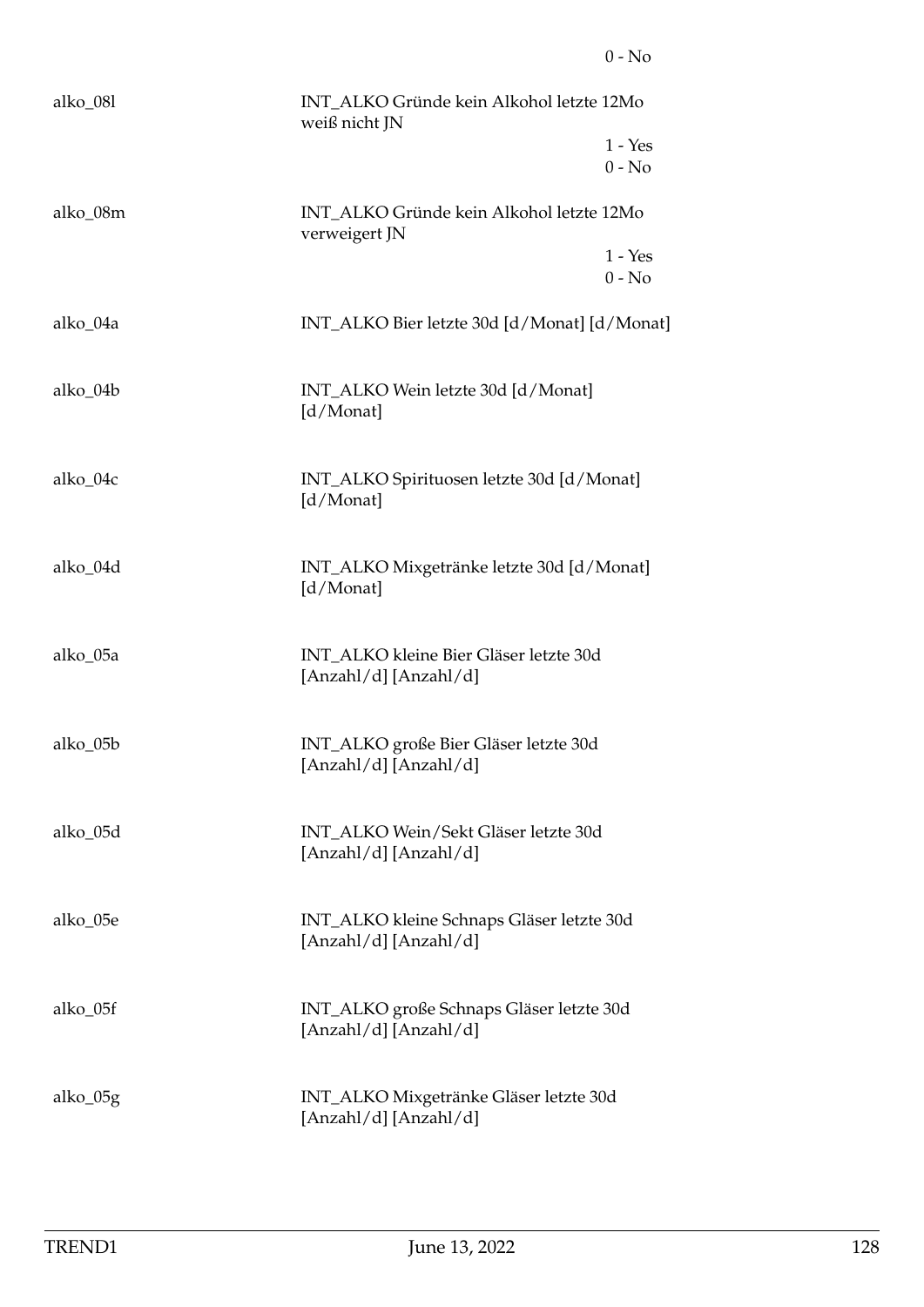| alko_07         | INT_ALKO >=5 Gläser letzte 30d [d/Monat]<br>[d/Monat]                                                   |  |
|-----------------|---------------------------------------------------------------------------------------------------------|--|
| alko_09a        | INT_ALKO Alkohol Alter 20 Jahre Häufigkeit<br>[Anzahl/Woche] [Anzahl/Woche]                             |  |
| alko_09b        | INT_ALKO Alkohol Alter 40 Jahre Häufigkeit<br>[Anzahl/Woche] [Anzahl/Woche]                             |  |
| alko_09c        | INT_ALKO Alkohol Alter 60 Jahre Häufigkeit<br>[Anzahl/Woche] [Anzahl/Woche]                             |  |
| alko_10a        | INT_ALKO Alkohol Zahl Gläser Alter 20 Jahre<br>[Anzahl/d] [Anzahl/d]                                    |  |
| alko_10b        | INT_ALKO Alkohol Zahl Gläser Alter 40 Jahre<br>[Anzahl/d] [Anzahl/d]                                    |  |
| alko_10c        | INT_ALKO Alkohol Zahl Gläser Alter 60 Jahre<br>[Anzahl/d] [Anzahl/d]                                    |  |
| alko_11a        | INT_ALKO Alkohol >5 Gläser Alter 20 Jahre<br>[d/Monat] [d/Monat]                                        |  |
| alko_11b        | INT_ALKO Alkohol >5 Gläser Alter 40 Jahre<br>[d/Monat] [d/Monat]                                        |  |
| alko_11c        | INT_ALKO Alkohol >5 Gläser Alter 60 Jahre<br>[d/Monat] [d/Monat]                                        |  |
| <b>RAU</b>      | Tabakkonsum und E-Zigaretten                                                                            |  |
| rau $\sqrt{05}$ | INT_RAU Zigaretten jemals JN<br>$1 - Ja$<br>$0$ - Nein<br>998 - Weiß nicht<br>999 - Antwortverweigerung |  |
| rau $_01$       | INT_RAU Zigaretten derzeit JN<br>$1 - Ja$<br>$0$ - Nein                                                 |  |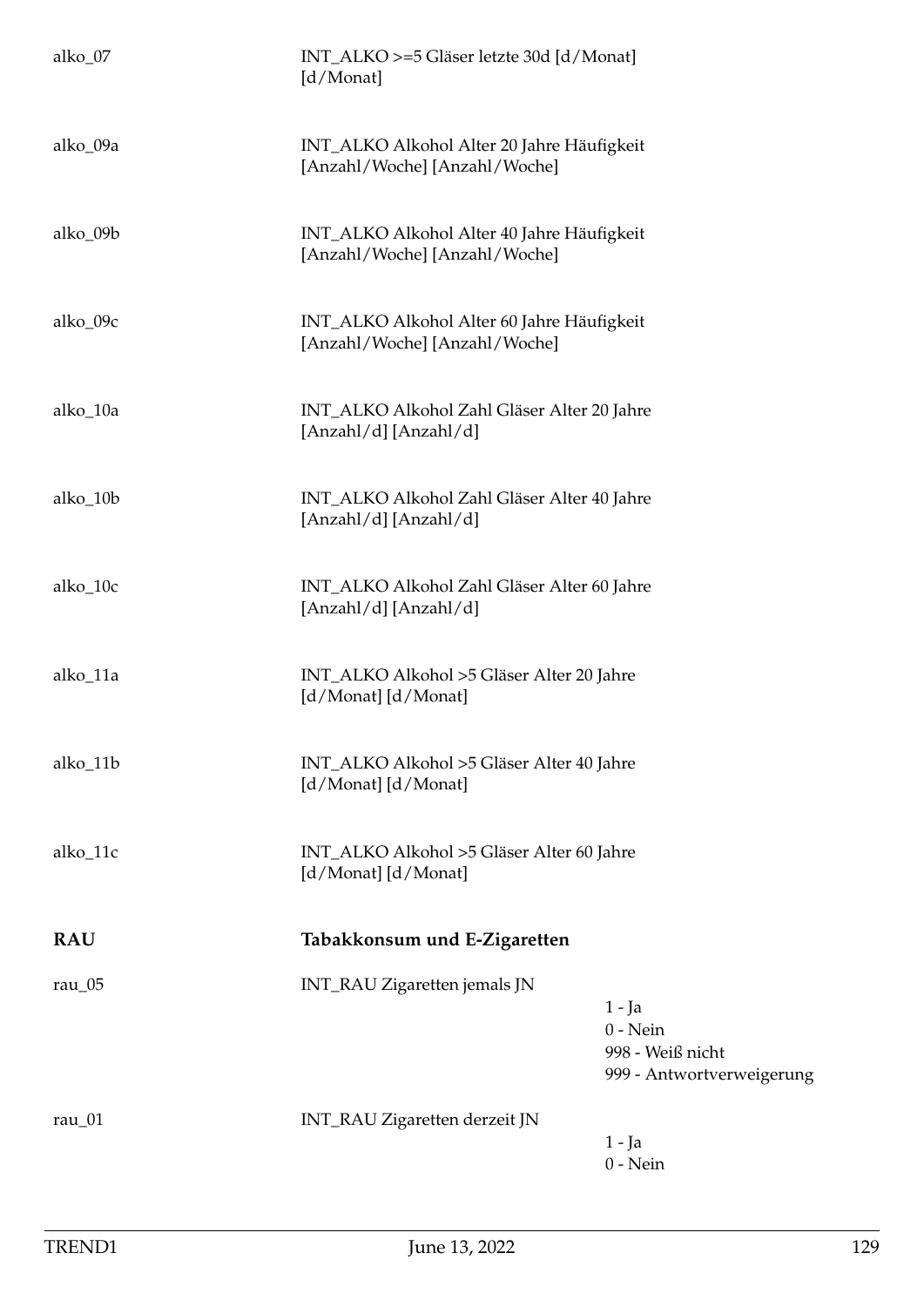998 - Weiß nicht 999 - Antwortverweigerung rau\_02 INT\_RAU Zigaretten Beginn Alter [Jahre] [Jahre] rau\_03 INT\_RAU Zigaretten regelmäßig/gewöhnlich 1 - Regelmäßig 2 - Gelegentlich 998 - Weiß nicht 999 - Antwortverweigerung rau\_04 INT\_RAU Zigaretten [Anzahl/d] [Anzahl/d] rau\_04a INT\_RAU Zigaretten Beginn diese Menge [Jahr] [Jahr] rau\_04b INT\_RAU Zigaretten Beginn diese Menge Alter [Jahre] [Jahre] rau\_07 INT\_RAU Zigaretten damals regelmäßig/gewöhnlich 1 - Regelmäßig 2 - Gelegentlich 998 - Weiß nicht 999 - Antwortverweigerung rau\_08 INT\_RAU Zigaretten damals Ende wann 1 - Innerhalb der letzten 6 Monate 2 - Vor 7 bis 12 Monaten 3 - Vor mehr als 12 Monaten 998 - Weiß nicht 999 - Antwortverweigerung rau\_08a INT\_RAU Zigaretten damals Ende [Jahr] [Jahr] rau\_08b INT\_RAU Zigaretten damals Ende Alter [Jahre] [Jahre] rau\_09 INT\_RAU Zigaretten damals max [Anzahl/d] [Anzahl/d]

rau\_10 INT\_RAU Zigarren/Pfeife jemals JN 1 - Ja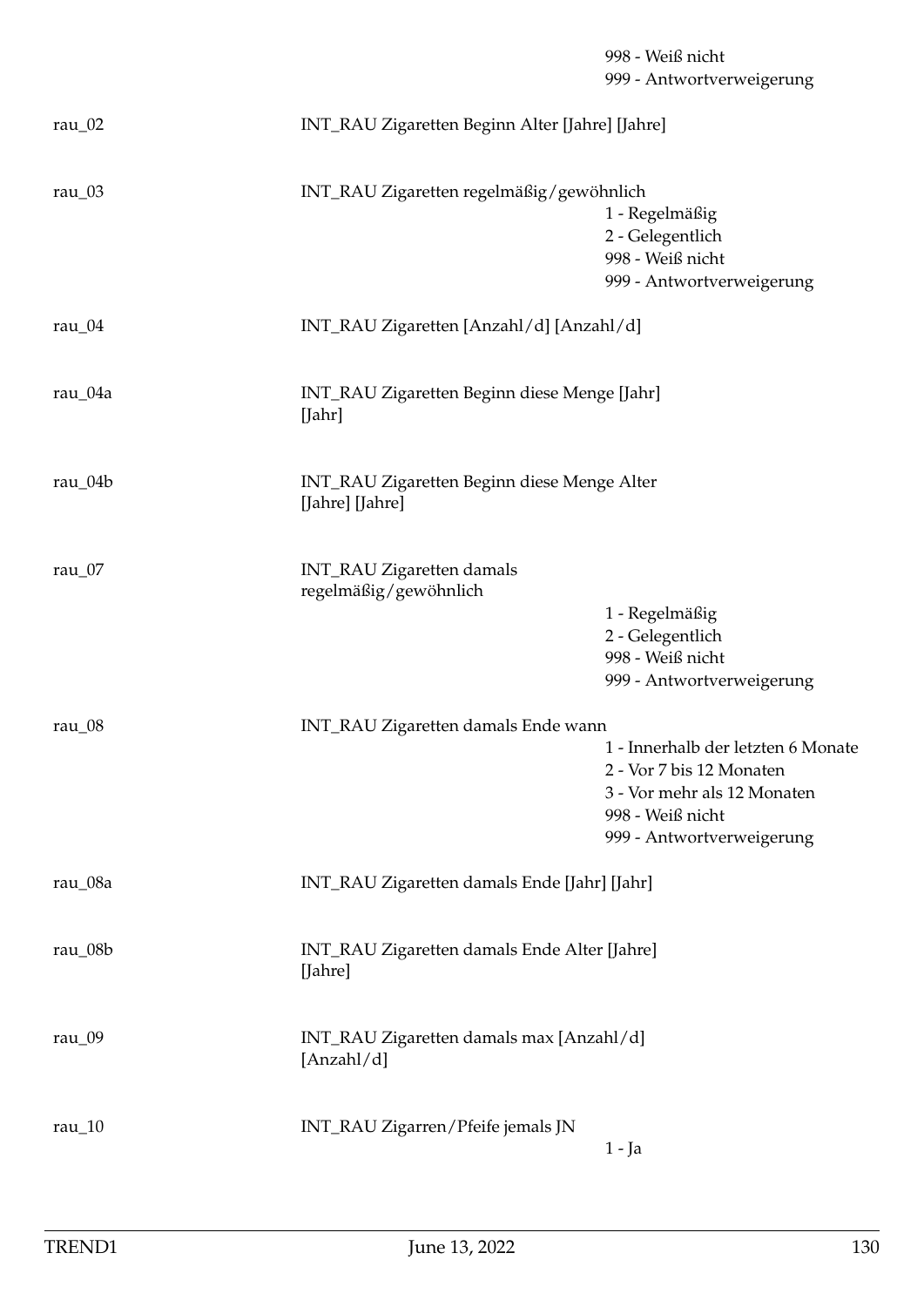|           |                                                              | $0$ - Nein                             |
|-----------|--------------------------------------------------------------|----------------------------------------|
|           |                                                              | 998 - Weiß nicht                       |
|           |                                                              | 999 - Antwortverweigerung              |
| rau $_14$ | INT_RAU Zigarren/Pfeife derzeit JN                           |                                        |
|           |                                                              | $1 - Ja$                               |
|           |                                                              | $0$ - Nein                             |
|           |                                                              | 998 - Weiß nicht                       |
|           |                                                              | 999 - Antwortverweigerung              |
| rau $11$  | INT_RAU anderer im Haushalt derzeit JN                       |                                        |
|           |                                                              | 1 - Ja                                 |
|           |                                                              | $0$ - Nein                             |
|           |                                                              | 3 - Ich lebe allein                    |
|           |                                                              | 998 - Weiß nicht                       |
|           |                                                              | 999 - Antwortverweigerung              |
| eci_01    | INT_RAU E-Zigarette davon gehört jemals JN                   |                                        |
|           |                                                              | $1 - Ja$                               |
|           |                                                              | $0$ - Nein                             |
|           |                                                              | 998 - Weiß nicht                       |
|           |                                                              | 999 - Antwortverweigerung              |
| $eci_02$  | INT_RAU E-Zigarette/Shisha jemals JN                         |                                        |
|           |                                                              | $1 - Ja$                               |
|           |                                                              | $0$ - Nein                             |
|           |                                                              | 998 - Weiß nicht                       |
|           |                                                              | 999 - Antwortverweigerung              |
| $eci_03$  | INT_RAU E-Zigarette/Shisha Grund weniger<br>Tabak JN         |                                        |
|           |                                                              | 1 - Ja, um weniger Tabak zu rauchen    |
|           |                                                              | 2 - Ja, um mit dem Tabakrauchen        |
|           |                                                              | aufzuhören                             |
|           |                                                              | 3 - Ja, beides                         |
|           |                                                              | $0$ - Nein                             |
|           |                                                              | 998 - Weiß nicht                       |
|           |                                                              | 999 - Antwortverweigerung              |
| $eci_04$  | INT_RAU E-Zigarette/Shisha letzte 30d<br>[d/Monat] [d/Monat] |                                        |
|           |                                                              |                                        |
| $eci_05$  | INT_RAU E-Zigarette/Shisha welche                            |                                        |
|           |                                                              | 1 - hauptsächlich nikotinhaltige Liq-  |
|           |                                                              | uids                                   |
|           |                                                              | 2 - hauptsächlich nikotinfreie Liquids |
|           |                                                              | 998 - Weiß nicht                       |
|           |                                                              | 999 - Antwortverweigerung              |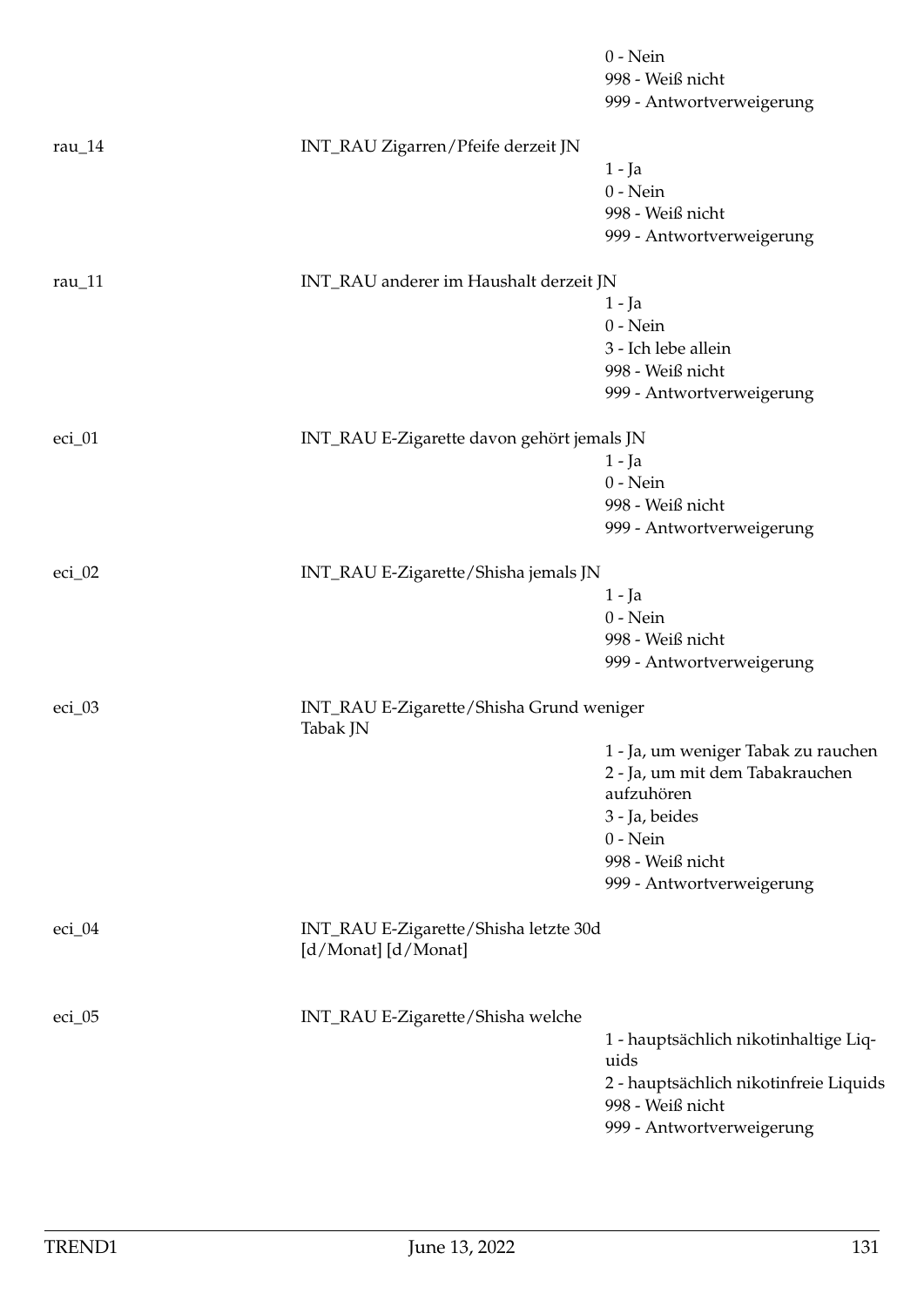| $eci_06$    | INT_RAU E-Zigarette/Shisha Beginn vor/nach<br>12Mo         |                                                                                        |
|-------------|------------------------------------------------------------|----------------------------------------------------------------------------------------|
|             |                                                            | 1 - Innerhalb der letzten 12 Monate<br>2 - Vor mehr als 12 Monaten<br>998 - Weiß nicht |
|             |                                                            | 999 - Antwortverweigerung                                                              |
| eci_06a     | INT_RAU E-Zigarette/Shisha Beginn [Jahr]<br>[Jahr]         |                                                                                        |
| eci_06b     | INT_RAU E-Zigarette/Shisha Beginn Alter<br>[Jahre] [Jahre] |                                                                                        |
| <b>BEWE</b> | Körperliche Aktivität                                      |                                                                                        |
| bewe_01     | INT_BEWE Sport Winter Häufigkeit                           |                                                                                        |
|             |                                                            | 1 - Regelmäßig mehr als 2 Stunden<br>pro Woche                                         |
|             |                                                            | 2 - Regelmäßig 1 bis 2 Stunden pro<br>Woche                                            |
|             |                                                            | 3 - Weniger als 1 Stunde in der Woche                                                  |
|             |                                                            | 4 - Keine sportliche Betätigung<br>998 - Weiß nicht                                    |
|             |                                                            | 999 - Antwortverweigerung                                                              |
| bewe_02     | INT_BEWE Sport Sommer Häufigkeit                           |                                                                                        |
|             |                                                            | 1 - Regelmäßig mehr als 2 Stunden<br>pro Woche                                         |
|             |                                                            | 2 - Regelmäßig 1 bis 2 Stunden pro<br>Woche                                            |
|             |                                                            | 3 - Weniger als 1 Stunde in der Woche<br>4 - Keine sportliche Betätigung               |
|             |                                                            | 998 - Weiß nicht                                                                       |
|             |                                                            | 999 - Antwortverweigerung                                                              |
| bewe_03     | INT_BEWE Sport heute/gestern JN                            |                                                                                        |
|             |                                                            | 1 - Heute<br>2 - Gestern                                                               |
|             |                                                            | 3 - Weder gestern noch heute                                                           |
|             |                                                            | 998 - Weiß nicht                                                                       |
|             |                                                            | 999 - Antwortverweigerung                                                              |
| $bewe_04$   | INT_BEWE Tätigkeit Hauptbeschäftigung<br>Beruf/Haushalt    |                                                                                        |
|             |                                                            | 1 - Vorwiegend sitzend                                                                 |
|             |                                                            | 2 - Vorwiegend stehend                                                                 |
|             |                                                            | 3 - Vorwiegend Bewegung<br>4 - Etwa gleich oft Sitzen, Stehen und<br>Bewegung          |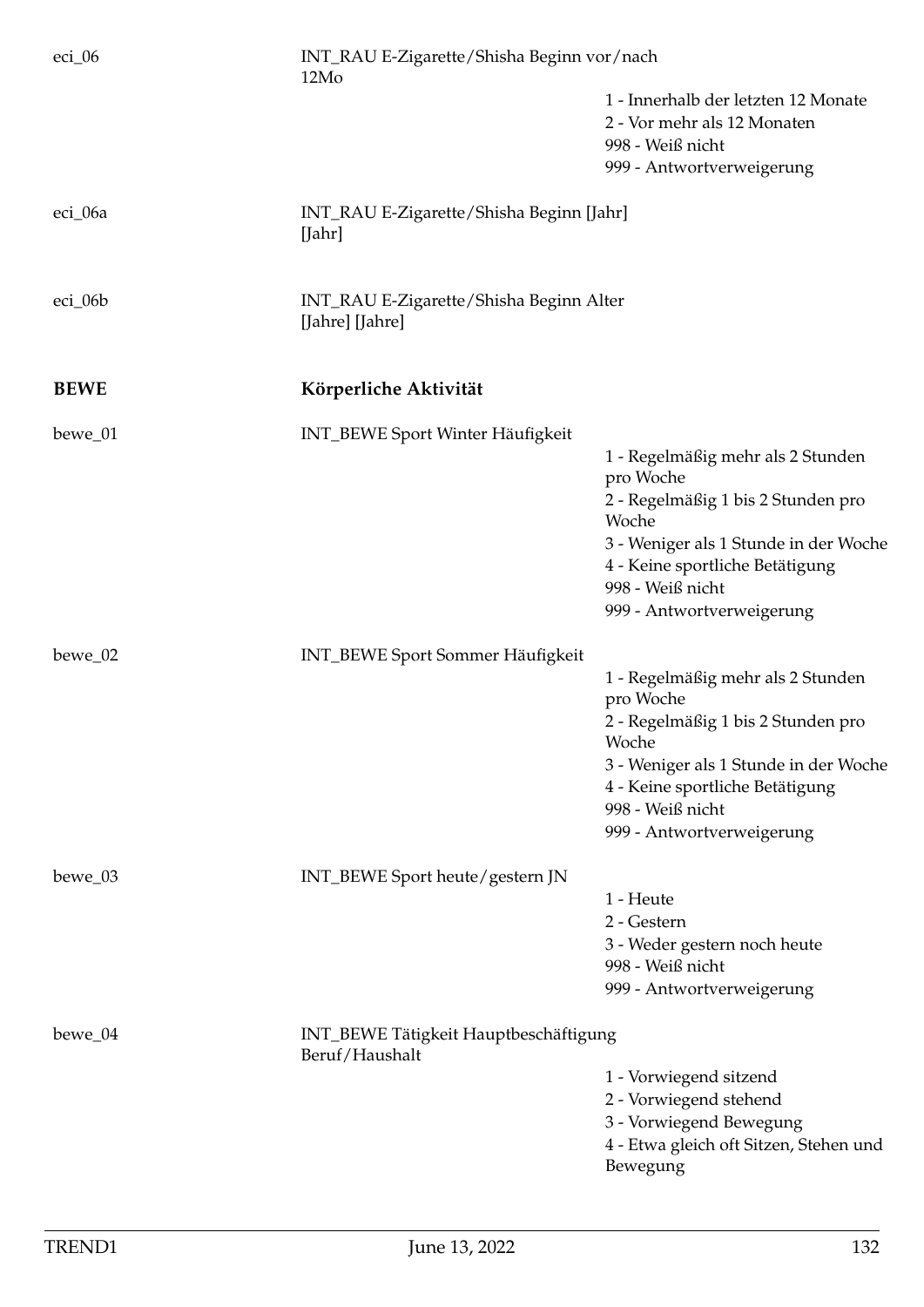| $bewe_05a1$  | INT_BEWE sitzend/liegend TV/PC WE letzte<br>12Mo [h/d] [h/d]                |                                                                                                                                                                                                                                    |
|--------------|-----------------------------------------------------------------------------|------------------------------------------------------------------------------------------------------------------------------------------------------------------------------------------------------------------------------------|
| $bewe_05a2$  | INT_BEWE sitzend/liegend TV/PC WE letzte<br>$12Mo$ [min/d] [min/d]          |                                                                                                                                                                                                                                    |
| $bewe_05b1$  | INT_BEWE sitzend/liegend TV/PC Wochentag<br>letzte 12Mo [ $h/d$ ] [ $h/d$ ] |                                                                                                                                                                                                                                    |
| bewe_05b2    | INT_BEWE sitzend/liegend TV/PC Wochentag<br>letzte 12Mo [min/d] [min/d]     |                                                                                                                                                                                                                                    |
| <b>SOZIO</b> | Soziodemographie und Beruf                                                  |                                                                                                                                                                                                                                    |
| sozio_03     | INT_SOZIO Familienstand                                                     | 1 - Verheiratet, lebe zusammen mit<br>dem Ehepartner<br>2 - Verheiratet, lebe getrennt vom<br>Ehepartner<br>3 - Ledig, nie verheiratet gewesen<br>4 - Geschieden<br>5 - Verwitwet<br>998 - Weiß nicht<br>999 - Antwortverweigerung |
| sozio_03a    | INT_SOZIO fester Partner JN                                                 | 1 - Ja<br>$0 - Nein$<br>998 - Weiß nicht<br>999 - Antwortverweigerung                                                                                                                                                              |
| sozio_04     | INT_SOZIO Zusammenleben Partner JN                                          | 1 - Ja<br>$0 - Nein$<br>998 - Weiß nicht<br>999 - Antwortverweigerung                                                                                                                                                              |
| sozio_05     | INT_SOZIO Personen im Haushalt Zahl                                         |                                                                                                                                                                                                                                    |
| sozio_06     | INT_SOZIO höchster Schulabschluss                                           | 1 - 1 Noch Schüler(in) ohne Abschluss<br>2 - 2 Schulabgang ohne Abschluss                                                                                                                                                          |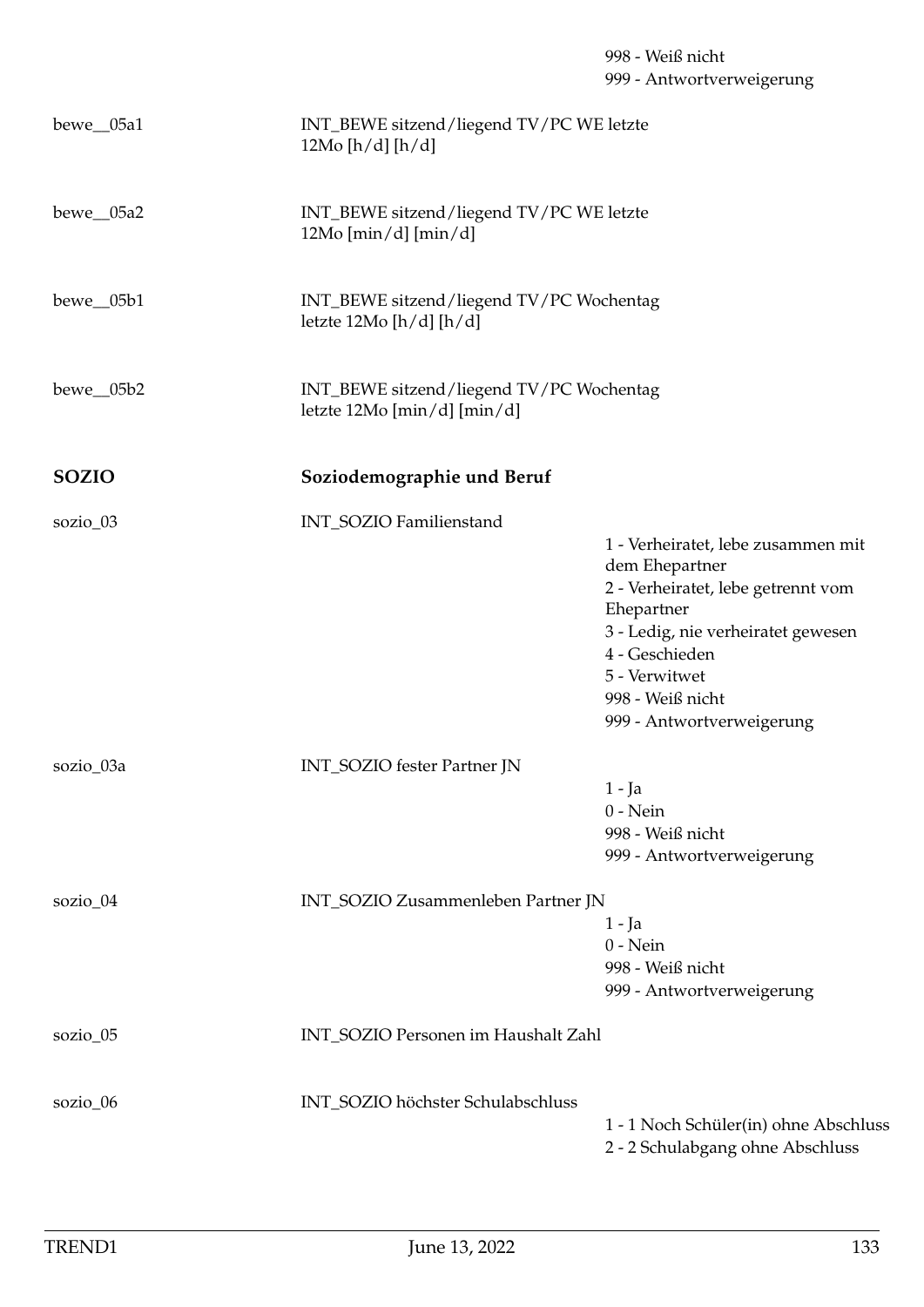|           |                                                           | 3 - 3 Volks- oder Hauptschulabschluss<br>4 - 4 Mittlere Reife, Realschulab-<br>schluss, Fachschulreife<br>5 - 5 Abschluss polytechnische Ober-<br>schule<br>6 - 6 Fachhochschulreife, fachgebun-<br>dene Hochschulreife, Fachoberschule<br>7 - 7 Abitur, allgemeine Hochschul-<br>reife, EOS mit Facharbeiterabschluss<br>8 - 8 Anderer Abschluss (auch: keine<br>Angabe!)<br>998 - Weiß nicht<br>999 - Antwortverweigerung |
|-----------|-----------------------------------------------------------|-----------------------------------------------------------------------------------------------------------------------------------------------------------------------------------------------------------------------------------------------------------------------------------------------------------------------------------------------------------------------------------------------------------------------------|
| sozio_07  | INT_SOZIO höchster Schulabschluss welcher                 |                                                                                                                                                                                                                                                                                                                                                                                                                             |
| sozio_08a | INT_SOZIO Abschluss Ausbildung JN                         | $1 - Yes$<br>$0 - No$                                                                                                                                                                                                                                                                                                                                                                                                       |
| sozio_08b | INT_SOZIO Abschluss keiner JN                             | $1 - Yes$<br>$0 - No$                                                                                                                                                                                                                                                                                                                                                                                                       |
| sozio_08c | INT_SOZIO Abschluss Lehre JN                              | $1 - Yes$<br>$0 - No$                                                                                                                                                                                                                                                                                                                                                                                                       |
| sozio_08d | INT_SOZIO Abschluss beruflich-schulische<br>Ausbildung JN | $1 - Yes$<br>$0 - No$                                                                                                                                                                                                                                                                                                                                                                                                       |
| sozio_08e | INT_SOZIO Abschluss Fachschule JN                         | $1 - Yes$<br>$0 - No$                                                                                                                                                                                                                                                                                                                                                                                                       |
| sozio_08f | INT_SOZIO Abschluss Fachhochschule JN                     | $1 - Yes$<br>$0 - No$                                                                                                                                                                                                                                                                                                                                                                                                       |
| sozio_08g | INT_SOZIO Abschluss Hochschule JN                         | $1 - Yes$<br>$0 - No$                                                                                                                                                                                                                                                                                                                                                                                                       |
| sozio_08h | INT_SOZIO Abschluss anderer JN                            | $1 - Yes$<br>$0$ - $\hbox{No}$                                                                                                                                                                                                                                                                                                                                                                                              |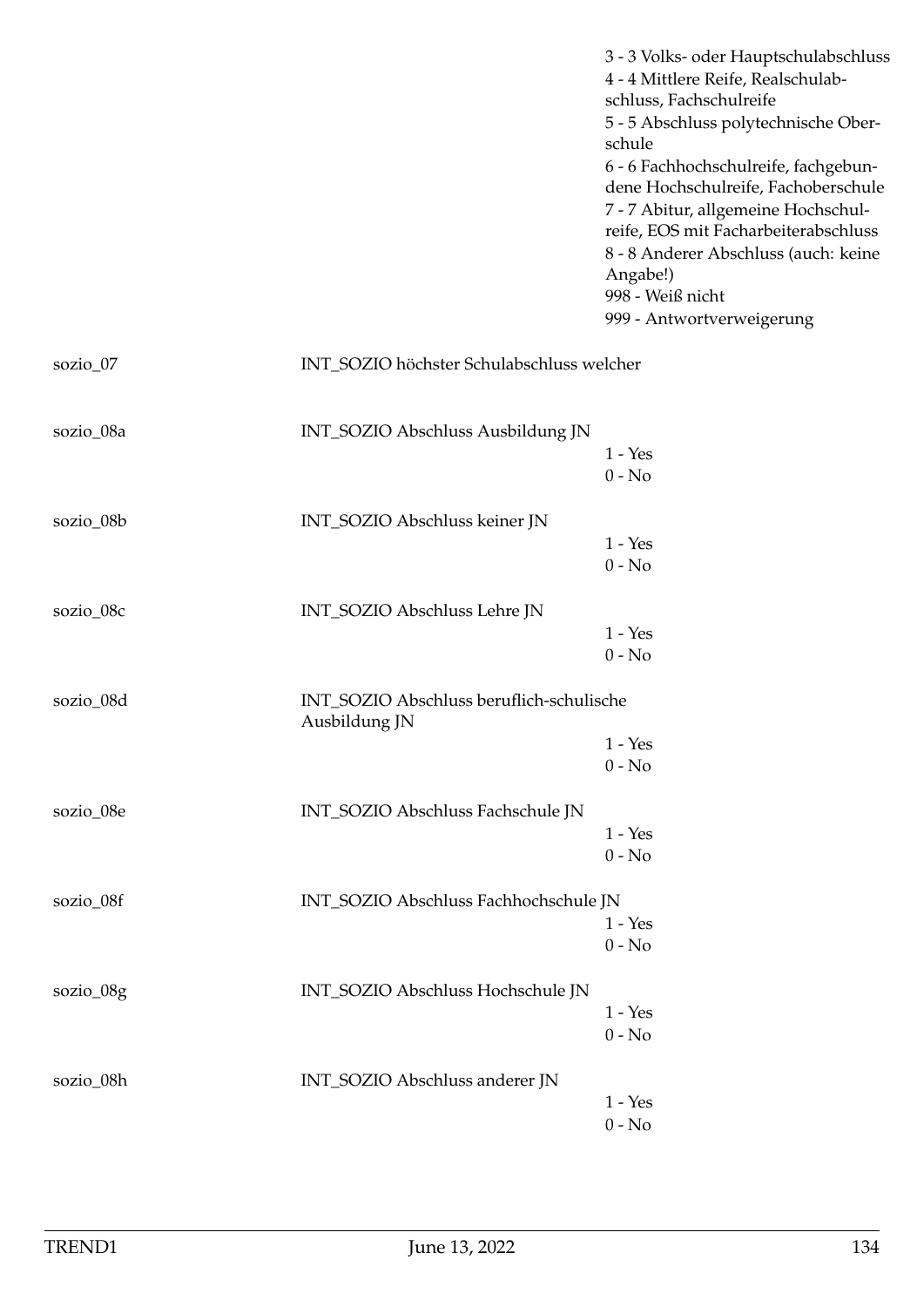1 - voll erwerbstätig 2 - teilzeitbeschäftigt 3 - Altersteilzeit(unabhängig davon in welcher Phase befindlich) 4 - geringfügig erwerbstätig, 450- Euro-Job, Mini-Job 5 - "Ein-Euro-Job"(bei Bezug von Arbeitslosengeld 2) 6 - gelegentlich oder unregelmäßig beschäftigt 7 - Schüler/Schülerin an einer allgemeinbildenden Schule 8 - Berufliche Ausbildung/Lehre/Studium 9 - Umschulung 10 - Freiwilliger Wehrdienst 11 - Freiwilliges Soziales/Ökologisches Jahr 12 - Mutterschaftsurlaub, Elternzeit oder sonstige Beurlaubung 13 - arbeitslos, Empfänger ALG I 14 - arbeitslos, Empfänger ALG II/Hartz IV 15 - Hausfrau/Hausmann 16 - In Vorruhestand/Rente/Pension 17 - dauerhaft erwerbsunfähig 997 - trifft nicht zu 998 - Weiß nicht 999 - Antwortverweigerung

sozio\_10a INT\_SOZIO Erwerbstätigkeit [h/Woche] [h/Woche]

sozio\_12 INT\_SOZIO Nichterwerbstätig Gruppe

1 - Wegen Erreichen der Altersgrenze in Rente / Pension 2 - Vorzeitig aus gesundheitlichen Gründen in Rente / Pension invalidisiert 3 - Freiwillig vorzeitig (Altersübergangsregelung/ Vorruhestand, sonstiges) 4 - Unfreiwillig vorzeitig aus anderen Gründen 5 - Unfreiwillig aus betrieblichen Gründen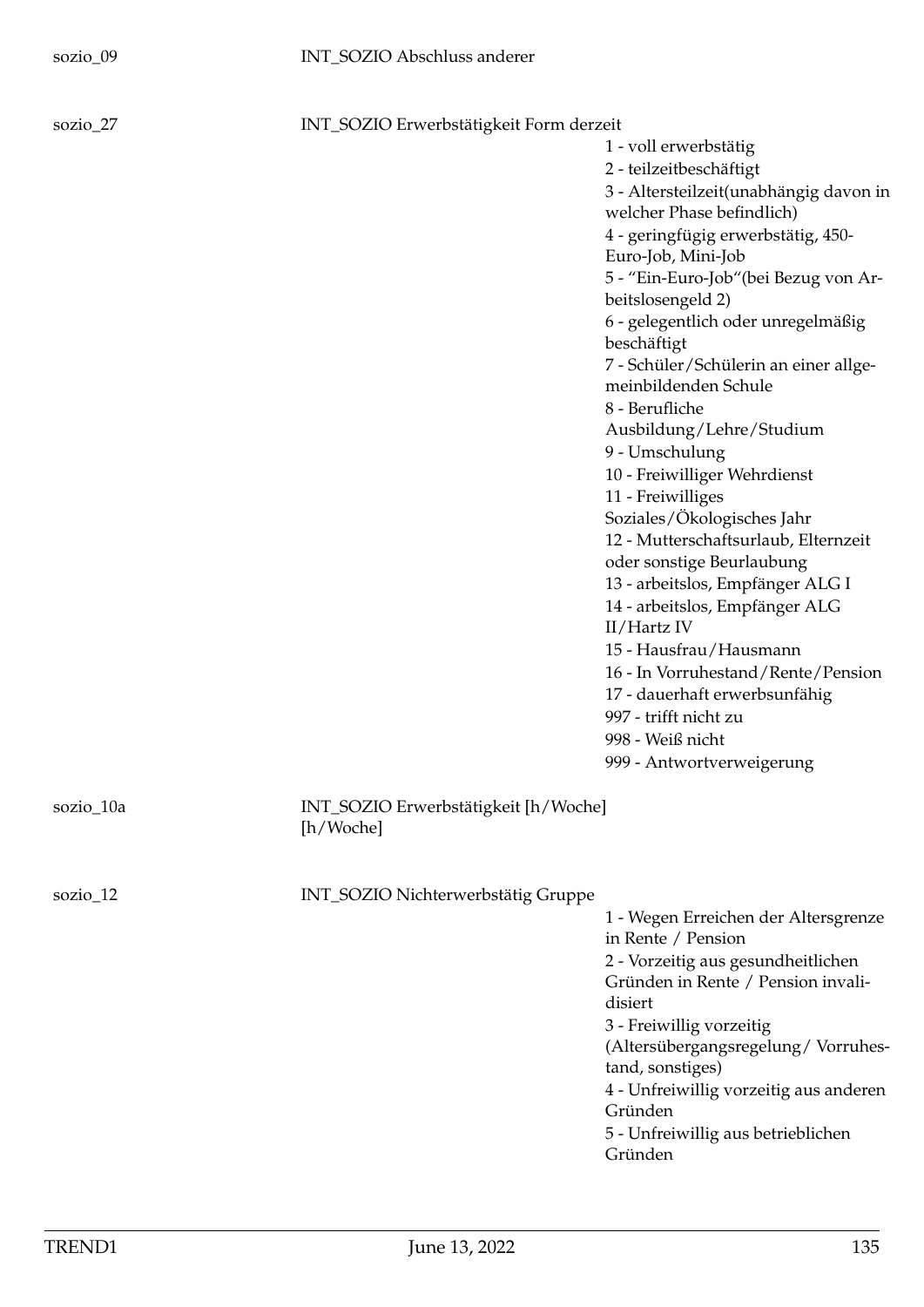## 998 - Weiß nicht 999 - Antwortverweigerung

| sozio_24   | INT_SOZIO Arbeitslosigkeit derzeit [Monate]<br>[Monate]                                                                    |
|------------|----------------------------------------------------------------------------------------------------------------------------|
| sozio_24a  | INT_SOZIO Arbeitslosigkeit derzeit [Jahre]<br>[Jahre]                                                                      |
| sozio_25   | INT_SOZIO Arbeitslosigkeit seit letzter SHIP JN<br>$1 - Ja$<br>$0$ - Nein<br>998 - Weiß nicht<br>999 - Antwortverweigerung |
| sozio_25a  | INT_SOZIO Arbeitslosigkeit gesamt seit letzter<br>SHIP [Monate] [Monate]                                                   |
| sozio_25b  | INT_SOZIO Arbeitslosigkeit seit letzter SHIP<br>[Jahre] [Jahre]                                                            |
| sozio_26   | INT_SOZIO Erwerbstätigkeit seit letzter SHIP JN<br>$1 - Ja$<br>$0$ - Nein<br>998 - Weiß nicht<br>999 - Antwortverweigerung |
| sozio_26a  | INT_SOZIO Erwerbstätigkeit gesamt seit letzter<br>SHIP [Monate] [Monate]                                                   |
| sozio_26b  | INT_SOZIO Erwerbstätigkeit seit letzter SHIP<br>[Jahre] [Jahre]                                                            |
| $sozio_13$ | INT_SOZIO berufliche Stellung Arbeiter JN<br>$1 - Yes$<br>$0 - No$                                                         |
| sozio_14   | INT_SOZIO berufliche Stellung Angestellter JN<br>$1 - Yes$<br>$0 - No$                                                     |
| sozio $15$ | INT_SOZIO berufliche Stellung Beamter JN<br>$1 - Yes$<br>$0 - No$                                                          |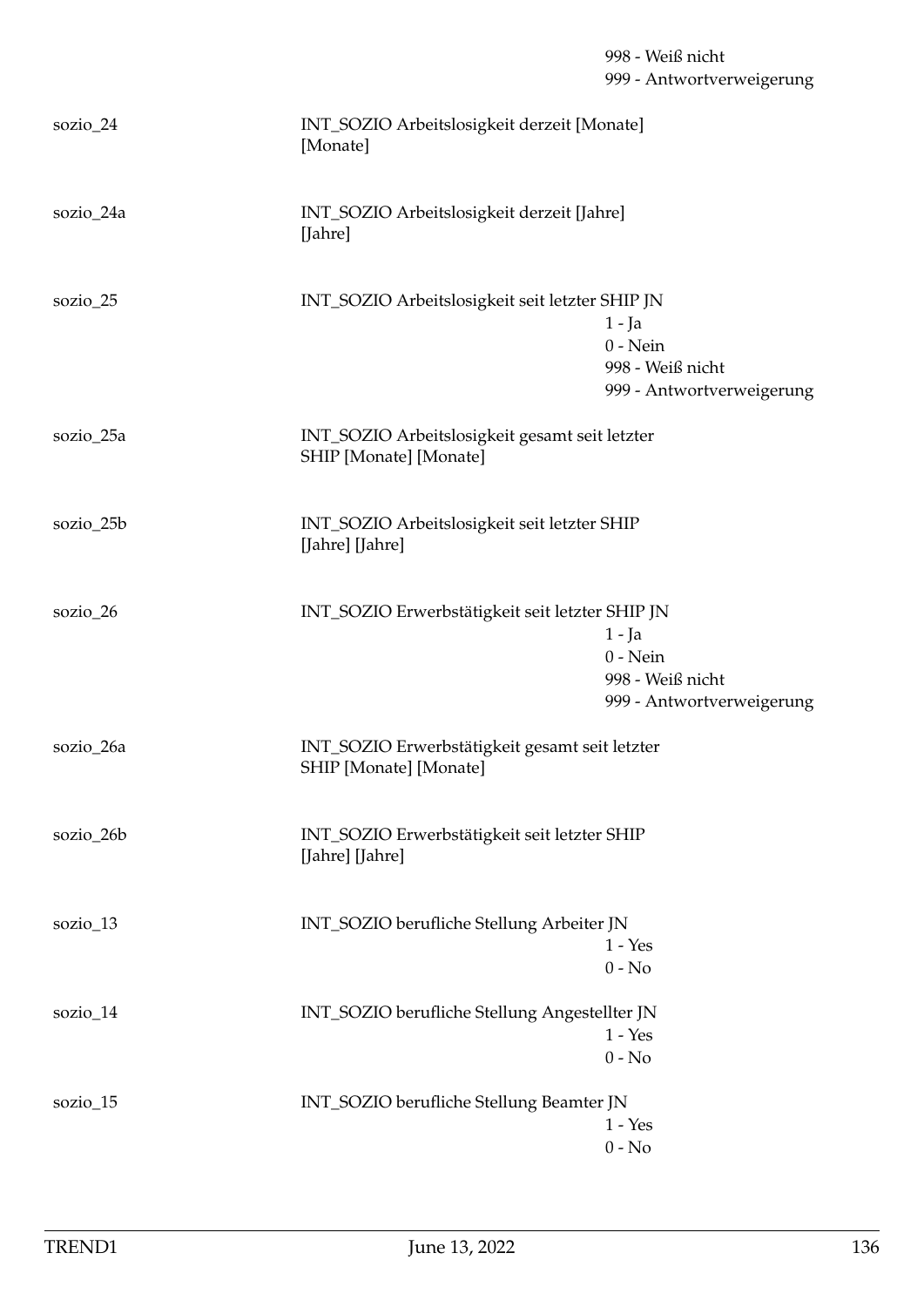| sozio_16  | INT_SOZIO berufliche Stellung Landwirt JN<br>$1 - Yes$        |  |
|-----------|---------------------------------------------------------------|--|
|           | $0 - No$                                                      |  |
| sozio_17  | INT_SOZIO berufliche Stellung Akademiker JN                   |  |
|           | $1 - Yes$                                                     |  |
|           | $0 - No$                                                      |  |
| sozio_18  | INT_SOZIO berufliche Stellung selbständig JN                  |  |
|           | $1 - Yes$                                                     |  |
|           | $0 - No$                                                      |  |
| sozio_19  | INT_SOZIO berufliche Stellung Ausbildung JN                   |  |
|           | $1 - Yes$                                                     |  |
|           | $0 - No$                                                      |  |
| sozio_20  | INT_SOZIO berufliche Stellung weiß nicht JN                   |  |
|           | $1 - Yes$                                                     |  |
|           | $0 - No$                                                      |  |
| sozio_21  | INT_SOZIO berufliche Stellung keine Angabe JN                 |  |
|           | $1 - Yes$                                                     |  |
|           | $0 - No$                                                      |  |
| sozio_22a | INT_SOZIO Beruf derzeit                                       |  |
| sozio_22  | INT_SOZIO berufliche Tätigkeit am längsten                    |  |
| sozio_23  | INT_SOZIO Beruf [Jahre] [Jahre]                               |  |
|           |                                                               |  |
| sozio_28  | INT_SOZIO höchster Schulabschluss Partner                     |  |
|           | 1 - 1 Noch Schüler(in) ohne Abschluss                         |  |
|           | 2 - 2 Schulabgang ohne Abschluss                              |  |
|           | 3 - 3 Volks- oder Hauptschulabschluss                         |  |
|           | 4 - 4 Mittlere Reife, Realschulab-<br>schluss, Fachschulreife |  |
|           | 5 - 5 Abschluss polytechnische Ober-                          |  |
|           | schule                                                        |  |
|           | 6 - 6 Fachhochschulreife, fachgebun-                          |  |
|           | dene Hochschulreife, Fachoberschule                           |  |
|           | 7 - 7 Abitur, allgemeine Hochschul-                           |  |
|           | reife, EOS mit Facharbeiterabschluss                          |  |
|           | 8 - 8 Anderer Abschluss (auch: keine<br>Angabe!)              |  |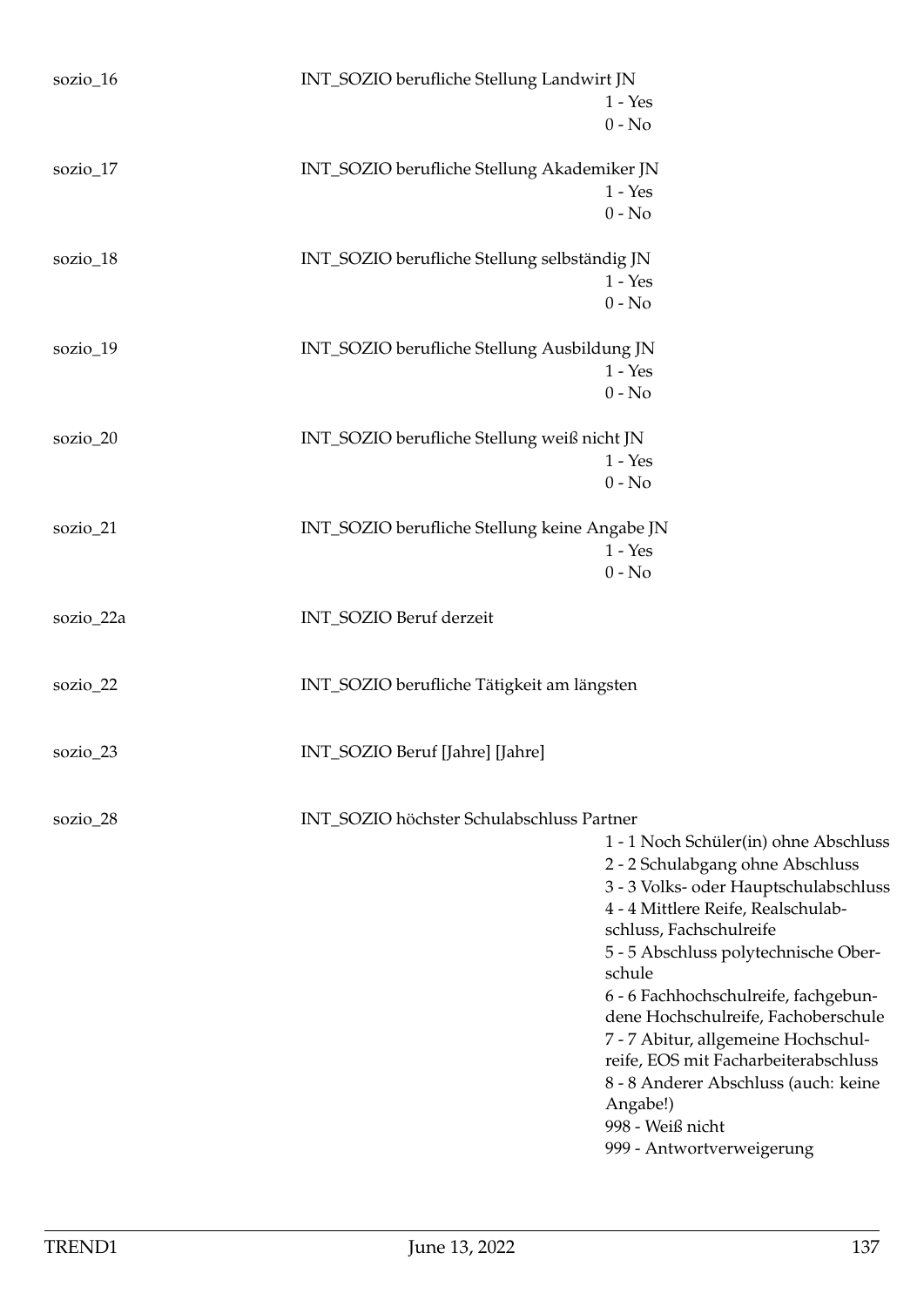| sozio_30<br>INT_SOZIO Erwerbstätigkeit Partner jemals JN |                                                          |                           |
|----------------------------------------------------------|----------------------------------------------------------|---------------------------|
|                                                          |                                                          | $1 - Ja$                  |
|                                                          |                                                          | $0$ - Nein                |
|                                                          |                                                          |                           |
|                                                          |                                                          | 998 - Weiß nicht          |
|                                                          |                                                          | 999 - Antwortverweigerung |
| sozio_31                                                 | INT_SOZIO berufliche Stellung Partner Arbeiter<br>JN     |                           |
|                                                          |                                                          | $1 - Yes$                 |
|                                                          |                                                          | $0 - No$                  |
|                                                          |                                                          |                           |
| sozio_32                                                 | INT_SOZIO berufliche Stellung Partner<br>Angestellter JN |                           |
|                                                          |                                                          | $1 - Yes$                 |
|                                                          |                                                          | $0 - No$                  |
| sozio_33                                                 | INT_SOZIO berufliche Stellung Partner Beamter            |                           |
|                                                          | JN                                                       |                           |
|                                                          |                                                          | $1 - Yes$                 |
|                                                          |                                                          | $0 - No$                  |
| sozio_34                                                 | INT_SOZIO berufliche Stellung Partner Landwirt<br>JN     |                           |
|                                                          |                                                          | $1 - Yes$                 |
|                                                          |                                                          | $0 - No$                  |
| sozio_35                                                 | INT_SOZIO berufliche Stellung Partner<br>Akademiker JN   |                           |
|                                                          |                                                          | $1 - Yes$                 |
|                                                          |                                                          | $0 - No$                  |
|                                                          |                                                          |                           |
| sozio_36                                                 | INT_SOZIO berufliche Stellung Partner<br>selbständig JN  |                           |
|                                                          |                                                          | $1 - Yes$                 |
|                                                          |                                                          | $0 - No$                  |
| sozio_37                                                 | INT_SOZIO berufliche Stellung Partner<br>Ausbildung JN   |                           |
|                                                          |                                                          | $1 - Yes$                 |
|                                                          |                                                          | $0 - No$                  |
| sozio_38                                                 | INT_SOZIO berufliche Stellung Partner weiß<br>nicht JN   |                           |
|                                                          |                                                          | $1 - Yes$                 |
|                                                          |                                                          | $0 - No$                  |
| sozio_39                                                 | INT_SOZIO berufliche Stellung Partner keine              |                           |
|                                                          | Angabe JN                                                |                           |
|                                                          |                                                          | $1 - Yes$                 |
|                                                          |                                                          | $0$ - $\mathrm{No}$       |
|                                                          |                                                          |                           |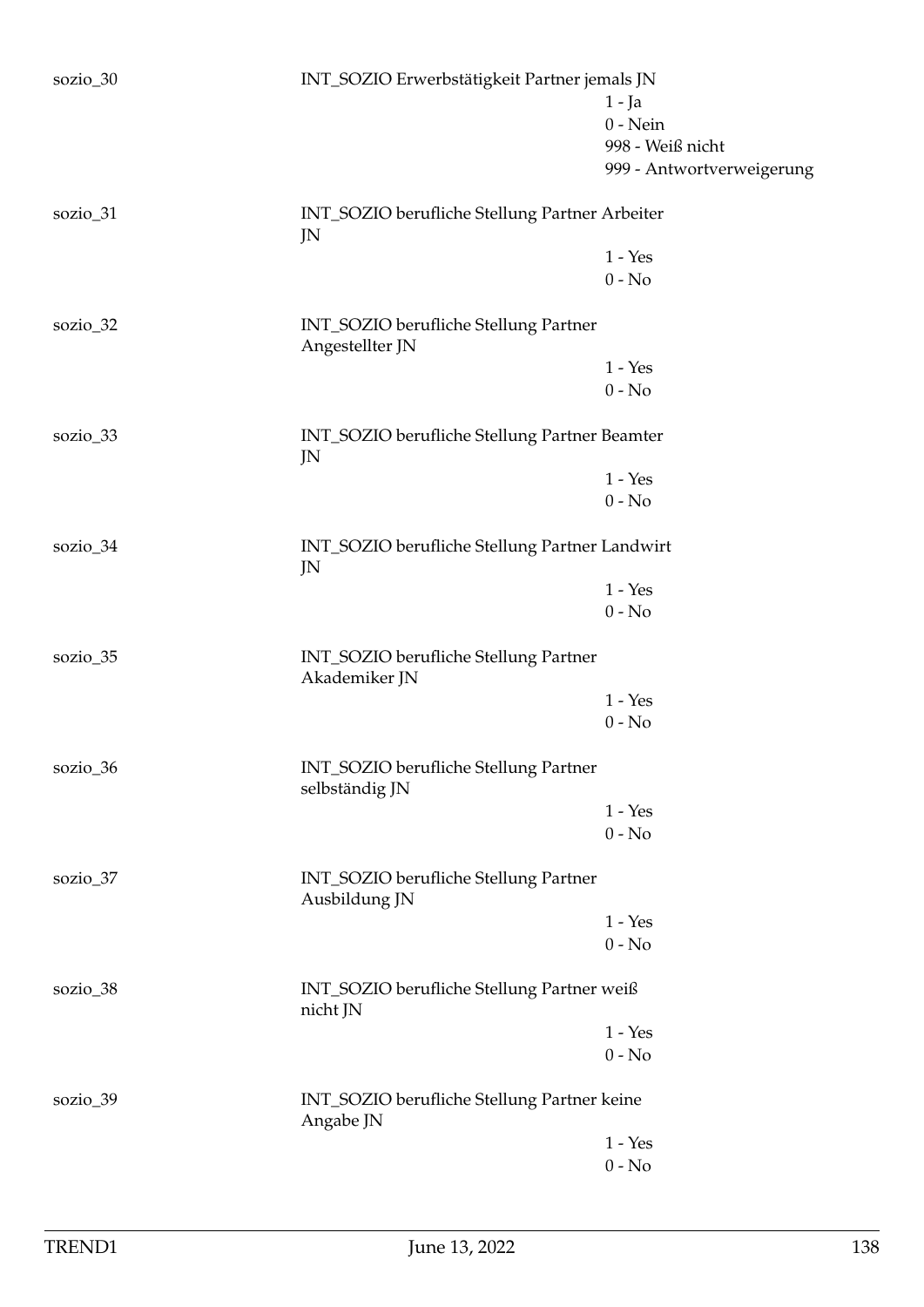| sozio_40      | INT_SOZIO Erwerbstätigkeit Partner derzeit JN                        |                           |
|---------------|----------------------------------------------------------------------|---------------------------|
|               |                                                                      | $1 - Ja$                  |
|               |                                                                      | $0$ - Nein                |
|               |                                                                      | 998 - Weiß nicht          |
|               |                                                                      | 999 - Antwortverweigerung |
| sozio_42      | INT_SOZIO Nettohaushaltseinkommen [Euro]<br>[Euro]                   |                           |
|               |                                                                      | 1 - Unter 500 Euro        |
|               |                                                                      | 2 - 500 - 900 Euro        |
|               |                                                                      | 3 - 900 - 1300 Euro       |
|               |                                                                      | 4 - 1300 - 1800 Euro      |
|               |                                                                      | 5 - 1800 - 2300 Euro      |
|               |                                                                      | 6 - 2300 - 2800 Euro      |
|               |                                                                      | 7 - 2800 - 3300 Euro      |
|               |                                                                      | 8 - 3300 - 3800 Euro      |
|               |                                                                      | 9 - 3800 - 4300 Euro      |
|               |                                                                      | 10 - 4300 - 4800 Euro     |
|               |                                                                      |                           |
|               |                                                                      | 11 - 4800 - 5300 Euro     |
|               |                                                                      | 12 - 5300 - 5800 Euro     |
|               |                                                                      | 13 - 5800 - 6300 Euro     |
|               |                                                                      | 14 - 6300 - 7800 Euro     |
|               |                                                                      | 15 - 7800 und mehr        |
|               |                                                                      | 998 - Weiß nicht          |
|               |                                                                      | 999 - Angabe verweigert   |
| <b>BELAST</b> | Belastungen am Arbeitsplatz                                          |                           |
| belast_01     | INT_BELAST körperl Schwerarbeit seit letzter<br><b>SHIP JN</b>       |                           |
|               |                                                                      | 1 - Ja                    |
|               |                                                                      | $0$ - Nein                |
|               |                                                                      | 998 - Weiß nicht          |
|               |                                                                      | 999 - Antwortverweigerung |
|               |                                                                      |                           |
| belast_02     | INT_BELAST körperl Schwerarbeit seit letzter<br>SHIP [Jahre] [Jahre] |                           |
| belast_18     | INT_BELAST Wechselschicht seit letzter SHIP JN                       |                           |
|               |                                                                      | $1 - Ja$                  |
|               |                                                                      | $0$ - Nein                |
|               |                                                                      | 998 - Weiß nicht          |
|               |                                                                      | 999 - Antwortverweigerung |
| belast_19     | INT_BELAST Wechselschicht seit letzter SHIP                          |                           |
|               | [Jahre] [Jahre]                                                      |                           |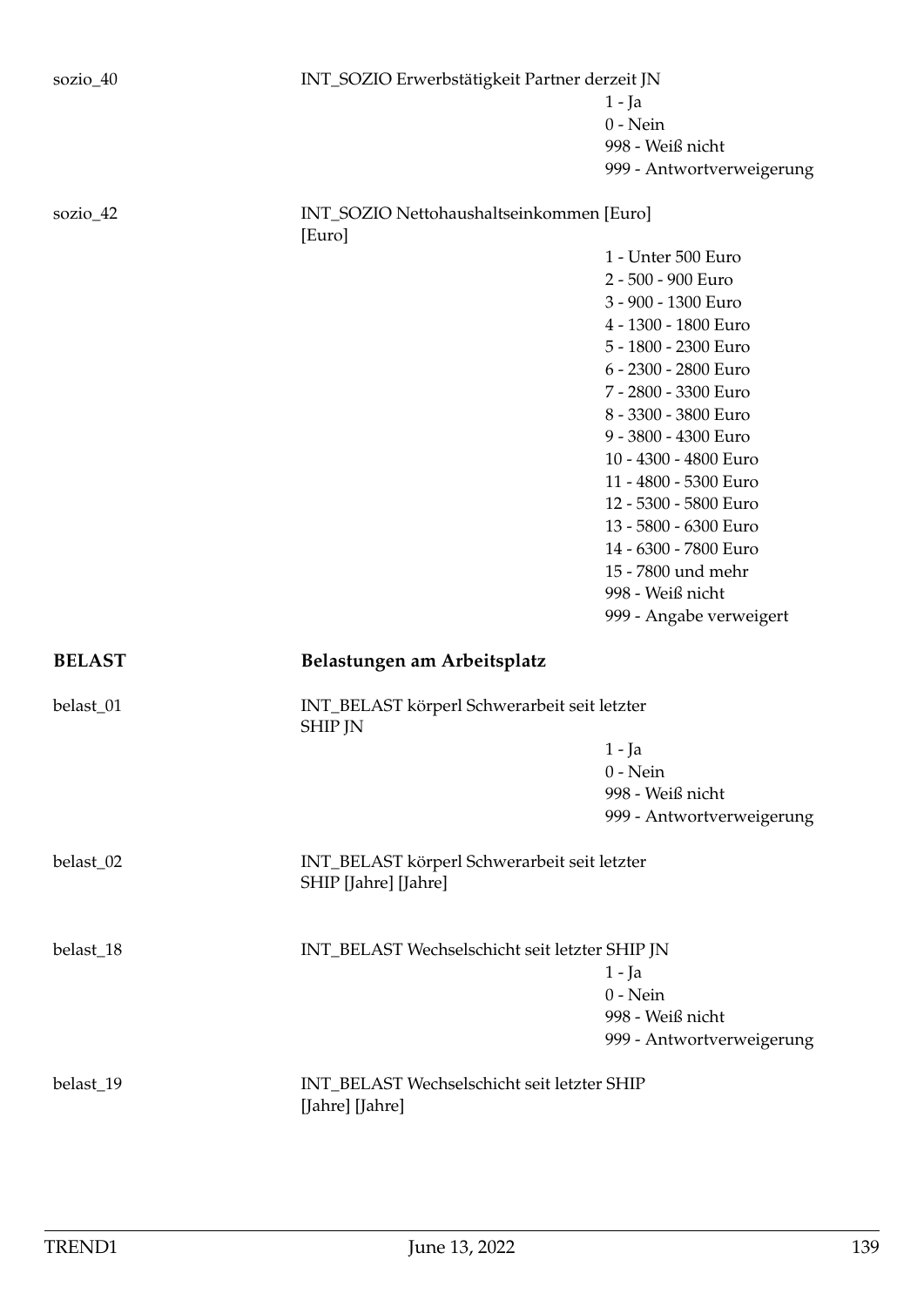| belast_20     | INT_BELAST Nacht ohne Bereitsch seit letzter<br><b>SHIP JN</b>       |                                                  |  |
|---------------|----------------------------------------------------------------------|--------------------------------------------------|--|
|               |                                                                      | $1 - Ja$                                         |  |
|               |                                                                      | $0$ - Nein                                       |  |
|               |                                                                      | 998 - Weiß nicht                                 |  |
|               |                                                                      | 999 - Antwortverweigerung                        |  |
| belast_21     | INT_BELAST Nacht ohne Bereitsch seit letzter<br>SHIP [Jahre] [Jahre] |                                                  |  |
| belast_22     | JN                                                                   | INT_BELAST Bereitschaft nachts seit letzter SHIP |  |
|               |                                                                      | 1 - Ja                                           |  |
|               |                                                                      | $0$ - Nein                                       |  |
|               |                                                                      | 998 - Weiß nicht                                 |  |
|               |                                                                      | 999 - Antwortverweigerung                        |  |
| belast_23     | INT_BELAST Bereitschaft nachts seit letzter SHIP<br>[Jahre] [Jahre]  |                                                  |  |
| belast_24     | INT_BELAST Arbeit am Computer seit letzter<br><b>SHIP JN</b>         |                                                  |  |
|               |                                                                      | 1 - Ja                                           |  |
|               |                                                                      | $0$ - Nein                                       |  |
|               |                                                                      | 998 - Weiß nicht<br>999 - Antwortverweigerung    |  |
| belast_25     | INT_BELAST Arbeit am Computer seit letzter<br>SHIP [Jahre] [Jahre]   |                                                  |  |
| <b>TRAUMA</b> | Traumata entsprechend der DSM-IV-Definition                          |                                                  |  |
| opfer_1       | INT_TRAUMA Kriegseinsatz schreckliche<br>Erfahrungen jemals JN       |                                                  |  |
|               |                                                                      | $1 - Ja$                                         |  |
|               |                                                                      | $0$ - Nein                                       |  |
|               |                                                                      | 998 - Weiß nicht                                 |  |
|               |                                                                      | 999 - Antwortverweigerung                        |  |
| opfer_2       | jemals JN                                                            | INT_TRAUMA körperlicher Angriff/Bedrohung        |  |
|               |                                                                      | $1 - Ja$                                         |  |
|               |                                                                      | $0$ - Nein                                       |  |
|               |                                                                      | 998 - Weiß nicht<br>999 - Antwortverweigerung    |  |
|               |                                                                      |                                                  |  |
| opfer_3       | INT_TRAUMA Oper Vergewaltigung jemals JN                             |                                                  |  |
|               |                                                                      | $1 - Ja$                                         |  |
|               |                                                                      |                                                  |  |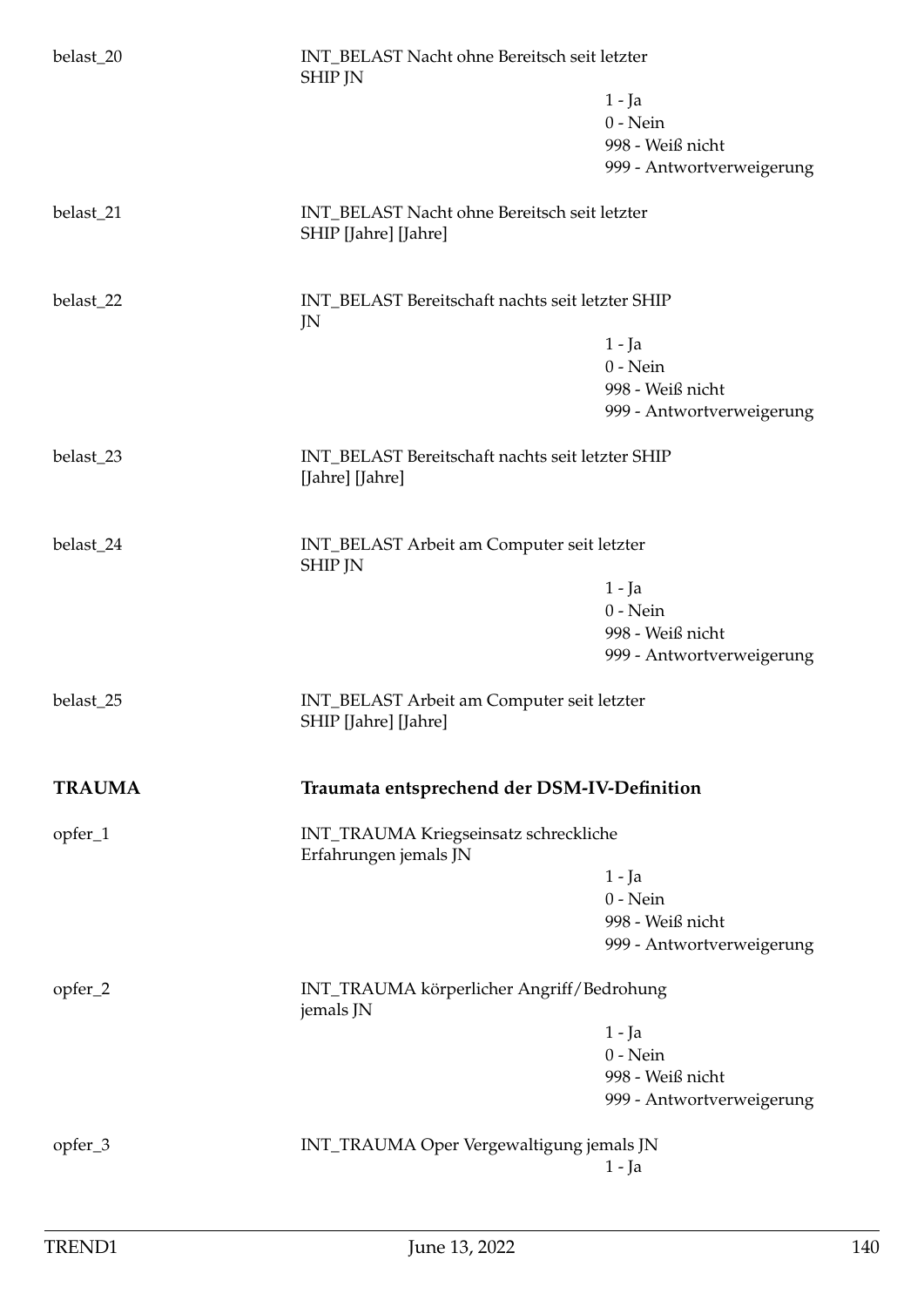|          |                                                              | $0 - Nein$                |
|----------|--------------------------------------------------------------|---------------------------|
|          |                                                              | 998 - Weiß nicht          |
|          |                                                              | 999 - Antwortverweigerung |
| opfer_4  | INT_TRAUMA Kind sexueller Missbrauch<br>jemals JN            |                           |
|          |                                                              | $1 - Ja$                  |
|          |                                                              | $0$ - Nein                |
|          |                                                              | 998 - Weiß nicht          |
|          |                                                              | 999 - Antwortverweigerung |
| opfer_5  | INT_TRAUMA Opfer Naturkatastrophe jemals<br>JN               |                           |
|          |                                                              | $1 - Ja$                  |
|          |                                                              | $0$ - Nein                |
|          |                                                              | 998 - Weiß nicht          |
|          |                                                              | 999 - Antwortverweigerung |
| opfer_6  | INT_TRAUMA schwerwiegender Unfall jemals<br>JN               |                           |
|          |                                                              | $1 - Ja$                  |
|          |                                                              | $0$ - Nein                |
|          |                                                              | 998 - Weiß nicht          |
|          |                                                              | 999 - Antwortverweigerung |
|          |                                                              |                           |
| opfer_7  | INT_TRAUMA Gefangenschaft/Geisel jemals JN                   |                           |
|          |                                                              | $1 - Ja$                  |
|          |                                                              | $0$ - Nein                |
|          |                                                              | 998 - Weiß nicht          |
|          |                                                              | 999 - Antwortverweigerung |
| opfer_8  | INT_TRAUMA Diagnose lebensbedrohliche<br>Krankheit jemals JN |                           |
|          |                                                              | $1 - Ja$                  |
|          |                                                              | $0$ - Nein                |
|          |                                                              | 998 - Weiß nicht          |
|          |                                                              | 999 - Antwortverweigerung |
| opfer_9  | INT_TRAUMA plötzlicher Tod nahestehende<br>Person jemals JN  |                           |
|          |                                                              | $1 - Ja$                  |
|          |                                                              | $0$ - Nein                |
|          |                                                              | 998 - Weiß nicht          |
|          |                                                              | 999 - Antwortverweigerung |
| opfer_10 | INT_TRAUMA unmittelbar Zeuge jemals JN                       |                           |
|          |                                                              | $1 - Ja$                  |
|          |                                                              | $0$ - Nein                |
|          |                                                              | 998 - Weiß nicht          |
|          |                                                              | 999 - Antwortverweigerung |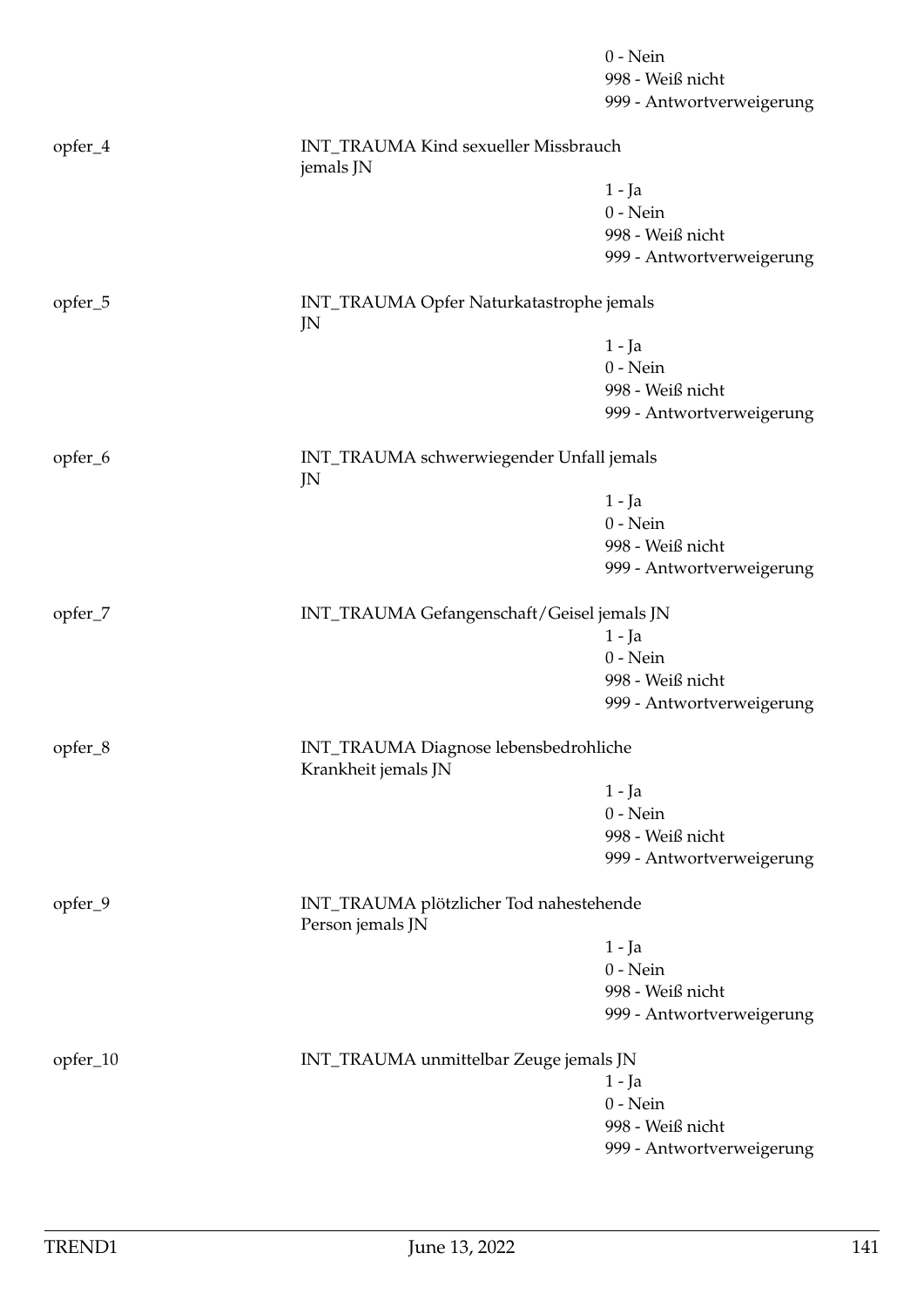| opfer_11 | INT_TRAUMA unmittelbar Zeuge Ereignis<br>welches                |                                                                                             |
|----------|-----------------------------------------------------------------|---------------------------------------------------------------------------------------------|
| ptsda    | INT_TRAUMA Ereignis größte Belastung<br>welches                 |                                                                                             |
|          |                                                                 | 1 - schreckliche Erfahrungen im<br>Kriegseinsatz<br>2 - Ernsthafte körperliche Bedrohung    |
|          |                                                                 | 3 - Vergewaltigung<br>4 - sexueller Mißbrauch vor dem 14                                    |
|          |                                                                 | Lebensjahr<br>5 - Opfer einer Naturkatastrophe                                              |
|          |                                                                 | 6 - schwerwiegender Unfall<br>7 - Gefangenschaft, Geiselhaft oder<br>Opfer einer Entführung |
|          |                                                                 | 8 - diagnostizierte lebensbedrohliche<br>Krankheit                                          |
|          |                                                                 | 9 - plötzlicher und unerwarteter Tod<br>von Familienangeh. o. nahestehender<br>Person       |
|          |                                                                 | 10 - unmittelbarer Zeuge sein                                                               |
| ptsda_1  | INT_TRAUMA Ereignis Wiederkommen<br>Traum/Gedanken JN           |                                                                                             |
|          |                                                                 | 1 - Ja                                                                                      |
|          |                                                                 | $0$ - Nein                                                                                  |
|          |                                                                 | 998 - Weiß nicht<br>999 - Antwortverweigerung                                               |
| ptsda_2  | INT_TRAUMA Durcheinander bei Situation die<br>daran erinnert JN |                                                                                             |
|          |                                                                 | 1 - Ja                                                                                      |
|          |                                                                 | $0$ - Nein                                                                                  |
|          |                                                                 | 998 - Weiß nicht                                                                            |
|          |                                                                 | 999 - Antwortverweigerung                                                                   |
| ptsda_3  | <b>INT_TRAUMA Ereignis Reaktion</b><br>Angst/Hilflosigkeit JN   |                                                                                             |
|          |                                                                 | $1 - Ja$                                                                                    |
|          |                                                                 | $0$ - Nein                                                                                  |
|          |                                                                 | 998 - Weiß nicht                                                                            |
|          |                                                                 | 999 - Antwortverweigerung                                                                   |
| ptsda_4  | INT_TRAUMA Ereignis körperliche Verletzung<br>selbst/anderer JN |                                                                                             |
|          |                                                                 | 1 - Ja                                                                                      |
|          |                                                                 | $0$ - Nein                                                                                  |
|          |                                                                 | 998 - Weiß nicht                                                                            |
|          |                                                                 | 999 - Antwortverweigerung                                                                   |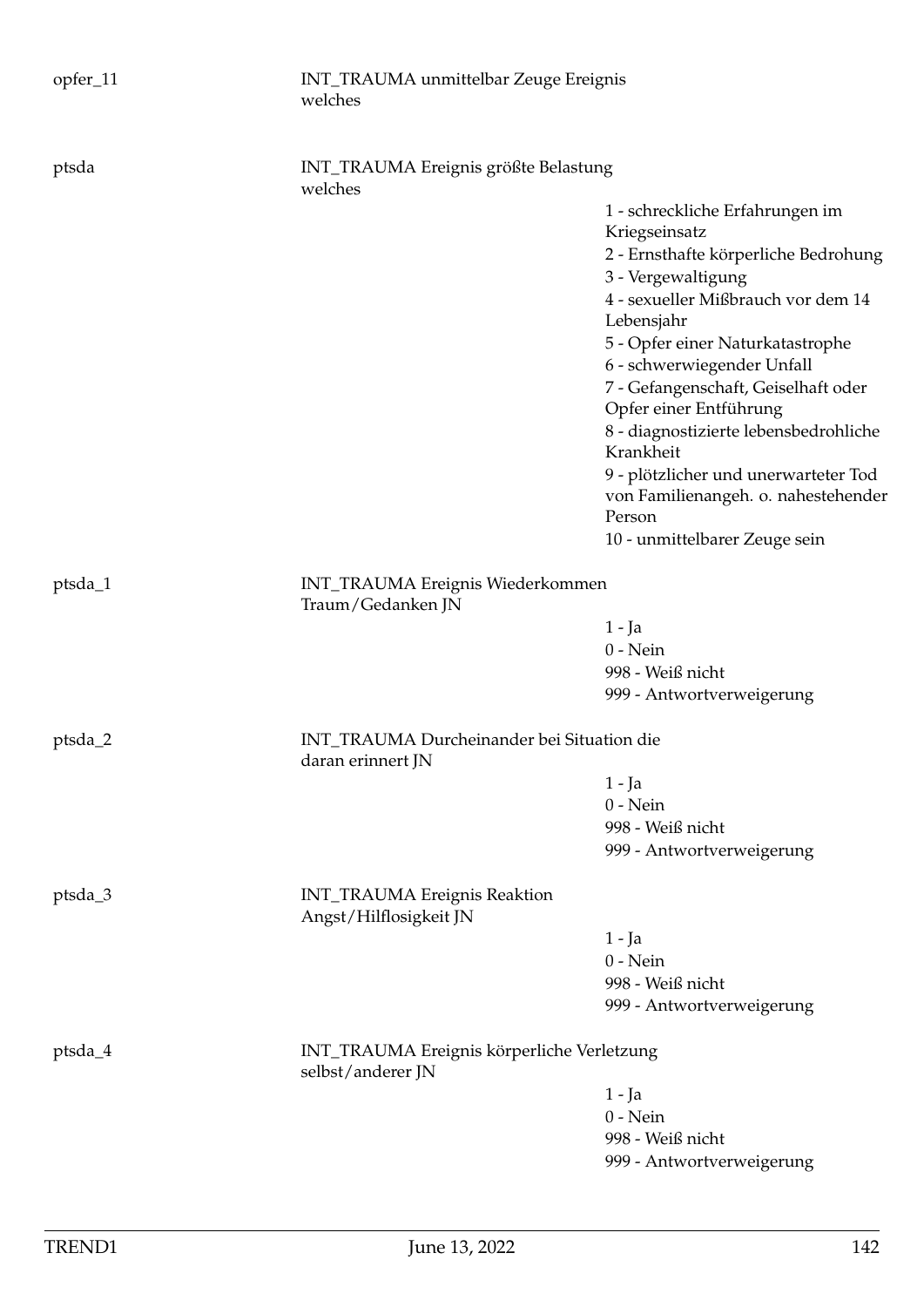| ptsda_5 | INT_TRAUMA Ereignis Eindruck Lebensgefahr<br>selbst/anderer JN |                                            |  |
|---------|----------------------------------------------------------------|--------------------------------------------|--|
|         |                                                                | $1 - Ja$                                   |  |
|         |                                                                | $0$ - Nein                                 |  |
|         |                                                                | 998 - Weiß nicht                           |  |
|         |                                                                | 999 - Antwortverweigerung                  |  |
| ptsdb_1 | INT_TRAUMA Ereignis Wiederkehr Gedanken<br>JN                  |                                            |  |
|         |                                                                | $1 - Ja$                                   |  |
|         |                                                                | $0$ - Nein                                 |  |
|         |                                                                | 998 - Weiß nicht                           |  |
|         |                                                                | 999 - Antwortverweigerung                  |  |
| ptsdb_2 | INT_TRAUMA Ereignis Wiederkehr Träume JN                       |                                            |  |
|         |                                                                | $1 - Ja$                                   |  |
|         |                                                                | $0$ - Nein                                 |  |
|         |                                                                | 998 - Weiß nicht                           |  |
|         |                                                                | 999 - Antwortverweigerung                  |  |
| ptsdb_3 | INT_TRAUMA Ereignis Handlung/Gefühl<br>wieder in Situation JN  |                                            |  |
|         |                                                                | $1 - Ja$                                   |  |
|         |                                                                | $0$ - Nein                                 |  |
|         |                                                                | 998 - Weiß nicht                           |  |
|         |                                                                | 999 - Antwortverweigerung                  |  |
| ptsdb_4 | <b>INT_TRAUMA Ereignis Erinnerung</b><br>Durcheinandersein JN  |                                            |  |
|         |                                                                | $1 - Ja$                                   |  |
|         |                                                                | $0$ - Nein                                 |  |
|         |                                                                | 998 - Weiß nicht                           |  |
|         |                                                                | 999 - Antwortverweigerung                  |  |
| ptsdb_5 | INT_TRAUMA Ereignis Erinnerung körperliche<br>Symptome JN      |                                            |  |
|         |                                                                | 1 - Ja                                     |  |
|         |                                                                | $0$ - Nein                                 |  |
|         |                                                                | 998 - Weiß nicht                           |  |
|         |                                                                | 999 - Antwortverweigerung                  |  |
| ptsdc_1 | zu Sprechen JN                                                 | INT_TRAUMA seit Ereignis Vermeiden darüber |  |
|         |                                                                | 1 - Ja                                     |  |
|         |                                                                | $0$ - Nein                                 |  |
|         |                                                                | 998 - Weiß nicht                           |  |
|         |                                                                | 999 - Antwortverweigerung                  |  |
| ptsdc_2 | INT_TRAUMA seit Ereignis Dinge fernhalten die<br>erinnern JN   |                                            |  |
|         |                                                                |                                            |  |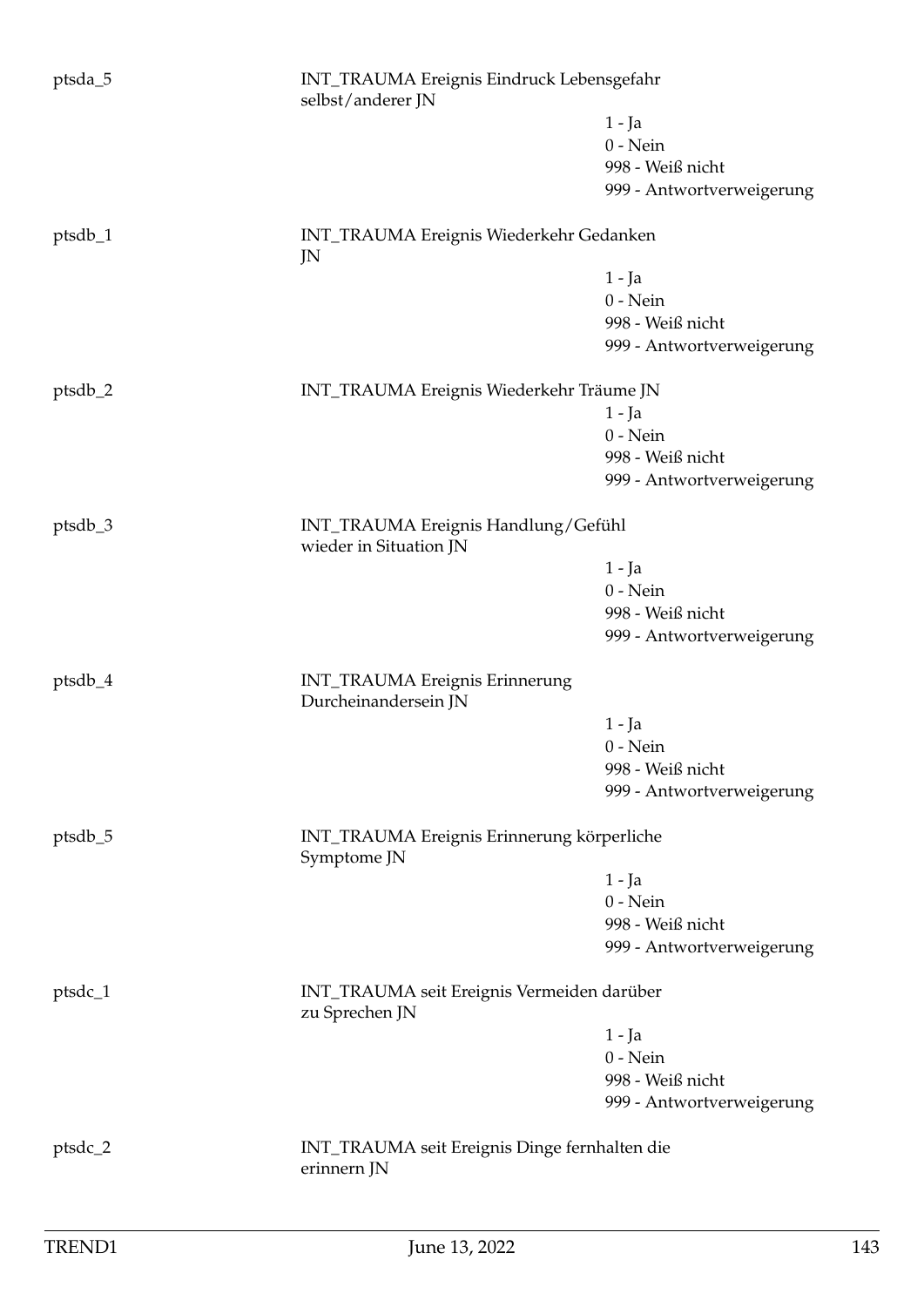|           |                                                               | $1 - Ja$<br>$0$ - Nein                        |  |
|-----------|---------------------------------------------------------------|-----------------------------------------------|--|
|           |                                                               | 998 - Weiß nicht                              |  |
|           |                                                               | 999 - Antwortverweigerung                     |  |
| ptsdc_3   | INT_TRAUMA seit Ereignis Schwierigkeiten<br>daran erinnern JN |                                               |  |
|           |                                                               | 1 - Ja                                        |  |
|           |                                                               | $0$ - Nein                                    |  |
|           |                                                               | 998 - Weiß nicht                              |  |
|           |                                                               | 999 - Antwortverweigerung                     |  |
| $ptsdc_4$ | INT_TRAUMA seit Ereignis geringeres Interesse<br>Hobbys JN    |                                               |  |
|           |                                                               | 1 - Ja                                        |  |
|           |                                                               | $0$ - Nein                                    |  |
|           |                                                               | 998 - Weiß nicht                              |  |
|           |                                                               | 999 - Antwortverweigerung                     |  |
| ptsdc_5   | INT_TRAUMA seit Ereignis<br>Entfremdung/Isolation JN          |                                               |  |
|           |                                                               | $1 - Ja$                                      |  |
|           |                                                               | $0$ - Nein                                    |  |
|           |                                                               | 998 - Weiß nicht                              |  |
|           |                                                               | 999 - Antwortverweigerung                     |  |
| ptsdc_6   | INT_TRAUMA seit Ereignis Abstumpfung JN                       |                                               |  |
|           |                                                               | $1 - Ja$                                      |  |
|           |                                                               | $0$ - Nein                                    |  |
|           |                                                               | 998 - Weiß nicht                              |  |
|           |                                                               | 999 - Antwortverweigerung                     |  |
| ptsdc_7   | INT_TRAUMA seit Ereignis veränderte<br>Zukunftsperspektive JN |                                               |  |
|           |                                                               | $1 - Ja$                                      |  |
|           |                                                               | $0$ - Nein                                    |  |
|           |                                                               | 998 - Weiß nicht                              |  |
|           |                                                               | 999 - Antwortverweigerung                     |  |
| ptsdd_1   | INT_TRAUMA seit Ereignis Schlafstörungen JN                   |                                               |  |
|           |                                                               | $1 - Ja$                                      |  |
|           |                                                               | $0$ - Nein                                    |  |
|           |                                                               | 998 - Weiß nicht<br>999 - Antwortverweigerung |  |
| ptsdd_2   | INT_TRAUMA seit Ereignis ungewohnt reizbar<br>JN              |                                               |  |
|           |                                                               | 1 - Ja                                        |  |
|           |                                                               | $0$ - Nein                                    |  |
|           |                                                               | 998 - Weiß nicht                              |  |
|           |                                                               |                                               |  |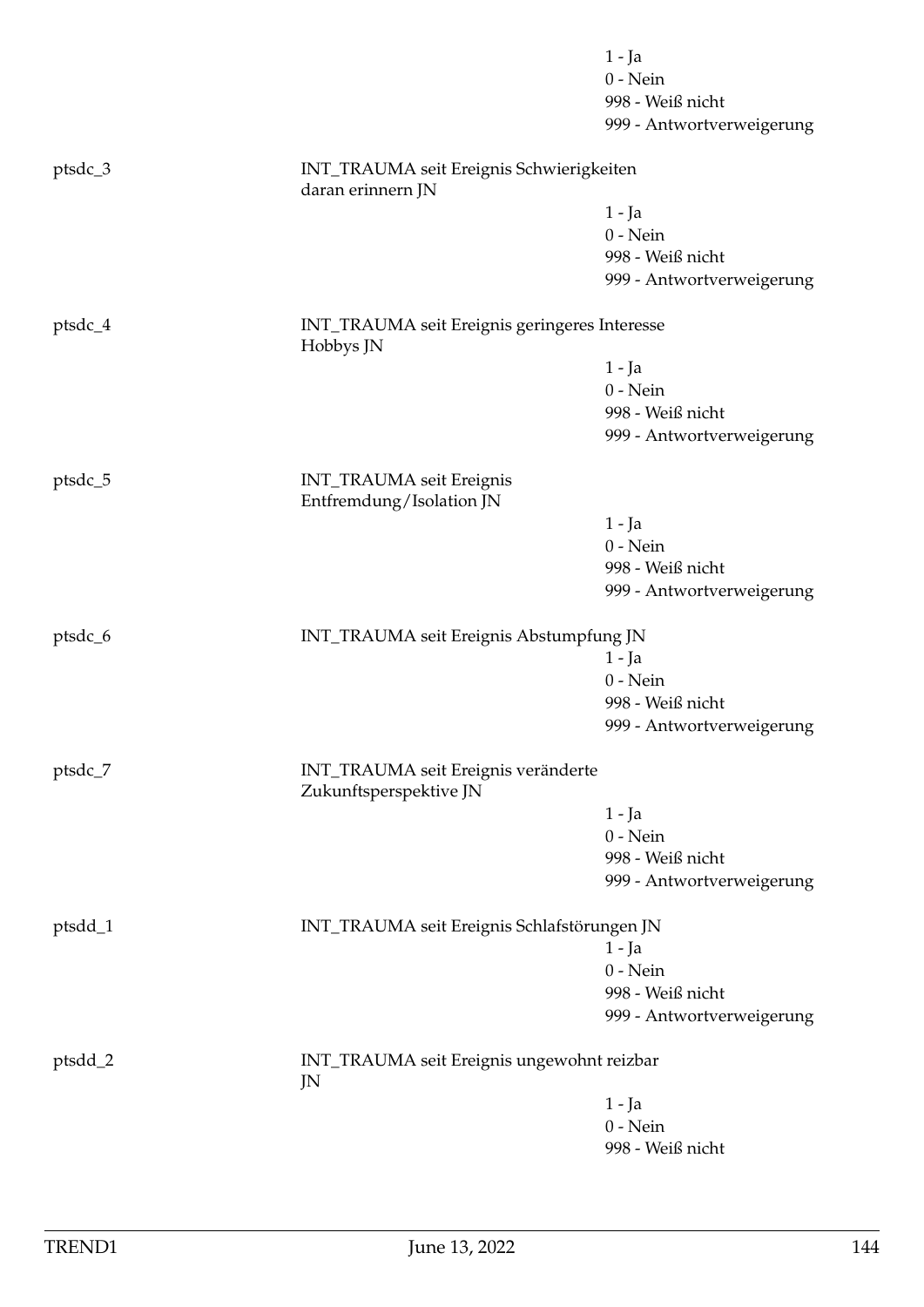| ptsdd_3      | INT_TRAUMA seit Ereignis<br>Konzentrationsschwierigkeiten JN         |                           |
|--------------|----------------------------------------------------------------------|---------------------------|
|              |                                                                      | 1 - Ja                    |
|              |                                                                      | $0$ - Nein                |
|              |                                                                      | 998 - Weiß nicht          |
|              |                                                                      | 999 - Antwortverweigerung |
| ptsdd_4      | INT_TRAUMA seit Ereignis nervös/angespannt<br>JN                     |                           |
|              |                                                                      | $1 - Ja$                  |
|              |                                                                      | $0$ - Nein                |
|              |                                                                      | 998 - Weiß nicht          |
|              |                                                                      | 999 - Antwortverweigerung |
| ptsdd_5      | INT_TRAUMA seit Ereignis extrem schreckhaft<br>JN                    |                           |
|              |                                                                      | $1 - Ja$                  |
|              |                                                                      | $0$ - Nein                |
|              |                                                                      | 998 - Weiß nicht          |
|              |                                                                      | 999 - Antwortverweigerung |
|              |                                                                      |                           |
| ptsdd_6      | INT_TRAUMA seit Ereignis Beschwerden<br>Beginn Alter [Jahre] [Jahre] |                           |
| ptsdd_7      | INT_TRAUMA seit Ereignis Beschwerden letzte<br>1Mo JN                |                           |
|              |                                                                      | $1 - Ja$                  |
|              |                                                                      | $0$ - Nein                |
|              |                                                                      | 998 - Weiß nicht          |
|              |                                                                      | 999 - Antwortverweigerung |
| ptsdd_8      | INT_TRAUMA seit Ereignis Beschwerden letztes<br>Mal wann             |                           |
|              |                                                                      |                           |
| ptsdd_9      | INT_TRAUMA seit Ereignis Beschwerden Dauer                           |                           |
| <b>SEHEN</b> | Fragen zum Sehen                                                     |                           |
| sehen_01     | INT_SEHEN Sehkraft Bewertung                                         |                           |
|              |                                                                      | 1 - Ausgezeichnet         |
|              |                                                                      | $2 - Gut$                 |
|              |                                                                      | 3 - Mittelmäßig           |
|              |                                                                      | 4 - Schlecht              |
|              |                                                                      | 5 - Sehr schlecht         |
|              |                                                                      | 6 - Vollständig blind     |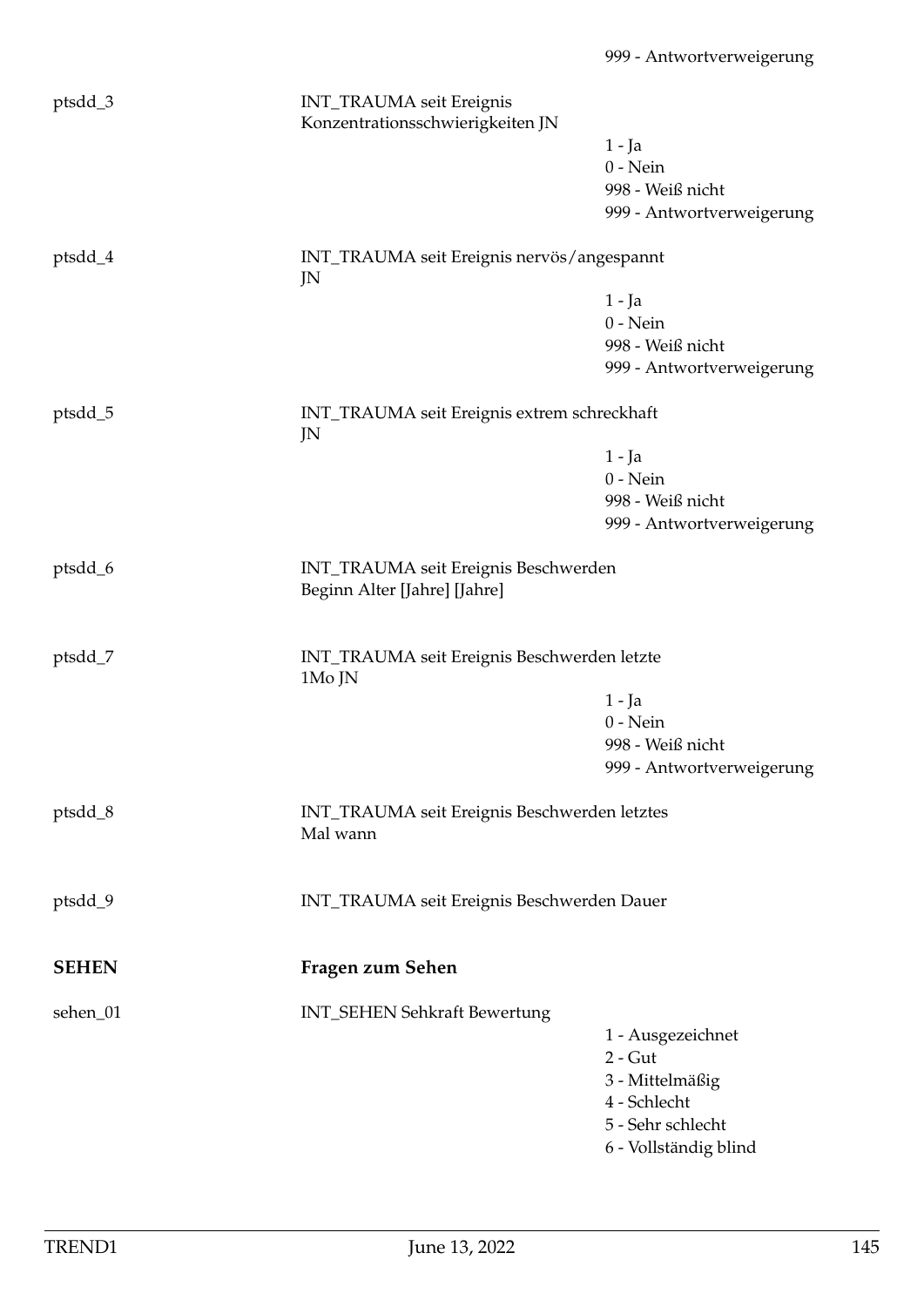|          |                                           | 998 - Weiß nicht                                           |
|----------|-------------------------------------------|------------------------------------------------------------|
|          |                                           | 999 - Antwortverweigerung                                  |
| sehen_02 | INT_SEHEN Sehkraft Zeitunglesen Bewertung |                                                            |
|          |                                           | 1 - 1 keine Schwierigkeiten                                |
|          |                                           | 2 - 2 wenig Schwierigkeiten                                |
|          |                                           | 3 - 3 ziemliche Schwierigkeiten                            |
|          |                                           | 4 - 4 starke Schwierigkeiten                               |
|          |                                           | 5 - 5 wegen Ihrer Sehkraft aufgehört                       |
|          |                                           | 6 - 6 aus anderen Gründen aufgehört                        |
|          |                                           | oder kein Interesse                                        |
|          |                                           | 998 - Weiß nicht                                           |
|          |                                           | 999 - Antwortverweigerung                                  |
| sehen_03 | INT_SEHEN Sehkraft Hobbys Bewertung       |                                                            |
|          |                                           | 1 - 1 keine Schwierigkeiten                                |
|          |                                           | 2 - 2 wenig Schwierigkeiten                                |
|          |                                           | 3 - 3 ziemliche Schwierigkeiten                            |
|          |                                           | 4 - 4 starke Schwierigkeiten                               |
|          |                                           | 5 - 5 wegen Ihrer Sehkraft aufgehört                       |
|          |                                           | 6 - 6 aus anderen Gründen aufgehört                        |
|          |                                           | oder kein Interesse                                        |
|          |                                           | 998 - Weiß nicht                                           |
|          |                                           | 999 - Antwortverweigerung                                  |
| sehen_04 | INT_SEHEN Sehkraft Suchen Regal Bewertung |                                                            |
|          |                                           | 1 - 1 keine Schwierigkeiten                                |
|          |                                           | 2 - 2 wenig Schwierigkeiten                                |
|          |                                           | 3 - 3 ziemliche Schwierigkeiten                            |
|          |                                           | 4 - 4 starke Schwierigkeiten                               |
|          |                                           | 5 - 5 wegen Ihrer Sehkraft aufgehört                       |
|          |                                           | 6 - 6 aus anderen Gründen aufgehört                        |
|          |                                           | oder kein Interesse                                        |
|          |                                           | 998 - Weiß nicht                                           |
|          |                                           | 999 - Antwortverweigerung                                  |
| sehen_05 | INT_SEHEN Sehkraft Strassenschilder/Name  |                                                            |
|          | Geschäfte Bewertung                       |                                                            |
|          |                                           | 1 - 1 keine Schwierigkeiten                                |
|          |                                           | 2 - 2 wenig Schwierigkeiten                                |
|          |                                           | 3 - 3 ziemliche Schwierigkeiten                            |
|          |                                           | 4 - 4 starke Schwierigkeiten                               |
|          |                                           | 5 - 5 wegen Ihrer Sehkraft aufgehört                       |
|          |                                           | 6 - 6 aus anderen Gründen aufgehört<br>oder kein Interesse |
|          |                                           | 998 - Weiß nicht                                           |
|          |                                           |                                                            |
|          |                                           | 999 - Antwortverweigerung                                  |
| sehen_06 | <b>INT_SEHEN Sehkraft Probleme</b>        |                                                            |
|          | Dämmerung/nachts                          |                                                            |
|          |                                           |                                                            |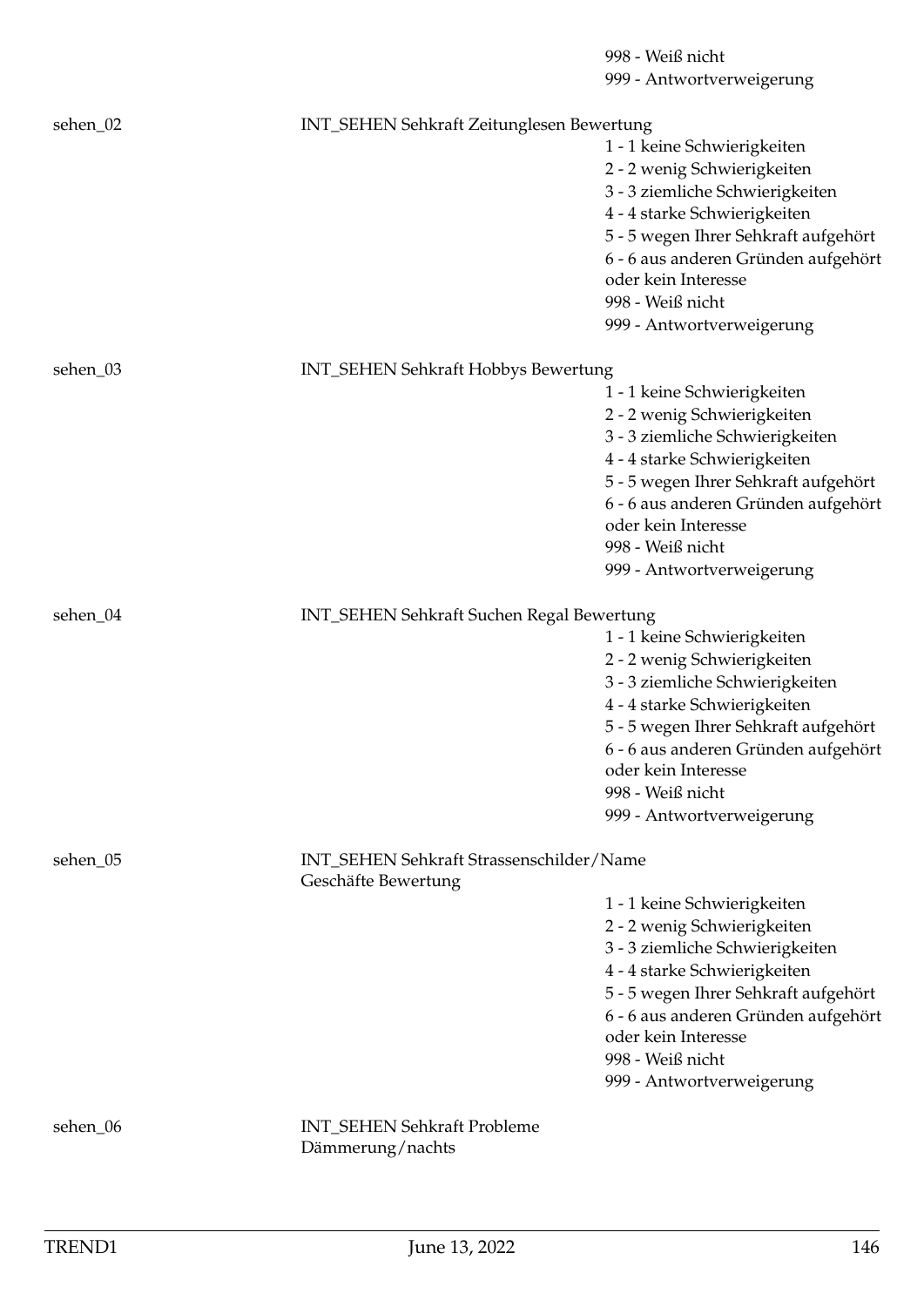|               |                                                             | 1 - 1 keine Schwierigkeiten<br>2 - 2 wenig Schwierigkeiten<br>3 - 3 ziemliche Schwierigkeiten<br>4 - 4 starke Schwierigkeiten<br>5 - 5 wegen Ihrer Sehkraft aufgehört<br>6 - 6 aus anderen Gründen aufgehört<br>oder kein Interesse<br>998 - Weiß nicht<br>999 - Antwortverweigerung |
|---------------|-------------------------------------------------------------|--------------------------------------------------------------------------------------------------------------------------------------------------------------------------------------------------------------------------------------------------------------------------------------|
| sehen_07      | <b>INT_SEHEN Sehkraft Probleme Reaktion</b>                 |                                                                                                                                                                                                                                                                                      |
|               | anderer ablesen                                             | 1 - 1 keine Schwierigkeiten<br>2 - 2 wenig Schwierigkeiten<br>3 - 3 ziemliche Schwierigkeiten<br>4 - 4 starke Schwierigkeiten<br>5 - 5 wegen Ihrer Sehkraft aufgehört<br>6 - 6 aus anderen Gründen aufgehört                                                                         |
|               |                                                             | oder kein Interesse<br>998 - Weiß nicht<br>999 - Antwortverweigerung                                                                                                                                                                                                                 |
| sehen_08      | INT_SEHEN Sehkraft Probleme Besuch in<br>unbekanntem Umfeld |                                                                                                                                                                                                                                                                                      |
|               |                                                             | 1 - 1 keine Schwierigkeiten<br>2 - 2 wenig Schwierigkeiten<br>3 - 3 ziemliche Schwierigkeiten<br>4 - 4 starke Schwierigkeiten<br>5 - 5 wegen Ihrer Sehkraft aufgehört<br>6 - 6 aus anderen Gründen aufgehört<br>oder kein Interesse<br>998 - Weiß nicht<br>999 - Antwortverweigerung |
| sehen_09      | INT_SEHEN Sehkraft Probleme Kino/Theater                    | 1 - 1 keine Schwierigkeiten<br>2 - 2 wenig Schwierigkeiten<br>3 - 3 ziemliche Schwierigkeiten<br>4 - 4 starke Schwierigkeiten<br>5 - 5 wegen Ihrer Sehkraft aufgehört<br>6 - 6 aus anderen Gründen aufgehört<br>oder kein Interesse<br>998 - Weiß nicht<br>999 - Antwortverweigerung |
| <b>INFEKT</b> | Impfstatus                                                  |                                                                                                                                                                                                                                                                                      |
| infekt_14     | INT_INFEKT Impfung seit letzter SHIP JN                     | 1 - Ja<br>$0$ - Nein                                                                                                                                                                                                                                                                 |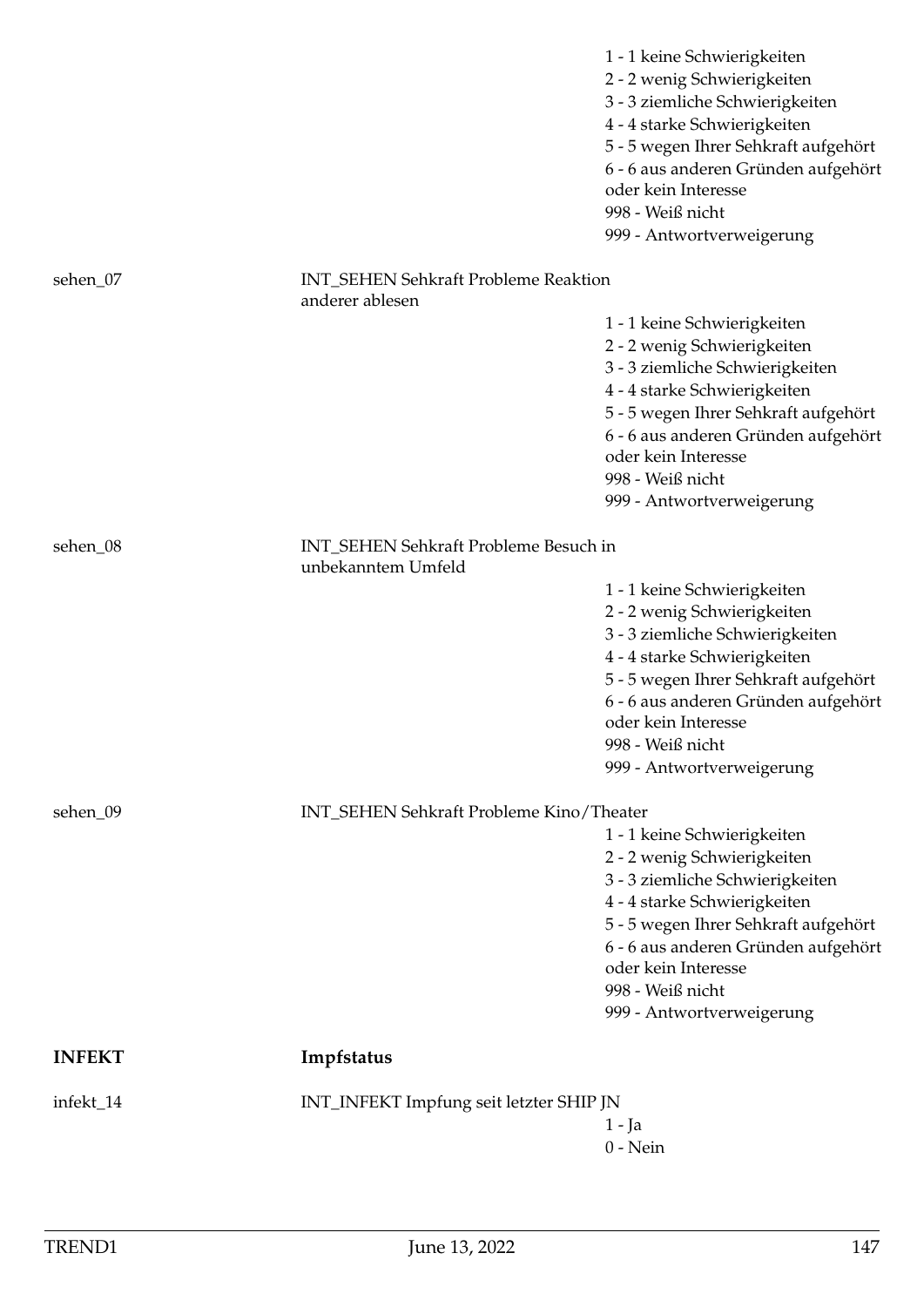|           |                                      | 998 - Weiß nicht<br>999 - Antwortverweigerung |
|-----------|--------------------------------------|-----------------------------------------------|
| infekt_01 | <b>INT_INFEKT</b> Impfung Tetanus JN |                                               |
|           |                                      | 1 - Ja                                        |
|           |                                      | $0$ - Nein                                    |
|           |                                      | 998 - Weiß nicht                              |
|           |                                      | 999 - Antwortverweigerung                     |
| infekt_03 | INT_INFEKT Impfung Hepatitis A JN    |                                               |
|           |                                      | $1 - Ja$                                      |
|           |                                      | $0$ - Nein                                    |
|           |                                      | 998 - Weiß nicht                              |
|           |                                      | 999 - Antwortverweigerung                     |
| infekt_04 | INT_INFEKT Impfung Hepatitis B JN    |                                               |
|           |                                      | $1 - Ja$                                      |
|           |                                      | $0$ - Nein                                    |
|           |                                      | 998 - Weiß nicht                              |
|           |                                      | 999 - Antwortverweigerung                     |
| infekt_05 | INT_INFEKT Impfung FSME JN           |                                               |
|           |                                      | $1 - Ja$                                      |
|           |                                      | $0$ - Nein                                    |
|           |                                      | 998 - Weiß nicht                              |
|           |                                      | 999 - Antwortverweigerung                     |
| infekt_06 | INT_INFEKT Impfung Virusgrippe JN    |                                               |
|           |                                      | 1 - Ja                                        |
|           |                                      | $0$ - Nein                                    |
|           |                                      | 998 - Weiß nicht<br>999 - Antwortverweigerung |
|           |                                      |                                               |
| infekt_08 | INT_INFEKT Impfung Röteln JN         |                                               |
|           |                                      | $1 - Ja$                                      |
|           |                                      | $0 - Nein$<br>998 - Weiß nicht                |
|           |                                      | 999 - Antwortverweigerung                     |
|           |                                      |                                               |
| infekt_09 | INT_INFEKT Impfung Masern JN         |                                               |
|           |                                      | 1 - Ja                                        |
|           |                                      | $0$ - Nein                                    |
|           |                                      | 998 - Weiß nicht<br>999 - Antwortverweigerung |
|           |                                      |                                               |
| infekt_11 | INT_INFEKT Impfung Pneumokokken JN   |                                               |
|           |                                      | $1 - Ja$                                      |
|           |                                      | $0$ - Nein<br>998 - Weiß nicht                |
|           |                                      | 999 - Antwortverweigerung                     |
|           |                                      |                                               |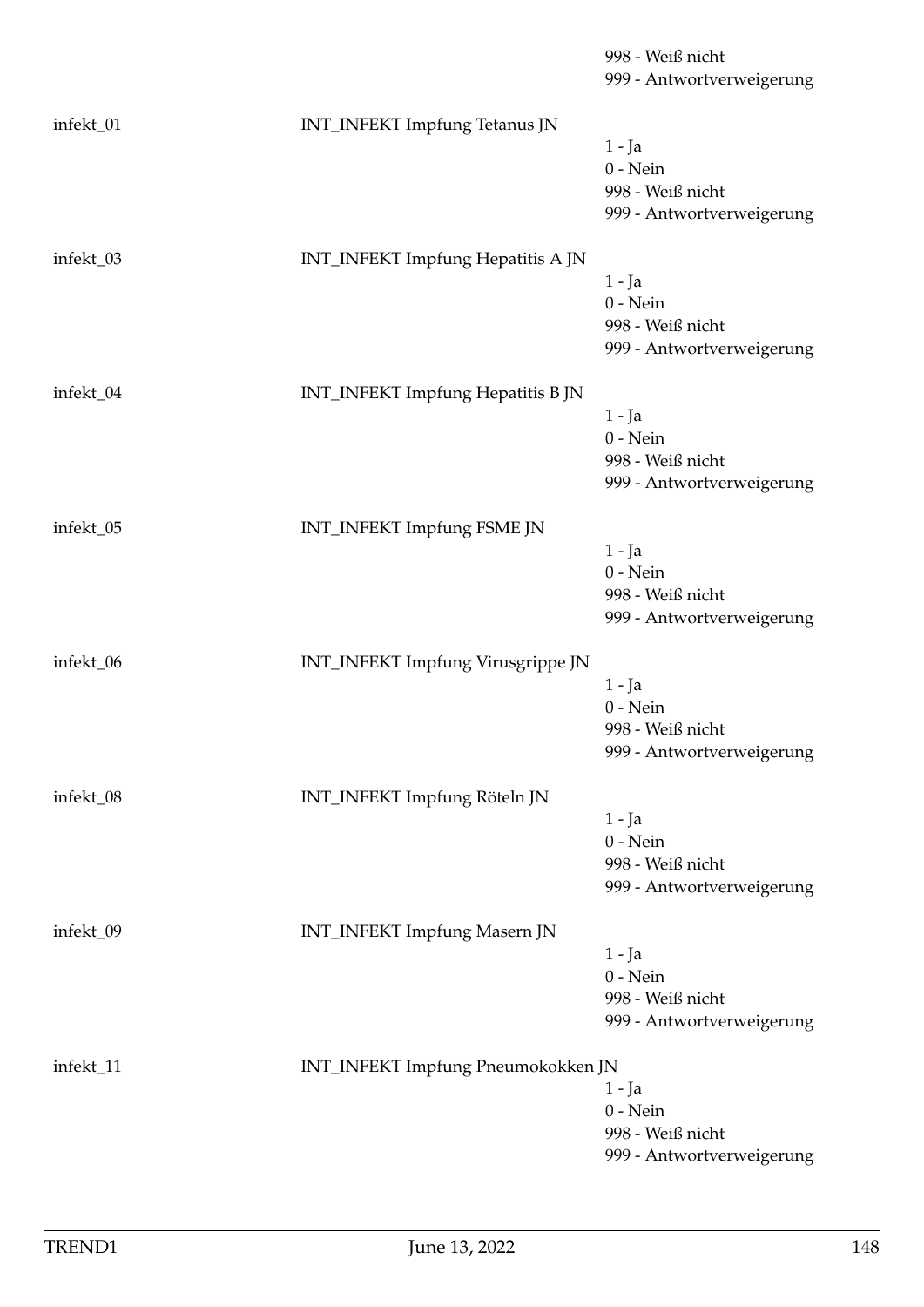| infekt_12     | INT_INFEKT Impfung Meningokokken JN                            | 1 - Ja<br>$0$ - Nein<br>998 - Weiß nicht<br>999 - Antwortverweigerung                       |
|---------------|----------------------------------------------------------------|---------------------------------------------------------------------------------------------|
| infekt_15     | INT_INFEKT Impfung Windpocken JN                               | $1 - Ja$<br>$0$ - Nein<br>998 - Weiß nicht<br>999 - Antwortverweigerung                     |
| infekt_16     | INT_INFEKT Impfung Tollwut JN                                  | $1 - Ja$<br>$0$ - Nein<br>998 - Weiß nicht<br>999 - Antwortverweigerung                     |
| infekt_13     | <b>INT_INFEKT</b> Impfung Sonstiges JN                         | $1 - Ja$<br>$0$ - Nein<br>998 - Weiß nicht<br>999 - Antwortverweigerung                     |
| infekt_13a    | <b>INT_INFEKT</b> Impfung Sonstiges                            |                                                                                             |
| <b>INTERV</b> | Fragen an den Interviewer zum Interviewverlauf                 |                                                                                             |
| interv_maz1   | INT_INTERV Ende endgültig [Datum, Uhrzeit]<br>[Datum, Uhrzeit] |                                                                                             |
| interv_01     | INT_INTERV Proband nach Erläuterungen<br>gefragt JN            |                                                                                             |
|               |                                                                | $1 -$ Nie<br>2 - Fast nie<br>3 - Ab und zu<br>$4 - Oft$<br>5 - Sehr oft<br>998 - Weiß nicht |
| interv_02     | <b>INT_INTERV Proband um korrekte Antworten</b><br>bemüht JN   | 1 - Immer<br>2 - Sehr oft<br>$3 - Off$<br>4 - Ab und zu<br>5 - Fast nie                     |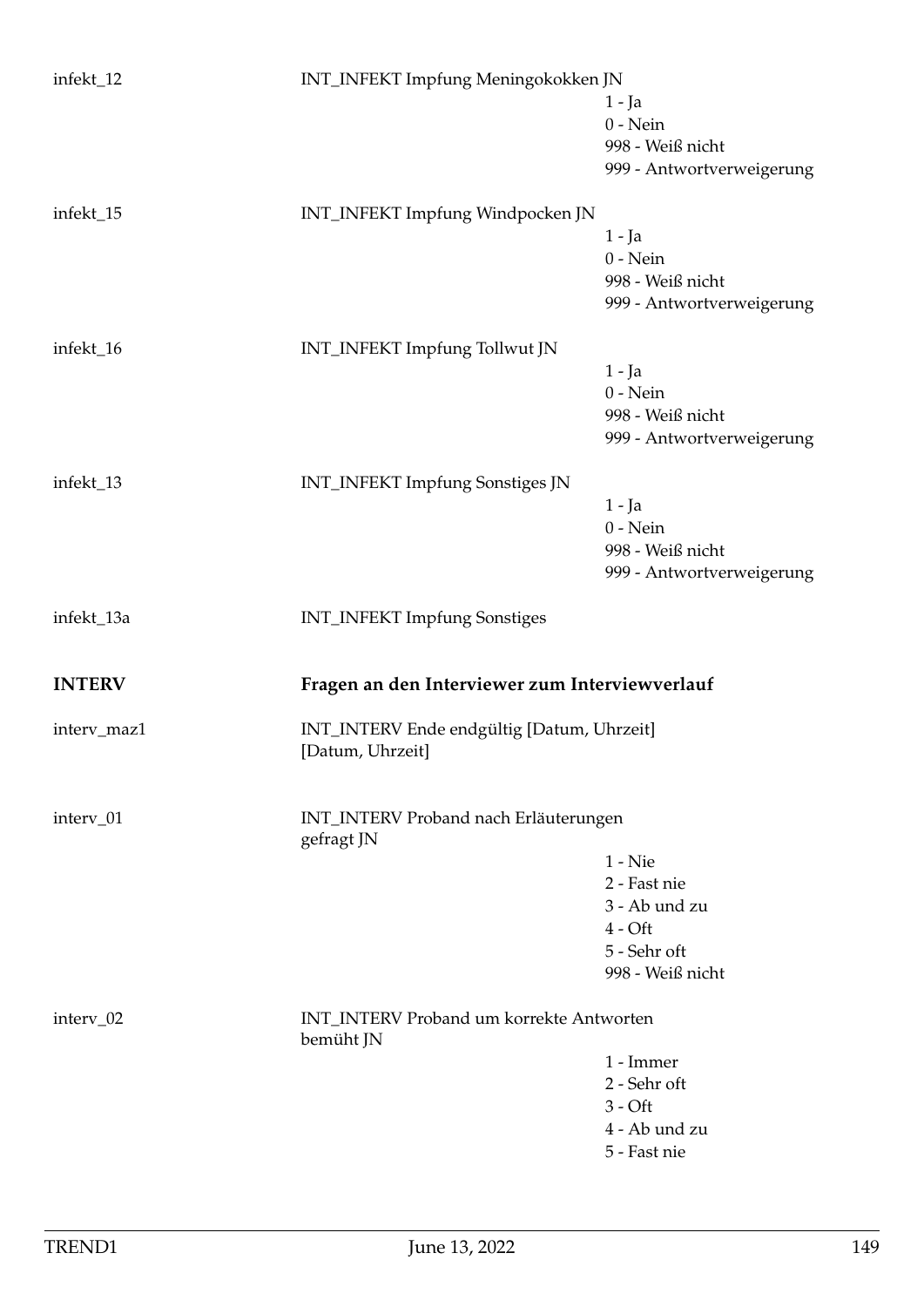998 - Weiß nicht interv\_03 INT\_INTERV Proband Fragen verstanden JN 1 - Immer 2 - Sehr oft  $3 - \bigcirc$ 4 - Ab und zu 5 - Fast nie 6 - Nie 998 - Weiß nicht interv\_04 INT\_INTERV Anwesenheit weitere Person JN 1 - Ja 0 - Nein 998 - Weiß nicht interv\_05a INT\_INTERV Anwesenheit Ehefrau/Partner JN 1 - Yes 0 - No interv\_05b INT\_INTERV Anwesenheit Sohn/Tochter JN 1 - Yes  $0 - No$ interv\_05c INT\_INTERV Anwesenheit Elternteil JN 1 - Yes  $0 - No$ interv\_05d INT\_INTERV Anwesenheit anderer Verwandter JN 1 - Yes  $0 - No$ interv\_05e INT\_INTERV Anwesenheit andere Person weiß nicht welche JN 1 - Yes  $0 - No$ interv\_05f INT\_INTERV Anwesenheit andere Person keine Angabe JN 1 - Yes  $0 - No$ interv\_06 INT\_INTERV Anwesenheit andere Person Einmischung JN 1 - Ja 0 - Nein 998 - Weiß nicht

6 - Nie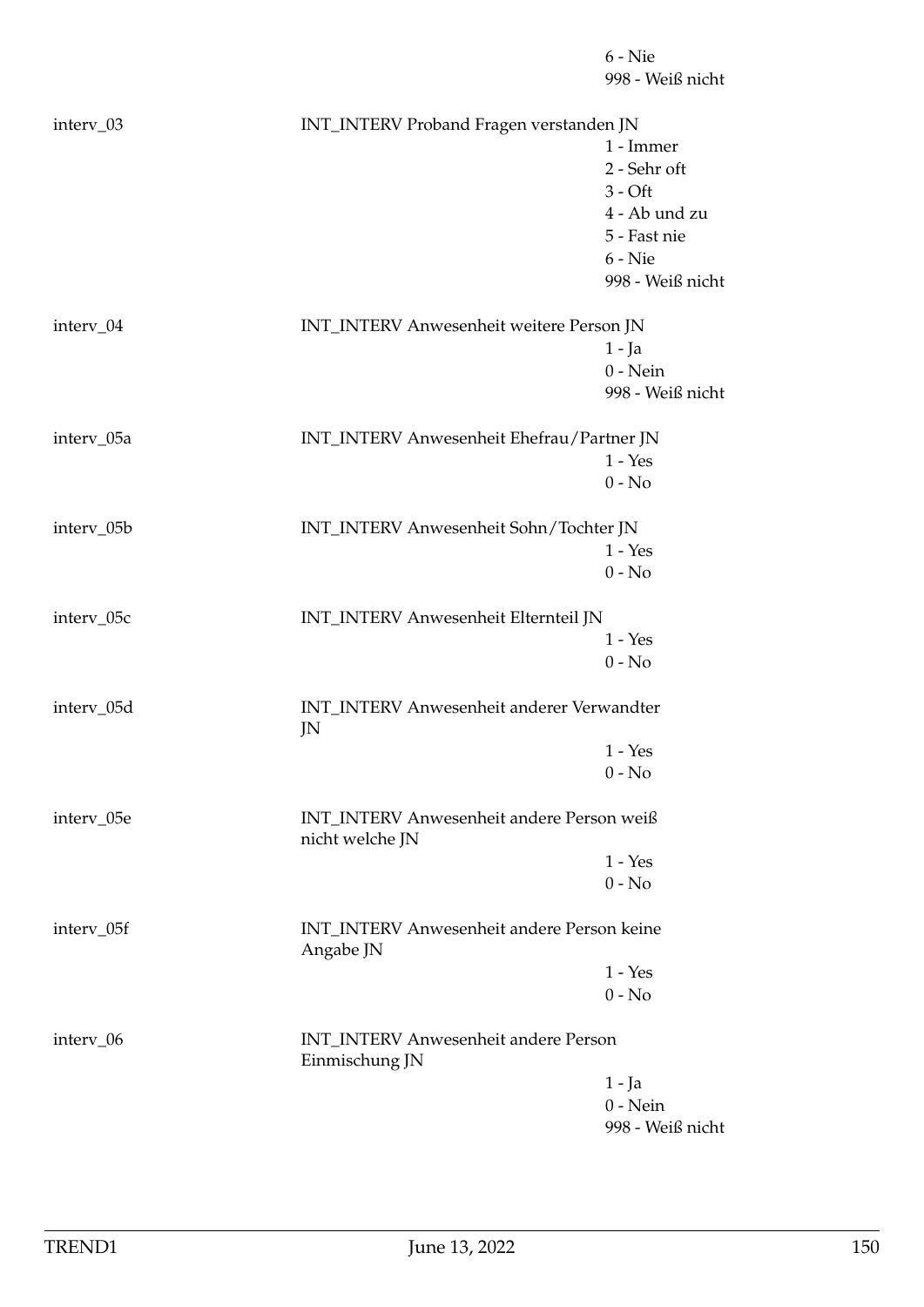| interv_07     | INT_INTERV Proband Problem Länge Interview<br>JN                      |                                                                    |
|---------------|-----------------------------------------------------------------------|--------------------------------------------------------------------|
|               |                                                                       | $1 - Ja$                                                           |
|               |                                                                       | $0$ - Nein                                                         |
|               |                                                                       | 998 - Weiß nicht                                                   |
| interv_07a    | <b>INT_INTERV Proband Problem Länge Grund</b><br>Konzentration JN     |                                                                    |
|               |                                                                       | $1 - Ja$                                                           |
|               |                                                                       | $0$ - Nein                                                         |
|               |                                                                       | 998 - Weiß nicht                                                   |
| interv_07b    | <b>INT_INTERV Proband Problem Länge Grund</b><br>fehlend Interesse JN |                                                                    |
|               |                                                                       | $1 - Ja$                                                           |
|               |                                                                       | $0$ - Nein                                                         |
|               |                                                                       | 998 - Weiß nicht                                                   |
| <b>PHA</b>    | medication anamnesis                                                  |                                                                    |
|               |                                                                       |                                                                    |
| <b>ODM</b>    | operational data on medication                                        |                                                                    |
| pha_date      | PHA: date of data collection [date]                                   |                                                                    |
|               |                                                                       |                                                                    |
| pha_time      | PHA: time of data collection [time]                                   |                                                                    |
|               |                                                                       |                                                                    |
| zeitraum      | PHA: intake period                                                    |                                                                    |
|               |                                                                       | 7 - intake in the last 7 days<br>12 - intake in the last 12 months |
|               |                                                                       |                                                                    |
| unr           | PHA_ODM Untersucher                                                   |                                                                    |
|               |                                                                       |                                                                    |
| int_beg       | PHA_ODM Beginn Medikamentenanamnese<br>[Uhrzeit] [Uhrzeit]            |                                                                    |
|               |                                                                       |                                                                    |
| PHA_IDENT     | identification of the preparation + encoding                          |                                                                    |
| am_exposition | PHA: drug exposure                                                    |                                                                    |
|               |                                                                       | $1 - Yes$                                                          |
|               |                                                                       | $2 - No$                                                           |
| pha_lfd_nr    | PHA: serial number - drug per test person                             |                                                                    |
|               |                                                                       |                                                                    |
| quelleam      | PHA: source of drugs/drug source                                      |                                                                    |
|               |                                                                       |                                                                    |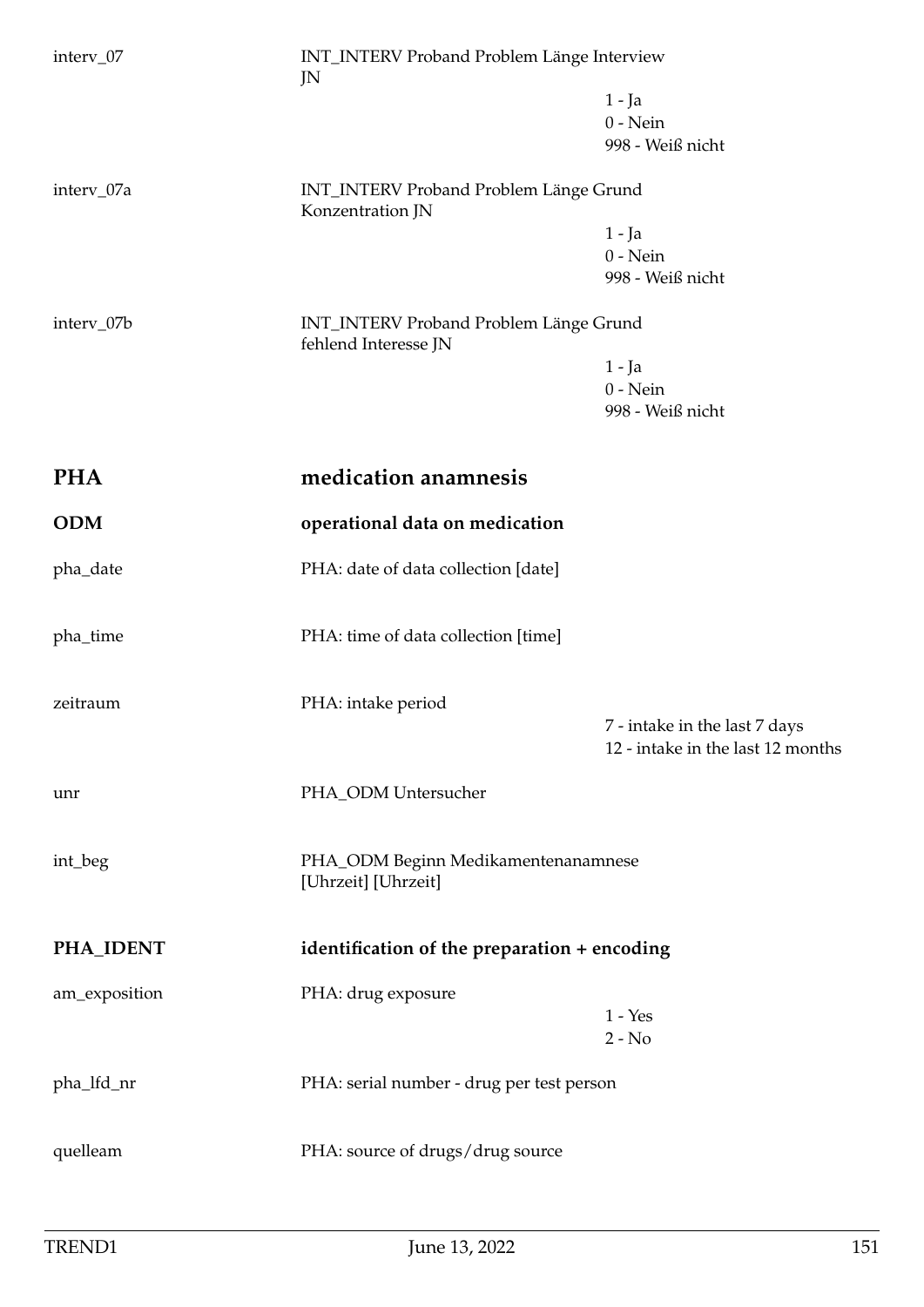|               |                                                      | 1 - Medikamentenpackung: Einscan-<br>nen der PZN<br>2 - Medikamentenpackung: Tas-<br>tatureingabe der PZN<br>3 - Medikamentenpackung:<br>Arzneimittelname<br>4 - Beipackzettel<br>5 - Medikamentenplan<br>6 - Rezept<br>7 - Probandenangaben<br>8 - NACHERHEBUNG<br>(Telefon/Zettel): Tastatureingabe der<br><b>PZN</b><br>9 - NACHERHEBUNG<br>(Telefon/Zettel): Arzneimittelname<br>10 - NACHERHEBUNG (Medika-<br>mentenpackung): Tastatureingabe der<br><b>PZN</b> |
|---------------|------------------------------------------------------|----------------------------------------------------------------------------------------------------------------------------------------------------------------------------------------------------------------------------------------------------------------------------------------------------------------------------------------------------------------------------------------------------------------------------------------------------------------------|
| bezeichnung   | PHA-NC: drug label after code revision               |                                                                                                                                                                                                                                                                                                                                                                                                                                                                      |
| pzn           | PHA-NC: central pharma number after code<br>revision |                                                                                                                                                                                                                                                                                                                                                                                                                                                                      |
| atc           | PHA-NC: ATC code after code revision                 |                                                                                                                                                                                                                                                                                                                                                                                                                                                                      |
| nc            | PHA-NC: code revision takes place/will be made       | $0 - No$<br>$1 - Yes$                                                                                                                                                                                                                                                                                                                                                                                                                                                |
| nc_ident      | PHA-NC: code revision source                         | $0$ - by hand<br>1 - per IDOM                                                                                                                                                                                                                                                                                                                                                                                                                                        |
| nc_sicherheit | PHA-NC: safety of code revision                      | 1 - impossible<br>2 - unsure<br>$3 - sure$                                                                                                                                                                                                                                                                                                                                                                                                                           |
| id_status     | PHA-NC: identification status after code revision    | 1 - with PCN/ATC complete<br>2 - with PZN/ATC partly<br>3 - with PZN/no ATC<br>4 - no PCN/ATC completed<br>5 - no PZN/ATC partly<br>6 - no PZN/no ATC                                                                                                                                                                                                                                                                                                                |
| npg           | PHA: standard packaging/package size                 |                                                                                                                                                                                                                                                                                                                                                                                                                                                                      |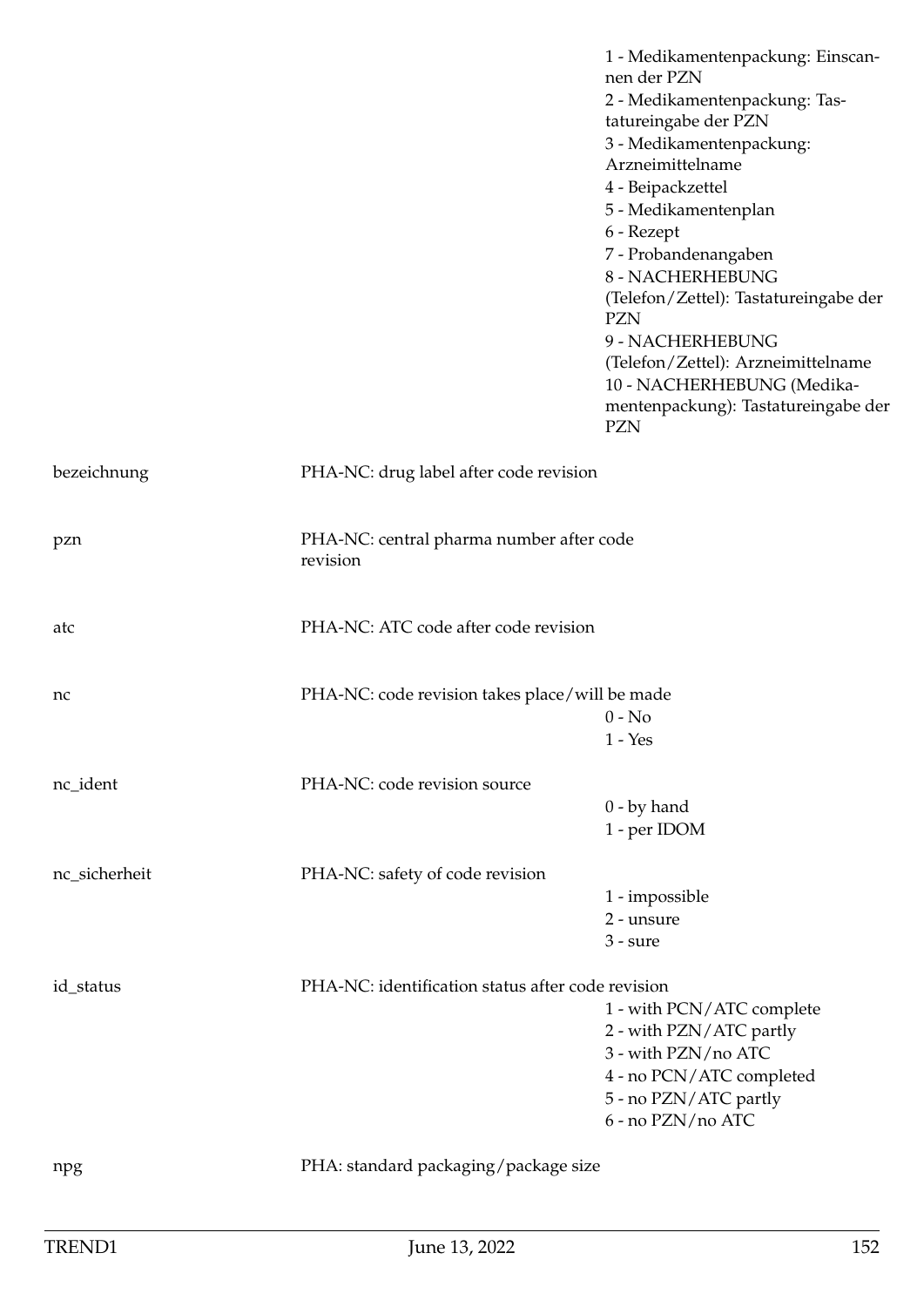- 1 N1  $2 - N2$ 3 - N3  $4 - 2^*N1(A)$ 5 - N1+N2 (B) 6 - combination package (K) 7 - not affected (N) 8 - not refundable darreichungsform PHA: dosage form pg PHA: package/packaging size preis PHA: price in cent [cent] festpreis PHA: fixed price in cent [cent] bezeichnung\_orig PHA: original drug label pzn\_orig PHA: original central pharma number atc\_orig PHA: original ATC-Code id\_status\_orig PHA: identification status before code revision 1 - with PCN/ATC complete 2 - with PZN/ATC partly 3 - with PZN/no ATC 4 - no PCN/ATC completed 5 - no PZN/ATC partly 6 - no PZN/no ATC herstellerschluessel PHA\_IDENT Herstellerschlüssel applikationsform PHA\_IDENT Applikationsform **TAKE information about intake behaviour** einnahmemodus PHA: mode of taking 1 - regular 2 - as required
	- 3 unknown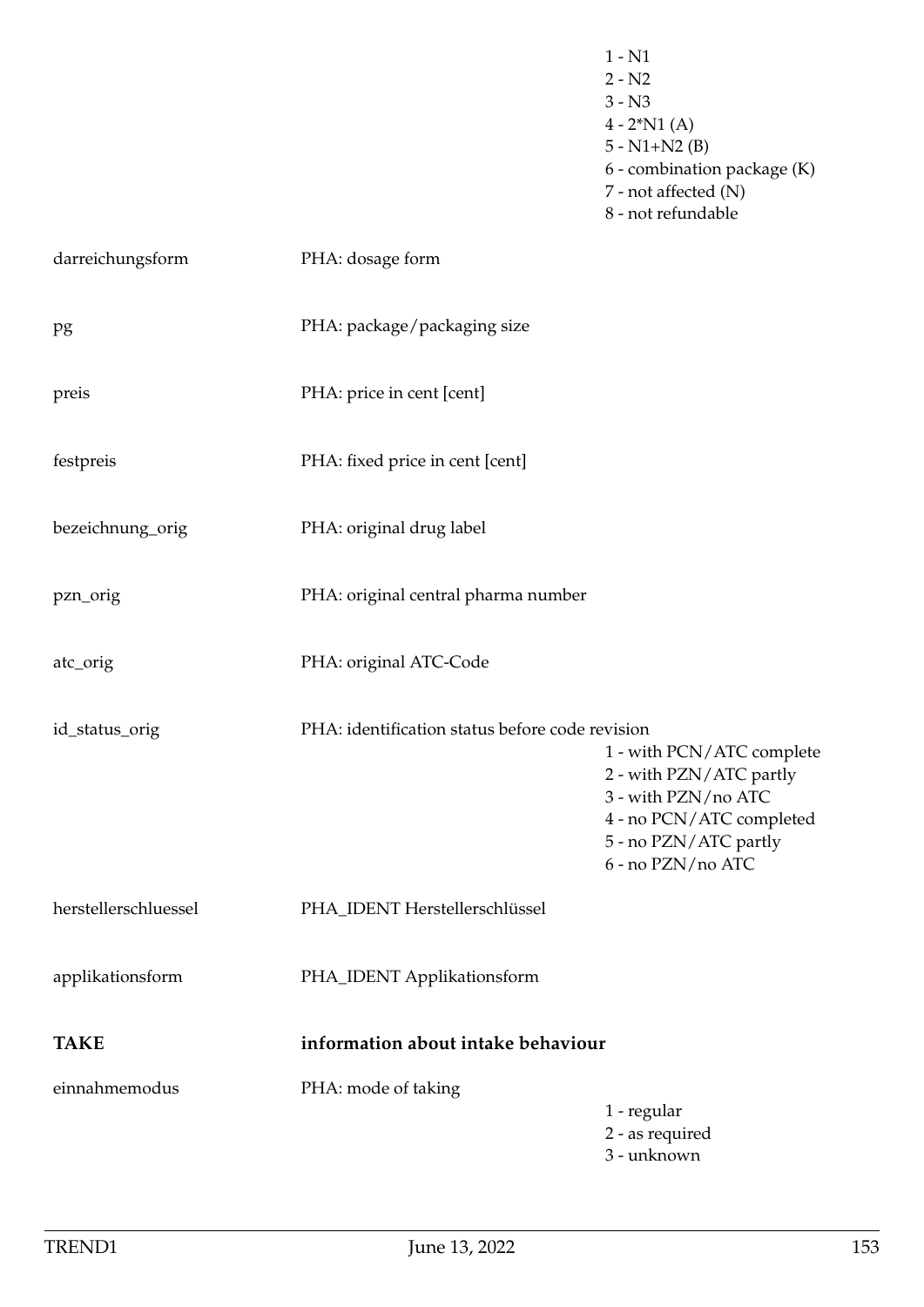| tagesdosis        | PHA: daily dose                                         | 999 - unknown                                                                                                                                                                                                                           |
|-------------------|---------------------------------------------------------|-----------------------------------------------------------------------------------------------------------------------------------------------------------------------------------------------------------------------------------------|
| einnahmeintervall | PHA: intake interval                                    | $1 - \text{daily}$<br>2 - every 2nd day<br>3 - every 3rd day<br>$4$ - every 4th day = 2x a week<br>8 - every 8th day = once a week<br>15 - every 15th day = every two<br>weeks<br>30 - every 30th day = $1x$ per month<br>999 - unknown |
| dosiseinheit      | PHA: dosage unit/unit of dose                           | 1 - Teelöffel<br>2 - Esslöffel<br>3 - Messerspitze<br>4 - Gramm<br>5 - Milligramm<br>6 - Milliliter<br>7 - Tütchen<br>8 - Schnapsglas<br>9 - Tropfen<br>999 - unbekannt                                                                 |
| bemerkungen       | PHA: comments                                           |                                                                                                                                                                                                                                         |
| expositionsdauer  | PHA_TAKE Expositionsdauer                               | 1 - 3 Jahre und länger<br>2 - 1 Jahr bis <3 Jahre<br>3 - 6 Monate bis <1 Jahr<br>4 - 3 Monate bis <6 Monate<br>5 - 4 Wochen bis <3 Monate<br>6 - 1 Woche bis <4 Wochen<br>7 - weniger als 1 Woche<br>999 - unbekannt                    |
| <b>DIN</b>        | Zahnmedizinisches Interview                             |                                                                                                                                                                                                                                         |
| <b>ZAHN</b>       | Zahn- und Mundgesundheit                                |                                                                                                                                                                                                                                         |
| zahn_mez1         | DIN_ZAHN Zahn Ende [Datum, Uhrzeit]<br>[Datum, Uhrzeit] |                                                                                                                                                                                                                                         |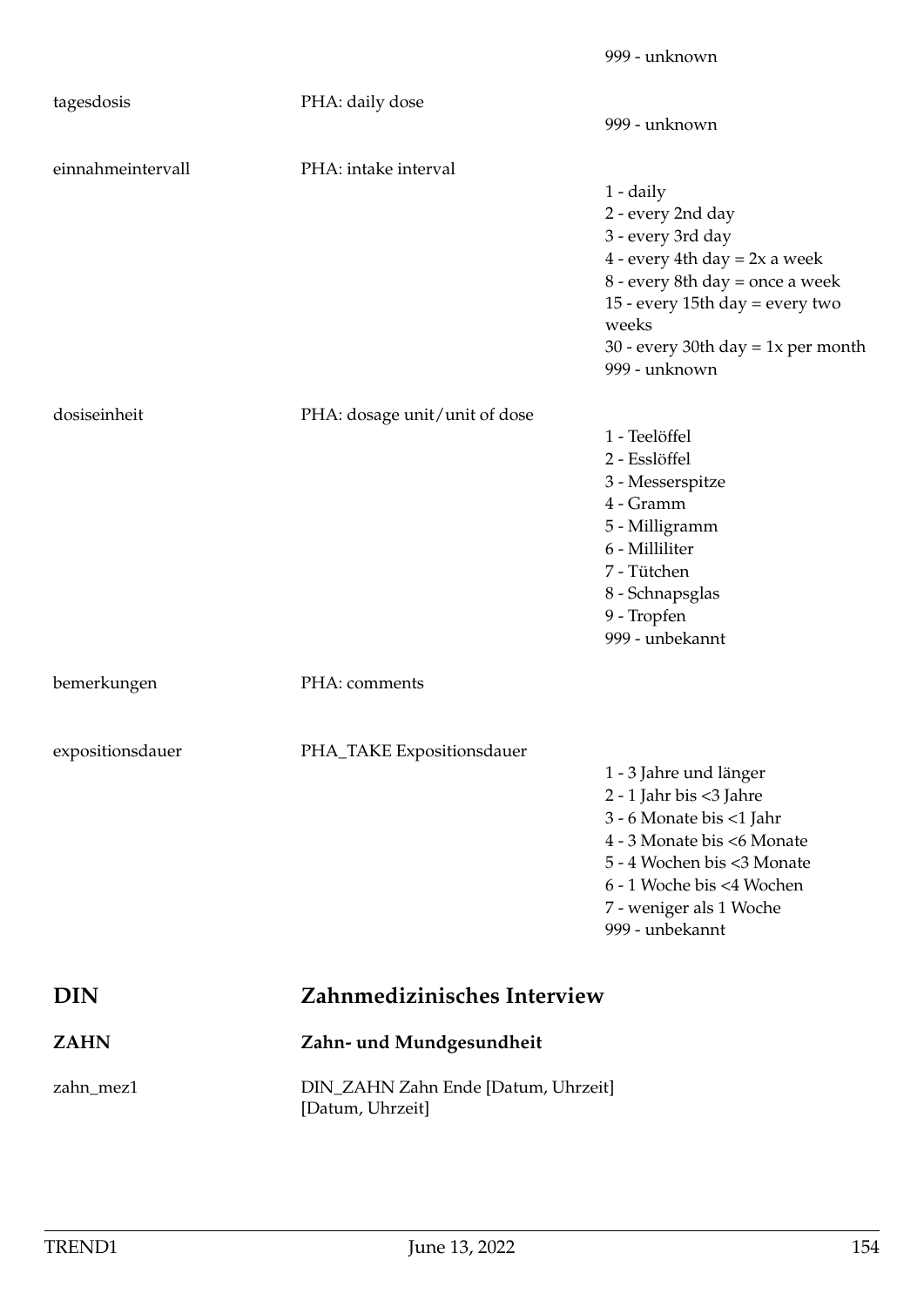| zahn_maz1  | DIN_ZAHN Zahn Start [Datum, Uhrzeit]<br>[Datum, Uhrzeit] |                                                                                                                                                                                                                                                                 |
|------------|----------------------------------------------------------|-----------------------------------------------------------------------------------------------------------------------------------------------------------------------------------------------------------------------------------------------------------------|
| mitschnitt | DIN_ZAHN Mittschnitt JN                                  | $1 - Ja$<br>$0$ - Nein                                                                                                                                                                                                                                          |
| int        | DIN_ZAHN Untersucher                                     | 132 - 132<br>$154 - 154$<br>192 - 192                                                                                                                                                                                                                           |
| eigzahn    | DIN_ZAHN verbleibende natürliche Zähne JN                | $1 - Ja$<br>$0$ - Nein<br>998 - Weiß nicht<br>999 - Antwort verweigert                                                                                                                                                                                          |
| geszahn    | DIN_ZAHN Gesundheitszustand Zähne<br>Beurteilung         | 1 - Sehr gut<br>$2 - Gut$<br>3 - Zufriedenstellend<br>4 - Weniger gut<br>5 - Schlecht<br>998 - Weiß nicht<br>999 - Antwort verweigert                                                                                                                           |
| putz1      | DIN_ZAHN Zähneputzen                                     | 1 - 3-mal täglich und häufiger<br>2 - Normalerweise 2-mal täglich<br>3 - Normalerweise 1-mal täglich<br>4 - Mehrmals die Woche<br>5 - 1-mal die Woche<br>6 - Seltener als 1-mal die Woche<br>0 - Eigentlich nie<br>998 - Weiß nicht<br>999 - Antwort verweigert |
| arztwann   | DIN_ZAHN letzter Zahnarztbesuch wann                     | 1 - Innerhalb der letzten 6 Monate<br>2 - Innerhalb der letzten 7-12 Monate<br>3 - Vor mehr als 1 Jahr<br>998 - Weiß nicht<br>999 - Antwortverweigerung                                                                                                         |
| zahnfreq   | DIN_ZAHN Zahnarztbesuch Häufigkeit letzte<br>12Mo        |                                                                                                                                                                                                                                                                 |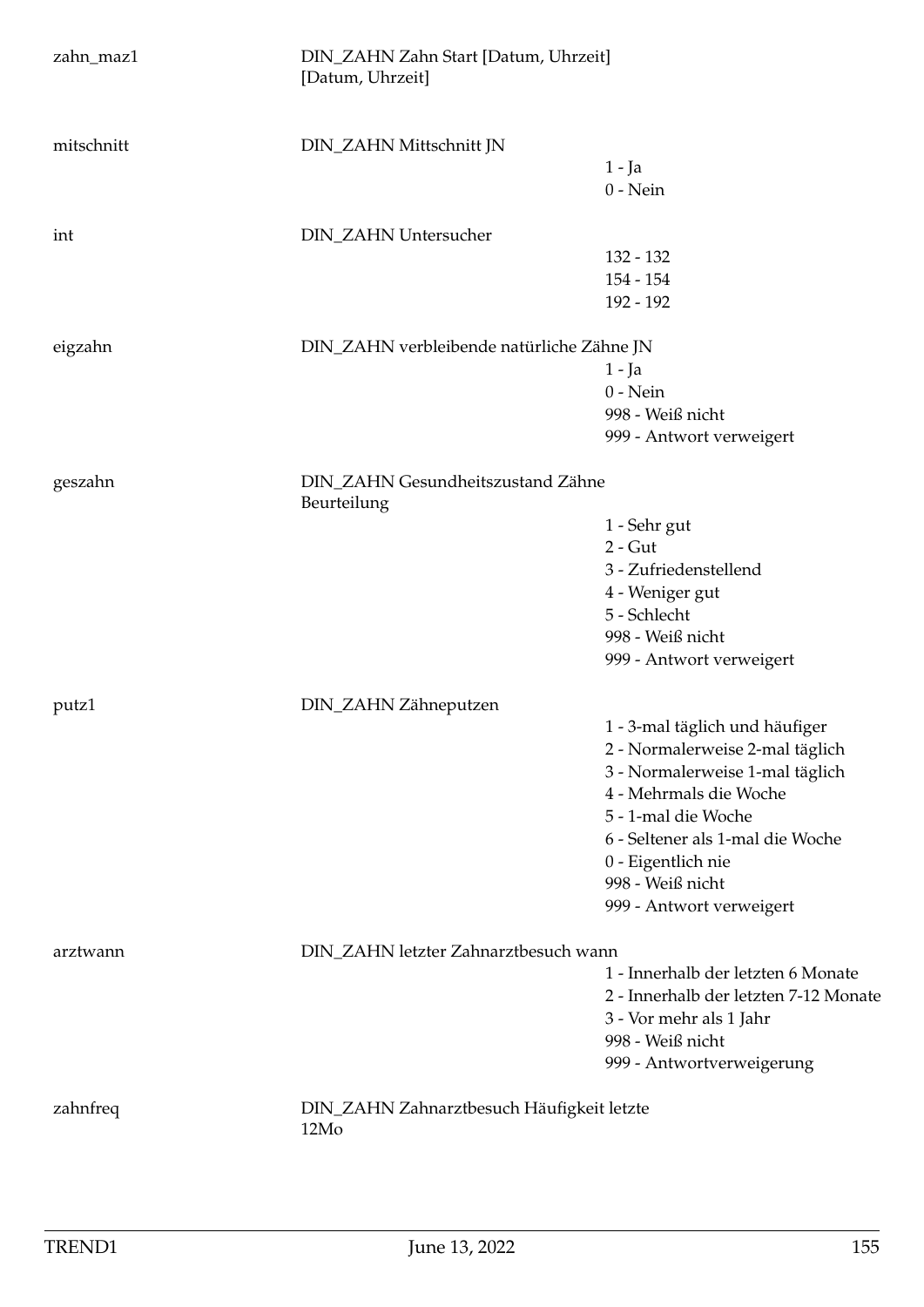| kontr    | DIN_ZAHN Kontrollbesuche Zahnarzt                     |                                                           |  |
|----------|-------------------------------------------------------|-----------------------------------------------------------|--|
|          |                                                       | 1 - ja, 1x im Jahr oder öfter                             |  |
|          |                                                       | 2 - ja, manchmal (seltener, als 1 x im                    |  |
|          |                                                       | Jahr)                                                     |  |
|          |                                                       | 3 - nein, ich gehe nur zum Zahnarzt,                      |  |
|          |                                                       | wenn ich Schmerzen oder Beschwer-                         |  |
|          |                                                       | den habe                                                  |  |
|          |                                                       | 997 - ich gehe gar nicht zum Zahnarzt<br>998 - Weiß nicht |  |
|          |                                                       | 999 - Antwort verweigert                                  |  |
|          |                                                       |                                                           |  |
| bonus    | DIN_ZAHN Bonusheft Kontrollbesuche JN                 |                                                           |  |
|          |                                                       | 1 - Ja                                                    |  |
|          |                                                       | $0$ - Nein                                                |  |
|          |                                                       | 998 - Weiß nicht                                          |  |
|          |                                                       | 999 - Antwort verweigert                                  |  |
| mit_01   | DIN_ZAHN Mund-/Zahnpflege                             |                                                           |  |
|          | Handzahnbürste JN                                     |                                                           |  |
|          |                                                       | $1 - Yes$                                                 |  |
|          |                                                       | $0 - No$                                                  |  |
|          |                                                       | 998 - no idea                                             |  |
|          |                                                       | 999 - answer denied                                       |  |
| $mit_02$ |                                                       | DIN_ZAHN Mund-/Zahnpflege elektrische                     |  |
|          | Zahnbürste JN                                         |                                                           |  |
|          |                                                       | $1 - Yes$                                                 |  |
|          |                                                       | $0 - No$                                                  |  |
|          |                                                       | 998 - no idea                                             |  |
|          |                                                       | 999 - answer denied                                       |  |
| mit_03   | DIN_ZAHN Mund-/Zahnpflege Mundusche JN                |                                                           |  |
|          |                                                       | $1 - Yes$                                                 |  |
|          |                                                       | $0 - No$                                                  |  |
|          |                                                       | 998 - no idea                                             |  |
|          |                                                       | 999 - answer denied                                       |  |
| mit_04   | DIN_ZAHN Mund-/Zahnpflege Mundwasser<br>JN            |                                                           |  |
|          |                                                       | $1 - Yes$                                                 |  |
|          |                                                       | $0 - No$                                                  |  |
|          |                                                       | 998 - no idea                                             |  |
|          |                                                       | 999 - answer denied                                       |  |
| $mit_14$ | DIN_ZAHN Mund-/Zahnpflege<br>Zungenschaber/-spatel JN |                                                           |  |
|          |                                                       | $1 - Yes$                                                 |  |
|          |                                                       | $0 - No$                                                  |  |
|          |                                                       | 998 - no idea                                             |  |
|          |                                                       | 999 - answer denied                                       |  |
|          |                                                       |                                                           |  |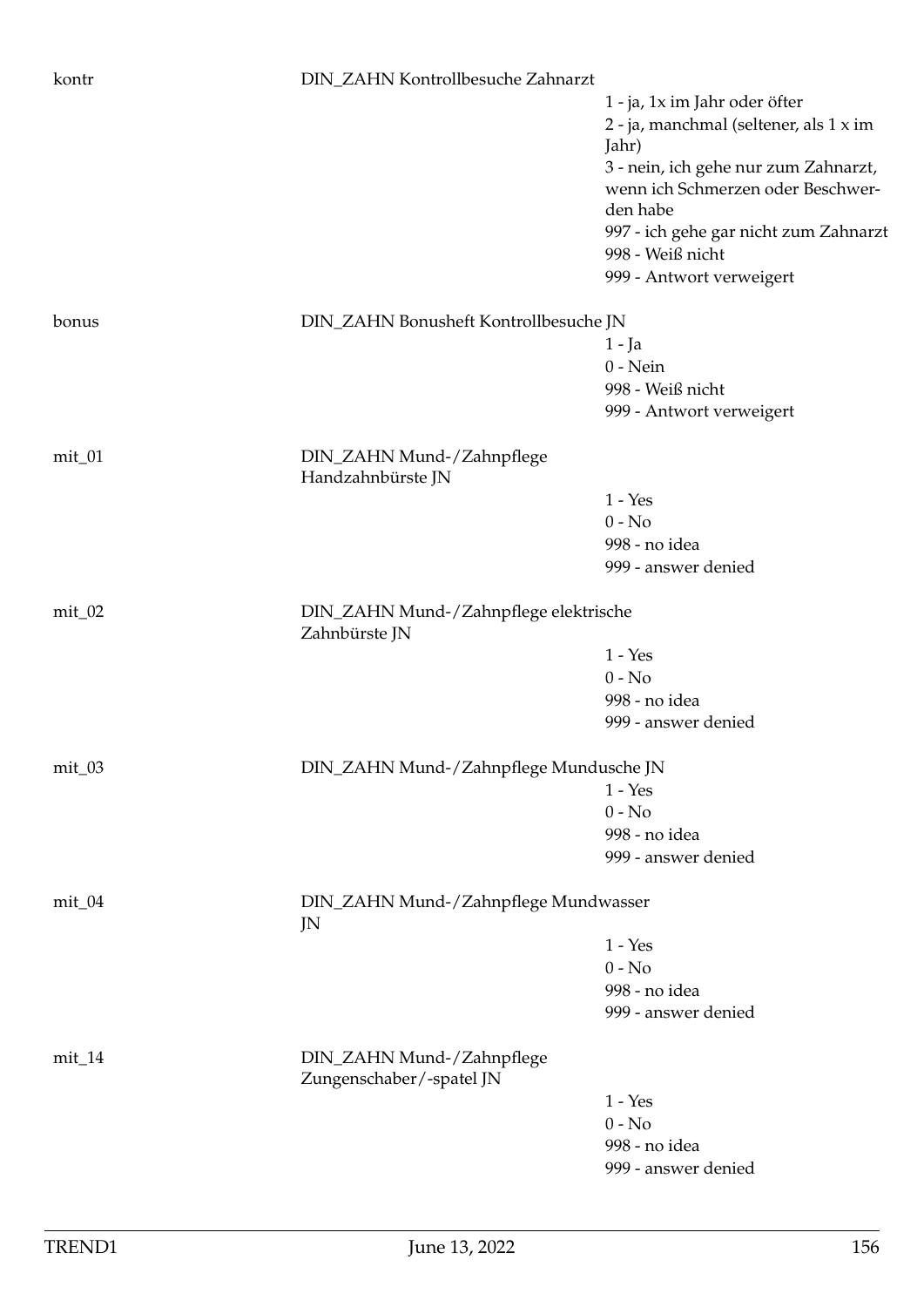| $mit_0$   | DIN_ZAHN Mund-/Zahnpflege Zahnseide JN                |                          |
|-----------|-------------------------------------------------------|--------------------------|
|           |                                                       | $1 - Yes$                |
|           |                                                       | $0 - No$                 |
|           |                                                       | 998 - no idea            |
|           |                                                       |                          |
|           |                                                       | 999 - answer denied      |
| $mit_0$ 7 | DIN_ZAHN Mund-/Zahnpflege Zahnhölzchen<br>JN          |                          |
|           |                                                       | $1 - Yes$                |
|           |                                                       | $0 - No$                 |
|           |                                                       | 998 - no idea            |
|           |                                                       | 999 - answer denied      |
|           |                                                       |                          |
| mit_08    | DIN_ZAHN Mund-/Zahnpflege Zahnstocher JN              |                          |
|           |                                                       | $1 - Yes$                |
|           |                                                       | $0 - No$                 |
|           |                                                       | 998 - no idea            |
|           |                                                       | 999 - answer denied      |
| $mit_0$   | DIN_ZAHN Mund-/Zahnpflege<br>Zahnzwischenraumbürst JN |                          |
|           |                                                       | $1 - Yes$                |
|           |                                                       | $0 - No$                 |
|           |                                                       | 998 - no idea            |
|           |                                                       | 999 - answer denied      |
|           |                                                       |                          |
| $mit_11$  | DIN_ZAHN Mund-/Zahnpflege andere JN                   |                          |
|           |                                                       | $1 - Yes$                |
|           |                                                       | $0 - No$                 |
|           |                                                       | 998 - no idea            |
|           |                                                       | 999 - answer denied      |
| $mit_12$  | DIN_ZAHN Mund-/Zahnpflege andere                      |                          |
|           |                                                       |                          |
| $mit_13$  | DIN_ZAHN Mund-/Zahnpflege keine JN                    |                          |
|           |                                                       | $1 - Yes$                |
|           |                                                       | $0 - No$                 |
|           |                                                       | 998 - no idea            |
|           |                                                       | 999 - answer denied      |
| zsentf    | DIN_ZAHN Zahnsteinentfernung mind.<br>1mal/Jahr JN    |                          |
|           |                                                       | $1 - Ja$                 |
|           |                                                       | $0$ - Nein               |
|           |                                                       | 998 - Weiß nicht         |
|           |                                                       | 999 - Antwort verweigert |
|           |                                                       |                          |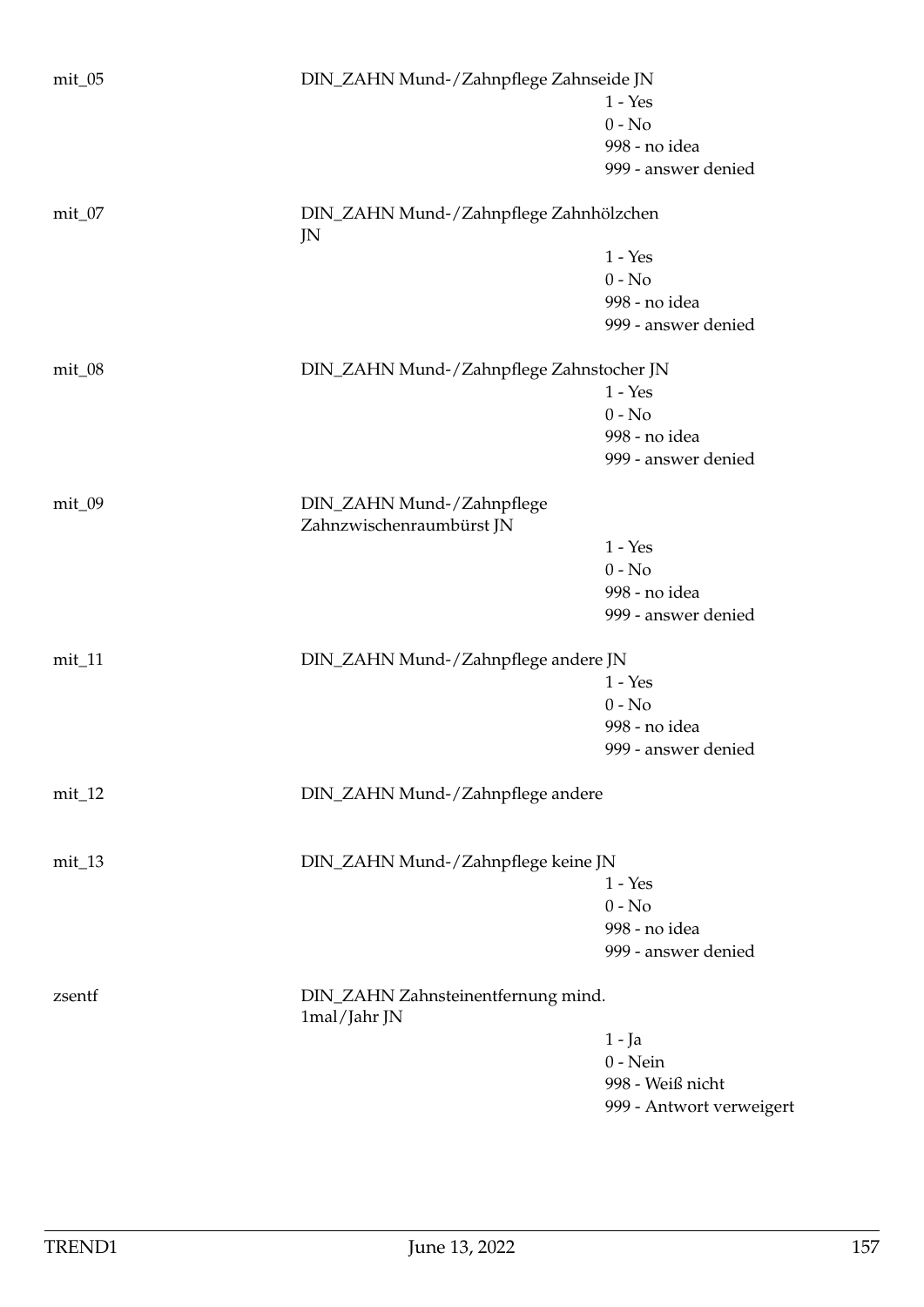| precall          | DIN_ZAHN regelmässige Zahnfleischreinigung<br>JN             |                           |
|------------------|--------------------------------------------------------------|---------------------------|
|                  |                                                              | $1 - Ja$                  |
|                  |                                                              | $0$ - Nein                |
|                  |                                                              | 998 - Weiß nicht          |
|                  |                                                              | 999 - Antwort verweigert  |
| parobeh          | DIN_ZAHN Zahnfleischbehandlung seit letzer<br><b>SHIP JN</b> |                           |
|                  |                                                              | $1 - Yes$                 |
|                  |                                                              | $0 - No$                  |
|                  |                                                              | 998 - no idea             |
|                  |                                                              | 999 - answer denied       |
| locker           | DIN_ZAHN gelockerte Zähne JN                                 |                           |
|                  |                                                              | $1 - Ja$                  |
|                  |                                                              | $0$ - Nein                |
|                  |                                                              | 998 - Weiß nicht          |
|                  |                                                              | 999 - Antwort verweigert  |
| kauseite         | DIN_ZAHN bevorzugte Kauseite                                 |                           |
|                  |                                                              | $0$ - Nein                |
|                  |                                                              | 2 - Ja, links             |
|                  |                                                              | 3 - Ja, rechts            |
|                  |                                                              | 998 - Weiß nicht          |
|                  |                                                              | 999 - Antwort verweigert  |
| $od_3$           | DIN_ZAHN Migräne JN                                          |                           |
|                  |                                                              | $1 - Ja$                  |
|                  |                                                              | $0$ - Nein                |
|                  |                                                              | 998 - Weiß nicht          |
|                  |                                                              | 999 - Antwortverweigerung |
| odfr_3           | DIN_ZAHN Migräne Häufigkeit                                  |                           |
|                  |                                                              | 1 - Manchmal              |
|                  |                                                              | 2 - Häufig                |
|                  |                                                              | 3 - Immer                 |
|                  |                                                              | 998 - Weiß nicht          |
|                  |                                                              | 999 - Antwortverweigerung |
| aod <sub>3</sub> | DIN_ZAHN Migräne Diagnose Arzt JN                            |                           |
|                  |                                                              | $1 - Ja$                  |
|                  |                                                              | $0$ - Nein                |
|                  |                                                              | 998 - Weiß nicht          |
|                  |                                                              | 999 - Antwortverweigerung |
| $od_7$           | DIN_ZAHN Ohrengeräusche JN                                   |                           |
|                  |                                                              | $1 - Ja$                  |
|                  |                                                              | $0$ - Nein                |
|                  |                                                              | 998 - Weiß nicht          |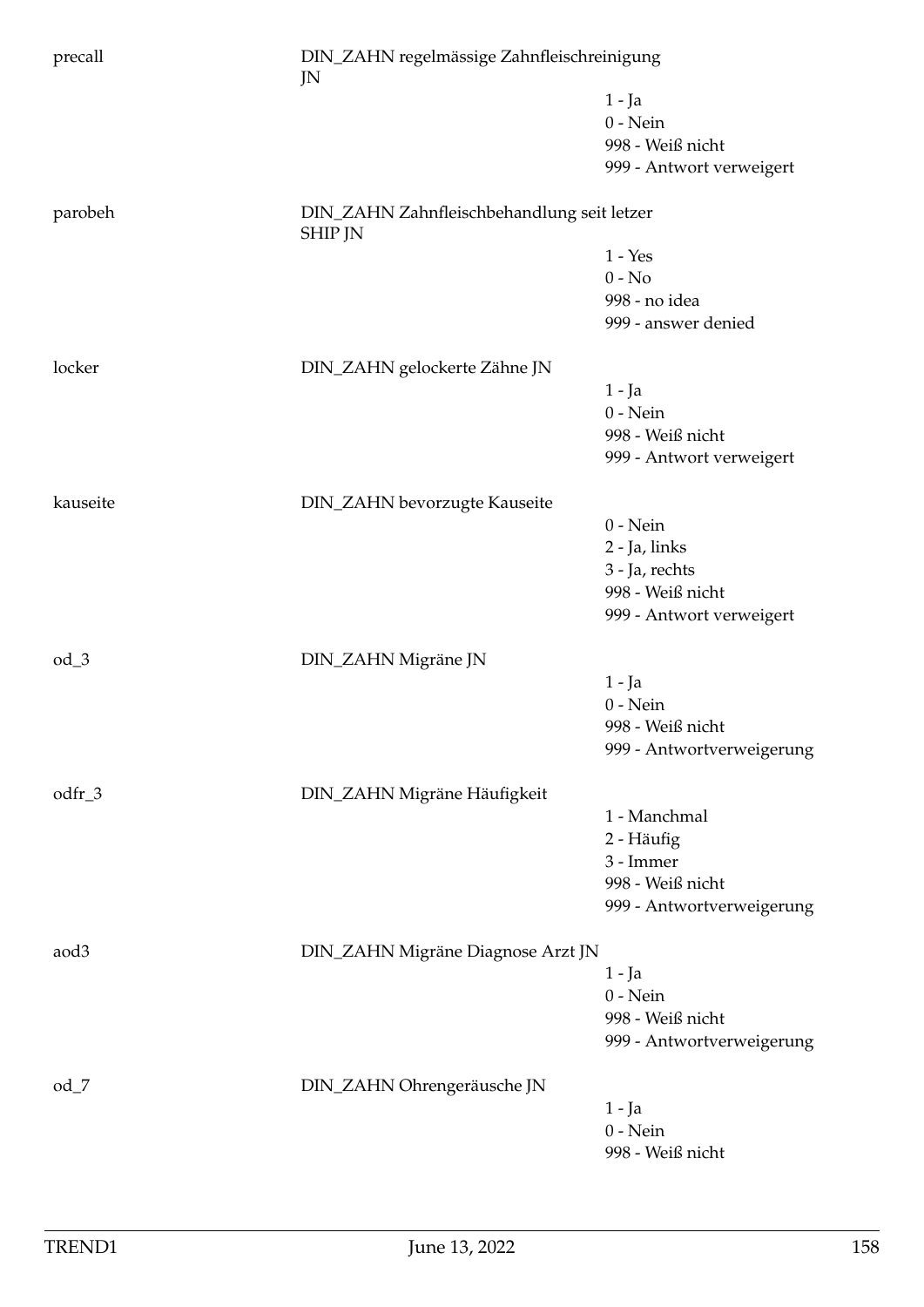| $odfr_7$ | DIN_ZAHN Ohrengeräusche Häufigkeit                |                                       |
|----------|---------------------------------------------------|---------------------------------------|
|          |                                                   | 1 - Manchmal                          |
|          |                                                   | 2 - Häufig                            |
|          |                                                   | 3 - Immer                             |
|          |                                                   | 998 - Weiß nicht                      |
|          |                                                   | 999 - Antwortverweigerung             |
|          |                                                   |                                       |
| aod7     | DIN_ZAHN Ohrgeräusche Diagnose Arzt JN            |                                       |
|          |                                                   | $1 - Ja$                              |
|          |                                                   | $0$ - Nein                            |
|          |                                                   | 998 - Weiß nicht                      |
|          |                                                   | 999 - Antwortverweigerung             |
|          | DIN_ZAHN Zähnezusammenpressen JN                  |                                       |
| gewo_1   |                                                   |                                       |
|          |                                                   | $0$ - no (never)                      |
|          |                                                   | 1 - sometimes                         |
|          |                                                   | $2 - often$                           |
|          |                                                   | 997 - not applicable (subject doesn't |
|          |                                                   | have teeth and is not wearing den-    |
|          |                                                   | tures)                                |
|          |                                                   | 998 - no idea                         |
|          |                                                   | 999 - answer denied                   |
| $gewo_2$ | DIN_ZAHN Zähneknirschen JN                        |                                       |
|          |                                                   | $0$ - no (never)                      |
|          |                                                   | 1 - sometimes                         |
|          |                                                   | $2 - often$                           |
|          |                                                   | 997 - not applicable (subject doesn't |
|          |                                                   | have teeth and is not wearing den-    |
|          |                                                   | tures)                                |
|          |                                                   | 998 - no idea                         |
|          |                                                   | 999 - answer denied                   |
|          |                                                   |                                       |
| yearhp2  | DIN_ZAHN Schmerz                                  |                                       |
|          | Gesicht/Kaumusk/Kiefer/Ohr letzte 6Mo JN          |                                       |
|          |                                                   | 1 - Ja                                |
|          |                                                   | $0$ - Nein                            |
|          |                                                   | 998 - Weiß nicht                      |
|          |                                                   | 999 - Antwort verweigert              |
|          |                                                   |                                       |
| hpfr2    | DIN_ZAHN Schmerz Gesicht Häufigkeit letzte<br>6Mo |                                       |
|          |                                                   | 1 - Manchmal (weniger als 1 x         |
|          |                                                   | wöchentl.)                            |
|          |                                                   | 2 - Häufig (1-5 x wöchentl.)          |
|          |                                                   | 3 - Immer (mehr als 5 x wöchentl.)    |
|          |                                                   | 998 - Weiß nicht                      |
|          |                                                   | 999 - Antwort verweigert              |
|          |                                                   |                                       |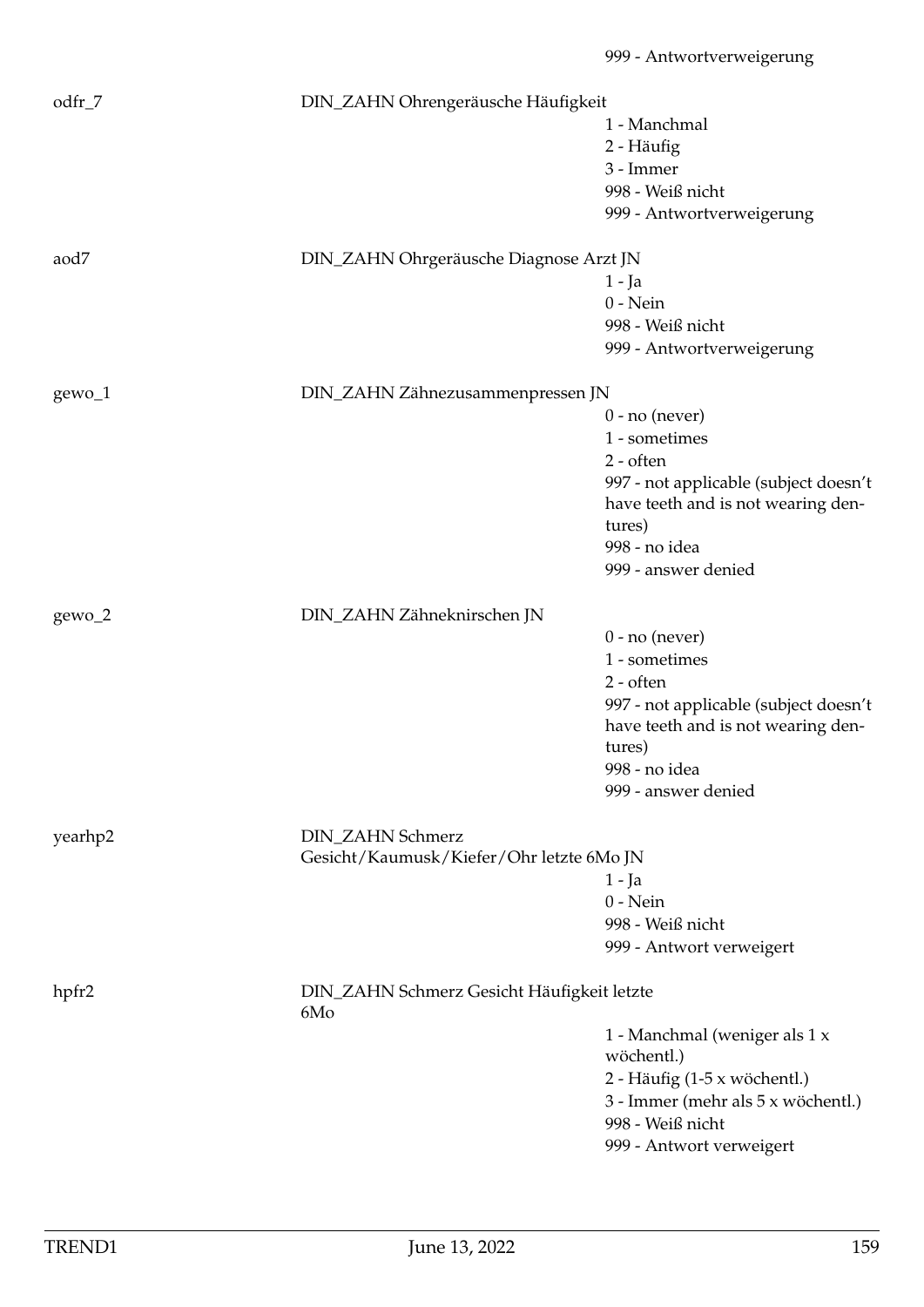| gcps1   | DIN_ZAHN Schmerz letzte 6Mo Gesicht<br>Beschäftigsausf [d] [d] |                                             |
|---------|----------------------------------------------------------------|---------------------------------------------|
| gcps2   | DIN_ZAHN Schmerz Gesicht derzeit Skala                         |                                             |
| gcps3   | DIN_ZAHN Schmerz Gesicht Maximum letzte<br>6Mo Skala           |                                             |
| gcps4   | DIN_ZAHN Schmerz Gesicht Durchschnitt letzte<br>6Mo Skala      |                                             |
| gcps5   | DIN_ZAHN Schmerz Gesicht Einfluss letzte 6Mo<br>Skala          |                                             |
| gcps6   | DIN_ZAHN Schmerz Gesicht Einfluss Freizeit<br>letzte 6Mo Skala |                                             |
| gcps7   | DIN_ZAHN Schmerz Gesicht Einfluss Haushalt<br>letzte 6Mo Skala |                                             |
| ohip_01 | DIN_ZAHN Schmerz Zahn/-ersatz best Worte<br>sprechen           |                                             |
|         |                                                                | $0$ - never                                 |
|         |                                                                | 1 - little                                  |
|         |                                                                | 2 - sometimes                               |
|         |                                                                | $3 - \text{often}$<br>4 - a good many times |
|         |                                                                | 998 - no idea                               |
|         |                                                                | 999 - answer denied                         |
| ohip_02 | DIN_ZAHN Schmerz Zahn/-ersatz beeinträcht<br>Geschmack         |                                             |
|         |                                                                | $0$ - never                                 |
|         |                                                                | 1 - little                                  |
|         |                                                                | 2 - sometimes<br>3 - often                  |
|         |                                                                | 4 - a good many times                       |
|         |                                                                | 998 - no idea                               |
|         |                                                                | 999 - answer denied                         |
| ohip_03 | DIN_ZAHN Schmerz Zahn/-ersatz Häufigkeit                       |                                             |
|         |                                                                | $0$ - never                                 |
|         |                                                                | 1 - little<br>2 - sometimes                 |
|         |                                                                |                                             |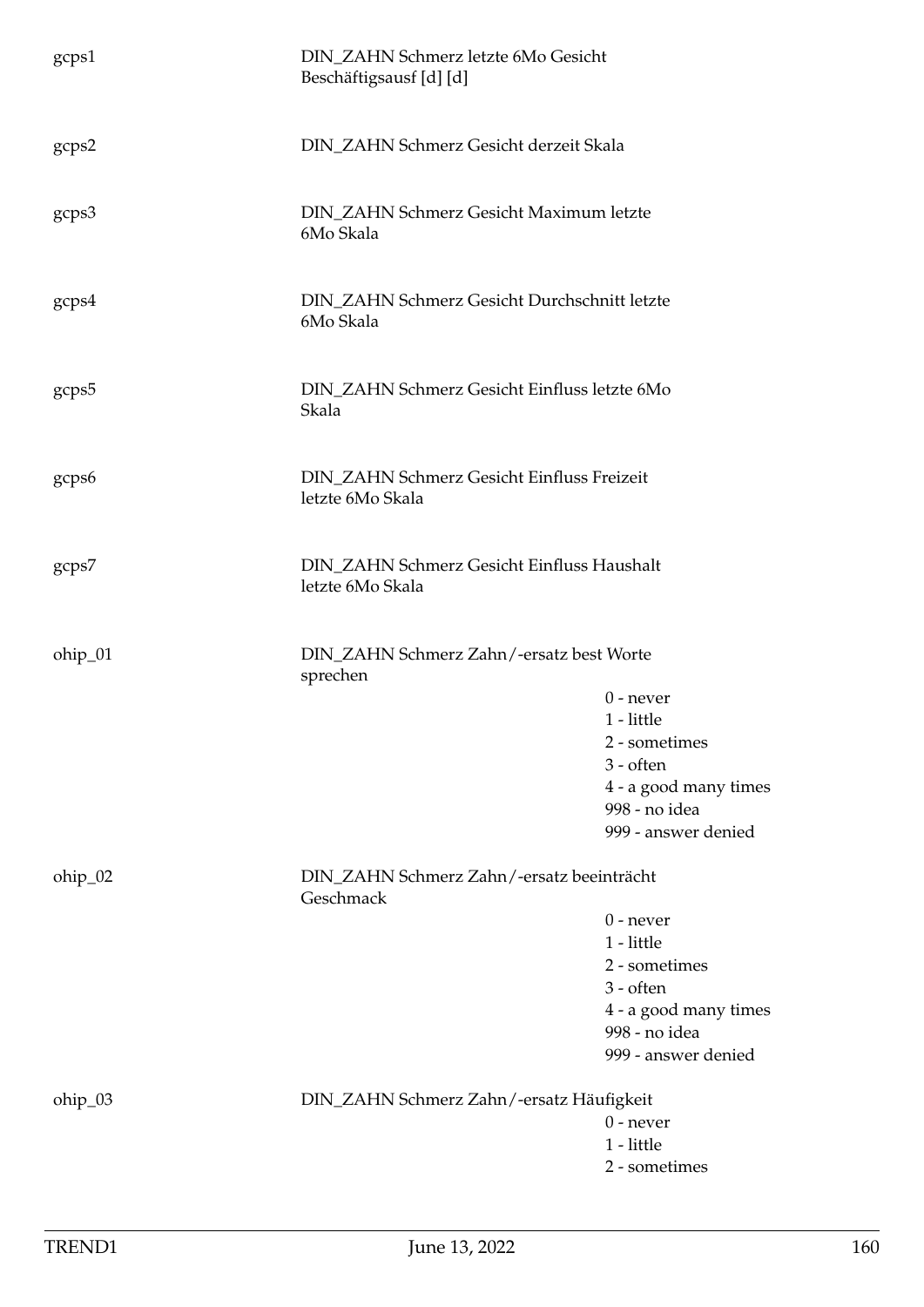|         |                                                          | 3 - often                |
|---------|----------------------------------------------------------|--------------------------|
|         |                                                          | 4 - a good many times    |
|         |                                                          | 998 - no idea            |
|         |                                                          | 999 - answer denied      |
| ohip_04 | DIN_ZAHN Schmerz Zahn/-ersatz best<br>Nahrungsmitt unang |                          |
|         |                                                          | $0$ - never              |
|         |                                                          | 1 - little               |
|         |                                                          | 2 - sometimes            |
|         |                                                          | 3 - often                |
|         |                                                          | 4 - a good many times    |
|         |                                                          | 998 - no idea            |
|         |                                                          | 999 - answer denied      |
| ohip_05 | DIN_ZAHN Schmerz Zahn/-ersatz<br>bedrückt/depressiv      |                          |
|         |                                                          | $0$ - never              |
|         |                                                          | 1 - little               |
|         |                                                          | 2 - sometimes            |
|         |                                                          | 3 - often                |
|         |                                                          | 4 - a good many times    |
|         |                                                          | 998 - no idea            |
|         |                                                          | 999 - answer denied      |
| ohip_06 | DIN_ZAHN Schmerz Zahn/-ersatz angespannt                 |                          |
|         |                                                          | $0$ - never              |
|         |                                                          | 1 - little               |
|         |                                                          | 2 - sometimes            |
|         |                                                          | 3 - often                |
|         |                                                          | 4 - a good many times    |
|         |                                                          | 998 - no idea            |
|         |                                                          | 999 - answer denied      |
| ohip_07 | DIN_ZAHN Schmerz Zahn/-ersatz Ernährung<br>unbefriedig   |                          |
|         |                                                          | $0 -$ Nie                |
|         |                                                          | 1 - Kaum                 |
|         |                                                          | 2 - Ab und zu            |
|         |                                                          | $3 - Off$                |
|         |                                                          | 4 - Sehr oft             |
|         |                                                          | 998 - Weiß nicht         |
|         |                                                          | 999 - Antwort verweigert |
| ohip_08 | DIN_ZAHN Schmerz Zahn/-ersatz<br>Unterbrechung Mahlzeit  |                          |
|         |                                                          | $0$ - never              |
|         |                                                          | 1 - little               |
|         |                                                          | 2 - sometimes            |
|         |                                                          | 3 - often                |
|         |                                                          |                          |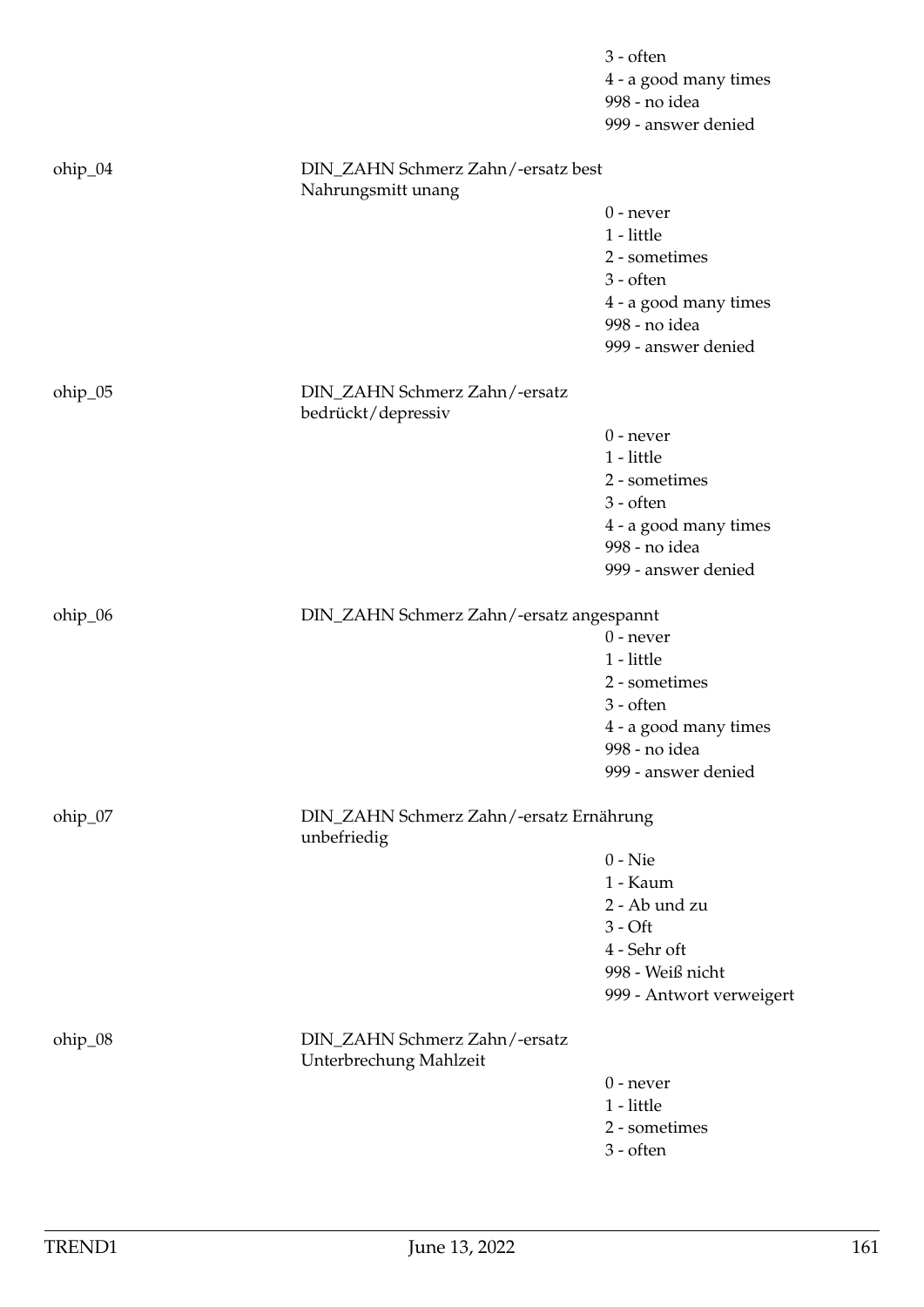|         |                                                    | 4 - a good many times<br>998 - no idea<br>999 - answer denied |  |
|---------|----------------------------------------------------|---------------------------------------------------------------|--|
| ohip_09 | DIN_ZAHN Schmerz Zahn/-ersatz Schwierigk           |                                                               |  |
|         | Entspannen                                         | $0$ - never                                                   |  |
|         |                                                    | 1 - little                                                    |  |
|         |                                                    | 2 - sometimes                                                 |  |
|         |                                                    | $3 - often$                                                   |  |
|         |                                                    | 4 - a good many times                                         |  |
|         |                                                    | 998 - no idea                                                 |  |
|         |                                                    | 999 - answer denied                                           |  |
|         |                                                    |                                                               |  |
| ohip_10 | DIN_ZAHN Schmerz Zahn/-ersatz verlegenes<br>Gefühl |                                                               |  |
|         |                                                    | $0$ - never                                                   |  |
|         |                                                    | 1 - little                                                    |  |
|         |                                                    | 2 - sometimes                                                 |  |
|         |                                                    | $3 - often$                                                   |  |
|         |                                                    | 4 - a good many times                                         |  |
|         |                                                    | 998 - no idea                                                 |  |
|         |                                                    | 999 - answer denied                                           |  |
|         |                                                    |                                                               |  |
| ohip_11 | DIN_ZAHN Schmerz Zahn/-ersatz Reizbarkeit          | $0$ - never                                                   |  |
|         |                                                    | 1 - little                                                    |  |
|         |                                                    | 2 - sometimes                                                 |  |
|         |                                                    | 3 - often                                                     |  |
|         |                                                    | 4 - a good many times                                         |  |
|         |                                                    | 998 - no idea                                                 |  |
|         |                                                    | 999 - answer denied                                           |  |
|         |                                                    |                                                               |  |
| ohip_12 |                                                    | DIN_ZAHN Schmerz Zahn/-ersatz Schwierigk<br>Alltag            |  |
|         |                                                    | $0$ - never                                                   |  |
|         |                                                    | 1 - little                                                    |  |
|         |                                                    | 2 - sometimes                                                 |  |
|         |                                                    | $3 - \text{often}$                                            |  |
|         |                                                    | 4 - a good many times                                         |  |
|         |                                                    | 998 - no idea                                                 |  |
|         |                                                    | 999 - answer denied                                           |  |
| ohip_13 | weniger zufrieden                                  | DIN_ZAHN Schmerz Zahn/-ersatz Leben                           |  |
|         |                                                    | $0 -$ Nie                                                     |  |
|         |                                                    | 1 - Kaum                                                      |  |
|         |                                                    | 2 - Ab und zu                                                 |  |
|         |                                                    | $3 - Off$                                                     |  |
|         |                                                    | 4 - Sehr oft                                                  |  |
|         |                                                    |                                                               |  |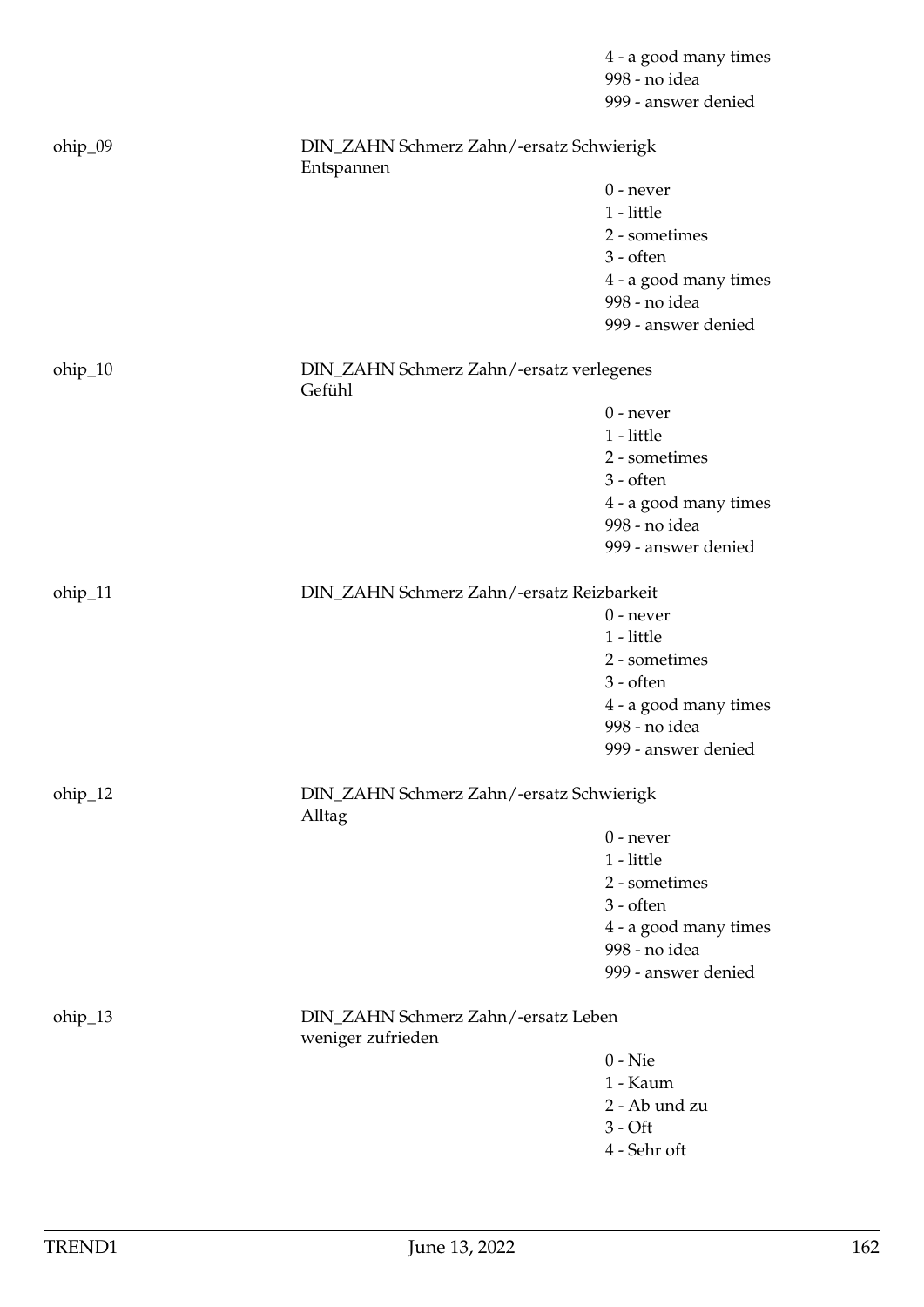ohip\_14 DIN\_ZAHN Schmerz Zahn/-ersatz Unfähigkeit Alltag 0 - Nie 1 - Kaum 2 - Ab und zu  $3 - \bigcirc$ 4 - Sehr oft 998 - Weiß nicht 999 - Antwort verweigert **PROT Fragen zum Zahnersatz** prot\_mez1 DIN\_PROT Start [Datum, Uhrzeit] [Datum, Uhrzeit] prot\_maz1 DIN\_PROT Ende [Datum, Uhrzeit] [Datum, Uhrzeit] zemobok DIN\_PROT Oberkiefer JN 1 - Ja 0 - Nein 998 - Weiß nicht 999 - Antwort verweigert zemobokt DIN\_PROT Oberkiefer Tragen wann 1 - Immer, Tag und Nacht 2 - Tagsüber, aber nicht im Bett 3 - Immer wenn ich aus dem Haus gehe 4 - Nur bei speziellen Gelegenheiten (Anlässen) 5 - Nur beim Essen 6 - Nur beim Essen oder wenn ich aus dem Haus gehe 0 - Nie 998 - Weiß nicht 999 - Antwort verweigert zemobuk DIN\_PROT Unterkiefer JN 1 - Ja 0 - Nein 998 - Weiß nicht 999 - Antwort verweigert

zemobukt DIN\_PROT Unterkiefer Tragen wann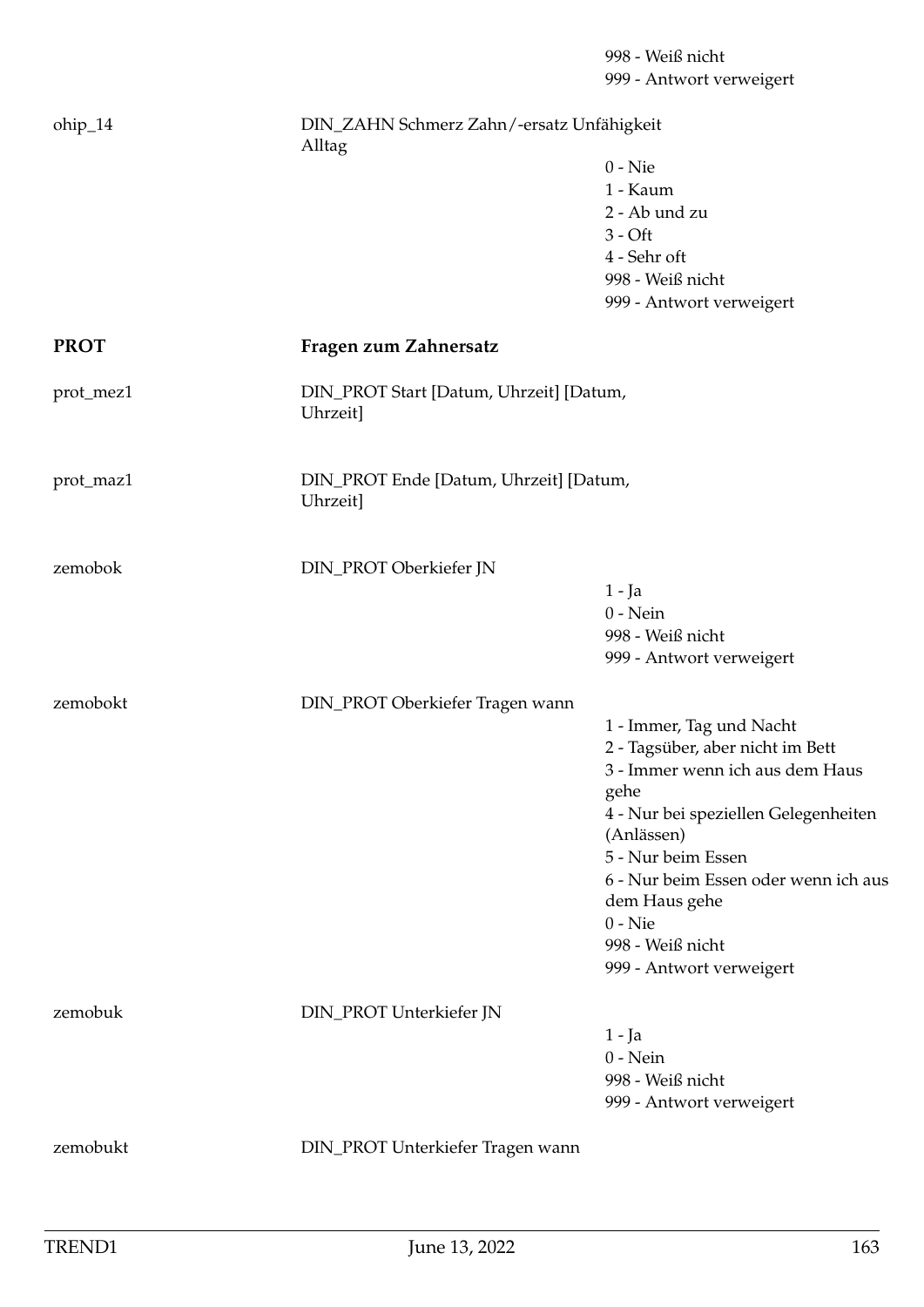|                        |                                                         | 1 - Immer, Tag und Nacht<br>2 - Tagsüber, aber nicht im Bett<br>3 - Immer wenn ich aus dem Haus<br>gehe<br>4 - Nur bei speziellen Gelegenheiten<br>(Anlässen)<br>5 - Nur beim Essen<br>6 - Nur beim Essen oder wenn ich aus<br>dem Haus gehe<br>$0 -$ Nie<br>998 - Weiß nicht<br>999 - Antwort verweigert |
|------------------------|---------------------------------------------------------|-----------------------------------------------------------------------------------------------------------------------------------------------------------------------------------------------------------------------------------------------------------------------------------------------------------|
| ohipg_22               | DIN_PROT Aussehen Zahn/-ersatz Unwohlfühl<br>letzte 1Mo |                                                                                                                                                                                                                                                                                                           |
|                        |                                                         | $0 -$ Nie                                                                                                                                                                                                                                                                                                 |
|                        |                                                         | 1 - Kaum                                                                                                                                                                                                                                                                                                  |
|                        |                                                         |                                                                                                                                                                                                                                                                                                           |
|                        |                                                         | 2 - Ab und zu                                                                                                                                                                                                                                                                                             |
|                        |                                                         | $3 - Off$                                                                                                                                                                                                                                                                                                 |
|                        |                                                         | 4 - Sehr oft                                                                                                                                                                                                                                                                                              |
|                        |                                                         | 998 - Weiß nicht                                                                                                                                                                                                                                                                                          |
|                        |                                                         | 999 - Antwort verweigert                                                                                                                                                                                                                                                                                  |
| din_bsnr               | DIN_PROT Besonderheiten JN                              |                                                                                                                                                                                                                                                                                                           |
|                        |                                                         | 1 - Ja                                                                                                                                                                                                                                                                                                    |
|                        |                                                         | $0$ - Nein                                                                                                                                                                                                                                                                                                |
| din_note               | <b>DIN_PROT Anmerkung</b>                               |                                                                                                                                                                                                                                                                                                           |
| <b>DEX</b>             | dental examination                                      |                                                                                                                                                                                                                                                                                                           |
| <b>DEXHIST</b>         | Orale Untersuchung Vorbefunde                           |                                                                                                                                                                                                                                                                                                           |
| dex_vorbefund_quadrant | DEX_VORBEFUND zu befundender Quadrant                   | 1 - Quadrant 1+4<br>2 - Quadrant 2+3                                                                                                                                                                                                                                                                      |
| <b>ORALBASE</b>        | DEX: Basic data                                         |                                                                                                                                                                                                                                                                                                           |
| dex_oralbase_begin     | DEX: ORALBASE: beginning of oral examination<br>[time]  |                                                                                                                                                                                                                                                                                                           |
| dex_oralbase_examiner  | DEX: ORALBASE: examiner                                 |                                                                                                                                                                                                                                                                                                           |
|                        |                                                         | 151 - Samietz                                                                                                                                                                                                                                                                                             |
|                        |                                                         | 430 - Sakic                                                                                                                                                                                                                                                                                               |
|                        |                                                         | 431 - Redlich                                                                                                                                                                                                                                                                                             |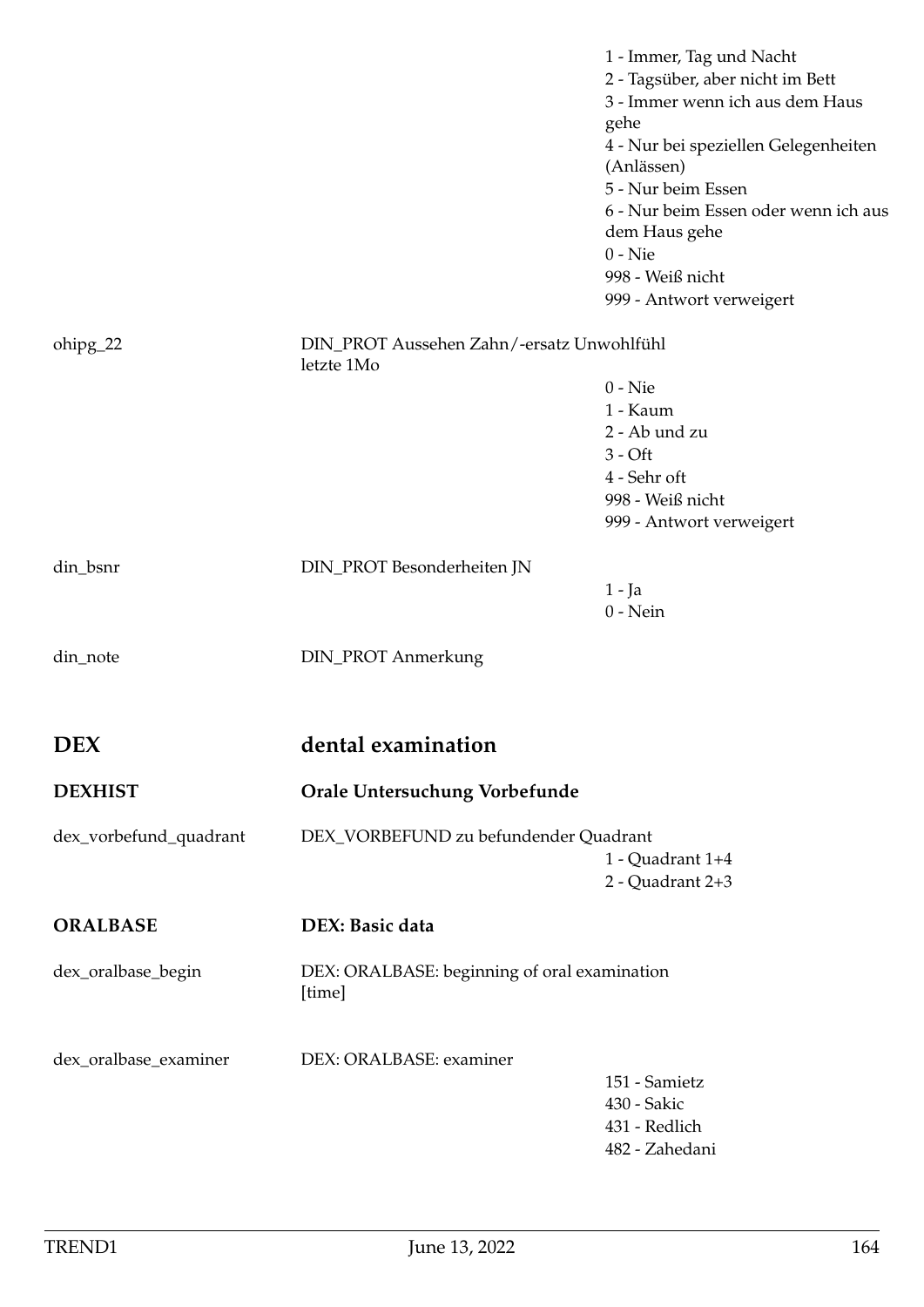|                        |                                                            | 529 - Hagin<br>252 - Strauch                                                                                                   |
|------------------------|------------------------------------------------------------|--------------------------------------------------------------------------------------------------------------------------------|
| dex_oralbase_assistant | DEX: ORALBASE: assistant                                   |                                                                                                                                |
| dex_oralbase_bes       | DEX: ORALBASE: special features of the oral<br>examination |                                                                                                                                |
|                        |                                                            | 0 - no particularities<br>1 - particularities<br>8 - total dental, study not collectible<br>9 - total dental, study disallowed |
| dex_oralbase_bestext   | DEX: ORALBASE: remarks on oral examination                 |                                                                                                                                |
| dex_oralbase_end       | end of input basic information [time]                      |                                                                                                                                |
| <b>CMDYS</b>           | <b>DEX: Function</b>                                       |                                                                                                                                |
| dex_cmdys_begin        | DEX: CMDYS: start [date, time]                             |                                                                                                                                |
| dex_cmdys_ddlatre      | DEX: CMDYS: tenderness lat. right                          | 0 - little or none                                                                                                             |
|                        |                                                            | 1 - discomfort                                                                                                                 |
|                        |                                                            | $2$ - pain                                                                                                                     |
|                        |                                                            | 8 - not collectible<br>9 - refused                                                                                             |
| dex_cmdys_ddlatli      | DEX: CMDYS: tenderness lat. left                           |                                                                                                                                |
|                        |                                                            | 0 - little or none                                                                                                             |
|                        |                                                            | 1 - discomfort<br>$2$ - pain                                                                                                   |
|                        |                                                            | 8 - not collectible                                                                                                            |
|                        |                                                            | 9 - refused                                                                                                                    |
| dex_cmdys_komredc      | DEX: CMDYS: compression cranial right                      |                                                                                                                                |
|                        |                                                            | 0 - little or none                                                                                                             |
|                        |                                                            | 1 - discomfort<br>$2$ - pain                                                                                                   |
|                        |                                                            | 8 - not collectible                                                                                                            |
|                        |                                                            | 9 - refused                                                                                                                    |
| dex_cmdys_komlidc      | DEX: CMDYS: compression cranial left                       |                                                                                                                                |
|                        |                                                            | 0 - little or none                                                                                                             |
|                        |                                                            | 1 - discomfort<br>$2$ - pain                                                                                                   |
|                        |                                                            | 8 - not collectible                                                                                                            |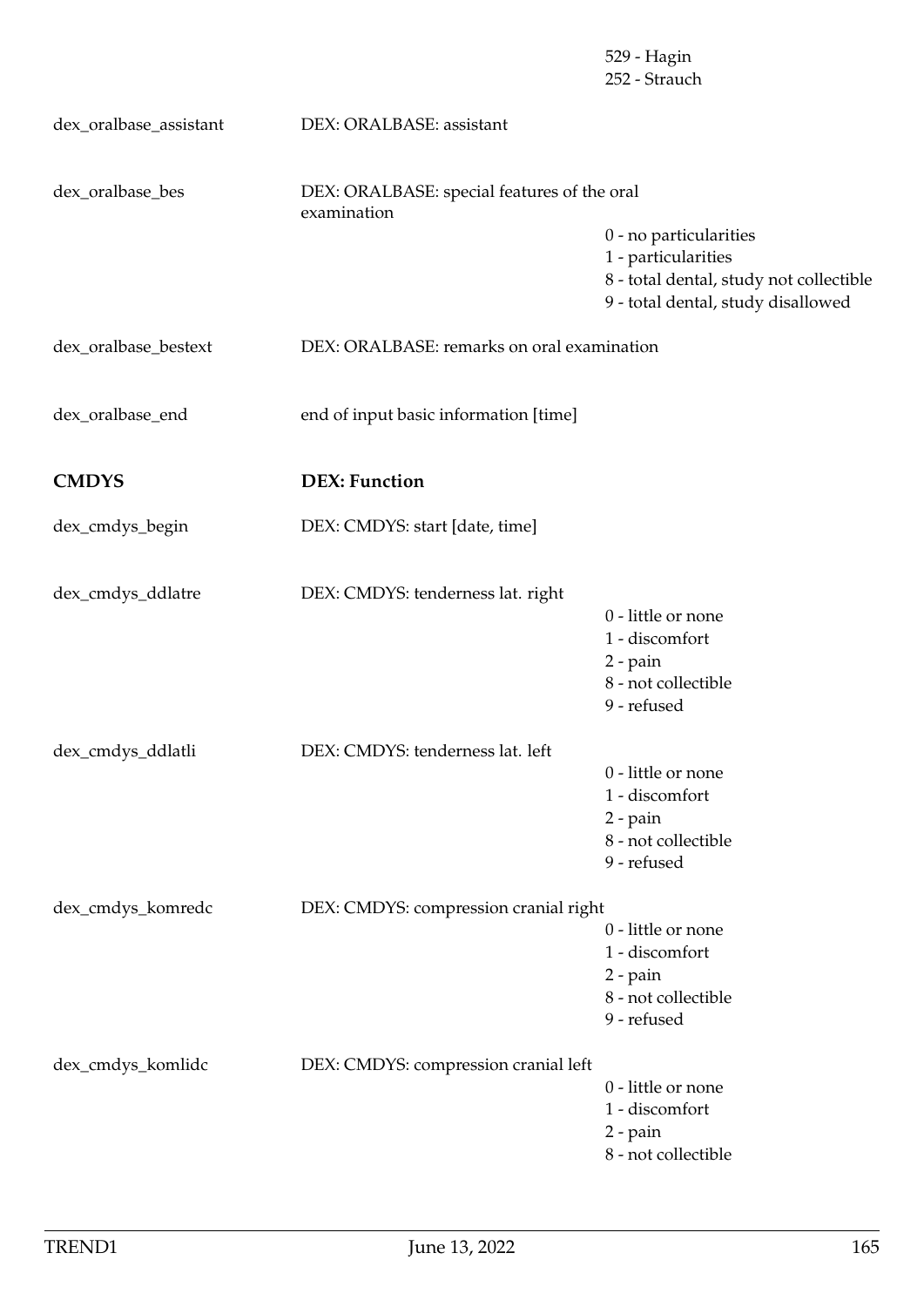| dex_cmdys_mmasre | DEX: CMDYS: M. mass. right          | 0 - little or none<br>1 - discomfort<br>$2$ - pain<br>8 - not collectible<br>9 - refused   |
|------------------|-------------------------------------|--------------------------------------------------------------------------------------------|
| dex_cmdys_mmasli | DEX: CMDYS: M. mass. left           | 0 - little or none<br>1 - discomfort<br>$2$ - pain<br>8 - not collectible<br>9 - refused   |
| dex_cmdys_mtemre | DEX: CMDYS: M. temp. right          | 0 - little or none<br>1 - discomfort<br>$2$ - pain<br>8 - not collectible<br>9 - refused   |
| dex_cmdys_mtemli | DEX: CMDYS: M. temp. left           | 0 - little or none<br>1 - discomfort<br>$2$ - pain<br>8 - not collectible<br>9 - refused   |
| dex_cmdys_msubre | DEX: CMDYS: M. suboccip. right      | 0 - little or none<br>1 - discomfort<br>$2$ - pain<br>8 - not collectible<br>9 - refused   |
| dex_cmdys_msubli | DEX: CMDYS: M. suboccip. left       | 0 - little or none<br>1 - discomfort<br>2 - pain<br>8 - not collectible<br>9 - refused     |
| dex_cmdys_mstere | DEX: CMDYS: M. sternocleidom. right | 0 - little or none<br>1 - discomfort<br>$2$ - $pain$<br>8 - not collectible<br>9 - refused |

9 - refused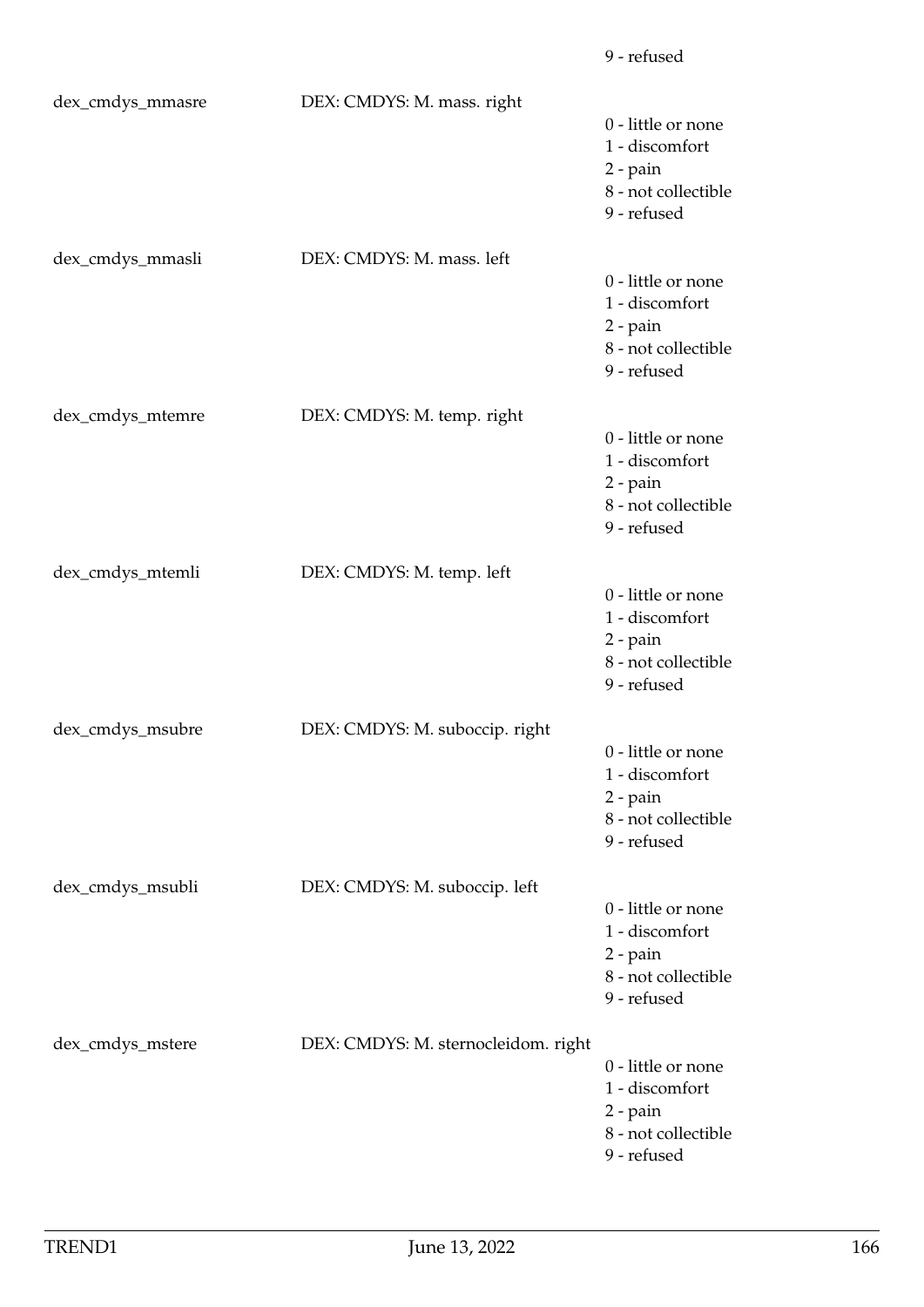| dex_cmdys_msteli | DEX: CMDYS: M. sternocleidom. left       |                                                                                          |
|------------------|------------------------------------------|------------------------------------------------------------------------------------------|
|                  |                                          | 0 - little or none<br>1 - discomfort<br>$2$ - pain<br>8 - not collectible<br>9 - refused |
| dex_cmdys_mptmre | DEX: CMDYS: M. pterygoid. med. right     |                                                                                          |
|                  |                                          | 0 - little or none<br>1 - discomfort<br>$2$ - pain<br>8 - not collectible<br>9 - refused |
| dex_cmdys_mptmli | DEX: CMDYS: M. pterygoid. med. left      |                                                                                          |
|                  |                                          | 0 - little or none<br>1 - discomfort<br>$2$ - pain<br>8 - not collectible<br>9 - refused |
| dex_cmdys_mptlre | DEX: CMDYS: M. pterygoid. lat. right     |                                                                                          |
|                  |                                          | 0 - little or none<br>1 - discomfort<br>$2$ - pain<br>8 - not collectible<br>9 - refused |
| dex_cmdys_mptlli | DEX: CMDYS: M. pterygoid. lat. left      |                                                                                          |
|                  |                                          | 0 - little or none<br>1 - discomfort<br>$2$ - pain<br>8 - not collectible<br>9 - refused |
| dex_cmdys_kgre   | DEX: CMDYS: mandibular joint noise right |                                                                                          |
|                  |                                          | 0 - not available<br>1 - cracking<br>2 - rubbing<br>8 - not collectible<br>9 - refused   |
| dex_cmdys_kgli   | DEX: CMDYS: mandibular joint noise left  |                                                                                          |
|                  |                                          | 0 - not available<br>1 - cracking<br>2 - rubbing<br>8 - not collectible<br>9 - refused   |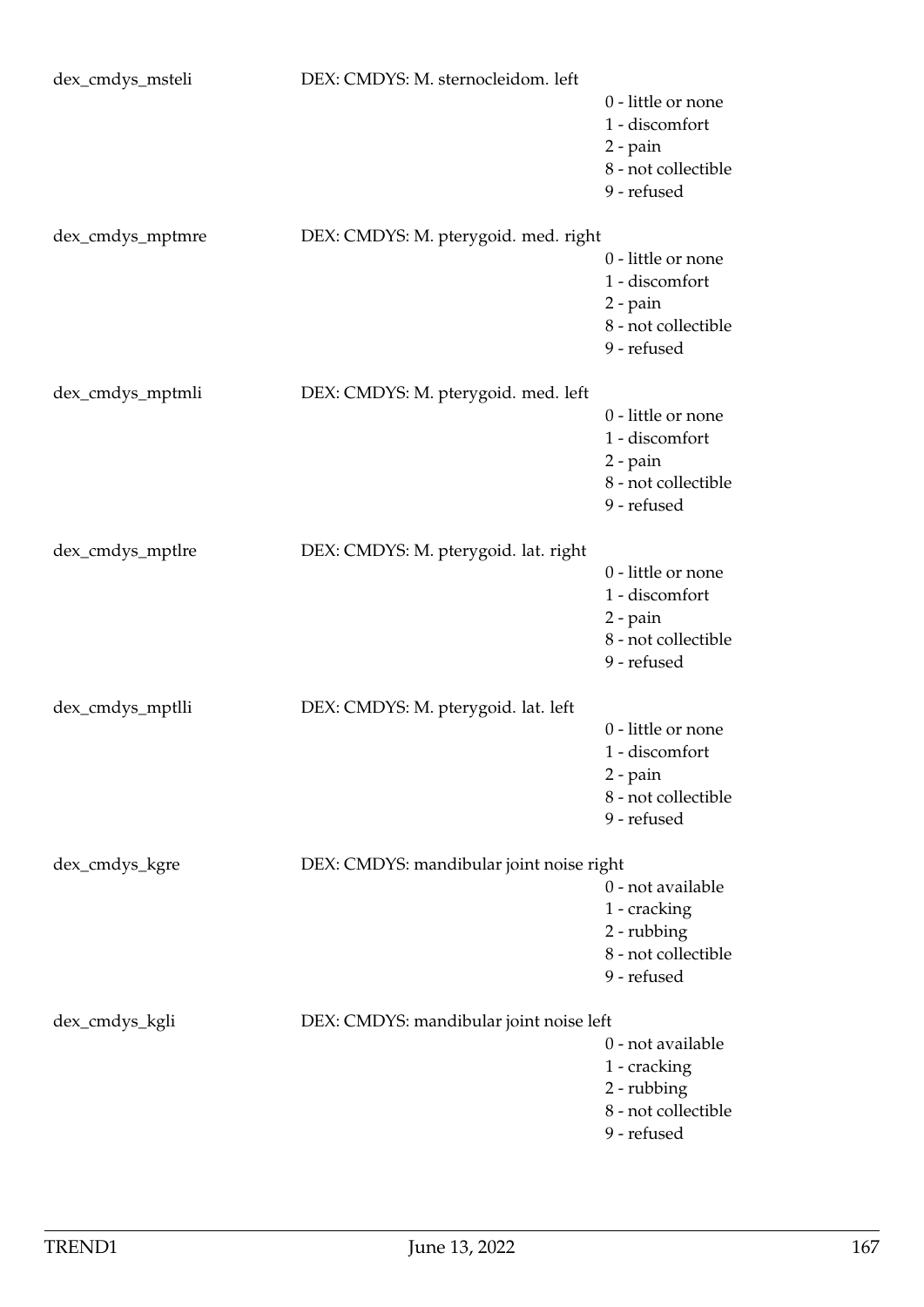| dex_cmdys_skda    | DEX: CMDYS: max distance incisal edge active<br>[mm] |                                       |  |
|-------------------|------------------------------------------------------|---------------------------------------|--|
| dex_cmdys_skdap   | DEX: CMDYS: pain max distance incisal edge<br>active |                                       |  |
|                   |                                                      | 0 - not available                     |  |
|                   |                                                      | 1 - existing                          |  |
|                   |                                                      | 8 - not collectible                   |  |
|                   |                                                      | 9 - refused                           |  |
| dex_cmdys_bew     |                                                      | DEX: CMDYS: deviation mouth opening   |  |
|                   |                                                      | $0$ - straight                        |  |
|                   |                                                      | 1 - deviation                         |  |
|                   |                                                      | 8 - not collectible                   |  |
|                   |                                                      | 9 - refused                           |  |
| dex_cmdys_bes     | DEX: CMDYS: special features                         |                                       |  |
|                   |                                                      | 0 - no particularities                |  |
|                   |                                                      | 1 - particularities                   |  |
|                   |                                                      | 8 - total data sheets not collectible |  |
|                   |                                                      | 9 - total data sheets disallowed      |  |
| dex_cmdys_bestext | DEX: CMDYS: remark                                   |                                       |  |
| dex_cmdys_end     | DEX_CMDYS Ende [Datum, Uhrzeit] [Datum,<br>Uhrzeit]  |                                       |  |
| dex_cmdys_ddlat   | tenderness lateral right or left                     |                                       |  |
|                   |                                                      | 0 - little or none                    |  |
|                   |                                                      | 1 - discomfort                        |  |
|                   |                                                      | $2$ - pain                            |  |
|                   |                                                      | 8 - not collectible                   |  |
|                   |                                                      | 9 - refused                           |  |
| dex_cmdys_mall    | findings on palpation of the masticator muscles      |                                       |  |
|                   |                                                      | 0 - little or none                    |  |
|                   |                                                      | 1 - discomfort                        |  |
|                   |                                                      | $2$ - pain                            |  |
|                   |                                                      | 8 - not collectible                   |  |
|                   |                                                      | 9 - refused                           |  |
| dex_cmdys_kgreli  | mandibular joint noise right or left                 |                                       |  |
|                   |                                                      | 0 - little or none                    |  |
|                   |                                                      | 1 - discomfort                        |  |
|                   |                                                      | $2$ - pain                            |  |
|                   |                                                      | 8 - not collectible                   |  |
|                   |                                                      | 9 - refused                           |  |
|                   |                                                      |                                       |  |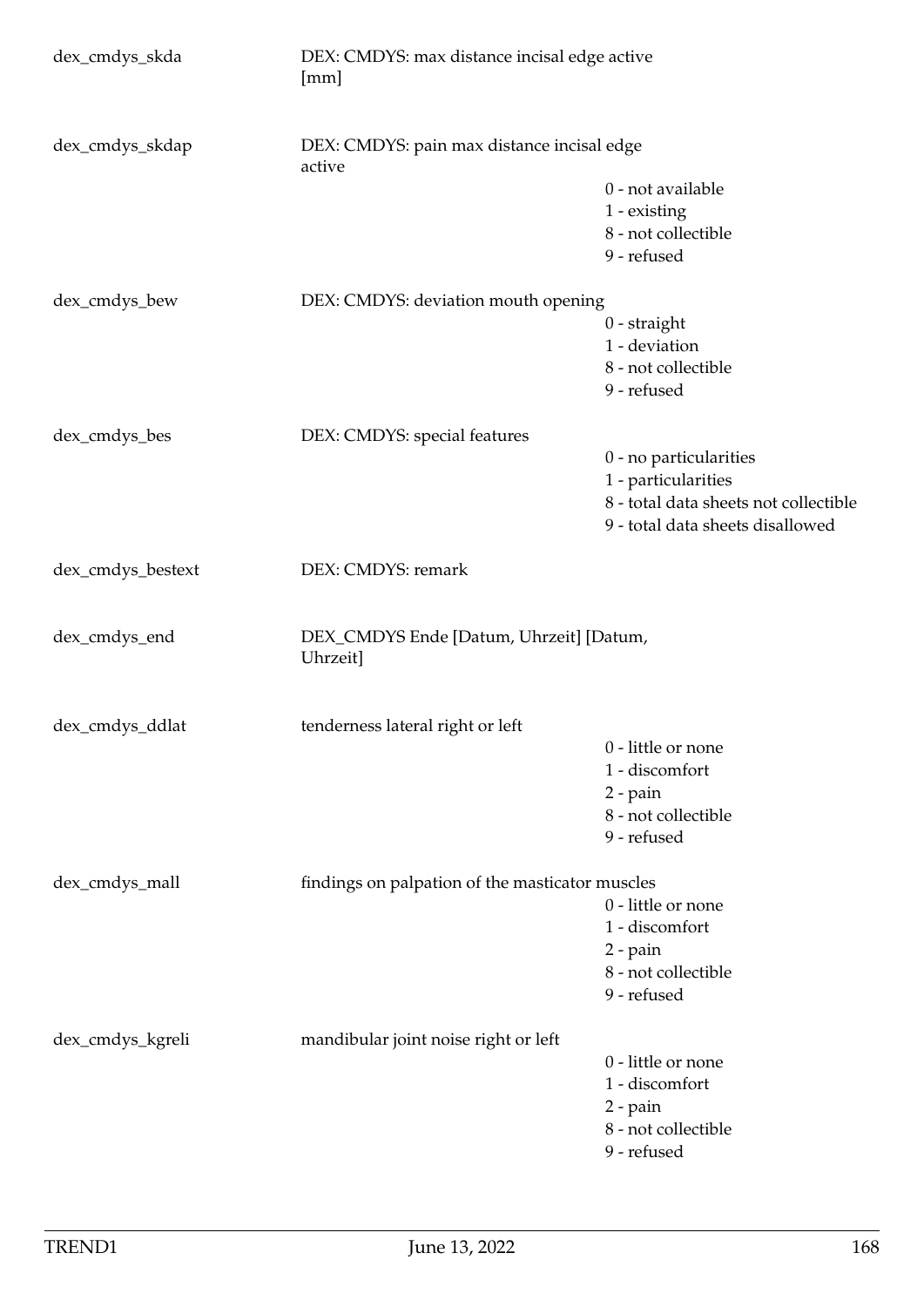| dex_cmdys_komdc        | compression test cranial left or right                                    | $0 - No$                                            |
|------------------------|---------------------------------------------------------------------------|-----------------------------------------------------|
| <b>STATUS</b>          | <b>DEX: Dental status</b>                                                 | $1 - Yes$                                           |
|                        |                                                                           |                                                     |
| dex_prosthes_begin     | DEX: PROSTHES: begin dental diagnostic [time]                             |                                                     |
| dex_prosthes_assistant | DEX_PROSTHES Vorbefund Assistent                                          |                                                     |
| dex_prosthes_zprot     | DEX: PROSTHES: Did you have a prosthetic care<br>during the last 5 years? |                                                     |
|                        |                                                                           | $1 - Yes$                                           |
|                        |                                                                           | $0 - No$                                            |
|                        |                                                                           | 8 - not collectible                                 |
|                        |                                                                           | 9 - refused                                         |
| dex_prosthes_zb18      | DEX: PROSTHES: 18 dental diagnostic                                       |                                                     |
|                        |                                                                           | 0 - Zahn ohne Befund                                |
|                        |                                                                           | 1 - Brückenglied                                    |
|                        |                                                                           | 2 - Teilkrone                                       |
|                        |                                                                           | 3 - Ersetzt                                         |
|                        |                                                                           | 4 - Füllung                                         |
|                        |                                                                           | 5 - Inlay                                           |
|                        |                                                                           | 6 - Krone                                           |
|                        |                                                                           | 7 - Lückenschluss                                   |
|                        |                                                                           | 73 - teilw. Lückenschluss (1-3mm)                   |
|                        |                                                                           | 8 - Fehlt.                                          |
|                        |                                                                           | 81 - teilret. Zahn.                                 |
|                        |                                                                           | 9 - Implantat                                       |
|                        |                                                                           | 10 - Einzelflächen nicht beurteilbar                |
|                        |                                                                           | 11 - KURZPROGRAMM: Zahn nicht                       |
|                        |                                                                           | vorhanden, nicht ersetzt                            |
|                        |                                                                           | 12 - KURZPROGRAMM: Zahn                             |
|                        |                                                                           | vorhanden                                           |
|                        |                                                                           | 13 - KURZPROGRAMM: Zahn ersetzt                     |
|                        |                                                                           | (Brückenglied oder Prothesenzahn)                   |
|                        |                                                                           | 14 - KURZPROGRAMM: Implantat<br>98 - Nicht erhebbar |
|                        |                                                                           | 99 - KURZPROGRAMM: Nicht erheb-                     |
|                        |                                                                           | bar                                                 |
|                        | DEX: PROSTHES: 18 occlusal material                                       |                                                     |
| dex_prosthes_zmo18     |                                                                           | 0 - entfällt                                        |
|                        |                                                                           | 1 - Kunststoff/GIZ-okkl.                            |
|                        |                                                                           | 2 - Amalgam                                         |
|                        |                                                                           | 3 - Gusslegierung                                   |
|                        |                                                                           |                                                     |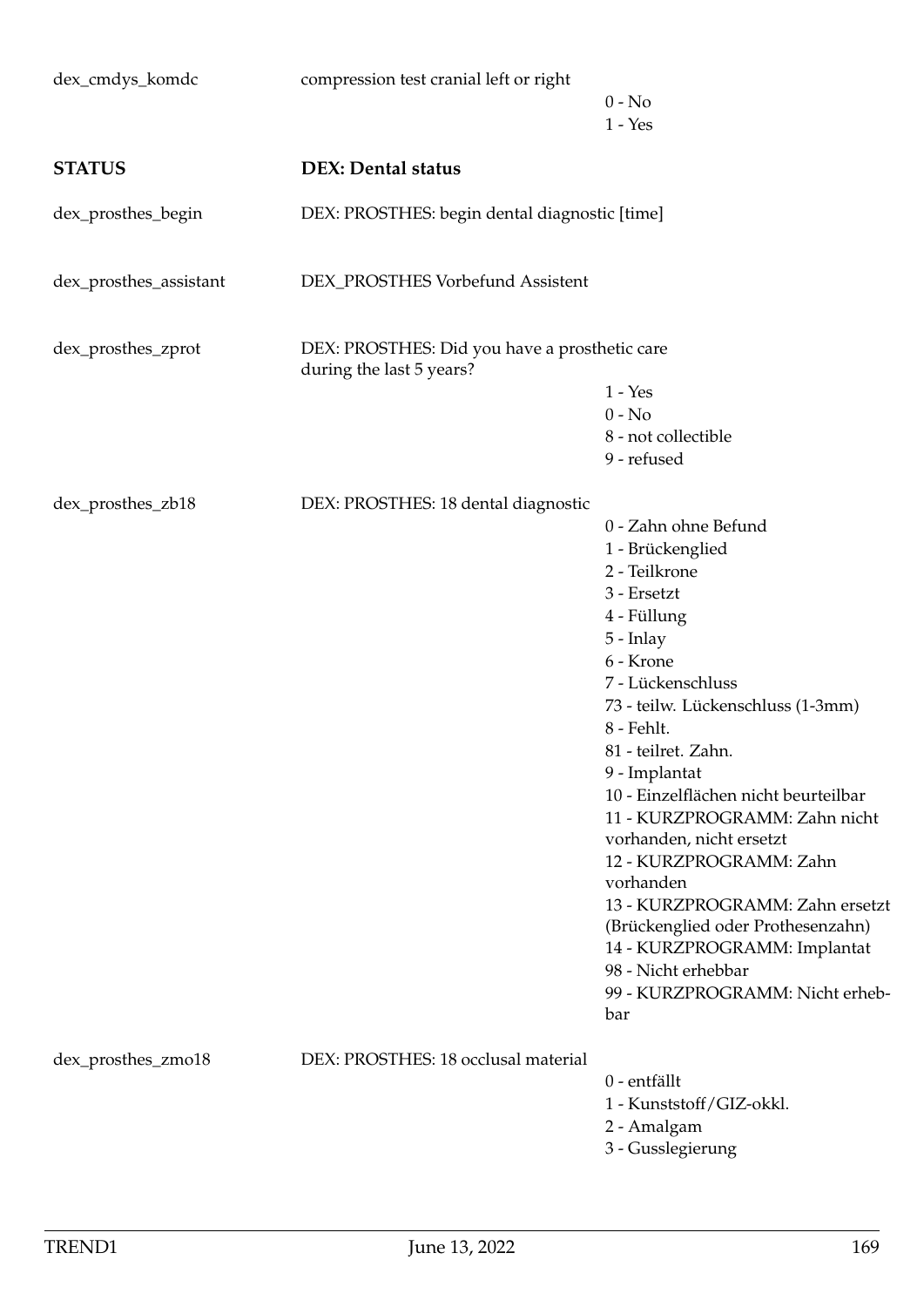|                    |                                       | 4 - Keramik<br>5 - Kunststoff - okkl., Verblendung<br>8 - nicht erhebbar |
|--------------------|---------------------------------------|--------------------------------------------------------------------------|
| dex_prosthes_zmd18 | DEX: PROSTHES: 18 distal material     | 0 - entfällt                                                             |
|                    |                                       | 1 - Kunststoff/GIZ-okkl.                                                 |
|                    |                                       | 2 - Amalgam                                                              |
|                    |                                       | 3 - Gusslegierung                                                        |
|                    |                                       | 4 - Keramik                                                              |
|                    |                                       | 5 - Kunststoff - okkl., Verblendung                                      |
|                    |                                       | 8 - nicht erhebbar                                                       |
| dex_prosthes_zmv18 | DEX: PROSTHES: 18 vestibular material |                                                                          |
|                    |                                       | 0 - entfällt                                                             |
|                    |                                       | 1 - Kunststoff/GIZ-okkl.                                                 |
|                    |                                       | 2 - Amalgam                                                              |
|                    |                                       | 3 - Gusslegierung                                                        |
|                    |                                       | 4 - Keramik                                                              |
|                    |                                       | 5 - Kunststoff - okkl., Verblendung                                      |
|                    |                                       | 8 - nicht erhebbar                                                       |
| dex_prosthes_zmm18 | DEX: PROSTHES: 18 mesial material     |                                                                          |
|                    |                                       | 0 - entfällt                                                             |
|                    |                                       | 1 - Kunststoff/GIZ-okkl.                                                 |
|                    |                                       | 2 - Amalgam                                                              |
|                    |                                       | 3 - Gusslegierung                                                        |
|                    |                                       | 4 - Keramik                                                              |
|                    |                                       | 5 - Kunststoff - okkl., Verblendung                                      |
|                    |                                       | 8 - nicht erhebbar                                                       |
| dex_prosthes_zmp18 | DEX: PROSTHES: 18 palatinal material  |                                                                          |
|                    |                                       | 0 - entfällt                                                             |
|                    |                                       | 1 - Kunststoff/GIZ-okkl.                                                 |
|                    |                                       | 2 - Amalgam                                                              |
|                    |                                       | 3 - Gusslegierung                                                        |
|                    |                                       | 4 - Keramik                                                              |
|                    |                                       | 5 - Kunststoff - okkl., Verblendung                                      |
|                    |                                       | 8 - nicht erhebbar                                                       |
| dex_prosthes_zv18  | DEX: PROSTHES: 18 anchorage           |                                                                          |
|                    |                                       | 0 - entfällt                                                             |
|                    |                                       | 1 - Geschiebe                                                            |
|                    |                                       | 2 - Klammer                                                              |
|                    |                                       | 3 - Teleskop                                                             |
|                    |                                       | 4 - gebogenes Halteelement                                               |
|                    |                                       | 8 - nicht erhebbar                                                       |
|                    |                                       |                                                                          |
| dex_prosthes_zb17  | DEX: PROSTHES: 17 dental diagnostic   | 0 - Zahn ohne Befund                                                     |
|                    |                                       |                                                                          |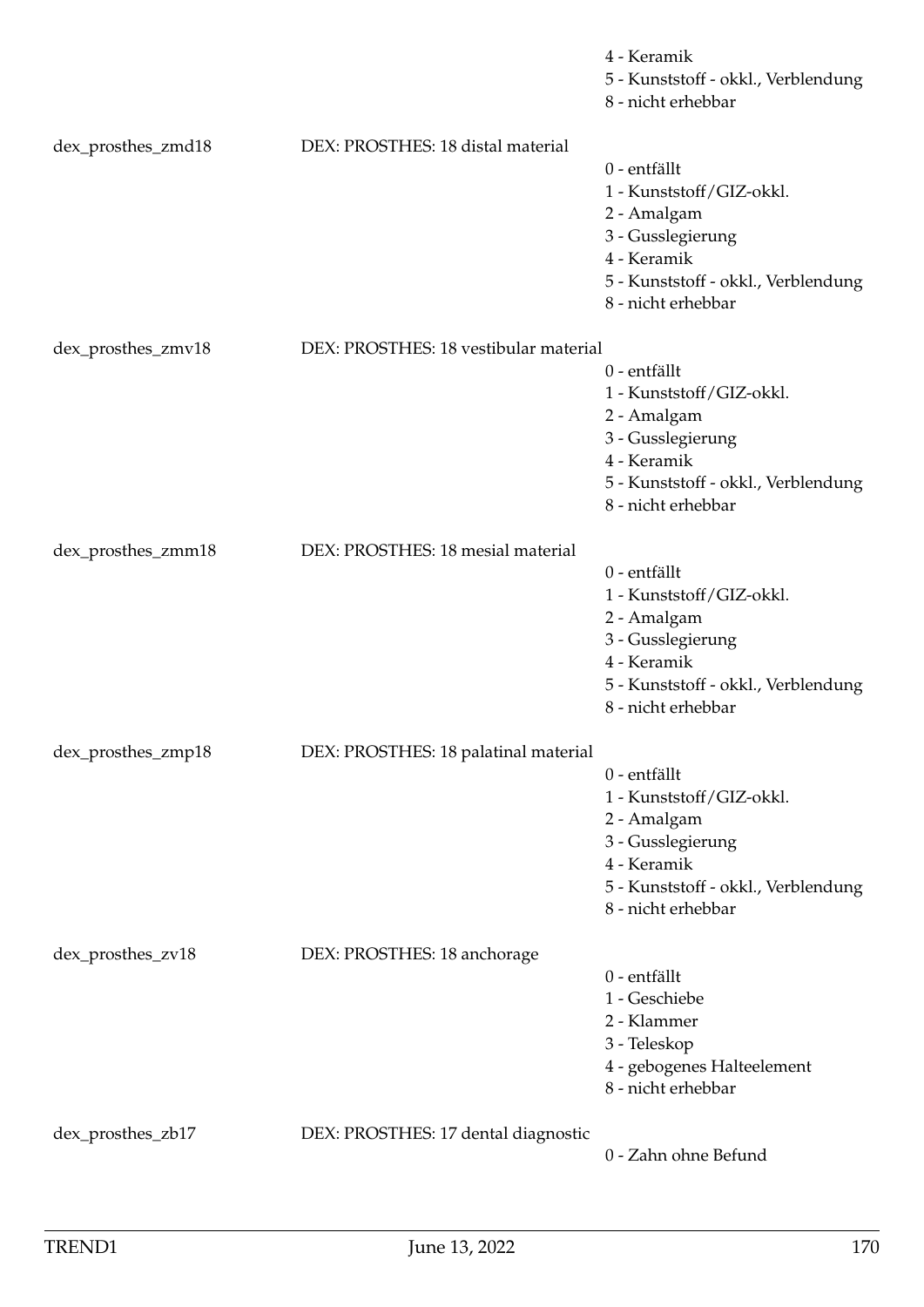|                    |                                       | 1 - Brückenglied<br>2 - Teilkrone<br>3 - Ersetzt<br>4 - Füllung<br>$5$ - Inlay<br>6 - Krone<br>7 - Lückenschluss<br>73 - teilw. Lückenschluss (1-3mm)<br>8 - Fehlt.<br>81 - teilret. Zahn.<br>9 - Implantat<br>10 - Einzelflächen nicht beurteilbar<br>11 - KURZPROGRAMM: Zahn nicht<br>vorhanden, nicht ersetzt<br>12 - KURZPROGRAMM: Zahn<br>vorhanden<br>13 - KURZPROGRAMM: Zahn ersetzt<br>(Brückenglied oder Prothesenzahn)<br>14 - KURZPROGRAMM: Implantat<br>98 - Nicht erhebbar<br>99 - KURZPROGRAMM: Nicht erheb-<br>bar |
|--------------------|---------------------------------------|-----------------------------------------------------------------------------------------------------------------------------------------------------------------------------------------------------------------------------------------------------------------------------------------------------------------------------------------------------------------------------------------------------------------------------------------------------------------------------------------------------------------------------------|
| dex_prosthes_zmo17 | DEX: PROSTHES: 17 occlusal material   |                                                                                                                                                                                                                                                                                                                                                                                                                                                                                                                                   |
|                    |                                       | 0 - entfällt<br>1 - Kunststoff/GIZ-okkl.<br>2 - Amalgam<br>3 - Gusslegierung<br>4 - Keramik<br>5 - Kunststoff - okkl., Verblendung<br>8 - nicht erhebbar                                                                                                                                                                                                                                                                                                                                                                          |
| dex_prosthes_zmd17 | DEX: PROSTHES: 17 distal material     |                                                                                                                                                                                                                                                                                                                                                                                                                                                                                                                                   |
|                    |                                       | 0 - entfällt<br>1 - Kunststoff/GIZ-okkl.<br>2 - Amalgam<br>3 - Gusslegierung<br>4 - Keramik<br>5 - Kunststoff - okkl., Verblendung<br>8 - nicht erhebbar                                                                                                                                                                                                                                                                                                                                                                          |
| dex_prosthes_zmv17 | DEX: PROSTHES: 17 vestibular material | 0 - entfällt<br>1 - Kunststoff/GIZ-okkl.<br>2 - Amalgam<br>3 - Gusslegierung<br>4 - Keramik<br>5 - Kunststoff - okkl., Verblendung<br>8 - nicht erhebbar                                                                                                                                                                                                                                                                                                                                                                          |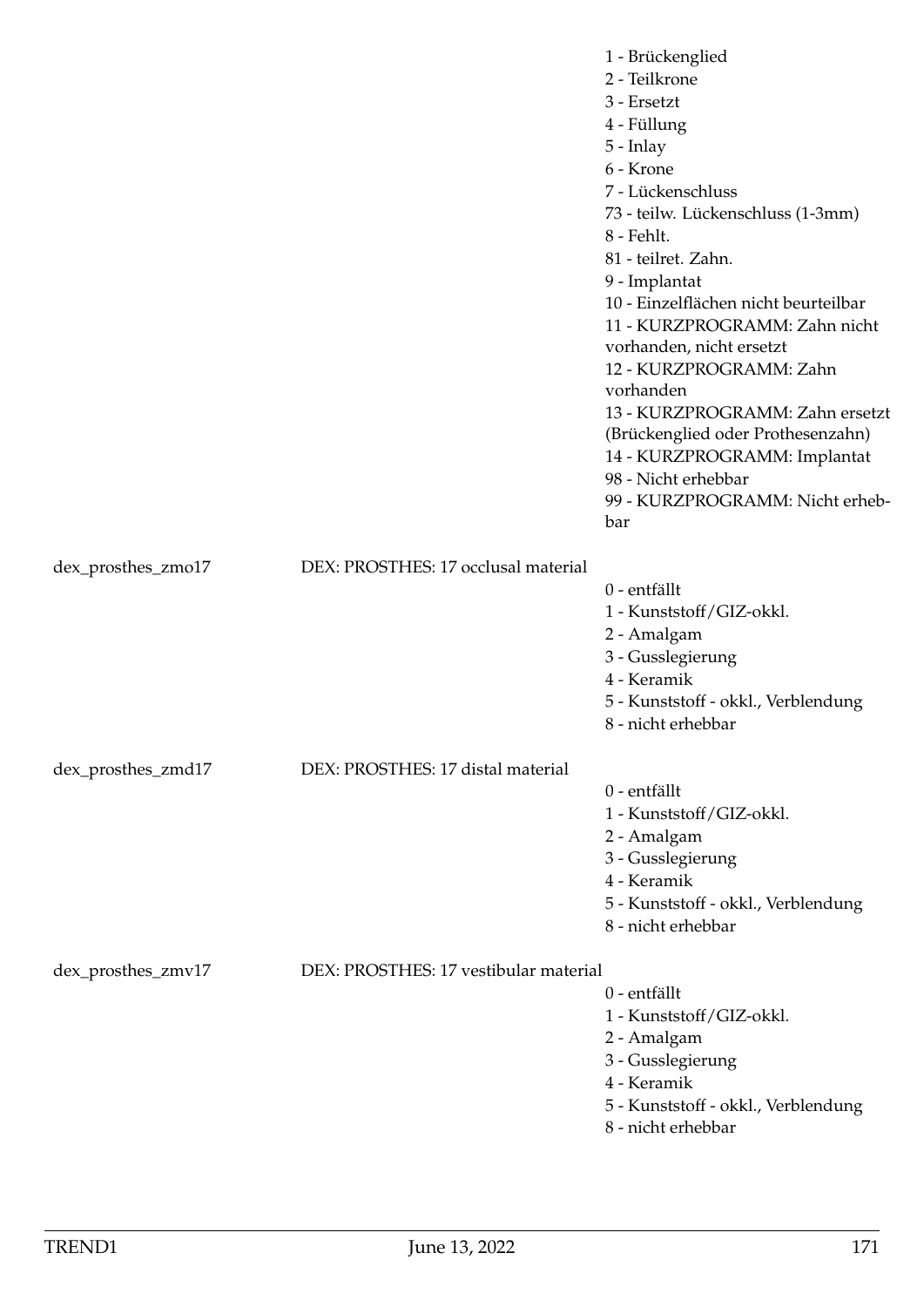| dex_prosthes_zmm17 | DEX: PROSTHES: 17 mesial material    | 0 - entfällt<br>1 - Kunststoff/GIZ-okkl.<br>2 - Amalgam<br>3 - Gusslegierung<br>4 - Keramik<br>5 - Kunststoff - okkl., Verblendung<br>8 - nicht erhebbar                                                                                                                                                                                                                                                                                                                                                                                                  |
|--------------------|--------------------------------------|-----------------------------------------------------------------------------------------------------------------------------------------------------------------------------------------------------------------------------------------------------------------------------------------------------------------------------------------------------------------------------------------------------------------------------------------------------------------------------------------------------------------------------------------------------------|
| dex_prosthes_zmp17 | DEX: PROSTHES: 17 palatinal material | 0 - entfällt<br>1 - Kunststoff/GIZ-okkl.<br>2 - Amalgam<br>3 - Gusslegierung<br>4 - Keramik<br>5 - Kunststoff - okkl., Verblendung<br>8 - nicht erhebbar                                                                                                                                                                                                                                                                                                                                                                                                  |
| dex_prosthes_zv17  | DEX: PROSTHES: 17 anchorage          |                                                                                                                                                                                                                                                                                                                                                                                                                                                                                                                                                           |
|                    |                                      | 0 - entfällt<br>1 - Geschiebe<br>2 - Klammer<br>3 - Teleskop<br>4 - gebogenes Halteelement<br>8 - nicht erhebbar                                                                                                                                                                                                                                                                                                                                                                                                                                          |
| dex_prosthes_zb16  | DEX: PROSTHES: 16 dental diagnostic  | 0 - Zahn ohne Befund<br>1 - Brückenglied<br>2 - Teilkrone<br>3 - Ersetzt<br>4 - Füllung<br>$5$ - Inlay<br>6 - Krone<br>7 - Lückenschluss<br>73 - teilw. Lückenschluss (1-3mm)<br>8 - Fehlt.<br>81 - teilret. Zahn.<br>9 - Implantat<br>10 - Einzelflächen nicht beurteilbar<br>11 - KURZPROGRAMM: Zahn nicht<br>vorhanden, nicht ersetzt<br>12 - KURZPROGRAMM: Zahn<br>vorhanden<br>13 - KURZPROGRAMM: Zahn ersetzt<br>(Brückenglied oder Prothesenzahn)<br>14 - KURZPROGRAMM: Implantat<br>98 - Nicht erhebbar<br>99 - KURZPROGRAMM: Nicht erheb-<br>bar |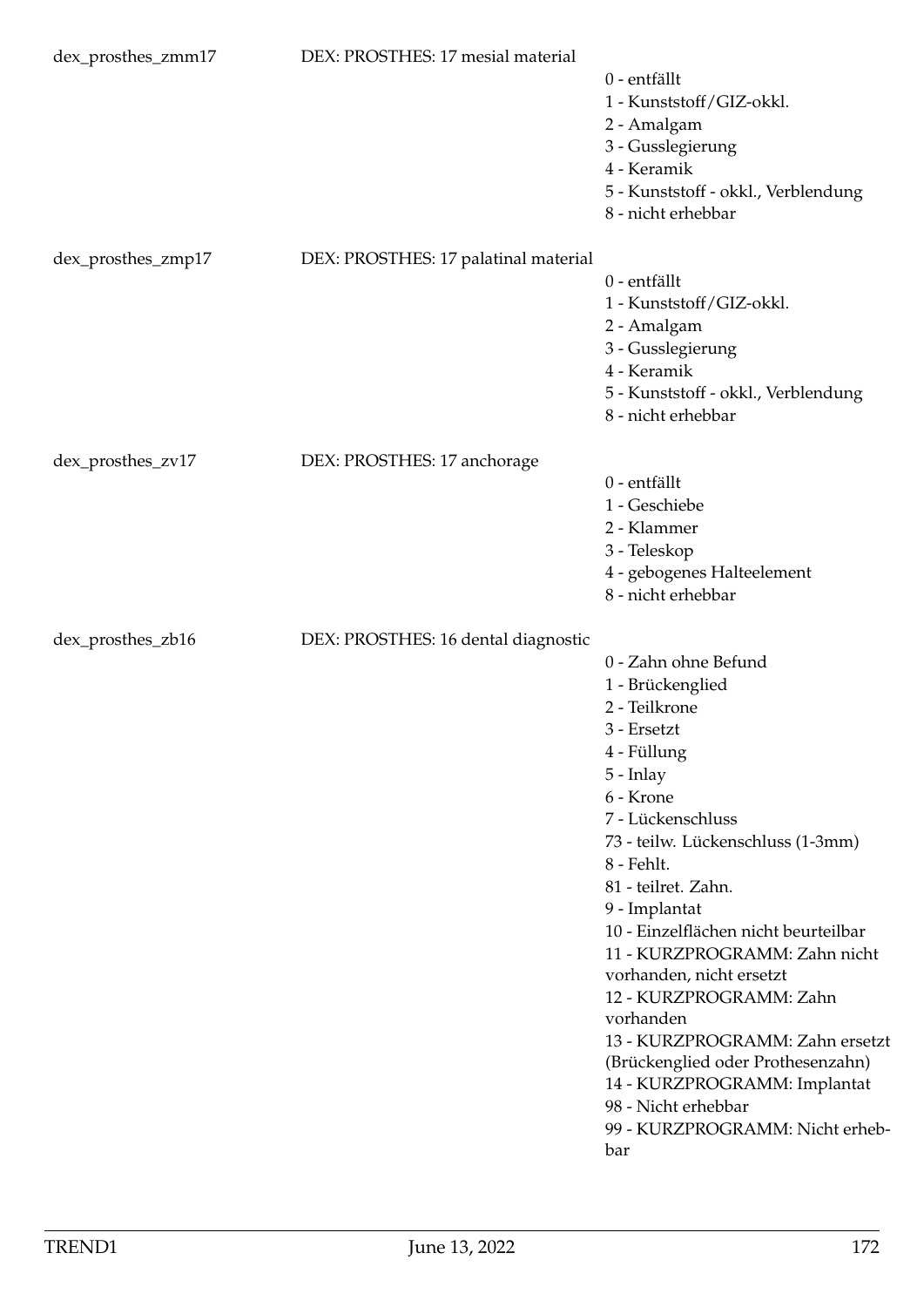| dex_prosthes_zmo16 | DEX: PROSTHES: 16 occlusal material   | 0 - entfällt<br>1 - Kunststoff/GIZ-okkl.<br>2 - Amalgam<br>3 - Gusslegierung<br>4 - Keramik<br>5 - Kunststoff - okkl., Verblendung<br>8 - nicht erhebbar |
|--------------------|---------------------------------------|----------------------------------------------------------------------------------------------------------------------------------------------------------|
| dex_prosthes_zmd16 | DEX: PROSTHES: 16 distal material     | 0 - entfällt<br>1 - Kunststoff/GIZ-okkl.<br>2 - Amalgam<br>3 - Gusslegierung<br>4 - Keramik<br>5 - Kunststoff - okkl., Verblendung<br>8 - nicht erhebbar |
| dex_prosthes_zmv16 | DEX: PROSTHES: 16 vestibular material |                                                                                                                                                          |
|                    |                                       | 0 - entfällt<br>1 - Kunststoff/GIZ-okkl.<br>2 - Amalgam<br>3 - Gusslegierung<br>4 - Keramik<br>5 - Kunststoff - okkl., Verblendung<br>8 - nicht erhebbar |
| dex_prosthes_zmm16 | DEX: PROSTHES: 16 mesial material     |                                                                                                                                                          |
|                    |                                       | 0 - entfällt<br>1 - Kunststoff/GIZ-okkl.<br>2 - Amalgam<br>3 - Gusslegierung<br>4 - Keramik<br>5 - Kunststoff - okkl., Verblendung<br>8 - nicht erhebbar |
| dex_prosthes_zmp16 | DEX: PROSTHES: 16 palatinal material  | 0 - entfällt<br>1 - Kunststoff/GIZ-okkl.<br>2 - Amalgam<br>3 - Gusslegierung<br>4 - Keramik<br>5 - Kunststoff - okkl., Verblendung<br>8 - nicht erhebbar |
| dex_prosthes_zv16  | DEX: PROSTHES: 16 anchorage           |                                                                                                                                                          |
|                    |                                       | 0 - entfällt<br>1 - Geschiebe<br>2 - Klammer                                                                                                             |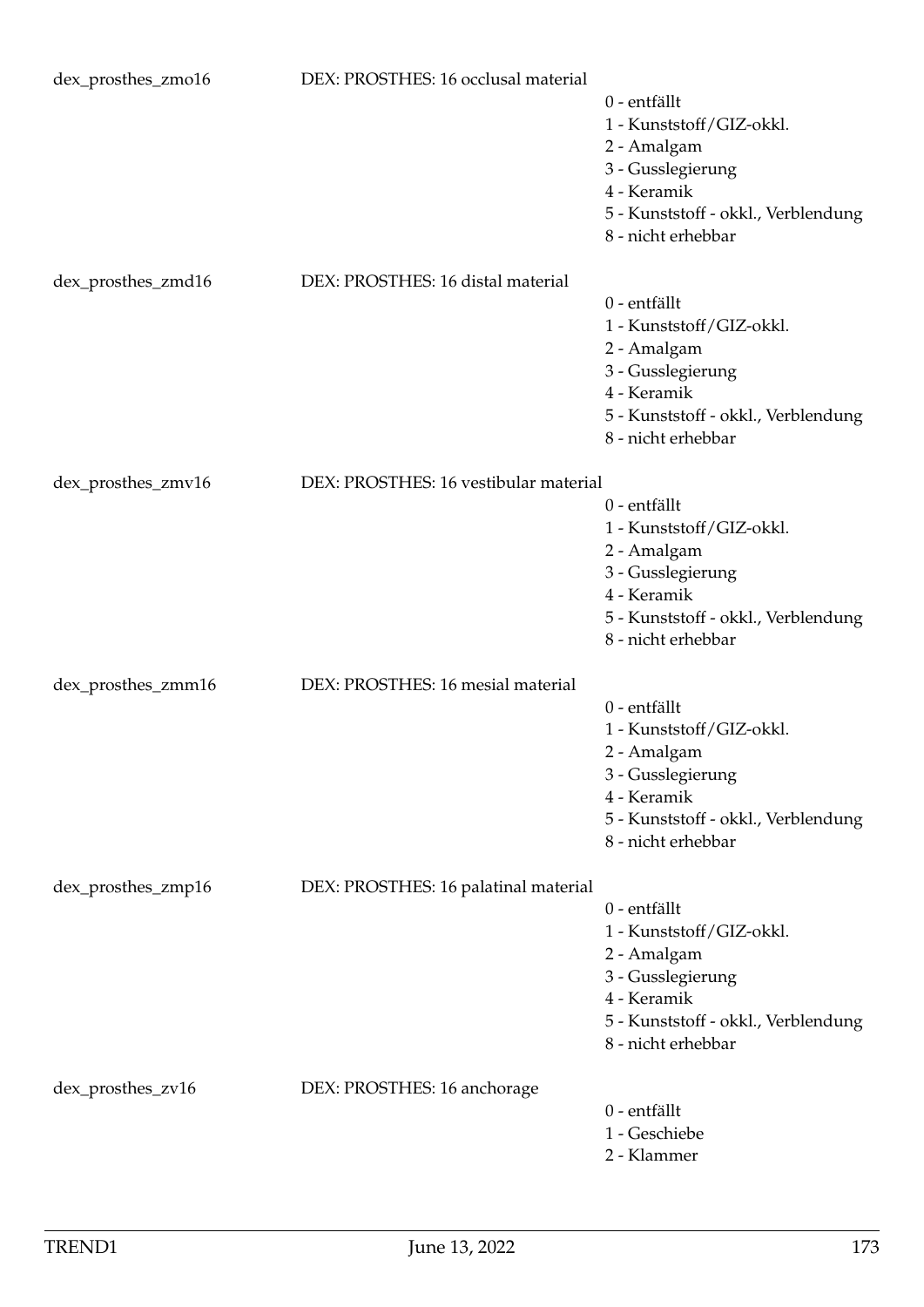|                    |                                       | 3 - Teleskop<br>4 - gebogenes Halteelement<br>8 - nicht erhebbar                                                                                                                                                                                                                                                                                                                                                                                                                                                                                        |
|--------------------|---------------------------------------|---------------------------------------------------------------------------------------------------------------------------------------------------------------------------------------------------------------------------------------------------------------------------------------------------------------------------------------------------------------------------------------------------------------------------------------------------------------------------------------------------------------------------------------------------------|
| dex_prosthes_zb15  | DEX: PROSTHES: 15 dental diagnostic   | 0 - Zahn ohne Befund<br>1 - Brückenglied<br>2 - Teilkrone<br>3 - Ersetzt<br>4 - Füllung<br>5 - Inlay<br>6 - Krone<br>7 - Lückenschluss<br>73 - teilw. Lückenschluss (1-3mm)<br>8 - Fehlt.<br>81 - teilret. Zahn.<br>9 - Implantat<br>10 - Einzelflächen nicht beurteilbar<br>11 - KURZPROGRAMM: Zahn nicht<br>vorhanden, nicht ersetzt<br>12 - KURZPROGRAMM: Zahn<br>vorhanden<br>13 - KURZPROGRAMM: Zahn ersetzt<br>(Brückenglied oder Prothesenzahn)<br>14 - KURZPROGRAMM: Implantat<br>98 - Nicht erhebbar<br>99 - KURZPROGRAMM: Nicht erheb-<br>bar |
| dex_prosthes_zmo15 | DEX: PROSTHES: 15 occlusal material   | 0 - entfällt<br>1 - Kunststoff/GIZ-okkl.<br>2 - Amalgam<br>3 - Gusslegierung<br>4 - Keramik<br>5 - Kunststoff - okkl., Verblendung<br>8 - nicht erhebbar                                                                                                                                                                                                                                                                                                                                                                                                |
| dex_prosthes_zmd15 | DEX: PROSTHES: 15 distal material     | 0 - entfällt<br>1 - Kunststoff/GIZ-okkl.<br>2 - Amalgam<br>3 - Gusslegierung<br>4 - Keramik<br>5 - Kunststoff - okkl., Verblendung<br>8 - nicht erhebbar                                                                                                                                                                                                                                                                                                                                                                                                |
| dex_prosthes_zmv15 | DEX: PROSTHES: 15 vestibular material | 0 - entfällt<br>1 - Kunststoff/GIZ-okkl.                                                                                                                                                                                                                                                                                                                                                                                                                                                                                                                |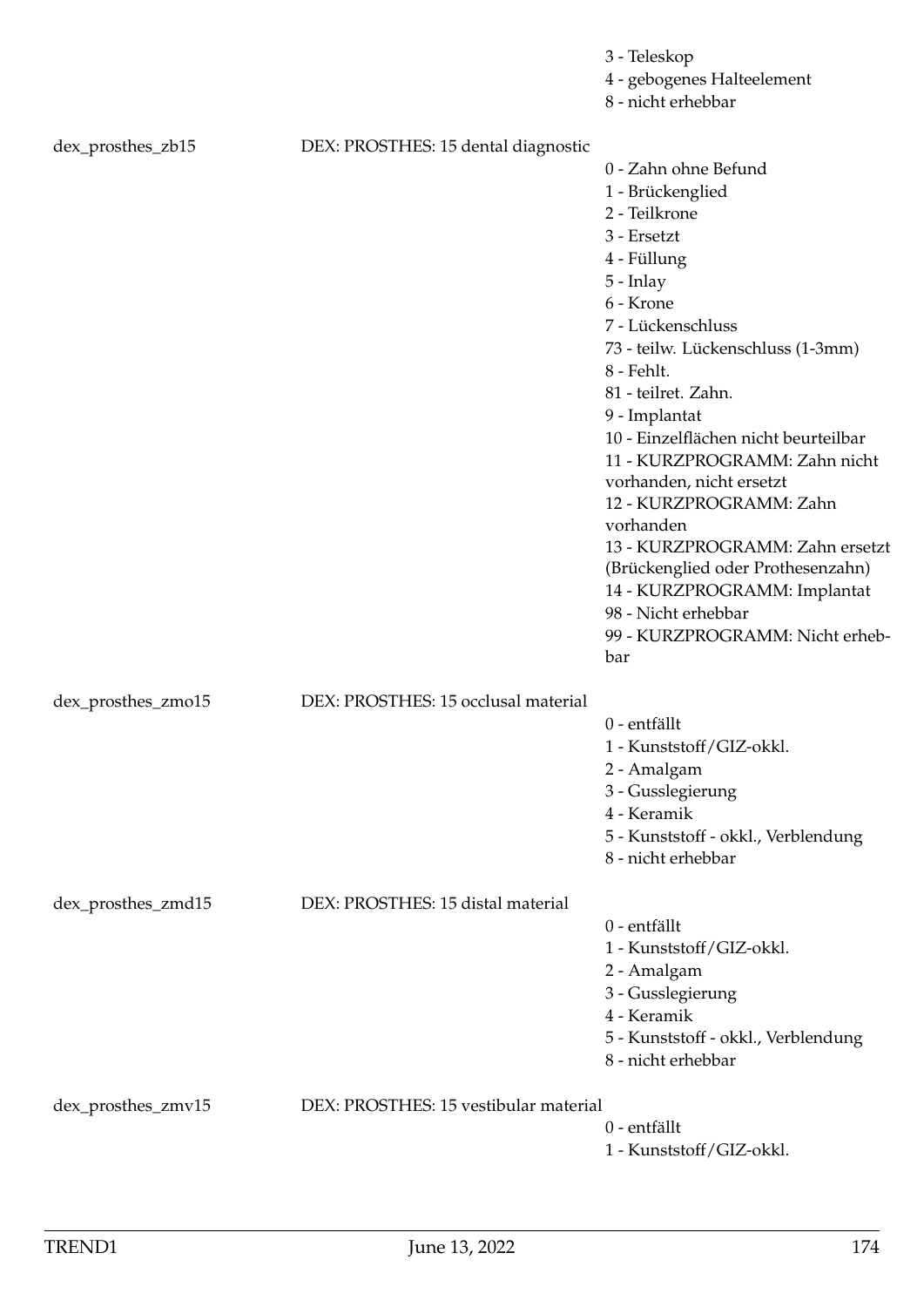|                    |                                      | 2 - Amalgam<br>3 - Gusslegierung<br>4 - Keramik<br>5 - Kunststoff - okkl., Verblendung<br>8 - nicht erhebbar                                                                                                                                                                                                                                                                   |
|--------------------|--------------------------------------|--------------------------------------------------------------------------------------------------------------------------------------------------------------------------------------------------------------------------------------------------------------------------------------------------------------------------------------------------------------------------------|
| dex_prosthes_zmm15 | DEX: PROSTHES: 15 mesial material    | 0 - entfällt<br>1 - Kunststoff/GIZ-okkl.<br>2 - Amalgam<br>3 - Gusslegierung<br>4 - Keramik<br>5 - Kunststoff - okkl., Verblendung<br>8 - nicht erhebbar                                                                                                                                                                                                                       |
| dex_prosthes_zmp15 | DEX: PROSTHES: 15 palatinal material | 0 - entfällt<br>1 - Kunststoff/GIZ-okkl.<br>2 - Amalgam<br>3 - Gusslegierung<br>4 - Keramik<br>5 - Kunststoff - okkl., Verblendung<br>8 - nicht erhebbar                                                                                                                                                                                                                       |
| dex_prosthes_zv15  | DEX: PROSTHES: 15 anchorage          | 0 - entfällt<br>1 - Geschiebe<br>2 - Klammer<br>3 - Teleskop<br>4 - gebogenes Halteelement<br>8 - nicht erhebbar                                                                                                                                                                                                                                                               |
| dex_prosthes_zb14  | DEX: PROSTHES: 14 dental diagnostic  | 0 - Zahn ohne Befund<br>1 - Brückenglied<br>2 - Teilkrone<br>3 - Ersetzt<br>4 - Füllung<br>5 - Inlay<br>6 - Krone<br>7 - Lückenschluss<br>73 - teilw. Lückenschluss (1-3mm)<br>8 - Fehlt.<br>81 - teilret. Zahn.<br>9 - Implantat<br>10 - Einzelflächen nicht beurteilbar<br>11 - KURZPROGRAMM: Zahn nicht<br>vorhanden, nicht ersetzt<br>12 - KURZPROGRAMM: Zahn<br>vorhanden |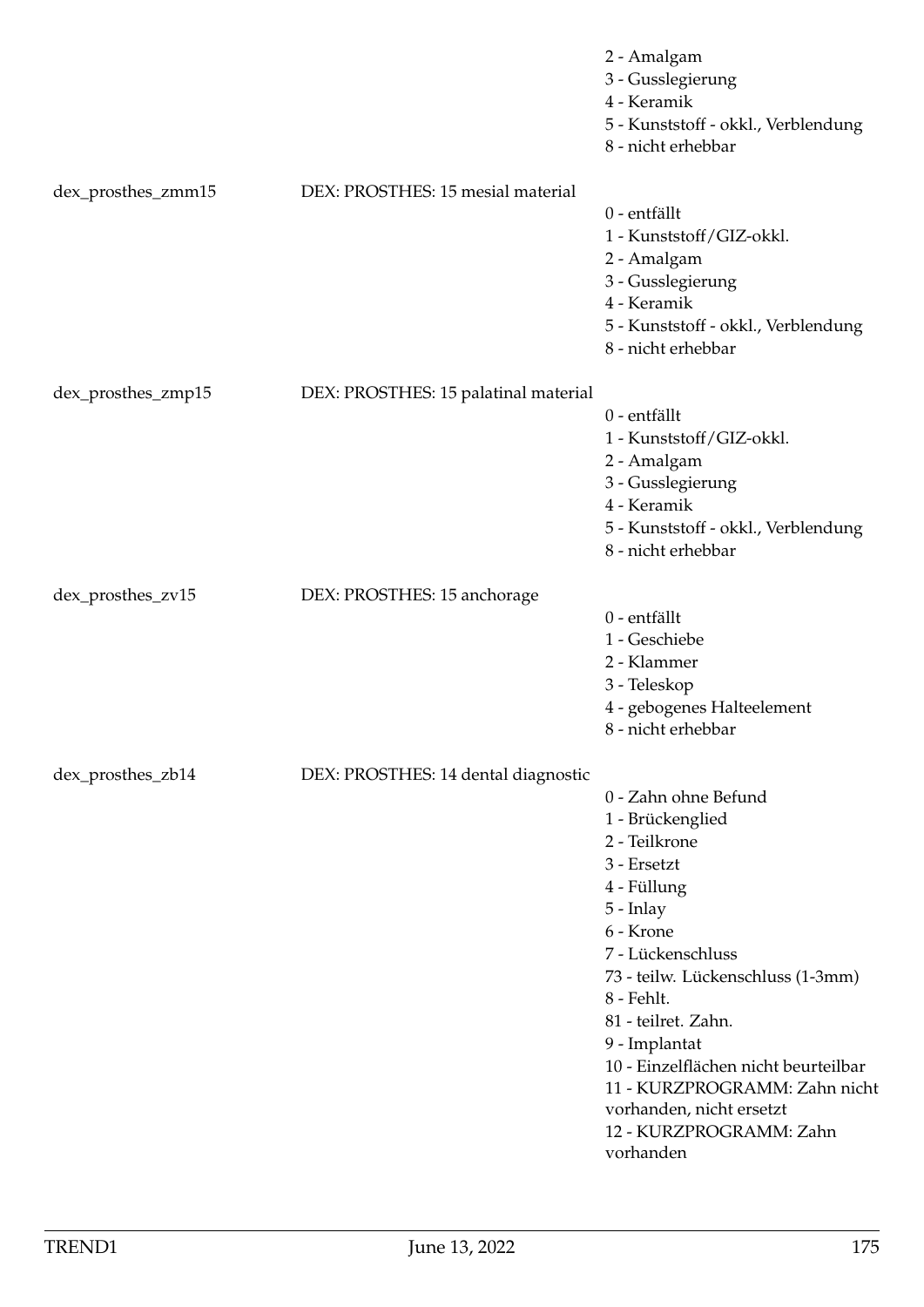|                    |                                       | 13 - KURZPROGRAMM: Zahn ersetzt<br>(Brückenglied oder Prothesenzahn)<br>14 - KURZPROGRAMM: Implantat<br>98 - Nicht erhebbar<br>99 - KURZPROGRAMM: Nicht erheb-<br>bar |
|--------------------|---------------------------------------|-----------------------------------------------------------------------------------------------------------------------------------------------------------------------|
| dex_prosthes_zmo14 | DEX: PROSTHES: 14 occlusal material   | 0 - entfällt<br>1 - Kunststoff/GIZ-okkl.<br>2 - Amalgam<br>3 - Gusslegierung<br>4 - Keramik<br>5 - Kunststoff - okkl., Verblendung<br>8 - nicht erhebbar              |
| dex_prosthes_zmd14 | DEX: PROSTHES: 14 distal material     | 0 - entfällt<br>1 - Kunststoff/GIZ-okkl.<br>2 - Amalgam<br>3 - Gusslegierung<br>4 - Keramik<br>5 - Kunststoff - okkl., Verblendung<br>8 - nicht erhebbar              |
| dex_prosthes_zmv14 | DEX: PROSTHES: 14 vestibular material | 0 - entfällt<br>1 - Kunststoff/GIZ-okkl.<br>2 - Amalgam<br>3 - Gusslegierung<br>4 - Keramik<br>5 - Kunststoff - okkl., Verblendung<br>8 - nicht erhebbar              |
| dex_prosthes_zmm14 | DEX: PROSTHES: 14 mesial material     | 0 - entfällt<br>1 - Kunststoff/GIZ-okkl.<br>2 - Amalgam<br>3 - Gusslegierung<br>4 - Keramik<br>5 - Kunststoff - okkl., Verblendung<br>8 - nicht erhebbar              |
| dex_prosthes_zmp14 | DEX: PROSTHES: 14 palatinal material  | 0 - entfällt<br>1 - Kunststoff/GIZ-okkl.<br>2 - Amalgam<br>3 - Gusslegierung<br>4 - Keramik<br>5 - Kunststoff - okkl., Verblendung                                    |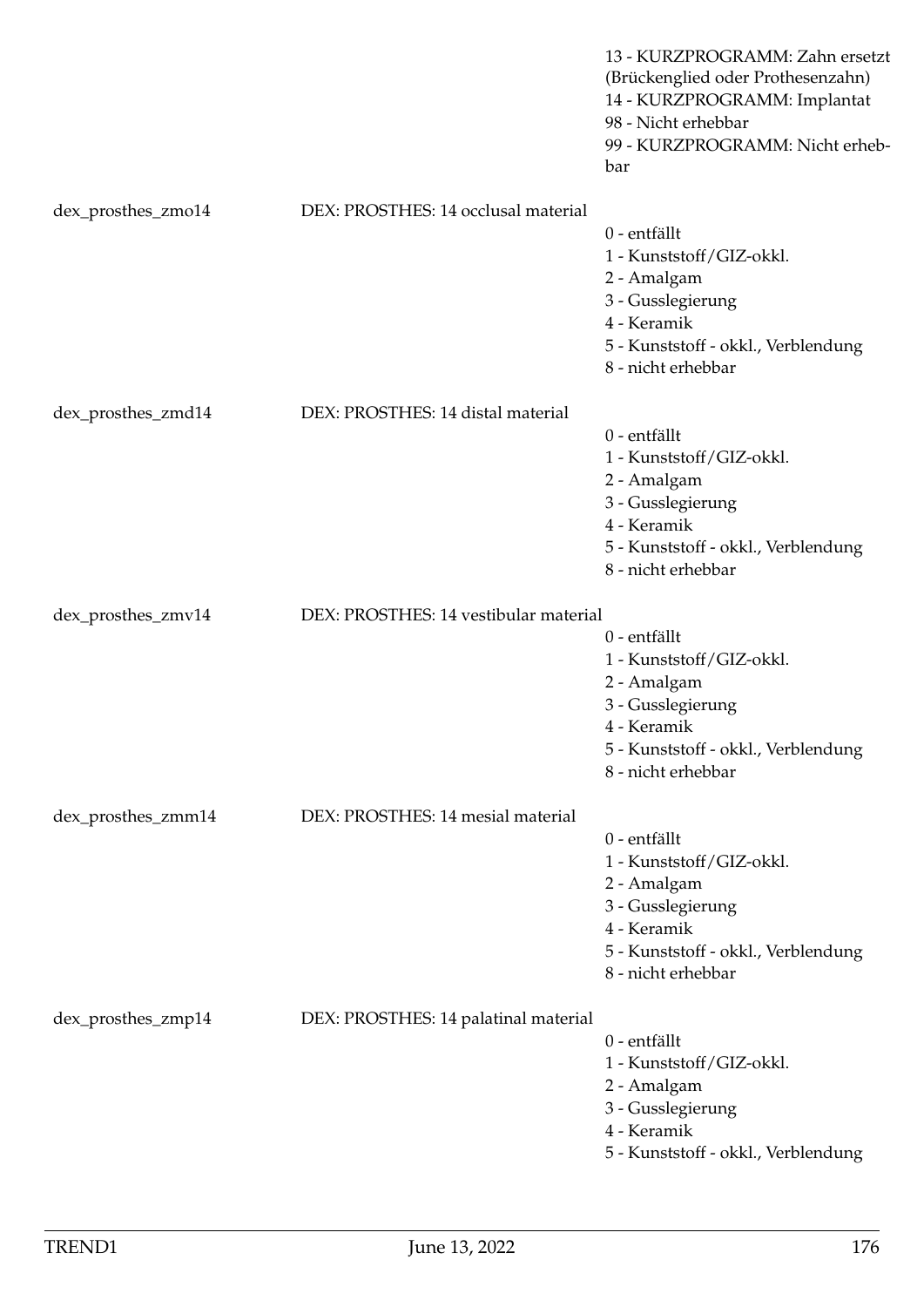|                    |                                       | 8 - nicht erhebbar                   |
|--------------------|---------------------------------------|--------------------------------------|
| dex_prosthes_zv14  | DEX: PROSTHES: 14 anchorage           |                                      |
|                    |                                       | 0 - entfällt                         |
|                    |                                       | 1 - Geschiebe                        |
|                    |                                       | 2 - Klammer                          |
|                    |                                       | 3 - Teleskop                         |
|                    |                                       | 4 - gebogenes Halteelement           |
|                    |                                       | 8 - nicht erhebbar                   |
| dex_prosthes_zb13  | DEX: PROSTHES: 13 dental diagnostic   |                                      |
|                    |                                       | 0 - Zahn ohne Befund                 |
|                    |                                       | 1 - Brückenglied                     |
|                    |                                       | 2 - Teilkrone                        |
|                    |                                       | 3 - Ersetzt                          |
|                    |                                       | 4 - Füllung                          |
|                    |                                       | 5 - Inlay                            |
|                    |                                       | 6 - Krone                            |
|                    |                                       | 7 - Lückenschluss                    |
|                    |                                       | 73 - teilw. Lückenschluss (1-3mm)    |
|                    |                                       | 8 - Fehlt.                           |
|                    |                                       | 81 - teilret. Zahn.                  |
|                    |                                       | 9 - Implantat                        |
|                    |                                       | 10 - Einzelflächen nicht beurteilbar |
|                    |                                       | 11 - KURZPROGRAMM: Zahn nicht        |
|                    |                                       | vorhanden, nicht ersetzt             |
|                    |                                       | 12 - KURZPROGRAMM: Zahn              |
|                    |                                       | vorhanden                            |
|                    |                                       | 13 - KURZPROGRAMM: Zahn ersetzt      |
|                    |                                       | (Brückenglied oder Prothesenzahn)    |
|                    |                                       | 14 - KURZPROGRAMM: Implantat         |
|                    |                                       | 98 - Nicht erhebbar                  |
|                    |                                       | 99 - KURZPROGRAMM: Nicht erheb-      |
|                    |                                       | bar                                  |
| dex_prosthes_zmd13 | DEX: PROSTHES: 13 distal material     |                                      |
|                    |                                       | 0 - entfällt                         |
|                    |                                       | 1 - Kunststoff/GIZ-okkl.             |
|                    |                                       | 2 - Amalgam                          |
|                    |                                       | 3 - Gusslegierung                    |
|                    |                                       | 4 - Keramik                          |
|                    |                                       | 5 - Kunststoff - okkl., Verblendung  |
|                    |                                       | 8 - nicht erhebbar                   |
| dex_prosthes_zmv13 | DEX: PROSTHES: 13 vestibular material |                                      |
|                    |                                       | 0 - entfällt                         |
|                    |                                       | 1 - Kunststoff/GIZ-okkl.             |
|                    |                                       | 2 - Amalgam                          |
|                    |                                       | 3 - Gusslegierung                    |
|                    |                                       | 4 - Keramik                          |
|                    |                                       |                                      |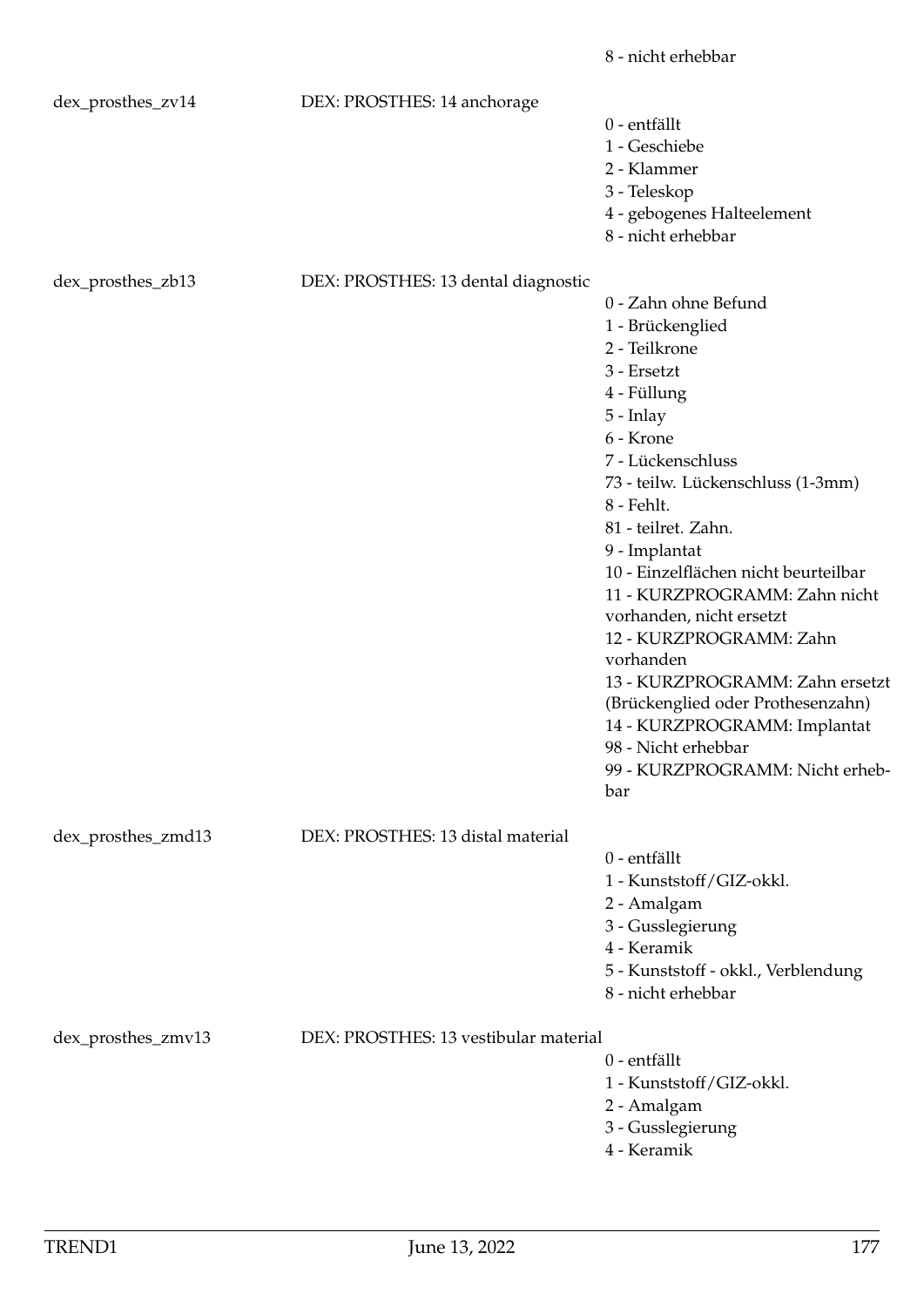|                    |                                      | 5 - Kunststoff - okkl., Verblendung<br>8 - nicht erhebbar                                                                                                                                                                                                                                                                                                                                                                                                                              |
|--------------------|--------------------------------------|----------------------------------------------------------------------------------------------------------------------------------------------------------------------------------------------------------------------------------------------------------------------------------------------------------------------------------------------------------------------------------------------------------------------------------------------------------------------------------------|
| dex_prosthes_zmm13 | DEX: PROSTHES: 13 mesial material    | 0 - entfällt<br>1 - Kunststoff/GIZ-okkl.<br>2 - Amalgam<br>3 - Gusslegierung<br>4 - Keramik<br>5 - Kunststoff - okkl., Verblendung<br>8 - nicht erhebbar                                                                                                                                                                                                                                                                                                                               |
| dex_prosthes_zmp13 | DEX: PROSTHES: 13 palatinal material | 0 - entfällt<br>1 - Kunststoff/GIZ-okkl.<br>2 - Amalgam<br>3 - Gusslegierung<br>4 - Keramik<br>5 - Kunststoff - okkl., Verblendung<br>8 - nicht erhebbar                                                                                                                                                                                                                                                                                                                               |
| dex_prosthes_zv13  | DEX: PROSTHES: 13 anchorage          | 0 - entfällt<br>1 - Geschiebe<br>2 - Klammer<br>3 - Teleskop<br>4 - gebogenes Halteelement<br>8 - nicht erhebbar                                                                                                                                                                                                                                                                                                                                                                       |
| dex_prosthes_zb12  | DEX: PROSTHES: 12 dental diagnostic  | 0 - Zahn ohne Befund<br>1 - Brückenglied<br>2 - Teilkrone<br>3 - Ersetzt<br>4 - Füllung<br>5 - Inlay<br>6 - Krone<br>7 - Lückenschluss<br>73 - teilw. Lückenschluss (1-3mm)<br>8 - Fehlt.<br>81 - teilret. Zahn.<br>9 - Implantat<br>10 - Einzelflächen nicht beurteilbar<br>11 - KURZPROGRAMM: Zahn nicht<br>vorhanden, nicht ersetzt<br>12 - KURZPROGRAMM: Zahn<br>vorhanden<br>13 - KURZPROGRAMM: Zahn ersetzt<br>(Brückenglied oder Prothesenzahn)<br>14 - KURZPROGRAMM: Implantat |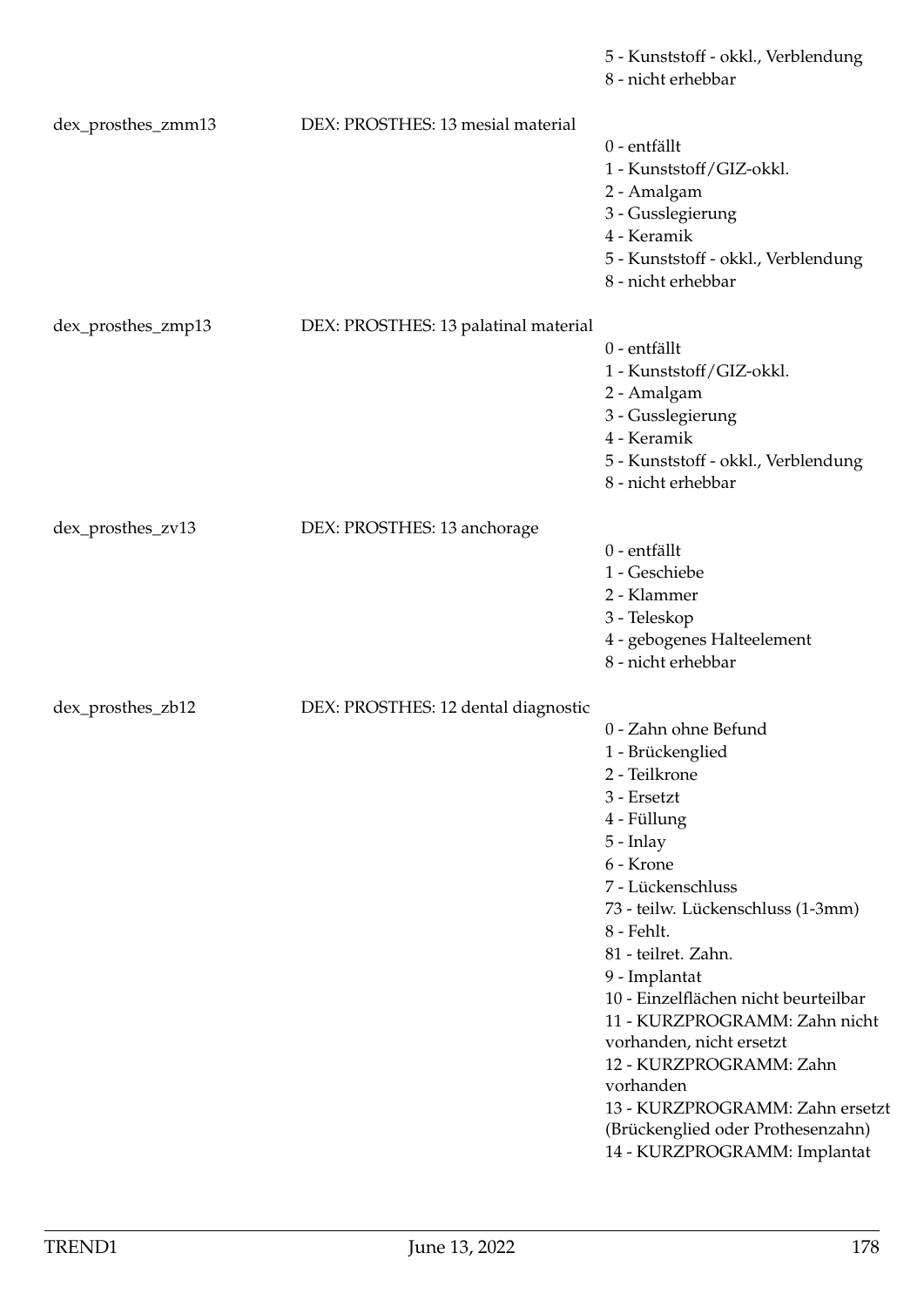|                    |                                       | 98 - Nicht erhebbar<br>99 - KURZPROGRAMM: Nicht erheb-<br>bar                                                                                            |
|--------------------|---------------------------------------|----------------------------------------------------------------------------------------------------------------------------------------------------------|
| dex_prosthes_zmd12 | DEX: PROSTHES: 12 distal material     |                                                                                                                                                          |
|                    |                                       | 0 - entfällt<br>1 - Kunststoff/GIZ-okkl.<br>2 - Amalgam<br>3 - Gusslegierung<br>4 - Keramik<br>5 - Kunststoff - okkl., Verblendung<br>8 - nicht erhebbar |
| dex_prosthes_zmv12 | DEX: PROSTHES: 12 vestibular material |                                                                                                                                                          |
|                    |                                       | 0 - entfällt<br>1 - Kunststoff/GIZ-okkl.<br>2 - Amalgam<br>3 - Gusslegierung<br>4 - Keramik<br>5 - Kunststoff - okkl., Verblendung<br>8 - nicht erhebbar |
| dex_prosthes_zmm12 | DEX: PROSTHES: 12 mesial material     | 0 - entfällt<br>1 - Kunststoff/GIZ-okkl.<br>2 - Amalgam<br>3 - Gusslegierung<br>4 - Keramik<br>5 - Kunststoff - okkl., Verblendung<br>8 - nicht erhebbar |
| dex_prosthes_zmp12 | DEX: PROSTHES: 12 palatinal material  |                                                                                                                                                          |
|                    |                                       | 0 - entfällt<br>1 - Kunststoff/GIZ-okkl.<br>2 - Amalgam<br>3 - Gusslegierung<br>4 - Keramik<br>5 - Kunststoff - okkl., Verblendung<br>8 - nicht erhebbar |
| dex_prosthes_zv12  | DEX: PROSTHES: 12 anchorage           | 0 - entfällt<br>1 - Geschiebe<br>2 - Klammer<br>3 - Teleskop<br>4 - gebogenes Halteelement<br>8 - nicht erhebbar                                         |
| dex_prosthes_zb11  | DEX: PROSTHES: 11 dental diagnostic   | 0 - Zahn ohne Befund                                                                                                                                     |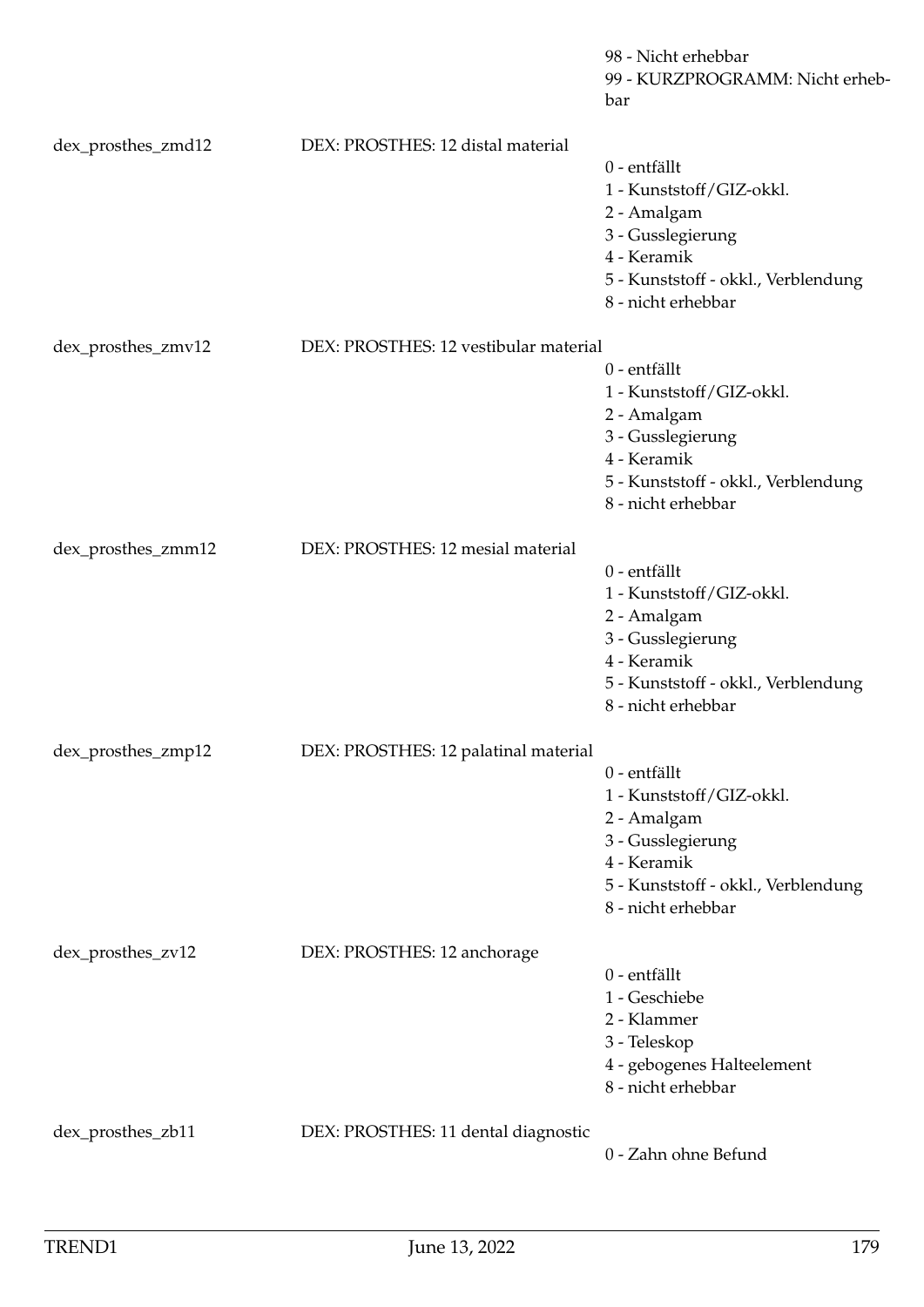|                    |                                       | 1 - Brückenglied<br>2 - Teilkrone<br>3 - Ersetzt<br>4 - Füllung<br>5 - Inlay<br>6 - Krone<br>7 - Lückenschluss<br>73 - teilw. Lückenschluss (1-3mm)<br>8 - Fehlt.<br>81 - teilret. Zahn.<br>9 - Implantat<br>10 - Einzelflächen nicht beurteilbar<br>11 - KURZPROGRAMM: Zahn nicht<br>vorhanden, nicht ersetzt<br>12 - KURZPROGRAMM: Zahn<br>vorhanden<br>13 - KURZPROGRAMM: Zahn ersetzt |
|--------------------|---------------------------------------|-------------------------------------------------------------------------------------------------------------------------------------------------------------------------------------------------------------------------------------------------------------------------------------------------------------------------------------------------------------------------------------------|
|                    |                                       | (Brückenglied oder Prothesenzahn)<br>14 - KURZPROGRAMM: Implantat<br>98 - Nicht erhebbar<br>99 - KURZPROGRAMM: Nicht erheb-<br>bar                                                                                                                                                                                                                                                        |
| dex_prosthes_zmd11 | DEX: PROSTHES: 11 distal material     | 0 - entfällt<br>1 - Kunststoff/GIZ-okkl.<br>2 - Amalgam<br>3 - Gusslegierung<br>4 - Keramik<br>5 - Kunststoff - okkl., Verblendung<br>8 - nicht erhebbar                                                                                                                                                                                                                                  |
| dex_prosthes_zmv11 | DEX: PROSTHES: 11 vestibular material | 0 - entfällt<br>1 - Kunststoff/GIZ-okkl.<br>2 - Amalgam<br>3 - Gusslegierung<br>4 - Keramik<br>5 - Kunststoff - okkl., Verblendung<br>8 - nicht erhebbar                                                                                                                                                                                                                                  |
| dex_prosthes_zmm11 | DEX: PROSTHES: 11 mesial material     | 0 - entfällt<br>1 - Kunststoff/GIZ-okkl.<br>2 - Amalgam<br>3 - Gusslegierung<br>4 - Keramik<br>5 - Kunststoff - okkl., Verblendung<br>8 - nicht erhebbar                                                                                                                                                                                                                                  |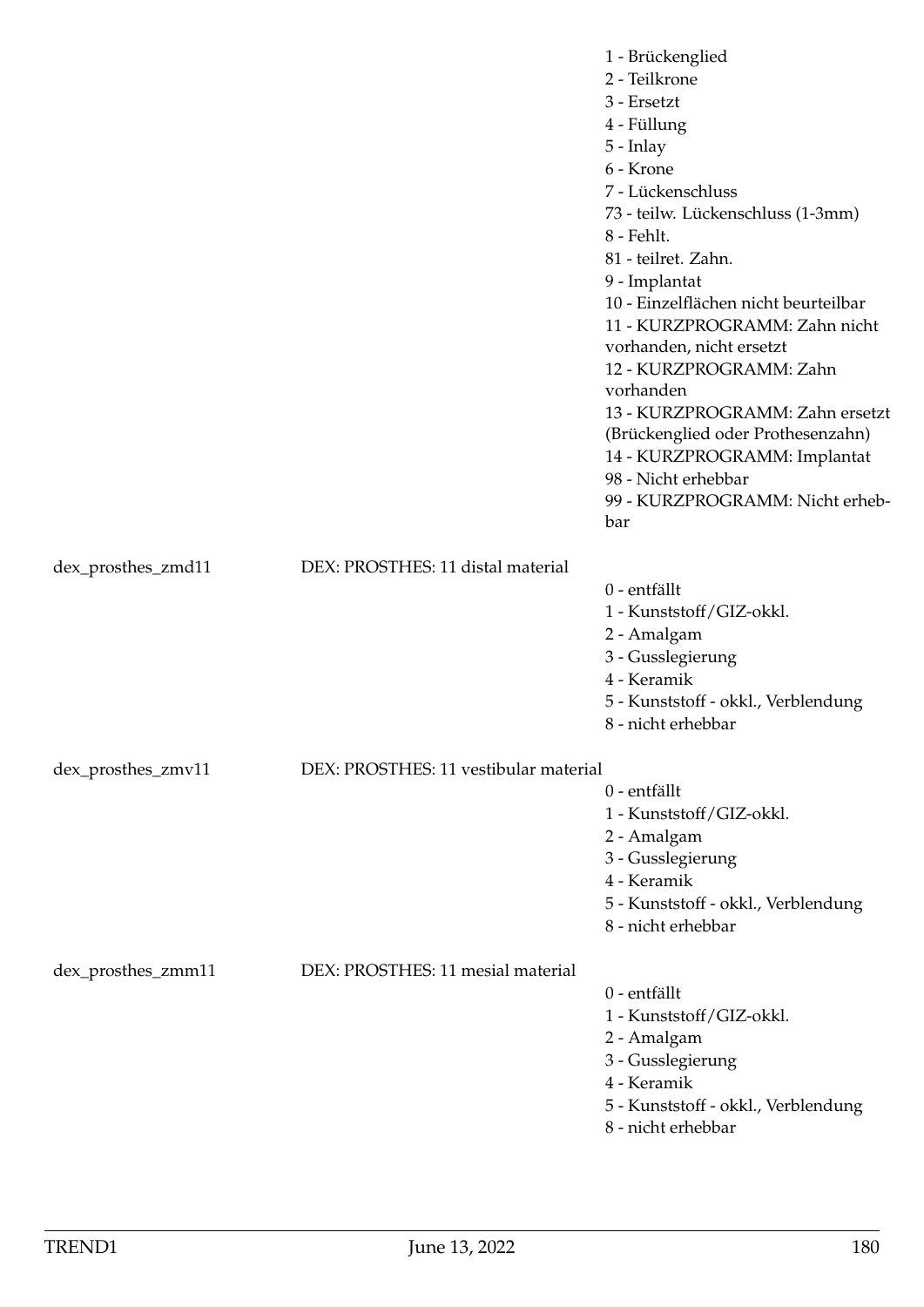| dex_prosthes_zmp11 | DEX: PROSTHES: 11 palatinal material | 0 - entfällt<br>1 - Kunststoff/GIZ-okkl.<br>2 - Amalgam<br>3 - Gusslegierung<br>4 - Keramik<br>5 - Kunststoff - okkl., Verblendung<br>8 - nicht erhebbar                                                                                                                                                                                                                                                                                                                                                                                                |
|--------------------|--------------------------------------|---------------------------------------------------------------------------------------------------------------------------------------------------------------------------------------------------------------------------------------------------------------------------------------------------------------------------------------------------------------------------------------------------------------------------------------------------------------------------------------------------------------------------------------------------------|
| dex_prosthes_zv11  | DEX: PROSTHES: 11 anchorage          | 0 - entfällt<br>1 - Geschiebe<br>2 - Klammer<br>3 - Teleskop<br>4 - gebogenes Halteelement<br>8 - nicht erhebbar                                                                                                                                                                                                                                                                                                                                                                                                                                        |
| dex_prosthes_zb21  | DEX: PROSTHES: 21 dental diagnostic  | 0 - Zahn ohne Befund<br>1 - Brückenglied<br>2 - Teilkrone<br>3 - Ersetzt<br>4 - Füllung<br>5 - Inlay<br>6 - Krone<br>7 - Lückenschluss<br>73 - teilw. Lückenschluss (1-3mm)<br>8 - Fehlt.<br>81 - teilret. Zahn.<br>9 - Implantat<br>10 - Einzelflächen nicht beurteilbar<br>11 - KURZPROGRAMM: Zahn nicht<br>vorhanden, nicht ersetzt<br>12 - KURZPROGRAMM: Zahn<br>vorhanden<br>13 - KURZPROGRAMM: Zahn ersetzt<br>(Brückenglied oder Prothesenzahn)<br>14 - KURZPROGRAMM: Implantat<br>98 - Nicht erhebbar<br>99 - KURZPROGRAMM: Nicht erheb-<br>bar |
| dex_prosthes_zmd21 | DEX: PROSTHES: 21 distal material    | 0 - entfällt<br>1 - Kunststoff/GIZ-okkl.<br>2 - Amalgam<br>3 - Gusslegierung<br>4 - Keramik<br>5 - Kunststoff - okkl., Verblendung<br>8 - nicht erhebbar                                                                                                                                                                                                                                                                                                                                                                                                |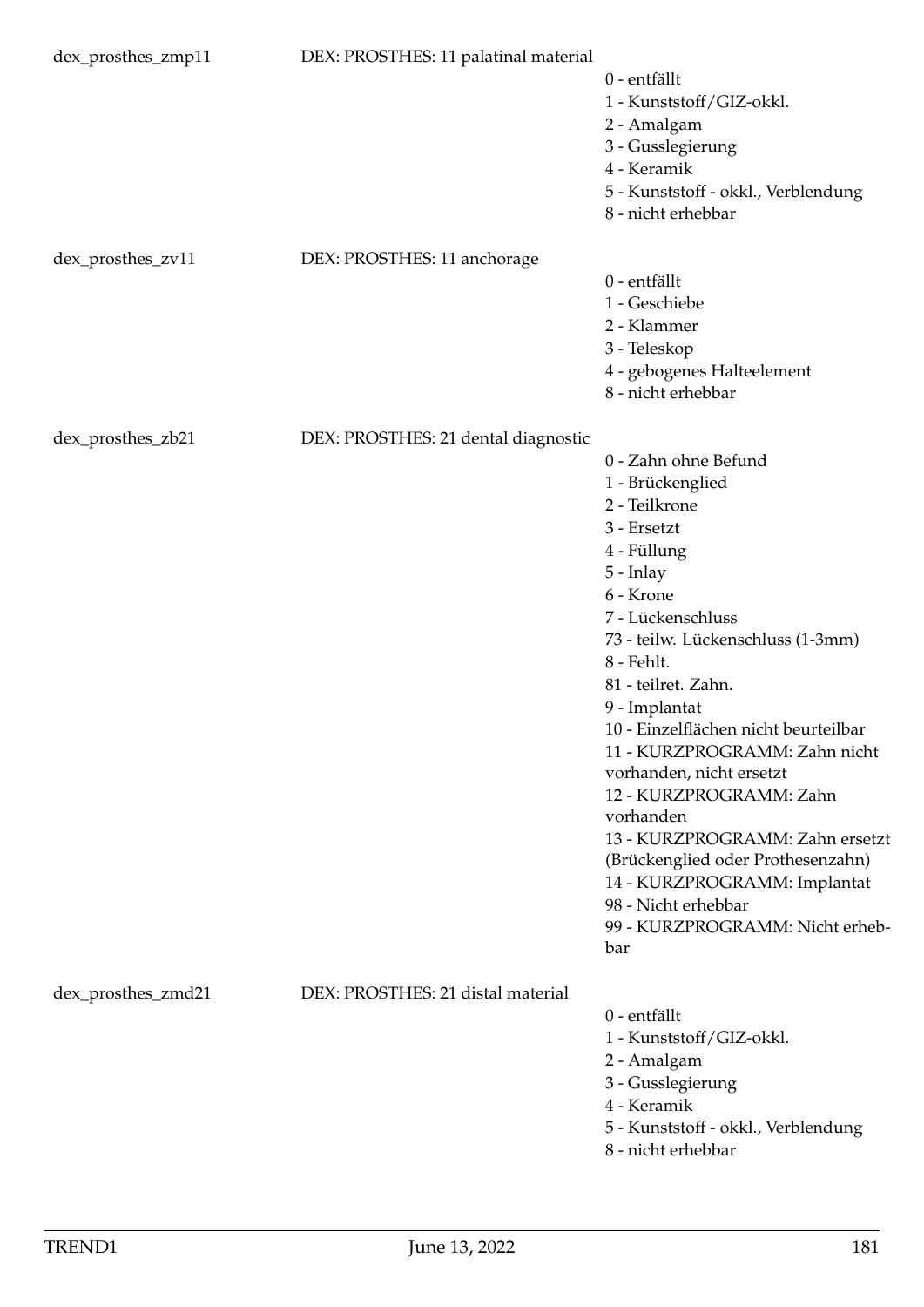| dex_prosthes_zmv21 | DEX: PROSTHES: 21 vestibular material | 0 - entfällt<br>1 - Kunststoff/GIZ-okkl.<br>2 - Amalgam<br>3 - Gusslegierung<br>4 - Keramik<br>5 - Kunststoff - okkl., Verblendung<br>8 - nicht erhebbar                                                                                                                  |
|--------------------|---------------------------------------|---------------------------------------------------------------------------------------------------------------------------------------------------------------------------------------------------------------------------------------------------------------------------|
| dex_prosthes_zmm21 | DEX: PROSTHES: 21 mesial material     | 0 - entfällt<br>1 - Kunststoff/GIZ-okkl.<br>2 - Amalgam<br>3 - Gusslegierung<br>4 - Keramik<br>5 - Kunststoff - okkl., Verblendung<br>8 - nicht erhebbar                                                                                                                  |
| dex_prosthes_zmp21 | DEX: PROSTHES: 21 palatinal material  | 0 - entfällt<br>1 - Kunststoff/GIZ-okkl.<br>2 - Amalgam<br>3 - Gusslegierung<br>4 - Keramik<br>5 - Kunststoff - okkl., Verblendung<br>8 - nicht erhebbar                                                                                                                  |
| dex_prosthes_zv21  | DEX: PROSTHES: 21 anchorage           | 0 - entfällt<br>1 - Geschiebe<br>2 - Klammer<br>3 - Teleskop<br>4 - gebogenes Halteelement<br>8 - nicht erhebbar                                                                                                                                                          |
| dex_prosthes_zb22  | DEX: PROSTHES: 22 dental diagnostic   | 0 - Zahn ohne Befund<br>1 - Brückenglied<br>2 - Teilkrone<br>3 - Ersetzt<br>4 - Füllung<br>5 - Inlay<br>6 - Krone<br>7 - Lückenschluss<br>73 - teilw. Lückenschluss (1-3mm)<br>8 - Fehlt.<br>81 - teilret. Zahn.<br>9 - Implantat<br>10 - Einzelflächen nicht beurteilbar |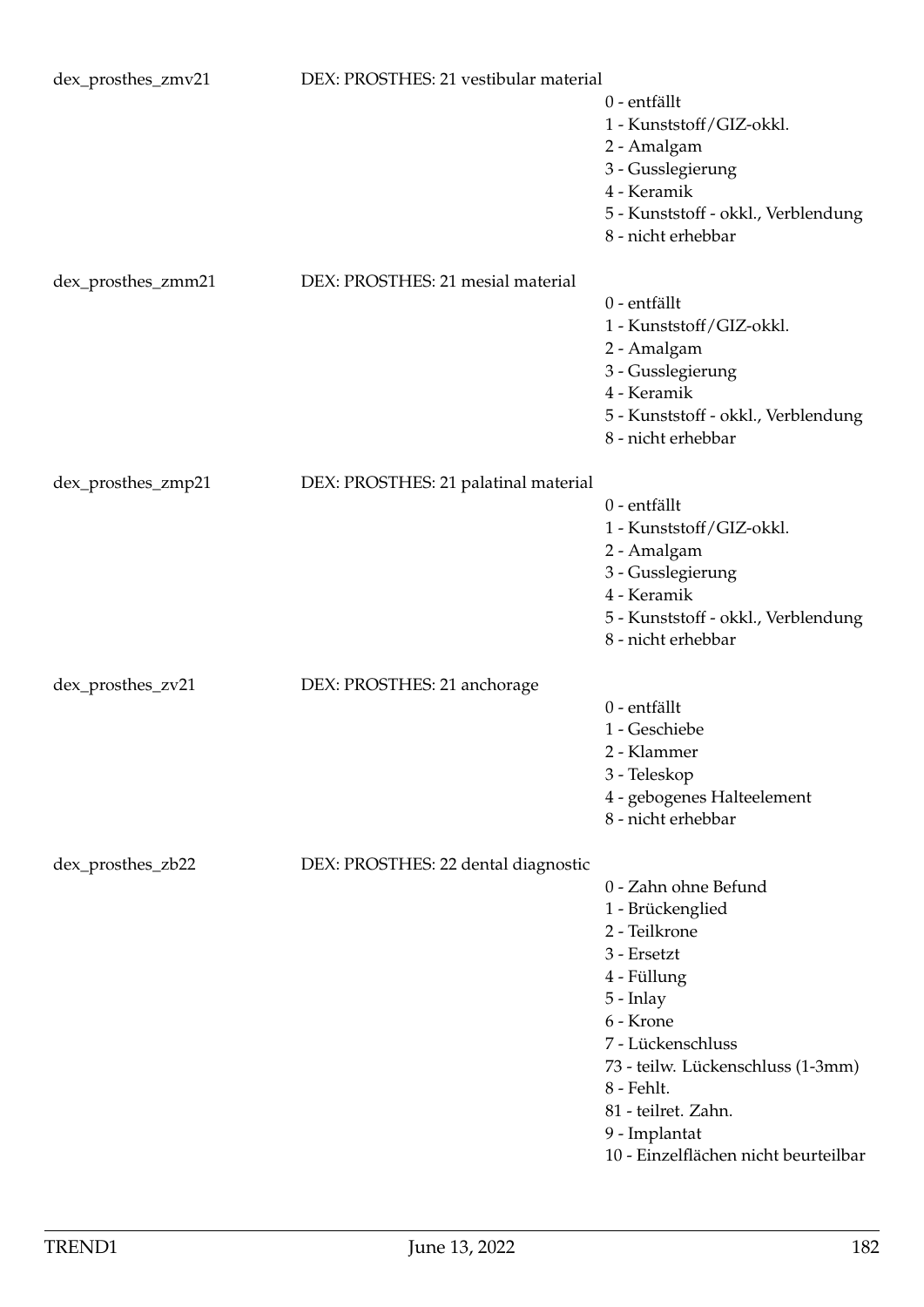|                    |                                       | 11 - KURZPROGRAMM: Zahn nicht<br>vorhanden, nicht ersetzt<br>12 - KURZPROGRAMM: Zahn<br>vorhanden<br>13 - KURZPROGRAMM: Zahn ersetzt<br>(Brückenglied oder Prothesenzahn)<br>14 - KURZPROGRAMM: Implantat<br>98 - Nicht erhebbar<br>99 - KURZPROGRAMM: Nicht erheb-<br>bar |
|--------------------|---------------------------------------|----------------------------------------------------------------------------------------------------------------------------------------------------------------------------------------------------------------------------------------------------------------------------|
| dex_prosthes_zmd22 | DEX: PROSTHES: 22 distal material     |                                                                                                                                                                                                                                                                            |
|                    |                                       | 0 - entfällt<br>1 - Kunststoff/GIZ-okkl.<br>2 - Amalgam<br>3 - Gusslegierung<br>4 - Keramik<br>5 - Kunststoff - okkl., Verblendung                                                                                                                                         |
|                    |                                       | 8 - nicht erhebbar                                                                                                                                                                                                                                                         |
| dex_prosthes_zmv22 | DEX: PROSTHES: 22 vestibular material | 0 - entfällt<br>1 - Kunststoff/GIZ-okkl.<br>2 - Amalgam<br>3 - Gusslegierung<br>4 - Keramik<br>5 - Kunststoff - okkl., Verblendung<br>8 - nicht erhebbar                                                                                                                   |
| dex_prosthes_zmm22 | DEX: PROSTHES: 22 mesial material     | 0 - entfällt<br>1 - Kunststoff/GIZ-okkl.<br>2 - Amalgam<br>3 - Gusslegierung<br>4 - Keramik<br>5 - Kunststoff - okkl., Verblendung<br>8 - nicht erhebbar                                                                                                                   |
| dex_prosthes_zmp22 | DEX: PROSTHES: 22 palatinal material  | 0 - entfällt<br>1 - Kunststoff/GIZ-okkl.<br>2 - Amalgam<br>3 - Gusslegierung<br>4 - Keramik<br>5 - Kunststoff - okkl., Verblendung<br>8 - nicht erhebbar                                                                                                                   |
| dex_prosthes_zv22  | DEX: PROSTHES: 22 anchorage           | 0 - entfällt<br>1 - Geschiebe                                                                                                                                                                                                                                              |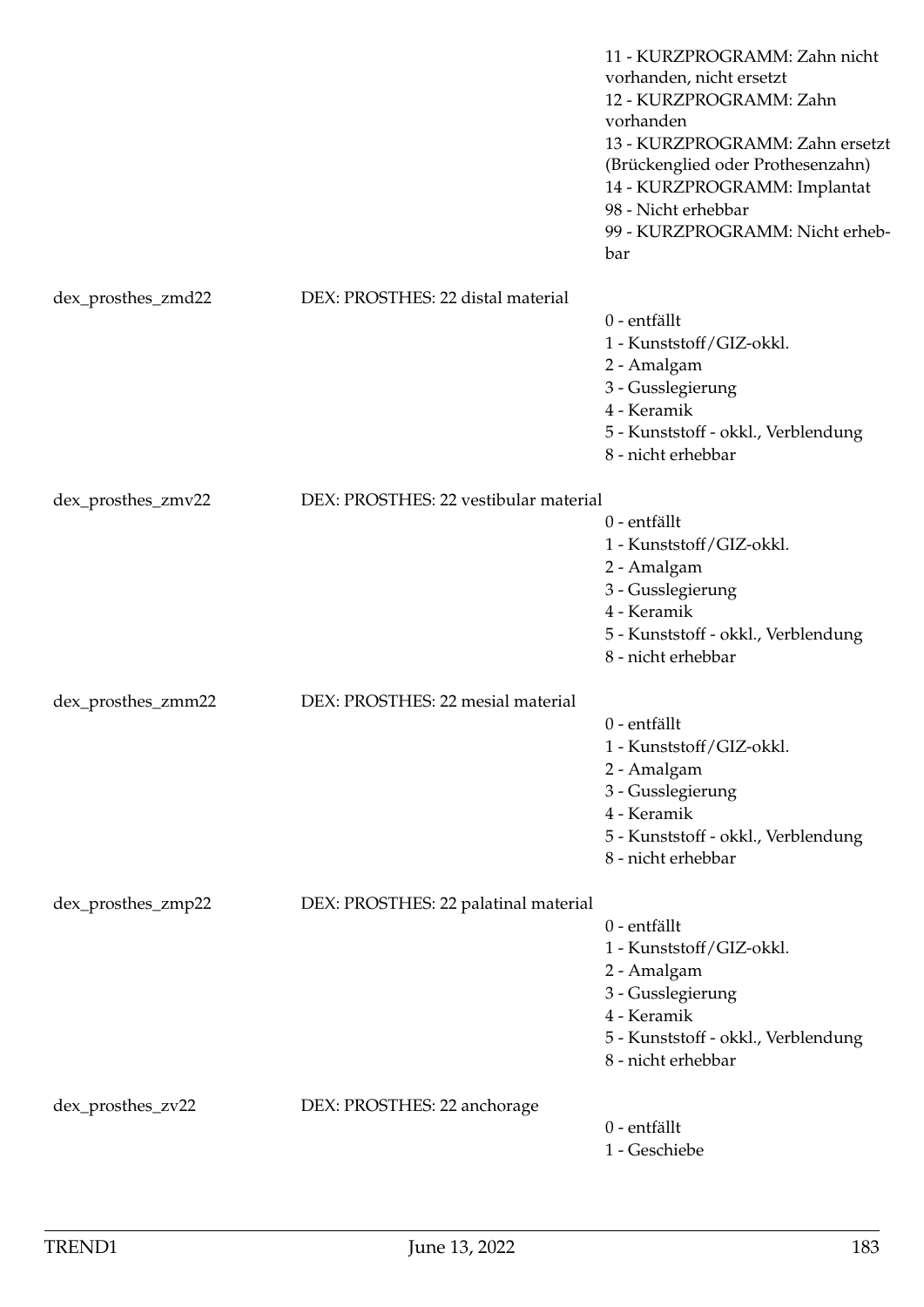|                    |                                       | 2 - Klammer                          |
|--------------------|---------------------------------------|--------------------------------------|
|                    |                                       | 3 - Teleskop                         |
|                    |                                       | 4 - gebogenes Halteelement           |
|                    |                                       | 8 - nicht erhebbar                   |
|                    |                                       |                                      |
| dex_prosthes_zb23  | DEX: PROSTHES: 23 dental diagnostic   |                                      |
|                    |                                       | 0 - Zahn ohne Befund                 |
|                    |                                       | 1 - Brückenglied                     |
|                    |                                       | 2 - Teilkrone                        |
|                    |                                       | 3 - Ersetzt                          |
|                    |                                       | 4 - Füllung                          |
|                    |                                       | $5$ - Inlay                          |
|                    |                                       | 6 - Krone                            |
|                    |                                       | 7 - Lückenschluss                    |
|                    |                                       | 73 - teilw. Lückenschluss (1-3mm)    |
|                    |                                       | 8 - Fehlt.                           |
|                    |                                       | 81 - teilret. Zahn.                  |
|                    |                                       | 9 - Implantat                        |
|                    |                                       | 10 - Einzelflächen nicht beurteilbar |
|                    |                                       | 11 - KURZPROGRAMM: Zahn nicht        |
|                    |                                       | vorhanden, nicht ersetzt             |
|                    |                                       | 12 - KURZPROGRAMM: Zahn              |
|                    |                                       | vorhanden                            |
|                    |                                       | 13 - KURZPROGRAMM: Zahn ersetzt      |
|                    |                                       |                                      |
|                    |                                       | (Brückenglied oder Prothesenzahn)    |
|                    |                                       | 14 - KURZPROGRAMM: Implantat         |
|                    |                                       | 98 - Nicht erhebbar                  |
|                    |                                       | 99 - KURZPROGRAMM: Nicht erheb-      |
|                    |                                       | bar                                  |
|                    |                                       |                                      |
| dex_prosthes_zmd23 | DEX: PROSTHES: 23 distal material     |                                      |
|                    |                                       | 0 - entfällt                         |
|                    |                                       | 1 - Kunststoff/GIZ-okkl.             |
|                    |                                       | 2 - Amalgam                          |
|                    |                                       | 3 - Gusslegierung                    |
|                    |                                       | 4 - Keramik                          |
|                    |                                       | 5 - Kunststoff - okkl., Verblendung  |
|                    |                                       | 8 - nicht erhebbar                   |
|                    |                                       |                                      |
| dex_prosthes_zmv23 | DEX: PROSTHES: 23 vestibular material |                                      |
|                    |                                       | 0 - entfällt                         |
|                    |                                       | 1 - Kunststoff/GIZ-okkl.             |
|                    |                                       | 2 - Amalgam                          |
|                    |                                       | 3 - Gusslegierung                    |
|                    |                                       | 4 - Keramik                          |
|                    |                                       | 5 - Kunststoff - okkl., Verblendung  |
|                    |                                       | 8 - nicht erhebbar                   |
|                    |                                       |                                      |
| dex_prosthes_zmm23 | DEX: PROSTHES: 23 mesial material     |                                      |
|                    |                                       | 0 - entfällt                         |
|                    |                                       |                                      |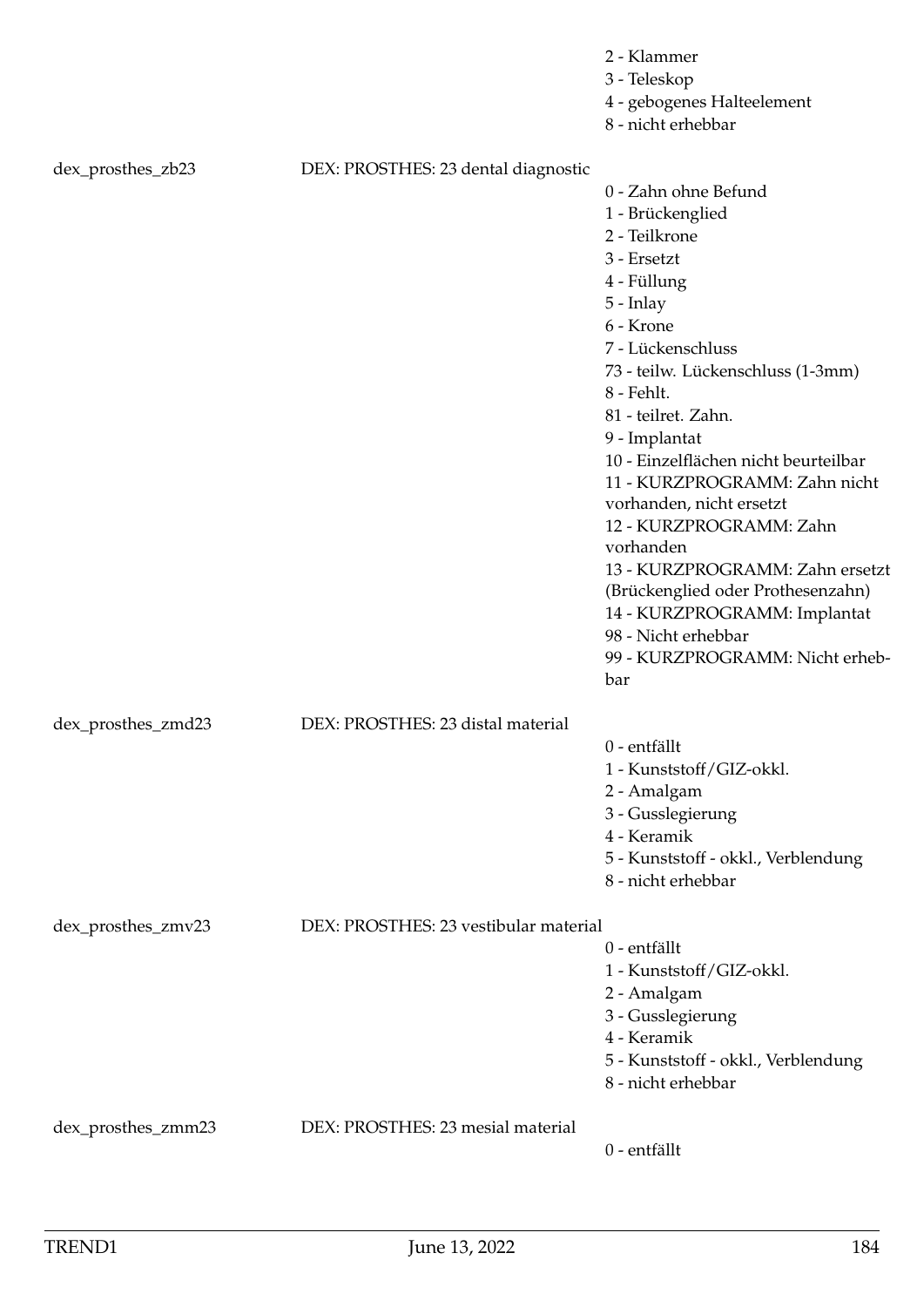|                    |                                      | 1 - Kunststoff/GIZ-okkl.<br>2 - Amalgam<br>3 - Gusslegierung<br>4 - Keramik<br>5 - Kunststoff - okkl., Verblendung<br>8 - nicht erhebbar                                                                                                                                                                                                                                                                                                                                                                                                                  |
|--------------------|--------------------------------------|-----------------------------------------------------------------------------------------------------------------------------------------------------------------------------------------------------------------------------------------------------------------------------------------------------------------------------------------------------------------------------------------------------------------------------------------------------------------------------------------------------------------------------------------------------------|
| dex_prosthes_zmp23 | DEX: PROSTHES: 23 palatinal material | 0 - entfällt<br>1 - Kunststoff/GIZ-okkl.<br>2 - Amalgam<br>3 - Gusslegierung<br>4 - Keramik<br>5 - Kunststoff - okkl., Verblendung<br>8 - nicht erhebbar                                                                                                                                                                                                                                                                                                                                                                                                  |
| dex_prosthes_zv23  | DEX: PROSTHES: 23 anchorage          | 0 - entfällt<br>1 - Geschiebe<br>2 - Klammer<br>3 - Teleskop<br>4 - gebogenes Halteelement<br>8 - nicht erhebbar                                                                                                                                                                                                                                                                                                                                                                                                                                          |
| dex_prosthes_zb24  | DEX: PROSTHES: 24 dental diagnostic  | 0 - Zahn ohne Befund<br>1 - Brückenglied<br>2 - Teilkrone<br>3 - Ersetzt<br>4 - Füllung<br>$5$ - Inlay<br>6 - Krone<br>7 - Lückenschluss<br>73 - teilw. Lückenschluss (1-3mm)<br>8 - Fehlt.<br>81 - teilret. Zahn.<br>9 - Implantat<br>10 - Einzelflächen nicht beurteilbar<br>11 - KURZPROGRAMM: Zahn nicht<br>vorhanden, nicht ersetzt<br>12 - KURZPROGRAMM: Zahn<br>vorhanden<br>13 - KURZPROGRAMM: Zahn ersetzt<br>(Brückenglied oder Prothesenzahn)<br>14 - KURZPROGRAMM: Implantat<br>98 - Nicht erhebbar<br>99 - KURZPROGRAMM: Nicht erheb-<br>bar |

dex\_prosthes\_zmo24 DEX: PROSTHES: 24 occlusal material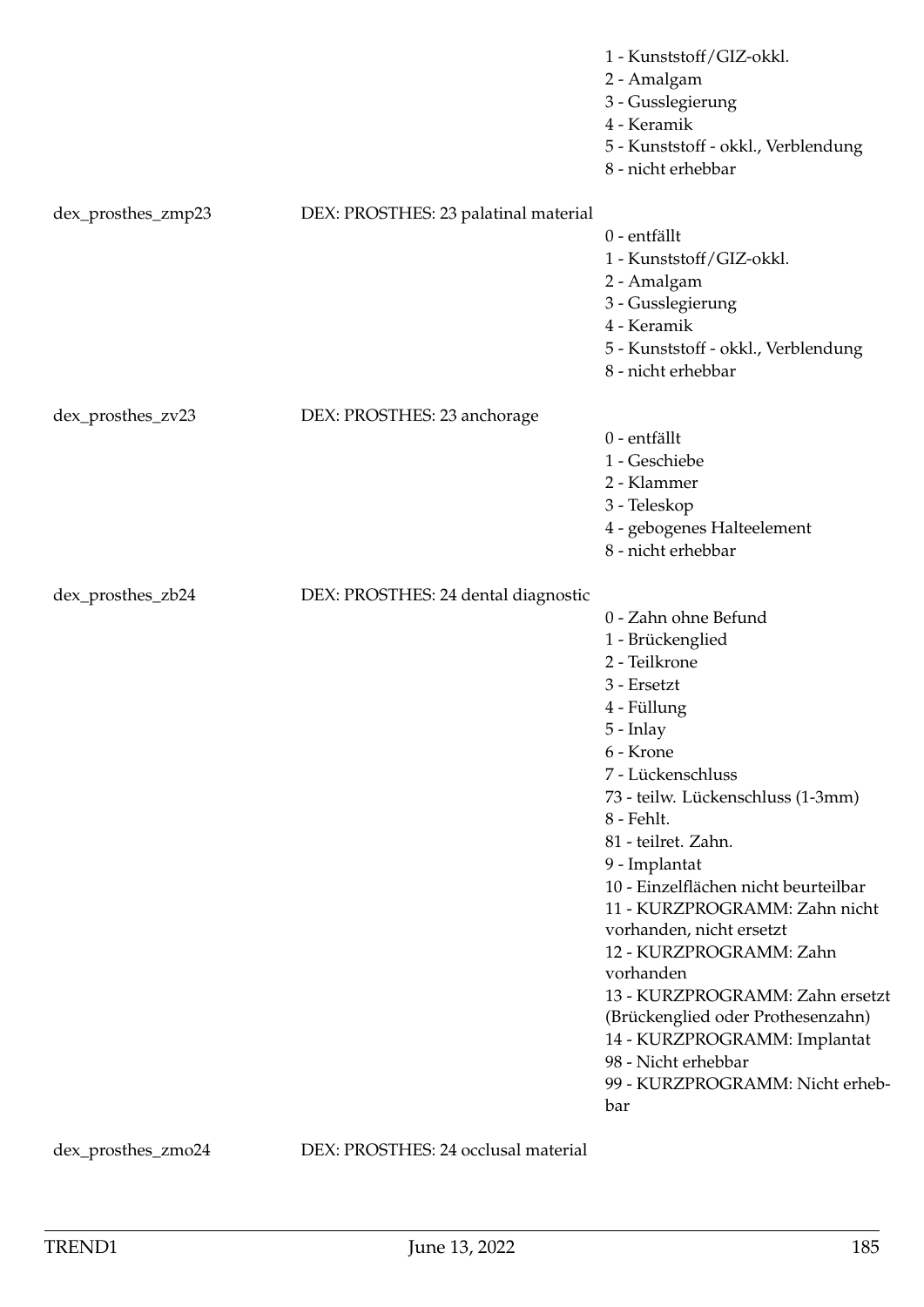|                    |                                       | 0 - entfällt<br>1 - Kunststoff/GIZ-okkl.<br>2 - Amalgam<br>3 - Gusslegierung<br>4 - Keramik<br>5 - Kunststoff - okkl., Verblendung<br>8 - nicht erhebbar |
|--------------------|---------------------------------------|----------------------------------------------------------------------------------------------------------------------------------------------------------|
| dex_prosthes_zmd24 | DEX: PROSTHES: 24 distal material     |                                                                                                                                                          |
|                    |                                       | 0 - entfällt<br>1 - Kunststoff/GIZ-okkl.<br>2 - Amalgam<br>3 - Gusslegierung<br>4 - Keramik<br>5 - Kunststoff - okkl., Verblendung<br>8 - nicht erhebbar |
| dex_prosthes_zmv24 | DEX: PROSTHES: 24 vestibular material |                                                                                                                                                          |
|                    |                                       | 0 - entfällt<br>1 - Kunststoff/GIZ-okkl.<br>2 - Amalgam<br>3 - Gusslegierung<br>4 - Keramik<br>5 - Kunststoff - okkl., Verblendung<br>8 - nicht erhebbar |
| dex_prosthes_zmm24 | DEX: PROSTHES: 24 mesial material     | 0 - entfällt<br>1 - Kunststoff/GIZ-okkl.<br>2 - Amalgam<br>3 - Gusslegierung<br>4 - Keramik                                                              |
|                    |                                       | 5 - Kunststoff - okkl., Verblendung<br>8 - nicht erhebbar                                                                                                |
| dex_prosthes_zmp24 | DEX: PROSTHES: 24 palatinal material  |                                                                                                                                                          |
|                    |                                       | 0 - entfällt<br>1 - Kunststoff/GIZ-okkl.<br>2 - Amalgam<br>3 - Gusslegierung<br>4 - Keramik<br>5 - Kunststoff - okkl., Verblendung<br>8 - nicht erhebbar |
| dex_prosthes_zv24  | DEX: PROSTHES: 24 anchorage           | 0 - entfällt<br>1 - Geschiebe<br>2 - Klammer<br>3 - Teleskop<br>4 - gebogenes Halteelement                                                               |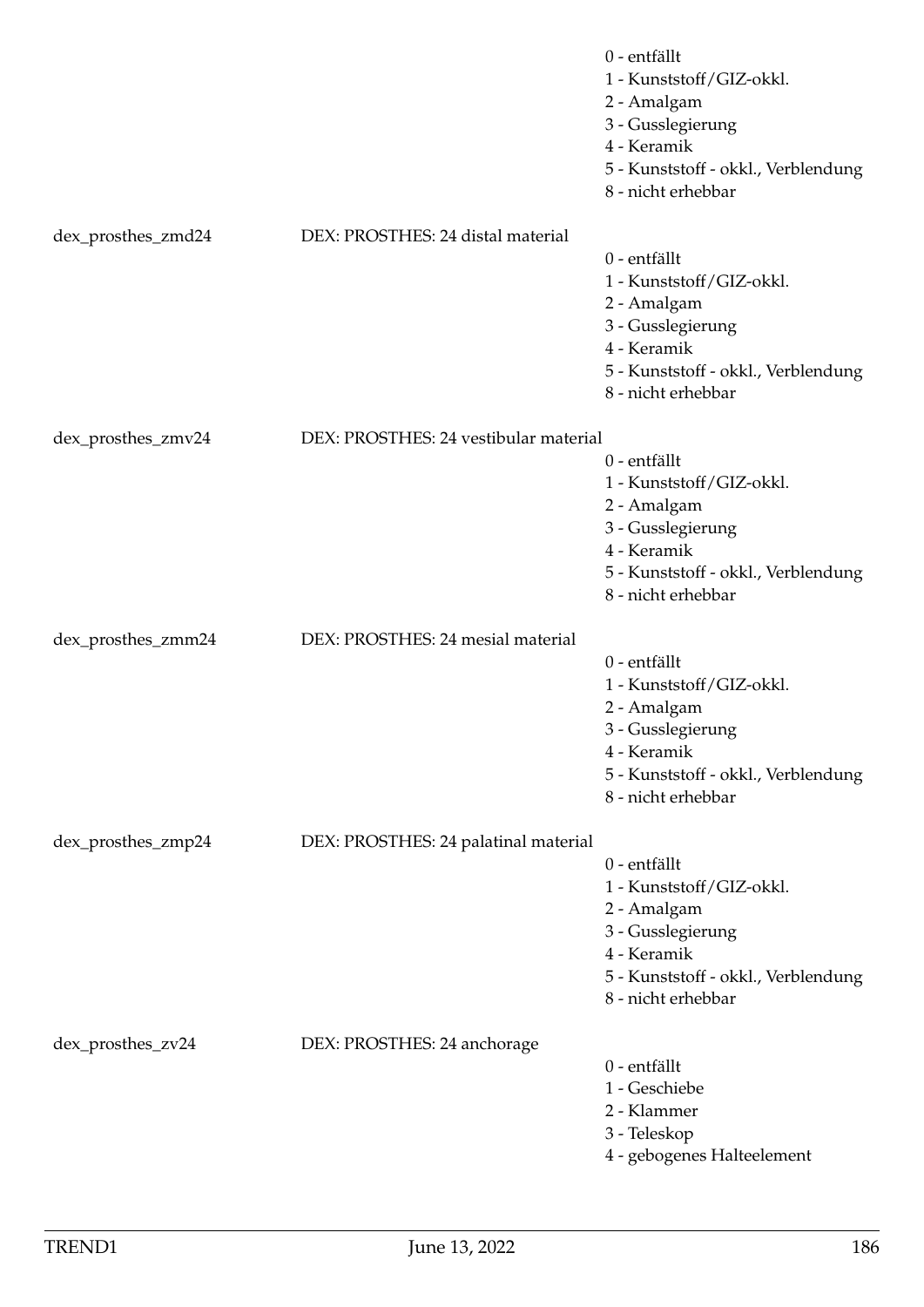| dex_prosthes_zb25  | DEX: PROSTHES: 25 dental diagnostic   |                                                           |
|--------------------|---------------------------------------|-----------------------------------------------------------|
|                    |                                       | 0 - Zahn ohne Befund                                      |
|                    |                                       | 1 - Brückenglied                                          |
|                    |                                       | 2 - Teilkrone                                             |
|                    |                                       | 3 - Ersetzt                                               |
|                    |                                       | 4 - Füllung                                               |
|                    |                                       | $5$ - Inlay                                               |
|                    |                                       | 6 - Krone                                                 |
|                    |                                       | 7 - Lückenschluss                                         |
|                    |                                       |                                                           |
|                    |                                       | 73 - teilw. Lückenschluss (1-3mm)                         |
|                    |                                       | 8 - Fehlt.                                                |
|                    |                                       | 81 - teilret. Zahn.                                       |
|                    |                                       | 9 - Implantat                                             |
|                    |                                       | 10 - Einzelflächen nicht beurteilbar                      |
|                    |                                       | 11 - KURZPROGRAMM: Zahn nicht                             |
|                    |                                       | vorhanden, nicht ersetzt                                  |
|                    |                                       | 12 - KURZPROGRAMM: Zahn                                   |
|                    |                                       | vorhanden                                                 |
|                    |                                       | 13 - KURZPROGRAMM: Zahn ersetzt                           |
|                    |                                       | (Brückenglied oder Prothesenzahn)                         |
|                    |                                       | 14 - KURZPROGRAMM: Implantat                              |
|                    |                                       | 98 - Nicht erhebbar                                       |
|                    |                                       | 99 - KURZPROGRAMM: Nicht erheb-                           |
|                    |                                       | bar                                                       |
|                    |                                       |                                                           |
| dex_prosthes_zmo25 | DEX: PROSTHES: 25 occlusal material   |                                                           |
|                    |                                       | 0 - entfällt                                              |
|                    |                                       | 1 - Kunststoff/GIZ-okkl.                                  |
|                    |                                       | 2 - Amalgam                                               |
|                    |                                       | 3 - Gusslegierung                                         |
|                    |                                       | 4 - Keramik                                               |
|                    |                                       |                                                           |
|                    |                                       | 5 - Kunststoff - okkl., Verblendung<br>8 - nicht erhebbar |
|                    |                                       |                                                           |
|                    |                                       |                                                           |
| dex_prosthes_zmd25 | DEX: PROSTHES: 25 distal material     |                                                           |
|                    |                                       | 0 - entfällt                                              |
|                    |                                       | 1 - Kunststoff/GIZ-okkl.                                  |
|                    |                                       | 2 - Amalgam                                               |
|                    |                                       | 3 - Gusslegierung                                         |
|                    |                                       | 4 - Keramik                                               |
|                    |                                       | 5 - Kunststoff - okkl., Verblendung                       |
|                    |                                       | 8 - nicht erhebbar                                        |
|                    |                                       |                                                           |
| dex_prosthes_zmv25 | DEX: PROSTHES: 25 vestibular material |                                                           |
|                    |                                       | 0 - entfällt                                              |
|                    |                                       | 1 - Kunststoff/GIZ-okkl.                                  |
|                    |                                       | 2 - Amalgam                                               |

3 - Gusslegierung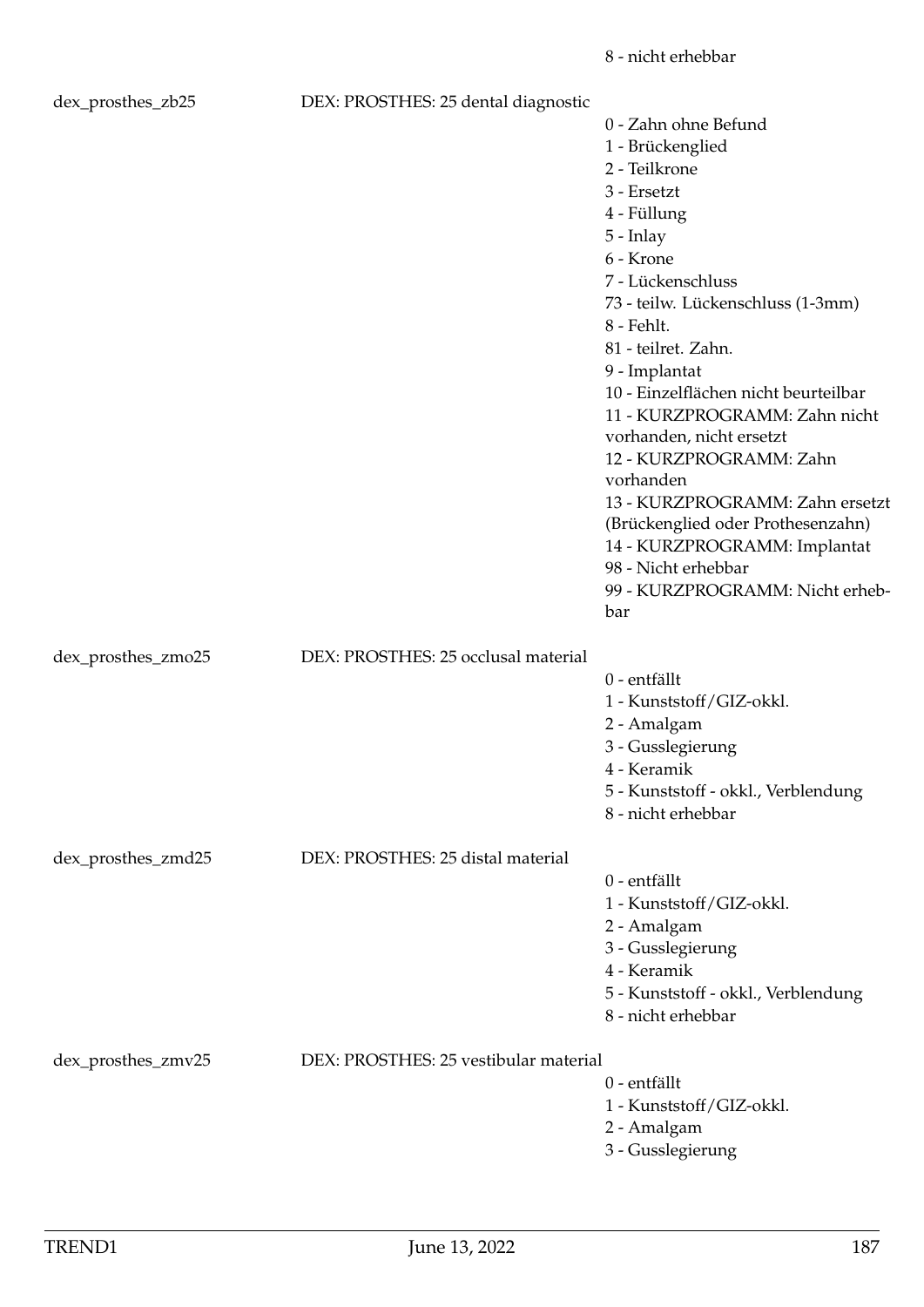|                    |                                      | 4 - Keramik<br>5 - Kunststoff - okkl., Verblendung<br>8 - nicht erhebbar                                                                                                                                                                                                                                                                                                                                                                                 |
|--------------------|--------------------------------------|----------------------------------------------------------------------------------------------------------------------------------------------------------------------------------------------------------------------------------------------------------------------------------------------------------------------------------------------------------------------------------------------------------------------------------------------------------|
| dex_prosthes_zmm25 | DEX: PROSTHES: 25 mesial material    | 0 - entfällt<br>1 - Kunststoff/GIZ-okkl.<br>2 - Amalgam<br>3 - Gusslegierung<br>4 - Keramik<br>5 - Kunststoff - okkl., Verblendung<br>8 - nicht erhebbar                                                                                                                                                                                                                                                                                                 |
| dex_prosthes_zmp25 | DEX: PROSTHES: 25 palatinal material | 0 - entfällt<br>1 - Kunststoff/GIZ-okkl.<br>2 - Amalgam<br>3 - Gusslegierung<br>4 - Keramik<br>5 - Kunststoff - okkl., Verblendung<br>8 - nicht erhebbar                                                                                                                                                                                                                                                                                                 |
| dex_prosthes_zv25  | DEX: PROSTHES: 25 anchorage          | 0 - entfällt<br>1 - Geschiebe<br>2 - Klammer<br>3 - Teleskop<br>4 - gebogenes Halteelement<br>8 - nicht erhebbar                                                                                                                                                                                                                                                                                                                                         |
| dex_prosthes_zb26  | DEX: PROSTHES: 26 dental diagnostic  | 0 - Zahn ohne Befund<br>1 - Brückenglied<br>2 - Teilkrone<br>3 - Ersetzt<br>4 - Füllung<br>$5$ - Inlay<br>6 - Krone<br>7 - Lückenschluss<br>73 - teilw. Lückenschluss (1-3mm)<br>8 - Fehlt.<br>81 - teilret. Zahn.<br>9 - Implantat<br>10 - Einzelflächen nicht beurteilbar<br>11 - KURZPROGRAMM: Zahn nicht<br>vorhanden, nicht ersetzt<br>12 - KURZPROGRAMM: Zahn<br>vorhanden<br>13 - KURZPROGRAMM: Zahn ersetzt<br>(Brückenglied oder Prothesenzahn) |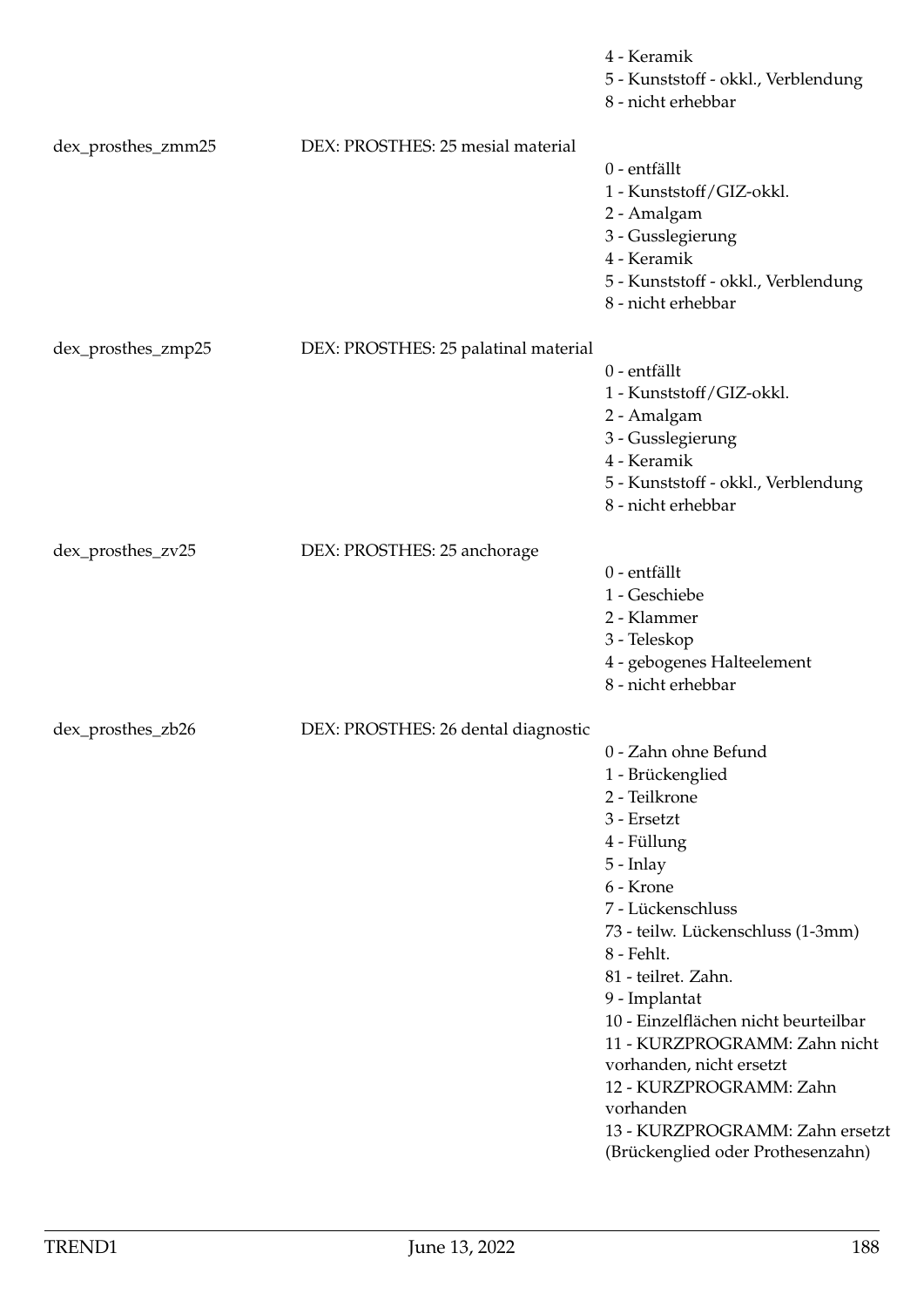|                    |                                       | 14 - KURZPROGRAMM: Implantat<br>98 - Nicht erhebbar<br>99 - KURZPROGRAMM: Nicht erheb-<br>bar                                                            |
|--------------------|---------------------------------------|----------------------------------------------------------------------------------------------------------------------------------------------------------|
| dex_prosthes_zmo26 | DEX: PROSTHES: 26 occlusal material   | 0 - entfällt<br>1 - Kunststoff/GIZ-okkl.<br>2 - Amalgam<br>3 - Gusslegierung<br>4 - Keramik<br>5 - Kunststoff - okkl., Verblendung<br>8 - nicht erhebbar |
| dex_prosthes_zmd26 | DEX: PROSTHES: 26 distal material     | 0 - entfällt<br>1 - Kunststoff/GIZ-okkl.<br>2 - Amalgam<br>3 - Gusslegierung<br>4 - Keramik<br>5 - Kunststoff - okkl., Verblendung                       |
| dex_prosthes_zmv26 | DEX: PROSTHES: 26 vestibular material | 8 - nicht erhebbar<br>0 - entfällt                                                                                                                       |
|                    |                                       | 1 - Kunststoff/GIZ-okkl.<br>2 - Amalgam<br>3 - Gusslegierung<br>4 - Keramik<br>5 - Kunststoff - okkl., Verblendung<br>8 - nicht erhebbar                 |
| dex_prosthes_zmm26 | DEX: PROSTHES: 26 mesial material     |                                                                                                                                                          |
|                    |                                       | 0 - entfällt<br>1 - Kunststoff/GIZ-okkl.<br>2 - Amalgam<br>3 - Gusslegierung<br>4 - Keramik<br>5 - Kunststoff - okkl., Verblendung<br>8 - nicht erhebbar |
| dex_prosthes_zmp26 | DEX: PROSTHES: 26 palatinal material  | 0 - entfällt<br>1 - Kunststoff/GIZ-okkl.<br>2 - Amalgam<br>3 - Gusslegierung<br>4 - Keramik<br>5 - Kunststoff - okkl., Verblendung<br>8 - nicht erhebbar |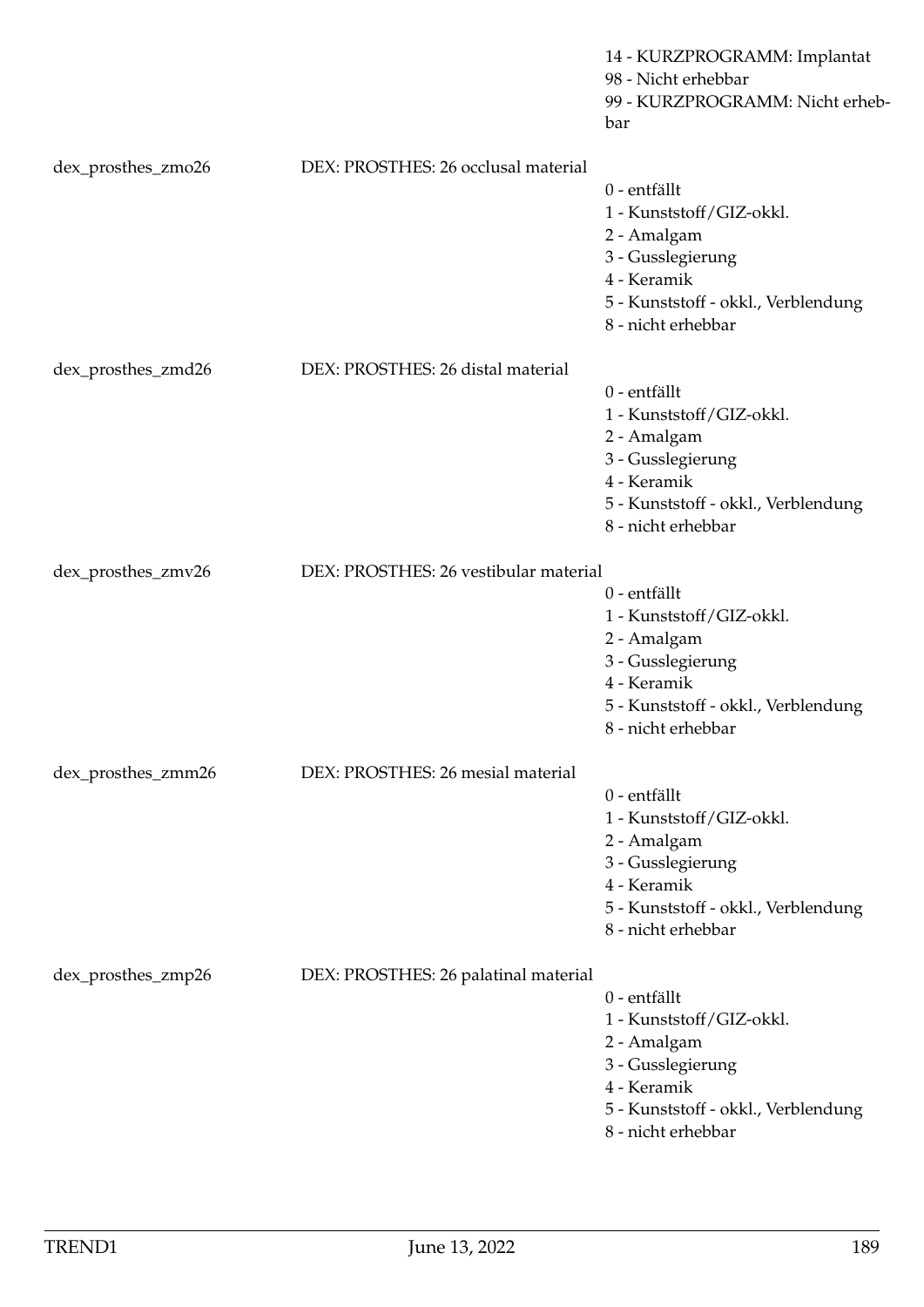| dex_prosthes_zv26  | DEX: PROSTHES: 26 anchorage         |                                              |
|--------------------|-------------------------------------|----------------------------------------------|
|                    |                                     | 0 - entfällt<br>1 - Geschiebe<br>2 - Klammer |
|                    |                                     | 3 - Teleskop                                 |
|                    |                                     | 4 - gebogenes Halteelement                   |
|                    |                                     | 8 - nicht erhebbar                           |
|                    |                                     |                                              |
| dex_prosthes_zb27  | DEX: PROSTHES: 27 dental diagnostic | 0 - Zahn ohne Befund                         |
|                    |                                     | 1 - Brückenglied                             |
|                    |                                     | 2 - Teilkrone                                |
|                    |                                     | 3 - Ersetzt                                  |
|                    |                                     | 4 - Füllung                                  |
|                    |                                     | $5$ - Inlay                                  |
|                    |                                     | 6 - Krone                                    |
|                    |                                     | 7 - Lückenschluss                            |
|                    |                                     | 73 - teilw. Lückenschluss (1-3mm)            |
|                    |                                     | 8 - Fehlt.                                   |
|                    |                                     | 81 - teilret. Zahn.                          |
|                    |                                     | 9 - Implantat                                |
|                    |                                     | 10 - Einzelflächen nicht beurteilbar         |
|                    |                                     | 11 - KURZPROGRAMM: Zahn nicht                |
|                    |                                     | vorhanden, nicht ersetzt                     |
|                    |                                     | 12 - KURZPROGRAMM: Zahn                      |
|                    |                                     | vorhanden                                    |
|                    |                                     | 13 - KURZPROGRAMM: Zahn ersetzt              |
|                    |                                     | (Brückenglied oder Prothesenzahn)            |
|                    |                                     | 14 - KURZPROGRAMM: Implantat                 |
|                    |                                     | 98 - Nicht erhebbar                          |
|                    |                                     | 99 - KURZPROGRAMM: Nicht erheb-              |
|                    |                                     | bar                                          |
| dex_prosthes_zmo27 | DEX: PROSTHES: 27 occlusal material |                                              |
|                    |                                     | $0$ - entfällt                               |
|                    |                                     | 1 - Kunststoff/GIZ-okkl.                     |
|                    |                                     | 2 - Amalgam                                  |
|                    |                                     | 3 - Gusslegierung                            |
|                    |                                     | 4 - Keramik                                  |
|                    |                                     | 5 - Kunststoff - okkl., Verblendung          |
|                    |                                     | 8 - nicht erhebbar                           |
|                    |                                     |                                              |
| dex_prosthes_zmd27 | DEX: PROSTHES: 27 distal material   | 0 - entfällt                                 |
|                    |                                     | 1 - Kunststoff/GIZ-okkl.                     |
|                    |                                     | 2 - Amalgam                                  |
|                    |                                     | 3 - Gusslegierung                            |
|                    |                                     | 4 - Keramik                                  |
|                    |                                     | 5 - Kunststoff - okkl., Verblendung          |
|                    |                                     | 8 - nicht erhebbar                           |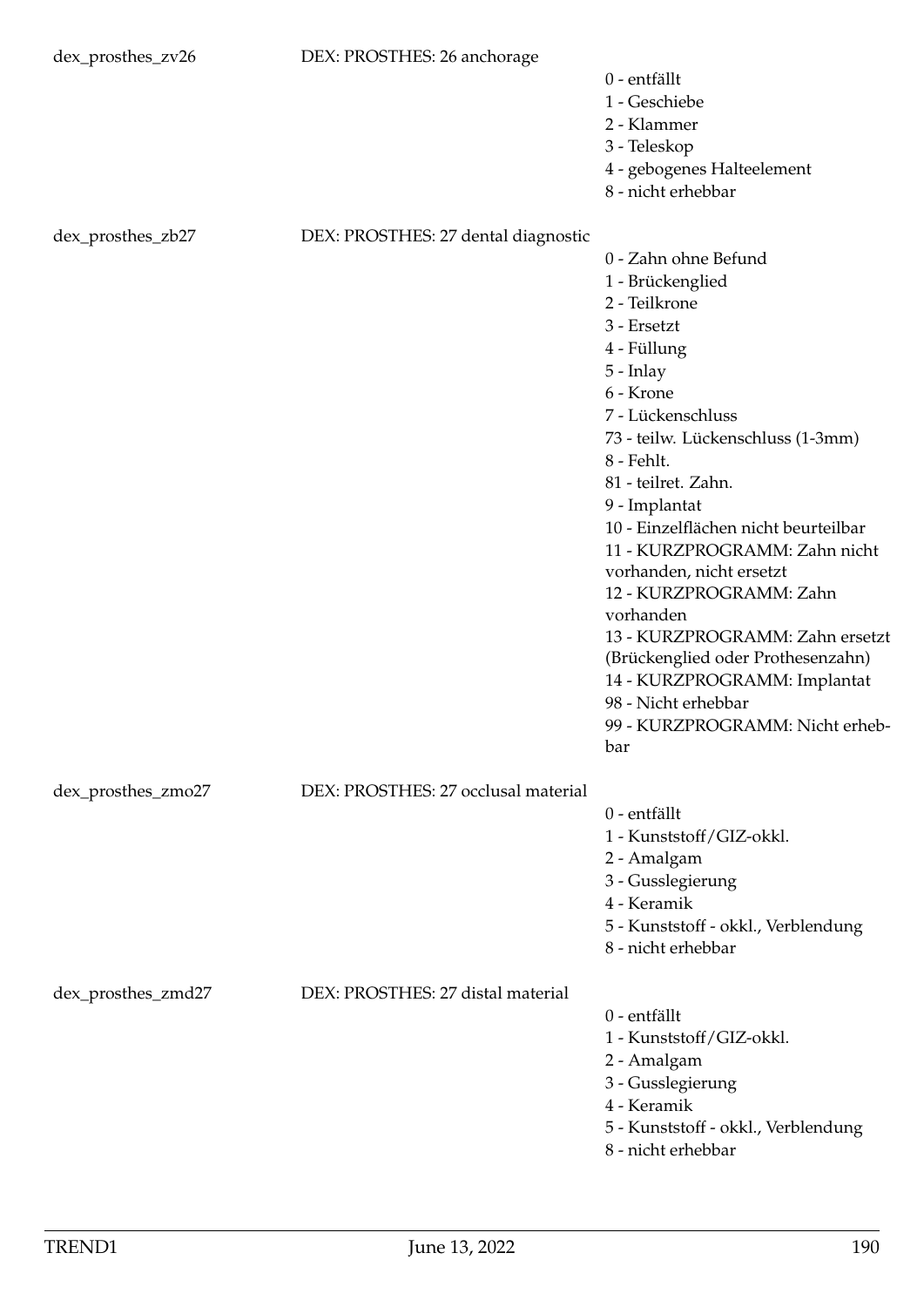| dex_prosthes_zmv27 | DEX: PROSTHES: 27 vestibular material | 0 - entfällt<br>1 - Kunststoff/GIZ-okkl.<br>2 - Amalgam<br>3 - Gusslegierung<br>4 - Keramik<br>5 - Kunststoff - okkl., Verblendung<br>8 - nicht erhebbar                                                                                                                  |
|--------------------|---------------------------------------|---------------------------------------------------------------------------------------------------------------------------------------------------------------------------------------------------------------------------------------------------------------------------|
| dex_prosthes_zmm27 | DEX: PROSTHES: 27 mesial material     | 0 - entfällt<br>1 - Kunststoff/GIZ-okkl.<br>2 - Amalgam<br>3 - Gusslegierung<br>4 - Keramik<br>5 - Kunststoff - okkl., Verblendung<br>8 - nicht erhebbar                                                                                                                  |
| dex_prosthes_zmp27 | DEX: PROSTHES: 27 palatinal material  | 0 - entfällt<br>1 - Kunststoff/GIZ-okkl.<br>2 - Amalgam<br>3 - Gusslegierung<br>4 - Keramik<br>5 - Kunststoff - okkl., Verblendung<br>8 - nicht erhebbar                                                                                                                  |
| dex_prosthes_zv27  | DEX: PROSTHES: 27 anchorage           | 0 - entfällt<br>1 - Geschiebe<br>2 - Klammer<br>3 - Teleskop<br>4 - gebogenes Halteelement<br>8 - nicht erhebbar                                                                                                                                                          |
| dex_prosthes_zb28  | DEX: PROSTHES: 28 dental diagnostic   | 0 - Zahn ohne Befund<br>1 - Brückenglied<br>2 - Teilkrone<br>3 - Ersetzt<br>4 - Füllung<br>5 - Inlay<br>6 - Krone<br>7 - Lückenschluss<br>73 - teilw. Lückenschluss (1-3mm)<br>8 - Fehlt.<br>81 - teilret. Zahn.<br>9 - Implantat<br>10 - Einzelflächen nicht beurteilbar |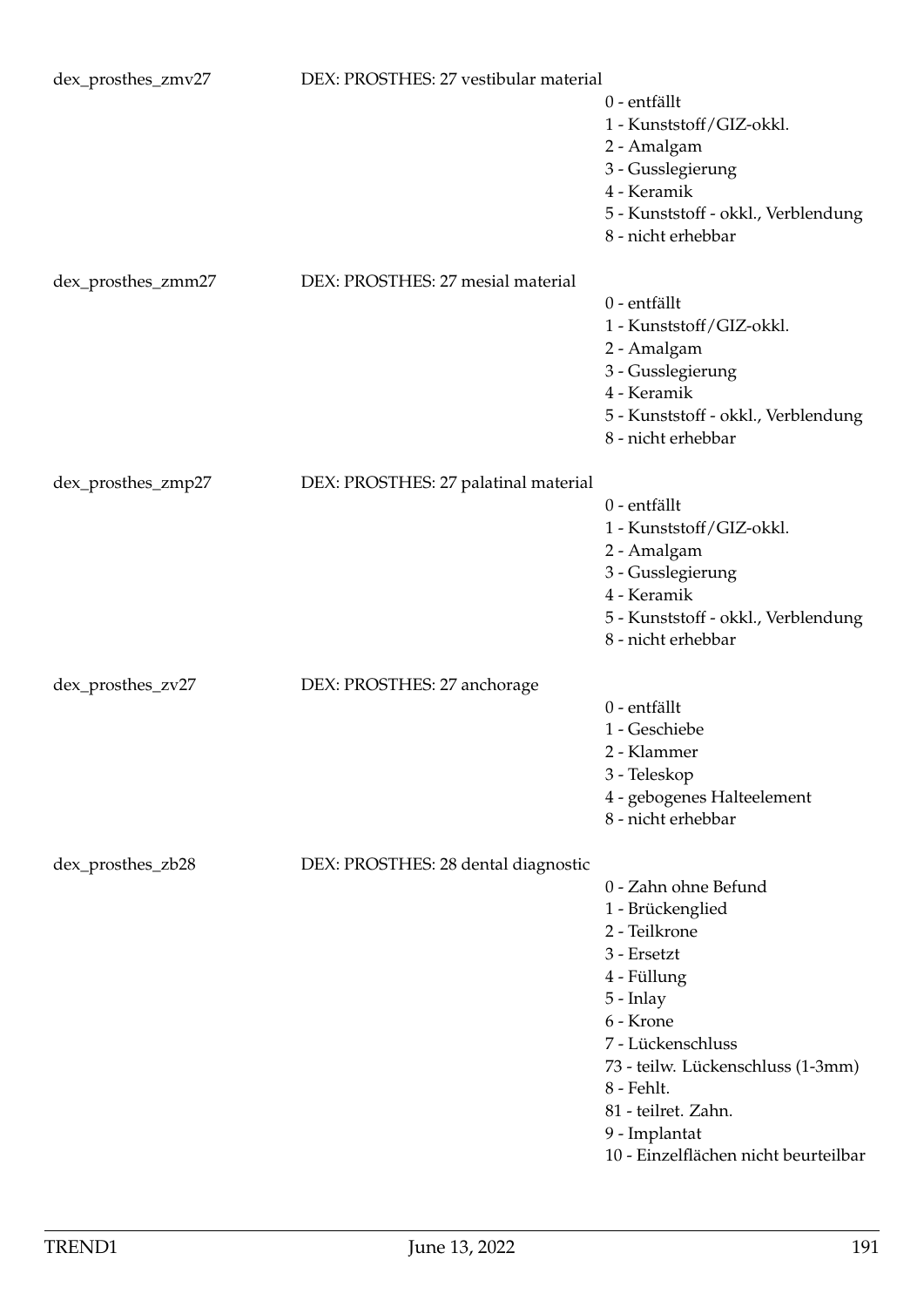|                    |                                       | 11 - KURZPROGRAMM: Zahn nicht<br>vorhanden, nicht ersetzt<br>12 - KURZPROGRAMM: Zahn<br>vorhanden<br>13 - KURZPROGRAMM: Zahn ersetzt<br>(Brückenglied oder Prothesenzahn)<br>14 - KURZPROGRAMM: Implantat<br>98 - Nicht erhebbar<br>99 - KURZPROGRAMM: Nicht erheb-<br>bar |
|--------------------|---------------------------------------|----------------------------------------------------------------------------------------------------------------------------------------------------------------------------------------------------------------------------------------------------------------------------|
| dex_prosthes_zmo28 | DEX: PROSTHES: 28 occlusal material   |                                                                                                                                                                                                                                                                            |
|                    |                                       | 0 - entfällt                                                                                                                                                                                                                                                               |
|                    |                                       | 1 - Kunststoff/GIZ-okkl.                                                                                                                                                                                                                                                   |
|                    |                                       | 2 - Amalgam                                                                                                                                                                                                                                                                |
|                    |                                       | 3 - Gusslegierung                                                                                                                                                                                                                                                          |
|                    |                                       | 4 - Keramik                                                                                                                                                                                                                                                                |
|                    |                                       | 5 - Kunststoff - okkl., Verblendung<br>8 - nicht erhebbar                                                                                                                                                                                                                  |
| dex_prosthes_zmd28 | DEX: PROSTHES: 28 distal material     |                                                                                                                                                                                                                                                                            |
|                    |                                       | 0 - entfällt                                                                                                                                                                                                                                                               |
|                    |                                       | 1 - Kunststoff/GIZ-okkl.                                                                                                                                                                                                                                                   |
|                    |                                       | 2 - Amalgam                                                                                                                                                                                                                                                                |
|                    |                                       | 3 - Gusslegierung<br>4 - Keramik                                                                                                                                                                                                                                           |
|                    |                                       | 5 - Kunststoff - okkl., Verblendung                                                                                                                                                                                                                                        |
|                    |                                       | 8 - nicht erhebbar                                                                                                                                                                                                                                                         |
| dex_prosthes_zmv28 | DEX: PROSTHES: 28 vestibular material |                                                                                                                                                                                                                                                                            |
|                    |                                       | 0 - entfällt                                                                                                                                                                                                                                                               |
|                    |                                       | 1 - Kunststoff/GIZ-okkl.                                                                                                                                                                                                                                                   |
|                    |                                       | 2 - Amalgam                                                                                                                                                                                                                                                                |
|                    |                                       | 3 - Gusslegierung                                                                                                                                                                                                                                                          |
|                    |                                       | 4 - Keramik<br>5 - Kunststoff - okkl., Verblendung                                                                                                                                                                                                                         |
|                    |                                       | 8 - nicht erhebbar                                                                                                                                                                                                                                                         |
| dex_prosthes_zmm28 | DEX: PROSTHES: 28 mesial material     |                                                                                                                                                                                                                                                                            |
|                    |                                       | 0 - entfällt                                                                                                                                                                                                                                                               |
|                    |                                       | 1 - Kunststoff/GIZ-okkl.                                                                                                                                                                                                                                                   |
|                    |                                       | 2 - Amalgam                                                                                                                                                                                                                                                                |
|                    |                                       | 3 - Gusslegierung                                                                                                                                                                                                                                                          |
|                    |                                       | 4 - Keramik<br>5 - Kunststoff - okkl., Verblendung                                                                                                                                                                                                                         |
|                    |                                       | 8 - nicht erhebbar                                                                                                                                                                                                                                                         |
| dex_prosthes_zmp28 | DEX: PROSTHES: 28 palatinal material  |                                                                                                                                                                                                                                                                            |
|                    |                                       | 0 - entfällt                                                                                                                                                                                                                                                               |
|                    |                                       | 1 - Kunststoff/GIZ-okkl.                                                                                                                                                                                                                                                   |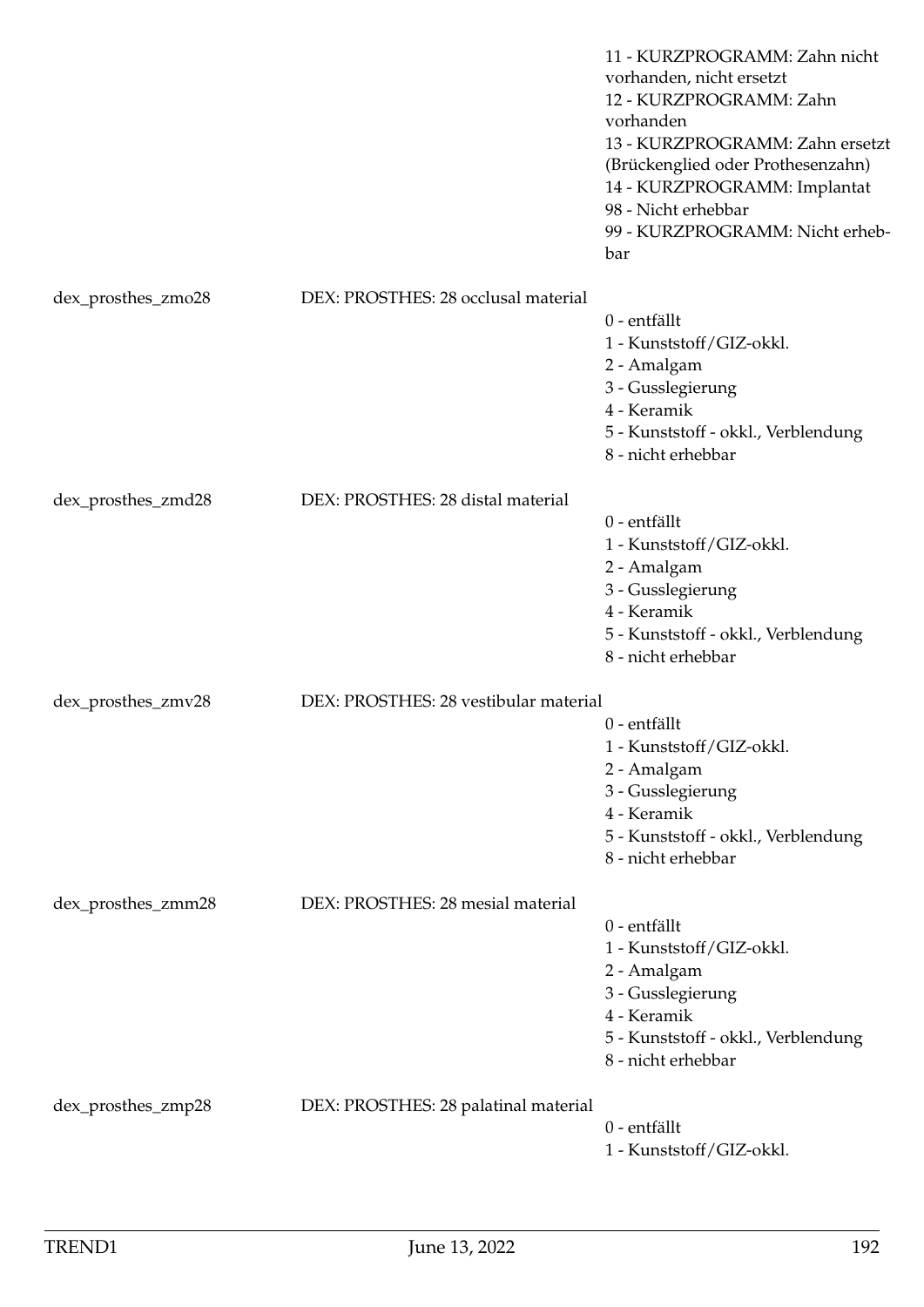|                    |                                     | 2 - Amalgam<br>3 - Gusslegierung<br>4 - Keramik<br>5 - Kunststoff - okkl., Verblendung<br>8 - nicht erhebbar                                                                                                                                                                                                                                                                                                                                                                                                                                              |
|--------------------|-------------------------------------|-----------------------------------------------------------------------------------------------------------------------------------------------------------------------------------------------------------------------------------------------------------------------------------------------------------------------------------------------------------------------------------------------------------------------------------------------------------------------------------------------------------------------------------------------------------|
| dex_prosthes_zv28  | DEX: PROSTHES: 28 anchorage         | 0 - entfällt<br>1 - Geschiebe<br>2 - Klammer<br>3 - Teleskop<br>4 - gebogenes Halteelement<br>8 - nicht erhebbar                                                                                                                                                                                                                                                                                                                                                                                                                                          |
| dex_prosthes_zb38  | DEX: PROSTHES: 38 dental diagnostic | 0 - Zahn ohne Befund<br>1 - Brückenglied<br>2 - Teilkrone<br>3 - Ersetzt<br>4 - Füllung<br>$5$ - Inlay<br>6 - Krone<br>7 - Lückenschluss<br>73 - teilw. Lückenschluss (1-3mm)<br>8 - Fehlt.<br>81 - teilret. Zahn.<br>9 - Implantat<br>10 - Einzelflächen nicht beurteilbar<br>11 - KURZPROGRAMM: Zahn nicht<br>vorhanden, nicht ersetzt<br>12 - KURZPROGRAMM: Zahn<br>vorhanden<br>13 - KURZPROGRAMM: Zahn ersetzt<br>(Brückenglied oder Prothesenzahn)<br>14 - KURZPROGRAMM: Implantat<br>98 - Nicht erhebbar<br>99 - KURZPROGRAMM: Nicht erheb-<br>bar |
| dex_prosthes_zmo38 | DEX: PROSTHES: 38 occlusal material | 0 - entfällt<br>1 - Kunststoff/GIZ-okkl.<br>2 - Amalgam<br>3 - Gusslegierung<br>4 - Keramik<br>5 - Kunststoff - okkl., Verblendung<br>8 - nicht erhebbar                                                                                                                                                                                                                                                                                                                                                                                                  |
| dex_prosthes_zmd38 | DEX: PROSTHES: 38 distal material   | 0 - entfällt                                                                                                                                                                                                                                                                                                                                                                                                                                                                                                                                              |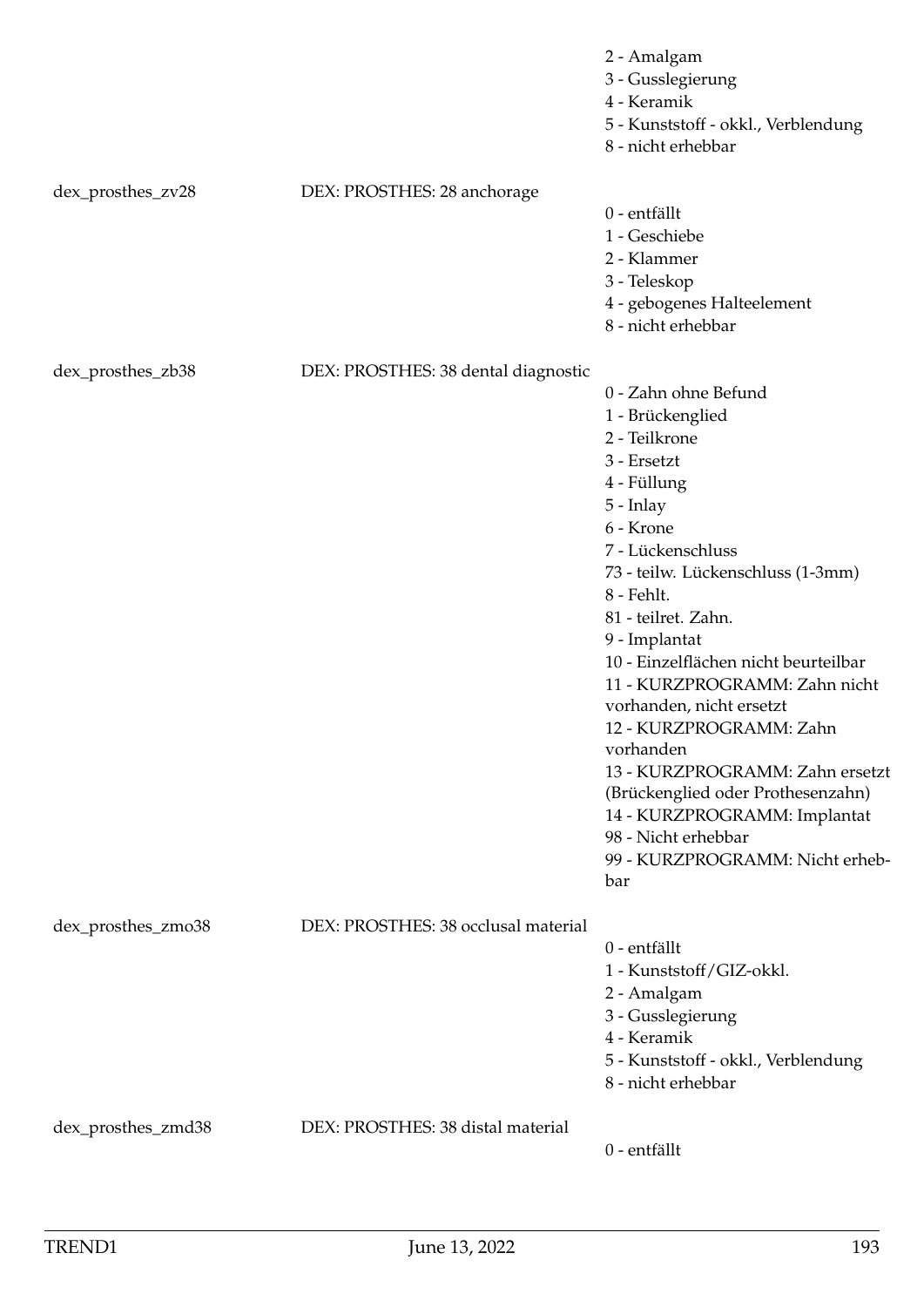|                    |                                       | 1 - Kunststoff/GIZ-okkl.<br>2 - Amalgam<br>3 - Gusslegierung<br>4 - Keramik<br>5 - Kunststoff - okkl., Verblendung<br>8 - nicht erhebbar                 |
|--------------------|---------------------------------------|----------------------------------------------------------------------------------------------------------------------------------------------------------|
| dex_prosthes_zmv38 | DEX: PROSTHES: 38 vestibular material |                                                                                                                                                          |
|                    |                                       | 0 - entfällt<br>1 - Kunststoff/GIZ-okkl.<br>2 - Amalgam<br>3 - Gusslegierung<br>4 - Keramik<br>5 - Kunststoff - okkl., Verblendung<br>8 - nicht erhebbar |
| dex_prosthes_zmm38 | DEX: PROSTHES: 38 mesial material     |                                                                                                                                                          |
|                    |                                       | 0 - entfällt<br>1 - Kunststoff/GIZ-okkl.<br>2 - Amalgam<br>3 - Gusslegierung<br>4 - Keramik<br>5 - Kunststoff - okkl., Verblendung<br>8 - nicht erhebbar |
| dex_prosthes_zml38 | DEX: PROSTHES: 38 lingual material    |                                                                                                                                                          |
|                    |                                       | 0 - entfällt<br>1 - Kunststoff/GIZ-okkl.<br>2 - Amalgam<br>3 - Gusslegierung<br>4 - Keramik<br>5 - Kunststoff - okkl., Verblendung<br>8 - nicht erhebbar |
| dex_prosthes_zv38  | DEX: PROSTHES: 38 anchorage           |                                                                                                                                                          |
|                    |                                       | 0 - entfällt<br>1 - Geschiebe<br>2 - Klammer<br>3 - Teleskop<br>4 - gebogenes Halteelement<br>8 - nicht erhebbar                                         |
| dex_prosthes_zb37  | DEX: PROSTHES: 37 dental diagnostic   | 0 - Zahn ohne Befund<br>1 - Brückenglied<br>2 - Teilkrone<br>3 - Ersetzt<br>4 - Füllung<br>5 - Inlay<br>6 - Krone                                        |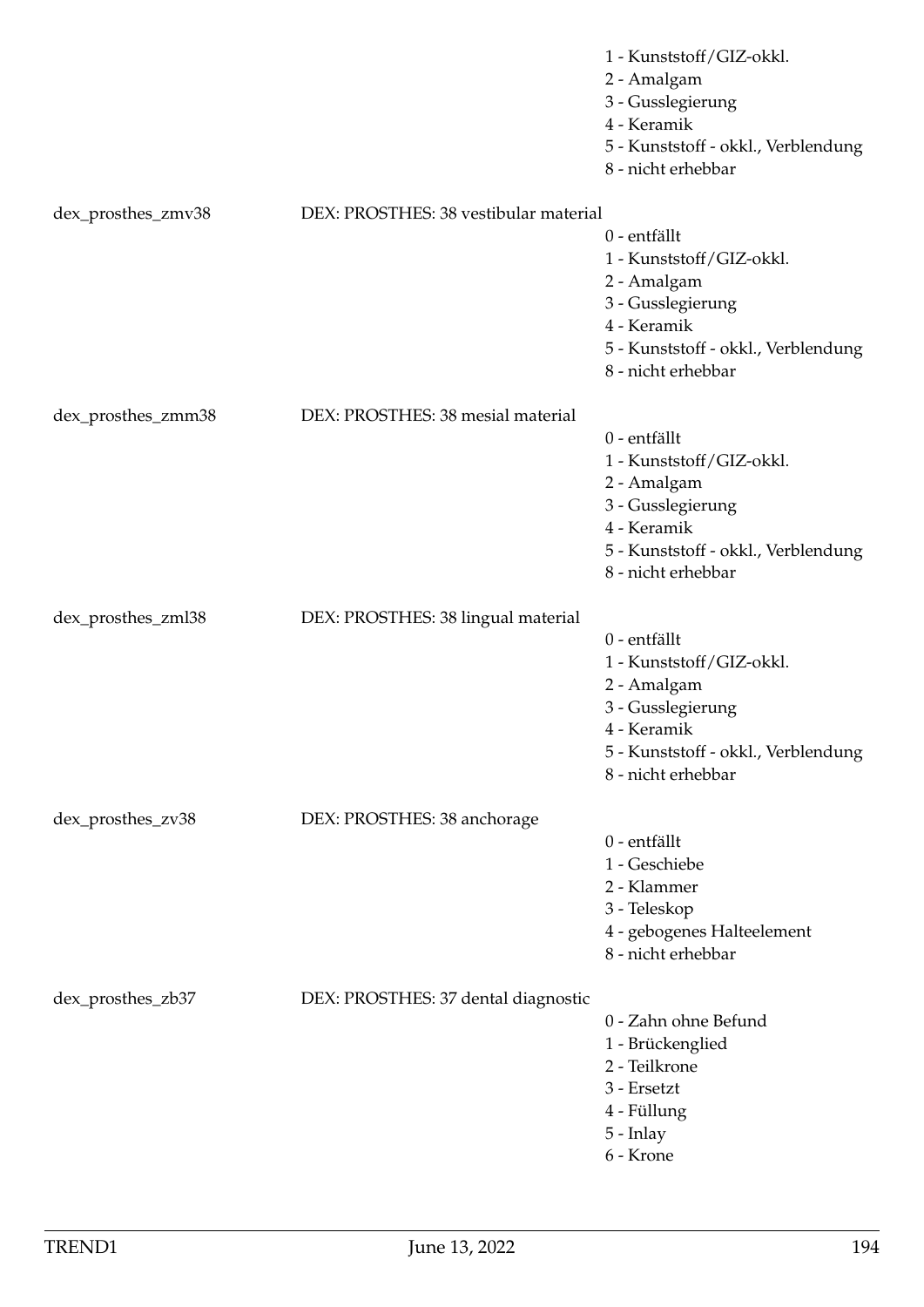|                    |                                       | 7 - Lückenschluss<br>73 - teilw. Lückenschluss (1-3mm)<br>8 - Fehlt.<br>81 - teilret. Zahn.<br>9 - Implantat<br>10 - Einzelflächen nicht beurteilbar<br>11 - KURZPROGRAMM: Zahn nicht<br>vorhanden, nicht ersetzt<br>12 - KURZPROGRAMM: Zahn<br>vorhanden<br>13 - KURZPROGRAMM: Zahn ersetzt<br>(Brückenglied oder Prothesenzahn)<br>14 - KURZPROGRAMM: Implantat<br>98 - Nicht erhebbar<br>99 - KURZPROGRAMM: Nicht erheb-<br>bar |
|--------------------|---------------------------------------|------------------------------------------------------------------------------------------------------------------------------------------------------------------------------------------------------------------------------------------------------------------------------------------------------------------------------------------------------------------------------------------------------------------------------------|
| dex_prosthes_zmo37 | DEX: PROSTHES: 37 occlusal material   |                                                                                                                                                                                                                                                                                                                                                                                                                                    |
|                    |                                       | 0 - entfällt<br>1 - Kunststoff/GIZ-okkl.<br>2 - Amalgam<br>3 - Gusslegierung<br>4 - Keramik<br>5 - Kunststoff - okkl., Verblendung<br>8 - nicht erhebbar                                                                                                                                                                                                                                                                           |
| dex_prosthes_zmd37 | DEX: PROSTHES: 37 distal material     | 0 - entfällt<br>1 - Kunststoff/GIZ-okkl.<br>2 - Amalgam<br>3 - Gusslegierung<br>4 - Keramik<br>5 - Kunststoff - okkl., Verblendung<br>8 - nicht erhebbar                                                                                                                                                                                                                                                                           |
| dex_prosthes_zmv37 | DEX: PROSTHES: 37 vestibular material |                                                                                                                                                                                                                                                                                                                                                                                                                                    |
|                    |                                       | 0 - entfällt<br>1 - Kunststoff/GIZ-okkl.<br>2 - Amalgam<br>3 - Gusslegierung<br>4 - Keramik<br>5 - Kunststoff - okkl., Verblendung<br>8 - nicht erhebbar                                                                                                                                                                                                                                                                           |
| dex_prosthes_zmm37 | DEX: PROSTHES: 37 mesial material     | 0 - entfällt<br>1 - Kunststoff/GIZ-okkl.<br>2 - Amalgam<br>3 - Gusslegierung<br>4 - Keramik                                                                                                                                                                                                                                                                                                                                        |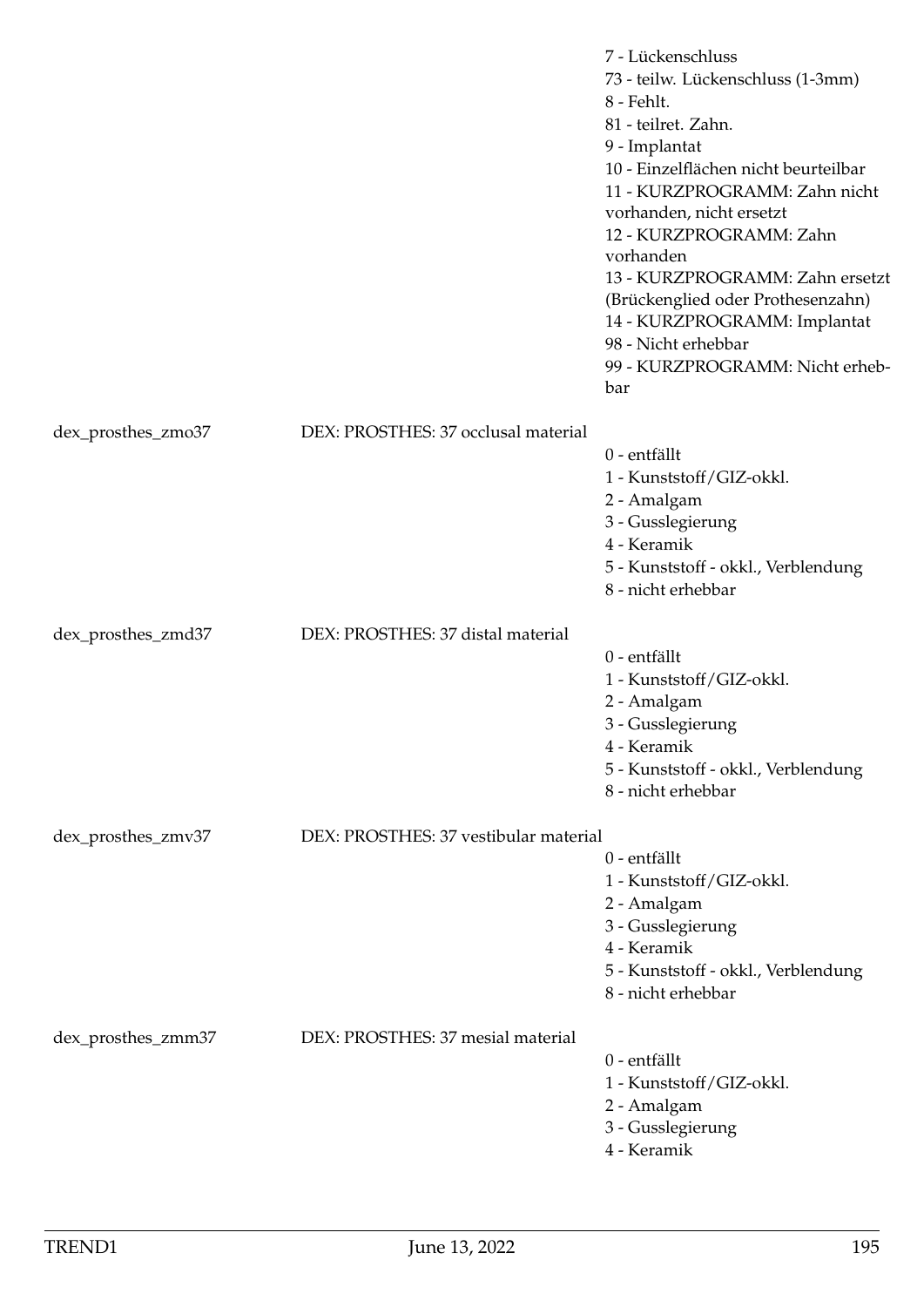|                    |                                     | 8 - nicht erhebbar                                                                                                                                                                                                                                                                                                                                                                                                                                                                                                                                        |
|--------------------|-------------------------------------|-----------------------------------------------------------------------------------------------------------------------------------------------------------------------------------------------------------------------------------------------------------------------------------------------------------------------------------------------------------------------------------------------------------------------------------------------------------------------------------------------------------------------------------------------------------|
| dex_prosthes_zml37 | DEX: PROSTHES: 37 lingual material  | 0 - entfällt<br>1 - Kunststoff/GIZ-okkl.<br>2 - Amalgam<br>3 - Gusslegierung<br>4 - Keramik<br>5 - Kunststoff - okkl., Verblendung<br>8 - nicht erhebbar                                                                                                                                                                                                                                                                                                                                                                                                  |
| dex_prosthes_zv37  | DEX: PROSTHES: 37 anchorage         | 0 - entfällt<br>1 - Geschiebe<br>2 - Klammer<br>3 - Teleskop<br>4 - gebogenes Halteelement<br>8 - nicht erhebbar                                                                                                                                                                                                                                                                                                                                                                                                                                          |
| dex_prosthes_zb36  | DEX: PROSTHES: 36 dental diagnostic | 0 - Zahn ohne Befund<br>1 - Brückenglied<br>2 - Teilkrone<br>$3$ - Ersetzt<br>4 - Füllung<br>5 - Inlay<br>6 - Krone<br>7 - Lückenschluss<br>73 - teilw. Lückenschluss (1-3mm)<br>8 - Fehlt.<br>81 - teilret. Zahn.<br>9 - Implantat<br>10 - Einzelflächen nicht beurteilbar<br>11 - KURZPROGRAMM: Zahn nicht<br>vorhanden, nicht ersetzt<br>12 - KURZPROGRAMM: Zahn<br>vorhanden<br>13 - KURZPROGRAMM: Zahn ersetzt<br>(Brückenglied oder Prothesenzahn)<br>14 - KURZPROGRAMM: Implantat<br>98 - Nicht erhebbar<br>99 - KURZPROGRAMM: Nicht erheb-<br>bar |
| dex_prosthes_zmo36 | DEX: PROSTHES: 36 occlusal material | 0 - entfällt<br>1 - Kunststoff/GIZ-okkl.<br>2 - Amalgam<br>3 - Gusslegierung                                                                                                                                                                                                                                                                                                                                                                                                                                                                              |

5 - Kunststoff - okkl., Verblendung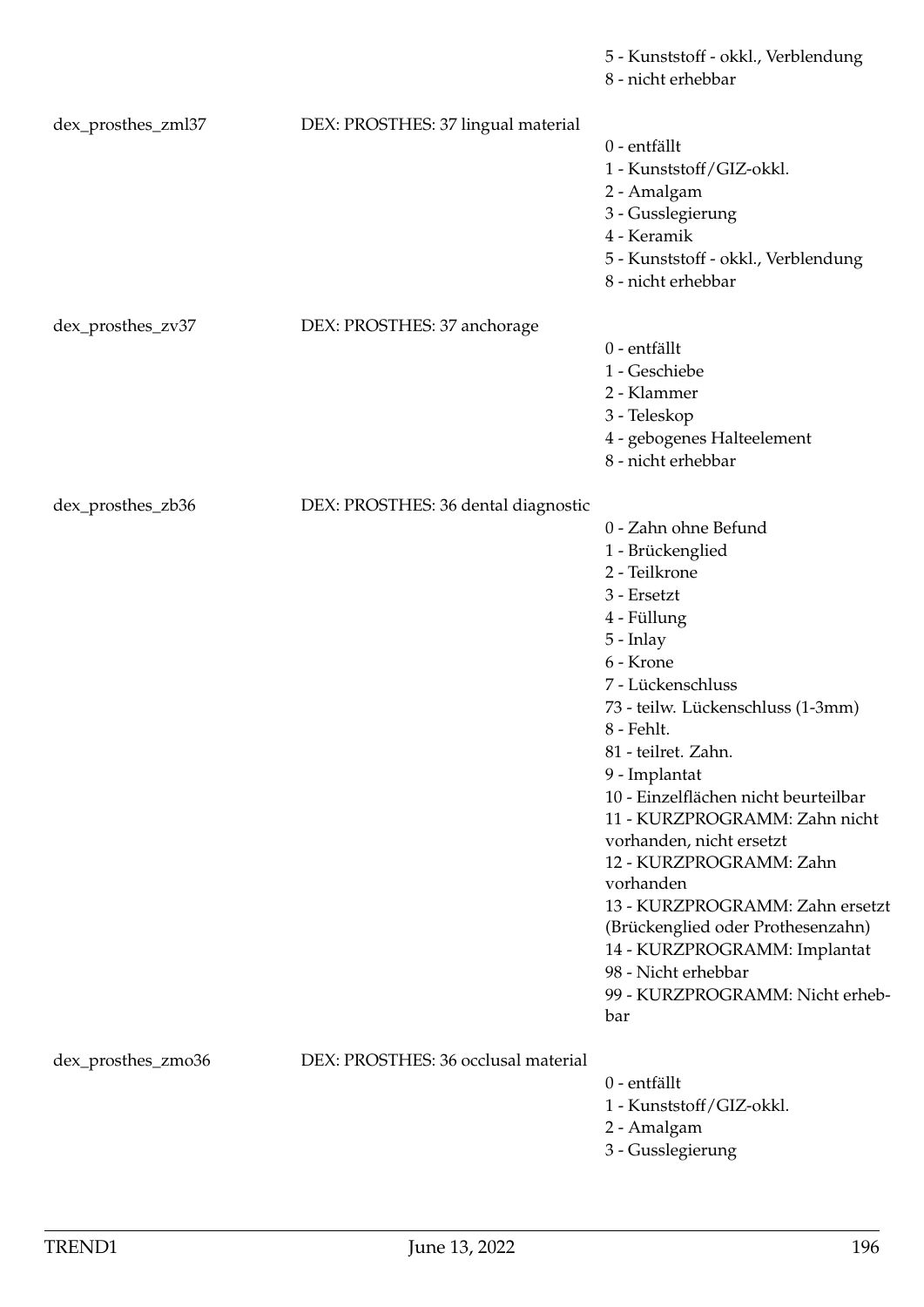|                    |                                       | 4 - Keramik<br>5 - Kunststoff - okkl., Verblendung<br>8 - nicht erhebbar |
|--------------------|---------------------------------------|--------------------------------------------------------------------------|
| dex_prosthes_zmd36 | DEX: PROSTHES: 36 distal material     |                                                                          |
|                    |                                       | 0 - entfällt                                                             |
|                    |                                       | 1 - Kunststoff/GIZ-okkl.                                                 |
|                    |                                       | 2 - Amalgam                                                              |
|                    |                                       | 3 - Gusslegierung                                                        |
|                    |                                       | 4 - Keramik                                                              |
|                    |                                       | 5 - Kunststoff - okkl., Verblendung                                      |
|                    |                                       | 8 - nicht erhebbar                                                       |
| dex_prosthes_zmv36 | DEX: PROSTHES: 36 vestibular material |                                                                          |
|                    |                                       | 0 - entfällt                                                             |
|                    |                                       | 1 - Kunststoff/GIZ-okkl.                                                 |
|                    |                                       | 2 - Amalgam                                                              |
|                    |                                       | 3 - Gusslegierung                                                        |
|                    |                                       | 4 - Keramik                                                              |
|                    |                                       | 5 - Kunststoff - okkl., Verblendung                                      |
|                    |                                       | 8 - nicht erhebbar                                                       |
| dex_prosthes_zmm36 | DEX: PROSTHES: 36 mesial material     |                                                                          |
|                    |                                       | 0 - entfällt                                                             |
|                    |                                       | 1 - Kunststoff/GIZ-okkl.                                                 |
|                    |                                       | 2 - Amalgam                                                              |
|                    |                                       | 3 - Gusslegierung                                                        |
|                    |                                       | 4 - Keramik                                                              |
|                    |                                       | 5 - Kunststoff - okkl., Verblendung                                      |
|                    |                                       | 8 - nicht erhebbar                                                       |
| dex_prosthes_zml36 | DEX: PROSTHES: 36 lingual material    |                                                                          |
|                    |                                       | 0 - entfällt                                                             |
|                    |                                       | 1 - Kunststoff/GIZ-okkl.                                                 |
|                    |                                       | 2 - Amalgam                                                              |
|                    |                                       | 3 - Gusslegierung                                                        |
|                    |                                       | 4 - Keramik                                                              |
|                    |                                       | 5 - Kunststoff - okkl., Verblendung                                      |
|                    |                                       | 8 - nicht erhebbar                                                       |
| dex_prosthes_zv36  | DEX: PROSTHES: 36 anchorage           |                                                                          |
|                    |                                       | 0 - entfällt                                                             |
|                    |                                       | 1 - Geschiebe                                                            |
|                    |                                       | 2 - Klammer                                                              |
|                    |                                       | 3 - Teleskop                                                             |
|                    |                                       | 4 - gebogenes Halteelement                                               |
|                    |                                       | 8 - nicht erhebbar                                                       |
| dex_prosthes_zb35  | DEX: PROSTHES: 35 dental diagnostic   |                                                                          |
|                    |                                       | 0 - Zahn ohne Befund                                                     |
|                    |                                       |                                                                          |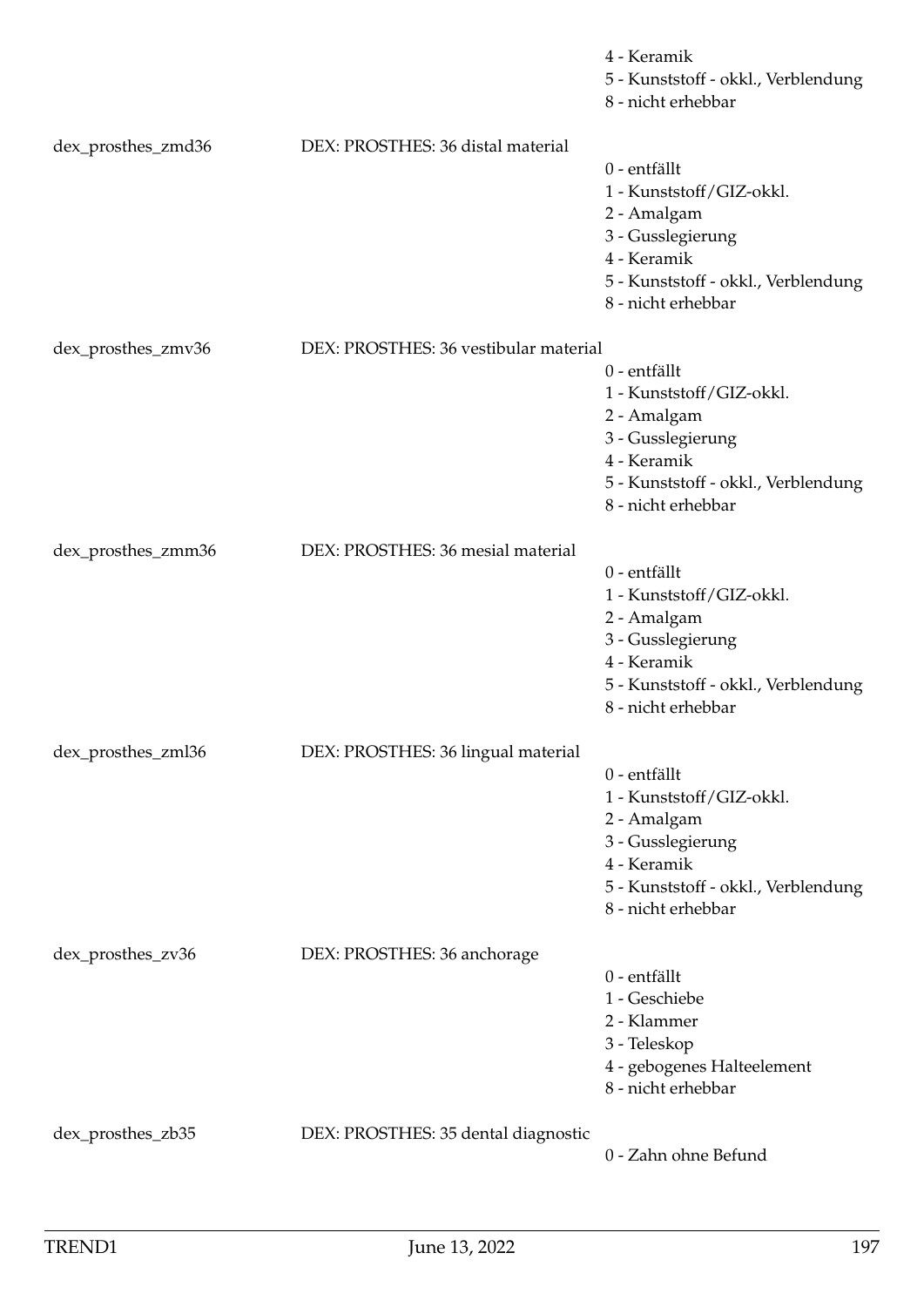|                    |                                       | 1 - Brückenglied<br>2 - Teilkrone<br>3 - Ersetzt<br>4 - Füllung<br>5 - Inlay<br>6 - Krone<br>7 - Lückenschluss<br>73 - teilw. Lückenschluss (1-3mm)<br>8 - Fehlt.<br>81 - teilret. Zahn.<br>9 - Implantat<br>10 - Einzelflächen nicht beurteilbar<br>11 - KURZPROGRAMM: Zahn nicht<br>vorhanden, nicht ersetzt<br>12 - KURZPROGRAMM: Zahn<br>vorhanden<br>13 - KURZPROGRAMM: Zahn ersetzt<br>(Brückenglied oder Prothesenzahn)<br>14 - KURZPROGRAMM: Implantat<br>98 - Nicht erhebbar<br>99 - KURZPROGRAMM: Nicht erheb-<br>bar |
|--------------------|---------------------------------------|---------------------------------------------------------------------------------------------------------------------------------------------------------------------------------------------------------------------------------------------------------------------------------------------------------------------------------------------------------------------------------------------------------------------------------------------------------------------------------------------------------------------------------|
| dex_prosthes_zmo35 | DEX: PROSTHES: 35 occlusal material   |                                                                                                                                                                                                                                                                                                                                                                                                                                                                                                                                 |
|                    |                                       | 0 - entfällt<br>1 - Kunststoff/GIZ-okkl.<br>2 - Amalgam<br>3 - Gusslegierung<br>4 - Keramik<br>5 - Kunststoff - okkl., Verblendung<br>8 - nicht erhebbar                                                                                                                                                                                                                                                                                                                                                                        |
| dex_prosthes_zmd35 | DEX: PROSTHES: 35 distal material     |                                                                                                                                                                                                                                                                                                                                                                                                                                                                                                                                 |
|                    |                                       | 0 - entfällt<br>1 - Kunststoff/GIZ-okkl.<br>2 - Amalgam<br>3 - Gusslegierung<br>4 - Keramik<br>5 - Kunststoff - okkl., Verblendung<br>8 - nicht erhebbar                                                                                                                                                                                                                                                                                                                                                                        |
| dex_prosthes_zmv35 | DEX: PROSTHES: 35 vestibular material | $0$ - entfällt<br>1 - Kunststoff/GIZ-okkl.<br>2 - Amalgam<br>3 - Gusslegierung<br>4 - Keramik<br>5 - Kunststoff - okkl., Verblendung<br>8 - nicht erhebbar                                                                                                                                                                                                                                                                                                                                                                      |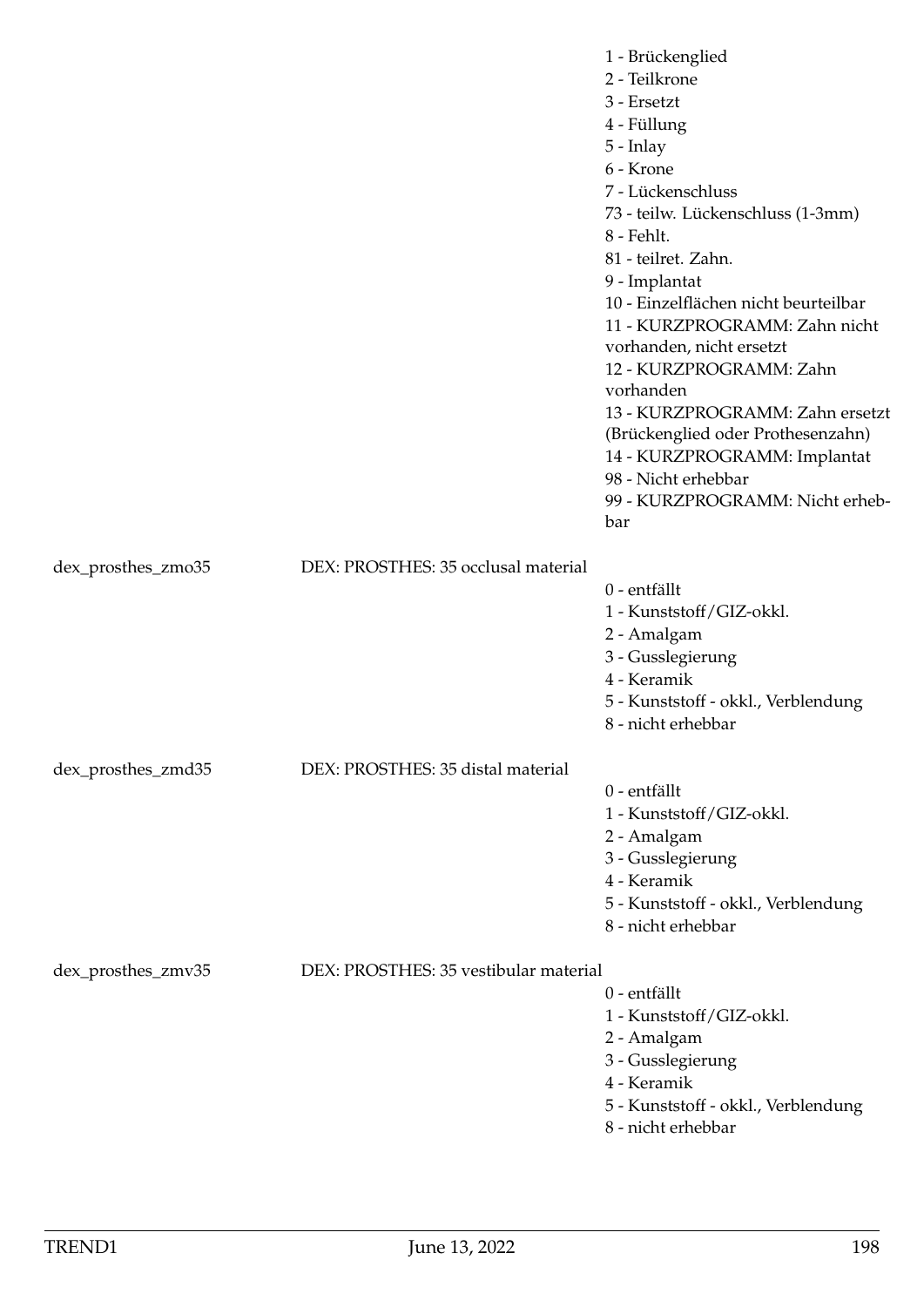| dex_prosthes_zmm35 | DEX: PROSTHES: 35 mesial material   | 0 - entfällt<br>1 - Kunststoff/GIZ-okkl.<br>2 - Amalgam<br>3 - Gusslegierung<br>4 - Keramik<br>5 - Kunststoff - okkl., Verblendung<br>8 - nicht erhebbar                                                                                                                                                                                                                                                                                                                                                                                                |
|--------------------|-------------------------------------|---------------------------------------------------------------------------------------------------------------------------------------------------------------------------------------------------------------------------------------------------------------------------------------------------------------------------------------------------------------------------------------------------------------------------------------------------------------------------------------------------------------------------------------------------------|
| dex_prosthes_zml35 | DEX: PROSTHES: 35 lingual material  | 0 - entfällt<br>1 - Kunststoff/GIZ-okkl.<br>2 - Amalgam<br>3 - Gusslegierung<br>4 - Keramik<br>5 - Kunststoff - okkl., Verblendung<br>8 - nicht erhebbar                                                                                                                                                                                                                                                                                                                                                                                                |
| dex_prosthes_zv35  | DEX: PROSTHES: 35 anchorage         |                                                                                                                                                                                                                                                                                                                                                                                                                                                                                                                                                         |
|                    |                                     | 0 - entfällt<br>1 - Geschiebe<br>2 - Klammer<br>3 - Teleskop<br>4 - gebogenes Halteelement<br>8 - nicht erhebbar                                                                                                                                                                                                                                                                                                                                                                                                                                        |
| dex_prosthes_zb34  | DEX: PROSTHES: 34 dental diagnostic | 0 - Zahn ohne Befund<br>1 - Brückenglied<br>2 - Teilkrone<br>3 - Ersetzt<br>4 - Füllung<br>5 - Inlay<br>6 - Krone<br>7 - Lückenschluss<br>73 - teilw. Lückenschluss (1-3mm)<br>8 - Fehlt.<br>81 - teilret. Zahn.<br>9 - Implantat<br>10 - Einzelflächen nicht beurteilbar<br>11 - KURZPROGRAMM: Zahn nicht<br>vorhanden, nicht ersetzt<br>12 - KURZPROGRAMM: Zahn<br>vorhanden<br>13 - KURZPROGRAMM: Zahn ersetzt<br>(Brückenglied oder Prothesenzahn)<br>14 - KURZPROGRAMM: Implantat<br>98 - Nicht erhebbar<br>99 - KURZPROGRAMM: Nicht erheb-<br>bar |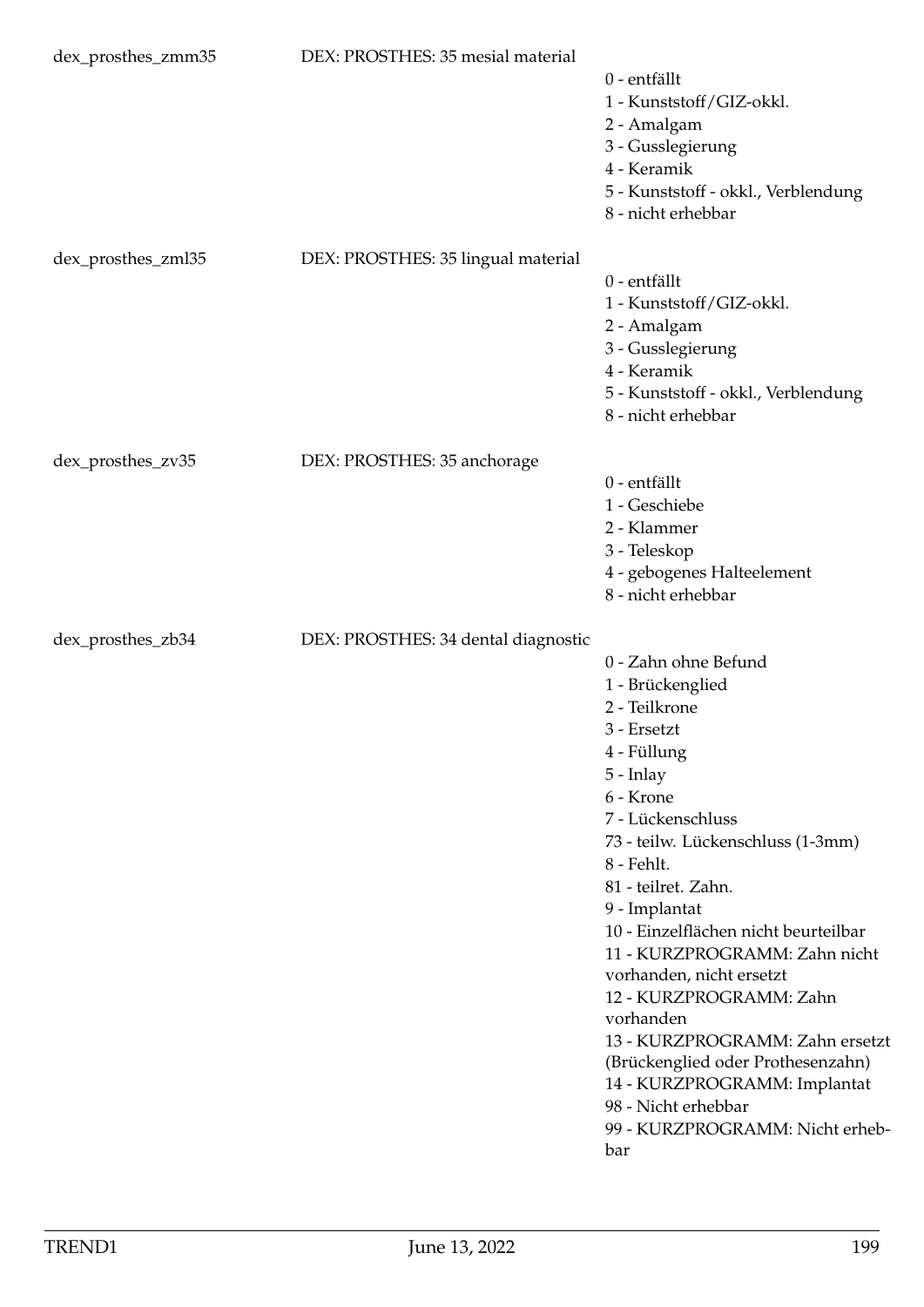| dex_prosthes_zmo34 | DEX: PROSTHES: 34 occlusal material   | 0 - entfällt<br>1 - Kunststoff/GIZ-okkl.<br>2 - Amalgam<br>3 - Gusslegierung<br>4 - Keramik<br>5 - Kunststoff - okkl., Verblendung<br>8 - nicht erhebbar |
|--------------------|---------------------------------------|----------------------------------------------------------------------------------------------------------------------------------------------------------|
| dex_prosthes_zmd34 | DEX: PROSTHES: 34 distal material     | 0 - entfällt<br>1 - Kunststoff/GIZ-okkl.<br>2 - Amalgam<br>3 - Gusslegierung<br>4 - Keramik<br>5 - Kunststoff - okkl., Verblendung<br>8 - nicht erhebbar |
| dex_prosthes_zmv34 | DEX: PROSTHES: 34 vestibular material |                                                                                                                                                          |
|                    |                                       | 0 - entfällt<br>1 - Kunststoff/GIZ-okkl.<br>2 - Amalgam<br>3 - Gusslegierung<br>4 - Keramik<br>5 - Kunststoff - okkl., Verblendung<br>8 - nicht erhebbar |
| dex_prosthes_zmm34 | DEX: PROSTHES: 34 mesial material     | 0 - entfällt<br>1 - Kunststoff/GIZ-okkl.<br>2 - Amalgam<br>3 - Gusslegierung<br>4 - Keramik<br>5 - Kunststoff - okkl., Verblendung<br>8 - nicht erhebbar |
| dex_prosthes_zml34 | DEX: PROSTHES: 34 lingual material    | 0 - entfällt<br>1 - Kunststoff/GIZ-okkl.<br>2 - Amalgam<br>3 - Gusslegierung<br>4 - Keramik<br>5 - Kunststoff - okkl., Verblendung<br>8 - nicht erhebbar |
| dex_prosthes_zv34  | DEX: PROSTHES: 34 anchorage           | 0 - entfällt<br>1 - Geschiebe<br>2 - Klammer                                                                                                             |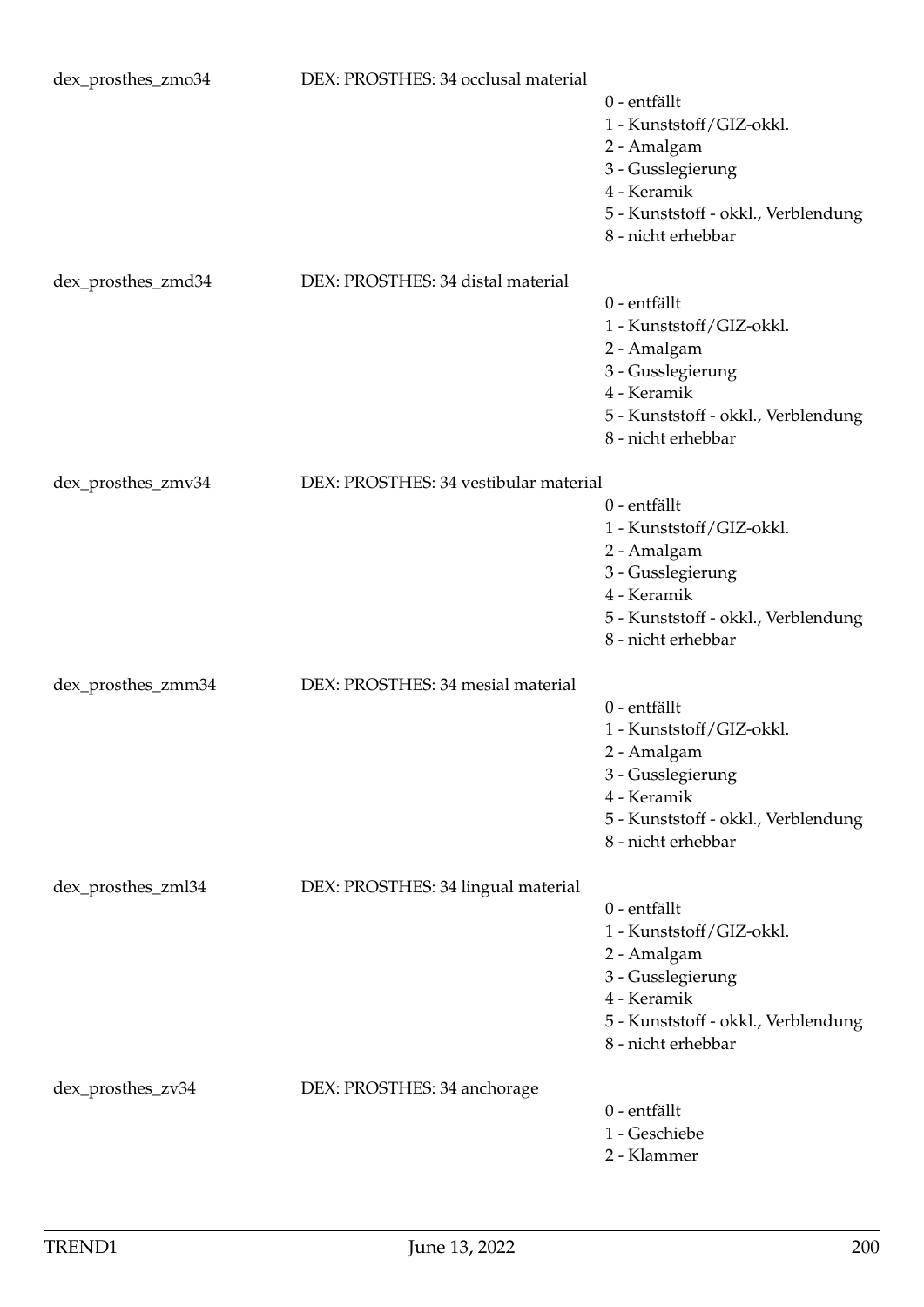|                    |                                       | 3 - Teleskop<br>4 - gebogenes Halteelement<br>8 - nicht erhebbar |
|--------------------|---------------------------------------|------------------------------------------------------------------|
| dex_prosthes_zb33  | DEX: PROSTHES: 33 dental diagnostic   |                                                                  |
|                    |                                       | 0 - Zahn ohne Befund                                             |
|                    |                                       | 1 - Brückenglied                                                 |
|                    |                                       | 2 - Teilkrone                                                    |
|                    |                                       | 3 - Ersetzt<br>4 - Füllung                                       |
|                    |                                       | $5$ - Inlay                                                      |
|                    |                                       | 6 - Krone                                                        |
|                    |                                       | 7 - Lückenschluss                                                |
|                    |                                       | 73 - teilw. Lückenschluss (1-3mm)                                |
|                    |                                       | 8 - Fehlt.                                                       |
|                    |                                       | 81 - teilret. Zahn.                                              |
|                    |                                       | 9 - Implantat                                                    |
|                    |                                       | 10 - Einzelflächen nicht beurteilbar                             |
|                    |                                       | 11 - KURZPROGRAMM: Zahn nicht                                    |
|                    |                                       | vorhanden, nicht ersetzt                                         |
|                    |                                       | 12 - KURZPROGRAMM: Zahn<br>vorhanden                             |
|                    |                                       | 13 - KURZPROGRAMM: Zahn ersetzt                                  |
|                    |                                       | (Brückenglied oder Prothesenzahn)                                |
|                    |                                       | 14 - KURZPROGRAMM: Implantat                                     |
|                    |                                       | 98 - Nicht erhebbar                                              |
|                    |                                       | 99 - KURZPROGRAMM: Nicht erheb-                                  |
|                    |                                       | bar                                                              |
| dex_prosthes_zmd33 | DEX: PROSTHES: 33 distal material     |                                                                  |
|                    |                                       | 0 - entfällt                                                     |
|                    |                                       | 1 - Kunststoff/GIZ-okkl.                                         |
|                    |                                       | 2 - Amalgam                                                      |
|                    |                                       | 3 - Gusslegierung                                                |
|                    |                                       | 4 - Keramik                                                      |
|                    |                                       | 5 - Kunststoff - okkl., Verblendung<br>8 - nicht erhebbar        |
|                    |                                       |                                                                  |
| dex_prosthes_zmv33 | DEX: PROSTHES: 33 vestibular material |                                                                  |
|                    |                                       | 0 - entfällt                                                     |
|                    |                                       | 1 - Kunststoff/GIZ-okkl.                                         |
|                    |                                       | 2 - Amalgam                                                      |
|                    |                                       | 3 - Gusslegierung<br>4 - Keramik                                 |
|                    |                                       | 5 - Kunststoff - okkl., Verblendung                              |
|                    |                                       | 8 - nicht erhebbar                                               |
|                    |                                       |                                                                  |
| dex_prosthes_zmm33 | DEX: PROSTHES: 33 mesial material     | 0 - entfällt                                                     |
|                    |                                       | 1 - Kunststoff/GIZ-okkl.                                         |
|                    |                                       |                                                                  |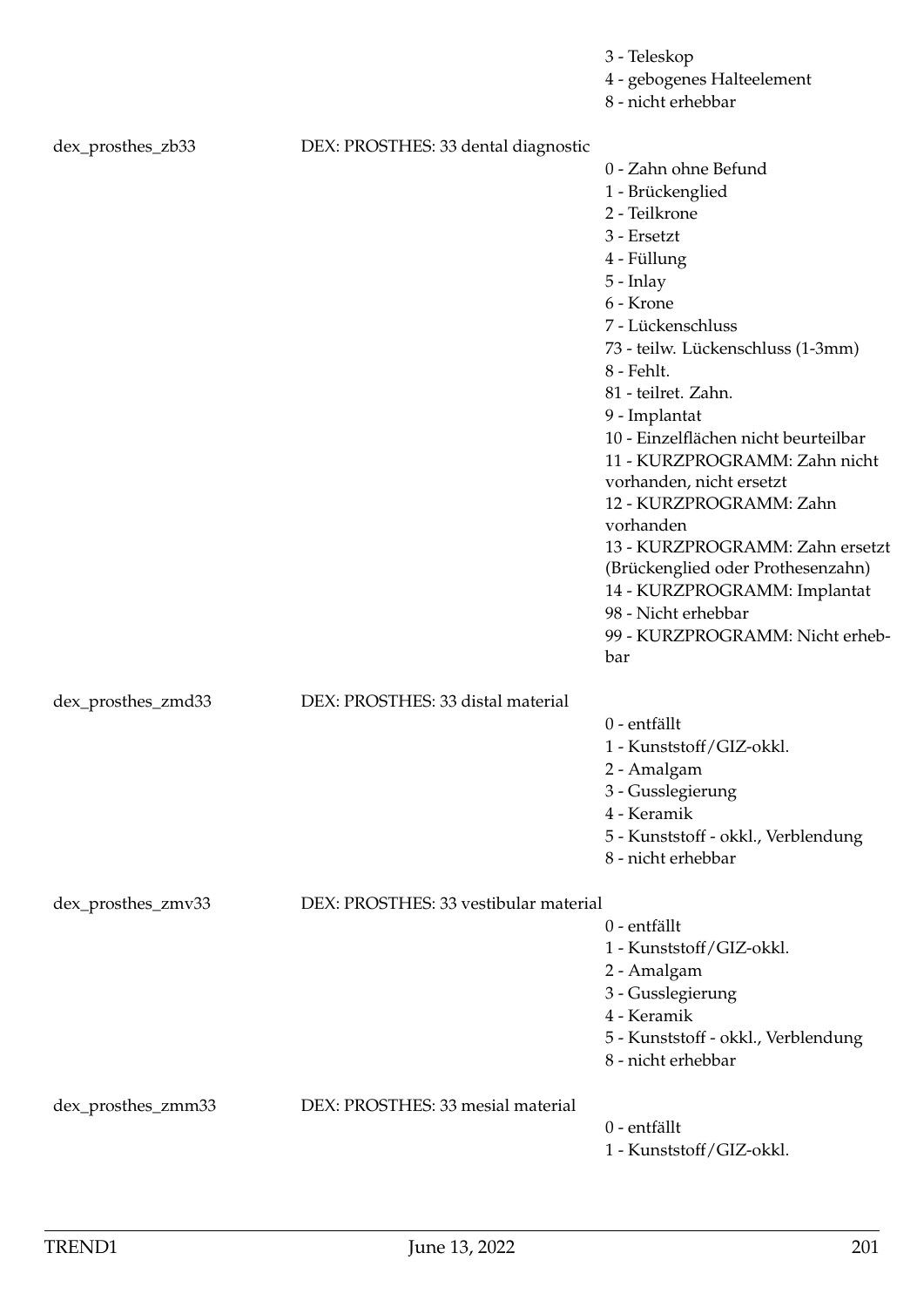|                    |                                     | 2 - Amalgam<br>3 - Gusslegierung<br>4 - Keramik<br>5 - Kunststoff - okkl., Verblendung<br>8 - nicht erhebbar                                                                                                                                                                                                                                                                                                                                                                                                                                            |
|--------------------|-------------------------------------|---------------------------------------------------------------------------------------------------------------------------------------------------------------------------------------------------------------------------------------------------------------------------------------------------------------------------------------------------------------------------------------------------------------------------------------------------------------------------------------------------------------------------------------------------------|
| dex_prosthes_zml33 | DEX: PROSTHES: 33 lingual material  | 0 - entfällt<br>1 - Kunststoff/GIZ-okkl.<br>2 - Amalgam<br>3 - Gusslegierung<br>4 - Keramik<br>5 - Kunststoff - okkl., Verblendung<br>8 - nicht erhebbar                                                                                                                                                                                                                                                                                                                                                                                                |
| dex_prosthes_zv33  | DEX: PROSTHES: 33 anchorage         | 0 - entfällt<br>1 - Geschiebe<br>2 - Klammer<br>3 - Teleskop<br>4 - gebogenes Halteelement<br>8 - nicht erhebbar                                                                                                                                                                                                                                                                                                                                                                                                                                        |
| dex_prosthes_zb32  | DEX: PROSTHES: 32 dental diagnostic | 0 - Zahn ohne Befund<br>1 - Brückenglied<br>2 - Teilkrone<br>3 - Ersetzt<br>4 - Füllung<br>5 - Inlay<br>6 - Krone<br>7 - Lückenschluss<br>73 - teilw. Lückenschluss (1-3mm)<br>8 - Fehlt.<br>81 - teilret. Zahn.<br>9 - Implantat<br>10 - Einzelflächen nicht beurteilbar<br>11 - KURZPROGRAMM: Zahn nicht<br>vorhanden, nicht ersetzt<br>12 - KURZPROGRAMM: Zahn<br>vorhanden<br>13 - KURZPROGRAMM: Zahn ersetzt<br>(Brückenglied oder Prothesenzahn)<br>14 - KURZPROGRAMM: Implantat<br>98 - Nicht erhebbar<br>99 - KURZPROGRAMM: Nicht erheb-<br>bar |
| dex_prosthes_zmd32 | DEX: PROSTHES: 32 distal material   | 0 - entfällt                                                                                                                                                                                                                                                                                                                                                                                                                                                                                                                                            |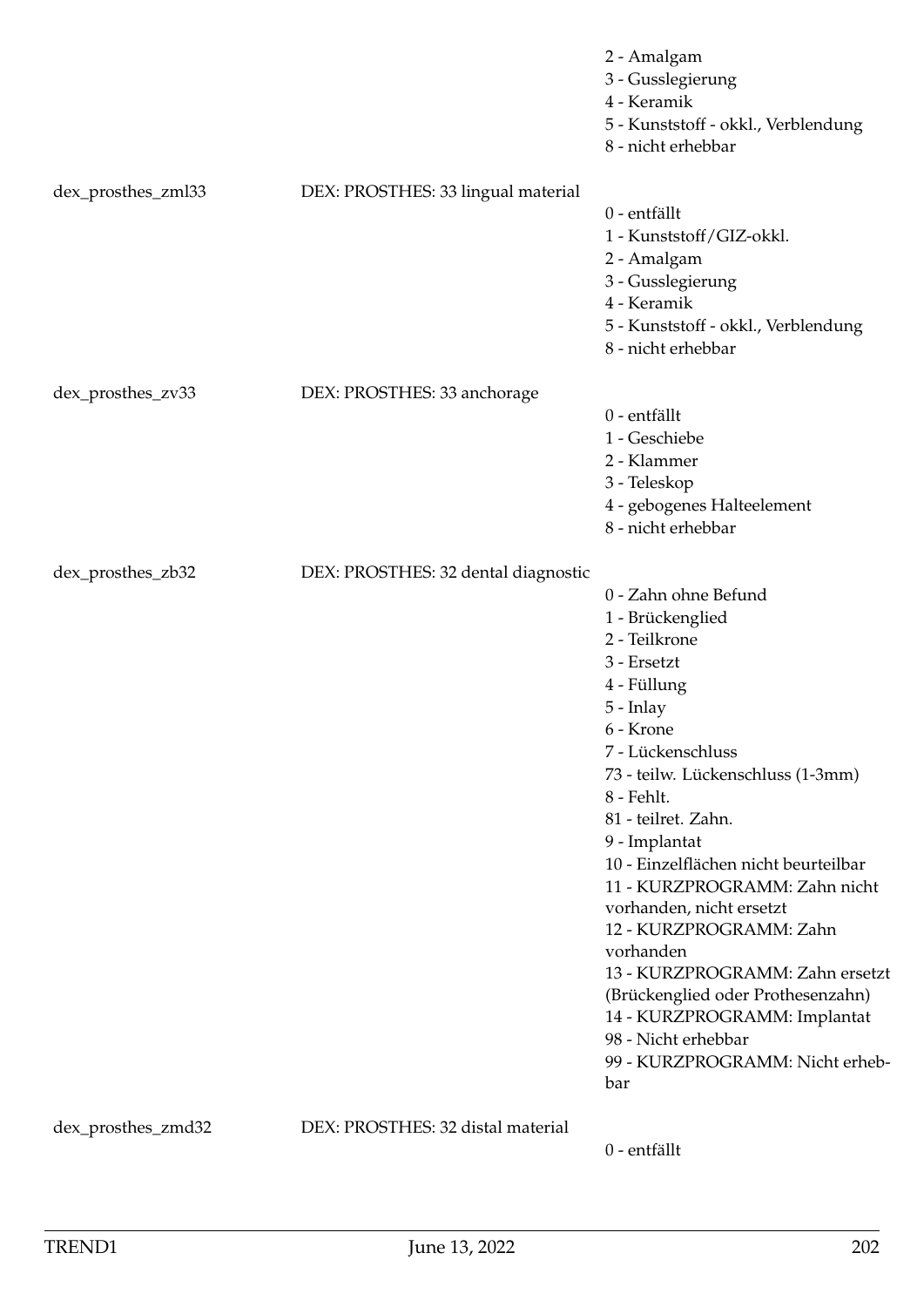|                    |                                       | 1 - Kunststoff/GIZ-okkl.<br>2 - Amalgam<br>3 - Gusslegierung<br>4 - Keramik<br>5 - Kunststoff - okkl., Verblendung<br>8 - nicht erhebbar                 |
|--------------------|---------------------------------------|----------------------------------------------------------------------------------------------------------------------------------------------------------|
| dex_prosthes_zmv32 | DEX: PROSTHES: 32 vestibular material |                                                                                                                                                          |
|                    |                                       | 0 - entfällt<br>1 - Kunststoff/GIZ-okkl.<br>2 - Amalgam<br>3 - Gusslegierung<br>4 - Keramik<br>5 - Kunststoff - okkl., Verblendung<br>8 - nicht erhebbar |
| dex_prosthes_zmm32 | DEX: PROSTHES: 32 mesial material     |                                                                                                                                                          |
|                    |                                       | 0 - entfällt<br>1 - Kunststoff/GIZ-okkl.<br>2 - Amalgam<br>3 - Gusslegierung<br>4 - Keramik<br>5 - Kunststoff - okkl., Verblendung<br>8 - nicht erhebbar |
| dex_prosthes_zml32 | DEX: PROSTHES: 32 lingual material    |                                                                                                                                                          |
|                    |                                       | 0 - entfällt<br>1 - Kunststoff/GIZ-okkl.<br>2 - Amalgam<br>3 - Gusslegierung<br>4 - Keramik<br>5 - Kunststoff - okkl., Verblendung<br>8 - nicht erhebbar |
| dex_prosthes_zv32  | DEX: PROSTHES: 32 anchorage           |                                                                                                                                                          |
|                    |                                       | 0 - entfällt<br>1 - Geschiebe<br>2 - Klammer<br>3 - Teleskop<br>4 - gebogenes Halteelement<br>8 - nicht erhebbar                                         |
| dex_prosthes_zb31  | DEX: PROSTHES: 31 dental diagnostic   | 0 - Zahn ohne Befund<br>1 - Brückenglied<br>2 - Teilkrone<br>3 - Ersetzt<br>4 - Füllung<br>5 - Inlay<br>6 - Krone                                        |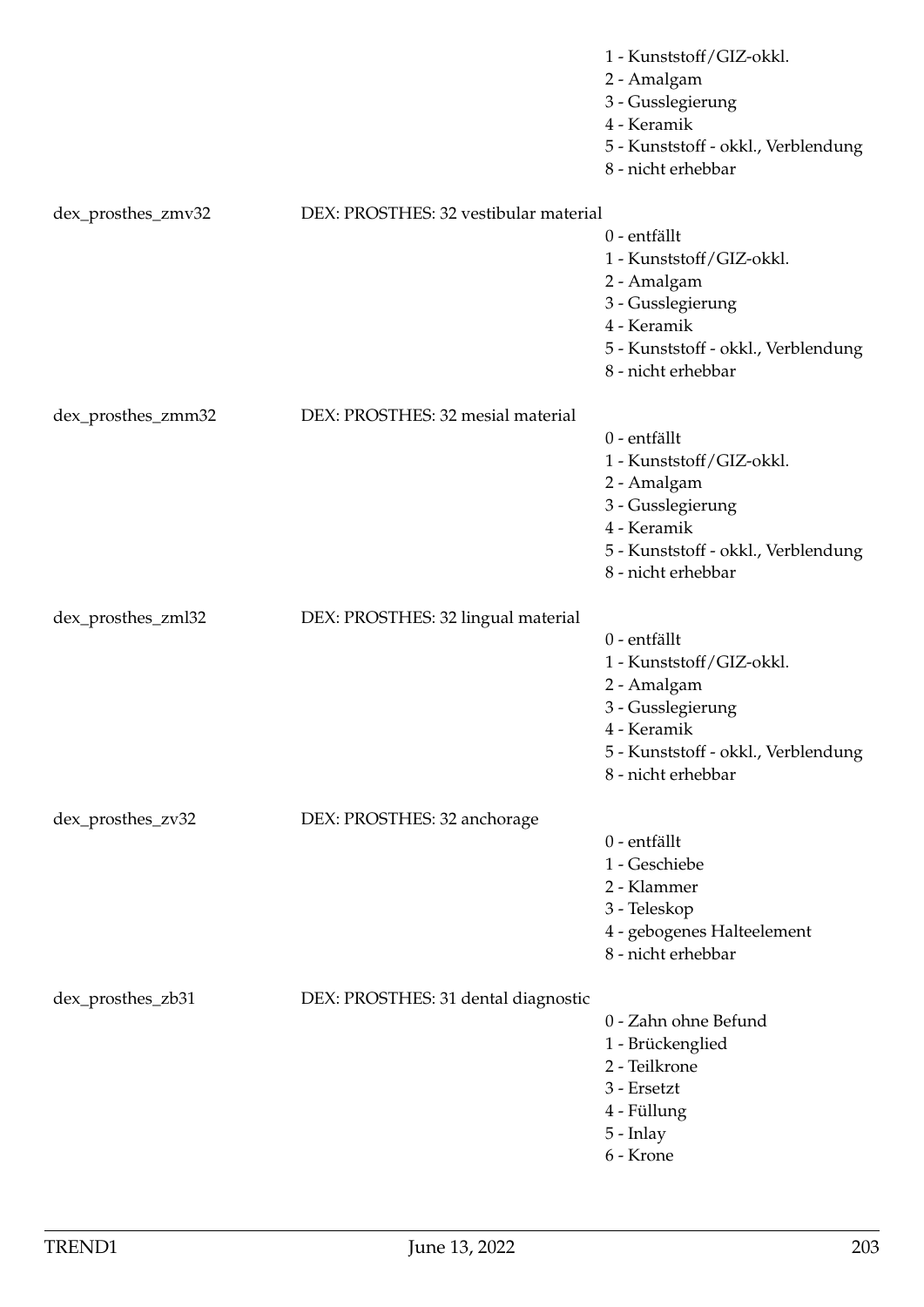|                    |                                       | 7 - Lückenschluss<br>73 - teilw. Lückenschluss (1-3mm)<br>8 - Fehlt.<br>81 - teilret. Zahn.<br>9 - Implantat<br>10 - Einzelflächen nicht beurteilbar<br>11 - KURZPROGRAMM: Zahn nicht<br>vorhanden, nicht ersetzt<br>12 - KURZPROGRAMM: Zahn<br>vorhanden<br>13 - KURZPROGRAMM: Zahn ersetzt<br>(Brückenglied oder Prothesenzahn)<br>14 - KURZPROGRAMM: Implantat<br>98 - Nicht erhebbar<br>99 - KURZPROGRAMM: Nicht erheb-<br>bar |
|--------------------|---------------------------------------|------------------------------------------------------------------------------------------------------------------------------------------------------------------------------------------------------------------------------------------------------------------------------------------------------------------------------------------------------------------------------------------------------------------------------------|
| dex_prosthes_zmd31 | DEX: PROSTHES: 31 distal material     |                                                                                                                                                                                                                                                                                                                                                                                                                                    |
|                    |                                       | 0 - entfällt<br>1 - Kunststoff/GIZ-okkl.<br>2 - Amalgam<br>3 - Gusslegierung<br>4 - Keramik<br>5 - Kunststoff - okkl., Verblendung<br>8 - nicht erhebbar                                                                                                                                                                                                                                                                           |
| dex_prosthes_zmv31 | DEX: PROSTHES: 31 vestibular material |                                                                                                                                                                                                                                                                                                                                                                                                                                    |
|                    |                                       | 0 - entfällt<br>1 - Kunststoff/GIZ-okkl.<br>2 - Amalgam<br>3 - Gusslegierung<br>4 - Keramik<br>5 - Kunststoff - okkl., Verblendung<br>8 - nicht erhebbar                                                                                                                                                                                                                                                                           |
| dex_prosthes_zmm31 | DEX: PROSTHES: 31 mesial material     |                                                                                                                                                                                                                                                                                                                                                                                                                                    |
|                    |                                       | 0 - entfällt<br>1 - Kunststoff/GIZ-okkl.<br>2 - Amalgam<br>3 - Gusslegierung<br>4 - Keramik<br>5 - Kunststoff - okkl., Verblendung<br>8 - nicht erhebbar                                                                                                                                                                                                                                                                           |
| dex_prosthes_zml31 | DEX: PROSTHES: 31 lingual material    | 0 - entfällt<br>1 - Kunststoff/GIZ-okkl.<br>2 - Amalgam<br>3 - Gusslegierung<br>4 - Keramik                                                                                                                                                                                                                                                                                                                                        |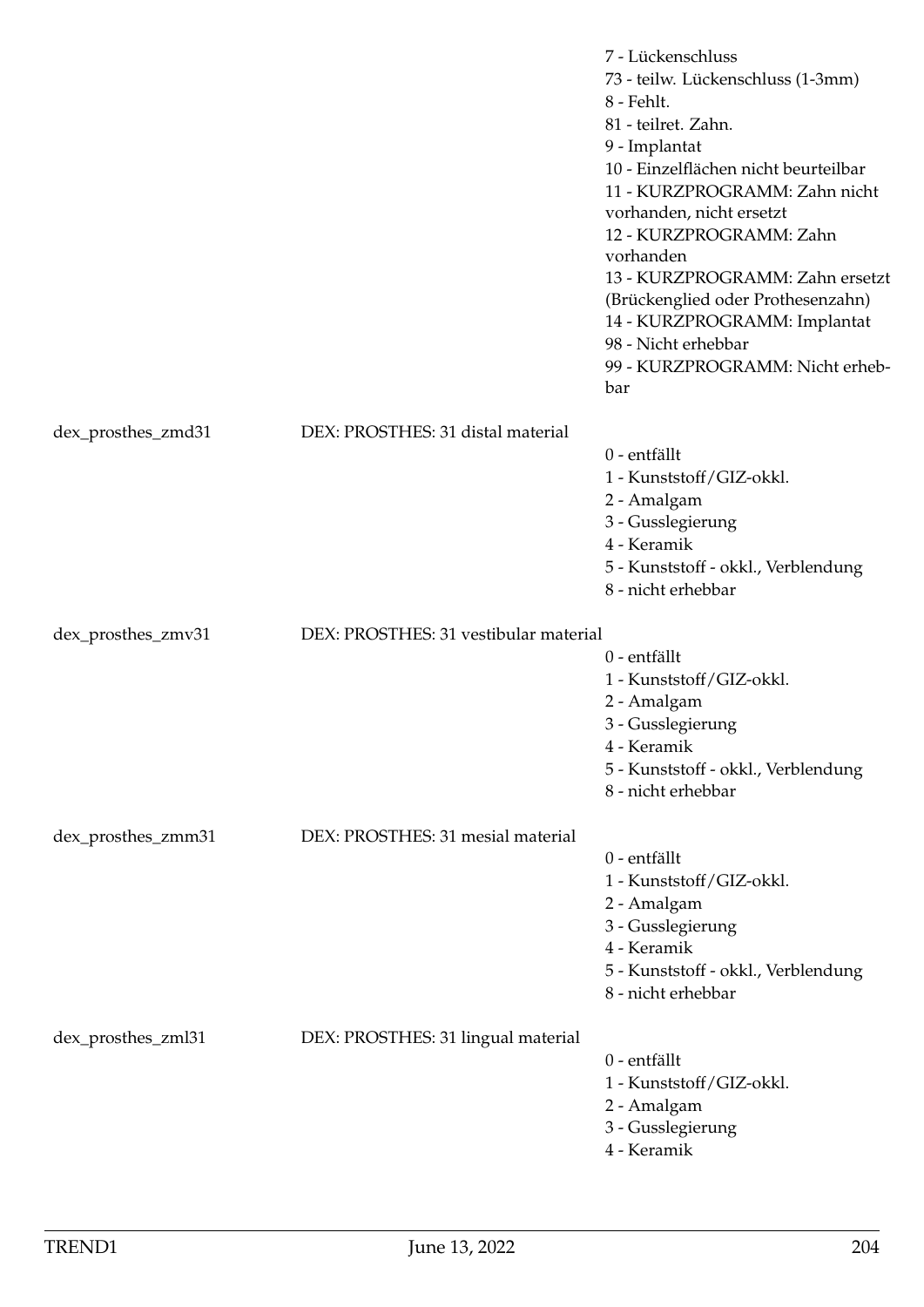|                    |                                       | 8 - nicht erhebbar                                     |
|--------------------|---------------------------------------|--------------------------------------------------------|
| dex_prosthes_zv31  | DEX: PROSTHES: 31 anchorage           |                                                        |
|                    |                                       | 0 - entfällt                                           |
|                    |                                       | 1 - Geschiebe                                          |
|                    |                                       | 2 - Klammer                                            |
|                    |                                       | 3 - Teleskop                                           |
|                    |                                       | 4 - gebogenes Halteelement<br>8 - nicht erhebbar       |
|                    |                                       |                                                        |
| dex_prosthes_zb41  | DEX: PROSTHES: 41 dental diagnostic   |                                                        |
|                    |                                       | 0 - Zahn ohne Befund                                   |
|                    |                                       | 1 - Brückenglied                                       |
|                    |                                       | 2 - Teilkrone                                          |
|                    |                                       | 3 - Ersetzt                                            |
|                    |                                       | 4 - Füllung                                            |
|                    |                                       | $5$ - Inlay<br>6 - Krone                               |
|                    |                                       | 7 - Lückenschluss                                      |
|                    |                                       | 73 - teilw. Lückenschluss (1-3mm)                      |
|                    |                                       | 8 - Fehlt.                                             |
|                    |                                       | 81 - teilret. Zahn.                                    |
|                    |                                       | 9 - Implantat                                          |
|                    |                                       | 10 - Einzelflächen nicht beurteilbar                   |
|                    |                                       | 11 - KURZPROGRAMM: Zahn nicht                          |
|                    |                                       | vorhanden, nicht ersetzt                               |
|                    |                                       | 12 - KURZPROGRAMM: Zahn                                |
|                    |                                       | vorhanden                                              |
|                    |                                       | 13 - KURZPROGRAMM: Zahn ersetzt                        |
|                    |                                       | (Brückenglied oder Prothesenzahn)                      |
|                    |                                       | 14 - KURZPROGRAMM: Implantat                           |
|                    |                                       | 98 - Nicht erhebbar<br>99 - KURZPROGRAMM: Nicht erheb- |
|                    |                                       | bar                                                    |
| dex_prosthes_zmd41 | DEX: PROSTHES: 41 distal material     |                                                        |
|                    |                                       | 0 - entfällt                                           |
|                    |                                       | 1 - Kunststoff/GIZ-okkl.                               |
|                    |                                       | 2 - Amalgam                                            |
|                    |                                       | 3 - Gusslegierung                                      |
|                    |                                       | 4 - Keramik                                            |
|                    |                                       | 5 - Kunststoff - okkl., Verblendung                    |
|                    |                                       | 8 - nicht erhebbar                                     |
| dex_prosthes_zmv41 | DEX: PROSTHES: 41 vestibular material |                                                        |
|                    |                                       | 0 - entfällt                                           |
|                    |                                       | 1 - Kunststoff/GIZ-okkl.                               |
|                    |                                       | 2 - Amalgam                                            |
|                    |                                       | 3 - Gusslegierung                                      |

5 - Kunststoff - okkl., Verblendung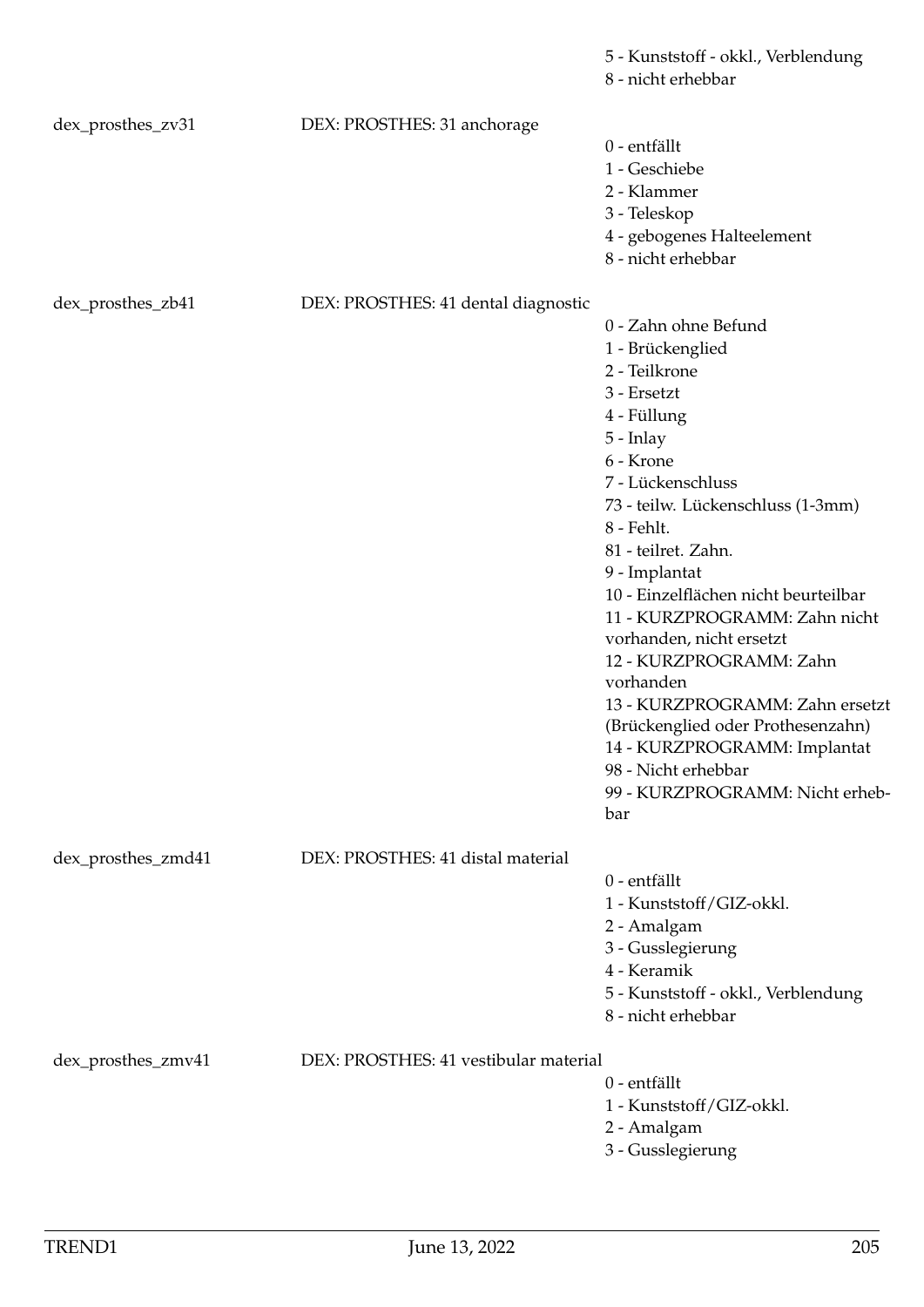|                    |                                     | 4 - Keramik<br>5 - Kunststoff - okkl., Verblendung<br>8 - nicht erhebbar                                                                                                                                                                                                                                                                                                                                                                               |
|--------------------|-------------------------------------|--------------------------------------------------------------------------------------------------------------------------------------------------------------------------------------------------------------------------------------------------------------------------------------------------------------------------------------------------------------------------------------------------------------------------------------------------------|
| dex_prosthes_zmm41 | DEX: PROSTHES: 41 mesial material   | 0 - entfällt<br>1 - Kunststoff/GIZ-okkl.<br>2 - Amalgam<br>3 - Gusslegierung<br>4 - Keramik<br>5 - Kunststoff - okkl., Verblendung<br>8 - nicht erhebbar                                                                                                                                                                                                                                                                                               |
| dex_prosthes_zml41 | DEX: PROSTHES: 41 lingual material  | 0 - entfällt<br>1 - Kunststoff/GIZ-okkl.<br>2 - Amalgam<br>3 - Gusslegierung<br>4 - Keramik<br>5 - Kunststoff - okkl., Verblendung<br>8 - nicht erhebbar                                                                                                                                                                                                                                                                                               |
| dex_prosthes_zv41  | DEX: PROSTHES: 41 anchorage         | 0 - entfällt<br>1 - Geschiebe<br>2 - Klammer<br>3 - Teleskop<br>4 - gebogenes Halteelement<br>8 - nicht erhebbar                                                                                                                                                                                                                                                                                                                                       |
| dex_prosthes_zb42  | DEX: PROSTHES: 42 dental diagnostic | 0 - Zahn ohne Befund<br>1 - Brückenglied<br>2 - Teilkrone<br>3 - Ersetzt<br>4 - Füllung<br>5 - Inlay<br>6 - Krone<br>7 - Lückenschluss<br>73 - teilw. Lückenschluss (1-3mm)<br>8 - Fehlt.<br>81 - teilret. Zahn.<br>9 - Implantat<br>10 - Einzelflächen nicht beurteilbar<br>11 - KURZPROGRAMM: Zahn nicht<br>vorhanden, nicht ersetzt<br>12 - KURZPROGRAMM: Zahn<br>vorhanden<br>13 - KURZPROGRAMM: Zahn ersetzt<br>(Brückenglied oder Prothesenzahn) |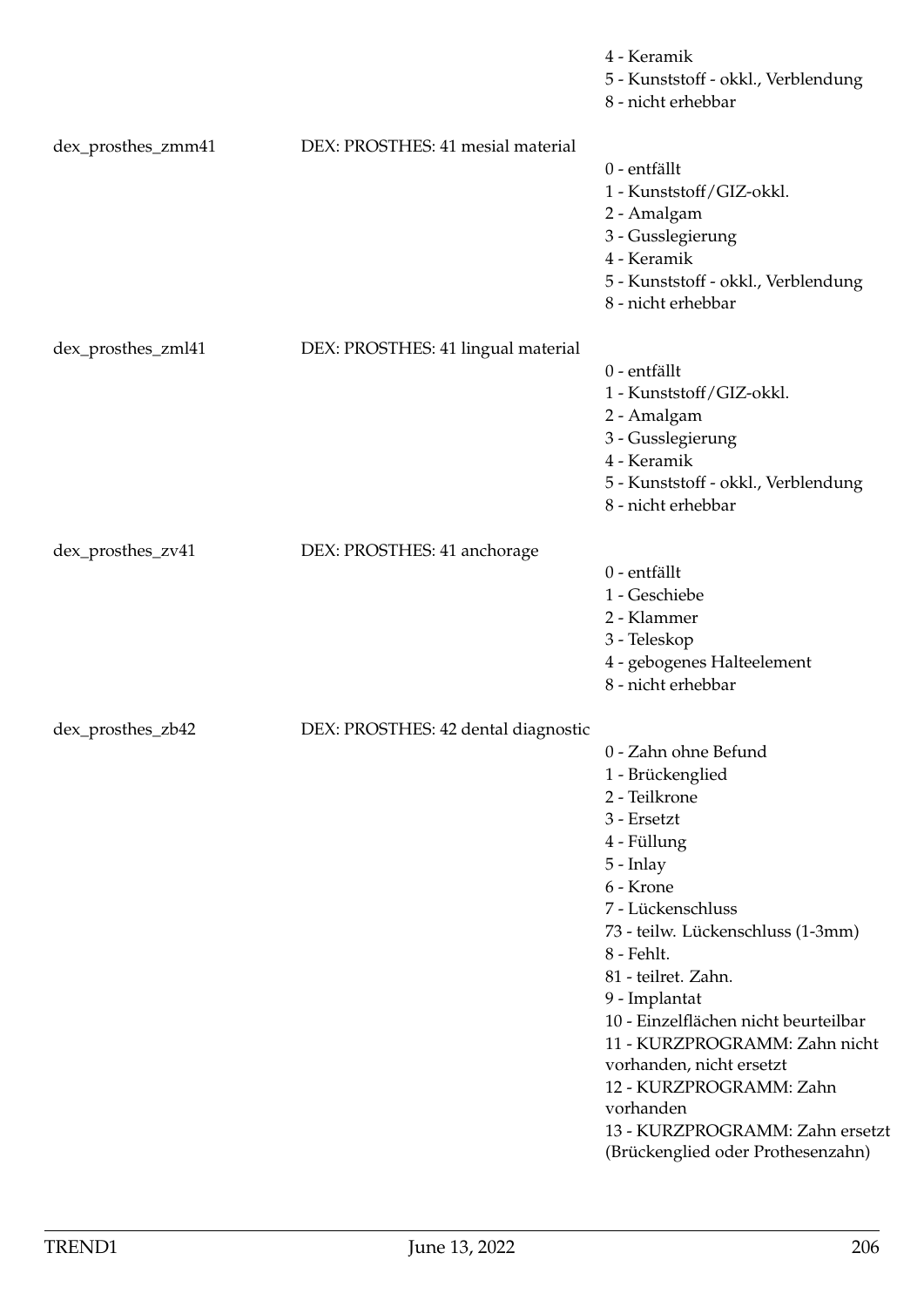|                    |                                       | 14 - KURZPROGRAMM: Implantat<br>98 - Nicht erhebbar<br>99 - KURZPROGRAMM: Nicht erheb-<br>bar                                                            |
|--------------------|---------------------------------------|----------------------------------------------------------------------------------------------------------------------------------------------------------|
| dex_prosthes_zmd42 | DEX: PROSTHES: 42 distal material     | 0 - entfällt<br>1 - Kunststoff/GIZ-okkl.<br>2 - Amalgam<br>3 - Gusslegierung<br>4 - Keramik<br>5 - Kunststoff - okkl., Verblendung<br>8 - nicht erhebbar |
| dex_prosthes_zmv42 | DEX: PROSTHES: 42 vestibular material | 0 - entfällt<br>1 - Kunststoff/GIZ-okkl.<br>2 - Amalgam<br>3 - Gusslegierung<br>4 - Keramik<br>5 - Kunststoff - okkl., Verblendung<br>8 - nicht erhebbar |
| dex_prosthes_zmm42 | DEX: PROSTHES: 42 mesial material     | 0 - entfällt<br>1 - Kunststoff/GIZ-okkl.<br>2 - Amalgam<br>3 - Gusslegierung<br>4 - Keramik<br>5 - Kunststoff - okkl., Verblendung<br>8 - nicht erhebbar |
| dex_prosthes_zml42 | DEX: PROSTHES: 42 lingual material    | 0 - entfällt<br>1 - Kunststoff/GIZ-okkl.<br>2 - Amalgam<br>3 - Gusslegierung<br>4 - Keramik<br>5 - Kunststoff - okkl., Verblendung<br>8 - nicht erhebbar |
| dex_prosthes_zv42  | DEX: PROSTHES: 42 anchorage           | 0 - entfällt<br>1 - Geschiebe<br>2 - Klammer<br>3 - Teleskop<br>4 - gebogenes Halteelement<br>8 - nicht erhebbar                                         |
| dex_prosthes_zb43  | DEX: PROSTHES: 43 dental diagnostic   |                                                                                                                                                          |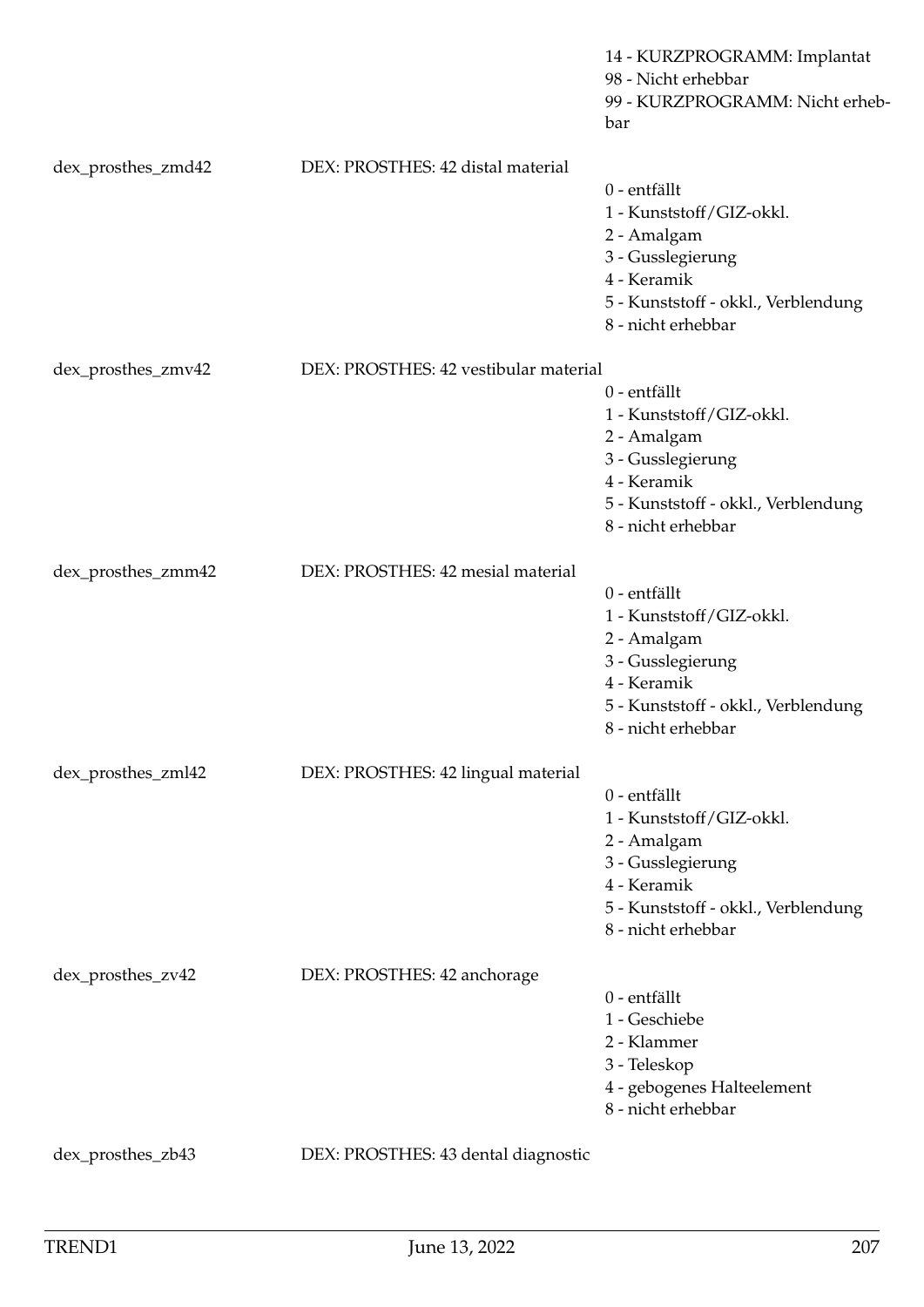|                    |                                       | 0 - Zahn ohne Befund<br>1 - Brückenglied<br>2 - Teilkrone<br>3 - Ersetzt<br>4 - Füllung<br>$5$ - Inlay<br>6 - Krone<br>7 - Lückenschluss<br>73 - teilw. Lückenschluss (1-3mm)<br>8 - Fehlt.<br>81 - teilret. Zahn.<br>9 - Implantat<br>10 - Einzelflächen nicht beurteilbar<br>11 - KURZPROGRAMM: Zahn nicht<br>vorhanden, nicht ersetzt<br>12 - KURZPROGRAMM: Zahn<br>vorhanden<br>13 - KURZPROGRAMM: Zahn ersetzt<br>(Brückenglied oder Prothesenzahn)<br>14 - KURZPROGRAMM: Implantat<br>98 - Nicht erhebbar<br>99 - KURZPROGRAMM: Nicht erheb-<br>bar |
|--------------------|---------------------------------------|-----------------------------------------------------------------------------------------------------------------------------------------------------------------------------------------------------------------------------------------------------------------------------------------------------------------------------------------------------------------------------------------------------------------------------------------------------------------------------------------------------------------------------------------------------------|
| dex_prosthes_zmd43 | DEX: PROSTHES: 43 distal material     | 0 - entfällt<br>1 - Kunststoff/GIZ-okkl.                                                                                                                                                                                                                                                                                                                                                                                                                                                                                                                  |
|                    |                                       | 2 - Amalgam<br>3 - Gusslegierung<br>4 - Keramik<br>5 - Kunststoff - okkl., Verblendung<br>8 - nicht erhebbar                                                                                                                                                                                                                                                                                                                                                                                                                                              |
| dex_prosthes_zmv43 | DEX: PROSTHES: 43 vestibular material |                                                                                                                                                                                                                                                                                                                                                                                                                                                                                                                                                           |
|                    |                                       | 0 - entfällt<br>1 - Kunststoff/GIZ-okkl.<br>2 - Amalgam<br>3 - Gusslegierung<br>4 - Keramik<br>5 - Kunststoff - okkl., Verblendung<br>8 - nicht erhebbar                                                                                                                                                                                                                                                                                                                                                                                                  |
| dex_prosthes_zmm43 | DEX: PROSTHES: 43 mesial material     | 0 - entfällt<br>1 - Kunststoff/GIZ-okkl.<br>2 - Amalgam<br>3 - Gusslegierung<br>4 - Keramik<br>5 - Kunststoff - okkl., Verblendung<br>8 - nicht erhebbar                                                                                                                                                                                                                                                                                                                                                                                                  |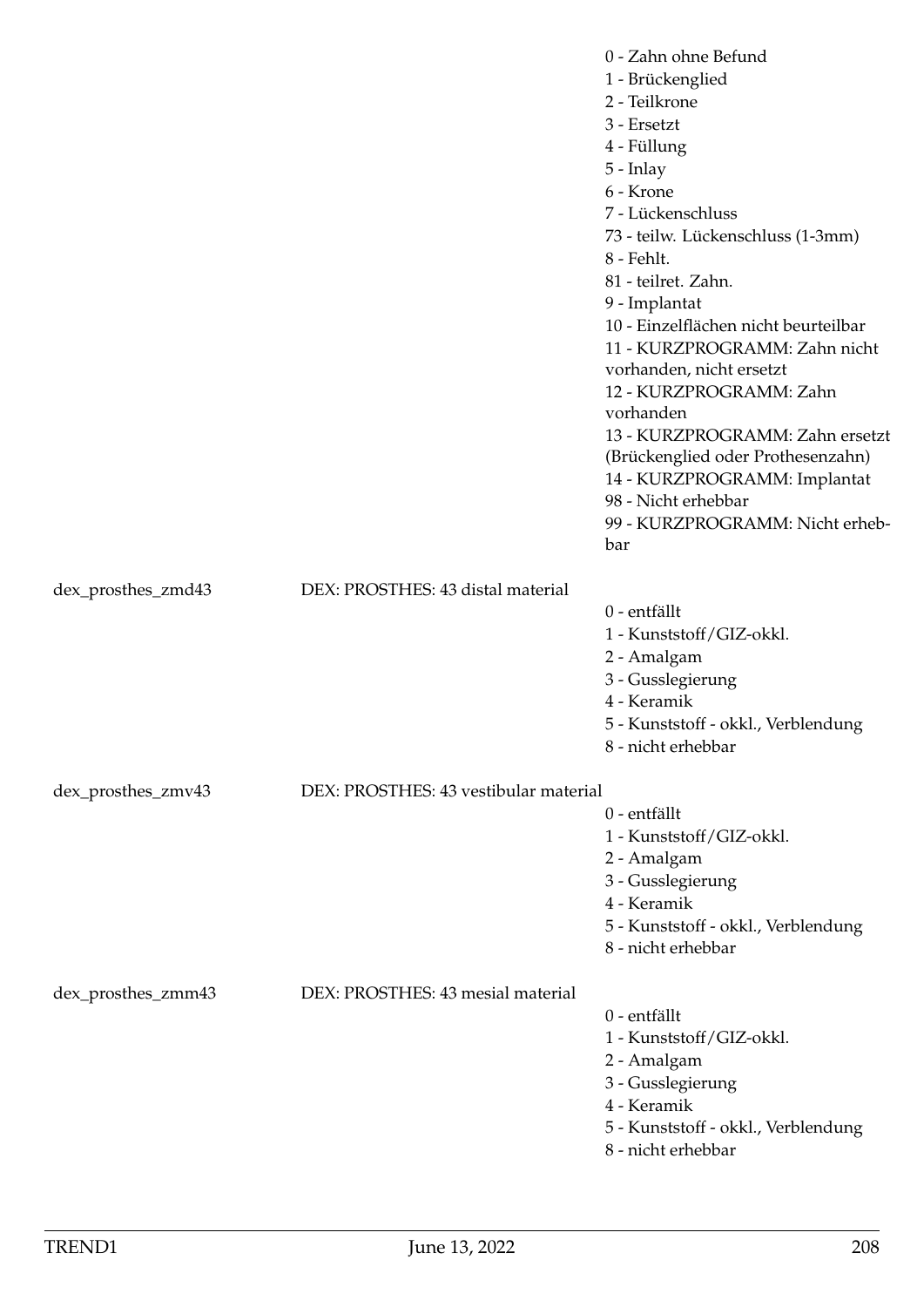| dex_prosthes_zml43 | DEX: PROSTHES: 43 lingual material  | 0 - entfällt<br>1 - Kunststoff/GIZ-okkl.<br>2 - Amalgam<br>3 - Gusslegierung<br>4 - Keramik<br>5 - Kunststoff - okkl., Verblendung<br>8 - nicht erhebbar                                                                                                                                                                                                                                                                                                                                                                                                  |
|--------------------|-------------------------------------|-----------------------------------------------------------------------------------------------------------------------------------------------------------------------------------------------------------------------------------------------------------------------------------------------------------------------------------------------------------------------------------------------------------------------------------------------------------------------------------------------------------------------------------------------------------|
| dex_prosthes_zv43  | DEX: PROSTHES: 43 anchorage         | 0 - entfällt<br>1 - Geschiebe<br>2 - Klammer<br>3 - Teleskop<br>4 - gebogenes Halteelement<br>8 - nicht erhebbar                                                                                                                                                                                                                                                                                                                                                                                                                                          |
| dex_prosthes_zb44  | DEX: PROSTHES: 44 dental diagnostic | 0 - Zahn ohne Befund<br>1 - Brückenglied<br>2 - Teilkrone<br>3 - Ersetzt<br>4 - Füllung<br>$5$ - Inlay<br>6 - Krone<br>7 - Lückenschluss<br>73 - teilw. Lückenschluss (1-3mm)<br>8 - Fehlt.<br>81 - teilret. Zahn.<br>9 - Implantat<br>10 - Einzelflächen nicht beurteilbar<br>11 - KURZPROGRAMM: Zahn nicht<br>vorhanden, nicht ersetzt<br>12 - KURZPROGRAMM: Zahn<br>vorhanden<br>13 - KURZPROGRAMM: Zahn ersetzt<br>(Brückenglied oder Prothesenzahn)<br>14 - KURZPROGRAMM: Implantat<br>98 - Nicht erhebbar<br>99 - KURZPROGRAMM: Nicht erheb-<br>bar |
| dex_prosthes_zmo44 | DEX: PROSTHES: 44 occlusal material | 0 - entfällt<br>1 - Kunststoff/GIZ-okkl.<br>2 - Amalgam<br>3 - Gusslegierung<br>4 - Keramik<br>5 - Kunststoff - okkl., Verblendung                                                                                                                                                                                                                                                                                                                                                                                                                        |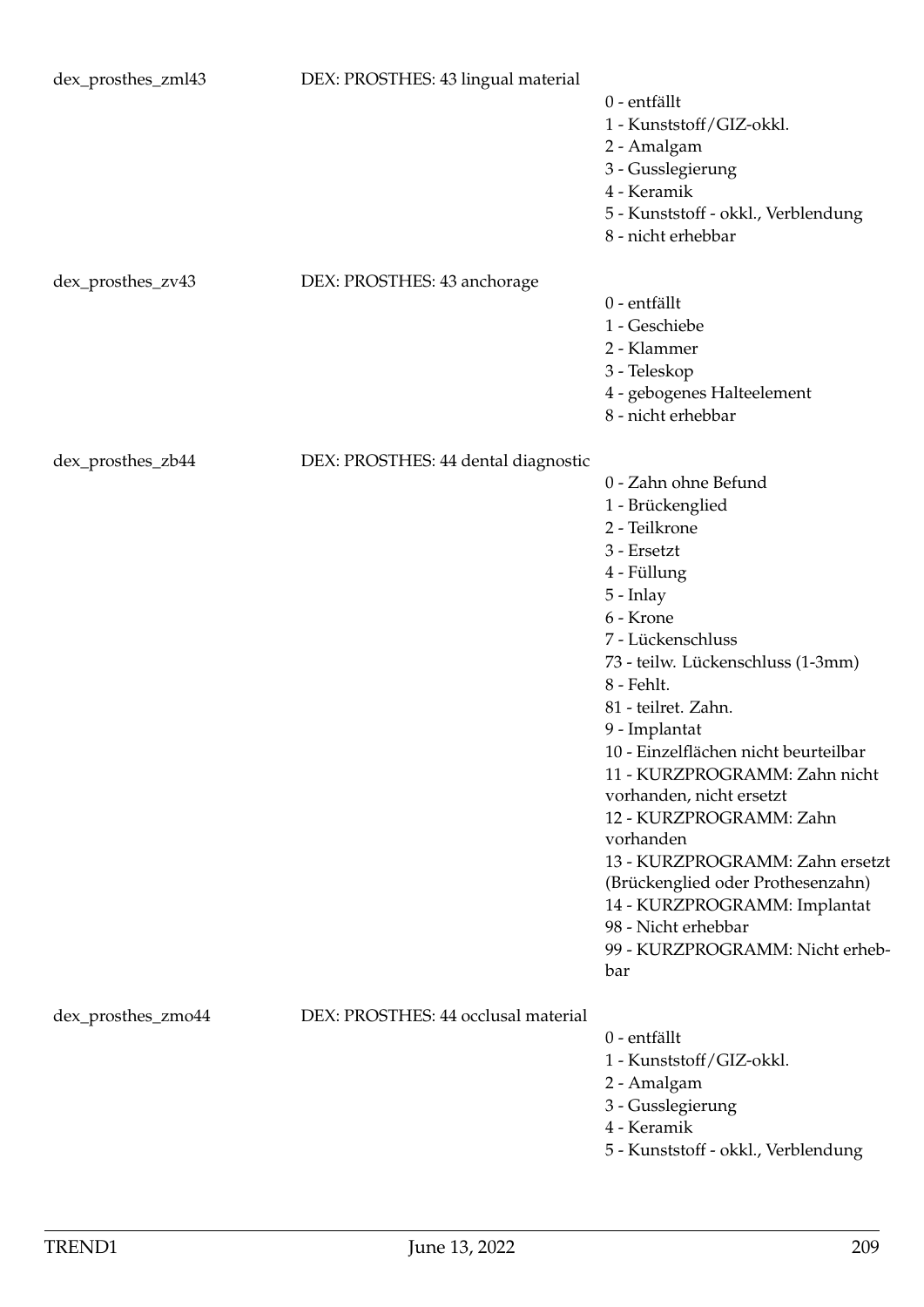|                    |                                       | 8 - nicht erhebbar                                                                                                                                       |
|--------------------|---------------------------------------|----------------------------------------------------------------------------------------------------------------------------------------------------------|
| dex_prosthes_zmd44 | DEX: PROSTHES: 44 distal material     | 0 - entfällt<br>1 - Kunststoff/GIZ-okkl.<br>2 - Amalgam<br>3 - Gusslegierung<br>4 - Keramik<br>5 - Kunststoff - okkl., Verblendung<br>8 - nicht erhebbar |
| dex_prosthes_zmv44 | DEX: PROSTHES: 44 vestibular material | 0 - entfällt<br>1 - Kunststoff/GIZ-okkl.<br>2 - Amalgam<br>3 - Gusslegierung<br>4 - Keramik<br>5 - Kunststoff - okkl., Verblendung<br>8 - nicht erhebbar |
| dex_prosthes_zmm44 | DEX: PROSTHES: 44 mesial material     | 0 - entfällt<br>1 - Kunststoff/GIZ-okkl.<br>2 - Amalgam<br>3 - Gusslegierung<br>4 - Keramik<br>5 - Kunststoff - okkl., Verblendung<br>8 - nicht erhebbar |
| dex_prosthes_zml44 | DEX: PROSTHES: 44 lingual material    | 0 - entfällt<br>1 - Kunststoff/GIZ-okkl.<br>2 - Amalgam<br>3 - Gusslegierung<br>4 - Keramik<br>5 - Kunststoff - okkl., Verblendung<br>8 - nicht erhebbar |
| dex_prosthes_zv44  | DEX: PROSTHES: 44 anchorage           | 0 - entfällt<br>1 - Geschiebe<br>2 - Klammer<br>3 - Teleskop<br>4 - gebogenes Halteelement<br>8 - nicht erhebbar                                         |
| dex_prosthes_zb45  | DEX: PROSTHES: 45 dental diagnostic   | 0 - Zahn ohne Befund<br>1 - Brückenglied<br>2 - Teilkrone                                                                                                |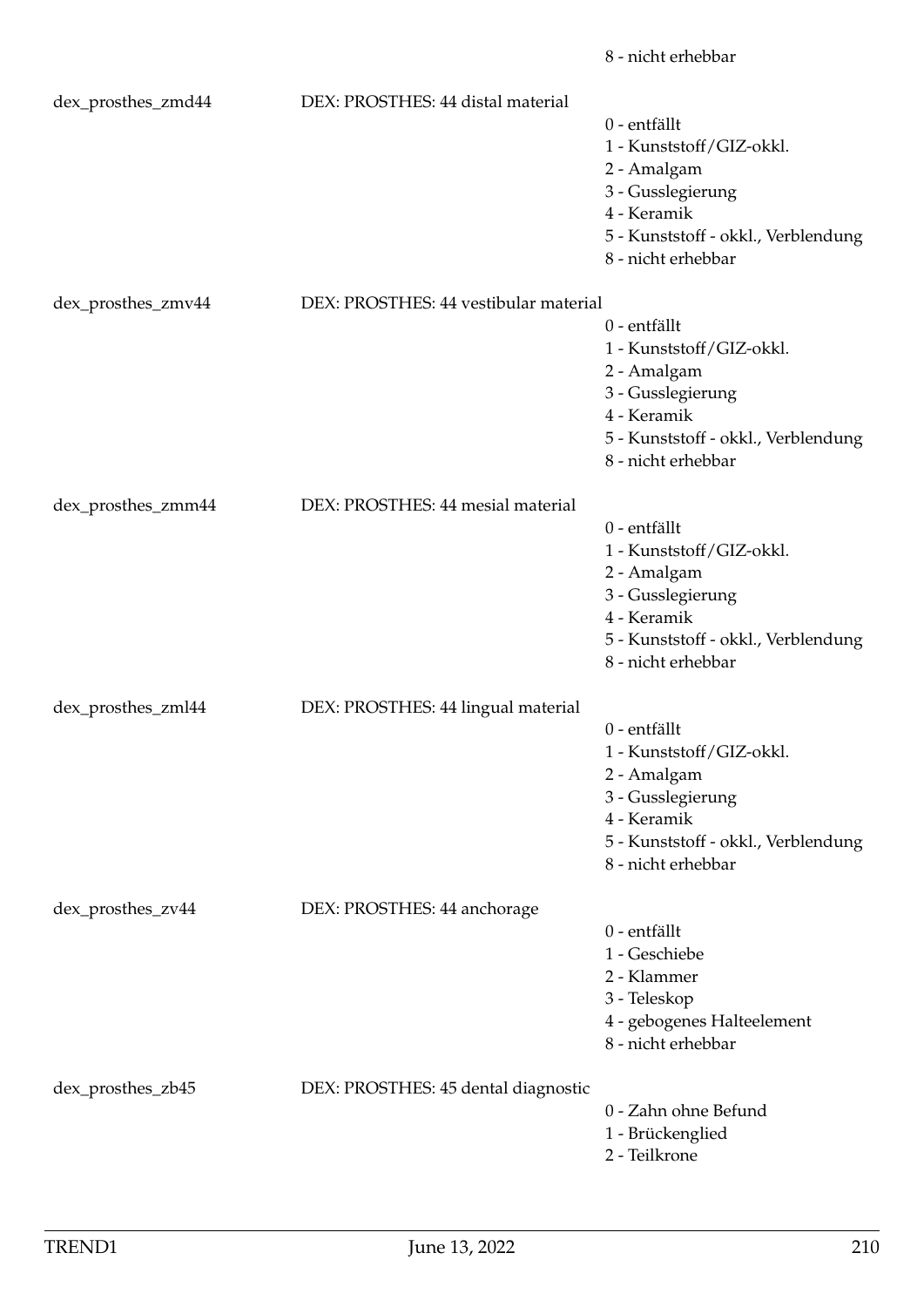|                    |                                       | 3 - Ersetzt<br>4 - Füllung<br>$5$ - Inlay<br>6 - Krone<br>7 - Lückenschluss<br>73 - teilw. Lückenschluss (1-3mm)<br>8 - Fehlt.<br>81 - teilret. Zahn.<br>9 - Implantat<br>10 - Einzelflächen nicht beurteilbar<br>11 - KURZPROGRAMM: Zahn nicht<br>vorhanden, nicht ersetzt<br>12 - KURZPROGRAMM: Zahn<br>vorhanden<br>13 - KURZPROGRAMM: Zahn ersetzt<br>(Brückenglied oder Prothesenzahn)<br>14 - KURZPROGRAMM: Implantat<br>98 - Nicht erhebbar<br>99 - KURZPROGRAMM: Nicht erheb-<br>bar |
|--------------------|---------------------------------------|----------------------------------------------------------------------------------------------------------------------------------------------------------------------------------------------------------------------------------------------------------------------------------------------------------------------------------------------------------------------------------------------------------------------------------------------------------------------------------------------|
| dex_prosthes_zmo45 | DEX: PROSTHES: 45 occlusal material   | 0 - entfällt<br>1 - Kunststoff/GIZ-okkl.<br>2 - Amalgam<br>3 - Gusslegierung<br>4 - Keramik<br>5 - Kunststoff - okkl., Verblendung<br>8 - nicht erhebbar                                                                                                                                                                                                                                                                                                                                     |
| dex_prosthes_zmd45 | DEX: PROSTHES: 45 distal material     | 0 - entfällt<br>1 - Kunststoff/GIZ-okkl.<br>2 - Amalgam<br>3 - Gusslegierung<br>4 - Keramik<br>5 - Kunststoff - okkl., Verblendung<br>8 - nicht erhebbar                                                                                                                                                                                                                                                                                                                                     |
| dex_prosthes_zmv45 | DEX: PROSTHES: 45 vestibular material | 0 - entfällt<br>1 - Kunststoff/GIZ-okkl.<br>2 - Amalgam<br>3 - Gusslegierung<br>4 - Keramik<br>5 - Kunststoff - okkl., Verblendung<br>8 - nicht erhebbar                                                                                                                                                                                                                                                                                                                                     |
| dex_prosthes_zmm45 | DEX: PROSTHES: 45 mesial material     | 0 - entfällt                                                                                                                                                                                                                                                                                                                                                                                                                                                                                 |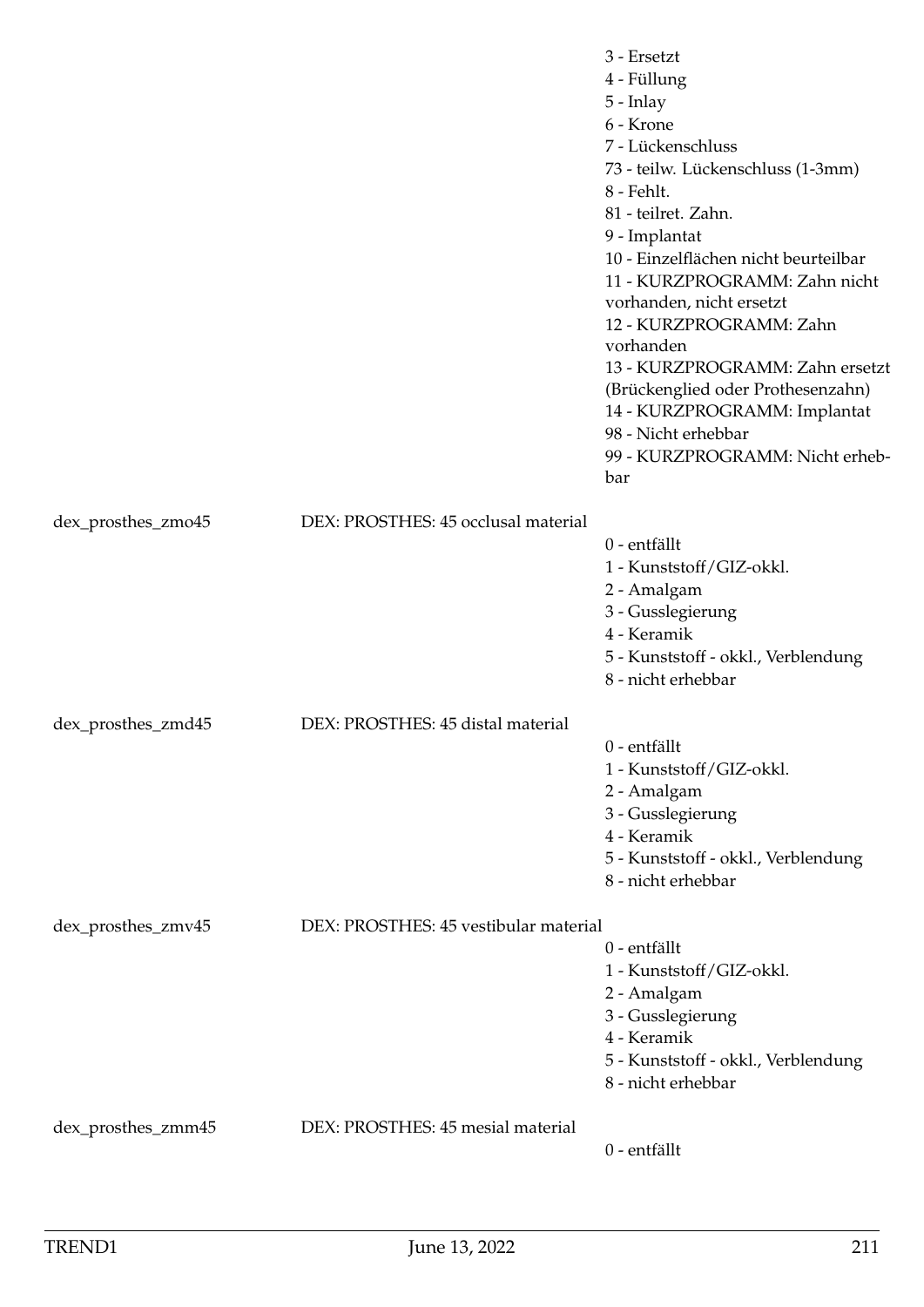|                    |                                     | 1 - Kunststoff/GIZ-okkl.<br>2 - Amalgam<br>3 - Gusslegierung<br>4 - Keramik<br>5 - Kunststoff - okkl., Verblendung<br>8 - nicht erhebbar                                                                                                                                                                                                                                                                                                                                                                                                                |
|--------------------|-------------------------------------|---------------------------------------------------------------------------------------------------------------------------------------------------------------------------------------------------------------------------------------------------------------------------------------------------------------------------------------------------------------------------------------------------------------------------------------------------------------------------------------------------------------------------------------------------------|
| dex_prosthes_zml45 | DEX: PROSTHES: 45 lingual material  | 0 - entfällt<br>1 - Kunststoff/GIZ-okkl.<br>2 - Amalgam<br>3 - Gusslegierung<br>4 - Keramik<br>5 - Kunststoff - okkl., Verblendung<br>8 - nicht erhebbar                                                                                                                                                                                                                                                                                                                                                                                                |
| dex_prosthes_zv45  | DEX: PROSTHES: 45 anchorage         | 0 - entfällt<br>1 - Geschiebe<br>2 - Klammer<br>3 - Teleskop<br>4 - gebogenes Halteelement<br>8 - nicht erhebbar                                                                                                                                                                                                                                                                                                                                                                                                                                        |
| dex_prosthes_zb46  | DEX: PROSTHES: 46 dental diagnostic | 0 - Zahn ohne Befund<br>1 - Brückenglied<br>2 - Teilkrone<br>3 - Ersetzt<br>4 - Füllung<br>5 - Inlay<br>6 - Krone<br>7 - Lückenschluss<br>73 - teilw. Lückenschluss (1-3mm)<br>8 - Fehlt.<br>81 - teilret. Zahn.<br>9 - Implantat<br>10 - Einzelflächen nicht beurteilbar<br>11 - KURZPROGRAMM: Zahn nicht<br>vorhanden, nicht ersetzt<br>12 - KURZPROGRAMM: Zahn<br>vorhanden<br>13 - KURZPROGRAMM: Zahn ersetzt<br>(Brückenglied oder Prothesenzahn)<br>14 - KURZPROGRAMM: Implantat<br>98 - Nicht erhebbar<br>99 - KURZPROGRAMM: Nicht erheb-<br>bar |

dex\_prosthes\_zmo46 DEX: PROSTHES: 46 occlusal material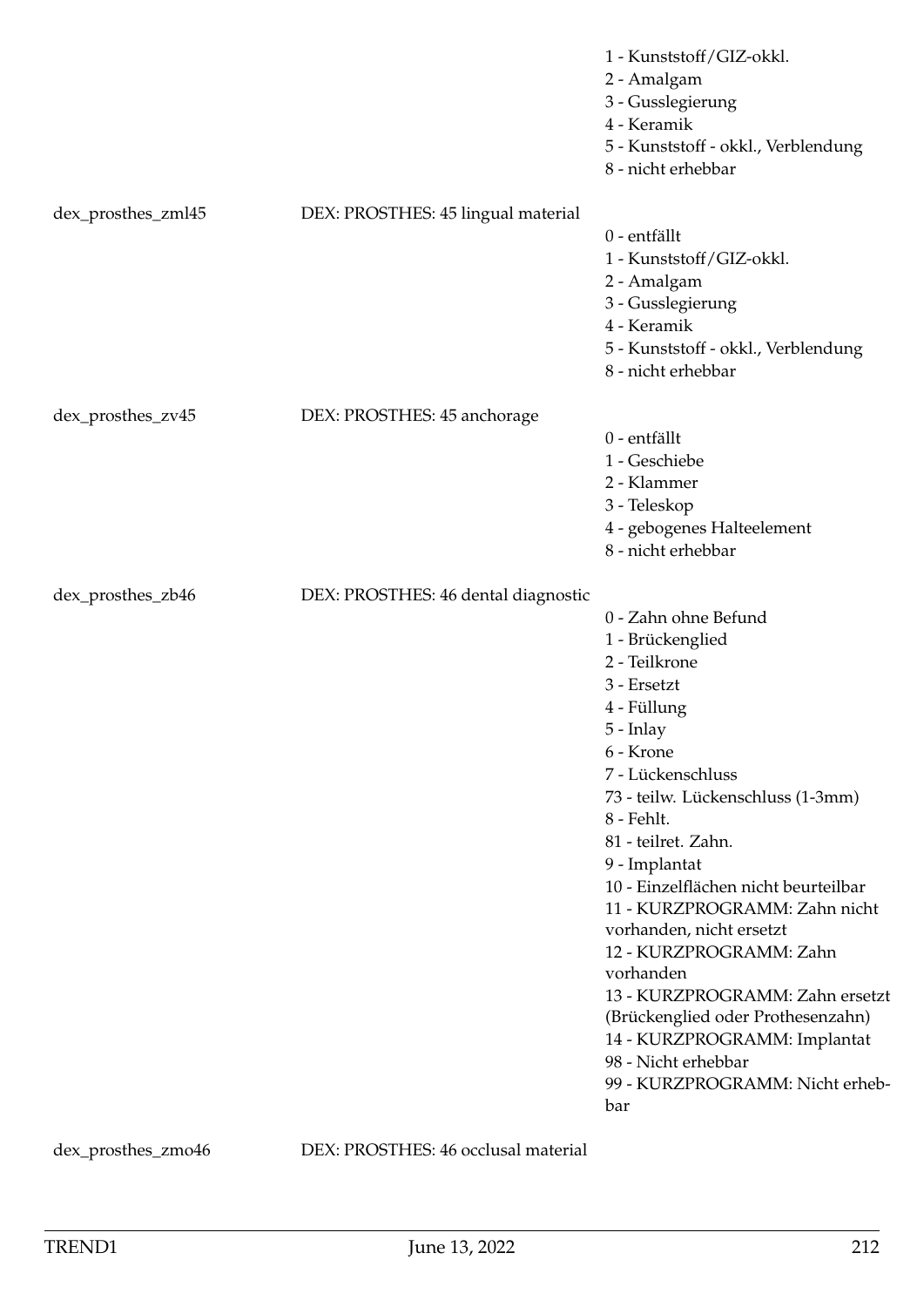|                    |                                       | 0 - entfällt<br>1 - Kunststoff/GIZ-okkl.<br>2 - Amalgam<br>3 - Gusslegierung<br>4 - Keramik<br>5 - Kunststoff - okkl., Verblendung<br>8 - nicht erhebbar |
|--------------------|---------------------------------------|----------------------------------------------------------------------------------------------------------------------------------------------------------|
| dex_prosthes_zmd46 | DEX: PROSTHES: 46 distal material     |                                                                                                                                                          |
|                    |                                       | 0 - entfällt<br>1 - Kunststoff/GIZ-okkl.<br>2 - Amalgam<br>3 - Gusslegierung<br>4 - Keramik<br>5 - Kunststoff - okkl., Verblendung<br>8 - nicht erhebbar |
| dex_prosthes_zmv46 | DEX: PROSTHES: 46 vestibular material |                                                                                                                                                          |
|                    |                                       | 0 - entfällt<br>1 - Kunststoff/GIZ-okkl.<br>2 - Amalgam<br>3 - Gusslegierung<br>4 - Keramik<br>5 - Kunststoff - okkl., Verblendung<br>8 - nicht erhebbar |
| dex_prosthes_zmm46 | DEX: PROSTHES: 46 mesial material     |                                                                                                                                                          |
|                    |                                       | 0 - entfällt<br>1 - Kunststoff/GIZ-okkl.<br>2 - Amalgam<br>3 - Gusslegierung<br>4 - Keramik<br>5 - Kunststoff - okkl., Verblendung<br>8 - nicht erhebbar |
| dex_prosthes_zml46 | DEX: PROSTHES: 46 lingual material    |                                                                                                                                                          |
|                    |                                       | 0 - entfällt<br>1 - Kunststoff/GIZ-okkl.<br>2 - Amalgam<br>3 - Gusslegierung<br>4 - Keramik<br>5 - Kunststoff - okkl., Verblendung<br>8 - nicht erhebbar |
| dex_prosthes_zv46  | DEX: PROSTHES: 46 anchorage           | 0 - entfällt<br>1 - Geschiebe<br>2 - Klammer<br>3 - Teleskop<br>4 - gebogenes Halteelement                                                               |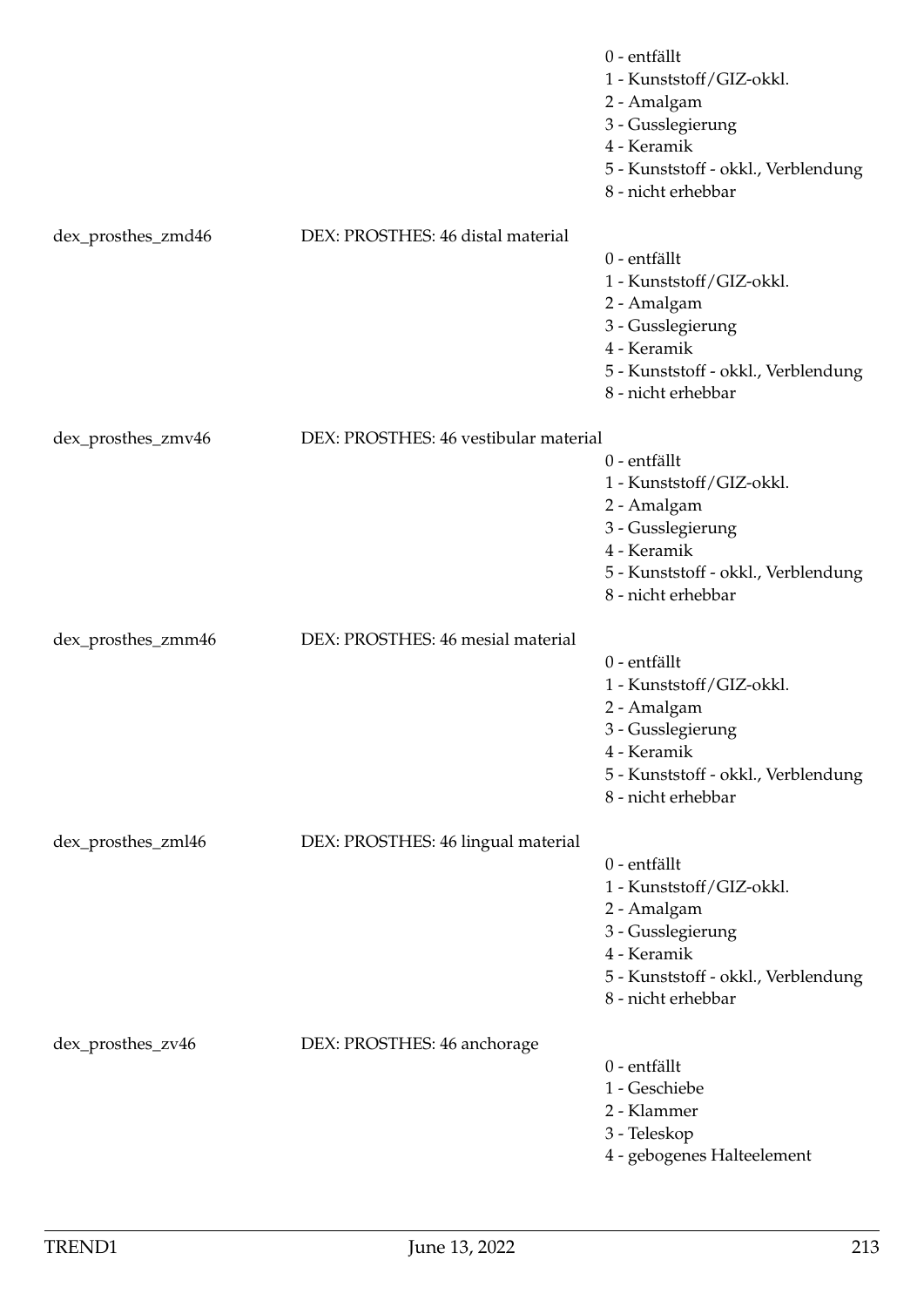| dex_prosthes_zb47  | DEX: PROSTHES: 47 dental diagnostic   |                                      |
|--------------------|---------------------------------------|--------------------------------------|
|                    |                                       | 0 - Zahn ohne Befund                 |
|                    |                                       | 1 - Brückenglied                     |
|                    |                                       | 2 - Teilkrone                        |
|                    |                                       | 3 - Ersetzt                          |
|                    |                                       | 4 - Füllung                          |
|                    |                                       | $5$ - Inlay                          |
|                    |                                       | 6 - Krone                            |
|                    |                                       | 7 - Lückenschluss                    |
|                    |                                       |                                      |
|                    |                                       | 73 - teilw. Lückenschluss (1-3mm)    |
|                    |                                       | 8 - Fehlt.                           |
|                    |                                       | 81 - teilret. Zahn.                  |
|                    |                                       | 9 - Implantat                        |
|                    |                                       | 10 - Einzelflächen nicht beurteilbar |
|                    |                                       | 11 - KURZPROGRAMM: Zahn nicht        |
|                    |                                       | vorhanden, nicht ersetzt             |
|                    |                                       | 12 - KURZPROGRAMM: Zahn              |
|                    |                                       | vorhanden                            |
|                    |                                       | 13 - KURZPROGRAMM: Zahn ersetzt      |
|                    |                                       | (Brückenglied oder Prothesenzahn)    |
|                    |                                       | 14 - KURZPROGRAMM: Implantat         |
|                    |                                       | 98 - Nicht erhebbar                  |
|                    |                                       | 99 - KURZPROGRAMM: Nicht erheb-      |
|                    |                                       | bar                                  |
| dex_prosthes_zmo47 | DEX: PROSTHES: 47 occlusal material   |                                      |
|                    |                                       | 0 - entfällt                         |
|                    |                                       |                                      |
|                    |                                       | 1 - Kunststoff/GIZ-okkl.             |
|                    |                                       | 2 - Amalgam                          |
|                    |                                       | 3 - Gusslegierung                    |
|                    |                                       | 4 - Keramik                          |
|                    |                                       | 5 - Kunststoff - okkl., Verblendung  |
|                    |                                       | 8 - nicht erhebbar                   |
| dex_prosthes_zmd47 | DEX: PROSTHES: 47 distal material     |                                      |
|                    |                                       | 0 - entfällt                         |
|                    |                                       | 1 - Kunststoff/GIZ-okkl.             |
|                    |                                       | 2 - Amalgam                          |
|                    |                                       | 3 - Gusslegierung                    |
|                    |                                       | 4 - Keramik                          |
|                    |                                       | 5 - Kunststoff - okkl., Verblendung  |
|                    |                                       | 8 - nicht erhebbar                   |
|                    |                                       |                                      |
| dex_prosthes_zmv47 | DEX: PROSTHES: 47 vestibular material |                                      |
|                    |                                       | 0 - entfällt                         |
|                    |                                       | 1 - Kunststoff/GIZ-okkl.             |
|                    |                                       | 2 - Amalgam                          |

3 - Gusslegierung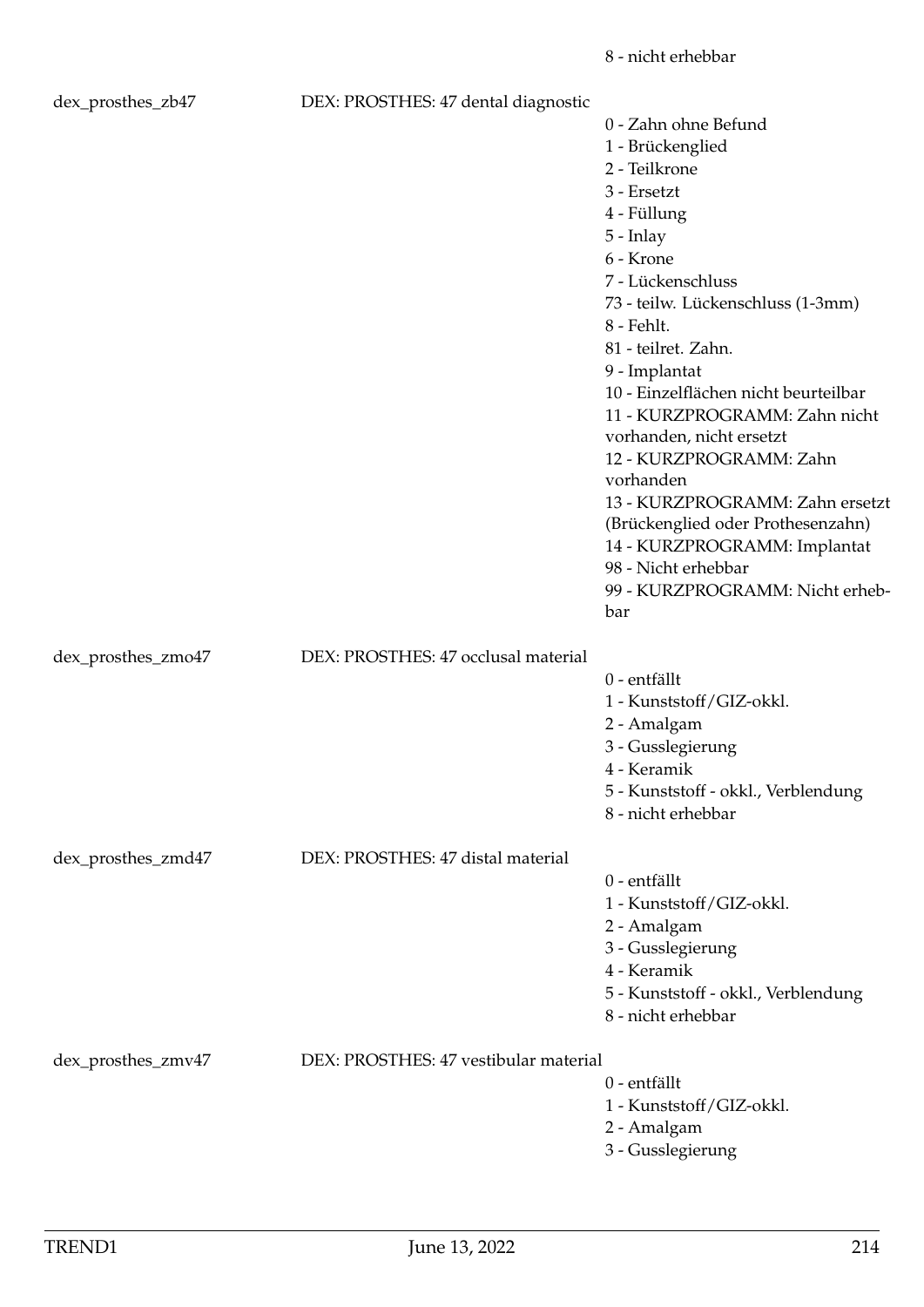|                    |                                     | 4 - Keramik<br>5 - Kunststoff - okkl., Verblendung<br>8 - nicht erhebbar                                                                                                                                                                                                                                                                                                                                                                                 |
|--------------------|-------------------------------------|----------------------------------------------------------------------------------------------------------------------------------------------------------------------------------------------------------------------------------------------------------------------------------------------------------------------------------------------------------------------------------------------------------------------------------------------------------|
| dex_prosthes_zmm47 | DEX: PROSTHES: 47 mesial material   | 0 - entfällt<br>1 - Kunststoff/GIZ-okkl.<br>2 - Amalgam<br>3 - Gusslegierung<br>4 - Keramik<br>5 - Kunststoff - okkl., Verblendung<br>8 - nicht erhebbar                                                                                                                                                                                                                                                                                                 |
| dex_prosthes_zml47 | DEX: PROSTHES: 47 lingual material  | 0 - entfällt<br>1 - Kunststoff/GIZ-okkl.<br>2 - Amalgam<br>3 - Gusslegierung<br>4 - Keramik<br>5 - Kunststoff - okkl., Verblendung<br>8 - nicht erhebbar                                                                                                                                                                                                                                                                                                 |
| dex_prosthes_zv47  | DEX: PROSTHES: 47 anchorage         | 0 - entfällt<br>1 - Geschiebe<br>2 - Klammer<br>3 - Teleskop<br>4 - gebogenes Halteelement<br>8 - nicht erhebbar                                                                                                                                                                                                                                                                                                                                         |
| dex_prosthes_zb48  | DEX: PROSTHES: 48 dental diagnostic | 0 - Zahn ohne Befund<br>1 - Brückenglied<br>2 - Teilkrone<br>3 - Ersetzt<br>4 - Füllung<br>$5$ - Inlay<br>6 - Krone<br>7 - Lückenschluss<br>73 - teilw. Lückenschluss (1-3mm)<br>8 - Fehlt.<br>81 - teilret. Zahn.<br>9 - Implantat<br>10 - Einzelflächen nicht beurteilbar<br>11 - KURZPROGRAMM: Zahn nicht<br>vorhanden, nicht ersetzt<br>12 - KURZPROGRAMM: Zahn<br>vorhanden<br>13 - KURZPROGRAMM: Zahn ersetzt<br>(Brückenglied oder Prothesenzahn) |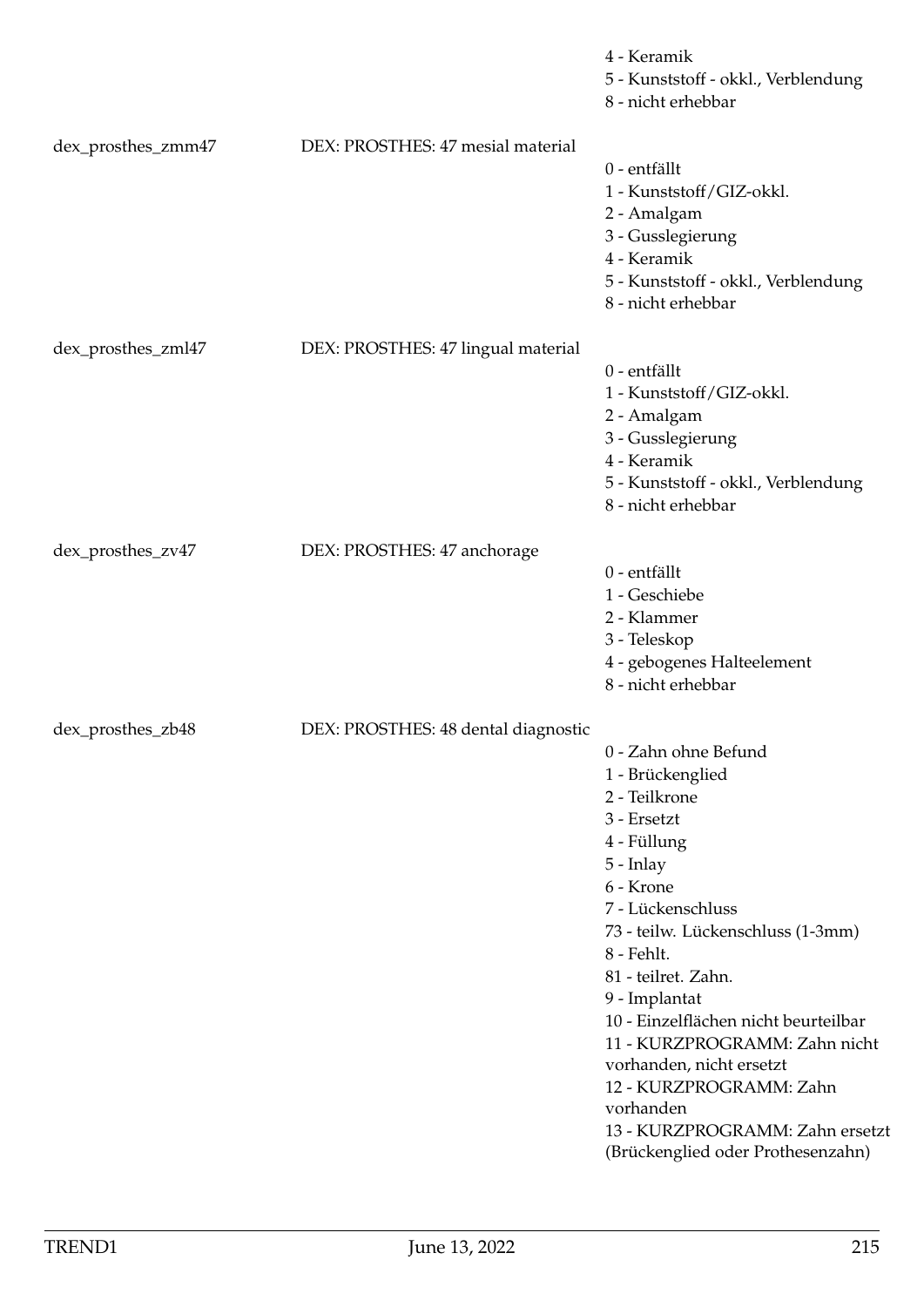|                    |                                       | 14 - KURZPROGRAMM: Implantat<br>98 - Nicht erhebbar<br>99 - KURZPROGRAMM: Nicht erheb-<br>bar                                                            |
|--------------------|---------------------------------------|----------------------------------------------------------------------------------------------------------------------------------------------------------|
| dex_prosthes_zmo48 | DEX: PROSTHES: 48 occlusal material   | 0 - entfällt<br>1 - Kunststoff/GIZ-okkl.<br>2 - Amalgam<br>3 - Gusslegierung<br>4 - Keramik<br>5 - Kunststoff - okkl., Verblendung<br>8 - nicht erhebbar |
| dex_prosthes_zmd48 | DEX: PROSTHES: 48 distal material     |                                                                                                                                                          |
|                    |                                       | 0 - entfällt<br>1 - Kunststoff/GIZ-okkl.<br>2 - Amalgam<br>3 - Gusslegierung<br>4 - Keramik<br>5 - Kunststoff - okkl., Verblendung<br>8 - nicht erhebbar |
| dex_prosthes_zmv48 | DEX: PROSTHES: 48 vestibular material |                                                                                                                                                          |
|                    |                                       | 0 - entfällt<br>1 - Kunststoff/GIZ-okkl.<br>2 - Amalgam<br>3 - Gusslegierung<br>4 - Keramik<br>5 - Kunststoff - okkl., Verblendung<br>8 - nicht erhebbar |
| dex_prosthes_zmm48 | DEX: PROSTHES: 48 mesial material     |                                                                                                                                                          |
|                    |                                       | 0 - entfällt<br>1 - Kunststoff/GIZ-okkl.<br>2 - Amalgam<br>3 - Gusslegierung<br>4 - Keramik<br>5 - Kunststoff - okkl., Verblendung<br>8 - nicht erhebbar |
| dex_prosthes_zml48 | DEX: PROSTHES: 48 lingual material    | 0 - entfällt<br>1 - Kunststoff/GIZ-okkl.<br>2 - Amalgam<br>3 - Gusslegierung<br>4 - Keramik<br>5 - Kunststoff - okkl., Verblendung<br>8 - nicht erhebbar |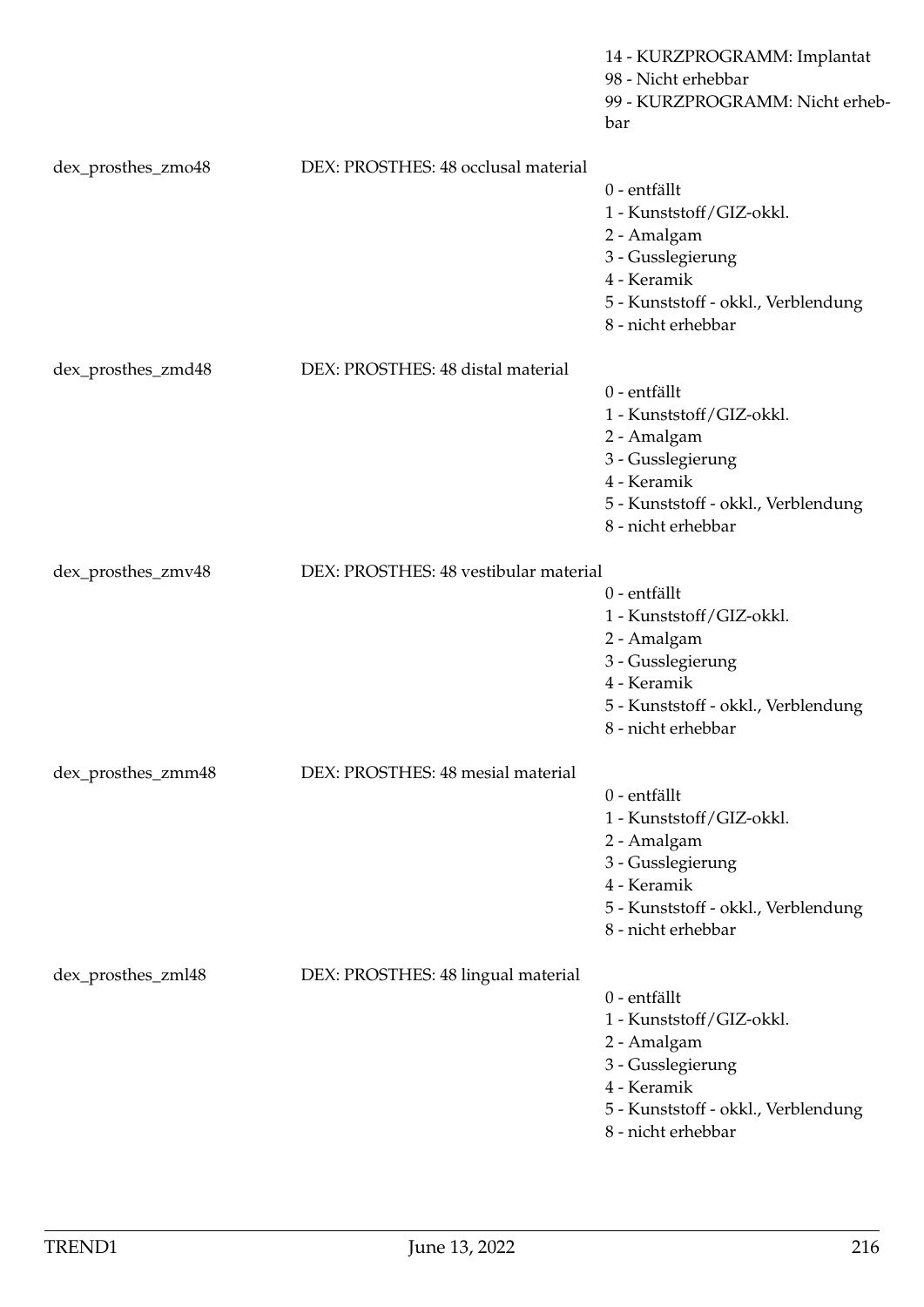| dex_prosthes_zv48    | DEX: PROSTHES: 48 anchorage                           |                                       |
|----------------------|-------------------------------------------------------|---------------------------------------|
|                      |                                                       | 0 - entfällt                          |
|                      |                                                       | 1 - Geschiebe                         |
|                      |                                                       | 2 - Klammer                           |
|                      |                                                       | 3 - Teleskop                          |
|                      |                                                       | 4 - gebogenes Halteelement            |
|                      |                                                       | 8 - nicht erhebbar                    |
|                      |                                                       |                                       |
| dex_prosthes_bes     | DEX: PROSTHES: special features dental<br>diagnostic  |                                       |
|                      |                                                       |                                       |
|                      |                                                       | 0 - no particularities                |
|                      |                                                       | 1 - particularities                   |
|                      |                                                       | 8 - total data sheets not collectible |
|                      |                                                       | 9 - total data sheets disallowed      |
| dex_prosthes_bestext | DEX: PROSTHES: remarks dental diagnostic              |                                       |
|                      |                                                       |                                       |
| dex_prosthes_end     | DEX: PROSTHES: end dental diagnostic [time]           |                                       |
|                      |                                                       |                                       |
| dex_parodont_begin   | DEX: PARODONT: begin periodontal diagnostic<br>[time] |                                       |
|                      |                                                       |                                       |
| dex_parodont_disp17  | DEX: PARODONT: 17 distal dental plaque                |                                       |
|                      |                                                       | $0$ - Nein                            |
|                      |                                                       | $1 - Ja$                              |
|                      |                                                       | 8 - nicht erhebbar                    |
| dex_parodont_disz17  | DEX: PARODONT: 17 distal dental calculus              |                                       |
|                      |                                                       | $0$ - Nein                            |
|                      |                                                       | $1 - Ja$                              |
|                      |                                                       | 8 - nicht erhebbar                    |
|                      |                                                       |                                       |
| dex_parodont_mibp17  | DEX: PARODONT: 17 medio-buccal dental<br>plaque       |                                       |
|                      |                                                       | $0$ - Nein                            |
|                      |                                                       | $1 - Ja$                              |
|                      |                                                       | 8 - nicht erhebbar                    |
|                      |                                                       |                                       |
| dex_parodont_mibz17  | DEX: PARODONT: 17 medio-buccal dental<br>calculus     |                                       |
|                      |                                                       | $0 - Nein$                            |
|                      |                                                       | $1 - Ja$                              |
|                      |                                                       | 8 - nicht erhebbar                    |
| dex_parodont_mebp17  | DEX: PARODONT: 17 mesio-buccal dental                 |                                       |
|                      | plaque                                                |                                       |
|                      |                                                       | $0$ - Nein                            |
|                      |                                                       |                                       |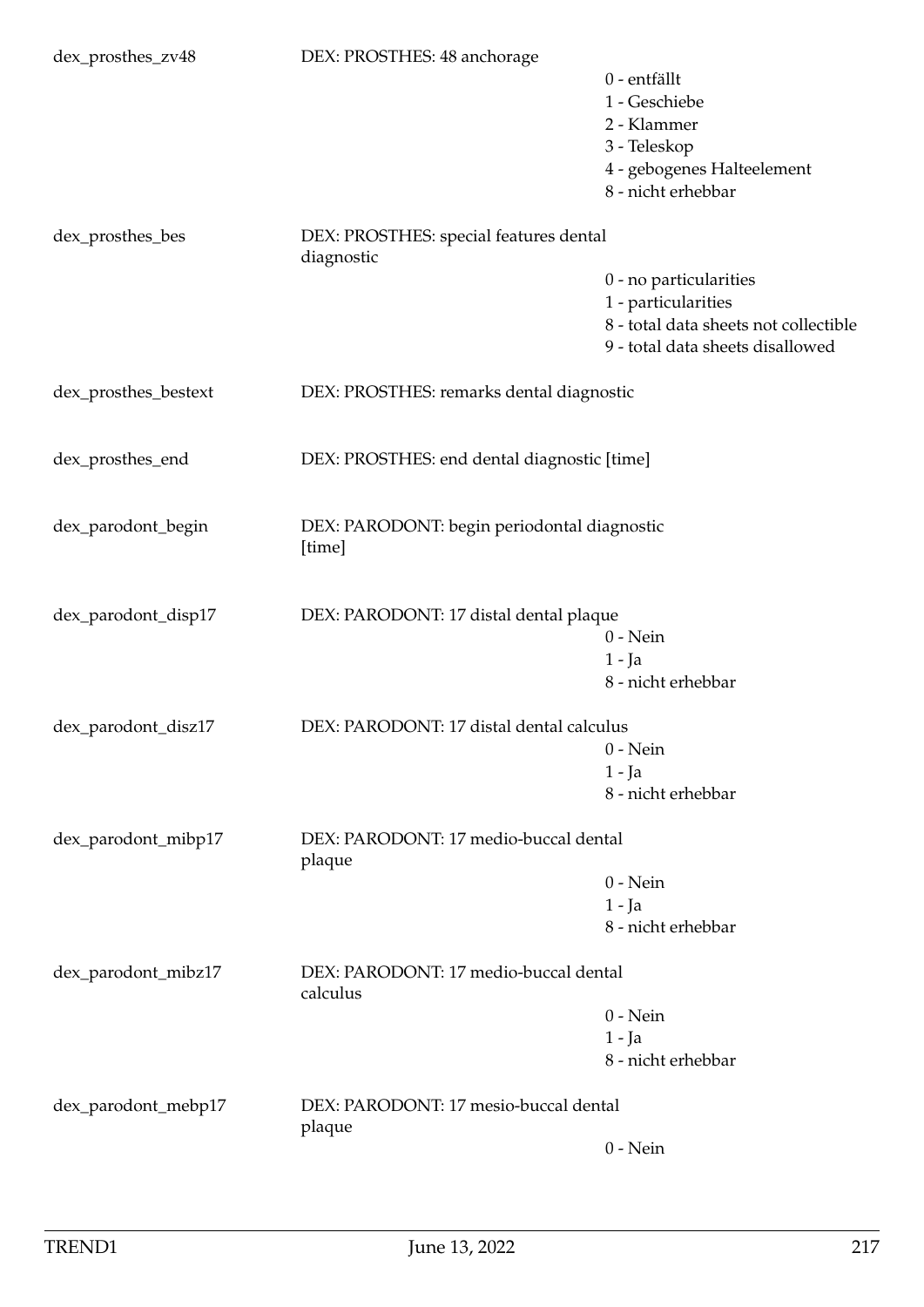1 - Ja 8 - nicht erhebbar dex\_parodont\_mebz17 DEX: PARODONT: 17 mesio-buccal dental calculus 0 - Nein 1 - Ja 8 - nicht erhebbar dex\_parodont\_mipp17 DEX: PARODONT: 17 medio-palatinal dental plaque 0 - Nein 1 - Ja 8 - nicht erhebbar dex\_parodont\_mipz17 DEX: PARODONT: 17 medio-palatinal dental calculus 0 - Nein 1 - Ja 8 - nicht erhebbar dex\_parodont\_disp16 DEX: PARODONT: 16 distal dental plaque 0 - Nein 1 - Ja 8 - nicht erhebbar dex\_parodont\_disz16 DEX: PARODONT: 16 distal dental calculus 0 - Nein 1 - Ja 8 - nicht erhebbar dex\_parodont\_mibp16 DEX: PARODONT: 16 medio-buccal dental plaque 0 - Nein 1 - Ja 8 - nicht erhebbar dex\_parodont\_mibz16 DEX: PARODONT: 16 medio-buccal dental calculus 0 - Nein 1 - Ja 8 - nicht erhebbar dex parodont mebp16 DEX: PARODONT: 16 mesio-buccal dental plaque 0 - Nein 1 - Ja 8 - nicht erhebbar dex\_parodont\_mebz16 DEX: PARODONT: 16 mesio-buccal dental calculus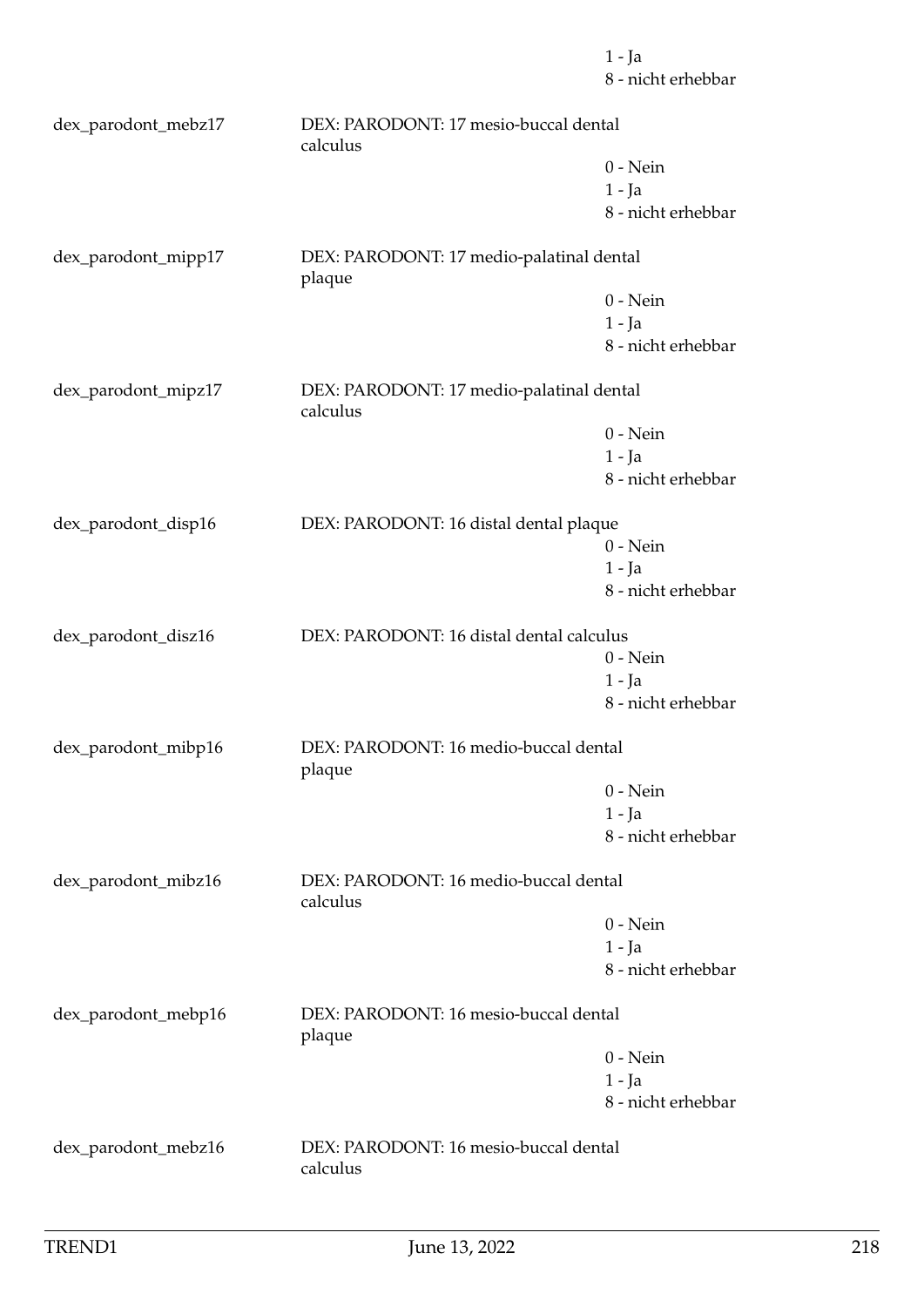|                     |                                                      | $0$ - Nein         |
|---------------------|------------------------------------------------------|--------------------|
|                     |                                                      | $1 - Ja$           |
|                     |                                                      | 8 - nicht erhebbar |
| dex_parodont_mipp16 | DEX: PARODONT: 16 medio-palatinal dental<br>plaque   |                    |
|                     |                                                      | $0$ - Nein         |
|                     |                                                      | $1 - Ja$           |
|                     |                                                      | 8 - nicht erhebbar |
| dex_parodont_mipz16 | DEX: PARODONT: 16 medio-palatinal dental<br>calculus |                    |
|                     |                                                      | $0$ - Nein         |
|                     |                                                      | $1 - Ja$           |
|                     |                                                      | 8 - nicht erhebbar |
| dex_parodont_disp14 | DEX: PARODONT: 14 distal dental plaque               |                    |
|                     |                                                      | $0$ - Nein         |
|                     |                                                      | $1 - Ja$           |
|                     |                                                      | 8 - nicht erhebbar |
|                     |                                                      |                    |
| dex_parodont_disz14 | DEX: PARODONT: 14 distal dental calculus             |                    |
|                     |                                                      | $0$ - Nein         |
|                     |                                                      | $1 - Ja$           |
|                     |                                                      | 8 - nicht erhebbar |
| dex_parodont_mibp14 | DEX: PARODONT: 14 medio-buccal dental<br>plaque      |                    |
|                     |                                                      | $0 - Nein$         |
|                     |                                                      | $1 - Ja$           |
|                     |                                                      | 8 - nicht erhebbar |
| dex_parodont_mibz14 | DEX: PARODONT: 14 medio-buccal dental<br>calculus    |                    |
|                     |                                                      | $0$ - Nein         |
|                     |                                                      | $1 - Ja$           |
|                     |                                                      | 8 - nicht erhebbar |
| dex_parodont_mebp14 | DEX: PARODONT: 14 mesio-buccal dental<br>plaque      |                    |
|                     |                                                      | $0$ - Nein         |
|                     |                                                      | $1 - Ja$           |
|                     |                                                      | 8 - nicht erhebbar |
| dex_parodont_mebz14 | DEX: PARODONT: 14 mesio-buccal dental<br>calculus    |                    |
|                     |                                                      | $0 - Nein$         |
|                     |                                                      | $1 - Ja$           |
|                     |                                                      | 8 - nicht erhebbar |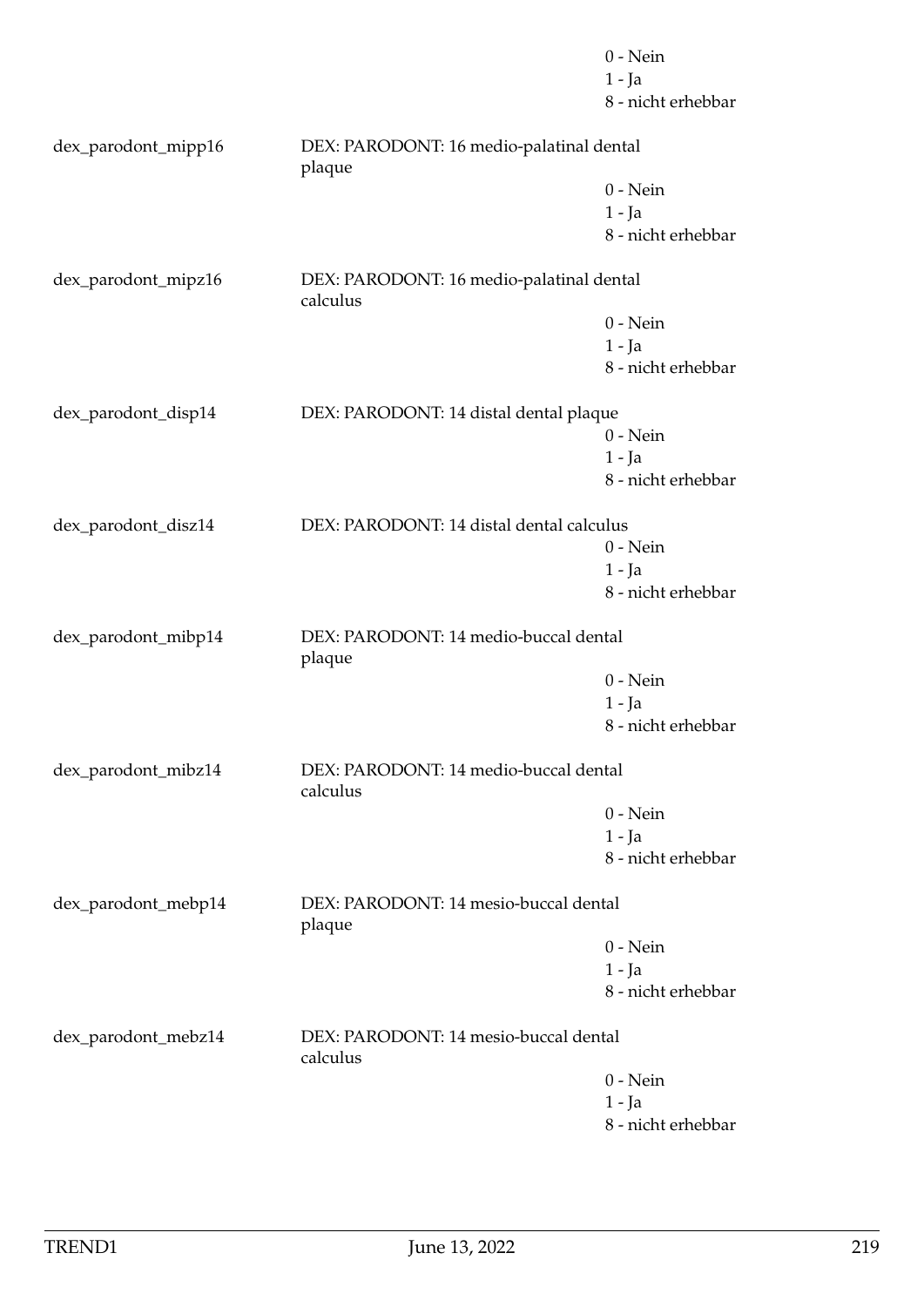| dex_parodont_mipp14 | DEX: PARODONT: 14 medio-palatinal dental<br>plaque   |                    |
|---------------------|------------------------------------------------------|--------------------|
|                     |                                                      | $0$ - Nein         |
|                     |                                                      | $1 - Ja$           |
|                     |                                                      | 8 - nicht erhebbar |
| dex_parodont_mipz14 | DEX: PARODONT: 14 medio-palatinal dental<br>calculus |                    |
|                     |                                                      | $0$ - Nein         |
|                     |                                                      | $1 - Ja$           |
|                     |                                                      | 8 - nicht erhebbar |
| dex_parodont_disp13 | DEX: PARODONT: 13 distal dental plaque               |                    |
|                     |                                                      | $0$ - Nein         |
|                     |                                                      | $1 - Ja$           |
|                     |                                                      | 8 - nicht erhebbar |
| dex_parodont_disz13 | DEX: PARODONT: 13 distal dental calculus             |                    |
|                     |                                                      | $0$ - Nein         |
|                     |                                                      | $1 - Ja$           |
|                     |                                                      | 8 - nicht erhebbar |
| dex_parodont_mibp13 | DEX: PARODONT: 13 medio-buccal dental<br>plaque      |                    |
|                     |                                                      | $0$ - Nein         |
|                     |                                                      | $1 - Ja$           |
|                     |                                                      | 8 - nicht erhebbar |
| dex_parodont_mibz13 | DEX: PARODONT: 13 medio-buccal dental<br>calculus    |                    |
|                     |                                                      | $0$ - Nein         |
|                     |                                                      | $1 - Ja$           |
|                     |                                                      | 8 - nicht erhebbar |
| dex_parodont_mebp13 | DEX: PARODONT: 13 mesio-buccal dental<br>plaque      |                    |
|                     |                                                      | $0$ - Nein         |
|                     |                                                      | 1 - Ja             |
|                     |                                                      | 8 - nicht erhebbar |
| dex_parodont_mebz13 | DEX: PARODONT: 13 mesio-buccal dental<br>calculus    |                    |
|                     |                                                      | $0$ - Nein         |
|                     |                                                      | 1 - Ja             |
|                     |                                                      | 8 - nicht erhebbar |
| dex_parodont_mipp13 | DEX: PARODONT: 13 medio-palatinal dental<br>plaque   |                    |
|                     |                                                      | $0$ - Nein         |
|                     |                                                      | $1 - Ja$           |
|                     |                                                      | 8 - nicht erhebbar |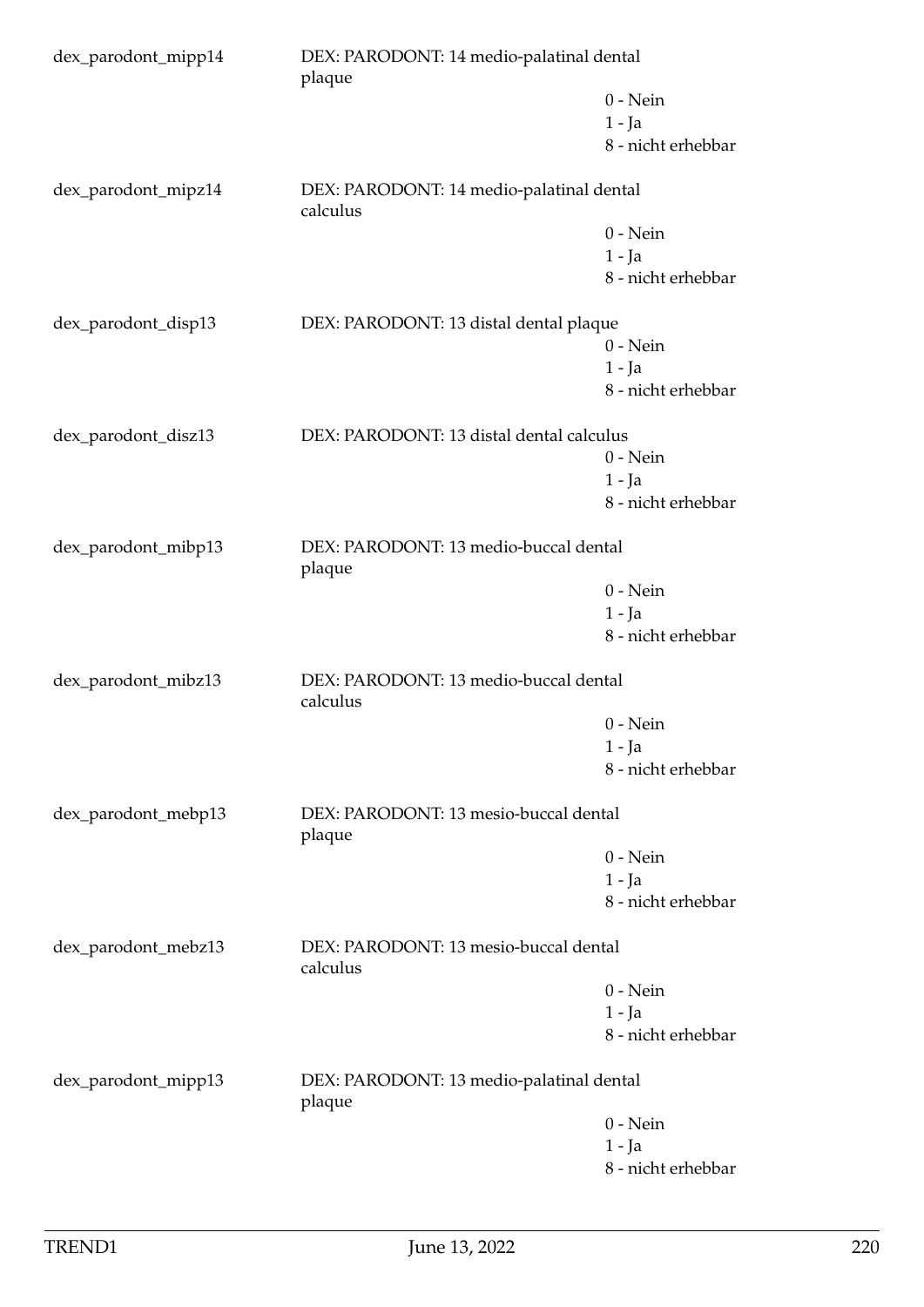| dex_parodont_mipz13 | DEX: PARODONT: 13 medio-palatinal dental<br>calculus |                    |
|---------------------|------------------------------------------------------|--------------------|
|                     |                                                      | $0$ - Nein         |
|                     |                                                      | $1 - Ja$           |
|                     |                                                      | 8 - nicht erhebbar |
| dex_parodont_disp12 | DEX: PARODONT: 12 distal dental plaque               |                    |
|                     |                                                      | $0$ - Nein         |
|                     |                                                      | $1 - Ja$           |
|                     |                                                      | 8 - nicht erhebbar |
| dex_parodont_disz12 | DEX: PARODONT: 12 distal dental calculus             |                    |
|                     |                                                      | $0$ - Nein         |
|                     |                                                      | $1 - Ja$           |
|                     |                                                      | 8 - nicht erhebbar |
| dex_parodont_mibp12 | DEX: PARODONT: 12 medio-buccal dental<br>plaque      |                    |
|                     |                                                      | $0$ - Nein         |
|                     |                                                      | $1 - Ja$           |
|                     |                                                      | 8 - nicht erhebbar |
| dex_parodont_mibz12 | DEX: PARODONT: 12 medio-buccal dental<br>calculus    |                    |
|                     |                                                      | $0$ - Nein         |
|                     |                                                      | $1 - Ja$           |
|                     |                                                      | 8 - nicht erhebbar |
| dex_parodont_mebp12 | DEX: PARODONT: 12 mesio-buccal dental<br>plaque      |                    |
|                     |                                                      | $0$ - Nein         |
|                     |                                                      | $1 - Ja$           |
|                     |                                                      | 8 - nicht erhebbar |
| dex_parodont_mebz12 | DEX: PARODONT: 12 mesio-buccal dental<br>calculus    |                    |
|                     |                                                      | $0 - Nein$         |
|                     |                                                      | $1 - Ja$           |
|                     |                                                      | 8 - nicht erhebbar |
| dex_parodont_mipp12 | DEX: PARODONT: 12 medio-palatinal dental<br>plaque   |                    |
|                     |                                                      | $0$ - Nein         |
|                     |                                                      | $1 - Ja$           |
|                     |                                                      | 8 - nicht erhebbar |
| dex_parodont_mipz12 | DEX: PARODONT: 12 medio-palatinal dental<br>calculus |                    |
|                     |                                                      | $0$ - Nein         |
|                     |                                                      | 1 - Ja             |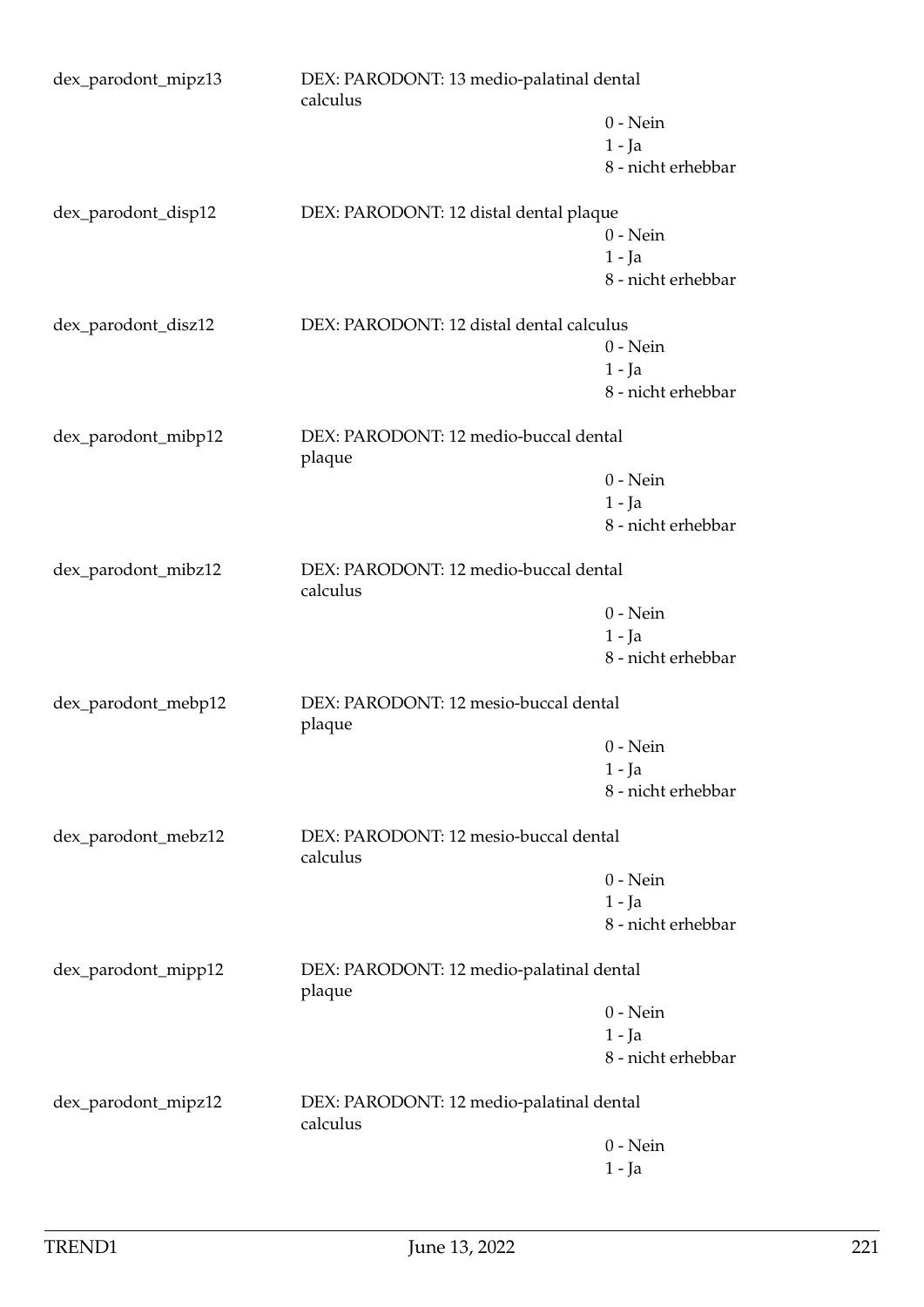| dex_parodont_disp11 | DEX: PARODONT: 11 distal dental plaque               |                    |
|---------------------|------------------------------------------------------|--------------------|
|                     |                                                      | $0$ - Nein         |
|                     |                                                      | $1 - Ja$           |
|                     |                                                      | 8 - nicht erhebbar |
|                     |                                                      |                    |
| dex_parodont_disz11 | DEX: PARODONT: 11 distal dental calculus             | $0$ - Nein         |
|                     |                                                      | $1 - Ja$           |
|                     |                                                      | 8 - nicht erhebbar |
|                     |                                                      |                    |
| dex_parodont_mibp11 | DEX: PARODONT: 11 medio-buccal dental<br>plaque      |                    |
|                     |                                                      | $0$ - Nein         |
|                     |                                                      | $1 - Ja$           |
|                     |                                                      | 8 - nicht erhebbar |
| dex_parodont_mibz11 | DEX: PARODONT: 11 medio-buccal dental                |                    |
|                     | calculus                                             |                    |
|                     |                                                      | $0$ - Nein         |
|                     |                                                      | $1 - Ja$           |
|                     |                                                      | 8 - nicht erhebbar |
| dex_parodont_mebp11 | DEX: PARODONT: 11 mesio-buccal dental<br>plaque      |                    |
|                     |                                                      | $0$ - Nein         |
|                     |                                                      | $1 - Ja$           |
|                     |                                                      | 8 - nicht erhebbar |
| dex_parodont_mebz11 | DEX: PARODONT: 11 mesio-buccal dental<br>calculus    |                    |
|                     |                                                      | $0$ - Nein         |
|                     |                                                      | $1 - Ja$           |
|                     |                                                      | 8 - nicht erhebbar |
|                     |                                                      |                    |
| dex_parodont_mipp11 | DEX: PARODONT: 11 medio-palatinal dental<br>plaque   |                    |
|                     |                                                      | $0$ - Nein         |
|                     |                                                      | $1 - Ja$           |
|                     |                                                      | 8 - nicht erhebbar |
| dex_parodont_mipz11 | DEX: PARODONT: 11 medio-palatinal dental<br>calculus |                    |
|                     |                                                      | $0$ - Nein         |
|                     |                                                      | 1 - Ja             |
|                     |                                                      | 8 - nicht erhebbar |
|                     |                                                      |                    |
| dex_parodont_disp47 | DEX: PARODONT: 47 distal dental plaque               |                    |
|                     |                                                      | $0$ - Nein         |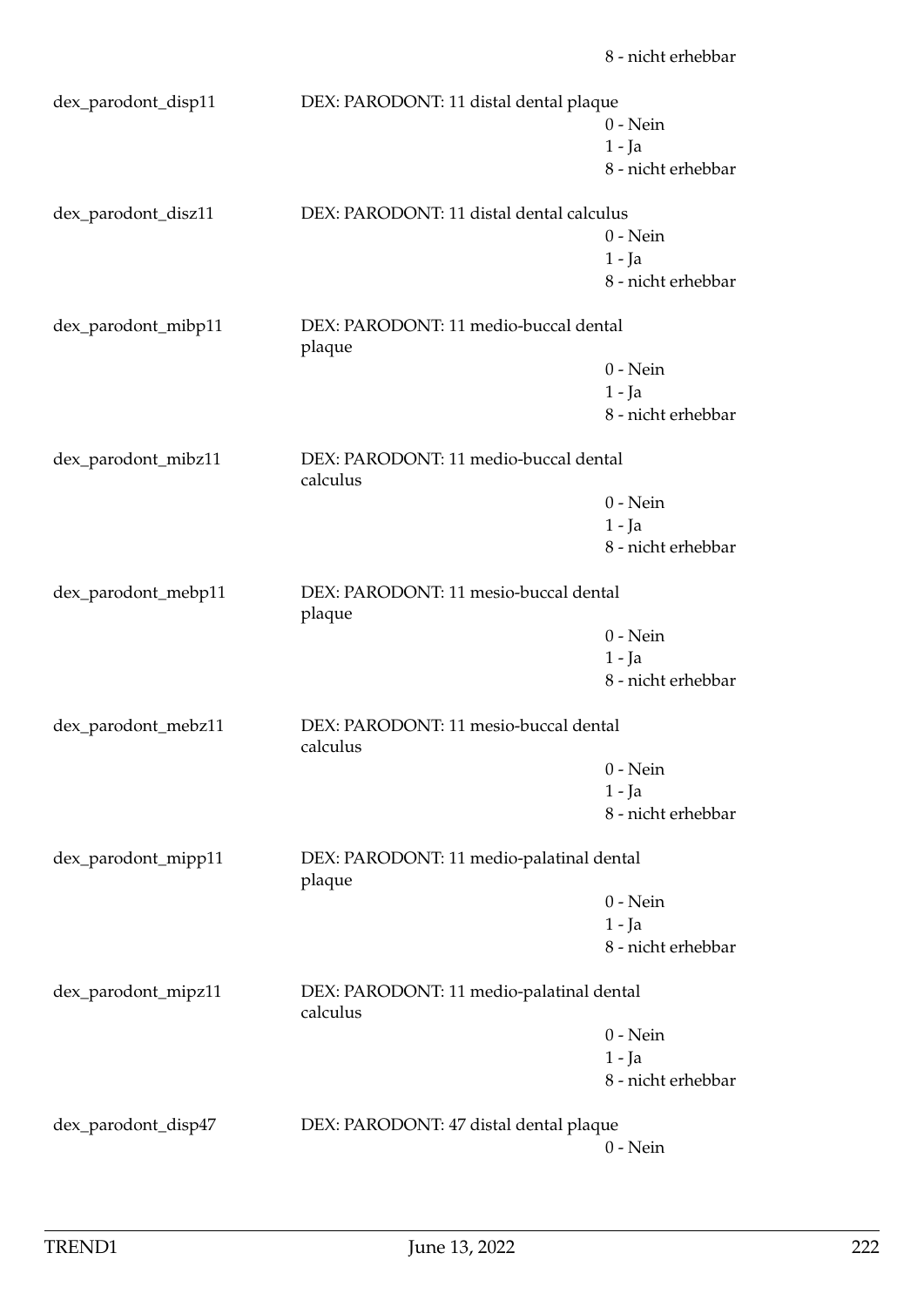1 - Ja 8 - nicht erhebbar dex\_parodont\_disz47 DEX: PARODONT: 47 distal dental calculus 0 - Nein 1 - Ja 8 - nicht erhebbar dex\_parodont\_mibp47 DEX: PARODONT: 47 medio-buccal dental plaque 0 - Nein 1 - Ja 8 - nicht erhebbar dex\_parodont\_mibz47 DEX: PARODONT: 47 medio-buccal dental calculus 0 - Nein 1 - Ja 8 - nicht erhebbar dex\_parodont\_mebp47 DEX: PARODONT: 47 mesio-buccal dental plaque 0 - Nein 1 - Ja 8 - nicht erhebbar dex\_parodont\_mebz47 DEX: PARODONT: 47 mesio-buccal dental calculus 0 - Nein 1 - Ja 8 - nicht erhebbar dex\_parodont\_milp47 DEX: PARODONT: 47 medio-lingual dental plaque 0 - Nein 1 - Ja 8 - nicht erhebbar dex\_parodont\_milz47 DEX: PARODONT: 47 medio-lingual dental calculus 0 - Nein 1 - Ja 8 - nicht erhebbar dex\_parodont\_disp46 DEX: PARODONT: 46 distal dental plaque 0 - Nein 1 - Ja 8 - nicht erhebbar dex\_parodont\_disz46 DEX: PARODONT: 46 distal dental calculus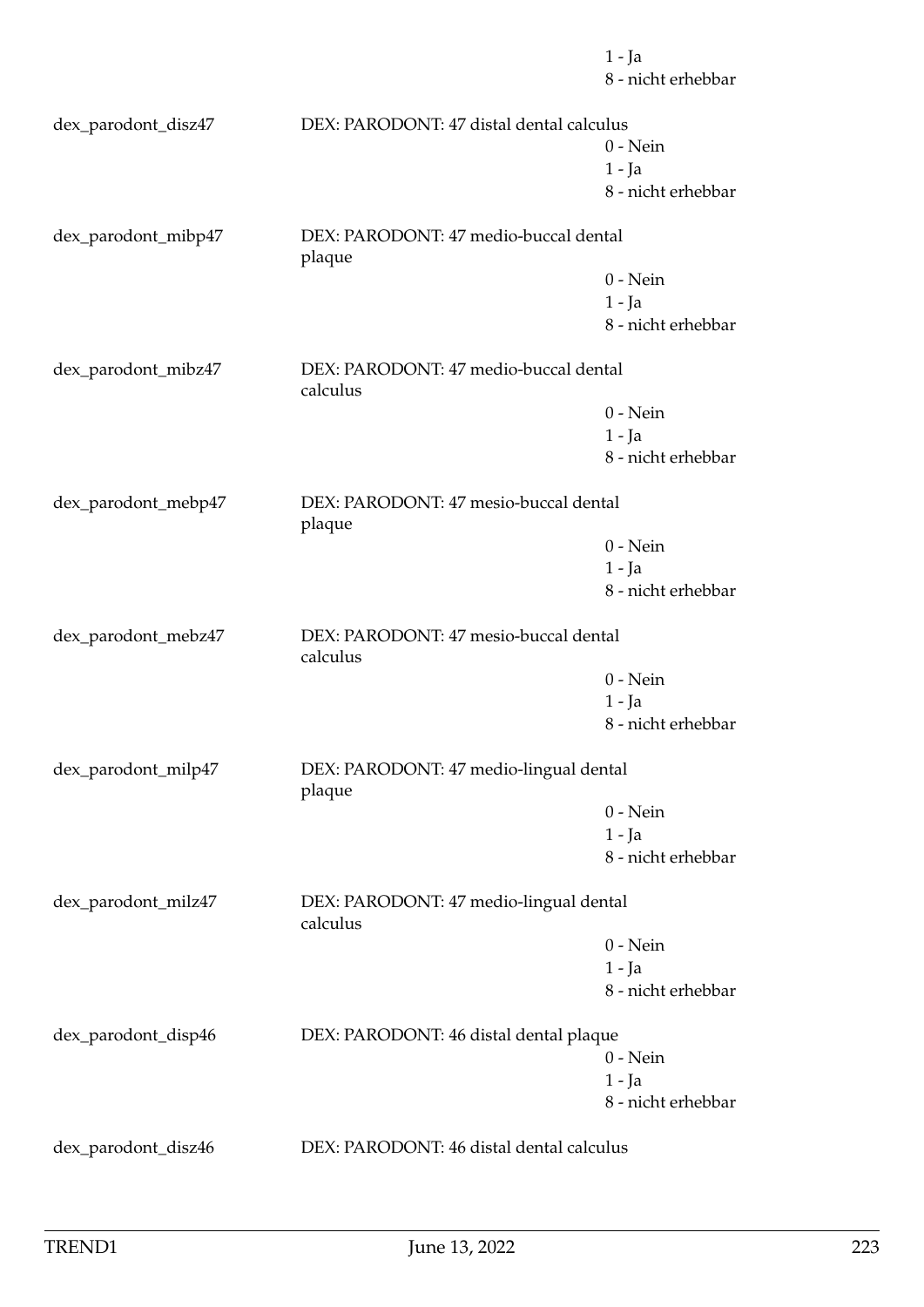|                     |                                                    | $0$ - Nein         |
|---------------------|----------------------------------------------------|--------------------|
|                     |                                                    | $1 - Ja$           |
|                     |                                                    | 8 - nicht erhebbar |
| dex_parodont_mibp46 | DEX: PARODONT: 46 medio-buccal dental<br>plaque    |                    |
|                     |                                                    | $0$ - Nein         |
|                     |                                                    | $1 - Ja$           |
|                     |                                                    | 8 - nicht erhebbar |
| dex_parodont_mibz46 | DEX: PARODONT: 46 medio-buccal dental<br>calculus  |                    |
|                     |                                                    | $0$ - Nein         |
|                     |                                                    | $1 - Ja$           |
|                     |                                                    | 8 - nicht erhebbar |
| dex_parodont_mebp46 | DEX: PARODONT: 46 mesio-buccal dental              |                    |
|                     | plaque                                             |                    |
|                     |                                                    | $0 - Nein$         |
|                     |                                                    | $1 - Ja$           |
|                     |                                                    | 8 - nicht erhebbar |
| dex_parodont_mebz46 | DEX: PARODONT: 46 mesio-buccal dental<br>calculus  |                    |
|                     |                                                    | $0$ - Nein         |
|                     |                                                    | $1 - Ja$           |
|                     |                                                    | 8 - nicht erhebbar |
| dex_parodont_milp46 | DEX: PARODONT: 46 medio-lingual dental<br>plaque   |                    |
|                     |                                                    | $0$ - Nein         |
|                     |                                                    | 1 - Ja             |
|                     |                                                    | 8 - nicht erhebbar |
| dex_parodont_milz46 | DEX: PARODONT: 46 medio-lingual dental<br>calculus |                    |
|                     |                                                    | $0$ - Nein         |
|                     |                                                    | $1 - Ja$           |
|                     |                                                    | 8 - nicht erhebbar |
| dex_parodont_disp44 | DEX: PARODONT: 44 distal dental plaque             |                    |
|                     |                                                    | $0 - Nein$         |
|                     |                                                    | $1 - Ja$           |
|                     |                                                    | 8 - nicht erhebbar |
| dex_parodont_disz44 | DEX: PARODONT: 44 distal dental calculus           |                    |
|                     |                                                    | $0$ - Nein         |
|                     |                                                    | $1 - Ja$           |
|                     |                                                    | 8 - nicht erhebbar |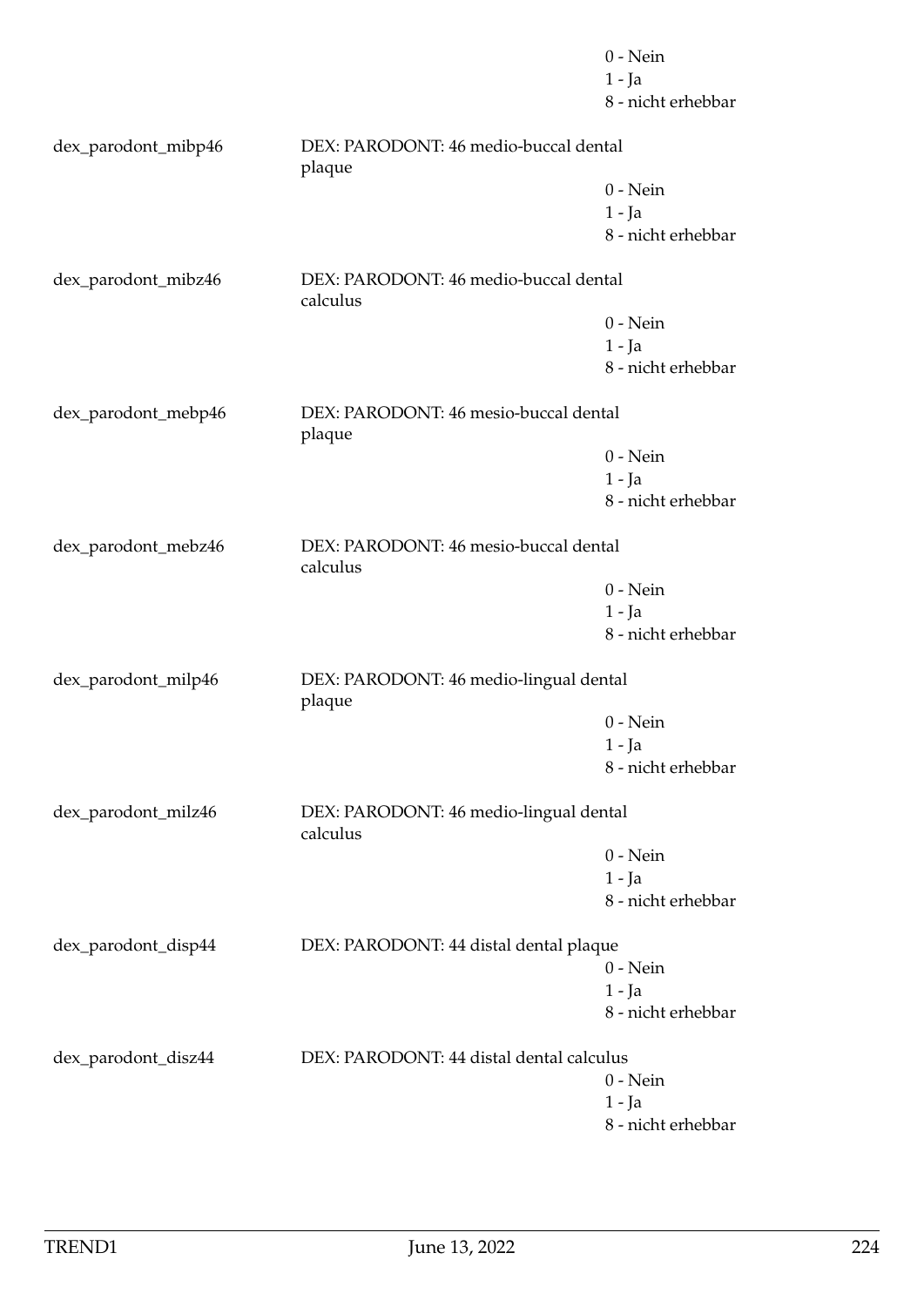| dex_parodont_mibp44 | DEX: PARODONT: 44 medio-buccal dental<br>plaque    |                    |
|---------------------|----------------------------------------------------|--------------------|
|                     |                                                    | $0 - Nein$         |
|                     |                                                    | $1 - Ja$           |
|                     |                                                    | 8 - nicht erhebbar |
| dex_parodont_mibz44 | DEX: PARODONT: 44 medio-buccal dental<br>calculus  |                    |
|                     |                                                    | $0$ - Nein         |
|                     |                                                    | 1 - Ja             |
|                     |                                                    | 8 - nicht erhebbar |
| dex_parodont_mebp44 | DEX: PARODONT: 44 mesio-buccal dental<br>plaque    |                    |
|                     |                                                    | $0$ - Nein         |
|                     |                                                    | $1 - Ja$           |
|                     |                                                    | 8 - nicht erhebbar |
| dex_parodont_mebz44 | DEX: PARODONT: 44 mesio-buccal dental<br>calculus  |                    |
|                     |                                                    | $0$ - Nein         |
|                     |                                                    | $1 - Ja$           |
|                     |                                                    | 8 - nicht erhebbar |
| dex_parodont_milp44 | DEX: PARODONT: 44 medio-lingual dental<br>plaque   |                    |
|                     |                                                    | $0$ - Nein         |
|                     |                                                    | $1 - Ja$           |
|                     |                                                    | 8 - nicht erhebbar |
| dex_parodont_milz44 | DEX: PARODONT: 44 medio-lingual dental<br>calculus |                    |
|                     |                                                    | $0$ - Nein         |
|                     |                                                    | 1 - Ja             |
|                     |                                                    | 8 - nicht erhebbar |
| dex_parodont_disp43 | DEX: PARODONT: 43 distal dental plaque             |                    |
|                     |                                                    | $0$ - Nein         |
|                     |                                                    | $1 - Ja$           |
|                     |                                                    | 8 - nicht erhebbar |
| dex_parodont_disz43 | DEX: PARODONT: 43 distal dental calculus           |                    |
|                     |                                                    | $0$ - Nein         |
|                     |                                                    | $1 - Ja$           |
|                     |                                                    | 8 - nicht erhebbar |
| dex_parodont_mibp43 | DEX: PARODONT: 43 medio-buccal dental<br>plaque    |                    |
|                     |                                                    | $0$ - Nein         |
|                     |                                                    | $1 - Ja$           |
|                     |                                                    | 8 - nicht erhebbar |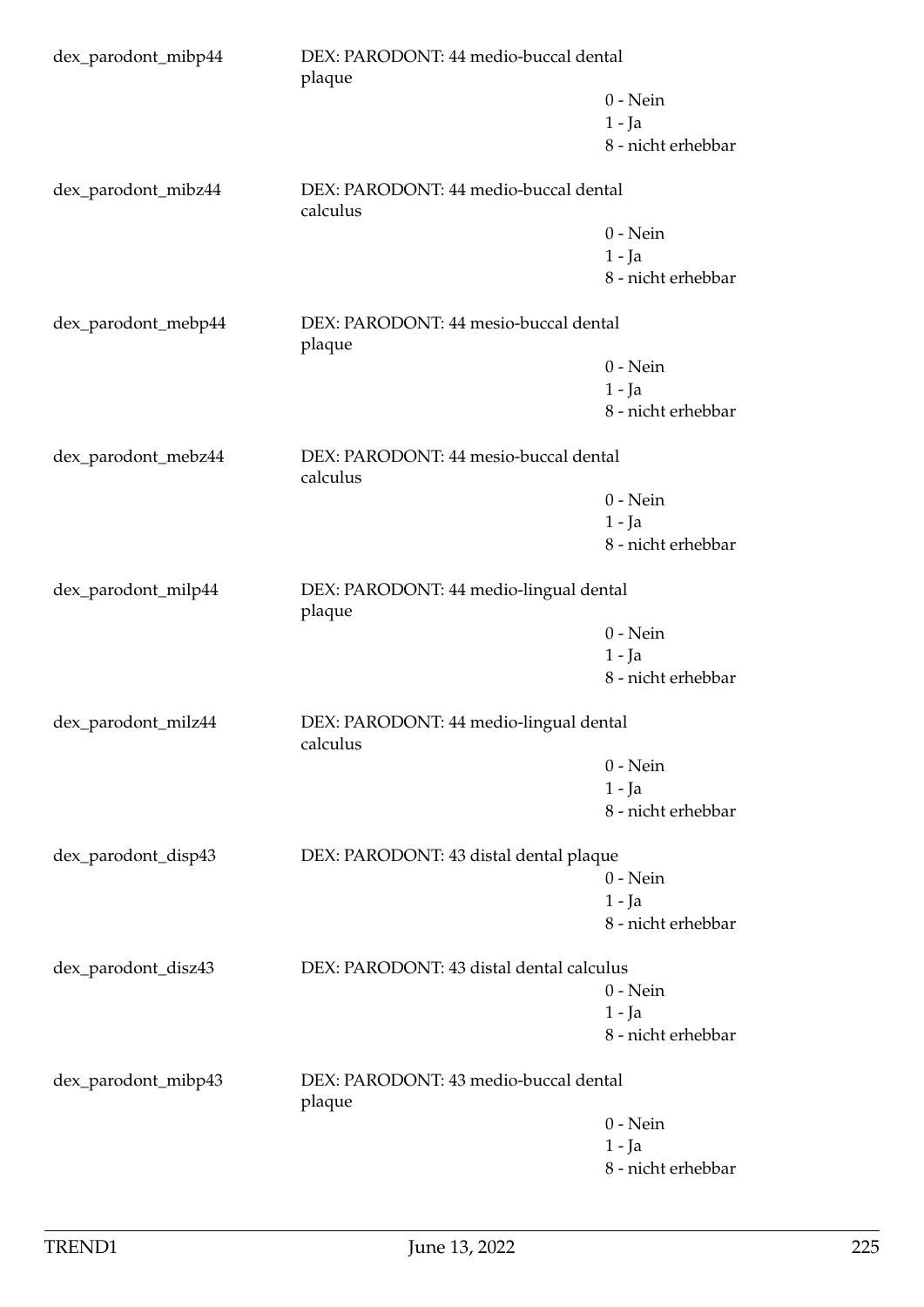| dex_parodont_mibz43 | calculus                                           | DEX: PARODONT: 43 medio-buccal dental |  |
|---------------------|----------------------------------------------------|---------------------------------------|--|
|                     |                                                    | $0$ - Nein                            |  |
|                     |                                                    | $1 - Ja$                              |  |
|                     |                                                    | 8 - nicht erhebbar                    |  |
| dex_parodont_mebp43 | DEX: PARODONT: 43 mesio-buccal dental<br>plaque    |                                       |  |
|                     |                                                    | $0$ - Nein                            |  |
|                     |                                                    | $1 - Ja$                              |  |
|                     |                                                    | 8 - nicht erhebbar                    |  |
| dex_parodont_mebz43 | DEX: PARODONT: 43 mesio-buccal dental<br>calculus  |                                       |  |
|                     |                                                    | $0$ - Nein                            |  |
|                     |                                                    | $1 - Ja$                              |  |
|                     |                                                    | 8 - nicht erhebbar                    |  |
| dex_parodont_milp43 | DEX: PARODONT: 43 medio-lingual dental<br>plaque   |                                       |  |
|                     |                                                    | $0$ - Nein                            |  |
|                     |                                                    | $1 - Ja$                              |  |
|                     |                                                    | 8 - nicht erhebbar                    |  |
| dex_parodont_milz43 | DEX: PARODONT: 43 medio-lingual dental<br>calculus |                                       |  |
|                     |                                                    | $0$ - Nein                            |  |
|                     |                                                    | $1 - Ja$                              |  |
|                     |                                                    | 8 - nicht erhebbar                    |  |
| dex_parodont_disp42 | DEX: PARODONT: 42 distal dental plaque             |                                       |  |
|                     |                                                    | $0$ - Nein                            |  |
|                     |                                                    | $1 - Ja$                              |  |
|                     |                                                    | 8 - nicht erhebbar                    |  |
| dex_parodont_disz42 | DEX: PARODONT: 42 distal dental calculus           |                                       |  |
|                     |                                                    | $0$ - Nein                            |  |
|                     |                                                    | $1 - Ja$                              |  |
|                     |                                                    | 8 - nicht erhebbar                    |  |
| dex_parodont_mibp42 | DEX: PARODONT: 42 medio-buccal dental<br>plaque    |                                       |  |
|                     |                                                    | $0$ - Nein                            |  |
|                     |                                                    | $1 - Ja$                              |  |
|                     |                                                    | 8 - nicht erhebbar                    |  |
| dex_parodont_mibz42 | DEX: PARODONT: 42 medio-buccal dental<br>calculus  |                                       |  |
|                     |                                                    | $0$ - Nein                            |  |
|                     |                                                    | $1 - Ja$                              |  |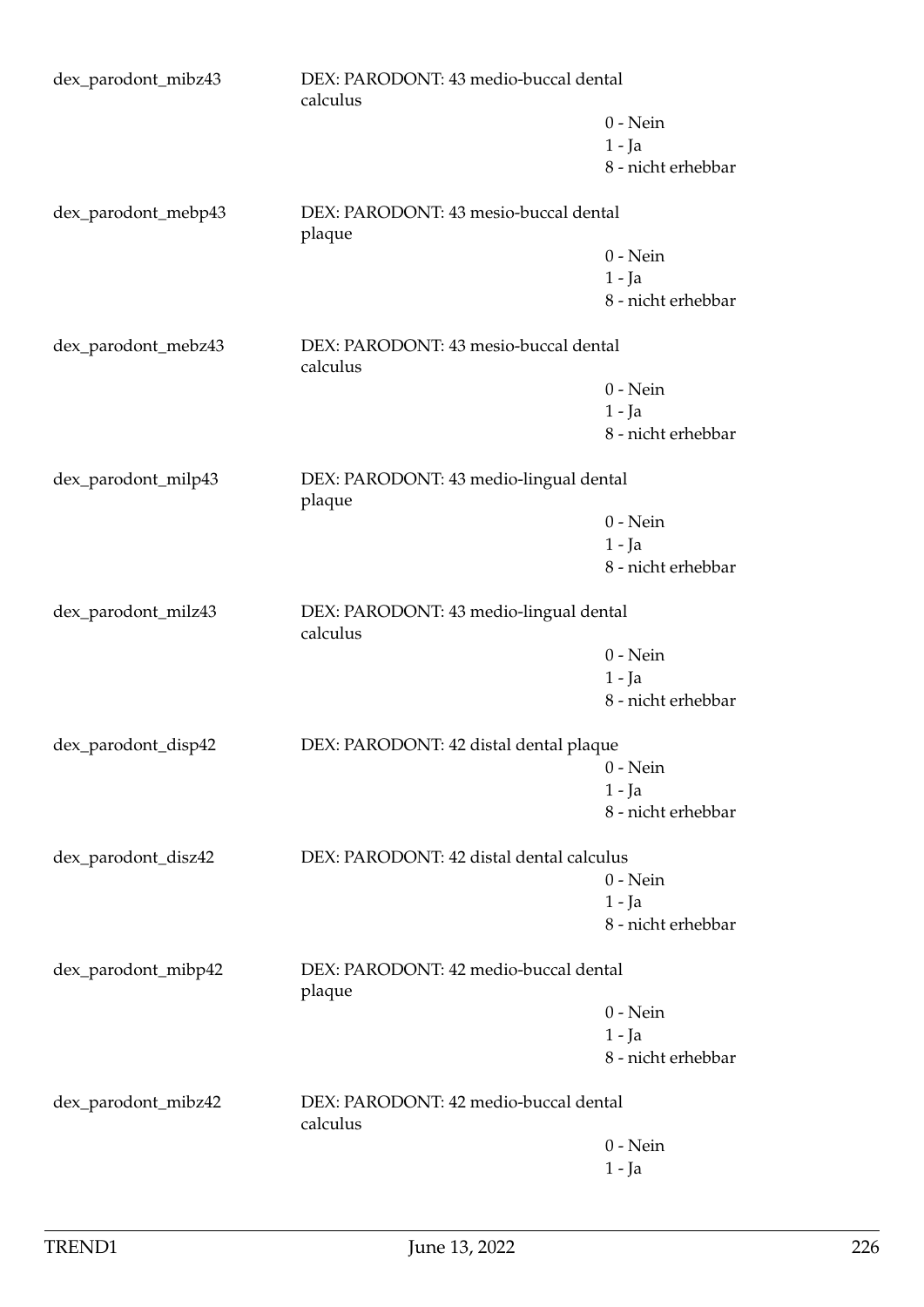| dex_parodont_mebp42 | DEX: PARODONT: 42 mesio-buccal dental<br>plaque    |                    |
|---------------------|----------------------------------------------------|--------------------|
|                     |                                                    | $0$ - Nein         |
|                     |                                                    | $1 - Ia$           |
|                     |                                                    | 8 - nicht erhebbar |
| dex_parodont_mebz42 | DEX: PARODONT: 42 mesio-buccal dental<br>calculus  |                    |
|                     |                                                    | $0$ - Nein         |
|                     |                                                    | $1 - Ja$           |
|                     |                                                    | 8 - nicht erhebbar |
| dex_parodont_milp42 | DEX: PARODONT: 42 medio-lingual dental<br>plaque   |                    |
|                     |                                                    | $0$ - Nein         |
|                     |                                                    | $1 - Ja$           |
|                     |                                                    | 8 - nicht erhebbar |
| dex_parodont_milz42 | DEX: PARODONT: 42 medio-lingual dental<br>calculus |                    |
|                     |                                                    | $0$ - Nein         |
|                     |                                                    | $1 - Ja$           |
|                     |                                                    | 8 - nicht erhebbar |
| dex_parodont_disp41 | DEX: PARODONT: 41 distal dental plaque             |                    |
|                     |                                                    | $0$ - Nein         |
|                     |                                                    | $1 - Ja$           |
|                     |                                                    | 8 - nicht erhebbar |
| dex_parodont_disz41 | DEX: PARODONT: 41 distal dental calculus           |                    |
|                     |                                                    | $0$ - Nein         |
|                     |                                                    | $1 - Ja$           |
|                     |                                                    | 8 - nicht erhebbar |
| dex_parodont_mibp41 | DEX: PARODONT: 41 medio-buccal dental<br>plaque    |                    |
|                     |                                                    | $0$ - Nein         |
|                     |                                                    | $1 - Ja$           |
|                     |                                                    | 8 - nicht erhebbar |
| dex_parodont_mibz41 | DEX: PARODONT: 41 medio-buccal dental<br>calculus  |                    |
|                     |                                                    | $0$ - Nein         |
|                     |                                                    | $1 - Ja$           |
|                     |                                                    | 8 - nicht erhebbar |
| dex_parodont_mebp41 | DEX: PARODONT: 41 mesio-buccal dental<br>plaque    |                    |
|                     |                                                    | $0$ - Nein         |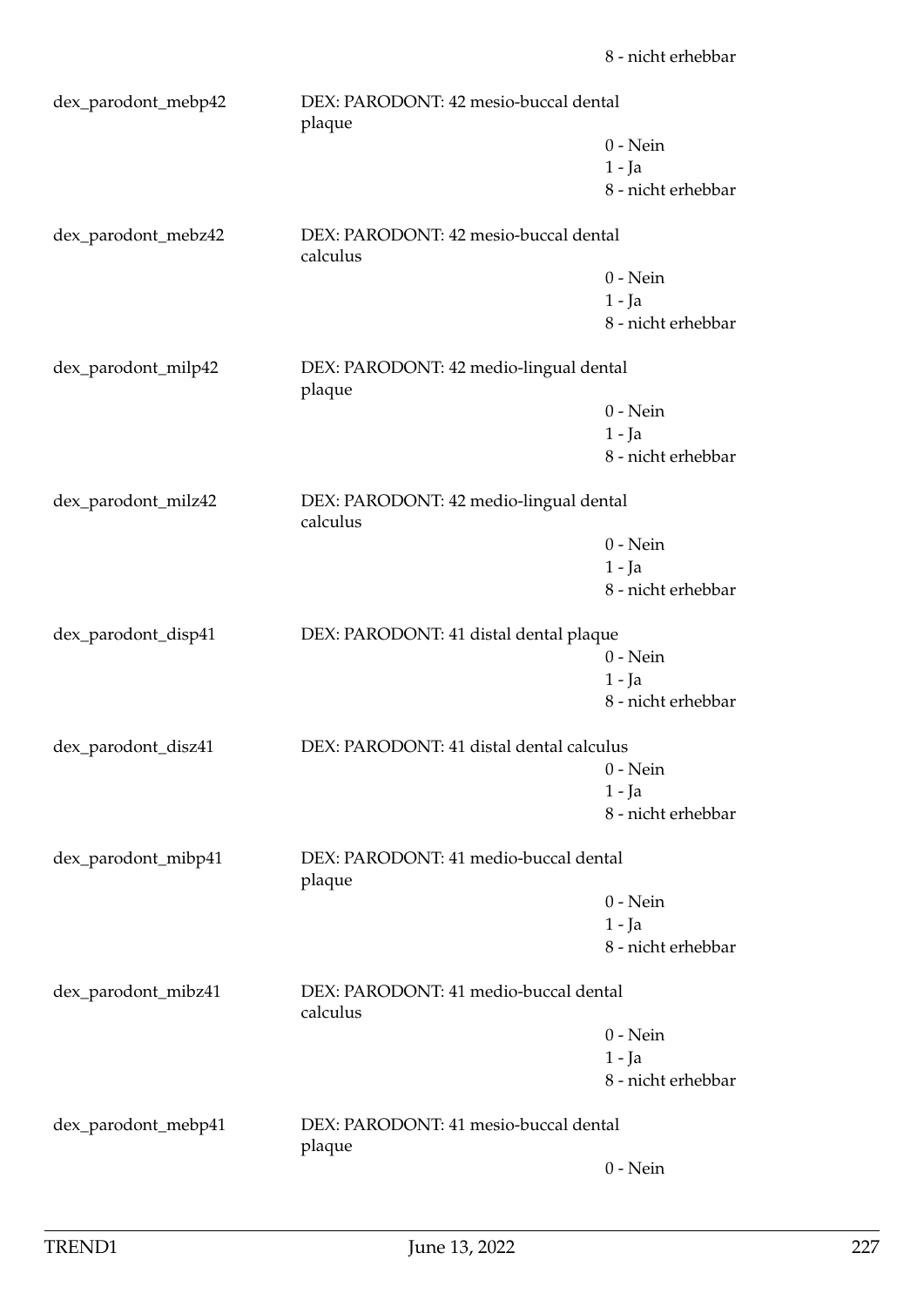1 - Ja 8 - nicht erhebbar dex\_parodont\_mebz41 DEX: PARODONT: 41 mesio-buccal dental calculus  $0 - N$ ein 1 - Ja 8 - nicht erhebbar dex\_parodont\_milp41 DEX: PARODONT: 41 medio-lingual dental plaque 0 - Nein 1 - Ja 8 - nicht erhebbar dex\_parodont\_milz41 DEX: PARODONT: 41 medio-lingual dental calculus 0 - Nein 1 - Ja 8 - nicht erhebbar dex\_parodont\_disg17 DEX: PARODONT: 17 distal gingival margin [mm] dex\_parodont\_diss17 DEX: PARODONT: 17 distal periodontal probing depth [mm] dex\_parodont\_disa17 DEX: PARODONT: 17 distal attachment loss [mm] dex\_parodont\_mibg17 DEX: PARODONT: 17 medio-buccal gingival margin [mm] dex\_parodont\_mibs17 DEX: PARODONT: 17 medio-buccal periodontal probing depth [mm] dex\_parodont\_miba17 DEX: PARODONT: 17 medio-buccal attachment loss [mm] dex\_parodont\_mebg17 DEX: PARODONT: 17 mesio-buccal gingival margin [mm] dex\_parodont\_mebs17 DEX: PARODONT: 17 mesio-buccal periodontal

probing depth [mm]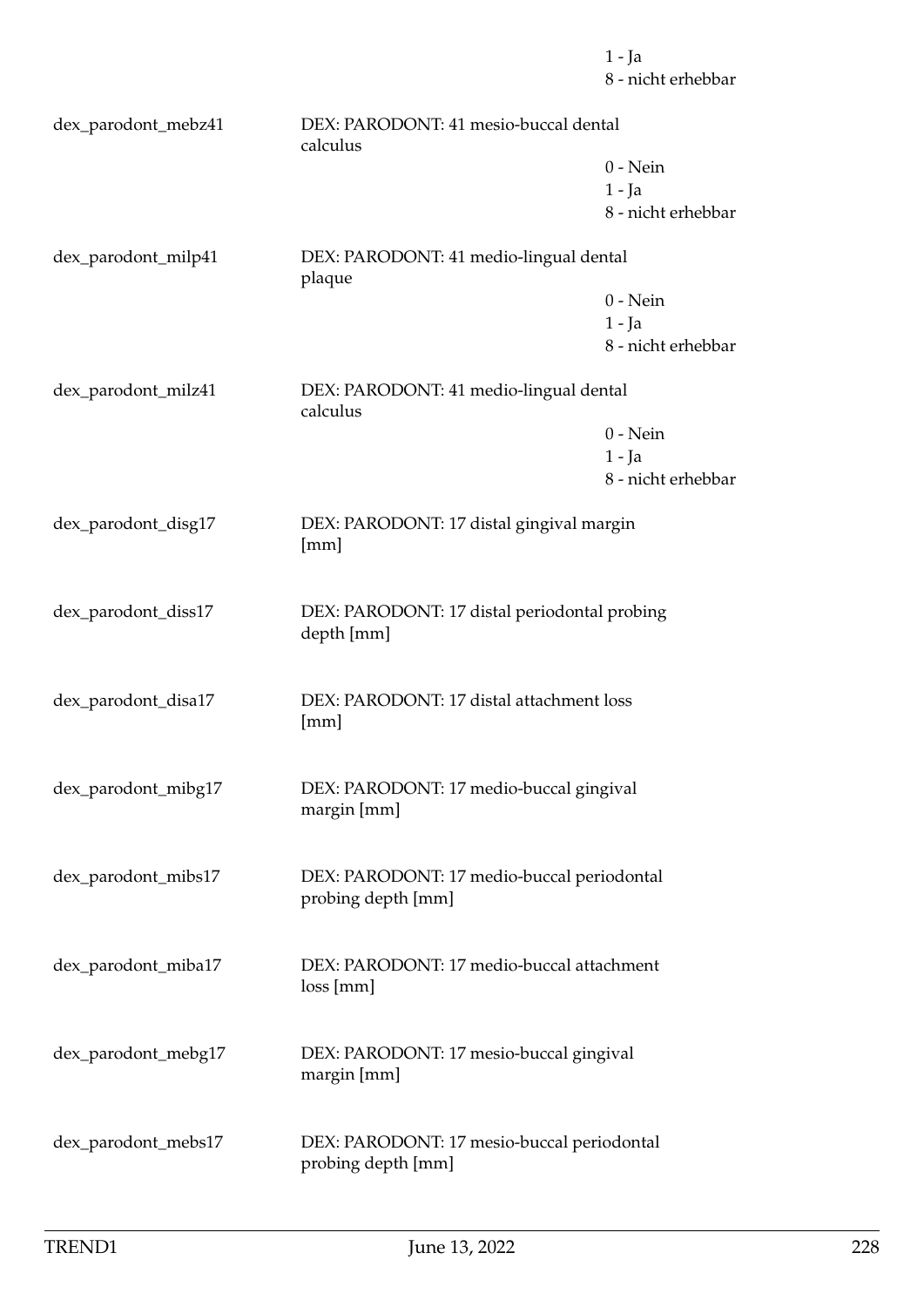| dex_parodont_meba17 | DEX: PARODONT: 17 mesio-buccal attachment<br>loss[mm]               |
|---------------------|---------------------------------------------------------------------|
| dex_parodont_mipg17 | DEX: PARODONT: 17 medio-palatinal gingival<br>margin [mm]           |
| dex_parodont_mips17 | DEX: PARODONT: 17 medio-palatinal<br>periodontal probing depth [mm] |
| dex_parodont_mipa17 | DEX: PARODONT: 17 medio-palatinal<br>attachment loss [mm]           |
| dex_parodont_disg16 | DEX: PARODONT: 16 distal gingival margin<br>[mm]                    |
| dex_parodont_diss16 | DEX: PARODONT: 16 distal periodontal probing<br>depth [mm]          |
| dex_parodont_disa16 | DEX: PARODONT: 16 distal attachment loss<br>[mm]                    |
| dex_parodont_mibg16 | DEX: PARODONT: 16 medio-buccal gingival<br>margin [mm]              |
| dex_parodont_mibs16 | DEX: PARODONT: 16 medio-buccal periodontal<br>probing depth [mm]    |
| dex_parodont_miba16 | DEX: PARODONT: 16 medio-buccal attachment<br>loss[mm]               |
| dex_parodont_mebg16 | DEX: PARODONT: 16 mesio-buccal gingival<br>margin [mm]              |
| dex_parodont_mebs16 | DEX: PARODONT: 16 mesio-buccal periodontal<br>probing depth [mm]    |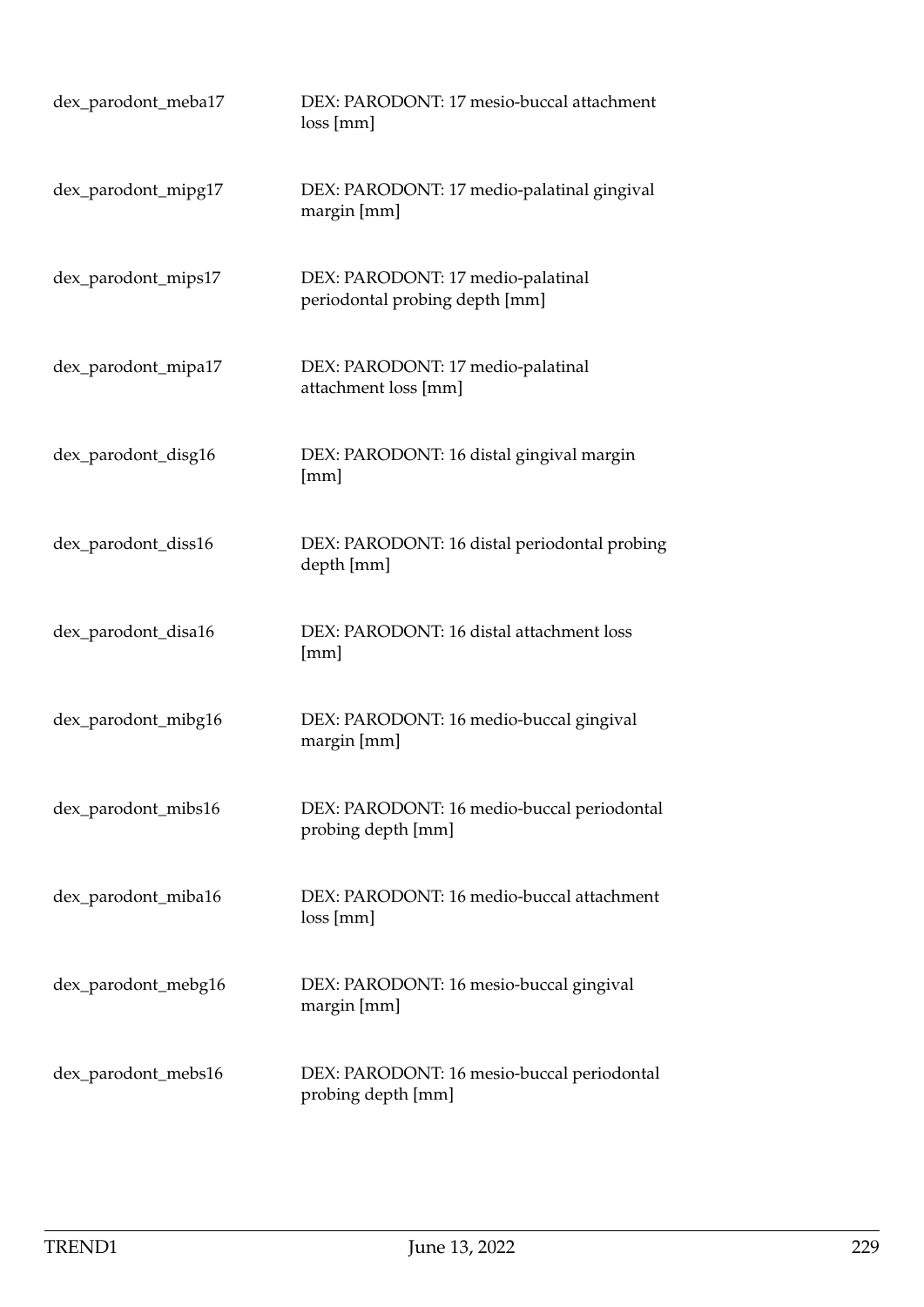| dex_parodont_meba16 | DEX: PARODONT: 16 mesio-buccal attachment<br>loss[mm]               |
|---------------------|---------------------------------------------------------------------|
| dex_parodont_mipg16 | DEX: PARODONT: 16 medio-palatinal gingival<br>margin [mm]           |
| dex_parodont_mips16 | DEX: PARODONT: 16 medio-palatinal<br>periodontal probing depth [mm] |
| dex_parodont_mipa16 | DEX: PARODONT: 16 medio-palatinal<br>attachment loss [mm]           |
| dex_parodont_disg15 | DEX: PARODONT: 15 distal gingival margin<br>[mm]                    |
| dex_parodont_diss15 | DEX: PARODONT: 15 distal periodontal probing<br>depth [mm]          |
| dex_parodont_disa15 | DEX: PARODONT: 15 distal attachment loss<br>[mm]                    |
| dex_parodont_mibg15 | DEX: PARODONT: 15 medio-buccal gingival<br>margin [mm]              |
| dex_parodont_mibs15 | DEX: PARODONT: 15 medio-buccal periodontal<br>probing depth [mm]    |
| dex_parodont_miba15 | DEX: PARODONT: 15 medio-buccal attachment<br>loss[mm]               |
| dex_parodont_mebg15 | DEX: PARODONT: 15 mesio-buccal gingival<br>margin [mm]              |
| dex_parodont_mebs15 | DEX: PARODONT: 15 mesio-buccal periodontal<br>probing depth [mm]    |
| dex_parodont_meba15 | DEX: PARODONT: 15 mesio-buccal attachment<br>loss[mm]               |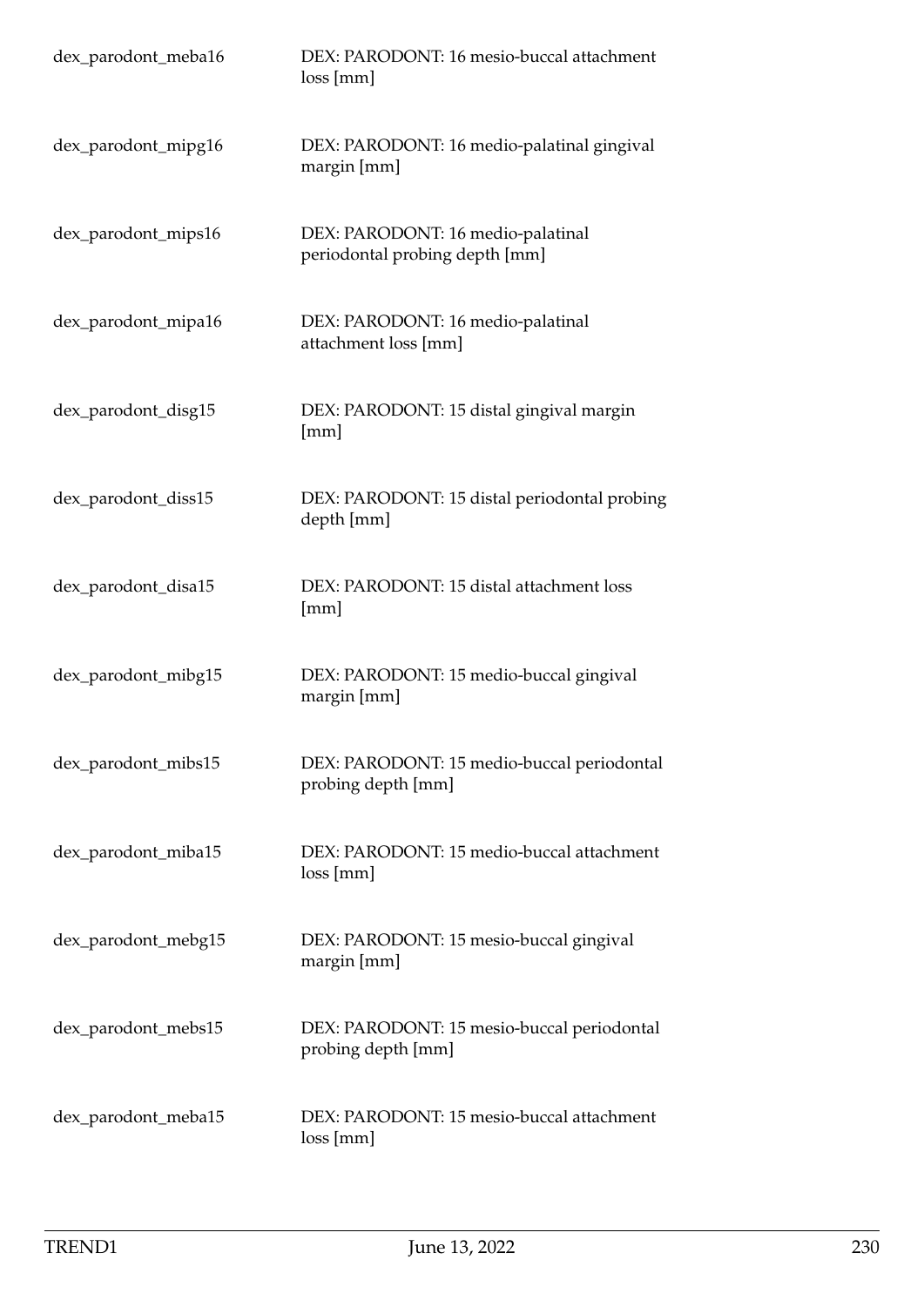| dex_parodont_mipg15 | DEX: PARODONT: 15 medio-palatinal gingival<br>margin [mm]           |
|---------------------|---------------------------------------------------------------------|
| dex_parodont_mips15 | DEX: PARODONT: 15 medio-palatinal<br>periodontal probing depth [mm] |
| dex_parodont_mipa15 | DEX: PARODONT: 15 medio-palatinal<br>attachment loss [mm]           |
| dex_parodont_disg14 | DEX: PARODONT: 14 distal gingival margin<br>[mm]                    |
| dex_parodont_diss14 | DEX: PARODONT: 14 distal periodontal probing<br>depth [mm]          |
| dex_parodont_disa14 | DEX: PARODONT: 14 distal attachment loss<br>[mm]                    |
| dex_parodont_mibg14 | DEX: PARODONT: 14 medio-buccal gingival<br>margin [mm]              |
| dex_parodont_mibs14 | DEX: PARODONT: 14 medio-buccal periodontal<br>probing depth [mm]    |
| dex_parodont_miba14 | DEX: PARODONT: 14 medio-buccal attachment<br>loss[mm]               |
| dex_parodont_mebg14 | DEX: PARODONT: 14 mesio-buccal gingival<br>margin [mm]              |
| dex_parodont_mebs14 | DEX: PARODONT: 14 mesio-buccal periodontal<br>probing depth [mm]    |
| dex_parodont_meba14 | DEX: PARODONT: 14 mesio-buccal attachment<br>loss[mm]               |
| dex_parodont_mipg14 | DEX: PARODONT: 14 medio-palatinal gingival<br>margin [mm]           |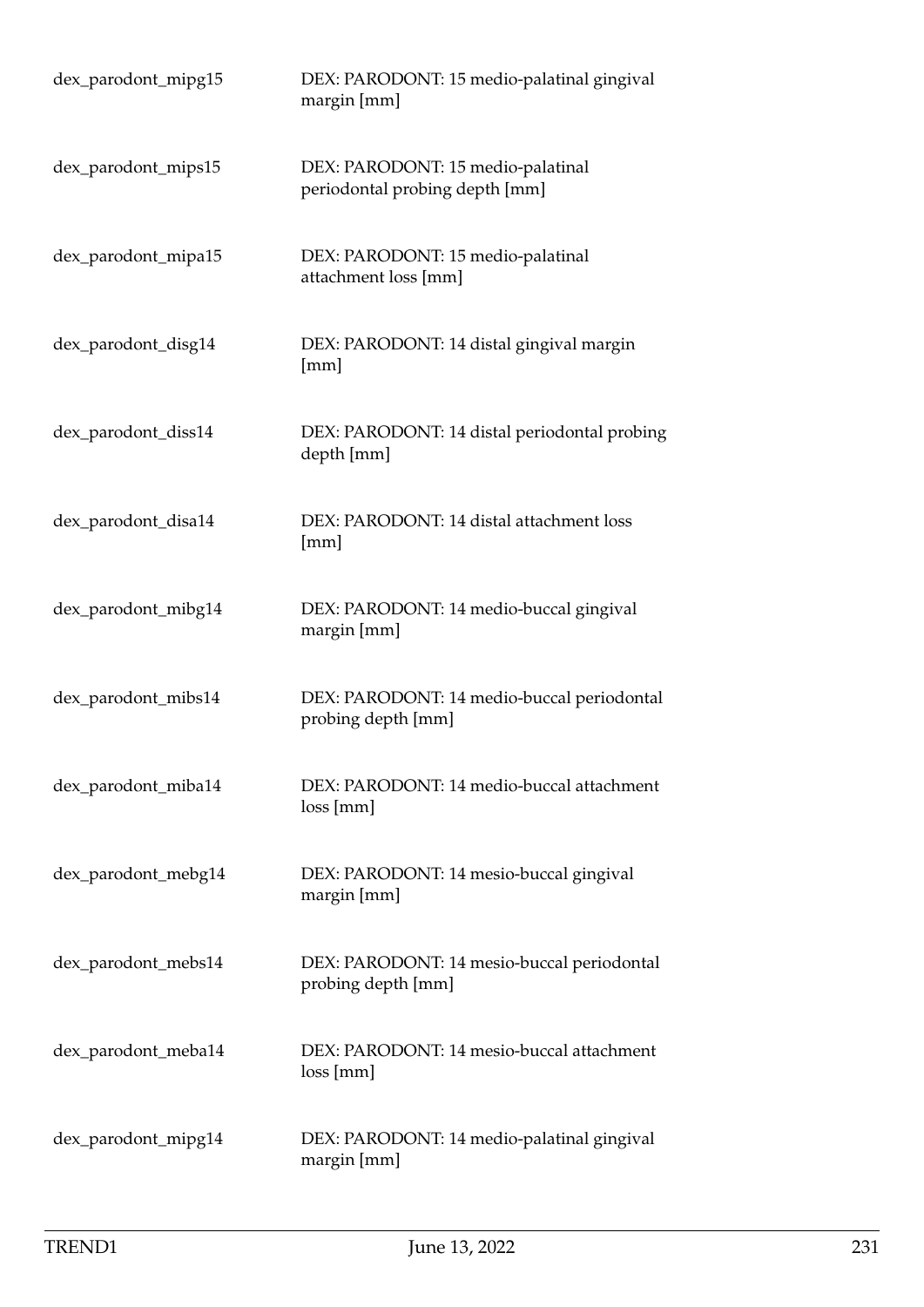| dex_parodont_mips14 | DEX: PARODONT: 14 medio-palatinal<br>periodontal probing depth [mm] |
|---------------------|---------------------------------------------------------------------|
| dex_parodont_mipa14 | DEX: PARODONT: 14 medio-palatinal<br>attachment loss [mm]           |
| dex_parodont_disg13 | DEX: PARODONT: 13 distal gingival margin<br>[mm]                    |
| dex_parodont_diss13 | DEX: PARODONT: 13 distal periodontal probing<br>depth [mm]          |
| dex_parodont_disa13 | DEX: PARODONT: 13 distal attachment loss<br>[mm]                    |
| dex_parodont_mibg13 | DEX: PARODONT: 13 medio-buccal gingival<br>margin [mm]              |
| dex_parodont_mibs13 | DEX: PARODONT: 13 medio-buccal periodontal<br>probing depth [mm]    |
| dex_parodont_miba13 | DEX: PARODONT: 13 medio-buccal attachment<br>loss[mm]               |
| dex_parodont_mebg13 | DEX: PARODONT: 13 mesio-buccal gingival<br>margin [mm]              |
| dex_parodont_mebs13 | DEX: PARODONT: 13 mesio-buccal periodontal<br>probing depth [mm]    |
| dex_parodont_meba13 | DEX: PARODONT: 13 mesio-buccal attachment<br>loss[mm]               |
| dex_parodont_mipg13 | DEX: PARODONT: 13 medio-palatinal gingival<br>margin [mm]           |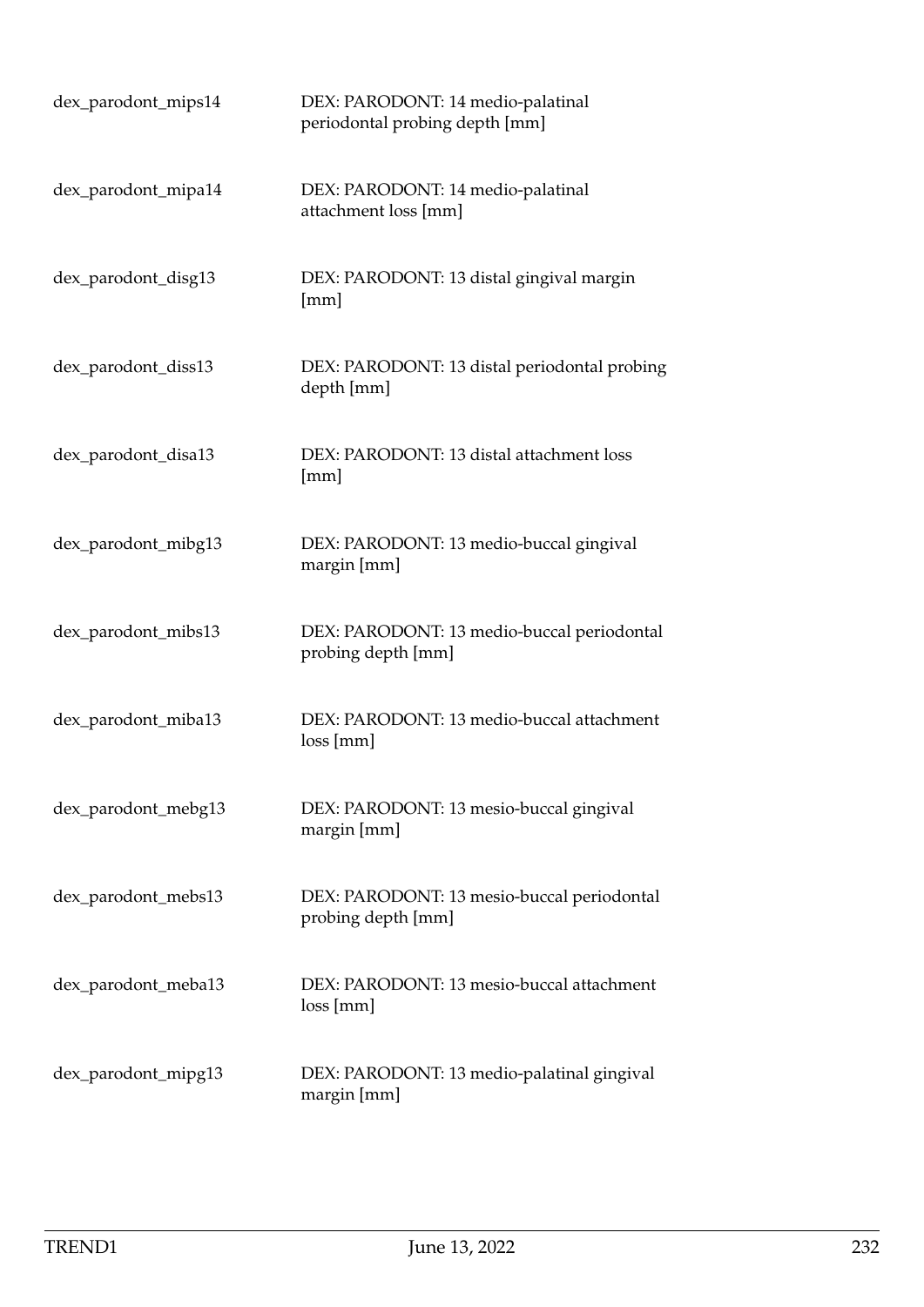| dex_parodont_mips13 | DEX: PARODONT: 13 medio-palatinal<br>periodontal probing depth [mm] |
|---------------------|---------------------------------------------------------------------|
| dex_parodont_mipa13 | DEX: PARODONT: 13 medio-palatinal<br>attachment loss [mm]           |
| dex_parodont_disg12 | DEX: PARODONT: 12 distal gingival margin<br>[mm]                    |
| dex_parodont_diss12 | DEX: PARODONT: 12 distal periodontal probing<br>depth [mm]          |
| dex_parodont_disa12 | DEX: PARODONT: 12 distal attachment loss<br>[mm]                    |
| dex_parodont_mibg12 | DEX: PARODONT: 12 medio-buccal gingival<br>margin [mm]              |
| dex_parodont_mibs12 | DEX: PARODONT: 12 medio-buccal periodontal<br>probing depth [mm]    |
| dex_parodont_miba12 | DEX: PARODONT: 12 medio-buccal attachment<br>loss[mm]               |
| dex_parodont_mebg12 | DEX: PARODONT: 12 mesio-buccal gingival<br>margin [mm]              |
| dex_parodont_mebs12 | DEX: PARODONT: 12 mesio-buccal periodontal<br>probing depth [mm]    |
| dex_parodont_meba12 | DEX: PARODONT: 12 mesio-buccal attachment<br>loss[mm]               |
| dex_parodont_mipg12 | DEX: PARODONT: 12 medio-palatinal gingival<br>margin [mm]           |
| dex_parodont_mips12 | DEX: PARODONT: 12 medio-palatinal<br>periodontal probing depth [mm] |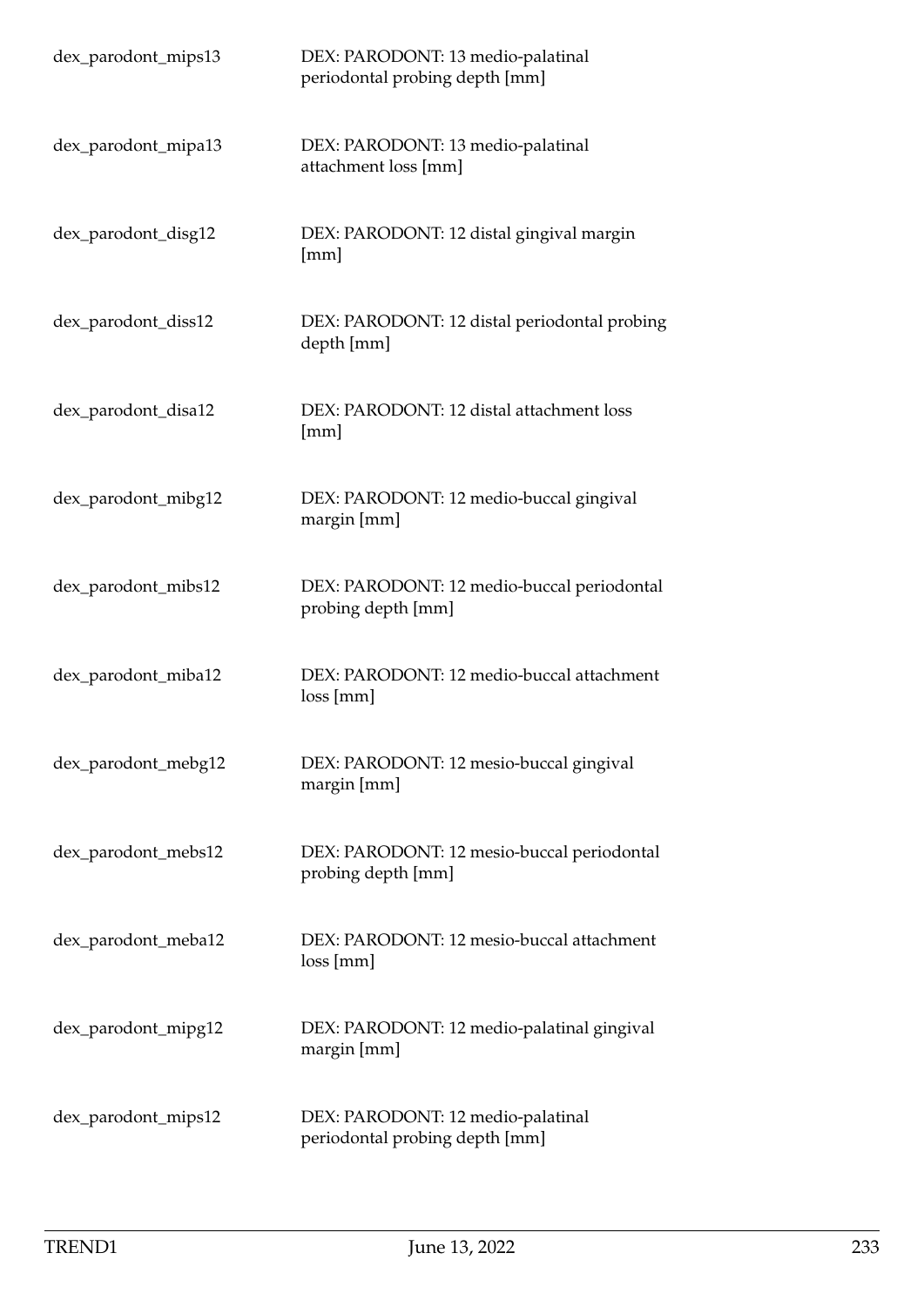| dex_parodont_mipa12 | DEX: PARODONT: 12 medio-palatinal<br>attachment loss [mm]           |
|---------------------|---------------------------------------------------------------------|
| dex_parodont_disg11 | DEX: PARODONT: 11 distal gingival margin<br>[mm]                    |
| dex_parodont_diss11 | DEX: PARODONT: 11 distal periodontal probing<br>depth [mm]          |
| dex_parodont_disa11 | DEX: PARODONT: 11 distal attachment loss<br>[mm]                    |
| dex_parodont_mibg11 | DEX: PARODONT: 11 medio-buccal gingival<br>margin [mm]              |
| dex_parodont_mibs11 | DEX: PARODONT: 11 medio-buccal periodontal<br>probing depth [mm]    |
| dex_parodont_miba11 | DEX: PARODONT: 11 medio-buccal attachment<br>loss[mm]               |
| dex_parodont_mebg11 | DEX: PARODONT: 11 mesio-buccal gingival<br>margin [mm]              |
| dex_parodont_mebs11 | DEX: PARODONT: 11 mesio-buccal periodontal<br>probing depth [mm]    |
| dex_parodont_meba11 | DEX: PARODONT: 11 mesio-buccal attachment<br>loss[mm]               |
| dex_parodont_mipg11 | DEX: PARODONT: 11 medio-palatinal gingival<br>margin [mm]           |
| dex_parodont_mips11 | DEX: PARODONT: 11 medio-palatinal<br>periodontal probing depth [mm] |
| dex_parodont_mipa11 | DEX: PARODONT: 11 medio-palatinal<br>attachment loss [mm]           |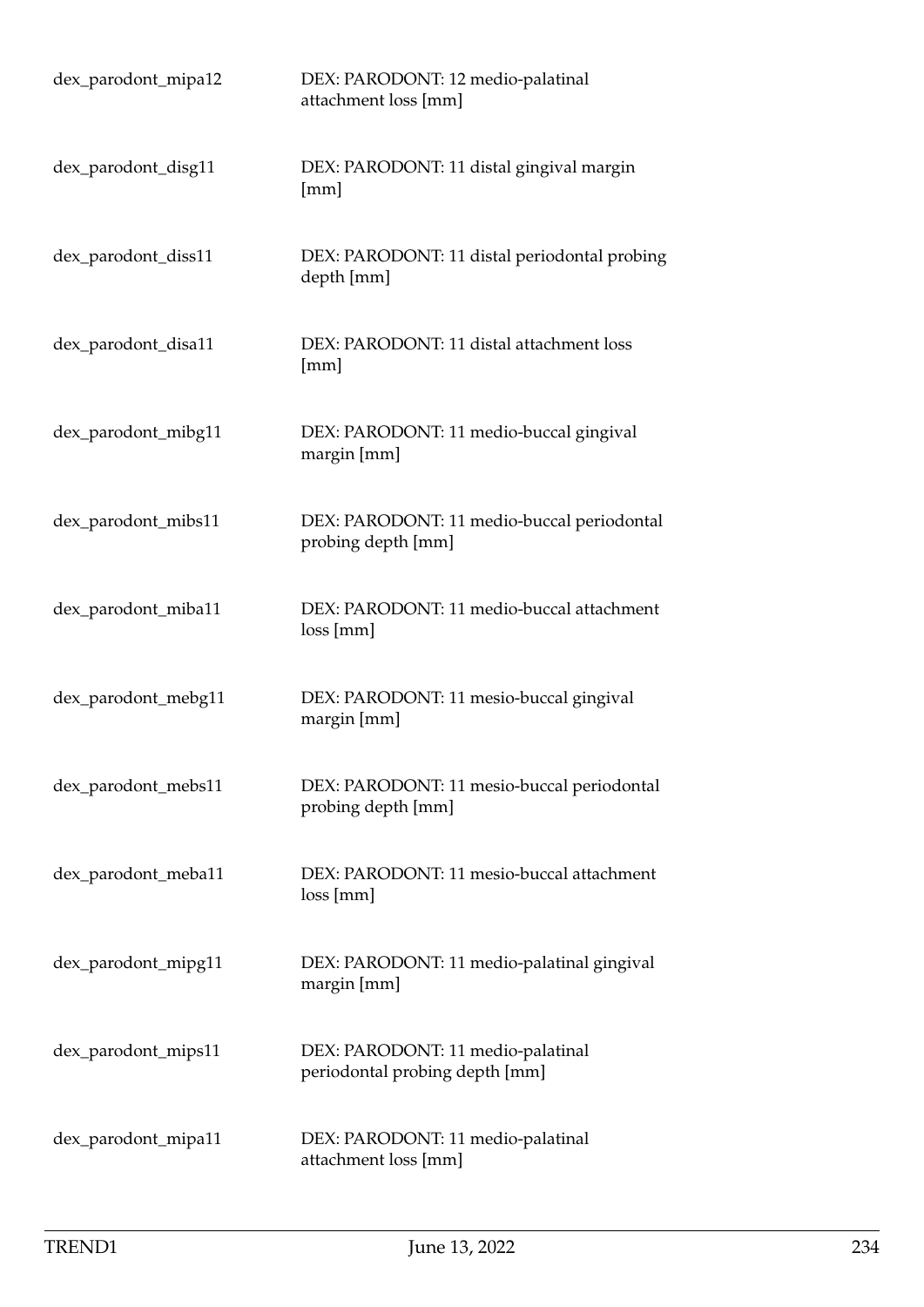| dex_parodont_disb17                                                                           | DEX: PARODONT: 17 distal haemorrhage<br>post-periodontal probing          |                    |
|-----------------------------------------------------------------------------------------------|---------------------------------------------------------------------------|--------------------|
|                                                                                               |                                                                           | $0$ - Nein         |
|                                                                                               |                                                                           | $1 - Ja$           |
|                                                                                               |                                                                           | 8 - nicht erhebbar |
| dex_parodont_mibb17                                                                           | DEX: PARODONT: 17 medio-buccal<br>haemorrhage post-periodontal probing    |                    |
|                                                                                               |                                                                           | $0 - Nein$         |
|                                                                                               |                                                                           | $1 - Ja$           |
|                                                                                               |                                                                           | 8 - nicht erhebbar |
| dex_parodont_mebb17                                                                           | DEX: PARODONT: 17 mesio-buccal haemorrhage<br>post-periodontal probing    |                    |
|                                                                                               |                                                                           | $0$ - Nein         |
|                                                                                               |                                                                           | $1 - Ja$           |
|                                                                                               |                                                                           | 8 - nicht erhebbar |
| dex_parodont_mipb17                                                                           | DEX: PARODONT: 17 medio palatinal<br>haemorrhage post-periodontal probing |                    |
|                                                                                               |                                                                           | $0$ - Nein         |
|                                                                                               |                                                                           | $1 - Ja$           |
|                                                                                               |                                                                           | 8 - nicht erhebbar |
| dex_parodont_disb16                                                                           | DEX: PARODONT: 16 distal haemorrhage<br>post-periodontal probing          |                    |
|                                                                                               |                                                                           | $0$ - Nein         |
|                                                                                               |                                                                           | $1 - Ja$           |
|                                                                                               |                                                                           | 8 - nicht erhebbar |
| dex_parodont_mibb16                                                                           | DEX: PARODONT: 16 medio-buccal<br>haemorrhage post-periodontal probing    |                    |
|                                                                                               |                                                                           | $0$ - Nein         |
|                                                                                               |                                                                           | $1 - Ja$           |
|                                                                                               |                                                                           | 8 - nicht erhebbar |
| dex_parodont_mebb16<br>DEX: PARODONT: 16 mesio-buccal haemorrhage<br>post-periodontal probing |                                                                           |                    |
|                                                                                               |                                                                           | $0$ - Nein         |
|                                                                                               |                                                                           | $1 - Ja$           |
|                                                                                               |                                                                           | 8 - nicht erhebbar |
| dex_parodont_mipb16                                                                           | DEX: PARODONT: 16 medio palatinal<br>haemorrhage post-periodontal probing |                    |
|                                                                                               |                                                                           | $0$ - Nein         |
|                                                                                               |                                                                           | 1 - Ja             |
|                                                                                               |                                                                           | 8 - nicht erhebbar |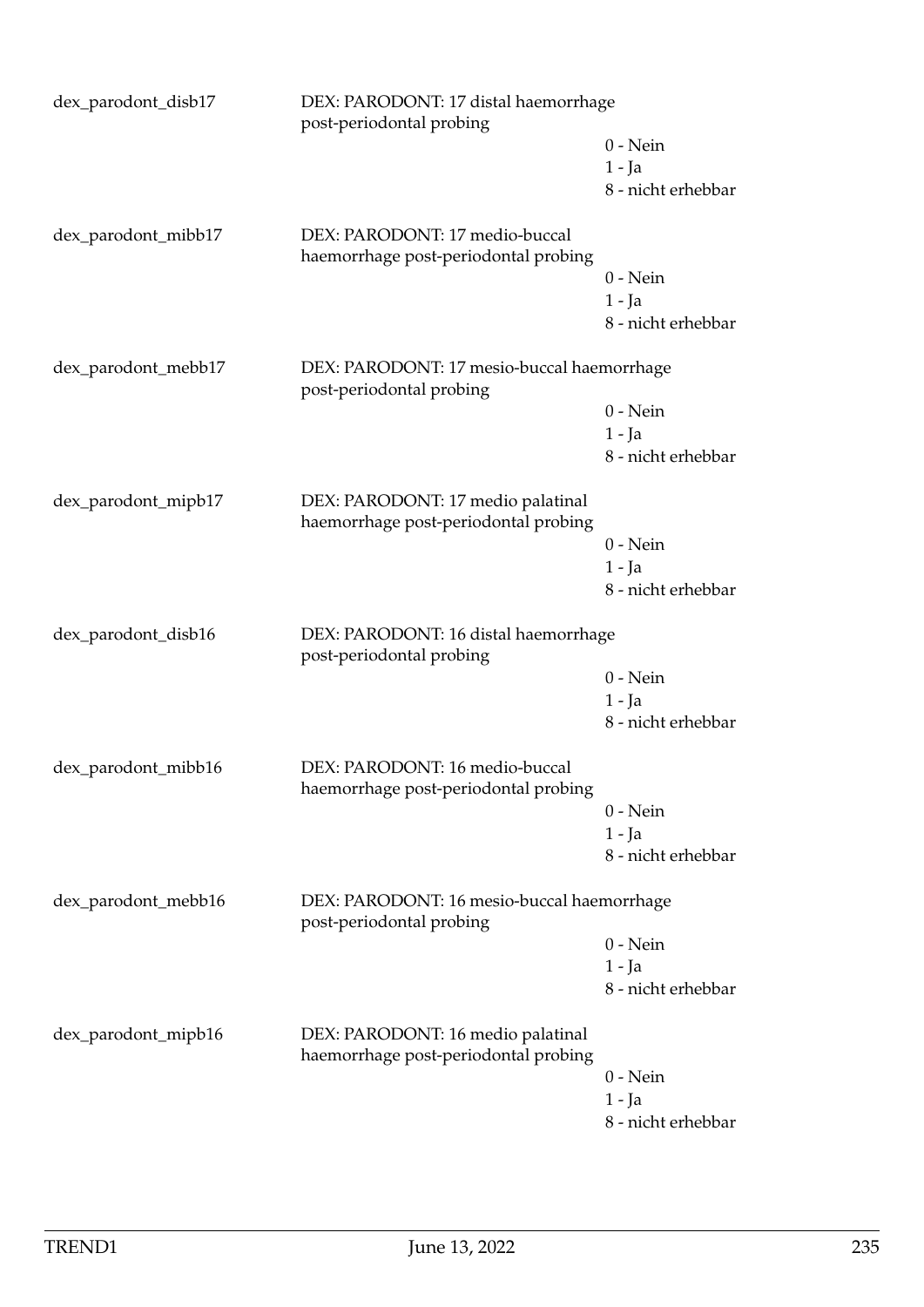| dex_parodont_disb14 | DEX: PARODONT: 14 distal haemorrhage<br>post-periodontal probing          |                    |
|---------------------|---------------------------------------------------------------------------|--------------------|
|                     |                                                                           | $0$ - Nein         |
|                     |                                                                           | $1 - Ja$           |
|                     |                                                                           | 8 - nicht erhebbar |
| dex_parodont_mibb14 | DEX: PARODONT: 14 medio-buccal<br>haemorrhage post-periodontal probing    |                    |
|                     |                                                                           | $0$ - Nein         |
|                     |                                                                           | $1 - Ja$           |
|                     |                                                                           | 8 - nicht erhebbar |
| dex_parodont_mebb14 | DEX: PARODONT: 14 mesio-buccal haemorrhage<br>post-periodontal probing    |                    |
|                     |                                                                           | $0$ - Nein         |
|                     |                                                                           | $1 - Ja$           |
|                     |                                                                           | 8 - nicht erhebbar |
| dex_parodont_mipb14 | DEX: PARODONT: 14 medio palatinal<br>haemorrhage post-periodontal probing |                    |
|                     |                                                                           | $0$ - Nein         |
|                     |                                                                           | $1 - Ja$           |
|                     |                                                                           | 8 - nicht erhebbar |
| dex_parodont_disb13 | DEX: PARODONT: 13 distal haemorrhage<br>post-periodontal probing          |                    |
|                     |                                                                           | $0$ - Nein         |
|                     |                                                                           | $1 - Ja$           |
|                     |                                                                           | 8 - nicht erhebbar |
| dex_parodont_mibb13 | DEX: PARODONT: 13 medio-buccal                                            |                    |
|                     | haemorrhage post-periodontal probing                                      | $0$ - Nein         |
|                     |                                                                           | $1 - Ja$           |
|                     |                                                                           | 8 - nicht erhebbar |
| dex_parodont_mebb13 | DEX: PARODONT: 13 mesio-buccal haemorrhage<br>post-periodontal probing    |                    |
|                     |                                                                           | $0$ - Nein         |
|                     |                                                                           | $1 - Ja$           |
|                     |                                                                           | 8 - nicht erhebbar |
| dex_parodont_mipb13 | DEX: PARODONT: 13 medio palatinal<br>haemorrhage post-periodontal probing |                    |
|                     |                                                                           | $0$ - Nein         |
|                     |                                                                           | $1 - Ja$           |
|                     |                                                                           | 8 - nicht erhebbar |
| dex_parodont_disb12 | DEX: PARODONT: 12 distal haemorrhage<br>post-periodontal probing          |                    |
|                     |                                                                           | $0$ - Nein         |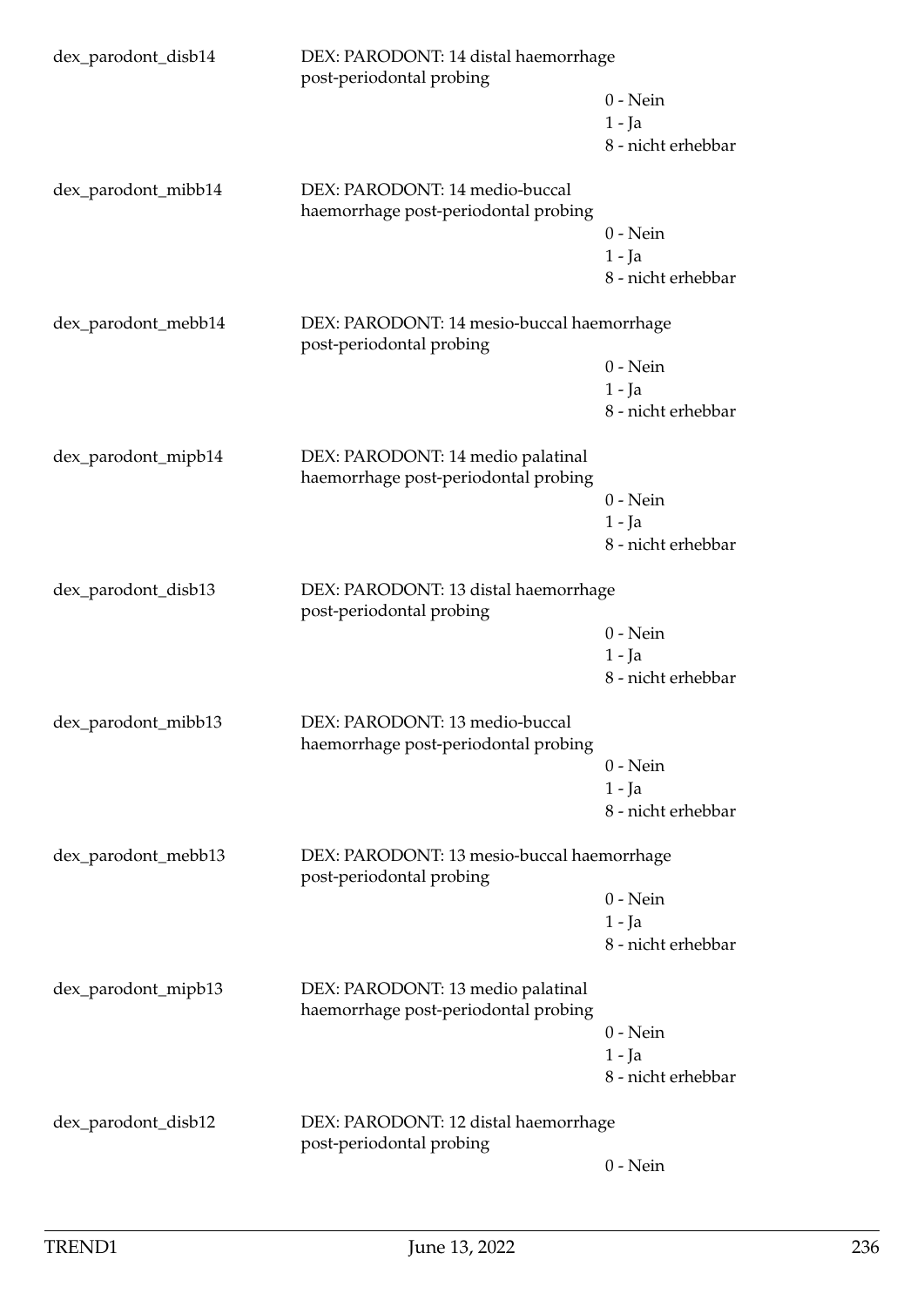|                     |                                                                           | $1 - Ja$<br>8 - nicht erhebbar |
|---------------------|---------------------------------------------------------------------------|--------------------------------|
| dex_parodont_mibb12 | DEX: PARODONT: 12 medio-buccal<br>haemorrhage post-periodontal probing    |                                |
|                     |                                                                           | $0$ - Nein                     |
|                     |                                                                           | $1 - Ja$                       |
|                     |                                                                           | 8 - nicht erhebbar             |
| dex_parodont_mebb12 | DEX: PARODONT: 12 mesio-buccal haemorrhage<br>post-periodontal probing    |                                |
|                     |                                                                           | $0$ - Nein                     |
|                     |                                                                           | $1 - Ja$                       |
|                     |                                                                           | 8 - nicht erhebbar             |
| dex_parodont_mipb12 | DEX: PARODONT: 12 medio palatinal<br>haemorrhage post-periodontal probing |                                |
|                     |                                                                           | $0$ - Nein                     |
|                     |                                                                           | $1 - Ja$                       |
|                     |                                                                           | 8 - nicht erhebbar             |
| dex_parodont_disb11 | DEX: PARODONT: 11 distal haemorrhage<br>post-periodontal probing          |                                |
|                     |                                                                           | $0$ - Nein                     |
|                     |                                                                           | $1 - Ja$                       |
|                     |                                                                           | 8 - nicht erhebbar             |
| dex_parodont_mibb11 | DEX: PARODONT: 11 medio-buccal<br>haemorrhage post-periodontal probing    |                                |
|                     |                                                                           | $0$ - Nein                     |
|                     |                                                                           | 1 - Ja                         |
|                     |                                                                           | 8 - nicht erhebbar             |
| dex_parodont_mebb11 | DEX: PARODONT: 11 mesio-buccal haemorrhage<br>post-periodontal probing    |                                |
|                     |                                                                           | $0$ - Nein                     |
|                     |                                                                           | $1 - Ja$                       |
|                     |                                                                           | 8 - nicht erhebbar             |
| dex_parodont_mipb11 | DEX: PARODONT: 11 medio palatinal<br>haemorrhage post-periodontal probing |                                |
|                     |                                                                           | $0 - Nein$                     |
|                     |                                                                           | 1 - Ja                         |
|                     |                                                                           | 8 - nicht erhebbar             |
| dex_parodont_disg47 | DEX: PARODONT: 47 distal gingival margin<br>[mm]                          |                                |
| dex_parodont_diss47 | DEX: PARODONT: 47 distal periodontal probing                              |                                |
|                     | depth [mm]                                                                |                                |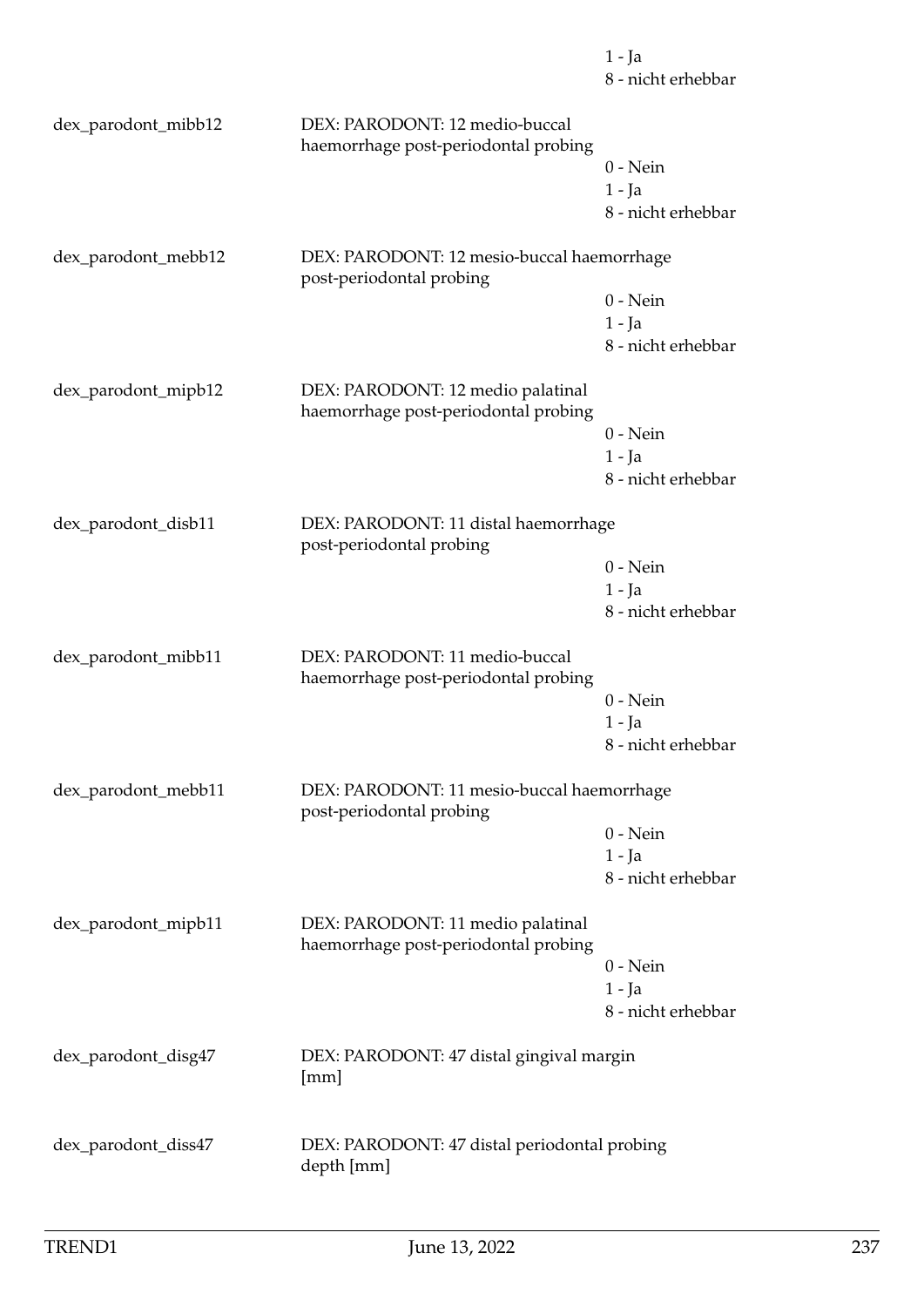| dex_parodont_disa47 | DEX: PARODONT: 47 distal attachment loss<br>[mm]                  |
|---------------------|-------------------------------------------------------------------|
| dex_parodont_mibg47 | DEX: PARODONT: 47 medio-buccal gingival<br>margin [mm]            |
| dex_parodont_mibs47 | DEX: PARODONT: 47 medio-buccal periodontal<br>probing depth [mm]  |
| dex_parodont_miba47 | DEX: PARODONT: 47 medio-buccal attachment<br>loss[mm]             |
| dex_parodont_mebg47 | DEX: PARODONT: 47 mesio-buccal gingival<br>margin [mm]            |
| dex_parodont_mebs47 | DEX: PARODONT: 47 mesio-buccal periodontal<br>probing depth [mm]  |
| dex_parodont_meba47 | DEX: PARODONT: 47 mesio-buccal attachment<br>loss[mm]             |
| dex_parodont_milg47 | DEX: PARODONT: 47 medio-lingual gingival<br>margin [mm]           |
| dex_parodont_mils47 | DEX: PARODONT: 47 medio-lingual periodontal<br>probing depth [mm] |
| dex_parodont_mila47 | DEX: PARODONT: 47 medio-lingual attachment<br>loss[mm]            |
| dex_parodont_disg46 | DEX: PARODONT: 46 distal gingival margin<br>[mm]                  |
| dex_parodont_diss46 | DEX: PARODONT: 46 distal periodontal probing<br>depth [mm]        |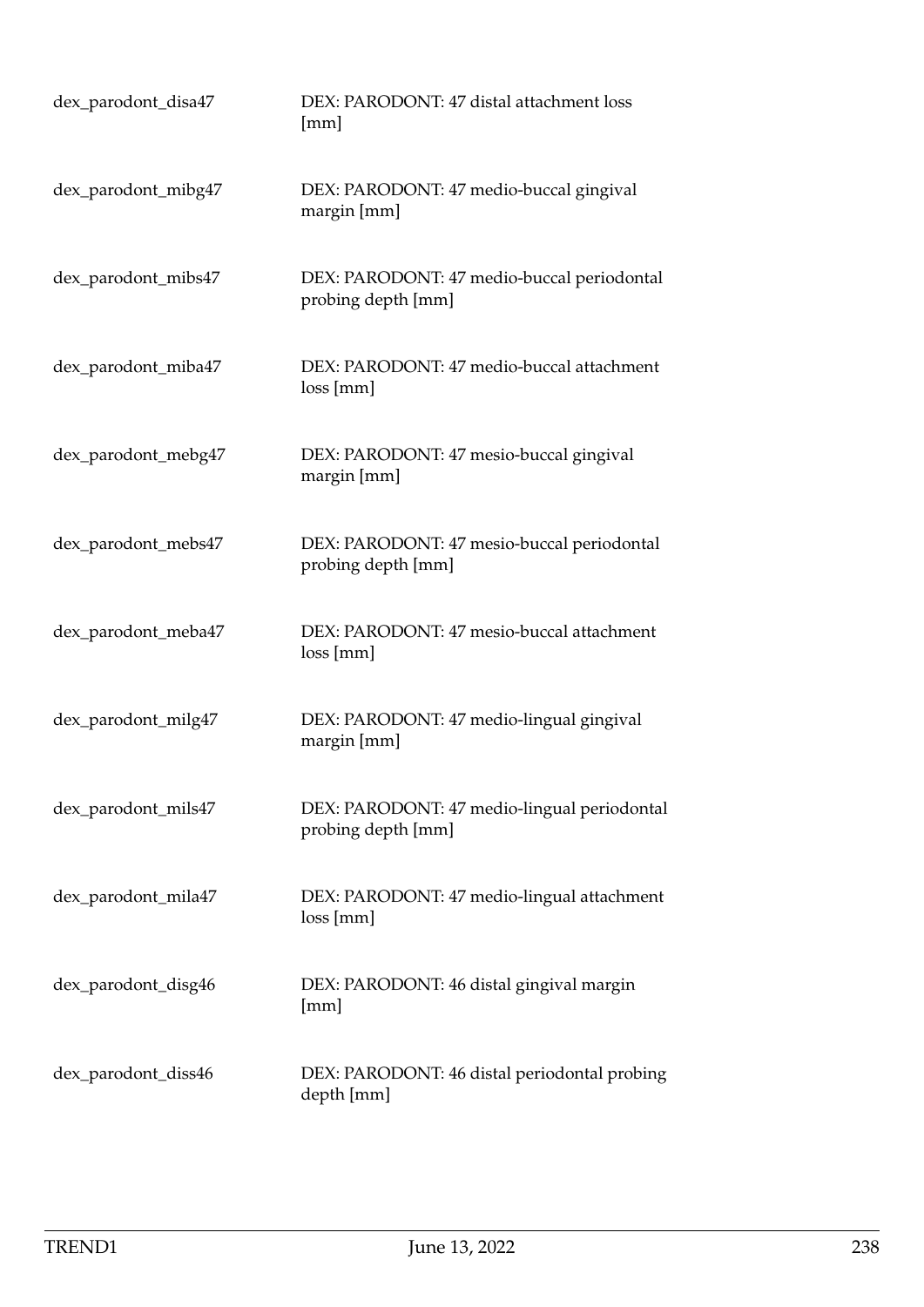| dex_parodont_disa46 | DEX: PARODONT: 46 distal attachment loss<br>[mm]                  |
|---------------------|-------------------------------------------------------------------|
| dex_parodont_mibg46 | DEX: PARODONT: 46 medio-buccal gingival<br>margin [mm]            |
| dex_parodont_mibs46 | DEX: PARODONT: 46 medio-buccal periodontal<br>probing depth [mm]  |
| dex_parodont_miba46 | DEX: PARODONT: 46 medio-buccal attachment<br>loss[mm]             |
| dex_parodont_mebg46 | DEX: PARODONT: 46 mesio-buccal gingival<br>margin [mm]            |
| dex_parodont_mebs46 | DEX: PARODONT: 46 mesio-buccal periodontal<br>probing depth [mm]  |
| dex_parodont_meba46 | DEX: PARODONT: 46 mesio-buccal attachment<br>loss[mm]             |
| dex_parodont_milg46 | DEX: PARODONT: 46 medio-lingual gingival<br>margin [mm]           |
| dex_parodont_mils46 | DEX: PARODONT: 46 medio-lingual periodontal<br>probing depth [mm] |
| dex_parodont_mila46 | DEX: PARODONT: 46 medio-lingual attachment<br>loss[mm]            |
| dex_parodont_disg45 | DEX: PARODONT: 45 distal gingival margin<br>[mm]                  |
| dex_parodont_diss45 | DEX: PARODONT: 45 distal periodontal probing<br>depth [mm]        |
| dex_parodont_disa45 | DEX: PARODONT: 45 distal attachment loss<br>[mm]                  |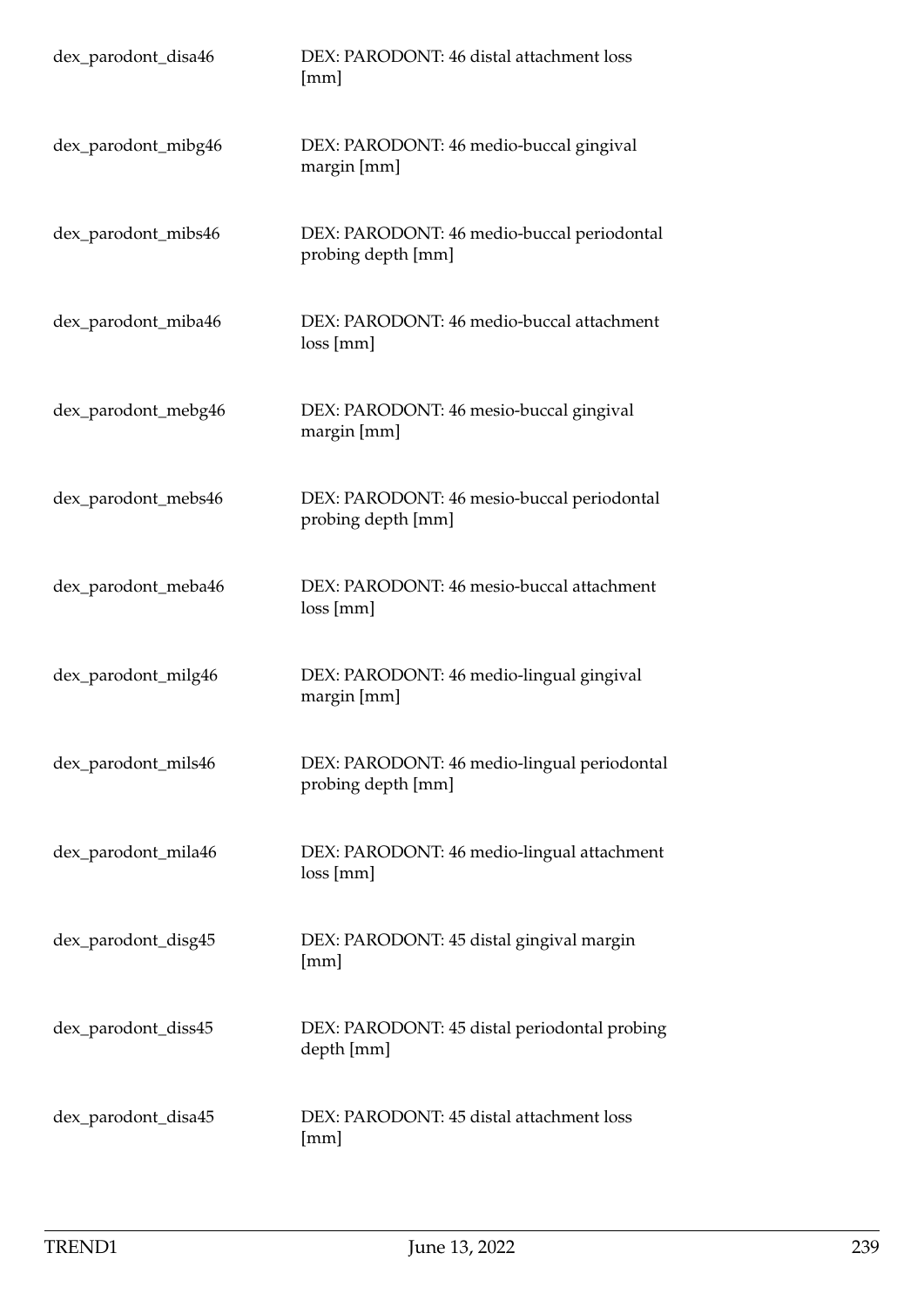| dex_parodont_mibg45 | DEX: PARODONT: 45 medio-buccal gingival<br>margin [mm]            |
|---------------------|-------------------------------------------------------------------|
| dex_parodont_mibs45 | DEX: PARODONT: 45 medio-buccal periodontal<br>probing depth [mm]  |
| dex_parodont_miba45 | DEX: PARODONT: 45 medio-buccal attachment<br>loss[mm]             |
| dex_parodont_mebg45 | DEX: PARODONT: 45 mesio-buccal gingival<br>margin [mm]            |
| dex_parodont_mebs45 | DEX: PARODONT: 45 mesio-buccal periodontal<br>probing depth [mm]  |
| dex_parodont_meba45 | DEX: PARODONT: 45 mesio-buccal attachment<br>loss[mm]             |
| dex_parodont_milg45 | DEX: PARODONT: 45 medio-lingual gingival<br>margin [mm]           |
| dex_parodont_mils45 | DEX: PARODONT: 45 medio-lingual periodontal<br>probing depth [mm] |
| dex_parodont_mila45 | DEX: PARODONT: 45 medio-lingual attachment<br>loss[mm]            |
| dex_parodont_disg44 | DEX: PARODONT: 44 distal gingival margin<br>[mm]                  |
| dex_parodont_diss44 | DEX: PARODONT: 44 distal periodontal probing<br>depth [mm]        |
| dex_parodont_disa44 | DEX: PARODONT: 44 distal attachment loss<br>[mm]                  |
| dex_parodont_mibg44 | DEX: PARODONT: 44 medio-buccal gingival<br>margin [mm]            |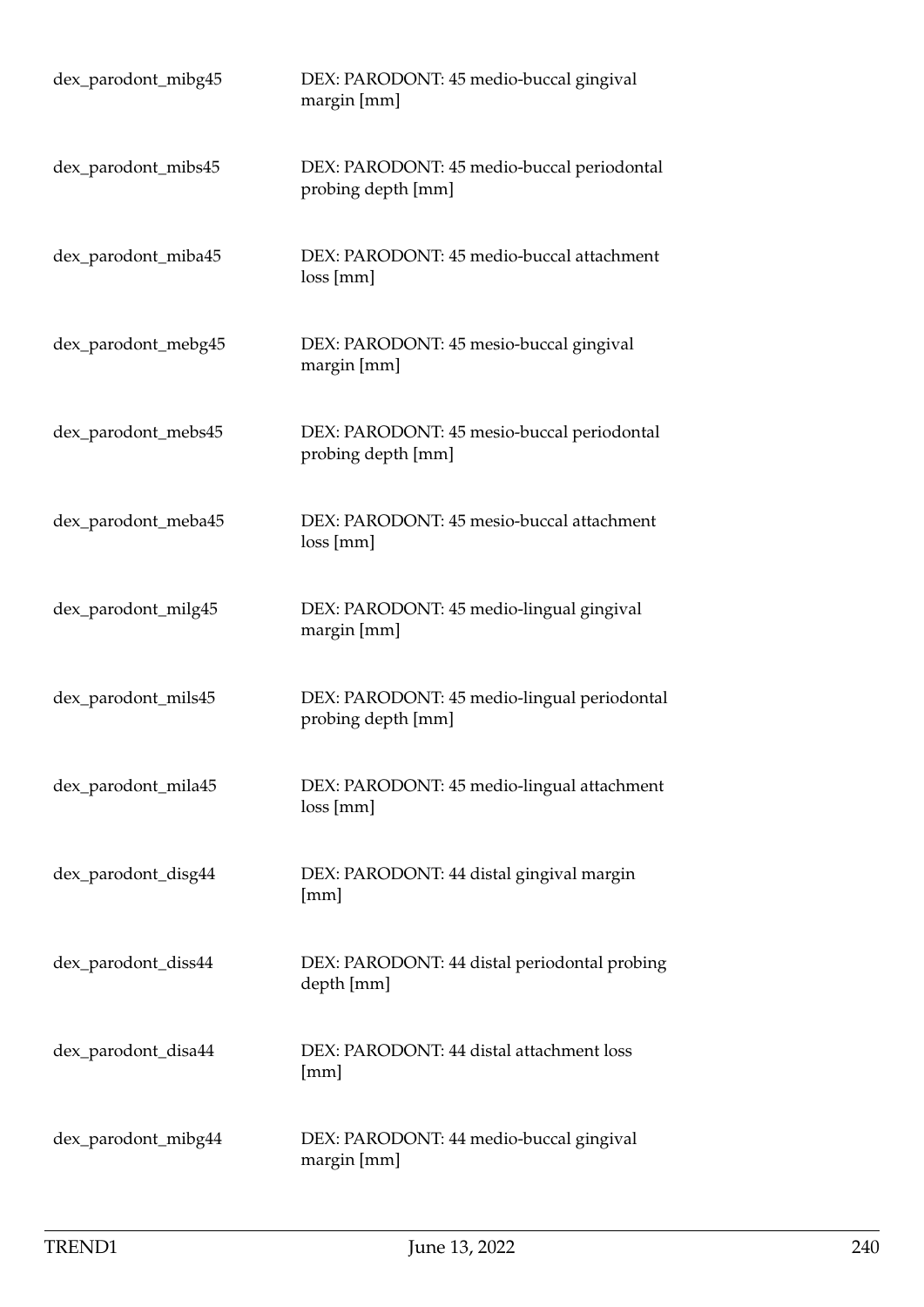| dex_parodont_mibs44 | DEX: PARODONT: 44 medio-buccal periodontal<br>probing depth [mm]  |
|---------------------|-------------------------------------------------------------------|
| dex_parodont_miba44 | DEX: PARODONT: 44 medio-buccal attachment<br>loss[mm]             |
| dex_parodont_mebg44 | DEX: PARODONT: 44 mesio-buccal gingival<br>margin [mm]            |
| dex_parodont_mebs44 | DEX: PARODONT: 44 mesio-buccal periodontal<br>probing depth [mm]  |
| dex_parodont_meba44 | DEX: PARODONT: 44 mesio-buccal attachment<br>loss[mm]             |
| dex_parodont_milg44 | DEX: PARODONT: 44 medio-lingual gingival<br>margin [mm]           |
| dex_parodont_mils44 | DEX: PARODONT: 44 medio-lingual periodontal<br>probing depth [mm] |
| dex_parodont_mila44 | DEX: PARODONT: 44 medio-lingual attachment<br>loss[mm]            |
| dex_parodont_disg43 | DEX: PARODONT: 43 distal gingival margin<br>[mm]                  |
| dex_parodont_diss43 | DEX: PARODONT: 43 distal periodontal probing<br>depth [mm]        |
| dex_parodont_disa43 | DEX: PARODONT: 43 distal attachment loss<br>[mm]                  |
| dex_parodont_mibg43 | DEX: PARODONT: 43 medio-buccal gingival<br>margin [mm]            |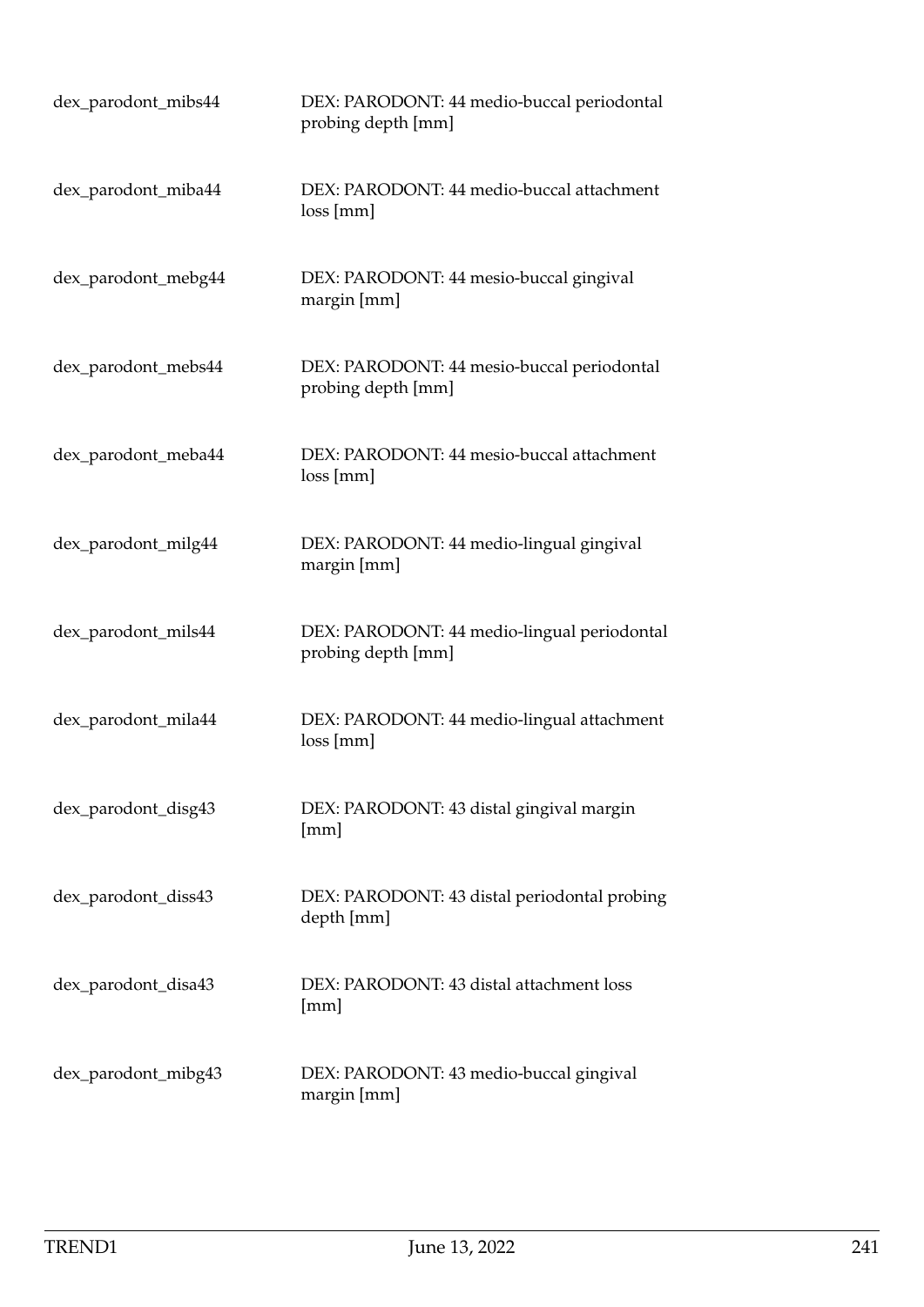| dex_parodont_mibs43 | DEX: PARODONT: 43 medio-buccal periodontal<br>probing depth [mm]  |
|---------------------|-------------------------------------------------------------------|
| dex_parodont_miba43 | DEX: PARODONT: 43 medio-buccal attachment<br>loss[mm]             |
| dex_parodont_mebg43 | DEX: PARODONT: 43 mesio-buccal gingival<br>margin [mm]            |
| dex_parodont_mebs43 | DEX: PARODONT: 43 mesio-buccal periodontal<br>probing depth [mm]  |
| dex_parodont_meba43 | DEX: PARODONT: 43 mesio-buccal attachment<br>loss[mm]             |
| dex_parodont_milg43 | DEX: PARODONT: 43 medio-lingual gingival<br>margin [mm]           |
| dex_parodont_mils43 | DEX: PARODONT: 43 medio-lingual periodontal<br>probing depth [mm] |
| dex_parodont_mila43 | DEX: PARODONT: 43 medio-lingual attachment<br>loss[mm]            |
| dex_parodont_disg42 | DEX: PARODONT: 42 distal gingival margin<br>[mm]                  |
| dex_parodont_diss42 | DEX: PARODONT: 42 distal periodontal probing<br>depth [mm]        |
| dex_parodont_disa42 | DEX: PARODONT: 42 distal attachment loss<br>[mm]                  |
| dex_parodont_mibg42 | DEX: PARODONT: 42 medio-buccal gingival<br>margin [mm]            |
| dex_parodont_mibs42 | DEX: PARODONT: 42 medio-buccal periodontal<br>probing depth [mm]  |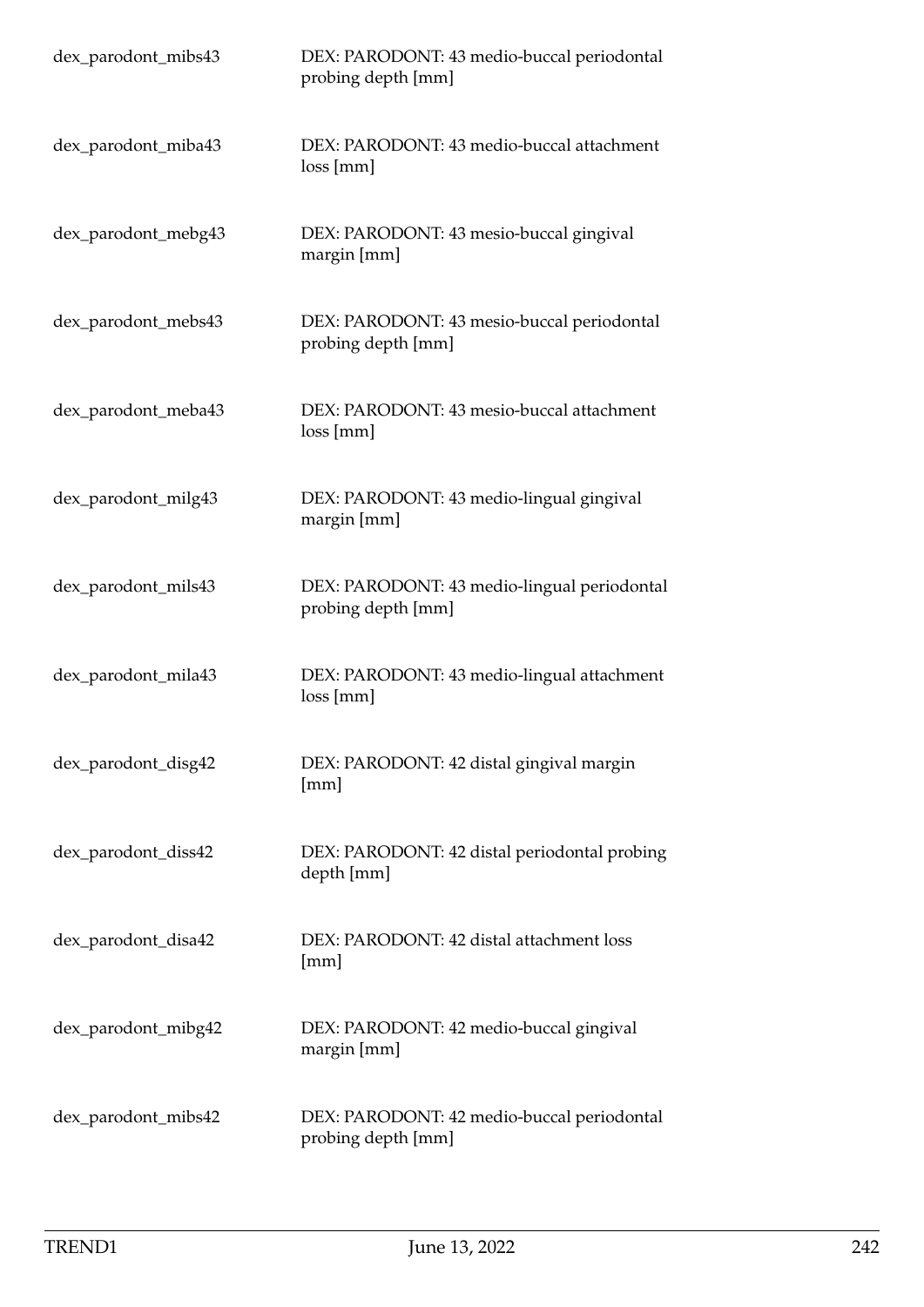| dex_parodont_miba42 | DEX: PARODONT: 42 medio-buccal attachment<br>loss[mm]             |
|---------------------|-------------------------------------------------------------------|
| dex_parodont_mebg42 | DEX: PARODONT: 42 mesio-buccal gingival<br>margin [mm]            |
| dex_parodont_mebs42 | DEX: PARODONT: 42 mesio-buccal periodontal<br>probing depth [mm]  |
| dex_parodont_meba42 | DEX: PARODONT: 42 mesio-buccal attachment<br>loss[mm]             |
| dex_parodont_milg42 | DEX: PARODONT: 42 medio-lingual gingival<br>margin [mm]           |
| dex_parodont_mils42 | DEX: PARODONT: 42 medio-lingual periodontal<br>probing depth [mm] |
| dex_parodont_mila42 | DEX: PARODONT: 42 medio-lingual attachment<br>loss[mm]            |
| dex_parodont_disg41 | DEX: PARODONT: 41 distal gingival margin<br>[mm]                  |
| dex_parodont_diss41 | DEX: PARODONT: 41 distal periodontal probing<br>depth [mm]        |
| dex_parodont_disa41 | DEX: PARODONT: 41 distal attachment loss<br>[mm]                  |
| dex_parodont_mibg41 | DEX: PARODONT: 41 medio-buccal gingival<br>margin [mm]            |
| dex_parodont_mibs41 | DEX: PARODONT: 41 medio-buccal periodontal<br>probing depth [mm]  |
| dex_parodont_miba41 | DEX: PARODONT: 41 medio-buccal attachment<br>loss[mm]             |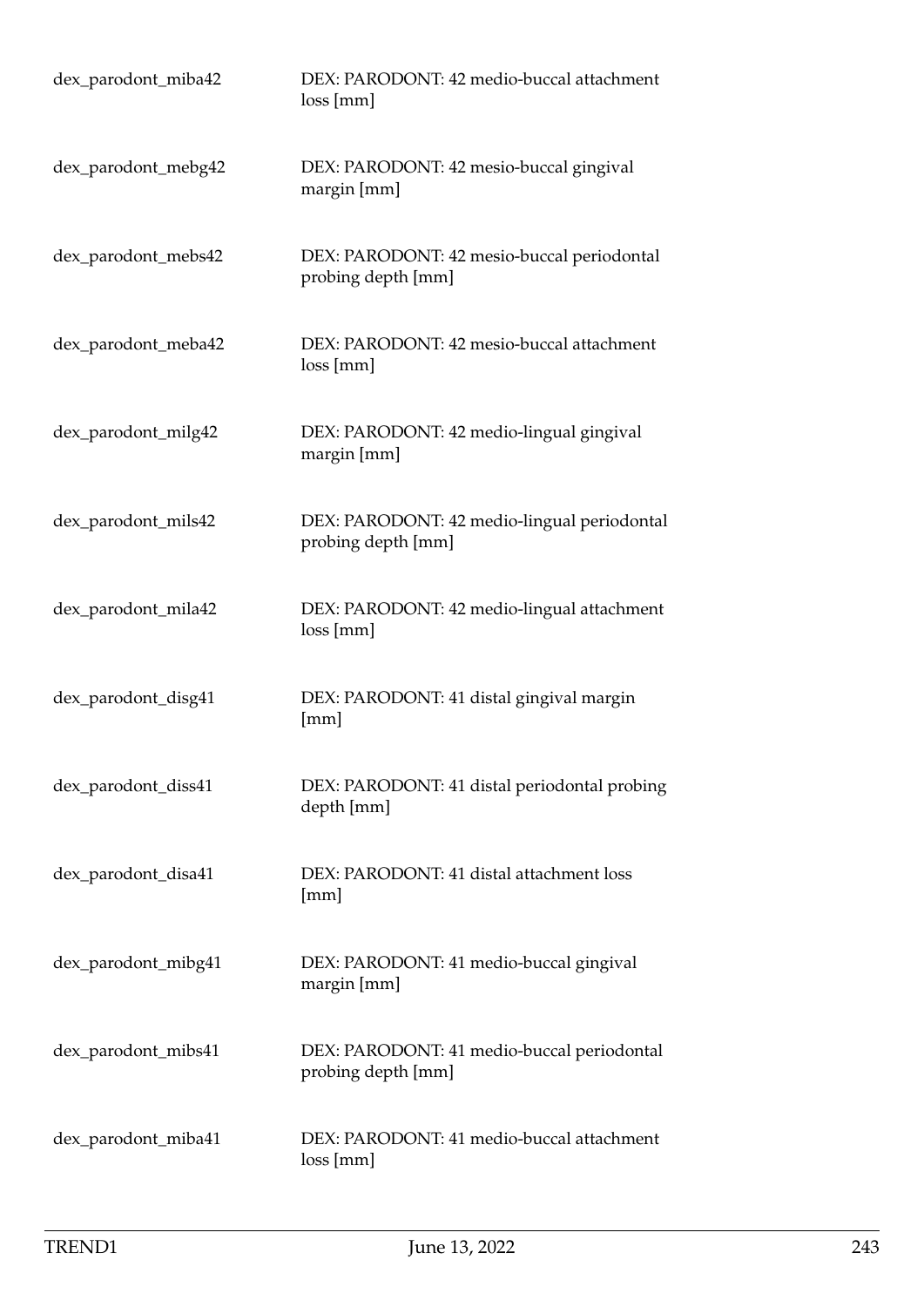| dex_parodont_mebg41 | DEX: PARODONT: 41 mesio-buccal gingival<br>margin [mm]                  |                                              |
|---------------------|-------------------------------------------------------------------------|----------------------------------------------|
| dex_parodont_mebs41 | DEX: PARODONT: 41 mesio-buccal periodontal<br>probing depth [mm]        |                                              |
| dex_parodont_meba41 | DEX: PARODONT: 41 mesio-buccal attachment<br>loss[mm]                   |                                              |
| dex_parodont_milg41 | DEX: PARODONT: 41 medio-lingual gingival<br>margin [mm]                 |                                              |
| dex_parodont_mils41 | DEX: PARODONT: 41 medio-lingual periodontal<br>probing depth [mm]       |                                              |
| dex_parodont_mila41 | DEX: PARODONT: 41 medio-lingual attachment<br>loss[mm]                  |                                              |
| dex_parodont_disb47 | DEX: PARODONT: 47 distal haemorrhage<br>post-periodontal probing        | $0$ - Nein<br>$1 - Ja$<br>8 - nicht erhebbar |
| dex_parodont_mibb47 | DEX: PARODONT: 47 medio-buccal<br>haemorrhage post-periodontal probing  | $0$ - Nein<br>$1 - Ja$<br>8 - nicht erhebbar |
| dex_parodont_mebb47 | DEX: PARODONT: 47 mesio-buccal haemorrhage<br>post-periodontal probing  | $0$ - Nein<br>$1 - Ja$<br>8 - nicht erhebbar |
| dex_parodont_milb47 | DEX: PARODONT: 47 medio-lingual<br>haemorrhage post-periodontal probing | $0$ - Nein<br>$1 - Ja$<br>8 - nicht erhebbar |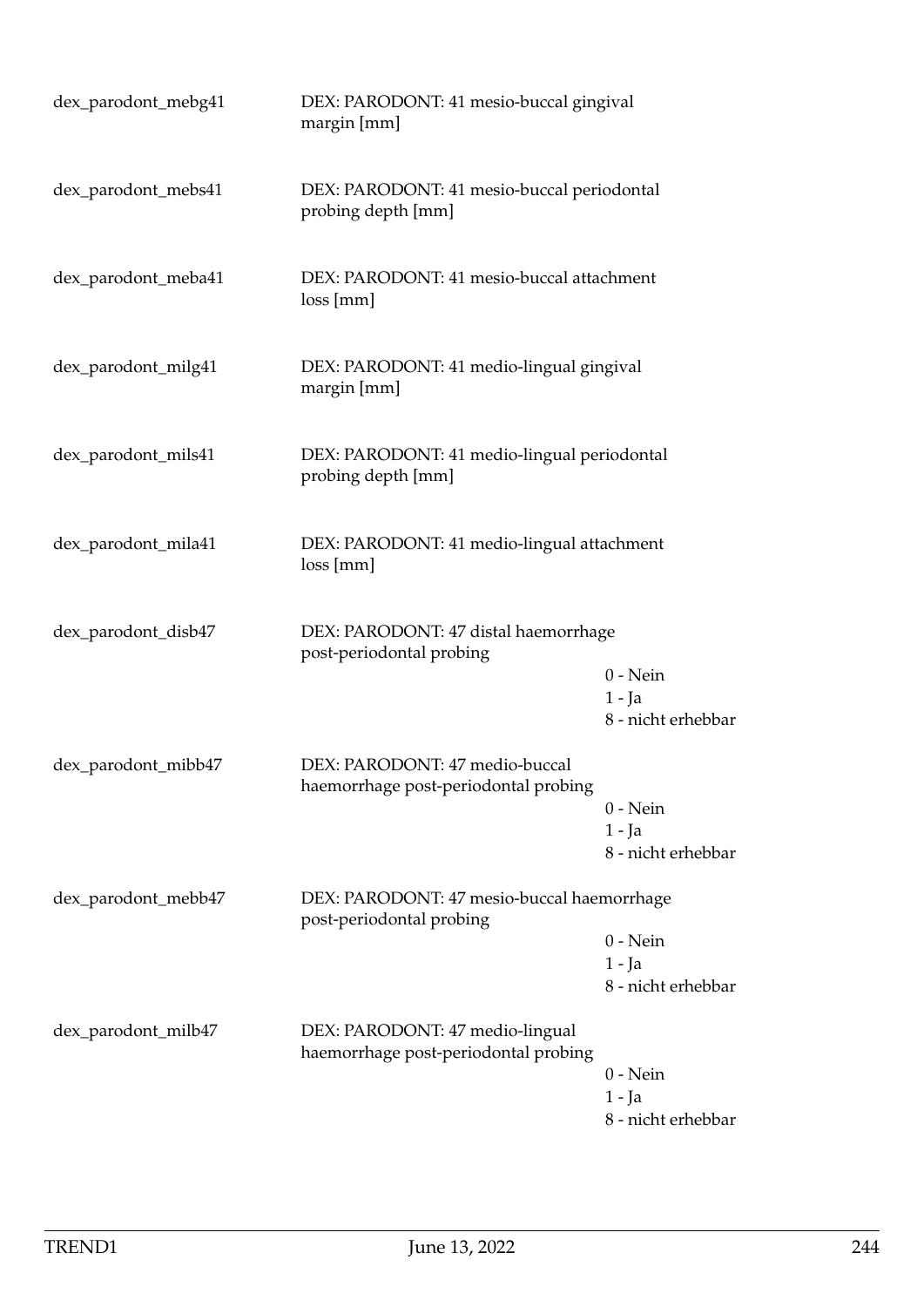| dex_parodont_disb46 | DEX: PARODONT: 46 distal haemorrhage<br>post-periodontal probing        |                    |  |
|---------------------|-------------------------------------------------------------------------|--------------------|--|
|                     |                                                                         | $0$ - Nein         |  |
|                     |                                                                         | $1 - Ja$           |  |
|                     |                                                                         | 8 - nicht erhebbar |  |
| dex_parodont_mibb46 | DEX: PARODONT: 46 medio-buccal<br>haemorrhage post-periodontal probing  |                    |  |
|                     |                                                                         | $0$ - Nein         |  |
|                     |                                                                         | $1 - Ja$           |  |
|                     |                                                                         | 8 - nicht erhebbar |  |
| dex_parodont_mebb46 | DEX: PARODONT: 46 mesio-buccal haemorrhage<br>post-periodontal probing  |                    |  |
|                     |                                                                         | $0$ - Nein         |  |
|                     |                                                                         | $1 - Ja$           |  |
|                     |                                                                         | 8 - nicht erhebbar |  |
| dex_parodont_milb46 | DEX: PARODONT: 46 medio-lingual<br>haemorrhage post-periodontal probing |                    |  |
|                     |                                                                         | $0$ - Nein         |  |
|                     |                                                                         | $1 - Ja$           |  |
|                     |                                                                         | 8 - nicht erhebbar |  |
| dex_parodont_disb44 | DEX: PARODONT: 44 distal haemorrhage<br>post-periodontal probing        |                    |  |
|                     |                                                                         | $0$ - Nein         |  |
|                     |                                                                         | $1 - Ja$           |  |
|                     |                                                                         | 8 - nicht erhebbar |  |
| dex_parodont_mibb44 | DEX: PARODONT: 44 medio-buccal                                          |                    |  |
|                     | haemorrhage post-periodontal probing                                    | $0$ - Nein         |  |
|                     |                                                                         | 1 - Ja             |  |
|                     |                                                                         | 8 - nicht erhebbar |  |
|                     |                                                                         |                    |  |
| dex_parodont_mebb44 | DEX: PARODONT: 44 mesio-buccal haemorrhage<br>post-periodontal probing  |                    |  |
|                     |                                                                         | $0$ - Nein         |  |
|                     |                                                                         | $1 - Ja$           |  |
|                     |                                                                         | 8 - nicht erhebbar |  |
| dex_parodont_milb44 | DEX: PARODONT: 44 medio-lingual<br>haemorrhage post-periodontal probing |                    |  |
|                     |                                                                         | $0$ - Nein         |  |
|                     |                                                                         | $1 - Ja$           |  |
|                     |                                                                         | 8 - nicht erhebbar |  |
| dex_parodont_disb43 | DEX: PARODONT: 43 distal haemorrhage<br>post-periodontal probing        |                    |  |
|                     |                                                                         | $0$ - Nein         |  |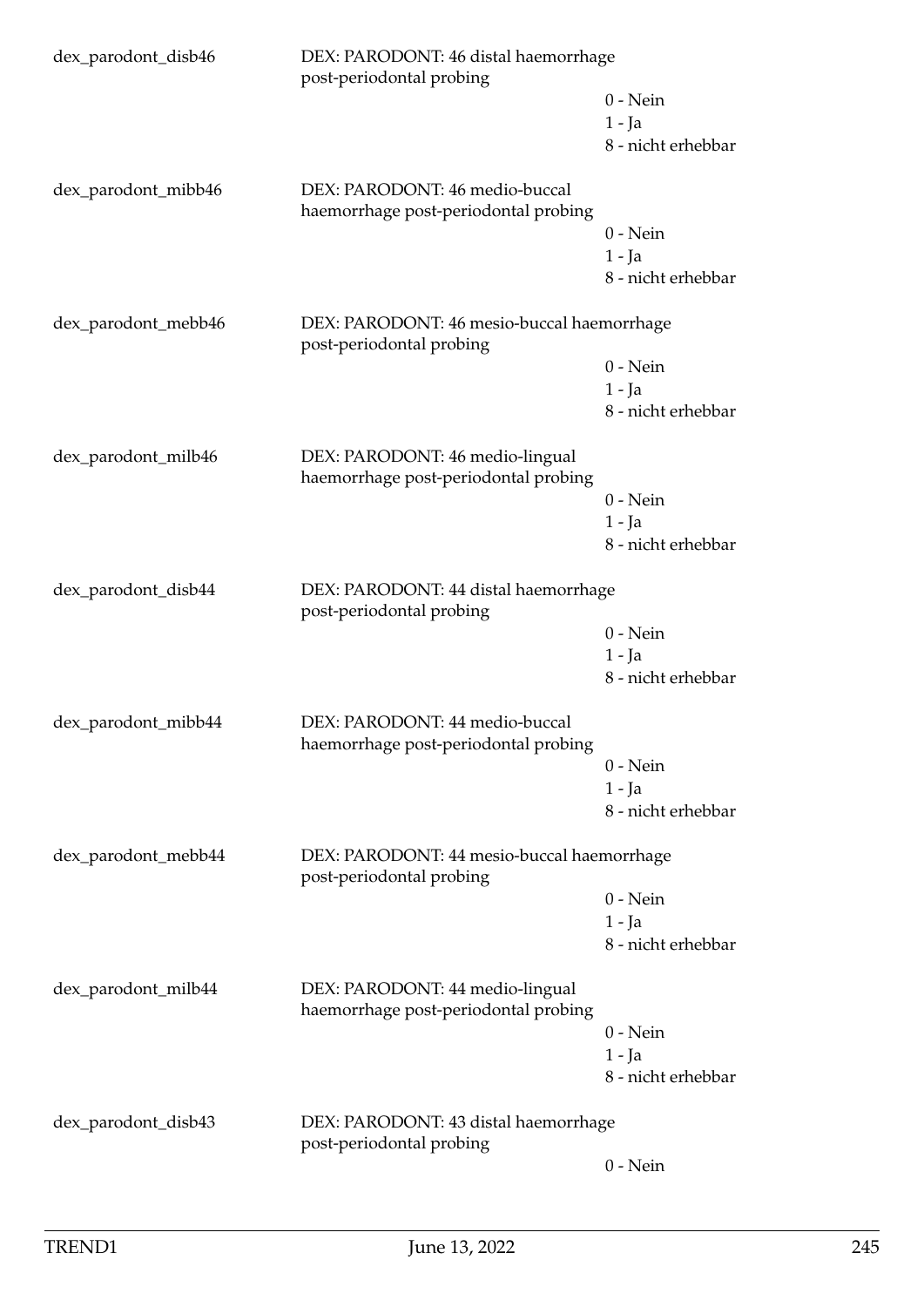|                     |                                                                         | $1 - Ja$<br>8 - nicht erhebbar |
|---------------------|-------------------------------------------------------------------------|--------------------------------|
| dex_parodont_mibb43 | DEX: PARODONT: 43 medio-buccal<br>haemorrhage post-periodontal probing  |                                |
|                     |                                                                         | $0$ - Nein                     |
|                     |                                                                         | $1 - Ja$                       |
|                     |                                                                         | 8 - nicht erhebbar             |
| dex_parodont_mebb43 | DEX: PARODONT: 43 mesio-buccal haemorrhage<br>post-periodontal probing  |                                |
|                     |                                                                         | $0$ - Nein                     |
|                     |                                                                         | $1 - Ja$                       |
|                     |                                                                         | 8 - nicht erhebbar             |
| dex_parodont_milb43 | DEX: PARODONT: 43 medio-lingual<br>haemorrhage post-periodontal probing |                                |
|                     |                                                                         | $0$ - Nein                     |
|                     |                                                                         | $1 - Ja$                       |
|                     |                                                                         | 8 - nicht erhebbar             |
| dex_parodont_disb42 | DEX: PARODONT: 42 distal haemorrhage<br>post-periodontal probing        |                                |
|                     |                                                                         | $0$ - Nein                     |
|                     |                                                                         | $1 - Ja$                       |
|                     |                                                                         | 8 - nicht erhebbar             |
| dex_parodont_mibb42 | DEX: PARODONT: 42 medio-buccal<br>haemorrhage post-periodontal probing  |                                |
|                     |                                                                         | $0$ - Nein                     |
|                     |                                                                         | 1 - Ja                         |
|                     |                                                                         | 8 - nicht erhebbar             |
| dex_parodont_mebb42 | DEX: PARODONT: 42 mesio-buccal haemorrhage<br>post-periodontal probing  |                                |
|                     |                                                                         | $0$ - Nein                     |
|                     |                                                                         | $1 - Ja$                       |
|                     |                                                                         | 8 - nicht erhebbar             |
| dex_parodont_milb42 | DEX: PARODONT: 42 medio-lingual<br>haemorrhage post-periodontal probing |                                |
|                     |                                                                         | $0$ - Nein                     |
|                     |                                                                         | $1 - Ja$                       |
|                     |                                                                         | 8 - nicht erhebbar             |
| dex_parodont_disb41 | DEX: PARODONT: 41 distal haemorrhage<br>post-periodontal probing        |                                |
|                     |                                                                         | $0$ - Nein                     |
|                     |                                                                         | 1 - Ja                         |
|                     |                                                                         |                                |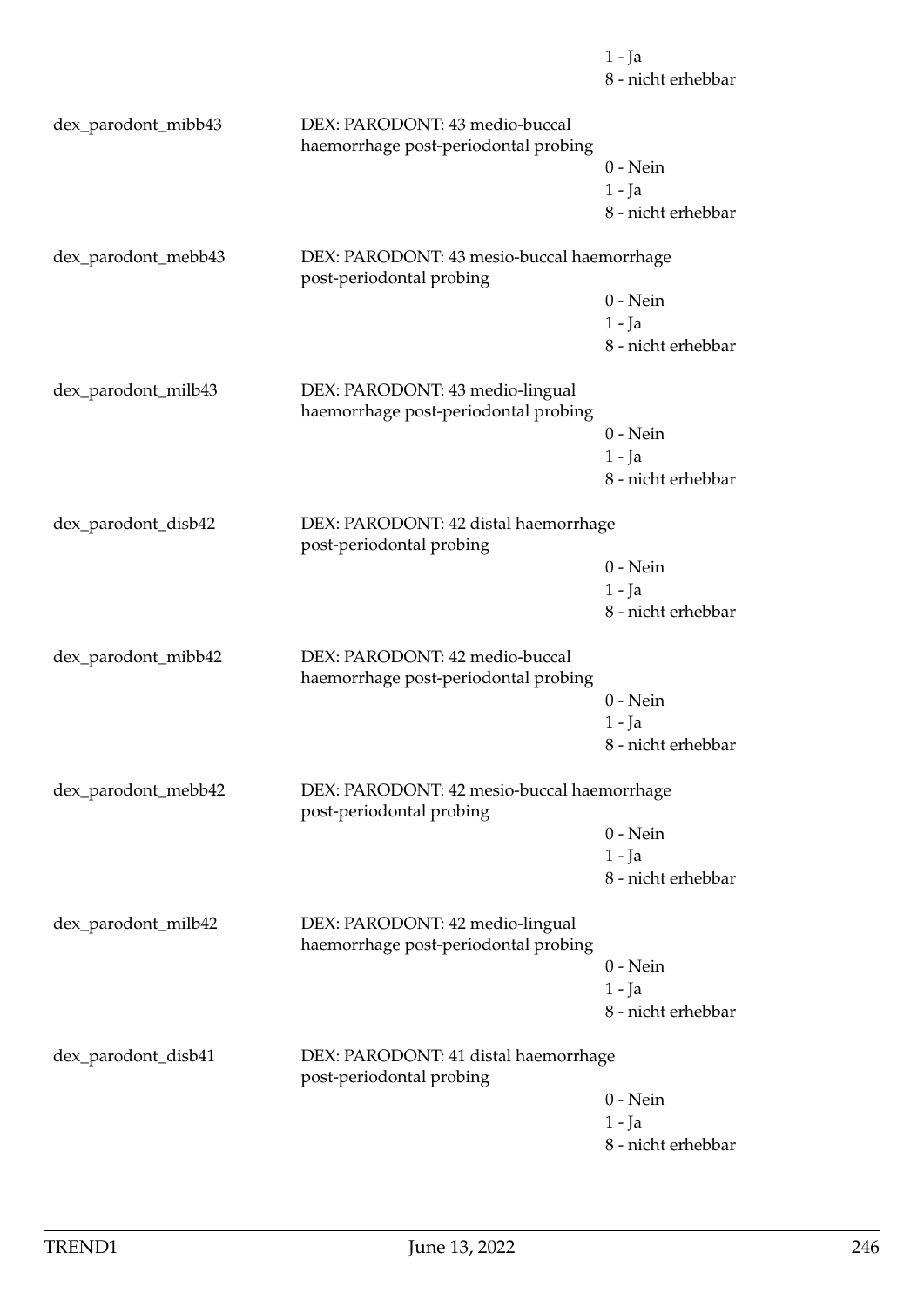| dex_parodont_mibb41                                                      | DEX: PARODONT: 41 medio-buccal<br>haemorrhage post-periodontal probing  |                    |  |
|--------------------------------------------------------------------------|-------------------------------------------------------------------------|--------------------|--|
|                                                                          |                                                                         | $0$ - Nein         |  |
|                                                                          |                                                                         | $1 - Ja$           |  |
|                                                                          |                                                                         | 8 - nicht erhebbar |  |
| dex_parodont_mebb41                                                      | DEX: PARODONT: 41 mesio-buccal haemorrhage<br>post-periodontal probing  |                    |  |
|                                                                          |                                                                         | $0$ - Nein         |  |
|                                                                          |                                                                         | $1 - Ja$           |  |
|                                                                          |                                                                         | 8 - nicht erhebbar |  |
| dex_parodont_milb41                                                      | DEX: PARODONT: 41 medio-lingual<br>haemorrhage post-periodontal probing |                    |  |
|                                                                          |                                                                         | $0$ - Nein         |  |
|                                                                          |                                                                         | $1 - Ja$           |  |
|                                                                          |                                                                         | 8 - nicht erhebbar |  |
| dex_parodont_disp27                                                      | DEX: PARODONT: 27 distal dental plaque                                  |                    |  |
|                                                                          |                                                                         | $0 - Nein$         |  |
|                                                                          |                                                                         | $1 - Ja$           |  |
|                                                                          |                                                                         | 8 - nicht erhebbar |  |
| dex_parodont_disz27                                                      | DEX: PARODONT: 27 distal dental calculus                                |                    |  |
|                                                                          |                                                                         | $0$ - Nein         |  |
|                                                                          |                                                                         | $1 - Ja$           |  |
|                                                                          |                                                                         | 8 - nicht erhebbar |  |
| dex_parodont_mibp27                                                      | DEX: PARODONT: 27 medio-buccal dental<br>plaque                         |                    |  |
|                                                                          |                                                                         | $0$ - Nein         |  |
|                                                                          |                                                                         | $1 - Ja$           |  |
|                                                                          |                                                                         | 8 - nicht erhebbar |  |
| dex_parodont_mibz27<br>DEX: PARODONT: 27 medio-buccal dental<br>calculus |                                                                         |                    |  |
|                                                                          |                                                                         | $0 - Nein$         |  |
|                                                                          |                                                                         | $1 - Ja$           |  |
|                                                                          |                                                                         | 8 - nicht erhebbar |  |
| dex_parodont_mebp27                                                      | DEX: PARODONT: 27 mesio-buccal dental<br>plaque                         |                    |  |
|                                                                          |                                                                         | $0$ - Nein         |  |
|                                                                          |                                                                         | $1 - Ja$           |  |
|                                                                          |                                                                         | 8 - nicht erhebbar |  |
| dex_parodont_mebz27                                                      | DEX: PARODONT: 27 mesio-buccal dental<br>calculus                       |                    |  |
|                                                                          |                                                                         | $0$ - Nein         |  |
|                                                                          |                                                                         | $1 - Ja$           |  |
|                                                                          |                                                                         | 8 - nicht erhebbar |  |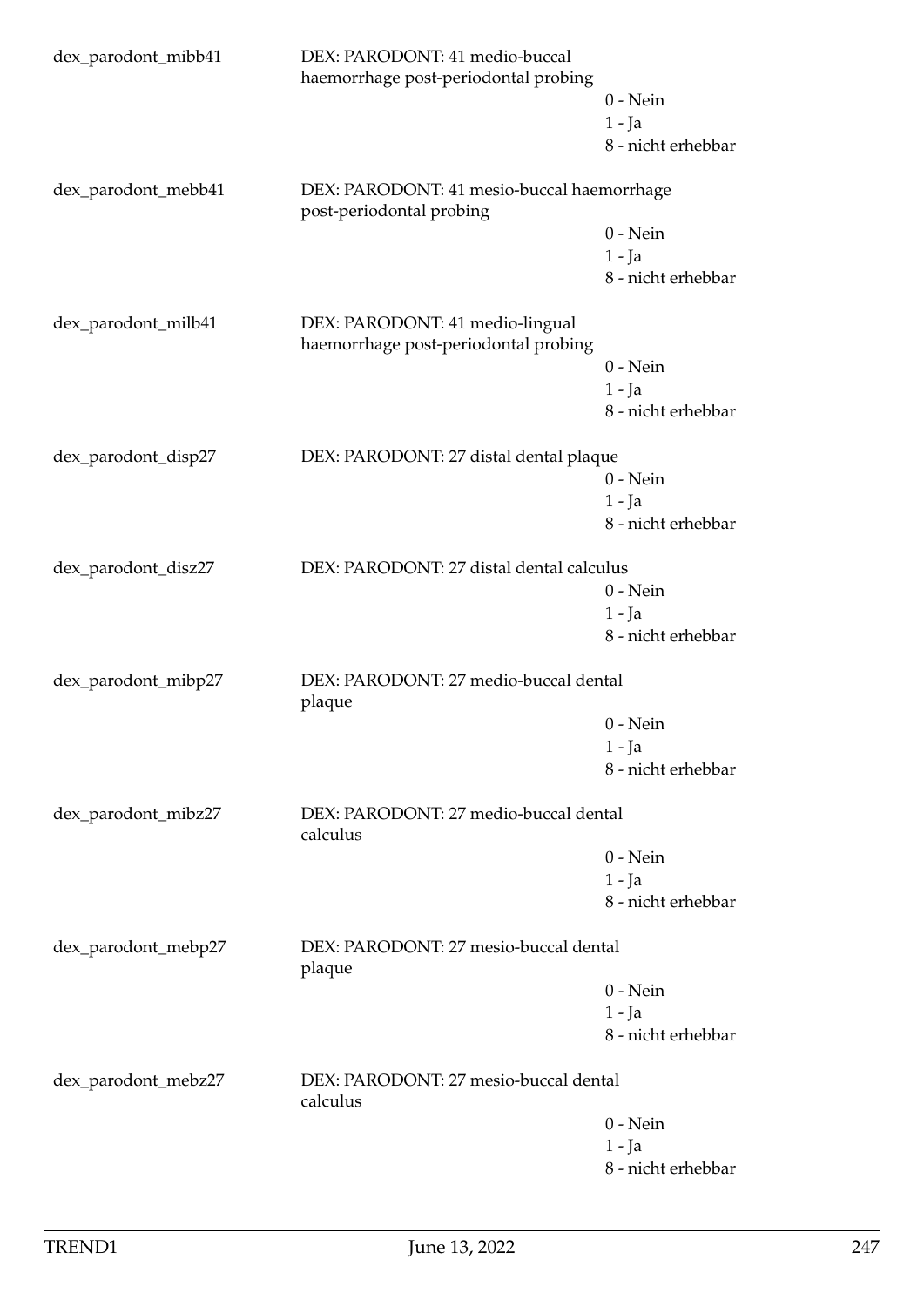| dex_parodont_mipp27                                                      | plaque                                               | DEX: PARODONT: 27 medio-palatinal dental |  |
|--------------------------------------------------------------------------|------------------------------------------------------|------------------------------------------|--|
|                                                                          |                                                      | $0$ - Nein                               |  |
|                                                                          |                                                      | $1 - Ja$                                 |  |
|                                                                          |                                                      | 8 - nicht erhebbar                       |  |
| dex_parodont_mipz27                                                      | DEX: PARODONT: 27 medio-palatinal dental<br>calculus |                                          |  |
|                                                                          |                                                      | $0$ - Nein                               |  |
|                                                                          |                                                      | $1 - Ja$                                 |  |
|                                                                          |                                                      | 8 - nicht erhebbar                       |  |
| dex_parodont_disp26                                                      | DEX: PARODONT: 26 distal dental plaque               |                                          |  |
|                                                                          |                                                      | $0$ - Nein                               |  |
|                                                                          |                                                      | $1 - Ja$                                 |  |
|                                                                          |                                                      | 8 - nicht erhebbar                       |  |
| dex_parodont_disz26                                                      | DEX: PARODONT: 26 distal dental calculus             |                                          |  |
|                                                                          |                                                      | $0 - Nein$                               |  |
|                                                                          |                                                      | $1 - Ja$                                 |  |
|                                                                          |                                                      | 8 - nicht erhebbar                       |  |
| dex_parodont_mibp26                                                      | DEX: PARODONT: 26 medio-buccal dental<br>plaque      |                                          |  |
|                                                                          |                                                      | $0 - Nein$                               |  |
|                                                                          |                                                      | $1 - Ja$                                 |  |
|                                                                          |                                                      | 8 - nicht erhebbar                       |  |
| DEX: PARODONT: 26 medio-buccal dental<br>dex_parodont_mibz26<br>calculus |                                                      |                                          |  |
|                                                                          |                                                      | $0$ - Nein                               |  |
|                                                                          |                                                      | $1 - Ja$                                 |  |
|                                                                          |                                                      | 8 - nicht erhebbar                       |  |
| dex_parodont_mebp26                                                      | DEX: PARODONT: 26 mesio-buccal dental<br>plaque      |                                          |  |
|                                                                          |                                                      | $0 - Nein$                               |  |
|                                                                          |                                                      | $1 - Ja$                                 |  |
|                                                                          |                                                      | 8 - nicht erhebbar                       |  |
| dex_parodont_mebz26                                                      | calculus                                             | DEX: PARODONT: 26 mesio-buccal dental    |  |
|                                                                          |                                                      | $0$ - Nein                               |  |
|                                                                          |                                                      | $1 - Ja$                                 |  |
|                                                                          |                                                      | 8 - nicht erhebbar                       |  |
| dex_parodont_mipp26                                                      | DEX: PARODONT: 26 medio-palatinal dental<br>plaque   |                                          |  |
|                                                                          |                                                      | $0$ - Nein                               |  |
|                                                                          |                                                      | $1 - Ja$                                 |  |
|                                                                          |                                                      |                                          |  |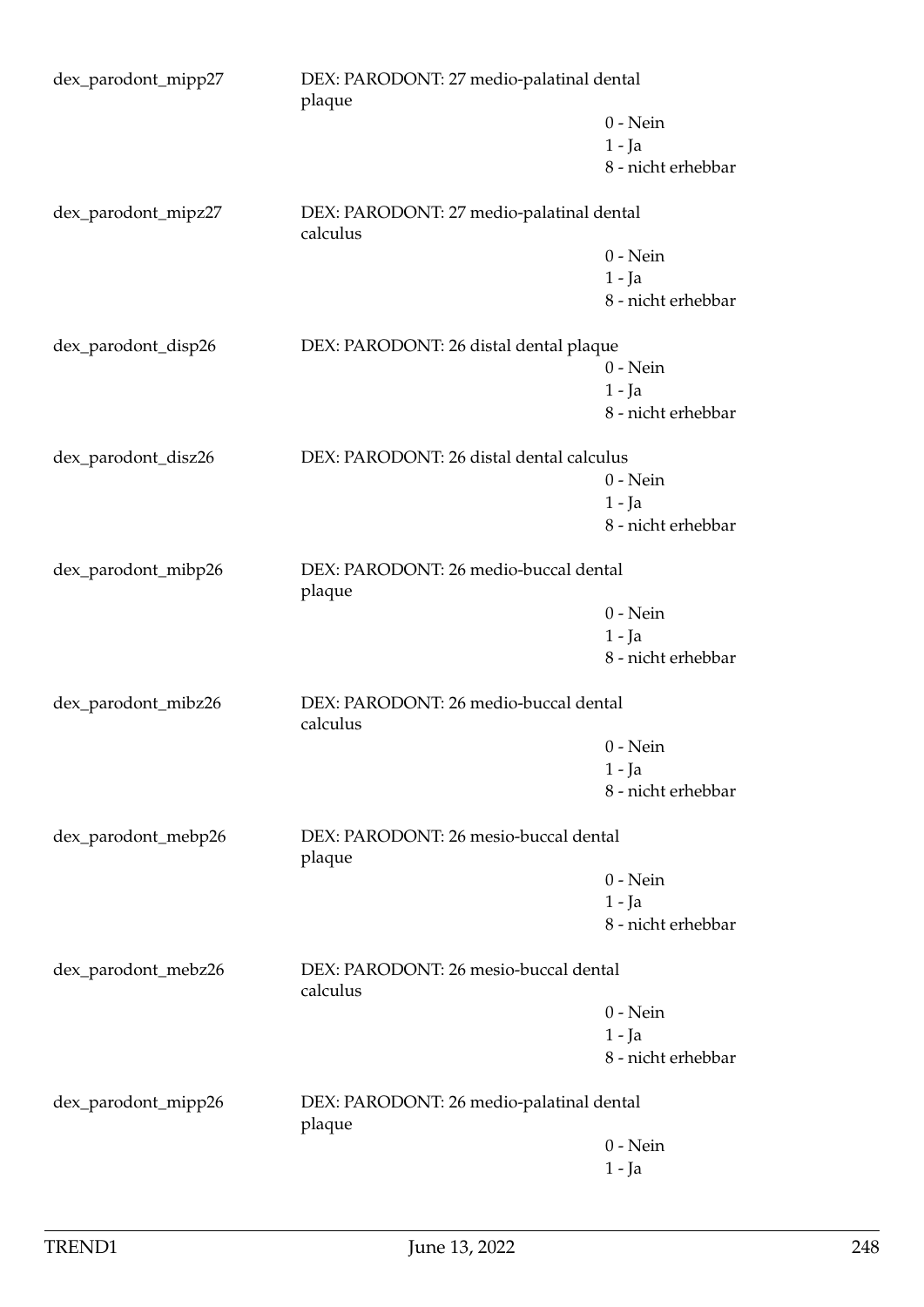| dex_parodont_mipz26                                                    | DEX: PARODONT: 26 medio-palatinal dental<br>calculus |                    |  |
|------------------------------------------------------------------------|------------------------------------------------------|--------------------|--|
|                                                                        |                                                      | $0$ - Nein         |  |
|                                                                        |                                                      | $1 - Ja$           |  |
|                                                                        |                                                      | 8 - nicht erhebbar |  |
| dex_parodont_disp24                                                    | DEX: PARODONT: 24 distal dental plaque               |                    |  |
|                                                                        |                                                      | $0$ - Nein         |  |
|                                                                        |                                                      | $1 - Ja$           |  |
|                                                                        |                                                      | 8 - nicht erhebbar |  |
| dex_parodont_disz24                                                    | DEX: PARODONT: 24 distal dental calculus             |                    |  |
|                                                                        |                                                      | $0$ - Nein         |  |
|                                                                        |                                                      | $1 - Ja$           |  |
|                                                                        |                                                      | 8 - nicht erhebbar |  |
| dex_parodont_mibp24<br>DEX: PARODONT: 24 medio-buccal dental<br>plaque |                                                      |                    |  |
|                                                                        |                                                      | $0$ - Nein         |  |
|                                                                        |                                                      | $1 - Ja$           |  |
|                                                                        |                                                      | 8 - nicht erhebbar |  |
| dex_parodont_mibz24                                                    | DEX: PARODONT: 24 medio-buccal dental<br>calculus    |                    |  |
|                                                                        |                                                      | $0$ - Nein         |  |
|                                                                        |                                                      | $1 - Ja$           |  |
|                                                                        |                                                      | 8 - nicht erhebbar |  |
| dex_parodont_mebp24                                                    | DEX: PARODONT: 24 mesio-buccal dental<br>plaque      |                    |  |
|                                                                        |                                                      | $0$ - Nein         |  |
|                                                                        |                                                      | $1 - Ja$           |  |
|                                                                        |                                                      | 8 - nicht erhebbar |  |
| dex_parodont_mebz24                                                    | DEX: PARODONT: 24 mesio-buccal dental<br>calculus    |                    |  |
|                                                                        |                                                      | $0$ - Nein         |  |
|                                                                        |                                                      | $1 - Ja$           |  |
|                                                                        |                                                      | 8 - nicht erhebbar |  |
|                                                                        |                                                      |                    |  |
| dex_parodont_mipp24                                                    | DEX: PARODONT: 24 medio-palatinal dental<br>plaque   |                    |  |
|                                                                        |                                                      | $0$ - Nein         |  |
|                                                                        |                                                      | $1 - Ja$           |  |
|                                                                        |                                                      | 8 - nicht erhebbar |  |
| dex_parodont_mipz24                                                    | DEX: PARODONT: 24 medio-palatinal dental<br>calculus |                    |  |
|                                                                        |                                                      | $0$ - Nein         |  |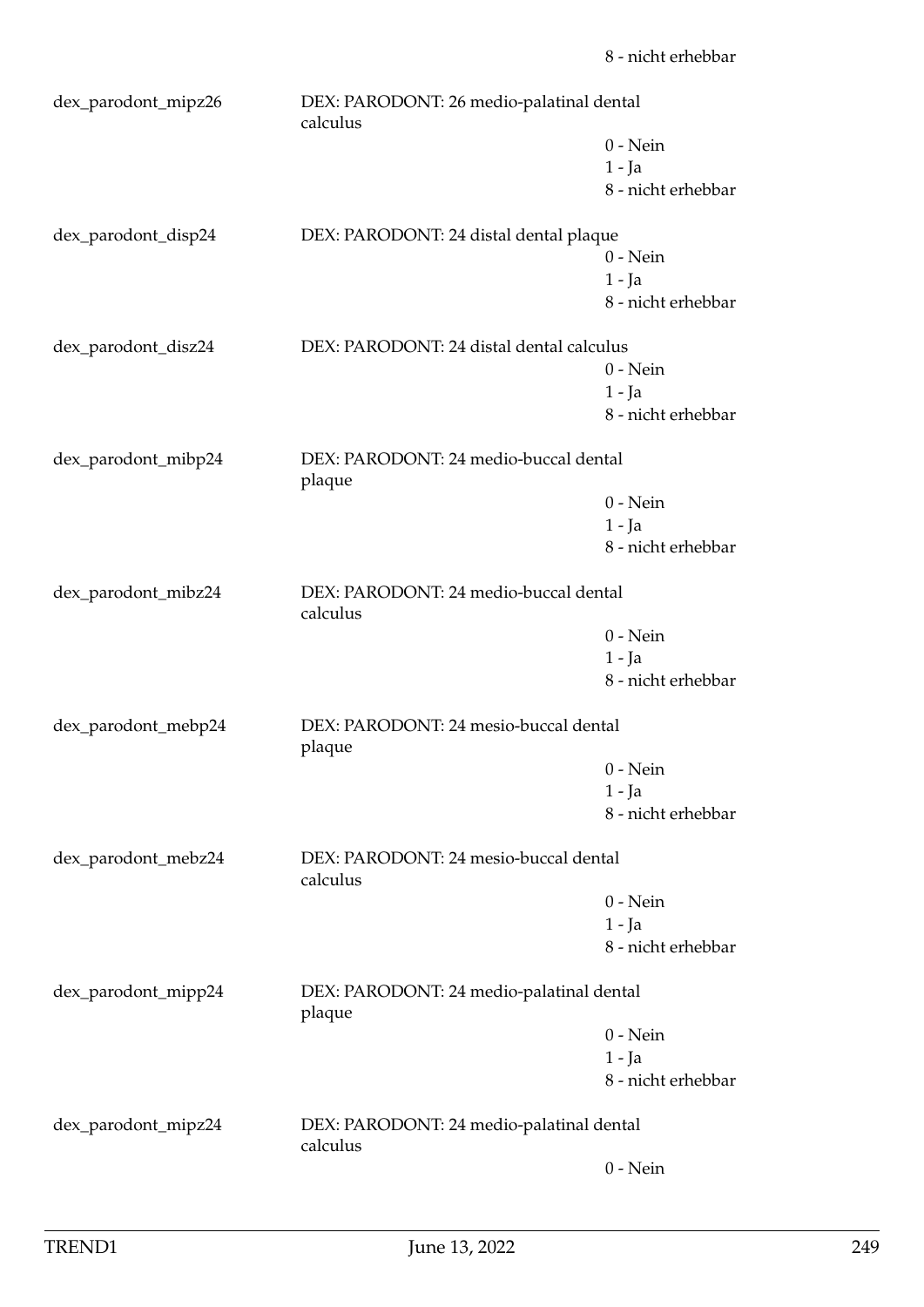|                     |                                                      | $1 - Ja$<br>8 - nicht erhebbar |  |
|---------------------|------------------------------------------------------|--------------------------------|--|
| dex_parodont_disp23 | DEX: PARODONT: 23 distal dental plaque               |                                |  |
|                     |                                                      | $0$ - Nein                     |  |
|                     |                                                      | $1 - Ja$                       |  |
|                     |                                                      | 8 - nicht erhebbar             |  |
| dex_parodont_disz23 | DEX: PARODONT: 23 distal dental calculus             |                                |  |
|                     |                                                      | $0$ - Nein                     |  |
|                     |                                                      | $1 - Ja$                       |  |
|                     |                                                      | 8 - nicht erhebbar             |  |
| dex_parodont_mibp23 | DEX: PARODONT: 23 medio-buccal dental<br>plaque      |                                |  |
|                     |                                                      | $0$ - Nein                     |  |
|                     |                                                      | $1 - Ja$                       |  |
|                     |                                                      | 8 - nicht erhebbar             |  |
| dex_parodont_mibz23 | DEX: PARODONT: 23 medio-buccal dental<br>calculus    |                                |  |
|                     |                                                      | $0$ - Nein                     |  |
|                     |                                                      | $1 - Ja$                       |  |
|                     |                                                      | 8 - nicht erhebbar             |  |
| dex_parodont_mebp23 | DEX: PARODONT: 23 mesio-buccal dental<br>plaque      |                                |  |
|                     |                                                      | $0$ - Nein                     |  |
|                     |                                                      | 1 - Ja                         |  |
|                     |                                                      | 8 - nicht erhebbar             |  |
| dex_parodont_mebz23 | DEX: PARODONT: 23 mesio-buccal dental<br>calculus    |                                |  |
|                     |                                                      | $0$ - Nein                     |  |
|                     |                                                      | $1 - Ja$                       |  |
|                     |                                                      | 8 - nicht erhebbar             |  |
| dex_parodont_mipp23 | DEX: PARODONT: 23 medio-palatinal dental<br>plaque   |                                |  |
|                     |                                                      | $0$ - Nein                     |  |
|                     |                                                      | $1 - Ja$                       |  |
|                     |                                                      | 8 - nicht erhebbar             |  |
| dex_parodont_mipz23 | DEX: PARODONT: 23 medio-palatinal dental<br>calculus |                                |  |
|                     |                                                      | $0$ - Nein                     |  |
|                     |                                                      | $1 - Ja$                       |  |
|                     |                                                      | 8 - nicht erhebbar             |  |
| dex_parodont_disp22 | DEX: PARODONT: 22 distal dental plaque               |                                |  |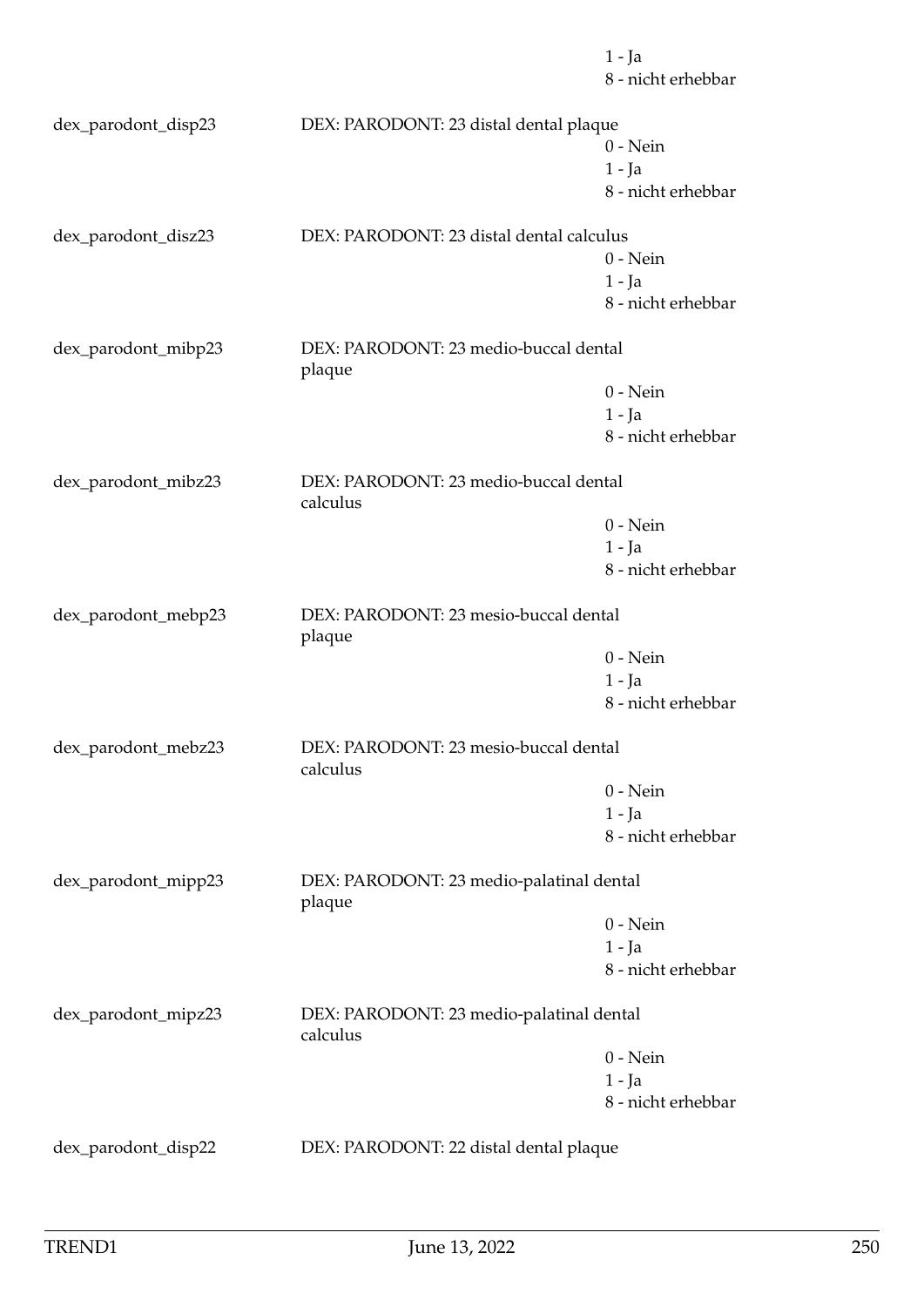|                     |                                                      | $0$ - Nein         |  |
|---------------------|------------------------------------------------------|--------------------|--|
|                     |                                                      | $1 - Ja$           |  |
|                     |                                                      | 8 - nicht erhebbar |  |
| dex_parodont_disz22 | DEX: PARODONT: 22 distal dental calculus             |                    |  |
|                     |                                                      | $0$ - Nein         |  |
|                     |                                                      | $1 - Ja$           |  |
|                     |                                                      | 8 - nicht erhebbar |  |
| dex_parodont_mibp22 | DEX: PARODONT: 22 medio-buccal dental<br>plaque      |                    |  |
|                     |                                                      | $0$ - Nein         |  |
|                     |                                                      | $1 - Ja$           |  |
|                     |                                                      | 8 - nicht erhebbar |  |
| dex_parodont_mibz22 | DEX: PARODONT: 22 medio-buccal dental<br>calculus    |                    |  |
|                     |                                                      | $0$ - Nein         |  |
|                     |                                                      | $1 - Ja$           |  |
|                     |                                                      | 8 - nicht erhebbar |  |
| dex_parodont_mebp22 | DEX: PARODONT: 22 mesio-buccal dental<br>plaque      |                    |  |
|                     |                                                      | $0$ - Nein         |  |
|                     |                                                      | 1 - Ja             |  |
|                     |                                                      | 8 - nicht erhebbar |  |
| dex_parodont_mebz22 | DEX: PARODONT: 22 mesio-buccal dental<br>calculus    |                    |  |
|                     |                                                      | $0$ - Nein         |  |
|                     |                                                      | $1 - Ja$           |  |
|                     |                                                      | 8 - nicht erhebbar |  |
| dex_parodont_mipp22 | DEX: PARODONT: 22 medio-palatinal dental<br>plaque   |                    |  |
|                     |                                                      | $0$ - Nein         |  |
|                     |                                                      | $1 - Ja$           |  |
|                     |                                                      | 8 - nicht erhebbar |  |
| dex_parodont_mipz22 | DEX: PARODONT: 22 medio-palatinal dental<br>calculus |                    |  |
|                     |                                                      | $0$ - Nein         |  |
|                     |                                                      | $1 - Ja$           |  |
|                     |                                                      | 8 - nicht erhebbar |  |
| dex_parodont_disp21 | DEX: PARODONT: 21 distal dental plaque               |                    |  |
|                     |                                                      | $0$ - Nein         |  |
|                     |                                                      | 1 - Ja             |  |
|                     |                                                      | 8 - nicht erhebbar |  |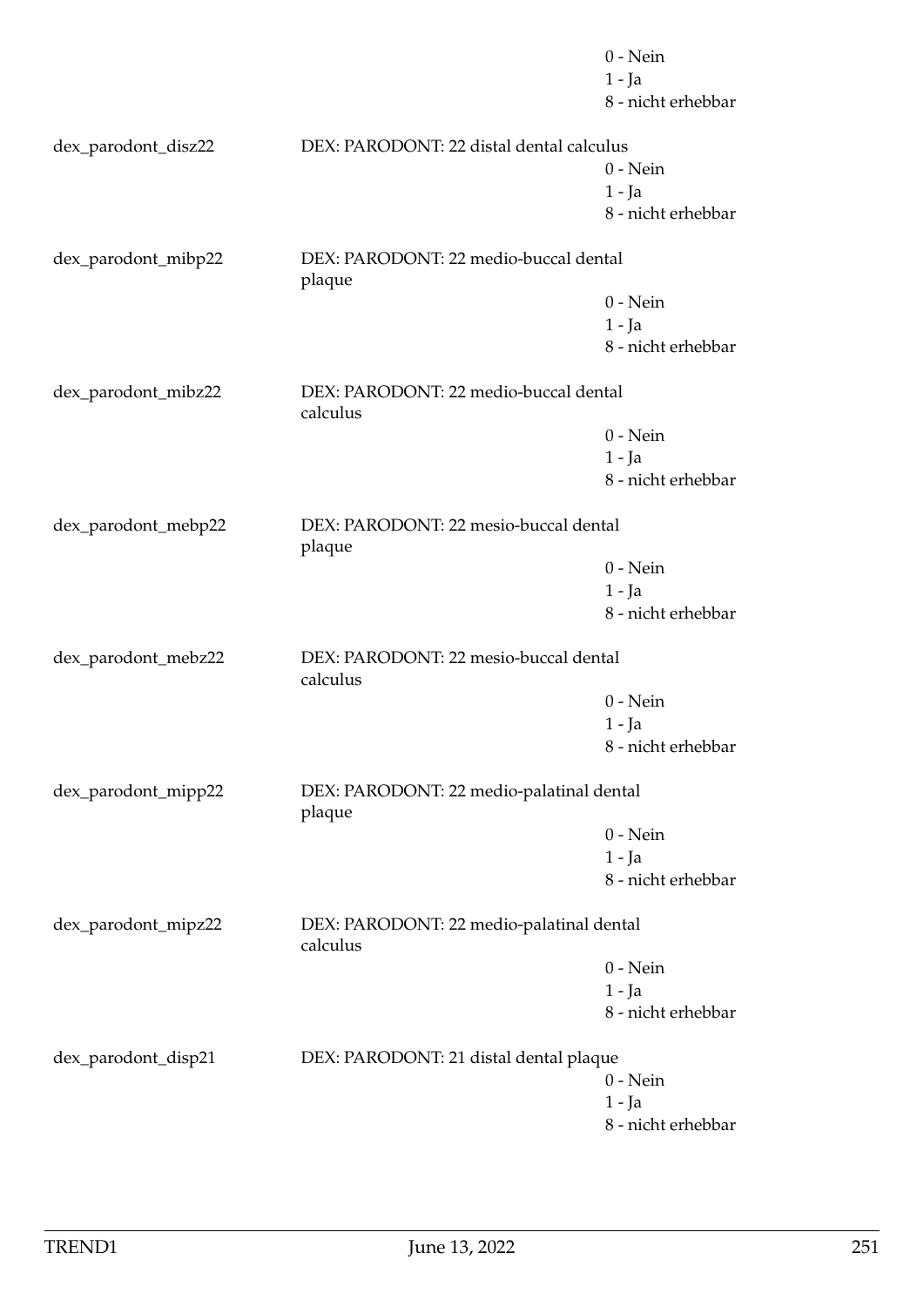| dex_parodont_disz21                                           | DEX: PARODONT: 21 distal dental calculus             |                                       |  |
|---------------------------------------------------------------|------------------------------------------------------|---------------------------------------|--|
|                                                               |                                                      | $0 - Nein$                            |  |
|                                                               |                                                      | $1 - Ja$                              |  |
|                                                               |                                                      | 8 - nicht erhebbar                    |  |
| dex_parodont_mibp21                                           | DEX: PARODONT: 21 medio-buccal dental<br>plaque      |                                       |  |
|                                                               |                                                      | $0 - Nein$                            |  |
|                                                               |                                                      | $1 - Ja$                              |  |
|                                                               |                                                      | 8 - nicht erhebbar                    |  |
| dex_parodont_mibz21                                           | calculus                                             | DEX: PARODONT: 21 medio-buccal dental |  |
|                                                               |                                                      | $0 - Nein$                            |  |
|                                                               |                                                      | $1 - Ja$                              |  |
|                                                               |                                                      | 8 - nicht erhebbar                    |  |
| dex_parodont_mebp21                                           | DEX: PARODONT: 21 mesio-buccal dental<br>plaque      |                                       |  |
|                                                               |                                                      | $0 - Nein$                            |  |
|                                                               |                                                      | $1 - Ja$                              |  |
|                                                               |                                                      | 8 - nicht erhebbar                    |  |
| dex_parodont_mebz21                                           | DEX: PARODONT: 21 mesio-buccal dental<br>calculus    |                                       |  |
|                                                               |                                                      | $0 - Nein$                            |  |
|                                                               |                                                      | $1 - Ja$                              |  |
|                                                               |                                                      | 8 - nicht erhebbar                    |  |
| dex_parodont_mipp21                                           | DEX: PARODONT: 21 medio-palatinal dental<br>plaque   |                                       |  |
|                                                               |                                                      | $0$ - Nein                            |  |
|                                                               |                                                      | 1 - Ja                                |  |
|                                                               |                                                      | 8 - nicht erhebbar                    |  |
| dex_parodont_mipz21                                           | DEX: PARODONT: 21 medio-palatinal dental<br>calculus |                                       |  |
|                                                               |                                                      | $0 - Nein$                            |  |
|                                                               |                                                      | $1 - Ja$                              |  |
|                                                               |                                                      | 8 - nicht erhebbar                    |  |
| dex_parodont_disp37<br>DEX: PARODONT: 37 distal dental plaque |                                                      |                                       |  |
|                                                               |                                                      | $0$ - Nein                            |  |
|                                                               |                                                      | $1 - Ja$<br>8 - nicht erhebbar        |  |
|                                                               |                                                      |                                       |  |
| dex_parodont_disz37                                           | DEX: PARODONT: 37 distal dental calculus             |                                       |  |
|                                                               |                                                      | $0 - Nein$                            |  |
|                                                               |                                                      | 1 - Ja                                |  |
|                                                               |                                                      | 8 - nicht erhebbar                    |  |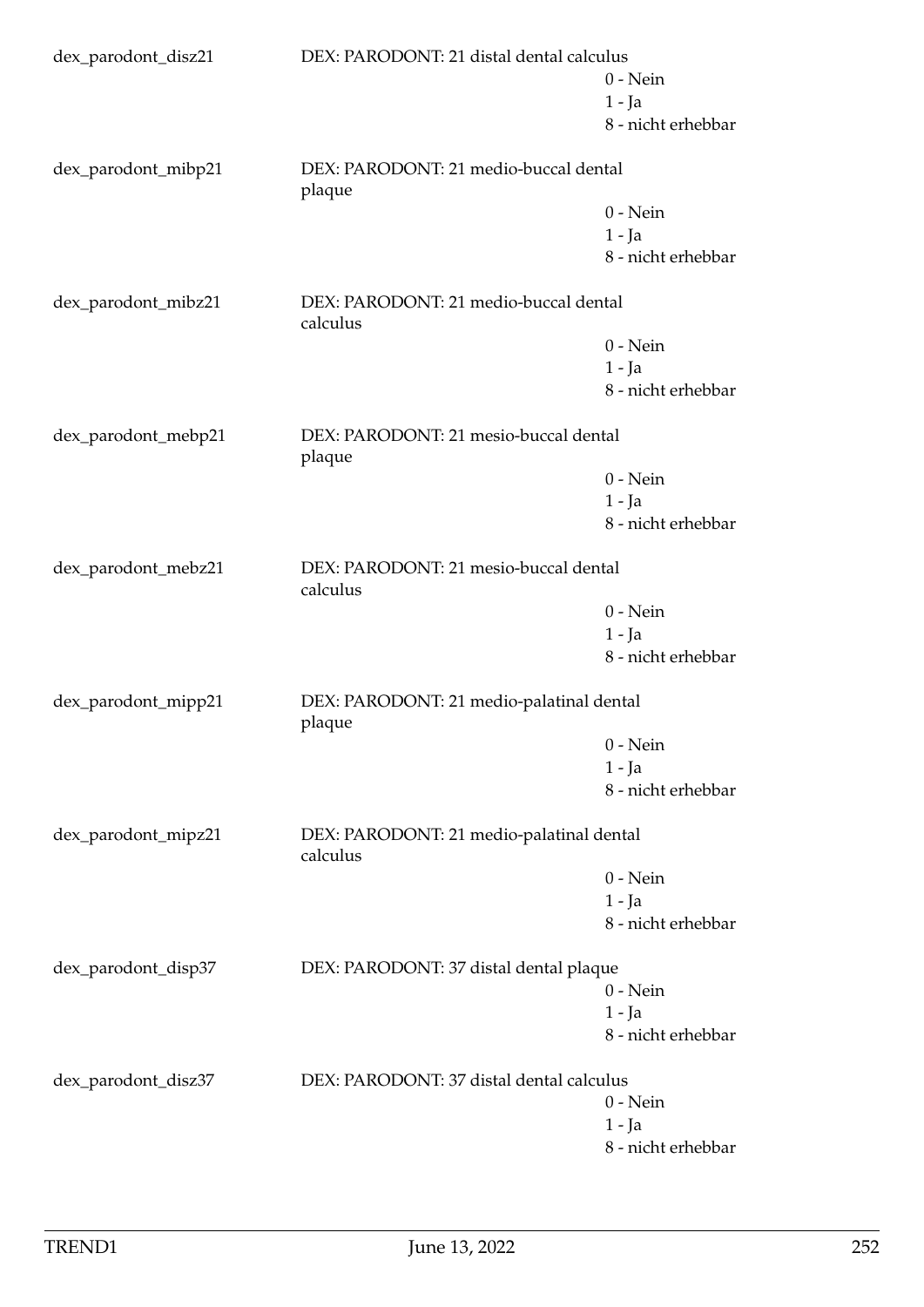| dex_parodont_mibp37 | DEX: PARODONT: 37 medio-buccal dental<br>plaque    |                    |
|---------------------|----------------------------------------------------|--------------------|
|                     |                                                    | $0$ - Nein         |
|                     |                                                    | $1 - Ja$           |
|                     |                                                    | 8 - nicht erhebbar |
| dex_parodont_mibz37 | DEX: PARODONT: 37 medio-buccal dental<br>calculus  |                    |
|                     |                                                    | $0$ - Nein         |
|                     |                                                    | $1 - Ja$           |
|                     |                                                    | 8 - nicht erhebbar |
| dex_parodont_mebp37 | DEX: PARODONT: 37 mesio-buccal dental<br>plaque    |                    |
|                     |                                                    | $0$ - Nein         |
|                     |                                                    | $1 - Ja$           |
|                     |                                                    | 8 - nicht erhebbar |
| dex_parodont_mebz37 | DEX: PARODONT: 37 mesio-buccal dental<br>calculus  |                    |
|                     |                                                    | $0$ - Nein         |
|                     |                                                    | $1 - Ja$           |
|                     |                                                    | 8 - nicht erhebbar |
| dex_parodont_milp37 | DEX: PARODONT: 37 medio-lingual dental<br>plaque   |                    |
|                     |                                                    | $0$ - Nein         |
|                     |                                                    | $1 - Ja$           |
|                     |                                                    | 8 - nicht erhebbar |
| dex_parodont_milz37 | DEX: PARODONT: 37 medio-lingual dental<br>calculus |                    |
|                     |                                                    | $0$ - Nein         |
|                     |                                                    | $1 - Ja$           |
|                     |                                                    | 8 - nicht erhebbar |
| dex_parodont_disp36 | DEX: PARODONT: 36 distal dental plaque             |                    |
|                     |                                                    | $0$ - Nein         |
|                     |                                                    | $1 - Ja$           |
|                     |                                                    | 8 - nicht erhebbar |
| dex_parodont_disz36 | DEX: PARODONT: 36 distal dental calculus           |                    |
|                     |                                                    | $0$ - Nein         |
|                     |                                                    | $1 - Ja$           |
|                     |                                                    | 8 - nicht erhebbar |
| dex_parodont_mibp36 | DEX: PARODONT: 36 medio-buccal dental<br>plaque    |                    |
|                     |                                                    | $0$ - Nein         |
|                     |                                                    | $1 - Ja$           |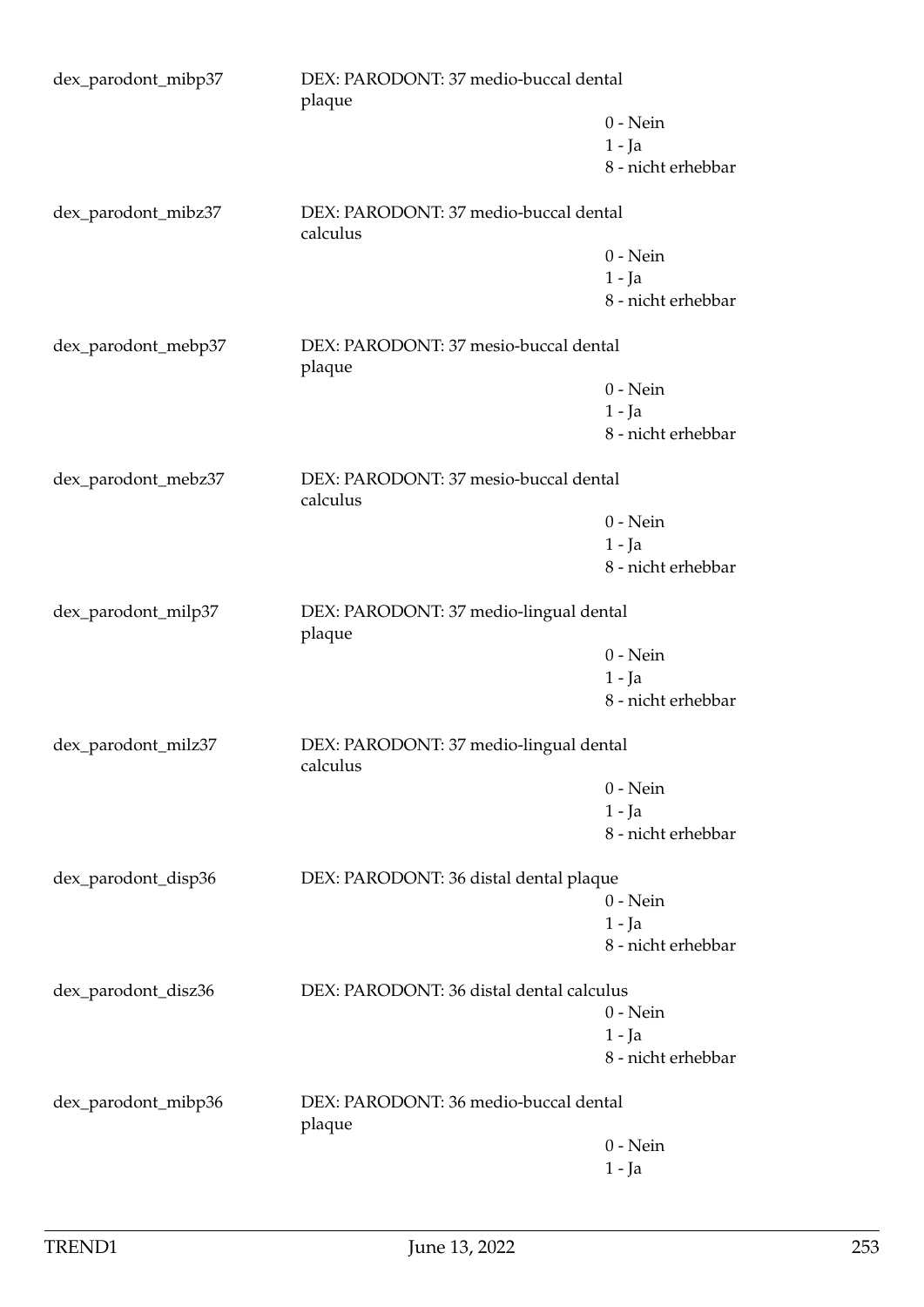| dex_parodont_mibz36 | DEX: PARODONT: 36 medio-buccal dental<br>calculus  |                    |  |
|---------------------|----------------------------------------------------|--------------------|--|
|                     |                                                    | $0$ - Nein         |  |
|                     |                                                    | $1 - Ja$           |  |
|                     |                                                    | 8 - nicht erhebbar |  |
| dex_parodont_mebp36 | DEX: PARODONT: 36 mesio-buccal dental<br>plaque    |                    |  |
|                     |                                                    | $0$ - Nein         |  |
|                     |                                                    | $1 - Ja$           |  |
|                     |                                                    | 8 - nicht erhebbar |  |
| dex_parodont_mebz36 | DEX: PARODONT: 36 mesio-buccal dental<br>calculus  |                    |  |
|                     |                                                    | $0$ - Nein         |  |
|                     |                                                    | $1 - Ja$           |  |
|                     |                                                    | 8 - nicht erhebbar |  |
| dex_parodont_milp36 | DEX: PARODONT: 36 medio-lingual dental<br>plaque   |                    |  |
|                     |                                                    | $0$ - Nein         |  |
|                     |                                                    | $1 - Ja$           |  |
|                     |                                                    | 8 - nicht erhebbar |  |
|                     |                                                    |                    |  |
| dex_parodont_milz36 | DEX: PARODONT: 36 medio-lingual dental<br>calculus |                    |  |
|                     |                                                    | $0$ - Nein         |  |
|                     |                                                    | $1 - Ja$           |  |
|                     |                                                    | 8 - nicht erhebbar |  |
| dex_parodont_disp34 | DEX: PARODONT: 34 distal dental plaque             |                    |  |
|                     |                                                    | $0$ - Nein         |  |
|                     |                                                    | 1 - Ja             |  |
|                     |                                                    | 8 - nicht erhebbar |  |
| dex_parodont_disz34 | DEX: PARODONT: 34 distal dental calculus           |                    |  |
|                     |                                                    | $0 - Nein$         |  |
|                     |                                                    | 1 - Ja             |  |
|                     |                                                    | 8 - nicht erhebbar |  |
| dex_parodont_mibp34 | DEX: PARODONT: 34 medio-buccal dental<br>plaque    |                    |  |
|                     |                                                    | $0$ - Nein         |  |
|                     |                                                    | $1 - Ja$           |  |
|                     |                                                    | 8 - nicht erhebbar |  |
| dex_parodont_mibz34 | DEX: PARODONT: 34 medio-buccal dental<br>calculus  |                    |  |
|                     |                                                    | $0$ - Nein         |  |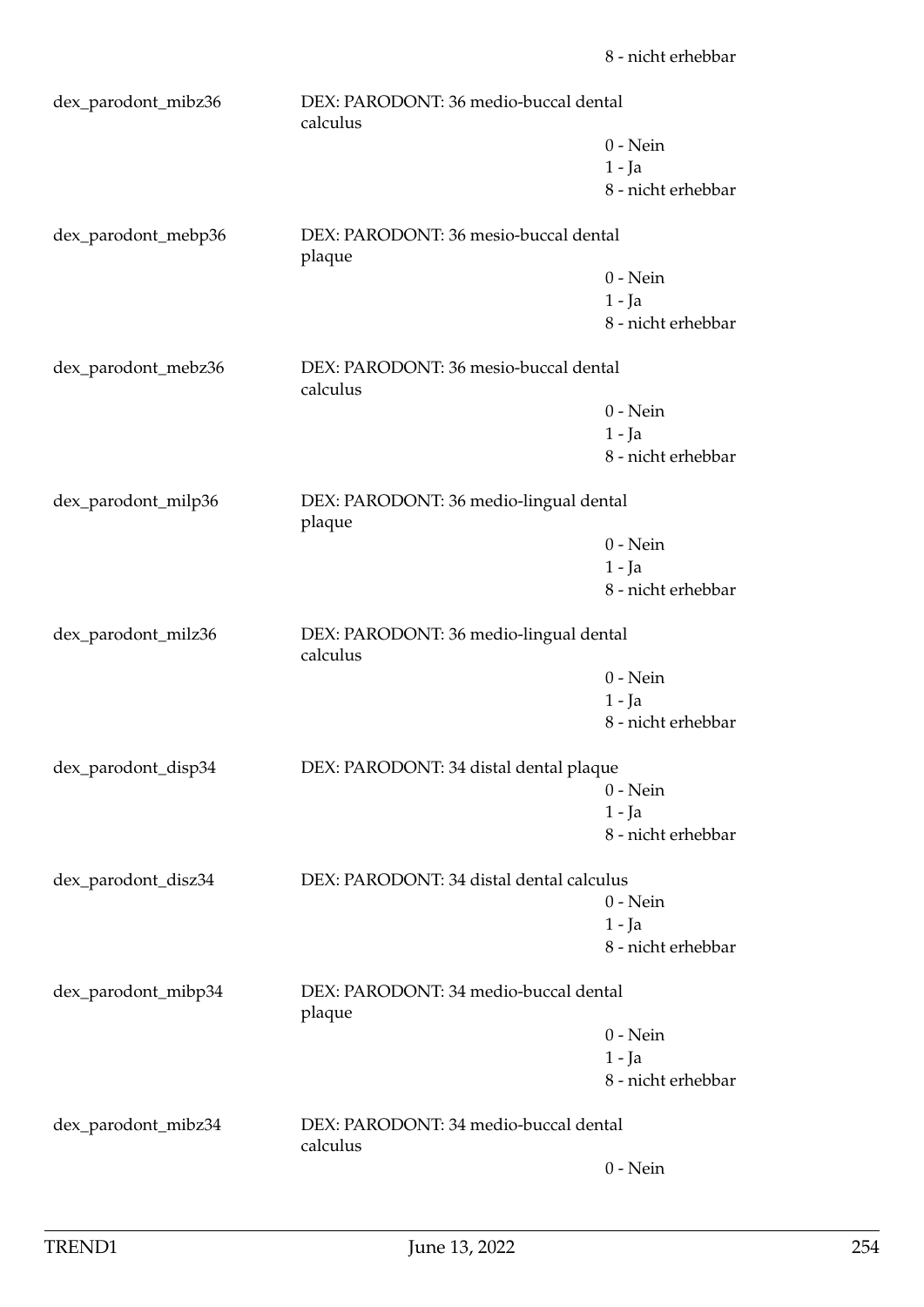8 - nicht erhebbar dex\_parodont\_mebp34 DEX: PARODONT: 34 mesio-buccal dental plaque 0 - Nein 1 - Ja 8 - nicht erhebbar dex\_parodont\_mebz34 DEX: PARODONT: 34 mesio-buccal dental calculus 0 - Nein 1 - Ja 8 - nicht erhebbar dex\_parodont\_milp34 DEX: PARODONT: 34 medio-lingual dental plaque 0 - Nein 1 - Ja 8 - nicht erhebbar dex\_parodont\_milz34 DEX: PARODONT: 34 medio-lingual dental calculus 0 - Nein 1 - Ja 8 - nicht erhebbar dex\_parodont\_disp33 DEX: PARODONT: 33 distal dental plaque 0 - Nein 1 - Ja 8 - nicht erhebbar dex\_parodont\_disz33 DEX: PARODONT: 33 distal dental calculus 0 - Nein 1 - Ja 8 - nicht erhebbar dex\_parodont\_mibp33 DEX: PARODONT: 33 medio-buccal dental plaque 0 - Nein 1 - Ja 8 - nicht erhebbar dex\_parodont\_mibz33 DEX: PARODONT: 33 medio-buccal dental calculus 0 - Nein 1 - Ja 8 - nicht erhebbar dex\_parodont\_mebp33 DEX: PARODONT: 33 mesio-buccal dental plaque

1 - Ja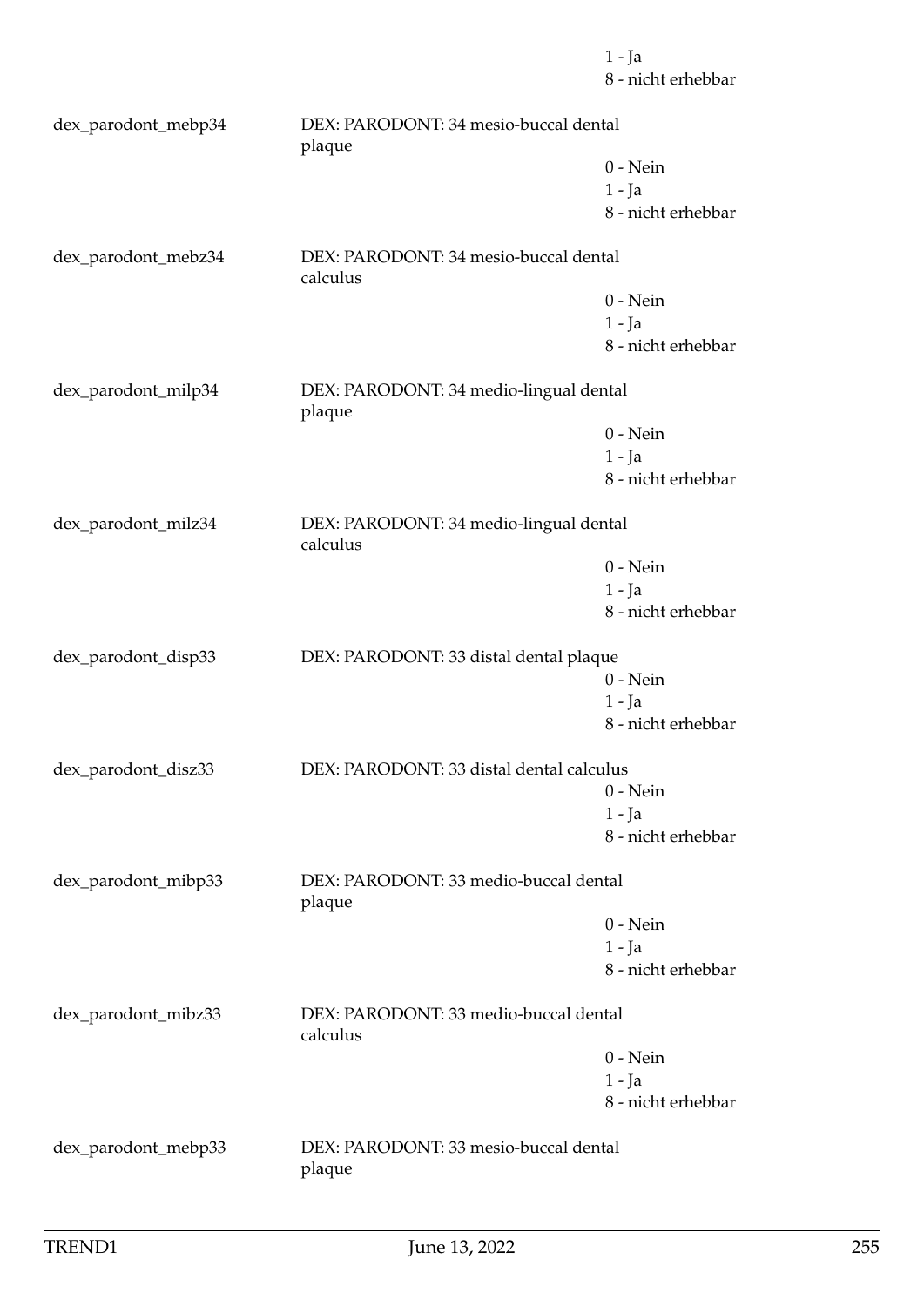|                     |                                                    | $0$ - Nein         |
|---------------------|----------------------------------------------------|--------------------|
|                     |                                                    | $1 - Ja$           |
|                     |                                                    | 8 - nicht erhebbar |
| dex_parodont_mebz33 | DEX: PARODONT: 33 mesio-buccal dental<br>calculus  |                    |
|                     |                                                    | $0$ - Nein         |
|                     |                                                    | $1 - Ja$           |
|                     |                                                    | 8 - nicht erhebbar |
| dex_parodont_milp33 | DEX: PARODONT: 33 medio-lingual dental<br>plaque   |                    |
|                     |                                                    | $0$ - Nein         |
|                     |                                                    | $1 - Ja$           |
|                     |                                                    | 8 - nicht erhebbar |
|                     |                                                    |                    |
| dex_parodont_milz33 | DEX: PARODONT: 33 medio-lingual dental<br>calculus |                    |
|                     |                                                    | $0$ - Nein         |
|                     |                                                    | $1 - Ja$           |
|                     |                                                    | 8 - nicht erhebbar |
| dex_parodont_disp32 | DEX: PARODONT: 32 distal dental plaque             |                    |
|                     |                                                    | $0$ - Nein         |
|                     |                                                    | $1 - Ja$           |
|                     |                                                    | 8 - nicht erhebbar |
| dex_parodont_disz32 | DEX: PARODONT: 32 distal dental calculus           |                    |
|                     |                                                    | $0$ - Nein         |
|                     |                                                    | $1 - Ja$           |
|                     |                                                    | 8 - nicht erhebbar |
| dex_parodont_mibp32 | DEX: PARODONT: 32 medio-buccal dental<br>plaque    |                    |
|                     |                                                    | $0 - Nein$         |
|                     |                                                    | $1 - Ja$           |
|                     |                                                    | 8 - nicht erhebbar |
| dex_parodont_mibz32 | DEX: PARODONT: 32 medio-buccal dental<br>calculus  |                    |
|                     |                                                    | $0$ - Nein         |
|                     |                                                    | $1 - Ja$           |
|                     |                                                    | 8 - nicht erhebbar |
| dex_parodont_mebp32 | DEX: PARODONT: 32 mesio-buccal dental<br>plaque    |                    |
|                     |                                                    | $0 - Nein$         |
|                     |                                                    | $1 - Ja$           |
|                     |                                                    | 8 - nicht erhebbar |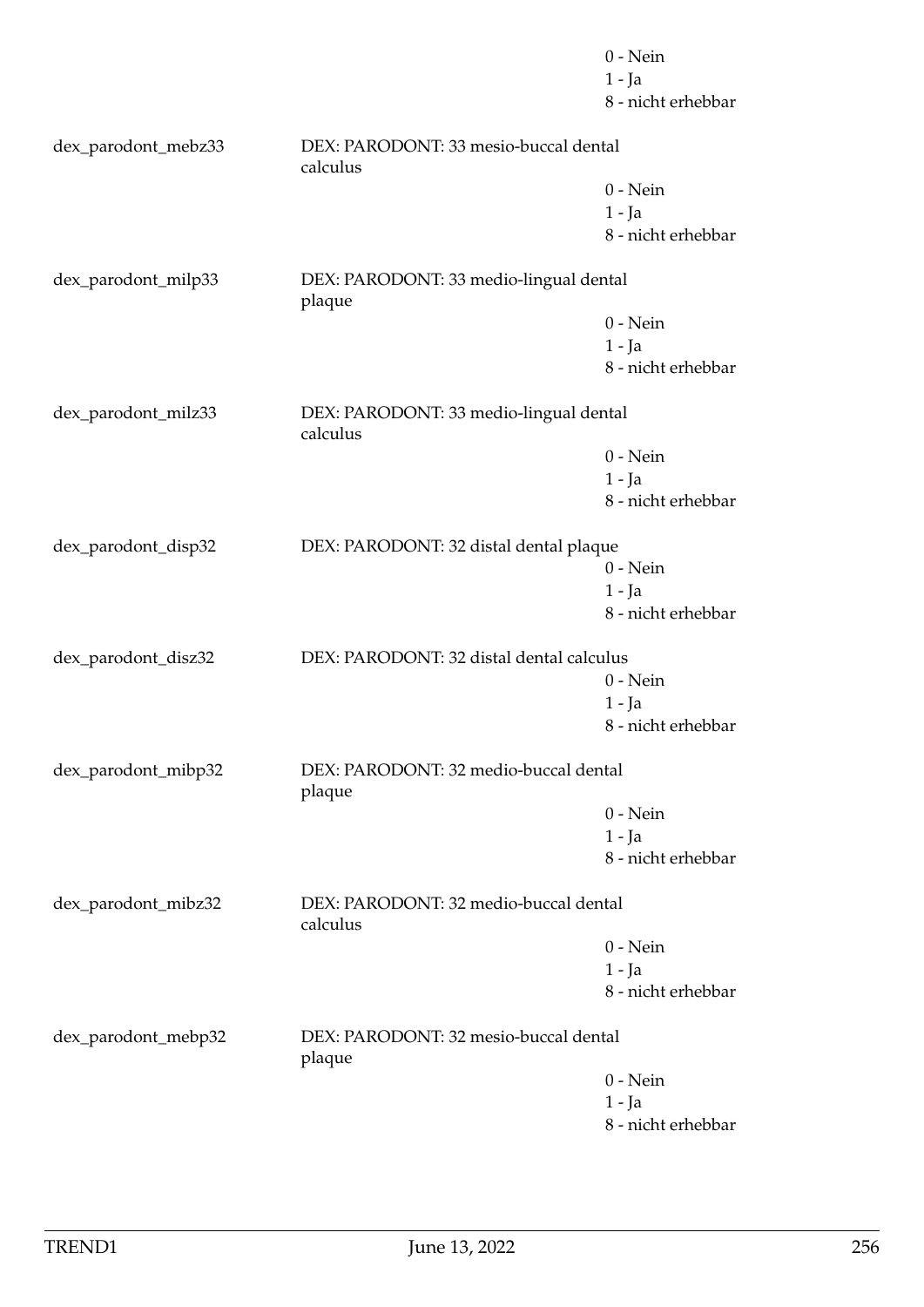| dex_parodont_mebz32 | DEX: PARODONT: 32 mesio-buccal dental<br>calculus  |                    |  |
|---------------------|----------------------------------------------------|--------------------|--|
|                     |                                                    | $0$ - Nein         |  |
|                     |                                                    | $1 - Ja$           |  |
|                     |                                                    | 8 - nicht erhebbar |  |
| dex_parodont_milp32 | DEX: PARODONT: 32 medio-lingual dental<br>plaque   |                    |  |
|                     |                                                    | $0 - Nein$         |  |
|                     |                                                    | $1 - Ja$           |  |
|                     |                                                    | 8 - nicht erhebbar |  |
| dex_parodont_milz32 | DEX: PARODONT: 32 medio-lingual dental<br>calculus |                    |  |
|                     |                                                    | $0$ - Nein         |  |
|                     |                                                    | $1 - Ja$           |  |
|                     |                                                    | 8 - nicht erhebbar |  |
| dex_parodont_disp31 | DEX: PARODONT: 31 distal dental plaque             |                    |  |
|                     |                                                    | $0$ - Nein         |  |
|                     |                                                    | $1 - Ja$           |  |
|                     |                                                    | 8 - nicht erhebbar |  |
| dex_parodont_disz31 | DEX: PARODONT: 31 distal dental calculus           |                    |  |
|                     |                                                    | $0 - Nein$         |  |
|                     |                                                    | $1 - Ja$           |  |
|                     |                                                    | 8 - nicht erhebbar |  |
| dex_parodont_mibp31 | DEX: PARODONT: 31 medio-buccal dental<br>plaque    |                    |  |
|                     |                                                    | $0$ - Nein         |  |
|                     |                                                    | $1 - Ja$           |  |
|                     |                                                    | 8 - nicht erhebbar |  |
| dex_parodont_mibz31 | DEX: PARODONT: 31 medio-buccal dental<br>calculus  |                    |  |
|                     |                                                    | $0$ - Nein         |  |
|                     |                                                    | $1 - Ja$           |  |
|                     |                                                    | 8 - nicht erhebbar |  |
| dex_parodont_mebp31 | DEX: PARODONT: 31 mesio-buccal dental<br>plaque    |                    |  |
|                     |                                                    | $0$ - Nein         |  |
|                     |                                                    | $1 - Ja$           |  |
|                     |                                                    | 8 - nicht erhebbar |  |
| dex_parodont_mebz31 | DEX: PARODONT: 31 mesio-buccal dental<br>calculus  |                    |  |
|                     |                                                    | $0$ - Nein         |  |
|                     |                                                    | $1 - Ja$           |  |
|                     |                                                    | 8 - nicht erhebbar |  |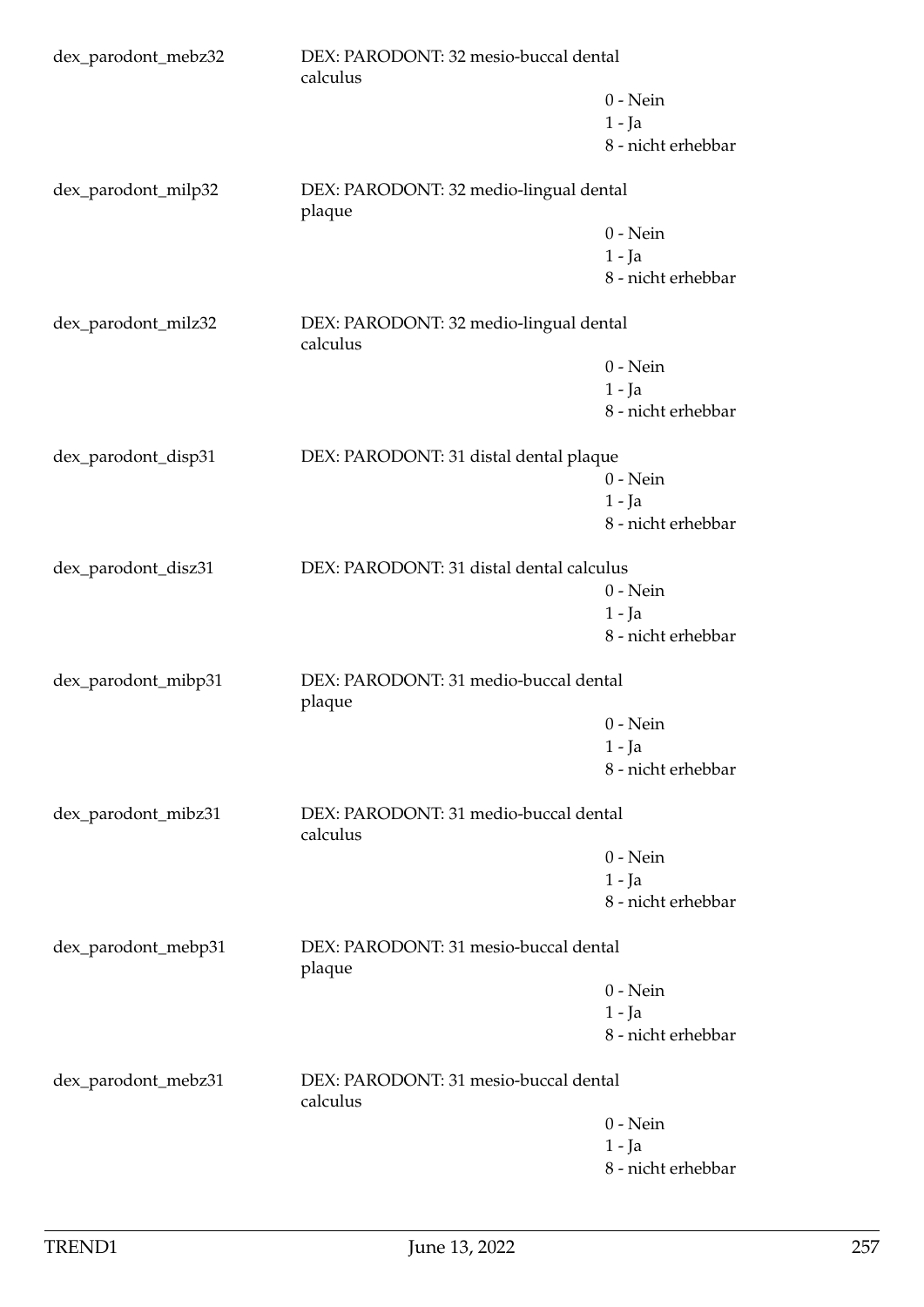| dex_parodont_milp31 | DEX: PARODONT: 31 medio-lingual dental<br>plaque                 |                                              |
|---------------------|------------------------------------------------------------------|----------------------------------------------|
|                     |                                                                  | $0$ - Nein<br>$1 - Ja$<br>8 - nicht erhebbar |
| dex_parodont_milz31 | DEX: PARODONT: 31 medio-lingual dental                           |                                              |
|                     | calculus                                                         | $0$ - Nein<br>$1 - Ja$<br>8 - nicht erhebbar |
| dex_parodont_disg27 | DEX: PARODONT: 27 distal gingival margin<br>[mm]                 |                                              |
| dex_parodont_diss27 | DEX: PARODONT: 27 distal periodontal probing<br>depth [mm]       |                                              |
| dex_parodont_disa27 | DEX: PARODONT: 27 distal attachment loss<br>[mm]                 |                                              |
| dex_parodont_mibg27 | DEX: PARODONT: 27 medio-buccal gingival<br>margin [mm]           |                                              |
| dex_parodont_mibs27 | DEX: PARODONT: 27 medio-buccal periodontal<br>probing depth [mm] |                                              |
| dex_parodont_miba27 | DEX: PARODONT: 27 medio-buccal attachment<br>loss[mm]            |                                              |
| dex_parodont_mebg27 | DEX: PARODONT: 27 mesio-buccal gingival<br>margin [mm]           |                                              |
| dex_parodont_mebs27 | DEX: PARODONT: 27 mesio-buccal periodontal<br>probing depth [mm] |                                              |
| dex_parodont_meba27 | DEX: PARODONT: 27 mesio-buccal attachment<br>loss [mm]           |                                              |
| dex_parodont_mipg27 | DEX: PARODONT: 27 medio-palatinal gingival<br>margin [mm]        |                                              |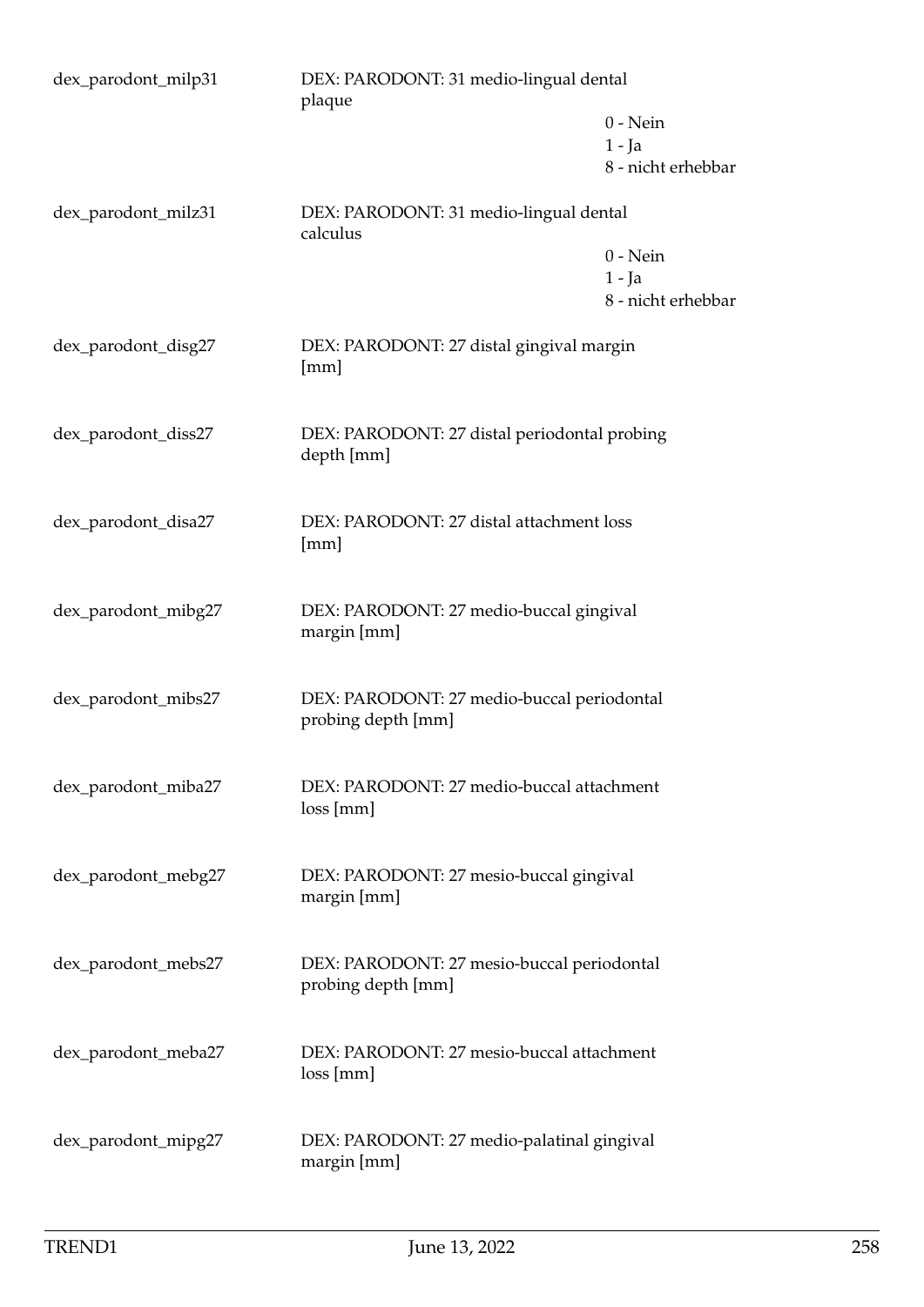| dex_parodont_mips27 | DEX: PARODONT: 27 medio-palatinal<br>periodontal probing depth [mm] |
|---------------------|---------------------------------------------------------------------|
| dex_parodont_mipa27 | DEX: PARODONT: 27 medio-palatinal<br>attachment loss [mm]           |
| dex_parodont_disg26 | DEX: PARODONT: 26 distal gingival margin<br>[mm]                    |
| dex_parodont_diss26 | DEX: PARODONT: 26 distal periodontal probing<br>depth [mm]          |
| dex_parodont_disa26 | DEX: PARODONT: 26 distal attachment loss<br>[mm]                    |
| dex_parodont_mibg26 | DEX: PARODONT: 26 medio-buccal gingival<br>margin [mm]              |
| dex_parodont_mibs26 | DEX: PARODONT: 26 medio-buccal periodontal<br>probing depth [mm]    |
| dex_parodont_miba26 | DEX: PARODONT: 26 medio-buccal attachment<br>loss[mm]               |
| dex_parodont_mebg26 | DEX: PARODONT: 26 mesio-buccal gingival<br>margin [mm]              |
| dex_parodont_mebs26 | DEX: PARODONT: 26 mesio-buccal periodontal<br>probing depth [mm]    |
| dex_parodont_meba26 | DEX: PARODONT: 26 mesio-buccal attachment<br>loss[mm]               |
| dex_parodont_mipg26 | DEX: PARODONT: 26 medio-palatinal gingival<br>margin [mm]           |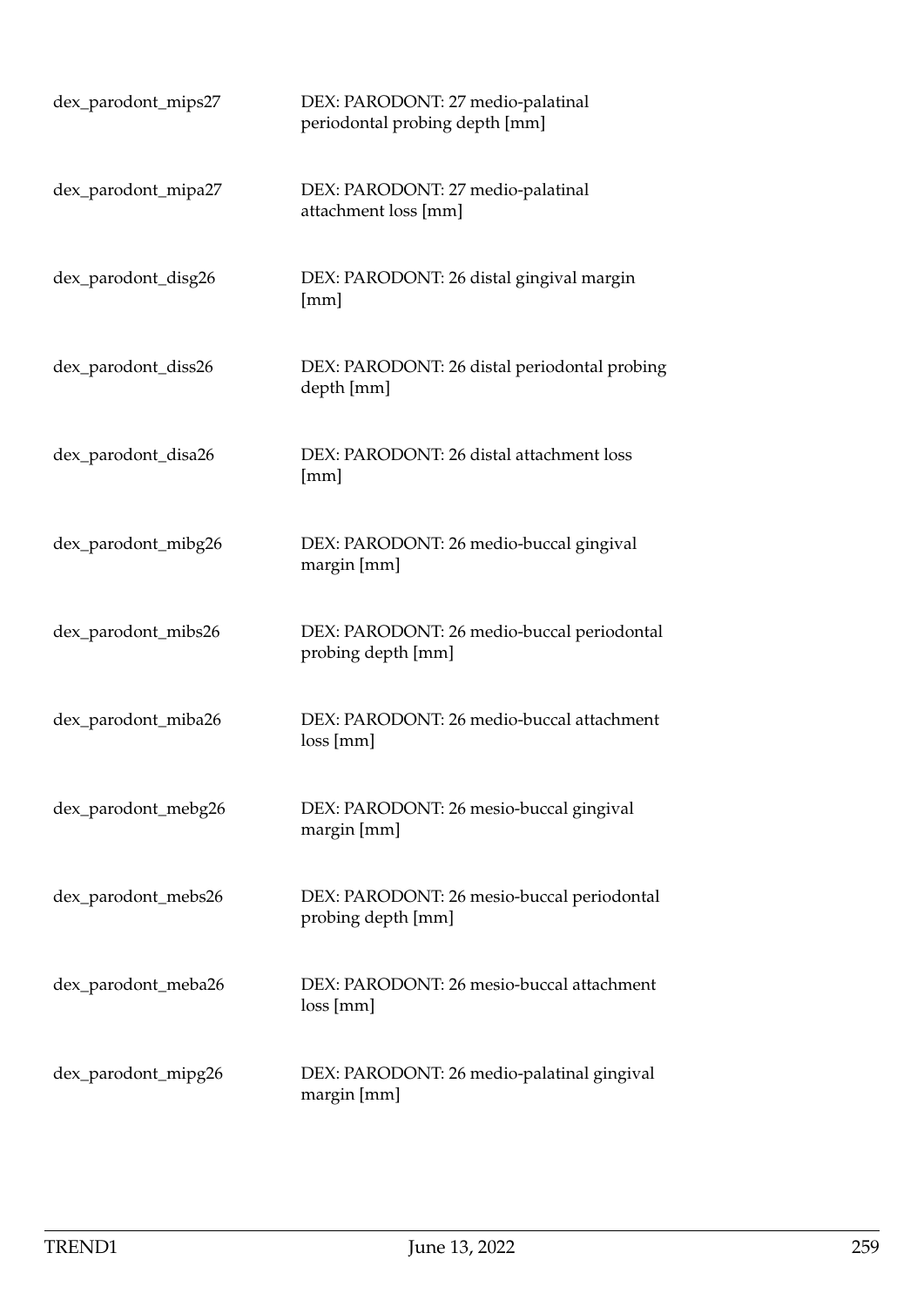| dex_parodont_mips26 | DEX: PARODONT: 26 medio-palatinal<br>periodontal probing depth [mm] |
|---------------------|---------------------------------------------------------------------|
| dex_parodont_mipa26 | DEX: PARODONT: 26 medio-palatinal<br>attachment loss [mm]           |
| dex_parodont_disg25 | DEX: PARODONT: 25 distal gingival margin<br>[mm]                    |
| dex_parodont_diss25 | DEX: PARODONT: 25 distal periodontal probing<br>depth [mm]          |
| dex_parodont_disa25 | DEX: PARODONT: 25 distal attachment loss<br>[mm]                    |
| dex_parodont_mibg25 | DEX: PARODONT: 25 medio-buccal gingival<br>margin [mm]              |
| dex_parodont_mibs25 | DEX: PARODONT: 25 medio-buccal periodontal<br>probing depth [mm]    |
| dex_parodont_miba25 | DEX: PARODONT: 25 medio-buccal attachment<br>loss[mm]               |
| dex_parodont_mebg25 | DEX: PARODONT: 25 mesio-buccal gingival<br>margin [mm]              |
| dex_parodont_mebs25 | DEX: PARODONT: 25 mesio-buccal periodontal<br>probing depth [mm]    |
| dex_parodont_meba25 | DEX: PARODONT: 25 mesio-buccal attachment<br>loss[mm]               |
| dex_parodont_mipg25 | DEX: PARODONT: 25 medio-palatinal gingival<br>margin [mm]           |
| dex_parodont_mips25 | DEX: PARODONT: 25 medio-palatinal<br>periodontal probing depth [mm] |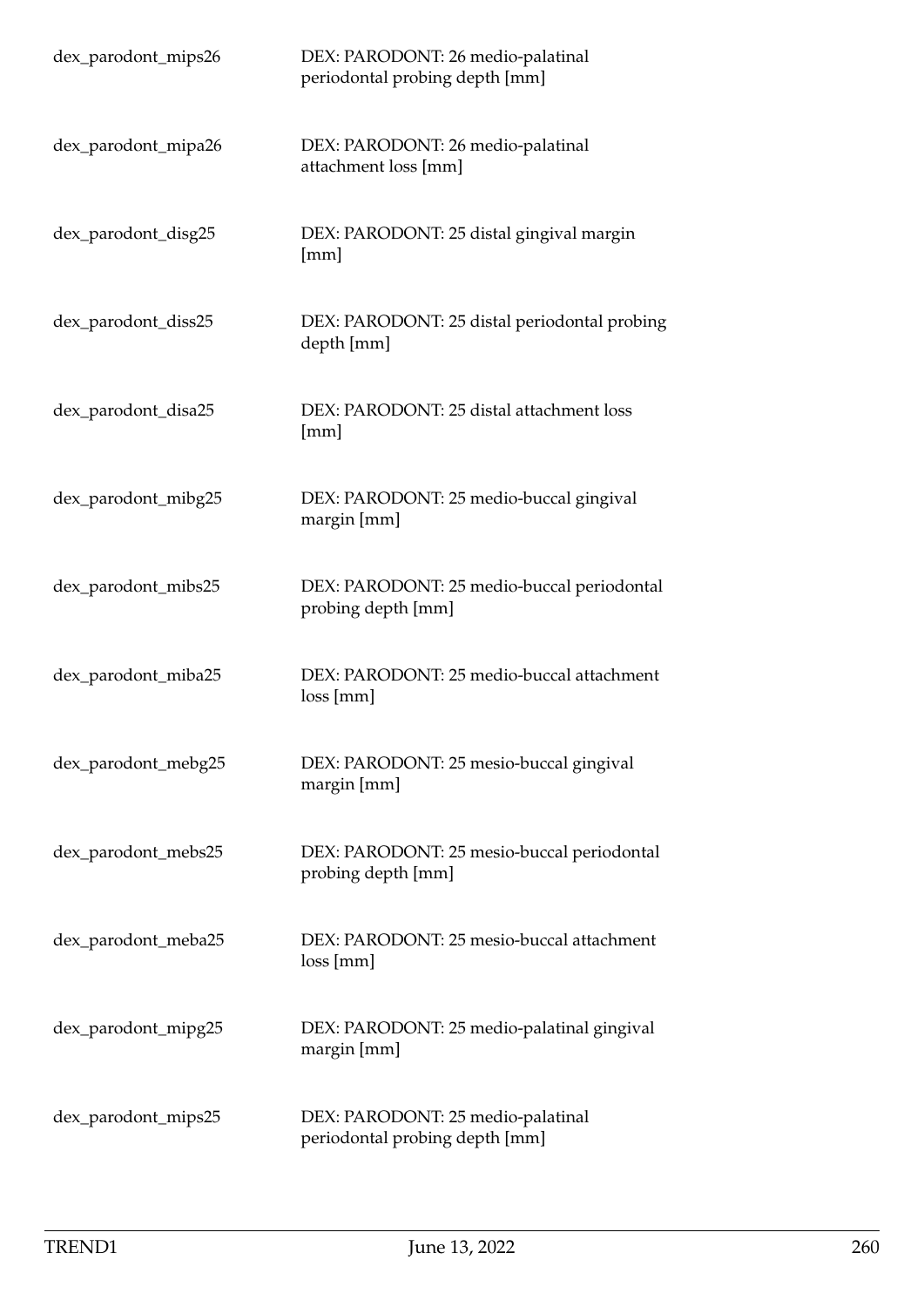| dex_parodont_mipa25 | DEX: PARODONT: 25 medio-palatinal<br>attachment loss [mm]           |
|---------------------|---------------------------------------------------------------------|
| dex_parodont_disg24 | DEX: PARODONT: 24 distal gingival margin<br>[mm]                    |
| dex_parodont_diss24 | DEX: PARODONT: 24 distal periodontal probing<br>depth [mm]          |
| dex_parodont_disa24 | DEX: PARODONT: 24 distal attachment loss<br>[mm]                    |
| dex_parodont_mibg24 | DEX: PARODONT: 24 medio-buccal gingival<br>margin [mm]              |
| dex_parodont_mibs24 | DEX: PARODONT: 24 medio-buccal periodontal<br>probing depth [mm]    |
| dex_parodont_miba24 | DEX: PARODONT: 24 medio-buccal attachment<br>loss[mm]               |
| dex_parodont_mebg24 | DEX: PARODONT: 24 mesio-buccal gingival<br>margin [mm]              |
| dex_parodont_mebs24 | DEX: PARODONT: 24 mesio-buccal periodontal<br>probing depth [mm]    |
| dex_parodont_meba24 | DEX: PARODONT: 24 mesio-buccal attachment<br>loss[mm]               |
| dex_parodont_mipg24 | DEX: PARODONT: 24 medio-palatinal gingival<br>margin [mm]           |
| dex_parodont_mips24 | DEX: PARODONT: 24 medio-palatinal<br>periodontal probing depth [mm] |
| dex_parodont_mipa24 | DEX: PARODONT: 24 medio-palatinal<br>attachment loss [mm]           |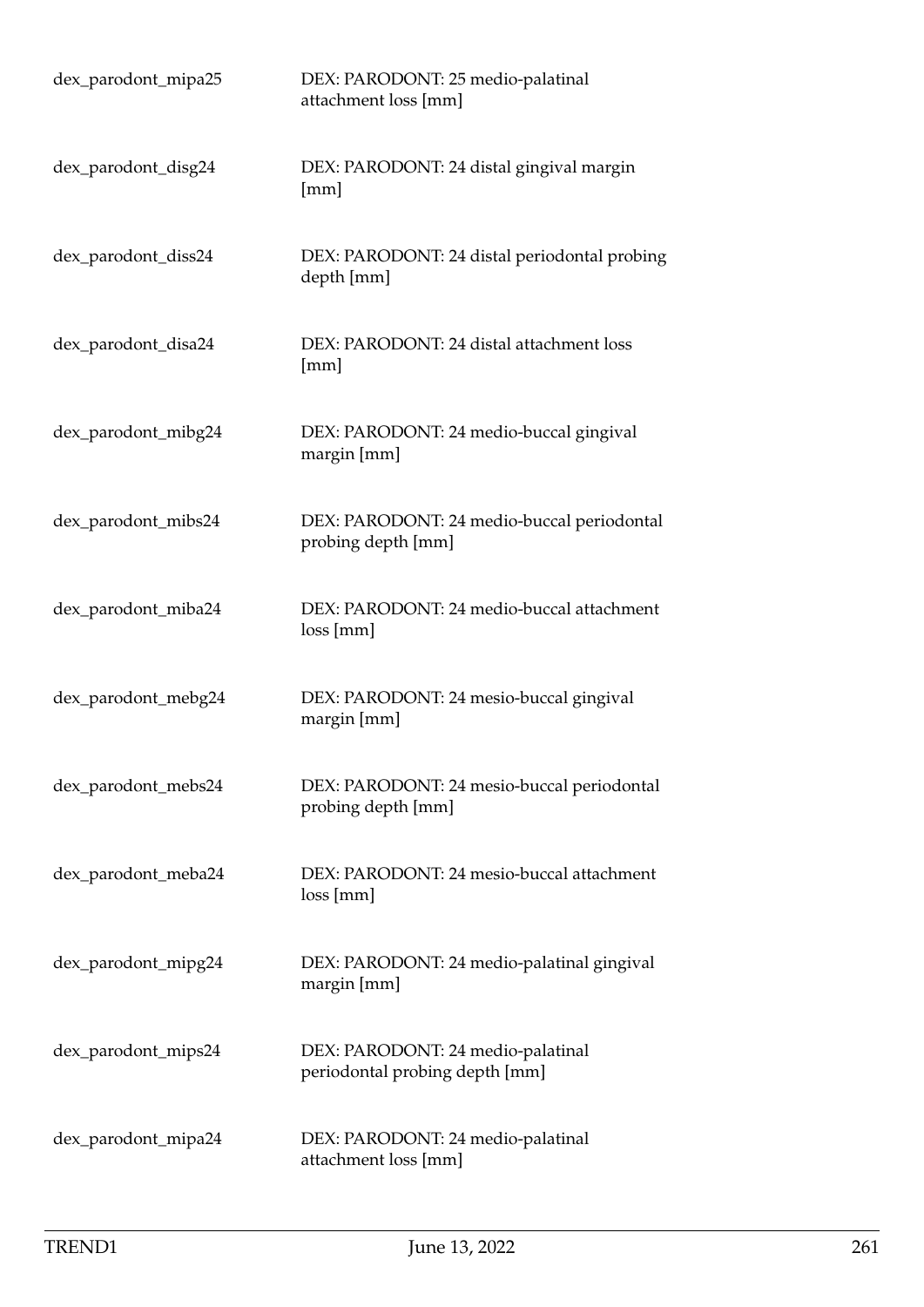| dex_parodont_disg23 | DEX: PARODONT: 23 distal gingival margin<br>[mm]                    |
|---------------------|---------------------------------------------------------------------|
| dex_parodont_diss23 | DEX: PARODONT: 23 distal periodontal probing<br>depth [mm]          |
| dex_parodont_disa23 | DEX: PARODONT: 23 distal attachment loss<br>[mm]                    |
| dex_parodont_mibg23 | DEX: PARODONT: 23 medio-buccal gingival<br>margin [mm]              |
| dex_parodont_mibs23 | DEX: PARODONT: 23 medio-buccal periodontal<br>probing depth [mm]    |
| dex_parodont_miba23 | DEX: PARODONT: 23 medio-buccal attachment<br>loss[mm]               |
| dex_parodont_mebg23 | DEX: PARODONT: 23 mesio-buccal gingival<br>margin [mm]              |
| dex_parodont_mebs23 | DEX: PARODONT: 23 mesio-buccal periodontal<br>probing depth [mm]    |
| dex_parodont_meba23 | DEX: PARODONT: 23 mesio-buccal attachment<br>loss[mm]               |
| dex_parodont_mipg23 | DEX: PARODONT: 23 medio-palatinal gingival<br>margin [mm]           |
| dex_parodont_mips23 | DEX: PARODONT: 23 medio-palatinal<br>periodontal probing depth [mm] |
| dex_parodont_mipa23 | DEX: PARODONT: 23 medio-palatinal<br>attachment loss [mm]           |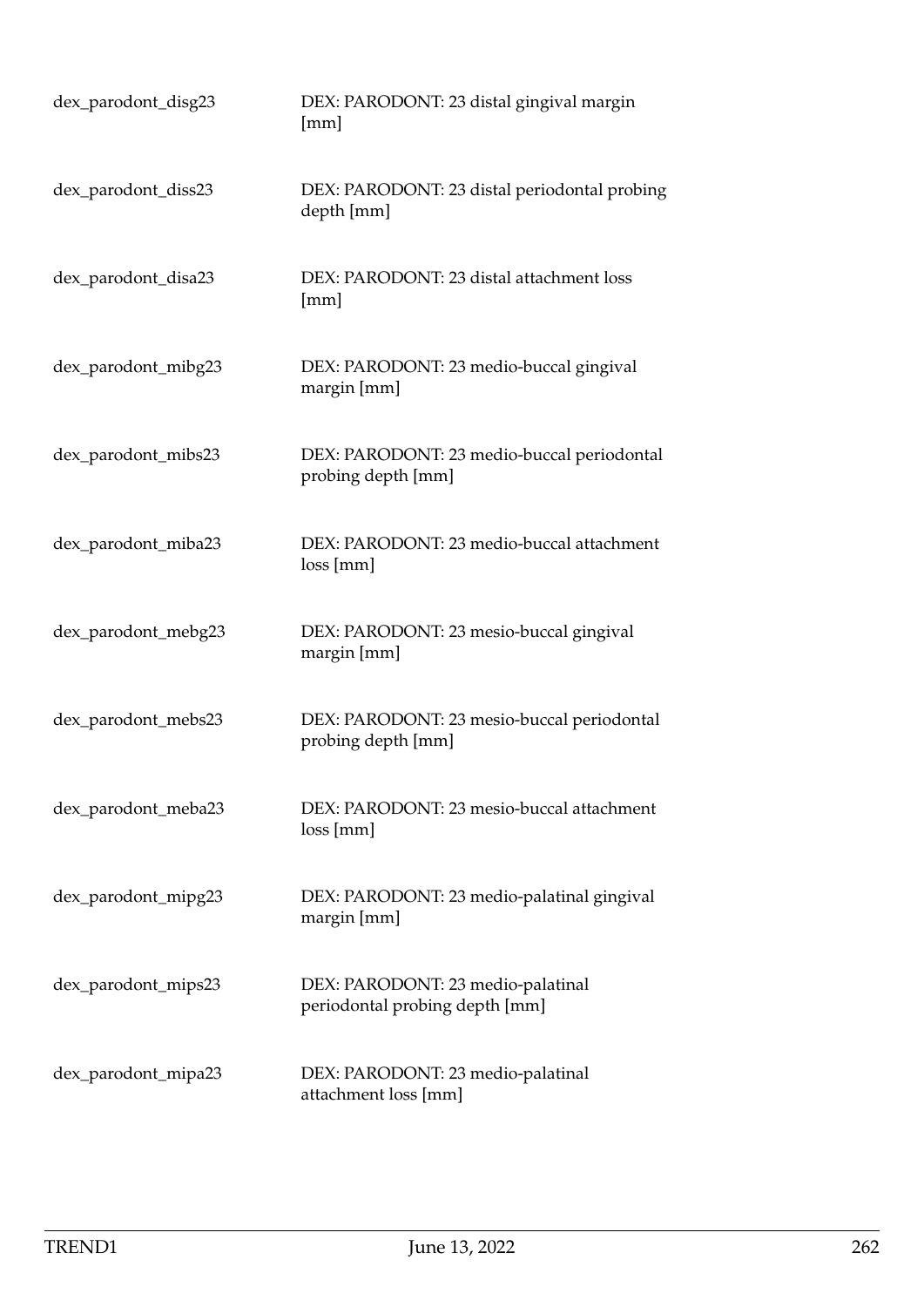| dex_parodont_disg22 | DEX: PARODONT: 22 distal gingival margin<br>[mm]                    |
|---------------------|---------------------------------------------------------------------|
| dex_parodont_diss22 | DEX: PARODONT: 22 distal periodontal probing<br>depth [mm]          |
| dex_parodont_disa22 | DEX: PARODONT: 22 distal attachment loss<br>[mm]                    |
| dex_parodont_mibg22 | DEX: PARODONT: 22 medio-buccal gingival<br>margin [mm]              |
| dex_parodont_mibs22 | DEX: PARODONT: 22 medio-buccal periodontal<br>probing depth [mm]    |
| dex_parodont_miba22 | DEX: PARODONT: 22 medio-buccal attachment<br>loss[mm]               |
| dex_parodont_mebg22 | DEX: PARODONT: 22 mesio-buccal gingival<br>margin [mm]              |
| dex_parodont_mebs22 | DEX: PARODONT: 22 mesio-buccal periodontal<br>probing depth [mm]    |
| dex_parodont_meba22 | DEX: PARODONT: 22 mesio-buccal attachment<br>loss[mm]               |
| dex_parodont_mipg22 | DEX: PARODONT: 22 medio-palatinal gingival<br>margin [mm]           |
| dex_parodont_mips22 | DEX: PARODONT: 22 medio-palatinal<br>periodontal probing depth [mm] |
| dex_parodont_mipa22 | DEX: PARODONT: 22 medio-palatinal<br>attachment loss [mm]           |
| dex_parodont_disg21 | DEX: PARODONT: 21 distal gingival margin<br>[mm]                    |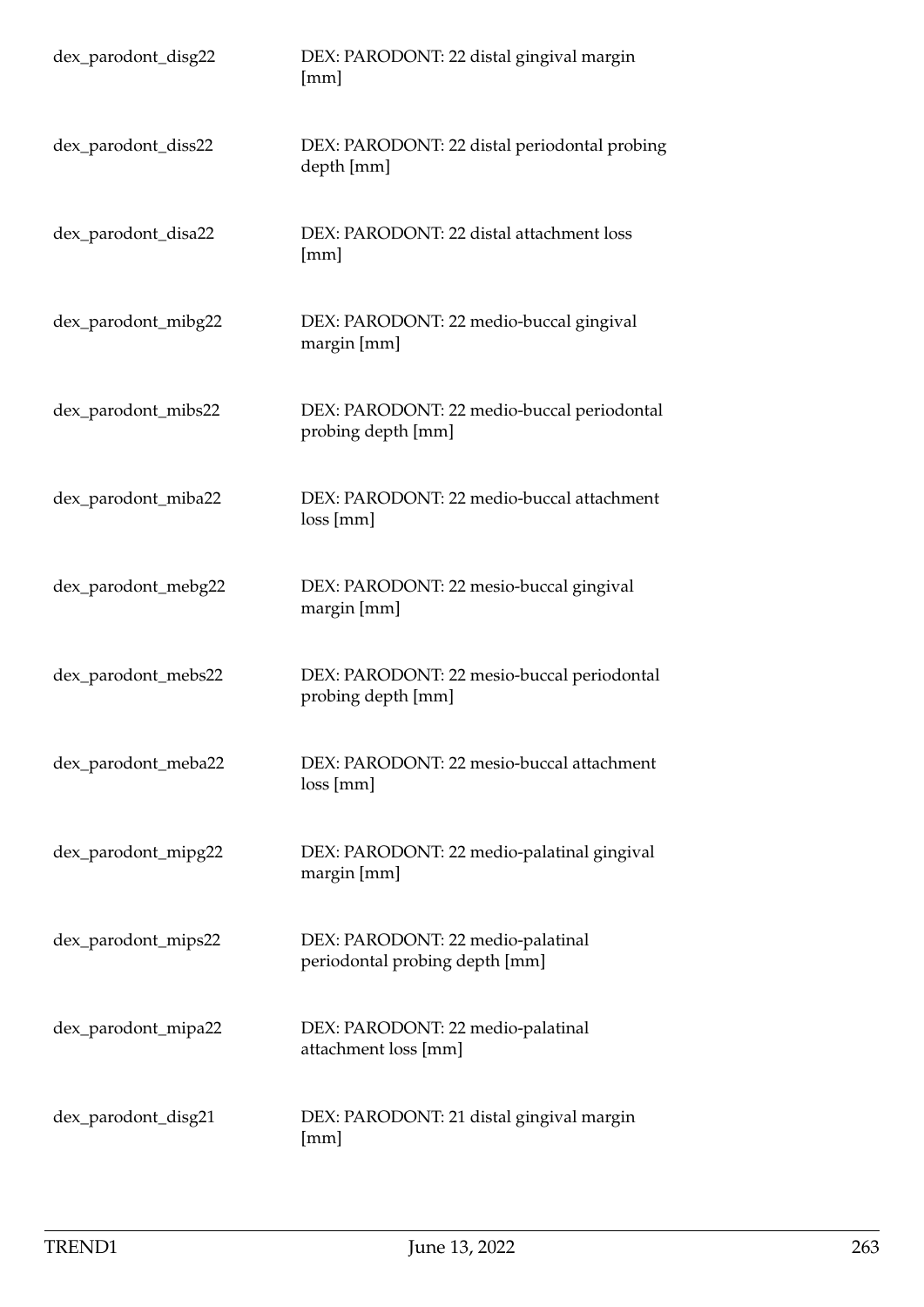| dex_parodont_diss21 | DEX: PARODONT: 21 distal periodontal probing<br>depth [mm]          |                                              |
|---------------------|---------------------------------------------------------------------|----------------------------------------------|
| dex_parodont_disa21 | DEX: PARODONT: 21 distal attachment loss<br>[mm]                    |                                              |
| dex_parodont_mibg21 | DEX: PARODONT: 21 medio-buccal gingival<br>margin [mm]              |                                              |
| dex_parodont_mibs21 | DEX: PARODONT: 21 medio-buccal periodontal<br>probing depth [mm]    |                                              |
| dex_parodont_miba21 | DEX: PARODONT: 21 medio-buccal attachment<br>loss[mm]               |                                              |
| dex_parodont_mebg21 | DEX: PARODONT: 21 mesio-buccal gingival<br>margin [mm]              |                                              |
| dex_parodont_mebs21 | DEX: PARODONT: 21 mesio-buccal periodontal<br>probing depth [mm]    |                                              |
| dex_parodont_meba21 | DEX: PARODONT: 21 mesio-buccal attachment<br>loss[mm]               |                                              |
| dex_parodont_mipg21 | DEX: PARODONT: 21 medio-palatinal gingival<br>margin [mm]           |                                              |
| dex_parodont_mips21 | DEX: PARODONT: 21 medio-palatinal<br>periodontal probing depth [mm] |                                              |
| dex_parodont_mipa21 | DEX: PARODONT: 21 medio-palatinal<br>attachment loss [mm]           |                                              |
| dex_parodont_disb27 | DEX: PARODONT: 27 distal haemorrhage<br>post-periodontal probing    | $0$ - Nein<br>$1 - Ja$<br>8 - nicht erhebbar |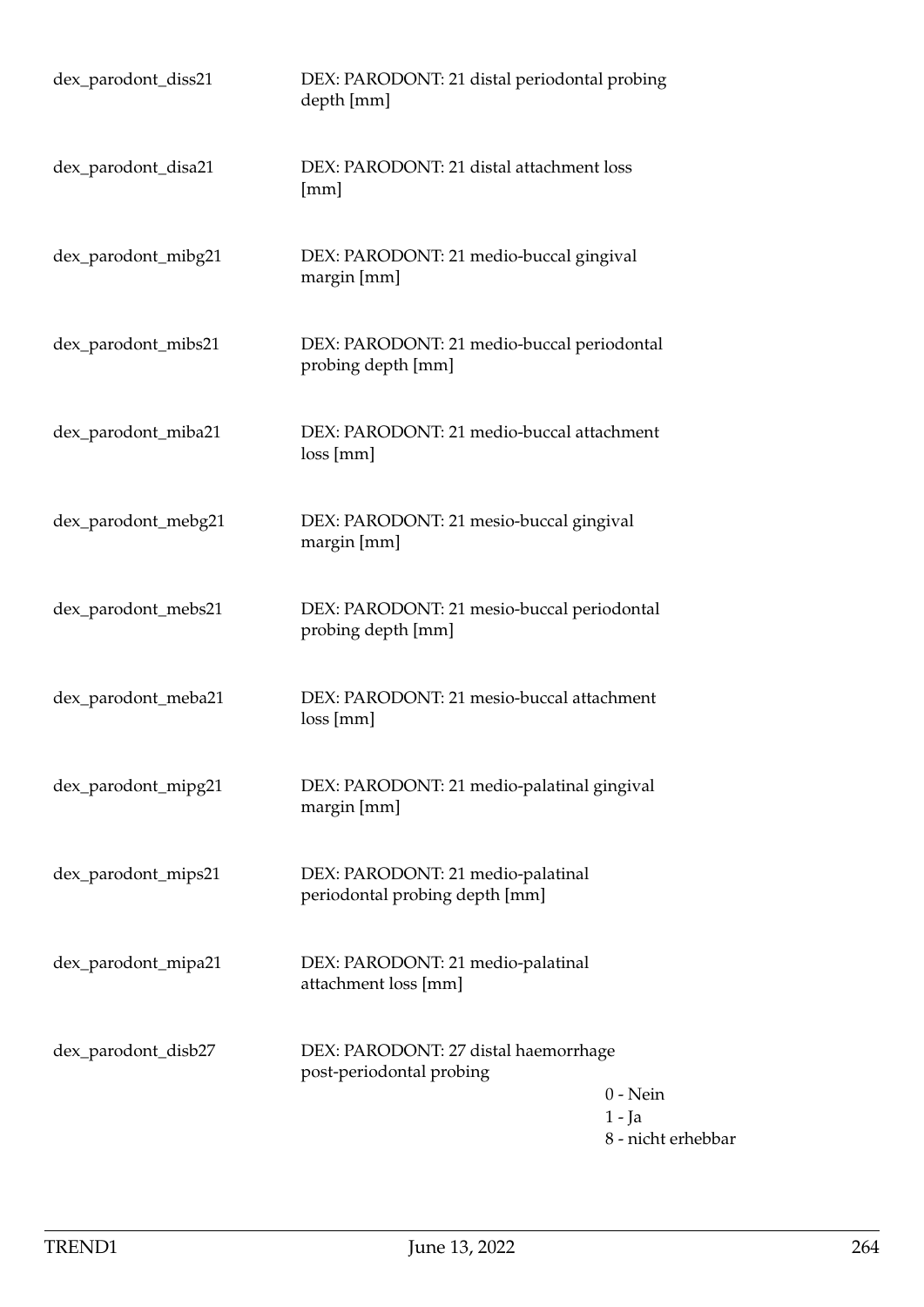| dex_parodont_mibb27 | DEX: PARODONT: 27 medio-buccal<br>haemorrhage post-periodontal probing    | $0$ - Nein<br>$1 - Ja$<br>8 - nicht erhebbar |
|---------------------|---------------------------------------------------------------------------|----------------------------------------------|
| dex_parodont_mebb27 | DEX: PARODONT: 27 mesio-buccal haemorrhage<br>post-periodontal probing    |                                              |
|                     |                                                                           | $0$ - Nein<br>$1 - Ja$<br>8 - nicht erhebbar |
| dex_parodont_mipb27 | DEX: PARODONT: 27 medio palatinal<br>haemorrhage post-periodontal probing |                                              |
|                     |                                                                           | $0$ - Nein<br>$1 - Ja$<br>8 - nicht erhebbar |
| dex_parodont_disb26 | DEX: PARODONT: 26 distal haemorrhage<br>post-periodontal probing          |                                              |
|                     |                                                                           | $0$ - Nein                                   |
|                     |                                                                           | $1 - Ja$                                     |
|                     |                                                                           | 8 - nicht erhebbar                           |
| dex_parodont_mibb26 | DEX: PARODONT: 26 medio-buccal<br>haemorrhage post-periodontal probing    |                                              |
|                     |                                                                           | $0$ - Nein                                   |
|                     |                                                                           | $1 - Ja$                                     |
|                     |                                                                           | 8 - nicht erhebbar                           |
| dex_parodont_mebb26 | DEX: PARODONT: 26 mesio-buccal haemorrhage<br>post-periodontal probing    |                                              |
|                     |                                                                           | $0$ - Nein                                   |
|                     |                                                                           | $1 - Ja$                                     |
|                     |                                                                           | 8 - nicht erhebbar                           |
| dex_parodont_mipb26 | DEX: PARODONT: 26 medio palatinal<br>haemorrhage post-periodontal probing |                                              |
|                     |                                                                           | $0$ - Nein                                   |
|                     |                                                                           | $1 - Ja$                                     |
|                     |                                                                           | 8 - nicht erhebbar                           |
| dex_parodont_disb24 | DEX: PARODONT: 24 distal haemorrhage<br>post-periodontal probing          |                                              |
|                     |                                                                           | $0$ - Nein                                   |
|                     |                                                                           | $1 - Ja$                                     |
|                     |                                                                           | 8 - nicht erhebbar                           |
| dex_parodont_mibb24 | DEX: PARODONT: 24 medio-buccal<br>haemorrhage post-periodontal probing    |                                              |
|                     |                                                                           | $0$ - Nein                                   |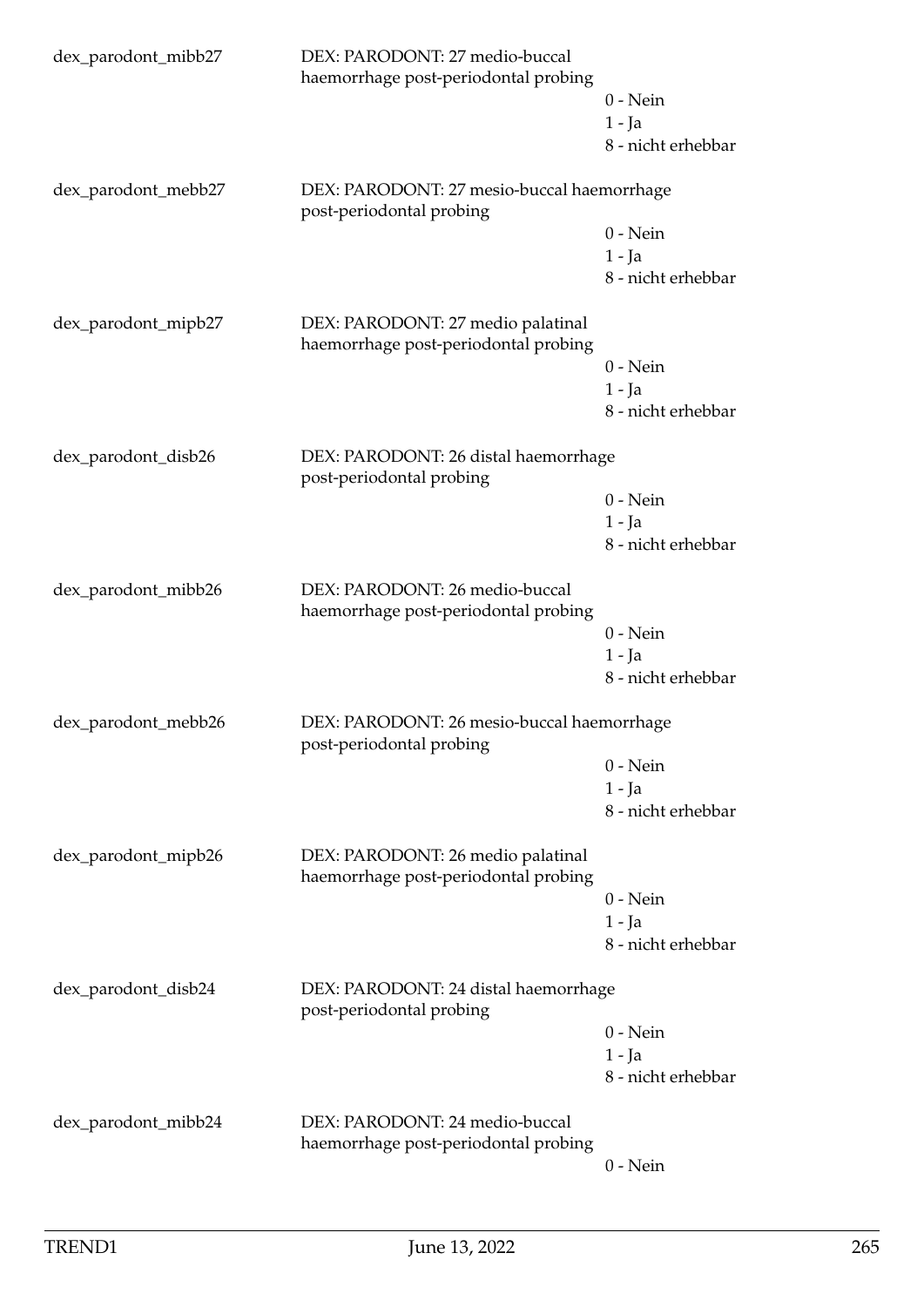8 - nicht erhebbar dex\_parodont\_mebb24 DEX: PARODONT: 24 mesio-buccal haemorrhage post-periodontal probing 0 - Nein 1 - Ja 8 - nicht erhebbar dex\_parodont\_mipb24 DEX: PARODONT: 24 medio palatinal haemorrhage post-periodontal probing 0 - Nein 1 - Ja 8 - nicht erhebbar dex\_parodont\_disb23 DEX: PARODONT: 23 distal haemorrhage post-periodontal probing 0 - Nein 1 - Ja 8 - nicht erhebbar dex\_parodont\_mibb23 DEX: PARODONT: 23 medio-buccal haemorrhage post-periodontal probing 0 - Nein 1 - Ja 8 - nicht erhebbar dex\_parodont\_mebb23 DEX: PARODONT: 23 mesio-buccal haemorrhage post-periodontal probing 0 - Nein 1 - Ja 8 - nicht erhebbar dex\_parodont\_mipb23 DEX: PARODONT: 23 medio palatinal haemorrhage post-periodontal probing 0 - Nein 1 - Ja 8 - nicht erhebbar dex\_parodont\_disb22 DEX: PARODONT: 22 distal haemorrhage post-periodontal probing 0 - Nein 1 - Ja 8 - nicht erhebbar dex\_parodont\_mibb22 DEX: PARODONT: 22 medio-buccal haemorrhage post-periodontal probing 0 - Nein 1 - Ja 8 - nicht erhebbar

1 - Ja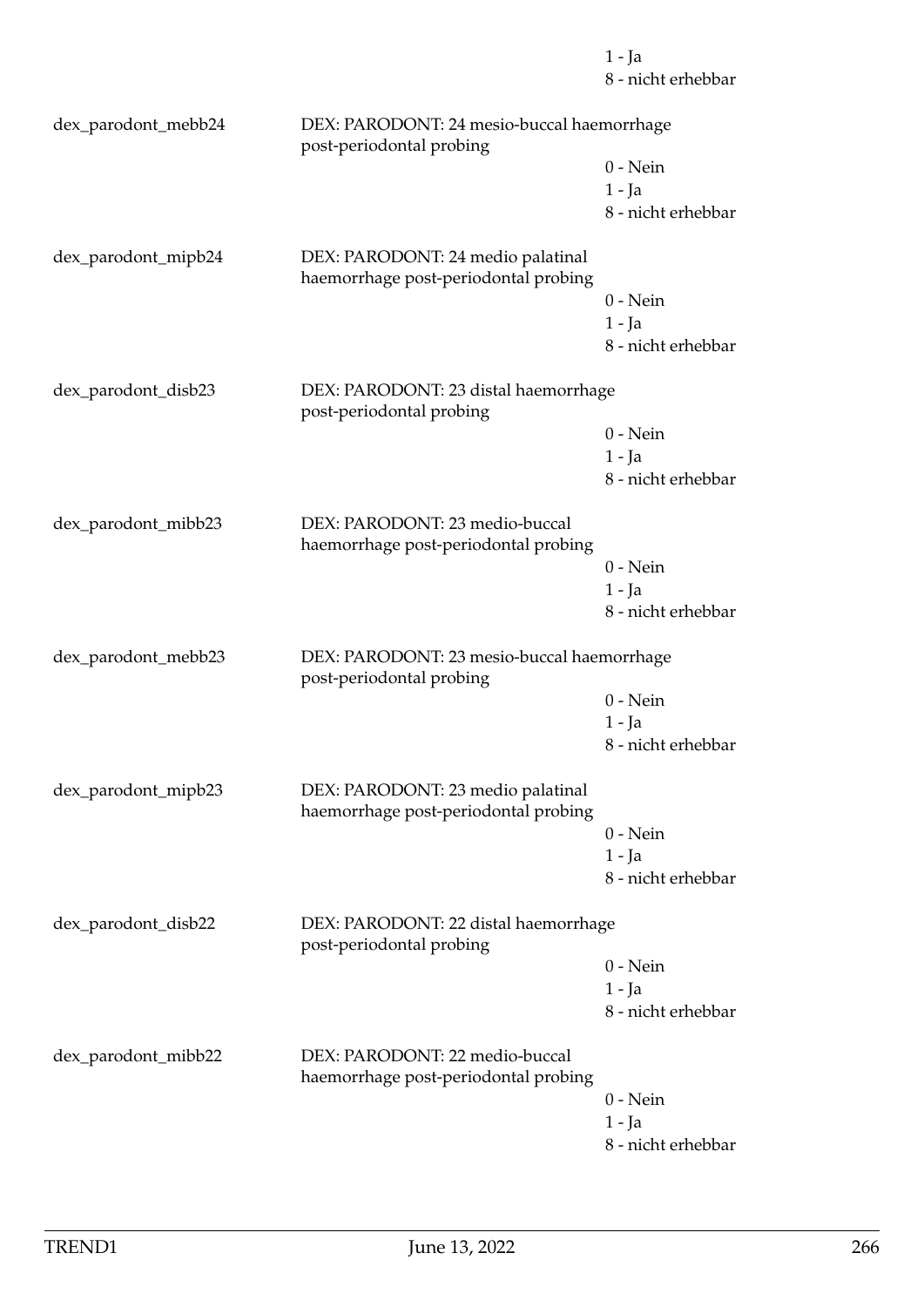| dex_parodont_mebb22 | DEX: PARODONT: 22 mesio-buccal haemorrhage<br>post-periodontal probing    |                    |
|---------------------|---------------------------------------------------------------------------|--------------------|
|                     |                                                                           | $0$ - Nein         |
|                     |                                                                           | $1 - Ja$           |
|                     |                                                                           | 8 - nicht erhebbar |
| dex_parodont_mipb22 | DEX: PARODONT: 22 medio palatinal<br>haemorrhage post-periodontal probing |                    |
|                     |                                                                           | $0$ - Nein         |
|                     |                                                                           | $1 - Ja$           |
|                     |                                                                           | 8 - nicht erhebbar |
| dex_parodont_disb21 | DEX: PARODONT: 21 distal haemorrhage<br>post-periodontal probing          |                    |
|                     |                                                                           | $0$ - Nein         |
|                     |                                                                           | $1 - Ja$           |
|                     |                                                                           | 8 - nicht erhebbar |
| dex_parodont_mibb21 | DEX: PARODONT: 21 medio-buccal                                            |                    |
|                     | haemorrhage post-periodontal probing                                      |                    |
|                     |                                                                           | $0$ - Nein         |
|                     |                                                                           | $1 - Ja$           |
|                     |                                                                           | 8 - nicht erhebbar |
| dex_parodont_mebb21 | DEX: PARODONT: 21 mesio-buccal haemorrhage<br>post-periodontal probing    |                    |
|                     |                                                                           | $0$ - Nein         |
|                     |                                                                           | $1 - Ja$           |
|                     |                                                                           | 8 - nicht erhebbar |
| dex_parodont_mipb21 | DEX: PARODONT: 21 medio palatinal<br>haemorrhage post-periodontal probing |                    |
|                     |                                                                           | $0$ - Nein         |
|                     |                                                                           | 1 - Ja             |
|                     |                                                                           | 8 - nicht erhebbar |
| dex_parodont_disg37 | DEX: PARODONT: 37 distal gingival margin<br>[mm]                          |                    |
| dex_parodont_diss37 | DEX: PARODONT: 37 distal periodontal probing                              |                    |
|                     | depth [mm]                                                                |                    |
| dex_parodont_disa37 | DEX: PARODONT: 37 distal attachment loss                                  |                    |
|                     | [mm]                                                                      |                    |
| dex_parodont_mibg37 | DEX: PARODONT: 37 medio-buccal gingival                                   |                    |
|                     | margin [mm]                                                               |                    |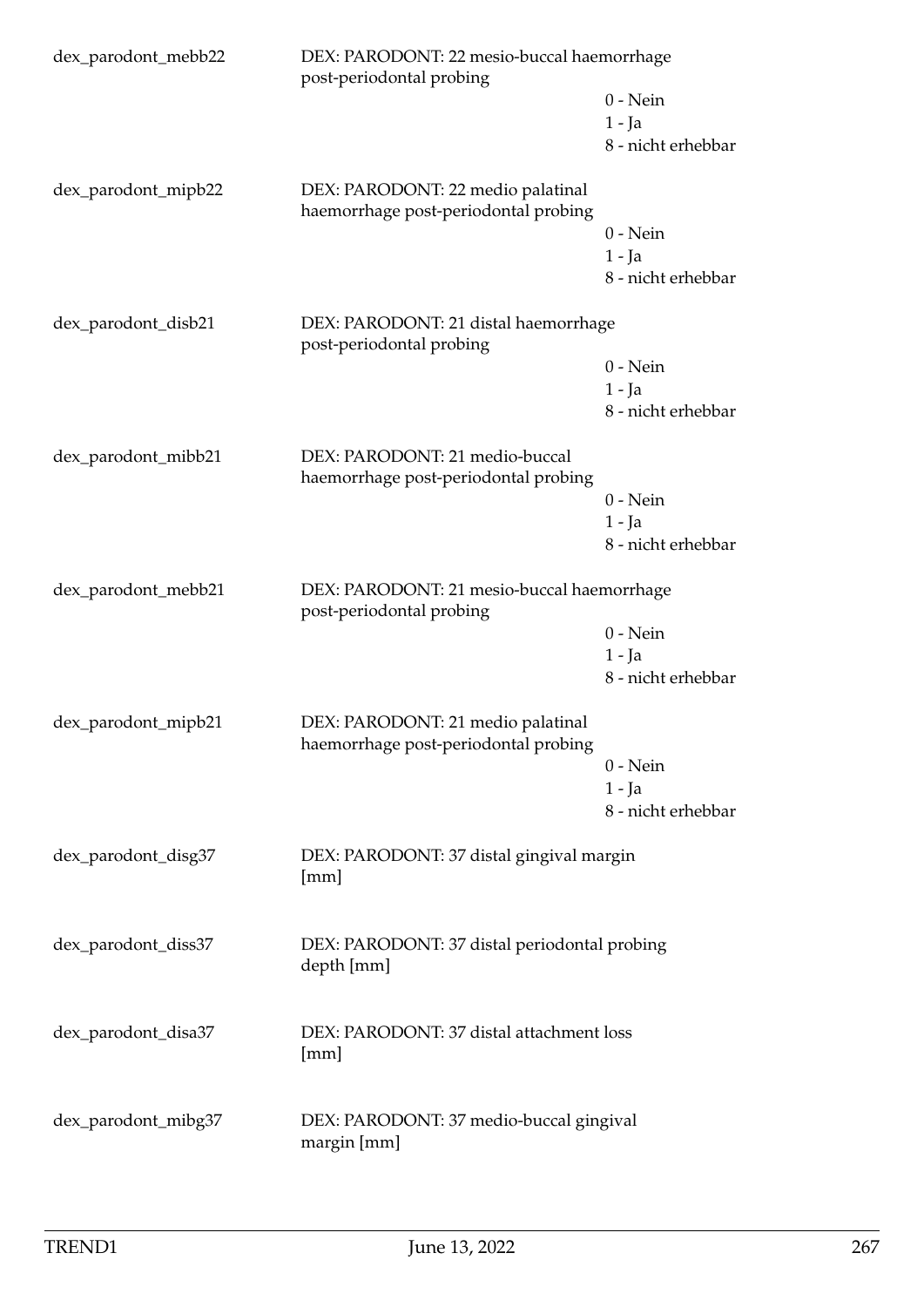| dex_parodont_mibs37 | DEX: PARODONT: 37 medio-buccal periodontal<br>probing depth [mm]  |
|---------------------|-------------------------------------------------------------------|
| dex_parodont_miba37 | DEX: PARODONT: 37 medio-buccal attachment<br>loss[mm]             |
| dex_parodont_mebg37 | DEX: PARODONT: 37 mesio-buccal gingival<br>margin [mm]            |
| dex_parodont_mebs37 | DEX: PARODONT: 37 mesio-buccal periodontal<br>probing depth [mm]  |
| dex_parodont_meba37 | DEX: PARODONT: 37 mesio-buccal attachment<br>loss [mm]            |
| dex_parodont_milg37 | DEX: PARODONT: 37 medio-lingual gingival<br>margin [mm]           |
| dex_parodont_mils37 | DEX: PARODONT: 37 medio-lingual periodontal<br>probing depth [mm] |
| dex_parodont_mila37 | DEX: PARODONT: 37 medio-lingual attachment<br>loss[mm]            |
| dex_parodont_disg36 | DEX: PARODONT: 36 distal gingival margin<br>[mm]                  |
| dex_parodont_diss36 | DEX: PARODONT: 36 distal periodontal probing<br>depth [mm]        |
| dex_parodont_disa36 | DEX: PARODONT: 36 distal attachment loss<br>[mm]                  |
| dex_parodont_mibg36 | DEX: PARODONT: 36 medio-buccal gingival<br>margin [mm]            |
| dex_parodont_mibs36 | DEX: PARODONT: 36 medio-buccal periodontal<br>probing depth [mm]  |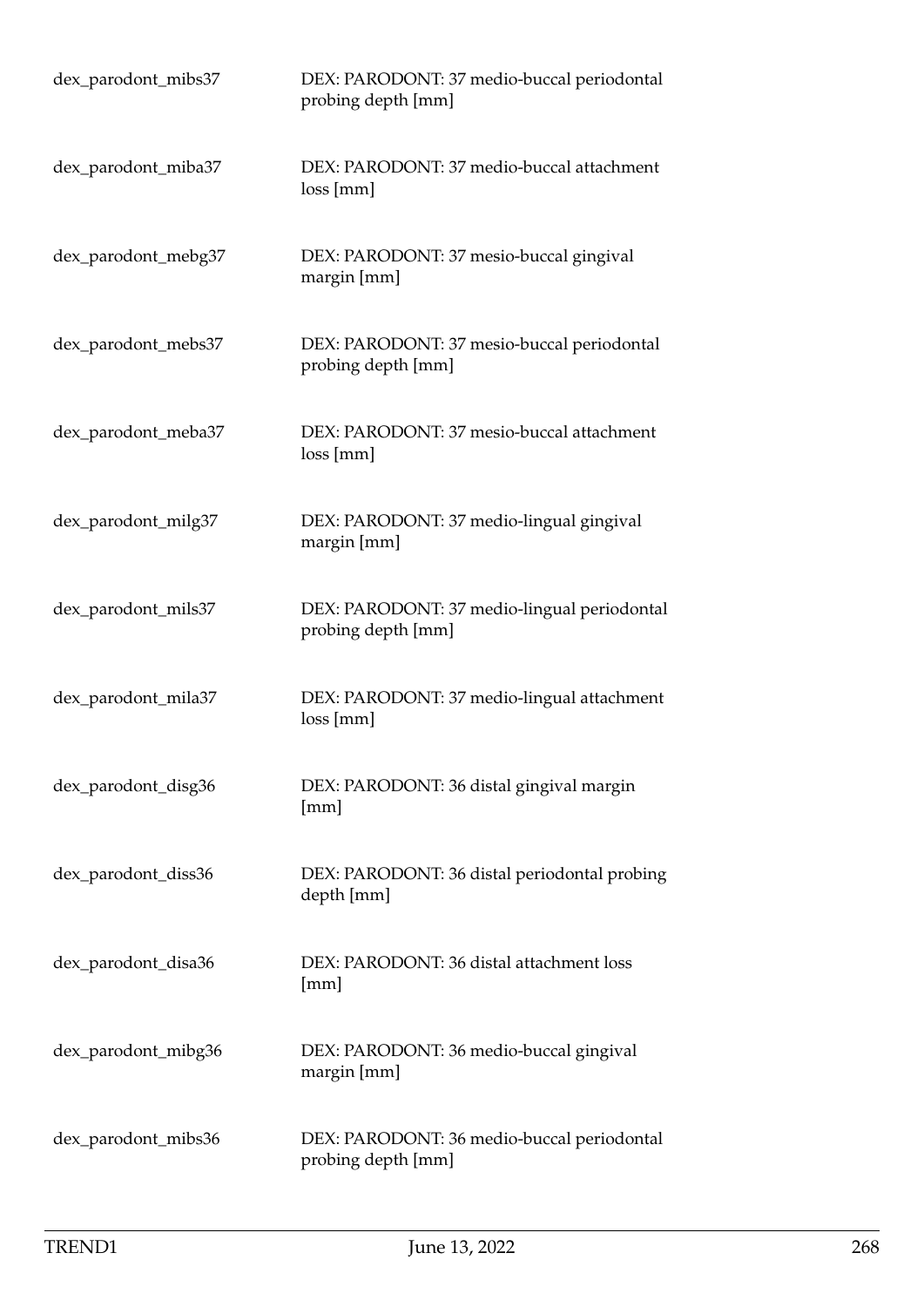| dex_parodont_miba36 | DEX: PARODONT: 36 medio-buccal attachment<br>loss[mm]             |
|---------------------|-------------------------------------------------------------------|
| dex_parodont_mebg36 | DEX: PARODONT: 36 mesio-buccal gingival<br>margin [mm]            |
| dex_parodont_mebs36 | DEX: PARODONT: 36 mesio-buccal periodontal<br>probing depth [mm]  |
| dex_parodont_meba36 | DEX: PARODONT: 36 mesio-buccal attachment<br>loss[mm]             |
| dex_parodont_milg36 | DEX: PARODONT: 36 medio-lingual gingival<br>margin [mm]           |
| dex_parodont_mils36 | DEX: PARODONT: 36 medio-lingual periodontal<br>probing depth [mm] |
| dex_parodont_mila36 | DEX: PARODONT: 36 medio-lingual attachment<br>loss[mm]            |
| dex_parodont_disg35 | DEX: PARODONT: 35 distal gingival margin<br>[mm]                  |
| dex_parodont_diss35 | DEX: PARODONT: 35 distal periodontal probing<br>depth [mm]        |
| dex_parodont_disa35 | DEX: PARODONT: 35 distal attachment loss<br>[mm]                  |
| dex_parodont_mibg35 | DEX: PARODONT: 35 medio-buccal gingival<br>margin [mm]            |
| dex_parodont_mibs35 | DEX: PARODONT: 35 medio-buccal periodontal<br>probing depth [mm]  |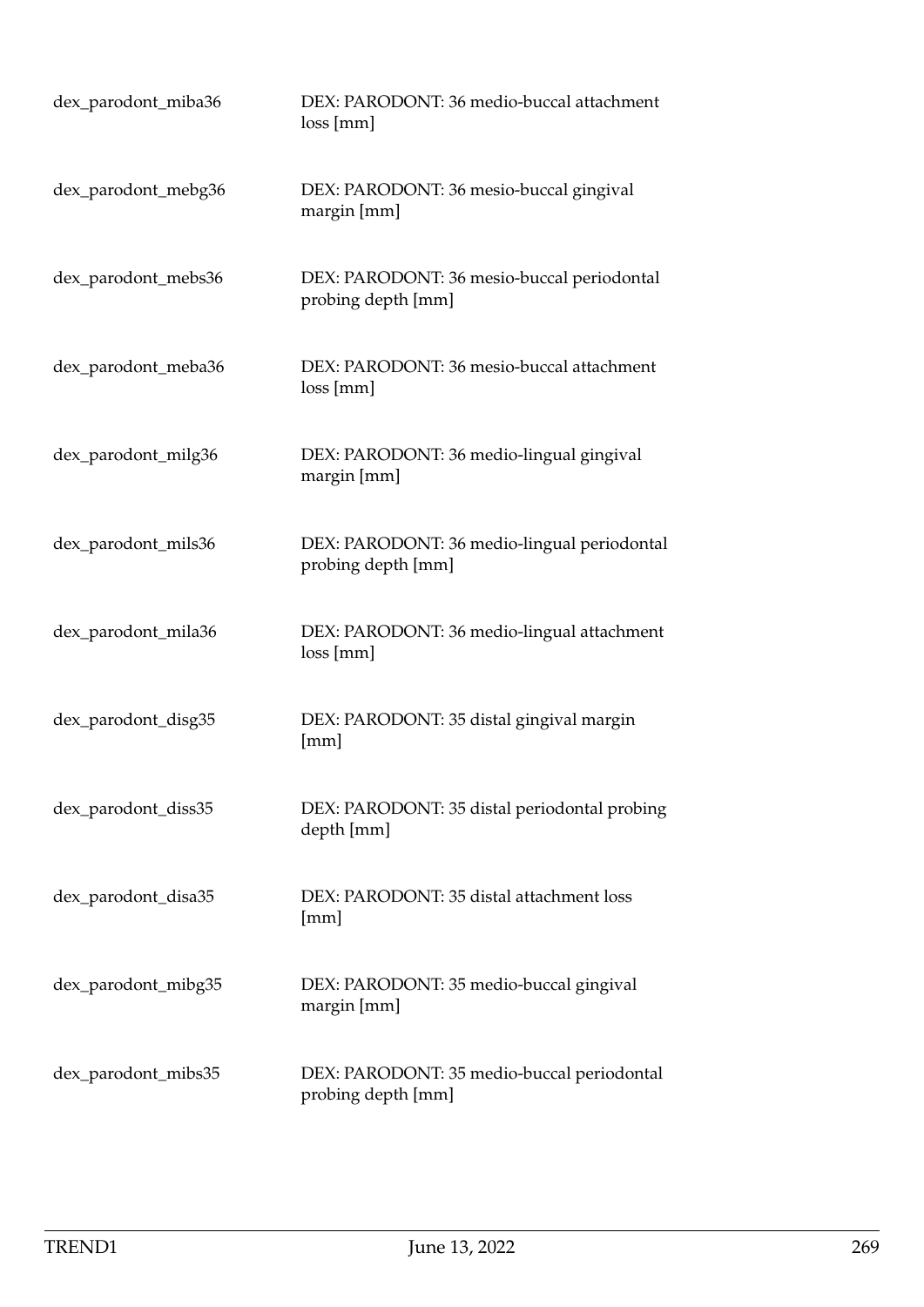| dex_parodont_miba35 | DEX: PARODONT: 35 medio-buccal attachment<br>loss[mm]             |
|---------------------|-------------------------------------------------------------------|
| dex_parodont_mebg35 | DEX: PARODONT: 35 mesio-buccal gingival<br>margin [mm]            |
| dex_parodont_mebs35 | DEX: PARODONT: 35 mesio-buccal periodontal<br>probing depth [mm]  |
| dex_parodont_meba35 | DEX: PARODONT: 35 mesio-buccal attachment<br>loss[mm]             |
| dex_parodont_milg35 | DEX: PARODONT: 35 medio-lingual gingival<br>margin [mm]           |
| dex_parodont_mils35 | DEX: PARODONT: 35 medio-lingual periodontal<br>probing depth [mm] |
| dex_parodont_mila35 | DEX: PARODONT: 35 medio-lingual attachment<br>loss[mm]            |
| dex_parodont_disg34 | DEX: PARODONT: 34 distal gingival margin<br>[mm]                  |
| dex_parodont_diss34 | DEX: PARODONT: 34 distal periodontal probing<br>depth [mm]        |
| dex_parodont_disa34 | DEX: PARODONT: 34 distal attachment loss<br>[mm]                  |
| dex_parodont_mibg34 | DEX: PARODONT: 34 medio-buccal gingival<br>margin [mm]            |
| dex_parodont_mibs34 | DEX: PARODONT: 34 medio-buccal periodontal<br>probing depth [mm]  |
| dex_parodont_miba34 | DEX: PARODONT: 34 medio-buccal attachment<br>loss[mm]             |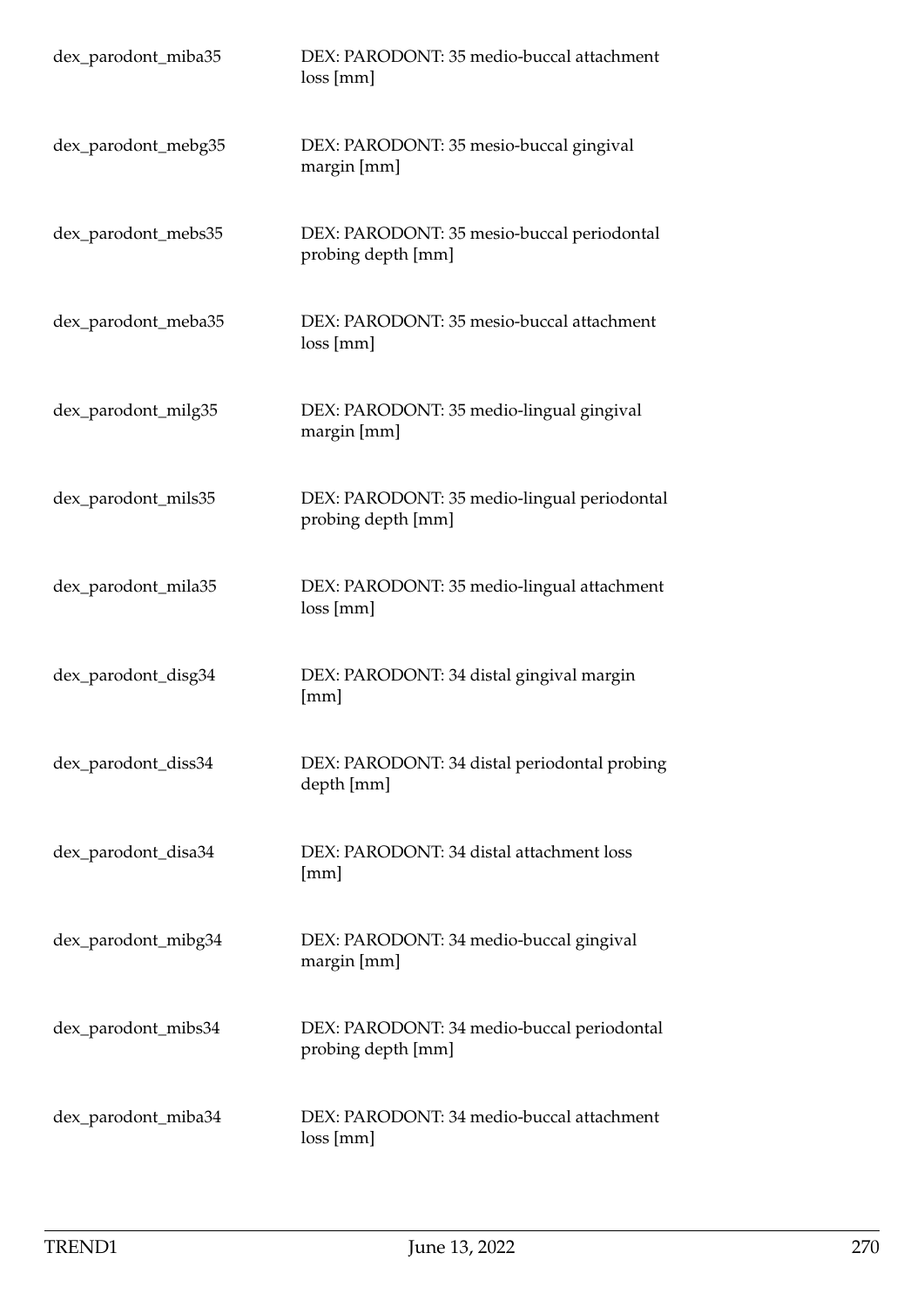| dex_parodont_mebg34 | DEX: PARODONT: 34 mesio-buccal gingival<br>margin [mm]            |
|---------------------|-------------------------------------------------------------------|
| dex_parodont_mebs34 | DEX: PARODONT: 34 mesio-buccal periodontal<br>probing depth [mm]  |
| dex_parodont_meba34 | DEX: PARODONT: 34 mesio-buccal attachment<br>loss[mm]             |
| dex_parodont_milg34 | DEX: PARODONT: 34 medio-lingual gingival<br>margin [mm]           |
| dex_parodont_mils34 | DEX: PARODONT: 34 medio-lingual periodontal<br>probing depth [mm] |
| dex_parodont_mila34 | DEX: PARODONT: 34 medio-lingual attachment<br>loss[mm]            |
| dex_parodont_disg33 | DEX: PARODONT: 33 distal gingival margin<br>[mm]                  |
| dex_parodont_diss33 | DEX: PARODONT: 33 distal periodontal probing<br>depth [mm]        |
| dex_parodont_disa33 | DEX: PARODONT: 33 distal attachment loss<br>[mm]                  |
| dex_parodont_mibg33 | DEX: PARODONT: 33 medio-buccal gingival<br>margin [mm]            |
| dex_parodont_mibs33 | DEX: PARODONT: 33 medio-buccal periodontal<br>probing depth [mm]  |
| dex_parodont_miba33 | DEX: PARODONT: 33 medio-buccal attachment<br>loss[mm]             |
| dex_parodont_mebg33 | DEX: PARODONT: 33 mesio-buccal gingival<br>margin [mm]            |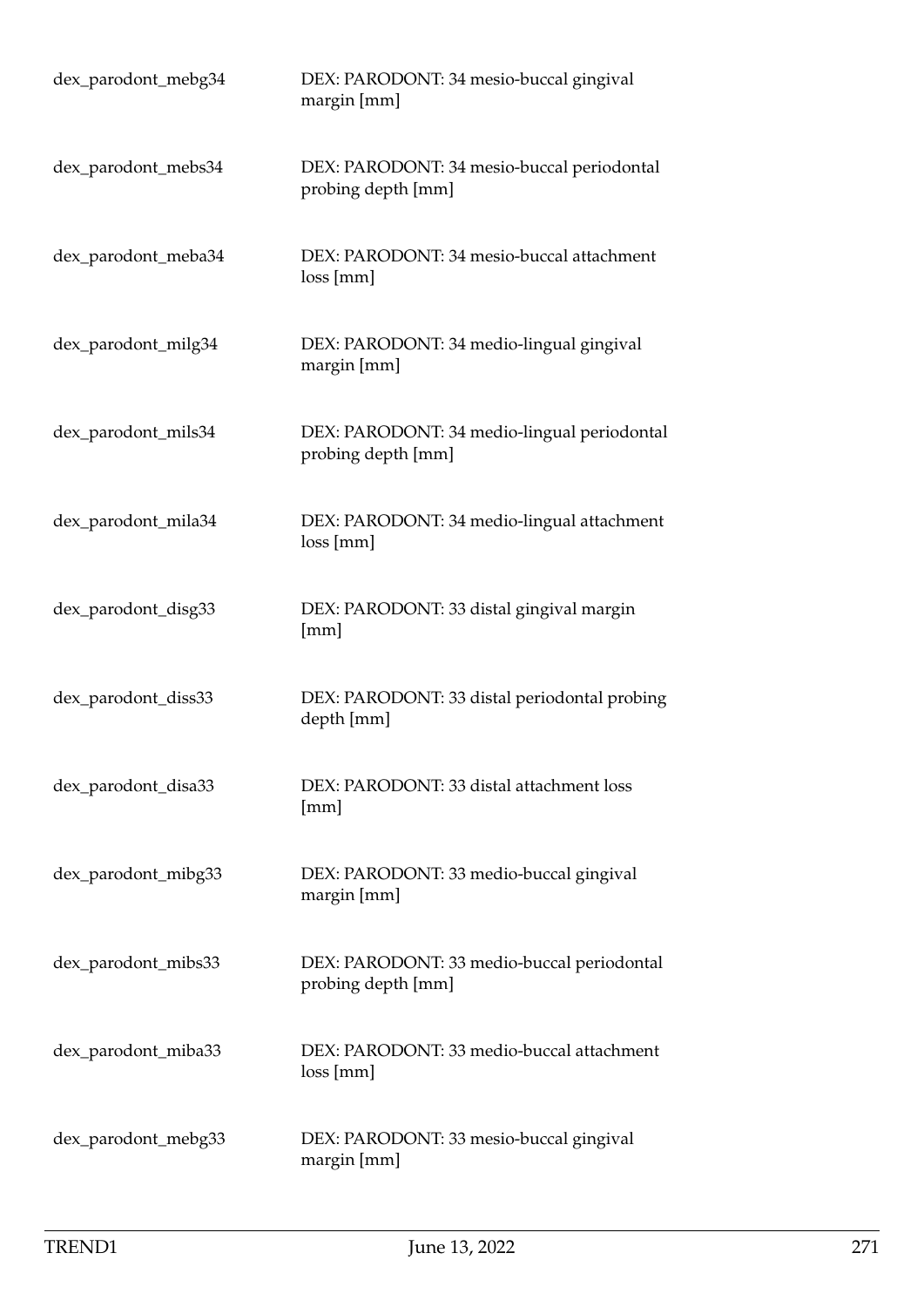| dex_parodont_mebs33 | DEX: PARODONT: 33 mesio-buccal periodontal<br>probing depth [mm]  |
|---------------------|-------------------------------------------------------------------|
| dex_parodont_meba33 | DEX: PARODONT: 33 mesio-buccal attachment<br>loss[mm]             |
| dex_parodont_milg33 | DEX: PARODONT: 33 medio-lingual gingival<br>margin [mm]           |
| dex_parodont_mils33 | DEX: PARODONT: 33 medio-lingual periodontal<br>probing depth [mm] |
| dex_parodont_mila33 | DEX: PARODONT: 33 medio-lingual attachment<br>loss[mm]            |
| dex_parodont_disg32 | DEX: PARODONT: 32 distal gingival margin<br>[mm]                  |
| dex_parodont_diss32 | DEX: PARODONT: 32 distal periodontal probing<br>depth [mm]        |
| dex_parodont_disa32 | DEX: PARODONT: 32 distal attachment loss<br>[mm]                  |
| dex_parodont_mibg32 | DEX: PARODONT: 32 medio-buccal gingival<br>margin [mm]            |
| dex_parodont_mibs32 | DEX: PARODONT: 32 medio-buccal periodontal<br>probing depth [mm]  |
| dex_parodont_miba32 | DEX: PARODONT: 32 medio-buccal attachment<br>loss[mm]             |
| dex_parodont_mebg32 | DEX: PARODONT: 32 mesio-buccal gingival<br>margin [mm]            |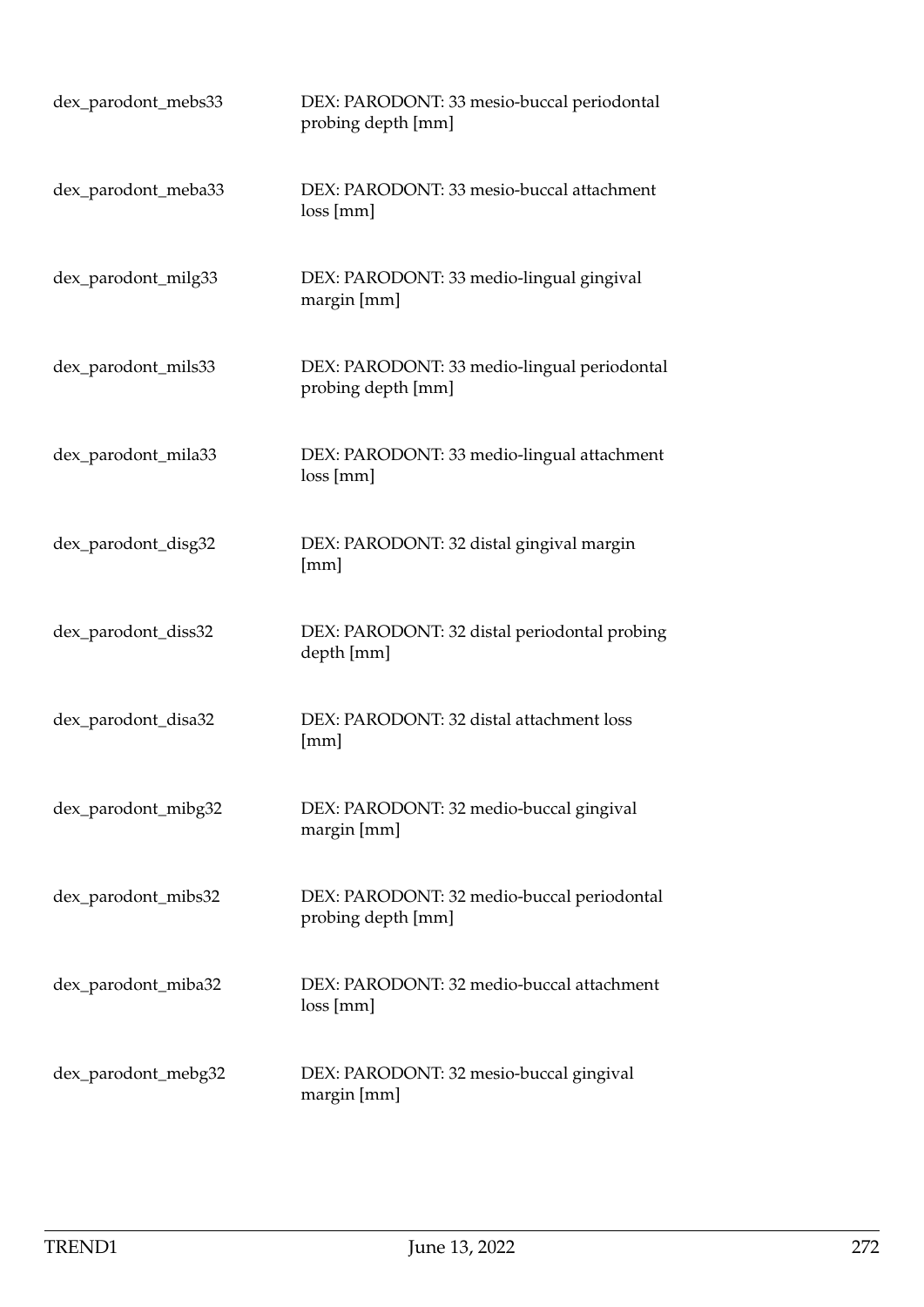| dex_parodont_mebs32 | DEX: PARODONT: 32 mesio-buccal periodontal<br>probing depth [mm]  |
|---------------------|-------------------------------------------------------------------|
| dex_parodont_meba32 | DEX: PARODONT: 32 mesio-buccal attachment<br>loss[mm]             |
| dex_parodont_milg32 | DEX: PARODONT: 32 medio-lingual gingival<br>margin [mm]           |
| dex_parodont_mils32 | DEX: PARODONT: 32 medio-lingual periodontal<br>probing depth [mm] |
| dex_parodont_mila32 | DEX: PARODONT: 32 medio-lingual attachment<br>loss[mm]            |
| dex_parodont_disg31 | DEX: PARODONT: 31 distal gingival margin<br>[mm]                  |
| dex_parodont_diss31 | DEX: PARODONT: 31 distal periodontal probing<br>depth [mm]        |
| dex_parodont_disa31 | DEX: PARODONT: 31 distal attachment loss<br>[mm]                  |
| dex_parodont_mibg31 | DEX: PARODONT: 31 medio-buccal gingival<br>margin [mm]            |
| dex_parodont_mibs31 | DEX: PARODONT: 31 medio-buccal periodontal<br>probing depth [mm]  |
| dex_parodont_miba31 | DEX: PARODONT: 31 medio-buccal attachment<br>loss[mm]             |
| dex_parodont_mebg31 | DEX: PARODONT: 31 mesio-buccal gingival<br>margin [mm]            |
| dex_parodont_mebs31 | DEX: PARODONT: 31 mesio-buccal periodontal<br>probing depth [mm]  |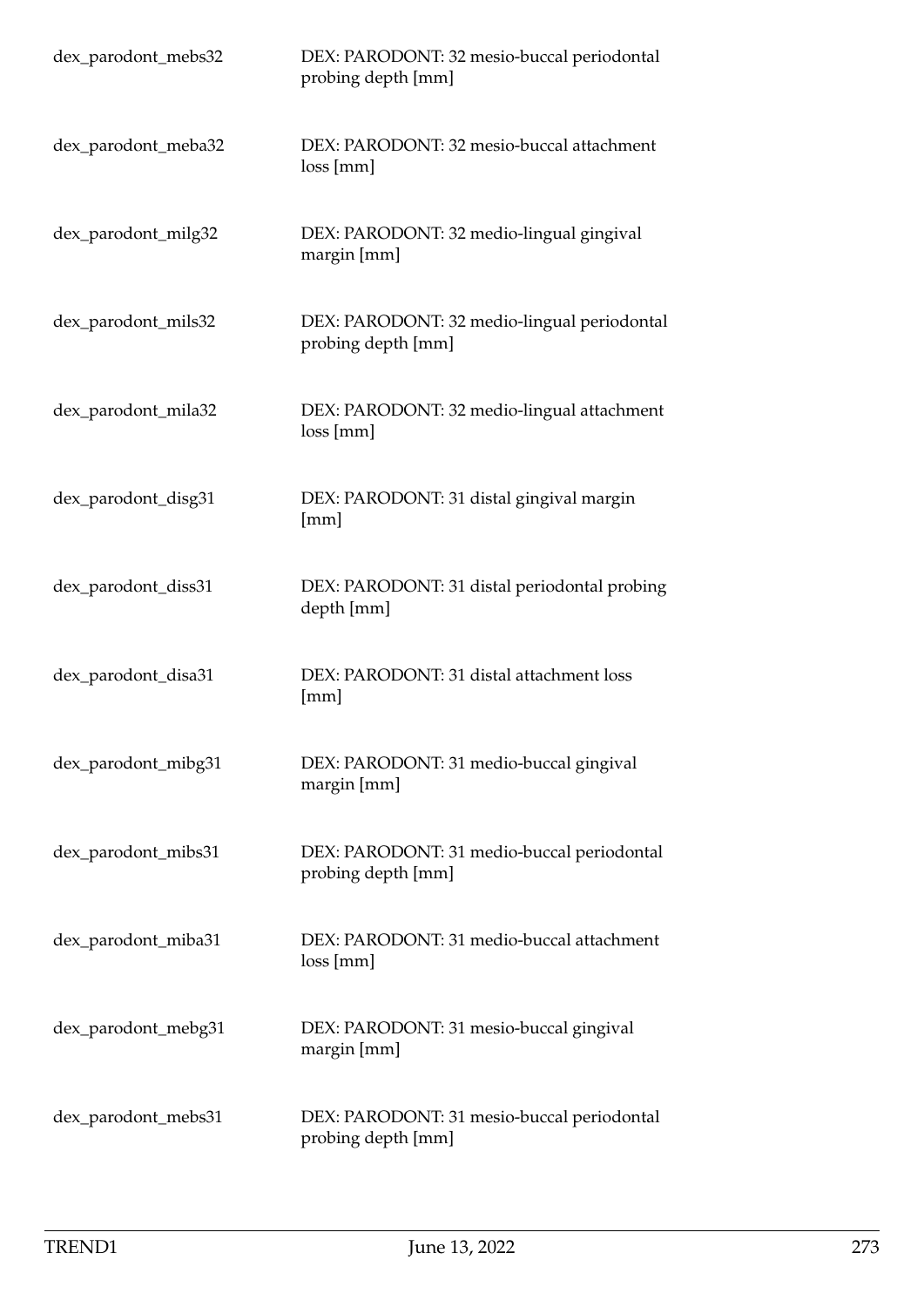| dex_parodont_meba31 | DEX: PARODONT: 31 mesio-buccal attachment<br>loss [mm]                  |                                              |
|---------------------|-------------------------------------------------------------------------|----------------------------------------------|
| dex_parodont_milg31 | DEX: PARODONT: 31 medio-lingual gingival<br>margin [mm]                 |                                              |
| dex_parodont_mils31 | DEX: PARODONT: 31 medio-lingual periodontal<br>probing depth [mm]       |                                              |
| dex_parodont_mila31 | DEX: PARODONT: 31 medio-lingual attachment<br>loss[mm]                  |                                              |
| dex_parodont_disb37 | DEX: PARODONT: 37 distal haemorrhage<br>post-periodontal probing        | $0$ - Nein<br>$1 - Ja$<br>8 - nicht erhebbar |
| dex_parodont_mibb37 | DEX: PARODONT: 37 medio-buccal<br>haemorrhage post-periodontal probing  | $0$ - Nein<br>$1 - Ja$<br>8 - nicht erhebbar |
| dex_parodont_mebb37 | DEX: PARODONT: 37 mesio-buccal haemorrhage<br>post-periodontal probing  | $0$ - Nein<br>$1 - Ja$<br>8 - nicht erhebbar |
| dex_parodont_milb37 | DEX: PARODONT: 37 medio-lingual<br>haemorrhage post-periodontal probing | $0$ - Nein<br>$1 - Ja$<br>8 - nicht erhebbar |
| dex_parodont_disb36 | DEX: PARODONT: 36 distal haemorrhage<br>post-periodontal probing        | $0$ - Nein<br>$1 - Ja$<br>8 - nicht erhebbar |
| dex_parodont_mibb36 | DEX: PARODONT: 36 medio-buccal<br>haemorrhage post-periodontal probing  | $0$ - Nein<br>1 - Ja                         |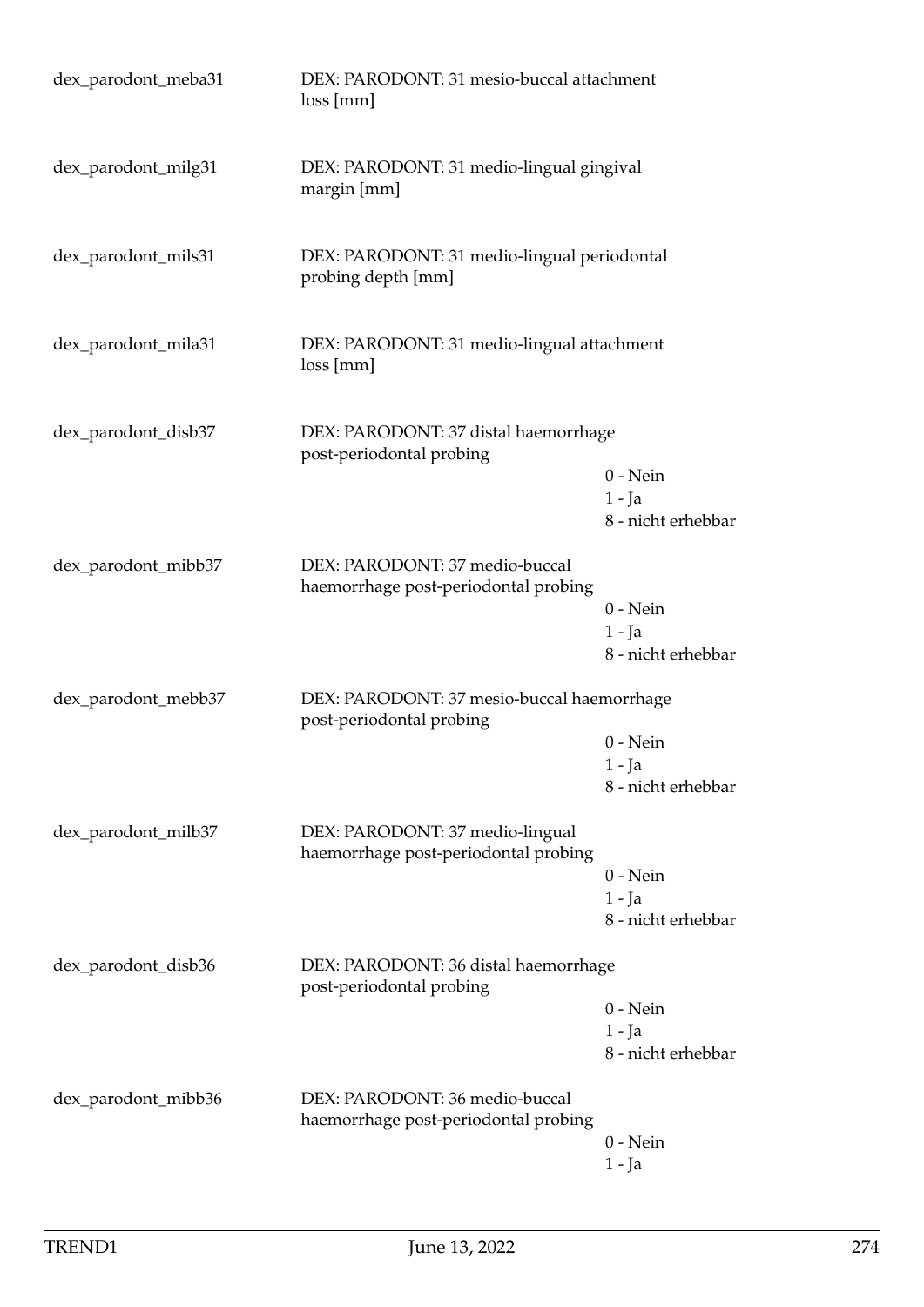| DEX: PARODONT: 36 mesio-buccal haemorrhage<br>dex_parodont_mebb36<br>post-periodontal probing |                                                                         |                    |
|-----------------------------------------------------------------------------------------------|-------------------------------------------------------------------------|--------------------|
|                                                                                               |                                                                         | $0$ - Nein         |
|                                                                                               |                                                                         | $1 - Ja$           |
|                                                                                               |                                                                         | 8 - nicht erhebbar |
| dex_parodont_milb36                                                                           | DEX: PARODONT: 36 medio-lingual<br>haemorrhage post-periodontal probing |                    |
|                                                                                               |                                                                         | $0 - Nein$         |
|                                                                                               |                                                                         | $1 - Ja$           |
|                                                                                               |                                                                         | 8 - nicht erhebbar |
| dex_parodont_disb34                                                                           | DEX: PARODONT: 34 distal haemorrhage<br>post-periodontal probing        |                    |
|                                                                                               |                                                                         | $0$ - Nein         |
|                                                                                               |                                                                         | $1 - Ja$           |
|                                                                                               |                                                                         | 8 - nicht erhebbar |
| dex_parodont_mibb34                                                                           | DEX: PARODONT: 34 medio-buccal<br>haemorrhage post-periodontal probing  |                    |
|                                                                                               |                                                                         | $0$ - Nein         |
|                                                                                               |                                                                         | $1 - Ja$           |
|                                                                                               |                                                                         | 8 - nicht erhebbar |
| dex_parodont_mebb34                                                                           | DEX: PARODONT: 34 mesio-buccal haemorrhage<br>post-periodontal probing  |                    |
|                                                                                               |                                                                         | $0$ - Nein         |
|                                                                                               |                                                                         | $1 - Ja$           |
|                                                                                               |                                                                         | 8 - nicht erhebbar |
| dex_parodont_milb34                                                                           | DEX: PARODONT: 34 medio-lingual<br>haemorrhage post-periodontal probing |                    |
|                                                                                               |                                                                         | $0$ - Nein         |
|                                                                                               |                                                                         | $1 - Ja$           |
|                                                                                               |                                                                         | 8 - nicht erhebbar |
| dex_parodont_disb33                                                                           | DEX: PARODONT: 33 distal haemorrhage<br>post-periodontal probing        |                    |
|                                                                                               |                                                                         | $0$ - Nein         |
|                                                                                               |                                                                         | $1 - Ja$           |
|                                                                                               |                                                                         | 8 - nicht erhebbar |
| dex_parodont_mibb33                                                                           | DEX: PARODONT: 33 medio-buccal<br>haemorrhage post-periodontal probing  |                    |
|                                                                                               |                                                                         | $0$ - Nein         |
|                                                                                               |                                                                         | $1 - Ja$           |
|                                                                                               |                                                                         | 8 - nicht erhebbar |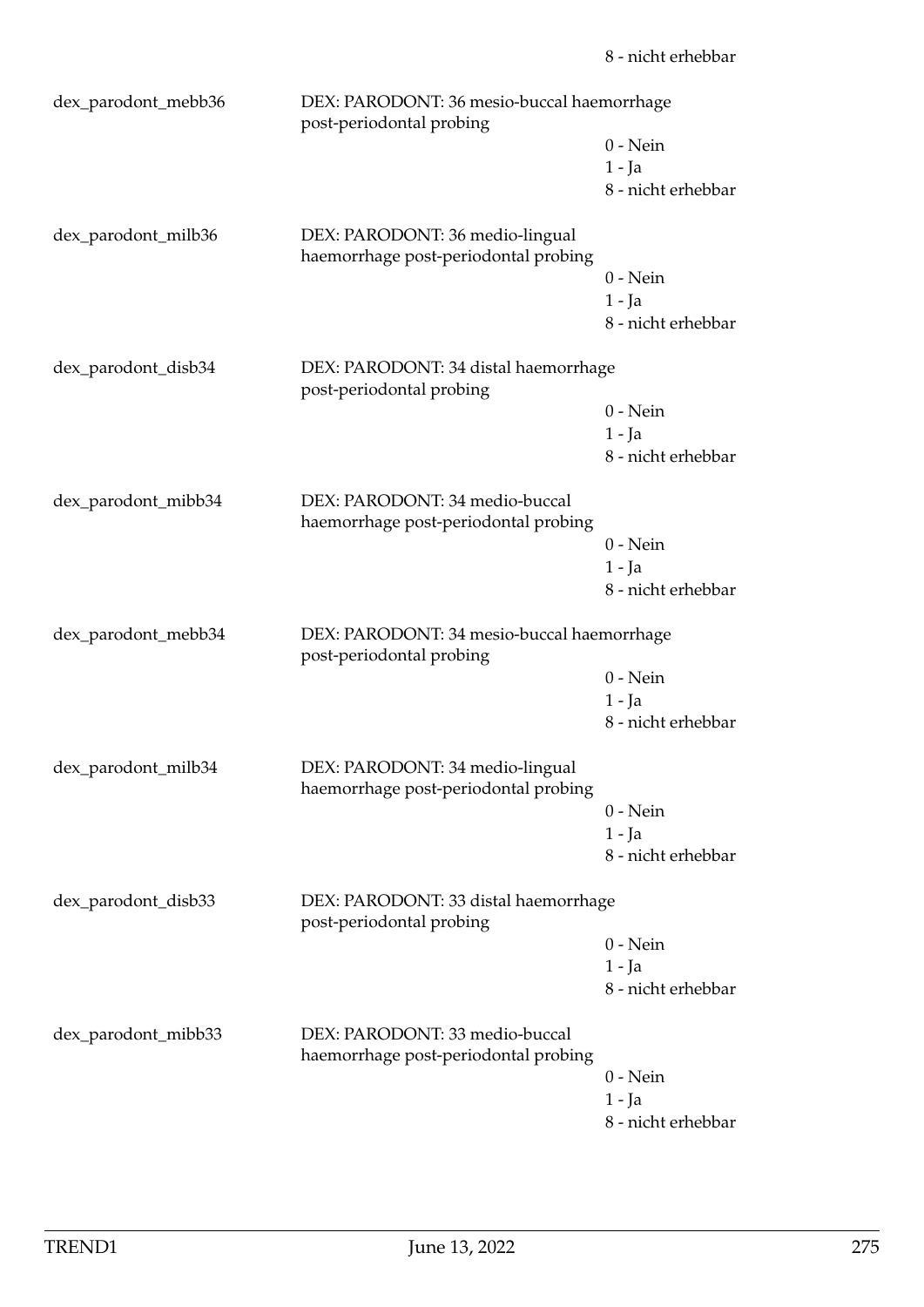| DEX: PARODONT: 33 mesio-buccal haemorrhage<br>dex_parodont_mebb33<br>post-periodontal probing |                                                                         |                    |
|-----------------------------------------------------------------------------------------------|-------------------------------------------------------------------------|--------------------|
|                                                                                               |                                                                         | $0 - Nein$         |
|                                                                                               |                                                                         | $1 - Ja$           |
|                                                                                               |                                                                         | 8 - nicht erhebbar |
| dex_parodont_milb33                                                                           | DEX: PARODONT: 33 medio-lingual<br>haemorrhage post-periodontal probing |                    |
|                                                                                               |                                                                         | $0$ - Nein         |
|                                                                                               |                                                                         | $1 - Ia$           |
|                                                                                               |                                                                         | 8 - nicht erhebbar |
| dex_parodont_disb32                                                                           | DEX: PARODONT: 32 distal haemorrhage<br>post-periodontal probing        |                    |
|                                                                                               |                                                                         | $0 - Nein$         |
|                                                                                               |                                                                         | $1 - Ja$           |
|                                                                                               |                                                                         | 8 - nicht erhebbar |
| dex_parodont_mibb32                                                                           | DEX: PARODONT: 32 medio-buccal<br>haemorrhage post-periodontal probing  |                    |
|                                                                                               |                                                                         | $0$ - Nein         |
|                                                                                               |                                                                         | $1 - Ja$           |
|                                                                                               |                                                                         | 8 - nicht erhebbar |
| dex_parodont_mebb32                                                                           | DEX: PARODONT: 32 mesio-buccal haemorrhage<br>post-periodontal probing  |                    |
|                                                                                               |                                                                         | $0$ - Nein         |
|                                                                                               |                                                                         | $1 - Ja$           |
|                                                                                               |                                                                         | 8 - nicht erhebbar |
| dex_parodont_milb32                                                                           | DEX: PARODONT: 32 medio-lingual<br>haemorrhage post-periodontal probing |                    |
|                                                                                               |                                                                         | $0$ - Nein         |
|                                                                                               |                                                                         | $1 - Ja$           |
|                                                                                               |                                                                         | 8 - nicht erhebbar |
| dex_parodont_disb31                                                                           | DEX: PARODONT: 31 distal haemorrhage<br>post-periodontal probing        |                    |
|                                                                                               |                                                                         | $0$ - Nein         |
|                                                                                               |                                                                         | $1 - Ja$           |
|                                                                                               |                                                                         | 8 - nicht erhebbar |
| dex_parodont_mibb31                                                                           | DEX: PARODONT: 31 medio-buccal<br>haemorrhage post-periodontal probing  |                    |
|                                                                                               |                                                                         | $0$ - Nein         |
|                                                                                               |                                                                         | $1 - Ja$           |
|                                                                                               |                                                                         | 8 - nicht erhebbar |
| dex_parodont_mebb31                                                                           | DEX: PARODONT: 31 mesio-buccal haemorrhage<br>post-periodontal probing  |                    |
|                                                                                               |                                                                         | $0$ - Nein         |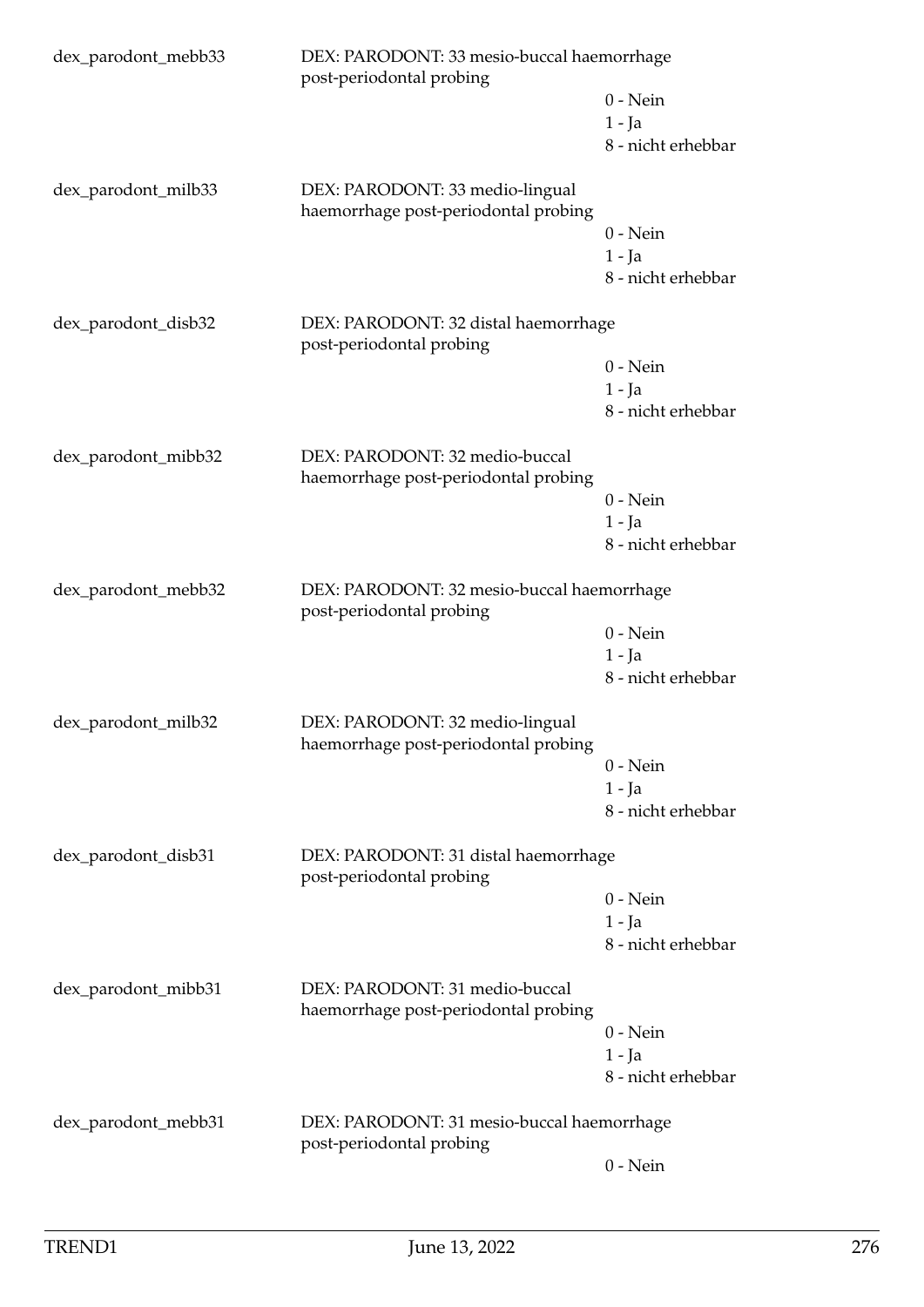|                      |                                                                         | 1 - Ja<br>8 - nicht erhebbar                                              |
|----------------------|-------------------------------------------------------------------------|---------------------------------------------------------------------------|
| dex_parodont_milb31  | DEX: PARODONT: 31 medio-lingual<br>haemorrhage post-periodontal probing |                                                                           |
|                      |                                                                         | $0$ - Nein                                                                |
|                      |                                                                         | $1 - Ja$                                                                  |
|                      |                                                                         | 8 - nicht erhebbar                                                        |
| dex_parodont_bes     | DEX: PARODONT: special features periodontal<br>diagnostic               |                                                                           |
|                      |                                                                         | 0 - no particularities                                                    |
|                      |                                                                         | 1 - particularities                                                       |
|                      |                                                                         | 8 - total data sheets not collectible<br>9 - total data sheets disallowed |
| dex_parodont_bestext | DEX: PARODONT: remark periodontal<br>diagnostic                         |                                                                           |
| dex_parodont_end     | DEX: PARODONT: end periodontal diagnostic<br>[time]                     |                                                                           |
| dex_cariesco_begin   | DEX: CARIESCO: begin caries diagnostic [time]                           |                                                                           |
| dex_cariesco_do17    | DEX: CARIESCO: 17 occlusal dental crown caries                          |                                                                           |
|                      |                                                                         | $0$ - gesund                                                              |
|                      |                                                                         | 2 - kariöser Defekt = 3 mm                                                |
|                      |                                                                         | 3 - Dentinkaries > 3 mm                                                   |
|                      |                                                                         | 4 - Füllung: (Prothetischer Befund)                                       |
|                      |                                                                         | 5 - Sekundärkaries                                                        |
|                      |                                                                         | 6 - extrahiert                                                            |
|                      |                                                                         | 8 - nicht erhebbar                                                        |
|                      |                                                                         | 9 - persistierende Zähne der 1. Denti-                                    |
|                      |                                                                         | tion                                                                      |
|                      |                                                                         | 10 - Kronen/Füllungen im Bereich<br>der Inzisivi nach eruierbarem Trauma  |
|                      |                                                                         | (nachfragen)                                                              |
|                      |                                                                         | 11 - einzelne durch Trauma verloren                                       |
|                      |                                                                         | gegangene Zähne (nachfragen)                                              |
|                      |                                                                         | 12 - aus kieferorthopädischen Grün-                                       |
|                      |                                                                         | den (nachfragen) symmetrisch ex-                                          |
|                      |                                                                         | trahierte Prämolaren                                                      |
|                      |                                                                         | 13 - durch Nichtanlage fehlende<br>Zähne                                  |
| dex_cariesco_dd17    | DEX: CARIESCO: 17 distal dental crown caries                            |                                                                           |
|                      |                                                                         | $0$ - gesund                                                              |
|                      |                                                                         | 2 - kariöser Defekt = 3 mm                                                |
|                      |                                                                         |                                                                           |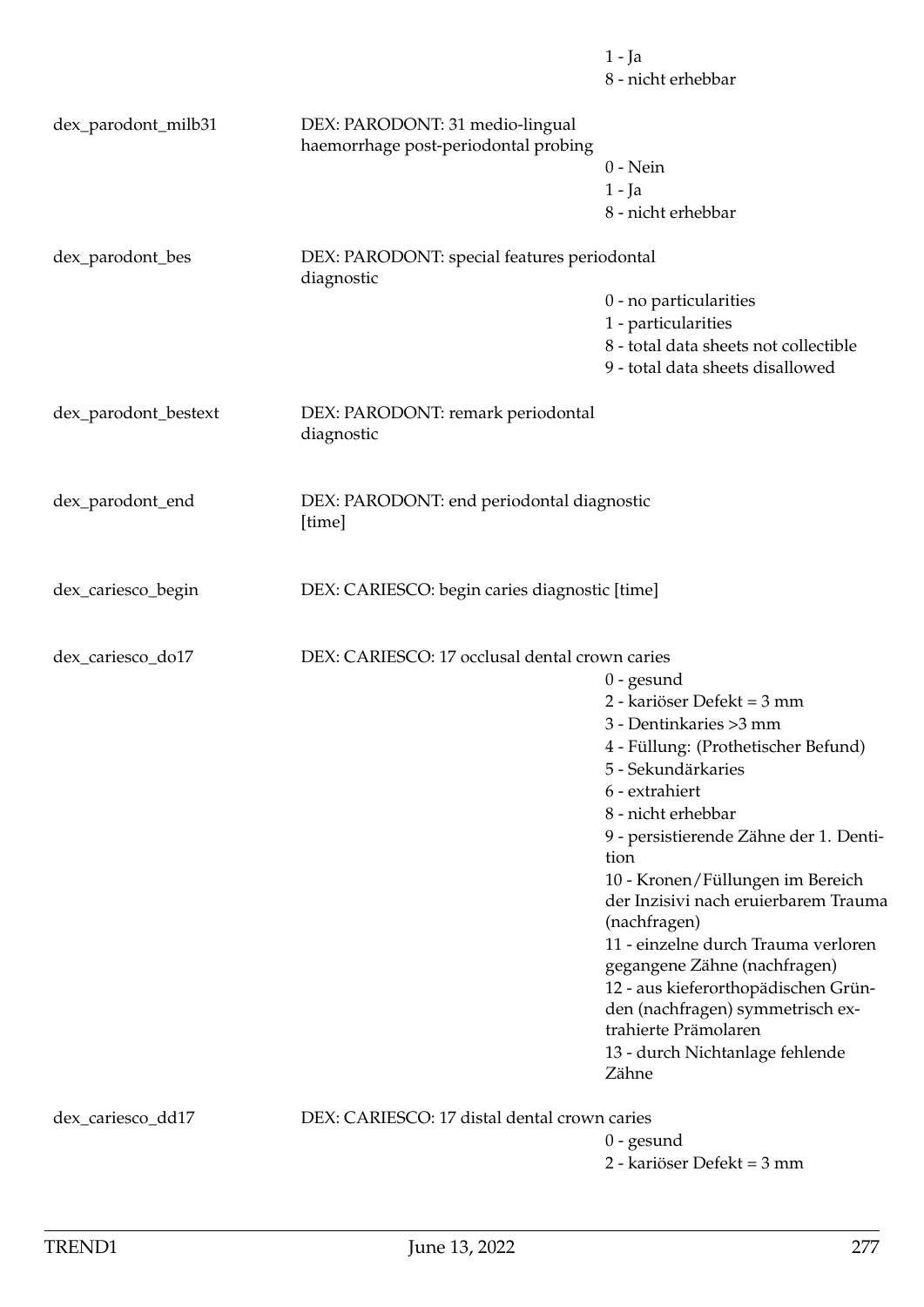|                   |                                              | 3 - Dentinkaries > 3 mm<br>4 - Füllung: (Prothetischer Befund)<br>5 - Sekundärkaries<br>6 - extrahiert<br>8 - nicht erhebbar<br>9 - persistierende Zähne der 1. Denti-<br>tion<br>10 - Kronen/Füllungen im Bereich<br>der Inzisivi nach eruierbarem Trauma<br>(nachfragen)<br>11 - einzelne durch Trauma verloren<br>gegangene Zähne (nachfragen)<br>12 - aus kieferorthopädischen Grün-<br>den (nachfragen) symmetrisch ex-<br>trahierte Prämolaren<br>13 - durch Nichtanlage fehlende<br>Zähne                                               |
|-------------------|----------------------------------------------|------------------------------------------------------------------------------------------------------------------------------------------------------------------------------------------------------------------------------------------------------------------------------------------------------------------------------------------------------------------------------------------------------------------------------------------------------------------------------------------------------------------------------------------------|
|                   |                                              |                                                                                                                                                                                                                                                                                                                                                                                                                                                                                                                                                |
| dex_cariesco_db17 | DEX: CARIESCO: 17 buccal dental crown caries | $0$ - gesund<br>2 - kariöser Defekt = 3 mm<br>3 - Dentinkaries > 3 mm<br>4 - Füllung: (Prothetischer Befund)<br>5 - Sekundärkaries<br>6 - extrahiert<br>8 - nicht erhebbar<br>9 - persistierende Zähne der 1. Denti-<br>tion<br>10 - Kronen/Füllungen im Bereich<br>der Inzisivi nach eruierbarem Trauma<br>(nachfragen)<br>11 - einzelne durch Trauma verloren<br>gegangene Zähne (nachfragen)<br>12 - aus kieferorthopädischen Grün-<br>den (nachfragen) symmetrisch ex-<br>trahierte Prämolaren<br>13 - durch Nichtanlage fehlende<br>Zähne |
|                   |                                              |                                                                                                                                                                                                                                                                                                                                                                                                                                                                                                                                                |
| dex_cariesco_dm17 | DEX: CARIESCO: 17 mesial dental crown caries | $0$ - gesund<br>2 - kariöser Defekt = 3 mm<br>3 - Dentinkaries > 3 mm<br>4 - Füllung: (Prothetischer Befund)<br>5 - Sekundärkaries<br>6 - extrahiert<br>8 - nicht erhebbar                                                                                                                                                                                                                                                                                                                                                                     |

9 - persistierende Zähne der 1. Dentition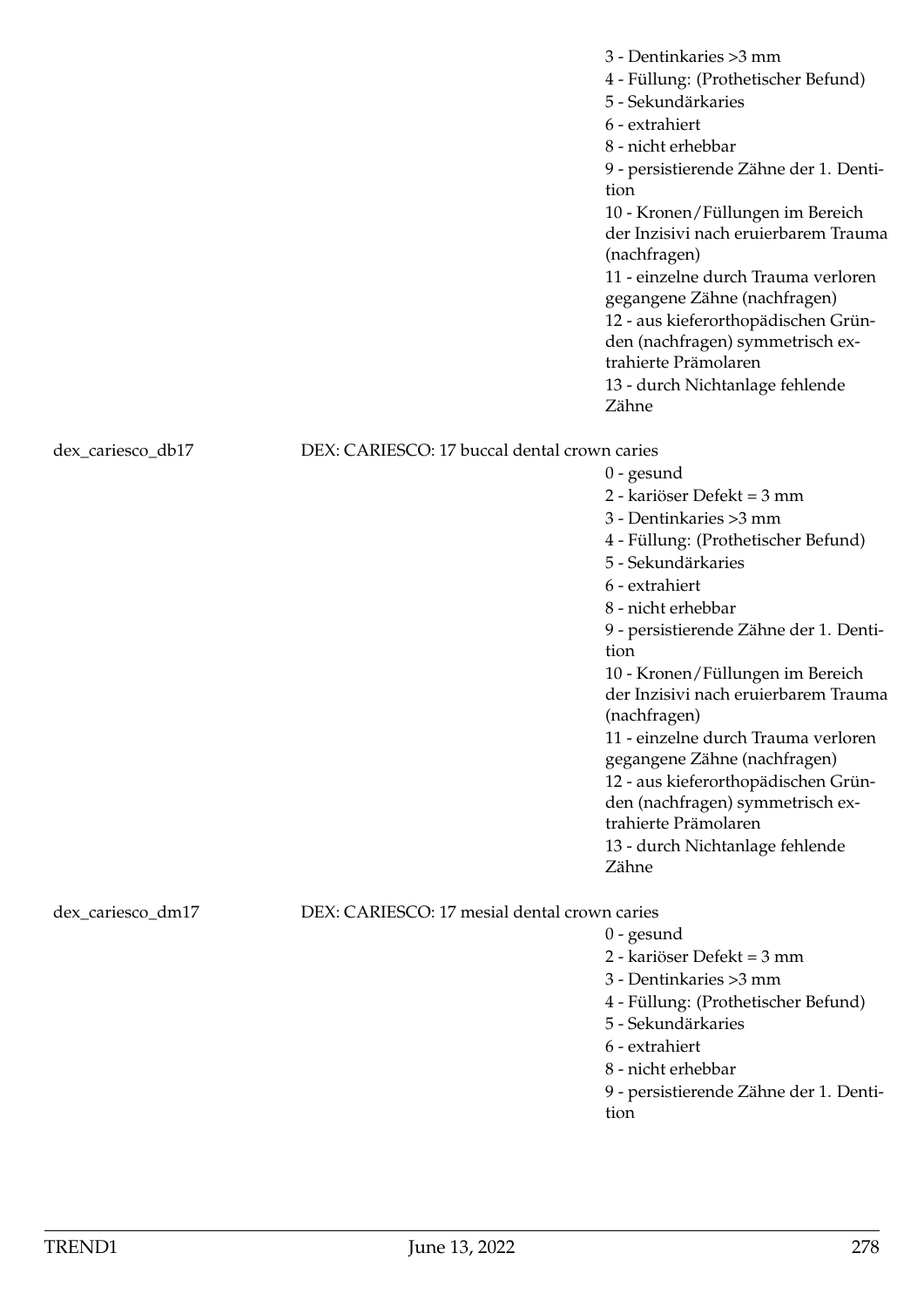10 - Kronen/Füllungen im Bereich der Inzisivi nach eruierbarem Trauma (nachfragen) 11 - einzelne durch Trauma verloren gegangene Zähne (nachfragen) 12 - aus kieferorthopädischen Gründen (nachfragen) symmetrisch extrahierte Prämolaren 13 - durch Nichtanlage fehlende Zähne

# dex\_cariesco\_dp17 DEX: CARIESCO: 17 palatinal dental crown

caries

0 - gesund

2 - kariöser Defekt = 3 mm

3 - Dentinkaries >3 mm

4 - Füllung: (Prothetischer Befund)

5 - Sekundärkaries

6 - extrahiert

8 - nicht erhebbar

9 - persistierende Zähne der 1. Dentition

10 - Kronen/Füllungen im Bereich der Inzisivi nach eruierbarem Trauma (nachfragen)

11 - einzelne durch Trauma verloren gegangene Zähne (nachfragen) 12 - aus kieferorthopädischen Gründen (nachfragen) symmetrisch extrahierte Prämolaren

13 - durch Nichtanlage fehlende Zähne

dex\_cariesco\_do16 DEX: CARIESCO: 16 occlusal dental crown caries

0 - gesund

2 - kariöser Defekt = 3 mm

3 - Dentinkaries >3 mm

4 - Füllung: (Prothetischer Befund)

5 - Sekundärkaries

6 - extrahiert

8 - nicht erhebbar

9 - persistierende Zähne der 1. Dentition

10 - Kronen/Füllungen im Bereich der Inzisivi nach eruierbarem Trauma (nachfragen)

11 - einzelne durch Trauma verloren gegangene Zähne (nachfragen) 12 - aus kieferorthopädischen Grün-

den (nachfragen) symmetrisch extrahierte Prämolaren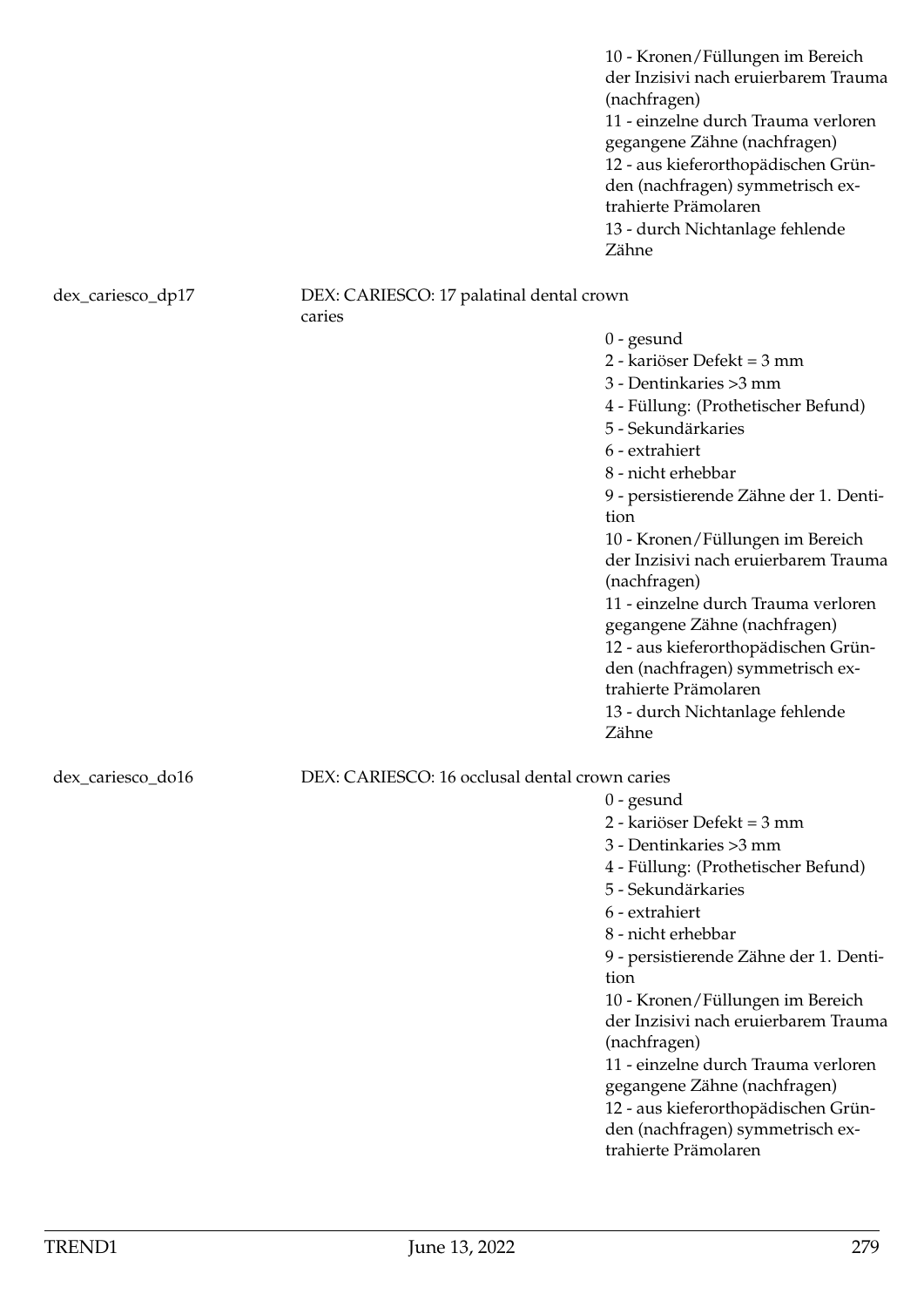13 - durch Nichtanlage fehlende Zähne

| dex_cariesco_dd16 | DEX: CARIESCO: 16 distal dental crown caries | $0$ - gesund<br>2 - kariöser Defekt = 3 mm<br>3 - Dentinkaries > 3 mm<br>4 - Füllung: (Prothetischer Befund)<br>5 - Sekundärkaries<br>6 - extrahiert<br>8 - nicht erhebbar<br>9 - persistierende Zähne der 1. Denti-<br>tion<br>10 - Kronen/Füllungen im Bereich<br>der Inzisivi nach eruierbarem Trauma<br>(nachfragen)<br>11 - einzelne durch Trauma verloren<br>gegangene Zähne (nachfragen)<br>12 - aus kieferorthopädischen Grün-<br>den (nachfragen) symmetrisch ex-<br>trahierte Prämolaren                                             |
|-------------------|----------------------------------------------|------------------------------------------------------------------------------------------------------------------------------------------------------------------------------------------------------------------------------------------------------------------------------------------------------------------------------------------------------------------------------------------------------------------------------------------------------------------------------------------------------------------------------------------------|
|                   |                                              | 13 - durch Nichtanlage fehlende<br>Zähne                                                                                                                                                                                                                                                                                                                                                                                                                                                                                                       |
| dex_cariesco_db16 | DEX: CARIESCO: 16 buccal dental crown caries | $0$ - gesund<br>2 - kariöser Defekt = 3 mm<br>3 - Dentinkaries > 3 mm<br>4 - Füllung: (Prothetischer Befund)<br>5 - Sekundärkaries<br>6 - extrahiert<br>8 - nicht erhebbar<br>9 - persistierende Zähne der 1. Denti-<br>tion<br>10 - Kronen/Füllungen im Bereich<br>der Inzisivi nach eruierbarem Trauma<br>(nachfragen)<br>11 - einzelne durch Trauma verloren<br>gegangene Zähne (nachfragen)<br>12 - aus kieferorthopädischen Grün-<br>den (nachfragen) symmetrisch ex-<br>trahierte Prämolaren<br>13 - durch Nichtanlage fehlende<br>Zähne |
| dex_cariesco_dm16 | DEX: CARIESCO: 16 mesial dental crown caries | $0$ - gesund<br>2 - kariöser Defekt = 3 mm<br>3 - Dentinkaries > 3 mm<br>4 - Füllung: (Prothetischer Befund)<br>5 - Sekundärkaries                                                                                                                                                                                                                                                                                                                                                                                                             |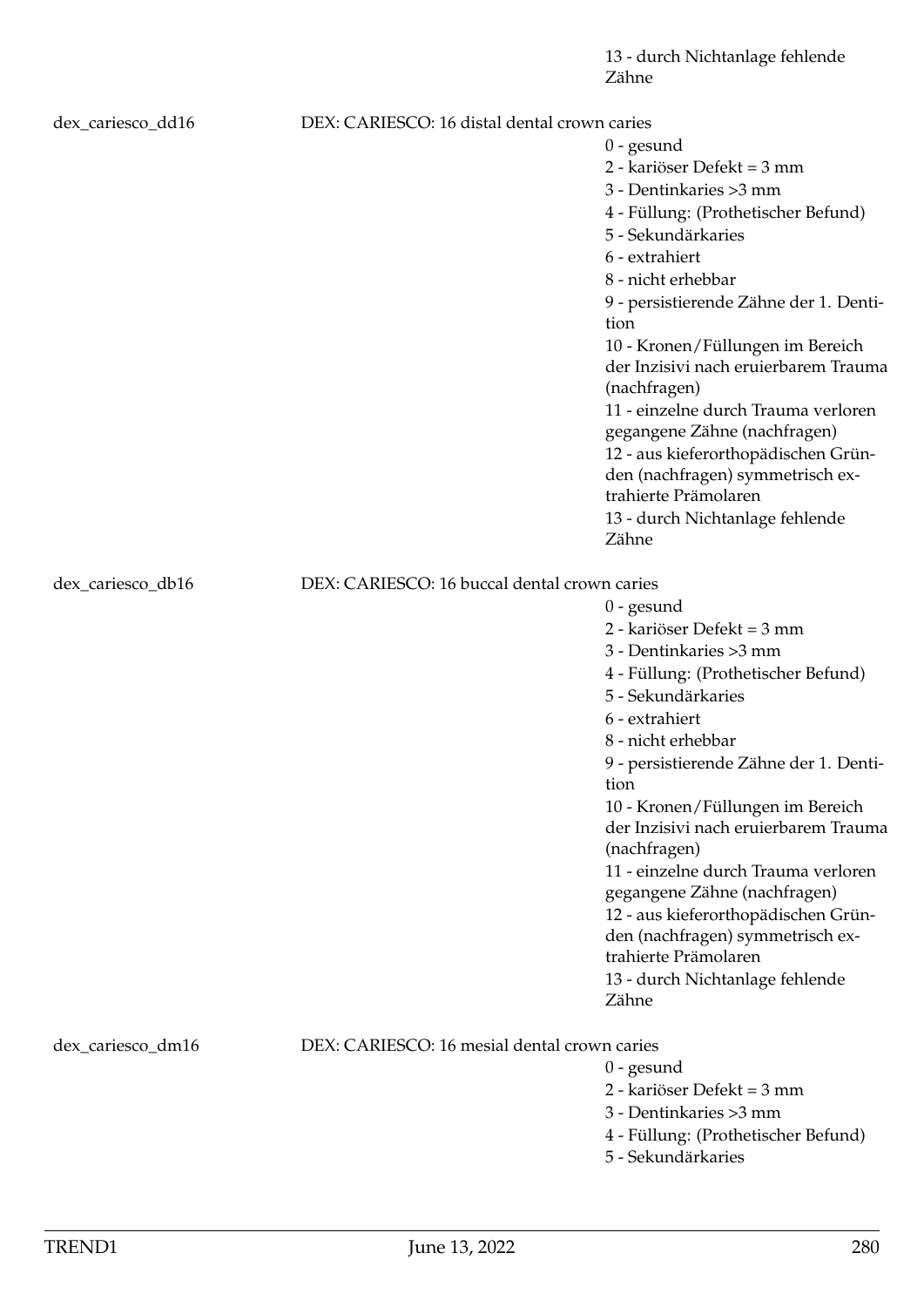|                   |                                                    | 6 - extrahiert<br>8 - nicht erhebbar<br>9 - persistierende Zähne der 1. Denti-<br>tion<br>10 - Kronen/Füllungen im Bereich<br>der Inzisivi nach eruierbarem Trauma<br>(nachfragen)<br>11 - einzelne durch Trauma verloren<br>gegangene Zähne (nachfragen)<br>12 - aus kieferorthopädischen Grün-<br>den (nachfragen) symmetrisch ex-<br>trahierte Prämolaren<br>13 - durch Nichtanlage fehlende<br>Zähne                                                                                                                                       |
|-------------------|----------------------------------------------------|------------------------------------------------------------------------------------------------------------------------------------------------------------------------------------------------------------------------------------------------------------------------------------------------------------------------------------------------------------------------------------------------------------------------------------------------------------------------------------------------------------------------------------------------|
| dex_cariesco_dp16 | DEX: CARIESCO: 16 palatinal dental crown<br>caries |                                                                                                                                                                                                                                                                                                                                                                                                                                                                                                                                                |
|                   |                                                    | $0$ - gesund<br>2 - kariöser Defekt = 3 mm<br>3 - Dentinkaries > 3 mm<br>4 - Füllung: (Prothetischer Befund)<br>5 - Sekundärkaries<br>6 - extrahiert<br>8 - nicht erhebbar<br>9 - persistierende Zähne der 1. Denti-<br>tion<br>10 - Kronen/Füllungen im Bereich<br>der Inzisivi nach eruierbarem Trauma<br>(nachfragen)<br>11 - einzelne durch Trauma verloren<br>gegangene Zähne (nachfragen)<br>12 - aus kieferorthopädischen Grün-<br>den (nachfragen) symmetrisch ex-<br>trahierte Prämolaren<br>13 - durch Nichtanlage fehlende<br>Zähne |
| dex_cariesco_do15 | DEX: CARIESCO: 15 occlusal dental crown caries     | $0$ - gesund<br>2 - kariöser Defekt = 3 mm<br>3 - Dentinkaries > 3 mm<br>4 - Füllung: (Prothetischer Befund)<br>5 - Sekundärkaries<br>6 - extrahiert<br>8 - nicht erhebbar<br>9 - persistierende Zähne der 1. Denti-<br>tion<br>10 - Kronen/Füllungen im Bereich<br>der Inzisivi nach eruierbarem Trauma<br>(nachfragen)                                                                                                                                                                                                                       |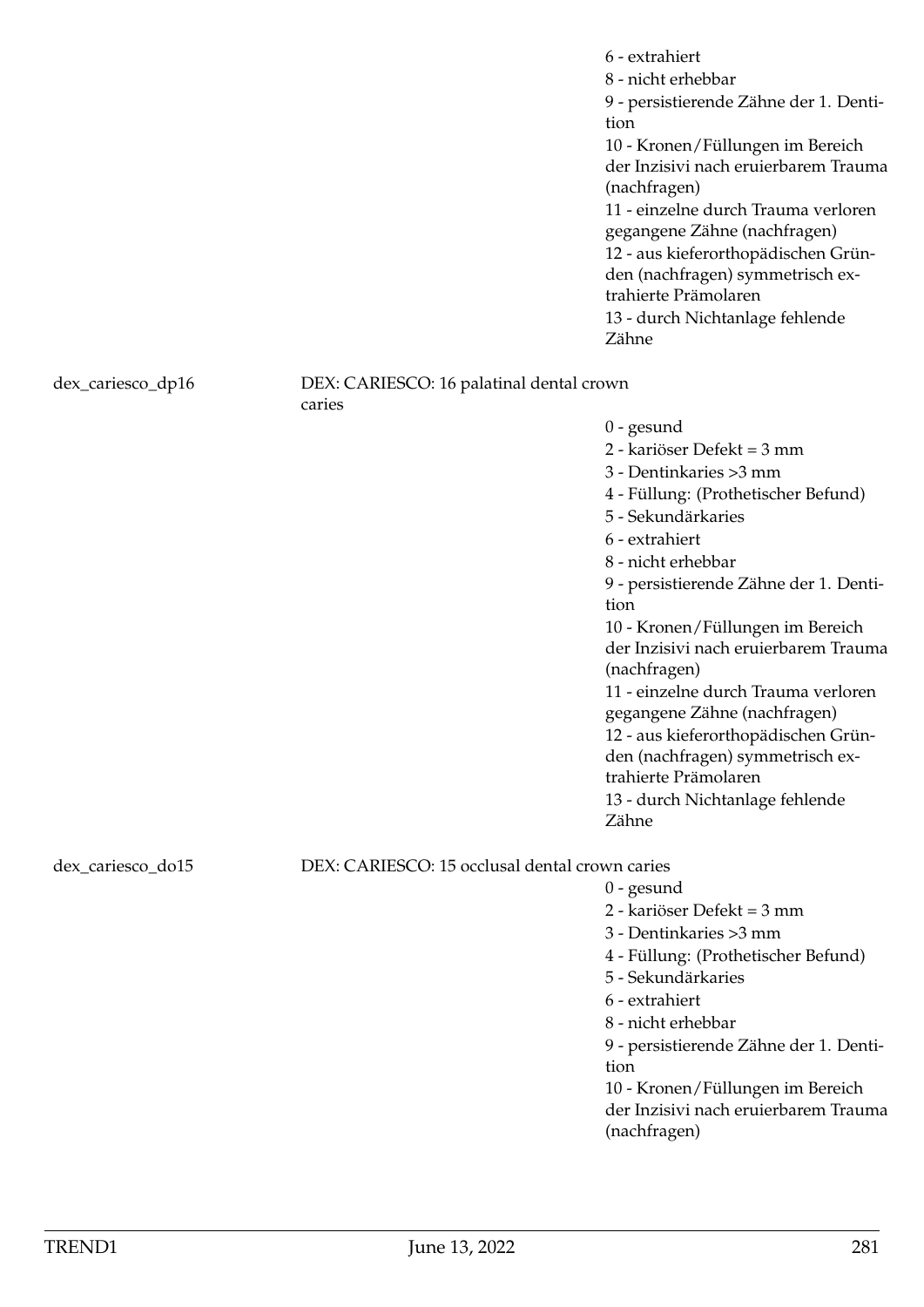|                   |                                              | 11 - einzelne durch Trauma verloren<br>gegangene Zähne (nachfragen)<br>12 - aus kieferorthopädischen Grün-<br>den (nachfragen) symmetrisch ex-<br>trahierte Prämolaren<br>13 - durch Nichtanlage fehlende<br>Zähne                                                                                                                                                                                                                                                                                                                             |
|-------------------|----------------------------------------------|------------------------------------------------------------------------------------------------------------------------------------------------------------------------------------------------------------------------------------------------------------------------------------------------------------------------------------------------------------------------------------------------------------------------------------------------------------------------------------------------------------------------------------------------|
| dex_cariesco_dd15 | DEX: CARIESCO: 15 distal dental crown caries |                                                                                                                                                                                                                                                                                                                                                                                                                                                                                                                                                |
|                   |                                              | $0$ - gesund<br>2 - kariöser Defekt = 3 mm<br>3 - Dentinkaries > 3 mm<br>4 - Füllung: (Prothetischer Befund)<br>5 - Sekundärkaries<br>6 - extrahiert<br>8 - nicht erhebbar<br>9 - persistierende Zähne der 1. Denti-<br>tion<br>10 - Kronen/Füllungen im Bereich<br>der Inzisivi nach eruierbarem Trauma<br>(nachfragen)<br>11 - einzelne durch Trauma verloren<br>gegangene Zähne (nachfragen)<br>12 - aus kieferorthopädischen Grün-<br>den (nachfragen) symmetrisch ex-<br>trahierte Prämolaren<br>13 - durch Nichtanlage fehlende<br>Zähne |
| dex_cariesco_db15 | DEX: CARIESCO: 15 buccal dental crown caries | $0$ - gesund<br>2 - kariöser Defekt = 3 mm<br>3 - Dentinkaries > 3 mm<br>4 - Füllung: (Prothetischer Befund)<br>5 - Sekundärkaries<br>6 - extrahiert<br>8 - nicht erhebbar<br>9 - persistierende Zähne der 1. Denti-<br>tion<br>10 - Kronen/Füllungen im Bereich<br>der Inzisivi nach eruierbarem Trauma<br>(nachfragen)<br>11 - einzelne durch Trauma verloren<br>gegangene Zähne (nachfragen)<br>12 - aus kieferorthopädischen Grün-<br>den (nachfragen) symmetrisch ex-<br>trahierte Prämolaren<br>13 - durch Nichtanlage fehlende<br>Zähne |

dex\_cariesco\_dm15 DEX: CARIESCO: 15 mesial dental crown caries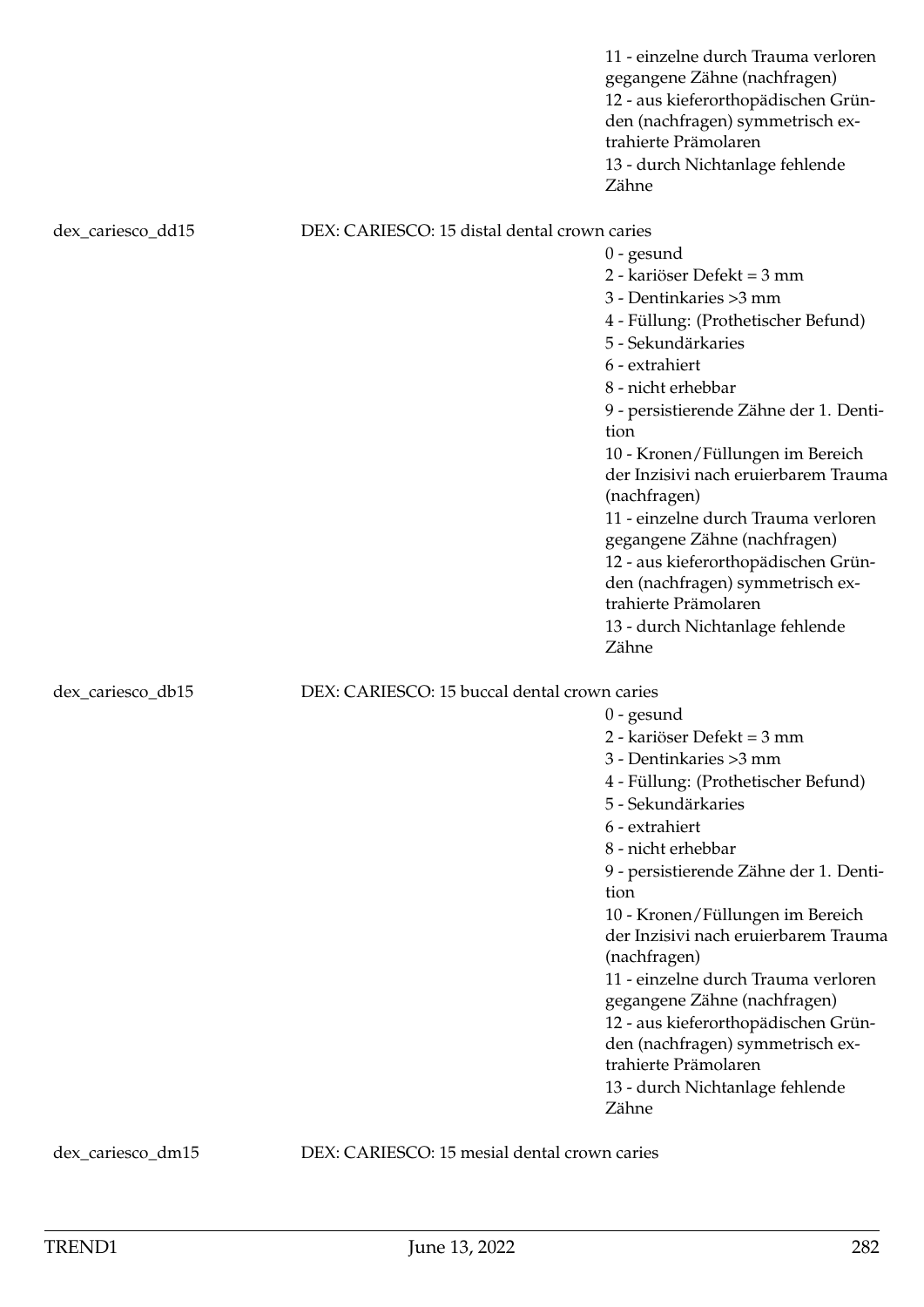dex\_cariesco\_dp15 DEX: CARIESCO: 15 palatinal dental crown caries

> 9 - persistierende Zähne der 1. Dentition 10 - Kronen/Füllungen im Bereich der Inzisivi nach eruierbarem Trauma (nachfragen) 11 - einzelne durch Trauma verloren gegangene Zähne (nachfragen)

4 - Füllung: (Prothetischer Befund)

12 - aus kieferorthopädischen Gründen (nachfragen) symmetrisch extrahierte Prämolaren

13 - durch Nichtanlage fehlende Zähne

### dex\_cariesco\_do14 DEX: CARIESCO: 14 occlusal dental crown caries

0 - gesund

0 - gesund

tion

Zähne

0 - gesund

(nachfragen)

trahierte Prämolaren

2 - kariöser Defekt = 3 mm 3 - Dentinkaries >3 mm

5 - Sekundärkaries 6 - extrahiert 8 - nicht erhebbar

4 - Füllung: (Prothetischer Befund)

9 - persistierende Zähne der 1. Denti-

10 - Kronen/Füllungen im Bereich der Inzisivi nach eruierbarem Trauma

11 - einzelne durch Trauma verloren gegangene Zähne (nachfragen) 12 - aus kieferorthopädischen Gründen (nachfragen) symmetrisch ex-

13 - durch Nichtanlage fehlende

2 - kariöser Defekt = 3 mm 3 - Dentinkaries >3 mm

5 - Sekundärkaries

6 - extrahiert 8 - nicht erhebbar

2 - kariöser Defekt = 3 mm

3 - Dentinkaries >3 mm

4 - Füllung: (Prothetischer Befund)

5 - Sekundärkaries

6 - extrahiert

8 - nicht erhebbar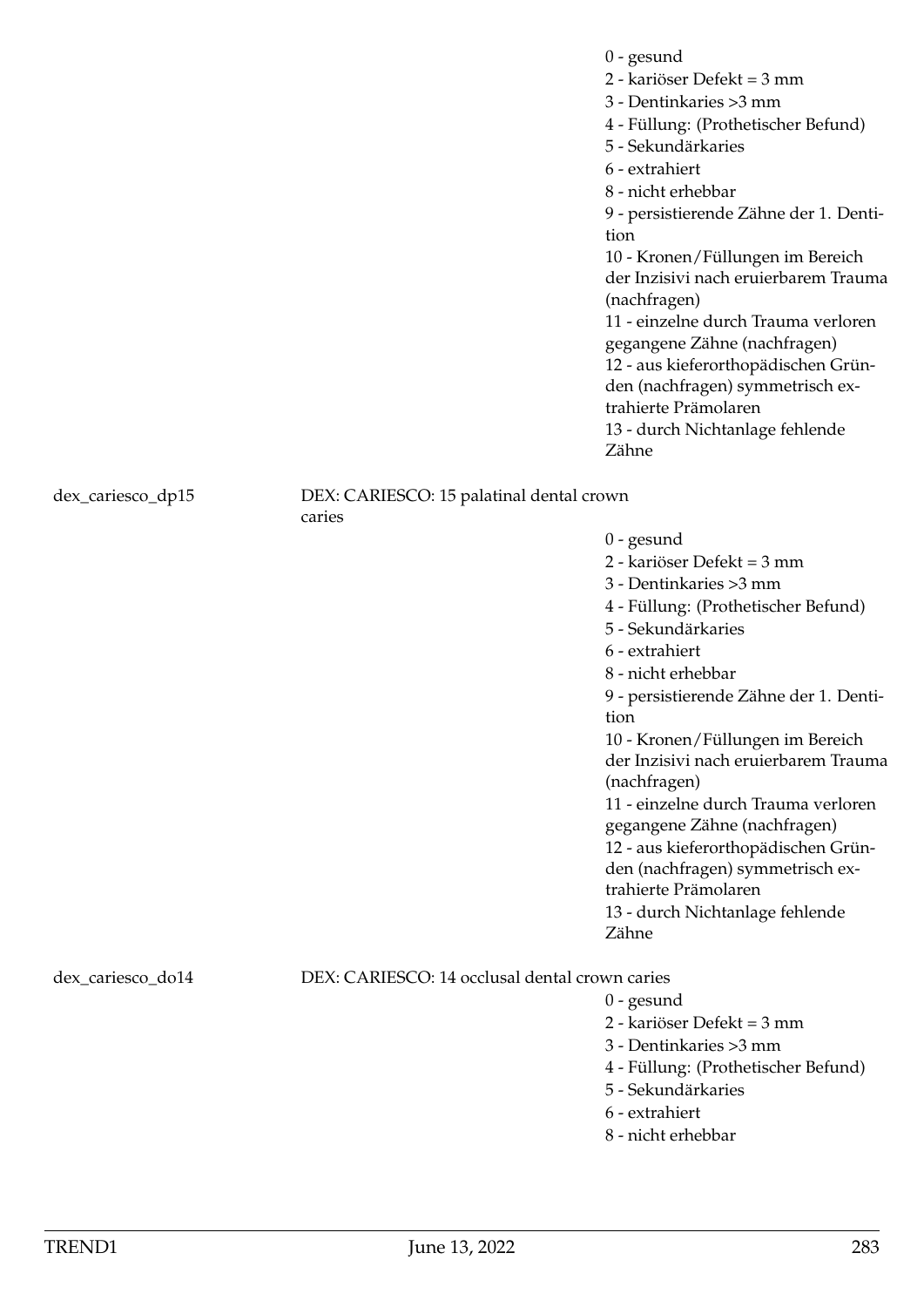9 - persistierende Zähne der 1. Dentition 10 - Kronen/Füllungen im Bereich der Inzisivi nach eruierbarem Trauma (nachfragen) 11 - einzelne durch Trauma verloren gegangene Zähne (nachfragen) 12 - aus kieferorthopädischen Gründen (nachfragen) symmetrisch extrahierte Prämolaren 13 - durch Nichtanlage fehlende Zähne dex cariesco dd14 DEX: CARIESCO: 14 distal dental crown caries 0 - gesund 2 - kariöser Defekt = 3 mm 3 - Dentinkaries >3 mm 4 - Füllung: (Prothetischer Befund) 5 - Sekundärkaries 6 - extrahiert 8 - nicht erhebbar 9 - persistierende Zähne der 1. Dentition 10 - Kronen/Füllungen im Bereich der Inzisivi nach eruierbarem Trauma (nachfragen) 11 - einzelne durch Trauma verloren gegangene Zähne (nachfragen)

12 - aus kieferorthopädischen Gründen (nachfragen) symmetrisch extrahierte Prämolaren 13 - durch Nichtanlage fehlende Zähne

## dex\_cariesco\_db14 DEX: CARIESCO: 14 buccal dental crown caries

0 - gesund 2 - kariöser Defekt = 3 mm 3 - Dentinkaries >3 mm 4 - Füllung: (Prothetischer Befund) 5 - Sekundärkaries 6 - extrahiert 8 - nicht erhebbar 9 - persistierende Zähne der 1. Dentition 10 - Kronen/Füllungen im Bereich der Inzisivi nach eruierbarem Trauma (nachfragen)

11 - einzelne durch Trauma verloren gegangene Zähne (nachfragen)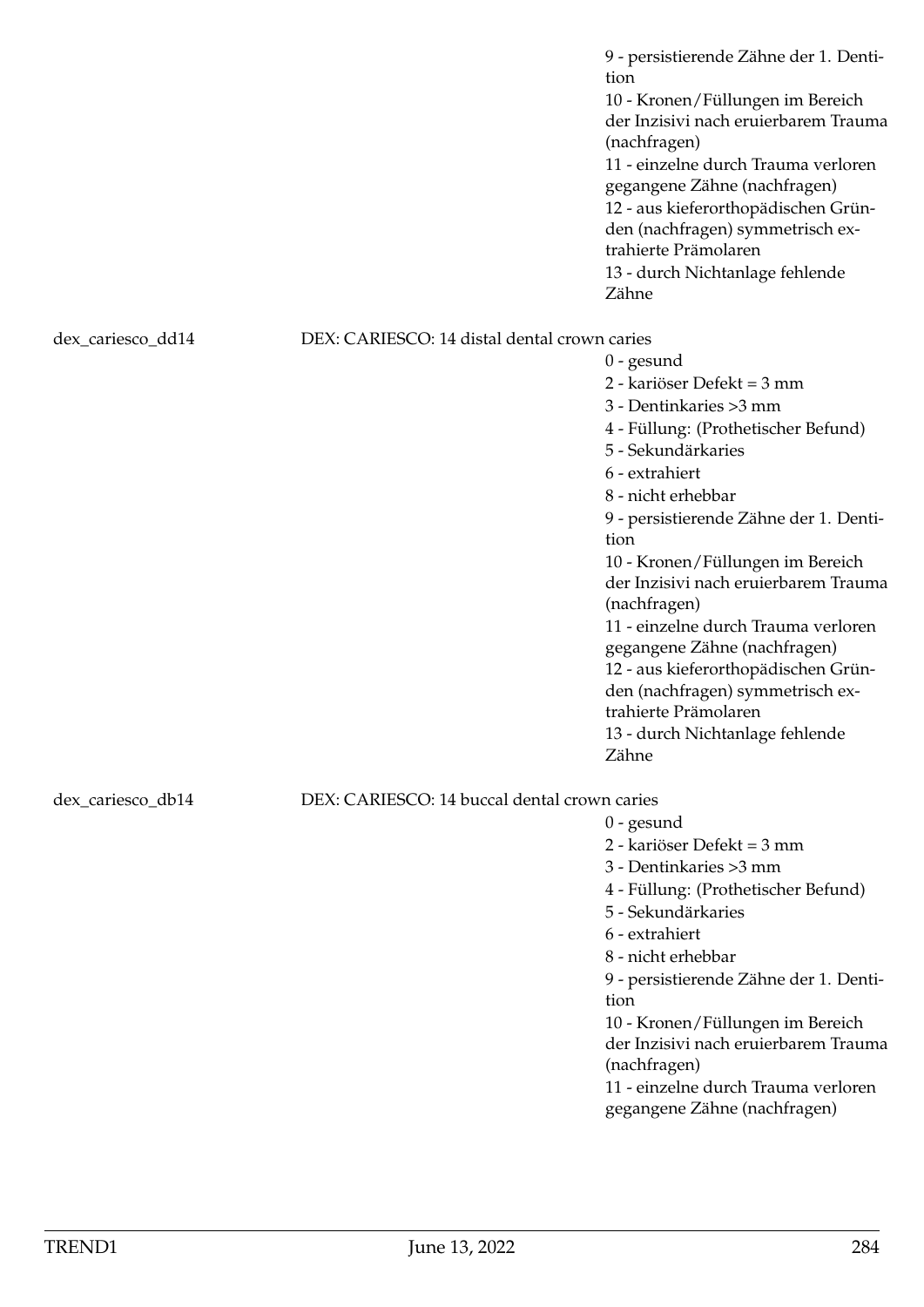|                   |                                                    | 12 - aus kieferorthopädischen Grün-<br>den (nachfragen) symmetrisch ex-<br>trahierte Prämolaren<br>13 - durch Nichtanlage fehlende<br>Zähne |  |
|-------------------|----------------------------------------------------|---------------------------------------------------------------------------------------------------------------------------------------------|--|
| dex_cariesco_dm14 | DEX: CARIESCO: 14 mesial dental crown caries       |                                                                                                                                             |  |
|                   |                                                    | $0$ - gesund                                                                                                                                |  |
|                   |                                                    | 2 - kariöser Defekt = 3 mm                                                                                                                  |  |
|                   |                                                    | 3 - Dentinkaries > 3 mm                                                                                                                     |  |
|                   |                                                    | 4 - Füllung: (Prothetischer Befund)                                                                                                         |  |
|                   |                                                    | 5 - Sekundärkaries                                                                                                                          |  |
|                   |                                                    | 6 - extrahiert                                                                                                                              |  |
|                   |                                                    | 8 - nicht erhebbar                                                                                                                          |  |
|                   |                                                    | 9 - persistierende Zähne der 1. Denti-<br>tion                                                                                              |  |
|                   |                                                    | 10 - Kronen/Füllungen im Bereich                                                                                                            |  |
|                   |                                                    | der Inzisivi nach eruierbarem Trauma<br>(nachfragen)                                                                                        |  |
|                   |                                                    | 11 - einzelne durch Trauma verloren                                                                                                         |  |
|                   |                                                    | gegangene Zähne (nachfragen)                                                                                                                |  |
|                   |                                                    | 12 - aus kieferorthopädischen Grün-                                                                                                         |  |
|                   |                                                    | den (nachfragen) symmetrisch ex-                                                                                                            |  |
|                   |                                                    | trahierte Prämolaren                                                                                                                        |  |
|                   |                                                    | 13 - durch Nichtanlage fehlende                                                                                                             |  |
|                   |                                                    | Zähne                                                                                                                                       |  |
| dex_cariesco_dp14 | DEX: CARIESCO: 14 palatinal dental crown<br>caries |                                                                                                                                             |  |
|                   |                                                    | $0$ - gesund                                                                                                                                |  |
|                   |                                                    | 2 - kariöser Defekt = 3 mm                                                                                                                  |  |
|                   |                                                    | 3 - Dentinkaries > 3 mm                                                                                                                     |  |
|                   |                                                    | 4 - Füllung: (Prothetischer Befund)                                                                                                         |  |
|                   |                                                    | 5 - Sekundärkaries                                                                                                                          |  |
|                   |                                                    | 6 - extrahiert                                                                                                                              |  |
|                   |                                                    | 8 - nicht erhebbar                                                                                                                          |  |
|                   |                                                    | 9 - persistierende Zähne der 1. Denti-<br>tion                                                                                              |  |
|                   |                                                    | 10 - Kronen/Füllungen im Bereich<br>der Inzisivi nach eruierbarem Trauma                                                                    |  |
|                   |                                                    | (nachfragen)                                                                                                                                |  |
|                   |                                                    | 11 - einzelne durch Trauma verloren                                                                                                         |  |
|                   |                                                    | gegangene Zähne (nachfragen)                                                                                                                |  |
|                   |                                                    | 12 - aus kieferorthopädischen Grün-                                                                                                         |  |
|                   |                                                    | den (nachfragen) symmetrisch ex-                                                                                                            |  |
|                   |                                                    | trahierte Prämolaren                                                                                                                        |  |
|                   |                                                    | 13 - durch Nichtanlage fehlende                                                                                                             |  |
|                   |                                                    | Zähne                                                                                                                                       |  |
| dex_cariesco_dd13 | DEX: CARIESCO: 13 distal dental crown caries       |                                                                                                                                             |  |
|                   |                                                    | $0$ - gesund                                                                                                                                |  |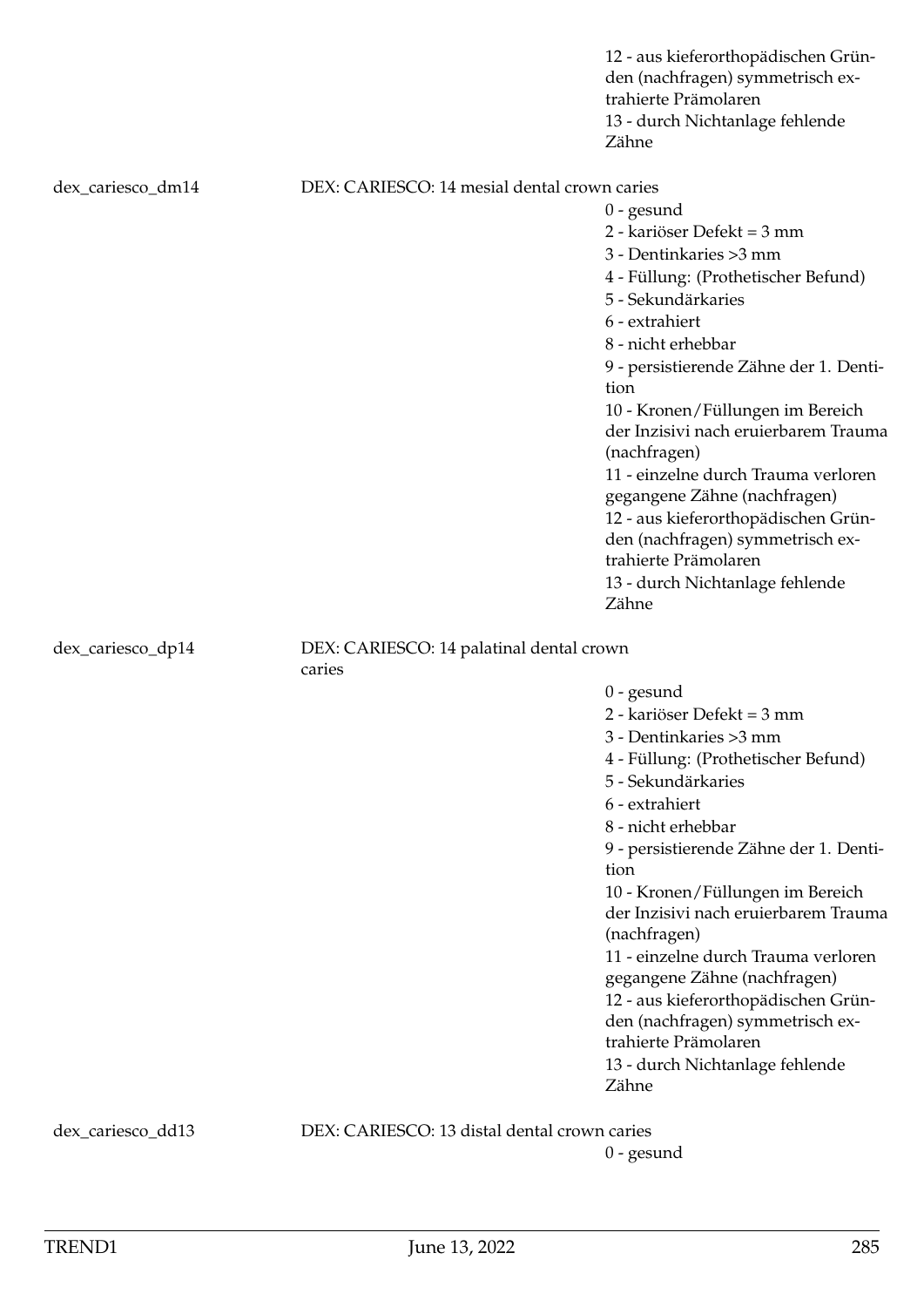2 - kariöser Defekt = 3 mm 3 - Dentinkaries >3 mm 4 - Füllung: (Prothetischer Befund) 5 - Sekundärkaries 6 - extrahiert 8 - nicht erhebbar 9 - persistierende Zähne der 1. Dentition 10 - Kronen/Füllungen im Bereich der Inzisivi nach eruierbarem Trauma (nachfragen) 11 - einzelne durch Trauma verloren gegangene Zähne (nachfragen) 12 - aus kieferorthopädischen Gründen (nachfragen) symmetrisch extrahierte Prämolaren 13 - durch Nichtanlage fehlende Zähne

dex\_cariesco\_db13 DEX: CARIESCO: 13 buccal dental crown caries

0 - gesund 2 - kariöser Defekt = 3 mm 3 - Dentinkaries >3 mm 4 - Füllung: (Prothetischer Befund) 5 - Sekundärkaries 6 - extrahiert 8 - nicht erhebbar 9 - persistierende Zähne der 1. Dentition 10 - Kronen/Füllungen im Bereich der Inzisivi nach eruierbarem Trauma (nachfragen) 11 - einzelne durch Trauma verloren gegangene Zähne (nachfragen) 12 - aus kieferorthopädischen Gründen (nachfragen) symmetrisch extrahierte Prämolaren 13 - durch Nichtanlage fehlende Zähne

dex\_cariesco\_dm13 DEX: CARIESCO: 13 mesial dental crown caries

- 0 gesund 2 - kariöser Defekt = 3 mm 3 - Dentinkaries >3 mm 4 - Füllung: (Prothetischer Befund) 5 - Sekundärkaries 6 - extrahiert 8 - nicht erhebbar
- 9 persistierende Zähne der 1. Dentition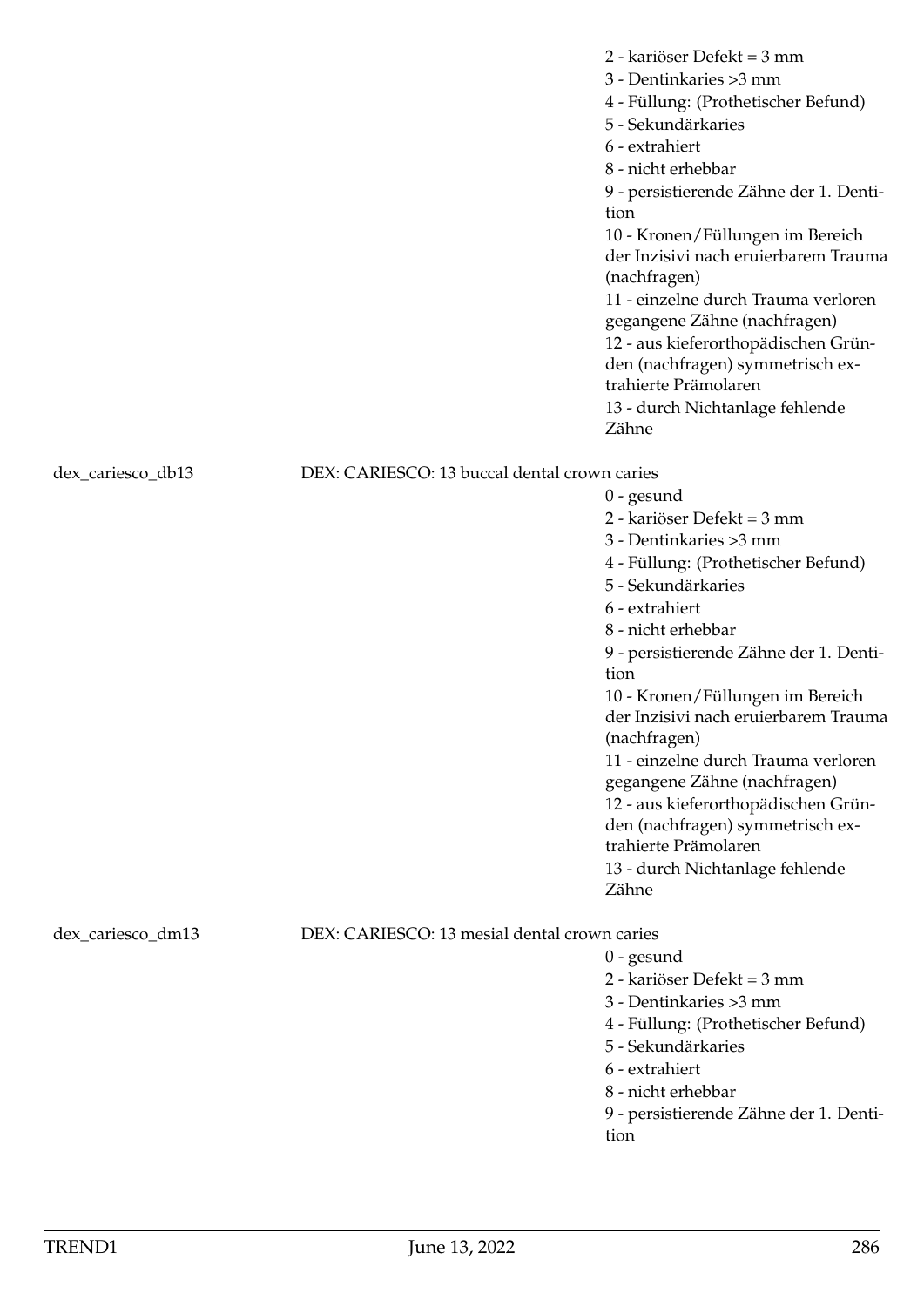10 - Kronen/Füllungen im Bereich der Inzisivi nach eruierbarem Trauma (nachfragen) 11 - einzelne durch Trauma verloren gegangene Zähne (nachfragen) 12 - aus kieferorthopädischen Gründen (nachfragen) symmetrisch extrahierte Prämolaren 13 - durch Nichtanlage fehlende Zähne

# dex\_cariesco\_dp13 DEX: CARIESCO: 13 palatinal dental crown

caries

0 - gesund

- 2 kariöser Defekt = 3 mm
- 3 Dentinkaries >3 mm
- 4 Füllung: (Prothetischer Befund)
- 5 Sekundärkaries
- 6 extrahiert

0 - gesund

8 - nicht erhebbar

9 - persistierende Zähne der 1. Dentition

10 - Kronen/Füllungen im Bereich der Inzisivi nach eruierbarem Trauma (nachfragen)

11 - einzelne durch Trauma verloren gegangene Zähne (nachfragen) 12 - aus kieferorthopädischen Gründen (nachfragen) symmetrisch extrahierte Prämolaren

13 - durch Nichtanlage fehlende Zähne

2 - kariöser Defekt = 3 mm 3 - Dentinkaries >3 mm

5 - Sekundärkaries

6 - extrahiert 8 - nicht erhebbar

(nachfragen)

trahierte Prämolaren

tion

4 - Füllung: (Prothetischer Befund)

9 - persistierende Zähne der 1. Denti-

10 - Kronen/Füllungen im Bereich der Inzisivi nach eruierbarem Trauma

11 - einzelne durch Trauma verloren gegangene Zähne (nachfragen) 12 - aus kieferorthopädischen Gründen (nachfragen) symmetrisch ex-

dex\_cariesco\_dd12 DEX: CARIESCO: 12 distal dental crown caries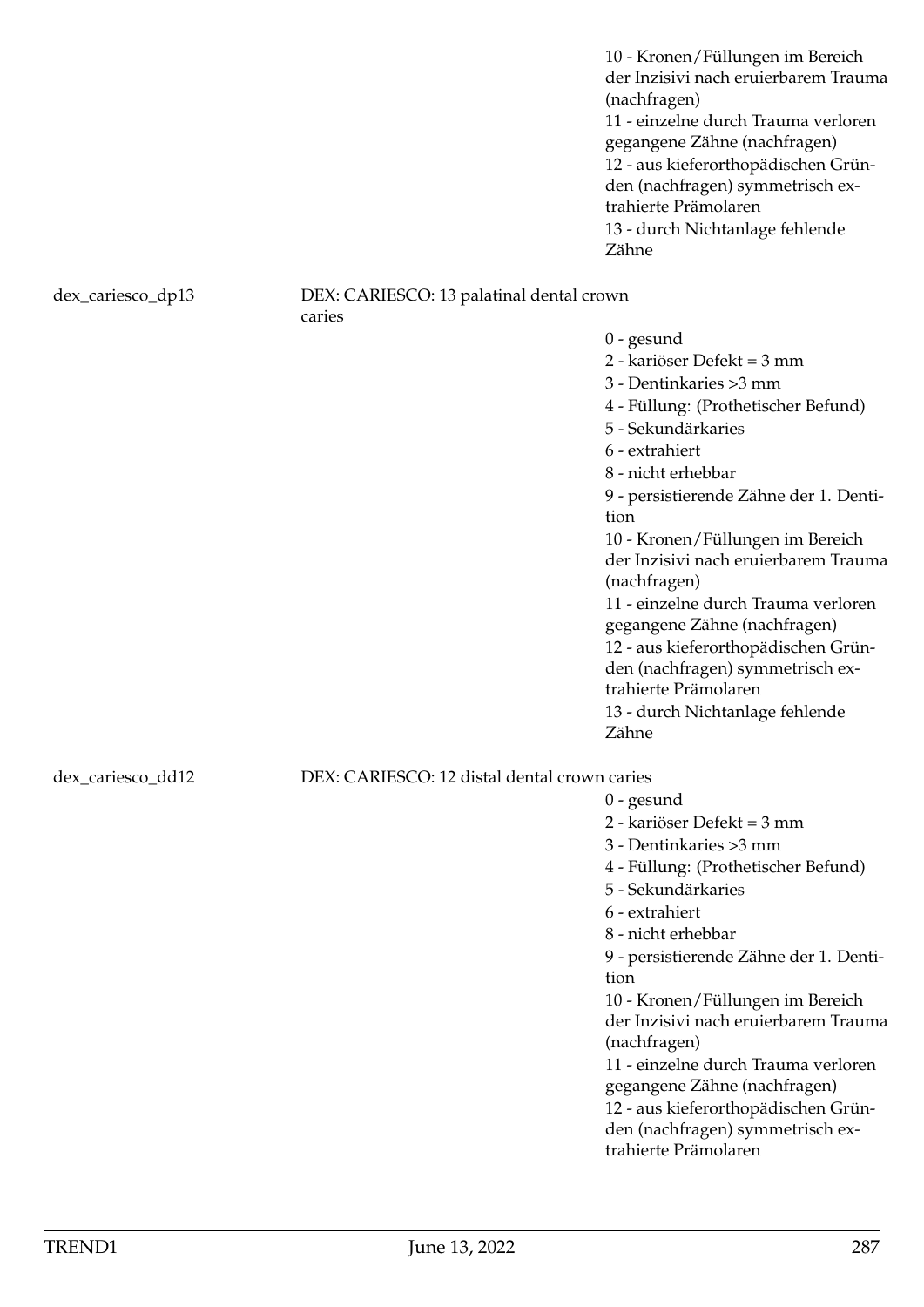13 - durch Nichtanlage fehlende Zähne

| dex_cariesco_db12 | DEX: CARIESCO: 12 buccal dental crown caries       |                                                                         |
|-------------------|----------------------------------------------------|-------------------------------------------------------------------------|
|                   |                                                    | $0$ - gesund                                                            |
|                   |                                                    | 2 - kariöser Defekt = 3 mm                                              |
|                   |                                                    | 3 - Dentinkaries > 3 mm                                                 |
|                   |                                                    | 4 - Füllung: (Prothetischer Befund)                                     |
|                   |                                                    | 5 - Sekundärkaries                                                      |
|                   |                                                    | 6 - extrahiert                                                          |
|                   |                                                    | 8 - nicht erhebbar                                                      |
|                   |                                                    | 9 - persistierende Zähne der 1. Denti-<br>tion                          |
|                   |                                                    | 10 - Kronen/Füllungen im Bereich                                        |
|                   |                                                    | der Inzisivi nach eruierbarem Trauma                                    |
|                   |                                                    | (nachfragen)                                                            |
|                   |                                                    | 11 - einzelne durch Trauma verloren                                     |
|                   |                                                    | gegangene Zähne (nachfragen)                                            |
|                   |                                                    | 12 - aus kieferorthopädischen Grün-                                     |
|                   |                                                    | den (nachfragen) symmetrisch ex-<br>trahierte Prämolaren                |
|                   |                                                    | 13 - durch Nichtanlage fehlende                                         |
|                   |                                                    | Zähne                                                                   |
|                   |                                                    |                                                                         |
| dex_cariesco_dm12 | DEX: CARIESCO: 12 mesial dental crown caries       |                                                                         |
|                   |                                                    | $0$ - gesund                                                            |
|                   |                                                    | 2 - kariöser Defekt = 3 mm                                              |
|                   |                                                    | 3 - Dentinkaries > 3 mm                                                 |
|                   |                                                    | 4 - Füllung: (Prothetischer Befund)                                     |
|                   |                                                    | 5 - Sekundärkaries                                                      |
|                   |                                                    | 6 - extrahiert                                                          |
|                   |                                                    | 8 - nicht erhebbar                                                      |
|                   |                                                    | 9 - persistierende Zähne der 1. Denti-                                  |
|                   |                                                    | tion                                                                    |
|                   |                                                    | 10 - Kronen/Füllungen im Bereich                                        |
|                   |                                                    | der Inzisivi nach eruierbarem Trauma                                    |
|                   |                                                    | (nachfragen)                                                            |
|                   |                                                    | 11 - einzelne durch Trauma verloren                                     |
|                   |                                                    | gegangene Zähne (nachfragen)                                            |
|                   |                                                    | 12 - aus kieferorthopädischen Grün-<br>den (nachfragen) symmetrisch ex- |
|                   |                                                    | trahierte Prämolaren                                                    |
|                   |                                                    | 13 - durch Nichtanlage fehlende                                         |
|                   |                                                    | Zähne                                                                   |
|                   |                                                    |                                                                         |
| dex_cariesco_dp12 | DEX: CARIESCO: 12 palatinal dental crown<br>caries |                                                                         |
|                   |                                                    | $0$ - gesund                                                            |
|                   |                                                    | 2 - kariöser Defekt = 3 mm                                              |
|                   |                                                    | 3 - Dentinkaries > 3 mm                                                 |
|                   |                                                    |                                                                         |

4 - Füllung: (Prothetischer Befund)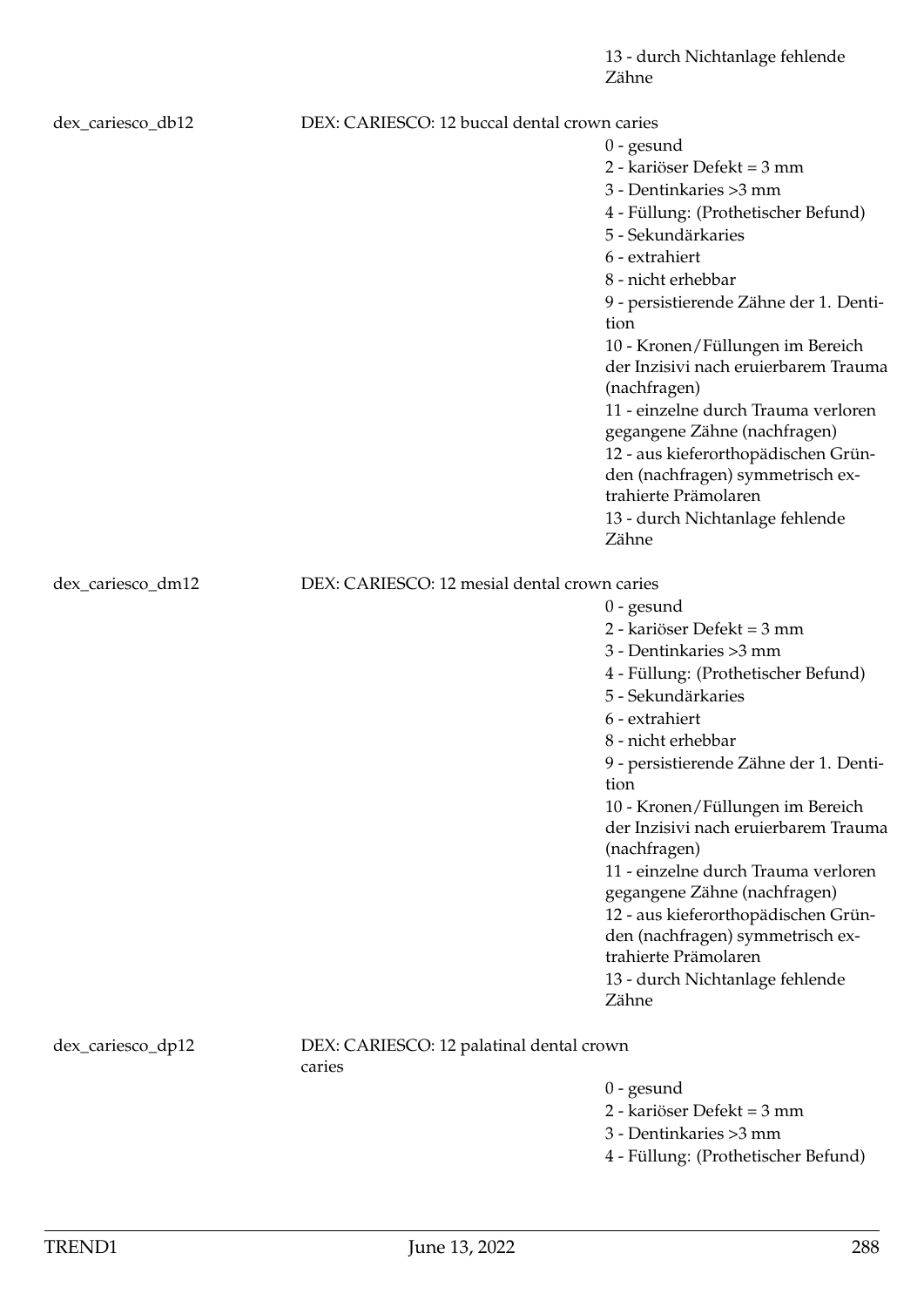|                   |                                              | 5 - Sekundärkaries<br>6 - extrahiert<br>8 - nicht erhebbar<br>9 - persistierende Zähne der 1. Denti-<br>tion<br>10 - Kronen/Füllungen im Bereich<br>der Inzisivi nach eruierbarem Trauma<br>(nachfragen)<br>11 - einzelne durch Trauma verloren<br>gegangene Zähne (nachfragen)<br>12 - aus kieferorthopädischen Grün-<br>den (nachfragen) symmetrisch ex-<br>trahierte Prämolaren<br>13 - durch Nichtanlage fehlende<br>Zähne                                                                                                                 |
|-------------------|----------------------------------------------|------------------------------------------------------------------------------------------------------------------------------------------------------------------------------------------------------------------------------------------------------------------------------------------------------------------------------------------------------------------------------------------------------------------------------------------------------------------------------------------------------------------------------------------------|
| dex_cariesco_dd11 | DEX: CARIESCO: 11 distal dental crown caries | $0$ - gesund<br>2 - kariöser Defekt = 3 mm<br>3 - Dentinkaries > 3 mm<br>4 - Füllung: (Prothetischer Befund)<br>5 - Sekundärkaries<br>6 - extrahiert<br>8 - nicht erhebbar<br>9 - persistierende Zähne der 1. Denti-<br>tion<br>10 - Kronen/Füllungen im Bereich<br>der Inzisivi nach eruierbarem Trauma<br>(nachfragen)<br>11 - einzelne durch Trauma verloren<br>gegangene Zähne (nachfragen)<br>12 - aus kieferorthopädischen Grün-<br>den (nachfragen) symmetrisch ex-<br>trahierte Prämolaren<br>13 - durch Nichtanlage fehlende<br>Zähne |
| dex_cariesco_db11 | DEX: CARIESCO: 11 buccal dental crown caries | $0$ - gesund<br>2 - kariöser Defekt = 3 mm<br>3 - Dentinkaries > 3 mm<br>4 - Füllung: (Prothetischer Befund)<br>5 - Sekundärkaries<br>6 - extrahiert<br>8 - nicht erhebbar<br>9 - persistierende Zähne der 1. Denti-<br>tion<br>10 - Kronen/Füllungen im Bereich<br>der Inzisivi nach eruierbarem Trauma<br>(nachfragen)                                                                                                                                                                                                                       |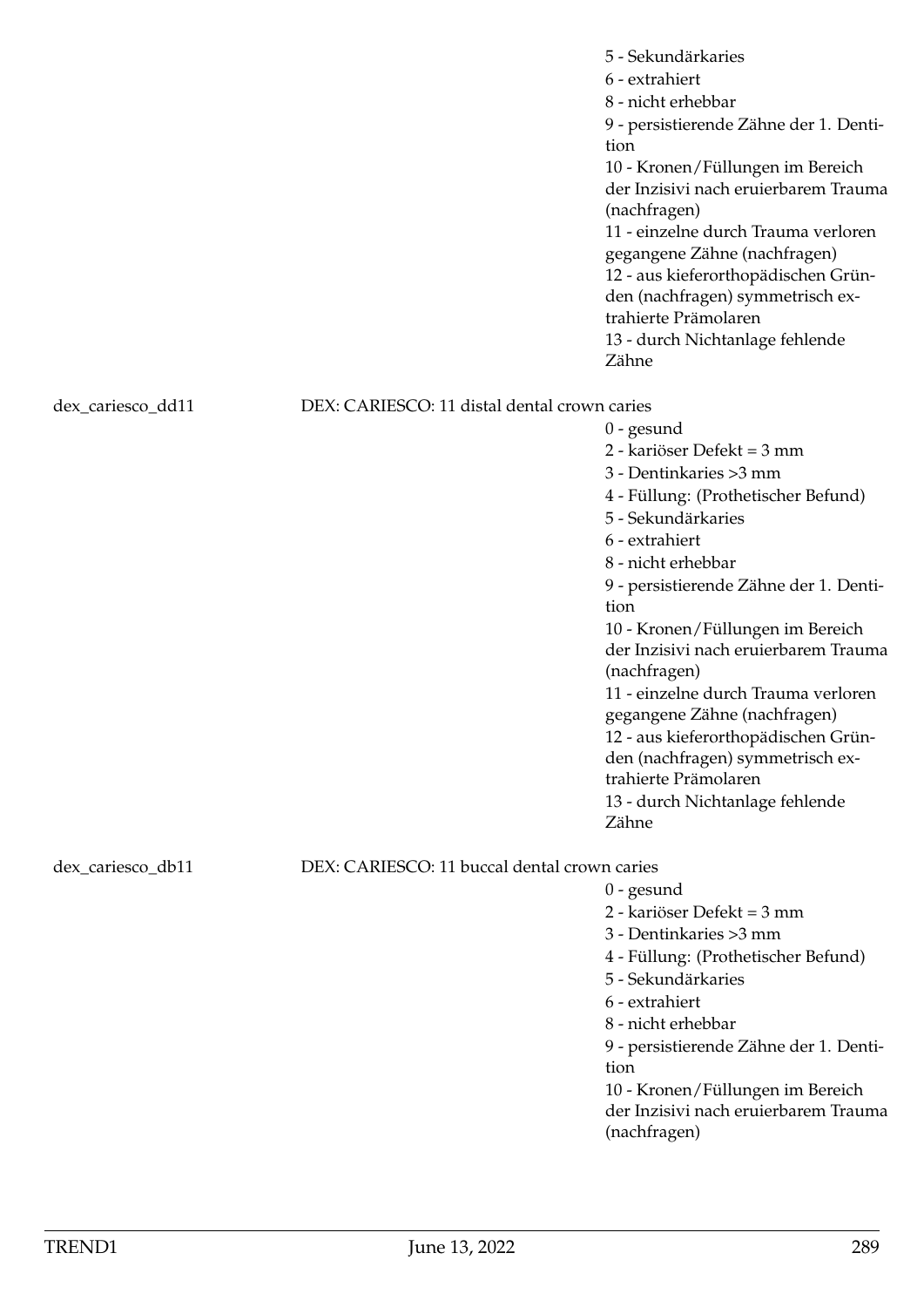11 - einzelne durch Trauma verloren gegangene Zähne (nachfragen) 12 - aus kieferorthopädischen Gründen (nachfragen) symmetrisch extrahierte Prämolaren 13 - durch Nichtanlage fehlende Zähne

dex cariesco dm11 DEX: CARIESCO: 11 mesial dental crown caries

0 - gesund 2 - kariöser Defekt = 3 mm 3 - Dentinkaries >3 mm 4 - Füllung: (Prothetischer Befund) 5 - Sekundärkaries 6 - extrahiert 8 - nicht erhebbar 9 - persistierende Zähne der 1. Dentition 10 - Kronen/Füllungen im Bereich der Inzisivi nach eruierbarem Trauma (nachfragen) 11 - einzelne durch Trauma verloren gegangene Zähne (nachfragen) 12 - aus kieferorthopädischen Gründen (nachfragen) symmetrisch extrahierte Prämolaren 13 - durch Nichtanlage fehlende Zähne

### dex\_cariesco\_dp11 DEX: CARIESCO: 11 palatinal dental crown caries

0 - gesund

2 - kariöser Defekt = 3 mm

3 - Dentinkaries >3 mm

4 - Füllung: (Prothetischer Befund)

- 5 Sekundärkaries
- 6 extrahiert
- 8 nicht erhebbar

9 - persistierende Zähne der 1. Dentition

10 - Kronen/Füllungen im Bereich der Inzisivi nach eruierbarem Trauma (nachfragen)

11 - einzelne durch Trauma verloren gegangene Zähne (nachfragen)

12 - aus kieferorthopädischen Grün-

den (nachfragen) symmetrisch ex-

trahierte Prämolaren 13 - durch Nichtanlage fehlende Zähne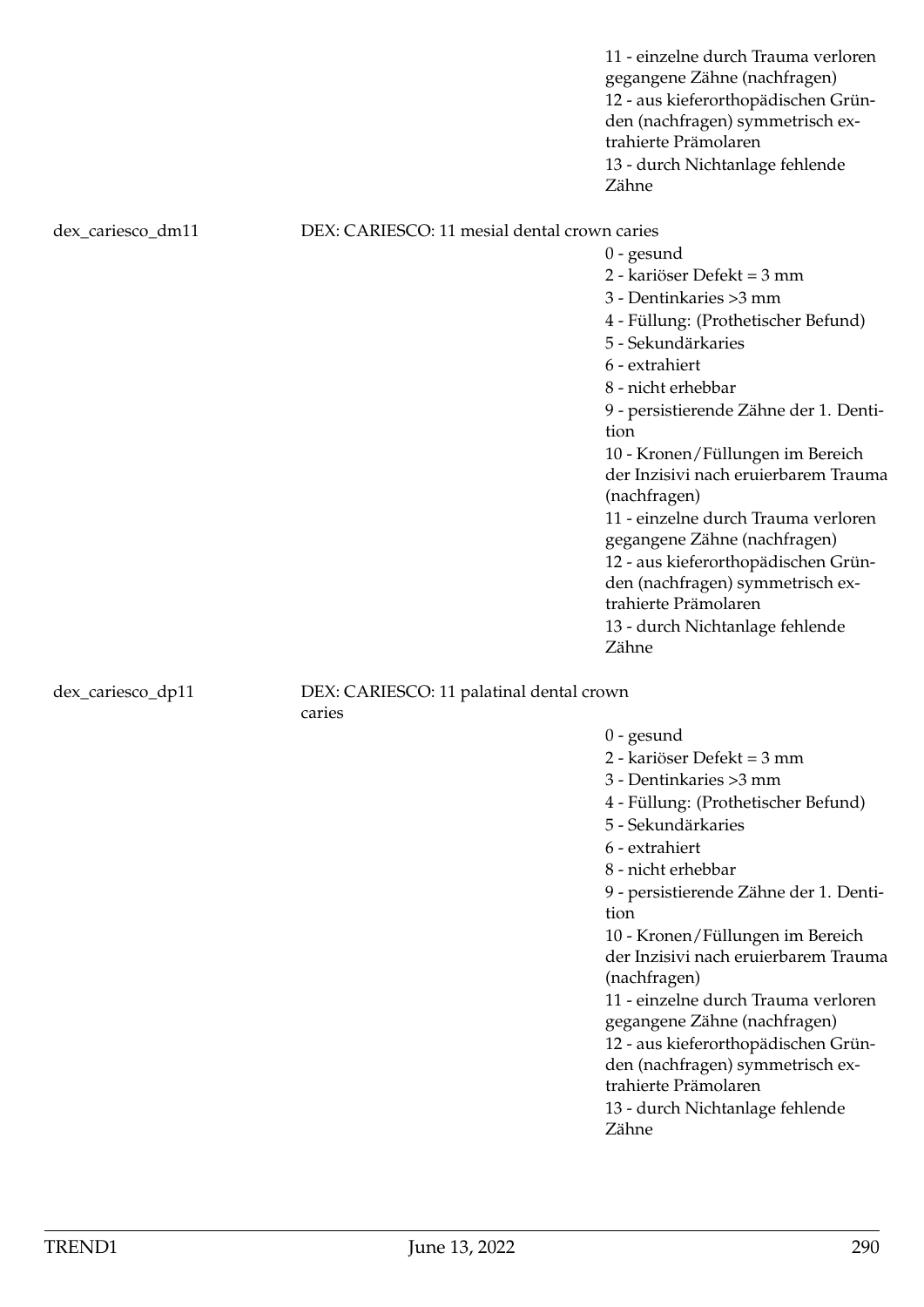# dex\_cariesco\_do47 DEX: CARIESCO: 47 occlusal dental crown caries

0 - gesund 2 - kariöser Defekt = 3 mm 3 - Dentinkaries >3 mm 4 - Füllung: (Prothetischer Befund) 5 - Sekundärkaries 6 - extrahiert 8 - nicht erhebbar 9 - persistierende Zähne der 1. Dentition 10 - Kronen/Füllungen im Bereich der Inzisivi nach eruierbarem Trauma (nachfragen) 11 - einzelne durch Trauma verloren gegangene Zähne (nachfragen) 12 - aus kieferorthopädischen Gründen (nachfragen) symmetrisch extrahierte Prämolaren 13 - durch Nichtanlage fehlende Zähne dex\_cariesco\_dd47 DEX: CARIESCO: 47 distal dental crown caries 0 - gesund 2 - kariöser Defekt = 3 mm 3 - Dentinkaries >3 mm 4 - Füllung: (Prothetischer Befund) 5 - Sekundärkaries

- 6 extrahiert
- 8 nicht erhebbar

9 - persistierende Zähne der 1. Dentition

10 - Kronen/Füllungen im Bereich der Inzisivi nach eruierbarem Trauma (nachfragen)

11 - einzelne durch Trauma verloren gegangene Zähne (nachfragen) 12 - aus kieferorthopädischen Grün-

den (nachfragen) symmetrisch ex-

trahierte Prämolaren

13 - durch Nichtanlage fehlende Zähne

# dex cariesco\_db47 DEX: CARIESCO: 47 buccal dental crown caries

0 - gesund

2 - kariöser Defekt = 3 mm

- 3 Dentinkaries >3 mm
- 4 Füllung: (Prothetischer Befund)
- 5 Sekundärkaries
- 6 extrahiert
- 8 nicht erhebbar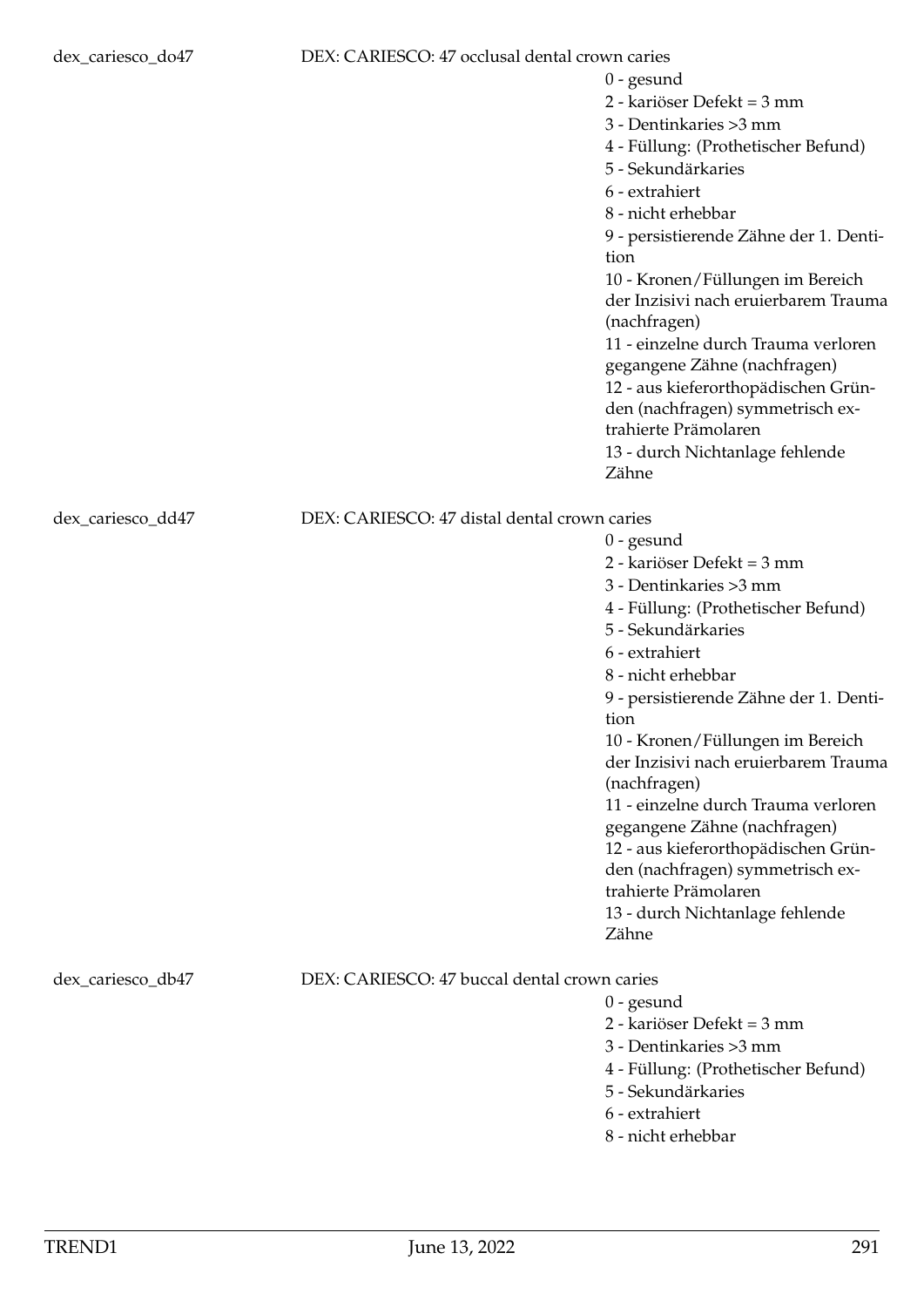9 - persistierende Zähne der 1. Dentition 10 - Kronen/Füllungen im Bereich der Inzisivi nach eruierbarem Trauma (nachfragen) 11 - einzelne durch Trauma verloren gegangene Zähne (nachfragen) 12 - aus kieferorthopädischen Gründen (nachfragen) symmetrisch extrahierte Prämolaren 13 - durch Nichtanlage fehlende Zähne

dex\_cariesco\_dm47 DEX: CARIESCO: 47 mesial dental crown caries

0 - gesund 2 - kariöser Defekt = 3 mm 3 - Dentinkaries >3 mm 4 - Füllung: (Prothetischer Befund) 5 - Sekundärkaries 6 - extrahiert 8 - nicht erhebbar 9 - persistierende Zähne der 1. Dentition 10 - Kronen/Füllungen im Bereich der Inzisivi nach eruierbarem Trauma (nachfragen) 11 - einzelne durch Trauma verloren gegangene Zähne (nachfragen) 12 - aus kieferorthopädischen Gründen (nachfragen) symmetrisch extrahierte Prämolaren 13 - durch Nichtanlage fehlende Zähne

dex\_cariesco\_dl47 DEX: CARIESCO: 47 lingual dental crown caries

- 0 gesund
- 2 kariöser Defekt = 3 mm
- 3 Dentinkaries >3 mm

4 - Füllung: (Prothetischer Befund)

- 5 Sekundärkaries
- 6 extrahiert
- 8 nicht erhebbar

9 - persistierende Zähne der 1. Dentition

10 - Kronen/Füllungen im Bereich der Inzisivi nach eruierbarem Trauma (nachfragen)

11 - einzelne durch Trauma verloren gegangene Zähne (nachfragen)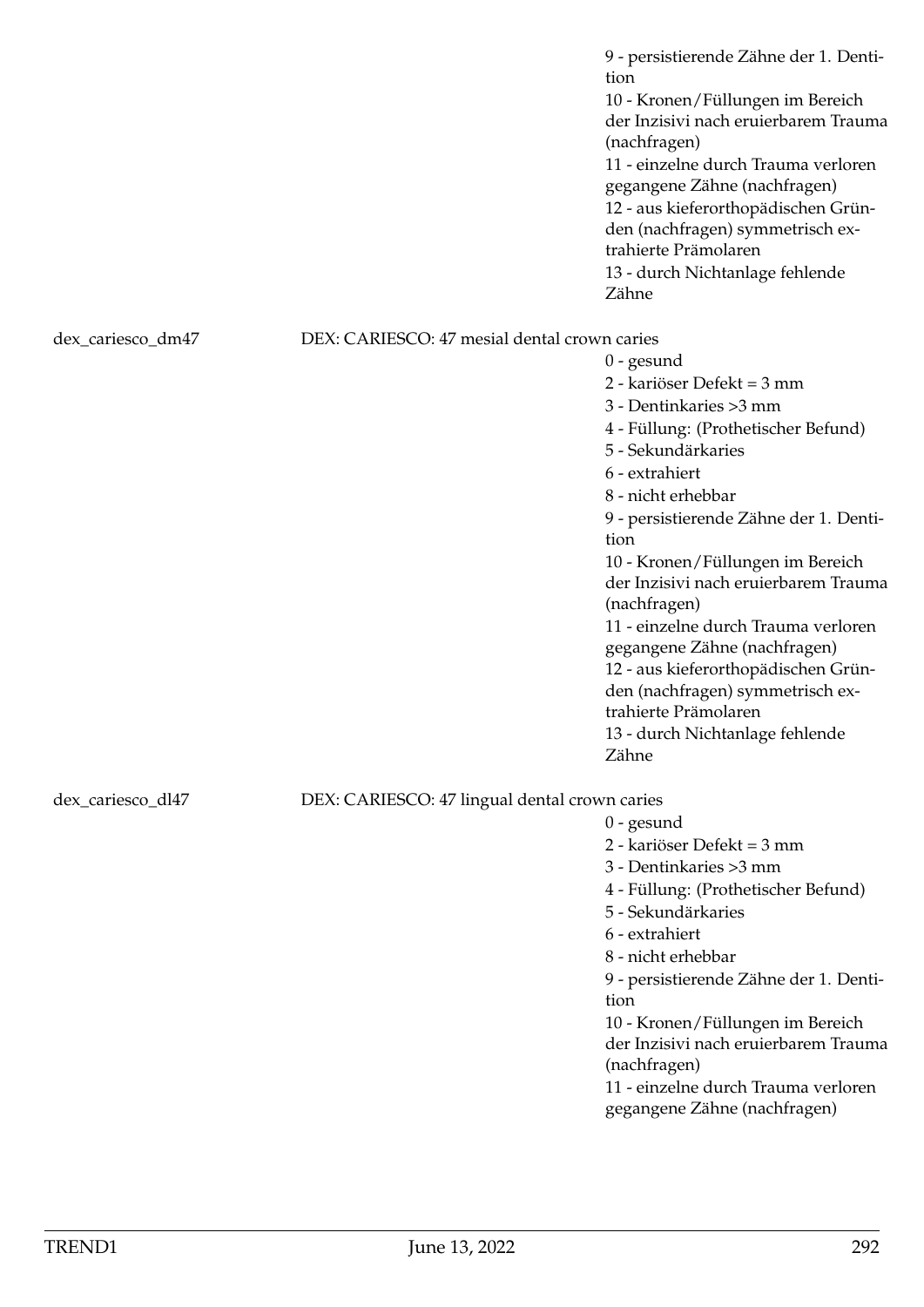|                   |                                                | 12 - aus kieferorthopädischen Grün-<br>den (nachfragen) symmetrisch ex-<br>trahierte Prämolaren<br>13 - durch Nichtanlage fehlende<br>Zähne |  |
|-------------------|------------------------------------------------|---------------------------------------------------------------------------------------------------------------------------------------------|--|
| dex_cariesco_do46 | DEX: CARIESCO: 46 occlusal dental crown caries |                                                                                                                                             |  |
|                   |                                                | $0$ - gesund                                                                                                                                |  |
|                   |                                                | 2 - kariöser Defekt = 3 mm                                                                                                                  |  |
|                   |                                                | 3 - Dentinkaries > 3 mm                                                                                                                     |  |
|                   |                                                | 4 - Füllung: (Prothetischer Befund)                                                                                                         |  |
|                   |                                                | 5 - Sekundärkaries                                                                                                                          |  |
|                   |                                                | 6 - extrahiert                                                                                                                              |  |
|                   |                                                | 8 - nicht erhebbar                                                                                                                          |  |
|                   |                                                | 9 - persistierende Zähne der 1. Denti-                                                                                                      |  |
|                   |                                                | tion                                                                                                                                        |  |
|                   |                                                | 10 - Kronen/Füllungen im Bereich                                                                                                            |  |
|                   |                                                | der Inzisivi nach eruierbarem Trauma<br>(nachfragen)                                                                                        |  |
|                   |                                                | 11 - einzelne durch Trauma verloren                                                                                                         |  |
|                   |                                                | gegangene Zähne (nachfragen)                                                                                                                |  |
|                   |                                                | 12 - aus kieferorthopädischen Grün-                                                                                                         |  |
|                   |                                                | den (nachfragen) symmetrisch ex-<br>trahierte Prämolaren                                                                                    |  |
|                   |                                                | 13 - durch Nichtanlage fehlende<br>Zähne                                                                                                    |  |
| dex_cariesco_dd46 |                                                | DEX: CARIESCO: 46 distal dental crown caries                                                                                                |  |
|                   |                                                | $0$ - gesund                                                                                                                                |  |
|                   |                                                | 2 - kariöser Defekt = 3 mm                                                                                                                  |  |
|                   |                                                | 3 - Dentinkaries > 3 mm                                                                                                                     |  |
|                   |                                                | 4 - Füllung: (Prothetischer Befund)                                                                                                         |  |
|                   |                                                | 5 - Sekundärkaries                                                                                                                          |  |
|                   |                                                | 6 - extrahiert                                                                                                                              |  |
|                   |                                                | 8 - nicht erhebbar                                                                                                                          |  |
|                   |                                                | 9 - persistierende Zähne der 1. Denti-<br>tion                                                                                              |  |
|                   |                                                | 10 - Kronen/Füllungen im Bereich                                                                                                            |  |
|                   |                                                | der Inzisivi nach eruierbarem Trauma                                                                                                        |  |
|                   |                                                | (nachfragen)                                                                                                                                |  |
|                   |                                                | 11 - einzelne durch Trauma verloren                                                                                                         |  |
|                   |                                                | gegangene Zähne (nachfragen)                                                                                                                |  |
|                   |                                                | 12 - aus kieferorthopädischen Grün-                                                                                                         |  |
|                   |                                                | den (nachfragen) symmetrisch ex-                                                                                                            |  |
|                   |                                                | trahierte Prämolaren                                                                                                                        |  |
|                   |                                                | 13 - durch Nichtanlage fehlende                                                                                                             |  |
|                   |                                                | Zähne                                                                                                                                       |  |
| dex_cariesco_db46 | DEX: CARIESCO: 46 buccal dental crown caries   |                                                                                                                                             |  |
|                   |                                                | $0$ - gesund                                                                                                                                |  |
|                   |                                                | 2 - kariöser Defekt = 3 mm                                                                                                                  |  |
|                   |                                                |                                                                                                                                             |  |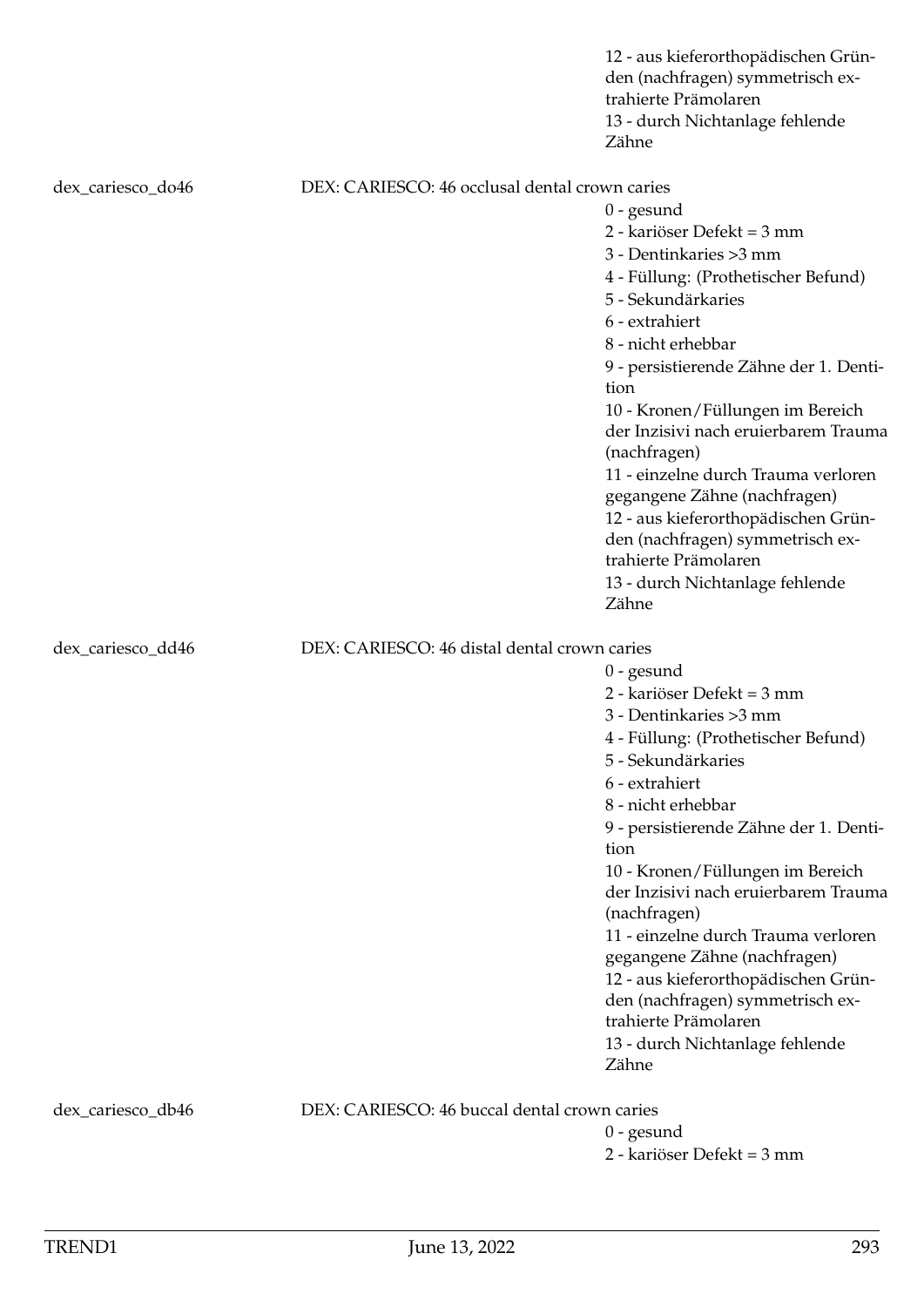|                   |                                               | 3 - Dentinkaries > 3 mm<br>4 - Füllung: (Prothetischer Befund)<br>5 - Sekundärkaries<br>6 - extrahiert<br>8 - nicht erhebbar<br>9 - persistierende Zähne der 1. Denti-<br>tion<br>10 - Kronen/Füllungen im Bereich<br>der Inzisivi nach eruierbarem Trauma<br>(nachfragen)<br>11 - einzelne durch Trauma verloren<br>gegangene Zähne (nachfragen)<br>12 - aus kieferorthopädischen Grün-<br>den (nachfragen) symmetrisch ex-<br>trahierte Prämolaren<br>13 - durch Nichtanlage fehlende<br>Zähne |
|-------------------|-----------------------------------------------|--------------------------------------------------------------------------------------------------------------------------------------------------------------------------------------------------------------------------------------------------------------------------------------------------------------------------------------------------------------------------------------------------------------------------------------------------------------------------------------------------|
| dex_cariesco_dm46 | DEX: CARIESCO: 46 mesial dental crown caries  |                                                                                                                                                                                                                                                                                                                                                                                                                                                                                                  |
|                   |                                               | $0$ - gesund                                                                                                                                                                                                                                                                                                                                                                                                                                                                                     |
|                   |                                               | 2 - kariöser Defekt = 3 mm                                                                                                                                                                                                                                                                                                                                                                                                                                                                       |
|                   |                                               | 3 - Dentinkaries > 3 mm                                                                                                                                                                                                                                                                                                                                                                                                                                                                          |
|                   |                                               | 4 - Füllung: (Prothetischer Befund)                                                                                                                                                                                                                                                                                                                                                                                                                                                              |
|                   |                                               | 5 - Sekundärkaries                                                                                                                                                                                                                                                                                                                                                                                                                                                                               |
|                   |                                               | 6 - extrahiert                                                                                                                                                                                                                                                                                                                                                                                                                                                                                   |
|                   |                                               | 8 - nicht erhebbar                                                                                                                                                                                                                                                                                                                                                                                                                                                                               |
|                   |                                               | 9 - persistierende Zähne der 1. Denti-                                                                                                                                                                                                                                                                                                                                                                                                                                                           |
|                   |                                               | tion                                                                                                                                                                                                                                                                                                                                                                                                                                                                                             |
|                   |                                               | 10 - Kronen/Füllungen im Bereich                                                                                                                                                                                                                                                                                                                                                                                                                                                                 |
|                   |                                               | der Inzisivi nach eruierbarem Trauma                                                                                                                                                                                                                                                                                                                                                                                                                                                             |
|                   |                                               | (nachfragen)                                                                                                                                                                                                                                                                                                                                                                                                                                                                                     |
|                   |                                               | 11 - einzelne durch Trauma verloren                                                                                                                                                                                                                                                                                                                                                                                                                                                              |
|                   |                                               | gegangene Zähne (nachfragen)                                                                                                                                                                                                                                                                                                                                                                                                                                                                     |
|                   |                                               | 12 - aus kieferorthopädischen Grün-                                                                                                                                                                                                                                                                                                                                                                                                                                                              |
|                   |                                               | den (nachfragen) symmetrisch ex-                                                                                                                                                                                                                                                                                                                                                                                                                                                                 |
|                   |                                               | trahierte Prämolaren                                                                                                                                                                                                                                                                                                                                                                                                                                                                             |
|                   |                                               | 13 - durch Nichtanlage fehlende                                                                                                                                                                                                                                                                                                                                                                                                                                                                  |
|                   |                                               | Zähne                                                                                                                                                                                                                                                                                                                                                                                                                                                                                            |
|                   |                                               |                                                                                                                                                                                                                                                                                                                                                                                                                                                                                                  |
| dex_cariesco_dl46 | DEX: CARIESCO: 46 lingual dental crown caries |                                                                                                                                                                                                                                                                                                                                                                                                                                                                                                  |
|                   |                                               | $0$ - gesund<br>2 - kariöser Defekt = 3 mm                                                                                                                                                                                                                                                                                                                                                                                                                                                       |
|                   |                                               | 3 - Dentinkaries > 3 mm                                                                                                                                                                                                                                                                                                                                                                                                                                                                          |
|                   |                                               | 4 - Füllung: (Prothetischer Befund)                                                                                                                                                                                                                                                                                                                                                                                                                                                              |
|                   |                                               | 5 - Sekundärkaries                                                                                                                                                                                                                                                                                                                                                                                                                                                                               |
|                   |                                               | 6 - extrahiert                                                                                                                                                                                                                                                                                                                                                                                                                                                                                   |
|                   |                                               | 8 - nicht erhebbar                                                                                                                                                                                                                                                                                                                                                                                                                                                                               |
|                   |                                               | 9 - persistierende Zähne der 1. Denti-                                                                                                                                                                                                                                                                                                                                                                                                                                                           |
|                   |                                               | tion                                                                                                                                                                                                                                                                                                                                                                                                                                                                                             |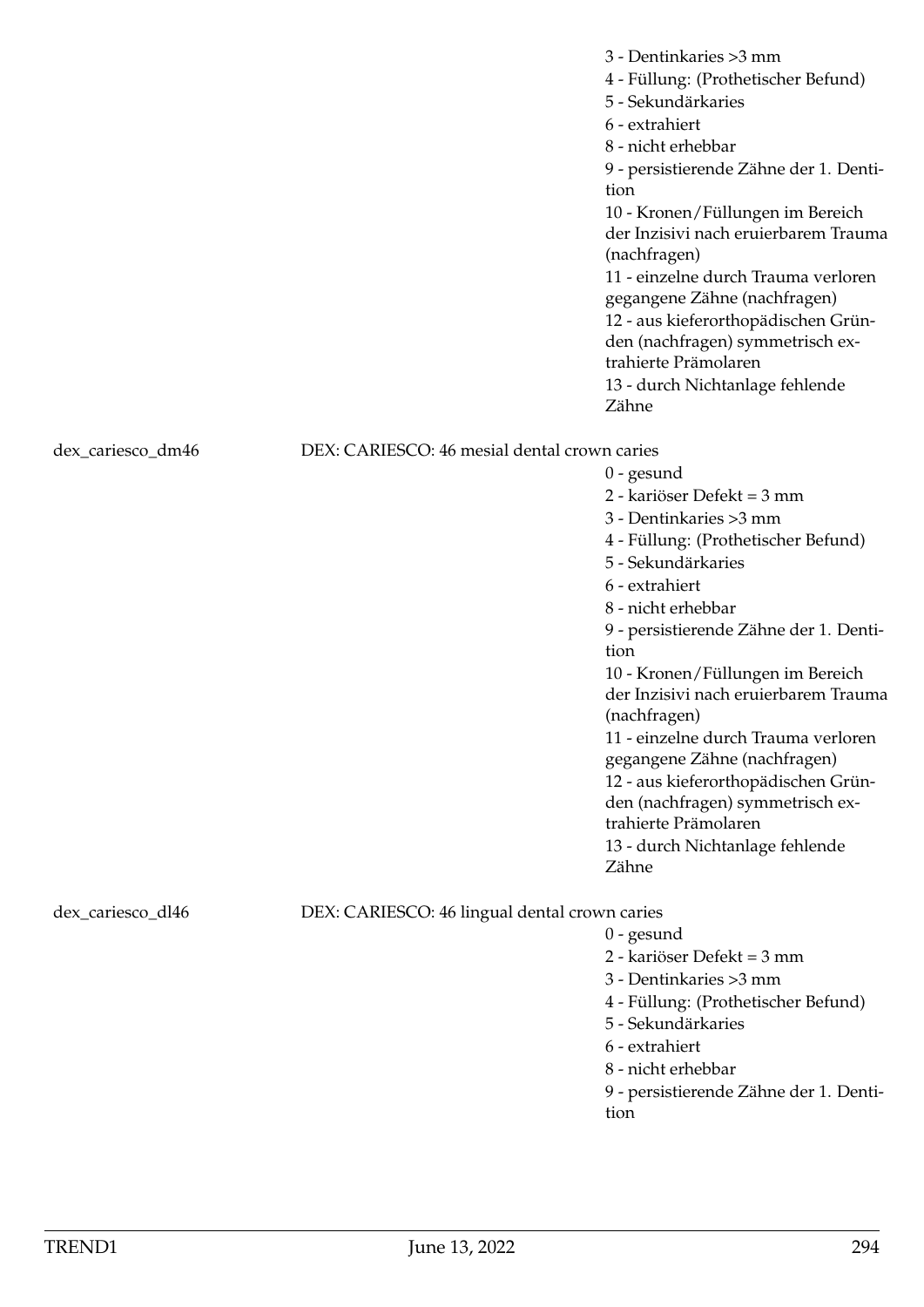10 - Kronen/Füllungen im Bereich der Inzisivi nach eruierbarem Trauma (nachfragen) 11 - einzelne durch Trauma verloren gegangene Zähne (nachfragen) 12 - aus kieferorthopädischen Gründen (nachfragen) symmetrisch extrahierte Prämolaren 13 - durch Nichtanlage fehlende Zähne dex\_cariesco\_do45 DEX: CARIESCO: 45 occlusal dental crown caries 0 - gesund 2 - kariöser Defekt = 3 mm 3 - Dentinkaries >3 mm 4 - Füllung: (Prothetischer Befund) 5 - Sekundärkaries 6 - extrahiert 8 - nicht erhebbar 9 - persistierende Zähne der 1. Dentition 10 - Kronen/Füllungen im Bereich der Inzisivi nach eruierbarem Trauma (nachfragen) 11 - einzelne durch Trauma verloren gegangene Zähne (nachfragen) 12 - aus kieferorthopädischen Gründen (nachfragen) symmetrisch extrahierte Prämolaren 13 - durch Nichtanlage fehlende Zähne dex\_cariesco\_dd45 DEX: CARIESCO: 45 distal dental crown caries 0 - gesund 2 - kariöser Defekt = 3 mm 3 - Dentinkaries >3 mm 4 - Füllung: (Prothetischer Befund) 5 - Sekundärkaries 6 - extrahiert 8 - nicht erhebbar 9 - persistierende Zähne der 1. Dentition

10 - Kronen/Füllungen im Bereich der Inzisivi nach eruierbarem Trauma (nachfragen)

11 - einzelne durch Trauma verloren gegangene Zähne (nachfragen)

12 - aus kieferorthopädischen Gründen (nachfragen) symmetrisch extrahierte Prämolaren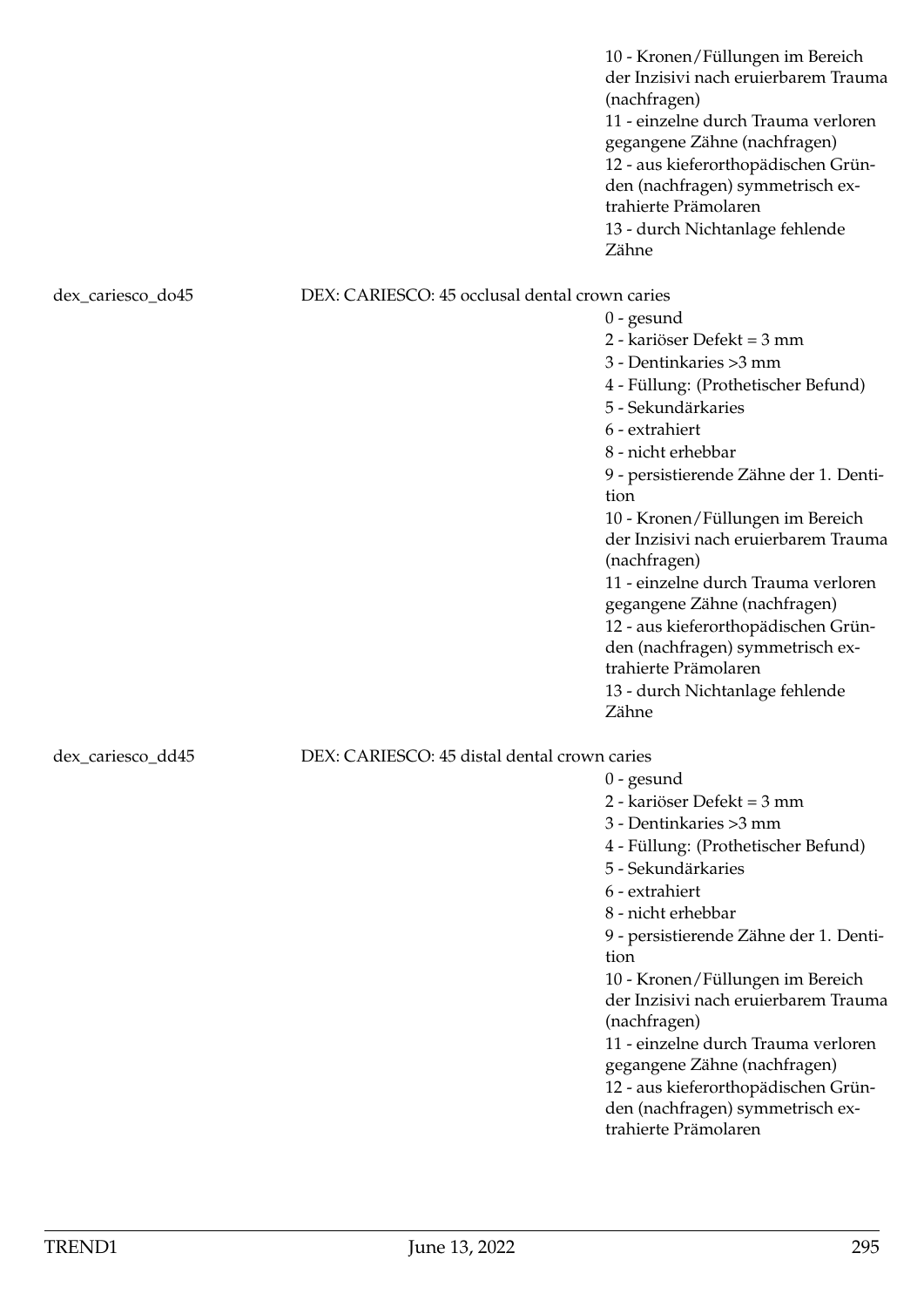| dex_cariesco_db45 | DEX: CARIESCO: 45 buccal dental crown caries  |                                        |
|-------------------|-----------------------------------------------|----------------------------------------|
|                   |                                               | $0$ - gesund                           |
|                   |                                               | 2 - kariöser Defekt = 3 mm             |
|                   |                                               | 3 - Dentinkaries > 3 mm                |
|                   |                                               | 4 - Füllung: (Prothetischer Befund)    |
|                   |                                               | 5 - Sekundärkaries                     |
|                   |                                               | 6 - extrahiert                         |
|                   |                                               | 8 - nicht erhebbar                     |
|                   |                                               | 9 - persistierende Zähne der 1. Denti- |
|                   |                                               | tion                                   |
|                   |                                               | 10 - Kronen/Füllungen im Bereich       |
|                   |                                               | der Inzisivi nach eruierbarem Trauma   |
|                   |                                               | (nachfragen)                           |
|                   |                                               | 11 - einzelne durch Trauma verloren    |
|                   |                                               | gegangene Zähne (nachfragen)           |
|                   |                                               | 12 - aus kieferorthopädischen Grün-    |
|                   |                                               | den (nachfragen) symmetrisch ex-       |
|                   |                                               | trahierte Prämolaren                   |
|                   |                                               | 13 - durch Nichtanlage fehlende        |
|                   |                                               | Zähne                                  |
| dex_cariesco_dm45 | DEX: CARIESCO: 45 mesial dental crown caries  |                                        |
|                   |                                               | $0$ - gesund                           |
|                   |                                               | 2 - kariöser Defekt = 3 mm             |
|                   |                                               | 3 - Dentinkaries > 3 mm                |
|                   |                                               | 4 - Füllung: (Prothetischer Befund)    |
|                   |                                               | 5 - Sekundärkaries                     |
|                   |                                               | 6 - extrahiert                         |
|                   |                                               | 8 - nicht erhebbar                     |
|                   |                                               | 9 - persistierende Zähne der 1. Denti- |
|                   |                                               | tion                                   |
|                   |                                               | 10 - Kronen/Füllungen im Bereich       |
|                   |                                               | der Inzisivi nach eruierbarem Trauma   |
|                   |                                               | (nachfragen)                           |
|                   |                                               | 11 - einzelne durch Trauma verloren    |
|                   |                                               | gegangene Zähne (nachfragen)           |
|                   |                                               | 12 - aus kieferorthopädischen Grün-    |
|                   |                                               | den (nachfragen) symmetrisch ex-       |
|                   |                                               | trahierte Prämolaren                   |
|                   |                                               | 13 - durch Nichtanlage fehlende        |
|                   |                                               | Zähne                                  |
| dex_cariesco_dl45 | DEX: CARIESCO: 45 lingual dental crown caries |                                        |
|                   |                                               | $0$ - gesund                           |
|                   |                                               | 2 - kariöser Defekt = 3 mm             |
|                   |                                               | 3 - Dentinkaries > 3 mm                |
|                   |                                               | 4 - Füllung: (Prothetischer Befund)    |

5 - Sekundärkaries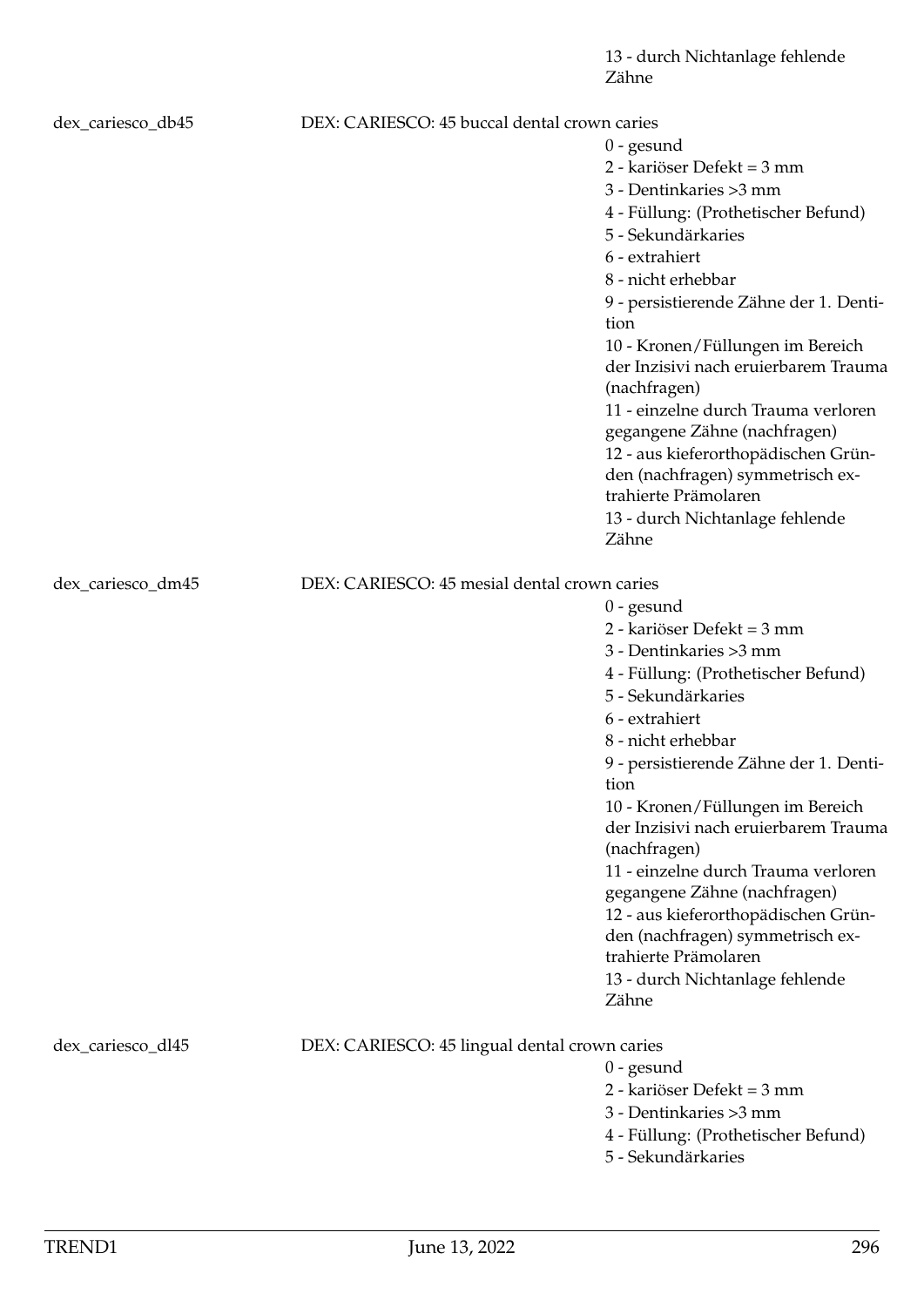|                   |                                                | 6 - extrahiert<br>8 - nicht erhebbar<br>9 - persistierende Zähne der 1. Denti-<br>tion<br>10 - Kronen/Füllungen im Bereich<br>der Inzisivi nach eruierbarem Trauma<br>(nachfragen)<br>11 - einzelne durch Trauma verloren<br>gegangene Zähne (nachfragen)<br>12 - aus kieferorthopädischen Grün-<br>den (nachfragen) symmetrisch ex-<br>trahierte Prämolaren<br>13 - durch Nichtanlage fehlende<br>Zähne |
|-------------------|------------------------------------------------|----------------------------------------------------------------------------------------------------------------------------------------------------------------------------------------------------------------------------------------------------------------------------------------------------------------------------------------------------------------------------------------------------------|
| dex_cariesco_do44 | DEX: CARIESCO: 44 occlusal dental crown caries |                                                                                                                                                                                                                                                                                                                                                                                                          |
|                   |                                                | $0$ - gesund                                                                                                                                                                                                                                                                                                                                                                                             |
|                   |                                                | 2 - kariöser Defekt = 3 mm                                                                                                                                                                                                                                                                                                                                                                               |
|                   |                                                | 3 - Dentinkaries > 3 mm                                                                                                                                                                                                                                                                                                                                                                                  |
|                   |                                                | 4 - Füllung: (Prothetischer Befund)                                                                                                                                                                                                                                                                                                                                                                      |
|                   |                                                | 5 - Sekundärkaries                                                                                                                                                                                                                                                                                                                                                                                       |
|                   |                                                | 6 - extrahiert                                                                                                                                                                                                                                                                                                                                                                                           |
|                   |                                                | 8 - nicht erhebbar                                                                                                                                                                                                                                                                                                                                                                                       |
|                   |                                                | 9 - persistierende Zähne der 1. Denti-<br>tion                                                                                                                                                                                                                                                                                                                                                           |
|                   |                                                | 10 - Kronen/Füllungen im Bereich                                                                                                                                                                                                                                                                                                                                                                         |
|                   |                                                | der Inzisivi nach eruierbarem Trauma                                                                                                                                                                                                                                                                                                                                                                     |
|                   |                                                | (nachfragen)                                                                                                                                                                                                                                                                                                                                                                                             |
|                   |                                                | 11 - einzelne durch Trauma verloren                                                                                                                                                                                                                                                                                                                                                                      |
|                   |                                                | gegangene Zähne (nachfragen)                                                                                                                                                                                                                                                                                                                                                                             |
|                   |                                                | 12 - aus kieferorthopädischen Grün-                                                                                                                                                                                                                                                                                                                                                                      |
|                   |                                                | den (nachfragen) symmetrisch ex-<br>trahierte Prämolaren                                                                                                                                                                                                                                                                                                                                                 |
|                   |                                                | 13 - durch Nichtanlage fehlende                                                                                                                                                                                                                                                                                                                                                                          |
|                   |                                                | Zähne                                                                                                                                                                                                                                                                                                                                                                                                    |
|                   |                                                |                                                                                                                                                                                                                                                                                                                                                                                                          |
| dex_cariesco_dd44 | DEX: CARIESCO: 44 distal dental crown caries   |                                                                                                                                                                                                                                                                                                                                                                                                          |
|                   |                                                | $0$ - gesund<br>2 - kariöser Defekt = 3 mm                                                                                                                                                                                                                                                                                                                                                               |
|                   |                                                | 3 - Dentinkaries > 3 mm                                                                                                                                                                                                                                                                                                                                                                                  |
|                   |                                                | 4 - Füllung: (Prothetischer Befund)                                                                                                                                                                                                                                                                                                                                                                      |
|                   |                                                | 5 - Sekundärkaries                                                                                                                                                                                                                                                                                                                                                                                       |
|                   |                                                | 6 - extrahiert                                                                                                                                                                                                                                                                                                                                                                                           |
|                   |                                                | 8 - nicht erhebbar                                                                                                                                                                                                                                                                                                                                                                                       |
|                   |                                                | 9 - persistierende Zähne der 1. Denti-                                                                                                                                                                                                                                                                                                                                                                   |
|                   |                                                | tion                                                                                                                                                                                                                                                                                                                                                                                                     |
|                   |                                                | 10 - Kronen/Füllungen im Bereich<br>der Inzisivi nach eruierbarem Trauma                                                                                                                                                                                                                                                                                                                                 |
|                   |                                                | (nachfragen)                                                                                                                                                                                                                                                                                                                                                                                             |
|                   |                                                | 11 - einzelne durch Trauma verloren                                                                                                                                                                                                                                                                                                                                                                      |
|                   |                                                | gegangene Zähne (nachfragen)                                                                                                                                                                                                                                                                                                                                                                             |
|                   |                                                |                                                                                                                                                                                                                                                                                                                                                                                                          |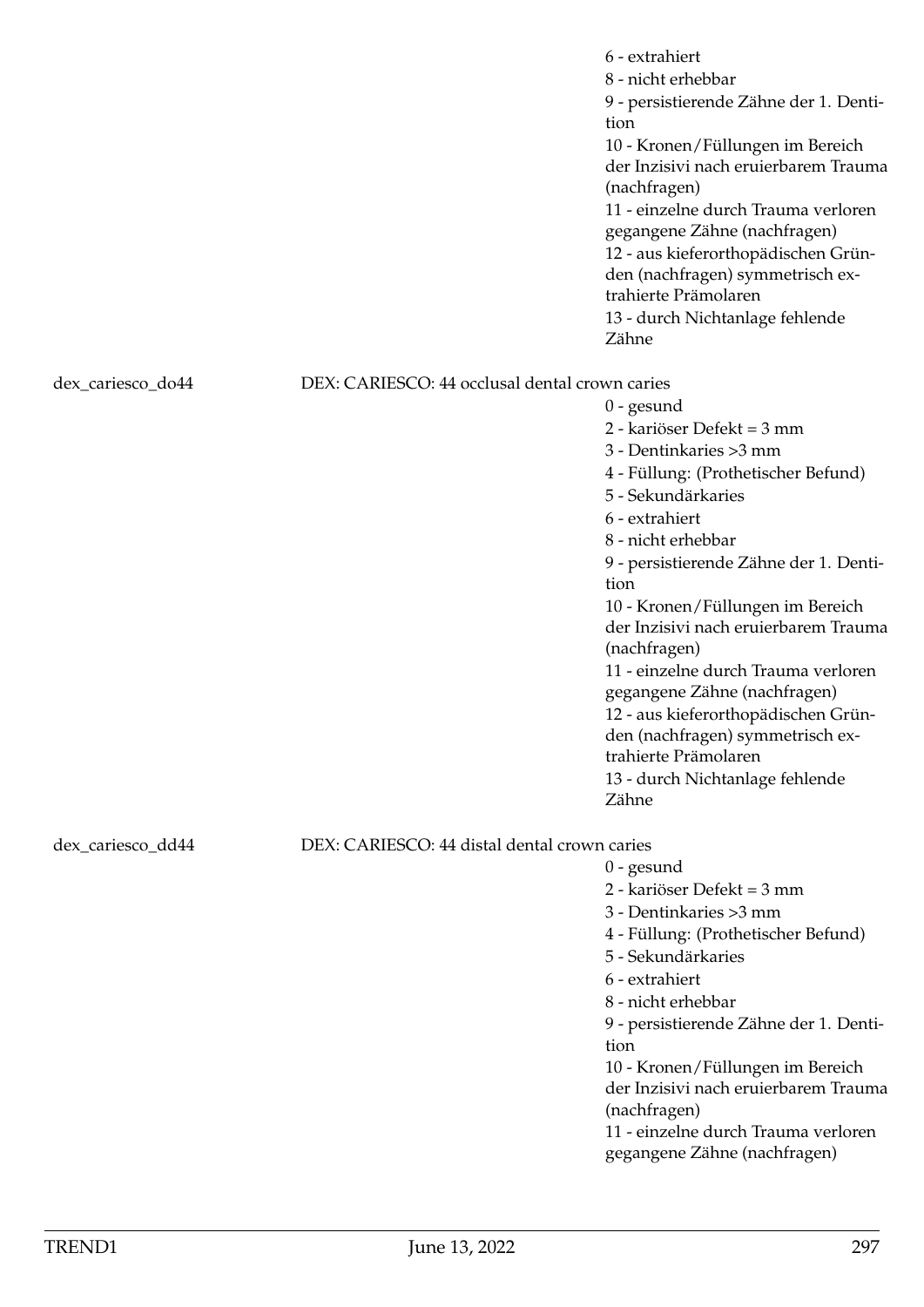|                   |                                               | 12 - aus kieferorthopädischen Grün-<br>den (nachfragen) symmetrisch ex-<br>trahierte Prämolaren<br>13 - durch Nichtanlage fehlende<br>Zähne |
|-------------------|-----------------------------------------------|---------------------------------------------------------------------------------------------------------------------------------------------|
| dex_cariesco_db44 | DEX: CARIESCO: 44 buccal dental crown caries  |                                                                                                                                             |
|                   |                                               | $0$ - gesund                                                                                                                                |
|                   |                                               | 2 - kariöser Defekt = 3 mm                                                                                                                  |
|                   |                                               | 3 - Dentinkaries > 3 mm                                                                                                                     |
|                   |                                               | 4 - Füllung: (Prothetischer Befund)                                                                                                         |
|                   |                                               | 5 - Sekundärkaries                                                                                                                          |
|                   |                                               | 6 - extrahiert                                                                                                                              |
|                   |                                               | 8 - nicht erhebbar                                                                                                                          |
|                   |                                               | 9 - persistierende Zähne der 1. Denti-                                                                                                      |
|                   |                                               | tion                                                                                                                                        |
|                   |                                               | 10 - Kronen/Füllungen im Bereich                                                                                                            |
|                   |                                               | der Inzisivi nach eruierbarem Trauma<br>(nachfragen)                                                                                        |
|                   |                                               | 11 - einzelne durch Trauma verloren                                                                                                         |
|                   |                                               | gegangene Zähne (nachfragen)                                                                                                                |
|                   |                                               | 12 - aus kieferorthopädischen Grün-                                                                                                         |
|                   |                                               | den (nachfragen) symmetrisch ex-<br>trahierte Prämolaren                                                                                    |
|                   |                                               | 13 - durch Nichtanlage fehlende<br>Zähne                                                                                                    |
|                   |                                               |                                                                                                                                             |
| dex_cariesco_dm44 | DEX: CARIESCO: 44 mesial dental crown caries  |                                                                                                                                             |
|                   |                                               | $0$ - gesund                                                                                                                                |
|                   |                                               | 2 - kariöser Defekt = 3 mm                                                                                                                  |
|                   |                                               |                                                                                                                                             |
|                   |                                               | 3 - Dentinkaries > 3 mm                                                                                                                     |
|                   |                                               | 4 - Füllung: (Prothetischer Befund)                                                                                                         |
|                   |                                               | 5 - Sekundärkaries                                                                                                                          |
|                   |                                               | 6 - extrahiert                                                                                                                              |
|                   |                                               | 8 - nicht erhebbar                                                                                                                          |
|                   |                                               | 9 - persistierende Zähne der 1. Denti-<br>tion                                                                                              |
|                   |                                               | 10 - Kronen/Füllungen im Bereich                                                                                                            |
|                   |                                               | der Inzisivi nach eruierbarem Trauma                                                                                                        |
|                   |                                               | (nachfragen)                                                                                                                                |
|                   |                                               | 11 - einzelne durch Trauma verloren                                                                                                         |
|                   |                                               | gegangene Zähne (nachfragen)                                                                                                                |
|                   |                                               | 12 - aus kieferorthopädischen Grün-                                                                                                         |
|                   |                                               | den (nachfragen) symmetrisch ex-                                                                                                            |
|                   |                                               | trahierte Prämolaren                                                                                                                        |
|                   |                                               | 13 - durch Nichtanlage fehlende<br>Zähne                                                                                                    |
|                   |                                               |                                                                                                                                             |
| dex_cariesco_dl44 | DEX: CARIESCO: 44 lingual dental crown caries | $0$ - gesund                                                                                                                                |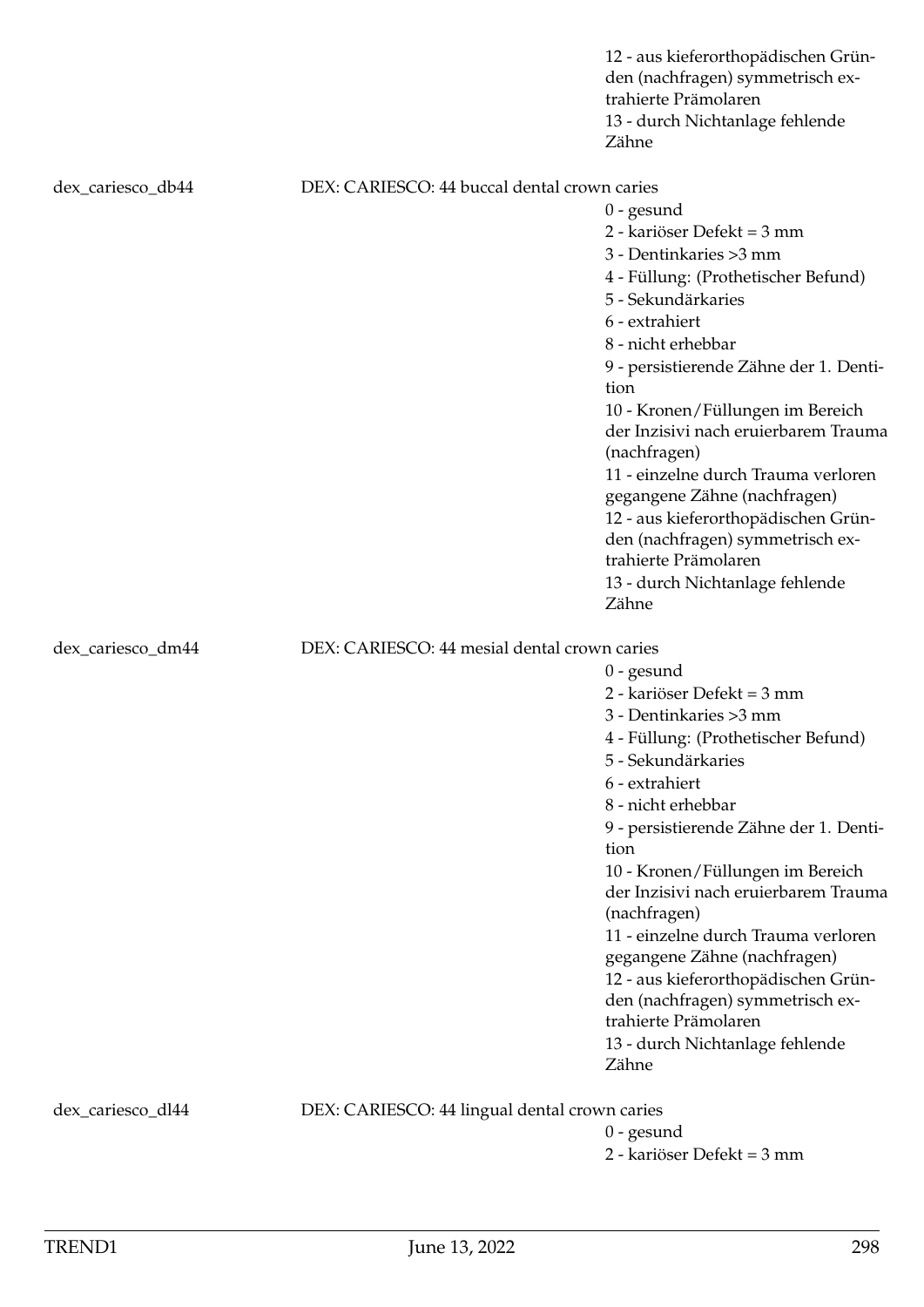|                   |                                              | 3 - Dentinkaries > 3 mm<br>4 - Füllung: (Prothetischer Befund)<br>5 - Sekundärkaries<br>6 - extrahiert<br>8 - nicht erhebbar<br>9 - persistierende Zähne der 1. Denti-<br>tion<br>10 - Kronen/Füllungen im Bereich<br>der Inzisivi nach eruierbarem Trauma<br>(nachfragen)<br>11 - einzelne durch Trauma verloren<br>gegangene Zähne (nachfragen)<br>12 - aus kieferorthopädischen Grün-<br>den (nachfragen) symmetrisch ex-<br>trahierte Prämolaren<br>13 - durch Nichtanlage fehlende<br>Zähne                                               |
|-------------------|----------------------------------------------|------------------------------------------------------------------------------------------------------------------------------------------------------------------------------------------------------------------------------------------------------------------------------------------------------------------------------------------------------------------------------------------------------------------------------------------------------------------------------------------------------------------------------------------------|
| dex_cariesco_dd43 | DEX: CARIESCO: 43 distal dental crown caries | $0$ - gesund<br>2 - kariöser Defekt = 3 mm<br>3 - Dentinkaries > 3 mm<br>4 - Füllung: (Prothetischer Befund)<br>5 - Sekundärkaries<br>6 - extrahiert<br>8 - nicht erhebbar<br>9 - persistierende Zähne der 1. Denti-<br>tion<br>10 - Kronen/Füllungen im Bereich<br>der Inzisivi nach eruierbarem Trauma<br>(nachfragen)<br>11 - einzelne durch Trauma verloren<br>gegangene Zähne (nachfragen)<br>12 - aus kieferorthopädischen Grün-<br>den (nachfragen) symmetrisch ex-<br>trahierte Prämolaren<br>13 - durch Nichtanlage fehlende<br>Zähne |
| dex_cariesco_db43 | DEX: CARIESCO: 43 buccal dental crown caries | $0$ - gesund<br>2 - kariöser Defekt = 3 mm<br>3 - Dentinkaries > 3 mm<br>4 - Füllung: (Prothetischer Befund)<br>5 - Sekundärkaries<br>6 - extrahiert<br>8 - nicht erhebbar<br>9 - persistierende Zähne der 1. Denti-                                                                                                                                                                                                                                                                                                                           |

 $\frac{y - y}{y}$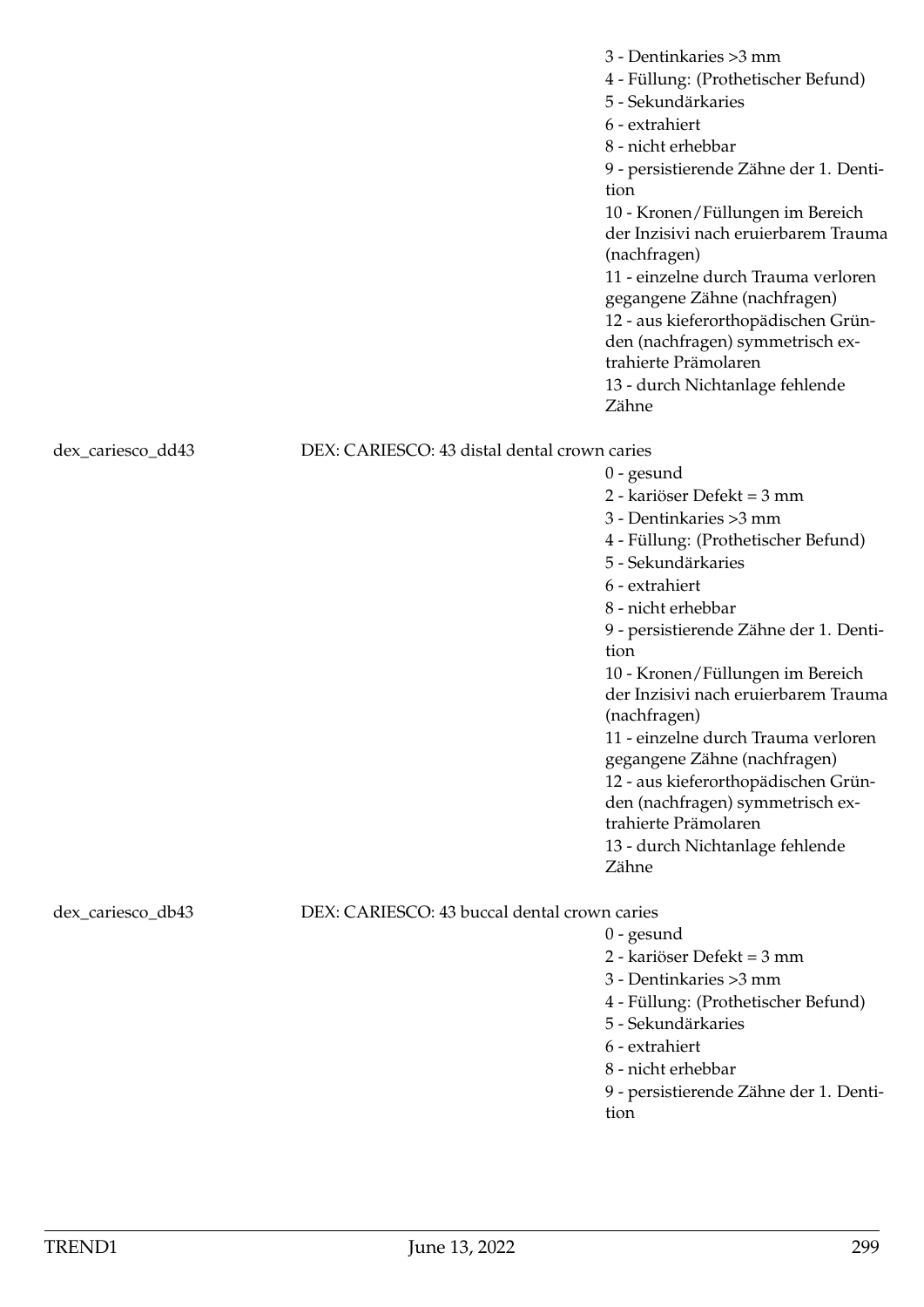10 - Kronen/Füllungen im Bereich der Inzisivi nach eruierbarem Trauma (nachfragen) 11 - einzelne durch Trauma verloren gegangene Zähne (nachfragen) 12 - aus kieferorthopädischen Gründen (nachfragen) symmetrisch extrahierte Prämolaren 13 - durch Nichtanlage fehlende Zähne

0 - gesund

0 - gesund

tion

(nachfragen)

trahierte Prämolaren

2 - kariöser Defekt = 3 mm 3 - Dentinkaries >3 mm

5 - Sekundärkaries 6 - extrahiert 8 - nicht erhebbar

4 - Füllung: (Prothetischer Befund)

9 - persistierende Zähne der 1. Denti-

10 - Kronen/Füllungen im Bereich der Inzisivi nach eruierbarem Trauma

11 - einzelne durch Trauma verloren gegangene Zähne (nachfragen) 12 - aus kieferorthopädischen Gründen (nachfragen) symmetrisch ex-

## dex\_cariesco\_dm43 DEX: CARIESCO: 43 mesial dental crown caries

2 - kariöser Defekt = 3 mm 3 - Dentinkaries >3 mm 4 - Füllung: (Prothetischer Befund) 5 - Sekundärkaries 6 - extrahiert 8 - nicht erhebbar 9 - persistierende Zähne der 1. Dentition 10 - Kronen/Füllungen im Bereich der Inzisivi nach eruierbarem Trauma (nachfragen) 11 - einzelne durch Trauma verloren gegangene Zähne (nachfragen) 12 - aus kieferorthopädischen Gründen (nachfragen) symmetrisch extrahierte Prämolaren 13 - durch Nichtanlage fehlende Zähne

# dex\_cariesco\_dl43 DEX: CARIESCO: 43 lingual dental crown caries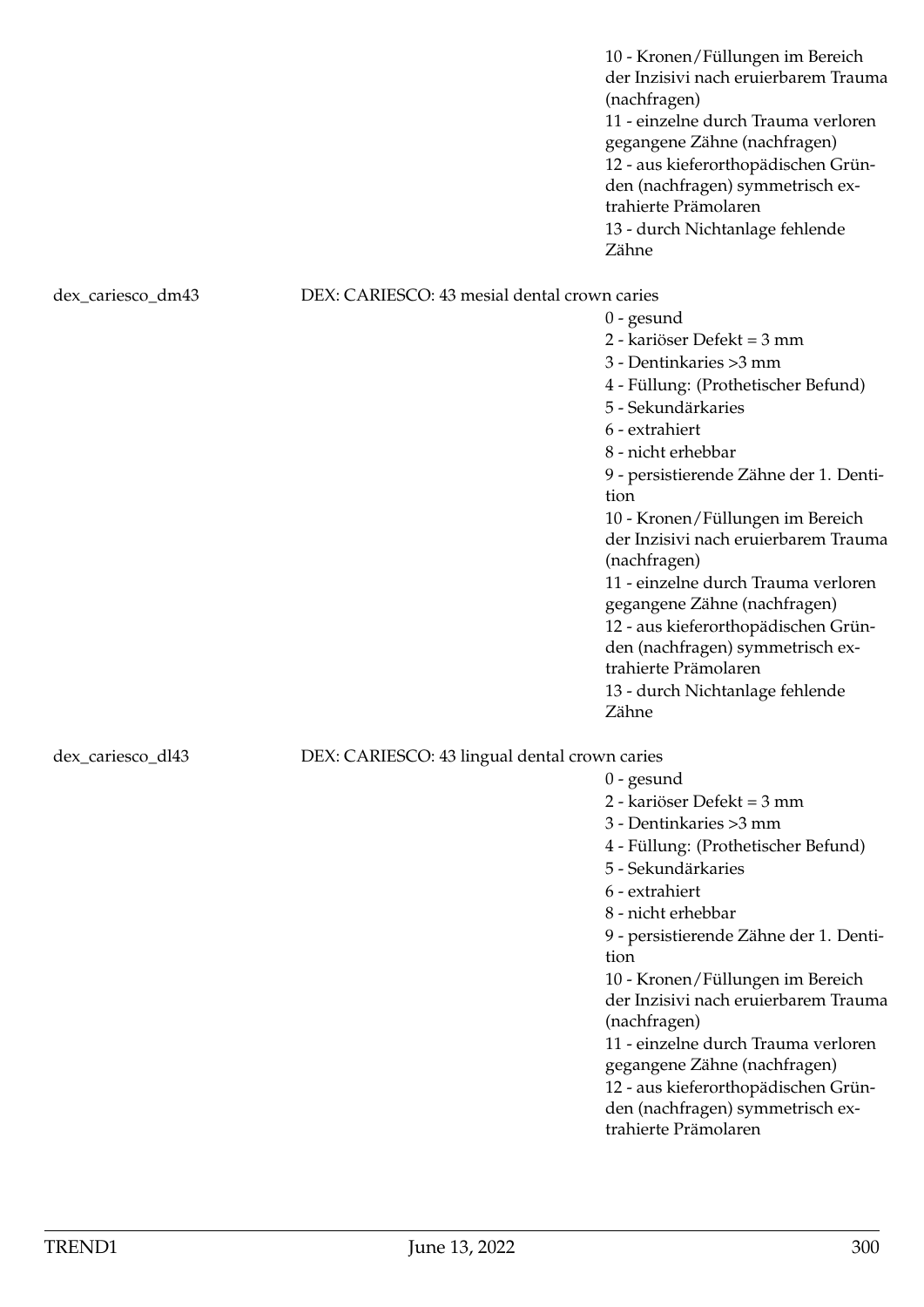| dex_cariesco_dd42 | DEX: CARIESCO: 42 distal dental crown caries | $0$ - gesund<br>2 - kariöser Defekt = 3 mm<br>3 - Dentinkaries > 3 mm<br>4 - Füllung: (Prothetischer Befund)<br>5 - Sekundärkaries<br>6 - extrahiert<br>8 - nicht erhebbar<br>9 - persistierende Zähne der 1. Denti-<br>tion<br>10 - Kronen/Füllungen im Bereich<br>der Inzisivi nach eruierbarem Trauma<br>(nachfragen)<br>11 - einzelne durch Trauma verloren<br>gegangene Zähne (nachfragen)<br>12 - aus kieferorthopädischen Grün-<br>den (nachfragen) symmetrisch ex-                                                                     |
|-------------------|----------------------------------------------|------------------------------------------------------------------------------------------------------------------------------------------------------------------------------------------------------------------------------------------------------------------------------------------------------------------------------------------------------------------------------------------------------------------------------------------------------------------------------------------------------------------------------------------------|
|                   |                                              | trahierte Prämolaren<br>13 - durch Nichtanlage fehlende<br>Zähne                                                                                                                                                                                                                                                                                                                                                                                                                                                                               |
| dex_cariesco_db42 | DEX: CARIESCO: 42 buccal dental crown caries | $0$ - gesund<br>2 - kariöser Defekt = 3 mm<br>3 - Dentinkaries > 3 mm<br>4 - Füllung: (Prothetischer Befund)<br>5 - Sekundärkaries<br>6 - extrahiert<br>8 - nicht erhebbar<br>9 - persistierende Zähne der 1. Denti-<br>tion<br>10 - Kronen/Füllungen im Bereich<br>der Inzisivi nach eruierbarem Trauma<br>(nachfragen)<br>11 - einzelne durch Trauma verloren<br>gegangene Zähne (nachfragen)<br>12 - aus kieferorthopädischen Grün-<br>den (nachfragen) symmetrisch ex-<br>trahierte Prämolaren<br>13 - durch Nichtanlage fehlende<br>Zähne |
| dex_cariesco_dm42 | DEX: CARIESCO: 42 mesial dental crown caries | $0$ - gesund<br>2 - kariöser Defekt = 3 mm<br>3 - Dentinkaries > 3 mm<br>4 - Füllung: (Prothetischer Befund)<br>5 - Sekundärkaries                                                                                                                                                                                                                                                                                                                                                                                                             |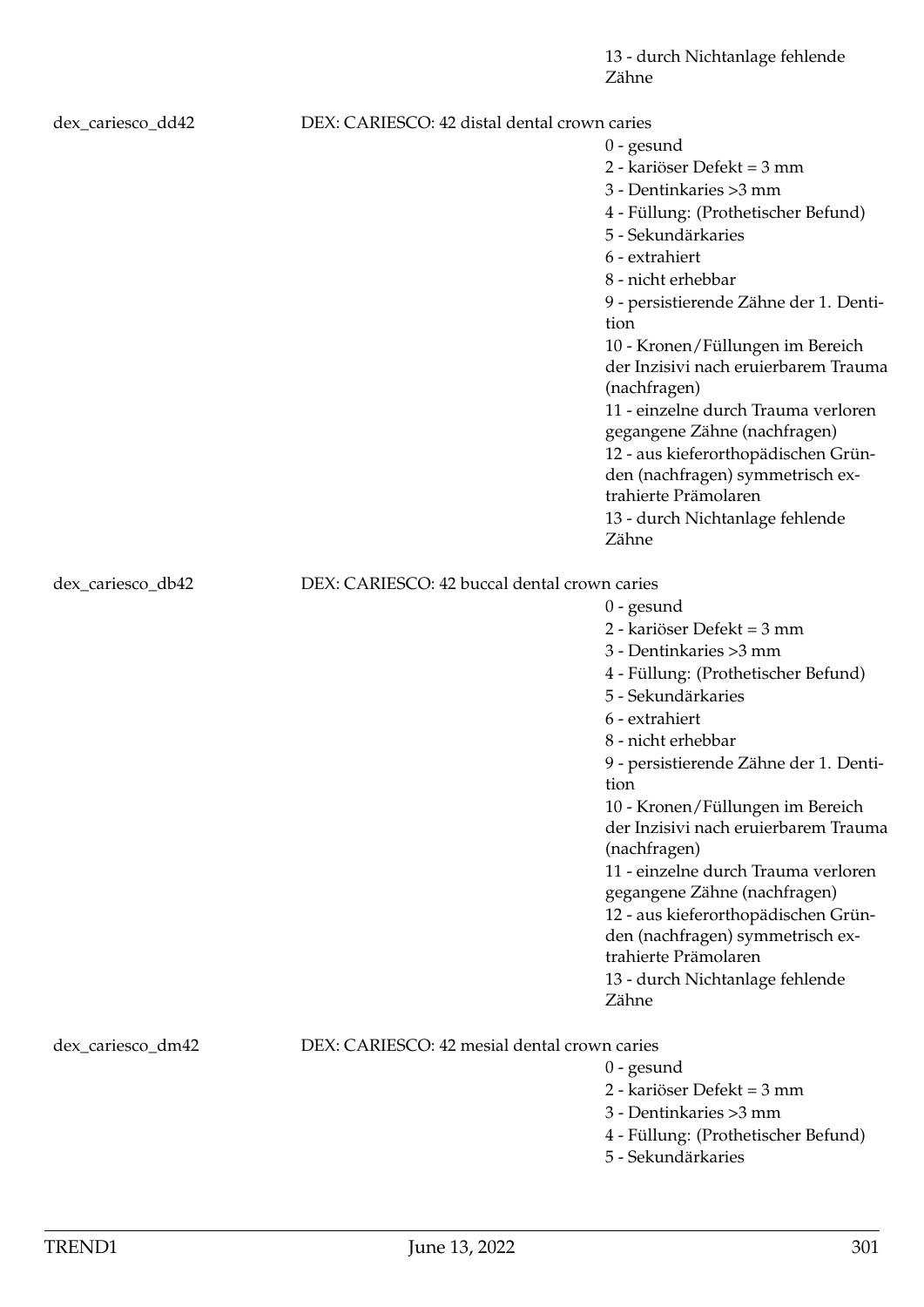|                   |                                               | 6 - extrahiert<br>8 - nicht erhebbar<br>9 - persistierende Zähne der 1. Denti-<br>tion<br>10 - Kronen/Füllungen im Bereich<br>der Inzisivi nach eruierbarem Trauma<br>(nachfragen)<br>11 - einzelne durch Trauma verloren<br>gegangene Zähne (nachfragen)<br>12 - aus kieferorthopädischen Grün-<br>den (nachfragen) symmetrisch ex-<br>trahierte Prämolaren<br>13 - durch Nichtanlage fehlende<br>Zähne |
|-------------------|-----------------------------------------------|----------------------------------------------------------------------------------------------------------------------------------------------------------------------------------------------------------------------------------------------------------------------------------------------------------------------------------------------------------------------------------------------------------|
| dex_cariesco_dl42 | DEX: CARIESCO: 42 lingual dental crown caries |                                                                                                                                                                                                                                                                                                                                                                                                          |
|                   |                                               | $0$ - gesund                                                                                                                                                                                                                                                                                                                                                                                             |
|                   |                                               | 2 - kariöser Defekt = 3 mm                                                                                                                                                                                                                                                                                                                                                                               |
|                   |                                               | 3 - Dentinkaries > 3 mm                                                                                                                                                                                                                                                                                                                                                                                  |
|                   |                                               | 4 - Füllung: (Prothetischer Befund)<br>5 - Sekundärkaries                                                                                                                                                                                                                                                                                                                                                |
|                   |                                               | 6 - extrahiert                                                                                                                                                                                                                                                                                                                                                                                           |
|                   |                                               | 8 - nicht erhebbar                                                                                                                                                                                                                                                                                                                                                                                       |
|                   |                                               | 9 - persistierende Zähne der 1. Denti-                                                                                                                                                                                                                                                                                                                                                                   |
|                   |                                               | tion                                                                                                                                                                                                                                                                                                                                                                                                     |
|                   |                                               | 10 - Kronen/Füllungen im Bereich<br>der Inzisivi nach eruierbarem Trauma                                                                                                                                                                                                                                                                                                                                 |
|                   |                                               | (nachfragen)                                                                                                                                                                                                                                                                                                                                                                                             |
|                   |                                               | 11 - einzelne durch Trauma verloren                                                                                                                                                                                                                                                                                                                                                                      |
|                   |                                               | gegangene Zähne (nachfragen)                                                                                                                                                                                                                                                                                                                                                                             |
|                   |                                               | 12 - aus kieferorthopädischen Grün-                                                                                                                                                                                                                                                                                                                                                                      |
|                   |                                               | den (nachfragen) symmetrisch ex-<br>trahierte Prämolaren                                                                                                                                                                                                                                                                                                                                                 |
|                   |                                               | 13 - durch Nichtanlage fehlende                                                                                                                                                                                                                                                                                                                                                                          |
|                   |                                               | Zähne                                                                                                                                                                                                                                                                                                                                                                                                    |
| dex_cariesco_dd41 | DEX: CARIESCO: 41 distal dental crown caries  |                                                                                                                                                                                                                                                                                                                                                                                                          |
|                   |                                               | $0$ - gesund                                                                                                                                                                                                                                                                                                                                                                                             |
|                   |                                               | 2 - kariöser Defekt = 3 mm                                                                                                                                                                                                                                                                                                                                                                               |
|                   |                                               | 3 - Dentinkaries > 3 mm                                                                                                                                                                                                                                                                                                                                                                                  |
|                   |                                               | 4 - Füllung: (Prothetischer Befund)                                                                                                                                                                                                                                                                                                                                                                      |
|                   |                                               | 5 - Sekundärkaries                                                                                                                                                                                                                                                                                                                                                                                       |
|                   |                                               | 6 - extrahiert                                                                                                                                                                                                                                                                                                                                                                                           |
|                   |                                               | 8 - nicht erhebbar<br>9 - persistierende Zähne der 1. Denti-                                                                                                                                                                                                                                                                                                                                             |
|                   |                                               | tion                                                                                                                                                                                                                                                                                                                                                                                                     |
|                   |                                               | 10 - Kronen/Füllungen im Bereich                                                                                                                                                                                                                                                                                                                                                                         |
|                   |                                               | der Inzisivi nach eruierbarem Trauma                                                                                                                                                                                                                                                                                                                                                                     |
|                   |                                               | (nachfragen)                                                                                                                                                                                                                                                                                                                                                                                             |
|                   |                                               | 11 - einzelne durch Trauma verloren                                                                                                                                                                                                                                                                                                                                                                      |
|                   |                                               | gegangene Zähne (nachfragen)                                                                                                                                                                                                                                                                                                                                                                             |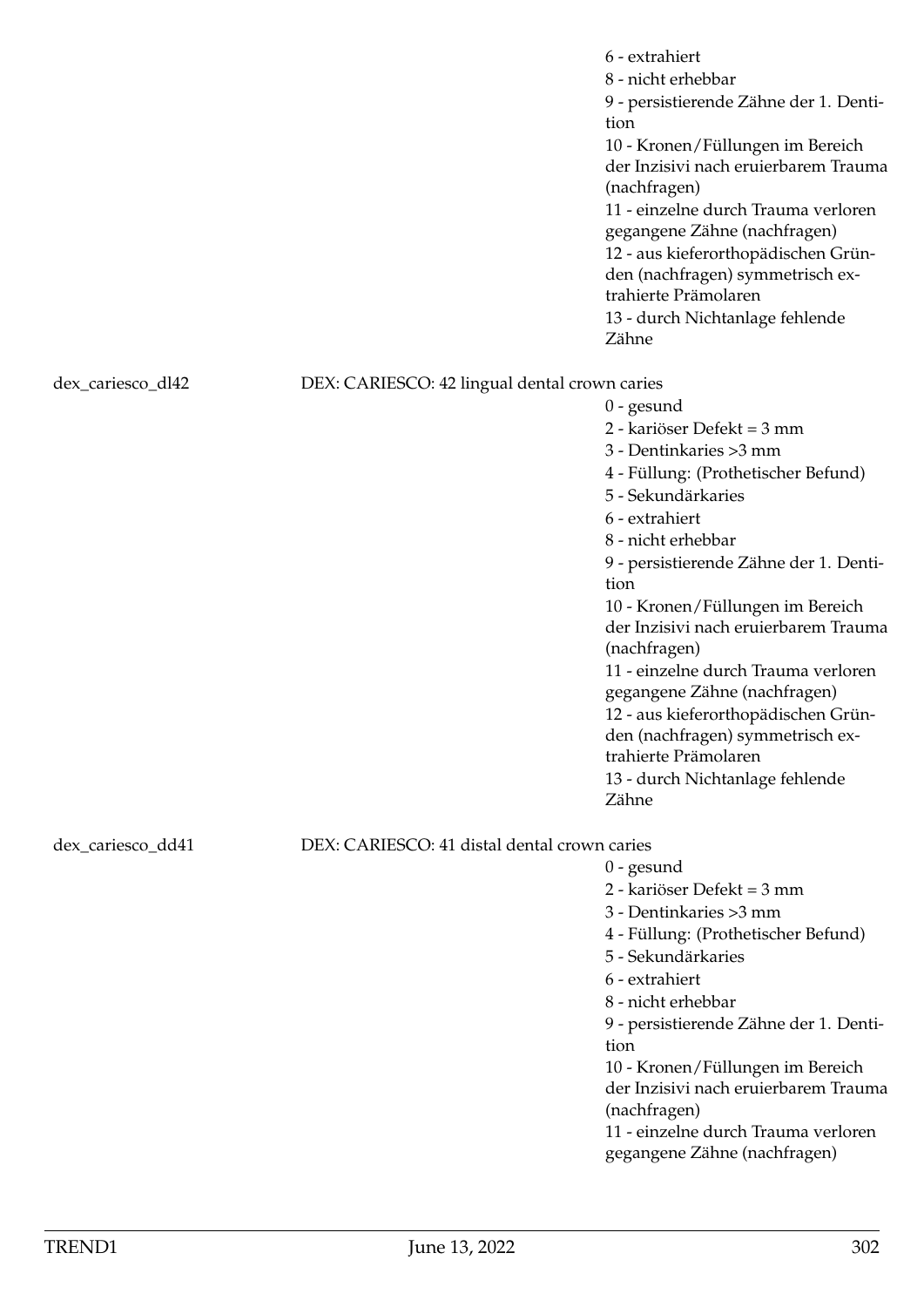|                   |                                               | 12 - aus kieferorthopädischen Grün-<br>den (nachfragen) symmetrisch ex-<br>trahierte Prämolaren<br>13 - durch Nichtanlage fehlende<br>Zähne |
|-------------------|-----------------------------------------------|---------------------------------------------------------------------------------------------------------------------------------------------|
| dex_cariesco_db41 | DEX: CARIESCO: 41 buccal dental crown caries  |                                                                                                                                             |
|                   |                                               | $0$ - gesund                                                                                                                                |
|                   |                                               | 2 - kariöser Defekt = 3 mm                                                                                                                  |
|                   |                                               | 3 - Dentinkaries > 3 mm                                                                                                                     |
|                   |                                               | 4 - Füllung: (Prothetischer Befund)                                                                                                         |
|                   |                                               | 5 - Sekundärkaries                                                                                                                          |
|                   |                                               | 6 - extrahiert                                                                                                                              |
|                   |                                               | 8 - nicht erhebbar                                                                                                                          |
|                   |                                               | 9 - persistierende Zähne der 1. Denti-                                                                                                      |
|                   |                                               | tion                                                                                                                                        |
|                   |                                               | 10 - Kronen/Füllungen im Bereich                                                                                                            |
|                   |                                               | der Inzisivi nach eruierbarem Trauma<br>(nachfragen)                                                                                        |
|                   |                                               | 11 - einzelne durch Trauma verloren                                                                                                         |
|                   |                                               | gegangene Zähne (nachfragen)                                                                                                                |
|                   |                                               | 12 - aus kieferorthopädischen Grün-                                                                                                         |
|                   |                                               | den (nachfragen) symmetrisch ex-<br>trahierte Prämolaren                                                                                    |
|                   |                                               | 13 - durch Nichtanlage fehlende                                                                                                             |
|                   |                                               | Zähne                                                                                                                                       |
| dex_cariesco_dm41 | DEX: CARIESCO: 41 mesial dental crown caries  |                                                                                                                                             |
|                   |                                               | $0$ - gesund                                                                                                                                |
|                   |                                               | 2 - kariöser Defekt = 3 mm                                                                                                                  |
|                   |                                               | 3 - Dentinkaries > 3 mm                                                                                                                     |
|                   |                                               | 4 - Füllung: (Prothetischer Befund)                                                                                                         |
|                   |                                               | 5 - Sekundärkaries                                                                                                                          |
|                   |                                               | 6 - extrahiert                                                                                                                              |
|                   |                                               | 8 - nicht erhebbar                                                                                                                          |
|                   |                                               | 9 - persistierende Zähne der 1. Denti-<br>tion                                                                                              |
|                   |                                               | 10 - Kronen/Füllungen im Bereich                                                                                                            |
|                   |                                               | der Inzisivi nach eruierbarem Trauma                                                                                                        |
|                   |                                               | (nachfragen)                                                                                                                                |
|                   |                                               | 11 - einzelne durch Trauma verloren                                                                                                         |
|                   |                                               | gegangene Zähne (nachfragen)                                                                                                                |
|                   |                                               | 12 - aus kieferorthopädischen Grün-                                                                                                         |
|                   |                                               | den (nachfragen) symmetrisch ex-<br>trahierte Prämolaren                                                                                    |
|                   |                                               |                                                                                                                                             |
|                   |                                               | 13 - durch Nichtanlage fehlende<br>Zähne                                                                                                    |
| dex_cariesco_dl41 | DEX: CARIESCO: 41 lingual dental crown caries |                                                                                                                                             |
|                   |                                               | $0$ - gesund                                                                                                                                |
|                   |                                               | 2 - kariöser Defekt = 3 mm                                                                                                                  |
|                   |                                               |                                                                                                                                             |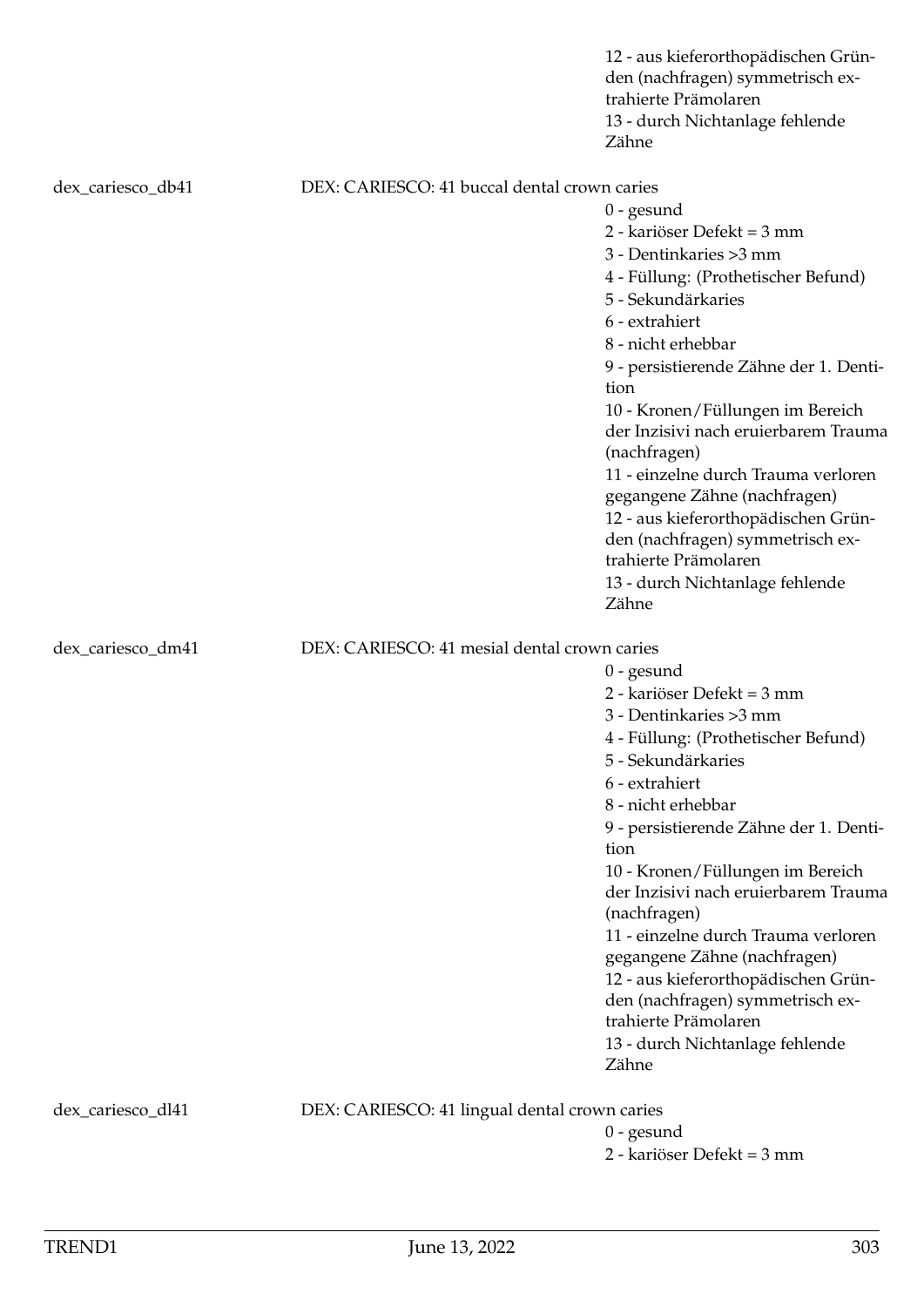|                   |                                                | 3 - Dentinkaries > 3 mm<br>4 - Füllung: (Prothetischer Befund)<br>5 - Sekundärkaries<br>6 - extrahiert<br>8 - nicht erhebbar<br>9 - persistierende Zähne der 1. Denti-<br>tion<br>10 - Kronen/Füllungen im Bereich<br>der Inzisivi nach eruierbarem Trauma<br>(nachfragen)<br>11 - einzelne durch Trauma verloren<br>gegangene Zähne (nachfragen)<br>12 - aus kieferorthopädischen Grün-<br>den (nachfragen) symmetrisch ex-<br>trahierte Prämolaren<br>13 - durch Nichtanlage fehlende<br>Zähne                                               |
|-------------------|------------------------------------------------|------------------------------------------------------------------------------------------------------------------------------------------------------------------------------------------------------------------------------------------------------------------------------------------------------------------------------------------------------------------------------------------------------------------------------------------------------------------------------------------------------------------------------------------------|
|                   | DEX: CARIESCO: 27 occlusal dental crown caries |                                                                                                                                                                                                                                                                                                                                                                                                                                                                                                                                                |
| dex_cariesco_do27 |                                                | $0$ - gesund<br>2 - kariöser Defekt = 3 mm<br>3 - Dentinkaries > 3 mm<br>4 - Füllung: (Prothetischer Befund)<br>5 - Sekundärkaries<br>6 - extrahiert<br>8 - nicht erhebbar<br>9 - persistierende Zähne der 1. Denti-<br>tion<br>10 - Kronen/Füllungen im Bereich<br>der Inzisivi nach eruierbarem Trauma<br>(nachfragen)<br>11 - einzelne durch Trauma verloren<br>gegangene Zähne (nachfragen)<br>12 - aus kieferorthopädischen Grün-<br>den (nachfragen) symmetrisch ex-<br>trahierte Prämolaren<br>13 - durch Nichtanlage fehlende<br>Zähne |
| dex_cariesco_dd27 | DEX: CARIESCO: 27 distal dental crown caries   |                                                                                                                                                                                                                                                                                                                                                                                                                                                                                                                                                |
|                   |                                                | $0$ - gesund                                                                                                                                                                                                                                                                                                                                                                                                                                                                                                                                   |
|                   |                                                | 2 - kariöser Defekt = 3 mm                                                                                                                                                                                                                                                                                                                                                                                                                                                                                                                     |
|                   |                                                | 3 - Dentinkaries > 3 mm                                                                                                                                                                                                                                                                                                                                                                                                                                                                                                                        |
|                   |                                                | 4 - Füllung: (Prothetischer Befund)<br>5 - Sekundärkaries                                                                                                                                                                                                                                                                                                                                                                                                                                                                                      |
|                   |                                                | 6 - extrahiert                                                                                                                                                                                                                                                                                                                                                                                                                                                                                                                                 |
|                   |                                                |                                                                                                                                                                                                                                                                                                                                                                                                                                                                                                                                                |

9 - persistierende Zähne der 1. Dentition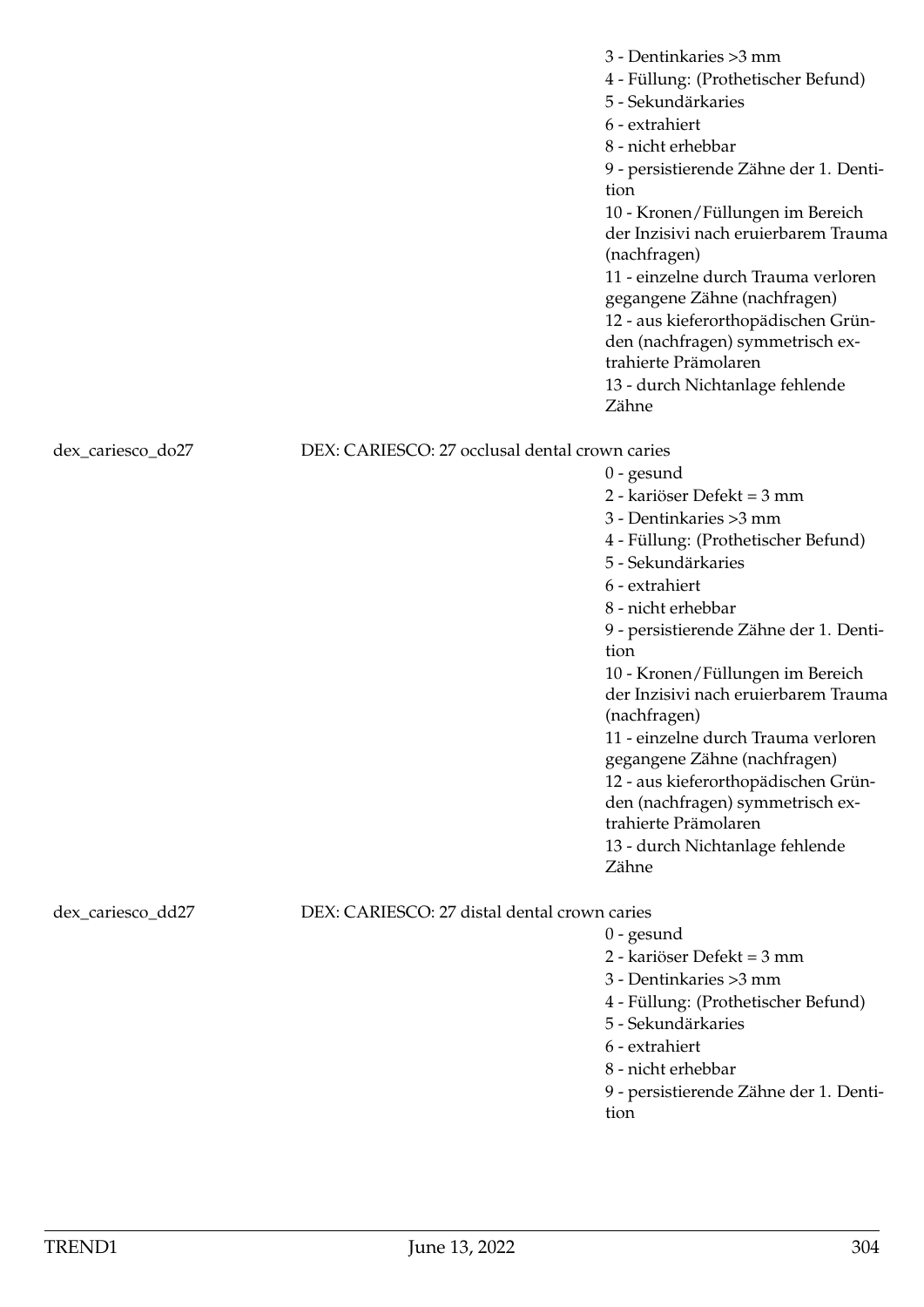10 - Kronen/Füllungen im Bereich der Inzisivi nach eruierbarem Trauma (nachfragen) 11 - einzelne durch Trauma verloren gegangene Zähne (nachfragen) 12 - aus kieferorthopädischen Gründen (nachfragen) symmetrisch extrahierte Prämolaren 13 - durch Nichtanlage fehlende Zähne

## dex\_cariesco\_db27 DEX: CARIESCO: 27 buccal dental crown caries

0 - gesund 2 - kariöser Defekt = 3 mm 3 - Dentinkaries >3 mm 4 - Füllung: (Prothetischer Befund) 5 - Sekundärkaries 6 - extrahiert 8 - nicht erhebbar 9 - persistierende Zähne der 1. Dentition 10 - Kronen/Füllungen im Bereich der Inzisivi nach eruierbarem Trauma (nachfragen) 11 - einzelne durch Trauma verloren gegangene Zähne (nachfragen) 12 - aus kieferorthopädischen Gründen (nachfragen) symmetrisch extrahierte Prämolaren 13 - durch Nichtanlage fehlende Zähne

0 - gesund

2 - kariöser Defekt = 3 mm 3 - Dentinkaries >3 mm

5 - Sekundärkaries

6 - extrahiert 8 - nicht erhebbar

(nachfragen)

trahierte Prämolaren

tion

4 - Füllung: (Prothetischer Befund)

9 - persistierende Zähne der 1. Denti-

10 - Kronen/Füllungen im Bereich der Inzisivi nach eruierbarem Trauma

11 - einzelne durch Trauma verloren gegangene Zähne (nachfragen) 12 - aus kieferorthopädischen Gründen (nachfragen) symmetrisch ex-

# dex cariesco dm27 DEX: CARIESCO: 27 mesial dental crown caries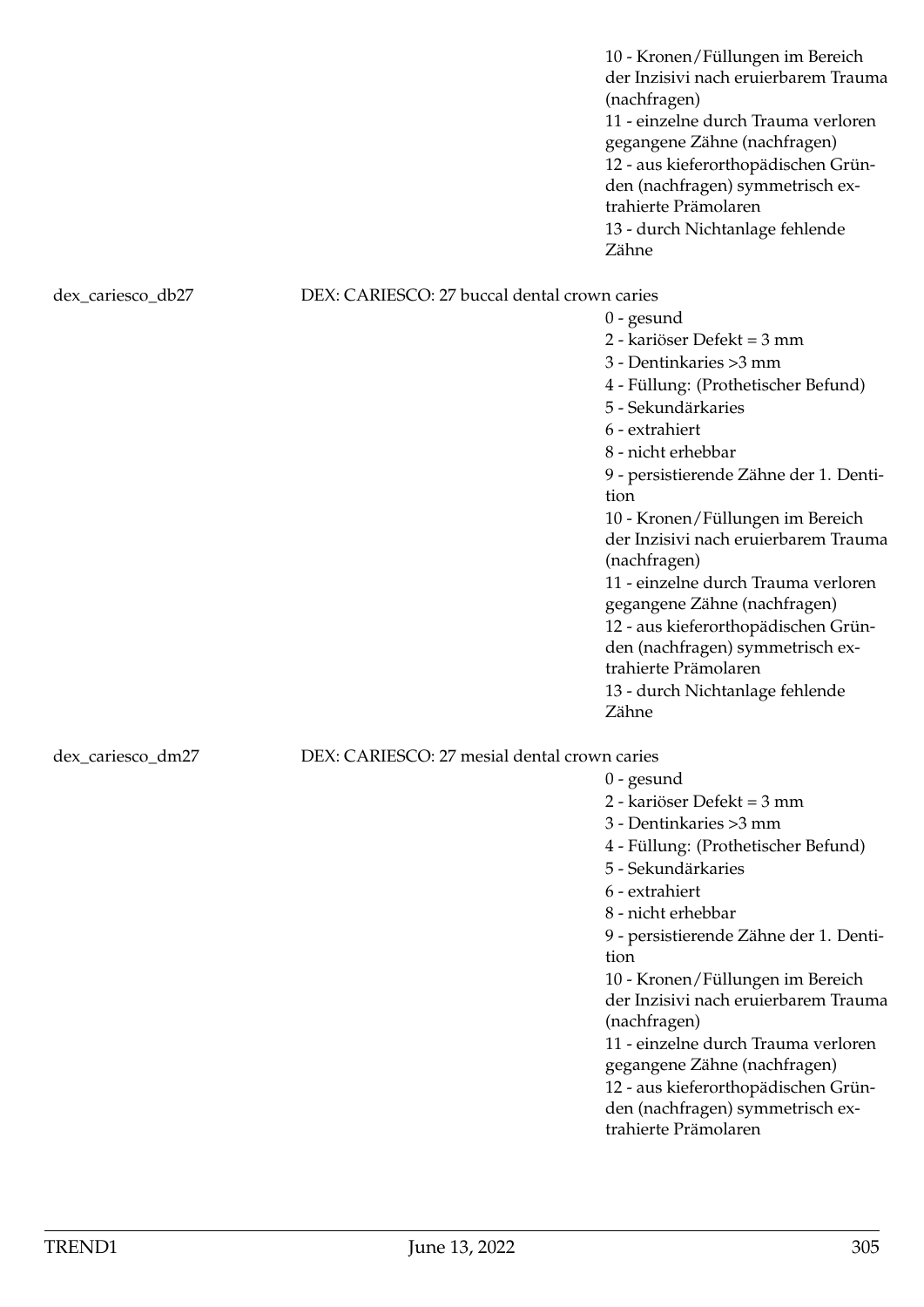| dex_cariesco_dp27 | DEX: CARIESCO: 27 palatinal dental crown<br>caries |                                                                                                                                                                                                                                                                                                                                                                                                                                                                                                                                                |
|-------------------|----------------------------------------------------|------------------------------------------------------------------------------------------------------------------------------------------------------------------------------------------------------------------------------------------------------------------------------------------------------------------------------------------------------------------------------------------------------------------------------------------------------------------------------------------------------------------------------------------------|
|                   |                                                    | $0$ - gesund<br>2 - kariöser Defekt = 3 mm<br>3 - Dentinkaries > 3 mm<br>4 - Füllung: (Prothetischer Befund)<br>5 - Sekundärkaries<br>6 - extrahiert<br>8 - nicht erhebbar<br>9 - persistierende Zähne der 1. Denti-<br>tion<br>10 - Kronen/Füllungen im Bereich<br>der Inzisivi nach eruierbarem Trauma<br>(nachfragen)<br>11 - einzelne durch Trauma verloren<br>gegangene Zähne (nachfragen)<br>12 - aus kieferorthopädischen Grün-<br>den (nachfragen) symmetrisch ex-<br>trahierte Prämolaren<br>13 - durch Nichtanlage fehlende<br>Zähne |
| dex_cariesco_do26 | DEX: CARIESCO: 26 occlusal dental crown caries     |                                                                                                                                                                                                                                                                                                                                                                                                                                                                                                                                                |
|                   |                                                    | $0$ - gesund<br>2 - kariöser Defekt = 3 mm<br>3 - Dentinkaries > 3 mm<br>4 - Füllung: (Prothetischer Befund)<br>5 - Sekundärkaries<br>6 - extrahiert<br>8 - nicht erhebbar<br>9 - persistierende Zähne der 1. Denti-<br>tion<br>10 - Kronen/Füllungen im Bereich<br>der Inzisivi nach eruierbarem Trauma<br>(nachfragen)<br>11 - einzelne durch Trauma verloren<br>gegangene Zähne (nachfragen)<br>12 - aus kieferorthopädischen Grün-<br>den (nachfragen) symmetrisch ex-<br>trahierte Prämolaren<br>13 - durch Nichtanlage fehlende<br>Zähne |
| dex_cariesco_dd26 | DEX: CARIESCO: 26 distal dental crown caries       | $0$ - gesund<br>2 - kariöser Defekt = 3 mm<br>3 - Dentinkaries > 3 mm<br>4 - Füllung: (Prothetischer Befund)                                                                                                                                                                                                                                                                                                                                                                                                                                   |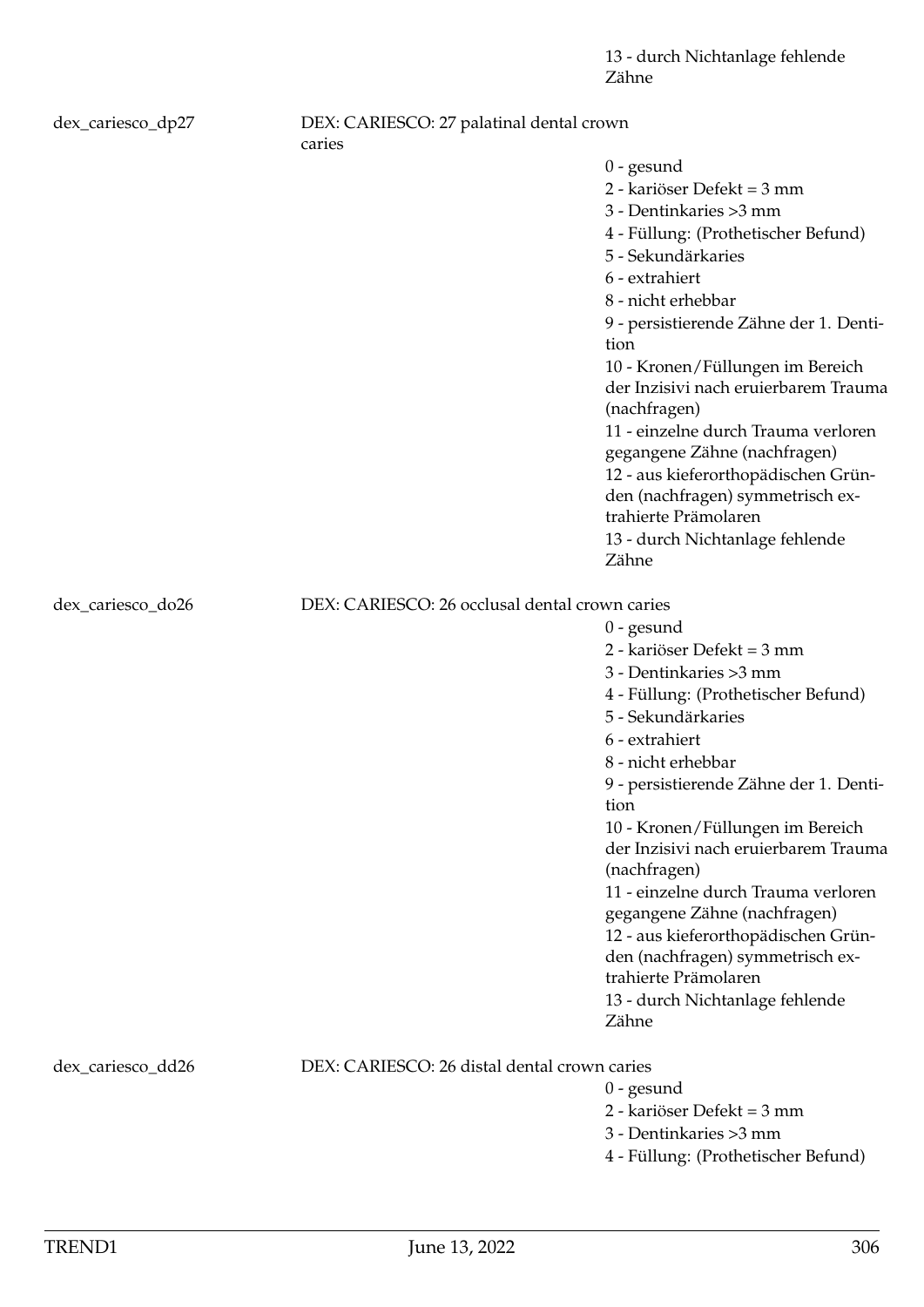|                   |                                              | 5 - Sekundärkaries<br>6 - extrahiert<br>8 - nicht erhebbar<br>9 - persistierende Zähne der 1. Denti-<br>tion<br>10 - Kronen/Füllungen im Bereich<br>der Inzisivi nach eruierbarem Trauma<br>(nachfragen)<br>11 - einzelne durch Trauma verloren<br>gegangene Zähne (nachfragen)<br>12 - aus kieferorthopädischen Grün-<br>den (nachfragen) symmetrisch ex-<br>trahierte Prämolaren<br>13 - durch Nichtanlage fehlende<br>Zähne                                                                                                                 |
|-------------------|----------------------------------------------|------------------------------------------------------------------------------------------------------------------------------------------------------------------------------------------------------------------------------------------------------------------------------------------------------------------------------------------------------------------------------------------------------------------------------------------------------------------------------------------------------------------------------------------------|
| dex_cariesco_db26 | DEX: CARIESCO: 26 buccal dental crown caries | $0$ - gesund<br>2 - kariöser Defekt = 3 mm<br>3 - Dentinkaries > 3 mm<br>4 - Füllung: (Prothetischer Befund)<br>5 - Sekundärkaries<br>6 - extrahiert<br>8 - nicht erhebbar<br>9 - persistierende Zähne der 1. Denti-<br>tion<br>10 - Kronen/Füllungen im Bereich<br>der Inzisivi nach eruierbarem Trauma<br>(nachfragen)<br>11 - einzelne durch Trauma verloren<br>gegangene Zähne (nachfragen)<br>12 - aus kieferorthopädischen Grün-<br>den (nachfragen) symmetrisch ex-<br>trahierte Prämolaren<br>13 - durch Nichtanlage fehlende<br>Zähne |
| dex_cariesco_dm26 | DEX: CARIESCO: 26 mesial dental crown caries | $0$ - gesund<br>2 - kariöser Defekt = 3 mm<br>3 - Dentinkaries > 3 mm<br>4 - Füllung: (Prothetischer Befund)<br>5 - Sekundärkaries<br>6 - extrahiert<br>8 - nicht erhebbar<br>9 - persistierende Zähne der 1. Denti-<br>tion<br>10 - Kronen/Füllungen im Bereich<br>der Inzisivi nach eruierbarem Trauma<br>(nachfragen)                                                                                                                                                                                                                       |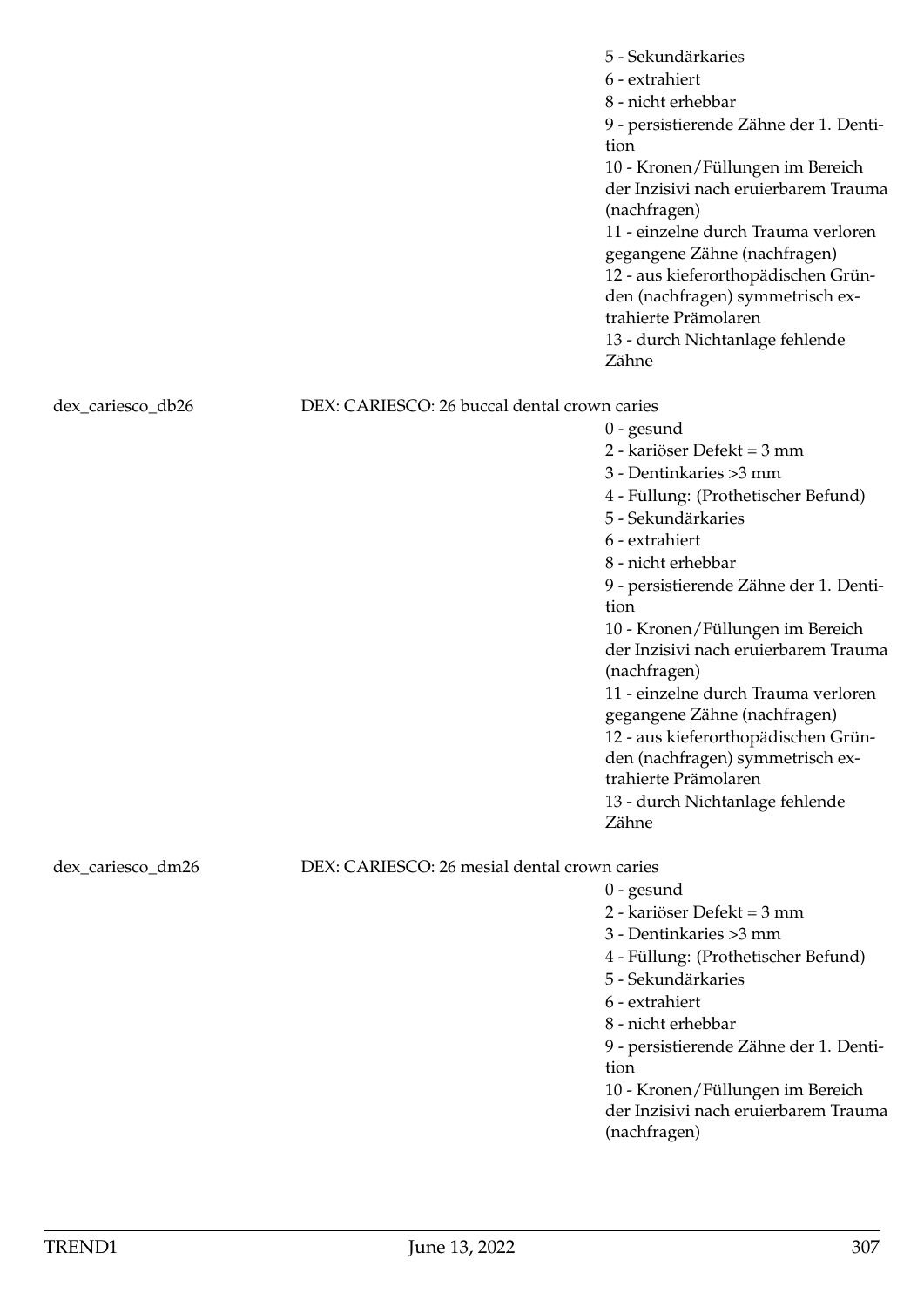11 - einzelne durch Trauma verloren gegangene Zähne (nachfragen) 12 - aus kieferorthopädischen Gründen (nachfragen) symmetrisch extrahierte Prämolaren 13 - durch Nichtanlage fehlende Zähne

### dex\_cariesco\_dp26 DEX: CARIESCO: 26 palatinal dental crown caries

0 - gesund

- 2 kariöser Defekt = 3 mm
- 3 Dentinkaries >3 mm
- 4 Füllung: (Prothetischer Befund)
- 5 Sekundärkaries
- 6 extrahiert
- 8 nicht erhebbar
- 9 persistierende Zähne der 1. Dentition

10 - Kronen/Füllungen im Bereich der Inzisivi nach eruierbarem Trauma (nachfragen)

11 - einzelne durch Trauma verloren gegangene Zähne (nachfragen)

12 - aus kieferorthopädischen Grün-

den (nachfragen) symmetrisch ex-

- trahierte Prämolaren
- 13 durch Nichtanlage fehlende Zähne

dex cariesco\_do25 DEX: CARIESCO: 25 occlusal dental crown caries

0 - gesund

- 2 kariöser Defekt = 3 mm
- 3 Dentinkaries >3 mm
- 4 Füllung: (Prothetischer Befund)
- 5 Sekundärkaries
- 6 extrahiert
- 8 nicht erhebbar

9 - persistierende Zähne der 1. Dentition

10 - Kronen/Füllungen im Bereich der Inzisivi nach eruierbarem Trauma (nachfragen)

- 11 einzelne durch Trauma verloren gegangene Zähne (nachfragen)
- 12 aus kieferorthopädischen Grün-
- den (nachfragen) symmetrisch ex-
- trahierte Prämolaren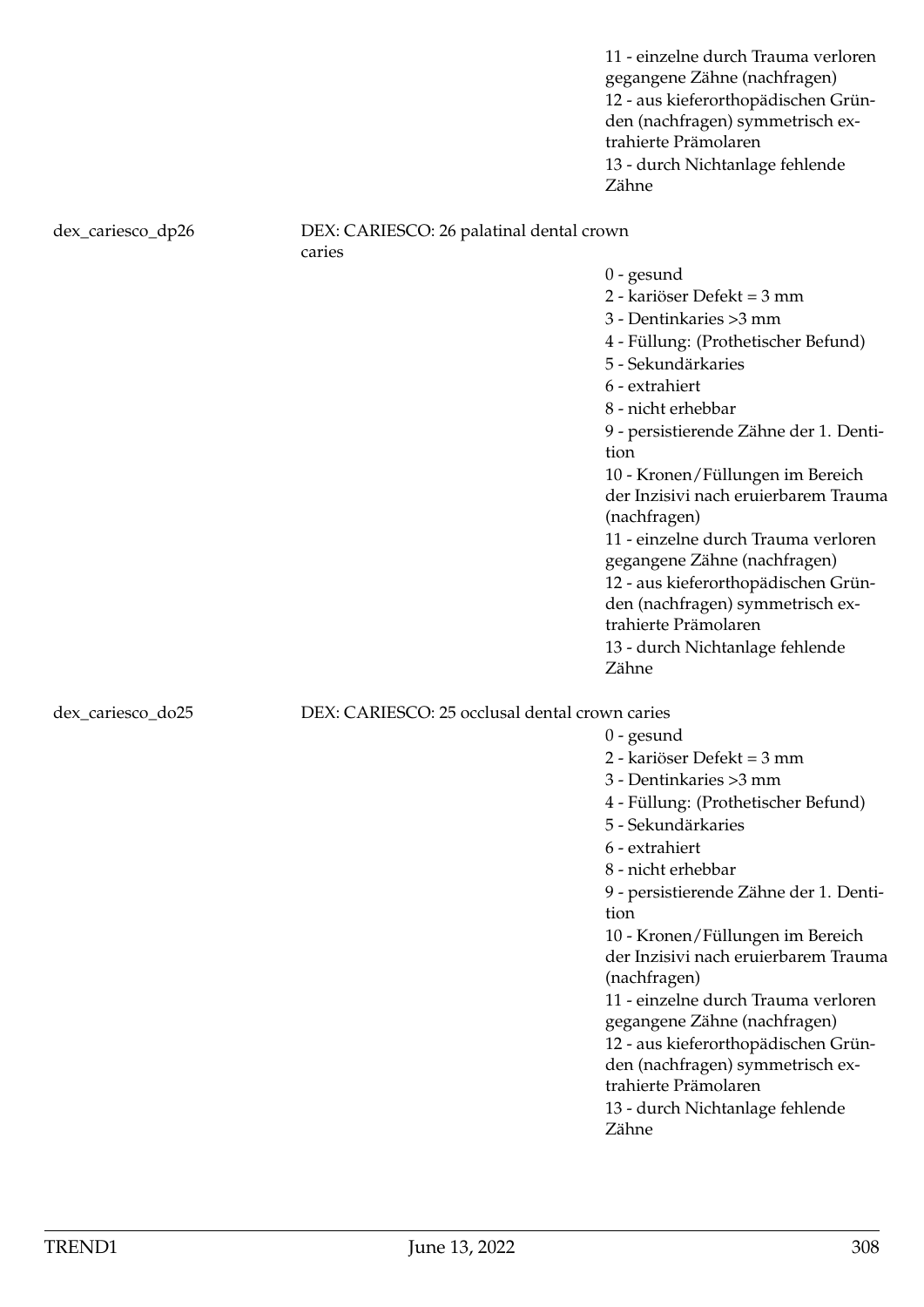### dex\_cariesco\_dd25 DEX: CARIESCO: 25 distal dental crown caries

|                          | 2 - kariöser Defekt = 3 mm             |
|--------------------------|----------------------------------------|
|                          | 3 - Dentinkaries >3 mm                 |
|                          | 4 - Füllung: (Prothetischer Befund)    |
|                          | 5 - Sekundärkaries                     |
|                          | 6 - extrahiert                         |
|                          | 8 - nicht erhebbar                     |
|                          | 9 - persistierende Zähne der 1. Denti- |
|                          | tion                                   |
|                          | 10 - Kronen/Füllungen im Bereich       |
|                          | der Inzisivi nach eruierbarem Trauma   |
|                          | (nachfragen)                           |
|                          | 11 - einzelne durch Trauma verloren    |
|                          | gegangene Zähne (nachfragen)           |
|                          | 12 - aus kieferorthopädischen Grün-    |
|                          | den (nachfragen) symmetrisch ex-       |
|                          | trahierte Prämolaren                   |
|                          | 13 - durch Nichtanlage fehlende        |
|                          | Zähne                                  |
|                          |                                        |
| ccal dental crown caries |                                        |

0 - gesund

## dex\_cariesco\_db25 DEX: CARIESCO: 25 bu

- 0 gesund
- 2 kariöser Defekt = 3 mm
- 3 Dentinkaries >3 mm
- 4 Füllung: (Prothetischer Befund)
- 5 Sekundärkaries
- 6 extrahiert
- 8 nicht erhebbar

9 - persistierende Zähne der 1. Dentition

10 - Kronen/Füllungen im Bereich der Inzisivi nach eruierbarem Trauma (nachfragen)

11 - einzelne durch Trauma verloren gegangene Zähne (nachfragen)

12 - aus kieferorthopädischen Grün-

den (nachfragen) symmetrisch ex-

trahierte Prämolaren

13 - durch Nichtanlage fehlende Zähne

# dex cariesco dm25 DEX: CARIESCO: 25 mesial dental crown caries

0 - gesund

2 - kariöser Defekt = 3 mm

- 3 Dentinkaries >3 mm
- 4 Füllung: (Prothetischer Befund)
- 5 Sekundärkaries
- 6 extrahiert
- 8 nicht erhebbar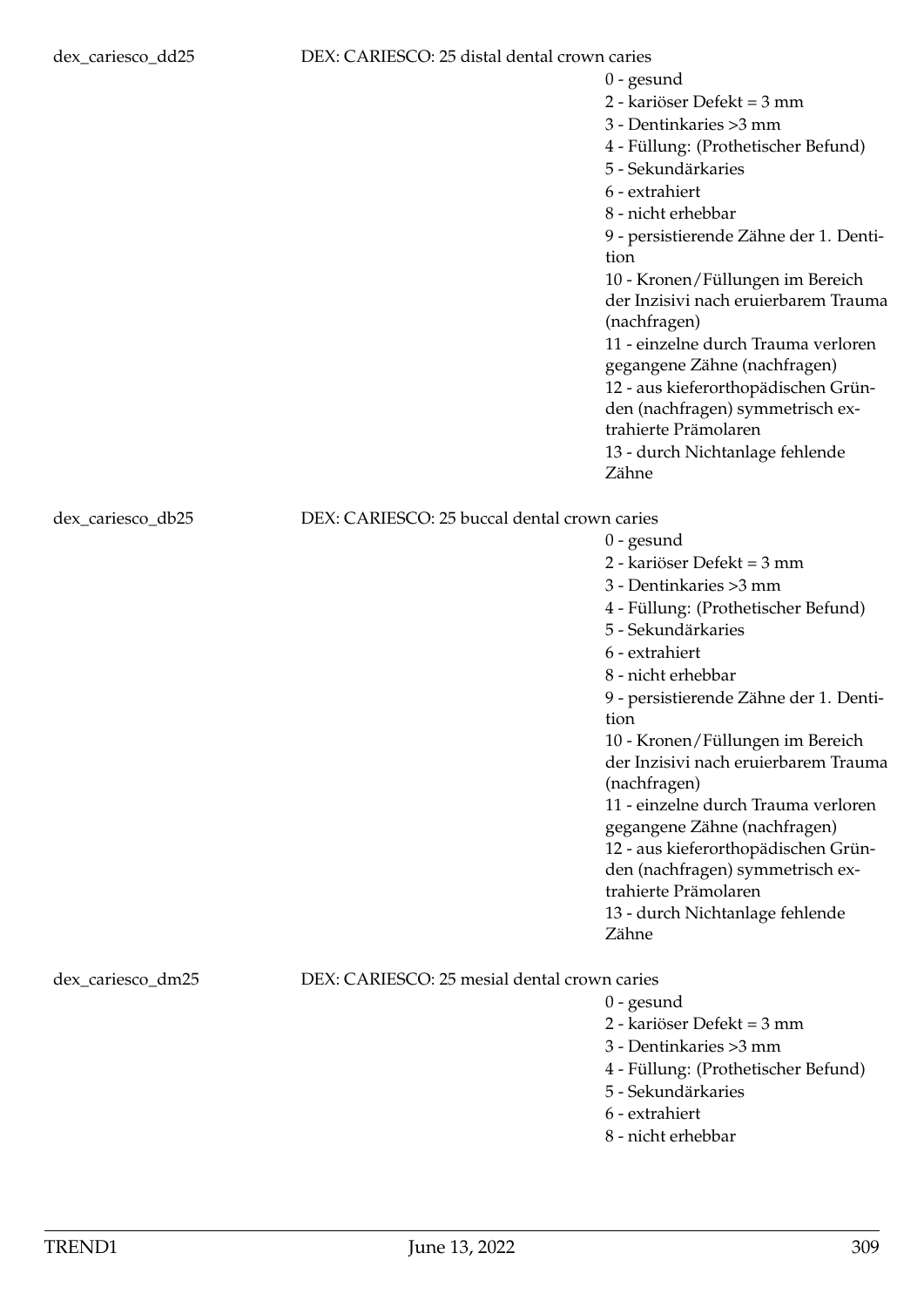9 - persistierende Zähne der 1. Dentition 10 - Kronen/Füllungen im Bereich der Inzisivi nach eruierbarem Trauma (nachfragen) 11 - einzelne durch Trauma verloren gegangene Zähne (nachfragen) 12 - aus kieferorthopädischen Gründen (nachfragen) symmetrisch extrahierte Prämolaren 13 - durch Nichtanlage fehlende Zähne

### dex\_cariesco\_dp25 DEX: CARIESCO: 25 palatinal dental crown caries

0 - gesund 2 - kariöser Defekt = 3 mm 3 - Dentinkaries >3 mm 4 - Füllung: (Prothetischer Befund) 5 - Sekundärkaries 6 - extrahiert 8 - nicht erhebbar 9 - persistierende Zähne der 1. Dentition 10 - Kronen/Füllungen im Bereich der Inzisivi nach eruierbarem Trauma (nachfragen) 11 - einzelne durch Trauma verloren gegangene Zähne (nachfragen) 12 - aus kieferorthopädischen Gründen (nachfragen) symmetrisch extrahierte Prämolaren 13 - durch Nichtanlage fehlende Zähne

0 - gesund

tion

(nachfragen)

2 - kariöser Defekt = 3 mm 3 - Dentinkaries >3 mm

5 - Sekundärkaries 6 - extrahiert 8 - nicht erhebbar

4 - Füllung: (Prothetischer Befund)

9 - persistierende Zähne der 1. Denti-

10 - Kronen/Füllungen im Bereich der Inzisivi nach eruierbarem Trauma

11 - einzelne durch Trauma verloren gegangene Zähne (nachfragen)

dex\_cariesco\_do24 DEX: CARIESCO: 24 occlusal dental crown caries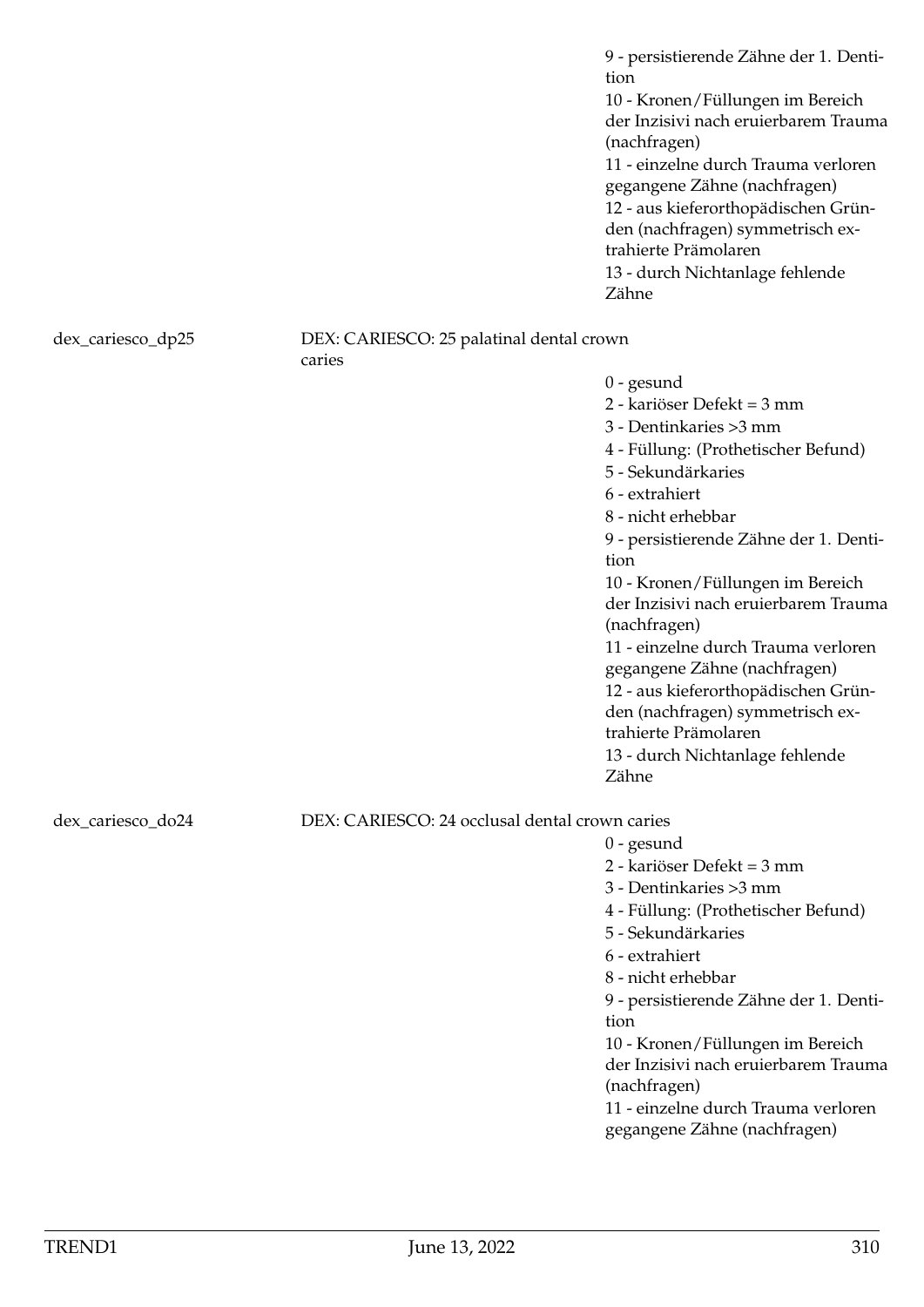|                   |                                              | 12 - aus kieferorthopädischen Grün-<br>den (nachfragen) symmetrisch ex-<br>trahierte Prämolaren<br>13 - durch Nichtanlage fehlende<br>Zähne |
|-------------------|----------------------------------------------|---------------------------------------------------------------------------------------------------------------------------------------------|
| dex_cariesco_dd24 | DEX: CARIESCO: 24 distal dental crown caries |                                                                                                                                             |
|                   |                                              | $0$ - gesund                                                                                                                                |
|                   |                                              | 2 - kariöser Defekt = 3 mm                                                                                                                  |
|                   |                                              | 3 - Dentinkaries > 3 mm                                                                                                                     |
|                   |                                              | 4 - Füllung: (Prothetischer Befund)                                                                                                         |
|                   |                                              | 5 - Sekundärkaries                                                                                                                          |
|                   |                                              | 6 - extrahiert                                                                                                                              |
|                   |                                              | 8 - nicht erhebbar                                                                                                                          |
|                   |                                              | 9 - persistierende Zähne der 1. Denti-<br>tion                                                                                              |
|                   |                                              | 10 - Kronen/Füllungen im Bereich                                                                                                            |
|                   |                                              | der Inzisivi nach eruierbarem Trauma<br>(nachfragen)                                                                                        |
|                   |                                              | 11 - einzelne durch Trauma verloren                                                                                                         |
|                   |                                              | gegangene Zähne (nachfragen)                                                                                                                |
|                   |                                              | 12 - aus kieferorthopädischen Grün-                                                                                                         |
|                   |                                              | den (nachfragen) symmetrisch ex-                                                                                                            |
|                   |                                              | trahierte Prämolaren                                                                                                                        |
|                   |                                              | 13 - durch Nichtanlage fehlende<br>Zähne                                                                                                    |
| dex_cariesco_db24 | DEX: CARIESCO: 24 buccal dental crown caries |                                                                                                                                             |
|                   |                                              | $0$ - gesund                                                                                                                                |
|                   |                                              | 2 - kariöser Defekt = 3 mm                                                                                                                  |
|                   |                                              | 3 - Dentinkaries > 3 mm                                                                                                                     |
|                   |                                              | 4 - Füllung: (Prothetischer Befund)                                                                                                         |
|                   |                                              | 5 - Sekundärkaries                                                                                                                          |
|                   |                                              | 6 - extrahiert                                                                                                                              |
|                   |                                              | 8 - nicht erhebbar                                                                                                                          |
|                   |                                              | 9 - persistierende Zähne der 1. Denti-<br>tion                                                                                              |
|                   |                                              | 10 - Kronen/Füllungen im Bereich                                                                                                            |
|                   |                                              | der Inzisivi nach eruierbarem Trauma<br>(nachfragen)                                                                                        |
|                   |                                              | 11 - einzelne durch Trauma verloren                                                                                                         |
|                   |                                              | gegangene Zähne (nachfragen)                                                                                                                |
|                   |                                              | 12 - aus kieferorthopädischen Grün-                                                                                                         |
|                   |                                              | den (nachfragen) symmetrisch ex-                                                                                                            |
|                   |                                              | trahierte Prämolaren                                                                                                                        |
|                   |                                              | 13 - durch Nichtanlage fehlende                                                                                                             |
|                   |                                              | Zähne                                                                                                                                       |
| dex_cariesco_dm24 | DEX: CARIESCO: 24 mesial dental crown caries |                                                                                                                                             |
|                   |                                              | $0$ - gesund                                                                                                                                |
|                   |                                              | 2 - kariöser Defekt = 3 mm                                                                                                                  |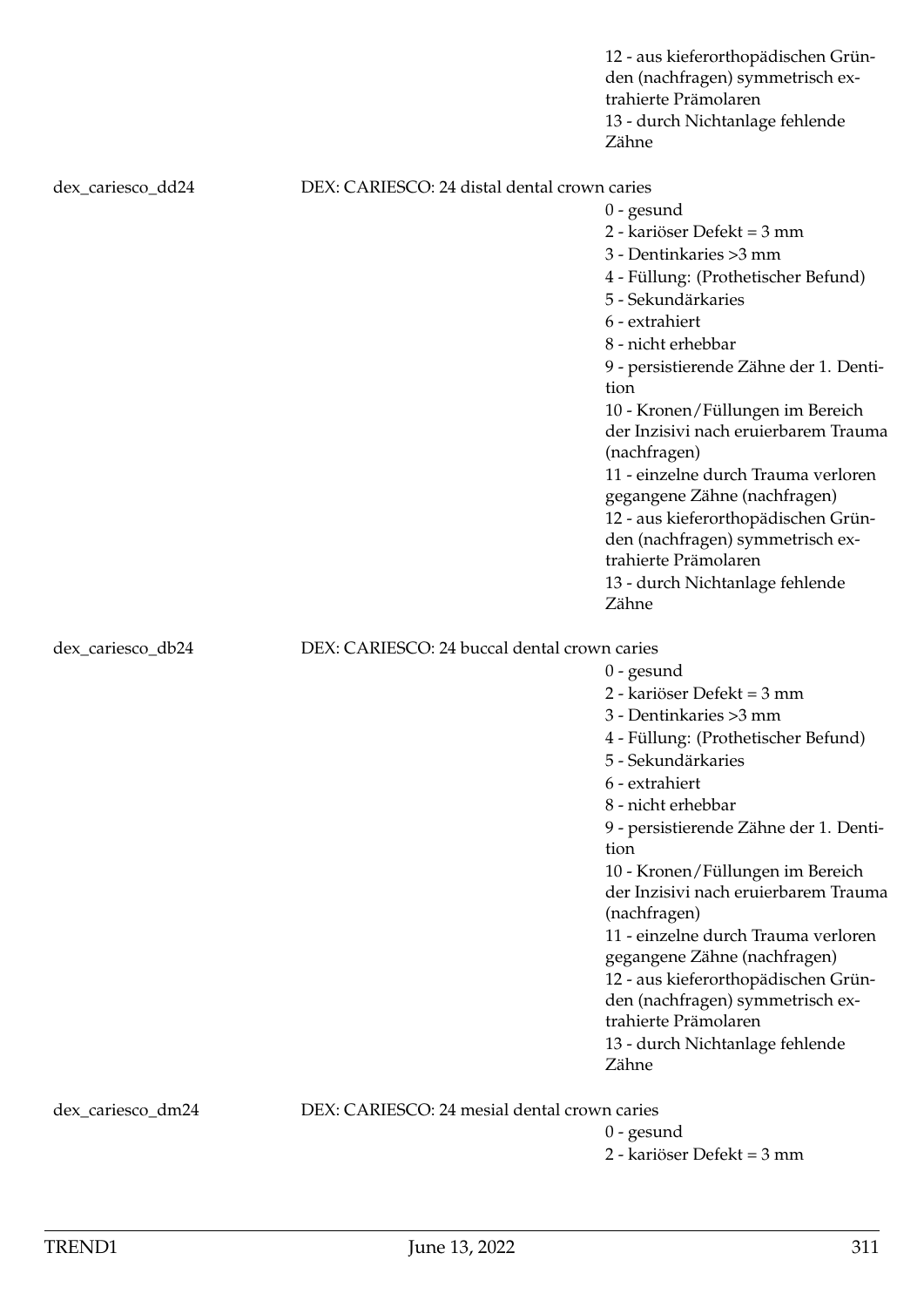3 - Dentinkaries >3 mm 4 - Füllung: (Prothetischer Befund) 5 - Sekundärkaries 6 - extrahiert 8 - nicht erhebbar 9 - persistierende Zähne der 1. Dentition 10 - Kronen/Füllungen im Bereich der Inzisivi nach eruierbarem Trauma (nachfragen) 11 - einzelne durch Trauma verloren gegangene Zähne (nachfragen) 12 - aus kieferorthopädischen Gründen (nachfragen) symmetrisch extrahierte Prämolaren 13 - durch Nichtanlage fehlende Zähne

dex\_cariesco\_dp24 DEX: CARIESCO: 24 palatinal dental crown caries

> 0 - gesund 2 - kariöser Defekt = 3 mm 3 - Dentinkaries >3 mm 4 - Füllung: (Prothetischer Befund) 5 - Sekundärkaries 6 - extrahiert 8 - nicht erhebbar 9 - persistierende Zähne der 1. Dentition 10 - Kronen/Füllungen im Bereich der Inzisivi nach eruierbarem Trauma (nachfragen) 11 - einzelne durch Trauma verloren gegangene Zähne (nachfragen) 12 - aus kieferorthopädischen Gründen (nachfragen) symmetrisch extrahierte Prämolaren 13 - durch Nichtanlage fehlende Zähne

dex\_cariesco\_dd23 DEX: CARIESCO: 23 distal dental crown caries

- 0 gesund 2 - kariöser Defekt = 3 mm
- 3 Dentinkaries >3 mm
- 4 Füllung: (Prothetischer Befund)
- 5 Sekundärkaries
- 6 extrahiert
- 8 nicht erhebbar
- 9 persistierende Zähne der 1. Dentition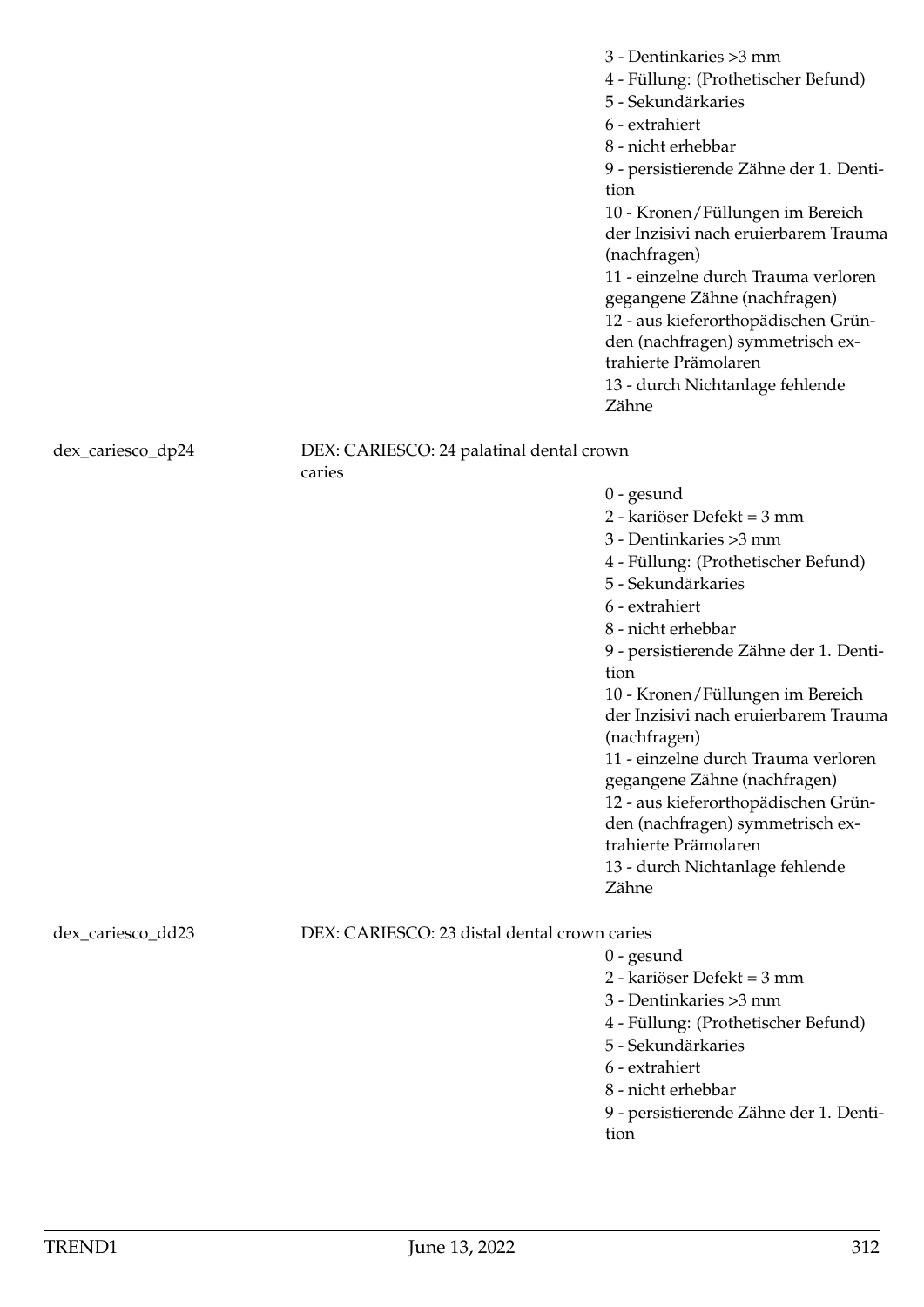10 - Kronen/Füllungen im Bereich der Inzisivi nach eruierbarem Trauma (nachfragen) 11 - einzelne durch Trauma verloren gegangene Zähne (nachfragen) 12 - aus kieferorthopädischen Gründen (nachfragen) symmetrisch extrahierte Prämolaren 13 - durch Nichtanlage fehlende Zähne

## dex\_cariesco\_db23 DEX: CARIESCO: 23 buccal dental crown caries

0 - gesund 2 - kariöser Defekt = 3 mm 3 - Dentinkaries >3 mm 4 - Füllung: (Prothetischer Befund) 5 - Sekundärkaries 6 - extrahiert 8 - nicht erhebbar 9 - persistierende Zähne der 1. Dentition 10 - Kronen/Füllungen im Bereich der Inzisivi nach eruierbarem Trauma (nachfragen) 11 - einzelne durch Trauma verloren gegangene Zähne (nachfragen) 12 - aus kieferorthopädischen Gründen (nachfragen) symmetrisch extrahierte Prämolaren 13 - durch Nichtanlage fehlende Zähne

0 - gesund

2 - kariöser Defekt = 3 mm 3 - Dentinkaries >3 mm

5 - Sekundärkaries

6 - extrahiert 8 - nicht erhebbar

(nachfragen)

trahierte Prämolaren

tion

4 - Füllung: (Prothetischer Befund)

9 - persistierende Zähne der 1. Denti-

10 - Kronen/Füllungen im Bereich der Inzisivi nach eruierbarem Trauma

11 - einzelne durch Trauma verloren gegangene Zähne (nachfragen) 12 - aus kieferorthopädischen Gründen (nachfragen) symmetrisch ex-

# dex cariesco dm23 DEX: CARIESCO: 23 mesial dental crown caries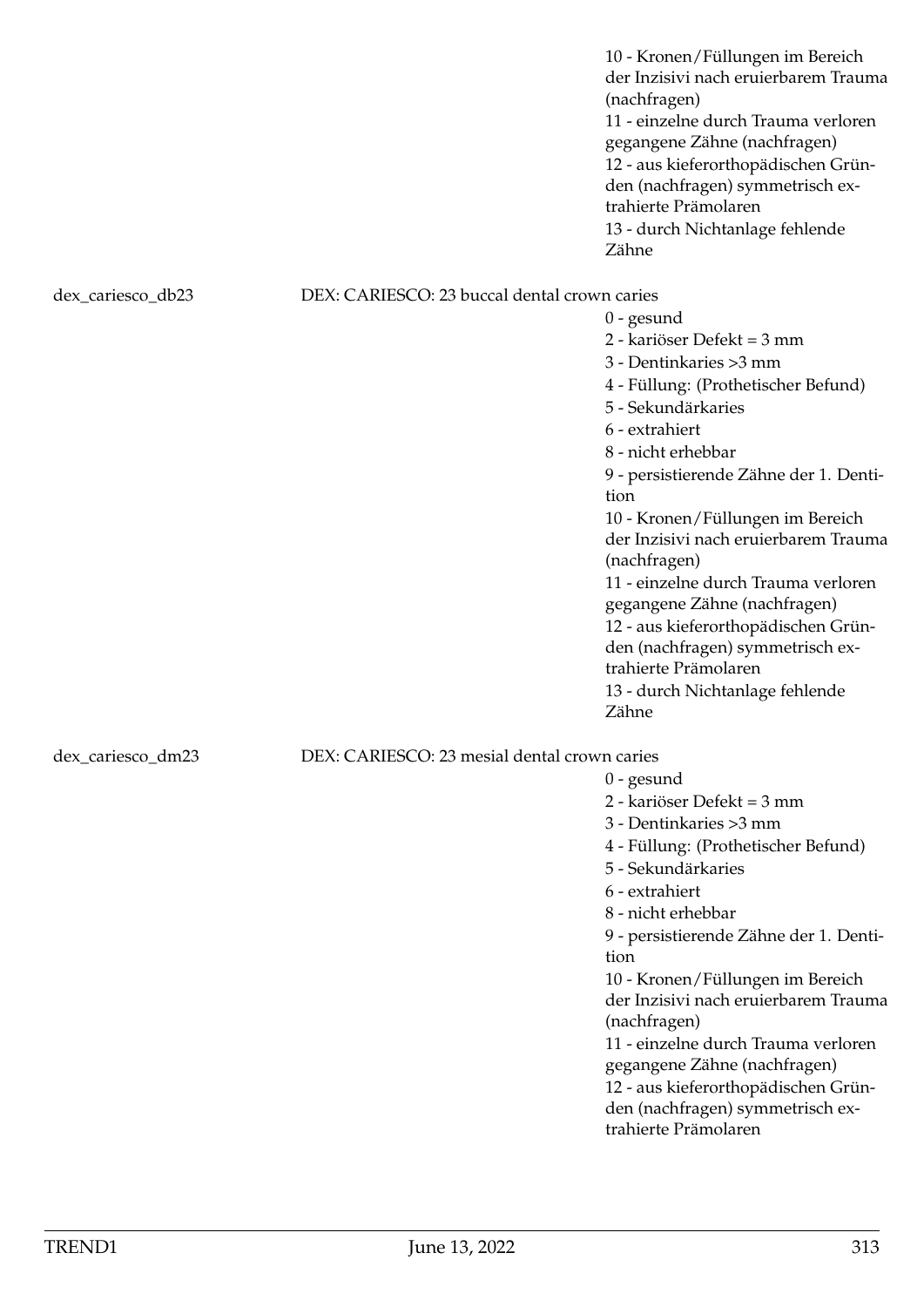| dex_cariesco_dp23 | DEX: CARIESCO: 23 palatinal dental crown<br>caries |                                                          |
|-------------------|----------------------------------------------------|----------------------------------------------------------|
|                   |                                                    | $0$ - gesund                                             |
|                   |                                                    | 2 - kariöser Defekt = 3 mm                               |
|                   |                                                    | 3 - Dentinkaries > 3 mm                                  |
|                   |                                                    | 4 - Füllung: (Prothetischer Befund)                      |
|                   |                                                    | 5 - Sekundärkaries                                       |
|                   |                                                    | 6 - extrahiert                                           |
|                   |                                                    | 8 - nicht erhebbar                                       |
|                   |                                                    | 9 - persistierende Zähne der 1. Denti-                   |
|                   |                                                    | tion                                                     |
|                   |                                                    | 10 - Kronen/Füllungen im Bereich                         |
|                   |                                                    | der Inzisivi nach eruierbarem Trauma                     |
|                   |                                                    | (nachfragen)                                             |
|                   |                                                    | 11 - einzelne durch Trauma verloren                      |
|                   |                                                    | gegangene Zähne (nachfragen)                             |
|                   |                                                    | 12 - aus kieferorthopädischen Grün-                      |
|                   |                                                    | den (nachfragen) symmetrisch ex-                         |
|                   |                                                    | trahierte Prämolaren                                     |
|                   |                                                    | 13 - durch Nichtanlage fehlende                          |
|                   |                                                    | Zähne                                                    |
| dex_cariesco_dd22 | DEX: CARIESCO: 22 distal dental crown caries       |                                                          |
|                   |                                                    | $0$ - gesund                                             |
|                   |                                                    | 2 - kariöser Defekt = 3 mm                               |
|                   |                                                    | 3 - Dentinkaries > 3 mm                                  |
|                   |                                                    | 4 - Füllung: (Prothetischer Befund)                      |
|                   |                                                    | 5 - Sekundärkaries                                       |
|                   |                                                    | 6 - extrahiert                                           |
|                   |                                                    | 8 - nicht erhebbar                                       |
|                   |                                                    | 9 - persistierende Zähne der 1. Denti-                   |
|                   |                                                    | tion                                                     |
|                   |                                                    | 10 - Kronen/Füllungen im Bereich                         |
|                   |                                                    | der Inzisivi nach eruierbarem Trauma<br>(nachfragen)     |
|                   |                                                    | 11 - einzelne durch Trauma verloren                      |
|                   |                                                    | gegangene Zähne (nachfragen)                             |
|                   |                                                    | 12 - aus kieferorthopädischen Grün-                      |
|                   |                                                    | den (nachfragen) symmetrisch ex-<br>trahierte Prämolaren |
|                   |                                                    | 13 - durch Nichtanlage fehlende                          |
|                   |                                                    | Zähne                                                    |
| dex_cariesco_db22 | DEX: CARIESCO: 22 buccal dental crown caries       |                                                          |
|                   |                                                    | $0$ - gesund                                             |
|                   |                                                    | 2 - kariöser Defekt = 3 mm                               |
|                   |                                                    | 3 - Dentinkaries > 3 mm                                  |
|                   |                                                    | 4 - Füllung: (Prothetischer Befund)                      |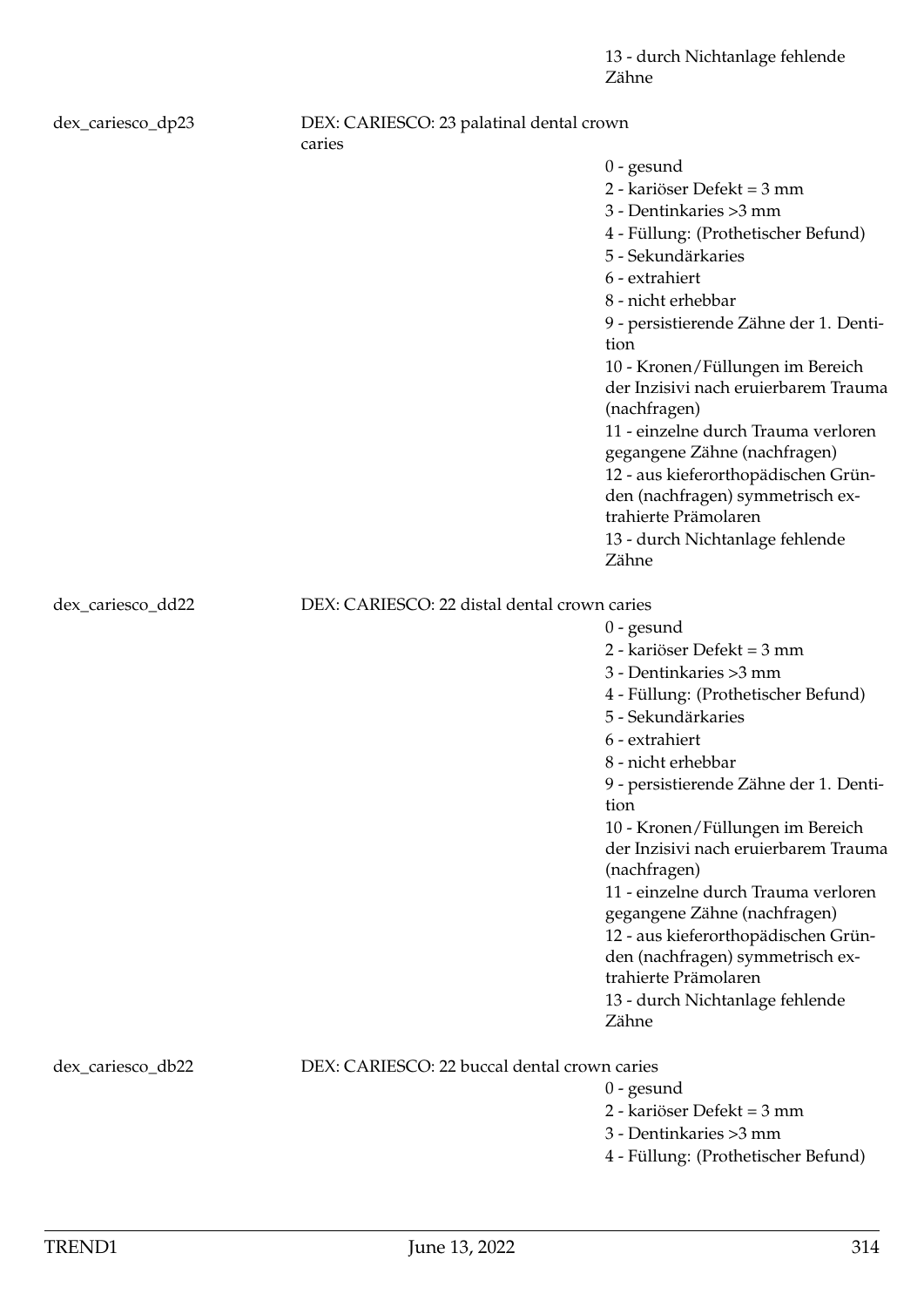|                   |                                                    | 5 - Sekundärkaries<br>6 - extrahiert<br>8 - nicht erhebbar<br>9 - persistierende Zähne der 1. Denti-<br>tion<br>10 - Kronen/Füllungen im Bereich<br>der Inzisivi nach eruierbarem Trauma<br>(nachfragen)<br>11 - einzelne durch Trauma verloren<br>gegangene Zähne (nachfragen)<br>12 - aus kieferorthopädischen Grün-<br>den (nachfragen) symmetrisch ex-<br>trahierte Prämolaren<br>13 - durch Nichtanlage fehlende<br>Zähne                                                                                                                 |
|-------------------|----------------------------------------------------|------------------------------------------------------------------------------------------------------------------------------------------------------------------------------------------------------------------------------------------------------------------------------------------------------------------------------------------------------------------------------------------------------------------------------------------------------------------------------------------------------------------------------------------------|
| dex_cariesco_dm22 | DEX: CARIESCO: 22 mesial dental crown caries       | $0$ - gesund<br>2 - kariöser Defekt = 3 mm<br>3 - Dentinkaries > 3 mm<br>4 - Füllung: (Prothetischer Befund)<br>5 - Sekundärkaries<br>6 - extrahiert<br>8 - nicht erhebbar<br>9 - persistierende Zähne der 1. Denti-<br>tion<br>10 - Kronen/Füllungen im Bereich<br>der Inzisivi nach eruierbarem Trauma<br>(nachfragen)<br>11 - einzelne durch Trauma verloren<br>gegangene Zähne (nachfragen)<br>12 - aus kieferorthopädischen Grün-<br>den (nachfragen) symmetrisch ex-<br>trahierte Prämolaren<br>13 - durch Nichtanlage fehlende<br>Zähne |
| dex_cariesco_dp22 | DEX: CARIESCO: 22 palatinal dental crown<br>caries | $0$ - gesund<br>2 - kariöser Defekt = 3 mm<br>3 - Dentinkaries > 3 mm<br>4 - Füllung: (Prothetischer Befund)<br>5 - Sekundärkaries<br>6 - extrahiert<br>8 - nicht erhebbar<br>9 - persistierende Zähne der 1. Denti-<br>tion<br>10 - Kronen/Füllungen im Bereich<br>der Inzisivi nach eruierbarem Trauma<br>(nachfragen)                                                                                                                                                                                                                       |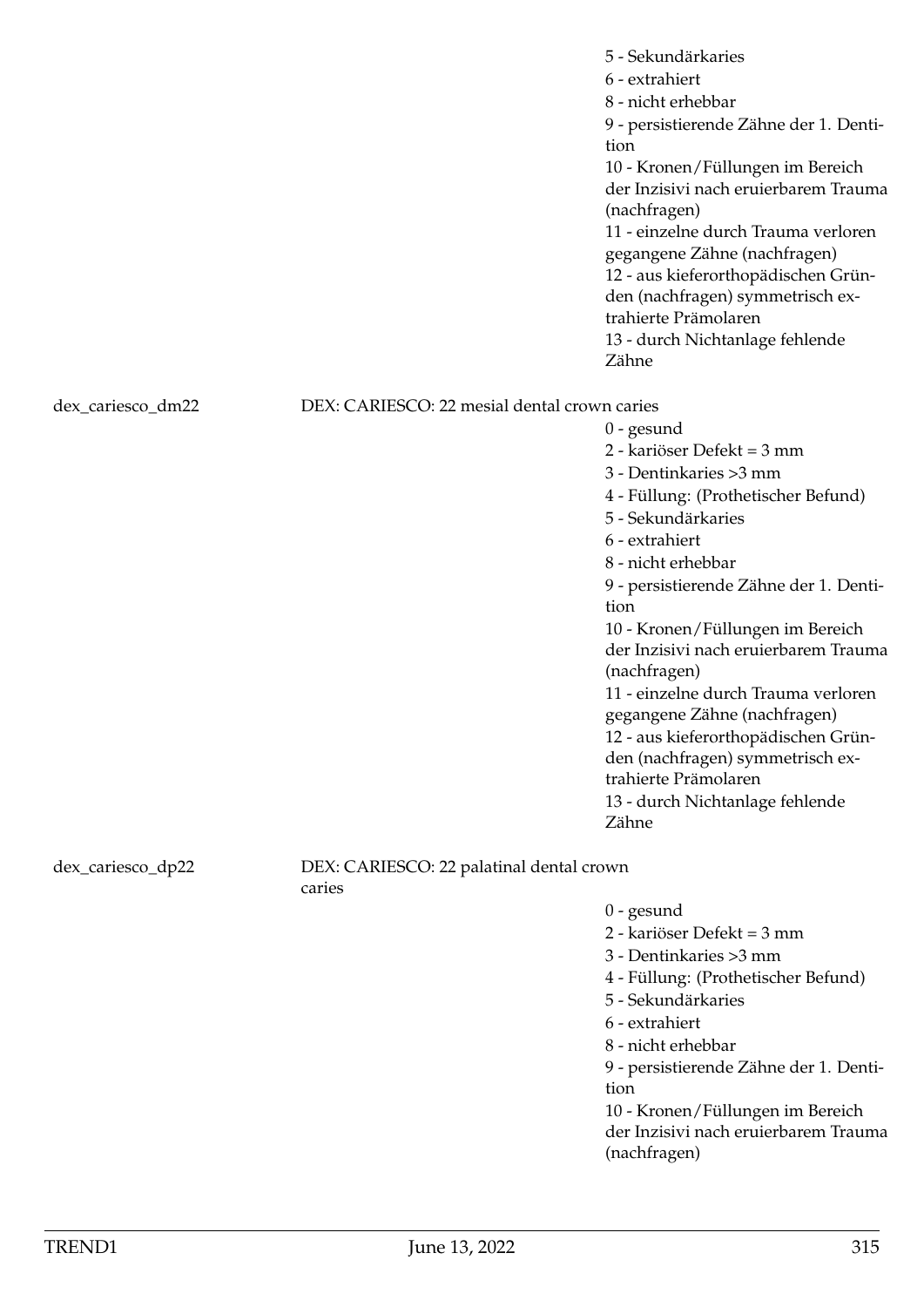|                   |                                              | 11 - einzelne durch Trauma verloren<br>gegangene Zähne (nachfragen)<br>12 - aus kieferorthopädischen Grün-<br>den (nachfragen) symmetrisch ex-<br>trahierte Prämolaren<br>13 - durch Nichtanlage fehlende<br>Zähne                                                                                                                                                                                                                                                                                                                             |
|-------------------|----------------------------------------------|------------------------------------------------------------------------------------------------------------------------------------------------------------------------------------------------------------------------------------------------------------------------------------------------------------------------------------------------------------------------------------------------------------------------------------------------------------------------------------------------------------------------------------------------|
| dex_cariesco_dd21 | DEX: CARIESCO: 21 distal dental crown caries |                                                                                                                                                                                                                                                                                                                                                                                                                                                                                                                                                |
|                   |                                              | $0$ - gesund<br>2 - kariöser Defekt = 3 mm<br>3 - Dentinkaries > 3 mm<br>4 - Füllung: (Prothetischer Befund)<br>5 - Sekundärkaries<br>6 - extrahiert<br>8 - nicht erhebbar<br>9 - persistierende Zähne der 1. Denti-<br>tion<br>10 - Kronen/Füllungen im Bereich<br>der Inzisivi nach eruierbarem Trauma<br>(nachfragen)<br>11 - einzelne durch Trauma verloren<br>gegangene Zähne (nachfragen)<br>12 - aus kieferorthopädischen Grün-<br>den (nachfragen) symmetrisch ex-<br>trahierte Prämolaren<br>13 - durch Nichtanlage fehlende          |
|                   |                                              | Zähne                                                                                                                                                                                                                                                                                                                                                                                                                                                                                                                                          |
| dex_cariesco_db21 | DEX: CARIESCO: 21 buccal dental crown caries | $0$ - gesund<br>2 - kariöser Defekt = 3 mm<br>3 - Dentinkaries > 3 mm<br>4 - Füllung: (Prothetischer Befund)<br>5 - Sekundärkaries<br>6 - extrahiert<br>8 - nicht erhebbar<br>9 - persistierende Zähne der 1. Denti-<br>tion<br>10 - Kronen/Füllungen im Bereich<br>der Inzisivi nach eruierbarem Trauma<br>(nachfragen)<br>11 - einzelne durch Trauma verloren<br>gegangene Zähne (nachfragen)<br>12 - aus kieferorthopädischen Grün-<br>den (nachfragen) symmetrisch ex-<br>trahierte Prämolaren<br>13 - durch Nichtanlage fehlende<br>Zähne |

dex\_cariesco\_dm21 DEX: CARIESCO: 21 mesial dental crown caries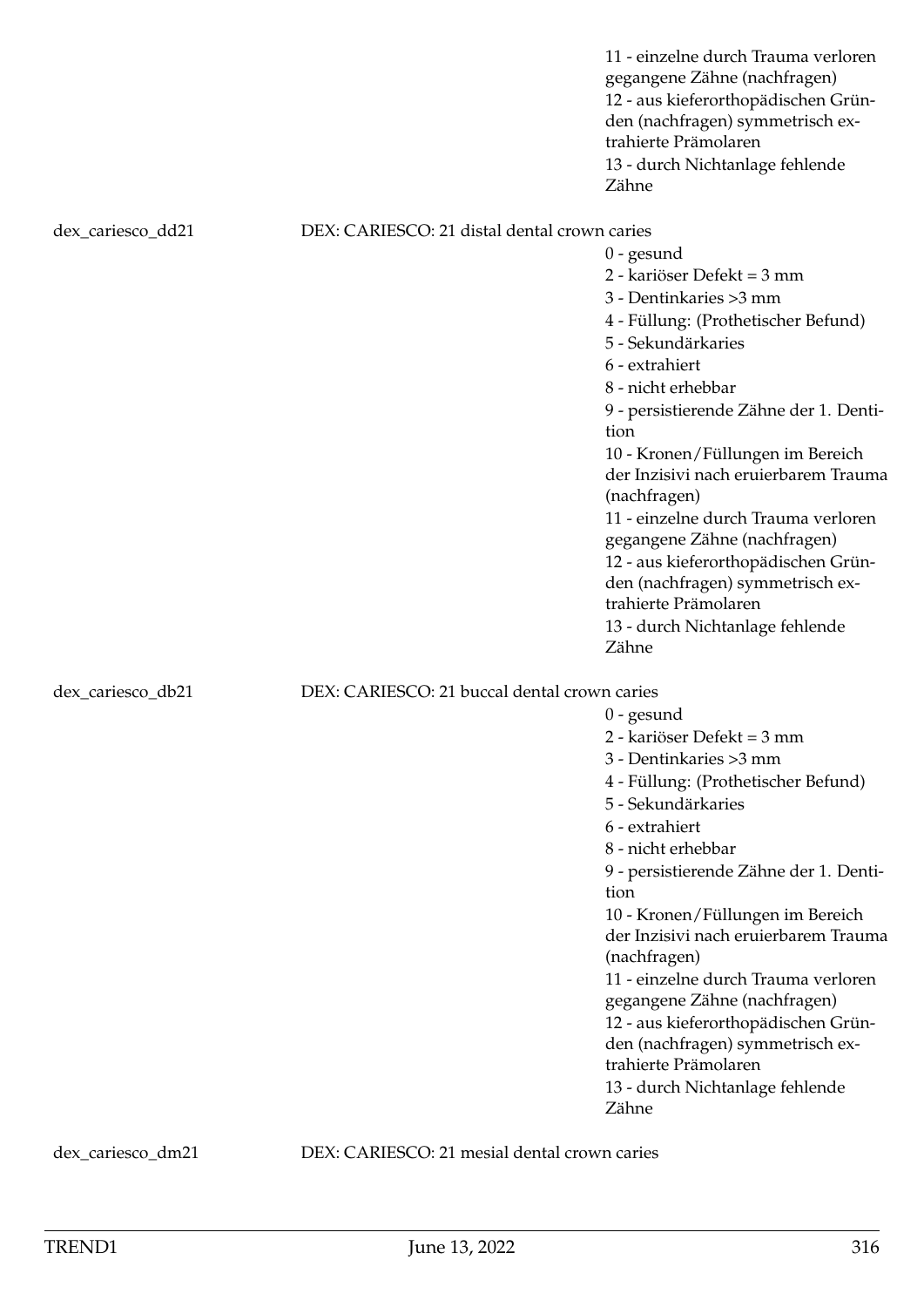0 - gesund 2 - kariöser Defekt = 3 mm 3 - Dentinkaries >3 mm 4 - Füllung: (Prothetischer Befund) 5 - Sekundärkaries 6 - extrahiert 8 - nicht erhebbar 9 - persistierende Zähne der 1. Dentition 10 - Kronen/Füllungen im Bereich der Inzisivi nach eruierbarem Trauma (nachfragen) 11 - einzelne durch Trauma verloren gegangene Zähne (nachfragen) 12 - aus kieferorthopädischen Gründen (nachfragen) symmetrisch extrahierte Prämolaren 13 - durch Nichtanlage fehlende Zähne

dex\_cariesco\_dp21 DEX: CARIESCO: 21 palatinal dental crown caries

> 10 - Kronen/Füllungen im Bereich der Inzisivi nach eruierbarem Trauma (nachfragen) 11 - einzelne durch Trauma verloren gegangene Zähne (nachfragen) 12 - aus kieferorthopädischen Gründen (nachfragen) symmetrisch extrahierte Prämolaren

13 - durch Nichtanlage fehlende Zähne

# dex\_cariesco\_do37 DEX: CARIESCO: 37 occlusal dental crown caries

0 - gesund

0 - gesund

2 - kariöser Defekt = 3 mm 3 - Dentinkaries >3 mm

5 - Sekundärkaries

6 - extrahiert 8 - nicht erhebbar

tion

4 - Füllung: (Prothetischer Befund)

9 - persistierende Zähne der 1. Denti-

2 - kariöser Defekt = 3 mm

3 - Dentinkaries >3 mm

4 - Füllung: (Prothetischer Befund)

5 - Sekundärkaries

- 6 extrahiert
- 8 nicht erhebbar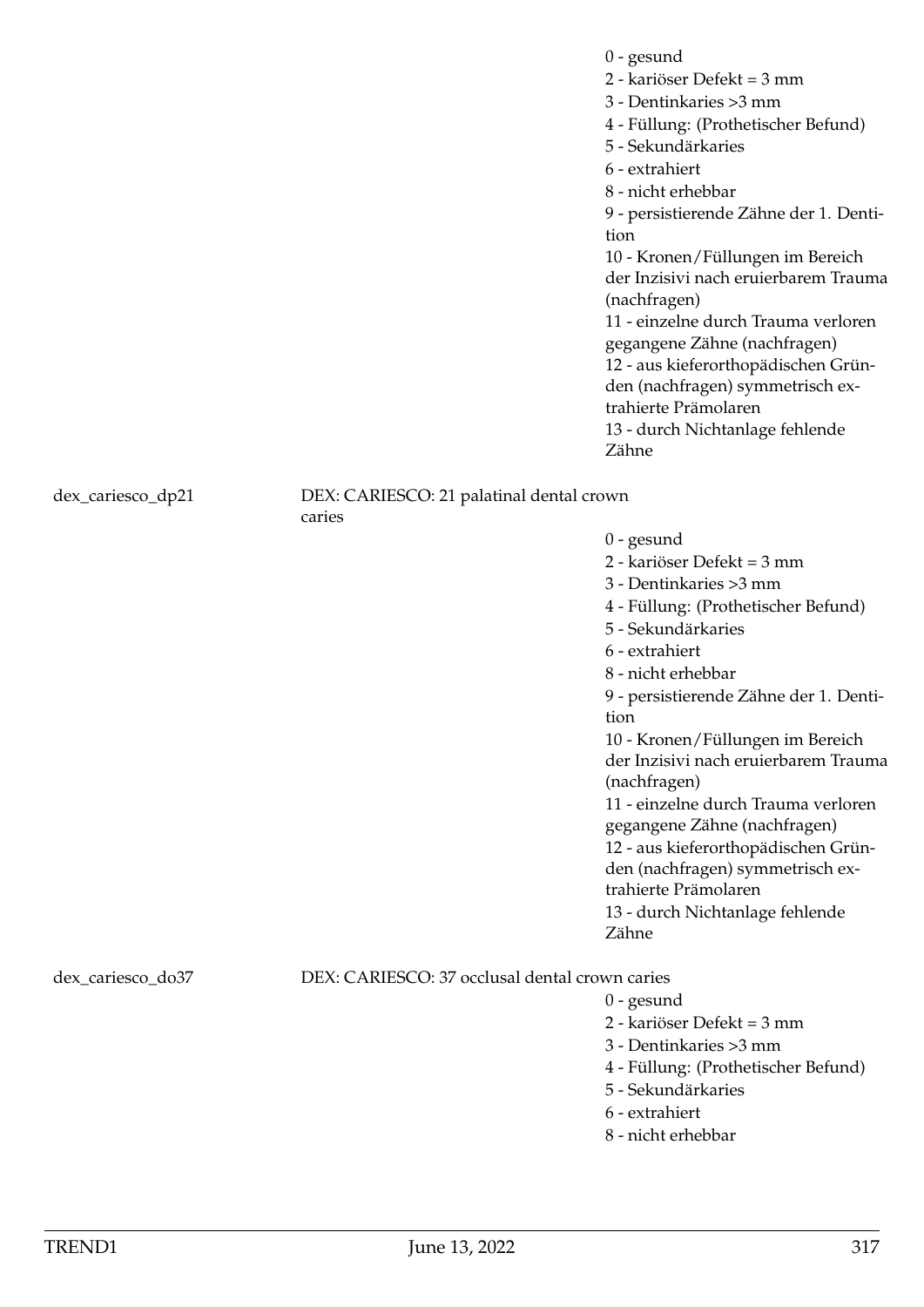9 - persistierende Zähne der 1. Dentition 10 - Kronen/Füllungen im Bereich der Inzisivi nach eruierbarem Trauma (nachfragen) 11 - einzelne durch Trauma verloren gegangene Zähne (nachfragen) 12 - aus kieferorthopädischen Gründen (nachfragen) symmetrisch extrahierte Prämolaren 13 - durch Nichtanlage fehlende Zähne

dex\_cariesco\_dd37 DEX: CARIESCO: 37 distal dental crown caries

6 - extrahiert 8 - nicht erhebbar 9 - persistierende Zähne der 1. Dentition 10 - Kronen/Füllungen im Bereich der Inzisivi nach eruierbarem Trauma (nachfragen) 11 - einzelne durch Trauma verloren gegangene Zähne (nachfragen) 12 - aus kieferorthopädischen Gründen (nachfragen) symmetrisch extrahierte Prämolaren 13 - durch Nichtanlage fehlende Zähne

dex\_cariesco\_db37 DEX: CARIESCO: 37 buccal dental crown caries

0 - gesund

0 - gesund

2 - kariöser Defekt = 3 mm 3 - Dentinkaries >3 mm

5 - Sekundärkaries

4 - Füllung: (Prothetischer Befund)

- 2 kariöser Defekt = 3 mm
- 3 Dentinkaries >3 mm
- 4 Füllung: (Prothetischer Befund)
- 5 Sekundärkaries
- 6 extrahiert
- 8 nicht erhebbar
- 9 persistierende Zähne der 1. Dentition
- 10 Kronen/Füllungen im Bereich der Inzisivi nach eruierbarem Trauma (nachfragen)
- 11 einzelne durch Trauma verloren gegangene Zähne (nachfragen)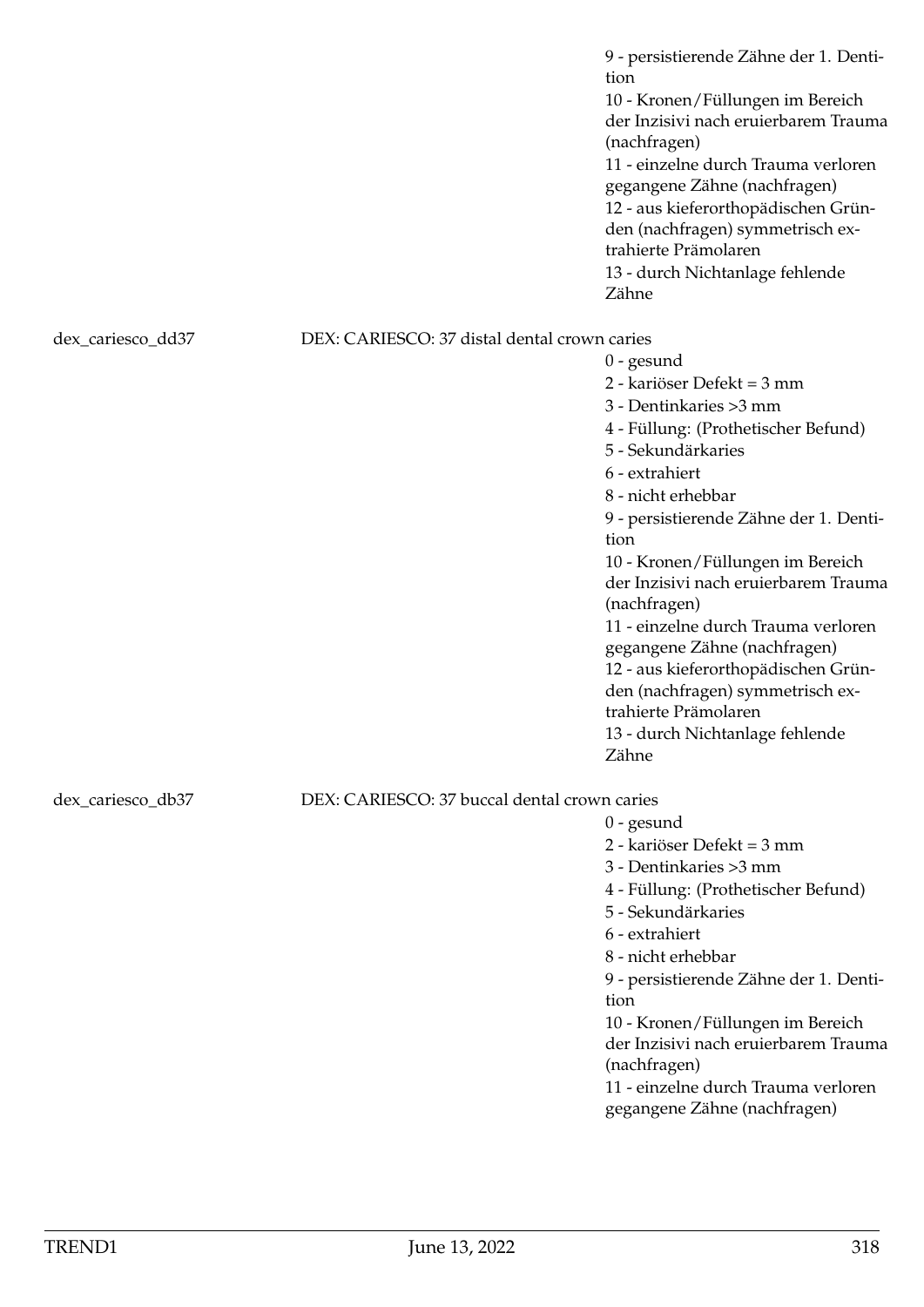|                   |                                                | 12 - aus kieferorthopädischen Grün-<br>den (nachfragen) symmetrisch ex-<br>trahierte Prämolaren<br>13 - durch Nichtanlage fehlende<br>Zähne |
|-------------------|------------------------------------------------|---------------------------------------------------------------------------------------------------------------------------------------------|
| dex_cariesco_dm37 | DEX: CARIESCO: 37 mesial dental crown caries   |                                                                                                                                             |
|                   |                                                | $0$ - gesund                                                                                                                                |
|                   |                                                | 2 - kariöser Defekt = 3 mm                                                                                                                  |
|                   |                                                | 3 - Dentinkaries > 3 mm                                                                                                                     |
|                   |                                                | 4 - Füllung: (Prothetischer Befund)                                                                                                         |
|                   |                                                | 5 - Sekundärkaries                                                                                                                          |
|                   |                                                | 6 - extrahiert                                                                                                                              |
|                   |                                                | 8 - nicht erhebbar                                                                                                                          |
|                   |                                                | 9 - persistierende Zähne der 1. Denti-<br>tion                                                                                              |
|                   |                                                | 10 - Kronen/Füllungen im Bereich                                                                                                            |
|                   |                                                | der Inzisivi nach eruierbarem Trauma<br>(nachfragen)                                                                                        |
|                   |                                                | 11 - einzelne durch Trauma verloren                                                                                                         |
|                   |                                                | gegangene Zähne (nachfragen)                                                                                                                |
|                   |                                                | 12 - aus kieferorthopädischen Grün-                                                                                                         |
|                   |                                                | den (nachfragen) symmetrisch ex-                                                                                                            |
|                   |                                                | trahierte Prämolaren                                                                                                                        |
|                   |                                                | 13 - durch Nichtanlage fehlende                                                                                                             |
|                   |                                                | Zähne                                                                                                                                       |
| dex_cariesco_dl37 | DEX: CARIESCO: 37 lingual dental crown caries  |                                                                                                                                             |
|                   |                                                | $0$ - gesund                                                                                                                                |
|                   |                                                | 2 - kariöser Defekt = 3 mm                                                                                                                  |
|                   |                                                | 3 - Dentinkaries >3 mm                                                                                                                      |
|                   |                                                | 4 - Füllung: (Prothetischer Befund)                                                                                                         |
|                   |                                                | 5 - Sekundärkaries                                                                                                                          |
|                   |                                                | 6 - extrahiert                                                                                                                              |
|                   |                                                | 8 - nicht erhebbar                                                                                                                          |
|                   |                                                | 9 - persistierende Zähne der 1. Denti-                                                                                                      |
|                   |                                                | tion                                                                                                                                        |
|                   |                                                | 10 - Kronen/Füllungen im Bereich                                                                                                            |
|                   |                                                | der Inzisivi nach eruierbarem Trauma                                                                                                        |
|                   |                                                | (nachfragen)                                                                                                                                |
|                   |                                                | 11 - einzelne durch Trauma verloren                                                                                                         |
|                   |                                                | gegangene Zähne (nachfragen)<br>12 - aus kieferorthopädischen Grün-                                                                         |
|                   |                                                | den (nachfragen) symmetrisch ex-                                                                                                            |
|                   |                                                | trahierte Prämolaren                                                                                                                        |
|                   |                                                | 13 - durch Nichtanlage fehlende                                                                                                             |
|                   |                                                | Zähne                                                                                                                                       |
|                   | DEX: CARIESCO: 36 occlusal dental crown caries |                                                                                                                                             |
| dex_cariesco_do36 |                                                |                                                                                                                                             |
|                   |                                                | $0$ - gesund<br>2 - kariöser Defekt = 3 mm                                                                                                  |
|                   |                                                |                                                                                                                                             |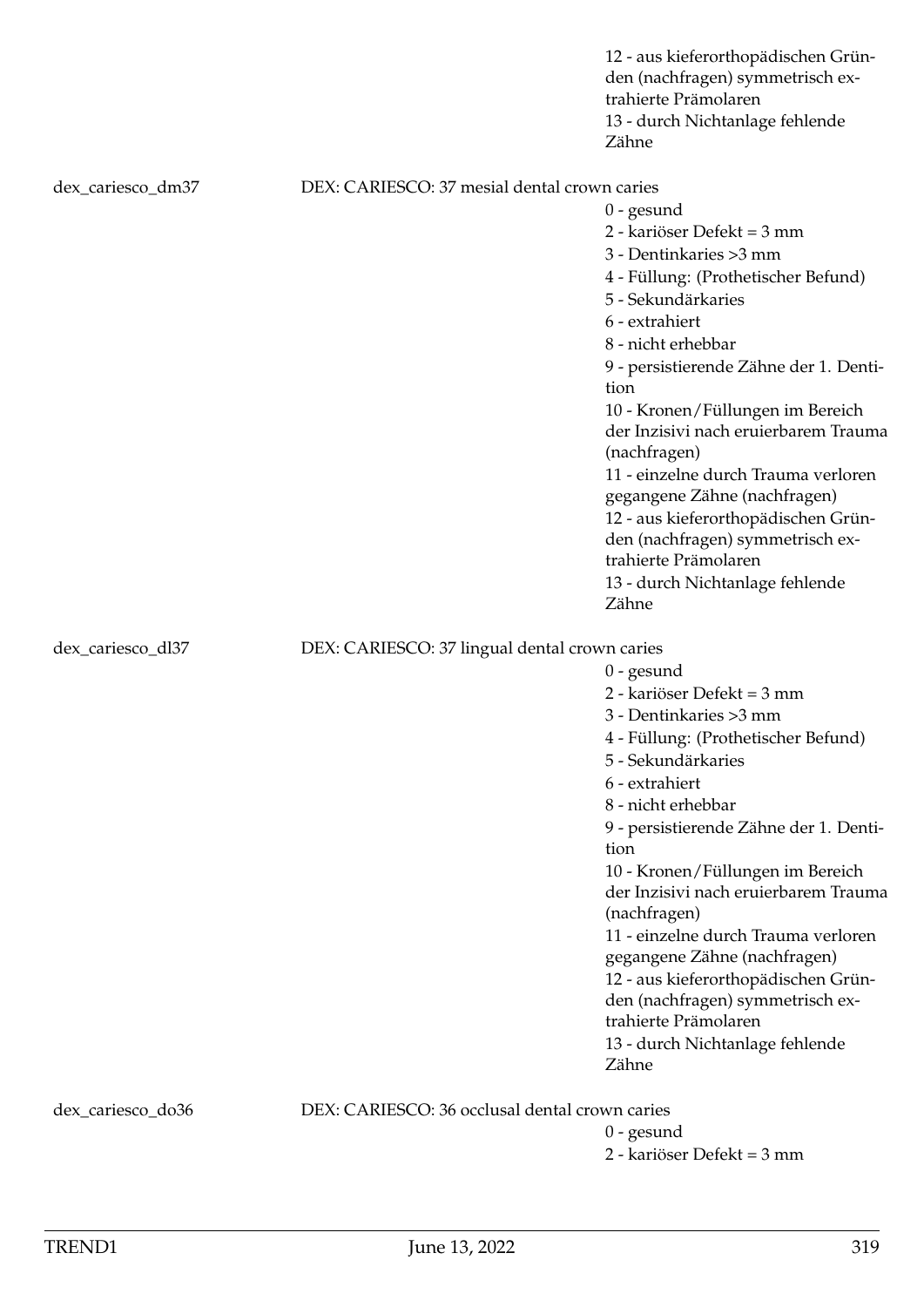|                   |                                              | 3 - Dentinkaries > 3 mm<br>4 - Füllung: (Prothetischer Befund)<br>5 - Sekundärkaries<br>6 - extrahiert<br>8 - nicht erhebbar<br>9 - persistierende Zähne der 1. Denti-<br>tion<br>10 - Kronen/Füllungen im Bereich<br>der Inzisivi nach eruierbarem Trauma<br>(nachfragen)<br>11 - einzelne durch Trauma verloren<br>gegangene Zähne (nachfragen)<br>12 - aus kieferorthopädischen Grün-<br>den (nachfragen) symmetrisch ex-<br>trahierte Prämolaren<br>13 - durch Nichtanlage fehlende<br>Zähne |
|-------------------|----------------------------------------------|--------------------------------------------------------------------------------------------------------------------------------------------------------------------------------------------------------------------------------------------------------------------------------------------------------------------------------------------------------------------------------------------------------------------------------------------------------------------------------------------------|
| dex_cariesco_dd36 | DEX: CARIESCO: 36 distal dental crown caries |                                                                                                                                                                                                                                                                                                                                                                                                                                                                                                  |
|                   |                                              | $0$ - gesund                                                                                                                                                                                                                                                                                                                                                                                                                                                                                     |
|                   |                                              | 2 - kariöser Defekt = 3 mm                                                                                                                                                                                                                                                                                                                                                                                                                                                                       |
|                   |                                              | 3 - Dentinkaries > 3 mm                                                                                                                                                                                                                                                                                                                                                                                                                                                                          |
|                   |                                              | 4 - Füllung: (Prothetischer Befund)                                                                                                                                                                                                                                                                                                                                                                                                                                                              |
|                   |                                              | 5 - Sekundärkaries                                                                                                                                                                                                                                                                                                                                                                                                                                                                               |
|                   |                                              | 6 - extrahiert                                                                                                                                                                                                                                                                                                                                                                                                                                                                                   |
|                   |                                              | 8 - nicht erhebbar                                                                                                                                                                                                                                                                                                                                                                                                                                                                               |
|                   |                                              | 9 - persistierende Zähne der 1. Denti-                                                                                                                                                                                                                                                                                                                                                                                                                                                           |
|                   |                                              | tion                                                                                                                                                                                                                                                                                                                                                                                                                                                                                             |
|                   |                                              | 10 - Kronen/Füllungen im Bereich                                                                                                                                                                                                                                                                                                                                                                                                                                                                 |
|                   |                                              | der Inzisivi nach eruierbarem Trauma<br>(nachfragen)                                                                                                                                                                                                                                                                                                                                                                                                                                             |
|                   |                                              | 11 - einzelne durch Trauma verloren                                                                                                                                                                                                                                                                                                                                                                                                                                                              |
|                   |                                              | gegangene Zähne (nachfragen)                                                                                                                                                                                                                                                                                                                                                                                                                                                                     |
|                   |                                              | 12 - aus kieferorthopädischen Grün-                                                                                                                                                                                                                                                                                                                                                                                                                                                              |
|                   |                                              | den (nachfragen) symmetrisch ex-                                                                                                                                                                                                                                                                                                                                                                                                                                                                 |
|                   |                                              | trahierte Prämolaren                                                                                                                                                                                                                                                                                                                                                                                                                                                                             |
|                   |                                              | 13 - durch Nichtanlage fehlende                                                                                                                                                                                                                                                                                                                                                                                                                                                                  |
|                   |                                              | Zähne                                                                                                                                                                                                                                                                                                                                                                                                                                                                                            |
| dex_cariesco_db36 | DEX: CARIESCO: 36 buccal dental crown caries |                                                                                                                                                                                                                                                                                                                                                                                                                                                                                                  |
|                   |                                              | $0$ - gesund                                                                                                                                                                                                                                                                                                                                                                                                                                                                                     |
|                   |                                              | 2 - kariöser Defekt = 3 mm                                                                                                                                                                                                                                                                                                                                                                                                                                                                       |
|                   |                                              | 3 - Dentinkaries > 3 mm                                                                                                                                                                                                                                                                                                                                                                                                                                                                          |
|                   |                                              | 4 - Füllung: (Prothetischer Befund)                                                                                                                                                                                                                                                                                                                                                                                                                                                              |
|                   |                                              | 5 - Sekundärkaries                                                                                                                                                                                                                                                                                                                                                                                                                                                                               |
|                   |                                              | 6 - extrahiert                                                                                                                                                                                                                                                                                                                                                                                                                                                                                   |
|                   |                                              | 8 - nicht erhebbar                                                                                                                                                                                                                                                                                                                                                                                                                                                                               |
|                   |                                              | $J_2$ 7:1 $J_{22}$ 1                                                                                                                                                                                                                                                                                                                                                                                                                                                                             |

9 - persistierende Zähne der 1. Dentition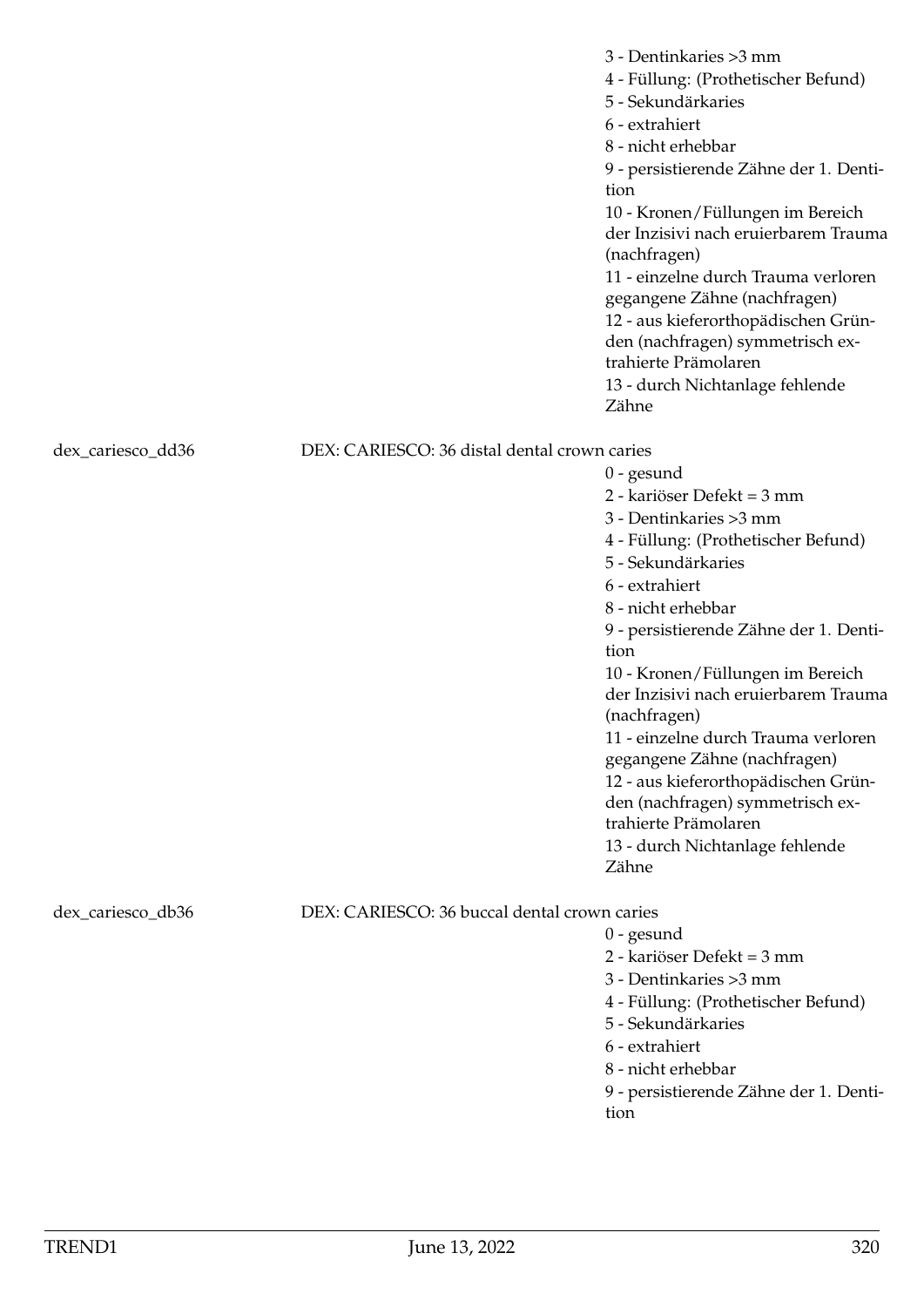10 - Kronen/Füllungen im Bereich der Inzisivi nach eruierbarem Trauma (nachfragen) 11 - einzelne durch Trauma verloren gegangene Zähne (nachfragen) 12 - aus kieferorthopädischen Gründen (nachfragen) symmetrisch extrahierte Prämolaren 13 - durch Nichtanlage fehlende Zähne

0 - gesund

0 - gesund

tion

(nachfragen)

trahierte Prämolaren

2 - kariöser Defekt = 3 mm 3 - Dentinkaries >3 mm

5 - Sekundärkaries 6 - extrahiert 8 - nicht erhebbar

4 - Füllung: (Prothetischer Befund)

9 - persistierende Zähne der 1. Denti-

10 - Kronen/Füllungen im Bereich der Inzisivi nach eruierbarem Trauma

11 - einzelne durch Trauma verloren gegangene Zähne (nachfragen) 12 - aus kieferorthopädischen Gründen (nachfragen) symmetrisch ex-

## dex\_cariesco\_dm36 DEX: CARIESCO: 36 mesial dental crown caries

2 - kariöser Defekt = 3 mm 3 - Dentinkaries >3 mm 4 - Füllung: (Prothetischer Befund) 5 - Sekundärkaries 6 - extrahiert 8 - nicht erhebbar 9 - persistierende Zähne der 1. Dentition 10 - Kronen/Füllungen im Bereich der Inzisivi nach eruierbarem Trauma (nachfragen) 11 - einzelne durch Trauma verloren gegangene Zähne (nachfragen) 12 - aus kieferorthopädischen Gründen (nachfragen) symmetrisch extrahierte Prämolaren 13 - durch Nichtanlage fehlende Zähne

# dex\_cariesco\_dl36 DEX: CARIESCO: 36 lingual dental crown caries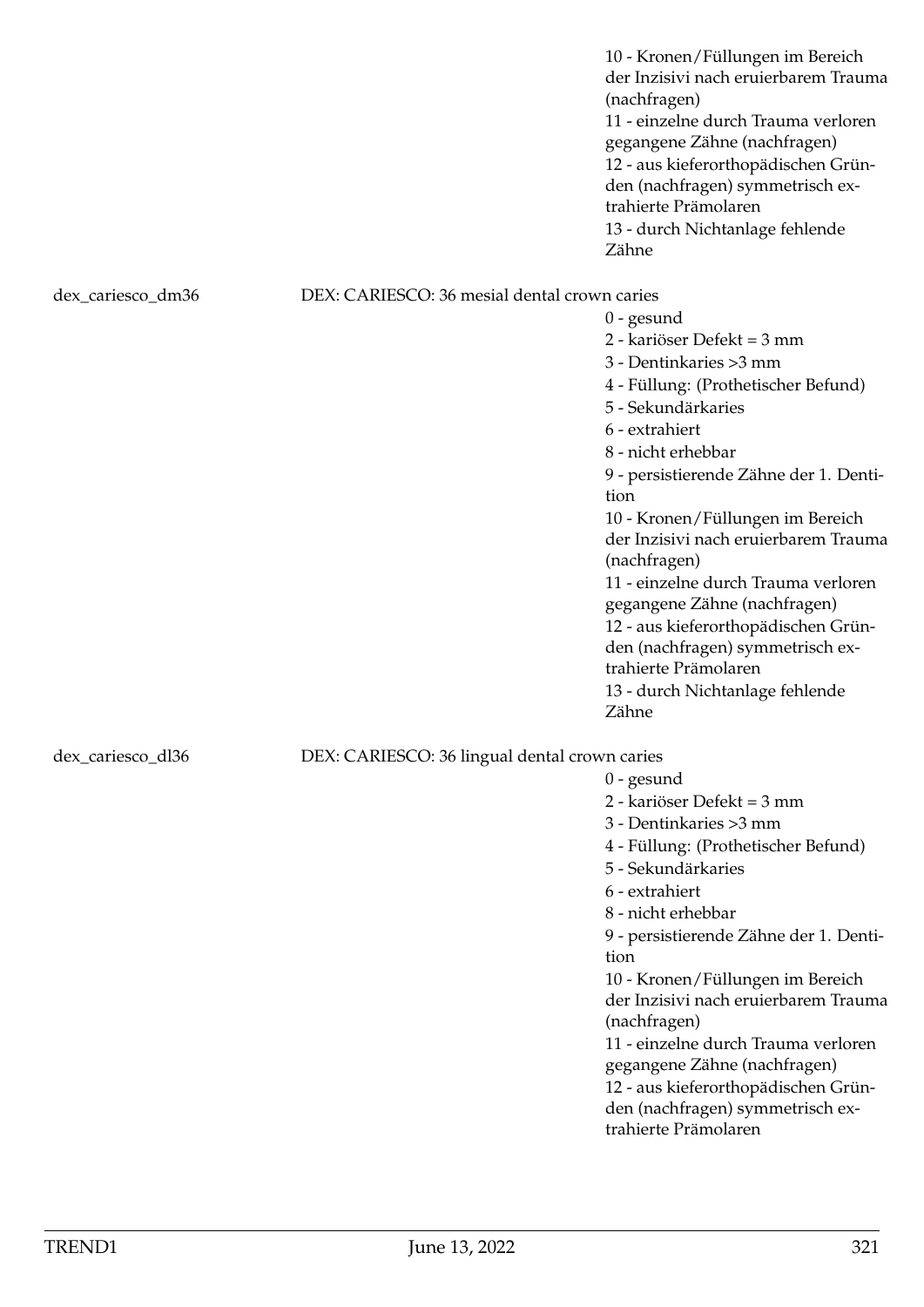| dex_cariesco_do35 | DEX: CARIESCO: 35 occlusal dental crown caries |                                        |
|-------------------|------------------------------------------------|----------------------------------------|
|                   |                                                | $0$ - gesund                           |
|                   |                                                | 2 - kariöser Defekt = 3 mm             |
|                   |                                                | 3 - Dentinkaries > 3 mm                |
|                   |                                                | 4 - Füllung: (Prothetischer Befund)    |
|                   |                                                | 5 - Sekundärkaries                     |
|                   |                                                | 6 - extrahiert                         |
|                   |                                                | 8 - nicht erhebbar                     |
|                   |                                                | 9 - persistierende Zähne der 1. Denti- |
|                   |                                                | tion                                   |
|                   |                                                | 10 - Kronen/Füllungen im Bereich       |
|                   |                                                | der Inzisivi nach eruierbarem Trauma   |
|                   |                                                | (nachfragen)                           |
|                   |                                                | 11 - einzelne durch Trauma verloren    |
|                   |                                                | gegangene Zähne (nachfragen)           |
|                   |                                                | 12 - aus kieferorthopädischen Grün-    |
|                   |                                                | den (nachfragen) symmetrisch ex-       |
|                   |                                                | trahierte Prämolaren                   |
|                   |                                                | 13 - durch Nichtanlage fehlende        |
|                   |                                                | Zähne                                  |
| dex_cariesco_dd35 | DEX: CARIESCO: 35 distal dental crown caries   |                                        |
|                   |                                                | $0$ - gesund                           |
|                   |                                                | 2 - kariöser Defekt = 3 mm             |
|                   |                                                | 3 - Dentinkaries > 3 mm                |
|                   |                                                | 4 - Füllung: (Prothetischer Befund)    |
|                   |                                                | 5 - Sekundärkaries                     |
|                   |                                                | 6 - extrahiert                         |
|                   |                                                | 8 - nicht erhebbar                     |
|                   |                                                | 9 - persistierende Zähne der 1. Denti- |
|                   |                                                | tion                                   |
|                   |                                                | 10 - Kronen/Füllungen im Bereich       |
|                   |                                                | der Inzisivi nach eruierbarem Trauma   |
|                   |                                                | (nachfragen)                           |
|                   |                                                | 11 - einzelne durch Trauma verloren    |
|                   |                                                | gegangene Zähne (nachfragen)           |
|                   |                                                | 12 - aus kieferorthopädischen Grün-    |
|                   |                                                | den (nachfragen) symmetrisch ex-       |
|                   |                                                | trahierte Prämolaren                   |
|                   |                                                | 13 - durch Nichtanlage fehlende        |
|                   |                                                | Zähne                                  |
| dex_cariesco_db35 | DEX: CARIESCO: 35 buccal dental crown caries   |                                        |
|                   |                                                | $0$ - gesund                           |
|                   |                                                | 2 - kariöser Defekt = 3 mm             |
|                   |                                                | 3 - Dentinkaries > 3 mm                |
|                   |                                                | $E:11, m \sim (D, 4)$                  |

- 4 Füllung: (Prothetischer Befund)
- 5 Sekundärkaries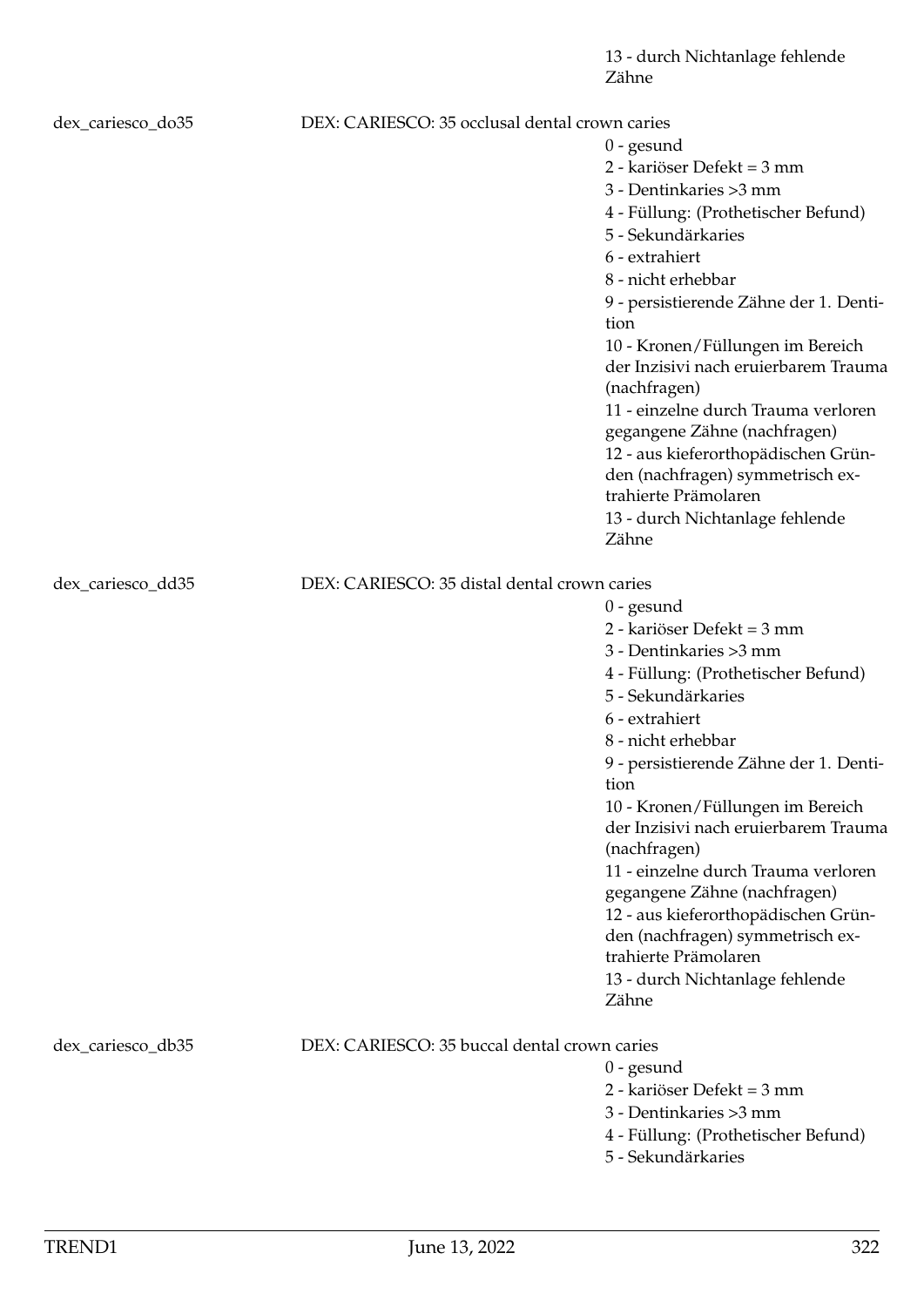|                   |                                               | 6 - extrahiert<br>8 - nicht erhebbar<br>9 - persistierende Zähne der 1. Denti-<br>tion<br>10 - Kronen/Füllungen im Bereich<br>der Inzisivi nach eruierbarem Trauma<br>(nachfragen)<br>11 - einzelne durch Trauma verloren<br>gegangene Zähne (nachfragen)<br>12 - aus kieferorthopädischen Grün-<br>den (nachfragen) symmetrisch ex-<br>trahierte Prämolaren<br>13 - durch Nichtanlage fehlende<br>Zähne |
|-------------------|-----------------------------------------------|----------------------------------------------------------------------------------------------------------------------------------------------------------------------------------------------------------------------------------------------------------------------------------------------------------------------------------------------------------------------------------------------------------|
| dex_cariesco_dm35 | DEX: CARIESCO: 35 mesial dental crown caries  |                                                                                                                                                                                                                                                                                                                                                                                                          |
|                   |                                               | $0$ - gesund                                                                                                                                                                                                                                                                                                                                                                                             |
|                   |                                               | 2 - kariöser Defekt = 3 mm                                                                                                                                                                                                                                                                                                                                                                               |
|                   |                                               | 3 - Dentinkaries > 3 mm                                                                                                                                                                                                                                                                                                                                                                                  |
|                   |                                               | 4 - Füllung: (Prothetischer Befund)                                                                                                                                                                                                                                                                                                                                                                      |
|                   |                                               | 5 - Sekundärkaries                                                                                                                                                                                                                                                                                                                                                                                       |
|                   |                                               | 6 - extrahiert                                                                                                                                                                                                                                                                                                                                                                                           |
|                   |                                               | 8 - nicht erhebbar                                                                                                                                                                                                                                                                                                                                                                                       |
|                   |                                               | 9 - persistierende Zähne der 1. Denti-                                                                                                                                                                                                                                                                                                                                                                   |
|                   |                                               | tion                                                                                                                                                                                                                                                                                                                                                                                                     |
|                   |                                               | 10 - Kronen/Füllungen im Bereich                                                                                                                                                                                                                                                                                                                                                                         |
|                   |                                               | der Inzisivi nach eruierbarem Trauma                                                                                                                                                                                                                                                                                                                                                                     |
|                   |                                               | (nachfragen)<br>11 - einzelne durch Trauma verloren                                                                                                                                                                                                                                                                                                                                                      |
|                   |                                               | gegangene Zähne (nachfragen)                                                                                                                                                                                                                                                                                                                                                                             |
|                   |                                               | 12 - aus kieferorthopädischen Grün-                                                                                                                                                                                                                                                                                                                                                                      |
|                   |                                               | den (nachfragen) symmetrisch ex-                                                                                                                                                                                                                                                                                                                                                                         |
|                   |                                               | trahierte Prämolaren                                                                                                                                                                                                                                                                                                                                                                                     |
|                   |                                               | 13 - durch Nichtanlage fehlende                                                                                                                                                                                                                                                                                                                                                                          |
|                   |                                               | Zähne                                                                                                                                                                                                                                                                                                                                                                                                    |
|                   |                                               |                                                                                                                                                                                                                                                                                                                                                                                                          |
| dex_cariesco_dl35 | DEX: CARIESCO: 35 lingual dental crown caries |                                                                                                                                                                                                                                                                                                                                                                                                          |
|                   |                                               | $0$ - gesund<br>2 - kariöser Defekt = 3 mm                                                                                                                                                                                                                                                                                                                                                               |
|                   |                                               | 3 - Dentinkaries > 3 mm                                                                                                                                                                                                                                                                                                                                                                                  |
|                   |                                               | 4 - Füllung: (Prothetischer Befund)                                                                                                                                                                                                                                                                                                                                                                      |
|                   |                                               | 5 - Sekundärkaries                                                                                                                                                                                                                                                                                                                                                                                       |
|                   |                                               | 6 - extrahiert                                                                                                                                                                                                                                                                                                                                                                                           |
|                   |                                               | 8 - nicht erhebbar                                                                                                                                                                                                                                                                                                                                                                                       |
|                   |                                               | 9 - persistierende Zähne der 1. Denti-                                                                                                                                                                                                                                                                                                                                                                   |
|                   |                                               | tion                                                                                                                                                                                                                                                                                                                                                                                                     |
|                   |                                               | 10 - Kronen/Füllungen im Bereich                                                                                                                                                                                                                                                                                                                                                                         |
|                   |                                               | der Inzisivi nach eruierbarem Trauma                                                                                                                                                                                                                                                                                                                                                                     |
|                   |                                               | (nachfragen)                                                                                                                                                                                                                                                                                                                                                                                             |
|                   |                                               | 11 - einzelne durch Trauma verloren                                                                                                                                                                                                                                                                                                                                                                      |
|                   |                                               | gegangene Zähne (nachfragen)                                                                                                                                                                                                                                                                                                                                                                             |
|                   |                                               |                                                                                                                                                                                                                                                                                                                                                                                                          |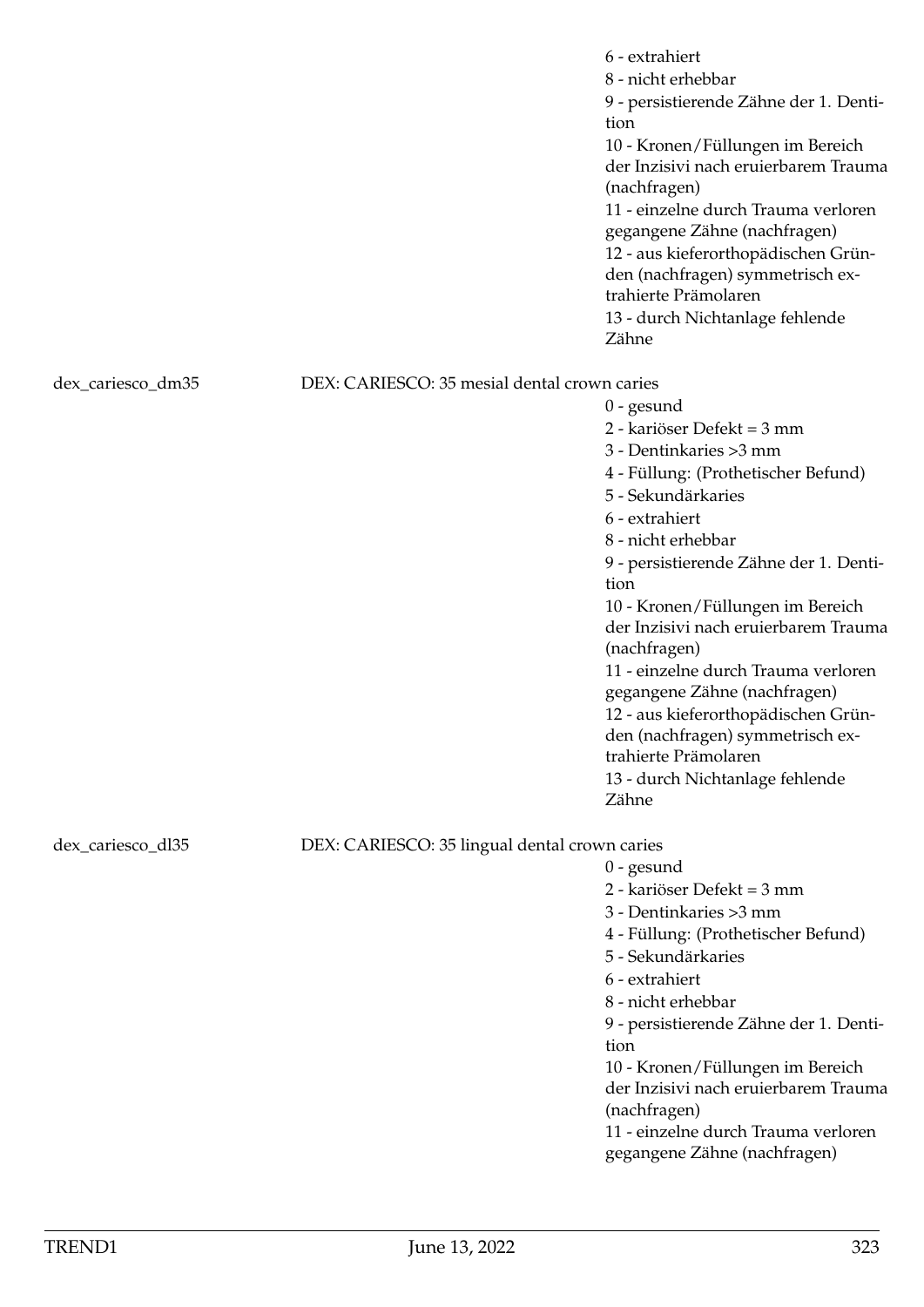|                   |                                                | 12 - aus kieferorthopädischen Grün-<br>den (nachfragen) symmetrisch ex-<br>trahierte Prämolaren<br>13 - durch Nichtanlage fehlende<br>Zähne                                                                                                                                                                                                                                                                                                                                                                                                    |
|-------------------|------------------------------------------------|------------------------------------------------------------------------------------------------------------------------------------------------------------------------------------------------------------------------------------------------------------------------------------------------------------------------------------------------------------------------------------------------------------------------------------------------------------------------------------------------------------------------------------------------|
| dex_cariesco_do34 | DEX: CARIESCO: 34 occlusal dental crown caries | $0$ - gesund<br>2 - kariöser Defekt = 3 mm<br>3 - Dentinkaries > 3 mm<br>4 - Füllung: (Prothetischer Befund)<br>5 - Sekundärkaries<br>6 - extrahiert<br>8 - nicht erhebbar<br>9 - persistierende Zähne der 1. Denti-<br>tion<br>10 - Kronen/Füllungen im Bereich<br>der Inzisivi nach eruierbarem Trauma<br>(nachfragen)<br>11 - einzelne durch Trauma verloren<br>gegangene Zähne (nachfragen)<br>12 - aus kieferorthopädischen Grün-<br>den (nachfragen) symmetrisch ex-<br>trahierte Prämolaren                                             |
|                   |                                                | 13 - durch Nichtanlage fehlende<br>Zähne                                                                                                                                                                                                                                                                                                                                                                                                                                                                                                       |
| dex_cariesco_dd34 | DEX: CARIESCO: 34 distal dental crown caries   | $0$ - gesund<br>2 - kariöser Defekt = 3 mm<br>3 - Dentinkaries > 3 mm<br>4 - Füllung: (Prothetischer Befund)<br>5 - Sekundärkaries<br>6 - extrahiert<br>8 - nicht erhebbar<br>9 - persistierende Zähne der 1. Denti-<br>tion<br>10 - Kronen/Füllungen im Bereich<br>der Inzisivi nach eruierbarem Trauma<br>(nachfragen)<br>11 - einzelne durch Trauma verloren<br>gegangene Zähne (nachfragen)<br>12 - aus kieferorthopädischen Grün-<br>den (nachfragen) symmetrisch ex-<br>trahierte Prämolaren<br>13 - durch Nichtanlage fehlende<br>Zähne |
| dex_cariesco_db34 | DEX: CARIESCO: 34 buccal dental crown caries   | $0$ - gesund<br>2 - kariöser Defekt = 3 mm                                                                                                                                                                                                                                                                                                                                                                                                                                                                                                     |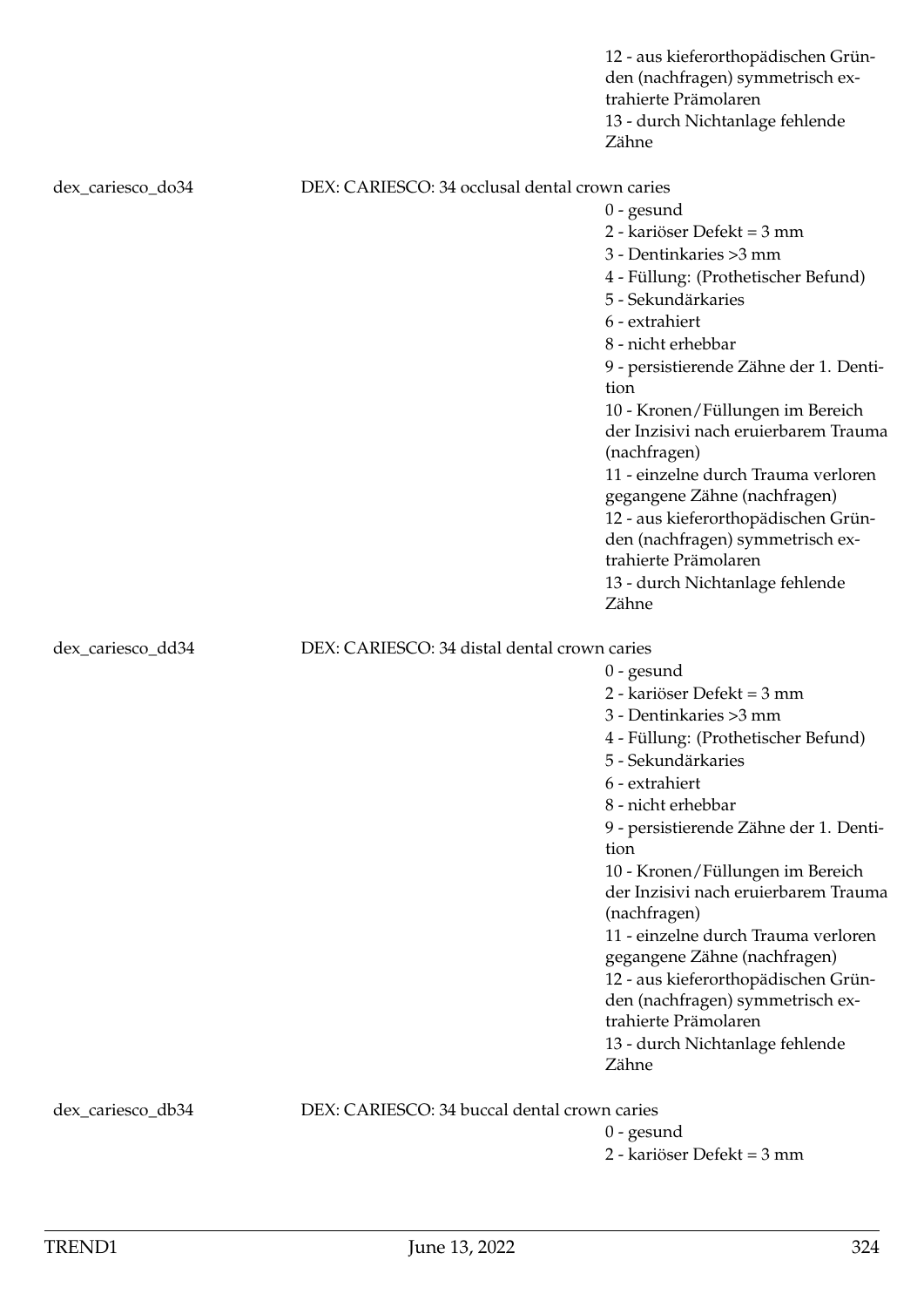|                   |                                               | 3 - Dentinkaries > 3 mm<br>4 - Füllung: (Prothetischer Befund)<br>5 - Sekundärkaries<br>6 - extrahiert<br>8 - nicht erhebbar<br>9 - persistierende Zähne der 1. Denti-<br>tion<br>10 - Kronen/Füllungen im Bereich<br>der Inzisivi nach eruierbarem Trauma<br>(nachfragen)<br>11 - einzelne durch Trauma verloren<br>gegangene Zähne (nachfragen)<br>12 - aus kieferorthopädischen Grün-<br>den (nachfragen) symmetrisch ex-<br>trahierte Prämolaren<br>13 - durch Nichtanlage fehlende<br>Zähne |
|-------------------|-----------------------------------------------|--------------------------------------------------------------------------------------------------------------------------------------------------------------------------------------------------------------------------------------------------------------------------------------------------------------------------------------------------------------------------------------------------------------------------------------------------------------------------------------------------|
| dex_cariesco_dm34 | DEX: CARIESCO: 34 mesial dental crown caries  |                                                                                                                                                                                                                                                                                                                                                                                                                                                                                                  |
|                   |                                               | $0$ - gesund                                                                                                                                                                                                                                                                                                                                                                                                                                                                                     |
|                   |                                               | 2 - kariöser Defekt = 3 mm                                                                                                                                                                                                                                                                                                                                                                                                                                                                       |
|                   |                                               | 3 - Dentinkaries > 3 mm                                                                                                                                                                                                                                                                                                                                                                                                                                                                          |
|                   |                                               | 4 - Füllung: (Prothetischer Befund)                                                                                                                                                                                                                                                                                                                                                                                                                                                              |
|                   |                                               | 5 - Sekundärkaries                                                                                                                                                                                                                                                                                                                                                                                                                                                                               |
|                   |                                               | 6 - extrahiert                                                                                                                                                                                                                                                                                                                                                                                                                                                                                   |
|                   |                                               | 8 - nicht erhebbar                                                                                                                                                                                                                                                                                                                                                                                                                                                                               |
|                   |                                               | 9 - persistierende Zähne der 1. Denti-                                                                                                                                                                                                                                                                                                                                                                                                                                                           |
|                   |                                               | tion                                                                                                                                                                                                                                                                                                                                                                                                                                                                                             |
|                   |                                               | 10 - Kronen/Füllungen im Bereich                                                                                                                                                                                                                                                                                                                                                                                                                                                                 |
|                   |                                               | der Inzisivi nach eruierbarem Trauma<br>(nachfragen)                                                                                                                                                                                                                                                                                                                                                                                                                                             |
|                   |                                               | 11 - einzelne durch Trauma verloren                                                                                                                                                                                                                                                                                                                                                                                                                                                              |
|                   |                                               | gegangene Zähne (nachfragen)                                                                                                                                                                                                                                                                                                                                                                                                                                                                     |
|                   |                                               | 12 - aus kieferorthopädischen Grün-                                                                                                                                                                                                                                                                                                                                                                                                                                                              |
|                   |                                               | den (nachfragen) symmetrisch ex-                                                                                                                                                                                                                                                                                                                                                                                                                                                                 |
|                   |                                               | trahierte Prämolaren                                                                                                                                                                                                                                                                                                                                                                                                                                                                             |
|                   |                                               | 13 - durch Nichtanlage fehlende                                                                                                                                                                                                                                                                                                                                                                                                                                                                  |
|                   |                                               | Zähne                                                                                                                                                                                                                                                                                                                                                                                                                                                                                            |
| dex_cariesco_dl34 | DEX: CARIESCO: 34 lingual dental crown caries |                                                                                                                                                                                                                                                                                                                                                                                                                                                                                                  |
|                   |                                               | $0$ - gesund                                                                                                                                                                                                                                                                                                                                                                                                                                                                                     |
|                   |                                               | 2 - kariöser Defekt = 3 mm                                                                                                                                                                                                                                                                                                                                                                                                                                                                       |
|                   |                                               | 3 - Dentinkaries > 3 mm                                                                                                                                                                                                                                                                                                                                                                                                                                                                          |
|                   |                                               | 4 - Füllung: (Prothetischer Befund)                                                                                                                                                                                                                                                                                                                                                                                                                                                              |
|                   |                                               | 5 - Sekundärkaries                                                                                                                                                                                                                                                                                                                                                                                                                                                                               |
|                   |                                               | 6 - extrahiert                                                                                                                                                                                                                                                                                                                                                                                                                                                                                   |
|                   |                                               | 8 - nicht erhebbar                                                                                                                                                                                                                                                                                                                                                                                                                                                                               |
|                   |                                               | 9 - persistierende Zähne der 1. Denti-                                                                                                                                                                                                                                                                                                                                                                                                                                                           |

 $\frac{9 - p}{100}$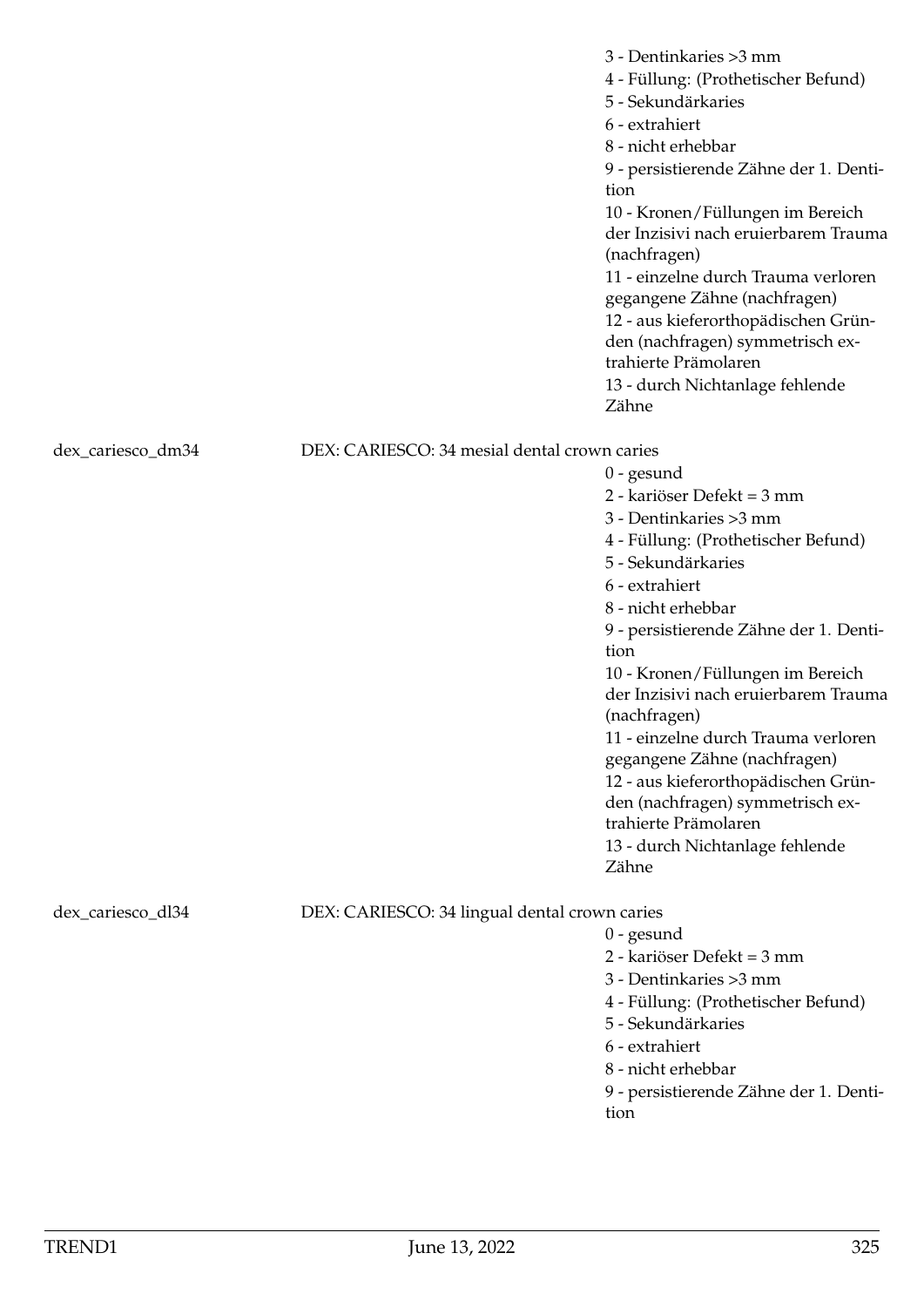10 - Kronen/Füllungen im Bereich der Inzisivi nach eruierbarem Trauma (nachfragen) 11 - einzelne durch Trauma verloren gegangene Zähne (nachfragen) 12 - aus kieferorthopädischen Gründen (nachfragen) symmetrisch extrahierte Prämolaren 13 - durch Nichtanlage fehlende Zähne

## dex\_cariesco\_dd33 DEX: CARIESCO: 33 distal dental crown caries

0 - gesund 2 - kariöser Defekt = 3 mm 3 - Dentinkaries >3 mm 4 - Füllung: (Prothetischer Befund) 5 - Sekundärkaries 6 - extrahiert 8 - nicht erhebbar 9 - persistierende Zähne der 1. Dentition 10 - Kronen/Füllungen im Bereich der Inzisivi nach eruierbarem Trauma (nachfragen) 11 - einzelne durch Trauma verloren gegangene Zähne (nachfragen) 12 - aus kieferorthopädischen Gründen (nachfragen) symmetrisch extrahierte Prämolaren 13 - durch Nichtanlage fehlende Zähne

0 - gesund

2 - kariöser Defekt = 3 mm 3 - Dentinkaries >3 mm

5 - Sekundärkaries

6 - extrahiert 8 - nicht erhebbar

(nachfragen)

trahierte Prämolaren

tion

4 - Füllung: (Prothetischer Befund)

9 - persistierende Zähne der 1. Denti-

10 - Kronen/Füllungen im Bereich der Inzisivi nach eruierbarem Trauma

11 - einzelne durch Trauma verloren gegangene Zähne (nachfragen) 12 - aus kieferorthopädischen Gründen (nachfragen) symmetrisch ex-

## dex cariesco db33 DEX: CARIESCO: 33 buccal dental crown caries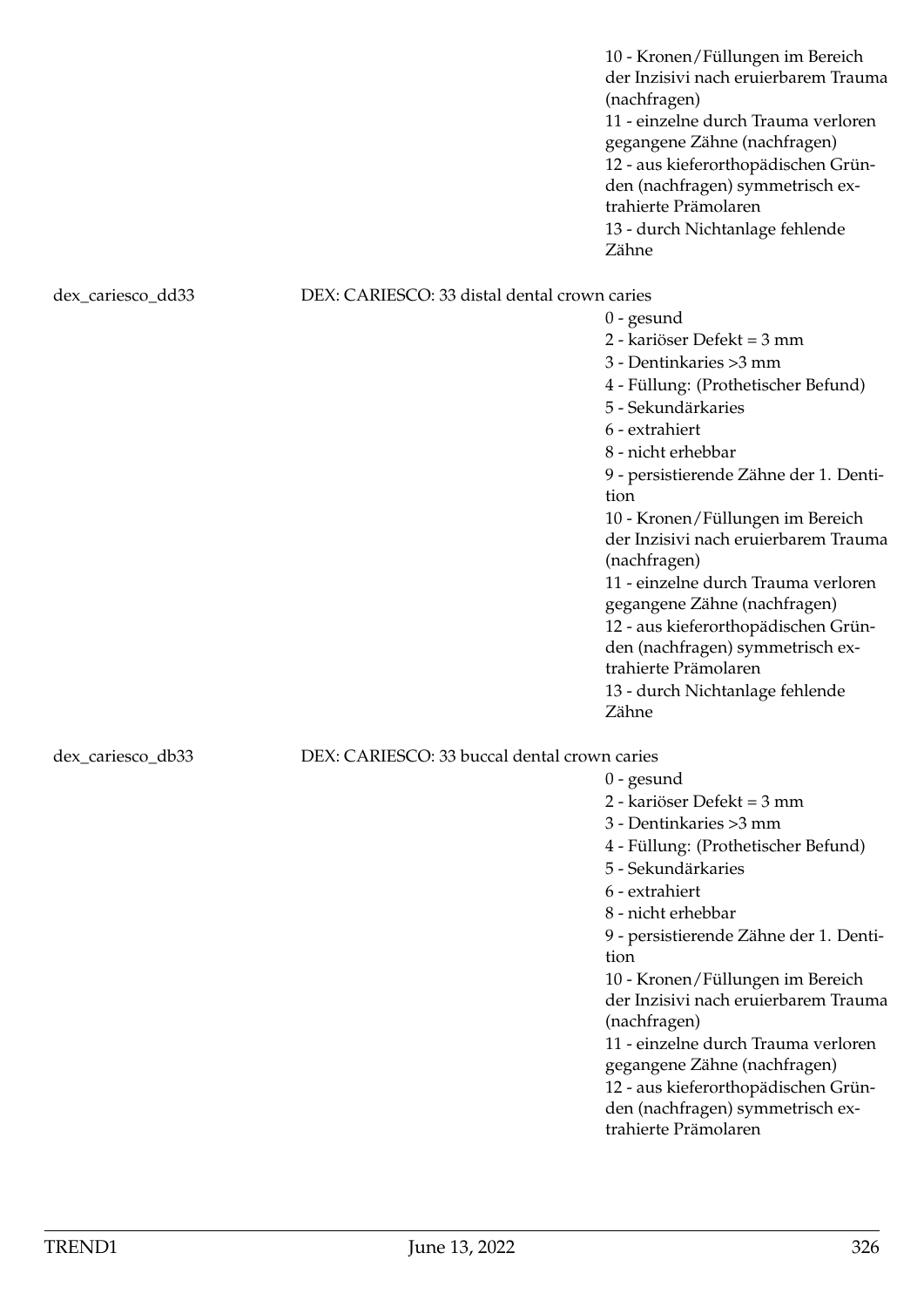13 - durch Nichtanlage fehlende Zähne

| dex_cariesco_dm33 | DEX: CARIESCO: 33 mesial dental crown caries  | $0$ - gesund<br>2 - kariöser Defekt = 3 mm<br>3 - Dentinkaries > 3 mm<br>4 - Füllung: (Prothetischer Befund)<br>5 - Sekundärkaries<br>6 - extrahiert<br>8 - nicht erhebbar<br>9 - persistierende Zähne der 1. Denti-<br>tion<br>10 - Kronen/Füllungen im Bereich<br>der Inzisivi nach eruierbarem Trauma                                                                                                                                                                                                                                       |
|-------------------|-----------------------------------------------|------------------------------------------------------------------------------------------------------------------------------------------------------------------------------------------------------------------------------------------------------------------------------------------------------------------------------------------------------------------------------------------------------------------------------------------------------------------------------------------------------------------------------------------------|
|                   |                                               | (nachfragen)<br>11 - einzelne durch Trauma verloren<br>gegangene Zähne (nachfragen)<br>12 - aus kieferorthopädischen Grün-<br>den (nachfragen) symmetrisch ex-<br>trahierte Prämolaren<br>13 - durch Nichtanlage fehlende<br>Zähne                                                                                                                                                                                                                                                                                                             |
| dex_cariesco_dl33 | DEX: CARIESCO: 33 lingual dental crown caries |                                                                                                                                                                                                                                                                                                                                                                                                                                                                                                                                                |
|                   |                                               | $0$ - gesund<br>2 - kariöser Defekt = 3 mm<br>3 - Dentinkaries > 3 mm<br>4 - Füllung: (Prothetischer Befund)<br>5 - Sekundärkaries<br>6 - extrahiert<br>8 - nicht erhebbar<br>9 - persistierende Zähne der 1. Denti-<br>tion<br>10 - Kronen/Füllungen im Bereich<br>der Inzisivi nach eruierbarem Trauma<br>(nachfragen)<br>11 - einzelne durch Trauma verloren<br>gegangene Zähne (nachfragen)<br>12 - aus kieferorthopädischen Grün-<br>den (nachfragen) symmetrisch ex-<br>trahierte Prämolaren<br>13 - durch Nichtanlage fehlende<br>Zähne |
| dex_cariesco_dd32 | DEX: CARIESCO: 32 distal dental crown caries  | $0$ - gesund<br>2 - kariöser Defekt = 3 mm<br>3 - Dentinkaries > 3 mm<br>4 - Füllung: (Prothetischer Befund)                                                                                                                                                                                                                                                                                                                                                                                                                                   |

5 - Sekundärkaries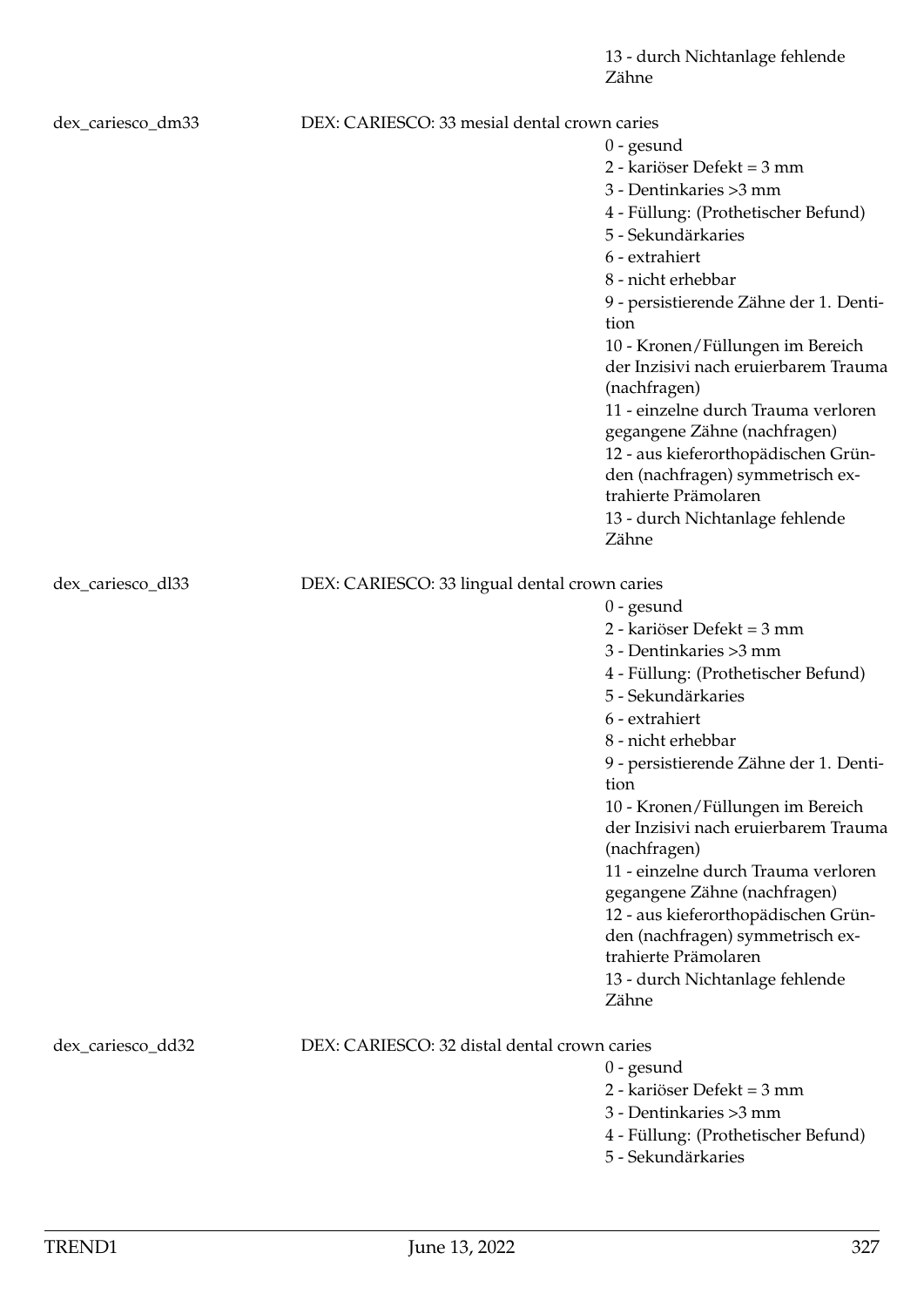|                   |                                              | 6 - extrahiert<br>8 - nicht erhebbar<br>9 - persistierende Zähne der 1. Denti-<br>tion<br>10 - Kronen/Füllungen im Bereich<br>der Inzisivi nach eruierbarem Trauma<br>(nachfragen)<br>11 - einzelne durch Trauma verloren<br>gegangene Zähne (nachfragen)<br>12 - aus kieferorthopädischen Grün-<br>den (nachfragen) symmetrisch ex-<br>trahierte Prämolaren<br>13 - durch Nichtanlage fehlende<br>Zähne |
|-------------------|----------------------------------------------|----------------------------------------------------------------------------------------------------------------------------------------------------------------------------------------------------------------------------------------------------------------------------------------------------------------------------------------------------------------------------------------------------------|
| dex_cariesco_db32 | DEX: CARIESCO: 32 buccal dental crown caries |                                                                                                                                                                                                                                                                                                                                                                                                          |
|                   |                                              | $0$ - gesund                                                                                                                                                                                                                                                                                                                                                                                             |
|                   |                                              | 2 - kariöser Defekt = 3 mm                                                                                                                                                                                                                                                                                                                                                                               |
|                   |                                              | 3 - Dentinkaries > 3 mm                                                                                                                                                                                                                                                                                                                                                                                  |
|                   |                                              | 4 - Füllung: (Prothetischer Befund)                                                                                                                                                                                                                                                                                                                                                                      |
|                   |                                              | 5 - Sekundärkaries                                                                                                                                                                                                                                                                                                                                                                                       |
|                   |                                              | 6 - extrahiert                                                                                                                                                                                                                                                                                                                                                                                           |
|                   |                                              | 8 - nicht erhebbar                                                                                                                                                                                                                                                                                                                                                                                       |
|                   |                                              | 9 - persistierende Zähne der 1. Denti-                                                                                                                                                                                                                                                                                                                                                                   |
|                   |                                              | tion                                                                                                                                                                                                                                                                                                                                                                                                     |
|                   |                                              | 10 - Kronen/Füllungen im Bereich                                                                                                                                                                                                                                                                                                                                                                         |
|                   |                                              | der Inzisivi nach eruierbarem Trauma<br>(nachfragen)                                                                                                                                                                                                                                                                                                                                                     |
|                   |                                              | 11 - einzelne durch Trauma verloren                                                                                                                                                                                                                                                                                                                                                                      |
|                   |                                              | gegangene Zähne (nachfragen)                                                                                                                                                                                                                                                                                                                                                                             |
|                   |                                              | 12 - aus kieferorthopädischen Grün-                                                                                                                                                                                                                                                                                                                                                                      |
|                   |                                              | den (nachfragen) symmetrisch ex-                                                                                                                                                                                                                                                                                                                                                                         |
|                   |                                              | trahierte Prämolaren                                                                                                                                                                                                                                                                                                                                                                                     |
|                   |                                              | 13 - durch Nichtanlage fehlende                                                                                                                                                                                                                                                                                                                                                                          |
|                   |                                              | Zähne                                                                                                                                                                                                                                                                                                                                                                                                    |
|                   |                                              |                                                                                                                                                                                                                                                                                                                                                                                                          |
| dex_cariesco_dm32 | DEX: CARIESCO: 32 mesial dental crown caries |                                                                                                                                                                                                                                                                                                                                                                                                          |
|                   |                                              | $0$ - gesund<br>2 - kariöser Defekt = 3 mm                                                                                                                                                                                                                                                                                                                                                               |
|                   |                                              | 3 - Dentinkaries > 3 mm                                                                                                                                                                                                                                                                                                                                                                                  |
|                   |                                              | 4 - Füllung: (Prothetischer Befund)                                                                                                                                                                                                                                                                                                                                                                      |
|                   |                                              | 5 - Sekundärkaries                                                                                                                                                                                                                                                                                                                                                                                       |
|                   |                                              | 6 - extrahiert                                                                                                                                                                                                                                                                                                                                                                                           |
|                   |                                              | 8 - nicht erhebbar                                                                                                                                                                                                                                                                                                                                                                                       |
|                   |                                              | 9 - persistierende Zähne der 1. Denti-                                                                                                                                                                                                                                                                                                                                                                   |
|                   |                                              | tion                                                                                                                                                                                                                                                                                                                                                                                                     |
|                   |                                              | 10 - Kronen/Füllungen im Bereich                                                                                                                                                                                                                                                                                                                                                                         |
|                   |                                              | der Inzisivi nach eruierbarem Trauma                                                                                                                                                                                                                                                                                                                                                                     |
|                   |                                              | (nachfragen)                                                                                                                                                                                                                                                                                                                                                                                             |
|                   |                                              | 11 - einzelne durch Trauma verloren                                                                                                                                                                                                                                                                                                                                                                      |
|                   |                                              | gegangene Zähne (nachfragen)                                                                                                                                                                                                                                                                                                                                                                             |
|                   |                                              |                                                                                                                                                                                                                                                                                                                                                                                                          |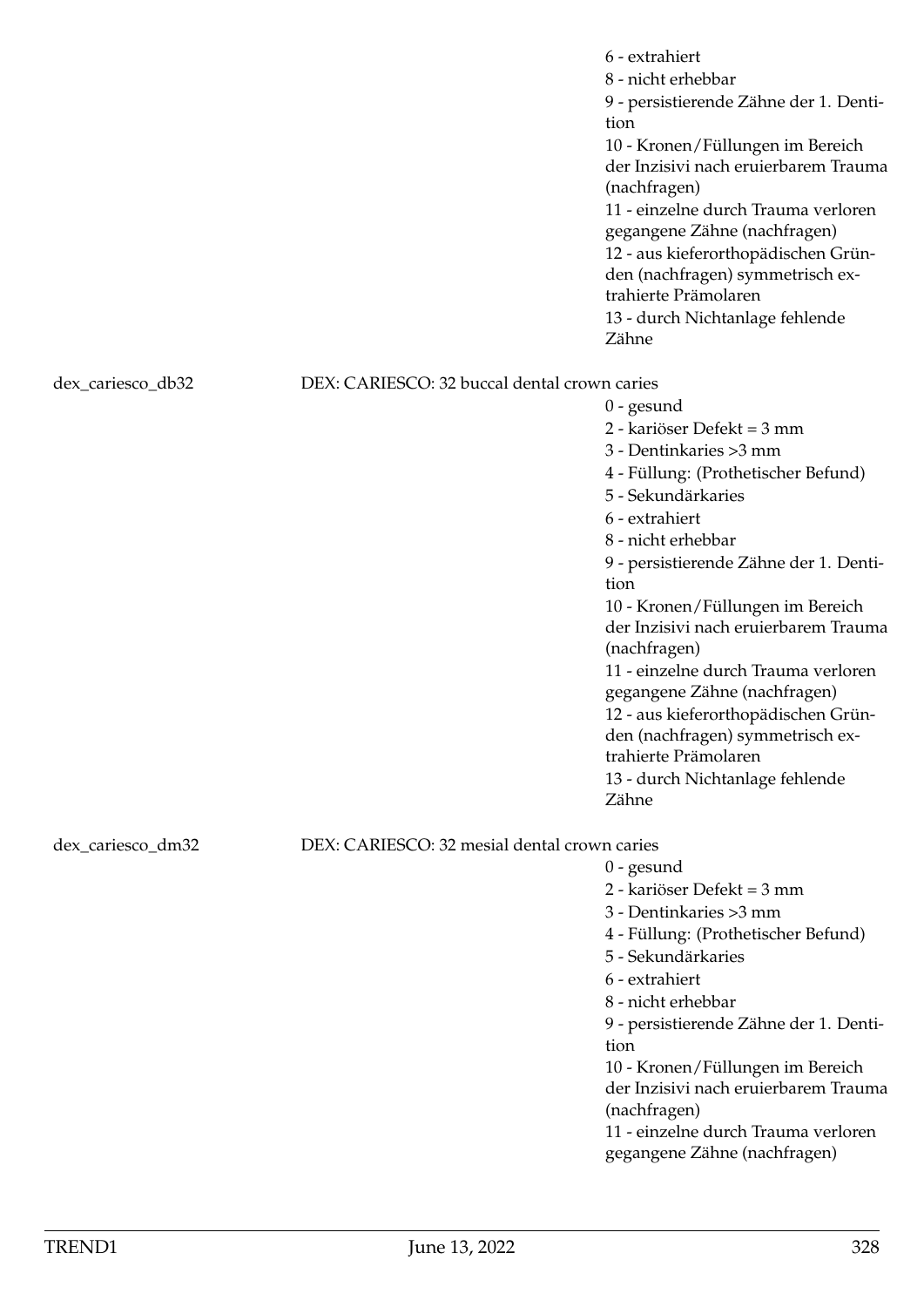|                   |                                               | 12 - aus kieferorthopädischen Grün-<br>den (nachfragen) symmetrisch ex-<br>trahierte Prämolaren<br>13 - durch Nichtanlage fehlende<br>Zähne                                                                                                                                                                                                                                                                                                                                                                                                    |
|-------------------|-----------------------------------------------|------------------------------------------------------------------------------------------------------------------------------------------------------------------------------------------------------------------------------------------------------------------------------------------------------------------------------------------------------------------------------------------------------------------------------------------------------------------------------------------------------------------------------------------------|
| dex_cariesco_dl32 | DEX: CARIESCO: 32 lingual dental crown caries | $0$ - gesund<br>2 - kariöser Defekt = 3 mm<br>3 - Dentinkaries > 3 mm<br>4 - Füllung: (Prothetischer Befund)<br>5 - Sekundärkaries                                                                                                                                                                                                                                                                                                                                                                                                             |
|                   |                                               | 6 - extrahiert<br>8 - nicht erhebbar<br>9 - persistierende Zähne der 1. Denti-<br>tion<br>10 - Kronen/Füllungen im Bereich<br>der Inzisivi nach eruierbarem Trauma<br>(nachfragen)<br>11 - einzelne durch Trauma verloren<br>gegangene Zähne (nachfragen)<br>12 - aus kieferorthopädischen Grün-<br>den (nachfragen) symmetrisch ex-<br>trahierte Prämolaren<br>13 - durch Nichtanlage fehlende<br>Zähne                                                                                                                                       |
| dex_cariesco_dd31 | DEX: CARIESCO: 31 distal dental crown caries  | $0$ - gesund<br>2 - kariöser Defekt = 3 mm<br>3 - Dentinkaries > 3 mm<br>4 - Füllung: (Prothetischer Befund)<br>5 - Sekundärkaries<br>6 - extrahiert<br>8 - nicht erhebbar<br>9 - persistierende Zähne der 1. Denti-<br>tion<br>10 - Kronen/Füllungen im Bereich<br>der Inzisivi nach eruierbarem Trauma<br>(nachfragen)<br>11 - einzelne durch Trauma verloren<br>gegangene Zähne (nachfragen)<br>12 - aus kieferorthopädischen Grün-<br>den (nachfragen) symmetrisch ex-<br>trahierte Prämolaren<br>13 - durch Nichtanlage fehlende<br>Zähne |
| dex_cariesco_db31 | DEX: CARIESCO: 31 buccal dental crown caries  | $0$ - gesund<br>2 - kariöser Defekt = 3 mm                                                                                                                                                                                                                                                                                                                                                                                                                                                                                                     |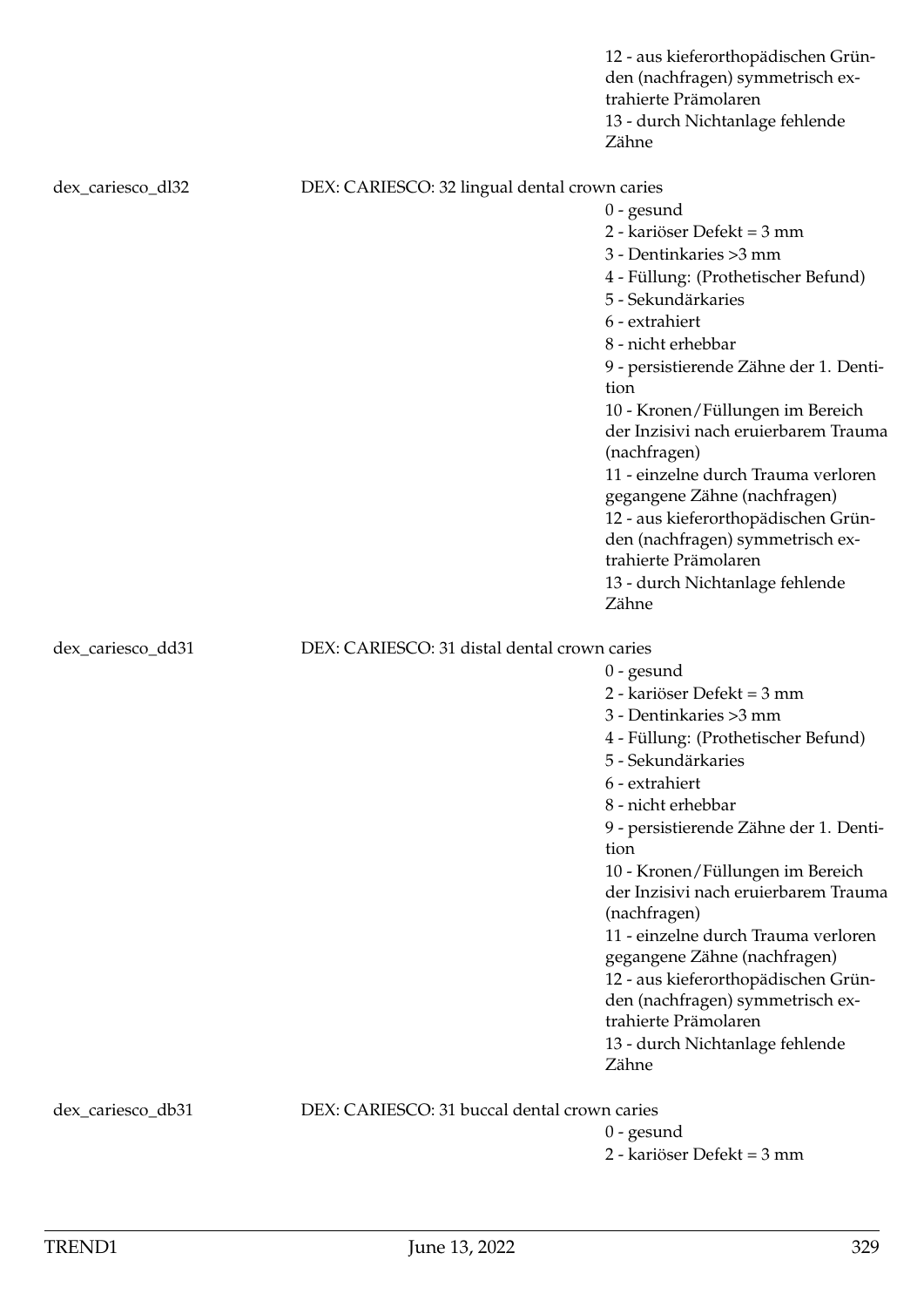|                   |                                               | 3 - Dentinkaries > 3 mm<br>4 - Füllung: (Prothetischer Befund)<br>5 - Sekundärkaries<br>6 - extrahiert<br>8 - nicht erhebbar<br>9 - persistierende Zähne der 1. Denti-<br>tion<br>10 - Kronen/Füllungen im Bereich<br>der Inzisivi nach eruierbarem Trauma<br>(nachfragen)<br>11 - einzelne durch Trauma verloren<br>gegangene Zähne (nachfragen)<br>12 - aus kieferorthopädischen Grün-<br>den (nachfragen) symmetrisch ex-<br>trahierte Prämolaren<br>13 - durch Nichtanlage fehlende<br>Zähne |
|-------------------|-----------------------------------------------|--------------------------------------------------------------------------------------------------------------------------------------------------------------------------------------------------------------------------------------------------------------------------------------------------------------------------------------------------------------------------------------------------------------------------------------------------------------------------------------------------|
| dex_cariesco_dm31 | DEX: CARIESCO: 31 mesial dental crown caries  |                                                                                                                                                                                                                                                                                                                                                                                                                                                                                                  |
|                   |                                               | $0$ - gesund                                                                                                                                                                                                                                                                                                                                                                                                                                                                                     |
|                   |                                               | 2 - kariöser Defekt = 3 mm                                                                                                                                                                                                                                                                                                                                                                                                                                                                       |
|                   |                                               | 3 - Dentinkaries > 3 mm                                                                                                                                                                                                                                                                                                                                                                                                                                                                          |
|                   |                                               | 4 - Füllung: (Prothetischer Befund)                                                                                                                                                                                                                                                                                                                                                                                                                                                              |
|                   |                                               | 5 - Sekundärkaries                                                                                                                                                                                                                                                                                                                                                                                                                                                                               |
|                   |                                               | 6 - extrahiert                                                                                                                                                                                                                                                                                                                                                                                                                                                                                   |
|                   |                                               | 8 - nicht erhebbar                                                                                                                                                                                                                                                                                                                                                                                                                                                                               |
|                   |                                               | 9 - persistierende Zähne der 1. Denti-<br>tion                                                                                                                                                                                                                                                                                                                                                                                                                                                   |
|                   |                                               | 10 - Kronen/Füllungen im Bereich<br>der Inzisivi nach eruierbarem Trauma<br>(nachfragen)                                                                                                                                                                                                                                                                                                                                                                                                         |
|                   |                                               | 11 - einzelne durch Trauma verloren                                                                                                                                                                                                                                                                                                                                                                                                                                                              |
|                   |                                               | gegangene Zähne (nachfragen)                                                                                                                                                                                                                                                                                                                                                                                                                                                                     |
|                   |                                               | 12 - aus kieferorthopädischen Grün-                                                                                                                                                                                                                                                                                                                                                                                                                                                              |
|                   |                                               | den (nachfragen) symmetrisch ex-<br>trahierte Prämolaren                                                                                                                                                                                                                                                                                                                                                                                                                                         |
|                   |                                               | 13 - durch Nichtanlage fehlende                                                                                                                                                                                                                                                                                                                                                                                                                                                                  |
|                   |                                               | Zähne                                                                                                                                                                                                                                                                                                                                                                                                                                                                                            |
| dex_cariesco_dl31 | DEX: CARIESCO: 31 lingual dental crown caries |                                                                                                                                                                                                                                                                                                                                                                                                                                                                                                  |
|                   |                                               | $0$ - gesund                                                                                                                                                                                                                                                                                                                                                                                                                                                                                     |
|                   |                                               | 2 - kariöser Defekt = 3 mm                                                                                                                                                                                                                                                                                                                                                                                                                                                                       |
|                   |                                               | 3 - Dentinkaries > 3 mm                                                                                                                                                                                                                                                                                                                                                                                                                                                                          |
|                   |                                               | 4 - Füllung: (Prothetischer Befund)                                                                                                                                                                                                                                                                                                                                                                                                                                                              |
|                   |                                               | 5 - Sekundärkaries                                                                                                                                                                                                                                                                                                                                                                                                                                                                               |
|                   |                                               | 6 - extrahiert                                                                                                                                                                                                                                                                                                                                                                                                                                                                                   |
|                   |                                               | 8 - nicht erhebbar                                                                                                                                                                                                                                                                                                                                                                                                                                                                               |
|                   |                                               | 9 - persistierende Zähne der 1. Denti-<br>tion                                                                                                                                                                                                                                                                                                                                                                                                                                                   |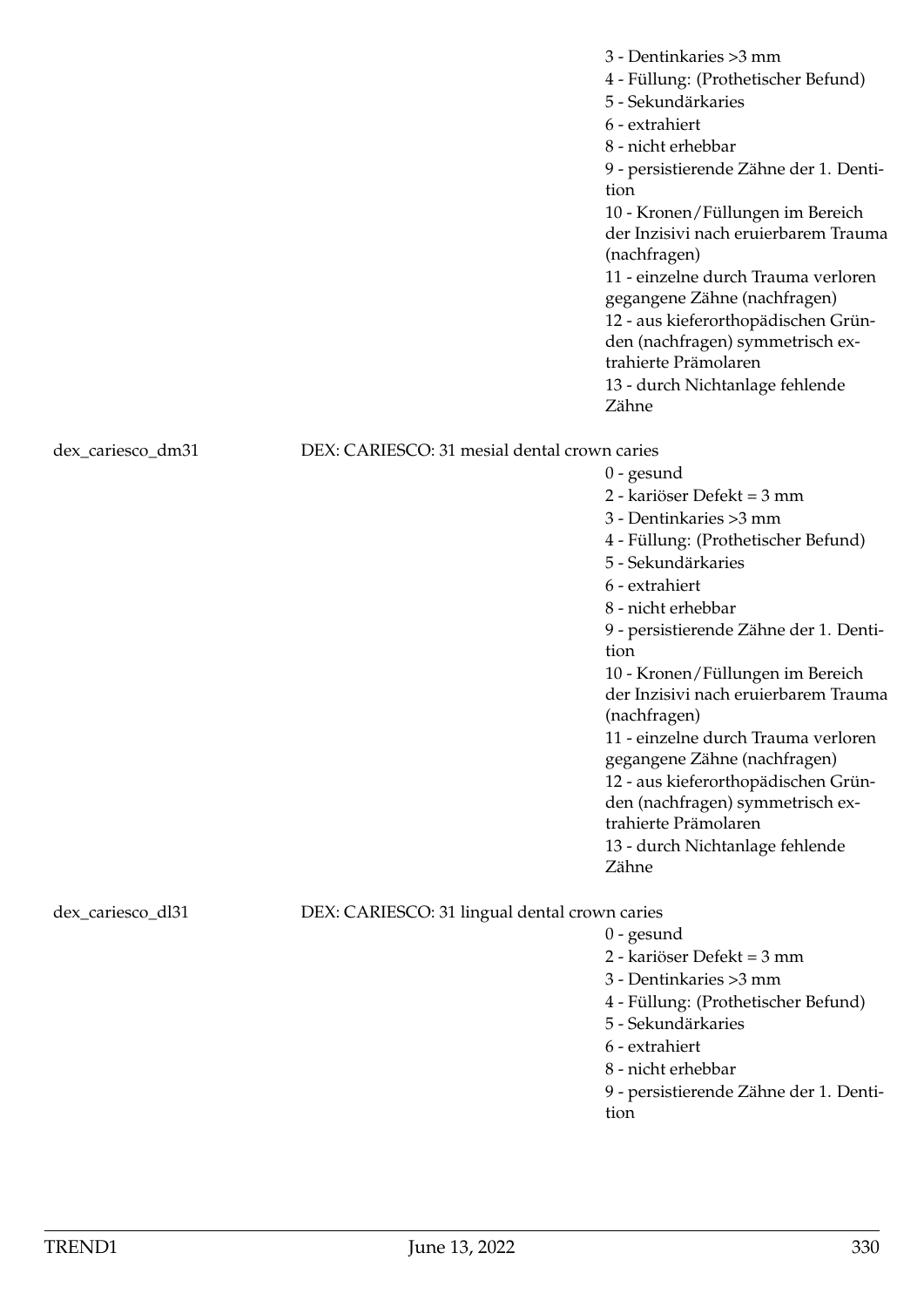|                      |                                                      | 10 - Kronen/Füllungen im Bereich<br>der Inzisivi nach eruierbarem Trauma<br>(nachfragen)<br>11 - einzelne durch Trauma verloren<br>gegangene Zähne (nachfragen)<br>12 - aus kieferorthopädischen Grün-<br>den (nachfragen) symmetrisch ex-<br>trahierte Prämolaren<br>13 - durch Nichtanlage fehlende<br>Zähne |
|----------------------|------------------------------------------------------|----------------------------------------------------------------------------------------------------------------------------------------------------------------------------------------------------------------------------------------------------------------------------------------------------------------|
| dex_cariesco_bes     | DEX: CARIESCO: special features caries<br>diagnostic |                                                                                                                                                                                                                                                                                                                |
|                      |                                                      | 0 - no particularities<br>1 - particularities<br>8 - total data sheets not collectible<br>9 - total data sheets disallowed                                                                                                                                                                                     |
| dex_cariesco_bestext | DEX: CARIESCO: remark caries diagnostic              |                                                                                                                                                                                                                                                                                                                |
| dex_cariesco_end     | DEX: CARIESCO: end caries diagnostic [time]          |                                                                                                                                                                                                                                                                                                                |
| dex_rootcar_begin    | DEX: ROOTCAR: begin root caries diagnostic<br>[time] |                                                                                                                                                                                                                                                                                                                |
| dex_rootcar_wd17     | DEX: ROOTCAR: 17 distal dental root caries           |                                                                                                                                                                                                                                                                                                                |
|                      |                                                      | 0 - kein Befund (keine Rezession,                                                                                                                                                                                                                                                                              |
|                      |                                                      | keine Wurzelkaries)<br>1 - Rezession ohne Wurzelkaries                                                                                                                                                                                                                                                         |
|                      |                                                      | 2 - Rezession und Wurzelkaries                                                                                                                                                                                                                                                                                 |
|                      |                                                      | 4 - Rezession und Füllung im Wurzel-<br>bereich                                                                                                                                                                                                                                                                |
|                      |                                                      | 5 - Sekundärkaries an Füllungen im<br>Wurzelbereich                                                                                                                                                                                                                                                            |
|                      |                                                      | 8 - Sonstiges, nicht erhebbar                                                                                                                                                                                                                                                                                  |
| dex_rootcar_wb17     | DEX: ROOTCAR: 17 buccal dental root caries           |                                                                                                                                                                                                                                                                                                                |
|                      |                                                      | 0 - kein Befund (keine Rezession,                                                                                                                                                                                                                                                                              |
|                      |                                                      | keine Wurzelkaries)<br>1 - Rezession ohne Wurzelkaries                                                                                                                                                                                                                                                         |
|                      |                                                      | 2 - Rezession und Wurzelkaries                                                                                                                                                                                                                                                                                 |
|                      |                                                      | 4 - Rezession und Füllung im Wurzel-                                                                                                                                                                                                                                                                           |
|                      |                                                      | bereich                                                                                                                                                                                                                                                                                                        |
|                      |                                                      | 5 - Sekundärkaries an Füllungen im<br>Wurzelbereich                                                                                                                                                                                                                                                            |
|                      |                                                      | 8 - Sonstiges, nicht erhebbar                                                                                                                                                                                                                                                                                  |
| dex_rootcar_wm17     | DEX: ROOTCAR: 17 mesial dental root caries           |                                                                                                                                                                                                                                                                                                                |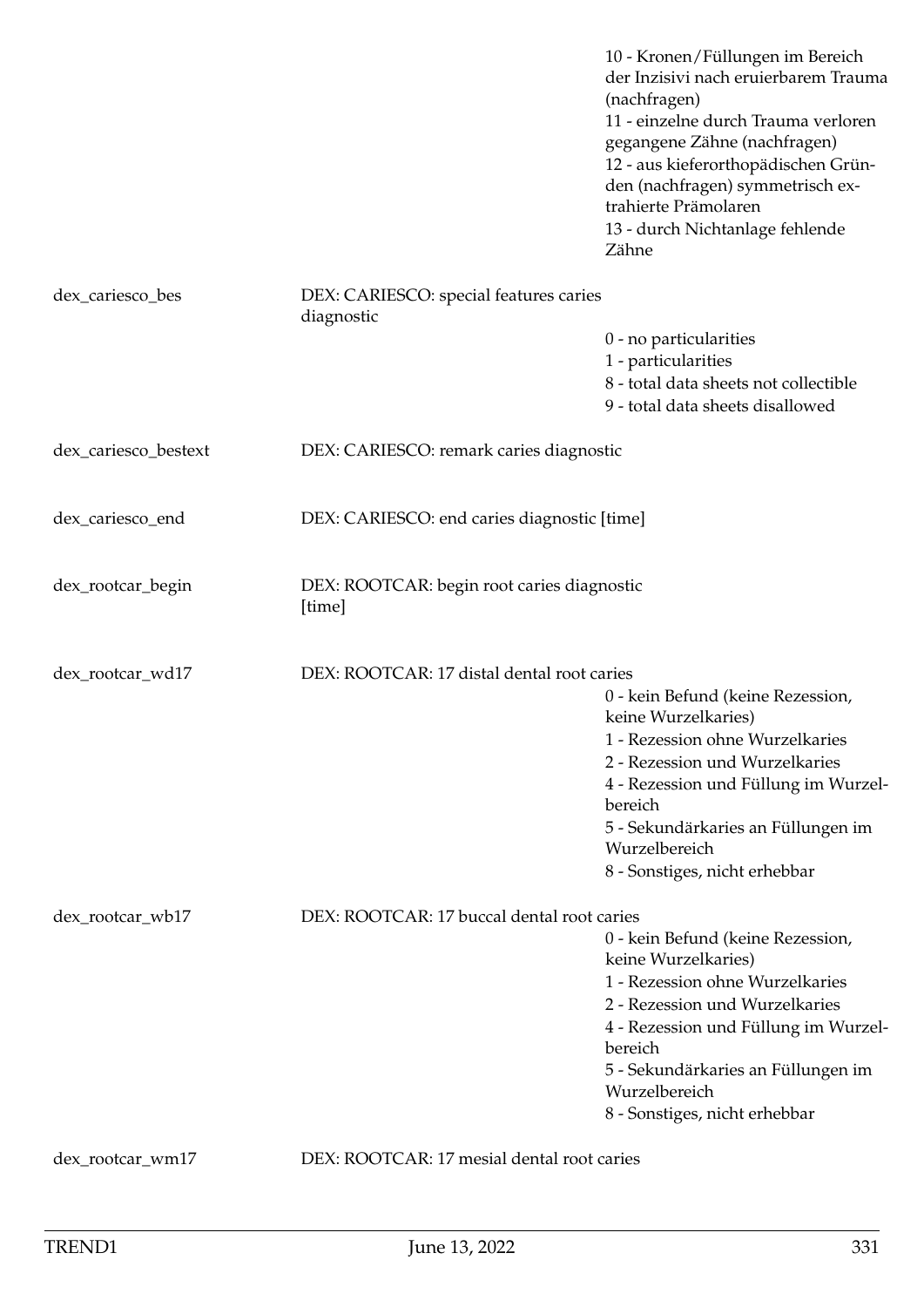|                  |                                               | 0 - kein Befund (keine Rezession,<br>keine Wurzelkaries)<br>1 - Rezession ohne Wurzelkaries<br>2 - Rezession und Wurzelkaries<br>4 - Rezession und Füllung im Wurzel-<br>bereich<br>5 - Sekundärkaries an Füllungen im<br>Wurzelbereich<br>8 - Sonstiges, nicht erhebbar |
|------------------|-----------------------------------------------|--------------------------------------------------------------------------------------------------------------------------------------------------------------------------------------------------------------------------------------------------------------------------|
|                  |                                               |                                                                                                                                                                                                                                                                          |
| dex_rootcar_wp17 | DEX: ROOTCAR: 17 palatinal dental root caries |                                                                                                                                                                                                                                                                          |
|                  |                                               | 0 - kein Befund (keine Rezession,<br>keine Wurzelkaries)                                                                                                                                                                                                                 |
|                  |                                               | 1 - Rezession ohne Wurzelkaries                                                                                                                                                                                                                                          |
|                  |                                               | 2 - Rezession und Wurzelkaries                                                                                                                                                                                                                                           |
|                  |                                               | 4 - Rezession und Füllung im Wurzel-<br>bereich                                                                                                                                                                                                                          |
|                  |                                               | 5 - Sekundärkaries an Füllungen im<br>Wurzelbereich                                                                                                                                                                                                                      |
|                  |                                               | 8 - Sonstiges, nicht erhebbar                                                                                                                                                                                                                                            |
| dex_rootcar_wd16 | DEX: ROOTCAR: 16 distal dental root caries    |                                                                                                                                                                                                                                                                          |
|                  |                                               | 0 - kein Befund (keine Rezession,                                                                                                                                                                                                                                        |
|                  |                                               | keine Wurzelkaries)                                                                                                                                                                                                                                                      |
|                  |                                               | 1 - Rezession ohne Wurzelkaries                                                                                                                                                                                                                                          |
|                  |                                               | 2 - Rezession und Wurzelkaries                                                                                                                                                                                                                                           |
|                  |                                               | 4 - Rezession und Füllung im Wurzel-<br>bereich                                                                                                                                                                                                                          |
|                  |                                               | 5 - Sekundärkaries an Füllungen im<br>Wurzelbereich                                                                                                                                                                                                                      |
|                  |                                               | 8 - Sonstiges, nicht erhebbar                                                                                                                                                                                                                                            |
| dex_rootcar_wb16 | DEX: ROOTCAR: 16 buccal dental root caries    |                                                                                                                                                                                                                                                                          |
|                  |                                               | 0 - kein Befund (keine Rezession,                                                                                                                                                                                                                                        |
|                  |                                               | keine Wurzelkaries)                                                                                                                                                                                                                                                      |
|                  |                                               | 1 - Rezession ohne Wurzelkaries                                                                                                                                                                                                                                          |
|                  |                                               | 2 - Rezession und Wurzelkaries                                                                                                                                                                                                                                           |
|                  |                                               | 4 - Rezession und Füllung im Wurzel-<br>bereich                                                                                                                                                                                                                          |
|                  |                                               | 5 - Sekundärkaries an Füllungen im<br>Wurzelbereich                                                                                                                                                                                                                      |
|                  |                                               | 8 - Sonstiges, nicht erhebbar                                                                                                                                                                                                                                            |
| dex_rootcar_wm16 | DEX: ROOTCAR: 16 mesial dental root caries    |                                                                                                                                                                                                                                                                          |
|                  |                                               | 0 - kein Befund (keine Rezession,                                                                                                                                                                                                                                        |
|                  |                                               | keine Wurzelkaries)                                                                                                                                                                                                                                                      |
|                  |                                               | 1 - Rezession ohne Wurzelkaries                                                                                                                                                                                                                                          |
|                  |                                               | 2 - Rezession und Wurzelkaries                                                                                                                                                                                                                                           |
|                  |                                               | 4 - Rezession und Füllung im Wurzel-<br>bereich                                                                                                                                                                                                                          |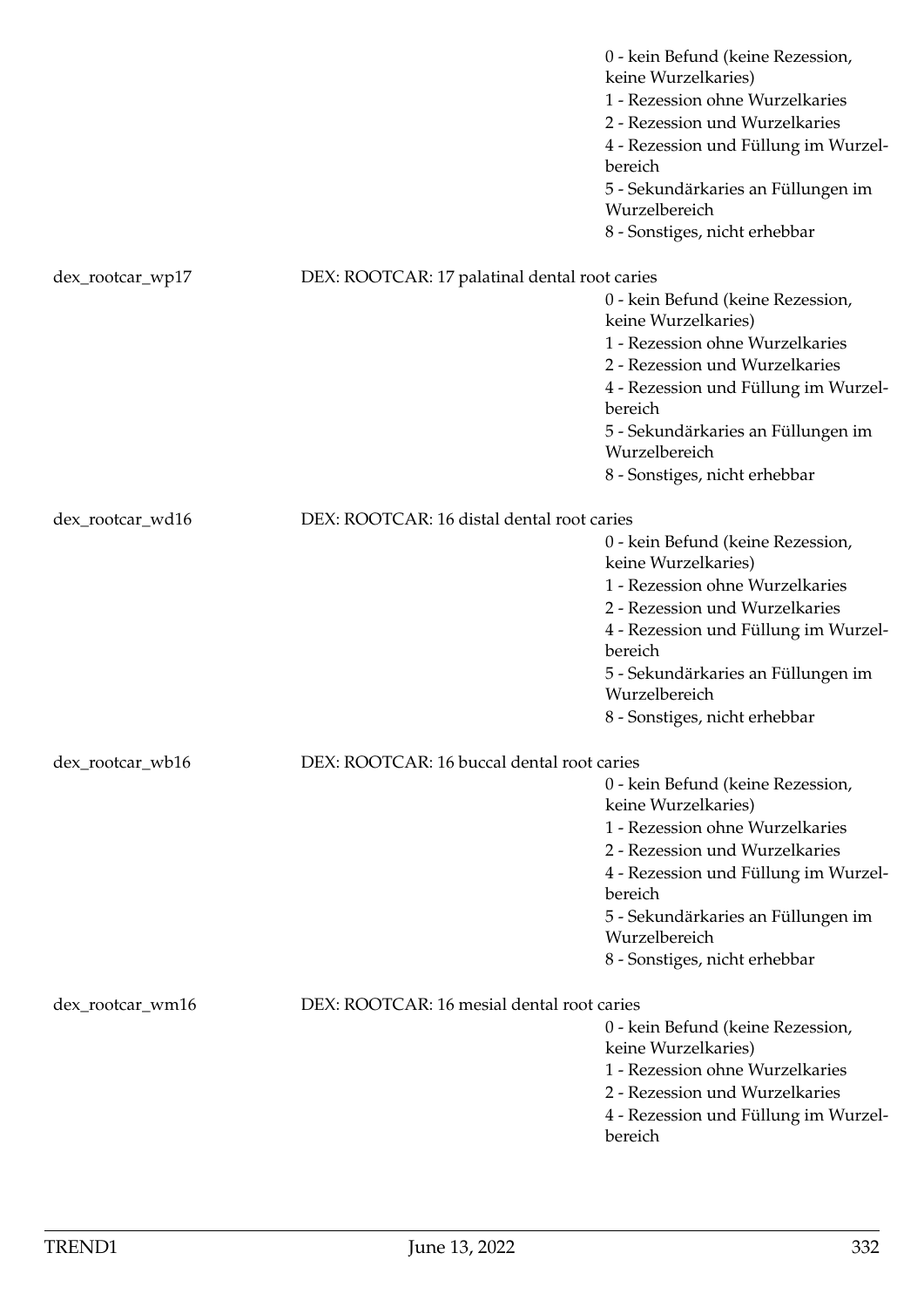|                  |                                               | 5 - Sekundärkaries an Füllungen im<br>Wurzelbereich      |
|------------------|-----------------------------------------------|----------------------------------------------------------|
|                  |                                               | 8 - Sonstiges, nicht erhebbar                            |
|                  |                                               |                                                          |
| dex_rootcar_wp16 | DEX: ROOTCAR: 16 palatinal dental root caries |                                                          |
|                  |                                               | 0 - kein Befund (keine Rezession,<br>keine Wurzelkaries) |
|                  |                                               | 1 - Rezession ohne Wurzelkaries                          |
|                  |                                               | 2 - Rezession und Wurzelkaries                           |
|                  |                                               | 4 - Rezession und Füllung im Wurzel-<br>bereich          |
|                  |                                               | 5 - Sekundärkaries an Füllungen im                       |
|                  |                                               | Wurzelbereich                                            |
|                  |                                               | 8 - Sonstiges, nicht erhebbar                            |
|                  |                                               |                                                          |
| dex_rootcar_wd15 | DEX: ROOTCAR: 15 distal dental root caries    |                                                          |
|                  |                                               | 0 - kein Befund (keine Rezession,<br>keine Wurzelkaries) |
|                  |                                               | 1 - Rezession ohne Wurzelkaries                          |
|                  |                                               | 2 - Rezession und Wurzelkaries                           |
|                  |                                               | 4 - Rezession und Füllung im Wurzel-                     |
|                  |                                               | bereich                                                  |
|                  |                                               | 5 - Sekundärkaries an Füllungen im<br>Wurzelbereich      |
|                  |                                               | 8 - Sonstiges, nicht erhebbar                            |
|                  |                                               |                                                          |
| dex_rootcar_wb15 | DEX: ROOTCAR: 15 buccal dental root caries    |                                                          |
|                  |                                               | 0 - kein Befund (keine Rezession,                        |
|                  |                                               | keine Wurzelkaries)<br>1 - Rezession ohne Wurzelkaries   |
|                  |                                               | 2 - Rezession und Wurzelkaries                           |
|                  |                                               | 4 - Rezession und Füllung im Wurzel-<br>bereich          |
|                  |                                               | 5 - Sekundärkaries an Füllungen im<br>Wurzelbereich      |
|                  |                                               | 8 - Sonstiges, nicht erhebbar                            |
| dex_rootcar_wm15 | DEX: ROOTCAR: 15 mesial dental root caries    |                                                          |
|                  |                                               | 0 - kein Befund (keine Rezession,                        |
|                  |                                               | keine Wurzelkaries)                                      |
|                  |                                               | 1 - Rezession ohne Wurzelkaries                          |
|                  |                                               | 2 - Rezession und Wurzelkaries                           |
|                  |                                               | 4 - Rezession und Füllung im Wurzel-                     |
|                  |                                               | bereich                                                  |
|                  |                                               | 5 - Sekundärkaries an Füllungen im<br>Wurzelbereich      |
|                  |                                               | 8 - Sonstiges, nicht erhebbar                            |
|                  |                                               |                                                          |
| dex_rootcar_wp15 | DEX: ROOTCAR: 15 palatinal dental root caries |                                                          |
|                  |                                               | 0 - kein Befund (keine Rezession,<br>keine Wurzelkaries) |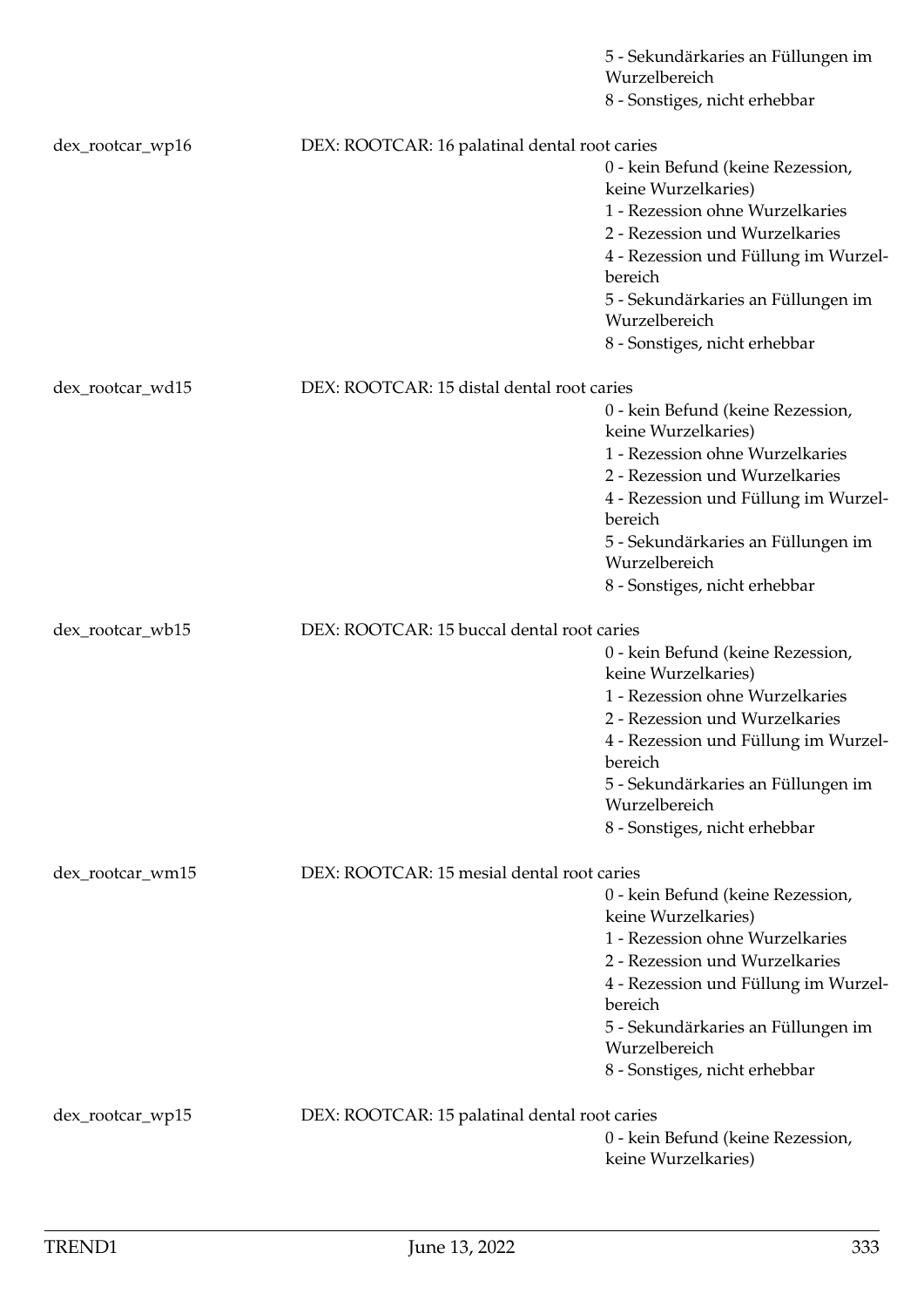|                  |                                               | 1 - Rezession ohne Wurzelkaries<br>2 - Rezession und Wurzelkaries<br>4 - Rezession und Füllung im Wurzel-<br>bereich<br>5 - Sekundärkaries an Füllungen im<br>Wurzelbereich<br>8 - Sonstiges, nicht erhebbar                                                                                                                                                                                              |
|------------------|-----------------------------------------------|-----------------------------------------------------------------------------------------------------------------------------------------------------------------------------------------------------------------------------------------------------------------------------------------------------------------------------------------------------------------------------------------------------------|
| dex_rootcar_wd14 | DEX: ROOTCAR: 14 distal dental root caries    |                                                                                                                                                                                                                                                                                                                                                                                                           |
|                  |                                               | 0 - kein Befund (keine Rezession,<br>keine Wurzelkaries)<br>1 - Rezession ohne Wurzelkaries<br>2 - Rezession und Wurzelkaries<br>4 - Rezession und Füllung im Wurzel-<br>bereich<br>5 - Sekundärkaries an Füllungen im<br>Wurzelbereich<br>8 - Sonstiges, nicht erhebbar                                                                                                                                  |
| dex_rootcar_wb14 | DEX: ROOTCAR: 14 buccal dental root caries    |                                                                                                                                                                                                                                                                                                                                                                                                           |
| dex_rootcar_wm14 | DEX: ROOTCAR: 14 mesial dental root caries    | 0 - kein Befund (keine Rezession,<br>keine Wurzelkaries)<br>1 - Rezession ohne Wurzelkaries<br>2 - Rezession und Wurzelkaries<br>4 - Rezession und Füllung im Wurzel-<br>bereich<br>5 - Sekundärkaries an Füllungen im<br>Wurzelbereich<br>8 - Sonstiges, nicht erhebbar<br>0 - kein Befund (keine Rezession,<br>keine Wurzelkaries)<br>1 - Rezession ohne Wurzelkaries<br>2 - Rezession und Wurzelkaries |
|                  |                                               | 4 - Rezession und Füllung im Wurzel-<br>bereich<br>5 - Sekundärkaries an Füllungen im<br>Wurzelbereich<br>8 - Sonstiges, nicht erhebbar                                                                                                                                                                                                                                                                   |
| dex_rootcar_wp14 | DEX: ROOTCAR: 14 palatinal dental root caries | 0 - kein Befund (keine Rezession,<br>keine Wurzelkaries)<br>1 - Rezession ohne Wurzelkaries<br>2 - Rezession und Wurzelkaries<br>4 - Rezession und Füllung im Wurzel-<br>bereich<br>5 - Sekundärkaries an Füllungen im<br>Wurzelbereich<br>8 - Sonstiges, nicht erhebbar                                                                                                                                  |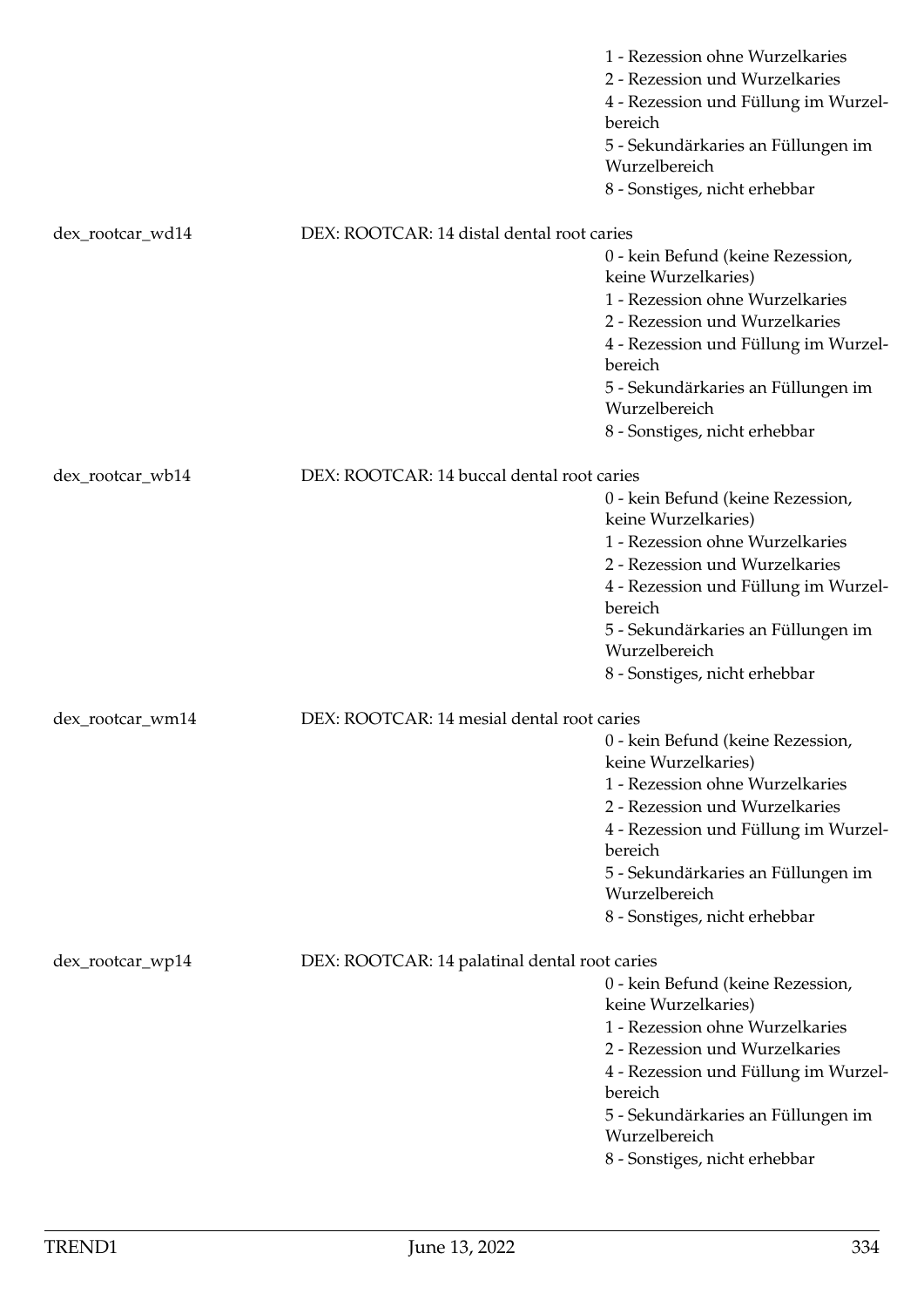| dex_rootcar_wd13 | DEX: ROOTCAR: 13 distal dental root caries    |                                                                                                                                                                                                                                                                          |
|------------------|-----------------------------------------------|--------------------------------------------------------------------------------------------------------------------------------------------------------------------------------------------------------------------------------------------------------------------------|
|                  |                                               | 0 - kein Befund (keine Rezession,<br>keine Wurzelkaries)<br>1 - Rezession ohne Wurzelkaries<br>2 - Rezession und Wurzelkaries<br>4 - Rezession und Füllung im Wurzel-<br>bereich<br>5 - Sekundärkaries an Füllungen im<br>Wurzelbereich<br>8 - Sonstiges, nicht erhebbar |
| dex_rootcar_wb13 | DEX: ROOTCAR: 13 buccal dental root caries    |                                                                                                                                                                                                                                                                          |
|                  |                                               | 0 - kein Befund (keine Rezession,<br>keine Wurzelkaries)                                                                                                                                                                                                                 |
|                  |                                               | 1 - Rezession ohne Wurzelkaries                                                                                                                                                                                                                                          |
|                  |                                               | 2 - Rezession und Wurzelkaries                                                                                                                                                                                                                                           |
|                  |                                               | 4 - Rezession und Füllung im Wurzel-<br>bereich                                                                                                                                                                                                                          |
|                  |                                               | 5 - Sekundärkaries an Füllungen im<br>Wurzelbereich                                                                                                                                                                                                                      |
|                  |                                               | 8 - Sonstiges, nicht erhebbar                                                                                                                                                                                                                                            |
| dex_rootcar_wm13 | DEX: ROOTCAR: 13 mesial dental root caries    |                                                                                                                                                                                                                                                                          |
|                  |                                               | 0 - kein Befund (keine Rezession,                                                                                                                                                                                                                                        |
|                  |                                               | keine Wurzelkaries)                                                                                                                                                                                                                                                      |
|                  |                                               | 1 - Rezession ohne Wurzelkaries                                                                                                                                                                                                                                          |
|                  |                                               | 2 - Rezession und Wurzelkaries                                                                                                                                                                                                                                           |
|                  |                                               | 4 - Rezession und Füllung im Wurzel-<br>bereich                                                                                                                                                                                                                          |
|                  |                                               | 5 - Sekundärkaries an Füllungen im<br>Wurzelbereich                                                                                                                                                                                                                      |
|                  |                                               | 8 - Sonstiges, nicht erhebbar                                                                                                                                                                                                                                            |
| dex_rootcar_wp13 | DEX: ROOTCAR: 13 palatinal dental root caries |                                                                                                                                                                                                                                                                          |
|                  |                                               | 0 - kein Befund (keine Rezession,                                                                                                                                                                                                                                        |
|                  |                                               | keine Wurzelkaries)                                                                                                                                                                                                                                                      |
|                  |                                               | 1 - Rezession ohne Wurzelkaries                                                                                                                                                                                                                                          |
|                  |                                               | 2 - Rezession und Wurzelkaries                                                                                                                                                                                                                                           |
|                  |                                               | 4 - Rezession und Füllung im Wurzel-                                                                                                                                                                                                                                     |
|                  |                                               | bereich<br>5 - Sekundärkaries an Füllungen im                                                                                                                                                                                                                            |
|                  |                                               | Wurzelbereich                                                                                                                                                                                                                                                            |
|                  |                                               | 8 - Sonstiges, nicht erhebbar                                                                                                                                                                                                                                            |
| dex_rootcar_wd12 | DEX: ROOTCAR: 12 distal dental root caries    |                                                                                                                                                                                                                                                                          |
|                  |                                               | 0 - kein Befund (keine Rezession,                                                                                                                                                                                                                                        |
|                  |                                               | keine Wurzelkaries)                                                                                                                                                                                                                                                      |
|                  |                                               | 1 - Rezession ohne Wurzelkaries                                                                                                                                                                                                                                          |
|                  |                                               | 2 - Rezession und Wurzelkaries                                                                                                                                                                                                                                           |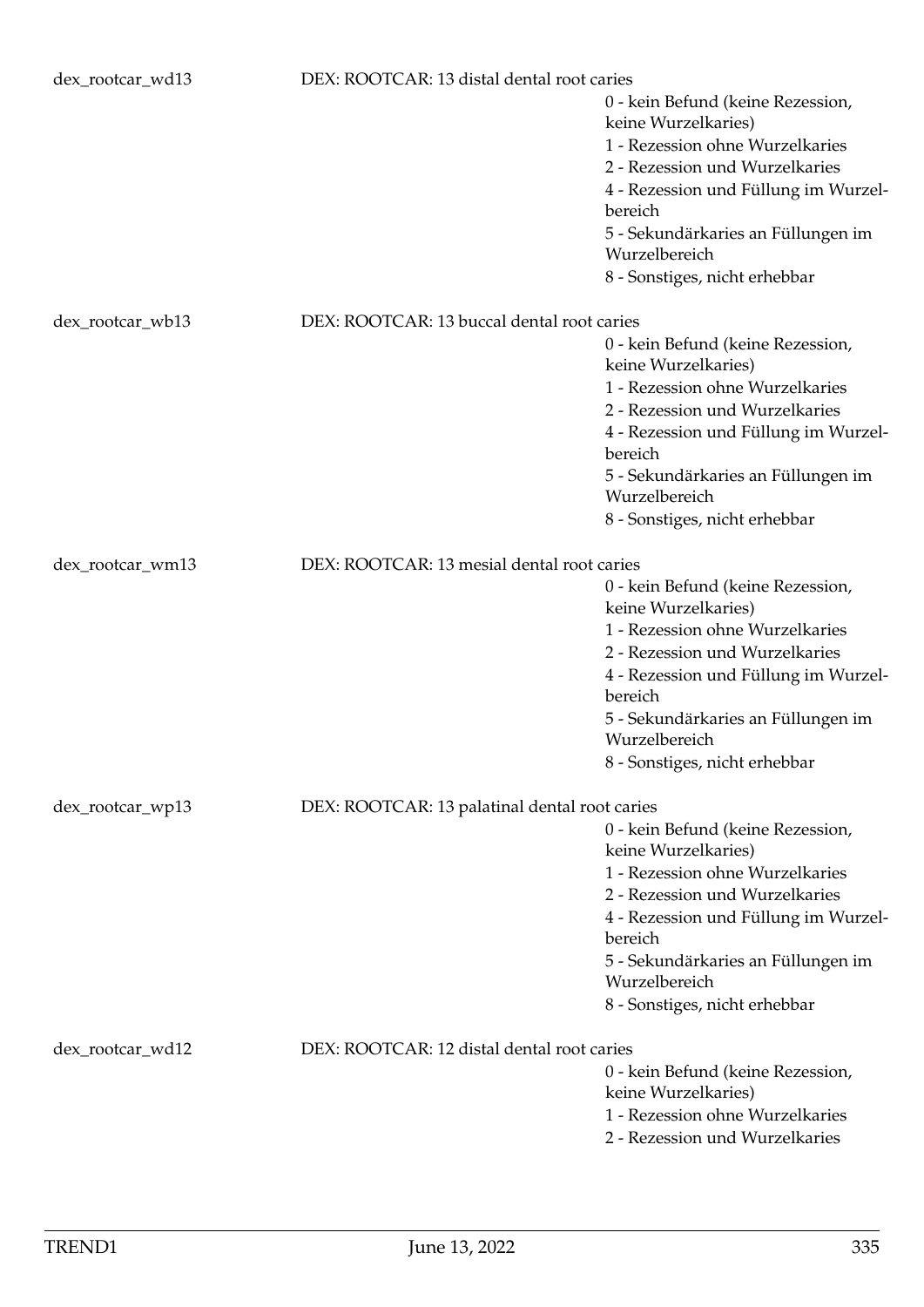|                  |                                               | 4 - Rezession und Füllung im Wurzel-                     |
|------------------|-----------------------------------------------|----------------------------------------------------------|
|                  |                                               | bereich<br>5 - Sekundärkaries an Füllungen im            |
|                  |                                               | Wurzelbereich                                            |
|                  |                                               | 8 - Sonstiges, nicht erhebbar                            |
| dex_rootcar_wb12 | DEX: ROOTCAR: 12 buccal dental root caries    |                                                          |
|                  |                                               | 0 - kein Befund (keine Rezession,                        |
|                  |                                               | keine Wurzelkaries)                                      |
|                  |                                               | 1 - Rezession ohne Wurzelkaries                          |
|                  |                                               | 2 - Rezession und Wurzelkaries                           |
|                  |                                               | 4 - Rezession und Füllung im Wurzel-<br>bereich          |
|                  |                                               | 5 - Sekundärkaries an Füllungen im<br>Wurzelbereich      |
|                  |                                               | 8 - Sonstiges, nicht erhebbar                            |
| dex_rootcar_wm12 | DEX: ROOTCAR: 12 mesial dental root caries    |                                                          |
|                  |                                               | 0 - kein Befund (keine Rezession,<br>keine Wurzelkaries) |
|                  |                                               | 1 - Rezession ohne Wurzelkaries                          |
|                  |                                               | 2 - Rezession und Wurzelkaries                           |
|                  |                                               | 4 - Rezession und Füllung im Wurzel-                     |
|                  |                                               | bereich                                                  |
|                  |                                               | 5 - Sekundärkaries an Füllungen im<br>Wurzelbereich      |
|                  |                                               | 8 - Sonstiges, nicht erhebbar                            |
| dex_rootcar_wp12 | DEX: ROOTCAR: 12 palatinal dental root caries |                                                          |
|                  |                                               | 0 - kein Befund (keine Rezession,                        |
|                  |                                               | keine Wurzelkaries)                                      |
|                  |                                               | 1 - Rezession ohne Wurzelkaries                          |
|                  |                                               | 2 - Rezession und Wurzelkaries                           |
|                  |                                               | 4 - Rezession und Füllung im Wurzel-                     |
|                  |                                               | bereich                                                  |
|                  |                                               | 5 - Sekundärkaries an Füllungen im<br>Wurzelbereich      |
|                  |                                               | 8 - Sonstiges, nicht erhebbar                            |
|                  |                                               |                                                          |
| dex_rootcar_wd11 | DEX: ROOTCAR: 11 distal dental root caries    |                                                          |
|                  |                                               | 0 - kein Befund (keine Rezession,                        |
|                  |                                               | keine Wurzelkaries)                                      |
|                  |                                               | 1 - Rezession ohne Wurzelkaries                          |
|                  |                                               | 2 - Rezession und Wurzelkaries                           |
|                  |                                               | 4 - Rezession und Füllung im Wurzel-<br>bereich          |
|                  |                                               | 5 - Sekundärkaries an Füllungen im<br>Wurzelbereich      |
|                  |                                               | 8 - Sonstiges, nicht erhebbar                            |
| dex_rootcar_wb11 | DEX: ROOTCAR: 11 buccal dental root caries    |                                                          |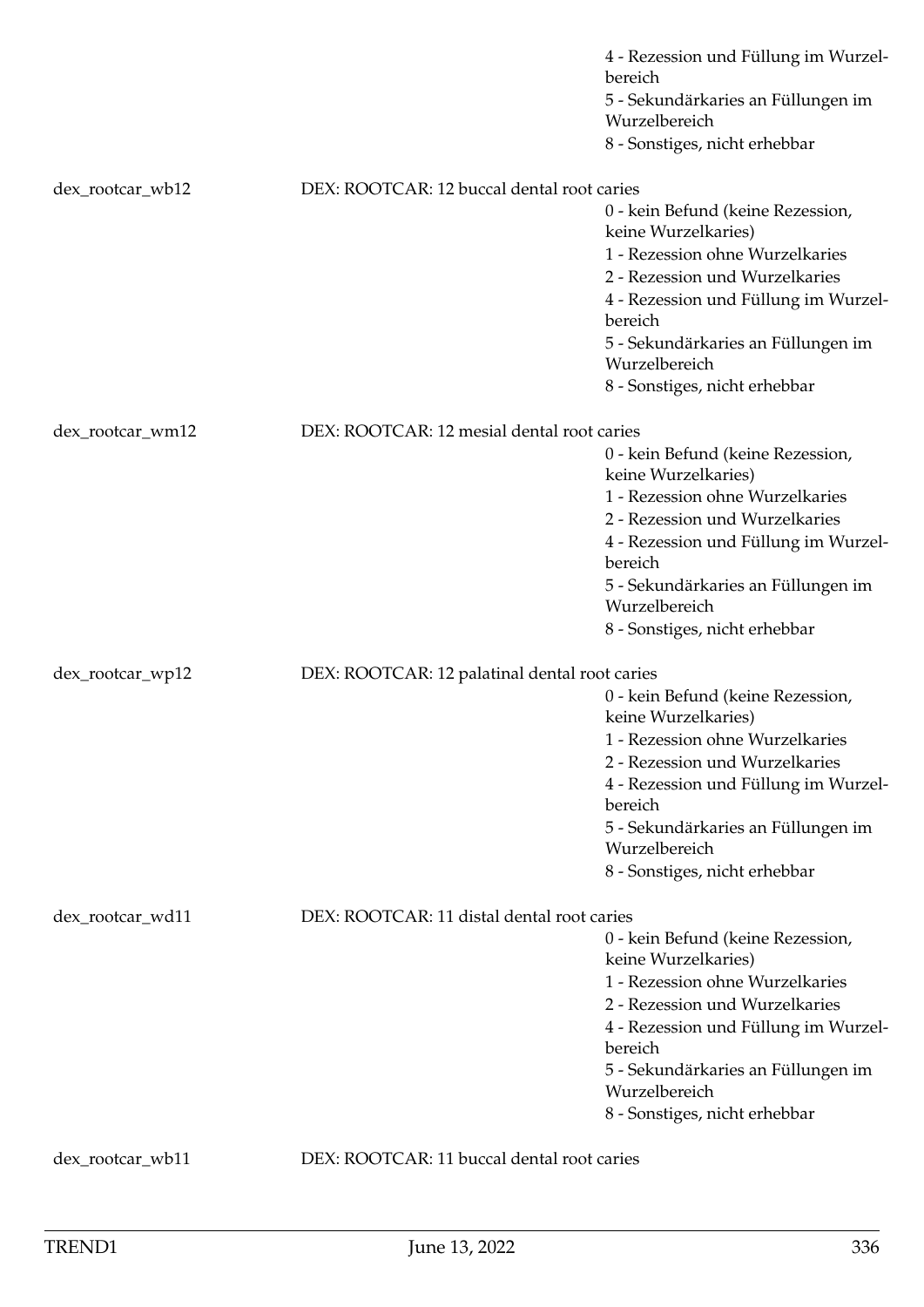|                  |                                               | 0 - kein Befund (keine Rezession,<br>keine Wurzelkaries)<br>1 - Rezession ohne Wurzelkaries<br>2 - Rezession und Wurzelkaries<br>4 - Rezession und Füllung im Wurzel-<br>bereich<br>5 - Sekundärkaries an Füllungen im<br>Wurzelbereich<br>8 - Sonstiges, nicht erhebbar |
|------------------|-----------------------------------------------|--------------------------------------------------------------------------------------------------------------------------------------------------------------------------------------------------------------------------------------------------------------------------|
| dex_rootcar_wm11 | DEX: ROOTCAR: 11 mesial dental root caries    |                                                                                                                                                                                                                                                                          |
|                  |                                               | 0 - kein Befund (keine Rezession,<br>keine Wurzelkaries)<br>1 - Rezession ohne Wurzelkaries<br>2 - Rezession und Wurzelkaries<br>4 - Rezession und Füllung im Wurzel-<br>bereich<br>5 - Sekundärkaries an Füllungen im<br>Wurzelbereich<br>8 - Sonstiges, nicht erhebbar |
| dex_rootcar_wp11 | DEX: ROOTCAR: 11 palatinal dental root caries |                                                                                                                                                                                                                                                                          |
|                  |                                               | 0 - kein Befund (keine Rezession,<br>keine Wurzelkaries)<br>1 - Rezession ohne Wurzelkaries<br>2 - Rezession und Wurzelkaries<br>4 - Rezession und Füllung im Wurzel-<br>bereich<br>5 - Sekundärkaries an Füllungen im<br>Wurzelbereich<br>8 - Sonstiges, nicht erhebbar |
| dex_rootcar_wd21 | DEX: ROOTCAR: 21 distal dental root caries    |                                                                                                                                                                                                                                                                          |
|                  |                                               | 0 - kein Befund (keine Rezession,<br>keine Wurzelkaries)<br>1 - Rezession ohne Wurzelkaries<br>2 - Rezession und Wurzelkaries<br>4 - Rezession und Füllung im Wurzel-<br>bereich<br>5 - Sekundärkaries an Füllungen im<br>Wurzelbereich<br>8 - Sonstiges, nicht erhebbar |
| dex_rootcar_wb21 | DEX: ROOTCAR: 21 buccal dental root caries    | 0 - kein Befund (keine Rezession,<br>keine Wurzelkaries)<br>1 - Rezession ohne Wurzelkaries<br>2 - Rezession und Wurzelkaries<br>4 - Rezession und Füllung im Wurzel-<br>bereich                                                                                         |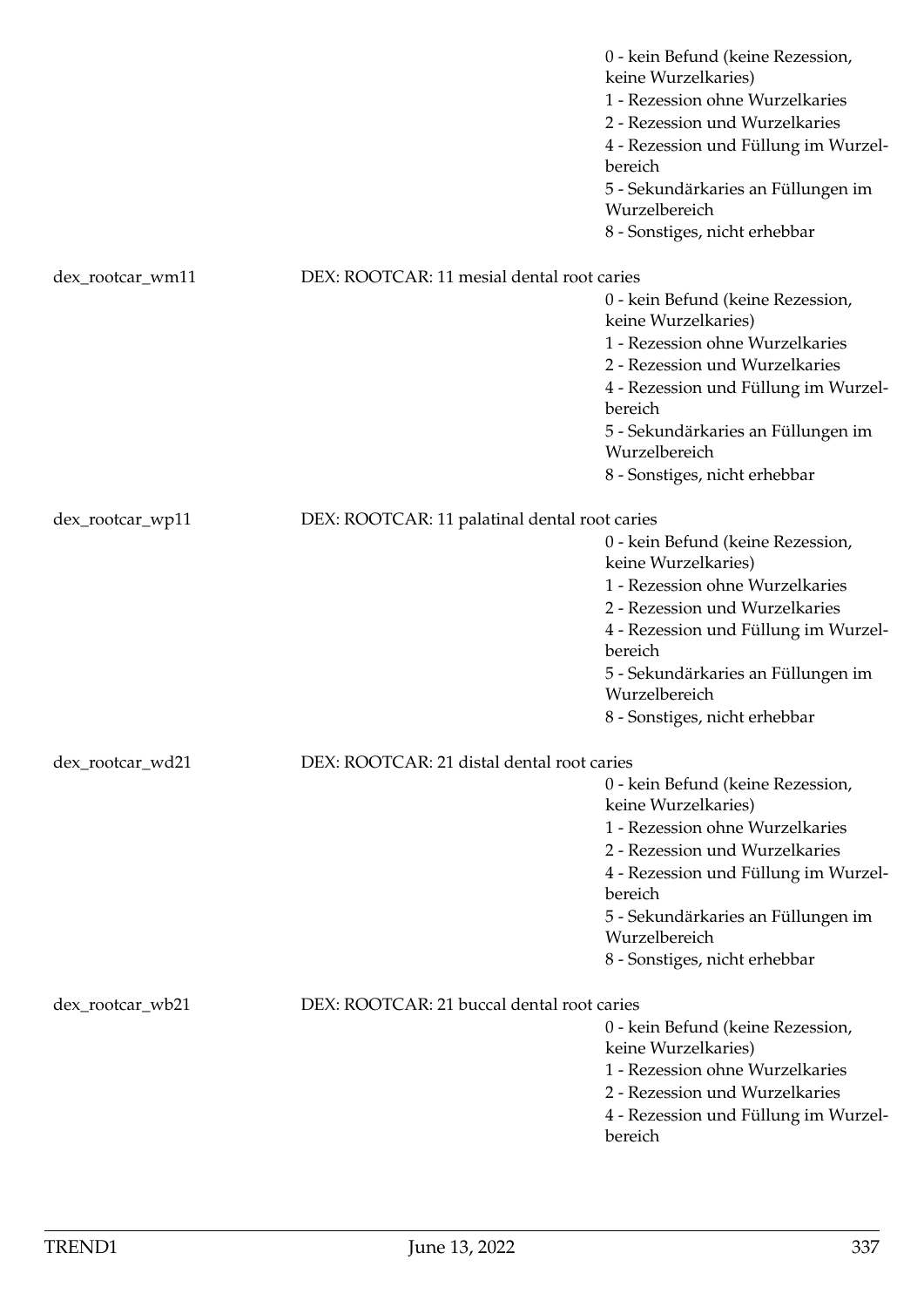|                  |                                               | 5 - Sekundärkaries an Füllungen im<br>Wurzelbereich      |
|------------------|-----------------------------------------------|----------------------------------------------------------|
|                  |                                               | 8 - Sonstiges, nicht erhebbar                            |
|                  |                                               |                                                          |
| dex_rootcar_wm21 | DEX: ROOTCAR: 21 mesial dental root caries    |                                                          |
|                  |                                               | 0 - kein Befund (keine Rezession,<br>keine Wurzelkaries) |
|                  |                                               | 1 - Rezession ohne Wurzelkaries                          |
|                  |                                               | 2 - Rezession und Wurzelkaries                           |
|                  |                                               | 4 - Rezession und Füllung im Wurzel-<br>bereich          |
|                  |                                               | 5 - Sekundärkaries an Füllungen im<br>Wurzelbereich      |
|                  |                                               | 8 - Sonstiges, nicht erhebbar                            |
| dex_rootcar_wp21 | DEX: ROOTCAR: 21 palatinal dental root caries |                                                          |
|                  |                                               | 0 - kein Befund (keine Rezession,                        |
|                  |                                               | keine Wurzelkaries)                                      |
|                  |                                               | 1 - Rezession ohne Wurzelkaries                          |
|                  |                                               | 2 - Rezession und Wurzelkaries                           |
|                  |                                               | 4 - Rezession und Füllung im Wurzel-<br>bereich          |
|                  |                                               | 5 - Sekundärkaries an Füllungen im<br>Wurzelbereich      |
|                  |                                               | 8 - Sonstiges, nicht erhebbar                            |
|                  |                                               |                                                          |
| dex_rootcar_wd22 | DEX: ROOTCAR: 22 distal dental root caries    |                                                          |
|                  |                                               | 0 - kein Befund (keine Rezession,<br>keine Wurzelkaries) |
|                  |                                               | 1 - Rezession ohne Wurzelkaries                          |
|                  |                                               | 2 - Rezession und Wurzelkaries                           |
|                  |                                               | 4 - Rezession und Füllung im Wurzel-<br>bereich          |
|                  |                                               | 5 - Sekundärkaries an Füllungen im<br>Wurzelbereich      |
|                  |                                               | 8 - Sonstiges, nicht erhebbar                            |
| dex_rootcar_wb22 | DEX: ROOTCAR: 22 buccal dental root caries    |                                                          |
|                  |                                               | 0 - kein Befund (keine Rezession,                        |
|                  |                                               | keine Wurzelkaries)                                      |
|                  |                                               | 1 - Rezession ohne Wurzelkaries                          |
|                  |                                               | 2 - Rezession und Wurzelkaries                           |
|                  |                                               | 4 - Rezession und Füllung im Wurzel-                     |
|                  |                                               | bereich                                                  |
|                  |                                               | 5 - Sekundärkaries an Füllungen im                       |
|                  |                                               | Wurzelbereich                                            |
|                  |                                               | 8 - Sonstiges, nicht erhebbar                            |
| dex_rootcar_wm22 | DEX: ROOTCAR: 22 mesial dental root caries    |                                                          |
|                  |                                               | 0 - kein Befund (keine Rezession,                        |
|                  |                                               | keine Wurzelkaries)                                      |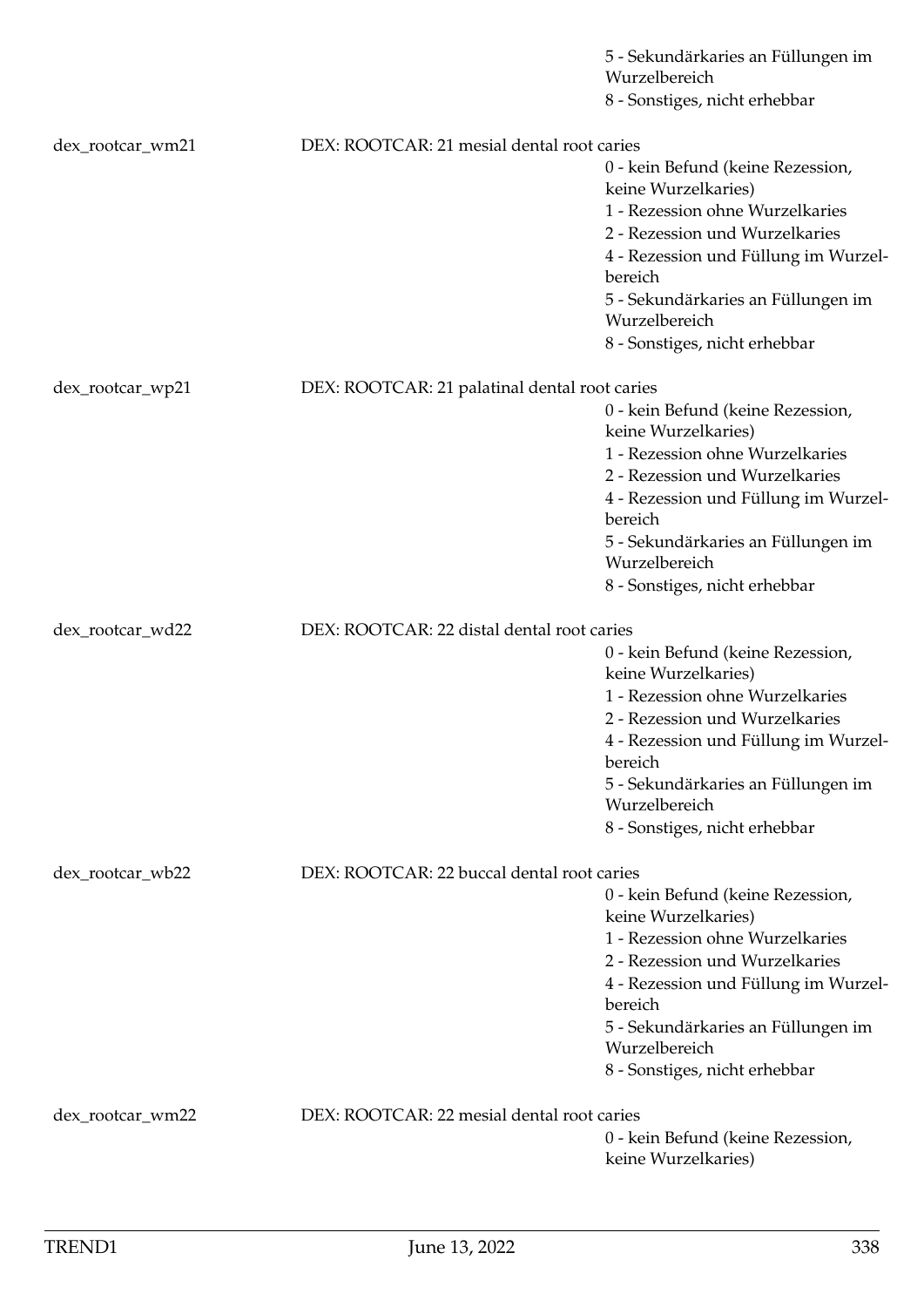|                  |                                               | 1 - Rezession ohne Wurzelkaries<br>2 - Rezession und Wurzelkaries<br>4 - Rezession und Füllung im Wurzel-<br>bereich<br>5 - Sekundärkaries an Füllungen im<br>Wurzelbereich<br>8 - Sonstiges, nicht erhebbar                                                             |
|------------------|-----------------------------------------------|--------------------------------------------------------------------------------------------------------------------------------------------------------------------------------------------------------------------------------------------------------------------------|
| dex_rootcar_wp22 | DEX: ROOTCAR: 22 palatinal dental root caries |                                                                                                                                                                                                                                                                          |
|                  |                                               | 0 - kein Befund (keine Rezession,<br>keine Wurzelkaries)<br>1 - Rezession ohne Wurzelkaries<br>2 - Rezession und Wurzelkaries<br>4 - Rezession und Füllung im Wurzel-<br>bereich<br>5 - Sekundärkaries an Füllungen im<br>Wurzelbereich<br>8 - Sonstiges, nicht erhebbar |
| dex_rootcar_wd23 | DEX: ROOTCAR: 23 distal dental root caries    |                                                                                                                                                                                                                                                                          |
|                  |                                               | 0 - kein Befund (keine Rezession,<br>keine Wurzelkaries)                                                                                                                                                                                                                 |
|                  |                                               | 1 - Rezession ohne Wurzelkaries<br>2 - Rezession und Wurzelkaries<br>4 - Rezession und Füllung im Wurzel-<br>bereich<br>5 - Sekundärkaries an Füllungen im                                                                                                               |
|                  |                                               | Wurzelbereich<br>8 - Sonstiges, nicht erhebbar                                                                                                                                                                                                                           |
| dex_rootcar_wb23 | DEX: ROOTCAR: 23 buccal dental root caries    |                                                                                                                                                                                                                                                                          |
|                  |                                               | 0 - kein Befund (keine Rezession,<br>keine Wurzelkaries)<br>1 - Rezession ohne Wurzelkaries<br>2 - Rezession und Wurzelkaries<br>4 - Rezession und Füllung im Wurzel-<br>bereich<br>5 - Sekundärkaries an Füllungen im<br>Wurzelbereich<br>8 - Sonstiges, nicht erhebbar |
| dex_rootcar_wm23 | DEX: ROOTCAR: 23 mesial dental root caries    | 0 - kein Befund (keine Rezession,<br>keine Wurzelkaries)<br>1 - Rezession ohne Wurzelkaries<br>2 - Rezession und Wurzelkaries<br>4 - Rezession und Füllung im Wurzel-<br>bereich<br>5 - Sekundärkaries an Füllungen im<br>Wurzelbereich<br>8 - Sonstiges, nicht erhebbar |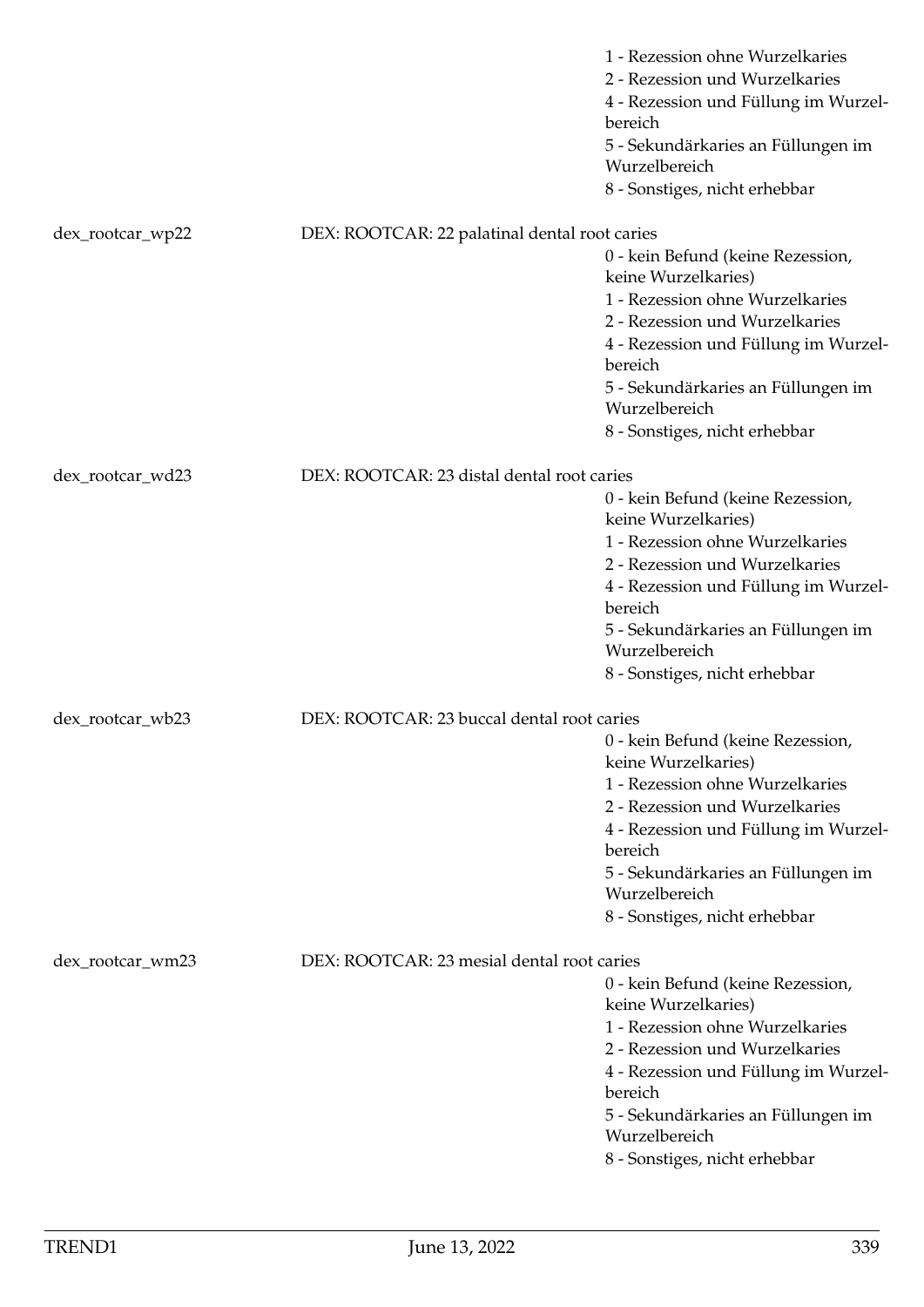| dex_rootcar_wp23 | DEX: ROOTCAR: 23 palatinal dental root caries |                                                                                                                                                                                                                                                                          |
|------------------|-----------------------------------------------|--------------------------------------------------------------------------------------------------------------------------------------------------------------------------------------------------------------------------------------------------------------------------|
|                  |                                               | 0 - kein Befund (keine Rezession,<br>keine Wurzelkaries)<br>1 - Rezession ohne Wurzelkaries<br>2 - Rezession und Wurzelkaries<br>4 - Rezession und Füllung im Wurzel-<br>bereich<br>5 - Sekundärkaries an Füllungen im<br>Wurzelbereich                                  |
|                  |                                               | 8 - Sonstiges, nicht erhebbar                                                                                                                                                                                                                                            |
| dex_rootcar_wd24 | DEX: ROOTCAR: 24 distal dental root caries    | 0 - kein Befund (keine Rezession,<br>keine Wurzelkaries)<br>1 - Rezession ohne Wurzelkaries<br>2 - Rezession und Wurzelkaries<br>4 - Rezession und Füllung im Wurzel-<br>bereich<br>5 - Sekundärkaries an Füllungen im<br>Wurzelbereich<br>8 - Sonstiges, nicht erhebbar |
| dex_rootcar_wb24 | DEX: ROOTCAR: 24 buccal dental root caries    |                                                                                                                                                                                                                                                                          |
|                  |                                               | 0 - kein Befund (keine Rezession,<br>keine Wurzelkaries)<br>1 - Rezession ohne Wurzelkaries<br>2 - Rezession und Wurzelkaries<br>4 - Rezession und Füllung im Wurzel-<br>bereich<br>5 - Sekundärkaries an Füllungen im<br>Wurzelbereich<br>8 - Sonstiges, nicht erhebbar |
| dex_rootcar_wm24 | DEX: ROOTCAR: 24 mesial dental root caries    |                                                                                                                                                                                                                                                                          |
|                  |                                               | 0 - kein Befund (keine Rezession,<br>keine Wurzelkaries)<br>1 - Rezession ohne Wurzelkaries<br>2 - Rezession und Wurzelkaries<br>4 - Rezession und Füllung im Wurzel-<br>bereich<br>5 - Sekundärkaries an Füllungen im<br>Wurzelbereich<br>8 - Sonstiges, nicht erhebbar |
| dex_rootcar_wp24 | DEX: ROOTCAR: 24 palatinal dental root caries | 0 - kein Befund (keine Rezession,<br>keine Wurzelkaries)<br>1 - Rezession ohne Wurzelkaries<br>2 - Rezession und Wurzelkaries                                                                                                                                            |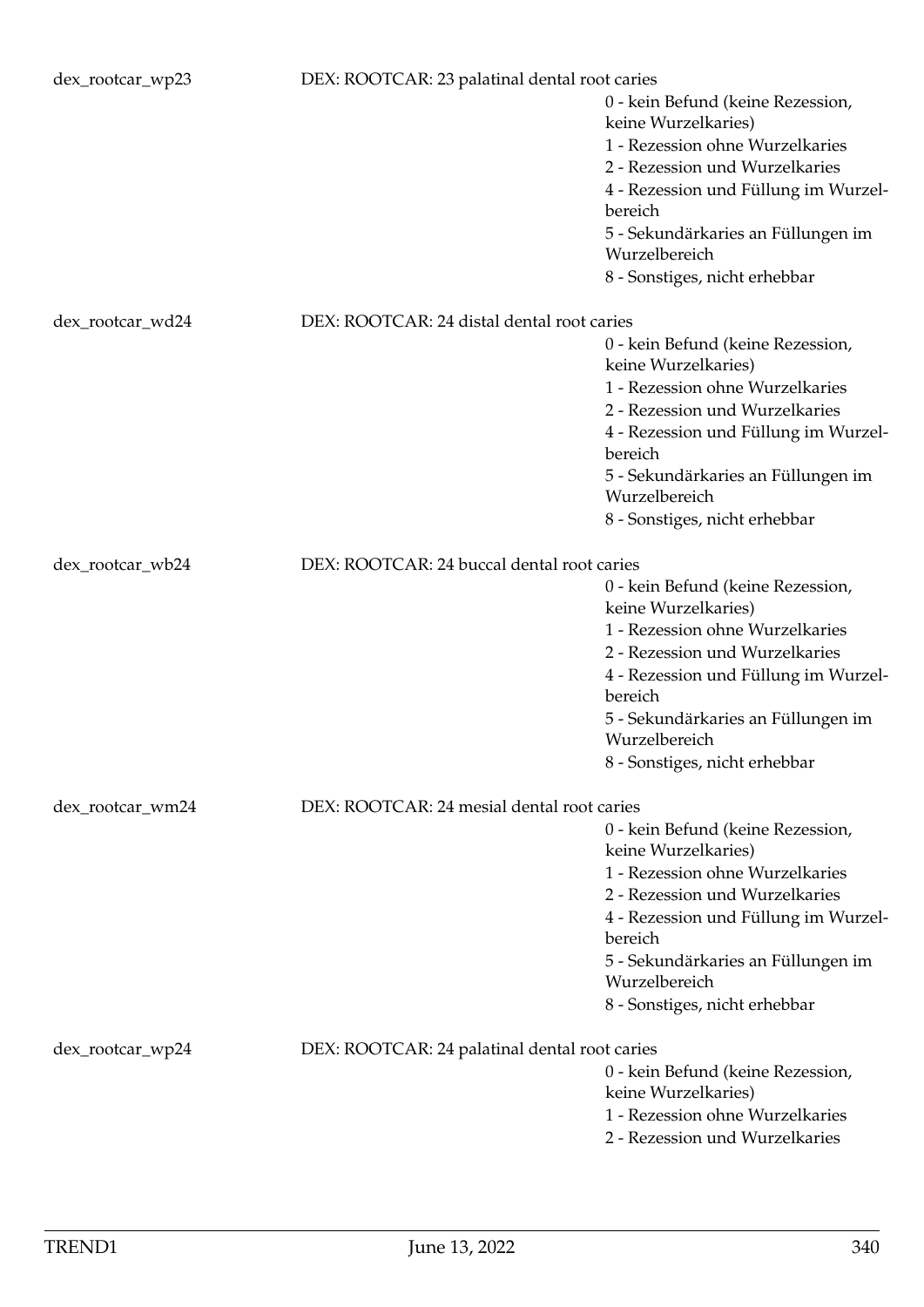|                  |                                               | 4 - Rezession und Füllung im Wurzel-<br>bereich<br>5 - Sekundärkaries an Füllungen im<br>Wurzelbereich<br>8 - Sonstiges, nicht erhebbar                                                                                                                                  |
|------------------|-----------------------------------------------|--------------------------------------------------------------------------------------------------------------------------------------------------------------------------------------------------------------------------------------------------------------------------|
| dex_rootcar_wd25 | DEX: ROOTCAR: 25 distal dental root caries    |                                                                                                                                                                                                                                                                          |
|                  |                                               | 0 - kein Befund (keine Rezession,<br>keine Wurzelkaries)<br>1 - Rezession ohne Wurzelkaries<br>2 - Rezession und Wurzelkaries<br>4 - Rezession und Füllung im Wurzel-<br>bereich<br>5 - Sekundärkaries an Füllungen im<br>Wurzelbereich<br>8 - Sonstiges, nicht erhebbar |
| dex_rootcar_wb25 | DEX: ROOTCAR: 25 buccal dental root caries    |                                                                                                                                                                                                                                                                          |
|                  |                                               | 0 - kein Befund (keine Rezession,<br>keine Wurzelkaries)                                                                                                                                                                                                                 |
|                  |                                               | 1 - Rezession ohne Wurzelkaries<br>2 - Rezession und Wurzelkaries<br>4 - Rezession und Füllung im Wurzel-<br>bereich                                                                                                                                                     |
|                  |                                               | 5 - Sekundärkaries an Füllungen im<br>Wurzelbereich<br>8 - Sonstiges, nicht erhebbar                                                                                                                                                                                     |
|                  |                                               |                                                                                                                                                                                                                                                                          |
| dex_rootcar_wm25 | DEX: ROOTCAR: 25 mesial dental root caries    | 0 - kein Befund (keine Rezession,<br>keine Wurzelkaries)                                                                                                                                                                                                                 |
|                  |                                               | 1 - Rezession ohne Wurzelkaries<br>2 - Rezession und Wurzelkaries<br>4 - Rezession und Füllung im Wurzel-<br>bereich                                                                                                                                                     |
|                  |                                               | 5 - Sekundärkaries an Füllungen im<br>Wurzelbereich                                                                                                                                                                                                                      |
|                  |                                               | 8 - Sonstiges, nicht erhebbar                                                                                                                                                                                                                                            |
| dex_rootcar_wp25 | DEX: ROOTCAR: 25 palatinal dental root caries | 0 - kein Befund (keine Rezession,                                                                                                                                                                                                                                        |
|                  |                                               | keine Wurzelkaries)                                                                                                                                                                                                                                                      |
|                  |                                               | 1 - Rezession ohne Wurzelkaries<br>2 - Rezession und Wurzelkaries                                                                                                                                                                                                        |
|                  |                                               | 4 - Rezession und Füllung im Wurzel-<br>bereich                                                                                                                                                                                                                          |
|                  |                                               | 5 - Sekundärkaries an Füllungen im<br>Wurzelbereich                                                                                                                                                                                                                      |
|                  |                                               | 8 - Sonstiges, nicht erhebbar                                                                                                                                                                                                                                            |
| dex_rootcar_wd26 | DEX: ROOTCAR: 26 distal dental root caries    |                                                                                                                                                                                                                                                                          |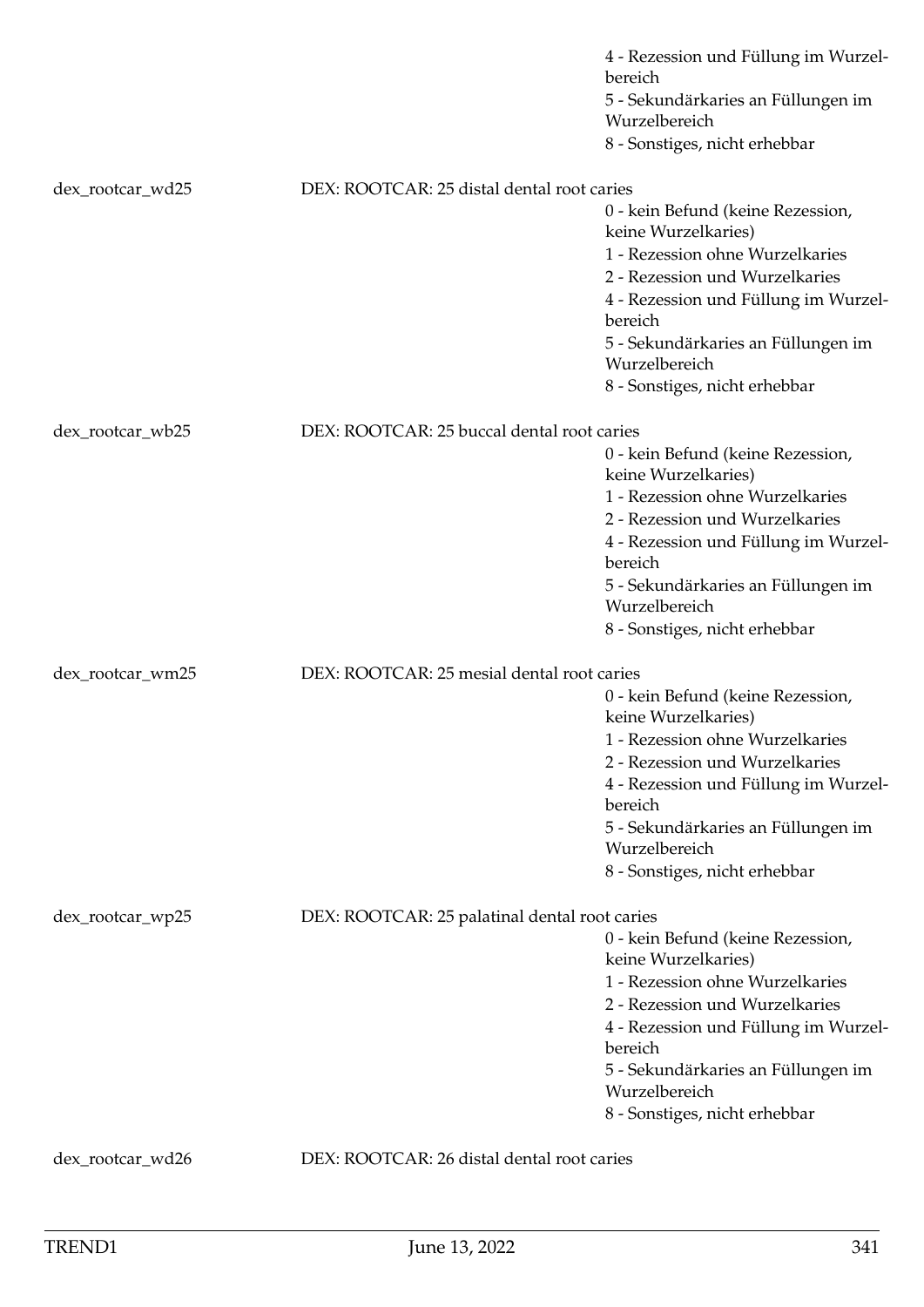|                  |                                               | 0 - kein Befund (keine Rezession,<br>keine Wurzelkaries)<br>1 - Rezession ohne Wurzelkaries<br>2 - Rezession und Wurzelkaries<br>4 - Rezession und Füllung im Wurzel-<br>bereich<br>5 - Sekundärkaries an Füllungen im<br>Wurzelbereich<br>8 - Sonstiges, nicht erhebbar |
|------------------|-----------------------------------------------|--------------------------------------------------------------------------------------------------------------------------------------------------------------------------------------------------------------------------------------------------------------------------|
| dex_rootcar_wb26 | DEX: ROOTCAR: 26 buccal dental root caries    |                                                                                                                                                                                                                                                                          |
|                  |                                               | 0 - kein Befund (keine Rezession,<br>keine Wurzelkaries)<br>1 - Rezession ohne Wurzelkaries<br>2 - Rezession und Wurzelkaries<br>4 - Rezession und Füllung im Wurzel-<br>bereich                                                                                         |
|                  |                                               | 5 - Sekundärkaries an Füllungen im<br>Wurzelbereich                                                                                                                                                                                                                      |
|                  |                                               | 8 - Sonstiges, nicht erhebbar                                                                                                                                                                                                                                            |
|                  | DEX: ROOTCAR: 26 mesial dental root caries    |                                                                                                                                                                                                                                                                          |
| dex_rootcar_wm26 |                                               | 0 - kein Befund (keine Rezession,<br>keine Wurzelkaries)<br>1 - Rezession ohne Wurzelkaries<br>2 - Rezession und Wurzelkaries<br>4 - Rezession und Füllung im Wurzel-<br>bereich<br>5 - Sekundärkaries an Füllungen im<br>Wurzelbereich<br>8 - Sonstiges, nicht erhebbar |
| dex_rootcar_wp26 | DEX: ROOTCAR: 26 palatinal dental root caries |                                                                                                                                                                                                                                                                          |
|                  |                                               | 0 - kein Befund (keine Rezession,<br>keine Wurzelkaries)<br>1 - Rezession ohne Wurzelkaries<br>2 - Rezession und Wurzelkaries<br>4 - Rezession und Füllung im Wurzel-<br>bereich<br>5 - Sekundärkaries an Füllungen im<br>Wurzelbereich<br>8 - Sonstiges, nicht erhebbar |
| dex_rootcar_wd27 | DEX: ROOTCAR: 27 distal dental root caries    | 0 - kein Befund (keine Rezession,<br>keine Wurzelkaries)<br>1 - Rezession ohne Wurzelkaries<br>2 - Rezession und Wurzelkaries<br>4 - Rezession und Füllung im Wurzel-<br>bereich                                                                                         |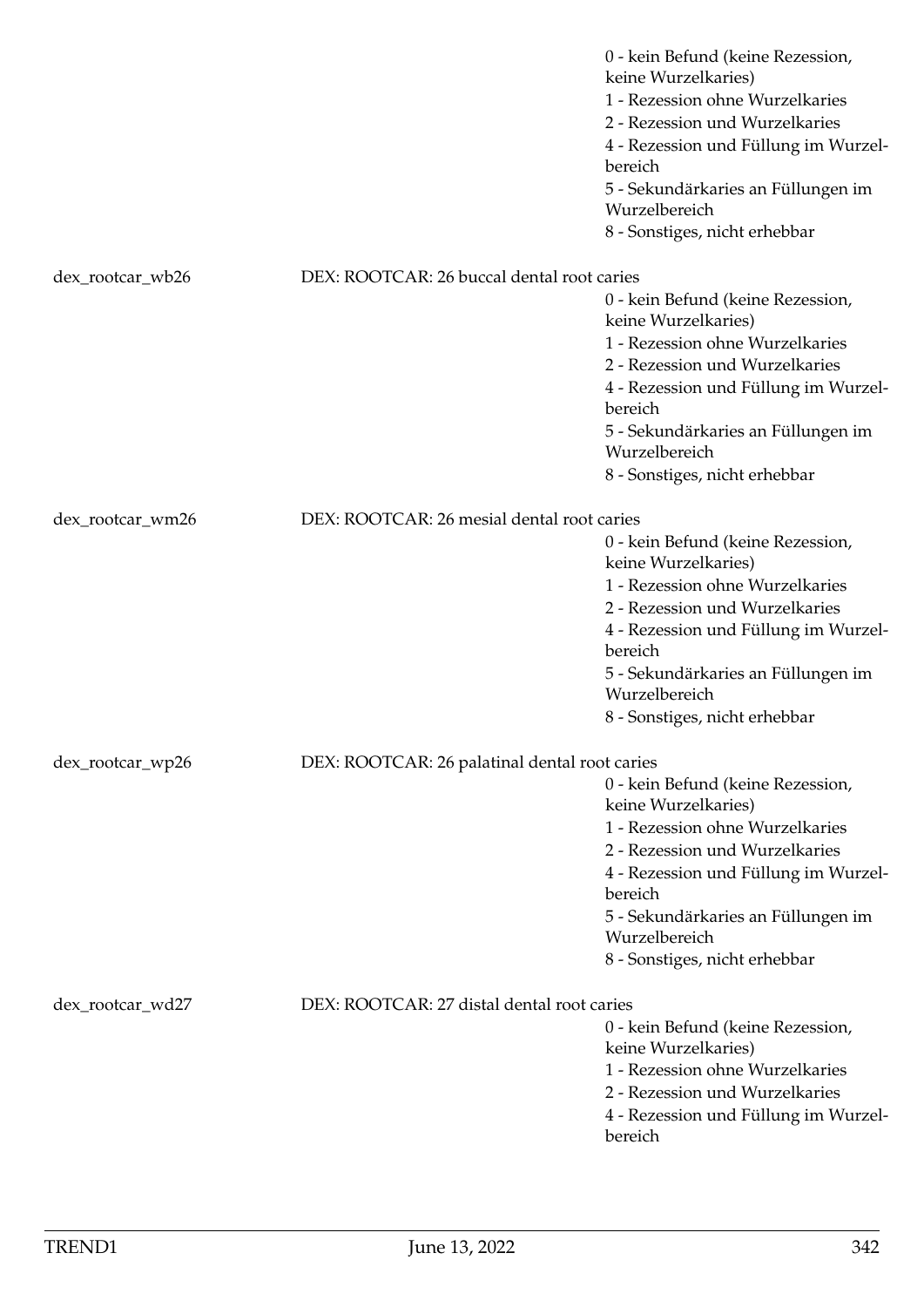|                  |                                               | 5 - Sekundärkaries an Füllungen im                       |
|------------------|-----------------------------------------------|----------------------------------------------------------|
|                  |                                               | Wurzelbereich<br>8 - Sonstiges, nicht erhebbar           |
|                  |                                               |                                                          |
| dex_rootcar_wb27 | DEX: ROOTCAR: 27 buccal dental root caries    |                                                          |
|                  |                                               | 0 - kein Befund (keine Rezession,<br>keine Wurzelkaries) |
|                  |                                               | 1 - Rezession ohne Wurzelkaries                          |
|                  |                                               | 2 - Rezession und Wurzelkaries                           |
|                  |                                               | 4 - Rezession und Füllung im Wurzel-<br>bereich          |
|                  |                                               | 5 - Sekundärkaries an Füllungen im<br>Wurzelbereich      |
|                  |                                               | 8 - Sonstiges, nicht erhebbar                            |
|                  | DEX: ROOTCAR: 27 mesial dental root caries    |                                                          |
| dex_rootcar_wm27 |                                               | 0 - kein Befund (keine Rezession,                        |
|                  |                                               | keine Wurzelkaries)                                      |
|                  |                                               | 1 - Rezession ohne Wurzelkaries                          |
|                  |                                               | 2 - Rezession und Wurzelkaries                           |
|                  |                                               | 4 - Rezession und Füllung im Wurzel-<br>bereich          |
|                  |                                               | 5 - Sekundärkaries an Füllungen im<br>Wurzelbereich      |
|                  |                                               | 8 - Sonstiges, nicht erhebbar                            |
|                  |                                               |                                                          |
| dex_rootcar_wp27 | DEX: ROOTCAR: 27 palatinal dental root caries |                                                          |
|                  |                                               | 0 - kein Befund (keine Rezession,<br>keine Wurzelkaries) |
|                  |                                               | 1 - Rezession ohne Wurzelkaries                          |
|                  |                                               | 2 - Rezession und Wurzelkaries                           |
|                  |                                               | 4 - Rezession und Füllung im Wurzel-<br>bereich          |
|                  |                                               | 5 - Sekundärkaries an Füllungen im<br>Wurzelbereich      |
|                  |                                               | 8 - Sonstiges, nicht erhebbar                            |
|                  |                                               |                                                          |
| dex_rootcar_wd37 | DEX: ROOTCAR: 37 distal dental root caries    |                                                          |
|                  |                                               | 0 - kein Befund (keine Rezession,<br>keine Wurzelkaries) |
|                  |                                               | 1 - Rezession ohne Wurzelkaries                          |
|                  |                                               | 2 - Rezession und Wurzelkaries                           |
|                  |                                               | 4 - Rezession und Füllung im Wurzel-                     |
|                  |                                               | bereich                                                  |
|                  |                                               | 5 - Sekundärkaries an Füllungen im                       |
|                  |                                               | Wurzelbereich                                            |
|                  |                                               | 8 - Sonstiges, nicht erhebbar                            |
| dex_rootcar_wb37 | DEX: ROOTCAR: 37 buccal dental root caries    |                                                          |
|                  |                                               | 0 - kein Befund (keine Rezession,                        |
|                  |                                               | keine Wurzelkaries)                                      |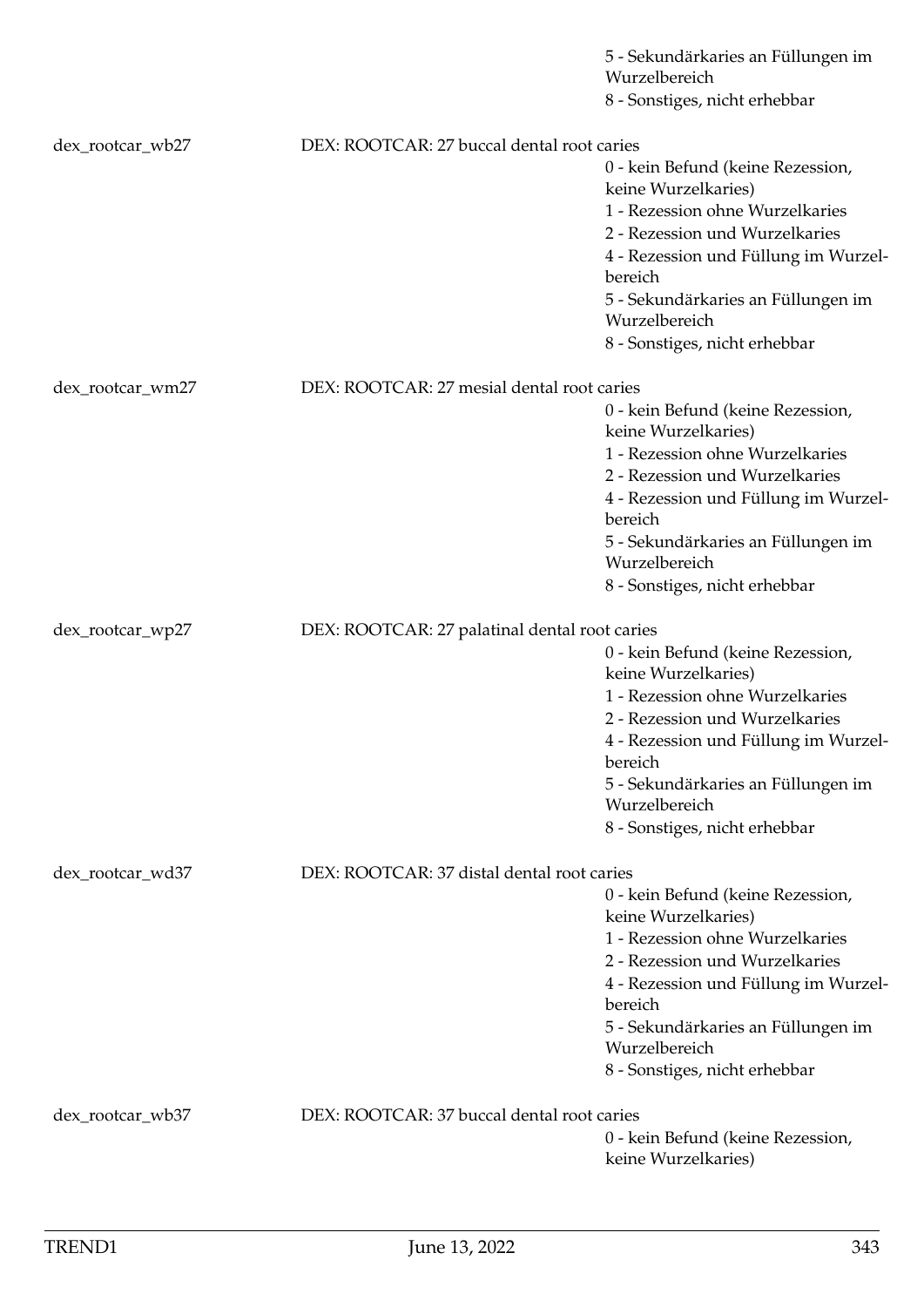|                  |                                             | 1 - Rezession ohne Wurzelkaries<br>2 - Rezession und Wurzelkaries<br>4 - Rezession und Füllung im Wurzel-<br>bereich<br>5 - Sekundärkaries an Füllungen im<br>Wurzelbereich<br>8 - Sonstiges, nicht erhebbar                                                             |
|------------------|---------------------------------------------|--------------------------------------------------------------------------------------------------------------------------------------------------------------------------------------------------------------------------------------------------------------------------|
| dex_rootcar_wm37 | DEX: ROOTCAR: 37 mesial dental root caries  |                                                                                                                                                                                                                                                                          |
|                  |                                             | 0 - kein Befund (keine Rezession,<br>keine Wurzelkaries)<br>1 - Rezession ohne Wurzelkaries<br>2 - Rezession und Wurzelkaries<br>4 - Rezession und Füllung im Wurzel-<br>bereich<br>5 - Sekundärkaries an Füllungen im<br>Wurzelbereich<br>8 - Sonstiges, nicht erhebbar |
| dex_rootcar_wl37 | DEX: ROOTCAR: 37 lingual dental root caries |                                                                                                                                                                                                                                                                          |
|                  |                                             | 0 - kein Befund (keine Rezession,<br>keine Wurzelkaries)<br>1 - Rezession ohne Wurzelkaries<br>2 - Rezession und Wurzelkaries<br>4 - Rezession und Füllung im Wurzel-<br>bereich<br>5 - Sekundärkaries an Füllungen im<br>Wurzelbereich<br>8 - Sonstiges, nicht erhebbar |
| dex_rootcar_wd36 | DEX: ROOTCAR: 36 distal dental root caries  |                                                                                                                                                                                                                                                                          |
|                  |                                             | 0 - kein Befund (keine Rezession,<br>keine Wurzelkaries)<br>1 - Rezession ohne Wurzelkaries<br>2 - Rezession und Wurzelkaries<br>4 - Rezession und Füllung im Wurzel-<br>bereich<br>5 - Sekundärkaries an Füllungen im<br>Wurzelbereich<br>8 - Sonstiges, nicht erhebbar |
| dex_rootcar_wb36 | DEX: ROOTCAR: 36 buccal dental root caries  |                                                                                                                                                                                                                                                                          |
|                  |                                             | 0 - kein Befund (keine Rezession,<br>keine Wurzelkaries)<br>1 - Rezession ohne Wurzelkaries<br>2 - Rezession und Wurzelkaries<br>4 - Rezession und Füllung im Wurzel-<br>bereich<br>5 - Sekundärkaries an Füllungen im<br>Wurzelbereich<br>8 - Sonstiges, nicht erhebbar |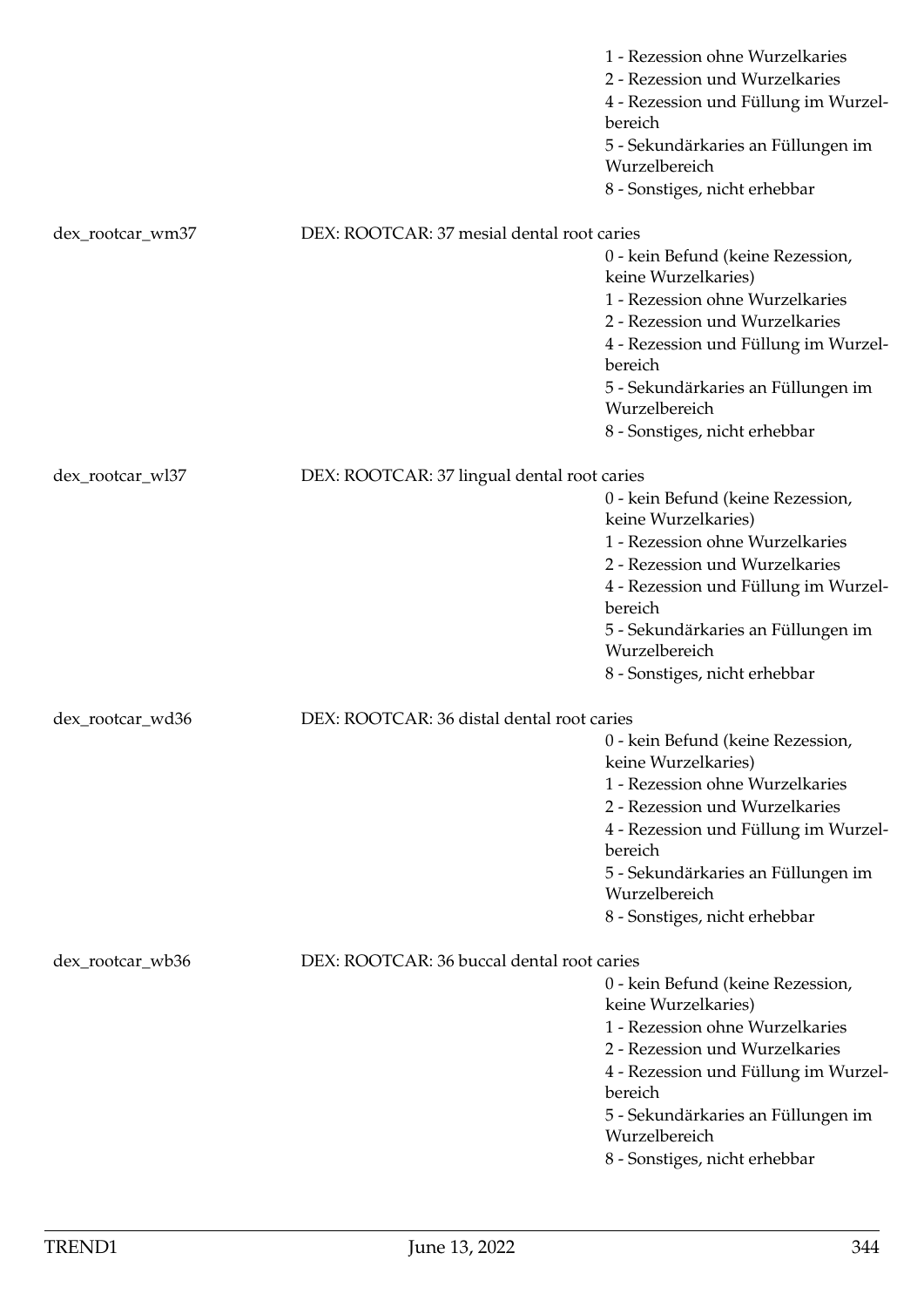| dex_rootcar_wm36 | DEX: ROOTCAR: 36 mesial dental root caries  |                                                          |
|------------------|---------------------------------------------|----------------------------------------------------------|
|                  |                                             | 0 - kein Befund (keine Rezession,<br>keine Wurzelkaries) |
|                  |                                             | 1 - Rezession ohne Wurzelkaries                          |
|                  |                                             | 2 - Rezession und Wurzelkaries                           |
|                  |                                             | 4 - Rezession und Füllung im Wurzel-                     |
|                  |                                             | bereich                                                  |
|                  |                                             | 5 - Sekundärkaries an Füllungen im                       |
|                  |                                             | Wurzelbereich                                            |
|                  |                                             | 8 - Sonstiges, nicht erhebbar                            |
| dex_rootcar_wl36 | DEX: ROOTCAR: 36 lingual dental root caries |                                                          |
|                  |                                             | 0 - kein Befund (keine Rezession,                        |
|                  |                                             | keine Wurzelkaries)                                      |
|                  |                                             | 1 - Rezession ohne Wurzelkaries                          |
|                  |                                             | 2 - Rezession und Wurzelkaries                           |
|                  |                                             | 4 - Rezession und Füllung im Wurzel-<br>bereich          |
|                  |                                             | 5 - Sekundärkaries an Füllungen im                       |
|                  |                                             | Wurzelbereich                                            |
|                  |                                             | 8 - Sonstiges, nicht erhebbar                            |
| dex_rootcar_wd35 | DEX: ROOTCAR: 35 distal dental root caries  |                                                          |
|                  |                                             | 0 - kein Befund (keine Rezession,                        |
|                  |                                             | keine Wurzelkaries)                                      |
|                  |                                             | 1 - Rezession ohne Wurzelkaries                          |
|                  |                                             | 2 - Rezession und Wurzelkaries                           |
|                  |                                             | 4 - Rezession und Füllung im Wurzel-<br>bereich          |
|                  |                                             | 5 - Sekundärkaries an Füllungen im<br>Wurzelbereich      |
|                  |                                             | 8 - Sonstiges, nicht erhebbar                            |
| dex_rootcar_wb35 | DEX: ROOTCAR: 35 buccal dental root caries  |                                                          |
|                  |                                             | 0 - kein Befund (keine Rezession,                        |
|                  |                                             | keine Wurzelkaries)                                      |
|                  |                                             | 1 - Rezession ohne Wurzelkaries                          |
|                  |                                             | 2 - Rezession und Wurzelkaries                           |
|                  |                                             | 4 - Rezession und Füllung im Wurzel-                     |
|                  |                                             | bereich<br>5 - Sekundärkaries an Füllungen im            |
|                  |                                             | Wurzelbereich                                            |
|                  |                                             | 8 - Sonstiges, nicht erhebbar                            |
| dex_rootcar_wm35 | DEX: ROOTCAR: 35 mesial dental root caries  |                                                          |
|                  |                                             | 0 - kein Befund (keine Rezession,                        |
|                  |                                             | keine Wurzelkaries)                                      |
|                  |                                             | 1 - Rezession ohne Wurzelkaries                          |
|                  |                                             | 2 - Rezession und Wurzelkaries                           |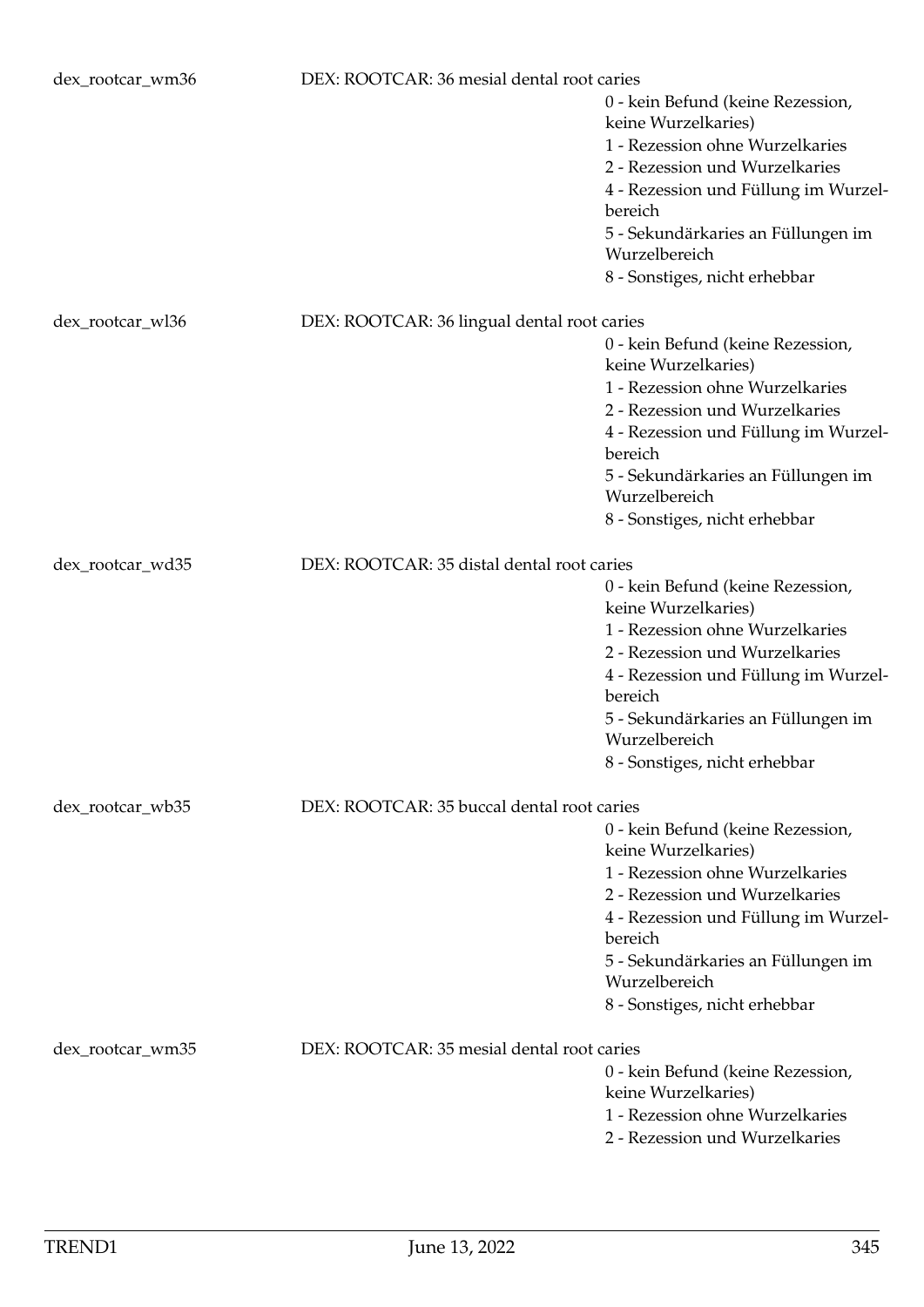|                  |                                             | 4 - Rezession und Füllung im Wurzel-<br>bereich<br>5 - Sekundärkaries an Füllungen im<br>Wurzelbereich                                                                                                                 |
|------------------|---------------------------------------------|------------------------------------------------------------------------------------------------------------------------------------------------------------------------------------------------------------------------|
|                  |                                             | 8 - Sonstiges, nicht erhebbar                                                                                                                                                                                          |
| dex_rootcar_wl35 | DEX: ROOTCAR: 35 lingual dental root caries |                                                                                                                                                                                                                        |
|                  |                                             | 0 - kein Befund (keine Rezession,<br>keine Wurzelkaries)<br>1 - Rezession ohne Wurzelkaries<br>2 - Rezession und Wurzelkaries<br>4 - Rezession und Füllung im Wurzel-<br>bereich<br>5 - Sekundärkaries an Füllungen im |
|                  |                                             | Wurzelbereich<br>8 - Sonstiges, nicht erhebbar                                                                                                                                                                         |
|                  |                                             |                                                                                                                                                                                                                        |
| dex_rootcar_wd34 | DEX: ROOTCAR: 34 distal dental root caries  | 0 - kein Befund (keine Rezession,                                                                                                                                                                                      |
|                  |                                             | keine Wurzelkaries)                                                                                                                                                                                                    |
|                  |                                             | 1 - Rezession ohne Wurzelkaries                                                                                                                                                                                        |
|                  |                                             | 2 - Rezession und Wurzelkaries                                                                                                                                                                                         |
|                  |                                             | 4 - Rezession und Füllung im Wurzel-<br>bereich                                                                                                                                                                        |
|                  |                                             | 5 - Sekundärkaries an Füllungen im<br>Wurzelbereich                                                                                                                                                                    |
|                  |                                             | 8 - Sonstiges, nicht erhebbar                                                                                                                                                                                          |
| dex_rootcar_wb34 | DEX: ROOTCAR: 34 buccal dental root caries  |                                                                                                                                                                                                                        |
|                  |                                             | 0 - kein Befund (keine Rezession,<br>keine Wurzelkaries)                                                                                                                                                               |
|                  |                                             | 1 - Rezession ohne Wurzelkaries<br>2 - Rezession und Wurzelkaries                                                                                                                                                      |
|                  |                                             | 4 - Rezession und Füllung im Wurzel-<br>bereich                                                                                                                                                                        |
|                  |                                             | 5 - Sekundärkaries an Füllungen im<br>Wurzelbereich                                                                                                                                                                    |
|                  |                                             | 8 - Sonstiges, nicht erhebbar                                                                                                                                                                                          |
| dex_rootcar_wm34 | DEX: ROOTCAR: 34 mesial dental root caries  |                                                                                                                                                                                                                        |
|                  |                                             | 0 - kein Befund (keine Rezession,                                                                                                                                                                                      |
|                  |                                             | keine Wurzelkaries)                                                                                                                                                                                                    |
|                  |                                             | 1 - Rezession ohne Wurzelkaries<br>2 - Rezession und Wurzelkaries                                                                                                                                                      |
|                  |                                             | 4 - Rezession und Füllung im Wurzel-                                                                                                                                                                                   |
|                  |                                             | bereich<br>5 - Sekundärkaries an Füllungen im                                                                                                                                                                          |
|                  |                                             | Wurzelbereich<br>8 - Sonstiges, nicht erhebbar                                                                                                                                                                         |
|                  |                                             |                                                                                                                                                                                                                        |
| dex_rootcar_wl34 | DEX: ROOTCAR: 34 lingual dental root caries |                                                                                                                                                                                                                        |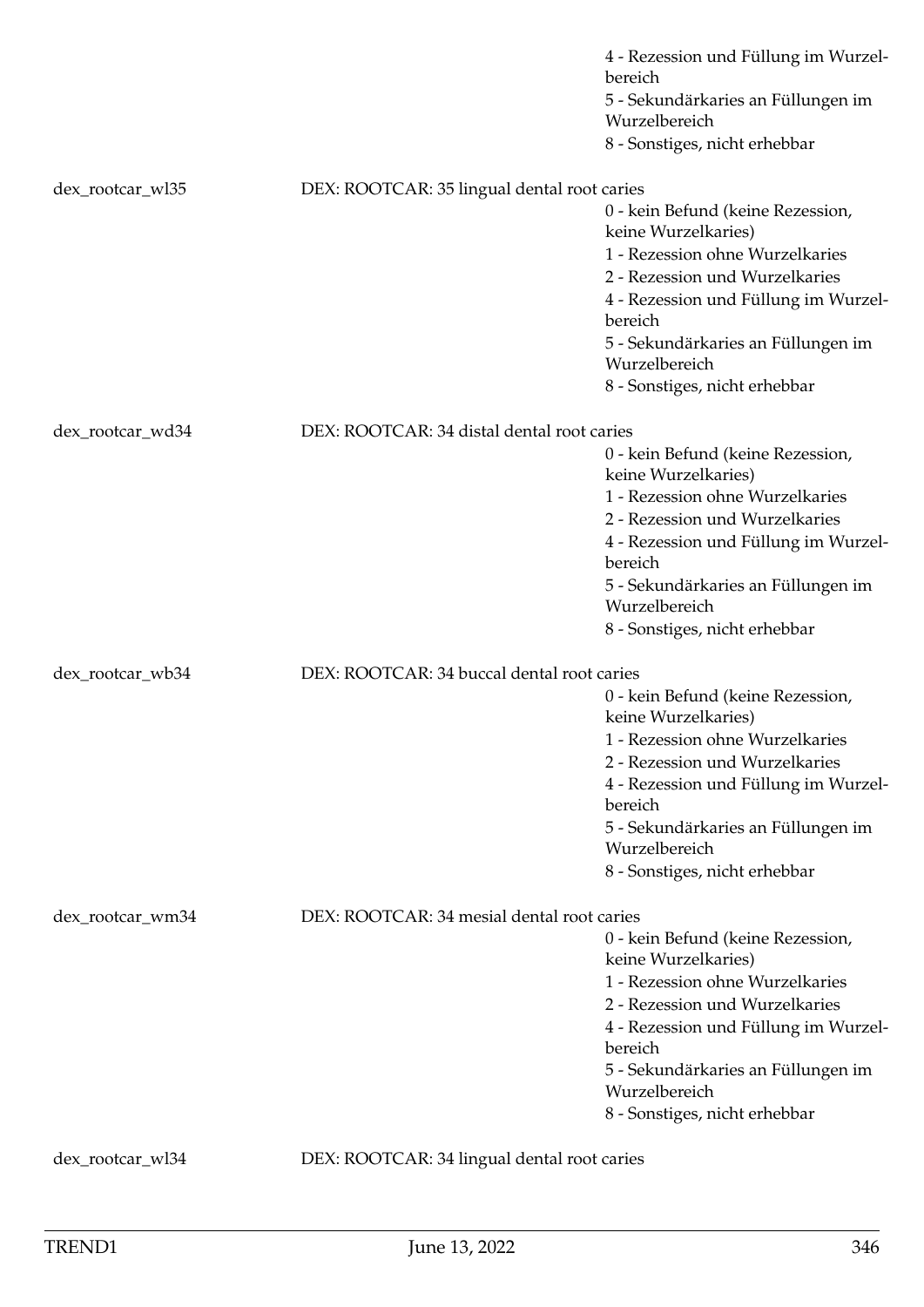|                  |                                             | 0 - kein Befund (keine Rezession,<br>keine Wurzelkaries)<br>1 - Rezession ohne Wurzelkaries<br>2 - Rezession und Wurzelkaries<br>4 - Rezession und Füllung im Wurzel-<br>bereich<br>5 - Sekundärkaries an Füllungen im<br>Wurzelbereich<br>8 - Sonstiges, nicht erhebbar |
|------------------|---------------------------------------------|--------------------------------------------------------------------------------------------------------------------------------------------------------------------------------------------------------------------------------------------------------------------------|
| dex_rootcar_wd33 | DEX: ROOTCAR: 33 distal dental root caries  |                                                                                                                                                                                                                                                                          |
|                  |                                             | 0 - kein Befund (keine Rezession,<br>keine Wurzelkaries)<br>1 - Rezession ohne Wurzelkaries<br>2 - Rezession und Wurzelkaries<br>4 - Rezession und Füllung im Wurzel-<br>bereich<br>5 - Sekundärkaries an Füllungen im<br>Wurzelbereich<br>8 - Sonstiges, nicht erhebbar |
|                  |                                             |                                                                                                                                                                                                                                                                          |
| dex_rootcar_wb33 | DEX: ROOTCAR: 33 buccal dental root caries  | 0 - kein Befund (keine Rezession,<br>keine Wurzelkaries)<br>1 - Rezession ohne Wurzelkaries<br>2 - Rezession und Wurzelkaries<br>4 - Rezession und Füllung im Wurzel-<br>bereich<br>5 - Sekundärkaries an Füllungen im<br>Wurzelbereich<br>8 - Sonstiges, nicht erhebbar |
| dex_rootcar_wm33 | DEX: ROOTCAR: 33 mesial dental root caries  | 0 - kein Befund (keine Rezession,<br>keine Wurzelkaries)<br>1 - Rezession ohne Wurzelkaries<br>2 - Rezession und Wurzelkaries<br>4 - Rezession und Füllung im Wurzel-<br>bereich<br>5 - Sekundärkaries an Füllungen im<br>Wurzelbereich<br>8 - Sonstiges, nicht erhebbar |
| dex_rootcar_wl33 | DEX: ROOTCAR: 33 lingual dental root caries | 0 - kein Befund (keine Rezession,<br>keine Wurzelkaries)<br>1 - Rezession ohne Wurzelkaries<br>2 - Rezession und Wurzelkaries<br>4 - Rezession und Füllung im Wurzel-<br>bereich                                                                                         |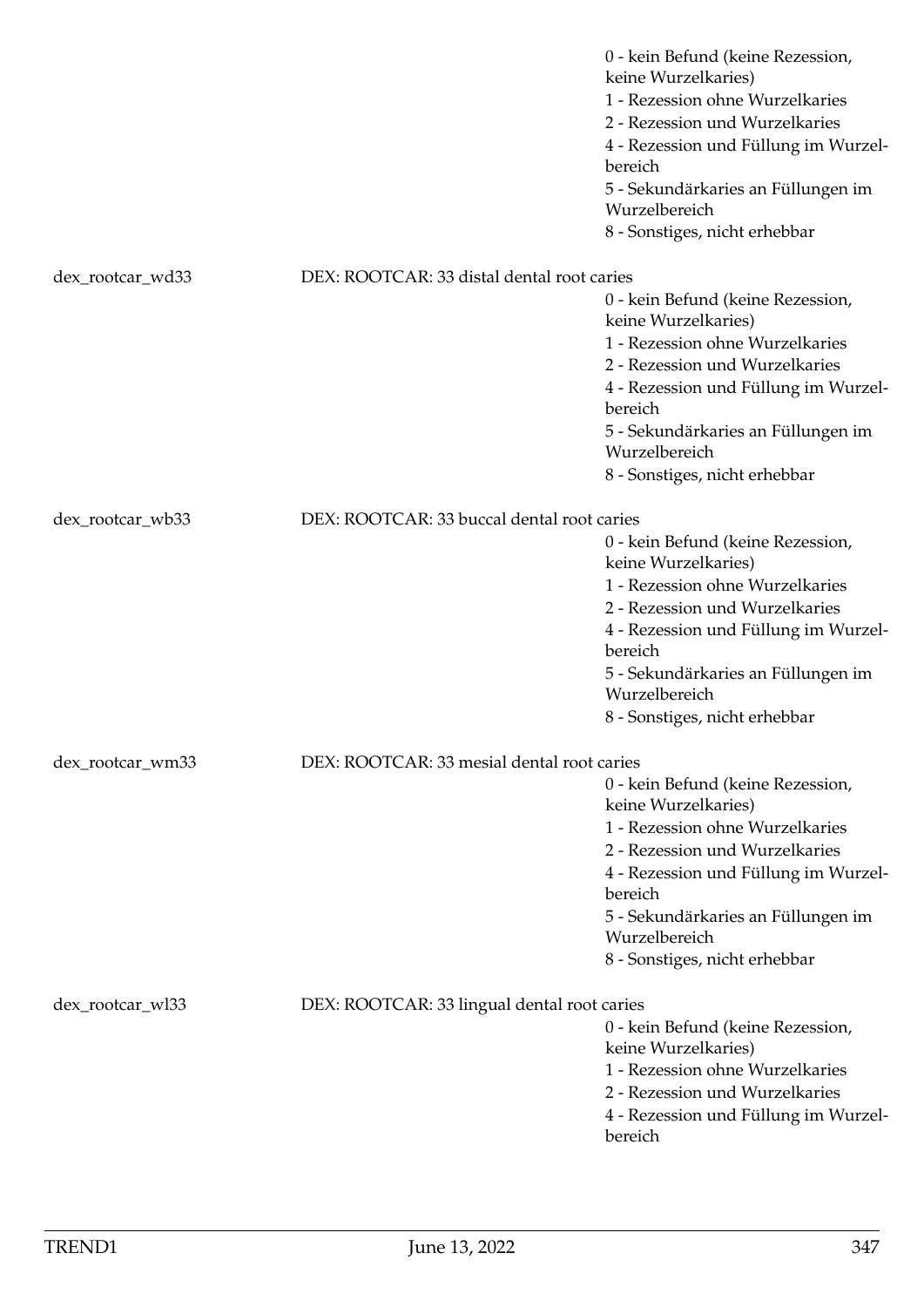|                  |                                             | 5 - Sekundärkaries an Füllungen im<br>Wurzelbereich      |
|------------------|---------------------------------------------|----------------------------------------------------------|
|                  |                                             | 8 - Sonstiges, nicht erhebbar                            |
| dex_rootcar_wd32 | DEX: ROOTCAR: 32 distal dental root caries  |                                                          |
|                  |                                             | 0 - kein Befund (keine Rezession,<br>keine Wurzelkaries) |
|                  |                                             | 1 - Rezession ohne Wurzelkaries                          |
|                  |                                             | 2 - Rezession und Wurzelkaries                           |
|                  |                                             | 4 - Rezession und Füllung im Wurzel-<br>bereich          |
|                  |                                             | 5 - Sekundärkaries an Füllungen im<br>Wurzelbereich      |
|                  |                                             | 8 - Sonstiges, nicht erhebbar                            |
| dex_rootcar_wb32 | DEX: ROOTCAR: 32 buccal dental root caries  |                                                          |
|                  |                                             | 0 - kein Befund (keine Rezession,<br>keine Wurzelkaries) |
|                  |                                             | 1 - Rezession ohne Wurzelkaries                          |
|                  |                                             | 2 - Rezession und Wurzelkaries                           |
|                  |                                             | 4 - Rezession und Füllung im Wurzel-<br>bereich          |
|                  |                                             | 5 - Sekundärkaries an Füllungen im<br>Wurzelbereich      |
|                  |                                             | 8 - Sonstiges, nicht erhebbar                            |
| dex_rootcar_wm32 | DEX: ROOTCAR: 32 mesial dental root caries  |                                                          |
|                  |                                             | 0 - kein Befund (keine Rezession,<br>keine Wurzelkaries) |
|                  |                                             | 1 - Rezession ohne Wurzelkaries                          |
|                  |                                             | 2 - Rezession und Wurzelkaries                           |
|                  |                                             | 4 - Rezession und Füllung im Wurzel-<br>bereich          |
|                  |                                             | 5 - Sekundärkaries an Füllungen im<br>Wurzelbereich      |
|                  |                                             | 8 - Sonstiges, nicht erhebbar                            |
| dex_rootcar_wl32 | DEX: ROOTCAR: 32 lingual dental root caries |                                                          |
|                  |                                             | 0 - kein Befund (keine Rezession,<br>keine Wurzelkaries) |
|                  |                                             | 1 - Rezession ohne Wurzelkaries                          |
|                  |                                             | 2 - Rezession und Wurzelkaries                           |
|                  |                                             | 4 - Rezession und Füllung im Wurzel-<br>bereich          |
|                  |                                             | 5 - Sekundärkaries an Füllungen im                       |
|                  |                                             | Wurzelbereich<br>8 - Sonstiges, nicht erhebbar           |
| dex_rootcar_wd31 | DEX: ROOTCAR: 31 distal dental root caries  |                                                          |
|                  |                                             | 0 - kein Befund (keine Rezession,                        |
|                  |                                             | keine Wurzelkaries)                                      |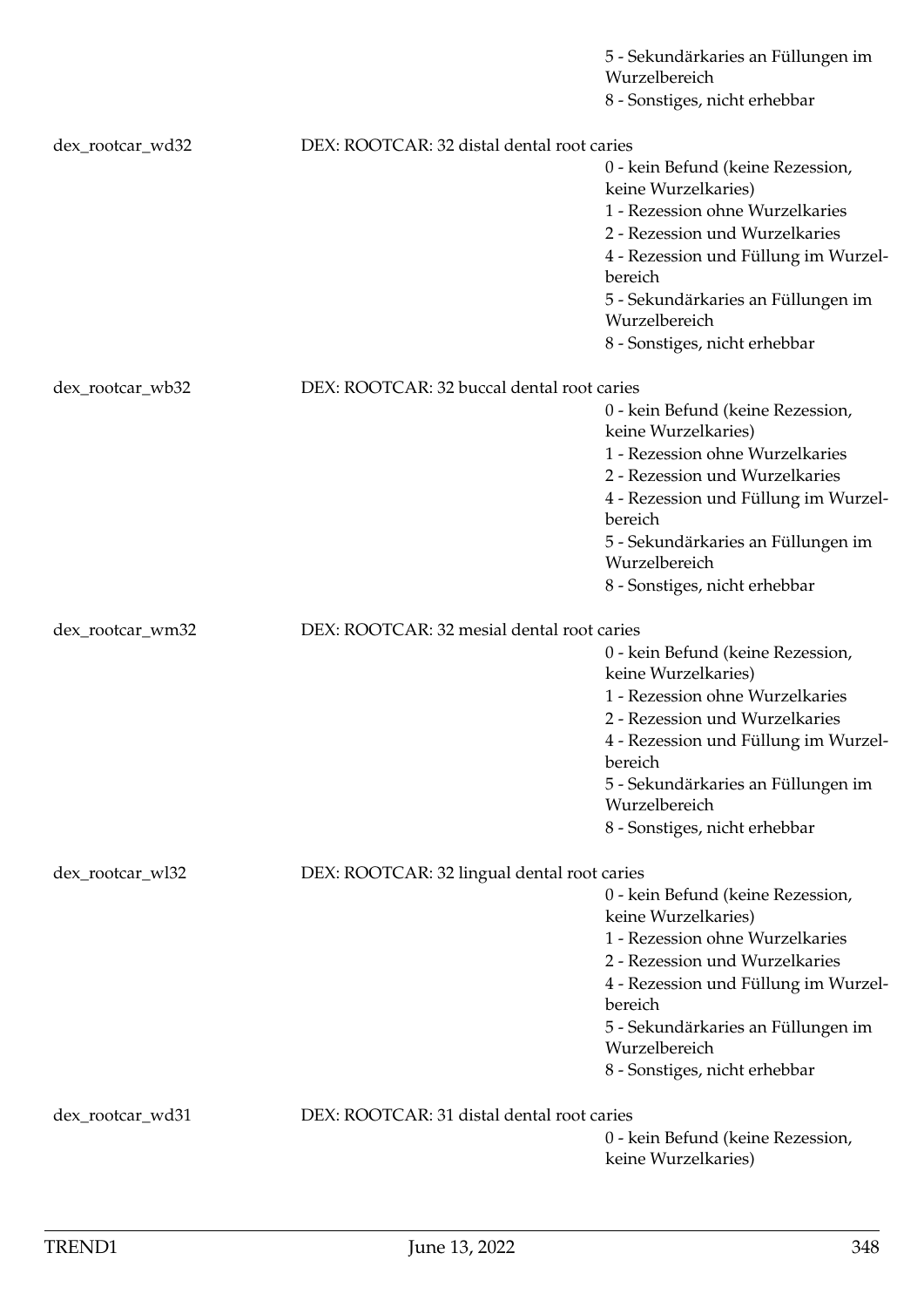|                  |                                             | 1 - Rezession ohne Wurzelkaries<br>2 - Rezession und Wurzelkaries<br>4 - Rezession und Füllung im Wurzel-<br>bereich<br>5 - Sekundärkaries an Füllungen im<br>Wurzelbereich<br>8 - Sonstiges, nicht erhebbar                                                             |
|------------------|---------------------------------------------|--------------------------------------------------------------------------------------------------------------------------------------------------------------------------------------------------------------------------------------------------------------------------|
| dex_rootcar_wb31 | DEX: ROOTCAR: 31 buccal dental root caries  |                                                                                                                                                                                                                                                                          |
|                  |                                             | 0 - kein Befund (keine Rezession,<br>keine Wurzelkaries)<br>1 - Rezession ohne Wurzelkaries<br>2 - Rezession und Wurzelkaries<br>4 - Rezession und Füllung im Wurzel-<br>bereich<br>5 - Sekundärkaries an Füllungen im<br>Wurzelbereich<br>8 - Sonstiges, nicht erhebbar |
| dex_rootcar_wm31 | DEX: ROOTCAR: 31 mesial dental root caries  |                                                                                                                                                                                                                                                                          |
|                  |                                             | 0 - kein Befund (keine Rezession,<br>keine Wurzelkaries)<br>1 - Rezession ohne Wurzelkaries<br>2 - Rezession und Wurzelkaries<br>4 - Rezession und Füllung im Wurzel-<br>bereich<br>5 - Sekundärkaries an Füllungen im<br>Wurzelbereich<br>8 - Sonstiges, nicht erhebbar |
| dex_rootcar_wl31 | DEX: ROOTCAR: 31 lingual dental root caries |                                                                                                                                                                                                                                                                          |
|                  |                                             | 0 - kein Befund (keine Rezession,<br>keine Wurzelkaries)<br>1 - Rezession ohne Wurzelkaries<br>2 - Rezession und Wurzelkaries<br>4 - Rezession und Füllung im Wurzel-<br>bereich<br>5 - Sekundärkaries an Füllungen im<br>Wurzelbereich<br>8 - Sonstiges, nicht erhebbar |
| dex_rootcar_wd41 | DEX: ROOTCAR: 41 distal dental root caries  |                                                                                                                                                                                                                                                                          |
|                  |                                             | 0 - kein Befund (keine Rezession,<br>keine Wurzelkaries)<br>1 - Rezession ohne Wurzelkaries<br>2 - Rezession und Wurzelkaries<br>4 - Rezession und Füllung im Wurzel-<br>bereich<br>5 - Sekundärkaries an Füllungen im<br>Wurzelbereich<br>8 - Sonstiges, nicht erhebbar |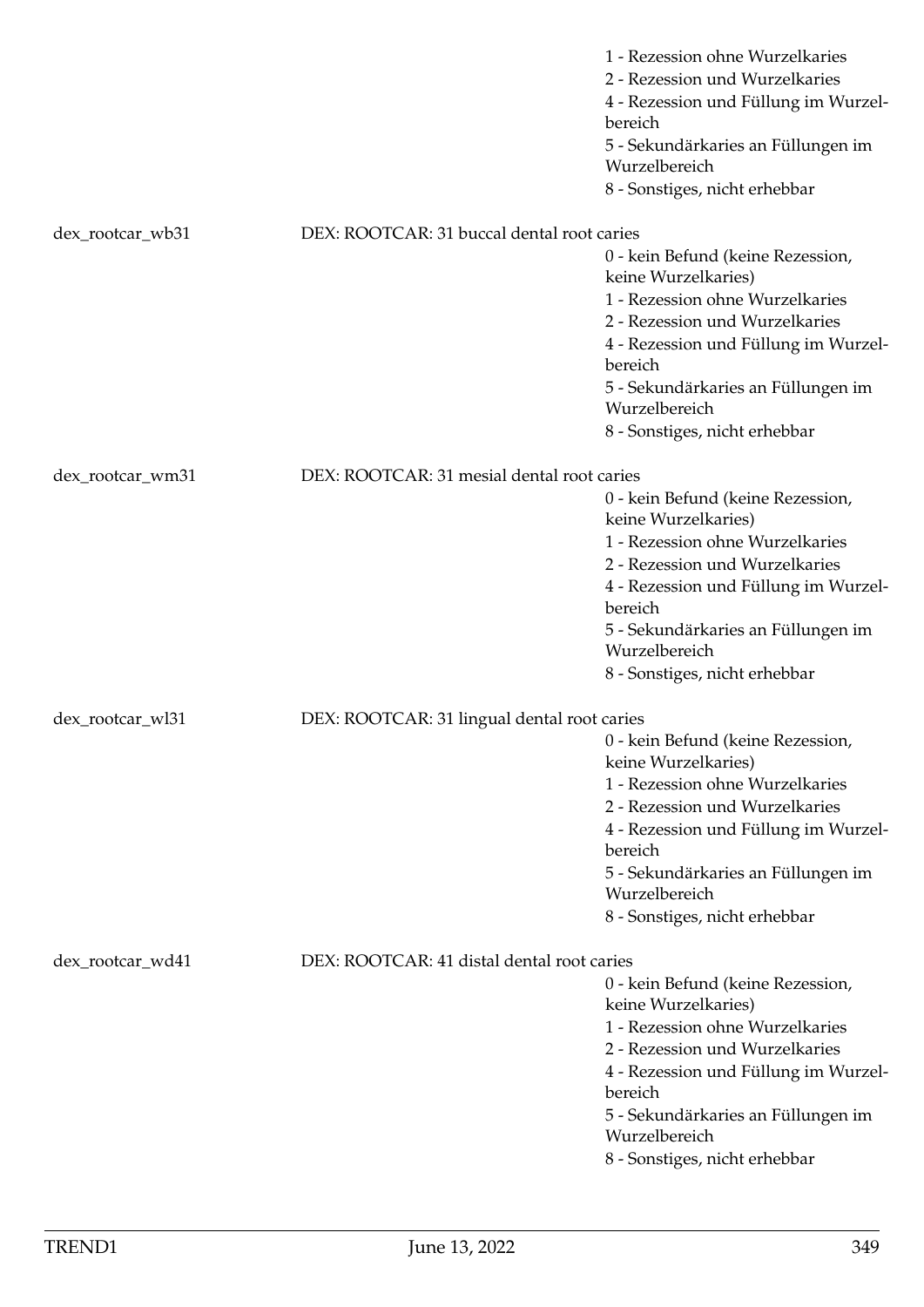| dex_rootcar_wb41 | DEX: ROOTCAR: 41 buccal dental root caries  | 0 - kein Befund (keine Rezession,<br>keine Wurzelkaries)<br>1 - Rezession ohne Wurzelkaries<br>2 - Rezession und Wurzelkaries<br>4 - Rezession und Füllung im Wurzel-<br>bereich<br>5 - Sekundärkaries an Füllungen im<br>Wurzelbereich<br>8 - Sonstiges, nicht erhebbar |
|------------------|---------------------------------------------|--------------------------------------------------------------------------------------------------------------------------------------------------------------------------------------------------------------------------------------------------------------------------|
| dex_rootcar_wm41 | DEX: ROOTCAR: 41 mesial dental root caries  | 0 - kein Befund (keine Rezession,<br>keine Wurzelkaries)<br>1 - Rezession ohne Wurzelkaries<br>2 - Rezession und Wurzelkaries<br>4 - Rezession und Füllung im Wurzel-<br>bereich<br>5 - Sekundärkaries an Füllungen im<br>Wurzelbereich<br>8 - Sonstiges, nicht erhebbar |
| dex_rootcar_wl41 | DEX: ROOTCAR: 41 lingual dental root caries | 0 - kein Befund (keine Rezession,<br>keine Wurzelkaries)<br>1 - Rezession ohne Wurzelkaries<br>2 - Rezession und Wurzelkaries<br>4 - Rezession und Füllung im Wurzel-<br>bereich<br>5 - Sekundärkaries an Füllungen im<br>Wurzelbereich<br>8 - Sonstiges, nicht erhebbar |
| dex_rootcar_wd42 | DEX: ROOTCAR: 42 distal dental root caries  | 0 - kein Befund (keine Rezession,<br>keine Wurzelkaries)<br>1 - Rezession ohne Wurzelkaries<br>2 - Rezession und Wurzelkaries<br>4 - Rezession und Füllung im Wurzel-<br>bereich<br>5 - Sekundärkaries an Füllungen im<br>Wurzelbereich<br>8 - Sonstiges, nicht erhebbar |
| dex_rootcar_wb42 | DEX: ROOTCAR: 42 buccal dental root caries  | 0 - kein Befund (keine Rezession,<br>keine Wurzelkaries)<br>1 - Rezession ohne Wurzelkaries<br>2 - Rezession und Wurzelkaries                                                                                                                                            |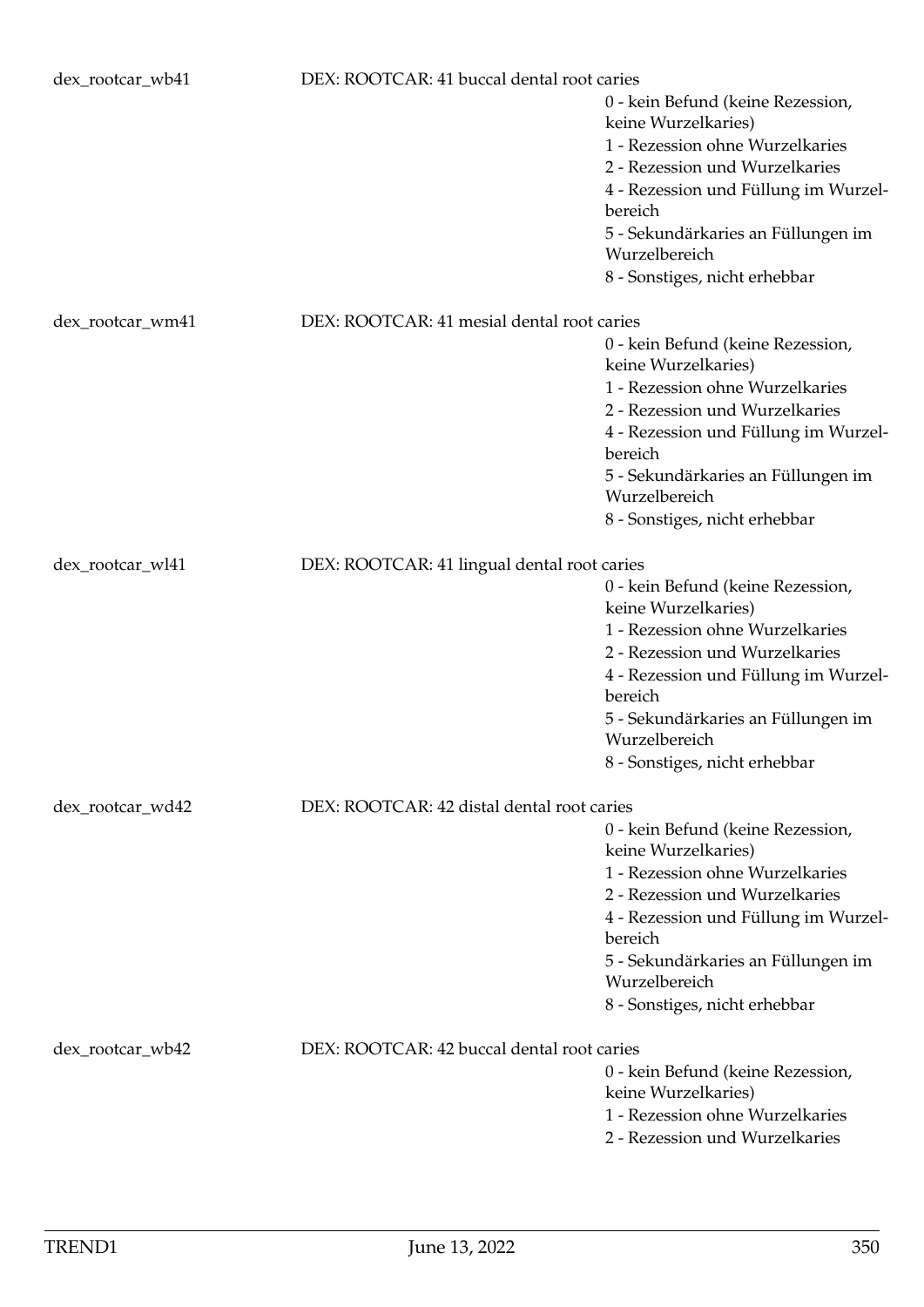|                  |                                             | 4 - Rezession und Füllung im Wurzel-<br>bereich<br>5 - Sekundärkaries an Füllungen im<br>Wurzelbereich |
|------------------|---------------------------------------------|--------------------------------------------------------------------------------------------------------|
|                  |                                             | 8 - Sonstiges, nicht erhebbar                                                                          |
| dex_rootcar_wm42 | DEX: ROOTCAR: 42 mesial dental root caries  |                                                                                                        |
|                  |                                             | 0 - kein Befund (keine Rezession,<br>keine Wurzelkaries)<br>1 - Rezession ohne Wurzelkaries            |
|                  |                                             | 2 - Rezession und Wurzelkaries<br>4 - Rezession und Füllung im Wurzel-<br>bereich                      |
|                  |                                             | 5 - Sekundärkaries an Füllungen im<br>Wurzelbereich                                                    |
|                  |                                             | 8 - Sonstiges, nicht erhebbar                                                                          |
| dex_rootcar_wl42 | DEX: ROOTCAR: 42 lingual dental root caries |                                                                                                        |
|                  |                                             | 0 - kein Befund (keine Rezession,<br>keine Wurzelkaries)                                               |
|                  |                                             | 1 - Rezession ohne Wurzelkaries<br>2 - Rezession und Wurzelkaries                                      |
|                  |                                             | 4 - Rezession und Füllung im Wurzel-                                                                   |
|                  |                                             | bereich<br>5 - Sekundärkaries an Füllungen im                                                          |
|                  |                                             | Wurzelbereich                                                                                          |
|                  |                                             | 8 - Sonstiges, nicht erhebbar                                                                          |
| dex_rootcar_wd43 | DEX: ROOTCAR: 43 distal dental root caries  |                                                                                                        |
|                  |                                             | 0 - kein Befund (keine Rezession,<br>keine Wurzelkaries)                                               |
|                  |                                             | 1 - Rezession ohne Wurzelkaries                                                                        |
|                  |                                             | 2 - Rezession und Wurzelkaries<br>4 - Rezession und Füllung im Wurzel-                                 |
|                  |                                             | bereich                                                                                                |
|                  |                                             | 5 - Sekundärkaries an Füllungen im<br>Wurzelbereich                                                    |
|                  |                                             | 8 - Sonstiges, nicht erhebbar                                                                          |
| dex_rootcar_wb43 | DEX: ROOTCAR: 43 buccal dental root caries  |                                                                                                        |
|                  |                                             | 0 - kein Befund (keine Rezession,                                                                      |
|                  |                                             | keine Wurzelkaries)<br>1 - Rezession ohne Wurzelkaries                                                 |
|                  |                                             | 2 - Rezession und Wurzelkaries                                                                         |
|                  |                                             | 4 - Rezession und Füllung im Wurzel-<br>bereich                                                        |
|                  |                                             | 5 - Sekundärkaries an Füllungen im<br>Wurzelbereich                                                    |
|                  |                                             | 8 - Sonstiges, nicht erhebbar                                                                          |
| dex_rootcar_wm43 | DEX: ROOTCAR: 43 mesial dental root caries  |                                                                                                        |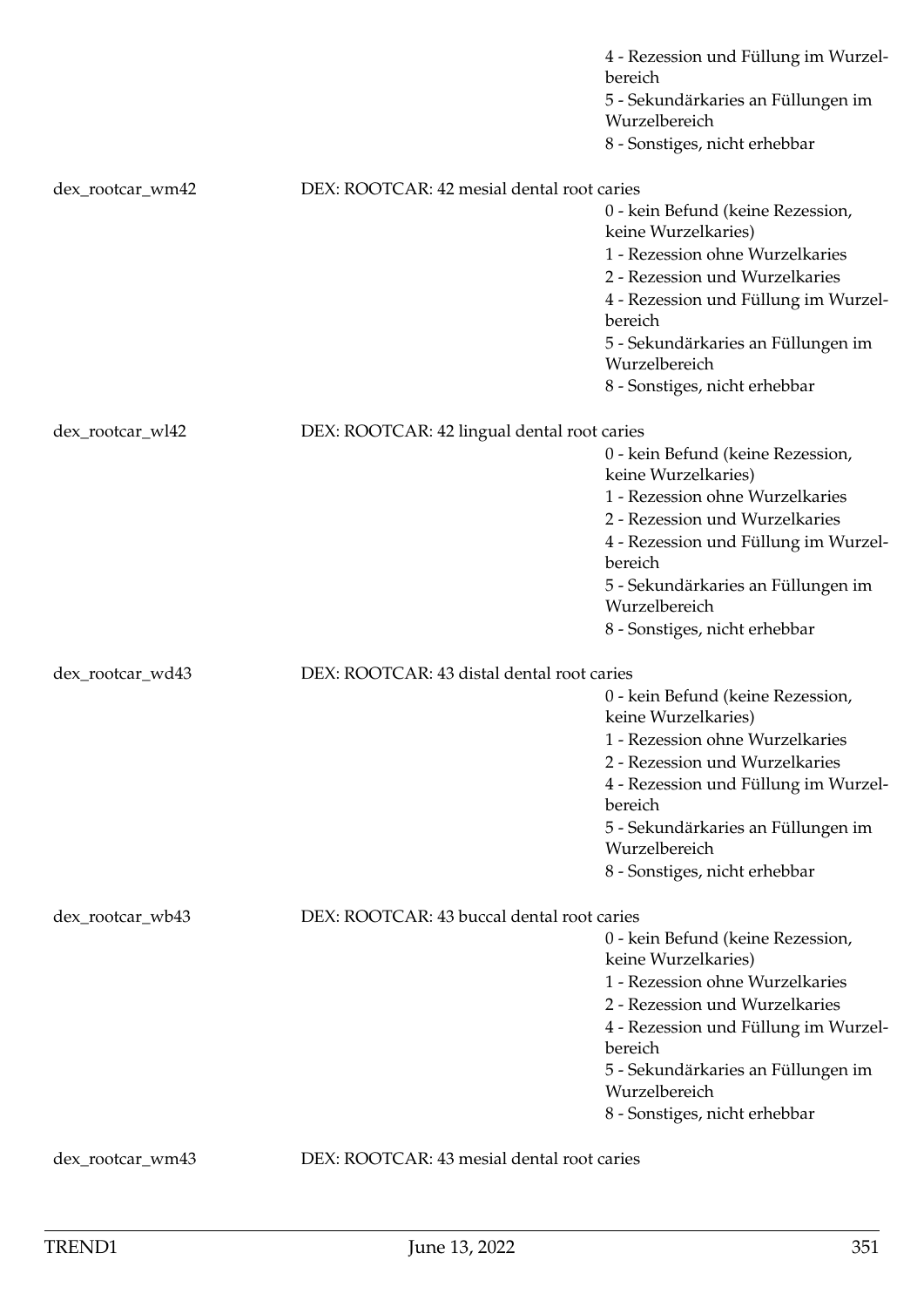|                  |                                             | 0 - kein Befund (keine Rezession,<br>keine Wurzelkaries)<br>1 - Rezession ohne Wurzelkaries<br>2 - Rezession und Wurzelkaries<br>4 - Rezession und Füllung im Wurzel-<br>bereich<br>5 - Sekundärkaries an Füllungen im<br>Wurzelbereich<br>8 - Sonstiges, nicht erhebbar |
|------------------|---------------------------------------------|--------------------------------------------------------------------------------------------------------------------------------------------------------------------------------------------------------------------------------------------------------------------------|
| dex_rootcar_wl43 | DEX: ROOTCAR: 43 lingual dental root caries |                                                                                                                                                                                                                                                                          |
|                  |                                             | 0 - kein Befund (keine Rezession,<br>keine Wurzelkaries)<br>1 - Rezession ohne Wurzelkaries<br>2 - Rezession und Wurzelkaries<br>4 - Rezession und Füllung im Wurzel-<br>bereich<br>5 - Sekundärkaries an Füllungen im<br>Wurzelbereich<br>8 - Sonstiges, nicht erhebbar |
| dex_rootcar_wd44 | DEX: ROOTCAR: 44 distal dental root caries  |                                                                                                                                                                                                                                                                          |
|                  |                                             | 0 - kein Befund (keine Rezession,<br>keine Wurzelkaries)                                                                                                                                                                                                                 |
|                  |                                             | 1 - Rezession ohne Wurzelkaries<br>2 - Rezession und Wurzelkaries                                                                                                                                                                                                        |
|                  |                                             | 4 - Rezession und Füllung im Wurzel-<br>bereich                                                                                                                                                                                                                          |
|                  |                                             | 5 - Sekundärkaries an Füllungen im<br>Wurzelbereich                                                                                                                                                                                                                      |
|                  |                                             | 8 - Sonstiges, nicht erhebbar                                                                                                                                                                                                                                            |
| dex_rootcar_wb44 | DEX: ROOTCAR: 44 buccal dental root caries  |                                                                                                                                                                                                                                                                          |
|                  |                                             | 0 - kein Befund (keine Rezession,<br>keine Wurzelkaries)<br>1 - Rezession ohne Wurzelkaries                                                                                                                                                                              |
|                  |                                             | 2 - Rezession und Wurzelkaries<br>4 - Rezession und Füllung im Wurzel-<br>bereich                                                                                                                                                                                        |
|                  |                                             | 5 - Sekundärkaries an Füllungen im<br>Wurzelbereich                                                                                                                                                                                                                      |
|                  |                                             | 8 - Sonstiges, nicht erhebbar                                                                                                                                                                                                                                            |
| dex_rootcar_wm44 | DEX: ROOTCAR: 44 mesial dental root caries  |                                                                                                                                                                                                                                                                          |
|                  |                                             | 0 - kein Befund (keine Rezession,<br>keine Wurzelkaries)                                                                                                                                                                                                                 |
|                  |                                             | 1 - Rezession ohne Wurzelkaries<br>2 - Rezession und Wurzelkaries                                                                                                                                                                                                        |
|                  |                                             | 4 - Rezession und Füllung im Wurzel-<br>bereich                                                                                                                                                                                                                          |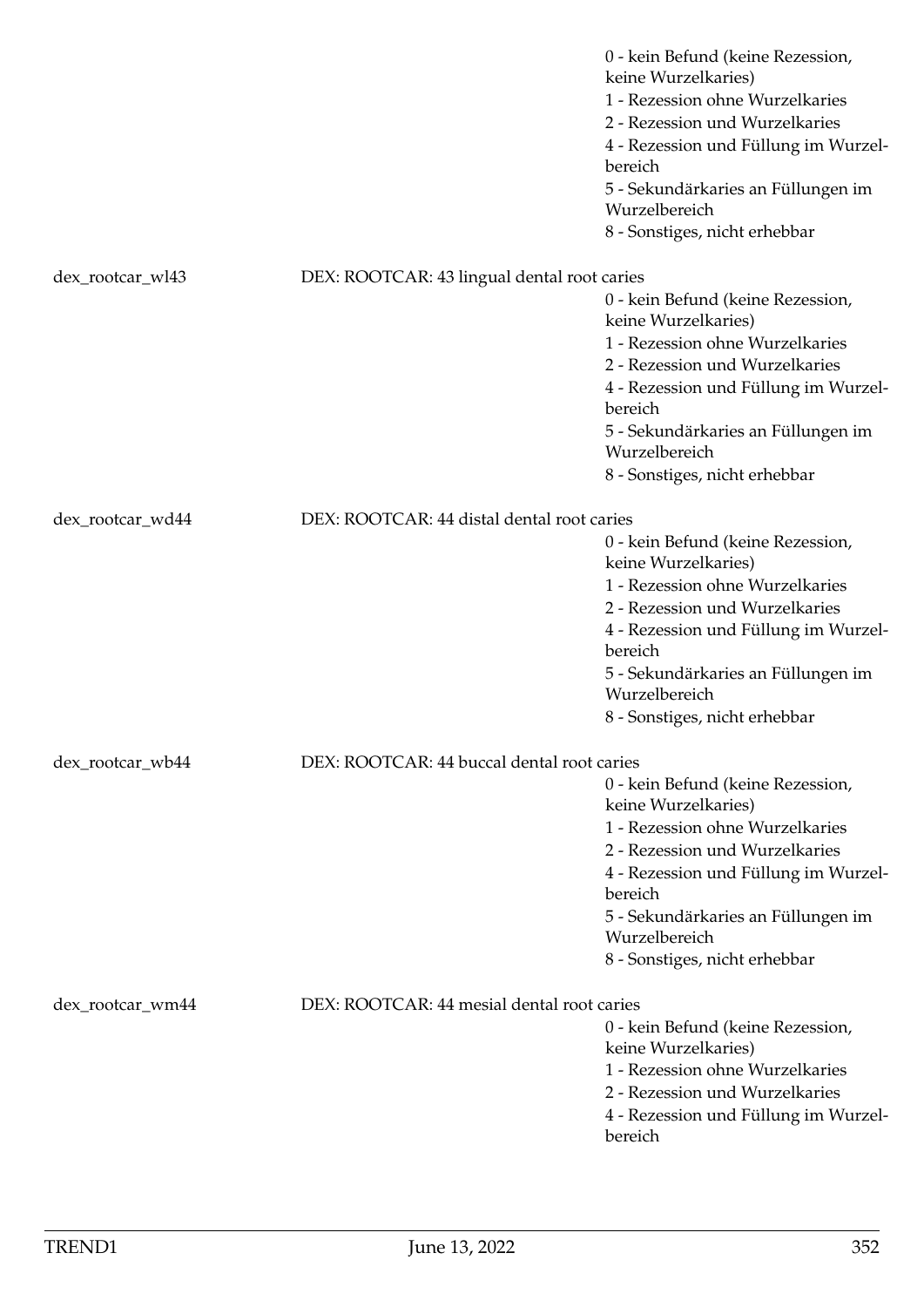|                  |                                             | 5 - Sekundärkaries an Füllungen im                       |
|------------------|---------------------------------------------|----------------------------------------------------------|
|                  |                                             | Wurzelbereich<br>8 - Sonstiges, nicht erhebbar           |
|                  |                                             |                                                          |
| dex_rootcar_wl44 | DEX: ROOTCAR: 44 lingual dental root caries |                                                          |
|                  |                                             | 0 - kein Befund (keine Rezession,<br>keine Wurzelkaries) |
|                  |                                             | 1 - Rezession ohne Wurzelkaries                          |
|                  |                                             | 2 - Rezession und Wurzelkaries                           |
|                  |                                             | 4 - Rezession und Füllung im Wurzel-<br>bereich          |
|                  |                                             | 5 - Sekundärkaries an Füllungen im                       |
|                  |                                             | Wurzelbereich                                            |
|                  |                                             | 8 - Sonstiges, nicht erhebbar                            |
| dex_rootcar_wd45 | DEX: ROOTCAR: 45 distal dental root caries  |                                                          |
|                  |                                             | 0 - kein Befund (keine Rezession,                        |
|                  |                                             | keine Wurzelkaries)                                      |
|                  |                                             | 1 - Rezession ohne Wurzelkaries                          |
|                  |                                             | 2 - Rezession und Wurzelkaries                           |
|                  |                                             | 4 - Rezession und Füllung im Wurzel-<br>bereich          |
|                  |                                             | 5 - Sekundärkaries an Füllungen im                       |
|                  |                                             | Wurzelbereich                                            |
|                  |                                             | 8 - Sonstiges, nicht erhebbar                            |
| dex_rootcar_wb45 | DEX: ROOTCAR: 45 buccal dental root caries  |                                                          |
|                  |                                             | 0 - kein Befund (keine Rezession,                        |
|                  |                                             | keine Wurzelkaries)                                      |
|                  |                                             |                                                          |
|                  |                                             | 1 - Rezession ohne Wurzelkaries                          |
|                  |                                             | 2 - Rezession und Wurzelkaries                           |
|                  |                                             | 4 - Rezession und Füllung im Wurzel-<br>bereich          |
|                  |                                             | 5 - Sekundärkaries an Füllungen im                       |
|                  |                                             | Wurzelbereich                                            |
|                  |                                             | 8 - Sonstiges, nicht erhebbar                            |
| dex_rootcar_wm45 | DEX: ROOTCAR: 45 mesial dental root caries  |                                                          |
|                  |                                             | 0 - kein Befund (keine Rezession,                        |
|                  |                                             | keine Wurzelkaries)                                      |
|                  |                                             | 1 - Rezession ohne Wurzelkaries                          |
|                  |                                             | 2 - Rezession und Wurzelkaries                           |
|                  |                                             | 4 - Rezession und Füllung im Wurzel-<br>bereich          |
|                  |                                             | 5 - Sekundärkaries an Füllungen im                       |
|                  |                                             | Wurzelbereich                                            |
|                  |                                             | 8 - Sonstiges, nicht erhebbar                            |
| dex_rootcar_wl45 | DEX: ROOTCAR: 45 lingual dental root caries |                                                          |
|                  |                                             | 0 - kein Befund (keine Rezession,                        |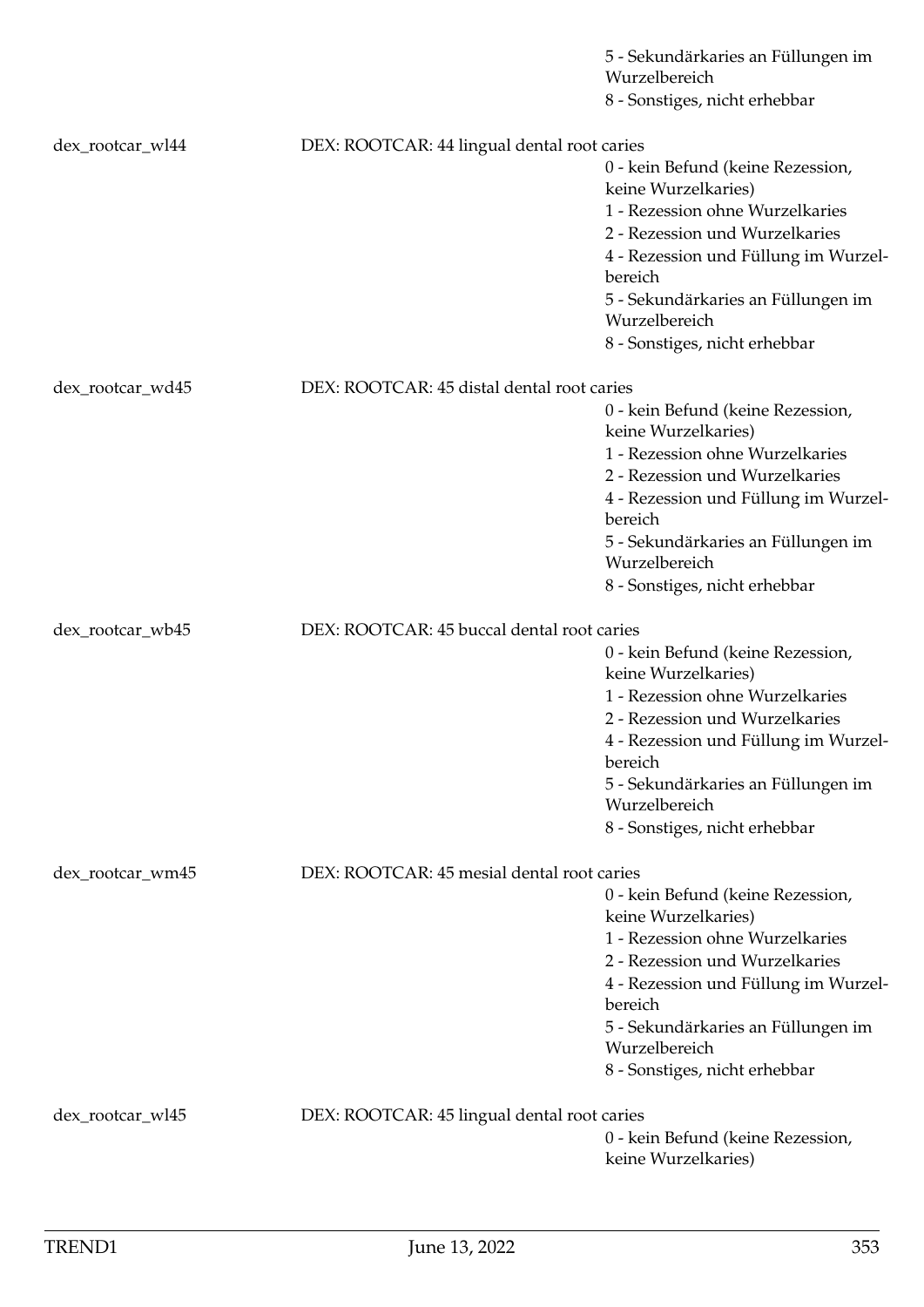|                  |                                             | 1 - Rezession ohne Wurzelkaries<br>2 - Rezession und Wurzelkaries<br>4 - Rezession und Füllung im Wurzel-<br>bereich<br>5 - Sekundärkaries an Füllungen im<br>Wurzelbereich<br>8 - Sonstiges, nicht erhebbar                                                             |
|------------------|---------------------------------------------|--------------------------------------------------------------------------------------------------------------------------------------------------------------------------------------------------------------------------------------------------------------------------|
| dex_rootcar_wd46 | DEX: ROOTCAR: 46 distal dental root caries  |                                                                                                                                                                                                                                                                          |
|                  |                                             | 0 - kein Befund (keine Rezession,<br>keine Wurzelkaries)<br>1 - Rezession ohne Wurzelkaries<br>2 - Rezession und Wurzelkaries<br>4 - Rezession und Füllung im Wurzel-<br>bereich<br>5 - Sekundärkaries an Füllungen im<br>Wurzelbereich<br>8 - Sonstiges, nicht erhebbar |
| dex_rootcar_wb46 | DEX: ROOTCAR: 46 buccal dental root caries  |                                                                                                                                                                                                                                                                          |
|                  |                                             | 0 - kein Befund (keine Rezession,<br>keine Wurzelkaries)<br>1 - Rezession ohne Wurzelkaries<br>2 - Rezession und Wurzelkaries<br>4 - Rezession und Füllung im Wurzel-<br>bereich<br>5 - Sekundärkaries an Füllungen im<br>Wurzelbereich<br>8 - Sonstiges, nicht erhebbar |
| dex_rootcar_wm46 | DEX: ROOTCAR: 46 mesial dental root caries  |                                                                                                                                                                                                                                                                          |
|                  |                                             | 0 - kein Befund (keine Rezession,<br>keine Wurzelkaries)<br>1 - Rezession ohne Wurzelkaries<br>2 - Rezession und Wurzelkaries<br>4 - Rezession und Füllung im Wurzel-<br>bereich<br>5 - Sekundärkaries an Füllungen im<br>Wurzelbereich<br>8 - Sonstiges, nicht erhebbar |
| dex_rootcar_wl46 | DEX: ROOTCAR: 46 lingual dental root caries |                                                                                                                                                                                                                                                                          |
|                  |                                             | 0 - kein Befund (keine Rezession,<br>keine Wurzelkaries)<br>1 - Rezession ohne Wurzelkaries<br>2 - Rezession und Wurzelkaries<br>4 - Rezession und Füllung im Wurzel-<br>bereich<br>5 - Sekundärkaries an Füllungen im<br>Wurzelbereich<br>8 - Sonstiges, nicht erhebbar |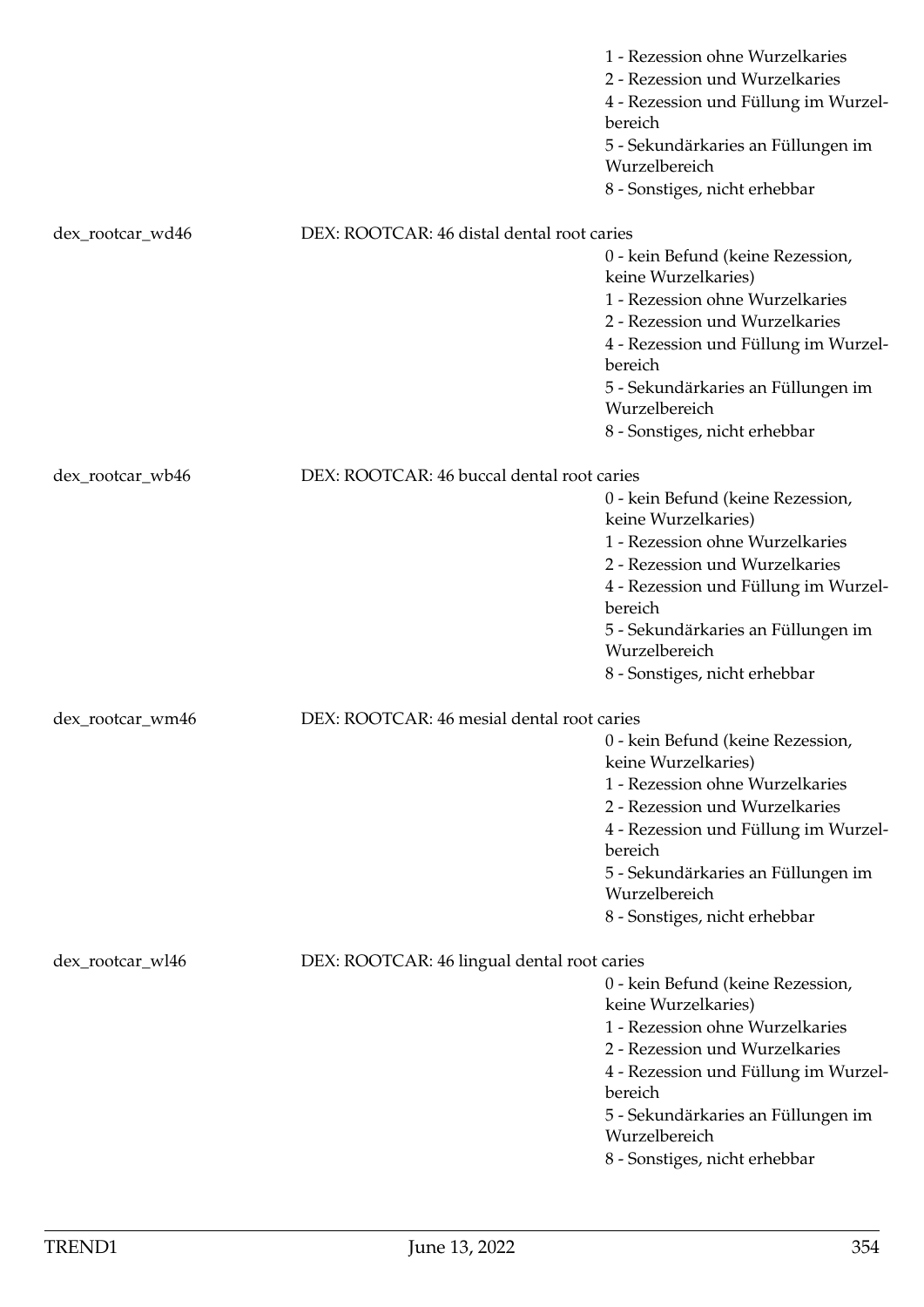| dex_rootcar_wd47 | DEX: ROOTCAR: 47 distal dental root caries               |                                                                                             |
|------------------|----------------------------------------------------------|---------------------------------------------------------------------------------------------|
|                  |                                                          | 0 - kein Befund (keine Rezession,<br>keine Wurzelkaries)<br>1 - Rezession ohne Wurzelkaries |
|                  |                                                          | 2 - Rezession und Wurzelkaries                                                              |
|                  |                                                          | 4 - Rezession und Füllung im Wurzel-<br>bereich                                             |
|                  |                                                          | 5 - Sekundärkaries an Füllungen im<br>Wurzelbereich                                         |
|                  |                                                          | 8 - Sonstiges, nicht erhebbar                                                               |
| dex_rootcar_wb47 | DEX: ROOTCAR: 47 buccal dental root caries               |                                                                                             |
|                  |                                                          | 0 - kein Befund (keine Rezession,<br>keine Wurzelkaries)                                    |
|                  |                                                          | 1 - Rezession ohne Wurzelkaries                                                             |
|                  |                                                          | 2 - Rezession und Wurzelkaries                                                              |
|                  |                                                          | 4 - Rezession und Füllung im Wurzel-<br>bereich                                             |
|                  |                                                          | 5 - Sekundärkaries an Füllungen im                                                          |
|                  |                                                          | Wurzelbereich                                                                               |
|                  |                                                          | 8 - Sonstiges, nicht erhebbar                                                               |
| dex_rootcar_wm47 | DEX: ROOTCAR: 47 mesial dental root caries               |                                                                                             |
|                  |                                                          | 0 - kein Befund (keine Rezession,<br>keine Wurzelkaries)                                    |
|                  |                                                          | 1 - Rezession ohne Wurzelkaries                                                             |
|                  |                                                          | 2 - Rezession und Wurzelkaries                                                              |
|                  |                                                          | 4 - Rezession und Füllung im Wurzel-<br>bereich                                             |
|                  |                                                          | 5 - Sekundärkaries an Füllungen im<br>Wurzelbereich                                         |
|                  |                                                          | 8 - Sonstiges, nicht erhebbar                                                               |
| dex_rootcar_wl47 | DEX: ROOTCAR: 47 lingual dental root caries              |                                                                                             |
|                  |                                                          | 0 - kein Befund (keine Rezession,<br>keine Wurzelkaries)                                    |
|                  |                                                          | 1 - Rezession ohne Wurzelkaries                                                             |
|                  |                                                          | 2 - Rezession und Wurzelkaries                                                              |
|                  |                                                          | 4 - Rezession und Füllung im Wurzel-<br>bereich                                             |
|                  |                                                          | 5 - Sekundärkaries an Füllungen im<br>Wurzelbereich                                         |
|                  |                                                          | 8 - Sonstiges, nicht erhebbar                                                               |
|                  |                                                          |                                                                                             |
| dex_rootcar_bes  | DEX: ROOTCAR: special features root caries<br>diagnostic |                                                                                             |
|                  |                                                          | 0 - no particularities                                                                      |
|                  |                                                          | 1 - particularities                                                                         |
|                  |                                                          | 8 - total data sheets not collectible<br>9 - total data sheets disallowed                   |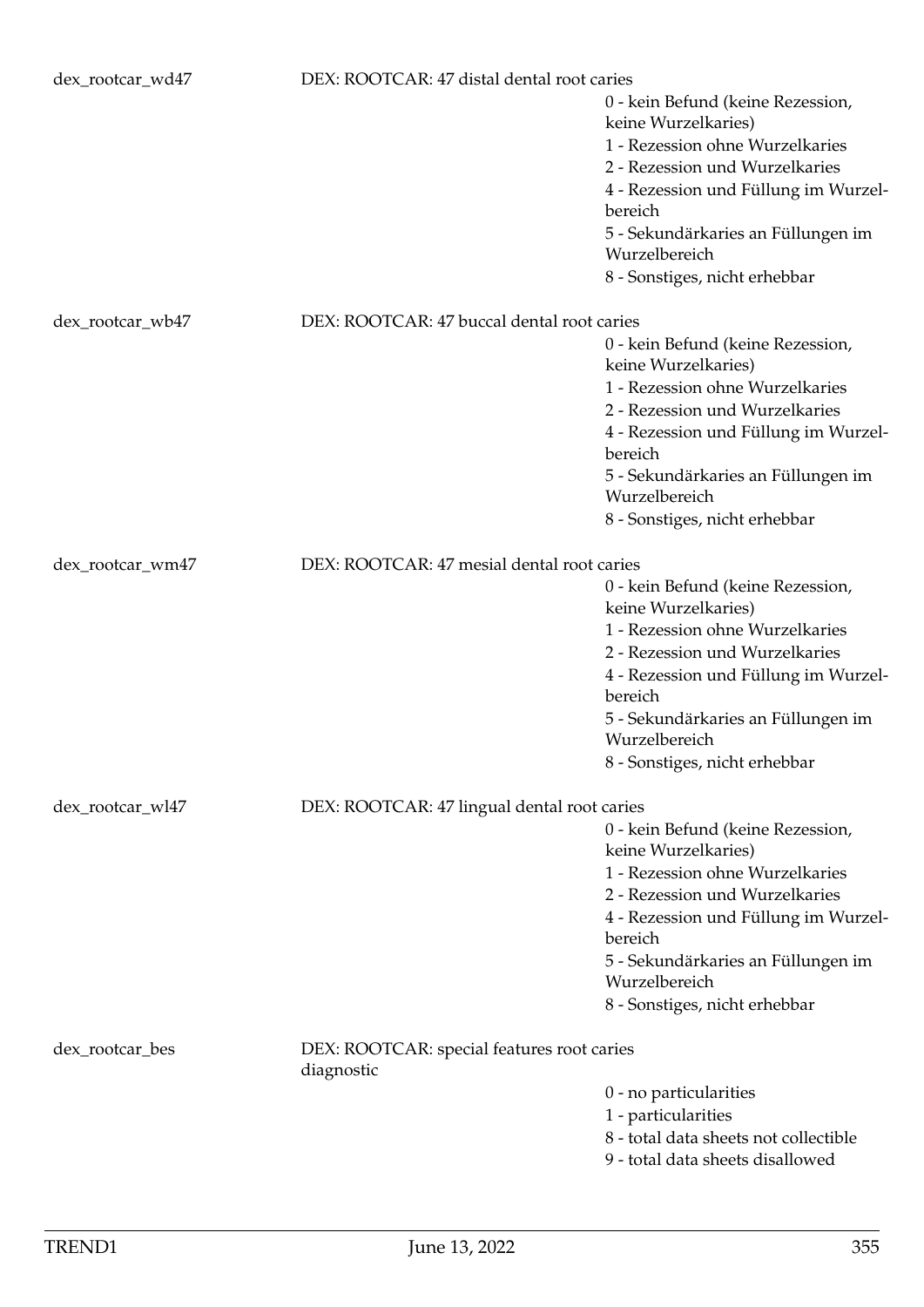| dex_rootcar_bestext         | DEX: ROOTCAR: remark root caries diagnostic             |                                                              |
|-----------------------------|---------------------------------------------------------|--------------------------------------------------------------|
| dex_rootcar_end             | DEX: ROOTCAR: end root caries diagnostic<br>[time]      |                                                              |
| <b>ORALEND</b>              | DEX: Final data                                         |                                                              |
| dex_oralend_begin           | begin of final dental examination [time]                |                                                              |
| dex_oralend_interponat      | Bite register                                           | $1 - Yes$<br>$0 - No$<br>8 - value not usable<br>9 - refused |
| dex_oralend_interponat_note | reason for non realisation                              |                                                              |
| dex_oralend_dentimpress     | dental impression                                       | $1 - Yes$<br>$0 - No$<br>8 - value not usable<br>9 - refused |
| dex_dentimpess_note         | Reason for non realisation                              |                                                              |
| dex_ab_msh                  | Admission note: mucosa degeneration                     | $1 - Yes$<br>$0 - No$<br>8 - value not usable<br>9 - refused |
| dex_oralend_ab_karies       | Admission note: crown resp. root caries                 | $1 - Yes$<br>$0 - No$<br>8 - value not usable<br>9 - refused |
| dex_oralend_ab_paro         | admission note: periodontitis (gingival<br>sulcus>=5mm) | $1 - Yes$<br>$0 - No$<br>8 - value not usable<br>9 - refused |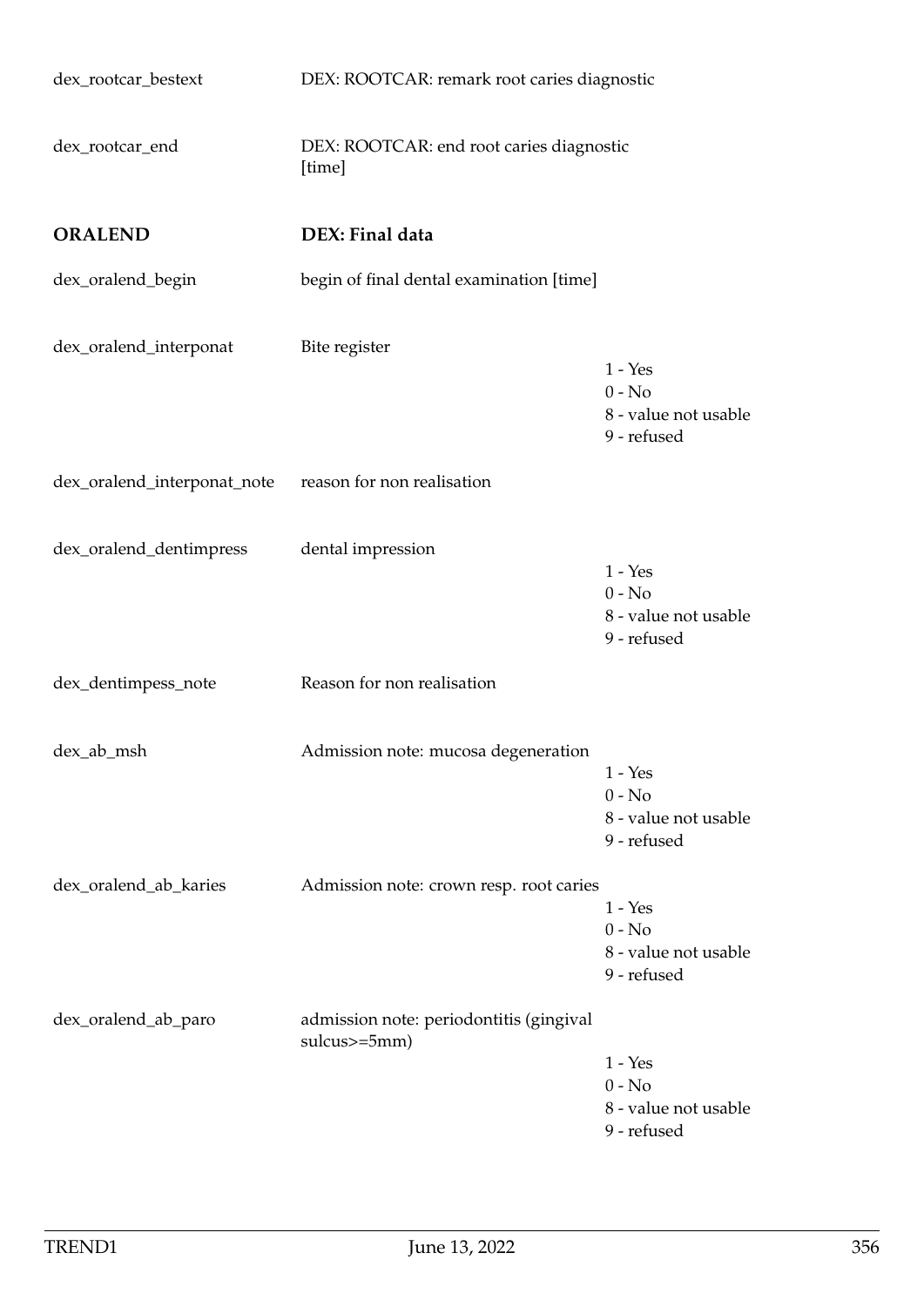| dex_oralend_bes        | DEX_ORALEND Besonderheiten JN        | $0$ - not any<br>$1 - single$<br>8 - not possible to do<br>9 - refused |
|------------------------|--------------------------------------|------------------------------------------------------------------------|
| dex_oralend_ab_bestext | DEX_ORALEND Besonderheiten           |                                                                        |
| dex_oralend_end        | end of dental examination [time]     |                                                                        |
| <b>DEXCGT</b>          | <b>DEX: Kautest</b>                  |                                                                        |
| dex_cgt_scan_start     | start (scan) [date, time]            |                                                                        |
| dex_cgt_scan_usnr      | examiner (scan)                      |                                                                        |
| dex_cgt_scan_sa        | SA (Subjective assessment)           | $1 - 1$<br>$2 - 2$<br>$3 - 3$<br>$4 - 4$<br>$5 - 5$                    |
| dex_cgt_scan_end       | end (scan) [date, time]              |                                                                        |
| dex_cgt_exam_start     | examination start [date, time]       |                                                                        |
| dex_cgt_exam_usnr      | examiner                             |                                                                        |
| dex_cgt_exam_usnr2_yn  | second examiner?                     | $0 - No$<br>$1 - Yes$                                                  |
| dex_cgt_exam_usnr2     | examiner no. 2                       |                                                                        |
| dex_cgt_exam_done      | Examination done?                    | $0 - No$<br>$1 - Yes$                                                  |
| dex_cgt_exam_whynot    | DEX_CGT_EXAM Grund Nichtdurchführung |                                                                        |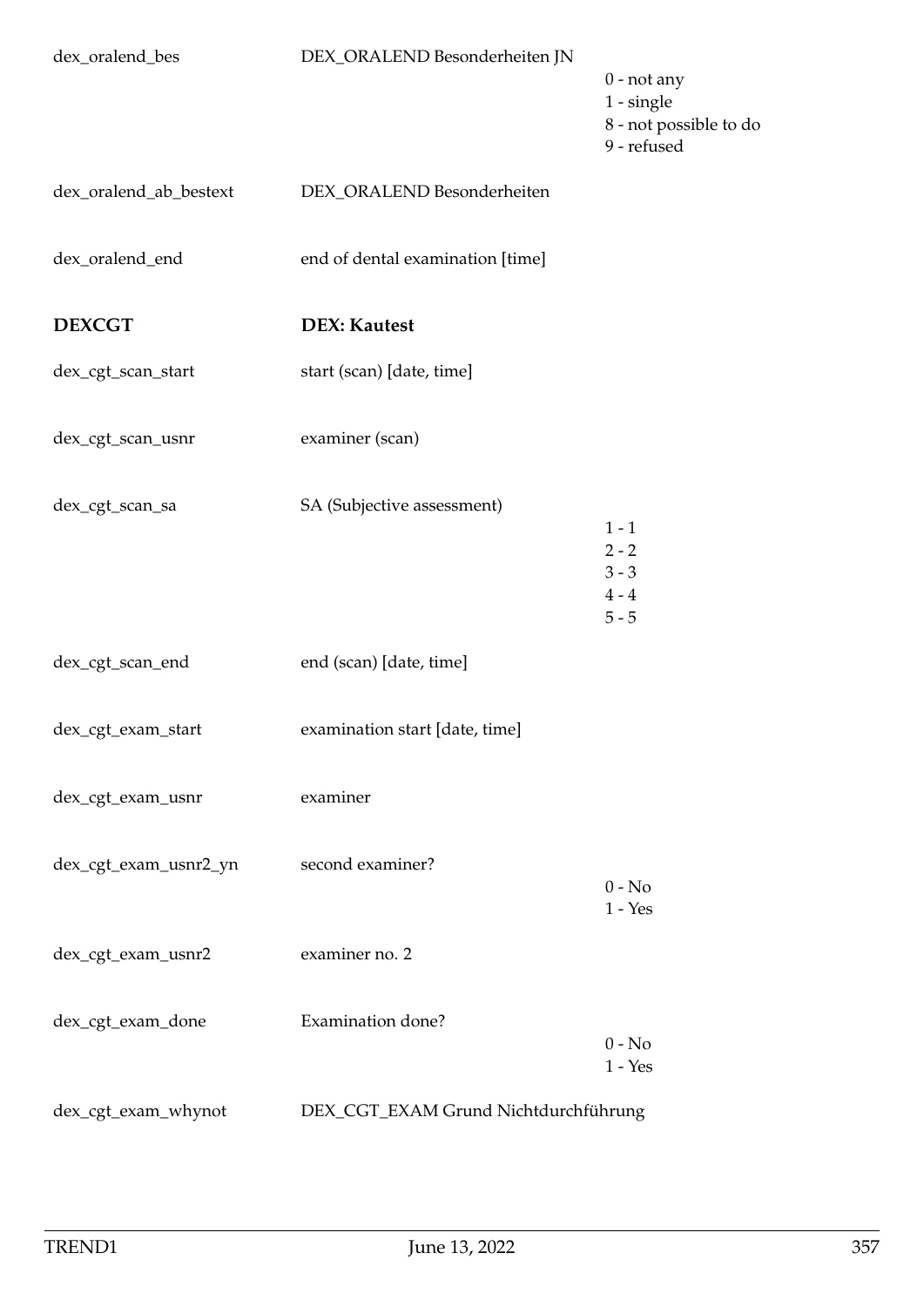| dex_cgt_exam_remarks      | remarks?                     | 0 - no remarks<br>1 - remarks<br>8 - unable to perform examination |
|---------------------------|------------------------------|--------------------------------------------------------------------|
| dex_cgt_exam_sticks       | chewing gum stcks            | $0 - No$<br>$1 - Yes$                                              |
| dex_cgt_exam_fragmented   | Chewing gum fragmented       | $0 - No$<br>$1 - Yes$                                              |
| dex_cgt_exam_other        | other remark                 | $0 - No$<br>$1 - Yes$                                              |
| dex_cgt_exam_note         | notes                        |                                                                    |
| dex_cgt_exam_end          | examination end [date, time] |                                                                    |
| dex_cgt_read_examiner     | examiner                     |                                                                    |
| dex_cgt_read_start        | Reading date [date, time]    |                                                                    |
| dex_cgt_read_sa           | SA (subjective assessment)   | $1 - SA1$<br>$2 - SA2$<br>$3 - SA3$<br>$4 - SA4$<br>$5 - SA5$      |
| dex_cgt_read_voh          | Variance of Hue (VOH)        |                                                                    |
| dex_cgt_read_cycles       | Kaurunden                    |                                                                    |
| dex_cgt_read_colour_space | hsi                          |                                                                    |
| dex_cgt_read_n_pixel      | number of pixel              |                                                                    |
| dex_cgt_read_h_mean       | hue mean                     |                                                                    |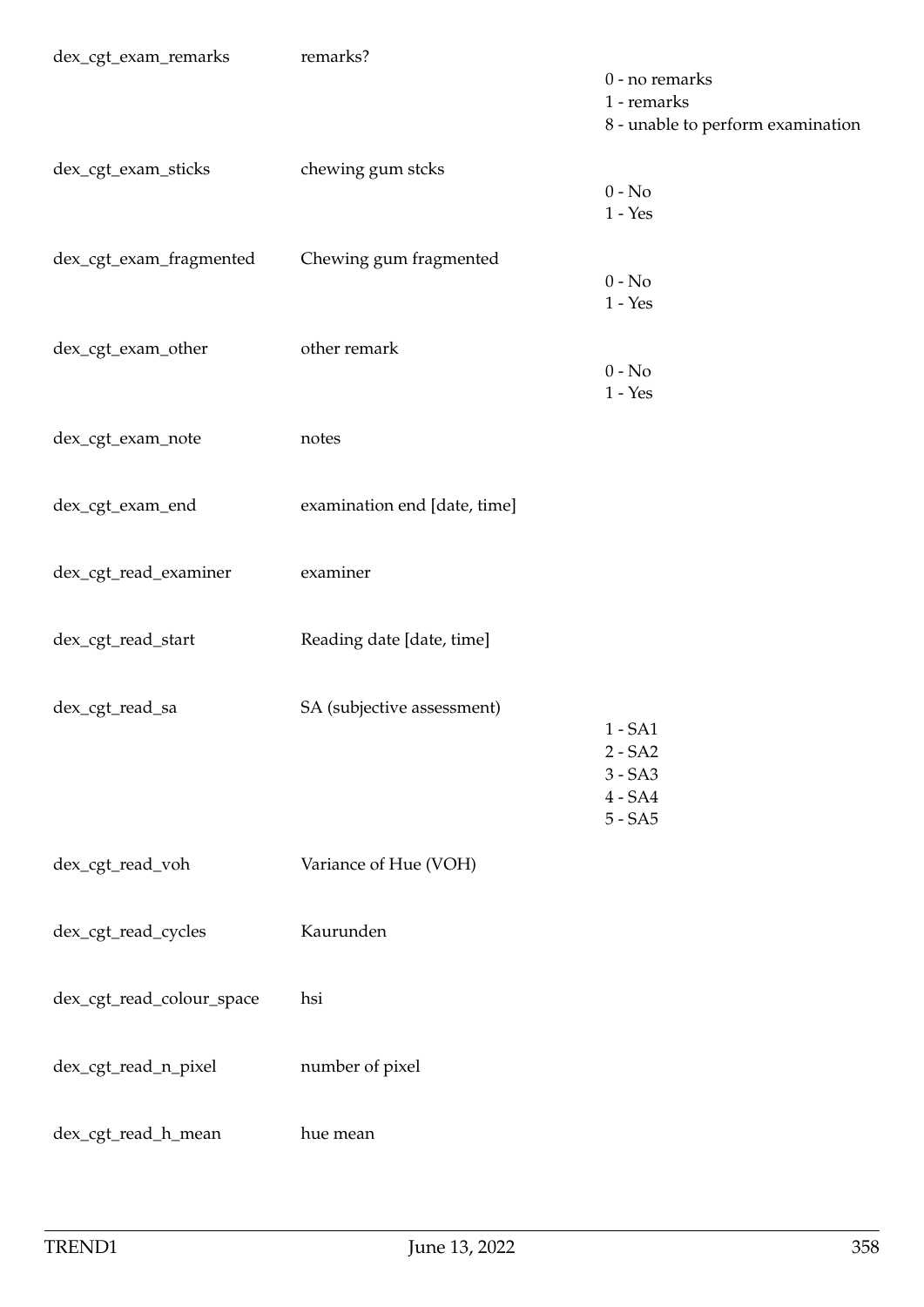| dex_cgt_read_s_mean                | saturation mean                                |                                                                                    |
|------------------------------------|------------------------------------------------|------------------------------------------------------------------------------------|
| dex_cgt_read_s_sd                  | saturation standard deviation                  |                                                                                    |
| dex_cgt_read_i_mean                | intensity mean                                 |                                                                                    |
| dex_cgt_read_i_sd                  | intensity standard deviation                   |                                                                                    |
| dex_cgt_read_remarks               | remarks                                        | $1 - yes$                                                                          |
| dex_cgt_read_note                  | note                                           | $0 - no$                                                                           |
| <b>MEX</b>                         | medical examination                            |                                                                                    |
| <b>ULTRASOU</b><br><b>ECHOALLG</b> | ultrasound examination<br>ECHO heart - general |                                                                                    |
| ech_beg                            | echo: beginning [date, time]                   |                                                                                    |
| ech_usnr                           | observer                                       |                                                                                    |
| ech_usnr2_jn                       | ECHO_ALLG Untersucher2 JN                      | $0 - No$<br>$1 - Yes$                                                              |
| ech_usnr2                          | examiner 2                                     |                                                                                    |
| ech_grid                           | echo: equipment ID                             |                                                                                    |
| ech_tem                            | room temperature [°C]                          |                                                                                    |
| ech_bsnr                           | echo: specific features                        | 0 - ohne besondere Vorkommnisse<br>1 - besonderes Vorkommnis<br>8 - nicht erhebbar |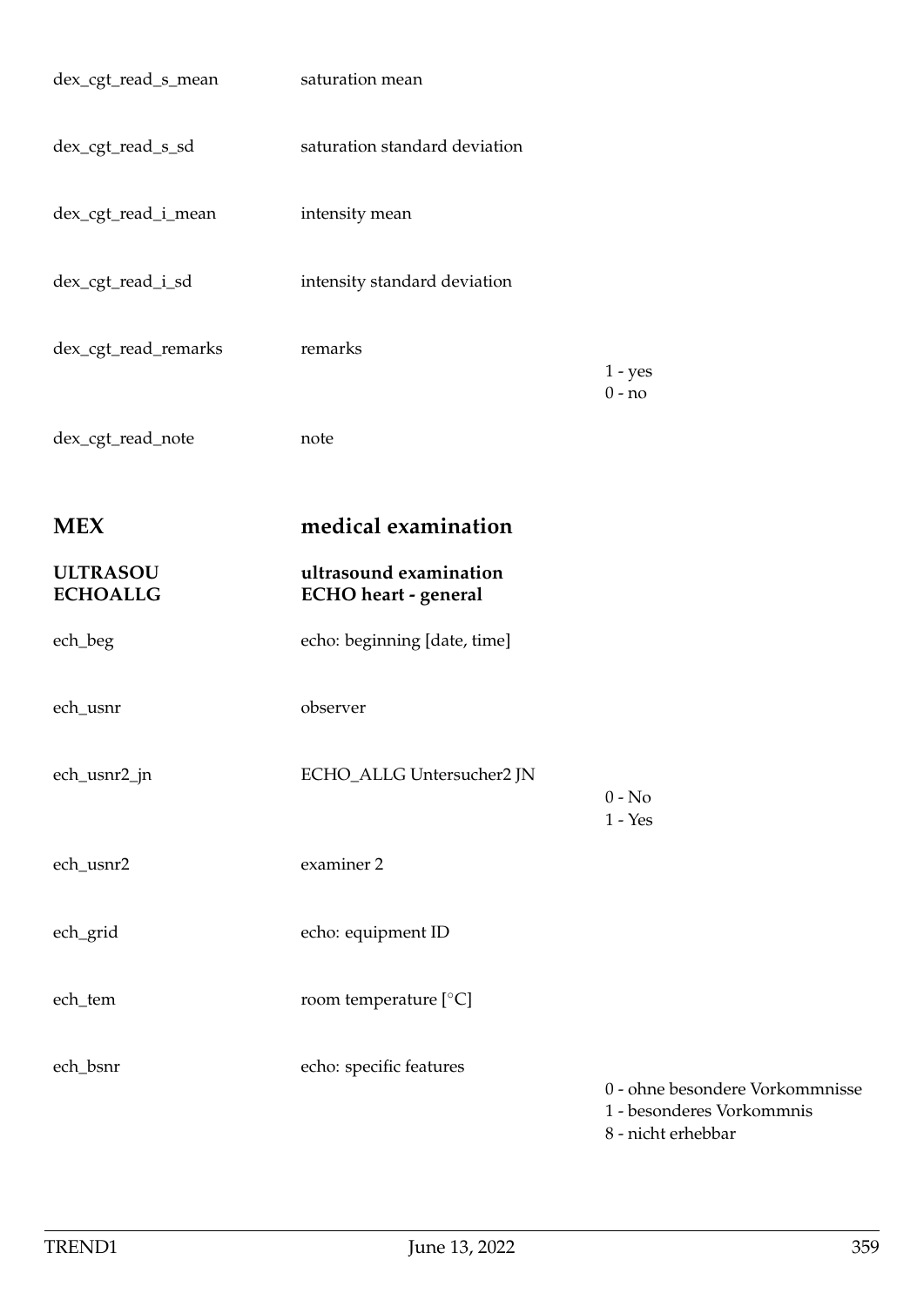| ech_note_flachlage      | ECHO_ALLG Lagerung Teilnehmer möglich JN     | $0 - No$                        |
|-------------------------|----------------------------------------------|---------------------------------|
|                         |                                              | $1 - Yes$                       |
| ech_note_vhf            | ECHO_ALLG Vorhofflimmern JN                  |                                 |
|                         |                                              | $0 - No$                        |
|                         |                                              | $1 - Yes$                       |
| ech_note_herzrhyt       | ECHO_ALLG andere Herzrhythmusstörungen<br>JN |                                 |
|                         |                                              | $0 - No$                        |
|                         |                                              | $1 - Yes$                       |
| ech_note_herzrhyth_note | ECHO_ALLG andere Herzrhythmusstörungen       |                                 |
| ech_note_brady          | ECHO_ALLG Bradykardie <55bpm JN              |                                 |
|                         |                                              | $0 - No$                        |
|                         |                                              | $1 - Yes$                       |
| ech_note_tachy          | ECHO_ALLG Tachykardie >100bpm JN             |                                 |
|                         |                                              | $0 - No$                        |
|                         |                                              | $1 - Yes$                       |
| ech_note_ekg            | ECHO_ALLG EKG defekt/stört JN                |                                 |
|                         |                                              | $0 - No$                        |
|                         |                                              | $1 - Yes$                       |
| ech_note_herzschritt    | ECHO_ALLG Schrittmacher JN                   |                                 |
|                         |                                              | $0 - No$                        |
|                         |                                              | $1 - Yes$                       |
| ech_note_defi           | ECHO_ALLG Defibrillator JN                   |                                 |
|                         |                                              | $0 - No$                        |
|                         |                                              | $1 - Yes$                       |
| ech_note_sonst          | ECHO_ALLG Sonstiges JN                       |                                 |
|                         |                                              | $0 - No$                        |
|                         |                                              | $1 - Yes$                       |
| ech_note                | echo: other notes                            |                                 |
| ech_lv                  | echo: recording LV M-Mode                    |                                 |
|                         |                                              | $0 - 0 -$                       |
|                         |                                              | $1 - 1 -$                       |
|                         |                                              | 8 - not assessable<br>$9 - 9 -$ |
| ech_aola                | echo: recording AO M-Mode                    |                                 |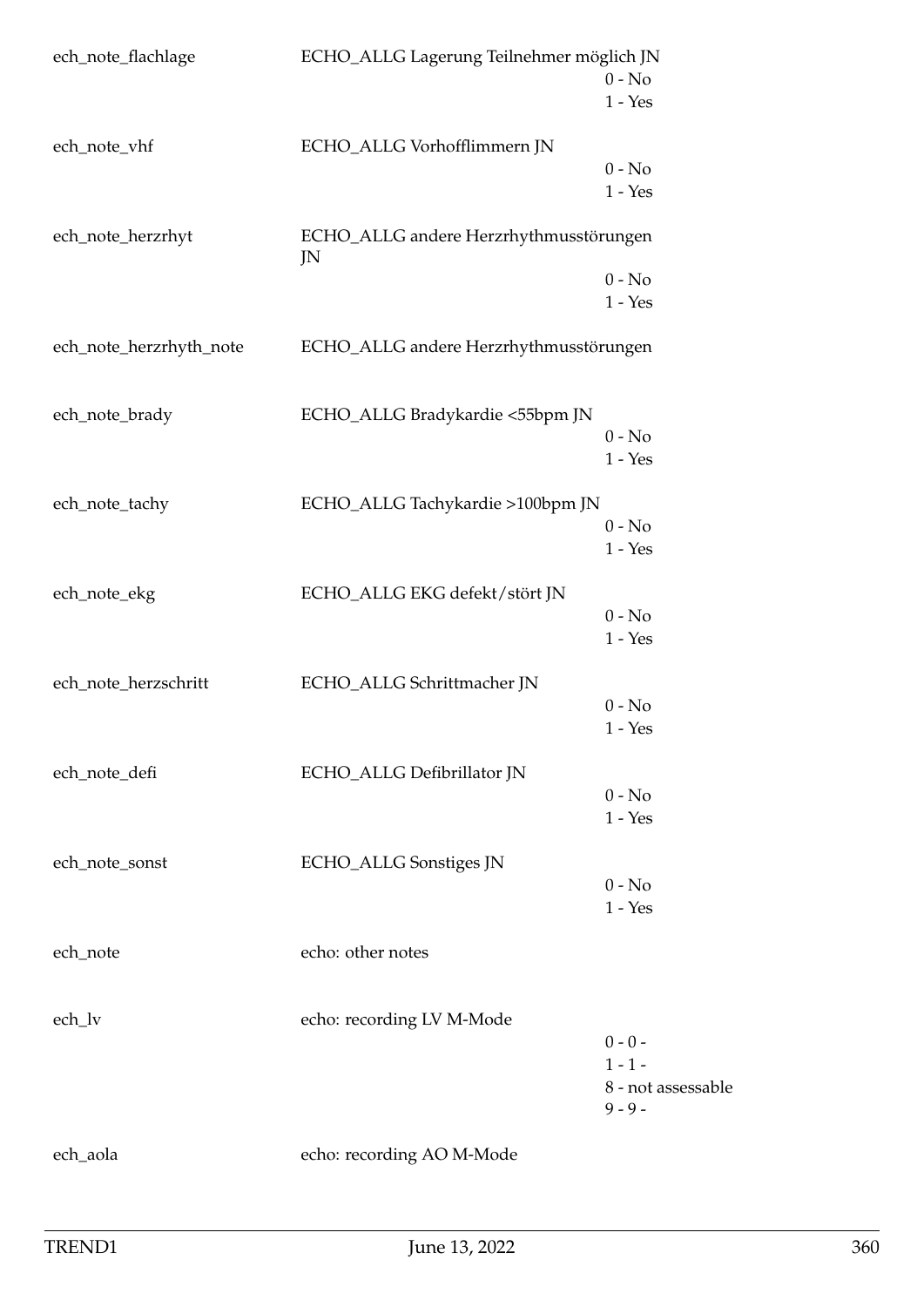|                                  |                                                     | $0 - 0 -$                        |
|----------------------------------|-----------------------------------------------------|----------------------------------|
|                                  |                                                     | $1 - 1 -$                        |
|                                  |                                                     | 8 - not assessable               |
|                                  |                                                     | $9 - 9 -$                        |
| ech_akl                          | echo: finding of aortic valve                       |                                  |
|                                  |                                                     | $1 - yes$                        |
|                                  |                                                     | $0 - no$                         |
|                                  |                                                     |                                  |
| ech_mkl                          | echo: mitral valve finding                          |                                  |
|                                  |                                                     | $1 - yes$                        |
|                                  |                                                     | $0 - no$                         |
| ech_md                           | echo: mitral valve doppler                          |                                  |
|                                  |                                                     | 0 - good image                   |
|                                  |                                                     | 1 - poor image                   |
|                                  |                                                     | 8 - not assessable               |
|                                  |                                                     | 9 - no image                     |
|                                  |                                                     |                                  |
| ech_mv                           | echo: E/A valsalva                                  |                                  |
|                                  |                                                     | 0 - good image                   |
|                                  |                                                     | 1 - poor image                   |
|                                  |                                                     | 8 - not assessable               |
|                                  |                                                     | 9 - no image                     |
|                                  |                                                     |                                  |
| $ech$ <sub><math>pk</math></sub> | echo: pulmonary valve                               |                                  |
|                                  |                                                     | 0 - good image<br>1 - poor image |
|                                  |                                                     | 8 - not assessable               |
|                                  |                                                     | 9 - no image                     |
|                                  |                                                     |                                  |
| ech_tk                           | echo: Presence of insufficiency of tricuspid valve? |                                  |
|                                  |                                                     | $0 - no$                         |
|                                  |                                                     | 1 - regurgitation                |
|                                  |                                                     | 2 - suspicion of insufficiency   |
|                                  |                                                     | 8 - cannot be evaluated          |
|                                  |                                                     |                                  |
| ech_schul                        | ECHO_ALLG Schulungsrelevant JN                      | $0 - No$                         |
|                                  |                                                     | $1 - Yes$                        |
|                                  |                                                     |                                  |
| ech_schul_note                   | <b>ECHO_ALLG Schulung Details</b>                   |                                  |
|                                  |                                                     |                                  |
|                                  |                                                     |                                  |
| ech_end                          | echo: end [date, time]                              |                                  |
| <b>ECHOAKL</b>                   | ECHO heart - aortic valve findings                  |                                  |
|                                  |                                                     |                                  |
| akl_skle                         | aortic valve: morphological specific feature        |                                  |
|                                  |                                                     | 0 - unremarkable                 |
|                                  |                                                     |                                  |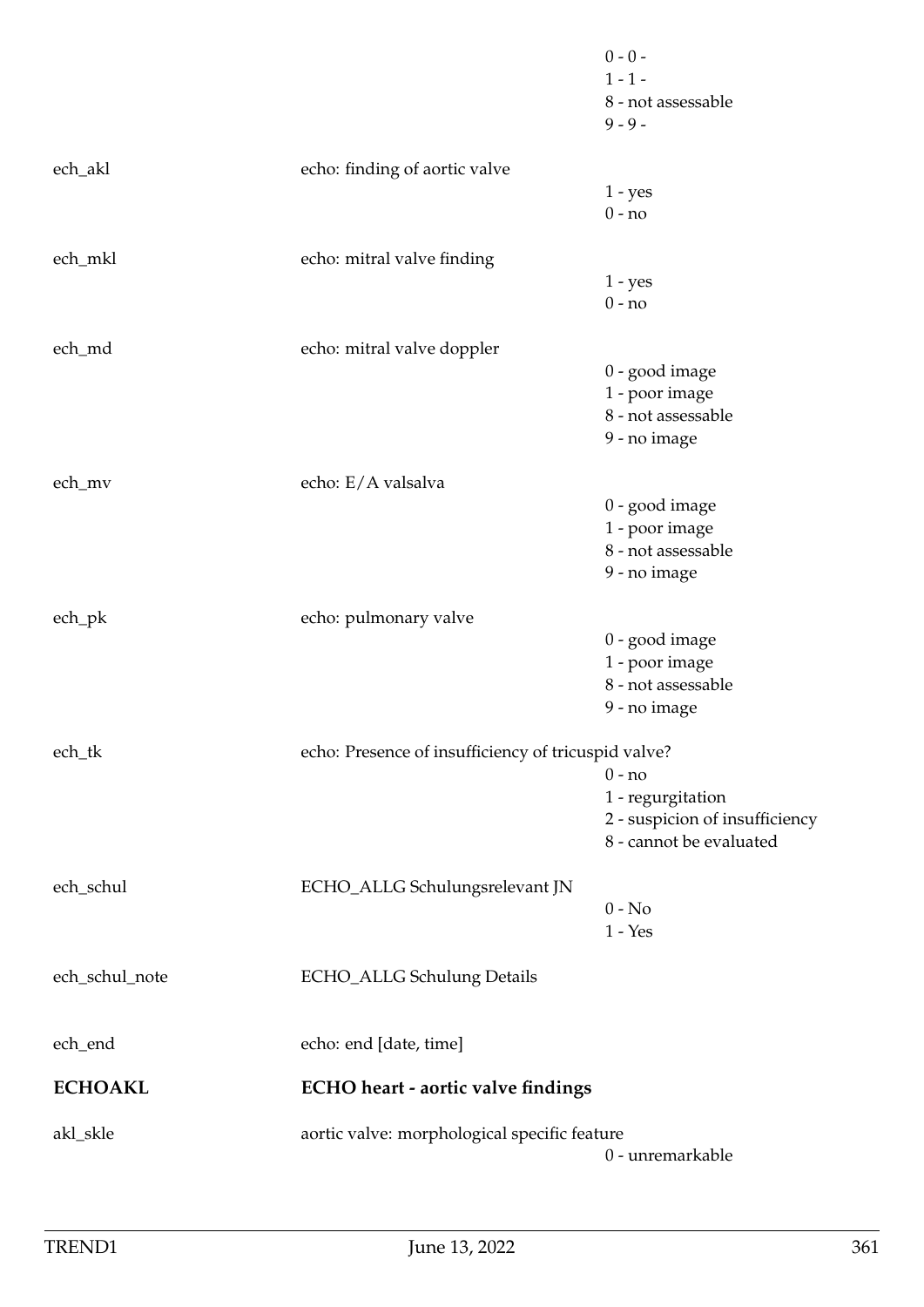|          |                                                                  | 1 - sclerosis<br>2 - calcification<br>8 - not to assess<br>9 - unlevied |
|----------|------------------------------------------------------------------|-------------------------------------------------------------------------|
| akl_ring | aortic valve: morphological finding localization -<br>circle     |                                                                         |
|          |                                                                  | $0 - No$                                                                |
|          |                                                                  | $1 - Yes$                                                               |
|          |                                                                  | 8 - cannot be evaluated<br>9 - not done                                 |
| akl_ncc  | aortic valve: morphological finding localization -<br><b>NCC</b> |                                                                         |
|          |                                                                  | $0 - No$                                                                |
|          |                                                                  | $1 - Yes$                                                               |
|          |                                                                  | 8 - cannot be evaluated                                                 |
|          |                                                                  | 9 - not done                                                            |
| akl_lcc  | aortic valve: morphological finding localization -<br><b>LCC</b> |                                                                         |
|          |                                                                  | $0 - No$                                                                |
|          |                                                                  | $1 - Yes$                                                               |
|          |                                                                  | 8 - cannot be evaluated                                                 |
|          |                                                                  | 9 - not done                                                            |
| akl_rcc  | aortic valve: morphological finding localization -<br><b>RCC</b> |                                                                         |
|          |                                                                  | $0 - No$                                                                |
|          |                                                                  | $1 - Yes$                                                               |
|          |                                                                  | 8 - cannot be evaluated                                                 |
|          |                                                                  | 9 - not done                                                            |
| akl_ins  | aortic valve: insufficiency                                      | $0 - no$                                                                |
|          |                                                                  | 1 - regurgitation                                                       |
|          |                                                                  | 2 - suspicion of insufficiency                                          |
|          |                                                                  | 8 - cannot be evaluated                                                 |
| akl_sten | aortic valve: stenosis                                           |                                                                         |
|          |                                                                  | $0 - No$                                                                |
|          |                                                                  | 1 - constraint of the mobility                                          |
|          |                                                                  | 2 - suspicion stenosis                                                  |
|          |                                                                  | 8 - not to assess                                                       |
| akl_mmax | aortic valve: stenosis - CW AOK (max. gradient)<br>[m/s]         |                                                                         |
| akl_lmax | aortic valve: stenosis - PW LVOT (max. gradient)<br>[m/s]        |                                                                         |
|          |                                                                  |                                                                         |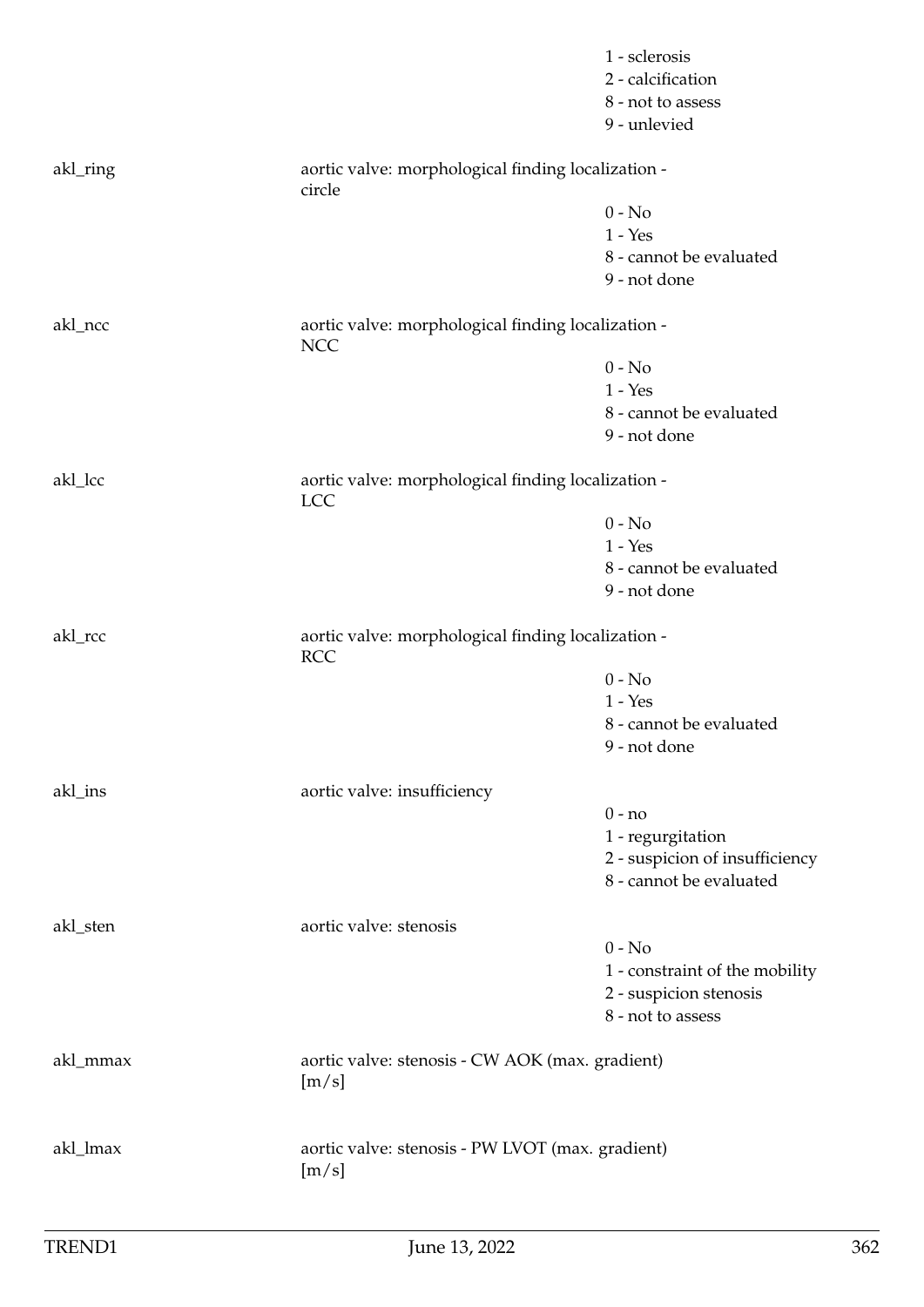| akl_lvot                 | aortic valve: stenosis - LVOT (diameter) [cm]            |                                                                             |
|--------------------------|----------------------------------------------------------|-----------------------------------------------------------------------------|
| akl_koef                 | valve orifice area                                       |                                                                             |
| akl_veg                  | aortic valve: vegetation                                 | $0 - No$<br>$1 - Yes$<br>8 - cannot be evaluated<br>9 - not done            |
| akl_bsnr                 | aortic valve: other (yes/no)                             | 0 - not miscellaneous<br>1 - other finding (see text box)                   |
| akl_sonst_aklersatz      | ECHO_AKL Aortenklappeappenersatz JN                      | $0 - No$<br>$1 - Yes$                                                       |
| akl_sonst_aklersatz_jahr | ECHO_AKL Ersatz letzte OP [Jahr] [Jahr]                  |                                                                             |
| akl_sonst_aklersatz_ort  | ECHO_AKL Ersatz Ort letzte OP                            |                                                                             |
| akl_sonst_schwerschall   | ECHO_AKL unsicherer Befund schlechte<br>Schallbarkeit JN | $0 - No$<br>$1 - Yes$                                                       |
| akl_sonst_bikuakl        | ECHO_AKL bikuspid JN                                     | $0 - No$<br>$1 - Yes$                                                       |
| akl_sonst_sonstiges      | ECHO_AKL Sonstiges JN                                    | $0 - No$<br>$1 - Yes$                                                       |
| akl_sons                 | aortic valve: other (text)                               |                                                                             |
| <b>ECHOMKL</b>           | ECHO heart - mitral valve findings                       |                                                                             |
| mkl_skle                 | mitral valve: morphological specific feature             | 0 - unremarkable<br>1 - sclerosis<br>2 - calcification<br>8 - not to assess |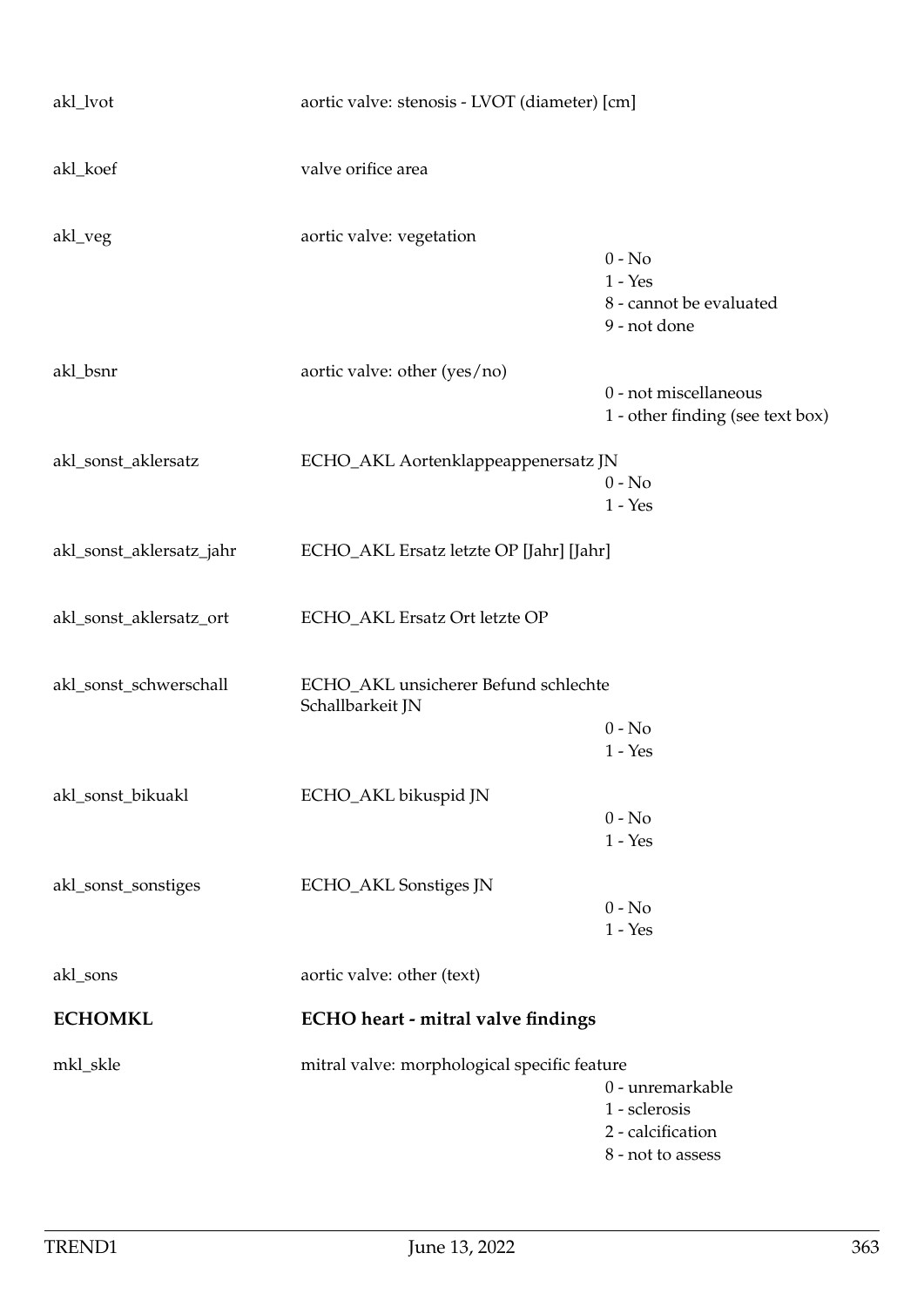| mkl_rina |                                                                      | mitral valve: morphological finding localization -<br>anterior ring |  |
|----------|----------------------------------------------------------------------|---------------------------------------------------------------------|--|
|          |                                                                      | $0 - No$                                                            |  |
|          |                                                                      | $1 - Yes$                                                           |  |
|          |                                                                      | 8 - cannot be evaluated                                             |  |
|          |                                                                      | 9 - not done                                                        |  |
| mkl_rinp | mitral valve: morphological finding localization -<br>posterior ring |                                                                     |  |
|          |                                                                      | $0 - No$                                                            |  |
|          |                                                                      | $1 - Yes$                                                           |  |
|          |                                                                      | 8 - cannot be evaluated                                             |  |
|          |                                                                      | 9 - not done                                                        |  |
| mkl_aml  | mitral valve: morphological finding localization -<br>aML            |                                                                     |  |
|          |                                                                      | $0 - No$                                                            |  |
|          |                                                                      | $1 - Yes$                                                           |  |
|          |                                                                      | 8 - cannot be evaluated                                             |  |
|          |                                                                      | 9 - not done                                                        |  |
| mkl_pml  | pML                                                                  | mitral valve: morphological finding localization -                  |  |
|          |                                                                      | $0 - No$                                                            |  |
|          |                                                                      | $1 - Yes$                                                           |  |
|          |                                                                      | 8 - cannot be evaluated                                             |  |
|          |                                                                      | 9 - not done                                                        |  |
| mkl_ins  | mitral valve: insufficiency                                          |                                                                     |  |
|          |                                                                      | $0 - no$                                                            |  |
|          |                                                                      | 1 - regurgitation                                                   |  |
|          |                                                                      | 2 - suspicion of insufficiency                                      |  |
|          |                                                                      | 8 - cannot be evaluated                                             |  |
| mkl_sten | mitral valve: stenosis                                               |                                                                     |  |
|          |                                                                      | $0 - No$                                                            |  |
|          |                                                                      | 1 - constraint of the mobility                                      |  |
|          |                                                                      | 2 - suspicion stenosis                                              |  |
|          |                                                                      | 8 - not to assess                                                   |  |
| mkl_mmax | mitral valve: stenosis - CW MK (max. gradient)<br>[m/s]              |                                                                     |  |
| mkl_lmax | mitral valve: stenosis - PW LVOT (max. gradient)<br>[m/s]            |                                                                     |  |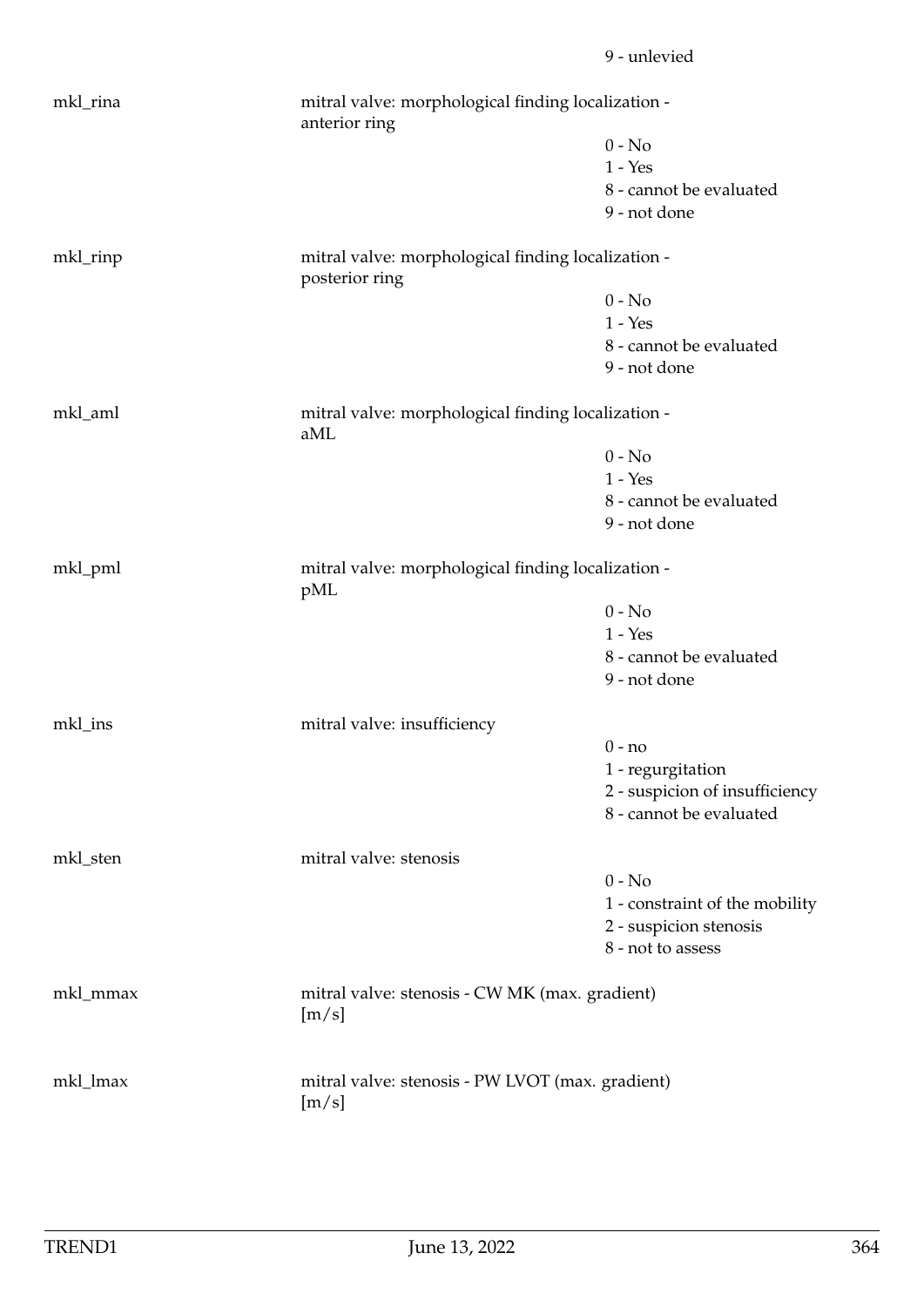| mkl_lvot                 | mitral valve: stenosis - LVOT (diameter) [cm] |                                                                  |
|--------------------------|-----------------------------------------------|------------------------------------------------------------------|
| mkl_veg                  | mitral valve: vegetation                      | $0 - No$<br>$1 - Yes$<br>8 - cannot be evaluated<br>9 - not done |
| mkl_bsnr                 | mitral valve: other (yes/no)                  | 0 - not miscellaneous<br>1 - other finding (see text box)        |
| mkl_sonst_mklersatz      | ECHO_MKL Ersatz JN                            | $0 - No$<br>$1 - Yes$                                            |
| mkl_sonst_mklersatz_jahr | ECHO_MKL Ersatz letzte OP [Jahr] [Jahr]       |                                                                  |
| mkl_sonst_mklersatz_ort  | ECHO_MKL Ersatz Ort letzte OP JN              | $0 - No$<br>$1 - Yes$                                            |
| mkl_sonst_mklprolaps     | ECHO_MKL Prolaps JN                           | $0 - No$<br>$1 - Yes$                                            |
| mkl_sonst_sonstiges      | ECHO_MKL Sonstiges JN                         | $0 - No$<br>$1 - Yes$                                            |
| mkl_sons                 | mitral valve: other (text)                    |                                                                  |
| <b>LIVERUS</b>           | echo liver                                    |                                                                  |
| hep_beg                  | liver sonography: beginning [date, time]      |                                                                  |
| hep_usnr                 | liver sonography: examiner number             |                                                                  |
| hep_usnr2_jn             | 2nd observer?                                 | $0 - No$<br>$1 - Yes$                                            |
| hep_usnr2                | observer 2                                    |                                                                  |
| hep_grid                 | liver sonography: equipment ID                |                                                                  |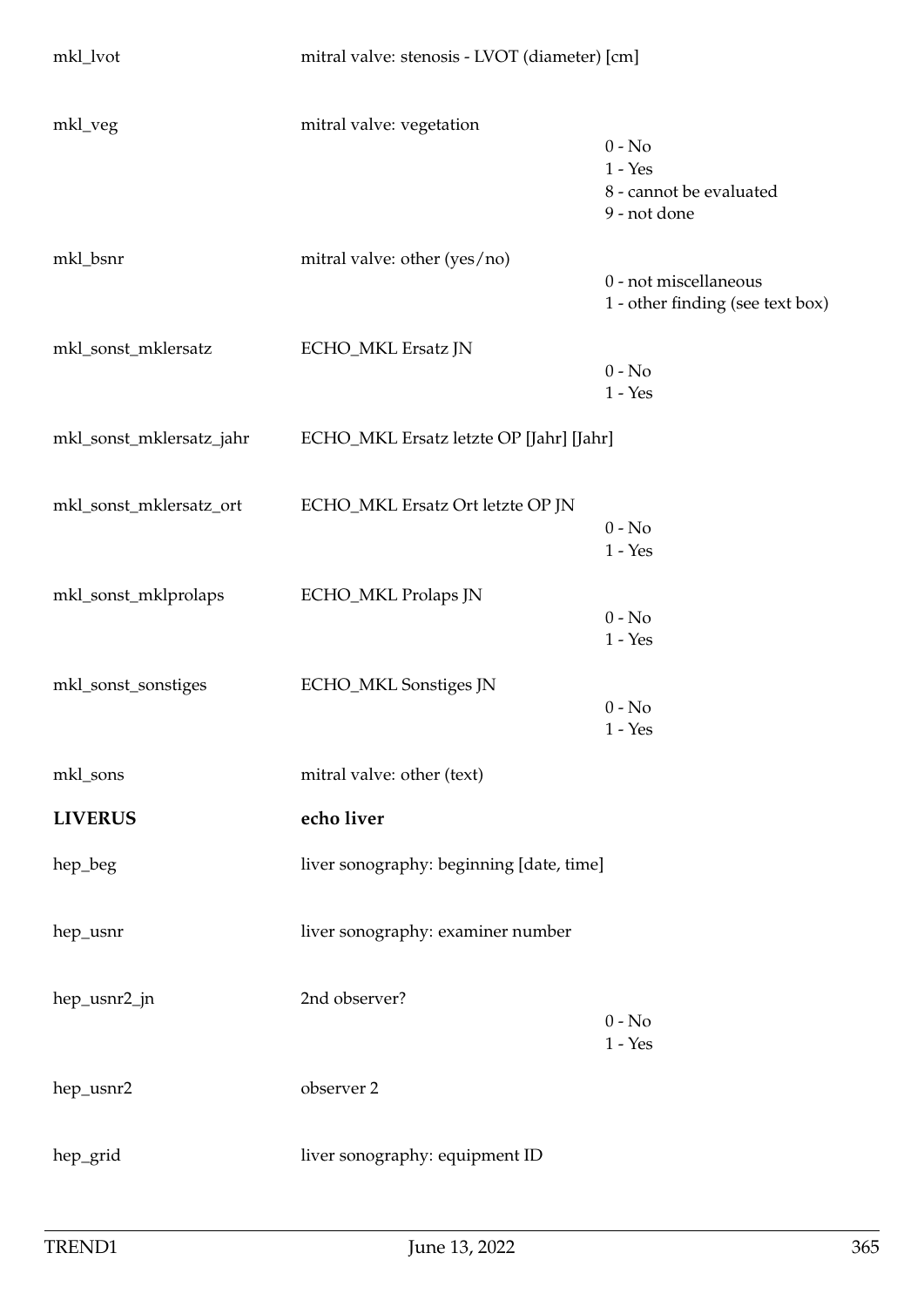| hep_tem  | room temperature $[°C]$                  |                                                                                                                       |
|----------|------------------------------------------|-----------------------------------------------------------------------------------------------------------------------|
| hep_bsnr | liver sonography: any specific features  | 0 - no remarks<br>1 - remarks<br>8 - unable to perform examination                                                    |
| hep_note | liver sonography: which special features |                                                                                                                       |
| hep_mega | liver sonography: hepatomegaly           | $0 - No$<br>1 - moderately pronounced<br>2 - massive<br>8 - not to assess<br>9 - unlevied                             |
| hep_echo | liver sonography: echogenicity           | 0 - normal<br>1 - hypoechoic<br>2 - hyperechoic<br>3 - questionable<br>8 - not to assess<br>9 - unlevied              |
| hep_stru | liver sonography: structure              | 0 - homogeneous<br>1 - inhomogeneous<br>2 - homogeneous, as far as visible<br>8 - not assessable<br>9 - not collected |
| hep_gall | liver sonography: gall bladder stone     | $0 - No$<br>$1 - Yes$<br>2 - status post cholecystectomy<br>8 - not to assess<br>9 - unlevied                         |
| hep_bef  | liver sonography: liver finding          | 0 - normal finding<br>1 - fatty liver<br>2 - liver cirrhosis<br>$3$ - other<br>8 - not to assess<br>9 - unlevied      |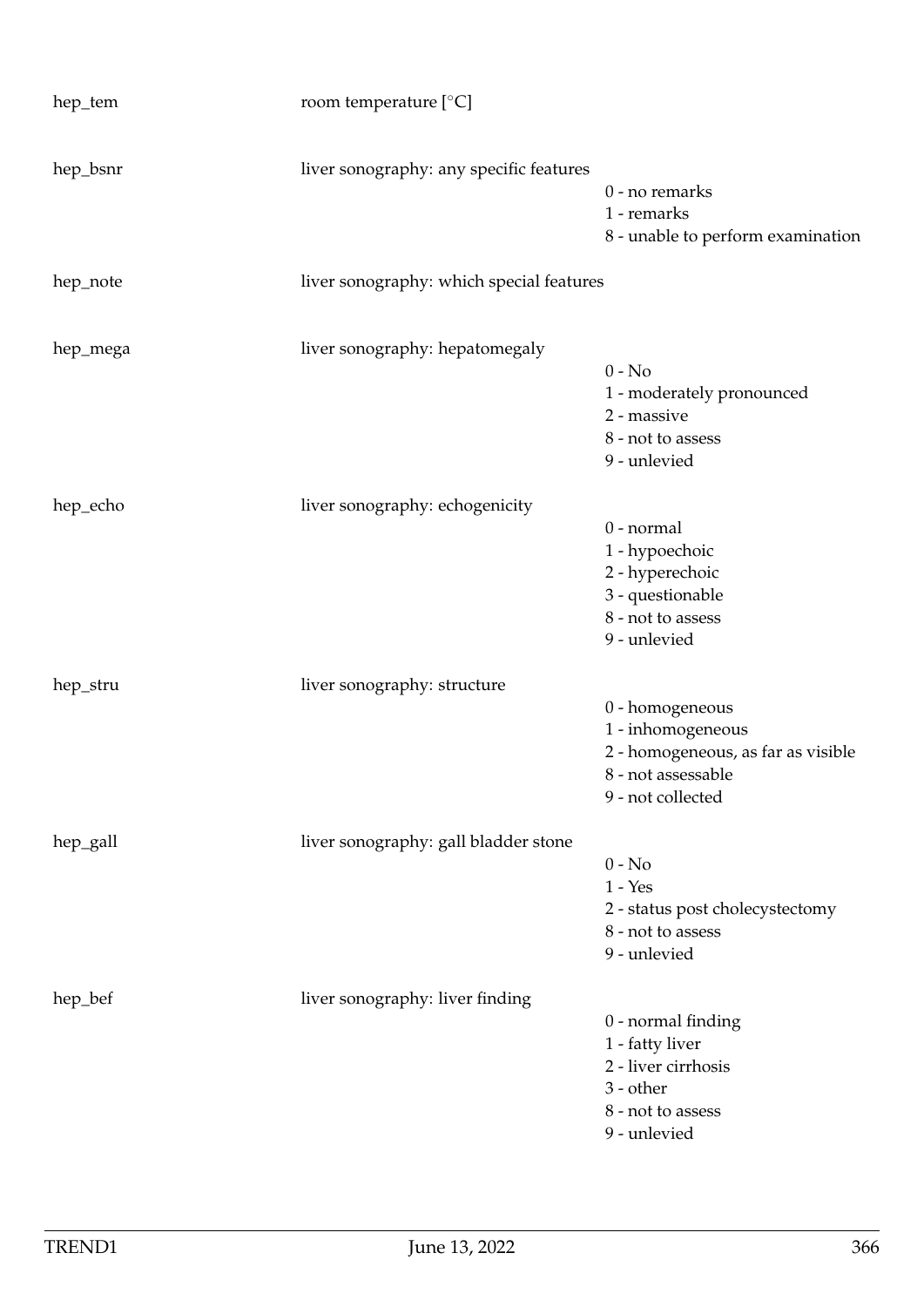| hep_sonst_jn    | other findings of the liver?                            | $0 - No$                                                                           |
|-----------------|---------------------------------------------------------|------------------------------------------------------------------------------------|
|                 |                                                         | $1 - Yes$                                                                          |
| hep_sbef        | liver sonography: other liver finding                   |                                                                                    |
| hep_zbef_jn     | additional finding (other organs than the liver)        | $0 - No$<br>$1 - Yes$                                                              |
| hep_zbef        | liver sonography: additional findings (other<br>organs) |                                                                                    |
| hep_schul       | LIVER_US Schulungsrelevanz JN                           | $0 - No$<br>$1 - Yes$                                                              |
| hep_schul_note  | LIVER_US Schulung Details                               |                                                                                    |
| hep_end         | liver sonography: end [date, time]                      |                                                                                    |
| <b>THYROIDU</b> | sono thyroid                                            |                                                                                    |
| sd_beg          | thyroid: start [date, time]                             |                                                                                    |
| sd_usnr         | thyroid: observer                                       |                                                                                    |
| sd_usnr2_jn     | THYROIDU Untersucher2 JN                                | $0 - No$<br>$1 - Yes$                                                              |
| sd_usnr2        | examiner 2                                              |                                                                                    |
| sd_grid         | instrument ID                                           |                                                                                    |
| sd_tem          | room temperature $[°C]$                                 |                                                                                    |
| sd_bsnr         | thyroid: particularities                                | 0 - ohne besondere Vorkommnisse<br>1 - besonderes Vorkommnis<br>8 - nicht erhebbar |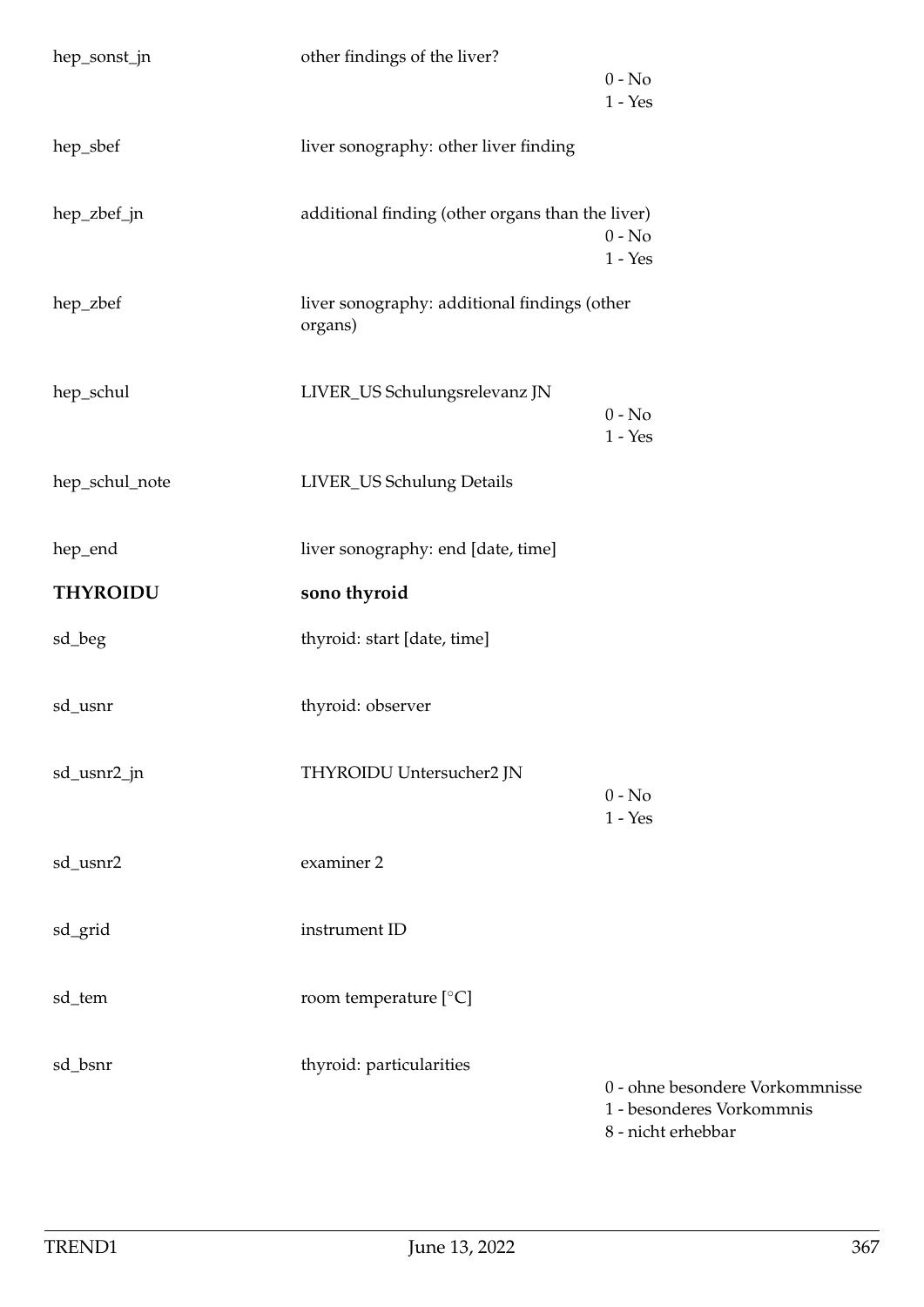| sd_note_flachlage  | THYROIDU Lagerung des Teilnehmers möglich<br>JN                 |                                                                                 |
|--------------------|-----------------------------------------------------------------|---------------------------------------------------------------------------------|
|                    |                                                                 | $0 - no$<br>$1 - yes$                                                           |
| sd_note_sonst      | <b>THYROIDU Sonstiges JN</b>                                    | $0 - no$<br>$1 - yes$                                                           |
| sd_note            | thyroid: further notes                                          |                                                                                 |
| sd_rjther          | condition after radio-iodine therapy?                           | $0 - No$<br>$1 - Yes$<br>2 - do not know                                        |
| sd_rad_jod_th_year | MEX: thyroid: year of radio-iodine therapy [year]               |                                                                                 |
| sd_op              | condition after thyroid surgery?                                | $0 - No$<br>1 - Yes, right<br>2 - Yes, left<br>3 - Yes, both<br>4 - do not know |
| sd_op_re_year      | MEX: thyroid: last year of thyroid surgery right<br>lobe [year] |                                                                                 |
| sd_op_li_year      | MEX: thyroid: last year of thyroid surgery left<br>lobe [year]  |                                                                                 |
| sd_lre             | thyroid: length right lobe [cm]                                 |                                                                                 |
| sd_bre             | thyroid: width right lobe [cm]                                  |                                                                                 |
| sd_tre             | thyroid: depth right lobe [cm]                                  |                                                                                 |
| sd_volre           | thyroid: volume right lobe [ml]                                 |                                                                                 |
| sd_lli             | thyroid: length left lobe [cm]                                  |                                                                                 |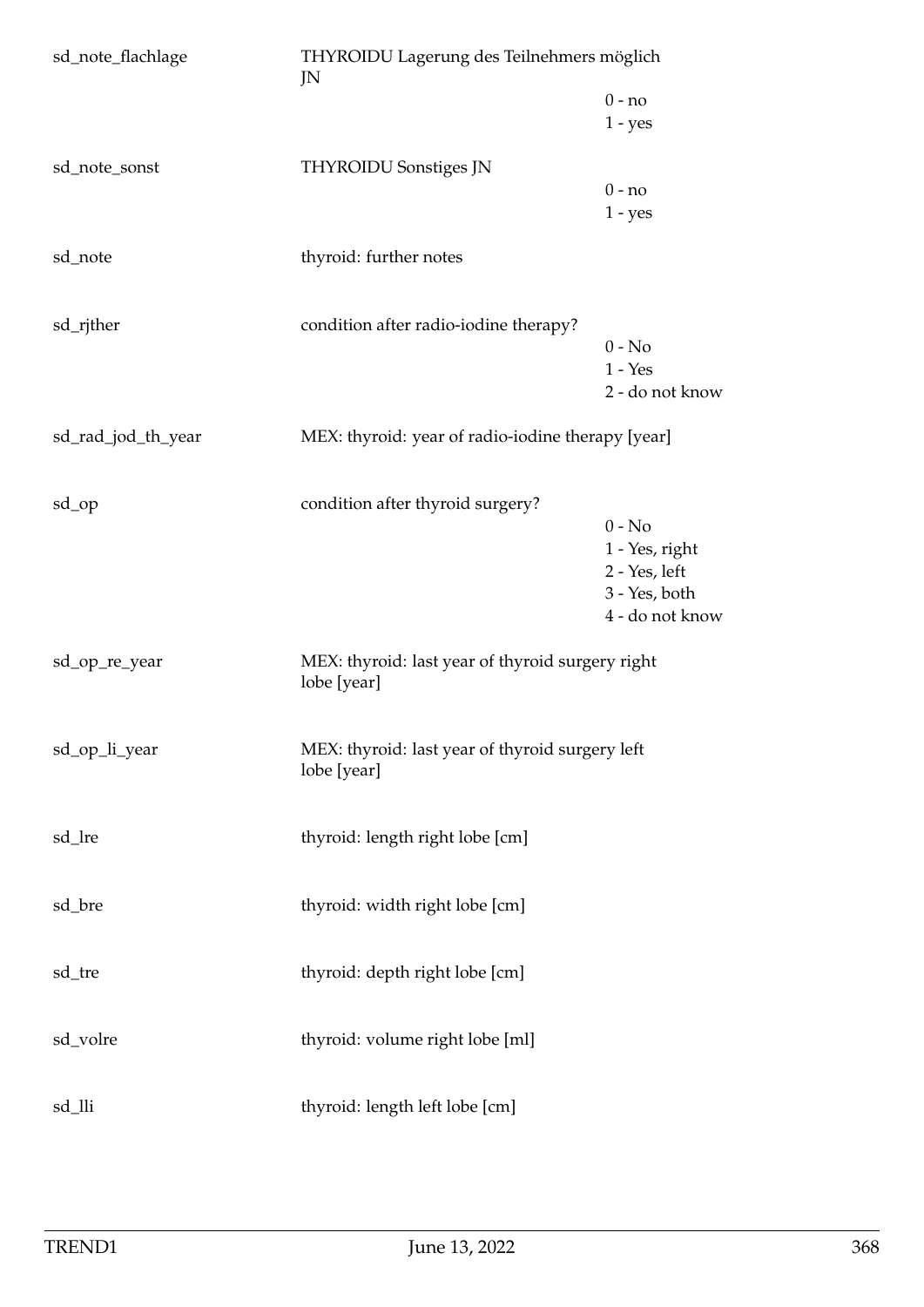| sd_bli    | thyroid: width left lobe [cm]      |                                                                                                                                                                        |
|-----------|------------------------------------|------------------------------------------------------------------------------------------------------------------------------------------------------------------------|
| sd_tli    | thyroid: depth left lobe [cm]      |                                                                                                                                                                        |
| sd_volli  | thyroid: volume left lobe [ml]     |                                                                                                                                                                        |
| sd_volg   | thyroid: volume [ml]               |                                                                                                                                                                        |
| sd_isth   | thyroid: isthmus [cm]              |                                                                                                                                                                        |
| sd_echre  | thyroid: echogenicity right lobe   | 0 - normal echogenicity<br>1 - tendency to hypoechoicity<br>2 - hypoechoic<br>3 - complex echogenicity<br>8 - cannot be evaluated<br>9 - not done                      |
| sd_homore | thyroid: homogeneity of right lobe | 0 - homogeneous<br>1 - inhomogeneous<br>8 - not to assess<br>9 - unlevied                                                                                              |
| sd_kre    | thyroid: number of right lobe      | $0$ - one notes<br>1 - one notes<br>2 - two nodes<br>3 - three nodes<br>4 - four nodes<br>5 - five and more than five nodes<br>8 - cannot be evaluated<br>9 - not done |
| sd_echli  | thyroid: echogenicity left lobe    | 0 - normal echogenicity<br>1 - tendency to hypoechoicity<br>2 - hypoechoic<br>3 - complex echogenicity<br>8 - cannot be evaluated<br>9 - not done                      |
| sd_homoli | thyroid: homogeneity of left lobe  | 0 - homogeneous<br>1 - inhomogeneous                                                                                                                                   |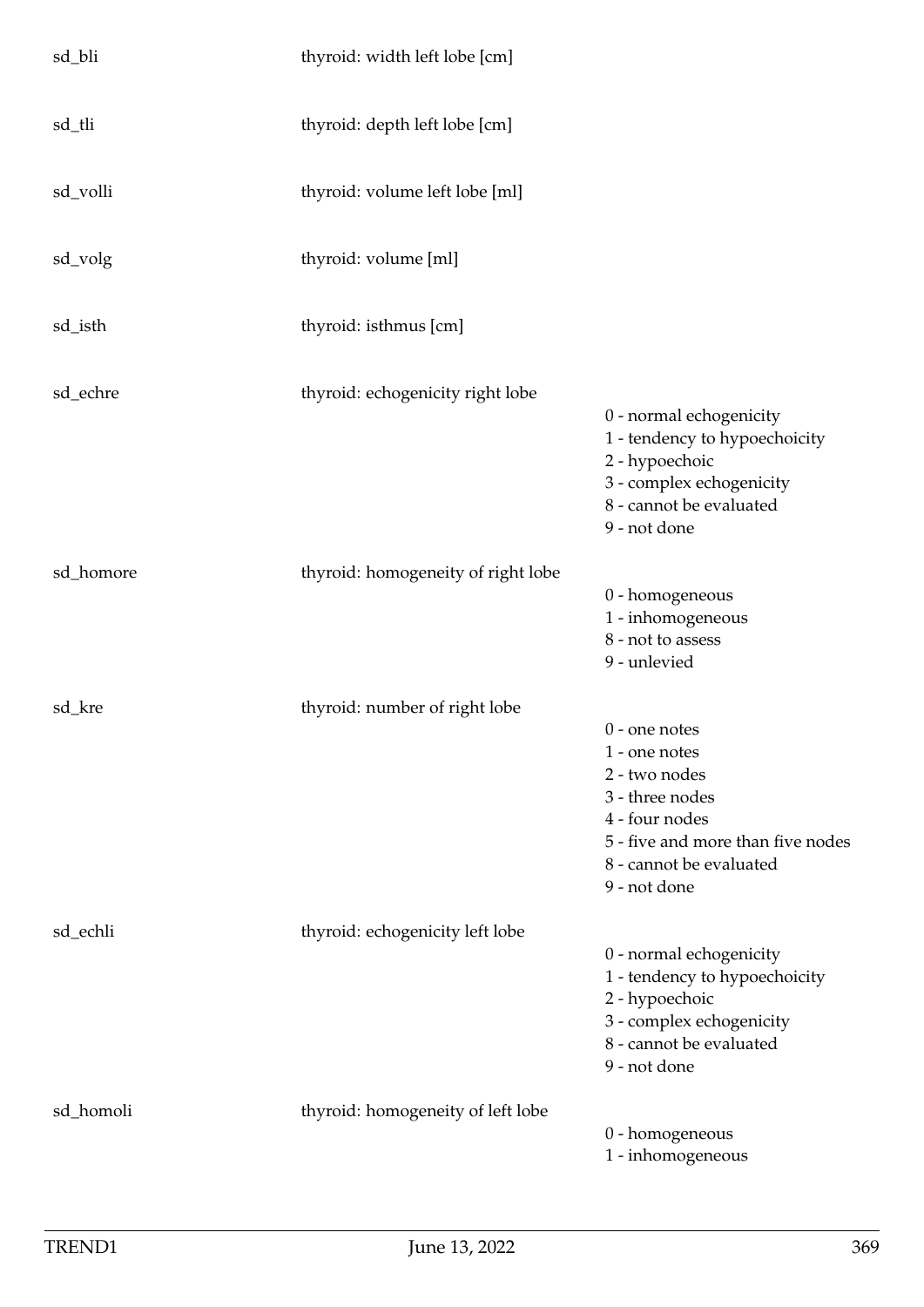|               |                                  | 8 - not to assess                 |
|---------------|----------------------------------|-----------------------------------|
|               |                                  | 9 - unlevied                      |
|               |                                  |                                   |
| sd_kli        | thyroid: number of left lobe     | $0$ - one notes                   |
|               |                                  | 1 - one notes                     |
|               |                                  | 2 - two nodes                     |
|               |                                  | 3 - three nodes                   |
|               |                                  | 4 - four nodes                    |
|               |                                  | 5 - five and more than five nodes |
|               |                                  | 8 - cannot be evaluated           |
|               |                                  | 9 - not done                      |
|               |                                  |                                   |
| sd_kis        | thyroid: number of nodes isthmus |                                   |
|               |                                  | $0$ - one notes                   |
|               |                                  | 1 - one notes                     |
|               |                                  | 2 - two nodes                     |
|               |                                  | 3 - three nodes                   |
|               |                                  | 4 - four nodes                    |
|               |                                  | 5 - five and more than five nodes |
|               |                                  | 8 - cannot be evaluated           |
|               |                                  | 9 - not done                      |
|               |                                  |                                   |
| sd_bef_knbeg  | incipient nodal transformation   |                                   |
|               |                                  | $0 - No$                          |
|               |                                  | $1 - Yes$                         |
| sd_befnr      | thyroid: findings                |                                   |
|               |                                  | 0 - unremarkable                  |
|               |                                  | 1 - boundary finding              |
|               |                                  | 2 - pathological finding          |
|               |                                  | 8 - not assessable                |
|               |                                  | 9 - not collected                 |
|               |                                  |                                   |
| sd_bef_schall | THYROIDU schwer schallbar JN     |                                   |
|               |                                  | $0 - No$                          |
|               |                                  | $1 - Yes$                         |
|               |                                  |                                   |
| sd_bef_sonst  | other                            |                                   |
|               |                                  | $0 - No$                          |
|               |                                  | $1 - Yes$                         |
|               |                                  |                                   |
| sd_sbef       | which?                           |                                   |
|               |                                  |                                   |
|               |                                  |                                   |
| sd_schul      | THYROIDU Schulungsrelevant JN    |                                   |
|               |                                  | $0 - No$<br>$1 - Yes$             |
|               |                                  |                                   |
| sd_schul_note | THYROIDU Details Schulung        |                                   |
|               |                                  |                                   |
|               |                                  |                                   |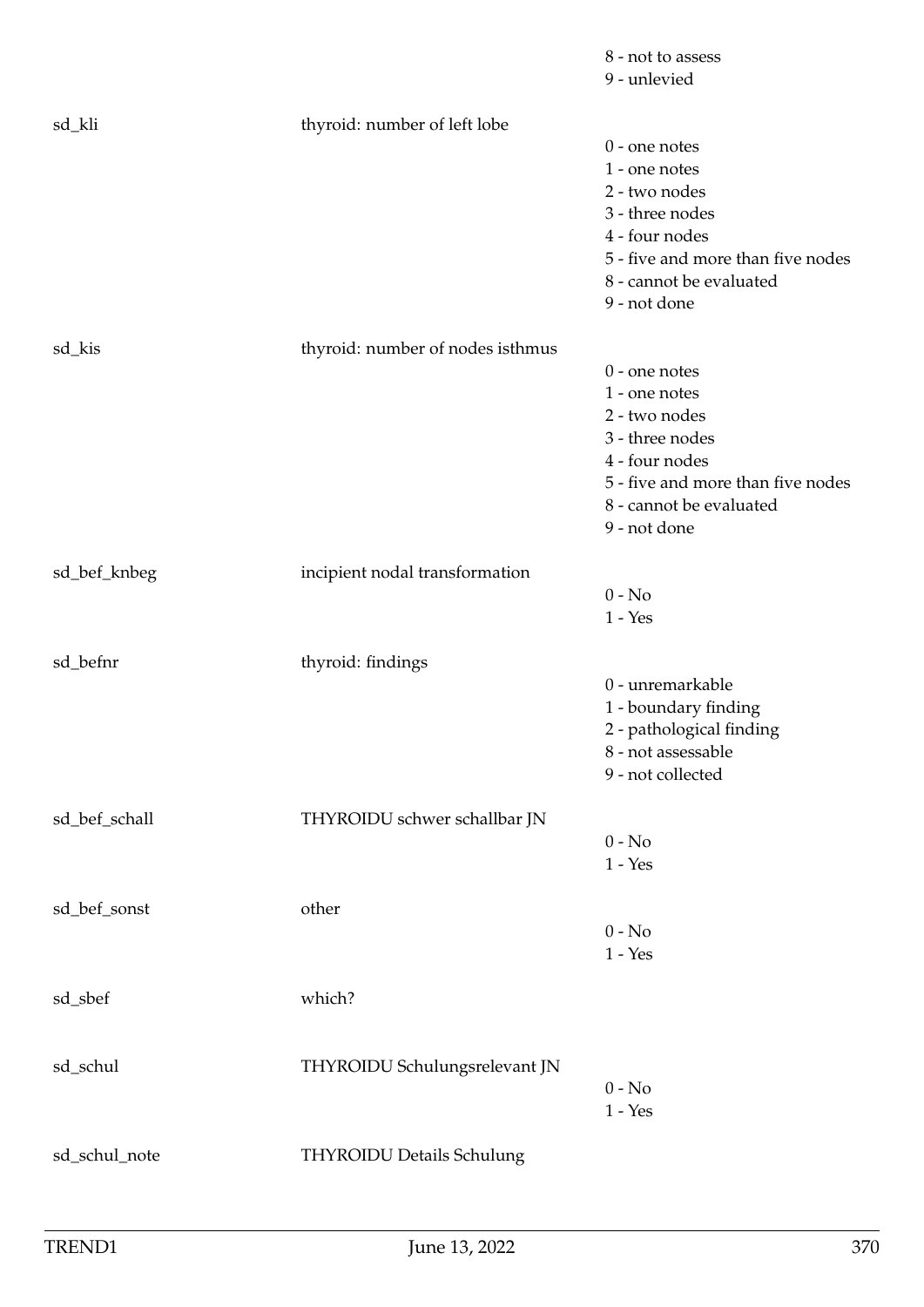| sd_end           | thyroid: end [date, time]           |                                                                                                                                                                                                                                                                 |
|------------------|-------------------------------------|-----------------------------------------------------------------------------------------------------------------------------------------------------------------------------------------------------------------------------------------------------------------|
| <b>SDKNOTEN</b>  | thyroid nodules                     |                                                                                                                                                                                                                                                                 |
| $kn_1_re\_gr$    | thyroid: size node right 1          | $1 - 1$ cm<br>$2 - \ge 1$ cm<br>8 - not assessable<br>9 - no declaration                                                                                                                                                                                        |
| kn_1_re_echo     | thyroid: echogenicity node right 1  | 0 - normal echo<br>1 - hypoechoic<br>2 - hyperechoic<br>3 - echo complex<br>4 - normal echo (degenerative cyst)<br>5 - hyperechoic (degenerative cyst)<br>6 - anechoic (cyst)<br>7 - hypoechoic (degenerative cyst)<br>8 - not assessable<br>9 - no declaration |
| kn_1_re_abgrenz  | thyroid: demarcation node right 1   | 0 - well demarcated<br>1 - poorly demarcated<br>8 - not assessable<br>9 - no declaration                                                                                                                                                                        |
| kn_1_re_zystform | thyroid: cystic node right 1        | 0 - without internal echoes<br>1 - chocolate cyst<br>8 - not assessable<br>9 - no declaration                                                                                                                                                                   |
| kn_1_re_kalk     | thyroid: calcification node right 1 | $0 - No$<br>$1 - Yes$<br>8 - cannot be evaluated<br>9 - no information given                                                                                                                                                                                    |
| kn_1_re_rand     | thyroid: rim node right 1           | 0 - not available<br>1 - available<br>8 - not assessable<br>9 - no declaration                                                                                                                                                                                  |
| $kn_2_re\_gr$    | thyroid: size node right 2          | $1 - 1$ cm                                                                                                                                                                                                                                                      |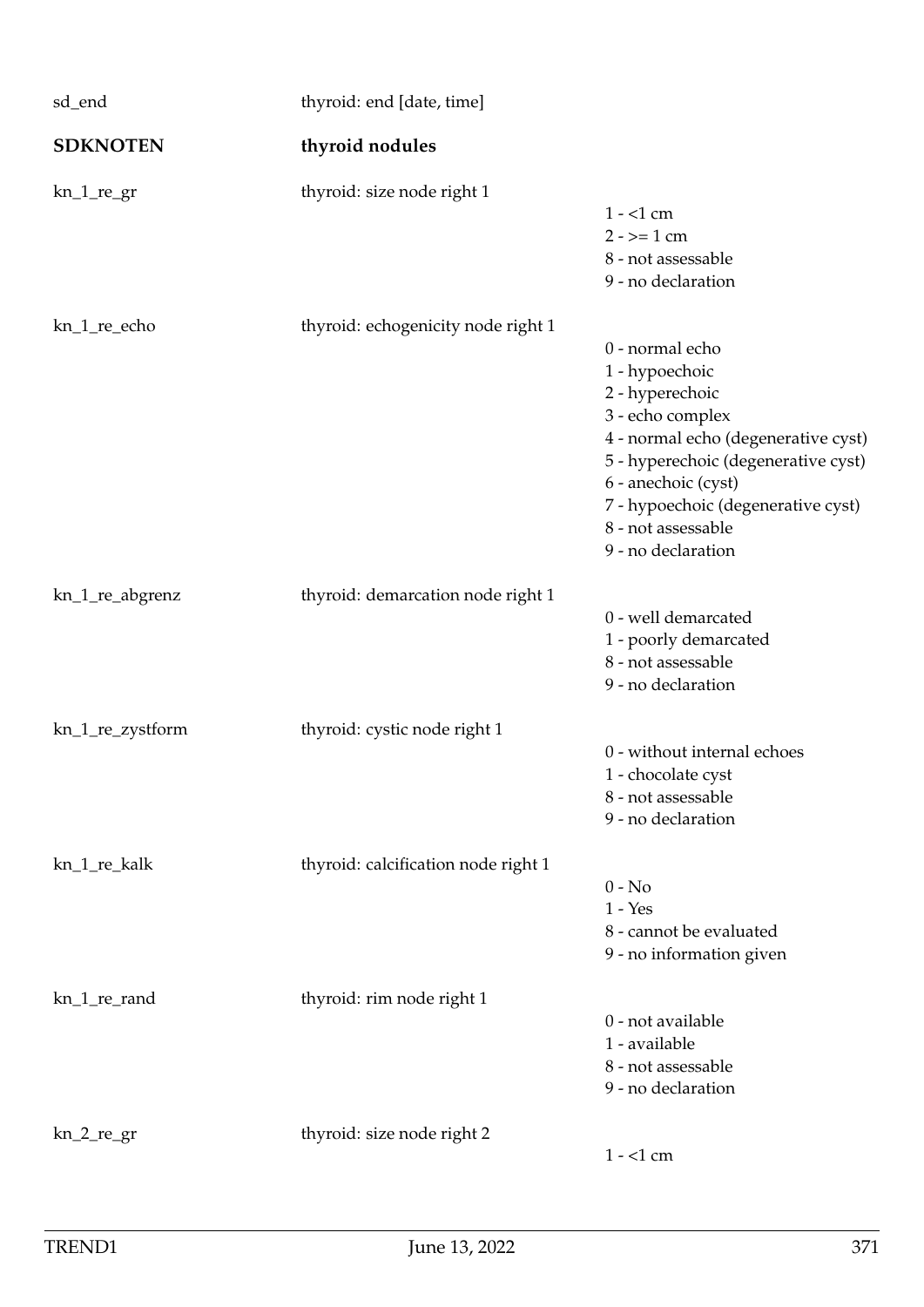|                  |                                     | $2 - \ge 1$ cm<br>8 - not assessable<br>9 - no declaration                                                                                                                                                                                                      |
|------------------|-------------------------------------|-----------------------------------------------------------------------------------------------------------------------------------------------------------------------------------------------------------------------------------------------------------------|
| kn_2_re_echo     | thyroid: echogenicity node right 2  | 0 - normal echo<br>1 - hypoechoic<br>2 - hyperechoic<br>3 - echo complex<br>4 - normal echo (degenerative cyst)<br>5 - hyperechoic (degenerative cyst)<br>6 - anechoic (cyst)<br>7 - hypoechoic (degenerative cyst)<br>8 - not assessable<br>9 - no declaration |
| kn_2_re_abgrenz  | thyroid: demarcation node right 2   | 0 - well demarcated<br>1 - poorly demarcated<br>8 - not assessable<br>9 - no declaration                                                                                                                                                                        |
| kn_2_re_zystform | thyroid: cystic node right 2        | 0 - without internal echoes<br>1 - chocolate cyst<br>8 - not assessable<br>9 - no declaration                                                                                                                                                                   |
| kn_2_re_kalk     | thyroid: calcification node right 2 | $0 - No$<br>$1 - Yes$<br>8 - cannot be evaluated<br>9 - no information given                                                                                                                                                                                    |
| kn_2_re_rand     | thyroid: rim node right 2           | 0 - not available<br>1 - available<br>8 - not assessable<br>9 - no declaration                                                                                                                                                                                  |
| $kn_3_re\_gr$    | thyroid: size node right 3          | $1 - 1$ cm<br>$2 - \ge 1$ cm<br>8 - not assessable<br>9 - no declaration                                                                                                                                                                                        |
| kn_3_re_echo     | thyroid: echogenicity node right 3  | 0 - normal echo<br>1 - hypoechoic<br>2 - hyperechoic                                                                                                                                                                                                            |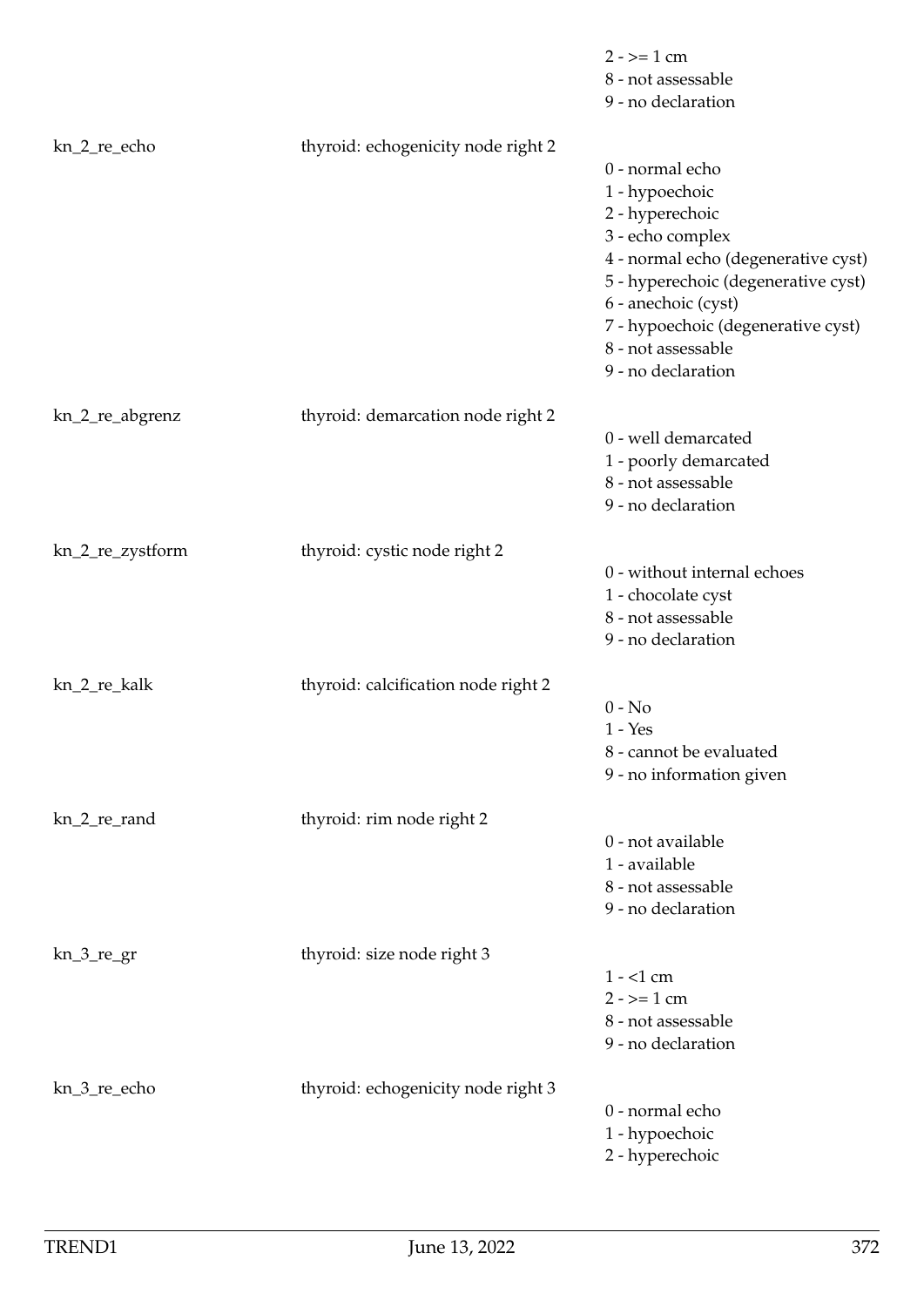|                  |                                     | 3 - echo complex<br>4 - normal echo (degenerative cyst)<br>5 - hyperechoic (degenerative cyst)<br>6 - anechoic (cyst)<br>7 - hypoechoic (degenerative cyst)<br>8 - not assessable<br>9 - no declaration                                                         |
|------------------|-------------------------------------|-----------------------------------------------------------------------------------------------------------------------------------------------------------------------------------------------------------------------------------------------------------------|
| kn_3_re_abgrenz  | thyroid: demarcation node right 3   | 0 - well demarcated<br>1 - poorly demarcated<br>8 - not assessable<br>9 - no declaration                                                                                                                                                                        |
| kn_3_re_zystform | thyroid: cystic node right 3        | 0 - without internal echoes<br>1 - chocolate cyst<br>8 - not assessable<br>9 - no declaration                                                                                                                                                                   |
| kn_3_re_kalk     | thyroid: calcification node right 3 | $0 - No$<br>$1 - Yes$<br>8 - cannot be evaluated<br>9 - no information given                                                                                                                                                                                    |
| kn_3_re_rand     | thyroid: rim node right 3           | 0 - not available<br>1 - available<br>8 - not assessable<br>9 - no declaration                                                                                                                                                                                  |
| $kn_4$ regr      | thyroid: size node right 4          | $1 - 1$ cm<br>$2 - \ge 1$ cm<br>8 - not assessable<br>9 - no declaration                                                                                                                                                                                        |
| kn_4_re_echo     | thyroid: echogenicity node right 4  | 0 - normal echo<br>1 - hypoechoic<br>2 - hyperechoic<br>3 - echo complex<br>4 - normal echo (degenerative cyst)<br>5 - hyperechoic (degenerative cyst)<br>6 - anechoic (cyst)<br>7 - hypoechoic (degenerative cyst)<br>8 - not assessable<br>9 - no declaration |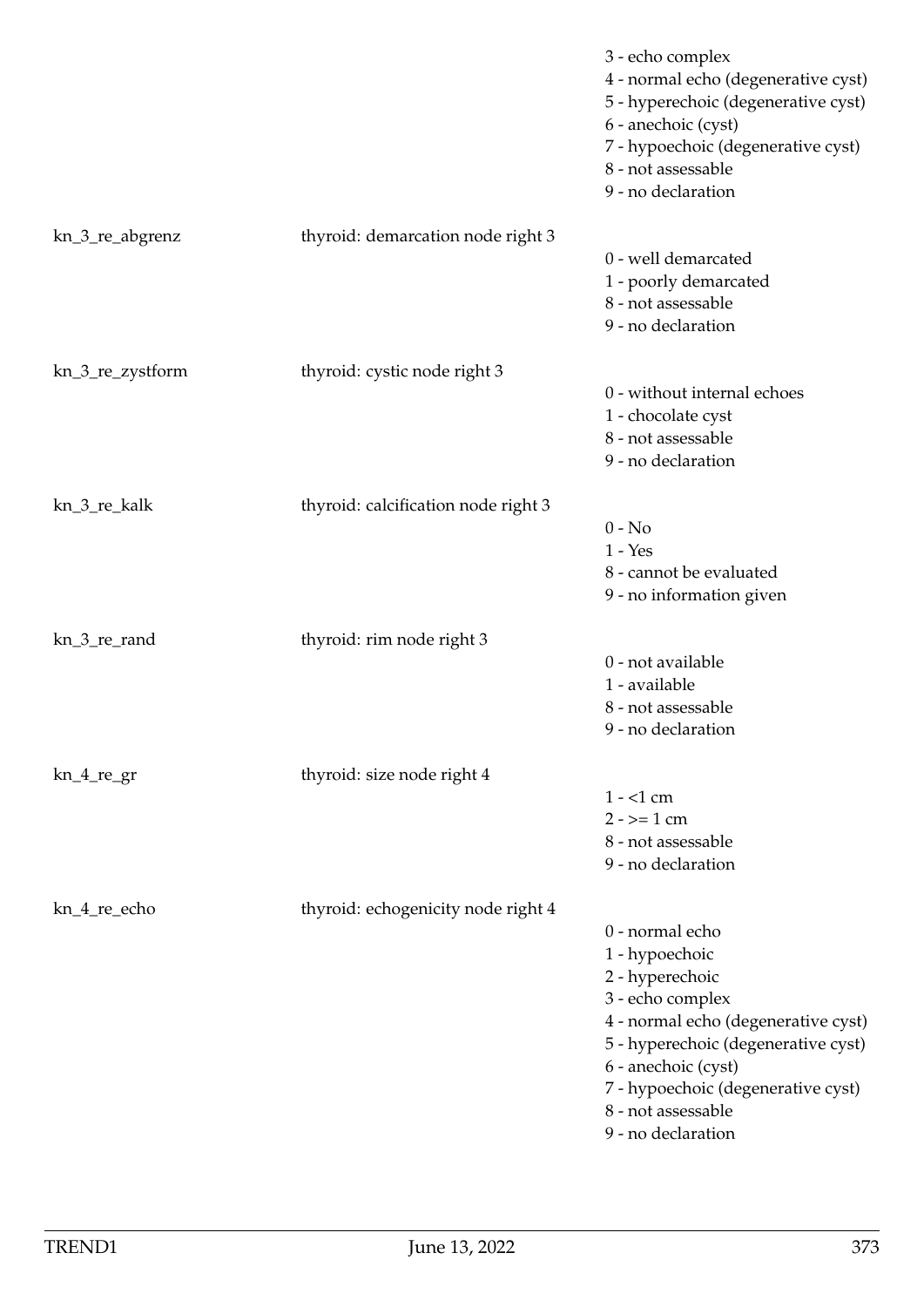| kn_4_re_abgrenz  | thyroid: demarcation node right 4     | 0 - well demarcated<br>1 - poorly demarcated<br>8 - not assessable<br>9 - no declaration                                                                                                                                                                        |
|------------------|---------------------------------------|-----------------------------------------------------------------------------------------------------------------------------------------------------------------------------------------------------------------------------------------------------------------|
| kn_4_re_zystform | thyroid: cystic node right 4          | 0 - without internal echoes<br>1 - chocolate cyst<br>8 - not assessable<br>9 - no declaration                                                                                                                                                                   |
| kn_4_re_kalk     | thyroid: calcium deposit node right 4 | $0 - No$<br>$1 - Yes$<br>8 - cannot be evaluated<br>9 - no information given                                                                                                                                                                                    |
| kn_4_re_rand     | thyroid: rim node right 4             | 0 - not available<br>1 - available<br>8 - not assessable<br>9 - no declaration                                                                                                                                                                                  |
| $kn_5_re_gr$     | thyroid: size node right 5            | $1 - 1$ cm<br>$2 - \ge 1$ cm<br>8 - not assessable<br>9 - no declaration                                                                                                                                                                                        |
| kn_5_re_echo     | thyroid: echogenicity node right 5    | 0 - normal echo<br>1 - hypoechoic<br>2 - hyperechoic<br>3 - echo complex<br>4 - normal echo (degenerative cyst)<br>5 - hyperechoic (degenerative cyst)<br>6 - anechoic (cyst)<br>7 - hypoechoic (degenerative cyst)<br>8 - not assessable<br>9 - no declaration |
| kn_5_re_abgrenz  | thyroid: demarcation node right 5     | 0 - well demarcated<br>1 - poorly demarcated<br>8 - not assessable<br>9 - no declaration                                                                                                                                                                        |
| kn_5_re_zystform | thyroid: cystic node right 5          | 0 - without internal echoes                                                                                                                                                                                                                                     |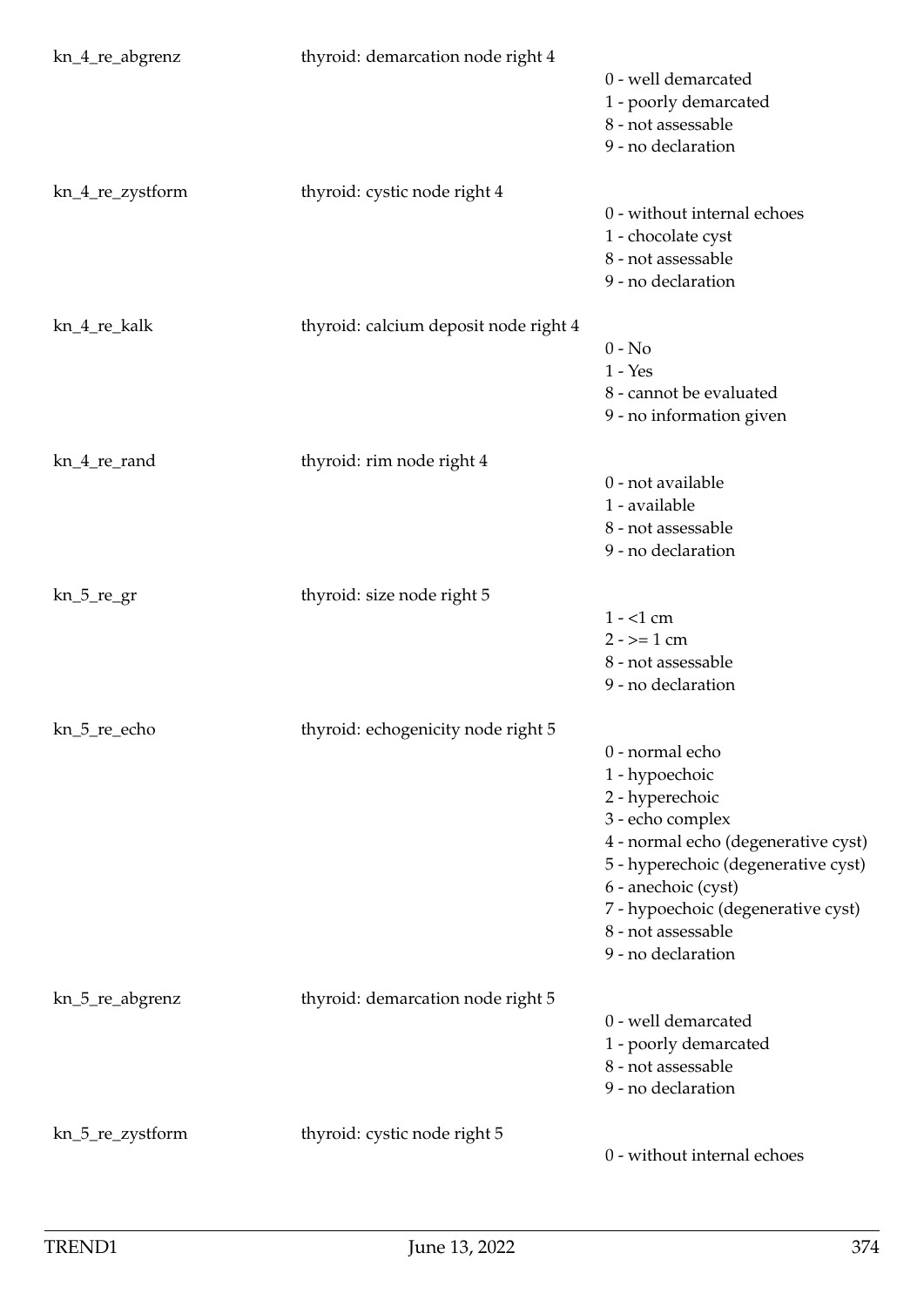|                  |                                     | 1 - chocolate cyst<br>8 - not assessable<br>9 - no declaration                                                                                                                                                                                                  |
|------------------|-------------------------------------|-----------------------------------------------------------------------------------------------------------------------------------------------------------------------------------------------------------------------------------------------------------------|
| kn_5_re_kalk     | thyroid: calcification node right 5 | $0 - No$<br>$1 - Yes$<br>8 - cannot be evaluated<br>9 - no information given                                                                                                                                                                                    |
| kn_5_re_rand     | thyroid: rim node right 5           | 0 - not available<br>1 - available<br>8 - not assessable<br>9 - no declaration                                                                                                                                                                                  |
| kn_1_li_gr       | thyroid: size node left 1           | $1 - 1$ cm<br>$2 - \ge 1$ cm<br>8 - not assessable<br>9 - no declaration                                                                                                                                                                                        |
| kn_1_li_echo     | thyroid: echogenicity node left 1   | 0 - normal echo<br>1 - hypoechoic<br>2 - hyperechoic<br>3 - echo complex<br>4 - normal echo (degenerative cyst)<br>5 - hyperechoic (degenerative cyst)<br>6 - anechoic (cyst)<br>7 - hypoechoic (degenerative cyst)<br>8 - not assessable<br>9 - no declaration |
| kn_1_li_abgrenz  | thyroid: demarcation node left 1    | 0 - well demarcated<br>1 - poorly demarcated<br>8 - not assessable<br>9 - no declaration                                                                                                                                                                        |
| kn_1_li_zystform | thyroid: cystic node left 1         | 0 - without internal echoes<br>1 - chocolate cyst<br>8 - not assessable<br>9 - no declaration                                                                                                                                                                   |
| kn_1_li_kalk     | thyroid: calcification node left 1  | $0 - No$<br>$1 - Yes$<br>8 - cannot be evaluated                                                                                                                                                                                                                |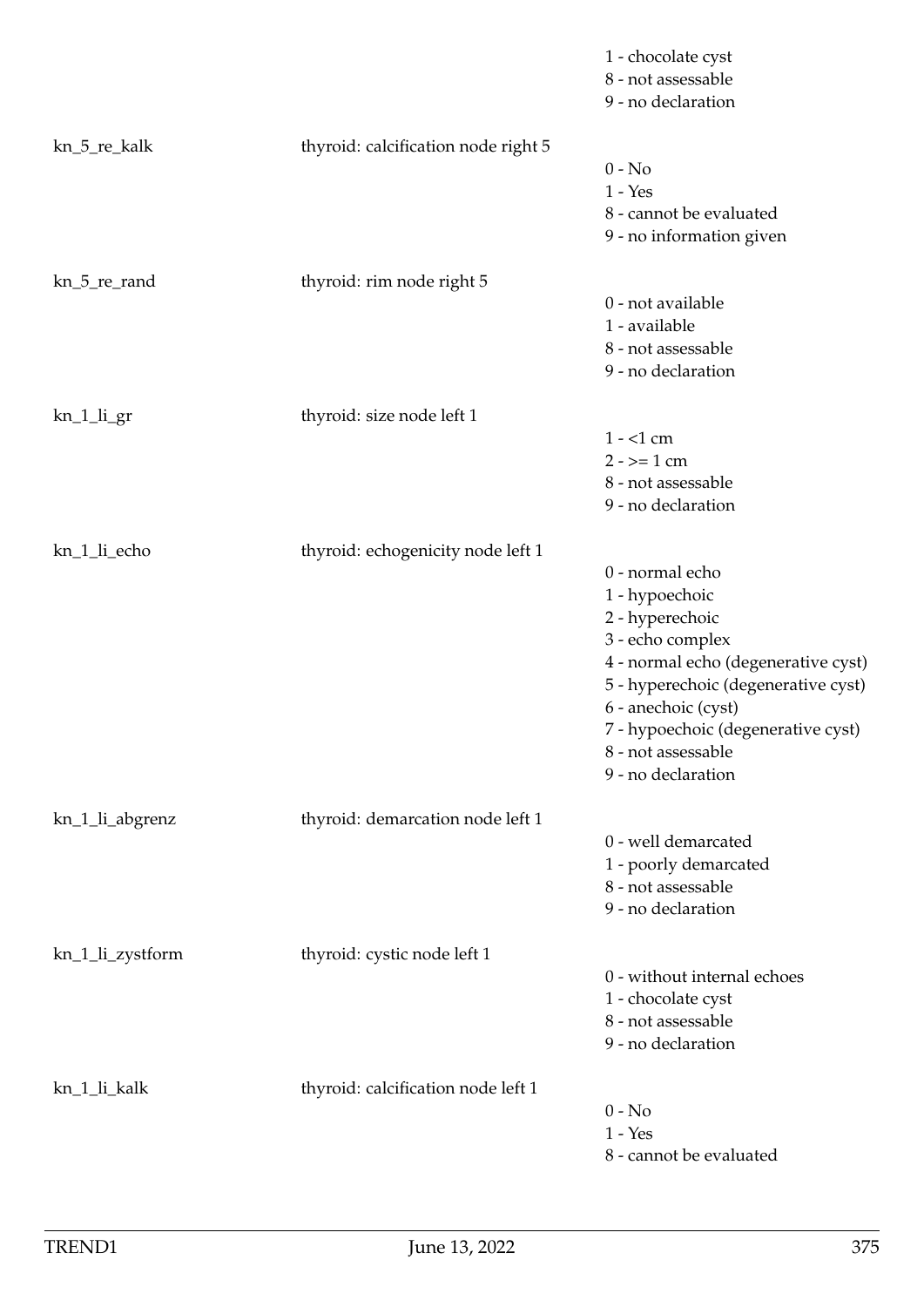| kn_1_li_rand     | thyroid: rim node left 1           |                                     |
|------------------|------------------------------------|-------------------------------------|
|                  |                                    | 0 - not available                   |
|                  |                                    | 1 - available                       |
|                  |                                    | 8 - not assessable                  |
|                  |                                    | 9 - no declaration                  |
| $kn_2_$ li_gr    | thyroid: size node left 2          |                                     |
|                  |                                    | $1 - 1$ cm                          |
|                  |                                    | $2 - \ge 1$ cm                      |
|                  |                                    | 8 - not assessable                  |
|                  |                                    | 9 - no declaration                  |
| kn_2_li_echo     | thyroid: echogenicity node left 2  |                                     |
|                  |                                    | 0 - normal echo                     |
|                  |                                    | 1 - hypoechoic                      |
|                  |                                    | 2 - hyperechoic                     |
|                  |                                    | 3 - echo complex                    |
|                  |                                    | 4 - normal echo (degenerative cyst) |
|                  |                                    | 5 - hyperechoic (degenerative cyst) |
|                  |                                    | 6 - anechoic (cyst)                 |
|                  |                                    | 7 - hypoechoic (degenerative cyst)  |
|                  |                                    | 8 - not assessable                  |
|                  |                                    | 9 - no declaration                  |
| kn_2_li_abgrenz  | thyroid: demarcation node left 2   |                                     |
|                  |                                    | 0 - well demarcated                 |
|                  |                                    | 1 - poorly demarcated               |
|                  |                                    | 8 - not assessable                  |
|                  |                                    | 9 - no declaration                  |
| kn_2_li_zystform | thyroid: cystic node left 2        |                                     |
|                  |                                    | 0 - without internal echoes         |
|                  |                                    | 1 - chocolate cyst                  |
|                  |                                    | 8 - not assessable                  |
|                  |                                    | 9 - no declaration                  |
| kn_2_li_kalk     | thyroid: calcification node left 2 |                                     |
|                  |                                    | $0 - No$                            |
|                  |                                    | $1 - Yes$                           |
|                  |                                    | 8 - cannot be evaluated             |
|                  |                                    | 9 - no information given            |
| kn_2_li_rand     | thyroid: rim node left 2           |                                     |
|                  |                                    | 0 - not available                   |
|                  |                                    | 1 - available                       |
|                  |                                    | 8 - not assessable                  |
|                  |                                    | 9 - no declaration                  |
|                  |                                    |                                     |

9 - no information given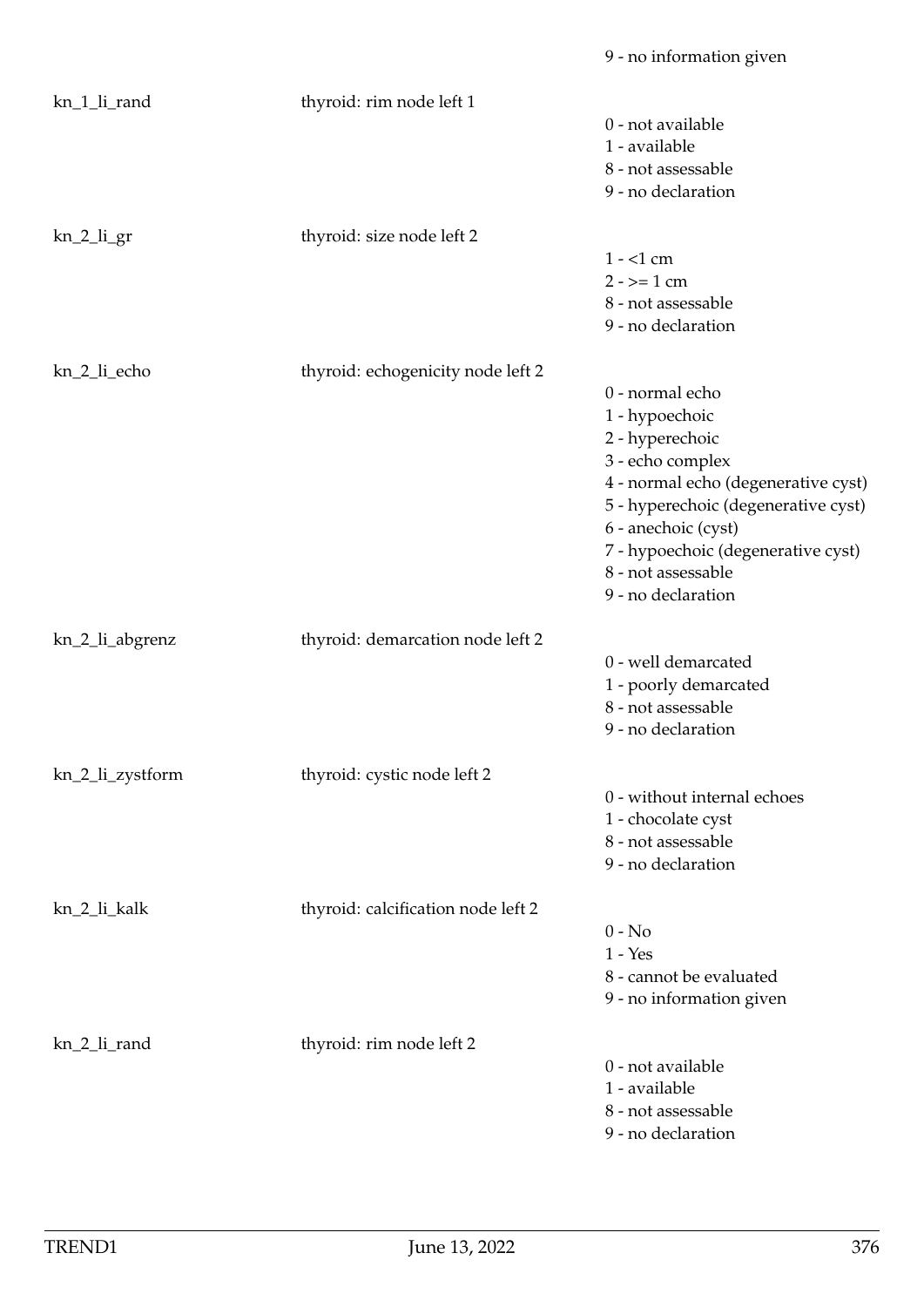kn 3 li gr thyroid: size node left 3

| ີີ່              | $\frac{1}{2}$                      | $1 - 1$ cm<br>$2 - \ge 1$ cm<br>8 - not assessable<br>9 - no declaration                                                                                                                                                                                        |
|------------------|------------------------------------|-----------------------------------------------------------------------------------------------------------------------------------------------------------------------------------------------------------------------------------------------------------------|
| kn_3_li_echo     | thyroid: echogenicity node left 3  | 0 - normal echo<br>1 - hypoechoic<br>2 - hyperechoic<br>3 - echo complex<br>4 - normal echo (degenerative cyst)<br>5 - hyperechoic (degenerative cyst)<br>6 - anechoic (cyst)<br>7 - hypoechoic (degenerative cyst)<br>8 - not assessable<br>9 - no declaration |
| kn_3_li_abgrenz  | thyroid: demarcation node left 3   | 0 - well demarcated<br>1 - poorly demarcated<br>8 - not assessable<br>9 - no declaration                                                                                                                                                                        |
| kn_3_li_zystform | thyroid: cystic node left 3        | 0 - without internal echoes<br>1 - chocolate cyst<br>8 - not assessable<br>9 - no declaration                                                                                                                                                                   |
| kn_3_li_kalk     | thyroid: calcification node left 3 | $0 - No$<br>$1 - Yes$<br>8 - cannot be evaluated<br>9 - no information given                                                                                                                                                                                    |
| kn_3_li_rand     | thyroid: rim node left 3           | 0 - not available<br>1 - available<br>8 - not assessable<br>9 - no declaration                                                                                                                                                                                  |
| kn_4_li_gr       | thyroid: size node left 4          | $1 - 1$ cm<br>$2 - 2 = 1$ cm<br>8 - not assessable<br>9 - no declaration                                                                                                                                                                                        |
| kn_4_li_echo     | thyroid: echogenicity node left 4  | 0 - normal echo                                                                                                                                                                                                                                                 |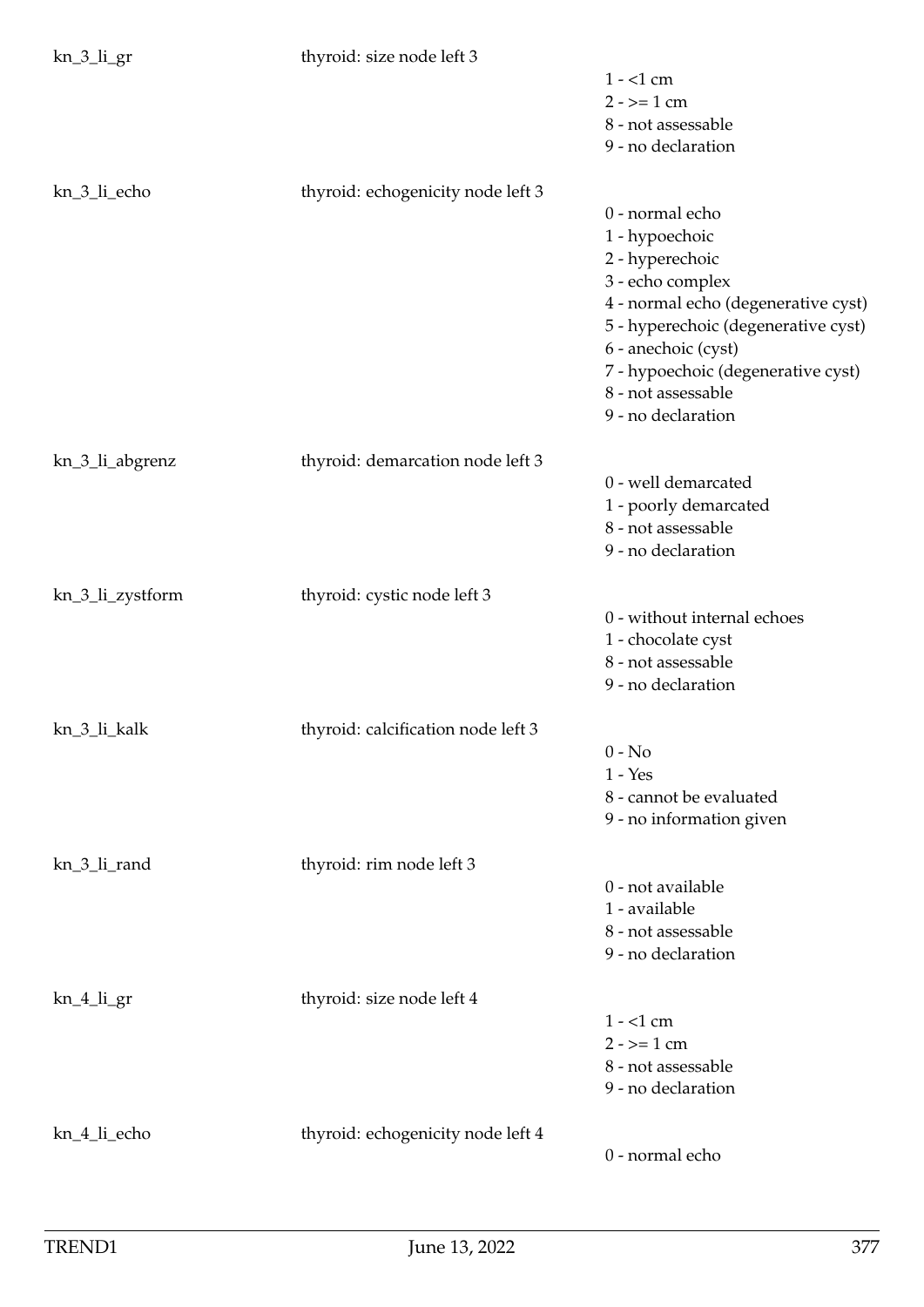|                  |                                      | 1 - hypoechoic<br>2 - hyperechoic<br>3 - echo complex<br>4 - normal echo (degenerative cyst)<br>5 - hyperechoic (degenerative cyst)<br>6 - anechoic (cyst)<br>7 - hypoechoic (degenerative cyst)<br>8 - not assessable<br>9 - no declaration |
|------------------|--------------------------------------|----------------------------------------------------------------------------------------------------------------------------------------------------------------------------------------------------------------------------------------------|
| kn_4_li_abgrenz  | thyroid: demarcation node left 4     |                                                                                                                                                                                                                                              |
|                  |                                      | 0 - well demarcated<br>1 - poorly demarcated<br>8 - not assessable<br>9 - no declaration                                                                                                                                                     |
| kn_4_li_zystform | thyroid: cystic node left 4          |                                                                                                                                                                                                                                              |
|                  |                                      | 0 - without internal echoes<br>1 - chocolate cyst<br>8 - not assessable<br>9 - no declaration                                                                                                                                                |
| kn_4_li_kalk     | thyroid: calcium deposit node left 4 |                                                                                                                                                                                                                                              |
|                  |                                      | $0 - No$<br>$1 - Yes$<br>8 - cannot be evaluated<br>9 - no information given                                                                                                                                                                 |
| kn_4_li_rand     | thyroid: rim node left 4             |                                                                                                                                                                                                                                              |
|                  |                                      | 0 - not available<br>1 - available<br>8 - not assessable<br>9 - no declaration                                                                                                                                                               |
| kn_5_li_gr       | thyroid: size node left 5            |                                                                                                                                                                                                                                              |
|                  |                                      | $1 - 1$ cm<br>$2 - \ge 1$ cm<br>8 - not assessable<br>9 - no declaration                                                                                                                                                                     |
| kn_5_li_echo     | thyroid: echogenicity node left 5    |                                                                                                                                                                                                                                              |
|                  |                                      | 0 - normal echo<br>1 - hypoechoic<br>2 - hyperechoic<br>3 - echo complex<br>4 - normal echo (degenerative cyst)<br>5 - hyperechoic (degenerative cyst)<br>6 - anechoic (cyst)<br>7 - hypoechoic (degenerative cyst)<br>8 - not assessable    |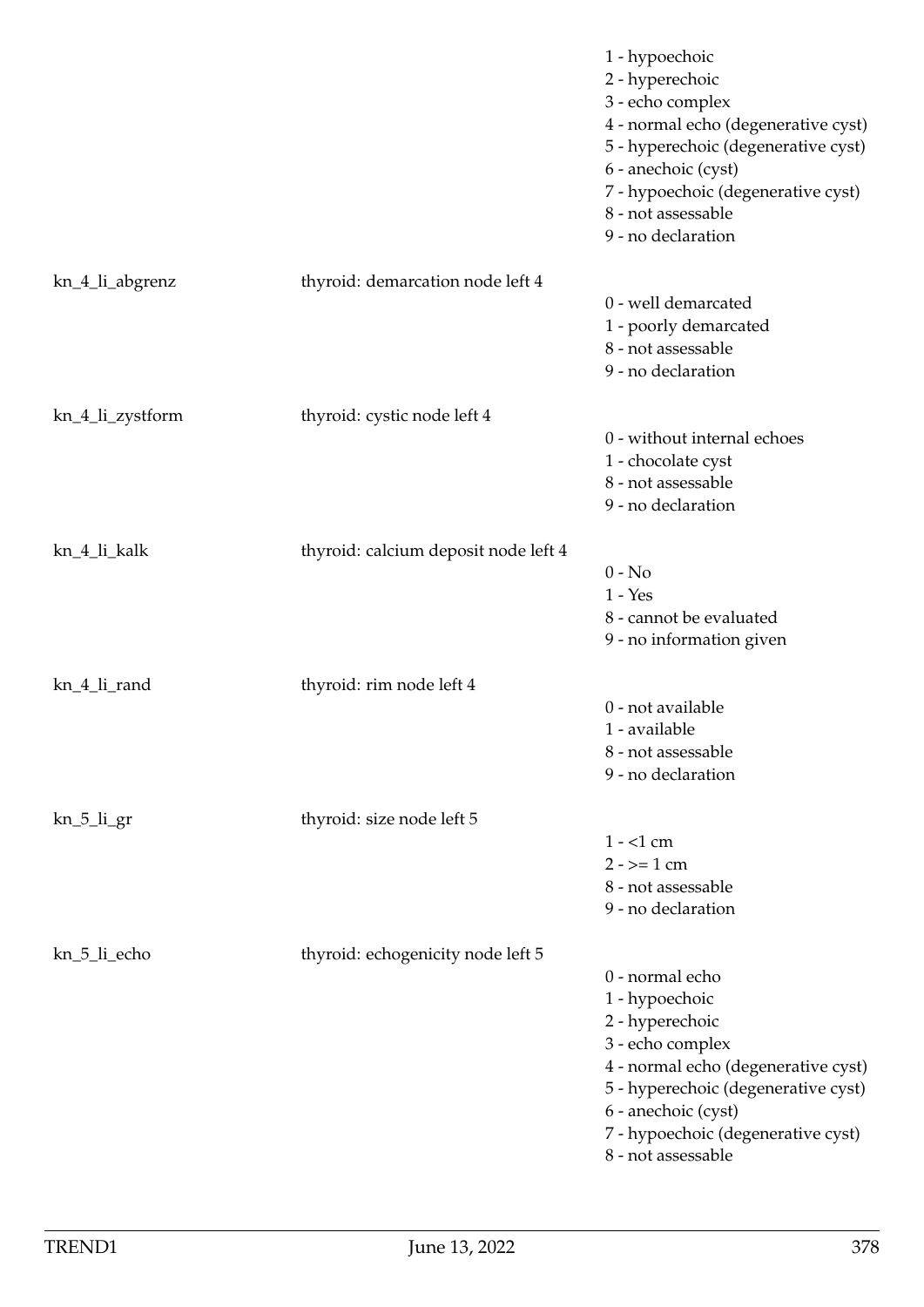|                  |                                      | 9 - no declaration                  |
|------------------|--------------------------------------|-------------------------------------|
| kn_5_li_abgrenz  | thyroid: demarcation node left 5     |                                     |
|                  |                                      | 0 - well demarcated                 |
|                  |                                      | 1 - poorly demarcated               |
|                  |                                      | 8 - not assessable                  |
|                  |                                      | 9 - no declaration                  |
| kn_5_li_zystform | thyroid: cystic node left 5          |                                     |
|                  |                                      | 0 - without internal echoes         |
|                  |                                      | 1 - chocolate cyst                  |
|                  |                                      | 8 - not assessable                  |
|                  |                                      | 9 - no declaration                  |
| kn_5_li_kalk     | thyroid: calcium deposit node left 5 |                                     |
|                  |                                      | $0 - No$                            |
|                  |                                      | $1 - Yes$                           |
|                  |                                      | 8 - cannot be evaluated             |
|                  |                                      | 9 - no information given            |
|                  |                                      |                                     |
| kn_5_li_rand     | thyroid: rim node left 5             |                                     |
|                  |                                      | 0 - not available                   |
|                  |                                      | 1 - available                       |
|                  |                                      | 8 - not assessable                  |
|                  |                                      | 9 - no declaration                  |
| $kn_1_is_2r$     | thyroid: size node isthmus 1         |                                     |
|                  |                                      | $1 - 1$ cm                          |
|                  |                                      | $2 - \ge 1$ cm                      |
|                  |                                      | 8 - not assessable                  |
|                  |                                      | 9 - no declaration                  |
| kn_1_is_echo     | thyroid: echogenicity node isthmus 1 |                                     |
|                  |                                      | 0 - normal echo                     |
|                  |                                      | 1 - hypoechoic                      |
|                  |                                      | 2 - hyperechoic                     |
|                  |                                      | 3 - echo complex                    |
|                  |                                      | 4 - normal echo (degenerative cyst) |
|                  |                                      | 5 - hyperechoic (degenerative cyst) |
|                  |                                      | 6 - anechoic (cyst)                 |
|                  |                                      | 7 - hypoechoic (degenerative cyst)  |
|                  |                                      | 8 - not assessable                  |
|                  |                                      | 9 - no declaration                  |
| kn_1_is_abgrenz  | thyroid: demarcation node isthmus 1  |                                     |
|                  |                                      | 0 - well demarcated                 |
|                  |                                      | 1 - poorly demarcated               |
|                  |                                      | 8 - not assessable                  |
|                  |                                      | 9 - no declaration                  |
|                  |                                      |                                     |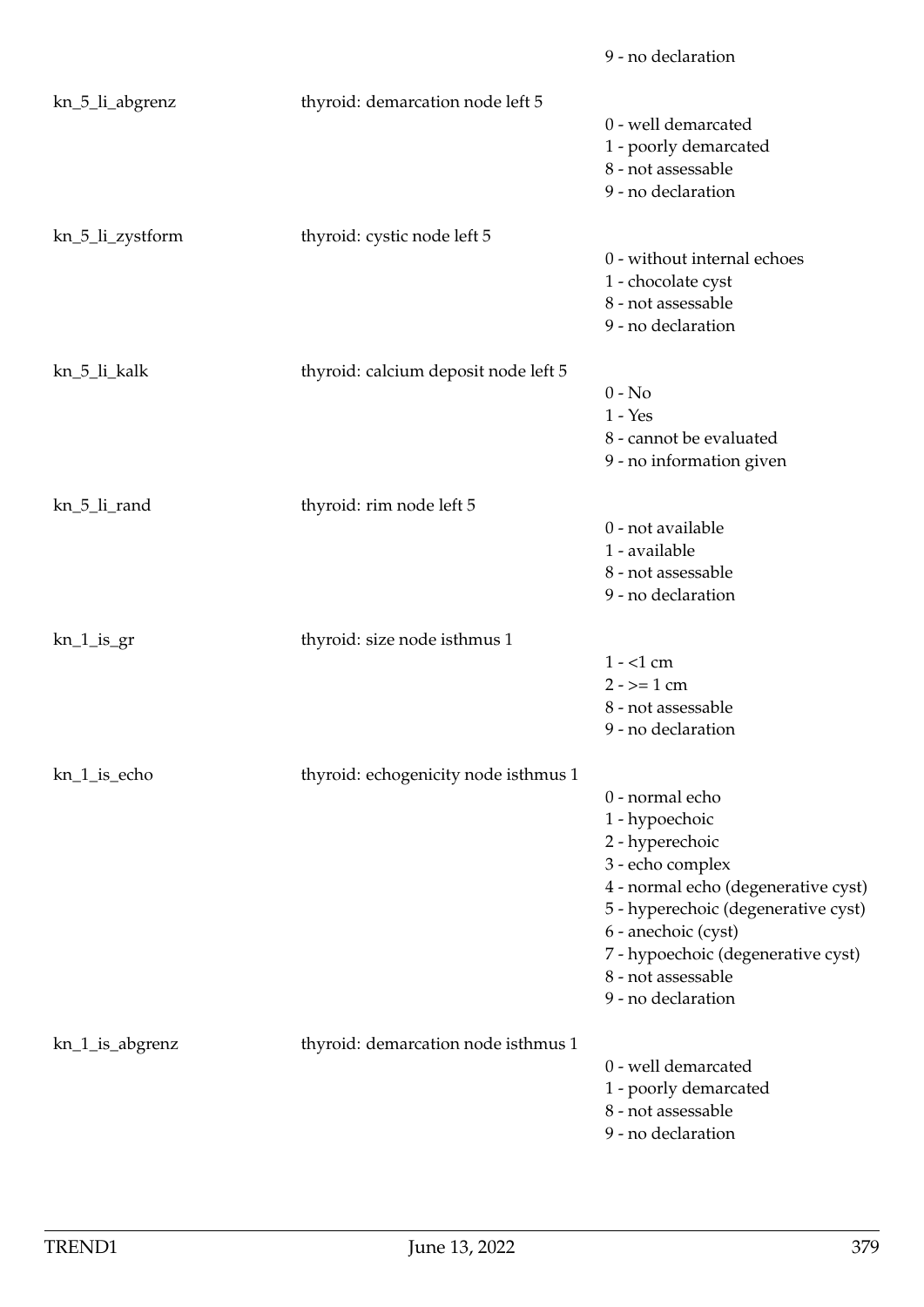| kn_1_is_zystform | thyroid: cyst form node isthmus 1     | 0 - without internal echoes<br>1 - chocolate cyst<br>8 - not assessable<br>9 - no declaration                                                                                                                                                                   |
|------------------|---------------------------------------|-----------------------------------------------------------------------------------------------------------------------------------------------------------------------------------------------------------------------------------------------------------------|
| kn_1_is_kalk     | thyroid: calcification node isthmus 1 | $0 - No$<br>$1 - Yes$<br>8 - cannot be evaluated<br>9 - no information given                                                                                                                                                                                    |
| kn_1_is_rand     | thyroid: rim node isthmus 1           | 0 - not available<br>1 - available<br>8 - not assessable<br>9 - no declaration                                                                                                                                                                                  |
| $kn_2_is_gr$     | thyroid: size node isthmus 2          | $1 - 1$ cm<br>$2 - \ge 1$ cm<br>8 - not assessable<br>9 - no declaration                                                                                                                                                                                        |
| kn_2_is_echo     | thyroid: echogenicity node isthmus 2  | 0 - normal echo<br>1 - hypoechoic<br>2 - hyperechoic<br>3 - echo complex<br>4 - normal echo (degenerative cyst)<br>5 - hyperechoic (degenerative cyst)<br>6 - anechoic (cyst)<br>7 - hypoechoic (degenerative cyst)<br>8 - not assessable<br>9 - no declaration |
| kn_2_is_abgrenz  | thyroid: demarcation node isthmus 2   | 0 - well demarcated<br>1 - poorly demarcated<br>8 - not assessable<br>9 - no declaration                                                                                                                                                                        |
| kn_2_is_zystform | thyroid: cyst form node isthmus 2     | 0 - without internal echoes<br>1 - chocolate cyst<br>8 - not assessable<br>9 - no declaration                                                                                                                                                                   |
| kn_2_is_kalk     | thyroid: calcification node isthmus 2 | $0 - No$                                                                                                                                                                                                                                                        |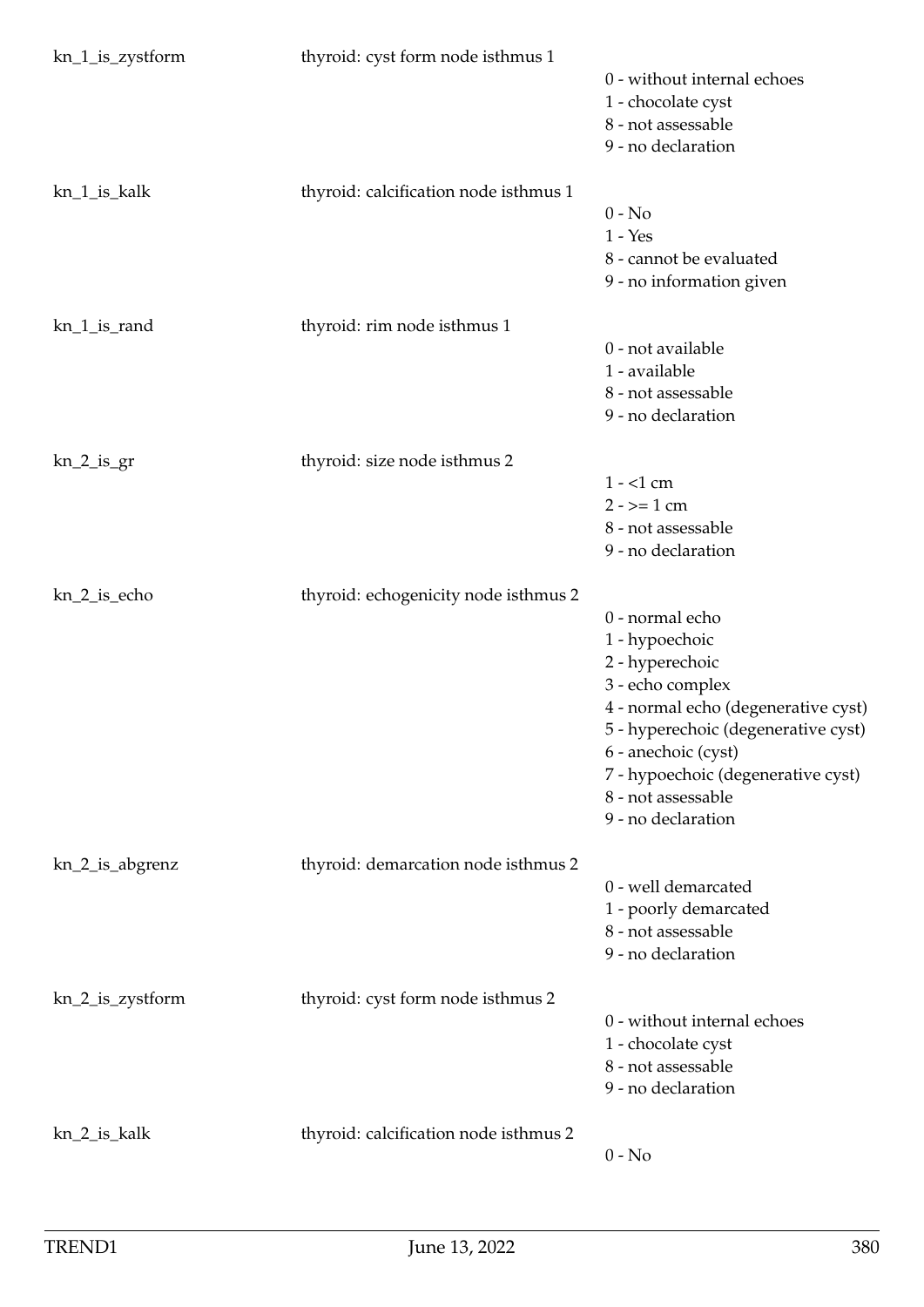|                  |                                       | $1 - Yes$<br>8 - cannot be evaluated<br>9 - no information given                                                                                                                                                                                                |
|------------------|---------------------------------------|-----------------------------------------------------------------------------------------------------------------------------------------------------------------------------------------------------------------------------------------------------------------|
| kn_2_is_rand     | thyroid: rim node isthmus 2           | 0 - not available<br>1 - available<br>8 - not assessable<br>9 - no declaration                                                                                                                                                                                  |
| $kn_3_is_gr$     | thyroid: size node isthmus 3          | $1 - 1$ cm<br>$2 - \ge 1$ cm<br>8 - not assessable<br>9 - no declaration                                                                                                                                                                                        |
| kn_3_is_echo     | thyroid: echogenicity node isthmus 3  | 0 - normal echo<br>1 - hypoechoic<br>2 - hyperechoic<br>3 - echo complex<br>4 - normal echo (degenerative cyst)<br>5 - hyperechoic (degenerative cyst)<br>6 - anechoic (cyst)<br>7 - hypoechoic (degenerative cyst)<br>8 - not assessable<br>9 - no declaration |
| kn_3_is_abgrenz  | thyroid: demarcation node isthmus 3   | 0 - well demarcated<br>1 - poorly demarcated<br>8 - not assessable<br>9 - no declaration                                                                                                                                                                        |
| kn_3_is_zystform | thyroid: cyst form node isthmus 3     | 0 - without internal echoes<br>1 - chocolate cyst<br>8 - not assessable<br>9 - no declaration                                                                                                                                                                   |
| kn_3_is_kalk     | thyroid: calcification node isthmus 3 | $0 - No$<br>$1 - Yes$<br>8 - cannot be evaluated<br>9 - no information given                                                                                                                                                                                    |
| kn_3_is_rand     | thyroid: rim node isthmus 3           | 0 - not available<br>1 - available<br>8 - not assessable                                                                                                                                                                                                        |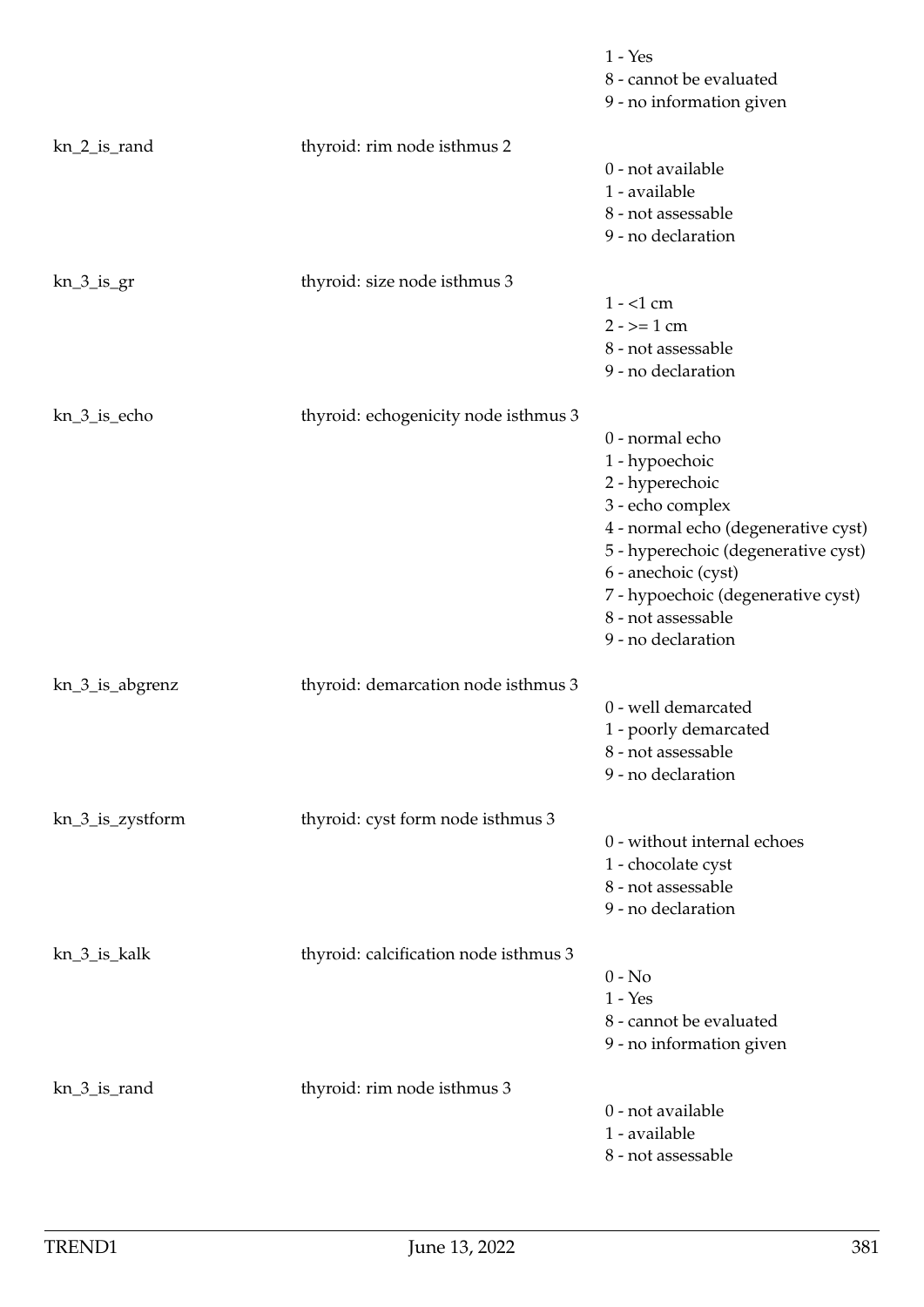|                  |                                       | 9 - no declaration                          |
|------------------|---------------------------------------|---------------------------------------------|
| $kn_4$ is gr     | thyroid: size node isthmus 4          |                                             |
|                  |                                       | $1 - 1$ cm                                  |
|                  |                                       | $2 - \ge 1$ cm                              |
|                  |                                       | 8 - not assessable                          |
|                  |                                       | 9 - no declaration                          |
| kn_4_is_echo     | thyroid: echogenicity node isthmus 4  |                                             |
|                  |                                       | 0 - normal echo                             |
|                  |                                       | 1 - hypoechoic                              |
|                  |                                       | 2 - hyperechoic                             |
|                  |                                       | 3 - echo complex                            |
|                  |                                       | 4 - normal echo (degenerative cyst)         |
|                  |                                       | 5 - hyperechoic (degenerative cyst)         |
|                  |                                       | 6 - anechoic (cyst)                         |
|                  |                                       | 7 - hypoechoic (degenerative cyst)          |
|                  |                                       | 8 - not assessable                          |
|                  |                                       | 9 - no declaration                          |
|                  |                                       |                                             |
| kn_4_is_abgrenz  | thyroid: demarcation node isthmus 4   |                                             |
|                  |                                       | 0 - well demarcated                         |
|                  |                                       | 1 - poorly demarcated<br>8 - not assessable |
|                  |                                       | 9 - no declaration                          |
|                  |                                       |                                             |
| kn_4_is_zystform | thyroid: cyst form node isthmus 4     |                                             |
|                  |                                       | 0 - without internal echoes                 |
|                  |                                       | 1 - chocolate cyst                          |
|                  |                                       | 8 - not assessable                          |
|                  |                                       | 9 - no declaration                          |
| kn_4_is_kalk     | thyroid: calcification node isthmus 4 |                                             |
|                  |                                       | $0 - No$                                    |
|                  |                                       | $1 - Yes$                                   |
|                  |                                       | 8 - cannot be evaluated                     |
|                  |                                       | 9 - no information given                    |
| kn_4_is_rand     | thyroid: rim node isthmus 4           |                                             |
|                  |                                       | 0 - not available                           |
|                  |                                       | 1 - available                               |
|                  |                                       | 8 - not assessable                          |
|                  |                                       | 9 - no declaration                          |
| $kn_5_is_gr$     | thyroid: size node isthmus 5          |                                             |
|                  |                                       | $1 - 1$ cm                                  |
|                  |                                       | $2 - \ge 1$ cm                              |
|                  |                                       | 8 - not assessable                          |
|                  |                                       | 9 - no declaration                          |
|                  |                                       |                                             |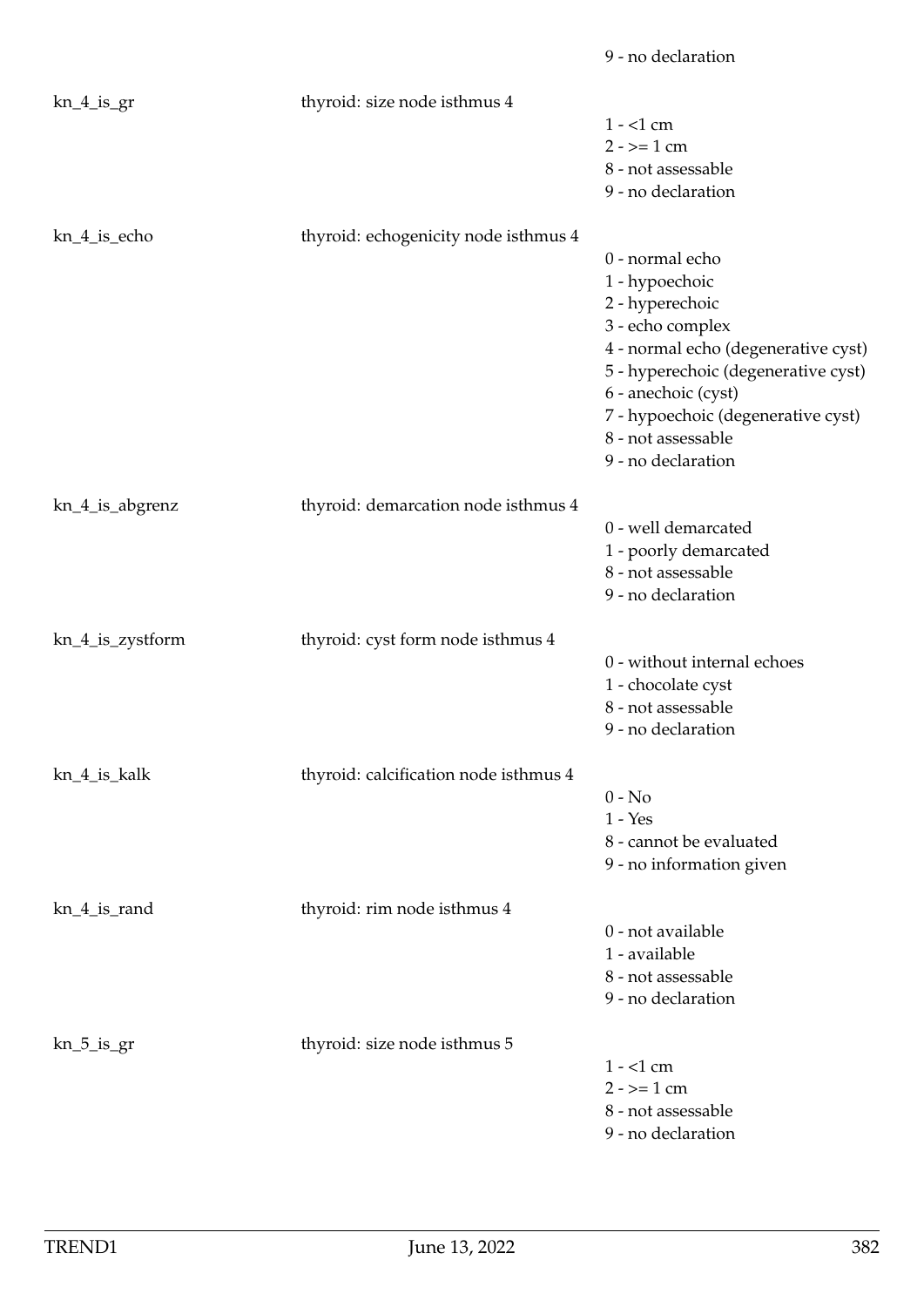| kn_5_is_echo     | thyroid: echogenicity node isthmus 5  |                                     |
|------------------|---------------------------------------|-------------------------------------|
|                  |                                       | 0 - normal echo                     |
|                  |                                       | 1 - hypoechoic                      |
|                  |                                       | 2 - hyperechoic                     |
|                  |                                       | 3 - echo complex                    |
|                  |                                       | 4 - normal echo (degenerative cyst) |
|                  |                                       | 5 - hyperechoic (degenerative cyst) |
|                  |                                       | 6 - anechoic (cyst)                 |
|                  |                                       | 7 - hypoechoic (degenerative cyst)  |
|                  |                                       | 8 - not assessable                  |
|                  |                                       | 9 - no declaration                  |
|                  |                                       |                                     |
| kn_5_is_abgrenz  | thyroid: demarcation node isthmus 5   |                                     |
|                  |                                       | 0 - well demarcated                 |
|                  |                                       | 1 - poorly demarcated               |
|                  |                                       | 8 - not assessable                  |
|                  |                                       | 9 - no declaration                  |
|                  |                                       |                                     |
| kn_5_is_zystform | thyroid: cyst form node isthmus 5     |                                     |
|                  |                                       | 0 - without internal echoes         |
|                  |                                       | 1 - chocolate cyst                  |
|                  |                                       | 8 - not assessable                  |
|                  |                                       | 9 - no declaration                  |
| kn_5_is_kalk     | thyroid: calcium deposit node isthmus |                                     |
|                  |                                       | $0 - No$                            |
|                  |                                       | $1 - Yes$                           |
|                  |                                       | 8 - cannot be evaluated             |
|                  |                                       | 9 - no information given            |
|                  |                                       |                                     |
| kn_5_is_rand     | thyroid: rim node isthmus 5           |                                     |
|                  |                                       | 0 - not available                   |
|                  |                                       | 1 - available                       |
|                  |                                       | 8 - not assessable                  |
|                  |                                       | 9 - no declaration                  |
| <b>CARPAL</b>    | <b>Carpal Tunnel</b>                  |                                     |
| cts_beg          | Start [date, time]                    |                                     |
|                  |                                       |                                     |
|                  |                                       |                                     |
| cts_usnr         | Examiner                              |                                     |
|                  |                                       |                                     |
| cts_usnr2_jn     | 2nd Examiner                          |                                     |
|                  |                                       | $0 - No$                            |
|                  |                                       | $1 - Yes$                           |
| cts_usnr2        | 2nd examiner                          |                                     |
|                  |                                       |                                     |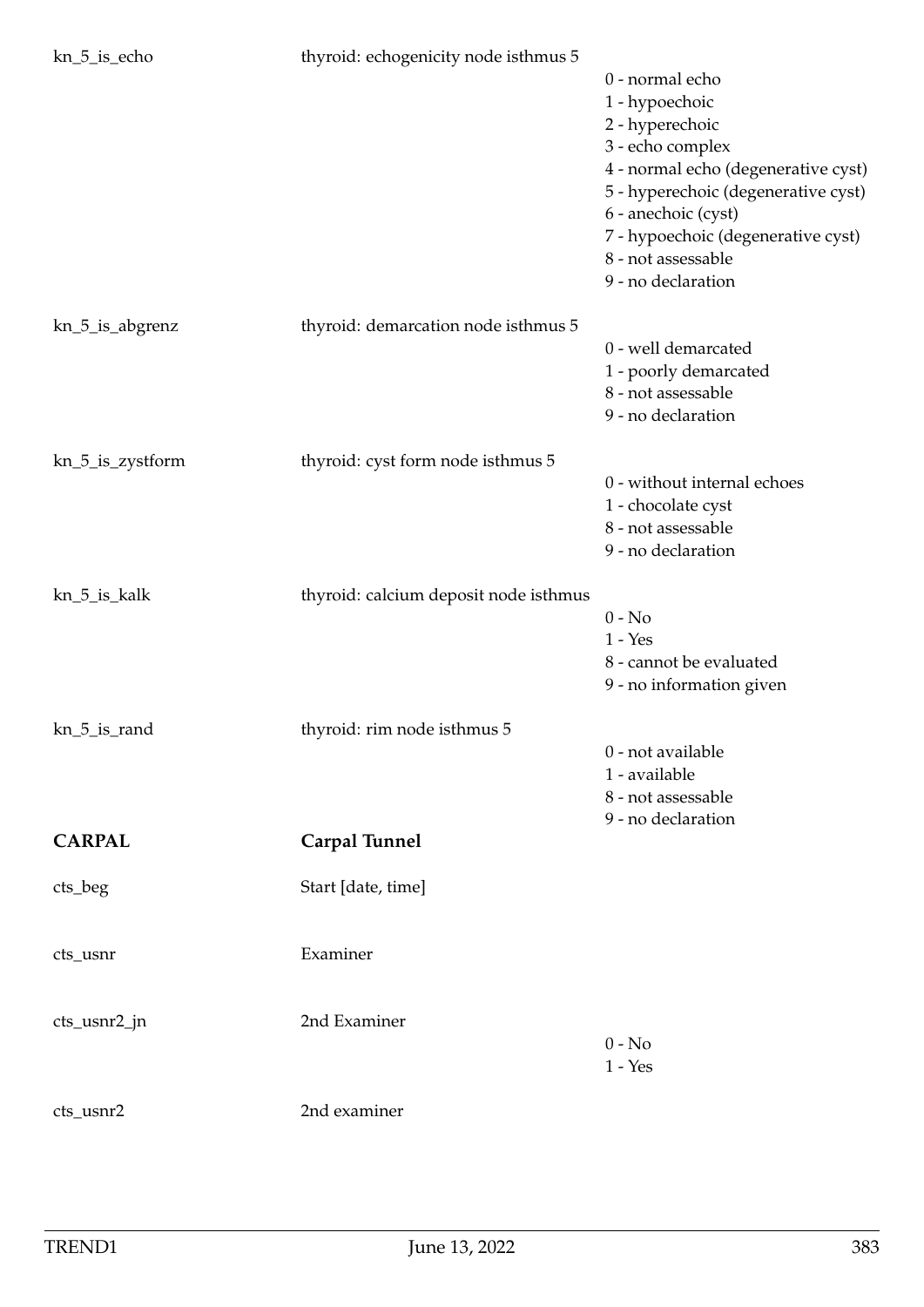| cts_grid        | device-id                                           |                                   |
|-----------------|-----------------------------------------------------|-----------------------------------|
| cts_hand        | CARPAL Händigkeit                                   |                                   |
|                 |                                                     | 1 - right-hander                  |
|                 |                                                     | 2 - left-hander                   |
|                 |                                                     | $3 - both$                        |
|                 |                                                     | 998 - I don't know                |
|                 |                                                     | 999 - non-response                |
| cts_op          | CARPAL vorangegangene OP am Handgelenk<br>jemals JN |                                   |
|                 |                                                     | $0$ - none                        |
|                 |                                                     | $1$ - right                       |
|                 |                                                     | $2 - left$                        |
|                 |                                                     | 3 - both sides                    |
| cts_bsnr        | remarks                                             |                                   |
|                 |                                                     | 0 - no remarks                    |
|                 |                                                     | 1 - remarks                       |
|                 |                                                     | 8 - unable to perform examination |
|                 | CARPAL Lagerung Teilnehmer möglich JN               |                                   |
| cts_lage        |                                                     | $0 - No$                          |
|                 |                                                     | $1 - Yes$                         |
| cts_bifid       | CARPAL bifider Nervus medianus JN                   |                                   |
|                 |                                                     | $0$ - nein                        |
|                 |                                                     | $1 - links$                       |
|                 |                                                     | 2 - rechts                        |
|                 |                                                     | 3 - beidseits                     |
| cts_bifidns     | CARPAL Bifide teilweise unsicher JN                 |                                   |
|                 |                                                     | $0$ - nein                        |
|                 |                                                     | 1 - links nicht sicher            |
|                 |                                                     | 2 - rechts nicht sicher           |
|                 |                                                     | 3 - beidseits nicht sicher        |
| cts_bsnr_other  | <b>CARPAL Sonstiges JN</b>                          |                                   |
|                 |                                                     | $0 - No$                          |
|                 |                                                     | $1 - Yes$                         |
|                 |                                                     |                                   |
| cts_note        | <b>CARPAL Besonderheiten</b>                        |                                   |
| cts_carpalright | <b>CARPAL Schallbarkeit rechts</b>                  |                                   |
|                 |                                                     | 0 - good image                    |
|                 |                                                     | 1 - poor image                    |
|                 |                                                     | 8 - not assessable                |
|                 |                                                     | 9 - no image                      |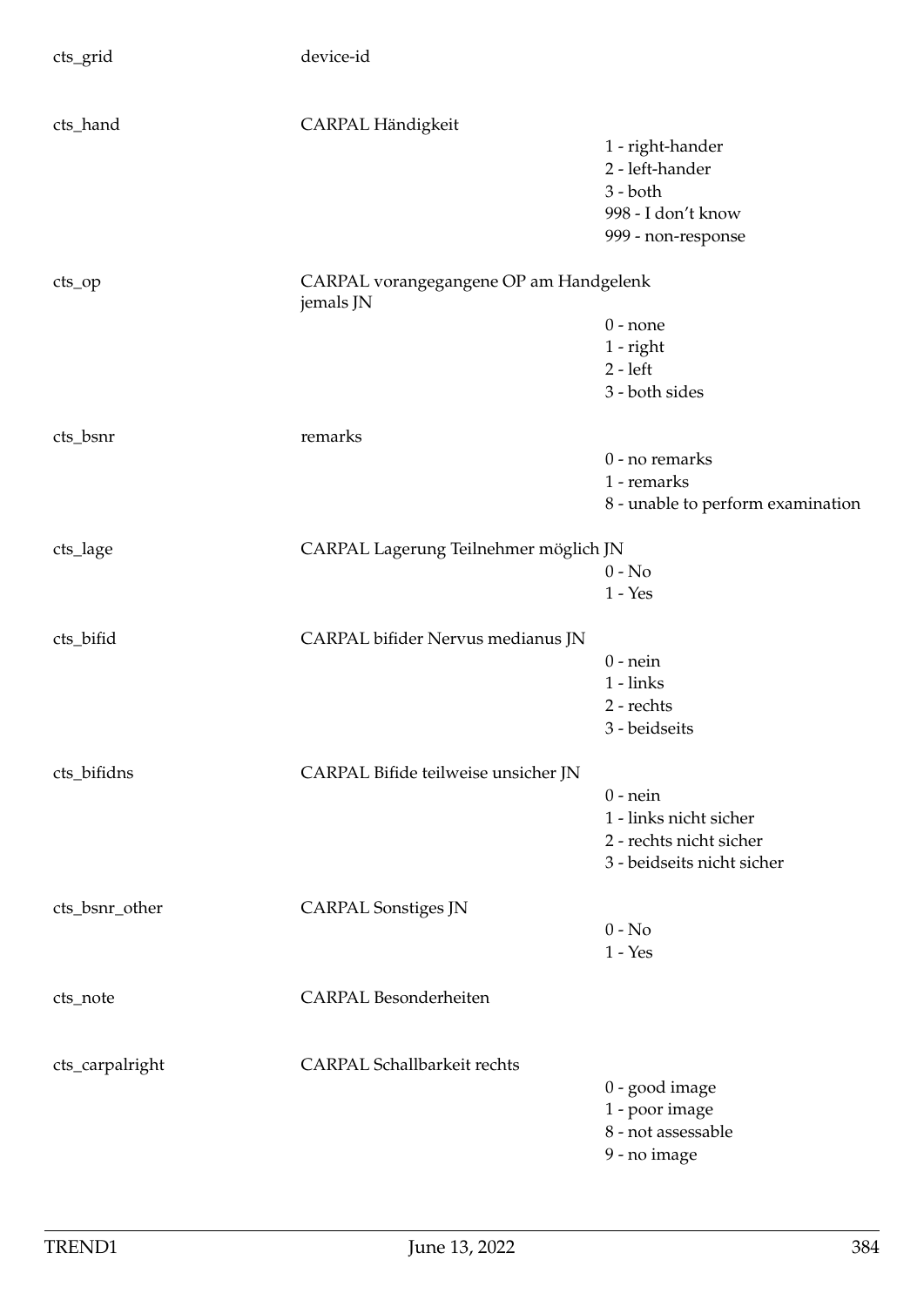| <b>CARPAL Schallbarkeit links</b>                                                            | 0 - good image<br>1 - poor image<br>8 - not assessable<br>9 - no image                                             |
|----------------------------------------------------------------------------------------------|--------------------------------------------------------------------------------------------------------------------|
| end [date, time]                                                                             |                                                                                                                    |
| <b>Karpaltunnel Protokoll</b>                                                                |                                                                                                                    |
| CARPAL_READ Beginn [Datum, Uhrzeit]<br>[Datum, Uhrzeit]                                      |                                                                                                                    |
| CARPAL_READ Reader                                                                           |                                                                                                                    |
| CARPAL_READ Reader2 JN                                                                       | $0 - No$<br>$1 - Yes$                                                                                              |
| CARPAL_READ Reader2                                                                          |                                                                                                                    |
| CARPAL_READ Besonderheiten JN                                                                | $0 - No$<br>$1 - Yes$                                                                                              |
| CARPAL_READ Besonderheiten                                                                   |                                                                                                                    |
| CARPAL_READ rechts Qualität                                                                  | $0 - good$<br>2 - medium - certain values<br>1 - bad - uncertain values<br>8 - not measurable<br>9 - not available |
| bifider N. Medianus re.                                                                      | $1 - Yes$<br>$2 - No$                                                                                              |
| CARPAL_READ rechts Nervenquerschnittsfläche<br>$\text{[mm}^2\text{]}$ $\text{[mm}^2\text{]}$ |                                                                                                                    |
| radiale Fläche re. in mm <sup>2</sup>                                                        |                                                                                                                    |
|                                                                                              |                                                                                                                    |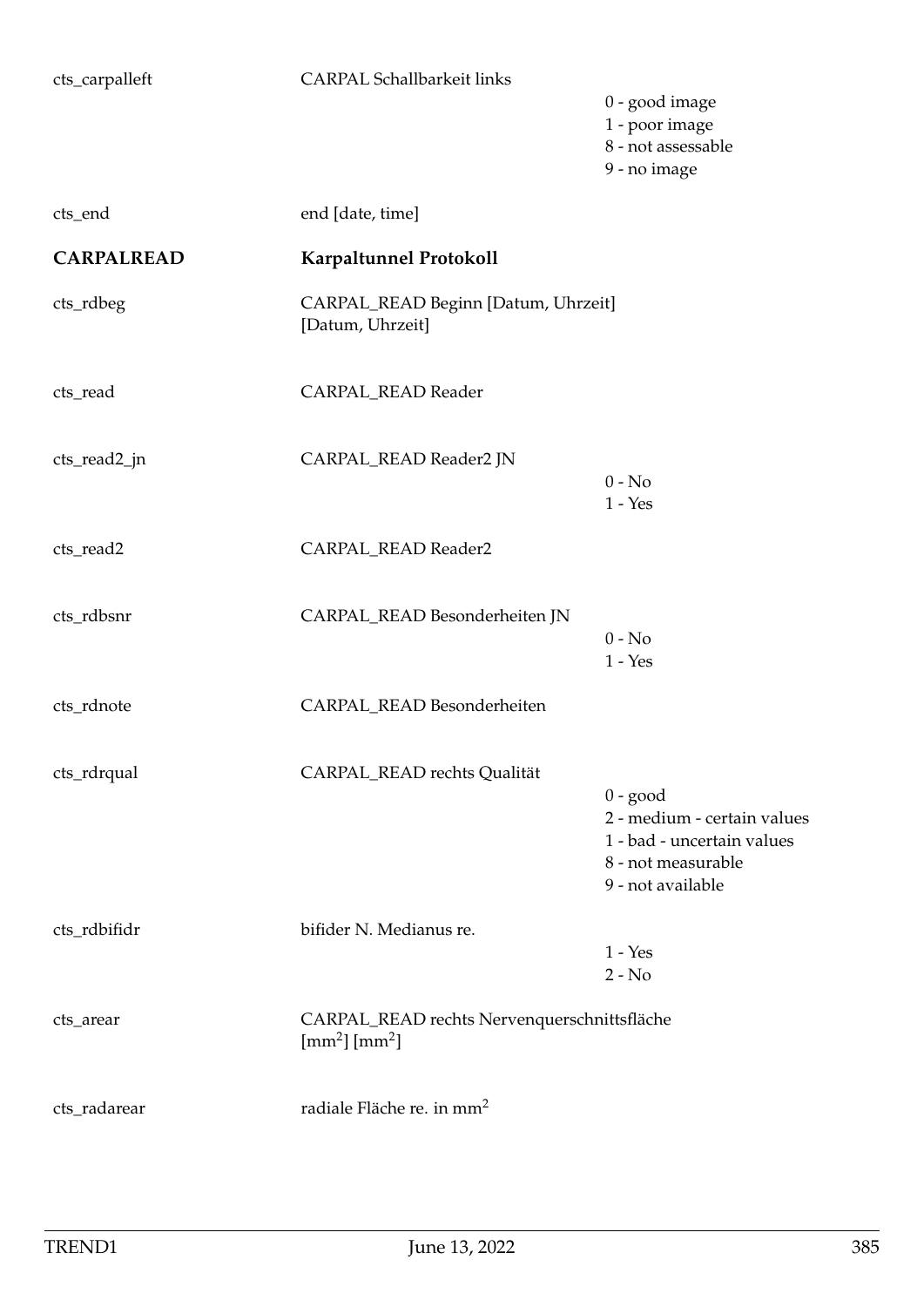| cts_ulnarear                        | ulnare Fläche re. in mm <sup>2</sup>                                             |                                                                                                                    |
|-------------------------------------|----------------------------------------------------------------------------------|--------------------------------------------------------------------------------------------------------------------|
| cts_rdlqual                         | CARPAL_READ links Qualität                                                       | $0 - good$<br>2 - medium - certain values<br>1 - bad - uncertain values<br>8 - not measurable<br>9 - not available |
| cts_rdbifidl                        | bifider N. Medianus li.                                                          | $1 - Yes$<br>$2 - No$                                                                                              |
| cts_areal                           | CARPAL_READ links Nervenquerschnittsfläche<br>$\text{[mm}^2\text{[mm}^2\text{]}$ |                                                                                                                    |
| cts_radareal                        | radiale Fläche li. in mm <sup>2</sup>                                            |                                                                                                                    |
| cts_ulnareal                        | ulnare Fläche li. in mm <sup>2</sup>                                             |                                                                                                                    |
| cts_rdend                           | CARPAL_READ Ende [Datum, Uhrzeit] [Datum,<br>Uhrzeit]                            |                                                                                                                    |
| <b>PHYSEXAM</b><br><b>DUPUYTREN</b> | physical examination<br>Dupuytrensche Kontraktur                                 |                                                                                                                    |
| dpu_beg                             | DUPUYTREN Beginn [Datum, Uhrzeit] [Datum,<br>Uhrzeit]                            |                                                                                                                    |
| dpu_examiner                        | <b>DUPUYTREN Untersucher</b>                                                     |                                                                                                                    |
| dpu_examiner_2nd_yn                 | DUPUYTREN Untersucher2 JN                                                        | $0 - No$<br>$1 - Yes$                                                                                              |
| dpu_examiner_2nd                    | <b>DUPUYTREN Untersucher2</b>                                                    |                                                                                                                    |
| dpu_device                          | <b>DUPUYTREN Geräte-ID</b>                                                       |                                                                                                                    |
| dpu_remarks                         | DUPUYTREN Besonderheiten JN                                                      | 0 - no remarks                                                                                                     |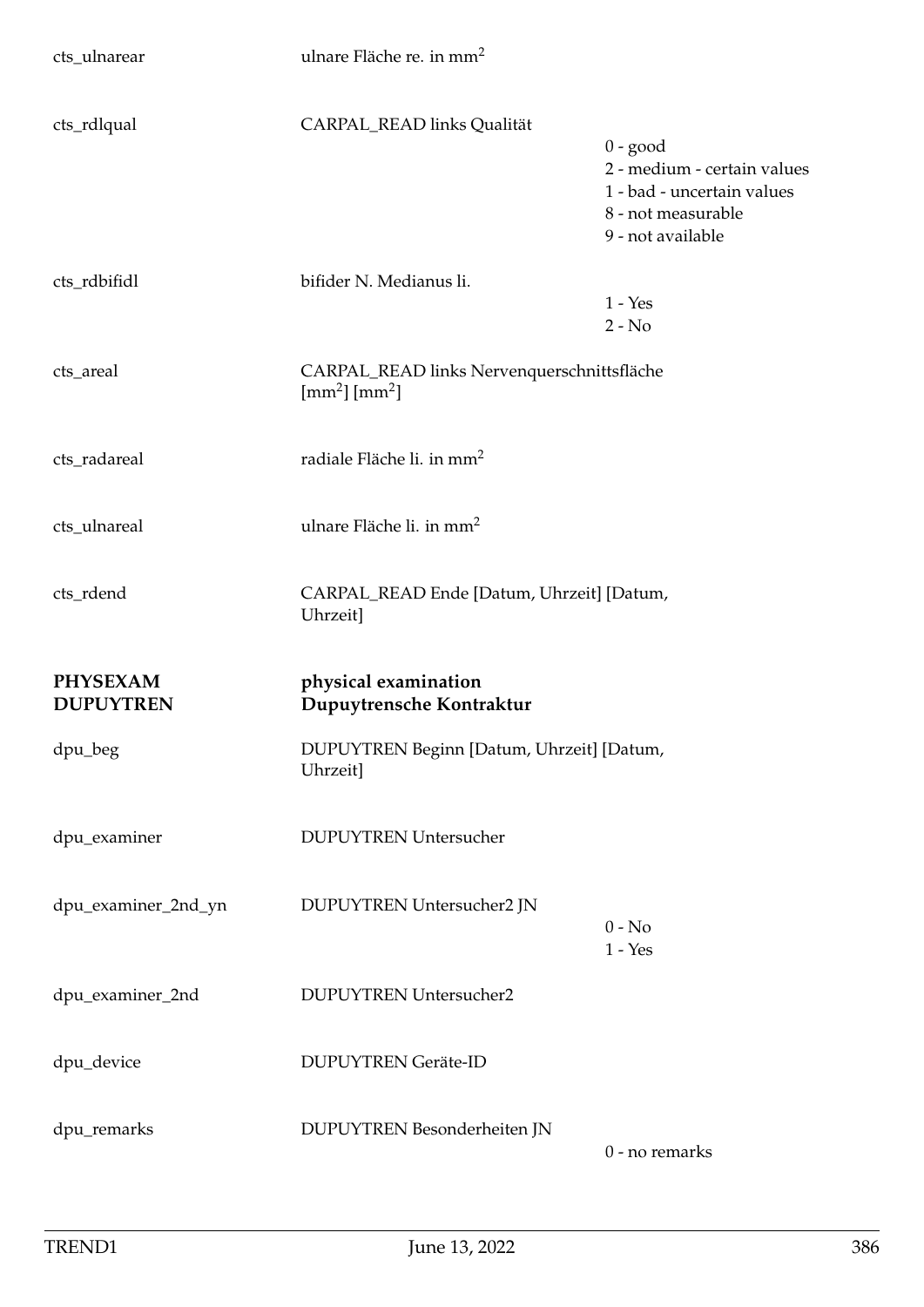1 - remarks 8 - unable to perform examination

dpu\_note DUPUYTREN Besonderheiten dpu\_nophoto DUPUYTREN Foto JN 0 - No 1 - Yes dpu\_injury hand injury 0 - none 1 - right 2 - left 3 - both sides dpu\_opcontract DUPUYTREN OP wegen Kontraktur JN  $0 - No$ 1 - Yes 2 - not sure dpu\_trauma DUPUYTREN Handflächenverletzung JN  $0 - No$  $1 - Yes$ 2 - not sure dpu\_rightcontract DUPUYTREN Kontraktur rechts JN  $0 - No$ 1 - Yes 2 - not sure dpu\_leftcontract DUPUYTREN Kontraktur links JN  $0 - No$ 1 - Yes 2 - not sure dpu\_photos\_3 DUPUYTREN Foto palmar/radial/dorsal JN 0 - no 1 - yes dpu\_end DUPUYTREN Ende [Datum, Uhrzeit] [Datum, Uhrzeit] **BODPOD BODPOD** bodpod\_beg Start [date, time] bodpod\_usnr Examiner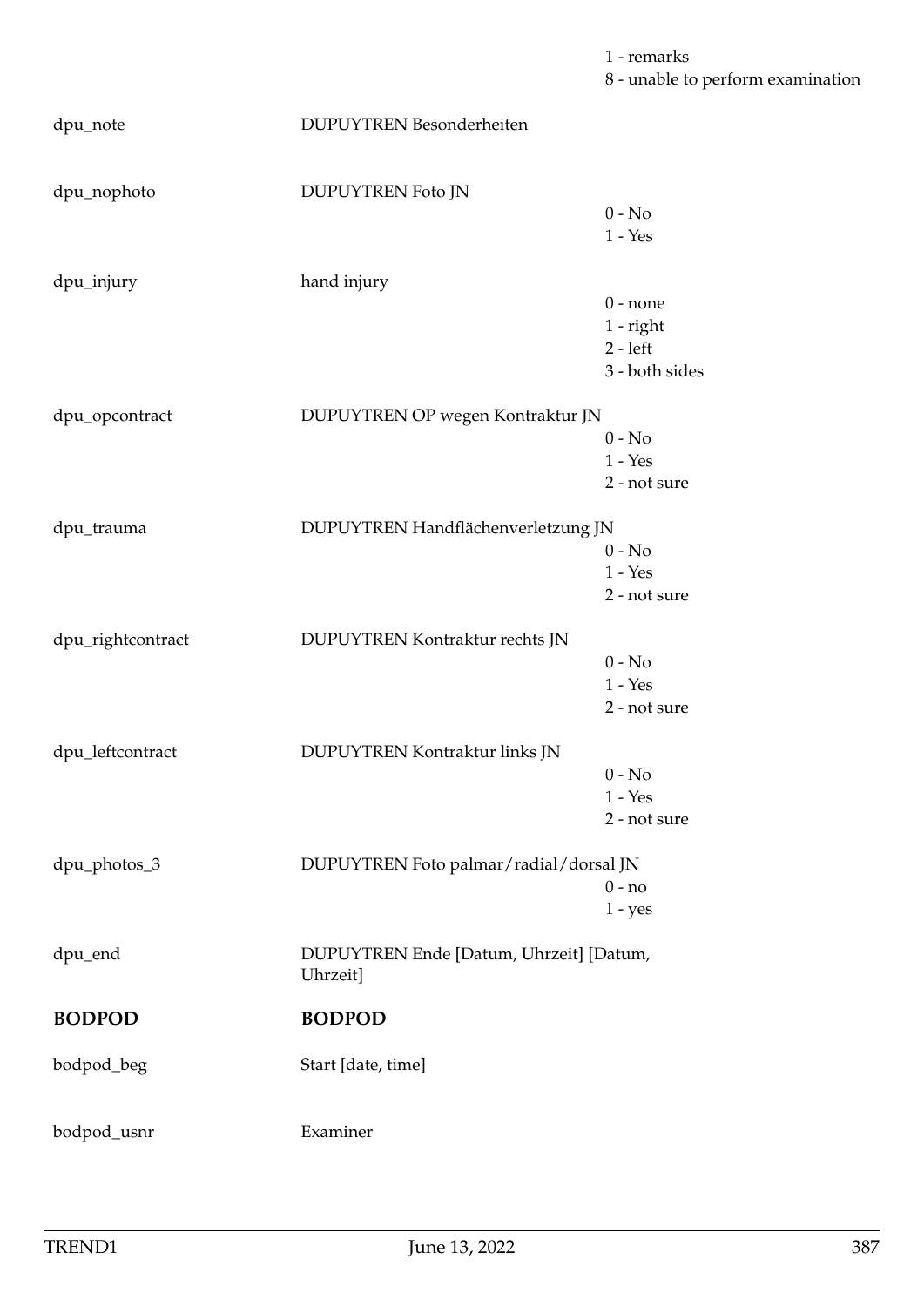| bodpod_usnr2_jn          | 2nd examiner?                                           | $0 - no$<br>$1 - yes$                                                              |
|--------------------------|---------------------------------------------------------|------------------------------------------------------------------------------------|
| bodpod_usnr2             | 2nd examiner                                            |                                                                                    |
| bodpod_bsnr              | <b>BODPOD</b> Besonderheiten JN                         | 0 - ohne besondere Vorkommnisse<br>1 - besonderes Vorkommnis<br>8 - nicht erhebbar |
| bodpod_note              | <b>BODPOD</b> Besonderheiten                            |                                                                                    |
| bodpod_grid              | device #                                                |                                                                                    |
| bodpod_end               | End [date, time]                                        |                                                                                    |
| <b>BODPODDATA</b>        | <b>BODPOD Daten</b>                                     |                                                                                    |
| bodpoddata_start         | BODPOD_DATA Beginn [Datum, Uhrzeit]<br>[Datum, Uhrzeit] |                                                                                    |
| bodpoddata_examiner      | BODPOD_DATA Untersucher                                 |                                                                                    |
| bodpoddata_height        | BODPOD_DATA Größe [cm] [cm]                             |                                                                                    |
| bodpoddata_fat           | BODPOD_DATA relative Fettmasse [%] [%]                  |                                                                                    |
| bodpoddata_ffm           | BODPOD_DATA relative fettfreie Masse [%] [%]            |                                                                                    |
| bodpoddata_fat_mass      | BODPOD_DATA Fettmasse [kg] [kg]                         |                                                                                    |
| bodpoddata_fat_free_mass | BODPOD_DATA fettfreie Masse [kg] [kg]                   |                                                                                    |
| bodpoddata_body_mass     | BODPOD_DATA Körpergewicht [kg] [kg]                     |                                                                                    |
| bodpoddata_est_rmr_kcal  | BODPOD_DATA Grundumsatz [kcal/d]<br>[kcal/d]            |                                                                                    |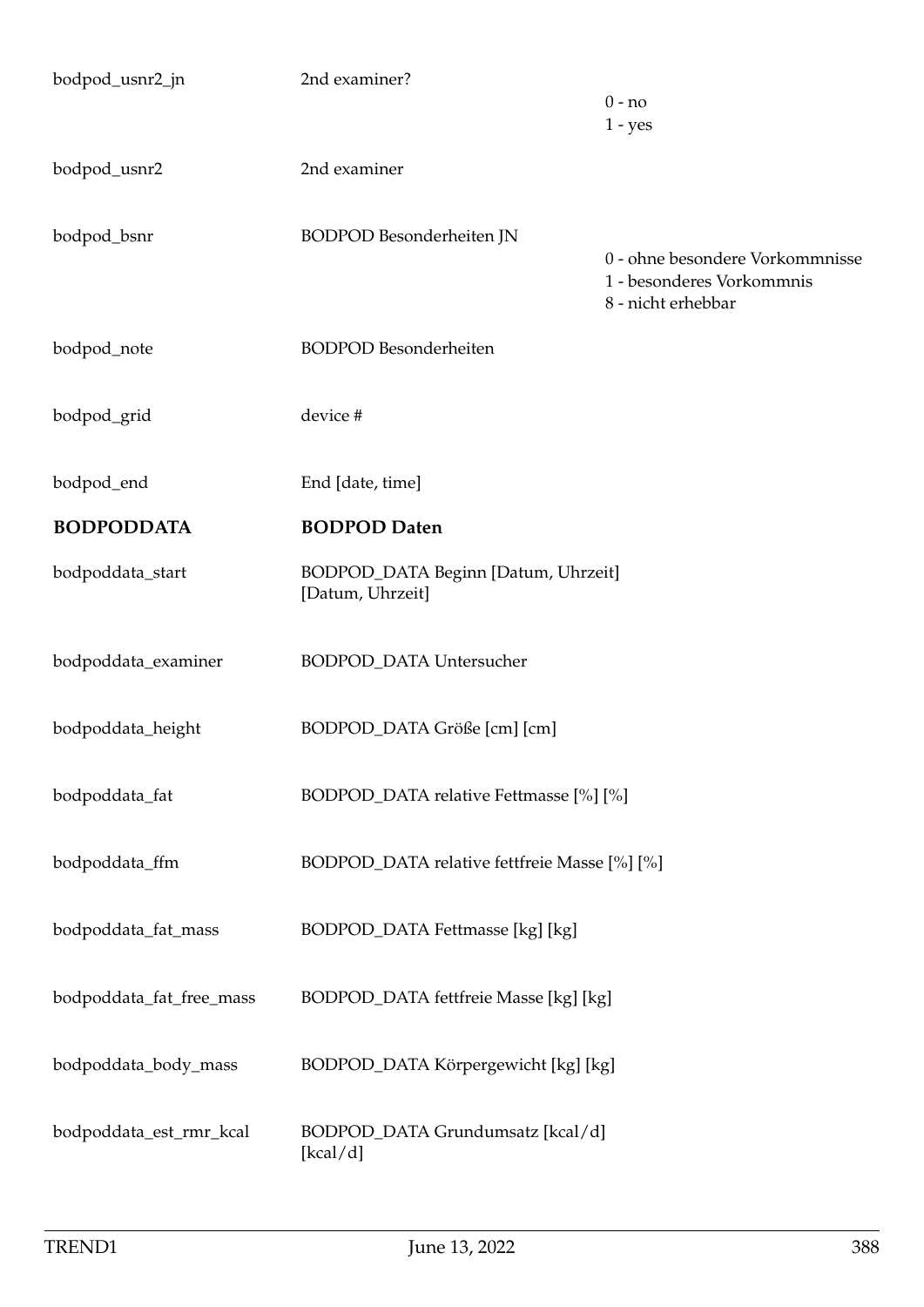| bodpoddata_est_tee_kcal  | BODPOD_DATA Leistungsumsatz [kcal/d]<br>[kcal/d]               |                       |
|--------------------------|----------------------------------------------------------------|-----------------------|
| bodpoddata_activity      | BODPOD_DATA Aktivitätslevel                                    |                       |
| bodpoddata_body_vol      | BODPOD_DATA Körpervolumen [l] [l]                              |                       |
| bodpoddata_bd            | BODPOD_DATA Körperdichte [kg/l] [kg/l]                         |                       |
| bodpoddata_vol1          | BODPOD_DATA Körpervolumen Messung1                             |                       |
| bodpoddata_vol2          | BODPOD_DATA Körpervolumen Messung2                             |                       |
| bodpoddata_vol3          | BODPOD_DATA Körpervolumen Messung3                             |                       |
| bodpoddata_tgv           | <b>BODPOD_DATA Messung thorakales</b><br>Gasvolumen            |                       |
| bodpoddata_predicted_tgv | BODPOD_DATA Schätzung thorakales<br>Gasvolumen                 |                       |
| bodpoddata_bsa           | BODPOD_DATA Körperfläche [cm <sup>2</sup> ] [cm <sup>2</sup> ] |                       |
| bodpoddata_note          | <b>BODPOD_DATA Anmerkung</b>                                   |                       |
| <b>SOMATOM</b>           | somatometry                                                    |                       |
| som_beg                  | begin [date, time]                                             |                       |
| som_usnr                 | examiner                                                       |                       |
| som_usnr2_yn             | 2. observer?                                                   | $0 - no$<br>$1 - yes$ |
| som_usnr2                | examiner 2                                                     |                       |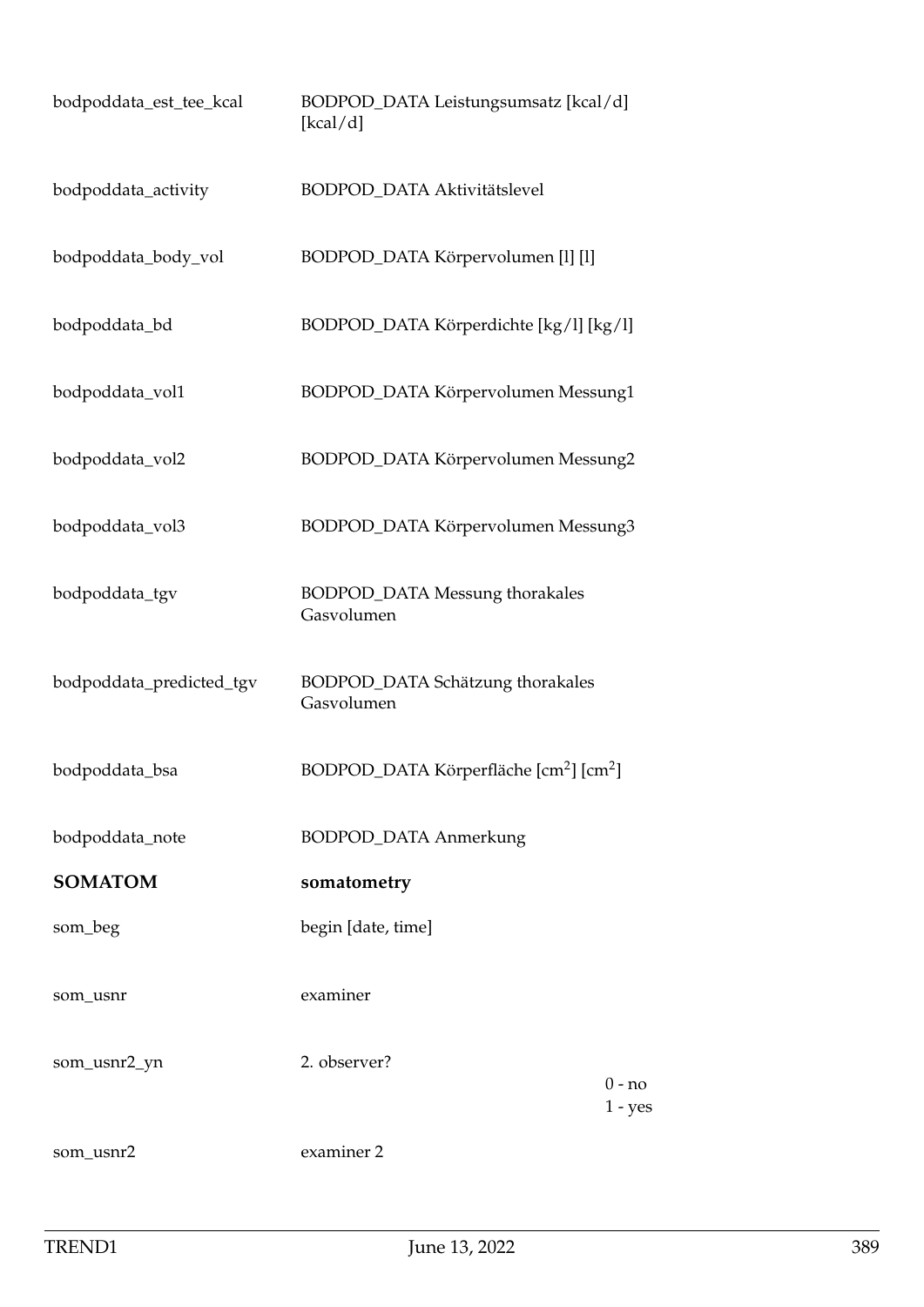| som_bsnr        | remarks                            | 0 - no remarks<br>1 - remarks<br>8 - unable to perform examination |
|-----------------|------------------------------------|--------------------------------------------------------------------|
| som_note        | notes                              |                                                                    |
| som_gew         | body weight (kg) [kg]              |                                                                    |
| som_gid2        | device ID, scale                   |                                                                    |
| som_groe        | body height (cm) [cm]              |                                                                    |
| som_gid1        | device ID, height rod              |                                                                    |
| som_tail        | waist circumference (cm) [cm]      |                                                                    |
| som_huef        | hip circumference (cm) [cm]        |                                                                    |
| som_gid3        | device ID, tape                    |                                                                    |
| som_end         | end [date, time]                   |                                                                    |
| <b>BLOODPRE</b> | blood pressure                     |                                                                    |
| $\rm rr\_beg$   | blood pressure: begin [date, time] |                                                                    |
| rr_usnr         | blood pressure: examiner number    |                                                                    |
| rr_usnr2_jn     | BLOODPRE Untersucher2 JN           | $0 - No$<br>$1 - Yes$                                              |
| $rr\_usnr2$     | <b>BLOODPRE Untersucher2</b>       |                                                                    |
| rr_temp         | room temperature [ $°C$ ]          |                                                                    |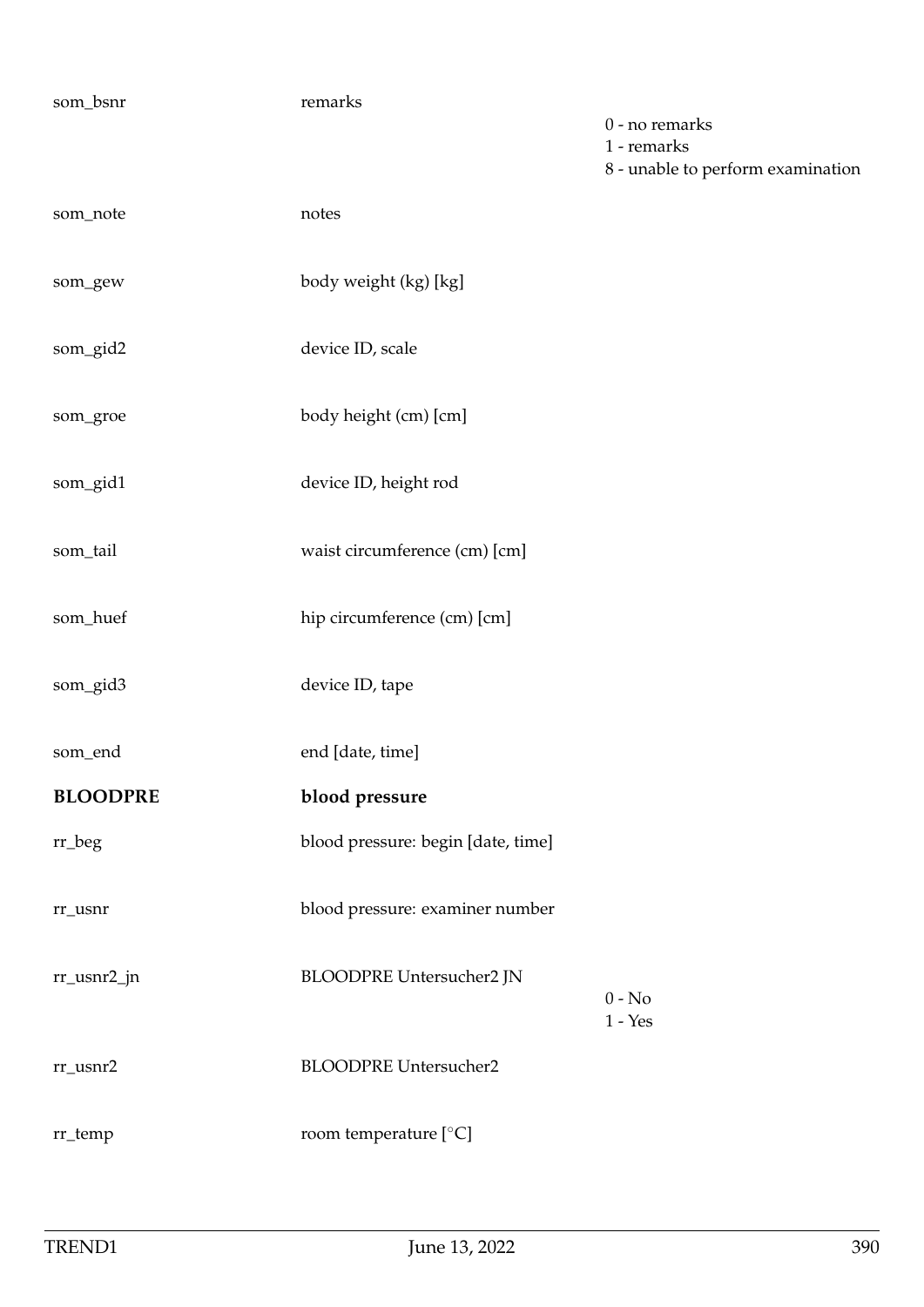| rr_armu             | blood pressure: arm circumference [cm]                   |                                                            |
|---------------------|----------------------------------------------------------|------------------------------------------------------------|
| rr_grid             | instrument ID                                            |                                                            |
| rr_mansch           | <b>BLOODPRE Manschettennummer</b><br>Blutdruckmanschette |                                                            |
| rr_bsnr             | blood pressure: notes                                    | 0 - without special occurrences<br>1 - special occurrences |
| rr_bsnr_links       | left arm                                                 | $0 - No$<br>$1 - Yes$                                      |
| rr_bsnr_sonst       | others                                                   | $0 - No$<br>$1 - Yes$                                      |
| rr_note             | blood pressure: note details                             |                                                            |
| $rr_$ Z1            | blood pressure: time 1st measurement [time]              |                                                            |
| $rr$ <sub>ps1</sub> | blood pressure: systolic blood pressure 1<br>[mmHg]      |                                                            |
| $rr\_pd1$           | blood pressure: diastolic blood pressure 1<br>[mmHg]     |                                                            |
| $rr_hr1$            | blood pressure: heart rate 1 [1/min]                     |                                                            |
| rr_auffaellig1      | special occurences                                       | $0 - No$<br>$1 - Yes$                                      |
| rr_wiederhol1       | repeated measurements                                    | $0 - No$<br>$1 - Yes$                                      |
| rr_sprechen1        | participant spoke during measurement                     | $0 - No$                                                   |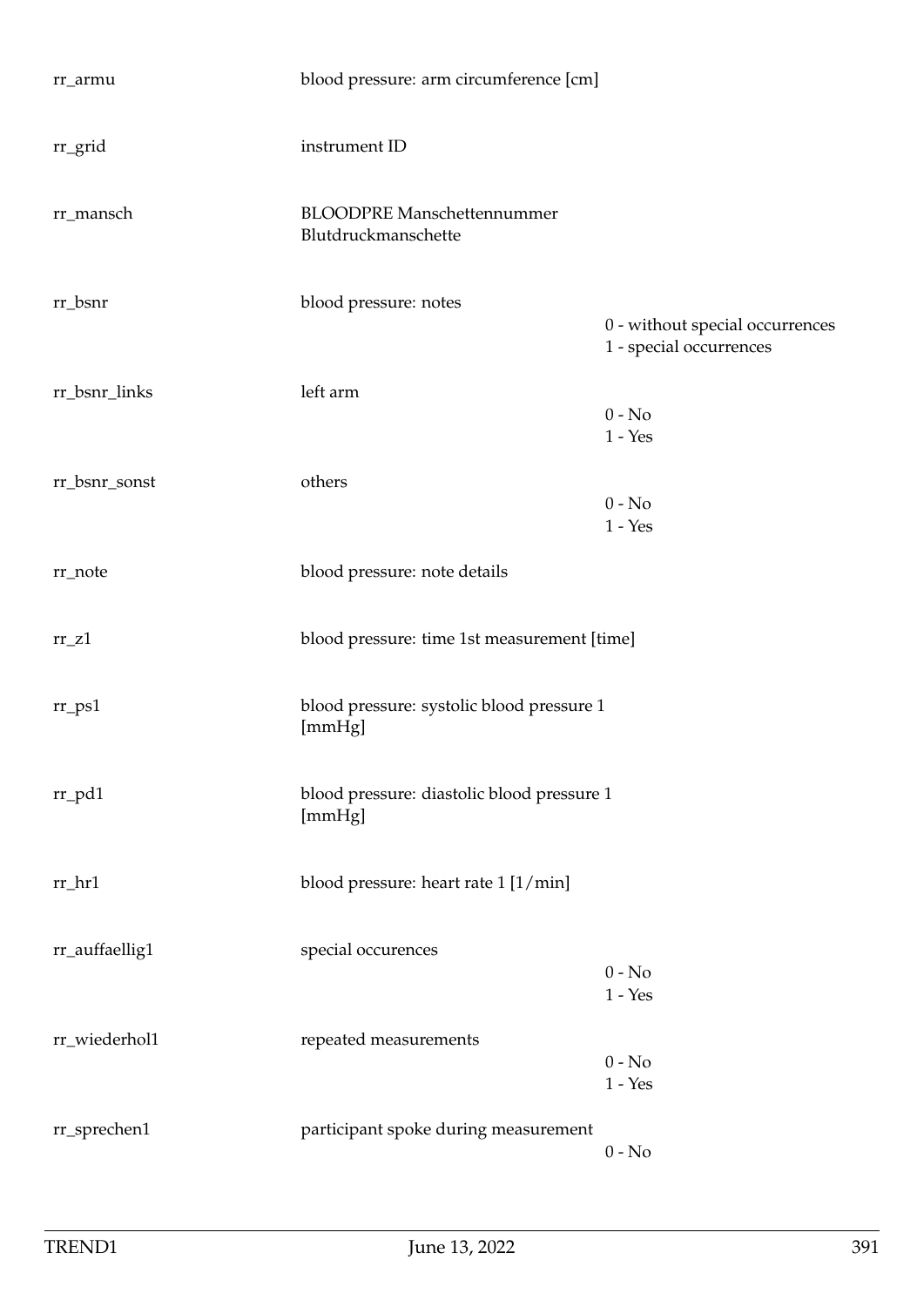| rr_unruhe1     | disturbances                                   |
|----------------|------------------------------------------------|
|                | $0 - No$                                       |
|                | $1 - Yes$                                      |
|                |                                                |
| rr_belastung1  | <b>BLOODPRE Belastende Themen Messung1 JN</b>  |
|                | $0 - No$                                       |
|                | $1 - Yes$                                      |
|                |                                                |
| rr_sonst1      | further occurences                             |
|                | $0 - No$                                       |
|                | $1 - Yes$                                      |
|                |                                                |
| rr_note1       | note details                                   |
|                |                                                |
|                |                                                |
| $rr_zz2$       | blood pressure: time 2nd measurement [time]    |
|                |                                                |
|                |                                                |
| $rr_{PS2}$     | blood pressure: systolic blood pressure 2      |
|                | [mmHg]                                         |
|                |                                                |
|                |                                                |
| $rr_pd2$       | blood pressure: diastolic blood pressure 2     |
|                | [mmHg]                                         |
|                |                                                |
|                |                                                |
| rr_hr2         | blood pressure: heart rate 2 [1/min]           |
|                |                                                |
|                |                                                |
| rr_auffaellig2 | special occurences2<br>0 - no                  |
|                |                                                |
|                | $1 - yes$                                      |
| rr_wiederhol2  | repeated measurements                          |
|                | $0 - no$                                       |
|                | $1 - yes$                                      |
|                |                                                |
| rr_sprechen2   | participant spoke during measurement           |
|                | $0 - No$                                       |
|                | $1 - Yes$                                      |
|                |                                                |
| rr_unruhe2     | disturbances                                   |
|                | $0 - No$                                       |
|                | $1 - Yes$                                      |
|                |                                                |
| rr_belastung2  | mentioning of emotionally distressing subjects |
|                | $0 - No$                                       |
|                | $1 - \ensuremath{\mathrm{Yes}}\xspace$         |
|                |                                                |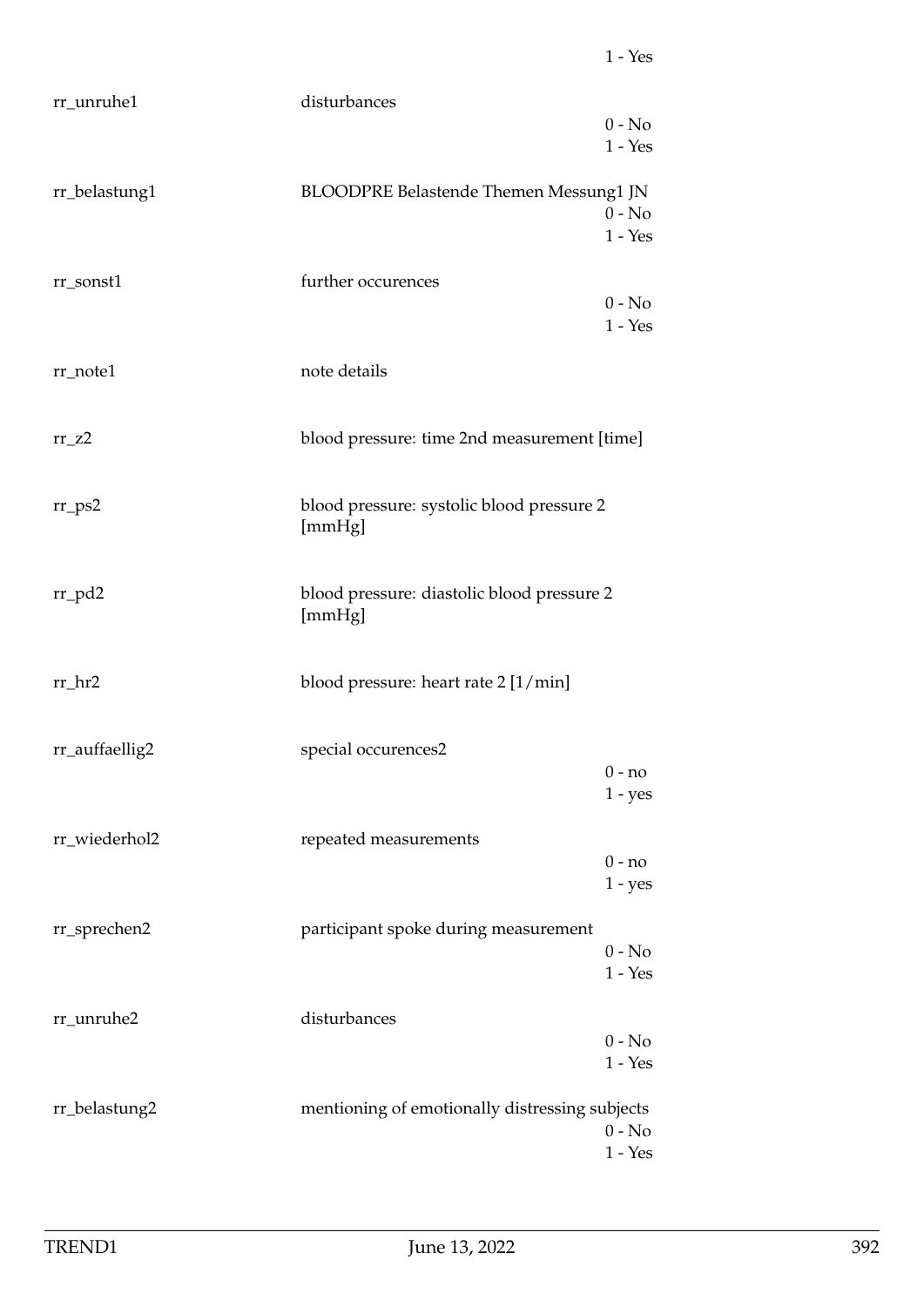| rr_sonst2      | further occurences                                   | $0 - No$              |
|----------------|------------------------------------------------------|-----------------------|
|                |                                                      | $1 - Yes$             |
| $rr\_note2$    | note details                                         |                       |
| $rr_23$        | blood pressure: time 3rd measurement [time]          |                       |
| $rr_{PS}$      | blood pressure: systolic blood pressure 3<br>[mmHg]  |                       |
| $rr_p d3$      | blood pressure: diastolic blood pressure 3<br>[mmHg] |                       |
| rr_hr3         | blood pressure: heart rate 3 [1/min]                 |                       |
| rr_auffaellig3 | special occurences3                                  | $0 - No$<br>$1 - Yes$ |
| rr_wiederhol3  | repeated measurements                                |                       |
|                |                                                      | $0 - No$<br>$1 - Yes$ |
| rr_sprechen3   | participant spoke during measurement                 |                       |
|                |                                                      | $0 - No$<br>$1 - Yes$ |
| rr_unruhe3     | disturbances                                         | $0 - no$              |
|                |                                                      | $1 - yes$             |
| rr_belastung3  | mentioning of emotionally distressing subjects       |                       |
|                |                                                      | $0 - No$<br>$1 - Yes$ |
| rr_sonst3      | further occurences                                   | $0 - no$              |
|                |                                                      | $1 - yes$             |
| rr_note3       | note details                                         |                       |
| rr_end         | blood pressure: end [date, time]                     |                       |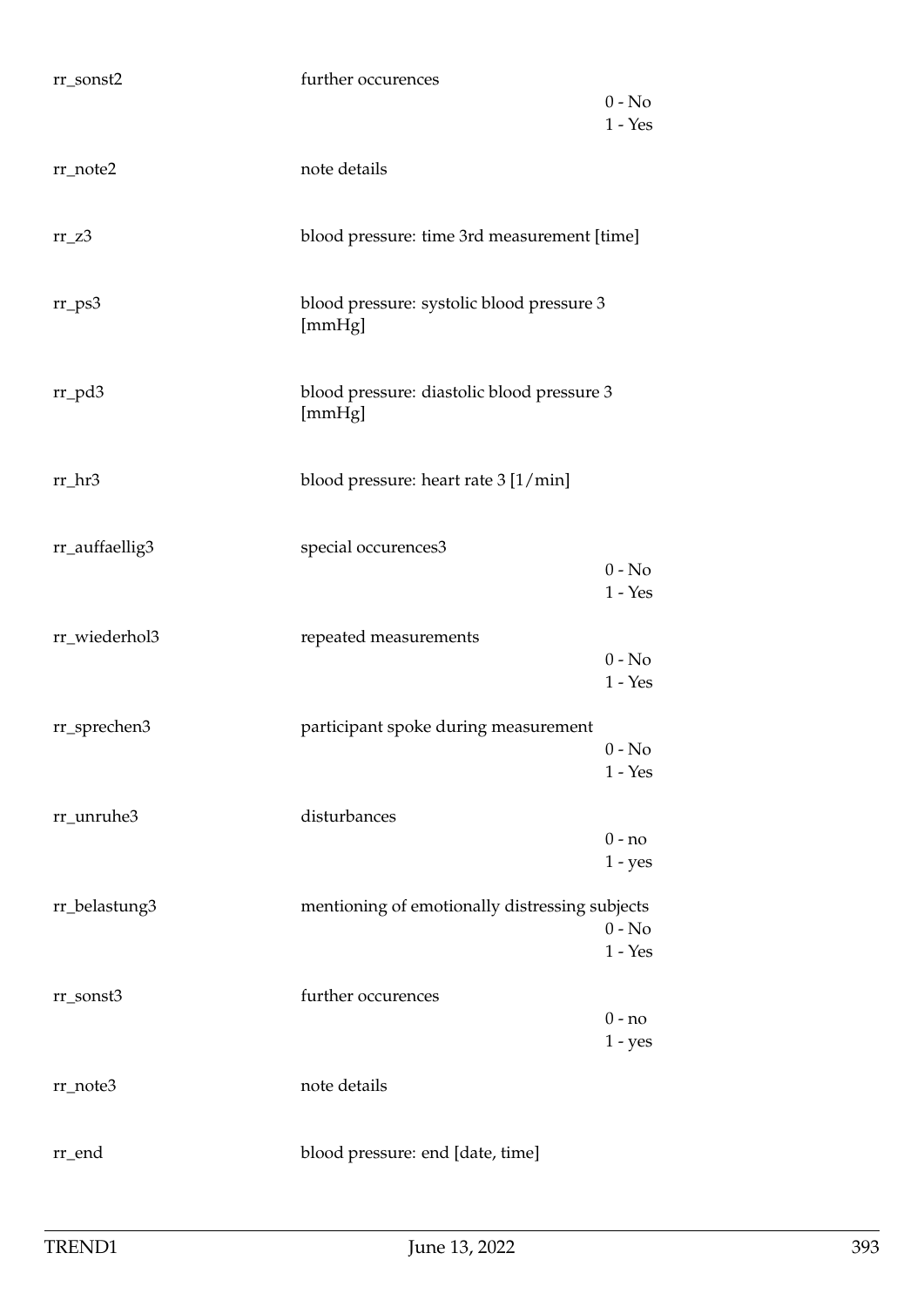| <b>ECGRECOR</b>      | <b>ECG</b>                                       |                                                                                                                                                                                                              |
|----------------------|--------------------------------------------------|--------------------------------------------------------------------------------------------------------------------------------------------------------------------------------------------------------------|
| ekg_beg              | ECG: beginning [date, time]                      |                                                                                                                                                                                                              |
| ekg_usnr             | ECG: examiner number                             |                                                                                                                                                                                                              |
| ekg_usnr2_jn         | ECG_OPD Untersucher2 JN                          | $0 - No$<br>$1 - Yes$                                                                                                                                                                                        |
| ekg_usnr2            | ECG_OPD Untersucher2                             |                                                                                                                                                                                                              |
| ekg_grid             | instrument ID                                    |                                                                                                                                                                                                              |
| ekg_temp             | room temperature ( $^{\circ}$ C) [ $^{\circ}$ C] |                                                                                                                                                                                                              |
| ekg_pace             | ECG: pacemaker                                   | 0 - not available<br>1 - available<br>8 - not assessable<br>9 - not collected                                                                                                                                |
| ekg_bsnr             | comments                                         | $0 - None$<br>1 - Deviation of the position of the<br>electrodes (due to the anatomy of the<br>breast)<br>2 - ECG recorded 2 times<br>3 - ECG recorded 3 times<br>4 - ECG could not be recorded<br>5 - Other |
| ekg_xmal_warum       | ECG_OPD 2/3-fach geschrieben Grund               | 1 - Schlechte Qualität<br>2 - Untersuchungsbedingt<br>3 - Sonstiges                                                                                                                                          |
| ekg_xm_untbed_note   | ECG_OPD 2/3-fach untersuchungsbedingt            |                                                                                                                                                                                                              |
| ekg_xm_sonst_note    | ECG_OPD 2/3-fach Sonstiges                       |                                                                                                                                                                                                              |
| ekg_sonst_sonst_note | ECG_OPD Anmerkung                                |                                                                                                                                                                                                              |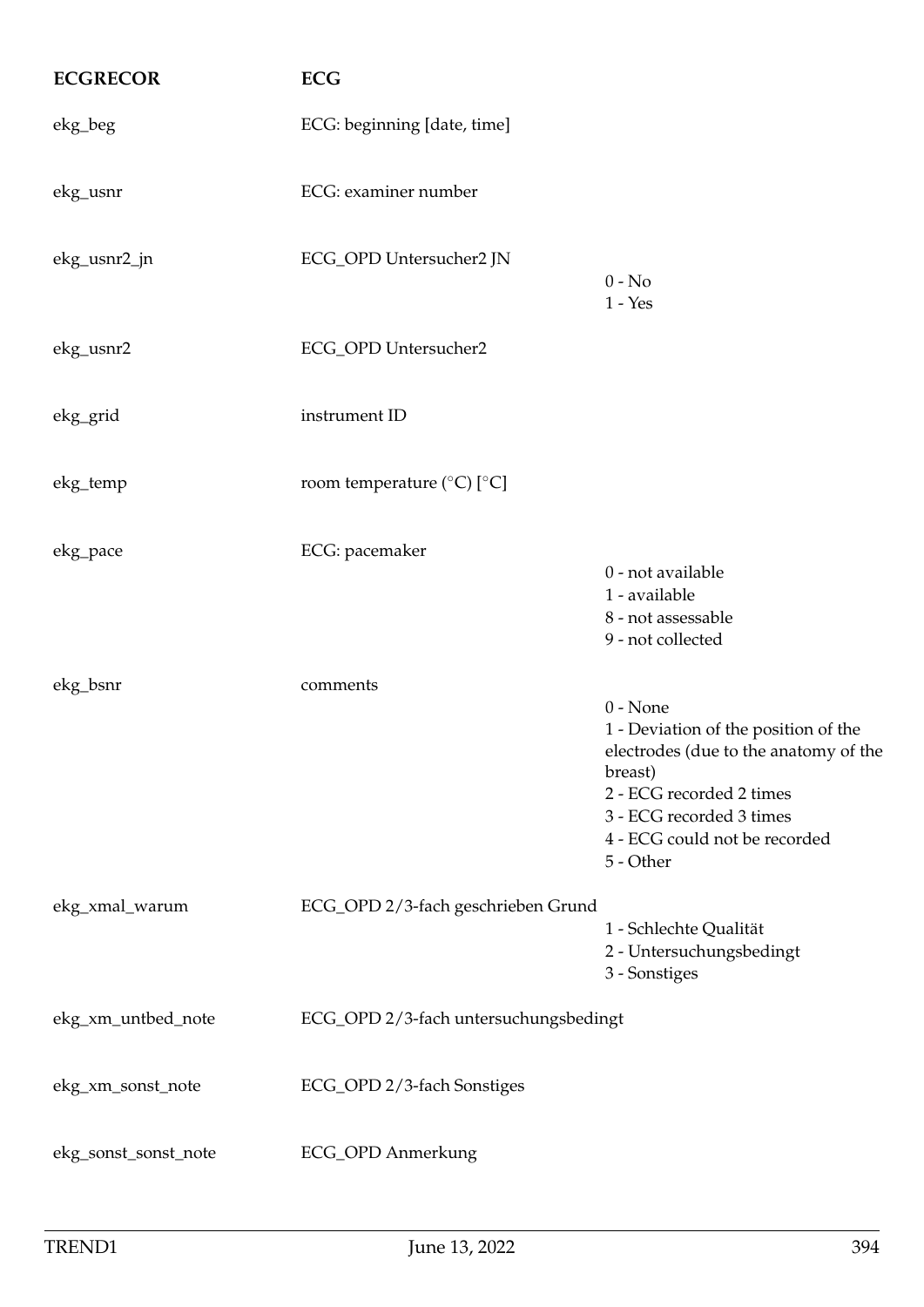| ekg_grid_prob       | Device with defect            | $0 - No$<br>$1 - Yes$ |
|---------------------|-------------------------------|-----------------------|
| ekg_grid_prob_note  | ECG_OPD Geräteprobleme        |                       |
| ekg_pc_prob         | Computer with defect          | $0 - No$<br>$1 - Yes$ |
| ekg_pc_prob_note    | ECG_OPD Computerprobleme      |                       |
| ekg_druck_prob      | Printer with defect           | $0 - No$<br>$1 - Yes$ |
| ekg_druck_prob_note | ECG_OPD Druckerprobleme       |                       |
| ekg_sonst           | Other                         | $0 - No$<br>$1 - Yes$ |
| ekg_sonst_note      | <b>ECG_OPD</b> Sonstiges      |                       |
| ekg_end             | ECG: end [date, time]         |                       |
| <b>ECGPROCE</b>     | <b>ECG</b> findings           |                       |
| p_dur               | ECG: P duration [s]           |                       |
| qrs_dur             | ECG: QRS duration [s]         |                       |
| qt_int              | ECG: QT interval              |                       |
| qtc_int             | ECG: QTc interval             |                       |
| heart_r             | ECG: heart rate (bpm) [1/min] |                       |
| $p_ax$              | ECG: P axis (degrees) $[°]$   |                       |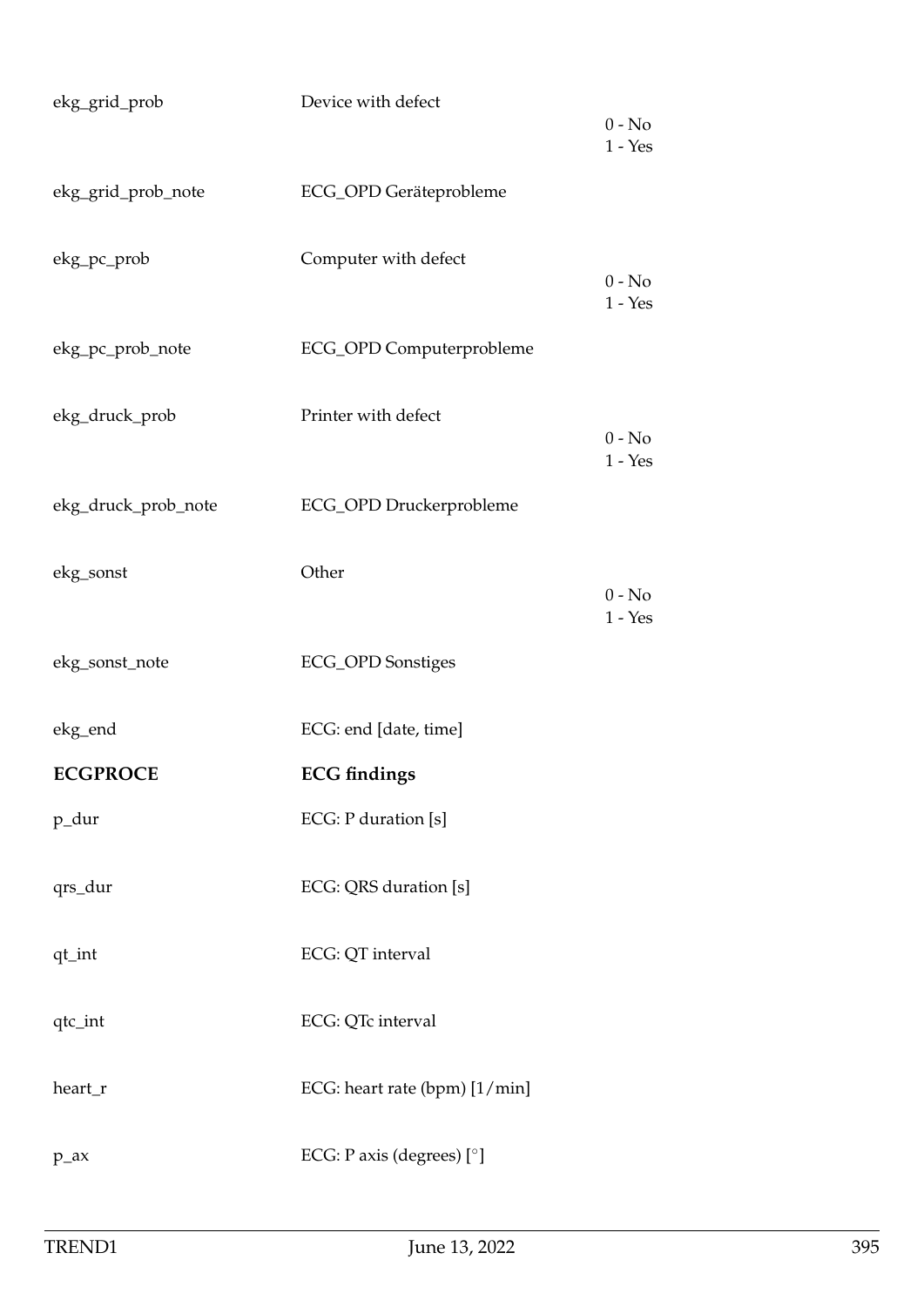| qrs_ax   | ECG: QRS axis (degrees) [°]             |
|----------|-----------------------------------------|
| $t_{ax}$ | ECG: T axis (degrees) $[°]$             |
| miq1     | ECG: min Q amplitude in lead I [mV]     |
| maqrs1   | ECG: max QRS amplitude in lead I [mV]   |
| miqrs1   | ECG: min QRS amplitude in lead I [mV]   |
| miq2     | ECG: min Q amplitude in lead II [mV]    |
| maqrs2   | ECG: max QRS amplitude in lead II [mV]  |
| miqrs2   | ECG: min QRS amplitude in lead II [mV]  |
| miq3     | ECG: min Q amplitude in lead III [mV]   |
| maqrs3   | ECG: max QRS amplitude in lead III [mV] |
| miqrs3   | ECG: min QRS amplitude in lead III [mV] |
| miqavr   | ECG: min Q amplitude aVR [mV]           |
| maqrsr   | ECG: max QRS amplitude aVR [mV]         |
| miqrsr   | ECG: min QRS amplitude aVR [mV]         |
| miqavl   | ECG: min Q amplitude aVL [mV]           |
| maqrsl   | ECG: max QRS amplitude aVL [mV]         |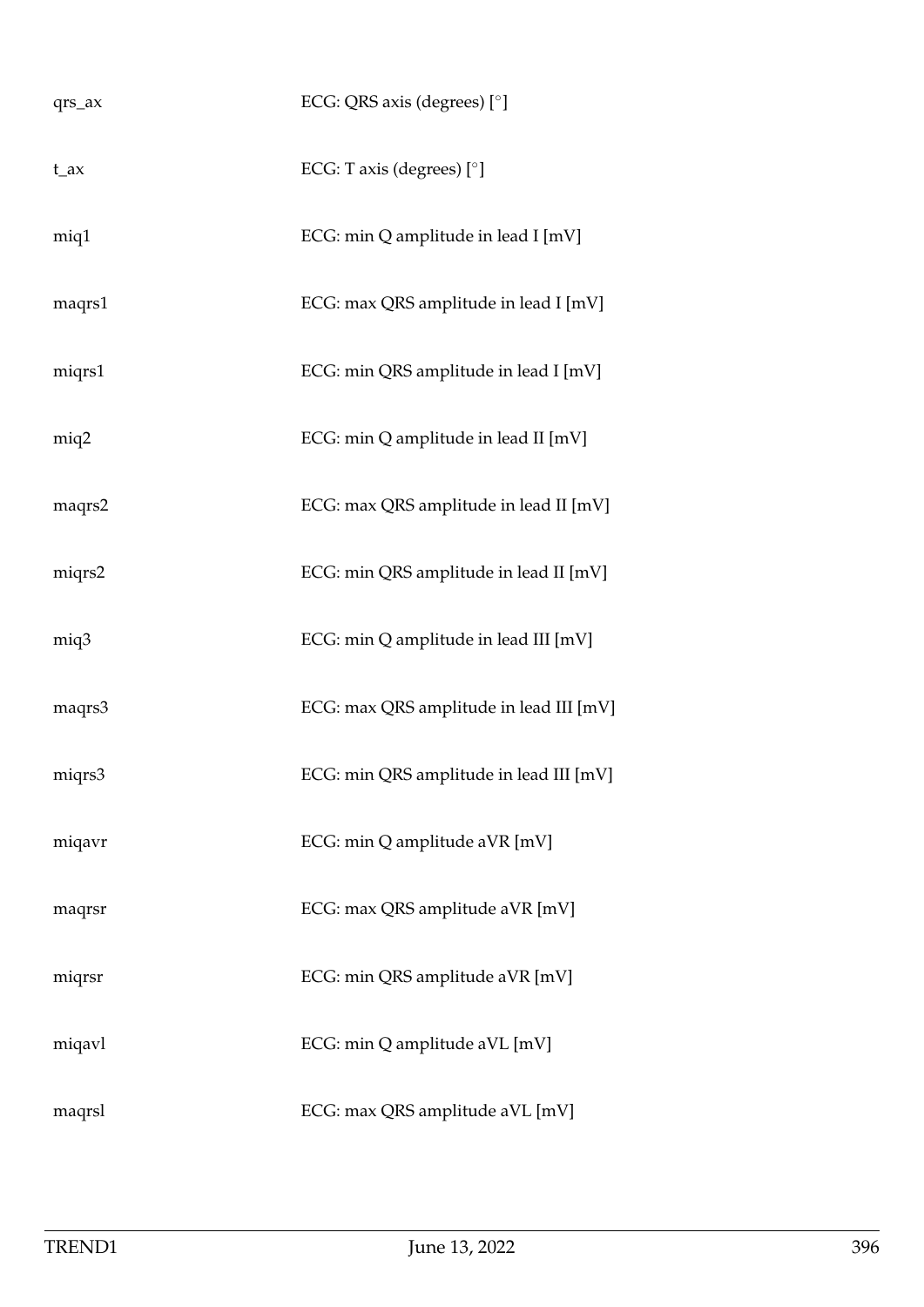| miqrsl    | ECG: min QRS amplitude aVL [mV] |
|-----------|---------------------------------|
| miqavf    | ECG: min Q amplitude aVF [mV]   |
| maqrsf    | ECG: max QRS amplitude aVF [mV] |
| miqrsf    | ECG: min QRS amplitude aVF [mV] |
| $miq_v1$  | ECG: min Q amplitude V1 [mV]    |
| maqrsv1   | ECG: max QRS amplitude V1 [mV]  |
| miqrsv1   | ECG: min QRS amplitude V1 [mV]  |
| $miq_v^2$ | ECG: min Q amplitude V2 [mV]    |
| maqrsv2   | ECG: max QRS amplitude V2 [mV]  |
| miqrsv2   | ECG: min QRS amplitude V2 [mV]  |
| $miq_v3$  | ECG: min Q amplitude V3 [mV]    |
| maqrsv3   | ECG: max QRS amplitude V3 [mV]  |
| miqrsv3   | ECG: min QRS amplitude V3 [mV]  |
| $miq_v4$  | ECG: min Q amplitude V4 [mV]    |
| maqrsv4   | ECG: max QRS amplitude V4 [mV]  |
| miqrsv4   | ECG: min QRS amplitude V4 [mV]  |
| $miq_v5$  | ECG: min Q amplitude V5 [mV]    |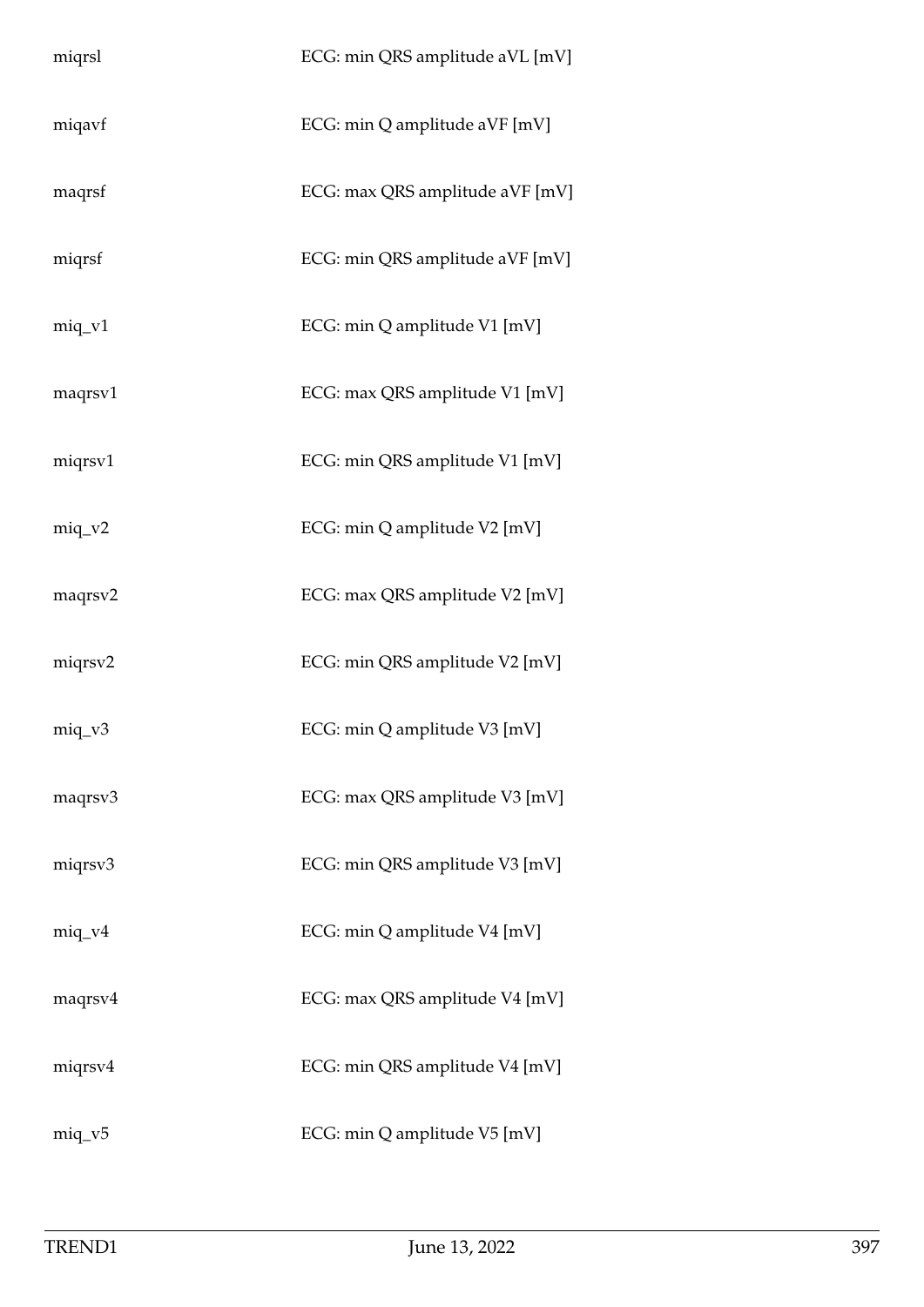| maqrsv <sub>5</sub> | ECG: max QRS amplitude V5 [mV] |
|---------------------|--------------------------------|
| miqrsv5             | ECG: min QRS amplitude V5 [mV] |
| $miq_v6$            | ECG: min Q amplitude V6 [mV]   |
| maqrsv6             | ECG: min QRS amplitude V6 [mV] |
| miqrsv6             | ECG: max QRS amplitude V6 [mV] |
| major1              | ECG: major 1-code              |
| major2              | ECG: major 2-code              |
| major3              | ECG: major 3-code              |
| major4              | ECG: major 4-code              |
| major <sub>5</sub>  | ECG: major 5-code              |
| major <sub>6</sub>  | ECG: major 6-code              |
| major7              | ECG: major 7-code              |
| major8              | ECG: major 8-code              |
| major9              | ECG: major 9-code              |
| lbbb                | ECG: left bundle branch block  |
|                     |                                |
|                     |                                |

0 - absent 1 - consider 2 - possible 3 - probable 4 - definite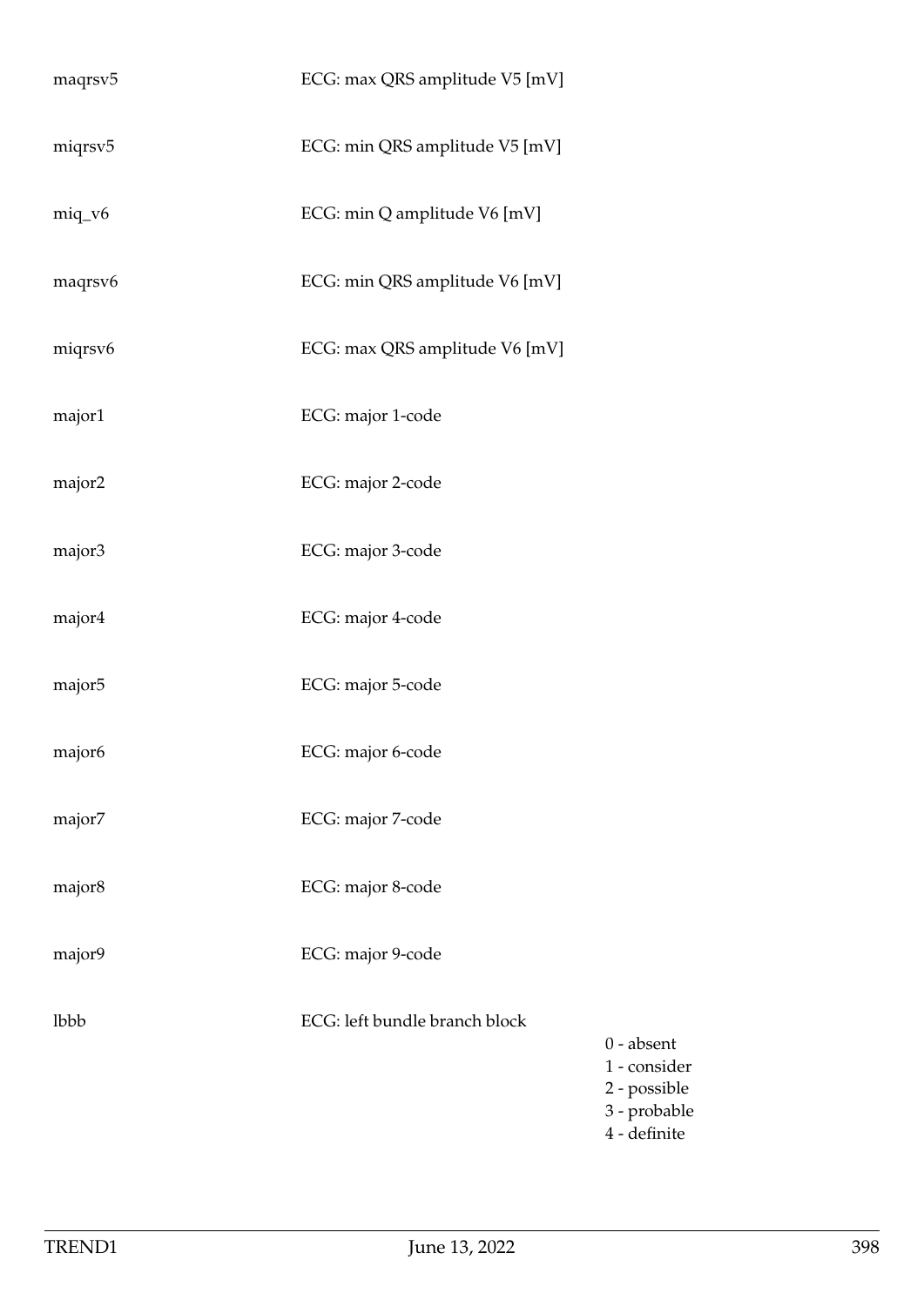| rbbb  | ECG: right bundle branch block            | $0$ - absent    |
|-------|-------------------------------------------|-----------------|
|       |                                           | 1 - consider    |
|       |                                           | 2 - possible    |
|       |                                           | 3 - probable    |
|       |                                           | 4 - definite    |
|       |                                           |                 |
| irbbb | ECG: incomplete right bundle branch block |                 |
|       |                                           | $0$ - absent    |
|       |                                           | 1 - consider    |
|       |                                           | 2 - possible    |
|       |                                           | 3 - probable    |
|       |                                           | 4 - definite    |
| lafb  | ECG: left anterior fascicular block       |                 |
|       |                                           | $0$ - absent    |
|       |                                           | 1 - consider    |
|       |                                           | 2 - possible    |
|       |                                           | 3 - probable    |
|       |                                           | 4 - definite    |
|       |                                           |                 |
| lpfb  | ECG: left posterior fascicular block      |                 |
|       |                                           | $0 - absent$    |
|       |                                           | 1 - consider    |
|       |                                           | 2 - possible    |
|       |                                           | 3 - probable    |
|       |                                           | 4 - definite    |
| icd   | ECG: intraventricular conduction defect   |                 |
|       |                                           | $0 - absent$    |
|       |                                           | $1$ - slight    |
|       |                                           | 2 - moderate    |
|       |                                           | 3 - marked      |
|       |                                           | 4 - very strong |
| wpw   | ECG: Wolff-Parkinson-White syndrome       |                 |
|       |                                           | $0$ - absent    |
|       |                                           | 1 - consider    |
|       |                                           | 2 - possible    |
|       |                                           | 3 - probable    |
|       |                                           | 4 - definite    |
| lvh   | ECG: left ventricular hypertrophy         |                 |
|       |                                           | $0$ - absent    |
|       |                                           | 1 - consider    |
|       |                                           | 2 - possible    |
|       |                                           | 3 - probable    |
|       |                                           | 4 - definite    |
|       |                                           |                 |
| rvh   | ECG: right ventricular hypertrophy        |                 |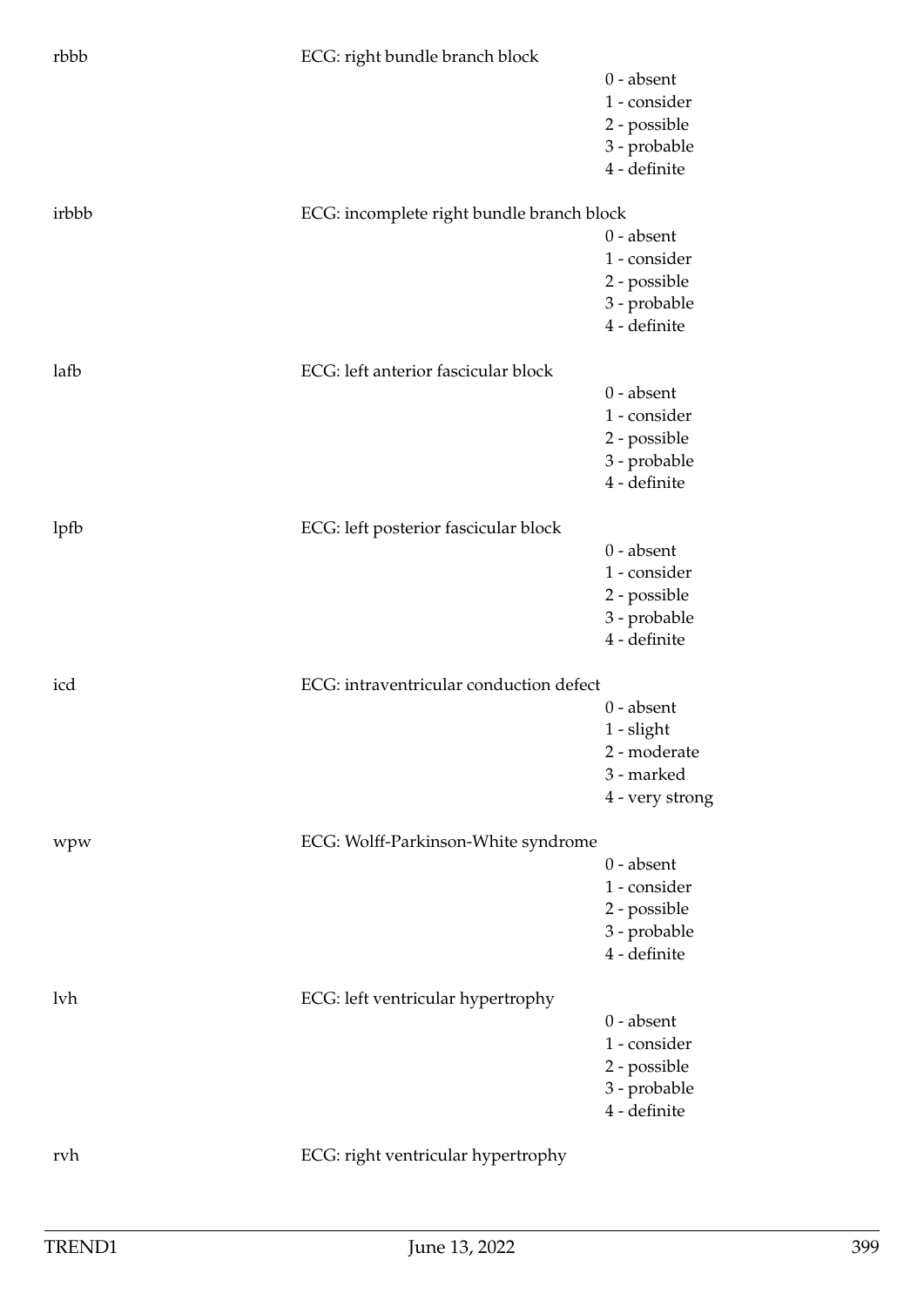|      |                                     | $0$ - absent<br>1 - consider<br>2 - possible<br>3 - probable<br>4 - definite |
|------|-------------------------------------|------------------------------------------------------------------------------|
| ami  | ECG: anterior myocardial infarction | $0 - absent$                                                                 |
|      |                                     | 1 - consider                                                                 |
|      |                                     | 2 - possible                                                                 |
|      |                                     | 3 - probable                                                                 |
|      |                                     | 4 - definite                                                                 |
| imi  | ECG: inferior myocardial infarction |                                                                              |
|      |                                     | $0$ - absent                                                                 |
|      |                                     | 1 - consider                                                                 |
|      |                                     | 2 - possible                                                                 |
|      |                                     | 3 - probable                                                                 |
|      |                                     | 4 - definite                                                                 |
| ste  | <b>ECG</b> : ST elevation           |                                                                              |
|      |                                     | $0$ - absent                                                                 |
|      |                                     | 1 - anterior site                                                            |
|      |                                     | 2 - inferior site                                                            |
| std  | ECG: ST depression                  |                                                                              |
|      |                                     | $0$ - absent                                                                 |
|      |                                     | 1 - anterior site                                                            |
|      |                                     | 2 - inferior site                                                            |
|      |                                     |                                                                              |
| ra   | ECG: repolarization abnormality     | $0$ - absent                                                                 |
|      |                                     | $1$ - slight                                                                 |
|      |                                     | 2 - moderate                                                                 |
|      |                                     | 3 - marked                                                                   |
|      |                                     | 4 - very strong                                                              |
|      | ECG: rhythm                         |                                                                              |
| rhyt |                                     | $0$ - other rhythm                                                           |
|      |                                     | 1 - sinus rhythm                                                             |
|      |                                     | 2 - sinus arrhythmia                                                         |
|      |                                     | 3 - atrial rhythm                                                            |
|      |                                     | 4 - atrial flutter                                                           |
|      |                                     | 5 - atrial fibrillation                                                      |
|      |                                     | 6 - AV junctional rhythm                                                     |
|      |                                     | 7 - supraventricular tachycardia                                             |
| rr   | <b>ECG</b> : RR intervall           |                                                                              |
|      |                                     |                                                                              |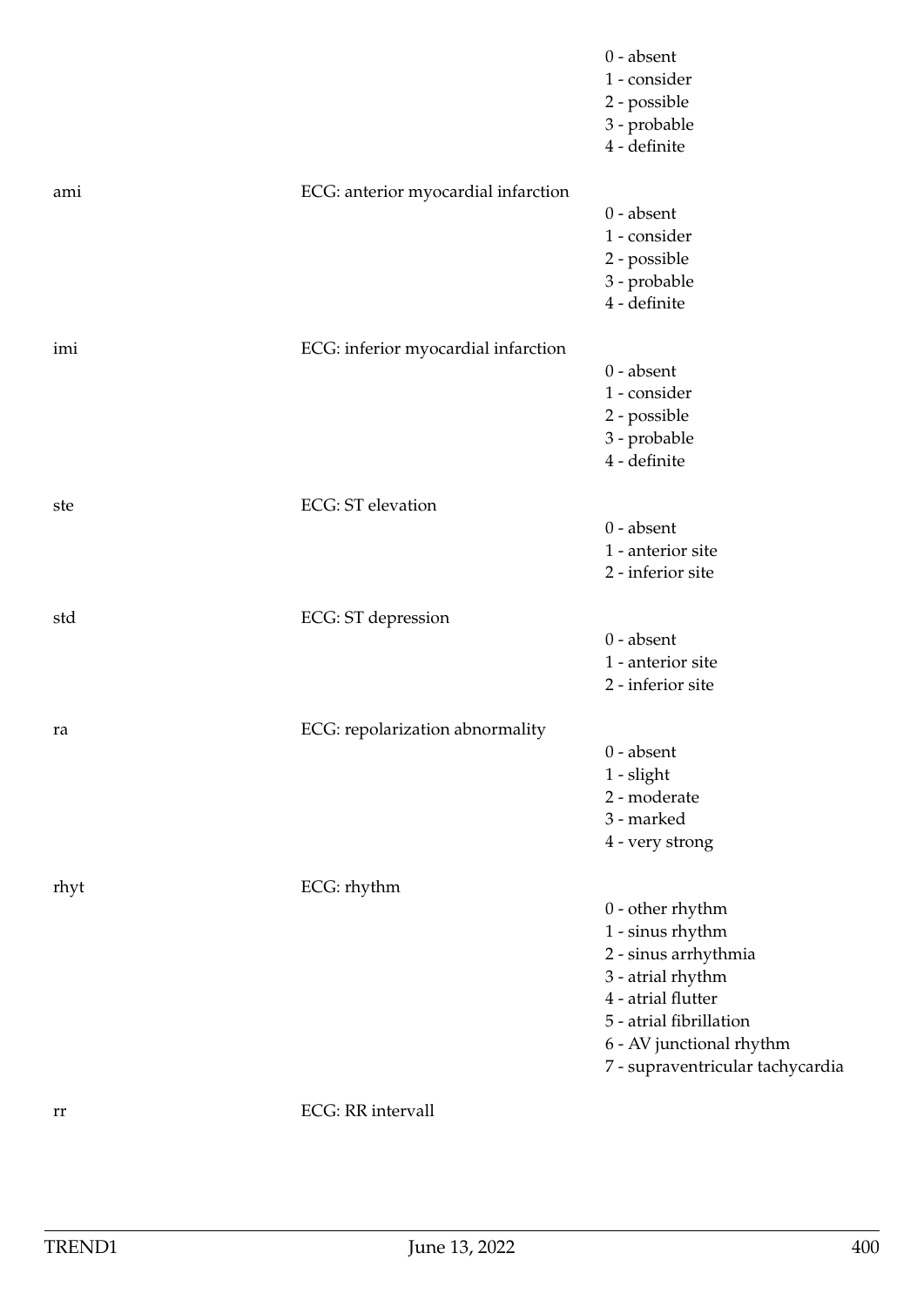| pr              | <b>ECG: PR intervall</b>                                                                                          |                                                                                               |
|-----------------|-------------------------------------------------------------------------------------------------------------------|-----------------------------------------------------------------------------------------------|
| av_block        | ECG: degree AV block                                                                                              | $0$ - absent<br>1 - 1st degree AV block<br>2 - 2nd degree AV block<br>3 - 3st degree AV block |
| ekg_rdat        | reading date Rotterdam [date, time]                                                                               |                                                                                               |
| <b>HANDGRIP</b> | hand grip                                                                                                         |                                                                                               |
| greif_beg       | Begin of examination [date, time]                                                                                 |                                                                                               |
| greif_usnr      | observer                                                                                                          |                                                                                               |
| greif_usnr2_yn  | 2. observer?                                                                                                      | $0 - no$<br>$1 - yes$                                                                         |
| greif_usnr2     | examiner 2                                                                                                        |                                                                                               |
| greif_grid      | instrument ID                                                                                                     |                                                                                               |
| greif_01        | Are you by nature right or left-handed?                                                                           | 1 - right-hander<br>2 - left-hander<br>$3 - both$<br>998 - I don't know<br>999 - non-response |
| $greif_02$      | practical handedness                                                                                              | 1 - right hand<br>2 - left hand<br>998 - I don't know<br>999 - non-response                   |
| greif_03        | Are there characteristics of your hands, for<br>example anomalies of the hand, acute<br>inflammation, rheumatism? | $0 - No$<br>$1 - Yes$                                                                         |
| greif_03a       | Which?                                                                                                            |                                                                                               |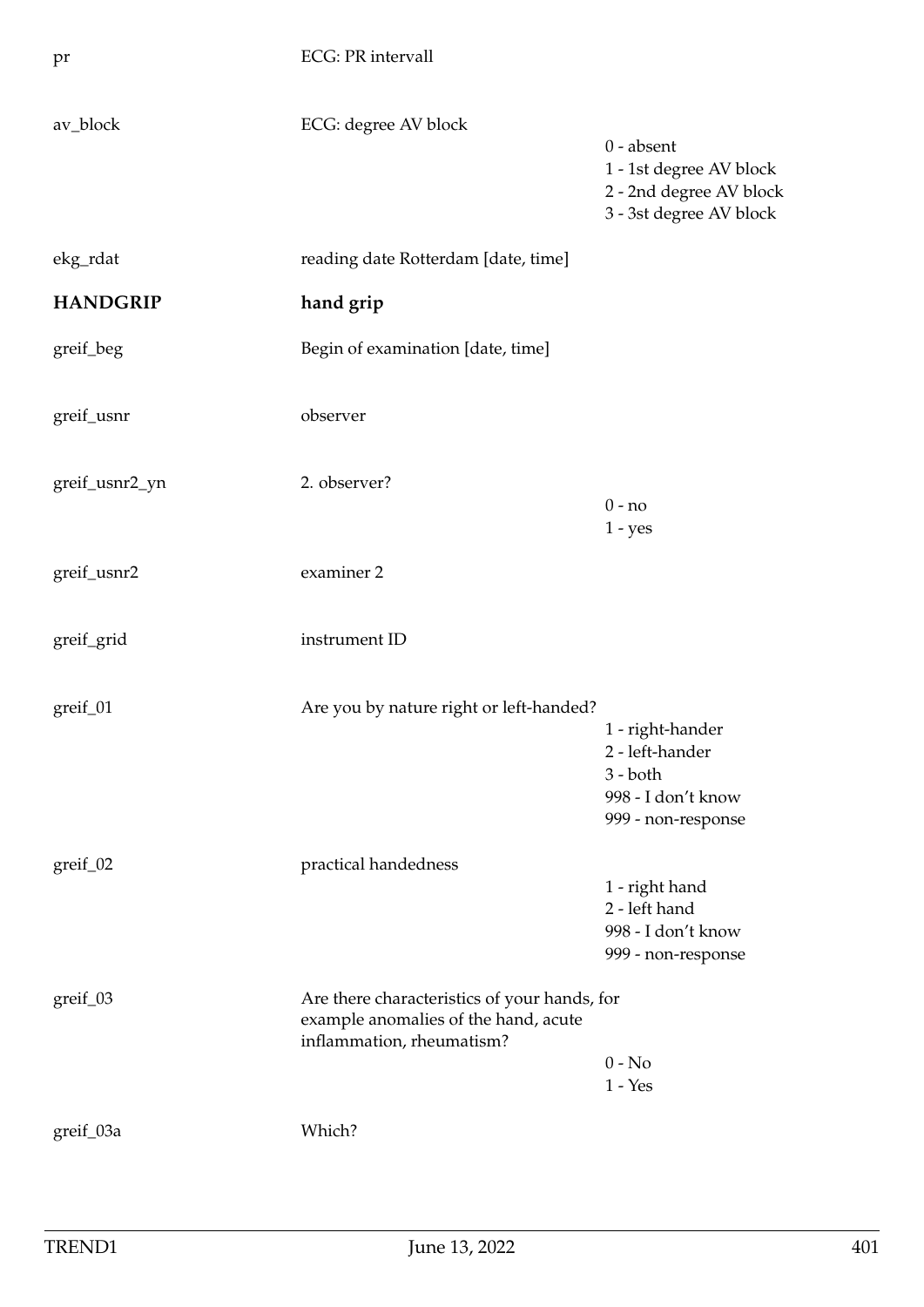| greif_03b           | Feasable hands?            |                                                                               |
|---------------------|----------------------------|-------------------------------------------------------------------------------|
|                     |                            | $1 - yes$<br>2 - right only<br>3 - left only<br>$0 - no$<br>998 - do not know |
| greif_m1_right      | 1st measurement right [kg] |                                                                               |
| greif_m1_right_fail | No. of fails               | $0 - 0$<br>$1 - 1$<br>$2 - 2$<br>$3 - 3$                                      |
| greif_m1_left       | 1. measurement left [kg]   |                                                                               |
| greif_m1_left_fail  | No. of fails               | $0 - 0$<br>$1 - 1$<br>$2 - 2$<br>$3 - 3$                                      |
| greif_m2_right      | 2nd measurement right [kg] |                                                                               |
| greif_m2_right_fail | No. of fails               | $0 - 0$<br>$1 - 1$<br>$2 - 2$<br>$3 - 3$                                      |
| greif_m2_left       | 2nd measurement left [kg]  |                                                                               |
| greif_m2_left_fail  | No. of fails               | $0 - 0$<br>$1 - 1$<br>$2 - 2$<br>$3 - 3$                                      |
| greif_m3_right      | 3rd measurement right [kg] |                                                                               |
| greif_m3_right_fail | No. of fails               | $0 - 0$<br>$1 - 1$                                                            |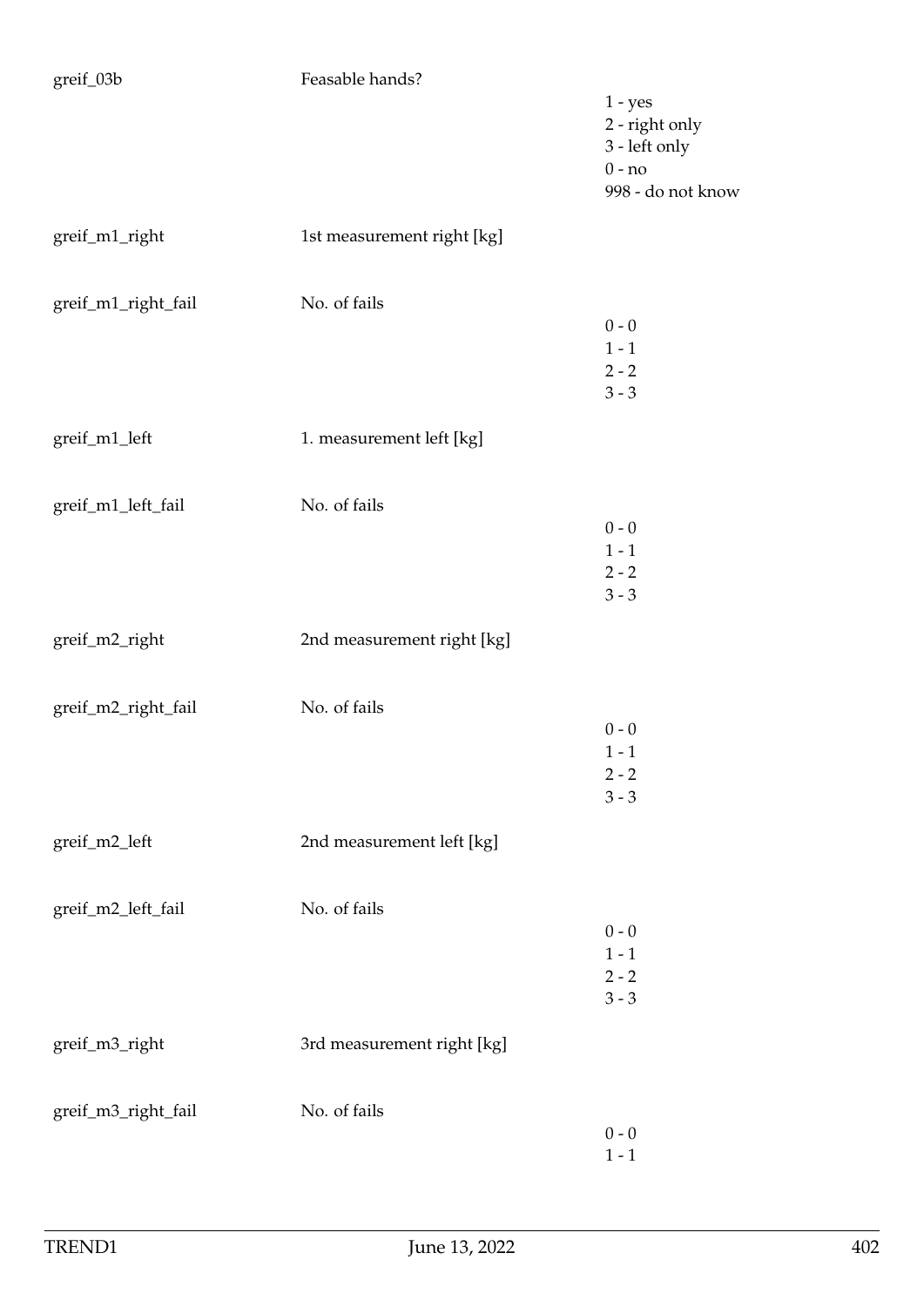|                    |                                                | $2 - 2$<br>$3 - 3$              |
|--------------------|------------------------------------------------|---------------------------------|
| greif_m3_left      | 3rd measurement left [kg]                      |                                 |
| greif_m3_left_fail | No. of fails                                   |                                 |
|                    |                                                | $0 - 0$<br>$1 - 1$              |
|                    |                                                | $2 - 2$                         |
|                    |                                                | $3 - 3$                         |
| greif_bsnr         | Remarks?                                       |                                 |
|                    |                                                | $0 - No$                        |
|                    |                                                | $1 - Yes$                       |
| greif_note         | Comments                                       |                                 |
| greif_end          | end [date, time]                               |                                 |
| greif_m_max        | Maximal handgrip [kg]                          |                                 |
| <b>AHA</b>         | static fundus analysis                         |                                 |
| aha_beg            | eye: beginning of the measurement [date, time] |                                 |
| aha_usnr           | eye: examiner number                           |                                 |
| aha_usnr2_jn       | AHA Untersucher2 JN                            |                                 |
|                    |                                                | $0 - No$<br>$1 - Yes$           |
| aha_usnr2          | AHA Untersucher2                               |                                 |
| aha_device         | Device-ID                                      |                                 |
| aha_auge           | eye: which eye (right/left)?                   |                                 |
|                    |                                                | $0$ - left eye<br>1 - right eye |
| aha_bsnr           | eye: specific features                         |                                 |
|                    |                                                | $1 - Yes$                       |
|                    |                                                | $2 - No$                        |
|                    |                                                | 8 - not collectible             |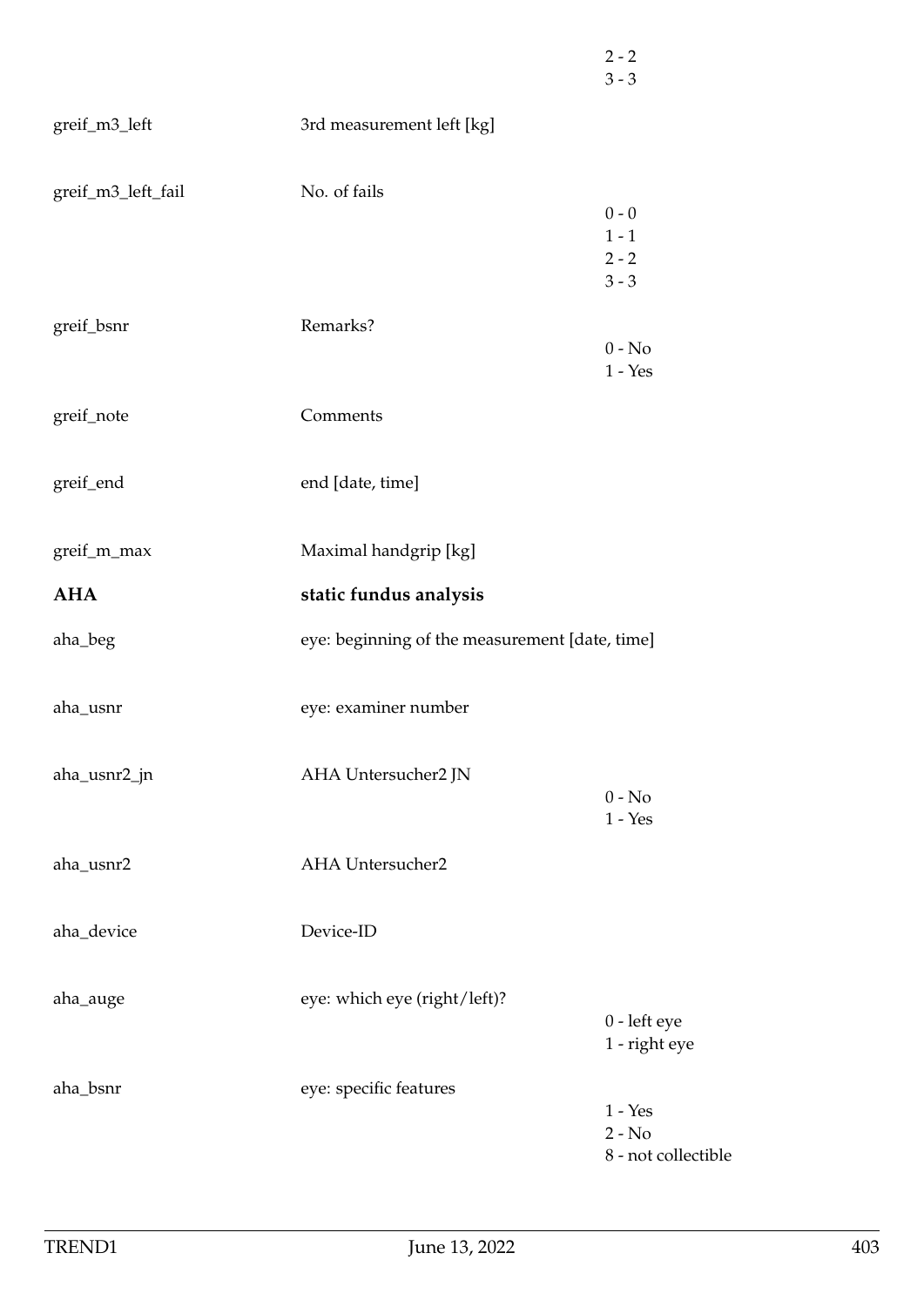| aha_note       | eye: which specific features             |                                                                                                                                      |
|----------------|------------------------------------------|--------------------------------------------------------------------------------------------------------------------------------------|
| aha_end        | eye: end of the measurement [date, time] |                                                                                                                                      |
| <b>AHAREAD</b> | static fundus analysis (reading data)    |                                                                                                                                      |
| aha_r_beg      | Begin [date, time]                       |                                                                                                                                      |
| aha_reader     | eye: reader number                       |                                                                                                                                      |
| aha_bdqual     | eye: image quality                       | 1 - very good<br>$2 - good$<br>3 - acceptable<br>4 - still evaluable<br>5 - not evaluable<br>6 - no image<br>7 - partially evaluable |
| aha_ag         | eye: number of arterial vessels          |                                                                                                                                      |
| aha_vg         | eye: number of venous vessels            |                                                                                                                                      |
| aha_crae       | eye: artery equivalent                   |                                                                                                                                      |
| aha_crve       | eye: vein equivalent                     |                                                                                                                                      |
| aha_av         | eye: arterio-venous ratio                |                                                                                                                                      |
| aha_nerv       | eye: optic nerve                         | 1 - remarkable<br>2 - unremarkable<br>8 - not assessable<br>9 - not collected                                                        |
| aha_bfnerv     | eye: assessment of optic nerve           | 1 - optic disc<br>2 - micropapilla<br>3 - macropapilla<br>4 - glaucoma                                                               |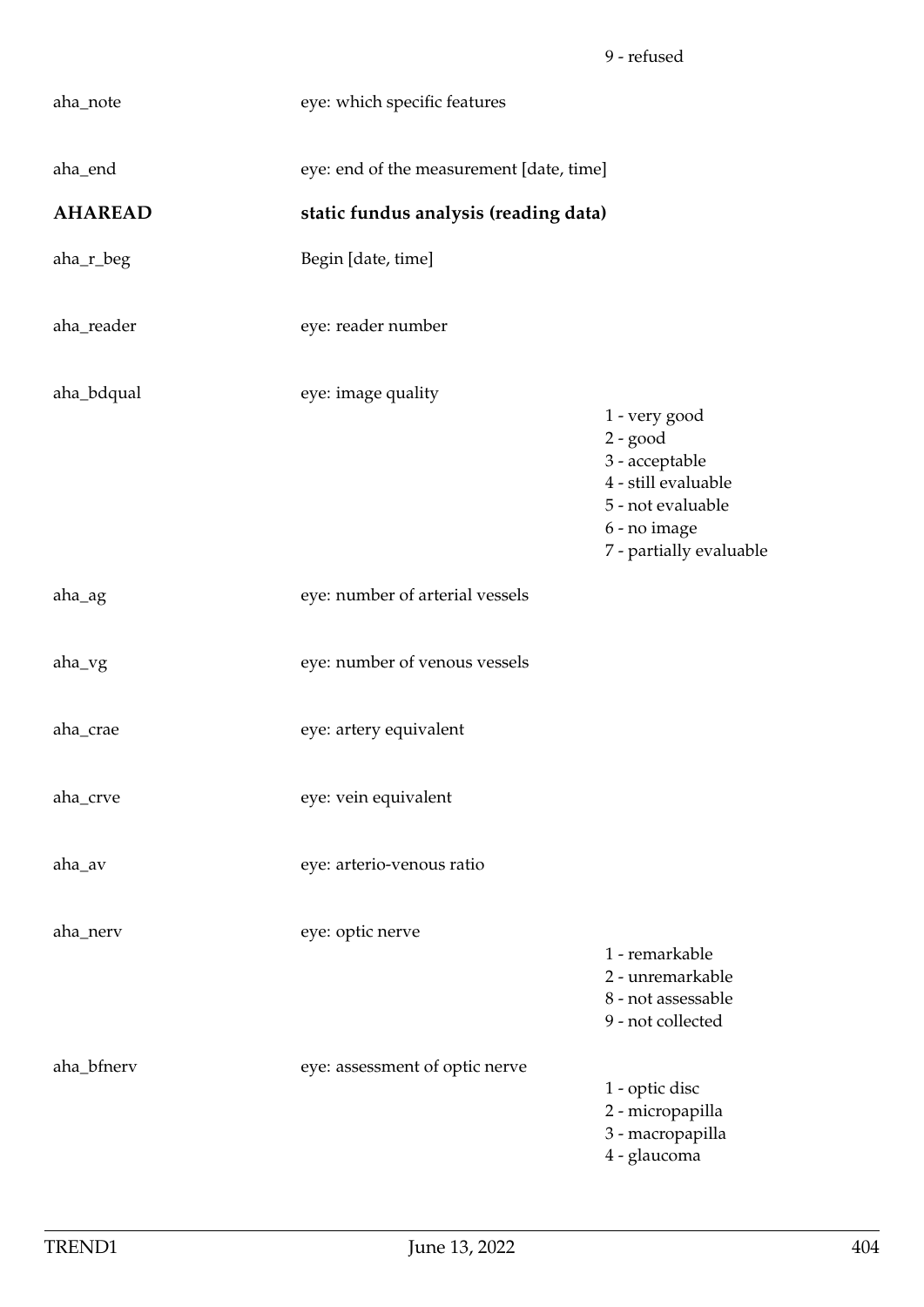|               |                                  | 5 - pathological excavation<br>6 - optic nerve atrophy                                                                                                                                                                                                                                                                                                                                                                |
|---------------|----------------------------------|-----------------------------------------------------------------------------------------------------------------------------------------------------------------------------------------------------------------------------------------------------------------------------------------------------------------------------------------------------------------------------------------------------------------------|
| aha_maku      | eye: macula                      | 1 - remarkable<br>2 - unremarkable<br>8 - not assessable<br>9 - not collected                                                                                                                                                                                                                                                                                                                                         |
| aha_bfmaku    | eye: assessment of macula        | 1 - dry macular degeneration<br>2 - wet macular degeneration<br>3 - juvenile macular degeneration<br>4 - pigment separation<br>5 - ischaemic macular degeneration                                                                                                                                                                                                                                                     |
| aha_netz      | eye: retina                      |                                                                                                                                                                                                                                                                                                                                                                                                                       |
|               |                                  | 1 - remarkable<br>2 - unremarkable<br>8 - not assessable<br>9 - not collected                                                                                                                                                                                                                                                                                                                                         |
| aha_bfnetz    | eye: assessment of retina        |                                                                                                                                                                                                                                                                                                                                                                                                                       |
|               |                                  | 1 - hypertensive retinopathy 1<br>2 - hypertensive retinopathy 2<br>3 - hypertensive retinopathy 3<br>4 - hypertensive retinopathy 4<br>5 - mild non-proliferative diabetic<br>retinopathy<br>6 - moderate non-proliferative dia-<br>betic retinopathy<br>7 - severe non-proliferative diabetic<br>retinopathy<br>8 - proliferative diabetic retinopathy<br>9 - laser-OP<br>88 - not assessable<br>99 - not collected |
| aha_bfzusatz  | eye: Other findings?             | $1 - Yes$                                                                                                                                                                                                                                                                                                                                                                                                             |
|               |                                  | $2 - No$                                                                                                                                                                                                                                                                                                                                                                                                              |
| aha_bfnote    | eye: which other findings        |                                                                                                                                                                                                                                                                                                                                                                                                                       |
| aha_bfversand | eye: finding released to subject | 1 - notification required<br>2 - notification not required<br>8 - evaluation not possible<br>9 - no information                                                                                                                                                                                                                                                                                                       |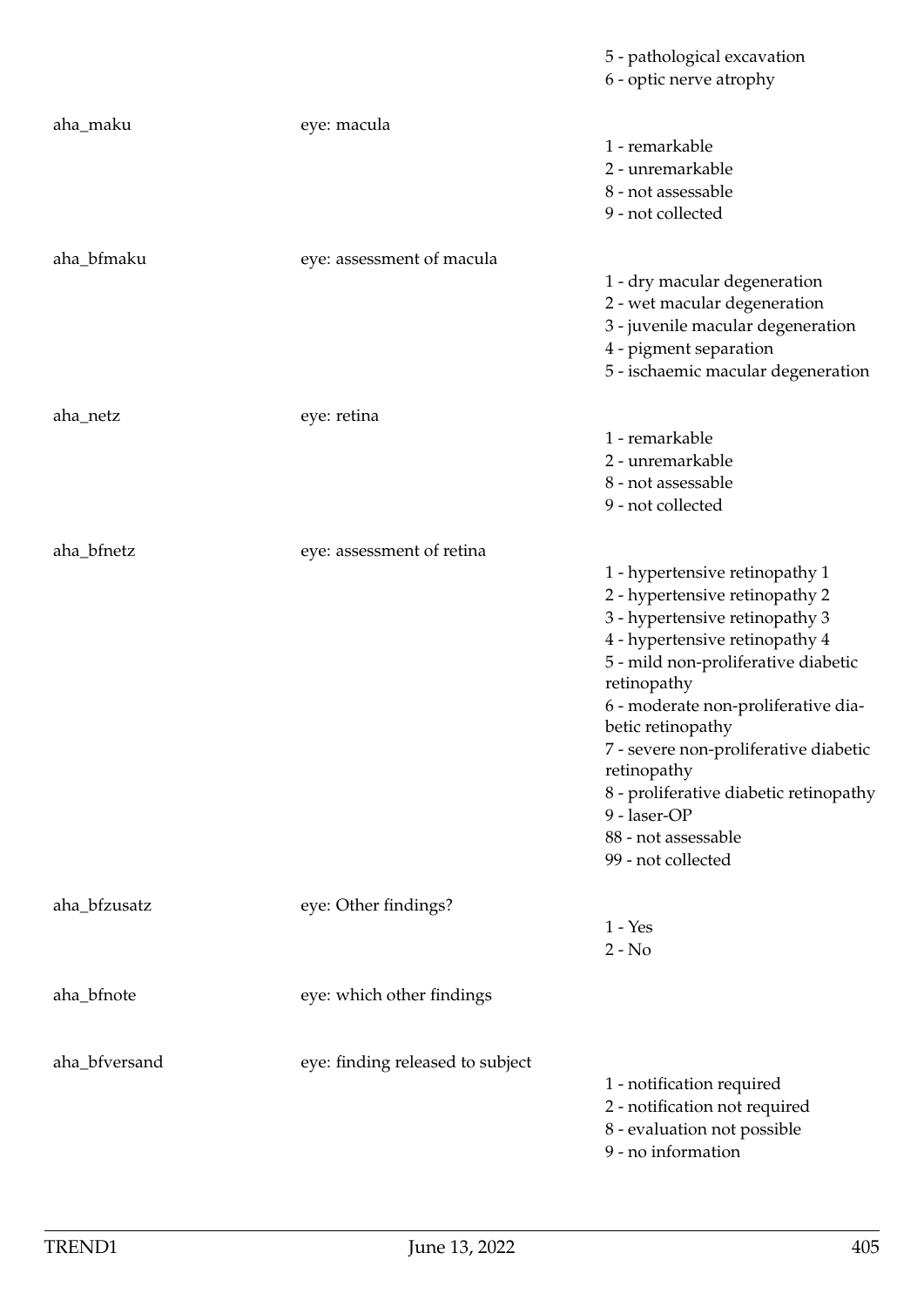| aha_r_end          | End [date, time]                                      |                                                                                    |
|--------------------|-------------------------------------------------------|------------------------------------------------------------------------------------|
| <b>ACTI_INIT</b>   | Initialization of the device                          |                                                                                    |
| acti_init_beg      | ACTI_INIT Beginn [Datum, Uhrzeit] [Datum,<br>Uhrzeit] |                                                                                    |
| acti_init_usnr     | <b>ACTI_INIT Untersucher</b>                          |                                                                                    |
| acti_init_usnr2_jn | ACTI_INIT Untersucher2 JN                             | $0 - no$<br>$1 - yes$                                                              |
| acti_init_usnr2    | <b>ACTI_INIT Untersucher2</b>                         |                                                                                    |
| acti_init_bsnr     | ACTI_INIT Besonderheiten JN                           | 0 - ohne besondere Vorkommnisse<br>1 - besonderes Vorkommnis<br>8 - nicht erhebbar |
| acti_init_note     | <b>ACTI_INIT Anmerkung</b>                            |                                                                                    |
| acti_init_grid     | <b>ACTI_INIT Geräte-ID</b>                            |                                                                                    |
| acti_init_start    | Start date [date]                                     |                                                                                    |
| acti_init_end      | ACTI_INIT Ende [Datum, Uhrzeit] [Datum,<br>Uhrzeit]   |                                                                                    |
| <b>ACTI_EXIT</b>   | <b>Returned device</b>                                |                                                                                    |
| acti_exit_beg      | ACTI_EXIT Beginn [Datum, Uhrzeit] [Datum,<br>Uhrzeit] |                                                                                    |
| acti_exit_usnr     | <b>ACTI_EXIT Untersucher</b>                          |                                                                                    |
| acti_exit_usnr2_jn | ACTI_EXIT Untersucher2 JN                             | $0 - no$<br>$1 - yes$                                                              |
| acti_exit_usnr2    | <b>ACTI_EXIT Untersucher2</b>                         |                                                                                    |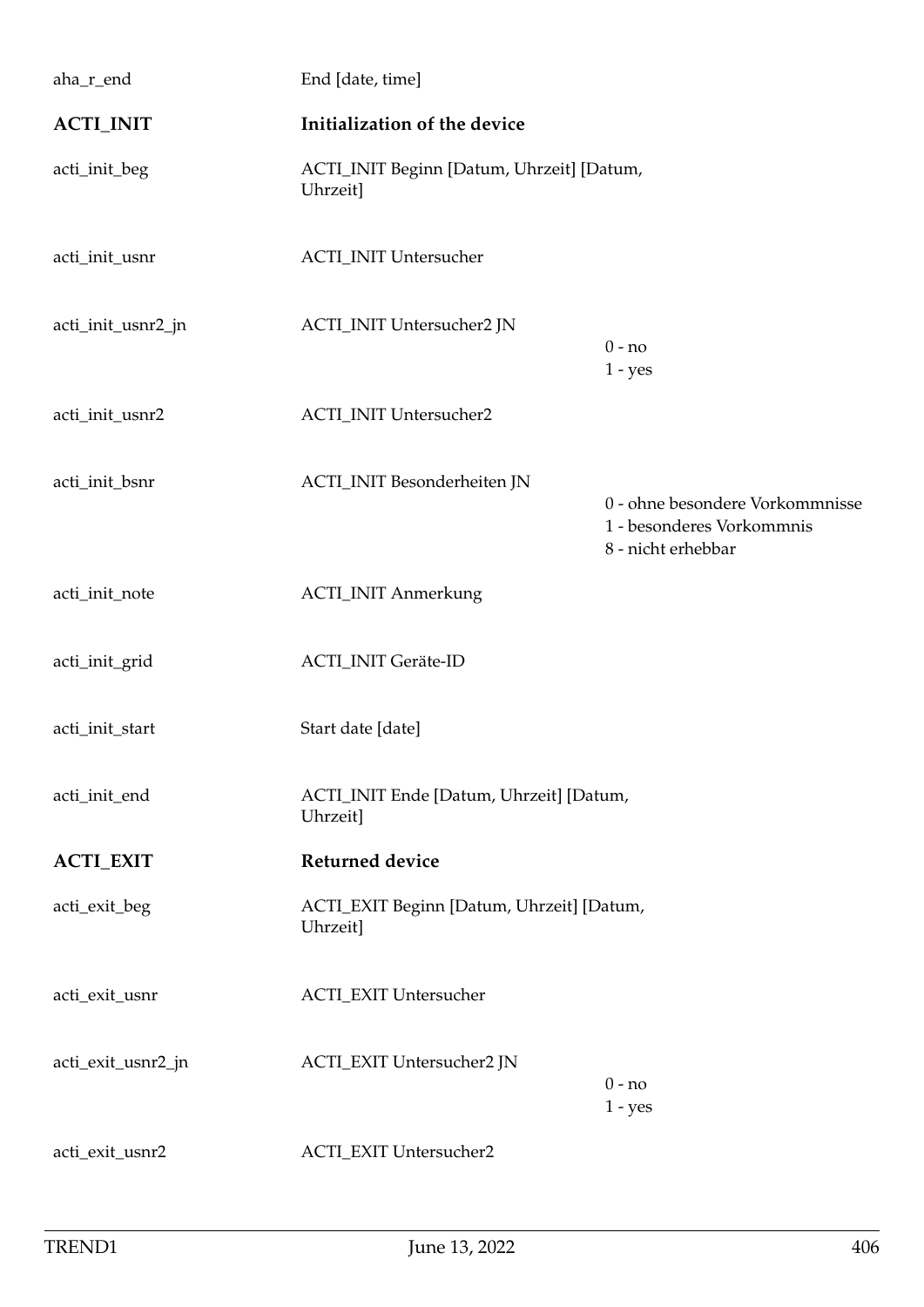| acti_exit_grid      | <b>ACTI_EXIT Geräte-ID</b>                          |                                                           |
|---------------------|-----------------------------------------------------|-----------------------------------------------------------|
| acti_exit_return    | <b>ACTI_EXIT Rückgabe Gerät JN</b>                  | $1 - yes$<br>$0 - no$                                     |
| acti_exit_bsnr      | ACTI_EXIT Besonderheiten JN                         | $1 - yes$<br>$0 - no$                                     |
| acti_exit_note      | ACTI_EXIT Besonderheiten                            |                                                           |
| acti_exit_end       | ACTI_EXIT Ende [Datum, Uhrzeit] [Datum,<br>Uhrzeit] |                                                           |
| <b>ANGLE</b>        | hip knee score                                      |                                                           |
| hks_start           | ANGLE Beginn [Datum, Uhrzeit] [Datum,<br>Uhrzeit]   |                                                           |
| hks_examiner        | <b>ANGLE Untersucher</b>                            |                                                           |
| hks_examiner_2nd_yn | ANGLE Untersucher2 JN                               | $0 - No$<br>$1 - Yes$                                     |
| hks_examiner_2nd    | <b>ANGLE Untersucher2</b>                           |                                                           |
| hks_device          | <b>ANGLE Geräte-ID</b>                              |                                                           |
| hks_kneeprothesis   | <b>ANGLE</b> künstliches Knie                       | $0$ - none<br>$1$ - right<br>$2 - left$<br>3 - both sides |
| hks_hipprothesis    | ANGLE künstliche Hüfte                              | $0$ - none<br>$1$ - right<br>$2 - left$<br>3 - both sides |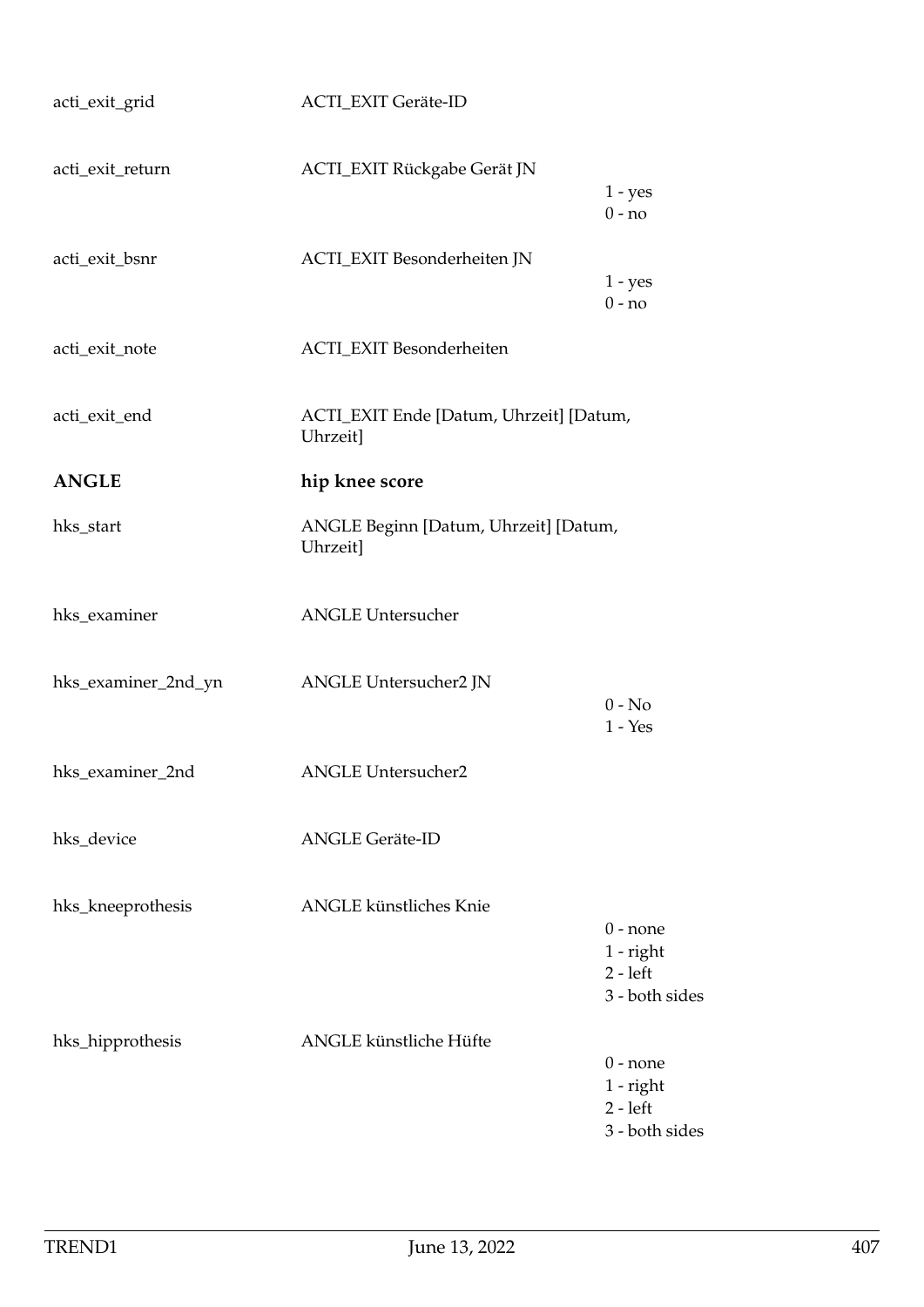| hls_kneerestpain        | <b>ANGLE Schmerz Knie Ruhe</b>        |                                   |
|-------------------------|---------------------------------------|-----------------------------------|
|                         |                                       | 0 - keine                         |
|                         |                                       | 1 - rechts                        |
|                         |                                       | $2 - links$                       |
|                         |                                       | 3 - beidseitig                    |
| hks_kneeremarks         | ANGLE Anmerkungen JN                  |                                   |
|                         |                                       | 0 - no remarks                    |
|                         |                                       | 1 - remarks                       |
|                         |                                       | 8 - unable to perform examination |
| hks_kneenotes           | <b>ANGLE Anmerkungen</b>              |                                   |
|                         |                                       | $0 - No$                          |
|                         |                                       | $1 - Yes$                         |
| hks_kneeex_right        | ANGLE Kniestreckung rechts [°] [°]    |                                   |
|                         |                                       |                                   |
| hks_kneeex_right_pain   | ANGLE Schmerz Kniestreckung rechts JN |                                   |
|                         |                                       | $0 - No$                          |
|                         |                                       | $1 - Yes$                         |
| hks_kneeflex_right      | ANGLE Kniebeugung rechts [°] [°]      |                                   |
|                         |                                       |                                   |
| hks_kneeflex_right_pain | ANGLE Schmerz Kniebeugung rechts JN   |                                   |
|                         |                                       | $0 - No$                          |
|                         |                                       | $1 - Yes$                         |
| hks_kneeex_left         | ANGLE Kniestreckung links [°] [°]     |                                   |
|                         |                                       |                                   |
| hks_kneeex_left_pain    | ANGLE Schmerz Kniestreckung links JN  |                                   |
|                         |                                       | $0 - No$                          |
|                         |                                       | $1 - Yes$                         |
| hks_kneeflex_left       | ANGLE Kniebeugung links [°] [°]       |                                   |
|                         |                                       |                                   |
| hks_kneeflex_left_pain  | ANGLE Schmerz Kniebeugung links JN    |                                   |
|                         |                                       | $0 - No$                          |
|                         |                                       | $1 - Yes$                         |
| hks_crep                | <b>ANGLE Krepitation</b>              |                                   |
|                         |                                       | $0$ - none                        |
|                         |                                       | $1$ - right                       |
|                         |                                       | $2 - left$                        |
|                         |                                       | 3 - both sides                    |
| hks_hipremarks          | ANGLE Hüfte Anmerkung JN              |                                   |
|                         |                                       |                                   |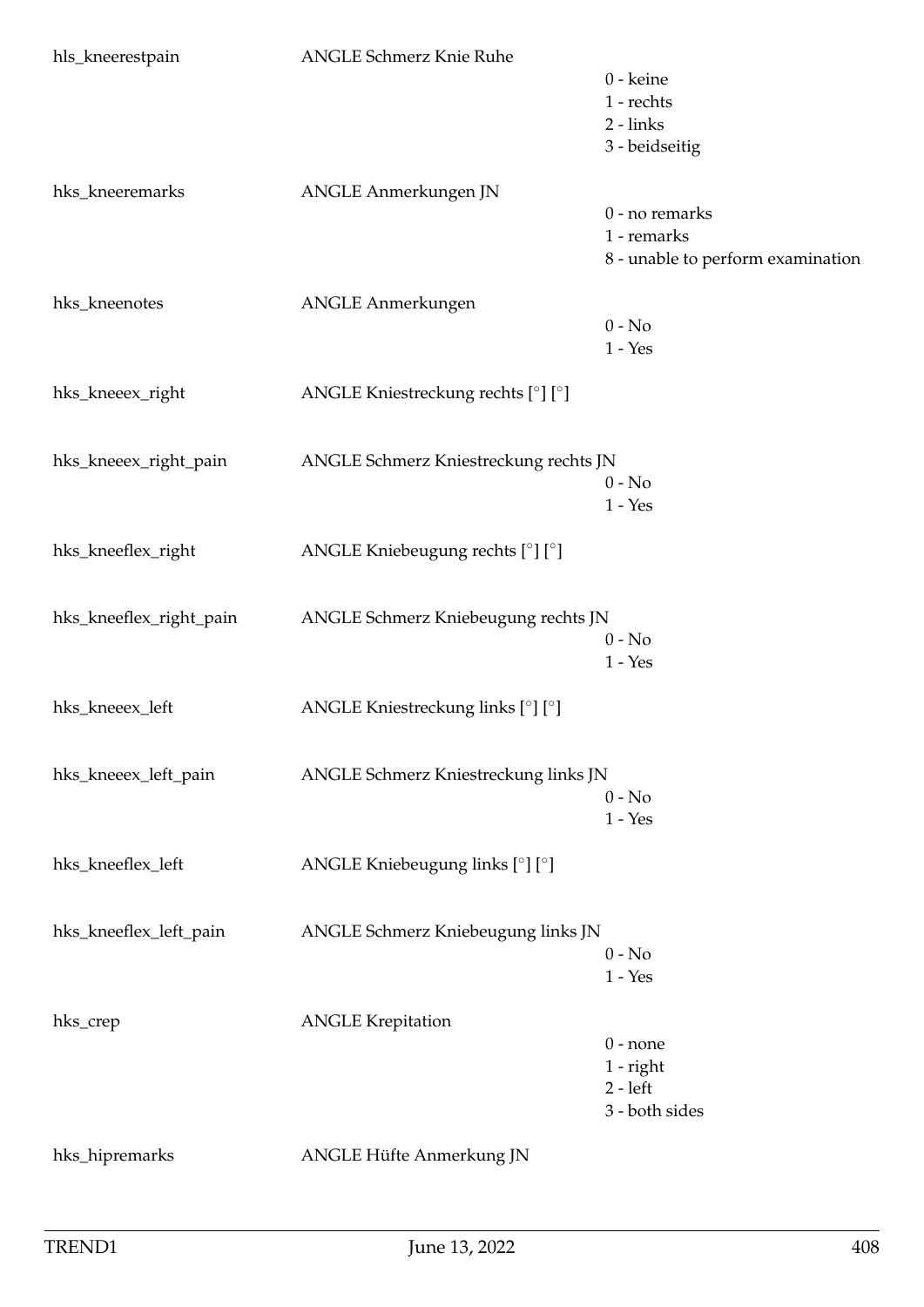|                     |                                                            | 0 - no remarks<br>1 - remarks<br>8 - unable to perform examination |
|---------------------|------------------------------------------------------------|--------------------------------------------------------------------|
| hks_hipnotes        | ANGLE Hüfte Anmerkung                                      |                                                                    |
| hks_rotright        | ANGLE Rotation rechts [°] [°]                              |                                                                    |
| hks_rotright_pain   | ANGLE Schmerz Rotation rechts JN                           | $0 - No$<br>$1 - Yes$                                              |
| hks_rotleft         | ANGLE Rotation links $[°]$ $[°]$                           |                                                                    |
| hks_rotleft_pain    | ANGLE Schmerz Rotation links JN                            | $0 - No$<br>$1 - Yes$                                              |
| hks_end             | ANGLE Ende [Datum, Uhrzeit] [Datum, Uhrzeit]               |                                                                    |
| <b>KNEESCORE</b>    | <b>KNIESCORE: KSS</b>                                      |                                                                    |
| kss_start           | KNEESCORE Beginn [Datum, Uhrzeit] [Datum,<br>Uhrzeit]      |                                                                    |
| kss_examiner        | <b>KNEESCORE Untersucher</b>                               |                                                                    |
| kss_examiner_2nd_yn | KNEESCORE Untersucher2 JN                                  | $0 - No$<br>$1 - Yes$                                              |
| kss_examiner_2nd    | KNEESCORE Untersucher2                                     |                                                                    |
| kss_device          | <b>KNEESCORE Geräte-ID</b>                                 |                                                                    |
| kss_adjustment      | KNEESCORE Umstellungsoperation jemals JN                   | 0 - keine<br>1 - rechts<br>$2 - links$<br>3 - beidseitig           |
| kss_prosthesis      | KNEESCORE künstliches Hüft-, Knie- oder<br>Sprunggelenk JN |                                                                    |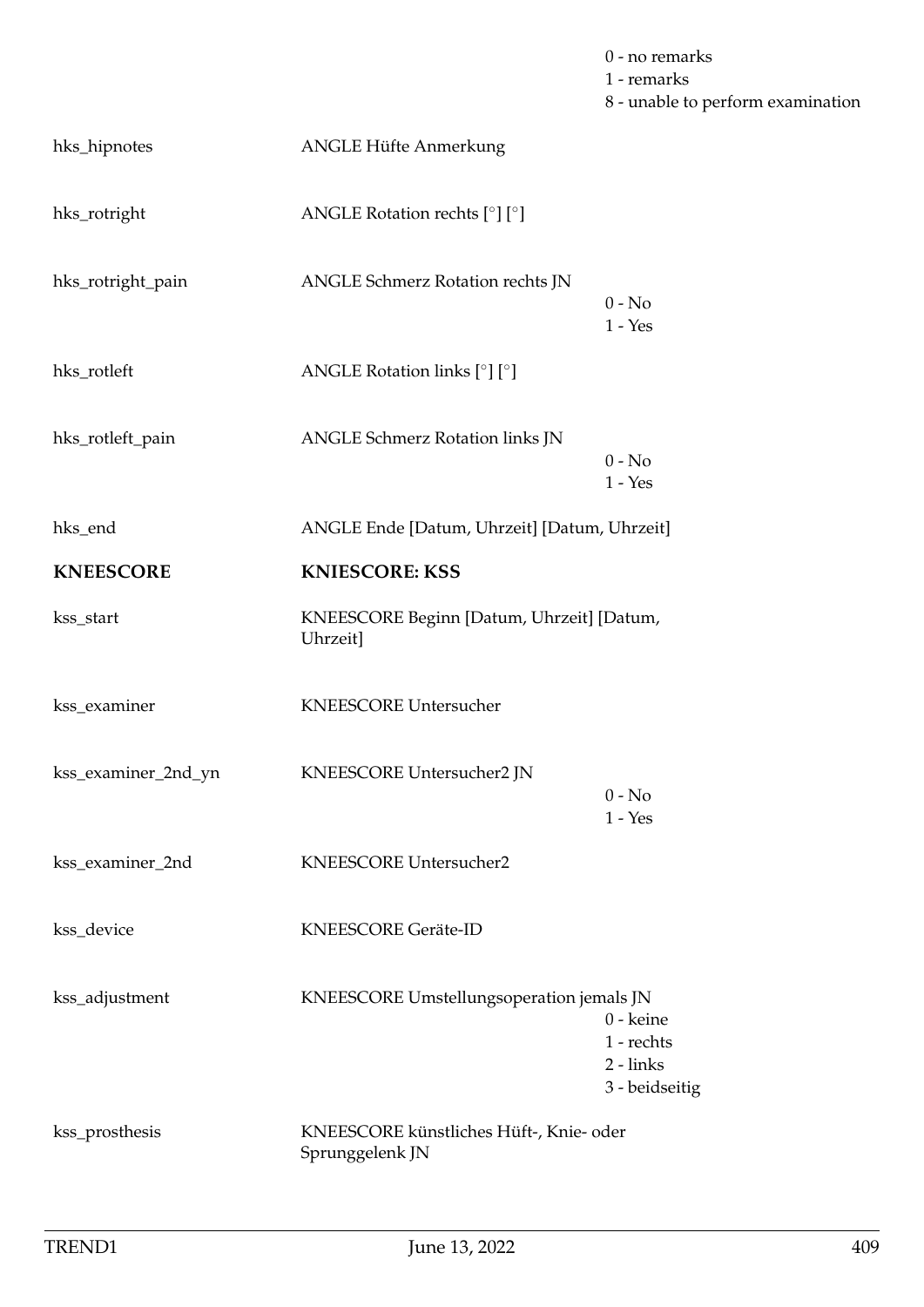|                     |                                        | $0 - No$<br>$1 - Yes$                                                                                                                                                                                                  |
|---------------------|----------------------------------------|------------------------------------------------------------------------------------------------------------------------------------------------------------------------------------------------------------------------|
| kss_hipprosthesis   | KNEESCORE künstliche Hüfte             |                                                                                                                                                                                                                        |
|                     |                                        | 0 - keine<br>$1$ - rechts<br>$2 - links$<br>3 - beidseitig                                                                                                                                                             |
| kss_kneeprosthesis  | KNEESCORE künstliches Knie             | 0 - keine                                                                                                                                                                                                              |
|                     |                                        | $1$ - rechts<br>$2 - links$<br>3 - beidseitig                                                                                                                                                                          |
| kss_ankleprosthesis | KNEESCORE künstliches Sprunggelenk     | 0 - keine<br>1 - rechts                                                                                                                                                                                                |
|                     |                                        | $2 - links$<br>3 - beidseitig                                                                                                                                                                                          |
| kss_cruciatelig     | KNEESCORE Kreuzbandoperation jemals JN | 0 - keine<br>1 - rechts<br>$2 - links$<br>3 - beidseitig                                                                                                                                                               |
| kss_remarks         | KNEESCORE Besonderheiten JN            | 0 - no remarks<br>1 - remarks<br>8 - unable to perform examination                                                                                                                                                     |
| kss_note            | KNEESCORE Besonderheiten               |                                                                                                                                                                                                                        |
| kss_walk            | KNEESCORE Gehfähigkeit                 | 1 - Ich kann unbegrenzt gehen.<br>2 - Ich kann mehr als 1 km gehen.<br>3 - Ich kann 500 m bis 1000 m gehen.<br>4 - Ich kann weniger als 500 m gehen.<br>5 - Ich bin an das Haus gebunden.<br>6 - Ich kann nicht gehen. |
| kss_stairs          | KNEESCORE Treppensteigen               | 1 - Ich kann normal treppauf und<br>treppab gehen.<br>2 - Ich kann normal treppauf gehen,<br>treppab nur mit Geländer.<br>3 - Ich gehe treppauf und treppab mit<br>Geländer.                                           |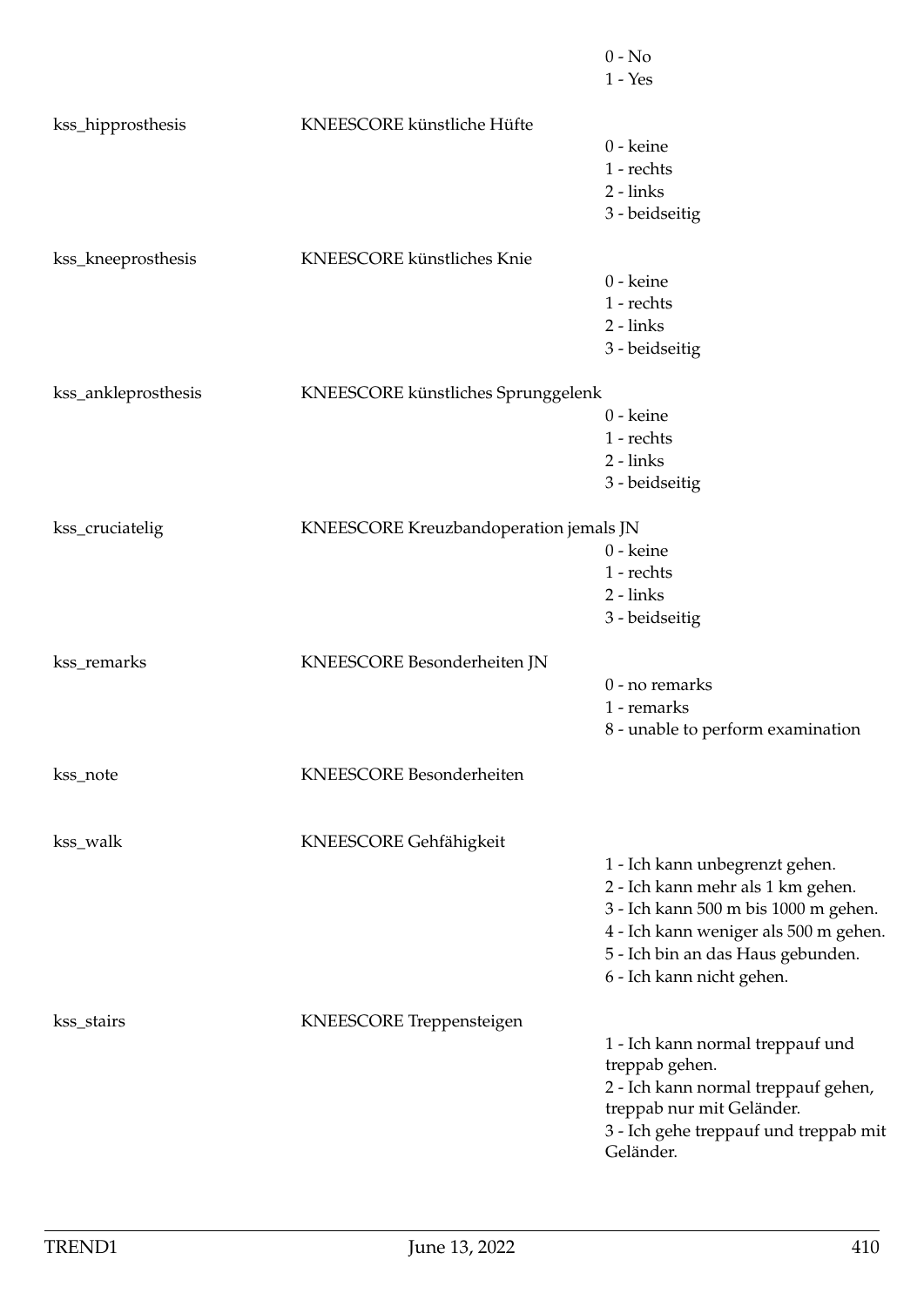|                   |                                                            | 4 - Ich gehe treppauf mit Geländer,<br>treppab ist nicht möglich.<br>5 - Ich kann keine Treppen gehen.                                                                                                                                                                                                                                                                                                         |
|-------------------|------------------------------------------------------------|----------------------------------------------------------------------------------------------------------------------------------------------------------------------------------------------------------------------------------------------------------------------------------------------------------------------------------------------------------------------------------------------------------------|
| kss_pain          | KNEESCORE Knieschmerzen letzte 4Wo                         |                                                                                                                                                                                                                                                                                                                                                                                                                |
|                   |                                                            | 1 - Ich habe keine Schmerzen.<br>2 - Ich habe geringe oder gele-<br>gentliche Schmerzen.<br>3 - Ich habe geringe oder gele-<br>gentliche Schmerzen beim Treppen-<br>steigen.<br>4 - Ich habe geringe oder gele-<br>gentliche Schmerzen beim Treppen-<br>steigen und beim Gehen.<br>5 - Ich habe gelegentlich mäßige<br>Schmerzen.<br>6 - Ich habe immer mäßige<br>Schmerzen.<br>7 - Ich habe starke Schmerzen. |
| kss_deduct        | <b>KNEESCORE Gehhilfen</b>                                 | 0 - keine                                                                                                                                                                                                                                                                                                                                                                                                      |
|                   |                                                            | 1 - 1 Gehstock/-stütze<br>2 - 2 Gehstöcke/-stützen<br>3 - Gehbank/Rollator, Achselstützen<br>etc.                                                                                                                                                                                                                                                                                                              |
| kss_raxis         | KNEESCORE rechts Achsenabweichung<br>Ganzbeinachse [°] [°] |                                                                                                                                                                                                                                                                                                                                                                                                                |
| kss_rlegposition  | KNEESCORE rechts Beinstellung                              | 1 - KSS: X-Bein<br>2 - KSS: O-Bein                                                                                                                                                                                                                                                                                                                                                                             |
| kss_laxis         | KNEESCORE links Achsenabweichung<br>Ganzbeinachse [°] [°]  |                                                                                                                                                                                                                                                                                                                                                                                                                |
| kss_llegposition  | <b>KNEESCORE</b> links Beinstellung                        | 1 - KSS: X-Bein<br>2 - KSS: O-Bein                                                                                                                                                                                                                                                                                                                                                                             |
| kss_rflex         | KNEESCORE rechts Beugung aktiv [°] [°]                     |                                                                                                                                                                                                                                                                                                                                                                                                                |
| kss_rstretch      | KNEESCORE rechts Streckung aktiv [°] [°]                   |                                                                                                                                                                                                                                                                                                                                                                                                                |
| kss_rstretchlimit | KNEESCORE rechts Streckung passiv [°] [°]                  |                                                                                                                                                                                                                                                                                                                                                                                                                |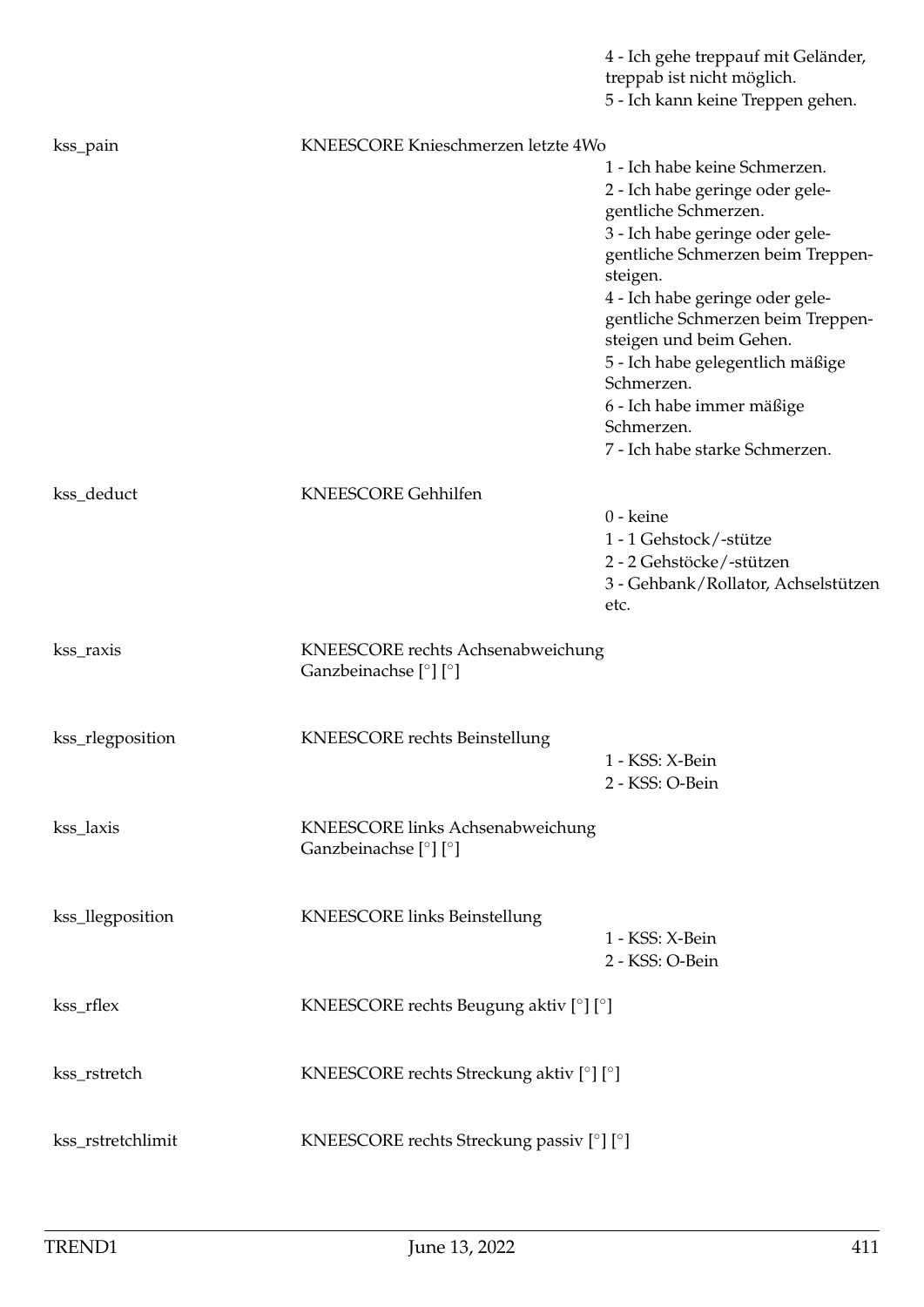| kss_rrom          | KNEESCORE rechts Bewegungsumfang [°] [°]                  |                                                                                     |
|-------------------|-----------------------------------------------------------|-------------------------------------------------------------------------------------|
| kss_rapstability  | KNEESCORE rechts Stabilität Schublade                     | $1 - 5$ mm<br>$2 - 5 - 10$ mm<br>$3 - 10$ mm                                        |
| kss_rmlstability  | KNEESCORE rechts Stabilität seitliche Bänder              | $1 - 5^{\circ}$<br>$2 - 6 - 9^{\circ}$<br>$3 - 10 - 14^{\circ}$<br>$4 - 15^{\circ}$ |
| kss_lflex         | KNEESCORE links Beugung aktiv [°] [°]                     |                                                                                     |
| kss_lstretch      | KNEESCORE links Streckung aktiv [°] [°]                   |                                                                                     |
| kss_lstretchlimit | KNEESCORE links Streckung passiv [°] [°]                  |                                                                                     |
| kss_lrom          | KNEESCORE links Bewegungsumfang [°] [°]                   |                                                                                     |
| kss_lapstability  | KNEESCORE links Stabilität Schublade                      | $1 - 5$ mm<br>$2 - 5 - 10$ mm<br>$3 - 10$ mm                                        |
| kss_lmlstability  | KNEESCORE links Stabilität seitliche Bänder               | $1 - 5^{\circ}$<br>$2 - 6 - 9^{\circ}$<br>$3 - 10 - 14^{\circ}$<br>$4 - 15^{\circ}$ |
| kk_end            | KNEESCORE Ende [Datum, Uhrzeit] [Datum,<br><b>Uhrzeit</b> |                                                                                     |
| <b>HANDEX</b>     | Handuntersuchung: HAND                                    |                                                                                     |
| hand_start        | HANDEX Beginn [Datum, Uhrzeit] [Datum,<br>Uhrzeit]        |                                                                                     |
| hand_examiner     | <b>HANDEX Untersucher</b>                                 |                                                                                     |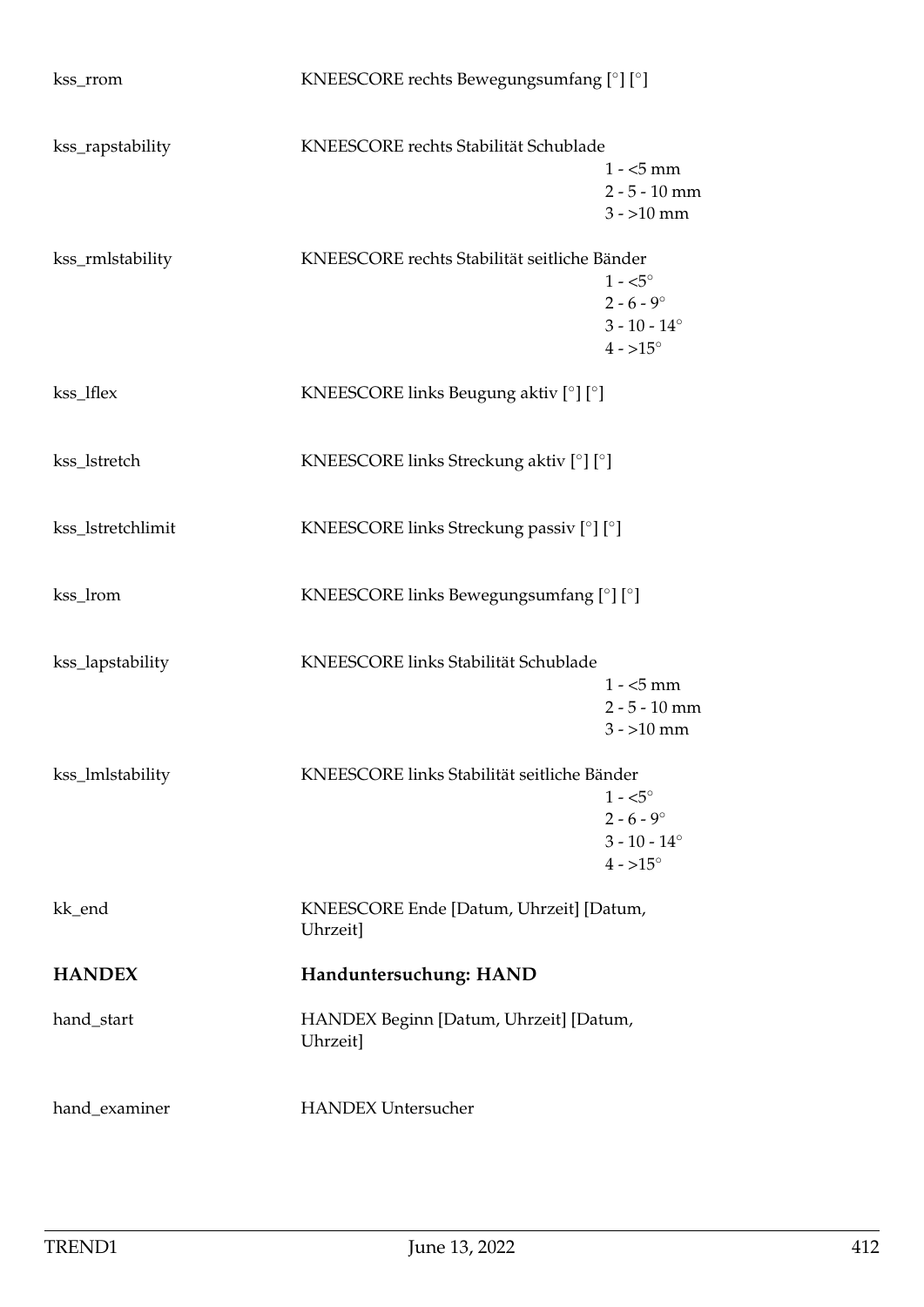| hand_examiner_2nd_yn      | HANDEX Untersucher2 JN                                | $0 - no$<br>$1 - yes$                                                              |
|---------------------------|-------------------------------------------------------|------------------------------------------------------------------------------------|
| hand_examiner_2nd         | <b>HANDEX Untersucher2</b>                            |                                                                                    |
| hand_assistant            | <b>HANDEX Eingabe-Assistent</b>                       |                                                                                    |
| hand_pain                 | <b>HANDEX Schmerzen</b><br>Auswringen/Aufschrauben JN | $0 - no$<br>$1 - yes$                                                              |
| hand_pain_location_wrist  | HANDEX Schmerzen Handgelenk JN                        | $0$ - none<br>$1$ - right<br>$2 - left$<br>3 - both sides                          |
| hand_pain_location_finger | HANDEX Schmerzen Fingergelenk JN                      | $0$ - none<br>$1$ - right<br>$2 - left$<br>3 - both sides                          |
| hand_pain_location_thumb  | HANDEX Schmerzen Daumen JN                            | $0$ - none<br>1 - right<br>$2 - left$<br>3 - both sides                            |
| hand_remarks              | HANDEX Besonderheiten JN                              | 0 - ohne besondere Vorkommnisse<br>1 - besonderes Vorkommnis<br>8 - nicht erhebbar |
| hand_wrist_exam           | HANDEX Untersuchung nicht möglich JN                  | $1$ - $nein$<br>2 - ja, rechts<br>3 - ja, links<br>4 - ja, beidseits               |
| hand_other_note           | <b>HANDEX</b> Sonstige                                |                                                                                    |
| hand_wrist_note           | <b>HANDEX Grund</b>                                   |                                                                                    |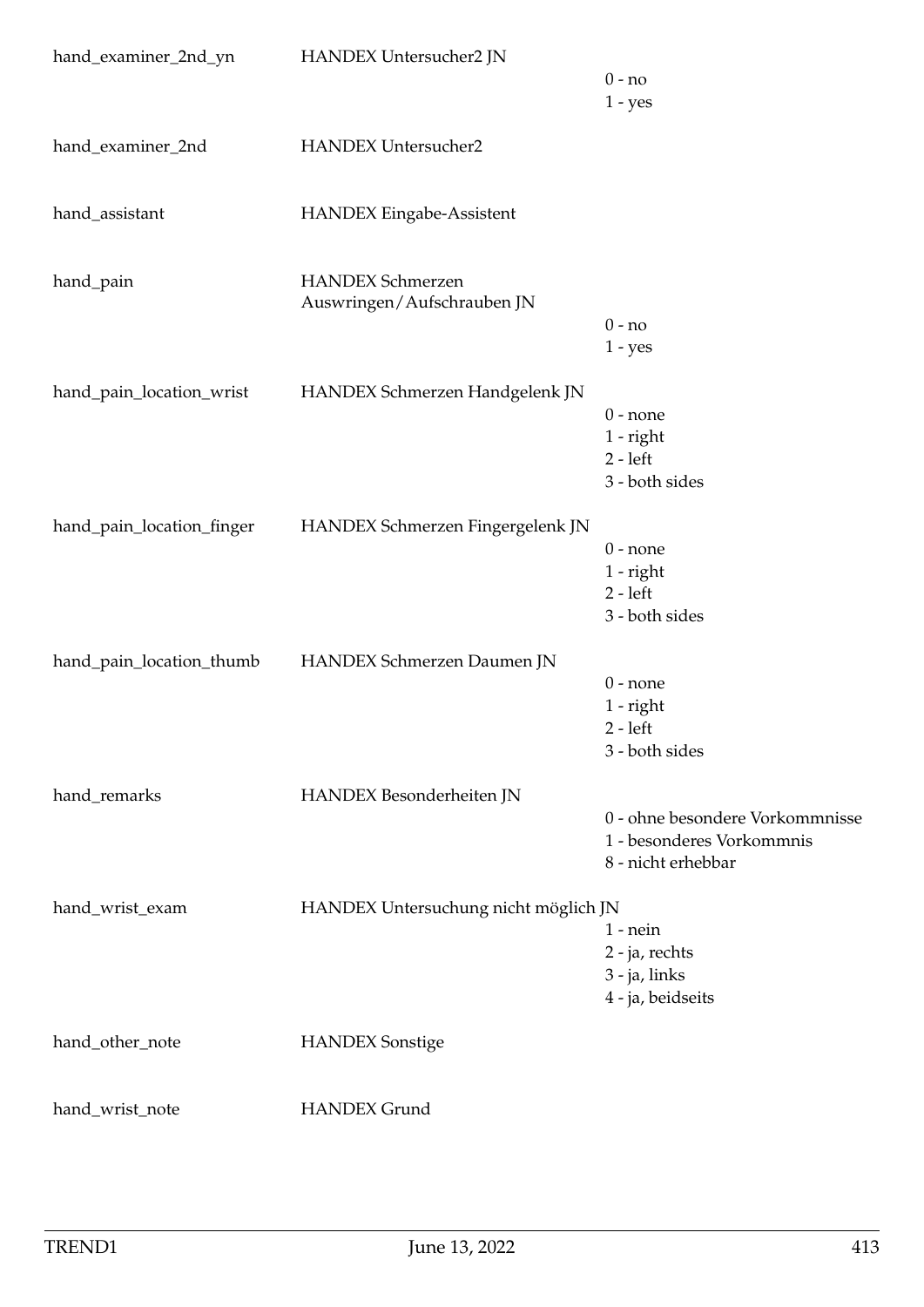| hand_fist                 | HANDEX Faust beide Hände                                                    | 1 - ja, beidseits<br>2 - ja, rechts<br>3 - ja, links<br>$4$ - nein |
|---------------------------|-----------------------------------------------------------------------------|--------------------------------------------------------------------|
| hand_device_goniometer    | HANDEX Geräte-ID Goniometer                                                 |                                                                    |
| hand_rforearm_outwardturn | HANDEX rechts Unterarm Auswärtsdrehung [°]<br>$[^\circ]$                    |                                                                    |
| hand_rforearm_straight    | HANDEX rechts Unterarmdrehung Neutral-Null                                  |                                                                    |
| hand_rforearm_inwardturn  | HANDEX rechts Unterarm Einwärtsdrehung [°]<br>$[\degree]$                   |                                                                    |
| hand_lforearm_outwardturn | HANDEX links Unterarm Auswärtsdrehung [°]<br>$\lceil$ <sup>o</sup> $\rceil$ |                                                                    |
| hand_lforearm_straight    | HANDEX links Unterarmdrehung Neutral-Null                                   |                                                                    |
| hand_lforearm_inwardturn  | HANDEX links Unterarm Einwärtsdrehung [°]<br>$[^{\circ}]$                   |                                                                    |
| hand_rwrist_ex            | HANDEX rechts Handgelenk Streckung [°] [°]                                  |                                                                    |
| hand_rwrist_flex          | HANDEX rechts Handgelenk Beugung [°] [°]                                    |                                                                    |
| hand_lwrist_ex            | HANDEX links Handgelenk Streckung [°] [°]                                   |                                                                    |
| hand_lwrist_flex          | HANDEX links Handgelenk Beugung [°] [°]                                     |                                                                    |
| hand_rwrist_outwardturn   | HANDEX rechts Handgelenk Auswärtsdrehung<br>$[\degree] [\degree]$           |                                                                    |
| hand_rwrist_straight      | HANDEX rechts Handgelenk gerade [cm] [cm]                                   |                                                                    |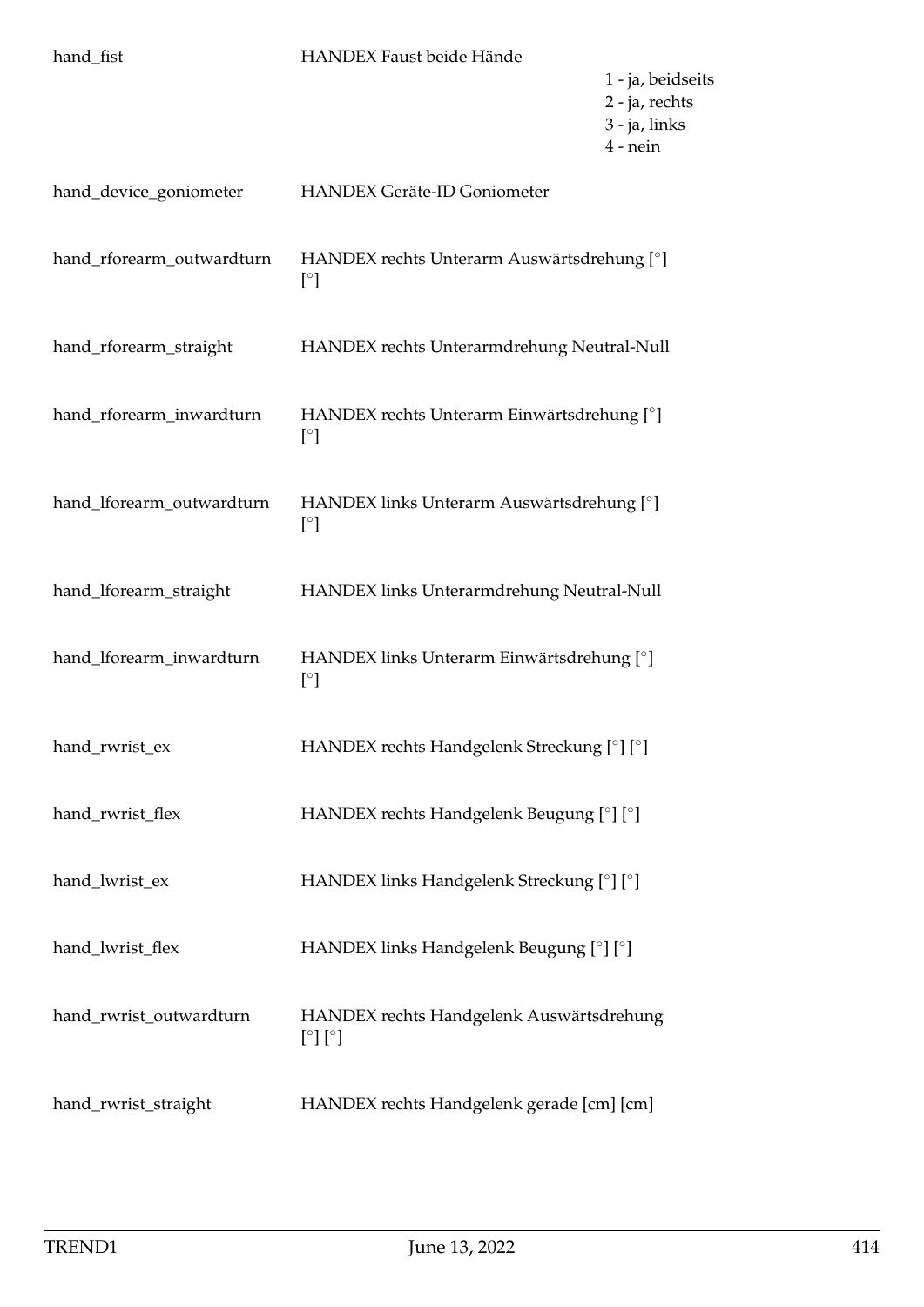| hand_rwrist_inwardturn   | HANDEX rechts Handgelenk Einwärtsdrehung<br>$[\degree] [\degree]$  |
|--------------------------|--------------------------------------------------------------------|
| hand_lwrist_outwardturn  | HANDEX links Handgelenk Auswärtsdrehung<br>$[\degree] [\degree]$   |
| hand_lwrist_straight     | HANDEX links Handgelenk gerade [cm] [cm]                           |
| hand_lwrist_inwardturn   | HANDEX links Handgelenk Einwärtsdrehung<br>$[\degree] [\degree]$   |
| hand_rindexf_gap_crease  | HANDEX rechts Zeigefinger Abstand<br>Fingerkuppen [cm] [cm]        |
| hand_rmiddlef_gap_crease | HANDEX rechts Mittelfinger Abstand<br>Fingerkuppen [cm] [cm]       |
| hand_rringf_gap_crease   | <b>HANDEX</b> rechts Ringfinger Abstand<br>Fingerkuppen [cm] [cm]  |
| hand_rlittlef_gap_crease | HANDEX rechts kleiner Finger Abstand<br>Fingerkuppen [cm] [cm]     |
| hand_lindexf_gap_crease  | <b>HANDEX links Zeigefinger Abstand</b><br>Fingerkuppen [cm] [cm]  |
| hand_lmiddlef_gap_crease | <b>HANDEX links Mittelfinger Abstand</b><br>Fingerkuppen [cm] [cm] |
| hand_lringf_gap_crease   | <b>HANDEX links Ringfinger Abstand</b><br>Fingerkuppen [cm] [cm]   |
| hand_llittlef_gap_crease | HANDEX links kleiner Finger Abstand<br>Fingerkuppen [cm] [cm]      |
| hand_rindexf_gap_desk    | HANDEX rechts Zeigefinger Abstand<br>Fingernagel [cm] [cm]         |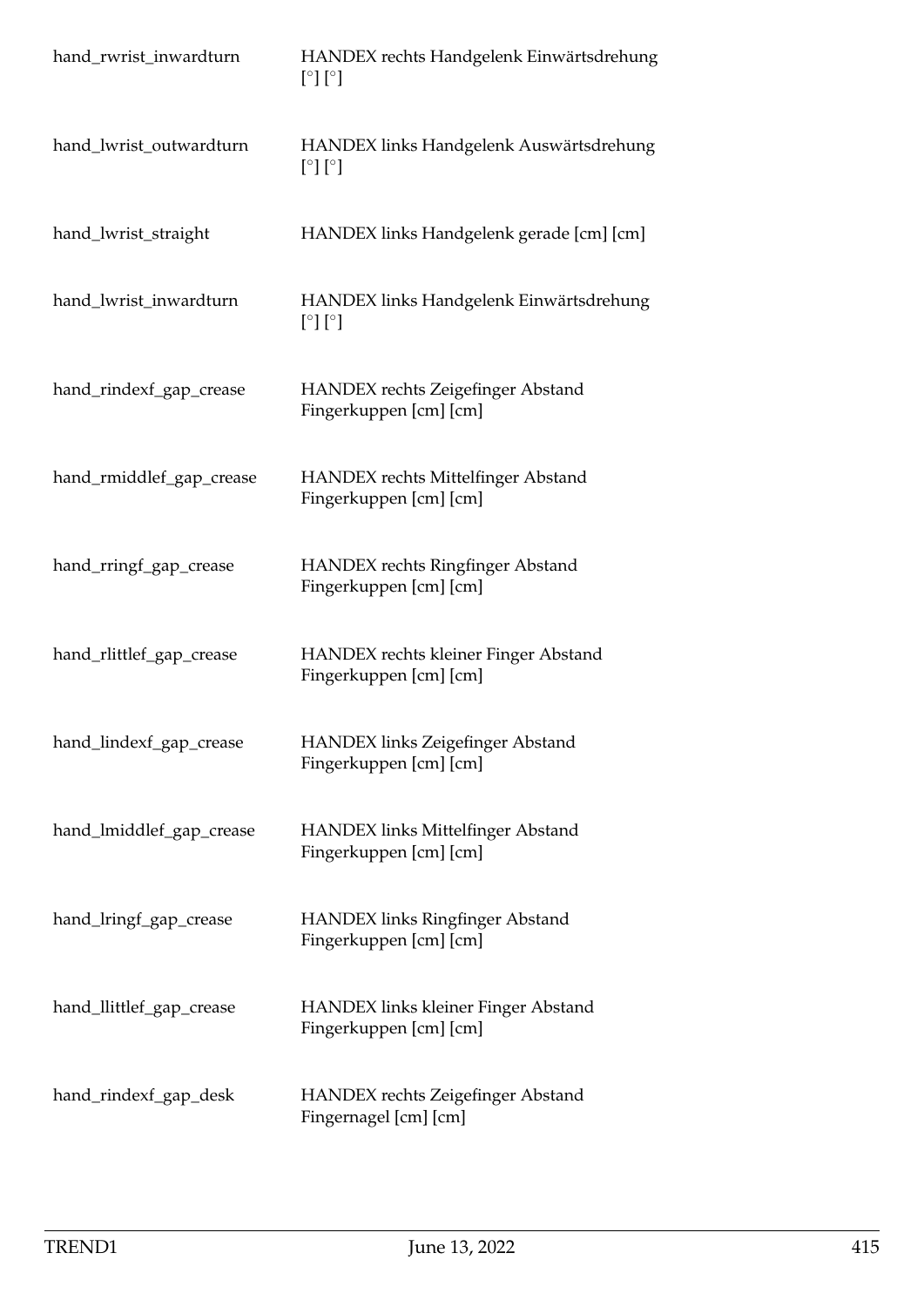| hand_rmiddlef_gap_desk | <b>HANDEX</b> rechts Mittelfinger Abstand<br>Fingernagel [cm] [cm]                                 |
|------------------------|----------------------------------------------------------------------------------------------------|
| hand_rringf_gap_desk   | HANDEX rechts Ringfinger Abstand Fingernagel<br>$[cm]$ $[cm]$                                      |
| hand_rlittlef_gap_desk | HANDEX rechts kleiner Finger Abstand<br>Fingernagel [cm] [cm]                                      |
| hand_lindexf_gap_desk  | HANDEX links Zeigefinger Abstand Fingernagel<br>$[cm]$ $[cm]$                                      |
| hand_lmiddlef_gap_desk | HANDEX links Mittelfinger Abstand<br>Fingernagel [cm] [cm]                                         |
| hand_lringf_gap_desk   | HANDEX links Ringfinger Abstand Fingernagel<br>$[cm]$ $[cm]$                                       |
| hand_llittlef_gap_desk | <b>HANDEX links kleiner Finger Abstand</b><br>Fingernagel [cm] [cm]                                |
| hand_rthumb_abduction  | HANDEX rechts Abspreizung Handebene [°] [°]                                                        |
|                        | hand_rthumb_abduction_angledHANDEX rechts Abspreizung 90° Handebene [°]<br>$\lceil^{\circ} \rceil$ |
| hand_lthumb_abduction  | HANDEX links Abspreizung Handebene [°] [°]                                                         |
|                        | hand_lthumb_abduction_angled HANDEX links Abspreizung 90° Handebene [°]<br>$[^{\circ}]$            |
|                        | hand_device_fingergoniometer HANDEX Geräte-ID Finger-Goniometer                                    |
| hand_rthumb_mcp_flex   | HANDEX rechts Daumen Grundgelenk Beugung<br>$[\degree] [\degree]$                                  |
| hand_rindexf_mcp_flex  | HANDEX rechts Zeigefinger Grundgelenk<br>Beugung $[°]$ $[°]$                                       |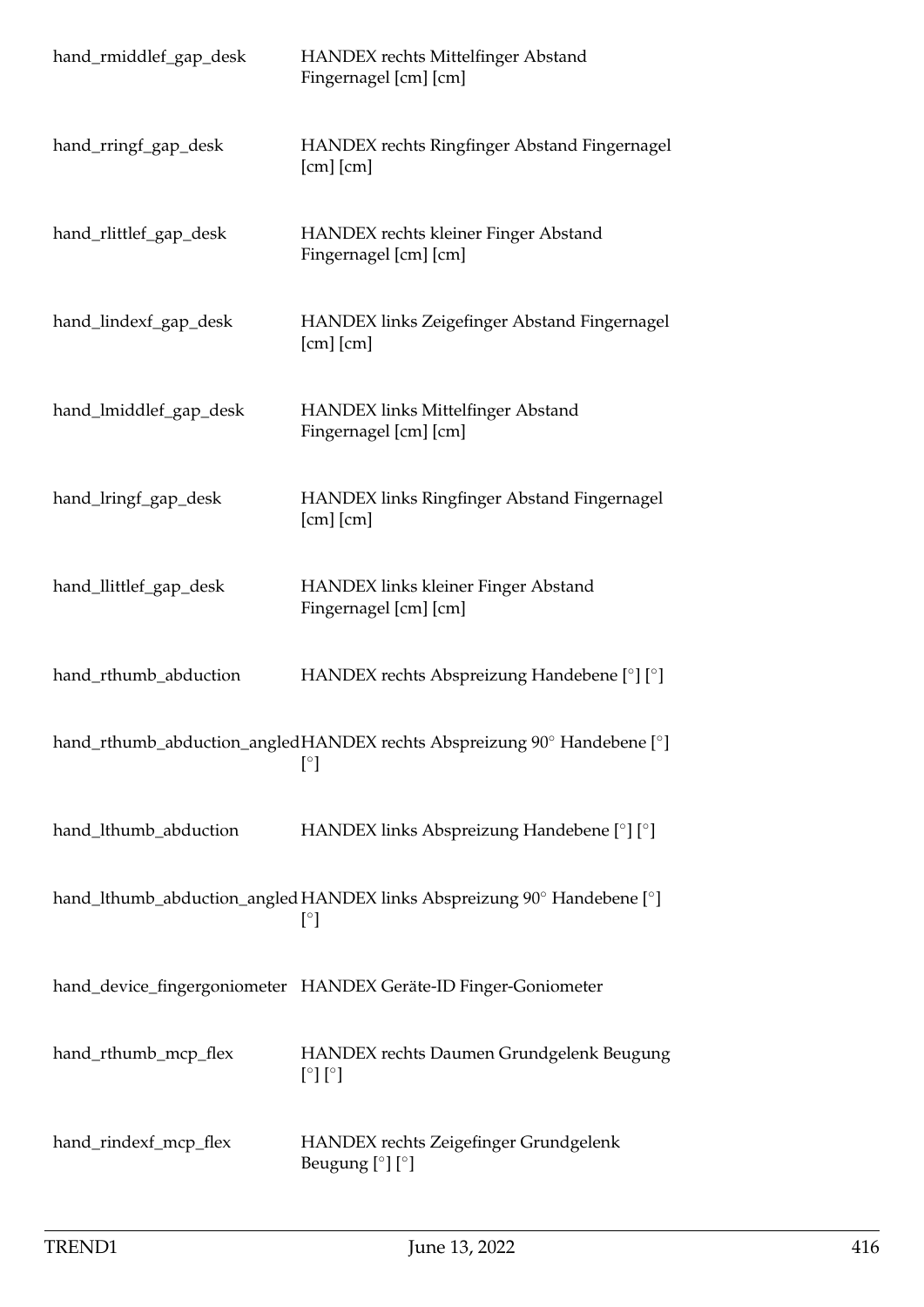| hand_rmiddlef_mcp_flex | HANDEX rechts Mittelfinger Grundgelenk<br>Beugung $[°]$ $[°]$       |
|------------------------|---------------------------------------------------------------------|
| hand_rringf_mcp_flex   | HANDEX rechts Ringfinger Grundgelenk<br>Beugung $[°]$ $[°]$         |
| hand_rlittlef_mcp_flex | HANDEX rechts kleiner Finger Grundgelenk<br>Beugung $[°]$ $[°]$     |
| hand_rindexf_pip_flex  | HANDEX rechts Zeigefinger Mittelgelenk<br>Beugung $[°]$ $[°]$       |
| hand_rmiddlef_pip_flex | HANDEX rechts Mittelfinger Mittelgelenk<br>Beugung $[°]$ $[°]$      |
| hand_rringf_pip_flex   | HANDEX rechts Ringfinger Mittelgelenk<br>Beugung $[°]$ $[°]$        |
| hand_rlittlef_pip_flex | HANDEX rechts kleiner Finger Mittelgelenk<br>Beugung $[°]$ $[°]$    |
| hand_rthumb_ip_flex    | HANDEX rechts Daumen Endgelenk Beugung<br>$[\degree] [\degree]$     |
| hand_rindexf_dip_flex  | HANDEX rechts Zeigefinger Endgelenk<br>Beugung $[°]$ $[°]$          |
| hand_rmiddlef_dip_flex | HANDEX rechts Mittelfinger Endgelenk<br>Beugung [°] [°]             |
| hand_rringf_dip_flex   | HANDEX rechts Ringfinger Endgelenk Beugung<br>$[\degree] [\degree]$ |
| hand_rlittlef_dip_flex | HANDEX rechts kleiner Finger Endgelenk<br>Beugung $[°]$ $[°]$       |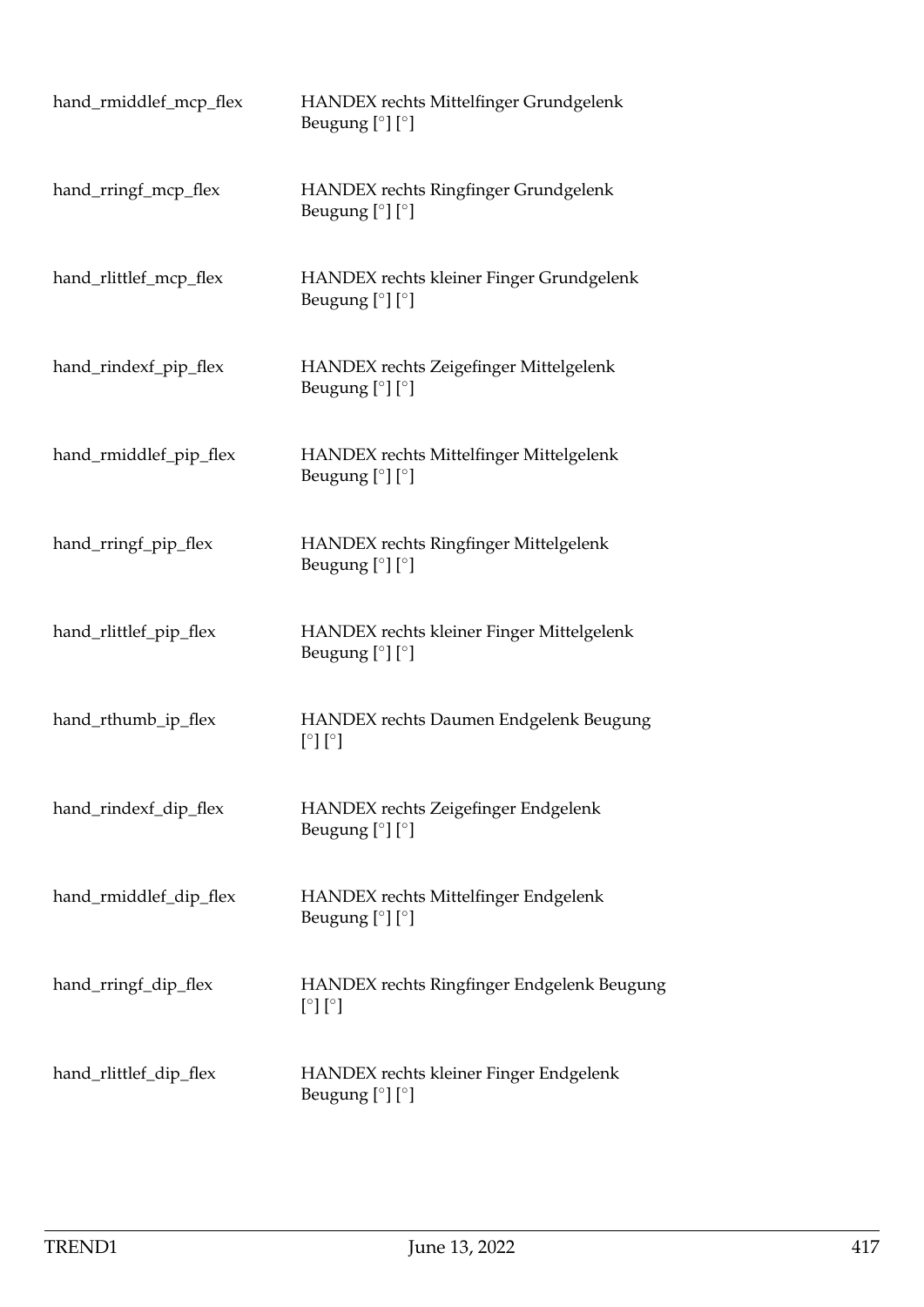| hand_rthumb_mcp_ex   | HANDEX rechts Daumen Grundgelenk<br>Streckung $[°] [°]$           |
|----------------------|-------------------------------------------------------------------|
| hand_rindexf_mcp_ex  | HANDEX rechts Zeigefinger Grundgelenk<br>Streckung [°] [°]        |
| hand_rmiddlef_mcp_ex | HANDEX rechts Mittelfinger Grundgelenk<br>Streckung [°] [°]       |
| hand_rringf_mcp_ex   | HANDEX rechts Ringfinger Grundgelenk<br>Streckung [°] [°]         |
| hand_rlittlef_mcp_ex | HANDEX rechts kleiner Finger Grundgelenk<br>Streckung $[°]$ $[°]$ |
| hand_rindexf_pip_ex  | HANDEX rechts Zeigefinger Mittelgelenk<br>Streckung [°] [°]       |
| hand_rmiddlef_pip_ex | HANDEX rechts Mittelfinger Mittelgelenk<br>Streckung [°] [°]      |
| hand_rringf_pip_ex   | HANDEX rechts Ringfinger Mittelgelenk<br>Streckung [°] [°]        |
| hand_rlittlef_pip_ex | HANDEX rechts kleiner Finger Mittelgelenk<br>Streckung [°] [°]    |
| hand_rthumb_ip_ex    | HANDEX rechts Daumen Endgelenk Streckung<br>[°][°]                |
| hand_rindexf_dip_ex  | HANDEX rechts Zeigefinger Endgelenk<br>Streckung $[°]$ $[°]$      |
| hand_rmiddlef_dip_ex | HANDEX rechts Mittelfinger Endgelenk<br>Streckung $[°]$ $[°]$     |
| hand_rringf_dip_ex   | HANDEX rechts Ringfinger Endgelenk<br>Streckung [°] [°]           |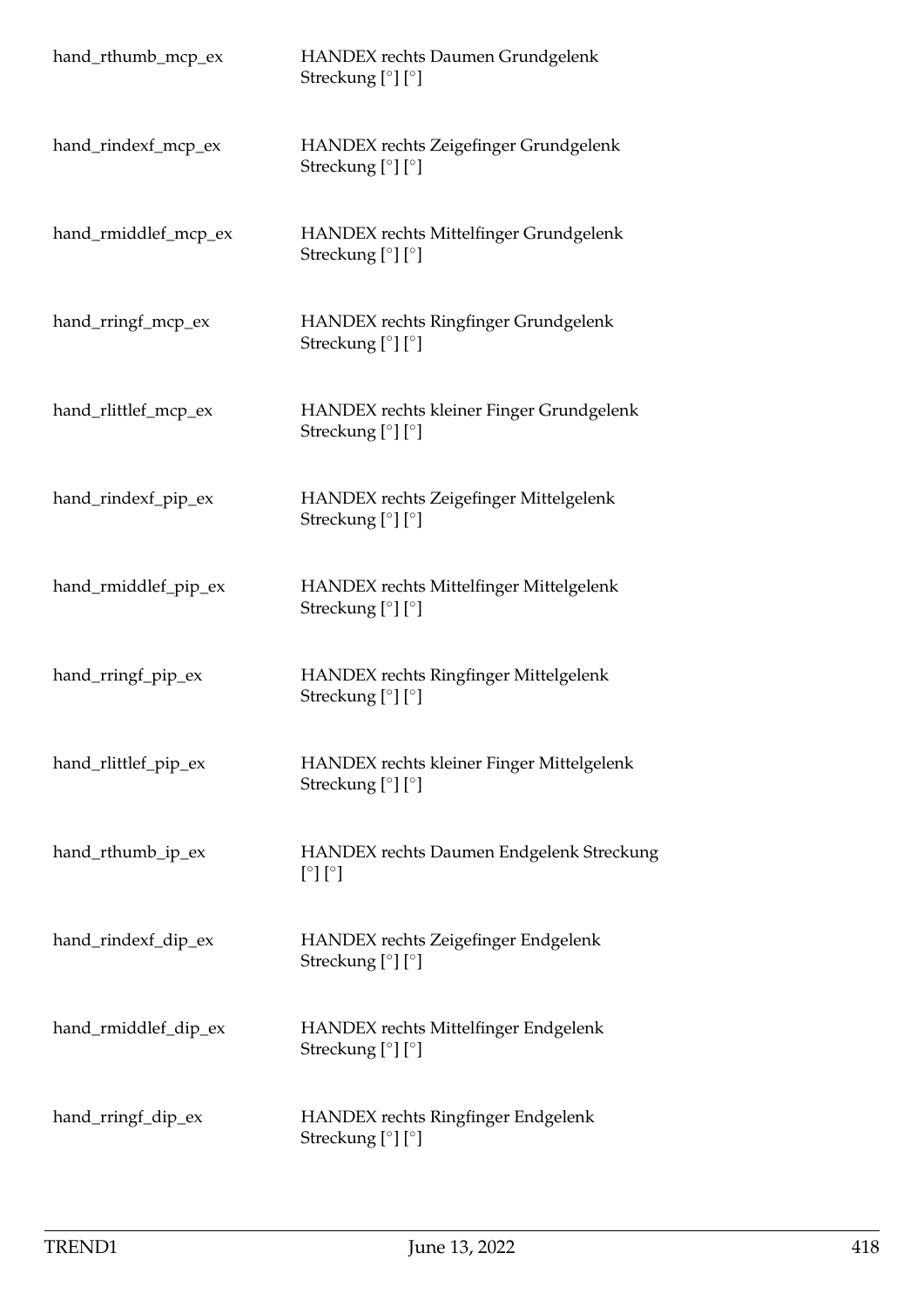| hand_rlittlef_dip_ex   | HANDEX rechts kleiner Finger Endgelenk<br>Streckung $[°]$ $[°]$      |
|------------------------|----------------------------------------------------------------------|
| hand_lthumb_mcp_flex   | HANDEX links Daumen Grundgelenk Beugung<br>$[^\circ] [^\circ]$       |
| hand_lindexf_mcp_flex  | HANDEX links Zeigefinger Grundgelenk<br>Beugung $[°]$ $[°]$          |
| hand_lmiddlef_mcp_flex | HANDEX links Mittelfinger Grundgelenk<br>Beugung $[°]$ $[°]$         |
| hand_lringf_mcp_flex   | HANDEX links Ringfinger Grundgelenk<br>Beugung $[°]$ $[°]$           |
| hand_llittlef_mcp_flex | HANDEX links kleiner Finger Grundgelenk<br>Beugung $[°]$ $[°]$       |
| hand_lindexf_pip_flex  | HANDEX links Zeigefinger Mittelgelenk<br>Beugung $[°]$ $[°]$         |
| hand_lmiddlef_pip_flex | HANDEX links Mittelfinger Mittelgelenk<br>Beugung $[°]$ $[°]$        |
| hand_lringf_pip_flex   | HANDEX links Ringfinger Mittelgelenk<br>Beugung $[°]$ $[°]$          |
| hand_llittlef_pip_flex | HANDEX links kleiner Finger Mittelgelenk<br>Beugung $[°]$ $[°]$      |
| hand_lthumb_ip_flex    | HANDEX links Daumen Endgelenk Beugung [°]<br>$[^{\circ}$ ]           |
| hand_lindexf_dip_flex  | HANDEX links Zeigefinger Endgelenk Beugung<br>$[\degree] [\degree]$  |
| hand_lmiddlef_dip_flex | HANDEX links Mittelfinger Endgelenk Beugung<br>$[\degree] [\degree]$ |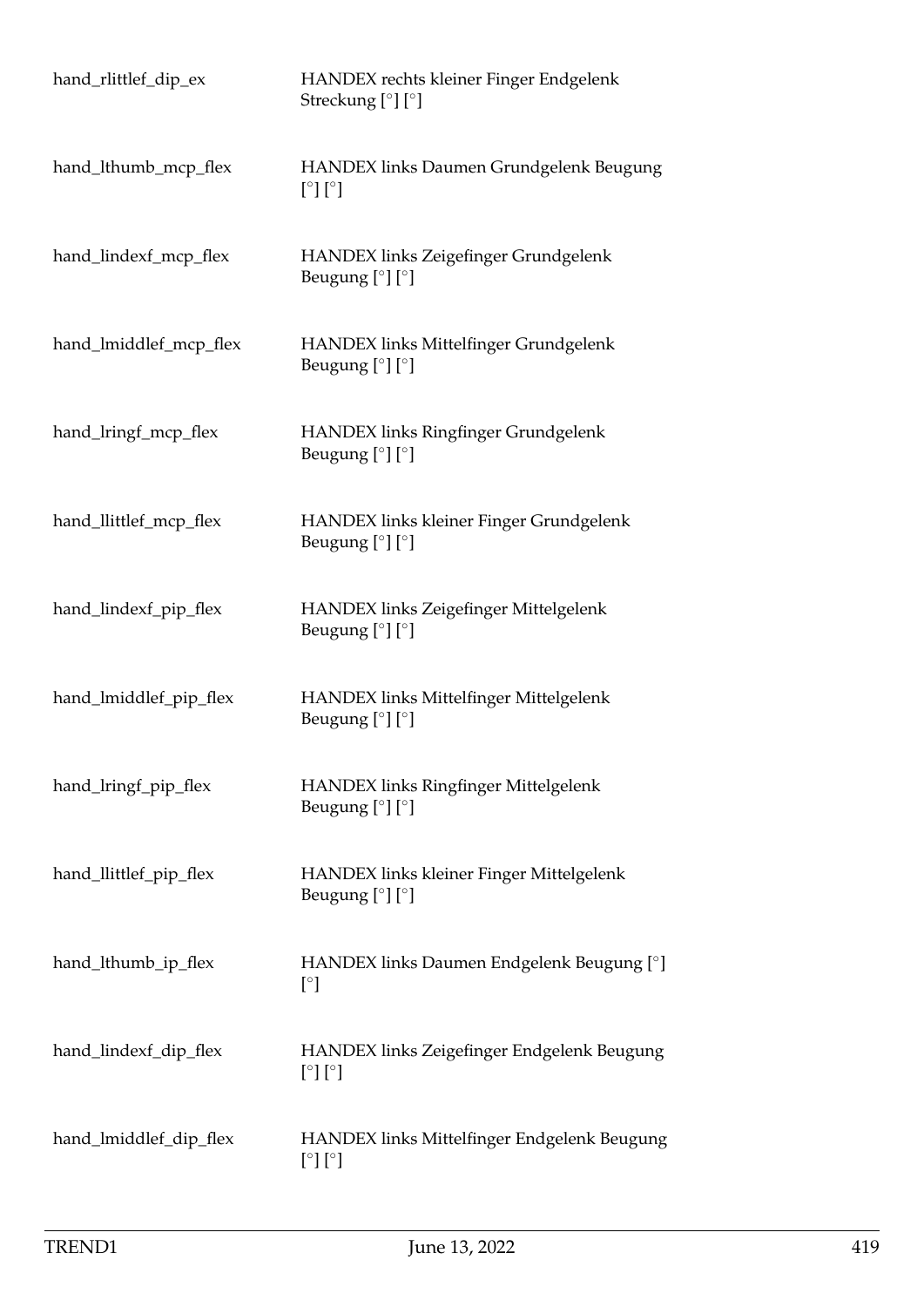| hand_lringf_dip_flex   | HANDEX links Ringfinger Endgelenk Beugung<br>$[\degree] [\degree]$                     |
|------------------------|----------------------------------------------------------------------------------------|
| hand_llittlef_dip_flex | HANDEX links kleiner Finger Endgelenk<br>Beugung $[°]$ $[°]$                           |
| hand_lthumb_mcp_ex     | HANDEX links Daumen Grundgelenk Streckung<br>$\lceil \circ \rceil \lceil \circ \rceil$ |
| hand_lindexf_mcp_ex    | HANDEX links Zeigefinger Grundgelenk<br>Streckung [°] [°]                              |
| hand_lmiddlef_mcp_ex   | HANDEX links Mittelfinger Grundgelenk<br>Streckung [°] [°]                             |
| hand_lringf_mcp_ex     | HANDEX links Ringfinger Grundgelenk<br>Streckung [°] [°]                               |
| hand_llittlef_mcp_ex   | HANDEX links kleiner Finger Grundgelenk<br>Streckung [°] [°]                           |
| hand_lindexf_pip_ex    | HANDEX links Zeigefinger Mittelgelenk<br>Streckung [°] [°]                             |
| hand_lmiddlef_pip_ex   | HANDEX links Mittelfinger Mittelgelenk<br>Streckung [°] [°]                            |
| hand_lringf_pip_ex     | HANDEX links Ringfinger Mittelgelenk<br>Streckung [°] [°]                              |
| hand_llittlef_pip_ex   | HANDEX links kleiner Finger Mittelgelenk<br>Streckung $[°]$ $[°]$                      |
| hand_lthumb_ip_ex      | <b>HANDEX links Daumen Endgelenk Streckung</b><br>$[\degree] [\degree]$                |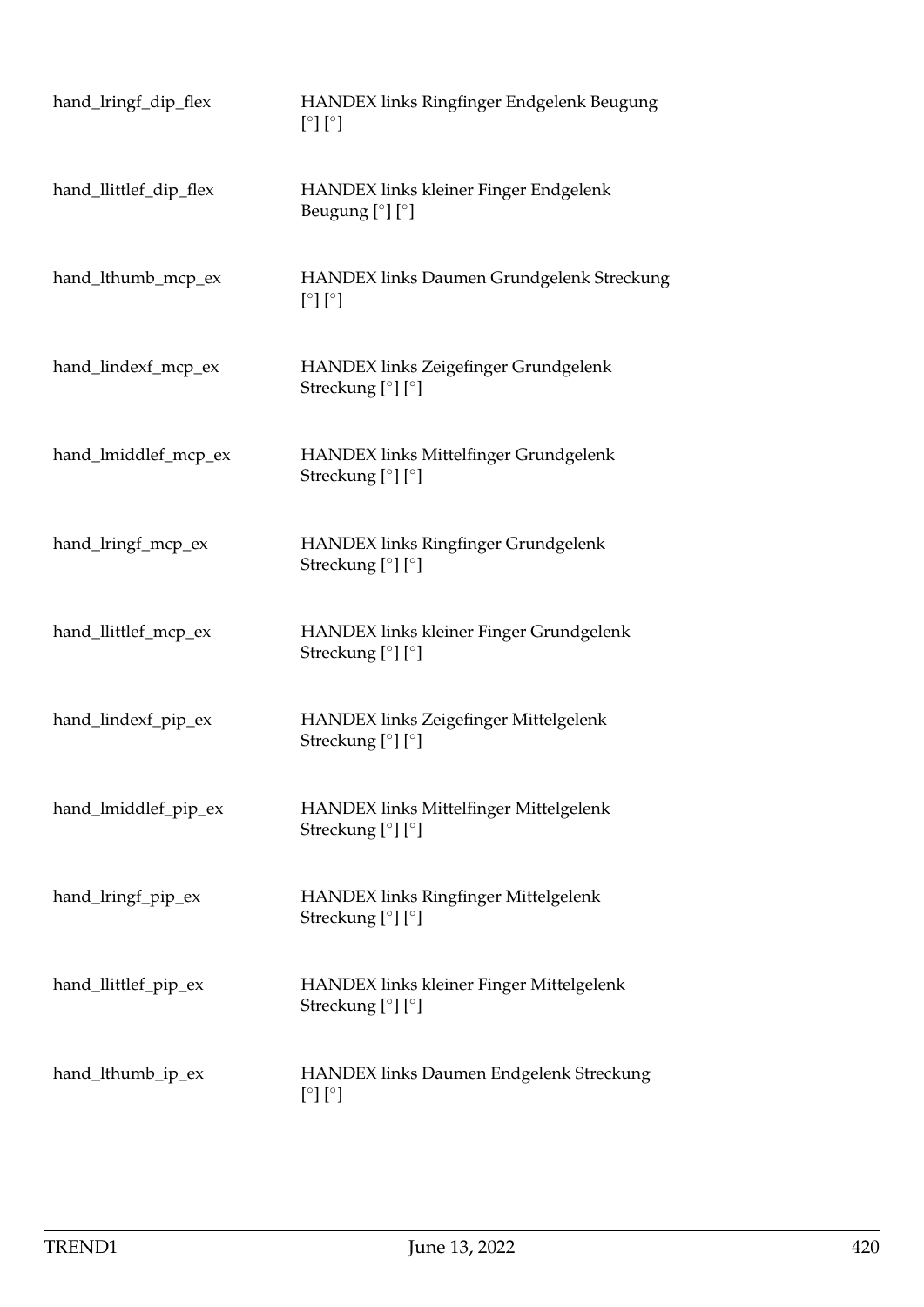| hand_lindexf_dip_ex    | HANDEX links Zeigefinger Endgelenk Streckung<br>[°] [°]                         |
|------------------------|---------------------------------------------------------------------------------|
| hand_lmiddlef_dip_ex   | HANDEX links Mittelfinger Endgelenk<br>Streckung [°] [°]                        |
| hand_lringf_dip_ex     | HANDEX links Ringfinger Endgelenk Streckung<br>$[\degree] [\degree]$            |
| hand_llittlef_dip_ex   | HANDEX links kleiner Finger Endgelenk<br>Streckung [°] [°]                      |
| hand_device_pinchmeter | <b>HANDEX Geräte-ID Pinchmeter</b>                                              |
| hand_rkey_pinch_1      | HANDEX rechts Schlüsselgriffkraft1 [Pfund<br>(engl.)] [Pfund (engl.)]           |
| hand_rkey_pinch_2      | HANDEX rechts Schlüsselgriffkraft2 [Pfund<br>(engl.)] [Pfund (engl.)]           |
| hand_rkey_pinch_3      | HANDEX rechts Schlüsselgriffkraft3 [Pfund<br>(engl.)] [Pfund (engl.)]           |
| hand_rkey_pinch_mean   | HANDEX rechts Schlüsselgriffkraft Mittelwert<br>[Pfund (engl.)] [Pfund (engl.)] |
| hand_lkey_pinch_1      | HANDEX links Schlüsselgriffkraft1 [Pfund<br>(engl.)] [Pfund (engl.)]            |
| hand_lkey_pinch_2      | HANDEX links Schlüsselgriffkraft2 [Pfund<br>(engl.)] [Pfund (engl.)]            |
| hand_lkey_pinch_3      | HANDEX links Schlüsselgriffkraft3 [Pfund<br>(engl.)] [Pfund (engl.)]            |
| hand_lkey_pinch_mean   | HANDEX links Schlüsselgriffkraft Mittelwert<br>[Pfund (engl.)] [Pfund (engl.)]  |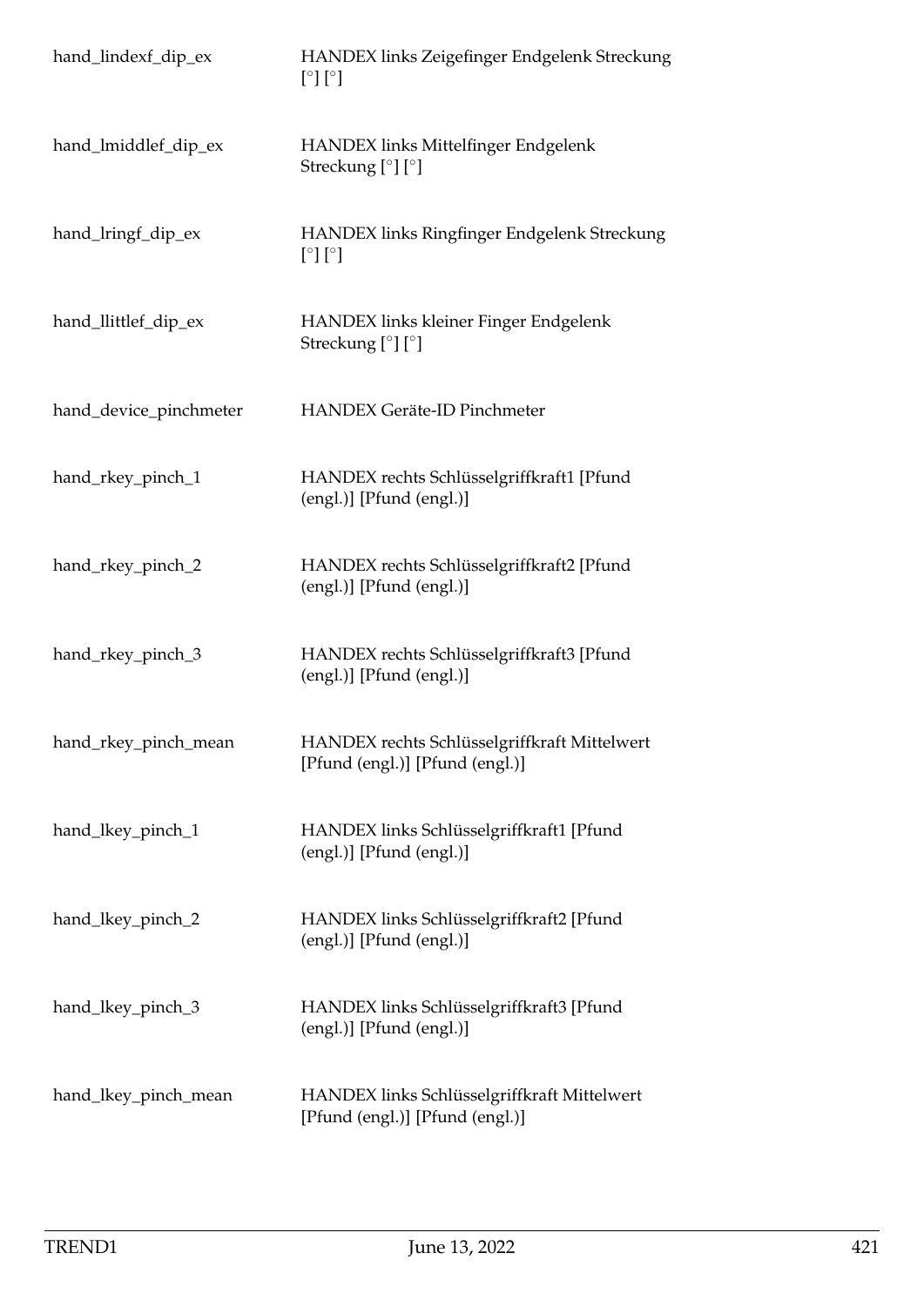| hand_rthumb_disc   | HANDEX rechts Daumen Diskriminator [mm]<br>[mm]             |              |
|--------------------|-------------------------------------------------------------|--------------|
|                    |                                                             | $1 - 2$ mm   |
|                    |                                                             | $2 - 3$ mm   |
|                    |                                                             | $3 - 4$ mm   |
|                    |                                                             | $4 - 6$ mm   |
|                    |                                                             | $5 - 8$ mm   |
|                    |                                                             | $6 - 10$ mm  |
|                    |                                                             | 7 - 12 mm    |
|                    |                                                             | 8 - 15 mm    |
|                    |                                                             | $9 - 20$ mm  |
|                    |                                                             | $10 - 25$ mm |
|                    |                                                             | $11 - 25$ mm |
|                    |                                                             |              |
| hand_rindexf_disc  | HANDEX rechts Zeigefinger Diskriminator [mm]<br>[mm]        |              |
|                    |                                                             | $1 - 2$ mm   |
|                    |                                                             | $2 - 3$ mm   |
|                    |                                                             | $3 - 4$ mm   |
|                    |                                                             | $4 - 6$ mm   |
|                    |                                                             | $5 - 8$ mm   |
|                    |                                                             | $6 - 10$ mm  |
|                    |                                                             | 7 - 12 mm    |
|                    |                                                             | $8 - 15$ mm  |
|                    |                                                             | $9 - 20$ mm  |
|                    |                                                             | $10 - 25$ mm |
|                    |                                                             | $11 - 25$ mm |
|                    |                                                             |              |
| hand_rlittlef_disc | HANDEX rechts kleiner Finger Diskriminator<br>$[mm]$ $[mm]$ |              |
|                    |                                                             | $1 - 2$ mm   |
|                    |                                                             | $2 - 3$ mm   |
|                    |                                                             | $3 - 4$ mm   |
|                    |                                                             | $4 - 6$ mm   |
|                    |                                                             | $5 - 8$ mm   |
|                    |                                                             | $6 - 10$ mm  |
|                    |                                                             | 7 - 12 mm    |
|                    |                                                             | 8 - 15 mm    |
|                    |                                                             | $9 - 20$ mm  |
|                    |                                                             | $10 - 25$ mm |
|                    |                                                             | $11 - 25$ mm |
| hand_lthumb_disc   | HANDEX links Daumen Diskriminator [mm]<br>[mm]              |              |
|                    |                                                             | $1 - 2$ mm   |
|                    |                                                             | $2 - 3$ mm   |
|                    |                                                             | $3 - 4 mm$   |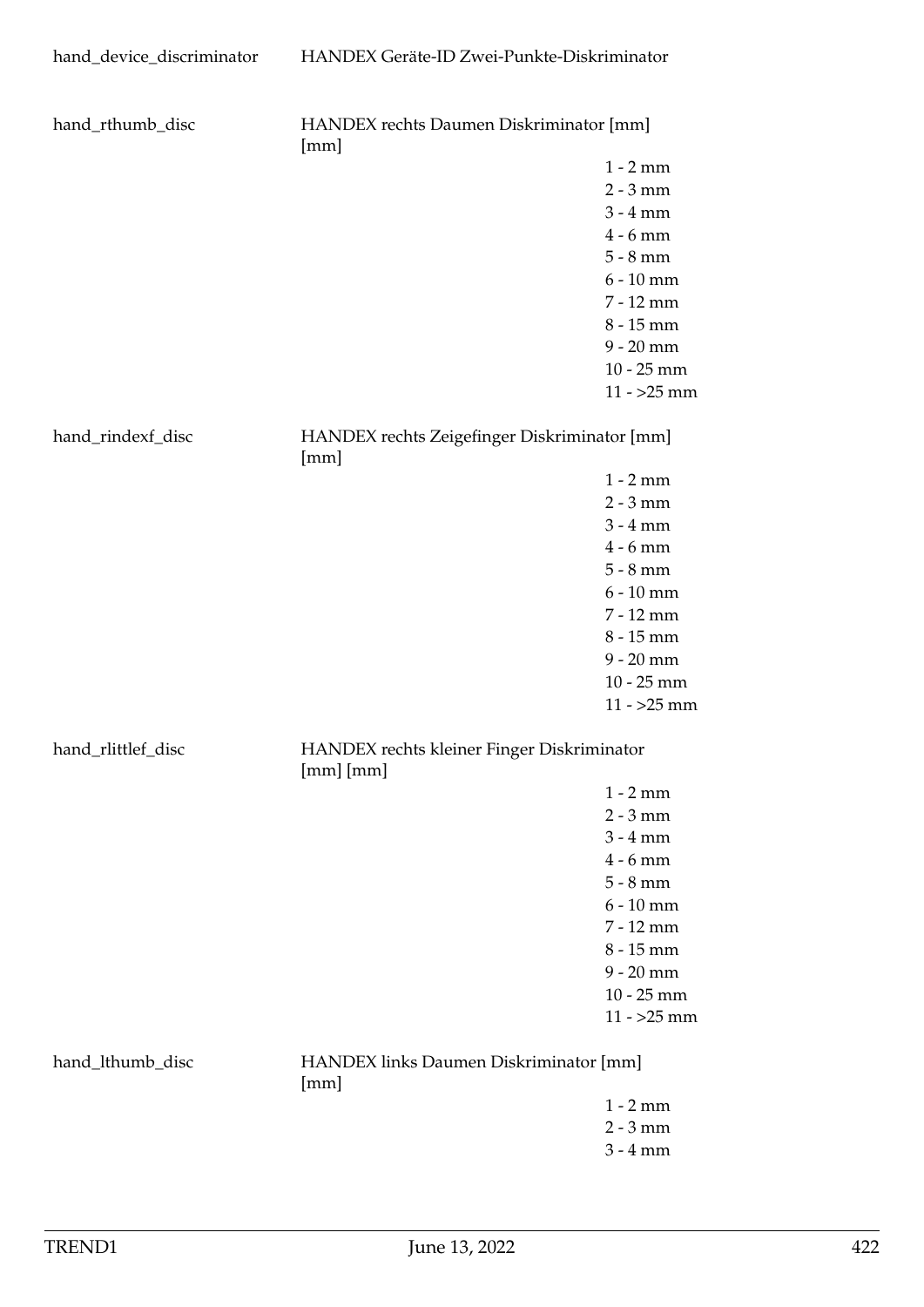|                              |                                                          | $4 - 6$ mm<br>$5 - 8$ mm<br>$6 - 10$ mm<br>7 - 12 mm<br>$8 - 15$ mm<br>$9 - 20$ mm<br>$10 - 25$ mm<br>$11 - 25$ mm                                                         |
|------------------------------|----------------------------------------------------------|----------------------------------------------------------------------------------------------------------------------------------------------------------------------------|
| hand_lindexf_disc            | HANDEX links Zeigefinger Diskriminator [mm]              |                                                                                                                                                                            |
|                              | [mm]                                                     | $1 - 2$ mm<br>$2 - 3$ mm<br>$3 - 4$ mm<br>$4 - 6$ mm<br>$5 - 8$ mm<br>$6 - 10$ mm<br>7 - 12 mm<br>8 - 15 mm<br>$9 - 20$ mm<br>$10 - 25$ mm                                 |
| hand_llittlef_disc           | HANDEX links kleiner Finger Diskriminator<br>$[mm]$ [mm] | $11 - 25$ mm<br>$1 - 2$ mm<br>$2 - 3$ mm<br>$3 - 4$ mm<br>$4 - 6$ mm<br>$5 - 8$ mm<br>$6 - 10$ mm<br>7 - 12 mm<br>8 - 15 mm<br>$9 - 20$ mm<br>$10 - 25$ mm<br>$11 - 25$ mm |
| hand_end                     | HANDEX Ende [Datum, Uhrzeit] [Datum,<br>Uhrzeit]         |                                                                                                                                                                            |
| <b>BIOMAT</b><br><b>URIN</b> | biomaterials<br>urine sampling                           |                                                                                                                                                                            |
| uri_abgabe                   | sampling performed                                       | $0 - no$                                                                                                                                                                   |
| <b>BLOOD1</b>                | blood sampling 1                                         | $1 - yes$                                                                                                                                                                  |
| blt_beg                      | begin [date, time]                                       |                                                                                                                                                                            |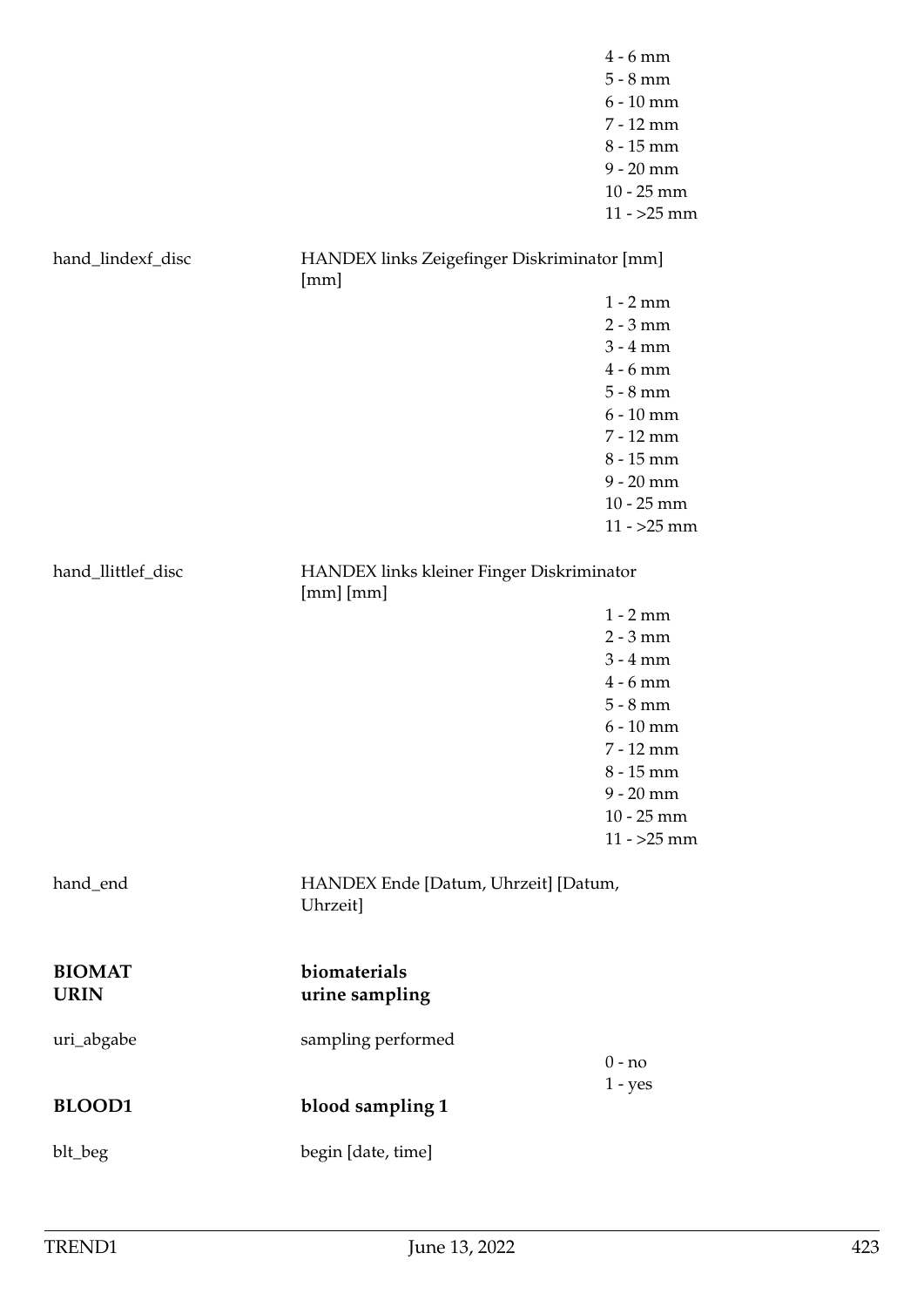| blt_usnr             | examiner                              |                                        |
|----------------------|---------------------------------------|----------------------------------------|
| blt_usnr2_yn         | 2. observer?                          | $0 - no$<br>$1 - yes$                  |
| blt_usnr2            | examiner 2                            |                                        |
| blt_bsnr             | remarks                               | 0 - no remarks<br>1 - remarks          |
| blt_note             | notes                                 |                                        |
| blt_meal_fasting     | fasting time (h) after last meal [h]  |                                        |
| blt_drink_fasting    | fasting time (h) after last drink [h] |                                        |
| blt_fali             | blood-diluting medication             | $0 - No$<br>$1 - Yes$<br>2 - Uncertain |
| blt_grav             | pregnancy                             | $0 - no$<br>$1 - yes$                  |
| blt_ssw              | week of pregnancy                     |                                        |
| blt_vol              | Amount of blood taken [ml]            |                                        |
| <b>OGTTINT</b>       | <b>OGTT</b> - interview               |                                        |
| ogtt_beg             | OGTT: begin [date, time]              |                                        |
| ogtt_int_usnr        | OGTT: examiner number OGTT; interview |                                        |
| ogtt_examiner_2nd_yn | OGTT_INT Untersucher2 JN              | $0 - No$<br>$1 - Yes$                  |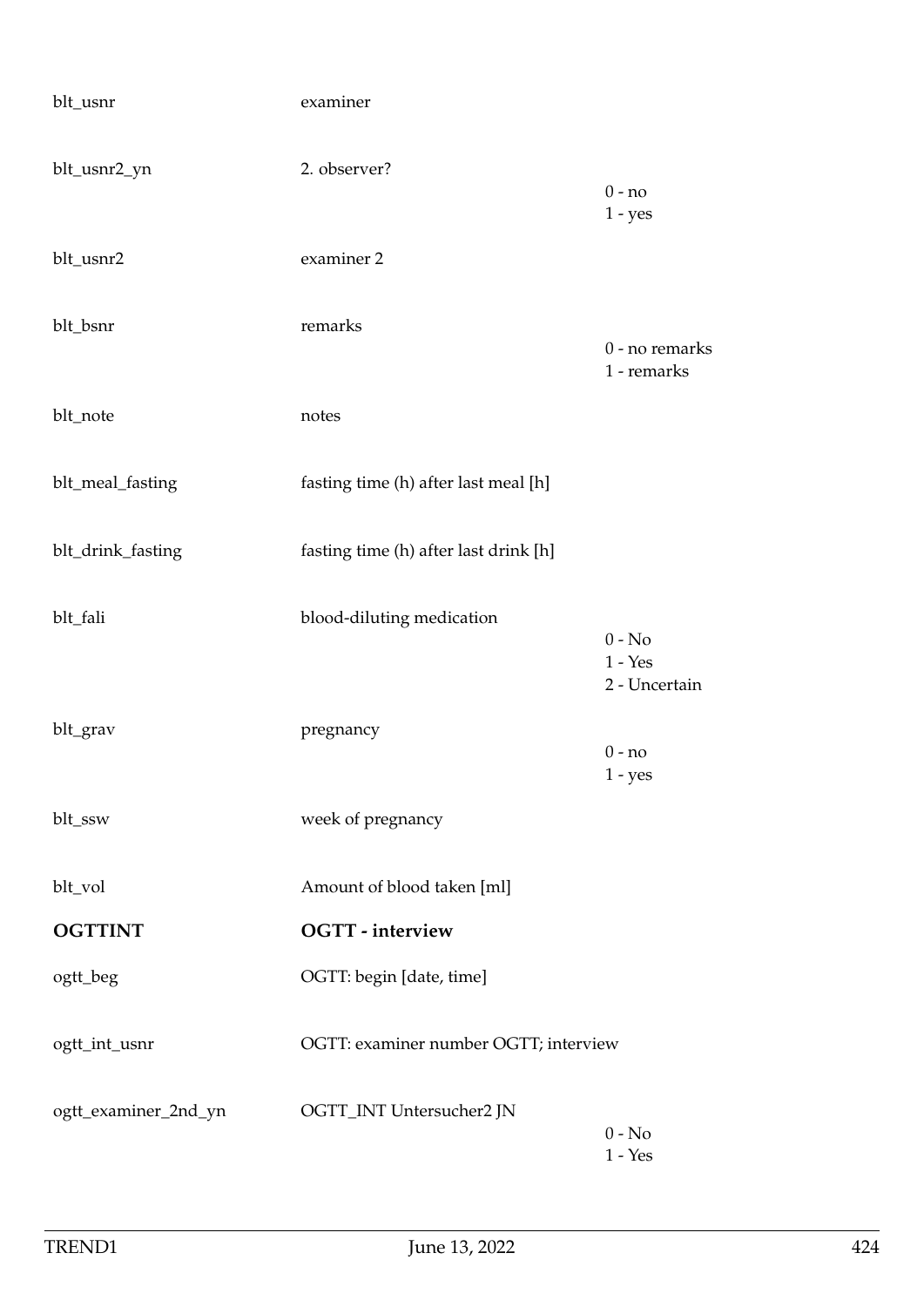| ogtt_examiner_2nd  | OGTT_INT Untersucher2                                                                                                     |              |
|--------------------|---------------------------------------------------------------------------------------------------------------------------|--------------|
| ogtt_abl           | OGTT: spontaneous rejection of the OGTT by the<br>participant?                                                            |              |
|                    | $0 - no$                                                                                                                  |              |
|                    | $1 - yes$                                                                                                                 |              |
| ogtt_abl_gr        | OGTT: reasons for rejection of the OGTT                                                                                   |              |
| ogtt_diab          | OGTT: Have you ever been told by a doctor that<br>you have diabetes mellitus?                                             |              |
|                    | $0 - no$                                                                                                                  |              |
|                    | $1 - yes$                                                                                                                 |              |
| ogtt_diab_med      | OGTT: Are you currently being treated with<br>insulin or oral antidiabetic medication?                                    |              |
|                    | $0 - no$                                                                                                                  |              |
|                    | $1 - yes$                                                                                                                 |              |
| ogtt_chron         | OGTT: Do you have any chronic gastrointestinal<br>illness?                                                                |              |
|                    | $0 - no$                                                                                                                  |              |
|                    | $1 - yes$                                                                                                                 |              |
| ogtt_chrona        | OGTT_INT aktuelle Beschwerden JN                                                                                          |              |
|                    | $0 - No$                                                                                                                  |              |
|                    | $1 - Yes$                                                                                                                 |              |
| ogtt_inf           | OGTT: Have you had an acute illness during the<br>last 24 hours (infection with fever, acute<br>gastrointestinal illness) |              |
|                    | $0 - no$                                                                                                                  |              |
|                    | $1 - yes$                                                                                                                 |              |
| ogtt_all           | OGTT: Do you have any allergy to currants?                                                                                |              |
|                    | $0 - No$                                                                                                                  |              |
|                    | $1 - Yes$                                                                                                                 |              |
|                    |                                                                                                                           | 2 - not sure |
| ogtt_int_smoke     | OGTT_INT Rauchen heute JN                                                                                                 |              |
|                    | $0 - No$                                                                                                                  |              |
|                    | $1 - Yes$                                                                                                                 |              |
| ogtt_int_smoketime | OGTT_INT Rauchen heute wann [Datum,<br>Uhrzeit] [Datum, Uhrzeit]                                                          |              |
| ogttint_bsnr       | <b>OGTTINT: notes</b>                                                                                                     |              |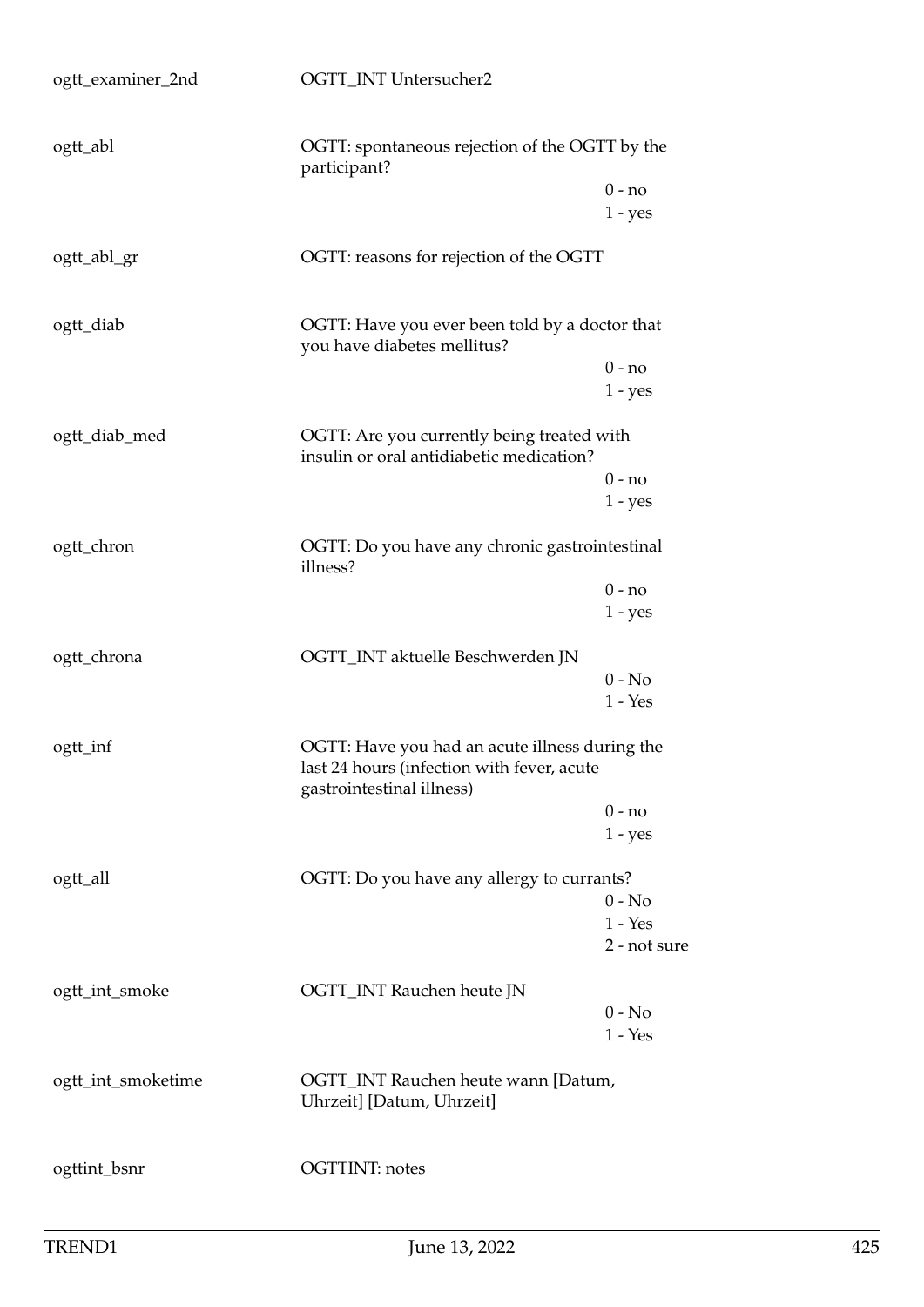0 - without serious incidents 1 - serious incidents 9 - refusal

| ogttint_note               | <b>OGTTINT:</b> note details                                    |                       |
|----------------------------|-----------------------------------------------------------------|-----------------------|
| ogtt_end                   | OGTT: end [date, time]                                          |                       |
| <b>OGTT</b>                | OGTT - drinking of glucose solution                             |                       |
| ogtt_usnr                  | OGTT: examiner number OGTT; drinking of the<br>glucose solution |                       |
| ogtt_drink_examiner_2nd_yn | OGTT Untersucher2 JN                                            | $0 - No$<br>$1 - Yes$ |
| ogtt_drink_examiner_2nd    | <b>OGTT</b> Untersucher2                                        |                       |
| ogtt_loes_beg              | OGTT: drinking of the glucose solution/begin<br>[date, time]    |                       |
| ogtt_loes_end              | OGTT: drinking of the glucose solution/end<br>[date, time]      |                       |
| ogtt_loes_dur              | OGTT Dauer Trinken [min] [min]                                  |                       |
| ogtt_voll                  | OGTT: drinking of the complete glucose solution<br>(!!!)        |                       |
|                            |                                                                 | $0 - no$<br>$1 - yes$ |
| <b>BLOOD2</b>              | blood sampling 2                                                |                       |
| ogtt_blood2_begin          | BLOOD2 Beginn [Datum, Uhrzeit] [Datum,<br>Uhrzeit]              |                       |
| ogtt_blood2_usnr           | OGTT: examiner number OGTT; 2 h blood<br>sample                 |                       |
| ogtt_blood2_usnr2_yn       | BLOOD2 Untersucher2 JN                                          | 0 - no<br>$1 - yes$   |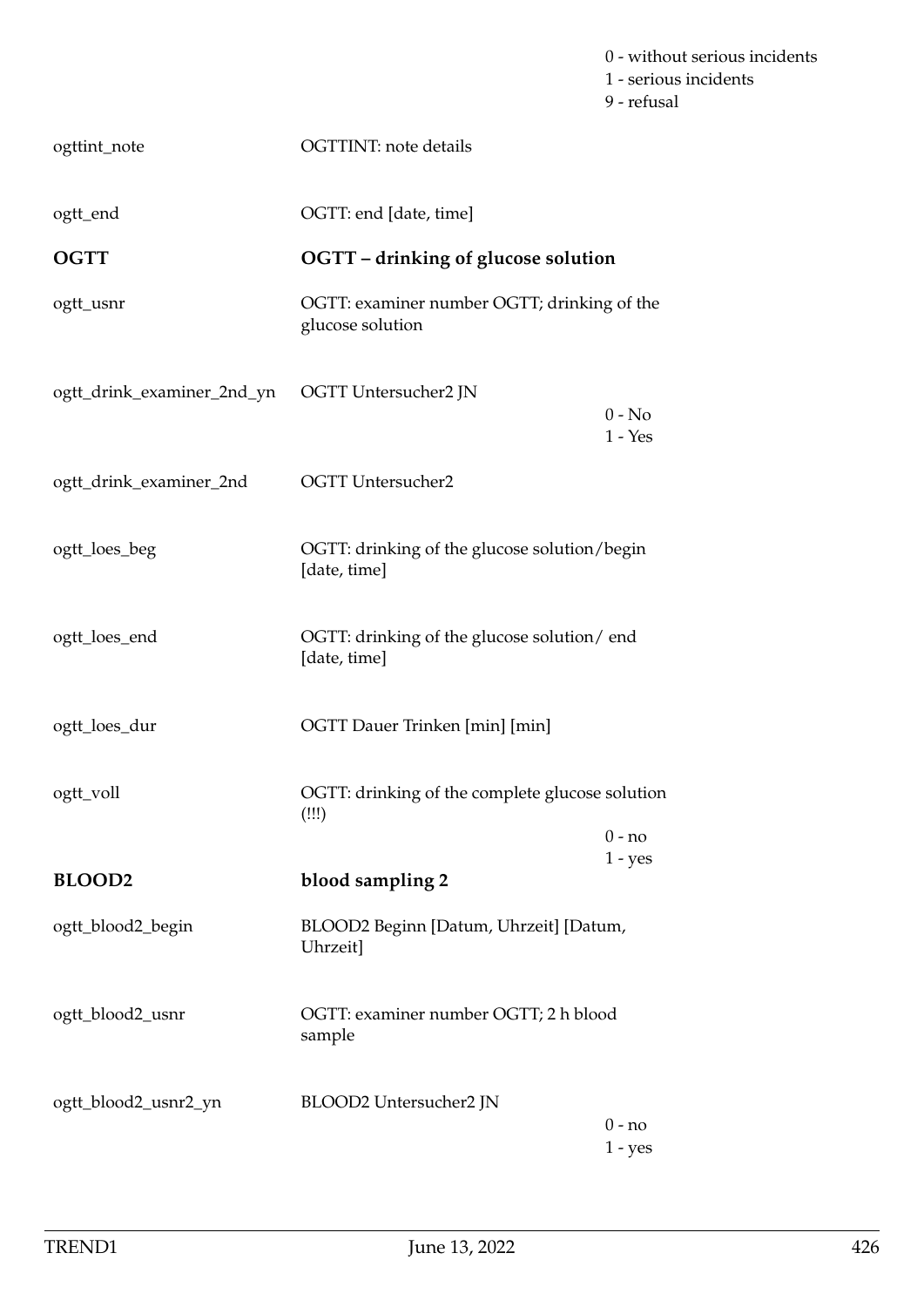| ogtt_blood2_usnr2   | <b>BLOOD2</b> Untersucher2                                       |                                                                       |
|---------------------|------------------------------------------------------------------|-----------------------------------------------------------------------|
| ogtt_lab2           | OGTT: Was blood taken?                                           | $0 - no$<br>$1 - yes$                                                 |
| ogtt_lab2_zeit      | OGTT: time [date, time]                                          |                                                                       |
| ogtt_bsnr           | OGTT: notes                                                      | 0 - without serious incidents<br>1 - serious incidents<br>9 - refusal |
| ogtt_note           | OGTT: note details                                               |                                                                       |
| ogtt_blood2_end     | BLOOD2 Ende [Datum, Uhrzeit] [Datum,<br>Uhrzeit]                 |                                                                       |
| <b>ABSTRICHE</b>    | <b>Swabs</b>                                                     |                                                                       |
| swb_beg             | begin [date, time]                                               |                                                                       |
| swb_usnr            | examiner                                                         |                                                                       |
| swb_assistant       | assistant                                                        |                                                                       |
| swb_bsnr            | remarks                                                          | 0 - no remarks<br>1 - remarks                                         |
| swb_note            | notes                                                            |                                                                       |
| swb_eat             | Did you eat during the past 30 min?                              | $0 - no$<br>$1 - yes$                                                 |
| swb_drink           | Did you have a drink other than water during the<br>past 30 min? | $0 - no$<br>$1 - yes$                                                 |
| swb_saliva_paraffin | saliva sample paraffin                                           |                                                                       |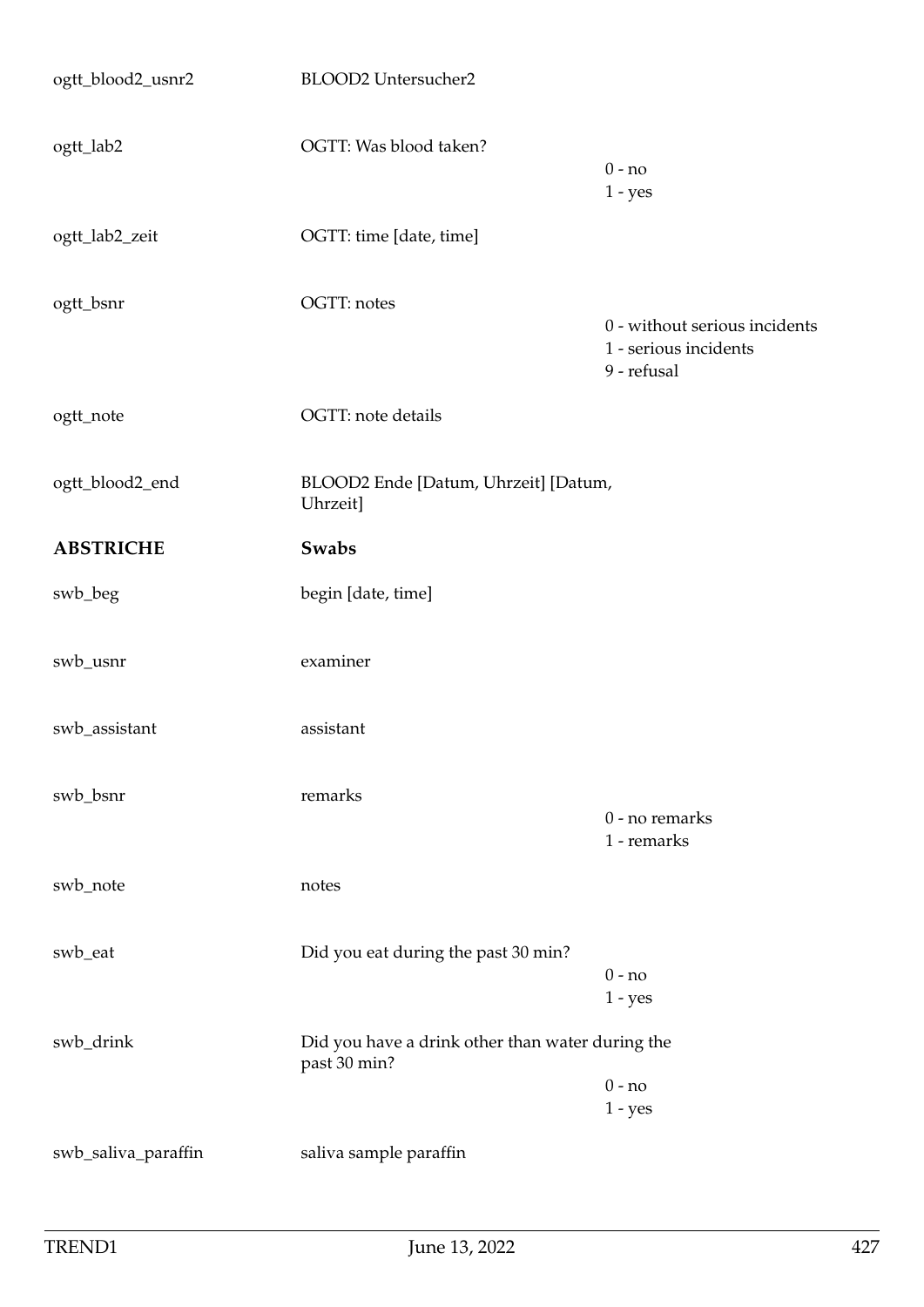|                          |                                             | $0 - No$<br>$1 - Yes$<br>9 - Refusal                                         |
|--------------------------|---------------------------------------------|------------------------------------------------------------------------------|
| swb_saliva_paraffin_note | reason for missing saliva sample (paraffin) |                                                                              |
| swb_end_paraffin         | end saliva sample paraffin [date, time]     |                                                                              |
| swb_beg_classic          | begin classical swabs [date, time]          |                                                                              |
| swb_nase                 | swabs: nasal swab                           | $0 - No$<br>$1 - Yes$<br>9 - Refusal                                         |
| swb_nase_note            | swabs: cause for missing nasal swab         |                                                                              |
| swb_zung                 | lingual swab                                | $0 - No$<br>$1 - Yes$<br>9 - Refusal                                         |
| swb_zung_note            | reason for missing lingual swab             |                                                                              |
| swb_saliva               | saliva sample                               | $0 - No$<br>$1 - Yes$<br>9 - Refusal                                         |
| swb_saliva_note          | reason for missing saliva sample            |                                                                              |
| swb_tooth1               | periodontal swab, tooth 1                   | $0 - No$<br>$1 - Yes$<br>9 - Refusal                                         |
| swb_tooth1_quad          | periodontal swab, tooth 1; quadrant         | 1 - 1st quadrant<br>2 - 2nd quadrant<br>3 - 3rd quadrant<br>4 - 4th quadrant |
| swb_tooth1_tooth         | periodontal swab, tooth 1; tooth            | 1 - 1st tooth                                                                |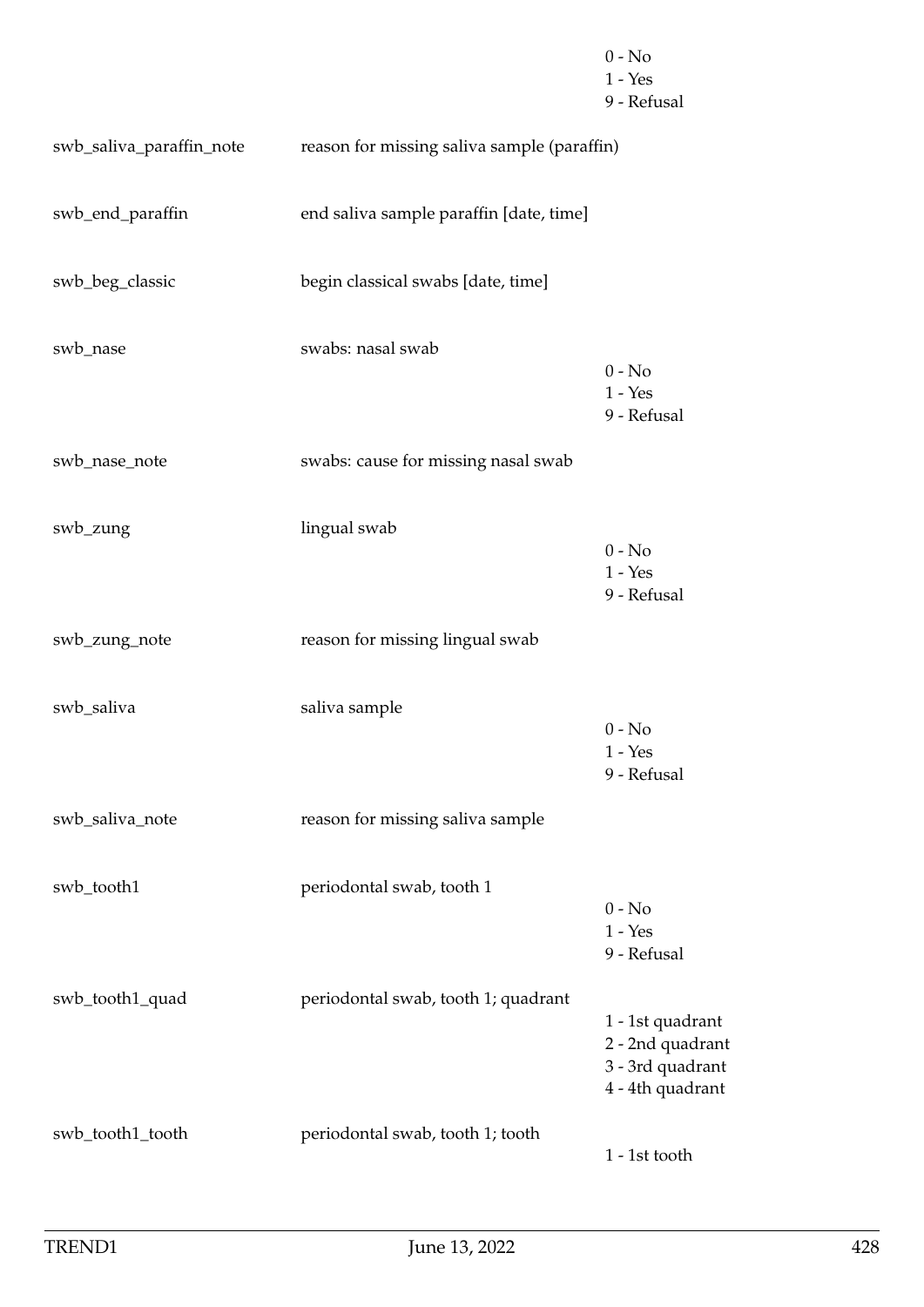|                         |                                            | 2 - 2nd tooth<br>3 - 3rd tooth<br>4 - 4th tooth<br>5 - 5th tooth<br>6 - 6th tooth<br>7 - 7th tooth |
|-------------------------|--------------------------------------------|----------------------------------------------------------------------------------------------------|
| swb_tooth1_blt          | periodontal swab, tooth 1; bleeding        |                                                                                                    |
|                         |                                            | $0 - no$<br>$1 - yes$                                                                              |
| swb_tooth2              | periodontal swab, tooth 2                  |                                                                                                    |
|                         |                                            | $0 - No$                                                                                           |
|                         |                                            | $1 - Yes$                                                                                          |
|                         |                                            | 9 - Refusal                                                                                        |
| swb_tooth2_quad         | periodontal swab, tooth 2; quadrant        |                                                                                                    |
|                         |                                            | 1 - 1st quadrant                                                                                   |
|                         |                                            | 2 - 2nd quadrant                                                                                   |
|                         |                                            | 3 - 3rd quadrant                                                                                   |
|                         |                                            | 4 - 4th quadrant                                                                                   |
| swb_tooth2_tooth        | periodontal swab, tooth 2; tooth           |                                                                                                    |
|                         |                                            | 1 - 1st tooth                                                                                      |
|                         |                                            | 2 - 2nd tooth                                                                                      |
|                         |                                            | 3 - 3rd tooth                                                                                      |
|                         |                                            | 4 - 4th tooth                                                                                      |
|                         |                                            | 5 - 5th tooth                                                                                      |
|                         |                                            | 6 - 6th tooth                                                                                      |
|                         |                                            | 7 - 7th tooth                                                                                      |
| swb_tooth2_blt          | periodontal swab, tooth 2; bleeding        |                                                                                                    |
|                         |                                            | $0 - no$                                                                                           |
|                         |                                            | $1 - yes$                                                                                          |
| swb_teeth_upper_noteeth | toothless upper quadrant                   |                                                                                                    |
|                         |                                            | $0 - no$                                                                                           |
|                         |                                            | $1 - yes$                                                                                          |
| swb_teeth_lower_noteeth | toothless lower quadrant                   |                                                                                                    |
|                         |                                            | $0 - no$                                                                                           |
|                         |                                            | $1 - yes$                                                                                          |
| swb_teeth_misc          | other reasons for missing periodontal swab |                                                                                                    |
|                         |                                            | $0 - no$                                                                                           |
|                         |                                            | $1 - yes$                                                                                          |
| swb_teeth_note          | other reasons; notes                       |                                                                                                    |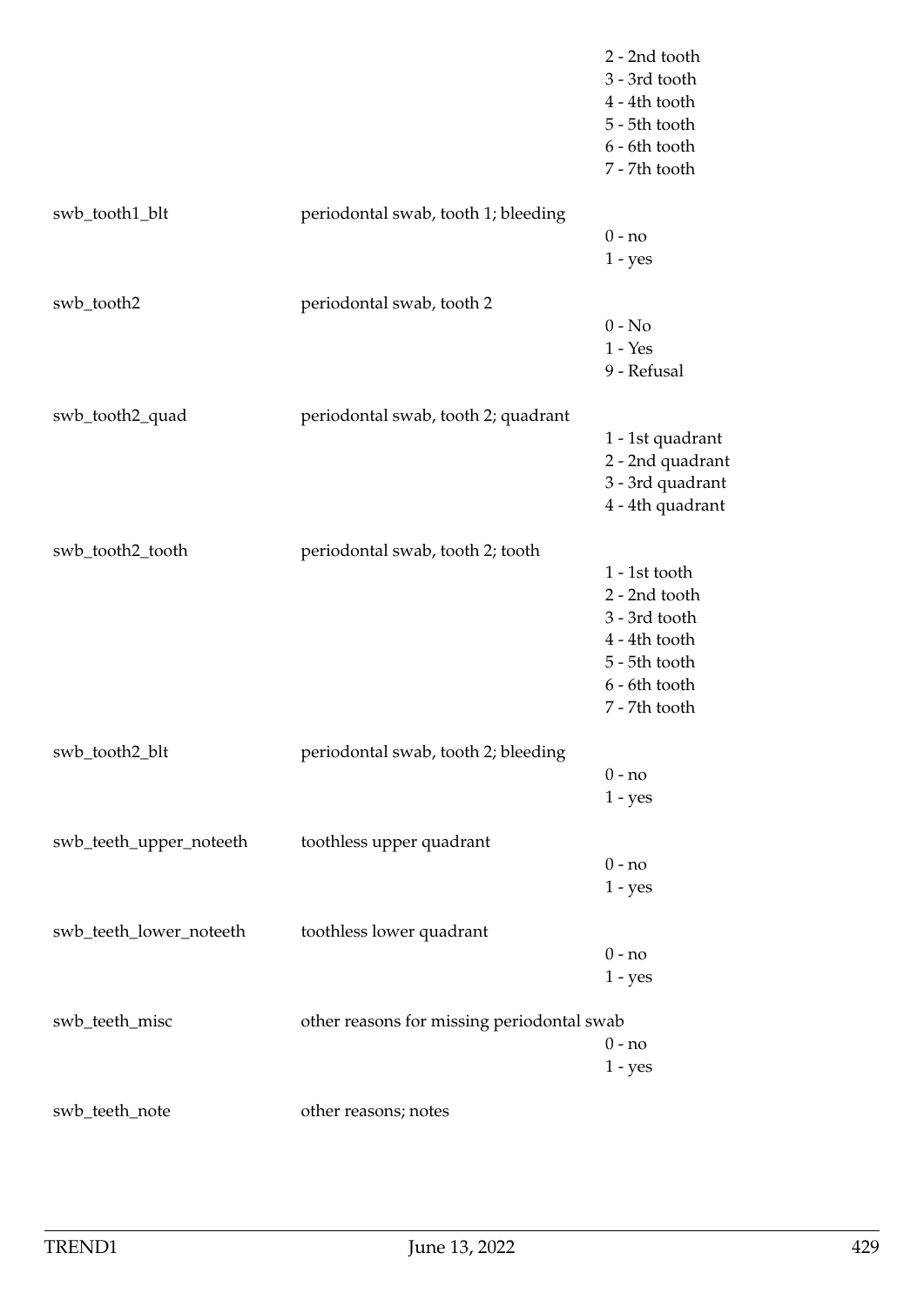swb\_end end [date, time]

| LAB                | laboratory analysis                                                   |                                                                                       |
|--------------------|-----------------------------------------------------------------------|---------------------------------------------------------------------------------------|
| <b>URIN</b><br>LAB | urine laboratory analyses<br>laboratory analysis                      |                                                                                       |
| sg_u               | LAB: (urine) density (kg/l) [kg/l]                                    |                                                                                       |
| ph_u               | LAB: (urine) pH                                                       |                                                                                       |
| leuco_u            | LAB: (urine) leukocytes $//\mu$ l) [cells/ $\mu$ l]                   | $0 - 0 - 10$<br>$1 - 10 - 50$<br>$2 - 50 - 400$<br>$3 - > 400$                        |
| nitri_u            | LAB: (urine) nitrite (pos/neg)                                        | $0$ - negative<br>1 - positive                                                        |
| prot_u             | LAB: (urine) protein $(g/l)$ $[g/l]$                                  | $0 - 0 - 0.2$<br>$1 - 0.2 - 0.5$<br>$2 - 0.5 - 1.2$<br>$3 - 1.2 - 4.0$<br>$4 - > 4.0$ |
| gluc_u             | LAB: (urine) glucose (mmol/l) [mmol/l]                                | $0 - 0 - 2$<br>$1 - 2 - 5$<br>$2 - 5 - 15$<br>$3 - 15 - 40$<br>$4 - > 40$             |
| ket_u              | LAB: (urine) ketone (mmol/l) [mmol/l]                                 | $0 - 0 - 0.2$<br>$1 - 0.2 - 1.0$<br>$2 - 1.0 - 4.0$<br>$3 - 4.0 - 12$<br>$4 - > 12$   |
| $ubg_u$            | LAB: (urine) urobilinogen $(\mu \text{mol/l})$ [ $\mu \text{mol/l}$ ] | $0 - 0 - 10$<br>$1 - 10 - 50$<br>$2 - 50 - 100$                                       |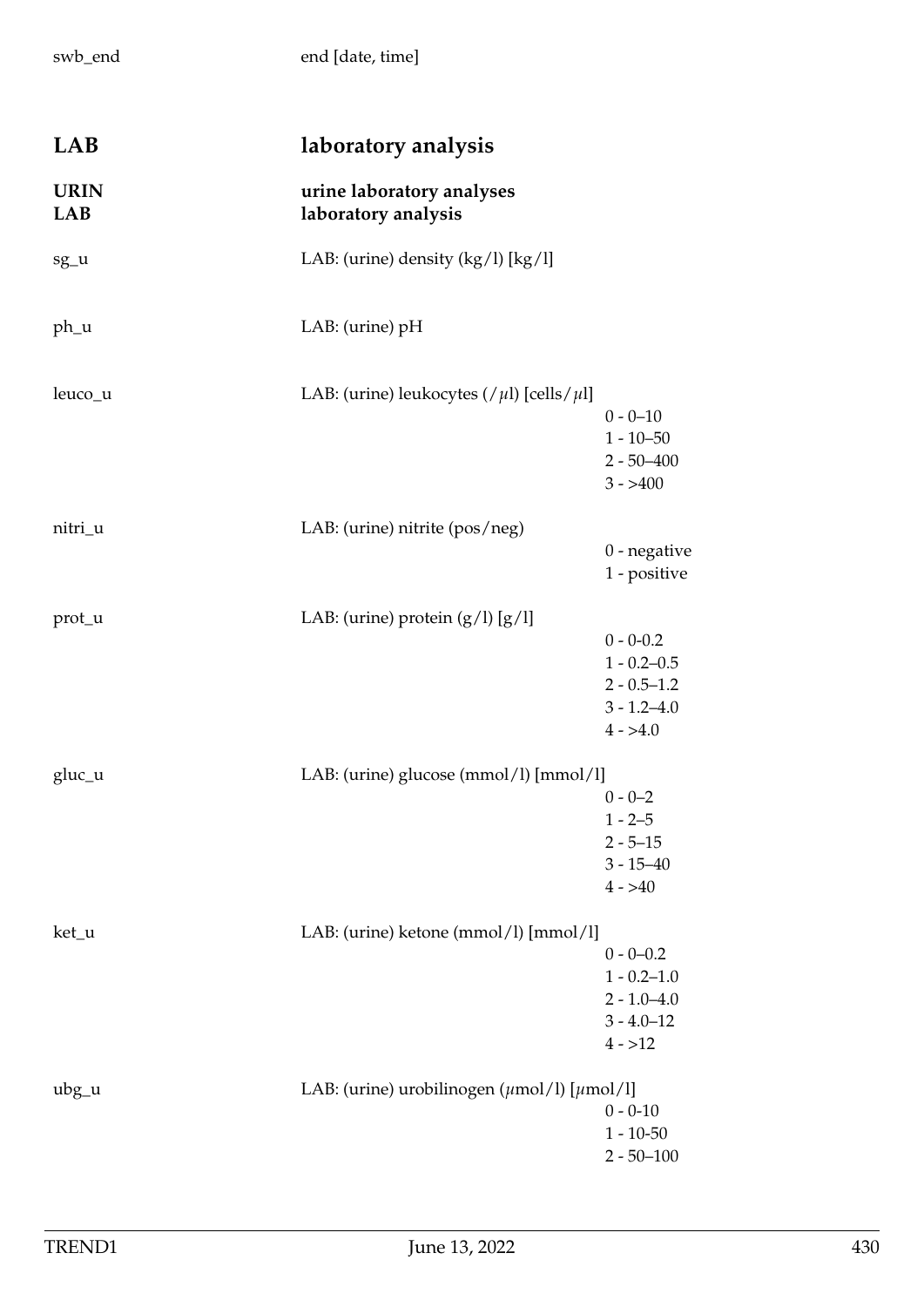|                           |                                                                    | $3 - 100 - 180$<br>$4 - 180$                                                                   |
|---------------------------|--------------------------------------------------------------------|------------------------------------------------------------------------------------------------|
| bili_u                    | LAB: (urine) bilirubin $(\mu \text{mol/l})$ [ $\mu \text{mol/l}$ ] | $0 - 0 - 5$<br>$1 - 5 - 40$<br>$2 - 40 - 80$<br>$3 - 80$                                       |
| $ery_u$                   | LAB: (urine) erythrocytes $//\mu$ l) [cells/ $\mu$ l]              | $0 - 0 - 5$<br>$1 - 5 - 20$<br>$2 - 20 - 40$<br>$3 - 40 - 110$<br>$4 - 110 - 200$<br>$5 - 200$ |
| ust_farb                  | LAB: (urine) urine color                                           | 0 - light yellow<br>$1$ - yellow<br>2 - dark yellow<br>3 - brown<br>$4 - red$<br>$5 - green$   |
| ust_trueb                 | LAB: (urine) urine turbidity, clouding                             | $0 - clear$<br>1 - slightly cloudy<br>$2 -$ cloudy                                             |
| crea_u                    | LAB: (urine) creatinine (mmol/l) [mmol/l]                          |                                                                                                |
| alb <sub>u</sub>          | LAB: (urine) albumin $(mg/l)$ [mg/l]                               |                                                                                                |
| <b>BLUT</b><br><b>LAB</b> | blood laboratory analyses<br>laboratory analysis                   |                                                                                                |
| wbc                       | LAB: WBC/leukocytes (Gpt/l) [Gpt/l]                                |                                                                                                |
| rbc                       | LAB: RBC/erythrocytes (Tpt/l) [Tpt/l]                              |                                                                                                |
| hgb                       | LAB: haemoglobin (mmol/l) [mmol/l]                                 |                                                                                                |
| hct                       | LAB: haematocrit [ $\mu$ katal/l]                                  |                                                                                                |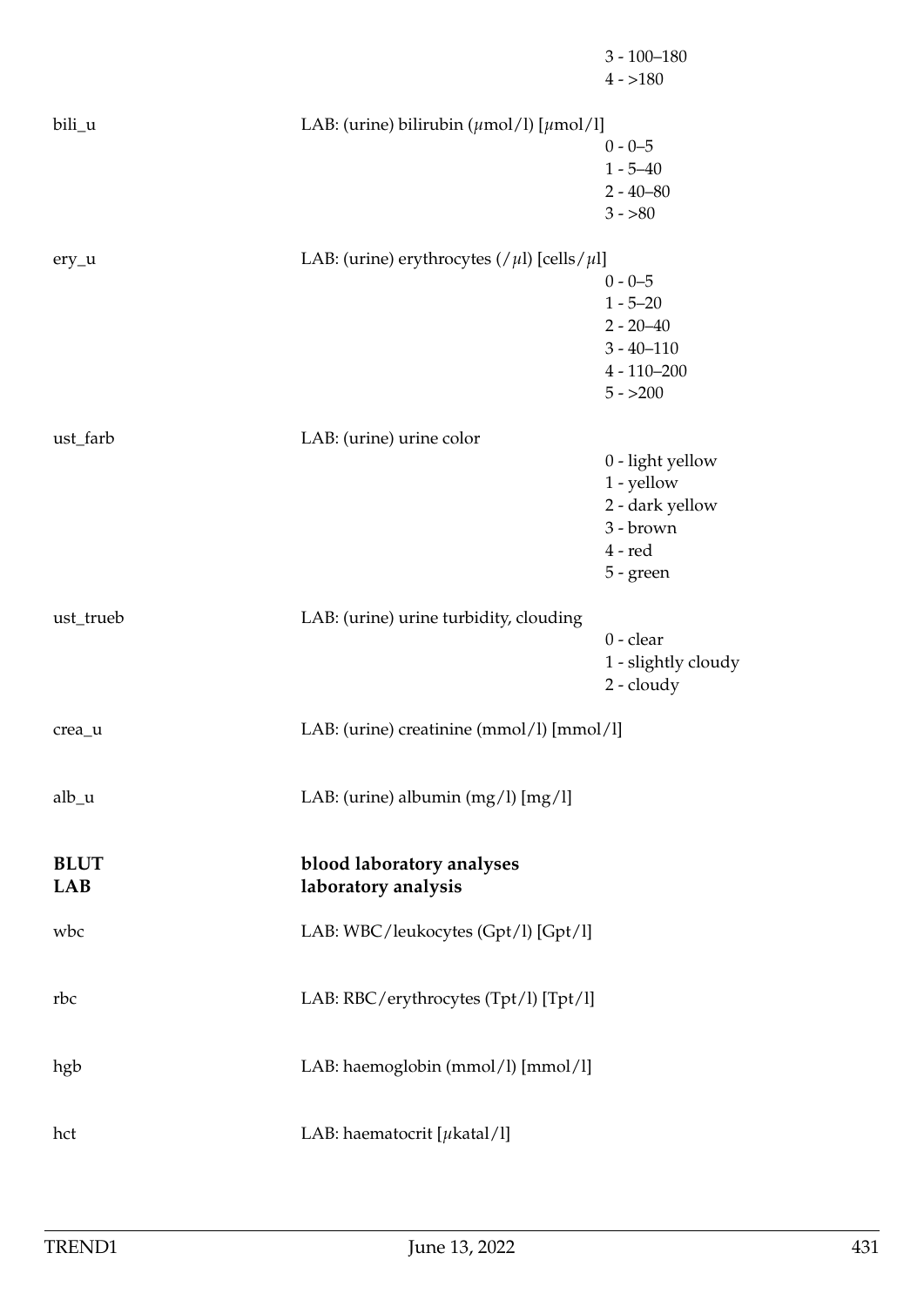| mcv        | LAB: mcv/mean corpuscular volume (fl) [fl]                                |
|------------|---------------------------------------------------------------------------|
| mch        | LAB: MCH/mean corpuscular haemoglobin<br>(fmol) [fmol]                    |
| mchc       | LAB: MCHC/mean corpuscular haemoglobin<br>concentration (mmol/l) [mmol/l] |
| rdw        | LAB: RDW/red cell distribution width (%) [%]                              |
| plt        | LAB: PLT/thrombocytes (Gpt/l) [Gpt/l]                                     |
| mpv        | LAB: MPV/mean platelet volume (fl) [fl]                                   |
| hba1c      | LAB: Hb A1c $(\%)$ $[\%]$                                                 |
| hba1c_ifcc | HbA1c (IFCC) (mmol/mol) [mmol/mol]                                        |
| quick      | LAB: QUICK/thromboplastin time (%) [%]                                    |
| inr        | LAB: thromboplastin time international<br>normalized ratio                |
| ptt        | LAB: PTT/partial thromboplastin time (s) [s]                              |
| fib_cl     | LAB: fibrinogen (Clauss) $(g/l)$ [ $g/l$ ]                                |
| $fib_p$    | LAB: fibrinogen $(g/l)$ [g/l]                                             |
| $na_s$     | LAB: Na/sodium (mmol/l) [mmol/l]                                          |
| $k_s$      | LAB: K/potassium (mmol/l) [mmol/l]                                        |
| crea_s     | LAB: serum creatinine $(\mu \text{mol/l})$ [ $\mu \text{mol/l}$ ]         |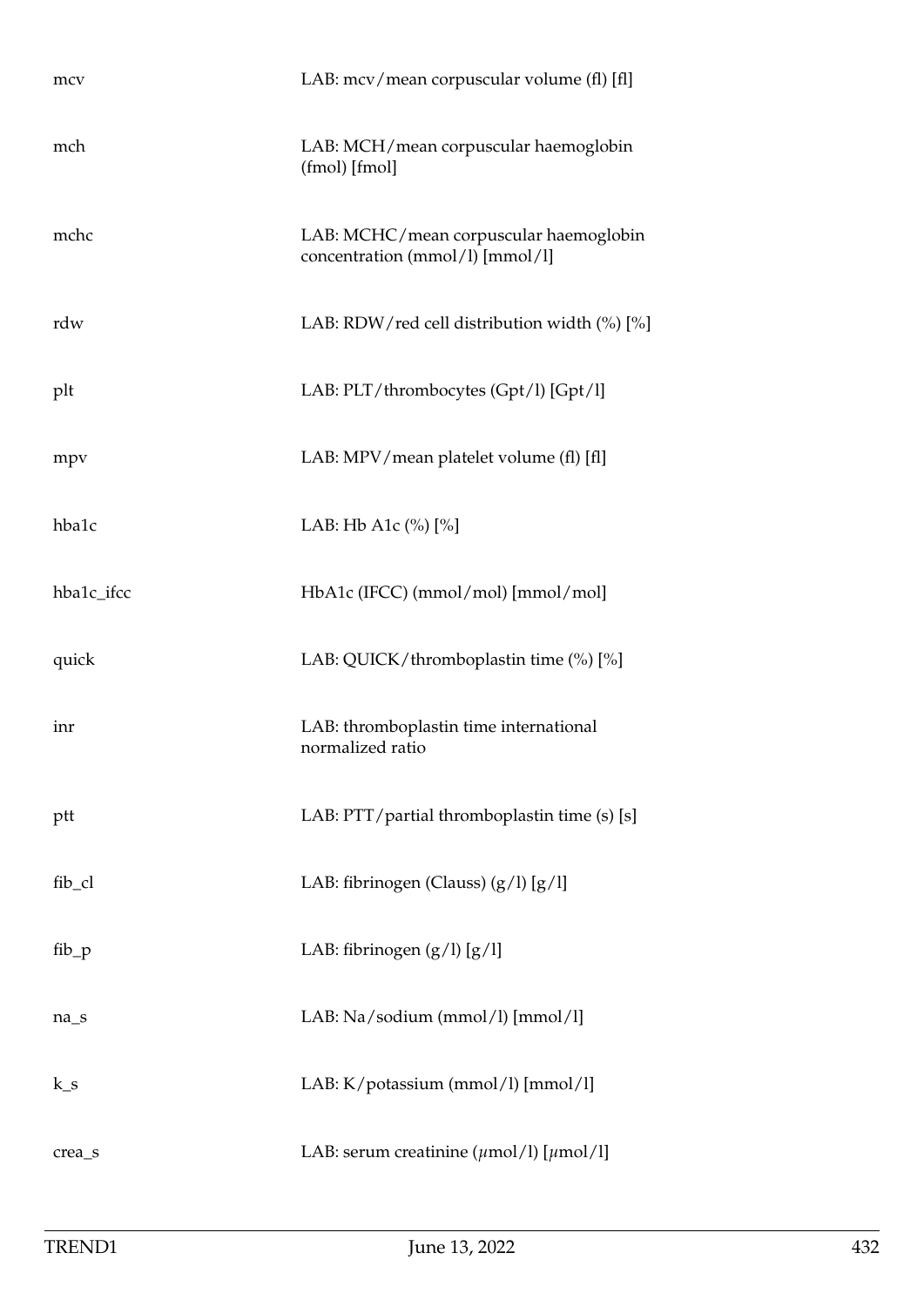| $hrs_s$   | LAB: serum uric acid ( $\mu$ mol/l) [ $\mu$ mol/l]               |
|-----------|------------------------------------------------------------------|
| $gluc_s$  | LAB: serum glucose (mmol/l) [mmol/l]                             |
| cystatin  | LAB: cystatin $C \frac{mg}{l}$ [mg/l]                            |
| $ca_s$    | LAB: serum calcium, total (mmol/l) [mmol/l]                      |
| $mg_{S}$  | LAB: magnesium (mmol/l) [mmol/l]                                 |
| gluk_ed0  | LAB: glucose 0 min (plasma, E) (mmol/l)<br>[mmol/l]              |
| gluk_ed2  | LAB: glucose 120 min (plasma, E) (mmol/l)<br>[mmol/l]            |
| crp_hs    | CRP (high-sensitive) (mg/l) [mg/l]                               |
| tsh       | LAB: TSH/thyroid-stimulating hormone (mU/l)<br>[mU/l]            |
| ft3       | LAB: f T3/triiodothyronine, free (pmol/l)<br>[pmol/l]            |
| ft4       | LAB: f T4/thyroxine, free (pmol/l) [pmol/l]                      |
| b12       | LAB: B12/vitamin B12 (pg/ml) [pg/ml]                             |
| fols      | LAB: folic acid $(ng/ml)$ $[ng/ml]$                              |
| tpo_ak    | LAB: TPO-AK/ anti-thyroid peroxidase antibody<br>$(U/ml)$ [U/ml] |
| diff_micr | blood cell count: microscopic differentiation                    |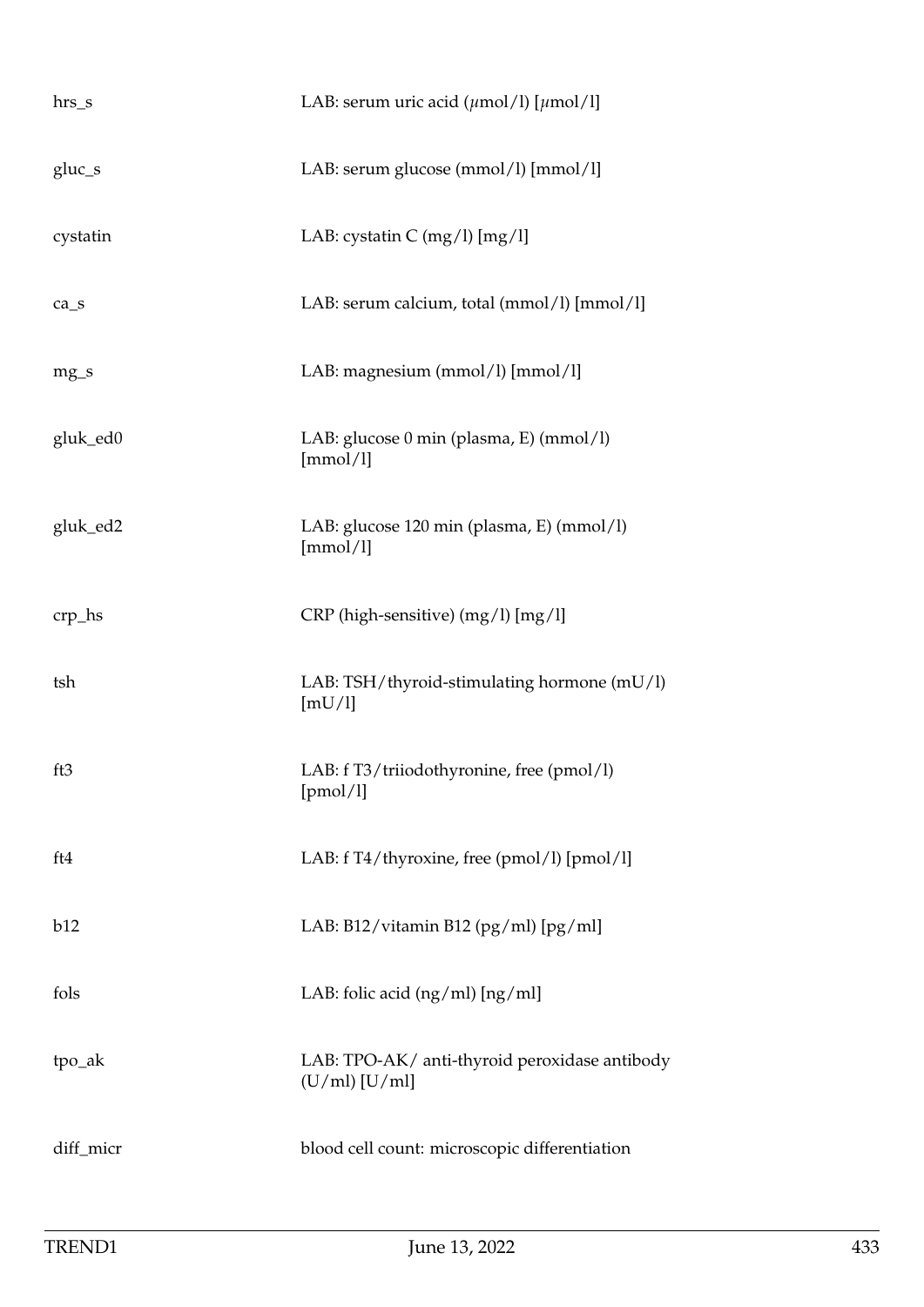|           |                                             | $1 - Yes$<br>$0 - No$                                      |
|-----------|---------------------------------------------|------------------------------------------------------------|
| ne_pct_e  | LAB: neutrophils (%) [%]                    |                                                            |
| ly_pct_e  | LAB: lymphocytes (%) [%]                    |                                                            |
| mo_pct_e  | LAB: monocytes (%) [%]                      |                                                            |
| eo_pct_e  | LAB: eosinophils $(\%) [\%]$                |                                                            |
| ba_pct_e  | LAB: basophils (%) [%]                      |                                                            |
| ne_e      | LAB: neutrophils (absolute) (Gpt/l) [Gpt/l] |                                                            |
| $ly_e$    | LAB: lymphocytes (absolute) (Gpt/l) [Gpt/l] |                                                            |
| seg_e     | LAB: segmented neutrophils (MICR) (%) [%]   |                                                            |
| stabk_e   | LAB: banded neutrophils (MICR) (%) [%]      |                                                            |
| lymph_e   | LAB: lymphocytes (MICR) (%) [%]             |                                                            |
| mono_e    | LAB: monocytes (MICR) (%) [%]               |                                                            |
| eos_e     | LAB: eosinophils (MICR) (%) [%]             |                                                            |
| ly_reiz_e | LAB: atypical lymphozytes (MICR) (%) [%]    |                                                            |
| meta_e    | LAB: metamyelocytes (MICR) (%) [%]          |                                                            |
| ani_e     | LAB: anisocytosis (MICR)                    | $1 - + -$ minor<br>$2 - ++$ - medium<br>$3 - ++ + - major$ |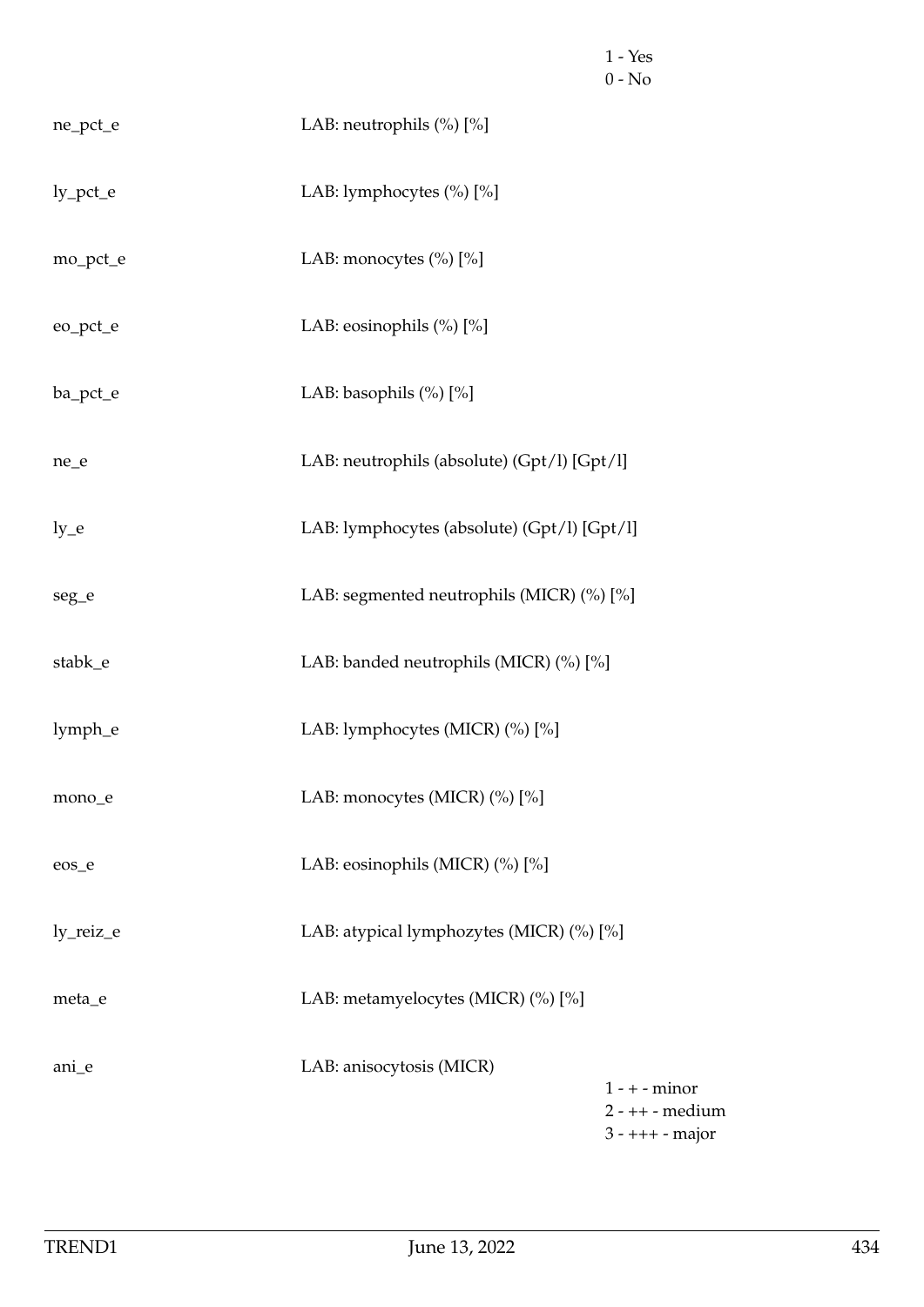| poiki_e       | LAB: poikilocytosis (MICR)                                  | $1 - +$ |
|---------------|-------------------------------------------------------------|---------|
| toxgran       | LAB: toxic granulation (MICR)                               | $1 - +$ |
| ueseg         | LAB: hypersegmented neutrophils (MICR)                      | $1 - +$ |
| elliptozy     | LAB: elliptocytes (MICR)                                    | $1 - +$ |
| riesenthro    | LAB: macrothrombocytes (MICR)                               | $1 - +$ |
| plt_aniso     | LAB: thrombocytes-anisocytosis (MICR)                       | $1 - +$ |
| poly_e        | LAB: polychromasia (MICR)                                   | $1 - +$ |
| myelo_e       | LAB: myelocytes (MICR) (%) [%]                              |         |
| baso_e        | LAB: basophils (MICR) (%) [%]                               |         |
| kern_e        | LAB: nuclear shadows (degraded cells) (MICR)<br>$(\%) [\%]$ |         |
| plasmacells_e | plasma cells (MICR) (%) [%]                                 |         |
| geldroll      | rouleaux formation (MICR)                                   | $1 - +$ |
| lymphgra      | granular lymphocytes (MICR) [%] [%]                         |         |
| macrocy       | macrocytes (MICR)                                           | $1 - +$ |
| normo_pct     | normoblasts (absolute) (%) [%]                              |         |
| normo         | normoblasts (Gpt/l) [Gpt/l]                                 |         |
|               |                                                             |         |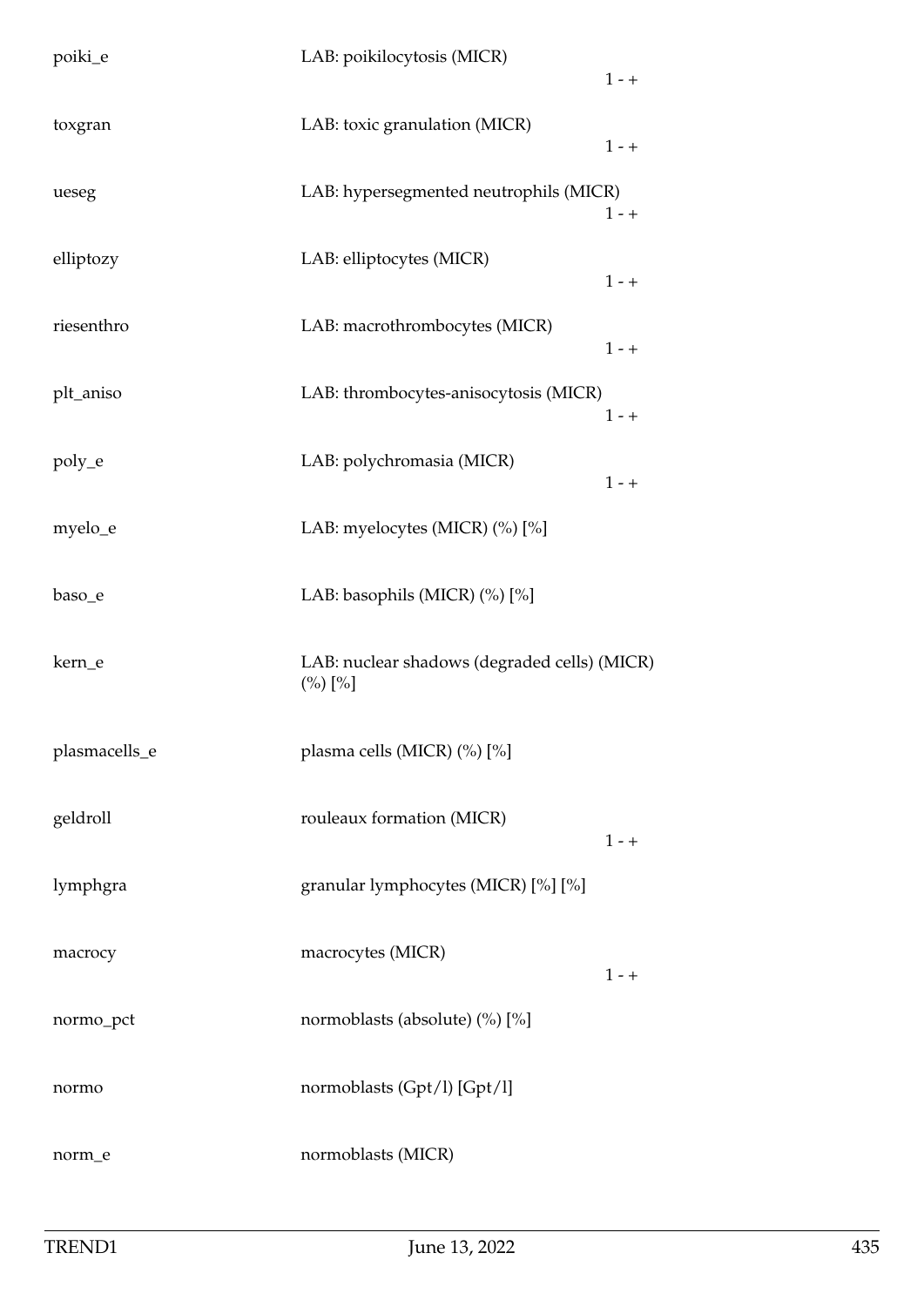| anulo       | hypochromic erythrocytes (MICR)<br>$1 - +$                   |
|-------------|--------------------------------------------------------------|
| basotupf    | basophilic stippling (MICR)<br>$1 - +$                       |
| microcy     | microcytes (MICR)<br>$1 - +$                                 |
| ovalo       | elliptocytes (MICR)<br>$1 - +$                               |
| teardrop    | dacrocytes (tear drop cells) (MICR)<br>$1 - +$               |
| hypery_e    | LAB: hypochromic erythrocytes (MICR)<br>$1 - -$              |
| blasten_e   | LAB: blasten (MICR) (%)                                      |
| megakarfrag | LAB: fragmented megakaryocytes (MICR)                        |
| $tg_s$      | LAB: triglycerides (total) (mmol/l) [mmol/l]                 |
| chol_s      | LAB: cholesterol (total) (mmol/l) [mmol/l]                   |
| ldlch       | LAB: LDL-cholesterol (mmol/l) [mmol/l]                       |
| hdlch       | LAB: HDL-cholesterol (mmol/l) [mmol/l]                       |
| psa_s       | LAB: prostate-specific antigen, total (ng/ml)<br>[ng/ml]     |
| fpsa_s      | LAB: prostate-specific antigen, free (ng/ml)<br>[ng/ml]      |
| fpsa_pct_s  | LAB: portion of free prostate-specific antigen (%)<br>$[\%]$ |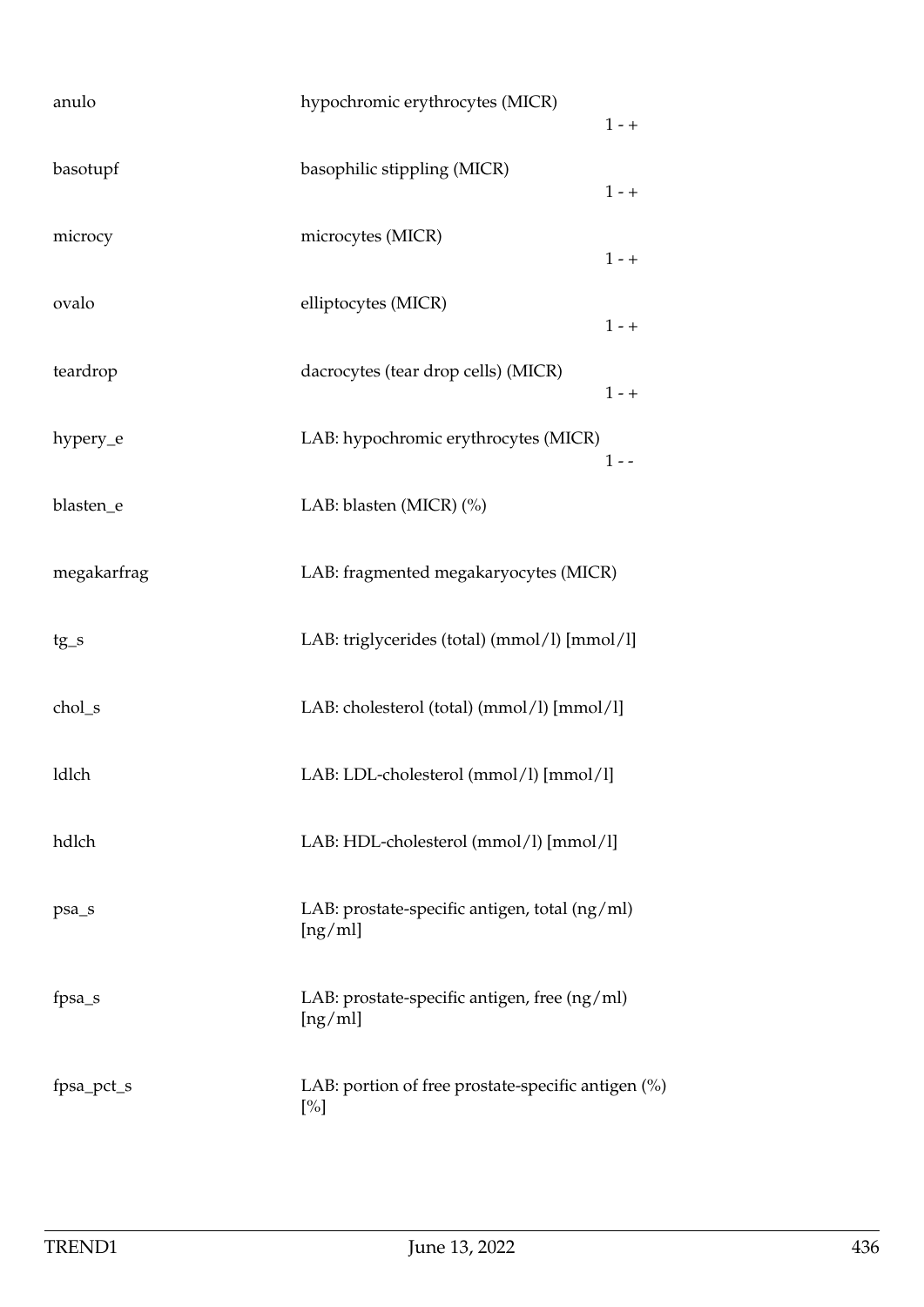| $cl_s$                                  | LAB: serum chloride (mmol/l) [mmol/l]                                             |                       |
|-----------------------------------------|-----------------------------------------------------------------------------------|-----------------------|
| alat_s                                  | LAB: alanine aminotransferase (ALAT/GPT)<br>$(\mu$ katal/l) [ $\mu$ katal/l]      |                       |
| asat_s                                  | LAB: aspartate aminotransferase (ASAT/GOT)<br>$(\mu$ katal/l $)$ [ $\mu$ katal/l] |                       |
| amyl_s                                  | LAB: serum amylase (alpha-amylase) ( $\mu$ katal/l)<br>[ $\mu$ katal/l]           |                       |
| ggt_s                                   | LAB: gamma-glutamyltransferase $(\mu$ katal/l)<br>[ $\mu$ katal/l]                |                       |
| $lip_s$                                 | LAB: lipase ( $\mu$ katal/l) [ $\mu$ katal/l]                                     |                       |
| $ck_s$                                  | LAB: creatine kinase (total) ( $\mu$ katal/l) [ $\mu$ katal/l]                    |                       |
| $ldh_s$                                 | LAB: lactate dehydrogenase ( $\mu$ katal/l) [ $\mu$ katal/l]                      |                       |
| ferri                                   | Ferritin $(\mu g/l) [\mu g/l]$                                                    |                       |
| <b>RUE</b>                              | reading of ultrasound examinations                                                |                       |
| <b>READECHO</b><br><b>ECHOREADING_S</b> | reading echo<br>echo findings                                                     |                       |
| er_beg                                  | Start of reading [date, time]                                                     |                       |
| er_rd                                   | Readernumber                                                                      |                       |
| $er_r d2$ _jn                           | 2nd reader present?                                                               | $0 - No$<br>$1 - Yes$ |
| $er_r d2$                               | readernr 2                                                                        |                       |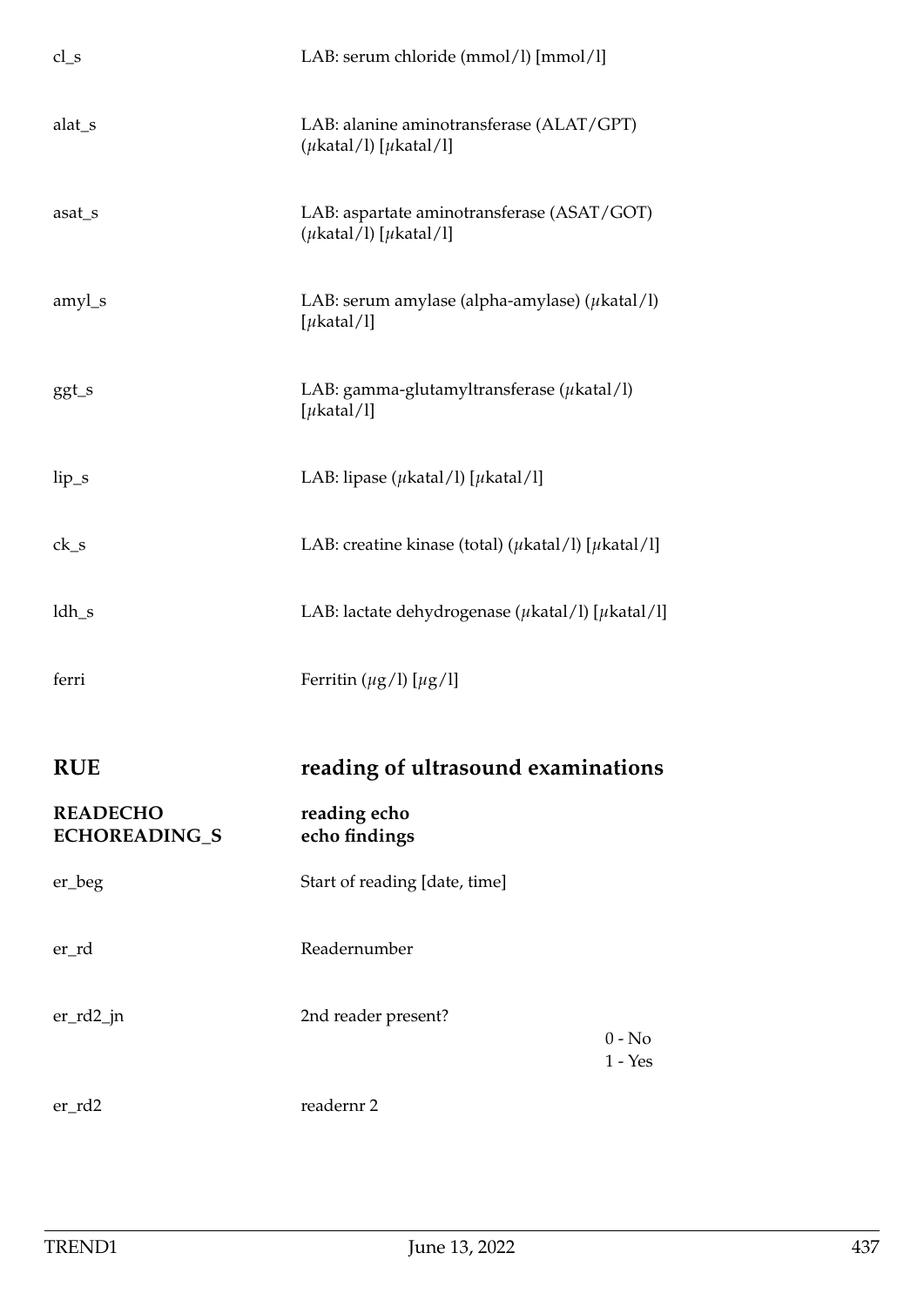| er_rd_moeg    | reading possible?    |                                       |
|---------------|----------------------|---------------------------------------|
|               |                      | $1 - yes$                             |
|               |                      | 2 - no, import impossible             |
|               |                      | 3 - no, no images with bad quality or |
|               |                      | missing images                        |
| er_bes        | particularity        |                                       |
|               |                      | $0$ - none                            |
|               |                      | 1 - present                           |
|               |                      |                                       |
| er_bes_welche | Which?               |                                       |
|               |                      | 1 - discussion at team                |
|               |                      | 2 - worksheet inexportable            |
|               |                      | $3 - other$                           |
| er_bem        | notes                |                                       |
|               |                      |                                       |
|               |                      |                                       |
| er_freq       | HF( / min) [1 / min] |                                       |
|               |                      |                                       |
| er_lv_qual    | LV quality           |                                       |
|               |                      | $0 - good$                            |
|               |                      | 2 - medium - certain values           |
|               |                      | 1 - bad - uncertain values            |
|               |                      | 8 - not measurable                    |
|               |                      | 9 - not available                     |
| er_lvdatei    | LV-datei             |                                       |
|               |                      | $1 - V1$                              |
|               |                      | $2 - V2$                              |
|               |                      |                                       |
| er_lv_zyklus  | cycle                |                                       |
|               |                      | $1 - 1$<br>$2 - 2$                    |
|               |                      | $3 - 3$                               |
|               |                      | $4 - 4$                               |
|               |                      | $5 - 5$                               |
|               |                      | $6 - 6$                               |
|               |                      | $7 - 7$                               |
|               |                      |                                       |
| er_lv_merk    | LV remember          |                                       |
|               |                      | $0$ - none                            |
|               |                      | 1 - certification                     |
|               |                      | 2 - training                          |
|               |                      | 3 - excellent quality                 |
|               |                      | 4 - doubtfully readable               |
|               |                      | 5 - confer with team                  |
| er_lv_bem     | LV remarks           |                                       |
|               |                      |                                       |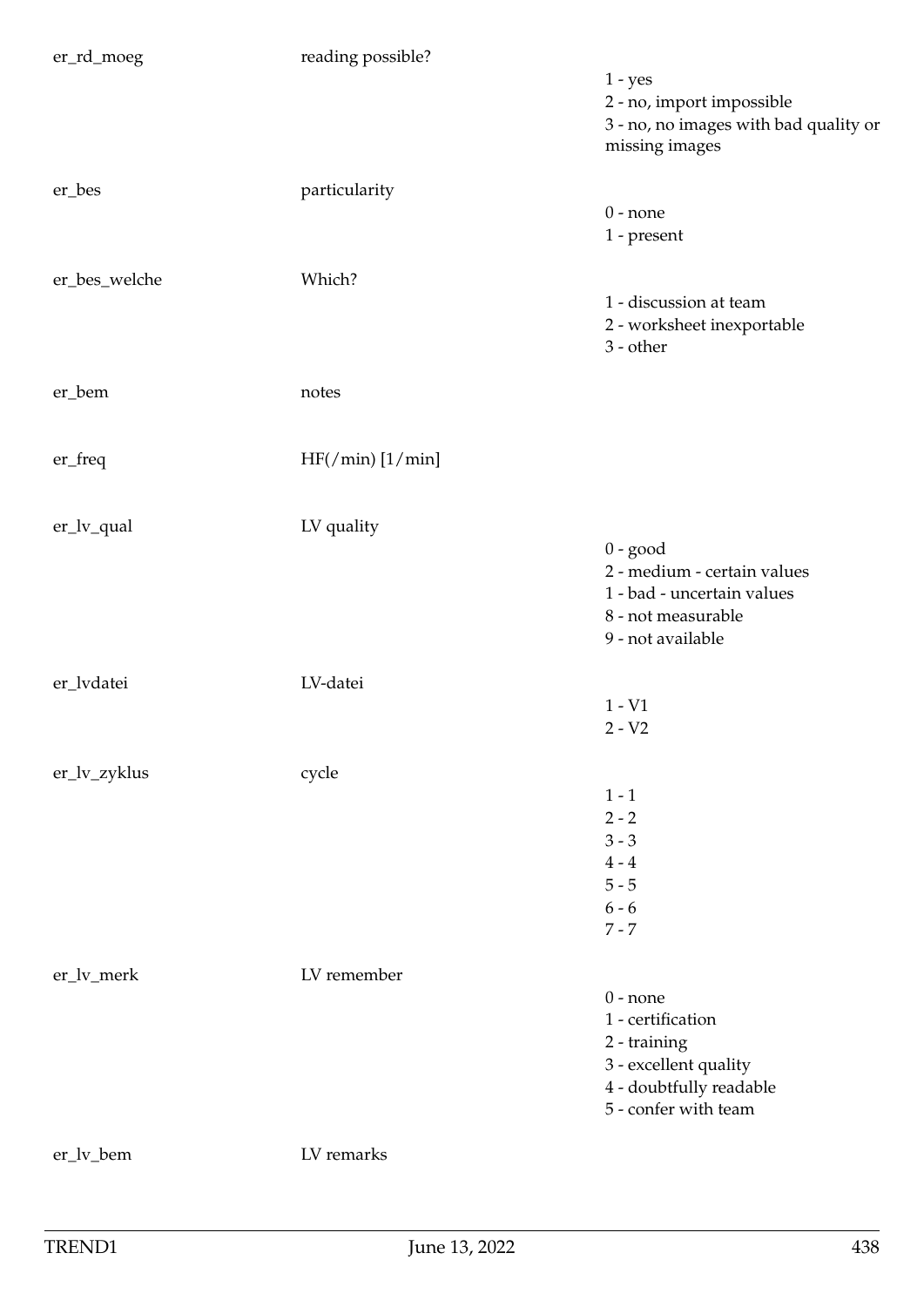|                   |                                                           | $0 - no$<br>$1 - yes$       |
|-------------------|-----------------------------------------------------------|-----------------------------|
|                   |                                                           |                             |
| er_lv_arte        | ECHO_READ_OPD linker Ventrikel Artefakte<br><b>EKG JN</b> |                             |
|                   |                                                           | $0 - no$                    |
|                   |                                                           | $1 - yes$                   |
| er_lv_beschrift   | ECHO_READ_OPD linker Ventrikel<br>Bildbeschrift falsch JN |                             |
|                   |                                                           | $0 - no$                    |
|                   |                                                           | $1 - yes$                   |
| er_lv_licht       | ECHO_READ_OPD linker Ventrikel<br>Licht/Kontrast JN       |                             |
|                   |                                                           | $0 - no$                    |
|                   |                                                           | $1 - yes$                   |
| er_lv_mehr_bild   | ECHO_READ_OPD linker Ventrikel mehrere<br>Bilder JN       |                             |
|                   |                                                           | $0 - no$                    |
|                   |                                                           | $1 - yes$                   |
| er_lv_mehr_bildnr | ECHO_READ_OPD linker Ventrikel ausgewählte<br>Bildnummer  |                             |
| er_lv_sonst       | ECHO_READ_OPD linker Ventrikel Sonstiges JN               |                             |
|                   |                                                           | $0 - no$                    |
|                   |                                                           | $1 - yes$                   |
| er_lv_sonst_note  | ECHO_READ_OPD linker Ventrikel Anmerkung                  |                             |
| er_la_qual        | LA quality                                                |                             |
|                   |                                                           | $0 - good$                  |
|                   |                                                           | 2 - medium - certain values |
|                   |                                                           | 1 - bad - uncertain values  |
|                   |                                                           | 8 - not measurable          |
|                   |                                                           | 9 - not available           |
| er_la_zyklus      | cycle                                                     |                             |
|                   |                                                           | $1 - 1$                     |
|                   |                                                           | $2 - 2$                     |
|                   |                                                           | $3 - 3$                     |
|                   |                                                           | $4 - 4$                     |
|                   |                                                           | $5 - 5$                     |
|                   |                                                           | $6 - 6$                     |
|                   |                                                           | $7 - 7$                     |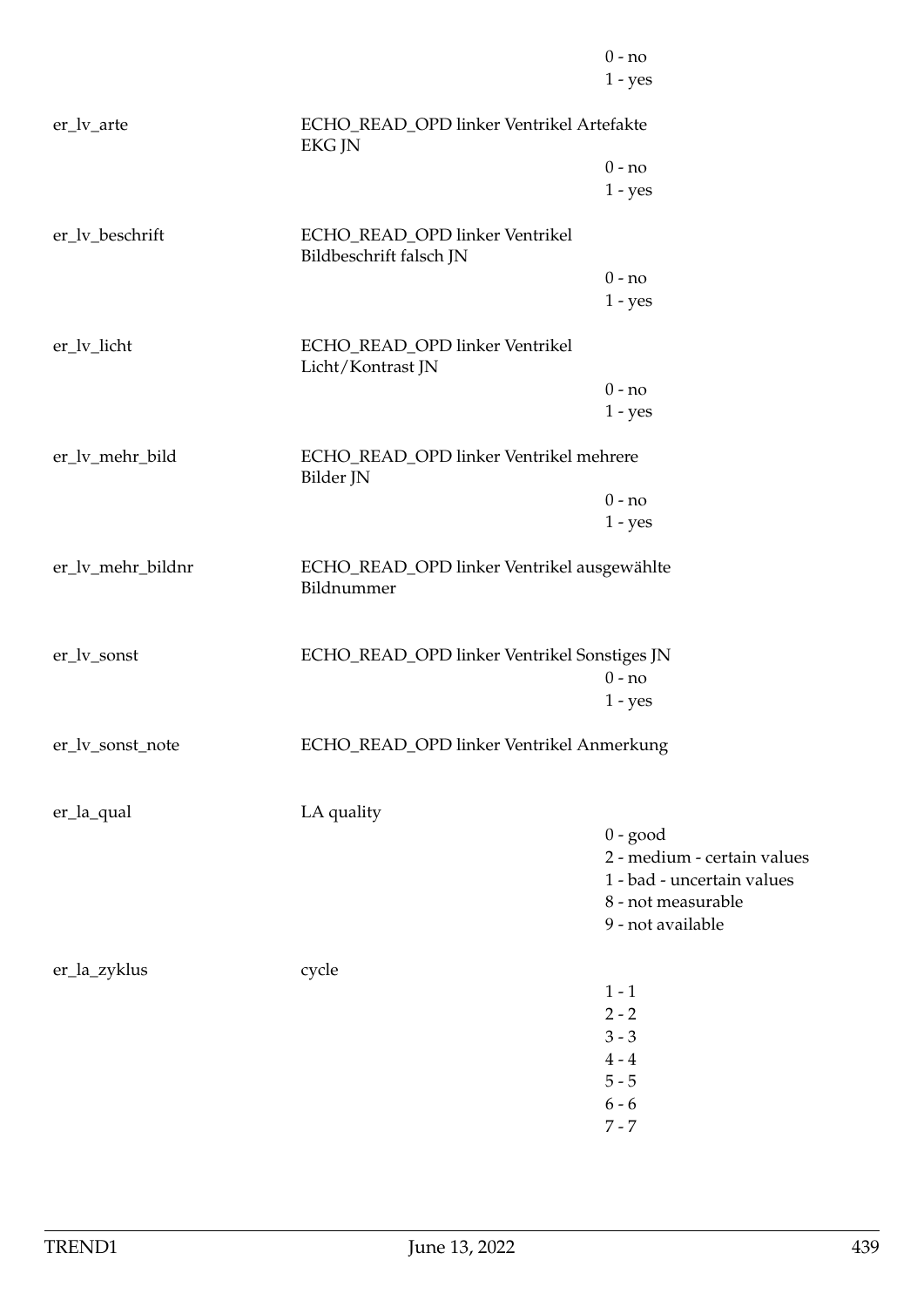| er_la_merk        | LA remember                                            |                             |
|-------------------|--------------------------------------------------------|-----------------------------|
|                   |                                                        | $0$ - none                  |
|                   |                                                        | 1 - certification           |
|                   |                                                        |                             |
|                   |                                                        | 2 - training                |
|                   |                                                        | 3 - excellent quality       |
|                   |                                                        | 4 - doubtfully readable     |
|                   |                                                        | 5 - confer with team        |
|                   |                                                        |                             |
| er_la_bem         | LA remarks                                             |                             |
|                   |                                                        | $0 - no$                    |
|                   |                                                        | $1 - yes$                   |
| er_la_arte        | ECHO_READ_OPD linker Vorhof Artefakte EKG              |                             |
|                   | JN                                                     |                             |
|                   |                                                        | $0 - no$                    |
|                   |                                                        | $1 - yes$                   |
|                   |                                                        |                             |
| er_la_beschrift   | ECHO_READ_OPD linker Vorhof Bildbeschrift<br>falsch JN |                             |
|                   |                                                        |                             |
|                   |                                                        | $0 - no$                    |
|                   |                                                        | $1 - yes$                   |
| er_la_licht       | ECHO_READ_OPD linker Vorhof                            |                             |
|                   | Licht/Kontrast JN                                      |                             |
|                   |                                                        | $0 - no$                    |
|                   |                                                        | $1 - yes$                   |
|                   |                                                        |                             |
| er_la_mehr_bild   | ECHO_READ_OPD linker Vorhof mehrere Bilder             |                             |
|                   | JN                                                     | $0 - no$                    |
|                   |                                                        |                             |
|                   |                                                        | $1 - yes$                   |
| er_la_mehr_bildnr | ECHO_READ_OPD linker Vorhof ausgewählte                |                             |
|                   | Bildnummer                                             |                             |
|                   |                                                        |                             |
|                   |                                                        |                             |
| er_la_sonst       | ECHO_READ_OPD linker Vorhof Sonstiges JN               |                             |
|                   |                                                        | $0 - no$                    |
|                   |                                                        | $1 - yes$                   |
| er_la_sonst_note  | ECHO_READ_OPD linker Vorhof Anmerkung                  |                             |
|                   |                                                        |                             |
|                   |                                                        |                             |
| er_puki_qual      | PK quality                                             |                             |
|                   |                                                        | $0 - good$                  |
|                   |                                                        | 2 - medium - certain values |
|                   |                                                        | 1 - bad - uncertain values  |
|                   |                                                        | 8 - not measurable          |
|                   |                                                        | 9 - not available           |
|                   |                                                        |                             |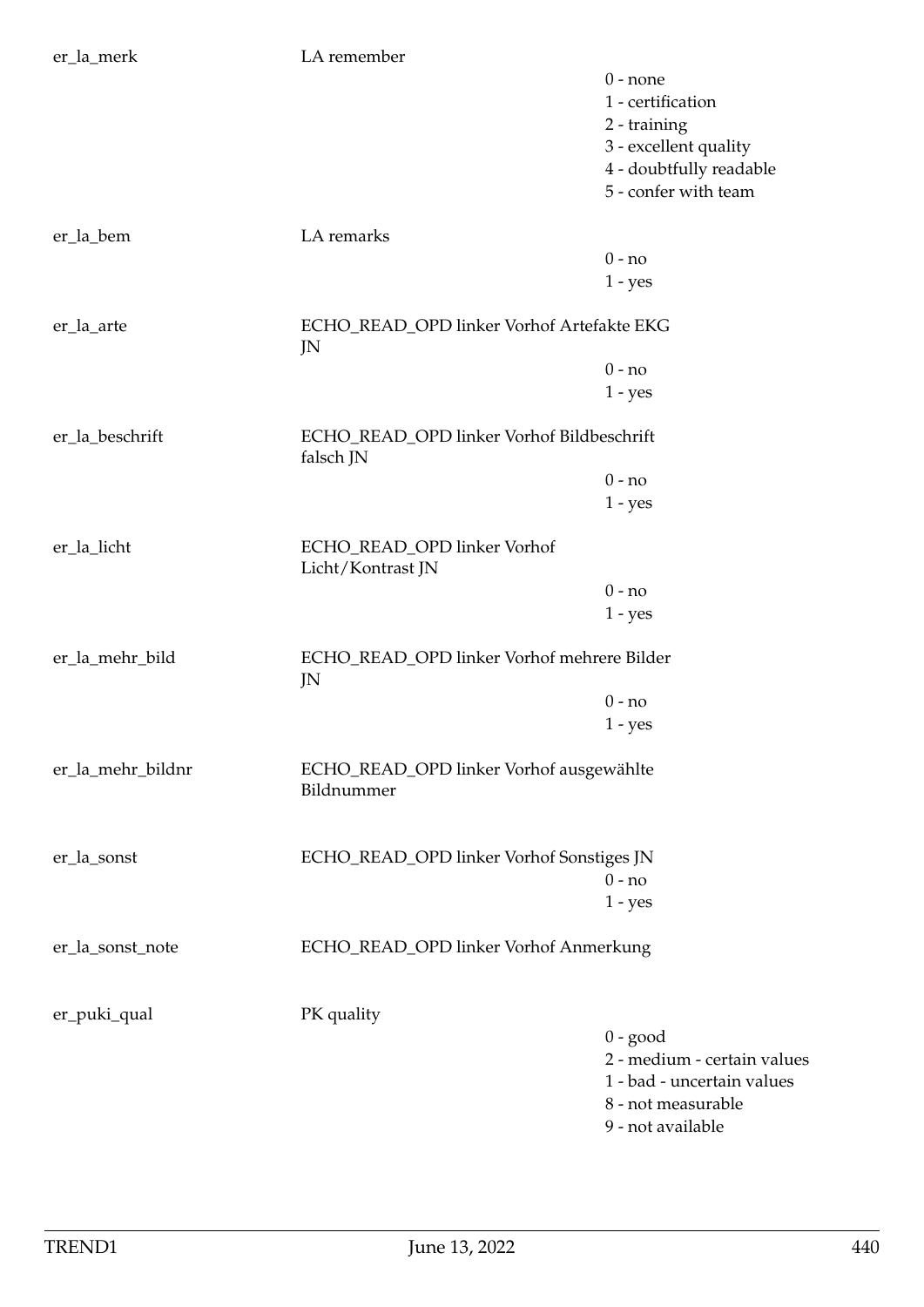| er_puki_merk        | PK remember                                             |                             |
|---------------------|---------------------------------------------------------|-----------------------------|
|                     |                                                         | $0$ - none                  |
|                     |                                                         | 1 - certification           |
|                     |                                                         |                             |
|                     |                                                         | 2 - training                |
|                     |                                                         | 3 - excellent quality       |
|                     |                                                         | 4 - doubtfully readable     |
|                     |                                                         | 5 - confer with team        |
|                     |                                                         |                             |
| er_puki_bem         | PK remarks                                              |                             |
|                     |                                                         | $0 - no$                    |
|                     |                                                         | $1 - yes$                   |
|                     |                                                         |                             |
| er_puki_arte        | ECHO_READ_OPD Pulmonalklappe Artefakte<br><b>EKG JN</b> |                             |
|                     |                                                         | $0 - no$                    |
|                     |                                                         | $1 - yes$                   |
| er_puki_beschrift   | ECHO_READ_OPD Pulmonalklappe<br>Bildbeschrift falsch JN |                             |
|                     |                                                         | $0 - no$                    |
|                     |                                                         |                             |
|                     |                                                         | $1 - yes$                   |
| er_puki_licht       | ECHO_READ_OPD Pulmonalklappe<br>Licht/Kontrast JN       |                             |
|                     |                                                         | $0 - no$                    |
|                     |                                                         | $1 - yes$                   |
|                     |                                                         |                             |
| er_puki_mehr_bild   | ECHO_READ_OPD Pulmonalklappe mehrere<br>Bilder JN       |                             |
|                     |                                                         | $0 - no$                    |
|                     |                                                         | $1 - yes$                   |
| er_puki_mehr_bildnr | ECHO_READ_OPD Pulmonalklappe<br>ausgewählte Bildnummer  |                             |
|                     |                                                         |                             |
| er_puki_sonst       | ECHO_READ_OPD Pulmonalklappe Sonstiges<br>JN            |                             |
|                     |                                                         | $0 - no$                    |
|                     |                                                         | $1 - yes$                   |
|                     |                                                         |                             |
| er_puki_sonst_note  | ECHO_READ_OPD Pulmonalklappe<br>Anmerkung               |                             |
| er_mkr4_qual        | MK rest 4sec quality                                    |                             |
|                     |                                                         | $0 - good$                  |
|                     |                                                         | 2 - medium - certain values |
|                     |                                                         |                             |
|                     |                                                         | 1 - bad - uncertain values  |
|                     |                                                         | 8 - not measurable          |
|                     |                                                         | 9 - not available           |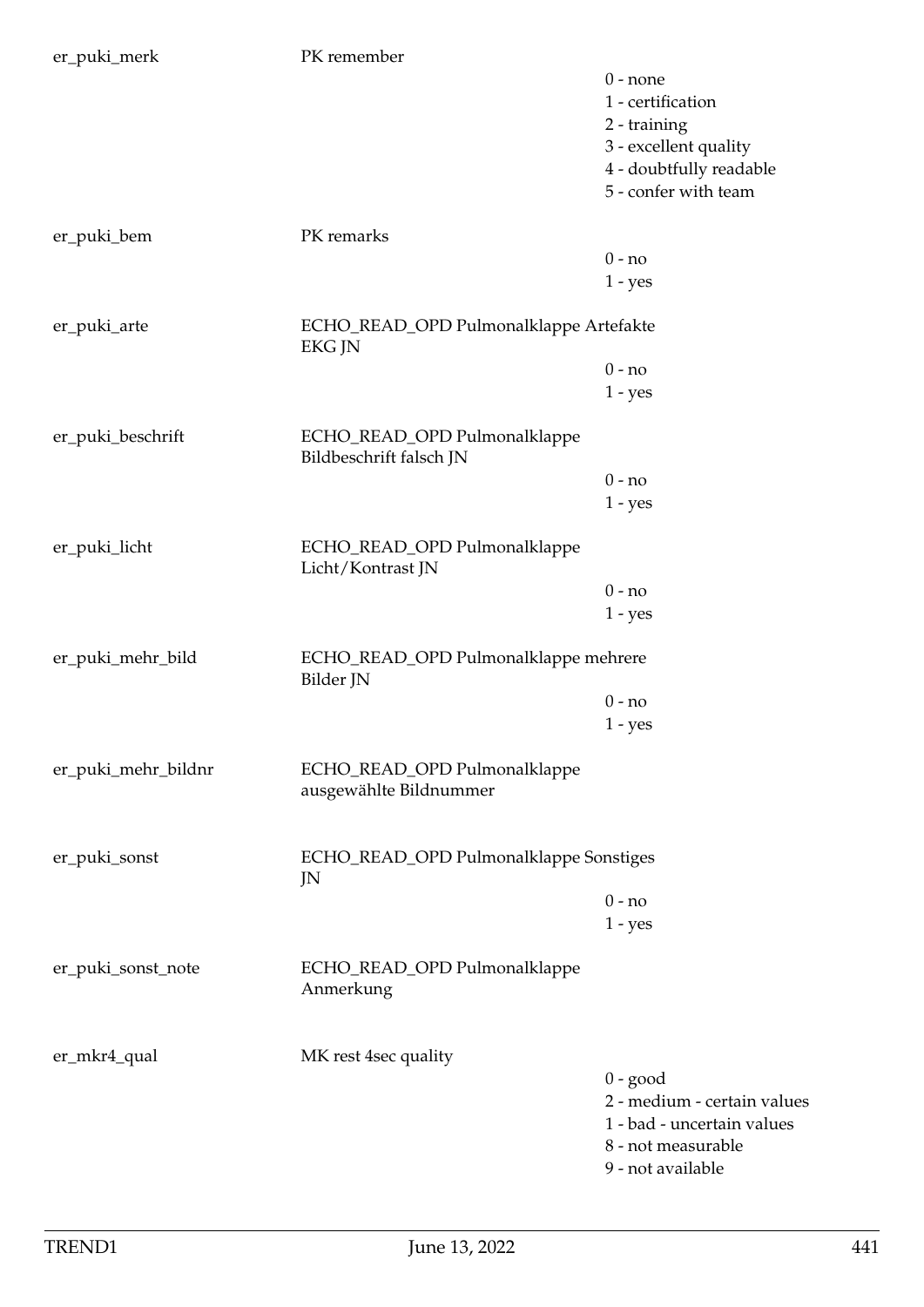| er_mkr4_merk        | MK Ruhe 4sec remember                                           |                                                                                                                             |
|---------------------|-----------------------------------------------------------------|-----------------------------------------------------------------------------------------------------------------------------|
|                     |                                                                 | $0$ - none<br>1 - certification<br>2 - training<br>3 - excellent quality<br>4 - doubtfully readable<br>5 - confer with team |
|                     |                                                                 |                                                                                                                             |
| er_mkr4_bem         | MK Ruhe 4sec remarks                                            |                                                                                                                             |
|                     |                                                                 | $0 - no$                                                                                                                    |
|                     |                                                                 | $1 - yes$                                                                                                                   |
| er_mkr4_arte        | ECHO_READ_OPD Mitralklappe Ruhe 4sec<br>Artefakte EKG JN        |                                                                                                                             |
|                     |                                                                 | $0 - no$                                                                                                                    |
|                     |                                                                 | $1 - yes$                                                                                                                   |
| er_mkr4_beschrift   | ECHO_READ_OPD Mitralklappe Ruhe 4sec<br>Bildbeschrift falsch JN |                                                                                                                             |
|                     |                                                                 | $0 - no$                                                                                                                    |
|                     |                                                                 | $1 - yes$                                                                                                                   |
| er_mkr4_licht       | ECHO_READ_OPD Mitralklappe Ruhe 4sec<br>Licht/Kontrast JN       |                                                                                                                             |
|                     |                                                                 | $0 - no$                                                                                                                    |
|                     |                                                                 | $1 - yes$                                                                                                                   |
| er_mkr4_mehr_bild   | ECHO_READ_OPD Mitralklappe Ruhe 4sec<br>mehrere Bilder JN       |                                                                                                                             |
|                     |                                                                 | $0 - no$                                                                                                                    |
|                     |                                                                 | $1 - yes$                                                                                                                   |
| er_mkr4_mehr_bildnr | ECHO_READ_OPD Mitralklappe Ruhe 4sec<br>ausgewählte Bildnummer  |                                                                                                                             |
| er_mkr4_sonst       | ECHO_READ_OPD Mitralklappe Ruhe 4sec<br>Sonstiges JN            |                                                                                                                             |
|                     |                                                                 | $0 - no$                                                                                                                    |
|                     |                                                                 | $1 - yes$                                                                                                                   |
| er_mkr4_sonst_note  | ECHO_READ_OPD Mitralklappe Ruhe 4sec<br>Anmerkung               |                                                                                                                             |
|                     |                                                                 |                                                                                                                             |
| er_mkr2_qual        | MK rest 2sec quality                                            | $0 - good$<br>2 - medium - certain values<br>1 - bad - uncertain values<br>8 - not measurable                               |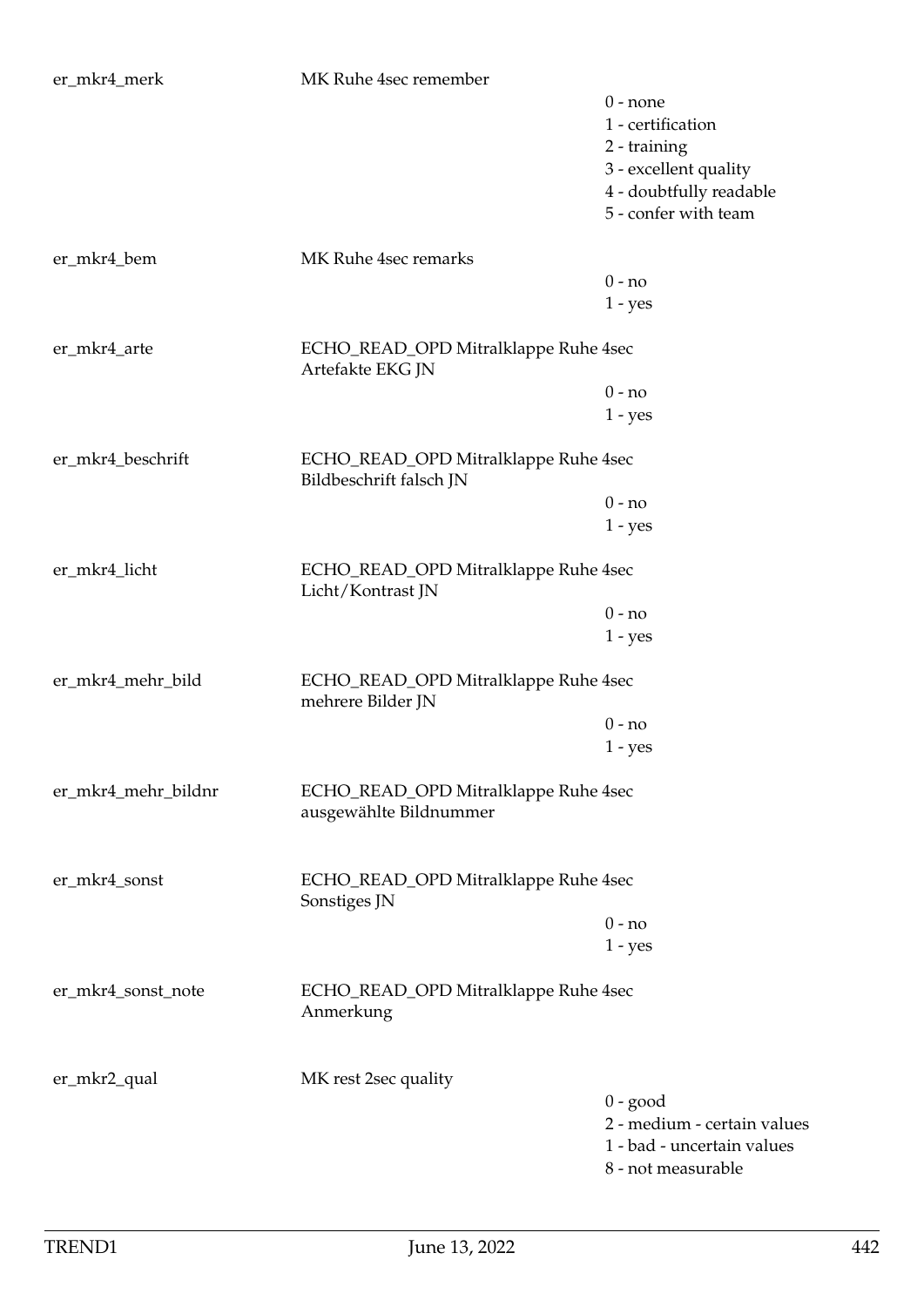| er_mkr2_merk        | MK Ruhe 2sec remember                                           |                                 |
|---------------------|-----------------------------------------------------------------|---------------------------------|
|                     |                                                                 | $0$ - none<br>1 - certification |
|                     |                                                                 | 2 - training                    |
|                     |                                                                 | 3 - excellent quality           |
|                     |                                                                 | 4 - doubtfully readable         |
|                     |                                                                 | 5 - confer with team            |
| er_mkr2_bem         | MK Ruhe 2sec remarks                                            |                                 |
|                     |                                                                 | $0 - no$                        |
|                     |                                                                 | $1 - yes$                       |
| er_mkr2_arte        | ECHO_READ_OPD Mitralklappe Ruhe 2sec<br>Artefakte EKG JN        |                                 |
|                     |                                                                 | $0 - no$                        |
|                     |                                                                 | $1 - yes$                       |
| er_mkr2_beschrift   | ECHO_READ_OPD Mitralklappe Ruhe 2sec<br>Bildbeschrift falsch JN |                                 |
|                     |                                                                 | $0 - no$                        |
|                     |                                                                 | $1 - yes$                       |
| er_mkr2_licht       | ECHO_READ_OPD Mitralklappe Ruhe 2sec<br>Licht/Kontrast JN       |                                 |
|                     |                                                                 | $0 - no$                        |
|                     |                                                                 | $1 - yes$                       |
| er_mkr2_mehr_bild   | ECHO_READ_OPD Mitralklappe Ruhe 2sec<br>mehrere Bilder JN       |                                 |
|                     |                                                                 | $0 - no$                        |
|                     |                                                                 | $1 - yes$                       |
| er_mkr2_mehr_bildnr | ECHO_READ_OPD Mitralklappe Ruhe 2sec<br>ausgewählte Bildnummer  |                                 |
| er_mkr2_sonst       | ECHO_READ_OPD Mitralklappe Ruhe 2sec                            |                                 |
|                     | Sonstiges JN                                                    | $0 - no$                        |
|                     |                                                                 |                                 |
|                     |                                                                 | $1 - yes$                       |
| er_mkr2_sonst_note  | ECHO_READ_OPD Mitralklappe Ruhe 2sec<br>Anmerkung               |                                 |
|                     |                                                                 |                                 |
| er_mkv_qual         | MK vasalva quality                                              | $0 - good$                      |
|                     |                                                                 | 2 - medium - certain values     |
|                     |                                                                 | 1 - bad - uncertain values      |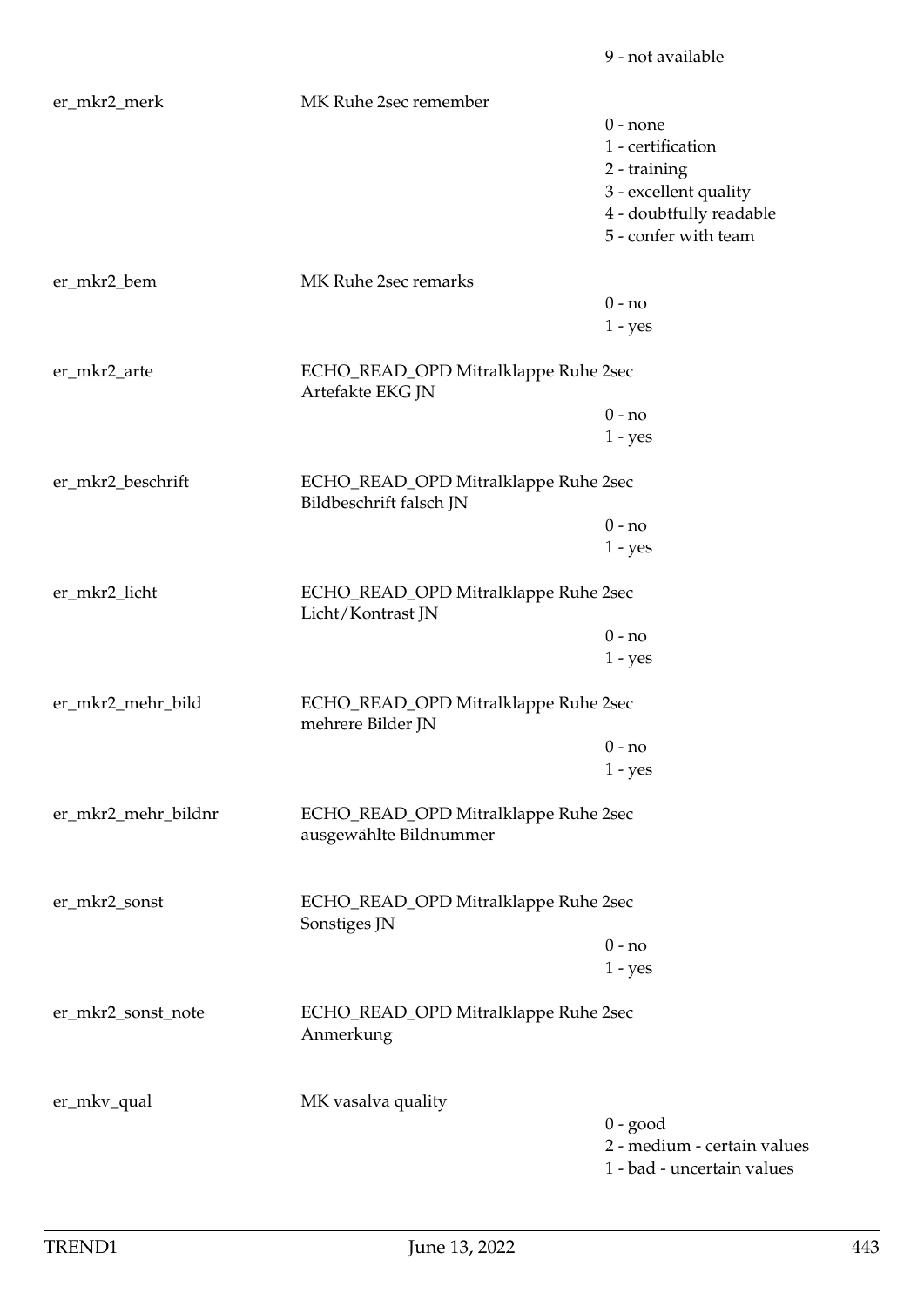|                    |                                                                | 9 - not available                               |
|--------------------|----------------------------------------------------------------|-------------------------------------------------|
| er_mkv_merk        | MK Valsalva remember                                           |                                                 |
|                    |                                                                | $0$ - none                                      |
|                    |                                                                | 1 - certification                               |
|                    |                                                                | 2 - training                                    |
|                    |                                                                | 3 - excellent quality                           |
|                    |                                                                |                                                 |
|                    |                                                                | 4 - doubtfully readable<br>5 - confer with team |
|                    |                                                                |                                                 |
| er_mkv_bem         | MK Valsalva remarks                                            |                                                 |
|                    |                                                                | $0 - no$                                        |
|                    |                                                                | $1 - yes$                                       |
| er_mkv_arte        | ECHO_READ_OPD Mitralklappe Valsalva<br>Artefakte EKG JN        |                                                 |
|                    |                                                                | $0 - no$                                        |
|                    |                                                                | $1 - yes$                                       |
|                    |                                                                |                                                 |
| er_mkv_beschrift   | ECHO_READ_OPD Mitralklappe Valsalva<br>Bildbeschrift falsch JN |                                                 |
|                    |                                                                | $0 - no$                                        |
|                    |                                                                | $1 - yes$                                       |
|                    |                                                                |                                                 |
| er_mkv_licht       | ECHO_READ_OPD Mitralklappe Valsalva<br>Licht/Kontrast JN       |                                                 |
|                    |                                                                | $0 - no$                                        |
|                    |                                                                | $1 - yes$                                       |
| er_mkv_mehr_bild   | ECHO_READ_OPD Mitralklappe Valsalva<br>mehrere Bilder JN       |                                                 |
|                    |                                                                | $0 - no$                                        |
|                    |                                                                | $1 - yes$                                       |
|                    |                                                                |                                                 |
| er_mkv_mehr_bildnr | ECHO_READ_OPD Mitralklappe Valsalva<br>ausgewählte Bildnummer  |                                                 |
| er_mkv_sonst       | ECHO_READ_OPD Mitralklappe Valsalva<br>Sonstiges JN            |                                                 |
|                    |                                                                | $0 - no$                                        |
|                    |                                                                | $1 - yes$                                       |
|                    |                                                                |                                                 |
| er_mkv_sonst_note  | ECHO_READ_OPD Mitralklappe Valsalva<br>Anmerkung               |                                                 |
| er_tapse_qual      | TAPSE quality                                                  |                                                 |
|                    |                                                                | $0 - good$                                      |
|                    |                                                                | 2 - medium - certain values                     |
|                    |                                                                |                                                 |

8 - not measurable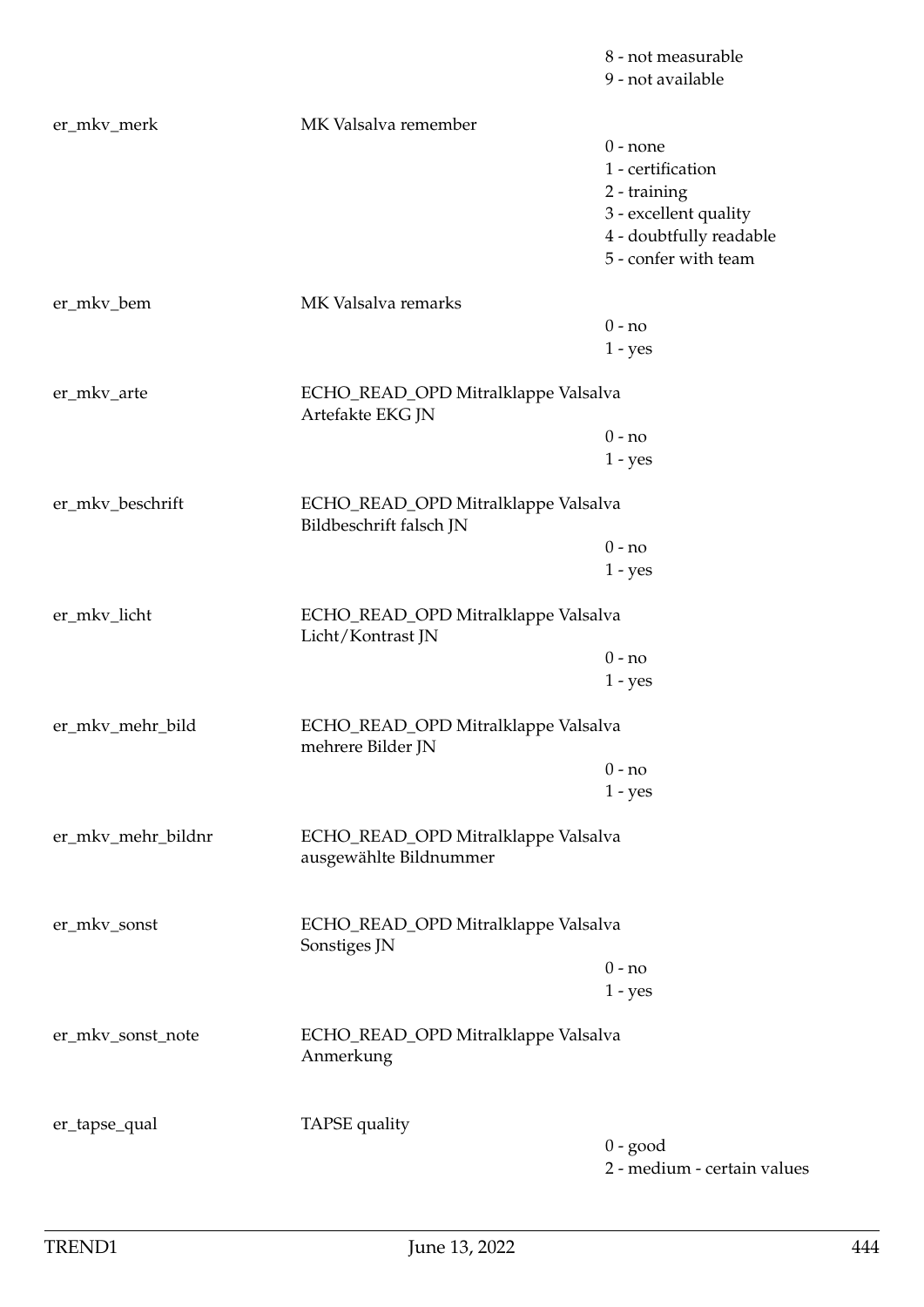|                       |                                               | 1 - bad - uncertain values<br>8 - not measurable<br>9 - not available |  |
|-----------------------|-----------------------------------------------|-----------------------------------------------------------------------|--|
| er_tapse_merk         | TAPSE remember                                | $0$ - none                                                            |  |
|                       |                                               | 1 - certification                                                     |  |
|                       |                                               | 2 - training                                                          |  |
|                       |                                               | 3 - excellent quality                                                 |  |
|                       |                                               | 4 - doubtfully readable                                               |  |
|                       |                                               | 5 - confer with team                                                  |  |
| er_tapse_bem          | TAPSE remarks                                 |                                                                       |  |
|                       |                                               | $0 - no$                                                              |  |
|                       |                                               | $1 - yes$                                                             |  |
| er_tapse_arte         | ECHO_READ_OPD TAPSE Artefakte EKG JN          |                                                                       |  |
|                       |                                               | $0 - no$                                                              |  |
|                       |                                               | $1 - yes$                                                             |  |
| er_tapse_beschrift    | JN                                            | ECHO_READ_OPD TAPSE Bildbeschrift falsch                              |  |
|                       |                                               | $0 - no$                                                              |  |
|                       |                                               | $1 - yes$                                                             |  |
| er_tapse_licht        | ECHO_READ_OPD TAPSE Licht/Kontrast JN         |                                                                       |  |
|                       |                                               | $0 - no$                                                              |  |
|                       |                                               | $1 - yes$                                                             |  |
| er_tapse_mehr_bild    | ECHO_READ_OPD TAPSE mehrere Bilder JN         |                                                                       |  |
|                       |                                               | $0$ - no                                                              |  |
|                       |                                               | $1 - yes$                                                             |  |
| er_tapse_mehr_bildnr  | ECHO_READ_OPD TAPSE ausgewählte<br>Bildnummer |                                                                       |  |
|                       |                                               |                                                                       |  |
| er_tapse_and_zyklus   | ECHO_READ_OPD TAPSE anderer Zyklus JN         | $0 - no$                                                              |  |
|                       |                                               | $1 - yes$                                                             |  |
|                       |                                               |                                                                       |  |
| er_tapse_and_zyklusnr | ECHO_READ_OPD anderer Zyklus welcher          |                                                                       |  |
|                       |                                               | $1 - 1$                                                               |  |
|                       |                                               | $2 - 2$                                                               |  |
|                       |                                               | $3 - 3$                                                               |  |
|                       |                                               | $4 - 4$                                                               |  |
|                       |                                               | $5 - 5$                                                               |  |
|                       |                                               | $6 - 6$                                                               |  |
|                       |                                               | $7 - 7$                                                               |  |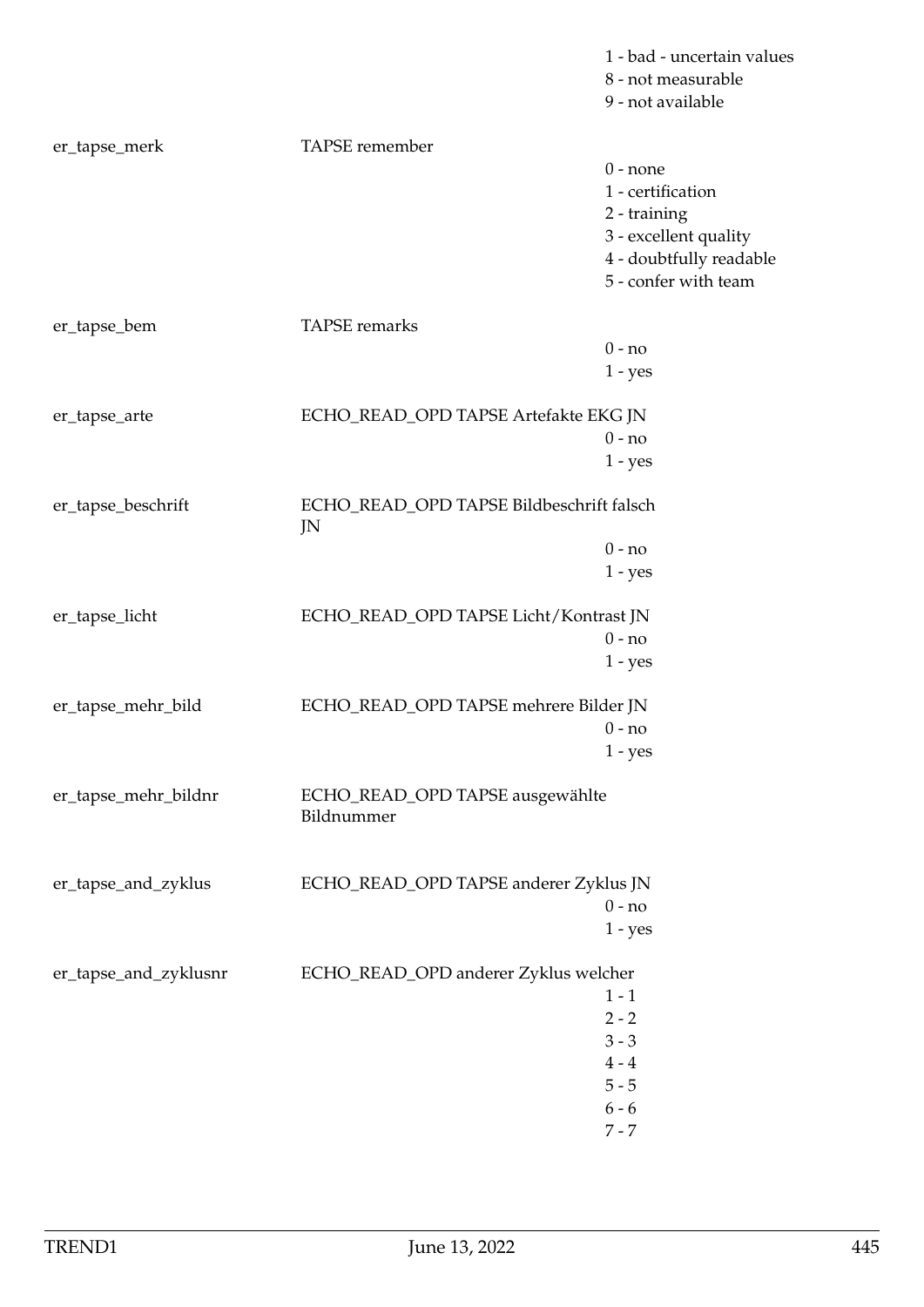| er_tapse_sonst      | ECHO_READ_OPD TAPSE Sonstiges JN<br>$0 - no$<br>$1 - yes$          |
|---------------------|--------------------------------------------------------------------|
| er_tapse_sonst_note | ECHO_READ_OPD TAPSE Anmerkung                                      |
| er_end              | end [date, time]                                                   |
| ECHOREADINGDATA_S   | echo findings data                                                 |
| er_grid             | instrument ID                                                      |
| er_lv_ivsd          | left ventricle: interventricular septum diastolic<br>$[cm]$ $[cm]$ |
| er_lv_lvd           | left ventricle: diastolic [cm] [cm]                                |
| er_lv_pwd           | left ventricle: posterior wall diastolic [cm] [cm]                 |
| er_lv_ivss          | left ventricle: interventricular septum systolic<br>$[cm]$ $[cm]$  |
| $er_l v_lvs$        | left ventricle: systolic [cm] [cm]                                 |
| $er_lv_pws$         | left ventricle: posterior wall systolic [cm] [cm]                  |
| $er_l v_r v$        | right ventricle: diameter [cm] [cm]                                |
| er_la_la            | left atrium: left atrium [cm] [cm]                                 |
| er_la_ao            | left atrium: aorta [cm] [cm]                                       |
| er_la_ao_quotient   | ratio left atrium/aorta                                            |
| er_la_rvot          | left atrium: right ventricular outflow tract [cm]<br>[cm]          |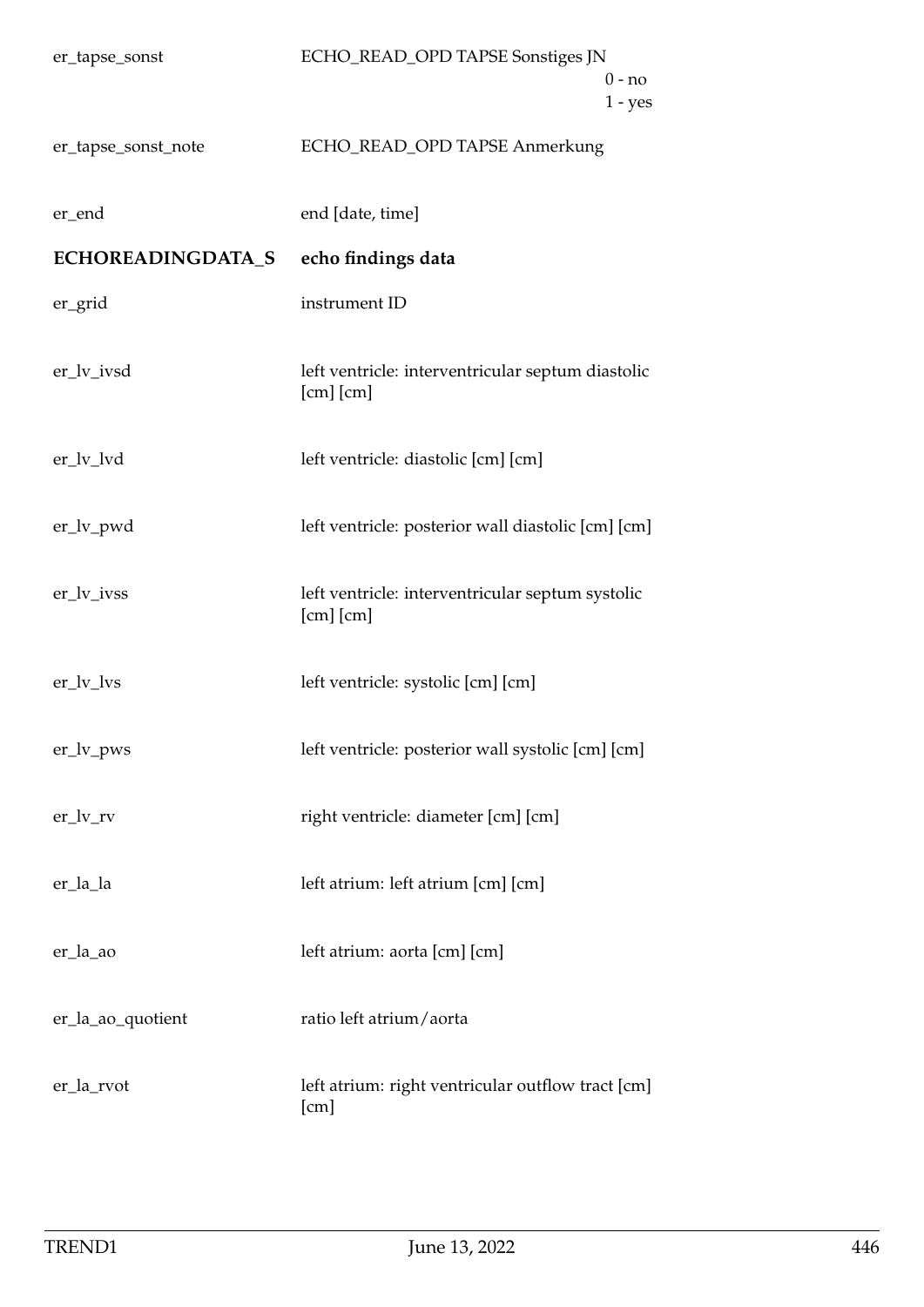| er_edv           | enddiastolic volume (Teichholz)                 |
|------------------|-------------------------------------------------|
| er_ef            | ejection fraction [%]                           |
| er_esv           | endsystolic volume (Teichholz)                  |
| $er_fs$          | Fractional shortening (VividI)                  |
| er_sv            | stroke volume (Teichholz)                       |
| er_puki_az       | pulmonary valve AT [ms] [ms]                    |
| er_puki_az1      | pulmonary valve AT 1 [ms] [ms]                  |
| er_puki_az2      | pulmonary valve AT 2 [ms] [ms]                  |
| er_puki_az3      | pulmonary valve AT 3 [ms] [ms]                  |
| er_puki_azslope  | pulmonary valve slope                           |
| er_puki_azslope1 | pulmonary valve slope 1                         |
| er_puki_azslope2 | pulmonary valve slope 2                         |
| er_puki_azslope3 | pulmonary valve slope 3                         |
| er_mkr_e         | mitral valve (rest): e-peak [m/s] [m/s]         |
| er_mkr_e1        | mitral valve (rest): e-peak 1 [m/s] [m/s]       |
| er_mkr_e2        | mitral valve (rest): e-peak 2 [m/s] [m/s]       |
| er_mkr_e3        | mitral valve (rest): e-peak $3 \,[m/s] \,[m/s]$ |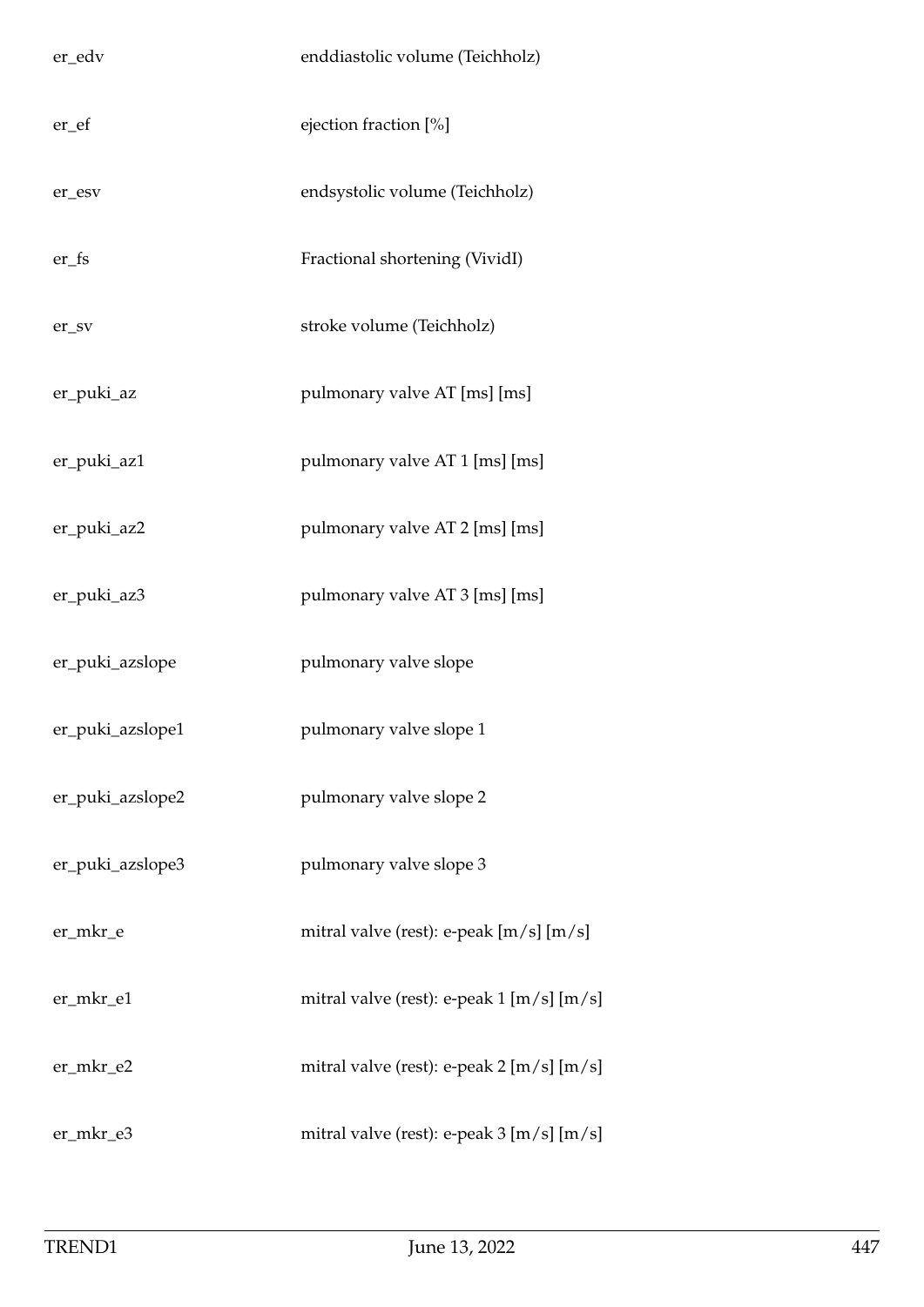| er_mkr_e4        | mitral valve (rest): e-peak 4 [m/s] [m/s]                             |
|------------------|-----------------------------------------------------------------------|
| er_mkr_e5        | mitral valve (rest): e-peak 5 [m/s] [m/s]                             |
| er_mkr_a         | mitral valve (rest): a-peak $[m/s]$ [m/s]                             |
| er_mkr_a1        | mitral valve (rest): a-peak $1 \,[\text{m/s}] \,[\text{m/s}]$         |
| er_mkr_a2        | mitral valve (rest): a-peak $2 \left[ m/s \right] \left[ m/s \right]$ |
| er_mkr_a3        | mitral valve (rest): a-peak $3 \,[m/s] \,[m/s]$                       |
| er_mkr_a4        | mitral valve (rest): a-peak $4 \, [\text{m/s}] \, [\text{m/s}]$       |
| er_mkr_a5        | mitral valve (rest): a-peak $5 \,[\mathrm{m/s}] \,[\mathrm{m/s}]$     |
| er_mkr_quotient  | mitral $E/A$ ratio rest                                               |
| er_mkr_quotient1 | mitral $E/A$ ratio rest 1                                             |
| er_mkr_quotient2 | mitral $E/A$ ratio rest 2                                             |
| er_mkr_quotient3 | mitral $E/A$ ratio rest 3                                             |
| er_mkr_quotient4 | mitral E/A ratio rest 4                                               |
| er_mkr_quotient5 | mitral $E/A$ ratio rest 5                                             |
| er_mkr_deczeit   | mitral valve (rest): deceleration time [ms] [ms]                      |
| er_mkr_deczeit1  | mitral valve (rest): deceleration time 1 [ms] [ms]                    |
| er_mkr_deczeit2  | mitral valve (rest): deceleration time 2 [ms] [ms]                    |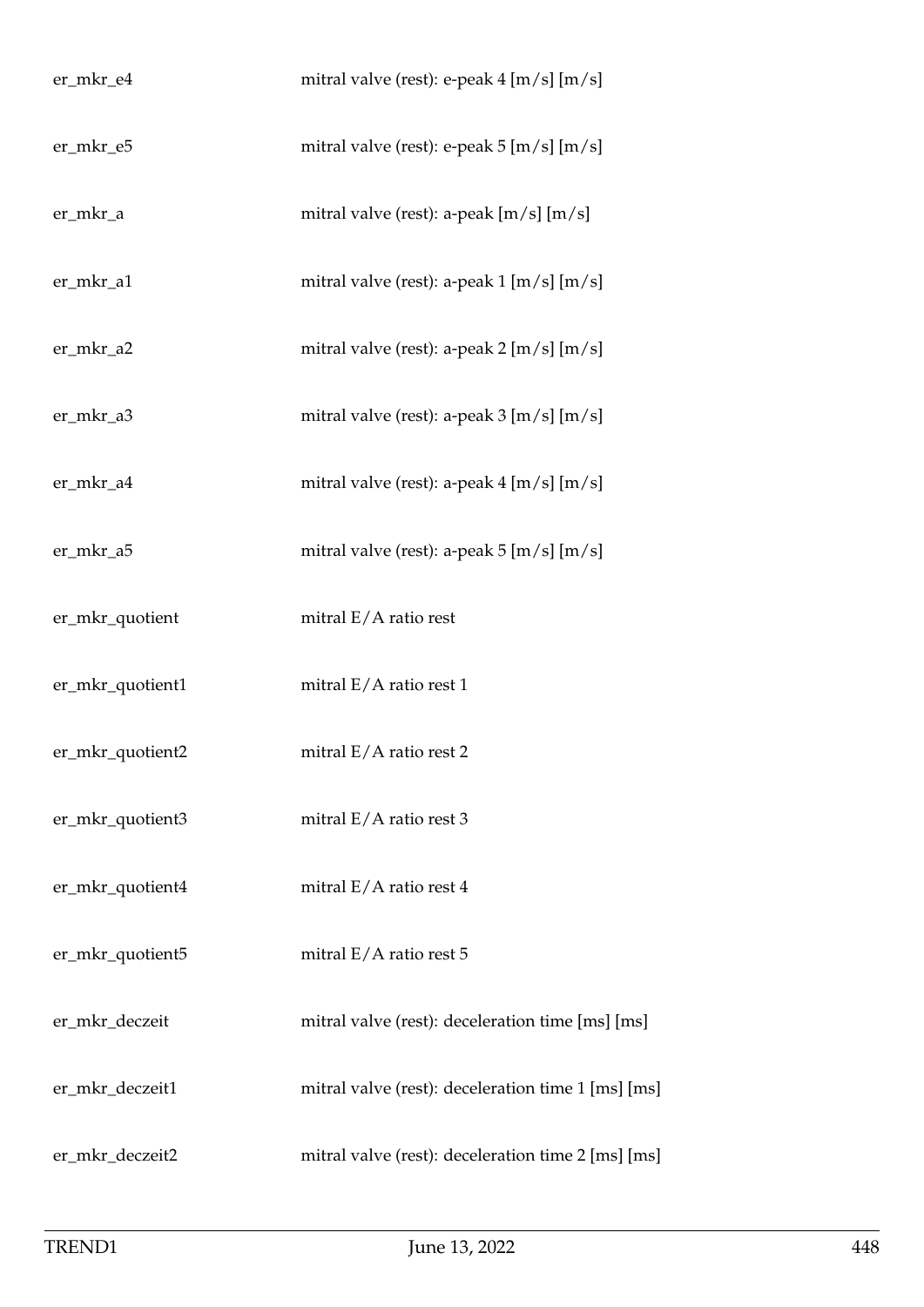| er_mkr_deczeit3  | mitral valve (rest): deceleration time 3 [ms] [ms]         |
|------------------|------------------------------------------------------------|
| er_mkr_deczeit4  | mitral valve (rest): deceleration time 4 [ms] [ms]         |
| er_mkr_deczeit5  | mitral valve (rest): deceleration time 5 [ms] [ms]         |
| er_mkr2_deczeit  | mitral valve (rest 2 sec): deceleration time [ms]<br>[ms]  |
| er_mkr2_deczeit1 | mitral valve (rest 2sec): deceleration time 1 [ms]<br>[ms] |
| er_mkr2_deczeit2 | mitral valve (rest 2sec): deceleration time 2 [ms]<br>[ms] |
| er_mkr2_deczeit3 | mitral valve (rest 2sec): deceleration time 3 [ms]<br>[ms] |
| er_mkr_decslope  | mitral valve (rest): slope                                 |
| er_mkr_decslope1 | mitral valve (rest): slope 1                               |
| er_mkr_decslope2 | mitral valve (rest): slope 2                               |
| er_mkr_decslope3 | mitral valve (rest): slope 3                               |
| er_mkr_decslope4 | mitral valve (rest): slope 4                               |
| er_mkv_e         | mitral valve (vasalva) e-peak [m/s] [m/s]                  |
| er_mkv_e1        | mitral valve (Valsalva): e-peak 1 [m/s] [m/s]              |
| er_mkv_e2        | mitral valve (Valsalva): e-peak 2 [m/s] [m/s]              |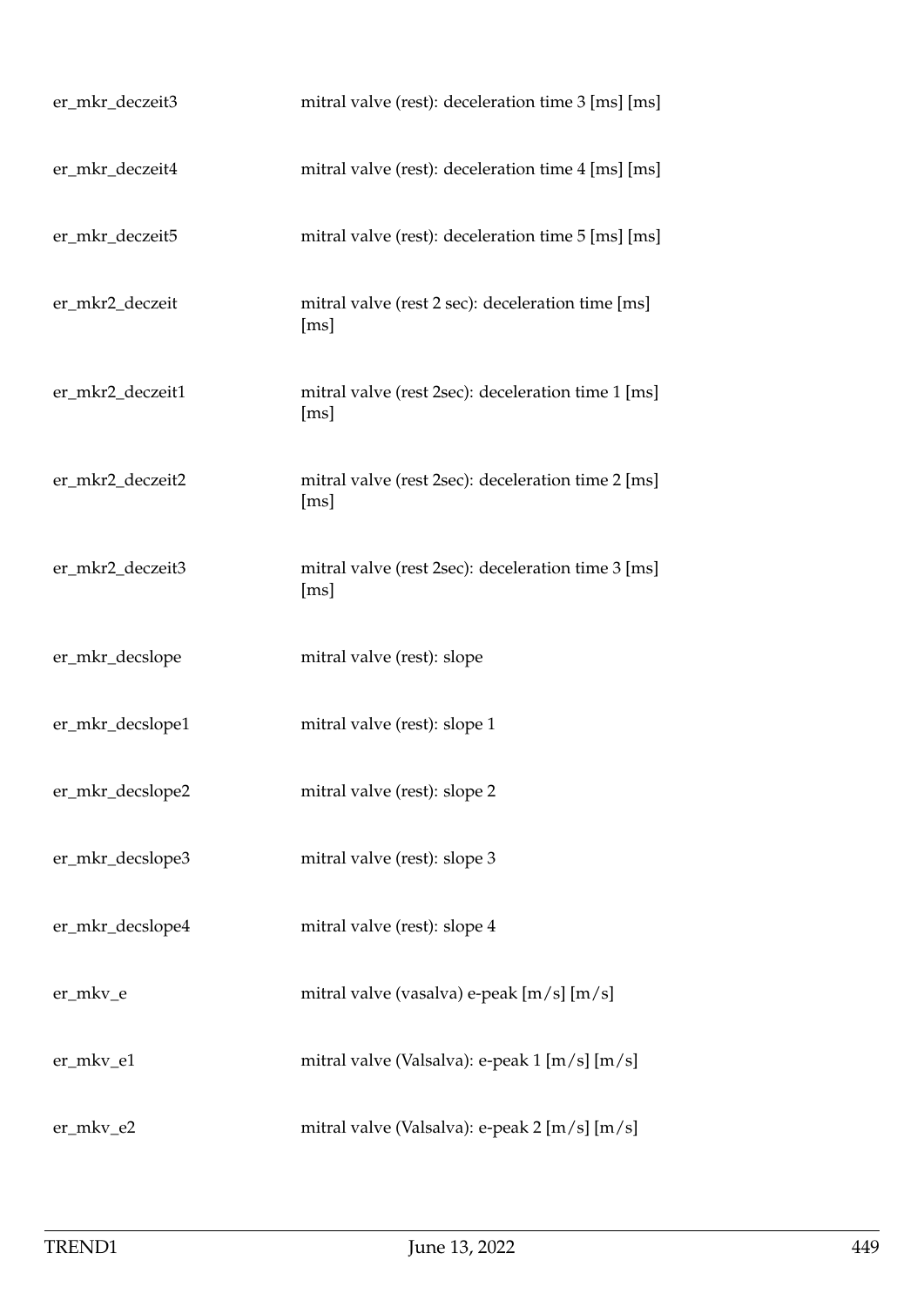| er_mkv_e3            | mitral valve (Valsalva): e-peak 3 [m/s] [m/s] |
|----------------------|-----------------------------------------------|
| er_mkv_e4            | mitral valve (Valsalva): e-peak 4 [m/s] [m/s] |
| er_mkv_e5            | mitral valve (Valsalva): e-peak 5 [m/s] [m/s] |
| er_mkv_a             | mitral valve (Valsalva): a-peak [m/s] [m/s]   |
| er_mkv_a1            | mitral valve (Valsalva): a-peak 1 [m/s] [m/s] |
| er_mkv_a2            | mitral valve (Valsalva): a-peak 2 [m/s] [m/s] |
| er_mkv_a3            | mitral valve (Valsalva): a-peak 3 [m/s] [m/s] |
| er_mkv_a4            | mitral valve (Valsalva): a-peak 4 [m/s] [m/s] |
| er_mkv_a5            | mitral valve (Valsalva): a-peak 5 [m/s] [m/s] |
| er_mkv_quotient      | mitral E/A ratio Valsalva                     |
| $er\_mkv\_quotient1$ | mitral E/A ratio Valsalva 1                   |
| er_mkv_quotient2     | mitral E/A ratio Valsalva 2                   |
| er_mkv_quotient3     | mitral E/A ratio Valsalva 3                   |
| er_mkv_quotient4     | mitral E/A ratio Valsalva 4                   |
| er_mkv_quotient5     | mitral E/A ratio Valsalva 5                   |
| er_mkv_decslope      | mitral valve (Valsalva): slope                |
| er_mkv_decslope1     | mitral valve (Valsalva): slope 1              |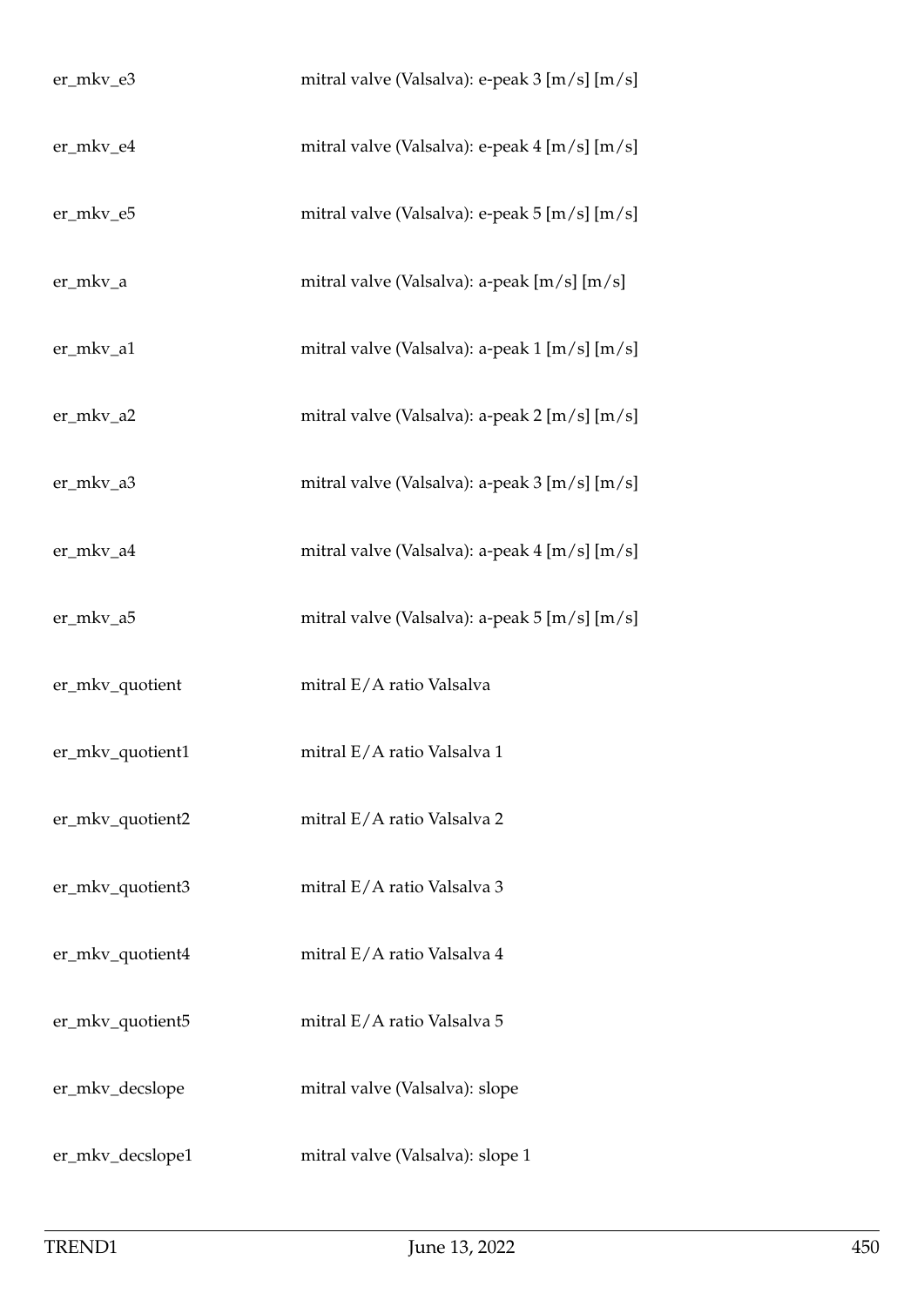| er_mkv_decslope2 | mitral valve (Valsalva): slope 2                                 |
|------------------|------------------------------------------------------------------|
| er_mkv_decslope3 | mitral valve (Valsalva): slope 3                                 |
| er_mkv_decslope4 | mitral valve (Valsalva): slope 4                                 |
| er_mkr_e_vhf     | Mitral Rest e wave without a wave (atrial<br>fibrillation)       |
| er_mkr_e_vhf1    | Mitral Rest e wave without a wave (atrial<br>fibrillation) 1     |
| er_mkr_e_vhf2    | Mitral Rest e wave without a wave (atrial<br>fibrillation) 2     |
| er_mkr_e_vhf3    | Mitral Rest e wave without a wave (atrial<br>fibrillation) 3     |
| er_mkr_e_vhf4    | Mitral Rest e wave without a wave (atrial<br>fibrillation) 4     |
| er_mkr_e_vhf5    | Mitral Rest e wave without a wave (atrial<br>fibrillation) 5     |
| er_mkv_e_vhf     | Mitral Valsalva e wave without a wave (atrial<br>fibrillation)   |
| er_mkv_e_vhf1    | Mitral Valsalva e wave without a wave (atrial<br>fibrillation) 1 |
| er_mkv_e_vhf2    | Mitral Valsalva e wave without a wave (atrial<br>fibrillation) 2 |
| er_mkv_e_vhf3    | Mitral Valsalva e wave without a wave (atrial<br>fibrillation) 3 |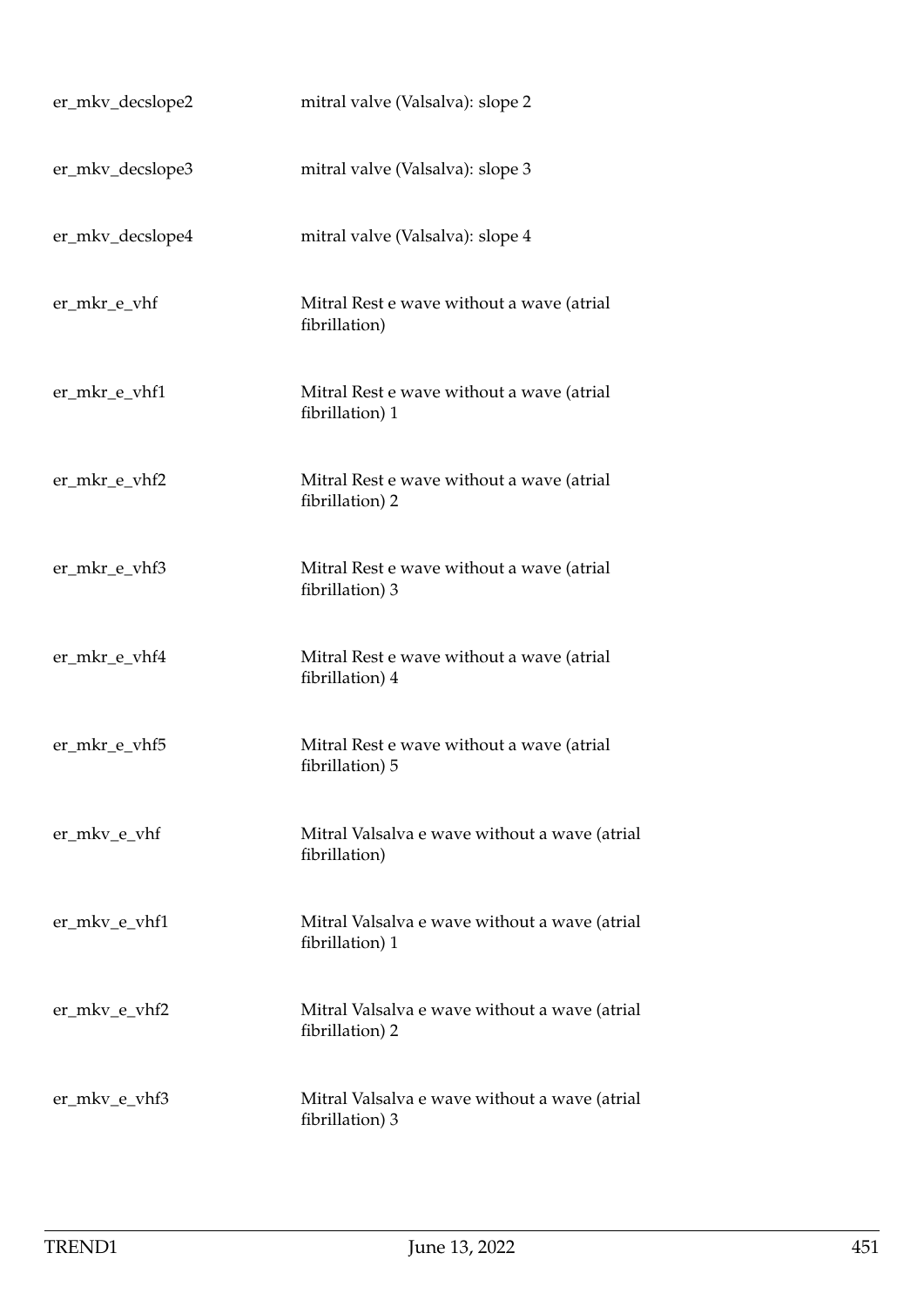| er_mkv_e_vhf4                    | Mitral Valsalva e wave without a wave (atrial<br>fibrillation) 4 |                                                                   |
|----------------------------------|------------------------------------------------------------------|-------------------------------------------------------------------|
| er_mkv_e_vhf5                    | Mitral Valsalva e wave without a wave (atrial<br>fibrillation) 5 |                                                                   |
| er_tapse                         | tapse [cm] [cm]                                                  |                                                                   |
| er_tapse1                        | tapse1 [cm] [cm]                                                 |                                                                   |
| er_tapse2                        | tapse2 [cm] [cm]                                                 |                                                                   |
| er_tapse3                        | tapse3 [cm] [cm]                                                 |                                                                   |
| <b>SAQ</b>                       | self-answering questionnaire                                     |                                                                   |
| <b>HEALTH</b><br><b>SAQ_HOME</b> | Gesundheit<br>Fragebogen HOME                                    |                                                                   |
| home_bewe_29                     | SAQ_HOME_BEWE berufstätig derzeit JN                             | $0 - no$<br>$1 - yes$                                             |
| home_bewe_1                      | SAQ_HOME_BEWE körperl Belastung Arbeit                           |                                                                   |
|                                  | Sitzen                                                           | $1 -$ Nie<br>2 - Selten<br>3 - Manchmal<br>$4 - Off$<br>5 - Immer |
| home_bewe_2                      | SAQ_HOME_BEWE körperl Belastung Arbeit<br>Stehen                 | $1 -$ Nie<br>2 - Selten<br>3 - Manchmal<br>$4 - Off$<br>5 - Immer |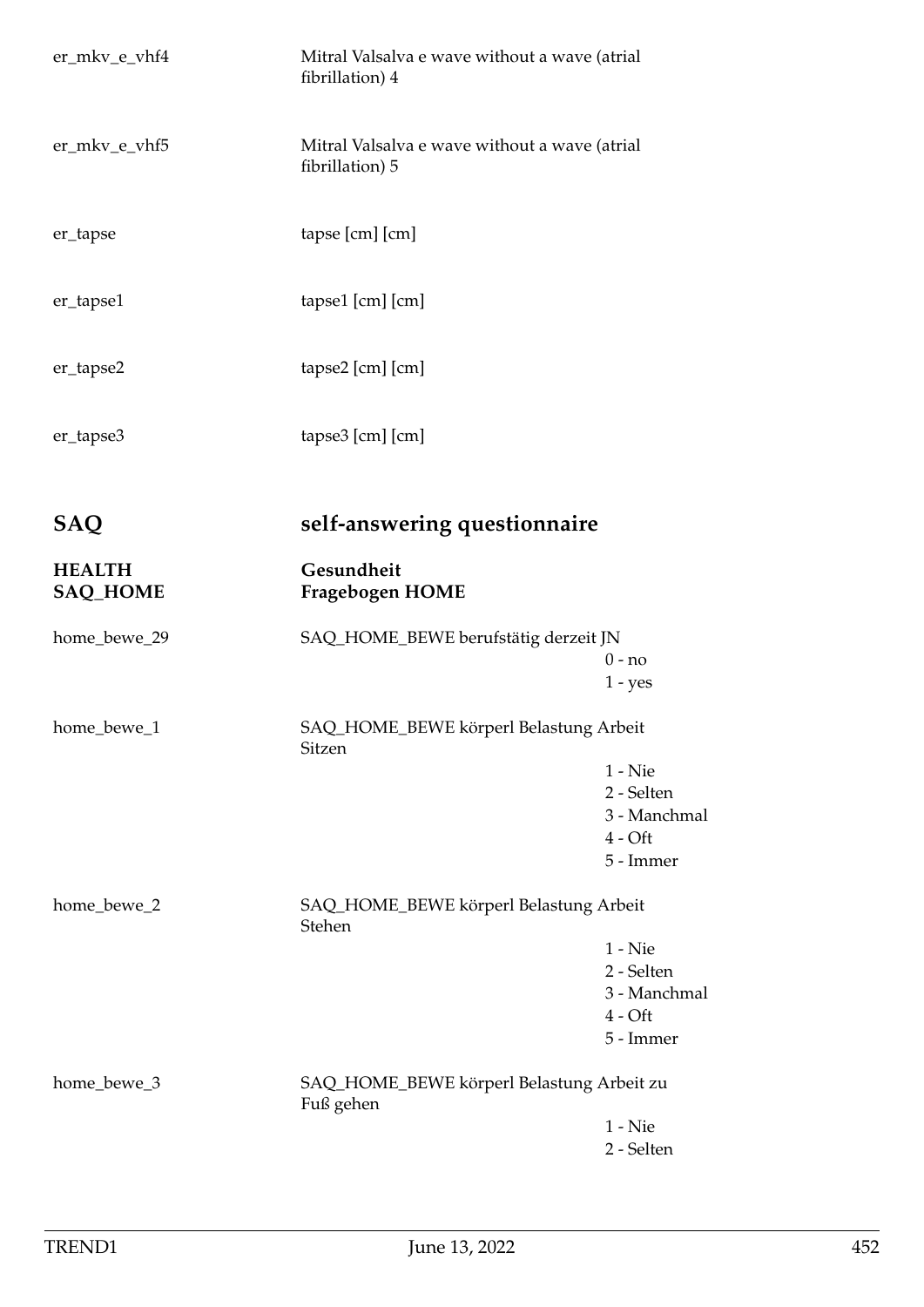|              |                                                                 | 3 - Manchmal      |
|--------------|-----------------------------------------------------------------|-------------------|
|              |                                                                 | $4 - Oft$         |
|              |                                                                 | 5 - Immer         |
| home_bewe_4  | SAQ_HOME_BEWE körperl Belastung Arbeit<br>Heben schwerer Lasten |                   |
|              |                                                                 | $1 -$ Nie         |
|              |                                                                 | 2 - Selten        |
|              |                                                                 | 3 - Manchmal      |
|              |                                                                 | $4 - Oft$         |
|              |                                                                 | 5 - Immer         |
| home_bewe_5  | SAQ_HOME_BEWE körperl Belastung Arbeit<br>danach müde           |                   |
|              |                                                                 | $1 -$ Nie         |
|              |                                                                 | 2 - Selten        |
|              |                                                                 | 3 - Manchmal      |
|              |                                                                 | $4 - Oft$         |
|              |                                                                 | 5 - Immer         |
| home_bewe_6  | SAQ_HOME_BEWE körperl Belastung Arbeit<br>schwitzen             |                   |
|              |                                                                 | $1 -$ Nie         |
|              |                                                                 | 2 - Selten        |
|              |                                                                 | 3 - Manchmal      |
|              |                                                                 | $4 - Oft$         |
|              |                                                                 | 5 - Immer         |
| home_bewe_7  | SAQ_HOME_BEWE körperl Arbeit Schweregrad<br>Vergleich andere    |                   |
|              |                                                                 | 1 - Viel schwerer |
|              |                                                                 | 2 - Schwerer      |
|              |                                                                 | 3 - Ebenso schwer |
|              |                                                                 | 4 - Leichter      |
|              |                                                                 | 5 - Viel leichter |
| home_bewe_8  | SAQ_HOME_BEWE Sport JN                                          |                   |
|              |                                                                 | $0 - no$          |
|              |                                                                 | $1 - yes$         |
| home_bewe_9a | SAQ_HOME_BEWE Sport1 Aerobic JN                                 |                   |
|              |                                                                 | $0 - no$          |
|              |                                                                 | $1 - yes$         |
| home_bewe_9b | SAQ_HOME_BEWE Sport1 Angeln JN                                  |                   |
|              |                                                                 | $0 - no$          |
|              |                                                                 | $1 - yes$         |
| home_bewe_9e | SAQ_HOME_BEWE Sport1 Badminton JN                               |                   |
|              |                                                                 | $0 - no$          |
|              |                                                                 |                   |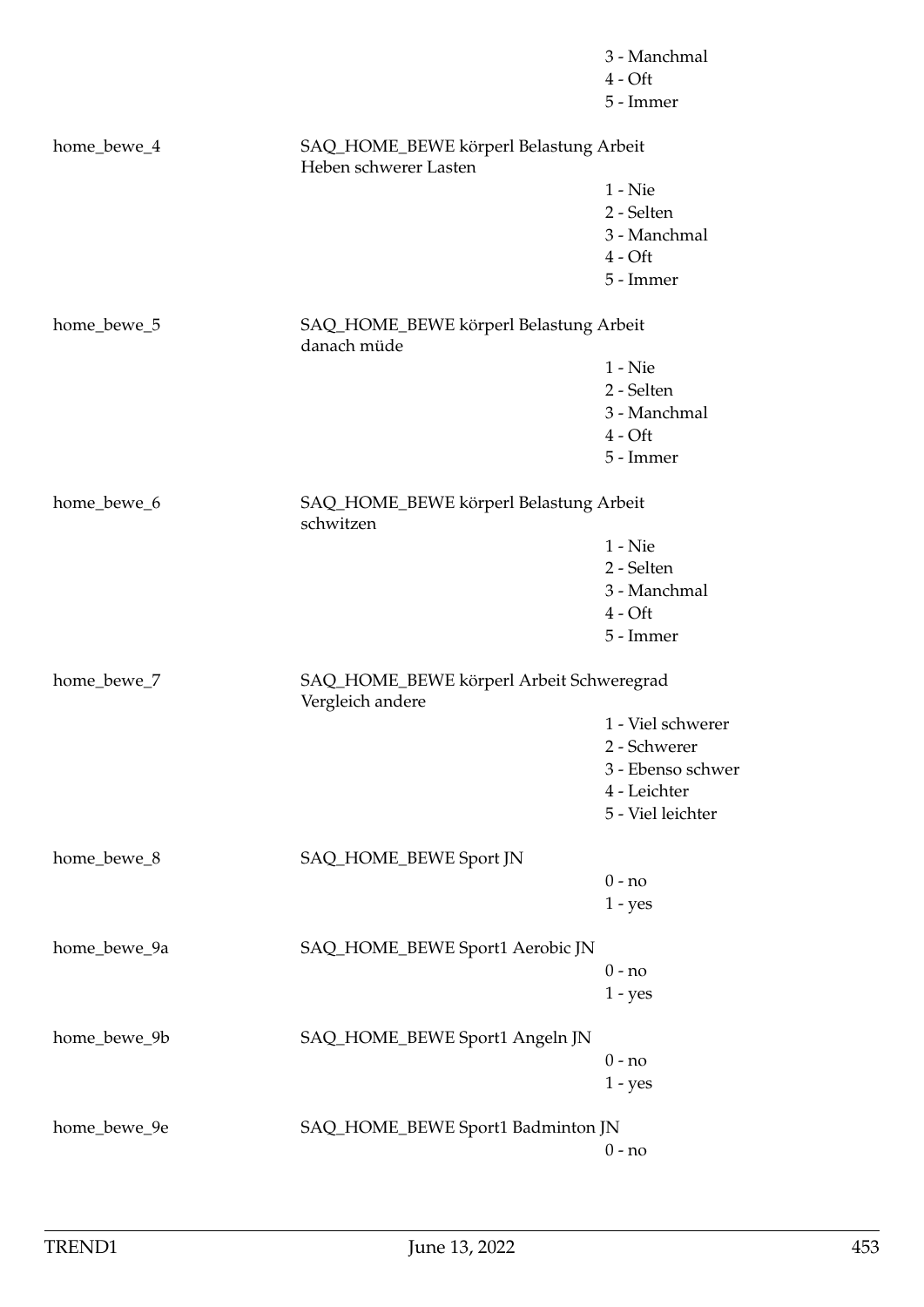| home_bewe_9g | SAQ_HOME_BEWE Sport1 Fitnesstraining JN | $0 - no$<br>$1 - yes$ |
|--------------|-----------------------------------------|-----------------------|
| home_bewe_9c | SAQ_HOME_BEWE Sport1 Fußball JN         | $0 - no$<br>$1 - yes$ |
| home_bewe_9i | SAQ_HOME_BEWE Sport1 Gymnastik JN       | $0 - no$<br>$1 - yes$ |
| home_bewe_9h | SAQ_HOME_BEWE Sport1 Hometrainer JN     | $0 - no$<br>$1 - yes$ |
| home_bewe_9f | SAQ_HOME_BEWE Sport1 Inlineskating JN   | $0 - no$<br>$1 - yes$ |
| home_bewe_9k | SAQ_HOME_BEWE Sport1 Joggen JN          | $0 - no$<br>$1 - yes$ |
| home_bewe_9l | SAQ_HOME_BEWE Sport1 Kegeln JN          | $0 - no$<br>$1 - yes$ |
| home_bewe_9m | SAQ_HOME_BEWE Sport1 Radfahren JN       | $0 - no$<br>$1 - yes$ |
| home_bewe_9n | SAQ_HOME_BEWE Sport1 Reiten JN          | $0 - no$<br>$1 - yes$ |
| home_bewe_90 | SAQ_HOME_BEWE Sport1 Schwimmen JN       | $0 - no$<br>$1 - yes$ |
| home_bewe_9q | SAQ_HOME_BEWE Sport1 Segeln JN          | $0 - no$<br>$1 - yes$ |
| home_bewe_9p | SAQ_HOME_BEWE Sport1 Surfen JN          | $0 - no$<br>$1 - yes$ |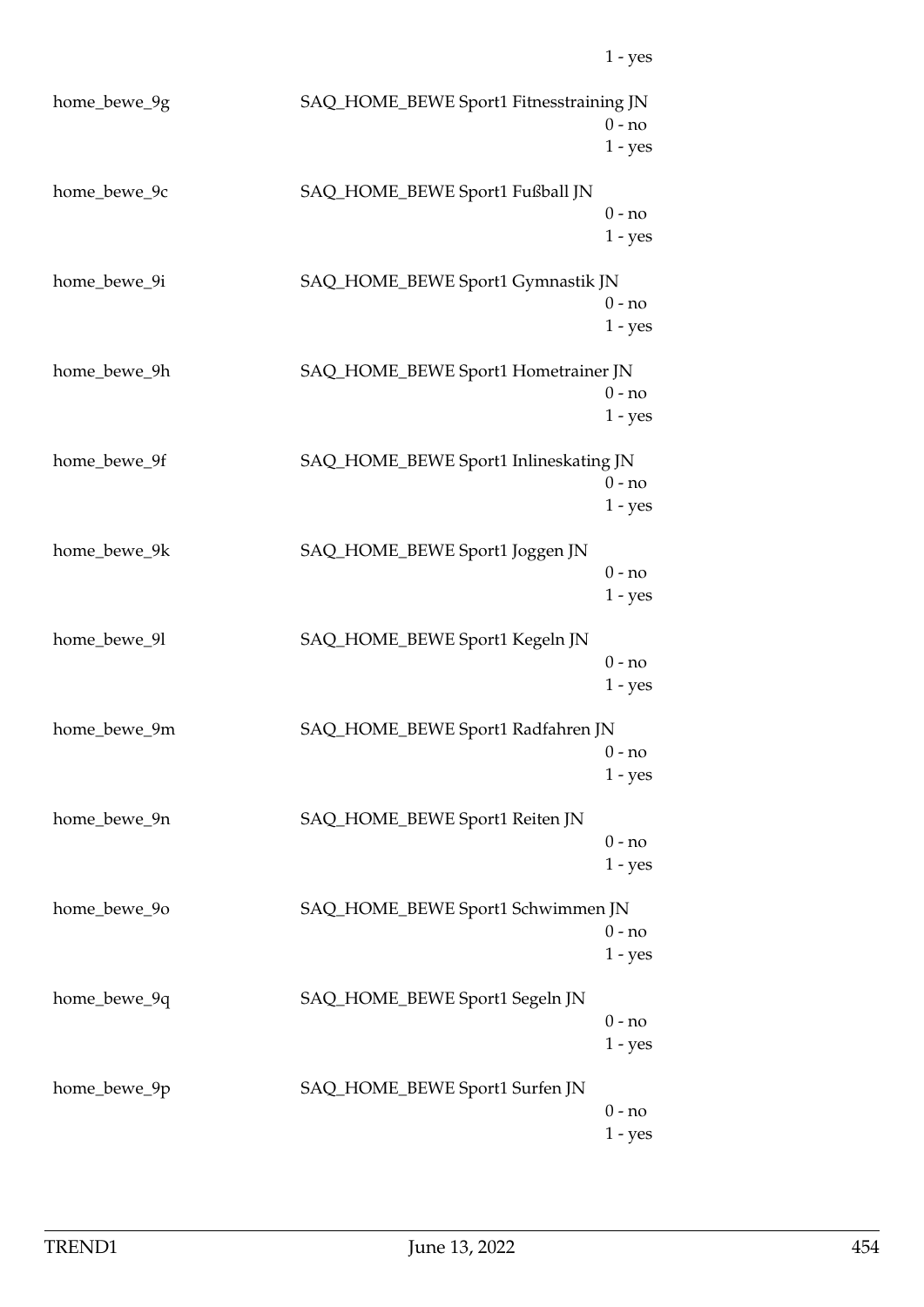| home_bewe_9y | SAQ_HOME_BEWE Sport1 Tanzen im Verein JN            |                                   |  |
|--------------|-----------------------------------------------------|-----------------------------------|--|
|              |                                                     | $0 - no$                          |  |
|              |                                                     | $1 - yes$                         |  |
| home_bewe_9r | SAQ_HOME_BEWE Sport1 Tennis JN                      |                                   |  |
|              |                                                     | $0 - no$                          |  |
|              |                                                     | $1 - yes$                         |  |
| home_bewe_9j | SAQ_HOME_BEWE Sport1 therapeutische<br>Gymnastik JN |                                   |  |
|              |                                                     | $0 - no$                          |  |
|              |                                                     | $1 - yes$                         |  |
| home_bewe_9s | SAQ_HOME_BEWE Sport1 Tischtennis JN                 |                                   |  |
|              |                                                     | $0 - no$                          |  |
|              |                                                     | $1 - yes$                         |  |
| home_bewe_9d | SAQ_HOME_BEWE Sport1 Volleyball JN                  |                                   |  |
|              |                                                     | $0 - no$                          |  |
|              |                                                     | $1 - yes$                         |  |
| home_bewe_9t | SAQ_HOME_BEWE Sport1 Walking JN                     |                                   |  |
|              |                                                     | $0 - no$                          |  |
|              |                                                     | $1 - yes$                         |  |
| home_bewe_9v | SAQ_HOME_BEWE Sport1 Wandern JN                     |                                   |  |
|              |                                                     | $0 - no$                          |  |
|              |                                                     | $1 - yes$                         |  |
| home_bewe_9u | SAQ_HOME_BEWE Sport1 Wassergymnastik JN             |                                   |  |
|              |                                                     | $0 - no$                          |  |
|              |                                                     | $1 - yes$                         |  |
| home_bewe_9w |                                                     | SAQ_HOME_BEWE Sport1 Sonstiges JN |  |
|              |                                                     | $0 - no$                          |  |
|              |                                                     | $1 - yes$                         |  |
| home_bewe_9x | SAQ_HOME_BEWE Sport1 Sonstige                       |                                   |  |
| home_bewe_10 | SAQ_HOME_BEWE Sport1 [h/Woche]<br>[h/Woche]         |                                   |  |
|              |                                                     | 1 - Weniger als 1 Stunde          |  |
|              |                                                     | 2 - 1 bis unter 2 Stunden         |  |
|              |                                                     | 3 - 2 bis unter 3 Stunden         |  |
|              |                                                     | 4 - 3 bis unter 4 Stunden         |  |
|              |                                                     | 5 - Mehr als 4 Stunden            |  |
| home_bewe_11 | SAQ_HOME_BEWE Sport1 [Monate/Jahr]<br>[Monate/Jahr] |                                   |  |
|              |                                                     |                                   |  |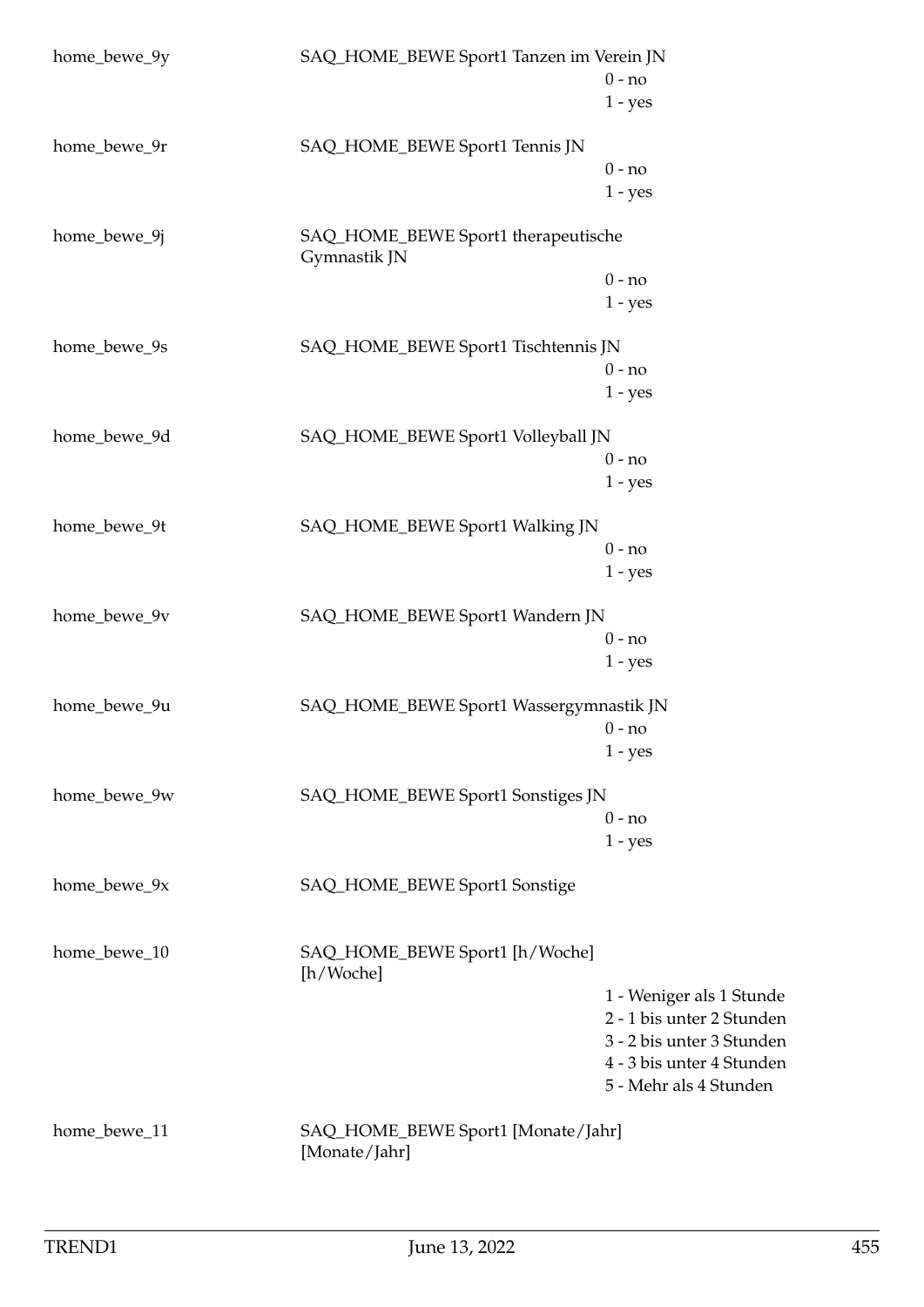| home_bewe_12  | SAQ_HOME_BEWE Sport2 JN                 |                       |
|---------------|-----------------------------------------|-----------------------|
|               |                                         | $0 - no$<br>$1 - yes$ |
| home_bewe_13a | SAQ_HOME_BEWE Sport2 Aerobic JN         | $0 - no$              |
| home_bewe_13b | SAQ_HOME_BEWE Sport2 Angeln JN          | $1 - yes$             |
|               |                                         | $0 - no$<br>$1 - yes$ |
| home_bewe_13e | SAQ_HOME_BEWE Sport2 Badminton JN       | $0 - no$              |
|               |                                         | $1 - yes$             |
| home_bewe_13g | SAQ_HOME_BEWE Sport2 Fitnesstraining JN | $0 - no$<br>$1 - yes$ |
| home_bewe_13c | SAQ_HOME_BEWE Sport2 Fußball JN         |                       |
|               |                                         | $0 - no$<br>$1 - yes$ |
| home_bewe_13i | SAQ_HOME_BEWE Sport2 Gymnastik JN       | $0 - no$              |
|               |                                         | $1 - yes$             |
| home_bewe_13h | SAQ_HOME_BEWE Sport2 Hometrainer JN     | $0 - no$<br>1 - yes   |
| home_bewe_13f | SAQ_HOME_BEWE Sport2 Inlineskating JN   |                       |
|               |                                         | $0 - no$<br>$1 - yes$ |
| home_bewe_13k | SAQ_HOME_BEWE Sport2 Joggen JN          | $0 - no$              |
| home_bewe_13l | SAQ_HOME_BEWE Sport2 Kegeln JN          | $1 - yes$             |
|               |                                         | $0 - no$<br>$1 - yes$ |
| home_bewe_13m | SAQ_HOME_BEWE Sport2 Radfahren JN       | $0 - no$              |
|               |                                         | $1 - yes$             |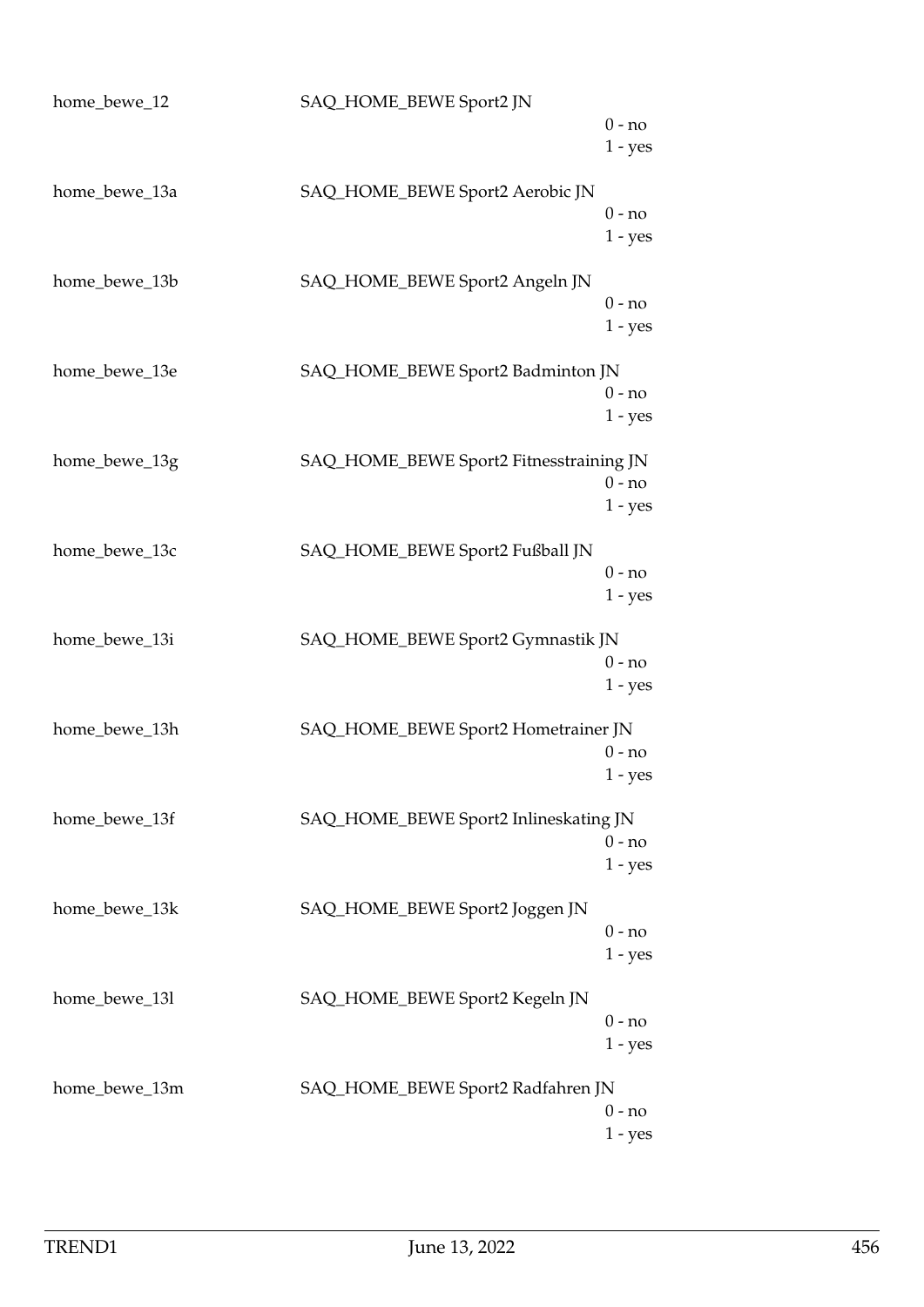| home_bewe_13n | SAQ_HOME_BEWE Sport2 Reiten JN                      |                       |
|---------------|-----------------------------------------------------|-----------------------|
|               |                                                     | $0 - no$<br>$1 - yes$ |
| home_bewe_13o | SAQ_HOME_BEWE Sport2 Schwimmen JN                   | $0 - no$<br>$1 - yes$ |
| home_bewe_13q | SAQ_HOME_BEWE Sport2 Segeln JN                      | $0 - no$<br>$1 - yes$ |
| home_bewe_13p | SAQ_HOME_BEWE Sport2 Surfen JN                      | $0 - no$<br>$1 - yes$ |
| home_bewe_13y | SAQ_HOME_BEWE Sport2 Tanzen im Verein JN            | $0 - no$<br>$1 - yes$ |
| home_bewe_13r | SAQ_HOME_BEWE Sport2 Tennis JN                      | $0 - no$<br>$1 - yes$ |
| home_bewe_13j | SAQ_HOME_BEWE Sport2 therapeutische<br>Gymnastik JN |                       |
|               |                                                     | $0 - no$<br>$1 - yes$ |
| home_bewe_13s | SAQ_HOME_BEWE Sport2 Tischtennis JN                 | $0 - no$<br>$1 - yes$ |
| home_bewe_13d | SAQ_HOME_BEWE Sport2 Volleyball JN                  | $0 - no$<br>$1 - yes$ |
| home_bewe_13t | SAQ_HOME_BEWE Sport2 Walking JN                     | $0 - no$<br>$1 - yes$ |
| home_bewe_13v | SAQ_HOME_BEWE Sport2 Wandern JN                     | $0 - no$<br>$1 - yes$ |
| home_bewe_13u | SAQ_HOME_BEWE Sport2 Wassergymnastik JN             | $0 - no$<br>$1 - yes$ |
| home_bewe_13w | SAQ_HOME_BEWE Sport2 Sonstiges JN                   |                       |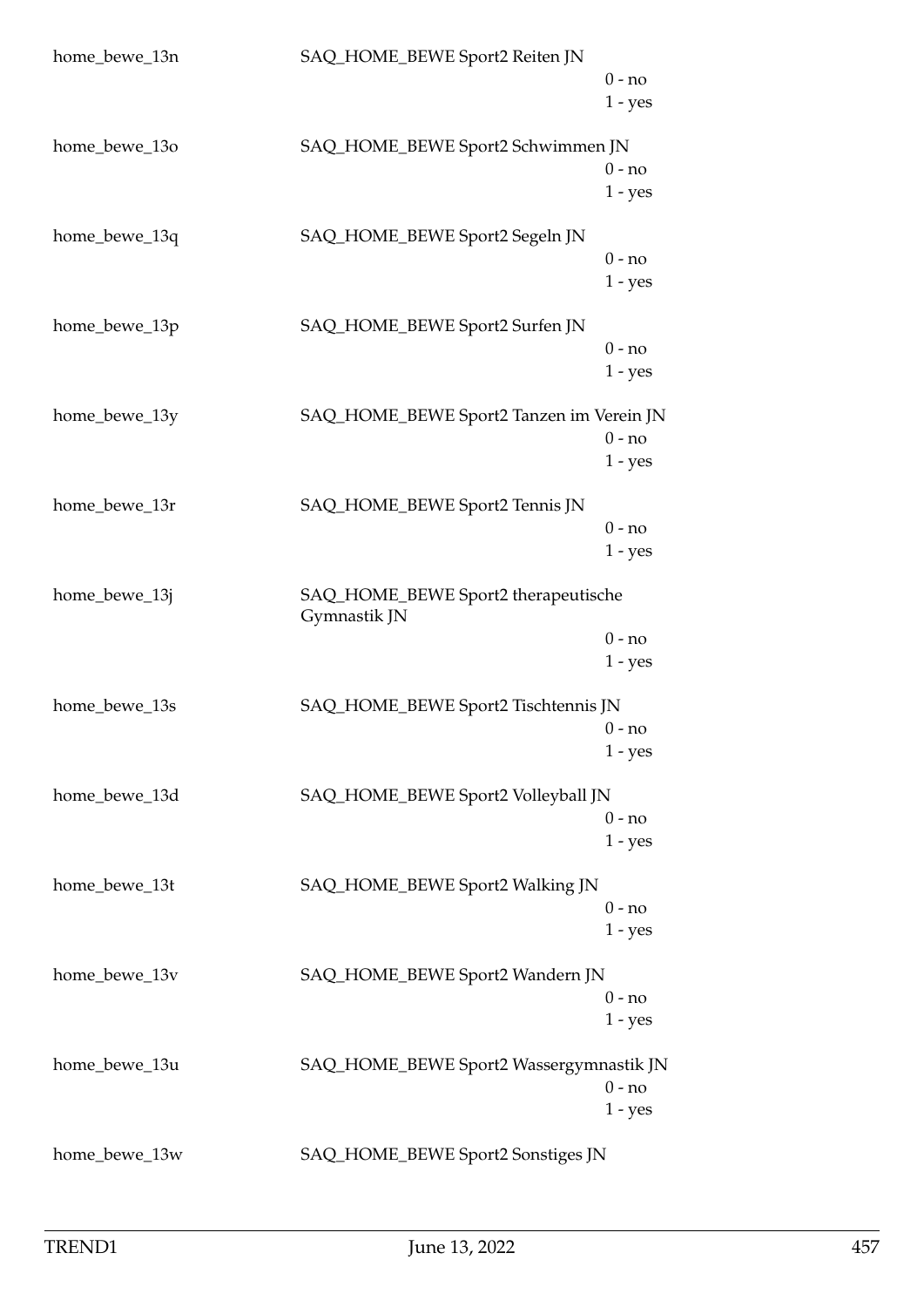|               |                                                                 | $0 - no$<br>$1 - yes$                                                                                                                     |
|---------------|-----------------------------------------------------------------|-------------------------------------------------------------------------------------------------------------------------------------------|
| home_bewe_13x | SAQ_HOME_BEWE Sport2 Sonstige                                   |                                                                                                                                           |
| home_bewe_14  | SAQ_HOME_BEWE Sport2 [h/Woche]<br>[h/Woche]                     |                                                                                                                                           |
|               |                                                                 | 1 - Weniger als 1 Stunde<br>2 - 1 bis unter 2 Stunden<br>3 - 2 bis unter 3 Stunden<br>4 - 3 bis unter 4 Stunden<br>5 - Mehr als 4 Stunden |
| home_bewe_15  | SAQ_HOME_BEWE Sport2 [Monate/Jahr]<br>[Monate/Jahr]             |                                                                                                                                           |
| SAQ_UZ        | Fragebogen zum Selbstausfüllen                                  |                                                                                                                                           |
| ges_sf12_01   | SAQ_UZ_SF12 Einschätzung<br>Gesundheitszustand allgemein        | 1 - excellent                                                                                                                             |
|               |                                                                 | 2 - very good<br>$3 - good$                                                                                                               |
|               |                                                                 | 4 - less good<br>$5 - bad$                                                                                                                |
| ges_sf12_02   | SAQ_UZ_SF12 Einschränkung mittelschwere<br>Tätigkeiten Stärke   |                                                                                                                                           |
|               |                                                                 | 1 - yes, strongly limited<br>2 - Yes, slightly limited<br>3 - not limited at all                                                          |
| ges_sf12_03   | SAQ_UZ_SF12 Einschränkung mehrere<br>Treppenabsätze Stärke      |                                                                                                                                           |
|               |                                                                 | 1 - yes, strongly limited<br>2 - Yes, slightly limited<br>3 - not limited at all                                                          |
| ges_sf12_04   | SAQ_UZ_SF12 körperl Probleme weniger<br>geschafft letzte 4Wo JN |                                                                                                                                           |
|               |                                                                 | $0 - no$<br>$1 - yes$                                                                                                                     |
| ges_sf12_05   | SAQ_UZ_SF12 körperl Probleme nur manche<br>Dinge letzte 4Wo JN  |                                                                                                                                           |
|               |                                                                 | $0 - no$                                                                                                                                  |
|               |                                                                 | $1 - yes$                                                                                                                                 |
| ges_sf12_06   | SAQ_UZ_SF12 seel Probleme weniger geschafft<br>letzte 4Wo JN    |                                                                                                                                           |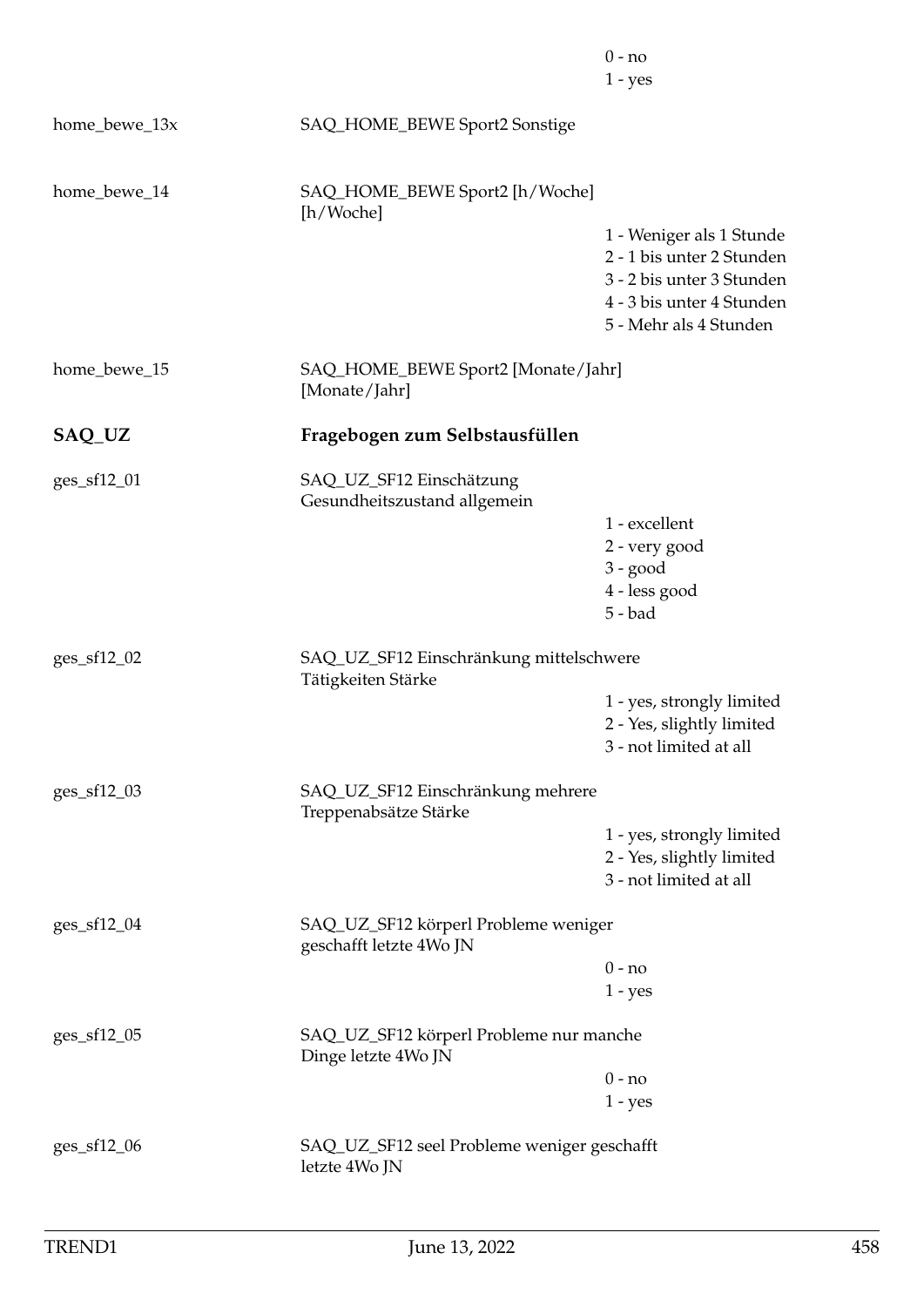|                |                                                                 | $0 - no$       |
|----------------|-----------------------------------------------------------------|----------------|
|                |                                                                 | $1 - yes$      |
| ges_sf12_07    | SAQ_UZ_SF12 seel Probleme nur manche Dinge<br>letzte 4Wo JN     |                |
|                |                                                                 | $0 - no$       |
|                |                                                                 | $1 - yes$      |
| $ges\_sf12_08$ | SAQ_UZ_SF12 Behinderung wegen Schmerzen<br>Ausmaß letzte 4Wo    |                |
|                |                                                                 | 1 - not at all |
|                |                                                                 | 2 - a little   |
|                |                                                                 | 3 - moderate   |
|                |                                                                 | $4$ - quite    |
|                |                                                                 | 5 - greatly    |
| ges_sf12_09    | SAQ_UZ_SF12 Zustand ruhig/gelassen Häufigk<br>letzte 4Wo        |                |
|                |                                                                 | 1 - always     |
|                |                                                                 | $2$ - often    |
|                |                                                                 | 3 - very often |
|                |                                                                 | 4 - sometimes  |
|                |                                                                 | 5 - hardly     |
|                |                                                                 | 6 - never      |
| ges_sf12_10    | SAQ_UZ_SF12 voller Energie Häufigk letzte 4Wo                   |                |
|                |                                                                 | $1 - always$   |
|                |                                                                 | $2 - often$    |
|                |                                                                 | 3 - very often |
|                |                                                                 | 4 - sometimes  |
|                |                                                                 | 5 - hardly     |
|                |                                                                 | 6 - never      |
| ges_sf12_11    | SAQ_UZ_SF12 entmutigt/traurig Häufigk letzte<br>4Wo             |                |
|                |                                                                 | 1 - always     |
|                |                                                                 | $2 - often$    |
|                |                                                                 | 3 - very often |
|                |                                                                 | 4 - sometimes  |
|                |                                                                 | 5 - hardly     |
|                |                                                                 | 6 - never      |
| ges_sf12_12    | SAQ_UZ_SF12 körperl/seel soziale Kontakte<br>Häufigk letzte 4Wo |                |
|                |                                                                 | 1 - always     |
|                |                                                                 | $2 - often$    |
|                |                                                                 | 3 - sometimes  |
|                |                                                                 | 4 - hardly     |
|                |                                                                 | 5 - never      |
| <b>SAQ_FRS</b> | Fragebogen Funktionelle Ressourcen                              |                |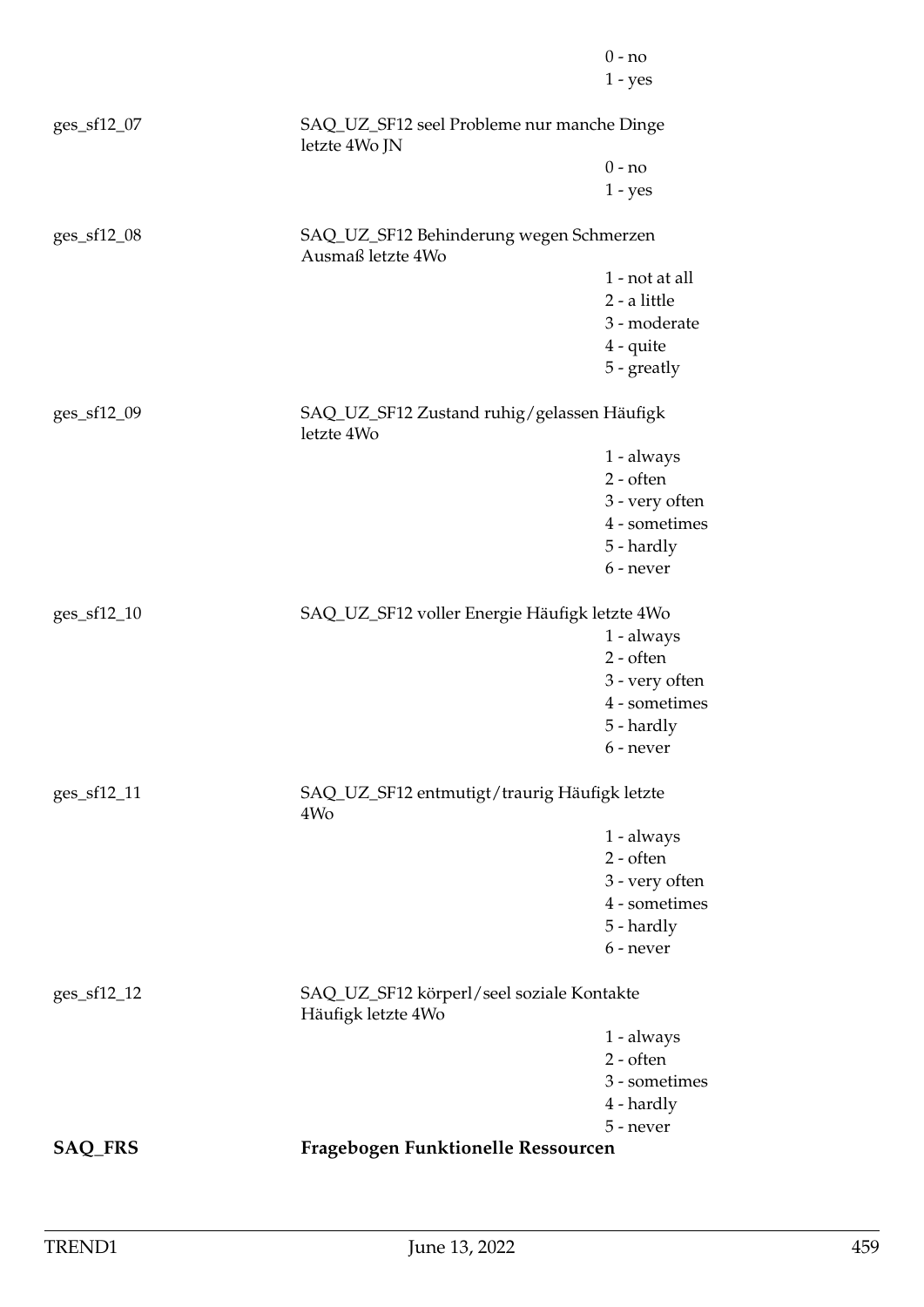| frs_stufe            | SAQ_FRS_HILFE Pflegestufe derzeit JN                  |                                         |
|----------------------|-------------------------------------------------------|-----------------------------------------|
|                      |                                                       | $0 - no$                                |
|                      |                                                       | $1 - yes$                               |
|                      |                                                       |                                         |
| frs_stufenr          | SAQ_FRS_HILFE Pflegestufe welche                      |                                         |
|                      |                                                       | 1 - Pflegestufe 1                       |
|                      |                                                       | 2 - Pflegestufe 2                       |
|                      |                                                       | 3 - Pflegestufe 3 ohne Härtefall-       |
|                      |                                                       | regelung                                |
|                      |                                                       | 4 - Pflegestufe 3 mit Härtefallregelung |
| frs_stufegrad        | SAQ_FRS_HILFE Pflegegrad welcher                      |                                         |
|                      |                                                       | 1 - Pflegegrad 1                        |
|                      |                                                       | 2 - Pflegegrad 2                        |
|                      |                                                       | 3 - Pflegegrad 3                        |
|                      |                                                       | 4 - Pflegegrad 4                        |
|                      |                                                       | 5 - Pflegegrad 5                        |
| frs_hilfejetzt_ang   | SAQ_FRS_HILFE täglich von Angehörigen JN              |                                         |
|                      |                                                       | $0 - no$                                |
|                      |                                                       | $1 - yes$                               |
|                      |                                                       |                                         |
| frs_hilfejetzt_bek   | SAQ_FRS_HILFE täglich von Bekannte JN                 |                                         |
|                      |                                                       | $0 - no$                                |
|                      |                                                       | $1 - yes$                               |
| frs_hilfejetzt_pfleg | SAQ_FRS_HILFE täglich vom Pflegedienst JN             |                                         |
|                      |                                                       | $0 - no$                                |
|                      |                                                       | $1 - yes$                               |
|                      |                                                       |                                         |
| frs_hilfejetzt_gesb  | SAQ_FRS_HILFE täglich vom gesetzlichen<br>Betreuer JN |                                         |
|                      |                                                       | $0 - no$                                |
|                      |                                                       | $1 - yes$                               |
| frs_hilfemgl_ang     | SAQ_FRS_HILFE täglich von Angehörige<br>möglich       |                                         |
|                      |                                                       | 1 - Ja, ganz sicher                     |
|                      |                                                       | 2 - Ja, ziemlich wahrscheinlich         |
|                      |                                                       | 3 - Nein, wahrscheinlich nicht          |
|                      |                                                       | 4 - Nein, keinesfalls                   |
|                      |                                                       |                                         |
| frs_hilfemgl_bek     | SAQ_FRS_HILFE täglich von Bekannte möglich            |                                         |
|                      |                                                       | 1 - Ja, ganz sicher                     |
|                      |                                                       | 2 - Ja, ziemlich wahrscheinlich         |
|                      |                                                       | 3 - Nein, wahrscheinlich nicht          |
|                      |                                                       | 4 - Nein, keinesfalls                   |
| frs_medi             | SAQ_FRS_HILFE Medikamente Einnahme JN                 |                                         |
|                      |                                                       |                                         |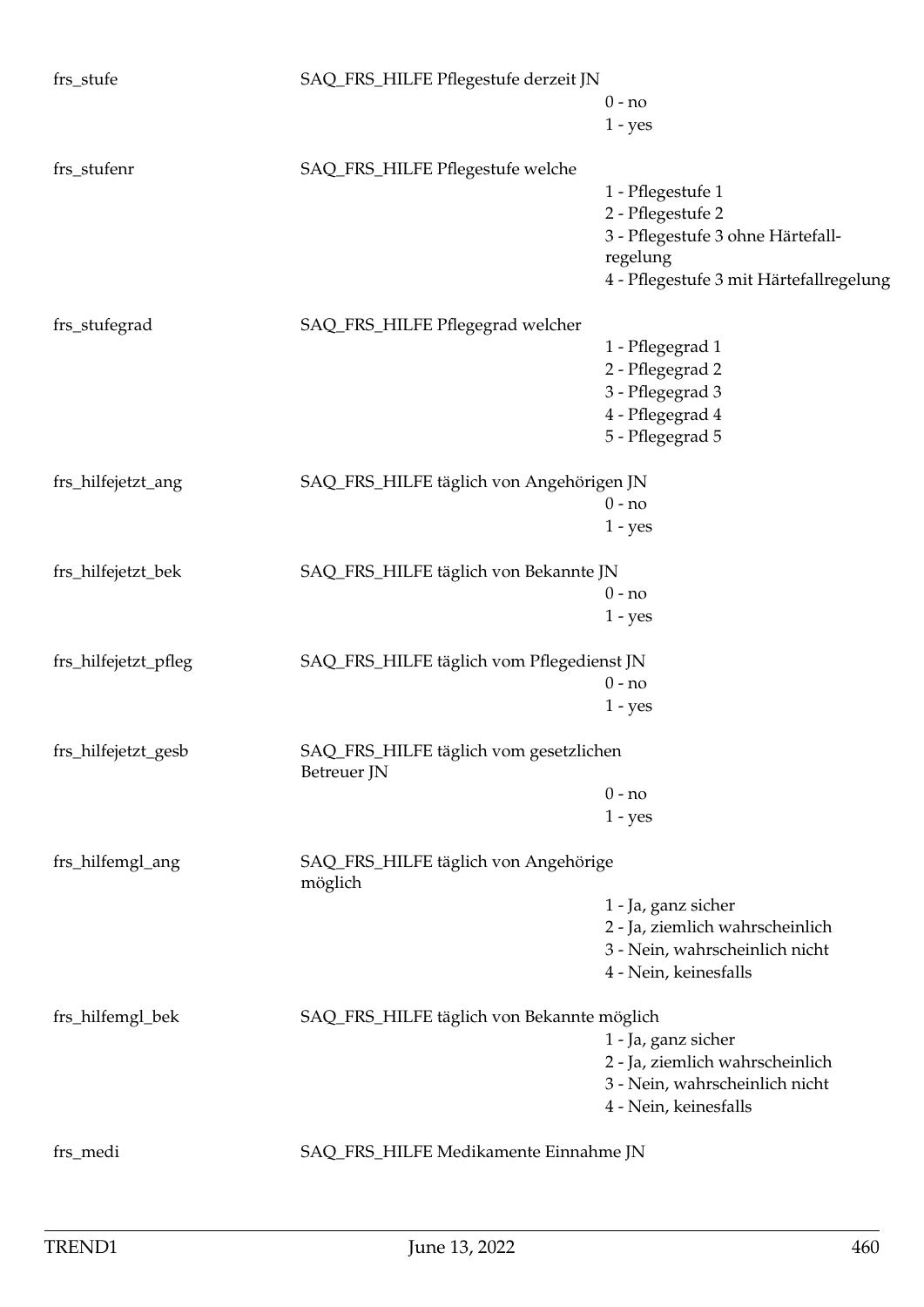|                   |                                                     | $0 - no$                                                  |
|-------------------|-----------------------------------------------------|-----------------------------------------------------------|
|                   |                                                     | $1 - yes$                                                 |
| frs_mediwie       | SAQ_FRS_HILFE Medikamente Einnahme<br>selbstständig |                                                           |
|                   |                                                     | 1 - Vollkommen selbstständig ohne                         |
|                   |                                                     | Hilfe                                                     |
|                   |                                                     | 2 - Mit etwas Hilfe (z.B. jemand erin-                    |
|                   |                                                     | nert Sie an die Einnahme oder bere-                       |
|                   |                                                     | itet die Medikamente vor)<br>3 - Ausschließlich mit Hilfe |
|                   |                                                     |                                                           |
| frs_sturz         | SAQ_FRS_STURZ mind. 1mal letzte 12Mo JN             |                                                           |
|                   |                                                     | $0 - no$                                                  |
|                   |                                                     | $1 - yes$                                                 |
| frs_sturzanz      | SAQ_FRS_STURZ Häufigkeit                            |                                                           |
|                   |                                                     |                                                           |
| frs_sturzwo       | SAQ_FRS_STURZ letzter Ort                           |                                                           |
|                   |                                                     | 1 - Innerhalb der Wohnung?                                |
|                   |                                                     | 2 - Außerhalb der Wohnung?                                |
|                   |                                                     |                                                           |
| frs_sturzmed_amb  | SAQ_FRS_STURZ Behandlung Arzt JN                    |                                                           |
|                   |                                                     | $0 - no$                                                  |
|                   |                                                     | $1 - yes$                                                 |
| frs_sturzmed_stat | SAQ_FRS_STURZ Behandlung Krankenhaus JN             |                                                           |
|                   |                                                     | $0 - no$                                                  |
|                   |                                                     | $1 - yes$                                                 |
| frs_mobil_rad     | SAQ_FRS_MOBIL Fahrrad JN                            |                                                           |
|                   |                                                     | $0 - no$                                                  |
|                   |                                                     | $1 - yes$                                                 |
|                   | SAQ_FRS_MOBIL selbst Mofa fahren JN                 |                                                           |
| frs_mobil_mofa    |                                                     | $0 - no$                                                  |
|                   |                                                     | $1 - yes$                                                 |
|                   |                                                     |                                                           |
| frs_mobil_auto    | SAQ_FRS_MOBIL selbst Auto fahren JN                 |                                                           |
|                   |                                                     | $0 - no$                                                  |
|                   |                                                     | $1 - yes$                                                 |
| frs_mobil_taxi    | SAQ_FRS_MOBIL Taxi JN                               |                                                           |
|                   |                                                     | $0 - no$                                                  |
|                   |                                                     | $1 - yes$                                                 |
| frs_mobil_public  | SAQ_FRS_MOBIL öffentliche Verkehrsmittel JN         |                                                           |
|                   |                                                     | $0 - no$                                                  |
|                   |                                                     | $1 - yes$                                                 |
|                   |                                                     |                                                           |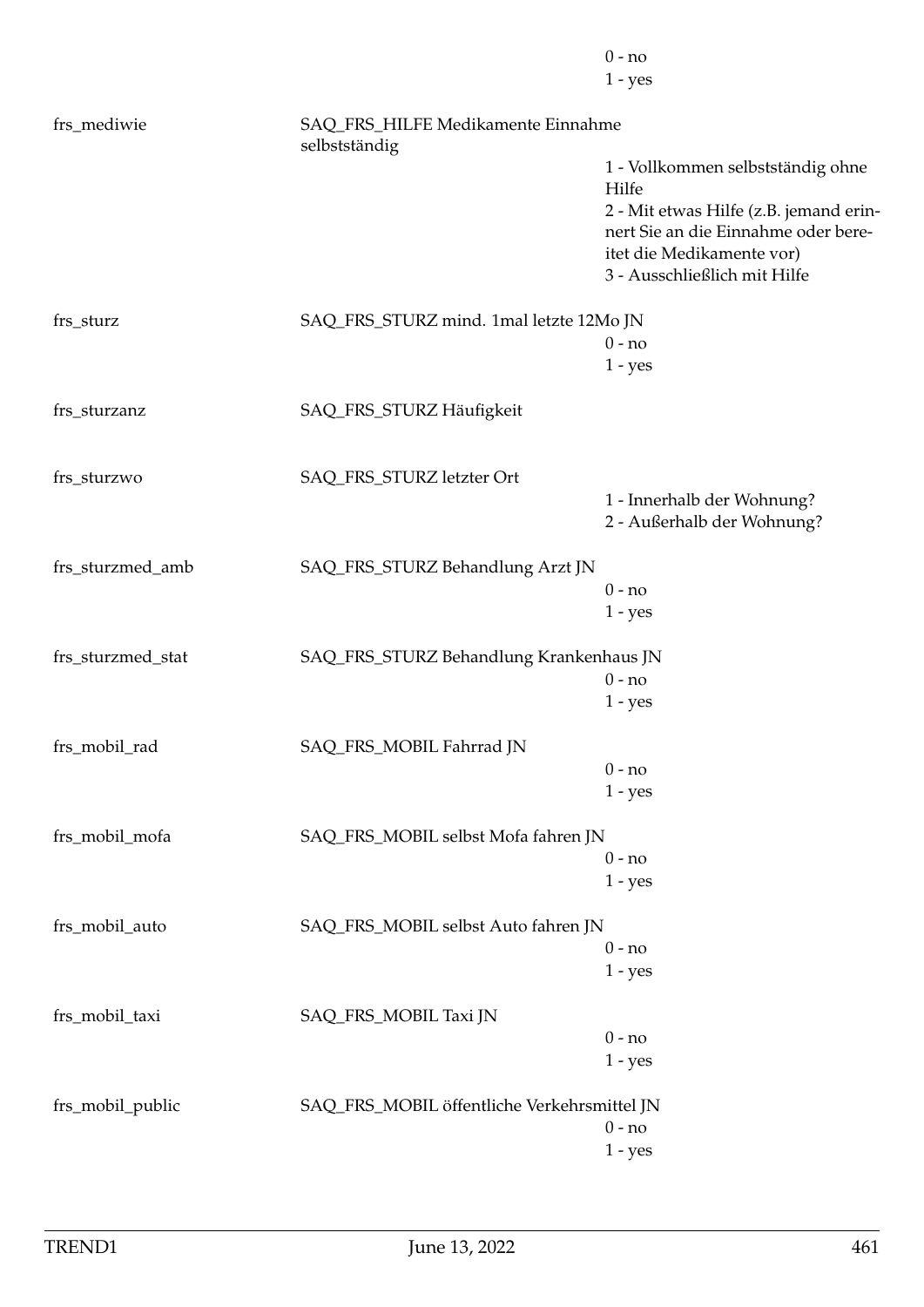| frs_mobil_mitfahr   | SAQ_FRS_MOBIL im Auto mitfahren JN                      |              |
|---------------------|---------------------------------------------------------|--------------|
|                     |                                                         | $0 - no$     |
|                     |                                                         | $1 - yes$    |
| frs_mobil_trans     | SAQ_FRS_MOBIL Krankentransport JN                       |              |
|                     |                                                         | $0 - no$     |
|                     |                                                         | $1 - yes$    |
| frs_mobil_fuss      | SAQ_FRS_MOBIL zu Fuß<br>Einkäufe/Spazierengehen JN      |              |
|                     |                                                         | $0 - no$     |
|                     |                                                         | $1 - yes$    |
| frs_mobil_ohngeh    | SAQ_FRS_MOBIL laufen ohne Gehhilfen JN                  |              |
|                     |                                                         | $0 - no$     |
|                     |                                                         | $1 - yes$    |
| frs_mobil_mitgeh    | SAQ_FRS_MOBIL laufen mit Gehstock JN                    |              |
|                     |                                                         | $0 - no$     |
|                     |                                                         | $1 - yes$    |
| frs_mobil_rollator  | SAQ_FRS_MOBIL Rollator JN                               |              |
|                     |                                                         | $0 - no$     |
|                     |                                                         | $1 - yes$    |
| frs_mobil_rollstuhl | SAQ_FRS_MOBIL Rollstuhl JN                              |              |
|                     |                                                         | $0 - no$     |
|                     |                                                         | $1 - yes$    |
|                     |                                                         |              |
| frs_mobil_elektro   | SAQ_FRS_MOBIL Elektromobil JN                           |              |
|                     |                                                         | $0 - no$     |
|                     |                                                         | $1 - yes$    |
| frs_mobil_begleit   | SAQ_FRS_MOBIL nur in Begleitung JN                      |              |
|                     |                                                         | $0 - no$     |
|                     |                                                         | $1 - yes$    |
| frs_alltag_eink     | SAQ_FRS_ALLTAG selbst Erledigen<br>Besorgungen/Einkäufe |              |
|                     |                                                         | $1 - Off$    |
|                     |                                                         | 2 - Manchmal |
|                     |                                                         | $3 -$ Nie    |
| frs_alltag_events   | SAQ_FRS_ALLTAG Besuch                                   |              |
|                     | Veranstaltung/Seniorentreffen/Kirche                    |              |
|                     |                                                         | $1 - Off$    |
|                     |                                                         | 2 - Manchmal |
|                     |                                                         | $3 - Nie$    |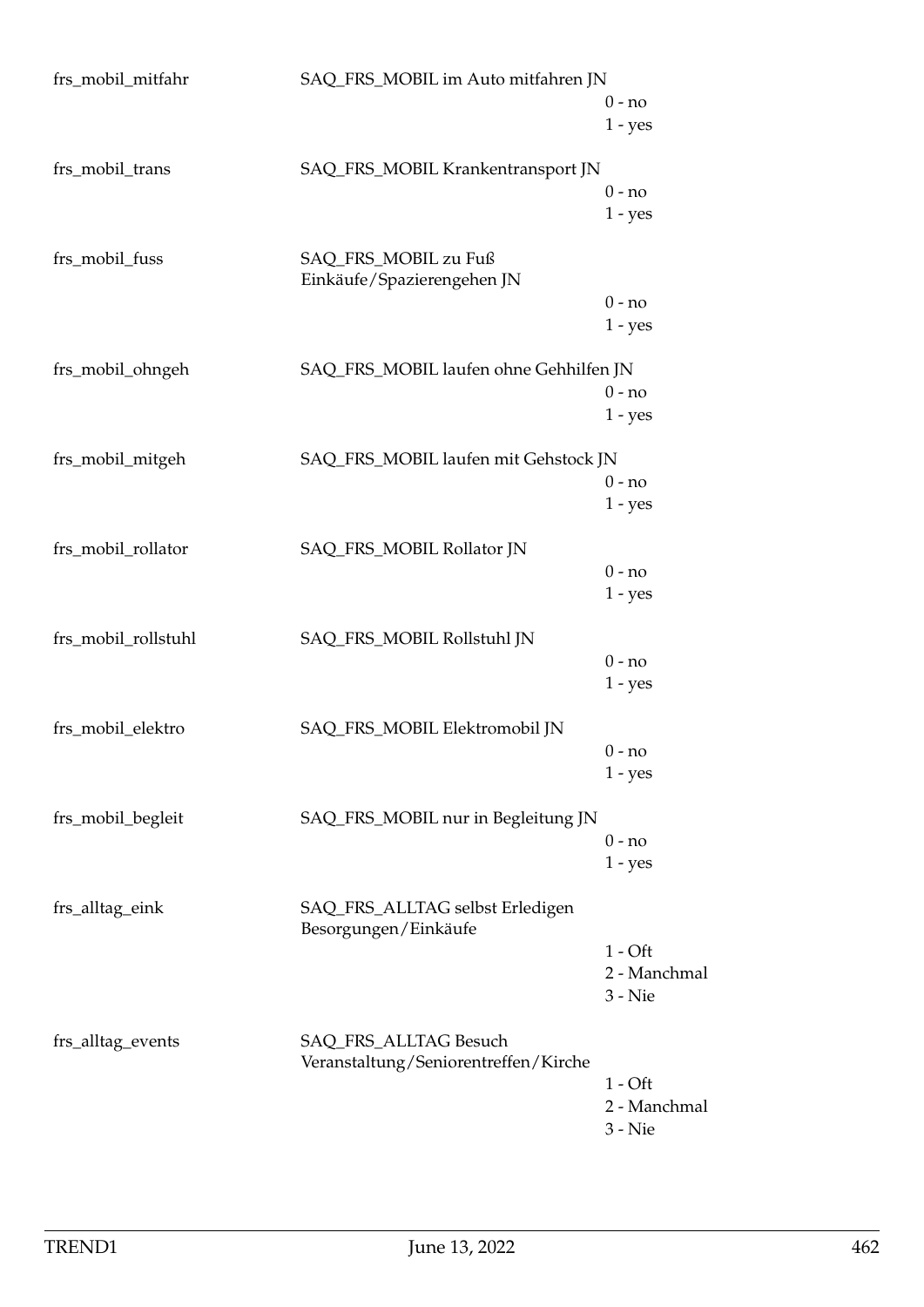| frs_alltag_finanz   | SAQ_FRS_ALLTAG selbst erledigen finanzielle<br>Angelegenheiten |                                        |
|---------------------|----------------------------------------------------------------|----------------------------------------|
|                     |                                                                | $1 - Off$<br>2 - Manchmal<br>$3 -$ Nie |
| frs_alltag_termin   | SAQ_FRS_ALLTAG Vergessen<br>Verabredungen/Arzttermine          |                                        |
|                     |                                                                | $1 - Off$<br>2 - Manchmal<br>3 - Nie   |
| frs_alltag_tv       | SAQ_FRS_ALLTAG Anschauen<br>Fernsehsendungen                   |                                        |
|                     |                                                                | $1 - Off$<br>2 - Manchmal<br>$3 - Nie$ |
| frs_alltag_strasse  | SAQ_FRS_ALLTAG Überquerung belebter<br>Straßen ohne Hilfe      |                                        |
|                     |                                                                | $1 - Off$<br>2 - Manchmal<br>3 - Nie   |
| frs_alltag_datum    | SAQ_FRS_ALLTAG Datum vergessen                                 |                                        |
|                     |                                                                | $1 - Off$<br>2 - Manchmal<br>$3 - Nie$ |
| frs_alltag_anzieh   | SAQ_FRS_ALLTAG Mühe An- und Ausziehen                          |                                        |
|                     |                                                                | $1 - Off$<br>2 - Manchmal<br>$3 -$ Nie |
| frs_alltag_ausgeh   | SAQ_FRS_ALLTAG allein außer Haus gehen                         |                                        |
|                     |                                                                | $1 - Off$<br>2 - Manchmal              |
|                     |                                                                | 3 - Nie                                |
| frs_alltag_wortfind | SAQ_FRS_ALLTAG nicht sagen können Worte<br>die Zunge liegen    |                                        |
|                     |                                                                | $1 - Off$<br>2 - Manchmal              |
|                     |                                                                | $3 - Nie$                              |
| frs_alltag_anruf    | SAQ_FRS_ALLTAG selbst jemanden anrufen                         |                                        |
|                     |                                                                | $1 - Off$<br>2 - Manchmal              |
|                     |                                                                | $3 - Nie$                              |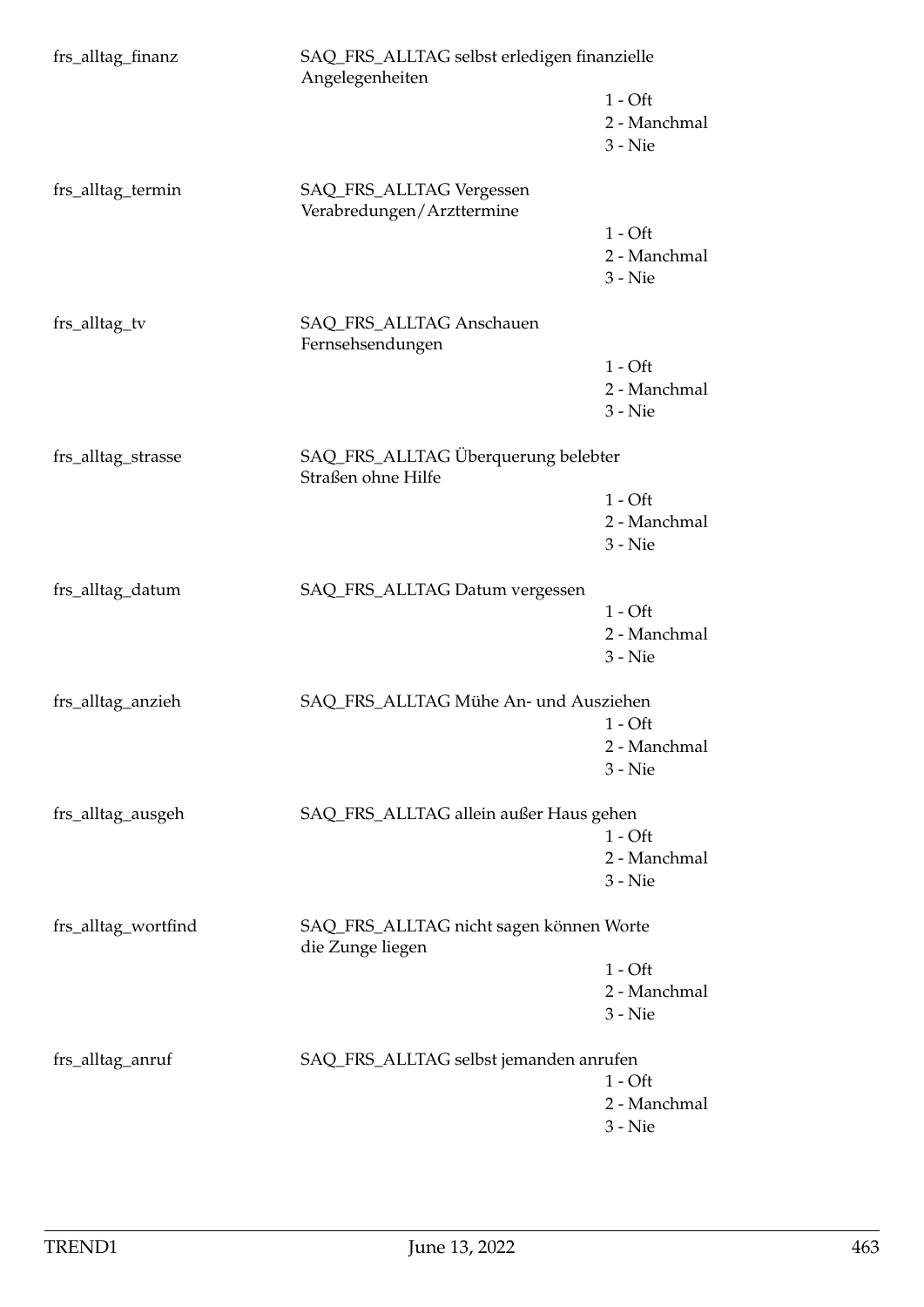| frs_alltag_erledig  | SAQ_FRS_ALLTAG selbst Erledigen kleinere<br>Aufgaben            |                         |
|---------------------|-----------------------------------------------------------------|-------------------------|
|                     |                                                                 | $1 - Off$               |
|                     |                                                                 | 2 - Manchmal            |
|                     |                                                                 | $3 -$ Nie               |
| frs_alltag_brief    | SAQ_FRS_ALLTAG Brief/Postkarte schreiben                        |                         |
|                     |                                                                 | $1 - Off$               |
|                     |                                                                 | 2 - Manchmal            |
|                     |                                                                 | $3 - Nie$               |
| frs_alltag_besuch   | SAQ_FRS_ALLTAG                                                  |                         |
|                     | Verwandte/Bekannte/Freunde besuchen                             |                         |
|                     |                                                                 | $1 - Off$               |
|                     |                                                                 | 2 - Manchmal            |
|                     |                                                                 | $3 -$ Nie               |
| frs_alltag_mahlzeit | SAQ_FRS_ALLTAG Erhalten kleiner Hilfen bei<br>Mahlzeiten        |                         |
|                     |                                                                 | $1 - Off$               |
|                     |                                                                 | 2 - Manchmal            |
|                     |                                                                 | $3 -$ Nie               |
| frs_alltag_finden   | SAQ_FRS_ALLTAG Schwierigkeiten<br>Brille/Schlüssel finden       |                         |
|                     |                                                                 | $1 - Off$               |
|                     |                                                                 | 2 - Manchmal            |
|                     |                                                                 | $3 - Nie$               |
| frs_alltag_zeitung  | SAQ_FRS_ALLTAG Lesen Zeitung/Illustrierte                       |                         |
|                     |                                                                 | $1 - Off$               |
|                     |                                                                 | 2 - Manchmal            |
|                     |                                                                 | $3 - Nie$               |
| frs_alltag_werk     | SAQ_FRS_ALLTAG selbst Erledigen kleinerer<br>handwerkl Arbeiten |                         |
|                     |                                                                 | $1 - Off$               |
|                     |                                                                 | 2 - Manchmal            |
|                     |                                                                 | $3 - Nie$               |
| <b>SAQ_MRT</b>      | Fragebogen MRT                                                  |                         |
| snot_bes_01         | SAQ_MRT_SNOT Schnauben/Schneuzen Stärke                         |                         |
|                     |                                                                 | $0$ - no problem        |
|                     |                                                                 | 1 - very little problem |
|                     |                                                                 | 2 - little problem      |
|                     |                                                                 | 3 - moderate problem    |
|                     |                                                                 | 4 - extreme problem     |
|                     |                                                                 | 5 - it cannot be worse  |
| snot_bes_02         | SAQ_MRT_SNOT Niesen Stärke                                      |                         |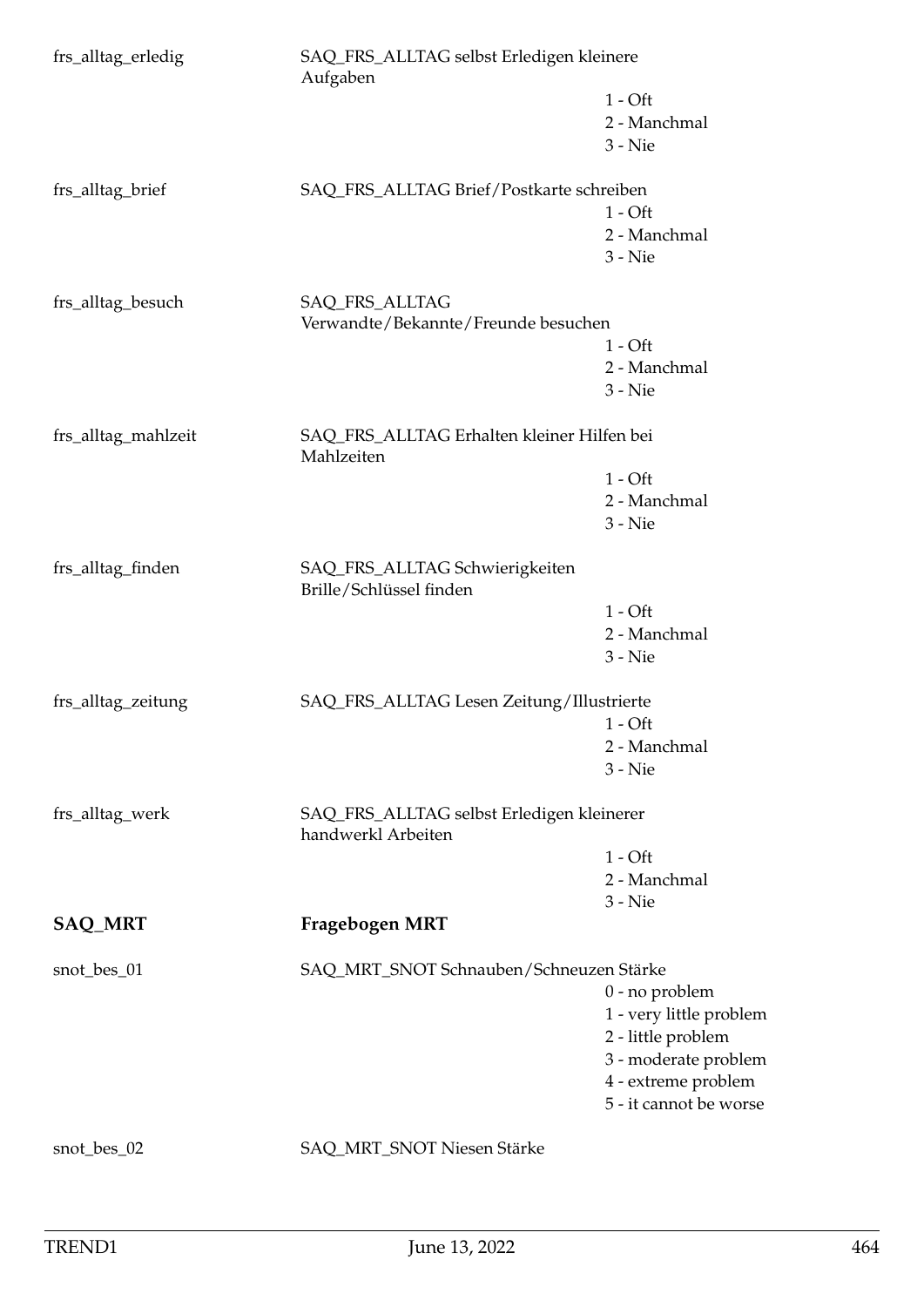|             |                                                        | $0$ - no problem<br>1 - very little problem<br>2 - little problem<br>3 - moderate problem<br>4 - extreme problem<br>5 - it cannot be worse |
|-------------|--------------------------------------------------------|--------------------------------------------------------------------------------------------------------------------------------------------|
| snot_bes_03 | SAQ_MRT_SNOT laufende Nase Stärke                      | 0 - no problem<br>1 - very little problem<br>2 - little problem<br>3 - moderate problem<br>4 - extreme problem                             |
|             |                                                        | 5 - it cannot be worse                                                                                                                     |
| snot_bes_04 | SAQ_MRT_SNOT Husten Stärke                             | $0$ - no problem<br>1 - very little problem<br>2 - little problem<br>3 - moderate problem<br>4 - extreme problem<br>5 - it cannot be worse |
| snot_bes_05 | SAQ_MRT_SNOT Nasensekret läuft in<br>Rachenraum Stärke |                                                                                                                                            |
|             |                                                        | $0$ - no problem<br>1 - very little problem<br>2 - little problem<br>3 - moderate problem<br>4 - extreme problem<br>5 - it cannot be worse |
| snot_bes_06 | SAQ_MRT_SNOT dickflüssiges Sekret Stärke               | $0$ - no problem                                                                                                                           |
|             |                                                        | 1 - very little problem<br>2 - little problem<br>3 - moderate problem<br>4 - extreme problem<br>5 - it cannot be worse                     |
| snot_bes_07 | SAQ_MRT_SNOT Druck Ohren Stärke                        | 0 - no problem                                                                                                                             |
|             |                                                        | 1 - very little problem<br>2 - little problem<br>3 - moderate problem<br>4 - extreme problem<br>5 - it cannot be worse                     |
| snot_bes_08 | SAQ_MRT_SNOT Schwindelgefühl Stärke                    | 0 - no problem                                                                                                                             |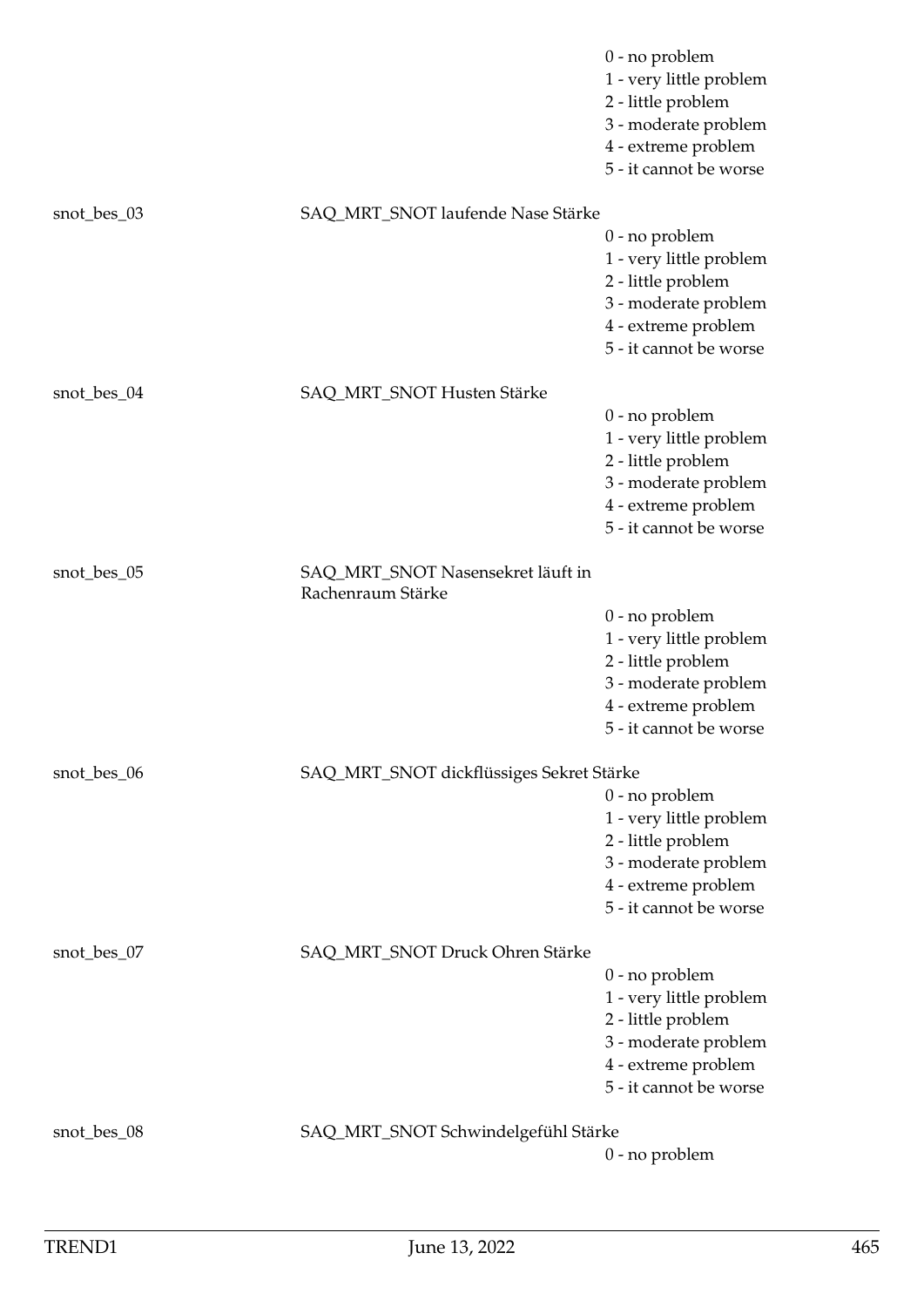|             |                                                 | 1 - very little problem                    |
|-------------|-------------------------------------------------|--------------------------------------------|
|             |                                                 | 2 - little problem<br>3 - moderate problem |
|             |                                                 | 4 - extreme problem                        |
|             |                                                 | 5 - it cannot be worse                     |
|             |                                                 |                                            |
| snot_bes_09 | SAQ_MRT_SNOT Ohrenschmerzen Stärke              |                                            |
|             |                                                 | $0$ - no problem                           |
|             |                                                 | 1 - very little problem                    |
|             |                                                 | 2 - little problem                         |
|             |                                                 | 3 - moderate problem                       |
|             |                                                 | 4 - extreme problem                        |
|             |                                                 | 5 - it cannot be worse                     |
| snot_bes_10 | SAQ_MRT_SNOT Kopfschmerzen Stärke               |                                            |
|             |                                                 | $0$ - no problem                           |
|             |                                                 | 1 - very little problem                    |
|             |                                                 | 2 - little problem                         |
|             |                                                 | 3 - moderate problem                       |
|             |                                                 | 4 - extreme problem                        |
|             |                                                 | 5 - it cannot be worse                     |
| snot_bes_11 | SAQ_MRT_SNOT Einschlafschwierigkeiten<br>Stärke |                                            |
|             |                                                 | $0$ - no problem                           |
|             |                                                 | 1 - very little problem                    |
|             |                                                 | 2 - little problem                         |
|             |                                                 | 3 - moderate problem                       |
|             |                                                 | 4 - extreme problem                        |
|             |                                                 | 5 - it cannot be worse                     |
| snot_bes_12 | SAQ_MRT_SNOT nächtliches Aufwachen Stärke       |                                            |
|             |                                                 | $0$ - no problem                           |
|             |                                                 | 1 - very little problem                    |
|             |                                                 | 2 - little problem                         |
|             |                                                 | 3 - moderate problem                       |
|             |                                                 | 4 - extreme problem                        |
|             |                                                 | 5 - it cannot be worse                     |
| snot_bes_13 | SAQ_MRT_SNOT Mangel erholsamer Schlaf<br>Stärke |                                            |
|             |                                                 | $0$ - no problem                           |
|             |                                                 | 1 - very little problem                    |
|             |                                                 | 2 - little problem                         |
|             |                                                 | 3 - moderate problem                       |
|             |                                                 | 4 - extreme problem                        |
|             |                                                 | 5 - it cannot be worse                     |
| snot_bes_14 | SAQ_MRT_SNOT Müdigkeit beim Aufwachen<br>Stärke |                                            |
|             |                                                 |                                            |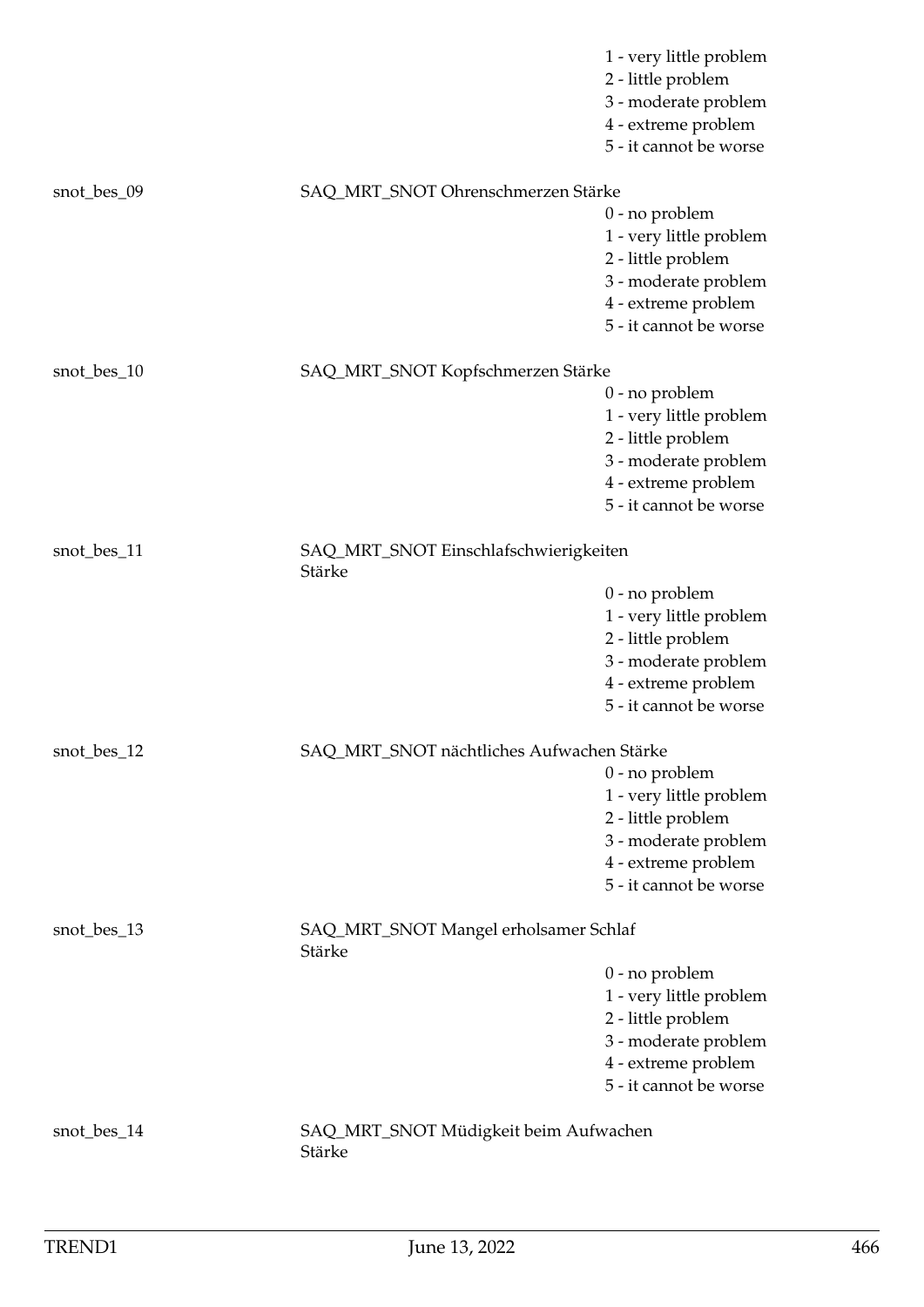|             |                                                            | $0$ - no problem<br>1 - very little problem<br>2 - little problem<br>3 - moderate problem<br>4 - extreme problem<br>5 - it cannot be worse |
|-------------|------------------------------------------------------------|--------------------------------------------------------------------------------------------------------------------------------------------|
| snot_bes_15 | SAQ_MRT_SNOT Erschöpfung/Mattigkeit<br>Stärke              |                                                                                                                                            |
|             |                                                            | $0$ - no problem<br>1 - very little problem<br>2 - little problem<br>3 - moderate problem<br>4 - extreme problem<br>5 - it cannot be worse |
| snot_bes_16 | SAQ_MRT_SNOT verminderte<br>Leistungsfähigkeit Stärke      |                                                                                                                                            |
|             |                                                            | $0$ - no problem<br>1 - very little problem<br>2 - little problem<br>3 - moderate problem<br>4 - extreme problem<br>5 - it cannot be worse |
| snot_bes_17 | SAQ_MRT_SNOT verminderte<br>Konzentrationsfähigkeit Stärke |                                                                                                                                            |
|             |                                                            | 0 - no problem<br>1 - very little problem<br>2 - little problem<br>3 - moderate problem<br>4 - extreme problem<br>5 - it cannot be worse   |
| snot_bes_18 | SAQ_MRT_SNOT frustriert/unruhig/reizbar<br>Stärke          |                                                                                                                                            |
|             |                                                            | $0$ - no problem<br>1 - very little problem<br>2 - little problem<br>3 - moderate problem<br>4 - extreme problem<br>5 - it cannot be worse |
| snot_bes_19 | SAQ_MRT_SNOT traurig Stärke                                | $0$ - no problem<br>1 - very little problem<br>2 - little problem<br>3 - moderate problem<br>4 - extreme problem<br>5 - it cannot be worse |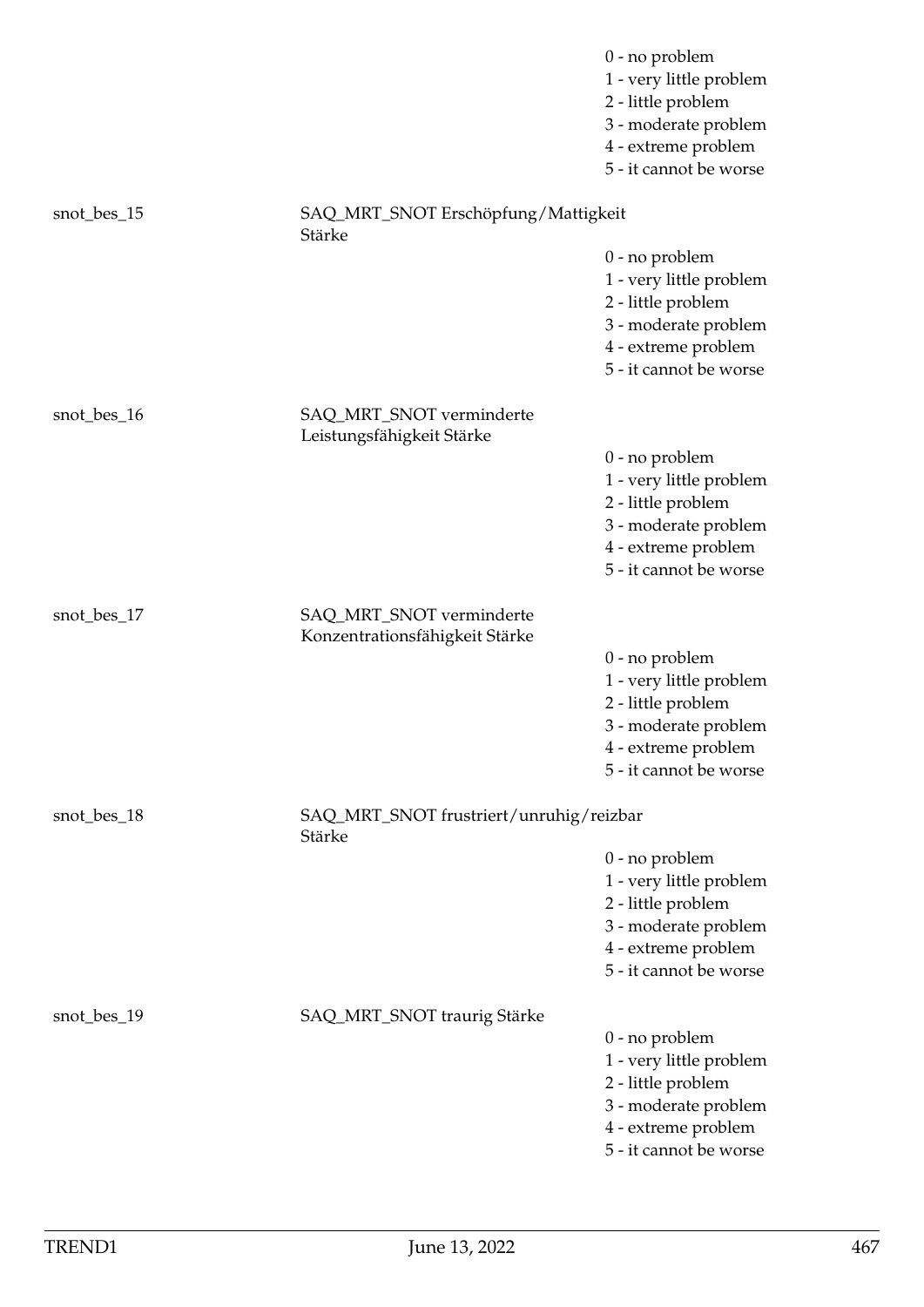| snot_bes_20  | SAQ_MRT_SNOT verlegen Stärke                                    |                                             |
|--------------|-----------------------------------------------------------------|---------------------------------------------|
|              |                                                                 | $0$ - no problem<br>1 - very little problem |
|              |                                                                 | 2 - little problem                          |
|              |                                                                 | 3 - moderate problem                        |
|              |                                                                 | 4 - extreme problem                         |
|              |                                                                 | 5 - it cannot be worse                      |
| snot_prob_1  | SAQ_MRT_SNOT Beschwerde Nase zu<br>schnauben/sich zu schnäuzen  |                                             |
|              |                                                                 | $0 - no$                                    |
|              |                                                                 | $1 - yes$                                   |
| snot_prob_2  | SAQ_MRT_SNOT Beschwerde Niesen                                  |                                             |
|              |                                                                 | $0 - no$                                    |
|              |                                                                 | $1 - yes$                                   |
| snot_prob_3  | SAQ_MRT_SNOT Beschwerde laufende Nase                           |                                             |
|              |                                                                 | $0 - no$                                    |
|              |                                                                 | $1 - yes$                                   |
| snot_prob_4  | SAQ_MRT_SNOT Beschwerde Husten                                  |                                             |
|              |                                                                 | $0 - no$                                    |
|              |                                                                 | $1 - yes$                                   |
| snot_prob_5  | SAQ_MRT_SNOT Beschwerde Rachenraum fließ<br>Nasensekret         |                                             |
|              |                                                                 | $0 - no$                                    |
|              |                                                                 | $1 - yes$                                   |
| snot_prob_6  | SAQ_MRT_SNOT Beschwerde dickflüssiges<br>Nasensekret            |                                             |
|              |                                                                 | $0 - no$                                    |
|              |                                                                 | $1 - yes$                                   |
| snot_prob_7  | SAQ_MRT_SNOT Beschwerde Druck auf den<br>Ohren                  |                                             |
|              |                                                                 | $0 - no$                                    |
|              |                                                                 | $1 - yes$                                   |
| snot_prob_8  | SAQ_MRT_SNOT Beschwerde Schwindelgefühl                         |                                             |
|              |                                                                 | $0 - no$                                    |
|              |                                                                 | $1 - yes$                                   |
| snot_prob_9  | SAQ_MRT_SNOT Beschwerde Ohrenschmerzen                          |                                             |
|              |                                                                 | $0 - no$                                    |
|              |                                                                 | $1 - yes$                                   |
| snot_prob_10 | SAQ_MRT_SNOT Beschwerde<br>Kopfschmerzen/Druckgefühl im Gesicht |                                             |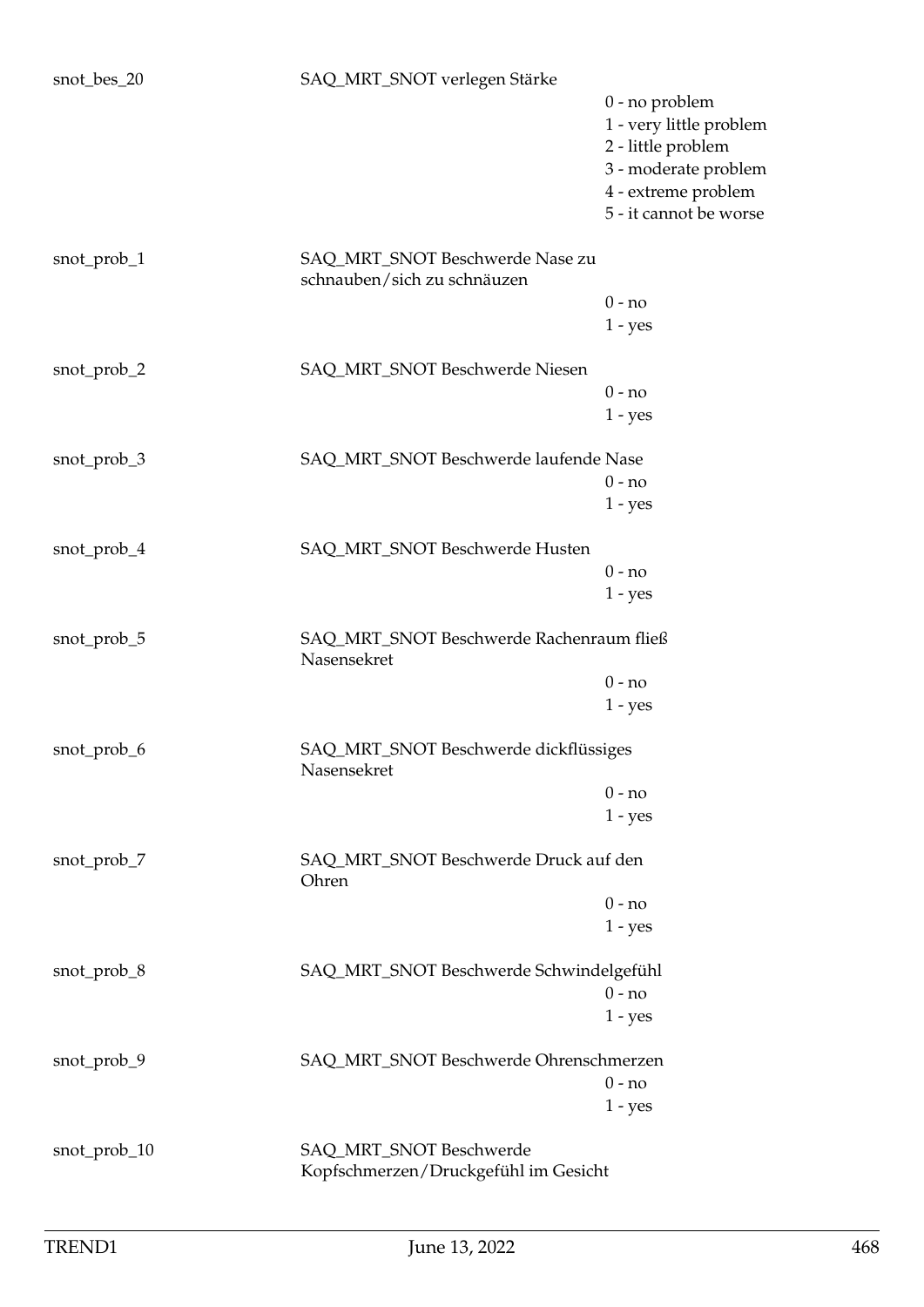|              |                                                                | $0 - no$  |
|--------------|----------------------------------------------------------------|-----------|
|              |                                                                | $1 - yes$ |
| snot_prob_11 | SAQ_MRT_SNOT Beschwerde<br>Einschlafschwierigkeiten            |           |
|              |                                                                | $0 - no$  |
|              |                                                                | $1 - yes$ |
| snot_prob_12 | SAQ_MRT_SNOT Beschwerde nächtliches<br>Aufwachen               |           |
|              |                                                                | $0 - no$  |
|              |                                                                | $1 - yes$ |
| snot_prob_13 | SAQ_MRT_SNOT Beschwerde Mangel an<br>erholsamen Schlaf         |           |
|              |                                                                | $0 - no$  |
|              |                                                                | $1 - yes$ |
| snot_prob_14 | SAQ_MRT_SNOT Beschwerde Müdigkeit beim<br>Aufwachen            |           |
|              |                                                                | $0 - no$  |
|              |                                                                | $1 - yes$ |
| snot_prob_15 | SAQ_MRT_SNOT Beschwerde<br>Erschöpfung/Mattigkeit              |           |
|              |                                                                | $0 - no$  |
|              |                                                                | $1 - yes$ |
| snot_prob_16 | SAQ_MRT_SNOT Beschwerde verminderte<br>Leistungsfähigkeit      |           |
|              |                                                                | $0 - no$  |
|              |                                                                | $1 - yes$ |
| snot_prob_17 | SAQ_MRT_SNOT Beschwerde verminderte<br>Konzentrationsfähigkeit |           |
|              |                                                                | $0 - no$  |
|              |                                                                | $1 - yes$ |
| snot_prob_18 | SAQ_MRT_SNOT Beschwerde<br>frustriert/unruhig/reizbar          |           |
|              |                                                                | $0 - no$  |
|              |                                                                | $1 - yes$ |
| snot_prob_19 | SAQ_MRT_SNOT Beschwerde traurig                                |           |
|              |                                                                | $0 - no$  |
|              |                                                                | $1 - yes$ |
| snot_prob_20 | SAQ_MRT_SNOT Beschwerde beschämt,<br>verlegen                  |           |
|              |                                                                | $0 - no$  |
|              |                                                                | $1 - yes$ |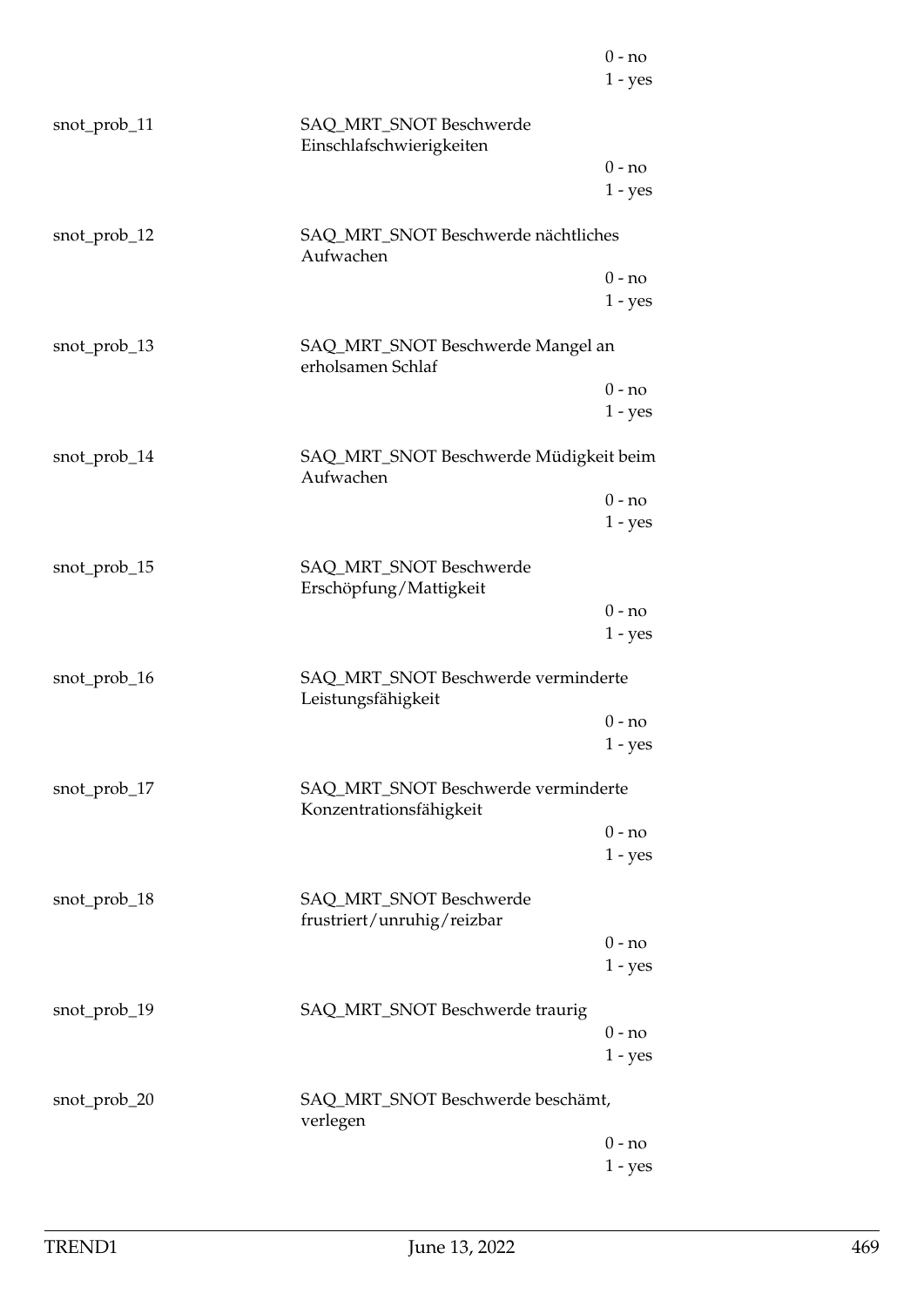| <b>SAQ_PAIN</b> | Schmerztagebuch                                |                       |
|-----------------|------------------------------------------------|-----------------------|
| saq_pain_01     | SAQ_PAIN Schmerzen Kopf >3Mo JN                | $0 - no$<br>$1 - yes$ |
| saq_pain_01a    | SAQ_PAIN Schmerzen Kopf Hauptschmerz JN        | $0 - no$<br>$1 - yes$ |
| saq_pain_02     | SAQ_PAIN Schmerzen Gesicht >3Mo JN             | $0 - no$<br>$1 - yes$ |
| saq_pain_02a    | SAQ_PAIN Schmerzen Gesicht Hauptschmerz JN     | $0 - no$<br>$1 - yes$ |
| saq_pain_03     | SAQ_PAIN Schmerzen Nacken >3Mo JN              | $0 - no$<br>$1 - yes$ |
| saq_pain_03a    | SAQ_PAIN Schmerzen Nacken Hauptschmerz<br>JN   | $0 - no$<br>$1 - yes$ |
| saq_pain_04     | SAQ_PAIN Schmerzen Schulter >3Mo JN            | $0 - no$<br>$1 - yes$ |
| saq_pain_04a    | SAQ_PAIN Schmerzen Schulter Hauptschmerz<br>JN | $0 - no$<br>$1 - yes$ |
| saq_pain_05     | SAQ_PAIN Schmerzen Rücken >3Mo JN              | $0 - no$<br>$1 - yes$ |
| saq_pain_05a    | SAQ_PAIN Schmerzen Rücken Hauptschmerz<br>JN   | $0 - no$<br>$1 - yes$ |
| saq_pain_06     | SAQ_PAIN Schmerzen Arm >3Mo JN                 | $0 - no$<br>$1 - yes$ |
| saq_pain_06a    | SAQ_PAIN Schmerzen Arm Hauptschmerz JN         |                       |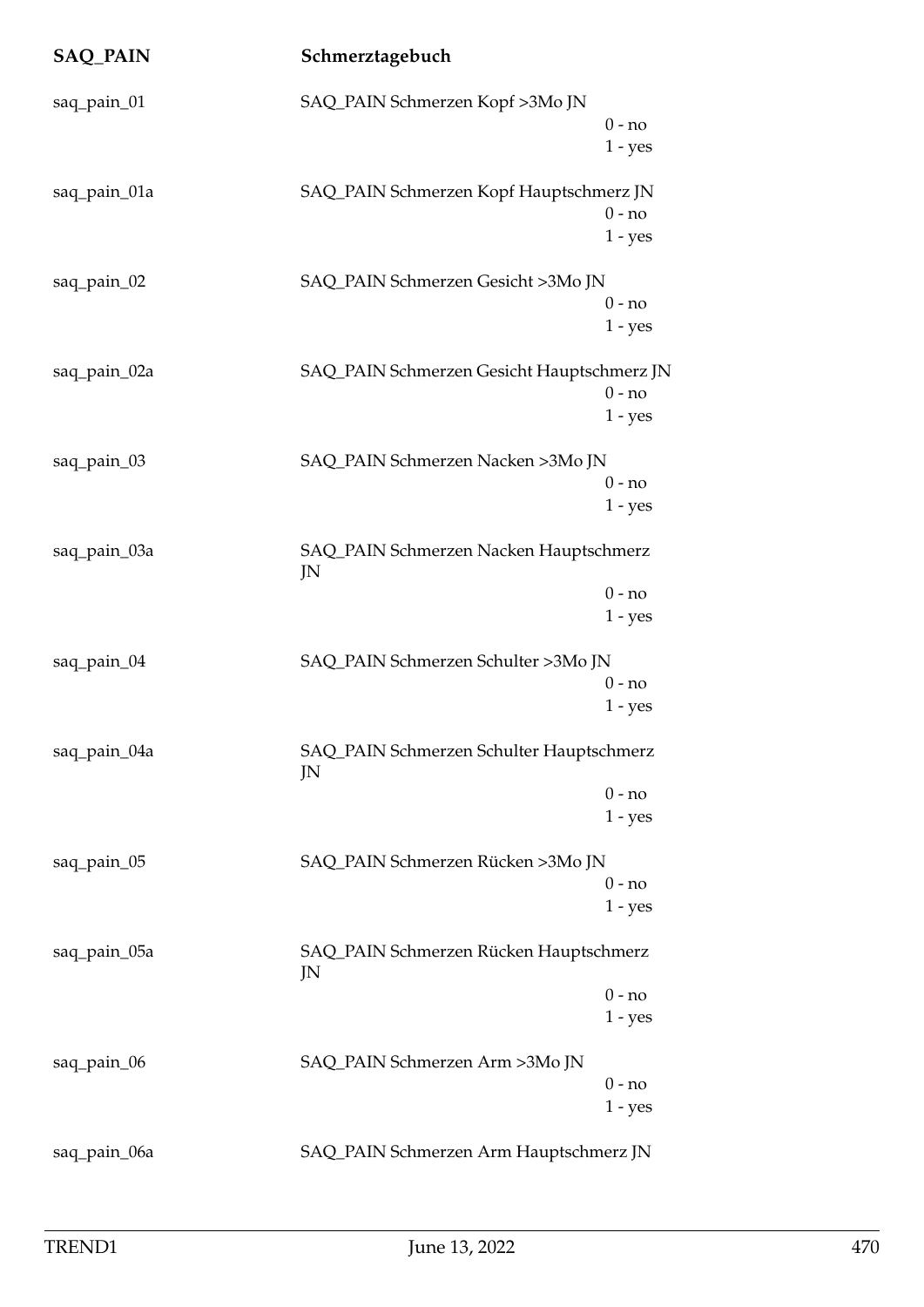|              |                                                   | $0 - no$<br>$1 - yes$ |
|--------------|---------------------------------------------------|-----------------------|
| saq_pain_07  | SAQ_PAIN Schmerzen Ellenbogen >3Mo JN             | $0 - no$<br>$1 - yes$ |
| saq_pain_07a | SAQ_PAIN Schmerzen Ellenbogen<br>Hauptschmerz JN  |                       |
|              |                                                   | $0 - no$<br>$1 - yes$ |
| saq_pain_08  | SAQ_PAIN Schmerzen Hand >3Mo JN                   | $0 - no$<br>$1 - yes$ |
| saq_pain_08a | SAQ_PAIN Schmerzen Hand Hauptschmerz JN           | $0 - no$<br>$1 - yes$ |
| saq_pain_09  | SAQ_PAIN Schmerzen Brustkorb >3Mo JN              | $0 - no$<br>$1 - yes$ |
| saq_pain_09a | SAQ_PAIN Schmerzen Brustkorb Hauptschmerz<br>JN   |                       |
|              |                                                   | $0 - no$<br>$1 - yes$ |
| saq_pain_10  | SAQ_PAIN Schmerzen Bauch/Magen >3Mo JN            | $0 - no$              |
| saq_pain_10a | SAQ_PAIN Schmerzen Bauch/Magen<br>Hauptschmerz JN | $1 - yes$             |
|              |                                                   | $0 - no$<br>$1 - yes$ |
| saq_pain_11  | SAQ_PAIN Schmerzen Unterleib >3Mo JN              | $0 - no$<br>$1 - yes$ |
| saq_pain_11a | SAQ_PAIN Schmerzen Unterleib Hauptschmerz<br>JN   |                       |
|              |                                                   | $0 - no$<br>$1 - yes$ |
| saq_pain_12  | SAQ_PAIN Schmerzen Hüfte >3Mo JN                  | $0 - no$<br>$1 - yes$ |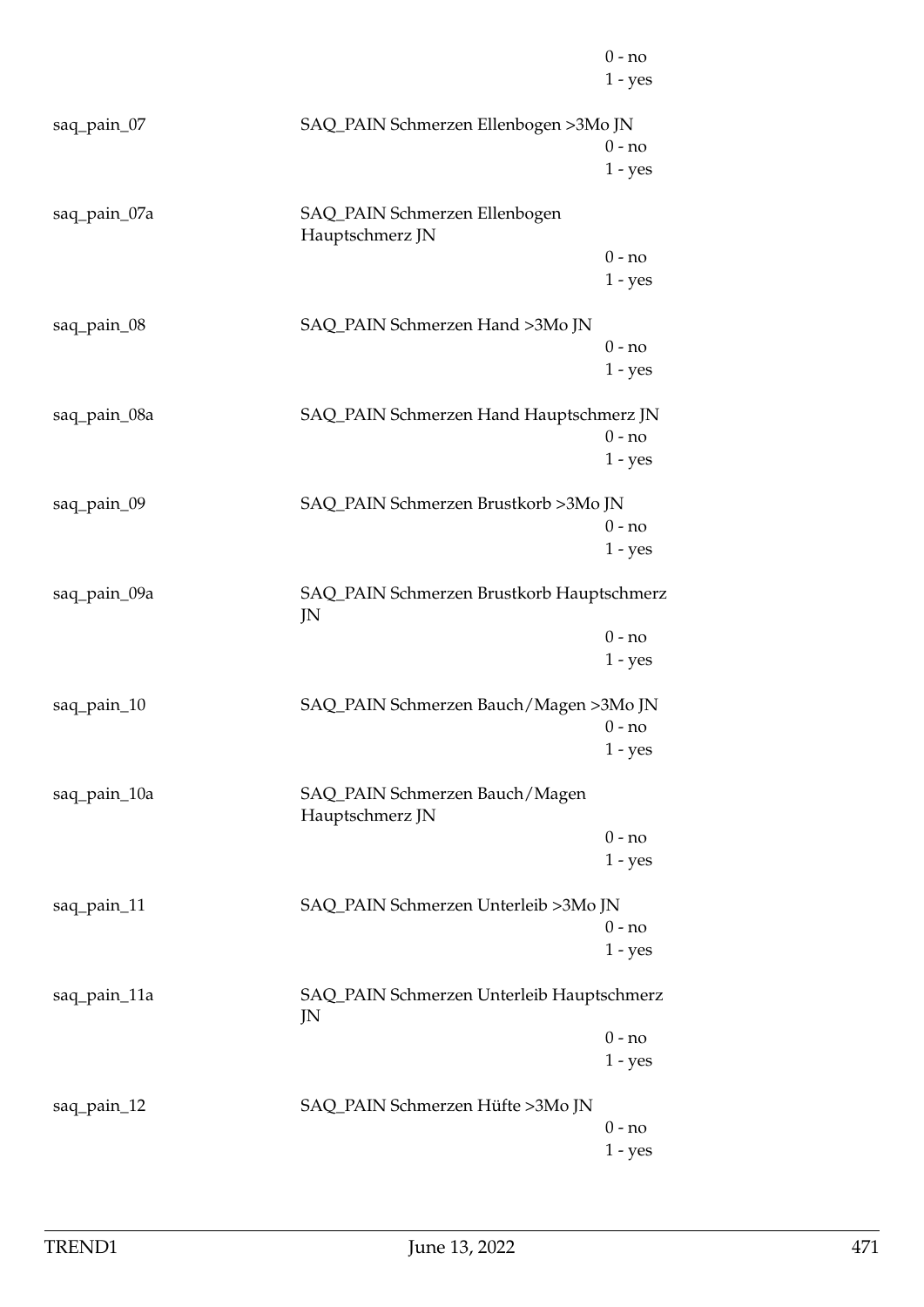| saq_pain_12a     | SAQ_PAIN Schmerzen Hüfte Hauptschmerz JN<br>$0 - no$       |                                                     |
|------------------|------------------------------------------------------------|-----------------------------------------------------|
|                  |                                                            | $1 - yes$                                           |
| saq_pain_13      | SAQ_PAIN Schmerzen Bein >3Mo JN                            |                                                     |
|                  |                                                            | $0 - no$                                            |
|                  |                                                            | $1 - yes$                                           |
| saq_pain_13a     | SAQ_PAIN Schmerzen Bein Hauptschmerz JN                    |                                                     |
|                  |                                                            | $0 - no$                                            |
|                  |                                                            | $1 - yes$                                           |
| saq_pain_14      | SAQ_PAIN Schmerzen Knie >3Mo JN                            |                                                     |
|                  |                                                            | $0 - no$                                            |
|                  |                                                            | $1 - yes$                                           |
|                  |                                                            |                                                     |
| saq_pain_14a     | SAQ_PAIN Schmerzen Knie Hauptschmerz JN                    |                                                     |
|                  |                                                            | $0 - no$                                            |
|                  |                                                            | $1 - yes$                                           |
| saq_pain_15      | SAQ_PAIN Schmerzen Fuß >3Mo JN                             |                                                     |
|                  |                                                            | $0 - no$                                            |
|                  |                                                            | $1 - yes$                                           |
| saq_pain_15a     | SAQ_PAIN Schmerzen Fuß Hauptschmerz JN                     |                                                     |
|                  |                                                            | $0 - no$                                            |
|                  |                                                            | $1 - yes$                                           |
| saq_pain_16      | SAQ_PAIN Schmerzen Ausprägung                              |                                                     |
|                  |                                                            | 1 - Dauerschmerzen mit leichten                     |
|                  |                                                            | Schwankungen                                        |
|                  |                                                            | 2 - Dauerschmerzen mit starken                      |
|                  |                                                            | Schwankungen                                        |
|                  |                                                            | 3 - Schmerzattacken, dazwischen<br>schmerzfrei      |
|                  |                                                            |                                                     |
|                  |                                                            | 4 - Schmerzattacken, auch dazwis-<br>chen Schmerzen |
| saq_pain_17_dat1 | SAQ_PAIN Tag1 morgens [Datum, Uhrzeit]<br>[Datum, Uhrzeit] |                                                     |
|                  |                                                            |                                                     |
| saq_pain_17_dat2 | SAQ_PAIN Tag1 abends [Datum, Uhrzeit]<br>[Datum, Uhrzeit]  |                                                     |
| saq_pain_17_01   | SAQ_PAIN Tag1 morgens Schmerzintensität<br>Skala           |                                                     |
|                  |                                                            | 0 - keine Schmerzen                                 |
|                  |                                                            | 10 - stärkster vorstellbarer Schmerz                |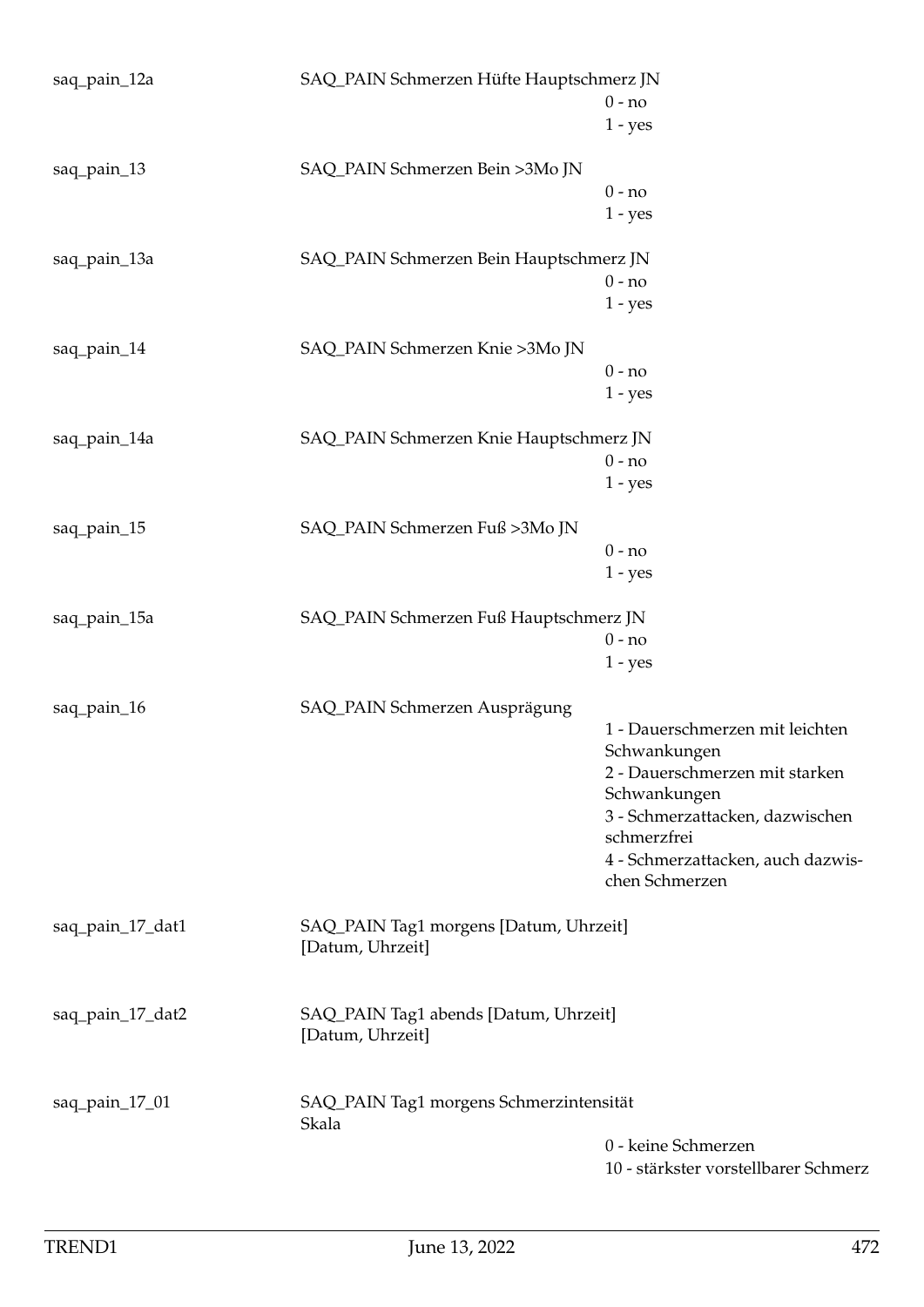| saq_pain_17_02   | SAQ_PAIN Tag1 abends Schmerzintensität Skala               | 0 - keine Schmerzen<br>10 - stärkster vorstellbarer Schmerz |
|------------------|------------------------------------------------------------|-------------------------------------------------------------|
| saq_pain_18_dat1 | SAQ_PAIN Tag2 morgens [Datum, Uhrzeit]<br>[Datum, Uhrzeit] |                                                             |
| saq_pain_18_dat2 | SAQ_PAIN Tag2 abends [Datum, Uhrzeit]<br>[Datum, Uhrzeit]  |                                                             |
| saq_pain_18_01   | SAQ_PAIN Tag2 morgens Schmerzintensität<br>Skala           | 0 - keine Schmerzen                                         |
|                  |                                                            | 10 - stärkster vorstellbarer Schmerz                        |
| saq_pain_18_02   | SAQ_PAIN Tag2 abends Schmerzintensität Skala               | 0 - keine Schmerzen<br>10 - stärkster vorstellbarer Schmerz |
| saq_pain_19_dat1 | SAQ_PAIN Tag3 morgens [Datum, Uhrzeit]<br>[Datum, Uhrzeit] |                                                             |
| saq_pain_19_dat2 | SAQ_PAIN Tag3 abends [Datum, Uhrzeit]<br>[Datum, Uhrzeit]  |                                                             |
| saq_pain_19_01   | SAQ_PAIN Tag3 morgens Schmerzintensität<br>Skala           |                                                             |
|                  |                                                            | 0 - keine Schmerzen<br>10 - stärkster vorstellbarer Schmerz |
| saq_pain_19_02   | SAQ_PAIN Tag3 abends Schmerzintensität Skala               |                                                             |
|                  |                                                            | 0 - keine Schmerzen<br>10 - stärkster vorstellbarer Schmerz |
| saq_pain_20_dat1 | SAQ_PAIN Tag4 morgens [Datum, Uhrzeit]<br>[Datum, Uhrzeit] |                                                             |
| saq_pain_20_dat2 | SAQ_PAIN Tag4 abends [Datum, Uhrzeit]<br>[Datum, Uhrzeit]  |                                                             |
| saq_pain_20_01   | SAQ_PAIN Tag4 morgens Schmerzintensität<br>Skala           | 0 - keine Schmerzen<br>10 - stärkster vorstellbarer Schmerz |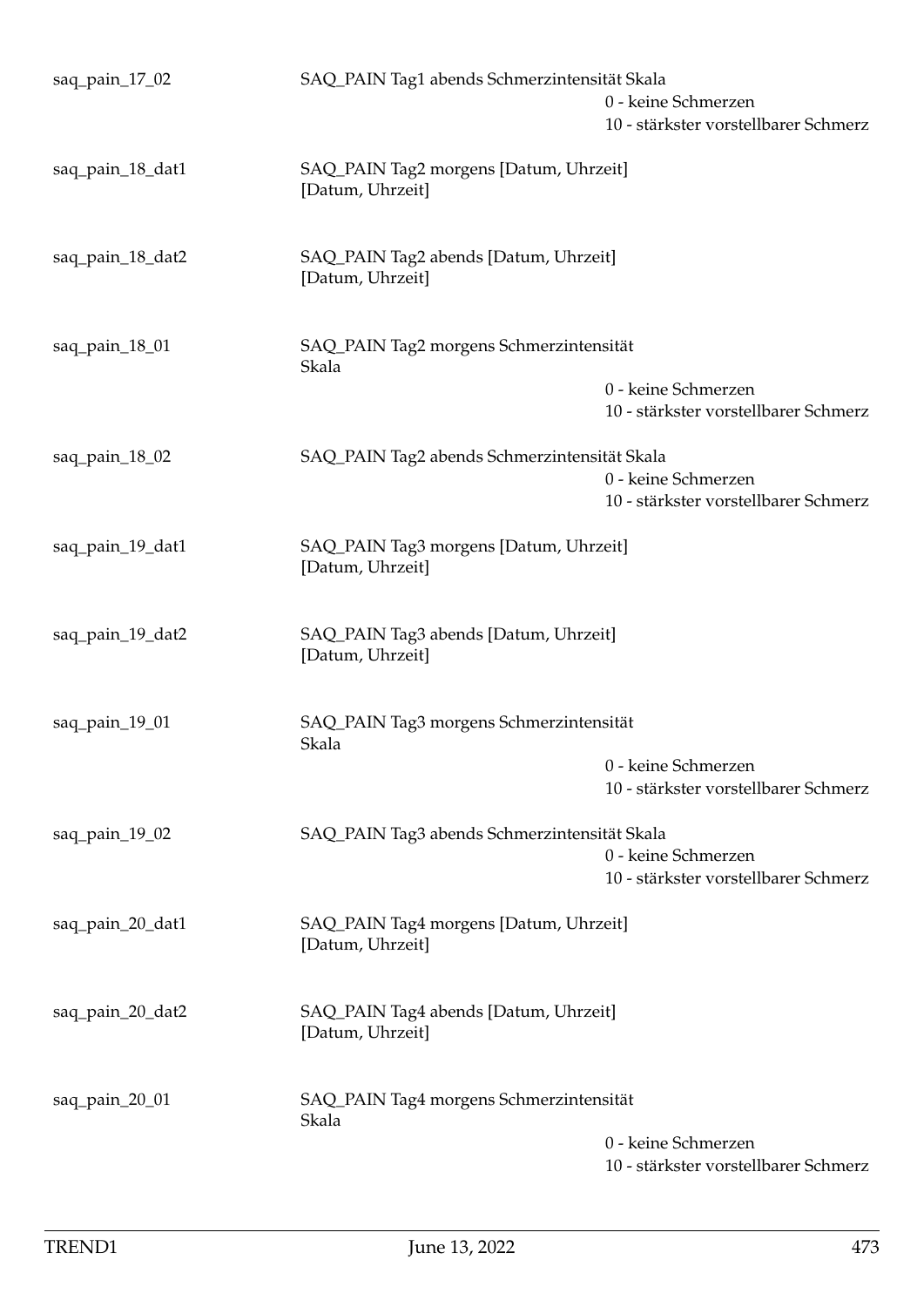| saq_pain_20_02   | SAQ_PAIN Tag4 abends Schmerzintensität Skala               | 0 - keine Schmerzen<br>10 - stärkster vorstellbarer Schmerz |
|------------------|------------------------------------------------------------|-------------------------------------------------------------|
| saq_pain_21_dat1 | SAQ_PAIN Tag5 morgens [Datum, Uhrzeit]<br>[Datum, Uhrzeit] |                                                             |
| saq_pain_21_dat2 | SAQ_PAIN Tag5 abends [Datum, Uhrzeit]<br>[Datum, Uhrzeit]  |                                                             |
| saq_pain_21_01   | SAQ_PAIN Tag5 morgens Schmerzintensität<br>Skala           | 0 - keine Schmerzen                                         |
|                  |                                                            | 10 - stärkster vorstellbarer Schmerz                        |
| saq_pain_21_02   | SAQ_PAIN Tag5 abends Schmerzintensität Skala               | 0 - keine Schmerzen<br>10 - stärkster vorstellbarer Schmerz |
| saq_pain_22_dat1 | SAQ_PAIN Tag6 morgens [Datum, Uhrzeit]<br>[Datum, Uhrzeit] |                                                             |
| saq_pain_22_dat2 | SAQ_PAIN Tag6 abends [Datum, Uhrzeit]<br>[Datum, Uhrzeit]  |                                                             |
| saq_pain_22_01   | SAQ_PAIN Tag6 morgens Schmerzintensität<br>Skala           | 0 - keine Schmerzen                                         |
|                  |                                                            | 10 - stärkster vorstellbarer Schmerz                        |
| saq_pain_22_02   | SAQ_PAIN Tag6 abends Schmerzintensität Skala               | 0 - keine Schmerzen<br>10 - stärkster vorstellbarer Schmerz |
| saq_pain_23_dat1 | SAQ_PAIN Tag7 morgens [Datum, Uhrzeit]<br>[Datum, Uhrzeit] |                                                             |
| saq_pain_23_dat2 | SAQ_PAIN Tag7 abends [Datum, Uhrzeit]<br>[Datum, Uhrzeit]  |                                                             |
| saq_pain_23_01   | SAQ_PAIN Tag7 morgens Schmerzintensität<br>Skala           | 0 - keine Schmerzen<br>10 - stärkster vorstellbarer Schmerz |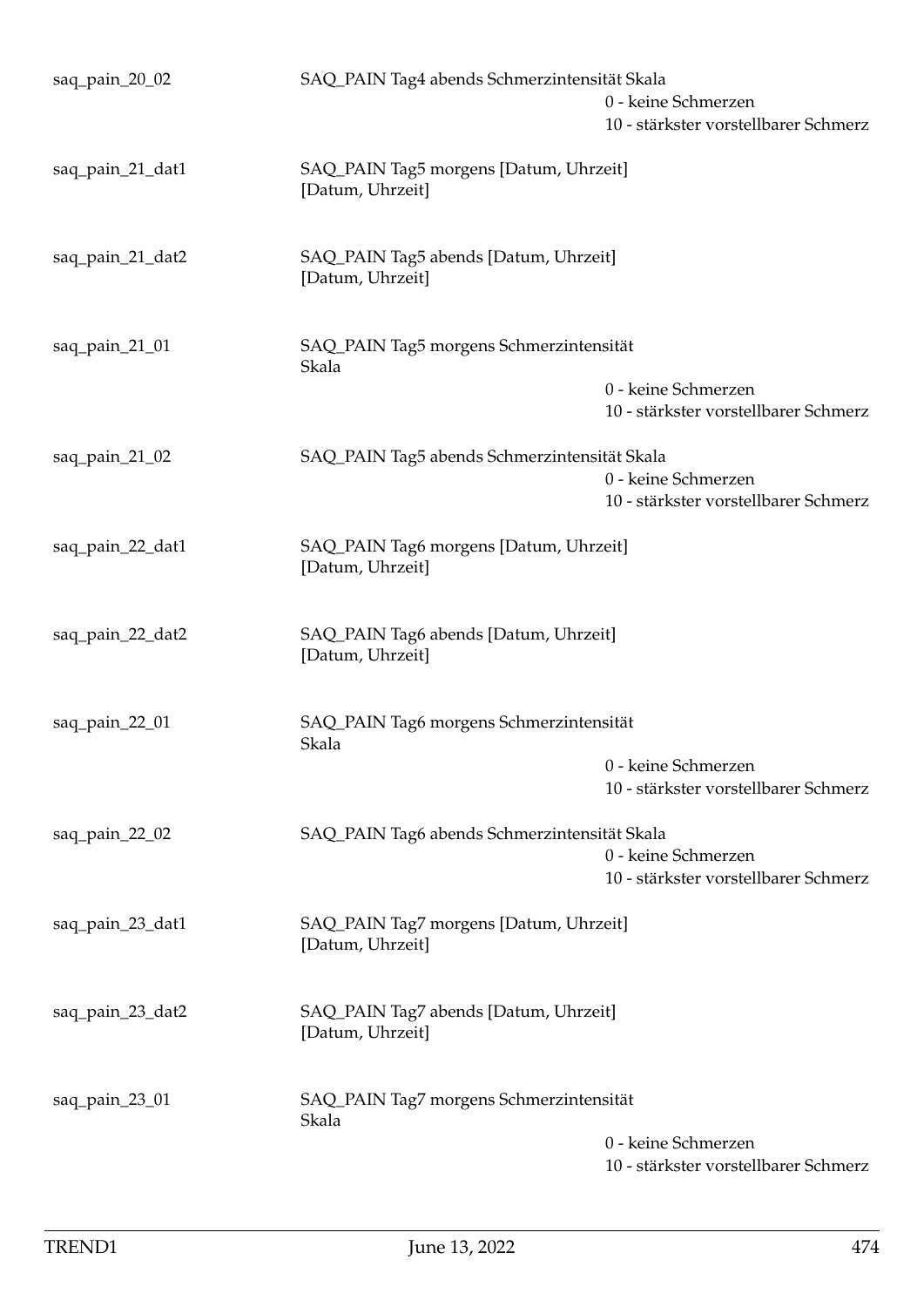| saq_pain_23_02 | SAQ_PAIN Tag7 abends Schmerzintensität Skala                    |                                                                                                                                                                              |
|----------------|-----------------------------------------------------------------|------------------------------------------------------------------------------------------------------------------------------------------------------------------------------|
|                | 0 - keine Schmerzen                                             |                                                                                                                                                                              |
| SAQ_SLP        | Fragebogen Schlaf                                               | 10 - stärkster vorstellbarer Schmerz                                                                                                                                         |
| saq_ess_1      | SAQ_SLP_ESS Einschlafen Lesen im Sitzen<br>Wahrscheinlichkeit   |                                                                                                                                                                              |
|                |                                                                 | 0 - would never doze off<br>1 - slight chance of dozing off<br>2 - moderate chance of dozing off<br>3 - high chance of dozing off<br>8 - not to assess<br>9 - no information |
| saq_ess_2      | SAQ_SLP_ESS Einschlafen Fernsehen<br>Wahrscheinlichkeit         |                                                                                                                                                                              |
|                |                                                                 | 0 - would never doze off<br>1 - slight chance of dozing off<br>2 - moderate chance of dozing off<br>3 - high chance of dozing off<br>8 - not to assess<br>9 - no information |
| saq_ess_3      | SAQ_SLP_ESS Einschlafen Theater/Vortrag<br>Wahrscheinlichkeit   |                                                                                                                                                                              |
|                |                                                                 | 0 - would never doze off<br>1 - slight chance of dozing off<br>2 - moderate chance of dozing off<br>3 - high chance of dozing off<br>8 - not to assess<br>9 - no information |
| saq_ess_4      | SAQ_SLP_ESS Einschlafen Beifahrer Auto 1h<br>Wahrscheinlichkeit |                                                                                                                                                                              |
|                |                                                                 | 0 - would never doze off<br>1 - slight chance of dozing off<br>2 - moderate chance of dozing off<br>3 - high chance of dozing off<br>8 - not to assess<br>9 - no information |
| saq_ess_5      | SAQ_SLP_ESS Einschlafen Nachmittagsruhe<br>Wahrscheinlichkeit   |                                                                                                                                                                              |
|                |                                                                 | 0 - would never doze off<br>1 - slight chance of dozing off<br>2 - moderate chance of dozing off<br>3 - high chance of dozing off<br>8 - not to assess<br>9 - no information |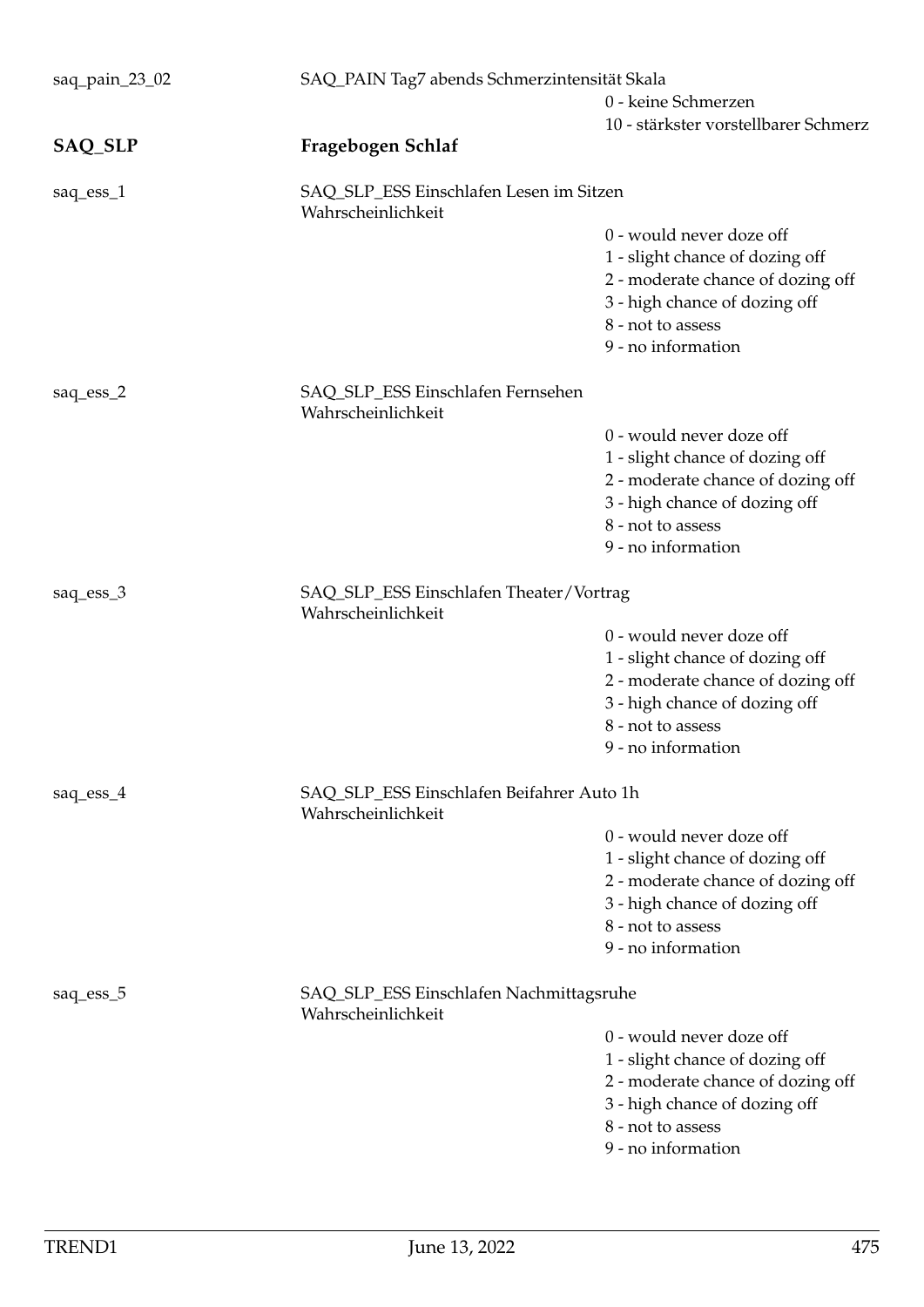| saq_ess_6       | SAQ_SLP_ESS Einschlafen Unterhaltung<br>Wahrscheinlichkeit      |                                                                                                                                                                              |
|-----------------|-----------------------------------------------------------------|------------------------------------------------------------------------------------------------------------------------------------------------------------------------------|
|                 |                                                                 | 0 - would never doze off<br>1 - slight chance of dozing off<br>2 - moderate chance of dozing off<br>3 - high chance of dozing off<br>8 - not to assess<br>9 - no information |
| saq_ess_7       | SAQ_SLP_ESS Einschlafen ruhig Sitzen nach<br>Mittag Wahrscheinl |                                                                                                                                                                              |
|                 |                                                                 | 0 - would never doze off<br>1 - slight chance of dozing off<br>2 - moderate chance of dozing off<br>3 - high chance of dozing off<br>8 - not to assess<br>9 - no information |
| saq_ess_8       | SAQ_SLP_ESS Einschlafen Autofahren<br>mehrminütig Wahrscheinl   |                                                                                                                                                                              |
|                 |                                                                 | 0 - would never doze off<br>1 - slight chance of dozing off<br>2 - moderate chance of dozing off<br>3 - high chance of dozing off<br>8 - not to assess                       |
| <b>SAQ_DASH</b> | Fragebogen Hand                                                 | 9 - no information                                                                                                                                                           |
| dash_01a        | SAQ_MRTDASH Fähigkeit festverschlossen Glas<br>öffnen letzte 7d |                                                                                                                                                                              |
|                 |                                                                 | 1 - Keine Schwierigkeiten<br>2 - Geringe Schwierigkeiten<br>3 - Mäßige Schwierigkeiten<br>4 - Erhebliche Schwierigkeiten<br>5 - Nicht möglich                                |
| dash_01b        | SAQ_MRTDASH Fähigkeit Schreiben letzte 7d                       | 1 - Keine Schwierigkeiten<br>2 - Geringe Schwierigkeiten<br>3 - Mäßige Schwierigkeiten                                                                                       |
|                 |                                                                 | 4 - Erhebliche Schwierigkeiten<br>5 - Nicht möglich                                                                                                                          |
| dash_01c        | SAQ_MRTDASH Fähigkeit Schlüssel umdrehen<br>letzte 7d           |                                                                                                                                                                              |
|                 |                                                                 | 1 - Keine Schwierigkeiten<br>2 - Geringe Schwierigkeiten<br>3 - Mäßige Schwierigkeiten<br>4 - Erhebliche Schwierigkeiten                                                     |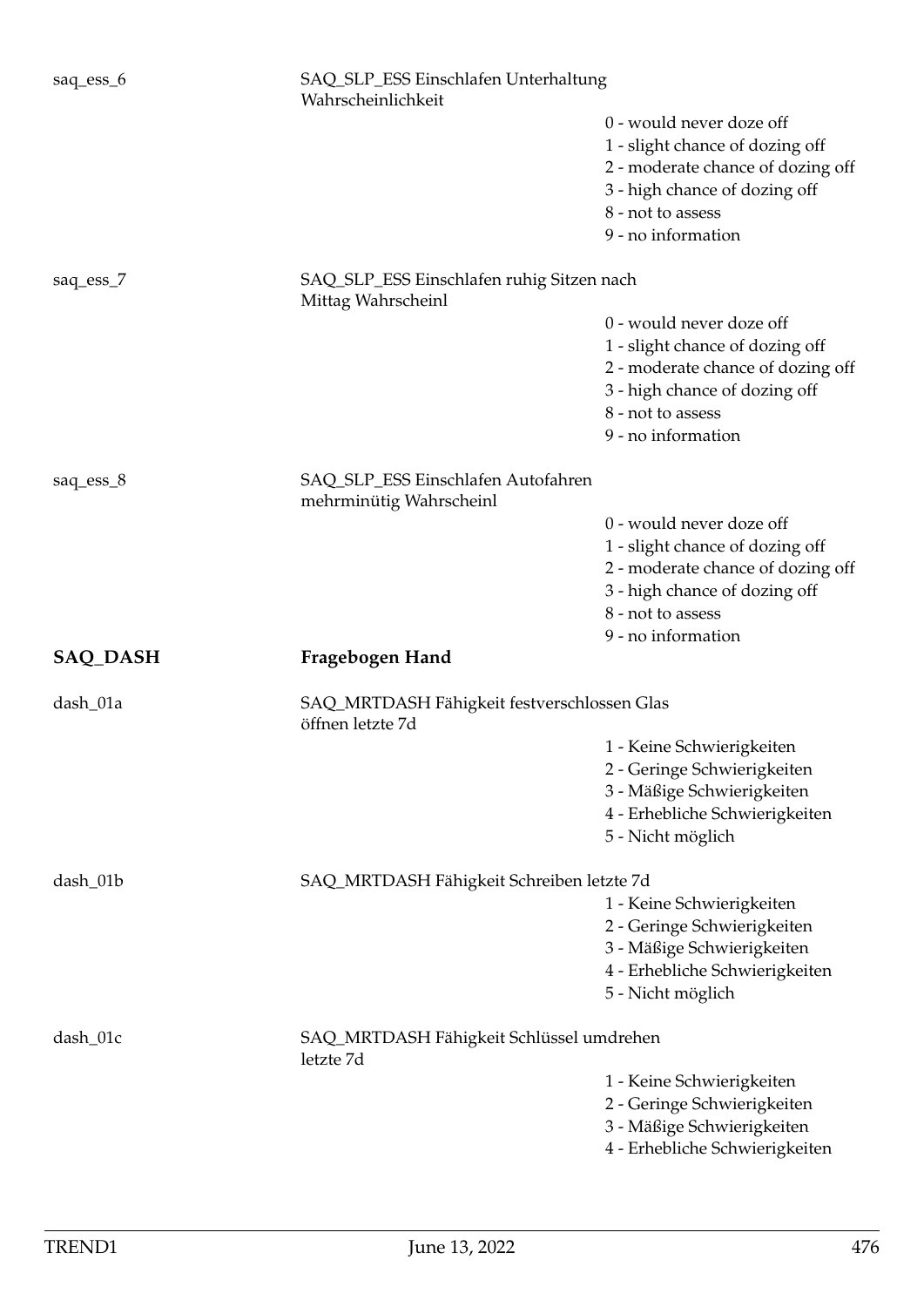| dash_01d   | SAQ_MRTDASH Fähigkeit Mahlzeit zubereiten<br>letzte 7d          |                                                                                                                                               |
|------------|-----------------------------------------------------------------|-----------------------------------------------------------------------------------------------------------------------------------------------|
|            |                                                                 | 1 - Keine Schwierigkeiten<br>2 - Geringe Schwierigkeiten<br>3 - Mäßige Schwierigkeiten<br>4 - Erhebliche Schwierigkeiten<br>5 - Nicht möglich |
| dash_01e   | SAQ_MRTDASH Fähigkeit schwere Tür<br>aufstoßen letzte 7d        |                                                                                                                                               |
|            |                                                                 | 1 - Keine Schwierigkeiten<br>2 - Geringe Schwierigkeiten<br>3 - Mäßige Schwierigkeiten<br>4 - Erhebliche Schwierigkeiten<br>5 - Nicht möglich |
| dash_01f   | SAQ_MRTDASH Fähigkeit Gegenstand auf<br>Regal stellen letzte 7d |                                                                                                                                               |
|            |                                                                 | 1 - Keine Schwierigkeiten<br>2 - Geringe Schwierigkeiten<br>3 - Mäßige Schwierigkeiten<br>4 - Erhebliche Schwierigkeiten<br>5 - Nicht möglich |
| $dash_01g$ | SAQ_MRTDASH Fähigkeit schwere Hausarbeit<br>letzte 7d           |                                                                                                                                               |
|            |                                                                 | 1 - Keine Schwierigkeiten<br>2 - Geringe Schwierigkeiten<br>3 - Mäßige Schwierigkeiten<br>4 - Erhebliche Schwierigkeiten<br>5 - Nicht möglich |
| dash_01h   | SAQ_MRTDASH Fähigkeit Garten- oder<br>Hofarbeit letzte 7d       |                                                                                                                                               |
|            |                                                                 | 1 - Keine Schwierigkeiten<br>2 - Geringe Schwierigkeiten<br>3 - Mäßige Schwierigkeiten<br>4 - Erhebliche Schwierigkeiten<br>5 - Nicht möglich |
| dash_01i   | SAQ_MRTDASH Fähigkeit Betten machen letzte<br>7d                |                                                                                                                                               |
|            |                                                                 | 1 - Keine Schwierigkeiten<br>2 - Geringe Schwierigkeiten<br>3 - Mäßige Schwierigkeiten<br>4 - Erhebliche Schwierigkeiten<br>5 - Nicht möglich |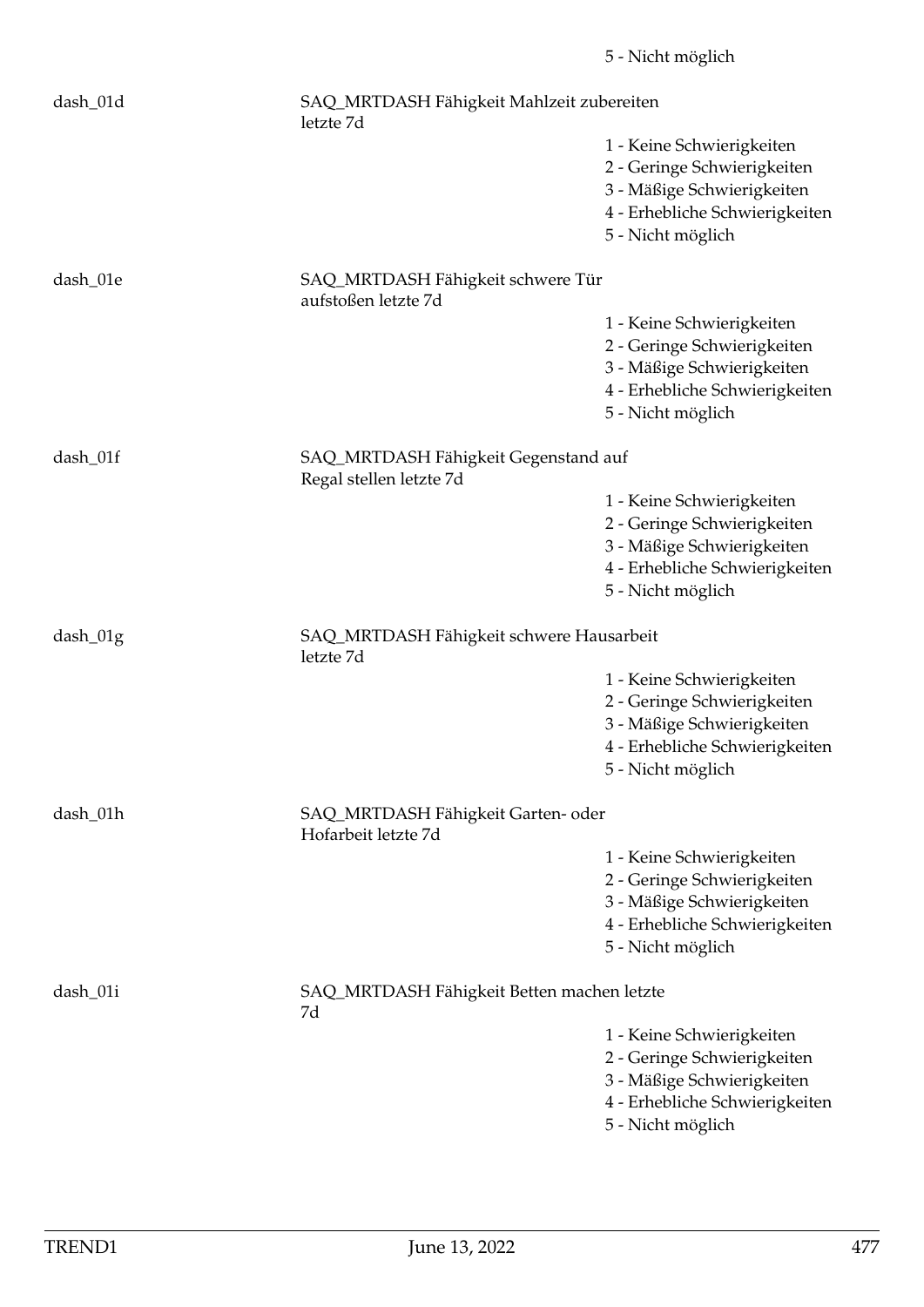| dash_01j   | SAQ_MRTDASH Fähigkeit Einkaufstasche<br>tragen letzte 7d      |                                                                                                                                               |
|------------|---------------------------------------------------------------|-----------------------------------------------------------------------------------------------------------------------------------------------|
|            |                                                               | 1 - Keine Schwierigkeiten<br>2 - Geringe Schwierigkeiten<br>3 - Mäßige Schwierigkeiten<br>4 - Erhebliche Schwierigkeiten<br>5 - Nicht möglich |
| dash_01k   | SAQ_MRTDASH Fähigkeit schweren<br>Gegenstand tragen letzte 7d |                                                                                                                                               |
|            |                                                               | 1 - Keine Schwierigkeiten<br>2 - Geringe Schwierigkeiten<br>3 - Mäßige Schwierigkeiten<br>4 - Erhebliche Schwierigkeiten<br>5 - Nicht möglich |
| dash_011   | SAQ_MRTDASH Fähigkeit Glühbirne<br>auswechseln letzte 7d      |                                                                                                                                               |
|            |                                                               | 1 - Keine Schwierigkeiten<br>2 - Geringe Schwierigkeiten<br>3 - Mäßige Schwierigkeiten<br>4 - Erhebliche Schwierigkeiten<br>5 - Nicht möglich |
| dash_01m   | SAQ_MRTDASH Fähigkeit Haare waschen letzte<br>7d              |                                                                                                                                               |
|            |                                                               | 1 - Keine Schwierigkeiten<br>2 - Geringe Schwierigkeiten<br>3 - Mäßige Schwierigkeiten<br>4 - Erhebliche Schwierigkeiten<br>5 - Nicht möglich |
| dash_01n   | SAQ_MRTDASH Fähigkeit Rücken waschen<br>letzte 7d             |                                                                                                                                               |
|            |                                                               | 1 - Keine Schwierigkeiten<br>2 - Geringe Schwierigkeiten<br>3 - Mäßige Schwierigkeiten<br>4 - Erhebliche Schwierigkeiten<br>5 - Nicht möglich |
| dash_01o   | SAQ_MRTDASH Fähigkeit Pullover anziehen<br>letzte 7d          |                                                                                                                                               |
|            |                                                               | 1 - Keine Schwierigkeiten<br>2 - Geringe Schwierigkeiten<br>3 - Mäßige Schwierigkeiten<br>4 - Erhebliche Schwierigkeiten<br>5 - Nicht möglich |
| $dash_01p$ | SAQ_MRTDASH Fähigkeit Lebensmittel<br>schneiden letzte 7d     |                                                                                                                                               |
|            |                                                               | 1 - Keine Schwierigkeiten                                                                                                                     |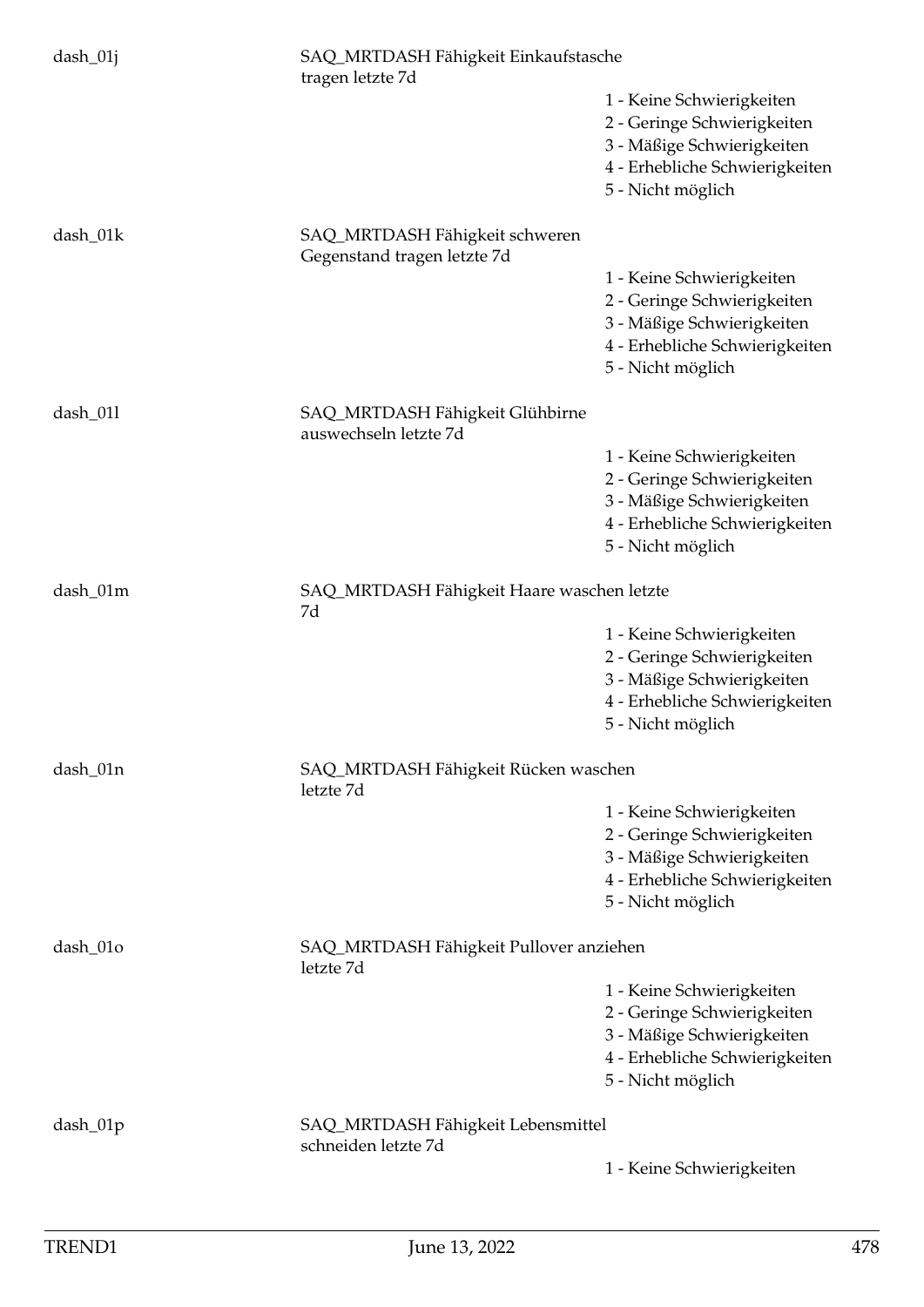|            |                                                                | 2 - Geringe Schwierigkeiten<br>3 - Mäßige Schwierigkeiten<br>4 - Erhebliche Schwierigkeiten<br>5 - Nicht möglich                              |
|------------|----------------------------------------------------------------|-----------------------------------------------------------------------------------------------------------------------------------------------|
| $dash_01q$ | SAQ_MRTDASH Fähigkeit Freizeit wenig<br>anstrengend letzte 7d  |                                                                                                                                               |
|            |                                                                | 1 - Keine Schwierigkeiten<br>2 - Geringe Schwierigkeiten<br>3 - Mäßige Schwierigkeiten<br>4 - Erhebliche Schwierigkeiten<br>5 - Nicht möglich |
| dash_01r   | SAQ_MRTDASH Fähigkeit Freizeit Druck auf<br>Hand/Arm letzte 7d |                                                                                                                                               |
|            |                                                                | 1 - Keine Schwierigkeiten<br>2 - Geringe Schwierigkeiten<br>3 - Mäßige Schwierigkeiten<br>4 - Erhebliche Schwierigkeiten<br>5 - Nicht möglich |
| dash_01s   | SAQ_MRTDASH Fähigkeit Freizeit freier<br>Armbewegung letzte 7d |                                                                                                                                               |
|            |                                                                | 1 - Keine Schwierigkeiten<br>2 - Geringe Schwierigkeiten<br>3 - Mäßige Schwierigkeiten<br>4 - Erhebliche Schwierigkeiten<br>5 - Nicht möglich |
| dash_01t   | SAQ_MRTDASH Fähigkeit Fortbewegungsmittel<br>letzte 7d         |                                                                                                                                               |
|            |                                                                | 1 - Keine Schwierigkeiten<br>2 - Geringe Schwierigkeiten<br>3 - Mäßige Schwierigkeiten<br>4 - Erhebliche Schwierigkeiten<br>5 - Nicht möglich |
| dash_01u   | SAQ_MRTDASH Fähigkeit sexuelle Aktivität<br>letzte 7d          |                                                                                                                                               |
|            |                                                                | 1 - Keine Schwierigkeiten<br>2 - Geringe Schwierigkeiten<br>3 - Mäßige Schwierigkeiten<br>4 - Erhebliche Schwierigkeiten<br>5 - Nicht möglich |
| $dash_02$  | SAQ_MRTDASH Auswirkung soziale<br>Aktivitäten letzte 7d        |                                                                                                                                               |
|            |                                                                | 1 - Überhaupt nicht<br>2 - Ein wenig<br>3 - Mäßig                                                                                             |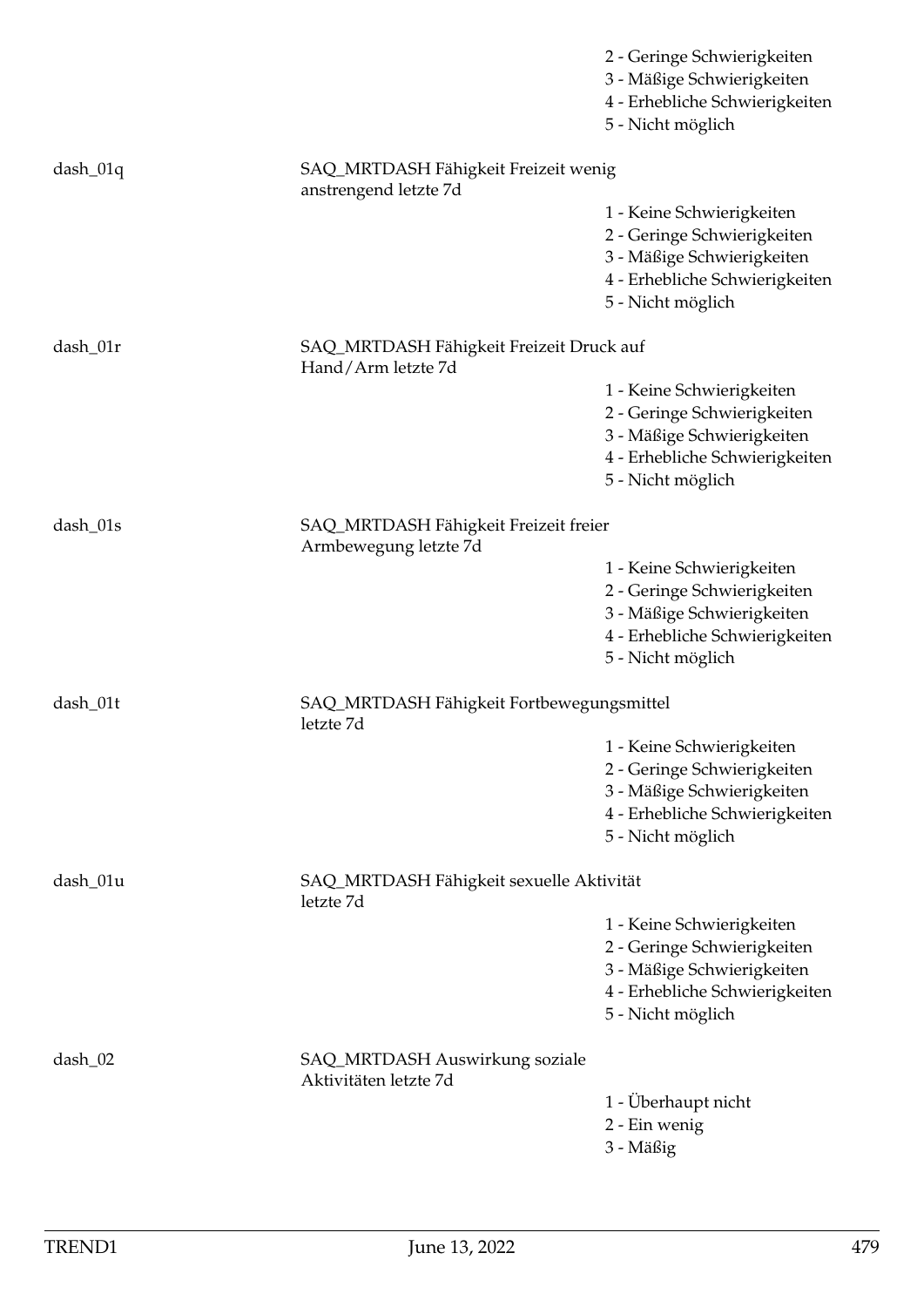|          |                                                       | 4 - Ziemlich<br>5 - Sehr          |
|----------|-------------------------------------------------------|-----------------------------------|
| dash_03  | SAQ_MRTDASH Auswirkung Arbeit/Alltag<br>letzte 7d     |                                   |
|          |                                                       | 1 - Überhaupt nicht eingeschränkt |
|          |                                                       | 2 - Ein wenig eingeschränkt       |
|          |                                                       | 3 - Mäßig eingeschränkt           |
|          |                                                       | 4 - Sehr eingeschränkt            |
|          |                                                       | 5 - Nicht möglich                 |
| dash_04a | SAQ_MRTDASH Schmerz Arm letzte 7d                     |                                   |
|          |                                                       | 1 - Keine                         |
|          |                                                       | 2 - Leichte                       |
|          |                                                       | 3 - Mäßige                        |
|          |                                                       | 4 - Starke                        |
|          |                                                       | 5 - Sehr starke                   |
| dash_04b | SAQ_MRTDASH Schmerz Arm manche<br>Tätigkeit letzte 7d |                                   |
|          |                                                       | 1 - Keine                         |
|          |                                                       | 2 - Leichte                       |
|          |                                                       | 3 - Mäßige                        |
|          |                                                       | 4 - Starke                        |
|          |                                                       | 5 - Sehr starke                   |
| dash_04c | SAQ_MRTDASH Kribbeln Arm letzte 7d                    |                                   |
|          |                                                       | 1 - Keine                         |
|          |                                                       | 2 - Leichte                       |
|          |                                                       | 3 - Mäßige                        |
|          |                                                       | 4 - Starke                        |
|          |                                                       | 5 - Sehr starke                   |
| dash_04d | SAQ_MRTDASH Schwäche Arm letzte 7d                    |                                   |
|          |                                                       | 1 - Keine                         |
|          |                                                       | 2 - Leichte                       |
|          |                                                       | 3 - Mäßige                        |
|          |                                                       | 4 - Starke                        |
|          |                                                       | 5 - Sehr starke                   |
| dash_04e | SAQ_MRTDASH Steifheit Arm letzte 7d                   |                                   |
|          |                                                       | 1 - Keine                         |
|          |                                                       | 2 - Leichte                       |
|          |                                                       | 3 - Mäßige                        |
|          |                                                       | 4 - Starke                        |
|          |                                                       | 5 - Sehr starke                   |
| dash_05  | SAQ_MRTDASH Schlafstörungen wegen Arm<br>letzte 7d    |                                   |
|          |                                                       | 1 - Keine Schwierigkeiten         |
|          |                                                       |                                   |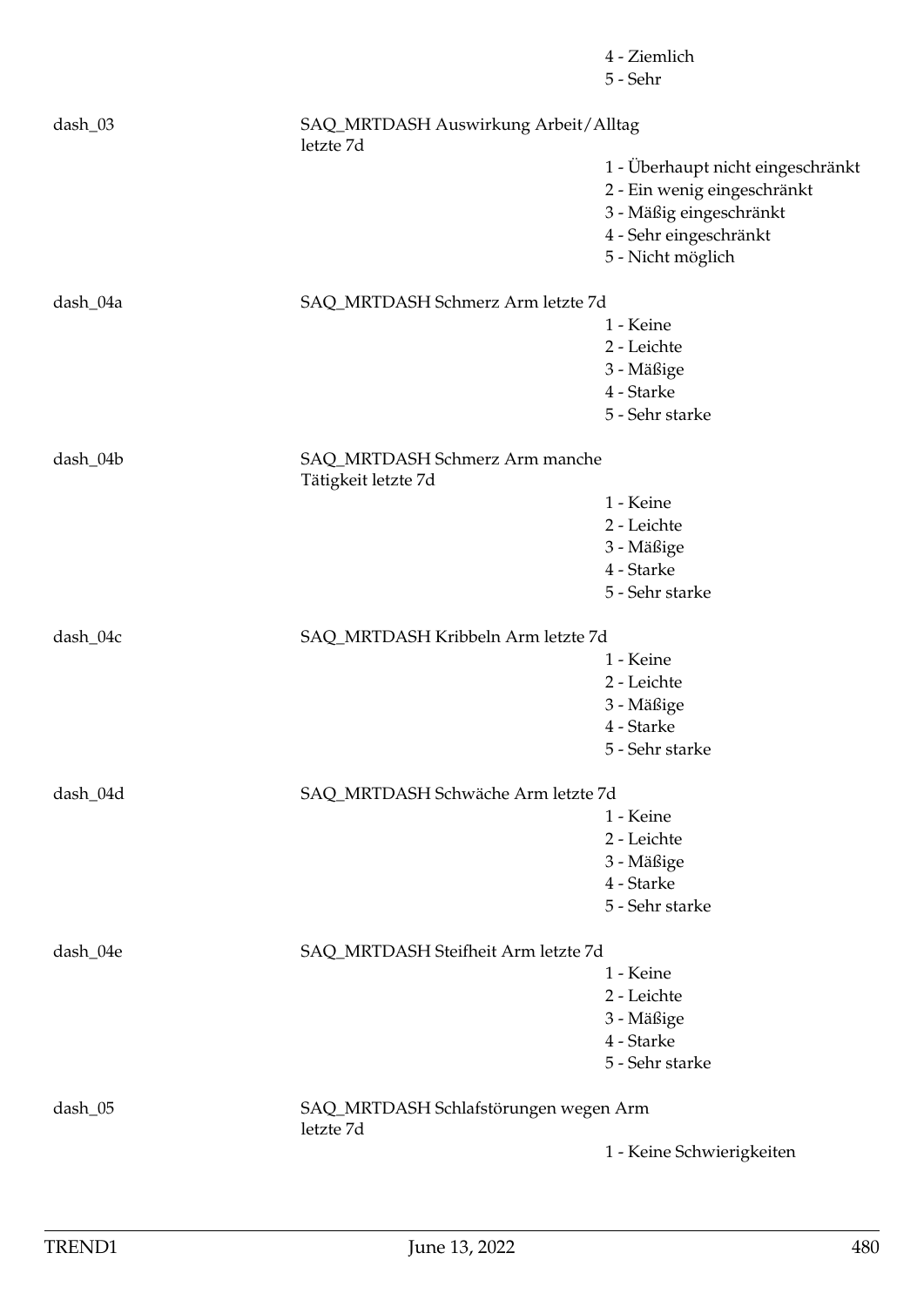|             |                                                           | 2 - Geringe Schwierigkeiten<br>3 - Mäßige Schwierigkeiten<br>4 - Erhebliche Schwierigkeiten<br>5 - Nicht möglich                      |
|-------------|-----------------------------------------------------------|---------------------------------------------------------------------------------------------------------------------------------------|
| dash_06     | SAQ_MRTDASH weniger Selbstvertrauen wegen<br>Arm Skala    |                                                                                                                                       |
|             |                                                           | 1 - Stimme überhaupt nicht zu<br>2 - Stimme nicht zu<br>3 - Weder Zustimmung noch<br>Ablehnung<br>4 - Stimme zu<br>5 - Stimme sehr zu |
| SAQ_DOG     | Fragebogen DOG                                            |                                                                                                                                       |
| saq_dog_01  | SAQ_DOG Beantwortung [Datum] [Datum]                      |                                                                                                                                       |
| saq_dog_02  | SAQ_DOG eigener Hund/Kontakt Hund seit<br>letzter SHIP JN | $0$ - nein<br>1 - eigener Hund<br>2 - Kontakt mit anderem Hund                                                                        |
| saq_dog_03  | SAQ_DOG eigener Hund derzeit JN                           | $0 - no$<br>$1 - yes$                                                                                                                 |
| saq_dog_04  | SAQ_DOG Hundekontakt derzeit                              | $0$ - nein<br>1 - täglich<br>2 - 3-6mal / Woche<br>3 - 1-2mal / Woche                                                                 |
| saq_dog_05a | SAQ_DOG Hund1 Rasse                                       |                                                                                                                                       |
| saq_dog_05b | SAQ_DOG Hund1 Größe [cm] [cm]                             |                                                                                                                                       |
| saq_dog_05c | SAQ_DOG Hund1 Alter [Jahre] [Jahre]                       |                                                                                                                                       |
| saq_dog_05d | SAQ_DOG Hund1 seit wann [Datum] [Datum]                   |                                                                                                                                       |
| saq_dog_05e | SAQ_DOG Hund2 Rasse                                       |                                                                                                                                       |
| saq_dog_05f | SAQ_DOG Hund2 Größe [cm] [cm]                             |                                                                                                                                       |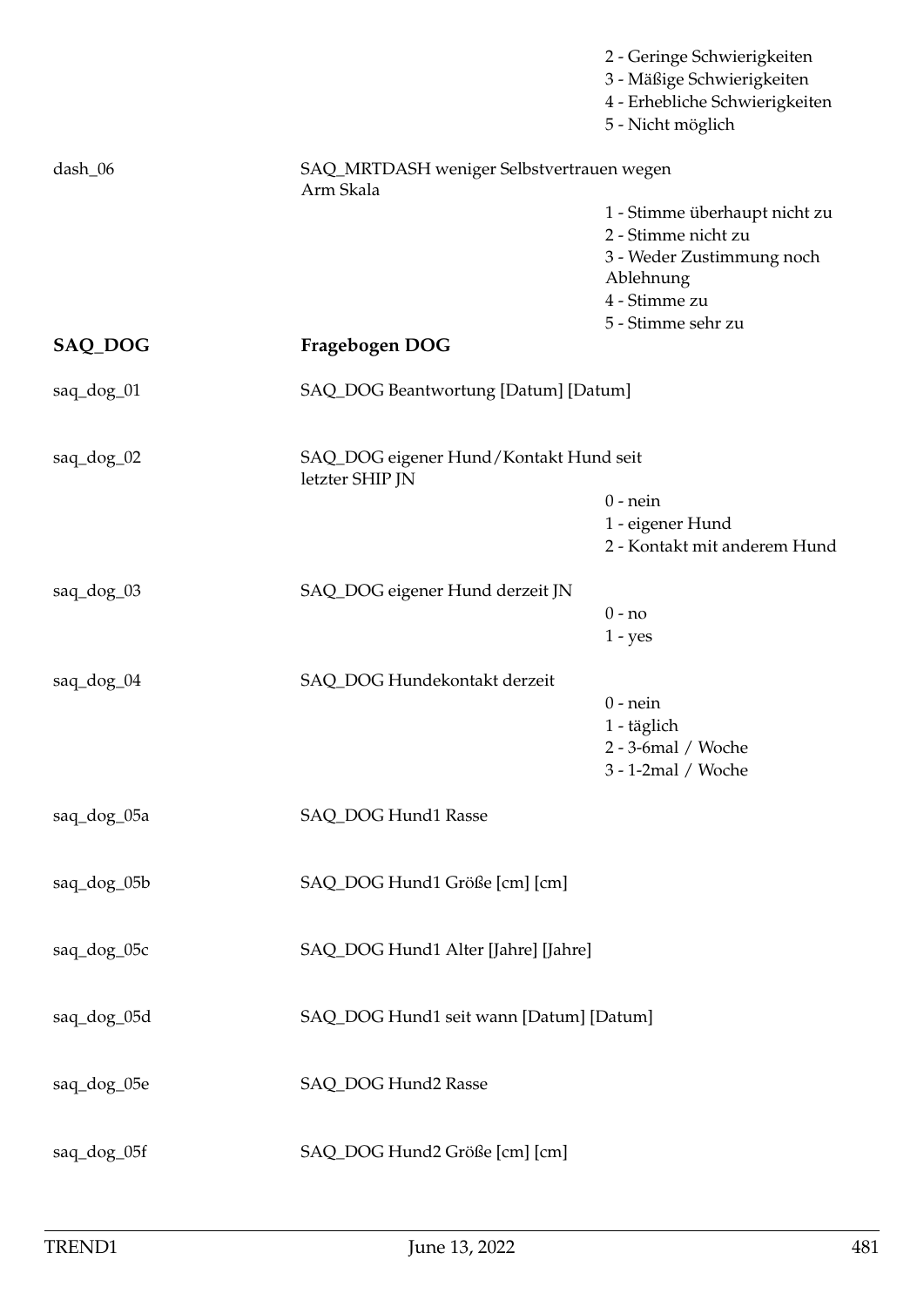| saq_dog_05g | SAQ_DOG Hund2 Alter [Jahre] [Jahre]                               |
|-------------|-------------------------------------------------------------------|
| saq_dog_05h | SAQ_DOG Hund2 seit wann [Datum] [Datum]                           |
| saq_dog_05i | SAQ_DOG Hund3 Rasse                                               |
| saq_dog_05j | SAQ_DOG Hund3 Größe [cm] [cm]                                     |
| saq_dog_05k | SAQ_DOG Hund3 Alter [Jahre] [Jahre]                               |
| saq_dog_05l | SAQ_DOG Hund3 seit wann [Datum] [Datum]                           |
| saq_dog_05m | SAQ_DOG Hund4 Rasse                                               |
| saq_dog_05n | SAQ_DOG Hund4 Größe [cm] [cm]                                     |
| saq_dog_05o | SAQ_DOG Hund4 Alter [Jahre] [Jahre]                               |
| saq_dog_05p | SAQ_DOG Hund4 seit wann [Datum] [Datum]                           |
| saq_dog_05q | SAQ_DOG Hund5 Rasse                                               |
| saq_dog_05r | SAQ_DOG Hund5 Größe [cm] [cm]                                     |
| saq_dog_05s | SAQ_DOG Hund5 Alter [Jahre] [Jahre]                               |
| saq_dog_05t | SAQ_DOG Hund5 seit wann [Datum] [Datum]                           |
| saq_dog_06a | SAQ_DOG Aktivität letzte 7d Wochenende [d]<br>[d]                 |
| saq_dog_06b | SAQ_DOG Aktivität letzte 7d Wochenende<br>Spaziergang [h/d] [h/d] |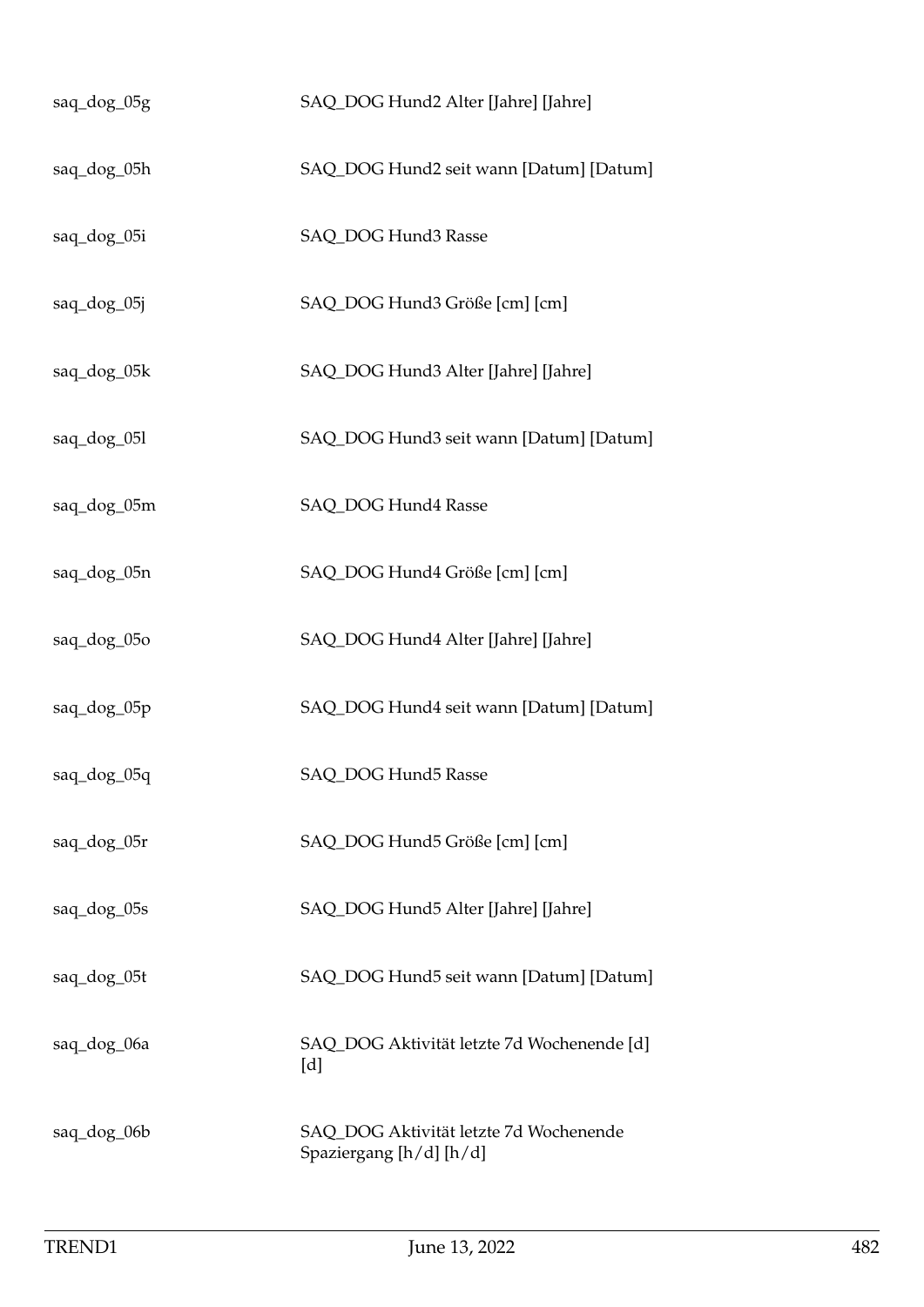| saq_dog_06c | SAQ_DOG Aktivität letzte 7d Wochenende<br>Spaziergang [min/d] [min/d]   |
|-------------|-------------------------------------------------------------------------|
| saq_dog_06d | SAQ DOG Aktivität letzte 7d Wochenende<br>zügiges Gehen [h/d] [h/d]     |
| saq_dog_06e | SAQ_DOG Aktivität letzte 7d Wochenende<br>zügiges Gehen [min/d] [min/d] |
| saq_dog_06f | SAQ_DOG Aktivität letzte 7d Wochenende<br>Laufen/Joggen [h/d] [h/d]     |
| saq_dog_06g | SAQ_DOG Aktivität letzte 7d Wochenende<br>Laufen/Joggen [min/d] [min/d] |
| saq_dog_06h | SAQ_DOG Aktivität letzte 7d Wochenende<br>Fahrradfahren [h/d] [h/d]     |
| saq_dog_06i | SAQ_DOG Aktivität letzte 7d Wochenende<br>Fahrradfahren [min/d] [min/d] |
| saq_dog_06j | SAQ_DOG Aktivität letzte 7d Wochenende<br>Andere $[h/d]$ $[h/d]$        |
| saq_dog_06k | SAQ_DOG Aktivität letzte 7d Wochenende<br>Andere $[\min/d] [\min/d]$    |
| saq_dog_07a | SAQ_DOG Aktivität letzte 7d Wochentag [d] [d]                           |
| saq_dog_07b | SAQ_DOG Aktivität letzte 7d Wochentag<br>Spaziergang [h/d] [h/d]        |
| saq_dog_07c | SAQ_DOG Aktivität letzte 7d Wochentag<br>Spaziergang [min/d] [min/d]    |
| saq_dog_07d | SAQ_DOG Aktivität letzte 7d Wochentag<br>zügiges Gehen [h/d] [h/d]      |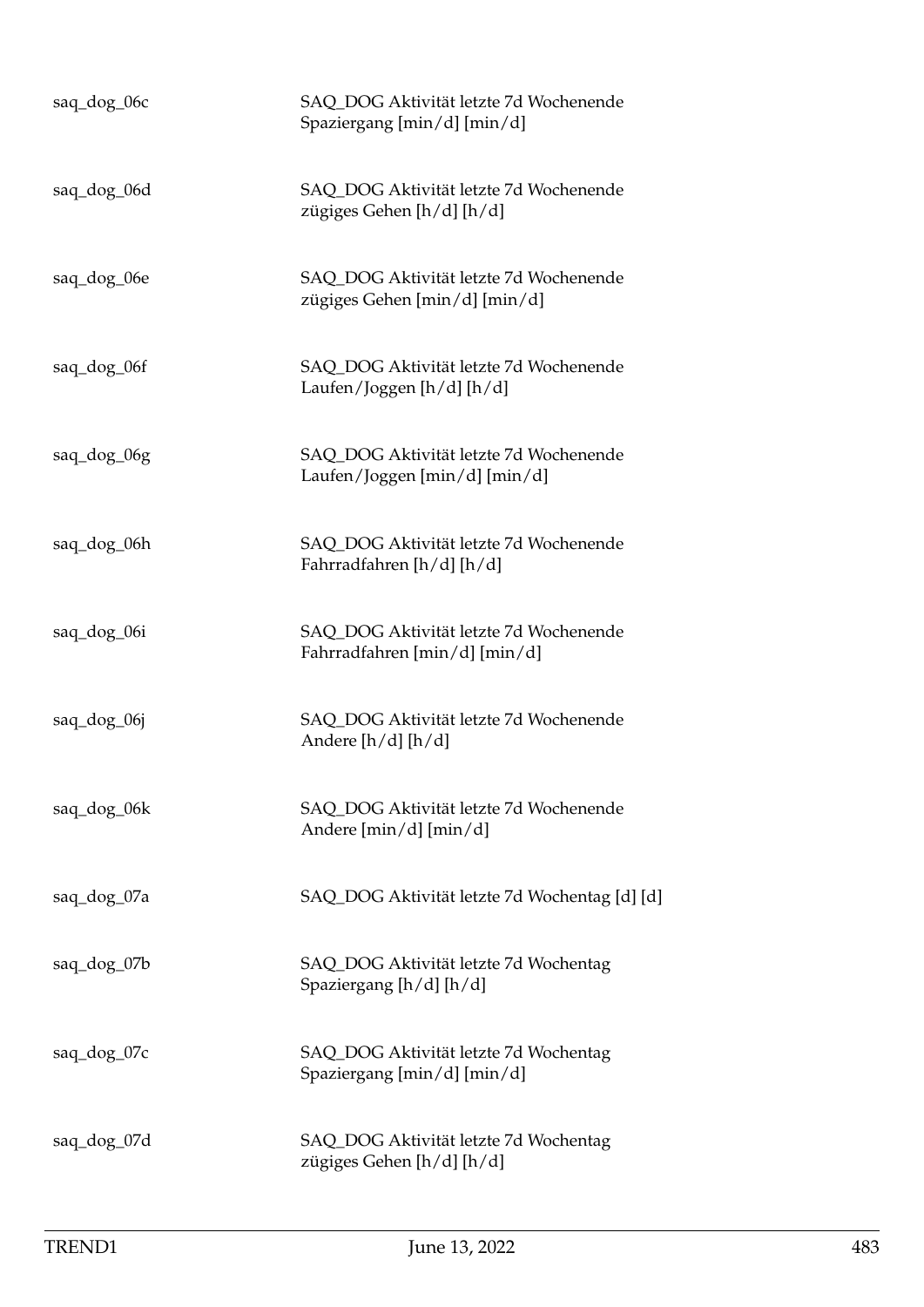| saq_dog_07e | SAQ_DOG Aktivität letzte 7d Wochentag<br>zügiges Gehen [min/d] [min/d] |                                                                                                                 |
|-------------|------------------------------------------------------------------------|-----------------------------------------------------------------------------------------------------------------|
| saq_dog_07f | SAQ_DOG Aktivität letzte 7d Wochentag<br>Laufen/Joggen [h/d] [h/d]     |                                                                                                                 |
| saq_dog_07g | SAQ_DOG Aktivität letzte 7d Wochentag<br>Laufen/Joggen [min/d] [min/d] |                                                                                                                 |
| saq_dog_07h | SAQ_DOG Aktivität letzte 7d Wochentag<br>Fahrradfahren [h/d] [h/d]     |                                                                                                                 |
| saq_dog_07i | SAQ_DOG Aktivität letzte 7d Wochentag<br>Fahrradfahren [min/d] [min/d] |                                                                                                                 |
| saq_dog_07j | SAQ_DOG Aktivität letzte 7d Wochentag Andere<br>[h/d][h/d]             |                                                                                                                 |
| saq_dog_07k | SAQ_DOG Aktivität letzte 7d Wochentag Andere<br>$[\min/d][\min/d]$     |                                                                                                                 |
| saq_dog_08a | SAQ_DOG Aktivität letzte 7d wie gewöhnlich                             | $1 - ja$<br>2 - weniger aktiv als gewöhnlich<br>3 - aktiver als gewöhnlich                                      |
| saq_dog_08b | SAQ_DOG Aktivität letzte 7d anders als<br>gewöhnlich Grund             |                                                                                                                 |
| saq_dog_09a | SAQ_DOG Aktivität gesundheitliche<br>Einschränkungen                   | 0 - nein, keine Einschränkung<br>1 - nur noch bestimmte Aktivitäten<br>möglich<br>2 - keine Aktivitäten möglich |
| saq_dog_09b | SAQ_DOG Aktivität gesundheitl Einschränkg<br>Spaziergang JN            | $0 - no$<br>$1 - yes$                                                                                           |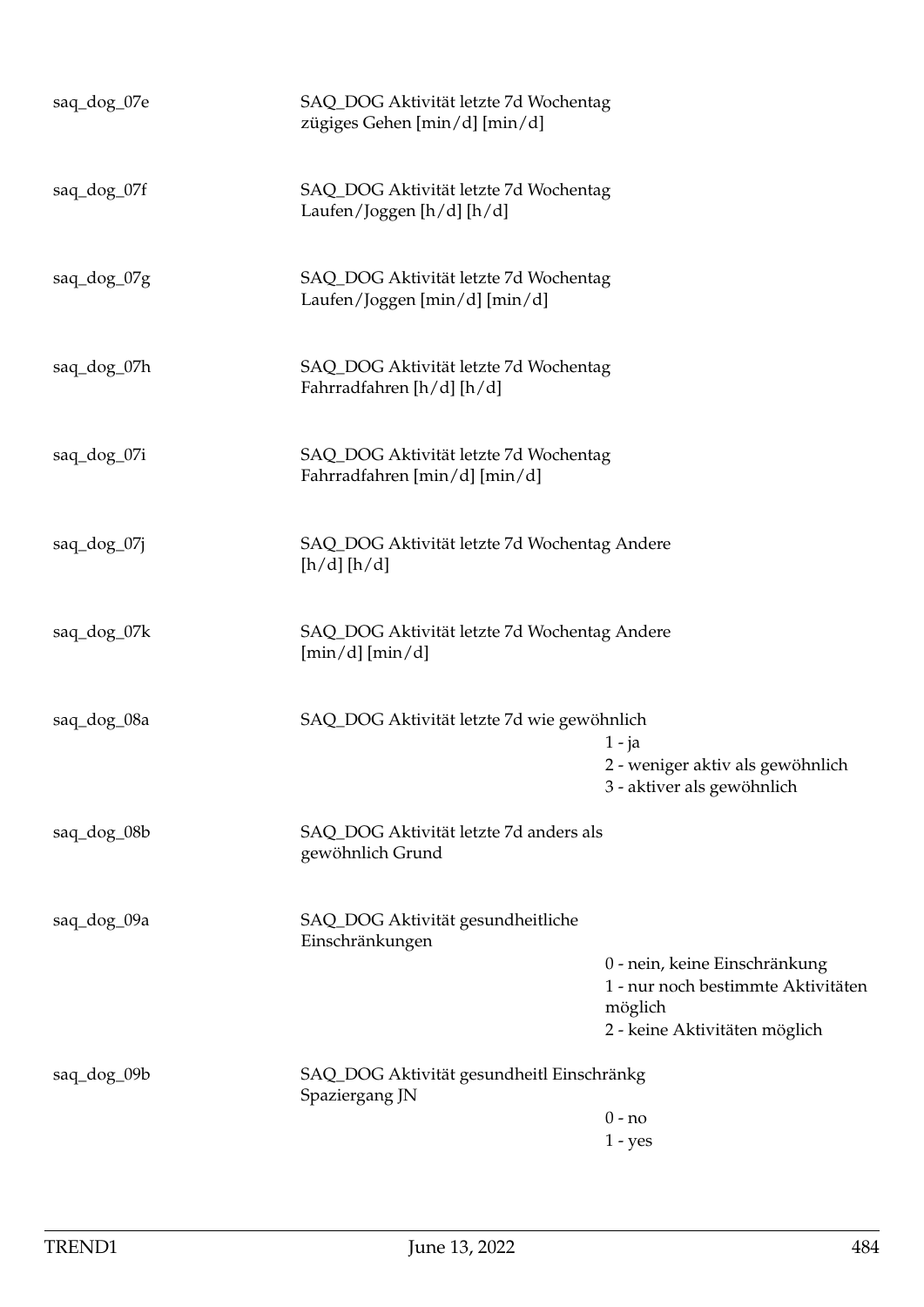| saq_dog_09c | SAQ_DOG Aktivität gesundheitl Einschränkg<br>zügiges Gehen JN   |                                      |
|-------------|-----------------------------------------------------------------|--------------------------------------|
|             |                                                                 | $0 - no$                             |
|             |                                                                 | $1 - yes$                            |
| saq_dog_09d | SAQ_DOG Aktivität gesundheitliche<br>Einschränkungen Joggen JN  |                                      |
|             |                                                                 | $0 - no$                             |
|             |                                                                 | $1 - yes$                            |
| saq_dog_09e | SAQ_DOG Aktivität gesundheitliche<br>Einschränkungen Fahrrad JN |                                      |
|             |                                                                 | $0 - no$                             |
|             |                                                                 | $1 - yes$                            |
| saq_dog_09f | SAQ_DOG Aktivität gesundheitliche<br>Einschränkungen Andere JN  |                                      |
|             |                                                                 | $0 - no$                             |
|             |                                                                 | $1 - yes$                            |
| saq_dog_10  | SAQ_DOG Aktivität Einfluss<br>Wetterbedingungen Skala           |                                      |
|             |                                                                 | 1 - überhaupt nicht                  |
|             |                                                                 | 2 - ein wenig                        |
|             |                                                                 | 3 - mäßig                            |
|             |                                                                 | 4 - ziemlich stark                   |
|             |                                                                 | 5 - sehr stark                       |
| saq_dog_11  | SAQ_DOG Bindung zu Hund Skala                                   |                                      |
|             |                                                                 | 1 - sehr gering                      |
|             |                                                                 | $2 -$ gering                         |
|             |                                                                 | 3 - mäßig                            |
|             |                                                                 | 4 - ziemlich hoch                    |
|             |                                                                 | 5 - sehr hoch                        |
| saq_dog_12a | SAQ_DOG Haltung                                                 |                                      |
|             |                                                                 | 1 - in der Wohnng/im Haus            |
|             |                                                                 | 2 - im Zwinger                       |
|             |                                                                 | 3 - freilaufend im Garten/auf Grund- |
|             |                                                                 | stück                                |
|             |                                                                 | 4 - an Ihrem Arbeitsplatz            |
|             |                                                                 | 5 - Sonstiges                        |
| saq_dog_12b | <b>SAQ_DOG Haltung Details</b>                                  |                                      |
| saq_dog_13a | SAQ_DOG Arbeitshund JN                                          |                                      |
|             |                                                                 | $0 - no$                             |
|             |                                                                 | $1 - yes$                            |
|             |                                                                 |                                      |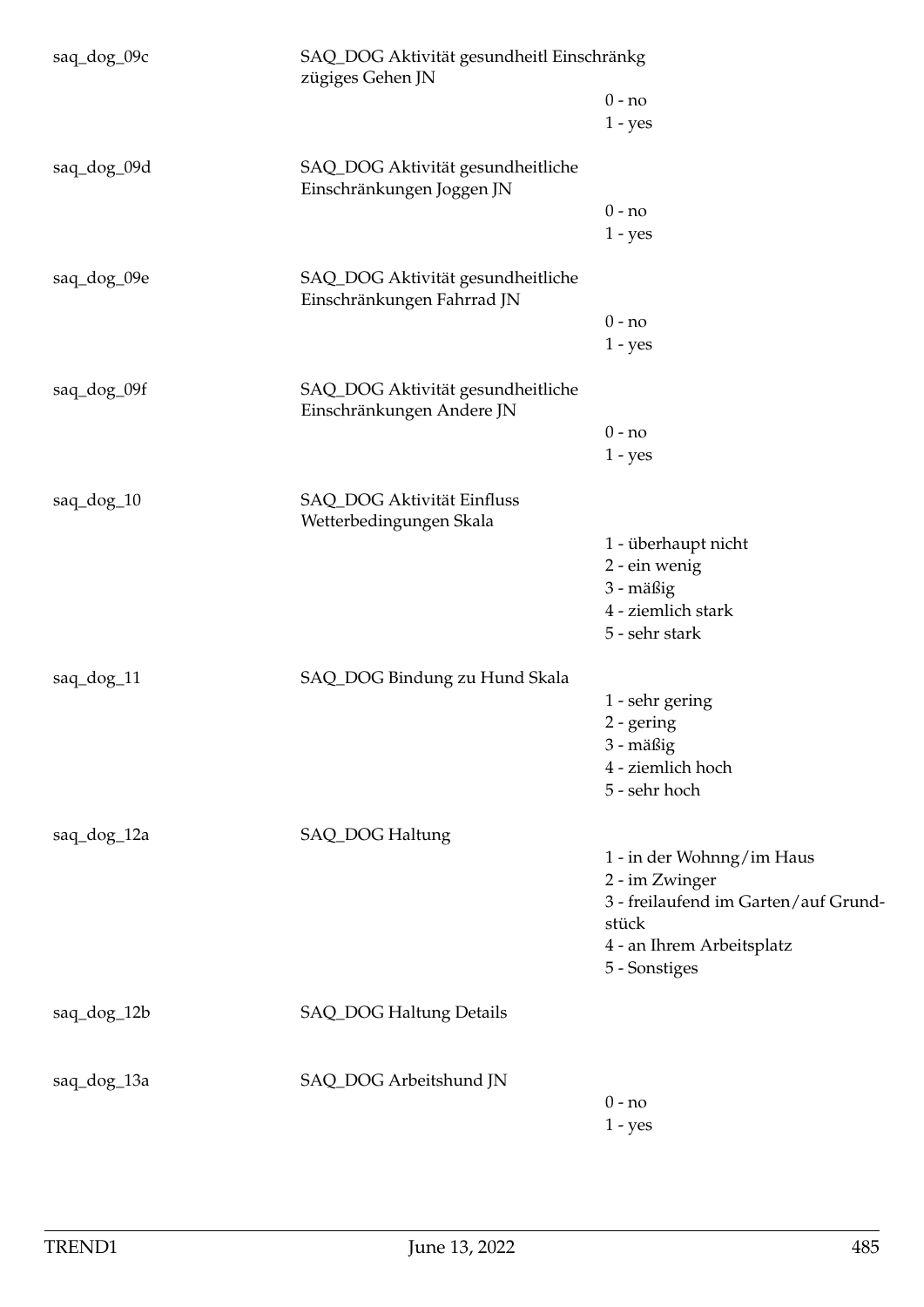| saq_dog_13b                   | SAQ_DOG Arbeitshund Details                                         |
|-------------------------------|---------------------------------------------------------------------|
| <b>PET</b><br><b>SAQ_HOME</b> | Tierkontakt<br>Fragebogen HOME                                      |
| $pet_01$                      | SAQ_HOME_PET eigene Tiere Hund 10J JN<br>$0 - no$<br>$1 - yes$      |
| pet_01_01                     | SAQ_HOME_PET eigene Tiere Hund letzte 10J<br>[Jahre] [Jahre]        |
| $pet_02$                      | SAQ_HOME_PET eigene Tiere Katze 10J JN<br>$0 - no$<br>$1 - yes$     |
| pet_02_01                     | SAQ_HOME_PET eigene Tiere Katze letzte 10J<br>[Jahre] [Jahre]       |
| pet_03                        | SAQ_HOME_PET eigene Tiere Kaninchen 10J JN<br>$0 - no$<br>$1 - yes$ |
| pet_03_01                     | SAQ_HOME_PET eigene Tiere Kaninchen letzte<br>10J [Jahre] [Jahre]   |
| $pet_04$                      | SAQ_HOME_PET eigene Tiere Nagetier 10J JN<br>0 - no<br>$1 - yes$    |
| pet_04_01                     | SAQ_HOME_PET eigene Tiere Nagetier letzte<br>10J [Jahre] [Jahre]    |
| $pet_05$                      | SAQ_HOME_PET eigene Tiere Reptil 10J JN<br>$0 - no$<br>$1 - yes$    |
| pet_05_01                     | SAQ_HOME_PET eigene Tiere Reptil letzte 10J<br>[Jahre] [Jahre]      |
| $pet_06$                      | SAQ_HOME_PET eigene Tiere Ziervogel 10J JN<br>$0 - no$<br>$1 - yes$ |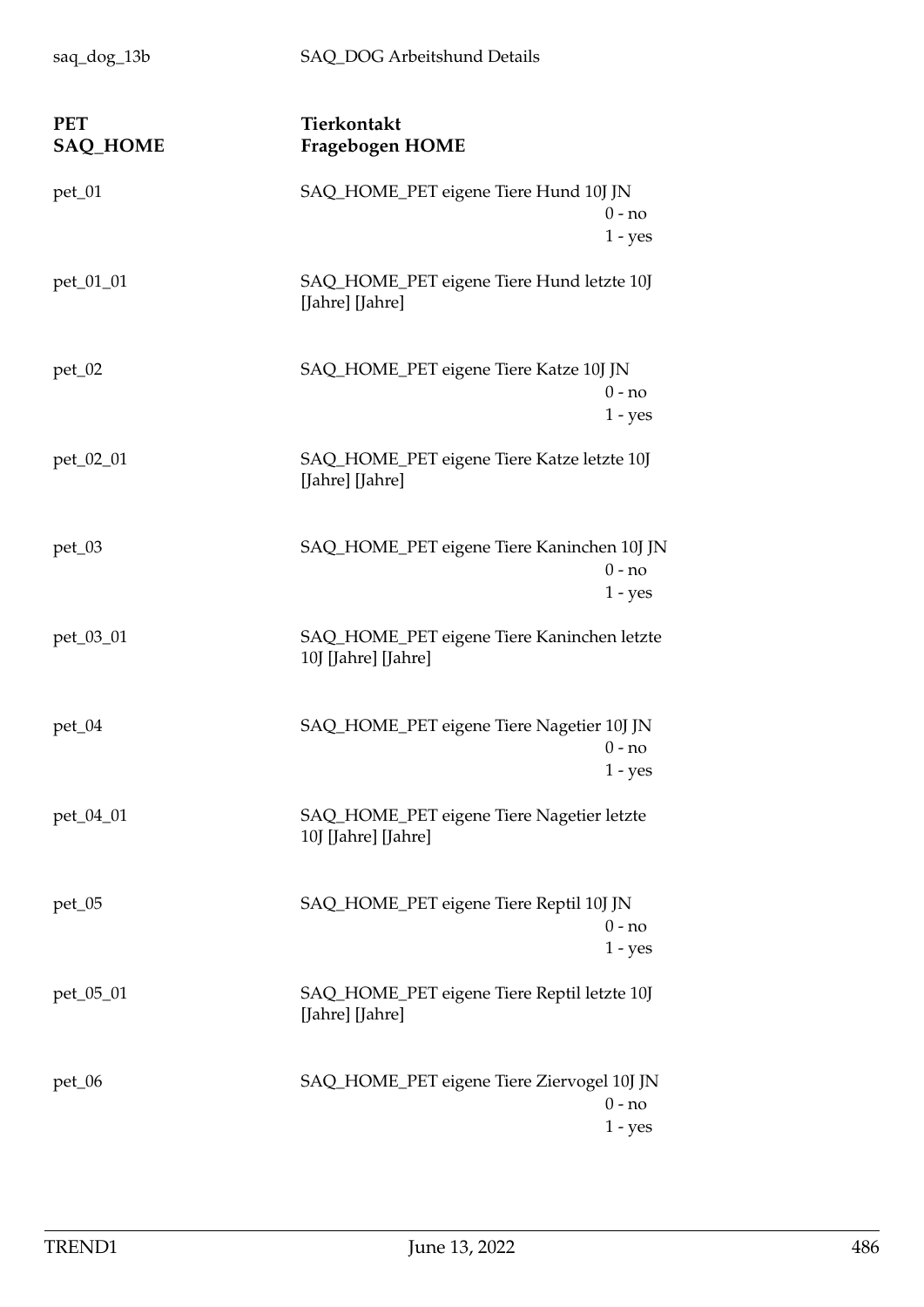| pet_06_01 | SAQ_HOME_PET eigene Tiere Ziervogel letzte<br>10J [Jahre] [Jahre]    |  |
|-----------|----------------------------------------------------------------------|--|
| $pet_07$  | SAQ_HOME_PET eigene Tiere Pferd 10J JN<br>0 - no<br>$1 - yes$        |  |
| pet_07_01 | SAQ_HOME_PET eigene Tiere Pferd letzte 10J<br>[Jahre] [Jahre]        |  |
| $pet_08$  | SAQ_HOME_PET eigene Tiere Rind 10J JN<br>$0 - no$<br>$1 - yes$       |  |
| pet_08_01 | SAQ_HOME_PET eigene Tiere Rind letzte 10J<br>[Jahre] [Jahre]         |  |
| $pet_09$  | SAQ_HOME_PET eigene Tiere Schaf/Ziege 10J<br>JN                      |  |
|           | $0 - no$<br>$1 - yes$                                                |  |
| pet_09_01 | SAQ_HOME_PET eigene Tiere Schaf/Ziege<br>letzte 10J [Jahre] [Jahre]  |  |
| $pet_10$  | SAQ_HOME_PET eigene Tiere Schwein 10J JN<br>$0 - no$<br>1 - yes      |  |
| pet_10_01 | SAQ_HOME_PET eigene Tiere Schwein letzte 10J<br>[Jahre] [Jahre]      |  |
| $pet_11$  | SAQ_HOME_PET eigene Tiere Geflügel 10J JN<br>$0 - no$<br>$1 - yes$   |  |
| pet_11_01 | SAQ_HOME_PET eigene Tiere Geflügel letzte 10J<br>[Jahre] [Jahre]     |  |
| $pet_12$  | SAQ_HOME_PET eigene Tiere Zierfische 10J JN<br>$0 - no$<br>$1 - yes$ |  |
| pet_12_01 | SAQ_HOME_PET eigene Tiere Zierfische letzte<br>10J [Jahre] [Jahre]   |  |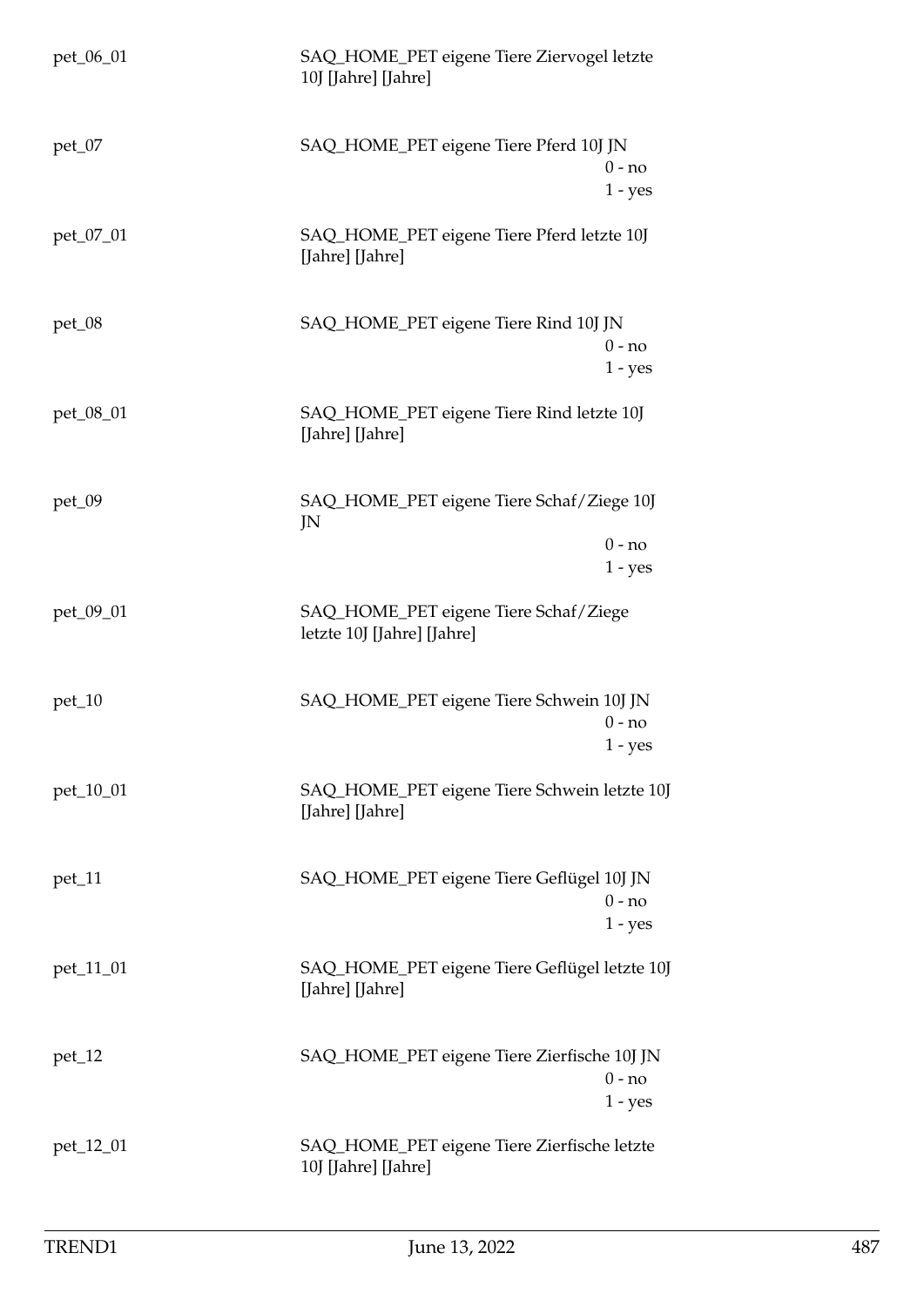| $pet_13$   | SAQ_HOME_PET eigene Tiere Andere 10J JN<br>$0 - no$<br>$1 - yes$    |
|------------|---------------------------------------------------------------------|
| pet_13_01  | SAQ_HOME_PET eigene Tiere Andere 10J                                |
| pet_13_02  | SAQ_HOME_PET eigene Tiere Andere letzte 10J<br>[Jahre] [Jahre]      |
| pet_01a    | SAQ_HOME_PET eigene Tiere Hund derzeit JN<br>$0 - no$<br>$1 - yes$  |
| pet_01a_01 | SAQ_HOME_PET eigene Tiere Hund Zeit [h/d]<br>[h/d]                  |
| pet_01a_02 | SAQ_HOME_PET eigene Tiere Hund Zeit<br>$[\min/d][\min/d]$           |
| pet_02a    | SAQ_HOME_PET eigene Tiere Katze derzeit JN<br>$0 - no$<br>$1 - yes$ |
| pet_02a_01 | SAQ_HOME_PET eigene Tiere Katze Zeit [h/d]<br>[h/d]                 |
| pet_02a_02 | SAQ_HOME_PET eigene Tiere Katze Zeit<br>$[\min/d][\min/d]$          |
| pet_03a    | SAQ_HOME_PET eigene Tiere Kaninchen<br>derzeit JN<br>$0 - no$       |
| pet_03a_01 | 1 - yes<br>SAQ_HOME_PET eigene Tiere Kaninchen Zeit<br>[h/d][h/d]   |
| pet_03a_02 | SAQ_HOME_PET eigene Tiere Kaninchen Zeit<br>$[min/d]$ $[min/d]$     |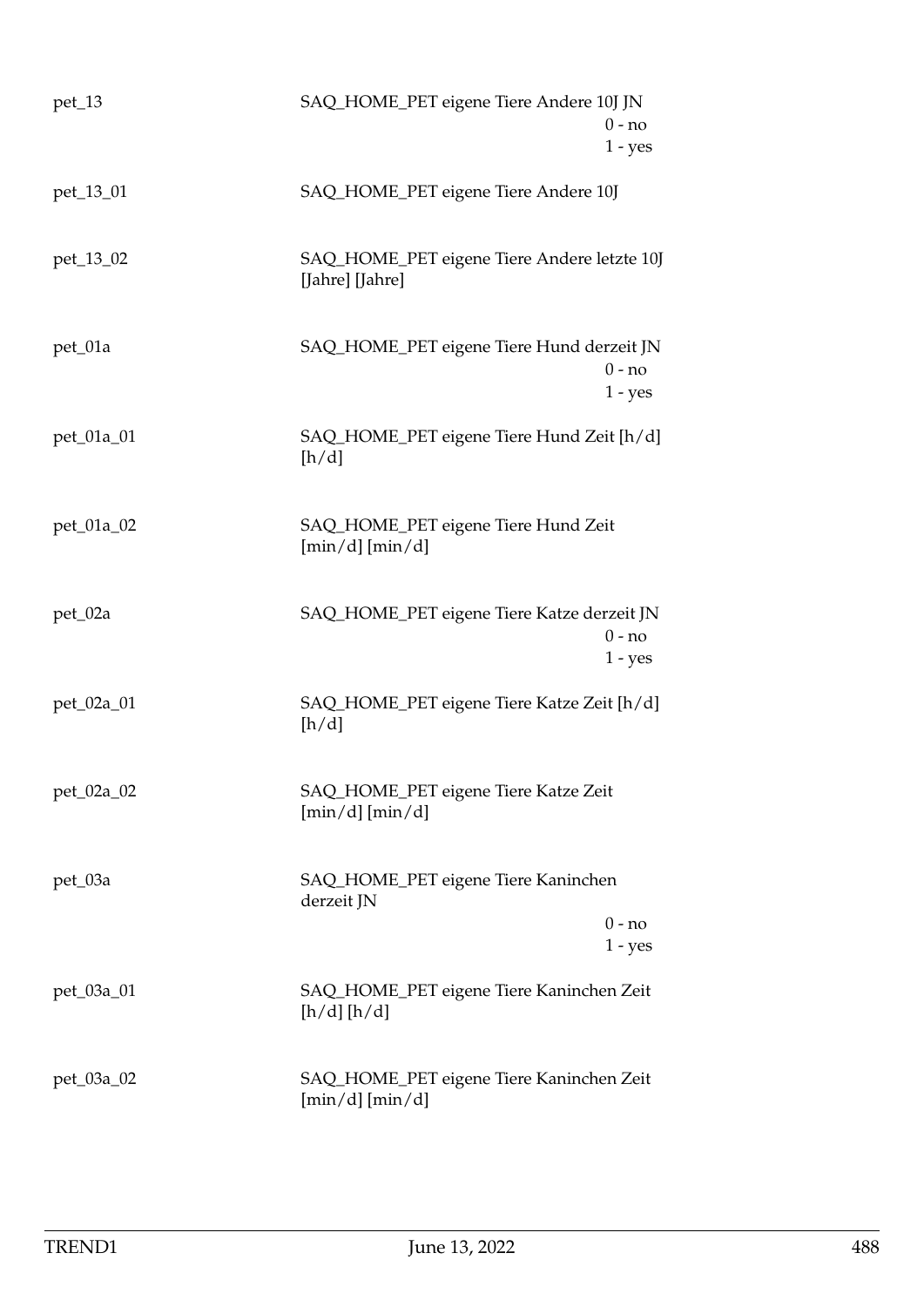| pet_04a    | SAQ_HOME_PET eigene Tiere Nagetier derzeit<br>JN                     |
|------------|----------------------------------------------------------------------|
|            | $0 - no$<br>$1 - yes$                                                |
| pet_04a_01 | SAQ_HOME_PET eigene Tiere Nagetier Zeit<br>[h/d][h/d]                |
| pet_04a_02 | SAQ_HOME_PET eigene Tiere Nagetier Zeit<br>$[min/d]$ $[min/d]$       |
| pet_05a    | SAQ_HOME_PET eigene Tiere Reptil derzeit JN<br>$0 - no$<br>$1 - yes$ |
| pet_05a_01 | SAQ_HOME_PET eigene Tiere Reptil Zeit [h/d]<br>[h/d]                 |
| pet_05a_02 | SAQ_HOME_PET eigene Tiere Reptil Zeit<br>$[\min/d][\min/d]$          |
| pet_06a    | SAQ_HOME_PET eigene Tiere Ziervogel derzeit<br>JN                    |
|            | $0 - no$<br>$1 - yes$                                                |
| pet_06a_01 | SAQ_HOME_PET eigene Tiere Ziervogel Zeit<br>[h/d] [h/d]              |
| pet_06a_02 | SAQ_HOME_PET eigene Tiere Ziervogel Zeit<br>$[\min/d][\min/d]$       |
| pet_07a    | SAQ_HOME_PET eigene Tiere Pferd derzeit JN<br>$0 - no$<br>$1 - yes$  |
| pet_07a_01 | SAQ_HOME_PET eigene Tiere Pferd Zeit [h/d]<br>[h/d]                  |
| pet_07a_02 | SAQ_HOME_PET eigene Tiere Pferd Zeit<br>$[\min/d][\min/d]$           |
| pet_08a    | SAQ_HOME_PET eigene Tiere Rind derzeit JN                            |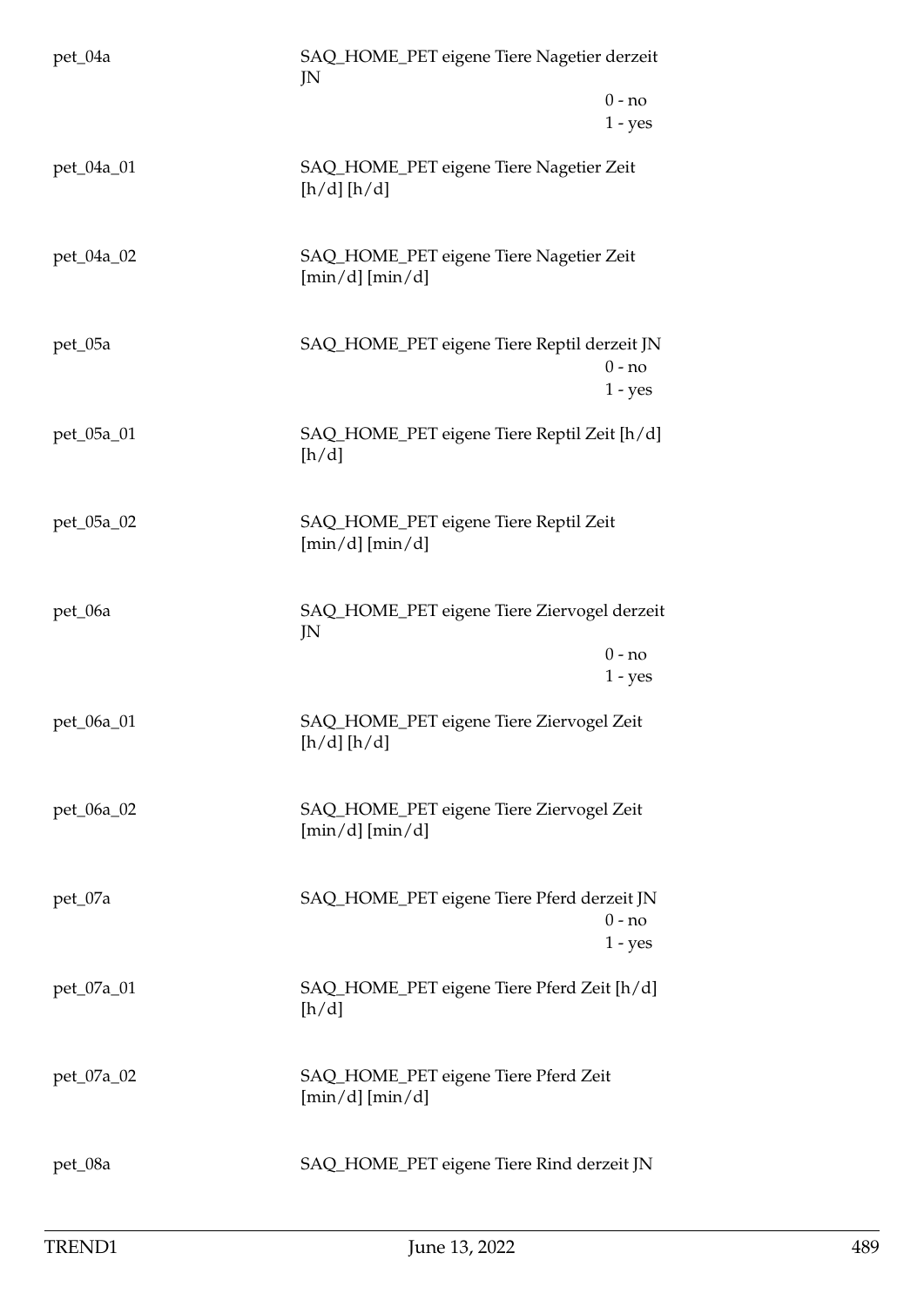|            |                                                                  | $0 - no$<br>$1 - yes$ |
|------------|------------------------------------------------------------------|-----------------------|
| pet_08a_01 | SAQ_HOME_PET eigene Tiere Rind Zeit [h/d]<br>[h/d]               |                       |
| pet_08a_02 | SAQ_HOME_PET eigene Tiere Rind Zeit<br>$[\min/d][\min/d]$        |                       |
| pet_09a    | SAQ_HOME_PET eigene Tiere Schaf/Ziege<br>derzeit JN              | $0 - no$<br>$1 - yes$ |
| pet_09a_01 | SAQ_HOME_PET eigene Tiere Schaf/Ziege Zeit<br>[h/d][h/d]         |                       |
| pet_09a_02 | SAQ_HOME_PET eigene Tiere Schaf/Ziege Zeit<br>$[\min/d][\min/d]$ |                       |
| pet_10a    | SAQ_HOME_PET eigene Tiere Schwein derzeit<br>JN                  | $0 - no$<br>$1 - yes$ |
| pet_10a_01 | SAQ_HOME_PET eigene Tiere Schwein Zeit<br>[h/d][h/d]             |                       |
| pet_10a_02 | SAQ_HOME_PET eigene Tiere Schwein Zeit<br>$[\min/d][\min/d]$     |                       |
| pet_11a    | SAQ_HOME_PET eigene Tiere Geflügel derzeit<br>JN                 | $0 - no$<br>$1 - yes$ |
| pet_11a_01 | SAQ_HOME_PET eigene Tiere Geflügel Zeit<br>[h/d][h/d]            |                       |
| pet_11a_02 | SAQ_HOME_PET eigene Tiere Geflügel Zeit<br>$[\min/d] [\min/d]$   |                       |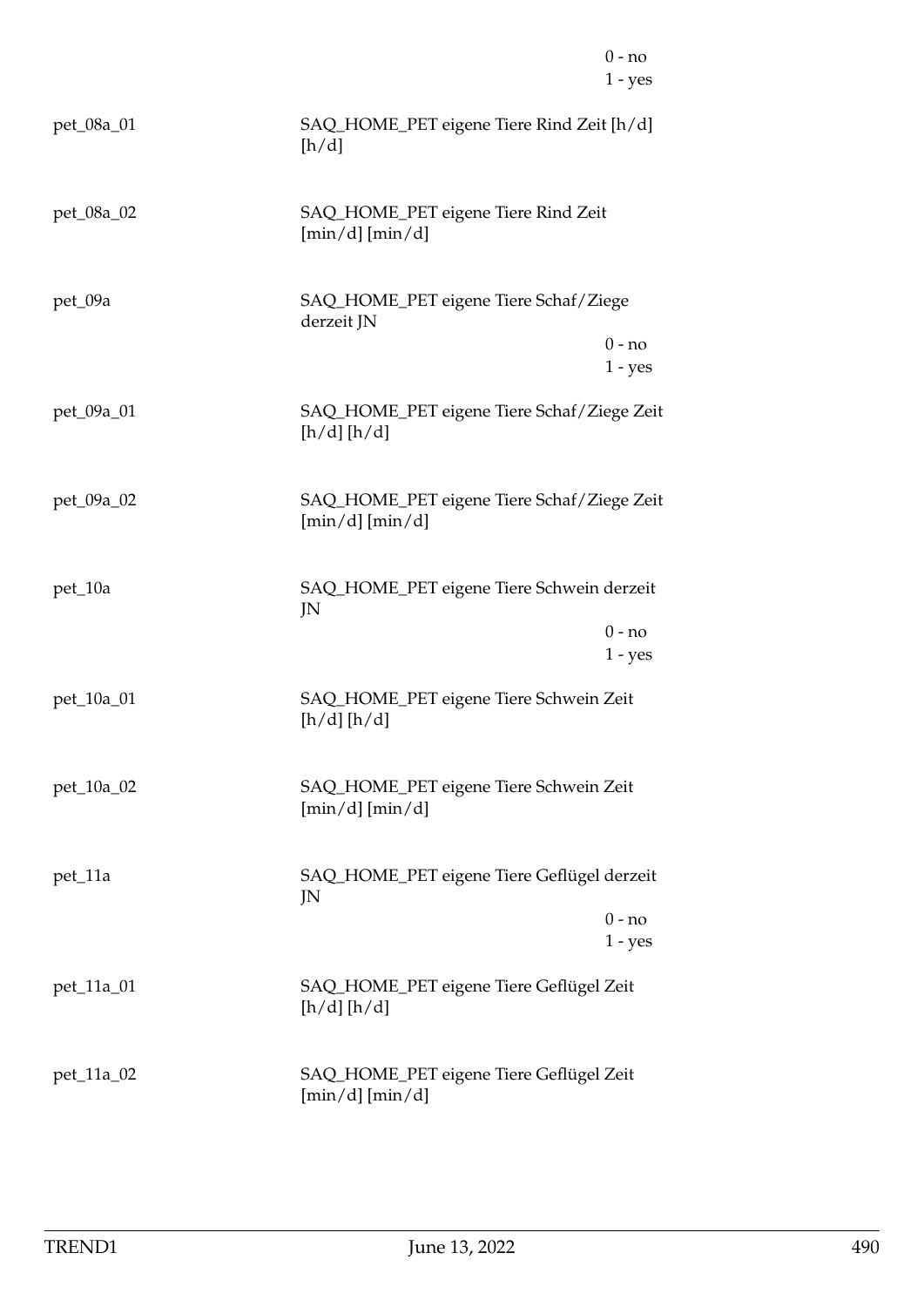| pet_12a    | SAQ_HOME_PET eigene Tiere Zierfische derzeit<br>JN              |                                                                                                                                                                                                                                   |
|------------|-----------------------------------------------------------------|-----------------------------------------------------------------------------------------------------------------------------------------------------------------------------------------------------------------------------------|
|            |                                                                 | $0 - no$<br>$1 - yes$                                                                                                                                                                                                             |
| pet_12a_01 | SAQ_HOME_PET eigene Tiere Zierfische Zeit<br>[h/d][h/d]         |                                                                                                                                                                                                                                   |
| pet_12a_02 | SAQ_HOME_PET eigene Tiere Zierfische Zeit<br>$[\min/d][\min/d]$ |                                                                                                                                                                                                                                   |
| pet_13a    | SAQ_HOME_PET eigene Tiere Andere derzeit JN                     | $0 - no$<br>$1 - yes$                                                                                                                                                                                                             |
| pet_13a_02 | SAQ_HOME_PET eigene Tiere Andere welche<br>derzeit              |                                                                                                                                                                                                                                   |
| pet_13a_01 | SAQ_HOME_PET eigene Tiere Andere Zeit<br>[h/d][h/d]             |                                                                                                                                                                                                                                   |
| pet_13a_03 | SAQ_HOME_PET eigene Tiere Andere Zeit<br>$[\min/d][\min/d]$     |                                                                                                                                                                                                                                   |
| pet_01b    | SAQ_HOME_PET Kontakt letzte 12Mo Hund JN                        | $0 - no$<br>$1 - yes$                                                                                                                                                                                                             |
| pet_01b_01 | SAQ_HOME_PET Kontakt Hund Häufigkeit                            | 1 - everyday<br>$2 - 3 - 6$ times/week<br>$3 - 1 - 2$ times/week<br>$4 - 1 - 3$ times/months<br>5 - less than once per month, but few<br>times a year<br>6 - less than once a year<br>998 - don't know<br>999 - refused to answer |
| pet_02b    | SAQ_HOME_PET Kontakt letzte 12Mo Katze JN                       | $0 - no$<br>$1 - yes$                                                                                                                                                                                                             |
| pet_02b_01 | SAQ_HOME_PET Kontakt Katze Häufigkeit                           | 1 - everyday<br>$2 - 3 - 6$ times/week                                                                                                                                                                                            |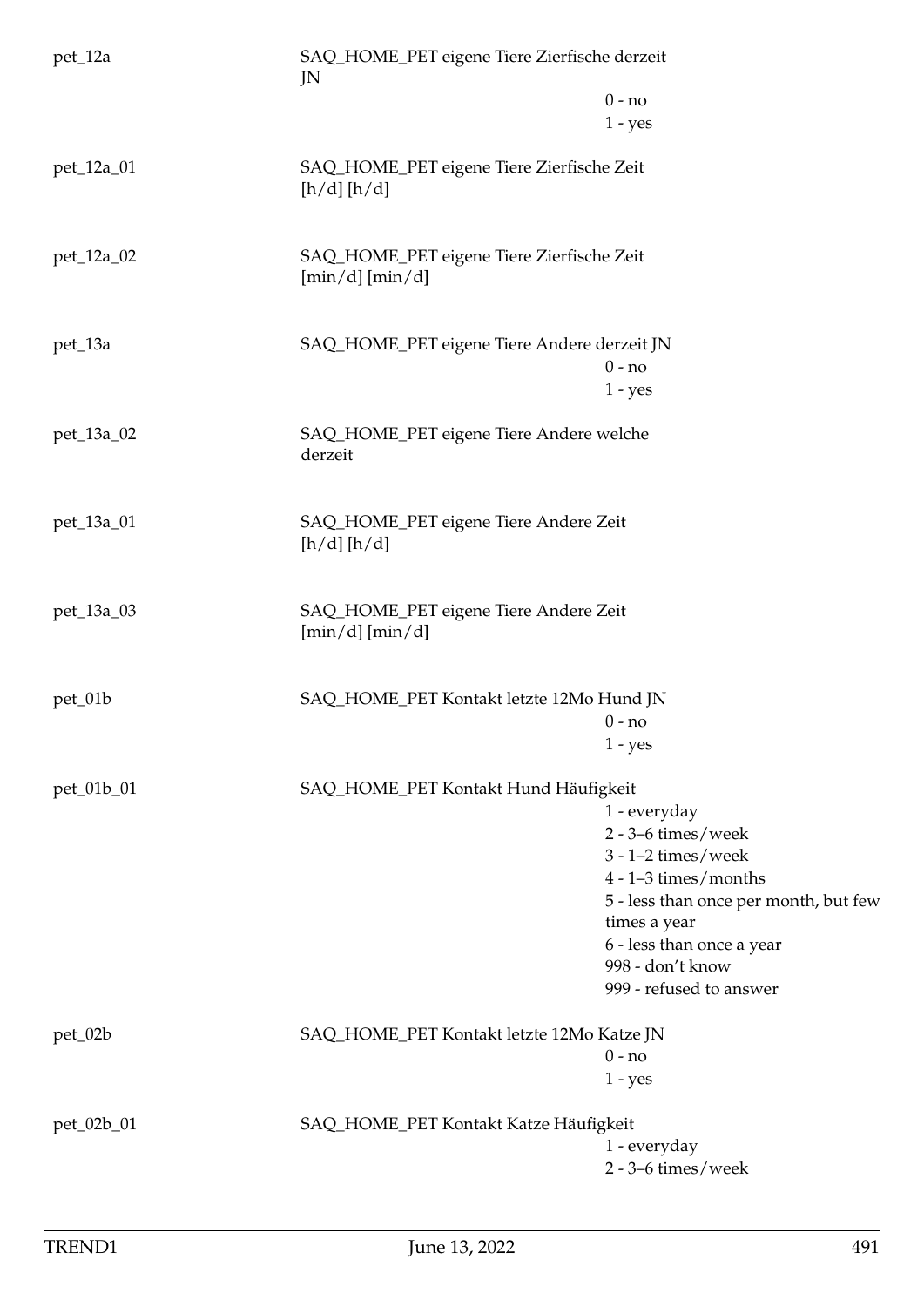|            |                                                  | $3 - 1 - 2$ times/week<br>$4 - 1 - 3$ times/months<br>5 - less than once per month, but few<br>times a year<br>6 - less than once a year<br>998 - don't know<br>999 - refused to answer |
|------------|--------------------------------------------------|-----------------------------------------------------------------------------------------------------------------------------------------------------------------------------------------|
| pet_03b    | SAQ_HOME_PET Kontakt letzte 12Mo<br>Kaninchen JN |                                                                                                                                                                                         |
|            |                                                  | $0 - no$                                                                                                                                                                                |
|            |                                                  | $1 - yes$                                                                                                                                                                               |
| pet_03b_01 | SAQ_HOME_PET Kontakt Kaninchen Häufigkeit        |                                                                                                                                                                                         |
|            |                                                  | 1 - everyday                                                                                                                                                                            |
|            |                                                  | $2 - 3 - 6$ times/week                                                                                                                                                                  |
|            |                                                  | $3 - 1 - 2$ times/week                                                                                                                                                                  |
|            |                                                  | $4 - 1 - 3$ times/months                                                                                                                                                                |
|            |                                                  | 5 - less than once per month, but few                                                                                                                                                   |
|            |                                                  | times a year                                                                                                                                                                            |
|            |                                                  | 6 - less than once a year                                                                                                                                                               |
|            |                                                  | 998 - don't know                                                                                                                                                                        |
|            |                                                  | 999 - refused to answer                                                                                                                                                                 |
| $pet_04b$  | SAQ_HOME_PET Kontakt letzte 12Mo Nagetier<br>JN  |                                                                                                                                                                                         |
|            |                                                  | $0 - no$                                                                                                                                                                                |
|            |                                                  | $1 - yes$                                                                                                                                                                               |
| pet_04b_01 | SAQ_HOME_PET Kontakt Nagetier Häufigkeit         |                                                                                                                                                                                         |
|            |                                                  | 1 - everyday                                                                                                                                                                            |
|            |                                                  | $2 - 3 - 6$ times/week                                                                                                                                                                  |
|            |                                                  | $3 - 1 - 2$ times/week                                                                                                                                                                  |
|            |                                                  | $4 - 1 - 3$ times/months                                                                                                                                                                |
|            |                                                  | 5 - less than once per month, but few                                                                                                                                                   |
|            |                                                  | times a year                                                                                                                                                                            |
|            |                                                  | 6 - less than once a year                                                                                                                                                               |
|            |                                                  | 998 - don't know                                                                                                                                                                        |
|            |                                                  | 999 - refused to answer                                                                                                                                                                 |
|            |                                                  |                                                                                                                                                                                         |
| pet_05b    | SAQ_HOME_PET Kontakt letzte 12Mo Reptil JN       |                                                                                                                                                                                         |
|            |                                                  | $0 - no$                                                                                                                                                                                |
|            |                                                  | $1 - yes$                                                                                                                                                                               |
| pet_05b_01 | SAQ_HOME_PET Kontakt Reptil Häufigkeit           |                                                                                                                                                                                         |
|            |                                                  | 1 - everyday                                                                                                                                                                            |
|            |                                                  | $2 - 3 - 6$ times/week                                                                                                                                                                  |
|            |                                                  | $3 - 1 - 2$ times/week                                                                                                                                                                  |
|            |                                                  | $4 - 1 - 3$ times/months                                                                                                                                                                |
|            |                                                  | 5 - less than once per month, but few                                                                                                                                                   |
|            |                                                  | times a year                                                                                                                                                                            |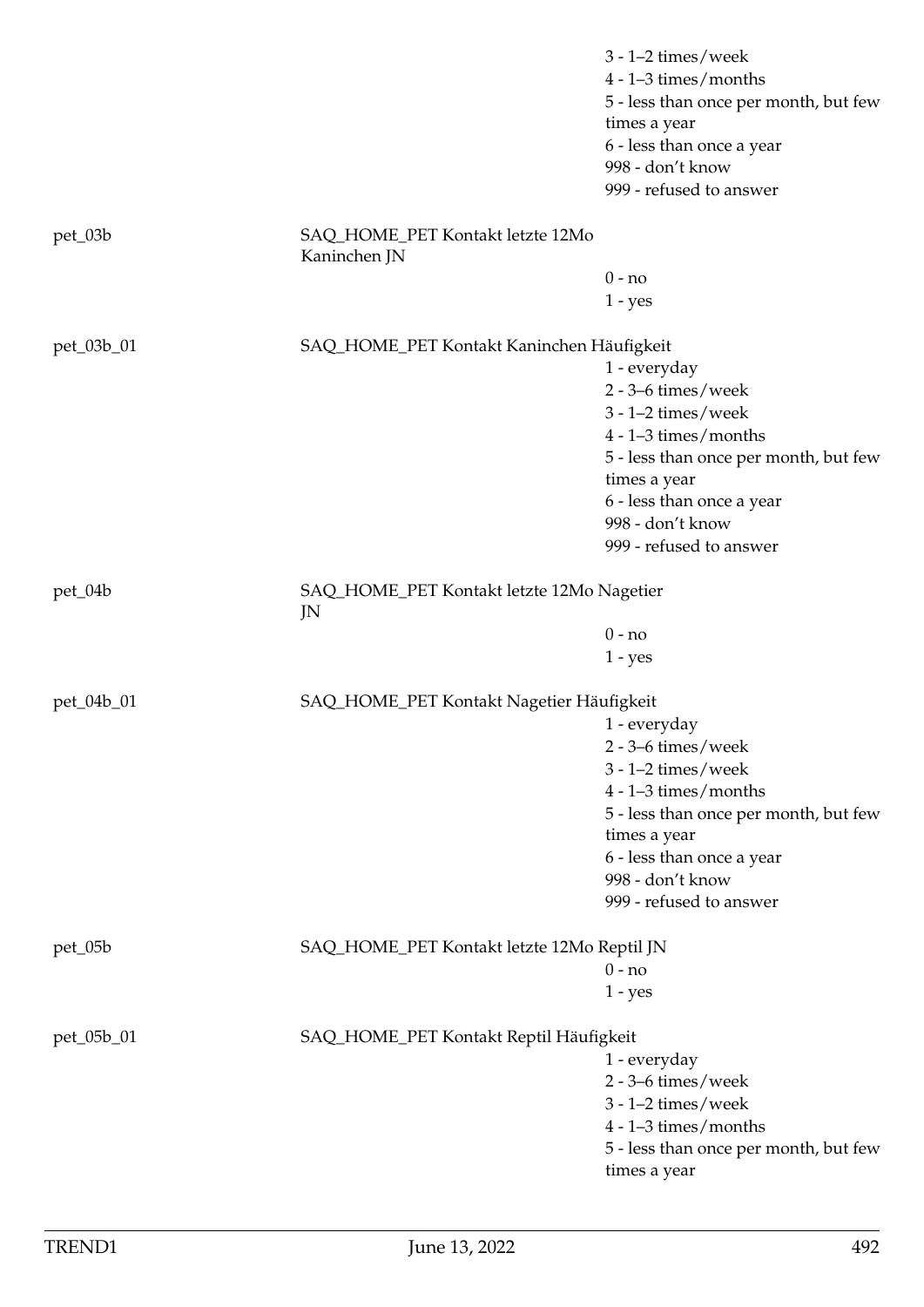|            |                                                  | 6 - less than once a year<br>998 - don't know<br>999 - refused to answer |
|------------|--------------------------------------------------|--------------------------------------------------------------------------|
| pet_06b    | SAQ_HOME_PET Kontakt letzte 12Mo Ziervogel<br>JN |                                                                          |
|            |                                                  | $0 - no$                                                                 |
|            |                                                  | $1 - yes$                                                                |
| pet_06b_01 | SAQ_HOME_PET Kontakt Ziervogel Häufigkeit        |                                                                          |
|            |                                                  | 1 - everyday                                                             |
|            |                                                  | $2 - 3 - 6$ times/week                                                   |
|            |                                                  | $3 - 1 - 2$ times/week                                                   |
|            |                                                  | $4 - 1 - 3$ times/months                                                 |
|            |                                                  | 5 - less than once per month, but few                                    |
|            |                                                  | times a year                                                             |
|            |                                                  | 6 - less than once a year<br>998 - don't know                            |
|            |                                                  | 999 - refused to answer                                                  |
| pet_07b    | SAQ_HOME_PET Kontakt letzte 12Mo Pferd JN        |                                                                          |
|            |                                                  | $0 - no$                                                                 |
|            |                                                  | $1 - yes$                                                                |
| pet_07b_01 | SAQ_HOME_PET Kontakt Pferd Häufigkeit            |                                                                          |
|            |                                                  | 1 - everyday                                                             |
|            |                                                  | $2 - 3 - 6$ times/week                                                   |
|            |                                                  | $3 - 1 - 2$ times/week                                                   |
|            |                                                  | $4 - 1 - 3$ times/months                                                 |
|            |                                                  | 5 - less than once per month, but few<br>times a year                    |
|            |                                                  | 6 - less than once a year                                                |
|            |                                                  | 998 - don't know                                                         |
|            |                                                  | 999 - refused to answer                                                  |
| pet_08b    | SAQ_HOME_PET Kontakt letzte 12Mo Rind JN         |                                                                          |
|            |                                                  | $0 - no$                                                                 |
|            |                                                  | $1 - yes$                                                                |
| pet_08b_01 | SAQ_HOME_PET Kontakt Rind Häufigkeit             |                                                                          |
|            |                                                  | 1 - everyday                                                             |
|            |                                                  | $2 - 3 - 6$ times/week                                                   |
|            |                                                  | $3 - 1 - 2$ times/week                                                   |
|            |                                                  | $4 - 1 - 3$ times/months                                                 |
|            |                                                  | 5 - less than once per month, but few                                    |
|            |                                                  | times a year<br>6 - less than once a year                                |
|            |                                                  | 998 - don't know                                                         |
|            |                                                  | 999 - refused to answer                                                  |
|            |                                                  |                                                                          |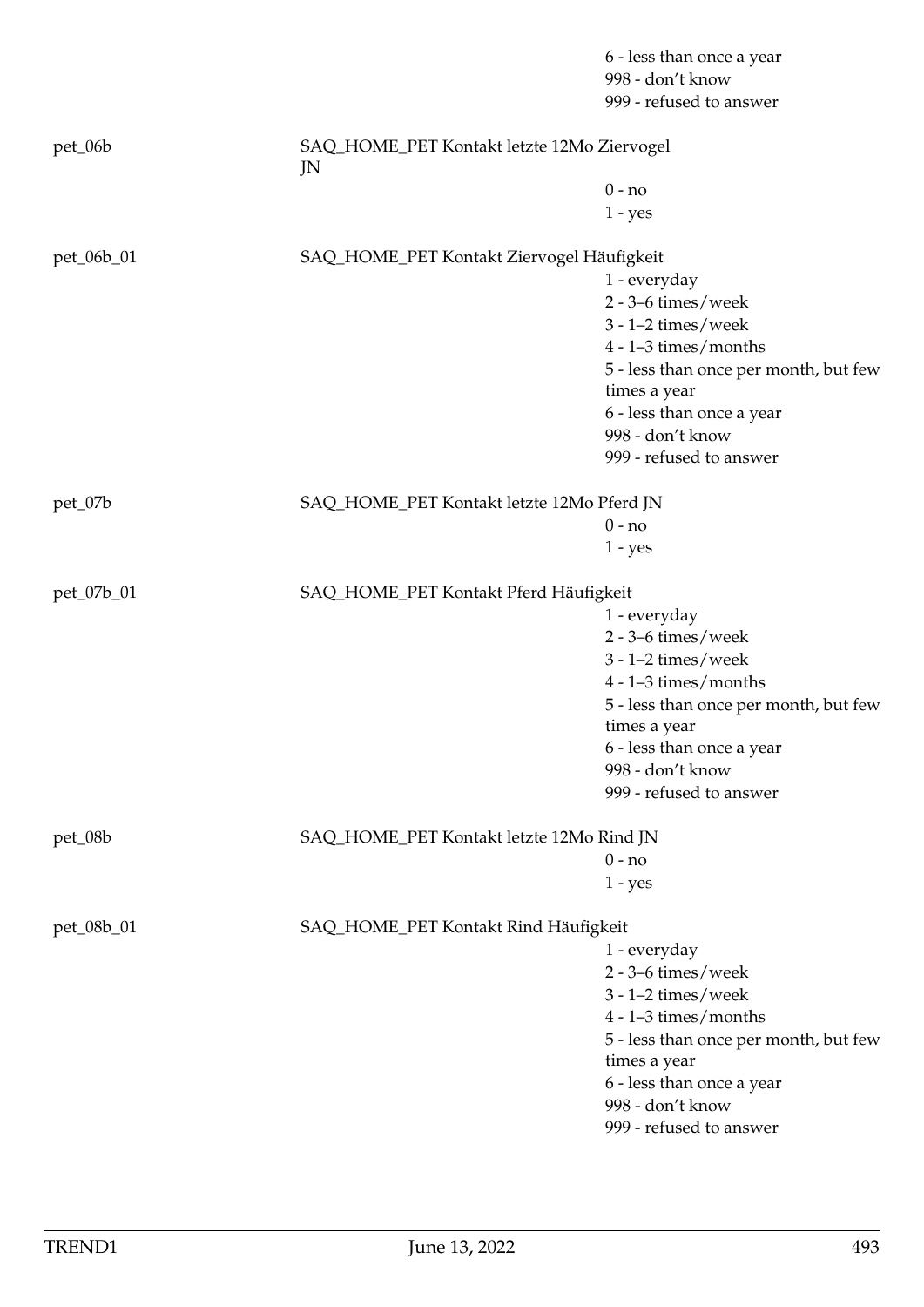| pet_09b    | SAQ_HOME_PET Kontakt letzte 12Mo<br>Schaf/Ziege JN |                                       |
|------------|----------------------------------------------------|---------------------------------------|
|            |                                                    | $0 - no$<br>$1 - yes$                 |
| pet_09b_01 | SAQ_HOME_PET Kontakt Schaf/Ziege<br>Häufigkeit     |                                       |
|            |                                                    | 1 - everyday                          |
|            |                                                    | $2 - 3 - 6$ times/week                |
|            |                                                    | $3 - 1 - 2$ times/week                |
|            |                                                    | $4 - 1 - 3$ times/months              |
|            |                                                    | 5 - less than once per month, but few |
|            |                                                    | times a year                          |
|            |                                                    | 6 - less than once a year             |
|            |                                                    | 998 - don't know                      |
|            |                                                    | 999 - refused to answer               |
| pet_10b    | SAQ_HOME_PET Kontakt letzte 12Mo Schwein<br>JN     |                                       |
|            |                                                    | $0 - no$                              |
|            |                                                    | $1 - yes$                             |
|            |                                                    |                                       |
| pet_10b_01 | SAQ_HOME_PET Kontakt Schwein Häufigkeit            |                                       |
|            |                                                    | 1 - everyday                          |
|            |                                                    | $2 - 3 - 6$ times/week                |
|            |                                                    | $3 - 1 - 2$ times/week                |
|            |                                                    | $4 - 1 - 3$ times/months              |
|            |                                                    | 5 - less than once per month, but few |
|            |                                                    | times a year                          |
|            |                                                    | 6 - less than once a year             |
|            |                                                    | 998 - don't know                      |
|            |                                                    | 999 - refused to answer               |
| pet_11b    | SAQ_HOME_PET Kontakt letzte 12Mo Geflügel<br>JN    |                                       |
|            |                                                    | $0 - no$                              |
|            |                                                    | $1 - yes$                             |
| pet_11b_01 | SAQ_HOME_PET Kontakt Geflügel Häufigkeit           |                                       |
|            |                                                    | 1 - everyday                          |
|            |                                                    | $2 - 3 - 6$ times/week                |
|            |                                                    | $3 - 1 - 2$ times/week                |
|            |                                                    | $4 - 1 - 3$ times/months              |
|            |                                                    | 5 - less than once per month, but few |
|            |                                                    | times a year                          |
|            |                                                    | 6 - less than once a year             |
|            |                                                    | 998 - don't know                      |
|            |                                                    | 999 - refused to answer               |
| pet_12b    | SAQ_HOME_PET Kontakt letzte 12Mo Andere<br>JN      |                                       |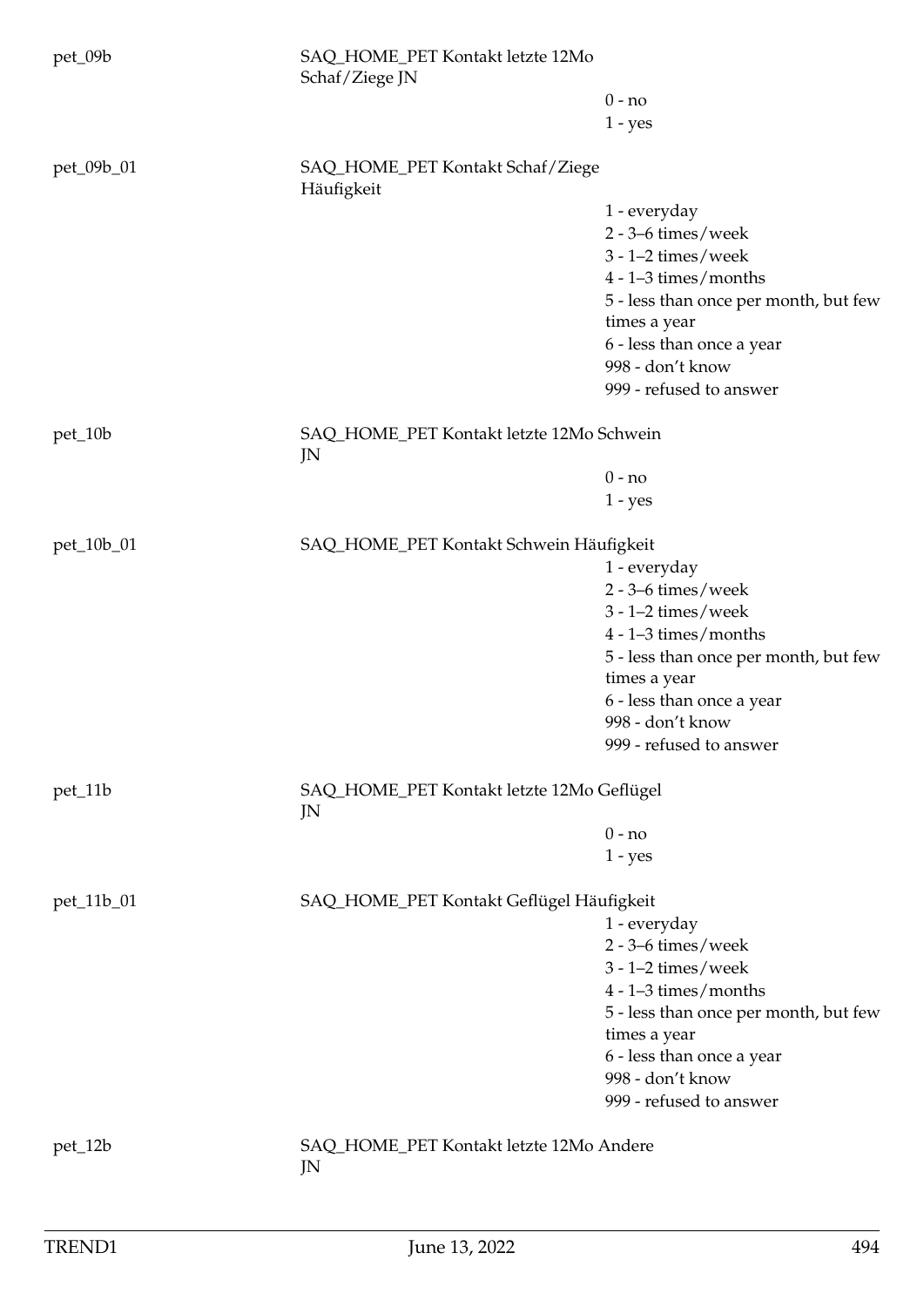|            |                                                           | $0 - no$                              |
|------------|-----------------------------------------------------------|---------------------------------------|
|            |                                                           | $1 - yes$                             |
| pet_12b_01 | SAQ_HOME_PET Kontakt letzte 12Mo Andere<br>welche         |                                       |
| pet_12b_02 | SAQ_HOME_PET Kontakt Andere Häufigkeit                    |                                       |
|            |                                                           | 1 - everyday                          |
|            |                                                           | $2 - 3 - 6$ times/week                |
|            |                                                           | $3 - 1 - 2$ times/week                |
|            |                                                           | $4 - 1 - 3$ times/months              |
|            |                                                           | 5 - less than once per month, but few |
|            |                                                           | times a year                          |
|            |                                                           | 6 - less than once a year             |
|            |                                                           | 998 - don't know                      |
|            |                                                           | 999 - refused to answer               |
| pet_13b    | SAQ_HOME_PET Kontakt letzte 12Mo Jagdwild                 |                                       |
|            | JN                                                        | $0 - no$                              |
|            |                                                           | $1 - yes$                             |
|            |                                                           |                                       |
| pet_13b_01 | SAQ_HOME_PET Kontakt Andere Häufigkeit<br>letzte 12Mo     |                                       |
|            |                                                           | 1 - everyday                          |
|            |                                                           | $2 - 3 - 6$ times/week                |
|            |                                                           | $3 - 1 - 2$ times/week                |
|            |                                                           | $4 - 1 - 3$ times/months              |
|            |                                                           | 5 - less than once per month, but few |
|            |                                                           | times a year                          |
|            |                                                           | 6 - less than once a year             |
|            |                                                           | 998 - don't know                      |
|            |                                                           | 999 - refused to answer               |
| pet_14b    | SAQ_HOME_PET Kontakt letzte 12Mo<br>Wildfische JN         |                                       |
|            |                                                           | $0 - no$                              |
|            |                                                           | $1 - yes$                             |
| pet_14b_01 | SAQ_HOME_PET Kontakt Wildfische Häufigkeit<br>letzte 12Mo |                                       |
|            |                                                           | 1 - everyday                          |
|            |                                                           | $2 - 3 - 6$ times/week                |
|            |                                                           | $3 - 1 - 2$ times/week                |
|            |                                                           | $4 - 1 - 3$ times/months              |
|            |                                                           | 5 - less than once per month, but few |
|            |                                                           | times a year                          |
|            |                                                           | 6 - less than once a year             |
|            |                                                           | 998 - don't know                      |
|            |                                                           | 999 - refused to answer               |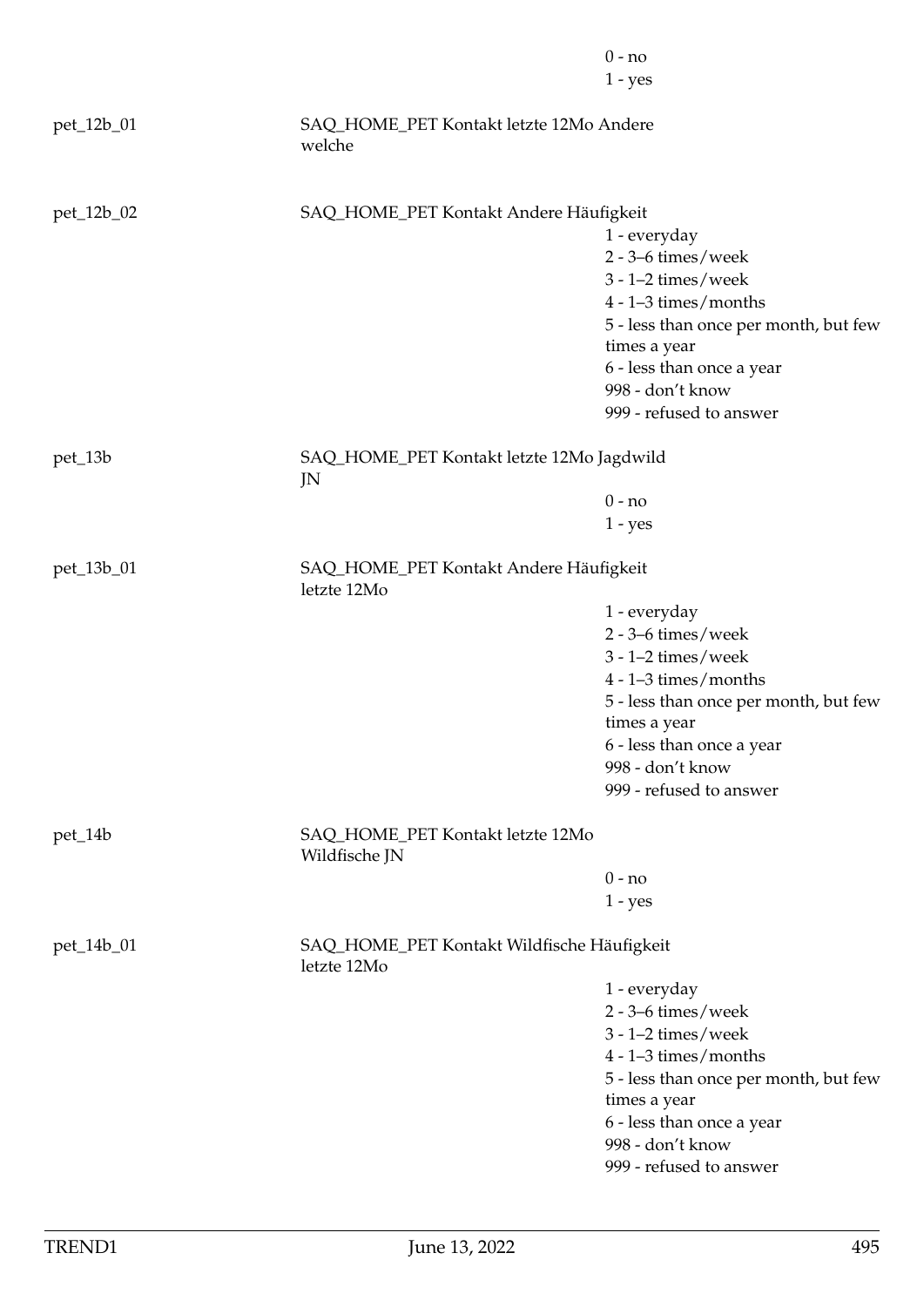| pet_15b    | SAQ_HOME_PET Kontakt letzte 12Mo<br>Wildvögel JN                |                                       |
|------------|-----------------------------------------------------------------|---------------------------------------|
|            |                                                                 | $0 - no$                              |
|            |                                                                 | $1 - yes$                             |
| pet_15b_01 | SAQ_HOME_PET Kontakt Wildvögel Häufigkeit<br>letzte 12Mo        |                                       |
|            |                                                                 | 1 - everyday                          |
|            |                                                                 | $2 - 3 - 6$ times/week                |
|            |                                                                 | $3 - 1 - 2$ times/week                |
|            |                                                                 | $4 - 1 - 3$ times/months              |
|            |                                                                 | 5 - less than once per month, but few |
|            |                                                                 | times a year                          |
|            |                                                                 | 6 - less than once a year             |
|            |                                                                 | 998 - don't know                      |
|            |                                                                 | 999 - refused to answer               |
|            |                                                                 |                                       |
| pet_16b    | SAQ_HOME_PET Kontakt letzte 12Mo andere<br>Wildtiere JN         |                                       |
|            |                                                                 | $0 - no$                              |
|            |                                                                 | $1 - yes$                             |
|            |                                                                 |                                       |
| pet_16b_01 | SAQ_HOME_PET Kontakt letzte 12Mo andere<br>Wildtiere welche     |                                       |
| pet_16b_02 | SAQ_HOME_PET Kontakt andere Wildtiere<br>Häufigkeit letzte 12Mo |                                       |
|            |                                                                 | 1 - everyday                          |
|            |                                                                 | $2 - 3 - 6$ times/week                |
|            |                                                                 | $3 - 1 - 2$ times/week                |
|            |                                                                 | $4 - 1 - 3$ times/months              |
|            |                                                                 | 5 - less than once per month, but few |
|            |                                                                 | times a year                          |
|            |                                                                 | 6 - less than once a year             |
|            |                                                                 | 998 - don't know                      |
|            |                                                                 | 999 - refused to answer               |
|            |                                                                 |                                       |
| pet_17b    | SAQ_HOME_PET Kontakt letzte 12Mo<br>Zootiere/Exoten JN          |                                       |
|            |                                                                 | $0 - no$                              |
|            |                                                                 | $1 - yes$                             |
| pet_17b_01 | SAQ_HOME_PET Kontakt Zootiere/Exoten<br>Häufigkeit letzte 12Mo  |                                       |
|            |                                                                 | 1 - everyday                          |
|            |                                                                 | $2 - 3 - 6$ times/week                |
|            |                                                                 | $3 - 1 - 2$ times/week                |
|            |                                                                 | $4 - 1 - 3$ times/months              |
|            |                                                                 |                                       |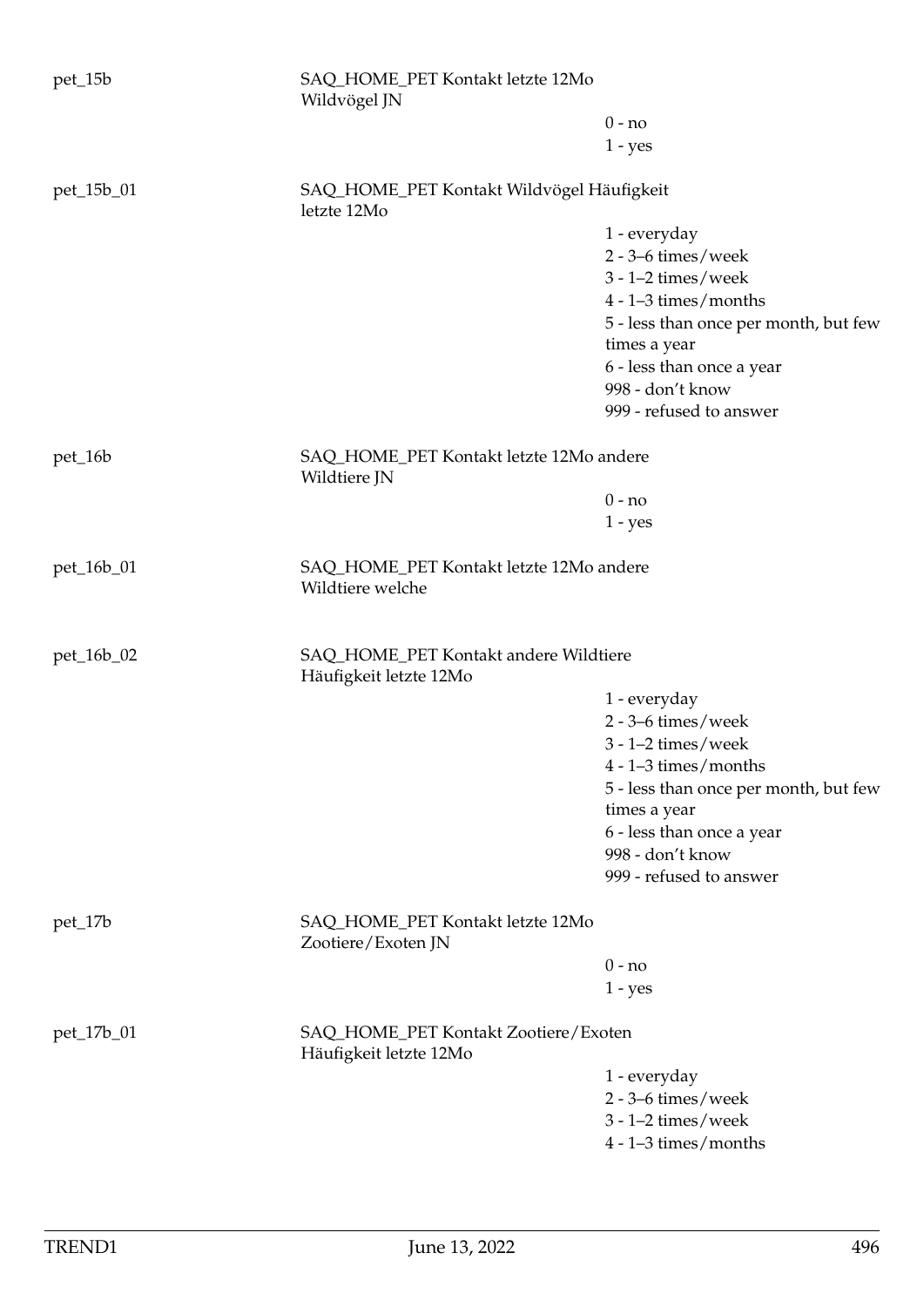|             |                                                       | 5 - less than once per month, but few<br>times a year<br>6 - less than once a year<br>998 - don't know<br>999 - refused to answer |
|-------------|-------------------------------------------------------|-----------------------------------------------------------------------------------------------------------------------------------|
| SAQ_UZ      | Fragebogen zum Selbstausfüllen                        |                                                                                                                                   |
| ges_bl_01   | SAQ_UZ_BESCHWER Beschwerde<br>Kloßgefühl/Enge Hals    |                                                                                                                                   |
|             |                                                       | $1$ - none                                                                                                                        |
|             |                                                       | 2 - little<br>3 - moderate                                                                                                        |
|             |                                                       | 4 - highly                                                                                                                        |
| ges_bl_02   | SAQ_UZ_BESCHWER Beschwerde<br>Kurzatmigkeit           |                                                                                                                                   |
|             |                                                       | $1$ - none                                                                                                                        |
|             |                                                       | 2 - little                                                                                                                        |
|             |                                                       | 3 - moderate<br>4 - highly                                                                                                        |
|             |                                                       |                                                                                                                                   |
| $ges_b1_03$ | SAQ_UZ_BESCHWER Beschwerde<br>Schwächegefühl          |                                                                                                                                   |
|             |                                                       | $1$ - none                                                                                                                        |
|             |                                                       | 2 - little<br>3 - moderate                                                                                                        |
|             |                                                       | 4 - highly                                                                                                                        |
| ges_bl_04   | SAQ_UZ_BESCHWER Beschwerde<br>Schluckbeschwerden      |                                                                                                                                   |
|             |                                                       | $1$ - none                                                                                                                        |
|             |                                                       | 2 - little                                                                                                                        |
|             |                                                       | 3 - moderate<br>4 - highly                                                                                                        |
|             |                                                       |                                                                                                                                   |
| $ges_b1_05$ | SAQ_UZ_BESCHWER Beschwerde<br>Stiche/Schmerzen Brust  |                                                                                                                                   |
|             |                                                       | $1$ - none                                                                                                                        |
|             |                                                       | 2 - little<br>3 - moderate                                                                                                        |
|             |                                                       | 4 - highly                                                                                                                        |
| ges_bl_06   | SAQ_UZ_BESCHWER Beschwerde<br>Druck-/Völlegefühl Leib |                                                                                                                                   |
|             |                                                       | $1$ - none                                                                                                                        |
|             |                                                       | 2 - little                                                                                                                        |
|             |                                                       | 3 - moderate                                                                                                                      |
|             |                                                       | 4 - highly                                                                                                                        |
| $ges_b1_07$ | SAQ_UZ_BESCHWER Beschwerde Mattigkeit                 |                                                                                                                                   |
|             |                                                       | $1$ - none                                                                                                                        |
|             |                                                       |                                                                                                                                   |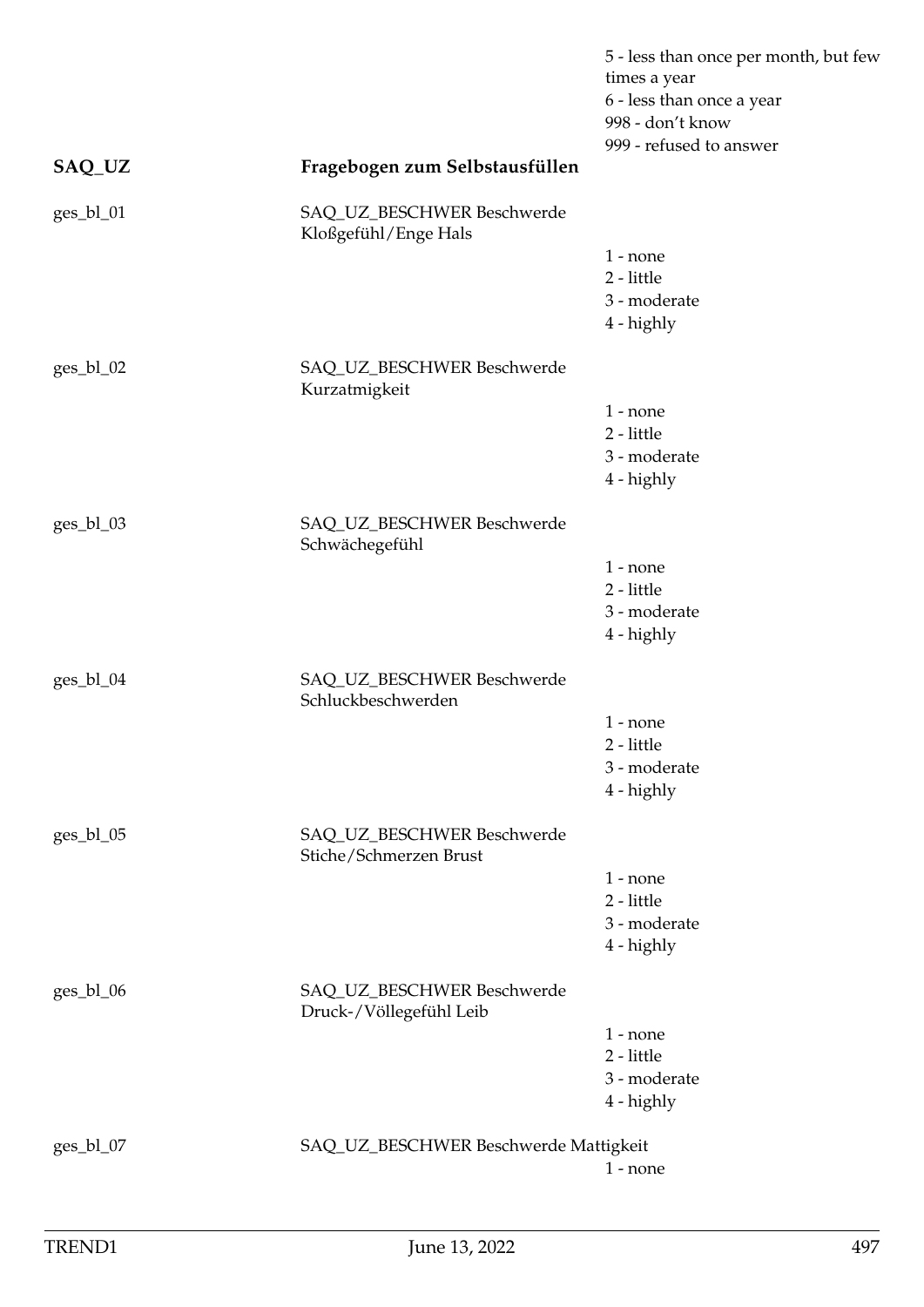|             |                                                           | 2 - little<br>3 - moderate<br>4 - highly |
|-------------|-----------------------------------------------------------|------------------------------------------|
| ges_bl_08   | SAQ_UZ_BESCHWER Beschwerde Übelkeit                       |                                          |
|             |                                                           | $1$ - none                               |
|             |                                                           | 2 - little                               |
|             |                                                           | 3 - moderate                             |
|             |                                                           | 4 - highly                               |
| $ges_b1_09$ | SAQ_UZ_BESCHWER Beschwerde<br>Sodbrennen/saures Aufstoßen |                                          |
|             |                                                           | $1 - none$                               |
|             |                                                           | 2 - little                               |
|             |                                                           | 3 - moderate                             |
|             |                                                           | 4 - highly                               |
| $ges_b1_10$ | SAQ_UZ_BESCHWER Beschwerde Reizbarkeit                    |                                          |
|             |                                                           | $1$ - none                               |
|             |                                                           | 2 - little                               |
|             |                                                           | 3 - moderate                             |
|             |                                                           | 4 - highly                               |
| ges_bl_11   | SAQ_UZ_BESCHWER Beschwerde Grübelei                       |                                          |
|             |                                                           | $1$ - none                               |
|             |                                                           | 2 - little                               |
|             |                                                           | 3 - moderate                             |
|             |                                                           | 4 - highly                               |
| ges_bl_12   | SAQ_UZ_BESCHWER Beschwerde starkes<br>Schwitzen           |                                          |
|             |                                                           | $1 - none$                               |
|             |                                                           | 2 - little                               |
|             |                                                           | 3 - moderate                             |
|             |                                                           | 4 - highly                               |
| ges_bl_13   | SAQ_UZ_BESCHWER Beschwerde<br>Kreuz-/Rückenschmerzen      |                                          |
|             |                                                           | $1$ - none                               |
|             |                                                           | 2 - little                               |
|             |                                                           | 3 - moderate                             |
|             |                                                           | 4 - highly                               |
| $ges_b1_14$ | SAQ_UZ_BESCHWER Beschwerde innere<br>Unruhe               |                                          |
|             |                                                           | $1$ - none                               |
|             |                                                           | 2 - little                               |
|             |                                                           | 3 - moderate                             |
|             |                                                           | 4 - highly                               |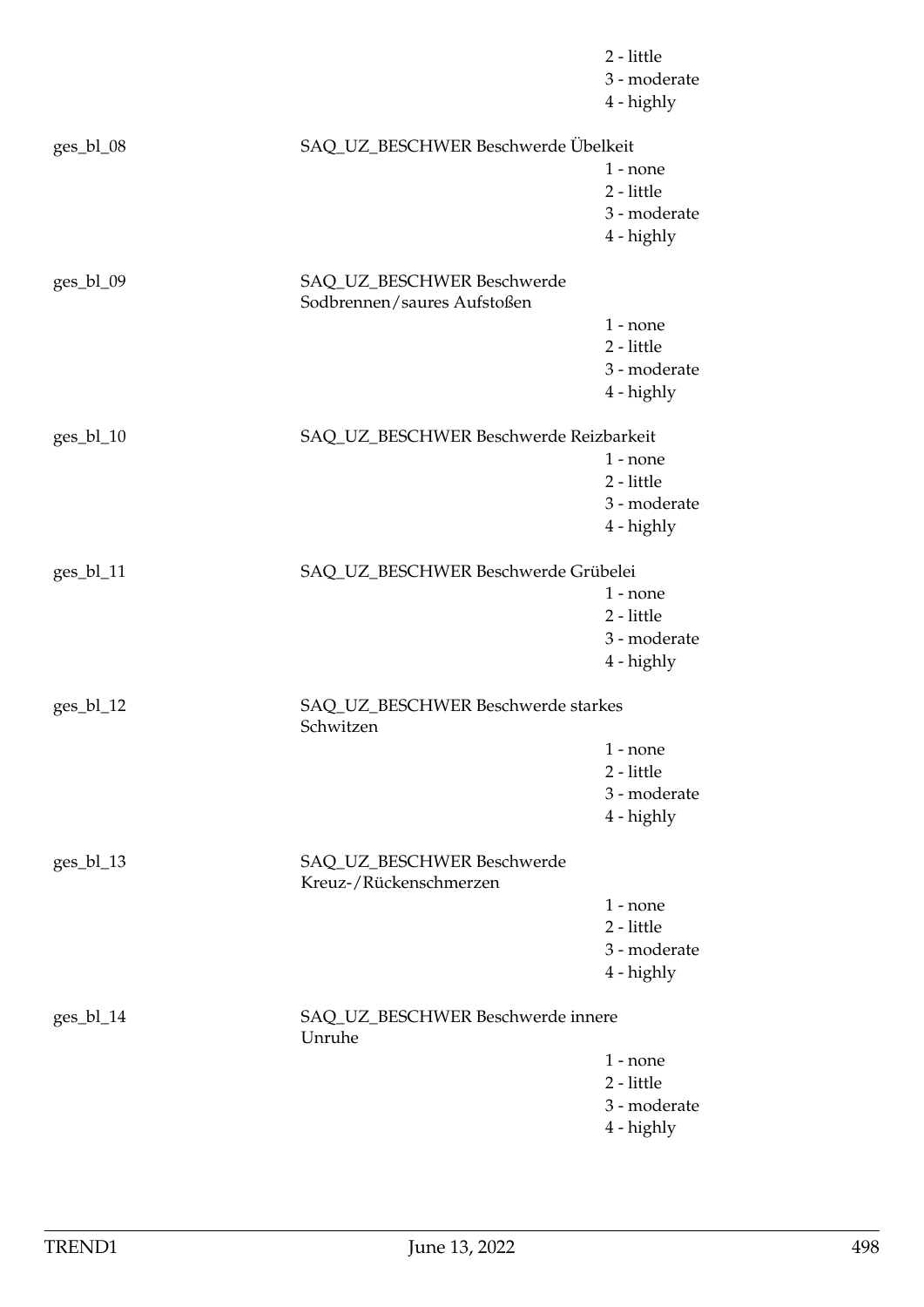| $ges_b1_15$ | SAQ_UZ_BESCHWER Beschwerde<br>Schweregefühl/Müdigkeit     |                            |
|-------------|-----------------------------------------------------------|----------------------------|
|             |                                                           | $1$ - none                 |
|             |                                                           | 2 - little                 |
|             |                                                           | 3 - moderate<br>4 - highly |
|             |                                                           |                            |
| ges_bl_16   | SAQ_UZ_BESCHWER Beschwerde Unruhe in<br>Beinen            |                            |
|             |                                                           | $1$ - none                 |
|             |                                                           | 2 - little                 |
|             |                                                           | 3 - moderate<br>4 - highly |
|             |                                                           |                            |
| ges_bl_17   | SAQ_UZ_BESCHWER Beschwerde<br>Überempfindlichkeit Wärme   |                            |
|             |                                                           | $1$ - none                 |
|             |                                                           | 2 - little                 |
|             |                                                           | 3 - moderate               |
|             |                                                           | 4 - highly                 |
| $ges_b118$  | SAQ_UZ_BESCHWER Beschwerde<br>Überempfindlichkeit Kälte   |                            |
|             |                                                           | $1$ - none                 |
|             |                                                           | 2 - little                 |
|             |                                                           | 3 - moderate               |
|             |                                                           | 4 - highly                 |
| ges_bl_19   | SAQ_UZ_BESCHWER Beschwerde übermäßiges<br>Schlafbedürfnis |                            |
|             |                                                           | $1$ - none                 |
|             |                                                           | 2 - little                 |
|             |                                                           | 3 - moderate               |
|             |                                                           | 4 - highly                 |
| $ges_b1_20$ | SAQ_UZ_BESCHWER Beschwerde<br>Schlaflosigkeit             |                            |
|             |                                                           | $1$ - none                 |
|             |                                                           | $2$ - little               |
|             |                                                           | 3 - moderate               |
|             |                                                           | 4 - highly                 |
| $ges_b1_21$ | SAQ_UZ_BESCHWER Beschwerde<br>Schwindelgefühl             |                            |
|             |                                                           | $1$ - none                 |
|             |                                                           | 2 - little                 |
|             |                                                           | 3 - moderate               |
|             |                                                           | 4 - highly                 |
| $ges_b1_22$ | SAQ_UZ_BESCHWER Beschwerde Zittern                        |                            |
|             |                                                           | $1$ - none                 |
|             |                                                           |                            |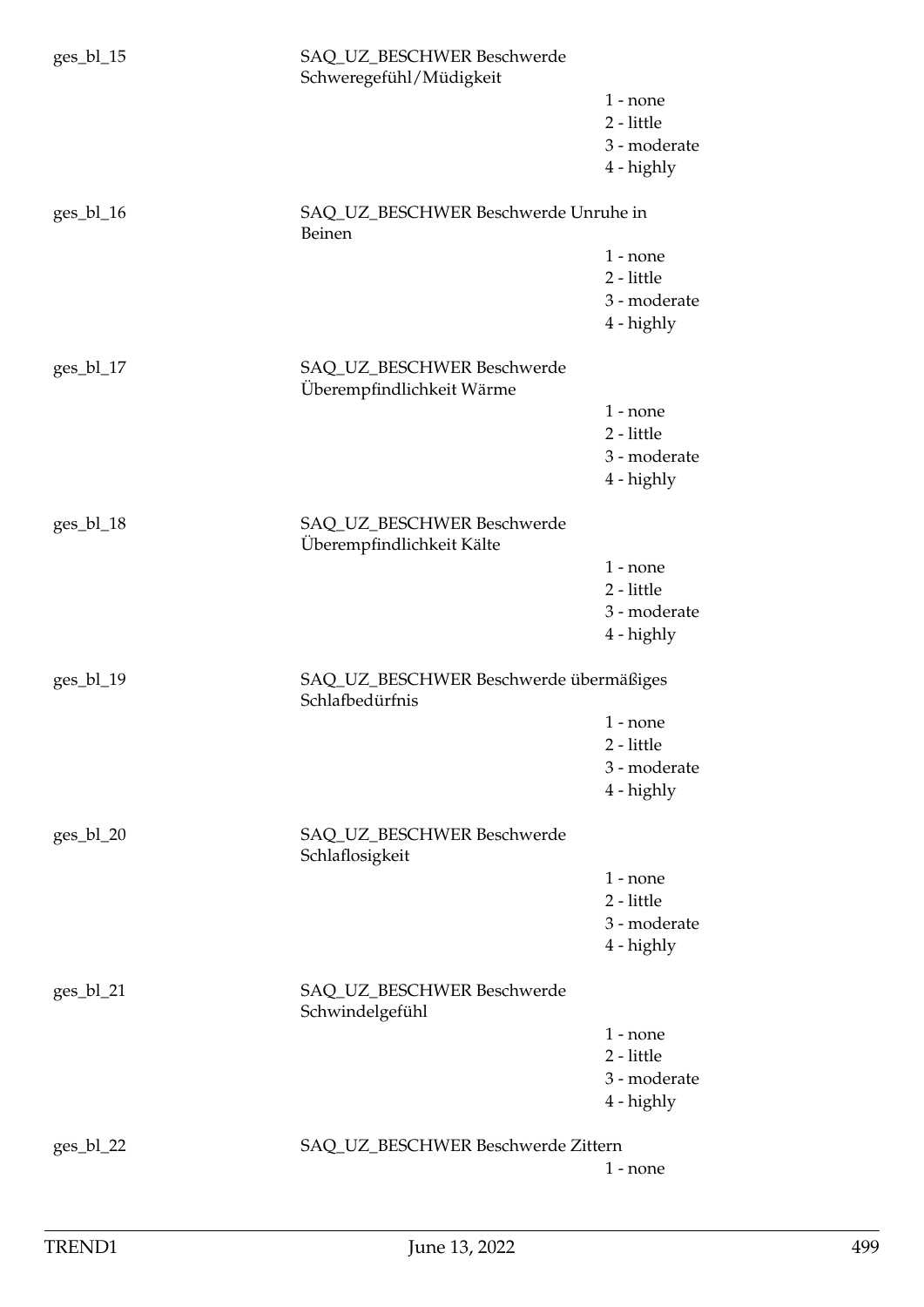|             |                                                             | 2 - little<br>3 - moderate<br>4 - highly |
|-------------|-------------------------------------------------------------|------------------------------------------|
| ges_bl_23   | SAQ_UZ_BESCHWER Beschwerde Nacken- und<br>Schulterschmerzen |                                          |
|             |                                                             | $1$ - none                               |
|             |                                                             | 2 - little                               |
|             |                                                             | 3 - moderate                             |
|             |                                                             | 4 - highly                               |
| $ges_b1_24$ | SAQ_UZ_BESCHWER Beschwerde<br>Gewichtsabnahme               |                                          |
|             |                                                             | $1$ - none                               |
|             |                                                             | 2 - little                               |
|             |                                                             | 3 - moderate                             |
|             |                                                             | 4 - highly                               |
| ges_bl_25   | SAQ_UZ_BESCHWER Beschwerde                                  |                                          |
|             | Kopf-/Gesichtsschmerzen                                     | $1$ - none                               |
|             |                                                             | 2 - little                               |
|             |                                                             | 3 - moderate                             |
|             |                                                             | 4 - highly                               |
| ges_bl_26   | SAQ_UZ_BESCHWER Beschwerde Müdigkeit                        |                                          |
|             |                                                             | $1 - none$                               |
|             |                                                             | 2 - little                               |
|             |                                                             | 3 - moderate                             |
|             |                                                             | 4 - highly                               |
| ges_bl_27   | SAQ_UZ_BESCHWER Beschwerde anfallsweise<br>Atemnot          |                                          |
|             |                                                             | $1$ - none                               |
|             |                                                             | 2 - little                               |
|             |                                                             | 3 - moderate                             |
|             |                                                             | 4 - highly                               |
| $ges_b1_28$ | SAQ_UZ_BESCHWER Beschwerde<br>Erstickungsgefühl             |                                          |
|             |                                                             | $1$ - none                               |
|             |                                                             | 2 - little                               |
|             |                                                             | 3 - moderate                             |
|             |                                                             | 4 - highly                               |
| $ges_b1_29$ | SAQ_UZ_BESCHWER Beschwerde<br>Herzklopfen/-jagen            |                                          |
|             |                                                             | $1$ - none                               |
|             |                                                             | 2 - little                               |
|             |                                                             | 3 - moderate                             |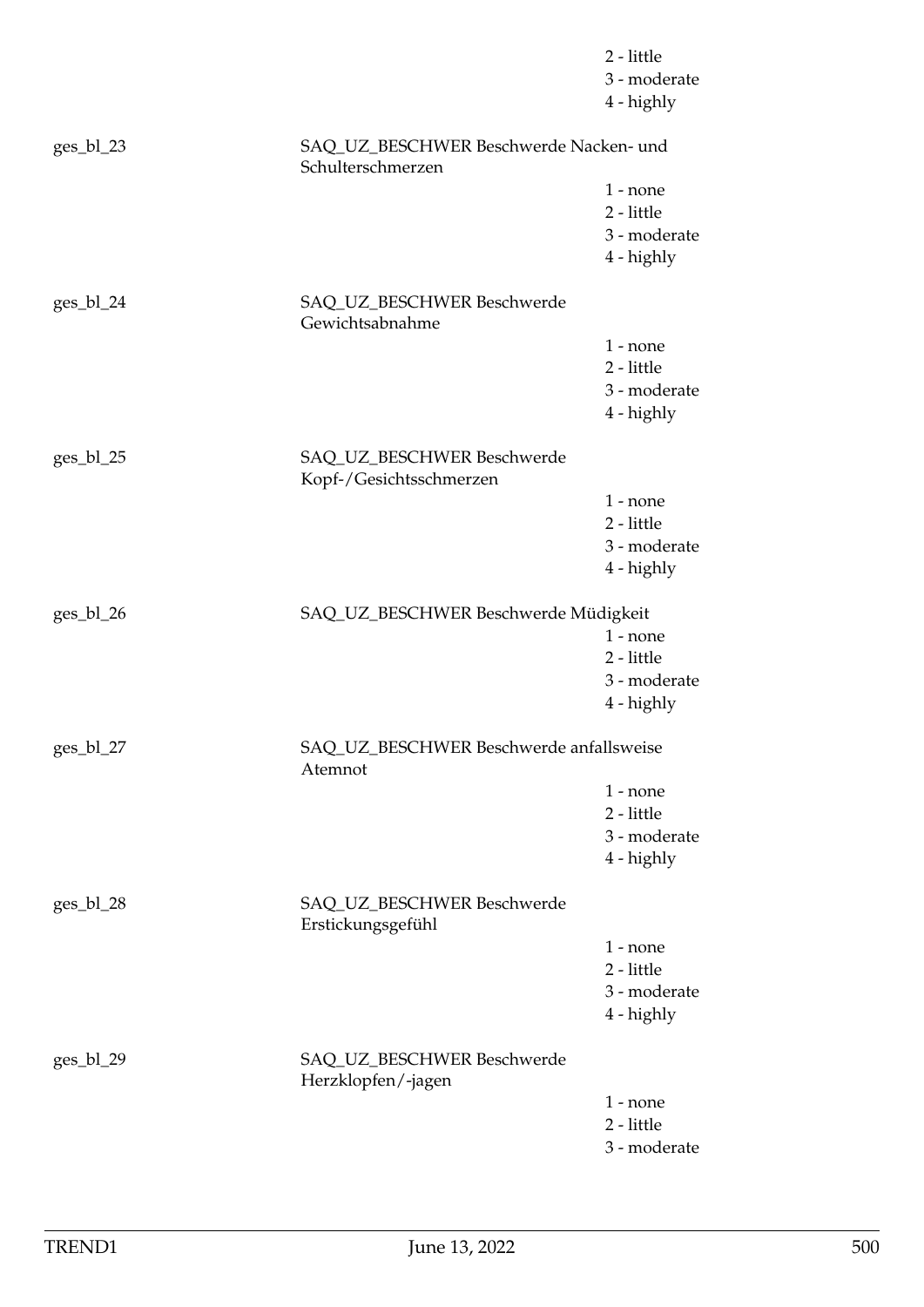| ges_bl_30   | SAQ_UZ_BESCHWER Beschwerde Angstgefühl                 | $1$ - none<br>2 - little<br>3 - moderate<br>4 - highly |
|-------------|--------------------------------------------------------|--------------------------------------------------------|
| ges_bl_31   | SAQ_UZ_BESCHWER Beschwerde<br>Leibschmerzen            |                                                        |
|             |                                                        | $1$ - none<br>2 - little<br>3 - moderate<br>4 - highly |
| $ges_b1_32$ | SAQ_UZ_BESCHWER Beschwerde<br>Energielosigkeit         |                                                        |
|             |                                                        | $1$ - none<br>2 - little<br>3 - moderate<br>4 - highly |
| ges_bl_33   | SAQ_UZ_BESCHWER Beschwerde<br>Gelenk-/Gliederschmerzen |                                                        |
|             |                                                        | $1$ - none<br>2 - little<br>3 - moderate<br>4 - highly |
| ges_bl_34   | SAQ_UZ_BESCHWER Beschwerde<br>Konzentrationsschwäche   |                                                        |
|             |                                                        | $1$ - none<br>2 - little<br>3 - moderate<br>4 - highly |
| ges_bl_35   | SAQ_UZ_BESCHWER Beschwerde<br>Hitzewallungen           |                                                        |
|             |                                                        | $1$ - none<br>2 - little<br>3 - moderate<br>4 - highly |
| ges_bl_36   | SAQ_UZ_BESCHWER Beschwerde innere<br>Gespanntheit      |                                                        |
|             |                                                        | $1$ - none<br>2 - little<br>3 - moderate<br>4 - highly |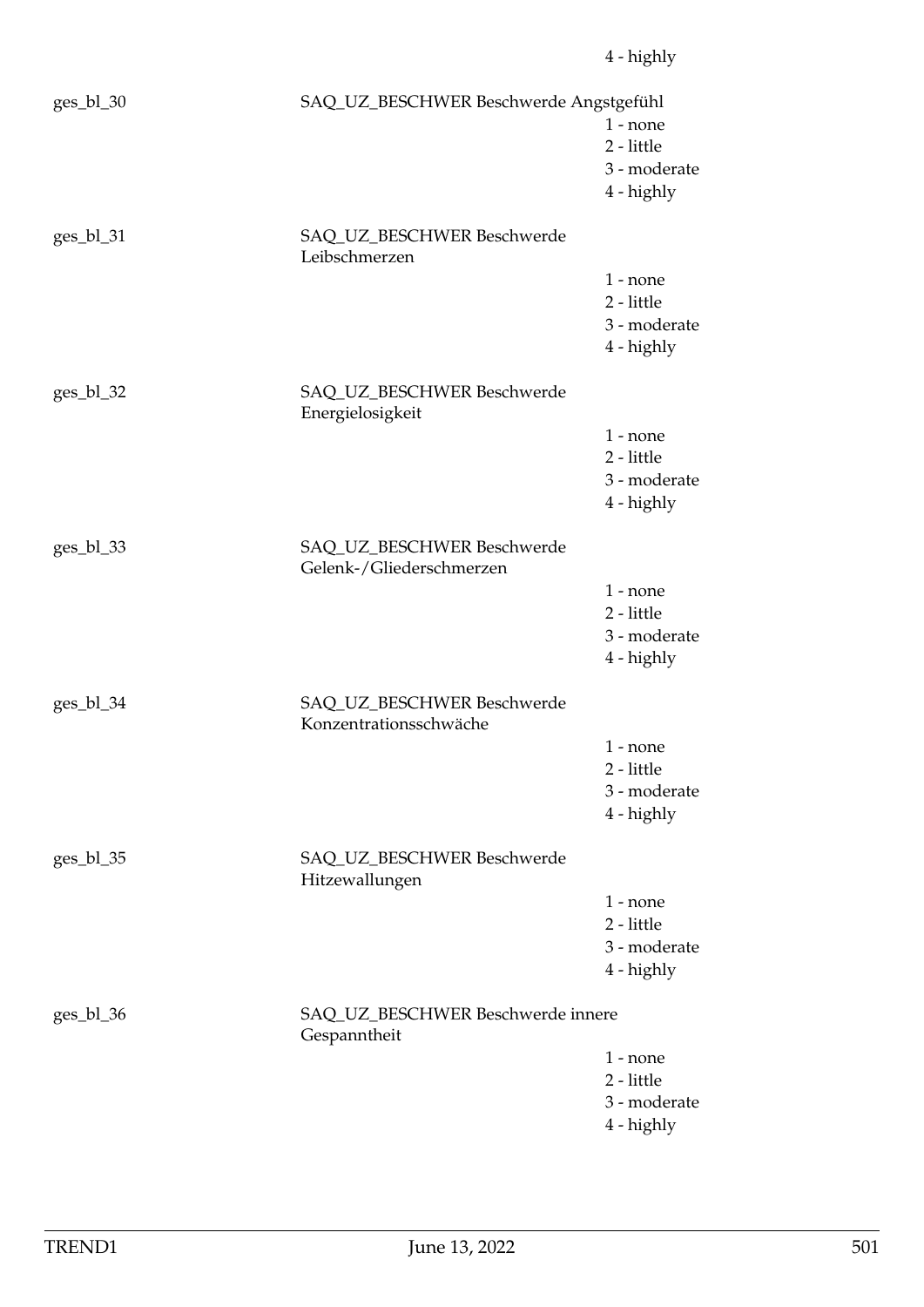| $ges_b1_37$ | SAQ_UZ_BESCHWER Beschwerde<br>Taubheitsgefühl         |                            |
|-------------|-------------------------------------------------------|----------------------------|
|             |                                                       | $1$ - none                 |
|             |                                                       | 2 - little<br>3 - moderate |
|             |                                                       | 4 - highly                 |
|             |                                                       |                            |
| $ges_b1_38$ | SAQ_UZ_BESCHWER Beschwerde<br>Wetterfühligkeit        |                            |
|             |                                                       | $1$ - none<br>2 - little   |
|             |                                                       | 3 - moderate               |
|             |                                                       | 4 - highly                 |
| ges_bl_39   | SAQ_UZ_BESCHWER Beschwerde<br>Schwerhörigkeit         |                            |
|             |                                                       | $1$ - none                 |
|             |                                                       | 2 - little<br>3 - moderate |
|             |                                                       | 4 - highly                 |
|             |                                                       |                            |
| $ges_b1_40$ | SAQ_UZ_BESCHWER Beschwerde<br>Niedergeschlagenheit    |                            |
|             |                                                       | $1$ - none                 |
|             |                                                       | 2 - little                 |
|             |                                                       | 3 - moderate<br>4 - highly |
|             |                                                       |                            |
| ges_bl_42   | SAQ_UZ_BESCHWER Beschwerde<br>Gleichgewichtsstörungen |                            |
|             |                                                       | $1$ - none<br>2 - little   |
|             |                                                       | 3 - moderate               |
|             |                                                       | 4 - highly                 |
| ges_bl_43   | SAQ_UZ_BESCHWER Beschwerde Neigen zum<br>Weinen       |                            |
|             |                                                       | $1$ - none                 |
|             |                                                       | 2 - little                 |
|             |                                                       | 3 - moderate<br>4 - highly |
|             |                                                       |                            |
| $ges_b1_44$ | SAQ_UZ_BESCHWER Beschwerde<br>Appetitlosigkeit        |                            |
|             |                                                       | $1$ - none<br>2 - little   |
|             |                                                       | 3 - moderate               |
|             |                                                       | 4 - highly                 |
| $ges_b1_45$ | SAQ_UZ_BESCHWER Beschwerde Schluckauf                 |                            |
|             |                                                       | $1$ - none                 |
|             |                                                       |                            |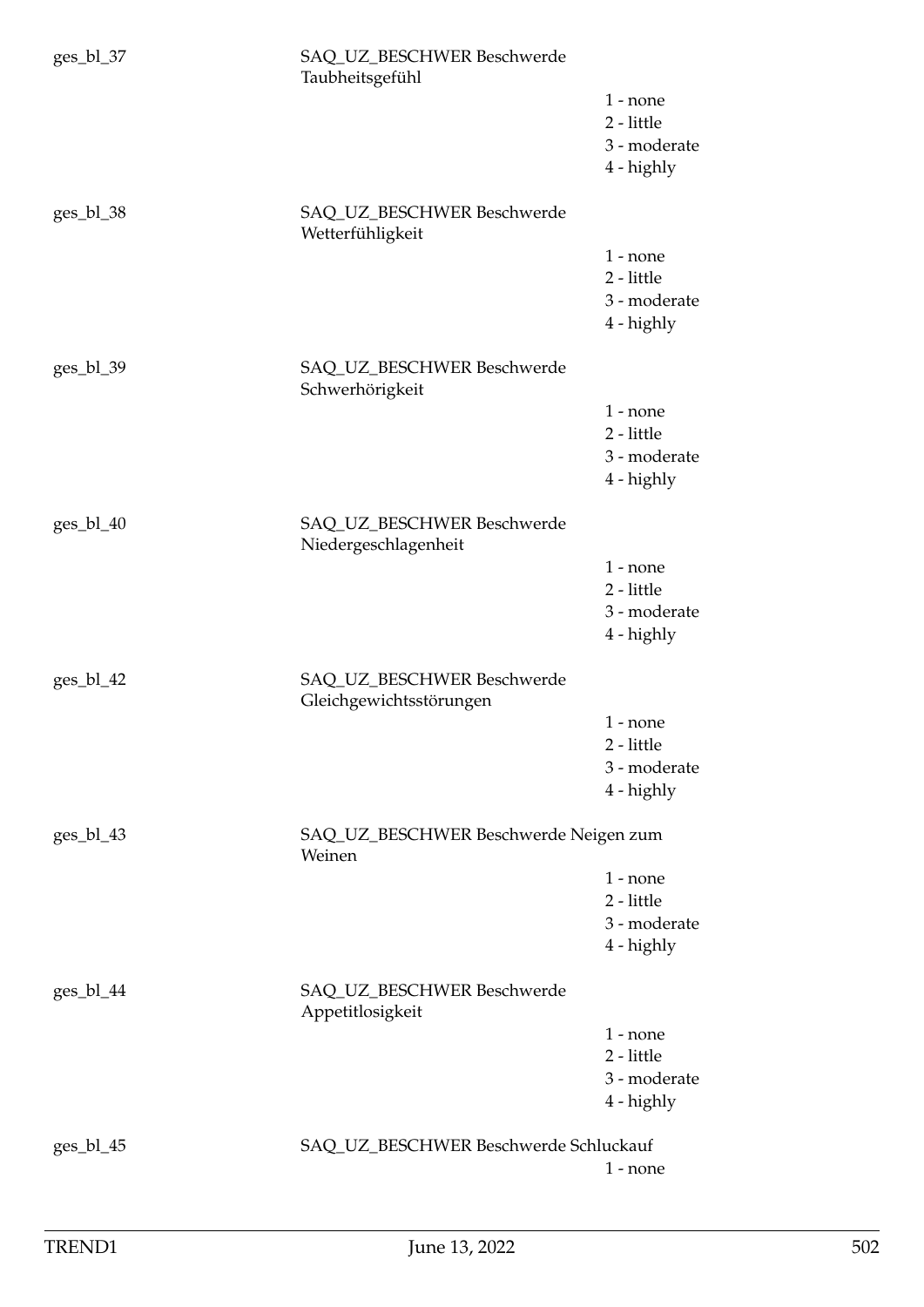|             |                                                               | 2 - little<br>3 - moderate<br>4 - highly |
|-------------|---------------------------------------------------------------|------------------------------------------|
| $ges_b1_46$ | SAQ_UZ_BESCHWER Beschwerde rasche<br>Erschöpfbarkeit          |                                          |
|             |                                                               | $1$ - none                               |
|             |                                                               | 2 - little                               |
|             |                                                               | 3 - moderate                             |
|             |                                                               | 4 - highly                               |
| ges_bl_47   | SAQ_UZ_BESCHWER Beschwerde Verstopfung                        |                                          |
|             |                                                               | $1$ - none                               |
|             |                                                               | 2 - little                               |
|             |                                                               | 3 - moderate                             |
|             |                                                               | 4 - highly                               |
| ges_bl_48   | SAQ_UZ_BESCHWER Beschwerde kalte Füße                         |                                          |
|             |                                                               | $1$ - none                               |
|             |                                                               | 2 - little<br>3 - moderate               |
|             |                                                               | 4 - highly                               |
|             |                                                               |                                          |
| ges_bl_49   | SAQ_UZ_BESCHWER Beschwerde Mangel<br>geschlechtl Erregbarkeit |                                          |
|             |                                                               | $1$ - none                               |
|             |                                                               | 2 - little                               |
|             |                                                               | 3 - moderate                             |
|             |                                                               | 4 - highly                               |
| $ges_b1_50$ | SAQ_UZ_BESCHWER Beschwerde leichtes<br>Erröten                |                                          |
|             |                                                               | $1$ - none                               |
|             |                                                               | 2 - little                               |
|             |                                                               | 3 - moderate                             |
|             |                                                               | 4 - highly                               |
| $ges_b1_51$ | SAQ_UZ_BESCHWER Beschwerde Frieren                            |                                          |
|             |                                                               | $1$ - none                               |
|             |                                                               | 2 - little                               |
|             |                                                               | 3 - moderate                             |
|             |                                                               | 4 - highly                               |
| $ges_b1_52$ | SAQ_UZ_BESCHWER Beschwerde trübe<br>Gedanken                  |                                          |
|             |                                                               | $1$ - none                               |
|             |                                                               | 2 - little                               |
|             |                                                               | 3 - moderate                             |
|             |                                                               | 4 - highly                               |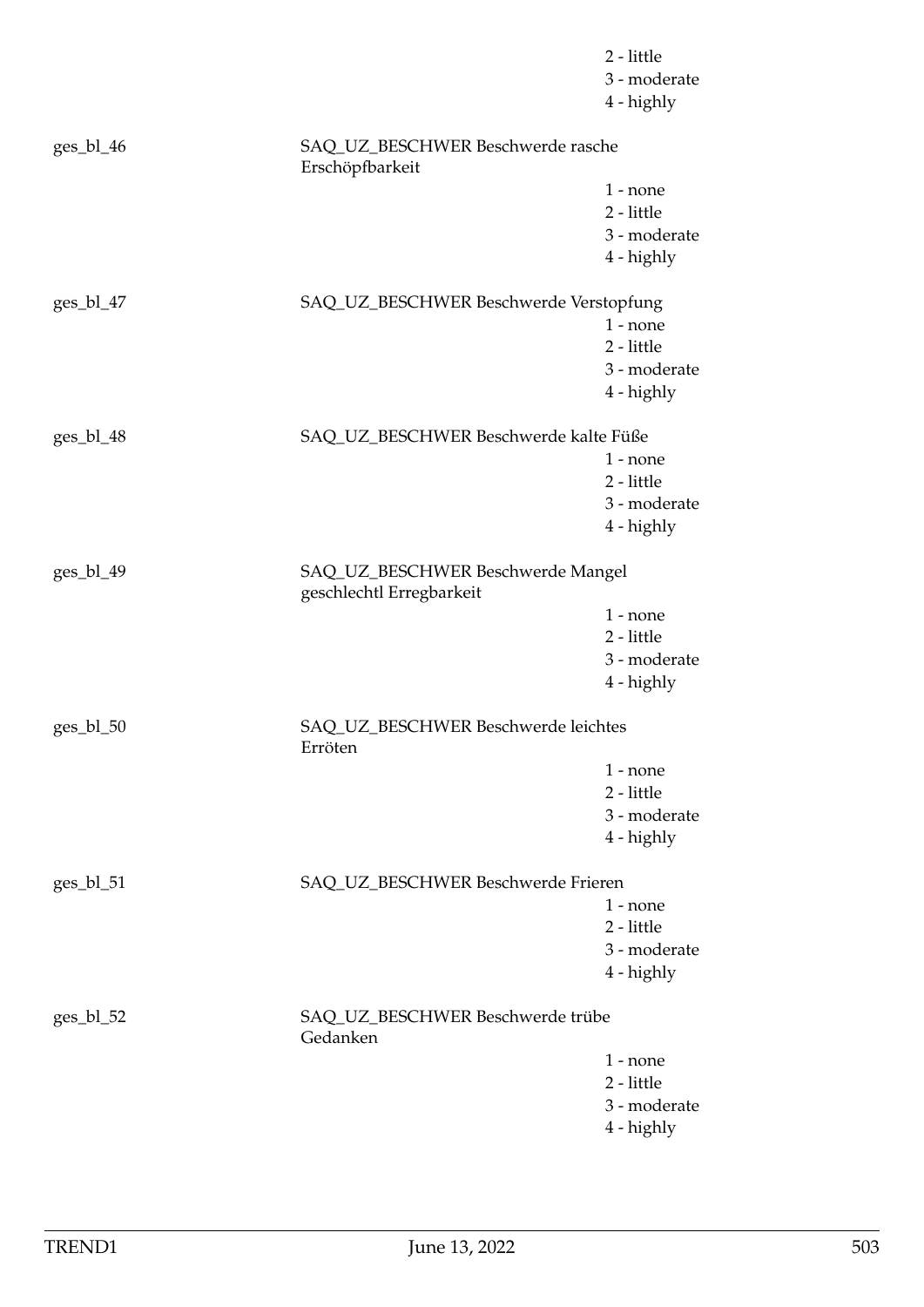| ges_bl_53   | SAQ_UZ_BESCHWER Beschwerde Angst in<br>engen Räumen           |                           |  |
|-------------|---------------------------------------------------------------|---------------------------|--|
|             |                                                               | $1 - none$                |  |
|             |                                                               | 2 - little                |  |
|             |                                                               | 3 - moderate              |  |
|             |                                                               | 4 - highly                |  |
| ges_bl_41   | SAQ_UZ_BESCHWER Beschwerde andere                             |                           |  |
| $uz_r s_01$ | SAQ_UZ_RS11 Zustimmung verfolge Pläne<br>Skala                |                           |  |
|             |                                                               | 1 - nein, stimme nicht zu |  |
|             |                                                               | $2 - 2$                   |  |
|             |                                                               | $3 - 3$                   |  |
|             |                                                               | $4 - 4$                   |  |
|             |                                                               | $5 - 5$                   |  |
|             |                                                               | $6 - 6$                   |  |
|             |                                                               |                           |  |
|             |                                                               | 7 - ja, stimme völlig zu  |  |
| $uz_r s_02$ | SAQ_UZ_RS11 Zustimmung schaffe alles<br>irgendwie Skala       |                           |  |
|             |                                                               | 1 - nein, stimme nicht zu |  |
|             |                                                               | $2 - 2$                   |  |
|             |                                                               | $3 - 3$                   |  |
|             |                                                               | $4 - 4$                   |  |
|             |                                                               | $5 - 5$                   |  |
|             |                                                               | $6 - 6$                   |  |
|             |                                                               | 7 - ja, stimme völlig zu  |  |
| $uz_r s_04$ | SAQ_UZ_RS11 Zustimmung Interesse viele<br>Dinge wichtig Skala |                           |  |
|             |                                                               | 1 - nein, stimme nicht zu |  |
|             |                                                               | $2 - 2$                   |  |
|             |                                                               | $3 - 3$                   |  |
|             |                                                               | $4 - 4$                   |  |
|             |                                                               | $5 - 5$                   |  |
|             |                                                               | $6 - 6$                   |  |
|             |                                                               | 7 - ja, stimme völlig zu  |  |
| $uz_r s_08$ | SAQ_UZ_RS11 Zustimmung mag mich Skala                         |                           |  |
|             |                                                               | 1 - nein, stimme nicht zu |  |
|             |                                                               | $2 - 2$                   |  |
|             |                                                               | $3 - 3$                   |  |
|             |                                                               | $4 - 4$                   |  |
|             |                                                               | $5 - 5$                   |  |
|             |                                                               | $6 - 6$                   |  |
|             |                                                               | 7 - ja, stimme völlig zu  |  |
| $uz_r s_09$ | SAQ_UZ_RS11 Zustimmung Multi-Tasking Skala                    |                           |  |
|             |                                                               |                           |  |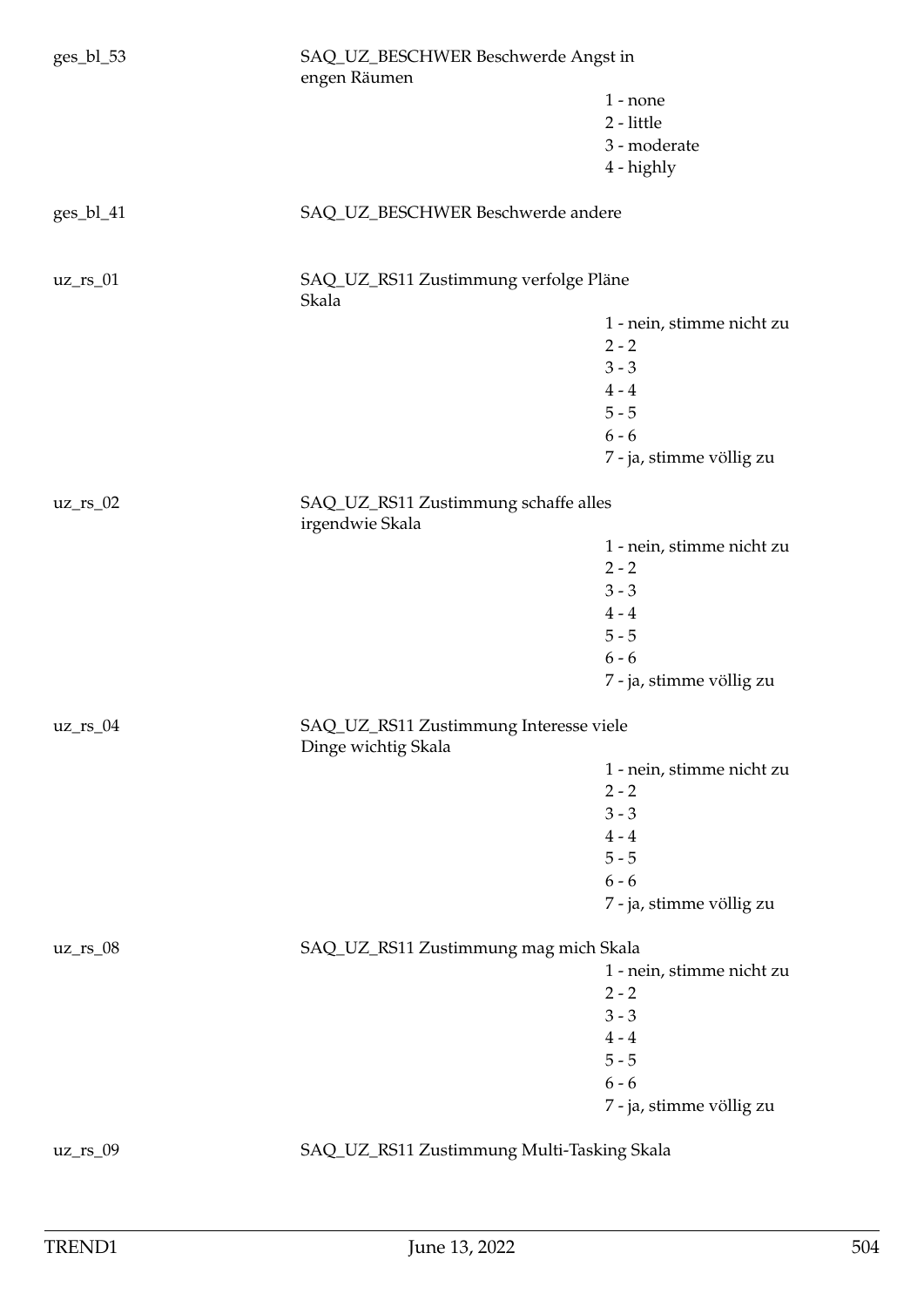|             |                                                                   | 1 - nein, stimme nicht zu |
|-------------|-------------------------------------------------------------------|---------------------------|
|             |                                                                   | $2 - 2$                   |
|             |                                                                   | $3 - 3$                   |
|             |                                                                   | $4 - 4$                   |
|             |                                                                   | $5 - 5$                   |
|             |                                                                   | $6 - 6$                   |
|             |                                                                   | 7 - ja, stimme völlig zu  |
| $uz_r s_10$ | SAQ_UZ_RS11 Zustimmung entschlossen Skala                         |                           |
|             |                                                                   | 1 - nein, stimme nicht zu |
|             |                                                                   | $2 - 2$                   |
|             |                                                                   | $3 - 3$                   |
|             |                                                                   | $4 - 4$                   |
|             |                                                                   | $5 - 5$                   |
|             |                                                                   | $6 - 6$                   |
|             |                                                                   | 7 - ja, stimme völlig zu  |
| $uz_r s_15$ | SAQ_UZ_RS11 Zustimmung behalte Interesse<br>viele Dinge Skala     |                           |
|             |                                                                   | 1 - nein, stimme nicht zu |
|             |                                                                   | $2 - 2$                   |
|             |                                                                   | $3 - 3$                   |
|             |                                                                   | $4 - 4$                   |
|             |                                                                   | $5 - 5$                   |
|             |                                                                   | $6 - 6$                   |
|             |                                                                   | 7 - ja, stimme völlig zu  |
| $uz_r s_16$ | SAQ_UZ_RS11 Zustimmung lache oft Skala                            |                           |
|             |                                                                   | 1 - nein, stimme nicht zu |
|             |                                                                   | $2 - 2$                   |
|             |                                                                   | $3 - 3$                   |
|             |                                                                   | $4 - 4$                   |
|             |                                                                   | $5 - 5$                   |
|             |                                                                   | $6 - 6$                   |
|             |                                                                   | 7 - ja, stimme völlig zu  |
| $uz_r s_18$ | SAQ_UZ_RS11 Zustimmung Betrachtg mehrere<br>Perspektiven Skala    |                           |
|             |                                                                   | 1 - nein, stimme nicht zu |
|             |                                                                   | $2 - 2$                   |
|             |                                                                   | $3 - 3$                   |
|             |                                                                   | $4 - 4$                   |
|             |                                                                   | $5 - 5$                   |
|             |                                                                   | $6 - 6$                   |
|             |                                                                   | 7 - ja, stimme völlig zu  |
| $uz_r s_19$ | SAQ_UZ_RS11 Zustimmung kann mich<br>überwinden Dinge zu tun Skala |                           |
|             |                                                                   | 1 - nein, stimme nicht zu |
|             |                                                                   | $2 - 2$                   |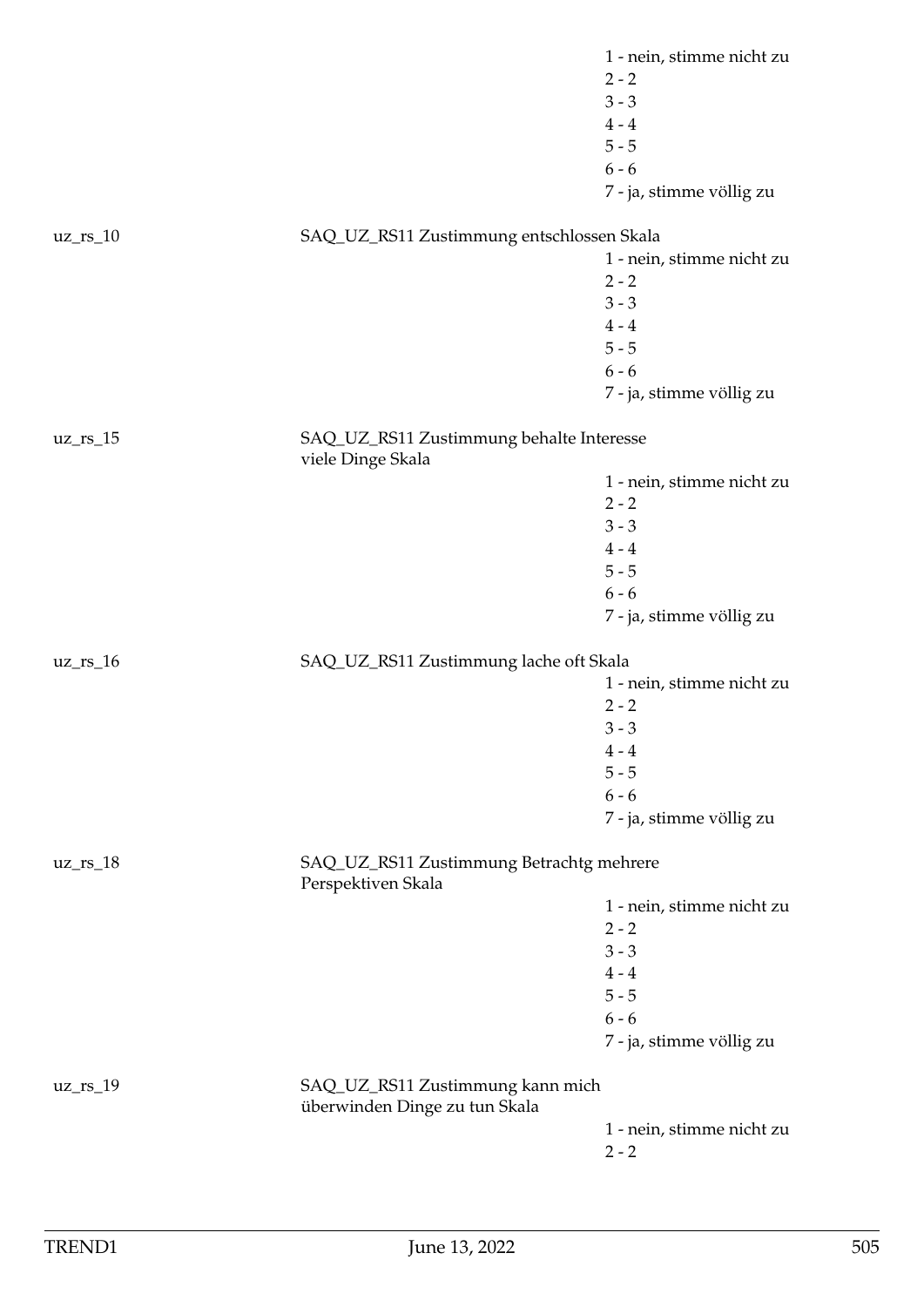|             |                                                      | $3 - 3$                   |
|-------------|------------------------------------------------------|---------------------------|
|             |                                                      | $4 - 4$                   |
|             |                                                      | $5 - 5$                   |
|             |                                                      | $6 - 6$                   |
|             |                                                      | 7 - ja, stimme völlig zu  |
| $uz_{rs_2}$ | SAQ_UZ_RS11 Zustimmung genügend Energie<br>Skala     |                           |
|             |                                                      | 1 - nein, stimme nicht zu |
|             |                                                      | $2 - 2$                   |
|             |                                                      | $3 - 3$                   |
|             |                                                      | $4 - 4$                   |
|             |                                                      | $5 - 5$                   |
|             |                                                      | $6 - 6$                   |
|             |                                                      | 7 - ja, stimme völlig zu  |
| SAQ_MRT     | Fragebogen MRT                                       |                           |
| mrt_bsi_1   | SAQ_MRT_BSI Ohnmachts-/Schwindelgefühle<br>letzte 7d |                           |
|             |                                                      | 0 - Gar nicht             |
|             |                                                      | 1 - Ein wenig             |
|             |                                                      | 2 - Ziemlich              |
|             |                                                      | 3 - Stark                 |
|             |                                                      | 4 - Sehr stark            |
| mrt_bsi_2   | SAQ_MRT_BSI Interesselosigkeit letzte 7d             |                           |
|             |                                                      | 0 - Gar nicht             |
|             |                                                      | 1 - Ein wenig             |
|             |                                                      | 2 - Ziemlich              |
|             |                                                      | 3 - Stark                 |
|             |                                                      | 4 - Sehr stark            |
| mrt_bsi_3   | SAQ_MRT_BSI Nervosität/inneres Zittern letzte<br>7d  |                           |
|             |                                                      | 0 - Gar nicht             |
|             |                                                      | 1 - Ein wenig             |
|             |                                                      | 2 - Ziemlich              |
|             |                                                      | 3 - Stark                 |
|             |                                                      | 4 - Sehr stark            |
| mrt_bsi_4   | SAQ_MRT_BSI Herz-/Brustschmerzen letzte 7d           |                           |
|             |                                                      | 0 - Gar nicht             |
|             |                                                      | 1 - Ein wenig             |
|             |                                                      | 2 - Ziemlich              |
|             |                                                      | 3 - Stark                 |
|             |                                                      | 4 - Sehr stark            |
| mrt_bsi_5   | SAQ_MRT_BSI Einsamkeitsgefühle letzte 7d             |                           |
|             |                                                      | 0 - Gar nicht             |
|             |                                                      | 1 - Ein wenig             |
|             |                                                      |                           |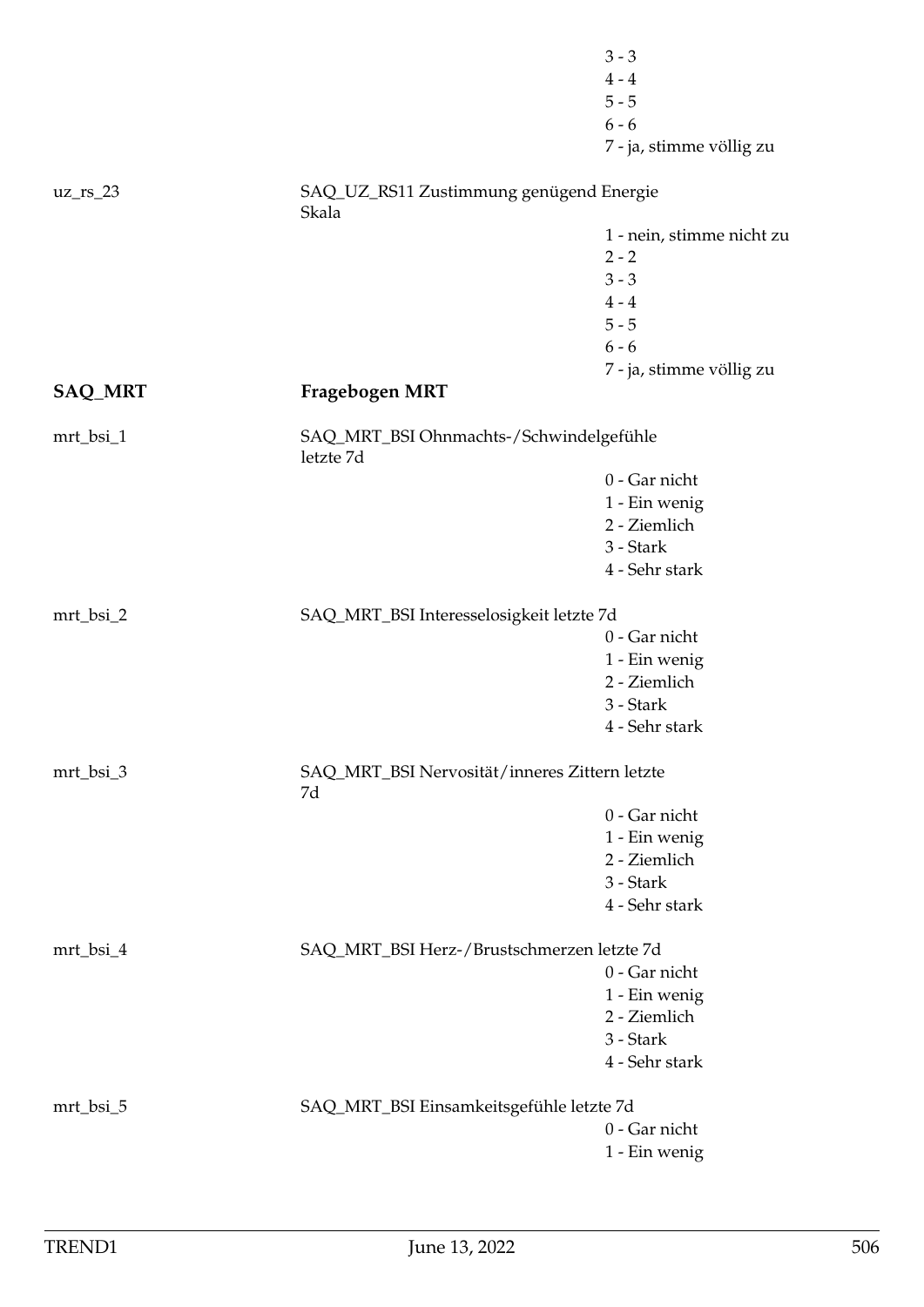|            |                                                             | 2 - Ziemlich<br>3 - Stark<br>4 - Sehr stark                                   |
|------------|-------------------------------------------------------------|-------------------------------------------------------------------------------|
| mrt_bsi_6  | SAQ_MRT_BSI Anspannung/Aufregung letzte<br>7d               |                                                                               |
|            |                                                             | 0 - Gar nicht<br>1 - Ein wenig<br>2 - Ziemlich<br>3 - Stark<br>4 - Sehr stark |
| mrt_bsi_7  | SAQ_MRT_BSI Übelkeit/Magenverstimmung<br>letzte 7d          |                                                                               |
|            |                                                             | 0 - Gar nicht<br>1 - Ein wenig<br>2 - Ziemlich<br>3 - Stark<br>4 - Sehr stark |
| mrt_bsi_8  | SAQ_MRT_BSI Schwermut letzte 7d                             |                                                                               |
|            |                                                             | 0 - Gar nicht<br>1 - Ein wenig<br>2 - Ziemlich<br>3 - Stark<br>4 - Sehr stark |
| mrt_bsi_9  | SAQ_MRT_BSI plötzliches Erschrecken ohne<br>Grund letzte 7d |                                                                               |
|            |                                                             | 0 - Gar nicht<br>1 - Ein wenig<br>2 - Ziemlich<br>3 - Stark<br>4 - Sehr stark |
| mrt_bsi_10 | SAQ_MRT_BSI Schwierigkeiten Atmen letzte 7d                 |                                                                               |
|            |                                                             | 0 - Gar nicht<br>1 - Ein wenig<br>2 - Ziemlich<br>3 - Stark<br>4 - Sehr stark |
| mrt_bsi_11 | SAQ_MRT_BSI Gefühl wertlos zu sein letzte 7d                |                                                                               |
|            |                                                             | 0 - Gar nicht<br>1 - Ein wenig<br>2 - Ziemlich<br>3 - Stark<br>4 - Sehr stark |
| mrt_bsi_12 | SAQ_MRT_BSI Schreck-/Panikanfälle letzte 7d                 |                                                                               |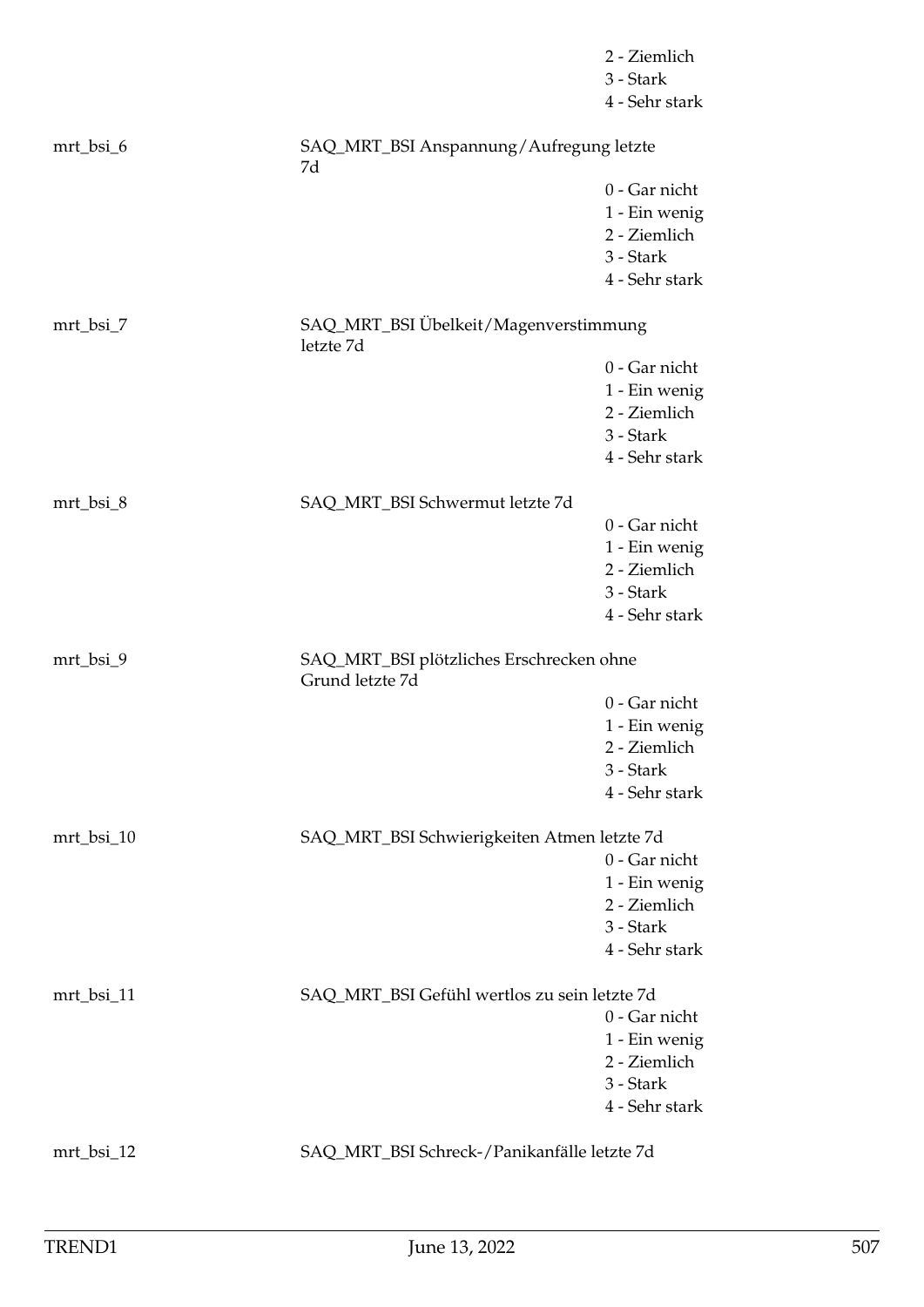|            |                                                               | 0 - Gar nicht  |
|------------|---------------------------------------------------------------|----------------|
|            |                                                               | 1 - Ein wenig  |
|            |                                                               | 2 - Ziemlich   |
|            |                                                               | 3 - Stark      |
|            |                                                               | 4 - Sehr stark |
| mrt_bsi_13 | SAQ_MRT_BSI Taubheit/Kribbeln letzte 7d                       |                |
|            |                                                               | 0 - Gar nicht  |
|            |                                                               | 1 - Ein wenig  |
|            |                                                               | 2 - Ziemlich   |
|            |                                                               | 3 - Stark      |
|            |                                                               | 4 - Sehr stark |
| mrt_bsi_14 | SAQ_MRT_BSI Hoffnungslosigkeit Blick auf<br>Zukunft letzte 7d |                |
|            |                                                               | 0 - Gar nicht  |
|            |                                                               | 1 - Ein wenig  |
|            |                                                               | 2 - Ziemlich   |
|            |                                                               | 3 - Stark      |
|            |                                                               | 4 - Sehr stark |
|            |                                                               |                |
| mrt_bsi_15 | SAQ_MRT_BSI starke Ruhelosigkeit letzte 7d                    |                |
|            |                                                               | 0 - Gar nicht  |
|            |                                                               | 1 - Ein wenig  |
|            |                                                               | 2 - Ziemlich   |
|            |                                                               | 3 - Stark      |
|            |                                                               | 4 - Sehr stark |
| mrt_bsi_16 | SAQ_MRT_BSI Schwächegefühl einzelner<br>Körperteile letzte 7d |                |
|            |                                                               | 0 - Gar nicht  |
|            |                                                               | 1 - Ein wenig  |
|            |                                                               | 2 - Ziemlich   |
|            |                                                               | 3 - Stark      |
|            |                                                               | 4 - Sehr stark |
| mrt_bsi_17 | SAQ_MRT_BSI Selbsmordgedanken letzte 7d                       |                |
|            |                                                               | 0 - Gar nicht  |
|            |                                                               | 1 - Ein wenig  |
|            |                                                               | 2 - Ziemlich   |
|            |                                                               | 3 - Stark      |
|            |                                                               | 4 - Sehr stark |
|            |                                                               |                |
| mrt_bsi_18 | SAQ_MRT_BSI Furchtsamkeit letzte 7d                           |                |
|            |                                                               | 0 - Gar nicht  |
|            |                                                               | 1 - Ein wenig  |
|            |                                                               | 2 - Ziemlich   |
|            |                                                               | 3 - Stark      |
|            |                                                               | 4 - Sehr stark |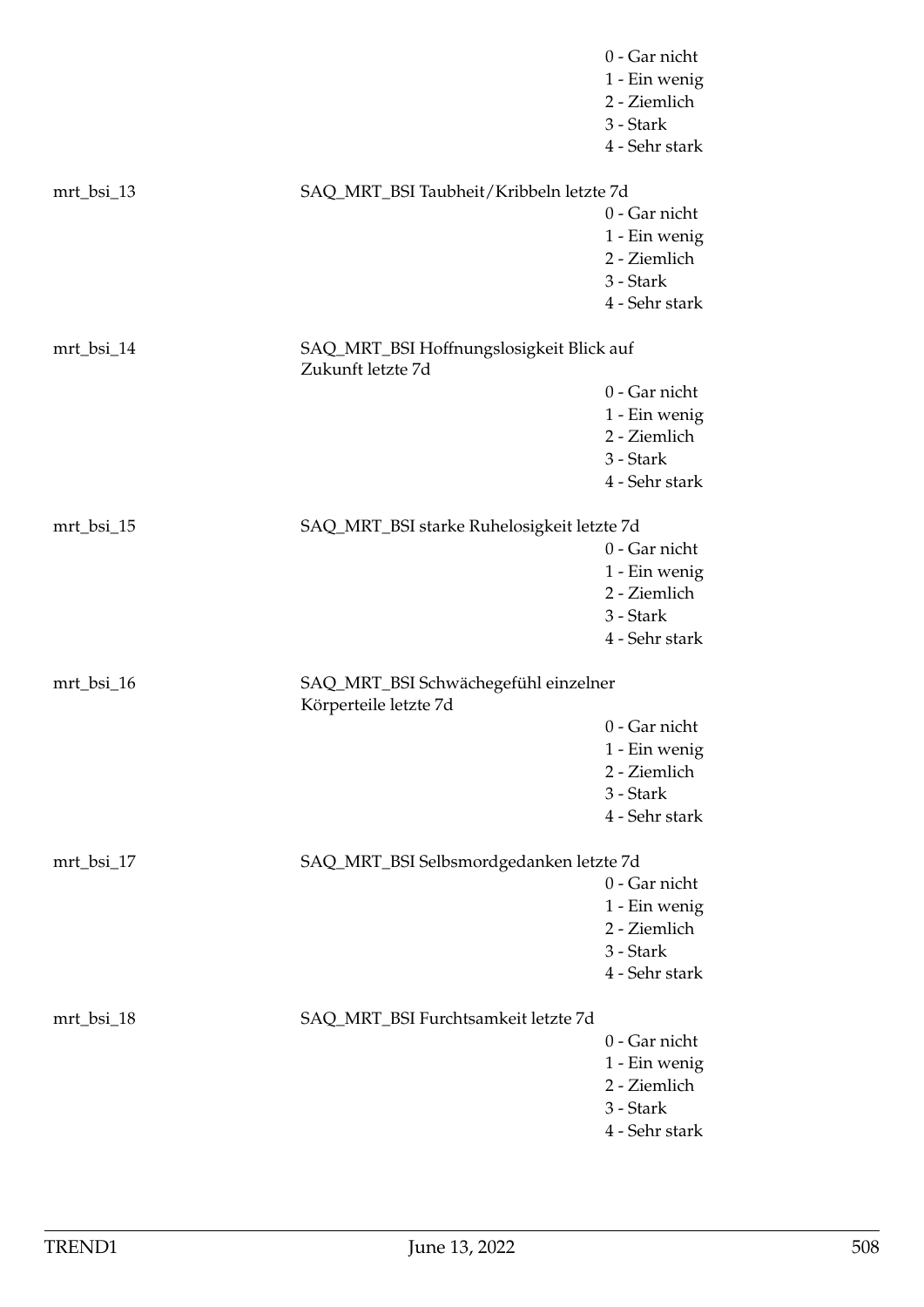| mrt_bsi_19     | SAQ_MRT_BSI Klaustrophobie letzte 7d                              |                      |
|----------------|-------------------------------------------------------------------|----------------------|
|                |                                                                   | 0 - Gar nicht        |
|                |                                                                   | 1 - Ein wenig        |
|                |                                                                   | 2 - Ziemlich         |
|                |                                                                   | 3 - Stark            |
|                |                                                                   | 4 - Sehr stark       |
|                |                                                                   |                      |
| mrt_bsi_20     | SAQ_MRT_BSI leiblicher Vater Geburt [Jahr]<br>[Jahr]              |                      |
|                |                                                                   |                      |
| mrt_bsi_21     | SAQ_MRT_BSI leibliche Mutter Geburt [Jahr]<br>[Jahr]              |                      |
| <b>SAQ_SLP</b> | Fragebogen Schlaf                                                 |                      |
|                |                                                                   |                      |
| saq_isi_1a     | SAQ_SLP_ISI Einschlafschwierigkeiten Stärke                       |                      |
|                |                                                                   | $0$ - none           |
|                |                                                                   | $1 - light$          |
|                |                                                                   | 2 - moderate         |
|                |                                                                   | 3 - heavy            |
|                |                                                                   | 4 - very heavy       |
|                |                                                                   | 8 - not to assess    |
|                |                                                                   | 9 - no information   |
| saq_isi_1b     | SAQ_SLP_ISI Durchschlafschwierigkeiten Stärke                     |                      |
|                |                                                                   | $0$ - none           |
|                |                                                                   | $1 - light$          |
|                |                                                                   | 2 - moderate         |
|                |                                                                   | 3 - heavy            |
|                |                                                                   | 4 - very heavy       |
|                |                                                                   | 8 - not to assess    |
|                |                                                                   | 9 - no information   |
|                |                                                                   |                      |
| saq_isi_1c     | SAQ_SLP_ISI zu frühes Aufwachen Stärke                            |                      |
|                |                                                                   | $0$ - none           |
|                |                                                                   | $1 - light$          |
|                |                                                                   | 2 - moderate         |
|                |                                                                   | 3 - heavy            |
|                |                                                                   | 4 - very heavy       |
|                |                                                                   | 8 - not to assess    |
|                |                                                                   | 9 - no information   |
| $saq_isi_2$    | SAQ_SLP_ISI Zufriedenheit Schlafverlauf letzte<br>2W <sub>o</sub> |                      |
|                |                                                                   | 0 - very satisfied   |
|                |                                                                   | 1 - satisfied        |
|                |                                                                   | 2 - neutral          |
|                |                                                                   | 3 - not satisfied    |
|                |                                                                   | 4 - very unsatisfied |
|                |                                                                   |                      |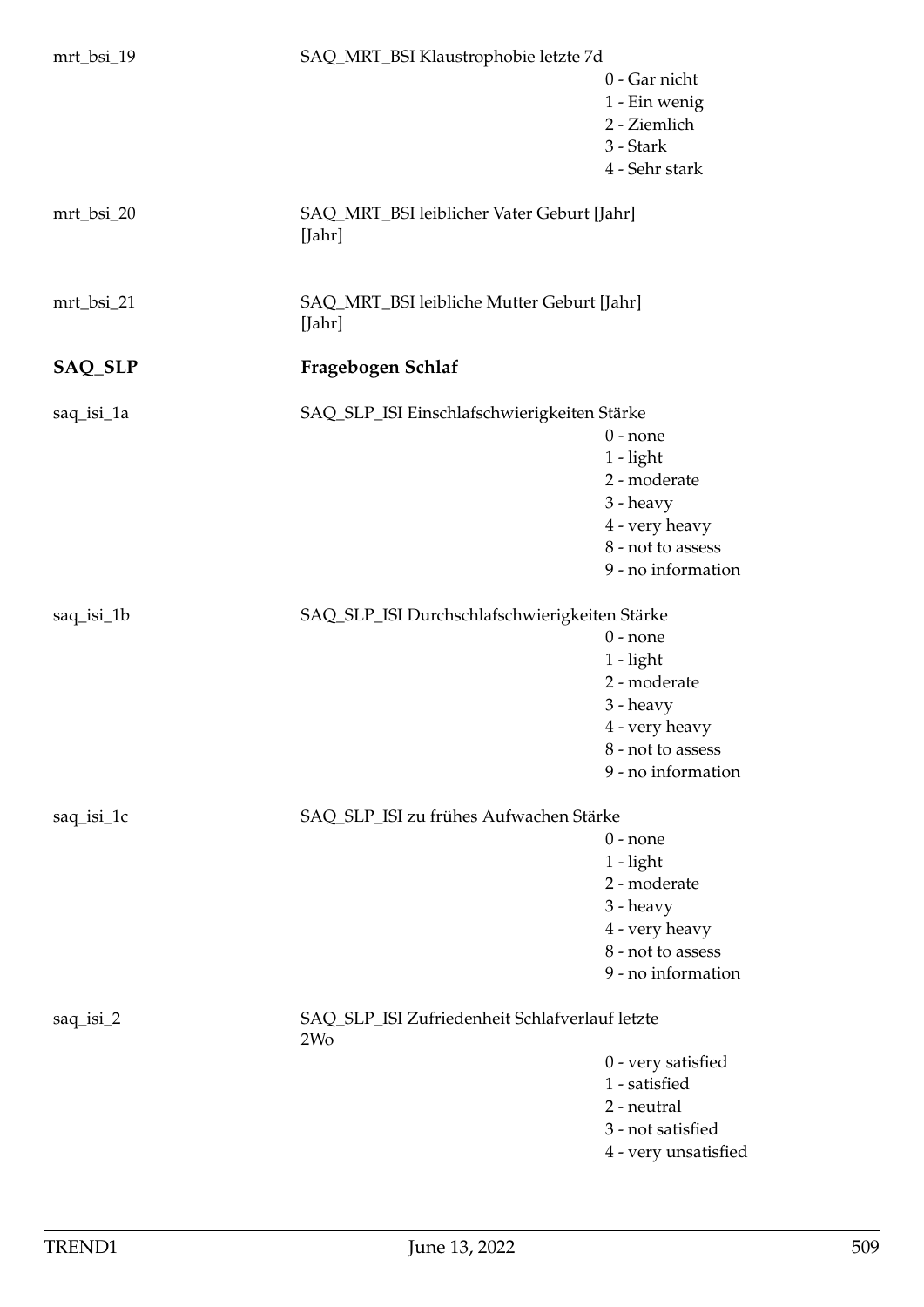|                 |                                                              | 8 - not to assess<br>9 - no information                                                                                                       |
|-----------------|--------------------------------------------------------------|-----------------------------------------------------------------------------------------------------------------------------------------------|
| saq_isi_3       | SAQ_SLP_ISI Schlafstörung Beeinträchtigg<br>Alltag Stärke    |                                                                                                                                               |
|                 |                                                              | 0 - überhaupt nicht<br>1 - ein wenig<br>2 - mäßig<br>3 - ziemlich                                                                             |
| saq_isi_4       | SAQ_SLP_ISI Schlafstörg Beeinträchtigg                       | $4$ - sehr                                                                                                                                    |
|                 | Lebensqual Erkennbar                                         |                                                                                                                                               |
|                 |                                                              | 0 - überhaupt nicht<br>1 - ein wenig<br>2 - mäßig<br>3 - ziemlich<br>$4$ - sehr                                                               |
| $saq_isi_5$     | SAQ_SLP_ISI Schlafstörung Beeinträchtigg<br>Lebensqual Sorge |                                                                                                                                               |
|                 |                                                              | 0 - überhaupt nicht<br>1 - ein wenig<br>2 - mäßig<br>3 - ziemlich<br>$4$ - sehr                                                               |
| <b>SAQ_DASH</b> | Fragebogen Hand                                              |                                                                                                                                               |
| dash_07         | SAQ_MRTDASH Sport/Instrument JN                              |                                                                                                                                               |
|                 |                                                              | $0 - no$<br>$1 - yes$                                                                                                                         |
| dash_08         | SAQ_MRTDASH Sport/Instrument Details                         |                                                                                                                                               |
| dash_09a        | SAQ_MRTDASH Schwierigkeiten<br>Sport/Instrument wie üblich   |                                                                                                                                               |
|                 |                                                              | 1 - Keine Schwierigkeiten<br>2 - Geringe Schwierigkeiten<br>3 - Mäßige Schwierigkeiten<br>4 - Erhebliche Schwierigkeiten<br>5 - Nicht möglich |
| dash_09b        | SAQ_MRTDASH Schwierigkeiten<br>Sport/Instrument ausüben      |                                                                                                                                               |
|                 |                                                              | 1 - Keine Schwierigkeiten<br>2 - Geringe Schwierigkeiten<br>3 - Mäßige Schwierigkeiten<br>4 - Erhebliche Schwierigkeiten<br>5 - Nicht möglich |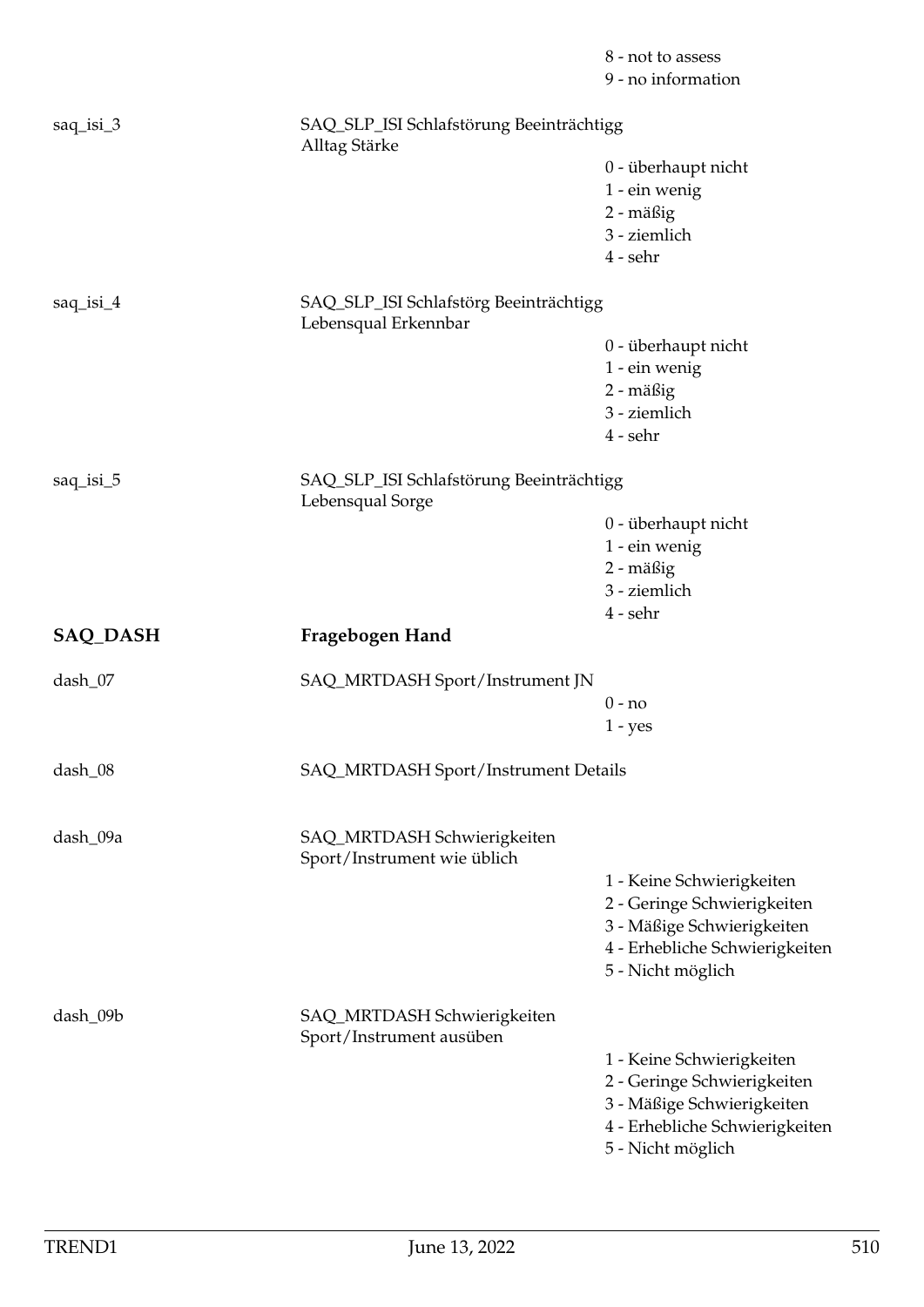| dash_09c                                         | SAQ_MRTDASH Schwierigkeiten<br>Sport/Instrument wie gewünscht         |                                                                                                                                               |
|--------------------------------------------------|-----------------------------------------------------------------------|-----------------------------------------------------------------------------------------------------------------------------------------------|
|                                                  |                                                                       | 1 - Keine Schwierigkeiten<br>2 - Geringe Schwierigkeiten<br>3 - Mäßige Schwierigkeiten<br>4 - Erhebliche Schwierigkeiten<br>5 - Nicht möglich |
| dash_09d                                         | SAQ_MRTDASH Schwierigkeiten<br>Sport/Instrument gewohnte Zeit         |                                                                                                                                               |
|                                                  |                                                                       | 1 - Keine Schwierigkeiten<br>2 - Geringe Schwierigkeiten<br>3 - Mäßige Schwierigkeiten<br>4 - Erhebliche Schwierigkeiten<br>5 - Nicht möglich |
| <b>HAND</b><br><b>SAQ_HOME</b>                   | Beschwerden in der Hand- oder im Handgelenk<br><b>Fragebogen HOME</b> |                                                                                                                                               |
| hand_01                                          | SAQ_HOME_HAND<br>Schmerzen/Taubheitsgefühl/Kribbeln JN                |                                                                                                                                               |
|                                                  |                                                                       | $0 - no$<br>$1 - yes$                                                                                                                         |
| hand <sub>02</sub>                               | SAQ_HOME_HAND Schmerzen tagsüber Stärke                               |                                                                                                                                               |
|                                                  |                                                                       | $0$ - nein                                                                                                                                    |
|                                                  |                                                                       | 1 - leichte Schmerzen<br>2 - mäßige Schmerzen                                                                                                 |
|                                                  |                                                                       | 3 - starke Schmerzen                                                                                                                          |
|                                                  |                                                                       | 4 - sehr starke Schmerzen                                                                                                                     |
| hand_03                                          | SAQ_HOME_HAND Schmerzen tagsüber<br>Häufigk                           |                                                                                                                                               |
|                                                  |                                                                       | $0$ - gar nicht                                                                                                                               |
|                                                  |                                                                       | $1 - 1 - 2$ -mal                                                                                                                              |
|                                                  |                                                                       | $2 - 3 - 5 -$ mal                                                                                                                             |
|                                                  |                                                                       | 3 - mehr als 5-mal                                                                                                                            |
|                                                  |                                                                       | 4 - ununterbrochen                                                                                                                            |
| hand_04                                          | SAQ_HOME_HAND Schmerzen tagsüber Dauer                                |                                                                                                                                               |
|                                                  |                                                                       | 0 - keine Schmerzen                                                                                                                           |
|                                                  |                                                                       | 1 - weniger als 10 min                                                                                                                        |
|                                                  |                                                                       | 2 - 10-60 min                                                                                                                                 |
|                                                  |                                                                       | 3 - über 1 Stunde<br>4 - ununterbrochen                                                                                                       |
|                                                  |                                                                       |                                                                                                                                               |
| SAQ_HOME_HAND Schmerzen nachts Stärke<br>hand_05 |                                                                       |                                                                                                                                               |
|                                                  |                                                                       | $0$ - nein                                                                                                                                    |
|                                                  |                                                                       | 1 - leichte Schmerzen                                                                                                                         |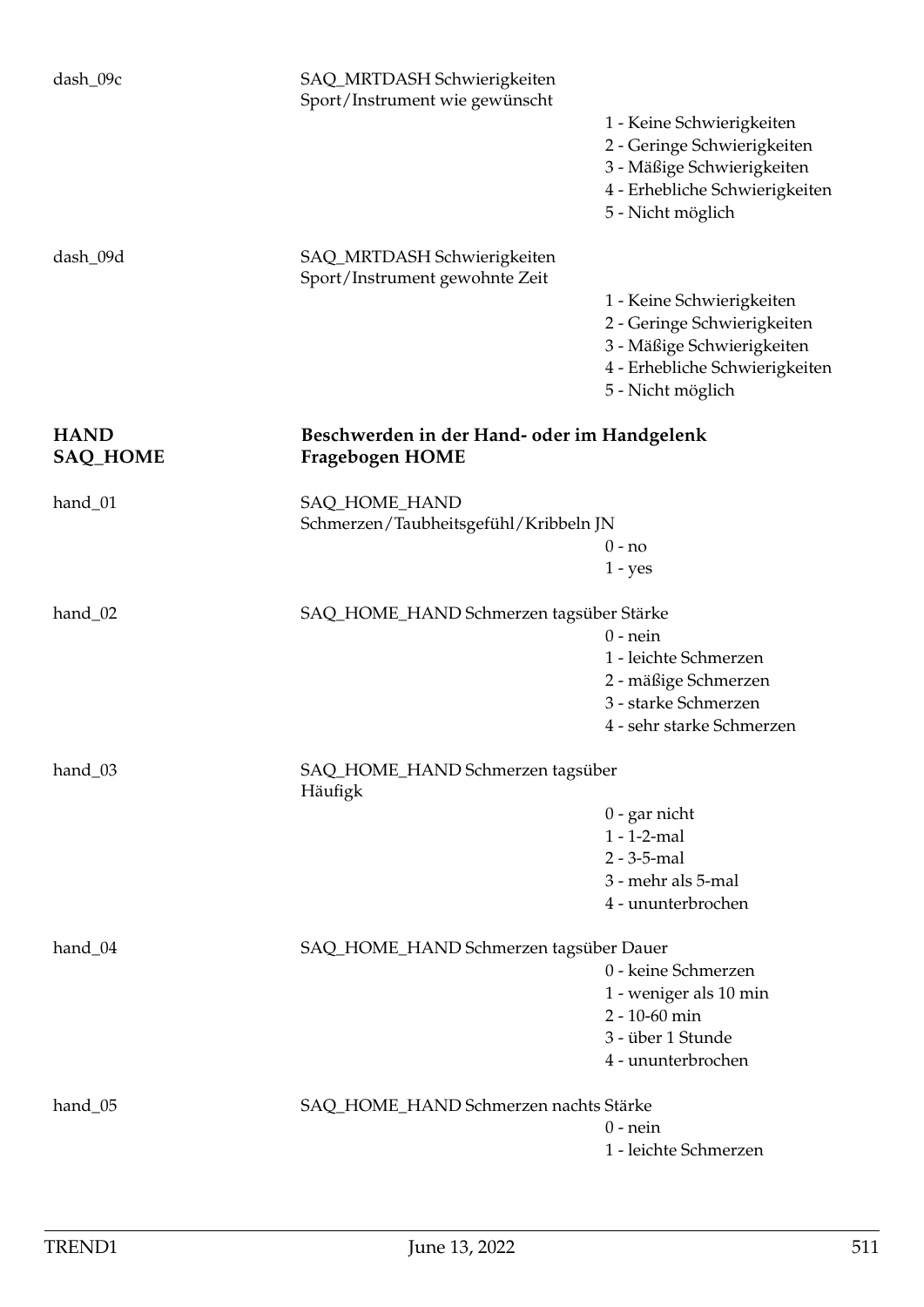|           |                                                                | 2 - mäßige Schmerzen             |  |
|-----------|----------------------------------------------------------------|----------------------------------|--|
|           |                                                                | 3 - starke Schmerzen             |  |
|           |                                                                | 4 - sehr starke Schmerzen        |  |
| hand_06   | SAQ_HOME_HAND Schmerzen nachts<br>Aufwachen Häufigk letzte 2Wo |                                  |  |
|           |                                                                | $0$ - gar nicht                  |  |
|           |                                                                | $1 - 1$ -mal                     |  |
|           |                                                                | 2 - 2-3-mal                      |  |
|           |                                                                | $3 - 4 - 5$ -mal                 |  |
|           |                                                                | 4 - mehr als 5-mal               |  |
| hand_07   | SAQ_HOME_HAND Taubheitsgefühl tagsüber<br>Stärke               |                                  |  |
|           |                                                                | $0$ - nein                       |  |
|           |                                                                | 1 - leichtes Taubheitsgefühl     |  |
|           |                                                                | 2 - mäßiges Taubheitsgefühl      |  |
|           |                                                                | 3 - starkes Taubheitsgefühl      |  |
|           |                                                                | 4 - sehr starkes Taubheitsgefühl |  |
| hand_08   | SAQ_HOME_HAND Kribbeln tagsüber Stärke                         |                                  |  |
|           |                                                                | $0$ - nein                       |  |
|           |                                                                | 1 - leichtes Kribbeln            |  |
|           |                                                                | 2 - mäßiges Kribbeln             |  |
|           |                                                                | 3 - starkes Kribbeln             |  |
|           |                                                                | 4 - sehr starkes Kribbeln        |  |
| hand_09   | SAQ_HOME_HAND Taubheitsgefühl/Kribbeln<br>nachts Stärke        |                                  |  |
|           |                                                                | $0$ - nein                       |  |
|           |                                                                | 1 - leicht                       |  |
|           |                                                                | 2 - mäßig                        |  |
|           |                                                                | 3 - stark                        |  |
|           |                                                                | 4 - sehr stark                   |  |
| $hand_10$ | SAQ_HOME_HAND Taubheit/Kribbeln nachts<br>Häufigk letzte 2Wo   |                                  |  |
|           |                                                                | $0$ - gar nicht                  |  |
|           |                                                                | $1 - 1$ -mal                     |  |
|           |                                                                | $2 - 2 - 3 - mal$                |  |
|           |                                                                | $3 - 4 - 5 -$ mal                |  |
|           |                                                                | 4 - mehr als 5-mal               |  |
| hand_11   | SAQ_HOME_HAND Kraftlosigkeit Stärke                            |                                  |  |
|           |                                                                | $0$ - nein                       |  |
|           |                                                                | 1 - leichte Kraftlosigkeit       |  |
|           |                                                                | 2 - mäßige Kraftlosigkeit        |  |
|           |                                                                | 3 - starke Kraftlosigkeit        |  |
|           |                                                                | 4 - sehr starke Kraftlosigkeit   |  |
|           |                                                                |                                  |  |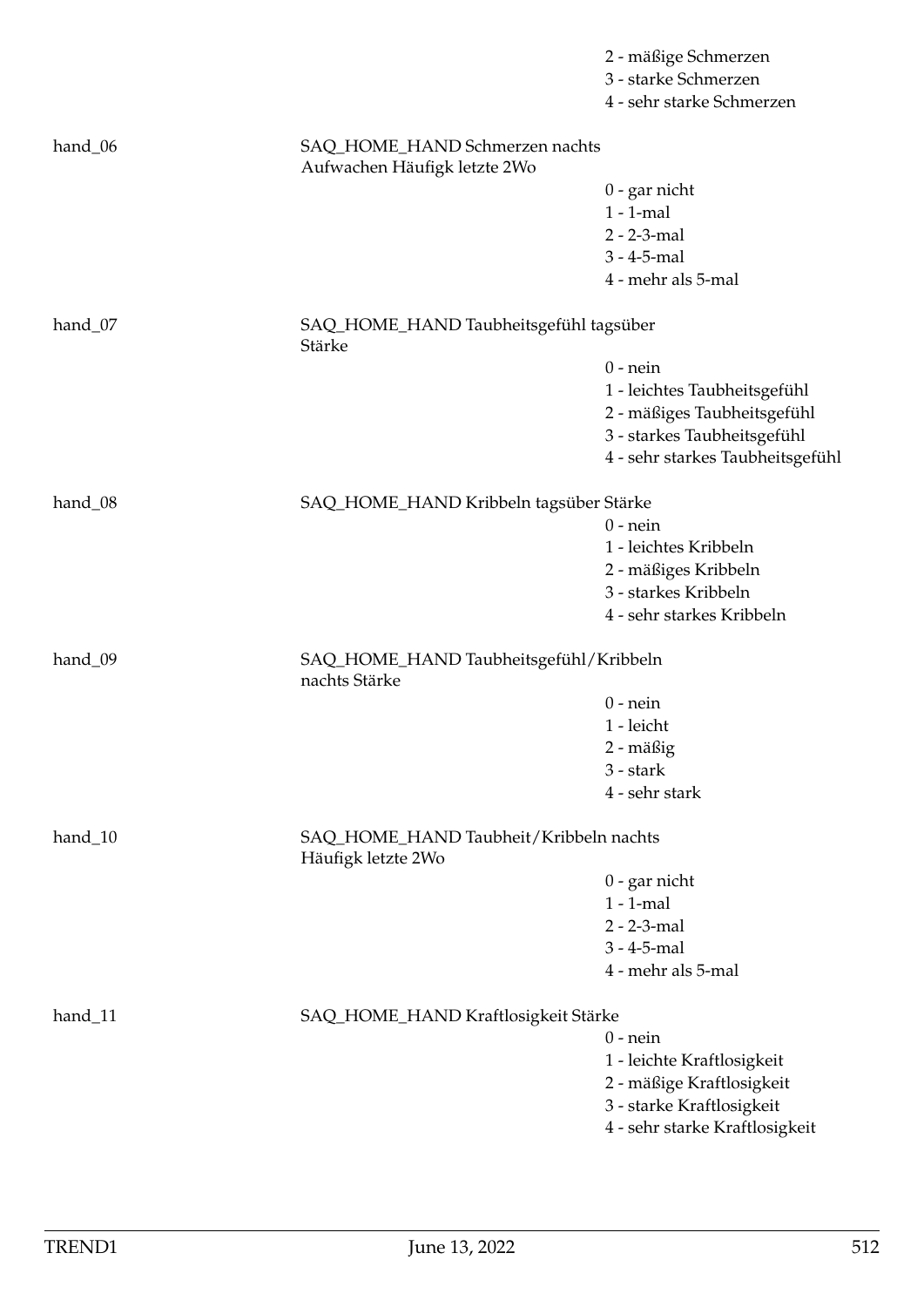| hand_12 | SAQ_HOME_HAND Schwierigkeiten Greifen<br>kleine Objekten Stärke |                                 |  |
|---------|-----------------------------------------------------------------|---------------------------------|--|
|         |                                                                 | $0$ - nein                      |  |
|         |                                                                 | 1 - leichte Schwierigkeiten     |  |
|         |                                                                 | 2 - mäßige Schwierigkeiten      |  |
|         |                                                                 | 3 - starke Schwierigkeiten      |  |
|         |                                                                 | 4 - sehr starke Schwierigkeiten |  |
| hand_13 | SAQ_HOME_HAND Schwierigkeiten Schreiben<br>Stärke               |                                 |  |
|         |                                                                 | $0$ - nein                      |  |
|         |                                                                 | 1 - leicht                      |  |
|         |                                                                 | 2 - mäßig                       |  |
|         |                                                                 | 3 - stark                       |  |
|         |                                                                 | 4 - gar nicht möglich           |  |
| hand_14 | SAQ_HOME_HAND Schwierigkeiten Auf- und<br>Zuknöpfen Stärke      |                                 |  |
|         |                                                                 | $0$ - nein                      |  |
|         |                                                                 | 1 - leicht                      |  |
|         |                                                                 | 2 - mäßig                       |  |
|         |                                                                 | 3 - stark                       |  |
|         |                                                                 | 4 - gar nicht möglich           |  |
| hand_15 | SAQ_HOME_HAND Schwierigkeiten Halten<br><b>Buch Stärke</b>      |                                 |  |
|         |                                                                 | $0$ - nein                      |  |
|         |                                                                 | 1 - leicht                      |  |
|         |                                                                 | 2 - mäßig                       |  |
|         |                                                                 | 3 - stark                       |  |
|         |                                                                 | 4 - gar nicht möglich           |  |
| hand_16 | SAQ_HOME_HAND Schwierigkeiten Halten<br>Telefonhörer Stärke     |                                 |  |
|         |                                                                 | $0$ - nein                      |  |
|         |                                                                 | 1 - leicht                      |  |
|         |                                                                 | 2 - mäßig                       |  |
|         |                                                                 | 3 - stark                       |  |
|         |                                                                 | 4 - gar nicht möglich           |  |
| hand_17 | SAQ_HOME_HAND Schwierigkeiten Öffnen<br>Drehverschluss Stärke   |                                 |  |
|         |                                                                 | $0$ - nein                      |  |
|         |                                                                 | 1 - leicht                      |  |
|         |                                                                 | 2 - mäßig                       |  |
|         |                                                                 | 3 - stark                       |  |
|         |                                                                 | 4 - gar nicht möglich           |  |
| hand_18 | SAQ_HOME_HAND Schwierigkeiten Verrichten                        |                                 |  |
|         | Hausarbeiten Stärke                                             |                                 |  |
|         |                                                                 | $0$ - nein                      |  |
|         |                                                                 |                                 |  |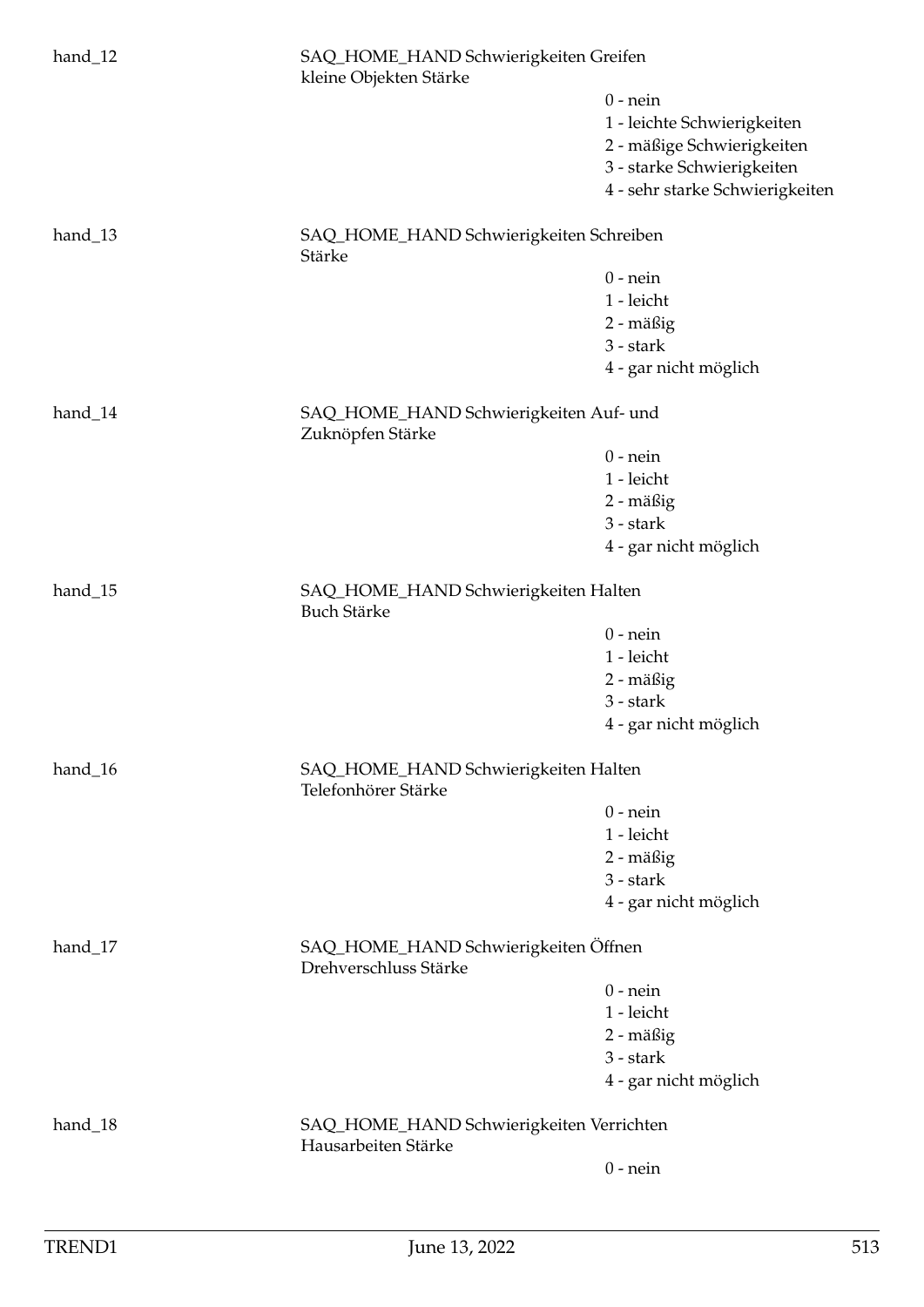|               |                                                                | 1 - leicht<br>2 - mäßig<br>$3 - stark$<br>4 - gar nicht möglich |
|---------------|----------------------------------------------------------------|-----------------------------------------------------------------|
| hand_19       | SAQ_HOME_HAND Schwierigkeiten Tragen<br>Einkaufstaschen Stärke |                                                                 |
|               |                                                                | $0$ - nein                                                      |
|               |                                                                | 1 - leicht                                                      |
|               |                                                                | 2 - mäßig                                                       |
|               |                                                                | $3 - stark$                                                     |
|               |                                                                | 4 - gar nicht möglich                                           |
| hand_20       | SAQ_HOME_HAND Schwierigkeiten<br>Baden/Anziehen Stärke         |                                                                 |
|               |                                                                | $0$ - nein                                                      |
|               |                                                                | 1 - leicht                                                      |
|               |                                                                | 2 - mäßig                                                       |
|               |                                                                | 3 - stark                                                       |
|               |                                                                | 4 - gar nicht möglich                                           |
| SAQ_UZ        | Fragebogen zum Selbstausfüllen                                 |                                                                 |
| $ges\_eq\_01$ | SAQ_UZ_EQ5 Einschätzung<br>Beweglichkeit/Mobilität             |                                                                 |
|               |                                                                | 1 - I have no problems walking                                  |
|               |                                                                | around                                                          |
|               |                                                                | 2 - I have some problem walking<br>around                       |
|               |                                                                | 3 - I am bedridden                                              |
|               |                                                                |                                                                 |
| $ges\_eq\_02$ | SAQ_UZ_EQ5 Einschätzung für sich selbst<br>sorgen              |                                                                 |
|               |                                                                | 1 - I have no problem caring for my-<br>self                    |
|               |                                                                | 2 - I have some problem washing my-                             |
|               |                                                                | self or dressing                                                |
|               |                                                                | 3 - I am not able to wash myself or to<br>dress                 |
| $ges\_eq\_03$ | SAQ_UZ_EQ5 Einschätzung allgemeine<br>Tätigkeiten              |                                                                 |
|               |                                                                | 1 - I have no problems managing my                              |
|               |                                                                | daily activities                                                |
|               |                                                                | 2 - I have some problems managing                               |
|               |                                                                | my daily activities                                             |
|               |                                                                | 3 - I am not able to manage my daily<br>activities              |
| $ges\_eq\_04$ | SAQ_UZ_EQ5 Einschätzung                                        |                                                                 |
|               | Schmerzen/körperliche Beschwerden                              |                                                                 |
|               |                                                                | 1 - I have no pains or complaints                               |
|               |                                                                |                                                                 |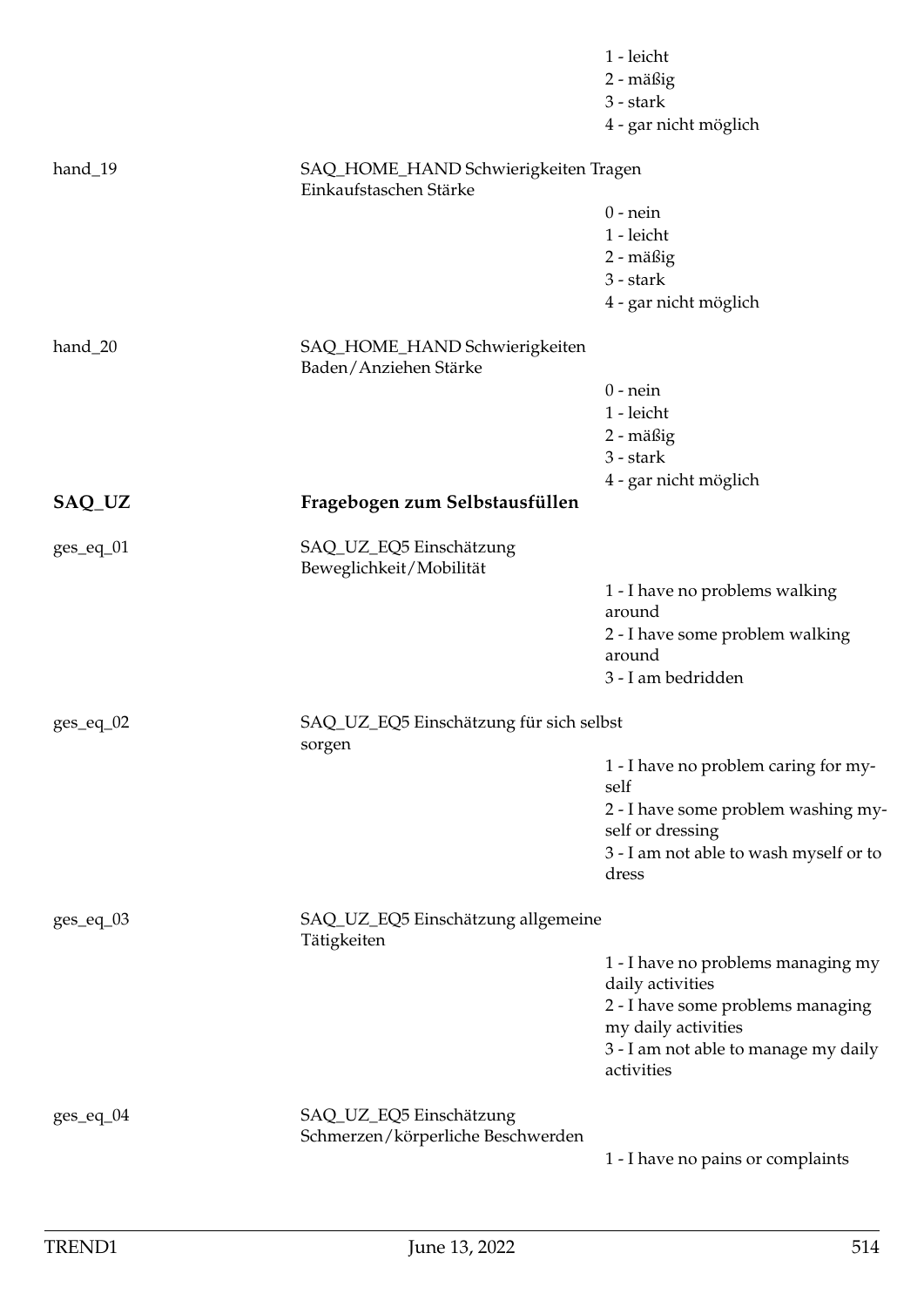|              |                                                              | 2 - I have moderate pains or com-<br>plaints<br>3 - I have extreme pain or complaints                                              |
|--------------|--------------------------------------------------------------|------------------------------------------------------------------------------------------------------------------------------------|
| ges_eq_05    | SAQ_UZ_EQ5 Einschätzung<br>Angst/Niedergeschlagenheit        |                                                                                                                                    |
|              |                                                              | 1 - I am not anxious or depressed<br>2 - I am moderately anxious or de-<br>pressed<br>3 - I am extremely anxious or de-<br>pressed |
| SAQ_SLP      | Fragebogen Schlaf                                            |                                                                                                                                    |
| saq_psqi_01  | SAQ_SLP_PSQI Zeit Bett gehen letzte 4Wo                      |                                                                                                                                    |
| saq_psqi_02  | SAQ_SLP_PSQI Zeit Einschlafen                                |                                                                                                                                    |
| saq_psqi_03  | SAQ_SLP_PSQI Zeit Aufstehen letzte 4Wo                       |                                                                                                                                    |
| saq_psqi_04  | SAQ_SLP_PSQI effektive Schlafdauer letzte 4Wo<br>[h]         |                                                                                                                                    |
| saq_psqi_05a | SAQ_SLP_PSQI Schlafprobleme Einschlafen<br>>30min letzte 4Wo |                                                                                                                                    |
|              |                                                              | 0 - not during the past four weeks<br>1 - less than once a week                                                                    |
|              |                                                              | 2 - less than twice a week                                                                                                         |
|              |                                                              | 3 - three or more times a week                                                                                                     |
|              |                                                              | 8 - not to assess<br>9 - no information                                                                                            |
| saq_psqi_05b | SAQ_SLP_PSQI Schlafprobleme früh Aufwachen<br>letzte 4Wo     |                                                                                                                                    |
|              |                                                              | 0 - not during the past four weeks                                                                                                 |
|              |                                                              | 1 - less than once a week<br>2 - less than twice a week                                                                            |
|              |                                                              | 3 - three or more times a week                                                                                                     |
|              |                                                              | 8 - not to assess                                                                                                                  |
|              |                                                              | 9 - no information                                                                                                                 |
| saq_psqi_05c | SAQ_SLP_PSQI Schlafprobleme Aufstehen<br>Toilette letzte 4Wo |                                                                                                                                    |
|              |                                                              | 0 - not during the past four weeks<br>1 - less than once a week                                                                    |
|              |                                                              | 2 - less than twice a week                                                                                                         |
|              |                                                              | 3 - three or more times a week<br>8 - not to assess                                                                                |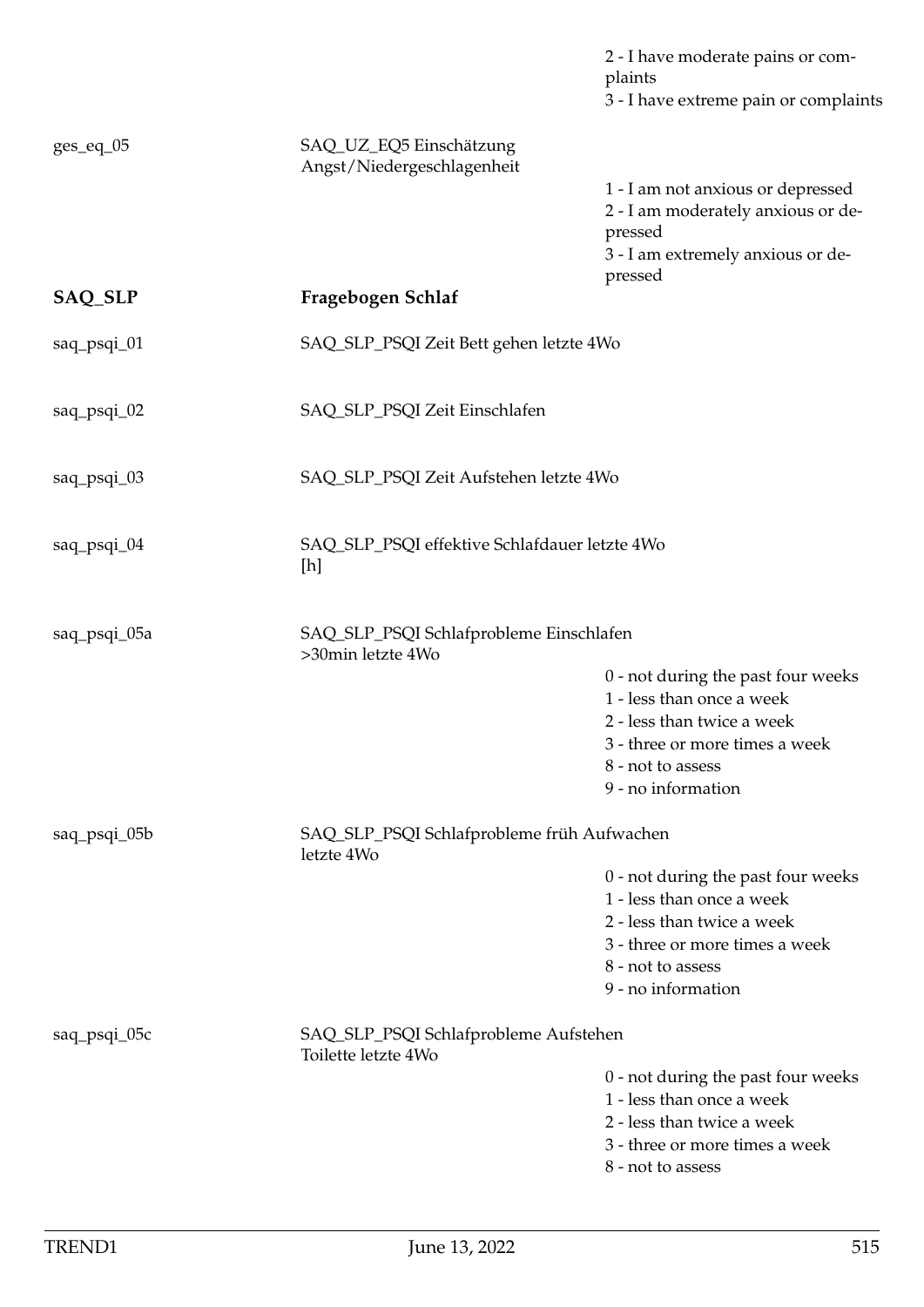|              |                                                               | 9 - no information                                                                                                                                                         |
|--------------|---------------------------------------------------------------|----------------------------------------------------------------------------------------------------------------------------------------------------------------------------|
| saq_psqi_05d | SAQ_SLP_PSQI Schlafprobleme<br>Atembeschwerden letzte 4Wo     | 0 - not during the past four weeks<br>1 - less than once a week<br>2 - less than twice a week<br>3 - three or more times a week<br>8 - not to assess<br>9 - no information |
| saq_psqi_05e | SAQ_SLP_PSQI Schlafprobleme<br>husten/schnarchen letzte 4Wo   |                                                                                                                                                                            |
|              |                                                               | 0 - not during the past four weeks<br>1 - less than once a week<br>2 - less than twice a week<br>3 - three or more times a week<br>8 - not to assess<br>9 - no information |
| saq_psqi_05f | SAQ_SLP_PSQI Schlafprobleme zu kalt letzte                    |                                                                                                                                                                            |
|              | 4W <sub>o</sub>                                               | 0 - not during the past four weeks<br>1 - less than once a week<br>2 - less than twice a week<br>3 - three or more times a week<br>8 - not to assess<br>9 - no information |
| saq_psqi_05g | SAQ_SLP_PSQI Schlafprobleme zu warm letzte<br>4W <sub>o</sub> |                                                                                                                                                                            |
|              |                                                               | 0 - not during the past four weeks<br>1 - less than once a week<br>2 - less than twice a week<br>3 - three or more times a week<br>8 - not to assess<br>9 - no information |
| saq_psqi_05h | SAQ_SLP_PSQI Schlafprobleme schlechte<br>Träume letzte 4Wo    |                                                                                                                                                                            |
|              |                                                               | 0 - not during the past four weeks<br>1 - less than once a week<br>2 - less than twice a week<br>3 - three or more times a week<br>8 - not to assess<br>9 - no information |
| saq_psqi_05i | SAQ_SLP_PSQI Schlafprobleme Schmerzen<br>letzte 4Wo           |                                                                                                                                                                            |
|              |                                                               | 0 - not during the past four weeks                                                                                                                                         |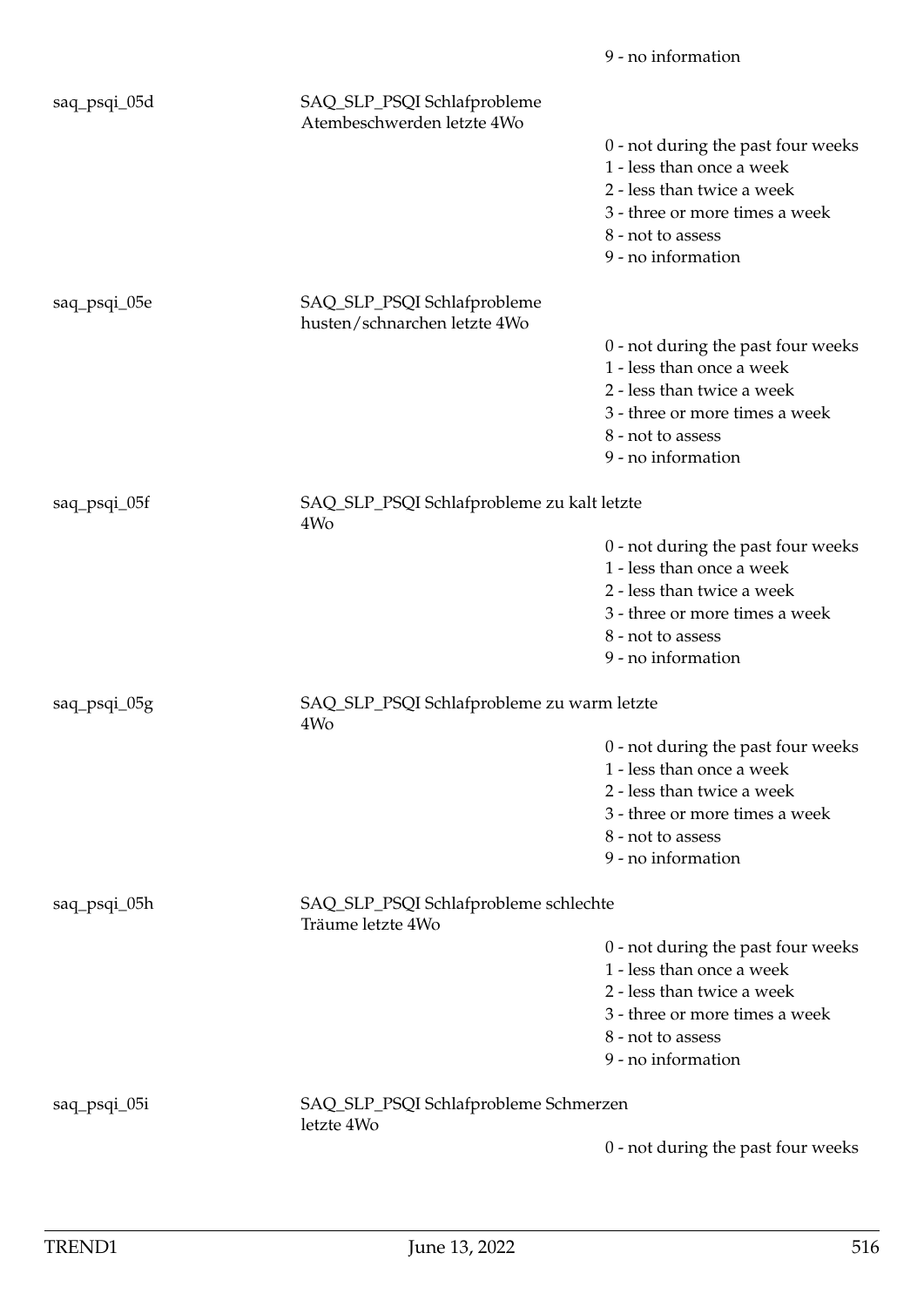|              |                                                                 | 1 - less than once a week          |
|--------------|-----------------------------------------------------------------|------------------------------------|
|              |                                                                 | 2 - less than twice a week         |
|              |                                                                 | 3 - three or more times a week     |
|              |                                                                 | 8 - not to assess                  |
|              |                                                                 | 9 - no information                 |
| saq_psqi_05k | SAQ_SLP_PSQI Schlafprobleme andere Gründe<br>letzte 4Wo         |                                    |
|              |                                                                 | 0 - not during the past four weeks |
|              |                                                                 | 1 - less than once a week          |
|              |                                                                 | 2 - less than twice a week         |
|              |                                                                 | 3 - three or more times a week     |
|              |                                                                 | 8 - not to assess                  |
|              |                                                                 | 9 - no information                 |
| saq_psqi_05j | SAQ_SLP_PSQI Schlafprobleme letzte 4Wo<br>andere Gründe         |                                    |
| saq_psqi_06  | SAQ_SLP_PSQI Schlafqualität Bewertung letzte                    |                                    |
|              | 4Wo                                                             |                                    |
|              |                                                                 | 1 - very good                      |
|              |                                                                 | 2 - pretty good                    |
|              |                                                                 | 3 - pretty bad                     |
|              |                                                                 | 4 - very bad                       |
|              |                                                                 | 8 - not to assess                  |
|              |                                                                 | 9 - no response                    |
| saq_psqi_07  | SAQ_SLP_PSQI Schlafmittel letzte 4Wo                            |                                    |
|              |                                                                 | 0 - not during the past four weeks |
|              |                                                                 | 1 - less than once a week          |
|              |                                                                 | 2 - less than twice a week         |
|              |                                                                 | 3 - three or more times a week     |
|              |                                                                 | 8 - not to assess                  |
|              |                                                                 | 9 - no information                 |
| saq_psqi_08  | SAQ_SLP_PSQI Schwierigkeiten Wachbleiben<br>letzte 4Wo          |                                    |
|              |                                                                 | 0 - not during the past four weeks |
|              |                                                                 | 1 - less than once a week          |
|              |                                                                 | 2 - less than twice a week         |
|              |                                                                 | 3 - three or more times a week     |
|              |                                                                 | 8 - not to assess                  |
|              |                                                                 | 9 - no information                 |
| saq_psqi_09  | SAQ_SLP_PSQI Probleme Alltagsaufgaben letzte<br>4W <sub>o</sub> |                                    |
|              |                                                                 | 0 - keine Probleme                 |
|              |                                                                 | 1 - kaum Probleme                  |
|              |                                                                 | 2 - etwas Probleme                 |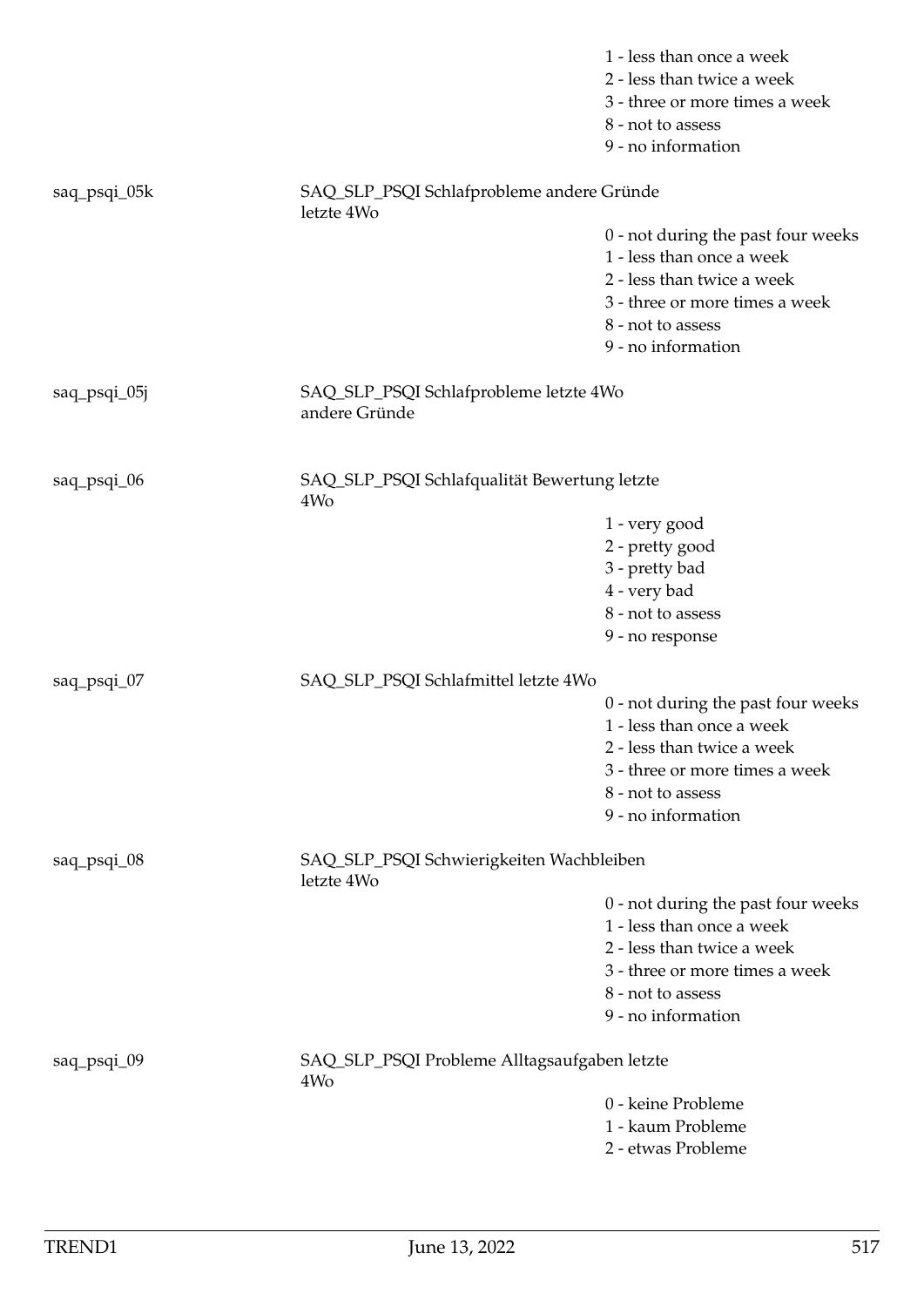|              |                                           | 3 - große Probleme                                                     |
|--------------|-------------------------------------------|------------------------------------------------------------------------|
| saq_psqi_10  | SAQ_SLP_PSQI alleine Schlafen derzeit     |                                                                        |
|              |                                           | $1 - Yes$                                                              |
|              |                                           | 2 - yes, but a partner/roommate<br>sleeps in the other room            |
|              |                                           | 3 - no, the partner sleeps in the same<br>room but not in the same bed |
|              |                                           | 4 - no, the partner sleeps in the same<br>bed                          |
|              |                                           | 8 - not to assess                                                      |
|              |                                           | 9 - no information                                                     |
| saq_psqi_11a | SAQ_SLP_PSQI Partner hört Schnarchen      |                                                                        |
|              |                                           | 0 - not during the past four weeks                                     |
|              |                                           | 1 - less than once a week                                              |
|              |                                           | 2 - less than twice a week                                             |
|              |                                           | 3 - three or more times a week                                         |
|              |                                           | 8 - not to assess                                                      |
|              |                                           | 9 - no information                                                     |
| saq_psqi_11b | SAQ_SLP_PSQI Partner bemerkt Atempausen   |                                                                        |
|              |                                           | 0 - not during the past four weeks                                     |
|              |                                           | 1 - less than once a week                                              |
|              |                                           | 2 - less than twice a week                                             |
|              |                                           | 3 - three or more times a week                                         |
|              |                                           | 8 - not to assess                                                      |
|              |                                           | 9 - no information                                                     |
| saq_psqi_11c | SAQ_SLP_PSQI Partner bemerkt Zucken Beine |                                                                        |
|              |                                           | 0 - not during the past four weeks                                     |
|              |                                           | 1 - less than once a week                                              |
|              |                                           | 2 - less than twice a week                                             |
|              |                                           | 3 - three or more times a week                                         |
|              |                                           | 8 - not to assess                                                      |
|              |                                           | 9 - no information                                                     |
| saq_psqi_11d | SAQ_SLP_PSQI Partner bemerkt              |                                                                        |
|              | Verwirrung/Desorientierg                  |                                                                        |
|              |                                           | 0 - not during the past four weeks                                     |
|              |                                           | 1 - less than once a week                                              |
|              |                                           | 2 - less than twice a week                                             |
|              |                                           | 3 - three or more times a week                                         |
|              |                                           | 8 - not to assess                                                      |
|              |                                           | 9 - no information                                                     |
| saq_psqi_11f | SAQ_SLP_PSQI Partner bemerkt Andere       |                                                                        |
|              |                                           | 0 - not during the past four weeks                                     |
|              |                                           | 1 - less than once a week                                              |
|              |                                           | 2 - less than twice a week                                             |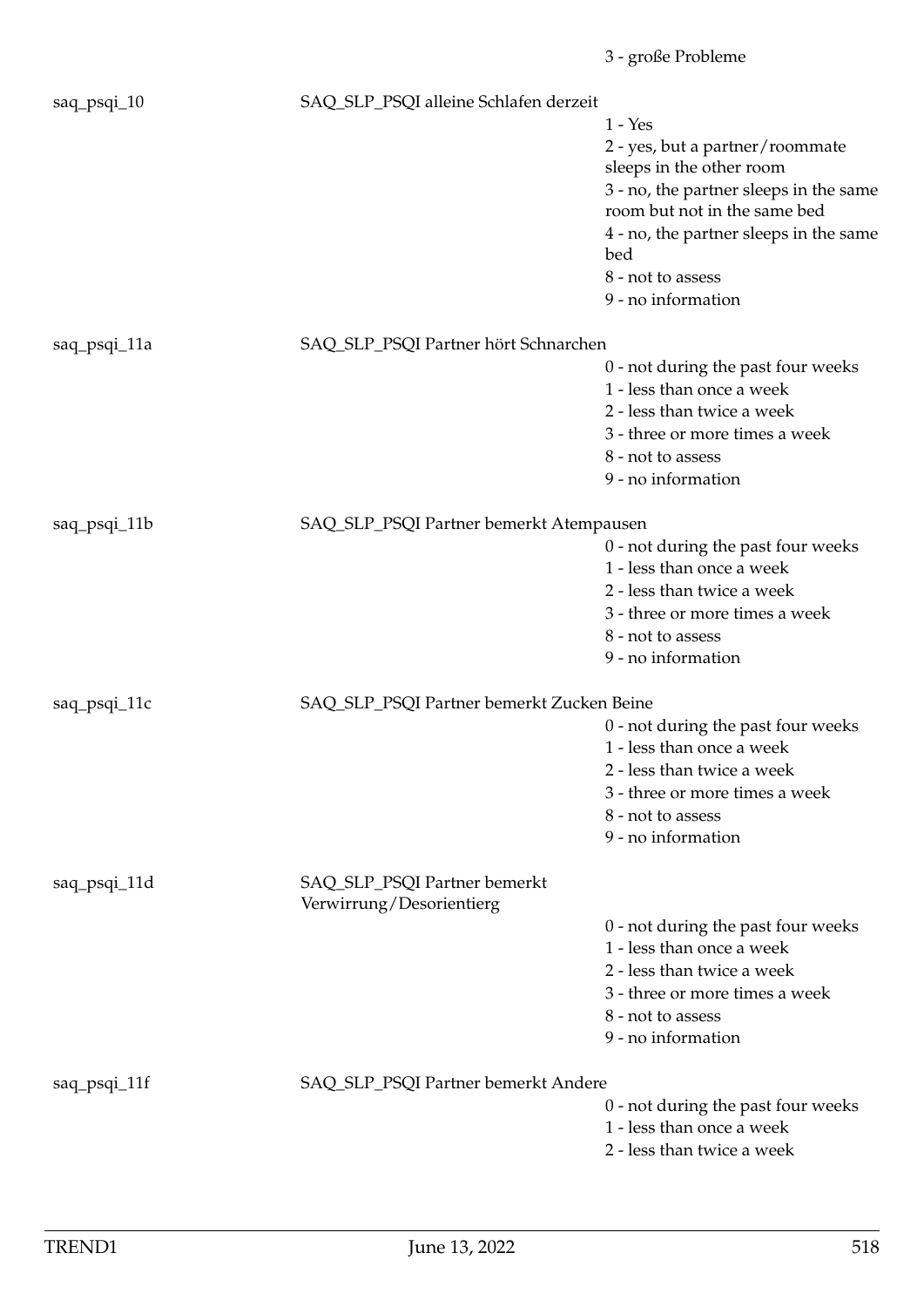|                                 |                                                            | 3 - three or more times a week<br>8 - not to assess<br>9 - no information                                                                     |
|---------------------------------|------------------------------------------------------------|-----------------------------------------------------------------------------------------------------------------------------------------------|
| saq_psqi_11e                    | SAQ_SLP_PSQI Partner bemerkt andere<br>Symptome            |                                                                                                                                               |
| <b>SAQ_DASH</b>                 | Fragebogen Hand                                            |                                                                                                                                               |
| $dash_10$                       | SAQ_MRTDASH berufstätig JN                                 | $0 - no$<br>$1 - yes$                                                                                                                         |
| $dash_11$                       | SAQ_MRTDASH Arbeit/Beruf Details                           |                                                                                                                                               |
| dash_12a                        | SAQ_MRTDASH Schwierigkeiten Arbeit wie<br>üblich           | 1 - Keine Schwierigkeiten<br>2 - Geringe Schwierigkeiten<br>3 - Mäßige Schwierigkeiten<br>4 - Erhebliche Schwierigkeiten<br>5 - Nicht möglich |
| dash_12b                        | SAQ_MRTDASH Schwierigkeiten Arbeit<br>ausüben              | 1 - Keine Schwierigkeiten<br>2 - Geringe Schwierigkeiten<br>3 - Mäßige Schwierigkeiten<br>4 - Erhebliche Schwierigkeiten<br>5 - Nicht möglich |
| dash_12c                        | SAQ_MRTDASH Schwierigkeiten Arbeit wie<br>gewünscht        | 1 - Keine Schwierigkeiten<br>2 - Geringe Schwierigkeiten<br>3 - Mäßige Schwierigkeiten<br>4 - Erhebliche Schwierigkeiten<br>5 - Nicht möglich |
| dash_12d                        | SAQ_MRTDASH Schwierigkeiten Arbeit bisher<br>gewohnte Zeit | 1 - Keine Schwierigkeiten<br>2 - Geringe Schwierigkeiten<br>3 - Mäßige Schwierigkeiten<br>4 - Erhebliche Schwierigkeiten<br>5 - Nicht möglich |
| <b>JOINT</b><br><b>SAQ_HOME</b> | Schmerzen und Schwellungen in Gelenken<br>Fragebogen HOME  |                                                                                                                                               |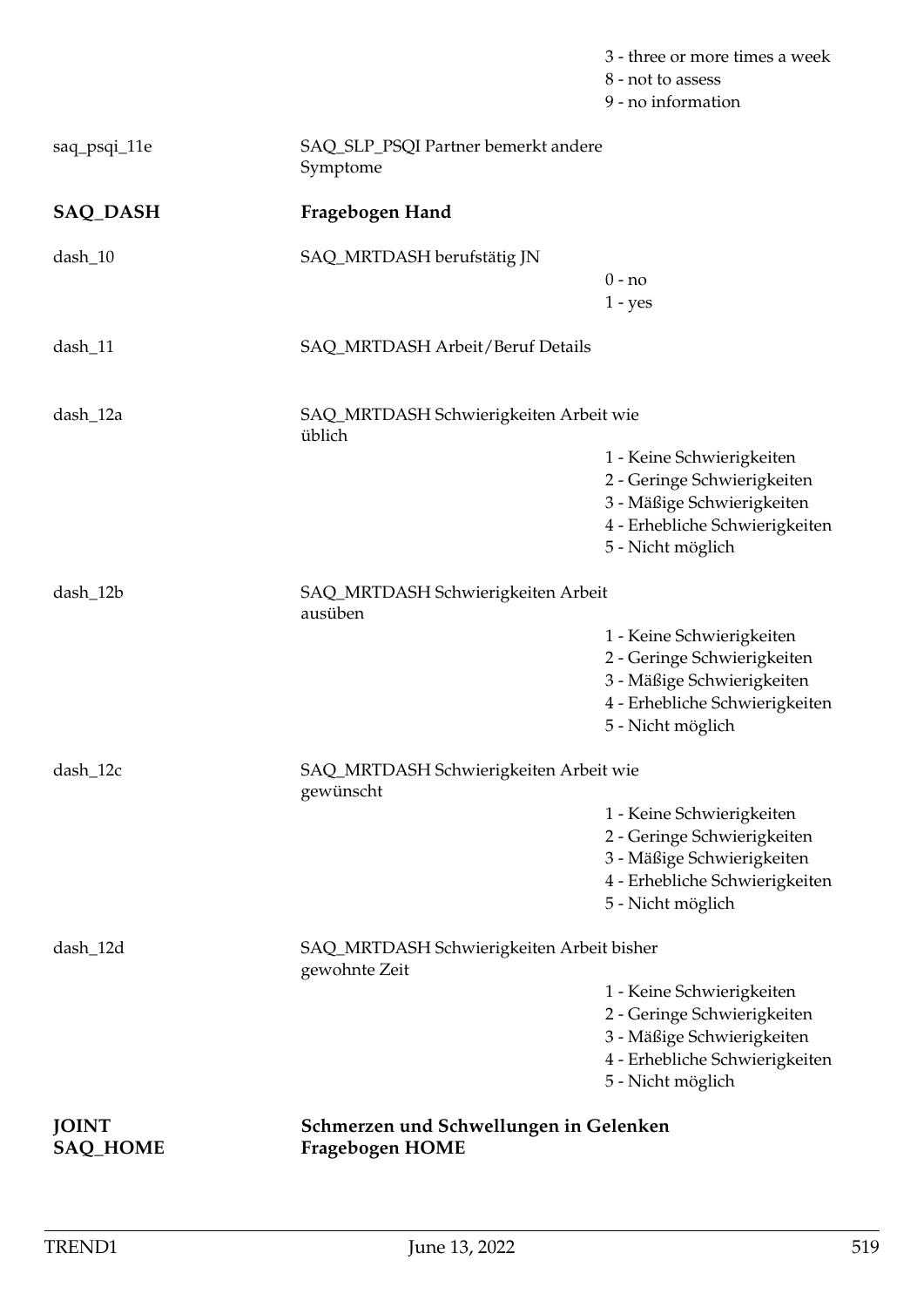| joint_01    | SAQ_HOME_JOINT Schmerzen letzte 4Wo in<br>mind 1 Gelenk >3d JN |                       |
|-------------|----------------------------------------------------------------|-----------------------|
|             |                                                                | $0 - no$<br>$1 - yes$ |
| joint_01_01 | SAQ_HOME_JOINT Schmerzen letzte 4Wo >3d<br>Gelenk1 JN          |                       |
|             |                                                                | $0 - no$              |
|             |                                                                | $1 - yes$             |
| joint_01_02 | SAQ_HOME_JOINT Schmerzen letzte 4Wo >3d<br>Gelenk2 JN          |                       |
|             |                                                                | $0 - no$              |
|             |                                                                | $1 - yes$             |
| joint_01_03 | SAQ_HOME_JOINT Schmerzen letzte 4Wo >3d<br>Gelenk3 JN          |                       |
|             |                                                                | $0 - no$              |
|             |                                                                | $1 - yes$             |
| joint_01_04 | SAQ_HOME_JOINT Schmerzen letzte 4Wo >3d<br>Gelenk4 JN          |                       |
|             |                                                                | $0 - no$              |
|             |                                                                | $1 - yes$             |
| joint_01_05 | SAQ_HOME_JOINT Schmerzen letzte 4Wo >3d<br>Gelenk5 JN          |                       |
|             |                                                                | $0 - no$              |
|             |                                                                | $1 - yes$             |
| joint_01_06 | SAQ_HOME_JOINT Schmerzen letzte 4Wo >3d<br>Gelenk6 JN          |                       |
|             |                                                                | $0 - no$              |
|             |                                                                | $1 - yes$             |
| joint_01_07 | SAQ_HOME_JOINT Schmerzen letzte 4Wo >3d<br>Gelenk7 JN          |                       |
|             |                                                                | $0 - no$              |
|             |                                                                | $1 - yes$             |
| joint_01_08 | SAQ_HOME_JOINT Schmerzen letzte 4Wo >3d<br>Gelenk8 JN          |                       |
|             |                                                                | $0 - no$              |
|             |                                                                | $1 - yes$             |
| joint_01_09 | SAQ_HOME_JOINT Schmerzen letzte 4Wo >3d<br>Gelenk9 JN          |                       |
|             |                                                                | $0 - no$              |
|             |                                                                | $1 - yes$             |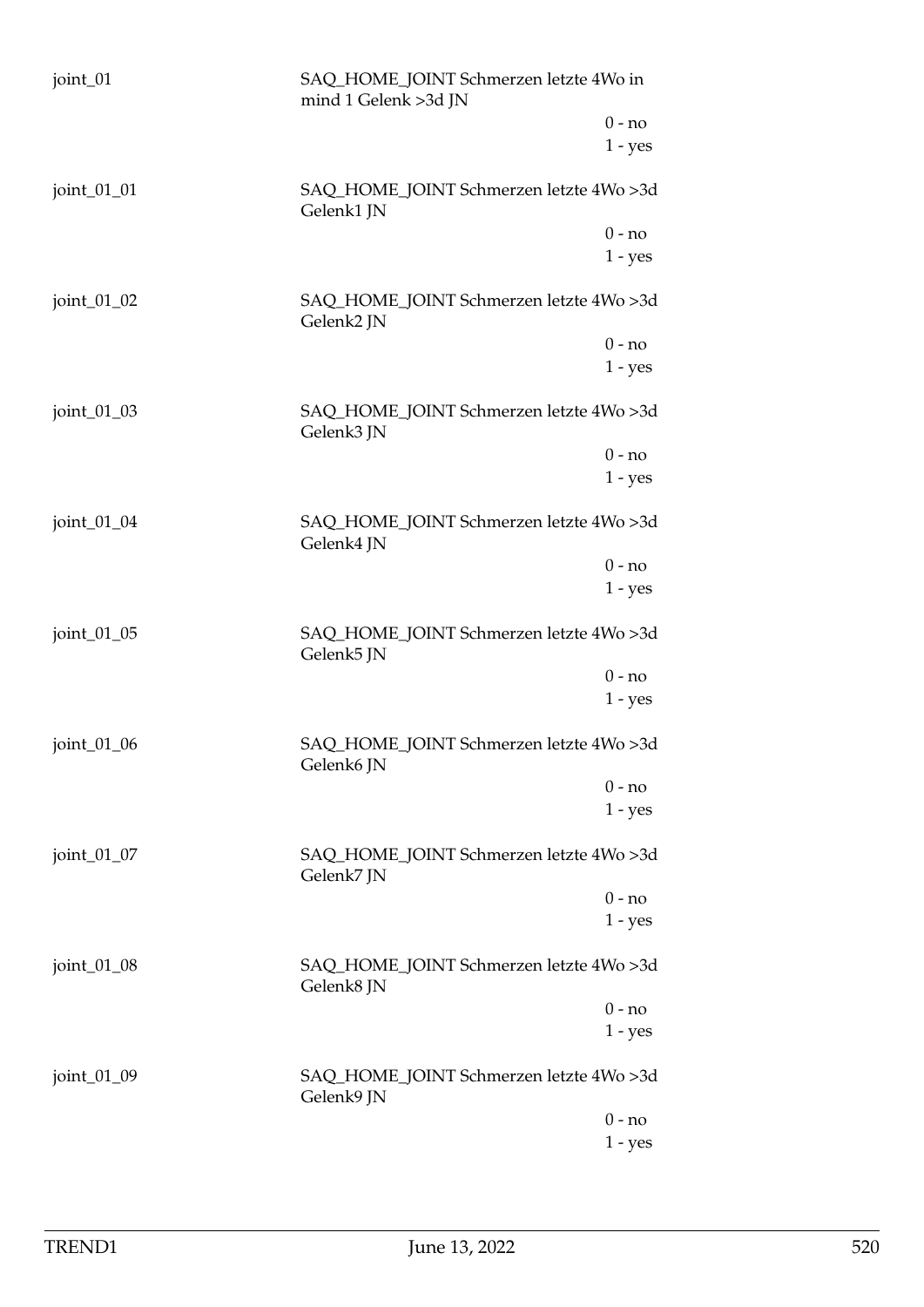| joint_01_10    | SAQ_HOME_JOINT Schmerzen letzte 4Wo >3d<br>Gelenk10 JN |
|----------------|--------------------------------------------------------|
|                | $0 - no$                                               |
|                | $1 - yes$                                              |
| joint_01_11    | SAQ_HOME_JOINT Schmerzen letzte 4Wo >3d<br>Gelenk11 JN |
|                | $0 - no$                                               |
|                | $1 - yes$                                              |
| joint $_01_12$ | SAQ_HOME_JOINT Schmerzen letzte 4Wo >3d<br>Gelenk12 JN |
|                | $0 - no$                                               |
|                | $1 - yes$                                              |
| joint $_01_13$ | SAQ_HOME_JOINT Schmerzen letzte 4Wo >3d<br>Gelenk13 JN |
|                | $0 - no$                                               |
|                | $1 - yes$                                              |
| joint_01_14    | SAQ_HOME_JOINT Schmerzen letzte 4Wo >3d<br>Gelenk14 JN |
|                | $0 - no$                                               |
|                | $1 - yes$                                              |
| joint_01_15    | SAQ_HOME_JOINT Schmerzen letzte 4Wo >3d<br>Gelenk15 JN |
|                | $0 - no$                                               |
|                | $1 - yes$                                              |
| joint $_01_16$ | SAQ_HOME_JOINT Schmerzen letzte 4Wo >3d<br>Gelenk16 JN |
|                | $0 - no$                                               |
|                | $1 - yes$                                              |
| joint_01_17    | SAQ_HOME_JOINT Schmerzen letzte 4Wo >3d<br>Gelenk17 JN |
|                | $0 - no$                                               |
|                | $1 - yes$                                              |
| joint_01_18    | SAQ_HOME_JOINT Schmerzen letzte 4Wo >3d<br>Gelenk18 JN |
|                | $0 - no$                                               |
|                | $1 - yes$                                              |
| joint_01_19    | SAQ_HOME_JOINT Schmerzen letzte 4Wo >3d<br>Gelenk19 JN |
|                | $0 - no$                                               |
|                | 1 - yes                                                |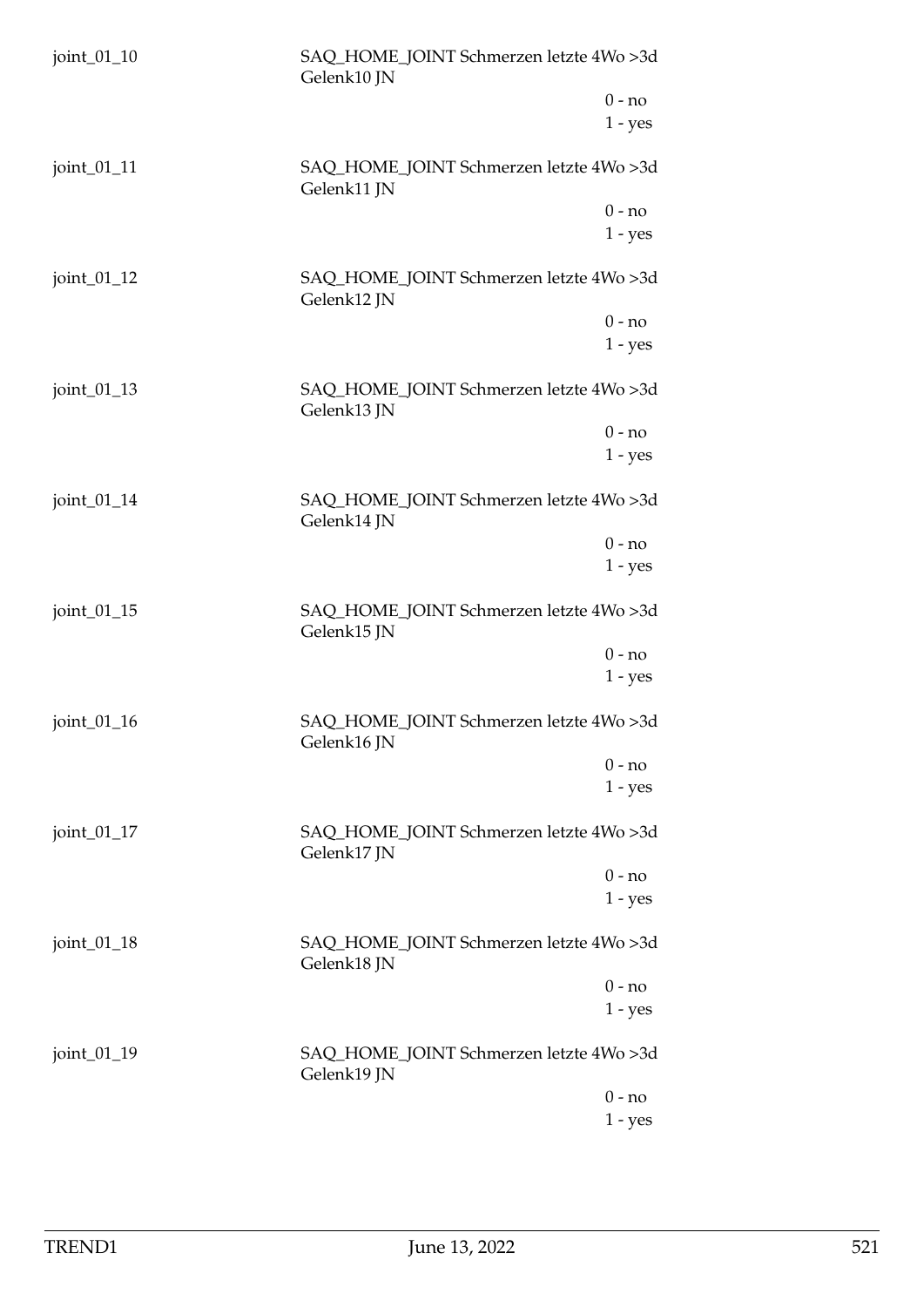| joint_01_20      | SAQ_HOME_JOINT Schmerzen letzte 4Wo >3d<br>Gelenk20 JN     |
|------------------|------------------------------------------------------------|
|                  | $0 - no$                                                   |
|                  | $1 - yes$                                                  |
| joint_01_21      | SAQ_HOME_JOINT Schmerzen letzte 4Wo >3d<br>Gelenk21 JN     |
|                  | $0 - no$                                                   |
|                  | $1 - yes$                                                  |
| joint_01_22      | SAQ_HOME_JOINT Schmerzen letzte 4Wo >3d<br>Gelenk22 JN     |
|                  | $0 - no$                                                   |
|                  | $1 - yes$                                                  |
| joint_01_23      | SAQ_HOME_JOINT Schmerzen letzte 4Wo >3d<br>Gelenk23 JN     |
|                  | $0 - no$                                                   |
|                  | $1 - yes$                                                  |
| joint_01_24      | SAQ_HOME_JOINT Schmerzen letzte 4Wo >3d<br>Gelenk24 JN     |
|                  | $0 - no$                                                   |
|                  | $1 - yes$                                                  |
| joint_01_25      | SAQ_HOME_JOINT Schmerzen letzte 4Wo >3d<br>Gelenk25 JN     |
|                  | $0 - no$                                                   |
|                  | $1 - yes$                                                  |
| joint $_01_2$ 26 | SAQ_HOME_JOINT Schmerzen letzte 4Wo >3d<br>Gelenk26 JN     |
|                  | $0 - no$                                                   |
|                  | $1 - yes$                                                  |
| joint_01_27      | SAQ_HOME_JOINT Schmerzen letzte 4Wo >3d<br>Gelenk27 JN     |
|                  | $0 - no$                                                   |
|                  | $1 - yes$                                                  |
| joint_01_28      | SAQ_HOME_JOINT Schmerzen letzte 4Wo >3d<br>Gelenk28 JN     |
|                  | $0 - no$                                                   |
|                  | $1 - yes$                                                  |
| joint_02         | SAQ_HOME_JOINT Schmerzen in mind 1<br>Gelenk Dauer >6Wo JN |
|                  | $0 - no$                                                   |
|                  | $1 - yes$                                                  |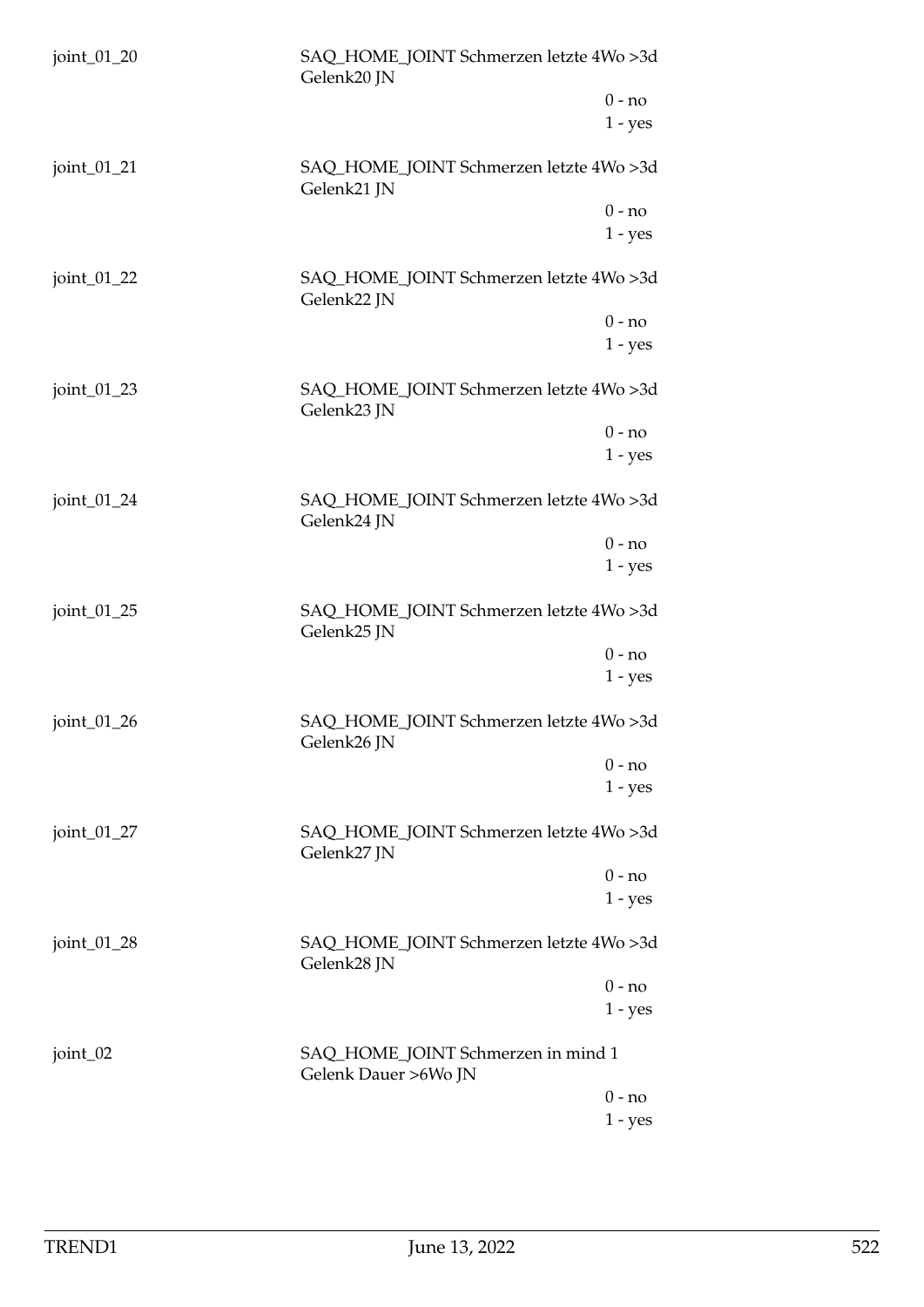| joint_03    | SAQ_HOME_JOINT Schwellung letzte 4Wo >3d<br>mind 1 Gelenk JN |                       |
|-------------|--------------------------------------------------------------|-----------------------|
|             |                                                              | $0 - no$<br>$1 - yes$ |
| joint_03_01 | SAQ_HOME_JOINT Schwellung letzte 4Wo >3d<br>Gelenk1 JN       |                       |
|             |                                                              | $0 - no$<br>$1 - yes$ |
| joint_03_02 | SAQ_HOME_JOINT Schwellung letzte 4Wo >3d<br>Gelenk2 JN       |                       |
|             |                                                              | $0 - no$<br>$1 - yes$ |
| joint_03_03 | SAQ_HOME_JOINT Schwellung letzte 4Wo >3d<br>Gelenk3 JN       |                       |
|             |                                                              | $0 - no$<br>$1 - yes$ |
| joint_03_04 | SAQ_HOME_JOINT Schwellung letzte 4Wo >3d<br>Gelenk4 JN       |                       |
|             |                                                              | $0 - no$<br>$1 - yes$ |
| joint_03_05 | SAQ_HOME_JOINT Schwellung letzte 4Wo >3d<br>Gelenk5 JN       |                       |
|             |                                                              | $0 - no$<br>$1 - yes$ |
| joint_03_06 | SAQ_HOME_JOINT Schwellung letzte 4Wo >3d<br>Gelenk6 JN       |                       |
|             |                                                              | $0 - no$<br>$1 - yes$ |
| joint_03_07 | SAQ_HOME_JOINT Schwellung letzte 4Wo >3d<br>Gelenk7 JN       |                       |
|             |                                                              | $0 - no$<br>$1 - yes$ |
| joint_03_08 | SAQ_HOME_JOINT Schwellung letzte 4Wo >3d<br>Gelenk8 JN       |                       |
|             |                                                              | $0 - no$<br>$1 - yes$ |
| joint_03_09 | SAQ_HOME_JOINT Schwellung letzte 4Wo >3d<br>Gelenk9 JN       |                       |
|             |                                                              | $0 - no$<br>$1 - yes$ |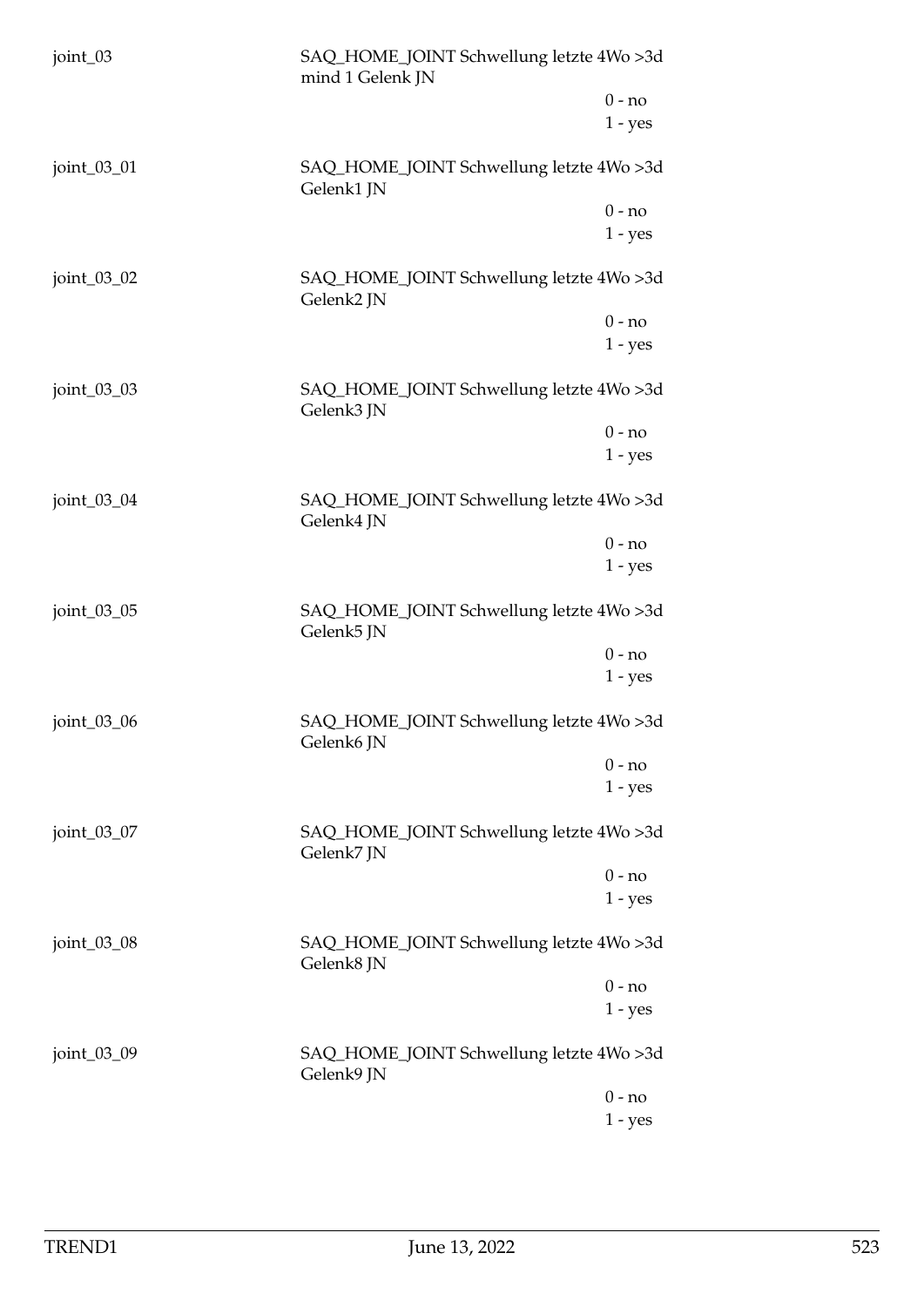| joint_03_10 | SAQ_HOME_JOINT Schwellung letzte 4Wo >3d<br>Gelenk10 JN |                       |
|-------------|---------------------------------------------------------|-----------------------|
|             |                                                         | $0 - no$<br>$1 - yes$ |
| joint_03_11 | SAQ_HOME_JOINT Schwellung letzte 4Wo >3d<br>Gelenk11 JN |                       |
|             |                                                         | $0 - no$<br>$1 - yes$ |
| joint_03_12 | SAQ_HOME_JOINT Schwellung letzte 4Wo >3d<br>Gelenk12 JN |                       |
|             |                                                         | $0 - no$<br>$1 - yes$ |
| joint_03_13 | SAQ_HOME_JOINT Schwellung letzte 4Wo >3d<br>Gelenk13 JN |                       |
|             |                                                         | $0 - no$<br>$1 - yes$ |
| joint_03_14 | SAQ_HOME_JOINT Schwellung letzte 4Wo >3d<br>Gelenk14 JN |                       |
|             |                                                         | $0 - no$<br>$1 - yes$ |
| joint_03_15 | SAQ_HOME_JOINT Schwellung letzte 4Wo >3d<br>Gelenk15 JN |                       |
|             |                                                         | $0 - no$<br>$1 - yes$ |
| joint_03_16 | SAQ_HOME_JOINT Schwellung letzte 4Wo >3d<br>Gelenk16 JN |                       |
|             |                                                         | $0 - no$<br>$1 - yes$ |
| joint_03_17 | SAQ_HOME_JOINT Schwellung letzte 4Wo >3d<br>Gelenk17 JN |                       |
|             |                                                         | $0 - no$<br>$1 - yes$ |
| joint_03_18 | SAQ_HOME_JOINT Schwellung letzte 4Wo >3d<br>Gelenk18 JN |                       |
|             |                                                         | $0 - no$<br>$1 - yes$ |
| joint_03_19 | SAQ_HOME_JOINT Schwellung letzte 4Wo >3d<br>Gelenk19 JN |                       |
|             |                                                         | $0 - no$<br>$1 - yes$ |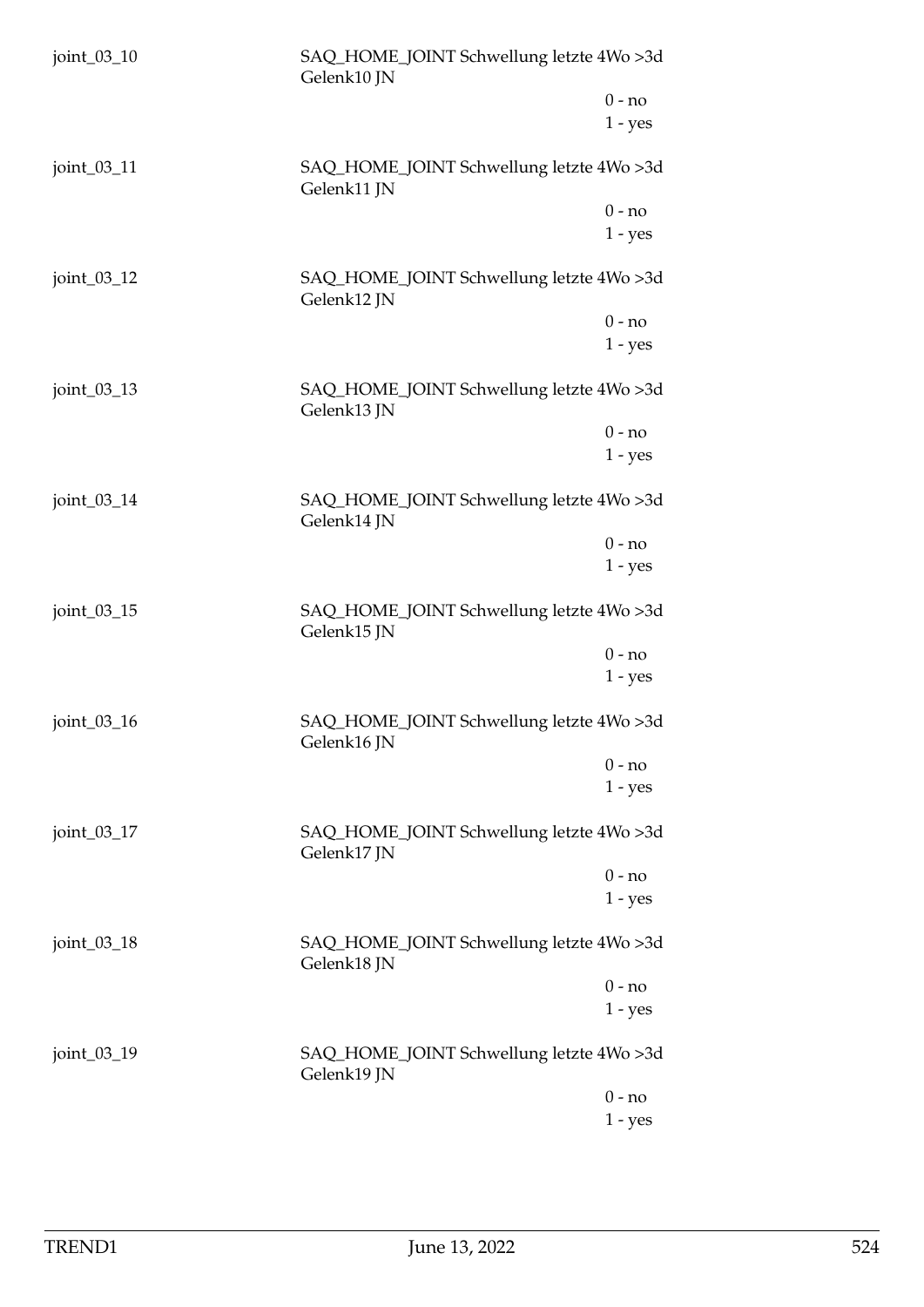| joint_03_20    | SAQ_HOME_JOINT Schwellung letzte 4Wo >3d<br>Gelenk20 JN        |                       |
|----------------|----------------------------------------------------------------|-----------------------|
|                |                                                                | $0 - no$<br>$1 - yes$ |
| joint_03_21    | SAQ_HOME_JOINT Schwellung letzte 4Wo >3d<br>Gelenk21 JN        |                       |
|                |                                                                | $0 - no$<br>$1 - yes$ |
| joint_03_22    | SAQ_HOME_JOINT Schwellung letzte 4Wo >3d<br>Gelenk22 JN        |                       |
|                |                                                                | $0 - no$<br>$1 - yes$ |
| joint_03_23    | SAQ_HOME_JOINT Schwellung letzte 4Wo >3d<br>Gelenk23 JN        |                       |
|                |                                                                | $0 - no$<br>$1 - yes$ |
| joint_03_24    | SAQ_HOME_JOINT Schwellung letzte 4Wo >3d<br>Gelenk24 JN        |                       |
|                |                                                                | $0 - no$<br>$1 - yes$ |
| joint_03_25    | SAQ_HOME_JOINT Schwellung letzte 4Wo >3d<br>Gelenk25 JN        |                       |
|                |                                                                | $0 - no$<br>$1 - yes$ |
| joint $_03_26$ | SAQ_HOME_JOINT Schwellung letzte 4Wo >3d<br>Gelenk26 JN        |                       |
|                |                                                                | $0 - no$<br>$1 - yes$ |
| joint_03_27    | SAQ_HOME_JOINT Schwellung letzte 4Wo >3d<br>Gelenk27 JN        |                       |
|                |                                                                | $0 - no$<br>$1 - yes$ |
| joint_03_28    | SAQ_HOME_JOINT Schwellung letzte 4Wo >3d<br>Gelenk28 JN        |                       |
|                |                                                                | $0 - no$<br>$1 - yes$ |
| joint_04       | SAQ_HOME_JOINT Schwellung Dauer >6Wo JN                        | $0 - no$<br>$1 - yes$ |
| t1_rheuma_03   | SAQ_HOME_JOINT Steifigkeit letzte 4Wo nach<br>Aufwachen >3d JN |                       |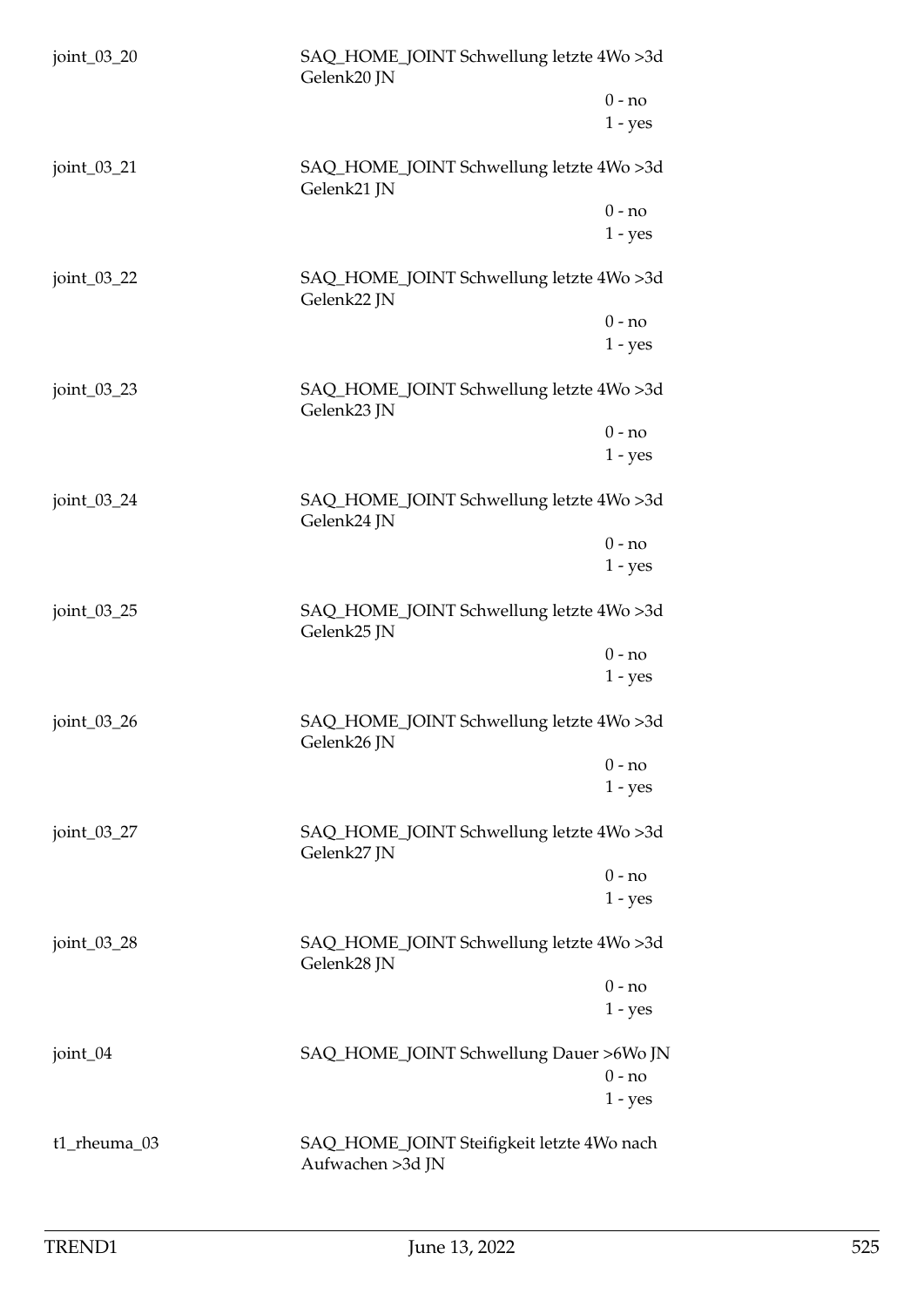|               |                                                                 | $0 - no$                             |
|---------------|-----------------------------------------------------------------|--------------------------------------|
|               |                                                                 | $1 - yes$                            |
| t1_rheuma_03a | SAQ_HOME_JOINT Steifigkeit letzte 4Wo nach<br>Aufwachen Dauer   |                                      |
|               |                                                                 | 1 - less than half an hour           |
|               |                                                                 | 2 - half an hour or less than 1 hour |
|               |                                                                 | 3 - one hour or longer               |
|               |                                                                 | 998 - I don't know                   |
|               |                                                                 | 999 - non-response                   |
| SAQ_UZ        | Fragebogen zum Selbstausfüllen                                  |                                      |
| ble_phq_01    | SAQ_UZ_PHQ9 Interesselosigkeit Häufigkeit<br>letzte 2Wo         |                                      |
|               |                                                                 | 1 - not at all                       |
|               |                                                                 | 2 - on single days                   |
|               |                                                                 | 3 - On more than half of the days    |
|               |                                                                 | 4 - almost every day                 |
| ble_phq_02    | SAQ_UZ_PHQ9 Niedergeschlagenheit<br>Häufigkeit letzte 2Wo       |                                      |
|               |                                                                 | 1 - not at all                       |
|               |                                                                 | 2 - on single days                   |
|               |                                                                 | 3 - On more than half of the days    |
|               |                                                                 | 4 - almost every day                 |
| ble_phq_03    | SAQ_UZ_PHQ9 Schlafstörungen/-bedürfnis<br>Häufigkeit letzte 2Wo |                                      |
|               |                                                                 | 1 - not at all                       |
|               |                                                                 | 2 - on single days                   |
|               |                                                                 | 3 - On more than half of the days    |
|               |                                                                 | 4 - almost every day                 |
| ble_phq_04    | SAQ_UZ_PHQ9 Müdigkeit/Energielosigkeit<br>Häufigkeit letzte 2Wo |                                      |
|               |                                                                 | 1 - not at all                       |
|               |                                                                 | 2 - on single days                   |
|               |                                                                 | 3 - On more than half of the days    |
|               |                                                                 | 4 - almost every day                 |
| ble_phq_05    | SAQ_UZ_PHQ9 Appetit Mangel/Übermaß<br>Häufigkeit letzte 2Wo     |                                      |
|               |                                                                 | 1 - not at all                       |
|               |                                                                 | 2 - on single days                   |
|               |                                                                 | 3 - On more than half of the days    |
|               |                                                                 | 4 - almost every day                 |
| ble_phq_06    | SAQ_UZ_PHQ9 Selbstwahrnehmung schlecht<br>Häufigkeit letzte 2Wo |                                      |
|               |                                                                 | 1 - not at all                       |
|               |                                                                 | 2 - on single days                   |
|               |                                                                 |                                      |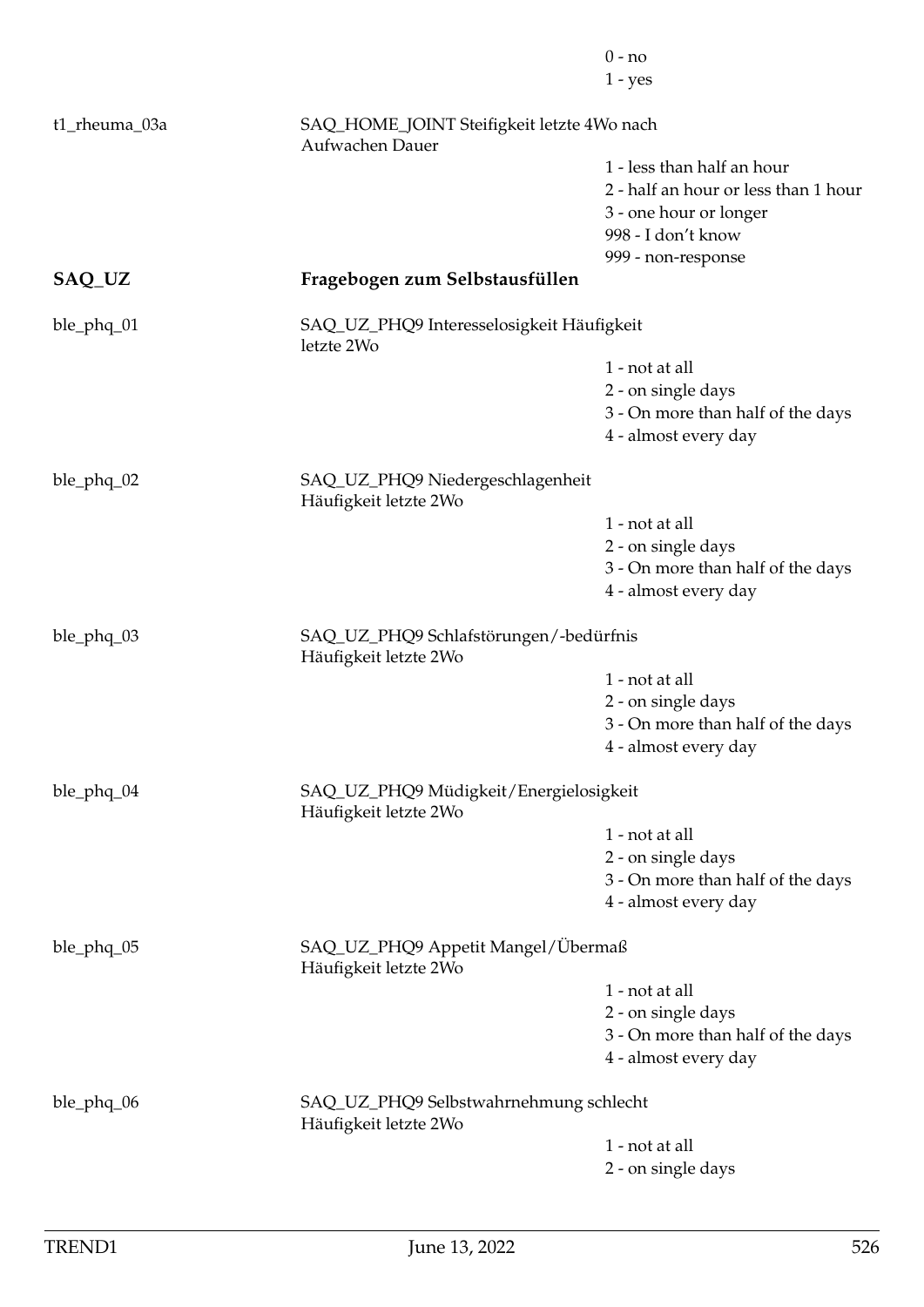|            |                                                                 | 3 - On more than half of the days<br>4 - almost every day |
|------------|-----------------------------------------------------------------|-----------------------------------------------------------|
| ble_phq_07 | SAQ_UZ_PHQ9 Konzentrationsprobleme<br>Häufigkeit letzte 2Wo     |                                                           |
|            |                                                                 | 1 - not at all                                            |
|            |                                                                 | 2 - on single days                                        |
|            |                                                                 | 3 - On more than half of the days                         |
|            |                                                                 | 4 - almost every day                                      |
| ble_phq_08 | SAQ_UZ_PHQ9 verlangsamt/ruhelos<br>Häufigkeit letzte 2Wo        |                                                           |
|            |                                                                 | 1 - not at all                                            |
|            |                                                                 | 2 - on single days                                        |
|            |                                                                 | 3 - On more than half of the days                         |
|            |                                                                 | 4 - almost every day                                      |
| ble_phq_09 | SAQ_UZ_PHQ9 lieber tot/Leid zufügen<br>Häufigkeit letzte 2Wo    |                                                           |
|            |                                                                 | 1 - not at all                                            |
|            |                                                                 | 2 - on single days                                        |
|            |                                                                 | 3 - On more than half of the days                         |
|            |                                                                 | 4 - almost every day                                      |
| ble_phq_10 | SAQ_UZ_PHQ9 Probleme Arbeit/Haushalt<br>schaffen/Umgang anderen |                                                           |
|            |                                                                 | 1 - Überhaupt nicht erschwert                             |
|            |                                                                 | 2 - Etwas erschwert                                       |
|            |                                                                 | 3 - Relativ stark erschwert                               |
|            |                                                                 | 4 - Sehr stark erschwert                                  |
| SAQ_SLP    | Fragebogen Schlaf                                               |                                                           |
| $legs_01$  | SAQ_SLP_LEGS Beine Kribbeln und<br>Bewegungsdrang jemals JN     |                                                           |
|            |                                                                 | $0 - no$                                                  |
|            |                                                                 | $1 - yes$                                                 |
| $legs_02$  | SAQ_SLP_LEGS Beine Kribbeln bei<br>Ruhe/Einschlafen JN          |                                                           |
|            |                                                                 | $0 - no$                                                  |
|            |                                                                 | $1 - yes$                                                 |
| $legs_03$  | SAQ_SLP_LEGS Beine Kribbeln abends<br>schlimmer JN              |                                                           |
|            |                                                                 | $0 - no$                                                  |
|            |                                                                 | $1 - yes$                                                 |
| $legs_04$  | SAQ_SLP_LEGS Beine Kribbeln Häufigkeit                          |                                                           |
|            |                                                                 | 1 - everyday                                              |
|            |                                                                 | $2 - 3 - 6$ times/week                                    |
|            |                                                                 | $3 - 1 - 2$ times/week                                    |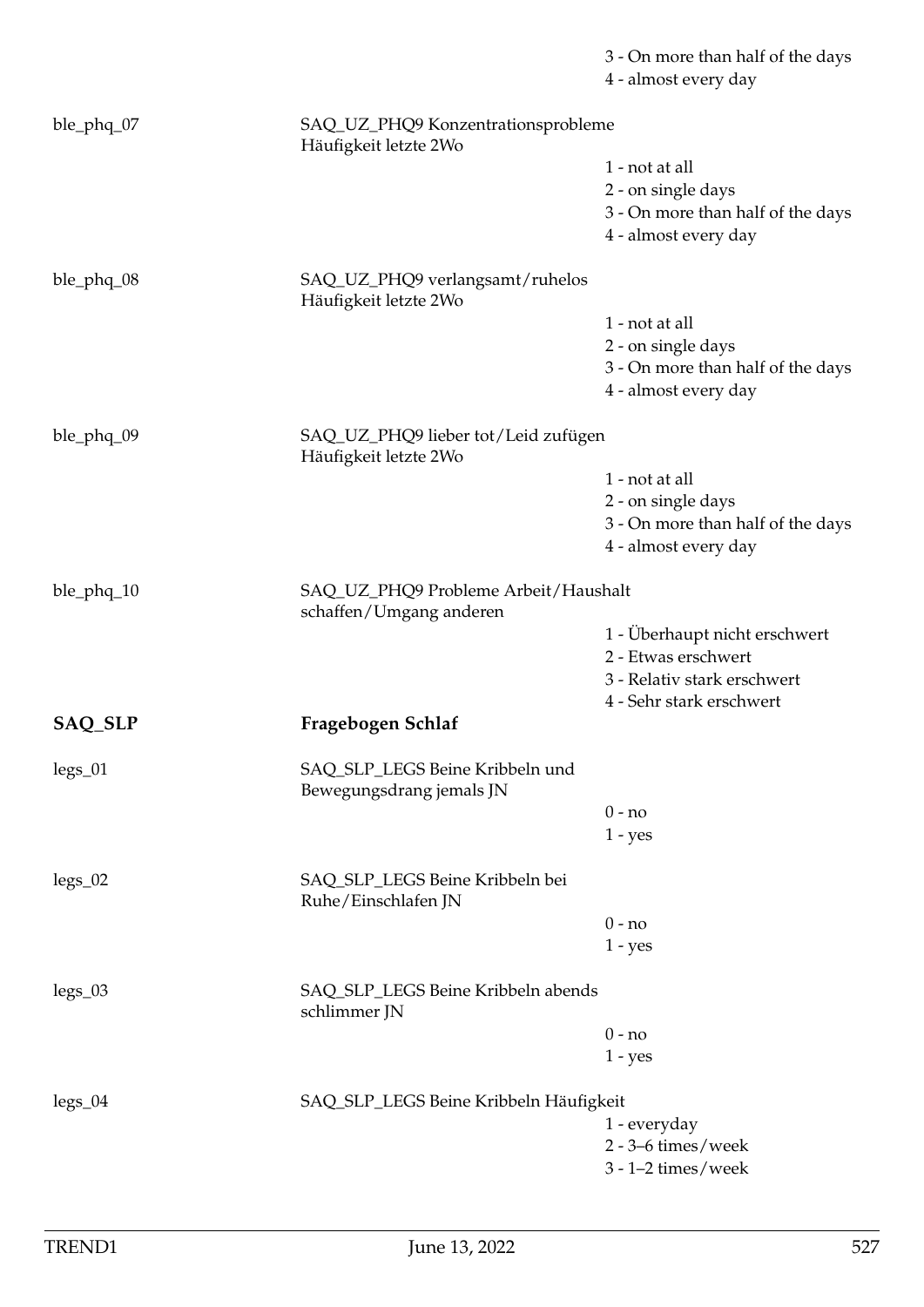|                                |                                                               | $4 - 1 - 3$ times/months<br>5 - less than once per month, but few<br>times a year<br>6 - less than once a year<br>998 - don't know<br>999 - refused to answer |
|--------------------------------|---------------------------------------------------------------|---------------------------------------------------------------------------------------------------------------------------------------------------------------|
| $legs_05$                      | SAQ_SLP_LEGS Beine Kribbeln Wunsch nach<br>Medikament JN      |                                                                                                                                                               |
|                                |                                                               | $0 - no$                                                                                                                                                      |
|                                |                                                               | $1 - yes$                                                                                                                                                     |
| $legs_06$                      | SAQ_SLP_LEGS Thrombose tiefe Beinvenen<br>jemals JN           |                                                                                                                                                               |
|                                |                                                               | $0 - no$                                                                                                                                                      |
|                                |                                                               | $1 - yes$                                                                                                                                                     |
| <b>KNEE</b><br><b>SAQ_HOME</b> | Schmerzen und Steifigkeit im Knie<br>Fragebogen HOME          |                                                                                                                                                               |
| knee_01                        | SAQ_HOME_KNEE Schmerzen letzte 2d Gehen<br>Ebene Skala        |                                                                                                                                                               |
|                                |                                                               | 0 - keine Schmerzen                                                                                                                                           |
|                                |                                                               | 10 - extreme Schmerzen                                                                                                                                        |
| knee_02                        | SAQ_HOME_KNEE Schmerzen letzte 2d<br>Treppen auf/ab Skala     |                                                                                                                                                               |
|                                |                                                               | 0 - keine Schmerzen                                                                                                                                           |
|                                |                                                               | 10 - extreme Schmerzen                                                                                                                                        |
| $knee_03$                      | SAQ_HOME_KNEE Schmerzen letzte 2d Bett<br>liegen nachts Skala |                                                                                                                                                               |
|                                |                                                               | 0 - keine Schmerzen                                                                                                                                           |
|                                |                                                               | 10 - extreme Schmerzen                                                                                                                                        |
| $knee_04$                      | SAQ_HOME_KNEE Schmerzen letzte 2d<br>sitzen/liegen Skala      |                                                                                                                                                               |
|                                |                                                               | 0 - keine Schmerzen                                                                                                                                           |
|                                |                                                               | 10 - extreme Schmerzen                                                                                                                                        |
| knee_05                        | SAQ_HOME_KNEE Schmerzen letzte 2d<br>aufrecht stehen Skala    |                                                                                                                                                               |
|                                |                                                               | 0 - keine Schmerzen                                                                                                                                           |
|                                |                                                               | 10 - extreme Schmerzen                                                                                                                                        |
| knee_06                        | SAQ_HOME_KNEE Steifigkeit morgens Skala                       |                                                                                                                                                               |
|                                |                                                               | 0 - keine Steifigkeit<br>10 - extreme Steifigkeit                                                                                                             |
|                                |                                                               |                                                                                                                                                               |
| knee_07                        | SAQ_HOME_KNEE Steifigkeit später am Tag<br>Skala              |                                                                                                                                                               |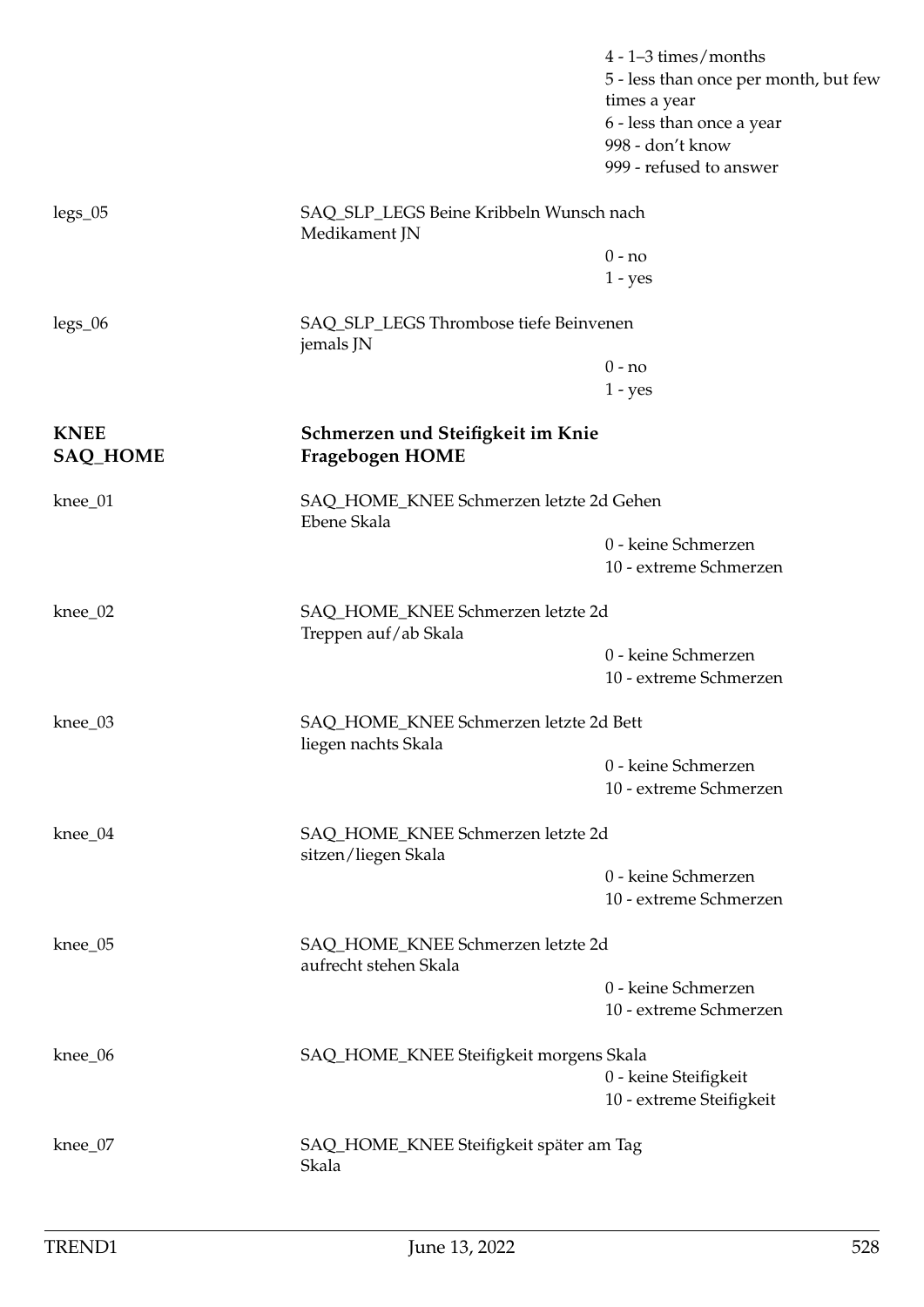|           |                                                              | 0 - keine Steifigkeit<br>10 - extreme Steifigkeit         |  |
|-----------|--------------------------------------------------------------|-----------------------------------------------------------|--|
| knee_08   | SAQ_HOME_KNEE Schwierigk letzte 2d<br>treppab Skala          |                                                           |  |
|           |                                                              | 0 - keine Schwierigkeiten<br>10 - extreme Schwierigkeiten |  |
| knee_09   | SAQ_HOME_KNEE Schwierigk letzte 2d<br>treppauf Skala         |                                                           |  |
|           |                                                              | 0 - keine Schwierigkeiten<br>10 - extreme Schwierigkeiten |  |
| $knee_10$ | SAQ_HOME_KNEE Schwierigk letzte 2d<br>Aufstehen Sitzen Skala |                                                           |  |
|           |                                                              | 0 - keine Schwierigkeiten<br>10 - extreme Schwierigkeiten |  |
| $knee_11$ | SAQ_HOME_KNEE Schwierigk letzte 2d Stehen<br>Skala           |                                                           |  |
|           |                                                              | 0 - keine Schwierigkeiten<br>10 - extreme Schwierigkeiten |  |
| $knee_12$ | Skala                                                        | SAQ_HOME_KNEE Schwierigk letzte 2d Bücken                 |  |
|           |                                                              | 0 - keine Schwierigkeiten<br>10 - extreme Schwierigkeiten |  |
| $knee_13$ | SAQ_HOME_KNEE Schwierigk letzte 2d Gehen<br>Ebene Skala      |                                                           |  |
|           |                                                              | 0 - keine Schwierigkeiten<br>10 - extreme Schwierigkeiten |  |
| knee_14   | SAQ_HOME_KNEE Schwierigk letzte 2d Auto<br>ein/aus Skala     |                                                           |  |
|           |                                                              | 0 - keine Schwierigkeiten<br>10 - extreme Schwierigkeiten |  |
| $knee_15$ | SAQ_HOME_KNEE Schwierigk letzte 2d<br>Einkaufen Skala        |                                                           |  |
|           |                                                              | 0 - keine Schwierigkeiten<br>10 - extreme Schwierigkeiten |  |
| knee_16   | SAQ_HOME_KNEE Schwierigk letzte 2d Socken<br>anziehen Skala  |                                                           |  |
|           |                                                              | 0 - keine Schwierigkeiten<br>10 - extreme Schwierigkeiten |  |
| $knee_17$ | SAQ_HOME_KNEE Schwierigk letzte 2d<br>Aufstehen Bett Skala   |                                                           |  |
|           |                                                              | 0 - keine Schwierigkeiten                                 |  |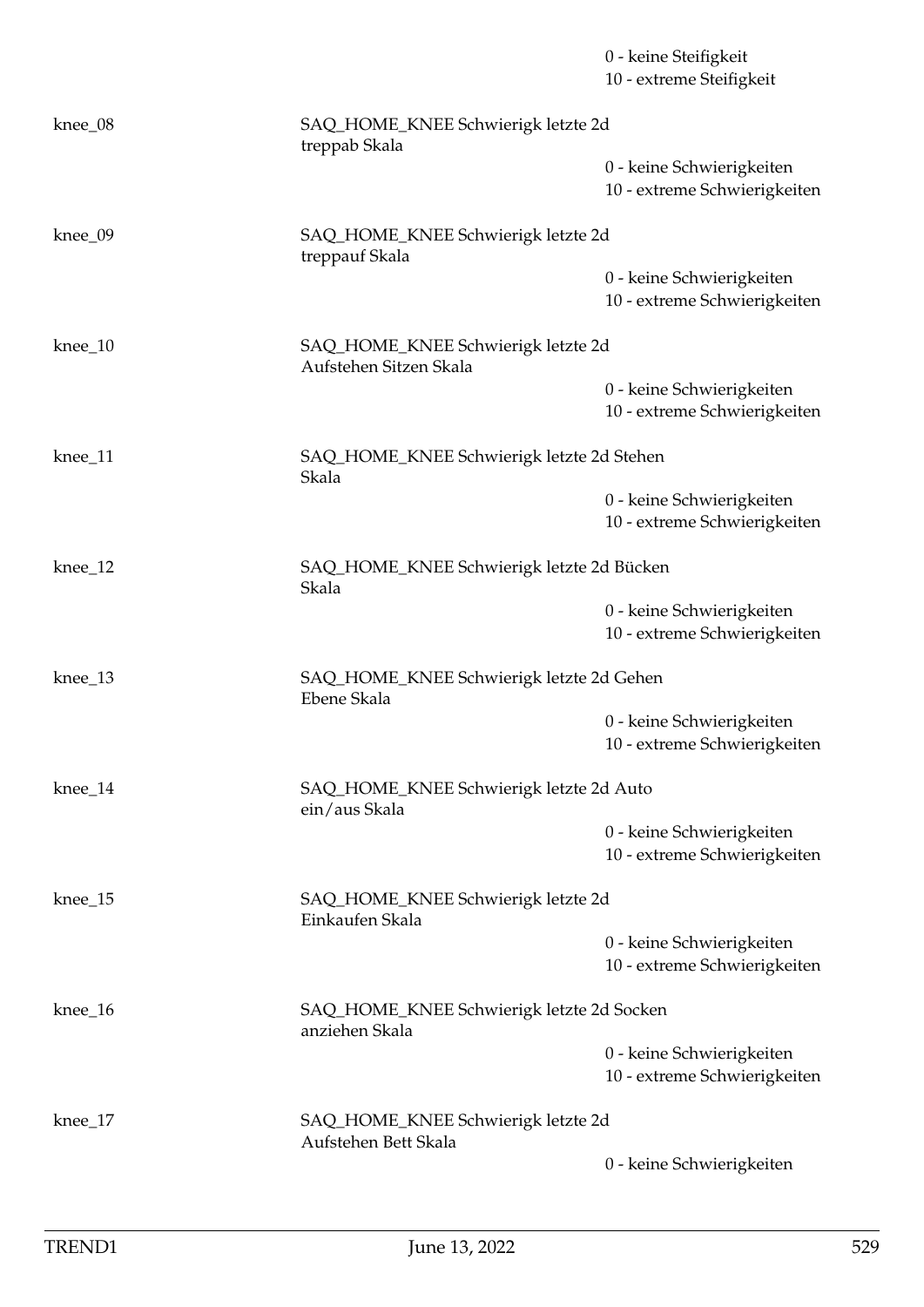| $knee_18$     | SAQ_HOME_KNEE Schwierigk letzte 2d Socken<br>ausziehen Skala    |                                                                                                                 |  |
|---------------|-----------------------------------------------------------------|-----------------------------------------------------------------------------------------------------------------|--|
|               |                                                                 | 0 - keine Schwierigkeiten<br>10 - extreme Schwierigkeiten                                                       |  |
| $knee_19$     | SAQ_HOME_KNEE Schwierigk letzte 2d Liegen<br>im Bett Skala      |                                                                                                                 |  |
|               |                                                                 | 0 - keine Schwierigkeiten<br>10 - extreme Schwierigkeiten                                                       |  |
| $knee_20$     | SAQ_HOME_KNEE Schwierigk letzte 2d<br>Badewanne rein/raus Skala |                                                                                                                 |  |
|               |                                                                 | 0 - keine Schwierigkeiten<br>10 - extreme Schwierigkeiten                                                       |  |
| knee_21       | Skala                                                           | SAQ_HOME_KNEE Schwierigk letzte 2d sitzen                                                                       |  |
|               |                                                                 | 0 - keine Schwierigkeiten                                                                                       |  |
|               |                                                                 | 10 - extreme Schwierigkeiten                                                                                    |  |
| $knee_22$     | SAQ_HOME_KNEE Schwierigk letzte 2d WC<br>rauf/runter Skala      |                                                                                                                 |  |
|               |                                                                 | 0 - keine Schwierigkeiten                                                                                       |  |
|               |                                                                 | 10 - extreme Schwierigkeiten                                                                                    |  |
| knee_23       | SAQ_HOME_KNEE Schwierigk letzte 2d<br>anstrengend Hausarb Skala |                                                                                                                 |  |
|               |                                                                 | 0 - keine Schwierigkeiten                                                                                       |  |
|               |                                                                 | 10 - extreme Schwierigkeiten                                                                                    |  |
| $knee_24$     | SAQ_HOME_KNEE Schwierigk letzte 2d leichte<br>Hausarbeit Skala  |                                                                                                                 |  |
|               |                                                                 | 0 - keine Schwierigkeiten                                                                                       |  |
|               |                                                                 | 10 - extreme Schwierigkeiten                                                                                    |  |
| SAQ_UZ        | Fragebogen zum Selbstausfüllen                                  |                                                                                                                 |  |
| uz_inan_psy01 | SAQ_UZ_INAN Schwierigkeit mit jmd reden mit<br>psych Probl JN   |                                                                                                                 |  |
|               |                                                                 | 1 - Sie hätten Schwierigkeiten damit,<br>mit jemandem zu reden, der schwer-<br>wiegende psychische Probleme hat |  |
|               |                                                                 | 2 - Sie hätten keine Schwierigkeiten                                                                            |  |
|               |                                                                 | damit, mit jemandem zu reden, der                                                                               |  |
|               |                                                                 | schwerwiegende psychische Prob-<br>leme hat                                                                     |  |
| uz_inan_psy02 | SAQ_UZ_INAN Schamgefühl selbst psychische<br>Erkrankung Ausmaß  |                                                                                                                 |  |
|               |                                                                 | 1 - Gar nicht                                                                                                   |  |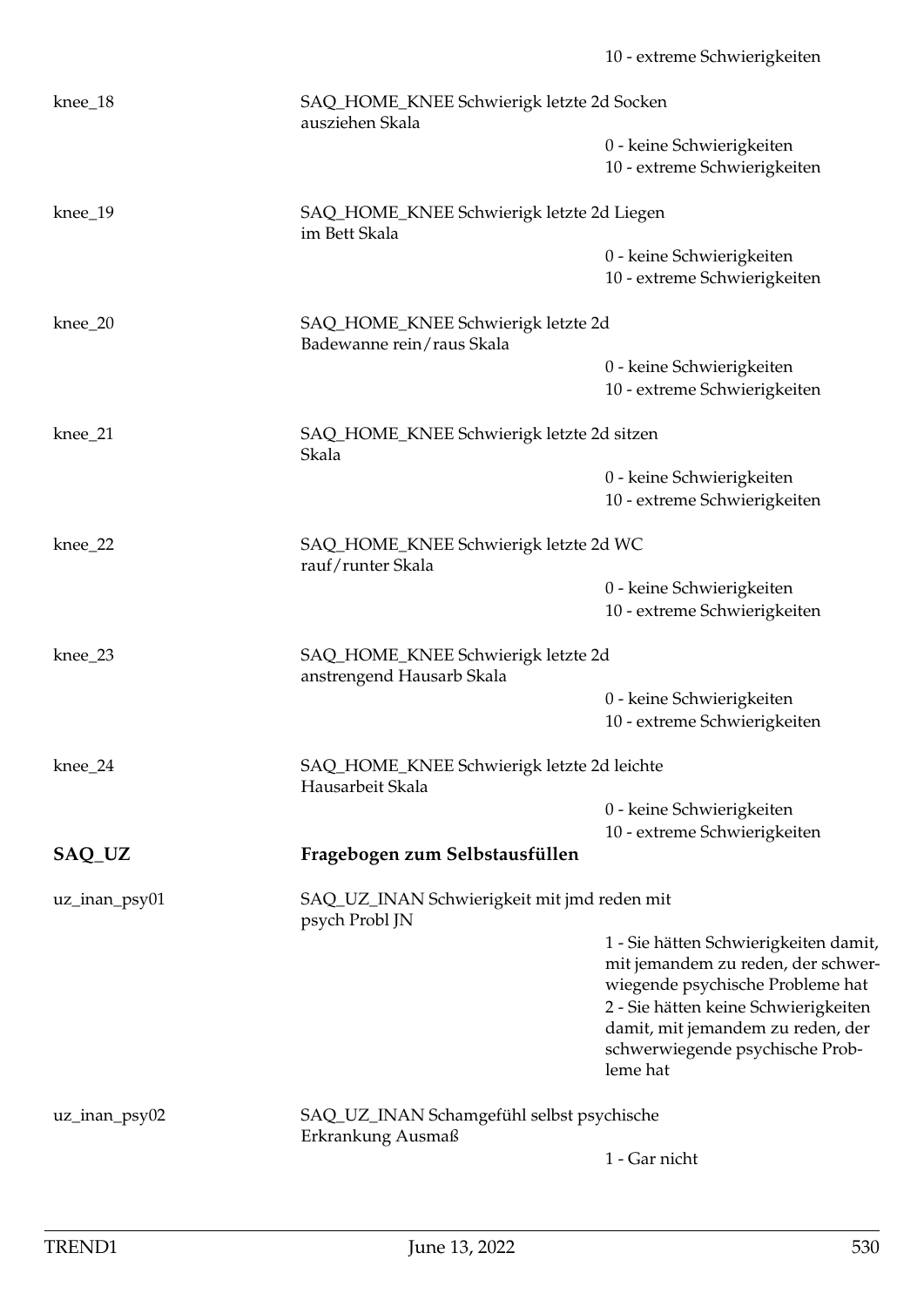|                        |                                                                  | 2 - Ein wenig<br>3 - Mäßig<br>4 - Ziemlich stark<br>5 - Sehr stark |  |
|------------------------|------------------------------------------------------------------|--------------------------------------------------------------------|--|
| uz_inan_psy03          | SAQ_UZ_INAN psychProbleme Aufsuchen<br>ärztlicher Hilfe Skala    |                                                                    |  |
|                        |                                                                  | 1 - Auf keinen Fall                                                |  |
|                        |                                                                  | $2 - 2$                                                            |  |
|                        |                                                                  | $3 - 3$                                                            |  |
|                        |                                                                  | $4 - 4$                                                            |  |
|                        |                                                                  | 5 - Auf jeden Fall                                                 |  |
| uz_inan_psy04          | SAQ_UZ_INAN psychische Probleme selbst JN                        |                                                                    |  |
|                        |                                                                  | 1 - Ja, ganz bestimmt                                              |  |
|                        |                                                                  | 2 - Eher ja                                                        |  |
|                        |                                                                  | 3 - Unentschieden                                                  |  |
|                        |                                                                  | 4 - Eher nein                                                      |  |
|                        |                                                                  | 5 - Nein, sicher nicht                                             |  |
| uz_inan_psy05          | letzte 2Wo Skala                                                 | SAQ_UZ_INAN psych Gesundheit Beurteilung                           |  |
|                        |                                                                  | 1 - Psychisch schwer krank                                         |  |
|                        |                                                                  | $2 - 2$                                                            |  |
|                        |                                                                  | $3 - 3$                                                            |  |
|                        |                                                                  | $4 - 4$                                                            |  |
|                        |                                                                  | $5 - 5$                                                            |  |
|                        |                                                                  | $6 - 6$                                                            |  |
|                        |                                                                  | 7 - Psychisch vollkommen gesund                                    |  |
| <b>HIP</b><br>SAQ_HOME | Schmerzen und Steifigkeit in der Hüfte<br><b>Fragebogen HOME</b> |                                                                    |  |
| $hip_01$               | SAQ_HOME_HIP Schmerzen letzte 2d Gehen<br>ebenem Boden Skala     |                                                                    |  |
|                        |                                                                  | 0 - keine Schmerzen                                                |  |
|                        |                                                                  | 10 - extreme Schmerzen                                             |  |
| $hip_02$               | SAQ_HOME_HIP Schmerzen letzte 2d<br>Treppengehen auf/ab Skala    |                                                                    |  |
|                        |                                                                  | 0 - keine Schmerzen                                                |  |
|                        |                                                                  | 10 - extreme Schmerzen                                             |  |
| $hip_03$               | SAQ_HOME_HIP Schmerzen letzte 2d nachts im<br>Bett liegen Skala  |                                                                    |  |
|                        |                                                                  | 0 - keine Schmerzen                                                |  |
|                        |                                                                  | 10 - extreme Schmerzen                                             |  |
| $hip_04$               | SAQ_HOME_HIP Schmerzen letzte 2d<br>Sitzen/Liegen Skala          |                                                                    |  |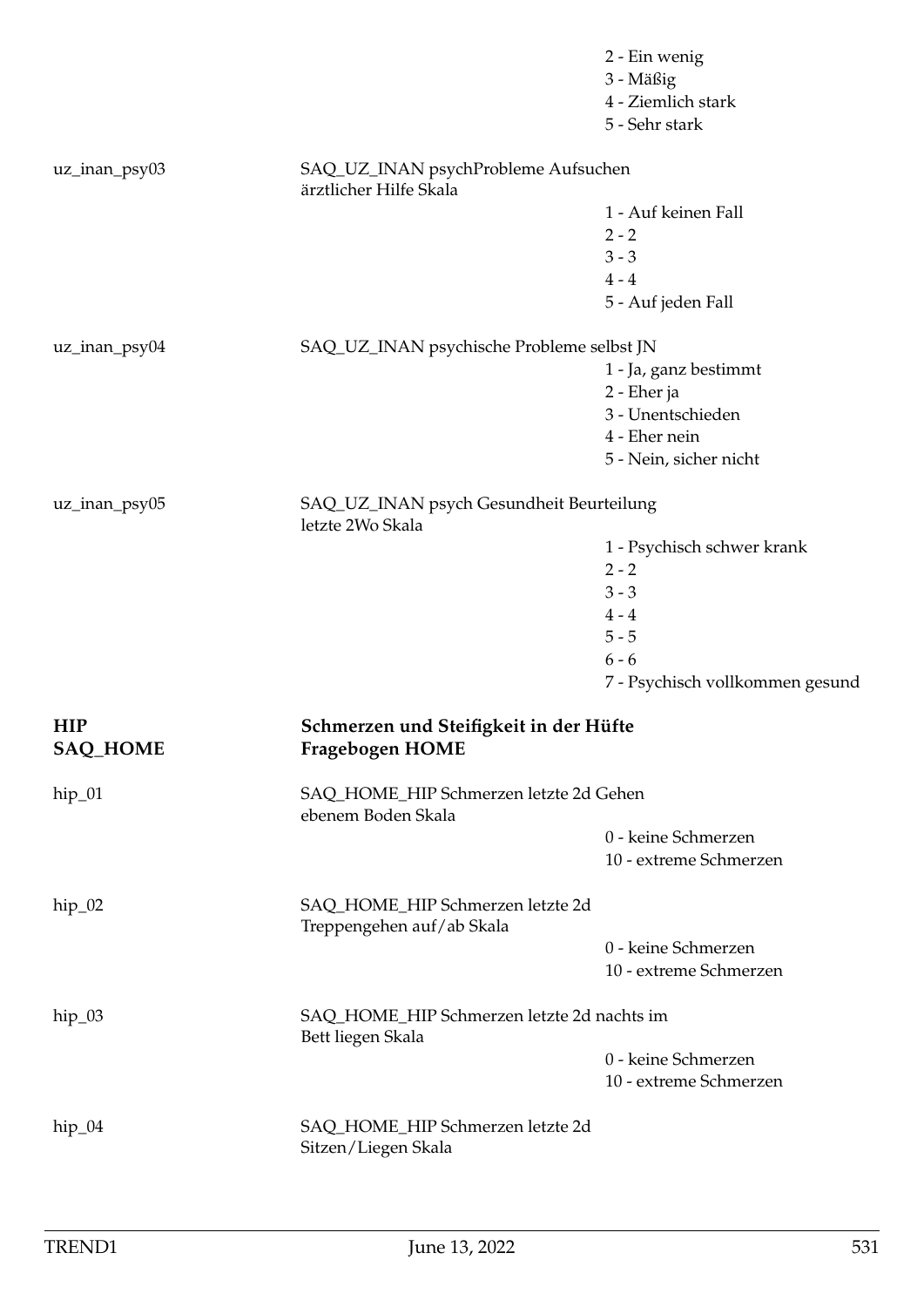|          |                                                                | 0 - keine Schmerzen<br>10 - extreme Schmerzen             |  |
|----------|----------------------------------------------------------------|-----------------------------------------------------------|--|
| $hip_05$ | SAQ_HOME_HIP Schmerzen letzte 2d aufrecht<br>stehen Skala      |                                                           |  |
|          |                                                                | 0 - keine Schmerzen<br>10 - extreme Schmerzen             |  |
| $hip_06$ | SAQ_HOME_HIP Steifigkeit morgens nach<br>Erwachen Skala        |                                                           |  |
|          |                                                                | 0 - keine Steifigkeit<br>10 - extreme Steifigkeit         |  |
| $hip_07$ | SAQ_HOME_HIP Steifigkeit später am Tag Skala                   | 0 - keine Steifigkeit<br>10 - extreme Steifigkeit         |  |
| $hip_08$ | SAQ_HOME_HIP Schwierigk letzte 2d treppab<br>Skala             |                                                           |  |
|          |                                                                | 0 - keine Schwierigkeiten<br>10 - extreme Schwierigkeiten |  |
| $hip_09$ | SAQ_HOME_HIP Schwierigk letzte 2d treffauf<br>Skala            |                                                           |  |
|          |                                                                | 0 - keine Schwierigkeiten<br>10 - extreme Schwierigkeiten |  |
| $hip_10$ | SAQ_HOME_HIP Schwierigk letzte 2d<br>Aufstehen Skala           |                                                           |  |
|          |                                                                | 0 - keine Schwierigkeiten<br>10 - extreme Schwierigkeiten |  |
| $hip_11$ | SAQ_HOME_HIP Schwierigk letzte 2d Stehen<br>Skala              |                                                           |  |
|          |                                                                | 0 - keine Schwierigkeiten<br>10 - extreme Schwierigkeiten |  |
| $hip_12$ | SAQ_HOME_HIP Schwierigk letzte 2d Bücken<br>Skala              |                                                           |  |
|          |                                                                | 0 - keine Schwierigkeiten<br>10 - extreme Schwierigkeiten |  |
| $hip_13$ | SAQ_HOME_HIP Schwierigk letzte 2d Gehen<br>Ebene Skala         |                                                           |  |
|          |                                                                | 0 - keine Schwierigkeiten<br>10 - extreme Schwierigkeiten |  |
| $hip_14$ | SAQ_HOME_HIP Schwierigk letzte 2d<br>Ein/Aussteigen Auto Skala |                                                           |  |
|          |                                                                | 0 - keine Schwierigkeiten<br>10 - extreme Schwierigkeiten |  |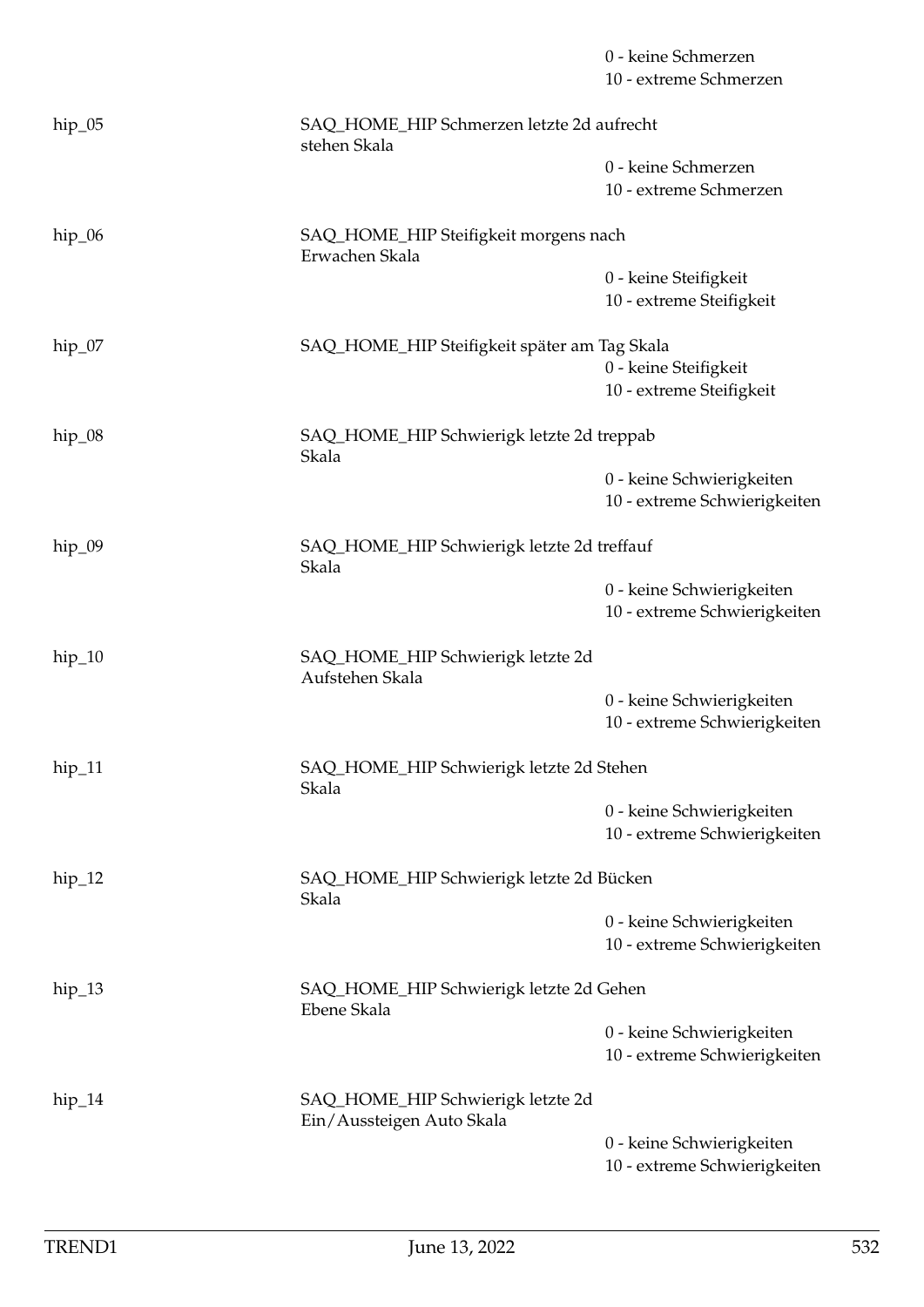| $hip_15$ | SAQ_HOME_HIP Schwierigk letzte 2d einkaufen<br>Skala             |                                                           |  |
|----------|------------------------------------------------------------------|-----------------------------------------------------------|--|
|          |                                                                  | 0 - keine Schwierigkeiten<br>10 - extreme Schwierigkeiten |  |
| $hip_16$ | SAQ_HOME_HIP Schwierigk letzte 2d Socken<br>anziehen Skala       |                                                           |  |
|          |                                                                  | 0 - keine Schwierigkeiten<br>10 - extreme Schwierigkeiten |  |
| $hip_17$ | SAQ_HOME_HIP Schwierigk letzte 2d<br>Aufstehen vom Bett Skala    |                                                           |  |
|          |                                                                  | 0 - keine Schwierigkeiten<br>10 - extreme Schwierigkeiten |  |
| $hip_18$ | SAQ_HOME_HIP Schwierigk letzte 2d Socken<br>ausziehen Skala      |                                                           |  |
|          |                                                                  | 0 - keine Schwierigkeiten<br>10 - extreme Schwierigkeiten |  |
| $hip_19$ | SAQ_HOME_HIP Schwierigk letzte 2d Liegen im<br><b>Bett Skala</b> |                                                           |  |
|          |                                                                  | 0 - keine Schwierigkeiten<br>10 - extreme Schwierigkeiten |  |
| $hip_20$ | SAQ_HOME_HIP Schwierigk letzte 2d<br>Badewanne rein/raus Skala   |                                                           |  |
|          |                                                                  | 0 - keine Schwierigkeiten<br>10 - extreme Schwierigkeiten |  |
| $hip_21$ | SAQ_HOME_HIP Schwierigk letzte 2d sitzen<br>Skala                |                                                           |  |
|          |                                                                  | 0 - keine Schwierigkeiten<br>10 - extreme Schwierigkeiten |  |
| $hip_22$ | SAQ_HOME_HIP Schwierigk letzte 2d Toilette<br>rauf/runt Skala    |                                                           |  |
|          |                                                                  | 0 - keine Schwierigkeiten<br>10 - extreme Schwierigkeiten |  |
| $hip_23$ | SAQ_HOME_HIP Schwierigk letzte 2d anstreng<br>Hausarbeit Skala   |                                                           |  |
|          |                                                                  | 0 - keine Schwierigkeiten<br>10 - extreme Schwierigkeiten |  |
| $hip_24$ | SAQ_HOME_HIP Schwierigk letzte 2d leichte<br>Hausarbeit Skala    |                                                           |  |
|          |                                                                  | 0 - keine Schwierigkeiten<br>10 - extreme Schwierigkeiten |  |
| SAQ_UZ   | Fragebogen zum Selbstausfüllen                                   |                                                           |  |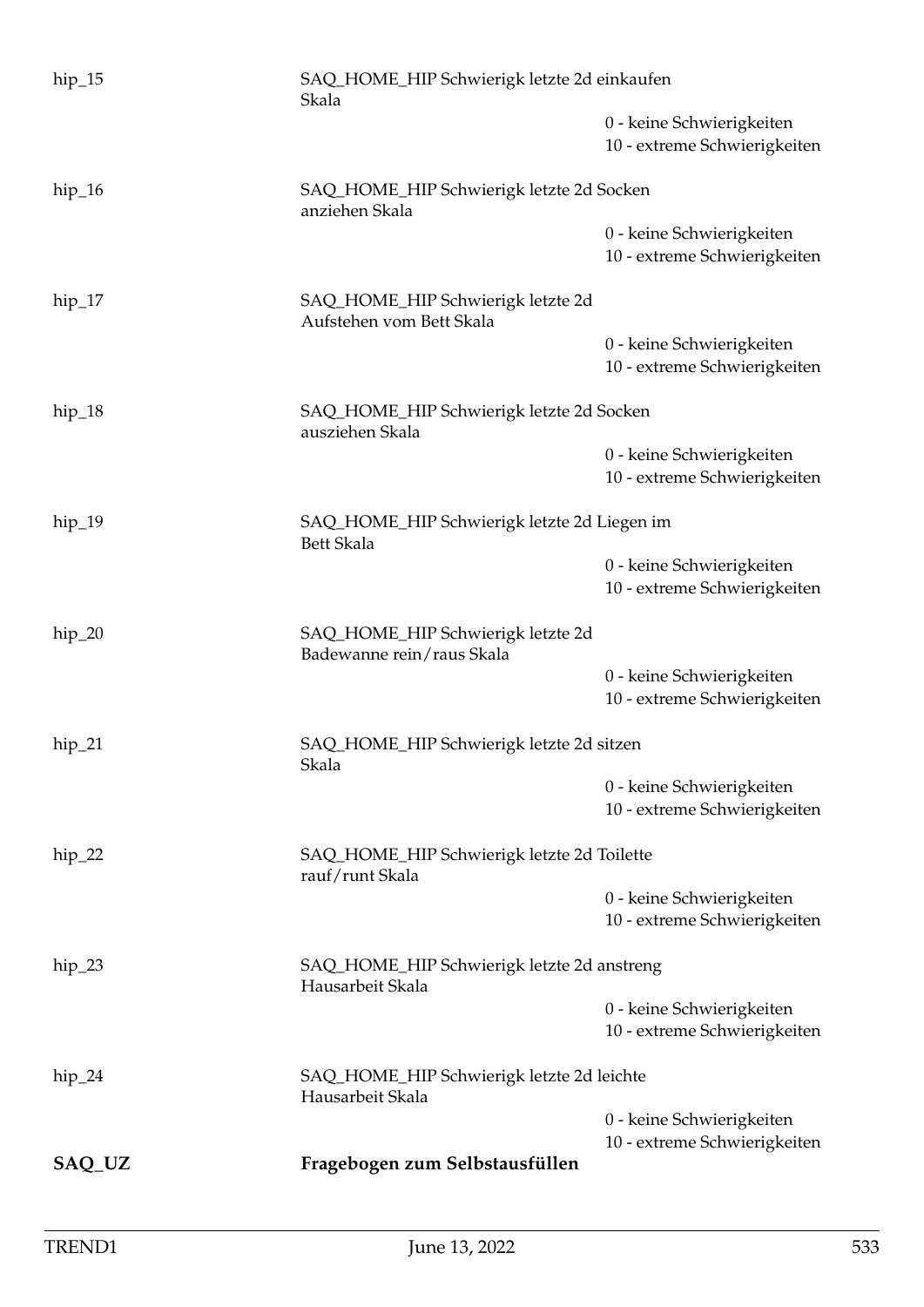| ble_feg01 | SAQ_UZ_BELAST Ereignis letzte 12Mo<br>Arbeit/Schule/Beruf |                                                                                                                                           |
|-----------|-----------------------------------------------------------|-------------------------------------------------------------------------------------------------------------------------------------------|
|           |                                                           | 1 - does not affect at all<br>2 - hardly charging<br>3 - partly charging<br>4 - often charging<br>5 - very charging<br>6 - it is not true |
| ble_feg02 | SAQ_UZ_BELAST Ereignis letzte 12Mo<br>Ehe/Partnerschaft   |                                                                                                                                           |
|           |                                                           | 1 - does not affect at all<br>2 - hardly charging<br>3 - partly charging<br>4 - often charging<br>5 - very charging<br>6 - it is not true |
| ble_feg03 | SAQ_UZ_BELAST Ereignis letzte 12Mo<br>Familie/Kinder      |                                                                                                                                           |
|           |                                                           | 1 - does not affect at all<br>2 - hardly charging<br>3 - partly charging<br>4 - often charging<br>5 - very charging<br>6 - it is not true |
| ble_feg04 | SAQ_UZ_BELAST Ereignis letzte 12Mo<br>Freunde/Bekannte    |                                                                                                                                           |
|           |                                                           | 1 - does not affect at all<br>2 - hardly charging<br>3 - partly charging<br>4 - often charging<br>5 - very charging<br>6 - it is not true |
| ble_feg05 | SAQ_UZ_BELAST Ereignis letzte 12Mo Freizeit               | 1 - does not affect at all<br>2 - hardly charging<br>3 - partly charging<br>4 - often charging<br>5 - very charging<br>6 - it is not true |
| ble_feg06 | SAQ_UZ_BELAST Ereignis letzte 12Mo Finanzen               | 1 - does not affect at all<br>2 - hardly charging<br>3 - partly charging<br>4 - often charging                                            |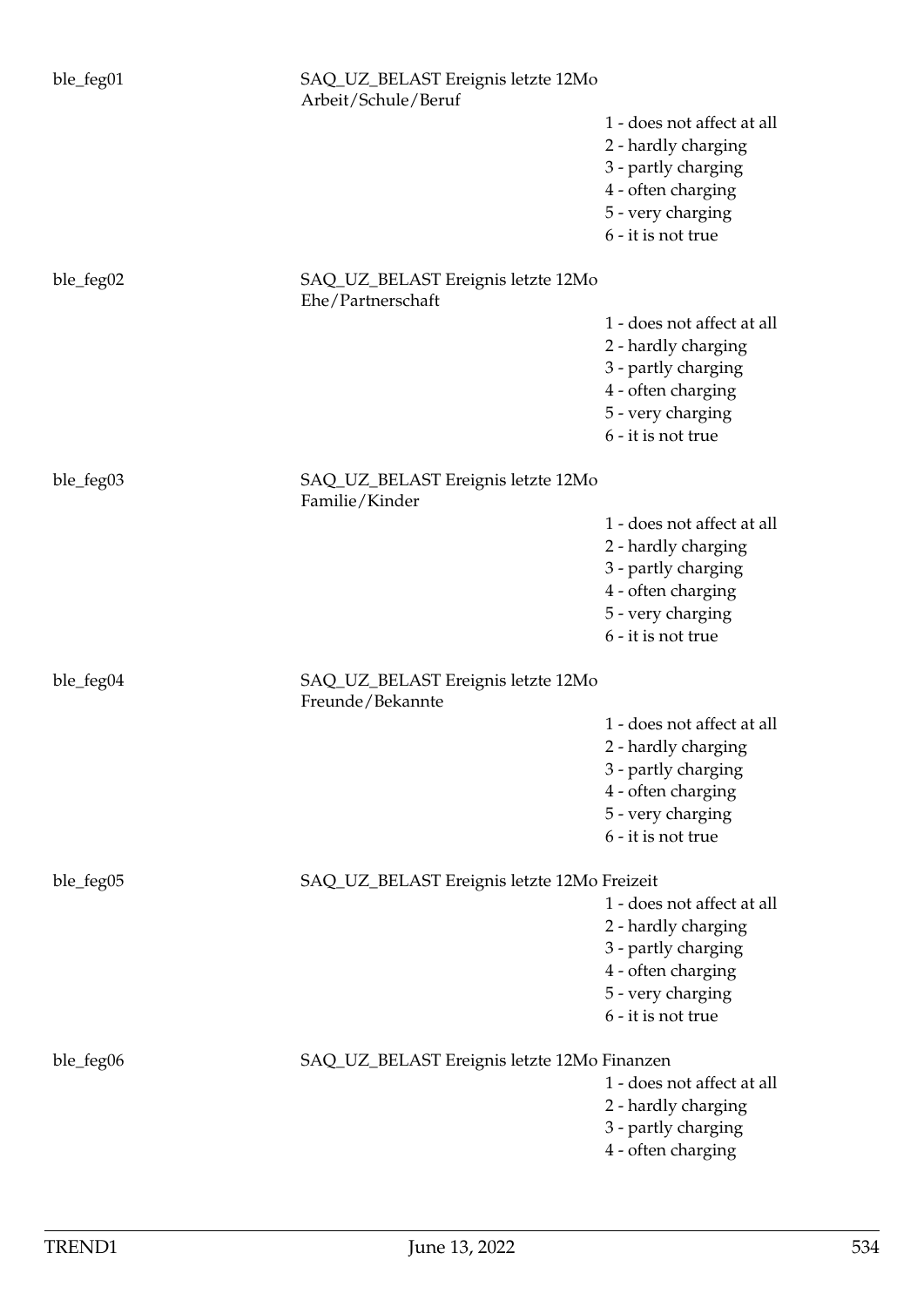|                                |                                                              | 5 - very charging<br>6 - it is not true    |
|--------------------------------|--------------------------------------------------------------|--------------------------------------------|
| ble_feg07                      | SAQ_UZ_BELAST Ereignis letzte 12Mo<br>Wohnsituation          |                                            |
|                                |                                                              | 1 - does not affect at all                 |
|                                |                                                              | 2 - hardly charging                        |
|                                |                                                              | 3 - partly charging                        |
|                                |                                                              | 4 - often charging                         |
|                                |                                                              | 5 - very charging                          |
|                                |                                                              | 6 - it is not true                         |
| ble_feg08                      | SAQ_UZ_BELAST Ereignis letzte 12Mo<br>Gesundheit             |                                            |
|                                |                                                              | 1 - does not affect at all                 |
|                                |                                                              | 2 - hardly charging                        |
|                                |                                                              | 3 - partly charging                        |
|                                |                                                              | 4 - often charging                         |
|                                |                                                              | 5 - very charging                          |
|                                |                                                              | 6 - it is not true                         |
| <b>EREC</b><br><b>SAQ_HOME</b> | Wasserlassen und erektile Funktion<br><b>Fragebogen HOME</b> |                                            |
| $erec_01$                      | SAQ_HOME_EREC Wasserlassen Blase nicht<br>geleert letzte 1Mo |                                            |
|                                |                                                              | $0$ - $nie$                                |
|                                |                                                              | 1 - seltener als in 1 von 5 Fällen         |
|                                |                                                              | 2 - seltener als in der Hälfte aller Fälle |
|                                |                                                              | 3 - ungefähr in der Hälfte aller Fälle     |
|                                |                                                              | 4 - in mehr als der Hälfte aller Fälle     |
|                                |                                                              | 5 - fast immer                             |
| $\text{erec}\_02$              | SAQ_HOME_EREC Wasserlassen nach 2h<br>nochmals letzte 1Mo    |                                            |
|                                |                                                              | $0$ - $nie$                                |
|                                |                                                              | 1 - seltener als in 1 von 5 Fällen         |
|                                |                                                              | 2 - seltener als in der Hälfte aller Fälle |
|                                |                                                              | 3 - ungefähr in der Hälfte aller Fälle     |
|                                |                                                              | 4 - in mehr als der Hälfte aller Fälle     |
|                                |                                                              | 5 - fast immer                             |
| $\text{erec}\_03$              | SAQ_HOME_EREC Wasserlassen Aufhören<br>Beginnen letzte 1Mo   |                                            |
|                                |                                                              | $0$ - $nie$                                |
|                                |                                                              | 1 - seltener als in 1 von 5 Fällen         |
|                                |                                                              | 2 - seltener als in der Hälfte aller Fälle |
|                                |                                                              | 3 - ungefähr in der Hälfte aller Fälle     |
|                                |                                                              | 4 - in mehr als der Hälfte aller Fälle     |
|                                |                                                              | 5 - fast immer                             |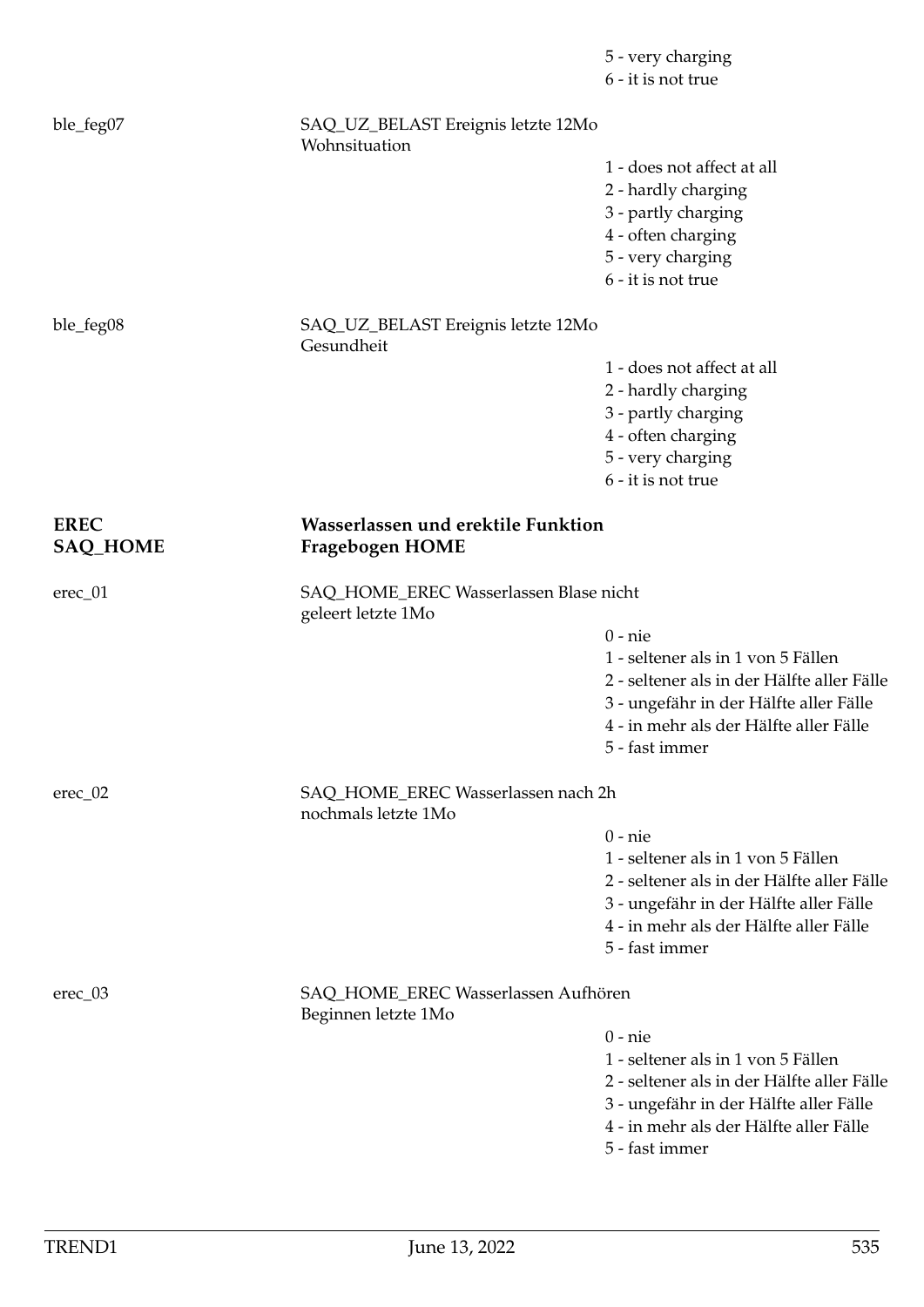| erec_04           | SAQ_HOME_EREC Wasserlassen Probl<br>hinauszögern letzte 1Mo |                                                                                                    |  |
|-------------------|-------------------------------------------------------------|----------------------------------------------------------------------------------------------------|--|
|                   |                                                             | $0$ - nie<br>1 - seltener als in 1 von 5 Fällen<br>2 - seltener als in der Hälfte aller Fälle      |  |
|                   |                                                             | 3 - ungefähr in der Hälfte aller Fälle<br>4 - in mehr als der Hälfte aller Fälle<br>5 - fast immer |  |
| $\text{erec}\_05$ | SAQ_HOME_EREC Wasserlassen schwacher<br>Strahl letzte 1Mo   |                                                                                                    |  |
|                   |                                                             | $0$ - nie                                                                                          |  |
|                   |                                                             | 1 - seltener als in 1 von 5 Fällen                                                                 |  |
|                   |                                                             | 2 - seltener als in der Hälfte aller Fälle                                                         |  |
|                   |                                                             | 3 - ungefähr in der Hälfte aller Fälle                                                             |  |
|                   |                                                             | 4 - in mehr als der Hälfte aller Fälle                                                             |  |
|                   |                                                             | 5 - fast immer                                                                                     |  |
| $\text{erec}\_06$ | SAQ_HOME_EREC Wasserlassen Pressen zu<br>Beginn letzte 1Mo  |                                                                                                    |  |
|                   |                                                             | $0$ - nie                                                                                          |  |
|                   |                                                             | 1 - seltener als in 1 von 5 Fällen                                                                 |  |
|                   |                                                             | 2 - seltener als in der Hälfte aller Fälle                                                         |  |
|                   |                                                             | 3 - ungefähr in der Hälfte aller Fälle                                                             |  |
|                   |                                                             | 4 - in mehr als der Hälfte aller Fälle                                                             |  |
|                   |                                                             | 5 - fast immer                                                                                     |  |
| $\text{erec\_07}$ | 1M <sub>o</sub>                                             | SAQ_HOME_EREC Wasserlassen nachts letzte                                                           |  |
|                   |                                                             | $0$ - nie                                                                                          |  |
|                   |                                                             | $1 - 1$ -mal                                                                                       |  |
|                   |                                                             | $2 - 2$ -mal                                                                                       |  |
|                   |                                                             | $3 - 3$ -mal                                                                                       |  |
|                   |                                                             | $4 - 4$ -mal                                                                                       |  |
|                   |                                                             | $5 - 5$ -mal                                                                                       |  |
| $\text{erec}\_08$ | SAQ_HOME_EREC Geschlechtsverkehr letzte<br>4Wo JN           |                                                                                                    |  |
|                   |                                                             | $0 - no$                                                                                           |  |
|                   |                                                             | $1 - yes$                                                                                          |  |
| $erec_09$         | SAQ_HOME_EREC Zuversicht Erektion letzte<br>4W <sub>o</sub> |                                                                                                    |  |
|                   |                                                             | 1 - sehr wenig                                                                                     |  |
|                   |                                                             | 2 - wenig                                                                                          |  |
|                   |                                                             | 3 - unentschieden                                                                                  |  |
|                   |                                                             | 4 - ziemlich                                                                                       |  |
|                   |                                                             | 5 - stark                                                                                          |  |
|                   |                                                             |                                                                                                    |  |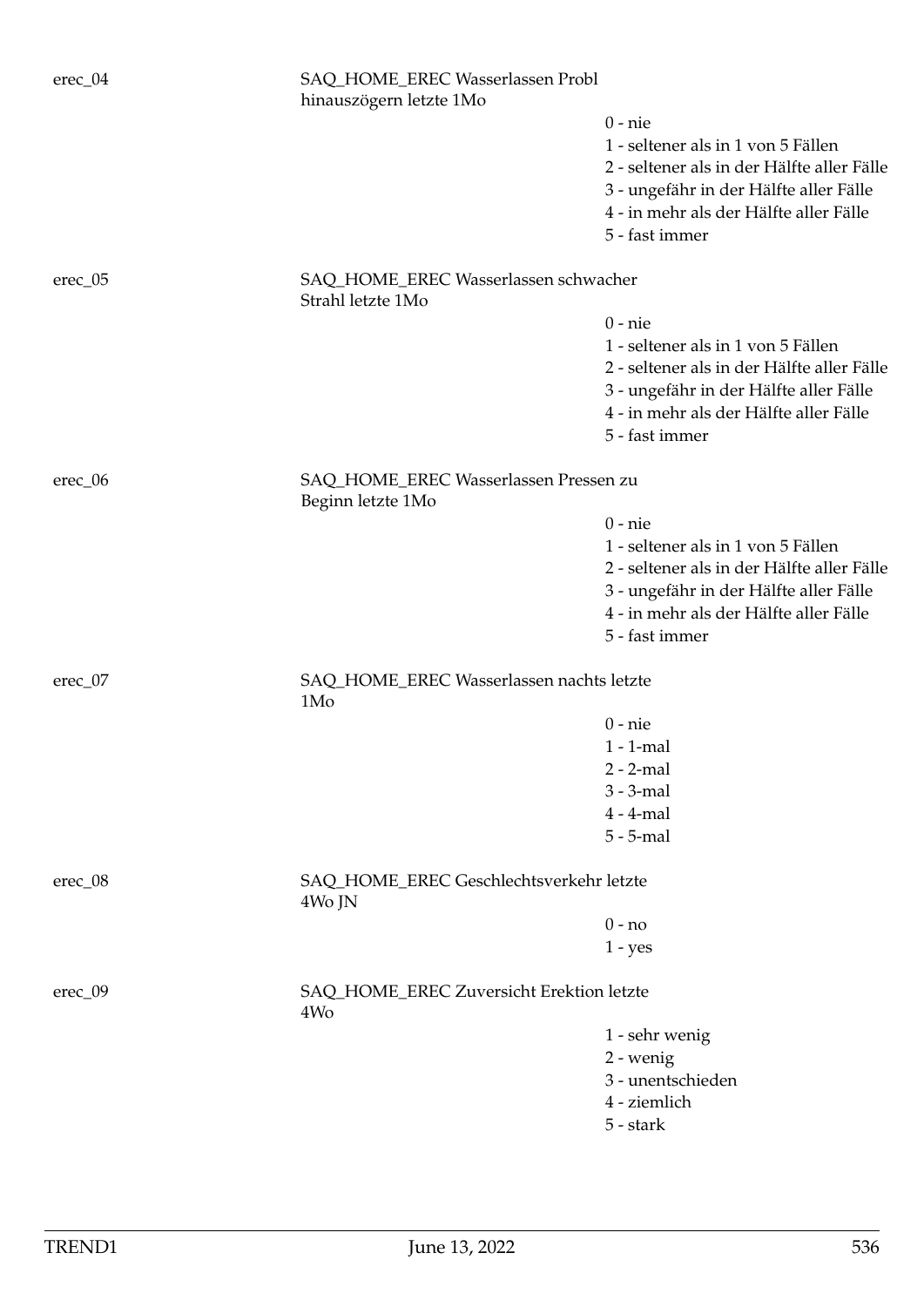| $erec_1$          | SAQ_HOME_EREC Erektion hart genug letzte<br>4W <sub>o</sub> |                                                          |
|-------------------|-------------------------------------------------------------|----------------------------------------------------------|
|                   |                                                             | 0 - keine sexuelle Stimulation                           |
|                   |                                                             | 1 - fast nie oder nie                                    |
|                   |                                                             | 2 - selten (viel weniger als die Hälfte<br>der Versuche) |
|                   |                                                             | 3 - manchmal (etwa die Hälfte der<br>Versuche)           |
|                   |                                                             | 4 - meistens (viel mehr als die Hälfte<br>der Versuche)  |
|                   |                                                             | 5 - fast immer oder immer                                |
| $erec_11$         | SAQ_HOME_EREC Erektion aufrechterhalten<br>letzte 4Wo       |                                                          |
|                   |                                                             | 0 - Ich habe keinen                                      |
|                   |                                                             | Geschlechtsverkehr versucht.                             |
|                   |                                                             | 1 - fast nie oder nie                                    |
|                   |                                                             | 2 - selten (viel weniger als die Hälfte<br>der Fälle)    |
|                   |                                                             | 3 - manchmal (etwa die Hälfte der<br>Fälle)              |
|                   |                                                             | 4 - meistens (viel mehr als die Hälfte<br>der Fälle)     |
|                   |                                                             | 5 - fast immer oder immer                                |
| $\text{erec}\_12$ | SAQ_HOME_EREC Erektion bis Ende letzte 4Wo                  |                                                          |
|                   |                                                             | 0 - Ich habe keinen                                      |
|                   |                                                             | Geschlechtsverkehr versucht.                             |
|                   |                                                             | 1 - äußerst schwierig                                    |
|                   |                                                             | 2 - sehr schwierig                                       |
|                   |                                                             | 3 - schwierig                                            |
|                   |                                                             | 4 - ein bisschen schwierig                               |
|                   |                                                             | 5 - nicht schwierig                                      |
| $\text{erec}\_13$ | SAQ_HOME_EREC Geschlechtsverkehr befried<br>letzte 4Wo      |                                                          |
|                   |                                                             | 0 - keine sexuelle Stimulation                           |
|                   |                                                             | 1 - fast nie oder nie                                    |
|                   |                                                             | 2 - selten (viel weniger als die Hälfte<br>der Versuche) |
|                   |                                                             | 3 - manchmal (etwa die Hälfte der<br>Versuche)           |
|                   |                                                             | 4 - meistens (viel mehr als die Hälfte<br>der Versuche)  |
|                   |                                                             | 5 - fast immer oder immer                                |
| SAQ_UZ            | Fragebogen zum Selbstausfüllen                              |                                                          |
| ble_ctq07         | SAQ_UZ_CTQ Trauma Kindheit Gefühl geliebt<br>Häufigkeit     |                                                          |
|                   |                                                             | $1$ - none                                               |
|                   |                                                             | 2 - hardly                                               |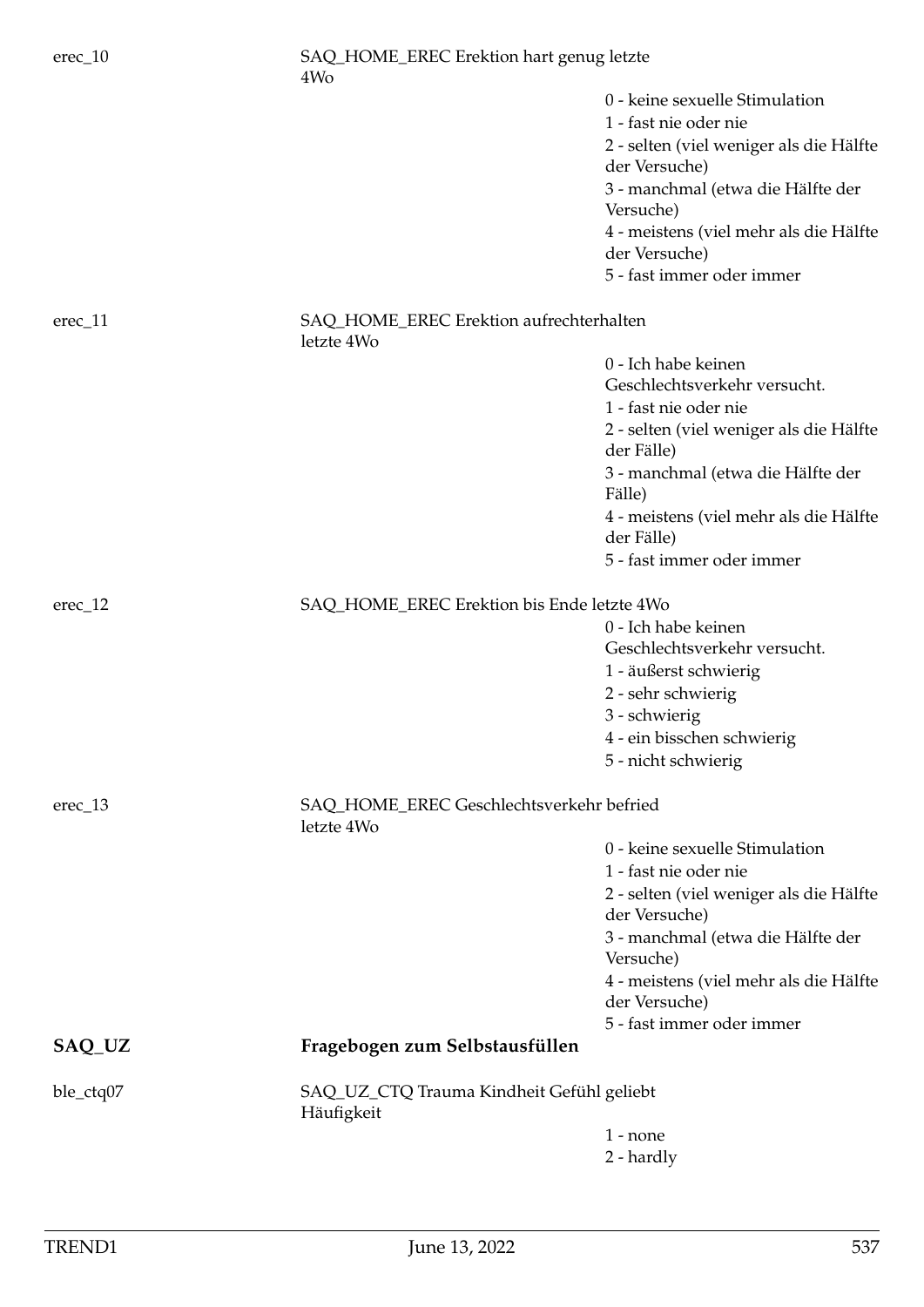|            |                                                                       | 3 - a few times<br>4 - often<br>5 - very often |  |
|------------|-----------------------------------------------------------------------|------------------------------------------------|--|
| ble_ctq11  | SAQ_UZ_CTQ Trauma Kindheit geschlagen<br>Häufigkeit                   |                                                |  |
|            |                                                                       | $1$ - none                                     |  |
|            |                                                                       | 2 - hardly                                     |  |
|            |                                                                       | 3 - a few times                                |  |
|            |                                                                       | $4$ - often                                    |  |
|            |                                                                       | 5 - very often                                 |  |
| ble_ctq11a | SAQ_UZ_CTQ Trauma Kindheit geschlagen 0-5<br>Jahre JN                 |                                                |  |
|            |                                                                       | $0 - no$                                       |  |
|            |                                                                       | $1 - yes$                                      |  |
| ble_ctq11b | SAQ_UZ_CTQ Trauma Kindheit geschlagen 6-10<br>Jahre JN                |                                                |  |
|            |                                                                       | $0 - no$                                       |  |
|            |                                                                       | $1 - yes$                                      |  |
| ble_ctq11c | 11-15 Jahre JN                                                        | SAQ_UZ_CTQ Trauma Kindheit geschlagen          |  |
|            |                                                                       | $0 - no$                                       |  |
|            |                                                                       | $1 - yes$                                      |  |
| ble_ctq11d | SAQ_UZ_CTQ Trauma Kindheit geschlagen<br>Beginn Alter [Jahre] [Jahre] |                                                |  |
| ble_ctq18  | SAQ_UZ_CTQ Trauma Kindheit Hass von<br>Familie Häufigkeit             |                                                |  |
|            |                                                                       | $1$ - none                                     |  |
|            |                                                                       | 2 - hardly                                     |  |
|            |                                                                       | 3 - a few times                                |  |
|            |                                                                       | 4 - often                                      |  |
|            |                                                                       | 5 - very often                                 |  |
| ble_ctq18a | Familie 0-5 Jahre JN                                                  | SAQ_UZ_CTQ Trauma Kindheit Hass von            |  |
|            |                                                                       | $0 - no$                                       |  |
|            |                                                                       | $1 - yes$                                      |  |
| ble_ctq18b | SAQ_UZ_CTQ Trauma Kindheit Hass von<br>Familie 6-10 Jahre JN          |                                                |  |
|            |                                                                       | $0 - no$                                       |  |
|            |                                                                       | $1 - yes$                                      |  |
| ble_ctq18c | SAQ_UZ_CTQ Trauma Kindheit Hass von<br>Familie 11-15 Jahre JN         |                                                |  |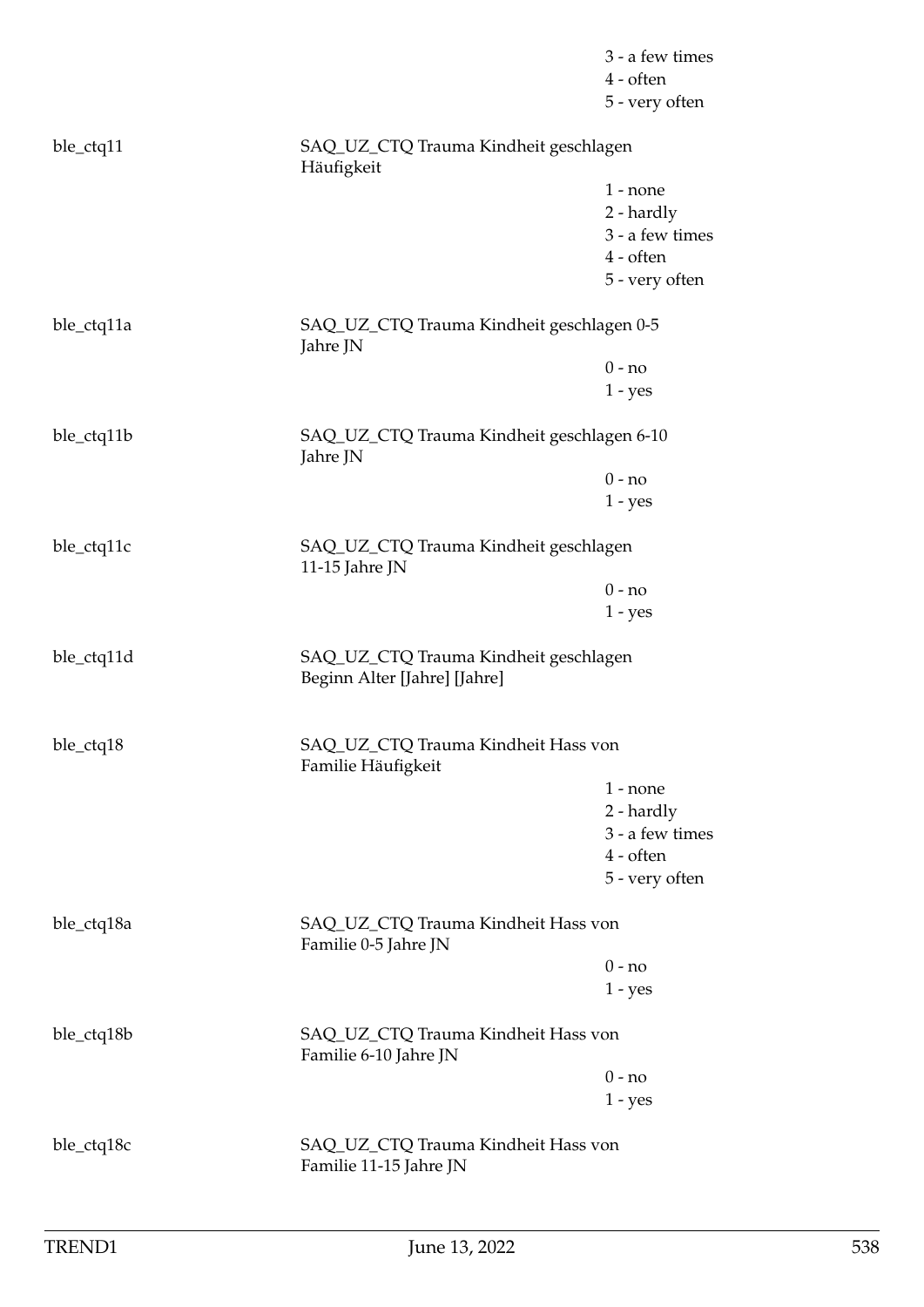|                        |                                                                         | $0 - no$<br>$1 - yes$        |
|------------------------|-------------------------------------------------------------------------|------------------------------|
| ble_ctq18d             | SAQ_UZ_CTQ Trauma Kindheit Hass Familie<br>Beginn Alter [Jahre] [Jahre] |                              |
| ble_ctq24              | SAQ_UZ_CTQ Trauma Kindheit sexuell belästigt<br>Häufigkeit              |                              |
|                        |                                                                         | $1$ - none                   |
|                        |                                                                         | 2 - hardly                   |
|                        |                                                                         | 3 - a few times<br>4 - often |
|                        |                                                                         | 5 - very often               |
| ble_ctq24a             | SAQ_UZ_CTQ Trauma Kindheit sexuell belästigt<br>0-5 Jahre JN            |                              |
|                        |                                                                         | $0 - no$                     |
|                        |                                                                         | $1 - yes$                    |
| ble_ctq24b             | SAQ_UZ_CTQ Trauma Kindheit sexuell belästigt<br>6-10 Jahre JN           |                              |
|                        |                                                                         | $0 - no$                     |
|                        |                                                                         | $1 - yes$                    |
| ble_ctq24c             | SAQ_UZ_CTQ Trauma Kindheit sexuell belästigt<br>11-15 Jahre JN          |                              |
|                        |                                                                         | $0 - no$                     |
|                        |                                                                         | $1 - yes$                    |
| ble_ctq24d             | SAQ_UZ_CTQ Trauma Kindheit sex beläst<br>Beginn Alter [Jahre] [Jahre]   |                              |
| ble_ctq26              | SAQ_UZ_CTQ Trauma Kindheit zum Arzt<br>gebracht Häufigkeit              |                              |
|                        |                                                                         | $1$ - none                   |
|                        |                                                                         | 2 - hardly                   |
|                        |                                                                         | 3 - a few times              |
|                        |                                                                         | 4 - often<br>5 - very often  |
|                        |                                                                         |                              |
| DOG_OUT<br>SAQ_DOG_OUT | Fragebogen DOG Ausgabe<br>Fragebogen DOG Ausgabe                        |                              |
| dog_out_send           | SAQ_DOG_OUT Versand Fragebogen JN                                       |                              |
|                        |                                                                         | $0 - No$                     |
|                        |                                                                         | $1 - Yes$                    |
| dog_out_beg            | SAQ_DOG_OUT Versand [Datum] [Datum]                                     |                              |
|                        |                                                                         |                              |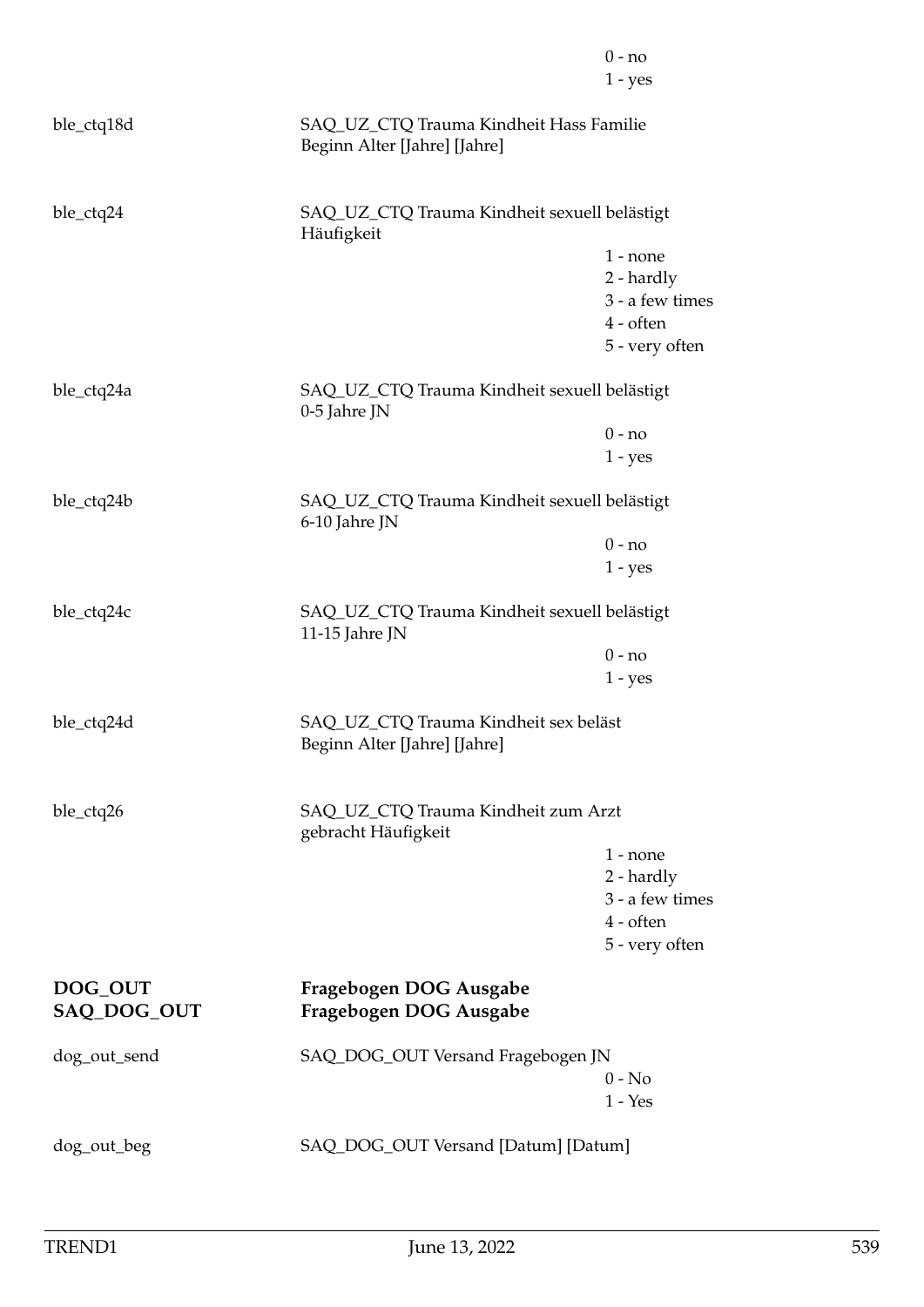| <b>IMB</b>                     | clinic internal medicine B                                                                   |  |
|--------------------------------|----------------------------------------------------------------------------------------------|--|
| <b>OPDB</b><br><b>IMBINTRO</b> | <b>Operational data Innere</b><br>internal medicine consent                                  |  |
| introb_beg                     | Intro: start [date, time]                                                                    |  |
| introb_usnr                    | observer                                                                                     |  |
| intro_cons_bia                 | Informed consent BIA<br>$1 - Yes$<br>$2 - No$                                                |  |
| intro_cons_vasc                | Consent measurement ankle-brachial index and<br>pulse wave analysis<br>$1 - Yes$<br>$0 - No$ |  |
| intro_cons_ortho               | Informed consent orthostacism<br>$1 - Yes$<br>$2 - No$                                       |  |
| intro_cons_bpg                 | lung function consent<br>$1 - Yes$<br>$0 - No$                                               |  |
| intro_cons_spi                 | Intro: spiroergometry consent<br>$1 - Yes$<br>$0 - No$                                       |  |
| introb_bsnr                    | special circumstances<br>$1 - Yes$<br>$0 - No$                                               |  |
| introb_note                    | notes                                                                                        |  |
| introb_end                     | Intro: end [date, time]                                                                      |  |
| <b>PRE</b>                     | <b>Preparation Innere</b>                                                                    |  |
| pre_beg                        | Start [date, time]                                                                           |  |
| pre_usnr                       | observer                                                                                     |  |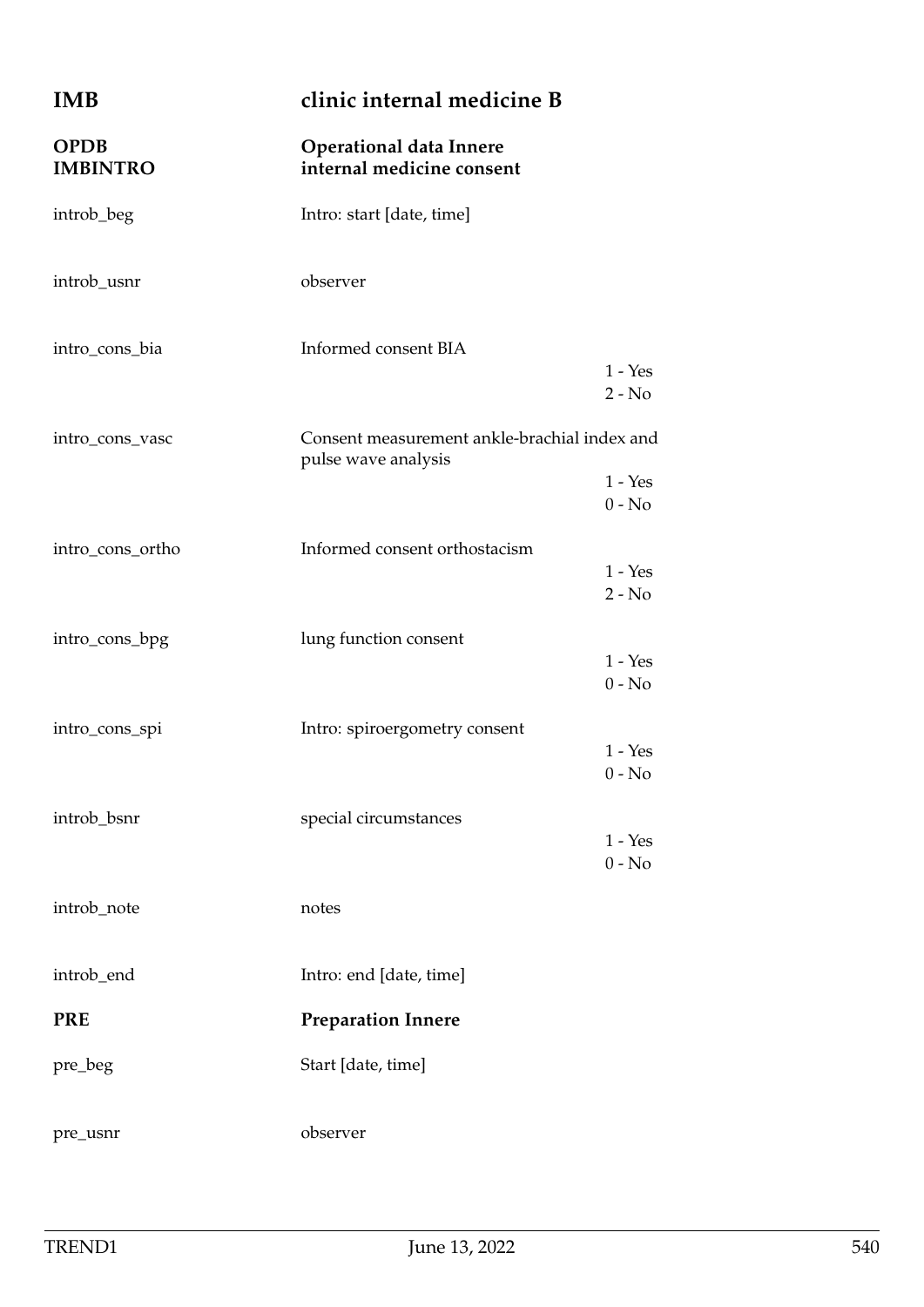| pre_sport         | Do you take exercise?                                                          | $0 - No$<br>$1 - Yes$ |
|-------------------|--------------------------------------------------------------------------------|-----------------------|
| pre_sport_h       | When do you last exercise? [date, time]                                        |                       |
| pre_sport_bicycle | Riding a bicycle                                                               | $0 - No$<br>$1 - Yes$ |
| pre_sport_jogging | Running/jogging                                                                | $0 - No$<br>$1 - Yes$ |
| pre_sport_fitnes  | Fitnes (gym, aerobics, step-aerobics)                                          | $0 - No$<br>$1 - Yes$ |
| pre_sport_gymn    | Gymnastics (rehabilitation sports, back exercises,<br>water gymnastics)        | $0 - No$<br>$1 - Yes$ |
| pre_sport_swim    | Swimming                                                                       | $0 - No$<br>$1 - Yes$ |
| pre_sport_walk    | Walking/ nordic walking                                                        | $0 - No$<br>$1 - Yes$ |
| pre_sport_ball    | <b>Ball</b> sports                                                             | $0 - No$<br>$1 - Yes$ |
| pre_sport_other   | Other sports                                                                   | $0 - No$<br>$1 - Yes$ |
| pre_sport_other_t | Which other sports?                                                            |                       |
| pre_physhard      | IMB_PRE körperlich schwer aktiv letzte 12h JN                                  | $0 - No$<br>$1 - Yes$ |
| pre_physhard_h    | IMB_PRE körperl schwer aktiv Ende zuletzt<br>[Datum, Uhrzeit] [Datum, Uhrzeit] |                       |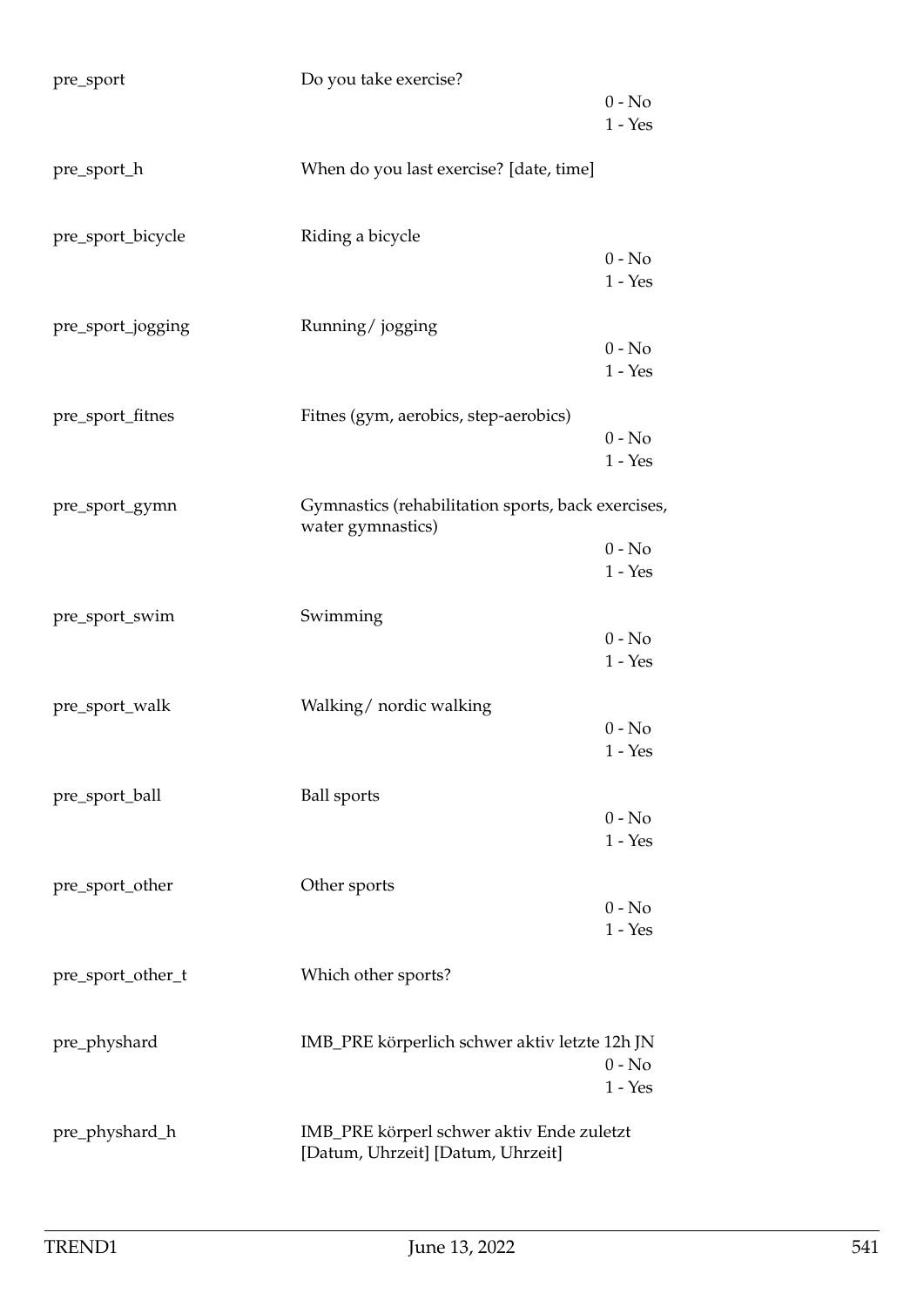| pre_rauch        | Are you smoker (cigars, small cigars, pipes)?                                                                                                                     | $0 - No$<br>$1 - Yes$ |
|------------------|-------------------------------------------------------------------------------------------------------------------------------------------------------------------|-----------------------|
| pre_zig          | When did you last smoke a cigar, small cigarette<br>or pipe? [date, time]                                                                                         |                       |
| pre_zig_last     | How many hours since last cigar, small cigarette<br>or pipe? [h]                                                                                                  |                       |
| pre_heartmedic   | Do you take any medication for the treatment of<br>heart deseases (e. g. heart<br>failure/heart-insufficiency, coronary heart<br>disease) or high blood pressure? | $0 - No$<br>$1 - Yes$ |
| pre_heartmedic_h | When did you last take this medication? [date,<br>time]                                                                                                           |                       |
| pre_lungmedic    | Do you take any medication (e.g. spray or<br>tablets) for the treatment of lung deseases (e.g.<br>asthma, COPD, lung fibrosis) or allergies?                      | $0 - No$<br>$1 - Yes$ |
| pre_lungmedic_h  | When did you last take this medication? [date,<br>time]                                                                                                           |                       |
| pre_mealtime     | IMB_PRE letzte Mahlzeit wann [Datum, Uhrzeit]<br>[Datum, Uhrzeit]                                                                                                 |                       |
| pre_coffee       | IMB_PRE Kaffee getrunken letzte 24h JN                                                                                                                            | $0 - No$<br>$1 - Yes$ |
| pre_coffee_h     | IMB_PRE Kaffee getrunken zuletzt [Datum,<br>Uhrzeit] [Datum, Uhrzeit]                                                                                             |                       |
| pre_alcohol      | IMB_PRE Alkohol getrunken letzte 24h JN                                                                                                                           | $0 - No$<br>$1 - Yes$ |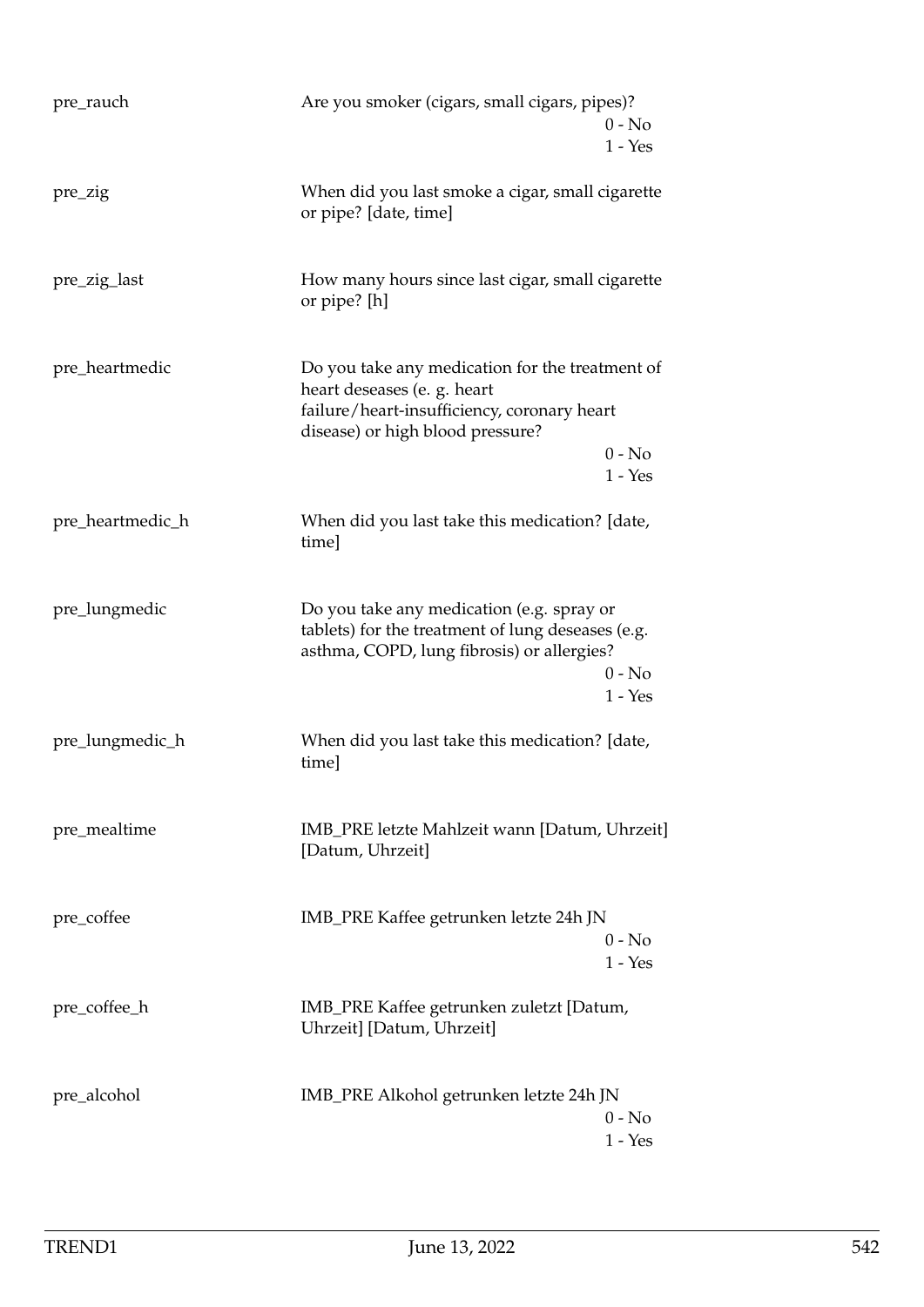| pre_alcohol_h               | IMB_PRE Alkohol getrunken zuletzt [Datum,<br>Uhrzeit] [Datum, Uhrzeit] |                                             |
|-----------------------------|------------------------------------------------------------------------|---------------------------------------------|
| pre_unt                     | Weight measurement carried out?                                        | $0 - No$<br>$1 - Yes$                       |
| pre_grund                   | Reason for not carrying out weight measurement                         |                                             |
| pre_gid                     | instrument ID                                                          |                                             |
| pre_weight                  | Weight (kg) (Innere) [kg]                                              |                                             |
| pre_bsnr                    | Special circumstances                                                  | $0 - No$<br>$1 - Yes$                       |
| pre_note                    | <b>Notes</b>                                                           |                                             |
| pre_end                     | End [date, time]                                                       |                                             |
| <b>SPI</b><br><b>SPIOPD</b> | cardiopulmonary stress testing spiroergometry<br>SPI: operational data |                                             |
| spi_beg                     | start [date, time]                                                     |                                             |
| spi_usnr                    | observer                                                               |                                             |
| spi_usnr2_jn                | 2. observer?                                                           | $0$ - $\mathrm{No}$<br>$1 - Yes$            |
| spi_usnr2                   | examiner 2                                                             |                                             |
| spi_tem                     | room temperature [°C]                                                  |                                             |
| spi_unt                     | Spiroergometry is being carried out?                                   | $0 - No$<br>$1 - Yes$<br>2 - Only ergometry |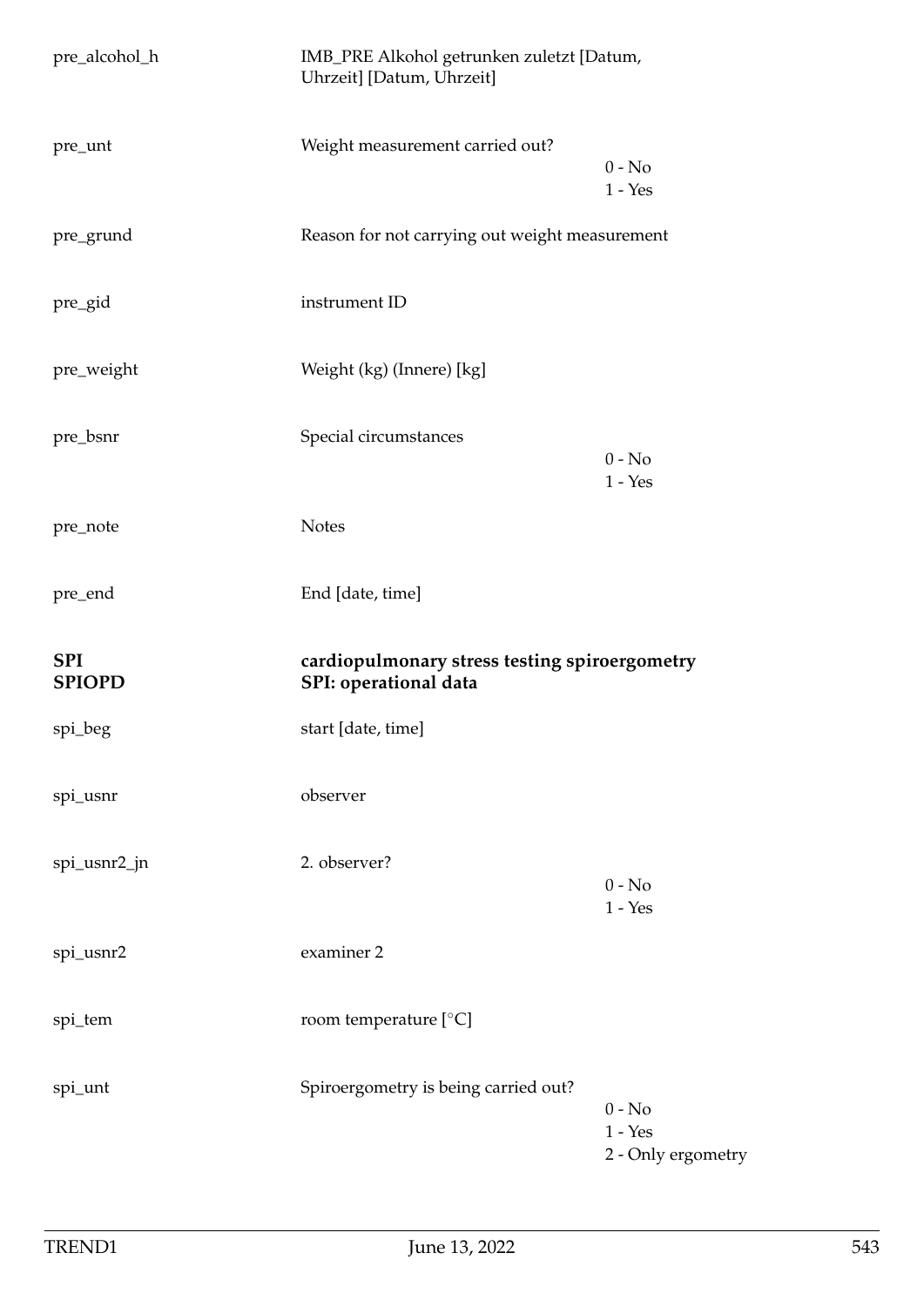| spi_grund       | SPIRO: reason for not carrying out<br>spiroergometry |                                                                                                                                                                                                                                                                                                                                                                                  |
|-----------------|------------------------------------------------------|----------------------------------------------------------------------------------------------------------------------------------------------------------------------------------------------------------------------------------------------------------------------------------------------------------------------------------------------------------------------------------|
|                 |                                                      | 1 - facial mask intolerance<br>2 - subject declined<br>3 - technical problem<br>4 - miscellaneous                                                                                                                                                                                                                                                                                |
| spi_grund_techn | Which technical problem?                             |                                                                                                                                                                                                                                                                                                                                                                                  |
| spi_grund_sonst | Which other reason?                                  |                                                                                                                                                                                                                                                                                                                                                                                  |
| spi_gid         | SPIRO: instrument ID                                 |                                                                                                                                                                                                                                                                                                                                                                                  |
| abbruch_1       | SPIRO: reason for abort one                          | 1 - participant fatigue<br>2 - muscle fatigue<br>3 - hip or knee pain<br>4 - chest pain/ angina pectoris<br>5 - dyspnoea<br>6 - syncope<br>7 - frequent ventricular extrasystoles<br>8 - pathological increase in respira-<br>tory rate<br>9 - pathological decrease in respira-<br>tory rate<br>10 - pathological ST reductions<br>11 - pathological ST increases<br>12 - Other |
| abbruch_2       | Which other reason for abort?                        |                                                                                                                                                                                                                                                                                                                                                                                  |
| borgskala       | SPIRO: Borg-Skala                                    |                                                                                                                                                                                                                                                                                                                                                                                  |
| spi_bsnr        | special circumstances                                | $0 - No$<br>$1 - Yes$                                                                                                                                                                                                                                                                                                                                                            |
| spi_bsnr_manrr  | manual blood pressure measurement                    | $0 - no$<br>$1 - yes$                                                                                                                                                                                                                                                                                                                                                            |
| spi_bsnr_maske  | facial mask intolerance /leaking face mask           | $0 - no$<br>$1 - yes$                                                                                                                                                                                                                                                                                                                                                            |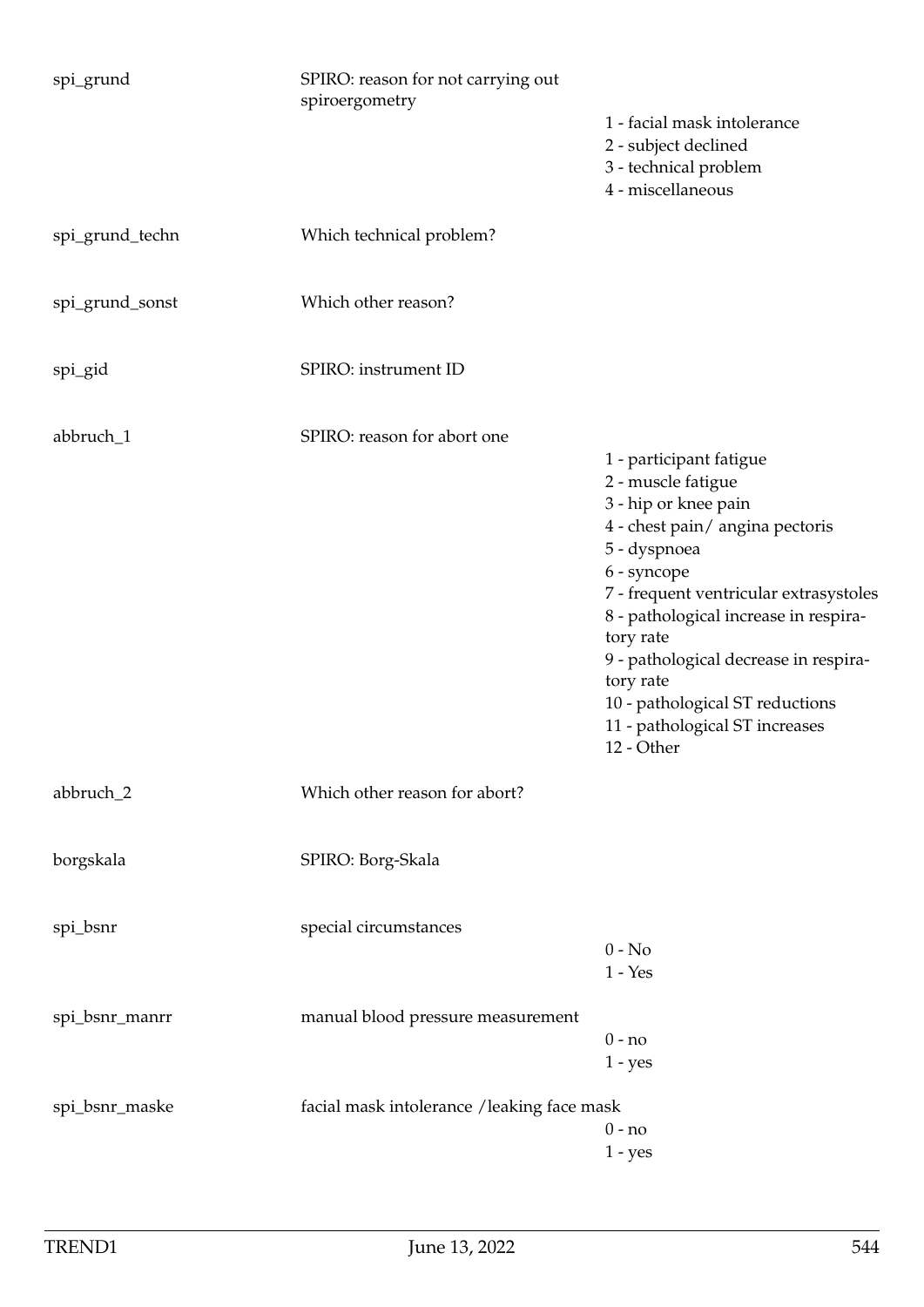| spi_bsnr_sens      | breathing analyzer defect                        |                            |
|--------------------|--------------------------------------------------|----------------------------|
|                    |                                                  | $0 - no$                   |
|                    |                                                  | $1 - yes$                  |
| spi_bsnr_ekgdef    | <b>ECG</b> malfunctioning                        |                            |
|                    |                                                  | $0 - no$                   |
|                    |                                                  | $1 - yes$                  |
|                    |                                                  |                            |
| spi_bsnr_pcdef     | PC out of order                                  |                            |
|                    |                                                  | $0 - no$                   |
|                    |                                                  | $1 - yes$                  |
| spi_bsnr_druckdef  | printer out of order                             |                            |
|                    |                                                  | $0 - no$                   |
|                    |                                                  | $1 - yes$                  |
|                    |                                                  |                            |
| spi_bsnr_sonst     | miscellaneous                                    |                            |
|                    |                                                  | $0 - no$                   |
|                    |                                                  | $1 - yes$                  |
| spi_note           | Which one?                                       |                            |
|                    |                                                  |                            |
|                    | SPIRO: end [date, time]                          |                            |
| spi_end            |                                                  |                            |
| <b>SPIREAD</b>     | SPI: reading data                                |                            |
| spi_rbeg           | Start [date, time]                               |                            |
|                    |                                                  |                            |
|                    |                                                  |                            |
| $\rm{spl\_full}$   | IMB_SPI_READ Teil auswertbar komplett vs<br>Ergo |                            |
|                    |                                                  | 1 - full spiroergometry    |
|                    |                                                  | 2 - only ergometry         |
|                    |                                                  | 3 - no evaluation possible |
|                    |                                                  |                            |
| spi_full_note      | SPIRO: Why?                                      |                            |
|                    |                                                  |                            |
| spi_eingabe        | SPIRO: input assistant reading                   |                            |
|                    |                                                  |                            |
| $\rm{spl\_reader}$ | SPIRO: reader                                    |                            |
|                    |                                                  | $116 - 116$                |
|                    |                                                  |                            |
| spi_atbest         | SPIRO: AT determined?                            |                            |
|                    |                                                  | $0 - No$                   |
|                    |                                                  | $1 - Yes$                  |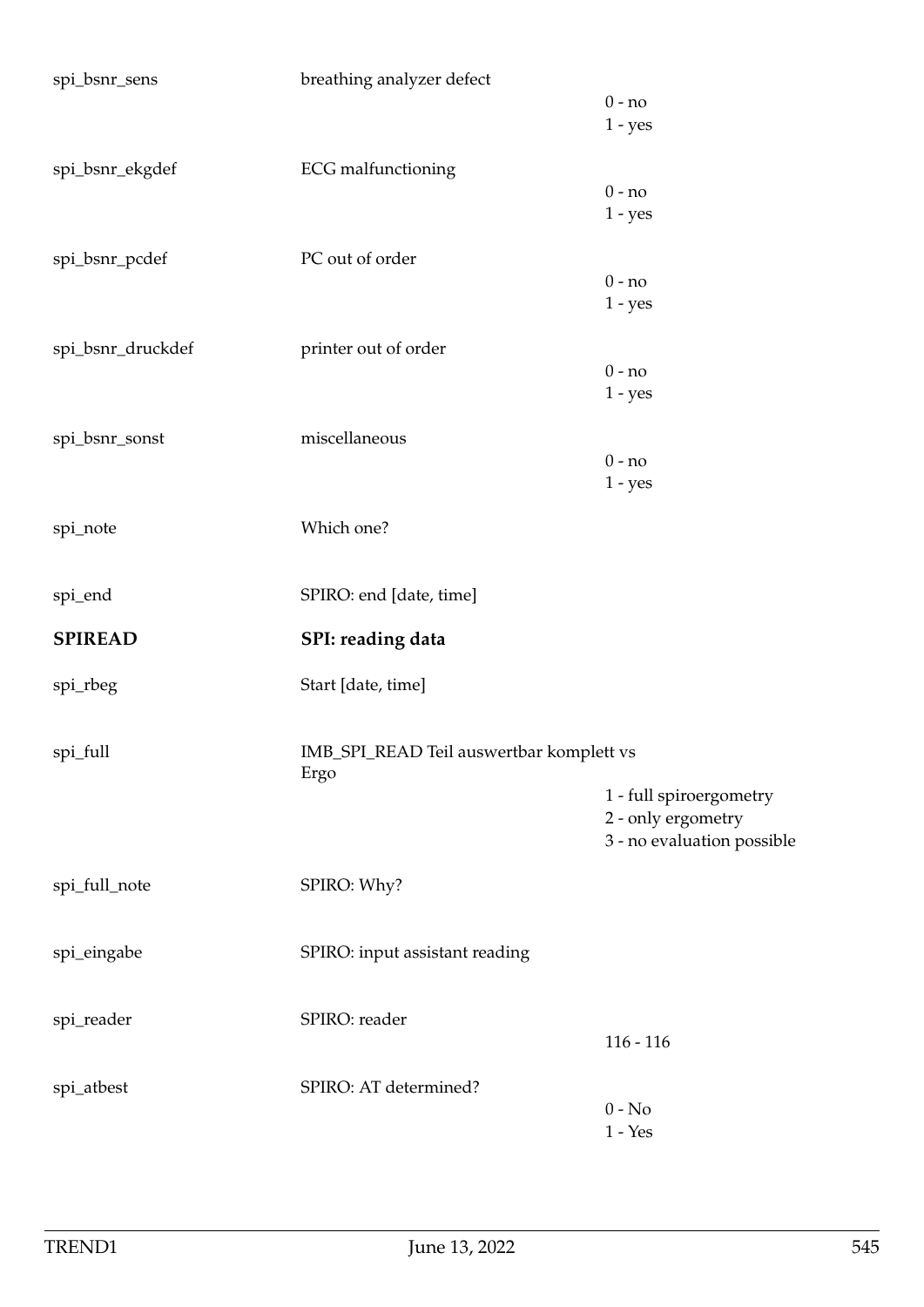| spi_maxbest          | Peak determined?                              |           |
|----------------------|-----------------------------------------------|-----------|
|                      |                                               | $0 - No$  |
|                      |                                               | $1 - Yes$ |
| spi_rcpbest          | AT determined?                                |           |
|                      |                                               | $0 - No$  |
|                      |                                               | $1 - Yes$ |
| spi_rbsnr            | SPIRO: specific features                      |           |
|                      |                                               | $0 - No$  |
|                      |                                               | $1 - Yes$ |
| spi_rnote            | Which one?                                    |           |
|                      |                                               |           |
|                      |                                               |           |
| spi_rend             | End [date, time]                              |           |
| <b>SPIEXP</b>        | SPI: Export data                              |           |
|                      |                                               |           |
| spiexp_zeit_ruhe     | SPIEXP: time at rest [min] [time]             |           |
|                      |                                               |           |
| spiexp_zeit_ae       | SPIEXP: time VE/V02 Nadir [min] [time]        |           |
|                      |                                               |           |
| spiexp_zeit_atman    | SPIEXP: time AT manual [min] [time]           |           |
|                      |                                               |           |
| spiexp_zeit_rcp      | SPIEXP: time RCP [min] [time]                 |           |
|                      |                                               |           |
|                      |                                               |           |
| spiexp_zeit_maxw     | SPIEXP: time max watt [min] [time]            |           |
|                      |                                               |           |
| spiexp_zeit_maxvo2   | SPIEXP: time maxVO2 [min] [time]              |           |
|                      |                                               |           |
| spiexp_zeit_erhol60s | SPIEXP: time recovery 60 seconds [min] [time] |           |
|                      |                                               |           |
| spiexp_watt_ruhe     | SPIEXP: watt at rest [W] [W]                  |           |
|                      |                                               |           |
|                      |                                               |           |
| spiexp_watt_ae       | SPIEXP: watt VE/V02 Nadir [W] [W]             |           |
|                      |                                               |           |
| spiexp_watt_atman    | SPIEXP: watt AT manual [W] [W]                |           |
|                      |                                               |           |
| spiexp_watt_rcp      | SPIEXP: watt RCP [W] [W]                      |           |
|                      |                                               |           |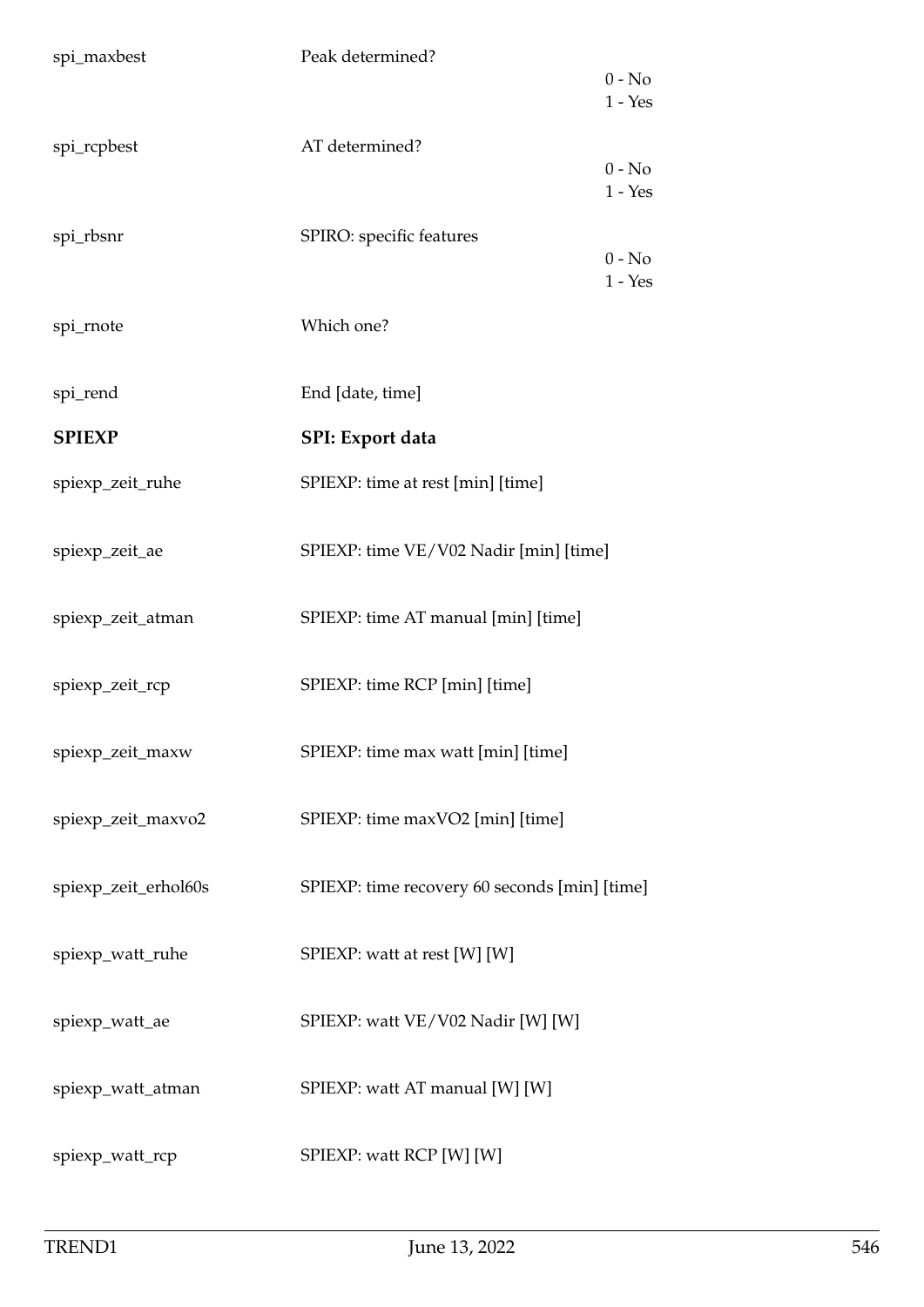| spiexp_watt_maxw       | SPIEXP: watt max watt [W] [W]                               |
|------------------------|-------------------------------------------------------------|
| spiexp_watt_maxvo2     | SPIEXP: watt maxVO2 [W] [W]                                 |
| spiexp_watt_soll       | SPIEXP: watt normal value [W] [W]                           |
| spiexp_watt_maxwsoll   | SPIEXP: watt max %predicted [W] [W]                         |
| spiexp_watt_maxvo2soll | SPIEXP: watt maxVO2 %predicted [W] [W]                      |
| spiexp_watt_erhol60s   | SPIEXP: watt recovery 60 seconds [W] [W]                    |
| spiexp_hr_ruhe         | SPIEXP: heart rate at rest [1/min] [1/min]                  |
| spiexp_hr_ae           | SPIEXP: heart rate VE/V02 Nadir [1/min]<br>$[1/\min]$       |
| spiexp_hr_atman        | SPIEXP: heart rate AT manual [1/min] [1/min]                |
| spiexp_hr_rcp          | SPIEXP: heart rate RCP [1/min] [1/min]                      |
| spiexp_hr_maxw         | SPIEXP: heart rate max watt [1/min] [1/min]                 |
| spiexp_hr_maxvo2       | SPIEXP: heart rate maxVO2 [1/min] [1/min]                   |
| spiexp_hr_soll         | SPIEXP: heart rate normal value [1/min] [1/min]             |
| spiexp_hr_maxwsoll     | SPIEXP: heart rate max %predicted [1/min]<br>$[1/\min]$     |
| spiexp_hr_maxvo2soll   | SPIEXP: heart rate maxVO2 % predicted [1/min]<br>$[1/\min]$ |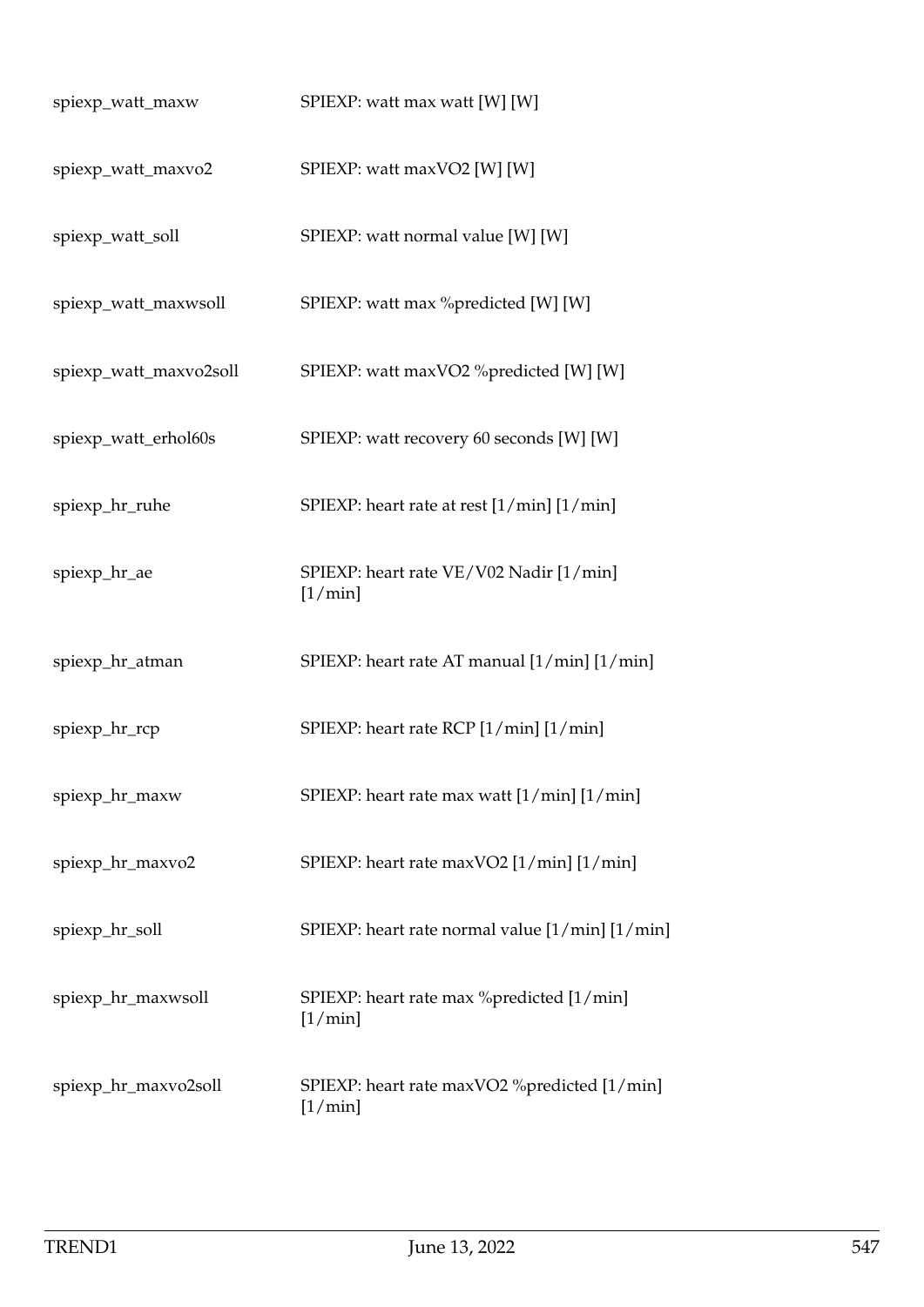| spiexp_hr_erhol60s     | SPIEXP: heart rate recovery 60 seconds [1/min]<br>$[1/\min]$         |
|------------------------|----------------------------------------------------------------------|
| spiexp_psys_ruhe       | SPIEXP: systolic blood pressure at rest [mmHg]<br>[mmHg]             |
| spiexp_psys_ae         | SPIEXP: systolic blood pressure VE/V02 Nadir<br>[mmHg] [mmHg]        |
| spiexp_psys_atman      | SPIEXP: systolic blood pressure AT manual<br>[mmHg] [mmHg]           |
| spiexp_psys_rcp        | SPIEXP: systolic blood pressure RCP [mmHg]<br>[mmHg]                 |
| spiexp_psys_maxw       | SPIEXP: systolic blood pressure max watt<br>[mmHg] [mmHg]            |
| spiexp_psys_maxvo2     | SPIEXP: systolic blood pressure maxVO2<br>[mmHg] [mmHg]              |
| spiexp_psys_maxwsoll   | SPIEXP: systolic blood pressure max %predicted<br>[mmHg] [mmHg]      |
| spiexp_psys_maxvo2soll | SPIEXP: systolic blood pressure maxVO2<br>%predicted [mmHg] [mmHg]   |
| spiexp_psys_erhol60s   | SPIEXP: systolic blood pressure recovery 60<br>seconds [mmHg] [mmHg] |
| spiexp_pdia_ruhe       | SPIEXP: diastolic blood pressure at rest [mmHg]<br>[mmHg]            |
| spiexp_pdia_ae         | SPIEXP: diastolic blood pressure VE/V02 Nadir<br>[mmHg] [mmHg]       |
| spiexp_pdia_atman      | SPIEXP: diastolic blood pressure AT manual<br>[mmHg] [mmHg]          |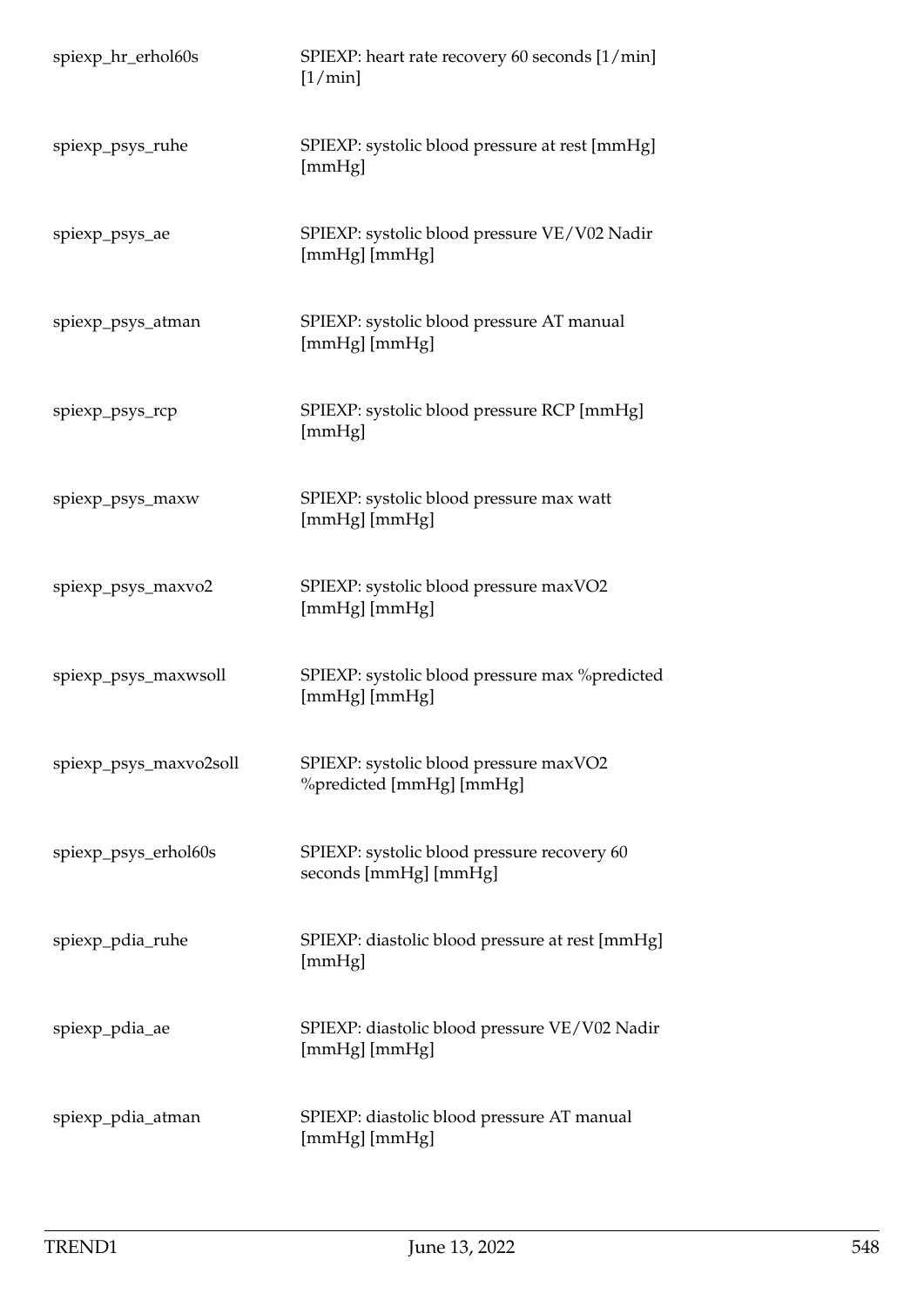| spiexp_pdia_rcp        | SPIEXP: diastolic blood pressure RCP [mmHg]<br>[mmHg]                 |
|------------------------|-----------------------------------------------------------------------|
| spiexp_pdia_maxw       | SPIEXP: diastolic blood pressure max watt<br>[mmHg] [mmHg]            |
| spiexp_pdia_maxvo2     | SPIEXP: diastolic blood pressure maxVO2<br>[mmHg] [mmHg]              |
| spiexp_pdia_maxwsoll   | SPIEXP: diastolic blood pressure max % predicted<br>[mmHg] [mmHg]     |
| spiexp_pdia_maxvo2soll | SPIEXP: diastolic blood pressure maxVO2<br>%predicted [mmHg] [mmHg]   |
| spiexp_pdia_erhol60s   | SPIEXP: diastolic blood pressure recovery 60<br>seconds [mmHg] [mmHg] |
| spiexp_spo2_ruhe       | SPIEXP: SpO2 at rest [%] [%]                                          |
| spiexp_spo2_ae         | SPIEXP: SpO2 VE/V02 Nadir [%] [%]                                     |
| spiexp_spo2_atman      | SPIEXP: SpO2 AT manual [%] [%]                                        |
| spiexp_spo2_rcp        | SPIEXP: SpO2 RCP [%] [%]                                              |
| spiexp_spo2_maxw       | SPIEXP: SpO2 max watt [%] [%]                                         |
| spiexp_spo2_maxvo2     | SPIEXP: SpO2 maxVO2 [%] [%]                                           |
| spiexp_spo2_maxwsoll   | SPIEXP: SpO2 max %predicted [%] [%]                                   |
| spiexp_spo2_maxvo2soll | SPIEXP: SpO2 maxVO2 %predicted [%] [%]                                |
| spiexp_spo2_erhol60s   | SPIEXP: SpO2 recovery 60 seconds [%] [%]                              |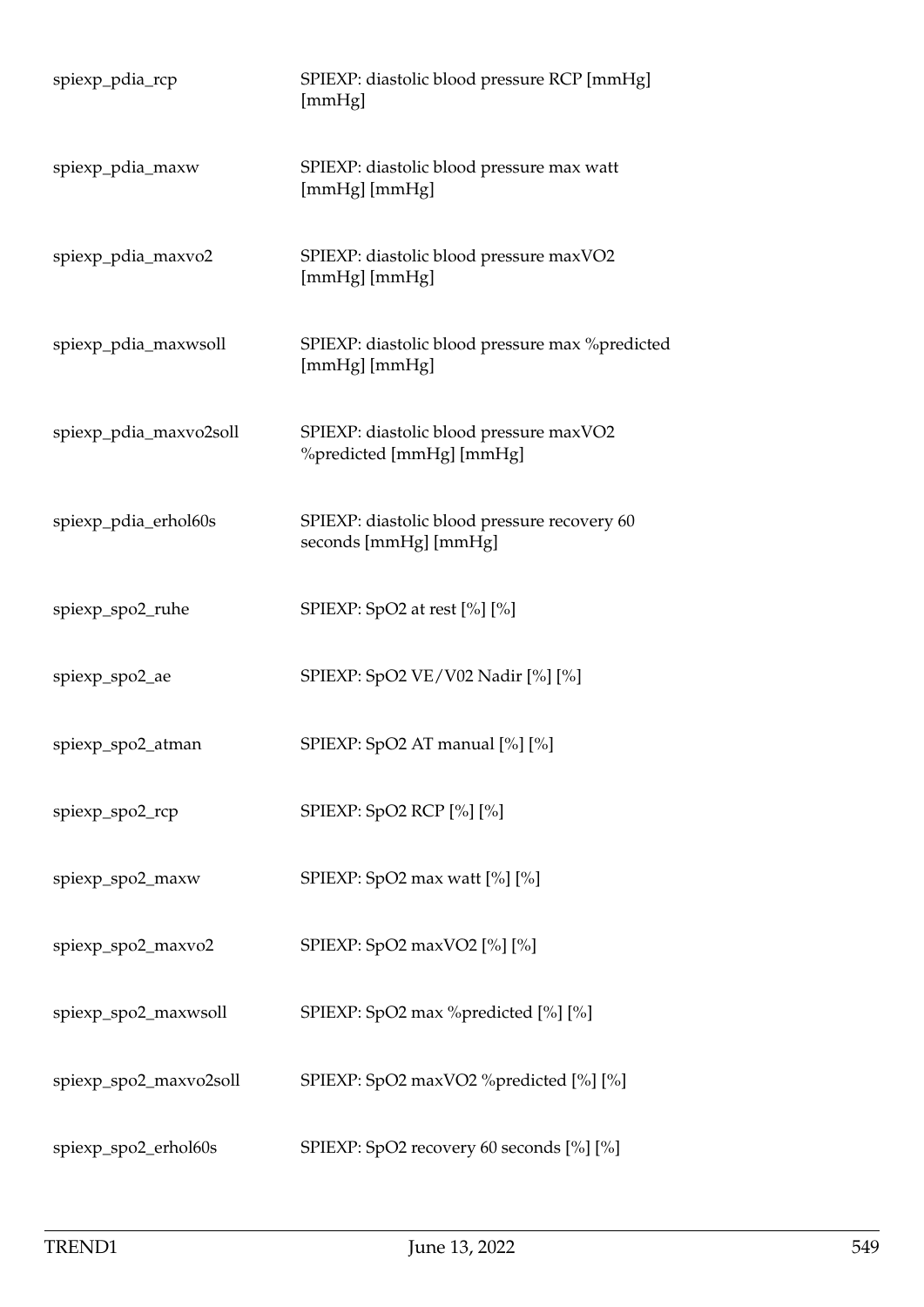| spiexp_vo2_ruhe       | SPIEXP: V'O2 at rest [ml/min] [ml/min]                 |
|-----------------------|--------------------------------------------------------|
| spiexp_vo2_ae         | SPIEXP: V'O2 VE/V02 Nadir [ml/min] [ml/min]            |
| spiexp_vo2_atman      | SPIEXP: V'O2 AT manual [ml/min] [ml/min]               |
| spiexp_vo2_rcp        | SPIEXP: V'O2 RCP [ml/min] [ml/min]                     |
| spiexp_vo2_maxw       | SPIEXP: V'O2 max watt [ml/min] [ml/min]                |
| spiexp_vo2_maxvo2     | SPIEXP: V'O2 maxVO2 [ml/min] [ml/min]                  |
| spiexp_vo2_soll       | SPIEXP: V'O2 normal value [ml/min] [ml/min]            |
| spiexp_vo2_maxwsoll   | SPIEXP: V'O2 max %predicted [ml/min]<br>[ml/min]       |
| spiexp_vo2_maxvo2soll | SPIEXP: V'O2 maxVO2 %predicted [ml/min]<br>[ml/min]    |
| spiexp_vo2_erhol60s   | SPIEXP: V'O2 recovery 60 seconds [ml/min]<br>[m]/min]  |
| spiexp_vo2_kg_ruhe    | SPIEXP: VO2/kg at rest [ml/min/kg]<br>[m]/min/kg]      |
| spiexp_vo2_kg_ae      | SPIEXP: VO2/kg VE/V02 Nadir [ml/min/kg]<br>[m]/min/kg] |
| spiexp_vo2_kg_atman   | SPIEXP: VO2/kg AT manual [ml/min/kg]<br>[ml/min/kg]    |
| spiexp_vo2_kg_rcp     | SPIEXP: VO2/kg RCP [ml/min/kg]<br>[m]/min/kg]          |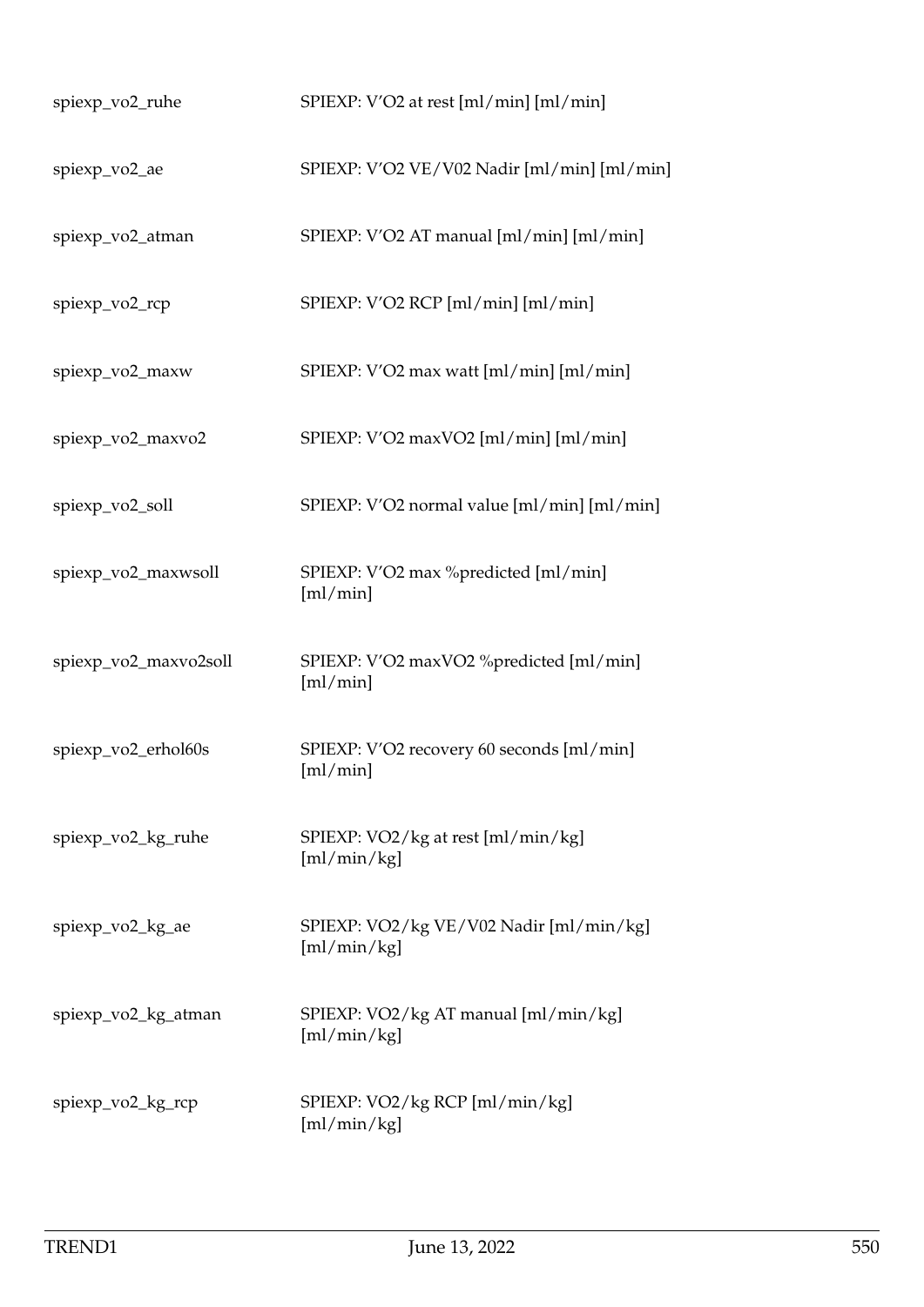| spiexp_vo2_kg_maxw       | SPIEXP: VO2/kg max watt [ml/min/kg]<br>[ml/min/kg]              |
|--------------------------|-----------------------------------------------------------------|
| spiexp_vo2_kg_maxvo2     | SPIEXP: VO2/kg maxVO2 [ml/min/kg]<br>[m]/min/kg]                |
| spiexp_vo2_kg_soll       | SPIEXP: VO2/kg normal value [ml/min/kg]<br>[m]/min/kg]          |
| spiexp_vo2_kg_maxwsoll   | SPIEXP: VO2/kg max %predicted [ml/min/kg]<br>[ml/min/kg]        |
| spiexp_vo2_kg_maxvo2soll | SPIEXP: VO2/kg maxVO2 %predicted<br>[ml/min/kg] [ml/min/kg]     |
| spiexp_vo2_kg_erhol60s   | SPIEXP: VO2/kg recovery 60 seconds<br>$[m]/min/kg]$ [ml/min/kg] |
| spiexp_o2_hr_ruhe        | SPIEXP: O2/HR at rest [ml] [ml]                                 |
| spiexp_o2_hr_ae          | SPIEXP: O2/HR VE/V02 Nadir [ml] [ml]                            |
| spiexp_o2_hr_atman       | SPIEXP: O2/HR AT manual [ml] [ml]                               |
| spiexp_o2_hr_rcp         | SPIEXP: O2/HR RCP [ml] [ml]                                     |
| spiexp_o2_hr_maxw        | SPIEXP: O2/HR max watt [ml] [ml]                                |
| spiexp_o2_hr_maxvo2      | SPIEXP: O2/HR maxVO2 [ml] [ml]                                  |
| spiexp_o2_hr_soll        | SPIEXP: O2/HR normal value [ml] [ml]                            |
| spiexp_o2_hr_maxwsoll    | SPIEXP: O2/HR max %predicted [ml] [ml]                          |
| spiexp_o2_hr_maxvo2soll  | SPIEXP: O2/HR maxVO2 %predicted [ml] [ml]                       |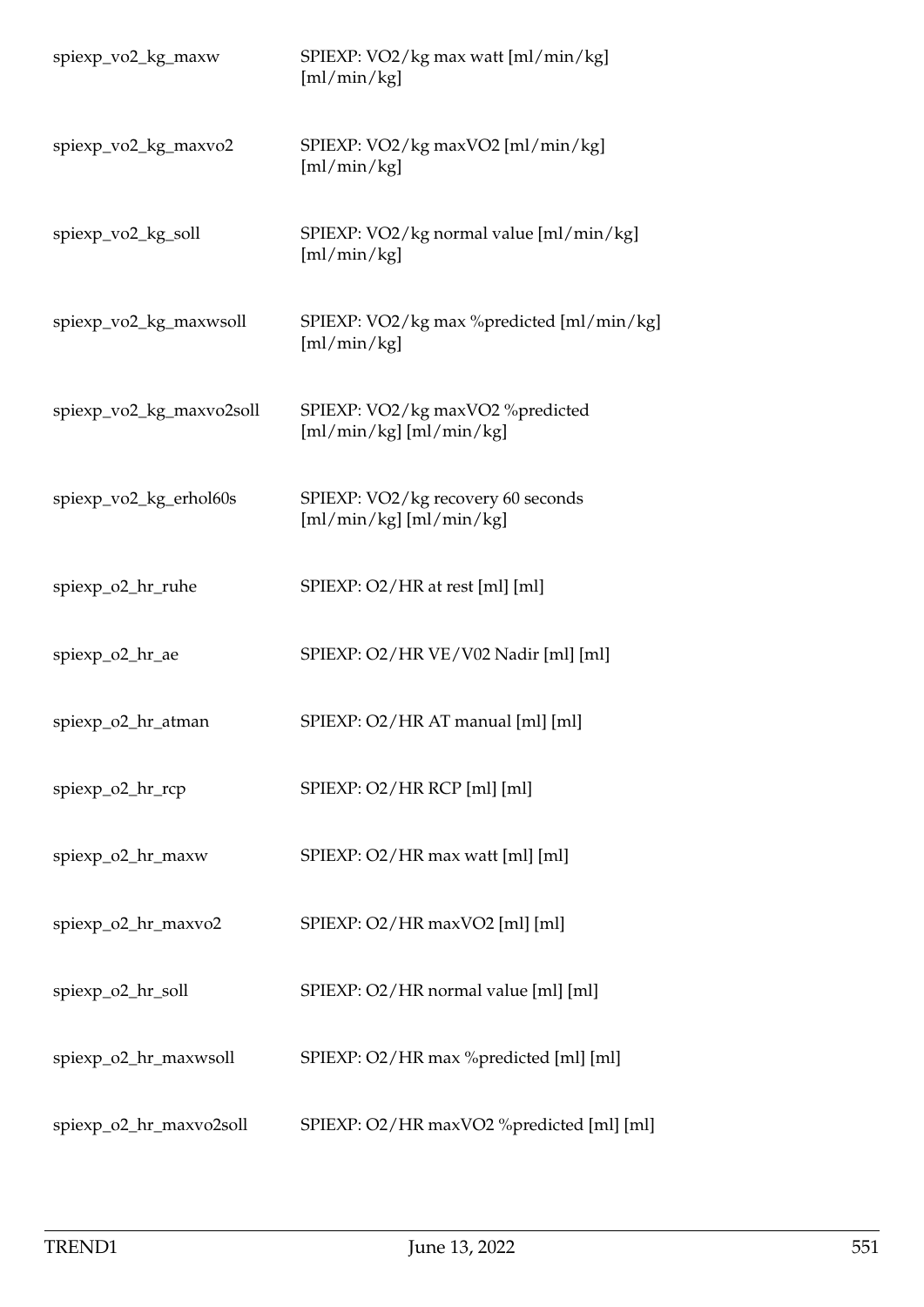| spiexp_o2_hr_erhol60s    | SPIEXP: O2/HR recovery 60 seconds [ml] [ml]                      |
|--------------------------|------------------------------------------------------------------|
| spiexp_do2_dw_ruhe       | SPIEXP: dO2/dW at rest [ml/min/watt]<br>[m]/min/W]               |
| spiexp_do2_dw_ae         | SPIEXP: dO2/dW VE/V02 Nadir [ml/min/watt]<br>[m]/min/W]          |
| spiexp_do2_dw_atman      | SPIEXP: dO2/dW AT manual [ml/min/watt]<br>[m]/min/W]             |
| spiexp_do2_dw_rcp        | SPIEXP: dO2/dW RCP [ml/min/watt]<br>[m]/min/W]                   |
| spiexp_do2_dw_maxw       | SPIEXP: dO2/dW max watt [ml/min/watt]<br>[m]/min/W]              |
| spiexp_do2_dw_maxvo2     | SPIEXP: dO2/dW maxVO2 [ml/min/watt]<br>[m]/min/W]                |
| spiexp_do2_dw_maxwsoll   | SPIEXP: dO2/dW max %predicted<br>$[m]/min/watt]$ [ml/min/W]      |
| spiexp_do2_dw_maxvo2soll | SPIEXP: dO2/dW maxVO2 %predicted<br>$[m]/min/watt]$ [ml/min/W]   |
| spiexp_do2_dw_erhol60s   | SPIEXP: dO2/dW recovery 60 seconds<br>$[m]/min/watt]$ [ml/min/W] |
| spiexp_ve_ruhe           | SPIEXP: V'E at rest [l/min] [l/min]                              |
| spiexp_ve_ae             | SPIEXP: V'E VE/V02 Nadir [l/min] [l/min]                         |
| spiexp_ve_atman          | SPIEXP: V'E AT manual [l/min] [l/min]                            |
| spiexp_ve_rcp            | SPIEXP: V'E RCP [l/min] [l/min]                                  |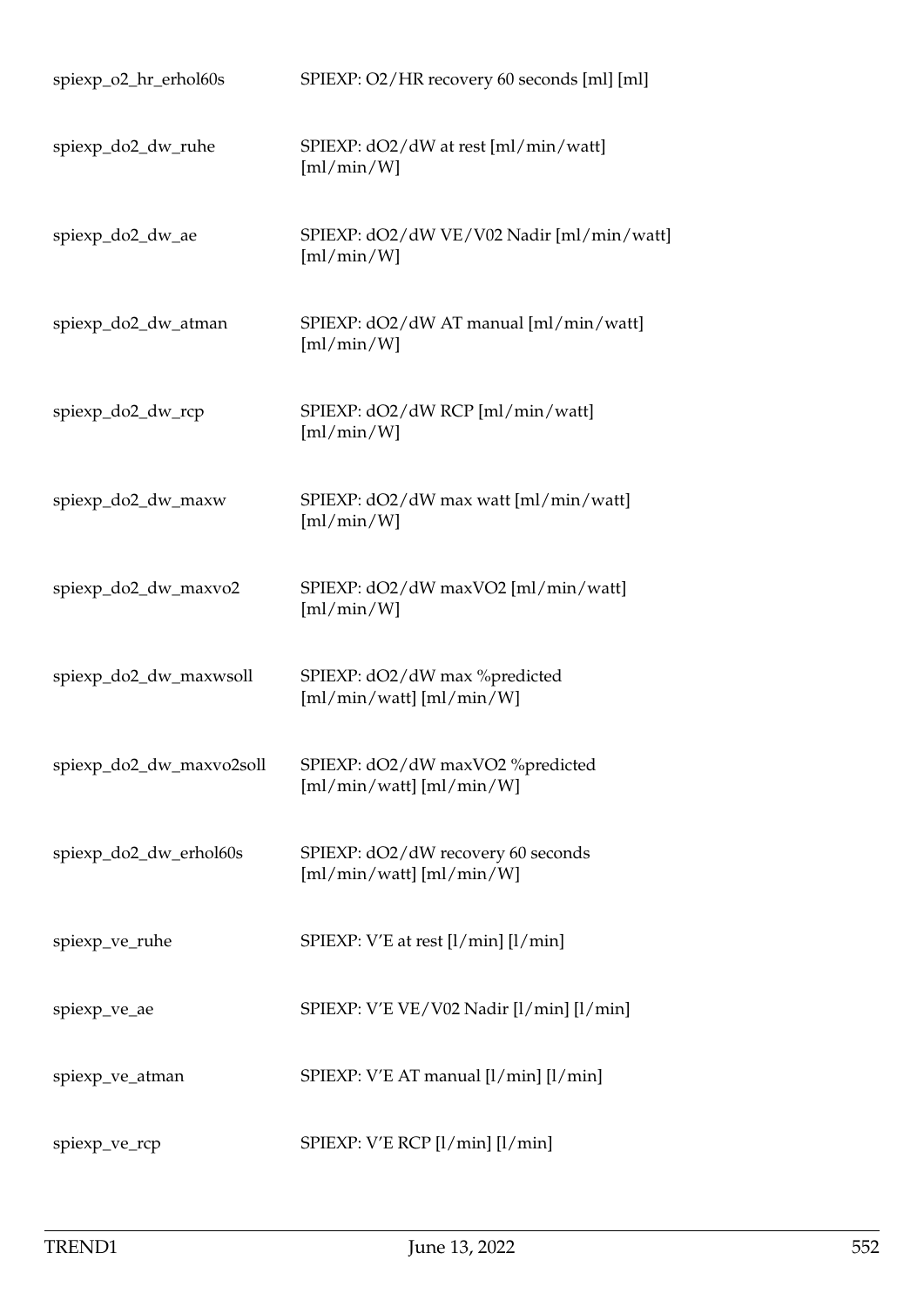| spiexp_ve_maxw         | SPIEXP: V'E max watt [l/min] [l/min]                |
|------------------------|-----------------------------------------------------|
| spiexp_ve_maxvo2       | SPIEXP: V'E maxVO2 [l/min] [l/min]                  |
| spiexp_ve_soll         | SPIEXP: V'E normal value [l/min] [l/min]            |
| spiexp_ve_maxwsoll     | SPIEXP: V'E max %predicted [l/min] [l/min]          |
| spiexp_ve_maxvo2soll   | SPIEXP: V'E maxVO2 %predicted [l/min]<br>$[1/\min]$ |
| spiexp_ve_erhol60s     | SPIEXP: V'E recovery 60 seconds [l/min] [l/min]     |
| spiexp_vtex_ruhe       | SPIEXP: VTex at rest [1] [1]                        |
| spiexp_vtex_ae         | SPIEXP: VTex VE/V02 Nadir [1] [1]                   |
| spiexp_vtex_atman      | SPIEXP: VTex AT manual [1] [1]                      |
| spiexp_vtex_rcp        | SPIEXP: VTex RCP [1] [1]                            |
| spiexp_vtex_maxw       | SPIEXP: VTex max watt [1] [1]                       |
| spiexp_vtex_maxvo2     | SPIEXP: VTex maxVO2 [1] [1]                         |
| spiexp_vtex_maxwsoll   | SPIEXP: VTex max % predicted [1] [1]                |
| spiexp_vtex_maxvo2soll | SPIEXP: VTex maxVO2 %predicted [1] [1]              |
| spiexp_vtex_erhol60s   | SPIEXP: VTex recovery 60 seconds [1] [1]            |
| spiexp_br_ruhe         | SPIEXP: BR at rest [%] [%]                          |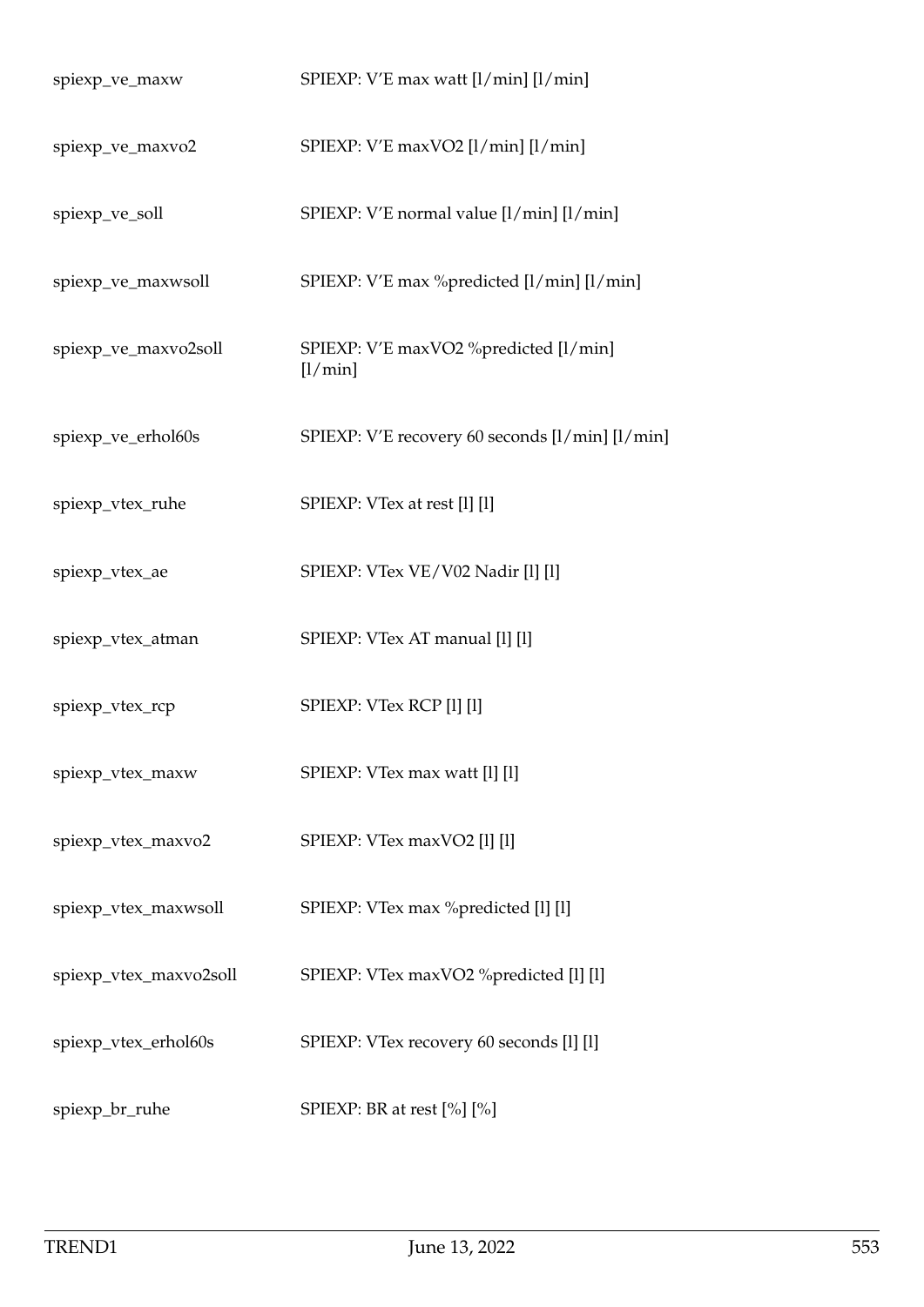| spiexp_br_ae         | SPIEXP: BR VE/V02 Nadir [%] [%]                    |
|----------------------|----------------------------------------------------|
| spiexp_br_atman      | SPIEXP: BR AT manual [%] [%]                       |
| spiexp_br_rcp        | SPIEXP: BR RCP [%] [%]                             |
| spiexp_br_maxw       | SPIEXP: BR max watt $[\%]$ $[\%]$                  |
| spiexp_br_maxvo2     | SPIEXP: BR maxVO2 [%] [%]                          |
| spiexp_br_maxwsoll   | SPIEXP: BR max %predicted [%] [%]                  |
| spiexp_br_maxvo2soll | SPIEXP: BR maxVO2 %predicted [%] [%]               |
| spiexp_br_erhol60s   | SPIEXP: BR recovery 60 seconds [%] [%]             |
| spiexp_bf_ruhe       | SPIEXP: BF at rest [1/min] [1/min]                 |
| spiexp_bf_ae         | SPIEXP: BF VE/V02 Nadir [1/min] [1/min]            |
| spiexp_bf_atman      | SPIEXP: BF AT manual [1/min] [1/min]               |
| spiexp_bf_rcp        | SPIEXP: BF RCP [1/min] [1/min]                     |
| spiexp_bf_maxw       | SPIEXP: BF max watt [1/min] [1/min]                |
| spiexp_bf_maxvo2     | SPIEXP: BF maxVO2 [1/min] [1/min]                  |
| spiexp_bf_maxwsoll   | SPIEXP: BF max %predicted [1/min] [1/min]          |
| spiexp_bf_maxvo2soll | SPIEXP: BF maxVO2 %predicted [1/min]<br>$[1/\min]$ |
| spiexp_bf_erhol60s   | SPIEXP: BF recovery 60 seconds [1/min] [1/min]     |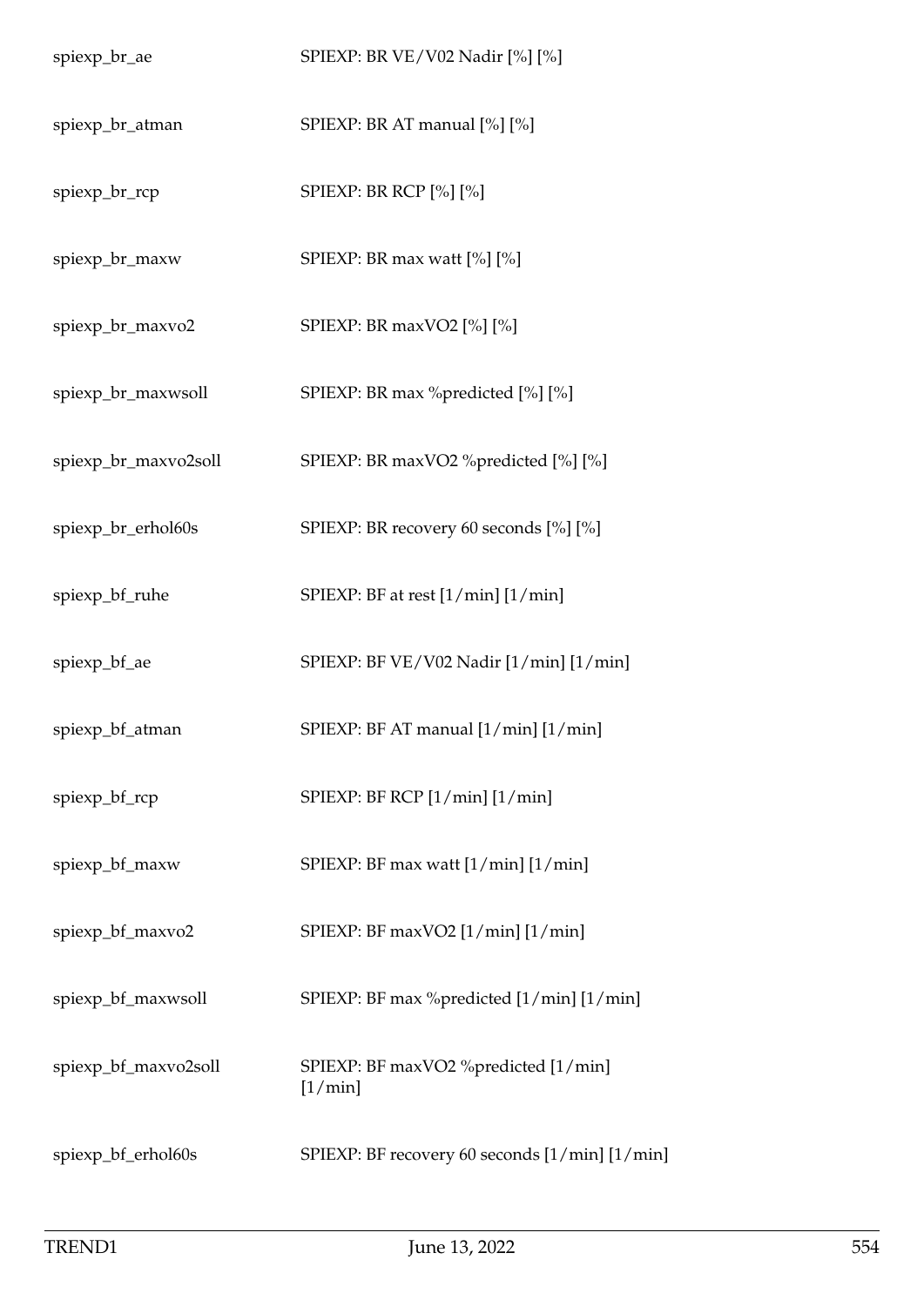| spiexp_vt_icd_ruhe       | SPIEXP: VT%ICd at rest [%] [%]             |
|--------------------------|--------------------------------------------|
| spiexp_vt_icd_ae         | SPIEXP: VT%ICd VE/V02 Nadir [%] [%]        |
| spiexp_vt_icd_atman      | SPIEXP: VT%ICd AT manual [%] [%]           |
| spiexp_vt_icd_rcp        | SPIEXP: VT%ICd RCP [%] [%]                 |
| spiexp_vt_icd_maxw       | SPIEXP: VT%ICd max watt [%] [%]            |
| spiexp_vt_icd_maxvo2     | SPIEXP: VT%ICd maxVO2 [%] [%]              |
| spiexp_vt_icd_maxwsoll   | SPIEXP: VT%ICd max %predicted [%] [%]      |
| spiexp_vt_icd_maxvo2soll | SPIEXP: VT%ICd maxVO2 %predicted [%] [%]   |
| spiexp_vt_icd_erhol60s   | SPIEXP: VT%ICd recovery 60 seconds [%] [%] |
| spiexp_ti_tot_ruhe       | SPIEXP: ti/tot at rest [%] [%]             |
| spiexp_ti_tot_ae         | SPIEXP: ti/tot VE/V02 Nadir [%] [%]        |
| spiexp_vde_vt_ruhe       | SPIEXP: $Vde/VT$ at rest $[\%] [\%]$       |
| spiexp_ti_tot_atman      | SPIEXP: ti/tot AT manual [%] [%]           |
| spiexp_vde_vt_ae         | SPIEXP: Vde/VT VE/V02 Nadir [%] [%]        |
| spiexp_ti_tot_rcp        | SPIEXP: ti/tot RCP [%] [%]                 |
| spiexp_vde_vt_atman      | SPIEXP: Vde/VT AT manual [%] [%]           |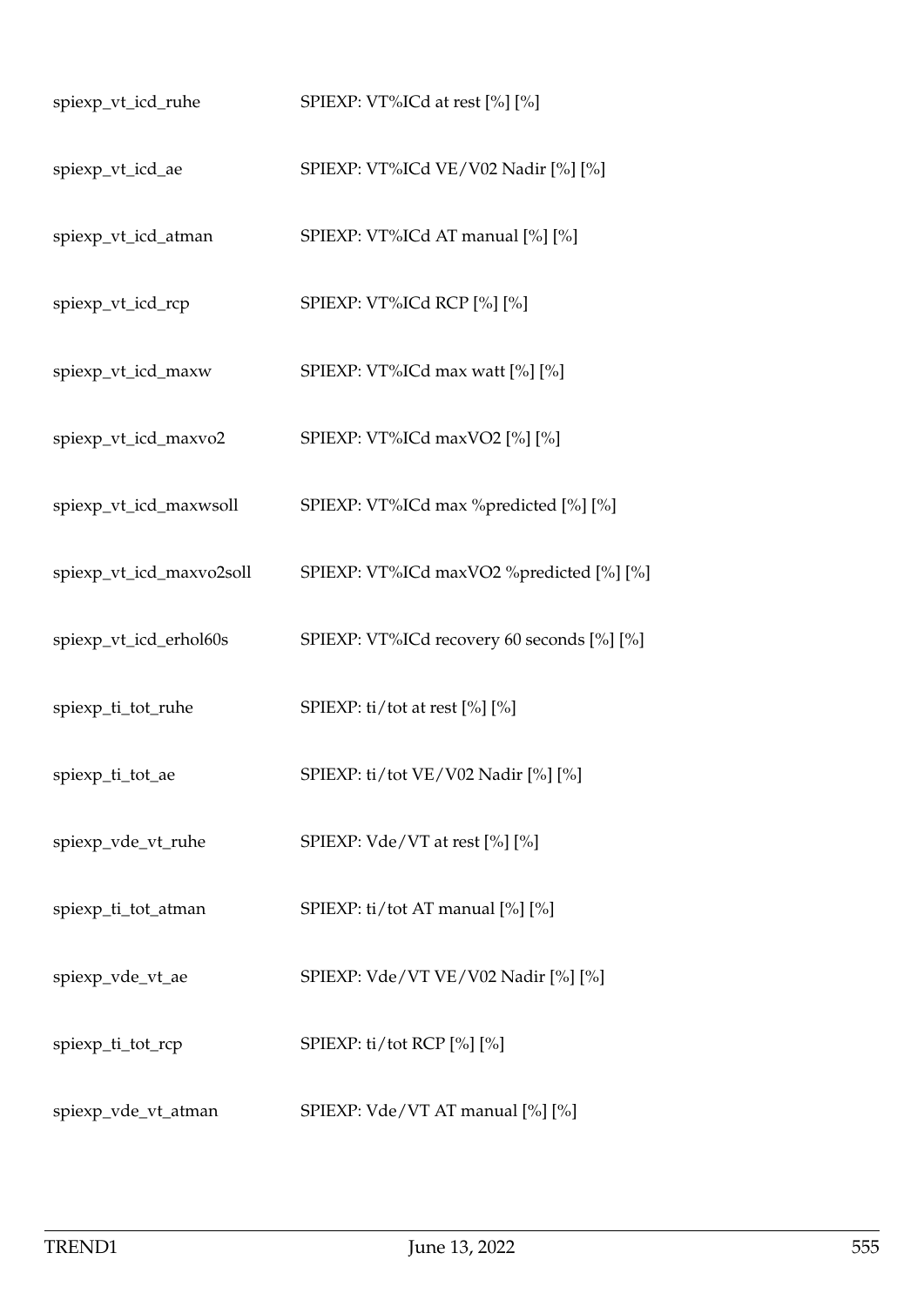| spiexp_ti_tot_maxw       | SPIEXP: ti/tot max watt [%] [%]                                   |
|--------------------------|-------------------------------------------------------------------|
| spiexp_vde_vt_rcp        | SPIEXP: Vde/VT RCP [%] [%]                                        |
| spiexp_ti_tot_maxvo2     | SPIEXP: ti/tot maxVO2 [%] [%]                                     |
| spiexp_vde_vt_maxw       | SPIEXP: Vde/VT max watt [%] [%]                                   |
| spiexp_vde_vt_maxvo2     | SPIEXP: Vde/VT maxVO2 [%] [%]                                     |
| spiexp_ti_tot_maxwsoll   | SPIEXP: ti/tot max %predicted [%] [%]                             |
| spiexp_vde_vt_soll       | SPIEXP: Vde/VT normal value [%] [%]                               |
| spiexp_ti_tot_maxvo2soll | SPIEXP: ti/tot maxVO2 %predicted [%] [%]                          |
| spiexp_vde_vt_maxwsoll   | SPIEXP: Vde/VT max %predicted [%] [%]                             |
| spiexp_ti_tot_erhol60s   | SPIEXP: ti/tot recovery 60 seconds [%] [%]                        |
|                          | spiexp_vde_vt_maxvo2soll SPIEXP: Vde/VT maxVO2 %predicted [%] [%] |
| spiexp_vde_vt_erhol60s   | SPIEXP: Vde/VT recovery 60 seconds [%] [%]                        |
| spiexp_eqo2_ruhe         | SPIEXP: EqO2 at rest                                              |
| spiexp_eqo2_ae           | SPIEXP: EqO2 VE/V02 Nadir                                         |
| spiexp_eqo2_atman        | SPIEXP: EqO2 AT manual                                            |
| spiexp_eqo2_rcp          | SPIEXP: EqO2 RCP                                                  |
| spiexp_eqo2_maxw         | SPIEXP: EqO2 max watt                                             |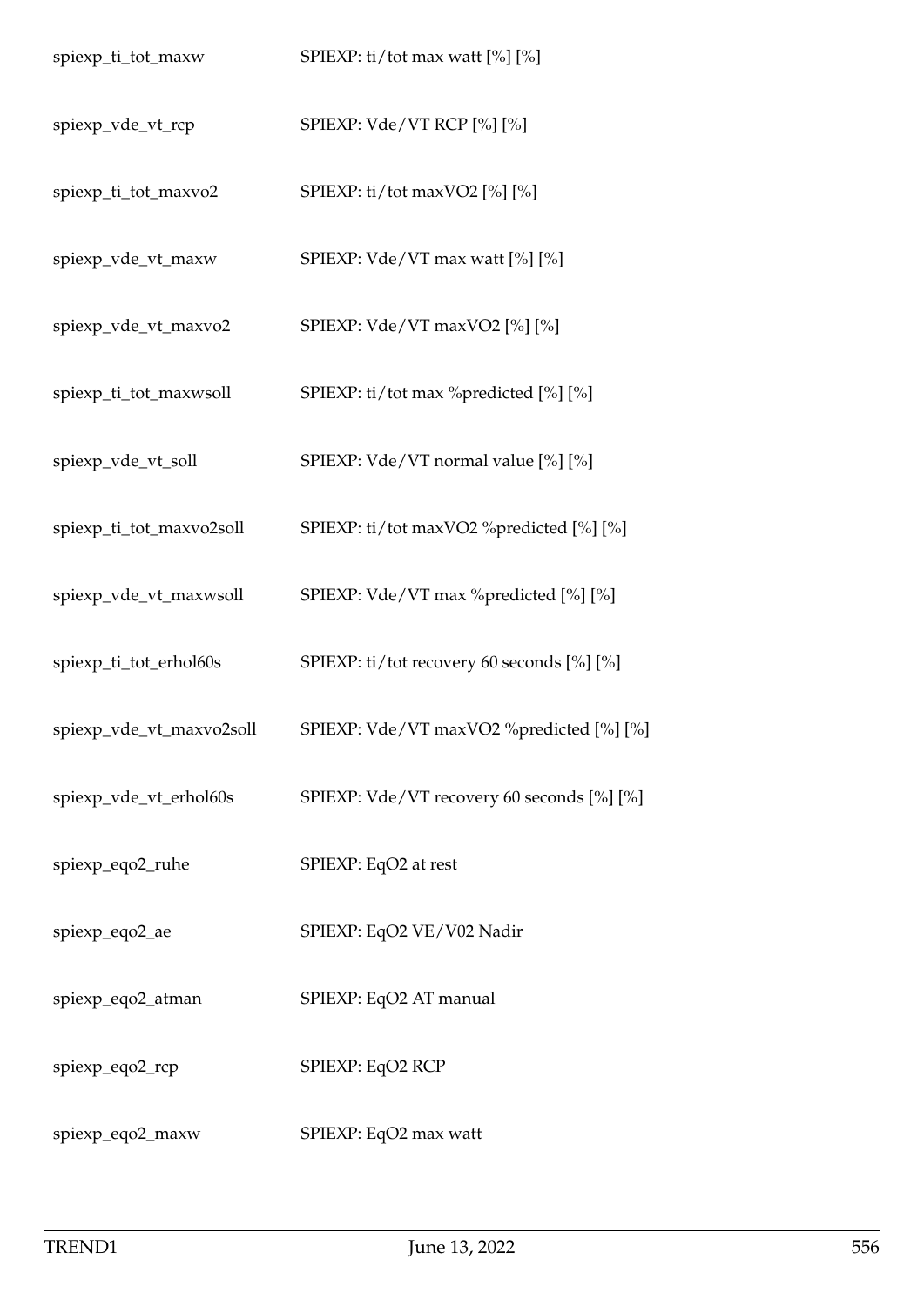| spiexp_eqo2_maxvo2      | SPIEXP: EqO2 maxVO2                      |
|-------------------------|------------------------------------------|
| spiexp_eqo2_maxwsoll    | SPIEXP: EqO2 max %predicted              |
| spiexp_eqo2_maxvo2soll  | SPIEXP: EqO2 maxVO2 %predicted           |
| spiexp_eqo2_erhol60s    | SPIEXP: EqO2 recovery 60 seconds         |
| spiexp_eqco2_ruhe       | SPIEXP: EqCO2 at rest                    |
| spiexp_eqco2_ae         | SPIEXP: EqCO2 VE/V02 Nadir               |
| spiexp_eqco2_atman      | SPIEXP: EqCO2 AT manual                  |
| spiexp_eqco2_rcp        | SPIEXP: EqCO2 RCP                        |
| spiexp_eqco2_maxw       | SPIEXP: EqCO2 max watt                   |
| spiexp_eqco2_maxvo2     | SPIEXP: EqCO2 maxVO2                     |
| spiexp_eqco2_maxwsoll   | SPIEXP: EqCO2 max %predicted             |
| spiexp_eqco2_maxvo2soll | SPIEXP: EqCO2 maxVO2 %predicted          |
| spiexp_eqco2_erhol60s   | SPIEXP: EqCO2 recovery 60 seconds        |
| spiexp_peto2_ruhe       | SPIEXP: PETO2 at rest [mmHg] [mmHg]      |
| spiexp_peto2_ae         | SPIEXP: PETO2 VE/V02 Nadir [mmHg] [mmHg] |
| spiexp_peto2_atman      | SPIEXP: PETO2 AT manual [mmHg] [mmHg]    |
| spiexp_peto2_rcp        | SPIEXP: PETO2 RCP [mmHg] [mmHg]          |
|                         |                                          |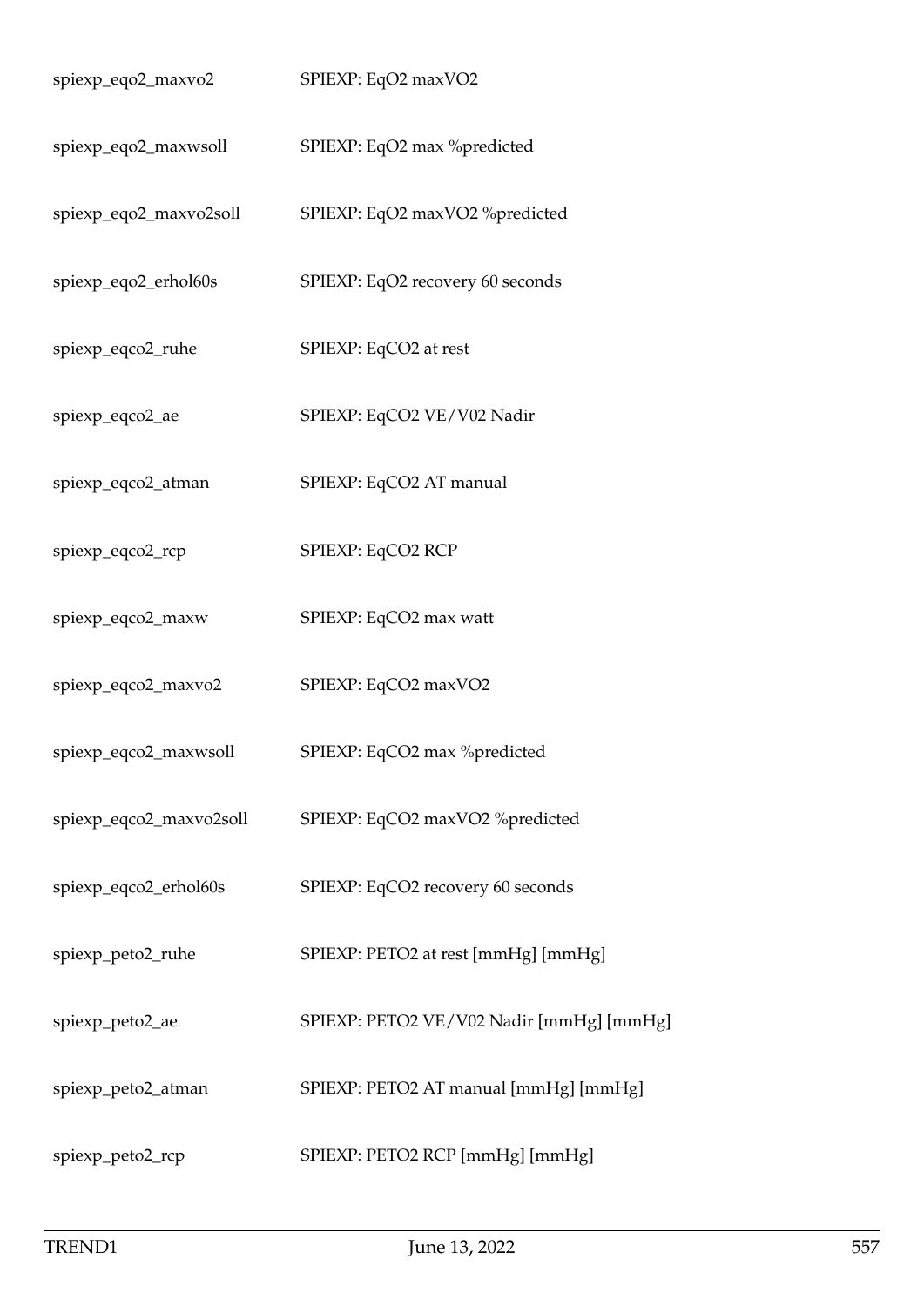| spiexp_peto2_maxw        | SPIEXP: PETO2 max watt [mmHg] [mmHg]                |
|--------------------------|-----------------------------------------------------|
| spiexp_peto2_maxvo2      | SPIEXP: PETO2 maxVO2 [mmHg] [mmHg]                  |
| spiexp_peto2_maxwsoll    | SPIEXP: PETO2 max %predicted [mmHg]<br>[mmHg]       |
| spiexp_peto2_maxvo2soll  | SPIEXP: PETO2 maxVO2 %predicted [mmHg]<br>[mmHg]    |
| spiexp_peto2_erhol60s    | SPIEXP: PETO2 recovery 60 seconds [mmHg]<br>[mmHg]  |
| spiexp_petco2_ruhe       | SPIEXP: PETCO2 at rest [mmHg] [mmHg]                |
| spiexp_petco2_ae         | SPIEXP: PETCO2 VE/V02 Nadir [mmHg]<br>[mmHg]        |
| spiexp_petco2_atman      | SPIEXP: PETCO2 AT manual [mmHg] [mmHg]              |
| spiexp_petco2_rcp        | SPIEXP: PETCO2 RCP [mmHg] [mmHg]                    |
| spiexp_petco2_maxw       | SPIEXP: PETCO2 max watt [mmHg] [mmHg]               |
| spiexp_petco2_maxvo2     | SPIEXP: PETCO2 maxVO2 [mmHg] [mmHg]                 |
| spiexp_petco2_maxwsoll   | SPIEXP: PETCO2 max %predicted [mmHg]<br>[mmHg]      |
| spiexp_petco2_maxvo2soll | SPIEXP: PETCO2 maxVO2 %predicted [mmHg]<br>[mmHg]   |
| spiexp_petco2_erhol60s   | SPIEXP: PETCO2 recovery 60 seconds [mmHg]<br>[mmHg] |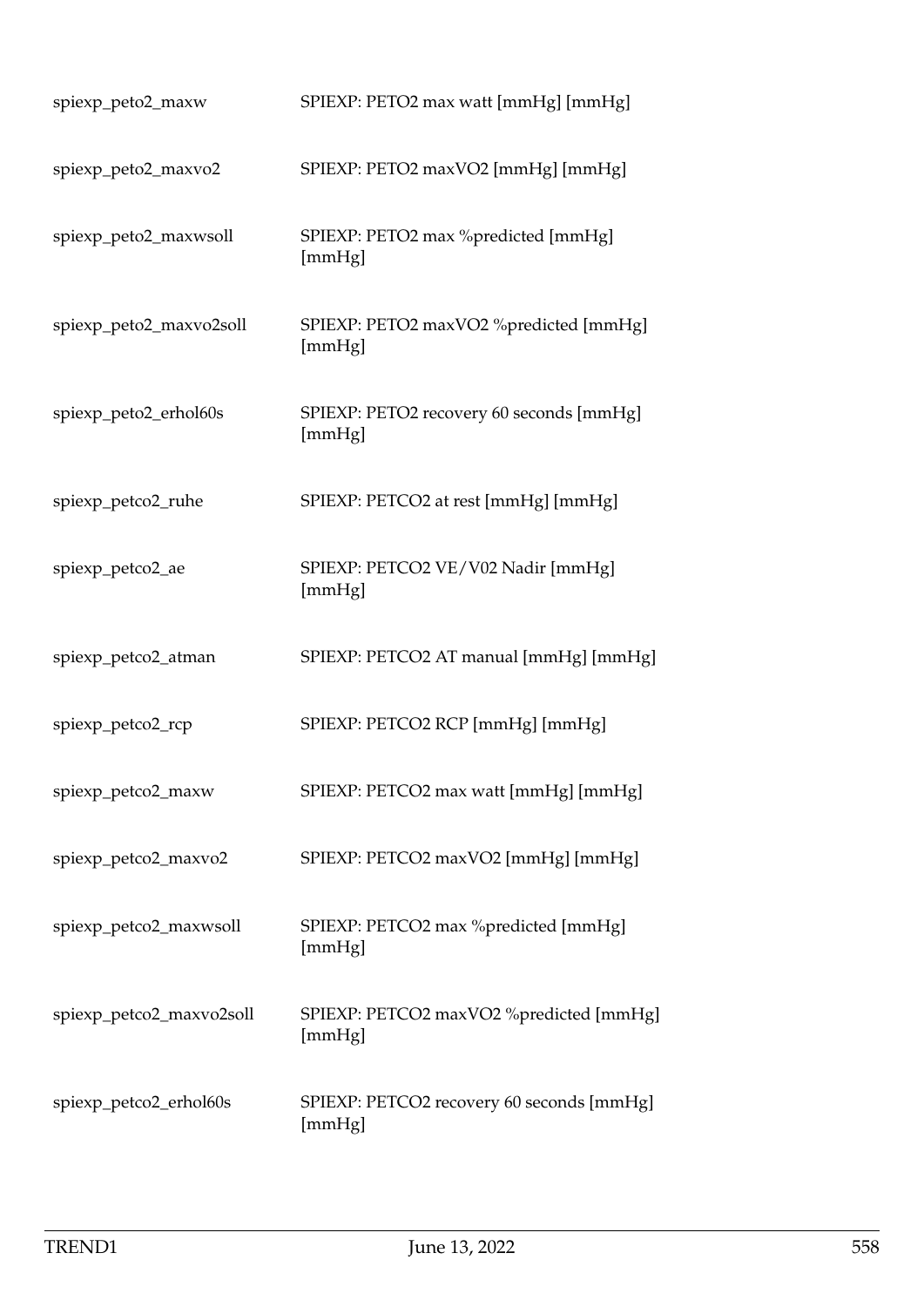| spiexp_peco2_ruhe          | SPIEXP: PECO2 at rest [mmHg] [mmHg]                |
|----------------------------|----------------------------------------------------|
| spiexp_peco2_ae            | SPIEXP: PECO2 VE/V02 Nadir [mmHg]<br>[mmHg]        |
| spiexp_peco2_atman         | SPIEXP: PECO2 AT manual [mmHg] [mmHg]              |
| spiexp_peco2_rcp           | SPIEXP: PECO2 RCP [mmHg] [mmHg]                    |
| spiexp_peco2_maxw          | SPIEXP: PECO2 max watt [mmHg] [mmHg]               |
| spiexp_peco2_maxvo2        | SPIEXP: PECO2 maxVO2 [mmHg] [mmHg]                 |
| spiexp_peco2_maxwsoll      | SPIEXP: PECO2 max %predicted [mmHg]<br>[mmHg]      |
| spiexp_peco2_maxvo2soll    | SPIEXP: PECO2 maxVO2 %predicted [mmHg]<br>[mmHg]   |
| spiexp_peco2_erhol60s      | SPIEXP: PECO2 recovery 60 seconds [mmHg]<br>[mmHg] |
| spiexp_ve_vco2_slope_stand | SPIEXP: VE/VCO2 slope standard                     |
| spiexp_ve_vco2_slope_typ2  | SPIEXP: VE/VCO2 slope type II                      |
| spiexp_zeit_gas1           | SPIEXP: time blood gas1 [min] [time]               |
| spiexp_watt_gas1           | SPIEXP: watt blood gas1 [watt] [W]                 |
| spiexp_vo2_gas1            | SPIEXP: V'O2 blood gas1 [ml/min] [ml/min]          |
| spiexp_paco2_gas1          | SPIEXP: PaCO2 blood gas1 [mmHg] [mmHg]             |
| spiexp_pao2_gas1           | SPIEXP: PaO2 blood gas1 [mmHg] [mmHg]              |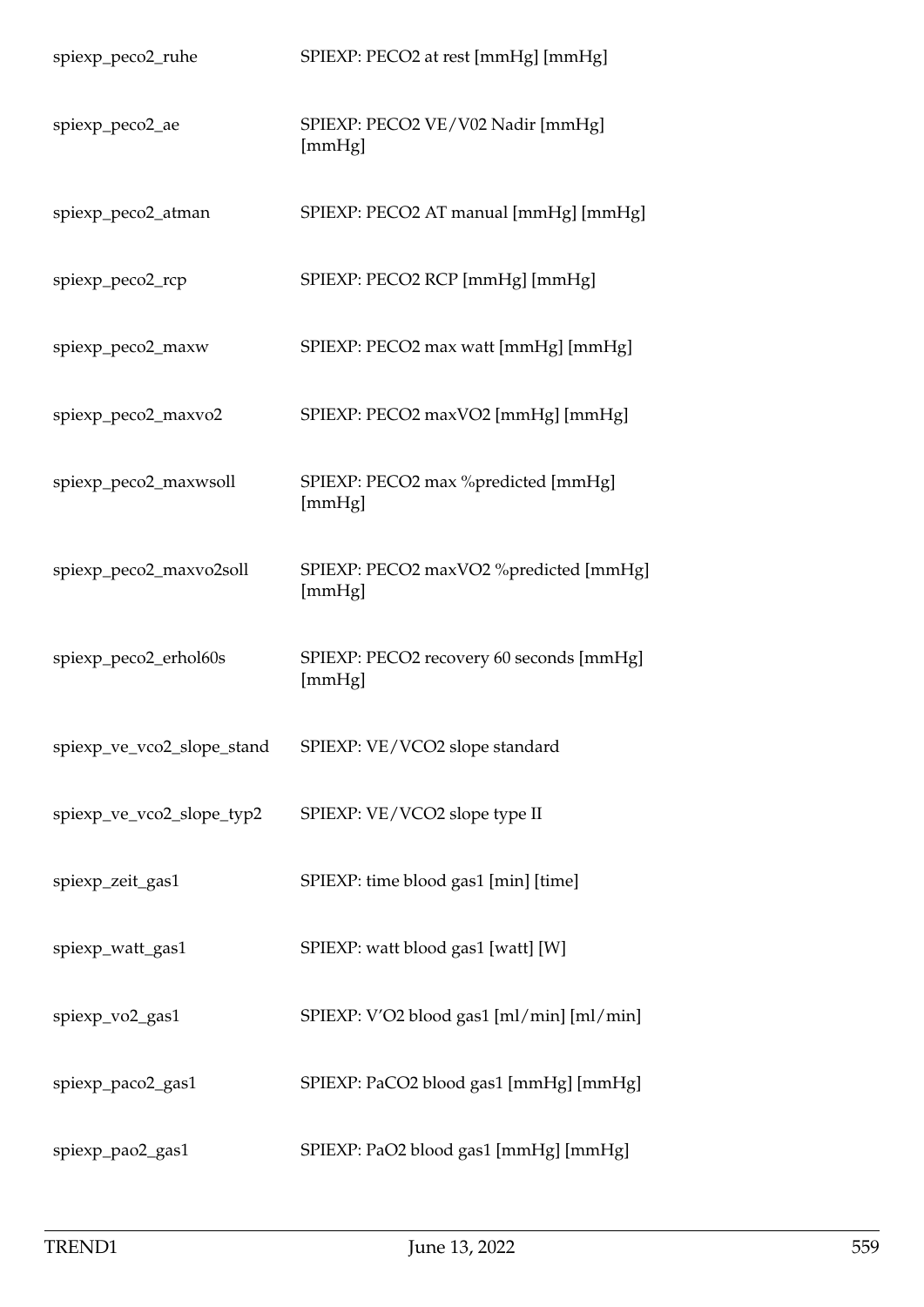| spiexp_aado2_gas1  | SPIEXP: AaDO2 blood gas1 [mmHg] [mmHg]    |
|--------------------|-------------------------------------------|
| spiexp_paetc2_gas1 | SPIEXP: PaETC2 blood gas1 [mmHg] [mmHg]   |
| spiexp_zeit_gas2   | SPIEXP: time blood gas2 [min] [time]      |
| spiexp_watt_gas2   | SPIEXP: watt blood gas2 [watt] [W]        |
| spiexp_vo2_gas2    | SPIEXP: V'O2 blood gas2 [ml/min] [ml/min] |
| spiexp_paco2_gas2  | SPIEXP: PaCO2 blood gas2 [mmHg] [mmHg]    |
| spiexp_pao2_gas2   | SPIEXP: PaO2 blood gas2 [mmHg] [mmHg]     |
| spiexp_aado2_gas2  | SPIEXP: AaDO2 blood gas2 [mmHg] [mmHg]    |
| spiexp_paetc2_gas2 | SPIEXP: PaETC2 blood gas2 [mmHg] [mmHg]   |
| spiexp_zeit_gas3   | SPIEXP: time blood gas3 [min] [time]      |
| spiexp_watt_gas3   | SPIEXP: watt blood gas3 [watt] [W]        |
| spiexp_vo2_gas3    | SPIEXP: V'O2 blood gas3 [ml/min] [ml/min] |
| spiexp_paco2_gas3  | SPIEXP: PaCO2 blood gas3 [mmHg] [mmHg]    |
| spiexp_pao2_gas3   | SPIEXP: PaO2 blood gas3 [mmHg] [mmHg]     |
| spiexp_aado2_gas3  | SPIEXP: AaDO2 blood gas3 [mmHg] [mmHg]    |
| spiexp_paetc2_gas3 | SPIEXP: PaETC2 blood gas3 [mmHg] [mmHg]   |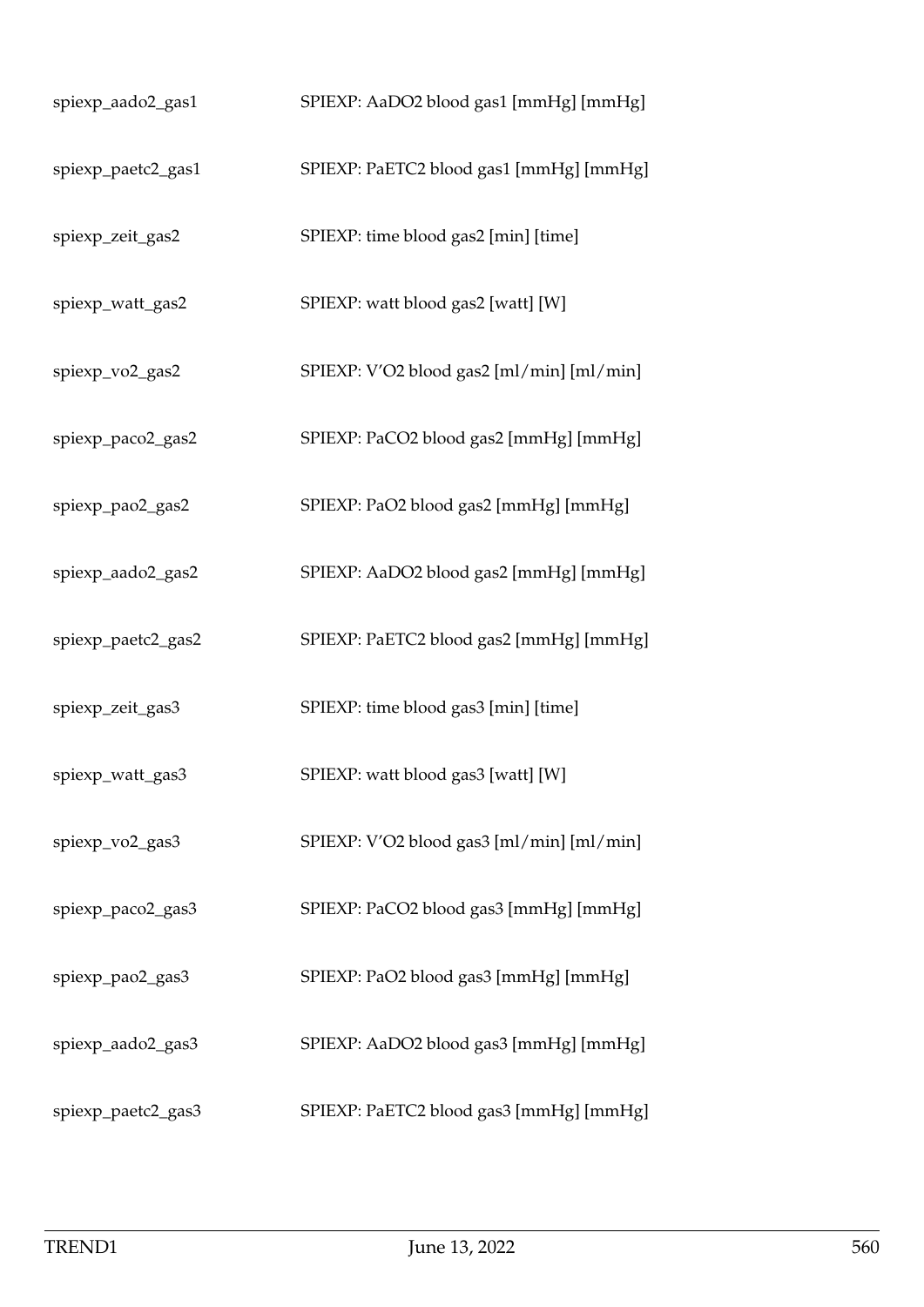| spiexp_zeit_gas4   | SPIEXP: time blood gas4 [min] [time]      |
|--------------------|-------------------------------------------|
| spiexp_watt_gas4   | SPIEXP: watt blood gas4 [watt] [W]        |
| spiexp_vo2_gas4    | SPIEXP: V'O2 blood gas4 [ml/min] [ml/min] |
| spiexp_paco2_gas4  | SPIEXP: PaCO2 blood gas4 [mmHg] [mmHg]    |
| spiexp_pao2_gas4   | SPIEXP: PaO2 blood gas4 [mmHg] [mmHg]     |
| spiexp_aado2_gas4  | SPIEXP: AaDO2 blood gas4 [mmHg] [mmHg]    |
| spiexp_paetc2_gas4 | SPIEXP: PaETC2 blood gas4 [mmHg] [mmHg]   |
| spiexp_zeit_gas5   | SPIEXP: time blood gas5 [min] [time]      |
| spiexp_watt_gas5   | SPIEXP: watt blood gas5 [watt] [W]        |
| spiexp_vo2_gas5    | SPIEXP: V'O2 blood gas5 [ml/min] [ml/min] |
| spiexp_paco2_gas5  | SPIEXP: PaCO2 blood gas5 [mmHg] [mmHg]    |
| spiexp_pao2_gas5   | SPIEXP: PaO2 blood gas5 [mmHg] [mmHg]     |
| spiexp_aado2_gas5  | SPIEXP: AaDO2 blood gas5 [mmHg] [mmHg]    |
| spiexp_paetc2_gas5 | SPIEXP: PaETC2 blood gas5 [mmHg] [mmHg]   |
| spiexp_zeit_gas6   | SPIEXP: time blood gas6 [min] [time]      |
| spiexp_watt_gas6   | SPIEXP: watt blood gas6 [watt] [W]        |
| spiexp_vo2_gas6    | SPIEXP: V'O2 blood gas6 [ml/min] [ml/min] |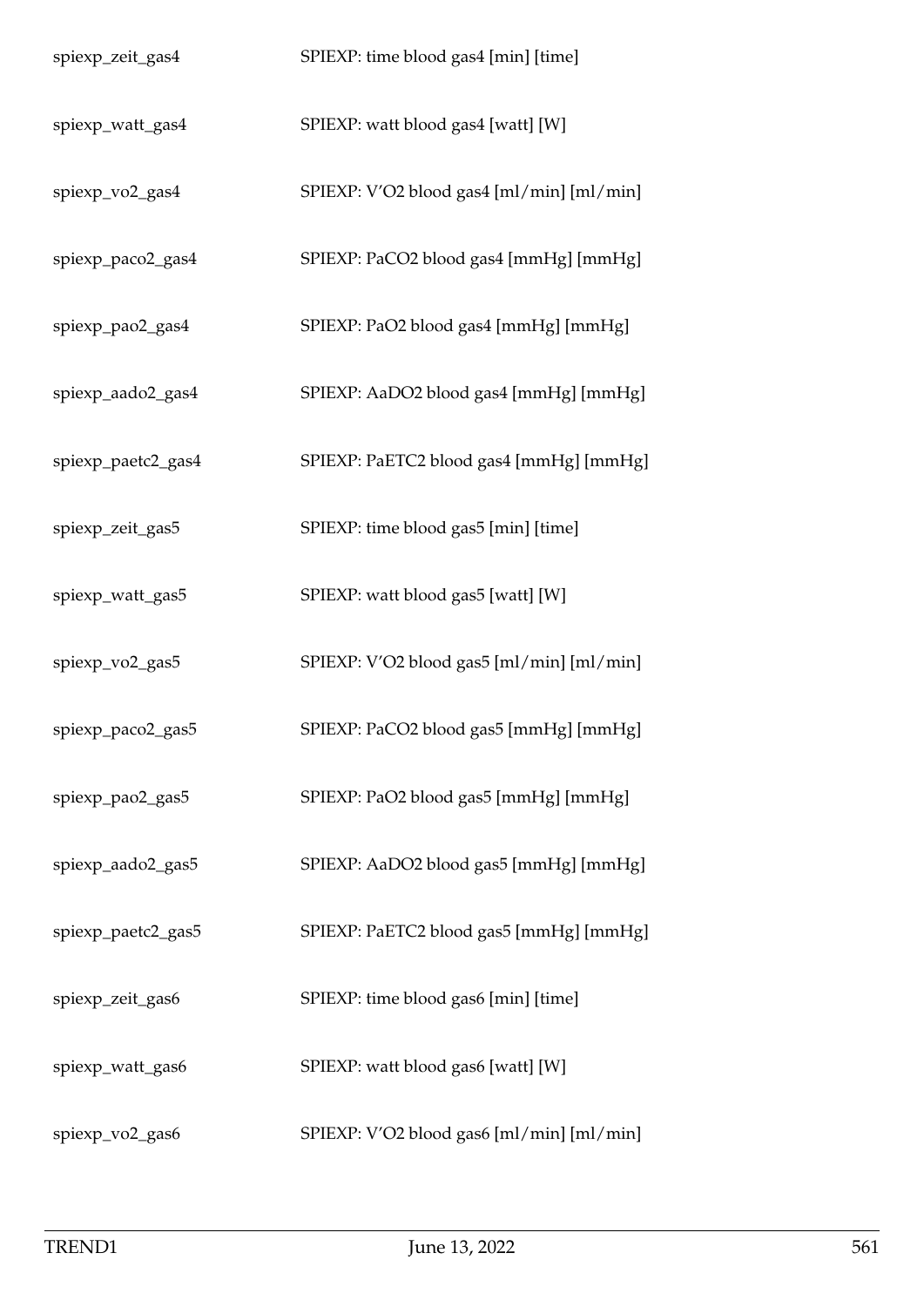| spiexp_paco2_gas6     | SPIEXP: PaCO2 blood gas6 [mmHg] [mmHg]   |
|-----------------------|------------------------------------------|
| spiexp_pao2_gas6      | SPIEXP: PaO2 blood gas6 [mmHg] [mmHg]    |
| spiexp_aado2_gas6     | SPIEXP: AaDO2 blood gas6 [mmHg] [mmHg]   |
| spiexp_paetc2_gas6    | SPIEXP: PaETC2 blood gas6 [mmHg] [mmHg]  |
| spiexp_fev_1_soll     | SPIEXP: FEV 1 normal value [1] [1]       |
| spiexp_fev_1_ist      | SPIEXP: FEV 1 measured [1] [1]           |
| spiexp_mvv_soll       | SPIEXP: MVV normal value [l/min] [l/min] |
| spiexp_mvv_ist        | SPIEXP: MVV measured [l/min] [l/min]     |
| spiexp_ic_soll        | SPIEXP: IC normal value [1] [1]          |
| spiexp_ic_ist         | SPIEXP: IC measured [1] [1]              |
| spiexp_zeit_breath1   | SPIEXP: time Intrabreath1 [min] [time]   |
| spiexp_vtin_breath1   | SPIEXP: VTin Intrabreath1 [1] [1]        |
| spiexp_vtex_breath1   | SPIEXP: VTex Intrabreath1 [1] [1]        |
| spiexp_bf_breath1     | SPIEXP: BF Intrabreath1 [1/min] [1/min]  |
| spiexp_eelv_breath1   | SPIEXP: EELV Intrabreath1 [1] [1]        |
| spiexp_ic_d_breath1   | SPIEXP: IC_d Intrabreath1 [l] [l]        |
| spiexp_icd_ev_breath1 | SPIEXP: Icd%EV Intrabreath1 [%] [%]      |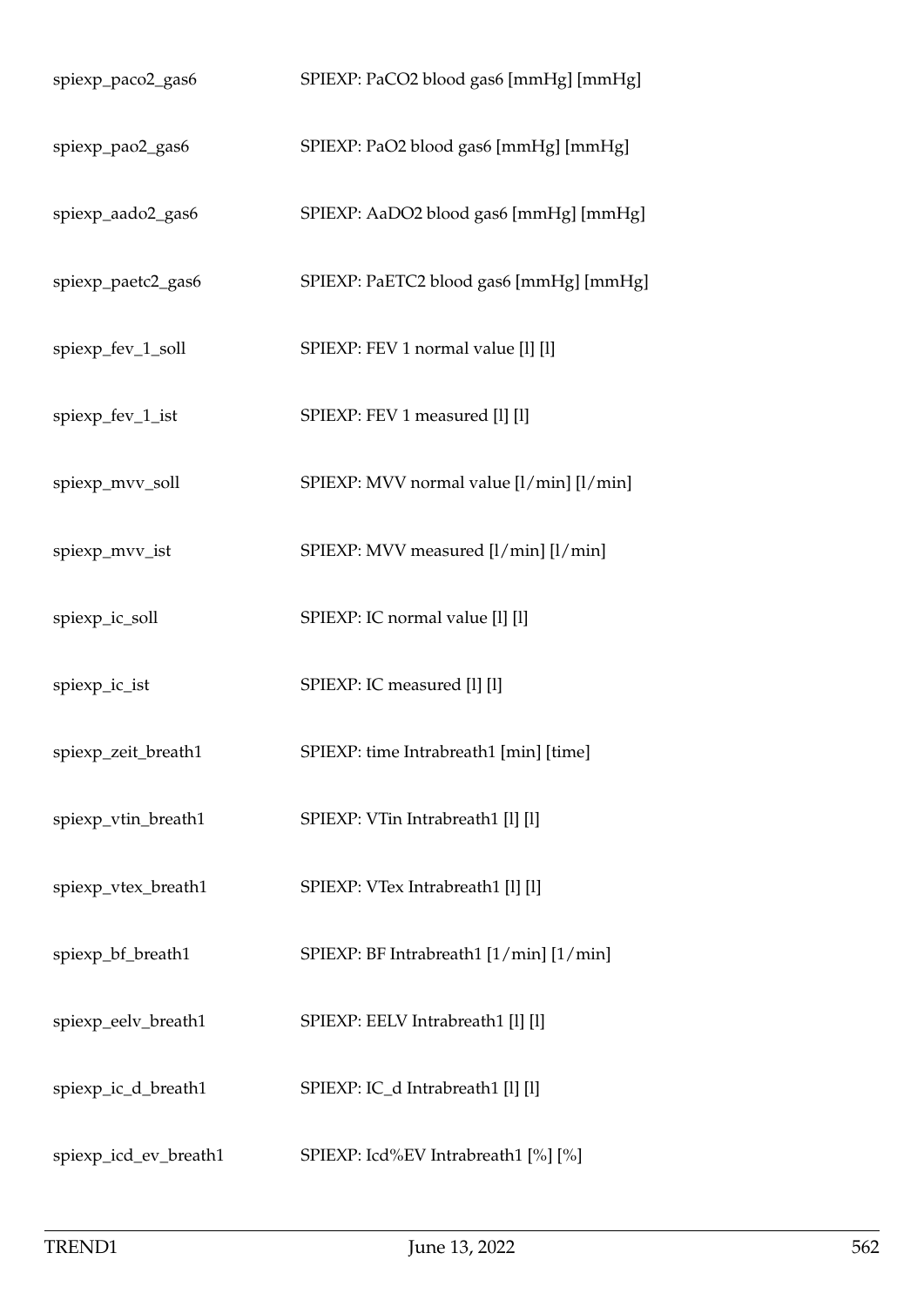| spiexp_zeit_breath2   | SPIEXP: time Intrabreath2 [min] [time]  |
|-----------------------|-----------------------------------------|
| spiexp_vtin_breath2   | SPIEXP: VTin Intrabreath2 [1] [1]       |
| spiexp_vtex_breath2   | SPIEXP: VTex Intrabreath2 [1] [1]       |
| spiexp_bf_breath2     | SPIEXP: BF Intrabreath2 [1/min] [1/min] |
| spiexp_eelv_breath2   | SPIEXP: EELV Intrabreath2 [1] [1]       |
| spiexp_ic_d_breath2   | SPIEXP: IC_d Intrabreath2 [1] [1]       |
| spiexp_icd_ev_breath2 | SPIEXP: Icd%EV Intrabreath2 [%] [%]     |
| spiexp_zeit_breath3   | SPIEXP: time Intrabreath3 [min] [time]  |
| spiexp_vtin_breath3   | SPIEXP: VTin Intrabreath3 [1] [1]       |
| spiexp_vtex_breath3   | SPIEXP: VTex Intrabreath3 [1] [1]       |
| spiexp_bf_breath3     | SPIEXP: BF Intrabreath3 [1/min] [1/min] |
| spiexp_eelv_breath3   | SPIEXP: EELV Intrabreath3 [1] [1]       |
| spiexp_ic_d_breath3   | SPIEXP: IC_d Intrabreath3 [1] [1]       |
| spiexp_icd_ev_breath3 | SPIEXP: Icd%EV Intrabreath3 [%] [%]     |
| spiexp_zeit_breath4   | SPIEXP: time Intrabreath4 [min] [time]  |
| spiexp_vtin_breath4   | SPIEXP: VTin Intrabreath4 [1] [1]       |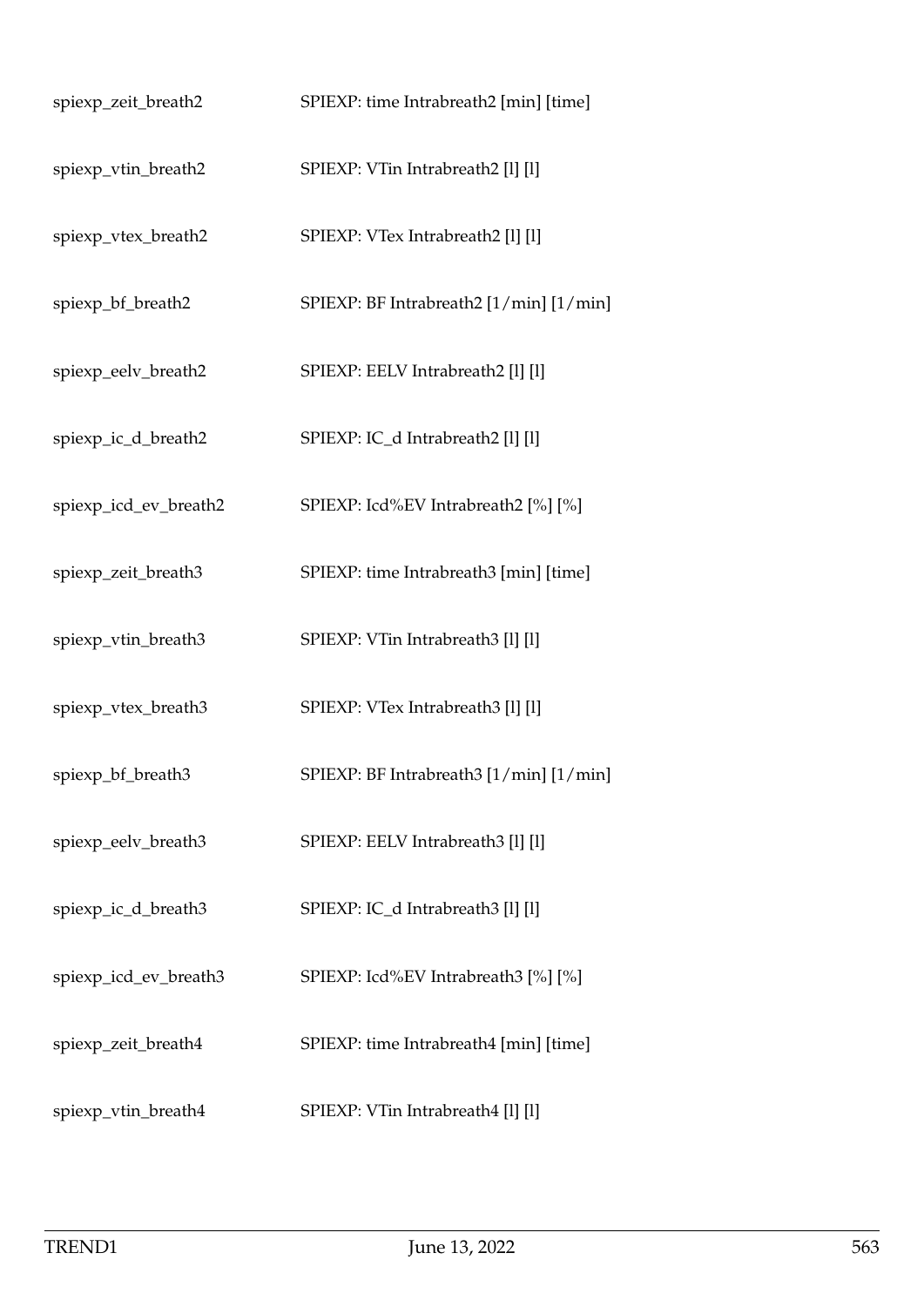| spiexp_vtex_breath4   | SPIEXP: VTex Intrabreath4 [1] [1]       |
|-----------------------|-----------------------------------------|
| spiexp_bf_breath4     | SPIEXP: BF Intrabreath4 [1/min] [1/min] |
| spiexp_eelv_breath4   | SPIEXP: EELV Intrabreath4 [1] [1]       |
| spiexp_ic_d_breath4   | SPIEXP: IC_d Intrabreath4 [1] [1]       |
| spiexp_icd_ev_breath4 | SPIEXP: Icd%EV Intrabreath4 [%] [%]     |
| spiexp_zeit_breath5   | SPIEXP: time Intrabreath5 [min] [time]  |
| spiexp_vtin_breath5   | SPIEXP: VTin Intrabreath5 [1] [1]       |
| spiexp_vtex_breath5   | SPIEXP: VTex Intrabreath5 [1] [1]       |
| spiexp_bf_breath5     | SPIEXP: BF Intrabreath5 [1/min] [1/min] |
| spiexp_eelv_breath5   | SPIEXP: EELV Intrabreath5 [1] [1]       |
| spiexp_ic_d_breath5   | SPIEXP: IC_d Intrabreath5 [1] [1]       |
| spiexp_icd_ev_breath5 | SPIEXP: Icd%EV Intrabreath5 [%] [%]     |
| spiexp_zeit_breath6   | SPIEXP: time Intrabreath6 [min] [time]  |
| spiexp_vtin_breath6   | SPIEXP: VTin Intrabreath6 [1] [1]       |
| spiexp_vtex_breath6   | SPIEXP: VTex Intrabreath6 [1] [1]       |
| spiexp_bf_breath6     | SPIEXP: BF Intrabreath6 [1/min] [1/min] |
| spiexp_eelv_breath6   | SPIEXP: EELV Intrabreath6 [1] [1]       |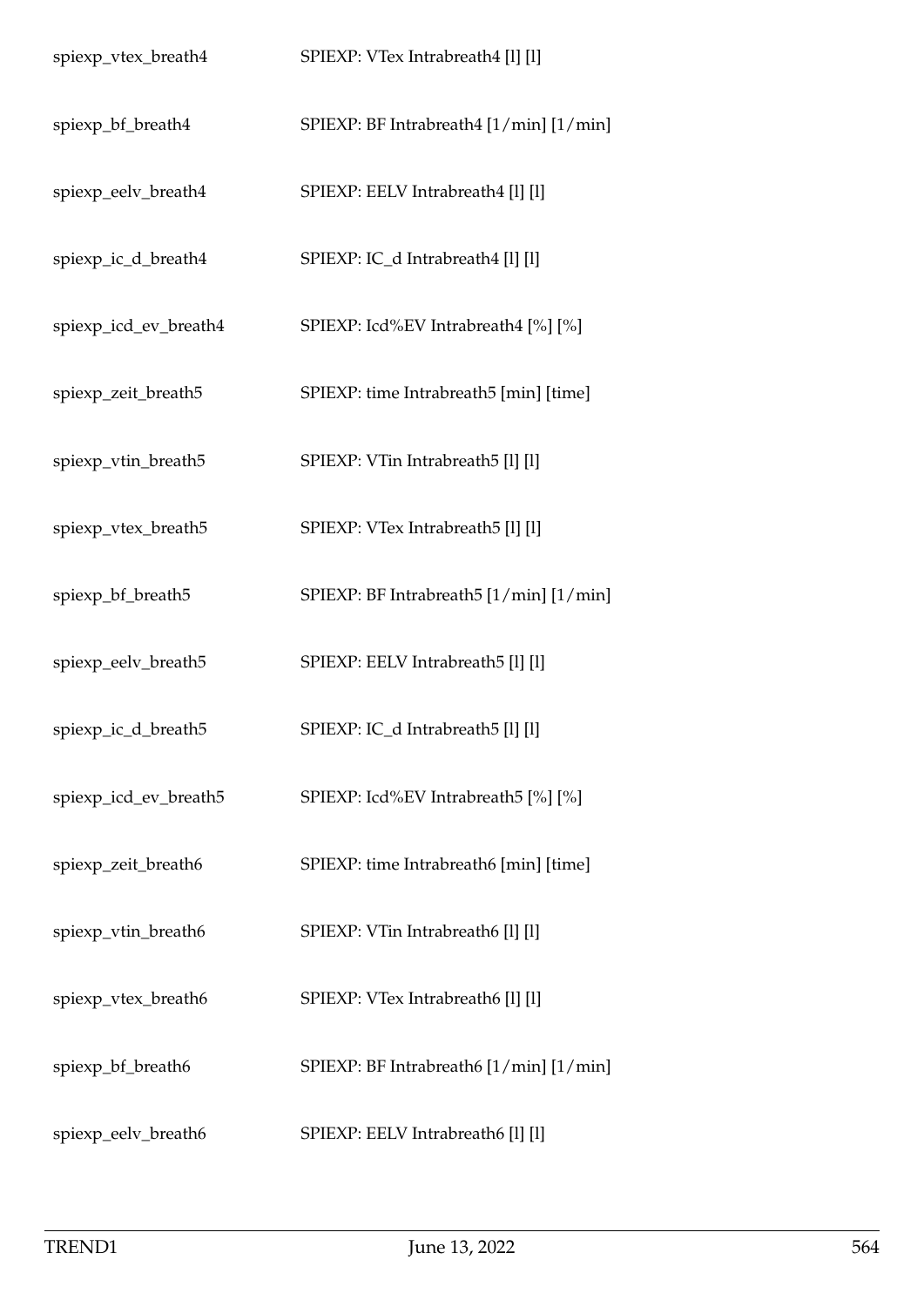| spiexp_ic_d_breath6   | SPIEXP: IC_d Intrabreath6 [1] [1]        |
|-----------------------|------------------------------------------|
| spiexp_icd_ev_breath6 | SPIEXP: Icd%EV Intrabreath6 [%] [%]      |
| spiexp_zeit_breath7   | SPIEXP: time Intrabreath7 [min] [time]   |
| spiexp_vtin_breath7   | SPIEXP: VTin Intrabreath7 [1] [1]        |
| spiexp_vtex_breath7   | SPIEXP: VTex Intrabreath7 [1] [1]        |
| spiexp_bf_breath7     | SPIEXP: BF Intrabreath7 [1/min] [1/min]  |
| spiexp_eelv_breath7   | SPIEXP: EELV Intrabreath7 [1] [1]        |
| spiexp_ic_d_breath7   | SPIEXP: IC_d Intrabreath7 [1] [1]        |
| spiexp_icd_ev_breath7 | SPIEXP: Icd%EV Intrabreath7 [%] [%]      |
| spiexp_zeit_breath8   | SPIEXP: time Intrabreath8 [min] [time]   |
| spiexp_vtin_breath8   | SPIEXP: VTin Intrabreath8 [1] [1]        |
| spiexp_vtex_breath8   | SPIEXP: VTex Intrabreath8 [1] [1]        |
| spiexp_bf_breath8     | SPIEXP: BF Intrabreath8 [1/min] [1/min]  |
| spiexp_eelv_breath8   | SPIEXP: EELV Intrabreath8 [1] [1]        |
| spiexp_ic_d_breath8   | SPIEXP: IC_d Intrabreath8 [1] [1]        |
| spiexp_icd_ev_breath8 | SPIEXP: Icd%EV Intrabreath8 [%] [%]      |
| spiexp_bel_dauer      | SPIEXP: duration of exposure [min] [min] |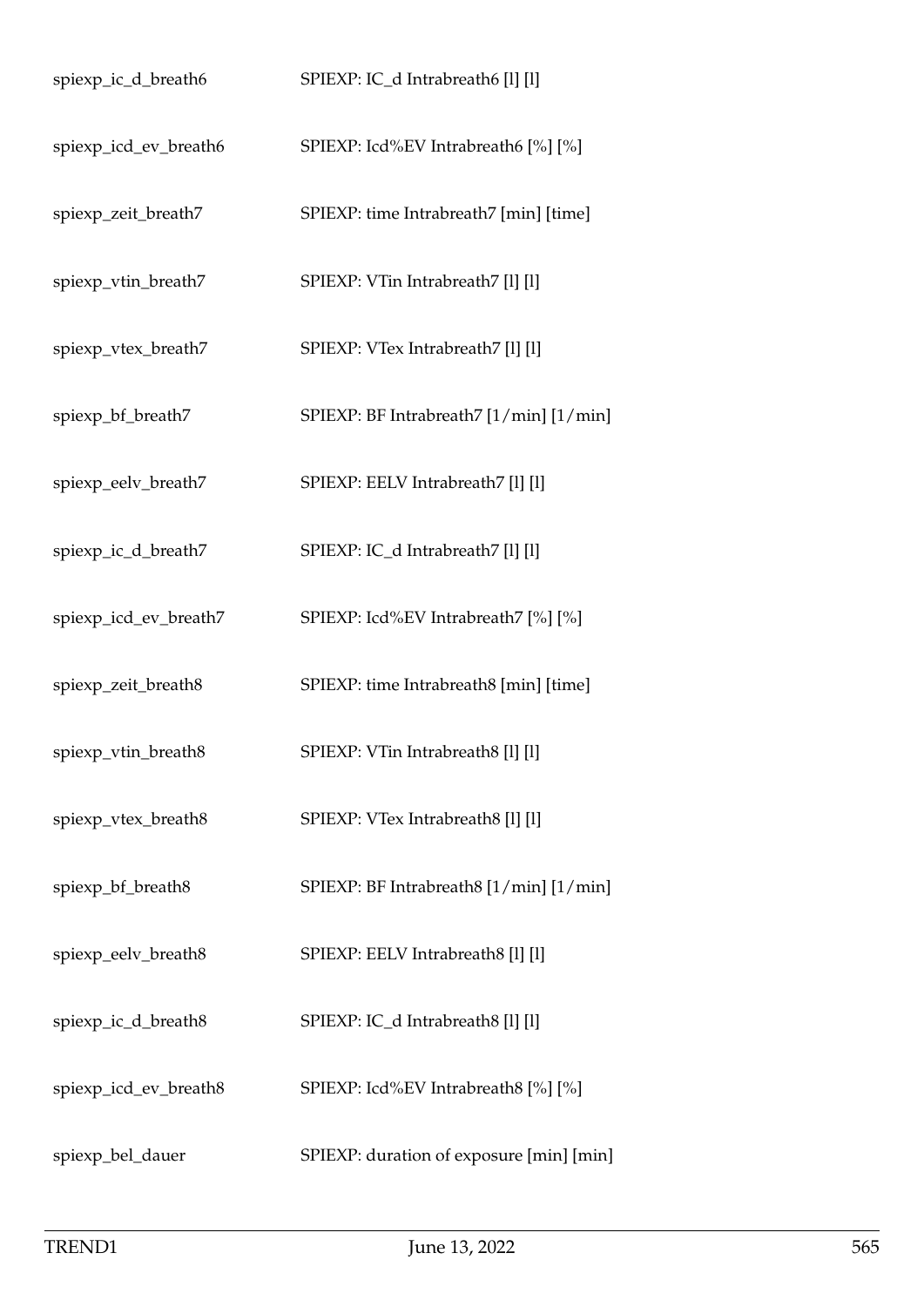| <b>LUF</b><br><b>LUFOPD</b> | pulmonary function<br>operational data lung function |                                                                                                                  |
|-----------------------------|------------------------------------------------------|------------------------------------------------------------------------------------------------------------------|
| luf_beg                     | start [date, time]                                   |                                                                                                                  |
| luf_usnr                    | examiner                                             |                                                                                                                  |
| luf_usnr2_jn                | 2. observer?                                         | $0 - No$<br>$1 - Yes$                                                                                            |
| luf_usnr2                   | examiner 2                                           |                                                                                                                  |
| luf_tem                     | room temperature [°C]                                |                                                                                                                  |
| luf_ablmes                  | special occurences ABL measurement                   | $1 - yes$<br>$0 - no$                                                                                            |
| luf_ablmes_abldef           | ABL-device defect                                    | $0 - No$<br>$1 - Yes$                                                                                            |
| luf_ablmes_wertfehl         | ABL values incomplete                                | $0 - No$<br>$1 - Yes$                                                                                            |
| luf_ablmes_sonst            | Other                                                | $0 - no$<br>$1 - yes$                                                                                            |
| luf_ablmes_sonst_t          | Which one?                                           |                                                                                                                  |
| luf_ios_unt                 | IOS is carried out?                                  | $0 - No$<br>$1 - Yes$                                                                                            |
| luf_ios_grund               | IOS reason for not conducting                        | 1 - patient rejection<br>2 - no cooperation from patient<br>3 - device defect/ calibration error<br>$10$ - Other |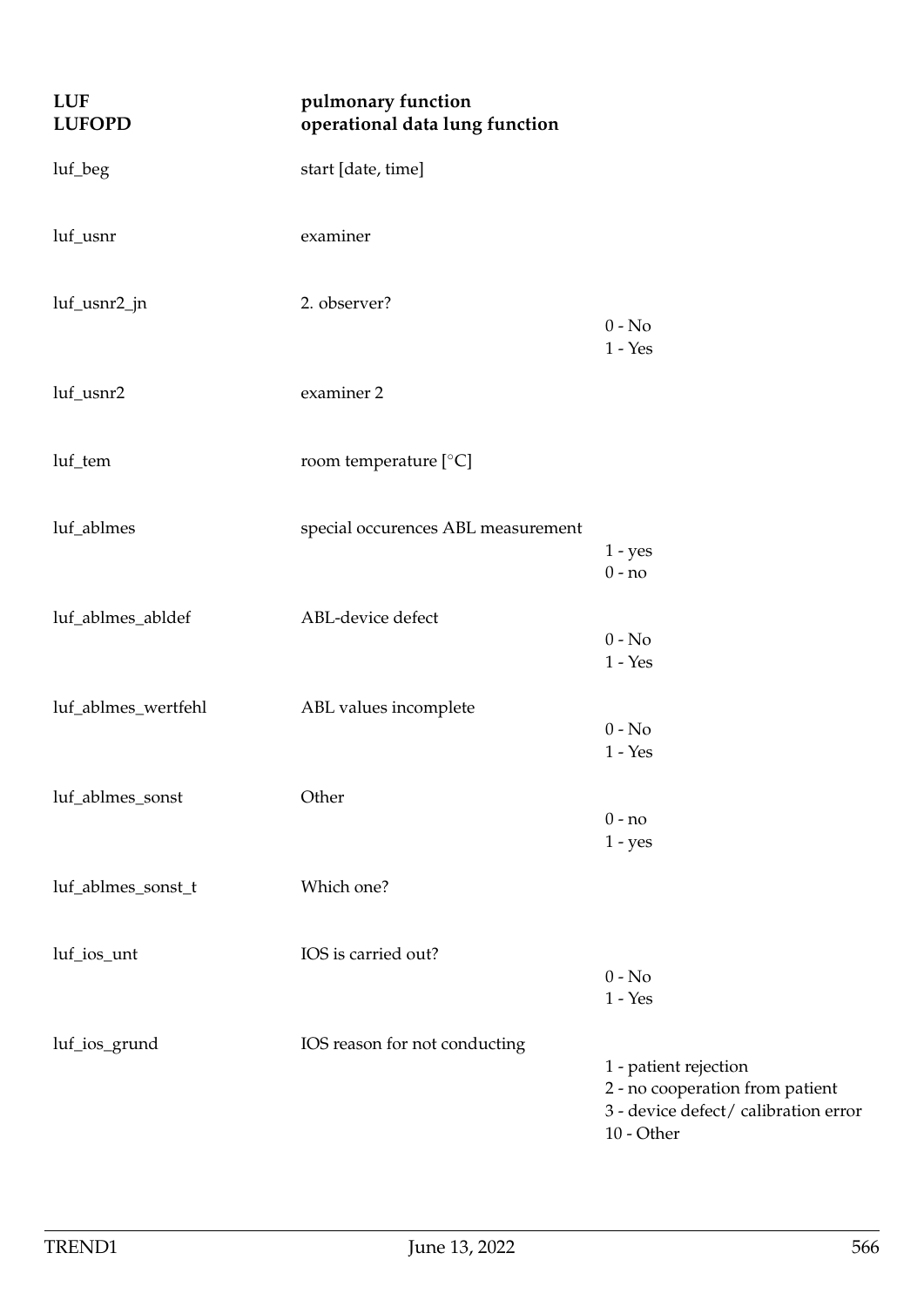| luf_ios_grund_note      | IOS Which other reason?              |                                                                                                                |
|-------------------------|--------------------------------------|----------------------------------------------------------------------------------------------------------------|
| luf_ios_grid            | IOS device id                        |                                                                                                                |
| luf_ios_bsnr            | IOS special circumstances            | $0 - No$<br>$1 - Yes$                                                                                          |
| luf_ios_bsnr_compliance | IOS Bad participant cooperation      | $0 - No$<br>$1 - Yes$                                                                                          |
| luf_ios_bsnr_cold       | IOS Participant has a cold           | $0 - No$<br>$1 - Yes$                                                                                          |
| luf_ios_bsnr_cough      | IOS Coughing during examination      | $0 - No$<br>$1 - Yes$                                                                                          |
| luf_ios_bsnr_defect     | IOS Technical defect                 | $0 - No$<br>$1 - Yes$                                                                                          |
| luf_ios_bsnr_other      | IOS Other                            | $0 - No$<br>$1 - Yes$                                                                                          |
| luf_ios_note            | IOS Which?                           |                                                                                                                |
| luf_bod_unt             | Body/Spiro is carried out?           | $0 - No$<br>$1 - Yes$                                                                                          |
| luf_bod_grund           | Body/Spiro reason for not conducting | 1 - patient rejection<br>2 - no cooperation from patient<br>3 - device defect/ calibration error<br>10 - Other |
| luf_bod_grund_note      | Body/Spiro Which other reason?       |                                                                                                                |
| luf_bod_grid            | Body/Spiro device id                 |                                                                                                                |
| luf_bod_bsnr            | Body/Spiro special circumstances     |                                                                                                                |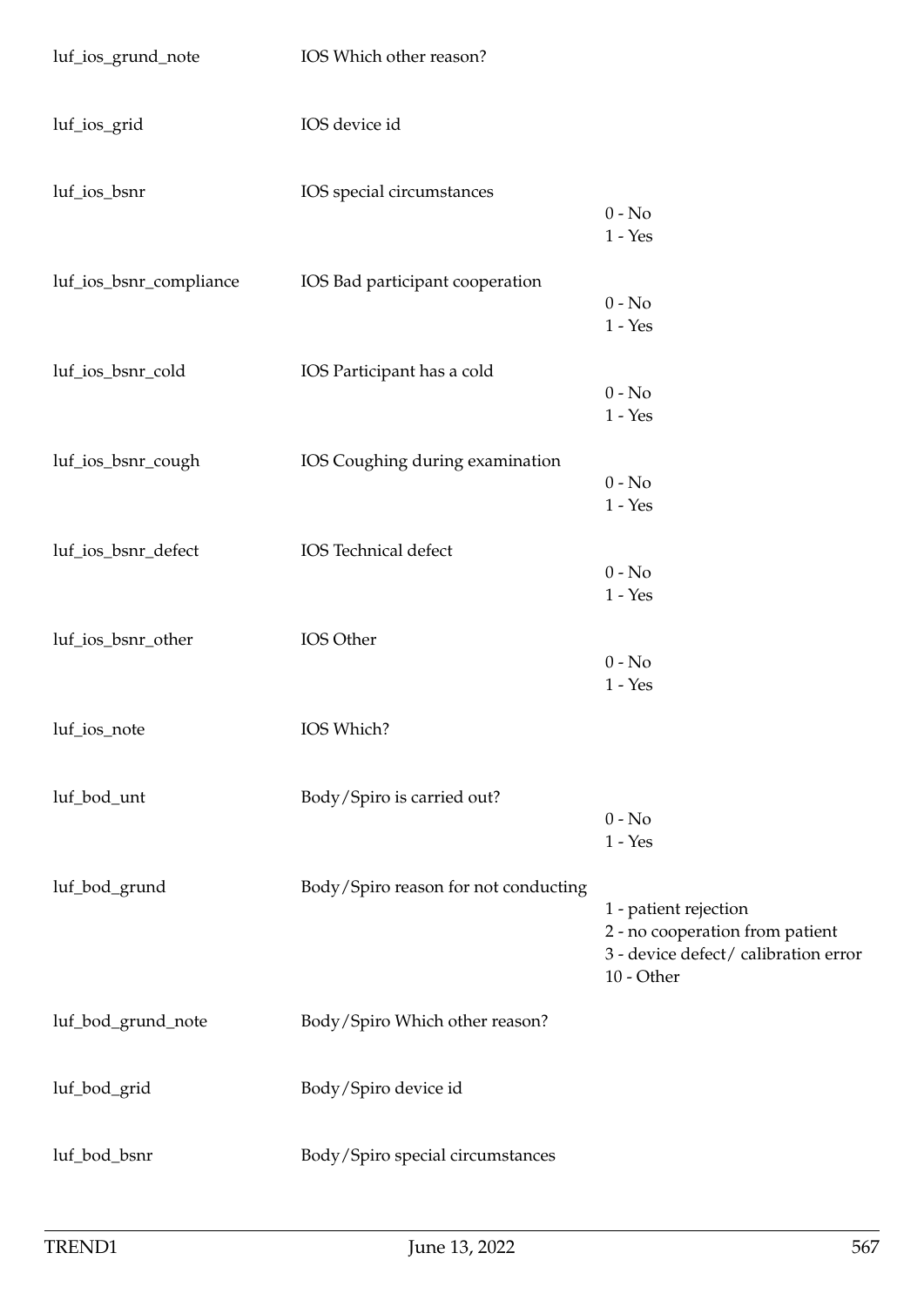|                         |                                        | $0 - No$<br>$1 - Yes$                     |
|-------------------------|----------------------------------------|-------------------------------------------|
|                         |                                        |                                           |
| luf_bod_bsnr_compliance | Body/Spiro Bad participant cooperation |                                           |
|                         |                                        | $0 - No$                                  |
|                         |                                        | $1 - Yes$                                 |
| luf_bod_bsnr_cold       | Body/Spiro Participant has a cold      |                                           |
|                         |                                        | $0 - No$                                  |
|                         |                                        | $1 - Yes$                                 |
| luf_bod_bsnr_cough      | Body/Spiro Coughing during examination |                                           |
|                         |                                        | $0 - No$                                  |
|                         |                                        | $1 - Yes$                                 |
| luf_bod_bsnr_defect     | Body/Spiro Technical defect            |                                           |
|                         |                                        | $0 - No$                                  |
|                         |                                        |                                           |
|                         |                                        | $1 - Yes$                                 |
| luf_bod_bsnr_gasempty   | Body/Spiro Gas bottle empty            |                                           |
|                         |                                        | $0 - No$                                  |
|                         |                                        | $1 - Yes$                                 |
| luf_bod_bsnr_other      | Body/Spiro Other                       |                                           |
|                         |                                        | $0 - No$                                  |
|                         |                                        | $1 - Yes$                                 |
| luf_bod_note            | Body/Spiro Which?                      |                                           |
|                         |                                        |                                           |
| luf_cod_unt             | CO-Diffusion is carried out?           |                                           |
|                         |                                        | $0 - No$                                  |
|                         |                                        | $1 - Yes$                                 |
|                         |                                        |                                           |
| luf_cod_grund           | CO-Diffusion reason for not conducting |                                           |
|                         |                                        | 1 - patient rejection                     |
|                         |                                        | 2 - no cooperation from patient           |
|                         |                                        | 3 - device defect/ calibration error      |
|                         |                                        | 4 - empty gas bottle                      |
|                         |                                        | 5 - smoked during last 24 h<br>10 - Other |
|                         |                                        |                                           |
| luf_cod_grund_note      | CO-Diffusion Which other reason?       |                                           |
|                         |                                        |                                           |
| luf_cod_grid            | CO-Diffusion device id                 |                                           |
|                         |                                        |                                           |
| luf_cod_bsnr            | CO-Diffusion special circumstances     |                                           |
|                         |                                        | $0 - No$                                  |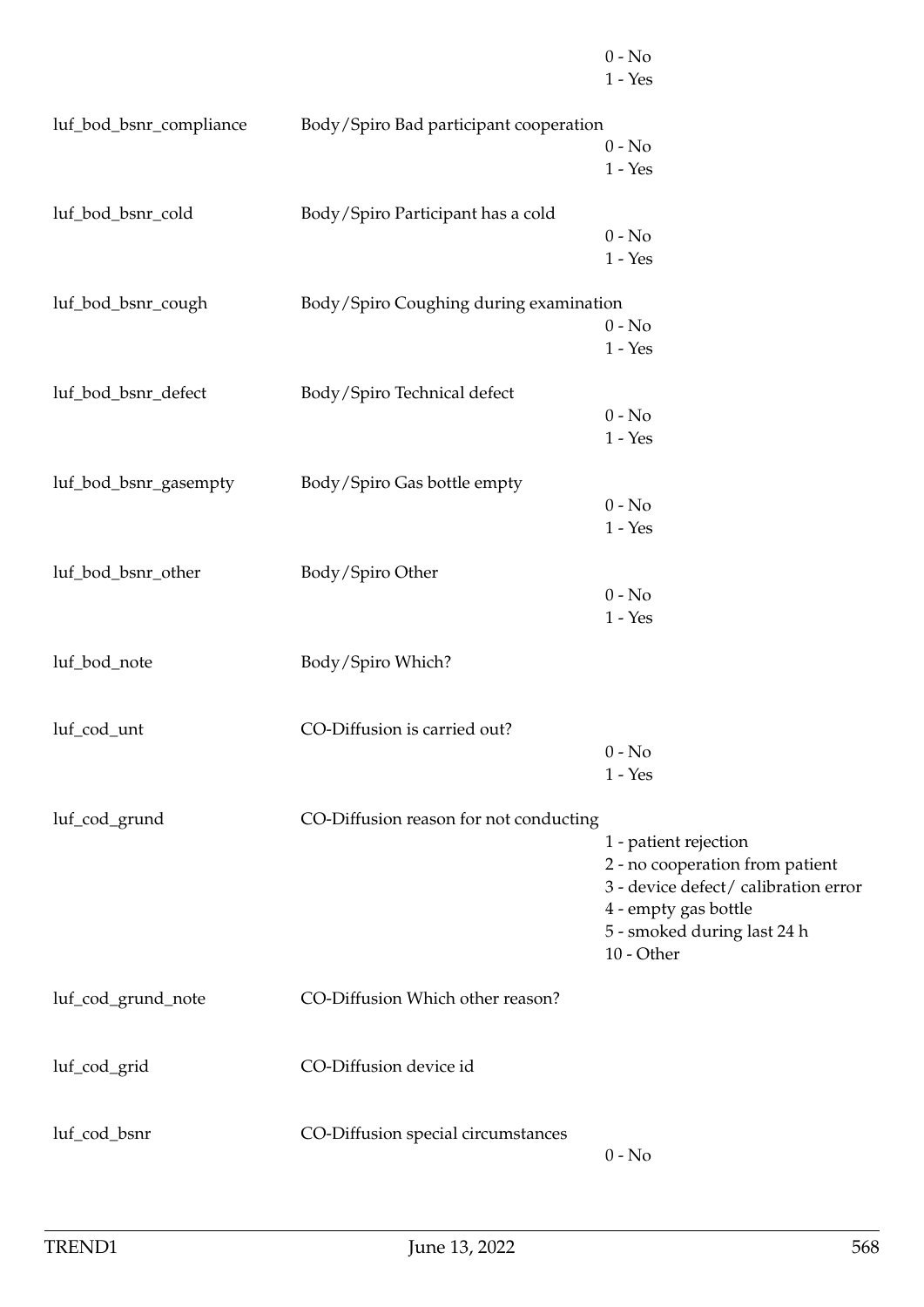| luf_cod_bsnr_compliance | CO-Diffusion Bad participant cooperation | $0 - No$<br>$1 - Yes$                                                                                                               |
|-------------------------|------------------------------------------|-------------------------------------------------------------------------------------------------------------------------------------|
| luf_cod_bsnr_cold       | CO-Diffusion Participant has a cold      | $0 - No$<br>$1 - Yes$                                                                                                               |
| luf_cod_bsnr_cough      | CO-Diffusion Coughing during examination | $0 - No$<br>$1 - Yes$                                                                                                               |
| luf_cod_bsnr_defect     | CO-Diffusion Technical defect            | $0 - No$<br>$1 - Yes$                                                                                                               |
| luf_cod_bsnr_gasempty   | CO-Diffusion Gas bottle empty            | $0 - No$<br>$1 - Yes$                                                                                                               |
| luf_cod_bsnr_other      | CO-Diffusion Other                       | $0 - No$<br>$1 - Yes$                                                                                                               |
| luf_cod_note            | CO-Diffusion Which?                      |                                                                                                                                     |
| luf_nod_unt             | NOCO-Diffusion is carried out?           | $0 - No$<br>$1 - Yes$                                                                                                               |
| luf_nod_grund           | NOCO-Diffusion reason for not conducting | 1 - patient rejection<br>2 - no cooperation from patient<br>3 - device defect/ calibration er<br>4 - empty gas bottle<br>10 - Other |
| luf_nod_grund_note      | NOCO-Diffusion Which other reason?       |                                                                                                                                     |
| luf_nod_grid            | NOCO-Diffusion device id                 |                                                                                                                                     |
| luf_nod_bsnr            | NOCO-Diffusion special circumstances     | $0 - No$<br>$1 - Yes$                                                                                                               |

error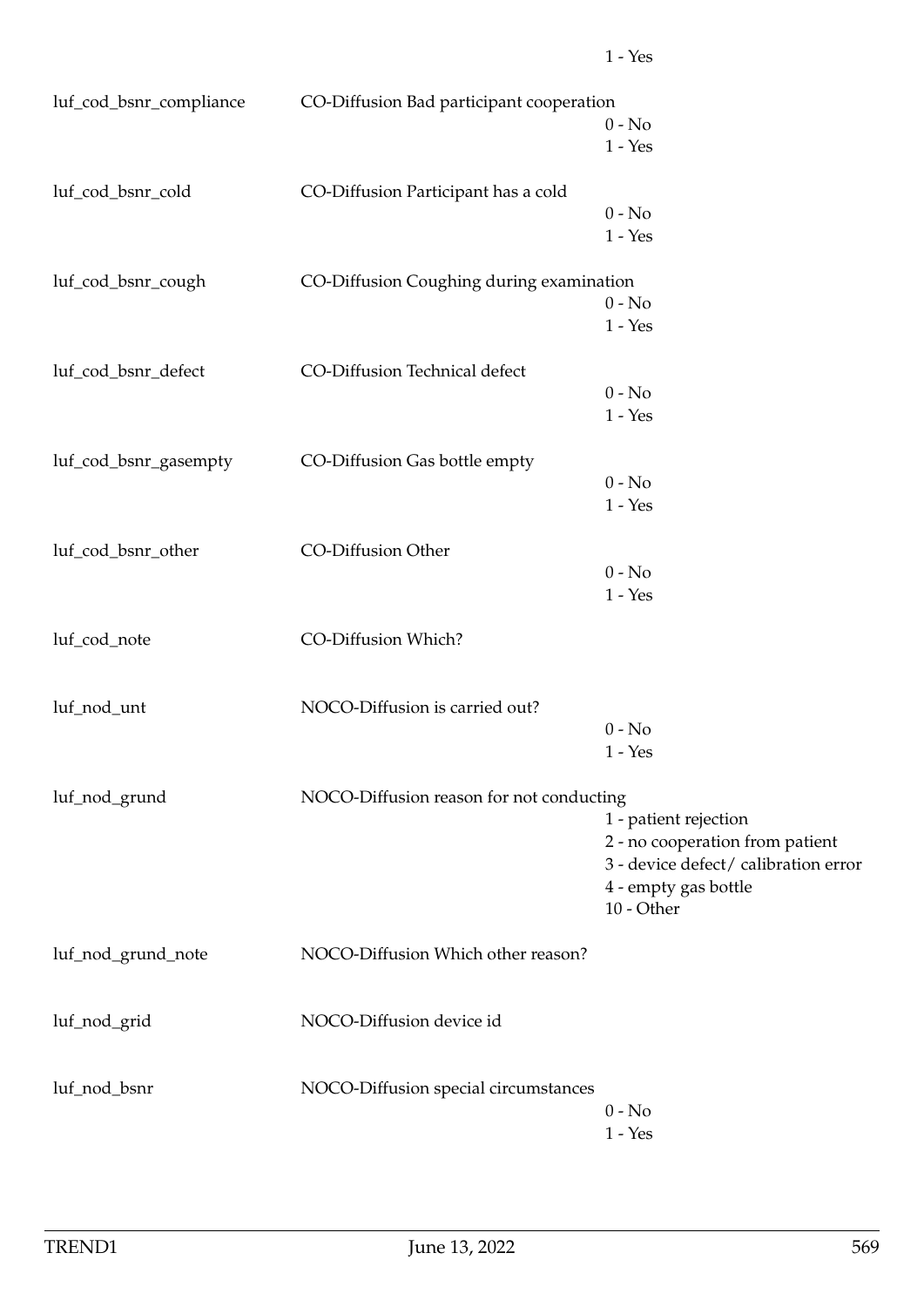| luf_nod_bsnr_compliance | NOCO-Diffusion Bad participant cooperation | $0 - No$<br>$1 - Yes$ |
|-------------------------|--------------------------------------------|-----------------------|
| luf_nod_bsnr_cold       | NOCO-Diffusion Participant has a cold      | $0 - No$<br>$1 - Yes$ |
| luf_nod_bsnr_cough      | NOCO-Diffusion Coughing during examination | $0 - No$<br>$1 - Yes$ |
| luf_nod_bsnr_defect     | NOCO-Diffusion Technical defect            | $0 - No$<br>$1 - Yes$ |
| luf_nod_bsnr_gasempty   | NOCO-Diffusion Gas bottle empty            | $0 - No$<br>$1 - Yes$ |
| luf_nod_bsnr_other      | NOCO-Diffusion Other                       | $0 - No$<br>$1 - Yes$ |
| luf_nod_note            | NOCO-Diffusion Which?                      |                       |
| luf_end                 | end [date, time]                           |                       |
| <b>LUFBOD</b>           | <b>Pulmonary function</b>                  |                       |
| $luf\_bod_r_0_5_in$     | $R$ 0.5 IN                                 |                       |
| luf_bod_r_tot           | Total airway resistance                    |                       |
| luf_bod_r_eff           | R eff                                      |                       |
| luf_bod_r_in            | $R$ IN                                     |                       |
| luf_bod_r_ex            | $\mathbb{R}$ EX                            |                       |
| luf_bod_r_eff_in        | R eff IN                                   |                       |
| luf_bod_r_eff_ex        | R eff EX                                   |                       |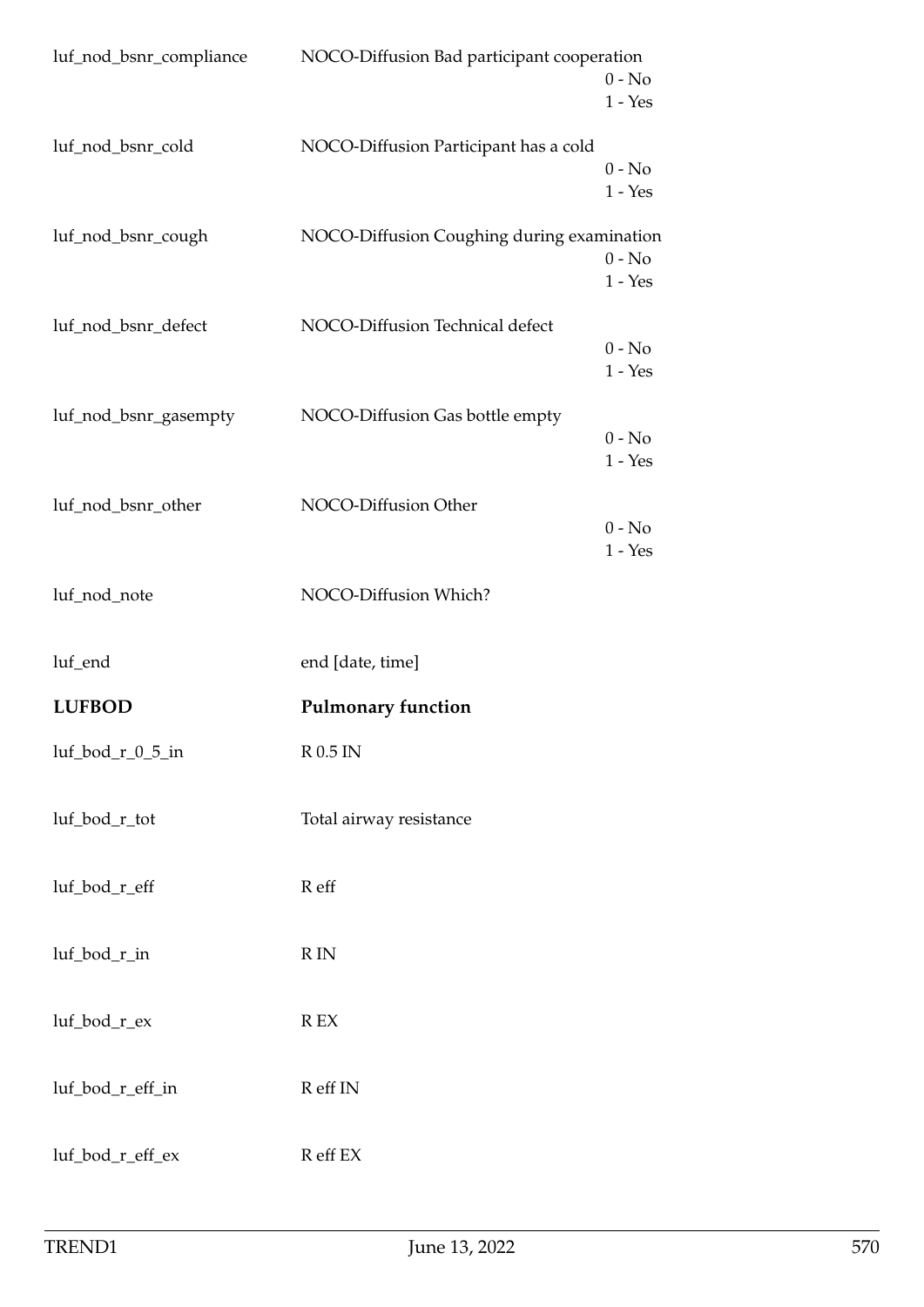| luf_bod_r_peak       | R PEAK                     |
|----------------------|----------------------------|
| luf_bod_sr_tot       | Specific airway resistance |
| luf_bod_sr_eff       | SR eff                     |
| luf_bod_vt           | <b>VT</b>                  |
| luf_bod_tg_alpha     | tg alpha                   |
| luf_bod_tg_beta_tot  | tg beta tot                |
| luf_bod_frcpl_p_pred | FRCpl% pred                |
| luf_bod_g_tot        | G tot                      |
| luf_bod_g_eff        | G eff                      |
| luf_bod_sg_tot       | SG tot                     |
| luf_bod_sg_eff       | SG eff                     |
| luf_bod_frcpleth     | FRCpleth                   |
| luf_bod_rv           | Residual volume            |
| luf_bod_tlc          | Total lung capacity        |
| luf_bod_rv_p_tlc     | Parts RV of TLC            |
| luf_bod_frcpl_p_tlc  | FRCpl%TLC                  |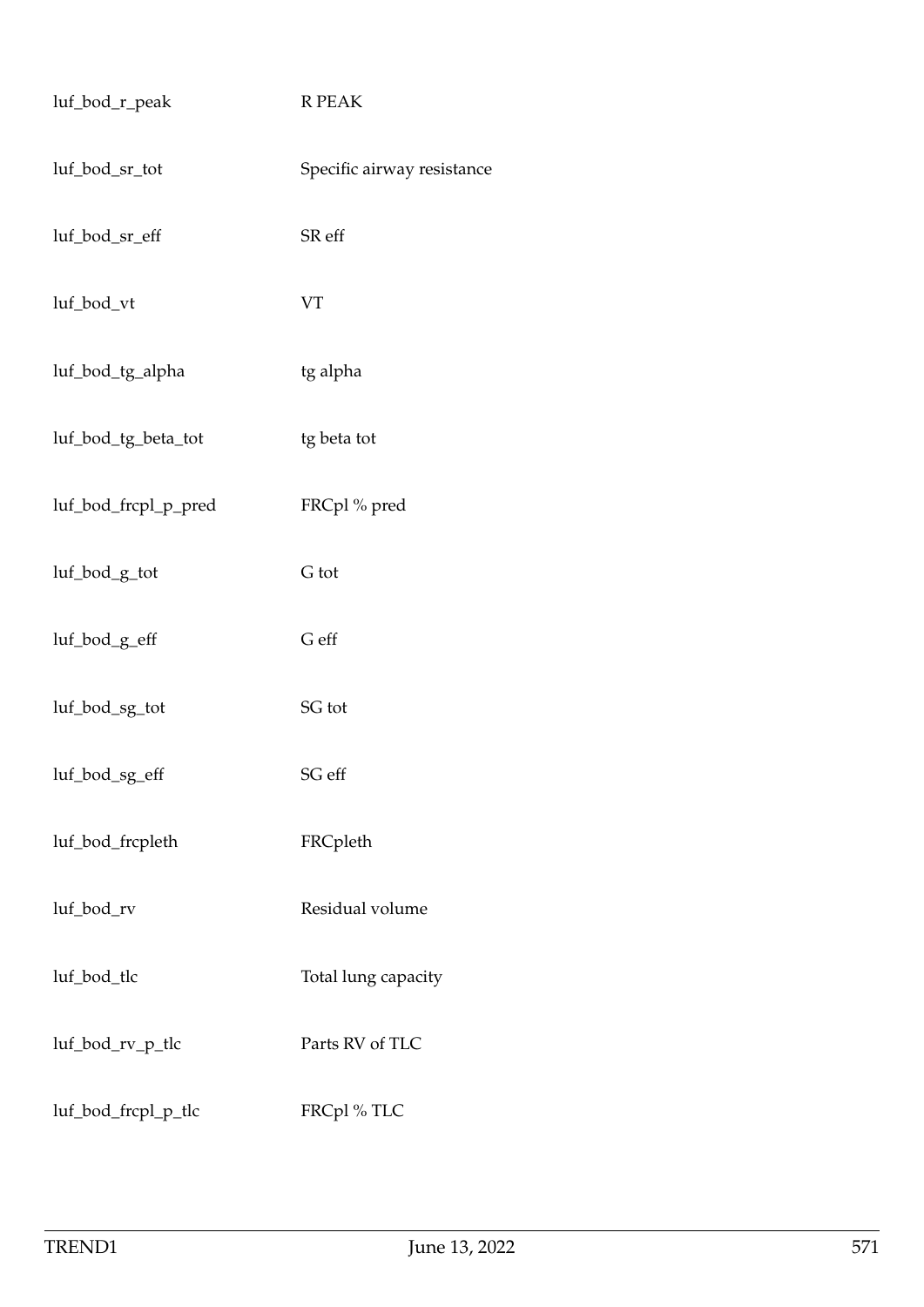| luf_bod_d_pao          | d-PAO        |
|------------------------|--------------|
| luf_bod_vc             | VC           |
| luf_bod_erv            | <b>ERV</b>   |
| luf_bod_ic             | IC           |
| luf_bod_boxvol         | Box Volume   |
| luf_bod_bar_pr         | Bar.Pressure |
| luf_bod_pef            | PEF          |
| luf_bod_fev1           | FEV1         |
| luf_bod_srt_in         | sRt IN       |
| luf_bod_srt_ex         | sRt EX       |
| $luf_{bol_s}gr_0_5_in$ | sR 0.5 IN    |
| $luf_{bol_g_0_0_5_in}$ | G 0.5 IN     |
| luf_bod_sg_0_5_in      | sG 0.5 IN    |
| luf_bod_tg_beta_0_5    | tg ß 0.5     |
| luf_bod_sr_eff_in      | sR eff IN    |
| luf_bod_sr_eff_ex      | sR eff EX    |
| luf_bod_tg_beta_eff    | tg ß eff     |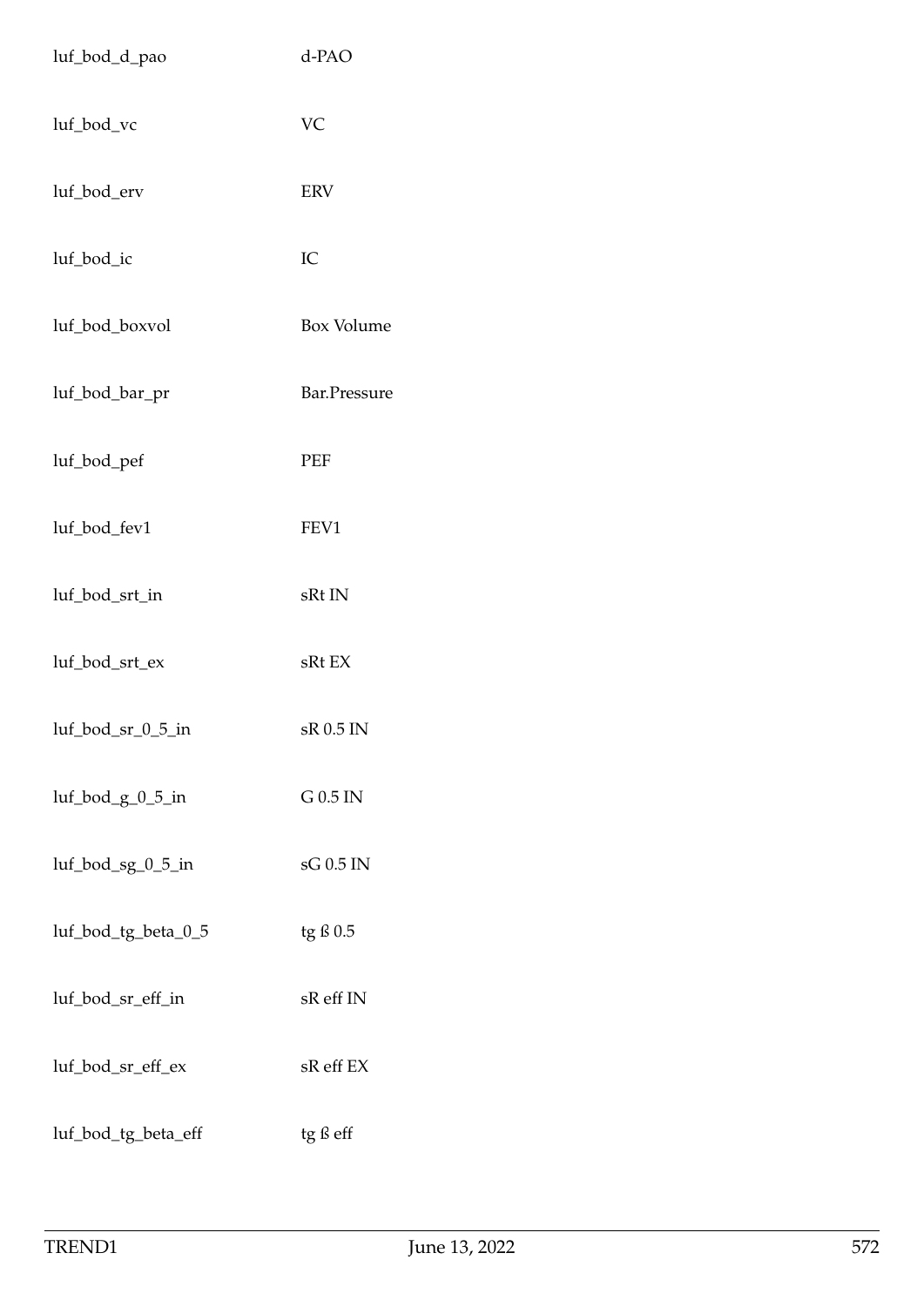| luf_bod_sr_peak        | sR peak                      |
|------------------------|------------------------------|
| luf_bod_g_peak         | G peak                       |
| luf_bod_sg_peak        | sG peak                      |
| luf_bod_tg_beta_peak   | tg ß peak                    |
| luf_bod_frcpl_u_in_res | FRCpl used in resis.         |
| luf_bod_version        | Version                      |
| luf_bod_pemax          | PE max (FRCpl)               |
| luf_bod_pimax          | Maximum inspiration pressure |
| luf_bod_swob_in        | sWOB IN                      |
| luf_bod_swob_ex        | sWOB EX                      |
| luf_bod_swob           | sWOB                         |
| luf_bod_wob_in         | Work of breath.IN            |
| luf_bod_wob_ex         | Work of breath.EX            |
| luf_bod_wob            | Work of breathing            |
| luf_bod_pob            | Power of breathing           |
| $luf_{bol_p0_1}$       | Mouth occlusion pressure     |
| luf_bod_asc_sett       | ASC-Setting                  |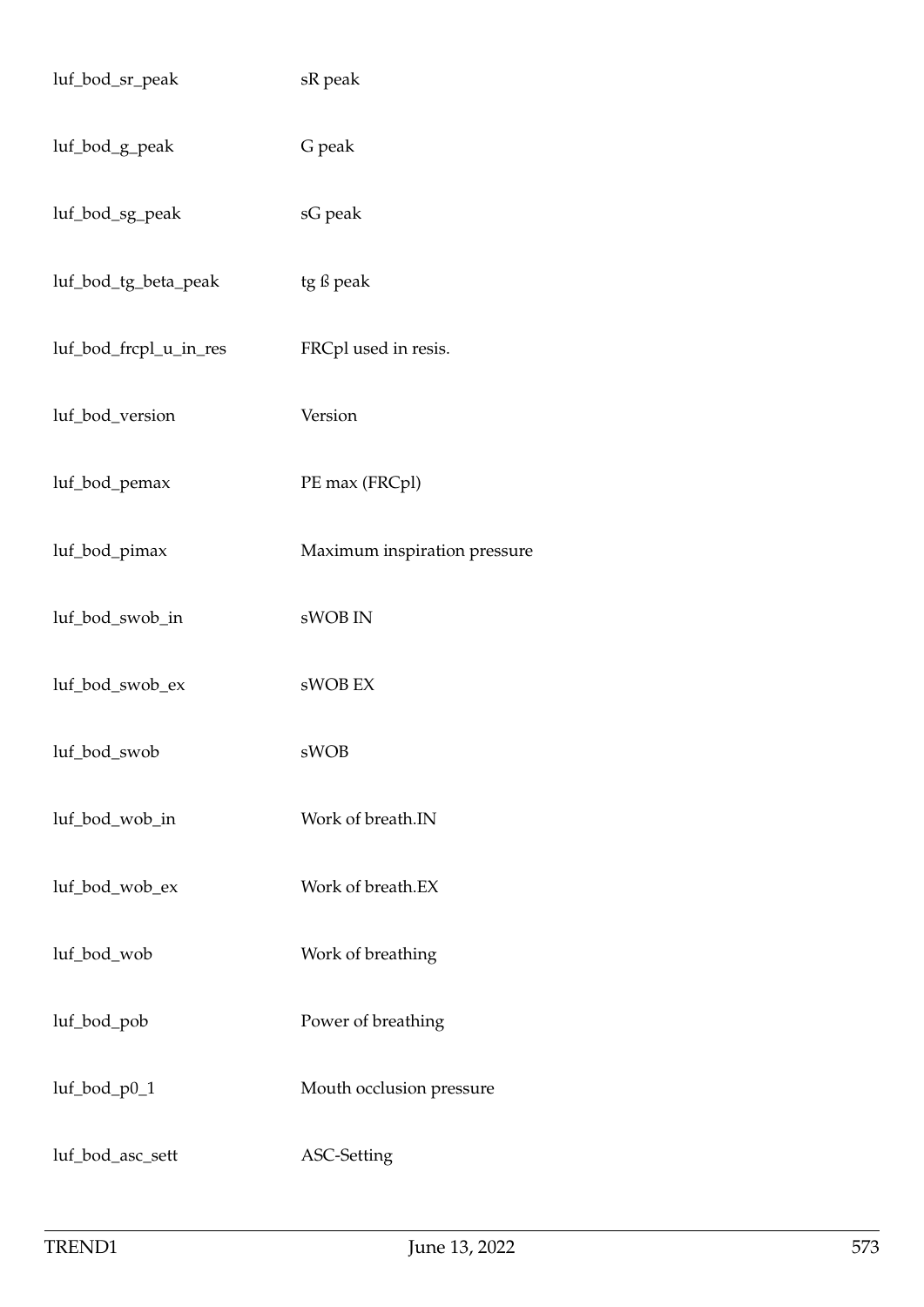| luf_bod_r_mid            | R mid                       |
|--------------------------|-----------------------------|
| luf_bod_sr_mid           | sR mid                      |
| luf_bod_g_mid            | G mid                       |
| luf_bod_sg_mid           | sG mid                      |
| luf_bod_tg_beta_r_mid    | tg ß R mid                  |
| luf_bod_r_mid_in         | R mid IN                    |
| luf_bod_sr_mid_in        | sR mid IN                   |
| luf_bod_r_mid_ex         | R mid EX                    |
| luf_bod_sr_mid_ex        | sR mid EX                   |
| luf_bod_man_slope        | Manual slope BY, FRCpl, SP  |
| luf_bod_man_best         | Manual best BY, FRCp, SP, F |
| luf_bod_ds_app           | App. deadspace              |
| luf_bod_bf_res           | <b>BF</b> Res               |
| luf_bod_frcpl_error_mayo | FRCpl error Mayo            |
| luf_bod_res_error_mayo   | Res error Mayo              |
| luf_bod_sr_0_5           | sR 0.5                      |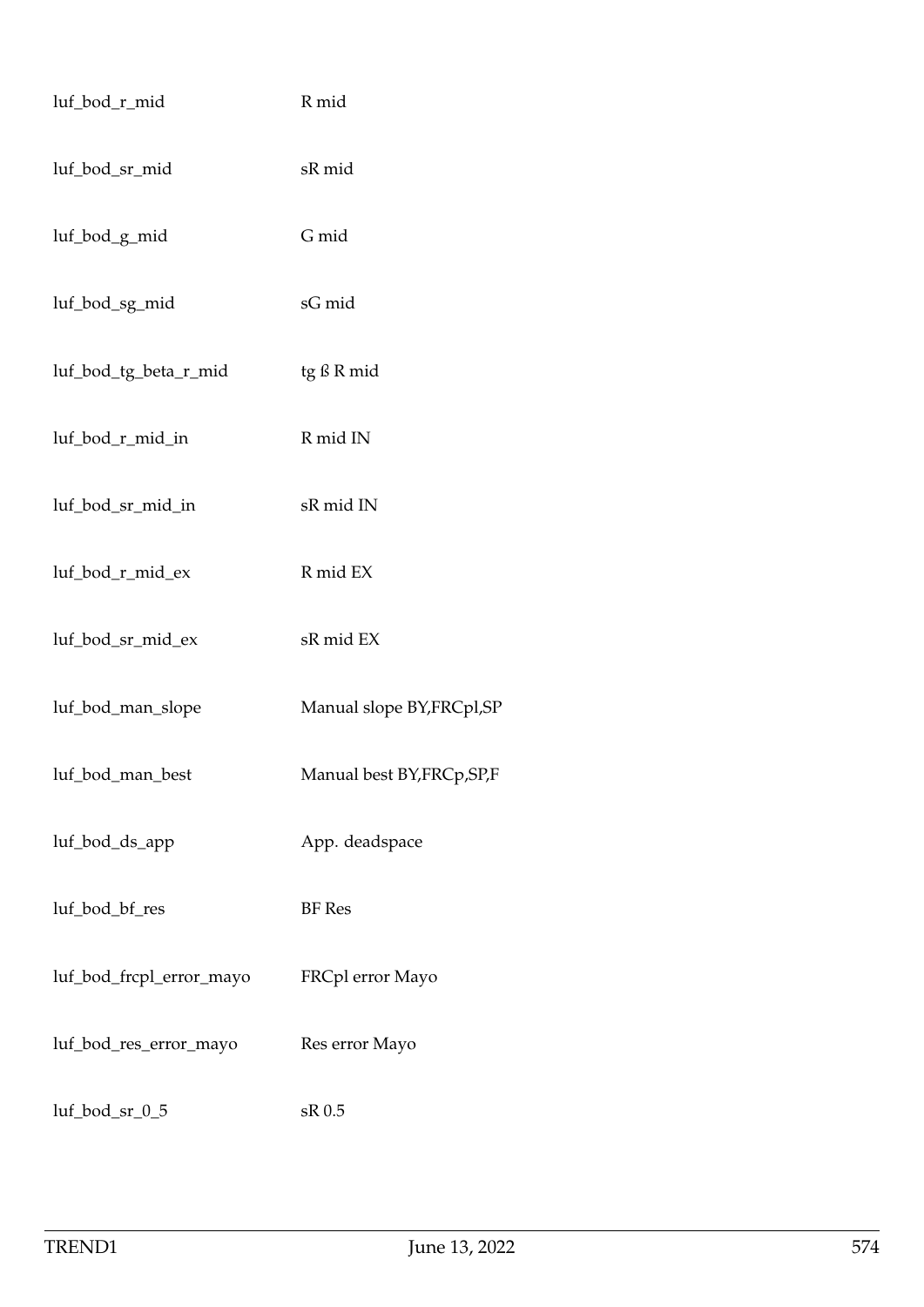| $luf\_bod_r_0_5$    | $R$ 0.5        |
|---------------------|----------------|
| luf_bod_g_0_5       | $G$ 0.5        |
| luf_bod_sg_0_5      | sG 0.5         |
| luf_bod_sr_0_5_ex   | sR 0.5 EX      |
| $luf\_bod_r_0_5_ex$ | <b>R0.5 EX</b> |
| luf_bod_r_beg_in    | R begin in     |
| luf_bod_reg_r_bi    | reg R bi       |
| luf_bod_r_beg_ex    | R begin ex     |
| luf_bod_reg_r_be    | reg R be       |
| luf_bod_r_end_ex    | R end ex       |
| luf_bod_reg_r_ee    | reg R ee       |
| luf_bod_ree_rbe     | Ree/Rbe        |
| luf_bod_r_max_ex    | R Max EX       |
| luf_bod_r_mean_ex   | R Mean EX      |
| luf_bod_r_mean_in   | R Mean IN      |
| luf_bod_r_min_in    | R Min IN       |
| luf_bod_r_mex_min   | Diff RMEX RMIN |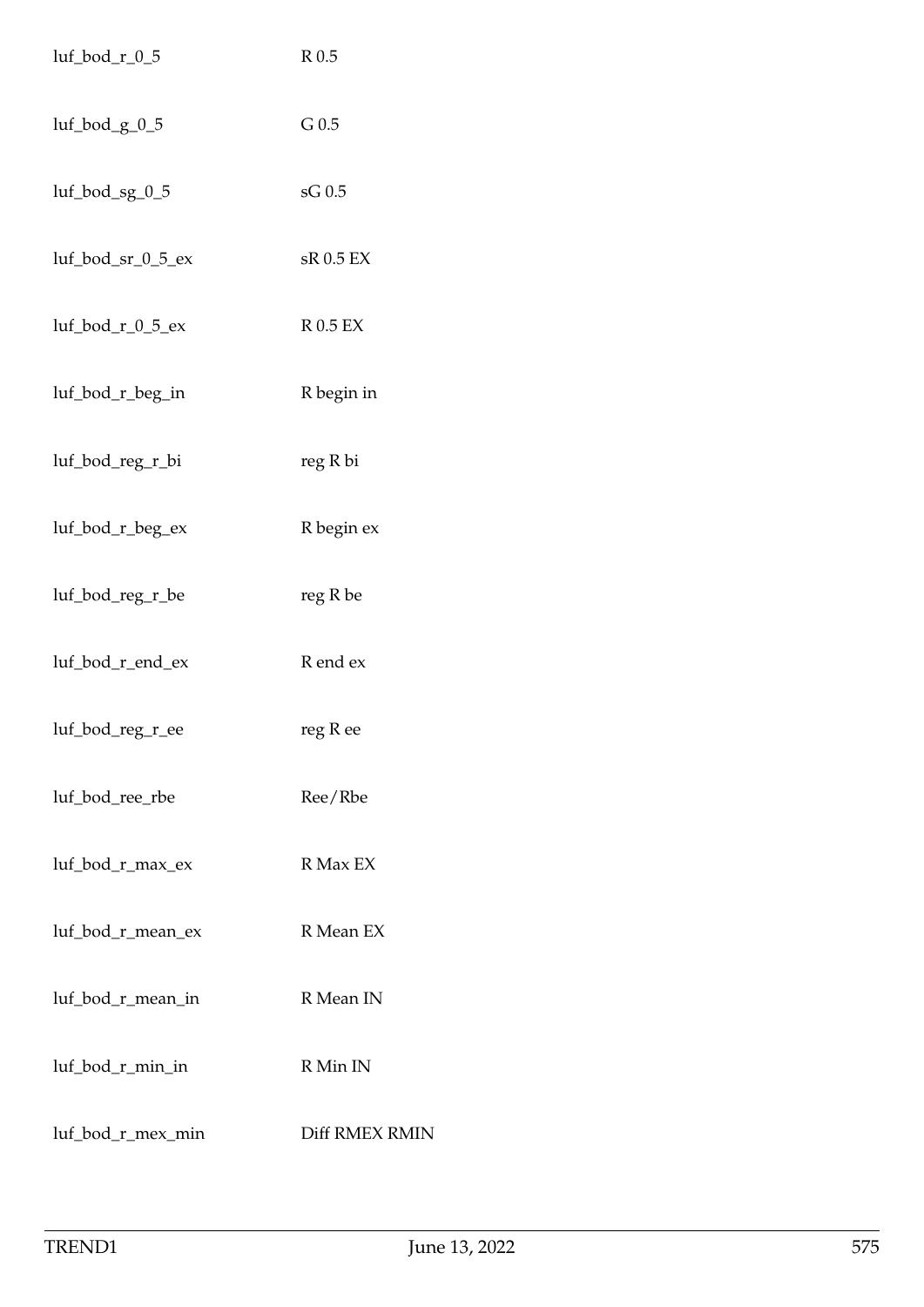| luf_bod_area_rv_loop    | Area R/V loop   |
|-------------------------|-----------------|
| luf_bod_peak_to_peak    | Peak to Peak    |
| luf_bod_ref_max         | REFmax          |
| luf_bod_rif_max         | RIFmax          |
| luf_bod_r_max_in        | R Max IN        |
| luf_bod_vr_max_p_ve     | VRmax%VE        |
| luf_bod_vr_max_p_vi     | VRmax%VI        |
| luf_bod_sbe             | <b>SBE</b>      |
| luf_bod_sbi             | <b>SBI</b>      |
| luf_bod_vol_beg_in      | Vol begin In    |
| luf_bod_vol_beg_ex      | Vol begin Ex    |
| luf_bod_vol_end_ex      | Vol end Ex      |
| luf_bod_vol_max_flow_ex | Vol Max Flow ex |
| luf_bod_vol_max_flow_in | Vol-Max-Flow-in |
| luf_bod_tlc_p_pred      | TLC % pred      |
| luf_bod_vc_p_pred       | VC % pred       |
| luf_bod_erv_p_pred      | ERV % pred      |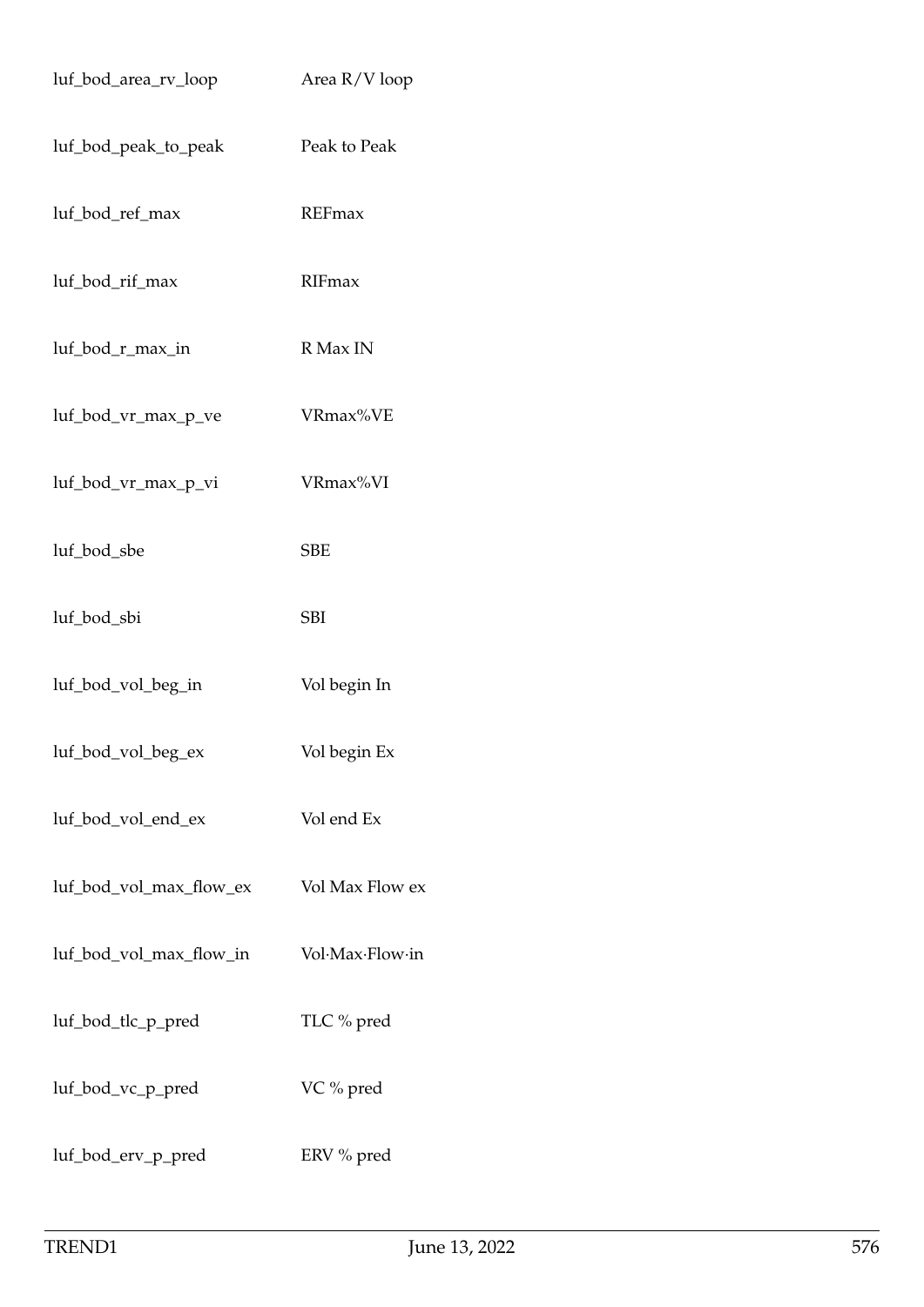| luf_bod_rv_p_pred     | RV % pred                               |
|-----------------------|-----------------------------------------|
| luf_bod_frc_p_pred    | FRCpl% pred                             |
| luf_bod_r_eff_p_pred  | R eff % pred                            |
| luf_bod_sr_eff_p_pred | sR eff % pred                           |
| luf_bod_g_eff_p_pred  | G eff % pred                            |
| luf_bod_sg_eff_p_pred | sG eff % pred                           |
| luf_bod_r_mid_p_pred  | R mid % pred                            |
| luf_bod_sr_mid_p_pred | sR mid % pred                           |
| luf_bod_g_mid_p_pred  | G mid % pred                            |
| luf_bod_sg_mid_p_pred | sG mid % pred                           |
| luf_bod_gendate       | Creation date of the entry [date, time] |
| <b>LUFSPI</b>         | Spirometry                              |
| luf_spi_vc_in         | Vital capacity                          |
| luf_spi_ic            | IC                                      |
| luf_spi_erv           | <b>ERV</b>                              |
| luf_spi_vt            | Breath volume                           |
| luf_spi_mv            | Breath volume per minute                |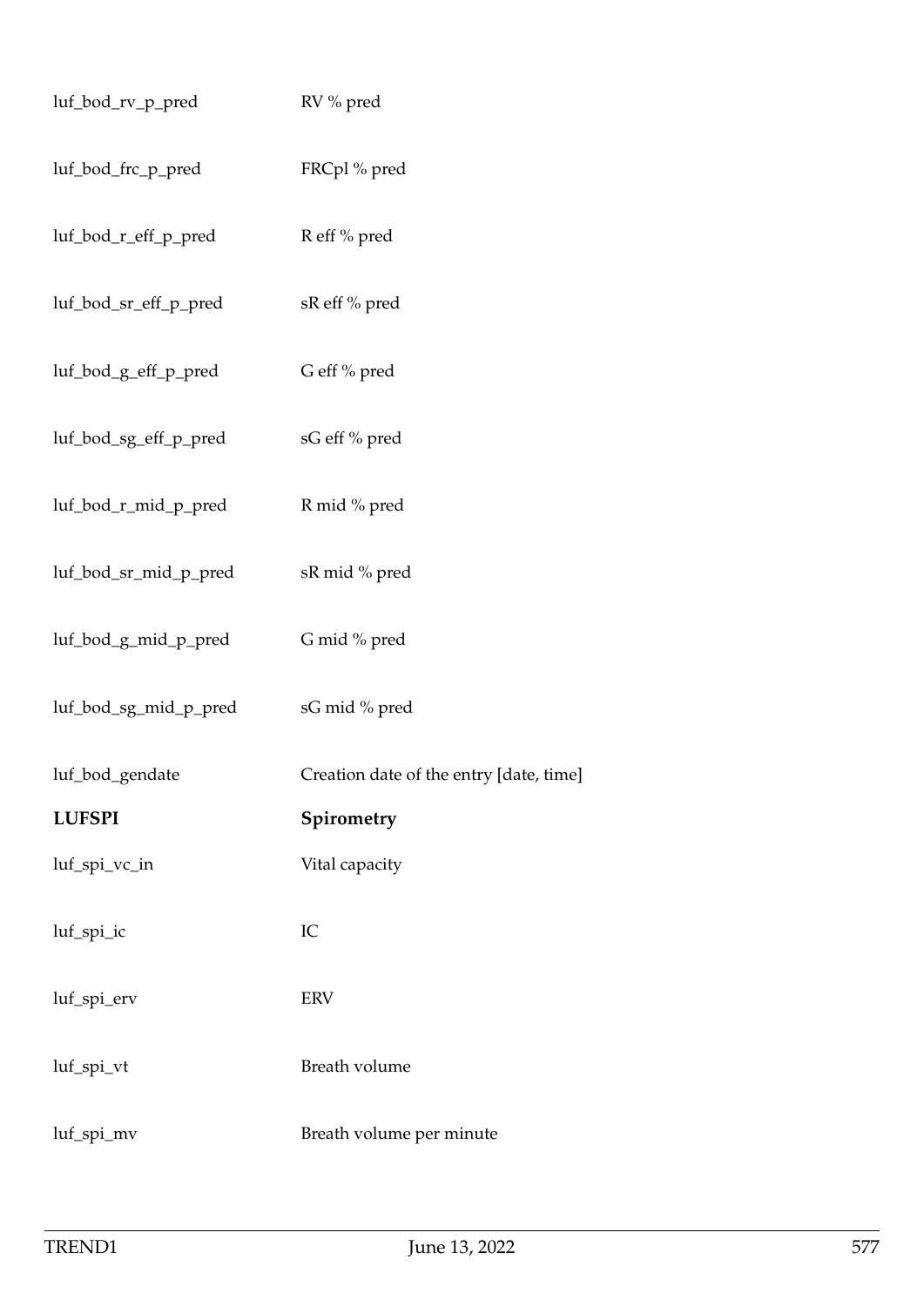| luf_spi_bf            | Breathing rate               |
|-----------------------|------------------------------|
| luf_spi_irv           | <b>IRV</b>                   |
| luf_spi_vc_ex         | VC EX                        |
| luf_spi_vc_max        | <b>VC MAX</b>                |
| luf_spi_fev_0_5       | <b>FEV 0.5</b>               |
| luf_spi_fev1          | One-second capacity          |
| luf_spi_fev_2         | FEV <sub>2</sub>             |
| luf_spi_fev_3         | FEV <sub>3</sub>             |
| luf_spi_fev1_p_vc_in  | Relative one-second capacity |
| luf_spi_fev1_p_fvc    | FEV 1 % FVC                  |
| luf_spi_fev1_p_vc_max | FEV 1 % VC MAX               |
| luf_spi_fev1_30       | FEV 1*30                     |
| luf_spi_t_in          | <b>TIN</b>                   |
| luf_spi_t_ex          | T EX                         |
| luf_spi_t_tot         | T TOT                        |
| luf_spi_t_in_ttot     | TIN/TTOT                     |
| luf_spi_t_ex_ttot     | TEX/TTOT                     |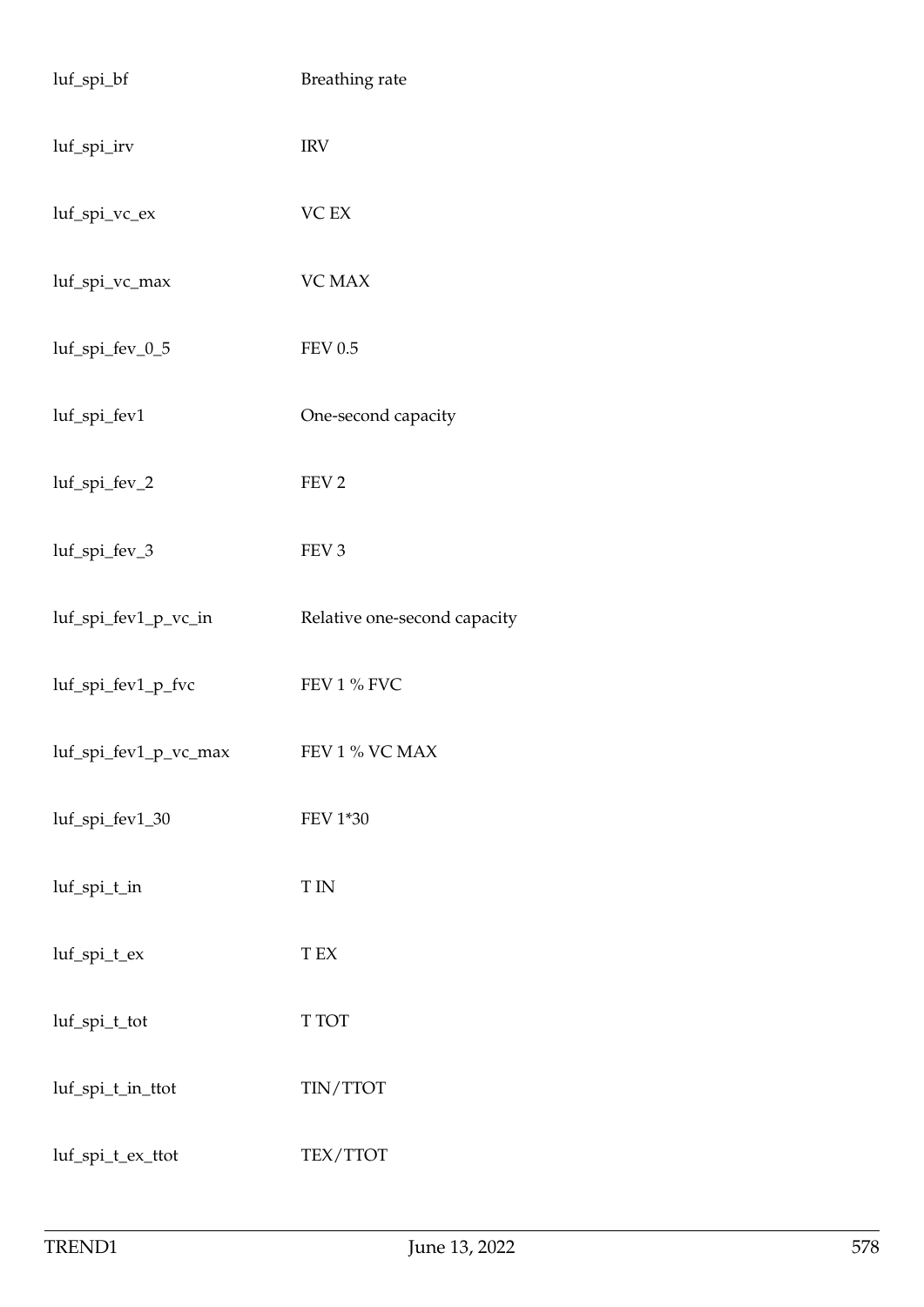| luf_spi_tin_tex      | TIN/TEX                                  |
|----------------------|------------------------------------------|
| luf_spi_mif          | <b>MIF</b>                               |
| luf_spi_mef          | <b>MEF</b>                               |
| luf_spi_fvc          | Forced expiratory vital capacity         |
| luf_spi_fev1_p_vc_ex | FEV 1 % VC EX                            |
| luf_spi_fet          | <b>FET</b>                               |
| luf_spi_mef_75       | Forced expiratory flow at 75% of the FVC |
| luf_spi_mef_50       | Forced expiratory flow at 50% of the FVC |
| luf_spi_mef_25       | Forced expiratory flow at 25% of the FVC |
| luf_spi_pef          | Peak expiratory flow                     |
| luf_spi_fev_pef      | <b>FEV PEF</b>                           |
| luf_spi_fet_pev      | <b>FET PEF</b>                           |
| luf_spi_tbe_ex       | T backextrapol. ex                       |
| luf_spi_vbe_ex       | V backextrapolation ex                   |
| luf_spi_vbe_p_fvc    | V backextrapol. % FVC                    |
| luf_spi_qc_ok        | QC-Accepted                              |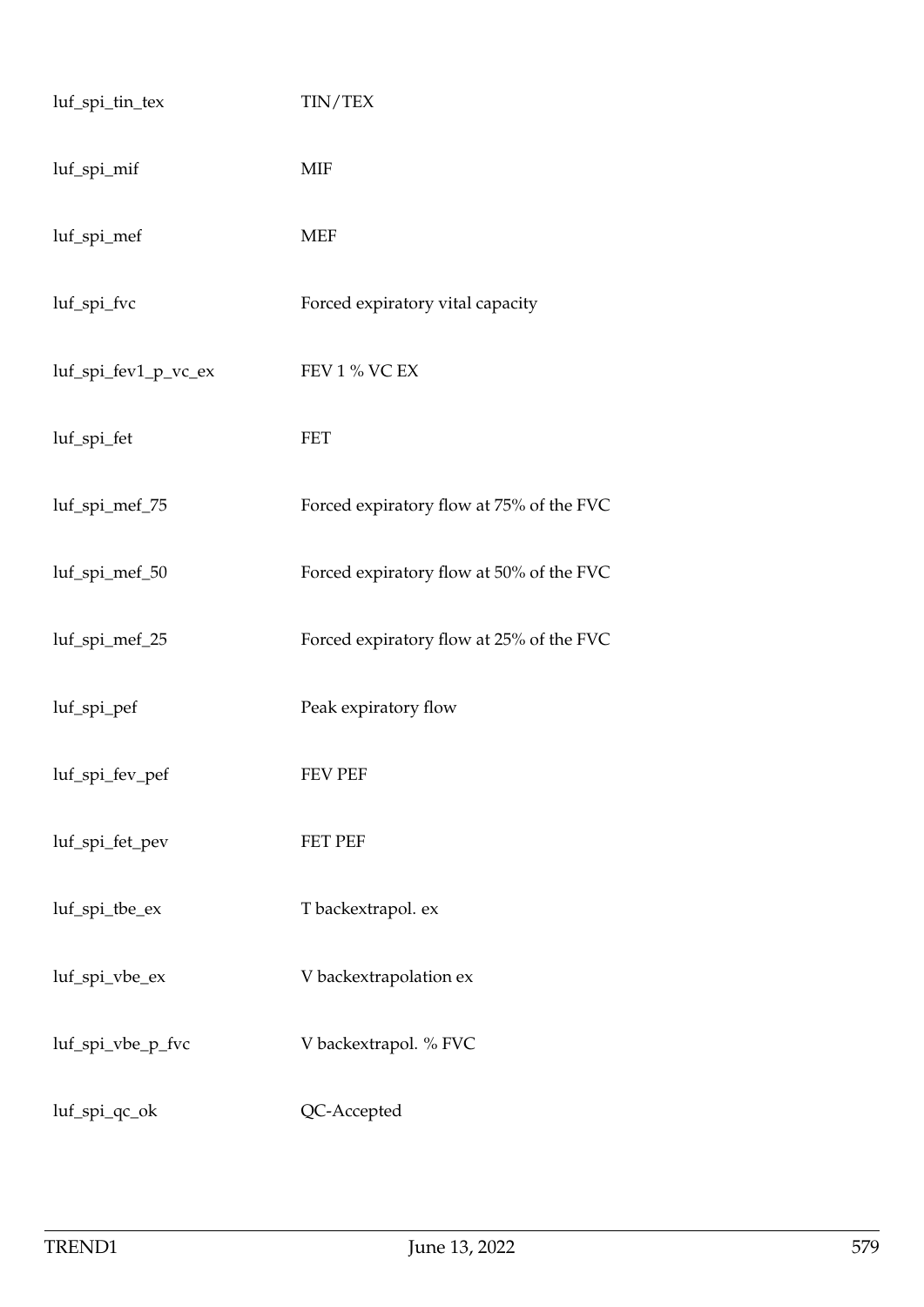| luf_spi_mef_50_p_fvc  | MEF 50 % FVC      |
|-----------------------|-------------------|
| luf_spi_mmef_75_25    | <b>MMEF 75/25</b> |
| luf_spi_fef_75_85     | FEF 75/85         |
| luf_spi_tc_25_50      | TC 25/50          |
| luf_spi_mtt           | Mean transit time |
| luf_spi_aex           | Exspir. F/V area  |
| luf_spi_vers          | Version           |
| luf_spi_conf1         | Configuration 1   |
| luf_spi_conf2         | Configuration 2   |
| luf_spi_fev3_p_fvc    | FEV3 % FVC        |
| luf_spi_pef_200_1200  | FEF 200-1200      |
| luf_spi_fvc_in        | <b>FVC IN</b>     |
| luf_spi_pif           | PIF               |
| luf_spi_fif_50        | <b>FIF 50</b>     |
| luf_spi_fiv1          | FIV1              |
| luf_spi_fiv1_p_fvc    | FIV1 % FVC        |
| luf_spi_fiv1_p_vc_max | FIV1 % VC MAX     |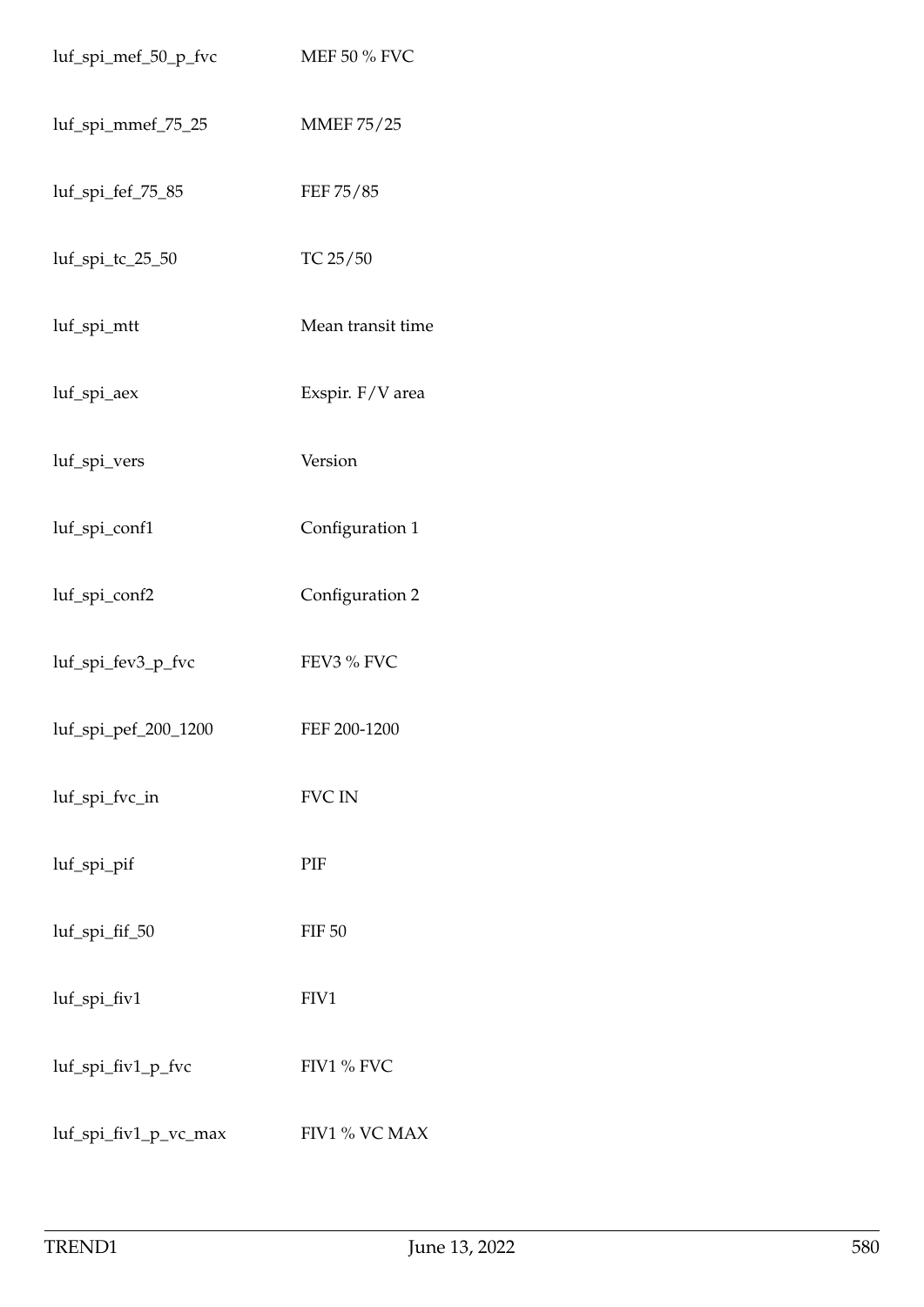| luf_spi_fef50_p_fif50            | FEF50 % FIF50     |
|----------------------------------|-------------------|
| luf_spi_error_code               | ATS error code    |
| luf_spi_fvc_p_pred               | FVC % pred        |
| luf_spi_fev1_p_pred              | FEV1 % pred       |
| luf_spi_fev1_vcmax_p_pred        | FEV1/VCmax % pred |
| luf_spi_dfev1_p                  | Diff FEV1         |
| luf_spi_dfvc_p                   | Diff FVC          |
| luf_spi_fev1_p_fiv1              | FEV1 % FIV1       |
| luf_spi_vmef                     | <b>VMEF</b>       |
| luf_spi_a_in                     | Inspir F/V area   |
| $luf$ <sub>_</sub> spi_a_ex_p_in | AEX % AIN         |
| luf_spi_dfev1                    | Diff FEV1         |
| luf_spi_dfvc                     | Diff FVC          |
| luf_spi_fev_0_75                 | <b>FEV 0.75</b>   |
| luf_spi_fev6                     | FEV <sub>6</sub>  |
| luf_spi_fev1_p_fev6              | FEV1 % FEV6       |
| luf_spi_error_atsp               | Error ATSplus     |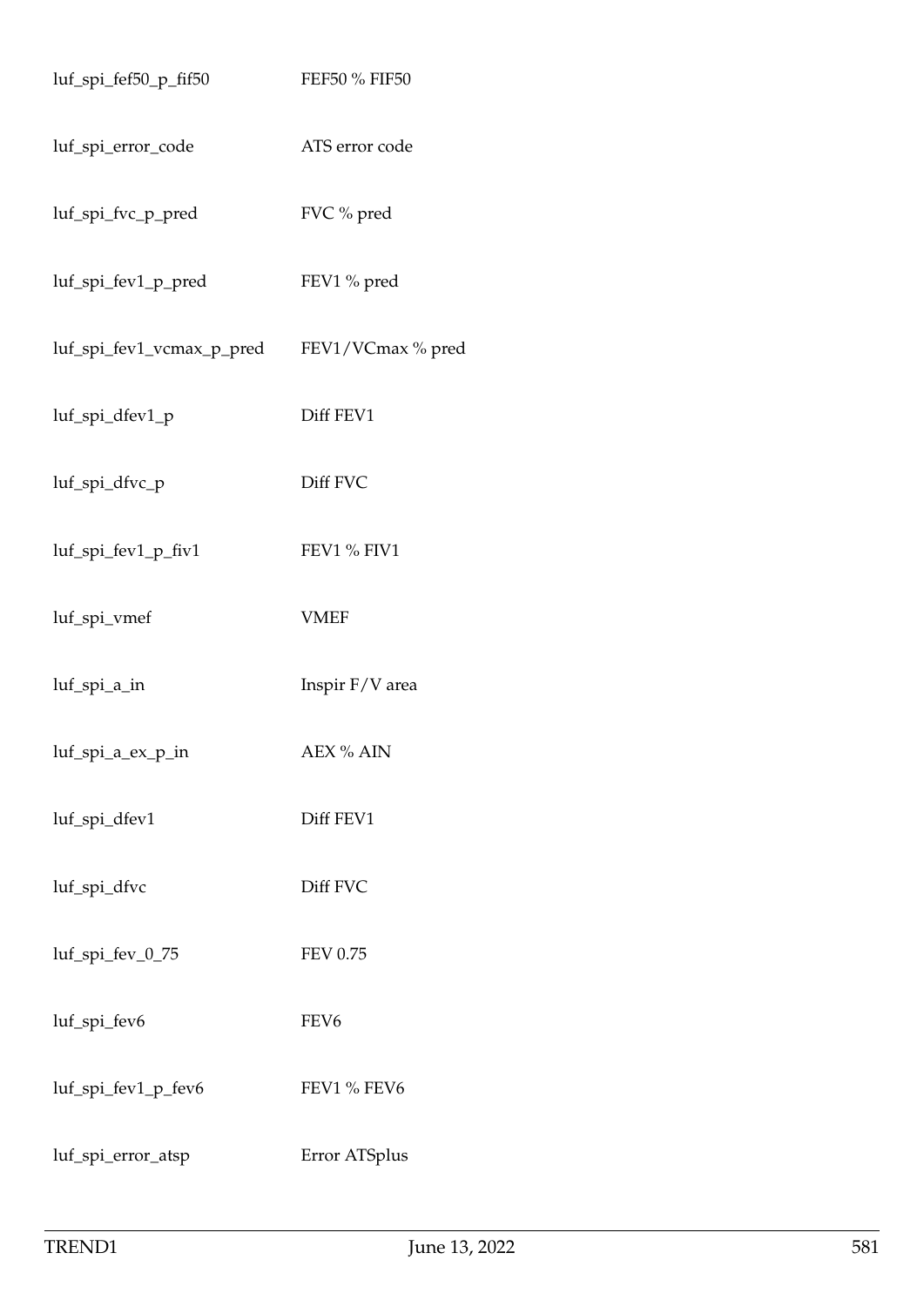| luf_spi_error_ers            | Error ERS        |
|------------------------------|------------------|
| luf_spi_error_mayo           | Error Mayo       |
| luf_spi_fiv_0_5              | <b>FIV 0.5</b>   |
| $luf$ _spi_fev_0_5_p_fiv_0_5 | FEV0.5 / FIV0.5  |
| luf_spi_a_tiff               | Exsp tiff area   |
| luf_spi_fef_75               | <b>FEF 75</b>    |
| luf_spi_fef_0                | <b>FEF 50</b>    |
| luf_spi_fef_25               | <b>FEF 25</b>    |
| luf_spi_error_ats_ers_05     | Error ATS ERS 05 |
| luf_spi_fev05_p_fvc          | FEV05%FVC        |
| luf_spi_fev_0_5_p_vc_max     | FEV05%VCMax      |
| luf_spi_fev_0_75_p_fvc       | FEV075%FVC       |
| luf_spi_fev_0_75_p_vc_max    | FEV075%VCMax     |
| luf_spi_vt_forced            | VT forced        |
| luf_spi_bf_forced            | BF forced        |
| luf_spi_mv_forced            | MV forced        |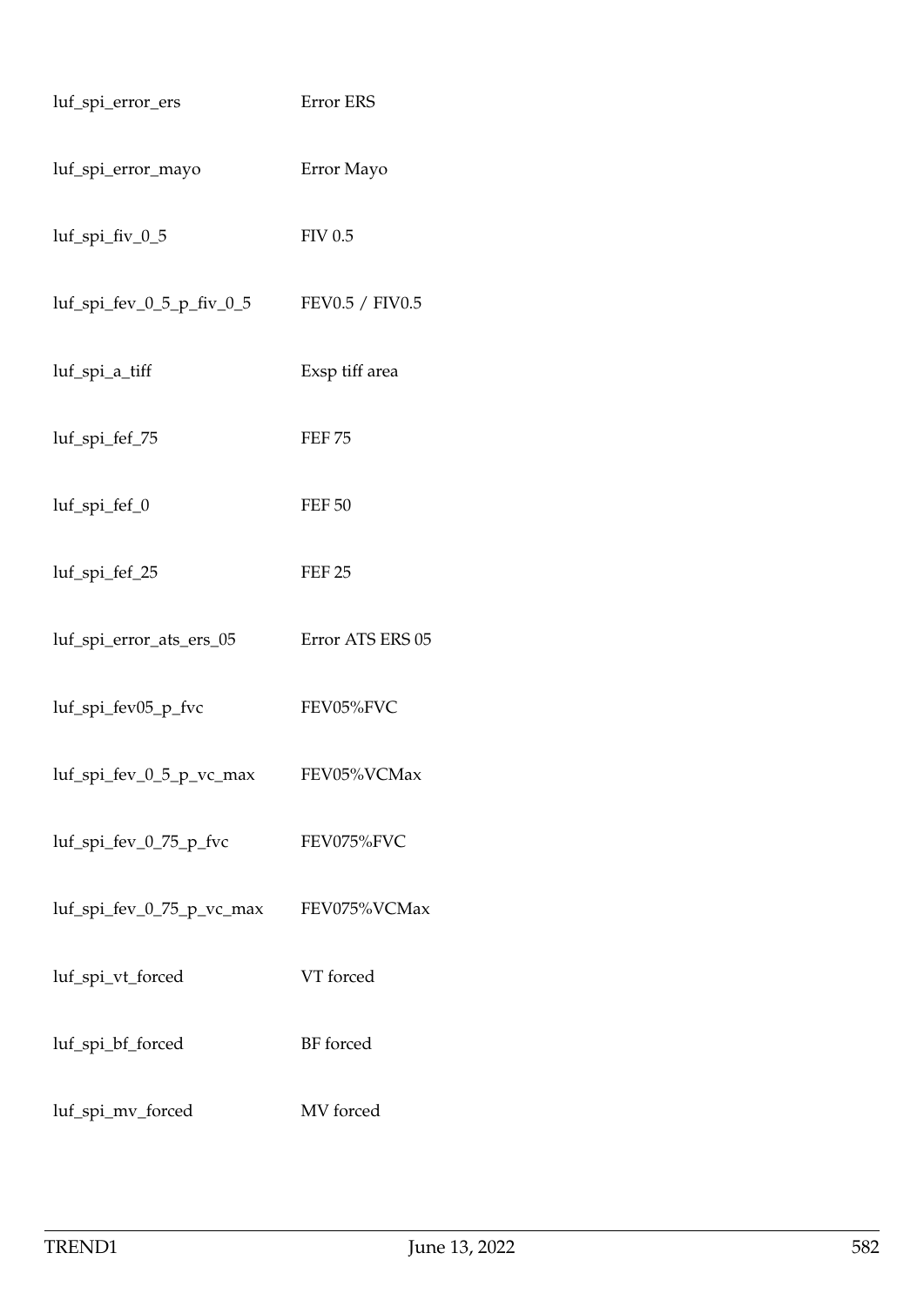| luf_spi_erv_forced        | ERV forced                                   |
|---------------------------|----------------------------------------------|
| luf_spi_ic_forced         | IC forced                                    |
| luf_spi_vc_max_p_pred     | VCmax % pred                                 |
| luf_spi_vc_max_p_fvc      | VCmax%FVC                                    |
| luf_spi_erv_p_pred        | ERV % pred                                   |
| luf_spi_pef_p_pred        | PEF % pred                                   |
| luf_spi_gendate           | Creation date of the entry [date, time]      |
| luf_spi_mmef_75_25_p_pred | MMEF-75/25 % pred                            |
| <b>LUFCOD</b>             | CO-diffusion                                 |
| luf_cod_rv_sb             | RV-SB                                        |
| luf_cod_rv_p_tlc          | RV%TLC-SB                                    |
| luf_cod_tlc               | TLC-SB                                       |
| luf_cod_dlco              | Carbon monoxide transfer factor Hb-corrected |
| luf_cod_ta                | TA                                           |
| luf_cod_kco               | DLCO/VA                                      |
| luf_cod_va                | Krogh-index                                  |
| luf_cod_vin               | <b>VIN</b>                                   |
| luf_cod_fi_he             | FI He                                        |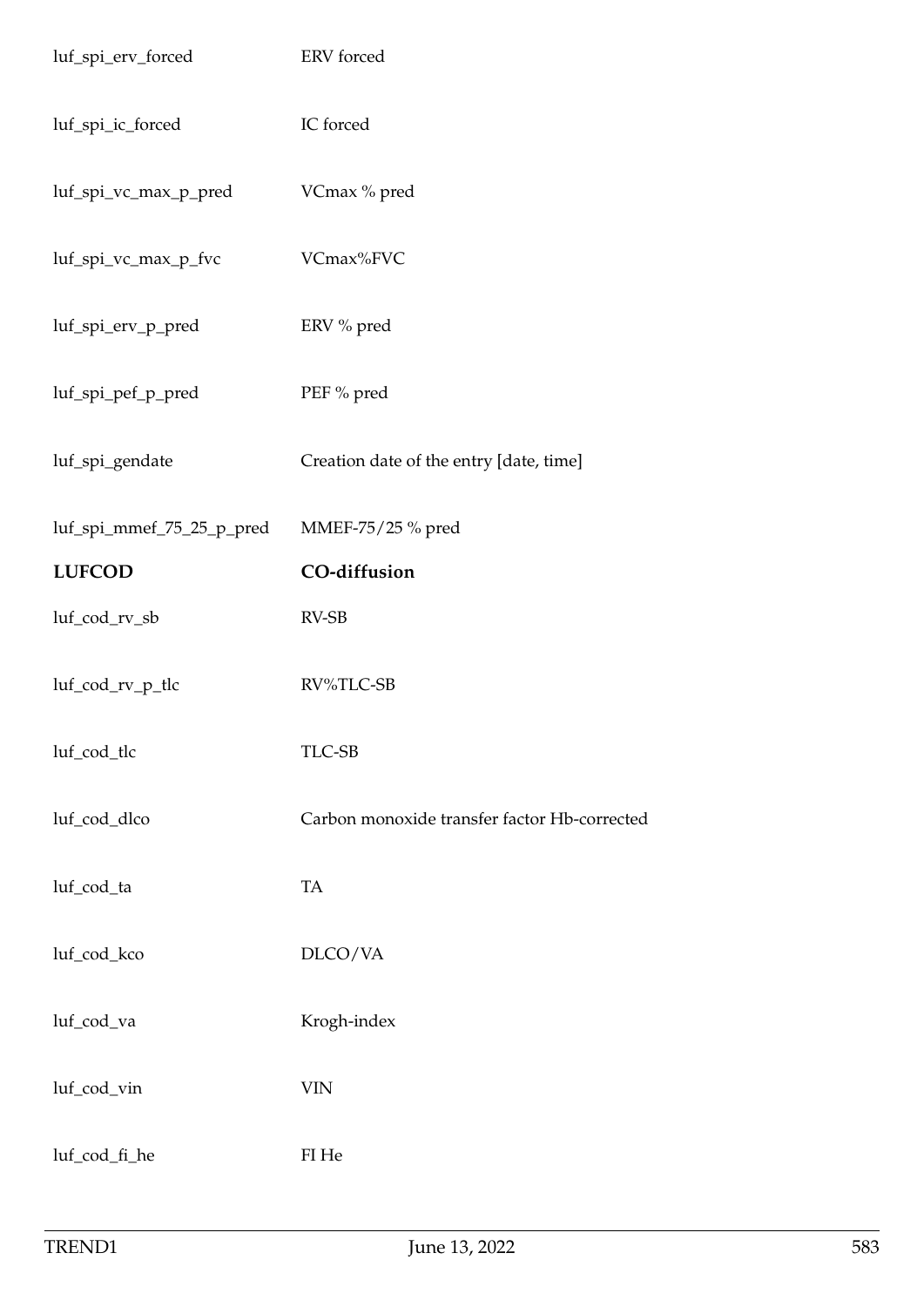| luf_cod_fa_he      | FA He                                        |
|--------------------|----------------------------------------------|
| luf_cod_fi_co      | FI CO                                        |
| luf_cod_fa_co      | FA CO                                        |
| luf_cod_dlco_bsa   | DLCO/BSA                                     |
| luf_cod_dlcoc_bsa  | DLCOc/BSA                                    |
| luf_cod_frc        | FRC-SB                                       |
| luf_cod_frc_p_tlc  | FRC%TLC-SB                                   |
| luf_cod_erv        | ERV                                          |
| luf_cod_dlcoc      | Carbon monoxide transfer factor Hb-corrected |
| luf_cod_kcoc       | Krogh-index Hb-corrected                     |
|                    |                                              |
| luf_cod_tests      | Number of tests                              |
| luf_cod_hb         | Haemoglobin value                            |
| luf_cod_vc_max_spi | VC max (Spir)                                |
| luf_cod_co2        | CO <sub>2</sub>                              |
| luf_cod_vdreal     | Real dead space                              |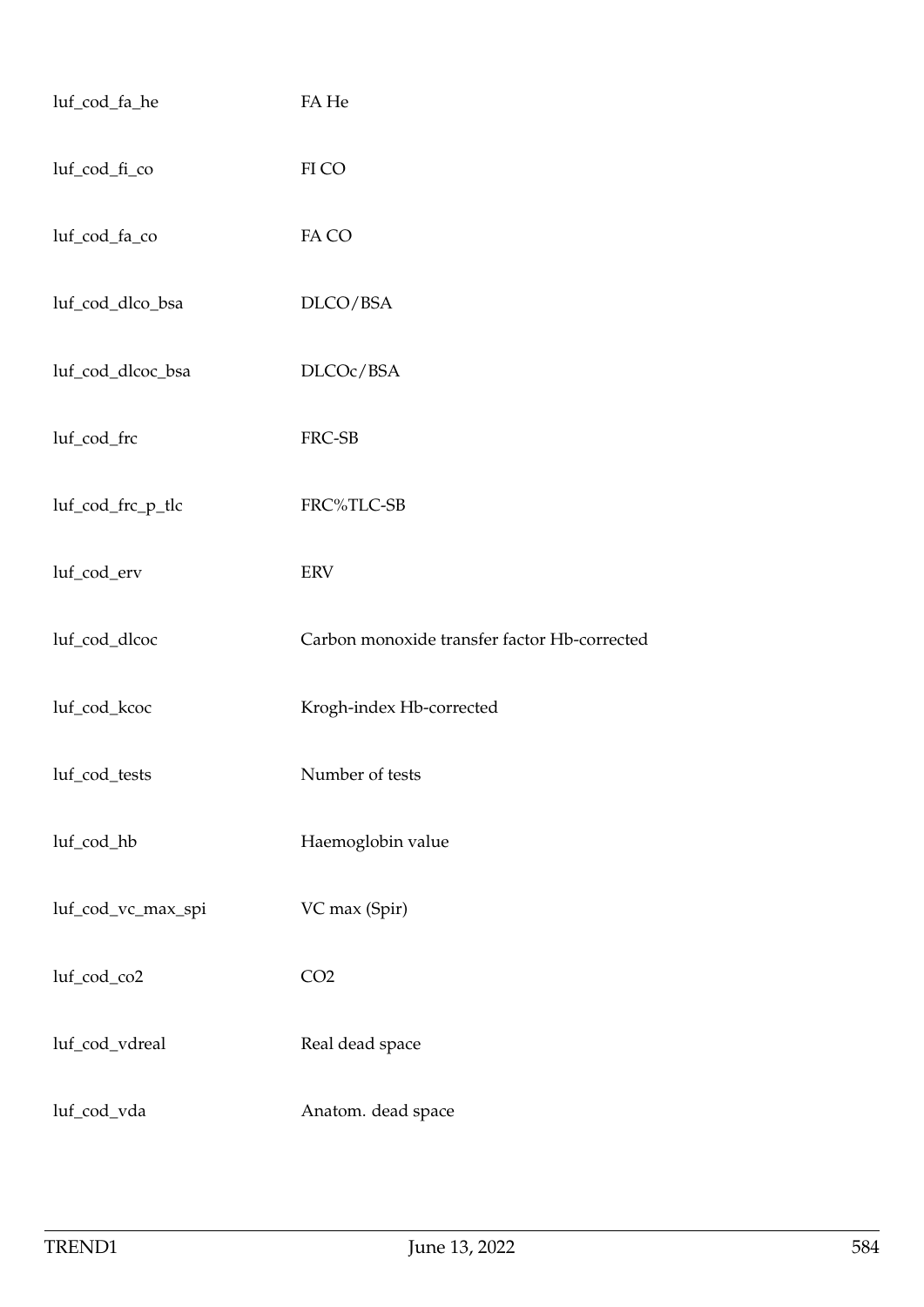| luf_cod_vol_discard     | Discard vol            |
|-------------------------|------------------------|
| luf_cod_vol_sample      | Sample vol             |
| luf_cod_vin_limit_onoff | VIN limit ON/OFF       |
| luf_cod_vin_limit       | VIN limit              |
| luf_cod_vat             | System dead space      |
| luf_cod_vex             | <b>VEx</b>             |
| luf_cod_pmean           | Pmean                  |
| luf_cod_bar_pr          | Bar.Pressure           |
| luf_cod_t_in            | Insp. time             |
| luf_cod_t_ex            | Exp. time              |
| luf_cod_rv_body         | RV-Body                |
| luf_cod_tlc_body        | TLC-Body               |
| luf_cod_rv_p_rvb        | RV-SB%RV-Body          |
| luf_cod_error           | ATS error codes        |
| luf_cod_mayo_e          | ATS+Mayo error codes   |
| luf_cod_device          | Measuring device       |
| luf_cod_vda_a           | Author Vda calculation |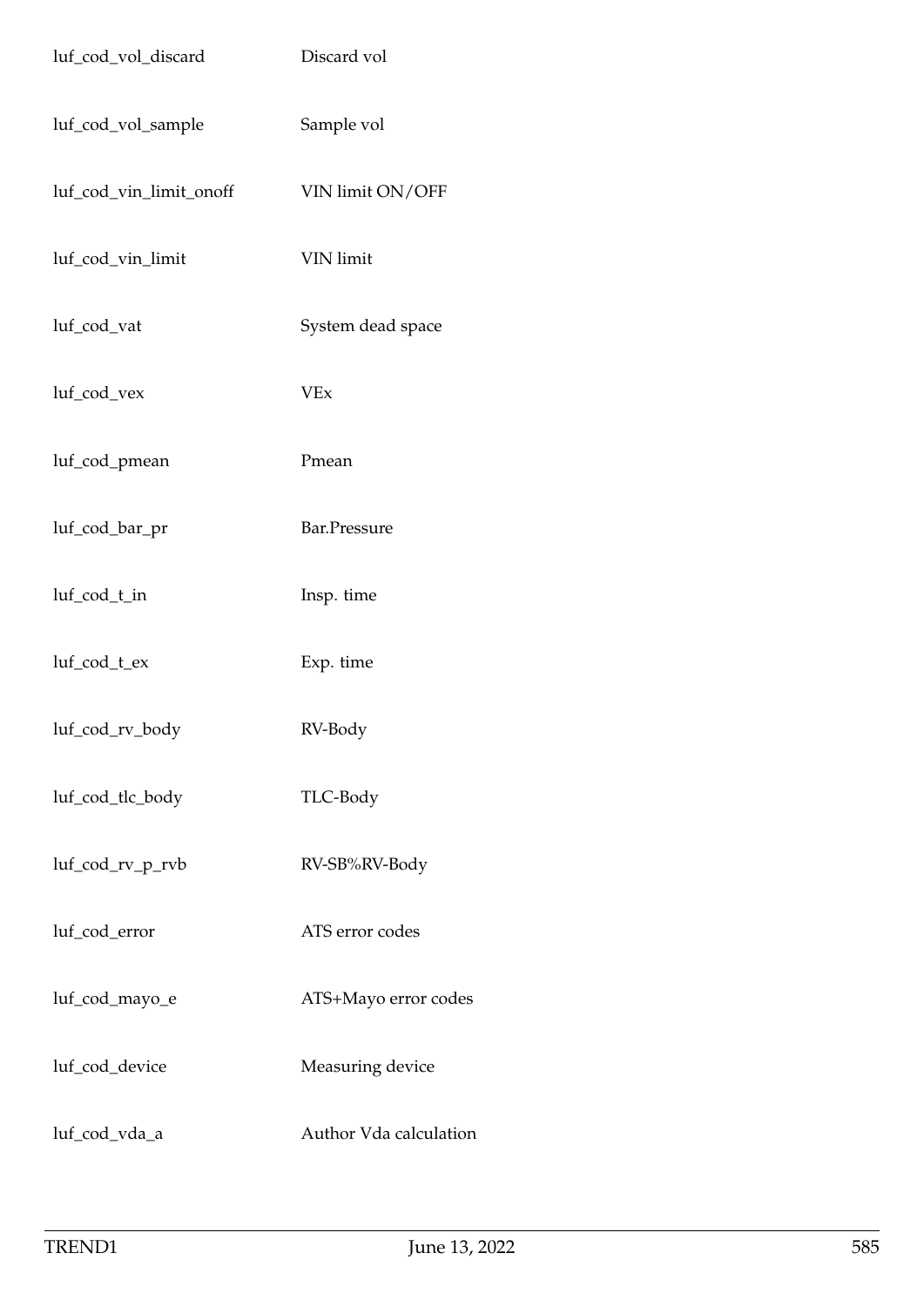| luf_cod_vc_max       | VC max                                                                                                                                |
|----------------------|---------------------------------------------------------------------------------------------------------------------------------------|
| luf_cod_dlco_p_pred  | DLCO % pred                                                                                                                           |
| luf_cod_kco_p_pred   | DLCO-VA % pred                                                                                                                        |
| luf_cod_vin_p_pred   | VIN % pred                                                                                                                            |
| luf_cod_dlcoc_p_pred | DLCOc % pred                                                                                                                          |
| luf_cod_kcoc_p_pred  | DLCOc/VA % pred                                                                                                                       |
| luf_cod_gendate      | Creation date of the entry [date, time]                                                                                               |
| <b>LUFNOD</b>        | NOCO-diffusion                                                                                                                        |
| luf_nod_dm           | membrane factor [mmol/min/kPa]<br>[mmol/min/kPa]                                                                                      |
| luf_nod_vc           | capillary blood volume [ml] [ml]                                                                                                      |
| luf_nod_dlnosb       | diffusion capacity NO (single breath)<br>[mmol/min/kPa] [mmol/min/kPa]                                                                |
| luf_nod_kno          | dif_no_dlnosb/VA - diffusion capacity NO<br>(single breath) in relation to the Krogh-factor<br>[mmol/min/kPa/L] [mmol/min/kPa/l]      |
| luf_nod_dnobsa       | dif_no_dlnosb/BSA - diffusion capacity NO<br>(single breath) in relation to the body surface<br>$[mmol/min/kPa/m2] [mmol/min/kPa/m2]$ |
| luf_nod_dlcosb       | diffusion capacity CO (single breath)<br>[mmol/min/kPa] [mmol/min/kPa]                                                                |
| luf_nod_dlcoc        | diffusion capacity CO, haemoglobin-corrected<br>(single breath) [mmol/min/kPa]<br>[mmol/min/kPa]                                      |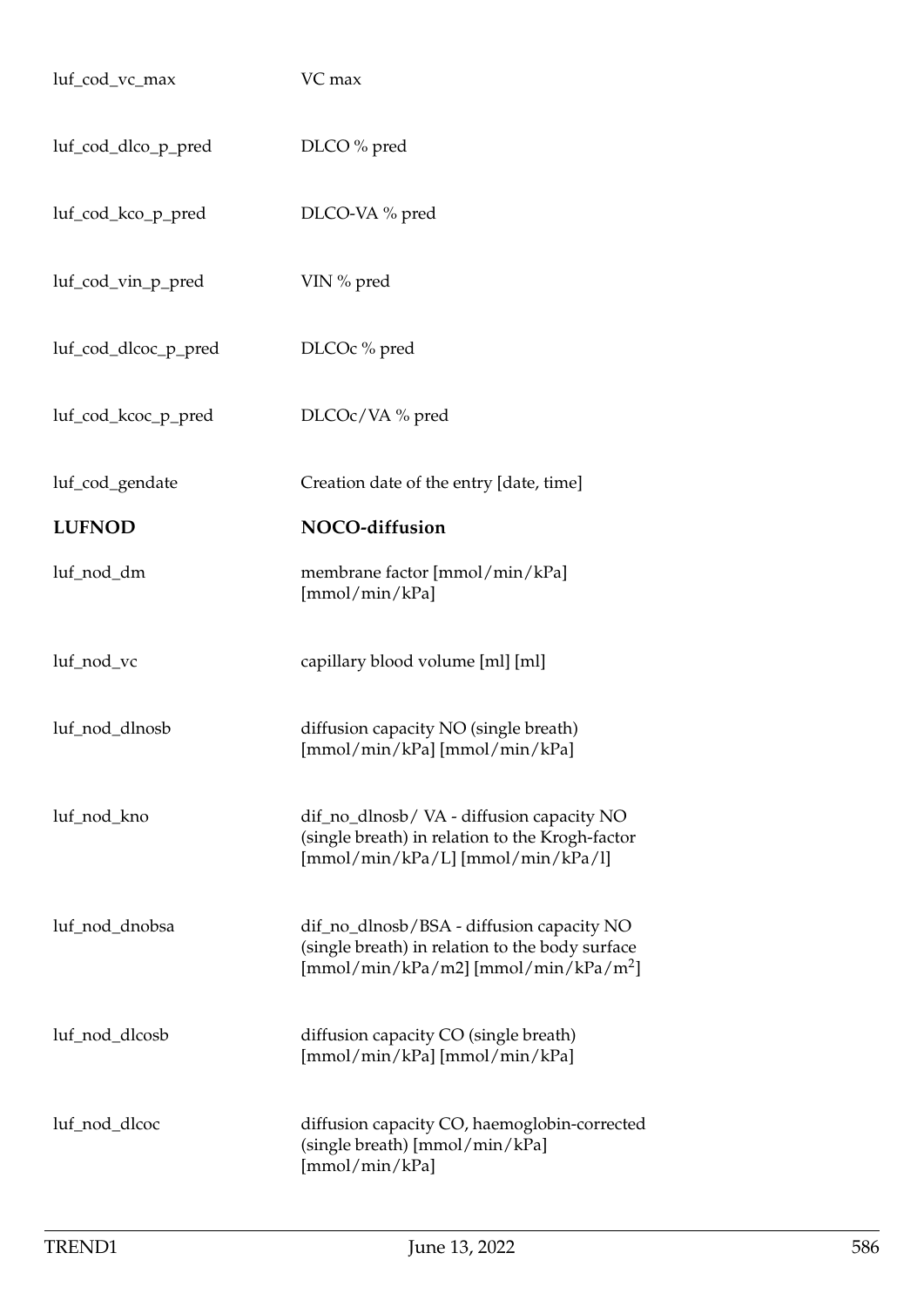| luf_nod_kco      | dif_no_dlcosb/VA - diffusion capacity CO<br>(single breath) in relation to the Krogh-factor<br>[mmol/min/kPa/L] [mmol/min/kPa/l]                          |
|------------------|-----------------------------------------------------------------------------------------------------------------------------------------------------------|
| luf_nod_kcoc     | dif_no_dlcoc/VA - diffusion capacity CO (single<br>breath) haemoglobin-corrected, in relation to the<br>Krogh-factor [mmol/min/kPa/L]<br>[mmol/min/kPa/l] |
| luf_nod_dlcobsa  | dif_no_dlcosb/BSA diffusion capacity CO (single<br>breath) - in relation to the body surface<br>$[mmol/min/kPa/m2] [mmol/min/kPa/m2]$                     |
| luf_nod_dlcocbsa | diffusion capacity CO - haemoglobin-corrected -<br>in relation to the body surface<br>$[mmol/min/kPa/m2] [mmol/min/kPa/m2]$                               |
| luf_nod_dlno3q   | diffusion capacity NO (3Q) [mmol/min/kPa]<br>[mmol/min/kPa]                                                                                               |
| luf_nod_kno3q    | dif_no_dlno3q/VA - diffusion capacity NO (3Q)<br>in relation to the Krogh-factor<br>$[mmol/min/kPa/L]$ $[mmol/min/kPa/l]$                                 |
| luf_nod_dnobsa3q | dif_no_dlno3q/BSA - diffusion capacity NO (3Q)<br>in relation to the body surface<br>$[mmol/min/kPa/m2] [mmol/min/kPa/m2]$                                |
| luf_nod_dlco3q   | diffusion capacity CO (3Q) [mmol/min/kPa]<br>[mmol/min/kPa]                                                                                               |
| luf_nod_dlcoc3q  | diffusion capacity CO, haemoglobin-corrected<br>(3Q) [mmol/min/kPa] [mmol/min/kPa]                                                                        |
| luf_nod_kco3q    | dif_no_dlco3q/VA - diffusion capacity CO (3Q)<br>in relation to the Krogh-factor<br>[mmol/min/kPa/L] [mmol/min/kPa/l]                                     |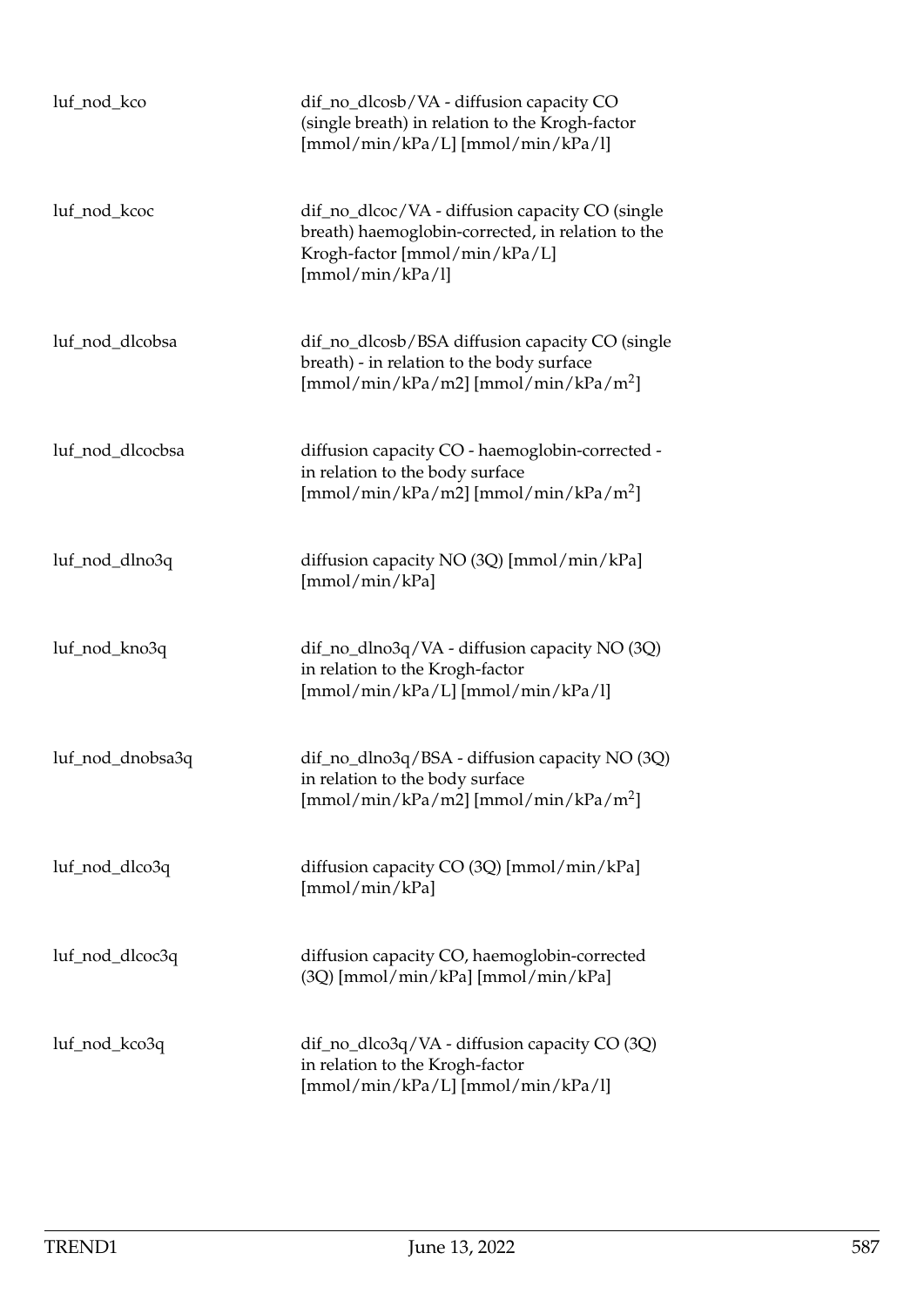| luf_nod_dlcobsa3q  | dif_no_dlco3q/BSA diffusion capacity CO (3Q) -<br>in relation to the body surface<br>$[mmol/min/kPa/m2] [mmol/min/kPa/m2]$                                  |
|--------------------|-------------------------------------------------------------------------------------------------------------------------------------------------------------|
| luf_nod_dlcocbsa3q | DLCOc 3Q/BSA diffusion capacity CO (3Q) -<br>haemoglobin-corrected - in relation to the body<br>surface [mmol/min/kPa/m2]<br>[mmol/min/kPa/m <sup>2</sup> ] |
| luf_nod_hb         | haemoglobin [mmol/l] [mmol/l]                                                                                                                               |
| luf_nod_p_cohb     | carboxyhaemoglobin [%] [%]                                                                                                                                  |
| luf_nod_frc_sb     | functional residual capacity (single breath) [L] [l]                                                                                                        |
| luf_nod_rv_sb      | residual volume [L] [l]                                                                                                                                     |
| luf_nod_tlc_sb     | total lung capacity (helium) [L] [l]                                                                                                                        |
| luf_nod_va_sb      | alveolar ventilation (helium) [L] [l]                                                                                                                       |
| luf_nod_rv_p_tlc   | percentage of RV and TLC [%] [%]                                                                                                                            |
| luf_nod_frc_p_tc   | percentage of FRC and TLC [%] [%]                                                                                                                           |
| luf_nod_erv_sb     | expiratory reserve volume (single breath) [L] [l]                                                                                                           |
| luf_nod_ic_sb      | inspiratory capacity [L] [l]                                                                                                                                |
| luf_nod_error      | ATS error codes                                                                                                                                             |
| luf_nod_mayo_e     | ATS+Mayo error codes                                                                                                                                        |
| luf_nod_pmean      | Pmean [kPa] [kPa]                                                                                                                                           |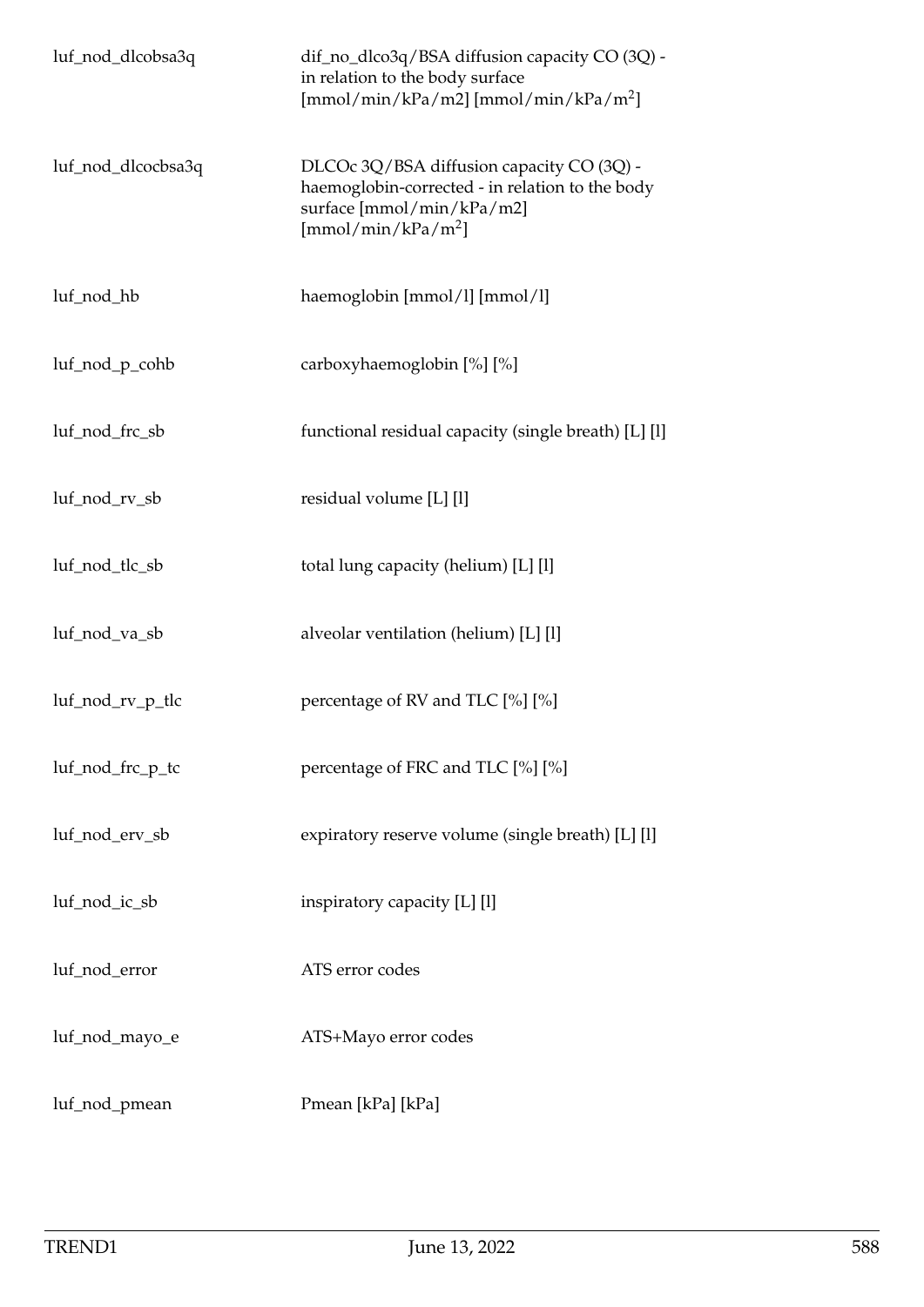| luf_nod_tests  | Number of tests                           |
|----------------|-------------------------------------------|
| luf_nod_fi_he  | inhalation concentration He [%] [%]       |
| luf_nod_fa_he  | exhalation concentration He [%] [%]       |
| luf_nod_fi_co  | inhalation concentration CO $[\%]$ $[\%]$ |
| luf_nod_fa_co  | exhalation concentration CO [%] [%]       |
| luf_nod_fi_no  | inhalation concentration NO [ppm] [ppm]   |
| luf_nod_fa_no  | exhalation concentration NO [ppm] [ppm]   |
| luf_nod_fi_o2  | inhalation concentration $O2$ [%] [%]     |
| luf_nod_fa_o2  | exhalation concentration O2 [%] [%]       |
| luf_nod_ta     | stopping time [s] [s]                     |
| luf_nod_t_in   | inhalation time [s] [s]                   |
| luf_nod_t_ex   | exhalation time [s] [s]                   |
| luf_nod_vin    | inspiratory Volumen [L] [l]               |
| luf_nod_vex    | expiratory Volumen [L] [l]                |
| luf_nod_vcmax  | $VC$ max [L] [l]                          |
| luf_nod_vat    | apparatus-based dead space [ml] [ml]      |
| luf_nod_vdreal | effective dead space [ml] [ml]            |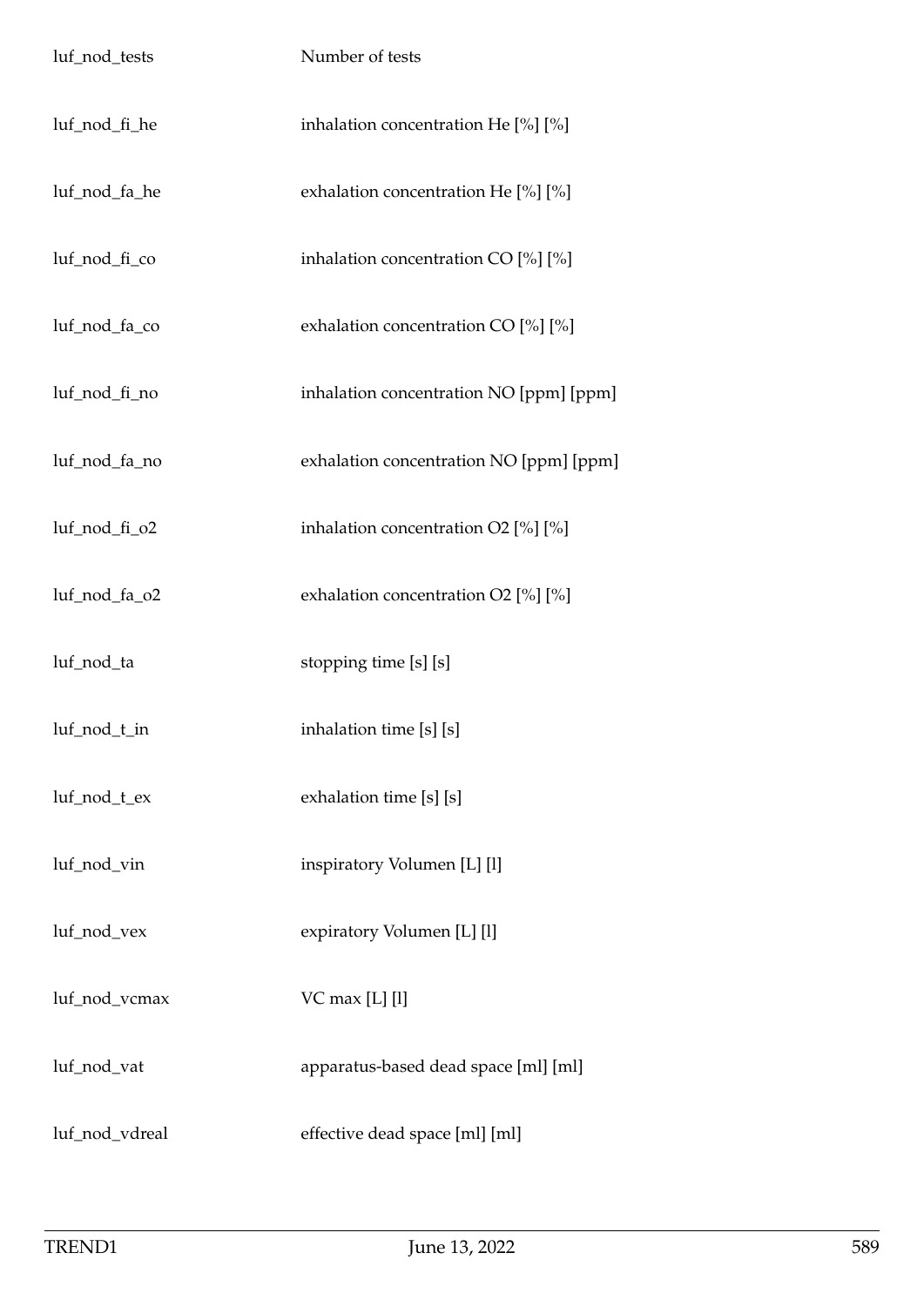| luf_nod_vda     | anatomical dead space [ml] [ml]                                                                                   |
|-----------------|-------------------------------------------------------------------------------------------------------------------|
| luf_nod_bar_pr  | air pressure [hpa] [hPa]                                                                                          |
| luf_nod_alpha   | Bunsen coefficient (Alpha)                                                                                        |
| luf_nod_theta   | Theta CO [mmol/min/kPa/ml]<br>[mmol/min/kPa/ml]                                                                   |
| luf_nod_decay   | NO decay [s] [s]                                                                                                  |
| luf_nod_qnoco   | dif_no_dlnosb/dif_no_dlcosb - diffusion<br>capacity NO (single breath) / diffusion capacity<br>CO (single breath) |
| luf_nod_dm_vc   | Dm coeff.var.                                                                                                     |
| luf_nod_vc_cv   | Vc coeff.var.                                                                                                     |
| luf_nod_gendate | Creation date of the entry [date, time]                                                                           |
| <b>LUFIOS</b>   | impulse oscillometry                                                                                              |
| luf_ios_vt      | tidal volume [L]                                                                                                  |
| luf_ios_z5hz    | respiratory impedance at $5$ Hz [kPa/(L/s)]                                                                       |
| luf_ios_rc      | central respiratory resistance [kPa/(L/s)]                                                                        |
| $luf\_ios\_rp$  | distal respiratory resistance $[kPa/(L/s)]$                                                                       |
| luf_ios_fres    | resonant frequency [1/s]                                                                                          |
| luf_ios_cl      | Clung                                                                                                             |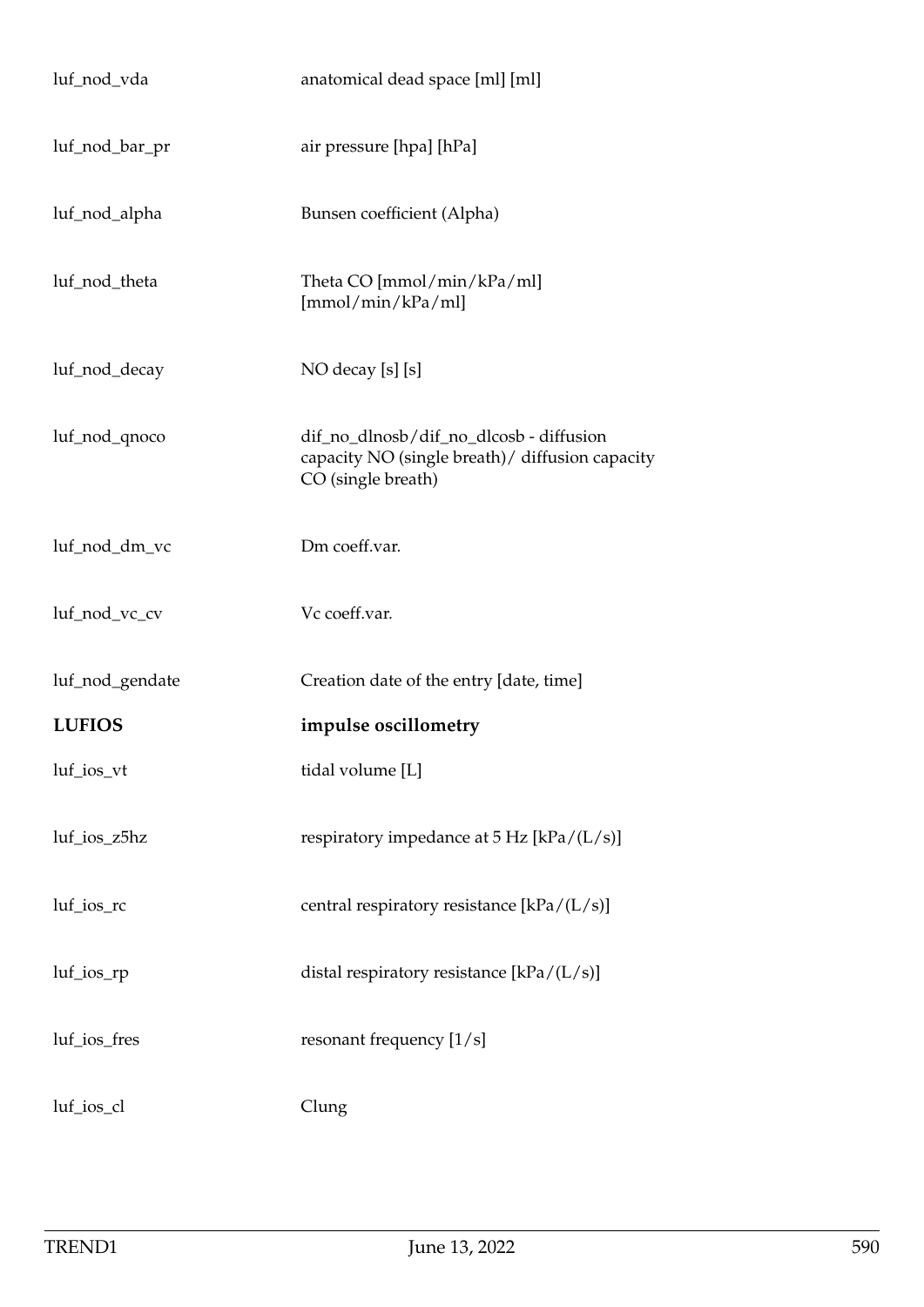| luf_ios_cb       | Cbronchial                                                 |
|------------------|------------------------------------------------------------|
| luf_ios_cw       | Cwall                                                      |
| luf_ios_cm       | Cmouth                                                     |
| luf_ios_lc       | Lcentral                                                   |
| luf_ios_r5hz     | total respiratory resistance at $5 \text{ Hz}$ [kPa/(L/s)] |
| luf_ios_x5hz     | distal capacitive reactance at $5$ Hz [kPa/(L/s)]          |
| luf_ios_r10hz    | respiratory resistance (Rrs) at 10 Hz $[kPa/(L/s)]$        |
| luf_ios_x10hz    | respiratory reactance (Xrs) at 10 Hz $[kPa/(L/s)]$         |
| luf_ios_r15hz    | respiratory resistance (Rrs) at 15 Hz $[kPa/(L/s)]$        |
| luf_ios_x15hz    | respiratory reactance (Xrs) at 15 Hz $[kPa/(L/s)]$         |
| $luf\_ios_r20hz$ | respiratory resistance (Rrs) at 20 Hz $[kPa/(L/s)]$        |
| luf_ios_x20hz    | respiratory reactance (Xrs) at 20 Hz [kPa/(L/s)]           |
| luf_ios_r25hz    | respiratory resistance (Rrs) at 25 Hz $[kPa/(L/s)]$        |
| luf_ios_x25hz    | respiratory reactance (Xrs) at 25 Hz [kPa/(L/s)]           |
| luf_ios_r35hz    | respiratory resistance (Rrs) at 35 Hz [kPa/(L/s)]          |
| luf_ios_x35hz    | respiratory reactance (Xrs) at 35 Hz $[kPa/(L/s)]$         |
| luf_ios_ers      | respiratory elastance [kPa/L]                              |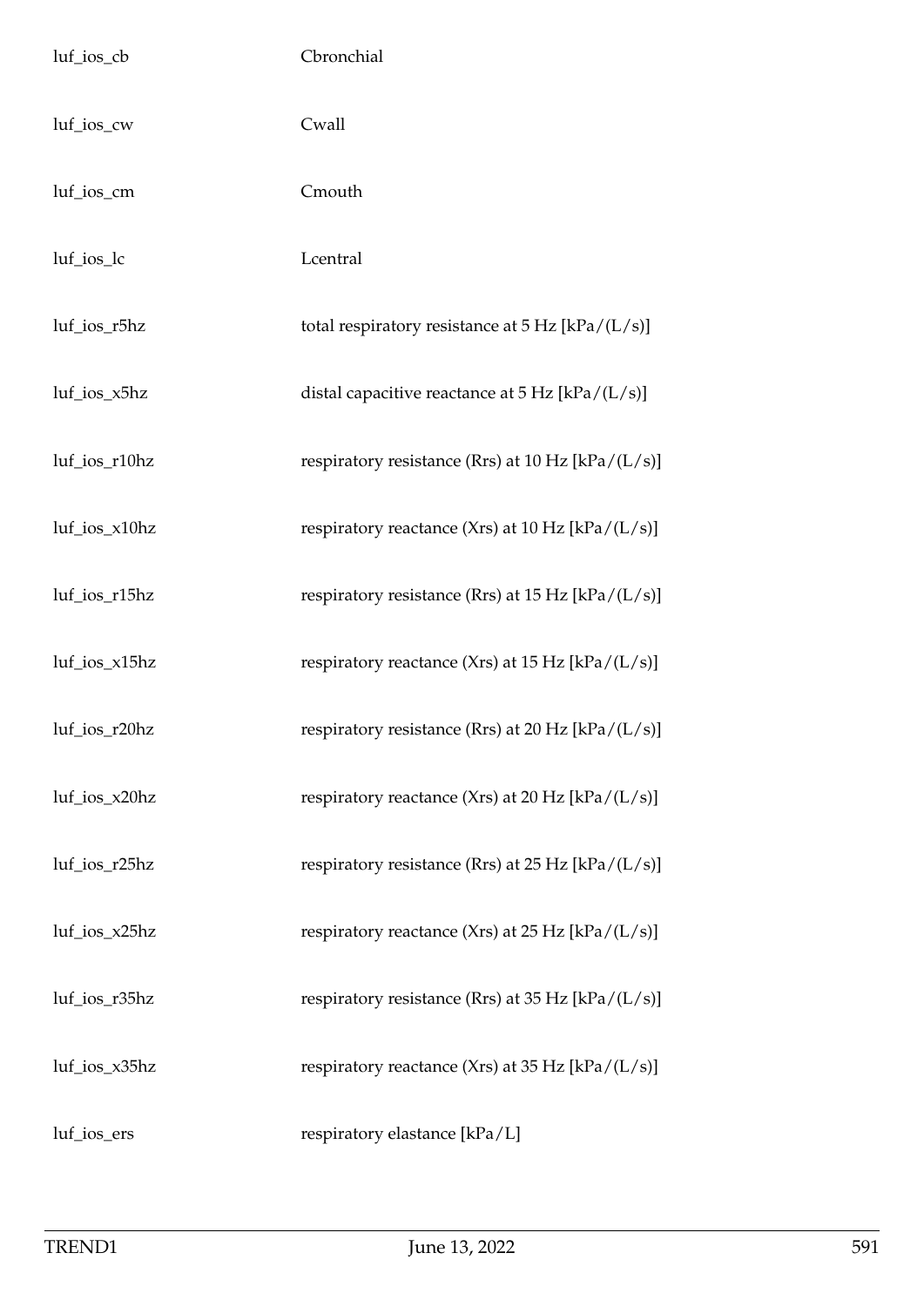| $luf\_ios\_ax$    | area index [kPa/L]                                                                  |
|-------------------|-------------------------------------------------------------------------------------|
| $luf\_ios_bf$     | breathing frequency [1/min]                                                         |
| luf_ios_ai        | Asthma Intellig.                                                                    |
| luf_ios_dr5r20    | frequence dependency of Rrs-spectrum 5 to 20<br>$Hz$ [%] [%]                        |
| luf_ios_mr5r20    | frequence dependency of Rrs-spectrum 5 to 20<br>Hz (mean) $\hat{A}$ [kPa/(L/s)]     |
| $luf\_ios_di5_20$ | resistance difference 5 to 20 Hz [kPa/ $(L/s)$ ]                                    |
| luf_ios_d5_15p    | frequence dependency of Rrs-spectrum 5 to 15<br>$Hz$ [%]                            |
| luf_ios_mr5_15    | frequence dependency of Rrs-spectrum 5 to 15<br>Hz (mean) $\hat{A}$ [kPa/(L/s)]     |
| luf_ios_di5_15    | resistance difference 5 to 15 Hz [kPa/ $(L/s)$ ]                                    |
| luf_ios_r30hz     | respiratory resistance (Rrs) at 30 Hz $[kPa/(L/s)]$                                 |
| luf_ios_x30hz     | respiratory reactance (Xrs) at 30 Hz $[kPa/(L/s)]$                                  |
| luf_ios_co5hz     | coherence between impulsepressure and<br>impulsestream at 5 Hz                      |
| luf_ios_co20hz    | coherence between impulsepressure and<br>impulsestream at 20 Hz                     |
| $luf\_ios\_dx5$   | delta mean of exspiratory and inspiratory<br>reactancesamples at $5$ Hz [kPa/(L/s)] |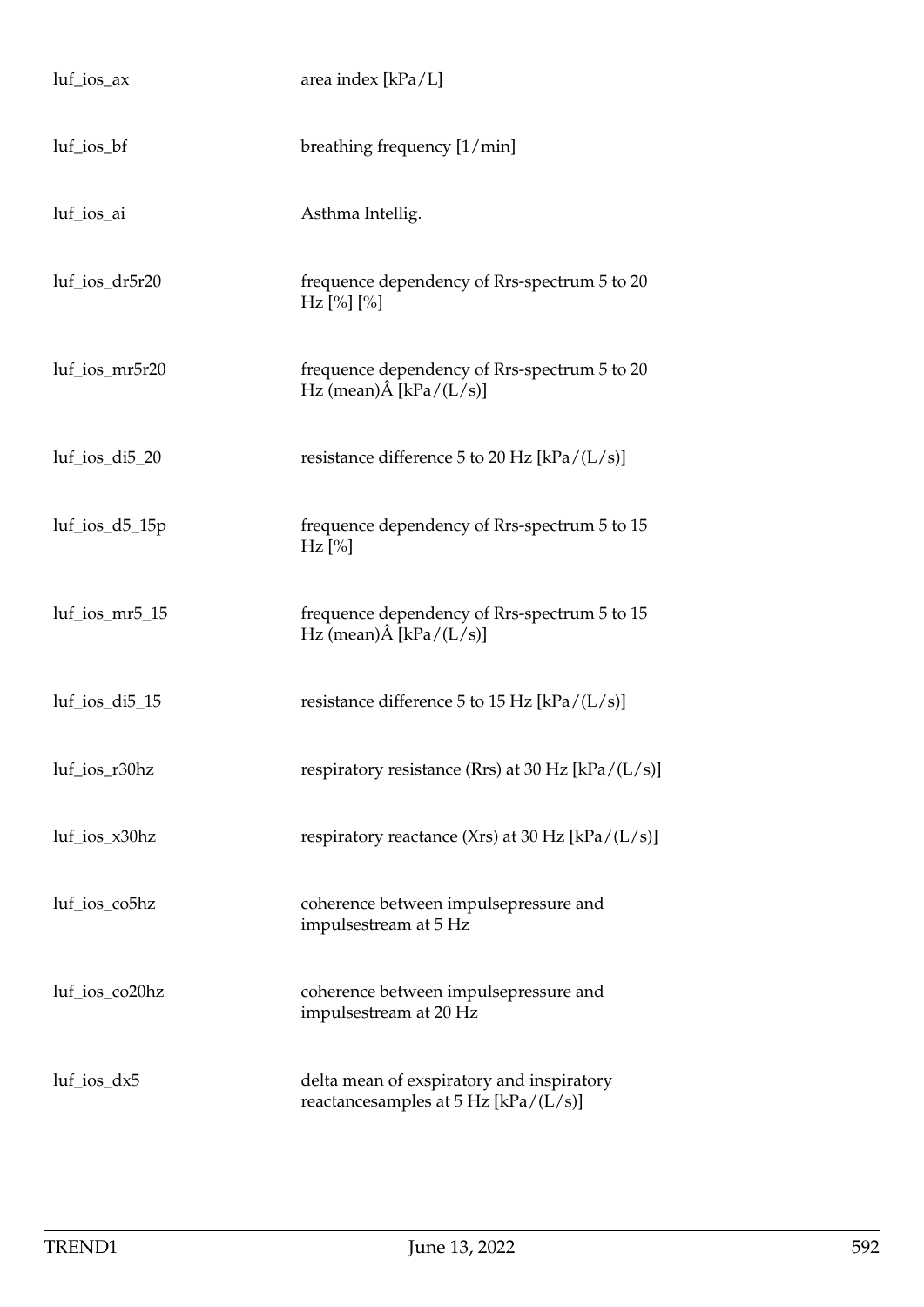| luf_ios_ptpx5      | delta peak of exspiratory and inspiratory<br>reactancesamples at $5$ Hz [kPa/(L/s)] |
|--------------------|-------------------------------------------------------------------------------------|
| luf_ios_dstage     | disease stage                                                                       |
| $luf\_ios_g5$      | respiratory conductance at $5 \text{ Hz } [(1/s)/kPa]$                              |
| luf_ios_r1hz_mean  | respiratory resistance (Rrs) at $1 Hz$ [kPa/(L/s)]                                  |
| luf_ios_r2hz_mean  | respiratory resistance (Rrs) at $2 \text{ Hz}$ [kPa/(L/s)]                          |
| luf_ios_r3hz_mean  | respiratory resistance (Rrs) at $3 \text{ Hz}$ [kPa/(L/s)]                          |
| luf_ios_r5hz_mean  | respiratory resistance (Rrs) at $5$ Hz [kPa/(L/s)]                                  |
| luf_ios_r10hz_mean | respiratory resistance (Rrs) at 10 Hz $[kPa/(L/s)]$                                 |
| luf_ios_r15hz_mean | respiratory resistance (Rrs) at $15$ Hz [kPa/(L/s)]                                 |
| luf_ios_r20hz_mean | respiratory resistance (Rrs) at 20 Hz [kPa/ $(L/s)$ ]                               |
| luf_ios_r25hz_mean | respiratory resistance (Rrs) at 25 Hz $[kPa/(L/s)]$                                 |
| luf_ios_r35hz_mean | respiratory resistance (Rrs) at 35 Hz [kPa/ $(L/s)$ ]                               |
| luf_ios_x1hz_mean  | respiratory reactance (Xrs) at 1 Hz [kPa/(L/s)]                                     |
| luf_ios_x2hz_mean  | respiratory reactance (Xrs) at $2 Hz$ [kPa/(L/s)]                                   |
| luf_ios_x3hz_mean  | respiratory reactance (Xrs) at 3 Hz [kPa/(L/s)]                                     |
| luf_ios_x5hz_mean  | respiratory reactance (Xrs) at 5 Hz [kPa/(L/s)]                                     |
| luf_ios_x10hz_mean | respiratory reactance (Xrs) at 10 Hz [kPa/(L/s)]                                    |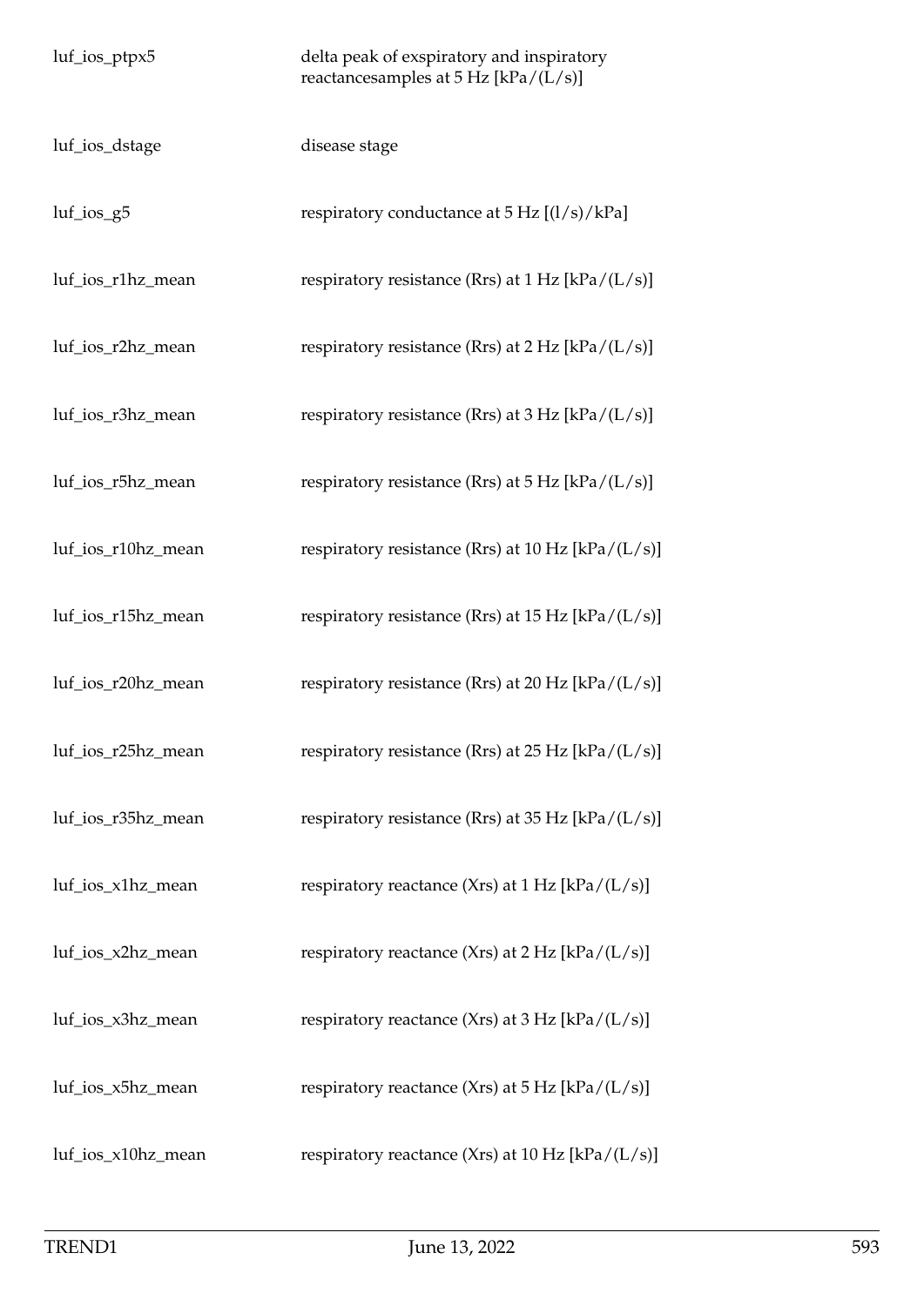| luf_ios_x15hz_mean  | respiratory reactance (Xrs) at 15 Hz [kPa/ $(L/s)$ ]            |
|---------------------|-----------------------------------------------------------------|
| luf_ios_x20hz_mean  | respiratory reactance (Xrs) at 20 Hz $[kPa/(L/s)]$              |
| luf_ios_x25hz_mean  | respiratory reactance (Xrs) at $25$ Hz [kPa/(L/s)]              |
| luf_ios_x35hz_mean  | respiratory reactance (Xrs) at 35 Hz [kPa/ $(L/s)$ ]            |
| luf_ios_co1hz_mean  | coherence between impulsepressure and<br>impulsestream at 1 Hz  |
| luf_ios_co2hz_mean  | coherence between impulsepressure and<br>impulsestream at 2 Hz  |
| luf_ios_co3hz_mean  | coherence between impulsepressure and<br>impulsestream at 3 Hz  |
| luf_ios_co5hz_mean  | coherence between impulsepressure and<br>impulsestream at 5 Hz  |
| luf_ios_co10hz_mean | coherence between impulsepressure and<br>impulsestream at 10 Hz |
| luf_ios_co15hz_mean | coherence between impulsepressure and<br>impulsestream at 15 Hz |
| luf_ios_co20hz_mean | coherence between impulsepressure and<br>impulsestream at 20 Hz |
| luf_ios_co25hz_mean | coherence between impulsepressure and<br>impulsestream at 25 Hz |
| luf_ios_co35hz_mean | coherence between impulsepressure and<br>impulsestream at 35 Hz |
| luf_ios_fres_mean   | Resonant frequency                                              |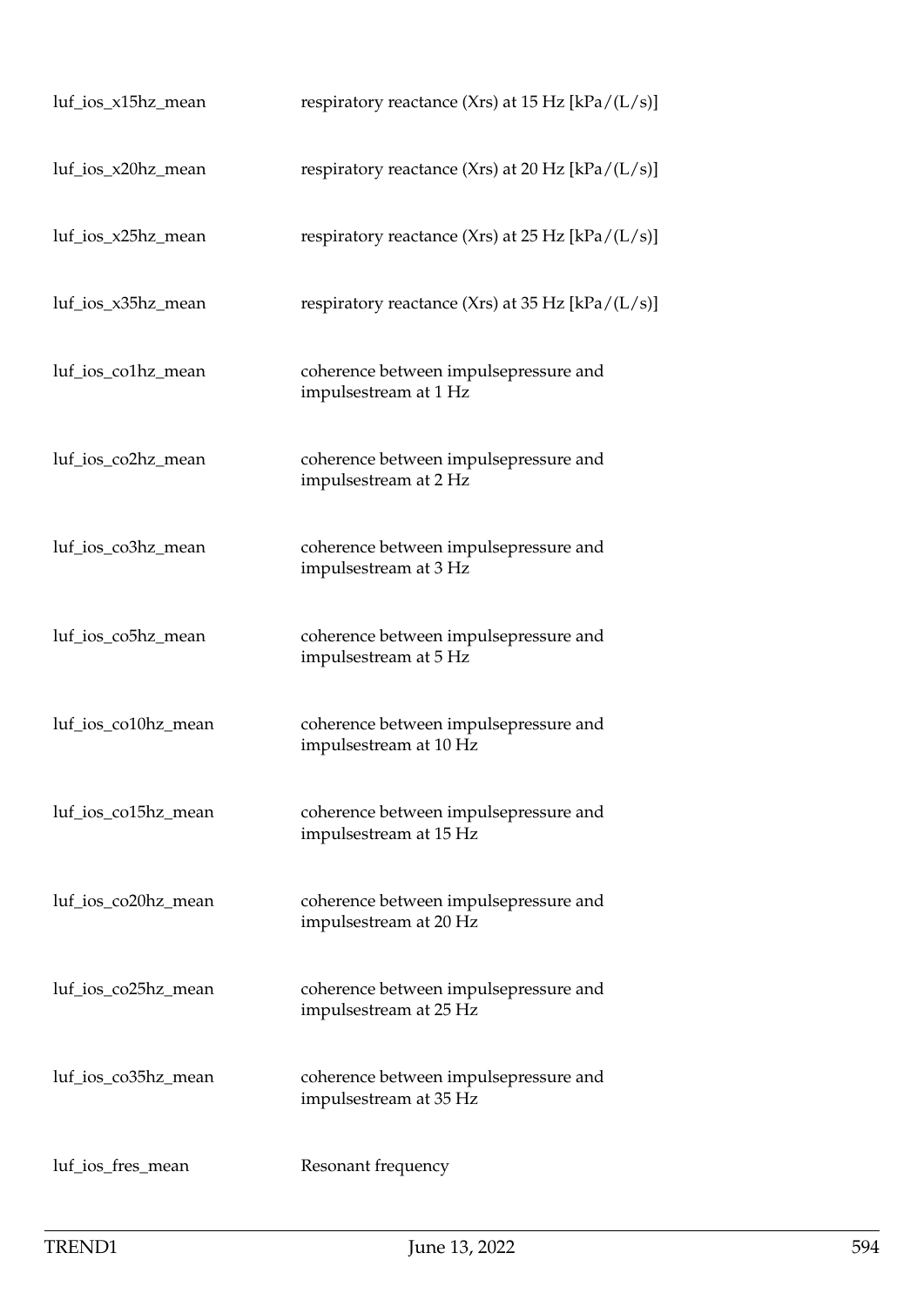| luf_ios_ax_mean      | area index [kPa/L]                                        |
|----------------------|-----------------------------------------------------------|
| luf_ios_rin1_inpara  | respiratory resistance (Rrs) at $1 Hz$ [kPa/(L/s)]        |
| luf_ios_rin2_inpara  | respiratory resistance (Rrs) at $2 Hz$ [kPa/(L/s)]        |
| luf_ios_rin3_inpara  | respiratory resistance (Rrs) at $3 Hz$ [kPa/(L/s)]        |
| luf_ios_rin5_inpara  | respiratory resistance (Rrs) at $5$ Hz [kPa/(L/s)]        |
| luf_ios_rin10_inpara | respiratory resistance (Rrs) at 10 Hz [kPa/ $(L/s)$ ]     |
| luf_ios_rin15_inpara | respiratory resistance (Rrs) at 15 Hz [kPa/(L/s)]         |
| luf_ios_rin20_inpara | respiratory resistance (Rrs) at 20 Hz [kPa/(L/s)]         |
| luf_ios_rin25_inpara | respiratory resistance (Rrs) at 25 Hz [kPa/(L/s)]         |
| luf_ios_rin35_inpara | respiratory resistance (Rrs) at 35 Hz [kPa/(L/s)]         |
| luf_ios_xin1_inpara  | respiratory reactance $(Xrs)$ at 1 Hz $[kPa/(L/s)]$       |
| luf_ios_xin2_inpara  | respiratory reactance (Xrs) at $2 Hz$ [kPa/(L/s)]         |
| luf_ios_xin3_inpara  | respiratory reactance (Xrs) at $3 \text{ Hz}$ [kPa/(L/s)] |
| luf_ios_xin5_inpara  | respiratory reactance (Xrs) at $5 \text{ Hz}$ [kPa/(L/s)] |
| luf_ios_xin10_inpara | respiratory reactance (Xrs) at 10 Hz $[kPa/(L/s)]$        |
| luf_ios_xin15_inpara | respiratory reactance (Xrs) at 15 Hz $[kPa/(L/s)]$        |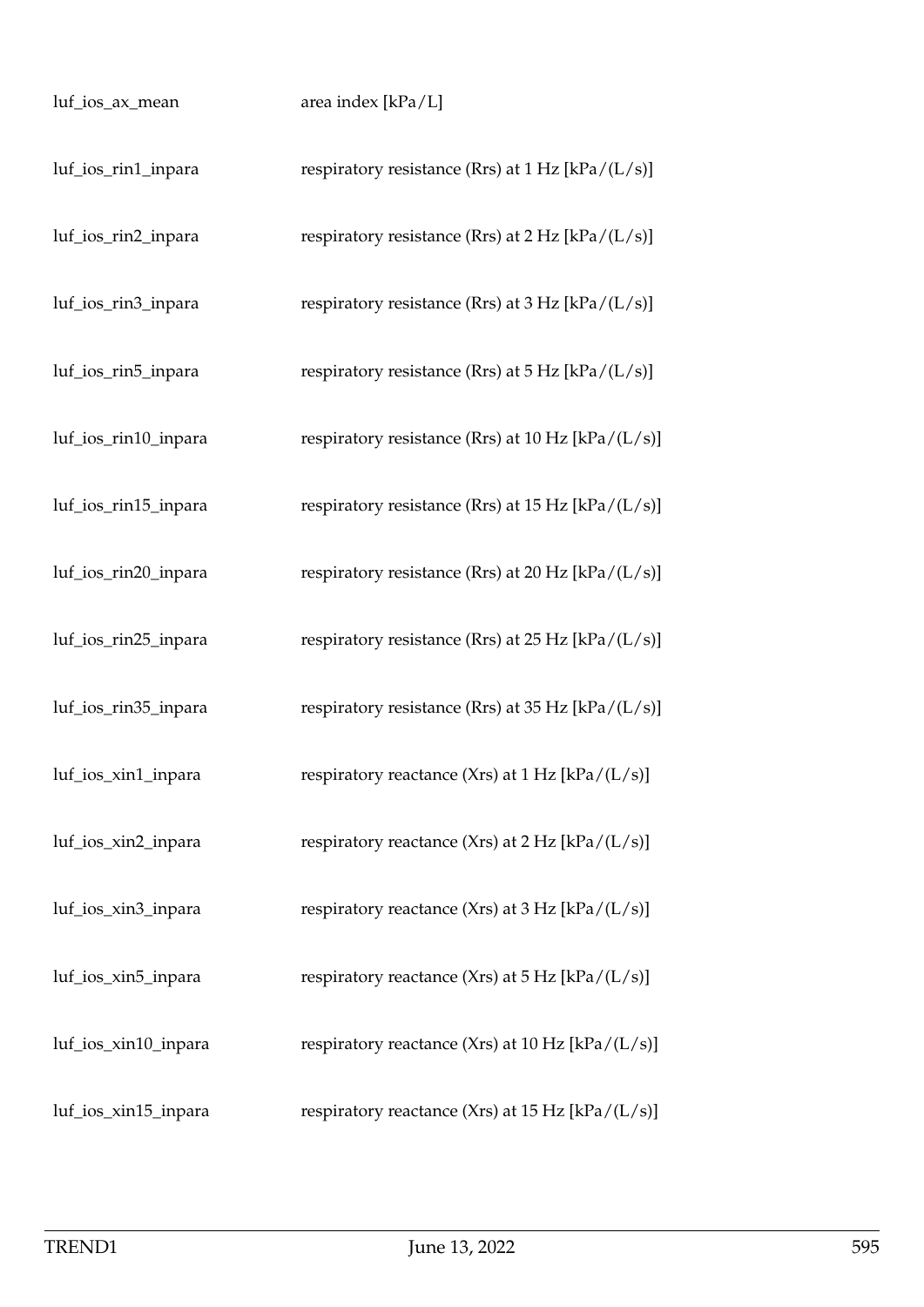| luf_ios_xin20_inpara  | respiratory reactance (Xrs) at 20 Hz $[kPa/(L/s)]$              |
|-----------------------|-----------------------------------------------------------------|
| luf_ios_xin25_inpara  | respiratory reactance (Xrs) at 25 Hz [kPa/ $(L/s)$ ]            |
| luf_ios_xin35_inpara  | respiratory reactance (Xrs) at 35 Hz [kPa/(L/s)]                |
| luf_ios_coin1_inpara  | coherence between impulsepressure and<br>impulsestream at 1 Hz  |
| luf_ios_coin2_inpara  | coherence between impulsepressure and<br>impulsestream at 2 Hz  |
| luf_ios_coin3_inpara  | coherence between impulsepressure and<br>impulsestream at 3 Hz  |
| luf_ios_coin5_inpara  | coherence between impulsepressure and<br>impulsestream at 5 Hz  |
| luf_ios_coin10_inpara | coherence between impulsepressure and<br>impulsestream at 10 Hz |
| luf_ios_coin15_inpara | coherence between impulsepressure and<br>impulsestream at 15 Hz |
| luf_ios_coin20_inpara | coherence between impulsepressure and<br>impulsestream at 20 Hz |
| luf_ios_coin25_inpara | coherence between impulsepressure and<br>impulsestream at 25 Hz |
| luf_ios_coin35_inpara | coherence between impulsepressure and<br>impulsestream at 35 Hz |
| luf_ios_fresin_inpara | Resonant frequency                                              |
| luf_ios_axi_inpara    | area index [kPa/L]                                              |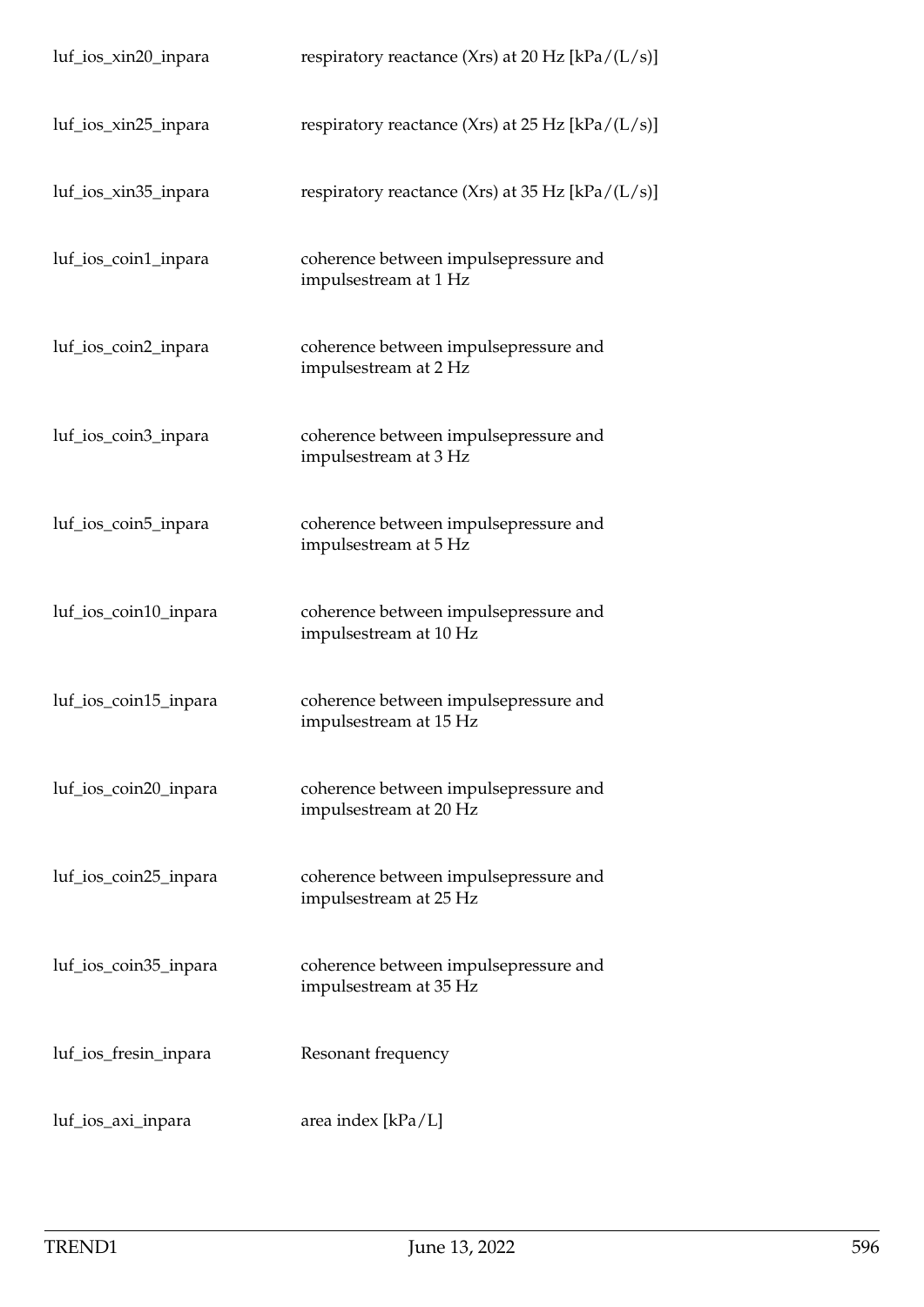| luf_ios_rex1_expara  | respiratory resistance (Rrs) at 1 Hz [kPa/(L/s)]          |
|----------------------|-----------------------------------------------------------|
| luf_ios_rex2_expara  | respiratory resistance (Rrs) at $2 Hz$ [kPa/(L/s)]        |
| luf_ios_rex3_expara  | respiratory resistance (Rrs) at $3 Hz$ [kPa/(L/s)]        |
| luf_ios_rex5_expara  | respiratory resistance (Rrs) at $5$ Hz [kPa/(L/s)]        |
| luf_ios_rex10_expara | respiratory resistance (Rrs) at 10 Hz [kPa/(L/s)]         |
| luf_ios_rex15_expara | respiratory resistance (Rrs) at 15 Hz [kPa/(L/s)]         |
| luf_ios_rex20_expara | respiratory resistance (Rrs) at 20 Hz [kPa/(L/s)]         |
| luf_ios_rex25_expara | respiratory resistance (Rrs) at 25 Hz $[kPa/(L/s)]$       |
| luf_ios_rex35_expara | respiratory resistance (Rrs) at 35 Hz [kPa/(L/s)]         |
| luf_ios_xex1_expara  | respiratory reactance (Xrs) at 1 Hz [kPa/(L/s)]           |
| luf_ios_xex2_expara  | respiratory reactance (Xrs) at $2 Hz$ [kPa/(L/s)]         |
| luf_ios_xex3_expara  | respiratory reactance (Xrs) at $3 \text{ Hz}$ [kPa/(L/s)] |
| luf_ios_xex5_expara  | respiratory reactance (Xrs) at $5 \text{ Hz}$ [kPa/(L/s)] |
| luf_ios_xex10_expara | respiratory reactance (Xrs) at 10 Hz $[kPa/(L/s)]$        |
| luf_ios_xex15_expara | respiratory reactance (Xrs) at 15 Hz $[kPa/(L/s)]$        |
| luf_ios_xex20_expara | respiratory reactance (Xrs) at 20 Hz $[kPa/(L/s)]$        |
| luf_ios_xex25_expara | respiratory reactance (Xrs) at 25 Hz $[kPa/(L/s)]$        |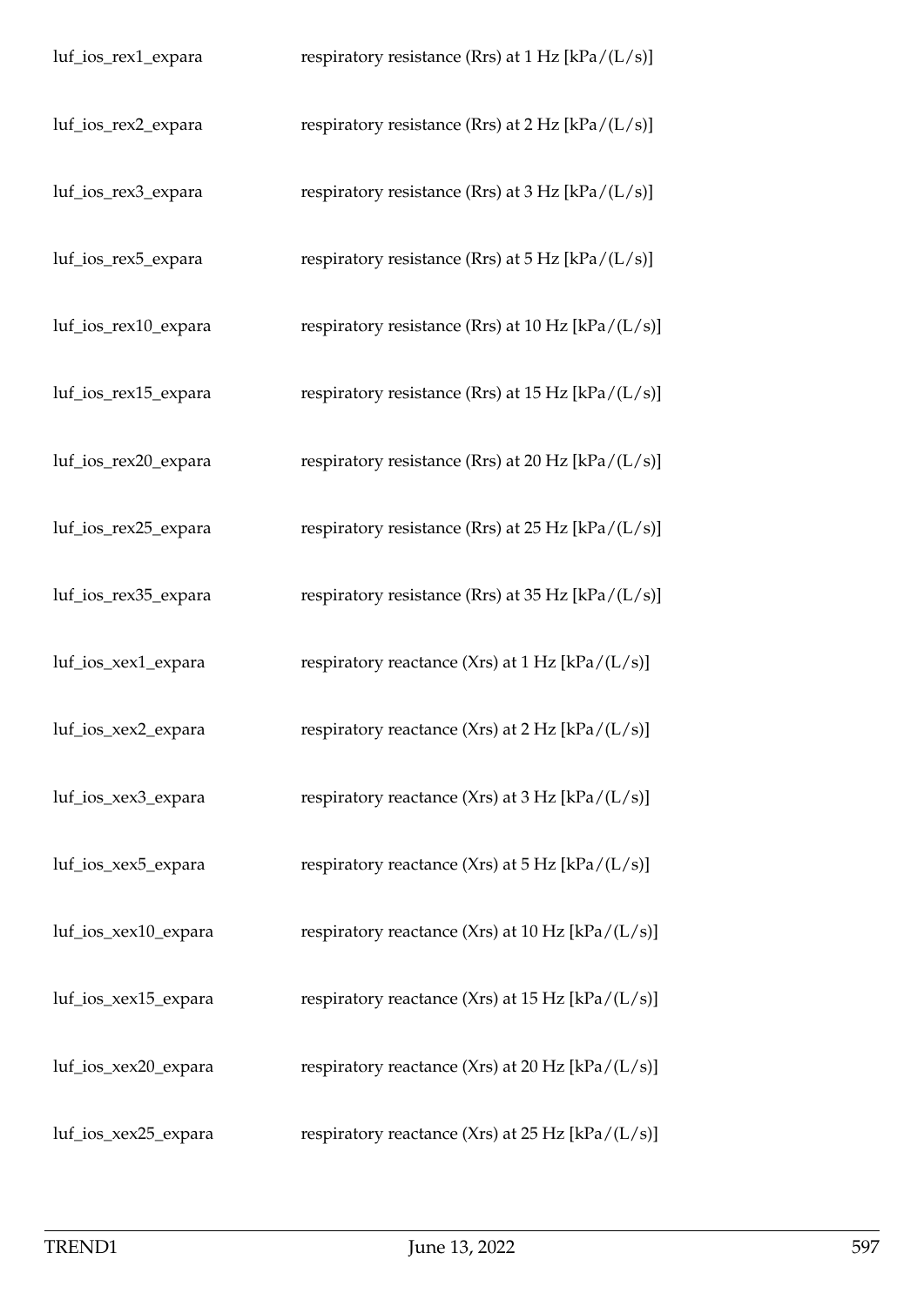| <b>VAE</b><br><b>VAEOPD</b> | Determination of the ankle-brachial index and pulse wave analysis<br>Vascular stiffness measurement |
|-----------------------------|-----------------------------------------------------------------------------------------------------|
| luf_ios_gendate             | Creation date of the entry [date, time]                                                             |
| luf_ios_axe_expara          | area index $[kPa/L]$                                                                                |
| luf_ios_fresex_expara       | Resonant frequency                                                                                  |
| luf_ios_coex35_expara       | coherence between impulsepressure and<br>impulsestream at 35 Hz                                     |
| luf_ios_coex25_expara       | coherence between impulsepressure and<br>impulsestream at 25 Hz                                     |
| luf_ios_coex20_expara       | coherence between impulsepressure and<br>impulsestream at 20 Hz                                     |
| luf_ios_coex15_expara       | coherence between impulsepressure and<br>impulsestream at 15 Hz                                     |
| luf_ios_coex10_expara       | coherence between impulsepressure and<br>impulsestream at 10 Hz                                     |
| luf_ios_coex5_expara        | coherence between impulsepressure and<br>impulsestream at 5 Hz                                      |
| luf_ios_coex3_expara        | coherence between impulsepressure and<br>impulsestream at 3 Hz                                      |
| luf_ios_coex2_expara        | coherence between impulsepressure and<br>impulsestream at 2 Hz                                      |
| luf_ios_coex1_expara        | coherence between impulsepressure and<br>impulsestream at 1 Hz                                      |
| luf_ios_xex35_expara        | respiratory reactance (Xrs) at 35 Hz $[kPa/(L/s)]$                                                  |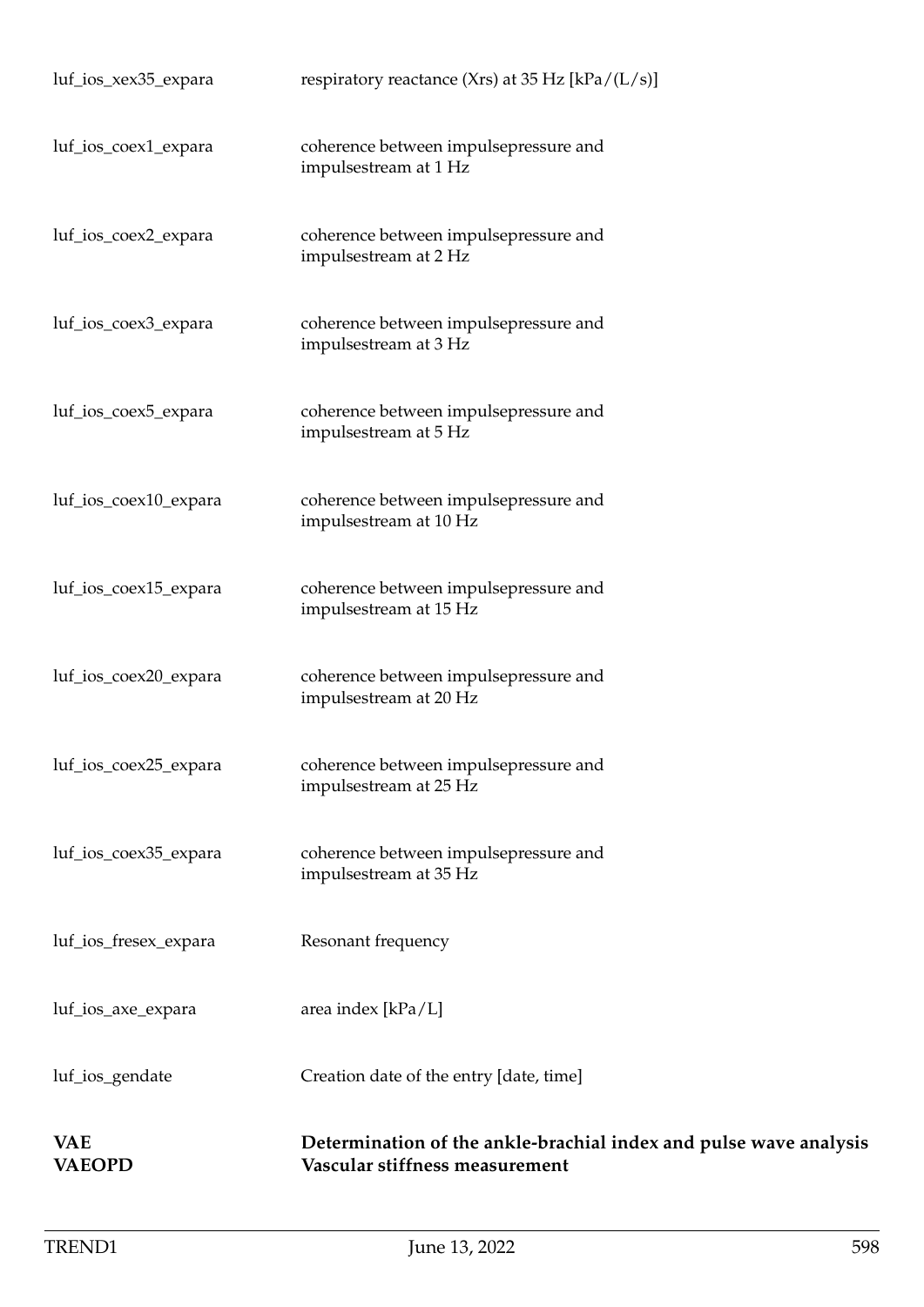| vae_beg      | IMB_VAE_OPD Beginn [Datum, Uhrzeit]<br>[Datum, Uhrzeit] |                                                                |
|--------------|---------------------------------------------------------|----------------------------------------------------------------|
| vae_usnr     | observer                                                |                                                                |
| vae_usnr2_jn | IMB_VAE_OPD Untersucher2 JN                             | $0 - No$<br>$1 - Yes$                                          |
| vae_usnr2    | examiner 2                                              |                                                                |
| vae_grid     | IMB_VAE_OPD Geräte-ID                                   |                                                                |
| vae_amp      | IMB_VAE_OPD Amputationen Bein/Arm                       | $0$ - nein<br>1 - beidseits<br>2 - nur links<br>3 - nur rechts |
| vae_dia      | IMB_VAE_OPD Dialysepatient mit Dialyseshunt<br>JN       |                                                                |
|              |                                                         | $0$ - nein<br>1 - beidseits<br>2 - nur links<br>3 - nur rechts |
| vae_lym      | IMB_VAE_OPD Lymphödem/Lymphstauung<br>bekannt JN        |                                                                |
|              |                                                         | $0$ - nein<br>1 - beidseits<br>2 - nur links<br>3 - nur rechts |
| vae_laeh     | IMB_VAE_OPD Bein/Armlähmung JN                          | $0$ - nein<br>1 - beidseits<br>2 - nur links<br>3 - nur rechts |
| vae_wun      | IMB_VAE_OPD offene Wunden<br>Unterschenkel/Oberarmen JN | $0$ - nein<br>1 - beidseits<br>2 - nur links<br>3 - nur rechts |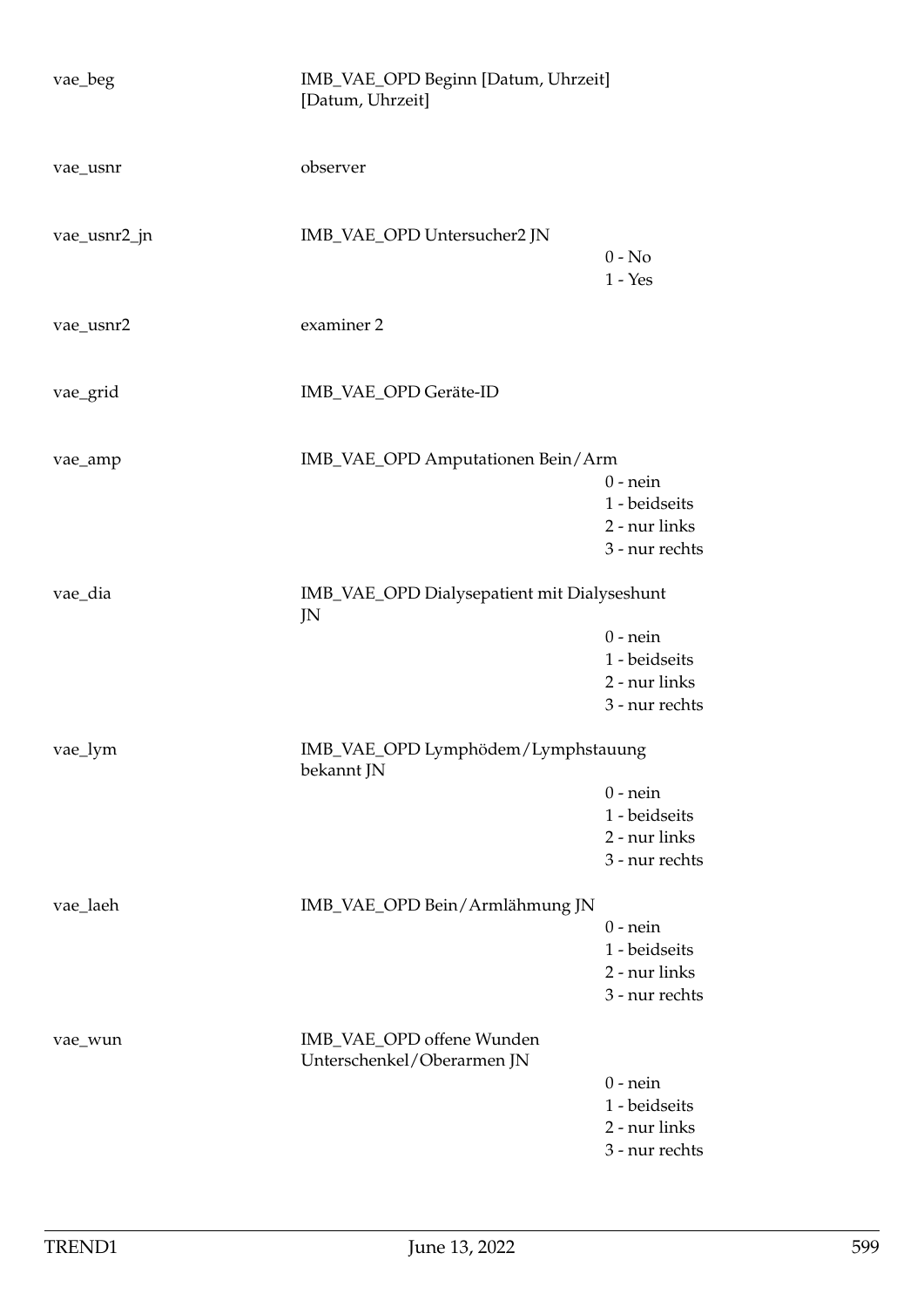| vae_gip | IMB_VAE_OPD Gipsverband Arm/Bein JN                               |                   |
|---------|-------------------------------------------------------------------|-------------------|
|         |                                                                   | $0$ - nein        |
|         |                                                                   | 1 - beidseits     |
|         |                                                                   | 2 - nur links     |
|         |                                                                   | 3 - nur rechts    |
| vae_thr | IMB_VAE_OPD Antithrombose-oder<br>Stützstrümpfe JN                |                   |
|         |                                                                   | $0$ - nein        |
|         |                                                                   | 1 - beidseits     |
|         |                                                                   | 2 - nur links     |
|         |                                                                   | 3 - nur rechts    |
|         |                                                                   |                   |
| vae_ver | IMB_VAE_OPD anderer Arm- oder Beinverband<br>JN                   |                   |
|         |                                                                   | $0$ - nein        |
|         |                                                                   | 1 - beidseits     |
|         |                                                                   | 2 - nur links     |
|         |                                                                   | 3 - nur rechts    |
|         |                                                                   |                   |
| vae_lie | IMB_VAE_OPD Probleme flach liegen JN                              | $0$ - nein        |
|         |                                                                   |                   |
|         |                                                                   | $1 - ja$          |
| vae_aus | IMB_VAE_OPD sonstige Ausschlussgründe JN                          |                   |
|         |                                                                   | $0$ - nein        |
|         |                                                                   | $1 - ja$          |
| vae_wel | IMB_VAE_OPD sonstige Ausschlussgründe                             |                   |
|         |                                                                   |                   |
| vae_dur | IMB_VAE_OPD Durchführbarkeit Untersuchung<br>JN                   |                   |
|         |                                                                   | 1 - ja, beidseits |
|         |                                                                   | 2 - nur links     |
|         |                                                                   | 3 - nur rechts    |
|         |                                                                   | $0$ - nein        |
| vae_tem | IMB_VAE_OPD Raumtemperatur [°C] [°C]                              |                   |
| vae_lze | IMB_VAE_OPD Beginn Liegezeit [Datum,<br>Uhrzeit] [Datum, Uhrzeit] |                   |
| vae_aum | IMB_VAE_OPD Armumfang [cm] [cm]                                   |                   |
| vae_vob | IMB_VAE_OPD Größe Oberarmmanschette                               |                   |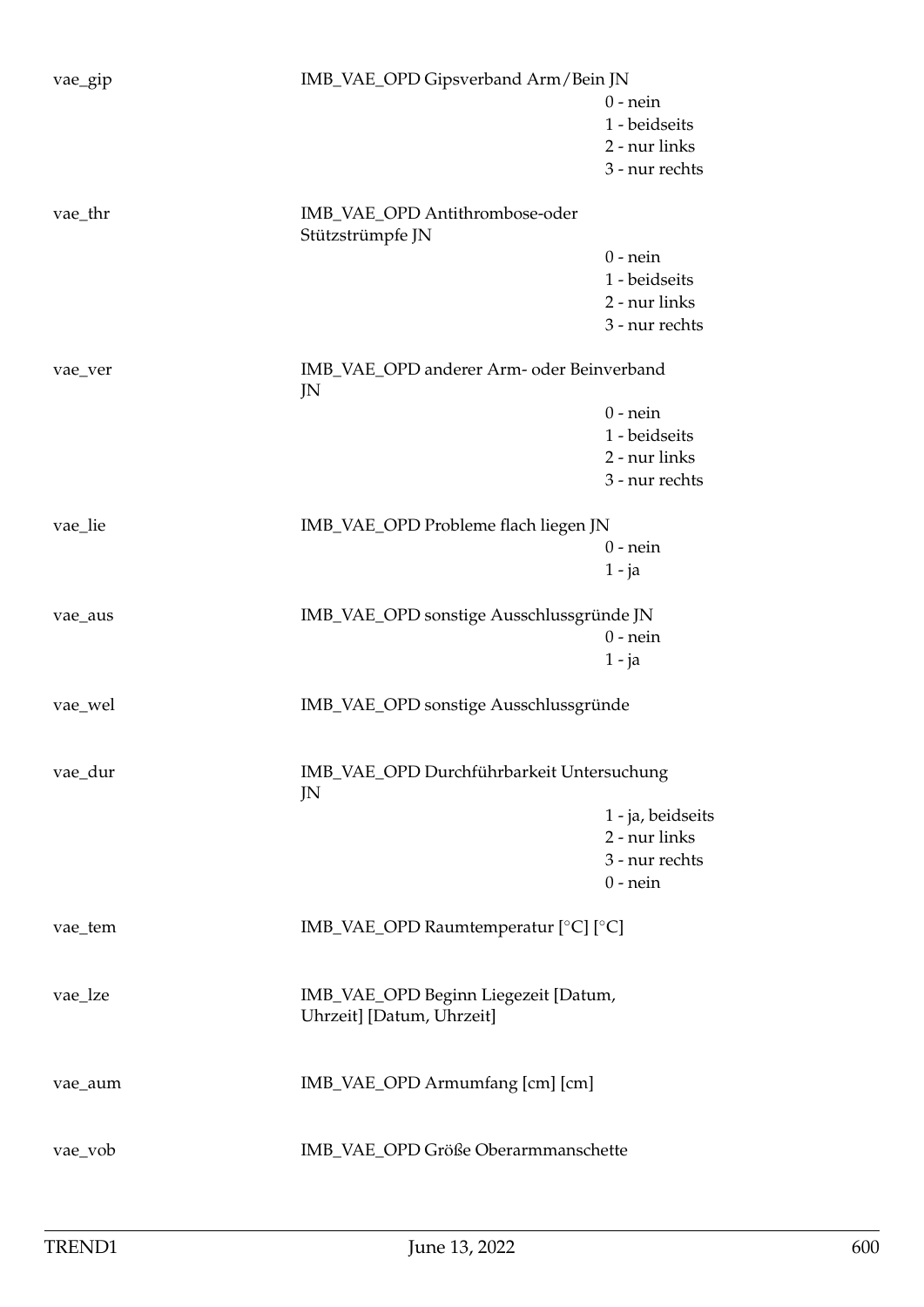0 - klein: bei Armumfang 19 - 28.9 cm 1 - mittel: bei Armumfang 29 - 40.9 cm 2 - groß: bei Armumfang 41 - 50 cm

| vae_mes1                                                      | IMB_VAE_OPD Maße Strecke1<br>Jugulum-Oberarmmanschette [cm] [cm]    |                                                      |  |
|---------------------------------------------------------------|---------------------------------------------------------------------|------------------------------------------------------|--|
| vae_mes2                                                      | IMB_VAE_OPD Maße Strecke2<br>Jugulum-Symphyse [cm] [cm]             |                                                      |  |
| vae_mes3                                                      | IMB_VAE_OPD Maße Strecke3 Symphyse-Mitte<br>Knöchelmansch [cm] [cm] |                                                      |  |
| vae_mes4                                                      |                                                                     | IMB_VAE_OPD Maße Strecke4 L2+L3 [cm] [cm]            |  |
| vae_mkd                                                       | IMB_VAE_OPD alle Messungen durchführbar JN                          | $0 - No$<br>$1 - Yes$                                |  |
| vae_blp                                                       | IMB_VAE_OPD ABI-Messung links ohne<br>Probleme JN                   |                                                      |  |
|                                                               |                                                                     | $0 - ja$                                             |  |
|                                                               |                                                                     | 1 - nein - eine Messwiederholung<br>notwendig        |  |
|                                                               |                                                                     | 2 - nein - keine Messung durch-<br>führbar           |  |
|                                                               |                                                                     | 3 - nein - zweite Messwiederholung<br>fehlgeschlagen |  |
| vae_grwblp                                                    | IMB_VAE_OPD Grund                                                   |                                                      |  |
|                                                               | Wdhl/Nichtdurchführung ABI links                                    | 0 - Abbruch durch Gerät                              |  |
|                                                               |                                                                     | 1 - Schlechte Qualität der Messung                   |  |
|                                                               |                                                                     | 2 - Sonstiges                                        |  |
| vae_wblp                                                      | IMB_VAE_OPD ABI links Sonstiger Grund                               |                                                      |  |
| IMB_VAE_OPD ABI-Messung rechts ohne<br>vae_brp<br>Probleme JN |                                                                     |                                                      |  |
|                                                               |                                                                     | $0 - ja$                                             |  |
|                                                               |                                                                     | 1 - nein - eine Messwiederholung<br>notwendig        |  |
|                                                               |                                                                     | 2 - nein - keine Messung durch-<br>führbar           |  |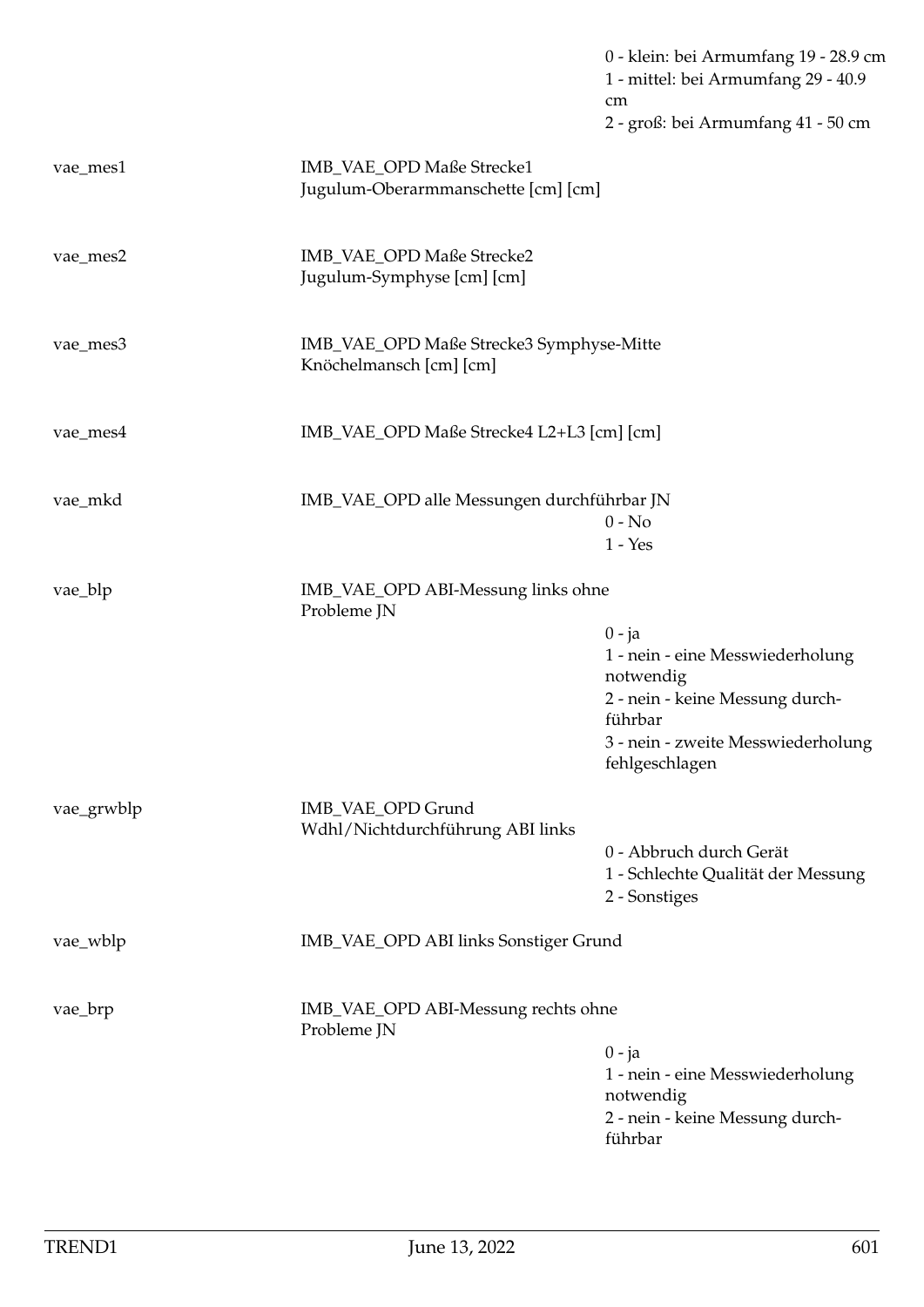|            |                                                           | 3 - nein - zweite Messwiederholung<br>fehlgeschlagen                           |  |
|------------|-----------------------------------------------------------|--------------------------------------------------------------------------------|--|
| vae_grwbrp | IMB_VAE_OPD Grund<br>Wdhl/Nichtdurchführung ABI rechts    |                                                                                |  |
|            |                                                           | 0 - Abbruch durch Gerät<br>1 - Schlechte Qualität der Messung<br>2 - Sonstiges |  |
| vae_wbrp   | IMB_VAE_OPD ABI rechts Sonstiger Grund                    |                                                                                |  |
| vae_irp    | Probleme JN                                               | IMB_VAE_OPD AIx-Messung rechts ohne                                            |  |
|            |                                                           | $0 - ja$                                                                       |  |
|            |                                                           | 1 - nein - eine Messwiederholung                                               |  |
|            |                                                           | notwendig<br>2 - nein - keine Messung durch-<br>führbar                        |  |
|            |                                                           | 3 - nein - AIX-Messung links durchge-<br>führt                                 |  |
| vae_grwirp | IMB_VAE_OPD Grund<br>Wdhl/Nichtdurchführung AIx rechts    |                                                                                |  |
|            |                                                           | 0 - Abbruch durch Gerät                                                        |  |
|            |                                                           | 1 - Schlechte Qualität der Messung<br>2 - Sonstiges                            |  |
| vae_wirp   | IMB_VAE_OPD AIx rechts Sonstiger Grund                    |                                                                                |  |
| vae_bsnr   | IMB_VAE_OPD Besonderheiten JN                             |                                                                                |  |
|            |                                                           | $0 - No$                                                                       |  |
|            |                                                           | $1 - Yes$                                                                      |  |
| vae_besmdk | IMB_VAE_OPD Manueller Datenexport<br>Knöchel-Arm-Index JN |                                                                                |  |
|            |                                                           | $0 - No$                                                                       |  |
|            |                                                           | $1 - Yes$                                                                      |  |
| vae_besmdp | IMB_VAE_OPD Manueller Datenexport<br>Pulswellenanalyse JN |                                                                                |  |
|            |                                                           | $0 - No$<br>$1 - Yes$                                                          |  |
| vae_bess   | IMB_VAE_OPD Sonstiges JN                                  |                                                                                |  |
|            |                                                           | $0 - No$<br>$1 - Yes$                                                          |  |
| vae_bessw  | IMB_VAE_OPD Besonderheiten                                |                                                                                |  |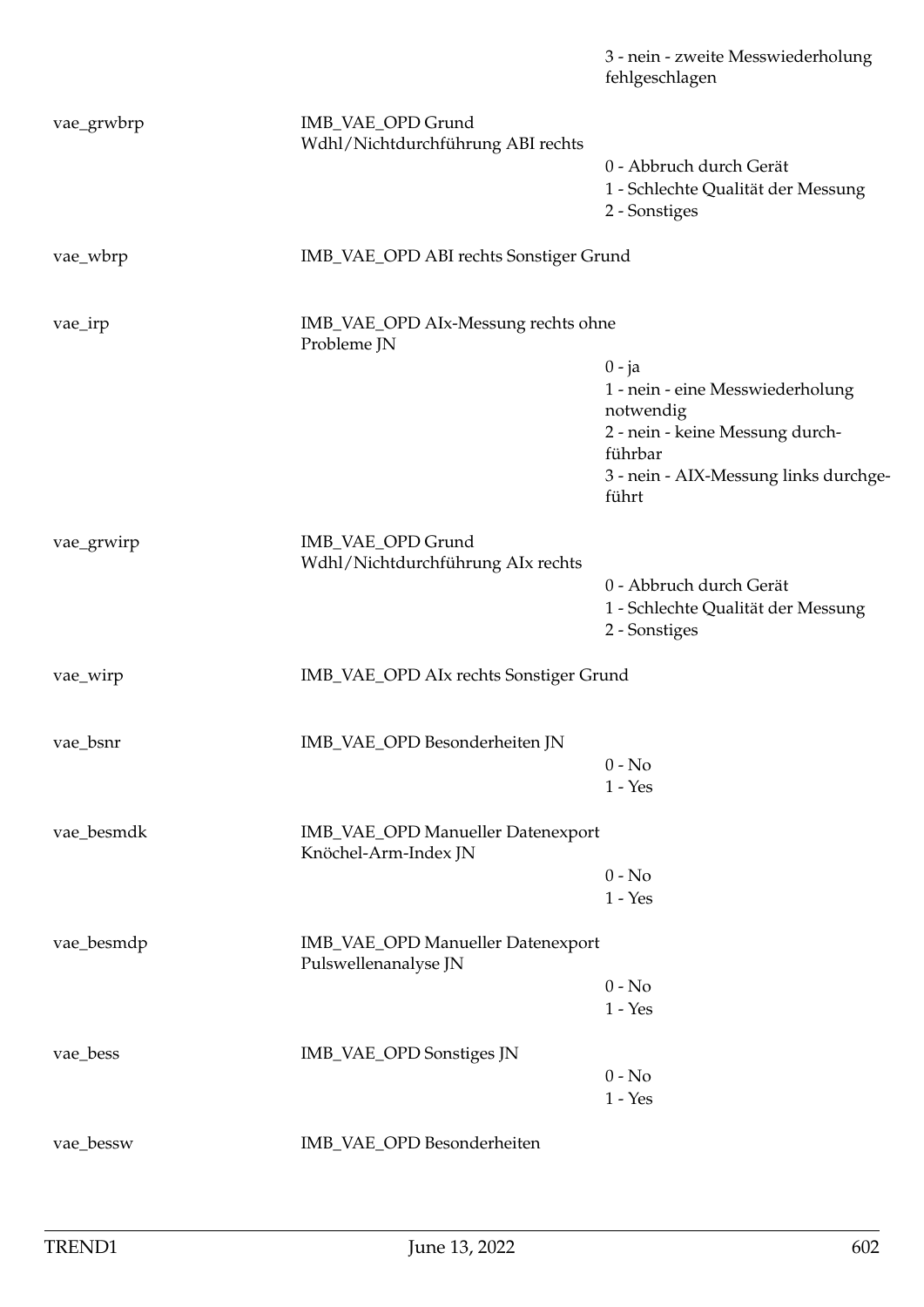| vae_end             | IMB_VAE_OPD Ende [Datum, Uhrzeit] [Datum,<br>Uhrzeit]                  |
|---------------------|------------------------------------------------------------------------|
| <b>VAEMES</b>       | Vascular stiffness measurement: data                                   |
| vae_mes_date        | date of examination [date, time]                                       |
| vae_mes_studystatus | study status                                                           |
| vae_mes_hr          | IMB_VAE_MES Herzfrequenz [1/min] [1/min]                               |
| vae_mes_l1          | IMB_VAE_MES Abstand Jugulum-Brachialis<br>$[cm]$ $[cm]$                |
| vae_mes_l2          | IMB_VAE_MES Abstand Jugulum-Symphyse<br>$[cm]$ $[cm]$                  |
| vae_mes_l3          | IMB_VAE_MES Abstand Jugulum-Ankle [cm]<br>[cm]                         |
| vae_mes_la          | IMB_VAE_MES Statistisch kalkulierte Länge L1<br>$[cm]$ $[cm]$          |
| vae_mes_lb          | IMB_VAE_MES statistisch kalkulierte Länge L3                           |
| vae_mes_ptt         | IMB_VAE_MES Pulstransittime [ms] [ms]                                  |
| vae_mes_ed          | IMB_VAE_MES Ejektionsdauer [ms] [ms]                                   |
| vae_mes_rt          | IMB_VAE_MES Return Time Pulswelle [mmHg]<br>[mmHg]                     |
| vae_mes_br_sys      | IMB_VAE_MES systol Blutdruck A. Brachialis<br>[mmHg] [mmHg]            |
| vae_mes_br_map      | IMB_VAE_MES mittlerer arterieller Druck A.<br>Brachialis [mmHg] [mmHg] |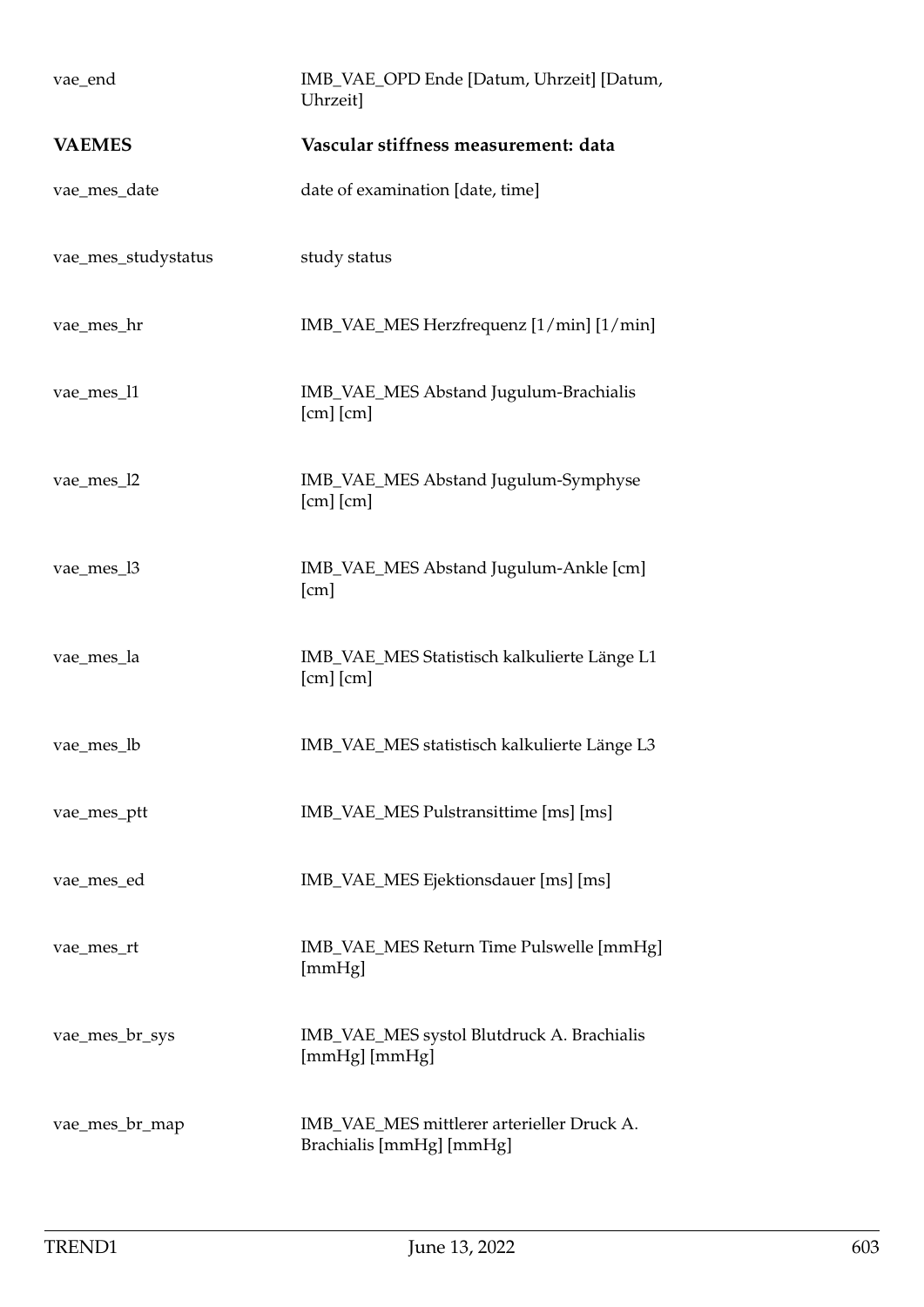| vae_mes_br_dias | IMB_VAE_MES diastol Blutdruck A. Brachialis<br>[mmHg] [mmHg]       |
|-----------------|--------------------------------------------------------------------|
| vae_mes_br_pp   | IMB_VAE_MES Pulsdruck A. Brachialis [mmHg]<br>[mmHg]               |
| vae_mes_br_ap   | IMB_VAE_MES Augmentationsdruck Brachialis<br>[mmHg] [mmHg]         |
| vae_mes_ao_sys  | IMB_VAE_MES systol Blutdruck Aorta [mmHg]<br>[mmHg]                |
| vae_mes_ao_map  | IMB_VAE_MES mittlerer arterieller Druck Aorta<br>[mmHg] [mmHg]     |
| vae_mes_ao_dias | IMB_VAE_MES diastol Blutdruck Aorta [mmHg]<br>[mmHg]               |
| vae_mes_ao_pp   | IMB_VAE_MES Pulsdruck Aorta [mmHg]<br>[mmHg]                       |
| vae_mes_ao_ap   | IMB_VAE_MES Augmentationsdruck Aorta<br>[mmHg] [mmHg]              |
| vae_mes_pwv_ba1 | IMB_VAE_MES Pulswellengeschw<br>Brachialis-Ankle L1-L3 [m/s] [m/s] |
| vae_mes_pwv_ba2 | IMB_VAE_MES Pulswellengeschw<br>Brachialis-Ankle La-Lb [m/s] [m/s] |
| vae_mes_pwv_ao  | IMB_VAE_MES Pulswellengeschw aortal [m/s]<br>[m/s]                 |
| vae_mes_pwv_cf  | IMB_VAE_MES Pulswellengeschw<br>carotis-femoralis $[m/s]$ $[m/s]$  |
| vae_mes_aix_ao  | $IMB_VAE_MES$ AIx aortal $[%]$ $[%]$                               |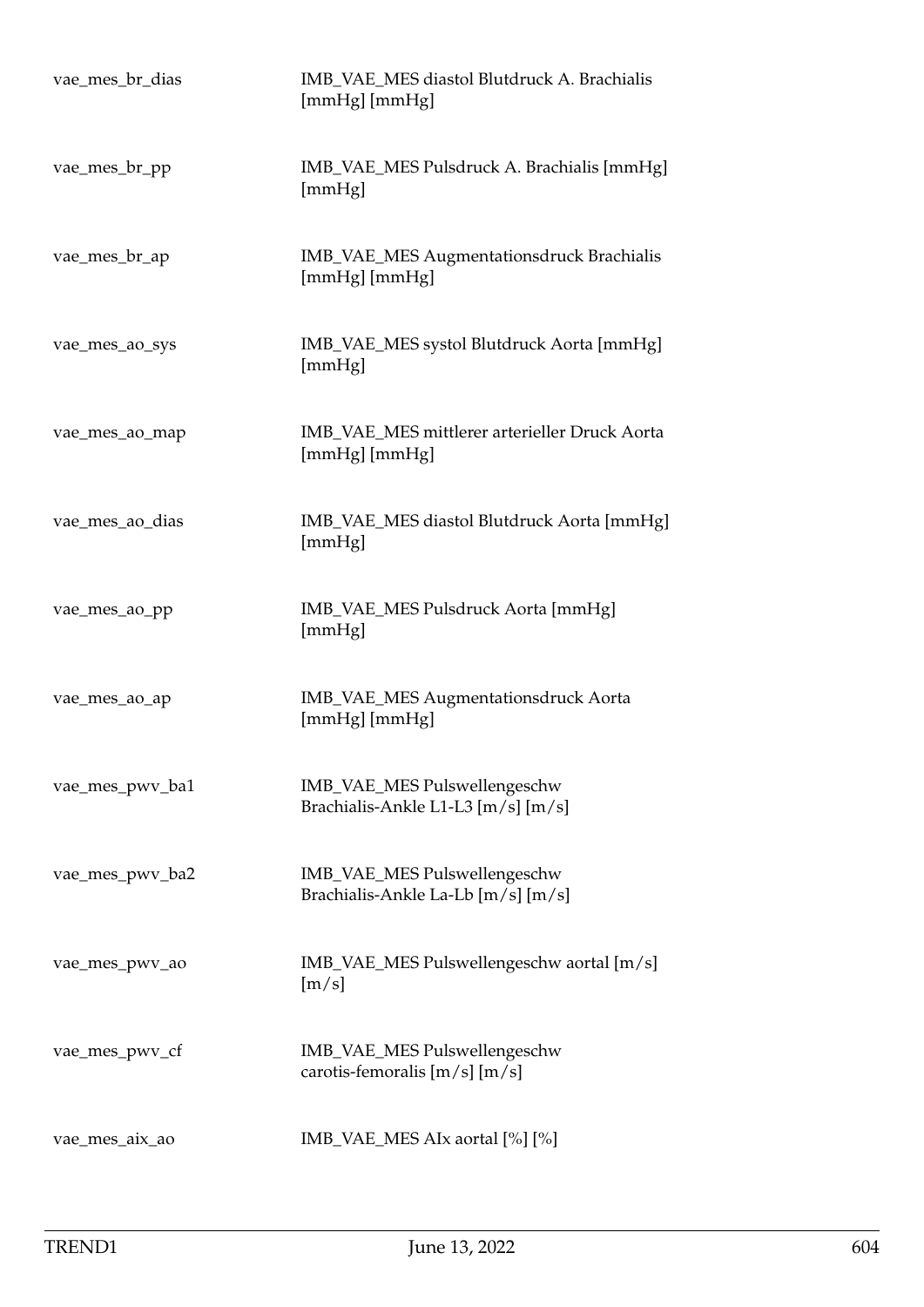| vae_mes_aix_ao75 | IMB_VAE_MES AIx aortal normiert<br>Herzfrequenz 75/min [%] [%]       |
|------------------|----------------------------------------------------------------------|
| vae_mes_aix_br   | IMB_VAE_MES AIx A. Brachialis [mmHg]<br>[mmHg]                       |
| vae_mes_rb_occ   | IMB_VAE_MES Verschlussdruck Arm rechts<br>[mmHg] [mmHg]              |
| vae_mes_rb_sys   | IMB_VAE_MES systol Blutdruck Arm rechts<br>[mmHg] [mmHg]             |
| vae_mes_rb_map   | IMB_VAE_MES arterieller Druck Arm rechts<br>[mmHg] [mmHg]            |
| vae_mes_rb_dias  | IMB_VAE_MES diastol Blutdruck Arm rechts<br>[mmHg] [mmHg]            |
| vae_mes_rb_pp    | IMB_VAE_MES Pulsdruck Arm rechts [mmHg]<br>[mmHg]                    |
| vae_mes_ra_occ   | IMB_VAE_MES Verschlussdruck Bein rechts<br>[mmHg] [mmHg]             |
| vae_mes_ra_sys   | IMB_VAE_MES systol Blutdruck Bein rechts<br>[mmHg] [mmHg]            |
| vae_mes_ra_map   | IMB_VAE_MES mittlerer arterieller Druck Bein<br>rechts [mmHg] [mmHg] |
| vae_mes_ra_dias  | IMB_VAE_MES diastol Blutdruck Bein rechts<br>[mmHg] [mmHg]           |
| vae_mes_ra_pp    | IMB_VAE_MES Pulsdruck Bein rechts [mmHg]<br>[mmHg]                   |
| vae_mes_lb_occ   | IMB_VAE_MES Verschlussdruck Arm links<br>[mmHg] [mmHg]               |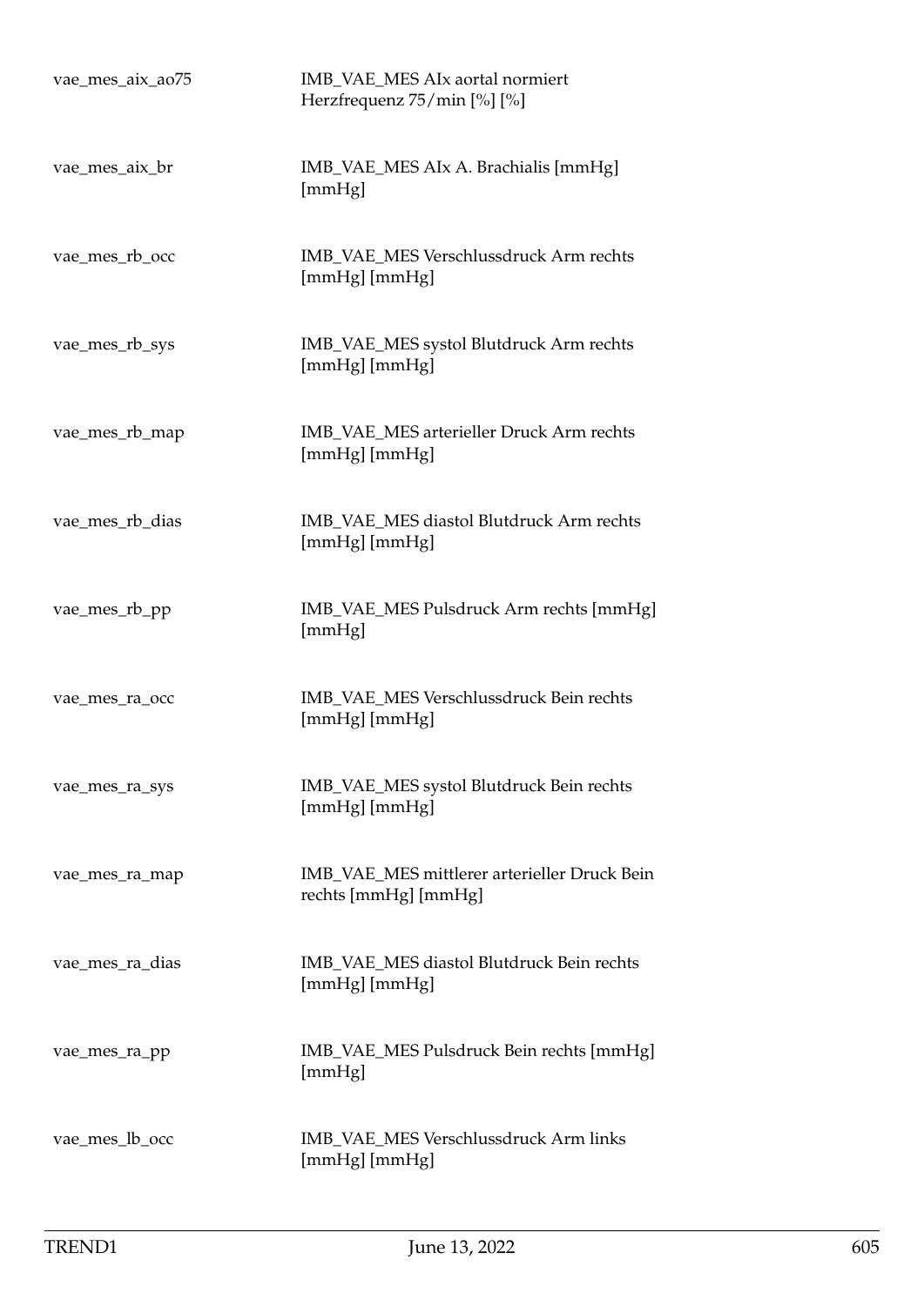| vae_mes_lb_sys  | IMB_VAE_MES systol Blutdruck Arm links<br>[mmHg] [mmHg]             |
|-----------------|---------------------------------------------------------------------|
| vae_mes_lb_map  | IMB_VAE_MES mittlerer arterieller Druck Arm<br>links [mmHg] [mmHg]  |
| vae_mes_lb_dias | IMB VAE MES diastol Blutdruck Arm links<br>[mmHg] [mmHg]            |
| vae_mes_lb_pp   | IMB_VAE_MES Pulsdruck Arm links [mmHg]<br>[mmHg]                    |
| vae_mes_la_occ  | IMB_VAE_MES Verschlussdruck Bein links<br>$[mmHg]$ $[mmHg]$         |
| vae_mes_la_sys  | IMB_VAE_MES systol Blutdruck Bein links<br>[mmHg] [mmHg]            |
| vae_mes_la_map  | IMB_VAE_MES mittlerer arterieller Druck Bein<br>links [mmHg] [mmHg] |
| vae_mes_la_dias | IMB_VAE_MES diastol Blutdruck Bein links<br>[mmHg] [mmHg]           |
| vae_mes_la_pp   | IMB_VAE_MES Pulsdruck Bein links [mmHg]<br>[mmHg]                   |
| vae_mes_r_abi   | IMB_VAE_MES Knöchel-Arm-Index rechts                                |
| vae_mes_l_abi   | IMB_VAE_MES Knöchel-Arm-Index links                                 |
| vae_mes_oszi    | IMB_VAE_MES Verschlussdruck [mmHg]<br>[mmHg]                        |
| vae_mes_aixman  | IMB_VAE_MES Parameterbestimmung AIx                                 |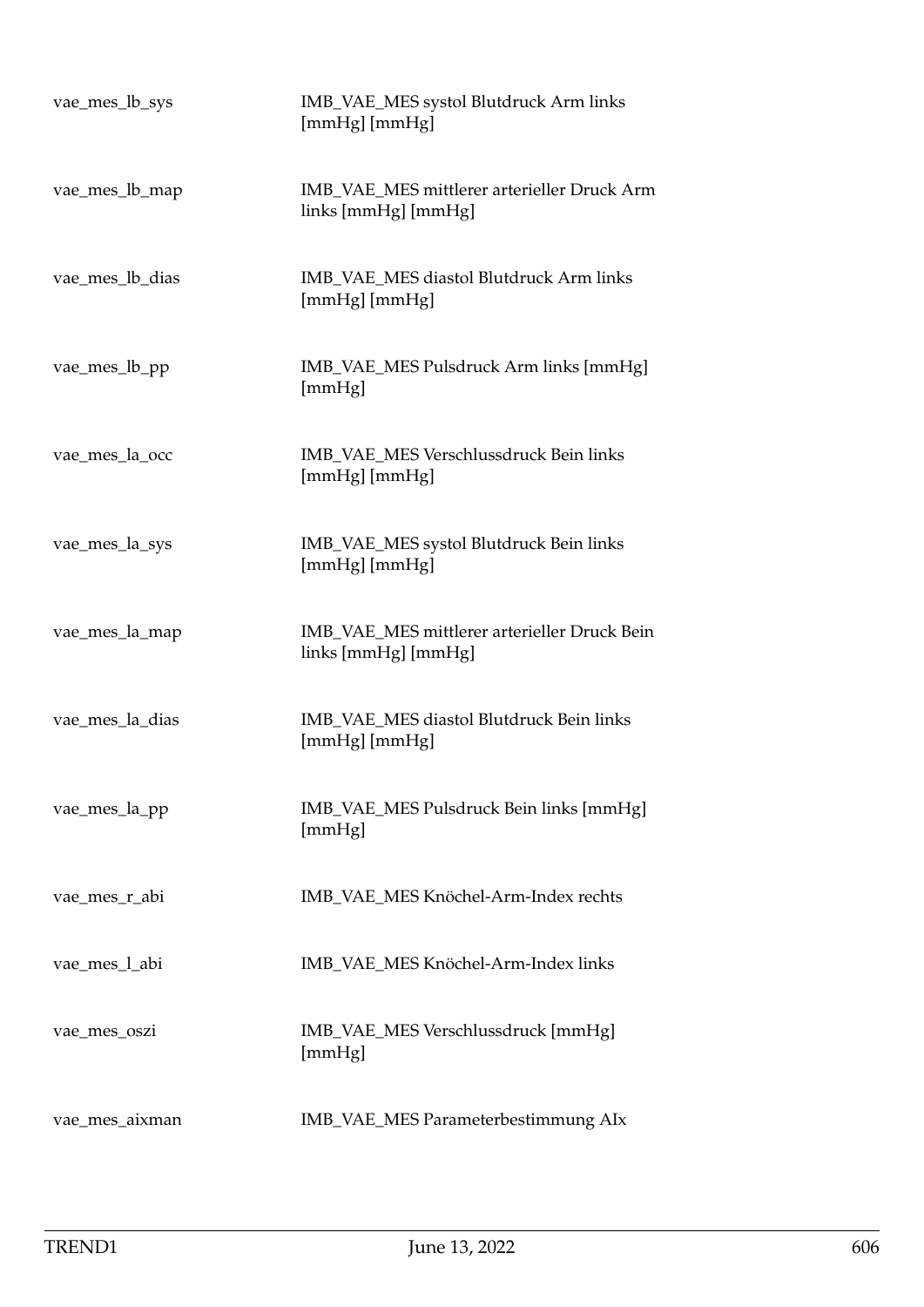| vae_mes_abiman              | IMB_VAE_MES Parameterbestimmung ABI<br>[Jahre] [Jahre]                   |                                                                       |
|-----------------------------|--------------------------------------------------------------------------|-----------------------------------------------------------------------|
| vae_mes_vascage             | IMB_VAE_MES Gefäßalter PWV_ao/AIx_ao<br>[Jahre] [Jahre]                  |                                                                       |
| vae_mes_pwv_ao_age          | IMB_VAE_MES Gefäßalter Pulswellengeschw<br>aortal [Jahre] [Jahre]        |                                                                       |
| vae_mes_aix_ao_age          | IMB_VAE_MES Gefäßalter Augmentations-Index<br>aortal [Jahre] [Jahre]     |                                                                       |
| vae_mes_pwv_ba2_age         | IMB_VAE_MES Gefäßalter Pulswellengeschw<br>ba2 [Jahre] [Jahre]           |                                                                       |
| <b>BIAGES</b><br><b>BIA</b> | <b>BIA</b><br>body impedance analysis (bioelectrical impedance analysis) |                                                                       |
| bia_beg                     | Start of the BIA examination [date, time]                                |                                                                       |
| bia_usnr                    | examiner                                                                 |                                                                       |
| bia_usnr2_jn                | 2nd examiner? $y/n$                                                      | $0 - no$<br>$1 - yes$                                                 |
| bia_usnr2                   | 2nd examiner                                                             |                                                                       |
| bia_id                      | device #                                                                 |                                                                       |
| bia_herz                    | Do you have a pace maker?                                                | $1 - Yes$<br>$2 - No$<br>998 - do not know<br>999 - refused to answer |
| bia_seite                   | On which side of the body was the BIA<br>performed?                      | $1$ - right<br>$2 - left$<br>9 - on no side                           |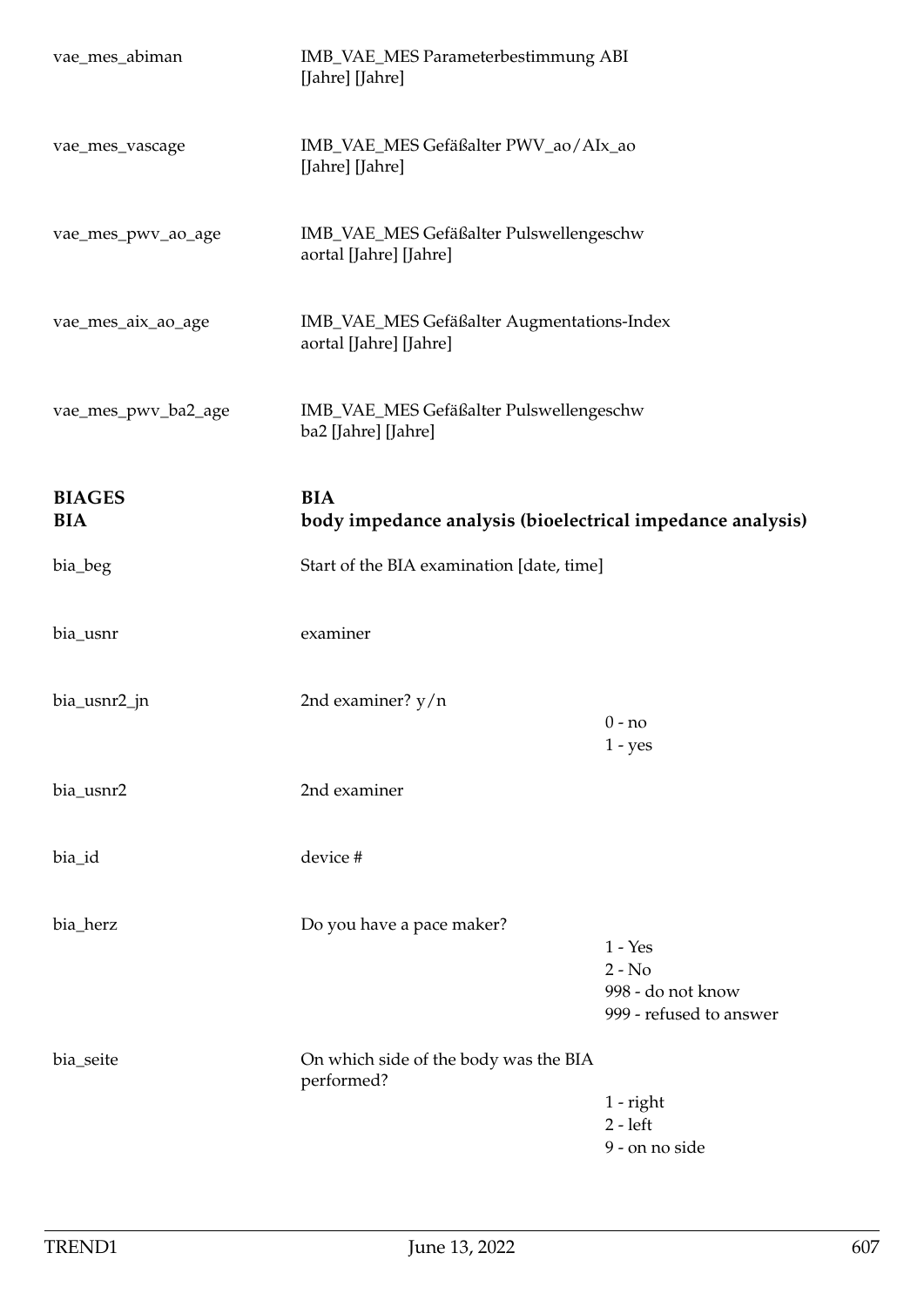| bia_bsnr               | Remarks<br>$0 - no$<br>$1 - yes$              |
|------------------------|-----------------------------------------------|
| bia_note               | Which?                                        |
| bia_end                | End [date, time]                              |
| <b>BIAMES</b>          | body impedance analysis measurements          |
| bia_widerstand50       | BIA: water resistance at 50 kHz (ohm) [ohm]   |
| bia_reaktanz50         | BIA: cell resistance at 50 kHz (ohm) [ohm]    |
| bia_handwiderstand     | BIA: hand opposition (ohm) [ohm]              |
| bia_fusswiderstand     | BIA: foot opposition (ohm) [ohm]              |
| bia_pruefsumme         | BIA: checksum                                 |
| bia_koerperwasser      | BIA: body water (l) [l]                       |
| bia_magermasse         | BIA: lean body mass (kg) [kg]                 |
| bia_ecm                | BIA: extracellular mass (kg) [kg]             |
| bia_bcm                | BIA: body cell mass (kg) [kg]                 |
| bia_ecm_bcm_index      | BIA: quotient of ECM and BCM                  |
| bia_zellanteil_prozent | BIA: BCM share in the lean body mass (%) [%]  |
| bia_grundumsatz        | BIA: energy consumption at rest (Kcal) [kcal] |
| bia_phasenwinkel       | BIA: phase angle $(^\circ)$ $[^\circ]$        |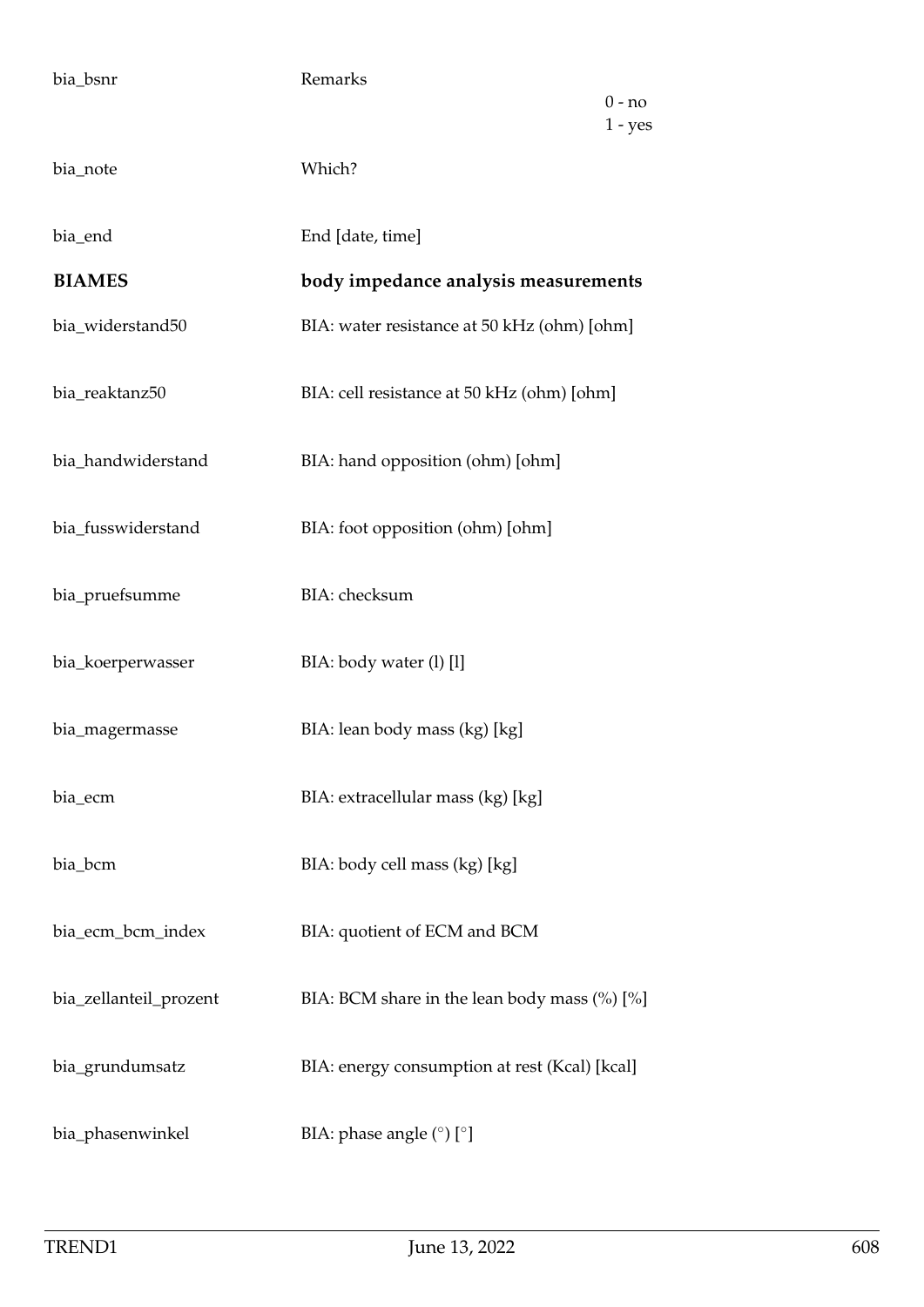| <b>ORTHOGES</b><br><b>ORTHO</b> | Ortho<br>Orthostatism                            |                                                                                    |
|---------------------------------|--------------------------------------------------|------------------------------------------------------------------------------------|
| ortho_beg                       | Start [date, time]                               |                                                                                    |
| ortho_usnr                      | Examiner                                         |                                                                                    |
| ortho_usnr2_jn                  | 2nd examiner?                                    | $0 - no$<br>$1 - yes$                                                              |
| ortho_usnr2                     | examiner 2                                       |                                                                                    |
| ortho_bsnr                      | Remarks                                          | 0 - ohne besondere Vorkommnisse<br>1 - besonderes Vorkommnis<br>8 - nicht erhebbar |
| ortho_note                      | Remarks                                          |                                                                                    |
| ortho_grid                      | Device ID                                        |                                                                                    |
| ortho_tem                       | room temperature ( $^{\circ}$ C) [ $^{\circ}$ C] |                                                                                    |
| ortho_end                       | End [date, time]                                 |                                                                                    |
| <b>IMA</b>                      | clinic internal medicine A - gastroenterology    |                                                                                    |
| <b>STU</b><br><b>STUOPD</b>     | stool sample<br>STU: operational data            |                                                                                    |
| stu_opd01                       | STU: examiner                                    |                                                                                    |
| stu_opd_deftime_yn              | time of defecation available                     | $1 - yes$<br>$0 - no$                                                              |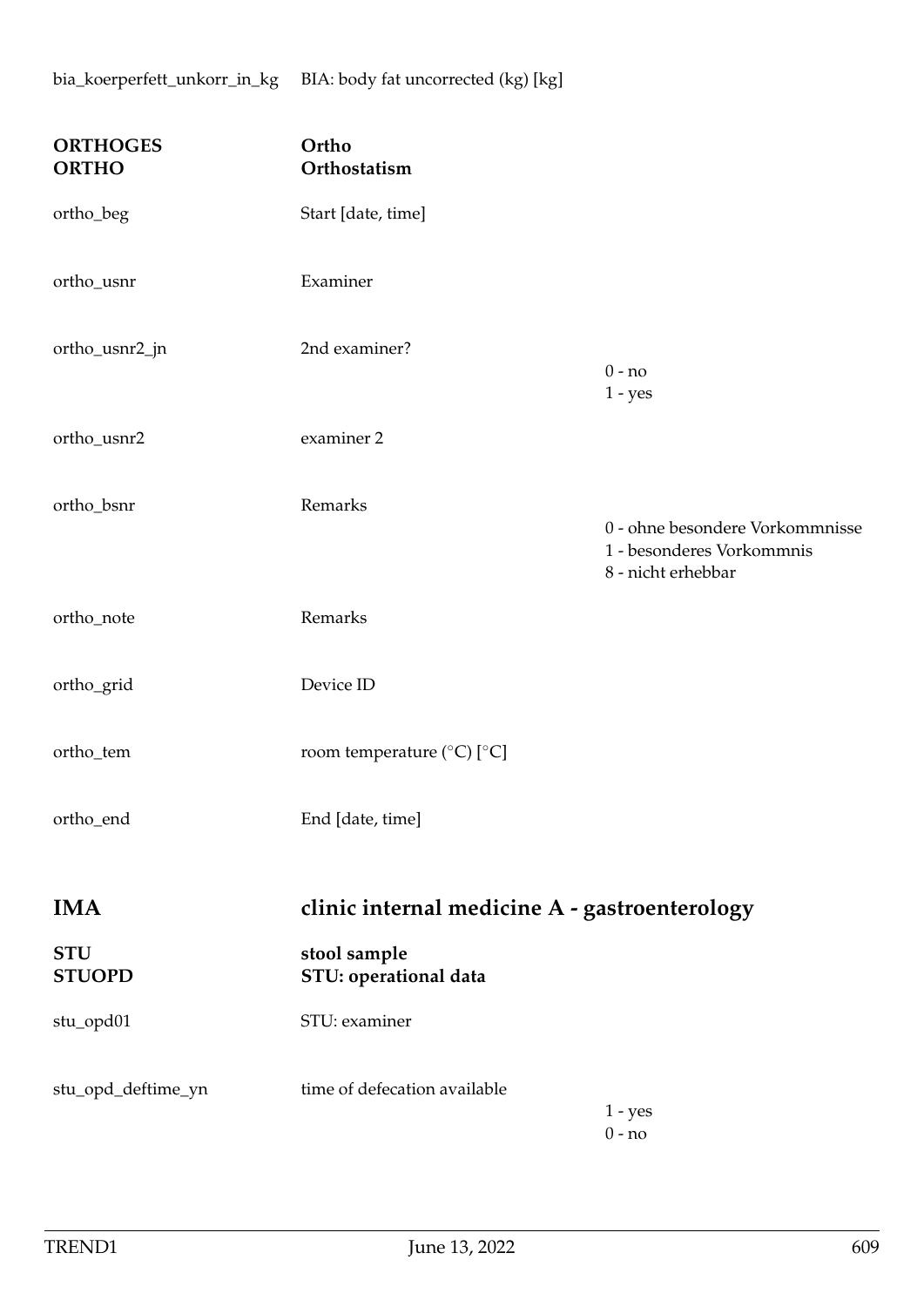| stu_opd_deftime | time of defecation [date, time]                                    |                                                                     |
|-----------------|--------------------------------------------------------------------|---------------------------------------------------------------------|
| stu_opd02       | STU: start [date, time]                                            |                                                                     |
| stuopd_nativ    | native probe                                                       | 0 - sample is missing<br>1 - sample not usable<br>2 - sample exists |
| stuopd_buffer   | buffer probe                                                       | 0 - sample is missing<br>1 - sample not usable<br>2 - sample exists |
| stu_opd06       | STU: special features                                              | $1 - yes$<br>$0 - no$                                               |
| stu_opd07       | STU: notes                                                         |                                                                     |
| <b>STUDNA</b>   | <b>STU: DNA extraction</b>                                         |                                                                     |
| stu_dna01       | STU: examiner                                                      |                                                                     |
| stu_dna02       | STU: date of examination [date, time]                              |                                                                     |
| stu_dna03       | STU: DNA extracted from stool                                      | $1 - yes$<br>$0 - no$                                               |
| stu_dna04       | STU: concentration of extracted DNA $(\mu g/ml)$<br>$[\mu g/ml]$   |                                                                     |
| stu_dna05       | STU: amount of extracted DNA $(\mu\text{l})$ [ $\mu\text{l}$ ]     |                                                                     |
| stu_dna11       | STU: relation optical density of DNA solution at<br>260 and 280 nm |                                                                     |
| stu_dna06       | STU: extraction failed                                             | $1 - yes$<br>$0 - no$                                               |
| stu_dna07       | STU: location of storage                                           |                                                                     |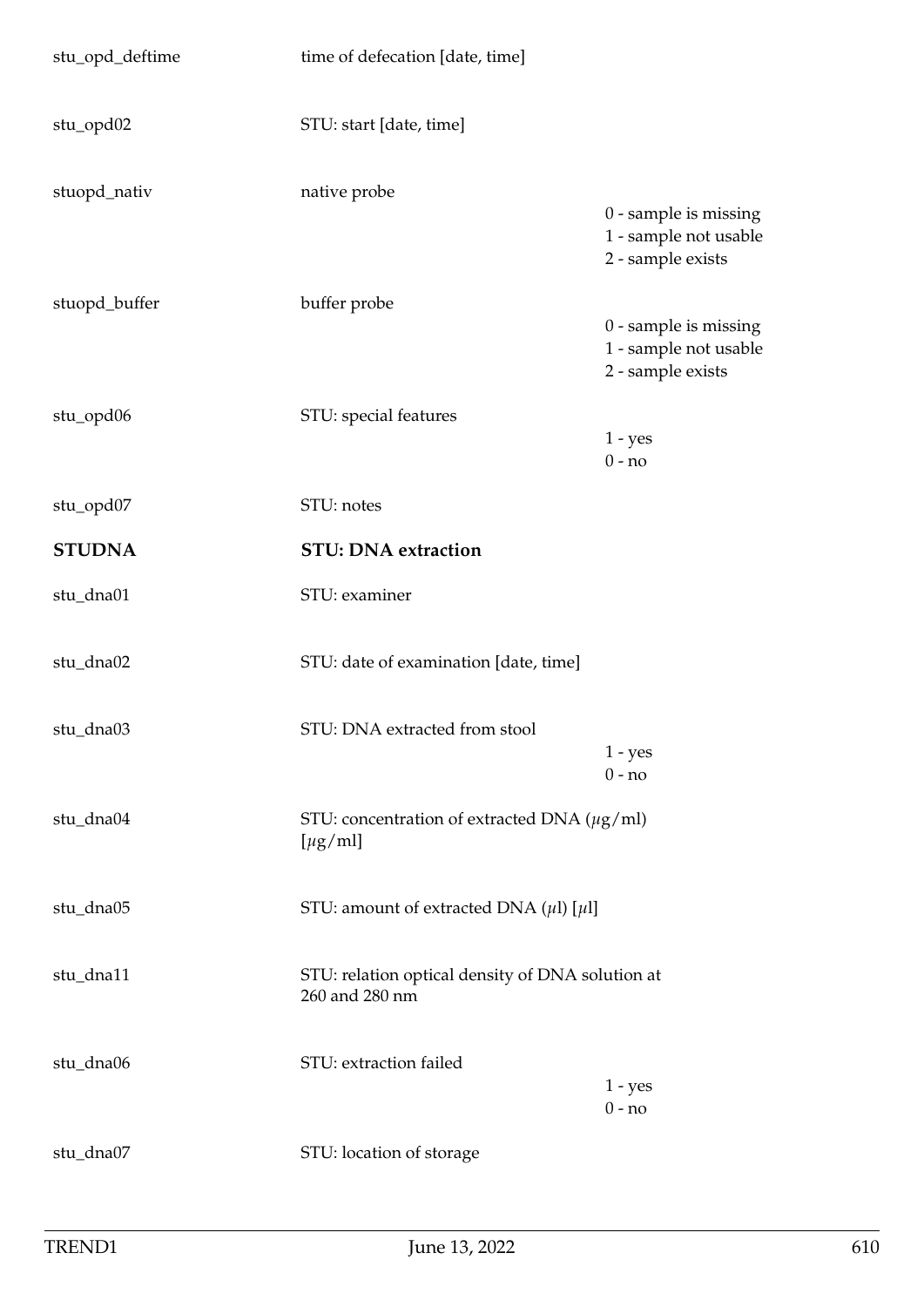1 - -80◦C freezer floor, Gastro laboratory, KIMA

| stu_dna08                       | STU: DNA given to collaborator                       | $1 - yes$<br>$0 - no$                    |
|---------------------------------|------------------------------------------------------|------------------------------------------|
| stu_dna09                       | STU: Are there any special features?                 | $1 - yes$<br>$0 - no$                    |
| stu_dna10                       | STU: comments                                        |                                          |
| <b>STUELT</b>                   | STU: elastase                                        |                                          |
| stu_elt01                       | STU: examiner                                        |                                          |
| stu_elt02                       | STU: date of examination [date, time]                |                                          |
| stu_elt03                       | STU: elastase test carried out                       | $1 - Yes$<br>$0 - No$<br>2 - test failed |
| stu_eltwhy                      | Why?                                                 |                                          |
| stu_elt04                       | STU: elastase test result                            |                                          |
| stu_elt07                       | STU: Are there any special features?                 | $1 - yes$<br>$0 - no$                    |
| stu_elt08                       | STU: comments                                        |                                          |
| <b>MRT</b>                      | <b>MRT</b>                                           |                                          |
| <b>MRTUNT</b><br><b>MRTALLG</b> | <b>MRT</b> examination<br>MRT Ablauf und allg. Daten |                                          |
| mrt_allg_uday                   | MRI examination day [date, time]                     |                                          |
| mrt_allg_da                     | Did the subject appear?                              | $1 - yes$                                |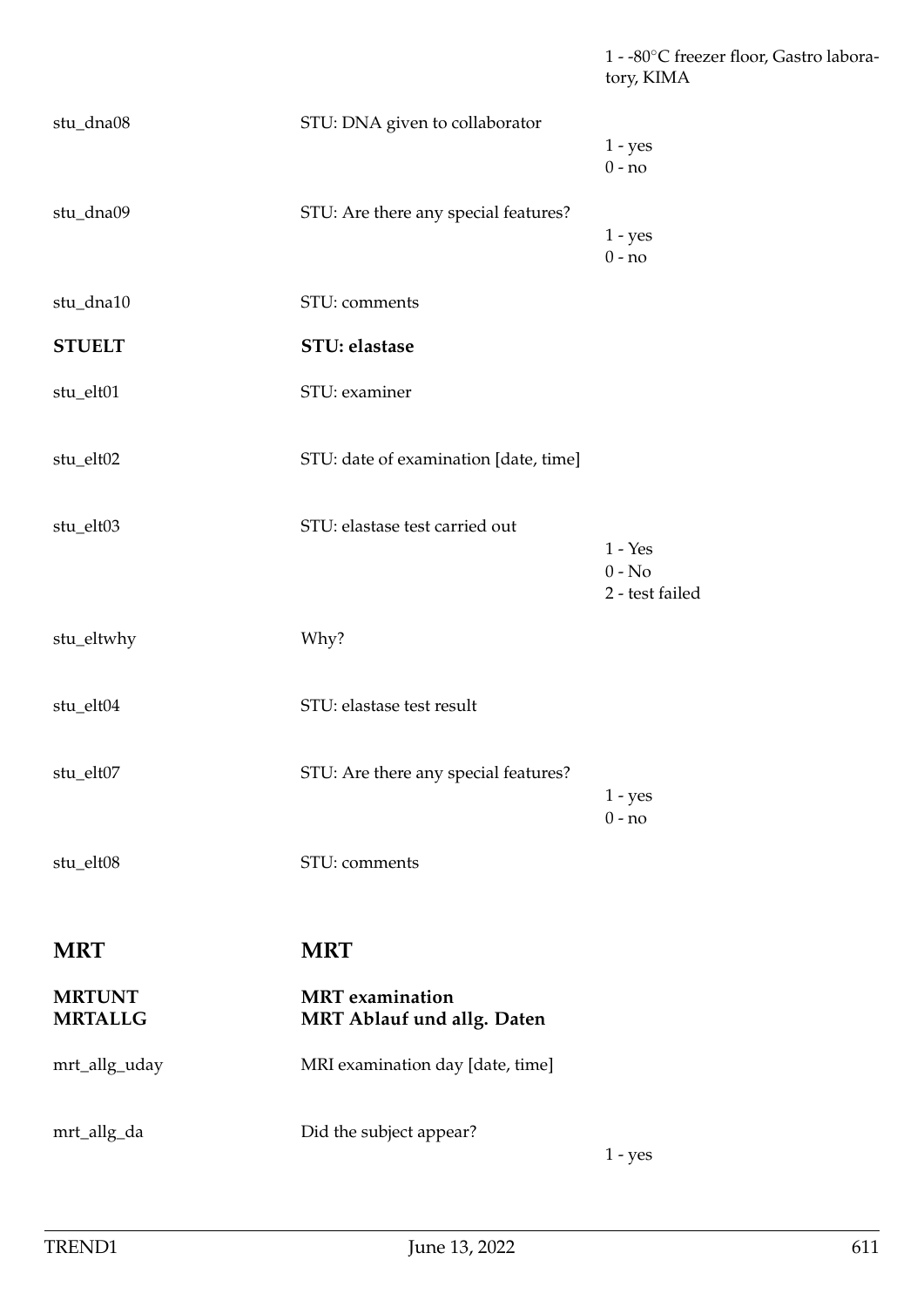| mrt_allg_aufnu   | At what time did the recording take place? [date,<br>time]                  |                                   |
|------------------|-----------------------------------------------------------------------------|-----------------------------------|
| mrt_allg_klaeu   | clarification at [date, time]                                               |                                   |
| mrt_allg_klaer   | MRT_ALLG Aufklärung Untersucher                                             |                                   |
| mrt_unters_von   | examined by                                                                 |                                   |
| mrt_allg_absaus1 | absolute exclusion criteria: medical implants,<br>without MRI compatibility | $1 - yes$                         |
| mrt_allg_absaus2 | absolute exclusion criteria: cardiac pacemaker                              | $0 - no$<br>$1 - yes$<br>$0 - no$ |
| mrt_allg_absaus3 | absolute exclusion criteria: metal splinters or<br>vascular clips           | $1 - yes$                         |
| mrt_allg_absaus4 | absolute exclusion criteria: vena-cava filters                              | $0 - no$<br>$1 - yes$<br>$0 - no$ |
| mrt_allg_absaus5 | absolute exclusion criteria: neurostimulators                               | $1 - yes$<br>$0 - no$             |
| mrt_allg_absaus6 | absolute exclusion criteria: drug pump                                      | $1 - yes$<br>$0 - no$             |
| mrt_allg_absaus7 | absolute exclusion criteria: extensive tattoos                              | $1 - yes$<br>$0 - no$             |
| mrt_allg_absaus8 | absolute exclusion: pregnancy                                               | $1 - yes$<br>$0 - no$             |
| mrt_allg_absaus9 | absolute exclusion criteria: too thick                                      |                                   |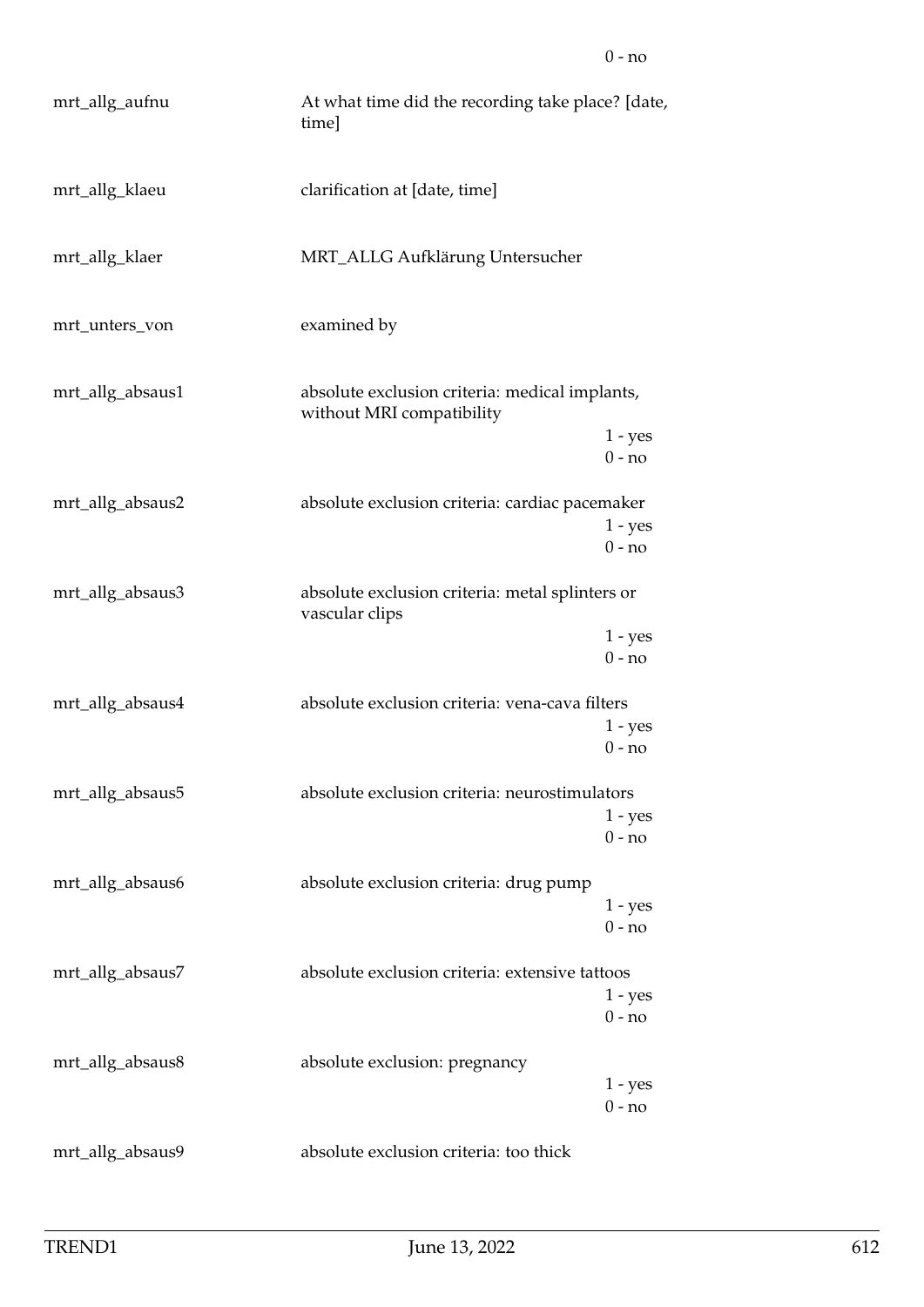|                   |                                                                                     | $1 - yes$<br>$0 - no$ |
|-------------------|-------------------------------------------------------------------------------------|-----------------------|
| mrt_allg_absaus10 | absolute exclusion criteria: material of<br>implant/prosthesis/arthroplasty unknown | $1 - yes$<br>$0 - no$ |
| mrt_allg_absaus0  | absolute exclusion: other reason                                                    | $1 - yes$<br>$0 - no$ |
| mrt_allg_absaus0a | naming of other absolute exclusion                                                  |                       |
| mrt_allg_relaus1  | relative exclusion criteria: claustrophobia                                         | $1 - yes$<br>$0 - no$ |
| mrt_allg_relaus2  | relative exclusion criteria: renal dysfunction                                      | $1 - yes$<br>$0 - no$ |
| mrt_allg_relaus3  | relative exclusion criteria: a positive history of<br>allergy                       | $1 - yes$<br>$0 - no$ |
| mrt_allg_relaus4  | relative exclusion criteria: known allergic<br>reactions to MRI KM                  | $1 - yes$<br>$0 - no$ |
| mrt_allg_relaus5  | relative exclusion criteria: allergic asthma                                        | $1 - yes$<br>$0 - no$ |
| mrt_allg_relaus11 | MRT_ALLG relative Ausschlusskrit Multiple<br>Sklerose JN                            |                       |
|                   |                                                                                     | $1 - yes$<br>$0 - no$ |
| mrt_allg_relaus6  | relative exclusion criteria: artificial heart valves                                | $1 - yes$<br>$0 - no$ |
| mrt_allg_relaus7  | relative exclusion criteria: vascular clips/stents                                  | $1 - yes$<br>$0 - no$ |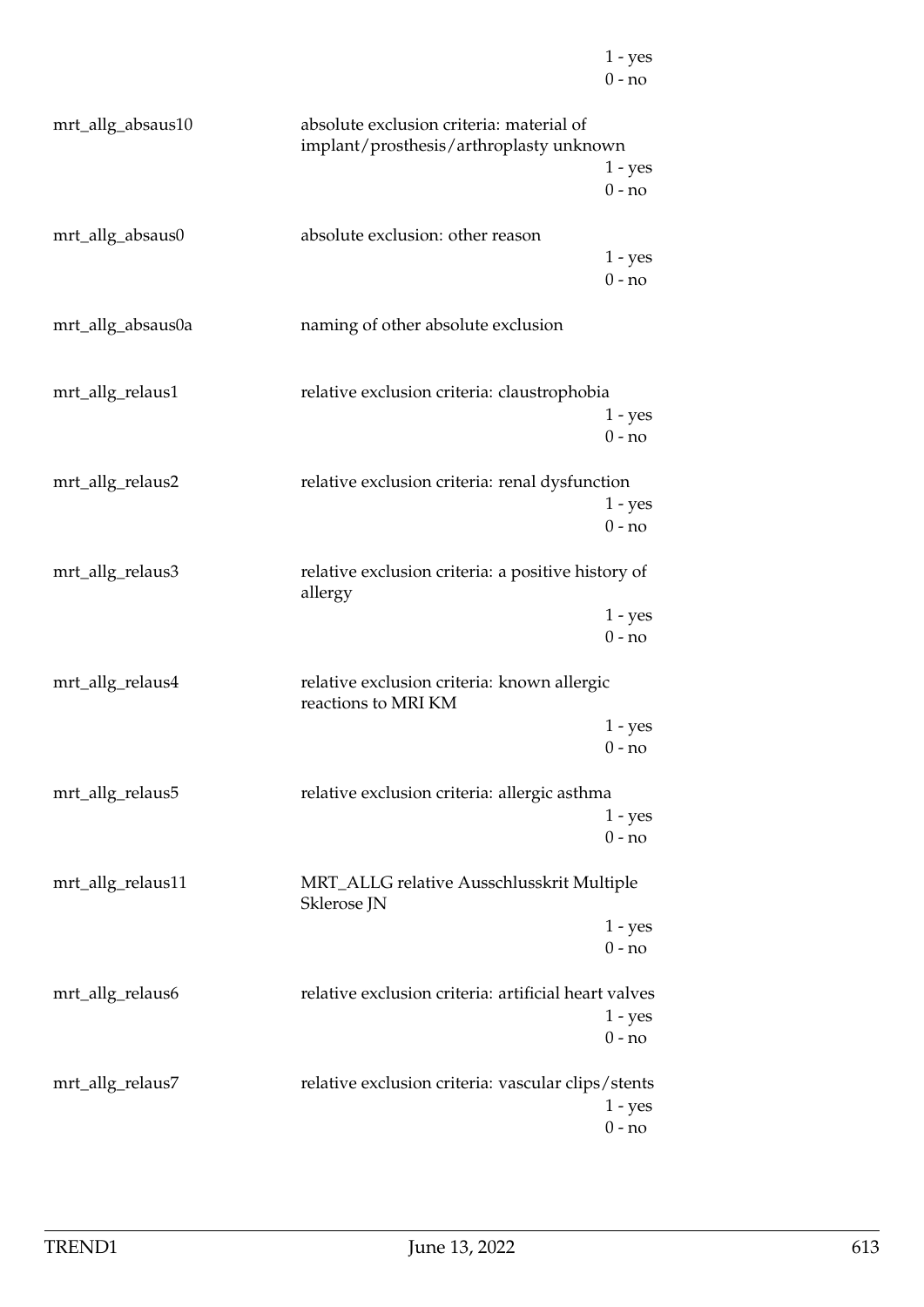| mrt_allg_relaus8     | relative exclusion criteria: prostheses               | $1 - yes$<br>$0 - no$ |
|----------------------|-------------------------------------------------------|-----------------------|
| mrt_allg_relaus9     | relative exclusion criteria: piercing                 | $1 - yes$<br>$0 - no$ |
| mrt_allg_relaus10    | relative exclusion: subject rejects experiment        | $1 - yes$<br>$0 - no$ |
| mrt_allg_relaus0     | relative exclusion: other reason                      | $1 - yes$<br>$0 - no$ |
| mrt_allg_relaus0a    | naming of other relative exclusion                    |                       |
| mrt_allg_nbego       | Can the examination take place?                       | $1 - yes$<br>$0 - no$ |
| mrt_modul_gk         | MRT_ALLG Modul Ganzkörper JN                          | $1 - Yes$<br>$0 - No$ |
| mrt_modul_herz       | modul: heart                                          | $1 - Yes$<br>$0 - No$ |
| mrt_modul_angio      | modul: angiography                                    | $1 - Yes$<br>$0 - No$ |
| mrt_allg_modul_mamma | module: breast                                        | $1 - Yes$<br>$0 - No$ |
| mrt_allg_mgsp        | client in mammography-screening programme.            | $1 - yes$<br>$0 - no$ |
| mrt_allg_conspicmgsp | consent to access picture of<br>mammography-screening | $1 - Yes$<br>$0 - No$ |
| mrt_modul_knee       | MRT_ALLG Modul Knie JN                                | $1 - yes$             |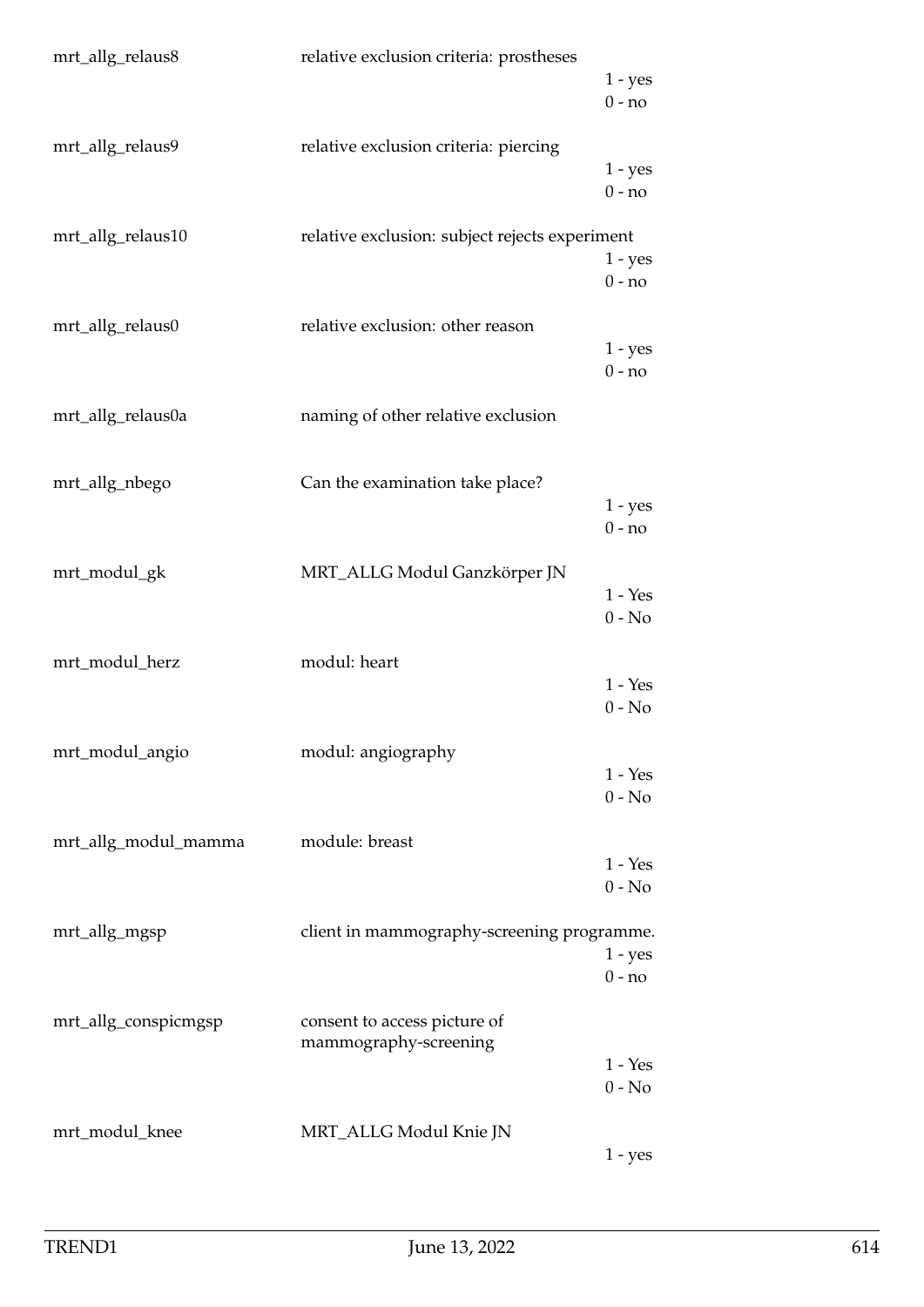| mrt_modul_hand | MRT_ALLG Hand JN                                                  | $1 - Yes$<br>$0 - No$ |
|----------------|-------------------------------------------------------------------|-----------------------|
| mrt_allg_meno  | Are you in menopause?                                             | $1 - yes$<br>$0 - no$ |
| mrt_allg_einw1 | Has the subject given consent to the MRI<br>examination?          |                       |
|                |                                                                   | $1 - yes$<br>$0 - no$ |
| mrt_allg_einw2 | Is the subject aware that false-positive results are<br>possible? |                       |
|                |                                                                   | $1 - yes$<br>$0 - no$ |
| mrt_allg_befu  | Does he want to be informed of findings?                          | $1 - yes$<br>$0 - no$ |
| mrt_allg_bild  | MRT_ALLG Erlaubnis behandelnder Arzt<br>Anforderung Bilder JN     |                       |
|                |                                                                   | $1 - yes$<br>$0 - no$ |
| mrt_allg_einw3 | The subject has given his consent for contrast<br>media?          |                       |
|                |                                                                   | $1 - yes$<br>$0 - no$ |
| mrt_allg_start | start of the MRI examination [date, time]                         |                       |
| mrt_allg_ende  | end of the MRI examination [date, time]                           |                       |
| mrt_allg_anza  | number of images                                                  |                       |
| mrt_allg_krea  | What is creatinine? $[\mu \text{mol}/1]$                          |                       |
| mrt_allg_gfr   | GFR value (calculation + read-only field)<br>[m]/min]             |                       |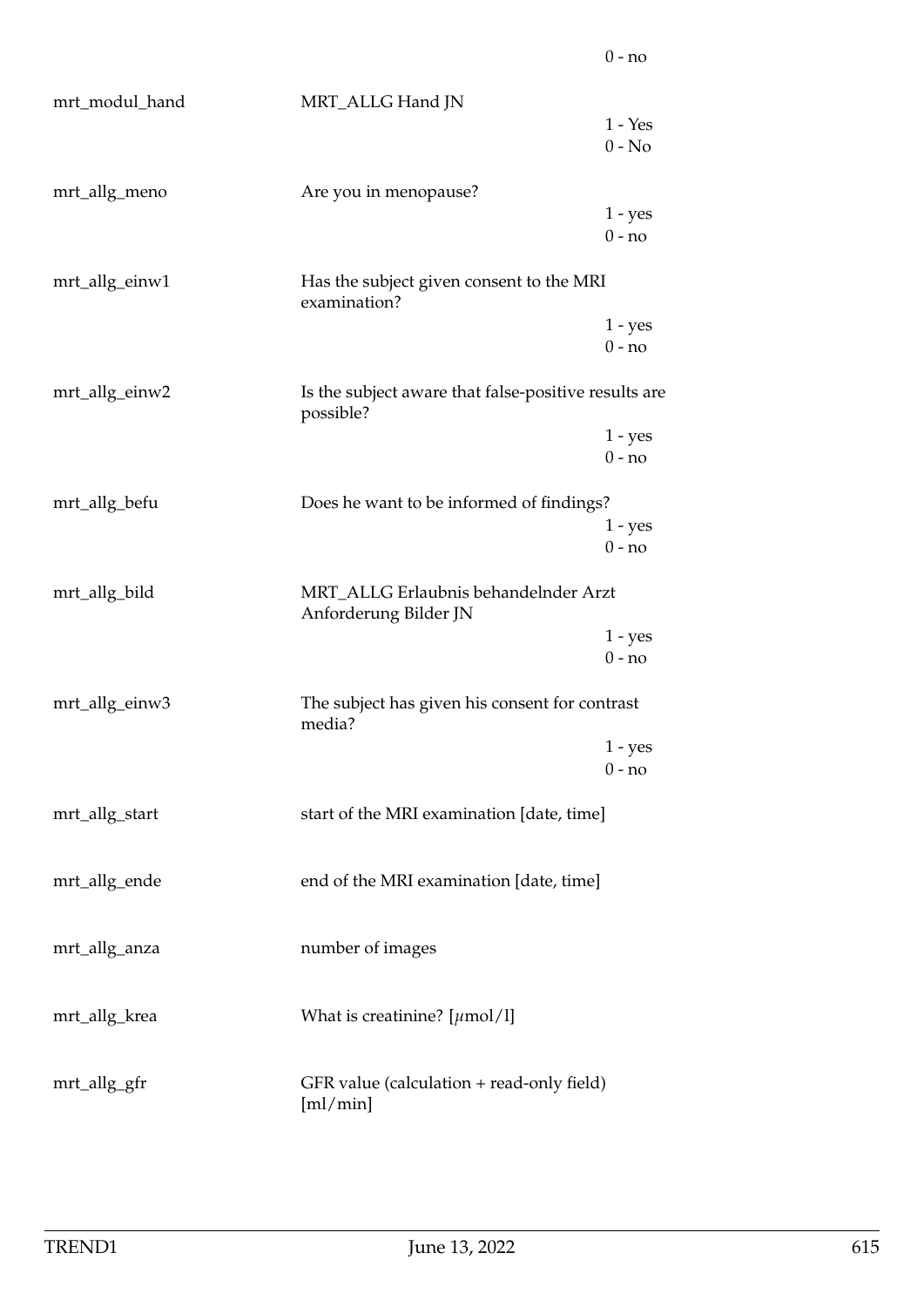| mrt_allg_krday         | When the creatinine was determined (day)?<br>[date] |                                                               |
|------------------------|-----------------------------------------------------|---------------------------------------------------------------|
| mrt_allg_km            | contrast medium (Gadovist)                          | $1 - yes$<br>$0 - no$                                         |
| mrt_allg_kmarzt        | injected by                                         |                                                               |
| mrt_allg_kmu           | administration of contrast medium at [time]         |                                                               |
| mrt_allg_kmml          | administration of contrast medium in ml [ml]        |                                                               |
| mrt_allg_allre         | MRT_ALLG allergische Reaktion nach KM-Gabe<br>JN    |                                                               |
|                        |                                                     | $1 - yes$<br>$0 - no$                                         |
| mrt_allg_allrean       | description                                         |                                                               |
| mrt_modul_gk_status    | MRT_ALLG Ganzkörper Status                          | 1 - durchgeführt<br>0 - nicht durchgeführt<br>2 - abgebrochen |
| mrt_modul_knee_status  | <b>MRT_ALLG Knie Status</b>                         | 1 - durchgeführt<br>0 - nicht durchgeführt<br>2 - abgebrochen |
| mrt_modul_hand_status  | MRT_ALLG Hand Status                                | 1 - durchgeführt<br>0 - nicht durchgeführt<br>2 - abgebrochen |
| mrt_modul_heart_status | <b>MRT_ALLG Herz Status</b>                         | 1 - durchgeführt<br>0 - nicht durchgeführt<br>2 - abgebrochen |
| mrt_modul_angio_status | <b>MRT_ALLG Angiographie Status</b>                 | 1 - durchgeführt<br>0 - nicht durchgeführt<br>2 - abgebrochen |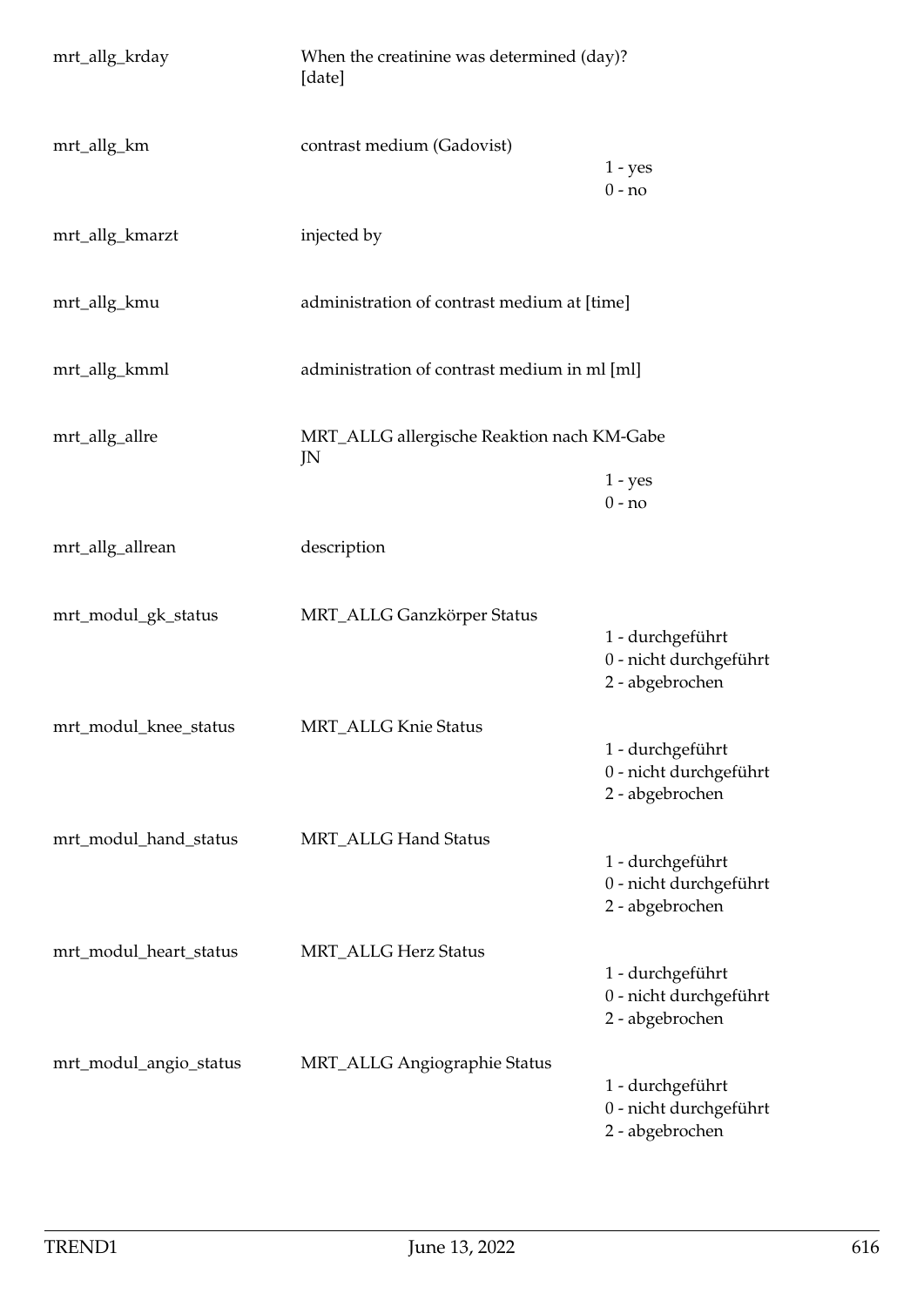| mrt_modul_mamma_status | MRT_ALLG Mamma Status                  |                        |
|------------------------|----------------------------------------|------------------------|
|                        |                                        | 1 - durchgeführt       |
|                        |                                        | 0 - nicht durchgeführt |
|                        |                                        | 2 - abgebrochen        |
|                        |                                        |                        |
| mrt_allg_abbrg1        | MRT_ALLG Abbruchgrund Ausdauer JN      |                        |
|                        |                                        | $1 - yes$              |
|                        |                                        | $0 - no$               |
| mrt_allg_abbrg2        | MRT_ALLG Abbruchgrund Schmerzen JN     |                        |
|                        |                                        | $1 - Yes$              |
|                        |                                        | $0 - No$               |
|                        |                                        |                        |
| mrt_allg_abbrg3        | MRT_ALLG Abbruchgrund Platzangst JN    |                        |
|                        |                                        | $1 - Yes$              |
|                        |                                        | $0 - No$               |
|                        |                                        |                        |
| mrt_allg_abbrg4        | MRT_ALLG Abbruchgrund Übelkeit JN      | $1 - Yes$              |
|                        |                                        | $0 - No$               |
|                        |                                        |                        |
| mrt_allg_abbrg5a       | Were there other reasons to stop the   |                        |
|                        | investigation?                         |                        |
|                        |                                        | $1 - Yes$              |
|                        |                                        | $0 - No$               |
|                        |                                        |                        |
| mrt_allg_abbrg5b       | MRT_ALLG Abbruchgrund anderer          |                        |
|                        |                                        |                        |
| mrt_allg_beso1         | specific features                      |                        |
|                        |                                        | $1 - yes$              |
|                        |                                        | $0 - no$               |
|                        |                                        |                        |
| mrt_allg_beso          | MRT_ALLG Besonderheiten                |                        |
|                        |                                        |                        |
|                        |                                        |                        |
| mrt_allg_newcontact    | Is a new a appointment needed?         |                        |
|                        |                                        | $1 - yes$              |
|                        |                                        | $0 - no$               |
| mrt_pain_sevendays     | MRT_ALLG Schmerzen in den letzte 7d JN |                        |
|                        |                                        | $1 - yes$              |
|                        |                                        | $0 - no$               |
|                        |                                        |                        |
| mrt_pain_threemonths   | MRT_ALLG Schmerzen letzte 3Mo JN       |                        |
|                        |                                        | $1 - yes$              |
|                        |                                        | $0 - no$               |
|                        |                                        |                        |
| mrt_handout_painlog    | MRT_ALLG Handout Painlog JN            |                        |
|                        |                                        | $0 - No$               |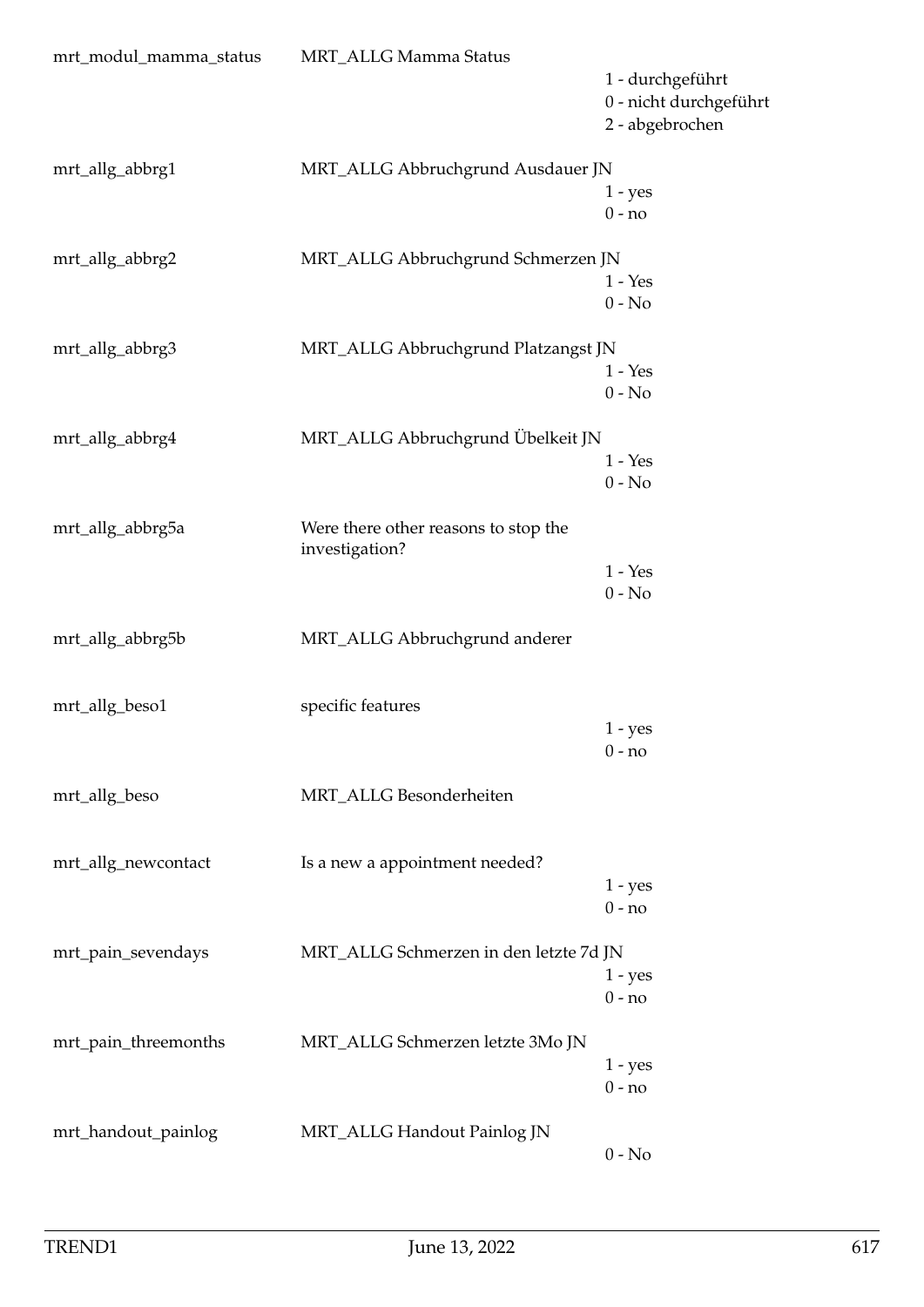| mrt_ref_painlog | MRT_ALLG Schmerztagebuch ausgegeben JN    | $1 - yes$<br>$0 - no$                     |
|-----------------|-------------------------------------------|-------------------------------------------|
| mrt_allg_gega   | gone at [date, time]                      |                                           |
| <b>MRTADHOC</b> | <b>MRT</b> ad hoc findings                |                                           |
| mrt_adhoc_beg   | start findings [date, time]               |                                           |
| mrt_adhoc_usnr  | examiner number                           |                                           |
| mrt_adhoc_bef   | Are there inputs for this subject?        | $1 - Yes$<br>$0 - No$                     |
| mrt_adhoc_bl    | Was a head bleed detected?                | $1 - Yes$<br>$0 - No$<br>2 - not captured |
| mrt_adhoc_is    | Was a fresh ischaemia detected?           | $1 - Yes$<br>$0 - No$<br>2 - not captured |
| mrt_adhoc_pneu  | Was pneumonia detected?                   | $1 - Yes$<br>$0 - No$<br>2 - not captured |
| mrt_adhoc_pnth  | Was a pneumothorax detected?              | $1 - Yes$<br>$0 - No$<br>2 - not captured |
| mrt_adhoc_entz  | Were acute inflammatory changes detected? | $1 - Yes$<br>$0 - No$<br>2 - not captured |
| mrt_adhoc_frlu  | Was free air detected?                    | $1 - Yes$<br>$0 - No$<br>2 - not captured |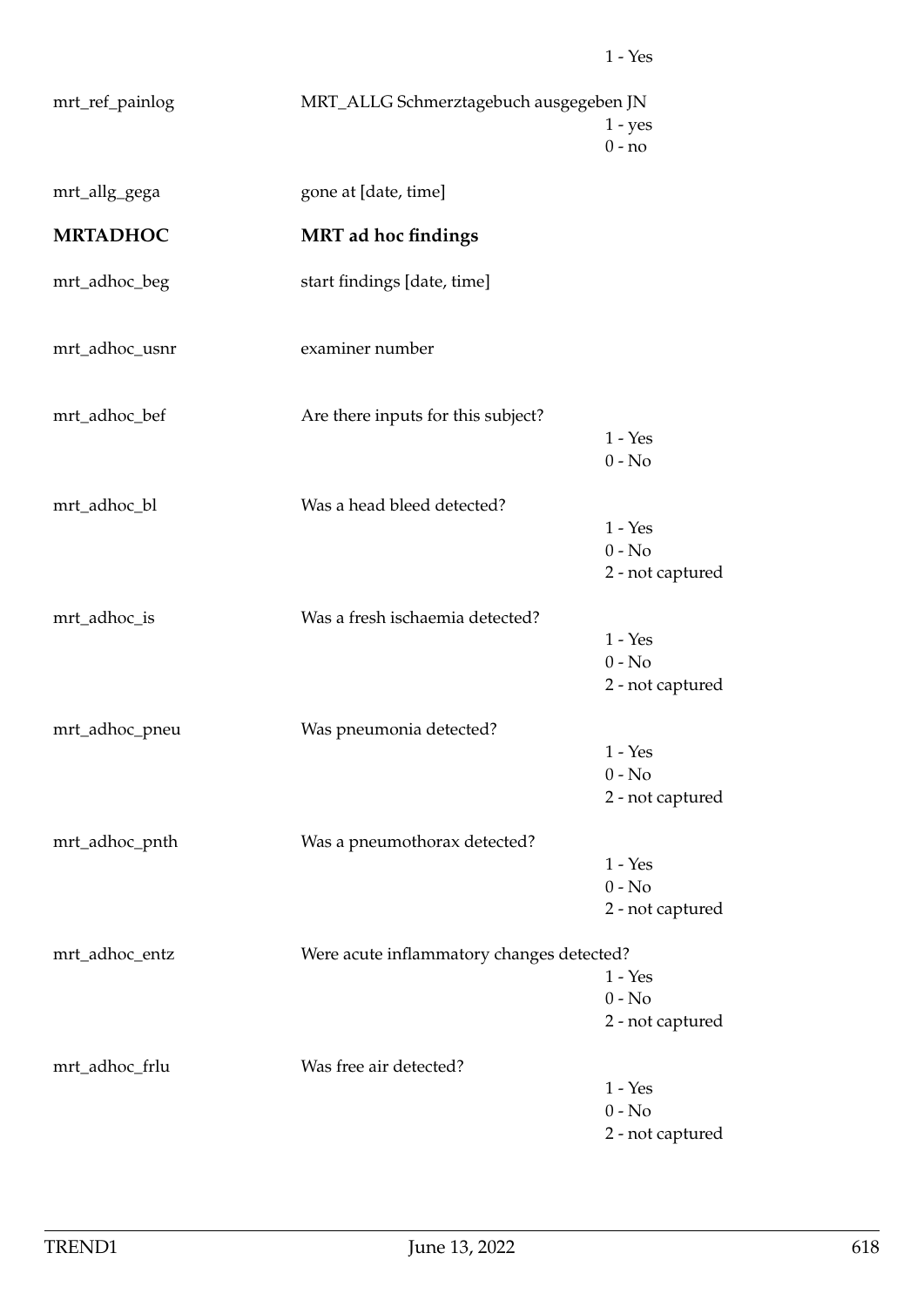| mrt_adhoc_frak      | Were fresh fractures detected?                                  | $1 - Yes$<br>$0 - No$<br>2 - not captured |
|---------------------|-----------------------------------------------------------------|-------------------------------------------|
| mrt_adhoc_sonst     | MRT_ADHOC Sonstiges JN                                          | $1 - Yes$<br>$0 - No$                     |
| mrt_adhoc_sonst_neu | other findings                                                  |                                           |
| mrt_adhoc_freq      | Were there any image artifacts that affected the<br>assessment? | 1 - present<br>2 - not present            |
| mrt_adhoc_end       | end findings [date, time]                                       |                                           |
| <b>MRTSAQ</b>       | <b>MRTSAQ: MRT Fragebogen</b>                                   |                                           |
| mrt_saq_beg         | SAQ_MRT Beginn [Datum, Uhrzeit] [Datum,<br>Uhrzeit]             |                                           |
| mrt_saq_usnr        | SAQ_MRT Untersucher                                             |                                           |
| mrt_saq_ab          | SAQ_MRT abgegeben JN                                            | $0 - No$<br>$1 - Yes$                     |
| mrt_saq_verw        | SAQ_MRT verweigert JN                                           | $0 - No$<br>$1 - Yes$                     |
| mrt_saq_post        | SAQ_MRT nach Hause gegeben JN                                   | $0 - No$<br>$1 - Yes$                     |
| mrt_saq_hilfe_u     | SAQ_MRT Hilfe Ausfüllen Untersucher JN                          | $0 - No$<br>$1 - Yes$                     |
| mrt_saq_seiten_u    | SAQ_MRT Hilfe Ausfüllen Untersucher Seiten                      |                                           |
| mrt_saq_hilfe_a     | SAQ_MRT Hilfe Ausfüllen Angehörige JN                           | $0 - No$<br>$1 - Yes$                     |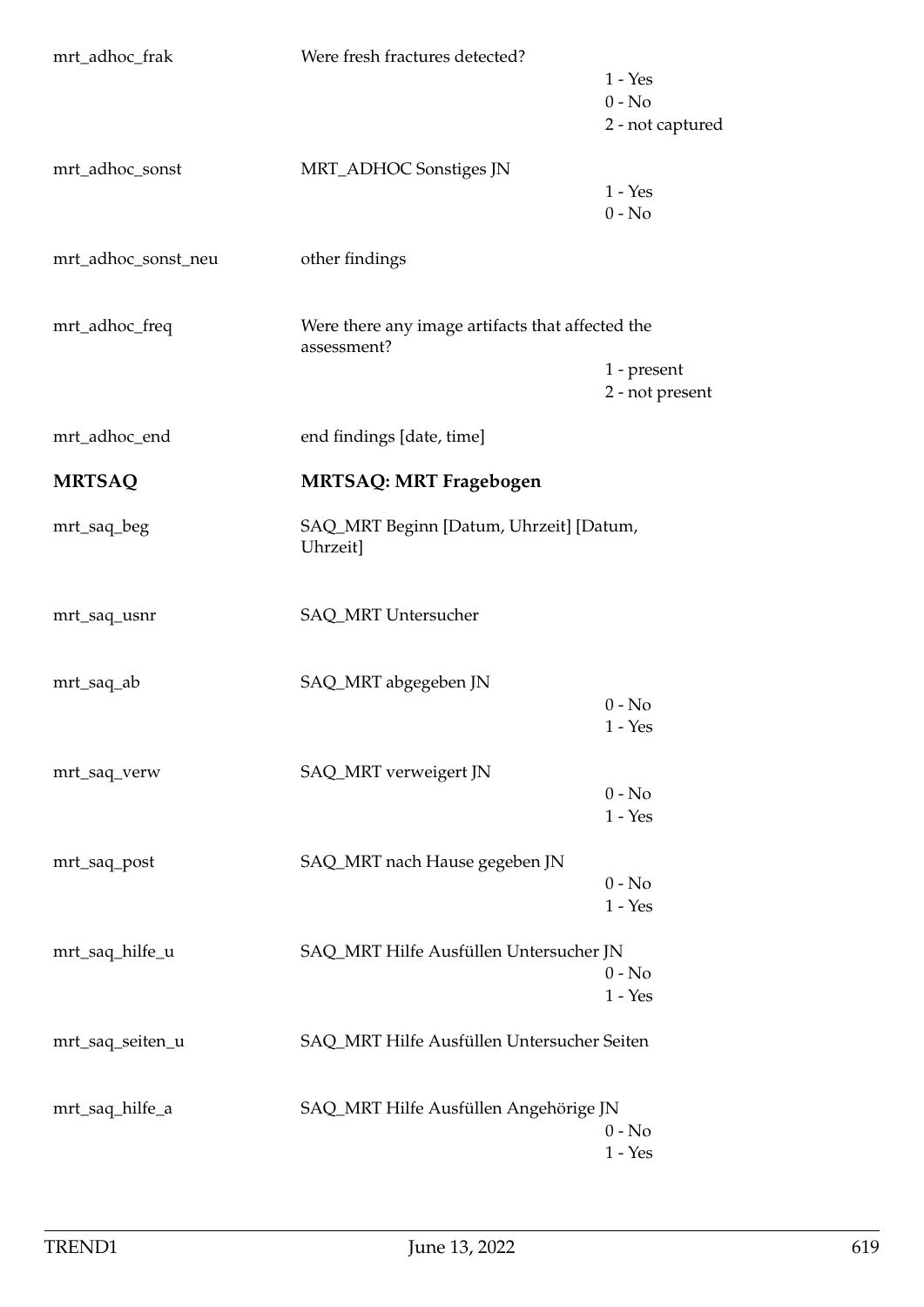| mrt_saq_seiten_a      | SAQ_MRT Hilfe Ausfüllen Angehörige Seiten               |                       |
|-----------------------|---------------------------------------------------------|-----------------------|
| mrt_saq_voll          | SAQ_MRT vollständig ausgefüllt JN                       | $0 - No$<br>$1 - Yes$ |
| mrt_saq_bsnr          | SAQ_MRT Besonderheiten JN                               | $0 - No$<br>$1 - Yes$ |
| mrt_saq_sonst_note    | SAQ_MRT Besonderheiten                                  |                       |
| mrt_saq_end           | SAQ_MRT Ende [Datum, Uhrzeit] [Datum,<br>Uhrzeit]       |                       |
| <b>MRTSAQHAND</b>     | <b>MRTSAQHAND: MRT Fragebogen Hand</b>                  |                       |
| mrt_saq_hand_beg      | SAQ_MRTHAND Beginn [Datum, Uhrzeit]<br>[Datum, Uhrzeit] |                       |
| mrt_saq_hand_usnr     | SAQ_MRTHAND Untersucher                                 |                       |
| mrt_saq_hand_ab       | SAQ_MRTHAND abgegeben JN                                | $0 - No$<br>$1 - Yes$ |
| mrt_saq_hand_verw     | SAQ_MRTHAND verweigert JN                               | $0 - No$<br>$1 - Yes$ |
| mrt_saq_hand_post     | SAQ_MRTHAND mit nach Hause gegeben JN                   | $0 - No$<br>$1 - Yes$ |
| mrt_saq_hand_hilfe_u  | SAQ_MRTHAND Hilfe Untersucher JN                        | $0 - No$<br>$1 - Yes$ |
| mrt_saq_hand_seiten_u | SAQ_MRTHAND Hilfe durch Untersucher<br>Seiten           |                       |
| mrt_saq_hand_hilfe_a  | SAQ_MRTHAND Hilfe Angehörige JN                         | $0 - No$<br>$1 - Yes$ |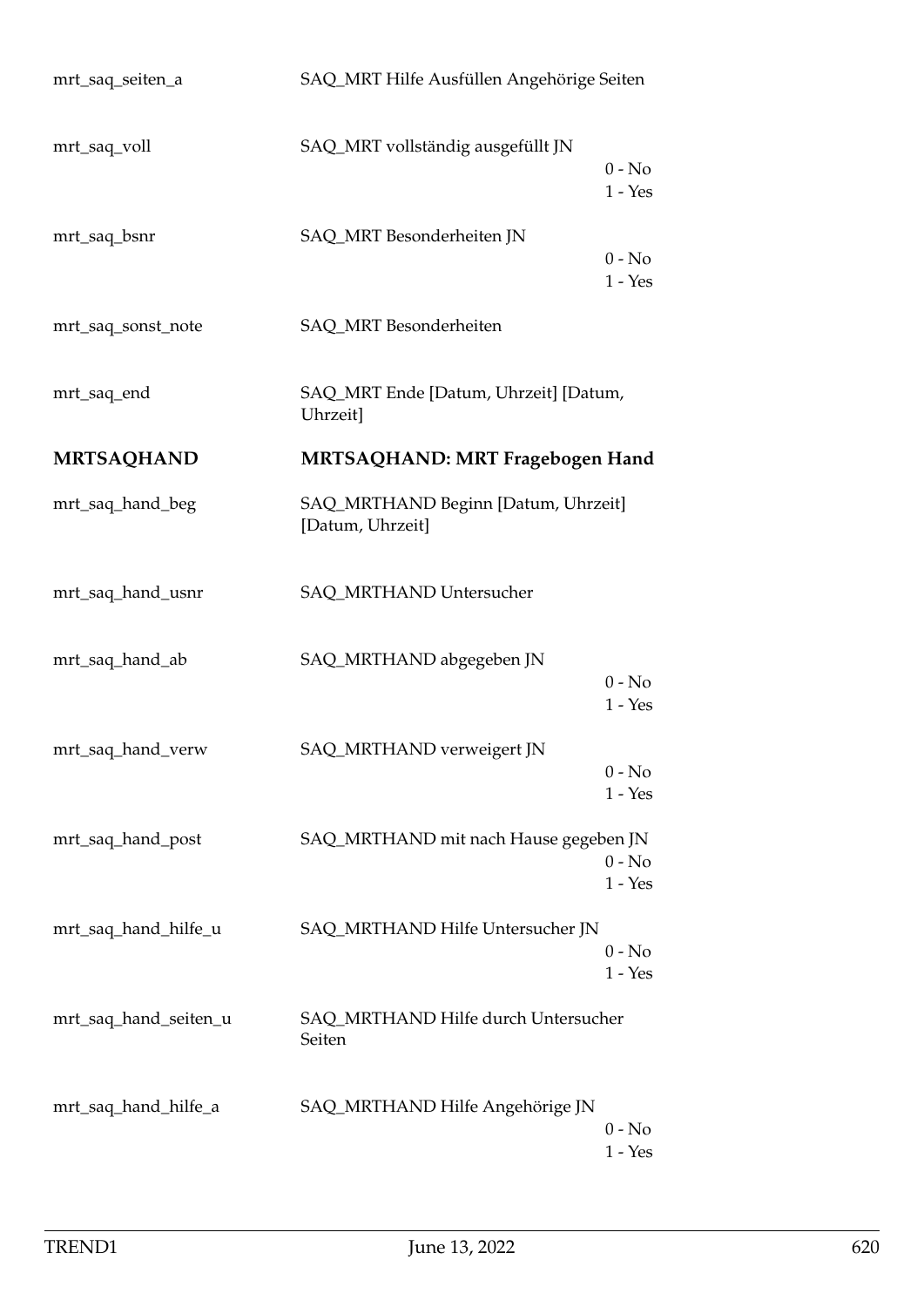| mrt_saq_hand_seiten_a          | SAQ_MRTHAND Hilfe durch Angehörige Seiten              |                             |
|--------------------------------|--------------------------------------------------------|-----------------------------|
| mrt_saq_hand_voll              | SAQ_MRTHAND vollständig ausgefüllt JN                  | $0 - No$<br>$1 - Yes$       |
| mrt_saq_hand_bsnr              | SAQ_MRTHAND Besonderheiten JN                          | $0 - No$<br>$1 - Yes$       |
| mrt_saq_hand_sonst_note        | SAQ_MRTHAND Besonderheiten                             |                             |
| mrt_saq_hand_end               | SAQ_MRTHAND Ende [Datum, Uhrzeit]<br>[Datum, Uhrzeit]  |                             |
| <b>MRTBEF</b><br><b>MRTGES</b> | <b>MRT</b> findings<br>MRT-Befundung: Zufallsbefundung |                             |
| mrt_ges_beg                    | start findings [date, time]                            |                             |
| mrt_ges_usnr                   | examiner number                                        |                             |
| mrt_ges_bef                    | MRT_GES mitteilungspflichtig JN                        | $1 - Yes$<br>$0 - No$       |
| mrt_ges_head_bef               | head                                                   | $1 - Yes$<br>$0 - No$       |
| mrt_ges_head_isch              | ischemia                                               | $1 - Yes$<br>$0 - No$       |
| mrt_ges_head_isch_bek          | MRT_GES Kopf Ischämie bekannt JN                       | $0 - New$<br>1 - Vorbekannt |
| mrt_ges_head_isch_besch        | MRT_GES Kopf Ischämie                                  |                             |
| mrt_ges_head_isch_empf         | recommendation                                         |                             |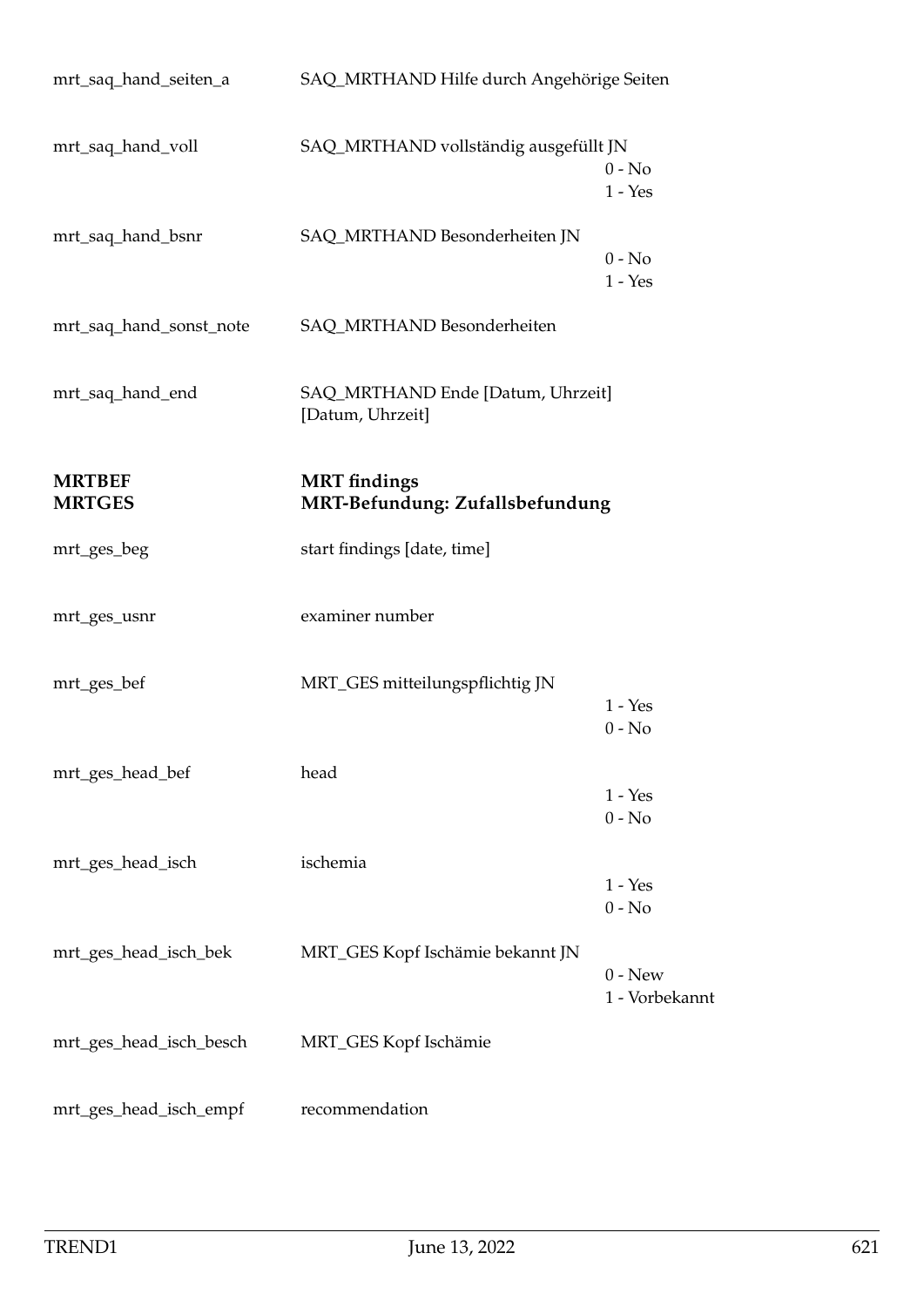| mrt_ges_head_haem       | MRT_GES Kopf intrakranielle Blutung JN            | $1 - Yes$<br>$0 - No$       |
|-------------------------|---------------------------------------------------|-----------------------------|
| mrt_ges_head_haem_bek   | MRT_GES Kopf intrakranielle Blutung bekannt<br>JN | $0 - New$                   |
| mrt_ges_head_haem_besch | MRT_GES Kopf intrakranielle Blutung               | 1 - Vorbekannt              |
| mrt_ges_head_haem_empf  | recommendation                                    |                             |
| mrt_ges_head_tum        | intracranial tumours                              | $1 - Yes$<br>$0 - No$       |
| mrt_ges_head_tum_bek    | MRT_GES Kopf intrakranieller Tumor bekannt<br>JN  | $0$ - New                   |
| mrt_ges_head_tum_besch  | MRT_GES Kopf intrakranieller Tumor                | 1 - Vorbekannt              |
| mrt_ges_head_tum_empf   | recommendation                                    |                             |
| mrt_ges_head_pile       | pituitary lesion                                  | $1 - Yes$<br>$0 - No$       |
| mrt_ges_head_pile_bek   | MRT_GES Kopf Hypophysenläsion bekannt JN          | $0 - New$<br>1 - Vorbekannt |
| mrt_ges_head_pile_besch | MRT_GES Kopf Hypophysenläsion                     |                             |
| mrt_ges_head_pile_empf  | recommendation                                    |                             |
| mrt_ges_head_hyce       | hydrocephalus                                     | $1 - Yes$<br>$0 - No$       |
| mrt_ges_head_hyce_bek   | MRT_GES Kopf Hydrozephalus bekannt JN             | $0$ - New                   |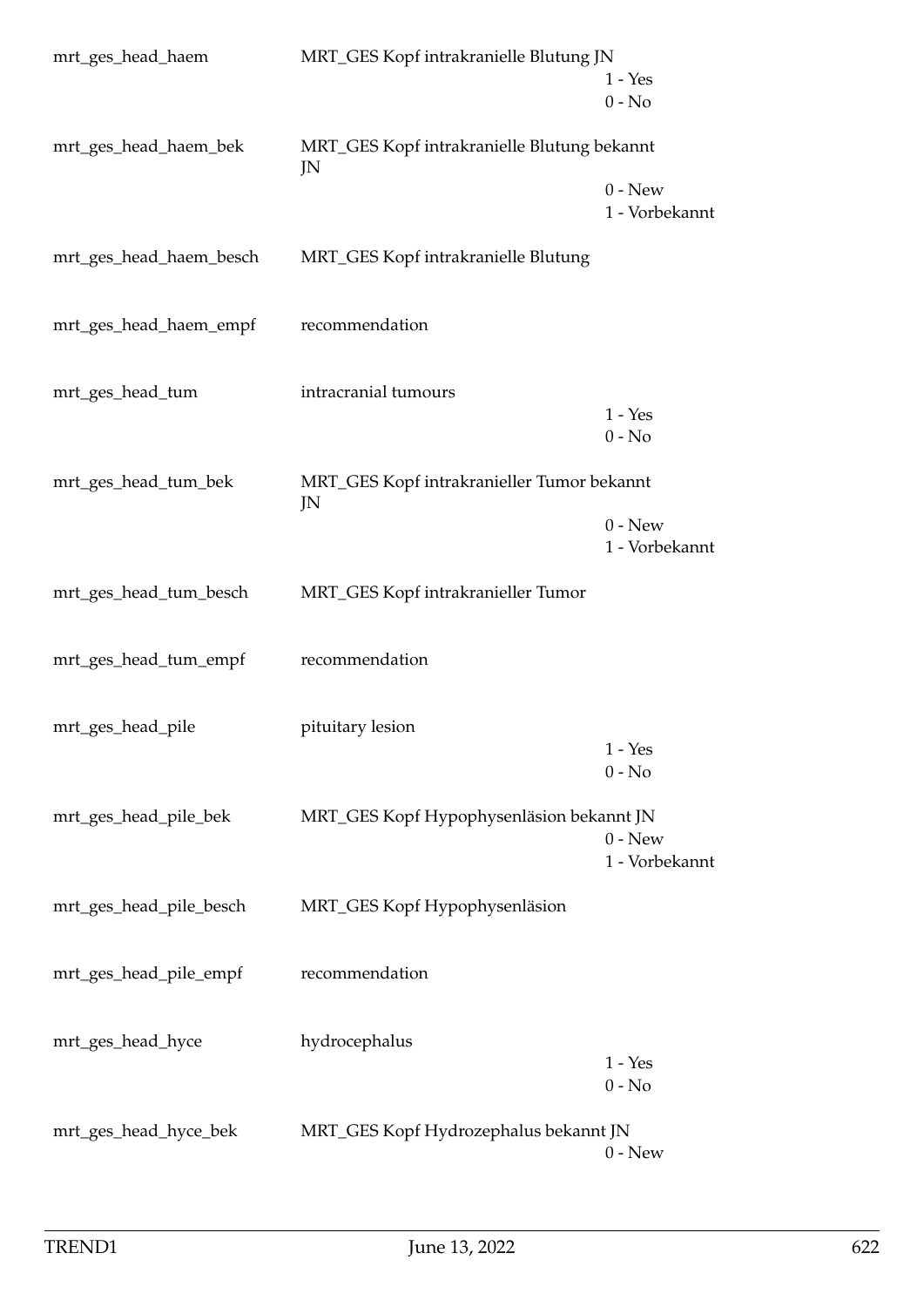| mrt_ges_head_hyce_besch | MRT_GES Kopf Hydrozephalus                                     |                                         |
|-------------------------|----------------------------------------------------------------|-----------------------------------------|
| mrt_ges_head_hyce_empf  | recommendation                                                 |                                         |
| mrt_ges_head_vama       | vascular malformations                                         | $1 - Yes$<br>$0 - No$                   |
| mrt_ges_head_vama_bek   | MRT_GES Kopf Gefäßmalformation bekannt JN                      | $0 - New$<br>1 - Vorbekannt             |
| mrt_ges_head_vama_besch | MRT_GES Kopf Gefäßmalformation                                 |                                         |
| mrt_ges_head_vama_empf  | recommendation                                                 |                                         |
| mrt_ges_head_misc       | miscellany                                                     | $1 - Yes$<br>$0 - No$                   |
| mrt_ges_head_misc_bek   | MRT_GES Kopf Sonstiges bekannt JN                              | $0 - New$<br>1 - Vorbekannt             |
| mrt_ges_head_misc_besch | MRT_GES Kopf Sonstiges                                         |                                         |
| mrt_ges_head_misc_empf  | recommendation                                                 |                                         |
| mrt_ges_neck_bef        | neck                                                           | $1 - yes$<br>$0 - no$                   |
| mrt_ges_neck_nohl       | cystic and solid lesion of naso-, oro-,<br>hypopharynx, larynx | $1 - Yes$                               |
| mrt_ges_neck_nohl_bek   | MRT_GES Hals Läsion Pharynx bekannt JN                         | $0 - No$<br>$0 - New$<br>1 - Vorbekannt |
| mrt_ges_neck_nohl_besch | MRT_GES Hals Läsion Pharynx                                    |                                         |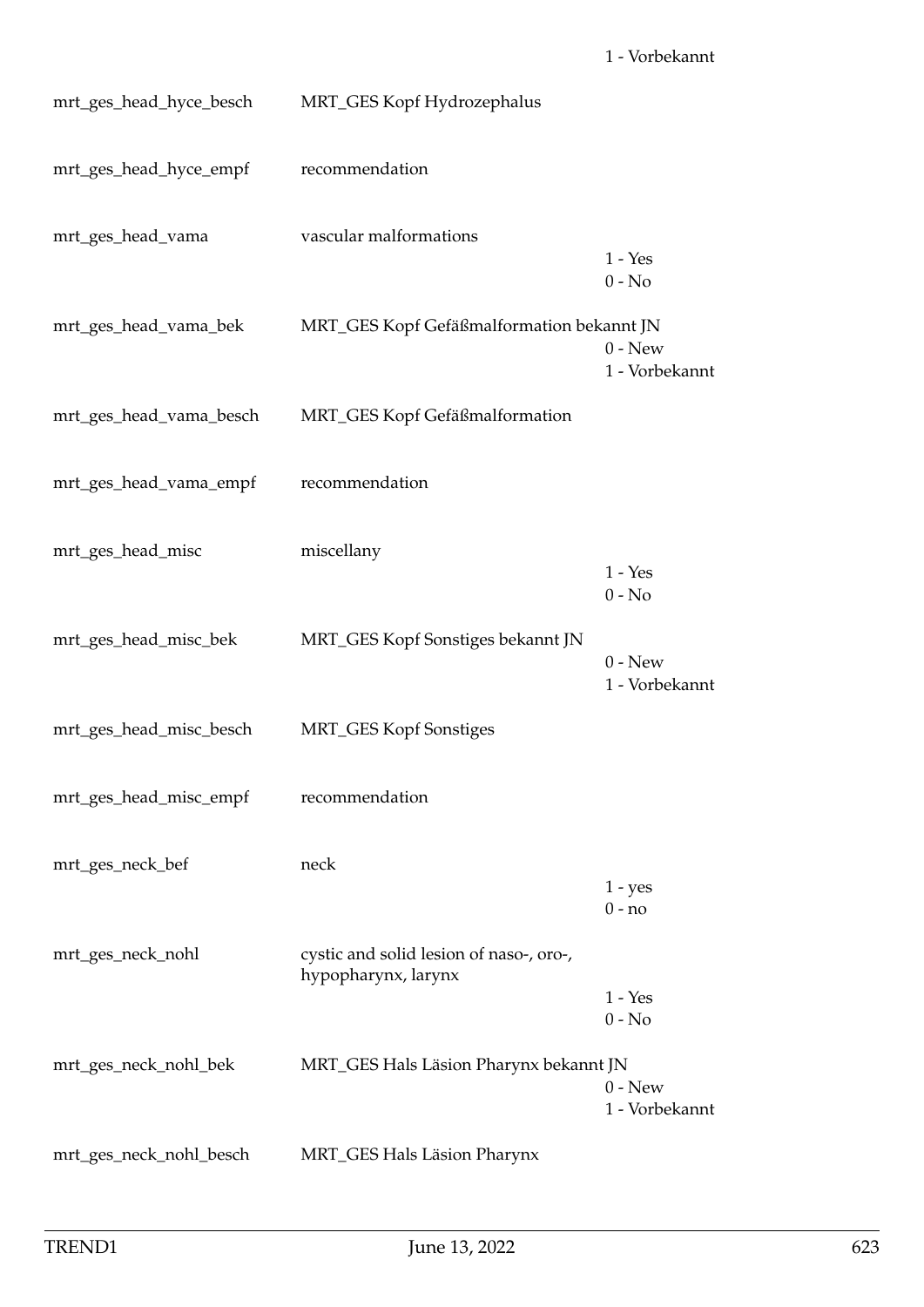| mrt_ges_neck_nohl_empf  | recommendation                                   |                             |
|-------------------------|--------------------------------------------------|-----------------------------|
| mrt_ges_neck_sagl       | cystic and solid lesion of salivary glands       | $1 - Yes$<br>$0 - No$       |
| mrt_ges_neck_sagl_bek   | MRT_GES Hals Läsion Speicheldrüsen bekannt<br>JN |                             |
|                         |                                                  | $0 - New$<br>1 - Vorbekannt |
| mrt_ges_neck_sagl_besch | MRT_GES Hals Läsion Speicheldrüsen               |                             |
| mrt_ges_neck_sagl_empf  | recommendation                                   |                             |
| mrt_ges_neck_thgl       | MRT_GES Hals Schilddrüse JN                      | $1 - Yes$                   |
|                         |                                                  | $0 - No$                    |
| mrt_ges_neck_thgl_bek   | MRT_GES Hals Schilddrüse bekannt JN              | $0$ - New<br>1 - Vorbekannt |
| mrt_ges_neck_thgl_besch | MRT_GES Hals Schilddrüse                         |                             |
| mrt_ges_neck_thgl_empf  | recommendation                                   |                             |
| mrt_ges_neck_lyap       | cervical lymphadenopathy (>15 mm SD)             | $1 - Yes$<br>$0 - No$       |
| mrt_ges_neck_lyap_bek   | MRT_GES Hals zervikale Lymphadenopathie          |                             |
|                         | bekannt JN                                       | $0 - New$<br>1 - Vorbekannt |
| mrt_ges_neck_lyap_besch | MRT_GES Hals zervikale Lymphadenopathie          |                             |
| mrt_ges_neck_lyap_empf  | recommendation                                   |                             |
| mrt_ges_neck_misc       | miscellany                                       |                             |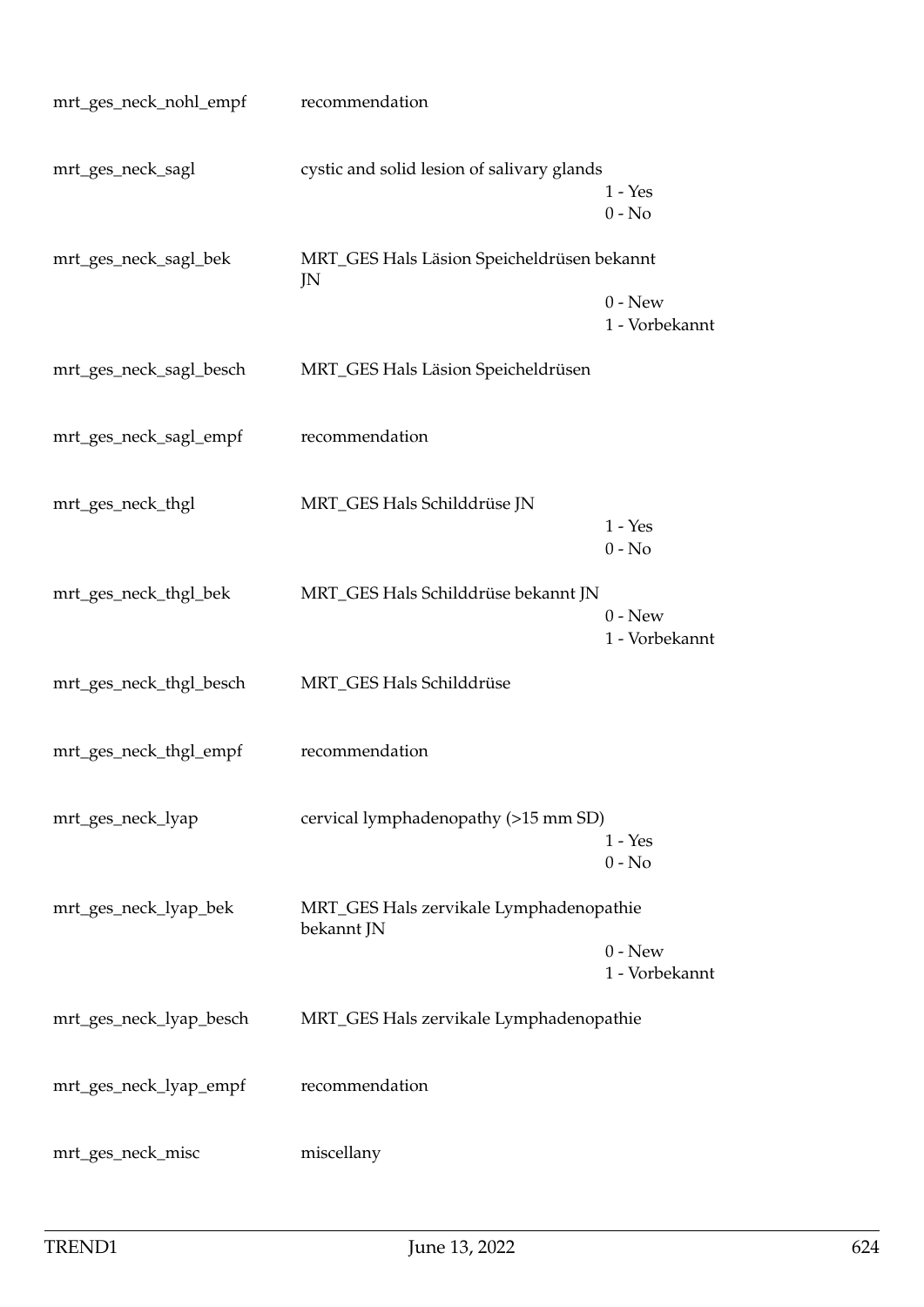|                         |                                                                                   | $1 - Yes$<br>$0 - No$       |
|-------------------------|-----------------------------------------------------------------------------------|-----------------------------|
| mrt_ges_neck_misc_bek   | MRT_GES Hals Sonstiges bekannt JN                                                 | $0 - New$<br>1 - Vorbekannt |
| mrt_ges_neck_misc_besch | <b>MRT_GES Hals Sonstiges</b>                                                     |                             |
| mrt_ges_neck_misc_empf  | recommendation                                                                    |                             |
| mrt_ges_thor_bef        | thorax                                                                            | $1 - Yes$<br>$0 - No$       |
| mrt_ges_thor_ipso       | intrapulmonary space occupying (>5 mm)                                            | $1 - Yes$<br>$0 - No$       |
| mrt_ges_thor_ipso_bek   | MRT_GES Thorax intrapulmonale<br>Raumforderung bekannt JN                         | $0 - New$<br>1 - Vorbekannt |
| mrt_ges_thor_ipso_besch | MRT_GES Thorax intrapulmonale<br>Raumforderung                                    |                             |
| mrt_ges_thor_ipso_empf  | recommendation                                                                    |                             |
| mrt_ges_thor_epvd       | extended pulmonary ventilation disorders or<br>infiltrates                        | $1 - Yes$<br>$0 - No$       |
| mrt_ges_thor_epvd_bek   | MRT_GES Thorax pulmonale Belüftungsstörung<br>bekannt JN                          | $0 - New$                   |
| mrt_ges_thor_epvd_besch | MRT_GES Thorax pulmonale Belüftungsstörung                                        | 1 - Vorbekannt              |
| mrt_ges_thor_epvd_empf  | recommendation                                                                    |                             |
| mrt_ges_thor_hmalyap    | hilar, mediastinal or axillary lymphadenopathy<br>(>15 mm SD) and space occupying |                             |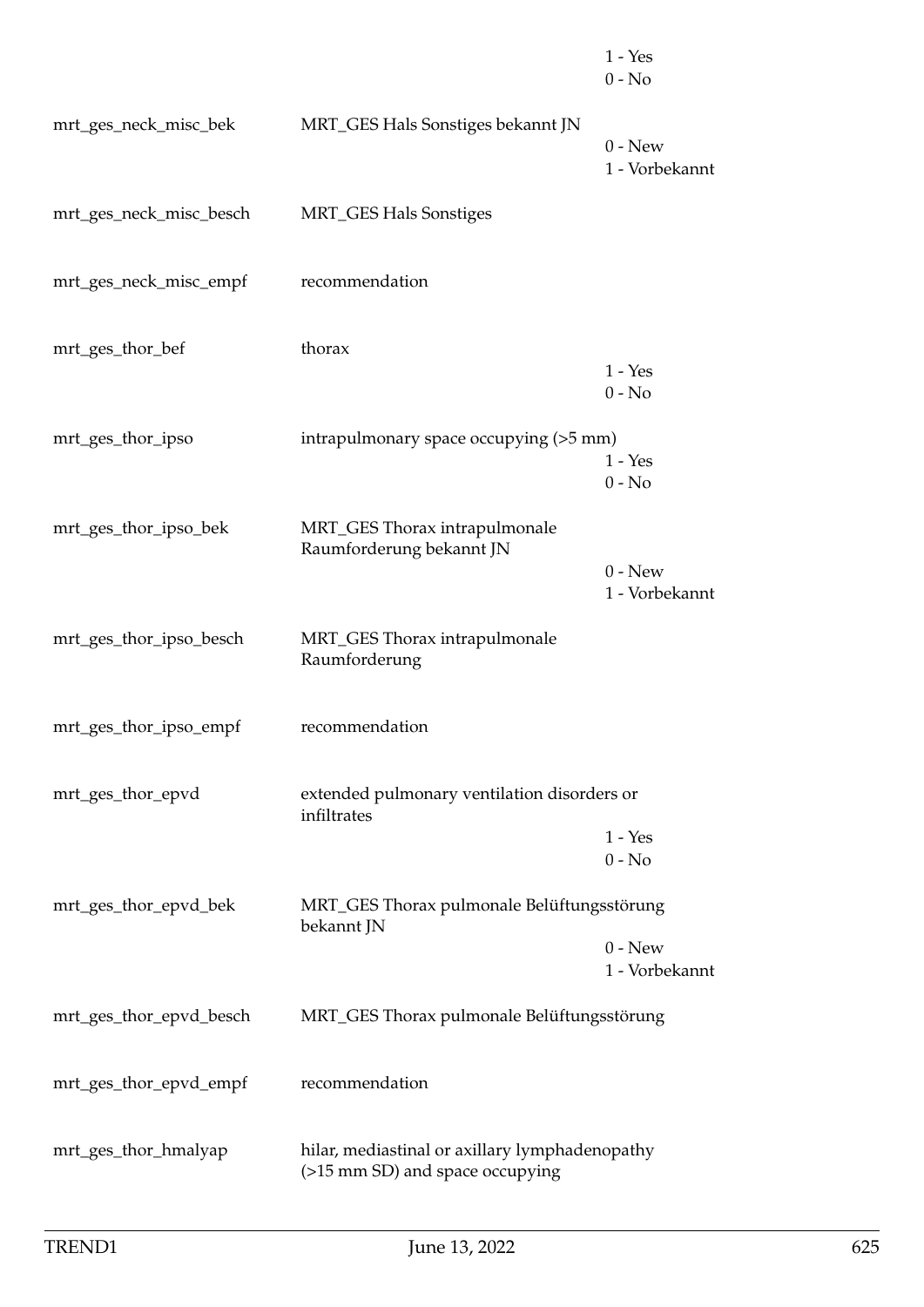|                            |                                                             | $1 - Yes$<br>$0 - No$       |
|----------------------------|-------------------------------------------------------------|-----------------------------|
| mrt_ges_thor_hmalyap_bek   | MRT_GES Thorax hiläre/mediast/axil<br>Lymphadenopath bek JN | $0$ - New                   |
| mrt_ges_thor_hmalyap_besch | MRT_GES Thorax hiläre/mediast/axil                          | 1 - Vorbekannt              |
|                            | Lymphadenopathie                                            |                             |
| mrt_ges_thor_hmalyap_empf  | recommendation                                              |                             |
| mrt_ges_thor_plpr          | pleural processes (effusion, space occupying)               | $1 - Yes$<br>$0 - No$       |
| mrt_ges_thor_plpr_bek      | MRT_GES Thorax pleurale Prozesse bekannt JN                 | $0 - New$                   |
|                            |                                                             | 1 - Vorbekannt              |
| mrt_ges_thor_plpr_besch    | MRT_GES Thorax pleurale Prozesse                            |                             |
| mrt_ges_thor_plpr_empf     | recommendation                                              |                             |
| mrt_ges_thor_misc          | miscellany                                                  | $1 - Yes$                   |
| mrt_ges_thor_misc_bek      | MRT_GES Thorax Sonstiges bekannt JN                         | $0 - No$                    |
|                            |                                                             | $0 - New$<br>1 - Vorbekannt |
| mrt_ges_thor_misc_besch    | <b>MRT_GES Thorax Sonstiges</b>                             |                             |
| mrt_ges_thor_misc_empf     | recommendation                                              |                             |
| mrt_ges_uagit_bef          | upper abdomen and gastro-intestinal tract                   | $1 - Yes$                   |
| mrt_ges_uagit_liv          | liver (cystic or solid liver lesions, structural            | $0 - No$                    |
|                            | parenchymal changes)                                        | $1 - Yes$                   |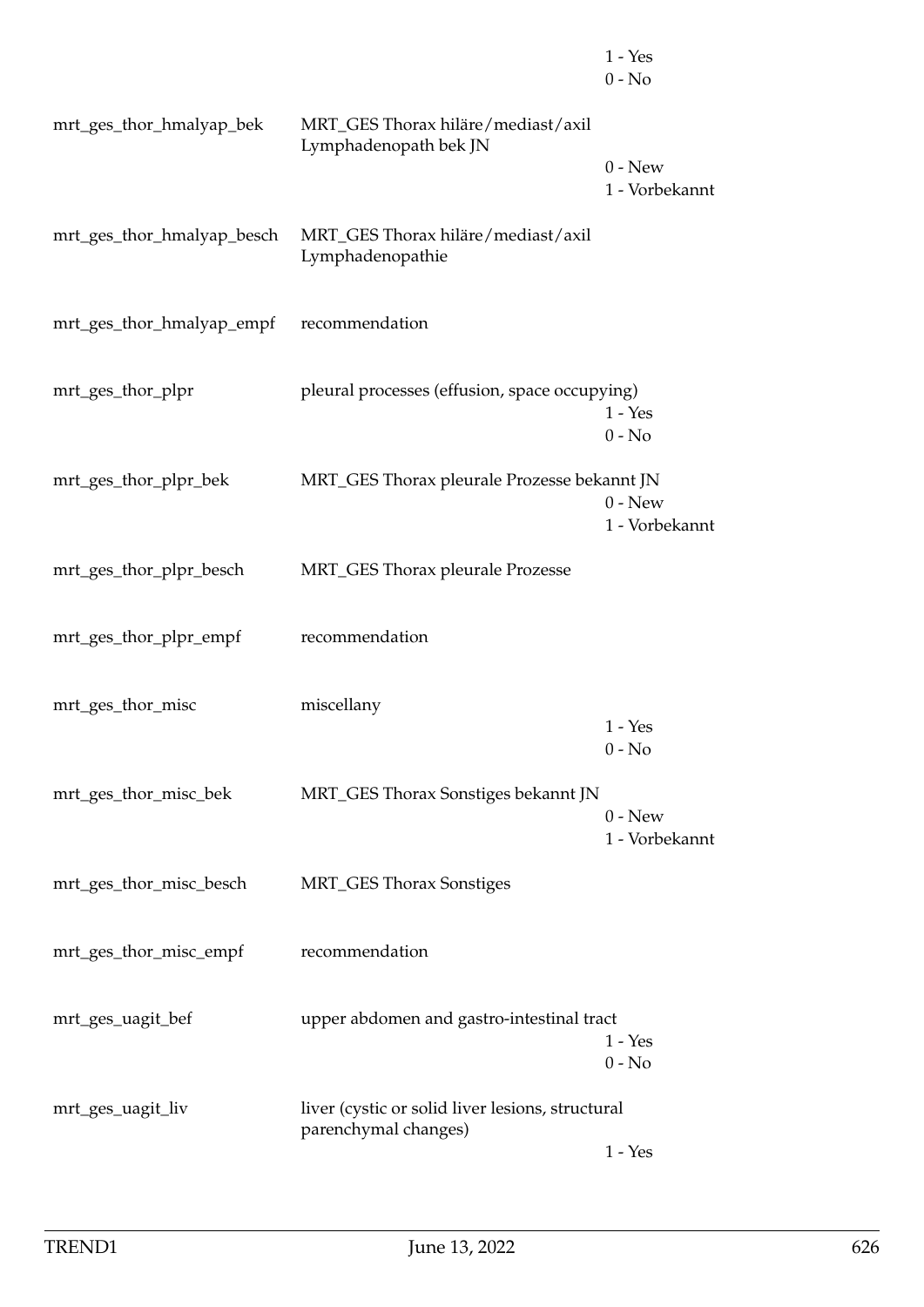| mrt_ges_uagit_liv_bek    | MRT_GES Oberbauch/Magen-Darm<br>Leberzyste/-läsion bekannt JN |                             |
|--------------------------|---------------------------------------------------------------|-----------------------------|
|                          |                                                               | $0 - New$<br>1 - Vorbekannt |
| mrt_ges_uagit_liv_besch  | MRT_GES Oberbauch/Magen-Darm<br>Leberzyste/-läsion            |                             |
| mrt_ges_uagit_liv_empf   | recommendation                                                |                             |
| mrt_ges_uagit_bidu       | bile ducts (cholestasis, chronic cholecystitis)               | $1 - Yes$<br>$0 - No$       |
| mrt_ges_uagit_bidu_bek   | MRT_GES Oberbauch/Magen-Darm Gallenwege                       |                             |
|                          | bekannt JN                                                    | $0 - New$<br>1 - Vorbekannt |
| mrt_ges_uagit_bidu_besch | MRT_GES Oberbauch/Magen-Darm Gallenwege                       |                             |
| mrt_ges_uagit_bidu_empf  | recommendation                                                |                             |
| mrt_ges_uagit_panc       | pancreas (lesions)                                            | $1 - Yes$                   |
|                          |                                                               | $0 - No$                    |
| mrt_ges_uagit_panc_bek   | MRT_GES Oberbauch/Magen-Darm Pankreas<br>bekannt JN           |                             |
|                          |                                                               | $0 - New$<br>1 - Vorbekannt |
| mrt_ges_uagit_panc_besch | MRT_GES Oberbauch/Magen-Darm Pankreas                         |                             |
| mrt_ges_uagit_panc_empf  | recommendation                                                |                             |
| mrt_ges_uagit_sple       | spleen (lesion/splenomegaly in combination<br>with lymphoma)  |                             |
|                          |                                                               | $1 - Yes$<br>$0 - No$       |
| mrt_ges_uagit_sple_bek   | MRT_GES Oberbauch/Magen-Darm Milz<br>bekannt JN               |                             |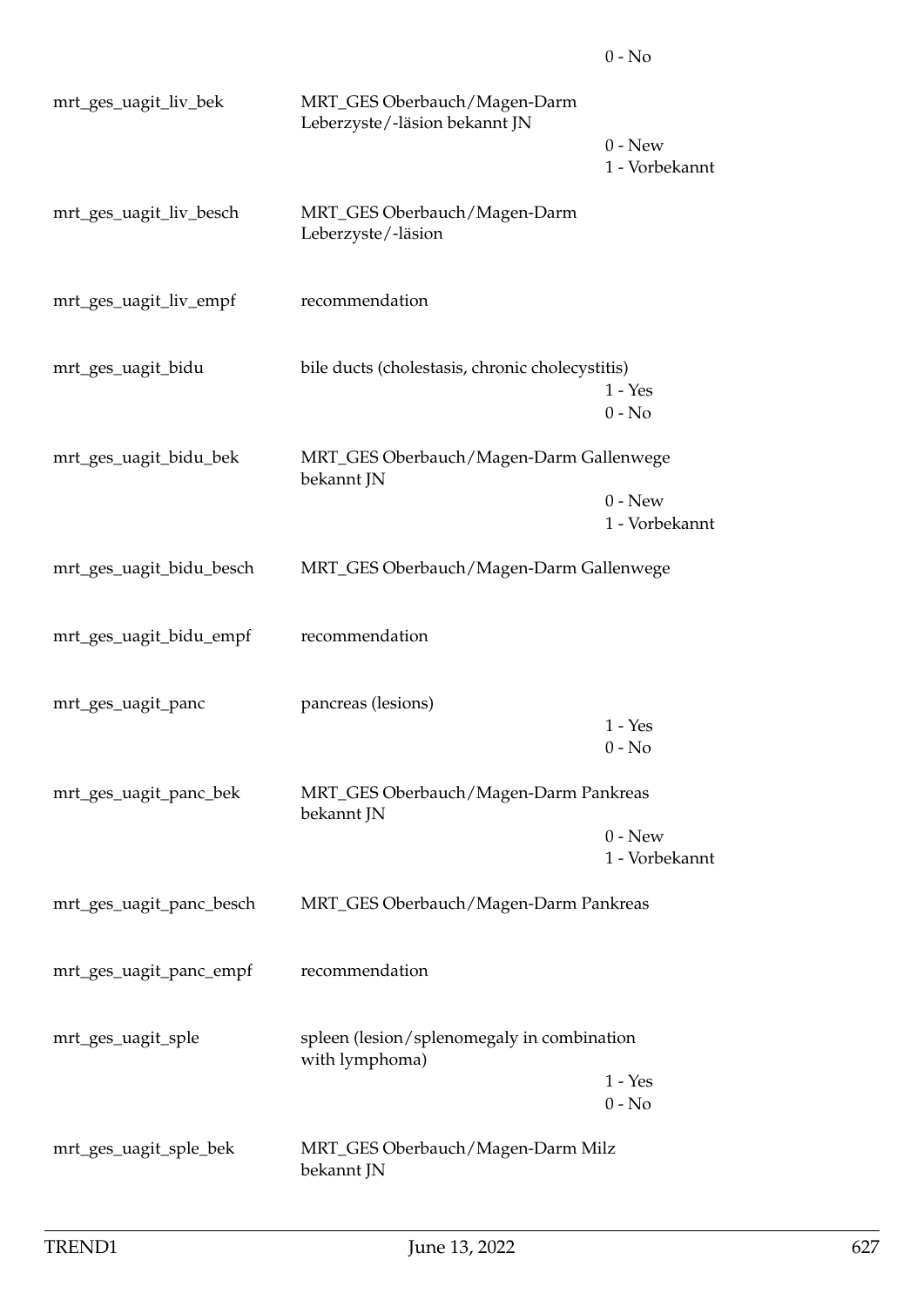## $0$  -  ${\hbox{New}}$ 1 - Vorbekannt

| mrt_ges_uagit_sple_besch   | MRT_GES Oberbauch/Magen-Darm Milz                               |                             |
|----------------------------|-----------------------------------------------------------------|-----------------------------|
| mrt_ges_uagit_sple_empf    | recommendation                                                  |                             |
| mrt_ges_uagit_git          | gastro-intestinal tract (space occupying, large<br>hernias)     |                             |
|                            |                                                                 | $1 - Yes$<br>$0 - No$       |
| mrt_ges_uagit_git_bek      | MRT_GES Oberbauch/Magen-Darm<br>Raumforderung/Hernie bekannt JN | $0 - New$                   |
|                            |                                                                 | 1 - Vorbekannt              |
| mrt_ges_uagit_git_besch    | MRT_GES Oberbauch/Magen-Darm<br>Raumforderung/Hernie            |                             |
| mrt_ges_uagit_git_empf     | recommendation                                                  |                             |
| mrt_ges_uagit_aplyap       | abdominal or pelvine lymphadenopathy (>15<br>mm SD)             |                             |
|                            |                                                                 | $1 - Yes$<br>$0 - No$       |
| mrt_ges_uagit_aplyap_bek   | MRT_GES Oberbauch/abdom/pelv<br>Lymphadenopathie bekannt JN     |                             |
|                            |                                                                 | $0 - New$<br>1 - Vorbekannt |
| mrt_ges_uagit_aplyap_besch | MRT_GES Oberbauch/abdom/pelv<br>Lymphadenopathie                |                             |
| mrt_ges_uagit_aplyap_empf  | recommendation                                                  |                             |
| mrt_ges_uagit_misc         | miscellany                                                      | $1 - Yes$<br>$0 - No$       |
| mrt_ges_uagit_misc_bek     | MRT_GES Oberbauch/Magen-Darm Sonstiges<br>bekannt JN            |                             |
|                            |                                                                 | $0$ - New<br>1 - Vorbekannt |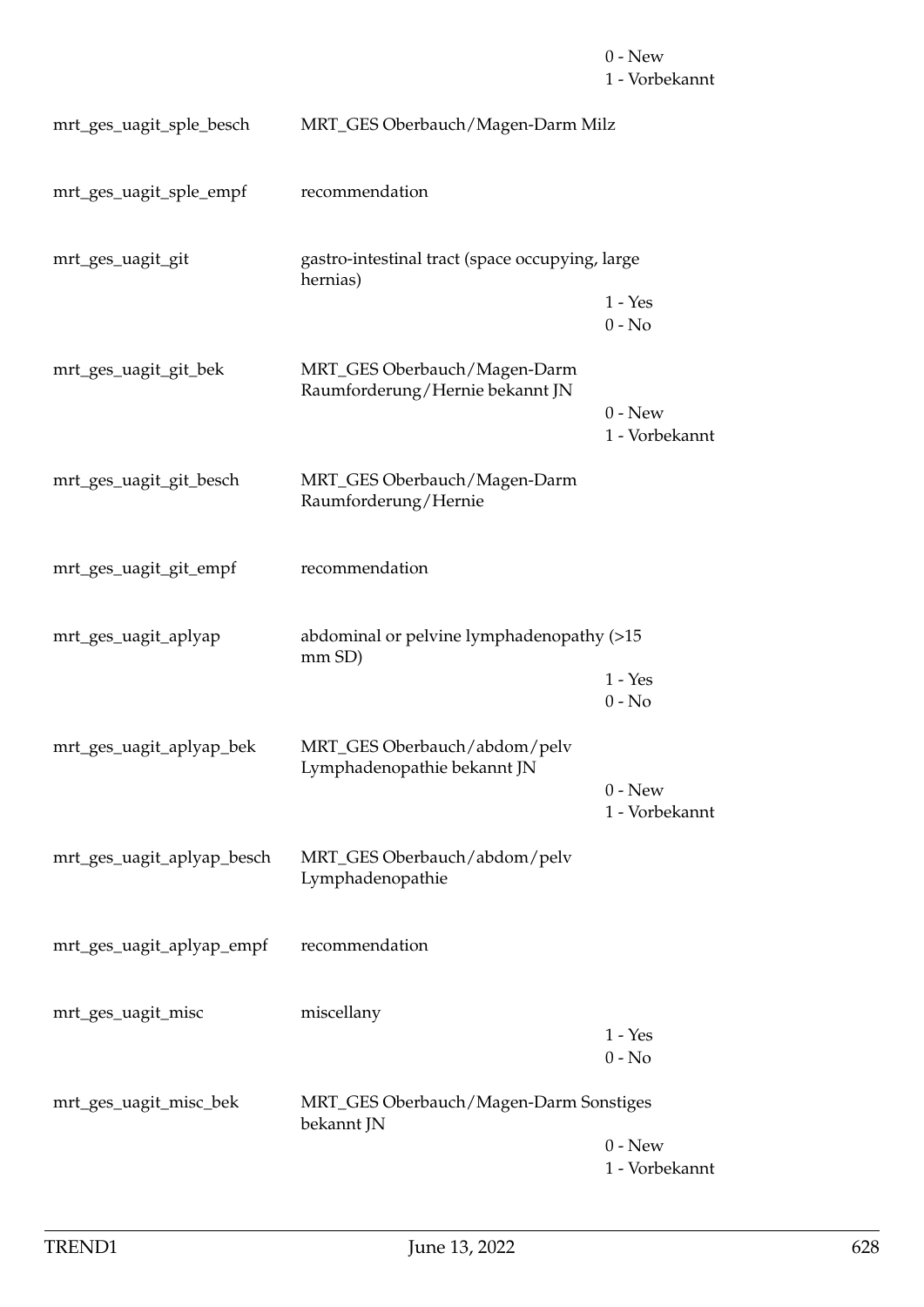| mrt_ges_uagit_misc_besch | MRT_GES Oberbauch/Magen-Darm Sonstiges                |                             |
|--------------------------|-------------------------------------------------------|-----------------------------|
| mrt_ges_uagit_misc_empf  | recommendation                                        |                             |
| mrt_ges_uros_bef         | urological system                                     | $1 - Yes$<br>$0 - No$       |
| mrt_ges_uros_kid         | kidney (kidney cysts >Bosniak 2f, renal tumor)        | $1 - Yes$<br>$0 - No$       |
| mrt_ges_uros_kid_bek     | MRT_GES urologisches System Niere bekannt JN          | $0 - New$<br>1 - Vorbekannt |
| mrt_ges_uros_kid_besch   | MRT_GES urologisches System Niere                     |                             |
| mrt_ges_uros_kid_empf    | recommendation                                        |                             |
| mrt_ges_uros_adgl        | adrenal glands (space occupying >1 cm)                | $1 - Yes$<br>$0 - No$       |
| mrt_ges_uros_adgl_bek    | MRT_GES Oberbauch/Magen-Darm Nebenniere<br>bekannt JN | $0 - New$<br>1 - Vorbekannt |
| mrt_ges_uros_adgl_besch  | MRT_GES Oberbauch/Magen-Darm Nebenniere               |                             |
| mrt_ges_uros_adgl_empf   | recommendation                                        |                             |
| mrt_ges_uros_hyne        | hydronephrosis                                        | $1 - Yes$<br>$0 - No$       |
| mrt_ges_uros_hyne_bek    | MRT_GES urologisches System Harnstau<br>bekannt JN    | $0$ - New<br>1 - Vorbekannt |
| mrt_ges_uros_hyne_besch  | MRT_GES urologisches System Harnstau                  |                             |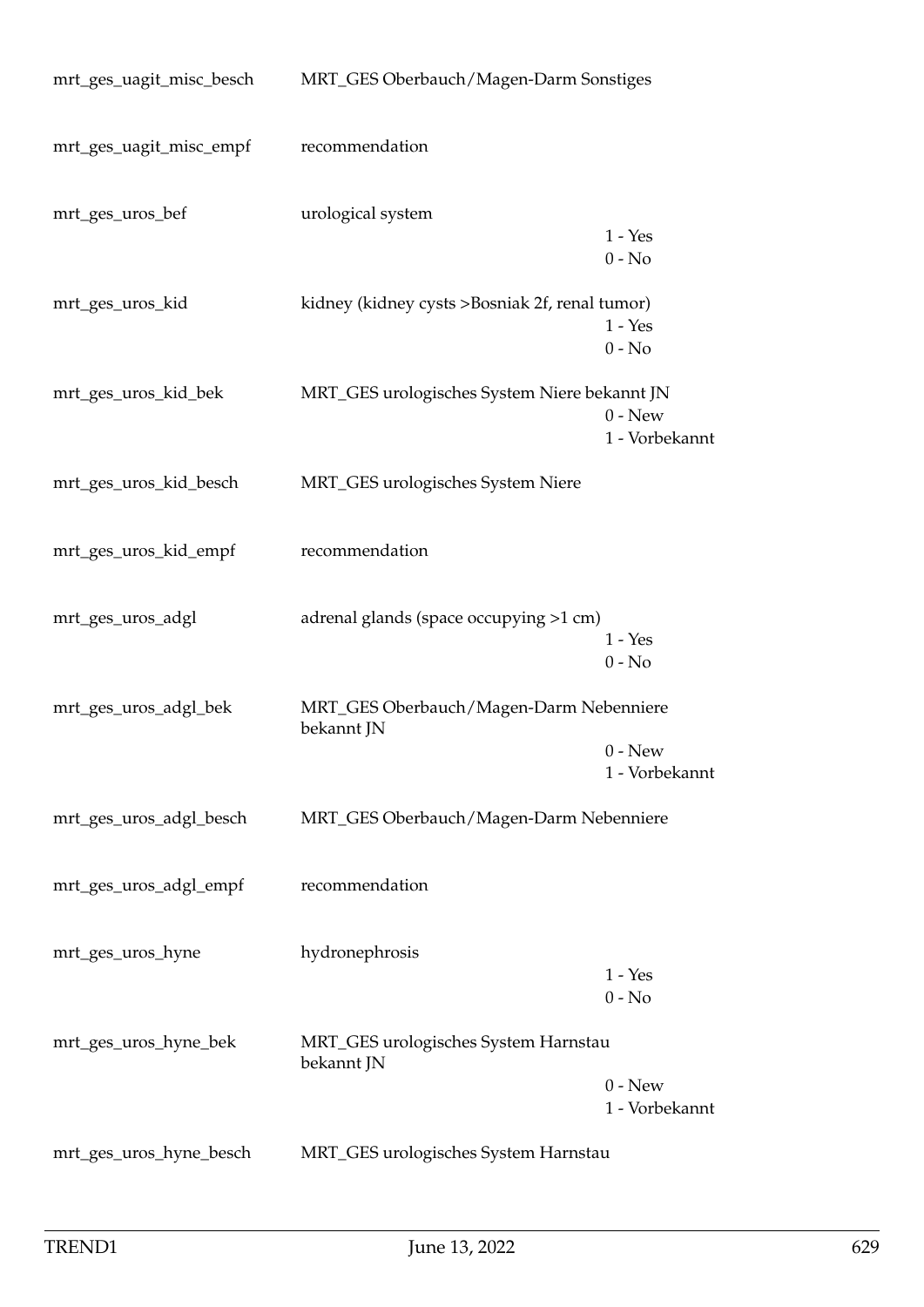| mrt_ges_uros_hyne_empf  | recommendation                                         |                             |
|-------------------------|--------------------------------------------------------|-----------------------------|
| mrt_ges_uros_blad       | bladder (space occupying)                              | $1 - Yes$<br>$0 - No$       |
| mrt_ges_uros_blad_bek   | MRT_GES urologisches System Harnblase<br>bekannt JN    | $0 - New$<br>1 - Vorbekannt |
| mrt_ges_uros_blad_besch | MRT_GES urologisches System Harnblase                  |                             |
| mrt_ges_uros_blad_empf  | recommendation                                         |                             |
| mrt_ges_uros_misc       | miscellany                                             | $1 - Yes$<br>$0 - No$       |
| mrt_ges_uros_misc_bek   | MRT_GES urologisches System Sonstiges<br>bekannt JN    | $0$ - New<br>1 - Vorbekannt |
| mrt_ges_uros_misc_besch | MRT_GES urologisches System Sonstiges                  |                             |
| mrt_ges_uros_misc_empf  | recommendation                                         |                             |
| mrt_ges_mgo_bef         | male genital organs                                    | $1 - Yes$<br>$0 - No$       |
| mrt_ges_mgo_pros        | MRT_GES männl Geschlechtsorgane Prostata JN            | $1 - Yes$<br>$0 - No$       |
| mrt_ges_mgo_pros_bek    | MRT_GES männl Geschlechtsorgane Prostata<br>bekannt JN | $0 - New$<br>1 - Vorbekannt |
| mrt_ges_mgo_pros_besch  | MRT_GES männl Geschlechtsorgane Prostata               |                             |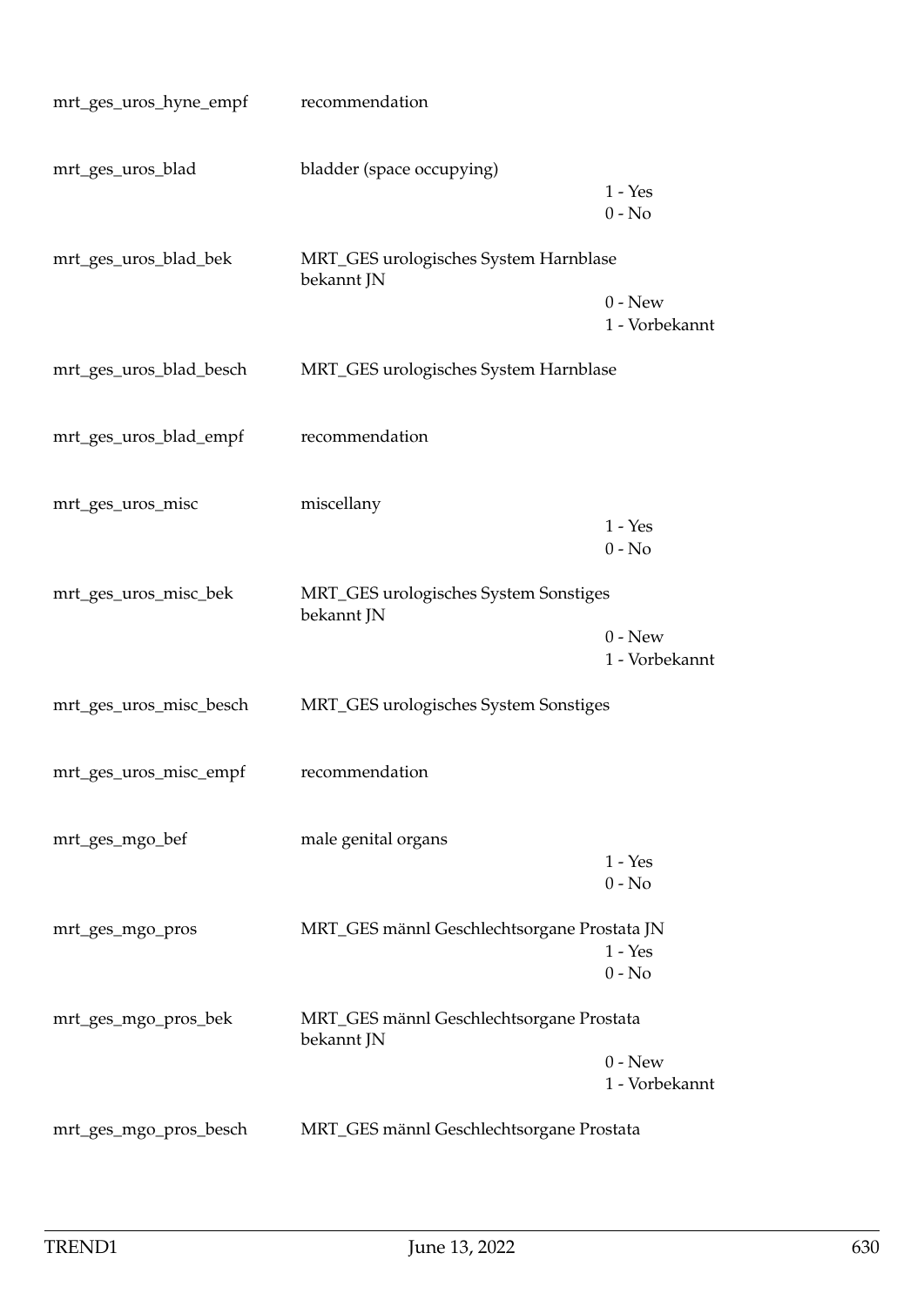| mrt_ges_mgo_pros_empf  | recommendation                                              |                             |
|------------------------|-------------------------------------------------------------|-----------------------------|
| mrt_ges_mgo_ctes       | changes of testicles, epididymis, scrotum                   | $1 - Yes$<br>$0 - No$       |
| mrt_ges_mgo_ctes_bek   | MRT_GES männl Geschlechtsorg<br>Hoden/Nebenhoden bekannt JN | $0 - New$                   |
| mrt_ges_mgo_ctes_besch | MRT_GES männl Geschlechtsorgane<br>Hoden/Nebenhoden/Skrotum | 1 - Vorbekannt              |
| mrt_ges_mgo_ctes_empf  | recommendation                                              |                             |
| mrt_ges_fgo_bef        | female genital organs                                       | $1 - Yes$<br>$0 - No$       |
| mrt_ges_fgo_utc        | uterus and cervix                                           | $1 - Yes$<br>$0 - No$       |
| mrt_ges_fgo_utc_bek    | MRT_GES weibl Geschlechtsorgane Uterus<br>bekannt JN        |                             |
|                        |                                                             | $0 - New$<br>1 - Vorbekannt |
| mrt_ges_fgo_utc_besch  | MRT_GES weibl Geschlechtsorgane Uterus                      |                             |
| mrt_ges_fgo_utc_empf   | recommendation                                              |                             |
| mrt_ges_fgo_ovar       | ovaries (difficult zysts, space occupying)                  | $1 - Yes$<br>$0 - No$       |
| mrt_ges_fgo_ovar_bek   | MRT_GES weibl Geschlechtsorgane Ovarien<br>bekannt JN       |                             |
|                        |                                                             | $0 - New$<br>1 - Vorbekannt |
| mrt_ges_fgo_ovar_besch | MRT_GES weibl Geschlechtsorgane Ovarien                     |                             |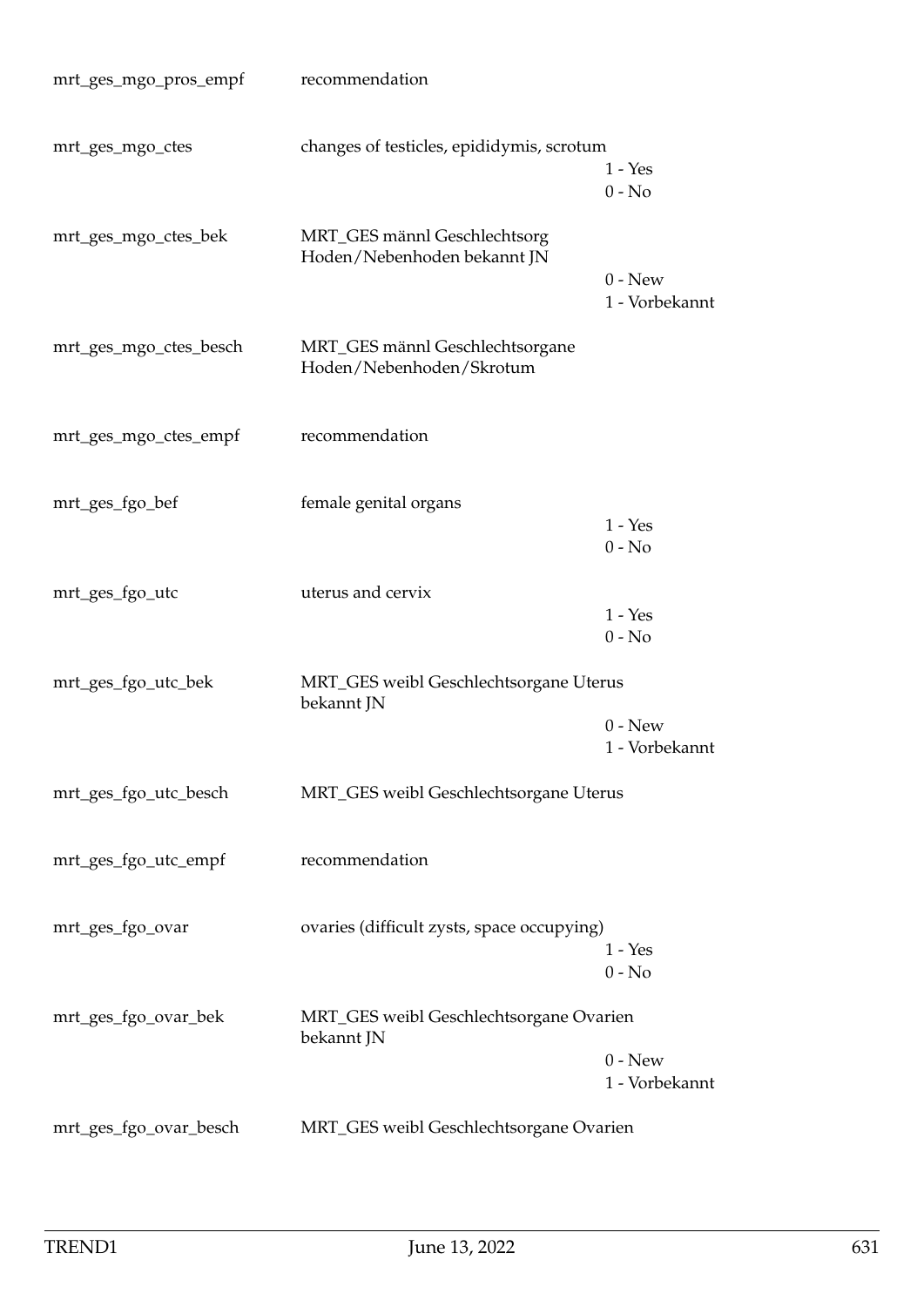| mrt_ges_fgo_ovar_empf  | recommendation                                               |                             |
|------------------------|--------------------------------------------------------------|-----------------------------|
| mrt_ges_fgo_bre        | lesion of the breasts >BI-RADS 3                             | $1 - Yes$<br>$0 - No$       |
| mrt_ges_fgo_bre_bek    | MRT_GES weibl Geschlechtsorgane Läsionen<br>Mamma bekannt JN |                             |
|                        |                                                              | $0 - New$<br>1 - Vorbekannt |
| mrt_ges_fgo_bre_besch  | MRT_GES weibl Geschlechtsorgane Läsionen<br>Mamma            |                             |
| mrt_ges_fgo_bre_empf   | recommendation                                               |                             |
| mrt_ges_fgo_misc       | miscellany                                                   | $1 - yes$                   |
|                        |                                                              | $0 - no$                    |
| mrt_ges_fgo_misc_bek   | MRT_GES weibl Geschlechtsorgane bekannt JN                   | $0 - New$<br>1 - Vorbekannt |
| mrt_ges_fgo_misc_besch | MRT_GES weibl Geschlechtsorgane Sonstiges                    |                             |
| mrt_ges_fgo_misc_empf  | recommendation                                               |                             |
| mrt_ges_mss_bef        | musculoskeletal system                                       |                             |
|                        |                                                              | $1 - yes$<br>$0 - no$       |
| mrt_ges_mss_iso        | intraspinal space occupying                                  | $1 - yes$<br>$0 - no$       |
| mrt_ges_mss_iso_bek    | MRT_GES muskuloskelet Syst instraspin<br>Raumforderg bek JN  |                             |
|                        |                                                              | $0 - New$<br>1 - Vorbekannt |
| mrt_ges_mss_iso_besch  | MRT_GES muskuloskelet Syst instraspinale<br>Raumforderg      |                             |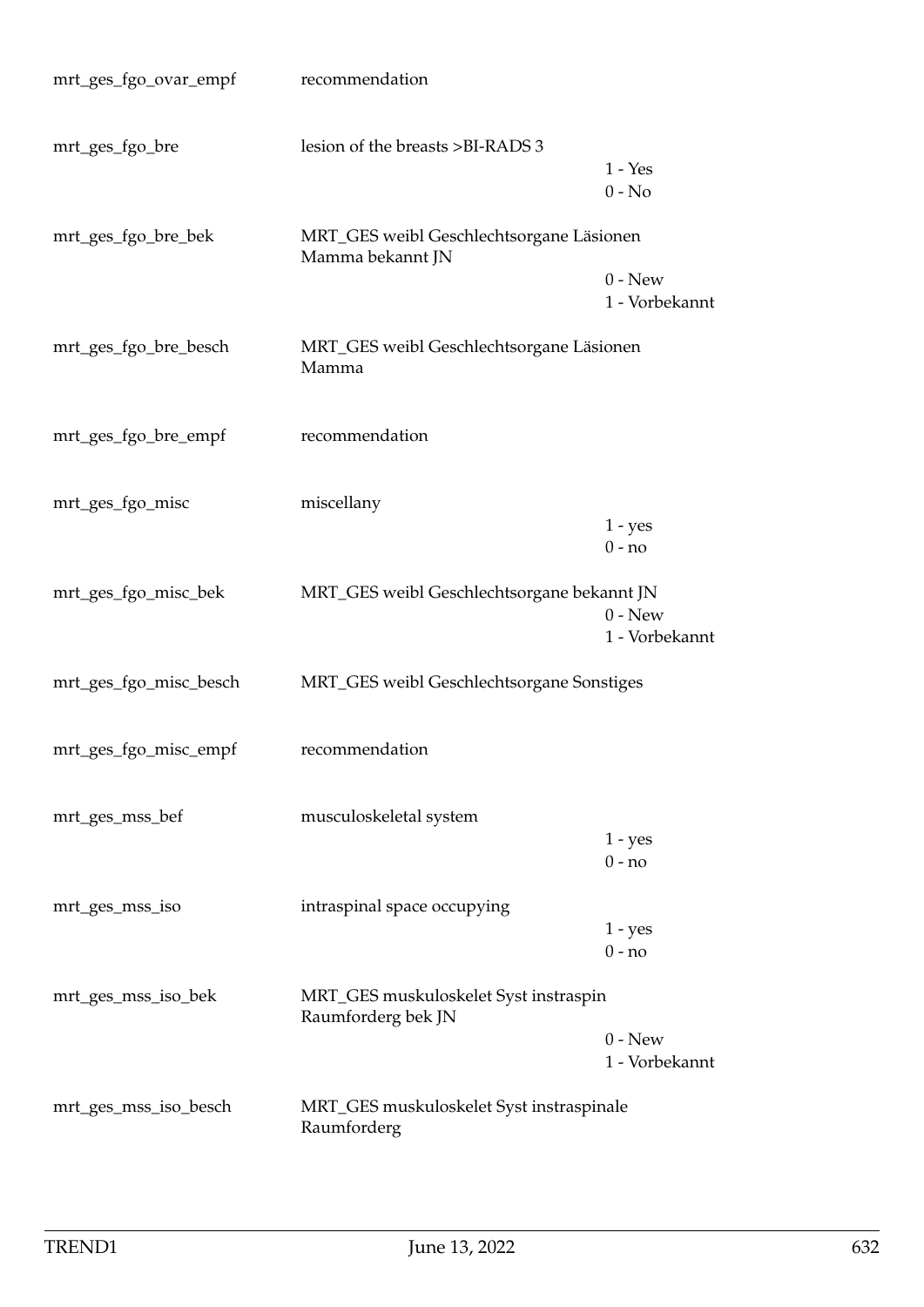| mrt_ges_mss_iso_empf   | recommendation                                               |                             |
|------------------------|--------------------------------------------------------------|-----------------------------|
| mrt_ges_mss_sten       | MRT_GES muskuloskelet Syst<br>Spinalkanalstenosen JN         |                             |
|                        |                                                              | $1 - yes$<br>$0 - no$       |
| mrt_ges_mss_sten_bek   | MRT_GES muskuloskelet Syst<br>Spinalkanalstenosen bekannt JN |                             |
|                        |                                                              | $0 - New$<br>1 - Vorbekannt |
| mrt_ges_mss_sten_besch | MRT_GES muskuloskelet Syst<br>Spinalkanalstenosen            |                             |
| mrt_ges_mss_sten_empf  | recommendation                                               |                             |
| mrt_ges_mss_bole       | bone lesions                                                 | $1 - yes$                   |
|                        |                                                              | $0 - no$                    |
| mrt_ges_mss_bole_bek   | MRT_GES muskuloskelet Syst Knochenläsionen<br>bekannt JN     |                             |
|                        |                                                              | $0 - New$<br>1 - Vorbekannt |
| mrt_ges_mss_bole_besch | MRT_GES muskuloskelet Syst Knochenläsionen                   |                             |
| mrt_ges_mss_bole_empf  | recommendation                                               |                             |
| mrt_ges_mss_stpr       | soft-tissue processes                                        |                             |
|                        |                                                              | $1 - yes$<br>$0 - no$       |
| mrt_ges_mss_stpr_bek   | MRT_GES muskuloskelet Syst Weichteilprozesse<br>bekannt JN   |                             |
|                        |                                                              | $0 - New$<br>1 - Vorbekannt |
|                        |                                                              |                             |
| mrt_ges_mss_stpr_besch | MRT_GES muskuloskelet Syst Weichteilprozesse                 |                             |
| mrt_ges_mss_stpr_empf  | recommendation                                               |                             |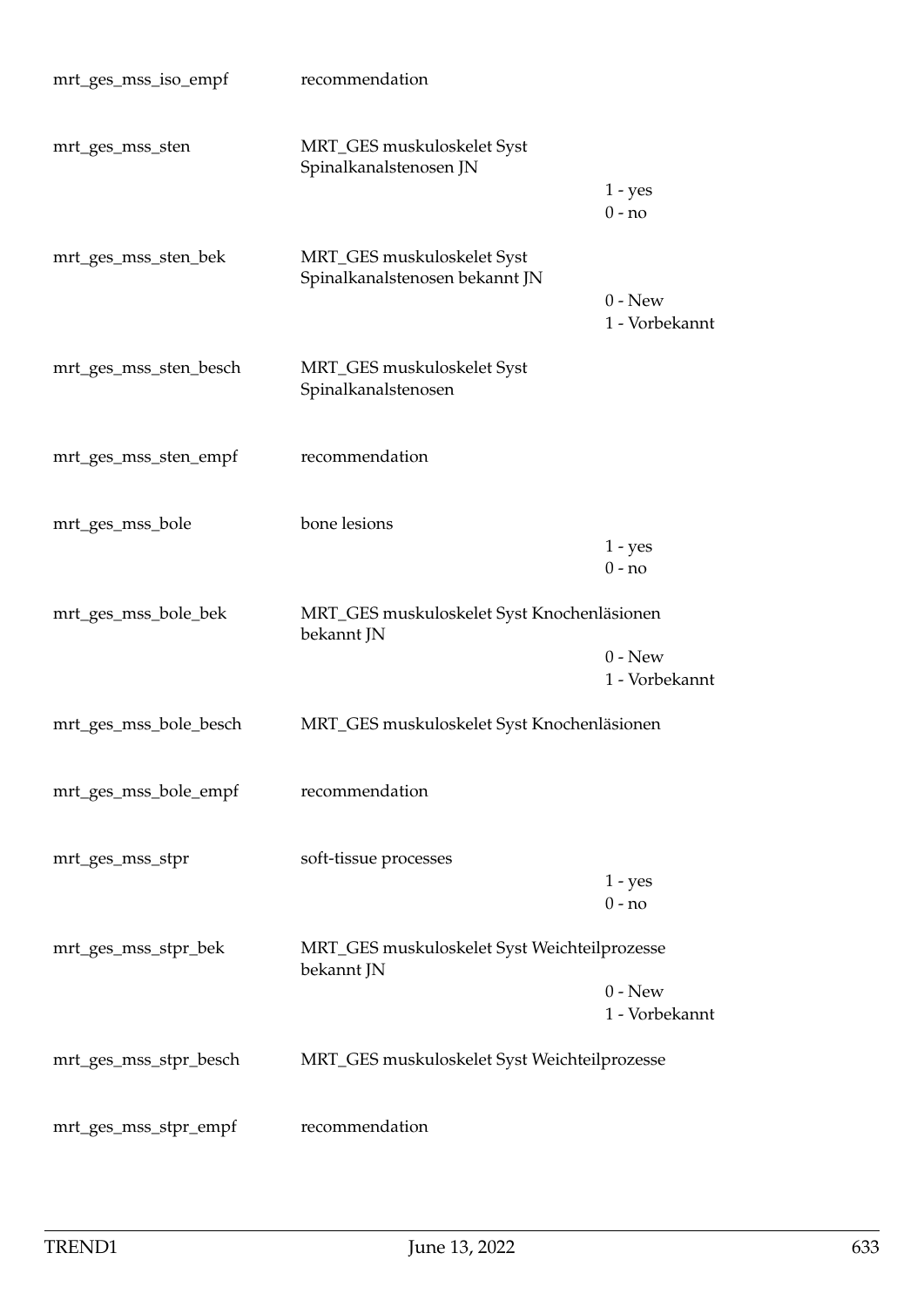| mrt_ges_mss_mw6          | MRT_GES muskuloskelet Syst MW6 Sonstiges JN             |                             |
|--------------------------|---------------------------------------------------------|-----------------------------|
|                          |                                                         | $1 - yes$                   |
|                          |                                                         | $0 - no$                    |
| mrt_ges_mss_mw6_bek      | MRT_GES muskuloskelet Syst MW6 Sonstiges<br>bekannt JN  | $0 - New$                   |
|                          |                                                         | 1 - Vorbekannt              |
| mrt_ges_mss_mw6_besch    | MRT_GES muskuloskelet Syst MW6 Sonstiges                |                             |
| mrt_ges_mss_mw6_empf     | recommendation                                          |                             |
|                          |                                                         |                             |
| mrt_ges_heve_bef         | heart- and vessels                                      | $1 - yes$<br>$0 - no$       |
|                          |                                                         |                             |
| mrt_ges_heve_heart       | heart                                                   |                             |
|                          |                                                         | $1 - yes$<br>$0 - no$       |
|                          |                                                         |                             |
| mrt_ges_heve_heart_bek   | MRT_GES Herz/Gefäße Herz bekannt JN                     |                             |
|                          |                                                         | $0 - New$<br>1 - Vorbekannt |
|                          | MRT_GES Herz/Gefäße Herz                                |                             |
| mrt_ges_heve_heart_besch |                                                         |                             |
|                          |                                                         |                             |
| mrt_ges_heve_heart_empf  | recommendation                                          |                             |
|                          |                                                         |                             |
| mrt_ges_heve_vic         | vessels - intracranial and cervical                     |                             |
|                          |                                                         | $1 - yes$                   |
|                          |                                                         | $0 - no$                    |
|                          |                                                         |                             |
| mrt_ges_heve_vic_bek     | MRT_GES Herz/Gefäße intrakranielle Gefäße<br>bekannt JN |                             |
|                          |                                                         | $0 - New$                   |
|                          |                                                         | 1 - Vorbekannt              |
|                          |                                                         |                             |
| mrt_ges_heve_vic_besch   | MRT_GES Herz/Gefäße intrakranielle Gefäße               |                             |
|                          |                                                         |                             |
| mrt_ges_heve_vic_empf    | recommendation                                          |                             |
|                          |                                                         |                             |
|                          |                                                         |                             |
| mrt_ges_heve_vth         | vessels - thoracic                                      |                             |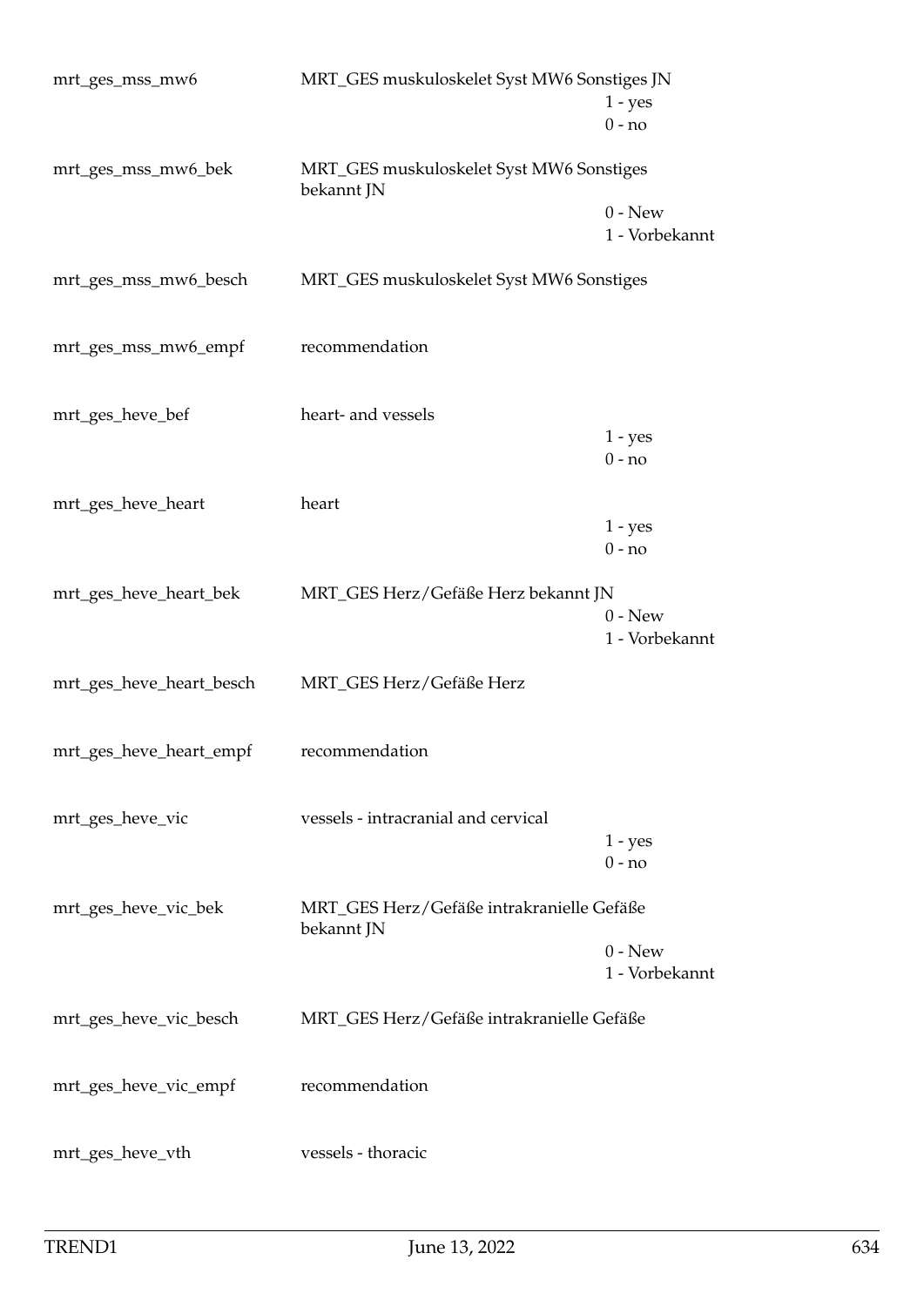|                        |                                                      | $1 - yes$<br>$0 - no$       |
|------------------------|------------------------------------------------------|-----------------------------|
| mrt_ges_heve_vth_bek   | MRT_GES Herz/Gefäße thorakale Gefäße<br>bekannt JN   |                             |
|                        |                                                      | $0 - New$<br>1 - Vorbekannt |
| mrt_ges_heve_vth_besch | MRT_GES Herz/Gefäße thorakale Gefäße                 |                             |
| mrt_ges_heve_vth_empf  | recommendation                                       |                             |
| mrt_ges_heve_vab       | vessels - abdominal                                  | $1 - yes$                   |
|                        |                                                      | $0 - no$                    |
| mrt_ges_heve_vab_bek   | MRT_GES Herz/Gefäße abdominelle Gefäße<br>bekannt JN |                             |
|                        |                                                      | $0 - New$<br>1 - Vorbekannt |
| mrt_ges_heve_vab_besch | MRT_GES Herz/Gefäße abdominelle Gefäße               |                             |
| mrt_ges_heve_vab_empf  | recommendation                                       |                             |
| mrt_ges_heve_vpe       | vessels - peripheral                                 |                             |
|                        |                                                      | $1 - yes$<br>$0 - no$       |
| mrt_ges_heve_vpe_bek   | MRT_GES Herz/Gefäße periphere Gefäße<br>bekannt JN   |                             |
|                        |                                                      | $0 - New$<br>1 - Vorbekannt |
| mrt_ges_heve_vpe_besch | MRT_GES Herz/Gefäße periphere Gefäße                 |                             |
| mrt_ges_heve_vpe_empf  | recommendation                                       |                             |
| mrt_ges_heve_misc      | miscellany                                           |                             |
|                        |                                                      | $1 - yes$<br>$0 - no$       |
| mrt_ges_heve_misc_bek  | MRT_GES Herz/Gefäße Sonstiges bekannt JN             | $0 - New$                   |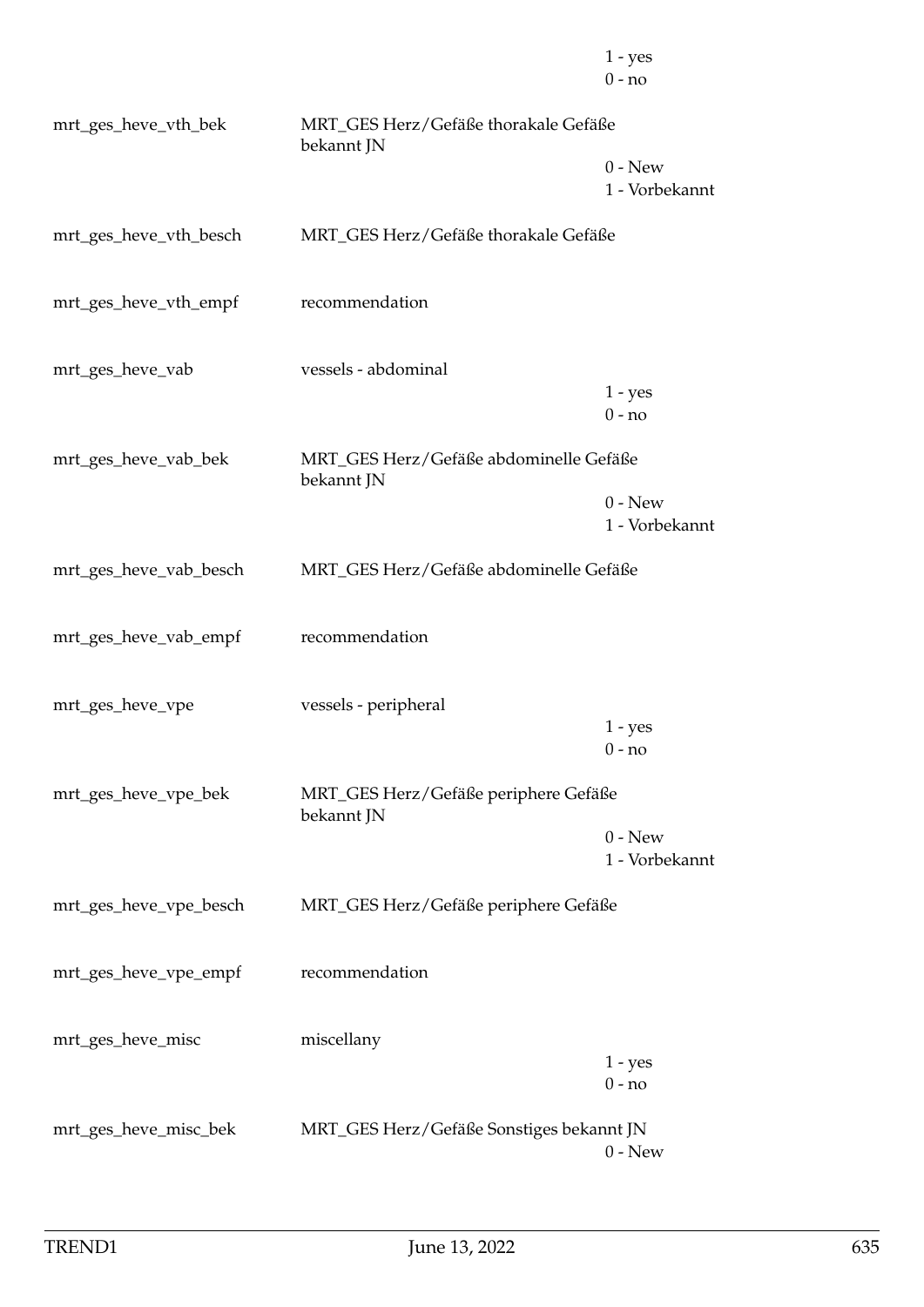| mrt_ges_heve_misc_besch          | MRT_GES Herz/Gefäße Sonstiges                         |                                              |
|----------------------------------|-------------------------------------------------------|----------------------------------------------|
| mrt_ges_heve_misc_empf           | recommendation                                        |                                              |
| mrt_ges_bsnr                     | specific features                                     | $1 - yes$<br>$0 - no$                        |
| mrt_ges_note                     | specific features                                     |                                              |
| mrt_ges_end                      | end findings [date, time]                             |                                              |
| <b>MRTASS</b><br><b>MRTWORMS</b> | Assoziierte MRT-Projekte<br><b>WORMS Reading</b>      |                                              |
| mrtworms_start                   | MRT_WORMS Beginn [Datum, Uhrzeit] [Datum,<br>Uhrzeit] |                                              |
| mrtworms_usnr                    | Reader Number 1                                       |                                              |
| mrtworms_us2_yn                  | MRT_WORMS Reader2 JN                                  | $1 - Ja$<br>$0$ - Nein                       |
| mrtworms_usnr2                   | MRT_WORMS Reader2                                     |                                              |
| mrtworms_read_yn_r               | MRT_WORMS Reading rechts möglich JN                   | 1 - Ja<br>$0$ - Nein                         |
| mrtworms_read_r                  | MRT_WORMS Grund kein Reading rechts                   | 1 - Sequenz nicht vorhanden<br>2 - sonstiges |
| mrtworms_remarks_yn_r            | MRT_WORMS Besonderheiten rechts JN                    | $1 - Ja$<br>$0$ - Nein                       |
| mrtworms_remarks_r               | MRT_WORMS Besonderheiten                              | 1 - Besprechung im Team<br>2 - Sonstiges     |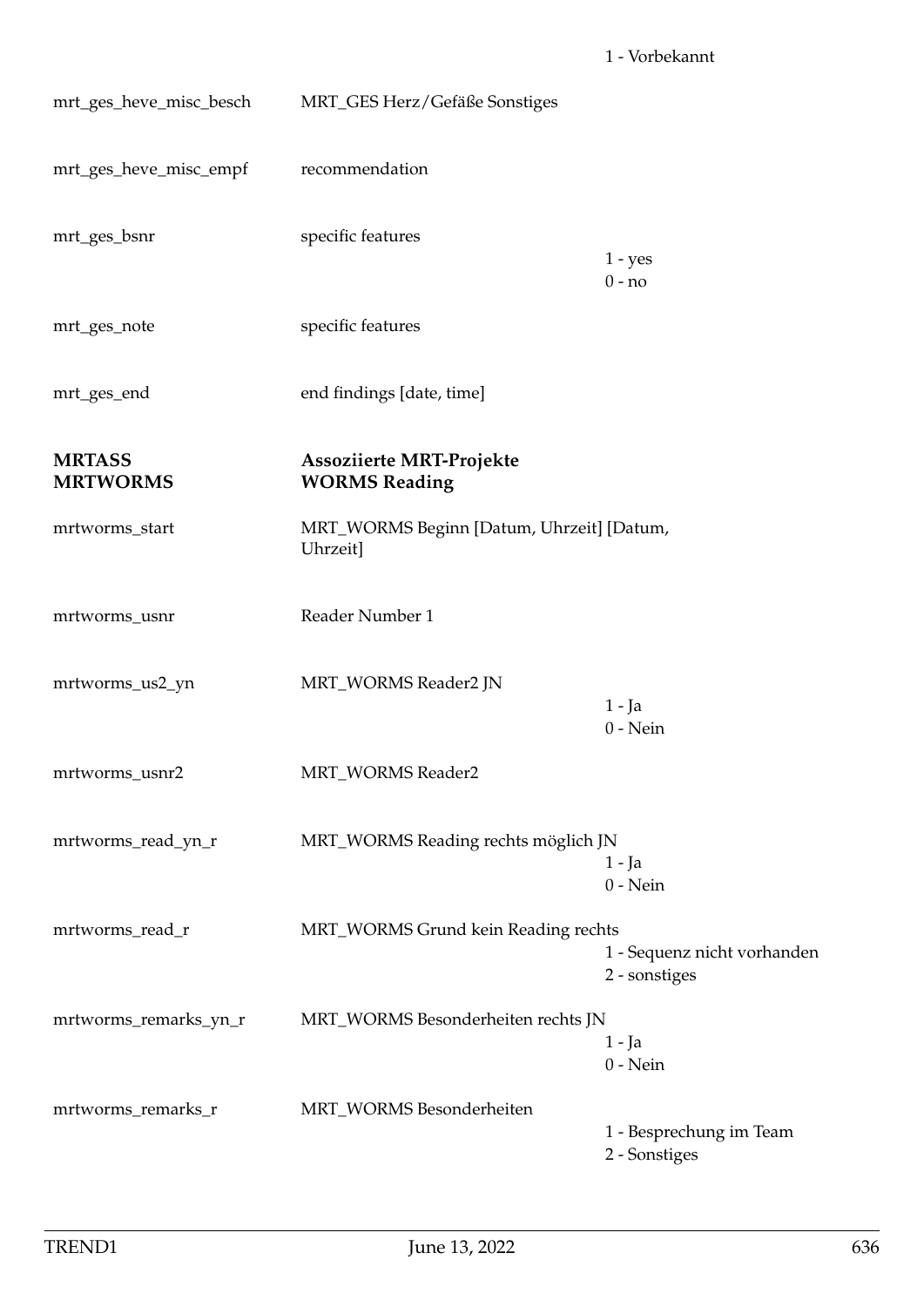| mrtworms_note_r           | MRT_WORMS Anmerkung rechts                                   |                                                                                   |
|---------------------------|--------------------------------------------------------------|-----------------------------------------------------------------------------------|
| mrtworms_bildqual4_r      | MRT_WORMS Bildqual Patella transversal<br>Osteophyten rechts |                                                                                   |
|                           |                                                              | 1 - gut - sichere Werte<br>2 - schlecht - unsichere Werte<br>3 - nicht auswertbar |
| mrtworms_osteophyts2_yn_r | MRT_WORMS Osteophyten rechts 2 JN                            |                                                                                   |
|                           |                                                              | $1 - Ja$<br>$0$ - Nein                                                            |
| mrtworms_osteophyts_lp_r  | MRT_WORMS Osteophyten LP rechts                              |                                                                                   |
|                           |                                                              | $0 - 0$                                                                           |
|                           |                                                              | $1 - 1$                                                                           |
|                           |                                                              | $2 - 2$                                                                           |
|                           |                                                              | $3 - 3$                                                                           |
|                           |                                                              | $4 - 4$                                                                           |
|                           |                                                              | $5 - 5$                                                                           |
|                           |                                                              | $6 - 6$                                                                           |
|                           |                                                              | $7 - 7$                                                                           |
| mrtworms_osteophyts_mp_r  | MRT_WORMS Osteophyten MP rechts                              |                                                                                   |
|                           |                                                              | $0 - 0$                                                                           |
|                           |                                                              | $1 - 1$                                                                           |
|                           |                                                              | $2 - 2$                                                                           |
|                           |                                                              | $3 - 3$                                                                           |
|                           |                                                              | $4 - 4$                                                                           |
|                           |                                                              | $5 - 5$                                                                           |
|                           |                                                              | $6 - 6$                                                                           |
|                           |                                                              | $7 - 7$                                                                           |
| mrtworms_bildqual1_r      | MRT_WORMS Bildqualität Osteophyten rechts                    |                                                                                   |
|                           |                                                              | 1 - gut - sichere Werte                                                           |
|                           |                                                              | 2 - schlecht - unsichere Werte                                                    |
|                           |                                                              | 3 - nicht auswertbar                                                              |
| mrtworms_osteophyts_yn_r  |                                                              |                                                                                   |
|                           | MRT_WORMS Osteophyten rechts JN                              | $1 - Ja$                                                                          |
|                           |                                                              | $0$ - Nein                                                                        |
|                           |                                                              |                                                                                   |
| mrtworms_osteophyts_lfa_r | MRT_WORMS Osteophyten LFa rechts                             |                                                                                   |
|                           |                                                              | $0 - 0$                                                                           |
|                           |                                                              | $1 - 1$                                                                           |
|                           |                                                              | $2 - 2$                                                                           |
|                           |                                                              | $3 - 3$                                                                           |
|                           |                                                              | $4 - 4$                                                                           |
|                           |                                                              | $5 - 5$                                                                           |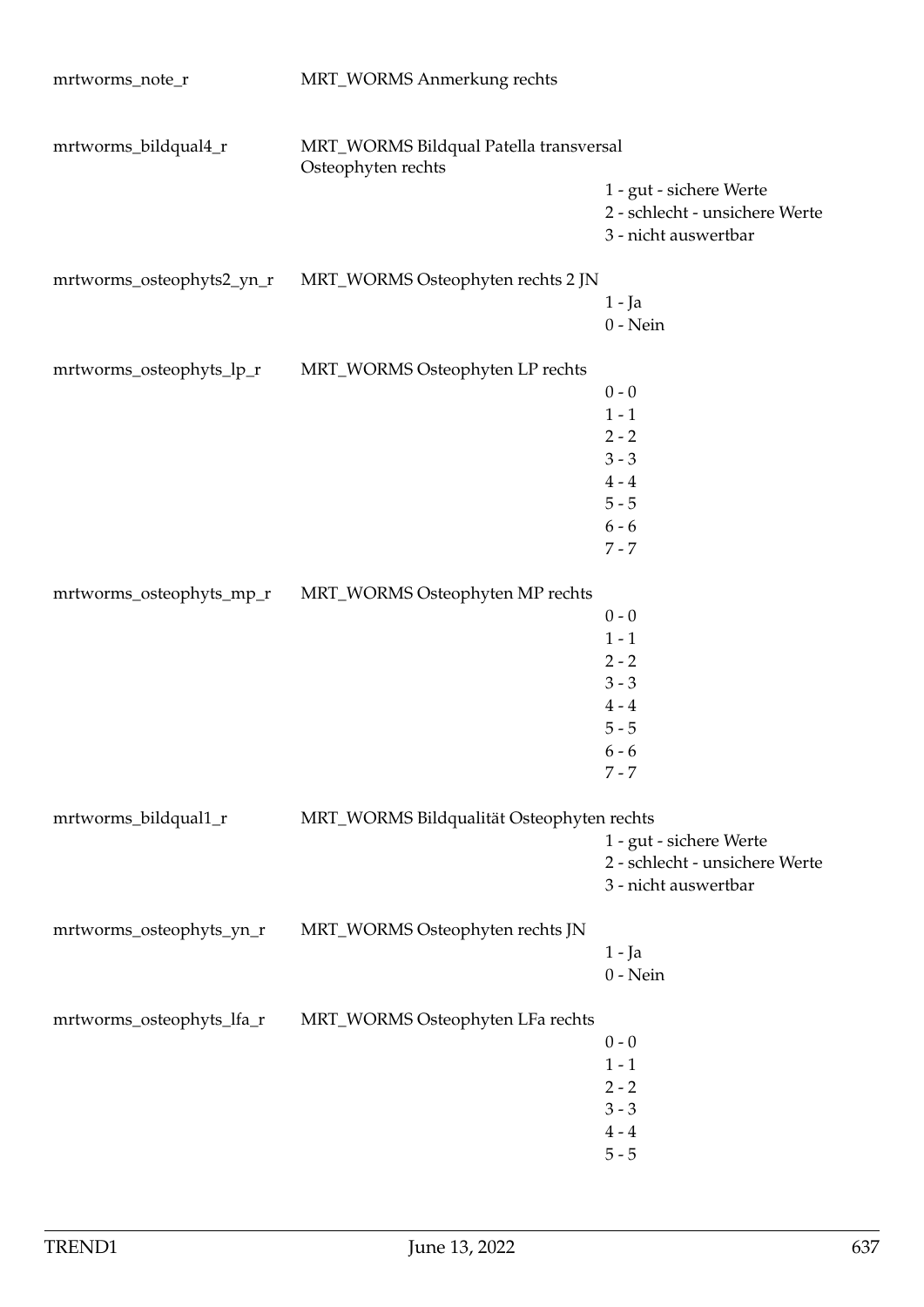- 6 6
- 7 7

mrtworms\_osteophyts\_MFa\_r MRT\_WORMS Osteophyten MFa rechts

- $0 0$  $1 - 1$  $2 - 2$ 3 - 3
	- $4 4$
	- 5 5 6 - 6
	- 7 7

mrtworms\_osteophyts\_lfc\_r MRT\_WORMS Osteophyten LFc rechts

- $0 0$ 1 - 1
- $2 2$
- 3 3
- $4 4$
- 5 5
- 6 6 7 - 7

mrtworms\_osteophyts\_MFc\_r MRT\_WORMS Osteophyten MFc rechts

- $0 0$
- $1 1$
- $2 2$ 3 - 3
- $4 4$
- 5 5
- 6 6
- 7 7

mrtworms\_osteophyts\_lfp\_r MRT\_WORMS Osteophyten LFp rechts

- $0 0$
- $1 1$
- $2 2$
- 3 3  $4 - 4$
- $5 5$
- 6 6
- 7 7

## mrtworms\_osteophyts\_mfp\_r MRT\_WORMS Osteophyten MFp rechts

- $0 0$  $1 - 1$
- $2 2$
- 3 3
- $4 4$
- 5 5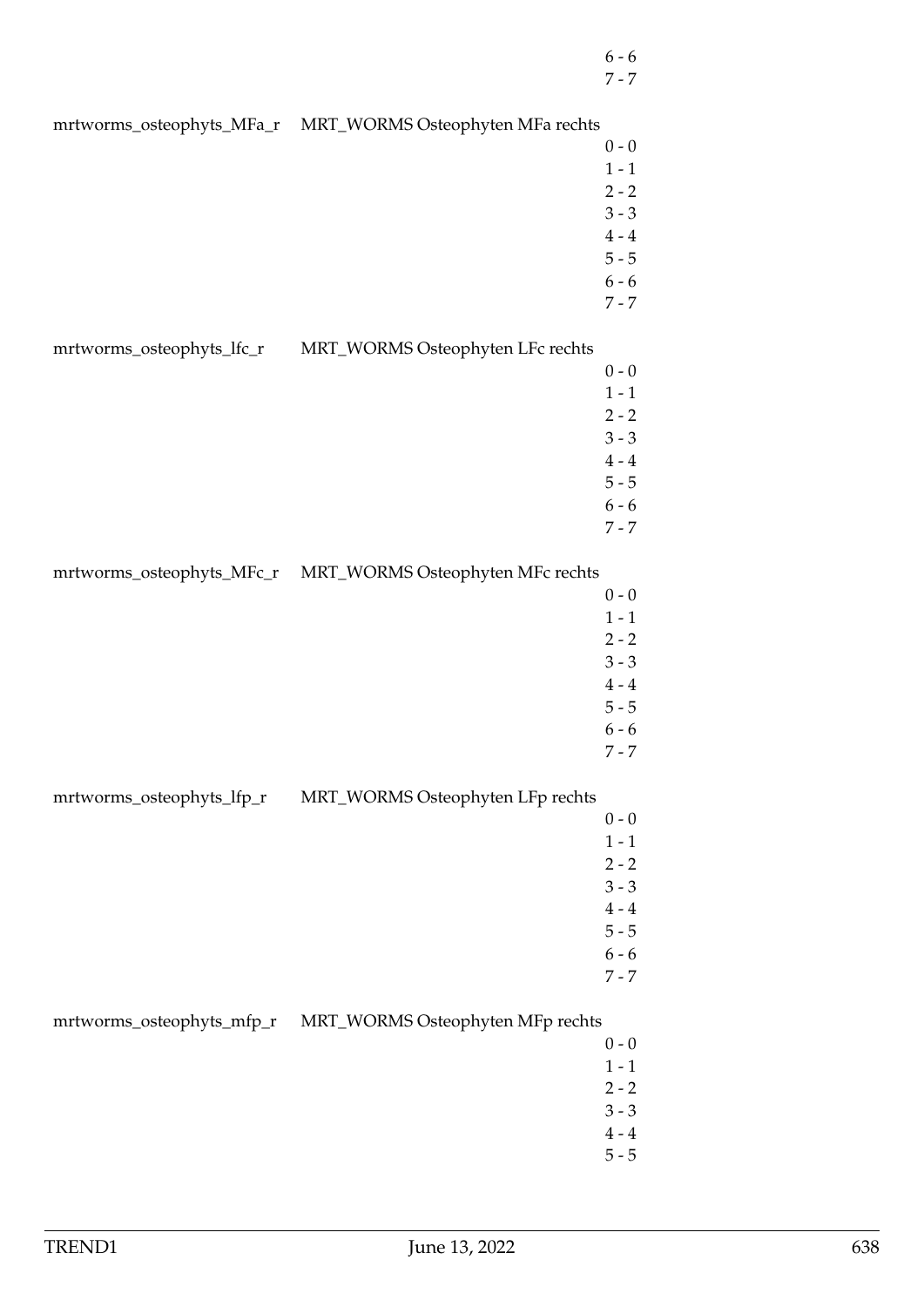- 6 6
- 7 7

mrtworms\_osteophyts\_lta\_r MRT\_WORMS Osteophyten LTa rechts  $0 - 0$  $1 - 1$  $2 - 2$ 3 - 3  $4 - 4$ 5 - 5 6 - 6 7 - 7 mrtworms\_osteophyts\_mta\_r MRT\_WORMS Osteophyten MTa rechts  $0 - 0$ 1 - 1  $2 - 2$ 3 - 3  $4 - 4$ 5 - 5 6 - 6 7 - 7 mrtworms\_osteophyts\_ltc\_r MRT\_WORMS Osteophyten LTc rechts  $0 - 0$  $1 - 1$  $2 - 2$ 3 - 3  $4 - 4$ 5 - 5 6 - 6 7 - 7 mrtworms\_osteophyts\_mtc\_r MRT\_WORMS Osteophyten MTc rechts  $0 - 0$  $1 - 1$  $2 - 2$ 3 - 3  $4 - 4$ 5 - 5 6 - 6 7 - 7 mrtworms\_osteophyts\_ltp\_r MRT\_WORMS Osteophyten LTp rechts  $0 - 0$  $1 - 1$  $2 - 2$ 3 - 3  $4 - 4$ 5 - 5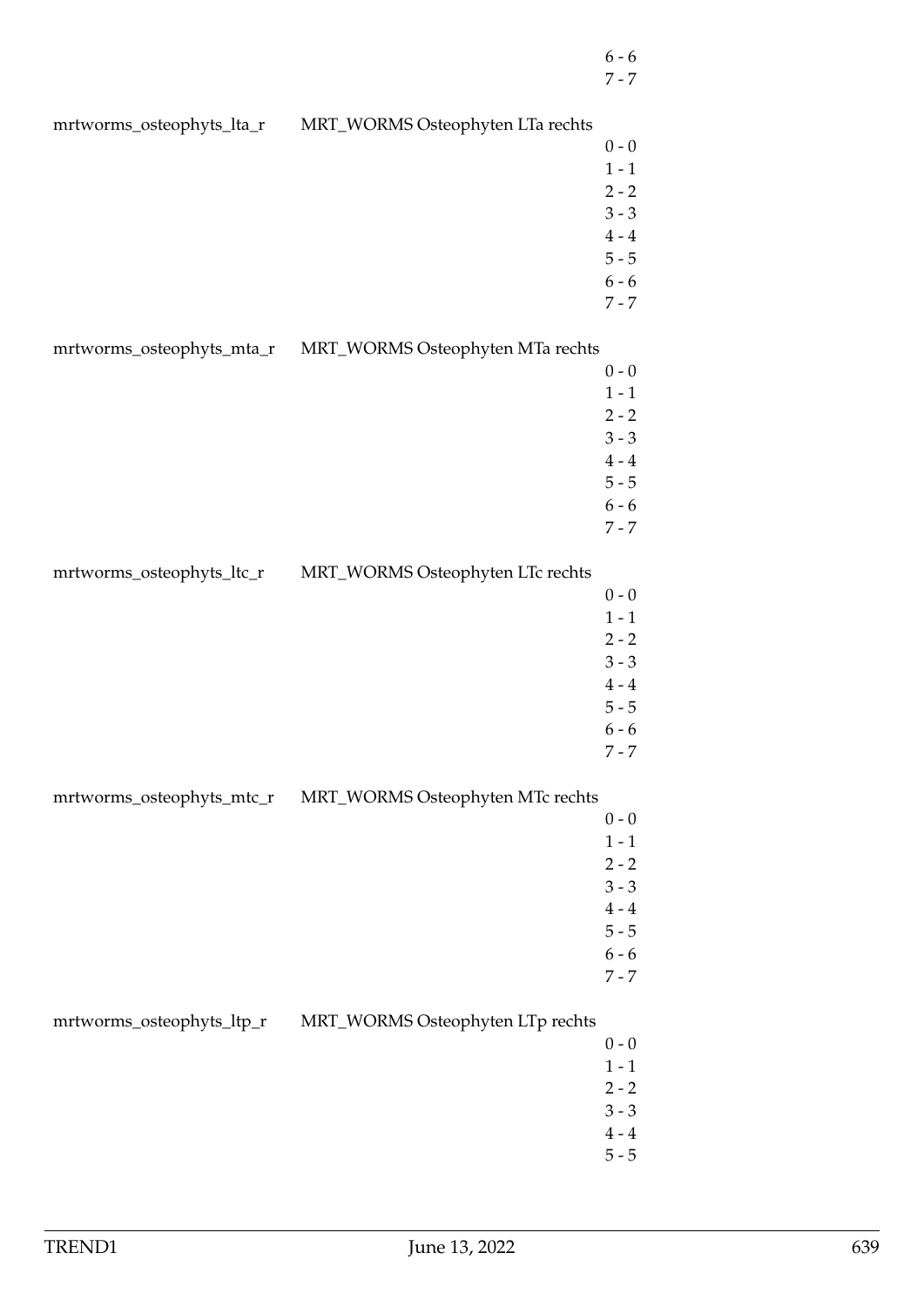|                      | mrtworms_osteophyts_mtp_r MRT_WORMS Osteophyten MTp rechts |                                |
|----------------------|------------------------------------------------------------|--------------------------------|
|                      |                                                            | $0 - 0$                        |
|                      |                                                            | $1 - 1$                        |
|                      |                                                            | $2 - 2$                        |
|                      |                                                            | $3 - 3$                        |
|                      |                                                            | $4\,$ - $4\,$                  |
|                      |                                                            | $5 - 5$                        |
|                      |                                                            | $6 - 6$                        |
|                      |                                                            | $7 - 7$                        |
| mrtworms_bildqual2_r | MRT_WORMS Bildqualität weitere rechts                      |                                |
|                      |                                                            | 1 - gut - sichere Werte        |
|                      |                                                            | 2 - schlecht - unsichere Werte |
|                      |                                                            | 3 - nicht auswertbar           |
| mrtworms_cart_yn_r   | MRT_WORMS Knorpelschädigung rechts JN                      |                                |
|                      |                                                            | $1 - Ja$                       |
|                      |                                                            | $0$ - Nein                     |
|                      |                                                            |                                |
| mrtworms_cart_lfa_r  | MRT_WORMS Gelenkknorpel LFa rechts                         |                                |
|                      |                                                            | $0 - 0$                        |
|                      |                                                            | $1 - 1$                        |
|                      |                                                            | $2 - 2,0$                      |
|                      |                                                            | $3 - 2,5$                      |
|                      |                                                            | $4 - 3$                        |
|                      |                                                            | $5 - 4$                        |
|                      |                                                            | $6 - 5$                        |
|                      |                                                            | $7 - 6$                        |
| mrtworms_cart_lfc_r  | MRT_WORMS Gelenkknorpel LFc rechts                         |                                |
|                      |                                                            | $0 - 0$                        |
|                      |                                                            | $1 - 1$                        |
|                      |                                                            | $2 - 2,0$                      |
|                      |                                                            | $3 - 2,5$                      |
|                      |                                                            | $4 - 3$                        |
|                      |                                                            | $5 - 4$                        |
|                      |                                                            | $6 - 5$                        |
|                      |                                                            | $7 - 6$                        |
| mrtworms_cart_lfp_r  | MRT_WORMS Gelenkknorpel LFp rechts                         |                                |
|                      |                                                            | $0 - 0$                        |
|                      |                                                            | $1 - 1$                        |
|                      |                                                            | $2 - 2,0$                      |
|                      |                                                            | $3 - 2,5$                      |
|                      |                                                            | $4 - 3$                        |
|                      |                                                            | $5 - 4$                        |
|                      |                                                            | $6 - 5$                        |
|                      |                                                            |                                |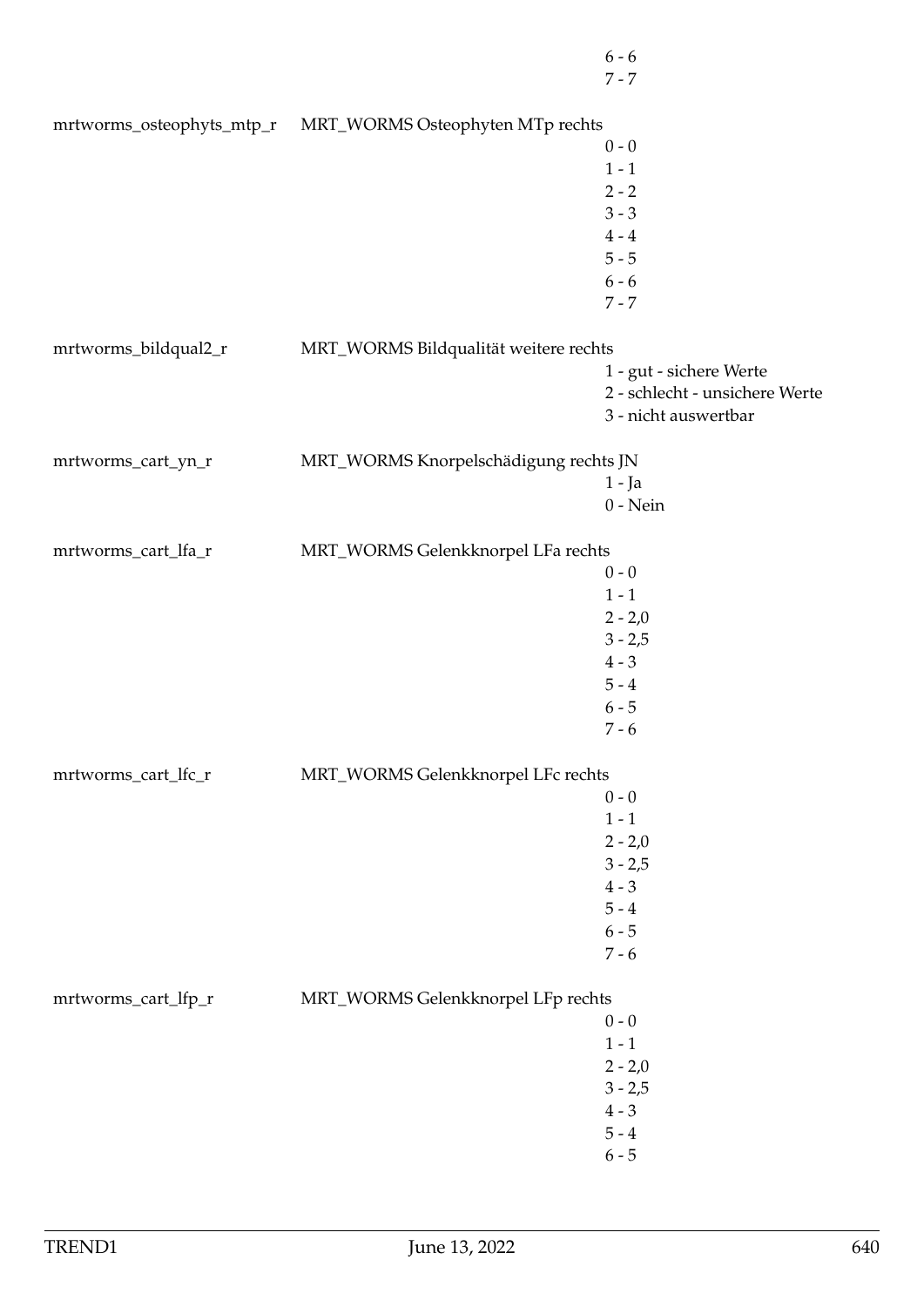| mrtworms_cart_mfa_r | MRT_WORMS Gelenkknorpel MFa rechts |           |
|---------------------|------------------------------------|-----------|
|                     |                                    | $0 - 0$   |
|                     |                                    | $1 - 1$   |
|                     |                                    | $2 - 2,0$ |
|                     |                                    |           |
|                     |                                    | $3 - 2,5$ |
|                     |                                    | $4 - 3$   |
|                     |                                    | $5 - 4$   |
|                     |                                    | $6 - 5$   |
|                     |                                    | $7 - 6$   |
| mrtworms_cart_mfc_r | MRT_WORMS Gelenkknorpel MFc rechts |           |
|                     |                                    | $0 - 0$   |
|                     |                                    | $1 - 1$   |
|                     |                                    | $2 - 2,0$ |
|                     |                                    | $3 - 2,5$ |
|                     |                                    |           |
|                     |                                    | $4 - 3$   |
|                     |                                    | $5 - 4$   |
|                     |                                    | $6 - 5$   |
|                     |                                    | $7 - 6$   |
| mrtworms_cart_mfp_r | MRT_WORMS Gelenkknorpel MFp rechts |           |
|                     |                                    | $0 - 0$   |
|                     |                                    | $1 - 1$   |
|                     |                                    |           |
|                     |                                    | $2 - 2,0$ |
|                     |                                    | $3 - 2,5$ |
|                     |                                    | $4 - 3$   |
|                     |                                    | $5 - 4$   |
|                     |                                    | $6 - 5$   |
|                     |                                    | $7 - 6$   |
| mrtworms_cart_lta_r | MRT_WORMS Gelenkknorpel LTa rechts |           |
|                     |                                    | $0 - 0$   |
|                     |                                    | $1 - 1$   |
|                     |                                    | $2 - 2,0$ |
|                     |                                    | $3 - 2,5$ |
|                     |                                    | $4 - 3$   |
|                     |                                    |           |
|                     |                                    | $5 - 4$   |
|                     |                                    | $6 - 5$   |
|                     |                                    | $7 - 6$   |
| mrtworms_cart_ltc_r | MRT_WORMS Gelenkknorpel LTc rechts |           |
|                     |                                    | $0 - 0$   |
|                     |                                    | $1 - 1$   |
|                     |                                    | $2 - 2,0$ |
|                     |                                    | $3 - 2,5$ |
|                     |                                    |           |
|                     |                                    | $4 - 3$   |
|                     |                                    | $5 - 4$   |
|                     |                                    | $6 - 5$   |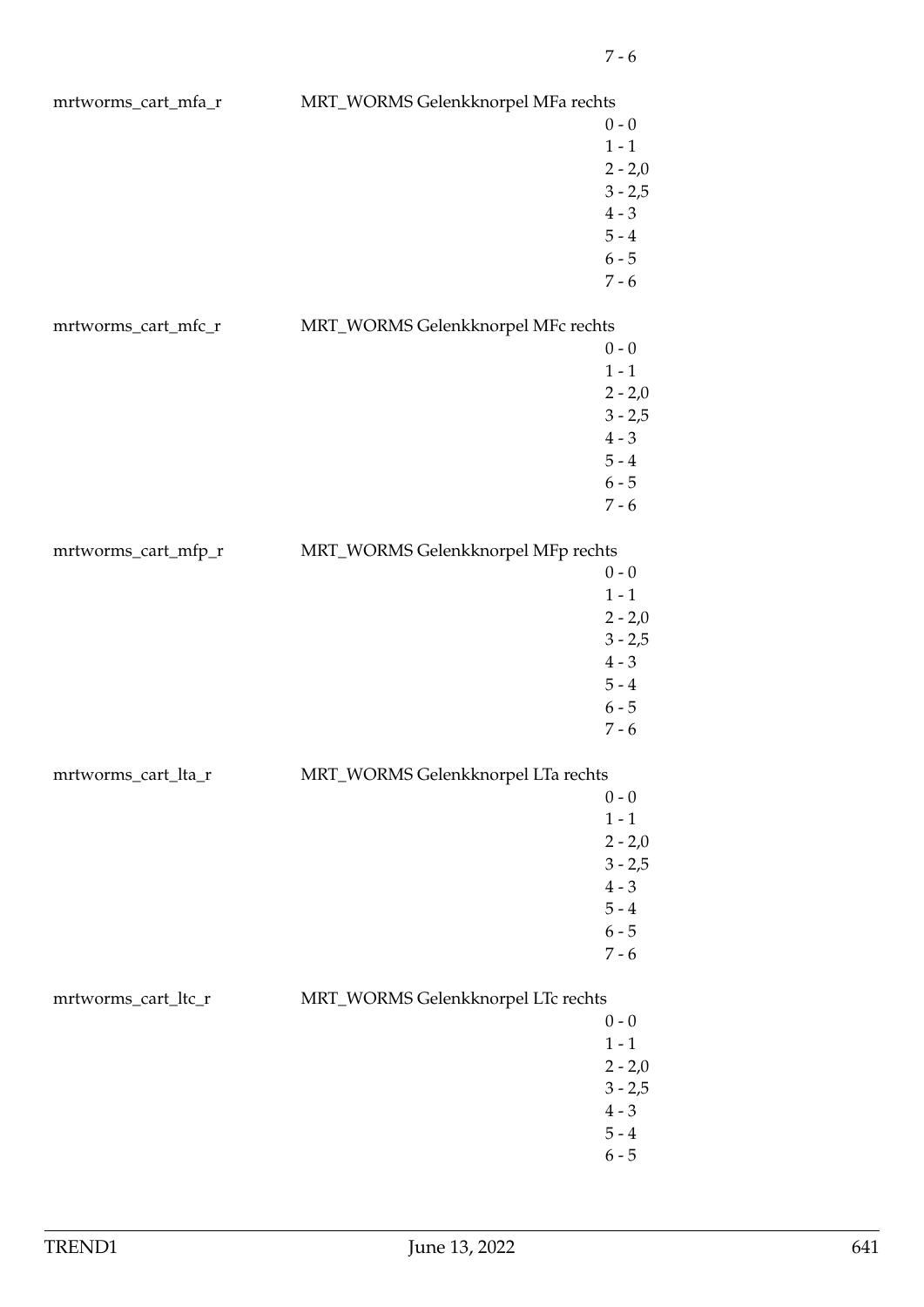| mrtworms_cart_ltp_r | MRT_WORMS Gelenkknorpel LTp rechts |            |
|---------------------|------------------------------------|------------|
|                     |                                    | $0 - 0$    |
|                     |                                    | $1 - 1$    |
|                     |                                    | $2 - 2,0$  |
|                     |                                    | $3 - 2,5$  |
|                     |                                    | $4 - 3$    |
|                     |                                    | $5 - 4$    |
|                     |                                    | $6 - 5$    |
|                     |                                    | $7 - 6$    |
|                     |                                    |            |
| mrtworms_cart_mta_r | MRT_WORMS Gelenkknorpel MTa rechts |            |
|                     |                                    | $0 - 0$    |
|                     |                                    | $1 - 1$    |
|                     |                                    | $2 - 2,0$  |
|                     |                                    | $3 - 2,5$  |
|                     |                                    | $4 - 3$    |
|                     |                                    | $5 - 4$    |
|                     |                                    | $6 - 5$    |
|                     |                                    | $7 - 6$    |
| mrtworms_cart_mtc_r | MRT_WORMS Gelenkknorpel MTc rechts |            |
|                     |                                    | $0 - 0$    |
|                     |                                    | $1 - 1$    |
|                     |                                    | $2 - 2,0$  |
|                     |                                    | $3 - 2,5$  |
|                     |                                    | $4 - 3$    |
|                     |                                    | $5 - 4$    |
|                     |                                    | $6 - 5$    |
|                     |                                    |            |
|                     |                                    | $7 - 6$    |
| mrtworms_cart_mtp_r | MRT_WORMS Gelenkknorpel MTp rechts |            |
|                     |                                    | $0 - 0$    |
|                     |                                    | $1 - 1$    |
|                     |                                    | $2 - 2,0$  |
|                     |                                    | $3 - 2,5$  |
|                     |                                    | $4 - 3$    |
|                     |                                    | $5 - 4$    |
|                     |                                    | $6 - 5$    |
|                     |                                    | $7 - 6$    |
| mrtworms_bml_yn_r   | MRT_WORMS subartikuläre            |            |
|                     | Knochenmark-Anomalien rechts JN    |            |
|                     |                                    | $1 - Ja$   |
|                     |                                    | $0$ - Nein |
|                     |                                    |            |
| mrtworms_bml_lfa_r  | MRT_WORMS subartikuläre            |            |
|                     | Knochenmark-Anomalie_LFa rechts    |            |
|                     |                                    | $0 - 0$    |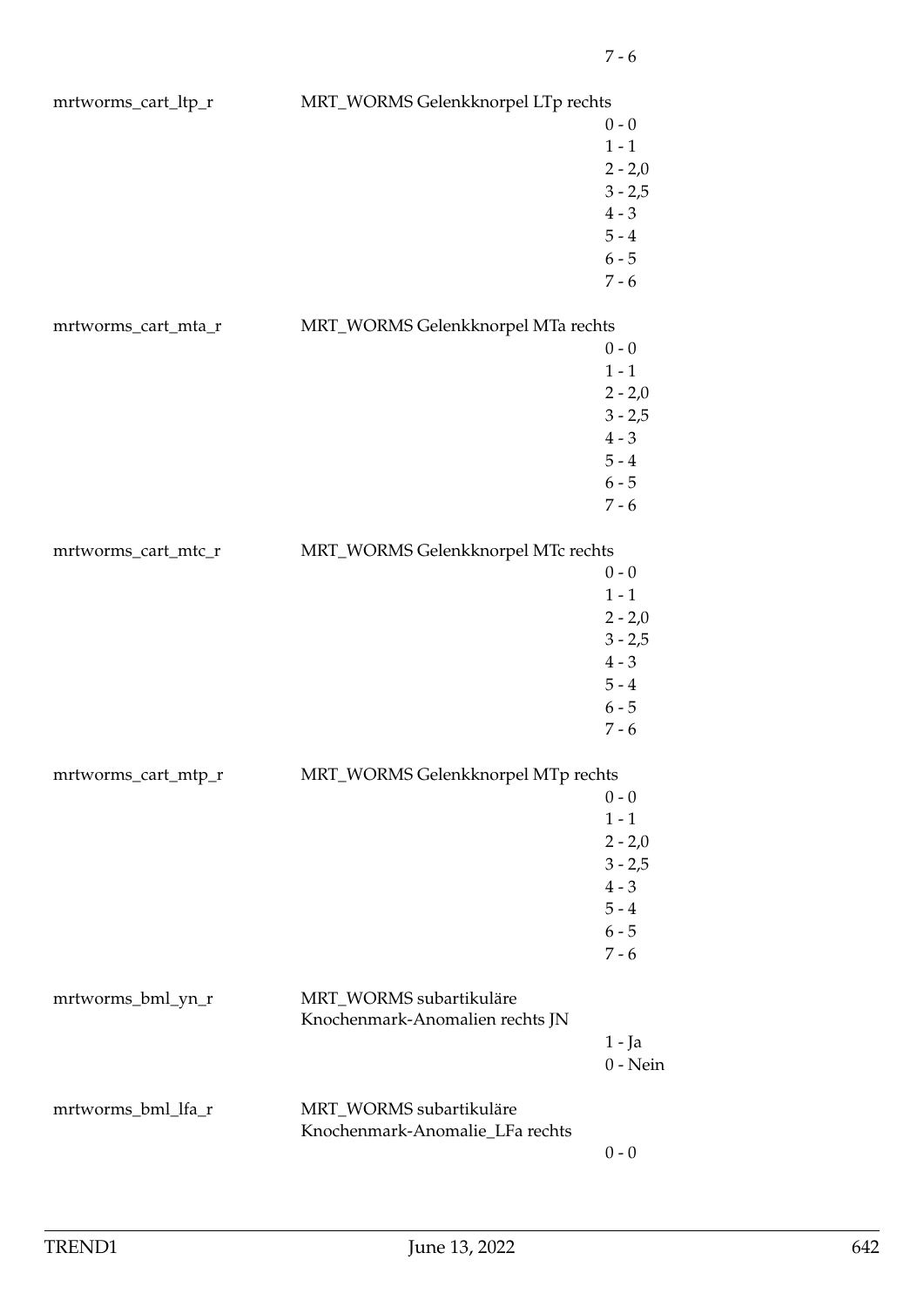|                    |                                                            | $1 - 1$            |
|--------------------|------------------------------------------------------------|--------------------|
|                    |                                                            | $2 - 2$<br>$3 - 3$ |
|                    |                                                            | $4 - 4$            |
|                    |                                                            | $5 - 5$            |
|                    |                                                            | $6 - 6$            |
|                    |                                                            |                    |
|                    |                                                            | $7 - 7$<br>$8 - 8$ |
|                    |                                                            |                    |
| mrtworms_bml_lfc_r | MRT_WORMS subartikuläre                                    |                    |
|                    | Knochenmark-Anomalie_LFc rechts                            |                    |
|                    |                                                            | $0 - 0$            |
|                    |                                                            | $1 - 1$            |
|                    |                                                            | $2 - 2$            |
|                    |                                                            | $3 - 3$            |
|                    |                                                            | $4 - 4$            |
|                    |                                                            | $5 - 5$            |
|                    |                                                            | $6 - 6$            |
|                    |                                                            | $7 - 7$            |
|                    |                                                            | $8 - 8$            |
|                    |                                                            |                    |
| mrtworms_bml_lfp_r | MRT_WORMS subartikuläre                                    |                    |
|                    | Knochenmark-Anomalie_LFp rechts                            |                    |
|                    |                                                            | $0$ - $0$          |
|                    |                                                            | $1 - 1$            |
|                    |                                                            | $2 - 2$            |
|                    |                                                            | $3 - 3$            |
|                    |                                                            | $4 - 4$            |
|                    |                                                            | $5 - 5$            |
|                    |                                                            | $6 - 6$            |
|                    |                                                            | $7 - 7$            |
|                    |                                                            | $8 - 8$            |
|                    |                                                            |                    |
| mrtworms_bml_mfa_r | MRT_WORMS subartikuläre<br>Knochenmark-Anomalie_MFa rechts |                    |
|                    |                                                            | $0 - 0$            |
|                    |                                                            | $1 - 1$            |
|                    |                                                            | $2 - 2$            |
|                    |                                                            | $3 - 3$            |
|                    |                                                            | $4 - 4$            |
|                    |                                                            | $5 - 5$            |
|                    |                                                            | $6 - 6$            |
|                    |                                                            | $7 - 7$            |
|                    |                                                            | $8 - 8$            |
|                    |                                                            |                    |
| mrtworms_bml_mfc_r | MRT_WORMS subartikuläre                                    |                    |
|                    | Knochenmark-Anomalie_MFc rechts                            |                    |
|                    |                                                            | $0 - 0$            |
|                    |                                                            | $1 - 1$            |
|                    |                                                            | $2 - 2$            |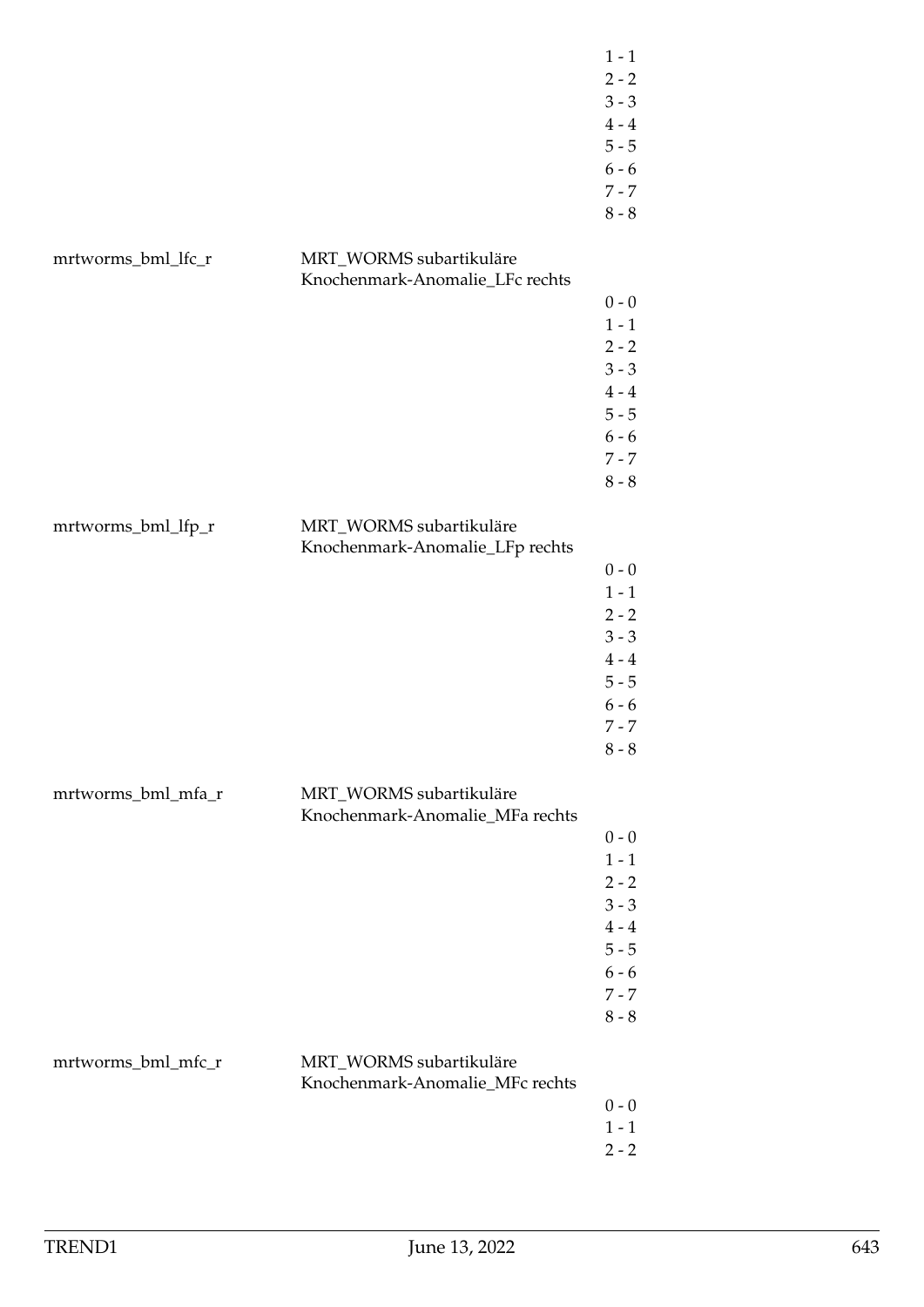|                    |                                                            | $3 - 3$<br>$4\,\text{-}\,4$<br>$5 - 5$<br>$6 - 6$<br>$7 - 7$<br>$8 - 8$                                  |
|--------------------|------------------------------------------------------------|----------------------------------------------------------------------------------------------------------|
| mrtworms_bml_mfp_r | MRT_WORMS subartikuläre<br>Knochenmark-Anomalie_MFp rechts | $0 - 0$<br>$1 - 1$<br>$2 - 2$<br>$3 - 3$<br>$4 - 4$<br>$5 - 5$<br>$6 - 6$<br>$7 - 7$<br>$8 - 8$          |
| mrtworms_bml_lta_r | MRT_WORMS subartikuläre<br>Knochenmark-Anomalie_LTa rechts | $0 - 0$<br>$1 - 1$<br>$2 - 2$<br>$3 - 3$<br>$4\,\text{-}\,4$<br>$5 - 5$<br>$6 - 6$<br>$7 - 7$<br>$8 - 8$ |
| mrtworms_bml_ltc_r | MRT_WORMS subartikuläre<br>Knochenmark-Anomalie_LTc rechts | $0 - 0$<br>$1 - 1$<br>$2 - 2$<br>$3 - 3$<br>$4 - 4$<br>$5 - 5$<br>$6 - 6$<br>$7 - 7$<br>$8 - 8$          |
| mrtworms_bml_ltp_r | MRT_WORMS subartikuläre<br>Knochenmark-Anomalie_LTp rechts | $0 - 0$<br>$1 - 1$<br>$2 - 2$<br>$3 - 3$<br>$4 - 4$                                                      |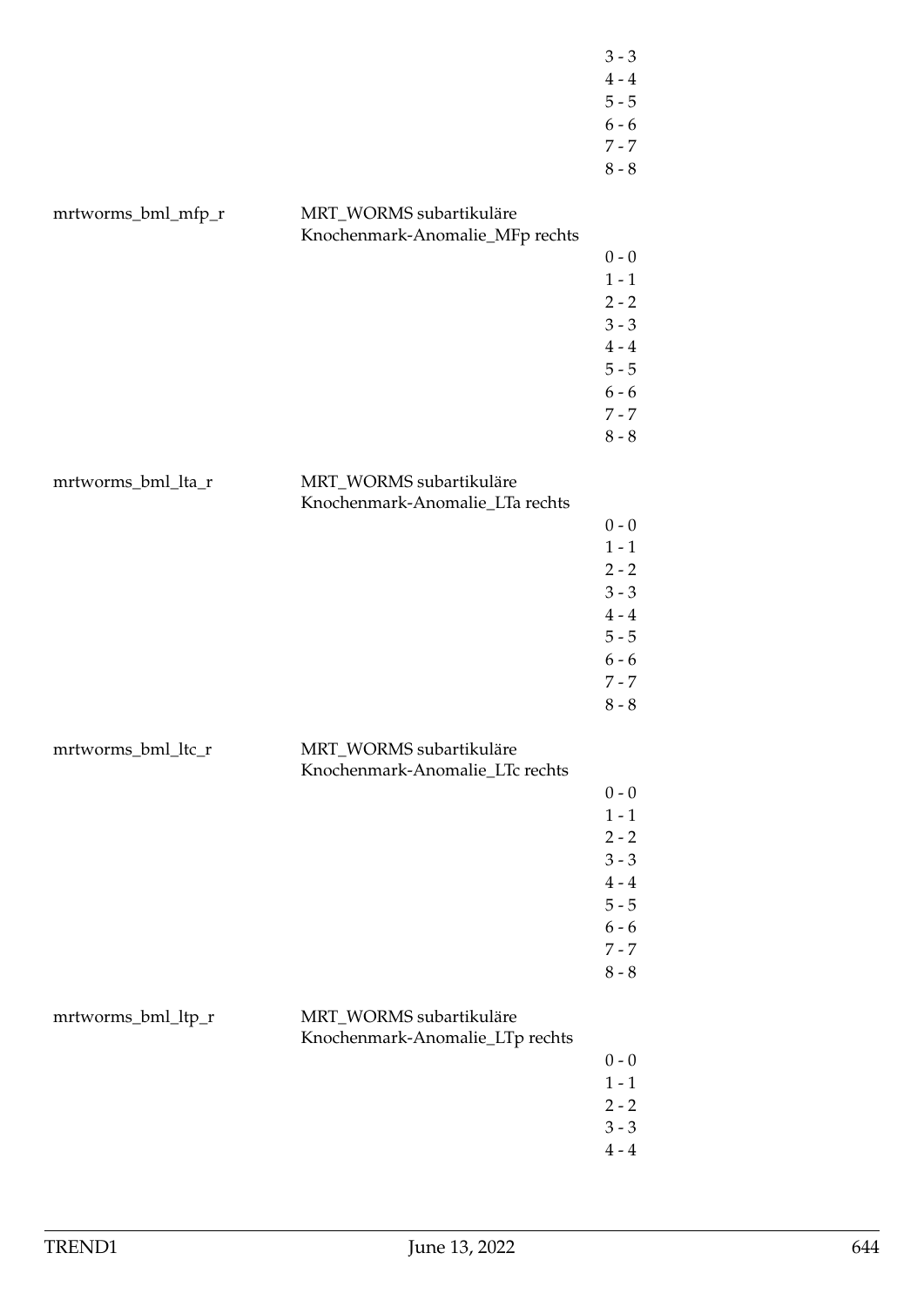|                    |                                                            | $5 - 5$<br>$6 - 6$<br>$7 - 7$<br>$8 - 8$                                                        |
|--------------------|------------------------------------------------------------|-------------------------------------------------------------------------------------------------|
| mrtworms_bml_mta_r | MRT_WORMS subartikuläre<br>Knochenmark-Anomalie_MTa rechts | $0 - 0$<br>$1 - 1$<br>$2 - 2$<br>$3 - 3$<br>$4 - 4$<br>$5 - 5$<br>$6 - 6$<br>$7 - 7$<br>$8 - 8$ |
| mrtworms_bml_mtc_r | MRT_WORMS subartikuläre<br>Knochenmark-Anomalie_MTc rechts | $0 - 0$<br>$1 - 1$<br>$2 - 2$<br>$3 - 3$<br>$4 - 4$<br>$5 - 5$<br>$6 - 6$<br>$7 - 7$<br>$8 - 8$ |
| mrtworms_bml_mtp_r | MRT_WORMS subartikuläre<br>Knochenmark-Anomalie_MTp rechts | $0 - 0$<br>$1 - 1$<br>$2 - 2$<br>$3 - 3$<br>$4 - 4$<br>$5 - 5$<br>$6 - 6$<br>$7 - 7$<br>$8 - 8$ |
| mrtworms_bml_s_r   | MRT_WORMS subartikuläre<br>Knochenmark-Anomalie_S rechts   | $0 - 0$<br>$1 - 1$<br>$2 - 2$<br>$3 - 3$<br>$4 - 4$<br>$5 - 5$<br>$6 - 6$                       |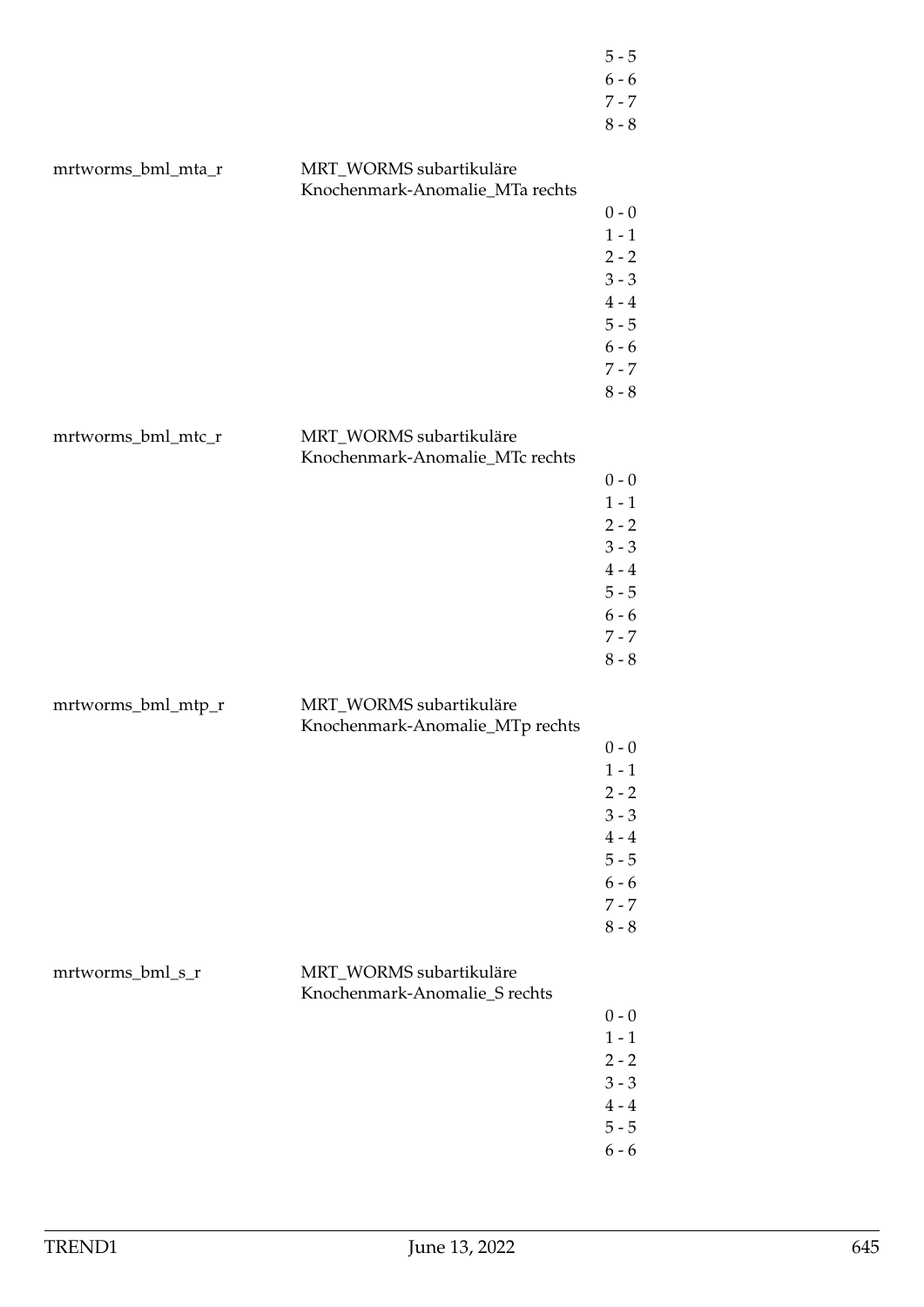|                     |                                           | $7 - 7$            |
|---------------------|-------------------------------------------|--------------------|
|                     |                                           | $8 - 8$            |
|                     |                                           |                    |
| mrtworms_cyst_yn_r  | MRT_WORMS subartikuläre Zysten rechts JN  |                    |
|                     |                                           | $1 - Ja$           |
|                     |                                           | $0$ - Nein         |
| mrtworms_cyst_LFa_r | MRT_WORMS subartikuläre Zysten LFa rechts |                    |
|                     |                                           | $0 - 0$            |
|                     |                                           | $1 - 1$            |
|                     |                                           | $2 - 2$            |
|                     |                                           | $3 - 3$            |
|                     |                                           | $4 - 4$            |
|                     |                                           | $5 - 5$            |
|                     |                                           | $6 - 6$            |
|                     |                                           | $7 - 7$            |
|                     |                                           | $8$ - $8\,$        |
|                     |                                           |                    |
| mrtworms_cyst_lfc_r | MRT_WORMS subartikuläre Zysten LFc rechts | $0 - 0$            |
|                     |                                           | $1 - 1$            |
|                     |                                           | $2 - 2$            |
|                     |                                           | $3 - 3$            |
|                     |                                           | $4 - 4$            |
|                     |                                           | $5 - 5$            |
|                     |                                           | $6 - 6$            |
|                     |                                           | $7 - 7$            |
|                     |                                           | $8 - 8$            |
|                     |                                           |                    |
| mrtworms_cyst_lfp_r | MRT_WORMS subartikuläre Zysten LFp rechts | $0 - 0$            |
|                     |                                           | $1 - 1$            |
|                     |                                           | $2 - 2$            |
|                     |                                           | $3 - 3$            |
|                     |                                           | $4 - 4$            |
|                     |                                           | $5 - 5$            |
|                     |                                           | $6 - 6$            |
|                     |                                           | $7 - 7$            |
|                     |                                           | $8 - 8$            |
|                     |                                           |                    |
| mrtworms_cyst_mfa_r | MRT_WORMS subartikuläre Zysten MFa rechts |                    |
|                     |                                           | $0 - 0$            |
|                     |                                           | $1 - 1$            |
|                     |                                           | $2 - 2$<br>$3 - 3$ |
|                     |                                           | $4 - 4$            |
|                     |                                           | $5 - 5$            |
|                     |                                           | $6 - 6$            |
|                     |                                           | $7 - 7$            |
|                     |                                           | $8 - 8$            |
|                     |                                           |                    |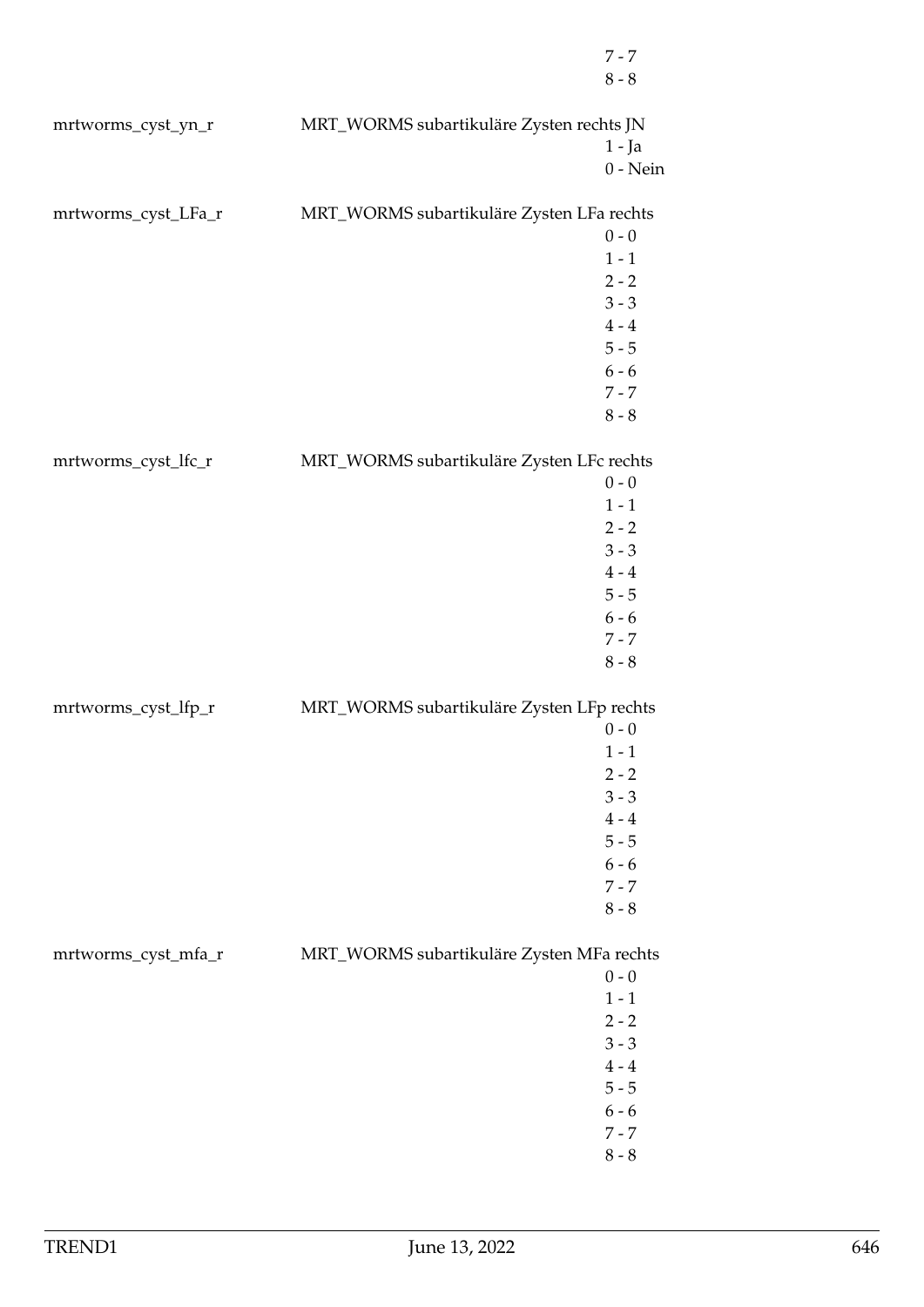| mrtworms_cyst_mfc_r | MRT_WORMS subartikuläre Zysten MFc rechts |  |
|---------------------|-------------------------------------------|--|
|                     | $0 - 0$                                   |  |
|                     | $1 - 1$                                   |  |
|                     | $2 - 2$                                   |  |
|                     | $3 - 3$                                   |  |
|                     | $4 - 4$                                   |  |
|                     | $5 - 5$                                   |  |
|                     | $6 - 6$                                   |  |
|                     | $7 - 7$                                   |  |
|                     | $8 - 8$                                   |  |
| mrtworms_cyst_mfp_r | MRT_WORMS subartikuläre Zysten MFp rechts |  |
|                     | $0 - 0$                                   |  |
|                     | $1 - 1$                                   |  |
|                     | $2 - 2$                                   |  |
|                     | $3 - 3$                                   |  |
|                     | $4 - 4$                                   |  |
|                     | $5 - 5$                                   |  |
|                     | $6 - 6$                                   |  |
|                     | $7 - 7$                                   |  |
|                     | $8 - 8$                                   |  |
|                     |                                           |  |
| mrtworms_cyst_LTa_r | MRT_WORMS subartikuläre Zysten LTa rechts |  |
|                     | $0 - 0$                                   |  |
|                     | $1 - 1$                                   |  |
|                     | $2 - 2$                                   |  |
|                     | $3 - 3$                                   |  |
|                     | $4 - 4$                                   |  |
|                     | $5 - 5$                                   |  |
|                     | $6 - 6$                                   |  |
|                     | $7 - 7$                                   |  |
|                     | $8 - 8$                                   |  |
| mrtworms_cyst_ltc_r | MRT_WORMS subartikuläre Zysten LTc rechts |  |
|                     | $0 - 0$                                   |  |
|                     | $1 - 1$                                   |  |
|                     | $2 - 2$                                   |  |
|                     | $3 - 3$                                   |  |
|                     | $4 - 4$                                   |  |
|                     | $5 - 5$                                   |  |
|                     | $6 - 6$                                   |  |
|                     | $7 - 7$                                   |  |
|                     | $8 - 8$                                   |  |
| mrtworms_cyst_ltp_r | MRT_WORMS subartikuläre Zysten LTp rechts |  |
|                     | $0 - 0$                                   |  |
|                     | $1 - 1$                                   |  |
|                     | $2 - 2$                                   |  |
|                     | $3 - 3$                                   |  |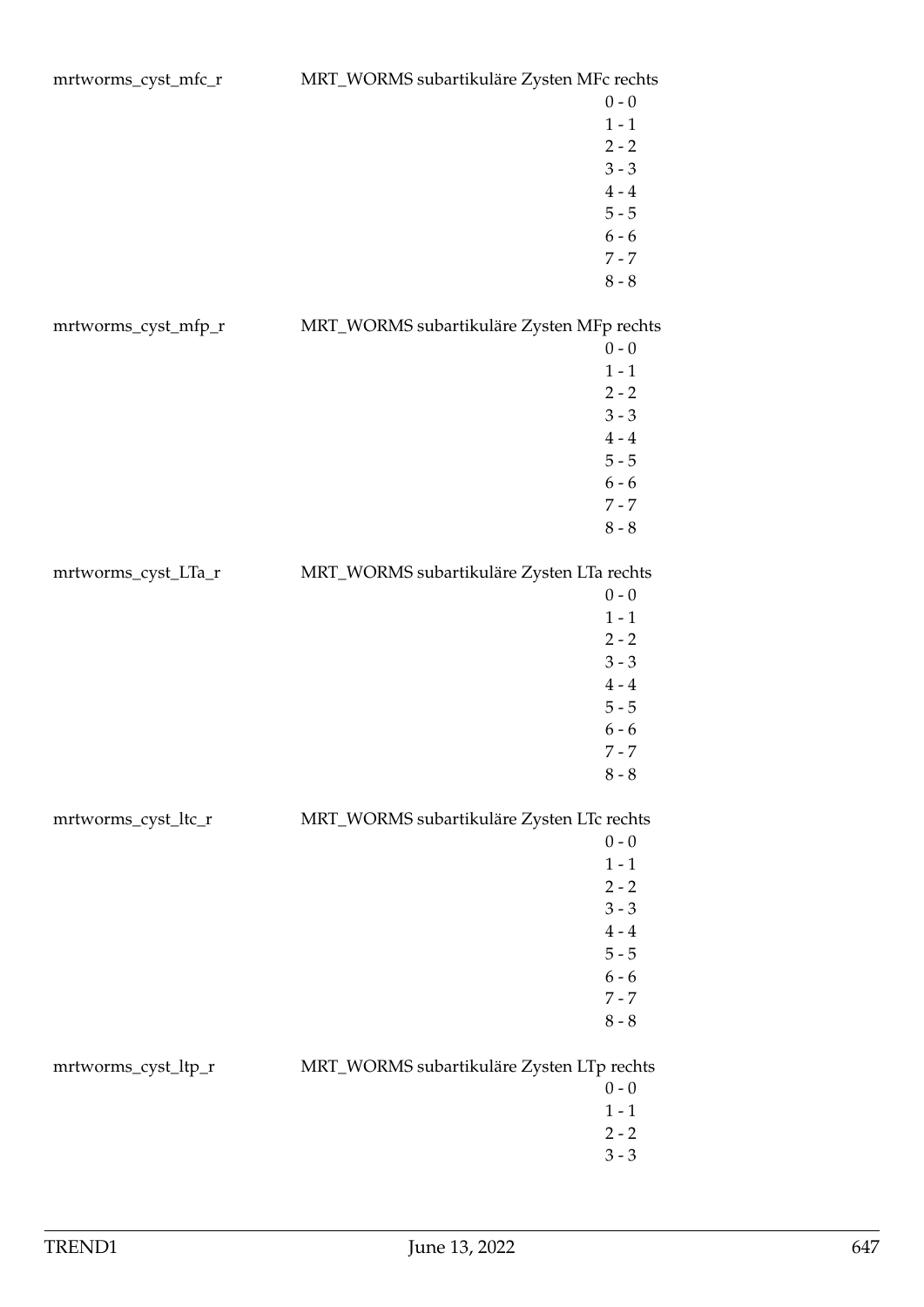|                     | $4\,\text{-}\,4$<br>$5 - 5$<br>$6 - 6$<br>$7 - 7$<br>$8 - 8$                                                                                 |  |
|---------------------|----------------------------------------------------------------------------------------------------------------------------------------------|--|
| mrtworms_cyst_mta_r | MRT_WORMS subartikuläre Zysten MTa rechts<br>$0 - 0$<br>$1 - 1$<br>$2 - 2$<br>$3 - 3$<br>$4 - 4$<br>$5 - 5$<br>$6 - 6$<br>$7 - 7$<br>$8 - 8$ |  |
| mrtworms_cyst_mtc_r | MRT_WORMS subartikuläre Zysten MTc rechts<br>$0 - 0$<br>$1 - 1$<br>$2 - 2$<br>$3 - 3$<br>$4 - 4$<br>$5 - 5$<br>$6 - 6$<br>$7 - 7$<br>$8 - 8$ |  |
| mrtworms_cyst_mtp_r | MRT_WORMS subartikuläre Zysten MTp rechts<br>$0 - 0$<br>$1 - 1$<br>$2 - 2$<br>$3 - 3$<br>$4 - 4$<br>$5 - 5$<br>$6 - 6$<br>$7 - 7$<br>$8 - 8$ |  |
| mrtworms_cyst_S_r   | MRT_WORMS subartikuläre Zysten S rechts<br>$0 - 0$<br>$1 - 1$<br>$2 - 2$<br>$3 - 3$<br>$4 - 4$<br>$5 - 5$<br>$6 - 6$<br>$7 - 7$<br>$8 - 8$   |  |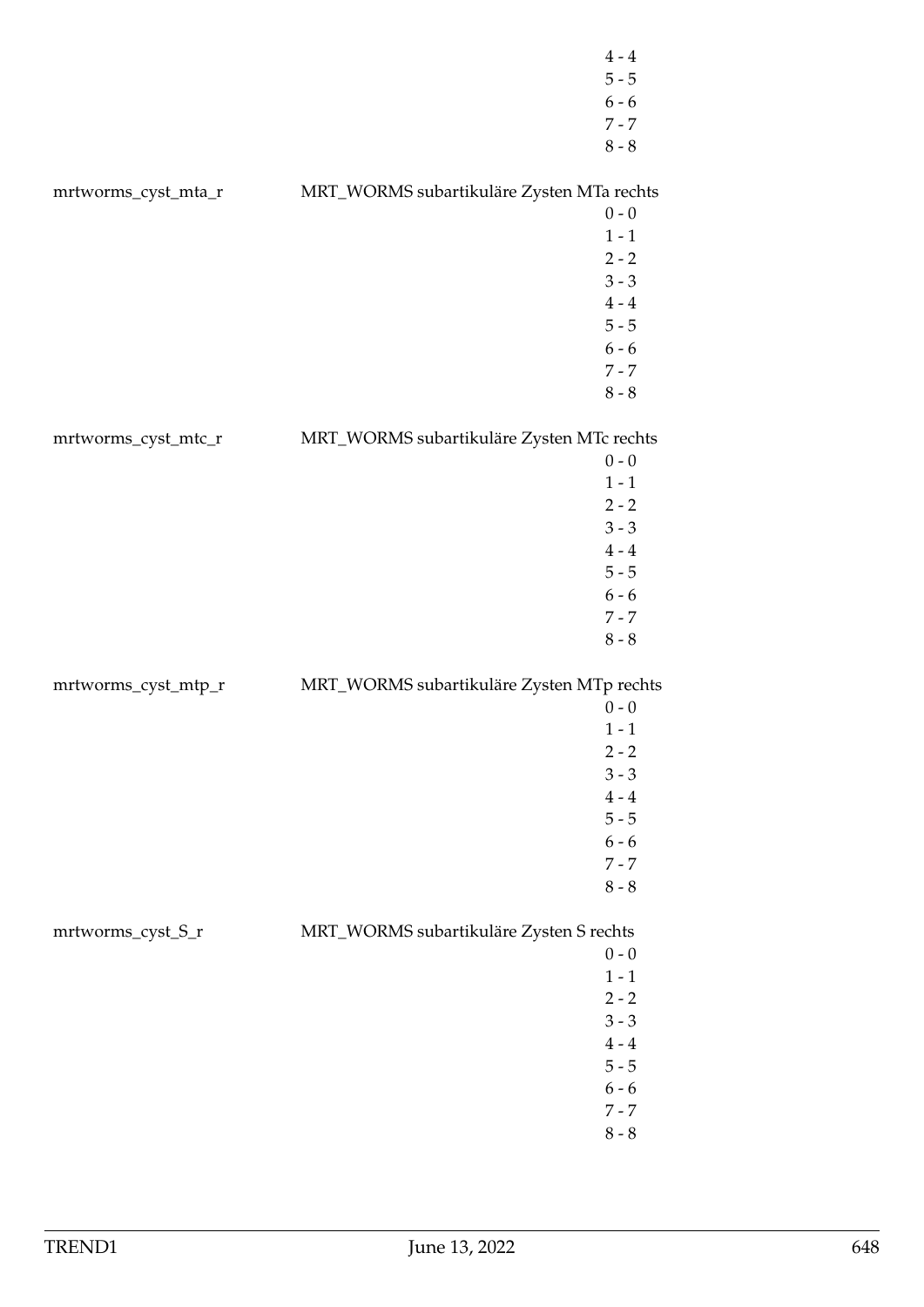| mrtworms_ligaments_yn_r | MRT_WORMS Bandschäden rechts JN       |                    |
|-------------------------|---------------------------------------|--------------------|
|                         |                                       | 1 - Ja             |
|                         |                                       | $0$ - Nein         |
|                         |                                       |                    |
| mrtworms_acl_r          | MRT_WORMS vorderes Kreuzband rechts   |                    |
|                         |                                       | $0 - 0$<br>$1 - 1$ |
|                         |                                       | $2 - 2$            |
|                         |                                       |                    |
| mrtworms_pcl_r          | MRT_WORMS hinteres Kreuzband rechts   |                    |
|                         |                                       | $0 - 0$            |
|                         |                                       | $1 - 1$            |
|                         |                                       | $2 - 2$            |
|                         |                                       |                    |
| mrtworms_lcl_r          | MRT_WORMS laterales Seitenband rechts | $0 - 0$            |
|                         |                                       | $1 - 1$            |
|                         |                                       | $2 - 2$            |
|                         |                                       |                    |
| mrtworms_mcl_r          | MRT_WORMS mediales Seitenband rechts  |                    |
|                         |                                       | $0 - 0$            |
|                         |                                       | $1 - 1$            |
|                         |                                       | $2 - 2$            |
|                         |                                       |                    |
| mrtworms_mm_yn_r        | MRT_WORMS Meniskusschäden rechts JN   |                    |
|                         |                                       | $1 - Ja$           |
|                         |                                       | $0$ - Nein         |
| mrtworms_lm_r           | MRT_WORMS Außenmeniskus rechts        |                    |
|                         |                                       | $0 - 0$            |
|                         |                                       | $1 - 1$            |
|                         |                                       | $2 - 2$            |
|                         |                                       | $3 - 3$            |
|                         |                                       | $4 - 4$            |
|                         |                                       | $5 - 5$            |
|                         |                                       | $6 - 6$            |
|                         | MRT_WORMS Innenmeniskus rechts        |                    |
| mrtworms_mm_r           |                                       | $0 - 0$            |
|                         |                                       | $1 - 1$            |
|                         |                                       | $2 - 2$            |
|                         |                                       | $3 - 3$            |
|                         |                                       | $4 - 4$            |
|                         |                                       | $5 - 5$            |
|                         |                                       | $6 - 6$            |
|                         |                                       |                    |
| mrtworms_eff_yn_r       | MRT_WORMS Erguss rechts JN            |                    |
|                         |                                       | 1 - Ja             |
|                         |                                       | $0$ - Nein         |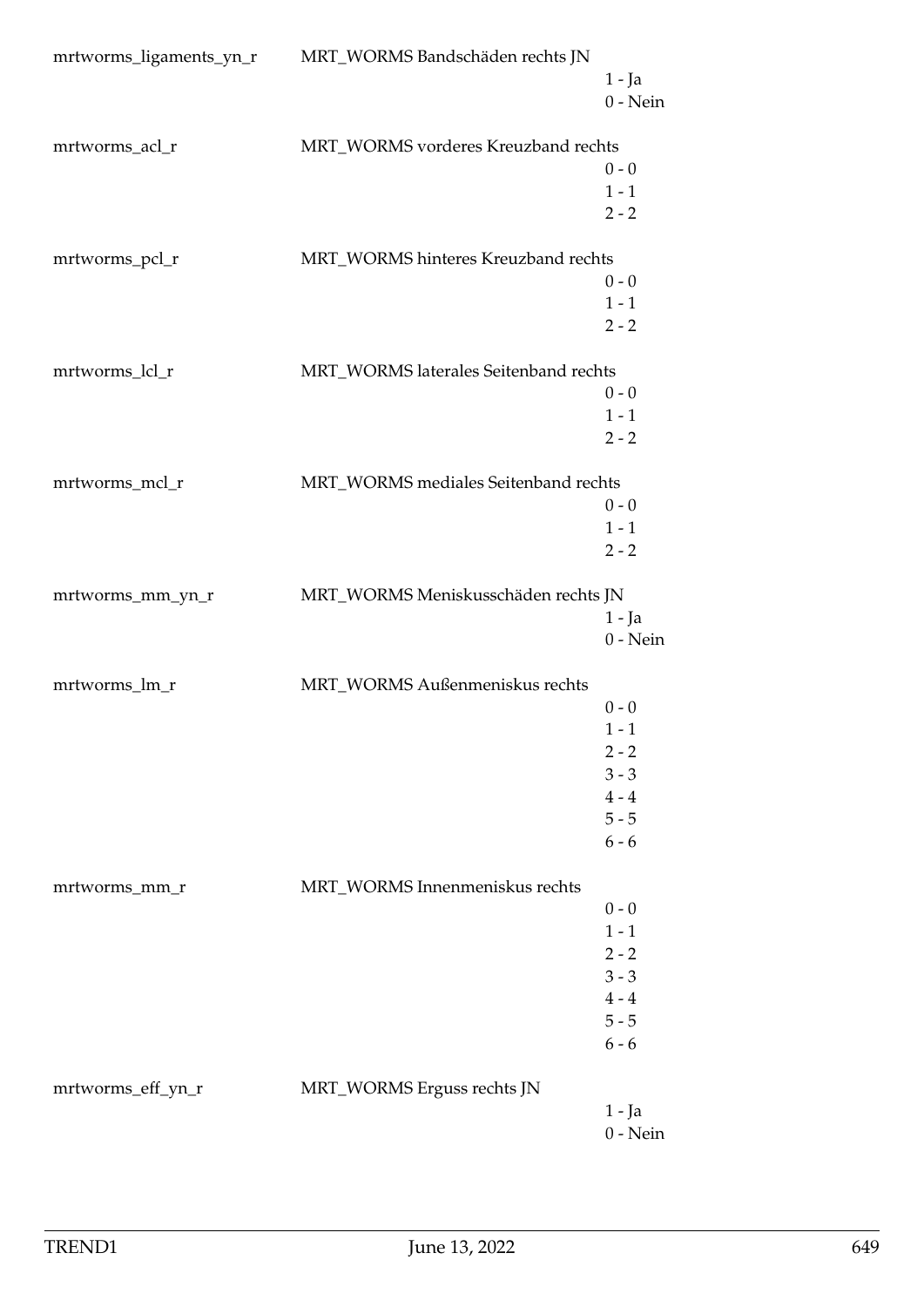| mrtworms_eff_r               | MRT_WORMS Erguss rechts                                                           |                    |
|------------------------------|-----------------------------------------------------------------------------------|--------------------|
|                              |                                                                                   | $0 - 0$            |
|                              |                                                                                   | $1 - 1$            |
|                              |                                                                                   | $2 - 2$            |
|                              |                                                                                   | $3 - 3$            |
|                              |                                                                                   |                    |
| mrtworms_bodies_yn_r         | MRT_WORMS Gelenkkörper rechts JN                                                  |                    |
|                              |                                                                                   | 1 - Ja             |
|                              |                                                                                   | $0$ - Nein         |
|                              |                                                                                   |                    |
| mrtworms_bodies_r            | MRT_WORMS Gelenkkörper rechts                                                     |                    |
|                              |                                                                                   | $0 - 0$            |
|                              |                                                                                   | $1 - 1$            |
|                              |                                                                                   | $2 - 2$            |
|                              |                                                                                   | $3 - 3$            |
|                              |                                                                                   |                    |
| mrtworms_pericysts_yn_r      | MRT_WORMS periartikuläre Zysten rechts JN                                         |                    |
|                              |                                                                                   | $1 - Ja$           |
|                              |                                                                                   | $0 - Nein$         |
| mrtworms_pericysts_r         | MRT_WORMS periartikuläre Zysten rechts                                            |                    |
|                              |                                                                                   | $0 - 0$            |
|                              |                                                                                   | $1 - 1$            |
|                              |                                                                                   | $2 - 2$            |
|                              |                                                                                   | $3 - 3$            |
|                              |                                                                                   |                    |
| mrtworms_boneattrition_yn_r  | MRT_WORMS subartikulärer Knochenabrieb<br>rechts JN                               |                    |
|                              |                                                                                   | $1 - Ja$           |
|                              |                                                                                   | $0$ - Nein         |
|                              | mrtworms_boneattrition_LFa_r MRT_WORMS subartikulärer Knochenabrieb<br>LFa rechts |                    |
|                              |                                                                                   |                    |
|                              |                                                                                   | $0 - 0$            |
|                              |                                                                                   | $1 - 1$            |
|                              |                                                                                   | $2 - 2$<br>$3 - 3$ |
|                              |                                                                                   |                    |
| mrtworms_boneattrition_lfc_r | MRT_WORMS subartikulärer Knochenabrieb<br>LFc rechts                              |                    |
|                              |                                                                                   | $0 - 0$            |
|                              |                                                                                   | $1 - 1$            |
|                              |                                                                                   | $2 - 2$            |
|                              |                                                                                   | $3 - 3$            |
|                              | mrtworms_boneattrition_LFp_r MRT_WORMS subartikulärer Knochenabrieb               |                    |
|                              | LFp rechts                                                                        |                    |
|                              |                                                                                   | $0 - 0$            |
|                              |                                                                                   | $1 - 1$            |
|                              |                                                                                   | $2 - 2$            |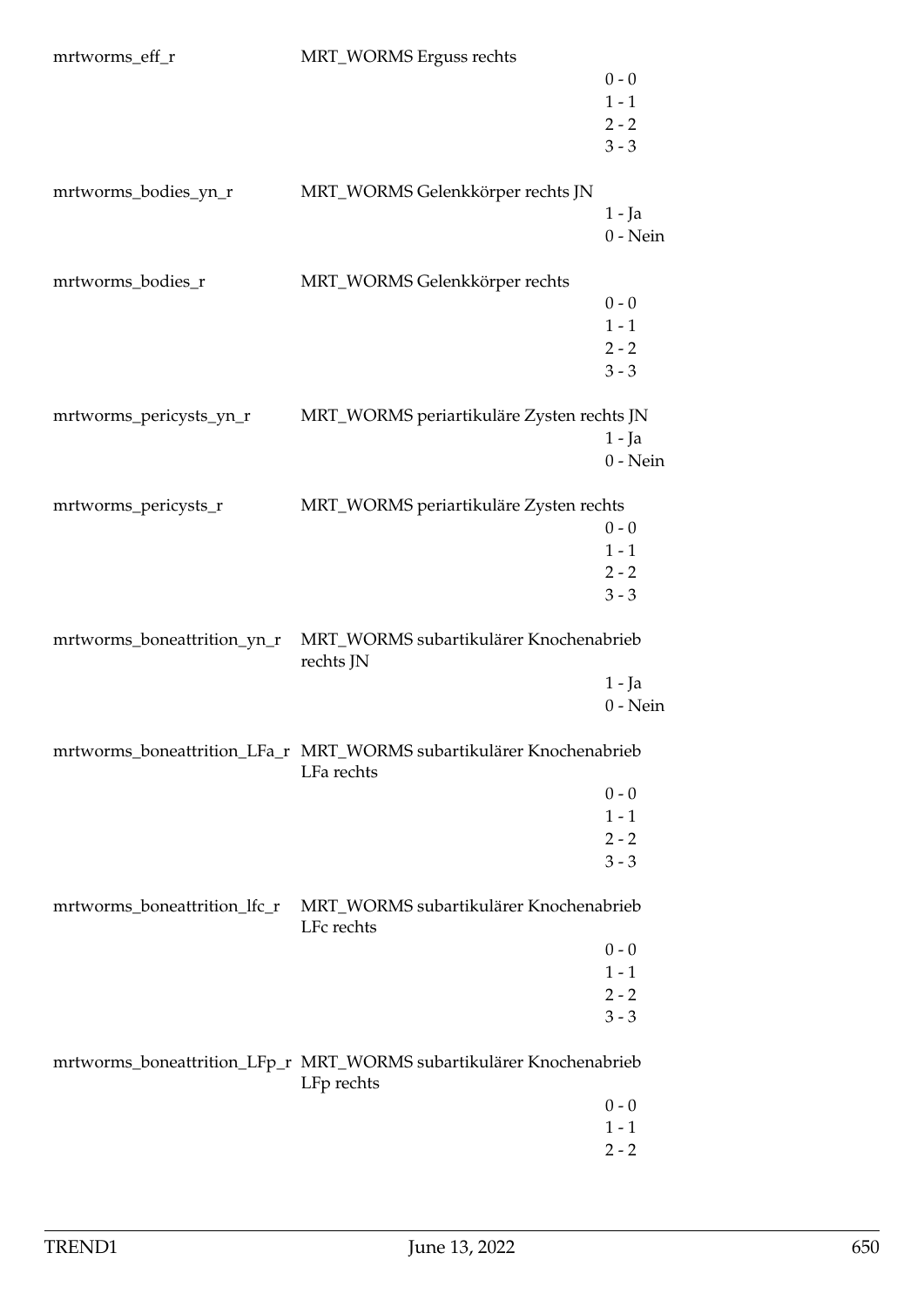|                              | MFa rechts                                                                        |         |
|------------------------------|-----------------------------------------------------------------------------------|---------|
|                              |                                                                                   | $0 - 0$ |
|                              |                                                                                   | $1 - 1$ |
|                              |                                                                                   | $2 - 2$ |
|                              |                                                                                   | $3 - 3$ |
|                              | MFc rechts                                                                        |         |
|                              |                                                                                   | $0 - 0$ |
|                              |                                                                                   | $1 - 1$ |
|                              |                                                                                   | $2 - 2$ |
|                              |                                                                                   | $3 - 3$ |
|                              | mrtworms_boneattrition_MFp_r MRT_WORMS subartikulärer Knochenabrieb<br>MFp rechts |         |
|                              |                                                                                   | $0 - 0$ |
|                              |                                                                                   | $1 - 1$ |
|                              |                                                                                   | $2 - 2$ |
|                              |                                                                                   | $3 - 3$ |
|                              | LTa rechts                                                                        |         |
|                              |                                                                                   | $0 - 0$ |
|                              |                                                                                   | $1 - 1$ |
|                              |                                                                                   | $2 - 2$ |
|                              |                                                                                   | $3 - 3$ |
| mrtworms_boneattrition_ltc_r | MRT_WORMS subartikulärer Knochenabrieb LTc<br>rechts                              |         |
|                              |                                                                                   | $0 - 0$ |
|                              |                                                                                   | $1 - 1$ |
|                              |                                                                                   | $2 - 2$ |
|                              |                                                                                   | $3 - 3$ |
| mrtworms_boneattrition_ltp_r | MRT_WORMS subartikulärer Knochenabrieb<br>LTp rechts                              |         |
|                              |                                                                                   | $0 - 0$ |
|                              |                                                                                   | $1 - 1$ |
|                              |                                                                                   | $2 - 2$ |
|                              |                                                                                   | $3 - 3$ |
|                              | mrtworms_boneattrition_mta_r MRT_WORMS subartikulärer Knochenabrieb<br>MTa rechts |         |
|                              |                                                                                   | $0 - 0$ |
|                              |                                                                                   | $1 - 1$ |
|                              |                                                                                   | $2 - 2$ |
|                              |                                                                                   | $3 - 3$ |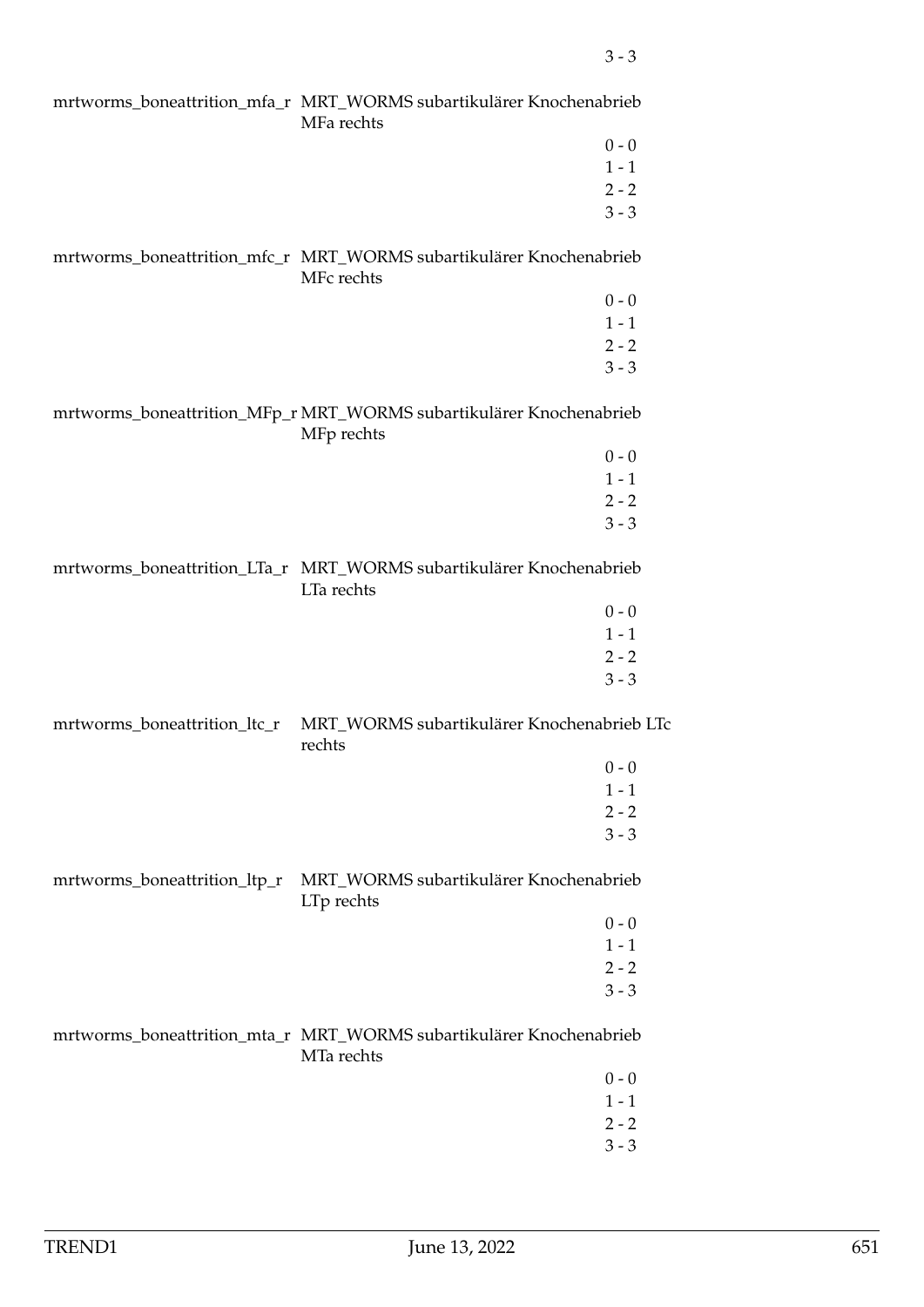|                      | MTc rechts                                                                        |                                |
|----------------------|-----------------------------------------------------------------------------------|--------------------------------|
|                      |                                                                                   | $0 - 0$                        |
|                      |                                                                                   | $1 - 1$                        |
|                      |                                                                                   | $2 - 2$                        |
|                      |                                                                                   | $3 - 3$                        |
|                      | mrtworms_boneattrition_mtp_r MRT_WORMS subartikulärer Knochenabrieb<br>MTp rechts |                                |
|                      |                                                                                   | $0 - 0$                        |
|                      |                                                                                   | $1 - 1$                        |
|                      |                                                                                   | $2 - 2$                        |
|                      |                                                                                   | $3 - 3$                        |
| mrtworms_bildqual3_r | MRT_WORMS Bildqualität Patella transversal<br>rechts                              |                                |
|                      |                                                                                   | 1 - gut - sichere Werte        |
|                      |                                                                                   | 2 - schlecht - unsichere Werte |
|                      |                                                                                   | 3 - nicht auswertbar           |
| mrtworms_cart_yn2_r  | MRT_WORMS Knorpelschädigung rechts 2 JN                                           |                                |
|                      |                                                                                   | $1 - Ja$                       |
|                      |                                                                                   | $0$ - Nein                     |
| mrtworms_cart_lp_r   | MRT_WORMS Gelenkknorpel LP rechts                                                 |                                |
|                      |                                                                                   | $0 - 0$                        |
|                      |                                                                                   | $1 - 1$                        |
|                      |                                                                                   | $2 - 2,0$                      |
|                      |                                                                                   | $3 - 2,5$                      |
|                      |                                                                                   | $4 - 3$                        |
|                      |                                                                                   | $5 - 4$                        |
|                      |                                                                                   | $6 - 5$                        |
|                      |                                                                                   | $7 - 6$                        |
| mrtworms_cart_mp_r   | MRT_WORMS Gelenkknorpel MP rechts                                                 |                                |
|                      |                                                                                   | $0 - 0$                        |
|                      |                                                                                   | $1 - 1$                        |
|                      |                                                                                   | $2 - 2,0$                      |
|                      |                                                                                   | $3 - 2,5$                      |
|                      |                                                                                   | $4 - 3$                        |
|                      |                                                                                   | $5 - 4$                        |
|                      |                                                                                   | $6 - 5$                        |
|                      |                                                                                   | $7 - 6$                        |
| mrtworms_bml_yn2_r   | MRT_WORMS subartikuläre<br>Knochenmark-Anomalien rechts JN                        |                                |
|                      |                                                                                   | $1 - Ja$                       |
|                      |                                                                                   | $0$ - Nein                     |
| mrtworms_bml_lp_r    | MRT_WORMS subartikuläre<br>Knochenmark-Anomalie_LP rechts                         |                                |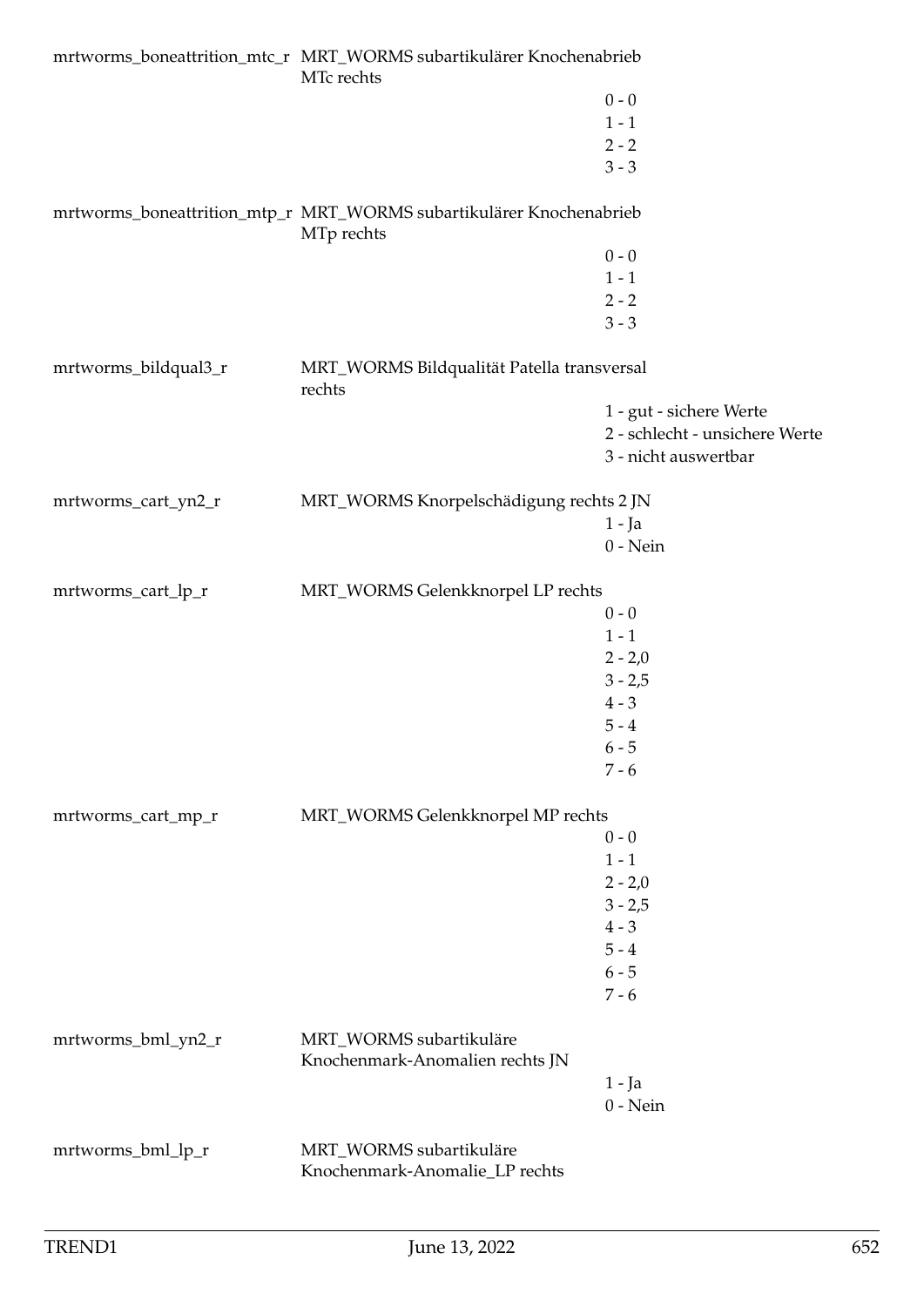|                           |                                                                     | $0 - 0$<br>$1 - 1$<br>$2 - 2$<br>$3 - 3$<br>$4 - 4$<br>$5 - 5$<br>$6 - 6$<br>$7 - 7$<br>$8 - 8$ |
|---------------------------|---------------------------------------------------------------------|-------------------------------------------------------------------------------------------------|
| mrtworms_bml_mp_r         | MRT_WORMS subartikuläre                                             |                                                                                                 |
|                           | Knochenmark-Anomalie_MP rechts                                      |                                                                                                 |
|                           |                                                                     | $0 - 0$                                                                                         |
|                           |                                                                     | $1 - 1$                                                                                         |
|                           |                                                                     | $2 - 2$                                                                                         |
|                           |                                                                     | $3 - 3$                                                                                         |
|                           |                                                                     | $4 - 4$                                                                                         |
|                           |                                                                     | $5 - 5$                                                                                         |
|                           |                                                                     | $6 - 6$                                                                                         |
|                           |                                                                     | $7 - 7$                                                                                         |
|                           |                                                                     | $8 - 8$                                                                                         |
| mrtworms_cyst_yn2_r       | MRT_WORMS subartikuläre Zysten rechts 2 JN                          |                                                                                                 |
|                           |                                                                     | $1 - Ja$                                                                                        |
|                           |                                                                     | $0$ - Nein                                                                                      |
|                           |                                                                     |                                                                                                 |
| mrtworms_cyst_LP_r        | MRT_WORMS subartikuläre Zysten LP rechts                            |                                                                                                 |
|                           |                                                                     | $0 - 0$                                                                                         |
|                           |                                                                     | $1 - 1$                                                                                         |
|                           |                                                                     | $2 - 2$                                                                                         |
|                           |                                                                     | $3 - 3$                                                                                         |
|                           |                                                                     | $4 - 4$<br>$5 - 5$                                                                              |
|                           |                                                                     |                                                                                                 |
|                           |                                                                     | $6 - 6$<br>$7 - 7$                                                                              |
|                           |                                                                     | $8 - 8$                                                                                         |
|                           |                                                                     |                                                                                                 |
| mrtwotms_avalon_cyst_MP_r | MRT_WORMS subartikuläre Zysten MP rechts                            |                                                                                                 |
|                           |                                                                     | $0 - 0$                                                                                         |
|                           |                                                                     | $1 - 1$                                                                                         |
|                           |                                                                     | $2 - 2$                                                                                         |
|                           |                                                                     | $3 - 3$                                                                                         |
|                           |                                                                     | $4 - 4$                                                                                         |
|                           |                                                                     | $5 - 5$                                                                                         |
|                           |                                                                     | $6 - 6$                                                                                         |
|                           |                                                                     | $7 - 7$                                                                                         |
|                           |                                                                     | $8 - 8$                                                                                         |
|                           | mrtworms_boneattrition_yn2_r MRT_WORMS subartikulärer Knochenabrieb |                                                                                                 |

rechts 2 JN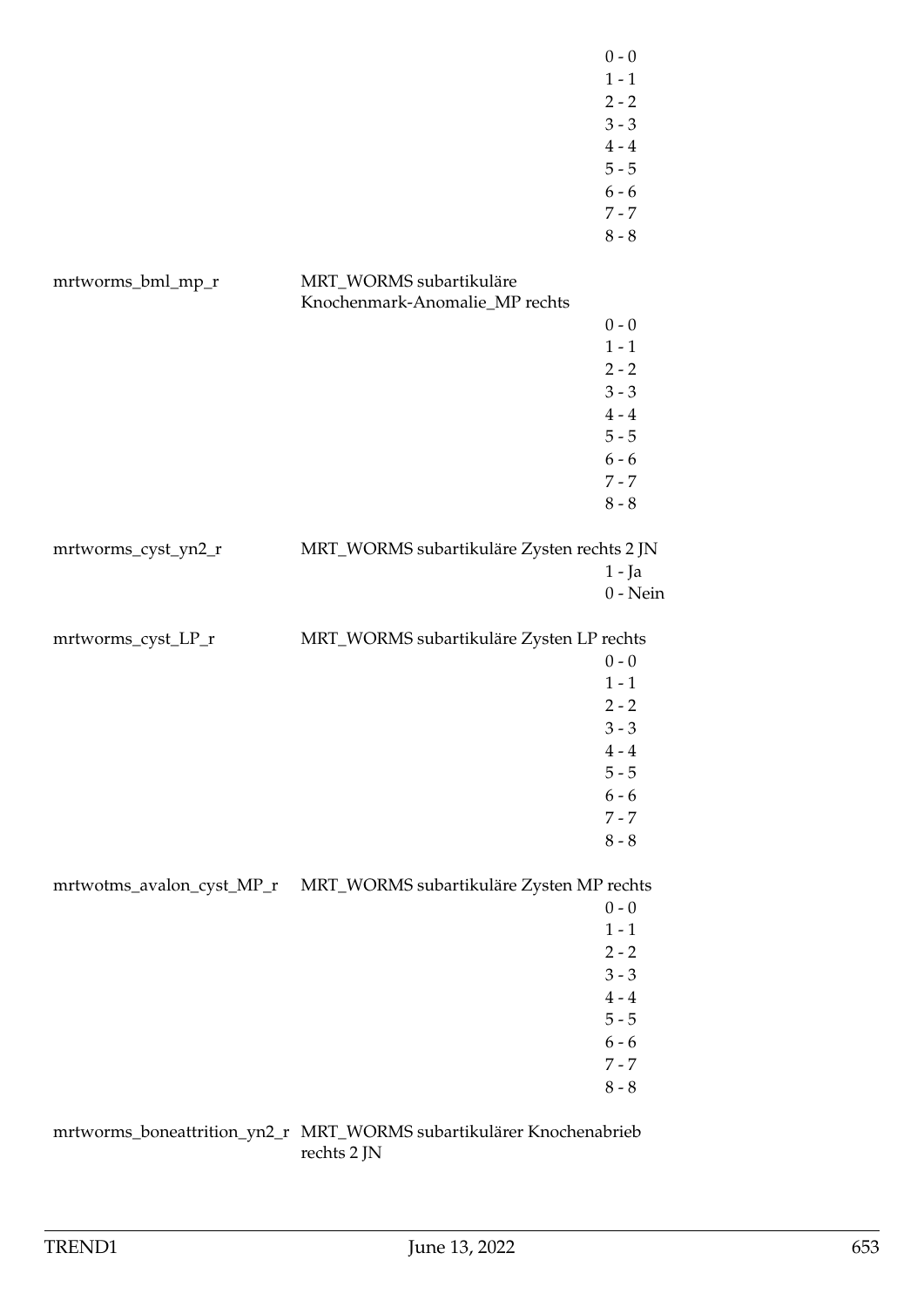|                             |                                                                                                     | $1 - Ja$<br>$0$ - Nein                   |
|-----------------------------|-----------------------------------------------------------------------------------------------------|------------------------------------------|
| mrtworms_boneattrition_lp_r | MRT_WORMS subartikulärer Knochenabrieb LP<br>rechts                                                 |                                          |
|                             |                                                                                                     | $0 - 0$                                  |
|                             |                                                                                                     | $1 - 1$                                  |
|                             |                                                                                                     | $2 - 2$                                  |
|                             |                                                                                                     | $3 - 3$                                  |
|                             | mrtworms_boneattrition_mp_r                     MRT_WORMS subartikulärer Knochenabrieb<br>MP rechts |                                          |
|                             |                                                                                                     | $0 - 0$                                  |
|                             |                                                                                                     | $1 - 1$                                  |
|                             |                                                                                                     | $2 - 2$                                  |
|                             |                                                                                                     | $3 - 3$                                  |
| mrtworms_read_yn_l          | MRT_WORMS Reading links möglich JN                                                                  |                                          |
|                             |                                                                                                     | $1 - Ja$                                 |
|                             |                                                                                                     | $0$ - Nein                               |
| mrtworms_read_l             | MRT_WORMS Grund kein Reading links                                                                  |                                          |
|                             |                                                                                                     | 1 - Sequenz nicht vorhanden              |
|                             |                                                                                                     | 2 - sonstiges                            |
| mrtworms_remarks_yn_l       | MRT_WORMS Besonderheiten links JN                                                                   |                                          |
|                             |                                                                                                     | $1 - Ja$                                 |
|                             |                                                                                                     | $0$ - Nein                               |
| mrtworms_remarks_l          | MRT_WORMS Welche Besonderheit                                                                       |                                          |
|                             |                                                                                                     | 1 - Besprechung im Team<br>2 - Sonstiges |
|                             |                                                                                                     |                                          |
| mrtworms_note_l             | MRT_WORMS Anmerkung links                                                                           |                                          |
| mrtworms_bildqual4_l        | MRT_WORMS Bildqualität Patella transversal<br>Osteophyten links                                     |                                          |
|                             |                                                                                                     | 1 - gut - sichere Werte                  |
|                             |                                                                                                     | 2 - schlecht - unsichere Werte           |
|                             |                                                                                                     | 3 - nicht auswertbar                     |
| mrtworms_osteophyts2_yn_l   | MRT_WORMS Osteophyten links 2 JN                                                                    |                                          |
|                             |                                                                                                     | 1 - Ja<br>$0$ - Nein                     |
|                             |                                                                                                     |                                          |
| mrtworms_osteophyts_mp_l    | MRT_WORMS Osteophyten MP links                                                                      |                                          |
|                             |                                                                                                     | $0 - 0$                                  |
|                             |                                                                                                     | $1 - 1$                                  |
|                             |                                                                                                     | $2 - 2$                                  |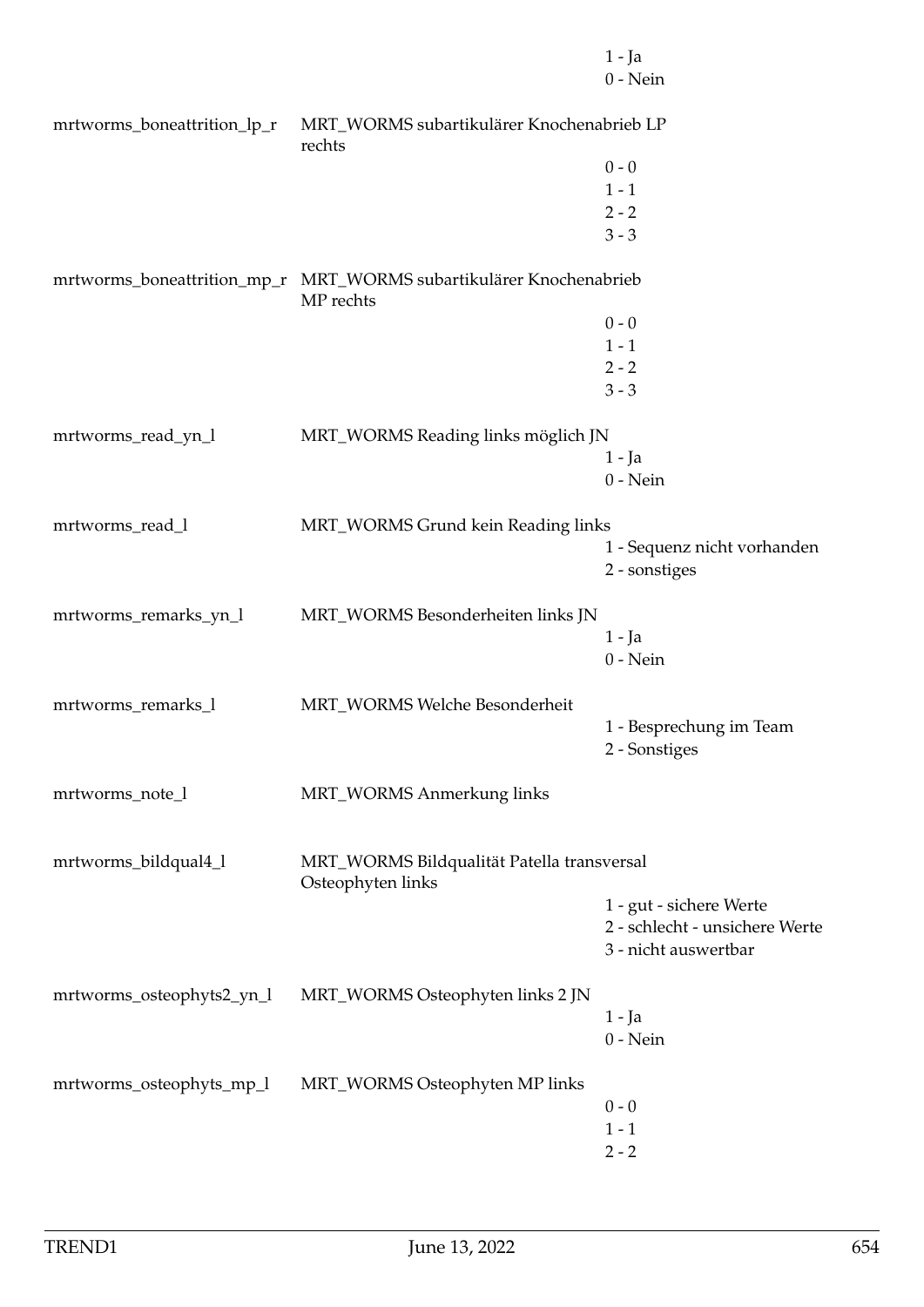|                           |                                                           | $3 - 3$                        |
|---------------------------|-----------------------------------------------------------|--------------------------------|
|                           |                                                           | $4 - 4$                        |
|                           |                                                           | $5 - 5$                        |
|                           |                                                           | $6 - 6$                        |
|                           |                                                           | $7 - 7$                        |
|                           |                                                           |                                |
| mrtworms_osteophyts_LP_1  | MRT_WORMS Osteophyten LP links                            |                                |
|                           |                                                           | $0 - 0$                        |
|                           |                                                           | $1 - 1$                        |
|                           |                                                           | $2 - 2$                        |
|                           |                                                           | $3 - 3$                        |
|                           |                                                           | $4 - 4$                        |
|                           |                                                           | $5 - 5$                        |
|                           |                                                           | $6 - 6$                        |
|                           |                                                           | $7 - 7$                        |
|                           |                                                           |                                |
| mrtworms_bildqual1_l      | MRT_WORMS Bildqualität Osteophyten links                  |                                |
|                           |                                                           | 1 - gut - sichere Werte        |
|                           |                                                           | 2 - schlecht - unsichere Werte |
|                           |                                                           | 3 - nicht auswertbar           |
| mrtworms_osteophyts_yn_l  | MRT_WORMS Osteophyten links JN                            |                                |
|                           |                                                           | $1 - Ja$                       |
|                           |                                                           | $0$ - Nein                     |
|                           |                                                           |                                |
| mrtworms_osteophyts_mfa_l | MRT_WORMS Osteophyten MFa links                           |                                |
|                           |                                                           | $0 - 0$                        |
|                           |                                                           | $1 - 1$                        |
|                           |                                                           | $2 - 2$                        |
|                           |                                                           | $3 - 3$                        |
|                           |                                                           | $4\,$ - $4\,$                  |
|                           |                                                           | $5 - 5$                        |
|                           |                                                           | $6 - 6$                        |
|                           |                                                           | $7 - 7$                        |
|                           |                                                           |                                |
| mrtworms_osteophyts_lfa_l | MRT_WORMS Osteophyten LFa links                           |                                |
|                           |                                                           | $0 - 0$                        |
|                           |                                                           | $1 - 1$                        |
|                           |                                                           | $2 - 2$                        |
|                           |                                                           | $3 - 3$                        |
|                           |                                                           | $4 - 4$                        |
|                           |                                                           | $5 - 5$                        |
|                           |                                                           | $6 - 6$                        |
|                           |                                                           | $7 - 7$                        |
|                           | mrtworms_osteophyts_MFc_l MRT_WORMS Osteophyten MFc links |                                |
|                           |                                                           | $0 - 0$                        |
|                           |                                                           | $1 - 1$                        |
|                           |                                                           | $2 - 2$                        |
|                           |                                                           | $3 - 3$                        |
|                           |                                                           |                                |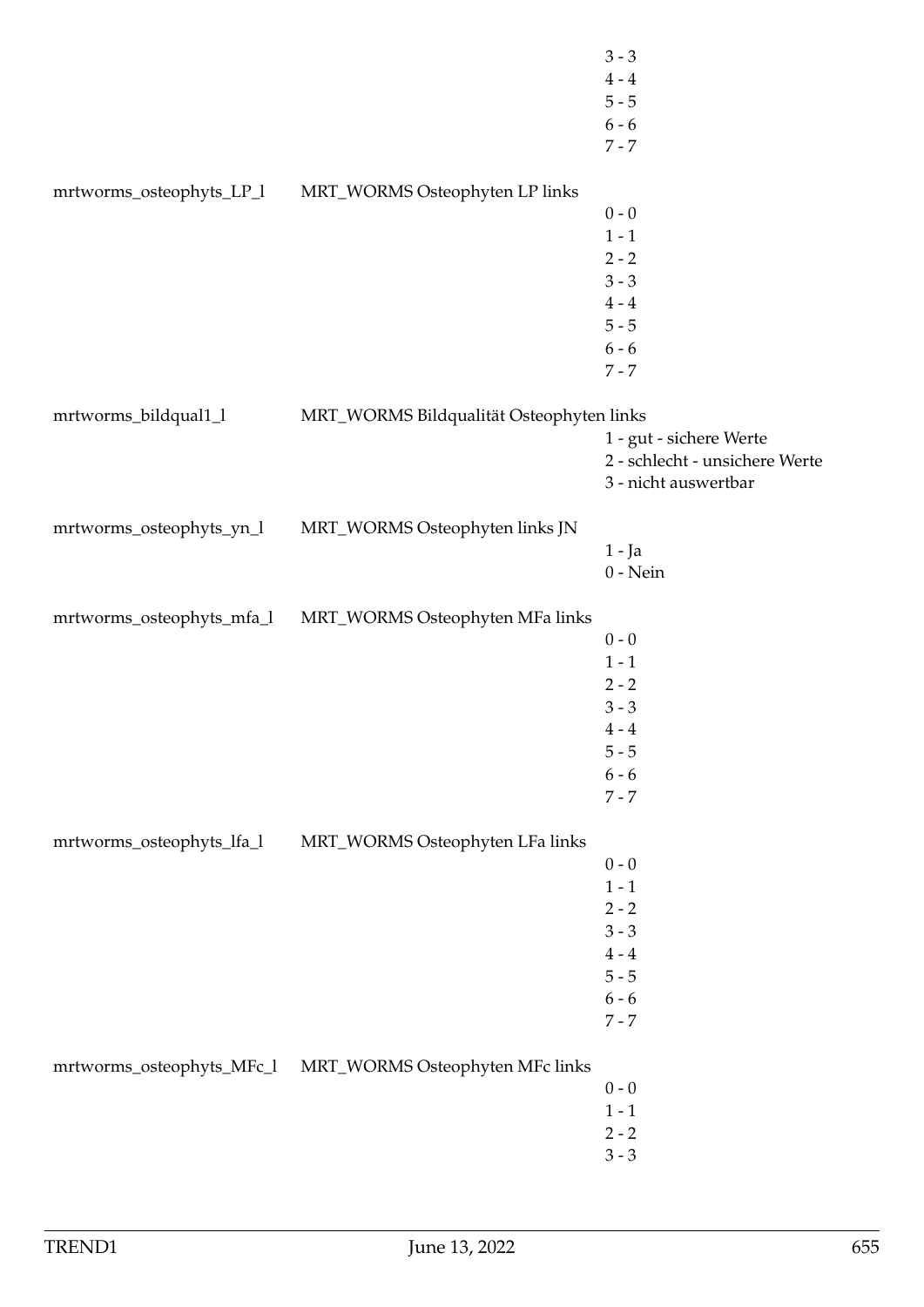|                           |                                                           | $4 - 4$<br>$5 - 5$<br>$6 - 6$<br>$7 - 7$                                               |
|---------------------------|-----------------------------------------------------------|----------------------------------------------------------------------------------------|
| mrtworms_osteophyts_lfc_l | MRT_WORMS Osteophyten LFc links                           | $0 - 0$<br>$1 - 1$<br>$2 - 2$<br>$3 - 3$<br>$4 - 4$<br>$5 - 5$<br>$6 - 6$<br>$7 - 7$   |
|                           | mrtworms_osteophyts_mfp_l MRT_WORMS Osteophyten MFp links | $0$ - $0$<br>$1 - 1$<br>$2 - 2$<br>$3 - 3$<br>$4 - 4$<br>$5 - 5$<br>$6 - 6$<br>$7 - 7$ |
| mrtworms_osteophyts_lfp_l | MRT_WORMS Osteophyten LFp links                           | $0$ - $0$<br>$1 - 1$<br>$2 - 2$<br>$3 - 3$<br>$4 - 4$<br>$5 - 5$<br>$6 - 6$<br>$7 - 7$ |
| mrtworms_osteophyts_MTa_l | MRT_WORMS Osteophyten MTa links                           | $0 - 0$<br>$1 - 1$<br>$2 - 2$<br>$3 - 3$<br>$4 - 4$<br>$5 - 5$<br>$6 - 6$<br>$7 - 7$   |
| mrtworms_osteophyts_lta_l | MRT_WORMS Osteophyten LTa links                           | $0 - 0$<br>$1 - 1$<br>$2 - 2$<br>$3 - 3$                                               |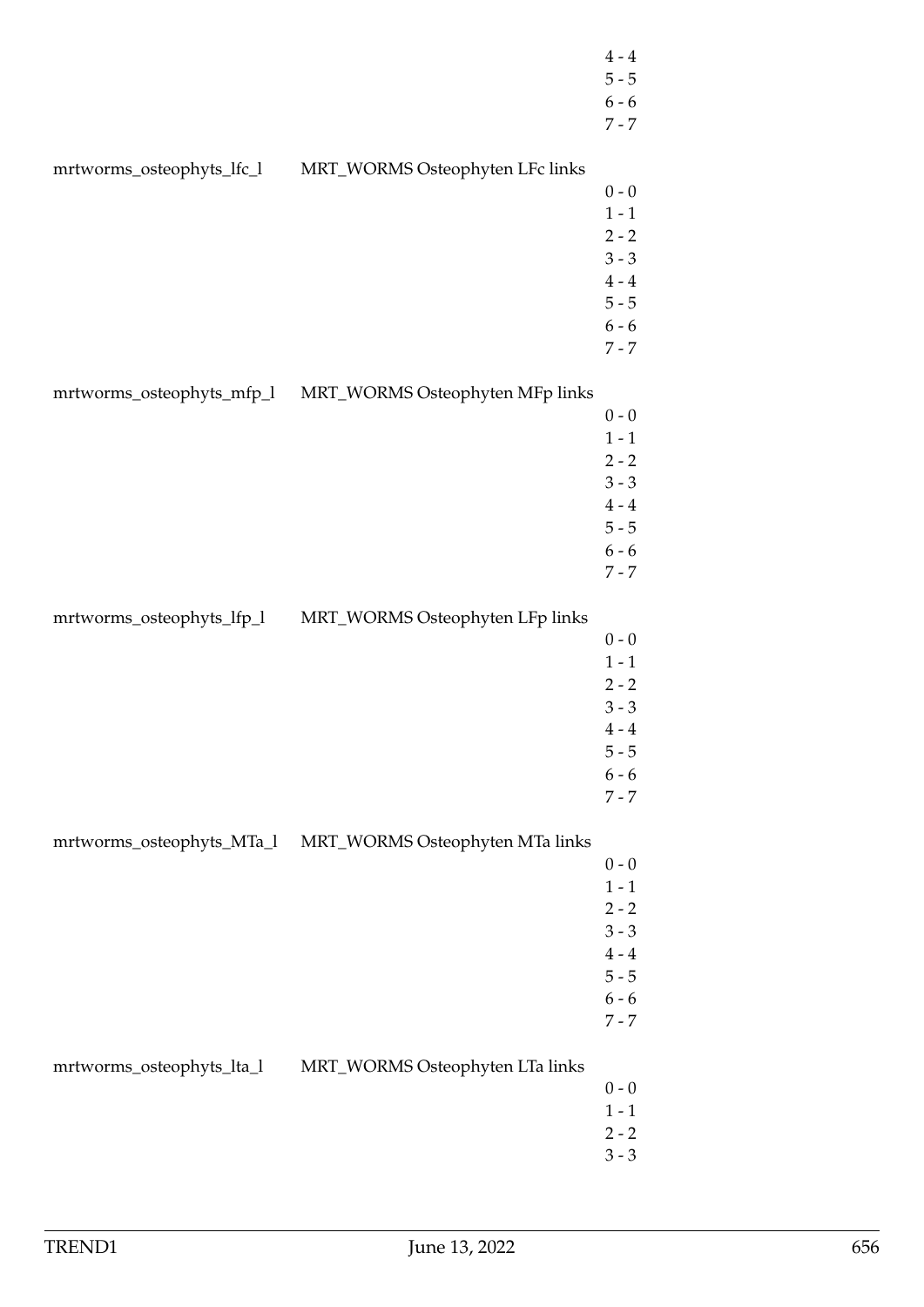|                           |                                      | $4 - 4$<br>$5 - 5$<br>$6 - 6$<br>$7 - 7$ |
|---------------------------|--------------------------------------|------------------------------------------|
| mrtworms_osteophyts_mtc_l | MRT_WORMS Osteophyten MTc links      |                                          |
|                           |                                      | $0 - 0$                                  |
|                           |                                      | $1 - 1$                                  |
|                           |                                      | $2 - 2$                                  |
|                           |                                      | $3 - 3$                                  |
|                           |                                      | $4 - 4$                                  |
|                           |                                      | $5 - 5$                                  |
|                           |                                      | $6 - 6$                                  |
|                           |                                      | $7 - 7$                                  |
| mrtworms_osteophyts_ltc_l | MRT_WORMS Osteophyten LTc links      |                                          |
|                           |                                      | $0 - 0$                                  |
|                           |                                      | $1 - 1$                                  |
|                           |                                      | $2 - 2$                                  |
|                           |                                      | $3 - 3$                                  |
|                           |                                      | $4 - 4$                                  |
|                           |                                      | $5 - 5$                                  |
|                           |                                      | $6 - 6$                                  |
|                           |                                      | $7 - 7$                                  |
|                           |                                      |                                          |
| mrtworms_osteophyts_mtp_l | MRT_WORMS Osteophyten MTp links      | $0 - 0$                                  |
|                           |                                      | $1 - 1$                                  |
|                           |                                      | $2 - 2$                                  |
|                           |                                      | $3 - 3$                                  |
|                           |                                      | $4 - 4$                                  |
|                           |                                      | $5 - 5$                                  |
|                           |                                      | $6 - 6$                                  |
|                           |                                      | $7 - 7$                                  |
|                           |                                      |                                          |
| mrtworms_osteophyts_ltp_l | MRT_WORMS Osteophyten LTp links      |                                          |
|                           |                                      | $0 - 0$                                  |
|                           |                                      | $1 - 1$                                  |
|                           |                                      | $2 - 2$                                  |
|                           |                                      | $3 - 3$                                  |
|                           |                                      | $4 - 4$                                  |
|                           |                                      | $5 - 5$                                  |
|                           |                                      | $6 - 6$                                  |
|                           |                                      | $7 - 7$                                  |
| mrtworms_bildqual2_l      | MRT_WORMS Bildqualität weitere links |                                          |
|                           |                                      | 1 - gut - sichere Werte                  |
|                           |                                      | 2 - schlecht - unsichere Werte           |
|                           |                                      | 3 - nicht auswertbar                     |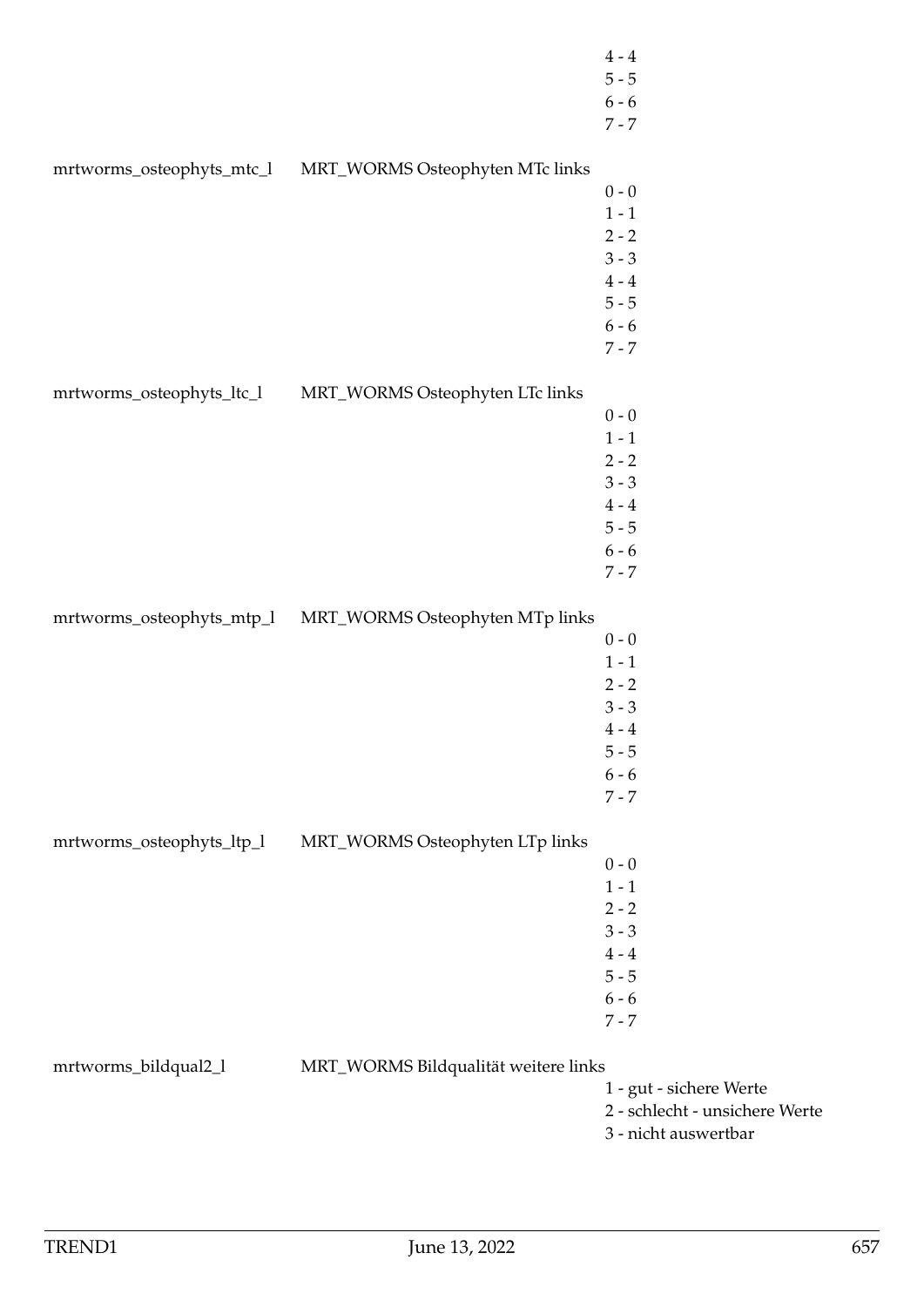| mrtworms_cart_yn_l  | MRT_WORMS Knorpelschädigung links JN |                        |
|---------------------|--------------------------------------|------------------------|
|                     |                                      | $1 - Ja$<br>$0$ - Nein |
| mrtworms_cart_mfa_l | MRT_WORMS Gelenkknorpel MFa links    |                        |
|                     |                                      | $0 - 0$                |
|                     |                                      | $1 - 1$                |
|                     |                                      | $2 - 2,0$              |
|                     |                                      | $3 - 2,5$              |
|                     |                                      | $4 - 3$                |
|                     |                                      | $5 - 4$                |
|                     |                                      | $6 - 5$                |
|                     |                                      | $7 - 6$                |
| mrtworms_cart_mfc_l | MRT_WORMS Gelenkknorpel MFc links    |                        |
|                     |                                      | $0 - 0$                |
|                     |                                      | $1 - 1$                |
|                     |                                      | $2 - 2,0$              |
|                     |                                      | $3 - 2,5$              |
|                     |                                      | $4 - 3$                |
|                     |                                      | $5 - 4$                |
|                     |                                      | $6 - 5$                |
|                     |                                      | $7 - 6$                |
| mrtworms_cart_mfp_l | MRT_WORMS Gelenkknorpel MFp links    |                        |
|                     |                                      | $0 - 0$                |
|                     |                                      | $1 - 1$                |
|                     |                                      | $2 - 2,0$              |
|                     |                                      | $3 - 2,5$              |
|                     |                                      | $4 - 3$                |
|                     |                                      | $5 - 4$                |
|                     |                                      | $6 - 5$                |
|                     |                                      | $7 - 6$                |
| mrtworms_cart_lfa_l | MRT_WORMS Gelenkknorpel LFa links    |                        |
|                     |                                      | $0 - 0$                |
|                     |                                      | $1 - 1$                |
|                     |                                      | $2 - 2,0$              |
|                     |                                      | $3 - 2,5$              |
|                     |                                      | $4 - 3$                |
|                     |                                      | $5 - 4$                |
|                     |                                      | $6 - 5$                |
|                     |                                      | $7 - 6$                |
| mrtworms_cart_LFc_l | MRT_WORMS Gelenkknorpel LFc links    |                        |
|                     |                                      | $0 - 0$                |
|                     |                                      | $1 - 1$                |
|                     |                                      | $2 - 2,0$              |
|                     |                                      | $3 - 2,5$              |
|                     |                                      | $4 - 3$                |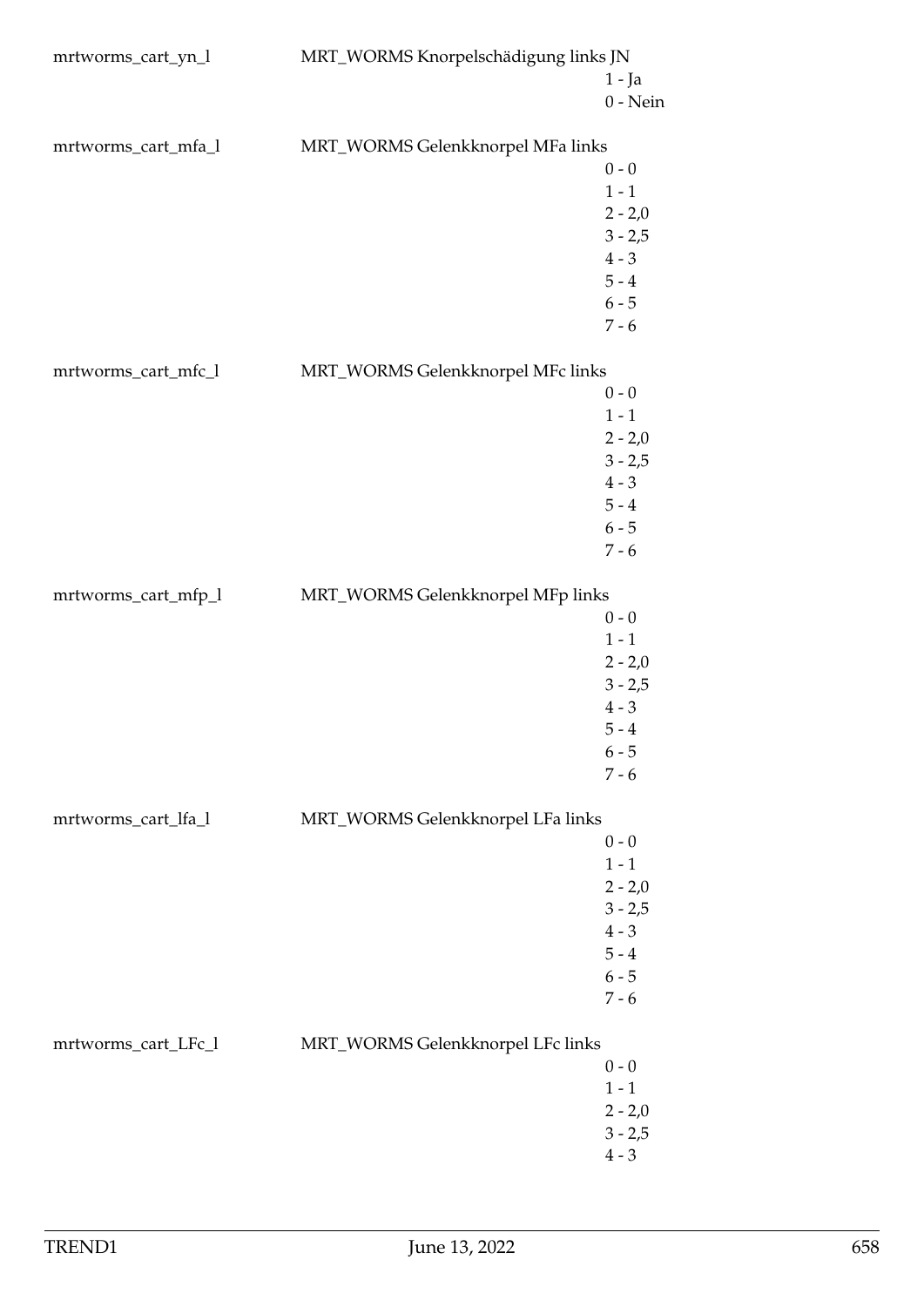|                     |                                   | $5 - 4$<br>$6 - 5$<br>$7 - 6$                                                            |
|---------------------|-----------------------------------|------------------------------------------------------------------------------------------|
| mrtworms_cart_lfp_l | MRT_WORMS Gelenkknorpel LFp links | $0 - 0$<br>$1 - 1$<br>$2 - 2,0$<br>$3 - 2,5$<br>$4 - 3$<br>$5 - 4$<br>$6 - 5$            |
| mrtworms_cart_mta_l | MRT_WORMS Gelenkknorpel MTa links | $7 - 6$<br>$0 - 0$<br>$1 - 1$<br>$2 - 2,0$<br>$3 - 2,5$<br>$4 - 3$<br>$5 - 4$<br>$6 - 5$ |
| mrtworms_cart_mtc_l | MRT_WORMS Gelenkknorpel MTc links | $7 - 6$<br>$0 - 0$<br>$1 - 1$<br>$2 - 2,0$<br>$3 - 2,5$<br>$4 - 3$<br>$5 - 4$            |
| mrtworms_cart_mtp_l | MRT_WORMS Gelenkknorpel MTp links | $6 - 5$<br>$7 - 6$<br>$0 - 0$<br>$1 - 1$<br>$2 - 2,0$<br>$3 - 2,5$<br>$4 - 3$<br>$5 - 4$ |
| mrtworms_cart_lta_l | MRT_WORMS Gelenkknorpel LTa links | $6 - 5$<br>$7 - 6$<br>$0 - 0$<br>$1 - 1$<br>$2 - 2,0$<br>$3 - 2,5$<br>$4 - 3$            |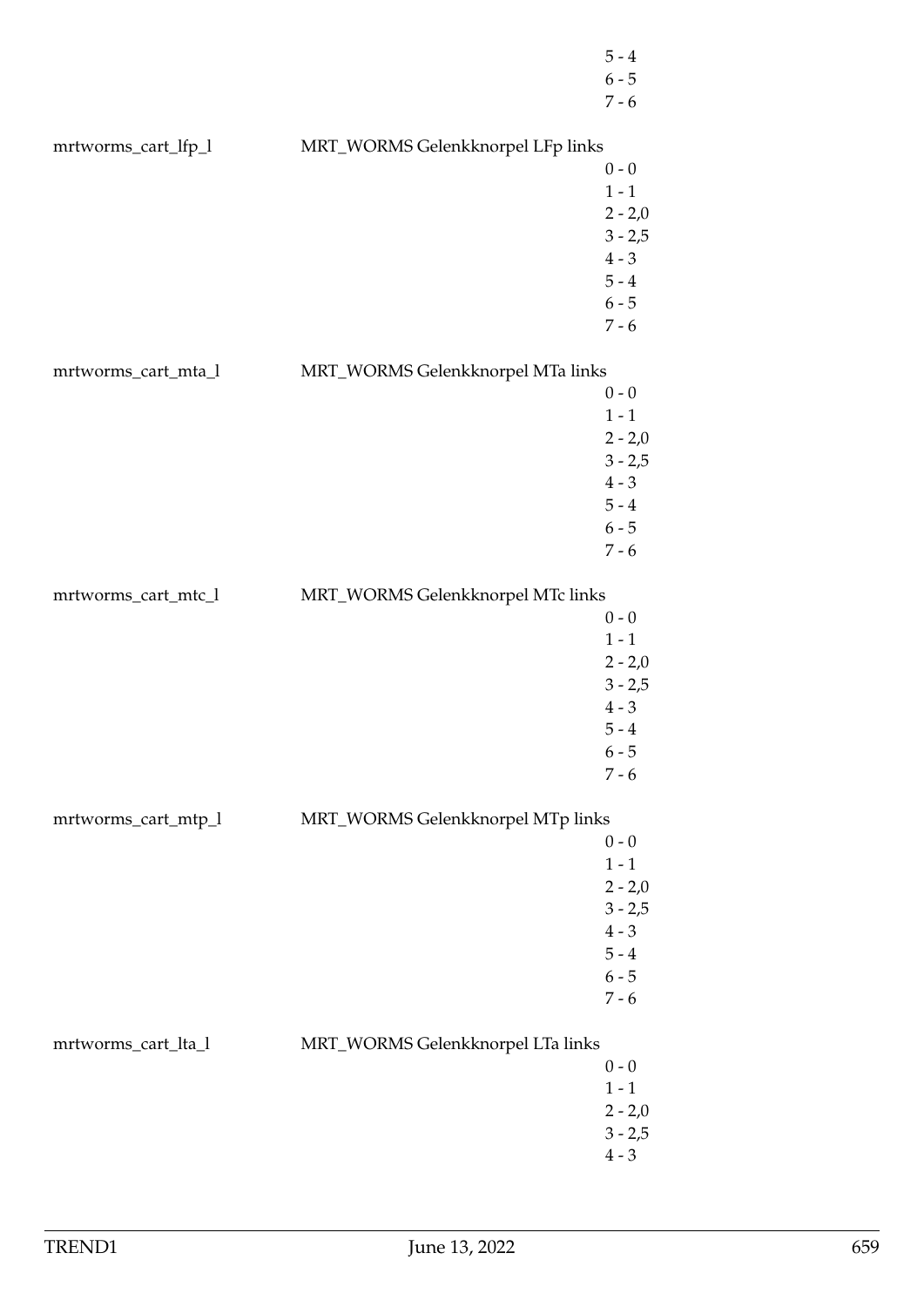|                     |                                                           | $5 - 4$<br>$6 - 5$<br>$7 - 6$                                                                   |
|---------------------|-----------------------------------------------------------|-------------------------------------------------------------------------------------------------|
| mrtworms_cart_ltc_l | MRT_WORMS Gelenkknorpel LTc links                         | $0 - 0$<br>$1 - 1$<br>$2 - 2,0$<br>$3 - 2,5$<br>$4 - 3$<br>$5 - 4$<br>$6 - 5$<br>$7 - 6$        |
| mrtworms_cart_LTp_l | MRT_WORMS Gelenkknorpel LTp links                         | $0 - 0$<br>$1 - 1$<br>$2 - 2,0$<br>$3 - 2,5$<br>$4 - 3$<br>$5 - 4$<br>$6 - 5$<br>$7 - 6$        |
| mrtworms_bml_yn_l   | MRT_WORMS subartikuläre<br>Knochenmark-Anomalien links JN | $1 - Ja$<br>$0$ - Nein                                                                          |
| mrtworms_bml_mfa_l  | MRT_WORMS subartikuläre<br>Knochenmark-Anomalie_MFa links | $0 - 0$<br>$1 - 1$<br>$2 - 2$<br>$3 - 3$<br>$4 - 4$<br>$5 - 5$<br>$6 - 6$<br>$7 - 7$<br>$8 - 8$ |
| mrtworms_bml_mfc_l  | MRT_WORMS subartikuläre<br>Knochenmark-Anomalie_MFc links | $0 - 0$<br>$1 - 1$<br>$2 - 2$<br>$3 - 3$<br>$4 - 4$<br>$5 - 5$<br>$6 - 6$                       |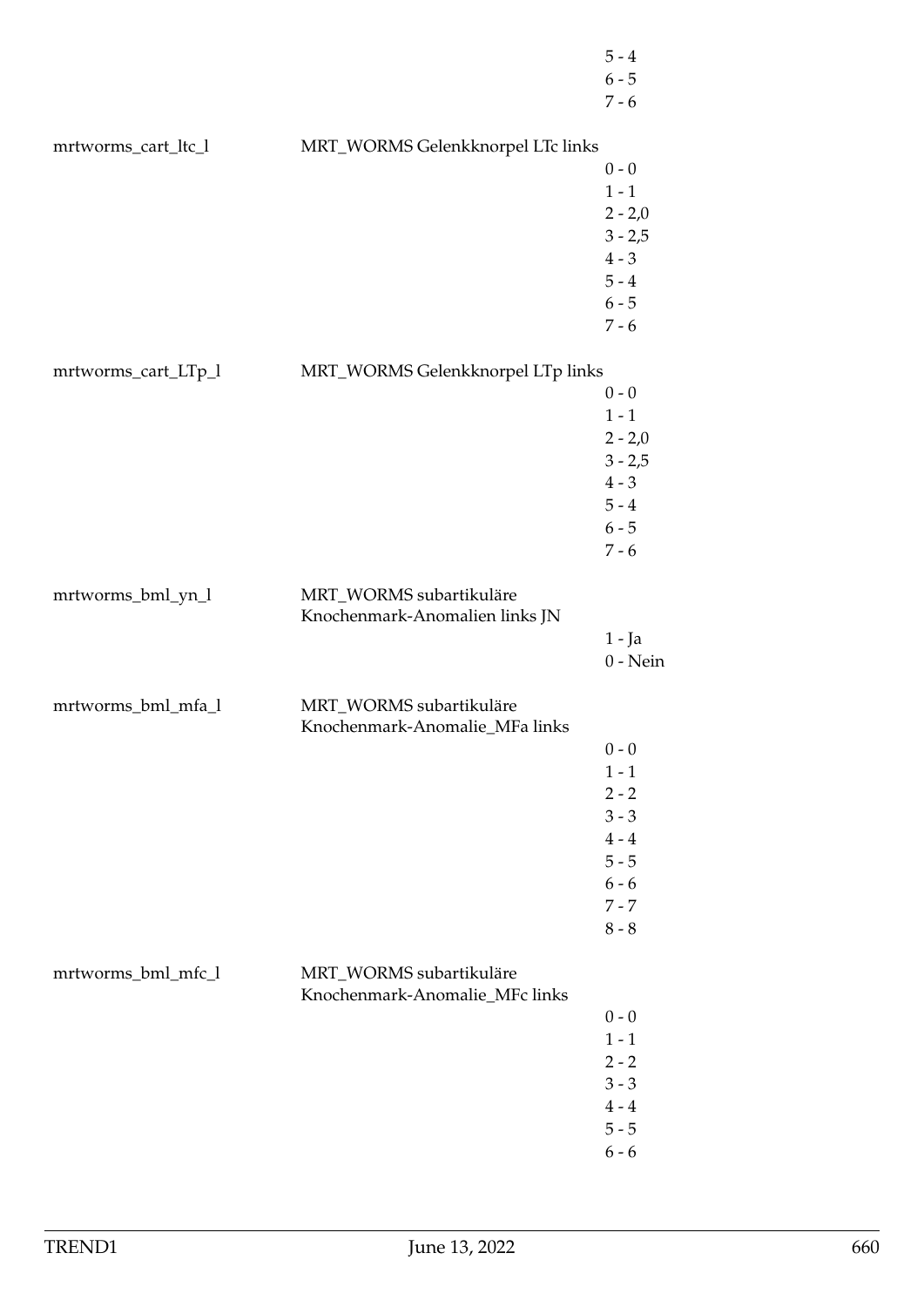| mrtworms_bml_mfp_l | MRT_WORMS subartikuläre<br>Knochenmark-Anomalie_MFp links |         |
|--------------------|-----------------------------------------------------------|---------|
|                    |                                                           | $0 - 0$ |
|                    |                                                           | $1 - 1$ |
|                    |                                                           | $2 - 2$ |
|                    |                                                           | $3 - 3$ |
|                    |                                                           | $4 - 4$ |
|                    |                                                           | $5 - 5$ |
|                    |                                                           | $6 - 6$ |
|                    |                                                           | $7 - 7$ |
|                    |                                                           | $8 - 8$ |
|                    |                                                           |         |
| mrtworms_bml_lfa_l | MRT_WORMS subartikuläre<br>Knochenmark-Anomalie_LFa links |         |
|                    |                                                           | $0 - 0$ |
|                    |                                                           | $1 - 1$ |
|                    |                                                           | $2 - 2$ |
|                    |                                                           | $3 - 3$ |
|                    |                                                           | $4 - 4$ |
|                    |                                                           | $5 - 5$ |
|                    |                                                           | $6 - 6$ |
|                    |                                                           | $7 - 7$ |
|                    |                                                           | $8 - 8$ |
|                    |                                                           |         |
| mrtworms_bml_lfc_l | MRT_WORMS subartikuläre<br>Knochenmark-Anomalie_LFc links |         |
|                    |                                                           | $0 - 0$ |
|                    |                                                           | $1 - 1$ |
|                    |                                                           | $2 - 2$ |
|                    |                                                           | $3 - 3$ |
|                    |                                                           | $4 - 4$ |
|                    |                                                           | $5 - 5$ |
|                    |                                                           | $6 - 6$ |
|                    |                                                           | $7 - 7$ |
|                    |                                                           | $8 - 8$ |
|                    |                                                           |         |
| mrtworms_bml_lfp_l | MRT_WORMS subartikuläre                                   |         |
|                    | Knochenmark-Anomalie_LFp links                            |         |
|                    |                                                           | $0 - 0$ |
|                    |                                                           | $1 - 1$ |
|                    |                                                           | $2 - 2$ |
|                    |                                                           | $3 - 3$ |
|                    |                                                           | $4 - 4$ |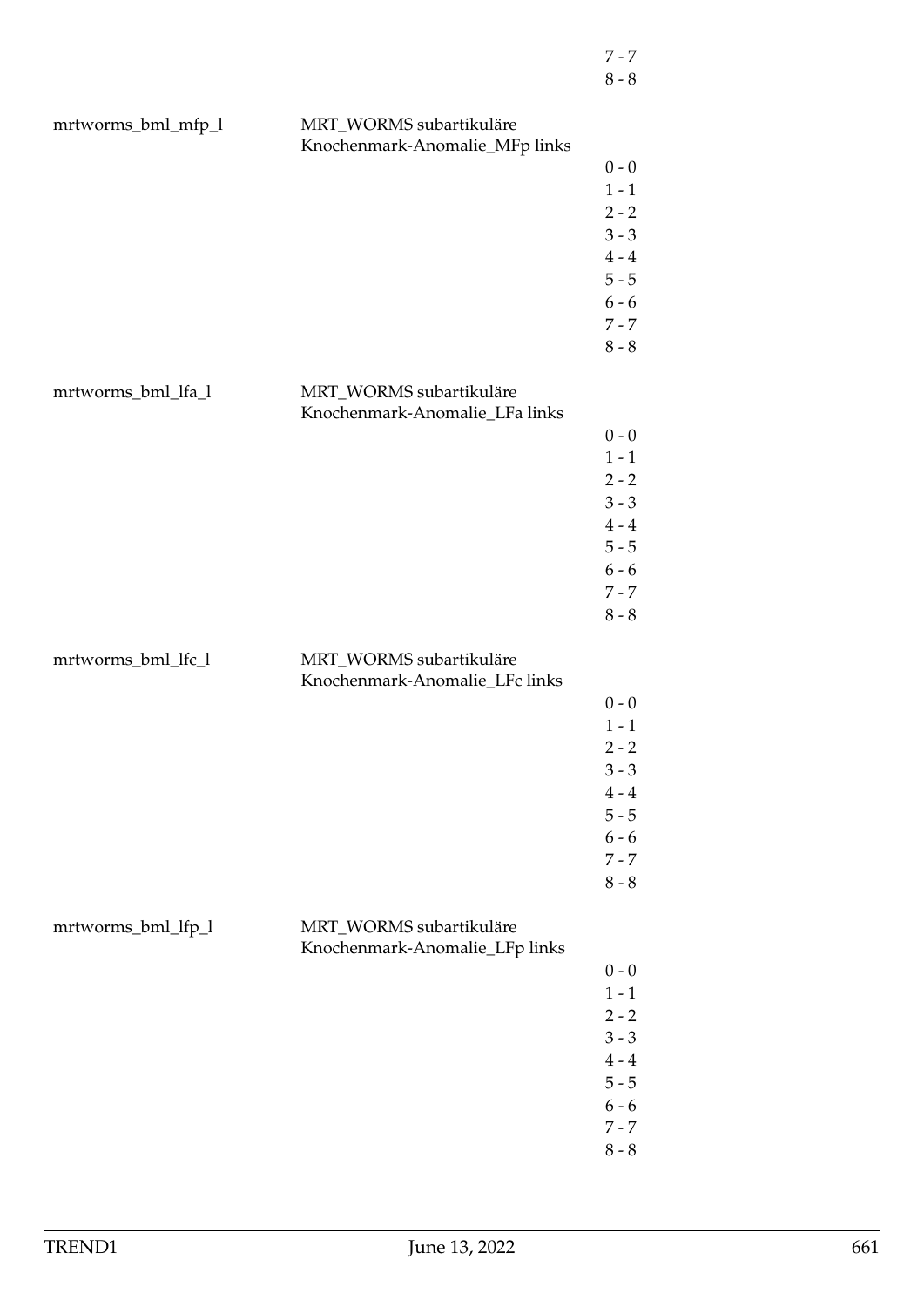|                    | Knochenmark-Anomalie_MTa links |         |
|--------------------|--------------------------------|---------|
|                    |                                | $0 - 0$ |
|                    |                                | $1 - 1$ |
|                    |                                | $2 - 2$ |
|                    |                                | $3 - 3$ |
|                    |                                | $4 - 4$ |
|                    |                                | $5 - 5$ |
|                    |                                |         |
|                    |                                | $6 - 6$ |
|                    |                                | $7 - 7$ |
|                    |                                | $8 - 8$ |
| mrtworms_bml_mtc_l | MRT_WORMS subartikuläre        |         |
|                    | Knochenmark-Anomalie_MTc links |         |
|                    |                                | $0 - 0$ |
|                    |                                | $1 - 1$ |
|                    |                                | $2 - 2$ |
|                    |                                | $3 - 3$ |
|                    |                                | $4 - 4$ |
|                    |                                | $5 - 5$ |
|                    |                                |         |
|                    |                                | $6 - 6$ |
|                    |                                | $7 - 7$ |
|                    |                                | $8 - 8$ |
| mrtworms_bml_mtp_l | MRT_WORMS subartikuläre        |         |
|                    | Knochenmark-Anomalie_MTp links |         |
|                    |                                | $0 - 0$ |
|                    |                                | $1 - 1$ |
|                    |                                | $2 - 2$ |
|                    |                                | $3 - 3$ |
|                    |                                | $4 - 4$ |
|                    |                                | $5 - 5$ |
|                    |                                | $6 - 6$ |
|                    |                                | $7 - 7$ |
|                    |                                | $8 - 8$ |
|                    |                                |         |
| mrtworms_bml_lta_l | MRT_WORMS subartikuläre        |         |
|                    | Knochenmark-Anomalie_LTa links |         |
|                    |                                | $0 - 0$ |
|                    |                                | $1 - 1$ |
|                    |                                | $2 - 2$ |
|                    |                                | $3 - 3$ |
|                    |                                | $4 - 4$ |
|                    |                                | $5 - 5$ |
|                    |                                | $6 - 6$ |
|                    |                                | $7 - 7$ |
|                    |                                | $8 - 8$ |
|                    |                                |         |
|                    |                                |         |

mrtworms\_bml\_mta\_l MRT\_WORMS subartikuläre

mrtworms\_bml\_ltc\_l MRT\_WORMS subartikuläre

Knochenmark-Anomalie\_LTc links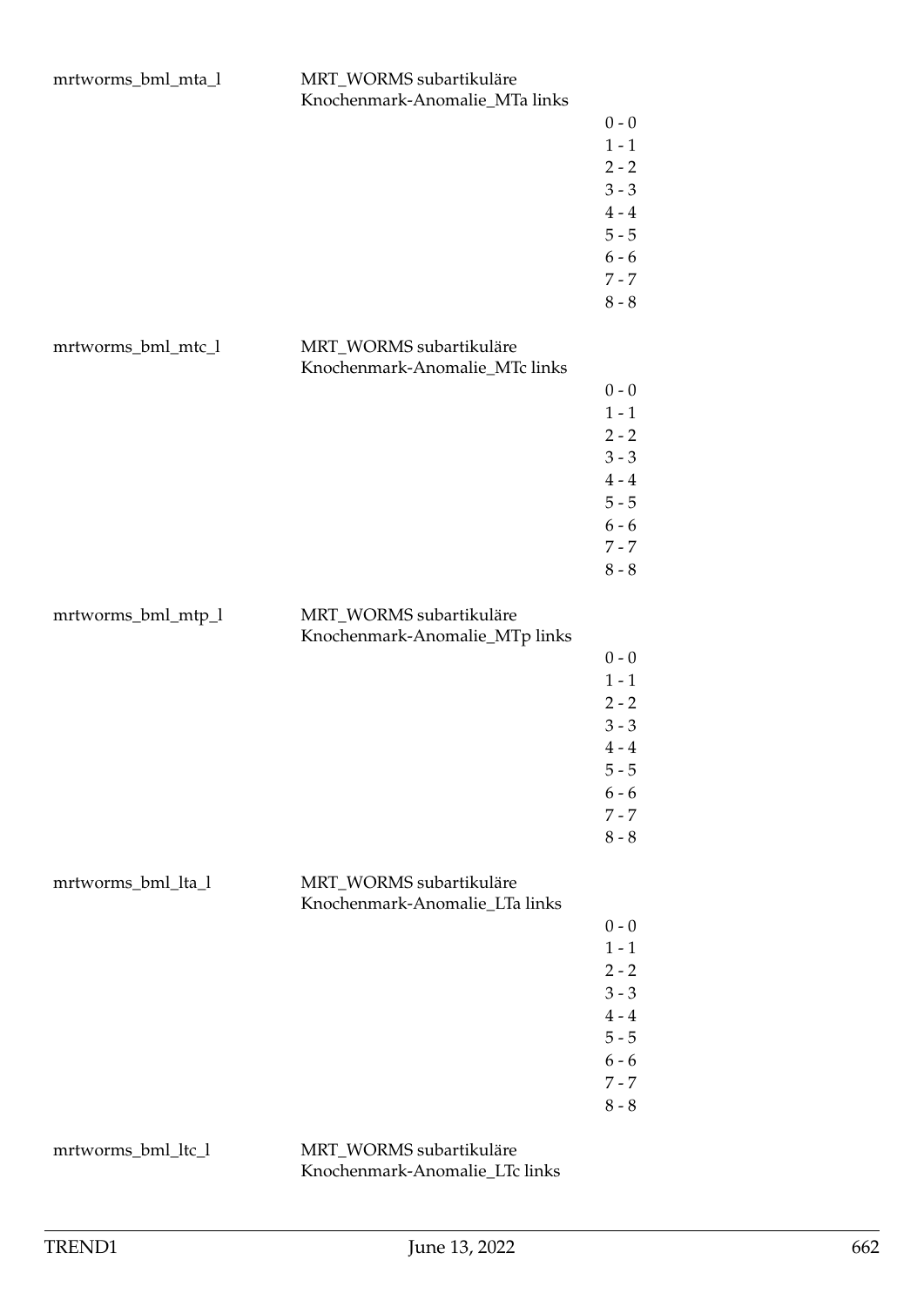|                     |                                                         | $0 - 0$<br>$1 - 1$<br>$2 - 2$<br>$3 - 3$<br>$4 - 4$<br>$5 - 5$<br>$6 - 6$<br>$7 - 7$<br>$8 - 8$ |
|---------------------|---------------------------------------------------------|-------------------------------------------------------------------------------------------------|
| mrtworms_bml_ltp_l  | MRT_WORMS subartikuläre                                 |                                                                                                 |
|                     | Knochenmark-Anomalie_LTp links                          |                                                                                                 |
|                     |                                                         | $0 - 0$                                                                                         |
|                     |                                                         | $1 - 1$                                                                                         |
|                     |                                                         | $2 - 2$                                                                                         |
|                     |                                                         | $3 - 3$                                                                                         |
|                     |                                                         | $4 - 4$                                                                                         |
|                     |                                                         | $5 - 5$                                                                                         |
|                     |                                                         | $6 - 6$                                                                                         |
|                     |                                                         | $7 - 7$                                                                                         |
|                     |                                                         | $8 - 8$                                                                                         |
| mrtworms_bml_s_l    | MRT_WORMS subartikuläre<br>Knochenmark-Anomalie_S links |                                                                                                 |
|                     |                                                         | $0 - 0$                                                                                         |
|                     |                                                         | $1 - 1$                                                                                         |
|                     |                                                         | $2 - 2$                                                                                         |
|                     |                                                         | $3 - 3$                                                                                         |
|                     |                                                         | $4 - 4$                                                                                         |
|                     |                                                         | $5 - 5$                                                                                         |
|                     |                                                         | $6 - 6$                                                                                         |
|                     |                                                         | $7 - 7$                                                                                         |
|                     |                                                         | $8 - 8$                                                                                         |
| mrtworms_cyst_yn_l  | MRT_WORMS subartikuläre Zysten links JN                 |                                                                                                 |
|                     |                                                         | 1 - Ja                                                                                          |
|                     |                                                         | $0 - Nein$                                                                                      |
| mrtworms_cyst_mfa_l | MRT_WORMS subartikuläre Zysten MFa links                |                                                                                                 |
|                     |                                                         | $0 - 0$                                                                                         |
|                     |                                                         | $1 - 1$                                                                                         |
|                     |                                                         | $2 - 2$                                                                                         |
|                     |                                                         | $3 - 3$<br>$4 - 4$                                                                              |
|                     |                                                         | $5 - 5$                                                                                         |
|                     |                                                         | $6 - 6$                                                                                         |
|                     |                                                         | $7 - 7$                                                                                         |
|                     |                                                         | $8 - 8$                                                                                         |
|                     |                                                         |                                                                                                 |
| mrtworms_cyst_mfc_l | MRT_WORMS subartikuläre Zysten MFc links                |                                                                                                 |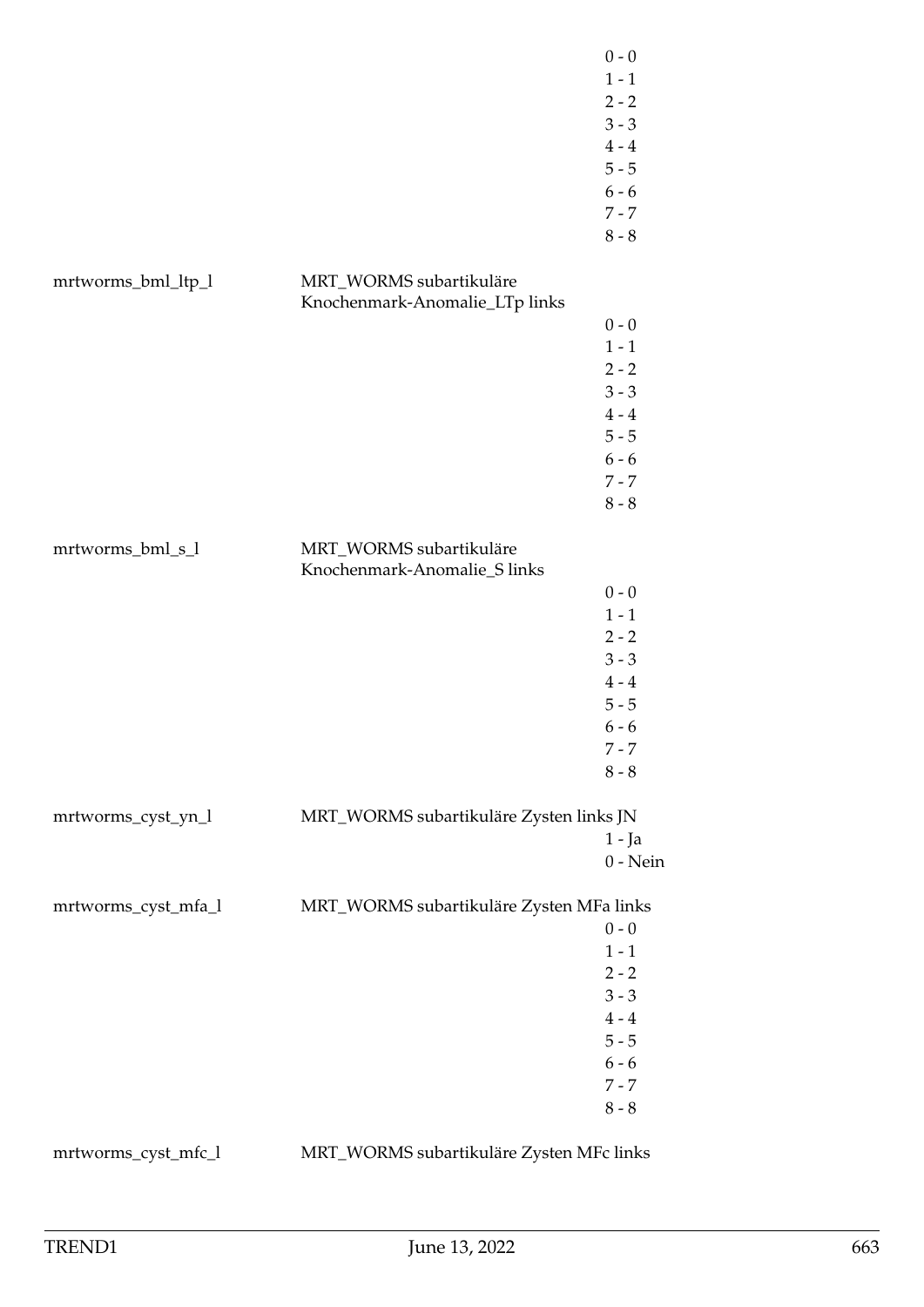|                     | $0 - 0$                                             |
|---------------------|-----------------------------------------------------|
|                     | $1 - 1$                                             |
|                     | $2 - 2$                                             |
|                     | $3 - 3$                                             |
|                     | $4 - 4$                                             |
|                     | $5 - 5$                                             |
|                     | $6 - 6$                                             |
|                     | $7 - 7$                                             |
|                     | $8 - 8$                                             |
|                     |                                                     |
| mrtworms_cyst_MFp_l | MRT_WORMS subartikuläre Zysten MFp links            |
|                     | $0 - 0$                                             |
|                     | $1 - 1$                                             |
|                     | $2 - 2$                                             |
|                     | $3 - 3$                                             |
|                     | $4 - 4$                                             |
|                     | $5 - 5$                                             |
|                     | $6 - 6$                                             |
|                     | $7 - 7$                                             |
|                     | $8 - 8$                                             |
|                     |                                                     |
| mrtworms_cyst_lfa_l | MRT_WORMS subartikuläre Zysten LFa links            |
|                     | $0 - 0$                                             |
|                     | $1 - 1$                                             |
|                     | $2 - 2$                                             |
|                     | $3 - 3$                                             |
|                     | $4 - 4$                                             |
|                     | $5 - 5$                                             |
|                     | $6 - 6$                                             |
|                     | $7 - 7$                                             |
|                     | $8 - 8$                                             |
|                     |                                                     |
| mrtworms_cyst_lfc_l | MRT_WORMS subartikuläre Zysten LFc links            |
|                     | $0 - 0$                                             |
|                     | $1 - 1$                                             |
|                     | $2 - 2$                                             |
|                     | $3 - 3$                                             |
|                     | $4 - 4$                                             |
|                     | $5 - 5$                                             |
|                     | $6 - 6$                                             |
|                     | $7 - 7$                                             |
|                     | $8 - 8$                                             |
|                     |                                                     |
| mrtworms_cyst_lfp_l | MRT_WORMS subartikuläre Zysten LFp links<br>$0 - 0$ |
|                     | $1 - 1$                                             |
|                     | $2 - 2$                                             |
|                     | $3 - 3$                                             |
|                     |                                                     |
|                     | $4 - 4$<br>$5 - 5$                                  |
|                     |                                                     |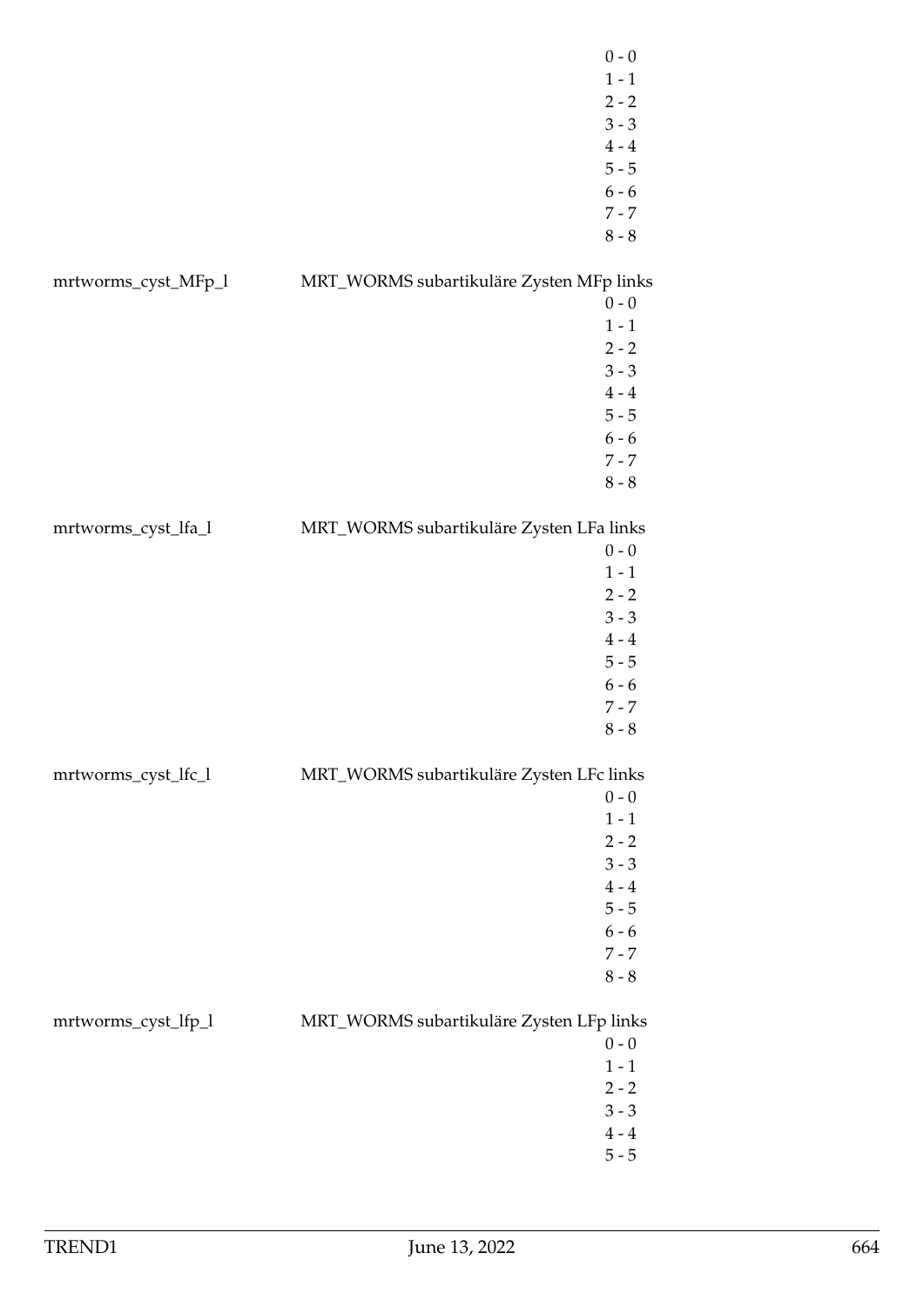|                     |                                          | $6 - 6$<br>$7 - 7$<br>$8 - 8$ |
|---------------------|------------------------------------------|-------------------------------|
| mrtworms_cyst_mta_l | MRT_WORMS subartikuläre Zysten MTa links |                               |
|                     |                                          | $0 - 0$                       |
|                     |                                          | $1 - 1$                       |
|                     |                                          | $2 - 2$                       |
|                     |                                          | $3 - 3$                       |
|                     |                                          | $4 - 4$                       |
|                     |                                          | $5 - 5$                       |
|                     |                                          | $6 - 6$                       |
|                     |                                          | $7 - 7$                       |
|                     |                                          | $8 - 8$                       |
| mrtworms_cyst_MTc_l | MRT_WORMS subartikuläre Zysten MTc links |                               |
|                     |                                          | $0 - 0$                       |
|                     |                                          | $1 - 1$                       |
|                     |                                          | $2 - 2$<br>$3 - 3$            |
|                     |                                          | $4 - 4$                       |
|                     |                                          | $5 - 5$                       |
|                     |                                          | $6 - 6$                       |
|                     |                                          | $7 - 7$                       |
|                     |                                          | $8 - 8$                       |
|                     |                                          |                               |
| mrtworms_cyst_mtp_l | MRT_WORMS subartikuläre Zysten MTp links |                               |
|                     |                                          | $0 - 0$                       |
|                     |                                          | $1 - 1$                       |
|                     |                                          | $2 - 2$                       |
|                     |                                          | $3 - 3$                       |
|                     |                                          | $4 - 4$                       |
|                     |                                          | $5 - 5$                       |
|                     |                                          | $6 - 6$                       |
|                     |                                          | $7 - 7$<br>$8 - 8$            |
|                     |                                          |                               |
| mrtworms_cyst_lta_l | MRT_WORMS subartikuläre Zysten LTa links |                               |
|                     |                                          | $0 - 0$                       |
|                     |                                          | $1 - 1$                       |
|                     |                                          | $2 - 2$<br>$3 - 3$            |
|                     |                                          | $4 - 4$                       |
|                     |                                          | $5 - 5$                       |
|                     |                                          | $6 - 6$                       |
|                     |                                          | $7 - 7$                       |
|                     |                                          | $8 - 8$                       |
| mrtworms_cyst_ltc_l | MRT_WORMS subartikuläre Zysten LTc links | $0 - 0$                       |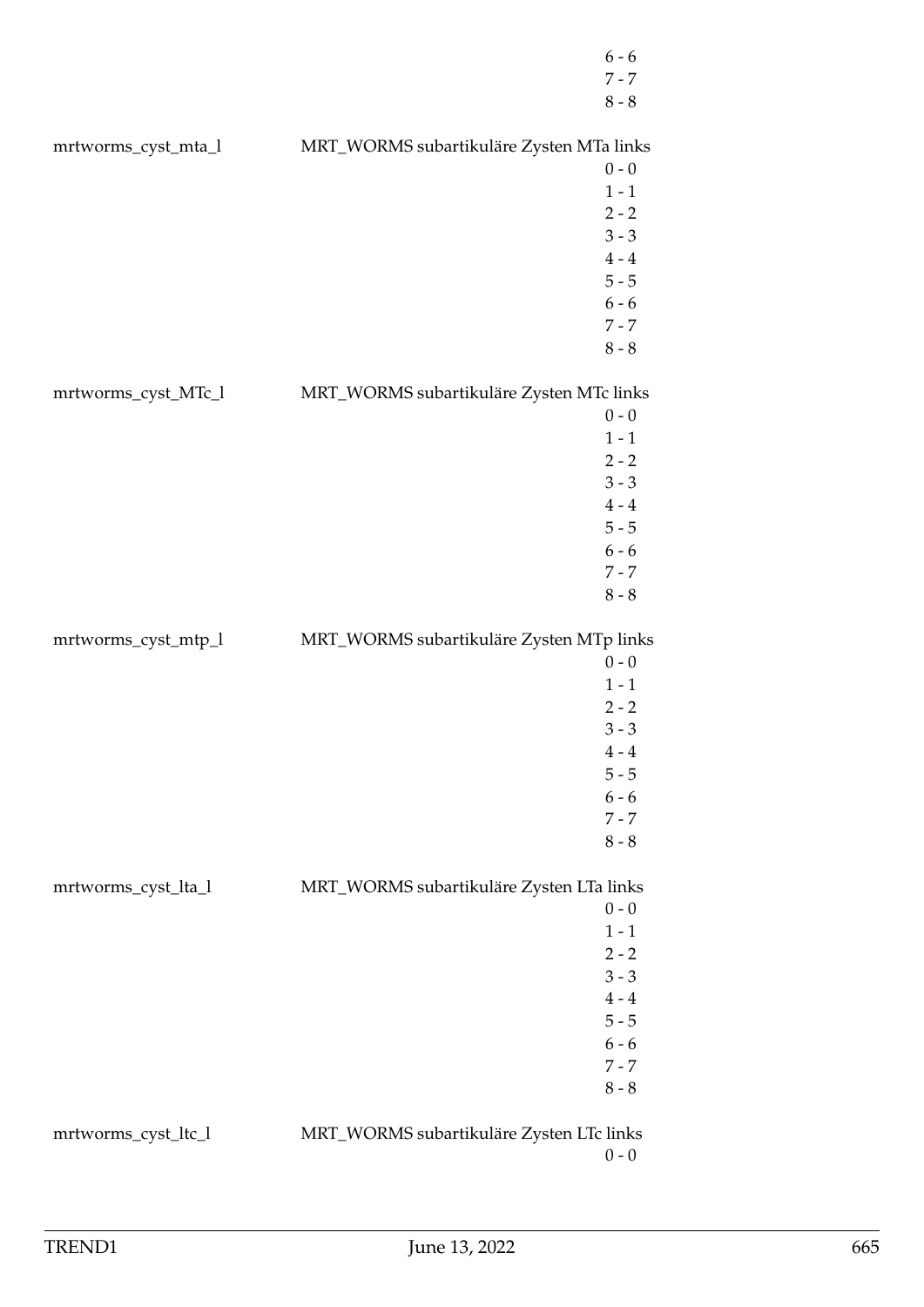|                         |                                          | $1 - 1$<br>$2 - 2$<br>$3 - 3$<br>$4 - 4$<br>$5 - 5$<br>$6 - 6$<br>$7 - 7$<br>$8 - 8$            |
|-------------------------|------------------------------------------|-------------------------------------------------------------------------------------------------|
| mrtworms_cyst_LTp_l     | MRT_WORMS subartikuläre Zysten LTp links | $0 - 0$<br>$1 - 1$<br>$2 - 2$<br>$3 - 3$                                                        |
|                         |                                          | $4 - 4$<br>$5 - 5$<br>$6 - 6$<br>$7 - 7$<br>$8 - 8$                                             |
| mrtworms_cyst_s_l       | MRT_WORMS subartikuläre Zysten S links   | $0 - 0$<br>$1 - 1$<br>$2 - 2$<br>$3 - 3$<br>$4 - 4$<br>$5 - 5$<br>$6 - 6$<br>$7 - 7$<br>$8 - 8$ |
| mrtworms_ligaments_yn_l | MRT_WORMS Bandschäden links JN           | $1 - Ja$<br>$0$ - Nein                                                                          |
| mrtworms_acl_l          | MRT_WORMS vorderes Kreuzband links       | $0 - 0$<br>$1 - 1$<br>$2 - 2$                                                                   |
| mrtworms_pcl_l          | MRT_WORMS hinteres Kreuzband links       | $0 - 0$<br>$1 - 1$<br>$2 - 2$                                                                   |
| mrtworms_mcl_l          | MRT_WORMS mediales Seitenband links      | $0 - 0$<br>$1 - 1$<br>$2 - 2$                                                                   |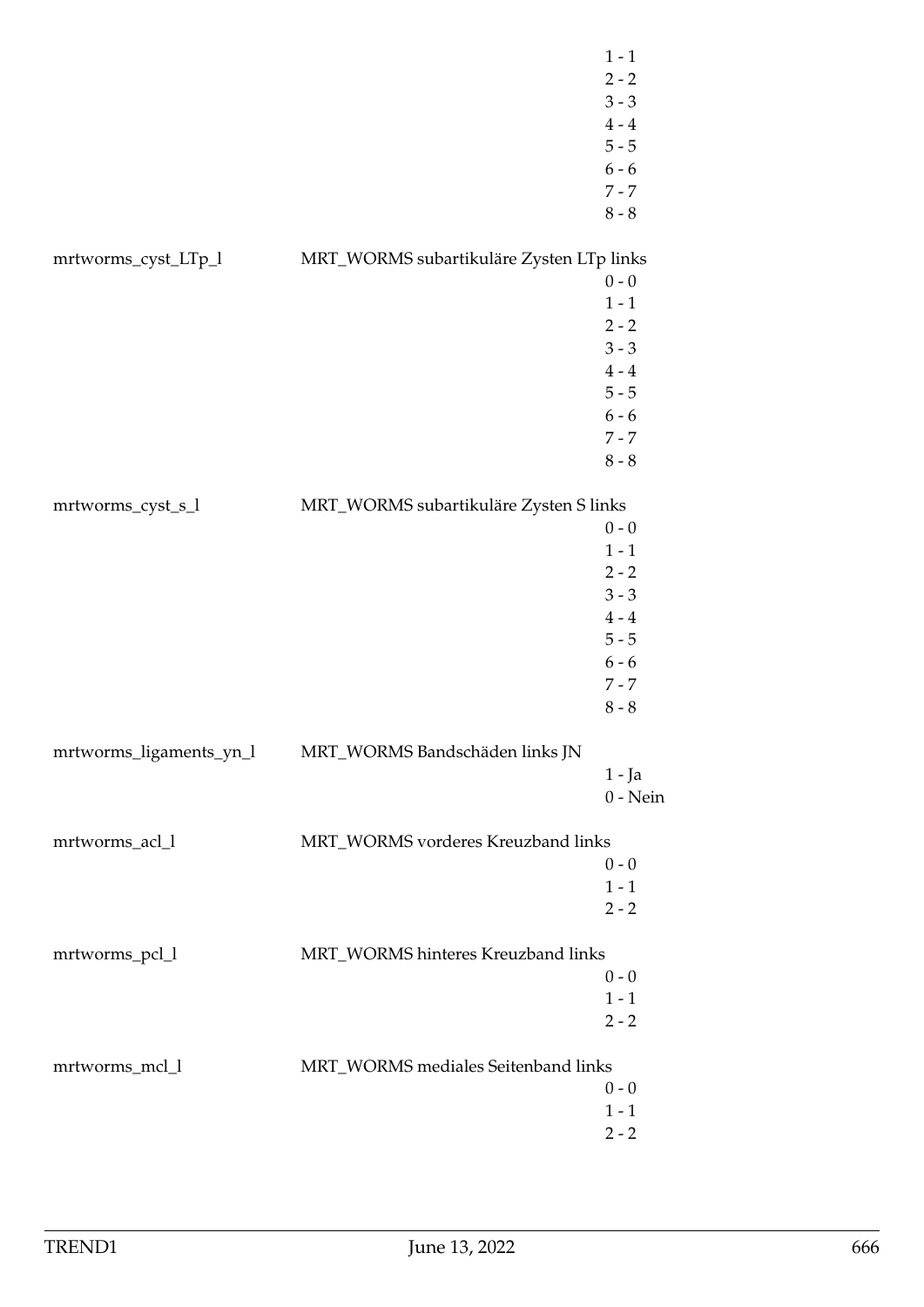| mrtworms_lcl_l          | MRT_WORMS laterales Seitenband links     |            |
|-------------------------|------------------------------------------|------------|
|                         |                                          | $0 - 0$    |
|                         |                                          | $1 - 1$    |
|                         |                                          | $2 - 2$    |
|                         |                                          |            |
| mrtworms_mm_yn_l        | MRT_WORMS Meniskusschäden links JN       |            |
|                         |                                          | 1 - Ja     |
|                         |                                          | $0$ - Nein |
| mrtworms_mm_l           | MRT_WORMS Innenmeniskus links            |            |
|                         |                                          | $0 - 0$    |
|                         |                                          | $1 - 1$    |
|                         |                                          | $2 - 2$    |
|                         |                                          | $3 - 3$    |
|                         |                                          | $4 - 4$    |
|                         |                                          | $5 - 5$    |
|                         |                                          | $6 - 6$    |
|                         |                                          |            |
| mrtworms_lm_l           | MRT_WORMS Außenmeniskus links            |            |
|                         |                                          | $0 - 0$    |
|                         |                                          | $1 - 1$    |
|                         |                                          | $2 - 2$    |
|                         |                                          | $3 - 3$    |
|                         |                                          | $4 - 4$    |
|                         |                                          | $5 - 5$    |
|                         |                                          | $6 - 6$    |
| mrtworms_eff_yn_l       | MRT_WORMS Erguss links JN                |            |
|                         |                                          | 1 - Ja     |
|                         |                                          | $0$ - Nein |
|                         |                                          |            |
| mrtworms_eff_l          | MRT_WORMS Erguss links                   |            |
|                         |                                          | $0 - 0$    |
|                         |                                          | $1 - 1$    |
|                         |                                          | $2 - 2$    |
|                         |                                          | $3 - 3$    |
| mrtworms_bodies_yn_l    | MRT_WORMS Gelenkkörper links JN          |            |
|                         |                                          | 1 - Ja     |
|                         |                                          | $0$ - Nein |
|                         |                                          |            |
| mrtworms_bodies_l       | MRT_WORMS Gelenkkörper links             |            |
|                         |                                          | $0 - 0$    |
|                         |                                          | $1 - 1$    |
|                         |                                          | $2 - 2$    |
|                         |                                          | $3 - 3$    |
|                         |                                          |            |
| mrtworms_pericysts_yn_l | MRT_WORMS periartikuläre Zysten links JN |            |
|                         |                                          | $1 - Ja$   |
|                         |                                          | $0$ - Nein |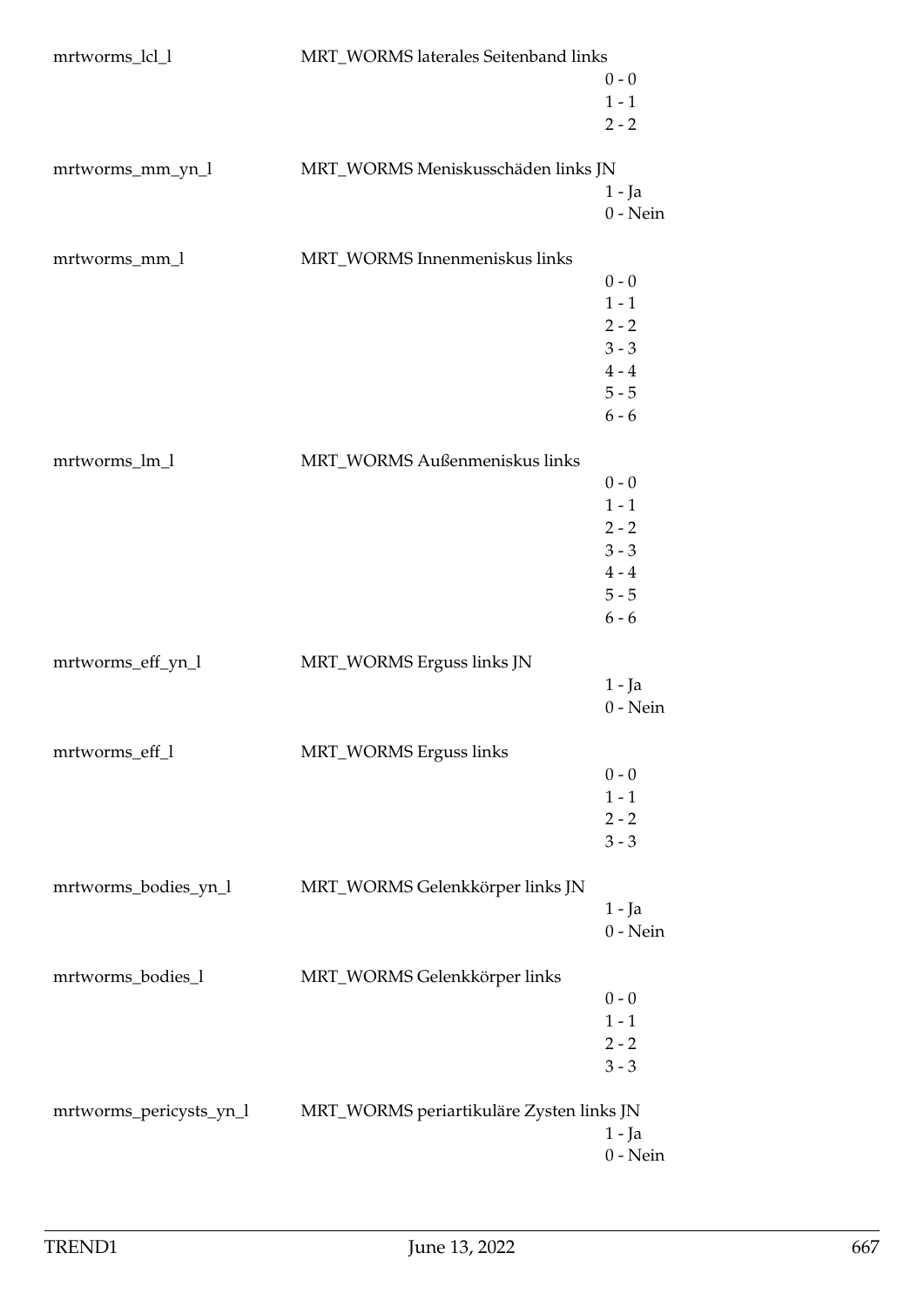| mrtworms_pericysts_l         | MRT_WORMS periartikuläre Zysten links                                            |            |
|------------------------------|----------------------------------------------------------------------------------|------------|
|                              |                                                                                  | $0 - 0$    |
|                              |                                                                                  | $1 - 1$    |
|                              |                                                                                  | $2 - 2$    |
|                              |                                                                                  | $3 - 3$    |
|                              |                                                                                  |            |
| mrtworms_boneattrition_yn_l  | MRT_WORMS subartikulärer Knochenabrieb<br>links JN                               |            |
|                              |                                                                                  | 1 - Ja     |
|                              |                                                                                  | $0 - Nein$ |
|                              | mrtworms_boneattrition_mfa_l MRT_WORMS subartikulärer Knochenabrieb<br>MFa links |            |
|                              |                                                                                  | $0 - 0$    |
|                              |                                                                                  | $1 - 1$    |
|                              |                                                                                  | $2 - 2$    |
|                              |                                                                                  | $3 - 3$    |
|                              |                                                                                  |            |
|                              | mrtworms_boneattrition_mfc_l MRT_WORMS subartikulärer Knochenabrieb<br>MFc links |            |
|                              |                                                                                  | $0 - 0$    |
|                              |                                                                                  | $1 - 1$    |
|                              |                                                                                  | $2 - 2$    |
|                              |                                                                                  | $3 - 3$    |
|                              | mrtworms_boneattrition_mfp_1 MRT_WORMS subartikulärer Knochenabrieb<br>MFp links |            |
|                              |                                                                                  | $0 - 0$    |
|                              |                                                                                  | $1 - 1$    |
|                              |                                                                                  | $2 - 2$    |
|                              |                                                                                  | $3 - 3$    |
| mrtworms_boneattrition_lfa_l | MRT_WORMS subartikulärer Knochenabrieb<br>LFa links                              |            |
|                              |                                                                                  | $0 - 0$    |
|                              |                                                                                  | $1 - 1$    |
|                              |                                                                                  | $2 - 2$    |
|                              |                                                                                  | $3 - 3$    |
|                              |                                                                                  |            |
| mrtworms_boneattrition_lfc_l | MRT_WORMS subartikulärer Knochenabrieb<br>LFc links                              |            |
|                              |                                                                                  | $0 - 0$    |
|                              |                                                                                  | $1 - 1$    |
|                              |                                                                                  | $2 - 2$    |
|                              |                                                                                  | $3 - 3$    |
| mrtworms_boneattrition_lfp_l | MRT_WORMS subartikulärer Knochenabrieb                                           |            |
|                              | LFp links                                                                        |            |
|                              |                                                                                  | $0 - 0$    |
|                              |                                                                                  | $1 - 1$    |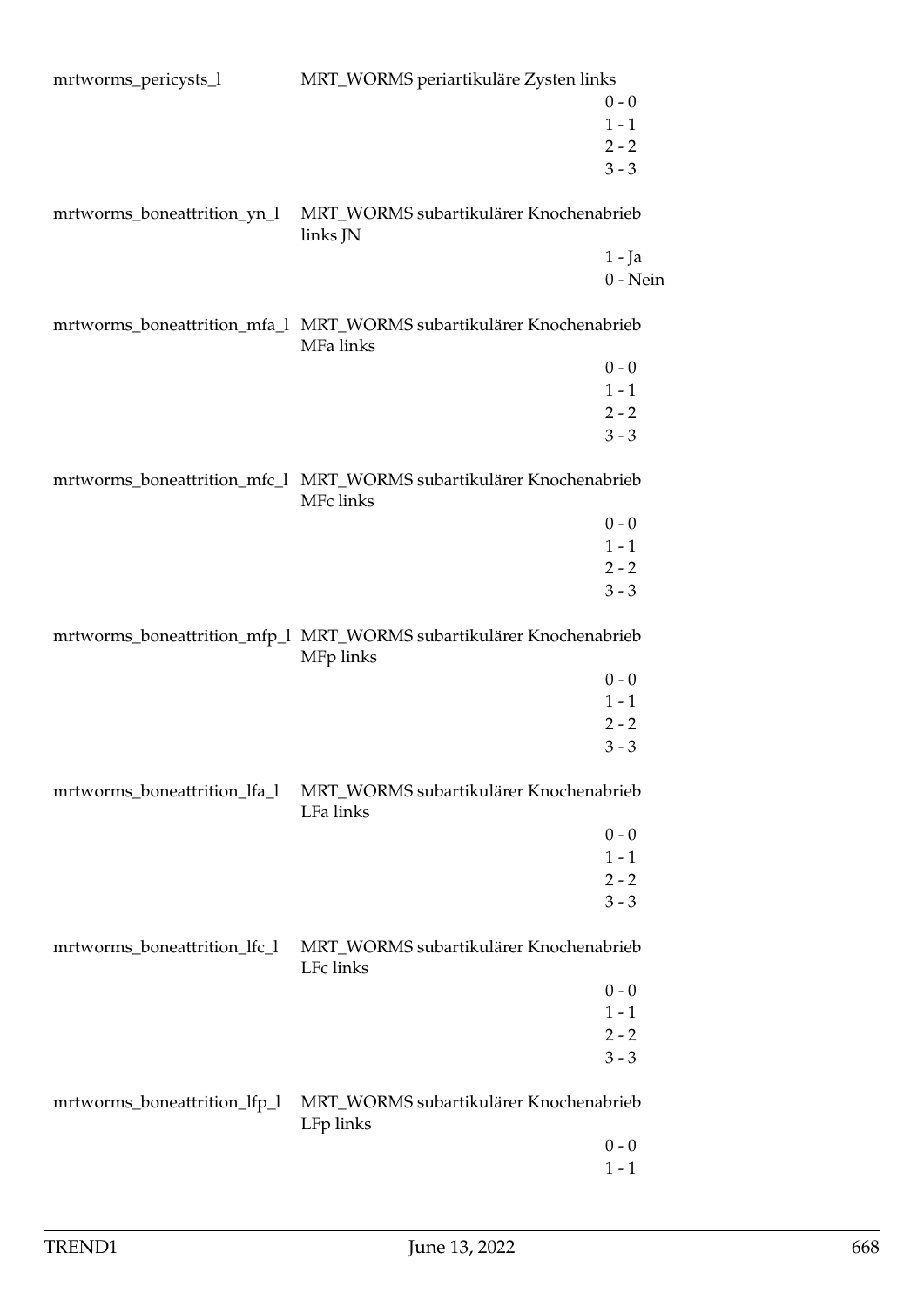2 - 2 3 - 3

|                              | mrtworms_boneattrition_mta_l MRT_WORMS subartikulärer Knochenabrieb<br>MTa links |                                |
|------------------------------|----------------------------------------------------------------------------------|--------------------------------|
|                              |                                                                                  | $0 - 0$                        |
|                              |                                                                                  | $1 - 1$                        |
|                              |                                                                                  | $2 - 2$                        |
|                              |                                                                                  | $3 - 3$                        |
|                              | mrtworms_boneattrition_mtc_l MRT_WORMS subartikulärer Knochenabrieb<br>MTc links |                                |
|                              |                                                                                  | $0 - 0$                        |
|                              |                                                                                  | $1 - 1$                        |
|                              |                                                                                  | $2 - 2$                        |
|                              |                                                                                  | $3 - 3$                        |
|                              | mrtworms_boneattrition_mtp_1 MRT_WORMS subartikulärer Knochenabrieb<br>MTp links |                                |
|                              |                                                                                  | $0 - 0$                        |
|                              |                                                                                  | $1 - 1$                        |
|                              |                                                                                  | $2 - 2$                        |
|                              |                                                                                  | $3 - 3$                        |
|                              |                                                                                  |                                |
| mrtworms_boneattrition_lta_l | MRT_WORMS subartikulärer Knochenabrieb<br>LTa links                              |                                |
|                              |                                                                                  | $0 - 0$                        |
|                              |                                                                                  | $1 - 1$                        |
|                              |                                                                                  | $2 - 2$                        |
|                              |                                                                                  | $3 - 3$                        |
|                              |                                                                                  |                                |
| mrtworms_boneattrition_ltc_l | MRT_WORMS subartikulärer Knochenabrieb LTc<br>links                              |                                |
|                              |                                                                                  | $0 - 0$                        |
|                              |                                                                                  | $1 - 1$                        |
|                              |                                                                                  | $2 - 2$                        |
|                              |                                                                                  | $3 - 3$                        |
|                              |                                                                                  |                                |
| mrtworms_boneattrition_ltp_l | MRT_WORMS subartikulärer Knochenabrieb<br>LTp links                              |                                |
|                              |                                                                                  | $0 - 0$                        |
|                              |                                                                                  | $1 - 1$                        |
|                              |                                                                                  | $2 - 2$                        |
|                              |                                                                                  | $3 - 3$                        |
|                              |                                                                                  |                                |
| mrtworms_bildqual3_l         | MRT_WORMS Bildqualität Patella transversal<br>links                              |                                |
|                              |                                                                                  | 1 - gut - sichere Werte        |
|                              |                                                                                  | 2 - schlecht - unsichere Werte |
|                              |                                                                                  | 3 - nicht auswertbar           |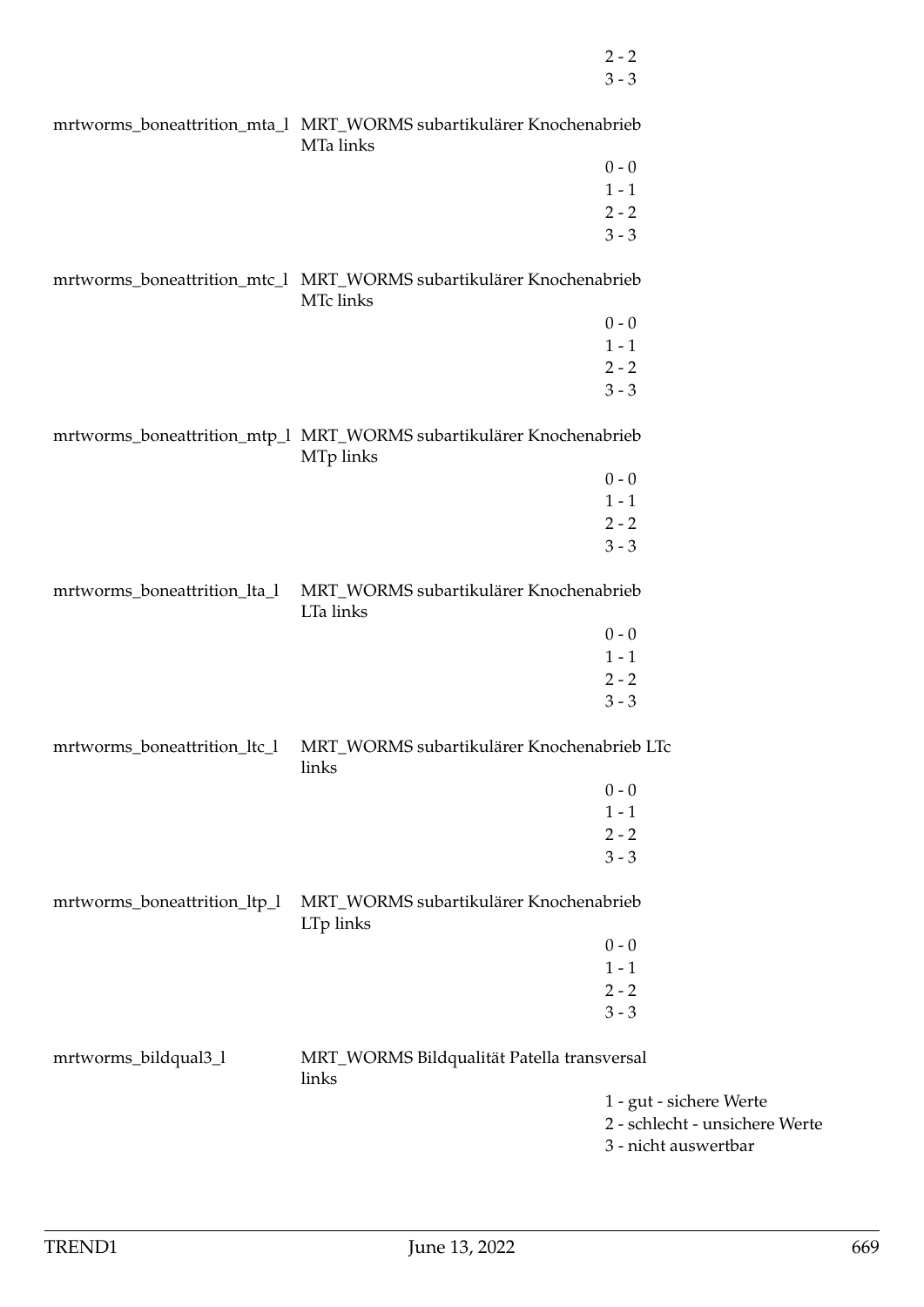| mrtworms_cart_yn2_l | MRT_WORMS Knorpelschädigung links 2 JN                      |            |
|---------------------|-------------------------------------------------------------|------------|
|                     |                                                             | $1 - Ja$   |
|                     |                                                             | $0$ - Nein |
|                     |                                                             |            |
| mrtworms_cart_MP_l  | MRT_WORMS Gelenkknorpel MP links                            |            |
|                     |                                                             | $0 - 0$    |
|                     |                                                             | $1 - 1$    |
|                     |                                                             | $2 - 2,0$  |
|                     |                                                             | $3 - 2,5$  |
|                     |                                                             | $4 - 3$    |
|                     |                                                             | $5 - 4$    |
|                     |                                                             | $6 - 5$    |
|                     |                                                             | $7 - 6$    |
| mrtworms_cart_lp_l  | MRT_WORMS Gelenkknorpel LP links                            |            |
|                     |                                                             | $0 - 0$    |
|                     |                                                             | $1 - 1$    |
|                     |                                                             | $2 - 2,0$  |
|                     |                                                             | $3 - 2,5$  |
|                     |                                                             | $4 - 3$    |
|                     |                                                             | $5 - 4$    |
|                     |                                                             | $6 - 5$    |
|                     |                                                             | $7 - 6$    |
| mrtworms_bml_yn2_l  | MRT_WORMS subartikuläre<br>Knochenmark-Anomalien links 2 JN |            |
|                     |                                                             | $1 - Ja$   |
|                     |                                                             | $0$ - Nein |
| mrtworms_bml_mp_l   | MRT_WORMS subartikuläre<br>Knochenmark-Anomalie_MP links    |            |
|                     |                                                             | $0 - 0$    |
|                     |                                                             | $1 - 1$    |
|                     |                                                             | $2 - 2$    |
|                     |                                                             | $3 - 3$    |
|                     |                                                             | $4 - 4$    |
|                     |                                                             | $5 - 5$    |
|                     |                                                             | $6 - 6$    |
|                     |                                                             | $7 - 7$    |
|                     |                                                             | $8 - 8$    |
| mrtworms_bml_lp_l   | MRT_WORMS subartikuläre<br>Knochenmark-Anomalie_LP links    |            |
|                     |                                                             | $0 - 0$    |
|                     |                                                             | $1 - 1$    |
|                     |                                                             | $2 - 2$    |
|                     |                                                             | $3 - 3$    |
|                     |                                                             | $4 - 4$    |
|                     |                                                             | $5 - 5$    |
|                     |                                                             | $6 - 6$    |
|                     |                                                             |            |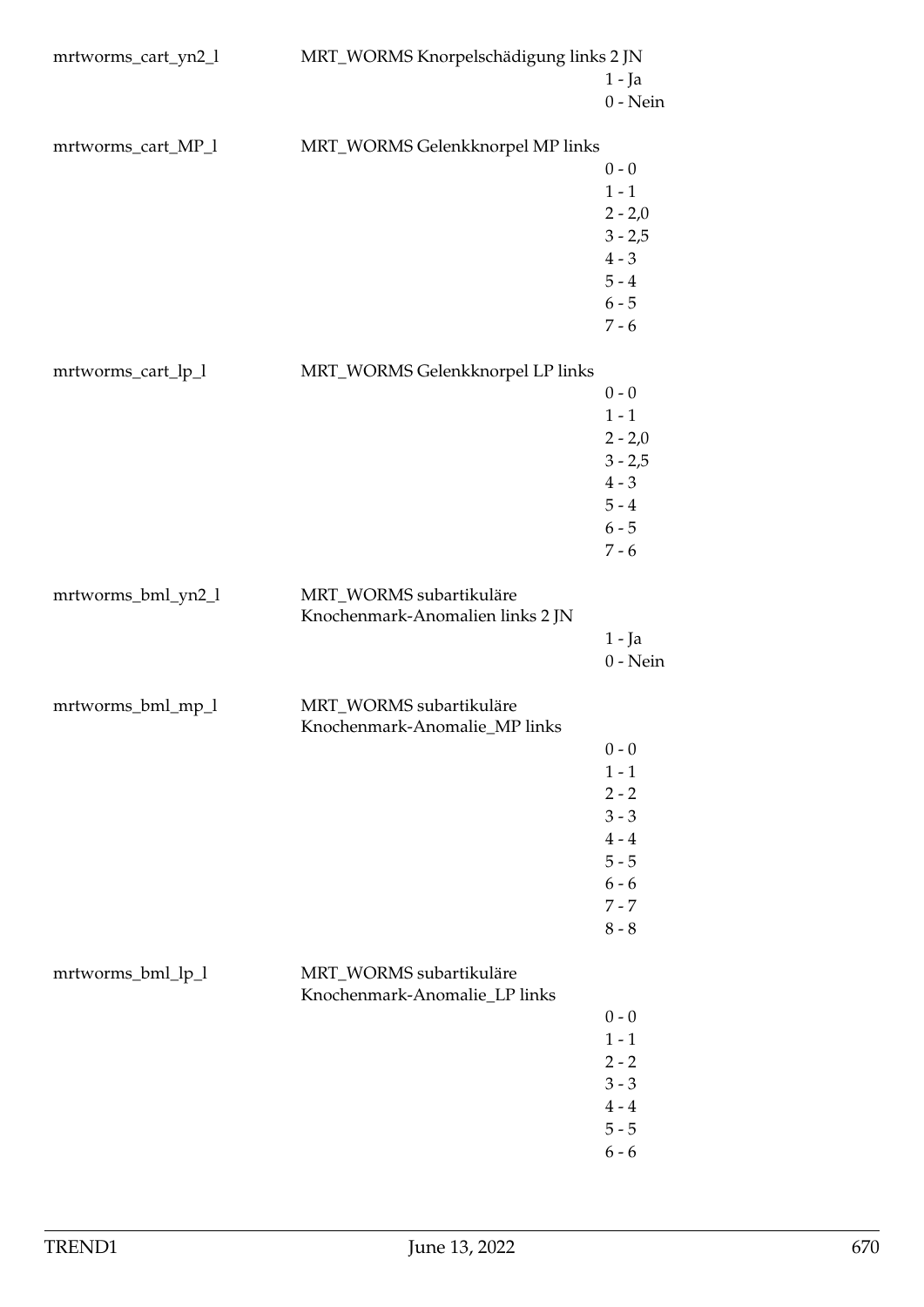|                             |                                                                                   | $7 - 7$<br>$8 - 8$     |
|-----------------------------|-----------------------------------------------------------------------------------|------------------------|
| mrtworms_cyst_yn2_l         | MRT_WORMS subartikuläre Zysten links 2 JN                                         | $1 - Ja$<br>$0$ - Nein |
| mrtworms_cyst_MP_l          | MRT_WORMS subartikuläre Zysten MP links                                           |                        |
|                             |                                                                                   | $0 - 0$<br>$1 - 1$     |
|                             |                                                                                   | $2 - 2$                |
|                             |                                                                                   | $3 - 3$                |
|                             |                                                                                   | $4 - 4$                |
|                             |                                                                                   | $5 - 5$                |
|                             |                                                                                   | $6 - 6$                |
|                             |                                                                                   | $7 - 7$                |
|                             |                                                                                   | $8 - 8$                |
| mrtworms_cyst_lp_l          | MRT_WORMS subartikuläre Zysten LP links                                           |                        |
|                             |                                                                                   | $0 - 0$                |
|                             |                                                                                   | $1 - 1$                |
|                             |                                                                                   | $2 - 2$                |
|                             |                                                                                   | $3 - 3$                |
|                             |                                                                                   | $4 - 4$<br>$5 - 5$     |
|                             |                                                                                   | $6 - 6$                |
|                             |                                                                                   | $7 - 7$                |
|                             |                                                                                   | $8 - 8$                |
|                             | mrtworms_boneattrition_yn2_l MRT_WORMS subartikulärer Knochenabrieb<br>links 2 JN |                        |
|                             |                                                                                   | $1 - Ja$               |
|                             |                                                                                   | $0$ - Nein             |
| mrtworms_boneattrition_mp_l | MRT_WORMS subartikulärer Knochenabrieb<br>MP links                                |                        |
|                             |                                                                                   | $0 - 0$                |
|                             |                                                                                   | $1 - 1$                |
|                             |                                                                                   | $2 - 2$                |
|                             |                                                                                   | $3 - 3$                |
| mrtworms_boneattrition_lp_l | MRT_WORMS subartikulärer Knochenabrieb LP<br>links                                |                        |
|                             |                                                                                   | $0 - 0$                |
|                             |                                                                                   | $1 - 1$                |
|                             |                                                                                   | $2 - 2$                |
|                             |                                                                                   | $3 - 3$                |
| mrtworms_end                | MRT_WORMS Ende [Datum, Uhrzeit] [Datum,<br>Uhrzeit]                               |                        |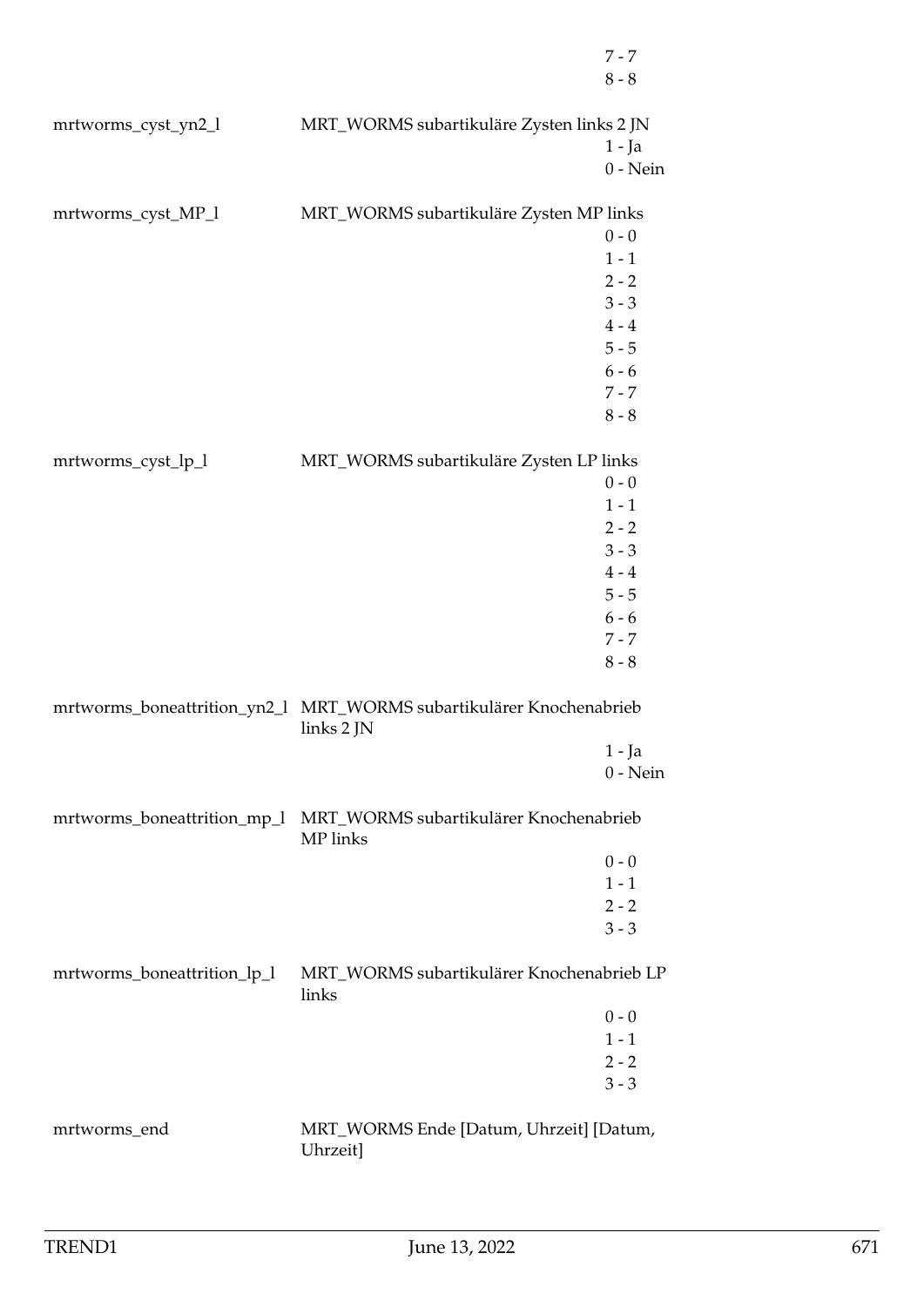| mrtworms_seqaus           | MRT_WORMS Sequenz auswertbar JN                                        | $1 - Ja$<br>$0$ - Nein |
|---------------------------|------------------------------------------------------------------------|------------------------|
| mrtworms_seqvor           | MRT_WORMS Sequenz vorhanden JN                                         | $1 - Ja$<br>$0$ - Nein |
| mrtworms_cart_yesno       | MRT_WORMS Knorpelschädigung JN                                         | 1 - Ja<br>$0$ - Nein   |
| mrtworms_bml_yesno        | MRT_WORMS subartikuläre<br>Knochenmarksanomalien JN                    | $1 - Ja$<br>$0$ - Nein |
| mrtworms_cyst_yesno       | MRT_WORMS subartikuläre Zysten                                         | $1 - Ja$<br>$0$ - Nein |
|                           | mrtworms_boneattrition_yesno MRT_WORMS subartikulärer Knochenabrieb JN | $1 - Ja$<br>$0$ - Nein |
| mrtworms_osteophyts_yesno | MRT_WORMS Randkantenausziehungen JN                                    | $1 - Ja$<br>$0$ - Nein |
| mrtworms_ligaments_yesno  | MRT_WORMS Bandschäden JN                                               | 1 - Ja<br>$0$ - Nein   |
| mrtworms_mm_yesno         | MRT_WORMS Meniskusschäden JN                                           | 1 - Ja<br>$0$ - Nein   |
| mrtworms_eff_yesno        | MRT_WORMS Erguss JN                                                    | 1 - Ja<br>$0$ - Nein   |
| mrtworms_bodies_yesno     | MRT_WORMS Gelenkkörper JN                                              | 1 - Ja<br>$0$ - Nein   |
| mrtworms_pericysts_yesno  | MRT_WORMS periartikuläre Zysten JN                                     | 1 - Ja<br>$0$ - Nein   |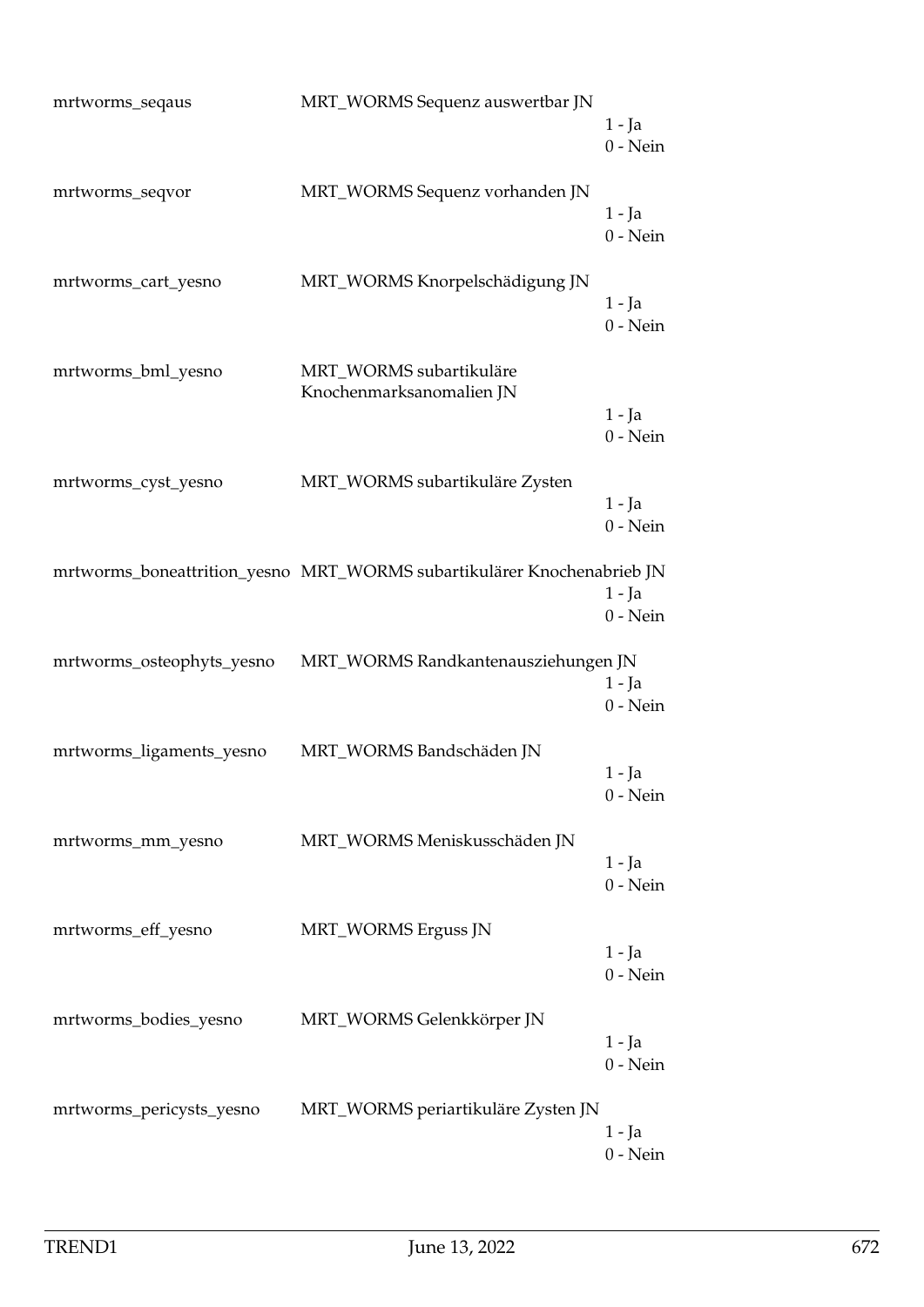| <b>MRTOA</b>             | <b>OA-Grading</b>                                  |                                                                                   |
|--------------------------|----------------------------------------------------|-----------------------------------------------------------------------------------|
| mrtoa_start              | MRT_OA Beginn [Datum, Uhrzeit] [Datum,<br>Uhrzeit] |                                                                                   |
| mrtoa_usnr               | Reader Number                                      |                                                                                   |
| mrtoa_examiner_2nd_yn    | MRT_OA Reader2 JN                                  | $0 - no$<br>$1 - yes$                                                             |
| mrtoa_examiner_2nd       | MRT_OA Reader2                                     |                                                                                   |
| mrtoa_reading_rechts     | MRT_OA Reading rechts möglich JN                   | $0 - no$<br>$1 - yes$                                                             |
| mrtoa_reading_no_rechts  | MRT_OA Grund kein Reading rechts                   | 1 - Sequenz nicht vorhanden<br>2 - sonstiges                                      |
| mrtoa_remarks_rechts     | MRT_OA Besonderheiten rechts JN                    | $0$ - none<br>1 - present                                                         |
| mrtoa_remarks_yes_rechts | MRT_OA Besonderheiten rechts Besprechung JN        | 1 - Besprechung im Team<br>2 - Sonstiges                                          |
| mrtoa_note_rechts        | MRT_OA rechts Anmerkung                            |                                                                                   |
| mrtoa_bildqual1_rechts   | MRT_OA Bildqualität Osteophyten rechts             | 1 - gut - sichere Werte<br>2 - schlecht - unsichere Werte<br>3 - nicht auswertbar |
| mrtoa_osteoph_rechts     | osteophyts right                                   | 0 - no osteophyts<br>$1 -$ <5mm<br>$2 - 5mm$                                      |
| mrtoa_bildqual2_rechts   | MRT_OA Bildqualität weitere rechts                 | 1 - gut - sichere Werte<br>2 - schlecht - unsichere Werte<br>3 - nicht auswertbar |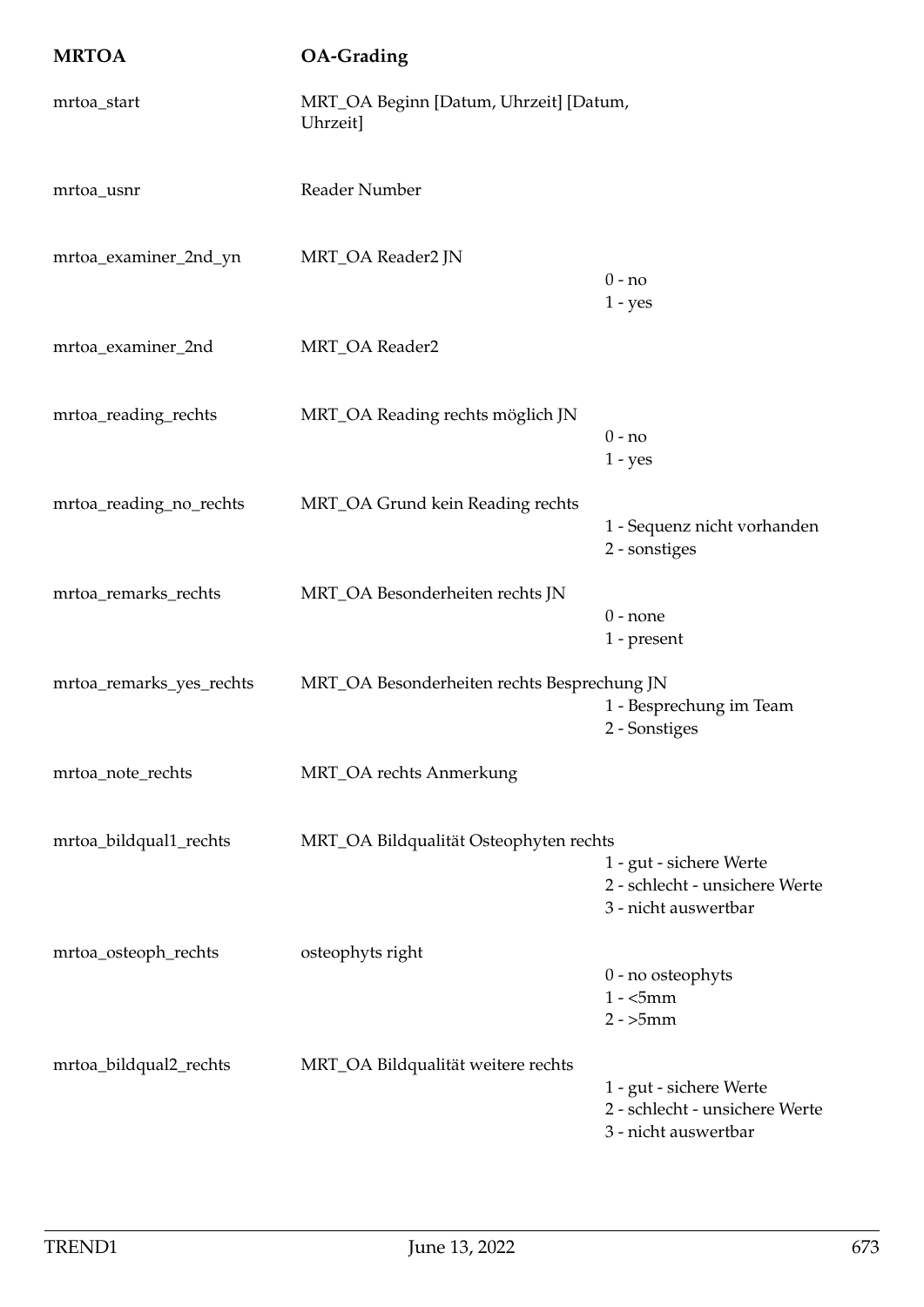| mrtoa_knorpel_rechts    | cartilage injury right                     |                                |
|-------------------------|--------------------------------------------|--------------------------------|
|                         |                                            | $0$ - grade $0$                |
|                         |                                            | $1$ - grade $1$                |
|                         |                                            | 2 - grade 2A                   |
|                         |                                            | 3 - grade 2B                   |
|                         |                                            | $4$ - grade $3$                |
|                         |                                            |                                |
| mrtoa_menis_rechts      | meniscal injury right                      |                                |
|                         |                                            | $0$ - grade $0$                |
|                         |                                            | $1$ - grade $1$                |
|                         |                                            | 2 - grade 2                    |
|                         |                                            | $3$ - grade $3$                |
|                         |                                            |                                |
| mrtoa_bme_rechts        | bone marrow edema right                    |                                |
|                         |                                            | 0 - no edema                   |
|                         |                                            | $1 - 10$ mm                    |
|                         |                                            | $2 - 10$ mm                    |
|                         |                                            |                                |
| mrtoa_cysts_rechts      | subchondral cysts right                    |                                |
|                         |                                            | 0 - keine subchondralen Zysten |
|                         |                                            | $1 - 10$ mm                    |
|                         |                                            | $2 - 10$ mm                    |
|                         |                                            |                                |
| mrtoa_reading_links     | MRT_OA Reading links möglich JN            |                                |
|                         |                                            | $0 - no$                       |
|                         |                                            | $1 - yes$                      |
|                         |                                            |                                |
| mrtoa_reading_no_links  | MRT_OA Grund kein Reading links            |                                |
|                         |                                            | 1 - Sequenz nicht vorhanden    |
|                         |                                            | 2 - sonstiges                  |
|                         |                                            |                                |
| mrtoa_remarks_links     | MRT_OA Besonderheiten links JN             |                                |
|                         |                                            | $0$ - none                     |
|                         |                                            | 1 - present                    |
|                         |                                            |                                |
| mrtoa_remarks_yes_links | MRT_OA Besonderheiten links Besprechung JN |                                |
|                         |                                            | 1 - Besprechung im Team        |
|                         |                                            | 2 - Sonstiges                  |
|                         |                                            |                                |
| mrtoa_note_links        | MRT_OA links Anmerkung                     |                                |
|                         |                                            |                                |
|                         |                                            |                                |
| mrtoa_bildqual1_links   | MRT_OA Bildqualität Osteophyten links      |                                |
|                         |                                            | 1 - gut - sichere Werte        |
|                         |                                            | 2 - schlecht - unsichere Werte |
|                         |                                            | 3 - nicht auswertbar           |
|                         |                                            |                                |
| mrtoa_osteoph_links     | osteophyts left                            |                                |
|                         |                                            | $0$ - no osteophyts            |
|                         |                                            | $1 -$ <5mm                     |
|                         |                                            |                                |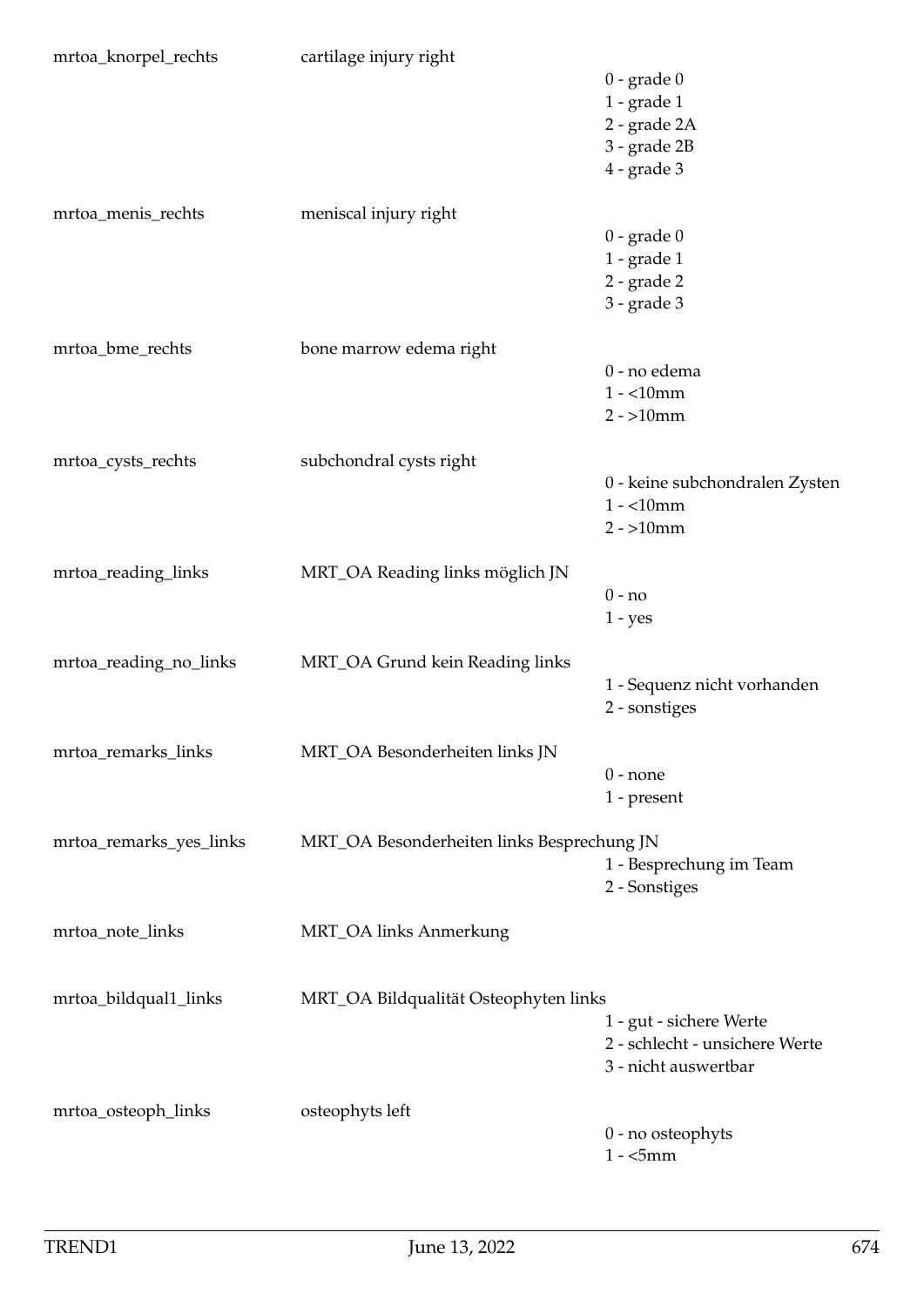|                       |                                      | $2 - 5mm$                      |
|-----------------------|--------------------------------------|--------------------------------|
| mrtoa_bildqual2_links | MRT_OA Bildqualität weitere links    |                                |
|                       |                                      | 1 - gut - sichere Werte        |
|                       |                                      | 2 - schlecht - unsichere Werte |
|                       |                                      | 3 - nicht auswertbar           |
| mrtoa_knorpel_links   | cartilage injury left                |                                |
|                       |                                      | $0$ - grade $0$                |
|                       |                                      | $1$ - $grade 1$                |
|                       |                                      | 2 - grade 2A                   |
|                       |                                      | 3 - grade 2B                   |
|                       |                                      | $4$ - grade $3$                |
|                       |                                      |                                |
| mrtoa_menis_links     | meniscal injury left                 |                                |
|                       |                                      | $0$ - grade $0$                |
|                       |                                      | $1$ - grade $1$                |
|                       |                                      | $2$ - grade $2$                |
|                       |                                      | $3 - grade 3$                  |
| mrtoa_bme_links       | bone marrow edema left               |                                |
|                       |                                      | 0 - no edema                   |
|                       |                                      | $1 - 10$ mm                    |
|                       |                                      | $2 - 10$ mm                    |
| mrtoa_cysts_links     | subchondral cysts left               |                                |
|                       |                                      | 0 - keine subchondralen Zysten |
|                       |                                      | $1 - 10$ mm                    |
|                       |                                      | $2 - 10$ mm                    |
| mrtoa_end             | MRT_OA Ende [Datum, Uhrzeit] [Datum, |                                |
|                       | Uhrzeit]                             |                                |
|                       |                                      |                                |
| mrtoa_seqvor          | MRT_OA Sequenz vorhanden JN          |                                |
|                       |                                      | $1 - Ja$                       |
|                       |                                      | $0$ - Nein                     |
|                       | MRT_OA Sequenz auswertbar JN         |                                |
| mrtoa_seqaus          |                                      | $1 - Ja$                       |
|                       |                                      | $0$ - Nein                     |
|                       |                                      |                                |
| mrtoa_grading_rechts  | MRT_OA rechts                        |                                |
|                       |                                      | $0$ - grade $0$                |
|                       |                                      | $1$ - grade $1$                |
|                       |                                      | $2$ - grade $2$                |
|                       |                                      | $3$ - grade $3$                |
|                       |                                      | 4 - grade 4                    |
| mrtoa_grading_links   | MRT_OA links                         |                                |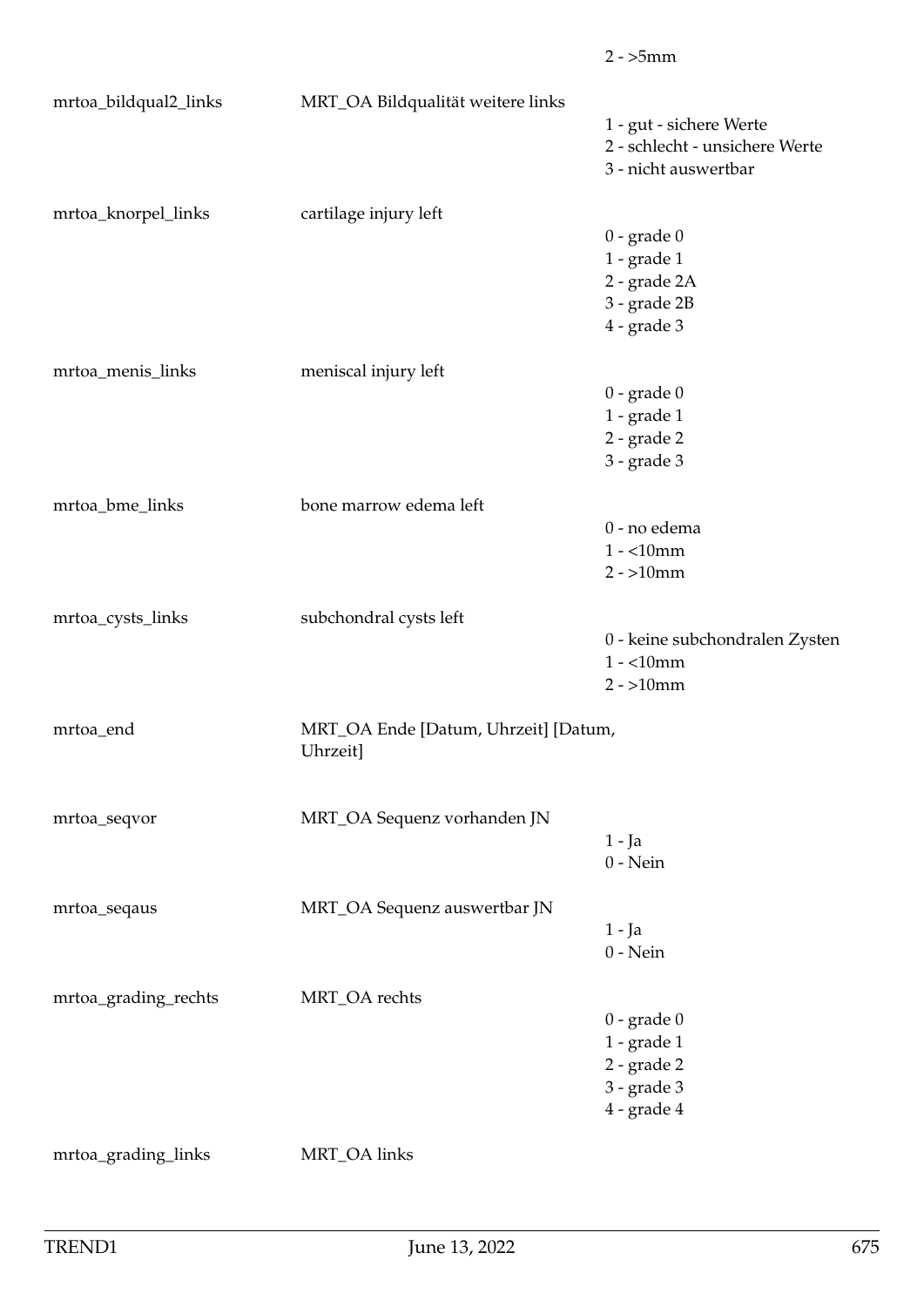| <b>MRTAORDIA</b>  | aortic diameter                 | $0$ - grade $0$<br>$1$ - grade $1$<br>2 - grade 2<br>3 - grade 3<br>$4$ - grade $4$ |
|-------------------|---------------------------------|-------------------------------------------------------------------------------------|
|                   |                                 |                                                                                     |
| mrt_aordia_usnr   | Examiner                        |                                                                                     |
| mrt_aordia_aa     | ascending aorta                 |                                                                                     |
| mrt_aordia_pult   | pulmonary trunk                 |                                                                                     |
| mrt_aordia_desa   | descending aorta                |                                                                                     |
| mrt_aordia_aora   | MRT_AORDIA Arcus Aortae         |                                                                                     |
| mrt_aordia_infdia | infradiaphragmal aorta          |                                                                                     |
| mrt_aordia_supa   | suprarenal aorta                |                                                                                     |
| mrt_aordia_infre  | infrarenal aorta                |                                                                                     |
| mrt_aordia_bif    | bifurcation                     |                                                                                     |
| <b>MRTCOR</b>     | measure values of heart measure |                                                                                     |
| mrt_cor_usnr      | MRT_COR Untersucher             |                                                                                     |
| mrt_cor_mtra      | MTRA-ID                         |                                                                                     |
| mrt_cor_reporter  | reporter-ID                     |                                                                                     |
| mrt_cor_zerti     | certification number            |                                                                                     |
| mrt_cor_appl      | Application                     |                                                                                     |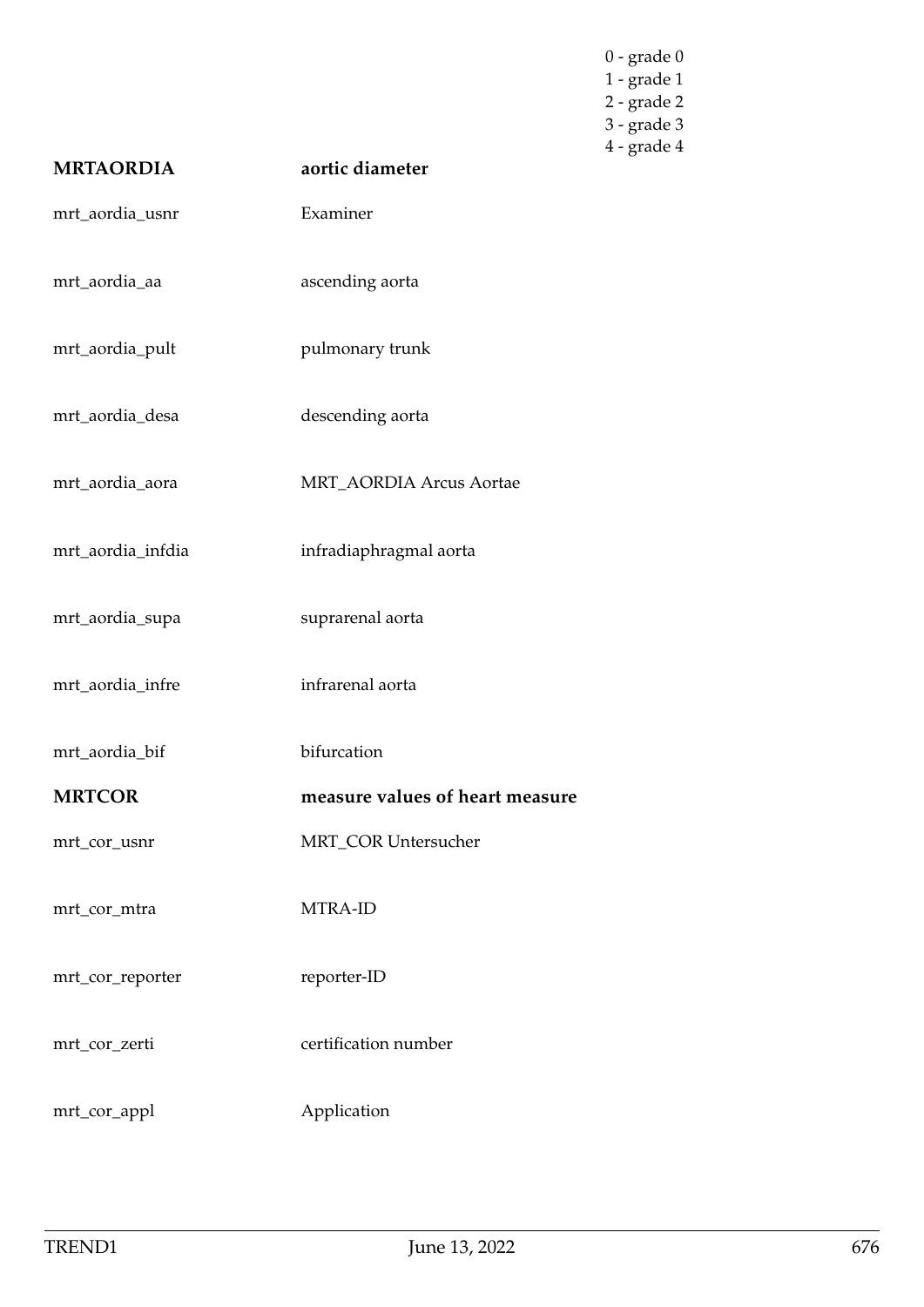| mrt_cor_4cvhr        | 4CV heart rate [1/min]           |
|----------------------|----------------------------------|
| mrt_cor_4cvlvco      | cardiac_output [l/min]           |
| mrt_cor_4cvlved      | 4CV LV ED-volume [ml]            |
| mrt_cor_4cvlvef      | ejection fraction [%]            |
| mrt_cor_4cvlvendoed1 | area LV endo ED slice 1          |
| mrt_cor_4cvlvendoes1 | area LV endo ES slice 1          |
| mrt_cor_4cvlves      | 4CV LV ES-volume [ml]            |
| mrt_cor_4cvlvsv      | stroke volume [ml]               |
| mrt_cor_4cvmes2      | distance measurement 2           |
| mrt_cor_4cvmyo       | 4CV LV myocardial mass           |
| mrt_cor_4cvnred      | 4CV phase number of ventricle-ED |
| mrt_cor_4cvnres      | 4CV phase number of ventricle-ES |
| mrt_cor_4cvs17ed     | 4CV segment 17 ED                |
| mrt_cor_4cvs17es     | 4CV segment 17 ES                |
| mrt_cor_dsigtm       | grayzone tissue mass             |
| mrt_cor_dsigtp       | grayzone tissue percentage [%]   |
| mrt_cor_dsigtv       | grayzone tissue volume           |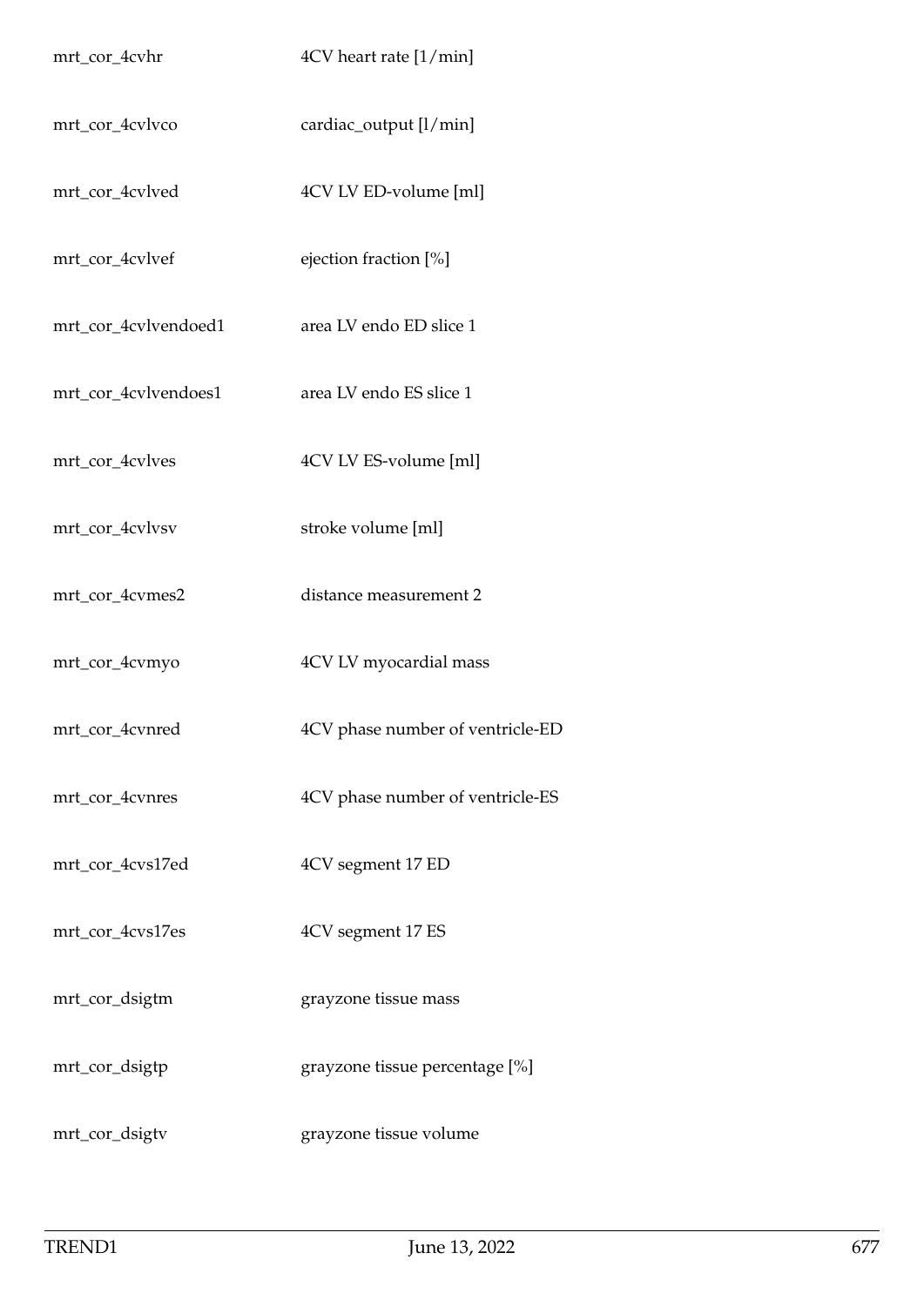| mrt_cor_dsimas  | mass ED                          |
|-----------------|----------------------------------|
| mrt_cor_dsintm  | non-viable mass                  |
| mrt_cor_dsintp  | non-viable percentage [%]        |
| mrt_cor_dsintv  | non-viable volume                |
| mrt_cor_dsisim  | scar tissue mass                 |
| mrt_cor_dsisip  | scar tissue percentage [%]       |
| mrt_cor_dsisiv  | scar tissue volume               |
| mrt_cor_s17ed1  | SAX wall thickness ED segment 1  |
| mrt_cor_s17ed2  | SAX wall thickness ED segment 2  |
| mrt_cor_s17ed3  | SAX wall thickness ED segment 3  |
| mrt_cor_s17ed4  | SAX wall thickness ED segment 4  |
| mrt_cor_s17ed5  | SAX wall thickness ED segment 5  |
| mrt_cor_s17ed6  | SAX wall thickness ED segment 6  |
| mrt_cor_s17ed7  | SAX wall thickness ED segment 7  |
| mrt_cor_s17ed8  | SAX wall thickness ED segment 8  |
| mrt_cor_s17ed9  | SAX wall thickness ED segment 9  |
| mrt_cor_s17ed10 | SAX wall thickness ED segment 10 |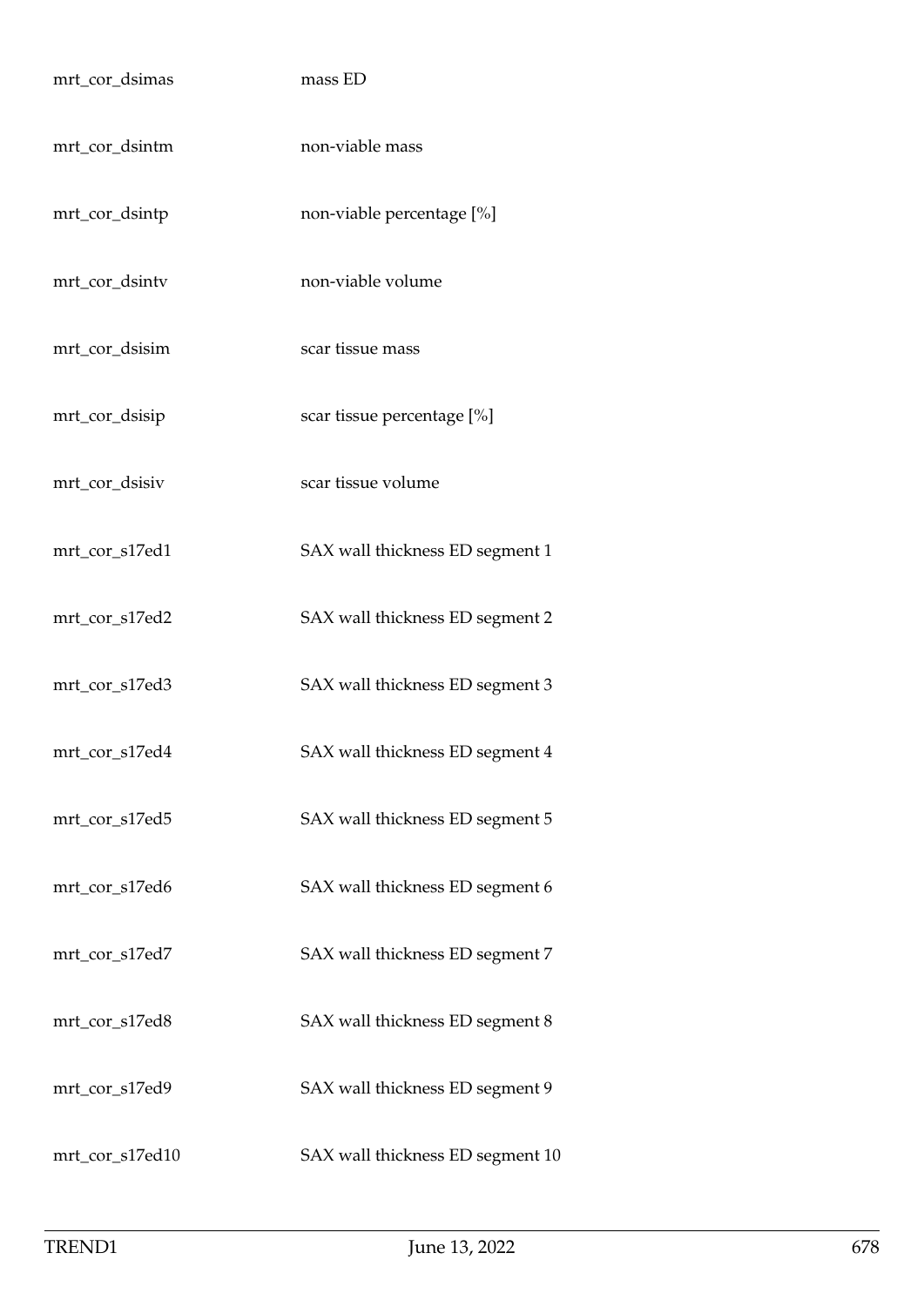| mrt_cor_s17ed11 | SAX wall thickness ED segment 11 |
|-----------------|----------------------------------|
| mrt_cor_s17ed12 | SAX wall thickness ED segment 12 |
| mrt_cor_s17ed13 | SAX wall thickness ED segment 13 |
| mrt_cor_s17ed14 | SAX wall thickness ED segment 14 |
| mrt_cor_s17ed15 | SAX wall thickness ED segment 15 |
| mrt_cor_s17ed16 | SAX wall thickness ED segment 16 |
| mrt_cor_s17es1  | SAX wall thickness ES segment 1  |
| mrt_cor_s17es2  | SAX wall thickness ES segment 2  |
| mrt_cor_s17es3  | SAX wall thickness ES segment 3  |
| mrt_cor_s17es4  | SAX wall thickness ES segment 4  |
| mrt_cor_s17es5  | SAX wall thickness ES segment 5  |
| mrt_cor_s17es6  | SAX wall thickness ES segment 6  |
| mrt_cor_s17es7  | SAX wall thickness ES segment 7  |
| mrt_cor_s17es8  | SAX wall thickness ES segment 8  |
| mrt_cor_s17es9  | SAX wall thickness ES segment 9  |
| mrt_cor_s17es10 | SAX wall thickness ES segment 10 |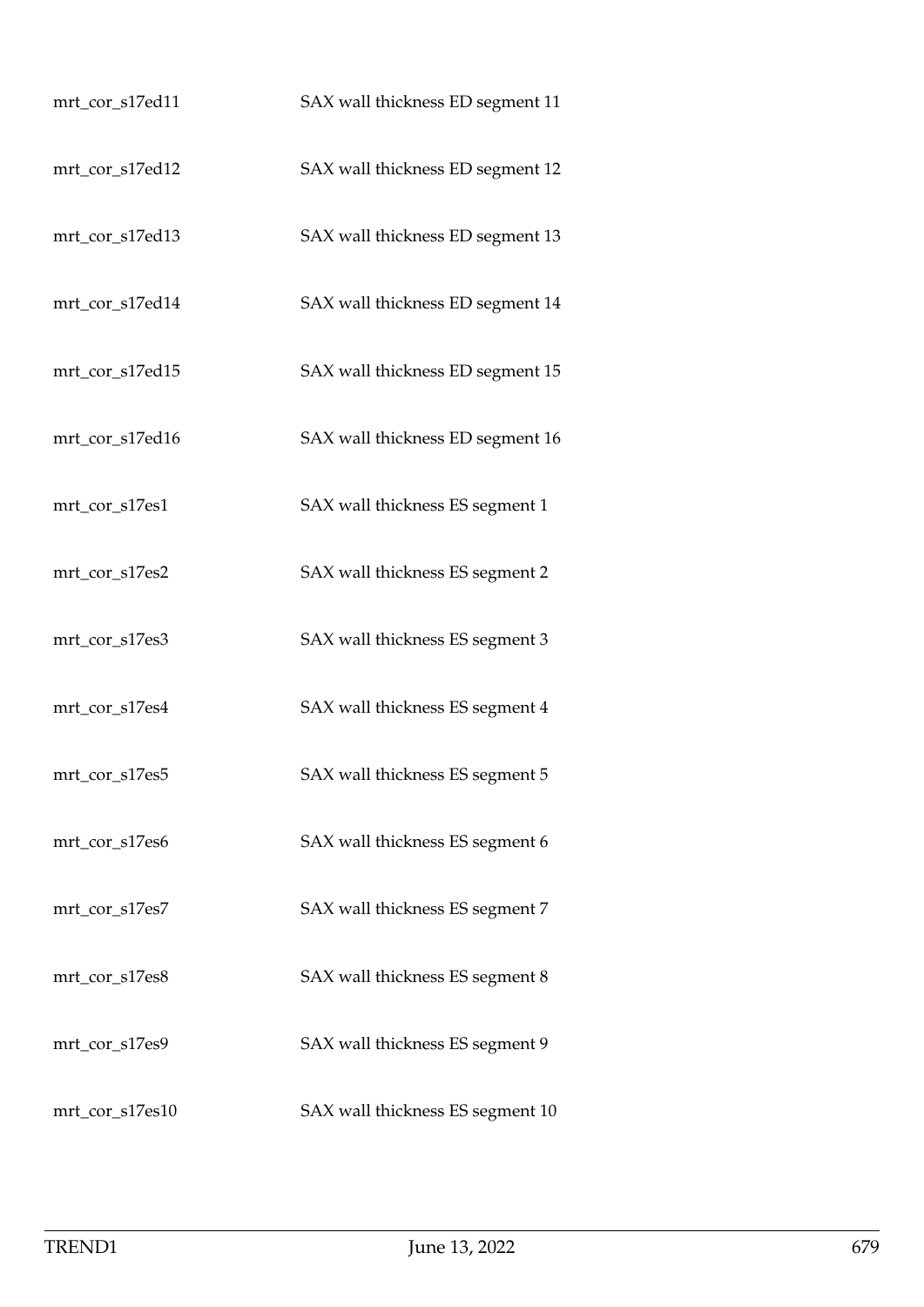| mrt_cor_s17es11  | SAX wall thickness ES segment 11               |
|------------------|------------------------------------------------|
| mrt_cor_s17es12  | SAX wall thickness ES segment 12               |
| mrt_cor_s17es13  | SAX wall thickness ES segment 13               |
| mrt_cor_s17es14  | SAX wall thickness ES segment 14               |
| mrt_cor_s17es15  | SAX wall thickness ES segment 15               |
| mrt_cor_s17es16  | SAX wall thickness ES segment 16               |
| mrt_cor_s17nvt1  | DSI myo intensity non-viable tissue segment 1  |
| mrt_cor_s17nvt2  | DSI myo intensity non-viable tissue segment 2  |
| mrt_cor_s17nvt3  | DSI myo intensity non-viable tissue segment 3  |
| mrt_cor_s17nvt4  | DSI myo intensity non-viable tissue segment 4  |
| mrt_cor_s17nvt5  | DSI myo intensity non-viable tissue segment 5  |
| mrt_cor_s17nvt6  | DSI myo intensity non-viable tissue segment 6  |
| mrt_cor_s17nvt7  | DSI myo intensity non-viable tissue segment 7  |
| mrt_cor_s17nvt8  | DSI myo intensity non-viable tissue segment 8  |
| mrt_cor_s17nvt9  | DSI myo intensity non-viable tissue segment 9  |
| mrt_cor_s17nvt10 | DSI myo intensity non-viable tissue segment 10 |
| mrt_cor_s17nvt11 | DSI myo intensity non-viable tissue segment 11 |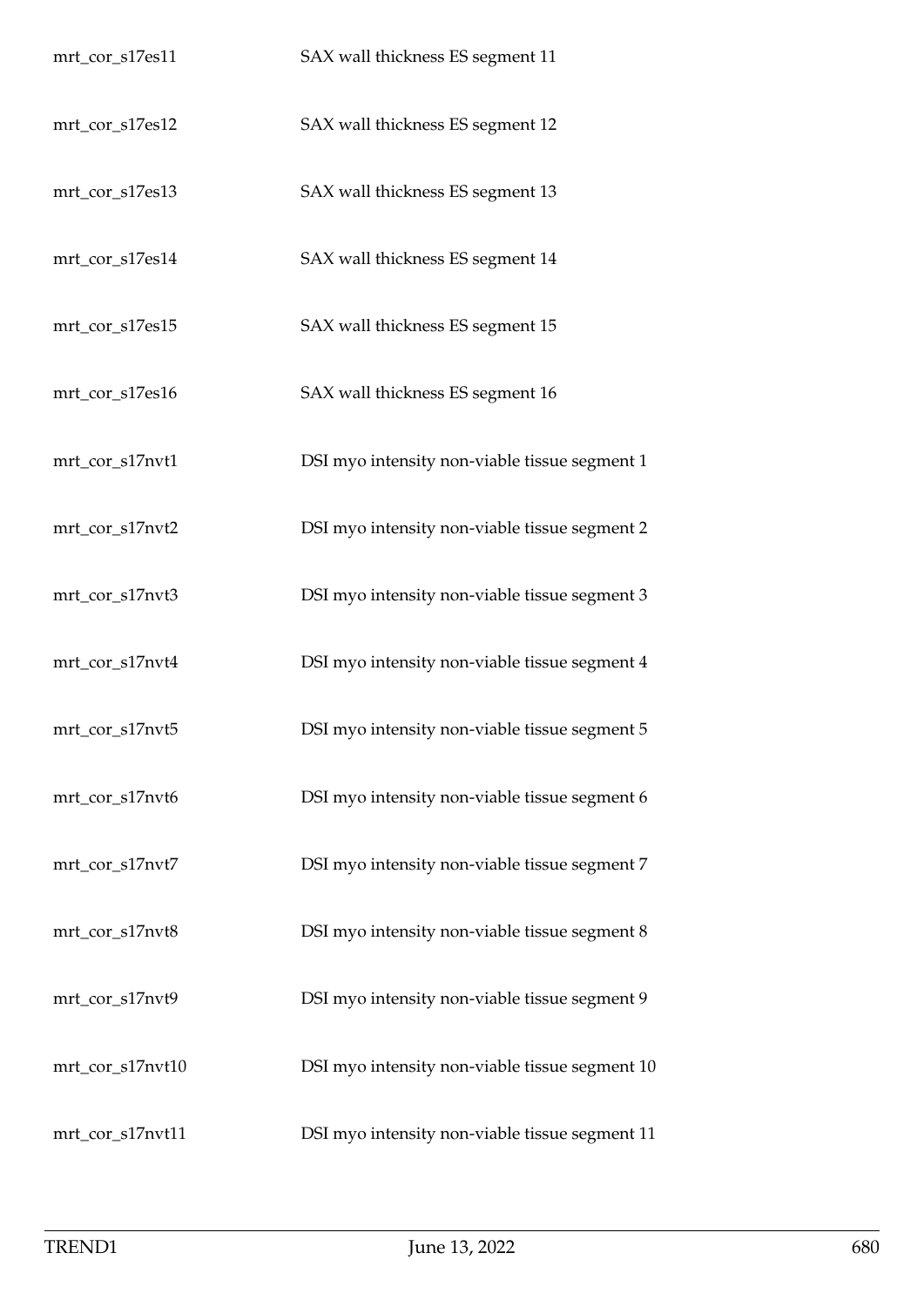| mrt_cor_s17nvt12 | DSI myo intensity non-viable tissue segment 12 |
|------------------|------------------------------------------------|
| mrt_cor_s17nvt13 | DSI myo intensity non-viable tissue segment 13 |
| mrt_cor_s17nvt14 | DSI myo intensity non-viable tissue segment 14 |
| mrt_cor_s17nvt15 | DSI myo intensity non-viable tissue segment 15 |
| mrt_cor_s17nvt16 | DSI myo intensity non-viable tissue segment 16 |
| mrt_cor_s17st1   | DSI myo intensity scar tissue segment 1        |
| mrt_cor_s17st2   | DSI myo intensity scar tissue segment 2        |
| mrt_cor_s17st3   | DSI myo intensity scar tissue segment 3        |
| mrt_cor_s17st4   | DSI myo intensity scar tissue segment 4        |
| mrt_cor_s17st5   | DSI myo intensity scar tissue segment 5        |
| mrt_cor_s17st6   | DSI myo intensity scar tissue segment 6        |
| mrt_cor_s17st7   | DSI myo intensity scar tissue segment 7        |
| mrt_cor_s17st8   | DSI myo intensity scar tissue segment 8        |
| mrt_cor_s17st9   | DSI myo intensity scar tissue segment 9        |
| mrt_cor_s17st10  | DSI myo intensity scar tissue segment 10       |
| mrt_cor_s17st11  | DSI myo intensity scar tissue segment 11       |
| mrt_cor_s17st12  | DSI myo intensity scar tissue segment 12       |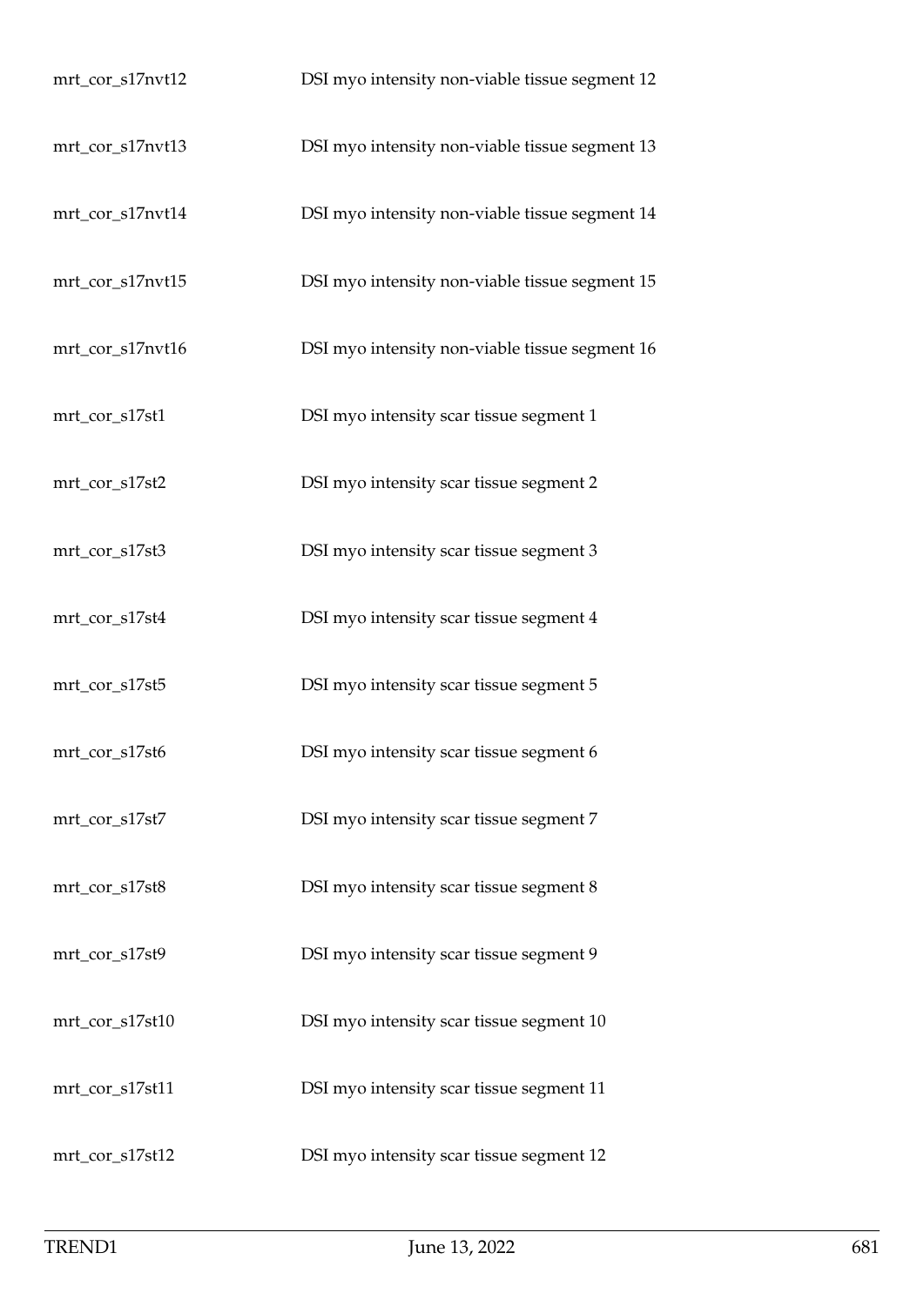| mrt_cor_s17st13 | DSI myo intensity scar tissue segment 13 |
|-----------------|------------------------------------------|
| mrt_cor_s17st14 | DSI myo intensity scar tissue segment 14 |
| mrt_cor_s17st15 | DSI myo intensity scar tissue segment 15 |
| mrt_cor_s17st16 | DSI myo intensity scar tissue segment 16 |
| mrt_cor_s17wm1  | SAX wall motion averages segment 1       |
| mrt_cor_s17wm2  | SAX wall motion averages segment 2       |
| mrt_cor_s17wm3  | SAX wall motion averages segment 3       |
| mrt_cor_s17wm4  | SAX wall motion averages segment 4       |
| mrt_cor_s17wm5  | SAX wall motion averages segment 5       |
| mrt_cor_s17wm6  | SAX wall motion averages segment 6       |
| mrt_cor_s17wm7  | SAX wall motion averages segment 7       |
| mrt_cor_s17wm8  | SAX wall motion averages segment 8       |
| mrt_cor_s17wm9  | SAX wall motion averages segment 9       |
| mrt_cor_s17wm10 | SAX wall motion averages segment 10      |
| mrt_cor_s17wm11 | SAX wall motion averages segment 11      |
| mrt_cor_s17wm12 | SAX wall motion averages segment 12      |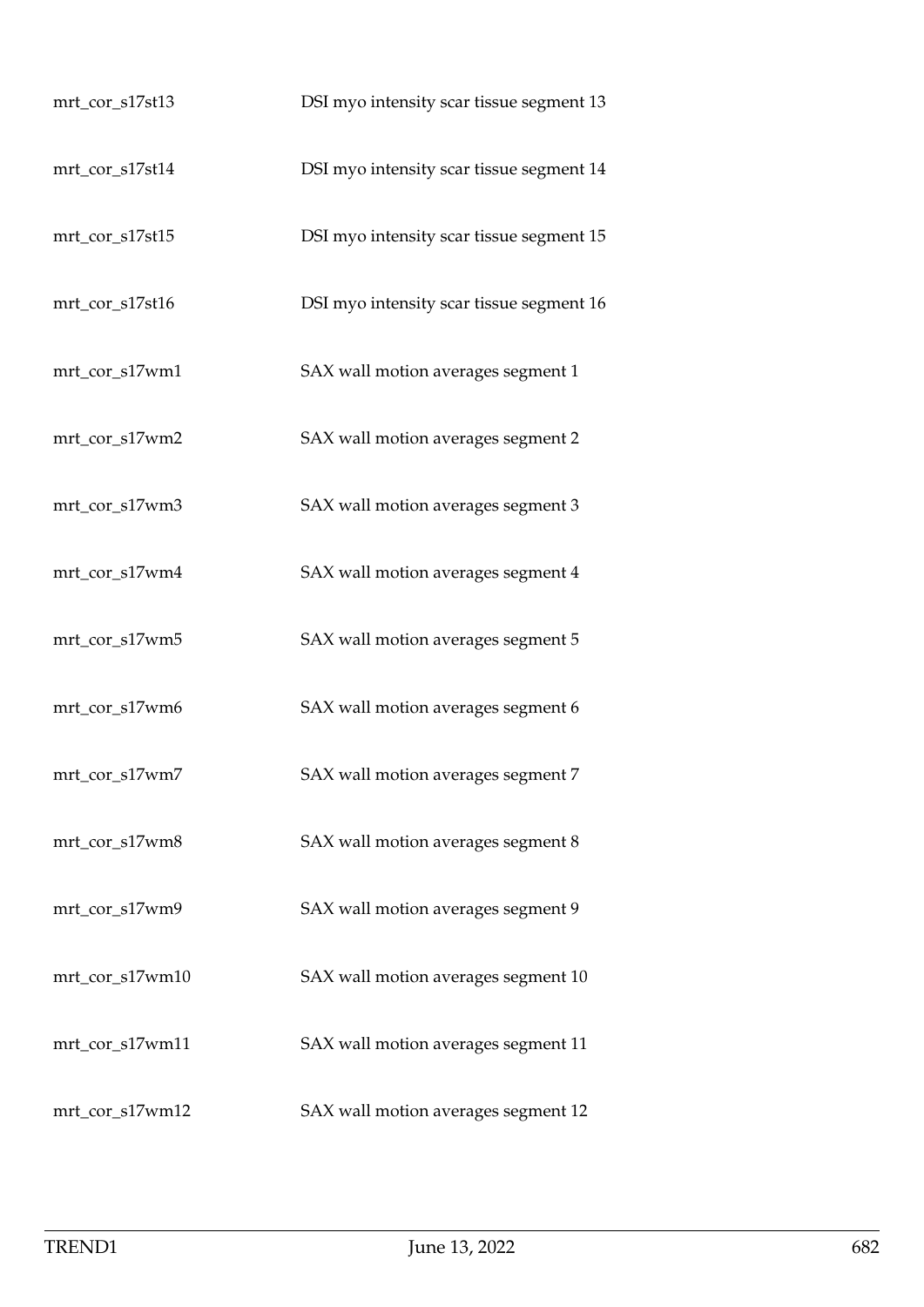| mrt_cor_s17wm13 | SAX wall motion averages segment 13    |
|-----------------|----------------------------------------|
| mrt_cor_s17wm14 | SAX wall motion averages segment 14    |
| mrt_cor_s17wm15 | SAX wall motion averages segment 15    |
| mrt_cor_s17wm16 | SAX wall motion averages segment 16    |
| mrt_cor_s17wt1  | AX wall thickening averages segment 1  |
| mrt_cor_s17wt2  | AX wall thickening averages segment 2  |
| mrt_cor_s17wt3  | AX wall thickening averages segment 3  |
| mrt_cor_s17wt4  | AX wall thickening averages segment 4  |
| mrt_cor_s17wt5  | AX wall thickening averages segment 5  |
| mrt_cor_s17wt6  | AX wall thickening averages segment 6  |
| mrt_cor_s17wt7  | AX wall thickening averages segment 7  |
| mrt_cor_s17wt8  | AX wall thickening averages segment 8  |
| mrt_cor_s17wt9  | AX wall thickening averages segment 9  |
| mrt_cor_s17wt10 | AX wall thickening averages segment 10 |
| mrt_cor_s17wt11 | AX wall thickening averages segment 11 |
| mrt_cor_s17wt12 | AX wall thickening averages segment 12 |
| mrt_cor_s17wt13 | AX wall thickening averages segment 13 |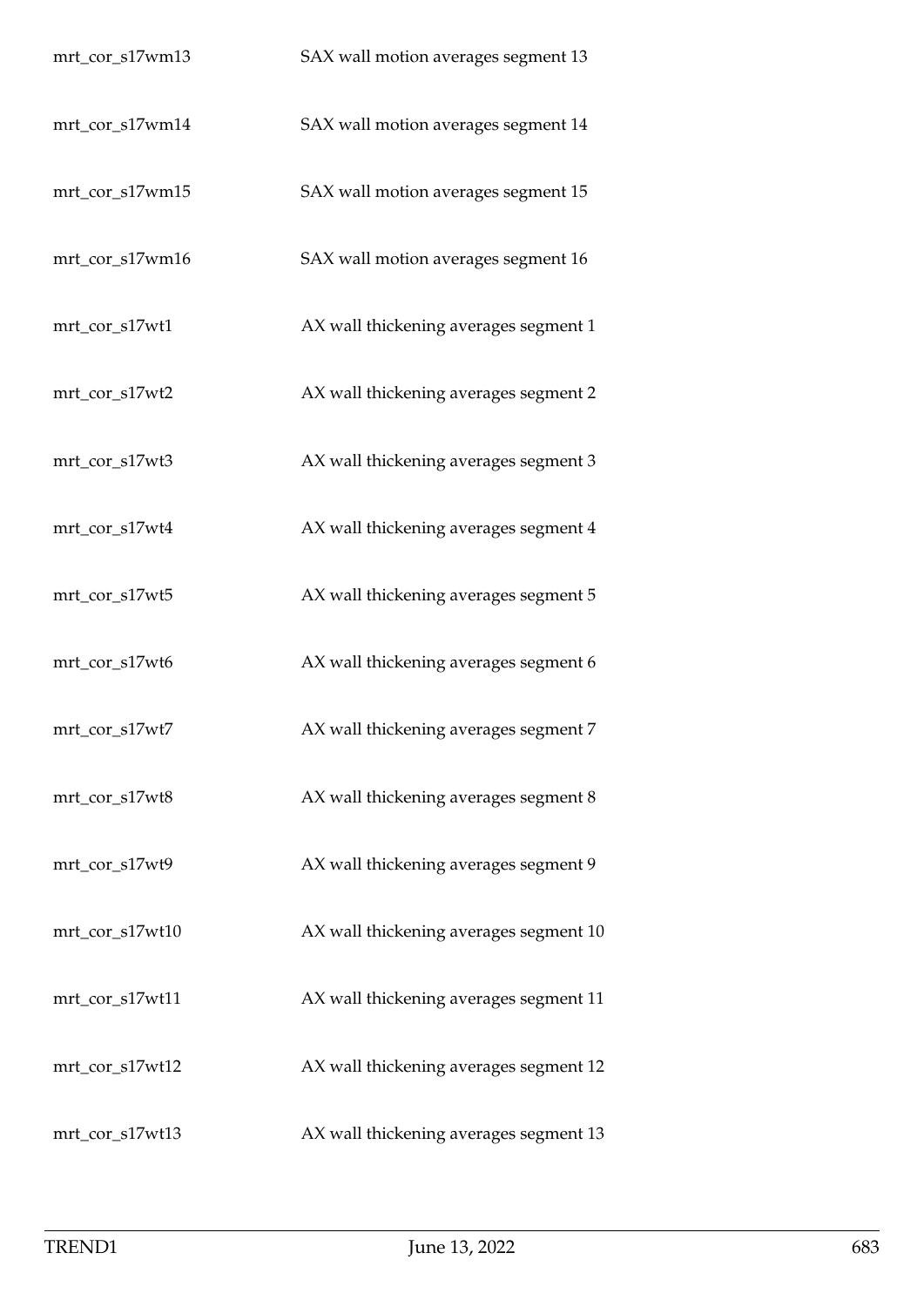| mrt_cor_s17wt14      | AX wall thickening averages segment 14 |
|----------------------|----------------------------------------|
| mrt_cor_s17wt15      | AX wall thickening averages segment 15 |
| mrt_cor_s17wt16      | AX wall thickening averages segment 16 |
| mrt_cor_saxhr        | SAX heart rate [1/min]                 |
| mrt_cor_saxlvco      | cardiac output [l/min]                 |
| mrt_cor_saxlved      | SAX LV ED-volume [ml]                  |
| mrt_cor_saxlvef      | ejection fraction [%]                  |
| mrt_cor_saxlves      | SAX LV ES-volume [ml]                  |
| mrt_cor_saxlvmed     | LV Mass ED                             |
| mrt_cor_saxlvmes     | LV Mass ES                             |
| mrt_cor_saxlvsv      | SAX LV stroke volume [ml]              |
| mrt_cor_saxnred      | SAX phase number of ventricle-ED       |
| mrt_cor_saxnres      | SAX phase number of ventricle-ES       |
| mrt_cor_saxlvendoed1 | area LV endo ED slice 1                |
| mrt_cor_saxlvendoed2 | area LV endo ED slice 2                |
| mrt_cor_saxlvendoed3 | area LV endo ED slice 3                |
| mrt_cor_saxlvendoed4 | area LV endo ED slice 4                |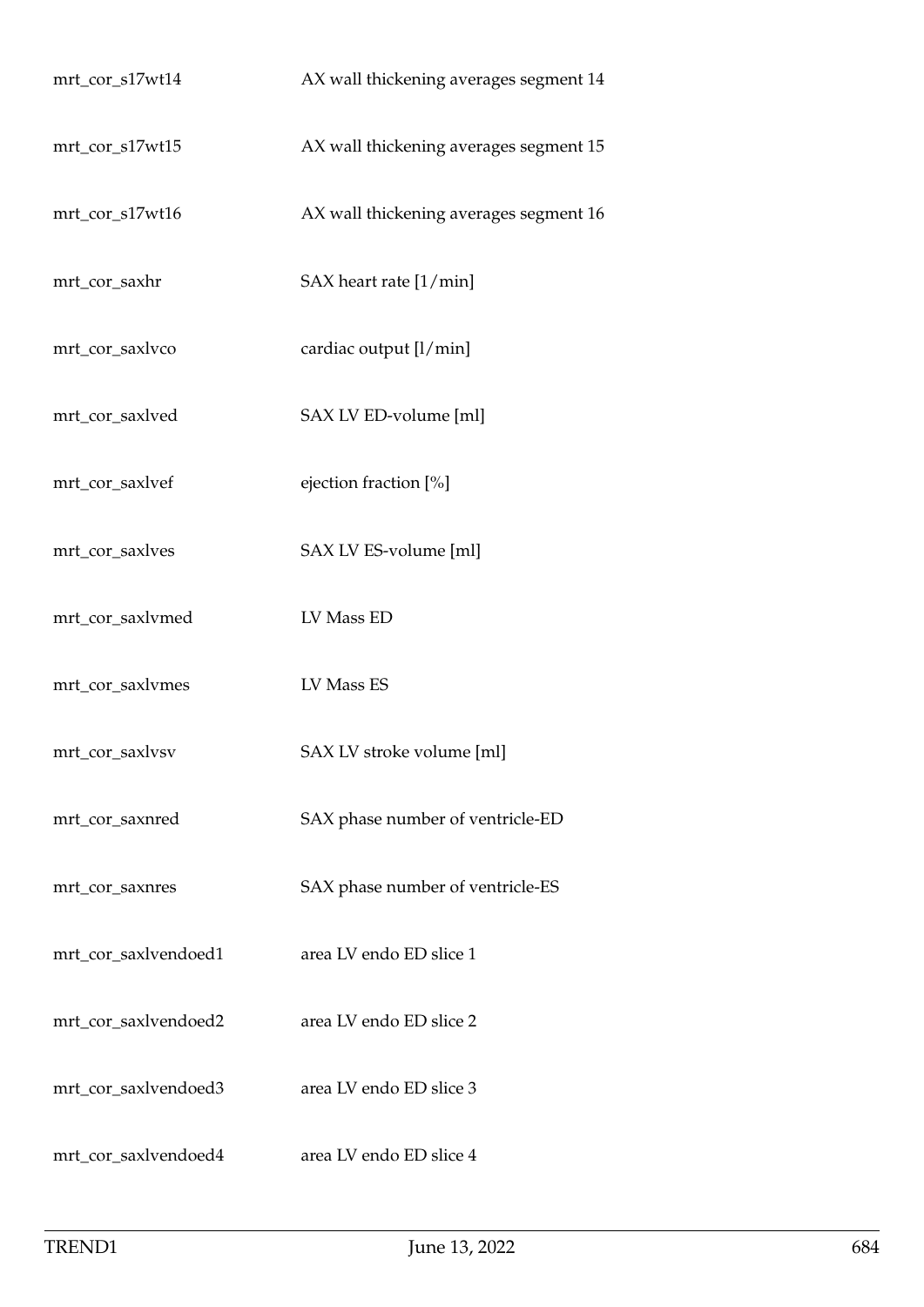| mrt_cor_saxlvendoed5  | area LV endo ED slice 5  |
|-----------------------|--------------------------|
| mrt_cor_saxlvendoed6  | area LV endo ED slice 6  |
| mrt_cor_saxlvendoed7  | area LV endo ED slice 7  |
| mrt_cor_saxlvendoed8  | area LV endo ED slice 8  |
| mrt_cor_saxlvendoed9  | area LV endo ED slice 9  |
| mrt_cor_saxlvendoed10 | area LV endo ED slice 10 |
| mrt_cor_saxlvendoed11 | area LV endo ED slice 11 |
| mrt_cor_saxlvendoed12 | area LV endo ED slice 12 |
| mrt_cor_saxlvendoed13 | area LV endo ED slice 13 |
| mrt_cor_saxlvendoed14 | area LV endo ED slice 14 |
| mrt_cor_saxlvendoed15 | area LV endo ED slice 15 |
| mrt_cor_saxlvendoed16 | area LV endo ED slice 16 |
| mrt_cor_saxlvendoed17 | area LV endo ED slice 17 |
| mrt_cor_saxlvendoed18 | area LV endo ED slice 18 |
| mrt_cor_saxlvendoes1  | area LV endo ES slice 1  |
| mrt_cor_saxlvendoes2  | area LV endo ES slice 2  |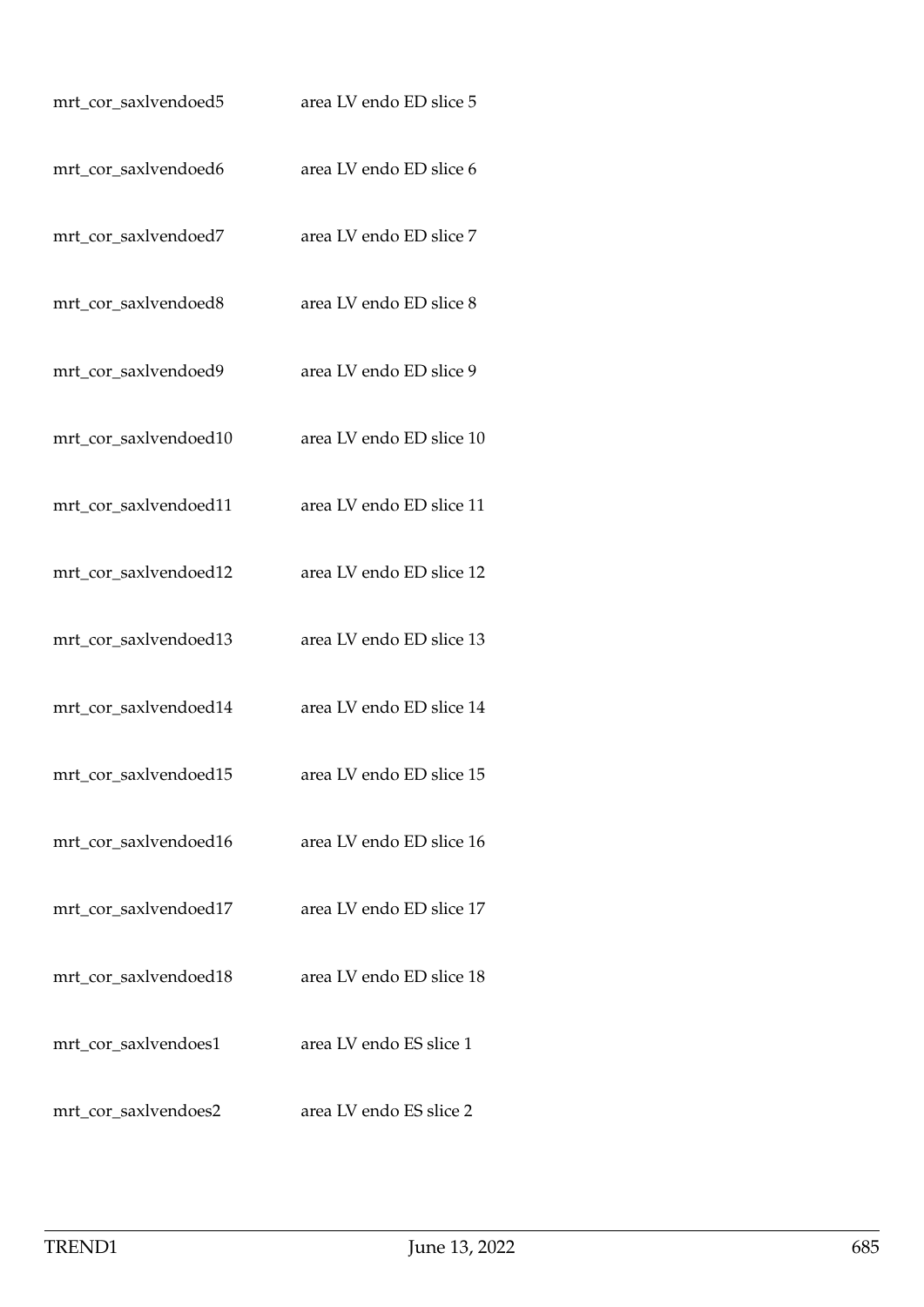| mrt_cor_saxlvendoes3  | area LV endo ES slice 3  |
|-----------------------|--------------------------|
| mrt_cor_saxlvendoes4  | area LV endo ES slice 4  |
| mrt_cor_saxlvendoes5  | area LV endo ES slice 5  |
| mrt_cor_saxlvendoes6  | area LV endo ES slice 6  |
| mrt_cor_saxlvendoes7  | area LV endo ES slice 7  |
| mrt_cor_saxlvendoes8  | area LV endo ES slice 8  |
| mrt_cor_saxlvendoes9  | area LV endo ES slice 9  |
| mrt_cor_saxlvendoes10 | area LV endo ES slice 10 |
| mrt_cor_saxlvendoes11 | area LV endo ES slice 11 |
| mrt_cor_saxlvendoes12 | area LV endo ES slice 12 |
| mrt_cor_saxlvendoes13 | area LV endo ES slice 13 |
| mrt_cor_saxlvendoes14 | area LV endo ES slice 14 |
| mrt_cor_saxlvendoes15 | area LV endo ES slice 15 |
| mrt_cor_saxlvendoes16 | area LV endo ES slice 16 |
| mrt_cor_saxlvendoes17 | area LV endo ES slice 17 |
| mrt_cor_saxlvendoes18 | area LV endo ES slice 18 |
| mrt_cor_saxlvepied1   | area LV epi ED slice 1   |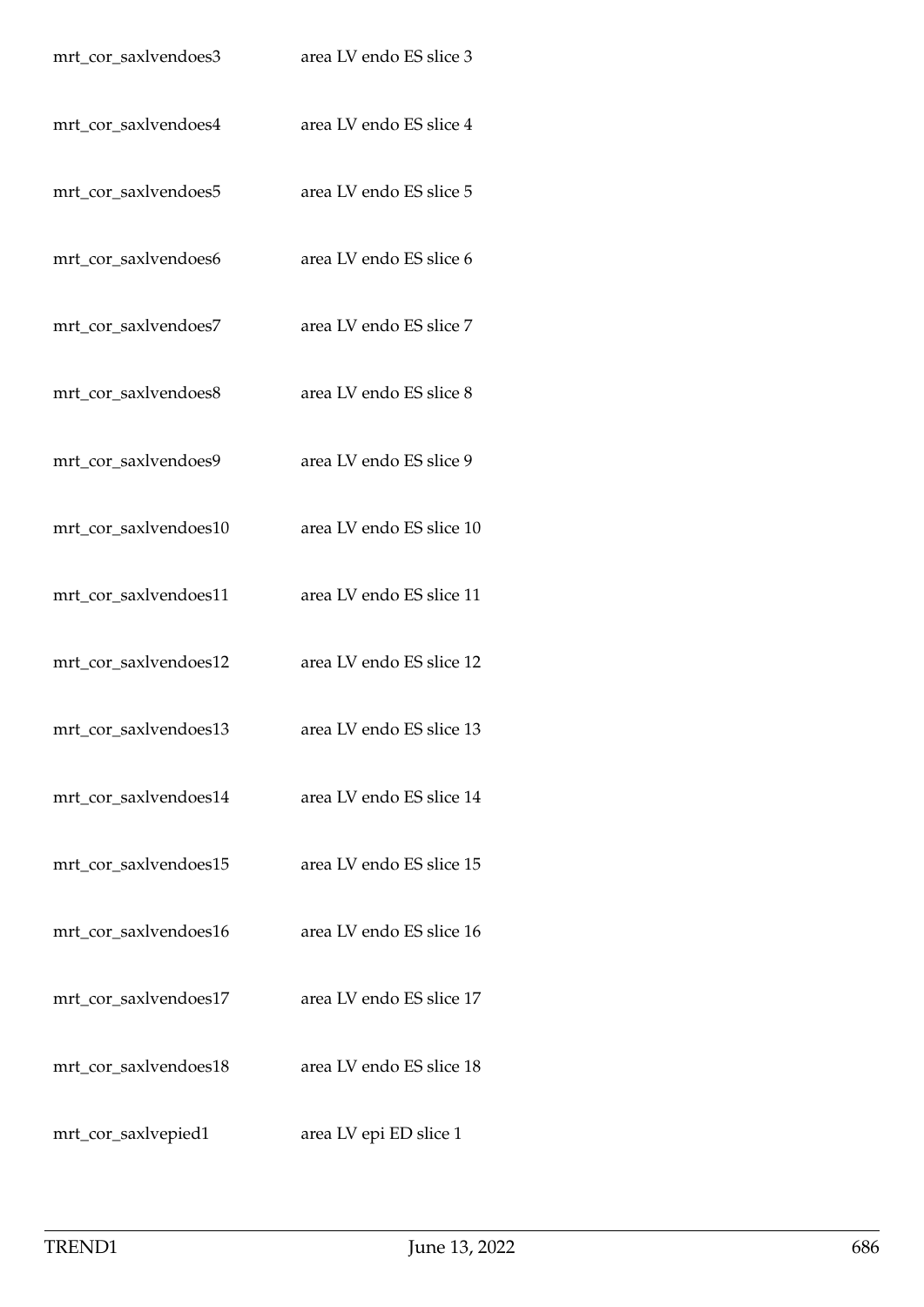| mrt_cor_saxlvepied10 | area LV epi ED slice 10 |
|----------------------|-------------------------|
| mrt_cor_saxlvepied11 | area LV epi ED slice 11 |
| mrt_cor_saxlvepied12 | area LV epi ED slice 12 |
| mrt_cor_saxlvepied13 | area LV epi ED slice 13 |
| mrt_cor_saxlvepied14 | area LV epi ED slice 14 |
| mrt_cor_saxlvepied15 | area LV epi ED slice 15 |
| mrt_cor_saxlvepied16 | area LV epi ED slice 16 |
| mrt_cor_saxlvepied17 | area LV epi ED slice 17 |
| mrt_cor_saxlvepied18 | area LV epi ED slice 18 |
| mrt_cor_saxlvepied2  | area LV epi ED slice 2  |
| mrt_cor_saxlvepied3  | area LV epi ED slice 3  |
| mrt_cor_saxlvepied4  | area LV epi ED slice 4  |
| mrt_cor_saxlvepied5  | area LV epi ED slice 5  |
| mrt_cor_saxlvepied6  | area LV epi ED slice 6  |
| mrt_cor_saxlvepied7  | area LV epi ED slice 7  |
| mrt_cor_saxlvepied8  | area LV epi ED slice 8  |
| mrt_cor_saxlvepied9  | area LV epi ED slice 9  |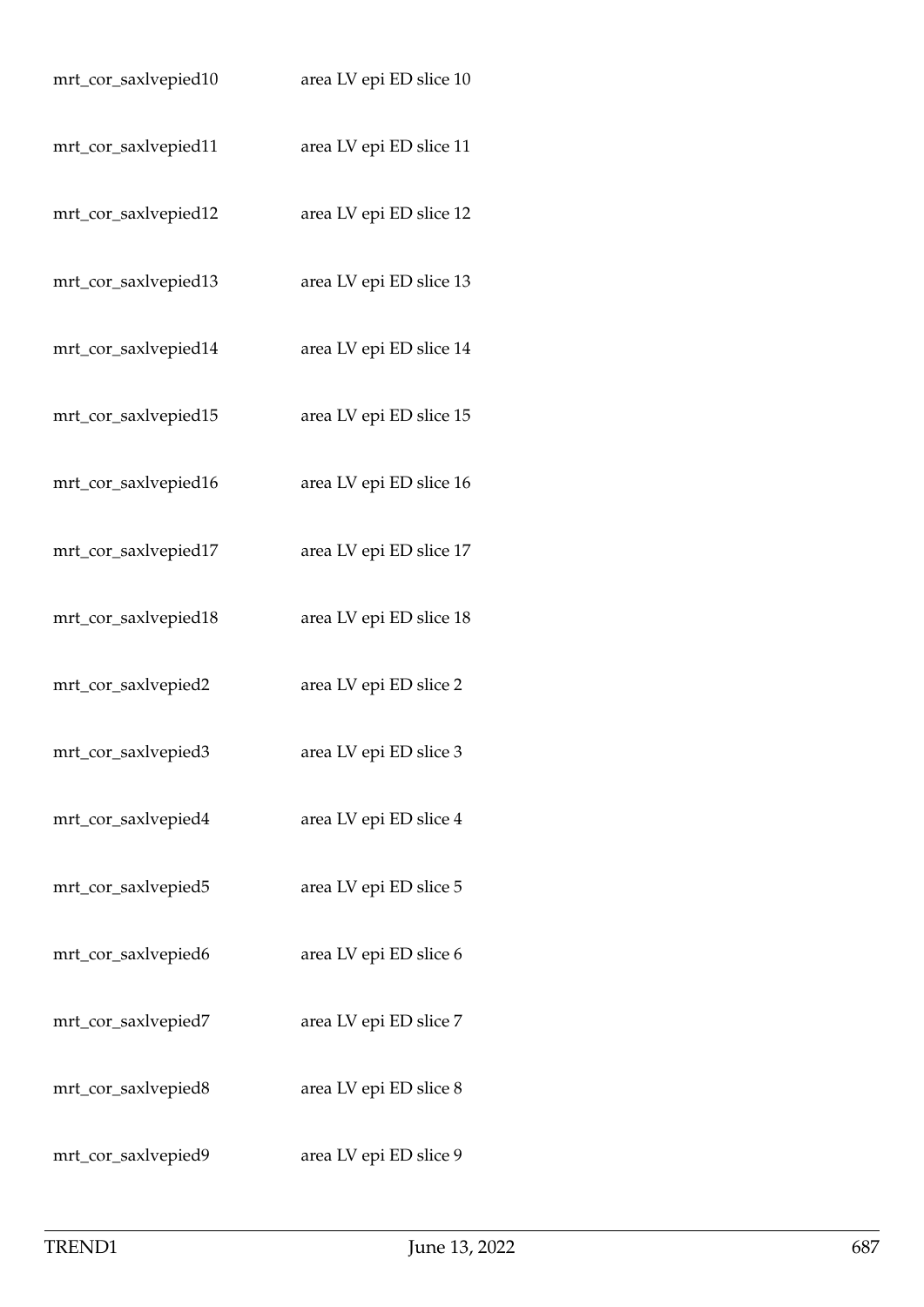| mrt_cor_saxlvepies1  | area LV epi ES slice 1  |
|----------------------|-------------------------|
| mrt_cor_saxlvepies10 | area LV epi ES slice 10 |
| mrt_cor_saxlvepies11 | area LV epi ES slice 11 |
| mrt_cor_saxlvepies12 | area LV epi ES slice 12 |
| mrt_cor_saxlvepies13 | area LV epi ES slice 13 |
| mrt_cor_saxlvepies14 | area LV epi ES slice 14 |
| mrt_cor_saxlvepies15 | area LV epi ES slice 15 |
| mrt_cor_saxlvepies16 | area LV epi ES slice 16 |
| mrt_cor_saxlvepies17 | area LV epi ES slice 17 |
| mrt_cor_saxlvepies18 | area LV epi ES slice 18 |
| mrt_cor_saxlvepies2  | area LV epi ES slice 2  |
| mrt_cor_saxlvepies3  | area LV epi ES slice 3  |
| mrt_cor_saxlvepies4  | area LV epi ES slice 4  |
| mrt_cor_saxlvepies5  | area LV epi ES slice 5  |
| mrt_cor_saxlvepies6  | area LV epi ES slice 6  |
| mrt_cor_saxlvepies7  | area LV epi ES slice 7  |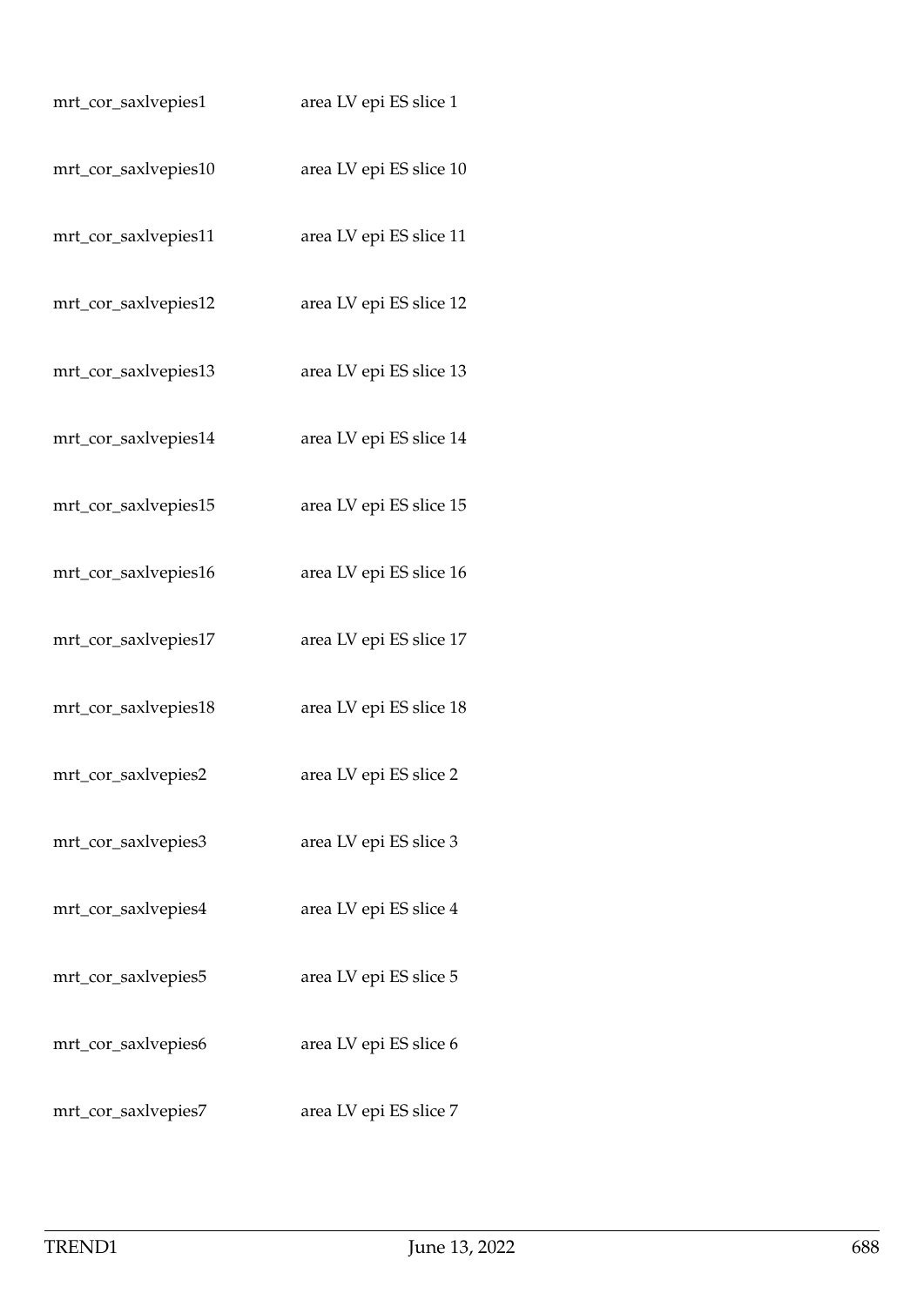| mrt_cor_saxlvepies8 | area LV epi ES slice 8                               |
|---------------------|------------------------------------------------------|
| mrt_cor_saxlvepies9 | area LV epi ES slice 9                               |
| mrt_cor_saxpap1a    | SAX papillary muscle volume PAP1 in ED               |
| mrt_cor_saxpap1z    | SAX papillary muscle volume PAP2 in ED               |
| mrt_cor_saxpap2a    | SAX papillary muscle volume PAP1 in ES               |
| mrt_cor_saxpap2z    | SAX papillary muscle volume PAP2 in ES               |
| mrt_cor_trahr       | TRA heart rate [1/min]                               |
| mrt_cor_traared     | TRA diameter aorta ascendens in ED                   |
| mrt_cor_traed       | TRA LA volume in atrial ES [ml]                      |
| mrt_cor_traedx      | TRA LA volume index in atrial ES                     |
| mrt_cor_traef       | TRA LA ejection-fraction [%]                         |
| mrt_cor_traes       | TRA LA volume in atrial ED [ml]                      |
| mrt_cor_traesx      | TRA LA volume index in atrial ED                     |
| mrt_cor_trames1ed   | TRA diameter aorta descendens in ED                  |
| mrt_cor_tranred     | TRA phase number of atrial-ES                        |
| mrt_cor_tranres     | TRA phase number of atrial-ED                        |
| mrt_cor_trapaed     | TRA LA diameter truncus of pulmonary artery in<br>ED |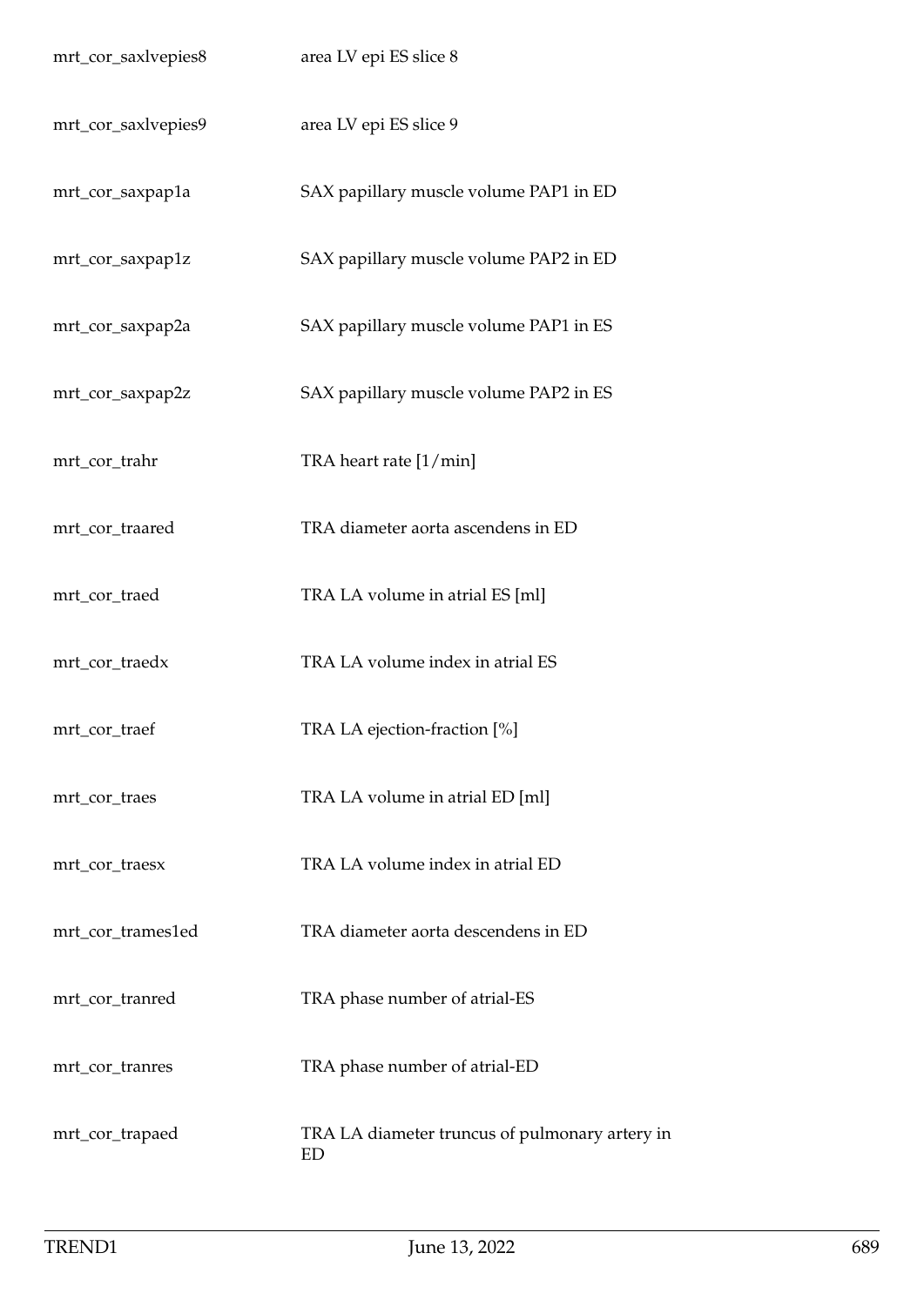| mrt_cor_trasv         | TRA LA stroke volume [ml]    |
|-----------------------|------------------------------|
| mrt_cor_trasvx        | TRA LA stroke volume index   |
| mrt_cor_tralvendoed1  | TRA area LV endo ED slice 1  |
| mrt_cor_tralvendoed2  | TRA area LV endo ED slice 2  |
| mrt_cor_tralvendoed3  | TRA area LV endo ED slice 3  |
| mrt_cor_tralvendoed4  | TRA area LV endo ED slice 4  |
| mrt_cor_tralvendoed5  | TRA area LV endo ED slice 5  |
| mrt_cor_tralvendoed6  | TRA area LV endo ED slice 6  |
| mrt_cor_tralvendoed7  | TRA area LV endo ED slice 7  |
| mrt_cor_tralvendoed8  | TRA area LV endo ED slice 8  |
| mrt_cor_tralvendoed9  | TRA area LV endo ED slice 9  |
| mrt_cor_tralvendoed10 | TRA area LV endo ED slice 10 |
| mrt_cor_tralvendoed11 | TRA area LV endo ED slice 11 |
| mrt_cor_tralvendoed12 | TRA area LV endo ED slice 12 |
| mrt_cor_tralvendoed13 | TRA area LV endo ED slice 13 |
| mrt_cor_tralvendoed14 | TRA area LV endo ED slice 14 |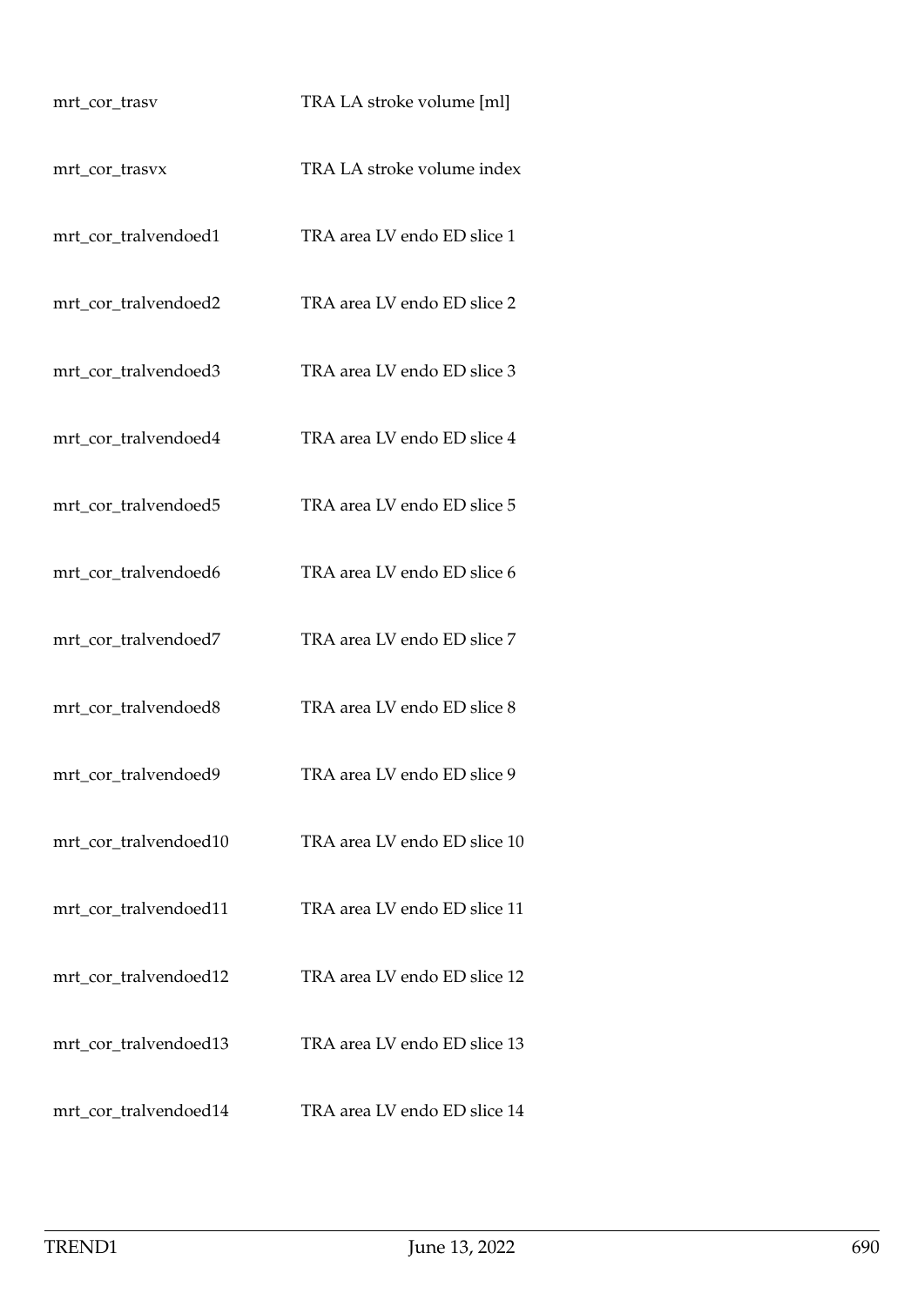| mrt_cor_tralvendoed15 | TRA area LV endo ED slice 15 |
|-----------------------|------------------------------|
| mrt_cor_tralvendoed16 | TRA area LV endo ED slice 16 |
| mrt_cor_tralvendoed17 | TRA area LV endo ED slice 17 |
| mrt_cor_tralvendoed18 | TRA area LV endo ED slice 18 |
| mrt_cor_tralvendoes1  | TRA area LV endo ES slice 1  |
| mrt_cor_tralvendoes2  | TRA area LV endo ES slice 2  |
| mrt_cor_tralvendoes3  | TRA area LV endo ES slice 3  |
| mrt_cor_tralvendoes4  | TRA area LV endo ES slice 4  |
| mrt_cor_tralvendoes5  | TRA area LV endo ES slice 5  |
| mrt_cor_tralvendoes6  | TRA area LV endo ES slice 6  |
| mrt_cor_tralvendoes7  | TRA area LV endo ES slice 7  |
| mrt_cor_tralvendoes8  | TRA area LV endo ES slice 8  |
| mrt_cor_tralvendoes9  | TRA area LV endo ES slice 9  |
| mrt_cor_tralvendoes10 | TRA area LV endo ES slice 10 |
| mrt_cor_tralvendoes11 | TRA area LV endo ES slice 11 |
| mrt_cor_tralvendoes12 | TRA area LV endo ES slice 12 |
| mrt_cor_tralvendoes13 | TRA area LV endo ES slice 13 |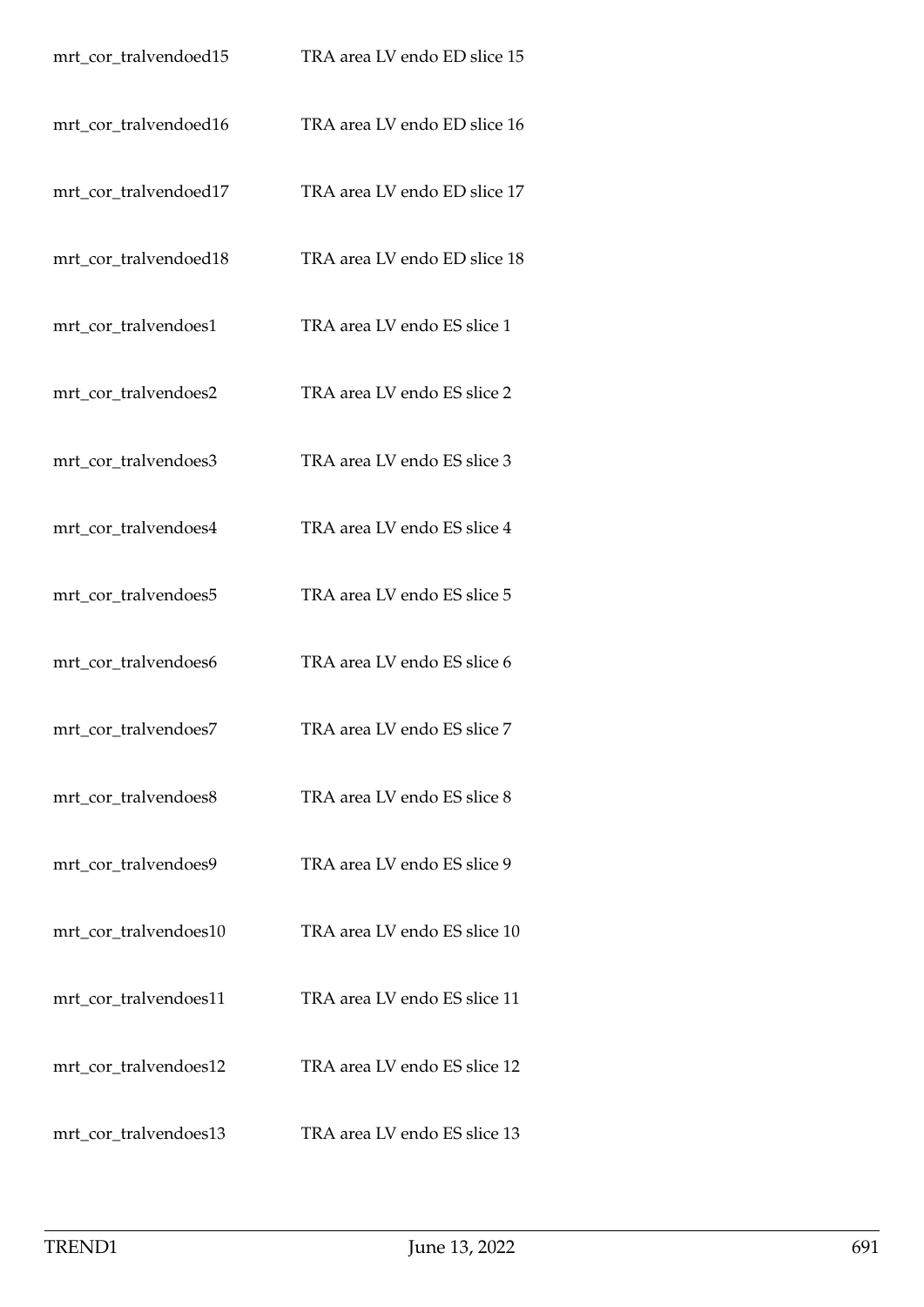| mrt_cor_tralvendoes14 | TRA area LV endo ES slice 14 |
|-----------------------|------------------------------|
| mrt_cor_tralvendoes15 | TRA area LV endo ES slice 15 |
| mrt_cor_tralvendoes16 | TRA area LV endo ES slice 16 |
| mrt_cor_tralvendoes17 | TRA area LV endo ES slice 17 |
| mrt_cor_tralvendoes18 | TRA area LV endo ES slice 18 |
| mrt_cor_trarvendoed1  | TRA area RV endo ED slice 1  |
| mrt_cor_trarvendoed2  | TRA area RV endo ED slice 2  |
| mrt_cor_trarvendoed3  | TRA area RV endo ED slice 3  |
| mrt_cor_trarvendoed4  | TRA area RV endo ED slice 4  |
| mrt_cor_trarvendoed5  | TRA area RV endo ED slice 5  |
| mrt_cor_trarvendoed6  | TRA area RV endo ED slice 6  |
| mrt_cor_trarvendoed7  | TRA area RV endo ED slice 7  |
| mrt_cor_trarvendoed8  | TRA area RV endo ED slice 8  |
| mrt_cor_trarvendoed9  | TRA area RV endo ED slice 9  |
| mrt_cor_trarvendoed10 | TRA area RV endo ED slice 10 |
| mrt_cor_trarvendoed11 | TRA area RV endo ED slice 11 |
| mrt_cor_trarvendoed12 | TRA area RV endo ED slice 12 |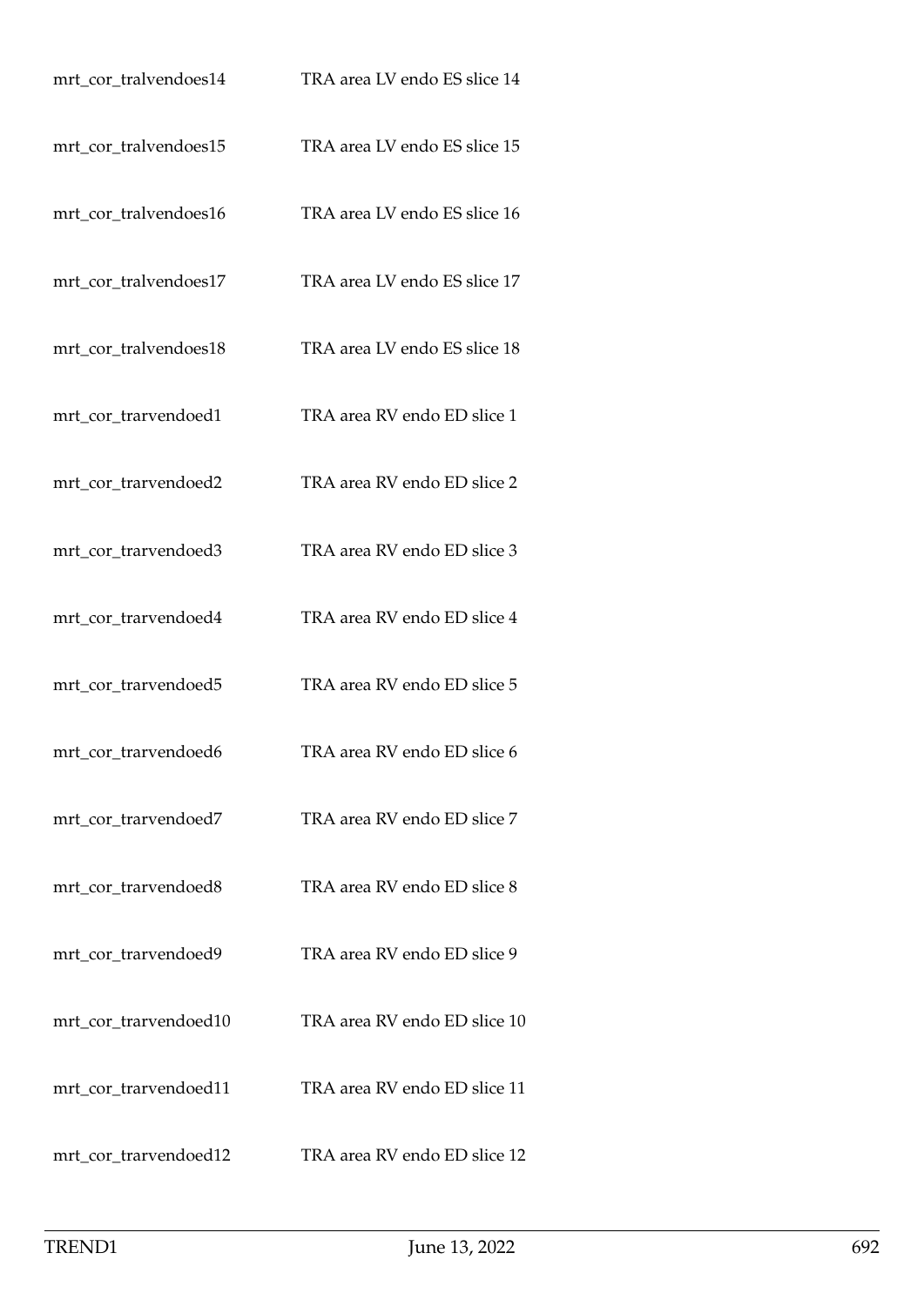| mrt_cor_trarvendoed13 | TRA area RV endo ED slice 13 |
|-----------------------|------------------------------|
| mrt_cor_trarvendoed14 | TRA area RV endo ED slice 14 |
| mrt_cor_trarvendoed15 | TRA area RV endo ED slice 15 |
| mrt_cor_trarvendoed16 | TRA area RV endo ED slice 16 |
| mrt_cor_trarvendoed17 | TRA area RV endo ED slice 17 |
| mrt_cor_trarvendoed18 | TRA area RV endo ED slice 18 |
| mrt_cor_trarvendoes1  | TRA area LV endo ES slice 1  |
| mrt_cor_trarvendoes2  | TRA area LV endo ES slice 2  |
| mrt_cor_trarvendoes3  | TRA area LV endo ES slice 3  |
| mrt_cor_trarvendoes4  | TRA area LV endo ES slice 4  |
| mrt_cor_trarvendoes5  | TRA area LV endo ES slice 5  |
| mrt_cor_trarvendoes6  | TRA area LV endo ES slice 6  |
| mrt_cor_trarvendoes7  | TRA area LV endo ES slice 7  |
| mrt_cor_trarvendoes8  | TRA area LV endo ES slice 8  |
| mrt_cor_trarvendoes9  | TRA area LV endo ES slice 9  |
| mrt_cor_trarvendoes10 | TRA area LV endo ES slice 10 |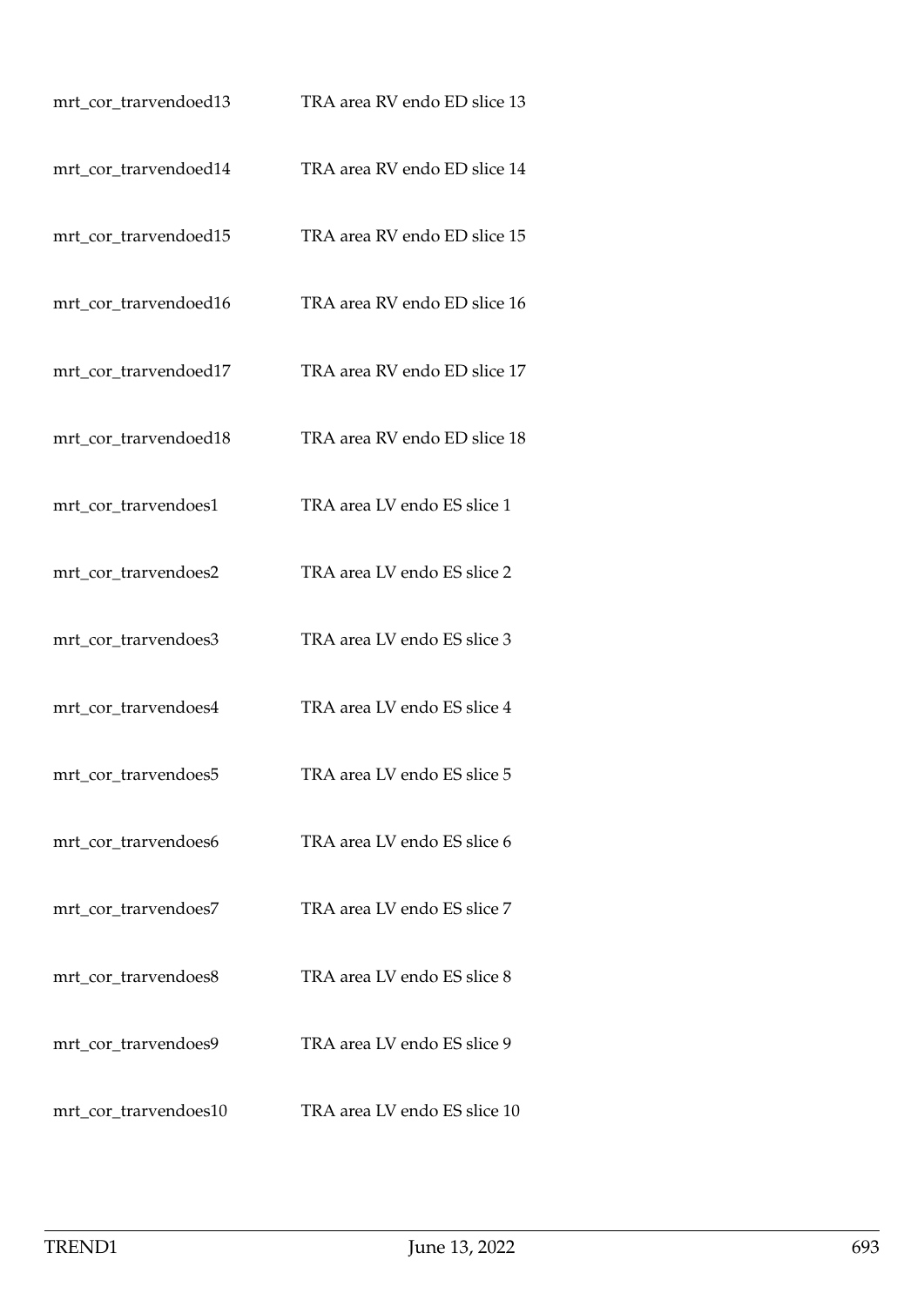| mrt_cor_trarvendoes11 | TRA area LV endo ES slice 11        |                       |
|-----------------------|-------------------------------------|-----------------------|
| mrt_cor_trarvendoes12 | TRA area LV endo ES slice 12        |                       |
| mrt_cor_trarvendoes13 | TRA area LV endo ES slice 13        |                       |
| mrt_cor_trarvendoes14 | TRA area LV endo ES slice 14        |                       |
| mrt_cor_trarvendoes15 | TRA area LV endo ES slice 15        |                       |
| mrt_cor_trarvendoes16 | TRA area LV endo ES slice 16        |                       |
| mrt_cor_trarvendoes17 | TRA area LV endo ES slice 17        |                       |
| mrt_cor_trarvendoes18 | TRA area LV endo ES slice 18        |                       |
| mrt_cor_tranresrv     | TRA number of ES of right ventricle |                       |
| mrt_cor_tranredrv     | TRA number of ED of right ventricle |                       |
| mrt_cor_trarved       | TRA RV volume in phase ED           |                       |
| mrt_cor_trarves       | TRA RV volume in phase ES           |                       |
| <b>MRTCORDSI</b>      | <b>DSI</b>                          |                       |
| mrt_cordsi_usnr       | MRT_CORDSI Untersucher              |                       |
| <b>MRTCORUP</b>       | upload 4CV, SAX, TRA                |                       |
| mrt_corup_usnr        | examiner                            |                       |
| mrt_corup_beso        | specials                            | $1 - Yes$<br>$0 - No$ |
| mrt_corup_beso1       | special details                     | $1 - Yes$             |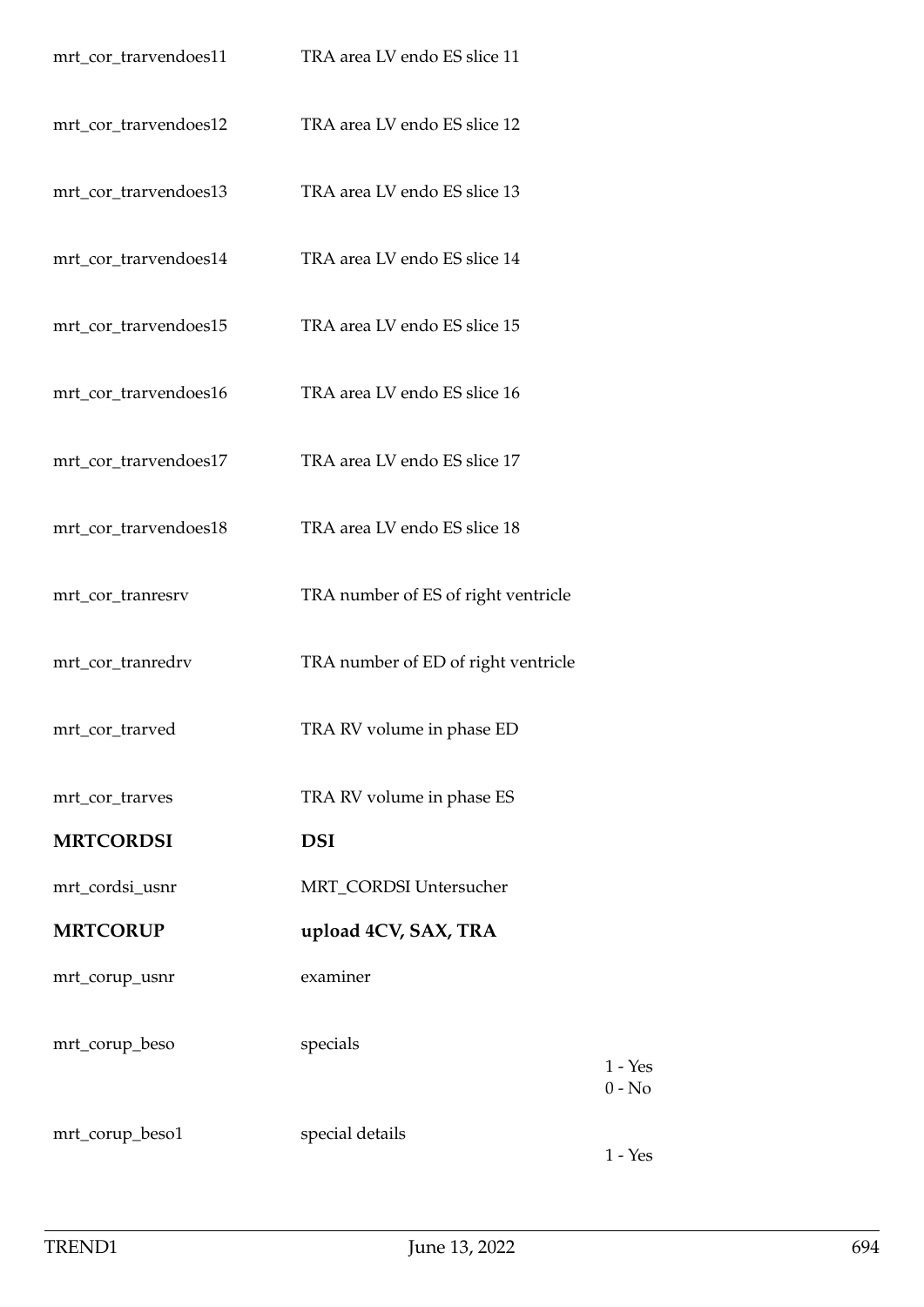| mrt_corup_beso2  | text                                         |                                                                                         |  |  |
|------------------|----------------------------------------------|-----------------------------------------------------------------------------------------|--|--|
| mrt_corup_qual   | low image quality (possible rhythm disorder) |                                                                                         |  |  |
|                  |                                              | $1 - Yes$                                                                               |  |  |
|                  |                                              | $0 - No$                                                                                |  |  |
| mrt_corup_saxinc | SAX incomplete                               |                                                                                         |  |  |
|                  |                                              | $1 - Yes$                                                                               |  |  |
|                  |                                              | $0 - No$                                                                                |  |  |
| mrt_corup_level  | 4CV or 2CV false plain                       |                                                                                         |  |  |
|                  |                                              | $1 - Yes$                                                                               |  |  |
|                  |                                              | $0 - No$                                                                                |  |  |
|                  |                                              | -1 - incomplete dataset of pictures                                                     |  |  |
| mrt_corup_4cvinc | 4CV LVOT truncated                           |                                                                                         |  |  |
|                  |                                              | $1 - Yes$                                                                               |  |  |
|                  |                                              | $0 - No$                                                                                |  |  |
| mrt_corup_trainc | TRA hepatic slice under RV                   |                                                                                         |  |  |
|                  |                                              | $1 - Yes$                                                                               |  |  |
|                  |                                              | $0 - No$                                                                                |  |  |
|                  |                                              | -1 - incomplete dataset of pictures                                                     |  |  |
| mrt_corup_patho  | pathological characteristics                 |                                                                                         |  |  |
|                  |                                              | $1 - Yes$                                                                               |  |  |
|                  |                                              | $0 - No$                                                                                |  |  |
| mrt_corup_wbsr   | RV wall motion abnormality                   |                                                                                         |  |  |
|                  |                                              | $1 - Yes$                                                                               |  |  |
|                  |                                              | $0 - No$                                                                                |  |  |
|                  |                                              | 88 - maybe                                                                              |  |  |
| mrt_corup_wbsl   | LV wall motion                               |                                                                                         |  |  |
|                  |                                              | $1 - Yes$                                                                               |  |  |
|                  |                                              | $0 - No$                                                                                |  |  |
|                  |                                              | 88 - maybe                                                                              |  |  |
| mrt_corup_wt     | RV wall thickness (>5 mm)                    |                                                                                         |  |  |
|                  |                                              | $1 - Yes$                                                                               |  |  |
|                  |                                              | $0 - No$                                                                                |  |  |
| mrt_corup_sel    |                                              | rare pathologies (e.g. tumour, thrombus, focal<br>septal hypertrophie, aneurysm, other) |  |  |
|                  |                                              | $1 - Yes$                                                                               |  |  |
|                  |                                              | $0 - No$                                                                                |  |  |

0 - No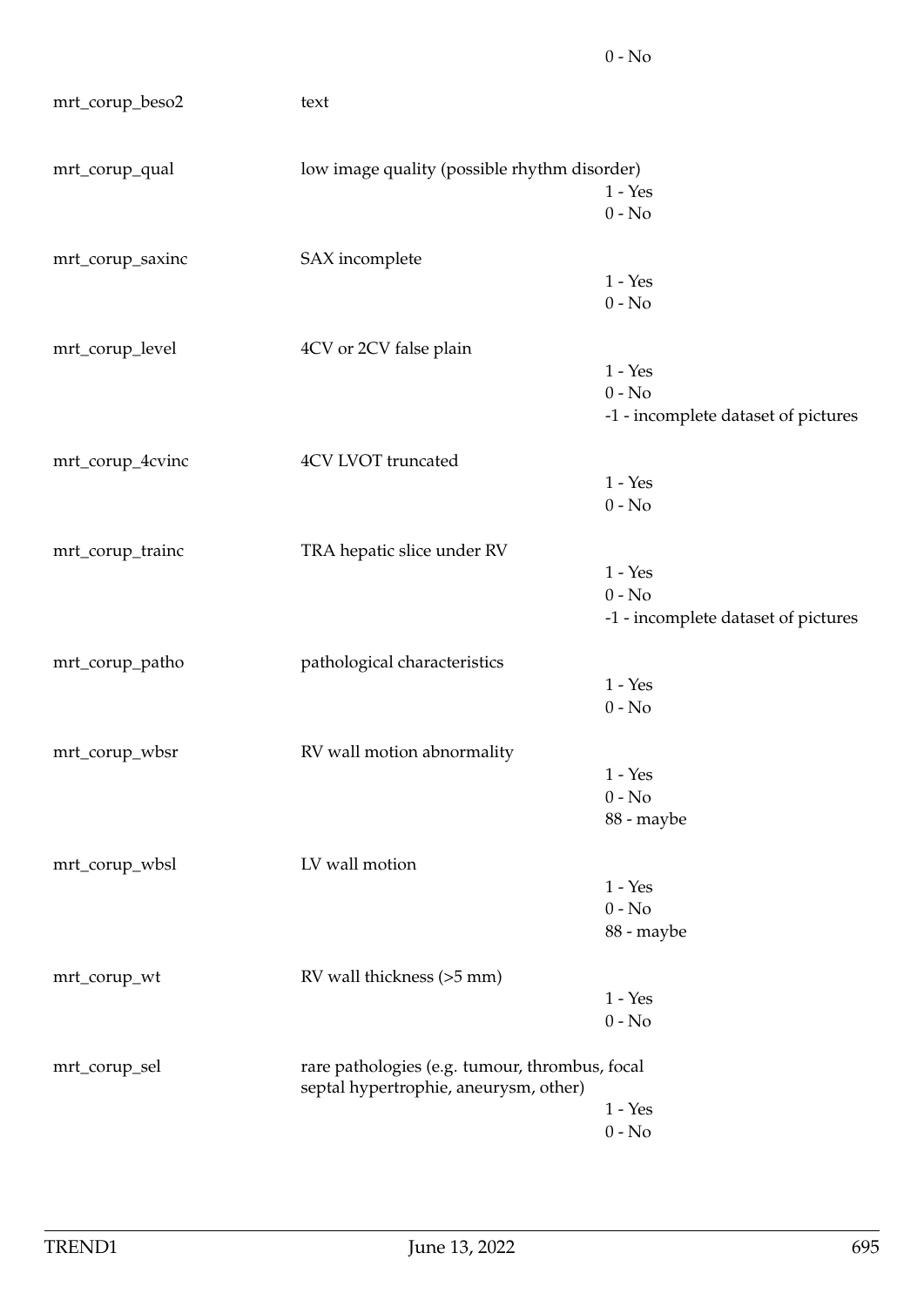| mrt_corup_le       | MAG und PSIR positive late enhancement |                          |
|--------------------|----------------------------------------|--------------------------|
|                    |                                        | -1 - incomplete data set |
|                    |                                        | $0 - No$                 |
|                    |                                        | $1 - Yes$                |
|                    |                                        | 88 - in question         |
| mrt_corup_multi    | multilocular (1, 2, 3, 4, 5)           |                          |
| mrt_corup_diffle   | diffuse LE                             |                          |
|                    |                                        | $1 - Yes$                |
|                    |                                        | $0 - No$                 |
|                    |                                        | 88 - maybe               |
| mrt_corup_insrv    | posterior/lateral RV insertion         |                          |
|                    |                                        | $1 - Yes$                |
|                    |                                        | $0 - No$                 |
|                    |                                        | 88 - maybe               |
| mrt_corup_bullseye | 16 segments bulls eye                  |                          |
| <b>MRTCARTODI</b>  | cardiothoracic diameter                |                          |
| mrt_cartodi_usnr   | MRT_CARTODI Untersucher                |                          |
| mrt_cartodi_bem    | Notes?                                 |                          |
|                    |                                        | $1 - Yes$                |
|                    |                                        | $0 - No$                 |
|                    |                                        |                          |
| mrt_cartodi_bem1   | <b>Notes</b>                           |                          |
| <b>MRTPNK</b>      | pancreatic study                       |                          |
| mrt_pnk_nchoz      | native: cholecystolithiasis            |                          |
|                    |                                        | $1 - Yes$                |
|                    |                                        | $0 - No$                 |
| mrt_pnk_nchod      | native: choledocholithiasis            |                          |
|                    |                                        | $1 - Yes$                |
|                    |                                        | $0 - No$                 |
| mrt_pnk_nchoy      | native: cholecystectomy                |                          |
|                    |                                        | $1 - Yes$                |
|                    |                                        | $0 - No$                 |
| mrt_pnk_nldhc      | native: width DHC                      |                          |
|                    |                                        |                          |
| mrt_pnk_nldpc      | native: width pancreatic duct          |                          |
|                    |                                        |                          |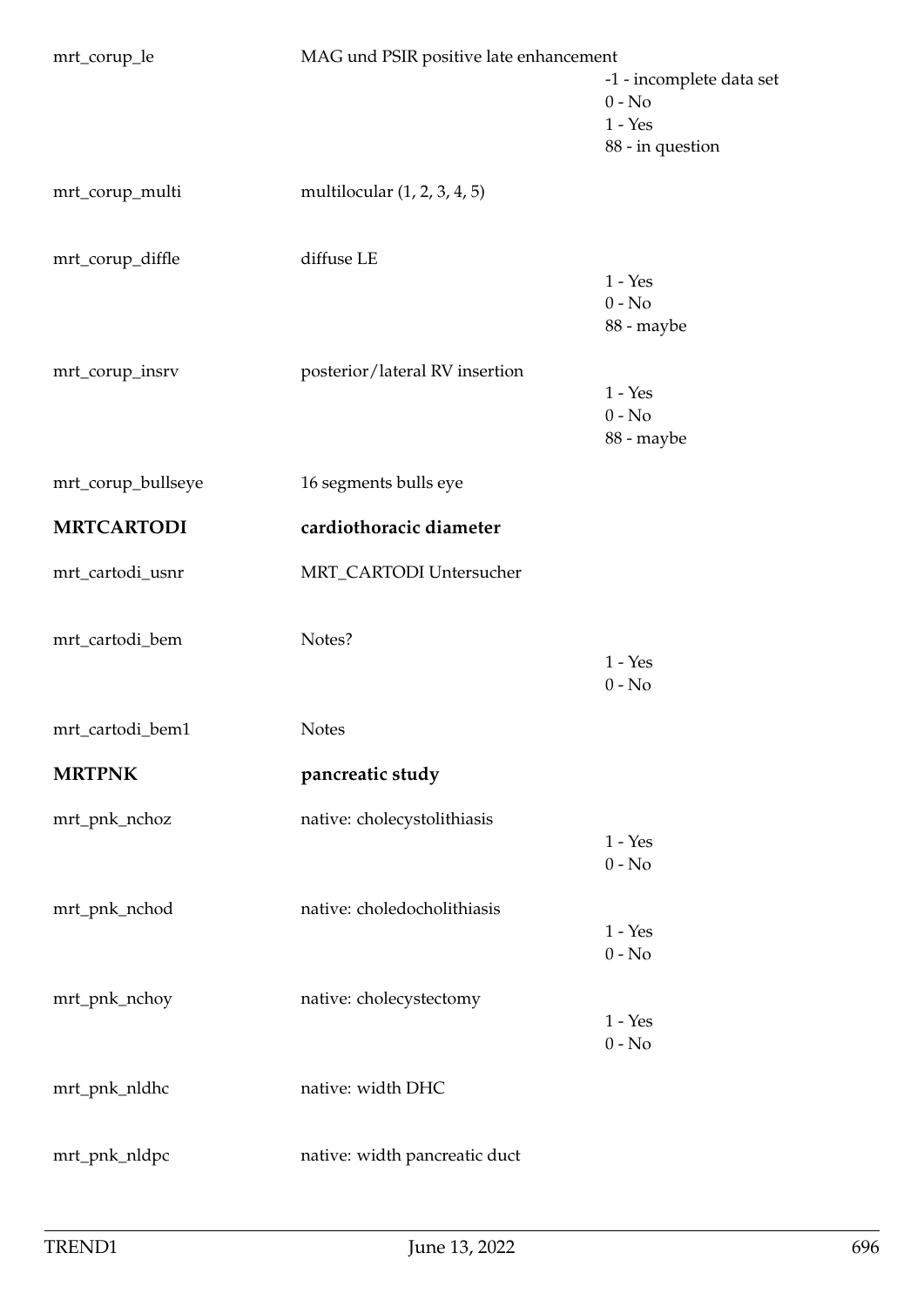| mrt_pnk_beso           | special feature<br>$1 - Yes$<br>$0 - No$                                   |
|------------------------|----------------------------------------------------------------------------|
| mrt_pnk_beso1          | what special feature                                                       |
| <b>MRTSICH_RA</b>      | Study of Imaging of the Cartilage & other Structures of the Hand - Teilpro |
| mrtsich_ra_rapa_usnr   | Untersuchernummer zu Radial und Palmar                                     |
| mrtsich_ra_rad_hoehe_r | Radiale Höhe [cm] rechts                                                   |
| mrtsich_ra_rad_inkli_r | Radiale Inklination rechts                                                 |
| mrtsich_ra_pal_tilt_r  | Palmar Tilt (degr#) rechts                                                 |
| mrtsich_ra_note_rapa_r | Kommentare zu Radial und Palmar rechts                                     |
| mrtsich_ra_rad_hoehe_l | Radiale Höhe [cm] links                                                    |
| mrtsich_ra_rad_inkli_l | Radiale Inklination links                                                  |
| mrtsich_ra_pal_tilt_l  | Palmar Tilt (degr#) links                                                  |
| mrtsich_ra_note_rapa_l | Kommentare zu Radial und Palmar links                                      |
| mrtsich_ra_fdpfpl_usnr | Untersuchernummer zu FPL und FDP                                           |
| mrtsich_ra_fpl_e_r     | Abstand der FPL-Sehne auf Höhe E rechts [cm]                               |
| mrtsich_ra_fdp_2_e_r   | Abstand der FDP II-Sehne auf Höhe E rechts [cm]                            |
| mrtsich_ra_fpl_d_r     | Abstand der FPL-Sehne auf Höhe D rechts [cm]                               |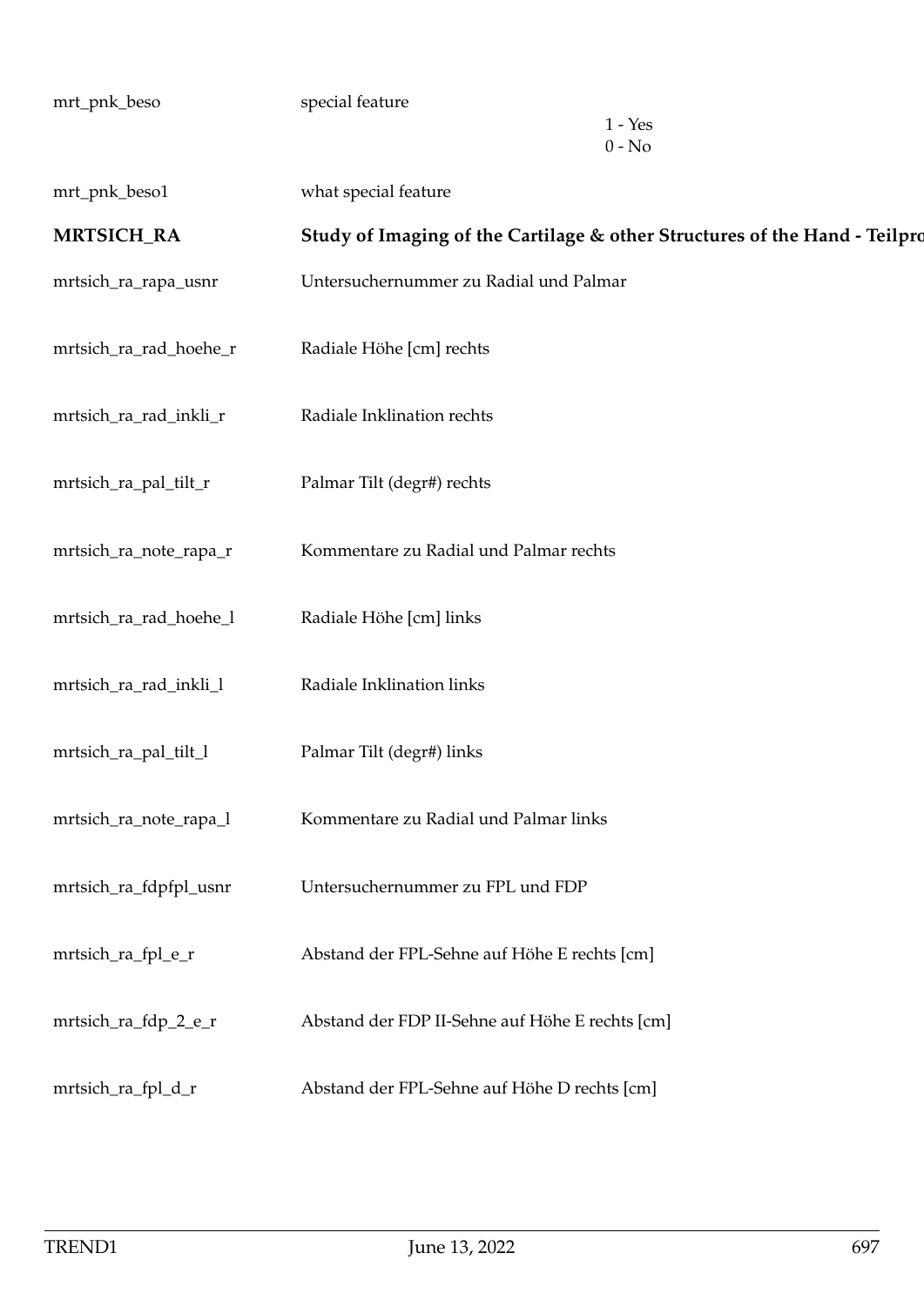| mrtsich_ra_fdp_2_d_r     | Abstand der FDP II-Sehne auf Höhe D rechts<br>[cm] |
|--------------------------|----------------------------------------------------|
| mrtsich_ra_fpl_c_r       | Abstand der FPL-Sehne auf Höhe C rechts [cm]       |
| mrtsich_ra_fdp_2_c_r     | Abstand der FDP II-Sehne auf Höhe C rechts<br>[cm] |
| mrtsich_ra_fpl_b_r       | Abstand der FPL-Sehne auf Höhe B rechts [cm]       |
| mrtsich_ra_fdp_2_b_r     | Abstand der FDP II-Sehne auf Höhe B rechts [cm]    |
| mrtsich_ra_length_b_r    | Höhe der palmaren Knochenausziehung rechts<br>[cm] |
| mrtsich_ra_note_fdpfpl_r | Kommentare zu FPL und FDP rechts                   |
| mrtsich_ra_fpl_e_l       | Abstand der FPL-Sehne auf Höhe E links [cm]        |
| mrtsich_ra_fdp_2_e_l     | Abstand der FDP II-Sehne auf Höhe E links [cm]     |
| mrtsich_ra_fpl_d_l       | Abstand der FPL-Sehne auf Höhe D links [cm]        |
| mrtsich_ra_fdp_2_d_l     | Abstand der FDP II-Sehne auf Höhe D links [cm]     |
| mrtsich_ra_fpl_c_l       | Abstand der FPL-Sehne auf Höhe C links [cm]        |
| mrtsich_ra_fdp_2_c_l     | Abstand der FDP II-Sehne auf Höhe C links [cm]     |
| mrtsich_ra_fpl_b_l       | Abstand der FPL-Sehne auf Höhe B links [cm]        |
| mrtsich_ra_fdp_2_b_l     | Abstand der FDP II-Sehne auf Höhe B links [cm]     |
| mrtsich_ra_length_b_l    | Höhe der palmaren Knochenausziehung links<br>[cm]  |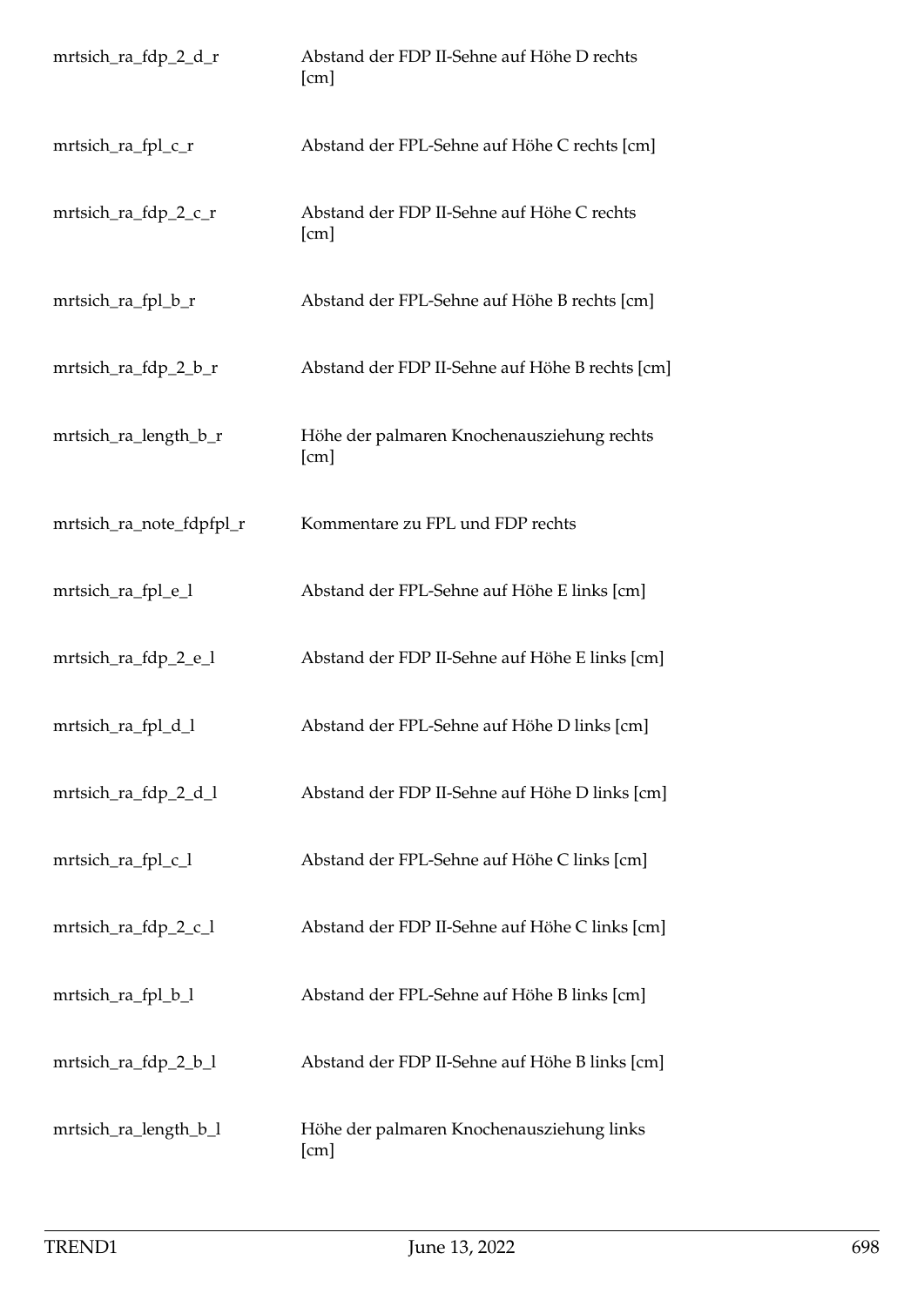| mrtsich_ra_note_fdpfpl_l | Kommentare zu FPL und FDP links                                            |
|--------------------------|----------------------------------------------------------------------------|
| MRTSICH_C                | Study of Imaging of the Cartilage & other Structures of the Hand - Teilpro |
| mrtsich_c_sl_usnr        | Untersuchernummer zu Radial und Palmar                                     |
| mrtsich_c_ab_prox_r      | SL-Abstand-Re-Prox# rechts [cm]                                            |
| mrtsich_c_ab_dis_r       | SL-Abstand-Re-Dis# rechts [cm]                                             |
| mrtsich_c_ab_mittel_r    | SL-Abstand-Mittel rechts [cm]                                              |
| mrtsich_c_wi_deg_r       | SL-Winkel-Re-(degree) rechts                                               |
| mrtsich_c_ab_prox_l      | SL-Abstand-Re-Prox# links [cm]                                             |
| mrtsich_c_ab_dis_l       | SL-Abstand-Re-Dis# links [cm]                                              |
| mrtsich_c_ab_mittel_l    | SL-Abstand-Mittel links [cm]                                               |
| mrtsich_c_wi_deg_l       | SL-Winkel-Re-(degree)links                                                 |
| mrtsich_c_ch_usnr        | Examiner number                                                            |
| mrtsich_c_komm_l         | Comment, left                                                              |
| mrtsich_c_car_hei_true_l | Carpal height true, left [cm]                                              |
| mrtsich_c_car_hei_mc3_l  | Carpal height MC III, left [cm]                                            |
| mrtsich_c_cap_len_l      | Capitate length, left [cm]                                                 |
| mrtsich_c_komm_r         | Comment, right                                                             |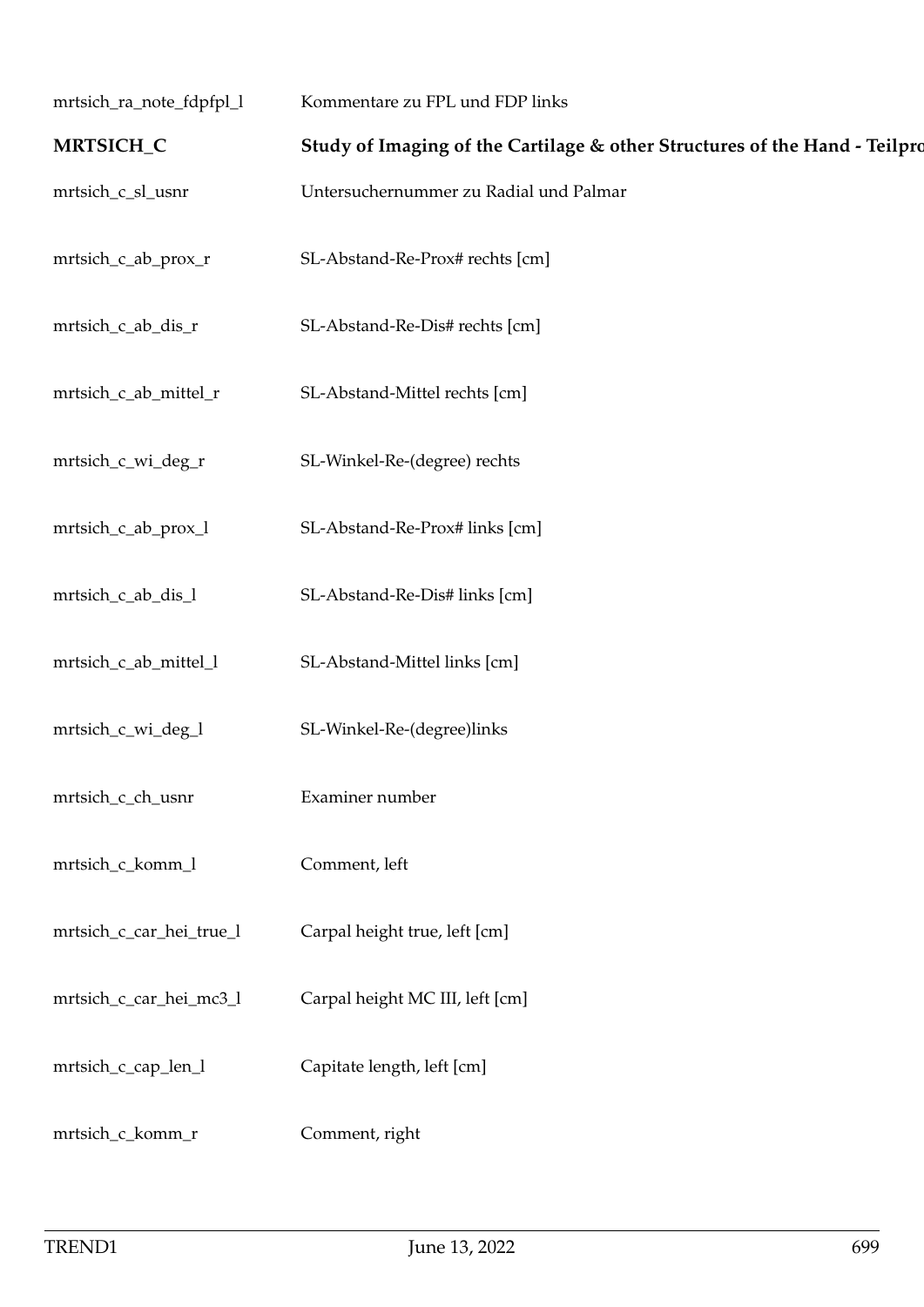| mrtsich_c_car_hei_true_r | Carpal height true, right [cm]             |                                    |
|--------------------------|--------------------------------------------|------------------------------------|
| mrtsich_c_car_hei_mc3_r  | Carpal height MC III, right [cm]           |                                    |
| mrtsich_c_cap_len_r      | Capitate length, right [cm]                |                                    |
| mrtsich_c_lt_usnr        | Examiner number                            |                                    |
| mrtsich_c_ctd_l          | Capitatum-Triquetrum-Distanz, left [cm]    |                                    |
| mrtsich_c_lhd_l          | Lunatum-Hamatum-Distanz, left [cm]         |                                    |
| mrtsich_c_winmedlu_l     | Winkel-mediodistale-Lunatumecke, left [°]  |                                    |
| mrtsich_c_lunatum_l      | Lunatumtyp, left                           |                                    |
|                          |                                            | $1 - Type 1$<br>$2 - Type 2$       |
| mrtsich_c_hamfacet_l     | Hamatum Facet, left                        |                                    |
|                          |                                            | 0 - not available<br>1 - available |
| mrtsich_c_auff_l         | Conspicuity (comment), left                |                                    |
| mrtsich_c_ctd_r          | Capitatum-Triquetrum-Distanz, right [cm]   |                                    |
| mrtsich_c_lhd_r          | Lunatum-Hamatum-Distanz, right [cm]        |                                    |
| mrtsich_c_winmedlu_r     | Winkel-mediodistale-Lunatumecke, right [°] |                                    |
| mrtsich_c_lunatum_r      | Lunatumtyp, right                          |                                    |
|                          |                                            | $1 - Type 1$<br>$2 - Type 2$       |
| mrtsich_c_hamfacet_r     | Hamatum Facet, right                       |                                    |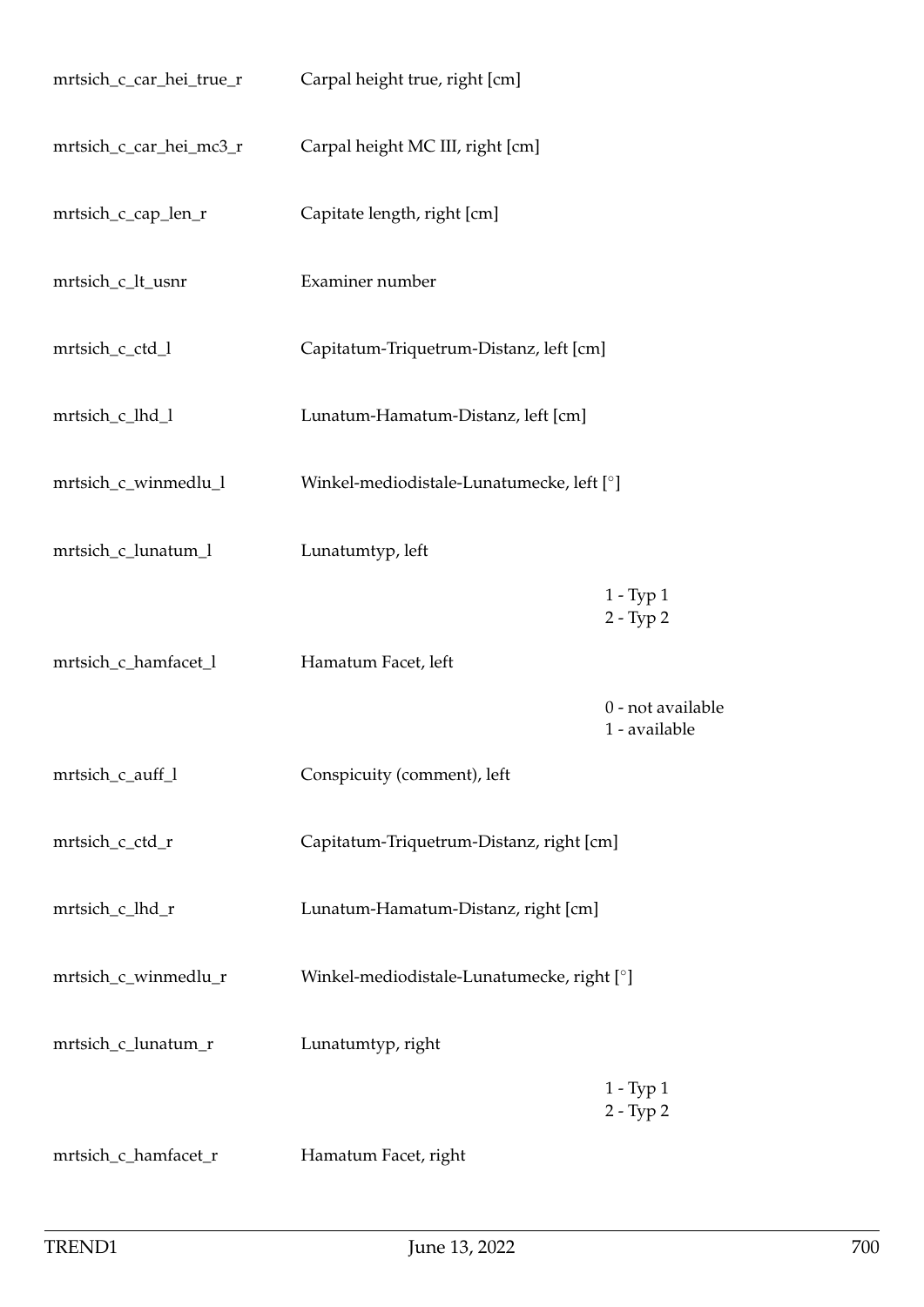0 - not available 1 - available

| mrtsich_c_auff_r | Conspicuity (comment), right |
|------------------|------------------------------|
|------------------|------------------------------|

## **MRTSICH\_MC** Study of Imaging of the Cartilage & other Structures of the Hand - Teilpro

- mrtsich\_mc\_usnr Untersuchernummer
- mrtsich\_mc\_voxels\_r Number of voxels rechts [voxels]
- mrtsich\_mc\_volume\_r Volume rechts [mm3]
- mrtsich\_mc\_sa\_r Surface area rechts [mm2]
- mrtsich\_mc\_sah\_r Surface area /2 rechts
- mrtsich\_mc\_note\_r Bemerkung rechts
- mrtsich\_mc\_voxels\_l Number of voxels links [voxels]
- mrtsich\_mc\_volume\_l Volume links [mm3]
- mrtsich\_mc\_sa\_l Surface area links [mm2]
- mrtsich\_mc\_sah\_l Surface area /2 links
- mrtsich\_mc\_note\_l Bemerkung links
- mrtsich\_mc\_usnr\_1 Untersuchernummer
- mrtsich\_mc\_dor\_kor\_l dorsale Kortikalis, links [cm]
- mrtsich\_mc\_laengste\_stelle\_l längste Stelle, links [cm]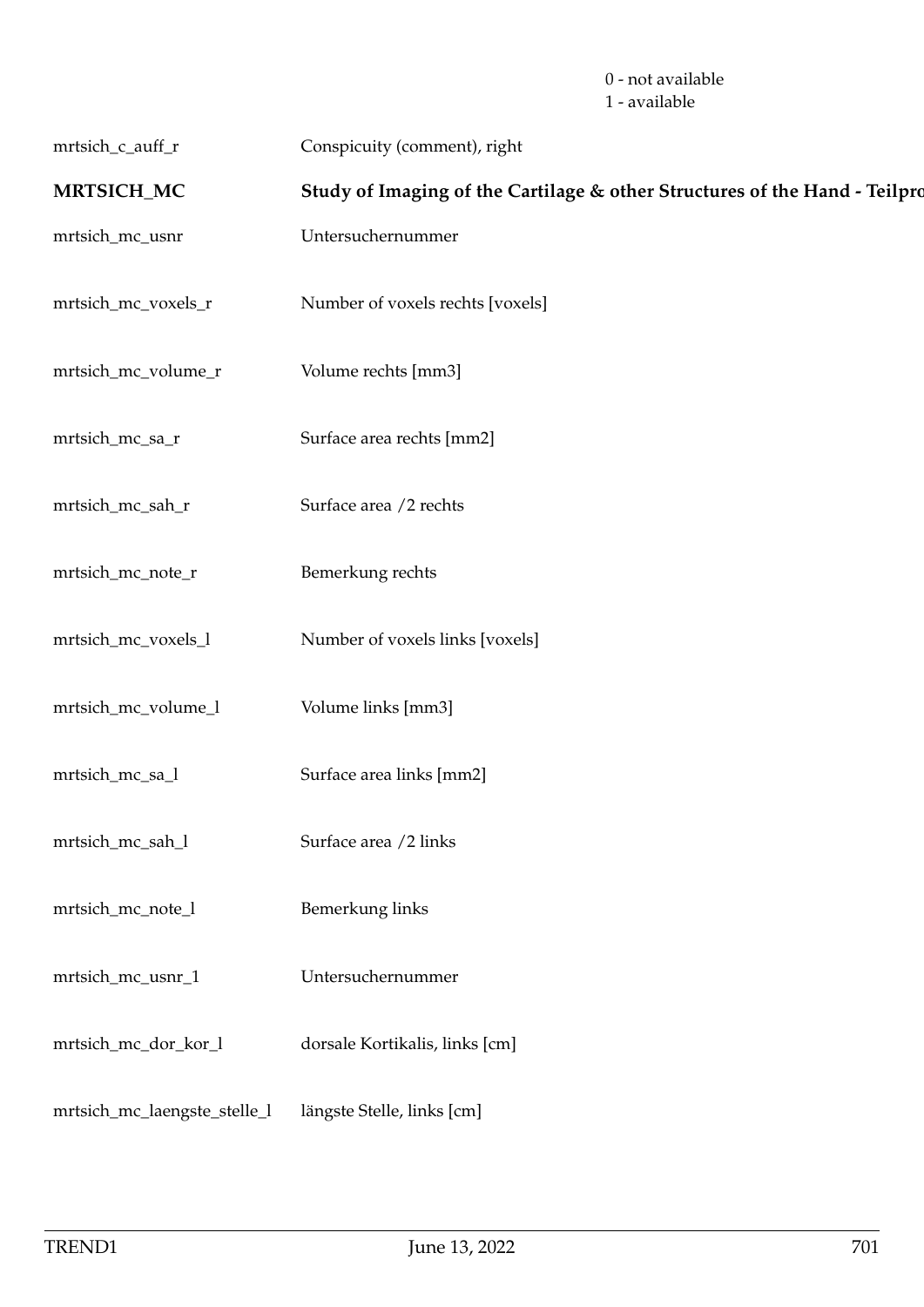| mrtsich_mc_parallel_l        | Parallel, links                                            |
|------------------------------|------------------------------------------------------------|
|                              | $1 - yes$<br>$0 - no$                                      |
| mrtsich_mc_ausge_l           | Ausgeschlossen, links                                      |
|                              | $1 - yes$<br>$0 - no$                                      |
| mrtsich_mc_grund_l           | Grund, links                                               |
| mrtsich_mc_kommentar_l       | Kommentar, links                                           |
| mrtsich_mc_winkel_l          | Winkel, links                                              |
| mrtsich_mc_sagwinkel_l       | Angle of the flexor tendon on the thumb, left              |
| mrtsich_mc_kom_sagwinkel_l   | Comment - Angle of the flexor tendon on the<br>thumb, left |
| mrtsich_mc_dor_kor_r         | dorsale Kortikalis, rechts [cm]                            |
| mrtsich_mc_laengste_stelle_r | längste Stelle, rechts [cm]                                |
| mrtsich_mc_parallel_r        | Parallel, rechts                                           |
|                              | $1 - yes$<br>$0 - no$                                      |
| mrtsich_mc_ausge_r           | Ausgeschlossen, rechts                                     |
|                              | $1 - yes$<br>$0 - no$                                      |
| mrtsich_mc_grund_r           | Grund, rechts                                              |
| mrtsich_mc_kommentar_r       | Kommentar, rechts                                          |
| mrtsich_mc_winkel_r          | Winkel, rechts                                             |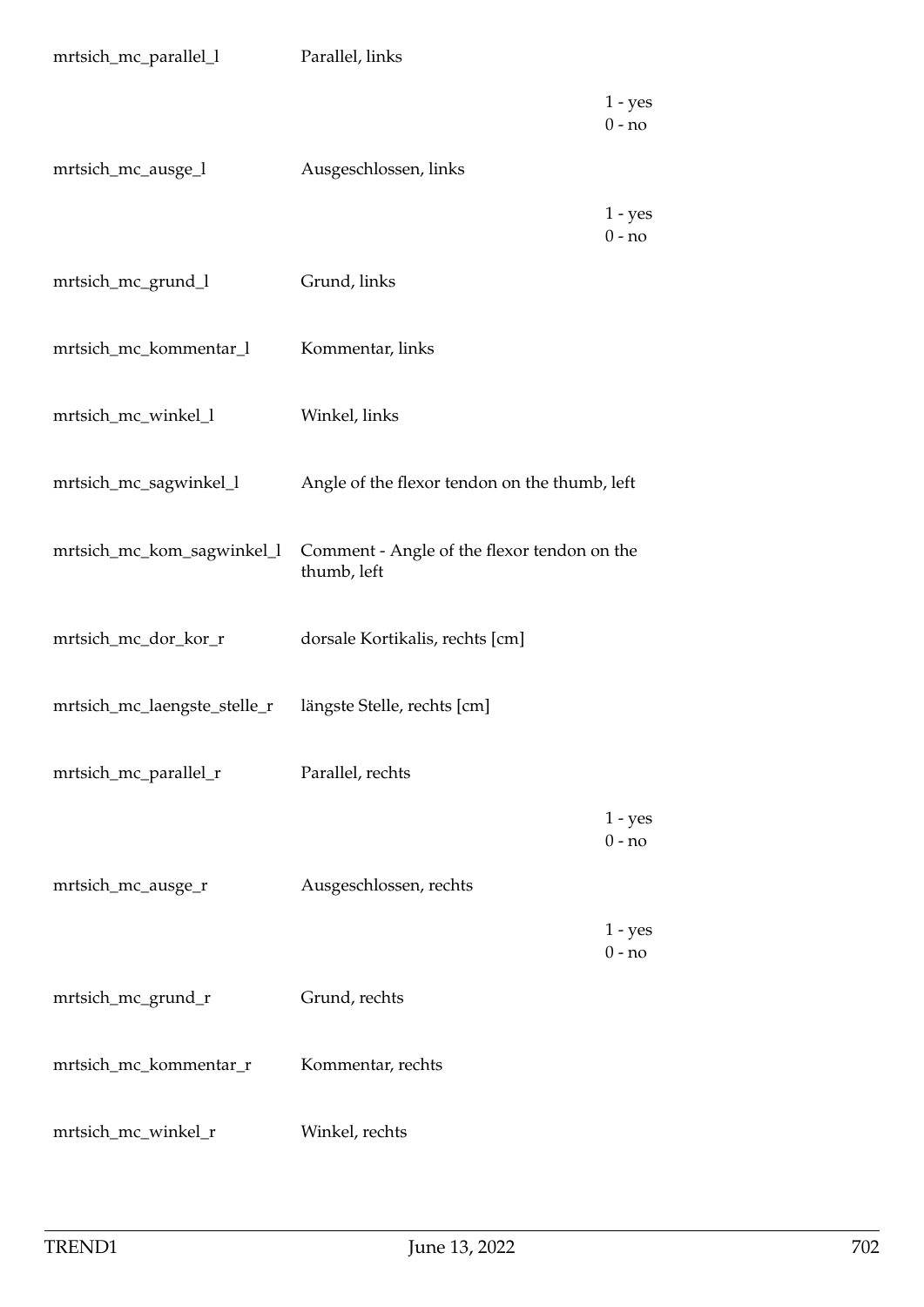| mrtsich_mc_sagwinkel_r     | Angle of the flexor tendon on the thumb, right              |
|----------------------------|-------------------------------------------------------------|
| mrtsich_mc_kom_sagwinkel_r | Comment - Angle of the flexor tendon on the<br>thumb, right |
| mrtsich_mc_usnr_2          | Untersuchernummer                                           |
| mrtsich_mc_laenge_l_mc2    | MC 2 - Gesamtlänge, links                                   |
| mrtsich_mc_ausdur_l_mc2    | MC 2 - Außendurchmesser auf halber Länge,<br>links          |
| mrtsich_mc_hlaenge_l_mc2   | MC 2 - halber Länge, links                                  |
| mrtsich_mc_bes_l_mc2       | MC 2 - Kommentarfeld, links                                 |
| mrtsich_mc_laenge_l_mc3    | MC 3 - Gesamtlänge, links                                   |
| mrtsich_mc_ausdur_l_mc3    | MC 3 - Außendurchmesser auf halber Länge,<br>links          |
| mrtsich_mc_hlaenge_l_mc3   | MC 3 - halber Länge, links                                  |
| mrtsich_mc_bes_l_mc3       | MC 3 - Kommentarfeld, links                                 |
| mrtsich_mc_laenge_l_mc4    | MC 4 - Gesamtlänge, links                                   |
| mrtsich_mc_ausdur_l_mc4    | MC 4 - Außendurchmesser auf halber Länge,<br>links          |
| mrtsich_mc_hlaenge_l_mc4   | MC 4 - halber Länge, links                                  |
| mrtsich_mc_bes_l_mc4       | MC 4 - Kommentarfeld, links                                 |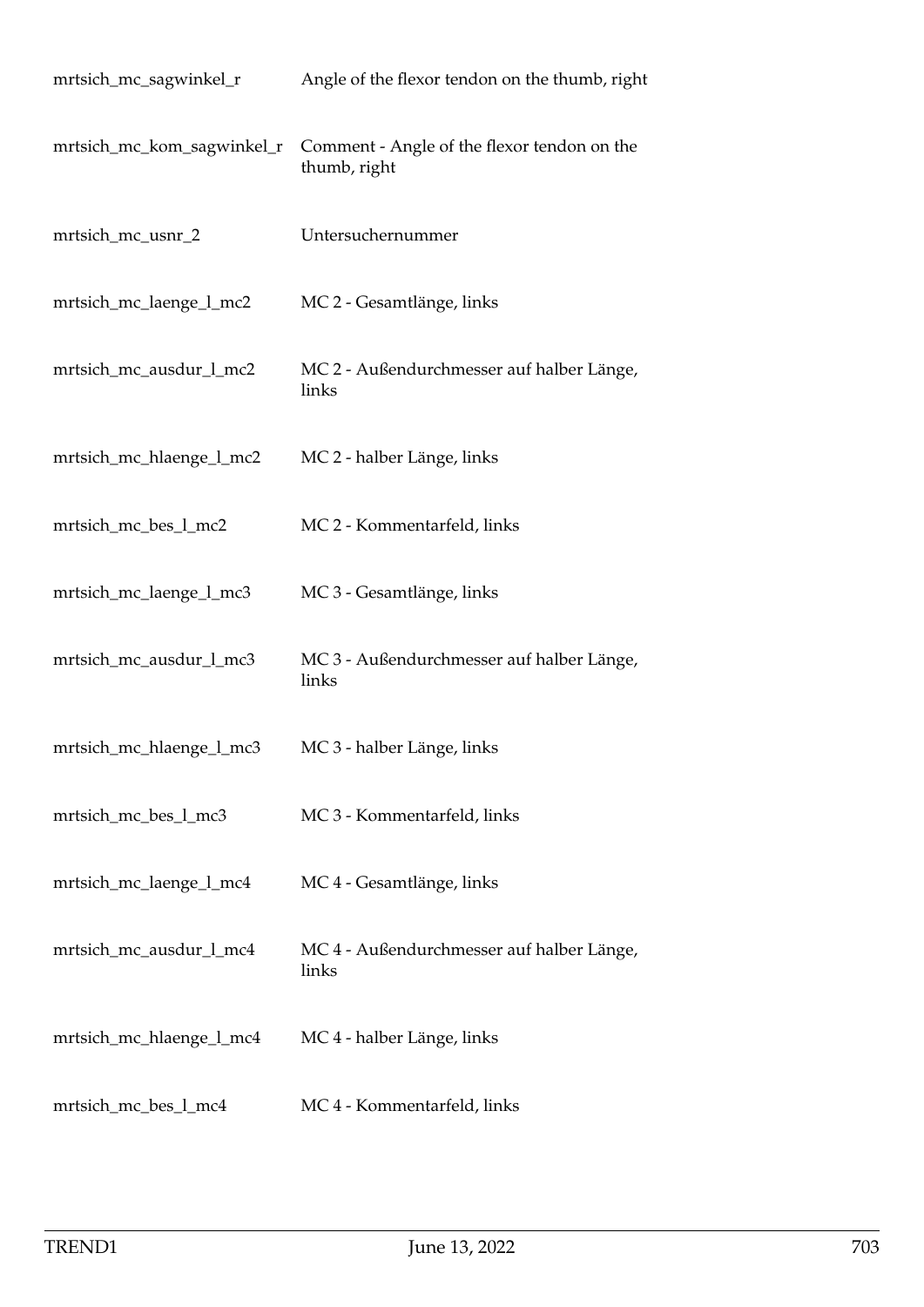| mrtsich_mc_laenge_r_mc2  | MC 2 - Gesamtlänge, rechts                          |
|--------------------------|-----------------------------------------------------|
| mrtsich_mc_ausdur_r_mc2  | MC 2 - Außendurchmesser auf halber Länge,<br>rechts |
| mrtsich_mc_hlaenge_r_mc2 | MC 2 - halber Länge, rechts                         |
| mrtsich_mc_bes_r_mc2     | MC 2 - Kommentarfeld, rechts                        |
| mrtsich_mc_laenge_r_mc3  | MC 3 - Gesamtlänge, rechts                          |
| mrtsich_mc_ausdur_r_mc3  | MC 3 - Außendurchmesser auf halber Länge,<br>rechts |
| mrtsich_mc_hlaenge_r_mc3 | MC 3 - halber Länge, rechts                         |
| mrtsich_mc_bes_r_mc3     | MC 3 - Kommentarfeld, rechts                        |
| mrtsich_mc_laenge_r_mc4  | MC 4 - Gesamtlänge, rechts                          |
| mrtsich_mc_ausdur_r_mc4  | MC 4 - Außendurchmesser auf halber Länge,<br>rechts |
| mrtsich_mc_hlaenge_r_mc4 | MC 4 - halber Länge, rechts                         |
| mrtsich_mc_bes_r_mc4     | MC 4 - Kommentarfeld, rechts                        |
| pap_topo                 | Papillentopographie                                 |
| pap_topo_beg             | <b>Start</b>                                        |
| pap_topo_usnr            | Examiner ID                                         |
| pap_topo_img_qual        | Image quality                                       |
|                          | 1 - ve                                              |

1 - very good 2 - good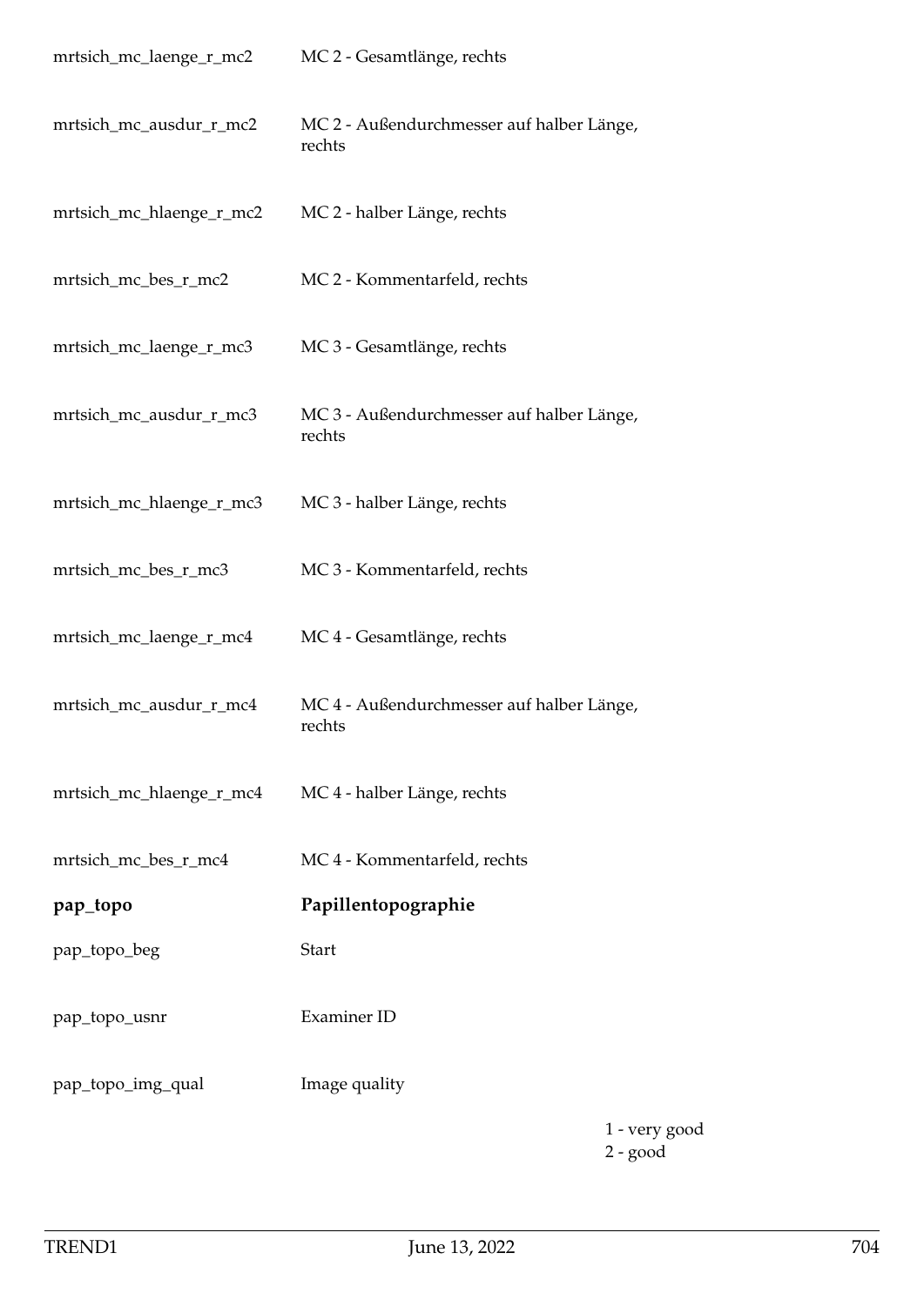|                 |                                        | 3 - acceptable<br>4 - still evaluable<br>5 - not evaluable<br>6 - no image<br>7 - partially evaluable |
|-----------------|----------------------------------------|-------------------------------------------------------------------------------------------------------|
| pap_topo_eye    | Eye                                    |                                                                                                       |
|                 |                                        | 0 - left eye<br>1 - right eye                                                                         |
| pap_topo_img    | Image number                           |                                                                                                       |
| pap_topo_disc   | Disc area [mm <sup>2</sup> ]           |                                                                                                       |
| pap_topo_cup    | Cup area [mm <sup>2</sup> ]            |                                                                                                       |
| pap_topo_inf    | Rim inferior $[\mu m]$                 |                                                                                                       |
| pap_topo_sup    | Rim superior $[\mu m]$                 |                                                                                                       |
| pap_topo_nas    | Rim nasal [ $\mu$ m]                   |                                                                                                       |
| pap_topo_temp   | Rim temporal [ $\mu$ m]                |                                                                                                       |
| pap_topo_end    | End                                    |                                                                                                       |
| <b>MRTHIJO</b>  | Diagnosis of the hip joint             |                                                                                                       |
| mrt_hijo_usnr   | Untersucher Nummer                     |                                                                                                       |
| mrt_hijo_ccdr   | Centrum-Collum-Diaphysen Winkel rechts |                                                                                                       |
| mrt_hijo_ccdl   | Centrum-Collum-Diaphysen Winkel links  |                                                                                                       |
| mrt_hijo_alphar | Alpha-Winkel rechts                    |                                                                                                       |
| mrt_hijo_alphal | Alpha-Winkel links                     |                                                                                                       |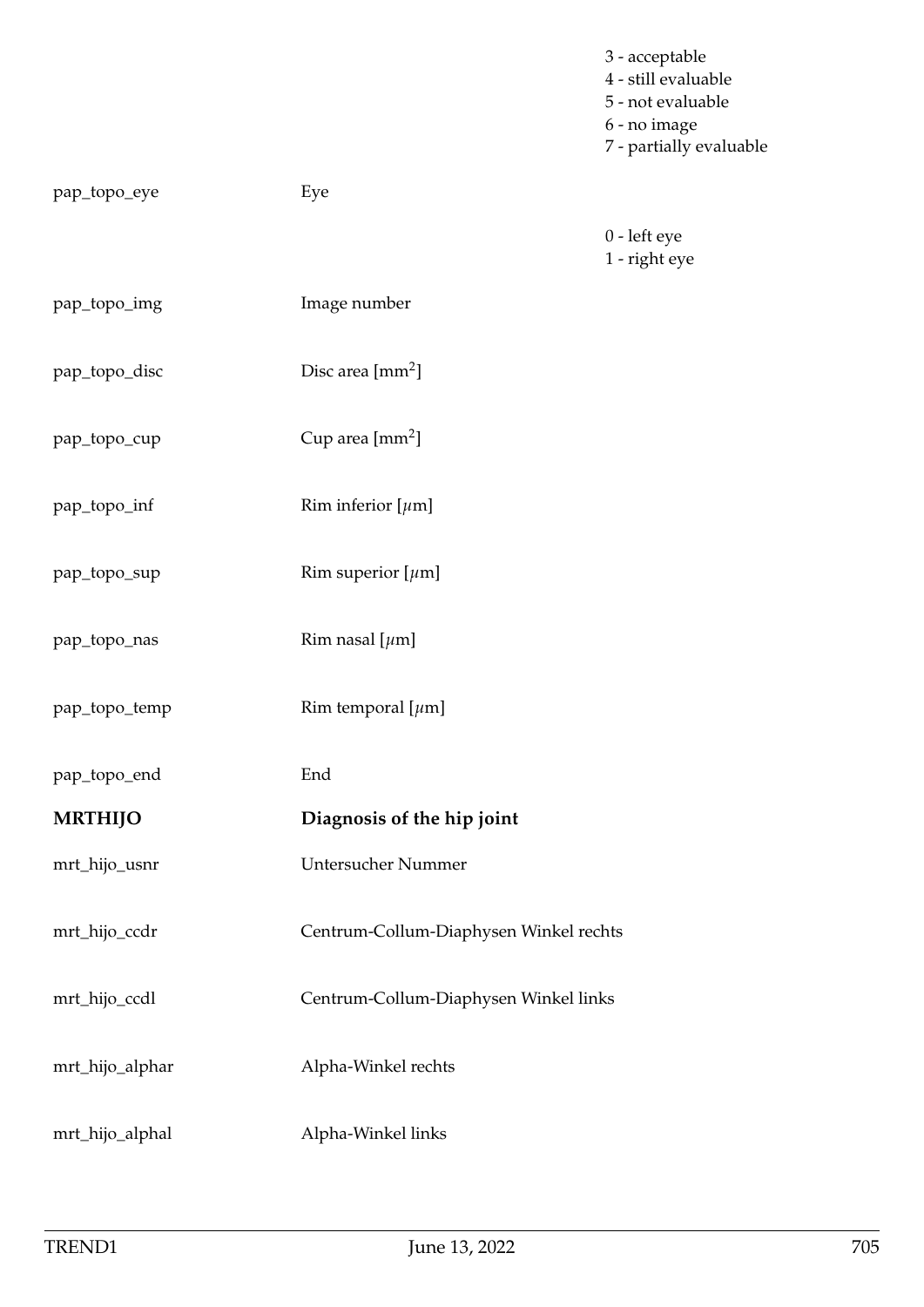| mrt_hijo_headdr        | Hüftkopfdurchmesser rechts                                                                 |  |
|------------------------|--------------------------------------------------------------------------------------------|--|
| mrt_hijo_headdl        | Hüftkopfdurchmesser links                                                                  |  |
| mrt_hijo_cer           | Center-Edge Winkel rechts                                                                  |  |
| mrt_hijo_cel           | Center-Edge Winkel links                                                                   |  |
| mrt_hijo_osdate        | Osirix Zeitstempel                                                                         |  |
| <b>MRTKNEEJC</b>       | QUANTITATIVE ANALYSIS OF KNEE JOINT CARTILAGE IN THE SHI                                   |  |
| MRT_KNEEJC_MT_l_w_mi   | MRTKNEEJC: 'mediale Tibia gesamt - Mittelwert<br>- Kniegelenk links' [ms]                  |  |
| MRT_KNEEJC_MT_l_w_sd   | MRTKNEEJC: 'mediale Tibia gesamt -<br>Standardabweichung - Kniegelenk links' [ms]          |  |
| MRT_KNEEJC_MT_l_sf_mi  | MRTKNEEJC: 'mediale Tibia oberflächlich -<br>Mittelwert - Kniegelenk links' [ms]           |  |
| MRT_KNEEJC_MT_l_sf_sd  | MRTKNEEJC: 'mediale Tibia oberflächlich -<br>Standardabweichung - Kniegelenk links' [ms]   |  |
| MRT_KNEEJC_MT_l_dp_mi  | MRTKNEEJC: 'mediale Tibia tief - Mittelwert -<br>Kniegelenk links' [ms]                    |  |
| MRT_KNEEJC_MT_l_dp_sd  | MRTKNEEJC: 'mediale Tibia tief -<br>Standardabweichung - Kniegelenk links' [ms]            |  |
| MRT_KNEEJC_cMF_l_w_mi  | MRTKNEEJC: 'medialer Femur zentral gesamt -<br>Mittelwert - Kniegelenk links' [ms]         |  |
| MRT_KNEEJC_cMF_l_w_sd  | MRTKNEEJC: 'medialer Femur zentral gesamt -<br>Standardabweichung - Kniegelenk links' [ms] |  |
| MRT_KNEEJC_cMF_l_sf_mi | MRTKNEEJC: 'medialer Femur zentral<br>oberflächlich - Mittelwert - Kniegelenk links' [ms]  |  |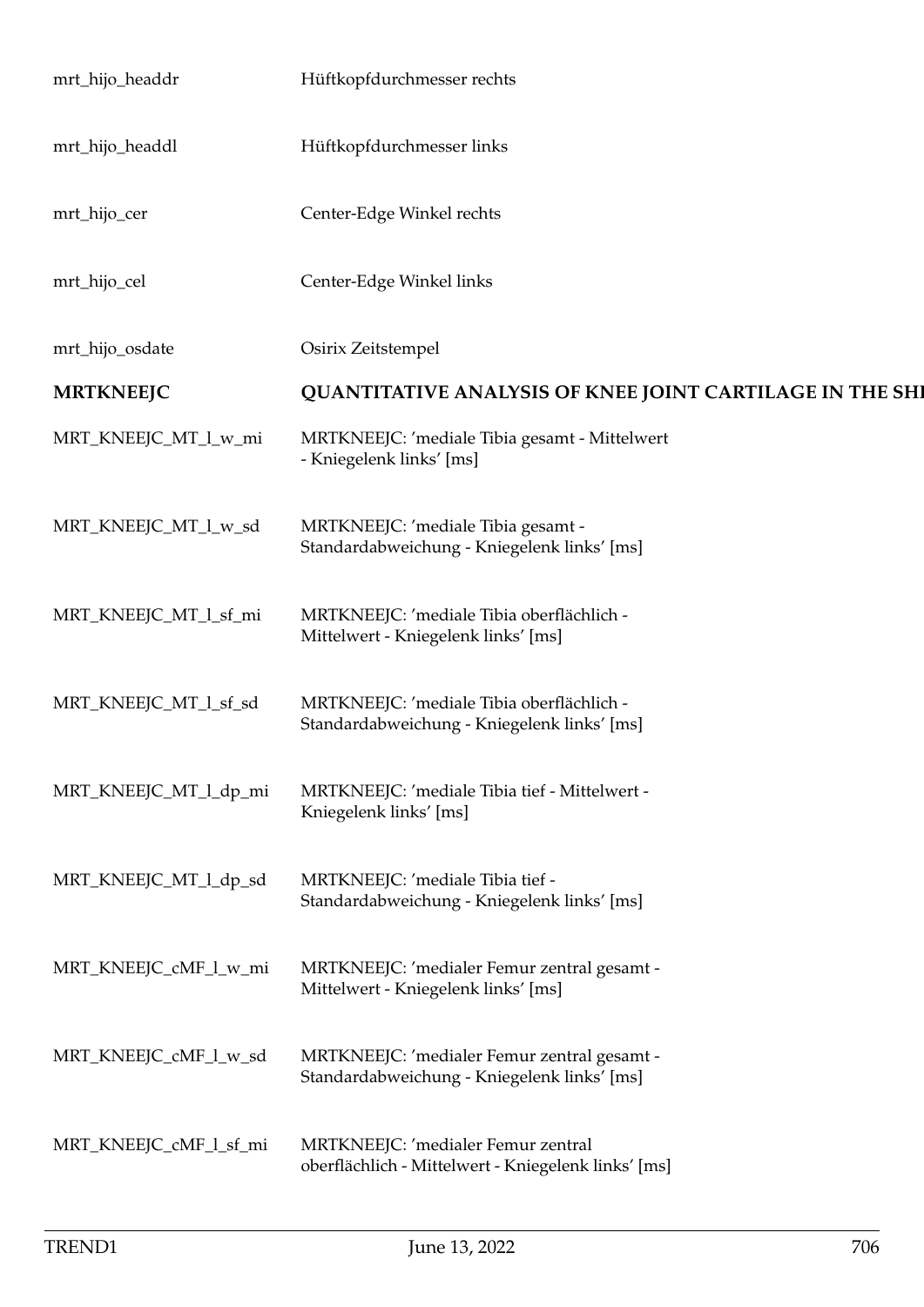| MRT_KNEEJC_cMF_l_sf_sd | MRTKNEEJC: 'medialer Femur zentral<br>oberflächlich - Standardabweichung - Kniegelenk<br>links' [ms]   |
|------------------------|--------------------------------------------------------------------------------------------------------|
| MRT_KNEEJC_cMF_l_dp_mi | MRTKNEEJC: 'medialer Femur zentral tief -<br>Mittelwert - Kniegelenk links' [ms]                       |
| MRT_KNEEJC_cMF_l_dp_sd | MRTKNEEJC: 'medialer Femur zentral tief -<br>Standardabweichung - Kniegelenk links' [ms]               |
| MRT_KNEEJC_pMF_l_w_mi  | MRTKNEEJC: 'medialer Femur posterior gesamt<br>- Mittelwert - Kniegelenk links' [ms]                   |
| MRT_KNEEJC_pMF_l_w_sd  | MRTKNEEJC: 'medialer Femur posterior gesamt<br>- Standardabweichung - Kniegelenk links' [ms]           |
| MRT_KNEEJC_pMF_l_sf_mi | MRTKNEEJC: 'medialer Femur posterior<br>oberflächlich - Mittelwert - Kniegelenk links' [ms]            |
| MRT_KNEEJC_pMF_l_sf_sd | MRTKNEEJC: 'medialer Femur posterior<br>oberflächlich - Standardabweichung - Kniegelenk<br>links' [ms] |
| MRT_KNEEJC_pMF_l_dp_mi | MRTKNEEJC: 'medialer Femur posterior tief -<br>Mittelwert - Kniegelenk links' [ms]                     |
| MRT_KNEEJC_pMF_l_dp_sd | MRTKNEEJC: 'medialer Femur posterior tief -<br>Standardabweichung - Kniegelenk links' [ms]             |
| MRT_KNEEJC_LT_l_w_mi   | MRTKNEEJC: 'laterale Tibia gesamt - Mittelwert<br>- Kniegelenk links' [ms]                             |
| MRT_KNEEJC_LT_l_w_sd   | MRTKNEEJC: 'laterale Tibia gesamt -<br>Standardabweichung - Kniegelenk links' [ms]                     |
| MRT_KNEEJC_LT_l_sf_mi  | MRTKNEEJC: 'laterale Tibia oberflächlich -<br>Mittelwert - Kniegelenk links' [ms]                      |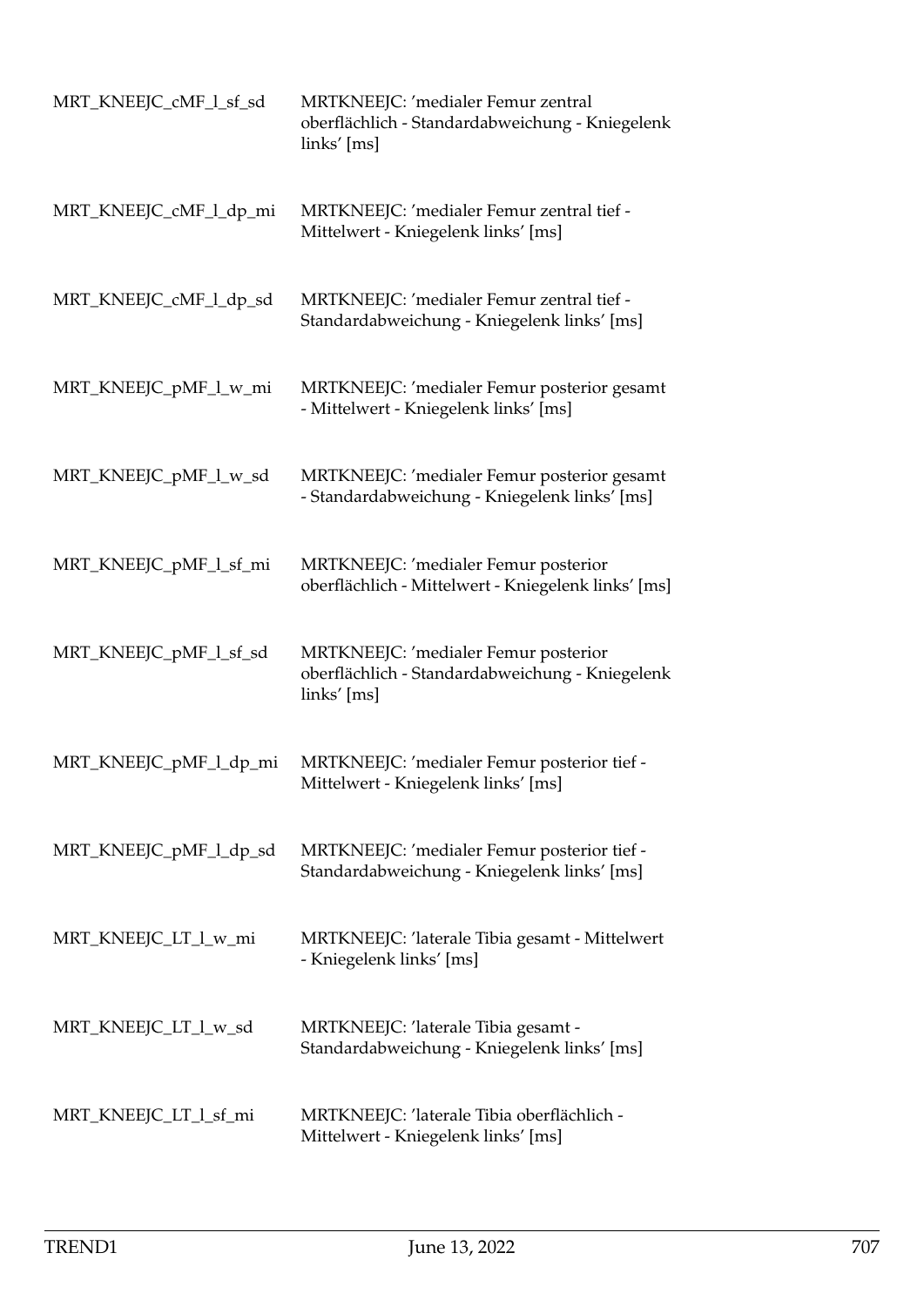| MRT_KNEEJC_LT_l_sf_sd  | MRTKNEEJC: 'laterale Tibia oberflächlich -<br>Standardabweichung - Kniegelenk links' [ms]               |
|------------------------|---------------------------------------------------------------------------------------------------------|
| MRT_KNEEJC_LT_l_dp_mi  | MRTKNEEJC: 'laterale Tibia tief - Mittelwert -<br>Kniegelenk links' [ms]                                |
| MRT_KNEEJC_LT_1_dp_sd  | MRTKNEEJC: 'laterale Tibia tief -<br>Standardabweichung - Kniegelenk links' [ms]                        |
| MRT_KNEEJC_cLF_l_w_mi  | MRTKNEEJC: 'lateraler femur zentral gesamt -<br>Mittelwert - Kniegelenk links' [ms]                     |
| MRT_KNEEJC_cLF_1_w_sd  | MRTKNEEJC: 'lateraler femur zentral gesamt -<br>Standardabweichung - Kniegelenk links' [ms]             |
| MRT_KNEEJC_cLF_l_sf_mi | MRTKNEEJC: 'lateraler femur zentral<br>oberflächlich - Mittelwert - Kniegelenk links' [ms]              |
| MRT_KNEEJC_cLF_l_sf_sd | MRTKNEEJC: 'lateraler femur zentral<br>oberflächlich - Standardabweichung - Kniegelenk<br>$links'$ [ms] |
| MRT_KNEEJC_cLF_l_dp_mi | MRTKNEEJC: 'lateraler femur zentral tief -<br>Mittelwert - Kniegelenk links' [ms]                       |
| MRT_KNEEJC_cLF_l_dp_sd | MRTKNEEJC: 'lateraler femur zentral tief -<br>Standardabweichung - Kniegelenk links' [ms]               |
| MRT_KNEEJC_pLF_l_w_mi  | MRTKNEEJC: 'lateraler femur posterior gesamt -<br>Mittelwert - Kniegelenk links' [ms]                   |
| MRT_KNEEJC_pLF_l_w_sd  | MRTKNEEJC: 'lateraler femur posterior gesamt -<br>Standardabweichung - Kniegelenk links' [ms]           |
| MRT_KNEEJC_pLF_l_sf_mi | MRTKNEEJC: 'lateraler femur posterior<br>oberflächlich - Mittelwert - Kniegelenk links' [ms]            |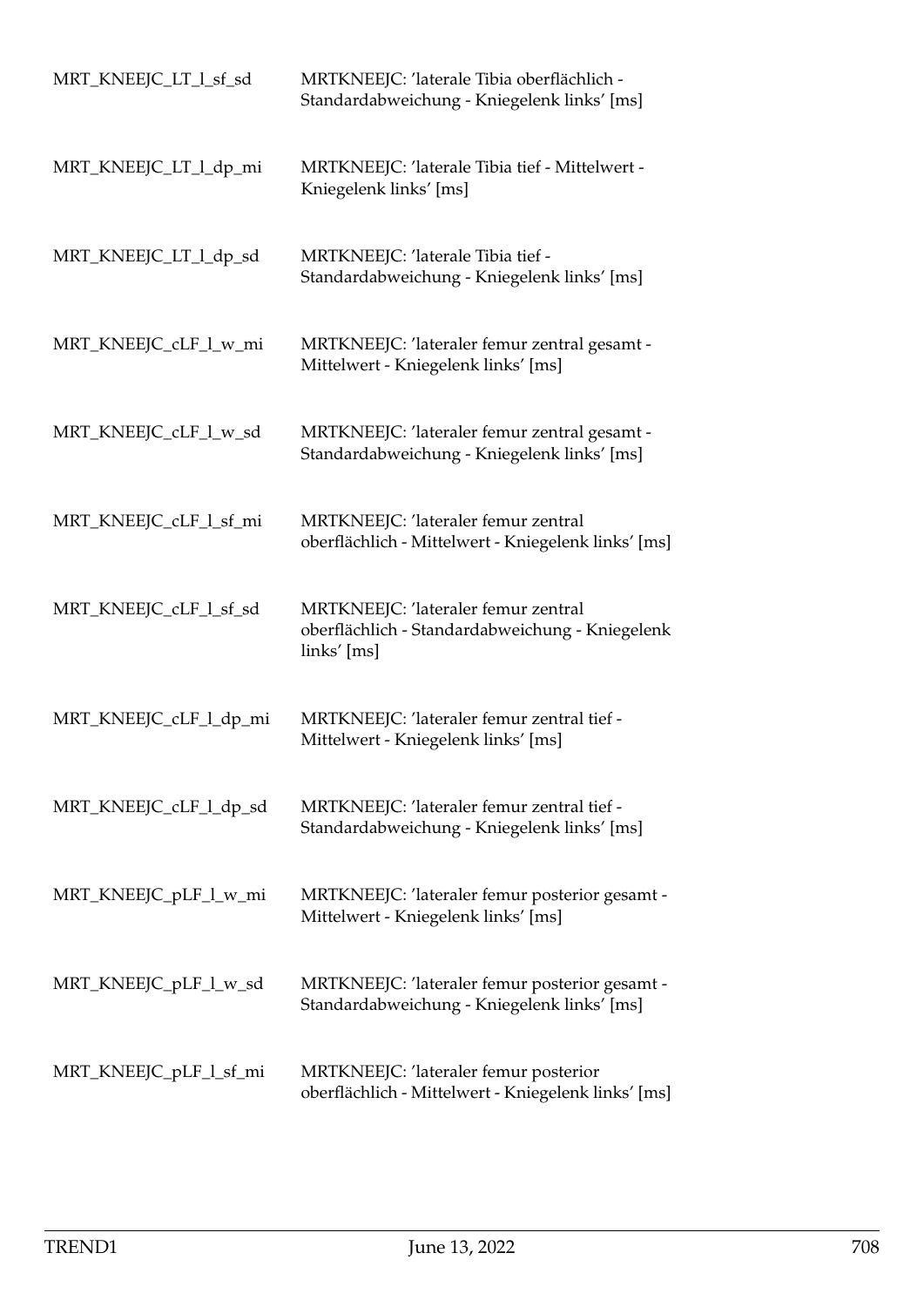| MRT_KNEEJC_pLF_l_sf_sd | MRTKNEEJC: 'lateraler femur posterior<br>oberflächlich - Standardabweichung - Kniegelenk<br>links' [ms] |
|------------------------|---------------------------------------------------------------------------------------------------------|
| MRT_KNEEJC_pLF_l_dp_mi | MRTKNEEJC: 'lateraler femur posterior tief -<br>Mittelwert - Kniegelenk links' [ms]                     |
| MRT_KNEEJC_pLF_l_dp_sd | MRTKNEEJC: 'lateraler femur posterior tief -<br>Standardabweichung - Kniegelenk links' [ms]             |
| MRT_KNEEJC_P_l_w_mi    | MRTKNEEJC: 'Patella gesamt - Mittelwert -<br>Kniegelenk links' [ms]                                     |
| MRT_KNEEJC_P_1_w_sd    | MRTKNEEJC: 'Patella gesamt -<br>Standardabweichung - Kniegelenk links' [ms]                             |
| MRT_KNEEJC_P_l_sf_mi   | MRTKNEEJC: 'Patella oberflächlich - Mittelwert -<br>Kniegelenk links' [ms]                              |
| MRT_KNEEJC_P_1_sf_sd   | MRTKNEEJC: 'Patella oberflächlich -<br>Standardabweichung - Kniegelenk links' [ms]                      |
| MRT_KNEEJC_P_l_dp_mi   | MRTKNEEJC: 'Patella tief - Mittelwert -<br>Kniegelenk links' [ms]                                       |
| MRT_KNEEJC_P_1_dp_sd   | MRTKNEEJC: 'Patella tief - Standardabweichung<br>- Kniegelenk links' [ms]                               |
| MRT_KNEEJC_MT_r_w_mi   | MRTKNEEJC: 'mediale Tibia gesamt - Mittelwert<br>- Kniegelenk rechts' [ms]                              |
| MRT_KNEEJC_MT_r_w_sd   | MRTKNEEJC: 'mediale Tibia gesamt -<br>Standardabweichung - Kniegelenk rechts' [ms]                      |
| MRT_KNEEJC_MT_r_sf_mi  | MRTKNEEJC: 'mediale Tibia oberflächlich -<br>Mittelwert - Kniegelenk rechts' [ms]                       |
| MRT_KNEEJC_MT_r_sf_sd  | MRTKNEEJC: 'mediale Tibia oberflächlich -<br>Standardabweichung - Kniegelenk rechts' [ms]               |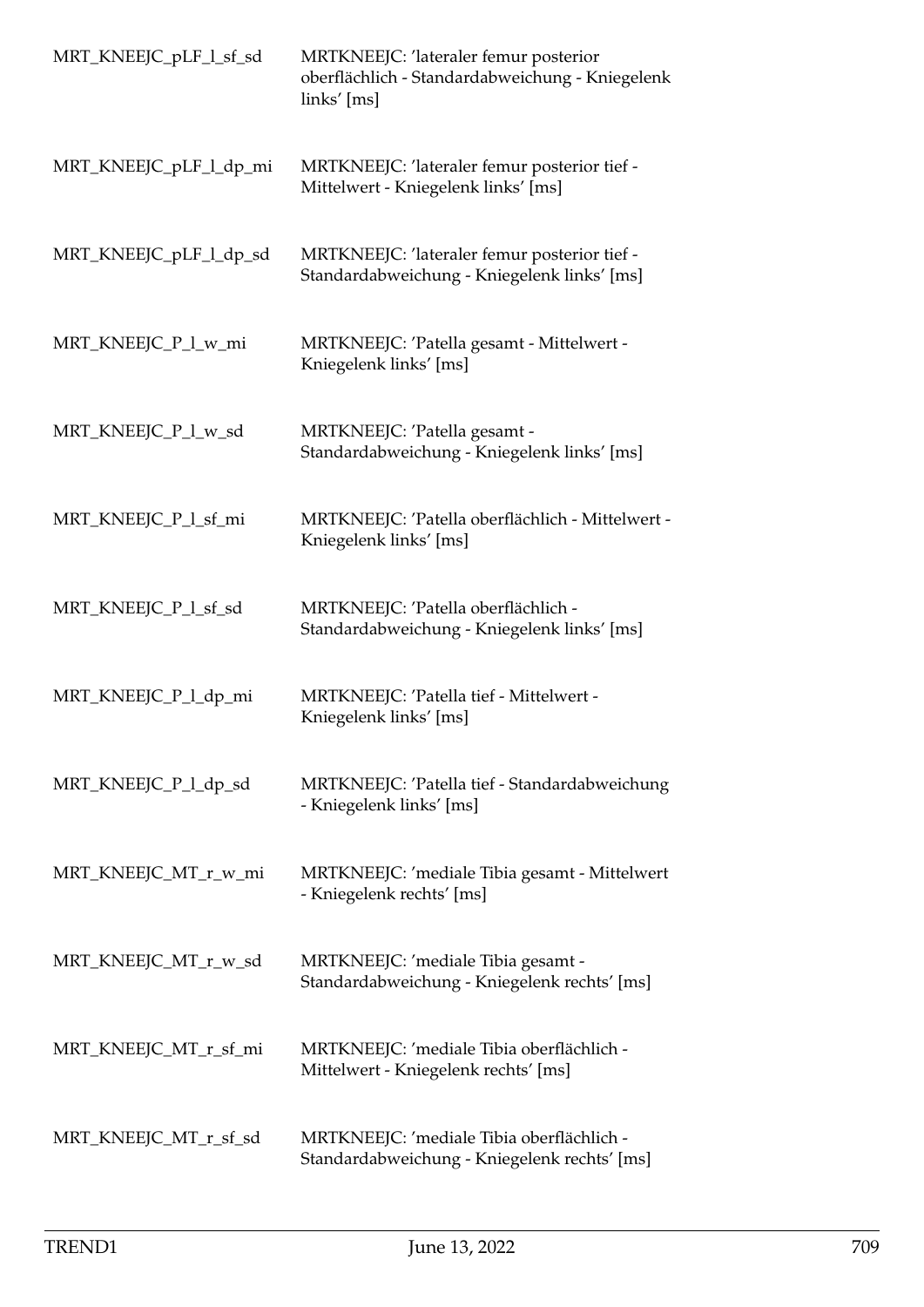| MRT_KNEEJC_MT_r_dp_mi  | MRTKNEEJC: 'mediale Tibia tief - Mittelwert -<br>Kniegelenk rechts' [ms]                              |
|------------------------|-------------------------------------------------------------------------------------------------------|
| MRT_KNEEJC_MT_r_dp_sd  | MRTKNEEJC: 'mediale Tibia tief -<br>Standardabweichung - Kniegelenk rechts' [ms]                      |
| MRT_KNEEJC_cMF_r_w_mi  | MRTKNEEJC: 'medialer Femur zentral gesamt -<br>Mittelwert - Kniegelenk rechts' [ms]                   |
| MRT_KNEEJC_cMF_r_w_sd  | MRTKNEEJC: 'medialer Femur zentral gesamt -<br>Standardabweichung - Kniegelenk rechts' [ms]           |
| MRT_KNEEJC_cMF_r_sf_mi | MRTKNEEJC: 'medialer Femur zentral<br>oberflächlich - Mittelwert - Kniegelenk rechts'<br>[ms]         |
| MRT_KNEEJC_cMF_r_sf_sd | MRTKNEEJC: 'medialer Femur zentral<br>oberflächlich - Standardabweichung - Kniegelenk<br>rechts' [ms] |
| MRT_KNEEJC_cMF_r_dp_mi | MRTKNEEJC: 'medialer Femur zentral tief -<br>Mittelwert - Kniegelenk rechts' [ms]                     |
| MRT_KNEEJC_cMF_r_dp_sd | MRTKNEEJC: 'medialer Femur zentral tief -<br>Standardabweichung - Kniegelenk rechts' [ms]             |
| MRT_KNEEJC_pMF_r_w_mi  | MRTKNEEJC: 'medialer Femur posterior gesamt<br>- Mittelwert - Kniegelenk rechts' [ms]                 |
| MRT_KNEEJC_pMF_r_w_sd  | MRTKNEEJC: 'medialer Femur posterior gesamt<br>- Standardabweichung - Kniegelenk rechts' [ms]         |
| MRT_KNEEJC_pMF_r_sf_mi | MRTKNEEJC: 'medialer Femur posterior<br>oberflächlich - Mittelwert - Kniegelenk rechts'<br>[ms]       |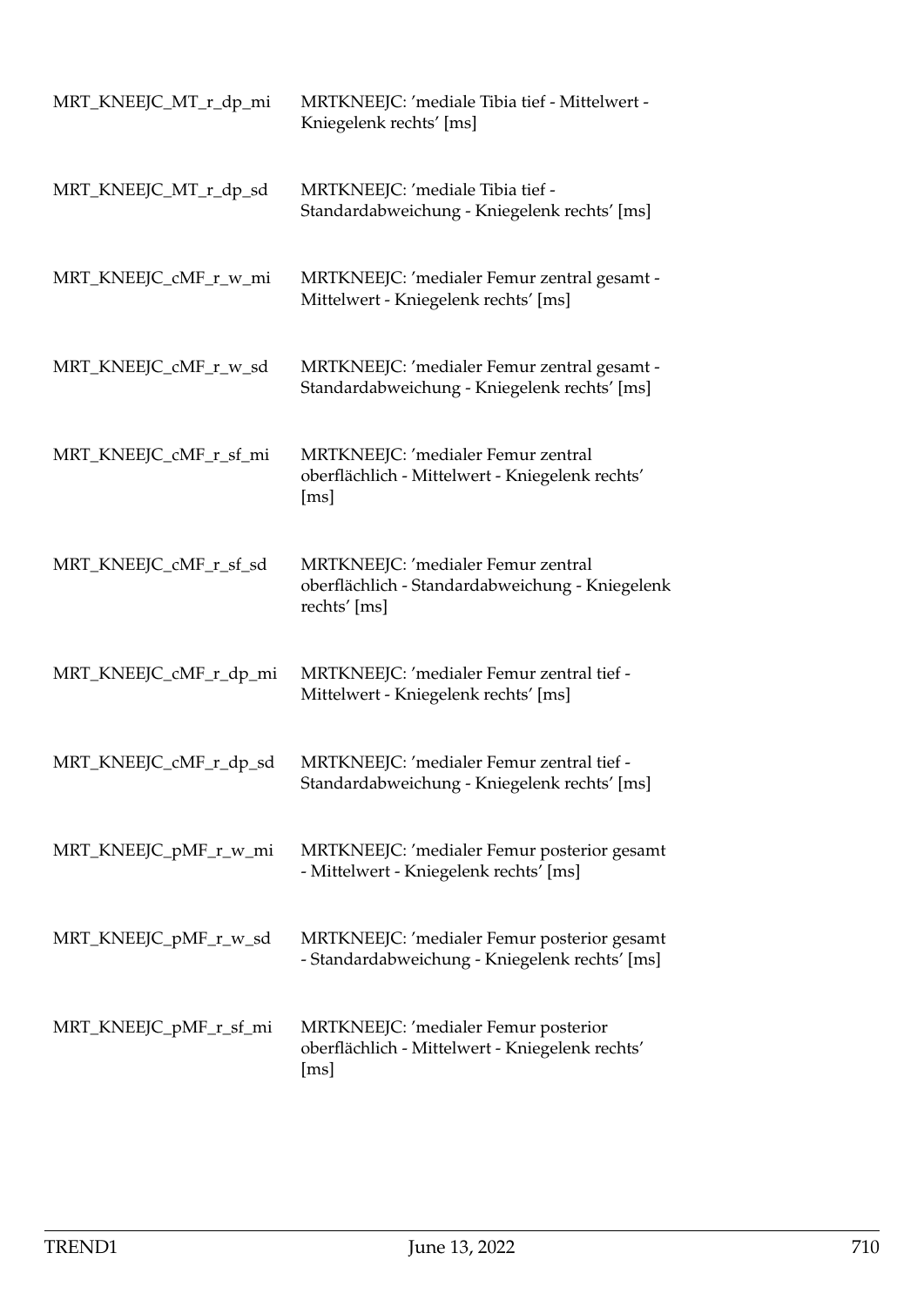| MRT_KNEEJC_pMF_r_sf_sd | MRTKNEEJC: 'medialer Femur posterior<br>oberflächlich - Standardabweichung - Kniegelenk<br>rechts' [ms] |
|------------------------|---------------------------------------------------------------------------------------------------------|
| MRT_KNEEJC_pMF_r_dp_mi | MRTKNEEJC: 'medialer Femur posterior tief -<br>Mittelwert - Kniegelenk rechts' [ms]                     |
| MRT_KNEEJC_pMF_r_dp_sd | MRTKNEEJC: 'medialer Femur posterior tief -<br>Standardabweichung - Kniegelenk rechts' [ms]             |
| MRT_KNEEJC_LT_r_w_mi   | MRTKNEEJC: 'laterale Tibia gesamt - Mittelwert<br>- Kniegelenk rechts' [ms]                             |
| MRT_KNEEJC_LT_r_w_sd   | MRTKNEEJC: 'laterale Tibia gesamt -<br>Standardabweichung - Kniegelenk rechts' [ms]                     |
| MRT_KNEEJC_LT_r_sf_mi  | MRTKNEEJC: 'laterale Tibia oberflächlich -<br>Mittelwert - Kniegelenk rechts' [ms]                      |
| MRT_KNEEJC_LT_r_sf_sd  | MRTKNEEJC: 'laterale Tibia oberflächlich -<br>Standardabweichung - Kniegelenk rechts' [ms]              |
| MRT_KNEEJC_LT_r_dp_mi  | MRTKNEEJC: 'laterale Tibia tief - Mittelwert -<br>Kniegelenk rechts' [ms]                               |
| MRT_KNEEJC_LT_r_dp_sd  | MRTKNEEJC: 'laterale Tibia tief -<br>Standardabweichung - Kniegelenk rechts' [ms]                       |
| MRT_KNEEJC_cLF_r_w_mi  | MRTKNEEJC: 'lateraler femur zentral gesamt -<br>Mittelwert - Kniegelenk rechts' [ms]                    |
| MRT_KNEEJC_cLF_r_w_sd  | MRTKNEEJC: 'lateraler femur zentral gesamt -<br>Standardabweichung - Kniegelenk rechts' [ms]            |
| MRT_KNEEJC_cLF_r_sf_mi | MRTKNEEJC: 'lateraler femur zentral<br>oberflächlich - Mittelwert - Kniegelenk rechts'<br>[ms]          |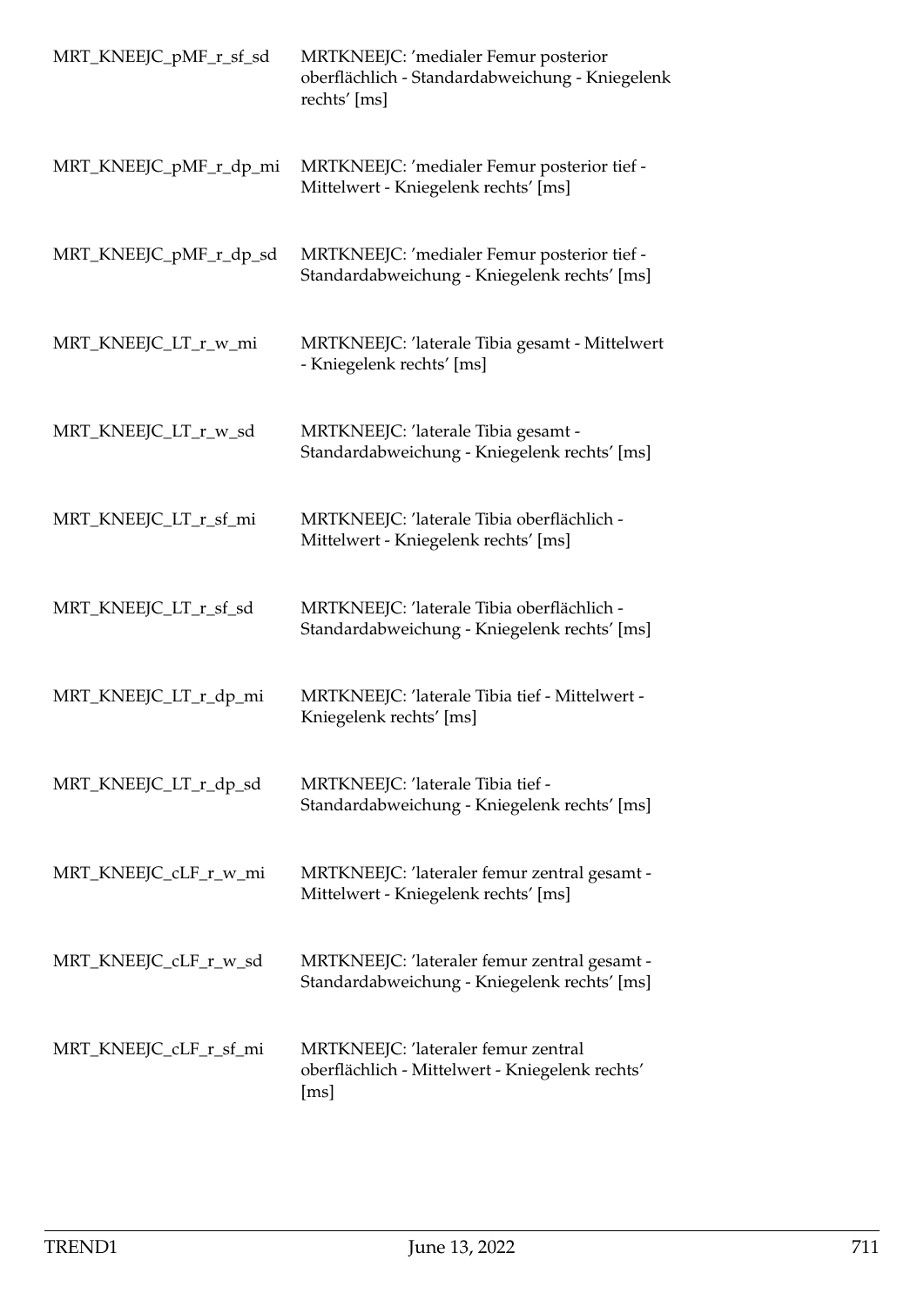| MRT_KNEEJC_cLF_r_sf_sd | MRTKNEEJC: 'lateraler femur zentral<br>oberflächlich - Standardabweichung - Kniegelenk<br>rechts' [ms]    |
|------------------------|-----------------------------------------------------------------------------------------------------------|
| MRT_KNEEJC_cLF_r_dp_mi | MRTKNEEJC: 'lateraler femur zentral tief -<br>Mittelwert - Kniegelenk rechts' [ms]                        |
| MRT_KNEEJC_cLF_r_dp_sd | MRTKNEEJC: 'lateraler femur zentral tief -<br>Standardabweichung - Kniegelenk rechts' [ms]                |
| MRT_KNEEJC_pLF_r_w_mi  | MRTKNEEJC: 'lateraler femur posterior gesamt -<br>Mittelwert - Kniegelenk rechts' [ms]                    |
| MRT_KNEEJC_pLF_r_w_sd  | MRTKNEEJC: 'lateraler femur posterior gesamt -<br>Standardabweichung - Kniegelenk rechts' [ms]            |
| MRT_KNEEJC_pLF_r_sf_mi | MRTKNEEJC: 'lateraler femur posterior<br>oberflächlich - Mittelwert - Kniegelenk rechts'<br>[ms]          |
| MRT_KNEEJC_pLF_r_sf_sd | MRTKNEEJC: 'lateraler femur posterior<br>oberflächlich - Standardabweichung - Kniegelenk<br>rechts'       |
|                        | MRT_KNEEJC_pLF_r_dp_mi MRTKNEEJC: 'lateraler femur posterior tief<br>Mittelwert - Kniegelenk rechts' [ms] |
| MRT_KNEEJC_pLF_r_dp_sd | MRTKNEEJC: 'lateraler femur posterior tief -<br>Standardabweichung - Kniegelenk rechts' [ms]              |
| MRT_KNEEJC_P_r_w_mi    | MRTKNEEJC: 'Patella gesamt - Mittelwert -<br>Kniegelenk rechts' [ms]                                      |
| MRT_KNEEJC_P_r_w_sd    | MRTKNEEJC: 'Patella gesamt -<br>Standardabweichung - Kniegelenk rechts' [ms]                              |
| MRT_KNEEJC_P_r_sf_mi   | MRTKNEEJC: 'Patella oberflächlich - Mittelwert -<br>Kniegelenk rechts' [ms]                               |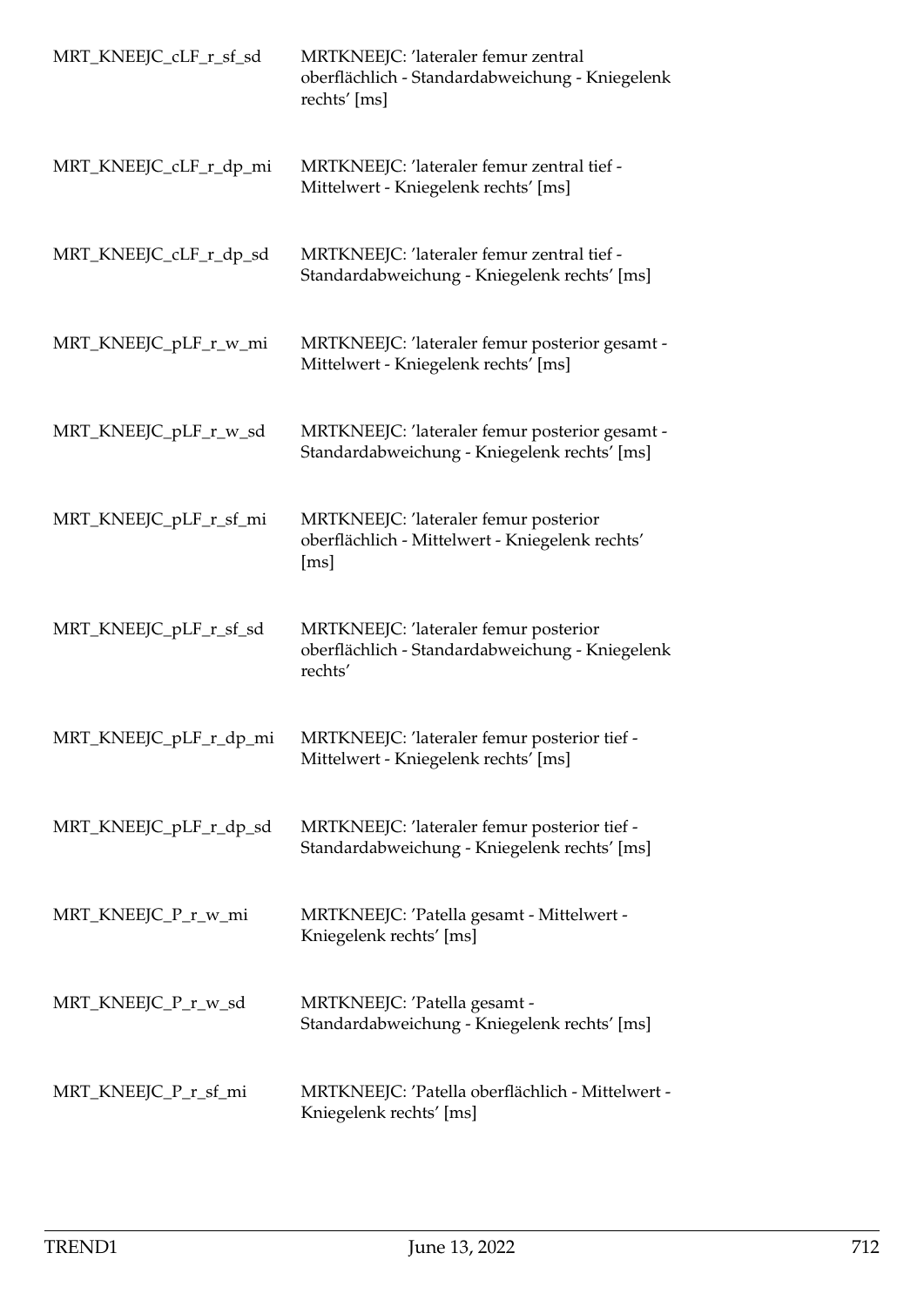| MRT_KNEEJC_P_r_sf_sd | MRTKNEEJC: 'Patella oberflächlich -<br>Standardabweichung - Kniegelenk rechts' [ms] |                                                                                                                                                                              |  |
|----------------------|-------------------------------------------------------------------------------------|------------------------------------------------------------------------------------------------------------------------------------------------------------------------------|--|
| MRT_KNEEJC_P_r_dp_mi | MRTKNEEJC: 'Patella tief - Mittelwert -<br>Kniegelenk rechts' [ms]                  |                                                                                                                                                                              |  |
| MRT_KNEEJC_P_r_dp_sd | MRTKNEEJC: 'Patella tief - Standardabweichung<br>- Kniegelenk rechts' [ms]          |                                                                                                                                                                              |  |
| <b>MRTPROSTATA</b>   |                                                                                     | Identification of non-invasive imaging biomarkers for prostate cancer bas                                                                                                    |  |
| mrt_pro_ektomie_t1   | Prostatektomie                                                                      |                                                                                                                                                                              |  |
|                      |                                                                                     | $0 - No$<br>$1 - Yes$                                                                                                                                                        |  |
| mrt_pro_finding_t1   | Nebenbefunde                                                                        |                                                                                                                                                                              |  |
| mrt_pro_vol_t1       | prostate volume in [ml] [ml]                                                        |                                                                                                                                                                              |  |
| <b>MRTKNEE</b>       |                                                                                     | MRI OF THE KNEE - PREVALENCE OF THE ANTEROLATERAL LIGAN                                                                                                                      |  |
| mrt_knee_usnr        | Examiner number                                                                     |                                                                                                                                                                              |  |
| mrt_knee_iq_pdfs_l   | Image quality PD_fs sequence, left                                                  |                                                                                                                                                                              |  |
|                      |                                                                                     | 1 - Non diagnostic<br>2 - Considerable diagnostic limitation<br>3 - Fair, some diagnostic limitations<br>4 - Some artefacts, no diagnostic limi-<br>tations<br>5 - Excellent |  |
| mrt_knee_iq_t1_l     | Image quality T1 sequence, left                                                     |                                                                                                                                                                              |  |
|                      |                                                                                     | 1 - Non diagnostic<br>2 - Considerable diagnostic limitation<br>3 - Fair, some diagnostic limitations<br>4 - Some artefacts, no diagnostic limi-<br>tations<br>5 - Excellent |  |
| mrt_knee_itb_l       | Presence of the Iliotibial tract, left                                              |                                                                                                                                                                              |  |
|                      |                                                                                     | 0 - not observable<br>1 - observable                                                                                                                                         |  |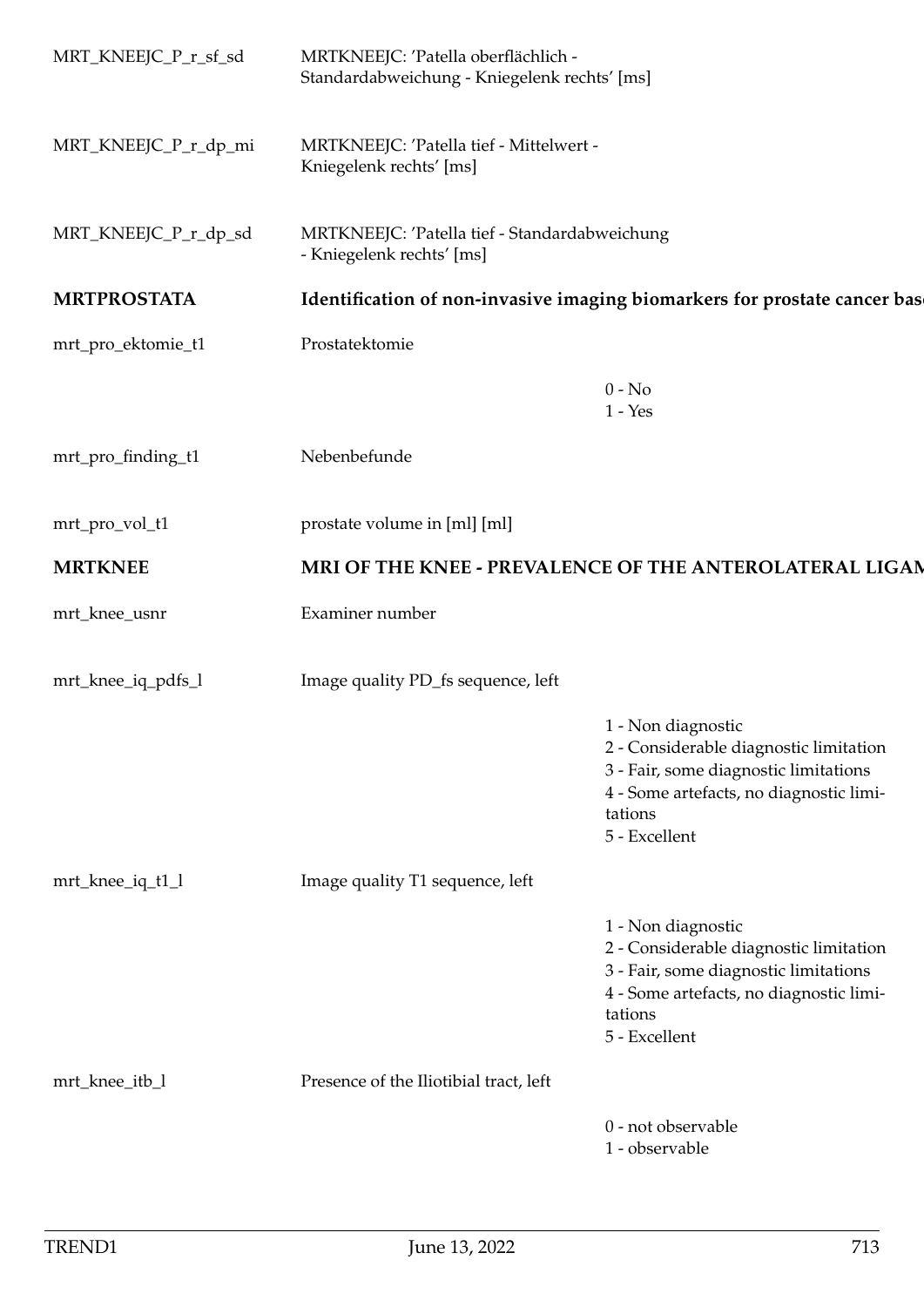| mrt_knee_lcl_l   | Presence of the lateral collateral ligament, left                                                             |                                      |
|------------------|---------------------------------------------------------------------------------------------------------------|--------------------------------------|
|                  |                                                                                                               | 0 - not observable<br>1 - observable |
| mrt_knee_liga_l  | Presence of the inferior genicular artery and vein,<br>left                                                   |                                      |
|                  |                                                                                                               | 0 - not observable<br>1 - observable |
| mrt_knee_popt_l  | Presence of the Popliteus tendon, left                                                                        |                                      |
|                  |                                                                                                               | 0 - not observable<br>1 - observable |
| mrt_knee_all_f_l | Presence of the femoral part of the ALL in the<br>T1-weighted sequence, left                                  |                                      |
|                  |                                                                                                               | 0 - not observable<br>1 - observable |
| mrt_knee_all_m_l | Presence of the meniscal part of the ALL in the<br>T1-weighted sequence, left                                 |                                      |
|                  |                                                                                                               | 0 - not observable<br>1 - observable |
| mrt_knee_all_t_l | Presence of the tibial part of the ALL in the<br>T1-weighted sequence, left                                   |                                      |
|                  |                                                                                                               | 0 - not observable<br>1 - observable |
| mrt_knee_c_1_1   | Presence of the femoral part of the ALL in the<br>PDweightedsequence, (para)coronal view, left                |                                      |
|                  |                                                                                                               | 0 - not observable<br>1 - observable |
| mrt_knee_c_l_1_l | Length of the femoral part of the ALL in the<br>PDweightedsequence, (para)coronal view, left<br>$[mm]$ $[mm]$ |                                      |
| mrt_knee_c_2_1   | Presence of the meniscal part of the ALL in the<br>PDweightedsequence, (para)coronal view, left               |                                      |
|                  |                                                                                                               | 0 - not observable<br>1 - observable |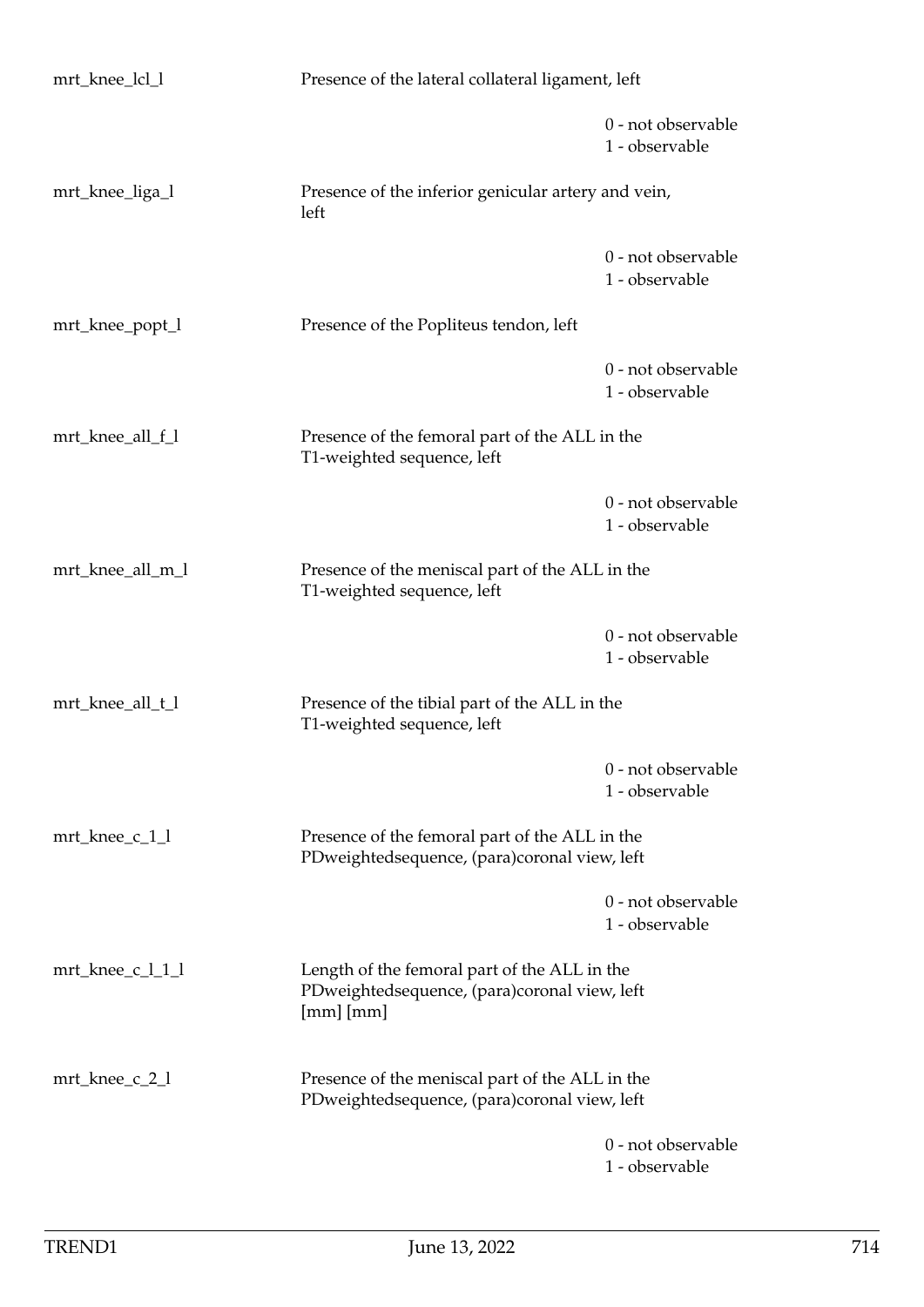| mrt_knee_c_l_2_l                         | Length of the meniscal part of the ALL in the<br>PDweightedsequence, (para)coronal view, left<br>[mm] [mm]              |                                      |
|------------------------------------------|-------------------------------------------------------------------------------------------------------------------------|--------------------------------------|
| mrt_knee_c_3_l                           | Presence of the tibial part of the ALL in the<br>PDweightedsequence, (para)coronal view, left                           |                                      |
|                                          |                                                                                                                         | 0 - not observable<br>1 - observable |
| $mrt_{\text{knee}\_{\text{c}}\_1\_3\_1}$ | Length of the tibial part of the ALL in the<br>PDweightedsequence, (para)coronal view, left<br>$[mm]$ $[mm]$            |                                      |
| mrt_knee_c_4_l                           | Presence of the upper meniscal attachment of<br>the ALL in the PD-weighted sequence,<br>(para)coronalview, left         |                                      |
|                                          |                                                                                                                         | 0 - not observable<br>1 - observable |
| mrt_knee_c_l_4_l                         | Length of the upper meniscal attachment of the<br>ALLin the PD-weighted sequence, (para)coronal<br>view, left [mm] [mm] |                                      |
| $mrt_knee_c_5_l$                         | Presence of the lower meniscal attachment of<br>the ALL in the PD-weighted sequence,<br>(para)coronalview, left         |                                      |
|                                          |                                                                                                                         | 0 - not observable<br>1 - observable |
| $mrt_{\text{E}}$ knee_c_l_5_l            | Length of the lower meniscal attachment of the<br>ALLin the PD-weighted sequence, (para)coronal<br>view, left [mm] [mm] |                                      |
| mrt_knee_c_tl_l                          | Sum of $c_L1 + c_L2 + c_L3$ , left [mm] [mm]                                                                            |                                      |
| mrt_knee_a_1_l                           | Presence of the femoral part of the ALL in the<br>PDweightedsequence, axial view, left                                  |                                      |
|                                          |                                                                                                                         | 0 - not observable<br>1 - observable |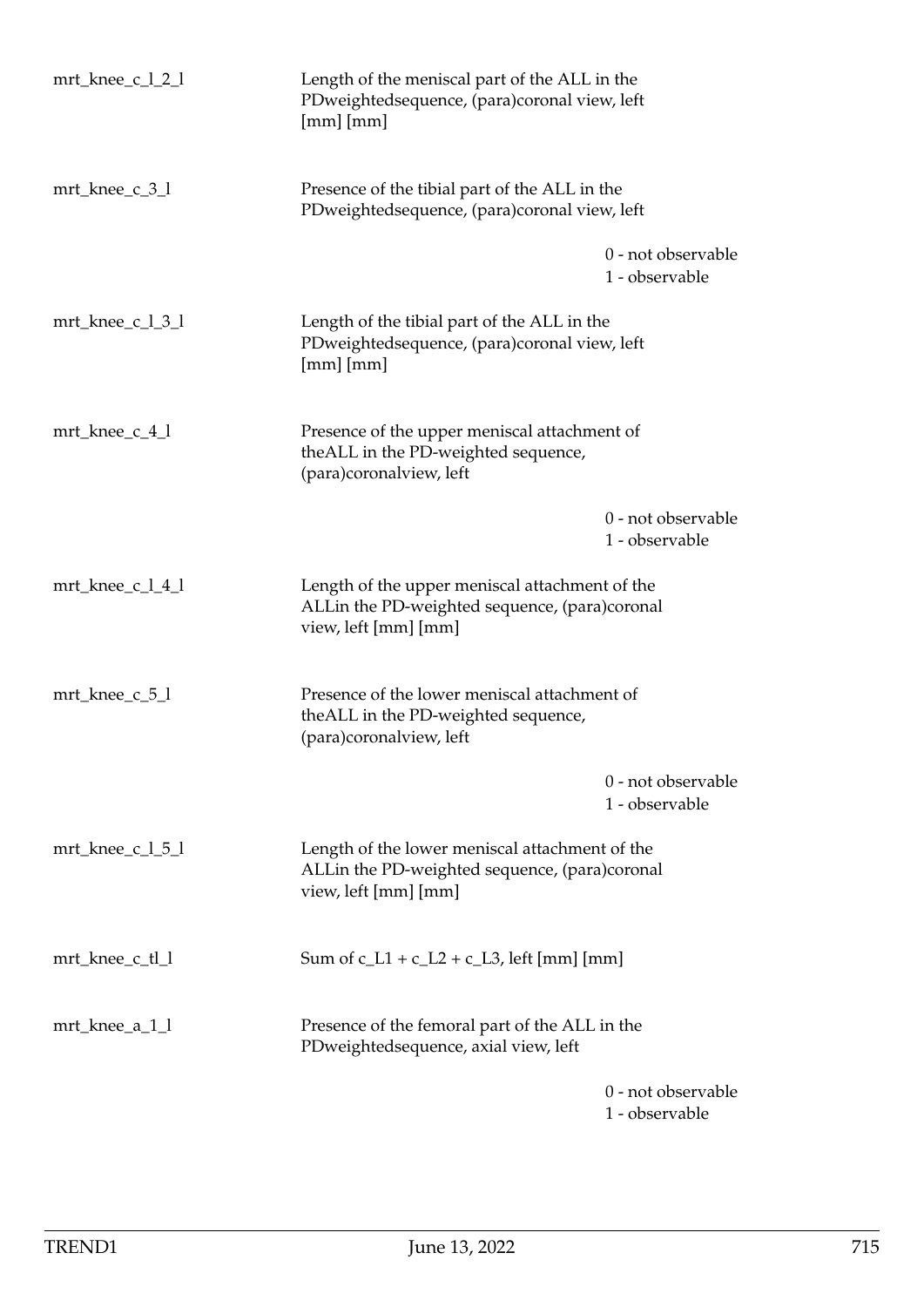| mrt_knee_a_2_l     | Presence of the meniscal part of the ALL in the<br>PDweightedsequence, axial view, left                 |                                      |
|--------------------|---------------------------------------------------------------------------------------------------------|--------------------------------------|
|                    |                                                                                                         | 0 - not observable<br>1 - observable |
| mrt_knee_a_3_l     | Presence of the tibial part of the ALL in the<br>PDweightedsequence, axial view, left                   |                                      |
|                    |                                                                                                         | 0 - not observable<br>1 - observable |
| mrt_knee_a_4_l     | Presence of the upper meniscal attachment of<br>theALL in the PD-weighted sequence, axial view,<br>left |                                      |
|                    |                                                                                                         | 0 - not observable<br>1 - observable |
| mrt_knee_a_5_l     | Presence of the lower meniscal attachment of<br>theALL in the PD-weighted sequence, axial view,<br>left |                                      |
|                    |                                                                                                         | 0 - not observable<br>1 - observable |
| mrt_knee_a_th_2_l  | Thickness of the meniscal part of the ALL,<br>measuredin axial view, left [mm] [mm]                     |                                      |
| mrt_knee_s_1_l     | Presence of the fibular part of the ALL in the<br>PDweightedsequence, sagittal view, left               |                                      |
|                    |                                                                                                         | 0 - not observable<br>1 - observable |
| mrt_knee_s_2_l     | Presence of the meniscal part of the ALL in the<br>PDweightedsequence, sagittal view, left              |                                      |
|                    |                                                                                                         | 0 - not observable<br>1 - observable |
| $mrt_knee_s_3_1$   | Presence of the tibial part of the ALL in the<br>PDweightedsequence, sagittal view, left                |                                      |
|                    |                                                                                                         | 0 - not observable<br>1 - observable |
| mrt_knee_comment_l | Comments (For example: Abnormalities in the<br>knee, like ACL reconstruction), left                     |                                      |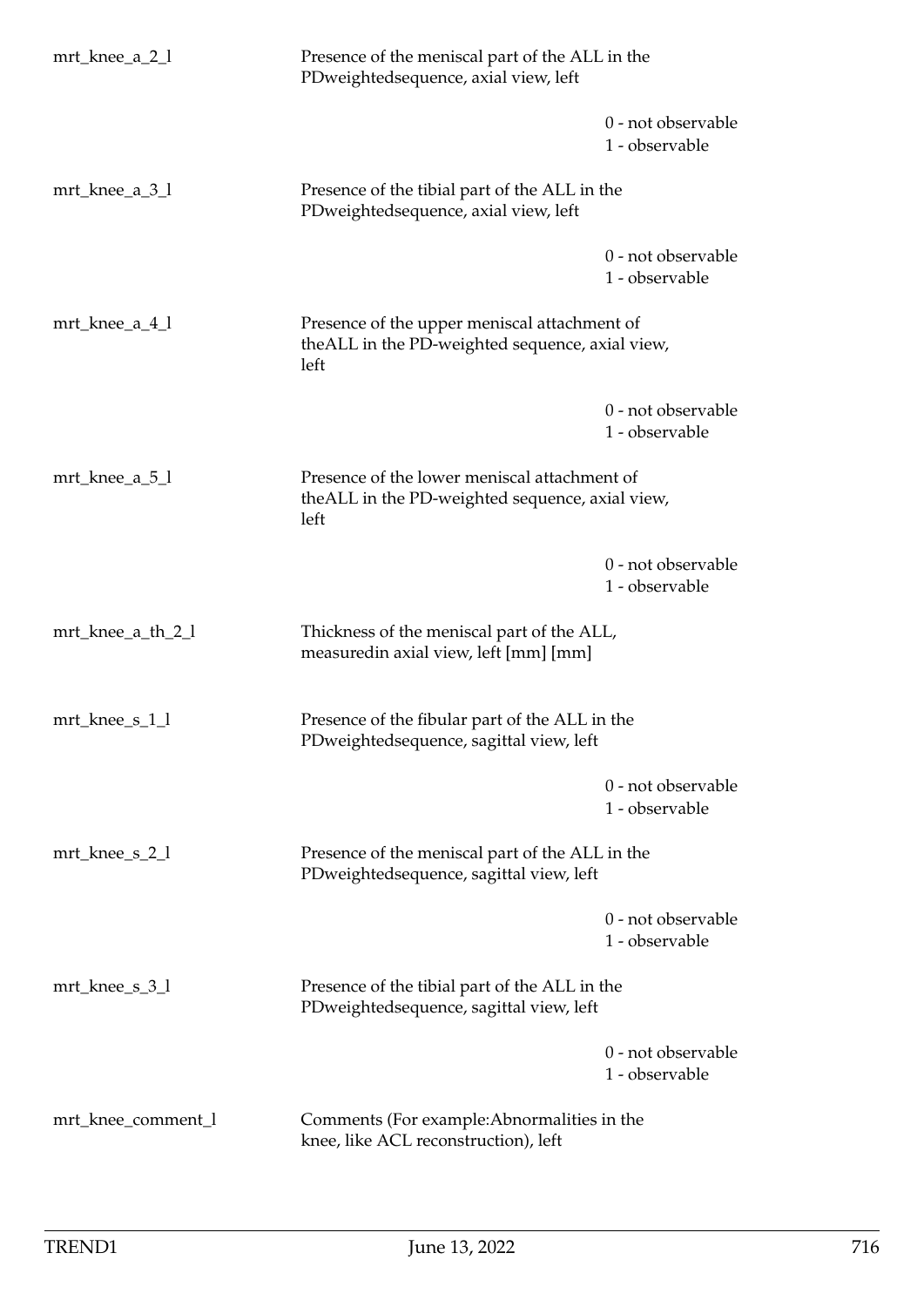| mrt_knee_iq_pdfs_r | Image quality PD_fs sequence, right                                            |                                                                                                                                                                              |
|--------------------|--------------------------------------------------------------------------------|------------------------------------------------------------------------------------------------------------------------------------------------------------------------------|
|                    |                                                                                | 1 - Non diagnostic<br>2 - Considerable diagnostic limitation<br>3 - Fair, some diagnostic limitations<br>4 - Some artefacts, no diagnostic limi-<br>tations<br>5 - Excellent |
| mrt_knee_iq_t1_r   | Image quality T1 sequence, right                                               |                                                                                                                                                                              |
|                    |                                                                                | 1 - Non diagnostic<br>2 - Considerable diagnostic limitation<br>3 - Fair, some diagnostic limitations<br>4 - Some artefacts, no diagnostic limi-<br>tations<br>5 - Excellent |
| mrt_knee_itb_r     | Presence of the Iliotibial tract, right                                        |                                                                                                                                                                              |
|                    |                                                                                | 0 - not observable<br>1 - observable                                                                                                                                         |
| mrt_knee_lcl_r     | Presence of the lateral collateral ligament, right                             |                                                                                                                                                                              |
|                    |                                                                                | 0 - not observable<br>1 - observable                                                                                                                                         |
| mrt_knee_liga_r    | Presence of the inferior genicular artery and vein,<br>right                   |                                                                                                                                                                              |
|                    |                                                                                | 0 - not observable<br>1 - observable                                                                                                                                         |
| mrt_knee_popt_r    | Presence of the Popliteus tendon, right                                        |                                                                                                                                                                              |
|                    |                                                                                | 0 - not observable<br>1 - observable                                                                                                                                         |
| mrt_knee_all_f_r   | Presence of the femoral part of the ALL in the<br>T1-weighted sequence, right  |                                                                                                                                                                              |
|                    |                                                                                | 0 - not observable<br>1 - observable                                                                                                                                         |
| mrt_knee_all_m_r   | Presence of the meniscal part of the ALL in the<br>T1-weighted sequence, right |                                                                                                                                                                              |
|                    |                                                                                | 0 - not observable                                                                                                                                                           |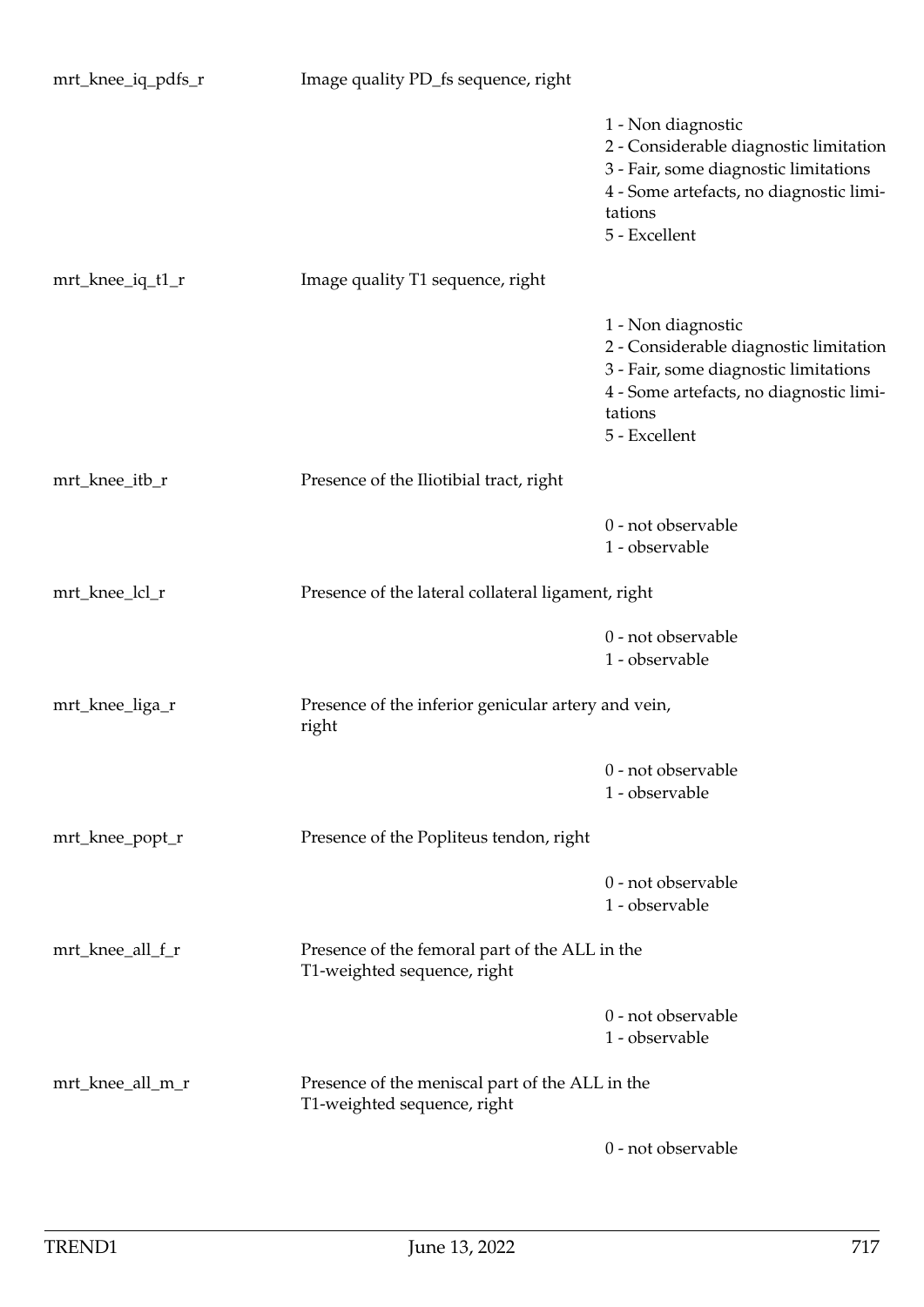| mrt_knee_all_t_r                            | Presence of the tibial part of the ALL in the<br>T1-weighted sequence, right                                             |                                      |
|---------------------------------------------|--------------------------------------------------------------------------------------------------------------------------|--------------------------------------|
|                                             |                                                                                                                          | 0 - not observable<br>1 - observable |
| mrt_knee_c_1_r                              | Presence of the femoral part of the ALL in the<br>PDweightedsequence, (para)coronal view, right                          |                                      |
|                                             |                                                                                                                          | 0 - not observable<br>1 - observable |
| mrt_knee_c_l_1_r                            | Length of the femoral part of the ALL in the<br>PDweightedsequence, (para)coronal view, right<br>$[mm]$ $[mm]$           |                                      |
| mrt_knee_c_2_r                              | Presence of the meniscal part of the ALL in the<br>PDweightedsequence, (para)coronal view, right                         |                                      |
|                                             |                                                                                                                          | 0 - not observable<br>1 - observable |
| mrt_knee_c_l_2_r                            | Length of the meniscal part of the ALL in the<br>PDweightedsequence, (para)coronal view, right<br>$[mm]$ $[mm]$          |                                      |
| mrt_knee_c_3_r                              | Presence of the tibial part of the ALL in the<br>PDweightedsequence, (para)coronal view, right                           |                                      |
|                                             |                                                                                                                          | 0 - not observable<br>1 - observable |
| $mrt_{\text{knee}\_{\text{c}}\_\text{max}}$ | Length of the tibial part of the ALL in the<br>PDweightedsequence, (para)coronal view, right<br>$[mm]$ $[mm]$            |                                      |
| mrt_knee_c_4_r                              | Presence of the upper meniscal attachment of<br>theALL in the PD-weighted sequence,<br>(para)coronalview, right          |                                      |
|                                             |                                                                                                                          | 0 - not observable<br>1 - observable |
| mrt_knee_c_l_4_r                            | Length of the upper meniscal attachment of the<br>ALLin the PD-weighted sequence, (para)coronal<br>view, right [mm] [mm] |                                      |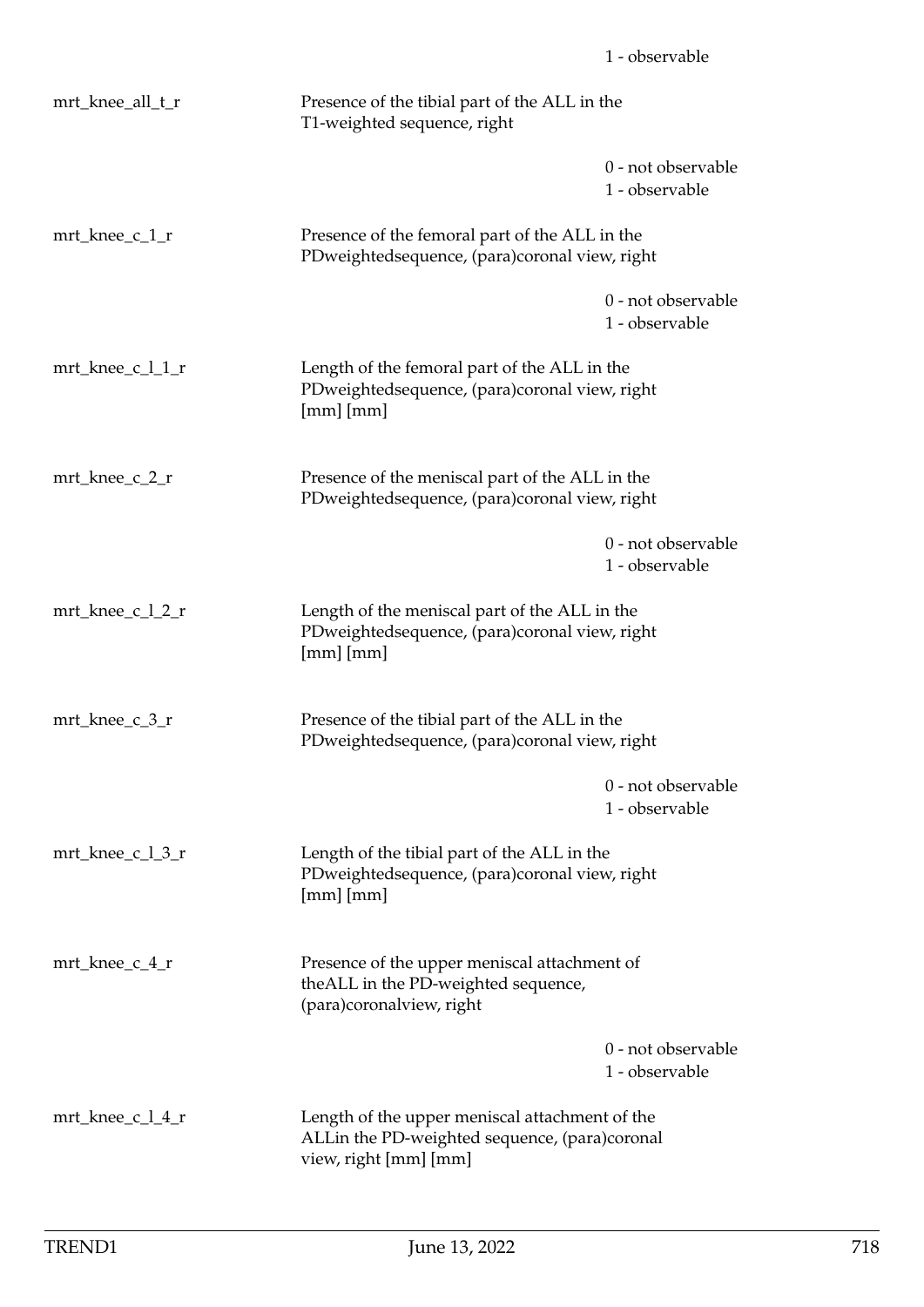| $mrt_{\text{E}}$ knee_c_5_r | Presence of the lower meniscal attachment of<br>the ALL in the PD-weighted sequence,<br>(para)coronalview, right         |                                      |
|-----------------------------|--------------------------------------------------------------------------------------------------------------------------|--------------------------------------|
|                             |                                                                                                                          | 0 - not observable<br>1 - observable |
| mrt_knee_c_l_5_r            | Length of the lower meniscal attachment of the<br>ALLin the PD-weighted sequence, (para)coronal<br>view, right [mm] [mm] |                                      |
| mrt_knee_c_tl_r             | Sum of $c_L1 + c_L2 + c_L3$ , right [mm] [mm]                                                                            |                                      |
| mrt_knee_a_1_r              | Presence of the femoral part of the ALL in the<br>PDweightedsequence, axial view, right                                  |                                      |
|                             |                                                                                                                          | 0 - not observable<br>1 - observable |
| mrt_knee_a_2_r              | Presence of the meniscal part of the ALL in the<br>PDweightedsequence, axial view, right                                 |                                      |
|                             |                                                                                                                          | 0 - not observable<br>1 - observable |
| mrt_knee_a_3_r              | Presence of the tibial part of the ALL in the<br>PDweightedsequence, axial view, right                                   |                                      |
|                             |                                                                                                                          | 0 - not observable<br>1 - observable |
| mrt_knee_a_4_r              | Presence of the upper meniscal attachment of<br>theALL in the PD-weighted sequence, axial view,<br>right                 |                                      |
|                             |                                                                                                                          | 0 - not observable<br>1 - observable |
| $mrt_{\text{E}}$ knee_a_5_r | Presence of the lower meniscal attachment of<br>theALL in the PD-weighted sequence, axial view,<br>right                 |                                      |
|                             |                                                                                                                          | 0 - not observable<br>1 - observable |
| mrt_knee_a_th_2_r           | Thickness of the meniscal part of the ALL,<br>measuredin axial view, right [mm] [mm]                                     |                                      |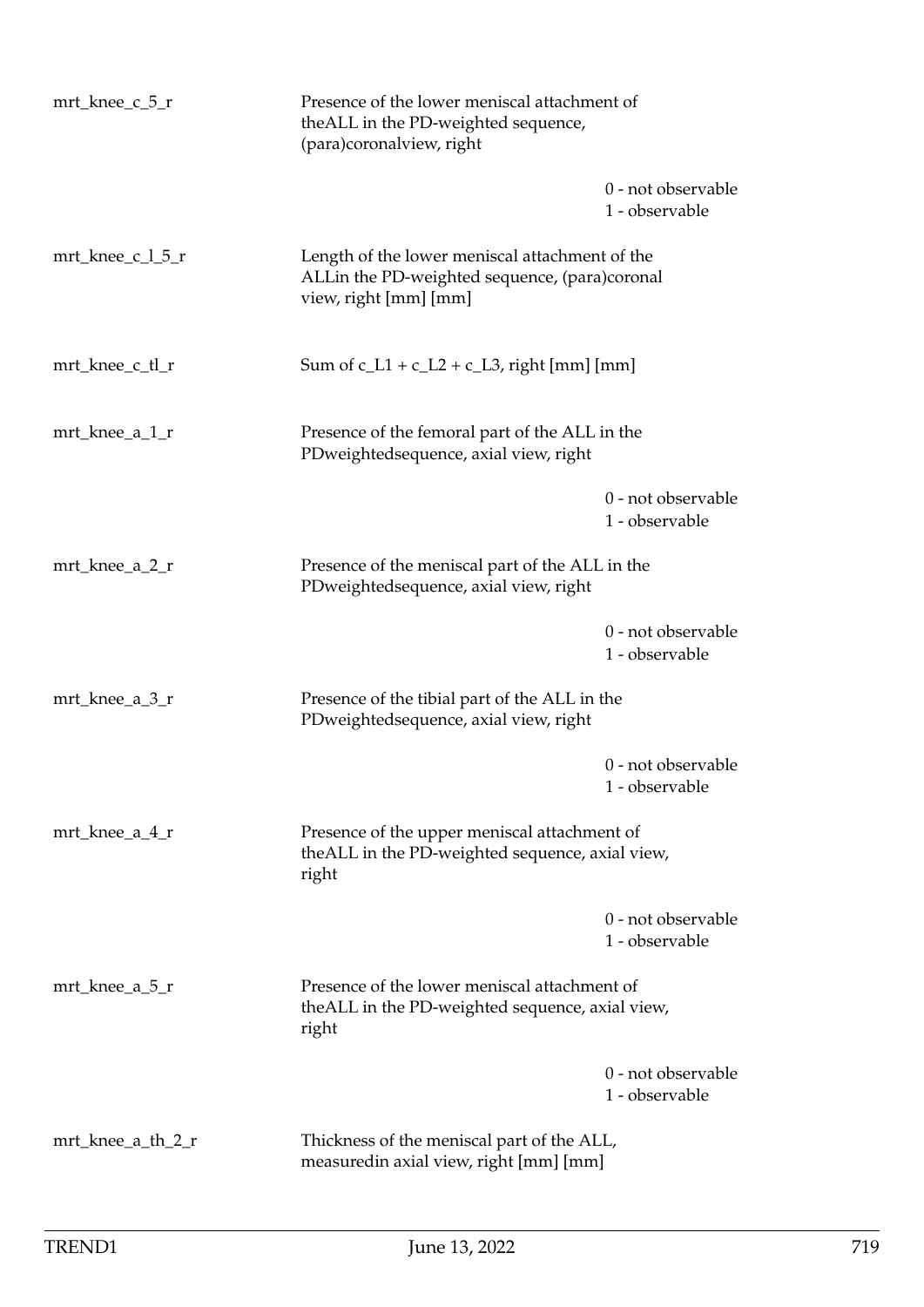| mrt_knee_s_1_r                     | Presence of the fibular part of the ALL in the<br>PDweightedsequence, sagittal view, right  |                                      |
|------------------------------------|---------------------------------------------------------------------------------------------|--------------------------------------|
|                                    |                                                                                             | 0 - not observable<br>1 - observable |
| mrt_knee_s_2_r                     | Presence of the meniscal part of the ALL in the<br>PDweightedsequence, sagittal view, right |                                      |
|                                    |                                                                                             | 0 - not observable<br>1 - observable |
| mrt_knee_s_3_r                     | Presence of the tibial part of the ALL in the<br>PDweightedsequence, sagittal view, right   |                                      |
|                                    |                                                                                             | 0 - not observable<br>1 - observable |
| mrt_knee_comment_r                 | Comments (For example: Abnormalities in the<br>knee, like ACL reconstruction), right        |                                      |
| <b>SKIN</b>                        | Hautuntersuchung                                                                            |                                      |
|                                    |                                                                                             |                                      |
| <b>SKINOPD</b><br><b>SKININTRO</b> | Ablaufdaten<br>Begrüßung, Aufklärung, Einverständnisse                                      |                                      |
| skin_start                         | SKIN_INTRO Beginn [Datum, Uhrzeit] [Datum,<br>Uhrzeit]                                      |                                      |
| skin_examiner                      | <b>SKIN_INTRO Untersucher</b>                                                               |                                      |
| skin_cons_skinphoto                | SKIN_INTRO Einverständnis Klinische<br>Fotografie JN                                        |                                      |
|                                    |                                                                                             | $1 - yes$<br>$0 - no$                |
|                                    |                                                                                             |                                      |
| skin_cons_sucbli                   | SKIN_INTRO Einverständnis Saugblase JN                                                      | $1 - yes$                            |
|                                    |                                                                                             | $0 - no$                             |
| skin_cons_skinwash                 | SKIN_INTRO Einverständnis Hautabspülung JN                                                  |                                      |
|                                    |                                                                                             | $1 - yes$<br>$0 - no$                |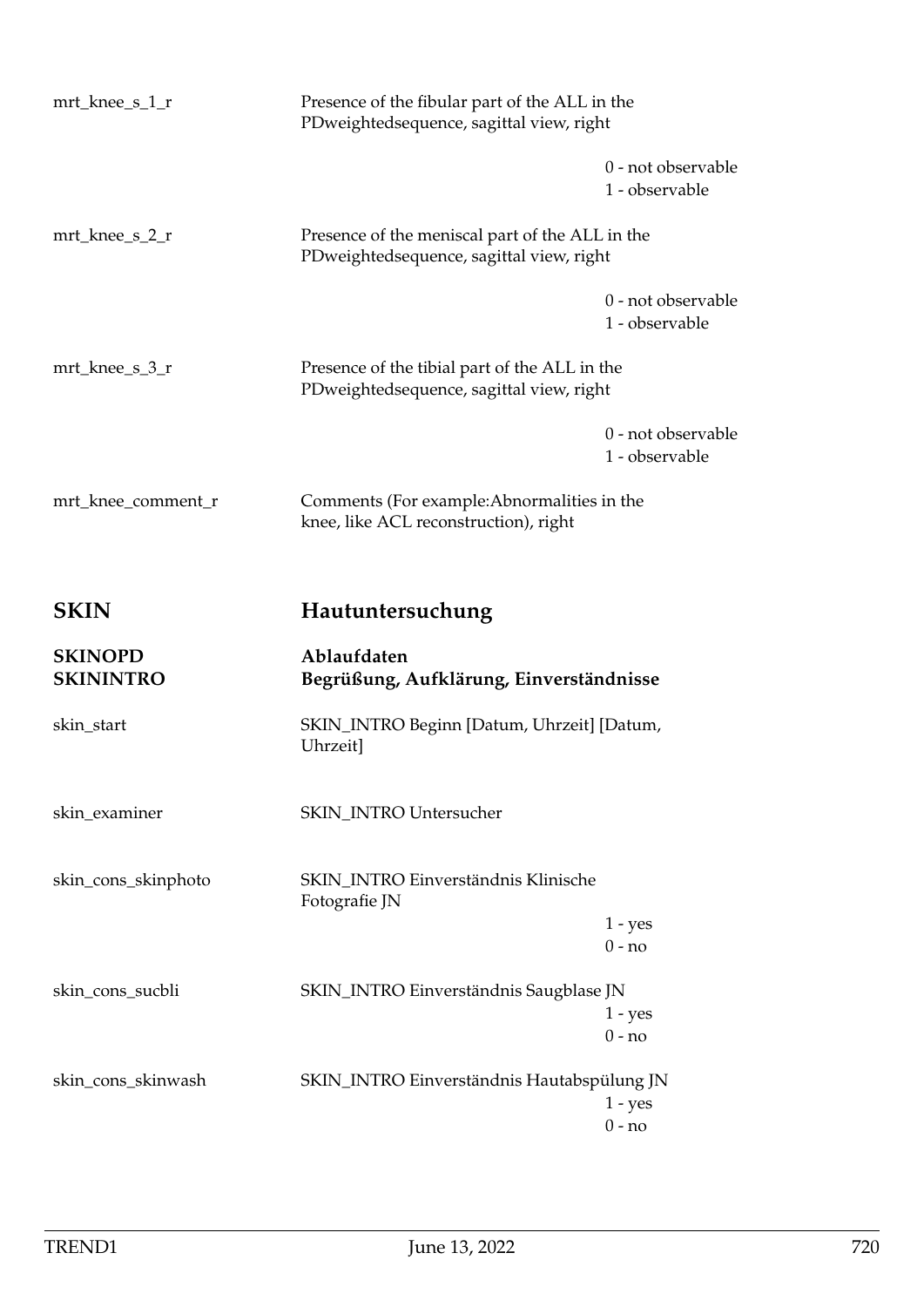| skin_cons_skindia          | SKIN_INTRO Einverständnis Hautdiagnostik JN                           | $1 - yes$<br>$0 - no$ |
|----------------------------|-----------------------------------------------------------------------|-----------------------|
| skin_criteria_ko_gestation | <b>SKIN_INTRO</b> absoluter Ausschluss<br>Schwangerschaft/Stillzeit   |                       |
|                            |                                                                       | $1 - yes$<br>$0 - no$ |
| skin_criteria_ko_obesity   | SKIN_INTRO absoluter Ausschluss Adipositas<br>BMI>40                  |                       |
|                            |                                                                       | $1 - yes$<br>$0 - no$ |
| skin_criteria_ko_cancer    | <b>SKIN_INTRO</b> absoluter Ausschluss<br>Krebserkrankung letzte 10J  |                       |
|                            |                                                                       | $1 - yes$<br>$0 - no$ |
| skin_criteria_ko_haemo     | SKIN_INTRO absoluter Ausschluss Erkrankg<br>gest Wundheilung JN       |                       |
|                            |                                                                       | $1 - yes$<br>$0 - no$ |
| skin_criteria_ko_medic     | <b>SKIN_INTRO</b> absoluter Ausschluss<br>Immunsuppress letzte 14d JN |                       |
|                            |                                                                       | $1 - yes$<br>$0 - no$ |
| skin_criteria_ko_salve     | SKIN_INTRO absoluter Ausschluss apopfl Salbe<br>Unterarm JN           |                       |
|                            |                                                                       | $1 - yes$<br>$0 - no$ |
| skin_criteria_excl_psoria  | SKIN_INTRO relativer Ausschluss chron/akut<br>Hauterkrankung JN       |                       |
|                            |                                                                       | $1 - yes$<br>$0 - no$ |
| skin_psoria_forehead       | SKIN_INTRO Psoriasis Stirn JN                                         | $1 - yes$             |
|                            |                                                                       | $0 - no$              |
| skin_psoria_cheeks         | SKIN_INTRO Psoriasis Wangen JN                                        | $1 - yes$<br>$0 - no$ |
| skin_psoria_rarm           | SKIN_INTRO Psoriasis Unterarm rechts JN                               | $1 - yes$<br>$0 - no$ |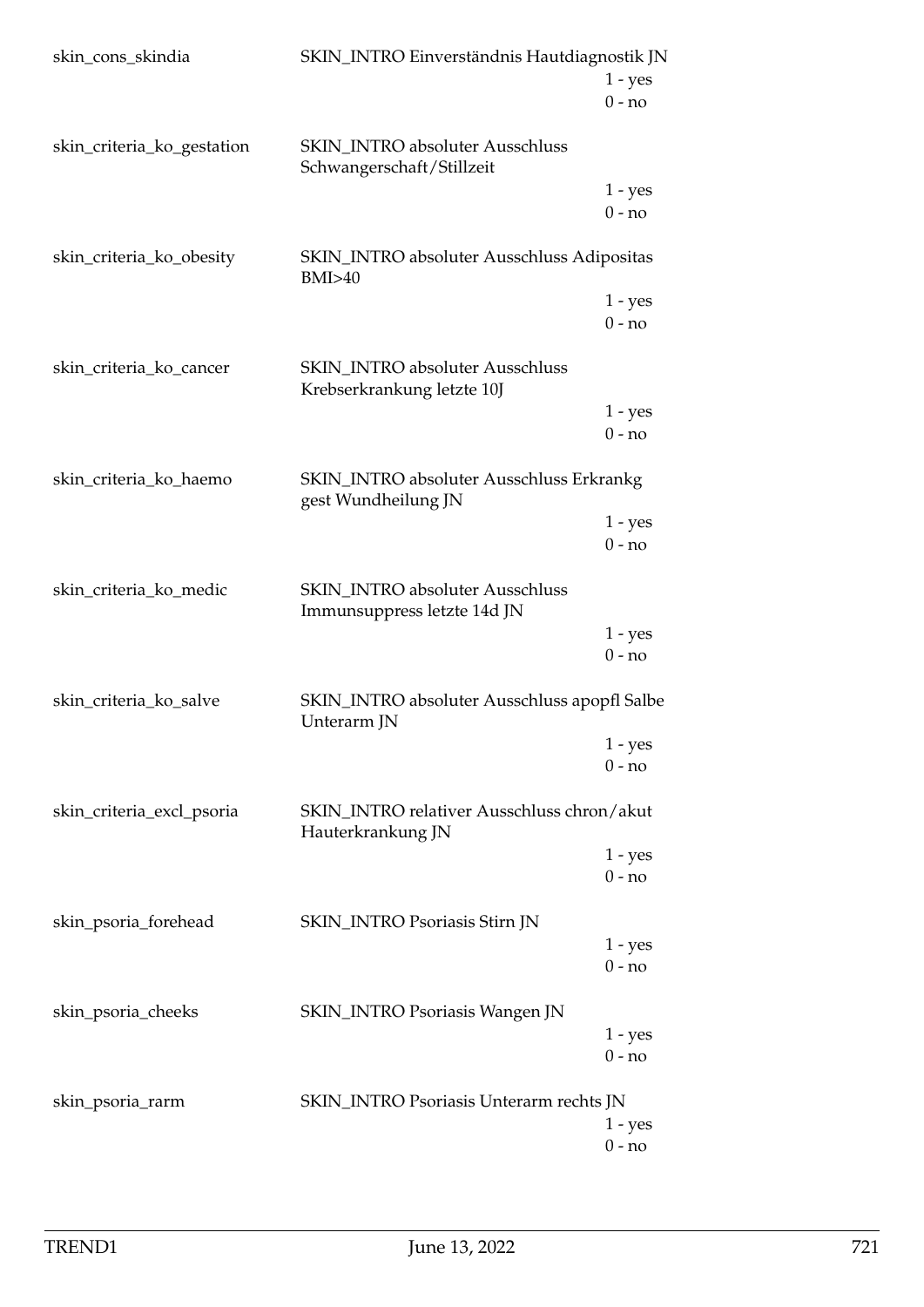| skin_psoria_larm          | SKIN_INTRO Psoriasis Unterarm links JN                       |                       |
|---------------------------|--------------------------------------------------------------|-----------------------|
|                           |                                                              | $1 - yes$<br>$0 - no$ |
| skin_criteria_excl_scar   | SKIN_INTRO relativer Ausschluss große Narben<br>$>2cm$ JN    |                       |
|                           |                                                              | $1 - yes$<br>$0 - no$ |
| skin_scar_forehead        | SKIN_INTRO Narbe Stirn JN                                    | $1 - yes$<br>$0 - no$ |
| skin_scar_cheeks          | <b>SKIN_INTRO Narbe Wangen</b>                               |                       |
|                           |                                                              | $1 - yes$<br>$0 - no$ |
| skin_scar_rarm            | SKIN_INTRO Narbe Unterarm rechts JN                          | $1 - yes$<br>$0 - no$ |
| skin_scar_larm            | SKIN_INTRO Narbe Unterarm links JN                           | $1 - yes$<br>$0 - no$ |
| skin_criteria_excl_lesion | SKIN_INTRO relativer Ausschluss<br>Verletzung/Sonnenbrand JN | $1 - yes$             |
|                           |                                                              | $0 - no$              |
| skin_lesion_forehead      | SKIN_INTRO Läsion Stirn JN                                   | $1 - yes$<br>$0 - no$ |
| skin_lesion_cheeks        | SKIN_INTRO Läsion Wangen JN                                  | $1 - yes$             |
| skin_lesion_rarm          | SKIN_INTRO Läsion Unterarm rechts JN                         | $0 - no$              |
|                           |                                                              | $1 - yes$<br>$0 - no$ |
| skin_lesion_larm          | SKIN_INTRO Läsion Unterarm links JN                          | $1 - yes$<br>$0 - no$ |
| skin_criteria_excl_tattoo | SKIN_INTRO relativer Ausschluss Tattoo JN                    | $1 - yes$<br>$0 - no$ |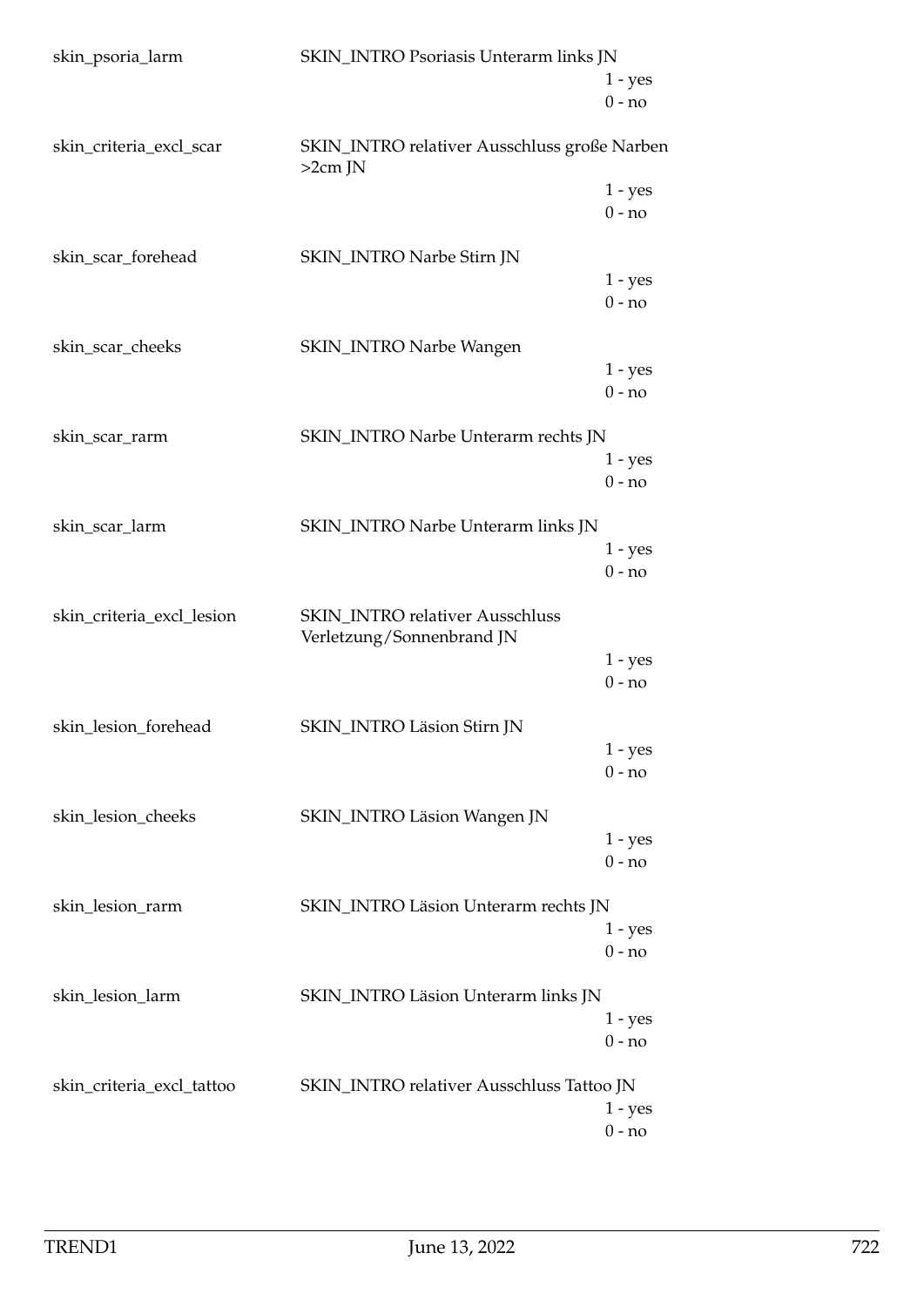| skin_tattoo_forehead      | SKIN_INTRO Tattoo Stirn JN                 |                       |
|---------------------------|--------------------------------------------|-----------------------|
|                           |                                            | $1 - yes$             |
|                           |                                            | $0 - no$              |
|                           |                                            |                       |
| skin_tattoo_cheeks        | SKIN_INTRO Tattoo Wangen JN                |                       |
|                           |                                            | $1 - yes$             |
|                           |                                            | $0 - no$              |
|                           |                                            |                       |
| skin_tattoo_rarm          | SKIN_INTRO Tattoo Unterarm rechts JN       |                       |
|                           |                                            | $1 - yes$             |
|                           |                                            | $0 - no$              |
| skin_tattoo_larm          | SKIN_INTRO Tattoo Unterarm links JN        |                       |
|                           |                                            | $1 - yes$             |
|                           |                                            | $0 - no$              |
|                           |                                            |                       |
| skin_criteria_excl_makeup | SKIN_INTRO relativer Ausschluss dekorative |                       |
|                           | Kosmetik JN                                |                       |
|                           |                                            | $1 - yes$             |
|                           |                                            | $0 - no$              |
|                           |                                            |                       |
| skin_makeup_forehead      | SKIN_INTRO Make-Up Stirn JN                |                       |
|                           |                                            | $1 - yes$             |
|                           |                                            | $0 - no$              |
| skin_makeup_cheeks        | SKIN_INTRO Make-Up Wangen JN               |                       |
|                           |                                            | $1 - yes$             |
|                           |                                            | $0 - no$              |
|                           |                                            |                       |
| skin_makeup_eye_mouth     | SKIN_INTRO Make-Up Augen/Mund JN           |                       |
|                           |                                            | $1 - yes$             |
|                           |                                            | $0 - no$              |
|                           |                                            |                       |
| skin_criteria_excl_creme  | <b>SKIN_INTRO</b> relativer Ausschluss     |                       |
|                           | Cremes/Lotionen JN                         |                       |
|                           |                                            | $1 - yes$<br>$0 - no$ |
|                           |                                            |                       |
| skin_creme_forehead       | SKIN_INTRO Creme Stirn JN                  |                       |
|                           |                                            | $1 - yes$             |
|                           |                                            | $0 - no$              |
|                           |                                            |                       |
| skin_creme_cheeks         | <b>SKIN_INTRO Creme Wangen JN</b>          |                       |
|                           |                                            | $1 - yes$             |
|                           |                                            | $0 - no$              |
|                           |                                            |                       |
| skin_creme_rarm           | SKIN_INTRO Creme Unterarm rechts JN        |                       |
|                           |                                            | 1 - yes               |
|                           |                                            | $0 - no$              |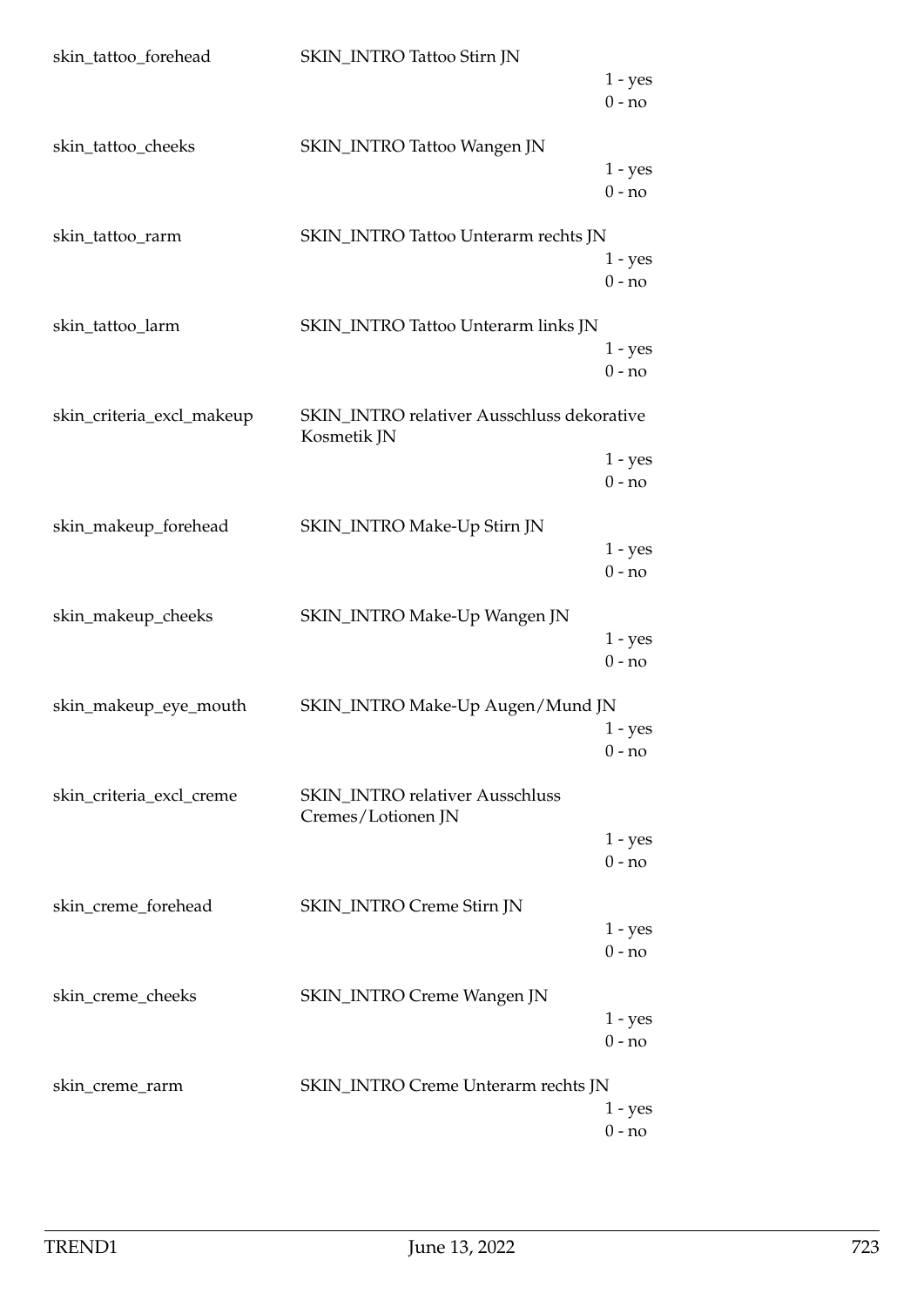| skin_creme_larm     | SKIN_INTRO Creme Unterarm links JN                                       |           |
|---------------------|--------------------------------------------------------------------------|-----------|
|                     |                                                                          | $1 - yes$ |
|                     |                                                                          | $0 - no$  |
| skin_criteria_water | SKIN_INTRO relativer Ausschluss Waschen nur<br>H <sub>2</sub> O heute JN |           |
|                     |                                                                          | $1 - yes$ |
|                     |                                                                          | $0 - no$  |
| skin_criteria_jewel | <b>SKIN_INTRO</b> relativer Ausschluss<br>Ohrring/Piercing/Kette JN      |           |
|                     |                                                                          | $1 - yes$ |
|                     |                                                                          | $0 - no$  |
| skin_exam_skinphoto | SKIN_INTRO Durchführbarkeit klinische<br>Fotografie JN                   |           |
|                     |                                                                          | $1 - yes$ |
|                     |                                                                          | $0 - no$  |
| skin_exam_sucbli    | SKIN_INTRO Durchführbarkeit Saugblase JN                                 |           |
|                     |                                                                          | $1 - yes$ |
|                     |                                                                          | $0 - no$  |
| skin_exam_skinwash  | SKIN_INTRO Durchführbarkeit Hautabspülung<br>JN                          |           |
|                     |                                                                          | $1 - yes$ |
|                     |                                                                          | $0 - no$  |
| skin_exam_skindia   | SKIN_INTRO Durchführbarkeit Hautdiagnostik<br>JN                         |           |
|                     |                                                                          | $1 - yes$ |
|                     |                                                                          | $0 - no$  |
|                     |                                                                          |           |
| skin_remarks        | SKIN_INTRO Besonderheiten JN                                             | $1 - yes$ |
|                     |                                                                          | $0 - no$  |
|                     |                                                                          |           |
| skin_note           | SKIN_INTRO Besonderheiten                                                |           |
|                     |                                                                          |           |
| skin_end            | SKIN_INTRO Ende [Datum, Uhrzeit] [Datum,<br>Uhrzeit]                     |           |
| <b>SKINBYE</b>      | <b>Check-out und Abschied</b>                                            |           |
| skinbye_start       | SKIN_BYE Beginn [Datum, Uhrzeit] [Datum,<br>Uhrzeit]                     |           |
|                     |                                                                          |           |
| skinbye_examiner    | SKIN_BYE Untersucher                                                     |           |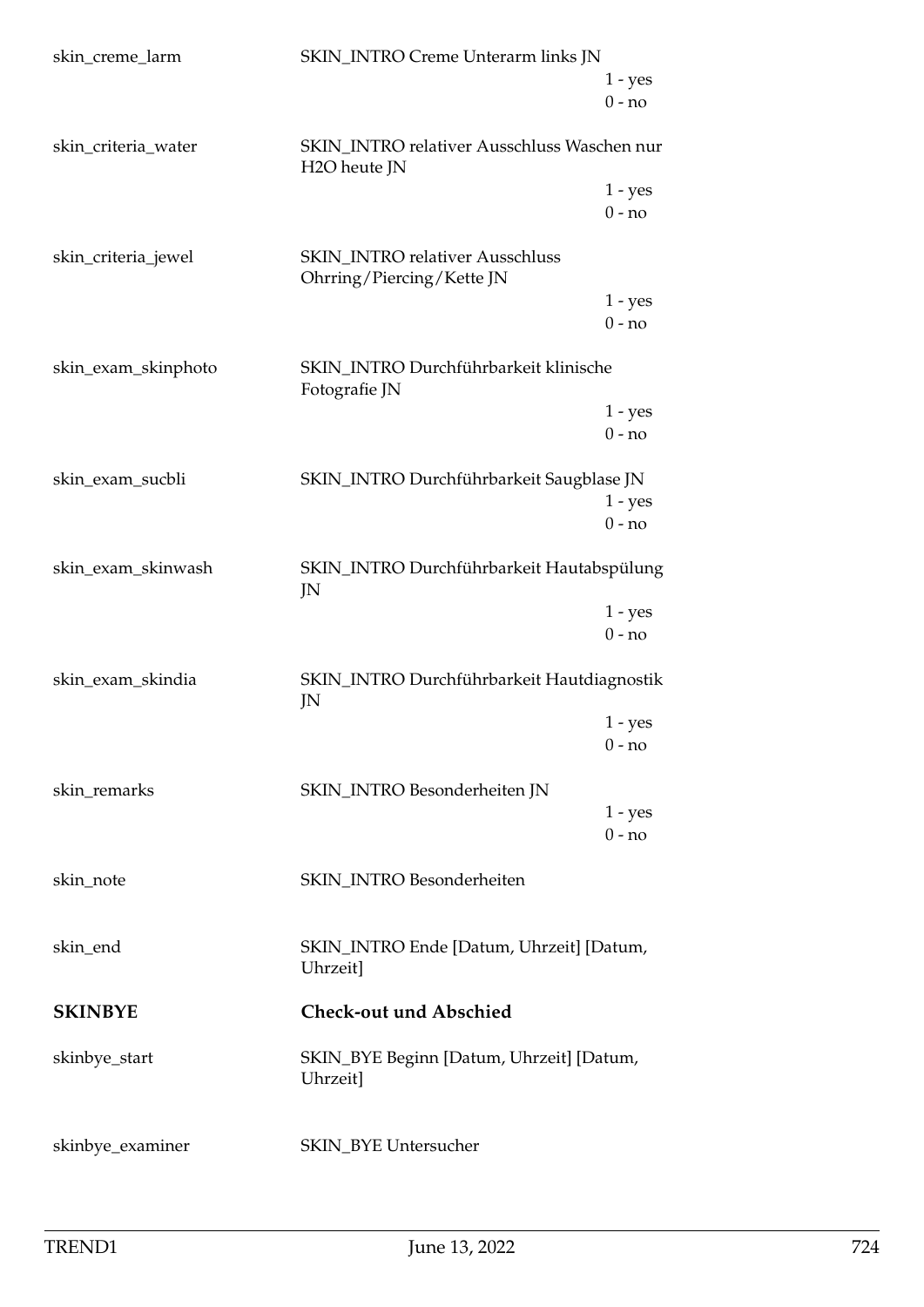| skinbye_status                      | SKIN_BYE Teilnahmestatus                                                                                            | $0$ - complete<br>1 - discontinued<br>2 - arrival, no examination |
|-------------------------------------|---------------------------------------------------------------------------------------------------------------------|-------------------------------------------------------------------|
| skinbye_remarks                     | SKIN_BYE Besonderheiten JN                                                                                          | $1 - Yes$<br>$0 - No$                                             |
| skinbye_note                        | SKIN_BYE Besonderheit                                                                                               |                                                                   |
| skinbye_end                         | SKIN_BYE Ende [Datum, Uhrzeit] [Datum,<br>Uhrzeit]                                                                  |                                                                   |
| <b>SKINREAD</b>                     | Reading Hautuntersuchungen                                                                                          |                                                                   |
| skinphotomanually_examiner          | manuelles Reading klinische Fotografie:<br>Untersucher(in)                                                          |                                                                   |
|                                     | skinphotomanually_wrinkl_cat manuelles Reading klinische Fotografie:<br>Beurteilen Sie die Falten im Gesicht (Wort) | 1 - sehr wenige<br>2 - mittel<br>3 - sehr viele                   |
|                                     | skinphotomanually_wrinkl_nummanuelles Reading klinische Fotografie:<br>Beurteilen Sie die Falten im Gesicht (Zahl)  |                                                                   |
|                                     | skinphotomanually_wrinkl_dur manuelles Reading klinische Fotografie: Dauer:<br>Beurteilen Sie die Falten im Gesicht |                                                                   |
| skinphotomanually_age_num           | manuelles Reading klinische Fotografie:<br>Beurteilen Sie das Alter                                                 |                                                                   |
| skinphotomanually_age_dur           | manuelles Reading klinische Fotografie: Dauer:<br>Beurteilen Sie das Alter                                          |                                                                   |
| <b>SKINEXAM</b><br><b>SKINPHOTO</b> | Hautuntersuchungen<br>clinical photography                                                                          |                                                                   |
| skinphoto_start                     | SKIN_PHOTO Beginn [Datum, Uhrzeit] [Datum,<br>Uhrzeit]                                                              |                                                                   |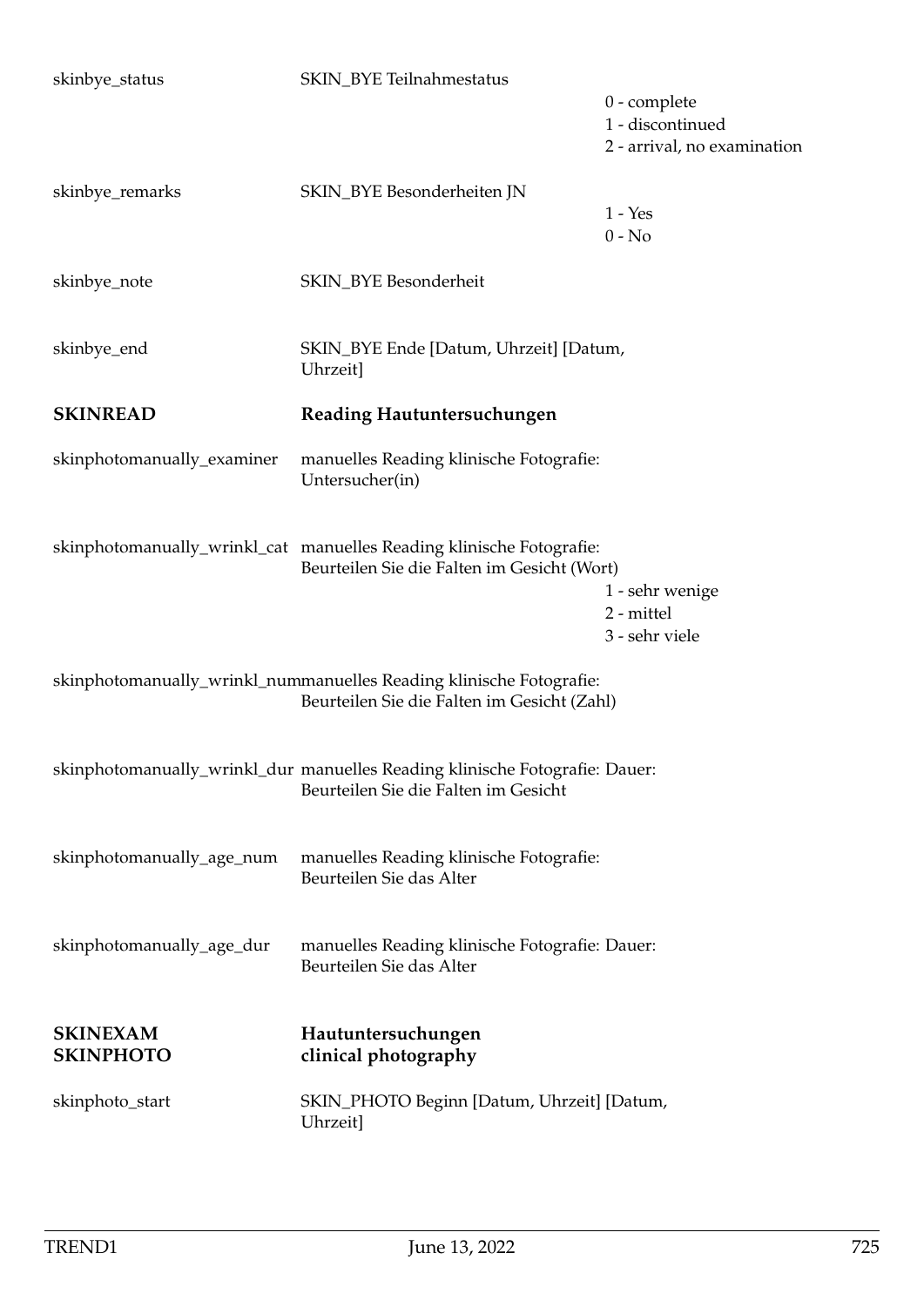| skinphoto_examiner        | SKIN_PHOTO Untersucher                               |                                                                    |
|---------------------------|------------------------------------------------------|--------------------------------------------------------------------|
| skinphoto_examiner_2nd_yn | SKIN_PHOTO Untersucher2 JN                           | $0 - no$<br>$1 - yes$                                              |
| skinphoto_examiner_2nd    | SKIN_PHOTO Untersucher2                              |                                                                    |
| skinphoto_remarks         | SKIN_PHOTO Besonderheiten JN                         | 0 - no remarks<br>1 - remarks<br>8 - unable to perform examination |
| skinphoto_note            | SKIN_PHOTO Besonderheiten                            |                                                                    |
| skinphoto_pmu             | SKIN_PHOTO Permanent Make-Up JN                      | $1 - yes$<br>$0 - no$                                              |
| skinphoto_pmu_eyebrow     | SKIN_PHOTO Augenbrauen JN                            | $1 - yes$<br>$0 - no$                                              |
| skinphoto_pmu_eyeliner    | SKIN_PHOTO Lidstrich JN                              | $1 - yes$<br>$0 - no$                                              |
| skinphoto_pmu_lipliner    | SKIN_PHOTO Lipliner JN                               | $1 - yes$<br>$0 - no$                                              |
| skinphoto_pmu_lip_colour  | SKIN_PHOTO Lippenfarbauffüllung JN                   | $1 - yes$<br>$0 - no$                                              |
| skinphoto_pmu_beauty_spot | SKIN_PHOTO Schönheiteitsfleck JN                     | $1 - yes$<br>$0 - no$                                              |
| skinphoto_pmu_other       | SKIN_PHOTO Sonstiges Jn                              | $1 - yes$<br>$0 - no$                                              |
| skinphoto_piercing        | SKIN_PHOTO Gesicht nicht entfernbare<br>Piercings JN | $1 - yes$<br>$0 - no$                                              |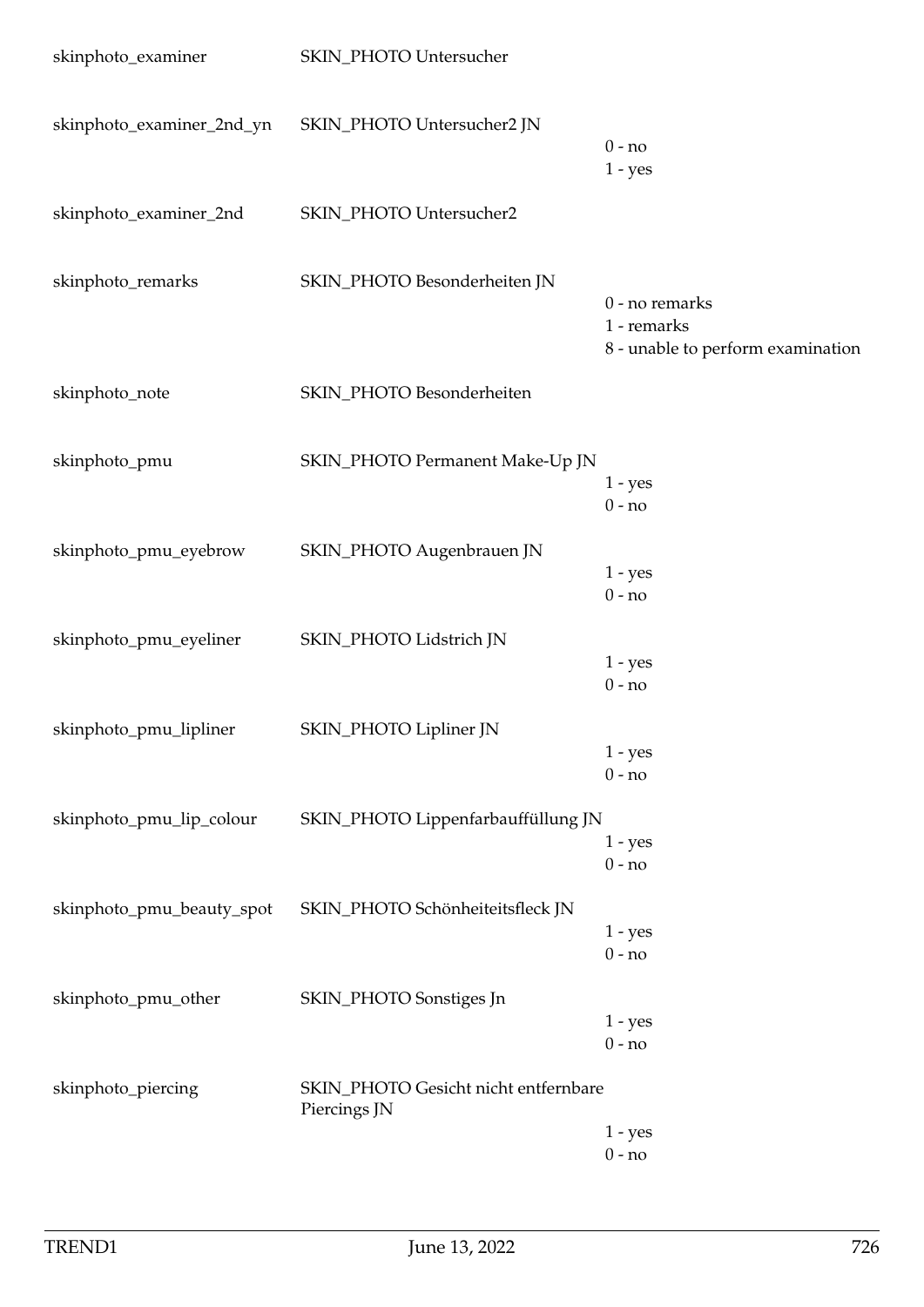| skinphoto_device          | SKIN_PHOTO Geräte-ID                                        |                       |
|---------------------------|-------------------------------------------------------------|-----------------------|
| skinphoto_complete        | SKIN_PHOTO alle Fotos JN                                    | $1 - yes$<br>$0 - no$ |
| skinphoto_face            | SKIN_PHOTO Gesicht geradeaus ungefiltert JN                 | $1 - yes$<br>$0 - no$ |
| skinphoto_face_cross      | <b>SKIN_PHOTO Gesicht geradeaus</b><br>kreuzpolarisiert JN  | $1 - yes$             |
| skinphoto_face_para       | SKIN_PHOTO Gesicht geradeaus<br>parallelpolarisiert JN      | $0 - no$<br>$1 - yes$ |
| skinphoto_faceright       | SKIN_PHOTO Gesicht rechts 45 Grad ungefiltert               | $0 - no$              |
|                           | JN                                                          | $1 - yes$<br>$0 - no$ |
| skinphoto_faceright_cross | SKIN_PHOTO Gesicht rechts 45 Grad<br>kreuzpolarisiert JN    | $1 - yes$             |
|                           |                                                             | $0 - no$              |
| skinphoto_faceright_para  | SKIN_PHOTO Gesicht rechts 45 Grad<br>parallelpolarisiert JN | $1 - yes$<br>$0 - no$ |
| skinphoto_faceleft        | SKIN_PHOTO Gesicht links 45 Grad ungefiltert<br>JN          |                       |
|                           |                                                             | $1 - yes$<br>$0 - no$ |
| skinphoto_faceleft_cross  | SKIN_PHOTO Gesicht links 45 Grad<br>kreuzpolarisiert JN     | $1 - yes$             |
|                           |                                                             | $0 - no$              |
| skinphoto_faceleft_para   | SKIN_PHOTO Gesicht links 45 Grad<br>parallelpolarisiert JN  |                       |
|                           |                                                             | $1 - yes$<br>$0 - no$ |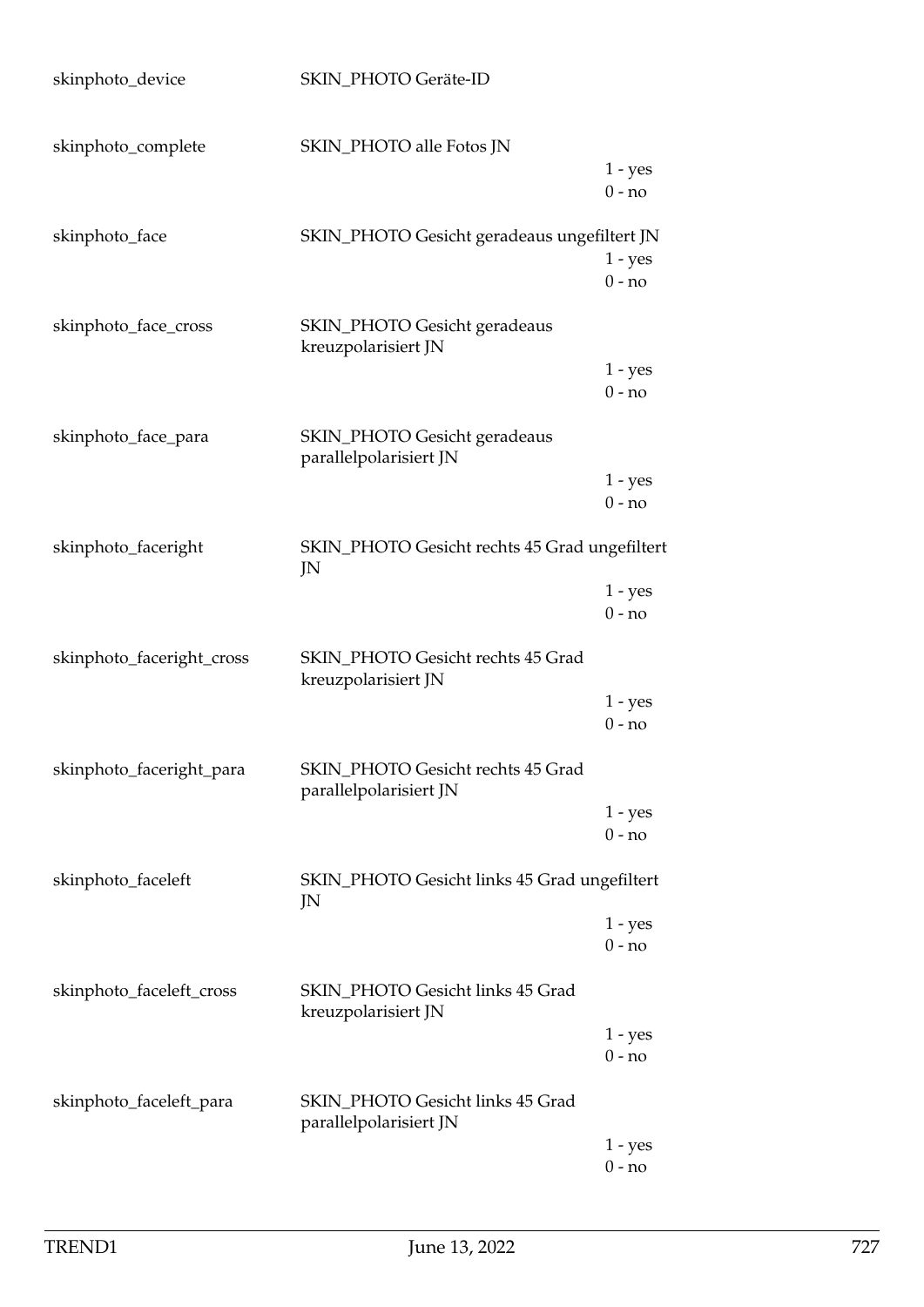| skinphoto_end             | SKIN_PHOTO Ende [Datum, Uhrzeit] [Datum,<br>Uhrzeit]                         |                                                                    |
|---------------------------|------------------------------------------------------------------------------|--------------------------------------------------------------------|
| <b>SUCBLI</b>             | <b>Suction Blister</b>                                                       |                                                                    |
| sucbli_start              | SKIN_SUCBLI Beginn [Datum, Uhrzeit] [Datum,<br>Uhrzeit]                      |                                                                    |
| sucbli_examiner           | SKIN_SUCBLI Untersucher                                                      |                                                                    |
| sucbli_examiner_2nd_yn    | SKIN_SUCBLI Untersucher2 JN                                                  | $0 - no$<br>$1 - yes$                                              |
| sucbli_examiner_2nd       | SKIN_SUCBLI Untersucher2                                                     |                                                                    |
| sucbli_remarks            | SKIN_SUCBLI Besonderheiten JN                                                | 0 - no remarks<br>1 - remarks<br>8 - unable to perform examination |
| sucbli_note               | <b>SKIN_SUCBLI Anmerkung</b>                                                 |                                                                    |
| sucbli_exam_arm           | SKIN_SUCBLI Unterarm-Innenseite welche                                       | 1 - rechts<br>$2 - links$                                          |
| sucbli_shave              | SKIN_SUCBLI Rasur notwendig JN                                               | $0 - no$<br>$1 - yes$                                              |
| sucbli_device_180         | SKIN_SUCBLI Geräte-ID Unterdruckgenerator<br>180mbar                         |                                                                    |
| sucbli_180_start          | SKIN_SUCBLI Beginn 180mbar [Datum, Uhrzeit]<br>[Datum, Uhrzeit]              |                                                                    |
| sucbli_180_stop_270_start | SKIN_SUCBLI Ende 180mbar/Beginn 270mbar<br>[Datum, Uhrzeit] [Datum, Uhrzeit] |                                                                    |
| sucbli_device_270         | SKIN_SUCBLI Geräte-ID Unterdruckgenerator<br>270mbar                         |                                                                    |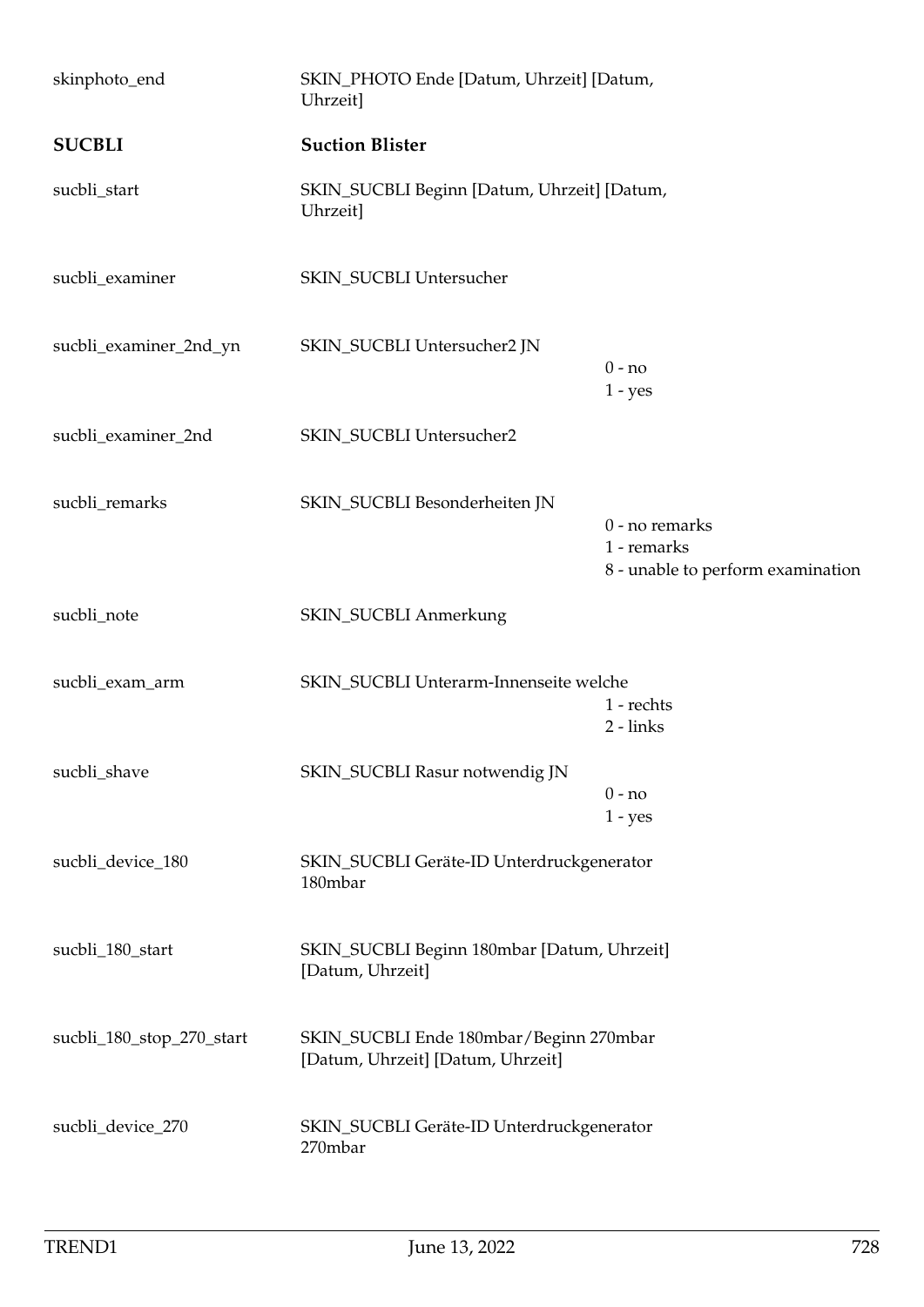| sucbli_270_stop         | SKIN_SUCBLI Ende 270mbar [Datum, Uhrzeit]<br>[Datum, Uhrzeit] |                                             |
|-------------------------|---------------------------------------------------------------|---------------------------------------------|
| sucbli_blister          | SKIN_SUCBLI Blase hat sich gebildet JN                        | $1 - yes$<br>$0 - no$                       |
| sucbli_rupture          | SKIN_SUCBLI Blase eingerissen JN                              | $1$ - nein<br>$2 - 1$<br>$3 - 2$<br>$4 - 3$ |
| sucbli_blood            | SKIN_SUCBLI Blase eingeblutet JN                              | $1$ - nein<br>$2 - 1$<br>$3 - 2$<br>$4 - 3$ |
| sucbli_toilet           | SKIN_SUCBLI Pause Dauer [min] [min]                           |                                             |
| sucbli_plaster          | SKIN_SUCBLI Mitgabe Informationsblatt/2<br>Ersatzpflaster JN  | $1 - yes$<br>$0 - no$                       |
| sucbli_end              | SKIN_SUCBLI Ende [Datum, Uhrzeit] [Datum,<br>Uhrzeit]         |                                             |
| <b>SKINDIA</b>          | skin diagnosis                                                |                                             |
| skindia_start           | SKIN_DIA Beginn [Datum, Uhrzeit] [Datum,<br>Uhrzeit]          |                                             |
| skindia_examiner        | SKIN_DIA Untersucher                                          |                                             |
| skindia_examiner_2nd_yn | SKIN_DIA Untersucher2 JN                                      | $0 - no$<br>$1 - yes$                       |
| skindia_examiner_2nd    | SKIN_DIA Untersucher2                                         |                                             |
| skindia_remarks         | SKIN_DIA Besonderheiten JN                                    |                                             |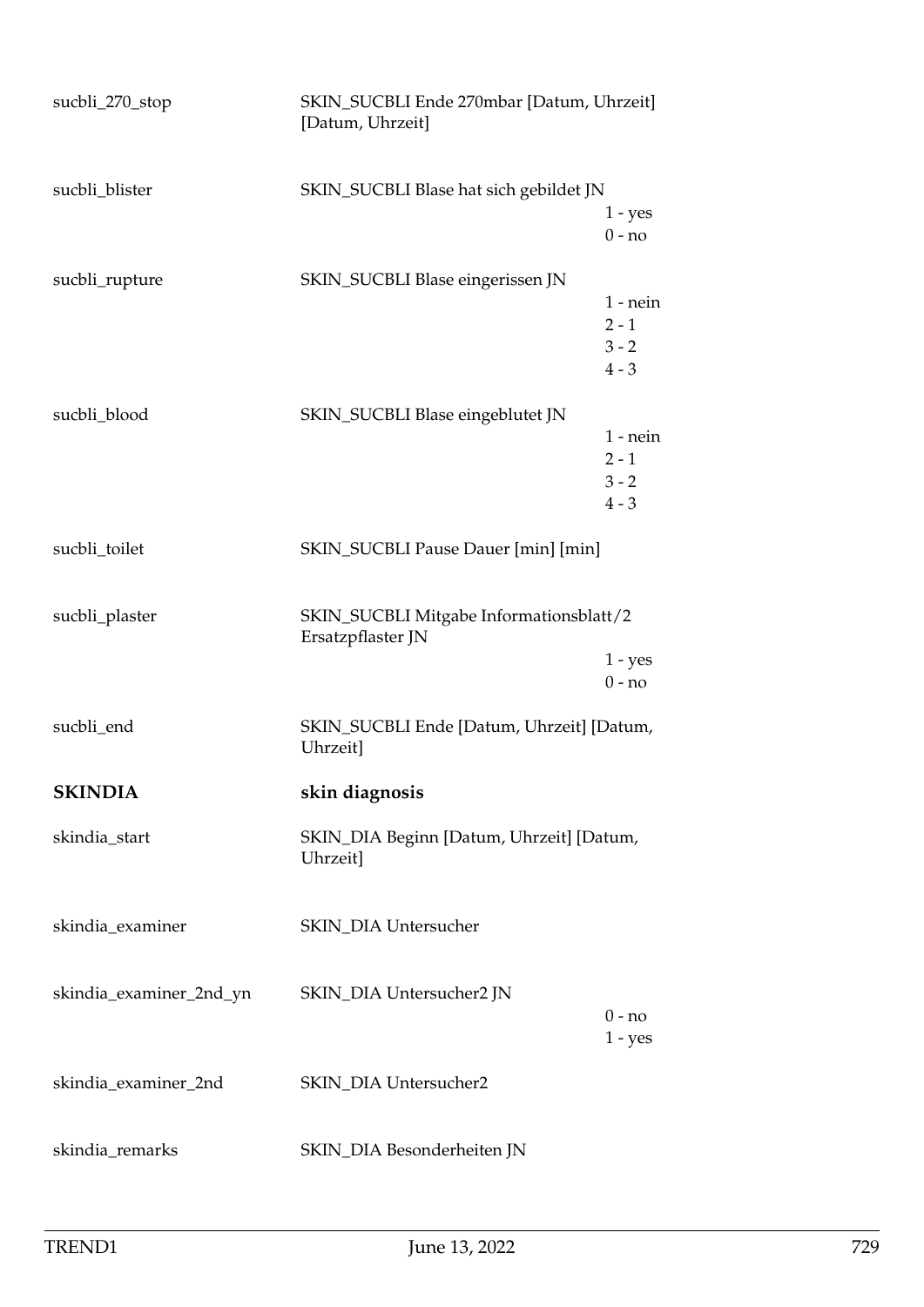|                             |                                                                                                            | 0 - no remarks<br>1 - remarks<br>8 - unable to perform examination |
|-----------------------------|------------------------------------------------------------------------------------------------------------|--------------------------------------------------------------------|
| skindia_note                | SKIN_DIA Besonderheiten                                                                                    |                                                                    |
| skindia_device              | SKIN_DIA Geräte-ID                                                                                         |                                                                    |
| skindia_exam_arm            | <b>SKIN_DIA Seite Unterarm</b>                                                                             | 1 - rechts<br>2 - links                                            |
| skindia_end                 | SKIN_DIA Ende [Datum, Uhrzeit] [Datum,<br>Uhrzeit]                                                         |                                                                    |
| <b>SKINDIAFACE</b>          | skin diagnosis, face module                                                                                |                                                                    |
| skindiaface_type            | SKINDIAFACE: type (tanning habits, reaction to<br>sun exposure); 1: very light type to 6: dark type        |                                                                    |
| skindiaface_sensit_sun      | SKINDIAFACE: Does your facial skin react<br>sensitive in sunlight?                                         |                                                                    |
|                             |                                                                                                            | $0 - no$<br>$1 - yes$                                              |
| skindiaface_sensit_weather  | SKINDIAFACE: Does your facial skin react to<br>tough weather conditions (temperature or wind)?             | $0 - no$<br>$1$ - ${\hbox{yes}}$                                   |
| skindiaface_sensit_products | SKINDIAFACE: Does your facial skin react<br>sensitive after using new products or facial<br>peeling srubs? |                                                                    |
|                             |                                                                                                            | $0 - no$<br>$1 - yes$                                              |
| skindiaface_sensit_combi    | SKINDIAFACE: skin sensitivity, combination of<br>sensitivity questions                                     |                                                                    |
| skindiaface_moist_r_cheek   | SKINDIAFACE: moisture, right cheek                                                                         |                                                                    |
| skindiaface_moist_forehead  | SKINDIAFACE: moisture, forehead                                                                            |                                                                    |
| skindiaface_moist_l_cheek   | SKINDIAFACE: moisture, left cheek                                                                          |                                                                    |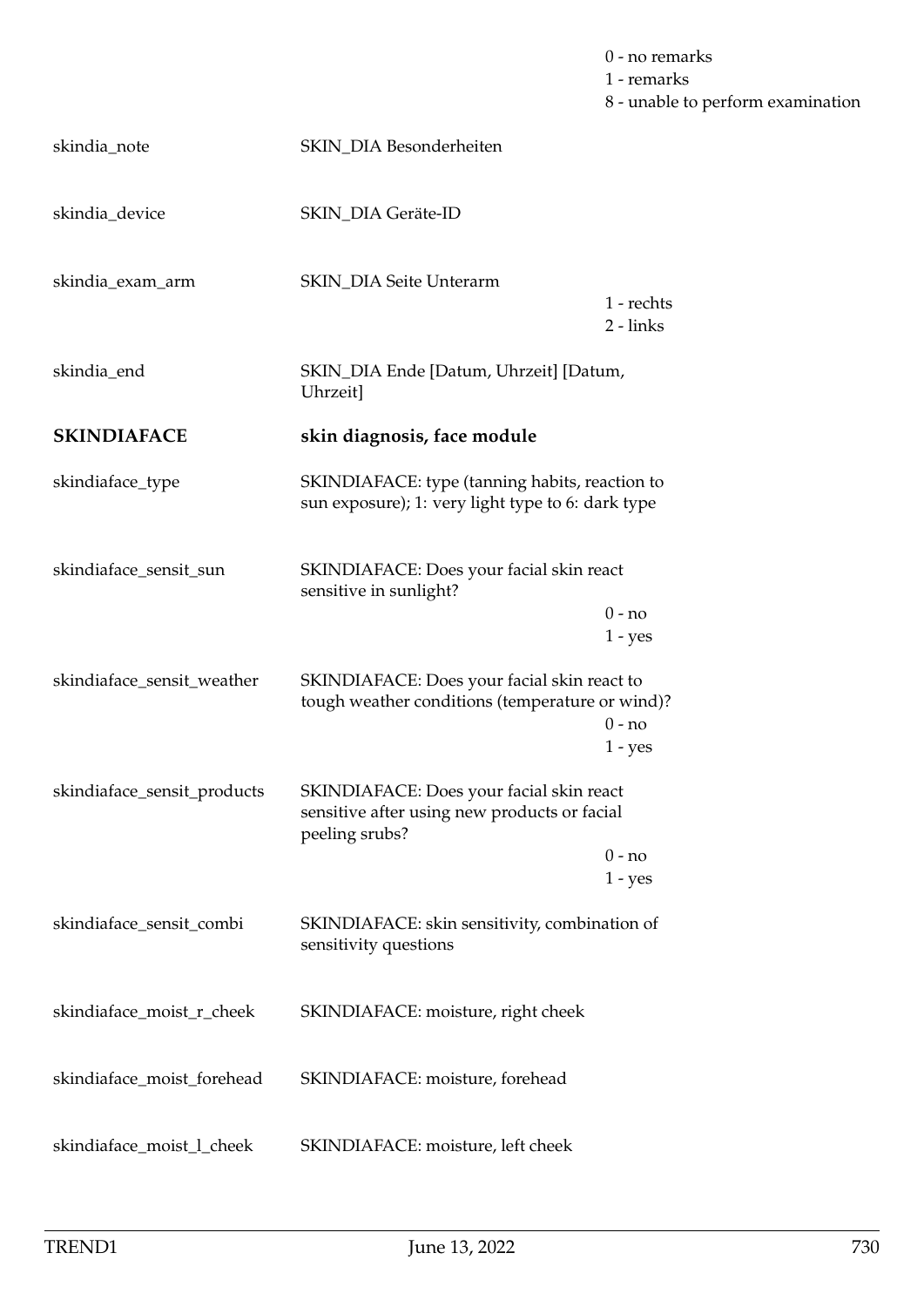| skindiaface_red_r_cheek     | SKINDIAFACE: redness, right cheek                            |
|-----------------------------|--------------------------------------------------------------|
| skindiaface_red_l_cheek     | SKINDIAFACE: redness, left cheek                             |
| skindiaface_melanin_r_cheek | SKINDIAFACE: melanin / pigmentation, right<br>cheek          |
| skindiaface_melanin_l_cheek | SKINDIAFACE: melanin / pigmentation, left<br>cheek           |
| skindiaface_seb_forehead    | SKINDIAFACE: sebum, forehead                                 |
| skindiaface_seb_l_cheek     | SKINDIAFACE: sebum, left cheek                               |
| skindiaface_porphyrine      | SKINDIAFACE: porphyrine, nose                                |
| skindiaface_wrinkles        | SKINDIAFACE: wrinkles, left eye                              |
| skindiaface_seb_forehead_fn | SKINDIAFACE: sebum, forehead; file name                      |
| skindiaface_seb_l_cheek_fn  | SKINDIAFACE: sebum, left cheek; file name                    |
| skindiaface_porphyrine_fn   | SKINDIAFACE: porphyrine, nose; file name                     |
| skindiaface_wrinkles_fn     | SKINDIAFACE: wrinkles, left eye; file name                   |
| skindiaface_tightness_r_eye | SKINDIAFACE: tightness, right eye                            |
| skindiaface_tightness_l_eye | SKINDIAFACE: tightness, left eye                             |
| skindiaface_day_care_reg    | SKINDIAFACE: day care face, regularly<br>0 - no<br>$1 - yes$ |
| skindiaface_night_care_reg  | SKINDIAFACE: night care face, regularly                      |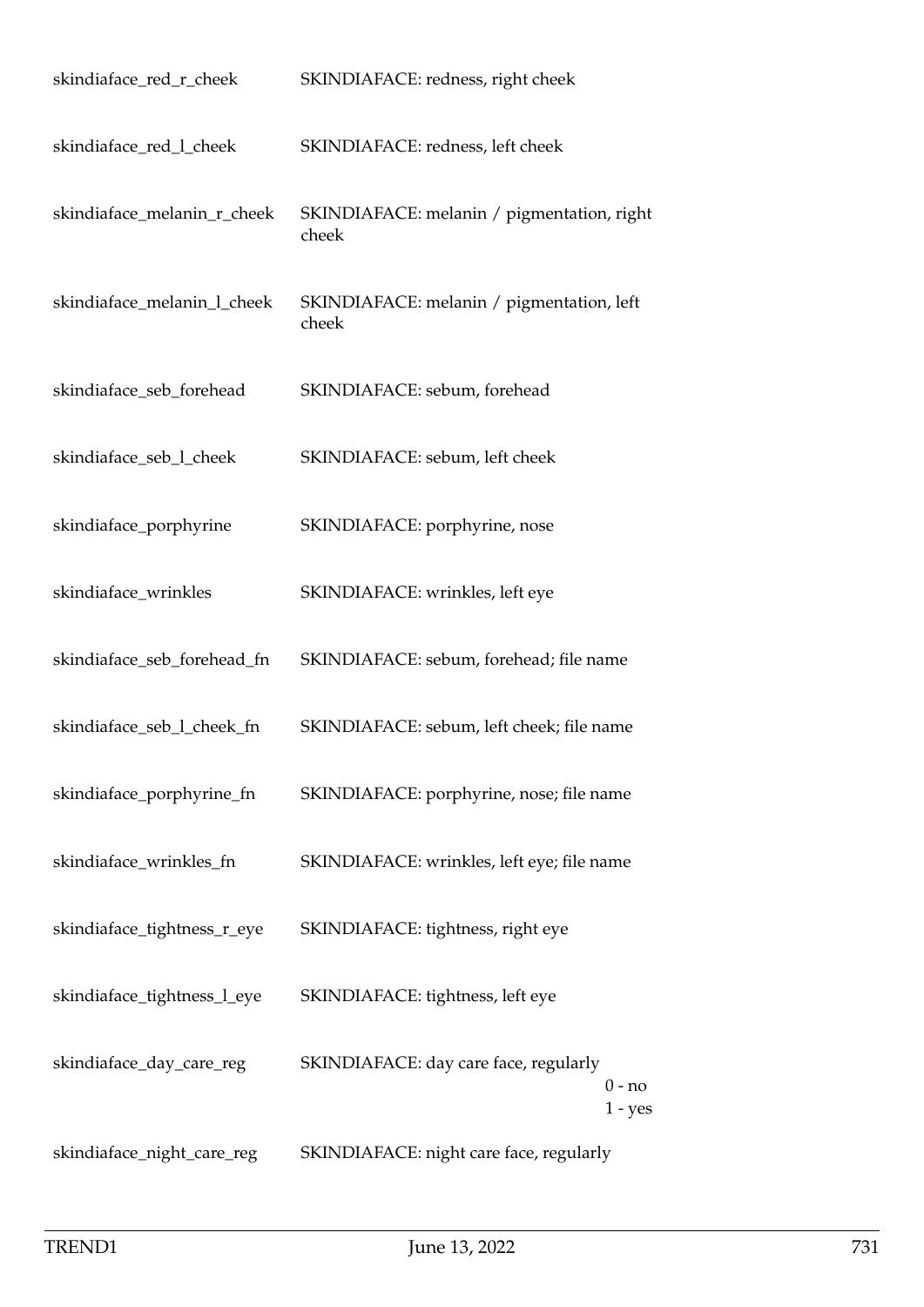|                             |                                                                     | $0 - no$<br>$1 - yes$ |
|-----------------------------|---------------------------------------------------------------------|-----------------------|
| skindiaface_cleaner_reg     | SKINDIAFACE: cleaner, regularly                                     | $0 - no$<br>$1 - yes$ |
| skindiaface_serum_reg       | SKINDIAFACE: serum, regularly                                       | $0 - no$<br>$1 - yes$ |
| skindiaface_body_lotion_reg | SKINDIAFACE: body lotion, regularly                                 | $0 - no$<br>$1 - yes$ |
| skindiaface_sun_cream_reg   | SKINDIAFACE: sun cream, regularly                                   | $0 - no$<br>$1 - yes$ |
| skindiaface_day_care_24h    | SKINDIAFACE: day care face, last 24h                                | $0 - no$<br>$1 - yes$ |
| skindiaface_night_care_24h  | SKINDIAFACE: night care face, last 24h                              | $0 - no$<br>$1 - yes$ |
| skindiaface_cleaner_24h     | SKINDIAFACE: cleaner, last 24h                                      | $0 - no$<br>$1 - yes$ |
| skindiaface_serum_24h       | SKINDIAFACE: serum, last 24h                                        | $0 - no$<br>$1 - yes$ |
| skindiaface_body_lotion_24h | SKINDIAFACE: body lotion, last 24h                                  | 0 - no<br>$1 - yes$   |
| skindiaface_sun_cream_24h   | SKINDIAFACE: sun cream, last 24h                                    | $0 - no$<br>$1 - yes$ |
| skindiaface_prod_reg_combi  | SKINDIAFACE: product usage, combination of<br>questions (regularly) |                       |
| skindiaface_prod_24_combi   | SKINDIAFACE: product usage, combination of<br>questions (last 24h)  |                       |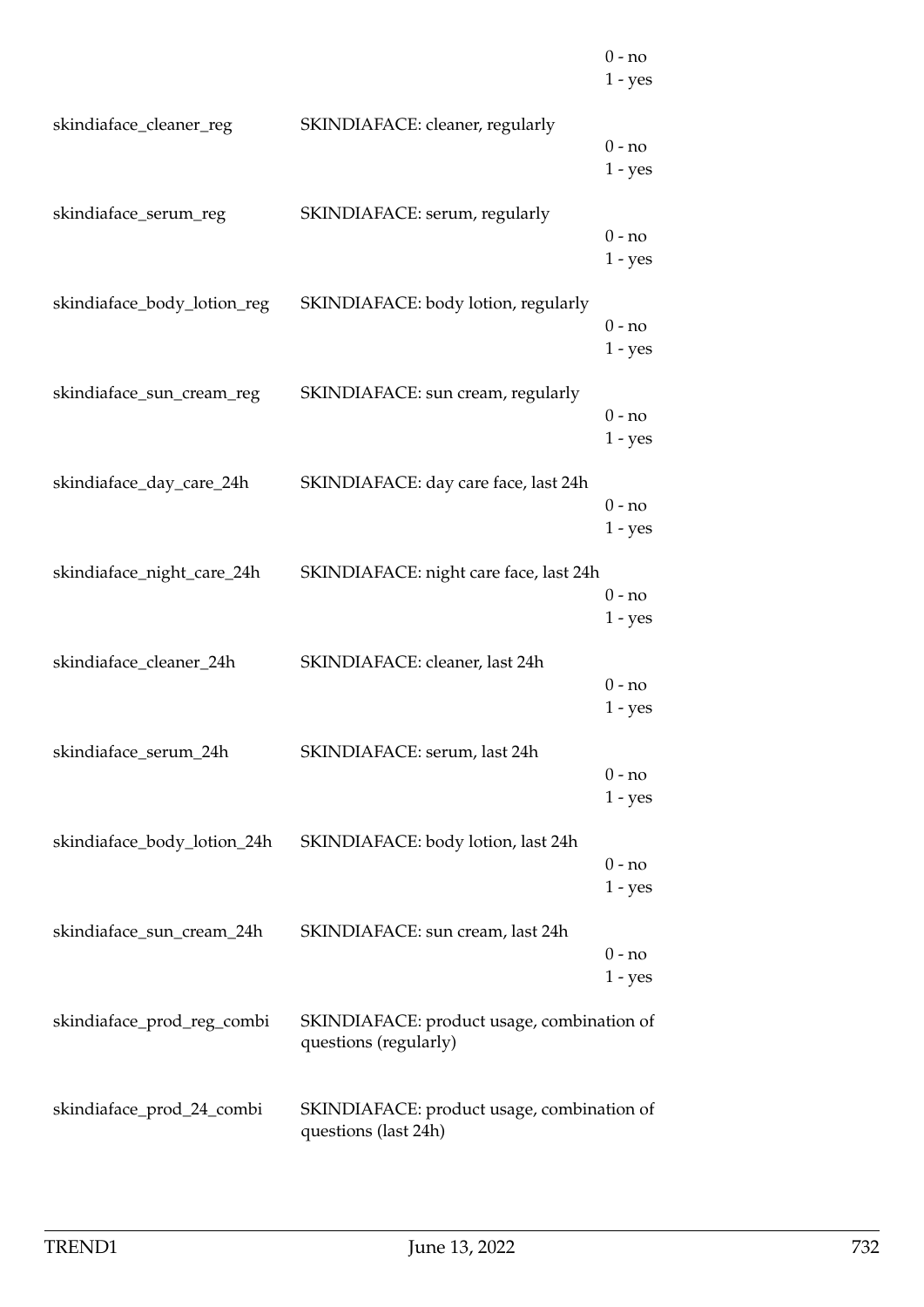| <b>SKINDIABODY</b>          | skin diagnosis, body module                                                                              |
|-----------------------------|----------------------------------------------------------------------------------------------------------|
| skindiabody_type            | SKINDIABODY: type (tanning habits, reaction to<br>sun exposure); 1: very light type to 6: dark type      |
| skindiabody_sensit_sun      | SKINDIABODY: Does your body skin react<br>sensitive in sunlight?                                         |
|                             | $0 - no$<br>$1 - yes$                                                                                    |
| skindiabody_sensit_hygiene  | SKINDIABODY: Does your body skin react<br>sensitive to frequent showering, shaving, heat or<br>coldness? |
|                             | $0 - no$<br>$1 - yes$                                                                                    |
| skindiabody_sensit_stress   | SKINDIABODY: Does your body skin react<br>sensitive to stress, sleep deprivation or hormonal<br>changes? |
|                             | $0 - no$<br>$1 - yes$                                                                                    |
| skindiabody_sensit_combi    | SKINDIABODY: skin sensitivity, combination of<br>sensitivity questions                                   |
| skindiabody_moist_low_pos   | SKINDIABODY: moisture, forearm inside, low<br>position                                                   |
| skindiabody_moist_mid_pos   | SKINDIABODY: moisture, forearm inside,<br>middle position                                                |
| skindiabody_moist_high_pos  | SKINDIABODY: moisture, forearm inside, high<br>position                                                  |
| skindiabody_red_low_pos     | SKINDIABODY: redness, forearm inside, low<br>position                                                    |
| skindiabody_red_high_pos    | SKINDIABODY: redness, forearm inside, high<br>position                                                   |
| skindiabody_melanin_low_pos | SKINDIABODY: melanin / pigmentation,<br>forearm inside, low position                                     |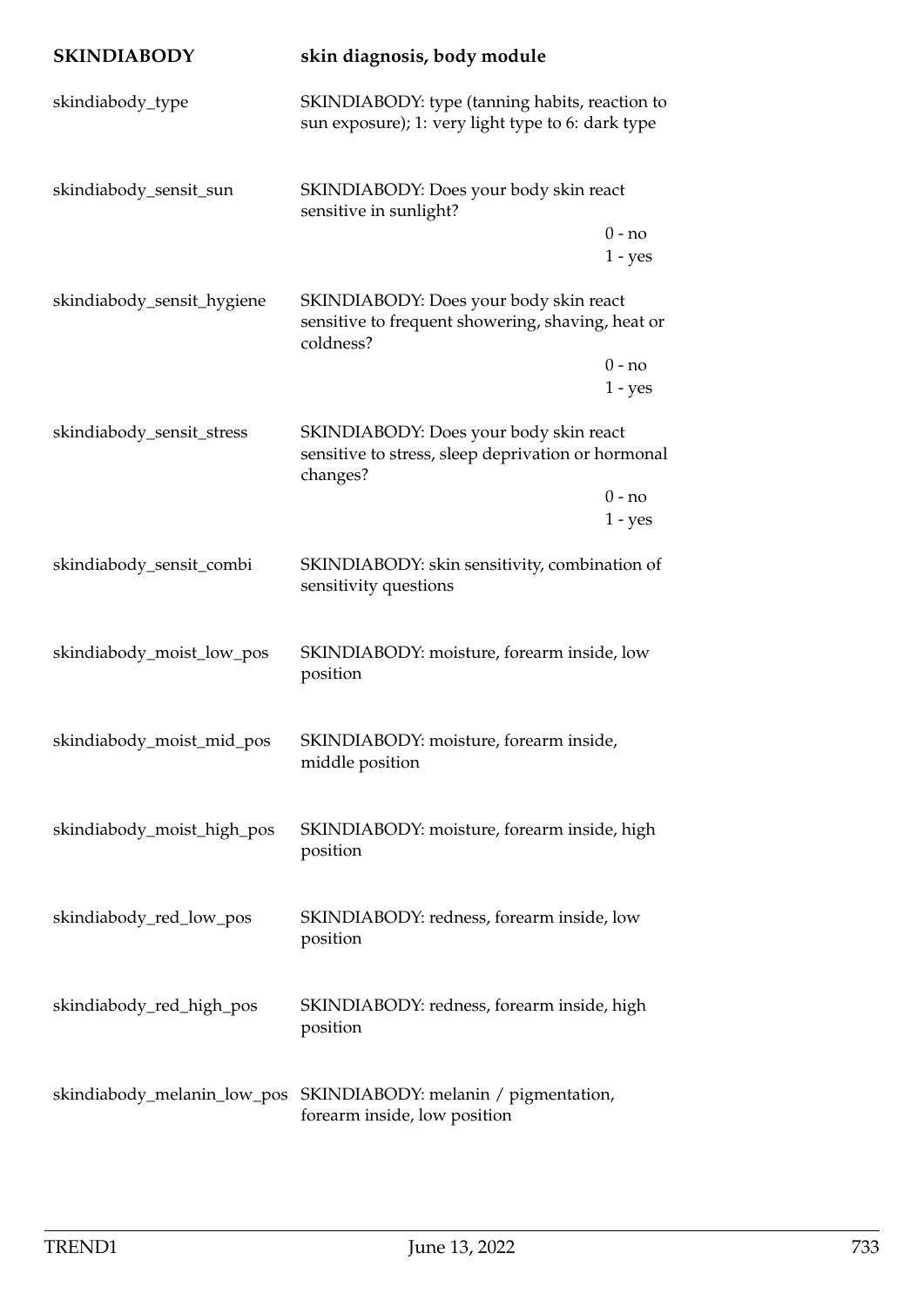|                              | skindiabody_melanin_high_pos SKINDIABODY: melanin / pigmentation,<br>forearm inside, high position |  |
|------------------------------|----------------------------------------------------------------------------------------------------|--|
| skindiabody_scali_ellbow     | SKINDIABODY: scaliness, ellbow inside                                                              |  |
| skindiabody_scali_forearm    | SKINDIABODY: scaliness, forearm inside                                                             |  |
| skindiabody_scali_ellbow_fn  | SKINDIABODY: scaliness, ellbow inside; file<br>name                                                |  |
| skindiabody_scali_forearm_fn | SKINDIABODY: scaliness, forearm inside; file<br>name                                               |  |
| skindiabody_elast_high_pos   | SKINDIABODY: elasticity, forearm inside, high<br>position                                          |  |
| skindiabody_elast_low_pos    | SKINDIABODY: elasticity, forearm inside, low<br>position                                           |  |
| skindiabody_day_care_reg     | SKINDIABODY: day care face, regularly<br>$0 - no$<br>$1 - yes$                                     |  |
| skindiabody_night_care_reg   | SKINDIABODY: night care face, regularly<br>$0 - no$<br>$1 - yes$                                   |  |
| skindiabody_cleaner_reg      | SKINDIABODY: cleaner, regularly<br>$0 - no$<br>$1 - yes$                                           |  |
| skindiabody_serum_reg        | SKINDIABODY: serum, regularly<br>$0 - no$<br>$1 - yes$                                             |  |
| skindiabody_body_lotion_reg  | SKINDIABODY: body lotion, regularly<br>$0 - no$<br>$1 - yes$                                       |  |
| skindiabody_sun_cream_reg    | SKINDIABODY: sun cream, regularly<br>$0 - no$<br>$1 - yes$                                         |  |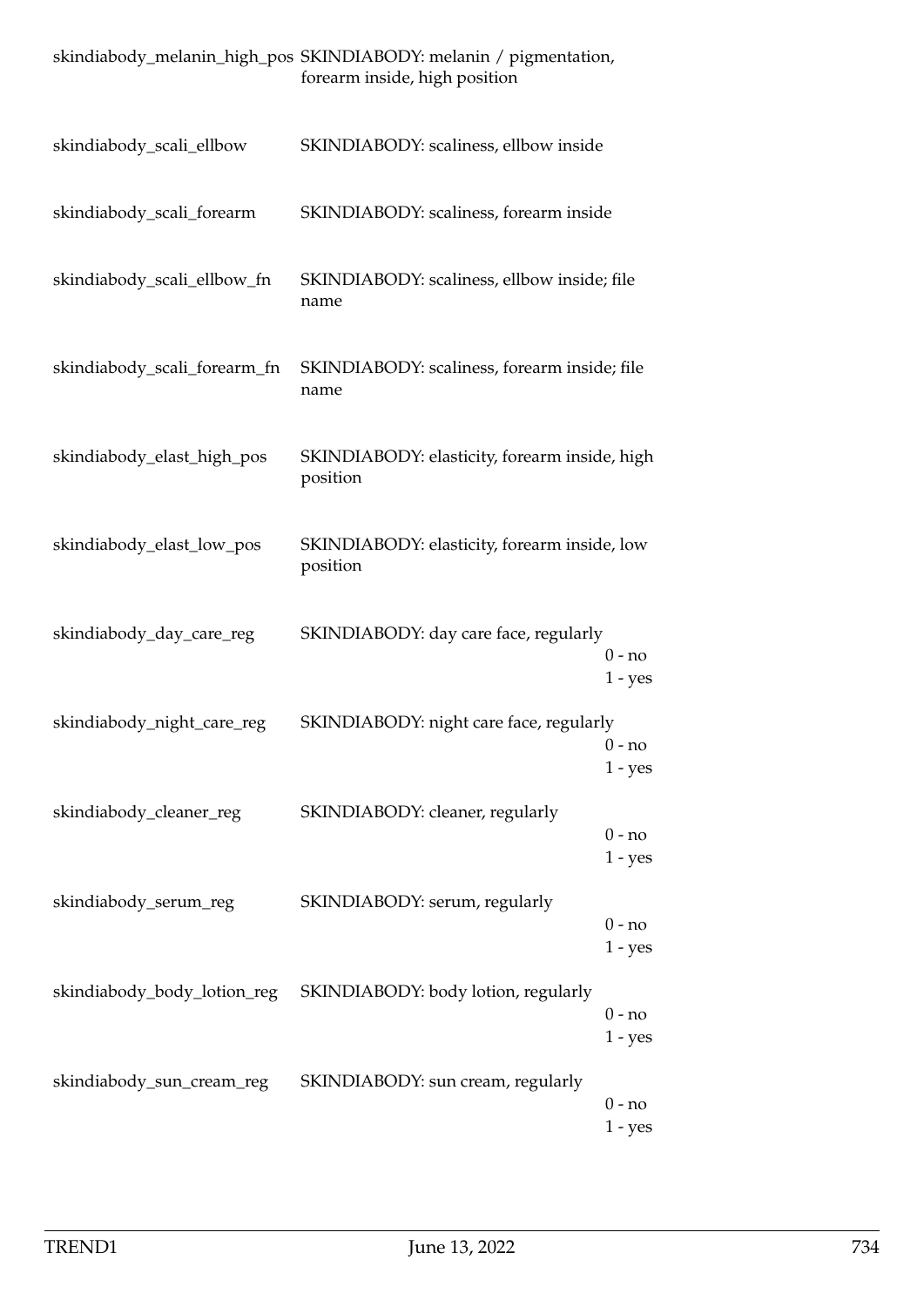| skindiabody_day_care_24h   | SKINDIABODY: day care face, last 24h                                | $0 - no$              |
|----------------------------|---------------------------------------------------------------------|-----------------------|
|                            |                                                                     | $1 - yes$             |
| skindiabody_night_care_24h | SKINDIABODY: night care face, last 24h                              |                       |
|                            |                                                                     | $0 - no$              |
|                            |                                                                     | $1 - yes$             |
| skindiabody_cleaner_24h    | SKINDIABODY: cleaner, last 24h                                      |                       |
|                            |                                                                     | $0 - no$<br>$1 - yes$ |
|                            |                                                                     |                       |
| skindiabody_serum_24h      | SKINDIABODY: serum, last 24h                                        |                       |
|                            |                                                                     | $0 - no$<br>$1 - yes$ |
|                            |                                                                     |                       |
|                            |                                                                     | $0 - no$              |
|                            |                                                                     | $1 - yes$             |
|                            |                                                                     |                       |
| skindiabody_sun_cream_24h  | SKINDIABODY: sun cream, last 24h                                    | $0 - no$              |
|                            |                                                                     | $1 - yes$             |
|                            |                                                                     |                       |
| skindiabody_prod_reg_combi | SKINDIABODY: product usage, combination of<br>questions (regularly) |                       |
|                            |                                                                     |                       |
| skindiabody_prod_24h_combi | SKINDIABODY: product usage, combination of                          |                       |
|                            | questions (last 24h)                                                |                       |
| <b>SKINWASH</b>            | skin washdown                                                       |                       |
| skinwash_start             | SKIN_WASH Beginn [Datum, Uhrzeit] [Datum,                           |                       |
|                            | Uhrzeit]                                                            |                       |
|                            |                                                                     |                       |
| skinwash_examiner          | SKIN_WASH Untersucher                                               |                       |
|                            |                                                                     |                       |
| skinwash_examiner_2nd_yn   | SKIN_WASH Untersucher2 JN                                           |                       |
|                            |                                                                     | $0 - no$              |
|                            |                                                                     | $1 - yes$             |
| skinwash_examiner_2nd      | SKIN_WASH Untersucher2                                              |                       |
|                            |                                                                     |                       |
| skinwash_remarks           | SKIN_WASH Besonderheiten JN                                         |                       |
|                            |                                                                     | 0 - no remarks        |
|                            |                                                                     | 1 - remarks           |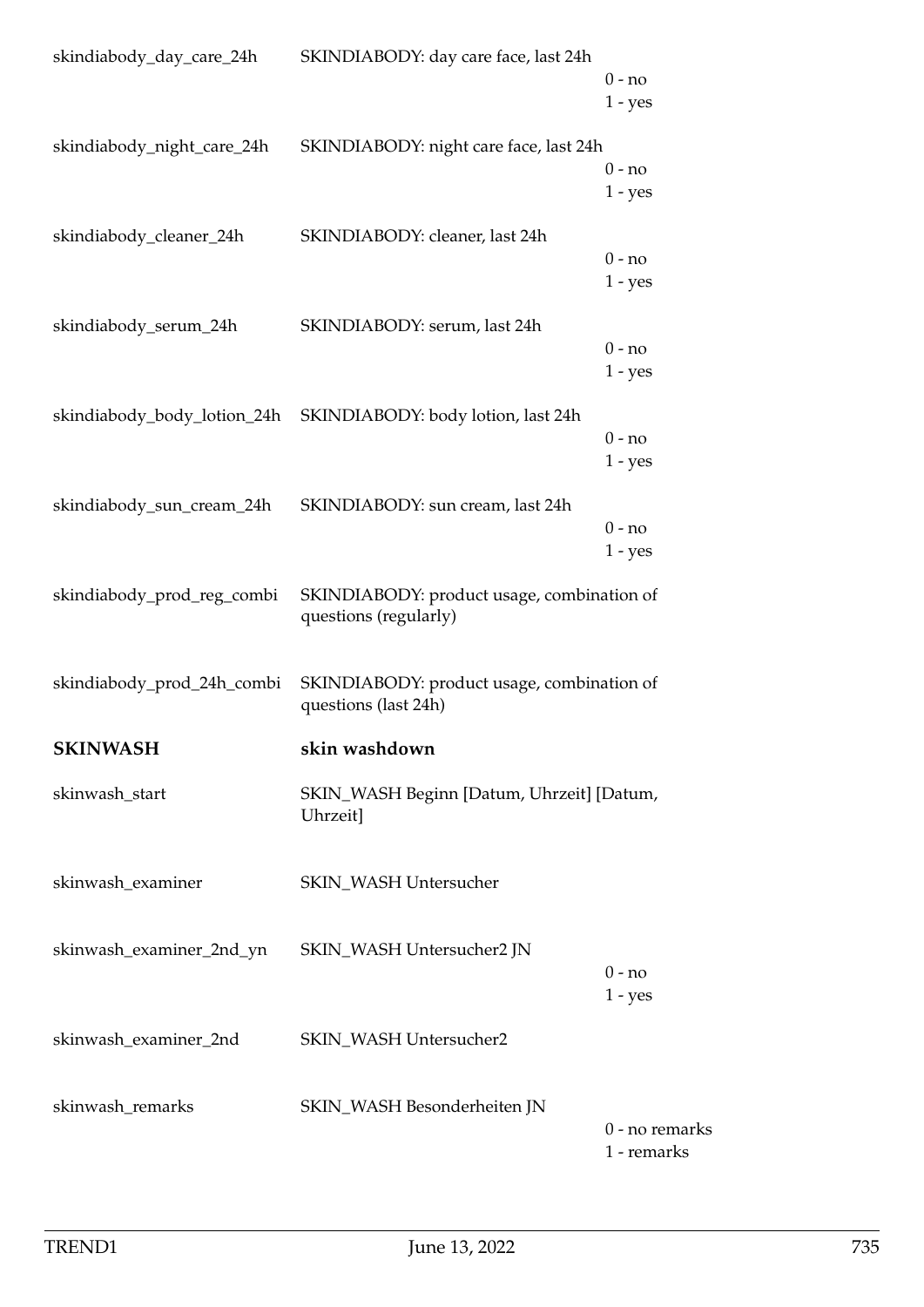| skinwash_note           | SKIN_WASH Besonderheiten                             |                                                                             |
|-------------------------|------------------------------------------------------|-----------------------------------------------------------------------------|
| skinwash_exam_arm       | SKIN_WASH Unterarm Seite welche                      | 1 - rechts<br>2 - links                                                     |
| skinwash_arm_proximal   | SKIN_WASH Durchfürhung ellenbogennah JN              | 1 - durchgeführt<br>2 - durchgeführt, keine Probe<br>3 - nicht durchgeführt |
| skinwash_arm_distal     | SKIN_WASH Durchführung handgelenksnah JN             | 1 - durchgeführt<br>2 - durchgeführt, keine Probe<br>3 - nicht durchgeführt |
| skinwash_forehead       | SKIN_WASH Stirn JN                                   |                                                                             |
|                         |                                                      | 1 - durchgeführt<br>2 - durchgeführt, keine Probe<br>3 - nicht durchgeführt |
| skinwash_end            | SKIN_WASH Ende [Datum, Uhrzeit] [Datum,<br>Uhrzeit]  |                                                                             |
| <b>SKININT</b>          | <b>SKIN: HAUT: Interview</b>                         |                                                                             |
| skinint_start           | SKIN_INT Beginn [Datum, Uhrzeit] [Datum,<br>Uhrzeit] |                                                                             |
| skinint_examiner        | SKIN_INT Untersucher                                 |                                                                             |
| skinint_examiner_2nd_yn | SKIN_INT Untersucher2 JN                             | $0 - no$<br>$1 - yes$                                                       |
| skinint_examiner_2nd    | SKIN_INT Untersucher2                                |                                                                             |
| skinint_remarks         | SKIN_INT Besonderheiten JN                           | 0 - no remarks<br>1 - remarks<br>8 - unable to perform examination          |
| skinint_note            | SKIN_INT Besonderheiten                              |                                                                             |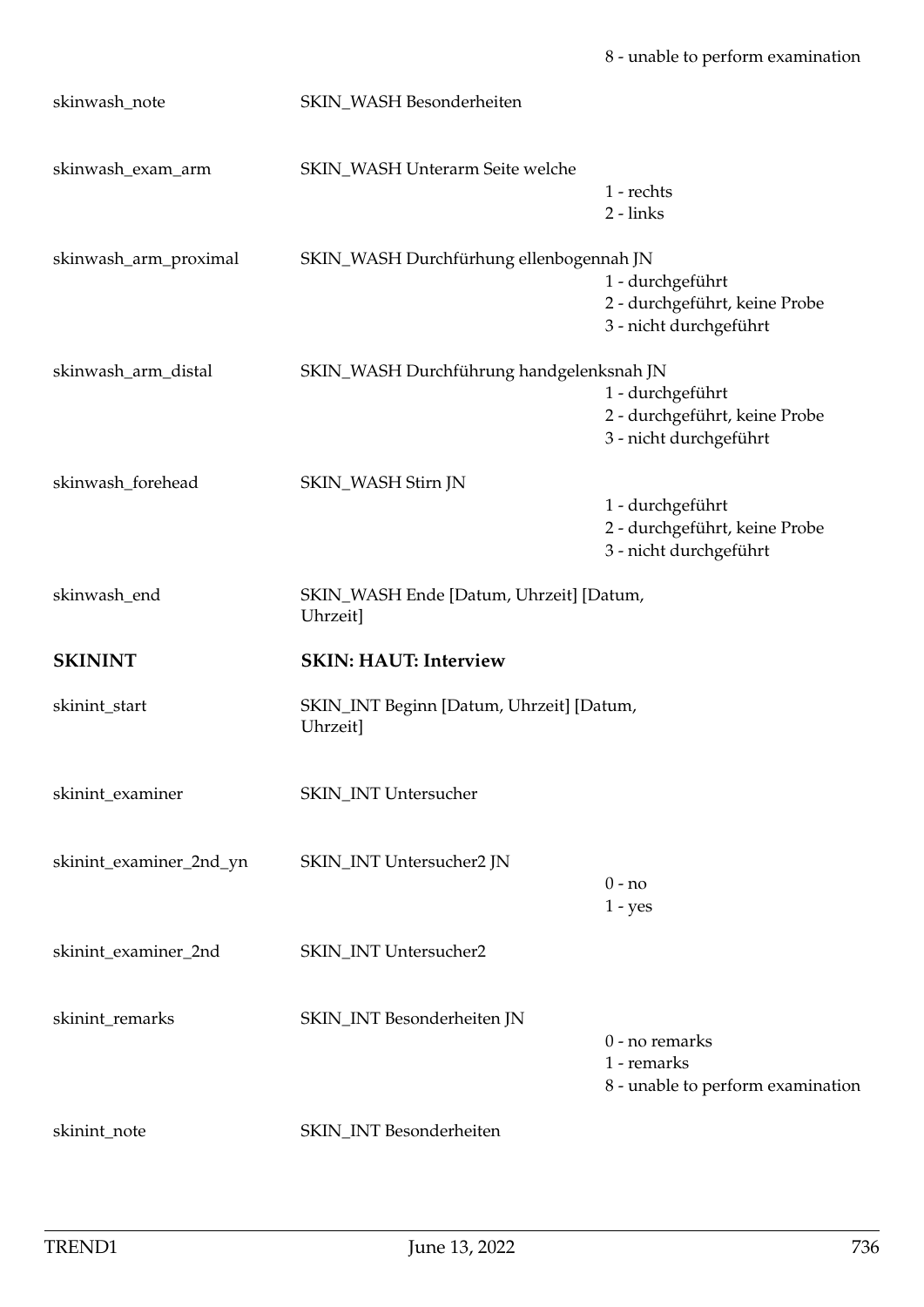| skinint_status_face  | SKIN_INT Beschreibung allgemeiner<br><b>Hautzustand Gesicht</b> |                                    |
|----------------------|-----------------------------------------------------------------|------------------------------------|
|                      |                                                                 | 1 - normal                         |
|                      |                                                                 | 2 - empfindlich                    |
|                      |                                                                 | 3 - trocken/schuppig               |
|                      |                                                                 | 4 - ölig/fettig                    |
|                      |                                                                 | 5 - Mischhaut                      |
|                      |                                                                 | 998 - Weiß nicht                   |
|                      |                                                                 | 999 - Antwortverweigerung          |
| skinint_status_body  | SKIN_INT Beschreibung allgemeiner<br>Hautzustand Körper         |                                    |
|                      |                                                                 | 1 - normal                         |
|                      |                                                                 | 2 - empfindlich                    |
|                      |                                                                 | 3 - trocken/schuppig               |
|                      |                                                                 | 998 - Weiß nicht                   |
|                      |                                                                 | 999 - Antwortverweigerung          |
| skinint_hair_color   | SKIN_INT natürliche Haupthaarfarbe                              |                                    |
|                      |                                                                 | 1 - schwarz                        |
|                      |                                                                 | 2 - braun                          |
|                      |                                                                 | 3 - dunkelblond                    |
|                      |                                                                 | 4 - hellblond                      |
|                      |                                                                 | $5 - rot$                          |
|                      |                                                                 | 998 - Weiß nicht                   |
|                      |                                                                 | 999 - Antwortverweigerung          |
| mel_int_01           | SKIN_INT Hautfarbe nach Sonne ungeschützt                       |                                    |
|                      |                                                                 | 1 - always red and never brown     |
|                      |                                                                 | 2 - always red and sometimes brown |
|                      |                                                                 | 3 - rarely red and mainly brown    |
|                      |                                                                 | 4 - never red and always black     |
|                      |                                                                 | 998 - do not know                  |
|                      |                                                                 | 999 - refused to answer            |
| mel_int_02           | SKIN_INT Erinnerung Sonnenbrände Kindheit<br>Zahl               |                                    |
|                      |                                                                 | $0 - No$                           |
|                      |                                                                 | $1 - 1$ up to $5$                  |
|                      |                                                                 | 2 - 6 up to 10                     |
|                      |                                                                 | 3 - more than 10                   |
|                      |                                                                 | 998 - do not know                  |
|                      |                                                                 | 999 - refused to answer            |
| skinint_pigmentation | SKIN_INT erworbene Fehlpigmentierungen JN                       |                                    |
|                      |                                                                 | $1 - Ja$                           |
|                      |                                                                 | $0$ - Nein                         |
|                      |                                                                 | 998 - Weiß nicht                   |
|                      |                                                                 | 999 - Antwortverweigerung          |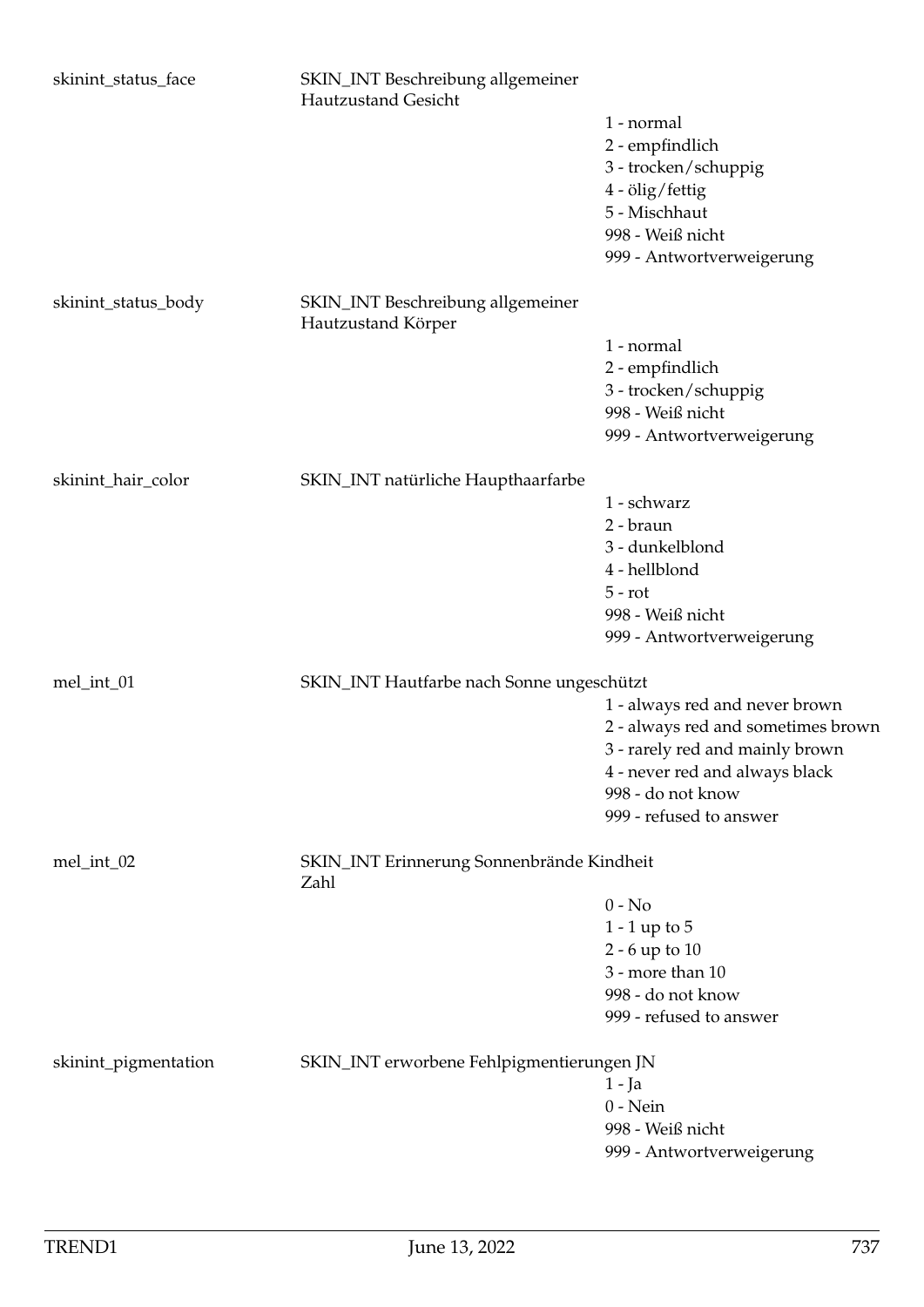| skinint_freckles   | SKIN_INT Sommersprossen JN                    |                             |
|--------------------|-----------------------------------------------|-----------------------------|
|                    |                                               | $0 - no$                    |
|                    |                                               | $1 - yes$                   |
| skinint_agespots   | SKIN_INT Altersflecken JN                     |                             |
|                    |                                               | $0 - no$                    |
|                    |                                               | $1 - yes$                   |
| skinint_moles      | SKIN_INT Leberflecken JN                      |                             |
|                    |                                               | $0 - no$                    |
|                    |                                               | $1 - yes$                   |
| skinint_melasma    | SKIN_INT Hyperpigmentierung JN                |                             |
|                    |                                               | $0 - no$                    |
|                    |                                               |                             |
|                    |                                               | $1 - yes$                   |
| skinint_cafeaulait | SKIN_INT Muttermale JN                        |                             |
|                    |                                               | $0 - no$                    |
|                    |                                               | $1 - yes$                   |
| skinint_others     | SKIN_INT Andere Fehlpigmentierung JN          |                             |
|                    |                                               | $0 - no$                    |
|                    |                                               | $1 - yes$                   |
| mel_int_03a        | SKIN_INT Solarium/Sonnenbank/Höhensonne<br>JN |                             |
|                    |                                               | $1 - Ja$                    |
|                    |                                               | $0$ - Nein                  |
|                    |                                               | 998 - Weiß nicht            |
|                    |                                               | 999 - Antwortverweigerung   |
|                    |                                               |                             |
| mel_int_03b        | SKIN_INT Solarium Häufigkeit                  |                             |
|                    |                                               | 1 - once or twice a week    |
|                    |                                               | 2 - once or twice a month   |
|                    |                                               | 3 - 2 up to 4 times a month |
|                    |                                               | 4 - 1 to 2 times quarterly  |
|                    |                                               | 998 - do not know           |
|                    |                                               | 999 - refused to answer     |
| skinint_shower     | SKIN_INT Duschen Häufigkeit                   |                             |
|                    |                                               | 1 - mehr als 1 x pro Tag    |
|                    |                                               | $2 - 1$ x pro Tag           |
|                    |                                               | 3 - alle 2 - 3 Tage         |
|                    |                                               | 4 - 1 x pro Woche           |
|                    |                                               | 5 - seltener/nie            |
|                    |                                               | 998 - Weiß nicht            |
|                    |                                               | 999 - Antwortverweigerung   |
| skinint_bath       | SKIN_INT Vollbad Häufigkeit                   |                             |
|                    |                                               |                             |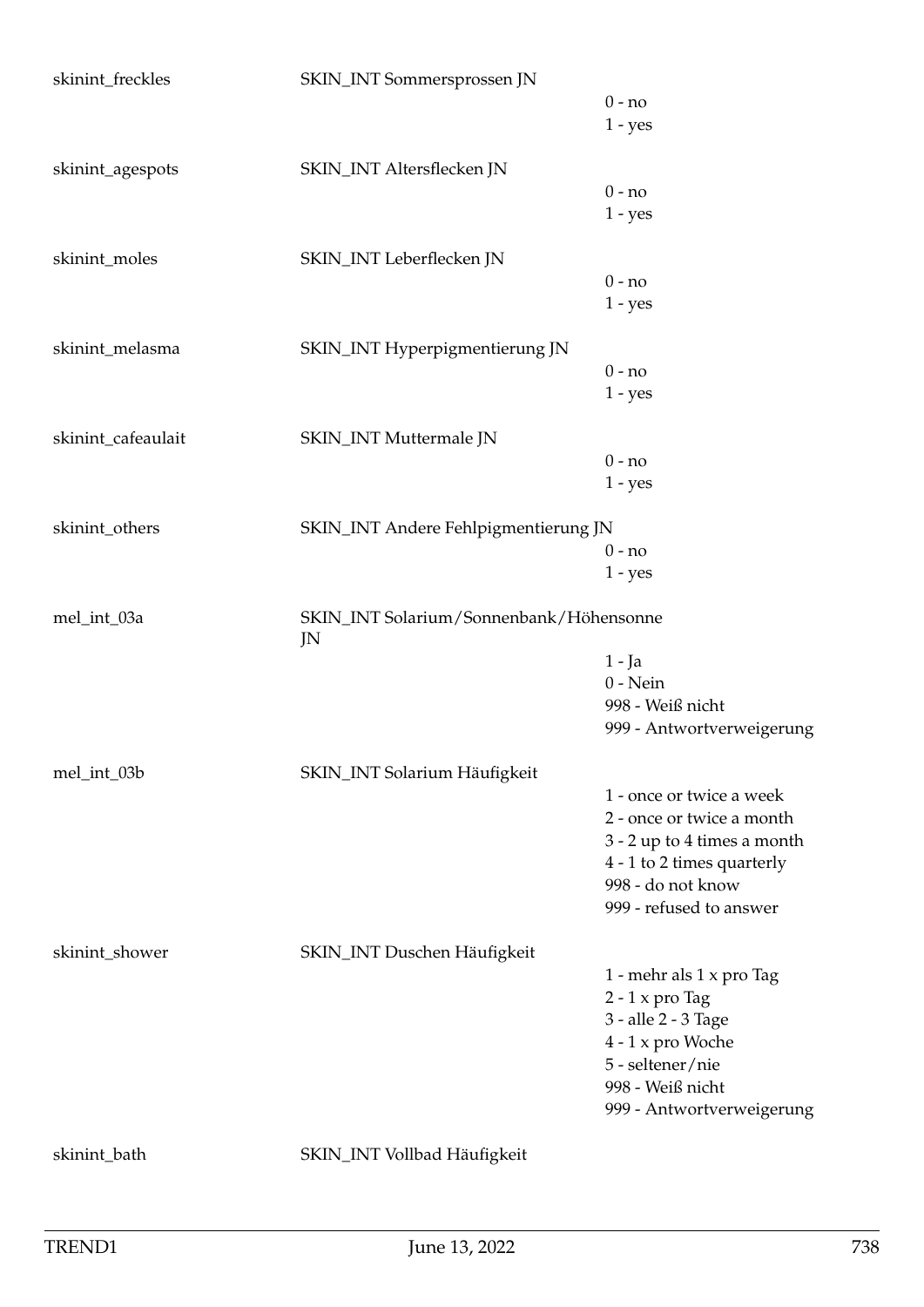|                    |                                          | 1 - mehr als 1 x pro Tag  |
|--------------------|------------------------------------------|---------------------------|
|                    |                                          | $2 - 1$ x pro Tag         |
|                    |                                          | 3 - alle 2 - 3 Tage       |
|                    |                                          | 4 - 1 x pro Woche         |
|                    |                                          | 5 - seltener/nie          |
|                    |                                          | 998 - Weiß nicht          |
|                    |                                          | 999 - Antwortverweigerung |
|                    |                                          |                           |
| der_all_02         | SKIN_INT Hautpflegemittel regelmäßig JN  |                           |
|                    |                                          | 1 - Ja                    |
|                    |                                          | $0$ - Nein                |
|                    |                                          | 998 - Weiß nicht          |
|                    |                                          | 999 - Antwortverweigerung |
|                    |                                          |                           |
| skinint_day_care   | SKIN_INT Gesichts Tagespflege Häufigkeit |                           |
|                    |                                          | 1 - mehrmals täglich      |
|                    |                                          | $2 - 1$ x täglich         |
|                    |                                          | 3 - 1-3 x wöchentlich     |
|                    |                                          | $4 - 1 x$ im Monat        |
|                    |                                          | $0$ - gar nicht           |
|                    |                                          | 998 - Weiß nicht          |
|                    |                                          | 999 - Antwortverweigerung |
|                    |                                          |                           |
| skinint_night_care | SKIN_INT Gesicht Nachtpflege Häufigkeit  |                           |
|                    |                                          | 1 - mehrmals täglich      |
|                    |                                          | $2 - 1$ x täglich         |
|                    |                                          | 3 - 1-3 x wöchentlich     |
|                    |                                          | $4 - 1 x$ im Monat        |
|                    |                                          | $0$ - gar nicht           |
|                    |                                          | 998 - Weiß nicht          |
|                    |                                          | 999 - Antwortverweigerung |
|                    |                                          |                           |
| skinint_cleaner    | SKIN_INT Reiniger Häufigkeit             |                           |
|                    |                                          | 1 - mehrmals täglich      |
|                    |                                          | $2 - 1$ x täglich         |
|                    |                                          | 3 - 1-3 x wöchentlich     |
|                    |                                          | $4 - 1 x$ im Monat        |
|                    |                                          | $0$ - gar nicht           |
|                    |                                          | 998 - Weiß nicht          |
|                    |                                          | 999 - Antwortverweigerung |
|                    |                                          |                           |
| skinint_serum      | SKIN_INT Serum Häufigkeit                |                           |
|                    |                                          | 1 - mehrmals täglich      |
|                    |                                          | $2 - 1$ x täglich         |
|                    |                                          | 3 - 1-3 x wöchentlich     |
|                    |                                          | $4 - 1 x$ im Monat        |
|                    |                                          | $0$ - gar nicht           |
|                    |                                          | 998 - Weiß nicht          |
|                    |                                          | 999 - Antwortverweigerung |
|                    |                                          |                           |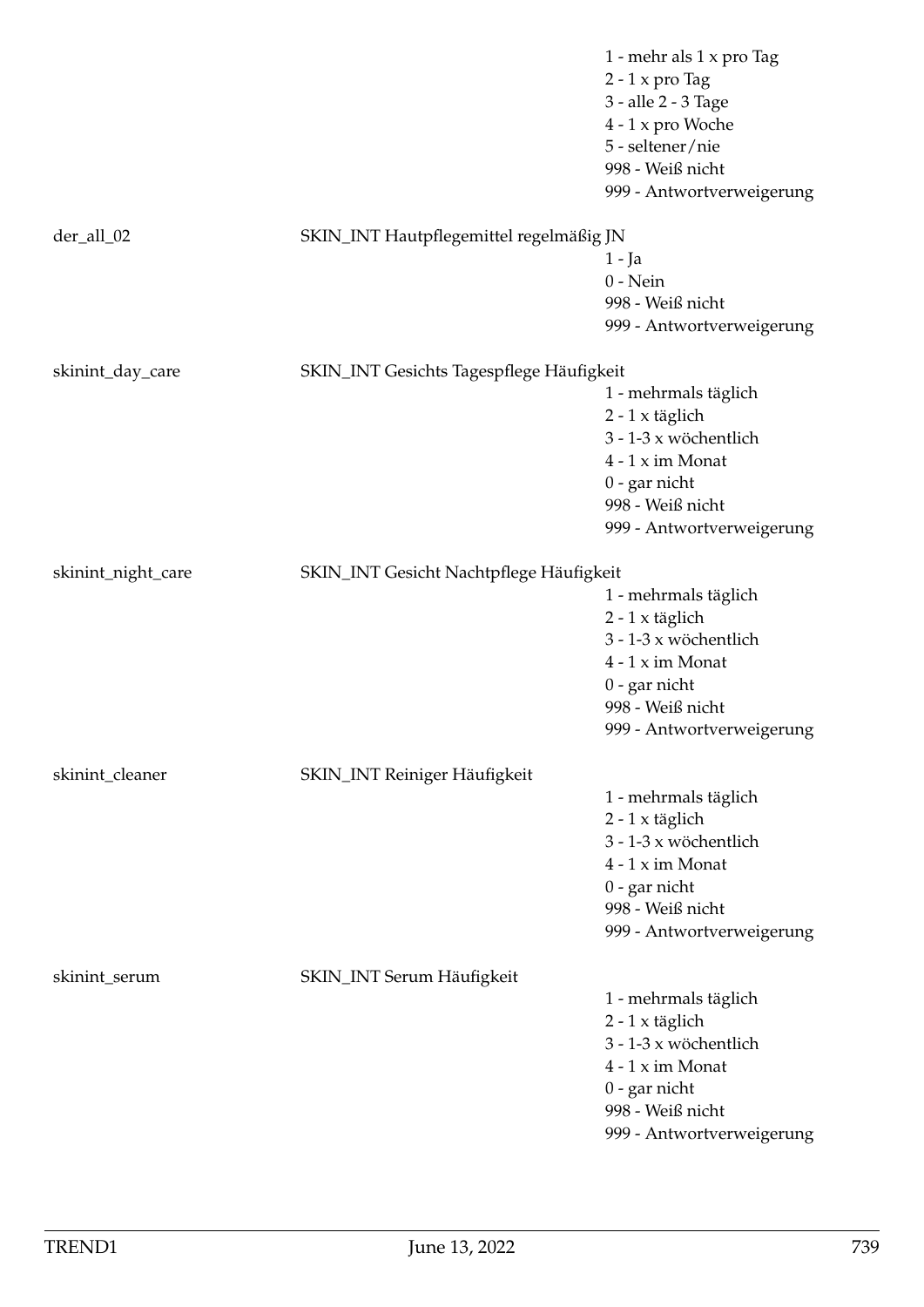| skinint_body_lotion   | SKIN_INT Körperlotion Häufigkeit                                |                           |
|-----------------------|-----------------------------------------------------------------|---------------------------|
|                       |                                                                 | 1 - mehrmals täglich      |
|                       |                                                                 | $2 - 1$ x täglich         |
|                       |                                                                 | 3 - 1-3 x wöchentlich     |
|                       |                                                                 | $4 - 1 x$ im Monat        |
|                       |                                                                 | 0 - gar nicht             |
|                       |                                                                 | 998 - Weiß nicht          |
|                       |                                                                 | 999 - Antwortverweigerung |
|                       |                                                                 |                           |
| skinint_sunblock      | SKIN_INT Sonnenschutz Gesicht >1/2 Stunde<br>Sonne Häufigkeit   |                           |
|                       |                                                                 | 1 - immer                 |
|                       |                                                                 | 2 - öfter                 |
|                       |                                                                 | 3 - hin und wieder        |
|                       |                                                                 | 4 - selten                |
|                       |                                                                 | $5$ - $nie$               |
|                       |                                                                 | 998 - Weiß nicht          |
|                       |                                                                 | 999 - Anwortverweigerung  |
|                       |                                                                 |                           |
| skinint_sunblock_body | SKIN_INT Sonnenschutz am Körper >1/2<br>Stunde Sonne Häufigkeit |                           |
|                       |                                                                 | 1 - immer                 |
|                       |                                                                 | 2 - öfter                 |
|                       |                                                                 | 3 - hin und wieder        |
|                       |                                                                 | 4 - selten                |
|                       |                                                                 | $5 - nie$                 |
|                       |                                                                 | 998 - Weiß nicht          |
|                       |                                                                 | 999 - Anwortverweigerung  |
| der_all_06            | SKIN_INT kosmetische Behandlung jemals JN                       |                           |
|                       |                                                                 | $1 - Ja$                  |
|                       |                                                                 | $0$ - Nein                |
|                       |                                                                 | 998 - Weiß nicht          |
|                       |                                                                 | 999 - Antwortverweigerung |
|                       |                                                                 |                           |
| der_all_07            | SKIN_INT Laserbehandlung jemals JN                              |                           |
|                       |                                                                 | $0 - no$                  |
|                       |                                                                 | $1 - yes$                 |
| der_all_08            | SKIN_INT Faltenunterspritzung jemals JN                         |                           |
|                       |                                                                 | $0 - no$                  |
|                       |                                                                 | $1 - yes$                 |
|                       |                                                                 |                           |
| der_all_09            | SKIN_INT kosmetische Operation jemals JN                        |                           |
|                       |                                                                 | $0 - no$                  |
|                       |                                                                 | $1 - yes$                 |
|                       |                                                                 |                           |
| der_all_10            | SKIN_INT Fettabsaugung jemals JN                                |                           |
|                       |                                                                 | $0 - no$                  |
|                       |                                                                 | $1 - yes$                 |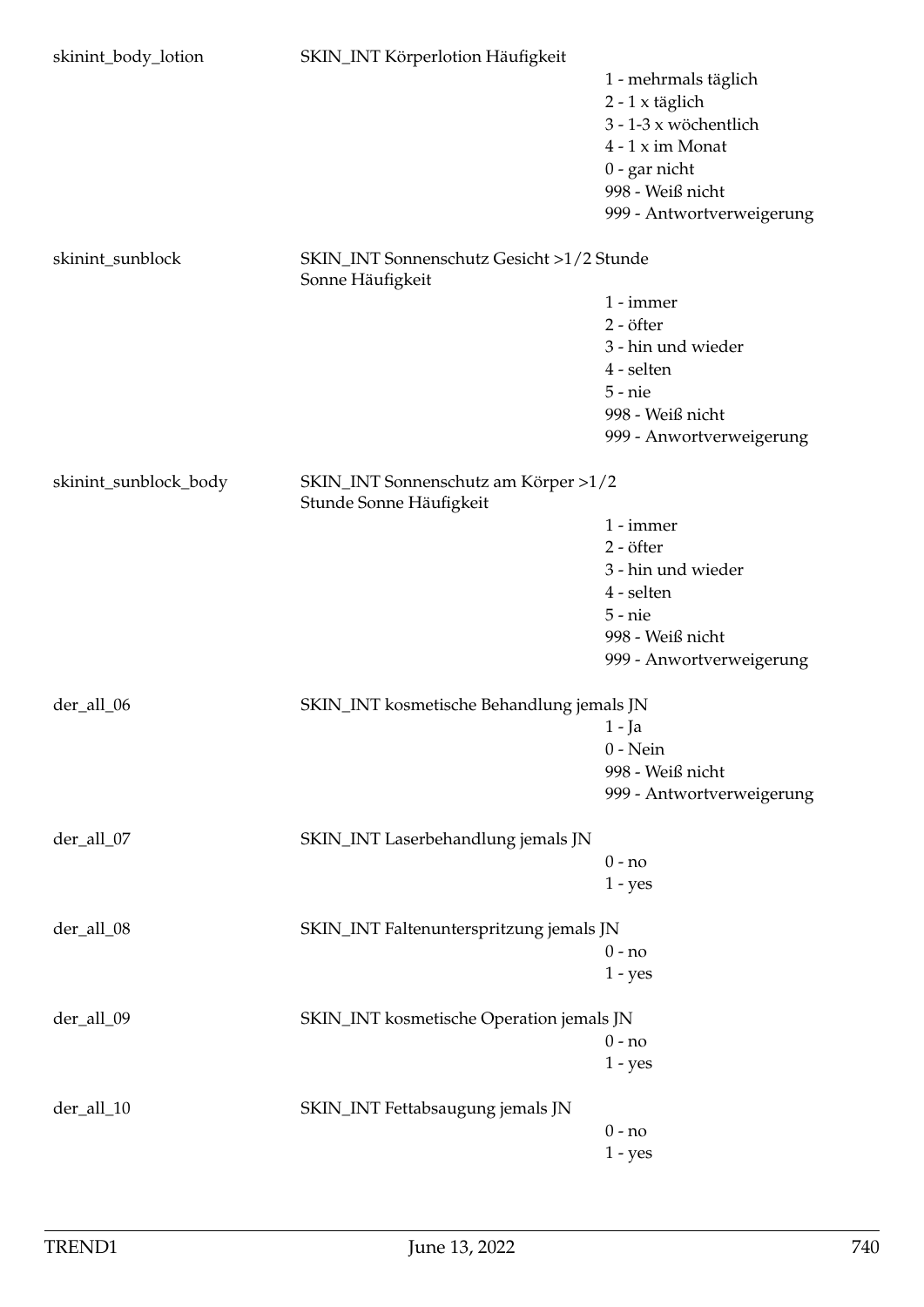| der_all_11         | SKIN_INT Fruchtsäurepeeling jemals JN |                                     |
|--------------------|---------------------------------------|-------------------------------------|
|                    |                                       | $0 - no$                            |
|                    |                                       | $1 - yes$                           |
| skinint_problems_1 | SKIN_INT Hautprobleme derzeit JN      |                                     |
|                    |                                       | $1 - Ja$                            |
|                    |                                       | $0$ - Nein                          |
|                    |                                       | 998 - Weiß nicht                    |
|                    |                                       | 999 - Antwortverweigerung           |
| skinint_problems_2 | SKIN_INT Allergien derzeit JN         |                                     |
|                    |                                       | $1 - Ja$                            |
|                    |                                       | $0$ - Nein                          |
|                    |                                       | 998 - Weiß nicht                    |
|                    |                                       |                                     |
|                    |                                       | 999 - Antwortverweigerung           |
| skinint_problems_3 | SKIN_INT Juckreiz derzeit JN          |                                     |
|                    |                                       | $1 - Ja$                            |
|                    |                                       | $0$ - Nein                          |
|                    |                                       | 998 - Weiß nicht                    |
|                    |                                       | 999 - Antwortverweigerung           |
| skinint_problems_4 | SKIN_INT Sonnenallergie derzeit JN    |                                     |
|                    |                                       | $1 - Ja$                            |
|                    |                                       | $0$ - Nein                          |
|                    |                                       | 998 - Weiß nicht                    |
|                    |                                       | 999 - Antwortverweigerung           |
|                    |                                       |                                     |
| skinint_problems_5 | SKIN_INT Dermatosen derzeit JN        |                                     |
|                    |                                       | $1 - Ja$                            |
|                    |                                       | $0 - Nein$                          |
|                    |                                       | 998 - Weiß nicht                    |
|                    |                                       | 999 - Antwortverweigerung           |
| skinint_neuro      | SKIN_INT Neurodermitis jemals JN      |                                     |
|                    |                                       | $1 - Ja$                            |
|                    |                                       | $0$ - Nein                          |
|                    |                                       | 998 - Weiß nicht                    |
|                    |                                       | 999 - Antwortverweigerung           |
|                    |                                       |                                     |
| skinint_neuro_time | SKIN_INT Neurodermitis wann           |                                     |
|                    |                                       | 1 - im Kindesalter gehabt           |
|                    |                                       | 2 - seit dem frühen Kindesalter bis |
|                    |                                       | heute                               |
|                    |                                       | 3 - im Jugendalter gehabt           |
|                    |                                       | 4 - seit dem Jugendalter bis heute  |
|                    |                                       | 5 - seit dem Erwachsenenalter       |
|                    |                                       | 998 - Weiß nicht                    |
|                    |                                       | 999 - Antwortverweigerung           |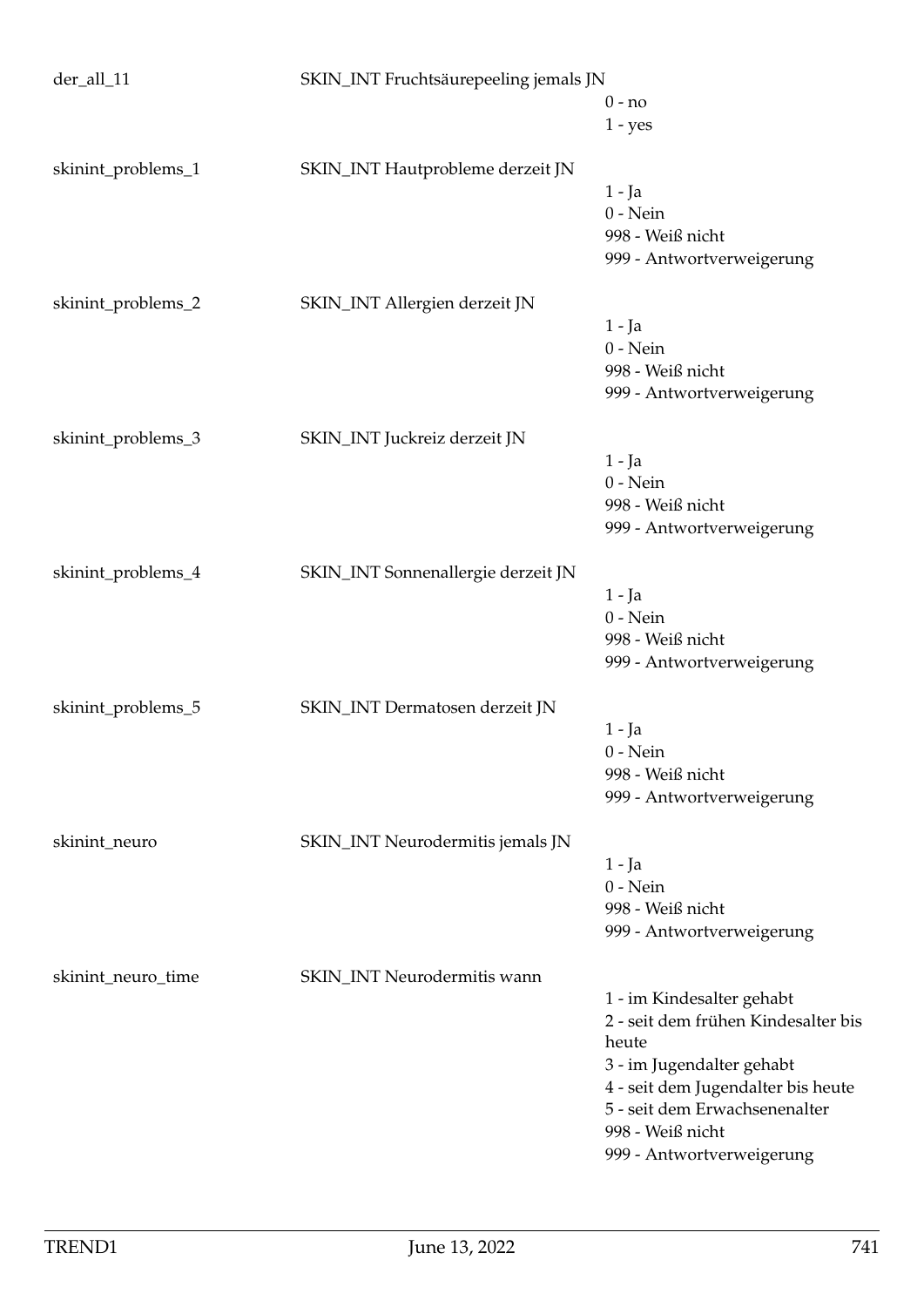| skinint_transpire     | SKIN_INT Einschätzung Schwitzverhalten     |                              |
|-----------------------|--------------------------------------------|------------------------------|
|                       |                                            | 1 - extrem stark             |
|                       |                                            | 2 - sehr stark               |
|                       |                                            | 3 - stark                    |
|                       |                                            | 4 - mittel                   |
|                       |                                            | 5 - schwach                  |
|                       |                                            | 6 - sehr schwach             |
|                       |                                            | $0$ - gar nicht              |
|                       |                                            | 998 - Weiß nicht             |
|                       |                                            |                              |
|                       |                                            | 999 - Antwortverweigerung    |
| der_all_61            | SKIN_INT Behandlung Akne jemals JN         |                              |
|                       |                                            | 1 - Ja, aktuell              |
|                       |                                            | 2 - Ja, in der Vergangenheit |
|                       |                                            | $0$ - Nein                   |
|                       |                                            | 998 - Weiß nicht             |
|                       |                                            | 999 - Antwortverweigerung    |
|                       |                                            |                              |
| skinint_underarm_hair | SKIN_INT Entfernung Achselhaare Häufigkeit |                              |
|                       |                                            | $1 - 1$ x pro Tag            |
|                       |                                            | 2 - alle 2-3 Tage            |
|                       |                                            | 3 - 1 x pro Woche            |
|                       |                                            | 4 - seltener                 |
|                       |                                            | $0$ - $nie$                  |
|                       |                                            | 998 - Weiß nicht             |
|                       |                                            | 999 - Antwortverweigerung    |
| skinint_hair_removal  | SKIN_INT Entfernung Achselhaare Methode    |                              |
|                       |                                            | 1 - Nassrasur                |
|                       |                                            | 2 - Trockenrasur             |
|                       |                                            | 3 - Enthaarungscreme         |
|                       |                                            | 4 - Wachs                    |
|                       |                                            | 5 - Epilierer                |
|                       |                                            | 6 - Laser                    |
|                       |                                            |                              |
|                       |                                            | 7 - Sonstiges                |
|                       |                                            | 998 - Weiß nicht             |
|                       |                                            | 999 - Antwortverweigerung    |
| der_haa_01            | SKIN_INT Haarausfall JN                    |                              |
|                       |                                            | $1 - yes$                    |
|                       |                                            | $0 - no$                     |
| der_haa_03            | SKIN_INT Norwood-Hamilton-Stadium          |                              |
|                       |                                            | 1 - stadium I                |
|                       |                                            | 2 - stadium II               |
|                       |                                            | 3 - stadium III              |
|                       |                                            | 4 - stadium IV               |
|                       |                                            |                              |
|                       |                                            | 5 - stadium V                |
|                       |                                            | 6 - stadium VI               |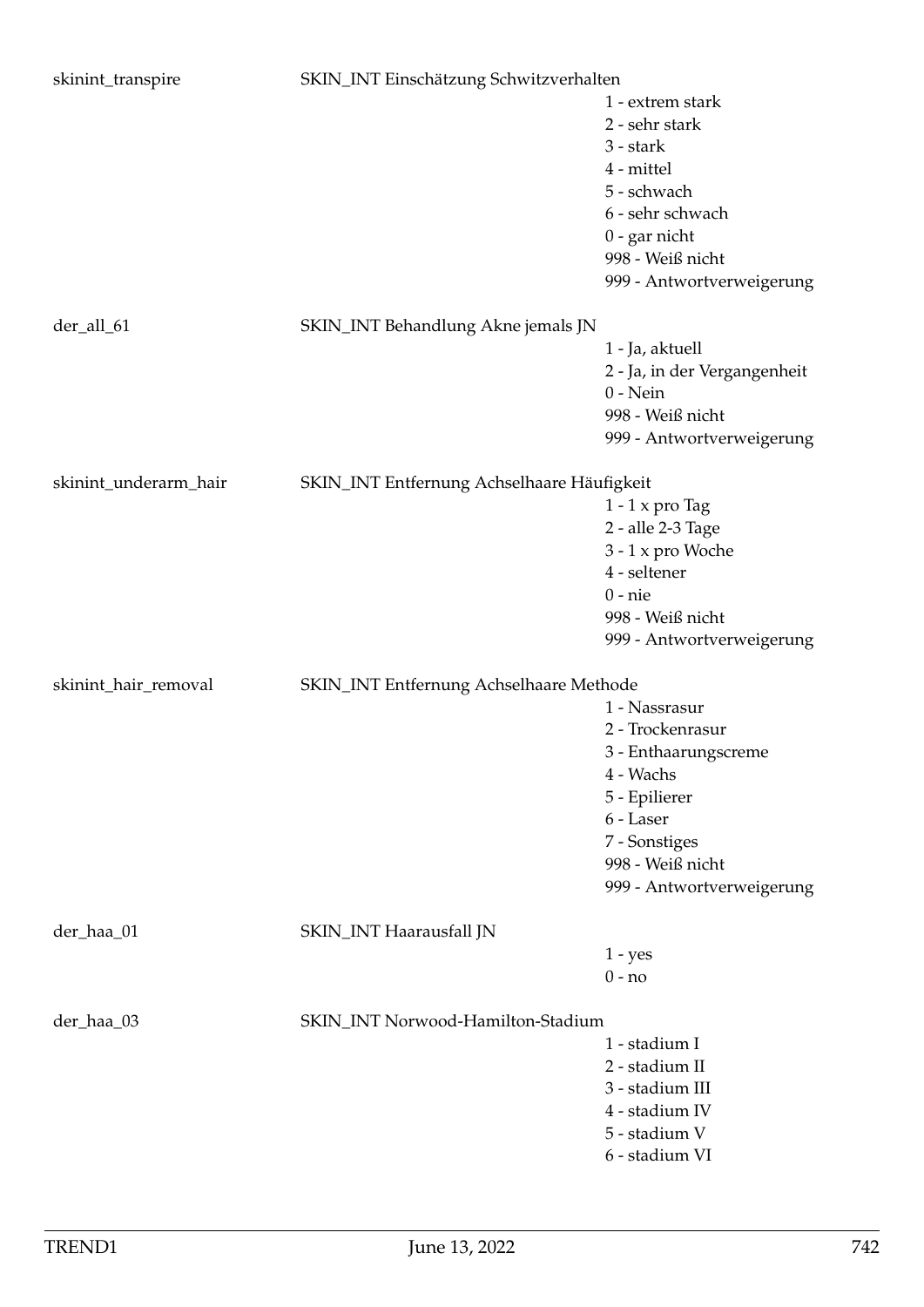| der_haa_04                                    | SKIN_INT Ludwig-Mess-Skala                                                                                               | 1 - stadium I<br>2 - stadium II<br>3 - stadium III |
|-----------------------------------------------|--------------------------------------------------------------------------------------------------------------------------|----------------------------------------------------|
| skinint_end                                   | SKIN_INT Ende [Datum, Uhrzeit] [Datum,<br>Uhrzeit]                                                                       |                                                    |
| <b>SKINCHARACTERISTICS</b><br><b>SKINREAD</b> | <b>Skin Tools Image analysys</b><br>Reading Hautuntersuchungen                                                           |                                                    |
| skinchar_red_tone_std_cheek                   | skintone/redness in image without filter; mean<br>Lab a* value; cheek                                                    |                                                    |
| skinchar_red_tone_cro_cheek                   | skintone/redness in image with cross-polarized<br>light; mean Lab a* value; cheek                                        |                                                    |
| skinchar_red_even_std_cheek                   | evenness/redness in image without filter;<br>standard deviation of Lab a* value; cheek                                   |                                                    |
| skinchar_red_even_cro_cheek                   | evenness/redness in image with cross-polarized<br>light; standard deviation of Lab a* value; cheek                       |                                                    |
| skinchar_lumi_tone_std_cheek                  | skintone/luminescence in image without filter;<br>mean Lab L* value; cheek                                               |                                                    |
|                                               | skinchar_lumi_even_std_cheek evenness/luminescence in image without filter;<br>standard deviation of Lab L* value; cheek |                                                    |
| skinchar_texture_std_cheek                    | texture in image without filter; mean arithmetic<br>intensity profile (AIP) value; cheek                                 |                                                    |
| skinchar_brill_par_cheek                      | brilliance in image with parallel-polarized light;<br>relative coverage value; cheek                                     |                                                    |
| skinchar_red_tone_std_fhead                   | skintone/redness in image without filter; mean<br>Lab a* value; forehead                                                 |                                                    |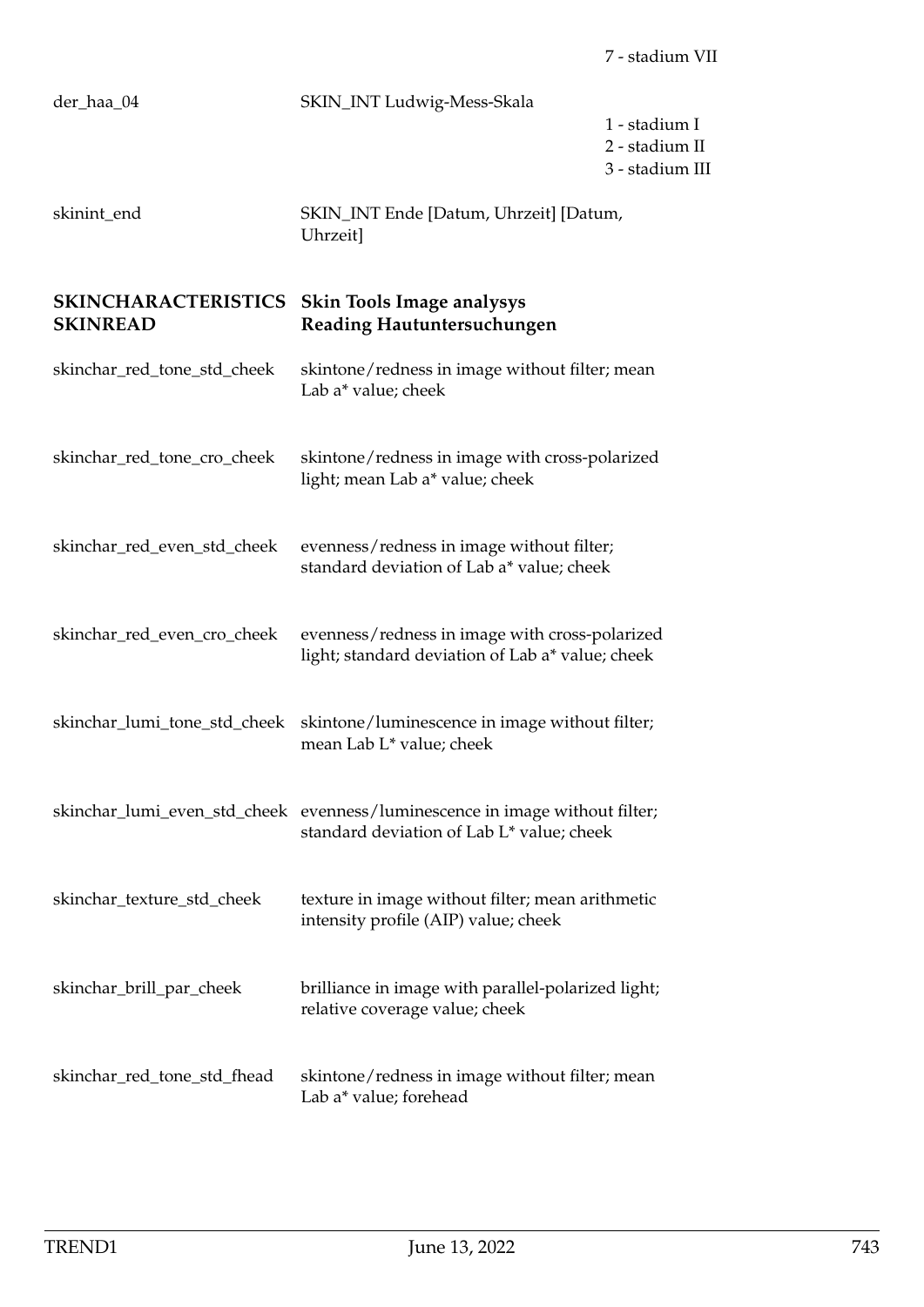| skinchar_red_tone_cro_fhead  | skintone/redness in image with cross-polarized<br>light; mean Lab a* value; forehead                                        |                                                                                                         |
|------------------------------|-----------------------------------------------------------------------------------------------------------------------------|---------------------------------------------------------------------------------------------------------|
| skinchar_red_even_std_fhead  | evenness/redness in image without filter;<br>standard deviation of Lab a* value; forehead                                   |                                                                                                         |
| skinchar_red_even_cro_fhead  | evenness/redness in image with cross-polarized<br>light; standard deviation of Lab a* value;<br>forehead                    |                                                                                                         |
| skinchar_lumi_tone_std_fhead | skintone/luminescence in image without filter;<br>mean Lab L* value; forehead                                               |                                                                                                         |
|                              | skinchar_lumi_even_std_fhead evenness/luminescence in image without filter;<br>standard deviation of Lab L* value; forehead |                                                                                                         |
| skinchar_texture_std_fhead   | texture in image without filter; mean arithmetic<br>intensity profile (AIP) value; forehead                                 |                                                                                                         |
| skinchar_brill_par_fhead     | brilliance in image with parallel-polarized light;<br>relative coverage value; forehead                                     |                                                                                                         |
| <b>TRV</b>                   | transformed variables                                                                                                       |                                                                                                         |
| TRV_SOCI                     | Socio-demography                                                                                                            |                                                                                                         |
| marit_t1                     | Marital status                                                                                                              | $1 - 1$ - single<br>2 - 2 - married or cohabitating<br>3 - 3 - separated or divorced<br>4 - 4 - widowed |
| partner_t1                   | Living in a partnership                                                                                                     | $0 - No$<br>$1 - Yes$                                                                                   |
| school_t1                    | Years of schooling (categories)                                                                                             | $1 - 1$ - less than 10 years<br>2 - 2 - 10 years<br>3 - 3 - more than 10 years                          |
| edlevel_t1                   | Level of education                                                                                                          | 1 - 0 - education level 0                                                                               |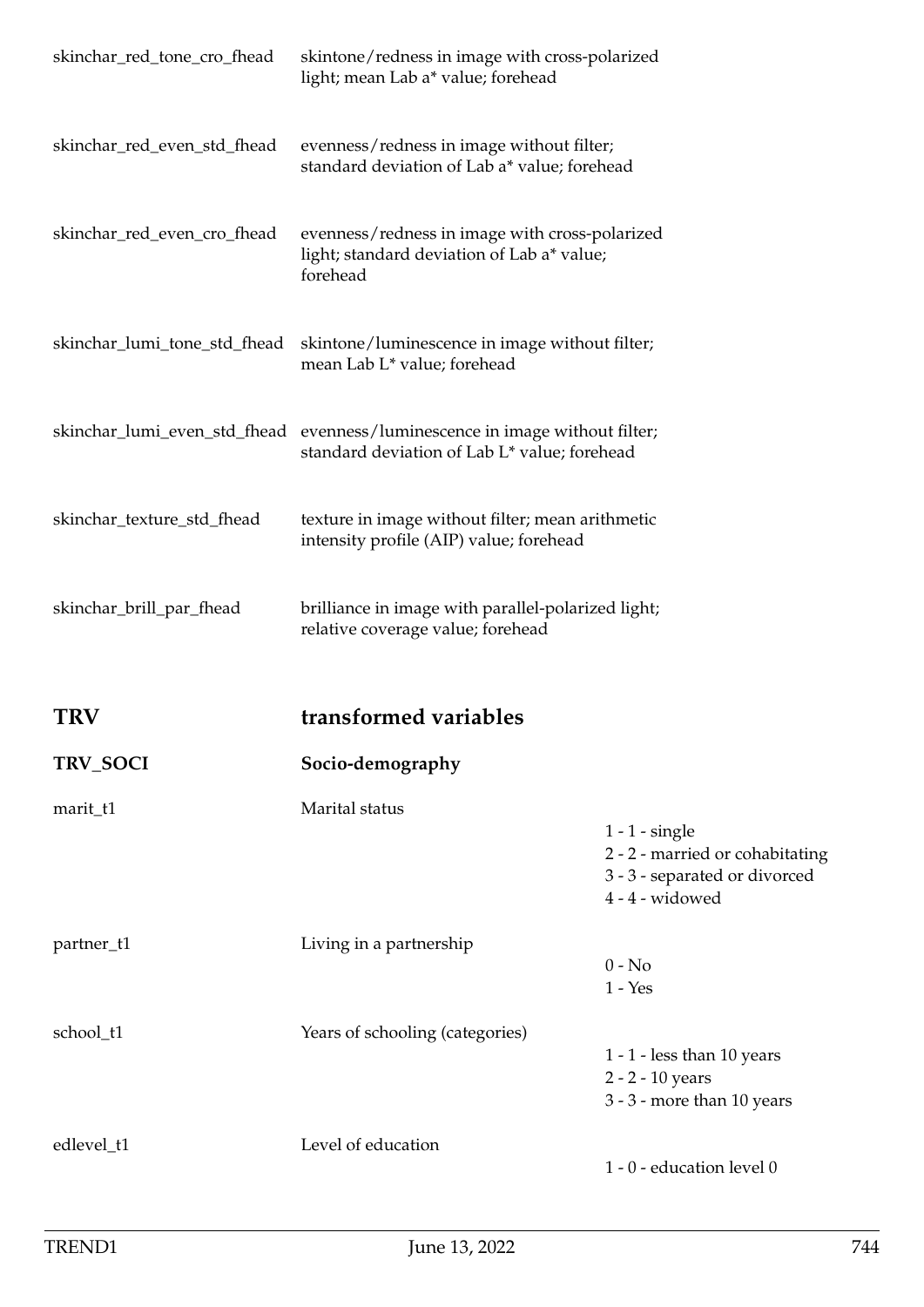- 2 1 education level 1 3 - 2 - education level 2 4 - 3 - education level 3 5 - 4 - education level 4 6 - 5 - education level 5 7 - 6 - education level 6 8 - 7 - education level 7
- 9 8 education level 8

| edyrs_t1                  | Years of education                                                            |  |
|---------------------------|-------------------------------------------------------------------------------|--|
| TRV_INCO                  | Household income                                                              |  |
| inceq_eur_t1              | Equivalent household income (rough devision)<br>[Euro]                        |  |
| inceq_fine_eur_t1         | Equivalent household income (fine devision)<br>[Euro]                         |  |
| TRV_INAN                  | Medical assistance utilisation                                                |  |
| doc4wks_without_dent_t1   | Visits to the doctor (last 4 weeks)                                           |  |
| doc12mths_without_dent_t1 | Visits to the doctor (last 12 months)                                         |  |
| genintdoc12m_t1           | Visits to the doctor (general practitioner and<br>internist) (last 12 months) |  |
| TRV_CVD                   | Cardiovascular system                                                         |  |
| heartr_t1                 | Heart rate $[1/\text{min}]$ $[1/\text{min}]$                                  |  |
| hypmed_t1                 | Antihypertensive medication (self-report)<br>$0 - No$<br>$1 - Yes$            |  |
| sysbp_t1                  | Systolic blood pressure [mmHg] [mmHg]                                         |  |
| syshyp_t1                 | Increased systolic blood pressure (>= 140 mmHg)<br>$0 - No$<br>$1 - Yes$      |  |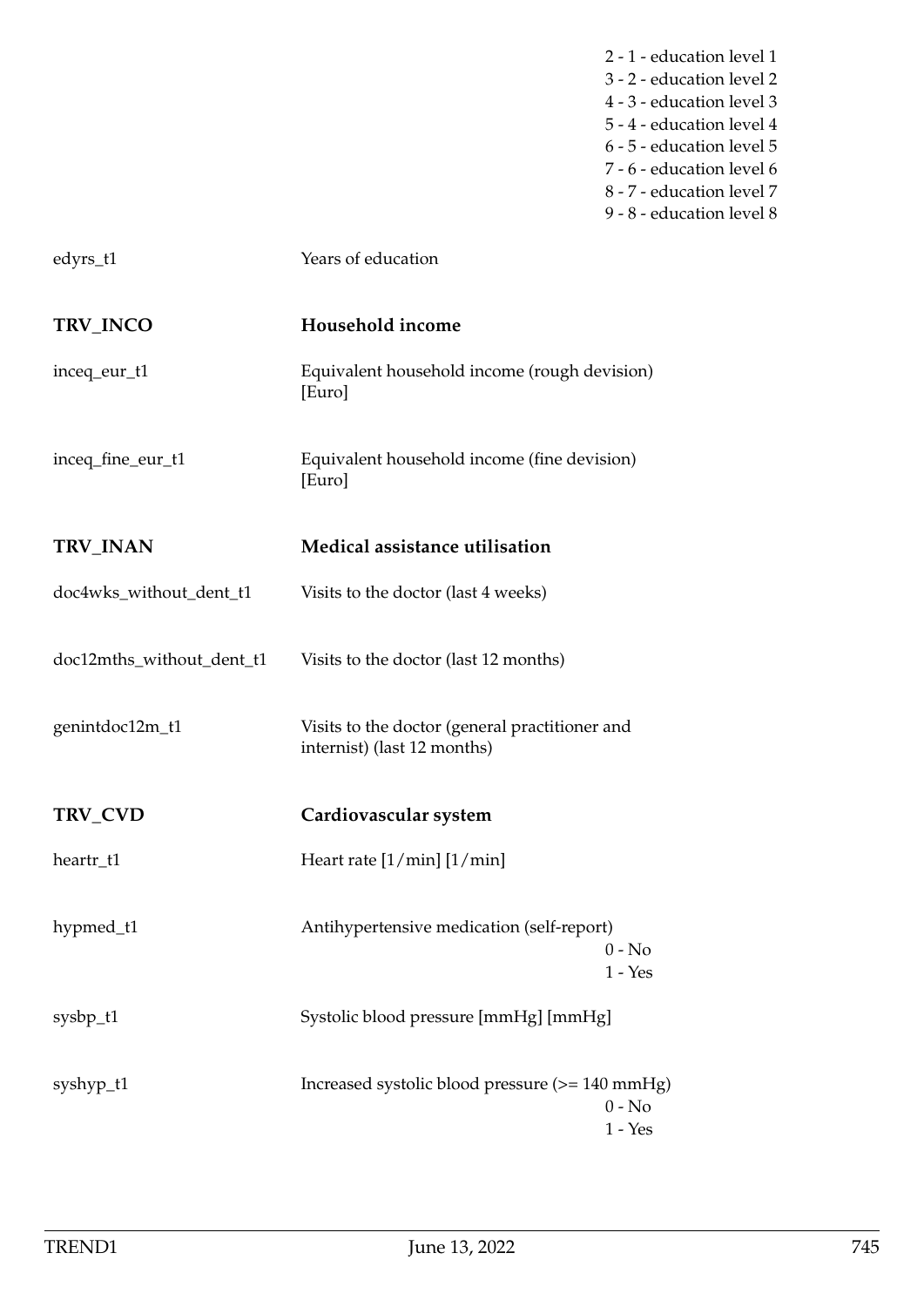| $diabp_t1$    | Diastolic blood pressure (mmHg) [mmHg]                           |                       |
|---------------|------------------------------------------------------------------|-----------------------|
| diahyp_t1     | Increased diastolic blood pressure (>= 90 mmHg)                  | $0 - No$<br>$1 - Yes$ |
| hyp_t1        | Hypertension                                                     | $0 - No$<br>$1 - Yes$ |
| lbbb_t1       | Left bandle branch block                                         | $0 - No$<br>$1 - Yes$ |
| $l$ afb_t $1$ | Left anterior hemiblock                                          | $0 - No$<br>$1 - Yes$ |
| rbbb_t1       | Right bandle branch block                                        | $0 - No$<br>$1 - Yes$ |
| $lvm_t1$      | Left ventricular mass according to Devereux [g]                  |                       |
| lvmi_t1       | Left ventricular mass index $[g/m^{\wedge}$ {}2.7]               |                       |
| $lvh_t1$      | Left ventricular hypertrophy                                     | $0 - No$<br>$1 - Yes$ |
| $fs_t1$       | Fractional shortening [%]                                        |                       |
| fs_risk_t1    | Impaired fractional shortening                                   | $0 - No$<br>$1 - Yes$ |
| TRV_THYR      | <b>Thyroid</b>                                                   |                       |
| goiter_t1     | Goiter                                                           | $0 - No$<br>$1 - Yes$ |
| node2_t1      | At least one thyroid nodule (change of device<br>before Trend-0) |                       |
|               |                                                                  | $0 - No$<br>$1 - Yes$ |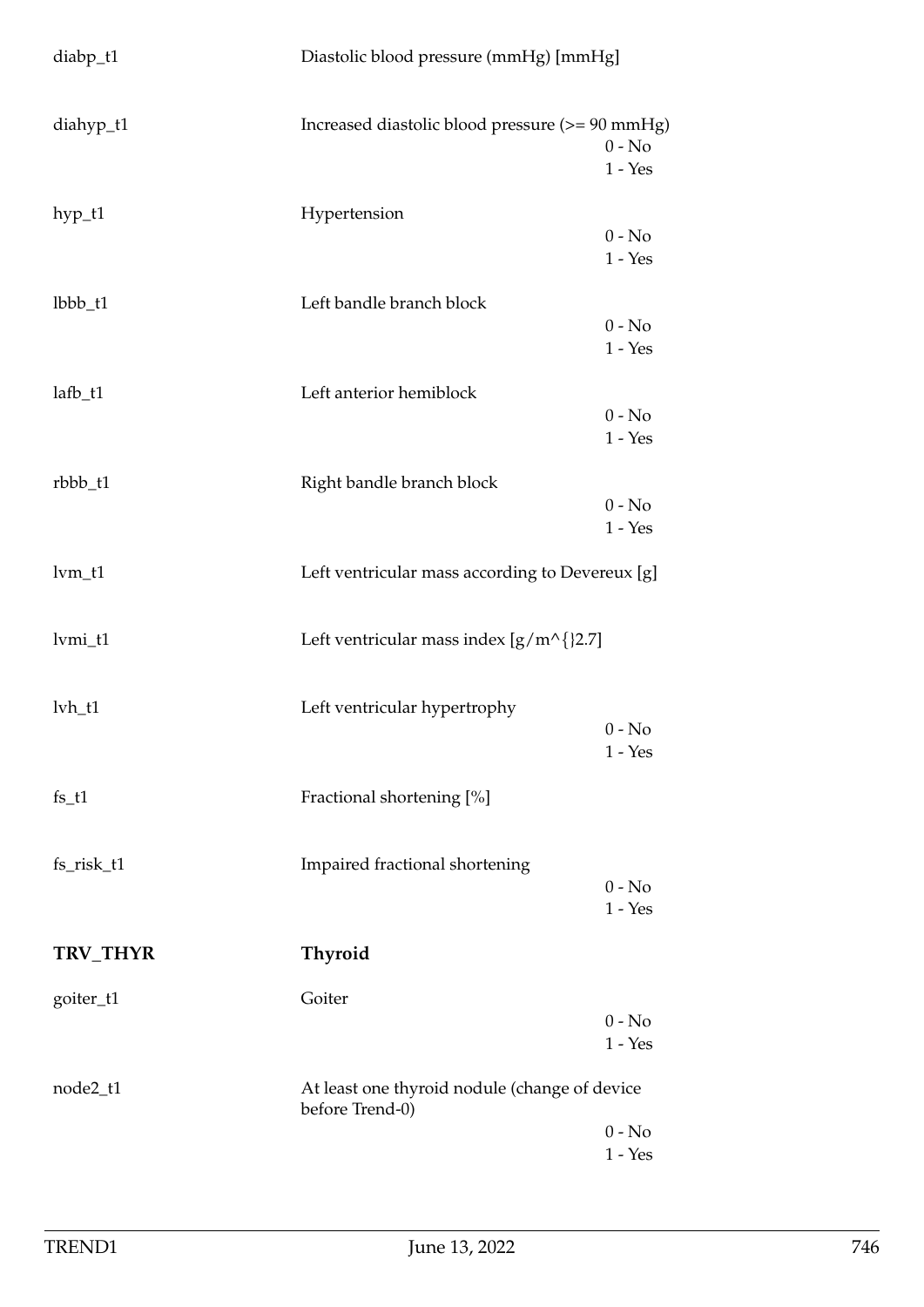| echogenthyr2_t1       | Hypoechoic thyroid pattern (change of device<br>before Trend-0) |                        |
|-----------------------|-----------------------------------------------------------------|------------------------|
|                       |                                                                 | $0 - No$               |
|                       |                                                                 | $1 - Yes$              |
| TRV_META              | metabolism                                                      |                        |
| metsyn_t1             | Metabolic syndrome                                              |                        |
|                       |                                                                 | $0 - No$               |
|                       |                                                                 | $1 - Yes$              |
| fasting_t1            | time fasting [h] [h]                                            |                        |
| diabetes_t1           | Diabetes (known and diagnosed based on SHIP                     |                        |
|                       | data)                                                           | $0 - No$               |
|                       |                                                                 | $1 - Yes$              |
| diabetes_typ2_t1      | Diabetes type 2 (known and diagnosed based on<br>SHIP data)     |                        |
|                       |                                                                 | $0 - No$               |
|                       |                                                                 | $1 - Yes$              |
| diab_known_t1         | Known diabetes (all types)                                      |                        |
|                       |                                                                 | $0 - No$               |
|                       |                                                                 | $1 - Yes$              |
| TRV_RISK              | <b>Behavioural risk factors</b>                                 |                        |
| $\text{csmoking\_t1}$ | Current smoker                                                  |                        |
|                       |                                                                 | $0 - No$               |
|                       |                                                                 | $1 - Yes$              |
| smoking_t1            | Smoking status                                                  |                        |
|                       |                                                                 | 0 - 0 - Never Smoker   |
|                       |                                                                 | 1 - 1 - Ex-Smoker      |
|                       |                                                                 | 2 - 2 - Current Smoker |
| onsetsmok_t1          | Age of smoking onset                                            |                        |
| abstain_t1            | Abstinence from alcohol (last 12 months)                        |                        |
|                       |                                                                 | $0 - No$               |
|                       |                                                                 | $1 - Yes$              |
| physact_t1            | Leisure time physical activity                                  |                        |
|                       |                                                                 | $0 - No$               |
|                       |                                                                 | $1 - Yes$              |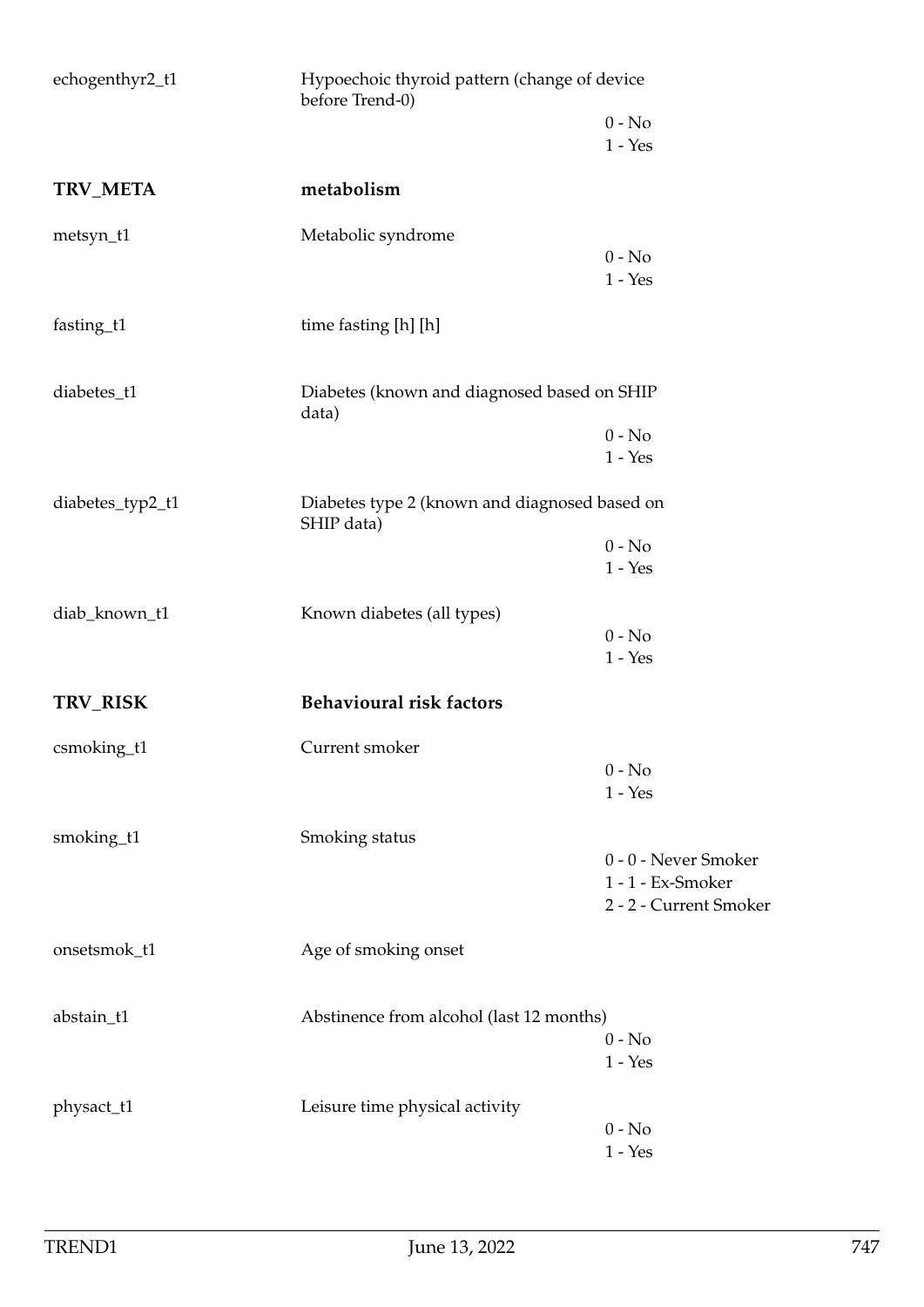| sport_score_t1       | Sports score (Baecke)                                                                                       |  |
|----------------------|-------------------------------------------------------------------------------------------------------------|--|
| work_index_t1        | Work index (Baecke)                                                                                         |  |
| TRV_SOMA             | Anthropometry                                                                                               |  |
| alcoholg30d_t1       | Alcohol intake during last 30 days [ethanol in<br>$g/d$ ]                                                   |  |
| waistc_t1            | Waist circumference in categories $(>= 102 \text{ cm for})$<br>men and $>= 88$ cm for women)                |  |
| waiidf_t1            | Waist circumference in categories (according to<br>IDF)                                                     |  |
|                      | $0 - No$<br>$1 - Yes$                                                                                       |  |
| whr_t1               | Waist-hip ratio                                                                                             |  |
| whratc_t1            | Waist-hip ratio in categories<br>$0 - No$<br>$1 - Yes$                                                      |  |
| whtr_t1              | Waist-height ratio                                                                                          |  |
| bmi_t1               | BMI [kg/m^{}2] [kg/m <sup>2</sup> ]                                                                         |  |
| TRV_LAB              | Laboratory parameters                                                                                       |  |
| chol_hdl_t1          | hdl cholesterol ratio                                                                                       |  |
| gfr_epi_crea_t1      | Glomerular filtration rate based on creatinine<br>(CKD-EPI formula) [mL/min per 1.73 m2]                    |  |
| gfr_epi_cyst_t1      | Glomerular filtration rate based on cystatin<br>(CKD-EPI formula) [mL/min per 1.73 m2]                      |  |
| gfr_epi_crea_cyst_t1 | Glomerular filtration rate based on creatinine and<br>cystatin (CKD-EPI formula) [mL/min per 1.73<br>$m2$ ] |  |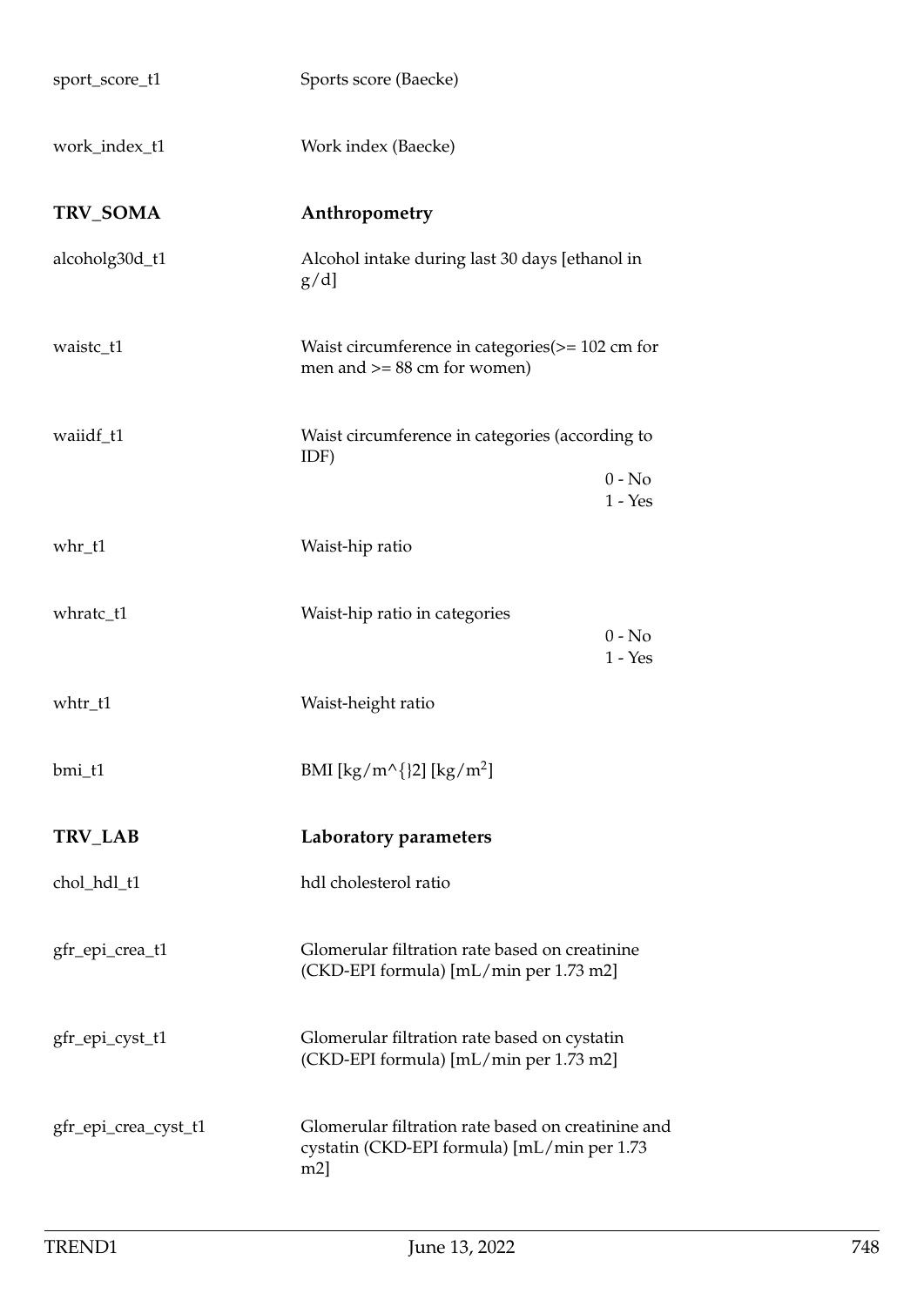| TRV_HEP        | Liver ultrasound                                                                     |                                                                                                                            |
|----------------|--------------------------------------------------------------------------------------|----------------------------------------------------------------------------------------------------------------------------|
| stea_t1        | Hepatic steatosis (ultrasound)                                                       |                                                                                                                            |
| stea_alt75_t1  | Hepatic steatosis (ultrasound (not<br>quality-controlled!) and ALAT >75. percentile) | $0 - 0 - US$ neg. & ALAT neg.<br>1 - 1 - US pos. & ALAT neg.<br>2 - 2 - US neg. & ALAT pos.<br>3 - 3 - US pos. & ALAT pos. |
| gallstone_t1   | Gallstone                                                                            | $0 - No$<br>$1 - Yes$                                                                                                      |
| TRV_WOM        | Questions for women                                                                  |                                                                                                                            |
| parity_t1      | Parity, at least one pregnancy                                                       | $0 - No$<br>$1 - Yes$                                                                                                      |
| birth_t1       | <b>Births</b>                                                                        | $0 - No$<br>$1 - Yes$                                                                                                      |
| TRV_FOOD       | Nutrition                                                                            |                                                                                                                            |
| $\{fs_t1\}$    | Food Frequency Score                                                                 |                                                                                                                            |
| ffs_pattern_t1 | Dietary pattern                                                                      | 1 - 1 - unfavourable<br>2 - 2 - intermediary<br>$3 - 3$ - optimal                                                          |
| TRV_MENT       | Subjective well-being and mental health                                              |                                                                                                                            |
| depre_t1       | Depression                                                                           | $0 - 0 - No$ or one symptom<br>1 - 1 - Both symptoms                                                                       |
| $mcs_f12_t1$   | SF-12 mental-component summary score                                                 |                                                                                                                            |
| $pcs_f12_t1$   | SF-12 physical-component summary score                                               |                                                                                                                            |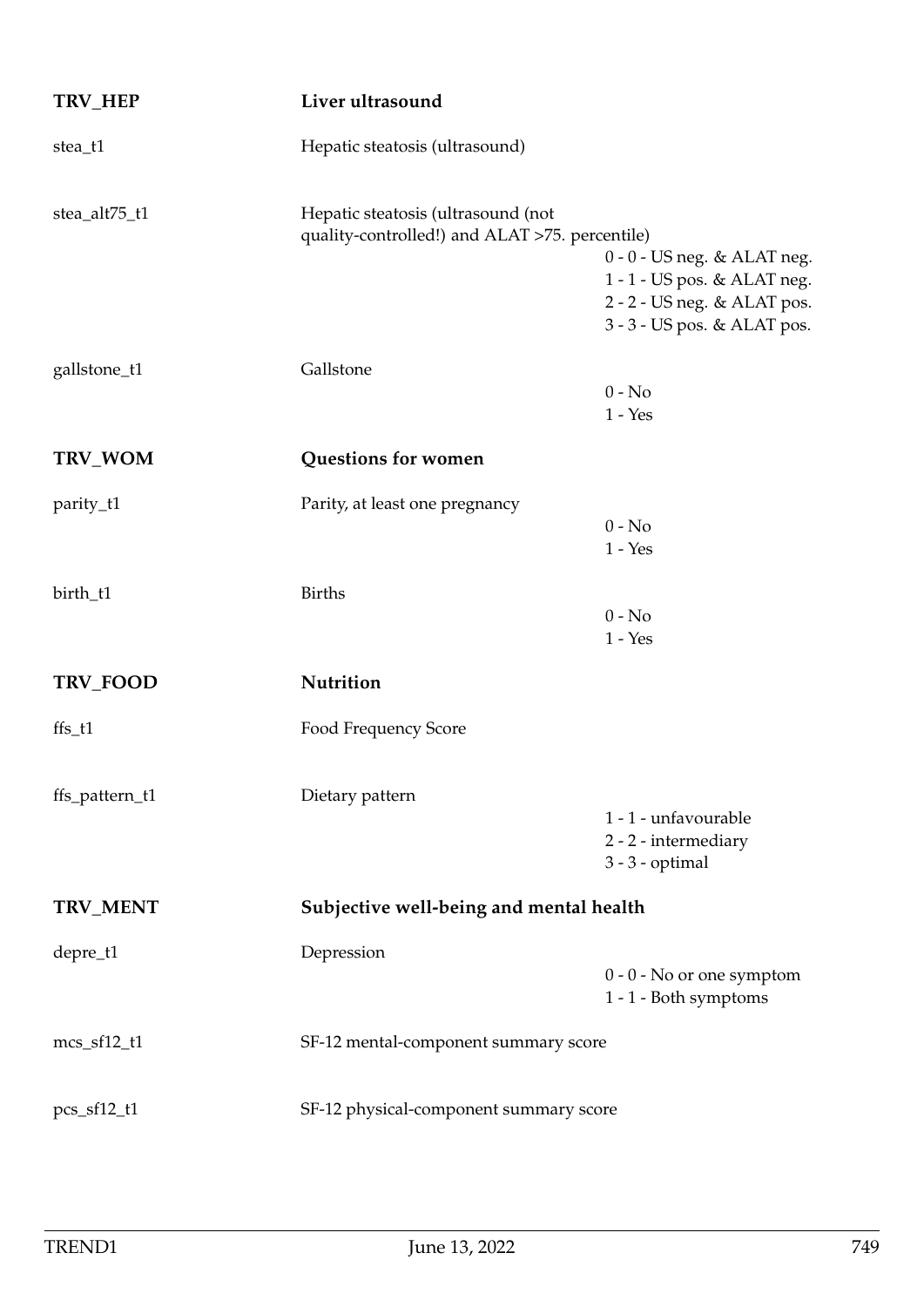| TRV_DIN               | Dental interview                                                                      |
|-----------------------|---------------------------------------------------------------------------------------|
| ohip14score_t1        | ohip-14 score                                                                         |
| TRV_DEX               | Dental examination                                                                    |
| mteeth28_t1           | Number of missing teeth                                                               |
| teeth28_t1            | Number of teeth (at maximum 28)                                                       |
| teeth28_resroot_t1    | Number of teeth (at maximum 28) - including<br>teeth with destroyed crown             |
| teeth32_t1            | Number of teeth (at maximum 32)                                                       |
| teeth32_resroot_t1    | Number of teeth (at maximum 32) - including<br>teeth with destroyed crown             |
| teeth28_uq_t1         | Number of teeth - upper jaw (at maximum 14)                                           |
| teeth28_uq_resroot_t1 | Number of teeth - upper jaw (at maximum 14) -<br>including teeth with destroyed crown |
| teeth32_uq_t1         | Number of teeth - upper jaw (at maximum 16)                                           |
| teeth32_uq_resroot_t1 | Number of teeth - upper jaw (at maximum 16) -<br>including teeth with destroyed crown |
| teeth28_lq_t1         | Number of teeth - lower jaw (at maximum 14)                                           |
| teeth28_lq_resroot_t1 | Number of teeth - lower jaw (at maximum 14) -<br>including teeth with destroyed crown |
| teeth32_lq_t1         | Number of teeth - lower jaw (at maximum 16)                                           |
| teeth32_lq_resroot_t1 | Number of teeth - lower jaw (at maximum 16) -<br>including teeth with destroyed crown |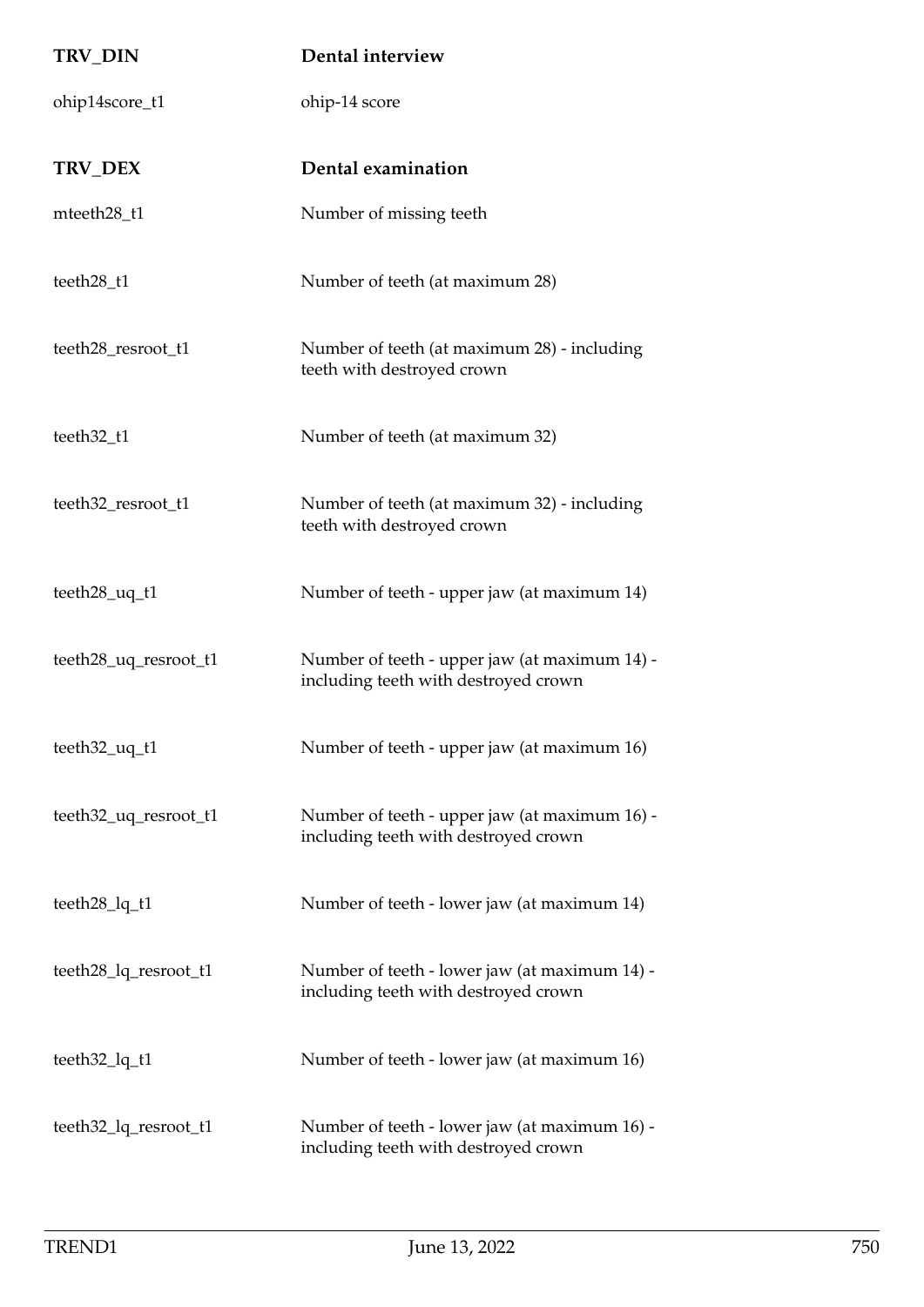| plindex_t1       | Plaque index [%]                                                                 |                            |
|------------------|----------------------------------------------------------------------------------|----------------------------|
| zsindex_t1       | Calculus index [%]                                                               |                            |
| blutindex_t1     | Bleeding on probing index [%]                                                    |                            |
| stmean_t1        | Mean probing depth [mm]                                                          |                            |
| stmeanapp_t1     | Mean approximal probing depth [mm]                                               |                            |
| avmean_t1        | Mean attachment level [mm]                                                       |                            |
| avmeanapp_t1     | Mean approximal attachment level [mm]                                            |                            |
| page_t1          | CDC/AAP case definition for periodontitis acc.<br>to Eke et al. 2012             |                            |
|                  |                                                                                  | $0 - no$<br>$1 - mild$     |
|                  |                                                                                  | 2 - moderate<br>3 - severe |
| cariesco_ds_t1   | DS component of the DMFS, Number of carious<br>surfaces excluding enamel defects |                            |
| cariesco_fs_t1   | FS component of the DMFS, Number of filled<br>surfaces                           |                            |
| cariesco_ms_t1   | MS component of the DMFS, Number of missing<br>surfaces                          |                            |
| cariesco_dmfs_t1 | DMFS Index, Number of decayed missing filled<br>surfaces                         |                            |
| rootcar_rci_t1   | Root caries index (RCI)                                                          |                            |
| TRV_MEDI         | Medication                                                                       |                            |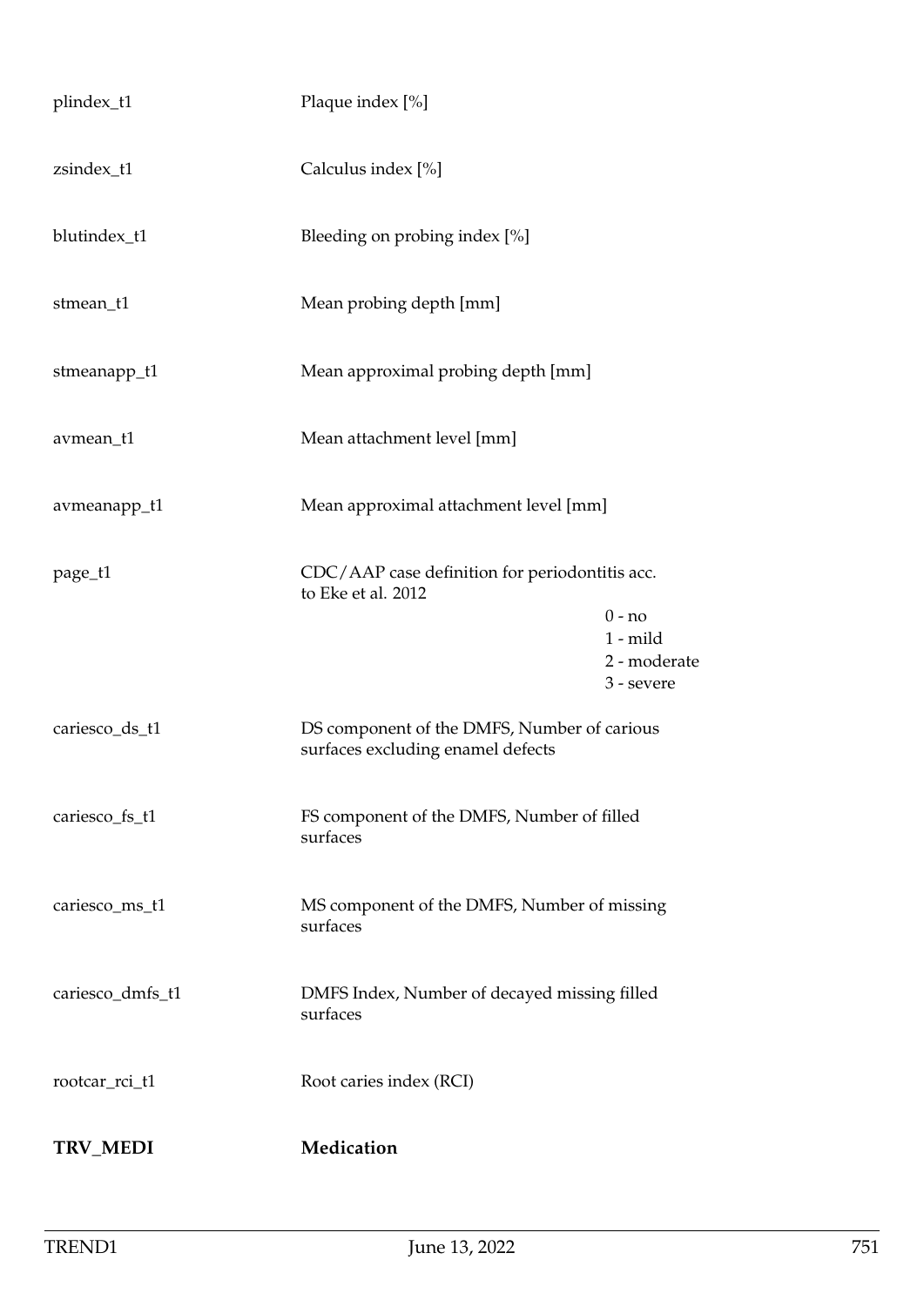| medic7d_t1             | Number of drugs (last 7 days)    |                       |
|------------------------|----------------------------------|-----------------------|
| $\text{atc}\_a02\_t1$  | Drugs for acid-related disorders | $0 - No$<br>$1 - Yes$ |
| atc_a02a_t1            | Antacids                         | $0 - No$<br>$1 - Yes$ |
| atc_a02b_t1            | <b>GERD</b> substances           | $0 - No$<br>$1 - Yes$ |
| atc_a02ba_t1           | H <sub>2</sub> blocker           | $0 - No$<br>$1 - Yes$ |
| atc_a02bc_t1           | Proton pump inhibitor            | $0 - No$<br>$1 - Yes$ |
| $\text{atc}\_a03f\_t1$ | Antiemetics                      | $0 - No$<br>$1 - Yes$ |
| atc_a09a_t1            | Enzyme preparations              | $0 - No$<br>$1 - Yes$ |
| $\text{atc\_a10\_t1}$  | antidiabetics                    | $0 - No$<br>$1 - Yes$ |
| atc_a10a_t1            | Insulin and insulin analogues    | $0 - No$<br>$1 - Yes$ |
| atc_a10b_t1            | Oral antidiabetics               | $0 - No$<br>$1 - Yes$ |
| atc_a10ba02_t1         | Metformin                        | $0 - No$<br>$1 - Yes$ |
| atc_a12a_t1            | Calcium                          | $0 - No$              |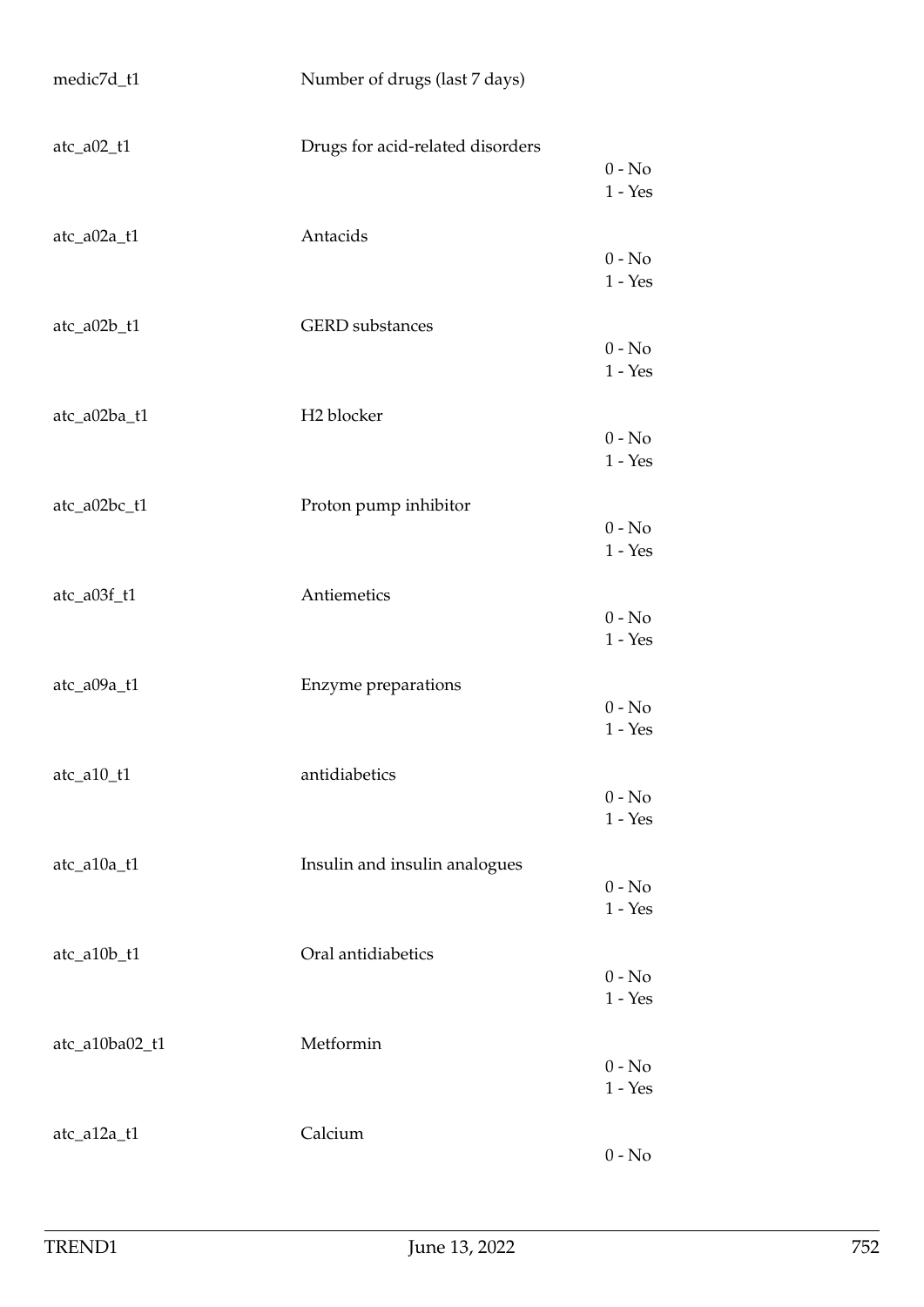| $\text{atc}\_b01\_t1$ | Anticoagulants                           | $0 - No$                                        |
|-----------------------|------------------------------------------|-------------------------------------------------|
|                       |                                          | $1 - Yes$                                       |
| atc_b01aa04_t1        | Phenprocoumon                            |                                                 |
|                       |                                          | $0 - No$<br>$1 - Yes$                           |
| atc_b01ac_t1          | Platelet aggregation inhibitors          |                                                 |
|                       |                                          | $0 - No$<br>$1 - Yes$                           |
| atc_b01ac06_t1        | ASA, acetylsalicylic acid                | $0 - No$                                        |
|                       |                                          | $1 - Yes$                                       |
| atc_b03aa_t1          | Iron supplements                         |                                                 |
|                       |                                          | $0 - No$<br>$1 - Yes$                           |
| atc_c01aa_t1          | Cardiac glycosides                       |                                                 |
|                       |                                          | $0 - No$<br>$1 - Yes$                           |
| atc_c01ca_t1          | Adrenergic cardiac stimulants            |                                                 |
|                       |                                          | $0 - No$<br>$1 - Yes$                           |
| atc_c01da_t1          | Vasodilators (nitrates)                  |                                                 |
|                       |                                          | $0 - No$<br>$1 - Yes$                           |
| antihyp_t1            | Antihypertensives                        |                                                 |
|                       |                                          | $0 - No$<br>$1 - Yes$                           |
| atc_c02a_t1           | Central antiadrenergic antihypertensives |                                                 |
|                       |                                          | $0 - No$<br>$1 - Yes$                           |
| atc_c02ca_t1          | Alpha antagonists                        |                                                 |
|                       |                                          | $0 - No$<br>$1 - Yes$                           |
| atc_c03c_t1           | Diuretics                                |                                                 |
|                       |                                          | $0$ - $\hbox{No}$<br>$1$ - $\operatorname{Yes}$ |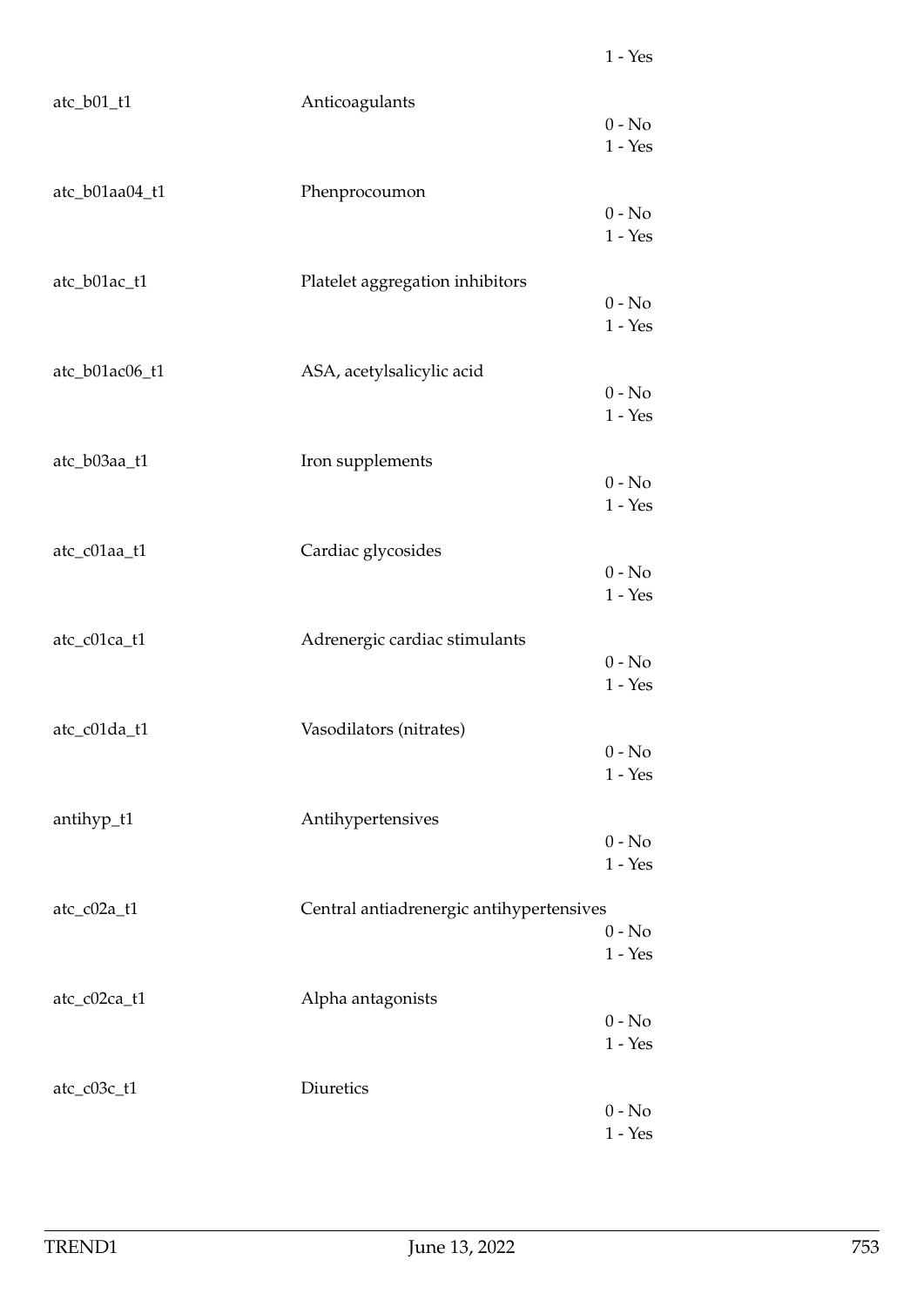| atc_c03ca_t1                            | Sulfonamide diuretics                      | $0 - No$<br>$1 - Yes$ |
|-----------------------------------------|--------------------------------------------|-----------------------|
| atc_c03e_t1                             | Thiazides                                  | $0 - No$<br>$1 - Yes$ |
| atc_c04a_t1                             | Peripheral vasodilators                    | $0 - No$<br>$1 - Yes$ |
| atc_c05ca_t1                            | Bioflavonoids                              | $0 - No$<br>$1 - Yes$ |
| atc_c07a_t1                             | Beta blockers                              | $0 - No$<br>$1 - Yes$ |
| atc_c07aa_t1                            | Cardioselective beta blockers              | $0 - No$<br>$1 - Yes$ |
| atc_c07ab_t1                            | Non-selective beta blockers                | $0 - No$<br>$1 - Yes$ |
| $\text{atc}\_{\text{c}}08\_{\text{t}}1$ | Calcium channel blockers (Dihydropyridine) | $0 - No$<br>$1 - Yes$ |
| atc_c08ca01_t1                          | Amlodipine                                 | $0 - No$<br>$1 - Yes$ |
| atc_c08ca05_t1                          | Nifedipine                                 | $0 - No$<br>$1 - Yes$ |
| atc_c08ca08_t1                          | Nitrendipine                               | $0 - No$<br>$1 - Yes$ |
| atc_c08da01_t1                          | Verapamil                                  | $0 - No$<br>$1 - Yes$ |
| atc_c09aa_t1                            | <b>ACE</b> inhibitors                      | $0 - No$              |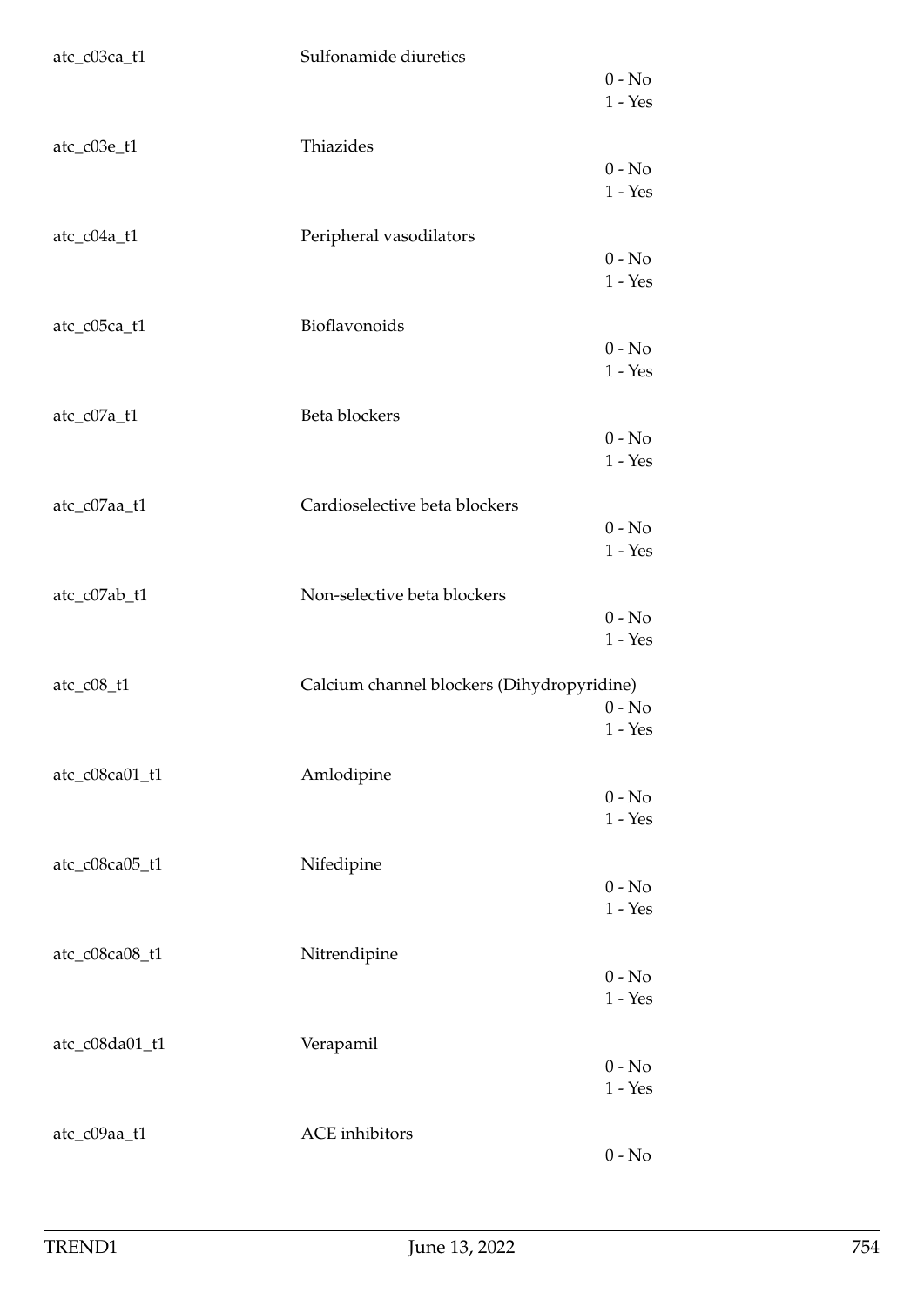| atc_c09aa01_t1               | Captopril                                | $0 - No$<br>$1 - Yes$ |
|------------------------------|------------------------------------------|-----------------------|
| atc_c09aa02_t1               | Enalapril                                | $0 - No$<br>$1 - Yes$ |
| atc_c09aa05_t1               | Ramipril                                 | $0 - No$<br>$1 - Yes$ |
| atc_c10_t1                   | TRAFO:lipid metabolism influencing drugs | $0 - No$<br>$1 - Yes$ |
| atc_c10aa_t1                 | <b>Statins</b>                           | $0 - No$<br>$1 - Yes$ |
| atc_c10ab_t1                 | Fibrates                                 | $0 - No$<br>$1 - Yes$ |
| $\text{atc\_g}03\text{\_}t1$ | Hormone therapy                          | $0 - No$<br>$1 - Yes$ |
| atc_g03a_t1                  | Contraceptives                           | $0 - No$<br>$1 - Yes$ |
| atc_g03c_t1                  | Oestrogens                               | $0 - No$<br>$1 - Yes$ |
| atc_g03f_t1                  | Progesterone-oestrogen combination       | $0 - No$<br>$1 - Yes$ |
| atc_g03h_t1                  | Antiandrogens                            | $0 - No$<br>$1 - Yes$ |
| atc_g04c_t1                  | <b>BPH</b> therapy                       | $0 - No$<br>$1 - Yes$ |

1 - Yes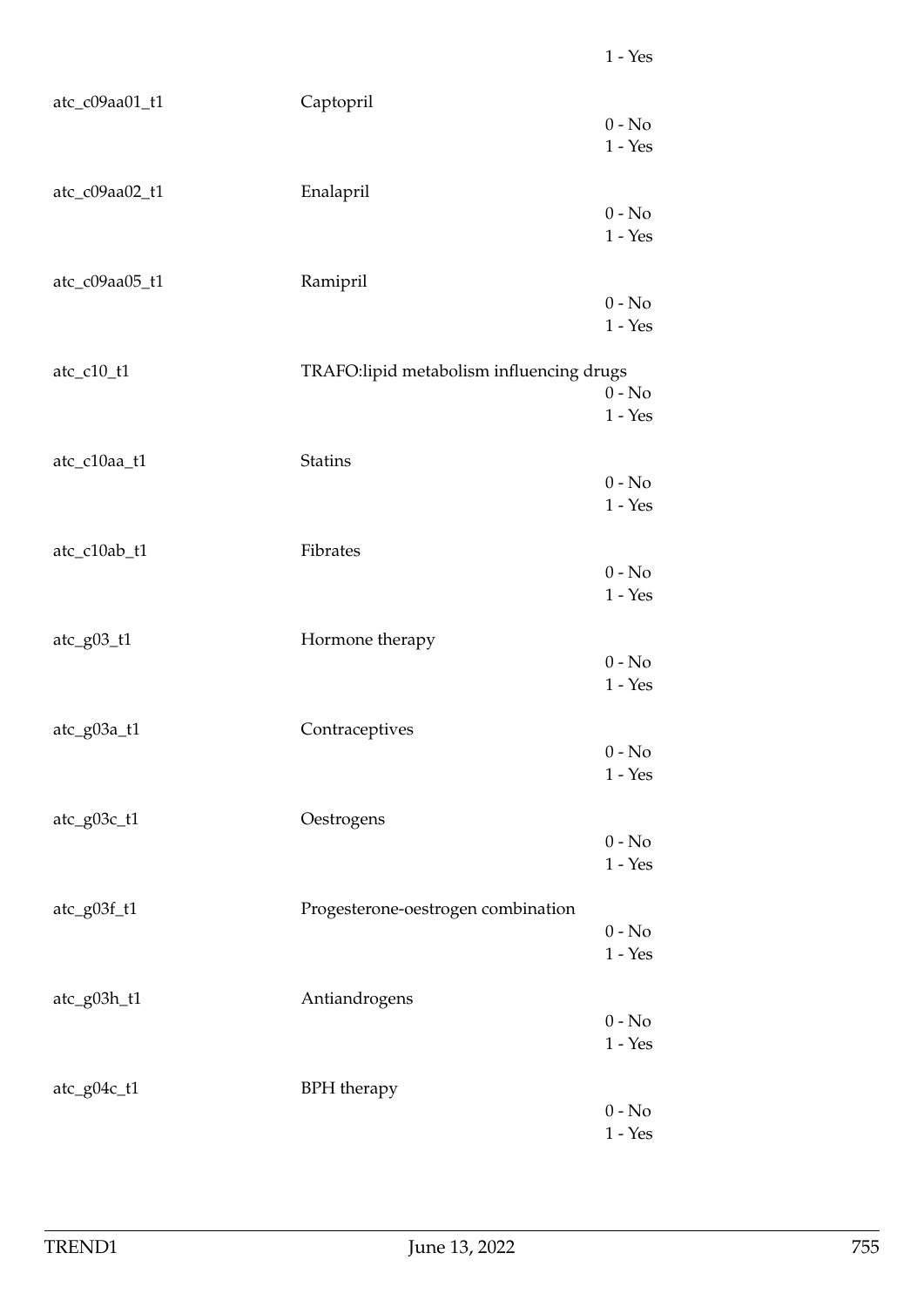| $\text{atc\_h03\_t1}$ | thyroid medication       |                       |
|-----------------------|--------------------------|-----------------------|
|                       |                          | $0 - No$              |
|                       |                          | $1 - Yes$             |
| atc_m01a_t1           | <b>NSAID</b>             |                       |
|                       |                          | $0 - No$              |
|                       |                          | $1 - Yes$             |
|                       |                          |                       |
| atc_m01ab05_t1        | Diclofenac               |                       |
|                       |                          | $0 - No$<br>$1 - Yes$ |
|                       |                          |                       |
| atc_m01ae01_t1        | Ibuprofen                |                       |
|                       |                          | $0 - No$              |
|                       |                          | $1 - Yes$             |
|                       |                          |                       |
| atc_m04a_t1           | Drugs used to treat gout | $0 - No$              |
|                       |                          | $1 - Yes$             |
|                       |                          |                       |
| atc_n02a_t1           | Opioids                  |                       |
|                       |                          | $0 - No$              |
|                       |                          | $1 - Yes$             |
| atc_n03a_t1           | Antiepileptic drugs      |                       |
|                       |                          | $0 - No$              |
|                       |                          | $1 - Yes$             |
|                       |                          |                       |
| atc_n05b_t1           | Benzodiazepines          |                       |
|                       |                          | $0 - No$              |
|                       |                          | $1 - Yes$             |
| atc_n06a_t1           | Antidepressants          |                       |
|                       |                          | $0 - No$              |
|                       |                          | $1 - Yes$             |
|                       |                          |                       |
| atc_n06d_t1           | Anti dementia drugs      | $0 - No$              |
|                       |                          | $1 - Yes$             |
|                       |                          |                       |
| atc_n06dp01_t1        | Ginkgo                   |                       |
|                       |                          | $0 - No$              |
|                       |                          | $1 - Yes$             |
| atc_n07c_t1           | Antivertigo preparations |                       |
|                       |                          | $0 - No$              |
|                       |                          | $1 - Yes$             |
|                       |                          |                       |
| atc_n07xb_t1          | Neuropathy products      |                       |
|                       |                          | $0 - No$              |